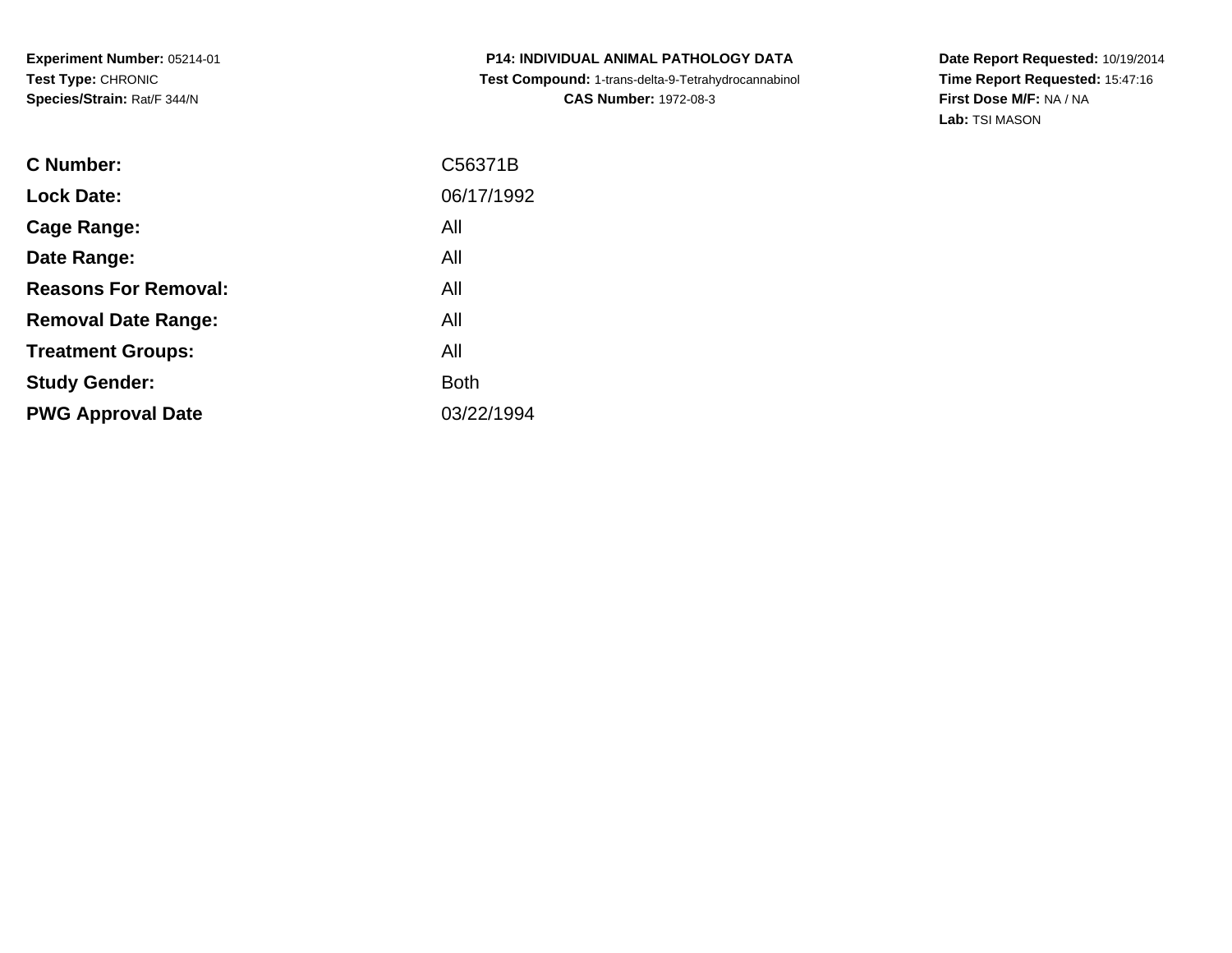**Experiment Number:** 05214-01**Test Type:** CHRONIC **Species/Strain:** Rat/F 344/N**P14: INDIVIDUAL ANIMAL PATHOLOGY DATA Test Compound:** 1-trans-delta-9-Tetrahydrocannabinol **CAS Number:** 1972-08-3**Date Report Requested:** 10/19/2014**Time Report Requested:** 15:47:16**First Dose M/F:** NA / NA**Lab:** TSI MASON**ANIMAL ID:** 2**TRT#:** 1 **SEX:** Male **DAY ON TEST:** 616 **DOSE:** 0 MG/KG **DISP:** Moribund Sacrifice **HISTO:** <sup>900522</sup> **ORGAN AND ACCOUNTABLE SITE STATUSNORMAL**\* Adrenal Cortex \* Adrenal Medulla \* Adrenal Medulla \* Bone \* Bone \* Bone \* Bone \* Bone Marrow \* Brain \* Explorer \* Epididymis \* \* Epididymis \* \* Esophagus \* Esophagus \* \* Esophagus \* Intestine Large, Cecum \* \* Intestine Large, Cecum \* Intestine Small, Ileum \* Intestine Large, Colon \* Intestine Large, Rectum \* Intestine Small, Duodenum \* Intestine Small, Duodenum \* Intestine Small, Jejunum \* The Theory \* Islets, Pancreatic The Theory \* Lymph Node, Mesenteric \* Theory \* Pancreas \* Prostate \* Parathyroid Gland \* **Arror and \* Peripheral Nerve** \* **Arror and \* Preputial Gland \* Preputial Gland** \* Preputial Gland \* Salivary Glands \* Seminal Vesicle \* Skeletal Muscle \* Skin\* Stomach. Glandular \* Spinal Cord \* Spinal Cord \* Spinal Cord \* Stomach, Forestomach \* Stomach, Forestomach \* Stomach, Forestomach \* Thymus \* Thyroid Gland \* Trachea \* Urinary Bladder \* **MISSING** \* Mammary Gland**OBSERVATIONS** \* Heart CardiomyopathyModerate<br>Mild \* Kidneyy the controller of the controller of the controller of the controller of the controller of the controller of the controller of the controller of the controller of the controller of the controller of the controller of the \* Liver Basophilic FocusCholangioma Clear Cell Focus \* Lungg is a controller to the controller of the controller of the chronic Active, Minimal of the chronic Active, Minimal of the chronic Active, Minimal of the chronic Active, Minimal of the chronic Active, Minimal of the chroni \* Lymph Node, Mandibularr and the contract of the contract of the contract of the contract of the contract of the contract of the contract of the contract of the contract of the contract of the contract of the contract of the contract of the cont a **Mild**  $[$  Ectasia TGLS = 1-9+9.1  $]$  \* Nosee and the state of the state of the state of the state of the state of the state of the state of the state of the state of the state of the state of the state of the state of the state of the state of the state of the stat InflammationInflammation and the control of the Acute, Mild<br>
Acute, Mild<br>
Hyperplasia \* Pituitary Gland Pars Distalis Hyperplasia Minimal \* TestesBilateral, Interstit Cell **Adenoma** Adenoma  $[$  Adenoma TGLS = 3-7  $]$  Zymbal's Glandd<sub>d</sub> Carcinoma [ Carcinoma TGLS = 2-17 ]PRIMARY CAUSE OF DEATH-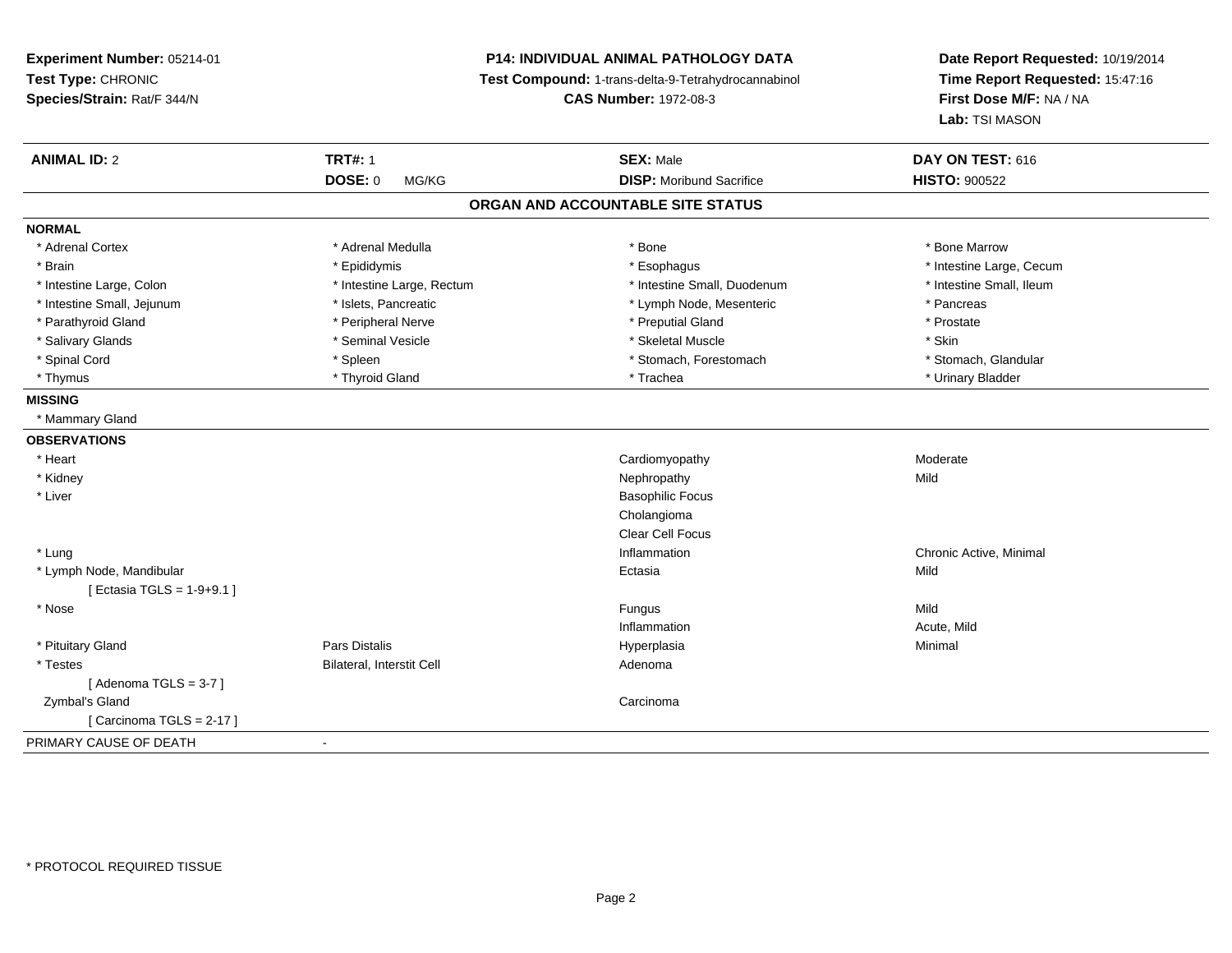**Experiment Number:** 05214-01**Test Type:** CHRONIC **Species/Strain:** Rat/F 344/N**P14: INDIVIDUAL ANIMAL PATHOLOGY DATA Test Compound:** 1-trans-delta-9-Tetrahydrocannabinol **CAS Number:** 1972-08-3**Date Report Requested:** 10/19/2014**Time Report Requested:** 15:47:16**First Dose M/F:** NA / NA**Lab:** TSI MASON**ANIMAL ID:** 4**TRT#:** 1 **SEX:** Male **DAY ON TEST:** 451 **DOSE:** 0 MG/KG **DISP:** Scheduled Sacrifice **HISTO:** <sup>900524</sup> **ORGAN AND ACCOUNTABLE SITE STATUSNORMAL**\* Adrenal Cortex \* Adrenal Medulla \* Adrenal Medulla \* Bone \* Bone \* Bone \* Bone \* Bone Marrow \* Brain \* Explorer \* Epididymis \* \* Epididymis \* \* Esophagus \* Esophagus \* \* Esophagus \* Intestine Large, Cecum \* \* Intestine Large, Cecum \* Intestine Small, Ileum \* Intestine Large, Colon \* Intestine Large, Rectum \* Intestine Small, Duodenum \* Intestine Small, Duodenum \* Lymph Node, Mesenteric \* Intestine Small, Jejunum \* Mandibular \* Islets, Pancreatic \* Mandibular \* Lymph Node, Mandibular \* Parathyroid Gland \* \* The parathyroid Gland \* Peripheral Nerve \* \* Preputial Gland \* Preputial Gland \* \* Preputial Gland \* \* Preputial Gland \* \* Preputial Gland \* \* Preputial Gland \* \* Preputial Gland \* \* Preputial Gland \* Skeletal Muscle \* Prostate \* \* Skeletal Muscle \* \* Salivary Glands \* \* Steminal Vesicle \* \* Seminal Vesicle \* \* Skeletal Muscle \* Skin \* Spinal Cord \* Spinal Cord \* Spinal Cord \* Spinal \* Spinal \* Stomach, Forestomach \* Stomach, Forestomach \* Stomach, Glandular \* Thymus \* Thymus \* Thymus \* Thyroid Gland \* Thyroid Gland \* Thachea \* Urinary Bladder**MISSING** \* Mammary Gland**OBSERVATIONS** \* Heart Cardiomyopathyy Mild Mild \* Kidneyy the controller of the controller of the controller of the controller of the controller of the controller of the controller of the controller of the controller of the controller of the controller of the controller of the \* Liverr and the contract of the contract of the contract of the contract of the contract of the contract of the contract of the contract of the contract of the contract of the contract of the contract of the contract of the cont \* Lung Inflammation Chronic Active, Mild \* Nosee and the state of the state of the state of the state of the state of the state of the state of the state of the state of the state of the state of the state of the state of the state of the state of the state of the stat Inflammation Acute, Mild Respirat Epith Metaplasia Squamous, Minimal \* Pancreass the control of the control of the control of the control of the control of the control of the control of the control of the control of the control of the control of the control of the control of the control of the contro \* Testess and the contractive contractive contractive contractive contractive contractive contractive contractive contractive contractive contractive contractive contractive contractive contractive contractive contractive contract I and the contract of the Hyperplasia Interstit Cella **Minimal**  $[$  Adenoma TGLS = 1-7  $]$ PRIMARY CAUSE OF DEATH-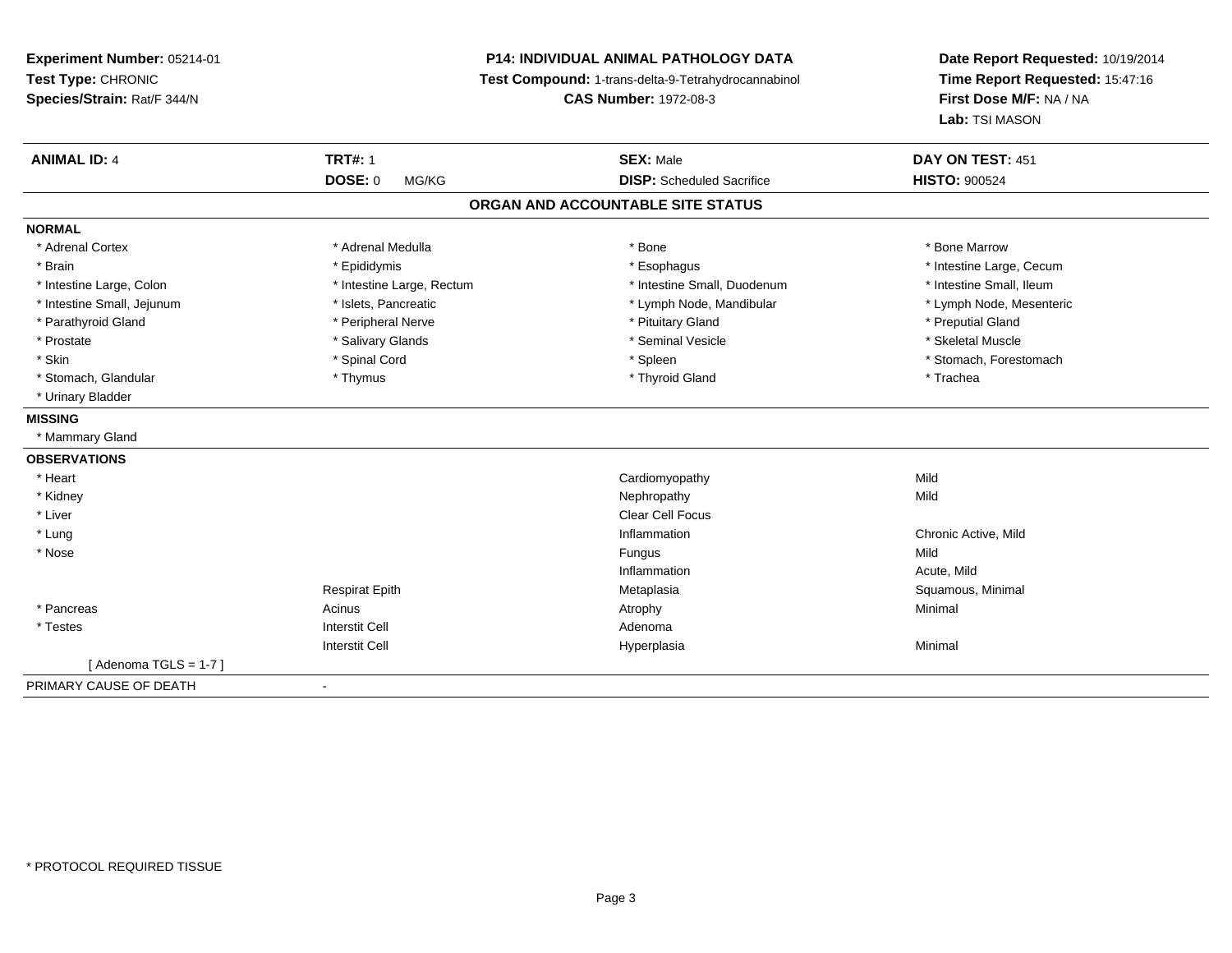| Experiment Number: 05214-01<br>Test Type: CHRONIC<br>Species/Strain: Rat/F 344/N |                          | <b>P14: INDIVIDUAL ANIMAL PATHOLOGY DATA</b><br>Test Compound: 1-trans-delta-9-Tetrahydrocannabinol<br><b>CAS Number: 1972-08-3</b> | Date Report Requested: 10/19/2014<br>Time Report Requested: 15:47:16<br>First Dose M/F: NA / NA<br>Lab: TSI MASON |  |
|----------------------------------------------------------------------------------|--------------------------|-------------------------------------------------------------------------------------------------------------------------------------|-------------------------------------------------------------------------------------------------------------------|--|
| <b>ANIMAL ID: 5</b>                                                              | <b>TRT#: 1</b>           | <b>SEX: Male</b>                                                                                                                    | DAY ON TEST: 600                                                                                                  |  |
|                                                                                  | <b>DOSE: 0</b><br>MG/KG  | <b>DISP:</b> Moribund Sacrifice                                                                                                     | <b>HISTO: 900525</b>                                                                                              |  |
|                                                                                  |                          | ORGAN AND ACCOUNTABLE SITE STATUS                                                                                                   |                                                                                                                   |  |
| <b>NORMAL</b>                                                                    |                          |                                                                                                                                     |                                                                                                                   |  |
| * Adrenal Cortex                                                                 | * Bone                   | * Brain                                                                                                                             | * Epididymis                                                                                                      |  |
| * Esophagus                                                                      | * Intestine Large, Cecum | * Intestine Large, Colon                                                                                                            | * Intestine Large, Rectum                                                                                         |  |
| * Intestine Small, Duodenum                                                      | * Intestine Small, Ileum | * Intestine Small, Jejunum                                                                                                          | * Islets, Pancreatic                                                                                              |  |
| $^{\star}$ Nose                                                                  | * Parathyroid Gland      | * Peripheral Nerve                                                                                                                  | * Preputial Gland                                                                                                 |  |
| * Prostate                                                                       | * Salivary Glands        | * Seminal Vesicle                                                                                                                   | * Skeletal Muscle                                                                                                 |  |
| * Skin                                                                           | * Spinal Cord            | * Stomach, Forestomach                                                                                                              | * Trachea                                                                                                         |  |
| * Urinary Bladder                                                                |                          |                                                                                                                                     |                                                                                                                   |  |
| <b>MISSING</b>                                                                   |                          |                                                                                                                                     |                                                                                                                   |  |
| * Mammary Gland                                                                  |                          |                                                                                                                                     |                                                                                                                   |  |
| <b>OBSERVATIONS</b>                                                              |                          |                                                                                                                                     |                                                                                                                   |  |
| * Adrenal Medulla                                                                |                          | Hyperplasia                                                                                                                         | Minimal                                                                                                           |  |
|                                                                                  |                          | Pheochromocytoma Benign                                                                                                             |                                                                                                                   |  |
| * Bone Marrow                                                                    |                          | Leukemia Mononuclear                                                                                                                |                                                                                                                   |  |
| * Heart                                                                          |                          | Cardiomyopathy                                                                                                                      | Minimal                                                                                                           |  |
|                                                                                  |                          | Leukemia Mononuclear                                                                                                                |                                                                                                                   |  |
| * Kidney                                                                         |                          | Leukemia Mononuclear                                                                                                                |                                                                                                                   |  |
|                                                                                  |                          | Nephropathy                                                                                                                         | Mild                                                                                                              |  |
| * Liver                                                                          |                          | Eosinophilic Focus                                                                                                                  |                                                                                                                   |  |
|                                                                                  |                          | Hepatocellular Adenoma                                                                                                              |                                                                                                                   |  |
|                                                                                  |                          | Leukemia Mononuclear                                                                                                                |                                                                                                                   |  |
| [ Leukemia Mononuclear TGLS = 3-6 ]                                              |                          |                                                                                                                                     |                                                                                                                   |  |
| * Lung                                                                           |                          | Leukemia Mononuclear                                                                                                                |                                                                                                                   |  |
| * Lymph Node, Mandibular                                                         |                          | Leukemia Mononuclear                                                                                                                |                                                                                                                   |  |
| * Lymph Node, Mesenteric                                                         |                          | Leukemia Mononuclear                                                                                                                |                                                                                                                   |  |
| * Pancreas                                                                       | Acinus                   | Atrophy                                                                                                                             | Minimal                                                                                                           |  |
|                                                                                  | Acinus                   | Hyperplasia                                                                                                                         | Minimal                                                                                                           |  |
| * Pituitary Gland                                                                | Pars Intermed            | Cyst                                                                                                                                | Mild                                                                                                              |  |
|                                                                                  | Pars Distalis            | Hyperplasia                                                                                                                         | Mild                                                                                                              |  |
| * Spleen                                                                         |                          | Leukemia Mononuclear                                                                                                                |                                                                                                                   |  |
| $L$ subsets Managuaises $TOLO$ $QQ$                                              |                          |                                                                                                                                     |                                                                                                                   |  |

[ Leukemia Mononuclear TGLS = 2-3 ]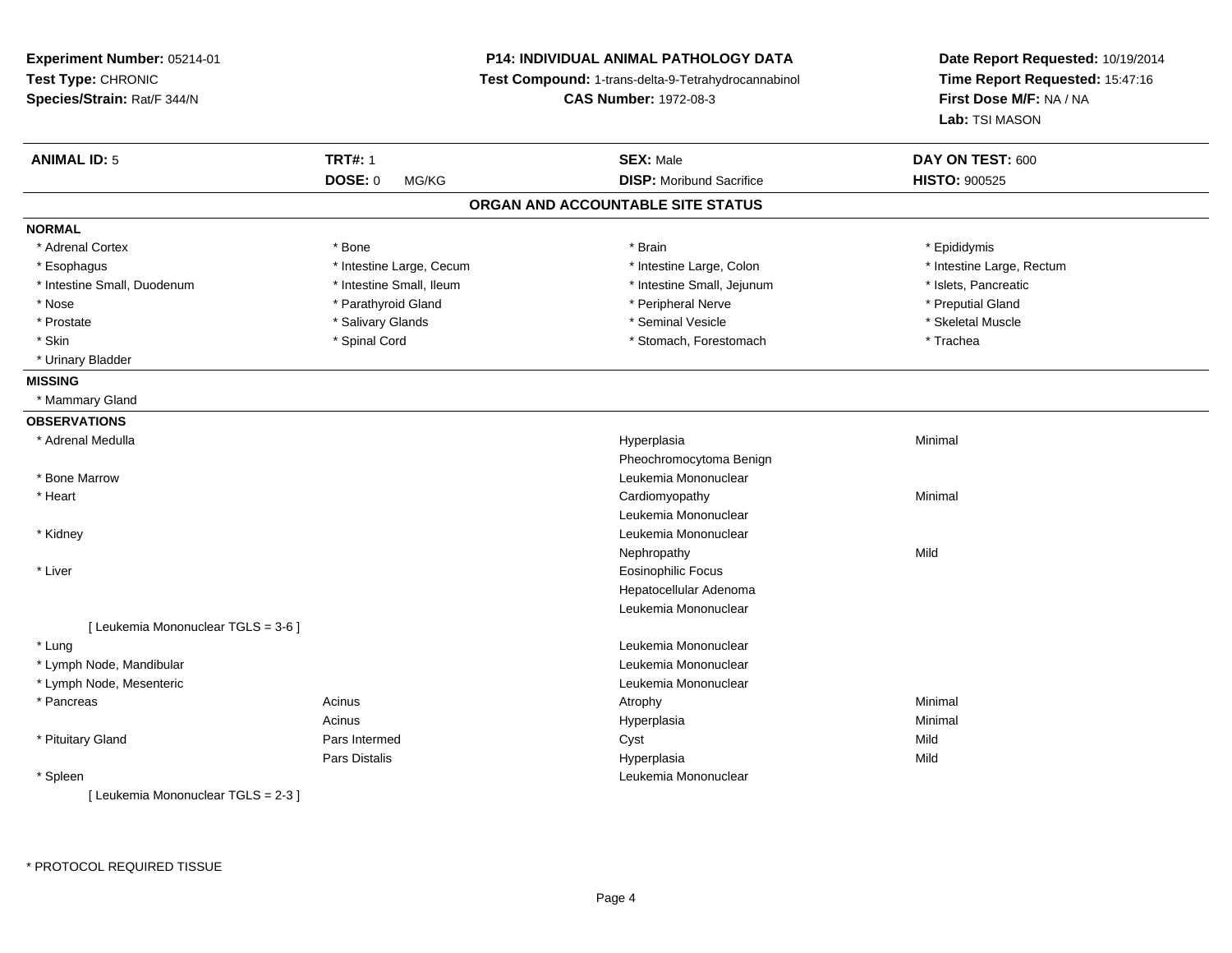| <b>Experiment Number: 05214-01</b><br>Test Type: CHRONIC<br>Species/Strain: Rat/F 344/N |                           | <b>P14: INDIVIDUAL ANIMAL PATHOLOGY DATA</b><br>Test Compound: 1-trans-delta-9-Tetrahydrocannabinol<br><b>CAS Number: 1972-08-3</b> | Date Report Requested: 10/19/2014<br>Time Report Requested: 15:47:16<br>First Dose M/F: NA / NA<br>Lab: TSI MASON |
|-----------------------------------------------------------------------------------------|---------------------------|-------------------------------------------------------------------------------------------------------------------------------------|-------------------------------------------------------------------------------------------------------------------|
| <b>ANIMAL ID: 5</b>                                                                     | <b>TRT#: 1</b>            | <b>SEX: Male</b>                                                                                                                    | DAY ON TEST: 600                                                                                                  |
|                                                                                         | DOSE: 0<br>MG/KG          | <b>DISP:</b> Moribund Sacrifice                                                                                                     | <b>HISTO: 900525</b>                                                                                              |
|                                                                                         |                           | ORGAN AND ACCOUNTABLE SITE STATUS                                                                                                   |                                                                                                                   |
| * Stomach, Glandular                                                                    |                           | Erosion                                                                                                                             | Mild                                                                                                              |
|                                                                                         |                           | Ulcer                                                                                                                               | Mild                                                                                                              |
| [Ulcer TGLS = $6-5,5-5.1$ ]                                                             |                           |                                                                                                                                     |                                                                                                                   |
| * Testes                                                                                | Bilateral, Interstit Cell | Adenoma                                                                                                                             |                                                                                                                   |
| [ Adenoma TGLS = 1-7 ]                                                                  |                           |                                                                                                                                     |                                                                                                                   |
| * Thymus                                                                                |                           | Leukemia Mononuclear                                                                                                                |                                                                                                                   |
| [Leukemia Mononuclear TGLS = 4-3.1 ]                                                    |                           |                                                                                                                                     |                                                                                                                   |
| * Thyroid Gland                                                                         | C Cell                    | Adenoma                                                                                                                             |                                                                                                                   |
| PRIMARY CAUSE OF DEATH                                                                  | $\blacksquare$            |                                                                                                                                     |                                                                                                                   |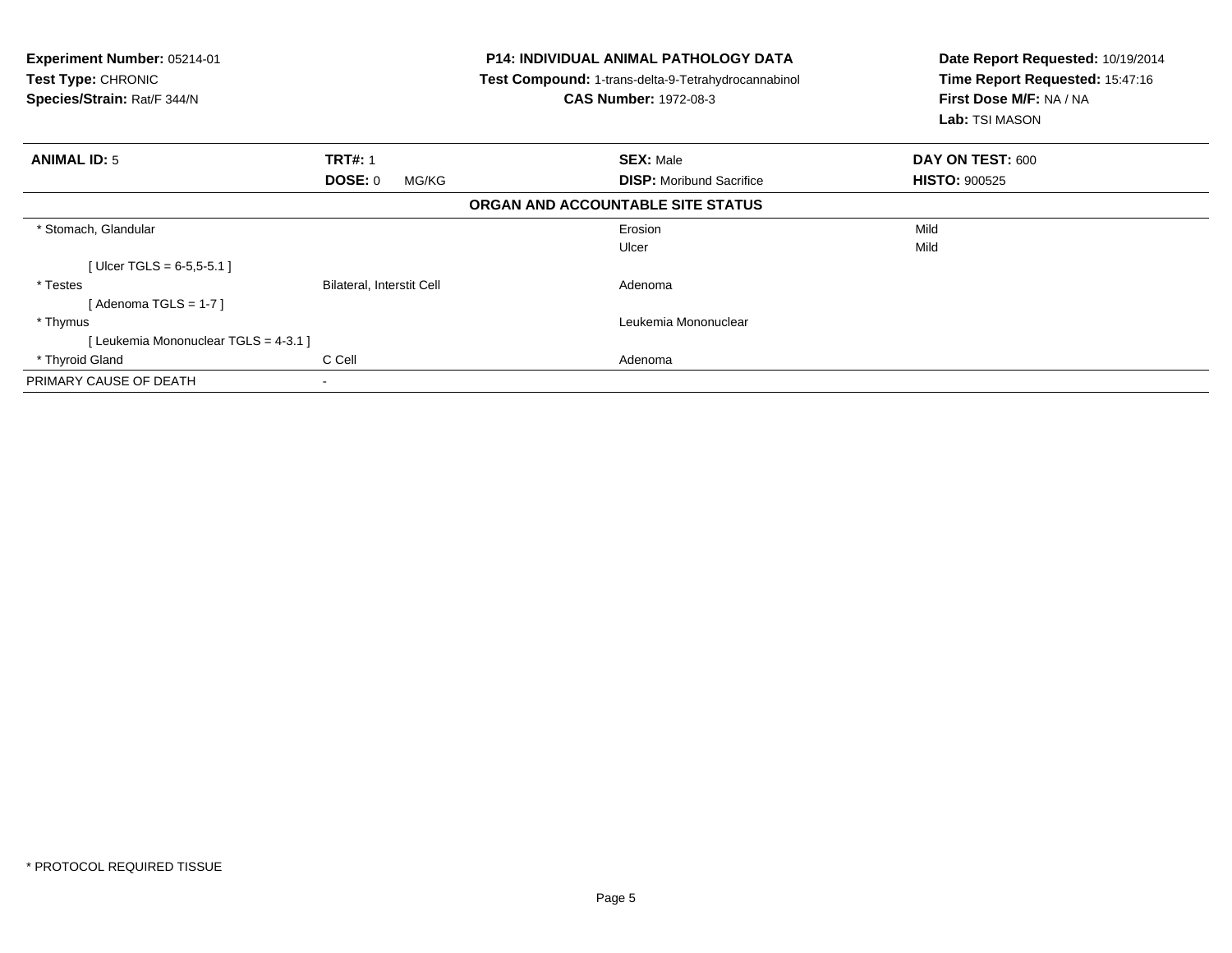| Experiment Number: 05214-01                  |                             | <b>P14: INDIVIDUAL ANIMAL PATHOLOGY DATA</b>        | Date Report Requested: 10/19/2014 |
|----------------------------------------------|-----------------------------|-----------------------------------------------------|-----------------------------------|
| Test Type: CHRONIC                           |                             | Test Compound: 1-trans-delta-9-Tetrahydrocannabinol | Time Report Requested: 15:47:16   |
| Species/Strain: Rat/F 344/N                  |                             | <b>CAS Number: 1972-08-3</b>                        | First Dose M/F: NA / NA           |
|                                              |                             |                                                     | Lab: TSI MASON                    |
| <b>ANIMAL ID: 6</b>                          | <b>TRT#: 1</b>              | <b>SEX: Male</b>                                    | DAY ON TEST: 659                  |
|                                              | DOSE: 0<br>MG/KG            | <b>DISP: Natural Death</b>                          | <b>HISTO: 900526</b>              |
|                                              |                             | ORGAN AND ACCOUNTABLE SITE STATUS                   |                                   |
| <b>NORMAL</b>                                |                             |                                                     |                                   |
| * Adrenal Cortex                             | * Adrenal Medulla           | * Bone                                              | * Bone Marrow                     |
| * Brain                                      | * Epididymis                | * Esophagus                                         | * Intestine Large, Colon          |
| * Intestine Large, Rectum                    | * Intestine Small, Duodenum | * Islets, Pancreatic                                | * Lymph Node, Mandibular          |
| * Lymph Node, Mesenteric                     | * Parathyroid Gland         | * Peripheral Nerve                                  | * Preputial Gland                 |
| * Prostate                                   | * Salivary Glands           | * Seminal Vesicle                                   | * Skeletal Muscle                 |
| * Skin                                       | * Spinal Cord               | * Spleen                                            | * Thymus                          |
| * Thyroid Gland                              | * Trachea                   | * Urinary Bladder                                   |                                   |
| <b>MISSING</b>                               |                             |                                                     |                                   |
| * Mammary Gland                              |                             |                                                     |                                   |
| <b>AUTO PRECLUDES DIAG.</b>                  |                             |                                                     |                                   |
| * Intestine Large, Cecum                     | * Intestine Small, Ileum    | * Intestine Small, Jejunum                          |                                   |
| <b>OBSERVATIONS</b>                          |                             |                                                     |                                   |
| * Heart                                      |                             | Cardiomyopathy                                      | Moderate                          |
|                                              |                             | Mineralization                                      | Mild                              |
| * Kidney                                     | Cortex                      | Mineralization                                      | Minimal                           |
|                                              |                             | Nephropathy                                         | Moderate                          |
| [Nephropathy TGLS = 4-4]                     |                             |                                                     |                                   |
| * Liver                                      |                             | <b>Basophilic Focus</b>                             |                                   |
|                                              |                             | <b>Necrosis</b>                                     | Mild                              |
| * Lung                                       |                             | Inflammation                                        | Chronic Active, Minimal           |
| * Nose                                       |                             | Fungus                                              | Mild                              |
|                                              |                             | Inflammation                                        | Acute, Mild                       |
|                                              | <b>Respirat Epith</b>       | Metaplasia                                          | Squamous, Mild                    |
| * Pancreas                                   | Acinus                      | Hyperplasia                                         | Moderate                          |
| * Pituitary Gland                            | Pars Distalis               | Adenoma                                             |                                   |
| [Adenoma TGLS = $3-8$ ]                      |                             |                                                     |                                   |
| * Sem Ves                                    |                             |                                                     |                                   |
| Note: TGL #1: SEMINAL VESICLES APPEAR NORMAL |                             |                                                     |                                   |
| * Stomach, Forestomach                       |                             | Ulcer                                               | Mild                              |
| [ $Uicer TGLS = 6-5.1$ ]                     |                             |                                                     |                                   |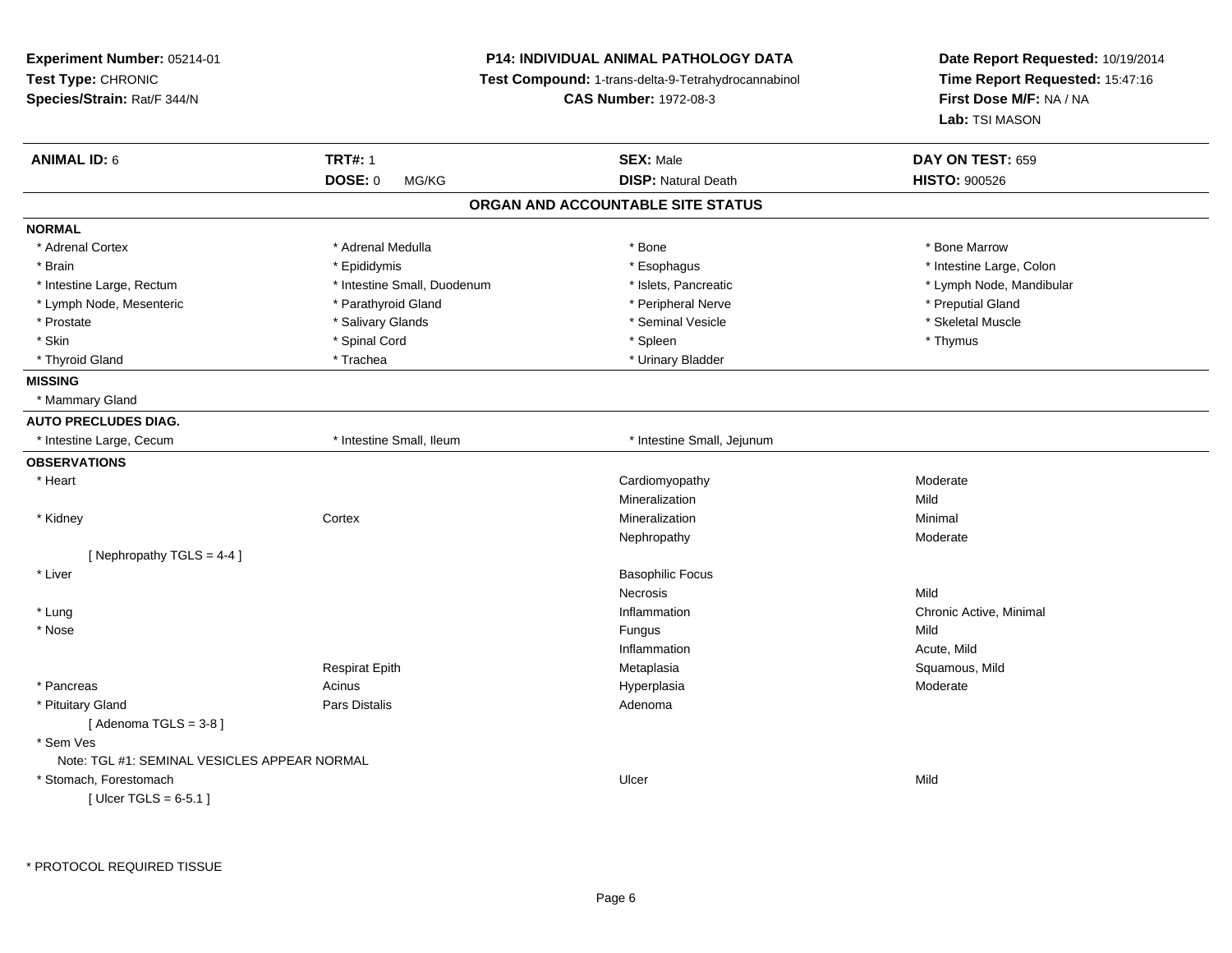| Experiment Number: 05214-01<br>Test Type: CHRONIC<br>Species/Strain: Rat/F 344/N | <b>P14: INDIVIDUAL ANIMAL PATHOLOGY DATA</b><br>Test Compound: 1-trans-delta-9-Tetrahydrocannabinol<br><b>CAS Number: 1972-08-3</b> |                                   | Date Report Requested: 10/19/2014<br>Time Report Requested: 15:47:16<br>First Dose M/F: NA / NA<br>Lab: TSI MASON |
|----------------------------------------------------------------------------------|-------------------------------------------------------------------------------------------------------------------------------------|-----------------------------------|-------------------------------------------------------------------------------------------------------------------|
| <b>ANIMAL ID: 6</b>                                                              | <b>TRT#: 1</b>                                                                                                                      | <b>SEX: Male</b>                  | <b>DAY ON TEST: 659</b>                                                                                           |
|                                                                                  | <b>DOSE: 0</b><br>MG/KG                                                                                                             | <b>DISP: Natural Death</b>        | <b>HISTO: 900526</b>                                                                                              |
|                                                                                  |                                                                                                                                     | ORGAN AND ACCOUNTABLE SITE STATUS |                                                                                                                   |
| * Stomach, Glandular<br>[ Erosion TGLS = $5-5+5.1$ ]                             |                                                                                                                                     | Erosion                           | Moderate                                                                                                          |
| * Testes                                                                         | <b>Bilateral, Interstit Cell</b>                                                                                                    | Adenoma                           |                                                                                                                   |
|                                                                                  | Seminif Tub                                                                                                                         | Atrophy                           | Mild                                                                                                              |
| PRIMARY CAUSE OF DEATH                                                           |                                                                                                                                     |                                   |                                                                                                                   |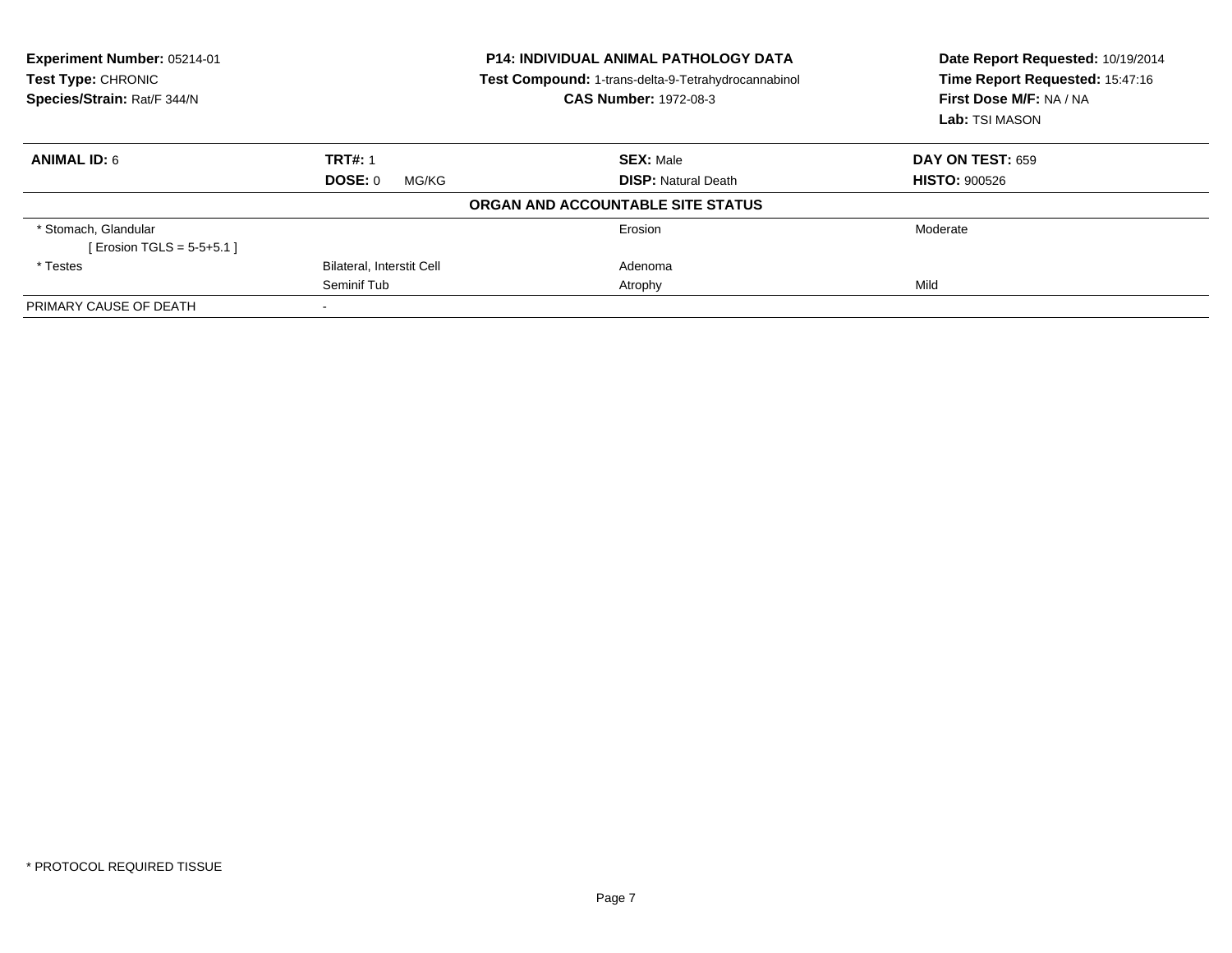**Experiment Number:** 05214-01**Test Type:** CHRONIC **Species/Strain:** Rat/F 344/N**P14: INDIVIDUAL ANIMAL PATHOLOGY DATA Test Compound:** 1-trans-delta-9-Tetrahydrocannabinol **CAS Number:** 1972-08-3**Date Report Requested:** 10/19/2014**Time Report Requested:** 15:47:16**First Dose M/F:** NA / NA**Lab:** TSI MASON**ANIMAL ID:** 7**TRT#:** 1 **SEX:** Male **DAY ON TEST:** 721 **DOSE:** 0 MG/KG**DISP:** Moribund Sacrifice **HISTO:**  $900527$ **ORGAN AND ACCOUNTABLE SITE STATUSNORMAL**\* Adrenal Cortex \* Adrenal Cortex \* \* Adrenal Cortex \* Brain \* Bone \* \* Bone Marrow \* Bone Marrow \* \* Brain \* Brain \* Brain \* Brain \* Brain \* Brain \* Brain \* Brain \* Brain \* Brain \* Brain \* Brain \* Brain \* Brain \* Brain \* Brain \* Brain \* B \* Intestine Large, Colon \* Epididymis \* Intestine Large, Cecum \* Esophagus \* Intestine Large, Cecum \* Intestine Large, Cecum \* Intestine Large, Rectum \* Thestine Small, Duodenum \* Number of the small, Ileum \* Intestine Small, Jejunum \* Intestine Small, Jejunum \* Islets, Pancreatic \* Lymph Node, Mandibular \* Lymph Node, Mesenteric \* Nose\* Prostate \* Parathyroid Gland \* **All and \* Pituitary Gland \* Preputial Gland \* Preputial Gland** \* Preputial Gland \* Salivary Glands \* Seminal Vesicle \* Skeletal Muscle \* Skin\* Thyroid Gland \* Spinal Cord \* \* \* Sheen \* \* \* Spleen \* \* \* Thymus \* \* Thymus \* \* The \* \* Thyroid Gland \* \* Thyroid Gland \* \* Thyroid Gland \* \* Thyroid Gland \* Trachea \* Urinary Bladder**MISSING** \* Mammary Gland**OBSERVATIONS** \* Adrenal MedullaPheochromocytoma Benign<br>
Cataract<br>
Cataract Eyee and the contract of the contract of the contract of the contract of the contract of the contract of the contract of the contract of the contract of the contract of the contract of the contract of the contract of the cont  $[$  Cataract TGLS = 2-18  $]$  \* Heart Cardiomyopathyy Mild \* Kidneyy control of the control of the control of the control of the control of the control of the control of the control of the control of the control of the control of the control of the control of the control of the control of **Cortex**  Mineralizationn Minimal Nephropathy Moderate $[$  Cyst TGLS = 8-4.1  $]$ [ Nephropathy TGLS =  $6-4+4.1,7-4+4.1$  ] \* Liverr and the contract of the contract of the contract of the contract of the contract of the Basophilic Focus of the contract of the contract of the contract of the contract of the contract of the contract of the contract of Clear Cell Focus Eosinophilic Focus Hepatodiaphragmatic Nodule[ Basophilic Focus TGLS = 10-6.1 ][ Hepatodiaphragmatic Nodule TGLS = 9-6.1 ] \* Lung Alveolar Epith Hyperplasia Moderate Inflammation Chronic Active, Mild  $[$  Inflammation TGLS = 11-2,3  $]$ **Mesentery** y the contract of the contract of the contract of the contract of the contract of the contract of the contract of the contract of the contract of the contract of the contract of the contract of the contract of the contract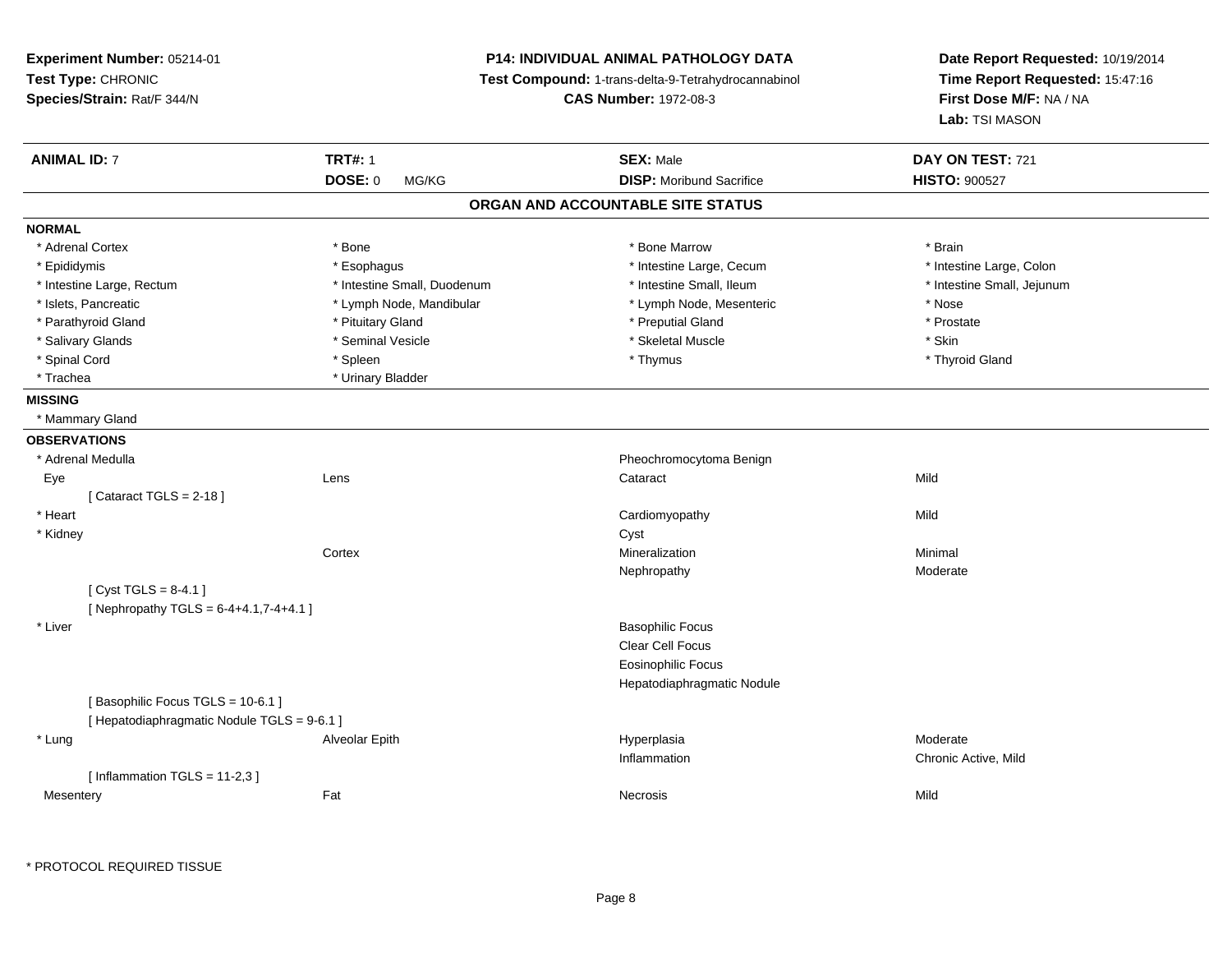| Experiment Number: 05214-01<br><b>Test Type: CHRONIC</b><br>Species/Strain: Rat/F 344/N |                                  | <b>P14: INDIVIDUAL ANIMAL PATHOLOGY DATA</b><br>Test Compound: 1-trans-delta-9-Tetrahydrocannabinol<br><b>CAS Number: 1972-08-3</b> | Date Report Requested: 10/19/2014<br>Time Report Requested: 15:47:16<br>First Dose M/F: NA / NA<br>Lab: TSI MASON |  |
|-----------------------------------------------------------------------------------------|----------------------------------|-------------------------------------------------------------------------------------------------------------------------------------|-------------------------------------------------------------------------------------------------------------------|--|
| <b>ANIMAL ID: 7</b>                                                                     | <b>TRT#: 1</b>                   | <b>SEX: Male</b>                                                                                                                    | DAY ON TEST: 721                                                                                                  |  |
|                                                                                         | DOSE: 0<br>MG/KG                 | <b>DISP:</b> Moribund Sacrifice                                                                                                     | <b>HISTO: 900527</b>                                                                                              |  |
|                                                                                         |                                  | ORGAN AND ACCOUNTABLE SITE STATUS                                                                                                   |                                                                                                                   |  |
| [Necrosis TGLS = $5-17$ ]                                                               |                                  |                                                                                                                                     |                                                                                                                   |  |
| * Pancreas                                                                              | Acinus                           | Hyperplasia                                                                                                                         | Moderate                                                                                                          |  |
| * Stomach, Forestomach                                                                  |                                  | Hyperplasia                                                                                                                         | Squamous, Diffuse, Mild                                                                                           |  |
|                                                                                         |                                  | Ulcer                                                                                                                               | Mild                                                                                                              |  |
| [Ulcer TGLS = $12-5.2, 13-5.1$ ]                                                        |                                  |                                                                                                                                     |                                                                                                                   |  |
| * Stomach, Glandular                                                                    |                                  | Mineralization                                                                                                                      | Minimal                                                                                                           |  |
|                                                                                         |                                  | Ulcer                                                                                                                               | Mild                                                                                                              |  |
| [Ulcer TGLS = $12-5.2, 13-5.1$ ]                                                        |                                  |                                                                                                                                     |                                                                                                                   |  |
| * Testes                                                                                | <b>Bilateral, Interstit Cell</b> | Adenoma                                                                                                                             |                                                                                                                   |  |
| [Adenoma TGLS = 3-7,4-7]                                                                |                                  |                                                                                                                                     |                                                                                                                   |  |
| PRIMARY CAUSE OF DEATH                                                                  | $\,$ $\,$                        |                                                                                                                                     |                                                                                                                   |  |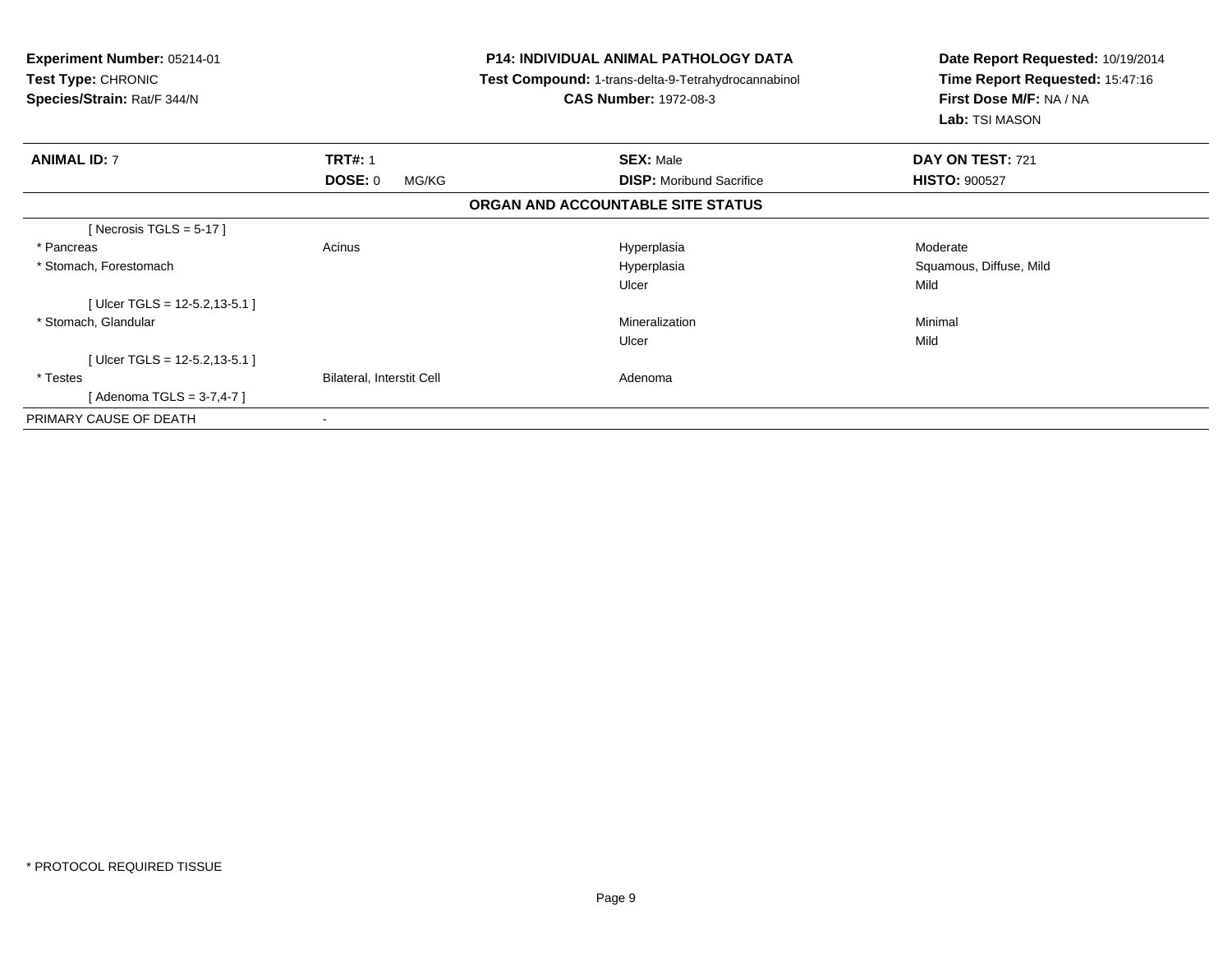| Experiment Number: 05214-01<br>Test Type: CHRONIC<br>Species/Strain: Rat/F 344/N |                           | <b>P14: INDIVIDUAL ANIMAL PATHOLOGY DATA</b><br>Test Compound: 1-trans-delta-9-Tetrahydrocannabinol<br><b>CAS Number: 1972-08-3</b> | Date Report Requested: 10/19/2014<br>Time Report Requested: 15:47:16<br>First Dose M/F: NA / NA<br>Lab: TSI MASON |
|----------------------------------------------------------------------------------|---------------------------|-------------------------------------------------------------------------------------------------------------------------------------|-------------------------------------------------------------------------------------------------------------------|
| <b>ANIMAL ID: 8</b>                                                              | <b>TRT#: 1</b>            | <b>SEX: Male</b>                                                                                                                    | DAY ON TEST: 731                                                                                                  |
|                                                                                  | <b>DOSE: 0</b><br>MG/KG   | <b>DISP: Terminal Sacrifice</b>                                                                                                     | <b>HISTO: 900528</b>                                                                                              |
|                                                                                  |                           | ORGAN AND ACCOUNTABLE SITE STATUS                                                                                                   |                                                                                                                   |
| <b>NORMAL</b>                                                                    |                           |                                                                                                                                     |                                                                                                                   |
| * Adrenal Cortex                                                                 | * Bone                    | * Bone Marrow                                                                                                                       | * Epididymis                                                                                                      |
| * Esophagus                                                                      | * Intestine Large, Cecum  | * Intestine Large, Colon                                                                                                            | * Intestine Large, Rectum                                                                                         |
| * Intestine Small, Duodenum                                                      | * Intestine Small, Ileum  | * Intestine Small, Jejunum                                                                                                          | * Islets, Pancreatic                                                                                              |
| * Lymph Node, Mandibular                                                         | * Lymph Node, Mesenteric  | * Nose                                                                                                                              | * Parathyroid Gland                                                                                               |
| * Peripheral Nerve                                                               | * Preputial Gland         | * Prostate                                                                                                                          | * Salivary Glands                                                                                                 |
| * Seminal Vesicle                                                                | * Skeletal Muscle         | * Skin                                                                                                                              | * Spinal Cord                                                                                                     |
| * Spleen                                                                         | * Stomach, Forestomach    | * Stomach, Glandular                                                                                                                | * Thymus                                                                                                          |
| * Thyroid Gland                                                                  | * Trachea                 | * Urinary Bladder                                                                                                                   |                                                                                                                   |
| <b>MISSING</b>                                                                   |                           |                                                                                                                                     |                                                                                                                   |
| * Mammary Gland                                                                  |                           |                                                                                                                                     |                                                                                                                   |
| <b>OBSERVATIONS</b>                                                              |                           |                                                                                                                                     |                                                                                                                   |
| * Adrenal Medulla                                                                |                           | Hyperplasia                                                                                                                         | Mild                                                                                                              |
| * Brain                                                                          |                           | Hemorrhage                                                                                                                          | Minimal                                                                                                           |
| [Hemorrhage $TGLS = 4-1.1$ ]                                                     |                           |                                                                                                                                     |                                                                                                                   |
| Eye                                                                              | Lens                      | Cataract                                                                                                                            | Mild                                                                                                              |
| [Cataract TGLS = $1-17$ ]                                                        |                           |                                                                                                                                     |                                                                                                                   |
| * Heart                                                                          |                           | Cardiomyopathy                                                                                                                      | Mild                                                                                                              |
| * Kidney                                                                         |                           | Nephropathy                                                                                                                         | Mild                                                                                                              |
| * Liver                                                                          |                           | <b>Basophilic Focus</b>                                                                                                             |                                                                                                                   |
|                                                                                  |                           | Clear Cell Focus                                                                                                                    |                                                                                                                   |
|                                                                                  |                           | Hepatocellular Carcinoma                                                                                                            |                                                                                                                   |
| [ Hepatocellular Carcinoma TGLS = 3-6 ]                                          |                           |                                                                                                                                     |                                                                                                                   |
| * Lung                                                                           |                           | Inflammation                                                                                                                        | Chronic Active, Mild                                                                                              |
| * Pancreas                                                                       | Acinus                    | Atrophy                                                                                                                             | Mild                                                                                                              |
|                                                                                  | Acinus                    | Hyperplasia                                                                                                                         | Minimal                                                                                                           |
|                                                                                  | Artery                    | Inflammation                                                                                                                        | Chronic Active, Moderate                                                                                          |
| * Pituitary Gland                                                                | <b>Pars Distalis</b>      | Hyperplasia                                                                                                                         | Minimal                                                                                                           |
| * Testes                                                                         | Bilateral, Interstit Cell | Adenoma                                                                                                                             |                                                                                                                   |
| [Adenoma TGLS = $2-7$ ]<br><b>DOILIADY OALIGE OF DEATH</b>                       |                           |                                                                                                                                     |                                                                                                                   |

PRIMARY CAUSE OF DEATH-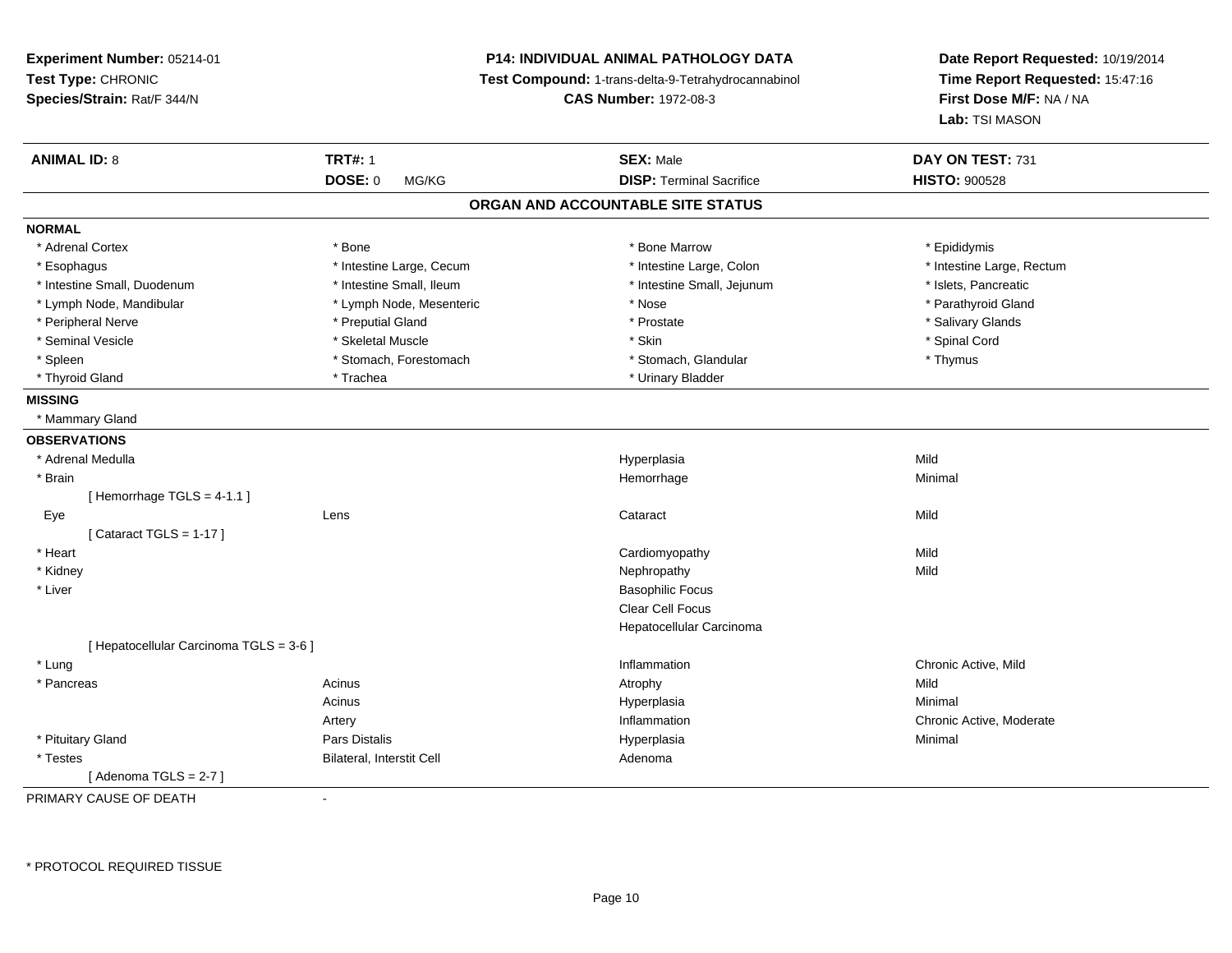| Experiment Number: 05214-01<br><b>Test Type: CHRONIC</b><br>Species/Strain: Rat/F 344/N |                  | <b>P14: INDIVIDUAL ANIMAL PATHOLOGY DATA</b><br>Test Compound: 1-trans-delta-9-Tetrahydrocannabinol<br><b>CAS Number: 1972-08-3</b> | Date Report Requested: 10/19/2014<br>Time Report Requested: 15:47:16<br>First Dose M/F: NA / NA<br>Lab: TSI MASON |
|-----------------------------------------------------------------------------------------|------------------|-------------------------------------------------------------------------------------------------------------------------------------|-------------------------------------------------------------------------------------------------------------------|
| <b>ANIMAL ID: 8</b>                                                                     | <b>TRT#: 1</b>   | <b>SEX: Male</b>                                                                                                                    | DAY ON TEST: 731                                                                                                  |
|                                                                                         | DOSE: 0<br>MG/KG | <b>DISP: Terminal Sacrifice</b>                                                                                                     | <b>HISTO: 900528</b>                                                                                              |
|                                                                                         |                  | ORGAN AND ACCOUNTABLE SITE STATUS                                                                                                   |                                                                                                                   |
|                                                                                         |                  |                                                                                                                                     |                                                                                                                   |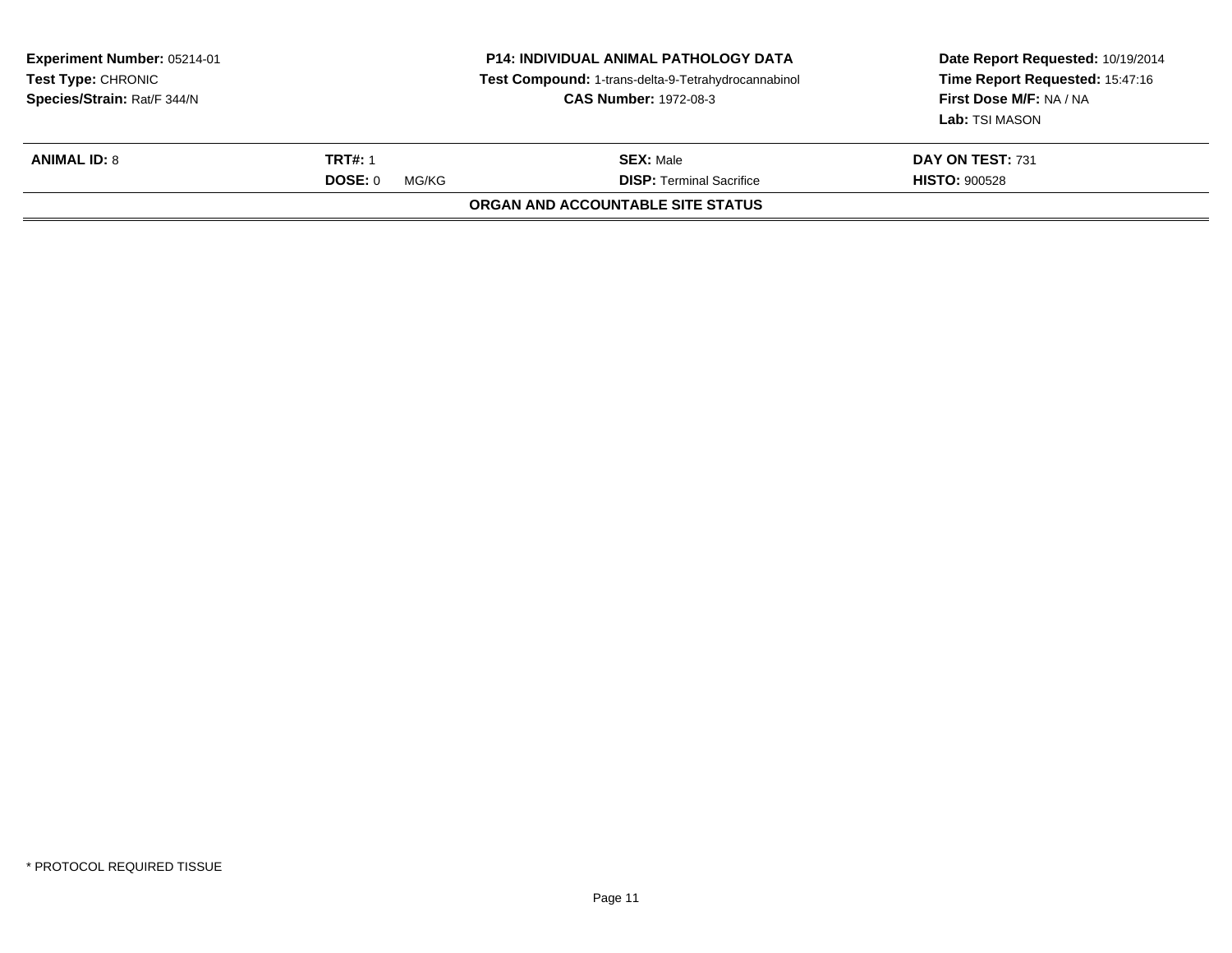| <b>Experiment Number: 05214-01</b><br>Test Type: CHRONIC<br>Species/Strain: Rat/F 344/N<br><b>ANIMAL ID: 10</b> | <b>TRT#: 1</b>            | <b>P14: INDIVIDUAL ANIMAL PATHOLOGY DATA</b><br>Date Report Requested: 10/19/2014<br>Time Report Requested: 15:47:16<br>Test Compound: 1-trans-delta-9-Tetrahydrocannabinol<br>First Dose M/F: NA / NA<br><b>CAS Number: 1972-08-3</b><br>Lab: TSI MASON<br>DAY ON TEST: 449<br><b>SEX: Male</b> |                          |
|-----------------------------------------------------------------------------------------------------------------|---------------------------|--------------------------------------------------------------------------------------------------------------------------------------------------------------------------------------------------------------------------------------------------------------------------------------------------|--------------------------|
|                                                                                                                 | <b>DOSE: 0</b><br>MG/KG   | <b>DISP:</b> Scheduled Sacrifice                                                                                                                                                                                                                                                                 | <b>HISTO: 900530</b>     |
|                                                                                                                 |                           | ORGAN AND ACCOUNTABLE SITE STATUS                                                                                                                                                                                                                                                                |                          |
| <b>NORMAL</b>                                                                                                   |                           |                                                                                                                                                                                                                                                                                                  |                          |
| * Adrenal Cortex                                                                                                | * Adrenal Medulla         | * Bone                                                                                                                                                                                                                                                                                           | * Bone Marrow            |
| * Brain                                                                                                         | * Epididymis              | * Esophagus                                                                                                                                                                                                                                                                                      | * Intestine Large, Cecum |
| * Intestine Large, Colon                                                                                        | * Intestine Large, Rectum | * Intestine Small, Duodenum                                                                                                                                                                                                                                                                      | * Intestine Small, Ileum |
| * Intestine Small, Jejunum                                                                                      | * Islets, Pancreatic      | * Lung                                                                                                                                                                                                                                                                                           | * Lymph Node, Mandibular |
| * Lymph Node, Mesenteric                                                                                        | * Nose                    | * Parathyroid Gland                                                                                                                                                                                                                                                                              | * Peripheral Nerve       |
| * Preputial Gland                                                                                               | * Prostate                | * Skeletal Muscle                                                                                                                                                                                                                                                                                | * Skin                   |
| * Spinal Cord                                                                                                   | * Spleen                  | * Stomach, Forestomach                                                                                                                                                                                                                                                                           | * Stomach, Glandular     |
| * Thymus                                                                                                        | * Thyroid Gland           | * Trachea                                                                                                                                                                                                                                                                                        | * Urinary Bladder        |
| <b>MISSING</b>                                                                                                  |                           |                                                                                                                                                                                                                                                                                                  |                          |
| * Mammary Gland                                                                                                 |                           |                                                                                                                                                                                                                                                                                                  |                          |
| <b>OBSERVATIONS</b>                                                                                             |                           |                                                                                                                                                                                                                                                                                                  |                          |
| * Heart                                                                                                         |                           | Cardiomyopathy                                                                                                                                                                                                                                                                                   | Minimal                  |
| * Kidney                                                                                                        |                           | Nephropathy                                                                                                                                                                                                                                                                                      | Minimal                  |
| * Liver                                                                                                         |                           | <b>Clear Cell Focus</b>                                                                                                                                                                                                                                                                          |                          |
| * Pancreas                                                                                                      | Acinus                    | Hyperplasia                                                                                                                                                                                                                                                                                      | Minimal                  |
| * Pituitary Gland                                                                                               | <b>Pars Distalis</b>      | Adenoma                                                                                                                                                                                                                                                                                          |                          |
| * Salivary Glands                                                                                               | Duct                      | Metaplasia                                                                                                                                                                                                                                                                                       | Squamous, Minimal        |
| * Seminal Vesicle                                                                                               |                           | Concretion                                                                                                                                                                                                                                                                                       | Minimal                  |
| [Concretion TGLS = 1-14]                                                                                        |                           |                                                                                                                                                                                                                                                                                                  |                          |
| * Testes                                                                                                        | <b>Interstit Cell</b>     | Hyperplasia                                                                                                                                                                                                                                                                                      | Mild                     |
| PRIMARY CAUSE OF DEATH                                                                                          | ٠                         |                                                                                                                                                                                                                                                                                                  |                          |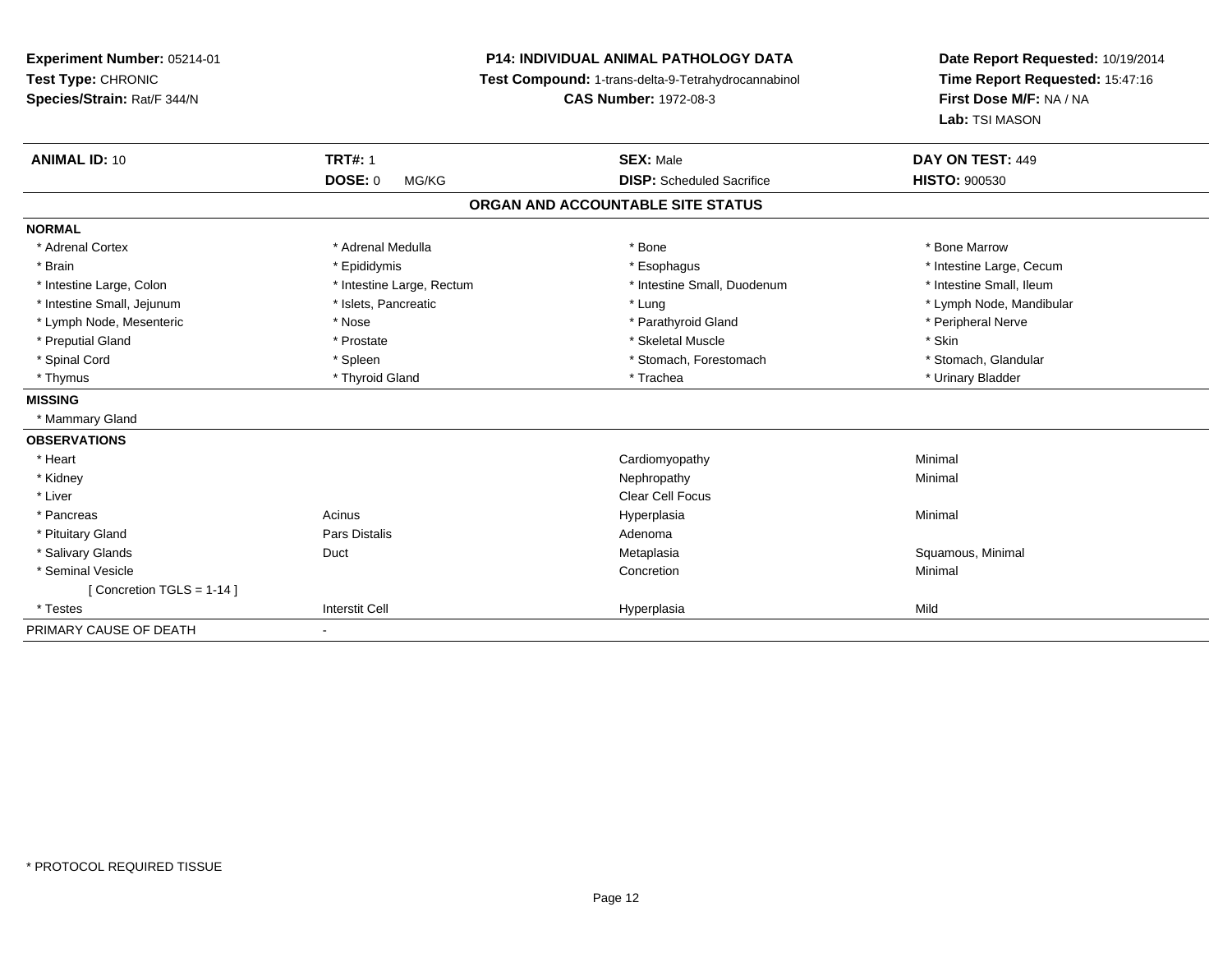**Experiment Number:** 05214-01**Test Type:** CHRONIC **Species/Strain:** Rat/F 344/N**P14: INDIVIDUAL ANIMAL PATHOLOGY DATA Test Compound:** 1-trans-delta-9-Tetrahydrocannabinol **CAS Number:** 1972-08-3**Date Report Requested:** 10/19/2014**Time Report Requested:** 15:47:16**First Dose M/F:** NA / NA**Lab:** TSI MASON**ANIMAL ID:** 11**TRT#:** 1 **SEX:** Male **DAY ON TEST:** 452 **DOSE:** 0 MG/KG **DISP:** Scheduled Sacrifice **HISTO:** <sup>900531</sup> **ORGAN AND ACCOUNTABLE SITE STATUSNORMAL**\* Adrenal Cortex \* Adrenal Medulla \* Adrenal Medulla \* Bone \* Bone \* Bone \* Bone \* Bone Marrow \* Brain \* Explorer \* Epididymis \* \* Epididymis \* \* Esophagus \* Esophagus \* \* Esophagus \* Intestine Large, Cecum \* \* Intestine Large, Cecum \* Intestine Small, Ileum \* Intestine Large, Colon \* Intestine Large, Rectum \* Intestine Small, Duodenum \* Intestine Small, Duodenum \* Intestine Small, Jejunum \* \* \* https://www.fat.com/setter/educition/setter/filesophysics.com/setter/filesophysics.com/setter/filesophysics.com/setter/filesophysics.com/setter/filesophysics.com/setter/filesophysics.com/se \* Lymph Node, Mesenteric \* The matter of the Mammary Gland \* Mammary Gland \* Parathyroid Gland \* Peripheral Nerve \* Seminal Vesicle \* Preputial Gland \* \* Annual vesicle \* \* Prostate \* \* Salivary Glands \* \* Salivary Glands \* \* Seminal Vesicle \* \* Skeletal Muscle \* Skin \* Spinal Cord \* Spleen \* Thyroid Gland \* Stomach, Forestomach \* Thymus \* Stomach, Glandular \* Thymus \* Thymus \* Thymus \* Thymus \* Thymus \* Thymus \* Thymus \* Thymus \* Thymus \* Thymus \* Thymus \* Thymus \* Thymus \* Thymus \* Thymus \* Thymus \* Thymus \* Thymus \* Thymu \* Trachea \* Urinary Bladder**OBSERVATIONS** \* Heart Cardiomyopathy Minimal \* Kidneyy the control of the control of the control of the control of the control of the control of the control of the control of the control of the control of the control of the control of the control of the control of the contro \* Liver Clear Cell Focus[ Clear Cell Focus TGLS = 2-6 ] \* Nosee and the state of the state of the state of the state of the state of the state of the state of the state of the state of the state of the state of the state of the state of the state of the state of the state of the stat Inflammation Acute, Mild Respirat EpithMetaplasia **Squamous, Minimal**  \* Pancreass the control of the control of the control of the control of the control of the control of the control of the control of the control of the control of the control of the control of the control of the control of the contro \* Pituitary Gland Pars Distalis Hyperplasia Minimal \* Testes Interstit Cell AdenomaInterstit Cell Hyperplasiaa and a studies of the studies of the Minimal [ Adenoma TGLS = 1-7+7.1 ]PRIMARY CAUSE OF DEATH-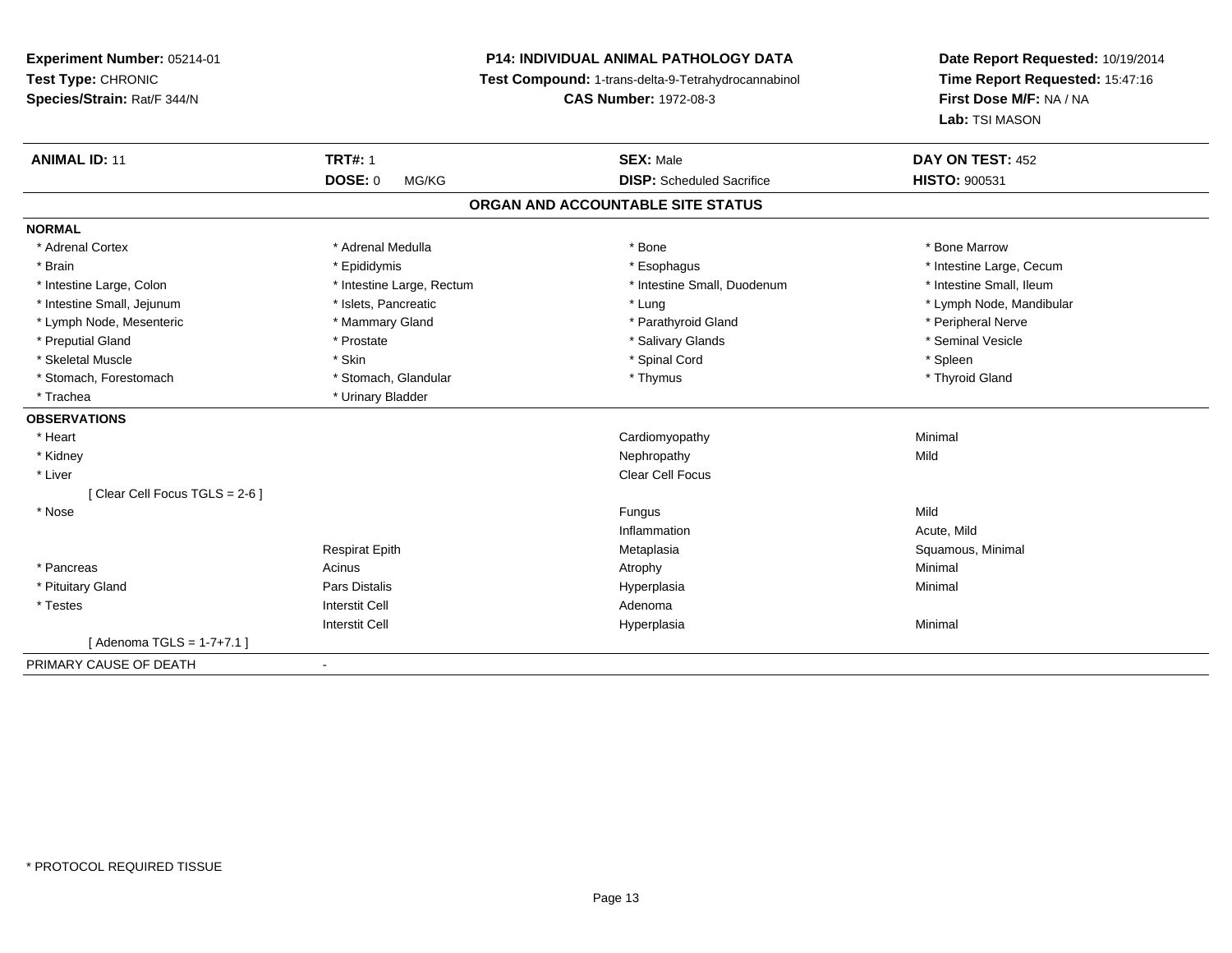| Experiment Number: 05214-01<br>Test Type: CHRONIC<br>Species/Strain: Rat/F 344/N | <b>P14: INDIVIDUAL ANIMAL PATHOLOGY DATA</b><br>Test Compound: 1-trans-delta-9-Tetrahydrocannabinol<br><b>CAS Number: 1972-08-3</b> |                                   | Date Report Requested: 10/19/2014<br>Time Report Requested: 15:47:16<br>First Dose M/F: NA / NA<br>Lab: TSI MASON |
|----------------------------------------------------------------------------------|-------------------------------------------------------------------------------------------------------------------------------------|-----------------------------------|-------------------------------------------------------------------------------------------------------------------|
| <b>ANIMAL ID: 12</b>                                                             | <b>TRT#: 1</b>                                                                                                                      | <b>SEX: Male</b>                  | DAY ON TEST: 500                                                                                                  |
|                                                                                  | <b>DOSE: 0</b><br>MG/KG                                                                                                             | <b>DISP: Natural Death</b>        | <b>HISTO: 900532</b>                                                                                              |
|                                                                                  |                                                                                                                                     | ORGAN AND ACCOUNTABLE SITE STATUS |                                                                                                                   |
| <b>NORMAL</b>                                                                    |                                                                                                                                     |                                   |                                                                                                                   |
| * Adrenal Cortex                                                                 | * Adrenal Medulla                                                                                                                   | * Bone                            | * Bone Marrow                                                                                                     |
| * Brain                                                                          | * Epididymis                                                                                                                        | * Esophagus                       | * Intestine Large, Colon                                                                                          |
| * Intestine Small, Duodenum                                                      | * Islets, Pancreatic                                                                                                                | * Lymph Node, Mandibular          | * Lymph Node, Mesenteric                                                                                          |
| * Parathyroid Gland                                                              | * Peripheral Nerve                                                                                                                  | * Pituitary Gland                 | * Preputial Gland                                                                                                 |
| * Prostate                                                                       | * Salivary Glands                                                                                                                   | * Seminal Vesicle                 | * Skeletal Muscle                                                                                                 |
| * Skin                                                                           | * Spinal Cord                                                                                                                       | * Spleen                          | * Stomach. Forestomach                                                                                            |
| * Stomach, Glandular                                                             | * Thymus                                                                                                                            | * Thyroid Gland                   | * Trachea                                                                                                         |
| * Urinary Bladder                                                                |                                                                                                                                     |                                   |                                                                                                                   |
| <b>MISSING</b>                                                                   |                                                                                                                                     |                                   |                                                                                                                   |
| * Mammary Gland                                                                  |                                                                                                                                     |                                   |                                                                                                                   |
| <b>AUTO PRECLUDES DIAG.</b>                                                      |                                                                                                                                     |                                   |                                                                                                                   |
| * Intestine Large, Cecum                                                         | * Intestine Large, Rectum                                                                                                           | * Intestine Small, Ileum          | * Intestine Small, Jejunum                                                                                        |
| <b>OBSERVATIONS</b>                                                              |                                                                                                                                     |                                   |                                                                                                                   |
| * Heart                                                                          |                                                                                                                                     | Cardiomyopathy                    | Mild                                                                                                              |
| * Kidney                                                                         |                                                                                                                                     | Nephropathy                       | Minimal                                                                                                           |
| * Liver                                                                          |                                                                                                                                     | Clear Cell Focus                  |                                                                                                                   |
| * Lung                                                                           |                                                                                                                                     | Foreign Body                      | Mild                                                                                                              |
|                                                                                  |                                                                                                                                     | Hemorrhage                        | Minimal                                                                                                           |
| * Nose                                                                           |                                                                                                                                     | Inflammation                      | Acute, Minimal                                                                                                    |
| * Pancreas                                                                       | Acinus                                                                                                                              | Atrophy                           | Minimal                                                                                                           |
|                                                                                  | Acinus                                                                                                                              | Hyperplasia                       | Moderate                                                                                                          |
| * Testes                                                                         | Bilateral, Interstit Cell                                                                                                           | Adenoma                           |                                                                                                                   |
| PRIMARY CAUSE OF DEATH                                                           | $\sim$                                                                                                                              |                                   |                                                                                                                   |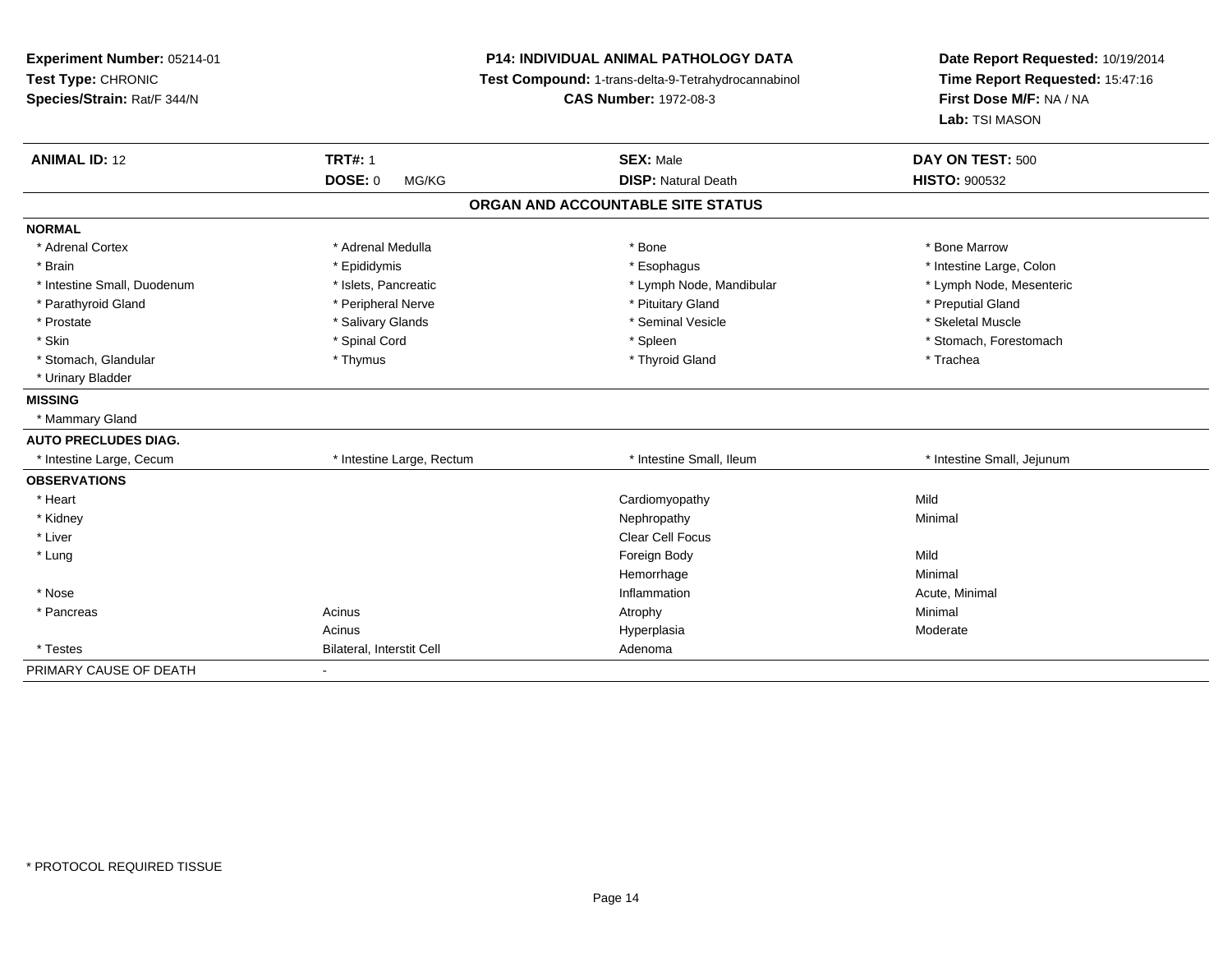## **P14: INDIVIDUAL ANIMAL PATHOLOGY DATA**

**Test Compound:** 1-trans-delta-9-Tetrahydrocannabinol

**CAS Number:** 1972-08-3

| <b>ANIMAL ID: 13</b>       | <b>TRT#: 1</b>              | <b>SEX: Male</b>                  | DAY ON TEST: 438         |  |
|----------------------------|-----------------------------|-----------------------------------|--------------------------|--|
|                            | <b>DOSE: 0</b><br>MG/KG     | <b>DISP:</b> Moribund Sacrifice   | <b>HISTO: 900533</b>     |  |
|                            |                             | ORGAN AND ACCOUNTABLE SITE STATUS |                          |  |
| <b>NORMAL</b>              |                             |                                   |                          |  |
| * Adrenal Cortex           | * Adrenal Medulla           | * Bone                            | * Bone Marrow            |  |
| * Brain                    | * Epididymis                | * Esophagus                       | * Intestine Large, Colon |  |
| * Intestine Large, Rectum  | * Intestine Small, Duodenum | * Intestine Small, Jejunum        | * Islets, Pancreatic     |  |
| * Lymph Node, Mandibular   | * Lymph Node, Mesenteric    | * Mammary Gland                   | * Nose                   |  |
| * Parathyroid Gland        | * Peripheral Nerve          | * Pituitary Gland                 | * Preputial Gland        |  |
| * Prostate                 | * Salivary Glands           | * Seminal Vesicle                 | * Skeletal Muscle        |  |
| * Skin                     | * Spinal Cord               | * Spleen                          | * Stomach, Glandular     |  |
| * Thymus                   | * Thyroid Gland             | * Trachea                         | * Urinary Bladder        |  |
| <b>OBSERVATIONS</b>        |                             |                                   |                          |  |
| * Heart                    |                             | Cardiomyopathy                    | Mild                     |  |
| * Intestine Large, Cecum   |                             | <b>Dilatation</b>                 | Mild                     |  |
| [Dilatation TGLS = $2-5$ ] |                             |                                   |                          |  |
| * Intestine Small, Ileum   |                             | Dilatation                        | Mild                     |  |
| [Dilatation TGLS = 1-5 ]   |                             |                                   |                          |  |
| * Kidney                   |                             | Nephropathy                       | Mild                     |  |
| * Liver                    |                             | <b>Fatty Change</b>               | Focal, Minimal           |  |
| * Lung                     |                             | <b>Infiltration Cellular</b>      | Histiocyte, Minimal      |  |
| * Pancreas                 | Acinus                      | Atrophy                           | Mild                     |  |
| * Stomach, Forestomach     |                             | Hyperplasia                       | Squamous, Diffuse, Mild  |  |
| * Testes                   | Bilateral, Interstit Cell   | Adenoma                           |                          |  |
| [Adenoma TGLS = $3-7$ ]    |                             |                                   |                          |  |
| PRIMARY CAUSE OF DEATH     | $\blacksquare$              |                                   |                          |  |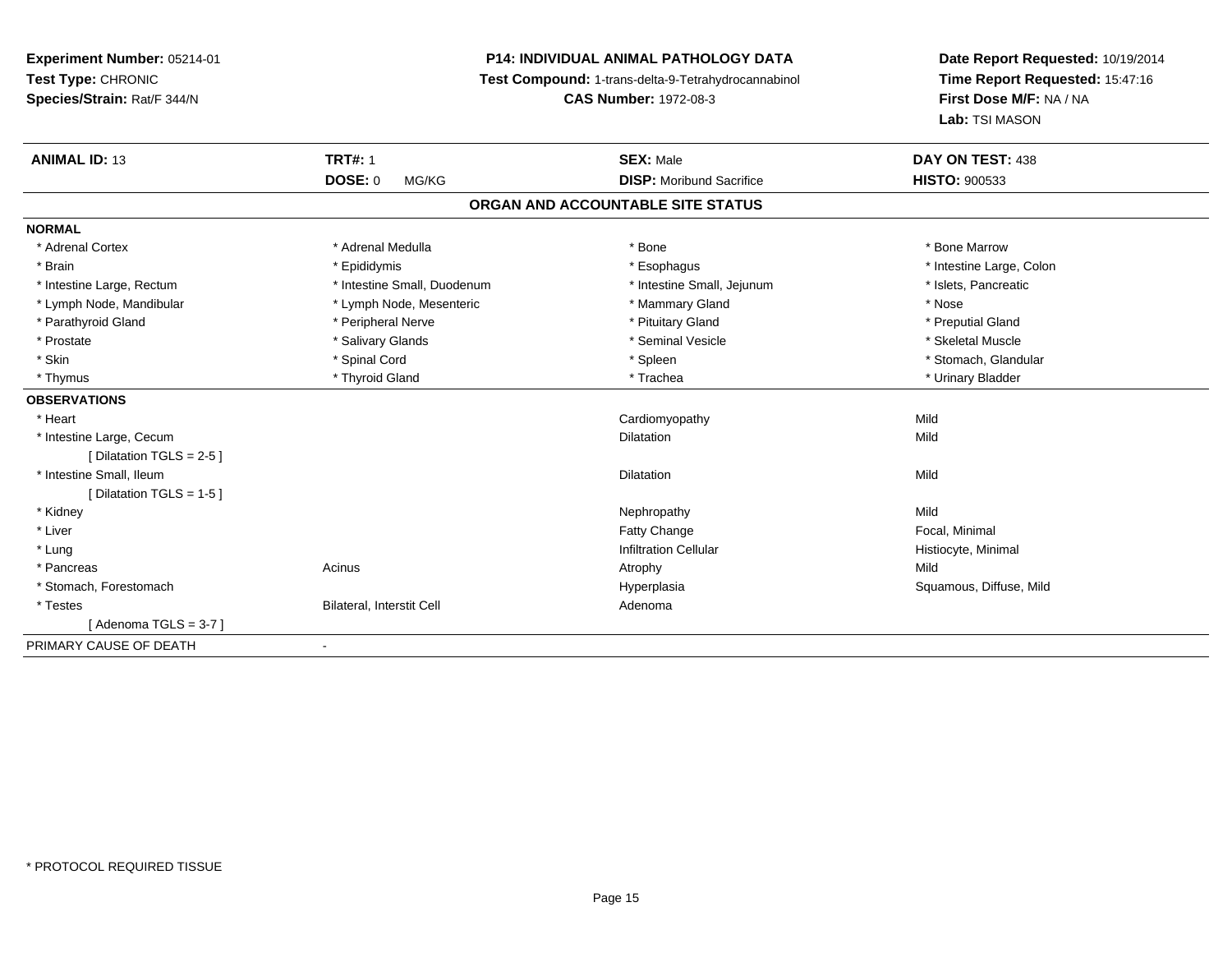| Experiment Number: 05214-01<br>Test Type: CHRONIC<br>Species/Strain: Rat/F 344/N | P14: INDIVIDUAL ANIMAL PATHOLOGY DATA<br>Test Compound: 1-trans-delta-9-Tetrahydrocannabinol<br><b>CAS Number: 1972-08-3</b> |                                   | Date Report Requested: 10/19/2014<br>Time Report Requested: 15:47:16<br>First Dose M/F: NA / NA<br>Lab: TSI MASON |  |
|----------------------------------------------------------------------------------|------------------------------------------------------------------------------------------------------------------------------|-----------------------------------|-------------------------------------------------------------------------------------------------------------------|--|
| <b>ANIMAL ID: 14</b>                                                             | <b>TRT#: 1</b>                                                                                                               | <b>SEX: Male</b>                  | DAY ON TEST: 616                                                                                                  |  |
|                                                                                  | DOSE: 0<br>MG/KG                                                                                                             | <b>DISP:</b> Moribund Sacrifice   | <b>HISTO: 900534</b>                                                                                              |  |
|                                                                                  |                                                                                                                              | ORGAN AND ACCOUNTABLE SITE STATUS |                                                                                                                   |  |
| <b>NORMAL</b>                                                                    |                                                                                                                              |                                   |                                                                                                                   |  |
| * Bone                                                                           | * Brain                                                                                                                      | * Epididymis                      | * Esophagus                                                                                                       |  |
| * Intestine Large, Cecum                                                         | * Intestine Large, Colon                                                                                                     | * Intestine Large, Rectum         | * Intestine Small, Duodenum                                                                                       |  |
| * Intestine Small, Ileum                                                         | * Intestine Small, Jejunum                                                                                                   | * Islets, Pancreatic              | * Lung                                                                                                            |  |
| * Nose                                                                           | * Parathyroid Gland                                                                                                          | * Peripheral Nerve                | * Pituitary Gland                                                                                                 |  |
| * Preputial Gland                                                                | * Prostate                                                                                                                   | * Salivary Glands                 | * Seminal Vesicle                                                                                                 |  |
| * Skeletal Muscle                                                                | * Skin                                                                                                                       | * Spinal Cord                     | * Stomach, Glandular                                                                                              |  |
| * Thyroid Gland                                                                  | * Trachea                                                                                                                    | * Urinary Bladder                 |                                                                                                                   |  |
| <b>MISSING</b>                                                                   |                                                                                                                              |                                   |                                                                                                                   |  |
| * Mammary Gland                                                                  |                                                                                                                              |                                   |                                                                                                                   |  |
| <b>OBSERVATIONS</b>                                                              |                                                                                                                              |                                   |                                                                                                                   |  |
| * Adrenal Cortex                                                                 |                                                                                                                              | Leukemia Mononuclear              |                                                                                                                   |  |
| * Adrenal Medulla                                                                |                                                                                                                              | Hyperplasia                       | Minimal                                                                                                           |  |
|                                                                                  |                                                                                                                              | Leukemia Mononuclear              |                                                                                                                   |  |
| * Bone Marrow                                                                    |                                                                                                                              | Leukemia Mononuclear              |                                                                                                                   |  |
| * Heart                                                                          |                                                                                                                              | Cardiomyopathy                    | Minimal                                                                                                           |  |
|                                                                                  |                                                                                                                              | Leukemia Mononuclear              |                                                                                                                   |  |
| * Kidney                                                                         |                                                                                                                              | Leukemia Mononuclear              |                                                                                                                   |  |
|                                                                                  |                                                                                                                              | Nephropathy                       | Mild                                                                                                              |  |
| * Liver                                                                          |                                                                                                                              | Leukemia Mononuclear              |                                                                                                                   |  |
| Lymph Node                                                                       | Mediastinal                                                                                                                  | Leukemia Mononuclear              |                                                                                                                   |  |
|                                                                                  | Pancreatic                                                                                                                   | Leukemia Mononuclear              |                                                                                                                   |  |
| [ Leukemia Mononuclear TGLS = 4-9.1 ]                                            |                                                                                                                              |                                   |                                                                                                                   |  |
| [ Leukemia Mononuclear TGLS = 4-9.1 ]                                            |                                                                                                                              |                                   |                                                                                                                   |  |
| * Lymph Node, Mandibular                                                         |                                                                                                                              | Leukemia Mononuclear              |                                                                                                                   |  |
| [ Leukemia Mononuclear TGLS = 4-9.1 ]                                            |                                                                                                                              |                                   |                                                                                                                   |  |
| * Lymph Node, Mesenteric                                                         |                                                                                                                              | Leukemia Mononuclear              |                                                                                                                   |  |
| [ Leukemia Mononuclear TGLS = 4-9.1 ]                                            |                                                                                                                              |                                   |                                                                                                                   |  |
| * Pancreas                                                                       |                                                                                                                              | Leukemia Mononuclear              |                                                                                                                   |  |
| * Spleen                                                                         |                                                                                                                              | Leukemia Mononuclear              |                                                                                                                   |  |
| [Leukemia Mononuclear TGLS = 3-3 ]                                               |                                                                                                                              |                                   |                                                                                                                   |  |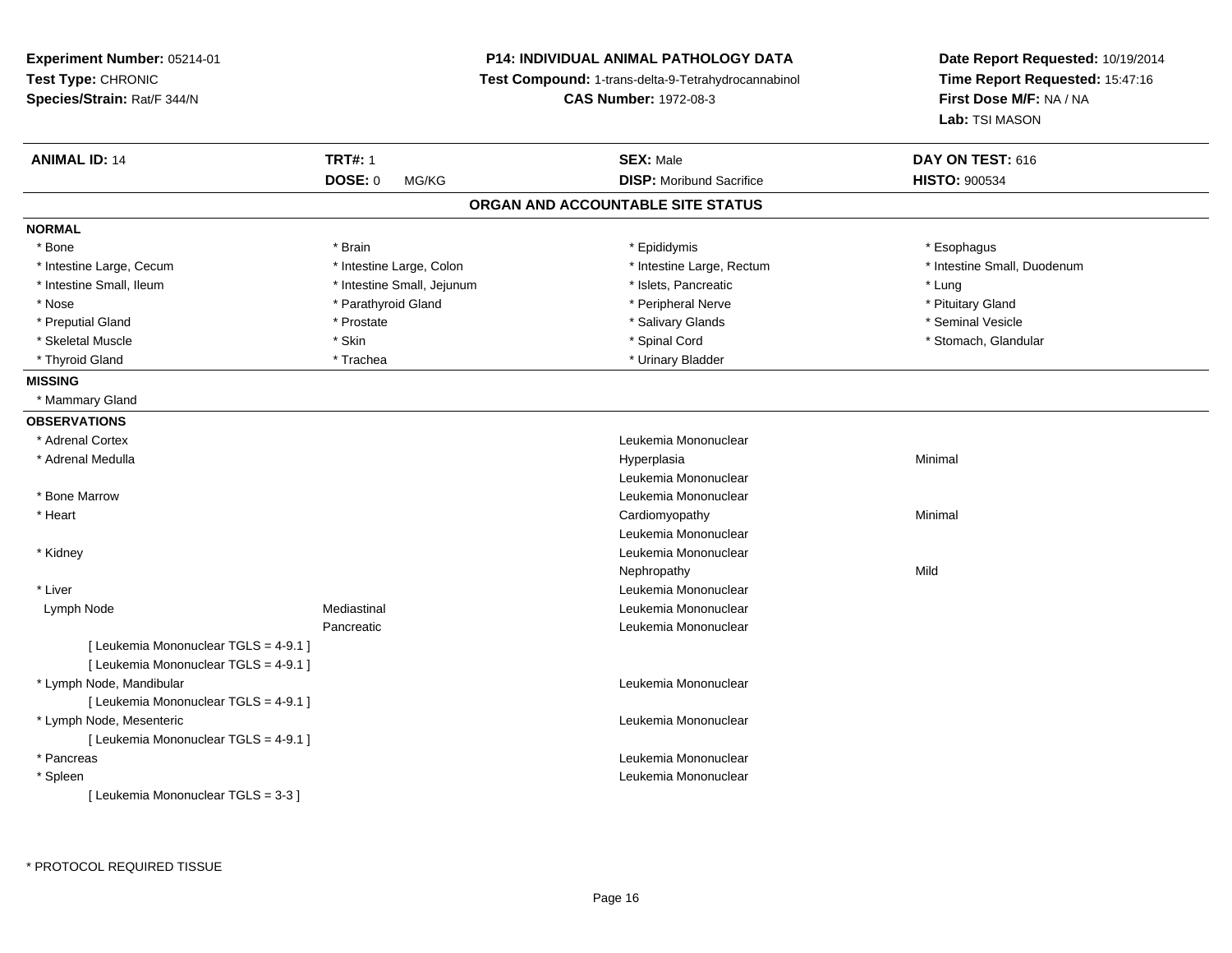| Experiment Number: 05214-01<br>Test Type: CHRONIC<br>Species/Strain: Rat/F 344/N |                           | <b>P14: INDIVIDUAL ANIMAL PATHOLOGY DATA</b><br><b>Test Compound: 1-trans-delta-9-Tetrahydrocannabinol</b><br><b>CAS Number: 1972-08-3</b> | Date Report Requested: 10/19/2014<br>Time Report Requested: 15:47:16<br>First Dose M/F: NA / NA<br><b>Lab:</b> TSI MASON |
|----------------------------------------------------------------------------------|---------------------------|--------------------------------------------------------------------------------------------------------------------------------------------|--------------------------------------------------------------------------------------------------------------------------|
| <b>ANIMAL ID: 14</b>                                                             | <b>TRT#: 1</b>            | <b>SEX: Male</b>                                                                                                                           | <b>DAY ON TEST: 616</b>                                                                                                  |
|                                                                                  | DOSE: 0<br>MG/KG          | <b>DISP:</b> Moribund Sacrifice                                                                                                            | <b>HISTO: 900534</b>                                                                                                     |
|                                                                                  |                           | ORGAN AND ACCOUNTABLE SITE STATUS                                                                                                          |                                                                                                                          |
| * Stomach, Forestomach                                                           |                           | Hyperplasia                                                                                                                                | Squamous, Diffuse, Mild                                                                                                  |
|                                                                                  |                           | Ulcer                                                                                                                                      | Minimal                                                                                                                  |
| [ Ulcer TGLS = $5-5$ ]                                                           |                           |                                                                                                                                            |                                                                                                                          |
| * Testes                                                                         | Bilateral, Interstit Cell | Adenoma                                                                                                                                    |                                                                                                                          |
| [Adenoma TGLS = $2-7$ ]                                                          |                           |                                                                                                                                            |                                                                                                                          |
| * Thymus                                                                         |                           | Leukemia Mononuclear                                                                                                                       |                                                                                                                          |
| PRIMARY CAUSE OF DEATH                                                           | -                         |                                                                                                                                            |                                                                                                                          |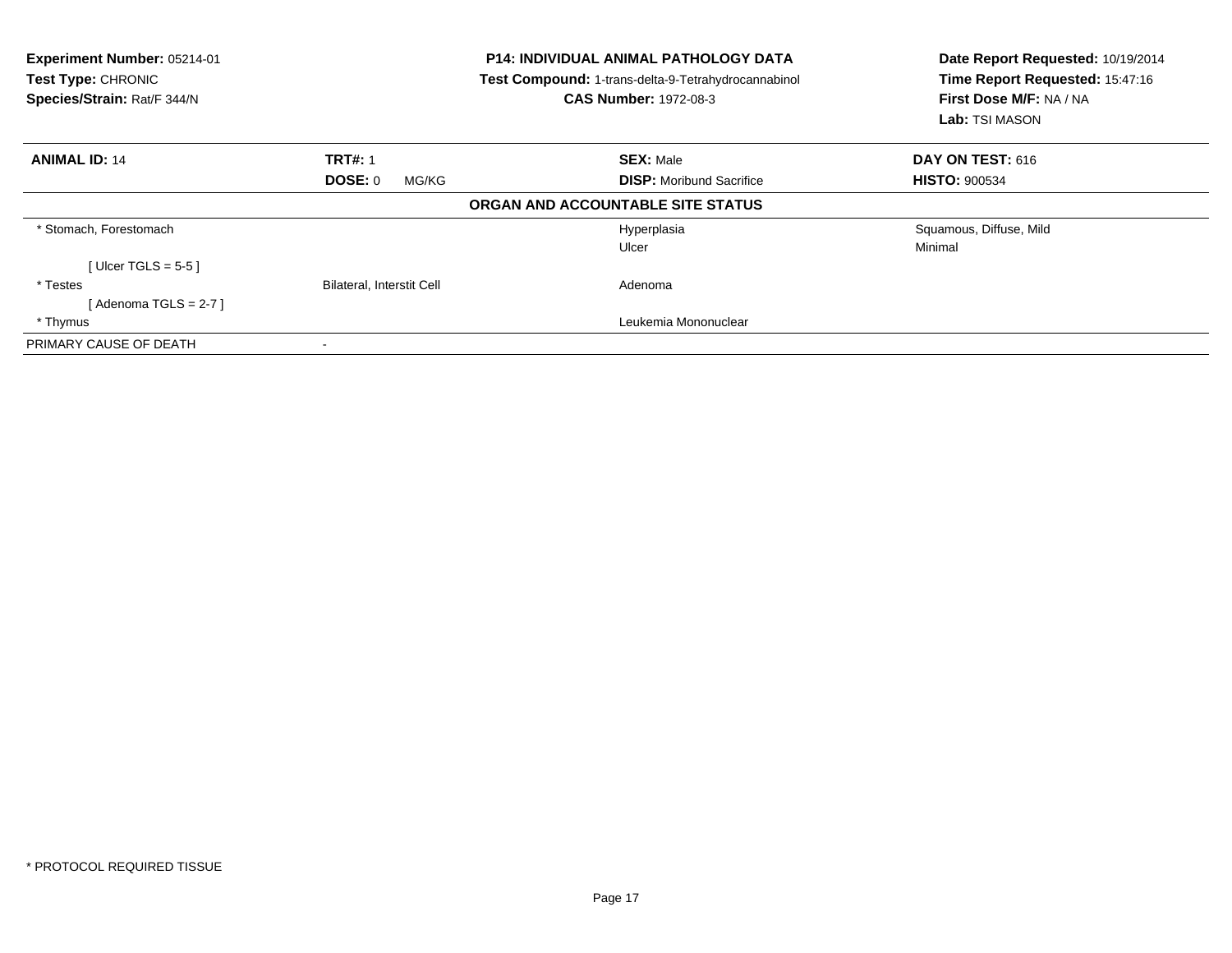**Experiment Number:** 05214-01**Test Type:** CHRONIC **Species/Strain:** Rat/F 344/N**P14: INDIVIDUAL ANIMAL PATHOLOGY DATA Test Compound:** 1-trans-delta-9-Tetrahydrocannabinol **CAS Number:** 1972-08-3**Date Report Requested:** 10/19/2014**Time Report Requested:** 15:47:16**First Dose M/F:** NA / NA**Lab:** TSI MASON**ANIMAL ID:** 15**TRT#:** 1 **SEX:** Male **DAY ON TEST:** 451 **DOSE:** 0 MG/KG **DISP:** Scheduled Sacrifice **HISTO:** <sup>900535</sup> **ORGAN AND ACCOUNTABLE SITE STATUSNORMAL**\* Adrenal Cortex \* Adrenal Medulla \* Adrenal Medulla \* Bone \* Bone \* Bone \* Bone \* Bone Marrow \* Brain \* Explorer \* Epididymis \* \* Epididymis \* \* Esophagus \* Esophagus \* \* Esophagus \* Intestine Large, Cecum \* \* Intestine Large, Cecum \* Intestine Small, Ileum \* Intestine Large, Colon \* Intestine Large, Rectum \* Intestine Small, Duodenum \* Intestine Small, Duodenum \* Lymph Node, Mesenteric \* Intestine Small, Jejunum \* Mandibular \* Islets, Pancreatic \* Mandibular \* Lymph Node, Mandibular \* Mammary Gland \* **All and \* Pancreas** \* Pancreas \* Parathyroid Gland \* Parathyroid Gland \* Pituitary Gland \* Pituitary Gland \* Skeletal Muscle \* Preputial Gland \* \* \* \* Salivary Glands \* \* Salivary Glands \* \* Seminal Vesicle \* \* \* Steretal Muscle \* \* Skeletal Muscle \* Skin \* Spinal Cord \* Spinal Cord \* Spinal Cord \* Spinal \* Spinal \* Stomach, Forestomach \* Stomach, Forestomach \* Stomach, Glandular \* Thymus \* Thymus \* Thymus \* Thyroid Gland \* Thyroid Gland \* Thachea \* Urinary Bladder**OBSERVATIONS** \* Heart Cardiomyopathy Minimal \* Kidneyy the control of the control of the control of the control of the control of the control of the control of the control of the control of the control of the control of the control of the control of the control of the contro \* Liver Eosinophilic Focus[ Eosinophilic Focus TGLS = 2-6 ] \* Lungg is a controller to the controller of the controller of the controller of the controller of the chronic Active, Mild \* Nosee and the state of the state of the state of the state of the state of the state of the state of the state of the state of the state of the state of the state of the state of the state of the state of the state of the stat Inflammation Acute, Mild Respirat Epith Metaplasia Squamous, Minimal \* Prostatee the contraction of the chronic Active, Minimal and the chronic Active, Minimal and the chronic Active, Minimal and the chronic Active, Minimal and the chronic Active, Minimal and the chronic Active, Minimal and the chron \* TestesBilateral, Interstit Cell **Adenoma** Adenoma  $[$  Adenoma TGLS = 1-7  $]$ PRIMARY CAUSE OF DEATH-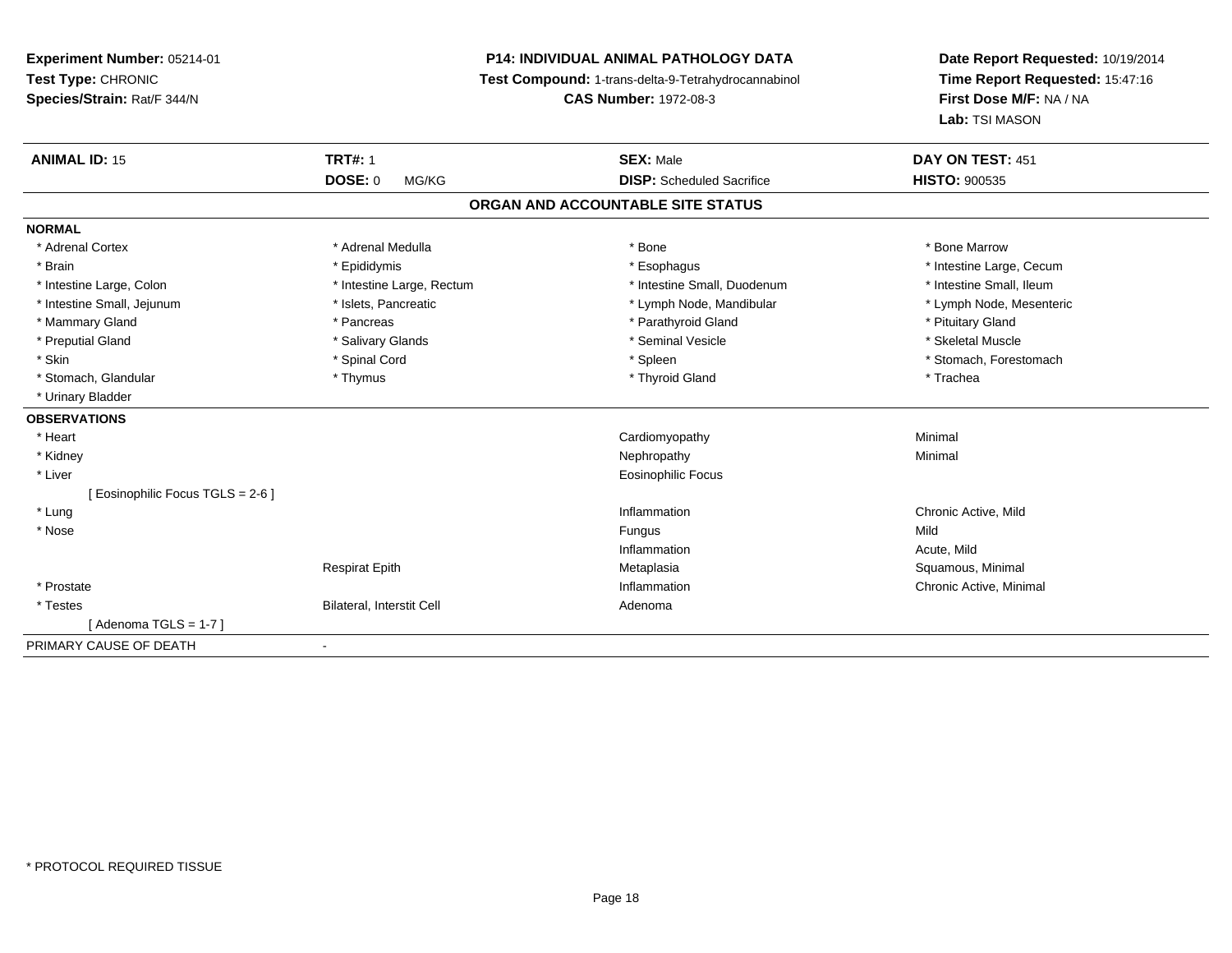| Experiment Number: 05214-01<br>Test Type: CHRONIC<br>Species/Strain: Rat/F 344/N |                             | P14: INDIVIDUAL ANIMAL PATHOLOGY DATA<br>Test Compound: 1-trans-delta-9-Tetrahydrocannabinol<br><b>CAS Number: 1972-08-3</b> | Date Report Requested: 10/19/2014<br>Time Report Requested: 15:47:16<br>First Dose M/F: NA / NA<br>Lab: TSI MASON |
|----------------------------------------------------------------------------------|-----------------------------|------------------------------------------------------------------------------------------------------------------------------|-------------------------------------------------------------------------------------------------------------------|
| <b>ANIMAL ID: 17</b>                                                             | <b>TRT#: 1</b>              | <b>SEX: Male</b>                                                                                                             | DAY ON TEST: 566                                                                                                  |
|                                                                                  | DOSE: 0<br>MG/KG            | <b>DISP:</b> Moribund Sacrifice                                                                                              | <b>HISTO: 900537</b>                                                                                              |
|                                                                                  |                             | ORGAN AND ACCOUNTABLE SITE STATUS                                                                                            |                                                                                                                   |
| <b>NORMAL</b>                                                                    |                             |                                                                                                                              |                                                                                                                   |
| * Adrenal Cortex                                                                 | * Bone                      | * Bone Marrow                                                                                                                | * Brain                                                                                                           |
| * Epididymis                                                                     | * Esophagus                 | * Intestine Large, Cecum                                                                                                     | * Intestine Large, Colon                                                                                          |
| * Intestine Large, Rectum                                                        | * Intestine Small, Duodenum | * Intestine Small, Ileum                                                                                                     | * Intestine Small, Jejunum                                                                                        |
| * Islets, Pancreatic                                                             | * Nose                      | * Parathyroid Gland                                                                                                          | * Peripheral Nerve                                                                                                |
| * Preputial Gland                                                                | * Prostate                  | * Salivary Glands                                                                                                            | * Seminal Vesicle                                                                                                 |
| * Skeletal Muscle                                                                | * Skin                      | * Spinal Cord                                                                                                                | * Stomach, Glandular                                                                                              |
| * Thyroid Gland                                                                  | * Trachea                   | * Urinary Bladder                                                                                                            |                                                                                                                   |
| <b>MISSING</b>                                                                   |                             |                                                                                                                              |                                                                                                                   |
| * Mammary Gland                                                                  |                             |                                                                                                                              |                                                                                                                   |
| <b>OBSERVATIONS</b>                                                              |                             |                                                                                                                              |                                                                                                                   |
| * Adrenal Medulla                                                                |                             | Hyperplasia                                                                                                                  | Mild                                                                                                              |
| * Heart                                                                          |                             | Cardiomyopathy                                                                                                               | Mild                                                                                                              |
|                                                                                  |                             | Leukemia Mononuclear                                                                                                         |                                                                                                                   |
| * Kidney                                                                         |                             | Leukemia Mononuclear                                                                                                         |                                                                                                                   |
|                                                                                  |                             | Nephropathy                                                                                                                  | Mild                                                                                                              |
| * Liver                                                                          |                             | Fatty Change                                                                                                                 | Focal, Mild                                                                                                       |
|                                                                                  |                             | Leukemia Mononuclear                                                                                                         |                                                                                                                   |
| [Fatty Change TGLS = $7-6+6.1$ ]                                                 |                             |                                                                                                                              |                                                                                                                   |
| [ Leukemia Mononuclear TGLS = 3-6+6.1,8-6+6.1 ]                                  |                             |                                                                                                                              |                                                                                                                   |
| * Lung                                                                           |                             | Leukemia Mononuclear                                                                                                         |                                                                                                                   |
| [Leukemia Mononuclear TGLS = 5-2+2.1+3]                                          |                             |                                                                                                                              |                                                                                                                   |
| Lymph Node                                                                       | Mediastinal                 | Leukemia Mononuclear                                                                                                         |                                                                                                                   |
| [ Leukemia Mononuclear TGLS = 4-3 ]                                              |                             |                                                                                                                              |                                                                                                                   |
| * Lymph Node, Mandibular                                                         |                             | Leukemia Mononuclear                                                                                                         |                                                                                                                   |
| [ Leukemia Mononuclear TGLS = 4-3 ]                                              |                             |                                                                                                                              |                                                                                                                   |
| * Lymph Node, Mesenteric                                                         |                             | Leukemia Mononuclear                                                                                                         |                                                                                                                   |
| [ Leukemia Mononuclear TGLS = 4-3 ]                                              |                             |                                                                                                                              |                                                                                                                   |
| * Pancreas                                                                       | Acinus                      | Atrophy                                                                                                                      | Mild                                                                                                              |
| * Pituitary Gland                                                                | Pars Distalis               | Hyperplasia                                                                                                                  | Moderate                                                                                                          |
| * Spleen                                                                         |                             | Leukemia Mononuclear                                                                                                         |                                                                                                                   |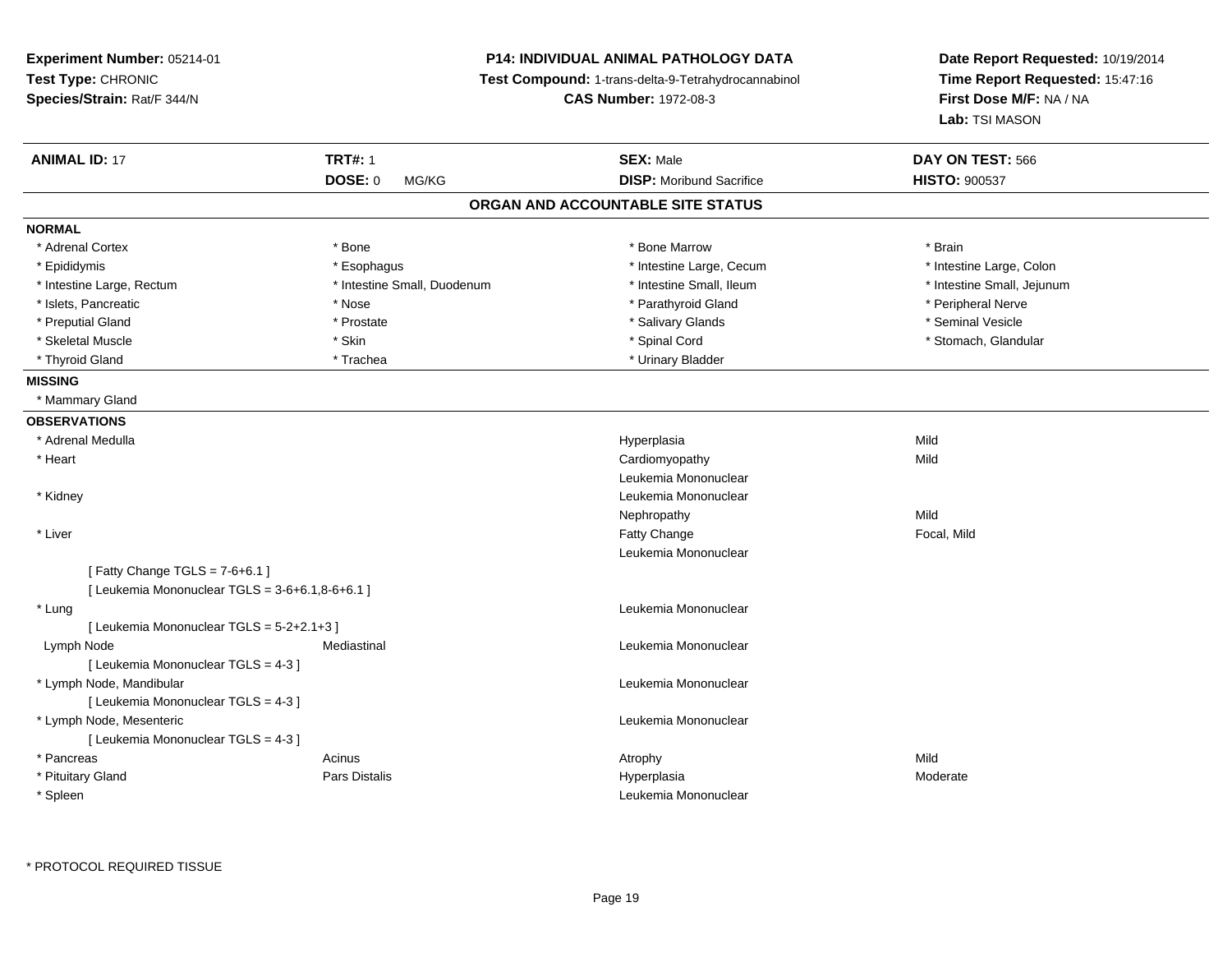| <b>Experiment Number: 05214-01</b><br><b>Test Type: CHRONIC</b><br>Species/Strain: Rat/F 344/N |                           | <b>P14: INDIVIDUAL ANIMAL PATHOLOGY DATA</b><br>Test Compound: 1-trans-delta-9-Tetrahydrocannabinol<br><b>CAS Number: 1972-08-3</b> | Date Report Requested: 10/19/2014<br>Time Report Requested: 15:47:16<br>First Dose M/F: NA / NA<br>Lab: TSI MASON |
|------------------------------------------------------------------------------------------------|---------------------------|-------------------------------------------------------------------------------------------------------------------------------------|-------------------------------------------------------------------------------------------------------------------|
| <b>ANIMAL ID: 17</b>                                                                           | <b>TRT#: 1</b>            | <b>SEX: Male</b>                                                                                                                    | DAY ON TEST: 566                                                                                                  |
|                                                                                                | DOSE: 0<br>MG/KG          | <b>DISP:</b> Moribund Sacrifice                                                                                                     | <b>HISTO: 900537</b>                                                                                              |
|                                                                                                |                           | ORGAN AND ACCOUNTABLE SITE STATUS                                                                                                   |                                                                                                                   |
| [Leukemia Mononuclear TGLS = 2-3.1 ]                                                           |                           |                                                                                                                                     |                                                                                                                   |
| * Stomach, Forestomach                                                                         |                           | Hyperplasia                                                                                                                         | Squamous, Diffuse, Mild                                                                                           |
|                                                                                                |                           | Ulcer                                                                                                                               | Mild                                                                                                              |
| [Ulcer TGLS = $6-5.1$ ]                                                                        |                           |                                                                                                                                     |                                                                                                                   |
| * Testes                                                                                       | Bilateral, Interstit Cell | Adenoma                                                                                                                             |                                                                                                                   |
|                                                                                                | Seminif Tub               | Atrophy                                                                                                                             | Moderate                                                                                                          |
| [Atrophy TGLS = 1-7 ]                                                                          |                           |                                                                                                                                     |                                                                                                                   |
| * Thymus                                                                                       |                           | Leukemia Mononuclear                                                                                                                |                                                                                                                   |
| PRIMARY CAUSE OF DEATH                                                                         |                           |                                                                                                                                     |                                                                                                                   |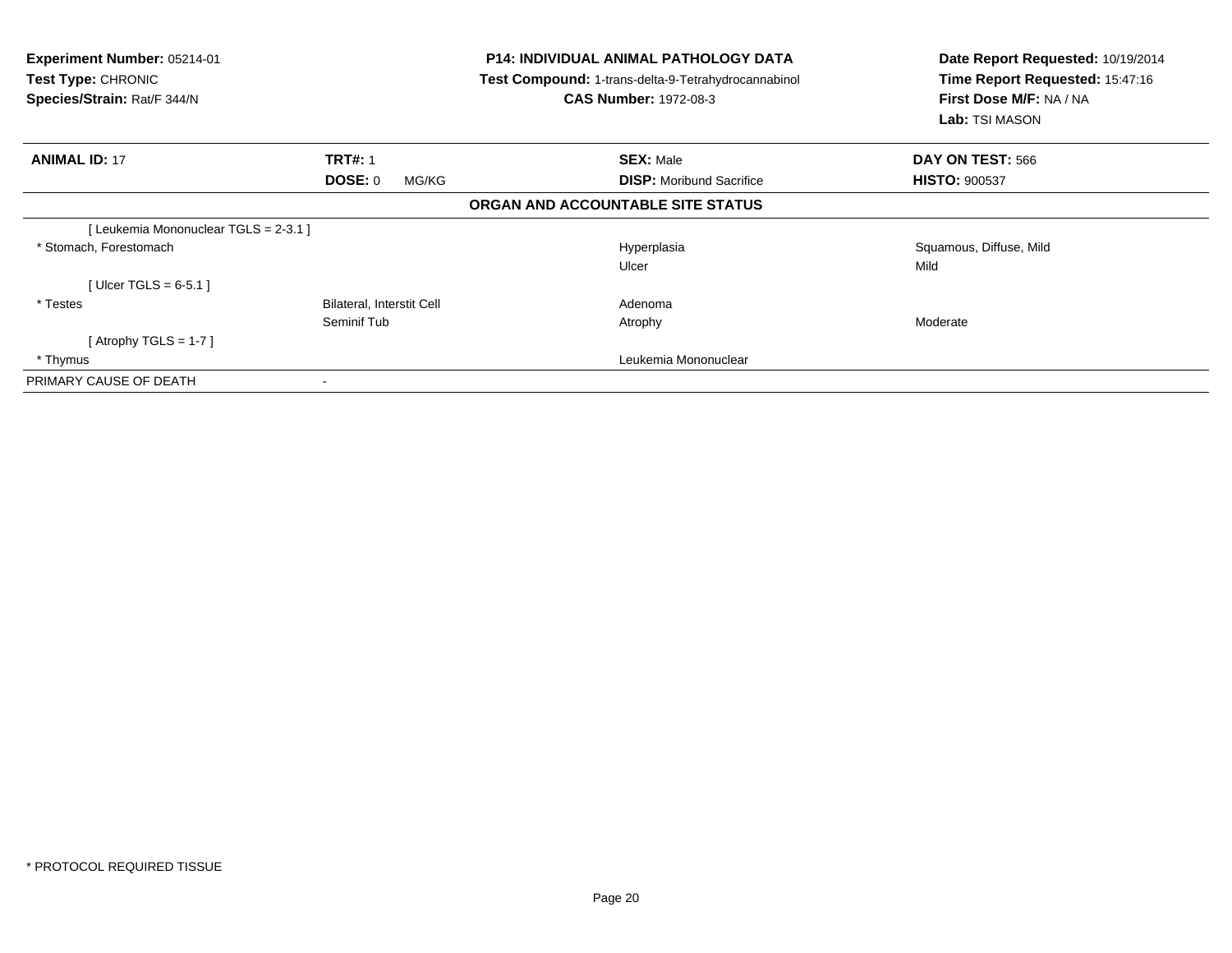## **P14: INDIVIDUAL ANIMAL PATHOLOGY DATA**

**Test Compound:** 1-trans-delta-9-Tetrahydrocannabinol

**CAS Number:** 1972-08-3

| <b>ANIMAL ID: 18</b>                 | <b>TRT#: 1</b>              | <b>SEX: Male</b>                  | DAY ON TEST: 731           |
|--------------------------------------|-----------------------------|-----------------------------------|----------------------------|
|                                      | <b>DOSE: 0</b><br>MG/KG     | <b>DISP: Terminal Sacrifice</b>   | <b>HISTO: 900538</b>       |
|                                      |                             | ORGAN AND ACCOUNTABLE SITE STATUS |                            |
| <b>NORMAL</b>                        |                             |                                   |                            |
| * Adrenal Cortex                     | * Bone                      | * Bone Marrow                     | * Brain                    |
| * Epididymis                         | * Esophagus                 | * Intestine Large, Cecum          | * Intestine Large, Colon   |
| * Intestine Large, Rectum            | * Intestine Small, Duodenum | * Intestine Small, Ileum          | * Intestine Small, Jejunum |
| * Islets, Pancreatic                 | * Lymph Node, Mandibular    | * Lymph Node, Mesenteric          | * Mammary Gland            |
| * Nose                               | * Pancreas                  | * Parathyroid Gland               | * Peripheral Nerve         |
| * Preputial Gland                    | * Prostate                  | * Salivary Glands                 | * Seminal Vesicle          |
| * Skeletal Muscle                    | * Skin                      | * Spinal Cord                     | * Stomach, Forestomach     |
| * Stomach, Glandular                 | * Thymus                    | * Trachea                         | * Urinary Bladder          |
| <b>OBSERVATIONS</b>                  |                             |                                   |                            |
| * Adrenal Medulla                    |                             | Hyperplasia                       | Minimal                    |
| Eye                                  | Lens                        | Cataract                          | Minimal                    |
| [Cataract TGLS = $1-17$ ]            |                             |                                   |                            |
| * Heart                              |                             | Cardiomyopathy                    | Mild                       |
| * Kidney                             |                             | Nephropathy                       | Moderate                   |
| [Nephropathy TGLS = 5-4]             |                             |                                   |                            |
| * Liver                              |                             | <b>Basophilic Focus</b>           |                            |
|                                      |                             | Clear Cell Focus                  |                            |
| [Clear Cell Focus TGLS = $6-6+6.1$ ] |                             |                                   |                            |
| * Lung                               |                             | Inflammation                      | Chronic Active, Mild       |
| * Pituitary Gland                    | Pars Distalis               | Hyperplasia                       | Mild                       |
| * Spleen                             |                             | Fibrosis                          | Mild                       |
| [ Fibrosis TGLS = $4-3$ ]            |                             |                                   |                            |
| * Testes                             | Bilateral, Interstit Cell   | Adenoma                           |                            |
| [Adenoma TGLS = 2-7+7.1,3-7]         |                             |                                   |                            |
| * Thyroid Gland                      | C Cell                      | Hyperplasia                       | Minimal                    |
| PRIMARY CAUSE OF DEATH               | $\blacksquare$              |                                   |                            |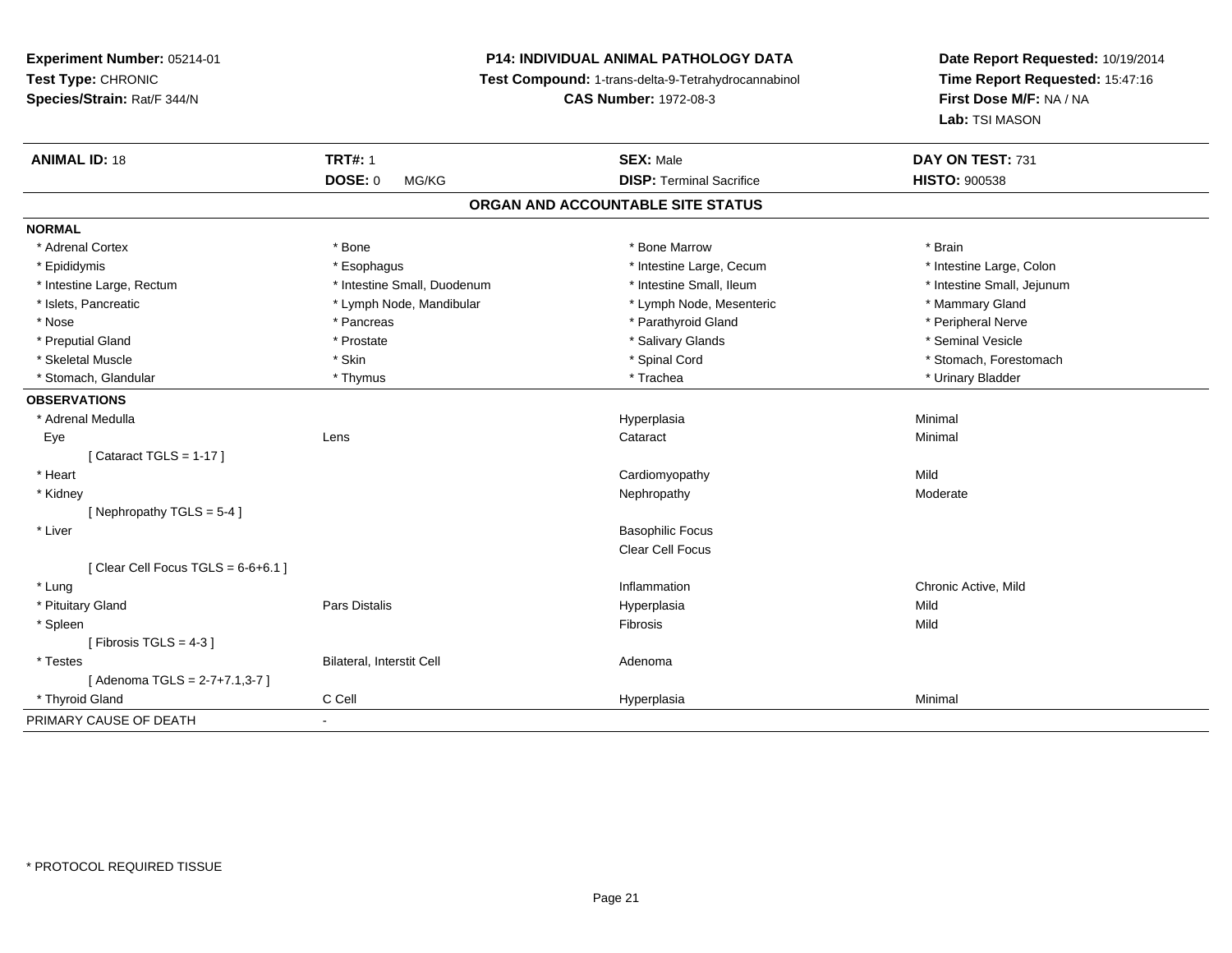| Experiment Number: 05214-01<br>Test Type: CHRONIC<br>Species/Strain: Rat/F 344/N | <b>P14: INDIVIDUAL ANIMAL PATHOLOGY DATA</b><br>Test Compound: 1-trans-delta-9-Tetrahydrocannabinol<br><b>CAS Number: 1972-08-3</b> |                                   | Date Report Requested: 10/19/2014<br>Time Report Requested: 15:47:16<br>First Dose M/F: NA / NA<br>Lab: TSI MASON |
|----------------------------------------------------------------------------------|-------------------------------------------------------------------------------------------------------------------------------------|-----------------------------------|-------------------------------------------------------------------------------------------------------------------|
| <b>ANIMAL ID: 21</b>                                                             | <b>TRT#: 1</b>                                                                                                                      | <b>SEX: Male</b>                  | DAY ON TEST: 450                                                                                                  |
|                                                                                  | <b>DOSE: 0</b><br>MG/KG                                                                                                             | <b>DISP:</b> Scheduled Sacrifice  | <b>HISTO: 900541</b>                                                                                              |
|                                                                                  |                                                                                                                                     | ORGAN AND ACCOUNTABLE SITE STATUS |                                                                                                                   |
| <b>NORMAL</b>                                                                    |                                                                                                                                     |                                   |                                                                                                                   |
| * Adrenal Cortex                                                                 | * Adrenal Medulla                                                                                                                   | * Bone                            | * Bone Marrow                                                                                                     |
| * Brain                                                                          | * Epididymis                                                                                                                        | * Esophagus                       | * Intestine Large, Cecum                                                                                          |
| * Intestine Large, Colon                                                         | * Intestine Large, Rectum                                                                                                           | * Intestine Small, Duodenum       | * Intestine Small, Ileum                                                                                          |
| * Intestine Small, Jejunum                                                       | * Islets, Pancreatic                                                                                                                | * Lung                            | * Lymph Node, Mandibular                                                                                          |
| * Lymph Node, Mesenteric                                                         | * Mammary Gland                                                                                                                     | * Peripheral Nerve                | * Preputial Gland                                                                                                 |
| * Prostate                                                                       | * Salivary Glands                                                                                                                   | * Seminal Vesicle                 | * Skeletal Muscle                                                                                                 |
| * Skin                                                                           | * Spinal Cord                                                                                                                       | * Spleen                          | * Stomach, Forestomach                                                                                            |
| * Stomach, Glandular                                                             | * Thymus                                                                                                                            | * Thyroid Gland                   | * Trachea                                                                                                         |
| * Urinary Bladder                                                                |                                                                                                                                     |                                   |                                                                                                                   |
| <b>MISSING</b>                                                                   |                                                                                                                                     |                                   |                                                                                                                   |
| * Parathyroid Gland                                                              |                                                                                                                                     |                                   |                                                                                                                   |
| <b>OBSERVATIONS</b>                                                              |                                                                                                                                     |                                   |                                                                                                                   |
| * Heart                                                                          |                                                                                                                                     | Cardiomyopathy                    | Minimal                                                                                                           |
| * Kidney                                                                         |                                                                                                                                     | Nephropathy                       | Minimal                                                                                                           |
| * Liver                                                                          |                                                                                                                                     | <b>Clear Cell Focus</b>           |                                                                                                                   |
| * Nose                                                                           |                                                                                                                                     | Inflammation                      | Acute, Mild                                                                                                       |
| * Pancreas                                                                       | Acinus                                                                                                                              | Atrophy                           | Minimal                                                                                                           |
| * Pituitary Gland                                                                | <b>Pars Distalis</b>                                                                                                                | Hyperplasia                       | Mild                                                                                                              |
| * Testes                                                                         | Bilateral, Interstit Cell                                                                                                           | Adenoma                           |                                                                                                                   |
| PRIMARY CAUSE OF DEATH                                                           |                                                                                                                                     |                                   |                                                                                                                   |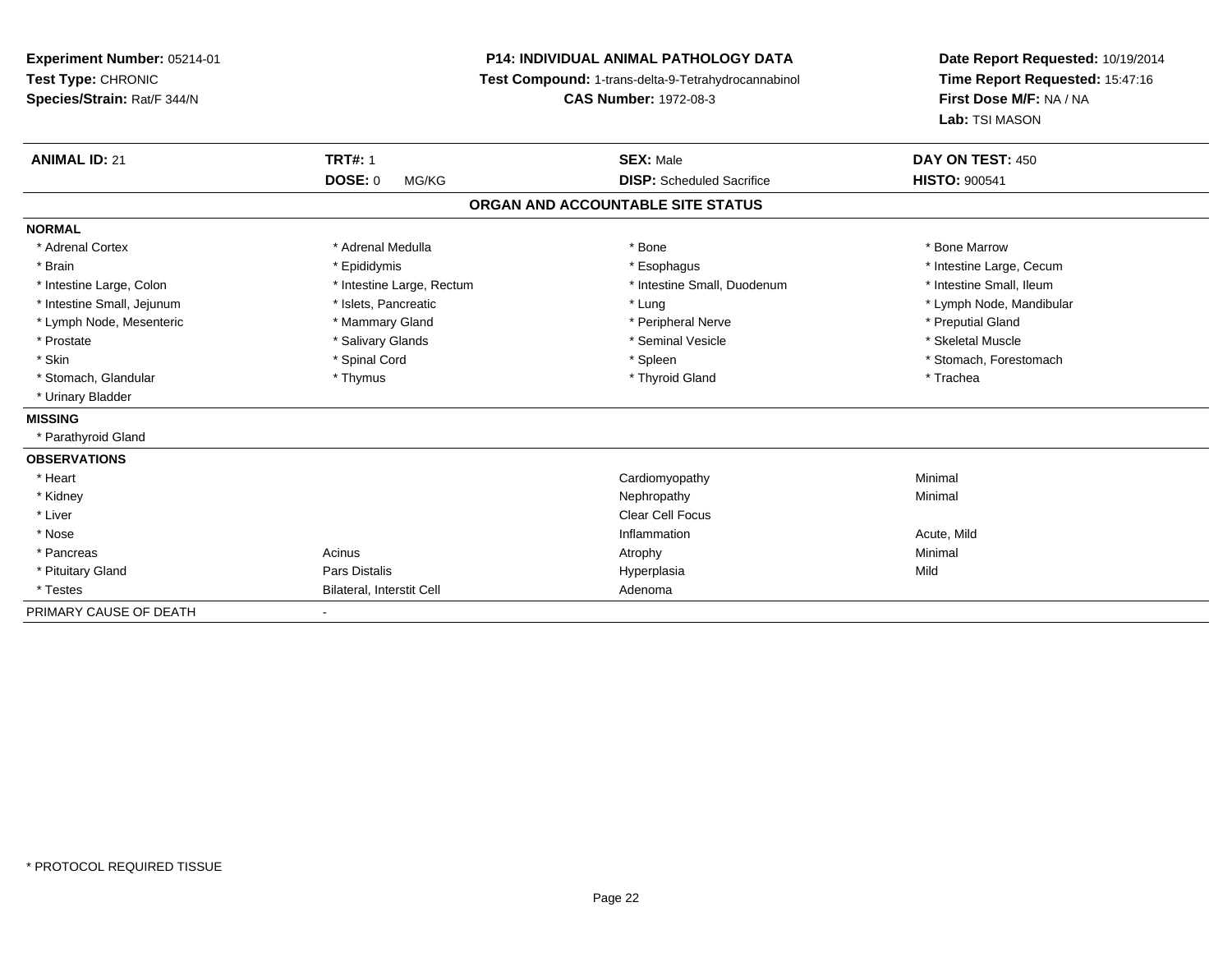**Experiment Number:** 05214-01**Test Type:** CHRONIC **Species/Strain:** Rat/F 344/N**P14: INDIVIDUAL ANIMAL PATHOLOGY DATA Test Compound:** 1-trans-delta-9-Tetrahydrocannabinol **CAS Number:** 1972-08-3**Date Report Requested:** 10/19/2014**Time Report Requested:** 15:47:16**First Dose M/F:** NA / NA**Lab:** TSI MASON**ANIMAL ID:** 22 **TRT#:** <sup>1</sup> **SEX:** Male **DAY ON TEST:** <sup>683</sup> **DOSE:** 0 MG/KG **DISP:** Moribund Sacrifice **HISTO:** <sup>900542</sup> **ORGAN AND ACCOUNTABLE SITE STATUSNORMAL**\* Bone \* Bone \* Bone Marrow \* Brain \* Epididymis \* Intestine Large, Rectum \* Esophagus \* Intestine Large, Cecum \* Intestine Large, Cecum \* Intestine Large, Colon \* Intestine Small, Duodenum \* Intestine Small, Ileum \* Intestine Small, Intestine Small, Jejunum \* Islets, Pancreatic \* Pancreas \* Parathyroid Gland \* \* Parathyroid Gland \* \* Peripheral Nerve \* \* Peripheral Nerve \* Pituitary Gland \* Seminal Vesicle \* Preputial Gland \* \* Annual vesicle \* \* Prostate \* \* Salivary Glands \* \* Salivary Glands \* \* Seminal Vesicle \* \* Stomach, Glandular \* Skeletal Muscle \* Spinal Cord \* Spinal Cord \* Stomach, Forestomach \* Stomach, Forestomach \* Thyroid Gland \* Trachea \* Trachea \* Trachea \* Thyroid Gland \* Urinary Bladder **OBSERVATIONS** \* Adrenal Cortex Leukemia Mononuclear \* Adrenal Medullaa and the control of the control of the control of the Hyperplasia and the control of the Minimal of the control of the control of the control of the control of the control of the control of the control of the control of t Leukemia Mononuclear Eyee the contract of the contract of the contract of the contract of the contract of the contract of the contract  $\mathsf{Mild}$ [ Cataract TGLS = 10-17 ] \* Heart Cardiomyopathyy Mild \* Kidneyy control of the control of the control of the control of the control of the control of the control of the control of the control of the control of the control of the control of the control of the control of the control of Leukemia MononuclearNephropathy Moderate $[$  Cyst TGLS = 12-4+4.1  $]$  $[$  Nephropathy TGLS = 11-4+4.1 ] \* Liver Leukemia Mononuclear [ Leukemia Mononuclear TGLS = 6-6 ] \* Lung Inflammation Chronic Active, Moderate Leukemia Mononuclear $[$  Inflammation TGLS = 7-2,3  $]$  Lymph NodeMediastinal **Mediastinal** Mononuclear **Leukemia Mononuclear** [ Leukemia Mononuclear TGLS = 1-9 ] \* Lymph Node, Mandibular Leukemia Mononuclear [ Leukemia Mononuclear TGLS = 1-9 ] \* Lymph Node, Mesenteric Leukemia Mononuclear [ Leukemia Mononuclear TGLS = 1-9 ]

\* PROTOCOL REQUIRED TISSUE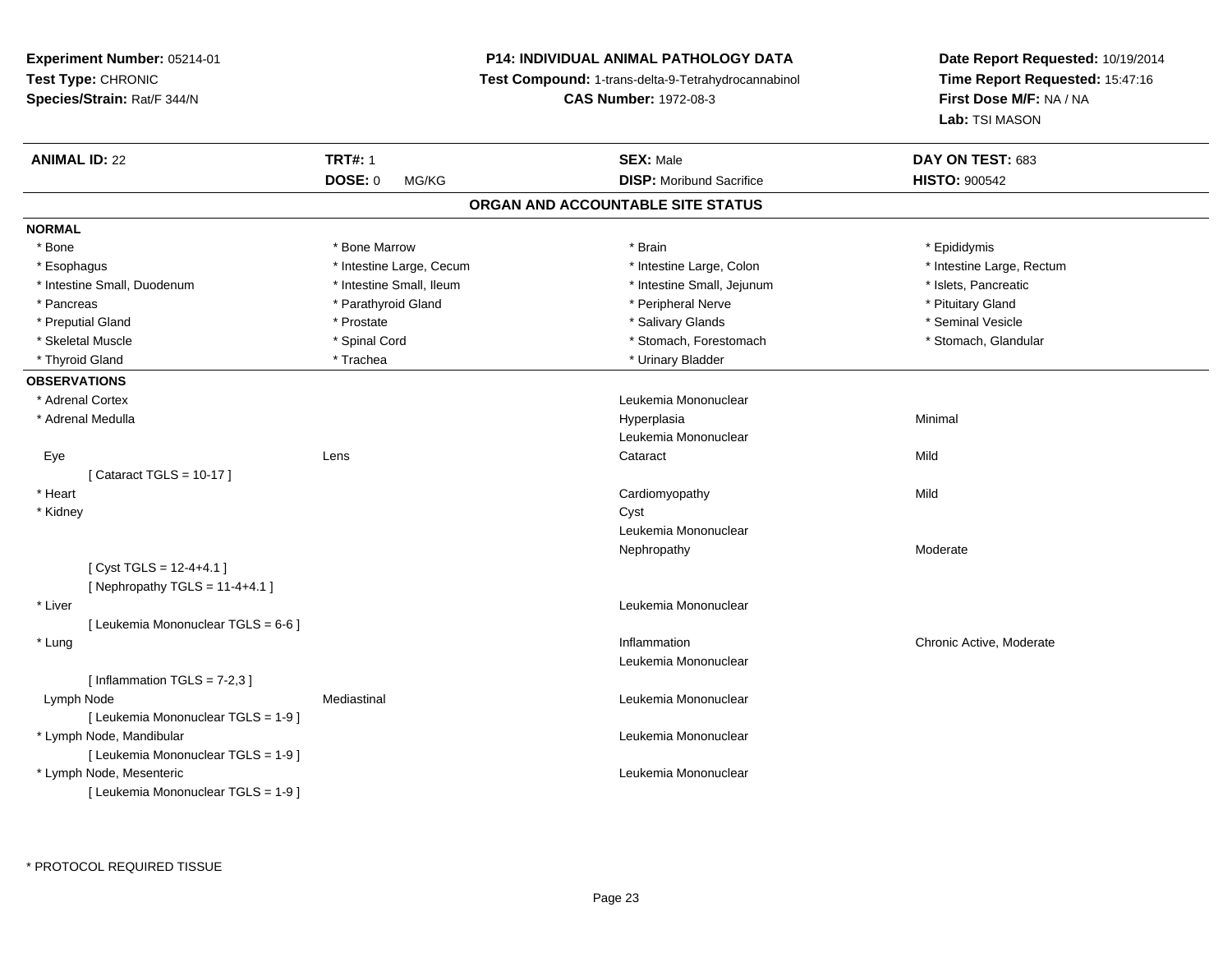| Experiment Number: 05214-01<br>Test Type: CHRONIC<br>Species/Strain: Rat/F 344/N |                           | <b>P14: INDIVIDUAL ANIMAL PATHOLOGY DATA</b><br>Test Compound: 1-trans-delta-9-Tetrahydrocannabinol<br><b>CAS Number: 1972-08-3</b> | Date Report Requested: 10/19/2014<br>Time Report Requested: 15:47:16<br>First Dose M/F: NA / NA<br>Lab: TSI MASON |  |
|----------------------------------------------------------------------------------|---------------------------|-------------------------------------------------------------------------------------------------------------------------------------|-------------------------------------------------------------------------------------------------------------------|--|
| <b>ANIMAL ID: 22</b>                                                             | <b>TRT#: 1</b>            | <b>SEX: Male</b>                                                                                                                    | DAY ON TEST: 683                                                                                                  |  |
|                                                                                  | DOSE: 0<br>MG/KG          | <b>DISP:</b> Moribund Sacrifice                                                                                                     | <b>HISTO: 900542</b>                                                                                              |  |
|                                                                                  |                           | ORGAN AND ACCOUNTABLE SITE STATUS                                                                                                   |                                                                                                                   |  |
| * Mammary Gland                                                                  |                           | Fibroadenoma                                                                                                                        |                                                                                                                   |  |
| [Fibroadenoma TGLS = $2-18$ ]                                                    |                           |                                                                                                                                     |                                                                                                                   |  |
| * Nose                                                                           |                           | Fungus                                                                                                                              | Mild                                                                                                              |  |
|                                                                                  |                           | Inflammation                                                                                                                        | Acute, Mild                                                                                                       |  |
|                                                                                  | <b>Respirat Epith</b>     | Metaplasia                                                                                                                          | Squamous, Mild                                                                                                    |  |
| * Skin                                                                           |                           | Squamous Cell Carcinoma                                                                                                             |                                                                                                                   |  |
| [Squamous Cell Carcinoma TGLS = 8-19]                                            |                           |                                                                                                                                     |                                                                                                                   |  |
| * Spleen                                                                         |                           | Leukemia Mononuclear                                                                                                                |                                                                                                                   |  |
| [ Leukemia Mononuclear TGLS = 4-3.1,5-3.1 ]                                      |                           |                                                                                                                                     |                                                                                                                   |  |
| * Testes                                                                         | Bilateral, Interstit Cell | Adenoma                                                                                                                             |                                                                                                                   |  |
| [ Adenoma TGLS = 3-7,9-7 ]                                                       |                           |                                                                                                                                     |                                                                                                                   |  |
| * Thymus                                                                         |                           | Leukemia Mononuclear                                                                                                                |                                                                                                                   |  |
| PRIMARY CAUSE OF DEATH                                                           |                           |                                                                                                                                     |                                                                                                                   |  |
| Animal Note: TGL2 ENLARGEMENT IS MAMMARY GLAND.                                  |                           |                                                                                                                                     |                                                                                                                   |  |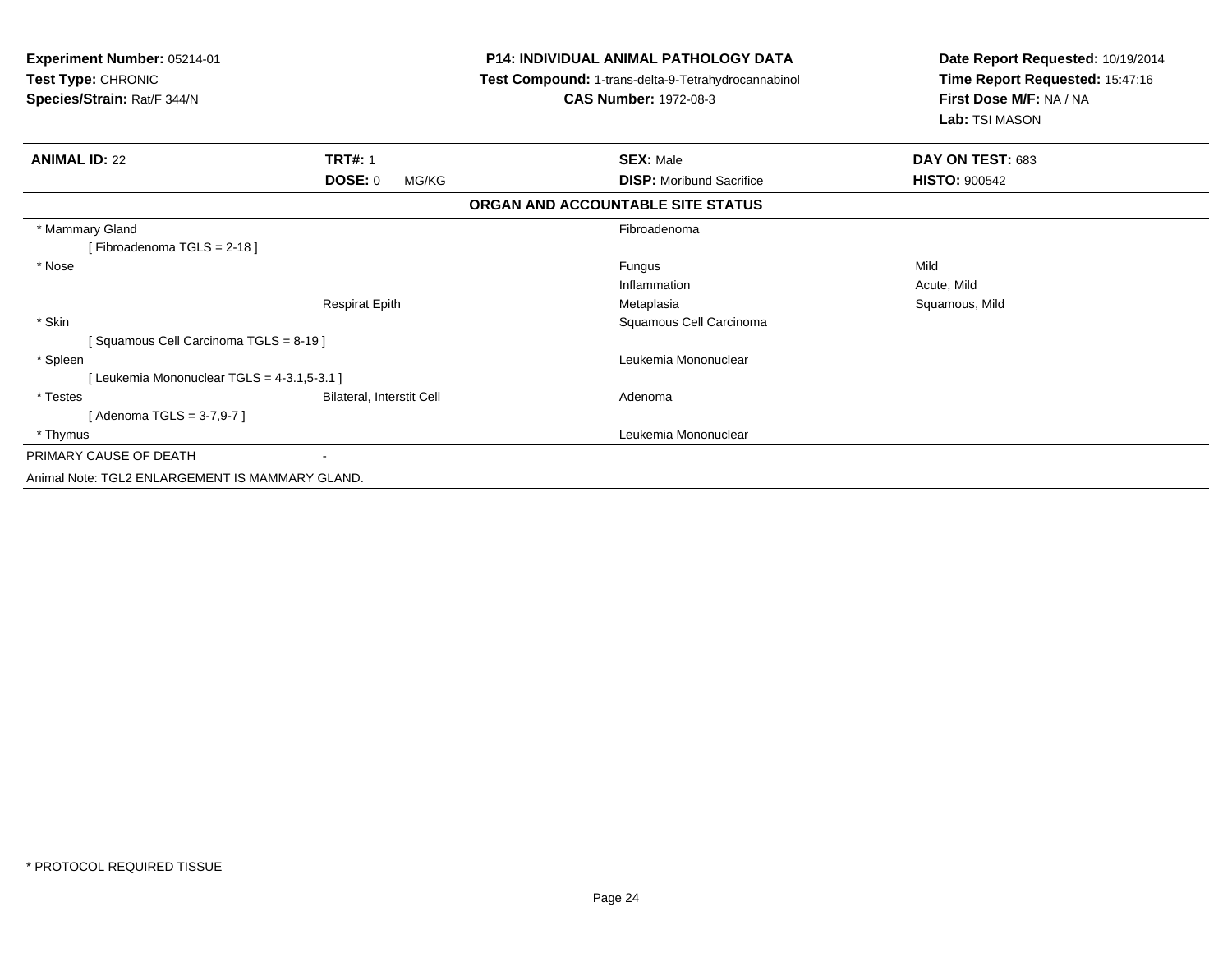| Experiment Number: 05214-01<br>Test Type: CHRONIC<br>Species/Strain: Rat/F 344/N |                           | <b>P14: INDIVIDUAL ANIMAL PATHOLOGY DATA</b><br>Test Compound: 1-trans-delta-9-Tetrahydrocannabinol<br><b>CAS Number: 1972-08-3</b> | Date Report Requested: 10/19/2014<br>Time Report Requested: 15:47:16<br>First Dose M/F: NA / NA |  |
|----------------------------------------------------------------------------------|---------------------------|-------------------------------------------------------------------------------------------------------------------------------------|-------------------------------------------------------------------------------------------------|--|
|                                                                                  |                           |                                                                                                                                     | Lab: TSI MASON                                                                                  |  |
| <b>ANIMAL ID: 23</b>                                                             | <b>TRT#: 1</b>            | <b>SEX: Male</b>                                                                                                                    | DAY ON TEST: 585                                                                                |  |
|                                                                                  | <b>DOSE: 0</b><br>MG/KG   | <b>DISP:</b> Moribund Sacrifice                                                                                                     | <b>HISTO: 900543</b>                                                                            |  |
|                                                                                  |                           | ORGAN AND ACCOUNTABLE SITE STATUS                                                                                                   |                                                                                                 |  |
| <b>NORMAL</b>                                                                    |                           |                                                                                                                                     |                                                                                                 |  |
| * Bone                                                                           | * Epididymis              | * Esophagus                                                                                                                         | * Intestine Large, Cecum                                                                        |  |
| * Intestine Large, Colon                                                         | * Intestine Large, Rectum | * Intestine Small, Duodenum                                                                                                         | * Intestine Small, Ileum                                                                        |  |
| * Intestine Small, Jejunum                                                       | * Nose                    | * Pancreas                                                                                                                          | * Parathyroid Gland                                                                             |  |
| * Peripheral Nerve                                                               | * Preputial Gland         | * Prostate                                                                                                                          | * Salivary Glands                                                                               |  |
| * Seminal Vesicle                                                                | * Skeletal Muscle         | * Skin                                                                                                                              | * Spinal Cord                                                                                   |  |
| * Stomach, Glandular                                                             | * Thymus                  | * Trachea                                                                                                                           | * Urinary Bladder                                                                               |  |
| <b>MISSING</b>                                                                   |                           |                                                                                                                                     |                                                                                                 |  |
| * Mammary Gland                                                                  |                           |                                                                                                                                     |                                                                                                 |  |
| <b>OBSERVATIONS</b>                                                              |                           |                                                                                                                                     |                                                                                                 |  |
| * Adrenal Cortex                                                                 |                           | Leukemia Mononuclear                                                                                                                |                                                                                                 |  |
| * Adrenal Medulla                                                                |                           | Leukemia Mononuclear                                                                                                                |                                                                                                 |  |
| * Bone Marrow                                                                    |                           | Leukemia Mononuclear                                                                                                                |                                                                                                 |  |
| * Brain                                                                          |                           | Leukemia Mononuclear                                                                                                                |                                                                                                 |  |
| * Heart                                                                          |                           | Cardiomyopathy                                                                                                                      | Minimal                                                                                         |  |
| * Islets, Pancreatic                                                             |                           | Adenoma                                                                                                                             |                                                                                                 |  |
| * Kidney                                                                         |                           | Leukemia Mononuclear                                                                                                                |                                                                                                 |  |
|                                                                                  |                           | Nephropathy                                                                                                                         | Minimal                                                                                         |  |
| * Liver                                                                          |                           | Fatty Change                                                                                                                        | Focal, Minimal                                                                                  |  |
|                                                                                  |                           | Leukemia Mononuclear                                                                                                                |                                                                                                 |  |
| [Fatty Change TGLS = 3-6]                                                        |                           |                                                                                                                                     |                                                                                                 |  |
| [ Leukemia Mononuclear TGLS = 4-6 ]                                              |                           |                                                                                                                                     |                                                                                                 |  |
| * Lung                                                                           |                           | Leukemia Mononuclear                                                                                                                |                                                                                                 |  |
| * Lymph Node, Mandibular                                                         |                           | Leukemia Mononuclear                                                                                                                |                                                                                                 |  |
| * Lymph Node, Mesenteric                                                         |                           | Leukemia Mononuclear                                                                                                                |                                                                                                 |  |
| * Pituitary Gland                                                                |                           | Leukemia Mononuclear                                                                                                                |                                                                                                 |  |
| * Spleen                                                                         |                           | Leukemia Mononuclear                                                                                                                |                                                                                                 |  |
| [ Leukemia Mononuclear TGLS = 2-3.1 ]                                            |                           |                                                                                                                                     |                                                                                                 |  |
| * Stomach, Forestomach                                                           |                           | Hyperplasia                                                                                                                         | Squamous, Diffuse, Mild                                                                         |  |
|                                                                                  |                           | Ulcer                                                                                                                               | Mild                                                                                            |  |
| [ Ulcer TGLS = $5-5.1$ ]                                                         |                           |                                                                                                                                     |                                                                                                 |  |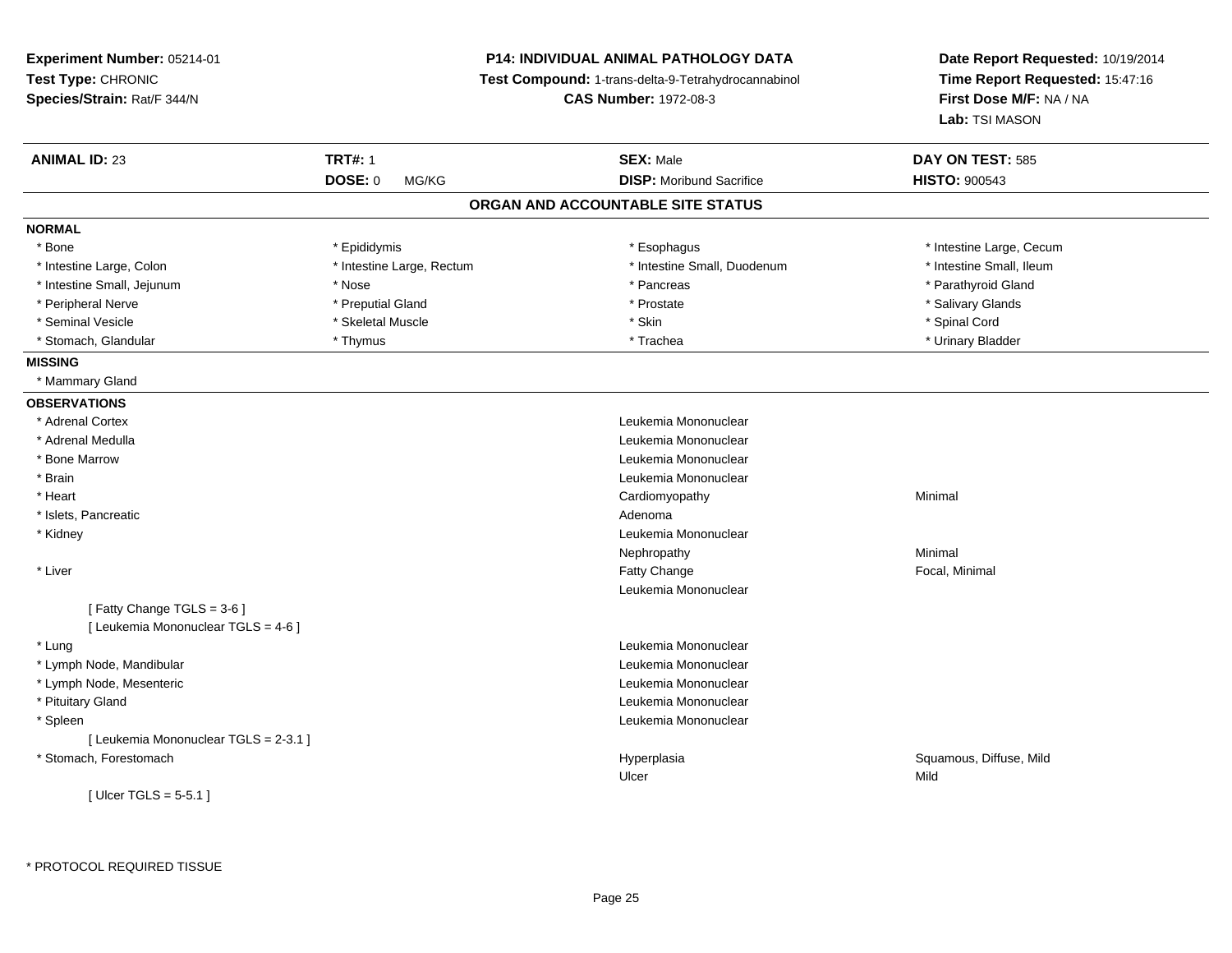| Experiment Number: 05214-01<br><b>Test Type: CHRONIC</b><br>Species/Strain: Rat/F 344/N | <b>P14: INDIVIDUAL ANIMAL PATHOLOGY DATA</b><br>Test Compound: 1-trans-delta-9-Tetrahydrocannabinol<br><b>CAS Number: 1972-08-3</b> |                                   | Date Report Requested: 10/19/2014<br>Time Report Requested: 15:47:16<br>First Dose M/F: NA / NA<br>Lab: TSI MASON |
|-----------------------------------------------------------------------------------------|-------------------------------------------------------------------------------------------------------------------------------------|-----------------------------------|-------------------------------------------------------------------------------------------------------------------|
| <b>ANIMAL ID: 23</b>                                                                    | <b>TRT#: 1</b>                                                                                                                      | <b>SEX: Male</b>                  | <b>DAY ON TEST: 585</b>                                                                                           |
|                                                                                         | DOSE: 0<br>MG/KG                                                                                                                    | <b>DISP:</b> Moribund Sacrifice   | <b>HISTO: 900543</b>                                                                                              |
|                                                                                         |                                                                                                                                     | ORGAN AND ACCOUNTABLE SITE STATUS |                                                                                                                   |
| * Testes                                                                                | Bilateral, Interstit Cell                                                                                                           | Adenoma                           |                                                                                                                   |
| [Adenoma TGLS = 1-7 ]                                                                   |                                                                                                                                     |                                   |                                                                                                                   |
| * Thyroid Gland                                                                         | C Cell                                                                                                                              | Hyperplasia                       | Minimal                                                                                                           |
| PRIMARY CAUSE OF DEATH                                                                  |                                                                                                                                     |                                   |                                                                                                                   |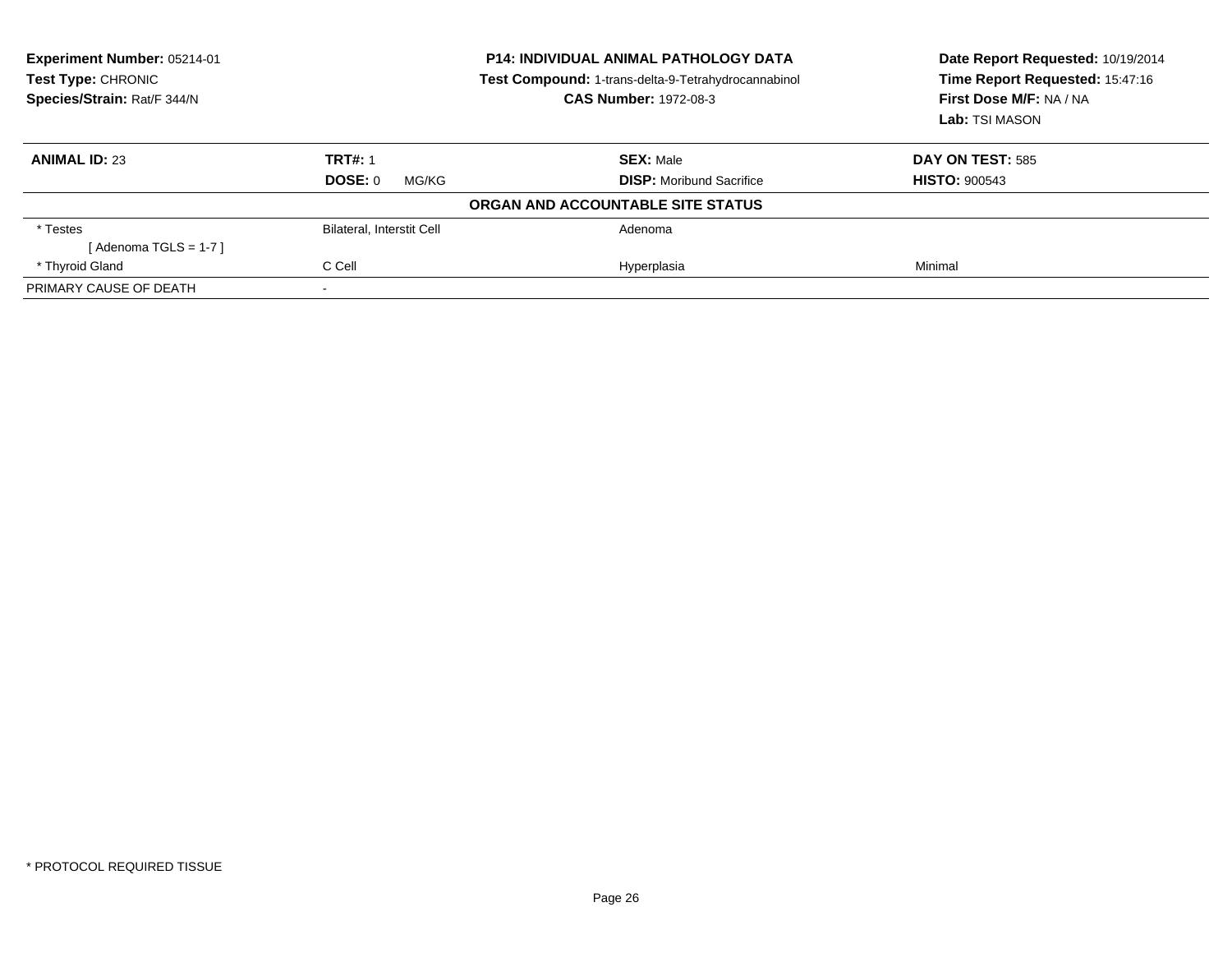**Experiment Number:** 05214-01**Test Type:** CHRONIC **Species/Strain:** Rat/F 344/N**P14: INDIVIDUAL ANIMAL PATHOLOGY DATA Test Compound:** 1-trans-delta-9-Tetrahydrocannabinol **CAS Number:** 1972-08-3**ANIMAL ID:** 25**TRT#:** 1 **SEX:** Male **DAY ON TEST:** 731 **DOSE:** 0 MG/KG**DISP:** Terminal Sacrifice **HISTO:**  $900545$ **ORGAN AND ACCOUNTABLE SITE STATUSNORMAL**\* Adrenal Cortex \* Adrenal Medulla \* Adrenal Medulla \* Bone \* Bone \* Bone \* Bone \* Bone Marrow \* Brain \* Explorer \* Epididymis \* \* Epididymis \* \* Esophagus \* Esophagus \* \* Esophagus \* Intestine Large, Cecum \* \* Intestine Large, Cecum \* Intestine Small. Ileum \* Intestine Large, Colon \* Intestine Large, Rectum \* Intestine Small, Duodenum \* Intestine Small, Duodenum \* Lymph Node, Mesenteric \* Intestine Small, Jejunum \* Mandibular \* Islets, Pancreatic \* Mandibular \* Lymph Node, Mandibular \* Nose \* Parathyroid Gland \* Peripheral Nerve \* Preputial Gland \* Prostate \* \* Seminal Vesicle \* \* Seminal Vesicle \* \* Skeletal Muscle \* \* Skeletal Muscle \* \* Spinal Cord \* Spinal Cord \* \* Spinal Cord \* \* Spinal Cord \* \* Spinal Cord \* \* Spinal Cord \* \* Spinal Cord \* \* Spinal Cord \* \* S \* Spleen \* Stomach, Forestomach \* Stomach \* Stomach, Glandular \* Thymus \* Thymus \* Thyroid Gland \* Trachea \* Trachea \* Trachea \* Urinary Bladder **OBSERVATIONS** \* Heart Cardiomyopathyy Mild \* Kidneyy control of the control of the control of the control of the control of the control of the control of the control of the control of the control of the control of the control of the control of the control of the control of Nephropathyy Mild \* Liver Clear Cell Focus Hepatocellular Carcinoma[ Hepatocellular Carcinoma TGLS = 5-6.1 ] \* Lung \* Mammary Glandd<sub>d</sub> Carcinoma  $[$  Carcinoma TGLS = 2-18  $]$  \* PancreasAcinusHyperplasia

g is a controller to the controller of the controller of the controller of the controller of the chronic Active, Mild s the control of the control of the control of the control of the control of the control of the control of the control of the control of the control of the control of the control of the control of the control of the contro Moderate \* Pituitary Glandd and the contract of Pars Distalis and the contract of Adenoma and Adenoma and the Adenoma and the Adenoma and  $\lambda$  $[$  Adenoma TGLS =  $6-8$ ] \* Salivary Glands Duct MetaplasiaMetaplasia **Mataplasia** et al. et al. et al. et al. et al. et al. et al. et al. et al. et al. et al. et al. et a \* Skinn anns an t-ainmeile anns an t-ainmeile anns an t-ainmeile anns an t-ainmeile anns an t-ainmeile anns an t-ainm [ Keratoacanthoma TGLS = 1-17 ] \* Testes Interstit Cell AdenomaI **Hyperplasia** Interstit CellModerate<br>Mild Inflammationn Mild  $[$  Adenoma TGLS = 3-7  $]$ 

**Date Report Requested:** 10/19/2014**Time Report Requested:** 15:47:16

**First Dose M/F:** NA / NA

**Lab:** TSI MASON

PRIMARY CAUSE OF DEATH-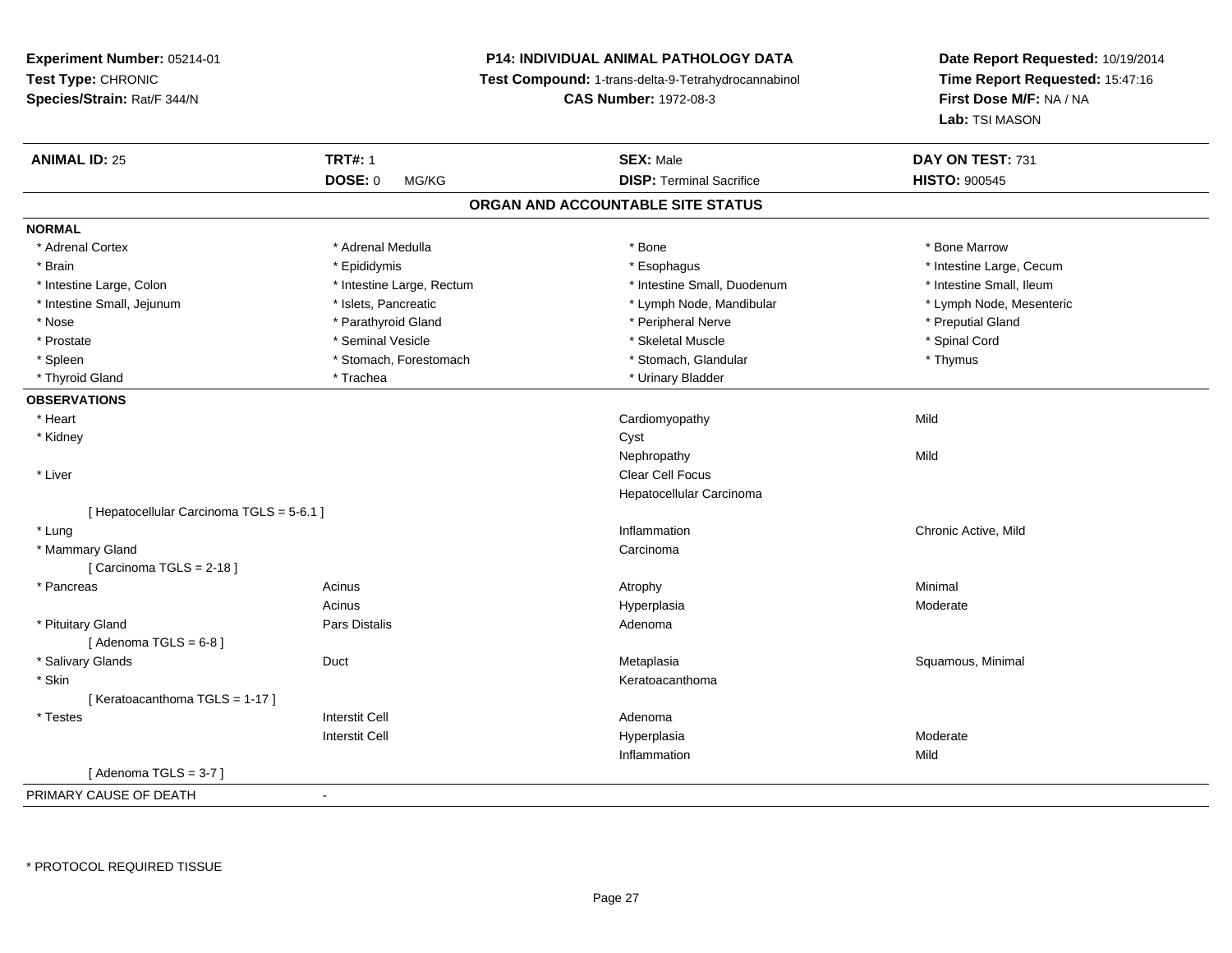## **P14: INDIVIDUAL ANIMAL PATHOLOGY DATA**

**Test Compound:** 1-trans-delta-9-Tetrahydrocannabinol

**CAS Number:** 1972-08-3

| <b>ANIMAL ID: 26</b>          | <b>TRT#: 1</b>            | <b>SEX: Male</b>                  | DAY ON TEST: 731         |  |
|-------------------------------|---------------------------|-----------------------------------|--------------------------|--|
|                               | <b>DOSE: 0</b><br>MG/KG   | <b>DISP: Terminal Sacrifice</b>   | <b>HISTO: 900546</b>     |  |
|                               |                           | ORGAN AND ACCOUNTABLE SITE STATUS |                          |  |
| <b>NORMAL</b>                 |                           |                                   |                          |  |
| * Adrenal Cortex              | * Adrenal Medulla         | * Bone                            | * Bone Marrow            |  |
| * Brain                       | * Epididymis              | * Esophagus                       | * Intestine Large, Cecum |  |
| * Intestine Large, Colon      | * Intestine Large, Rectum | * Intestine Small, Duodenum       | * Intestine Small, Ileum |  |
| * Intestine Small, Jejunum    | * Islets, Pancreatic      | * Lymph Node, Mandibular          | * Lymph Node, Mesenteric |  |
| * Mammary Gland               | * Parathyroid Gland       | * Peripheral Nerve                | * Preputial Gland        |  |
| * Prostate                    | * Salivary Glands         | * Seminal Vesicle                 | * Skeletal Muscle        |  |
| * Spinal Cord                 | * Spleen                  | * Stomach, Forestomach            | * Stomach, Glandular     |  |
| * Thymus                      | * Trachea                 | * Urinary Bladder                 |                          |  |
| <b>OBSERVATIONS</b>           |                           |                                   |                          |  |
| * Heart                       |                           | Cardiomyopathy                    | Mild                     |  |
| * Kidney                      |                           | Nephropathy                       | Moderate                 |  |
| * Liver                       |                           | <b>Basophilic Focus</b>           |                          |  |
|                               |                           | Clear Cell Focus                  |                          |  |
|                               |                           | <b>Eosinophilic Focus</b>         |                          |  |
| * Lung                        |                           | Inflammation                      | Chronic Active, Minimal  |  |
| * Nose                        |                           | Inflammation                      | Acute, Mild              |  |
| * Pancreas                    | Acinus                    | Atrophy                           | Mild                     |  |
| * Pituitary Gland             | <b>Pars Distalis</b>      | Hyperplasia                       | Mild                     |  |
| * Skin                        |                           | Keratoacanthoma                   |                          |  |
| [Keratoacanthoma TGLS = 1-17] |                           |                                   |                          |  |
| * Testes                      | Bilateral, Interstit Cell | Adenoma                           |                          |  |
| [Adenoma TGLS = 2-7,3-7]      |                           |                                   |                          |  |
| * Thyroid Gland               | <b>Follicular Cel</b>     | Adenoma                           |                          |  |
| [Adenoma TGLS = 4-2]          |                           |                                   |                          |  |
| PRIMARY CAUSE OF DEATH        | $\blacksquare$            |                                   |                          |  |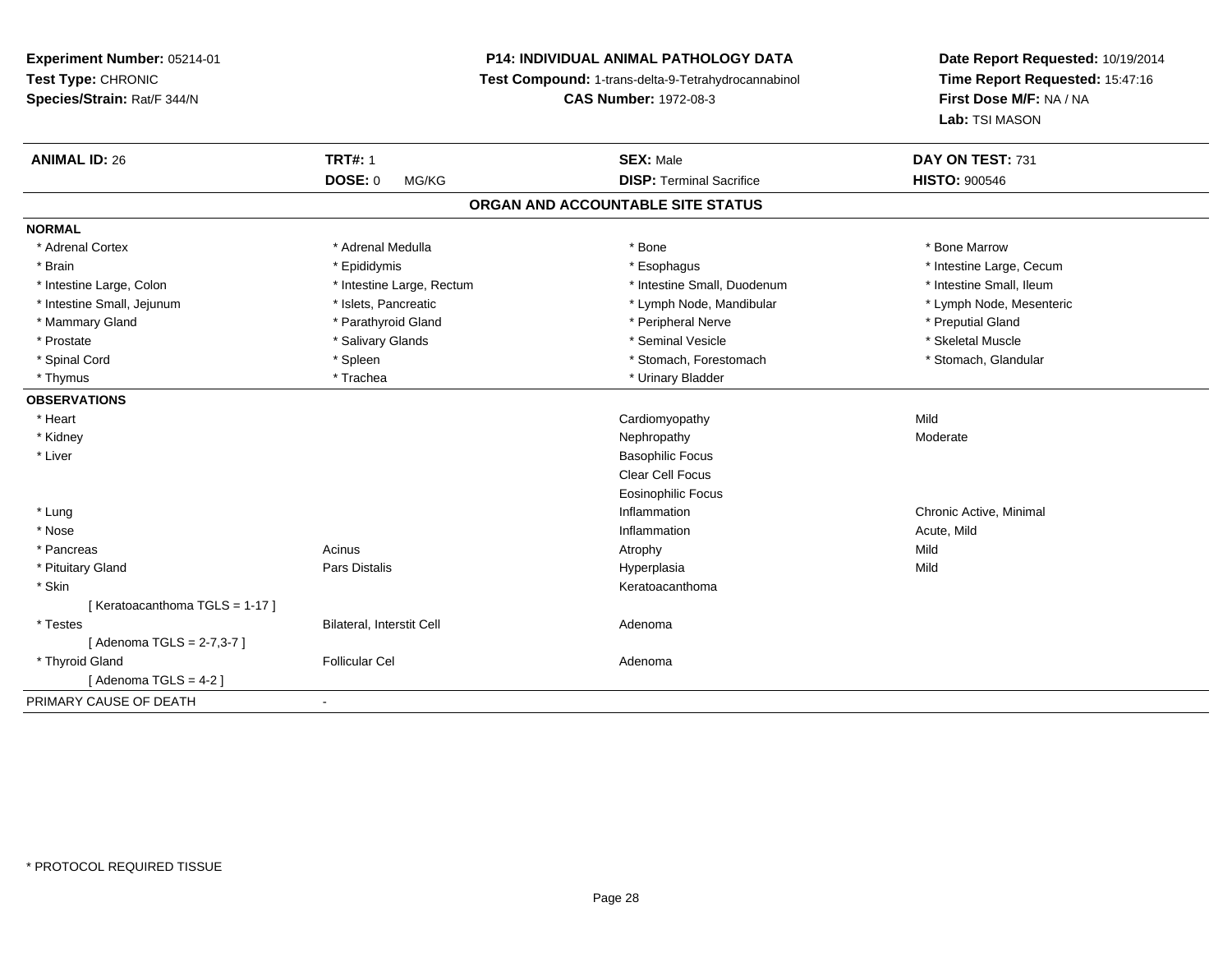**Experiment Number:** 05214-01**Test Type:** CHRONIC **Species/Strain:** Rat/F 344/N**P14: INDIVIDUAL ANIMAL PATHOLOGY DATA Test Compound:** 1-trans-delta-9-Tetrahydrocannabinol **CAS Number:** 1972-08-3**Date Report Requested:** 10/19/2014**Time Report Requested:** 15:47:16**First Dose M/F:** NA / NA**Lab:** TSI MASON**ANIMAL ID:** 27**TRT#:** 1 **SEX:** Male **DAY ON TEST:** 731 **DOSE:** 0 MG/KG **DISP:** Terminal Sacrifice **HISTO:** <sup>900547</sup> **ORGAN AND ACCOUNTABLE SITE STATUSNORMAL**\* Adrenal Cortex \* Adrenal Medulla \* Adrenal Medulla \* Bone \* Bone \* Bone \* Bone \* Bone Marrow \* Intestine Large, Colon \* Epididymis \* Esophagus \* Esophagus \* Esophagus \* 11testine Large, Cecum \* Intestine Large, Rectum \* Thestine Small, Duodenum \* Number of the small, Ileum \* Intestine Small, Jejunum \* Intestine Small, Jejunum \* Islets, Pancreatic \* The same of the Lymph Node, Mandibular \* Lymph Node, Mesenteric \* Parathyroid Gland \* Peripheral Nerve \* \* \* Preputial Gland \* \* Preputial Gland \* \* Prostate \* \* Salivary Glands \* Salivary Glands \* Seminal Vesicle \* \* Spinal Cord \* Skeletal Muscle \* \* Skin \* \* Skin \* \* Spinal Vesicle \* Spinal Cord \* Spinal Cord \* Thyroid Gland \* Stomach, Forestomach \* Thymus \* Stomach, Glandular \* Thymus \* Thymus \* Thymus \* Thymus \* Thymus \* Thymus \* Thymus \* Thymus \* Thymus \* Thymus \* Thymus \* Thymus \* Thymus \* Thymus \* Thymus \* Thymus \* Thymus \* Thymus \* Thymu \* Trachea \* Urinary Bladder**MISSING** \* Mammary Gland**OBSERVATIONS** \* Brainn and the Hippocampus, Neuron and the Necrosis Necrosis and the Mild Mild Mild and Mild Street and Mild Street \* Heart Cardiomyopathy Minimal \* Kidneyy the controller of the controller of the controller of the controller of the controller of the controller of the controller of the controller of the controller of the controller of the controller of the controller of the \* Liverr and the contract of the contract of the contract of the contract of the contract of the contract of the contract of the contract of the contract of the contract of the contract of the contract of the contract of the cont Eosinophilic Focus Leukemia Mononuclear[ Eosinophilic Focus TGLS = 2-6 ] \* Lung Inflammation Chronic Active, Mild \* Nosee the contraction of the contraction of the contraction of the contraction of the contraction of the contraction  $\mathsf{Acute},\mathsf{Mild}$  \* Pancreass the contract of the contract of the contract of the contract of the contract of the contract of the contract of the contract of the contract of the contract of the contract of the contract of the contract of the contract Acinuss and the contract of the contract of the contract of the contract of the contract of the contract of the contract of  $\mathsf{A}$ **Mild** Acinus Hyperplasiaa Mild \* Pituitary Gland Pars Distalis Hyperplasia Mild \* SpleenLeukemia Mononuclear<br>Adenoma \* TestesBilateral, Interstit Cell [ Adenoma TGLS = 1-7,3-7 ]PRIMARY CAUSE OF DEATH-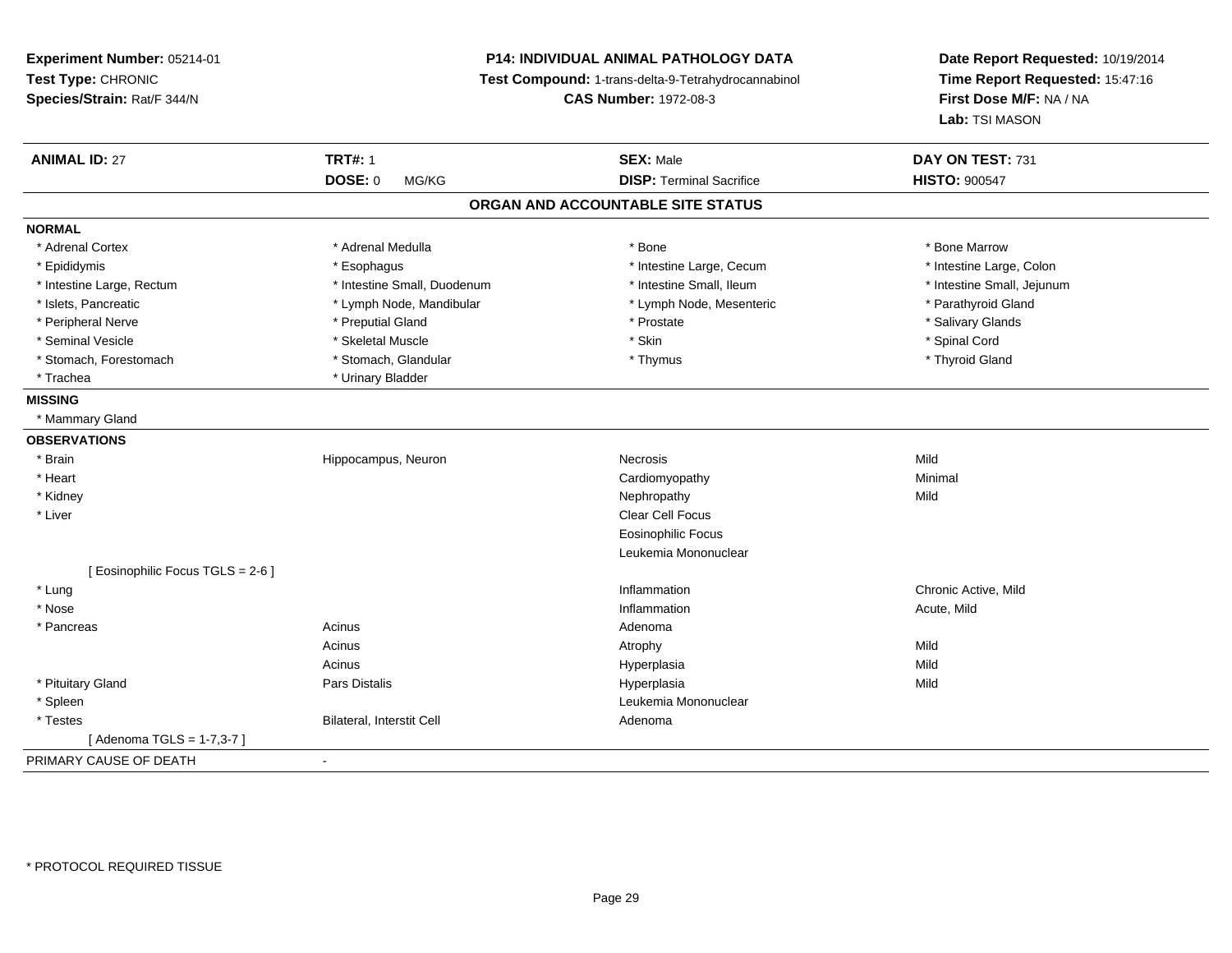| Experiment Number: 05214-01<br>Test Type: CHRONIC<br>Time Report Requested: 15:47:16<br>Test Compound: 1-trans-delta-9-Tetrahydrocannabinol<br>Species/Strain: Rat/F 344/N<br><b>CAS Number: 1972-08-3</b><br>First Dose M/F: NA / NA<br>Lab: TSI MASON<br><b>TRT#: 1</b><br><b>ANIMAL ID: 28</b><br><b>SEX: Male</b><br>DAY ON TEST: 637<br><b>DOSE: 0</b><br><b>DISP:</b> Moribund Sacrifice<br><b>HISTO: 900548</b><br>MG/KG<br>ORGAN AND ACCOUNTABLE SITE STATUS<br><b>NORMAL</b><br>* Adrenal Cortex<br>* Adrenal Medulla<br>* Bone<br>* Bone Marrow<br>* Intestine Large, Cecum<br>* Intestine Large, Colon<br>* Brain<br>* Esophagus<br>* Intestine Small, Duodenum<br>* Intestine Small, Ileum<br>* Intestine Small, Jejunum<br>* Intestine Large, Rectum<br>* Islets, Pancreatic<br>* Lymph Node, Mandibular<br>* Lymph Node, Mesenteric<br>* Mammary Gland<br>* Nose<br>* Peripheral Nerve<br>* Pituitary Gland<br>* Preputial Gland<br>* Spinal Cord<br>* Salivary Glands<br>* Skin<br>* Spleen<br>* Stomach, Forestomach<br>* Thymus<br>* Trachea<br>* Stomach, Glandular<br><b>MISSING</b><br>* Parathyroid Gland<br><b>OBSERVATIONS</b> | Date Report Requested: 10/19/2014 |  |
|-------------------------------------------------------------------------------------------------------------------------------------------------------------------------------------------------------------------------------------------------------------------------------------------------------------------------------------------------------------------------------------------------------------------------------------------------------------------------------------------------------------------------------------------------------------------------------------------------------------------------------------------------------------------------------------------------------------------------------------------------------------------------------------------------------------------------------------------------------------------------------------------------------------------------------------------------------------------------------------------------------------------------------------------------------------------------------------------------------------------------------------------------------|-----------------------------------|--|
|                                                                                                                                                                                                                                                                                                                                                                                                                                                                                                                                                                                                                                                                                                                                                                                                                                                                                                                                                                                                                                                                                                                                                       |                                   |  |
|                                                                                                                                                                                                                                                                                                                                                                                                                                                                                                                                                                                                                                                                                                                                                                                                                                                                                                                                                                                                                                                                                                                                                       |                                   |  |
|                                                                                                                                                                                                                                                                                                                                                                                                                                                                                                                                                                                                                                                                                                                                                                                                                                                                                                                                                                                                                                                                                                                                                       |                                   |  |
|                                                                                                                                                                                                                                                                                                                                                                                                                                                                                                                                                                                                                                                                                                                                                                                                                                                                                                                                                                                                                                                                                                                                                       |                                   |  |
|                                                                                                                                                                                                                                                                                                                                                                                                                                                                                                                                                                                                                                                                                                                                                                                                                                                                                                                                                                                                                                                                                                                                                       |                                   |  |
|                                                                                                                                                                                                                                                                                                                                                                                                                                                                                                                                                                                                                                                                                                                                                                                                                                                                                                                                                                                                                                                                                                                                                       |                                   |  |
|                                                                                                                                                                                                                                                                                                                                                                                                                                                                                                                                                                                                                                                                                                                                                                                                                                                                                                                                                                                                                                                                                                                                                       |                                   |  |
|                                                                                                                                                                                                                                                                                                                                                                                                                                                                                                                                                                                                                                                                                                                                                                                                                                                                                                                                                                                                                                                                                                                                                       |                                   |  |
|                                                                                                                                                                                                                                                                                                                                                                                                                                                                                                                                                                                                                                                                                                                                                                                                                                                                                                                                                                                                                                                                                                                                                       |                                   |  |
|                                                                                                                                                                                                                                                                                                                                                                                                                                                                                                                                                                                                                                                                                                                                                                                                                                                                                                                                                                                                                                                                                                                                                       |                                   |  |
|                                                                                                                                                                                                                                                                                                                                                                                                                                                                                                                                                                                                                                                                                                                                                                                                                                                                                                                                                                                                                                                                                                                                                       |                                   |  |
|                                                                                                                                                                                                                                                                                                                                                                                                                                                                                                                                                                                                                                                                                                                                                                                                                                                                                                                                                                                                                                                                                                                                                       |                                   |  |
|                                                                                                                                                                                                                                                                                                                                                                                                                                                                                                                                                                                                                                                                                                                                                                                                                                                                                                                                                                                                                                                                                                                                                       |                                   |  |
|                                                                                                                                                                                                                                                                                                                                                                                                                                                                                                                                                                                                                                                                                                                                                                                                                                                                                                                                                                                                                                                                                                                                                       |                                   |  |
|                                                                                                                                                                                                                                                                                                                                                                                                                                                                                                                                                                                                                                                                                                                                                                                                                                                                                                                                                                                                                                                                                                                                                       |                                   |  |
|                                                                                                                                                                                                                                                                                                                                                                                                                                                                                                                                                                                                                                                                                                                                                                                                                                                                                                                                                                                                                                                                                                                                                       |                                   |  |
|                                                                                                                                                                                                                                                                                                                                                                                                                                                                                                                                                                                                                                                                                                                                                                                                                                                                                                                                                                                                                                                                                                                                                       |                                   |  |
| Mesothelioma Malignant<br>* Epididymis                                                                                                                                                                                                                                                                                                                                                                                                                                                                                                                                                                                                                                                                                                                                                                                                                                                                                                                                                                                                                                                                                                                |                                   |  |
| [Mesothelioma Malignant TGLS = 5-7]                                                                                                                                                                                                                                                                                                                                                                                                                                                                                                                                                                                                                                                                                                                                                                                                                                                                                                                                                                                                                                                                                                                   |                                   |  |
| * Heart<br>Cardiomyopathy<br>Mild                                                                                                                                                                                                                                                                                                                                                                                                                                                                                                                                                                                                                                                                                                                                                                                                                                                                                                                                                                                                                                                                                                                     |                                   |  |
| * Kidney<br>Nephropathy<br>Mild                                                                                                                                                                                                                                                                                                                                                                                                                                                                                                                                                                                                                                                                                                                                                                                                                                                                                                                                                                                                                                                                                                                       |                                   |  |
| * Liver<br>Fatty Change<br>Focal, Minimal                                                                                                                                                                                                                                                                                                                                                                                                                                                                                                                                                                                                                                                                                                                                                                                                                                                                                                                                                                                                                                                                                                             |                                   |  |
| [ Fatty Change TGLS = $9-6$ ]                                                                                                                                                                                                                                                                                                                                                                                                                                                                                                                                                                                                                                                                                                                                                                                                                                                                                                                                                                                                                                                                                                                         |                                   |  |
| * Lung<br>Inflammation<br>Chronic Active, Minimal                                                                                                                                                                                                                                                                                                                                                                                                                                                                                                                                                                                                                                                                                                                                                                                                                                                                                                                                                                                                                                                                                                     |                                   |  |
| Mesothelioma Malignant<br>Mesentery                                                                                                                                                                                                                                                                                                                                                                                                                                                                                                                                                                                                                                                                                                                                                                                                                                                                                                                                                                                                                                                                                                                   |                                   |  |
| [Mesothelioma Malignant TGLS = 4-7+8+9+19,10-7+8+9+19]                                                                                                                                                                                                                                                                                                                                                                                                                                                                                                                                                                                                                                                                                                                                                                                                                                                                                                                                                                                                                                                                                                |                                   |  |
| Mesothelioma Malignant<br>* Pancreas                                                                                                                                                                                                                                                                                                                                                                                                                                                                                                                                                                                                                                                                                                                                                                                                                                                                                                                                                                                                                                                                                                                  |                                   |  |
| [Mesothelioma Malignant TGLS = 7-9]                                                                                                                                                                                                                                                                                                                                                                                                                                                                                                                                                                                                                                                                                                                                                                                                                                                                                                                                                                                                                                                                                                                   |                                   |  |
| * Prostate<br>Mesothelioma Malignant                                                                                                                                                                                                                                                                                                                                                                                                                                                                                                                                                                                                                                                                                                                                                                                                                                                                                                                                                                                                                                                                                                                  |                                   |  |
| * Seminal Vesicle<br>Mesothelioma Malignant                                                                                                                                                                                                                                                                                                                                                                                                                                                                                                                                                                                                                                                                                                                                                                                                                                                                                                                                                                                                                                                                                                           |                                   |  |
| [Mesothelioma Malignant TGLS = 8-14]                                                                                                                                                                                                                                                                                                                                                                                                                                                                                                                                                                                                                                                                                                                                                                                                                                                                                                                                                                                                                                                                                                                  |                                   |  |
| * Skeletal Muscle<br>Mesothelioma Malignant                                                                                                                                                                                                                                                                                                                                                                                                                                                                                                                                                                                                                                                                                                                                                                                                                                                                                                                                                                                                                                                                                                           |                                   |  |
| [Mesothelioma Malignant TGLS = 2-17+18+18.1]                                                                                                                                                                                                                                                                                                                                                                                                                                                                                                                                                                                                                                                                                                                                                                                                                                                                                                                                                                                                                                                                                                          |                                   |  |
| * Skin                                                                                                                                                                                                                                                                                                                                                                                                                                                                                                                                                                                                                                                                                                                                                                                                                                                                                                                                                                                                                                                                                                                                                |                                   |  |
| Note: TGL 3 SCROTAL NODULES NOT SEEN ON MICRO EXAM                                                                                                                                                                                                                                                                                                                                                                                                                                                                                                                                                                                                                                                                                                                                                                                                                                                                                                                                                                                                                                                                                                    |                                   |  |
| * Testes<br>Bilateral, Interstit Cell<br>Adenoma                                                                                                                                                                                                                                                                                                                                                                                                                                                                                                                                                                                                                                                                                                                                                                                                                                                                                                                                                                                                                                                                                                      |                                   |  |
| Tunic<br>Mesothelioma Malignant                                                                                                                                                                                                                                                                                                                                                                                                                                                                                                                                                                                                                                                                                                                                                                                                                                                                                                                                                                                                                                                                                                                       |                                   |  |

\* PROTOCOL REQUIRED TISSUE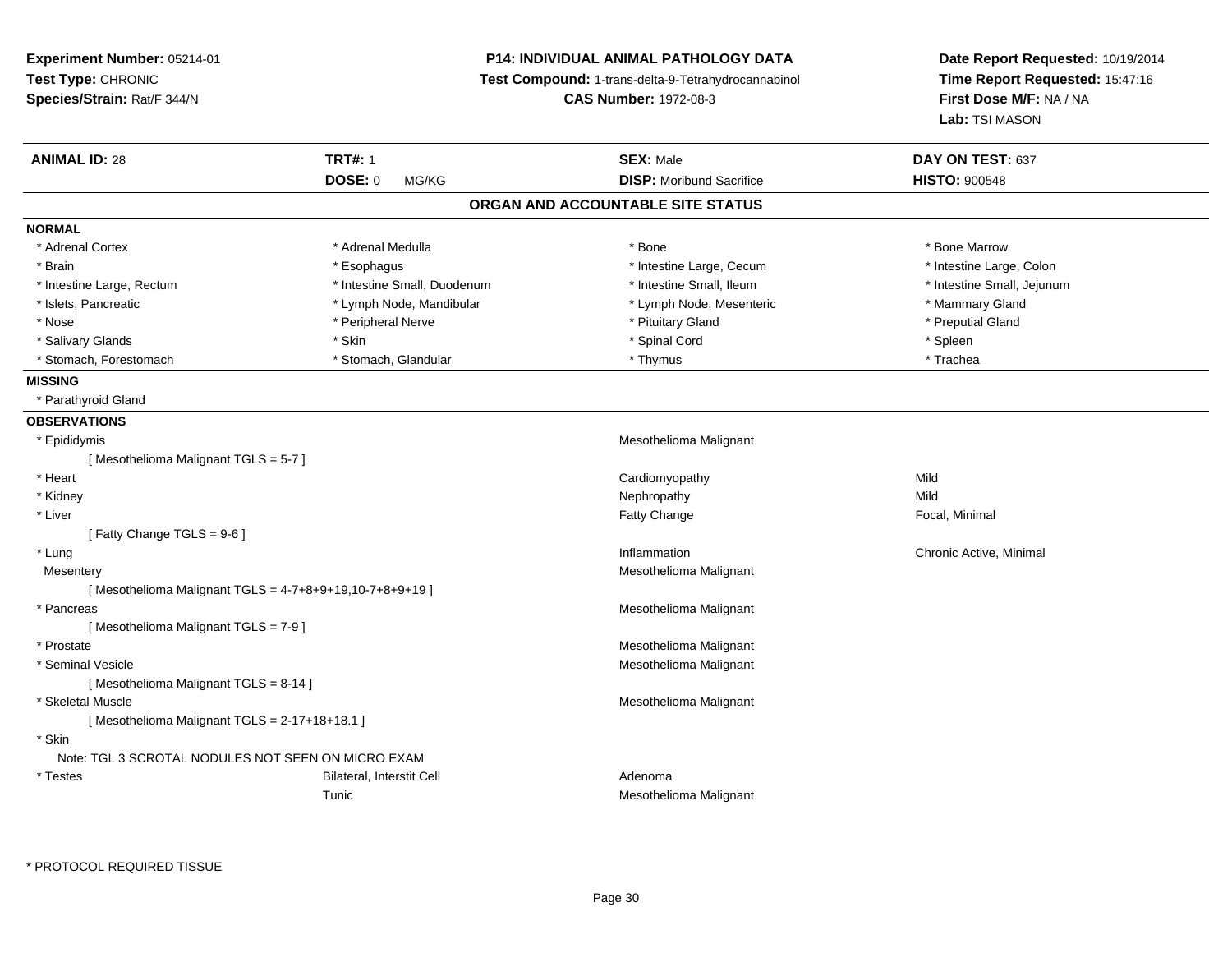| <b>Experiment Number: 05214-01</b><br>Test Type: CHRONIC<br>Species/Strain: Rat/F 344/N |                  | <b>P14: INDIVIDUAL ANIMAL PATHOLOGY DATA</b><br>Test Compound: 1-trans-delta-9-Tetrahydrocannabinol<br><b>CAS Number: 1972-08-3</b> | Date Report Requested: 10/19/2014<br>Time Report Requested: 15:47:16<br>First Dose M/F: NA / NA<br>Lab: TSI MASON |
|-----------------------------------------------------------------------------------------|------------------|-------------------------------------------------------------------------------------------------------------------------------------|-------------------------------------------------------------------------------------------------------------------|
| <b>ANIMAL ID: 28</b>                                                                    | <b>TRT#: 1</b>   | <b>SEX: Male</b>                                                                                                                    | DAY ON TEST: 637                                                                                                  |
|                                                                                         | DOSE: 0<br>MG/KG | <b>DISP:</b> Moribund Sacrifice                                                                                                     | <b>HISTO: 900548</b>                                                                                              |
|                                                                                         |                  | ORGAN AND ACCOUNTABLE SITE STATUS                                                                                                   |                                                                                                                   |
| [Adenoma TGLS = $6-7$ ]                                                                 |                  |                                                                                                                                     |                                                                                                                   |
| * Thyroid Gland                                                                         | C Cell           | Hyperplasia                                                                                                                         | Minimal                                                                                                           |
| * Urinary Bladder                                                                       |                  | Mesothelioma Malignant                                                                                                              |                                                                                                                   |
| PRIMARY CAUSE OF DEATH                                                                  | $\sim$           |                                                                                                                                     |                                                                                                                   |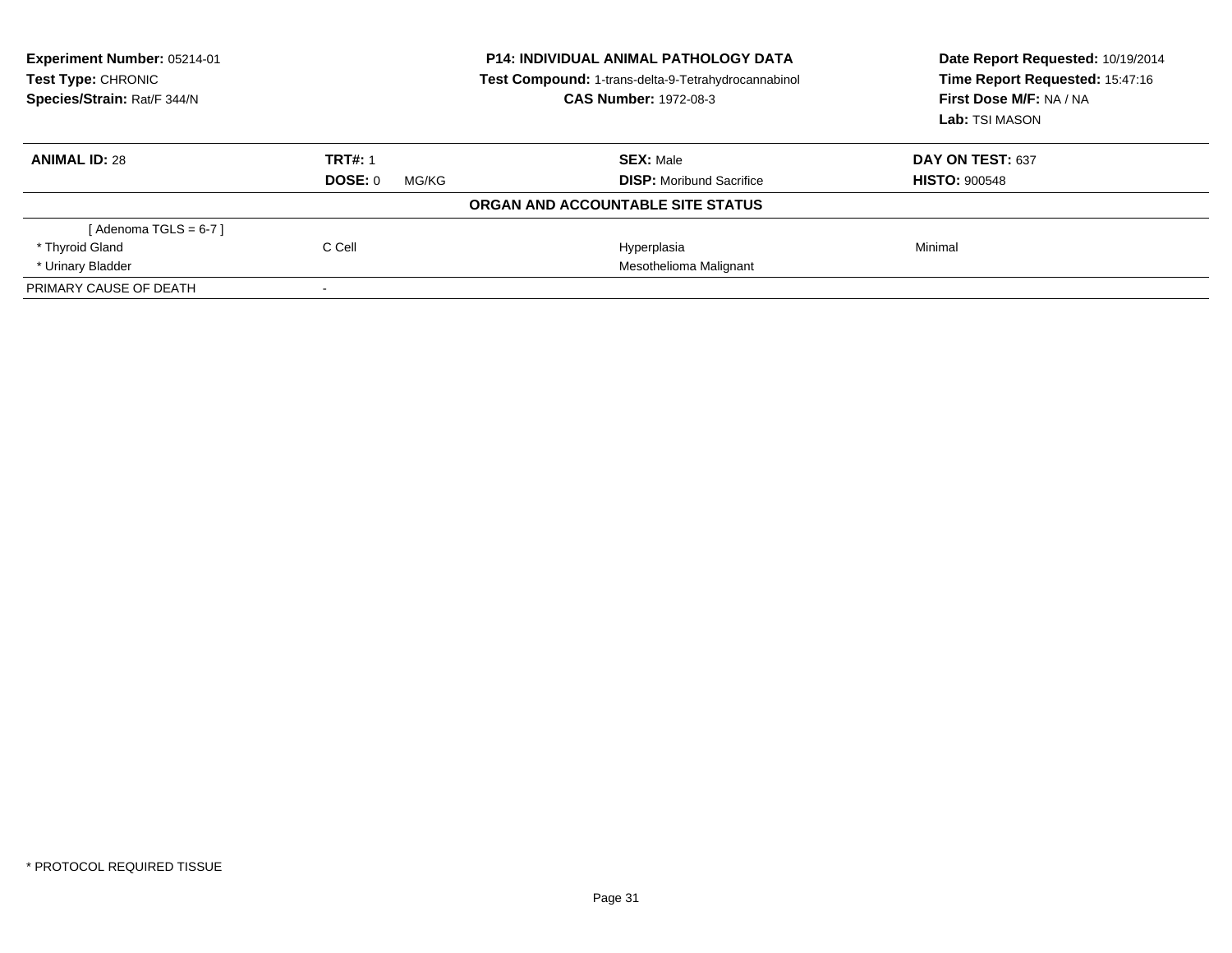## **P14: INDIVIDUAL ANIMAL PATHOLOGY DATA**

**Test Compound:** 1-trans-delta-9-Tetrahydrocannabinol

**CAS Number:** 1972-08-3

| <b>ANIMAL ID: 30</b>              | <b>TRT#: 1</b>              | <b>SEX: Male</b>                | DAY ON TEST: 731           |  |  |
|-----------------------------------|-----------------------------|---------------------------------|----------------------------|--|--|
|                                   | <b>DOSE: 0</b><br>MG/KG     | <b>DISP: Terminal Sacrifice</b> | <b>HISTO: 900550</b>       |  |  |
| ORGAN AND ACCOUNTABLE SITE STATUS |                             |                                 |                            |  |  |
| <b>NORMAL</b>                     |                             |                                 |                            |  |  |
| * Adrenal Cortex                  | * Bone                      | * Bone Marrow                   | * Brain                    |  |  |
| * Epididymis                      | * Esophagus                 | * Intestine Large, Cecum        | * Intestine Large, Colon   |  |  |
| * Intestine Large, Rectum         | * Intestine Small, Duodenum | * Intestine Small, Ileum        | * Intestine Small, Jejunum |  |  |
| * Islets, Pancreatic              | * Lymph Node, Mandibular    | * Lymph Node, Mesenteric        | * Mammary Gland            |  |  |
| * Parathyroid Gland               | * Peripheral Nerve          | * Pituitary Gland               | * Preputial Gland          |  |  |
| * Prostate                        | * Salivary Glands           | * Seminal Vesicle               | * Skeletal Muscle          |  |  |
| * Skin                            | * Spinal Cord               | * Spleen                        | * Stomach, Forestomach     |  |  |
| * Stomach, Glandular              | * Thymus                    | * Thyroid Gland                 | * Trachea                  |  |  |
| * Urinary Bladder                 |                             |                                 |                            |  |  |
| <b>OBSERVATIONS</b>               |                             |                                 |                            |  |  |
| * Adrenal Medulla                 |                             | Hyperplasia                     | Mild                       |  |  |
| * Heart                           |                             | Cardiomyopathy                  | Mild                       |  |  |
| * Kidney                          | <b>Renal Tubule</b>         | Adenoma                         |                            |  |  |
|                                   |                             | Nephropathy                     | Mild                       |  |  |
| * Liver                           |                             | <b>Basophilic Focus</b>         |                            |  |  |
|                                   |                             | Clear Cell Focus                |                            |  |  |
| * Lung                            |                             | Inflammation                    | Chronic Active, Mild       |  |  |
| * Nose                            |                             | Foreign Body                    | Minimal                    |  |  |
|                                   |                             | Inflammation                    | Acute, Mild                |  |  |
| * Pancreas                        | Acinus                      | Adenoma                         |                            |  |  |
| * Testes                          | <b>Interstit Cell</b>       | Adenoma                         |                            |  |  |
|                                   | Seminif Tub                 | Atrophy                         | Mild                       |  |  |
|                                   | <b>Interstit Cell</b>       | Hyperplasia                     | Mild                       |  |  |
| [Adenoma TGLS = $2-7$ ]           |                             |                                 |                            |  |  |
| [Atrophy TGLS = $1-7$ ]           |                             |                                 |                            |  |  |
| PRIMARY CAUSE OF DEATH            | $\sim$                      |                                 |                            |  |  |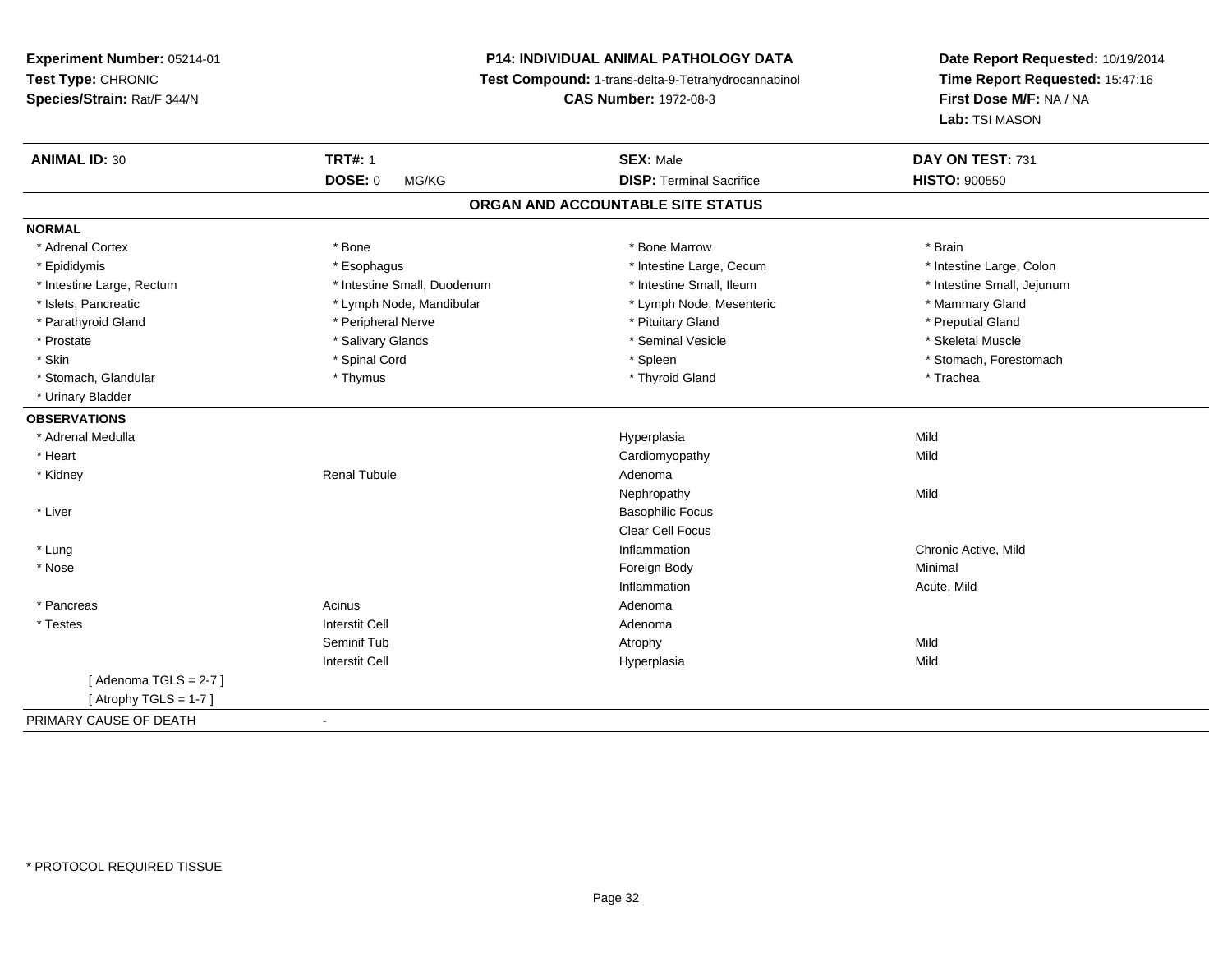**Experiment Number:** 05214-01**Test Type:** CHRONIC **Species/Strain:** Rat/F 344/N**P14: INDIVIDUAL ANIMAL PATHOLOGY DATA Test Compound:** 1-trans-delta-9-Tetrahydrocannabinol **CAS Number:** 1972-08-3**Date Report Requested:** 10/19/2014**Time Report Requested:** 15:47:16**First Dose M/F:** NA / NA**Lab:** TSI MASON**ANIMAL ID:** 31**TRT#:** 1 **SEX:** Male **DAY ON TEST:** 627 **DOSE:** 0 MG/KG **DISP:** Moribund Sacrifice **HISTO:** <sup>900551</sup> **ORGAN AND ACCOUNTABLE SITE STATUSNORMAL**\* Adrenal Cortex \* \* The matter of the state of the Marrow \* Bone Marrow \* Bone Marrow \* The matter of the Marrow \* Brain \* Brain \* Brain \* Brain \* Brain \* Brain \* Brain \* Brain \* Brain \* Brain \* Brain \* Brain \* Brain \* Br Ear \* Epididymis \* Esophagus \* Intestine Large, Cecum\* Intestine Small, Ileum \* Intestine Large, Colon \* Intestine Large, Rectum \* Intestine Small, Duodenum \* Intestine Small, Duodenum \* Intestine Small, Jejunum \* \* et \* \* http://www.fat.com/mandibulary.com/mandibulary/state/state/state/state/state/state/state/state/state/state/state/state/state/state/state/state/state/state/state/state/state/state/state \* Lymph Node, Mesenteric \* \* Mammary Gland \* Mammary Gland \* Nose \* Nose \* \* Nose \* \* Parathyroid Gland \* Parathyroid Gland \* Peripheral Nerve \* \* \* Preputial Gland \* \* Preputial Gland \* \* Prostate \* \* Salivary Glands \* Salivary Glands \* Seminal Vesicle \* \* Spinal Cord \* Skeletal Muscle \* \* Skin \* \* Skin \* \* Spinal Vesicle \* Spinal Cord \* Spinal Cord \* Spleen \* Stomach, Forestomach \* Stomach \* Stomach, Glandular \* Stomach, Glandular \* Thymus \* Thyroid Gland \* Trachea \* Trachea \* Trachea \* Urinary Bladder **OBSERVATIONS** \* Adrenal Medullaa and the control of the control of the control of the Hyperplasia and the control of the Minimal of the control of the control of the control of the control of the control of the control of the control of the control of t \* Heart Cardiomyopathyy Mild Moderate \* Kidneyy which is a state of the control of the Moderate of the Moderate of the Moderate of the Moderate of the Moderate of the Moderate of the Moderate of the Moderate of the Moderate of the Moderate of the Moderate of the Moder \* Lungg and the state of the state of the state of the state of the state of the state of the state of the state of the state of the state of the state of the state of the state of the state of the state of the state of the stat Inflammation Chronic Active, Mild \* Pancreas Acinus Hyperplasiaa and a studies of the studies of the Minimal \* Pituitary Glandd and the contract of Pars Distalis and the contract of Adenoma and Adenoma and the Adenoma and the Adenoma and  $\alpha$ [ Adenoma TGLS = 2-8.1 ] \* TestesBilateral, Interstit Cell **Adenoma** Adenoma  $[$  Adenoma TGLS = 1-7  $]$ PRIMARY CAUSE OF DEATH-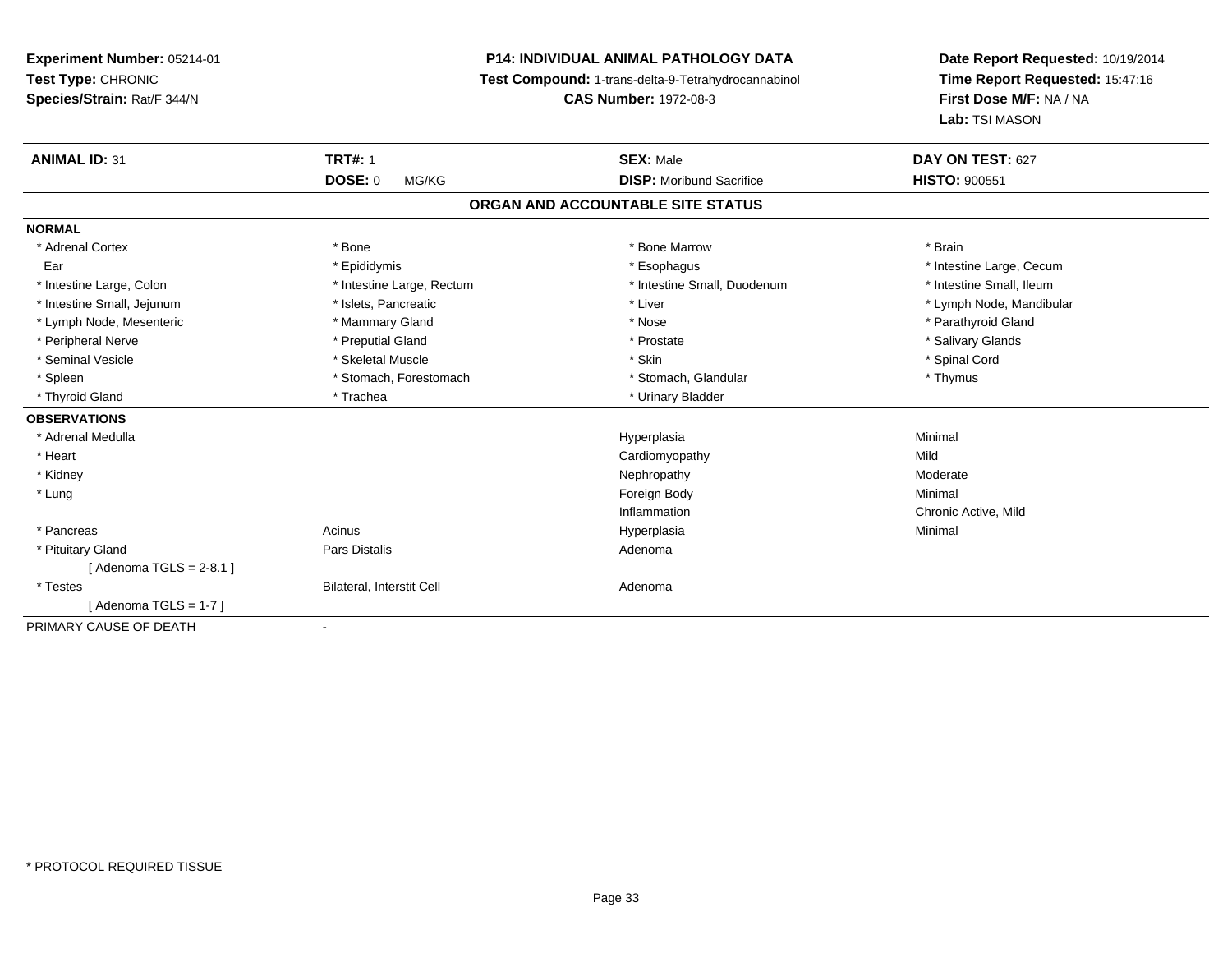**Experiment Number:** 05214-01**Test Type:** CHRONIC **Species/Strain:** Rat/F 344/N**P14: INDIVIDUAL ANIMAL PATHOLOGY DATA Test Compound:** 1-trans-delta-9-Tetrahydrocannabinol **CAS Number:** 1972-08-3**Date Report Requested:** 10/19/2014**Time Report Requested:** 15:47:16**First Dose M/F:** NA / NA**Lab:** TSI MASON**ANIMAL ID:** 32**TRT#:** 1 **SEX:** Male **DAY ON TEST:** 731 **DOSE:** 0 MG/KG **DISP:** Terminal Sacrifice **HISTO:** <sup>900552</sup> **ORGAN AND ACCOUNTABLE SITE STATUSNORMAL**\* Bone \* Bone \* Bone Marrow \* Brain \* Epididymis \* Esophagus \* Thestine Large, Cecum \* Intestine Large, Cecum \* Intestine Large, Colon \* Intestine Large, Rectum \* Intestine Small, Duodenum \* Intestine Small, Ileum \* Intestine Small, Jejunum \* Islets, Pancreatic\* Parathyroid Gland \* Lymph Node, Mandibular \* Mammary Gland \* Mammary Gland \* Pancreas \* Pancreas \* \* Peripheral Nerve \* \* Treputial Gland \* \* Preputial Gland \* \* Prostate \* \* Seminal Vesicle \* \* Seminal Vesicle \* Skeletal Muscle \* The state of the set of the set of the set of the set of the set of the set of the set of the set of the set of the set of the set of the set of the set of the set of the set of the set of the set of th \* Stomach, Glandular \* Thymus \* Thyroid Gland \* Trachea \* Urinary Bladder**OBSERVATIONS** \* Adrenal Cortexx and the contract of the contract of the contract of the contract of the contract of the contract of the contract of the contract of the contract of the contract of the contract of the contract of the contract of the cont Hyperplasia Moderate Leukemia Mononuclear \* Adrenal Medulla Hyperplasia Mild Leukemia MononuclearPheochromocytoma Benign Eyee the contract of the contract of the contract of the contract of the contract of the contract of the contract  $\mathsf{Mild}$  $[$  Cataract TGLS = 1-17  $]$  \* Heart Cardiomyopathy Moderate \* Kidneyy the control of the control of the control of the control of the control of the control of the control of the control of the control of the control of the control of the control of the control of the control of the contro \* Liver Clear Cell Focus Hepatocellular Adenoma Leukemia Mononuclear[ Leukemia Mononuclear TGLS = 6-6 ] \* Lungg is a controller to the controller of the controller of the controller of the controller of the chronic Active, Mild Lymph Node Mediastinal Leukemia Mononuclear Pancreatic Leukemia Mononuclear [ Leukemia Mononuclear TGLS = 5-9 ][ Leukemia Mononuclear TGLS = 5-9 ] \* Lymph Node, Mesenteric Leukemia Mononuclear [ Leukemia Mononuclear TGLS = 5-9 ] \* Nosee the contraction of the contraction of the contraction of the contraction of the contraction of the contraction  $\mathsf{Acute}$ , Minimal

\* PROTOCOL REQUIRED TISSUE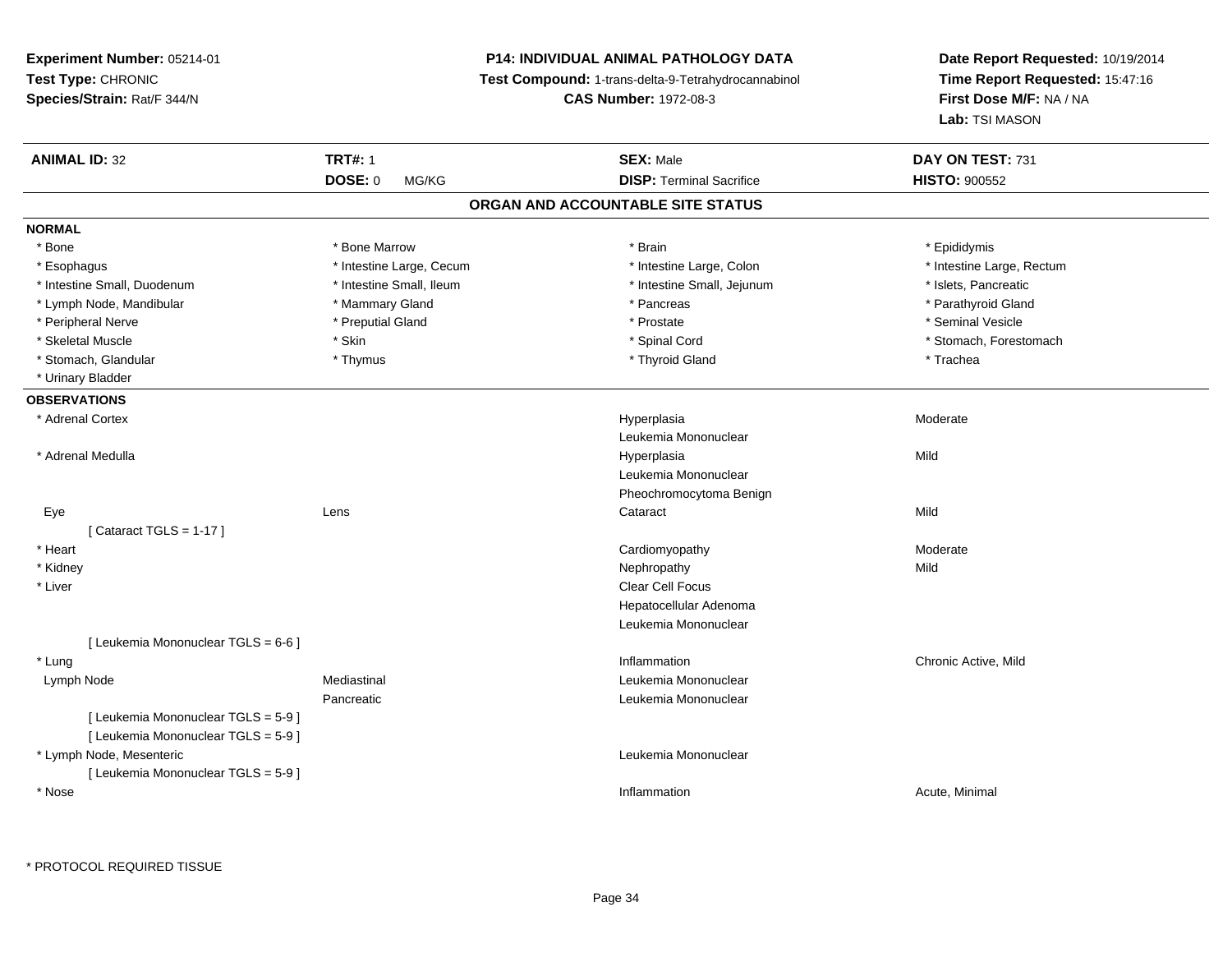| <b>Experiment Number: 05214-01</b><br><b>Test Type: CHRONIC</b><br>Species/Strain: Rat/F 344/N |                           | <b>P14: INDIVIDUAL ANIMAL PATHOLOGY DATA</b><br>Test Compound: 1-trans-delta-9-Tetrahydrocannabinol<br><b>CAS Number: 1972-08-3</b> | Date Report Requested: 10/19/2014<br>Time Report Requested: 15:47:16<br>First Dose M/F: NA / NA<br><b>Lab: TSI MASON</b> |
|------------------------------------------------------------------------------------------------|---------------------------|-------------------------------------------------------------------------------------------------------------------------------------|--------------------------------------------------------------------------------------------------------------------------|
| <b>ANIMAL ID: 32</b>                                                                           | <b>TRT#: 1</b>            | <b>SEX: Male</b>                                                                                                                    | DAY ON TEST: 731                                                                                                         |
|                                                                                                | <b>DOSE: 0</b><br>MG/KG   | <b>DISP:</b> Terminal Sacrifice                                                                                                     | <b>HISTO: 900552</b>                                                                                                     |
|                                                                                                |                           | ORGAN AND ACCOUNTABLE SITE STATUS                                                                                                   |                                                                                                                          |
| * Pituitary Gland<br>[ Adenoma TGLS = 7-8 ]                                                    | Pars Distalis             | Adenoma                                                                                                                             |                                                                                                                          |
| * Salivary Glands                                                                              | Duct                      | Metaplasia                                                                                                                          | Squamous, Minimal                                                                                                        |
| * Spleen                                                                                       |                           | Leukemia Mononuclear                                                                                                                |                                                                                                                          |
| [ Leukemia Mononuclear TGLS = 4-3.1 ]                                                          |                           |                                                                                                                                     |                                                                                                                          |
| * Testes                                                                                       | Bilateral, Interstit Cell | Adenoma                                                                                                                             |                                                                                                                          |
| [Adenoma TGLS = 2-7,3-7]                                                                       |                           |                                                                                                                                     |                                                                                                                          |
| PRIMARY CAUSE OF DEATH                                                                         |                           |                                                                                                                                     |                                                                                                                          |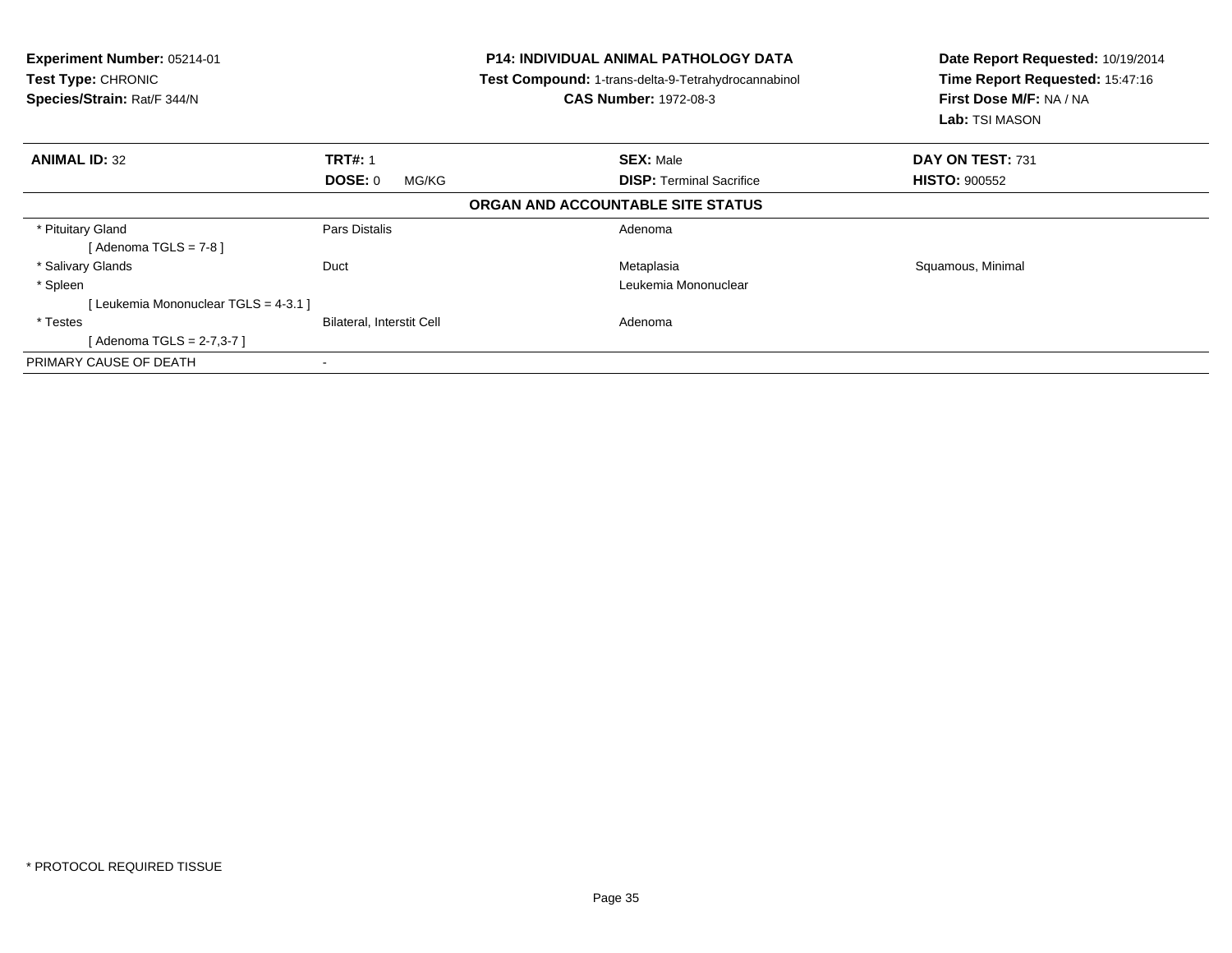**Experiment Number:** 05214-01**Test Type:** CHRONIC **Species/Strain:** Rat/F 344/N**P14: INDIVIDUAL ANIMAL PATHOLOGY DATA Test Compound:** 1-trans-delta-9-Tetrahydrocannabinol **CAS Number:** 1972-08-3**Date Report Requested:** 10/19/2014**Time Report Requested:** 15:47:16**First Dose M/F:** NA / NA**Lab:** TSI MASON**ANIMAL ID:** 33**TRT#:** 1 **SEX:** Male **DAY ON TEST:** 731 **DOSE:** 0 MG/KG **DISP:** Terminal Sacrifice **HISTO:** <sup>900553</sup> **ORGAN AND ACCOUNTABLE SITE STATUSNORMAL**\* Adrenal Cortex \* Adrenal Cortex \* \* Andrenal Medulla \* \* Adrenal Medulla \* \* Bone Marrow \* \* Bone Marrow \* \* Epididymis \* Epididymis \* Esophagus \* Thestine Large, Cecum \* Intestine Large, Cecum \* Intestine Large, Colon \* Intestine Large, Rectum \* Intestine Small, Duodenum \* Intestine Small, Ileum \* Intestine Small, Jejunum \* Islets, Pancreatic\* Lymph Node, Mandibular \* The same \* Lymph Node, Mesenteric \* The same \* Mammary Gland \* The same \* Pancreas \* Seminal Vesicle \* Parathyroid Gland \* \* The process of the series are the series of the series of the series of the series and the series of the series of the series of the series of the series of the series of the series of the series of \* Skeletal Muscle \* Skin \* Spinal Cord \* Spleen \* Urinary Bladder \* Stomach, Glandular \* \* \* Thymus \* \* Thymus \* \* The \* \* Trachea \* \* Trachea \* \* Urinary Bladder \* \* Urinary Bladder \* **OBSERVATIONS** \* Bonee de la contratture de la contratture de la contratture de la contratture de la contratture de la contratture d<br>District de la contrattura de la contrattura de la contrattura de la contrattura de la contrattura de la contr [ Fracture TGLS = 7-18 ] \* Brainn and the control of the control of the control of the Mineralization and the control of the Mild of the Mild o [ Mineralization TGLS = 8-1 ] Eyee the contract of the contract of the contract of the contract of the contract of the contract of the contract  $\mathsf{Mild}$ [ Cataract TGLS = 1-17,2-17 ] \* Heart Cardiomyopathyy Mild Moderate \* Kidneyy which is a state of the control of the Moderate of the Moderate of the Moderate of the Moderate of the Moderate of the Moderate of the Moderate of the Moderate of the Moderate of the Moderate of the Moderate of the Moder \* Liver Basophilic Focus Clear Cell FocusFatty Change Focal, Minimal [ Clear Cell Focus TGLS = 10-6 ] \* Lungg is a controller to the controller of the controller of the controller of the controller of the chronic Active, Mild Squamous Cell Carcinoma[ Squamous Cell Carcinoma TGLS = 6-2.1 ] \* Nosee the contraction of the contraction of the contraction of the contraction of the contraction of the contraction  $\mathsf{Acute}$ , Minimal \* Pituitary Glandd and the contract of Pars Distalis and the contract of Adenoma and Adenoma and the Adenoma and the Adenoma and  $\alpha$  $[$  Adenoma TGLS =  $9-8$ ] \* Preputial Glandd the contraction of the contraction of the contraction of the contraction of the chronic Active, Mild and the contraction of the contraction of  $\alpha$  chronic Active, Mild and the contraction of the contraction of the contr  $[$  Inflammation TGLS = 3-10.1  $]$  \* Salivary Glands Duct MetaplasiaMetaplasia **Mataplasia** et al. et al. et al. et al. et al. et al. et al. et al. et al. et al. et al. et al. et a \* Stomach, Forestomachh and the settlement of the settlement of the Hyperkeratosis the Moderate of the Moderate of the Moderate of the Moderate of the Moderate of the Moderate of the Moderate of the Moderate of the Moderate of the Moderate of t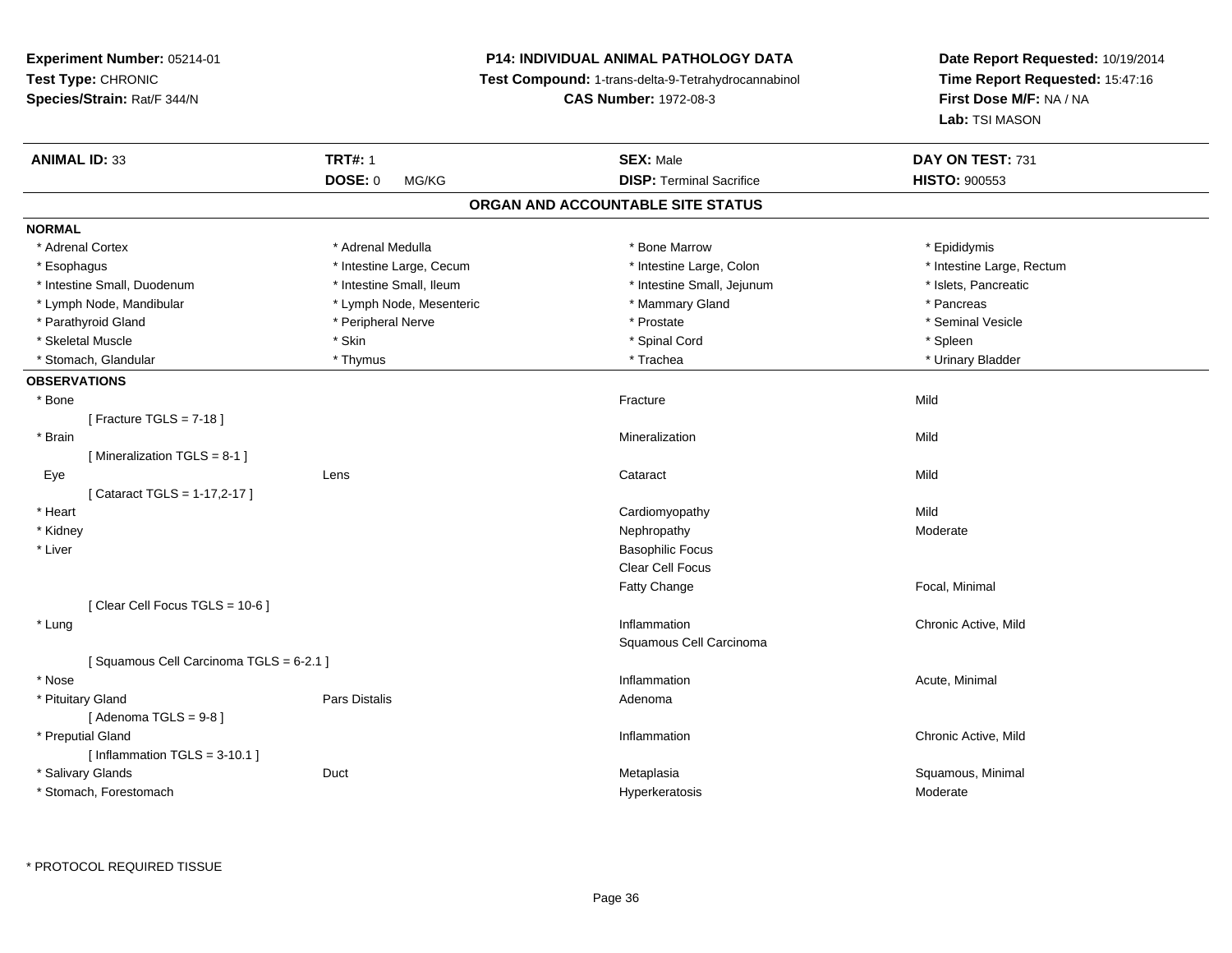| Experiment Number: 05214-01<br><b>Test Type: CHRONIC</b><br>Species/Strain: Rat/F 344/N |                                  | <b>P14: INDIVIDUAL ANIMAL PATHOLOGY DATA</b><br>Test Compound: 1-trans-delta-9-Tetrahydrocannabinol<br><b>CAS Number: 1972-08-3</b> | Date Report Requested: 10/19/2014<br>Time Report Requested: 15:47:16<br>First Dose M/F: NA / NA<br>Lab: TSI MASON |
|-----------------------------------------------------------------------------------------|----------------------------------|-------------------------------------------------------------------------------------------------------------------------------------|-------------------------------------------------------------------------------------------------------------------|
| <b>ANIMAL ID: 33</b>                                                                    | <b>TRT#: 1</b>                   | <b>SEX: Male</b>                                                                                                                    | DAY ON TEST: 731                                                                                                  |
|                                                                                         | DOSE: 0<br>MG/KG                 | <b>DISP:</b> Terminal Sacrifice                                                                                                     | <b>HISTO: 900553</b>                                                                                              |
|                                                                                         |                                  | ORGAN AND ACCOUNTABLE SITE STATUS                                                                                                   |                                                                                                                   |
| [Hyperkeratosis $TGLS = 5-5$ ]                                                          |                                  |                                                                                                                                     |                                                                                                                   |
| * Testes                                                                                | <b>Bilateral, Interstit Cell</b> | Adenoma                                                                                                                             |                                                                                                                   |
| [Adenoma TGLS = $4-7$ ]                                                                 |                                  |                                                                                                                                     |                                                                                                                   |
| * Thyroid Gland                                                                         | C Cell                           | Hyperplasia                                                                                                                         | Mild                                                                                                              |
| PRIMARY CAUSE OF DEATH                                                                  |                                  |                                                                                                                                     |                                                                                                                   |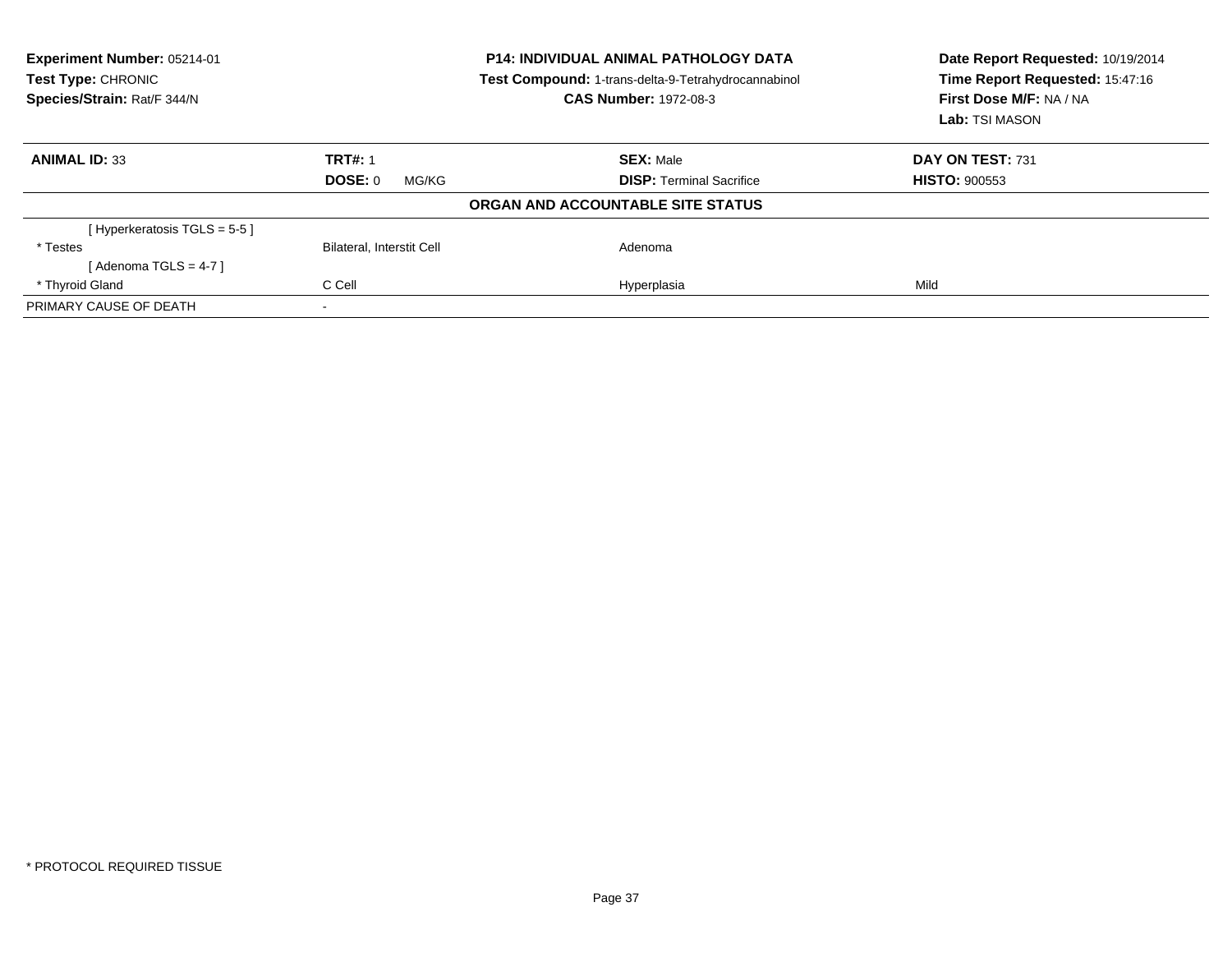| Time Report Requested: 15:47:16<br>Test Compound: 1-trans-delta-9-Tetrahydrocannabinol<br><b>CAS Number: 1972-08-3</b><br>First Dose M/F: NA / NA<br>Lab: TSI MASON<br><b>TRT#: 1</b><br><b>ANIMAL ID: 35</b><br><b>SEX: Male</b><br>DAY ON TEST: 505<br><b>DOSE: 0</b><br><b>DISP: Natural Death</b><br><b>HISTO: 900555</b><br>MG/KG<br>ORGAN AND ACCOUNTABLE SITE STATUS<br>* Intestine Large, Cecum<br>* Bone<br>* Epididymis<br>* Esophagus<br>* Intestine Large, Rectum<br>* Intestine Small, Duodenum<br>* Intestine Small, Ileum<br>* Intestine Large, Colon<br>* Intestine Small, Jejunum<br>* Islets, Pancreatic<br>* Mammary Gland<br>* Nose<br>* Peripheral Nerve<br>* Pituitary Gland<br>* Preputial Gland<br>* Parathyroid Gland<br>* Salivary Glands<br>* Skeletal Muscle<br>* Skin<br>* Prostate<br>* Thyroid Gland<br>* Spinal Cord<br>* Trachea<br>* Urinary Bladder<br>* Thymus<br>* Adrenal Cortex<br>Leukemia Mononuclear<br>* Adrenal Medulla<br>Minimal<br>Hyperplasia<br>Leukemia Mononuclear<br>* Bone Marrow<br>Leukemia Mononuclear<br>* Brain<br>Leukemia Mononuclear<br>* Heart<br>Minimal<br>Cardiomyopathy<br>Leukemia Mononuclear<br>Leukemia Mononuclear<br>* Kidney<br>Mild<br>Nephropathy<br>* Liver<br>Leukemia Mononuclear<br>[ Leukemia Mononuclear TGLS = 5-6 ]<br>* Lung<br>Leukemia Mononuclear<br>Lymph Node<br>Mediastinal<br>Leukemia Mononuclear<br>Pancreatic<br>Leukemia Mononuclear<br>[ Leukemia Mononuclear TGLS = 1-9,2-8,3-9.1 ]<br>[ Leukemia Mononuclear TGLS = 1-9,2-8,3-9.1 ]<br>* Lymph Node, Mandibular<br>Leukemia Mononuclear<br>[ Leukemia Mononuclear TGLS = 1-9,2-8,3-9.1 ]<br>* Lymph Node, Mesenteric<br>Leukemia Mononuclear<br>[ Leukemia Mononuclear TGLS = 1-9,2-8,3-9.1 ]<br>Leukemia Mononuclear<br>* Pancreas | Experiment Number: 05214-01 | <b>P14: INDIVIDUAL ANIMAL PATHOLOGY DATA</b> | Date Report Requested: 10/19/2014 |
|---------------------------------------------------------------------------------------------------------------------------------------------------------------------------------------------------------------------------------------------------------------------------------------------------------------------------------------------------------------------------------------------------------------------------------------------------------------------------------------------------------------------------------------------------------------------------------------------------------------------------------------------------------------------------------------------------------------------------------------------------------------------------------------------------------------------------------------------------------------------------------------------------------------------------------------------------------------------------------------------------------------------------------------------------------------------------------------------------------------------------------------------------------------------------------------------------------------------------------------------------------------------------------------------------------------------------------------------------------------------------------------------------------------------------------------------------------------------------------------------------------------------------------------------------------------------------------------------------------------------------------------------------------------------------------------------------------------------------------------------------------------------------------------|-----------------------------|----------------------------------------------|-----------------------------------|
|                                                                                                                                                                                                                                                                                                                                                                                                                                                                                                                                                                                                                                                                                                                                                                                                                                                                                                                                                                                                                                                                                                                                                                                                                                                                                                                                                                                                                                                                                                                                                                                                                                                                                                                                                                                       | Test Type: CHRONIC          |                                              |                                   |
|                                                                                                                                                                                                                                                                                                                                                                                                                                                                                                                                                                                                                                                                                                                                                                                                                                                                                                                                                                                                                                                                                                                                                                                                                                                                                                                                                                                                                                                                                                                                                                                                                                                                                                                                                                                       | Species/Strain: Rat/F 344/N |                                              |                                   |
|                                                                                                                                                                                                                                                                                                                                                                                                                                                                                                                                                                                                                                                                                                                                                                                                                                                                                                                                                                                                                                                                                                                                                                                                                                                                                                                                                                                                                                                                                                                                                                                                                                                                                                                                                                                       |                             |                                              |                                   |
|                                                                                                                                                                                                                                                                                                                                                                                                                                                                                                                                                                                                                                                                                                                                                                                                                                                                                                                                                                                                                                                                                                                                                                                                                                                                                                                                                                                                                                                                                                                                                                                                                                                                                                                                                                                       |                             |                                              |                                   |
|                                                                                                                                                                                                                                                                                                                                                                                                                                                                                                                                                                                                                                                                                                                                                                                                                                                                                                                                                                                                                                                                                                                                                                                                                                                                                                                                                                                                                                                                                                                                                                                                                                                                                                                                                                                       |                             |                                              |                                   |
|                                                                                                                                                                                                                                                                                                                                                                                                                                                                                                                                                                                                                                                                                                                                                                                                                                                                                                                                                                                                                                                                                                                                                                                                                                                                                                                                                                                                                                                                                                                                                                                                                                                                                                                                                                                       |                             |                                              |                                   |
|                                                                                                                                                                                                                                                                                                                                                                                                                                                                                                                                                                                                                                                                                                                                                                                                                                                                                                                                                                                                                                                                                                                                                                                                                                                                                                                                                                                                                                                                                                                                                                                                                                                                                                                                                                                       | <b>NORMAL</b>               |                                              |                                   |
|                                                                                                                                                                                                                                                                                                                                                                                                                                                                                                                                                                                                                                                                                                                                                                                                                                                                                                                                                                                                                                                                                                                                                                                                                                                                                                                                                                                                                                                                                                                                                                                                                                                                                                                                                                                       |                             |                                              |                                   |
|                                                                                                                                                                                                                                                                                                                                                                                                                                                                                                                                                                                                                                                                                                                                                                                                                                                                                                                                                                                                                                                                                                                                                                                                                                                                                                                                                                                                                                                                                                                                                                                                                                                                                                                                                                                       |                             |                                              |                                   |
|                                                                                                                                                                                                                                                                                                                                                                                                                                                                                                                                                                                                                                                                                                                                                                                                                                                                                                                                                                                                                                                                                                                                                                                                                                                                                                                                                                                                                                                                                                                                                                                                                                                                                                                                                                                       |                             |                                              |                                   |
|                                                                                                                                                                                                                                                                                                                                                                                                                                                                                                                                                                                                                                                                                                                                                                                                                                                                                                                                                                                                                                                                                                                                                                                                                                                                                                                                                                                                                                                                                                                                                                                                                                                                                                                                                                                       |                             |                                              |                                   |
|                                                                                                                                                                                                                                                                                                                                                                                                                                                                                                                                                                                                                                                                                                                                                                                                                                                                                                                                                                                                                                                                                                                                                                                                                                                                                                                                                                                                                                                                                                                                                                                                                                                                                                                                                                                       |                             |                                              |                                   |
|                                                                                                                                                                                                                                                                                                                                                                                                                                                                                                                                                                                                                                                                                                                                                                                                                                                                                                                                                                                                                                                                                                                                                                                                                                                                                                                                                                                                                                                                                                                                                                                                                                                                                                                                                                                       |                             |                                              |                                   |
|                                                                                                                                                                                                                                                                                                                                                                                                                                                                                                                                                                                                                                                                                                                                                                                                                                                                                                                                                                                                                                                                                                                                                                                                                                                                                                                                                                                                                                                                                                                                                                                                                                                                                                                                                                                       | <b>MISSING</b>              |                                              |                                   |
|                                                                                                                                                                                                                                                                                                                                                                                                                                                                                                                                                                                                                                                                                                                                                                                                                                                                                                                                                                                                                                                                                                                                                                                                                                                                                                                                                                                                                                                                                                                                                                                                                                                                                                                                                                                       |                             |                                              |                                   |
|                                                                                                                                                                                                                                                                                                                                                                                                                                                                                                                                                                                                                                                                                                                                                                                                                                                                                                                                                                                                                                                                                                                                                                                                                                                                                                                                                                                                                                                                                                                                                                                                                                                                                                                                                                                       | <b>OBSERVATIONS</b>         |                                              |                                   |
|                                                                                                                                                                                                                                                                                                                                                                                                                                                                                                                                                                                                                                                                                                                                                                                                                                                                                                                                                                                                                                                                                                                                                                                                                                                                                                                                                                                                                                                                                                                                                                                                                                                                                                                                                                                       |                             |                                              |                                   |
|                                                                                                                                                                                                                                                                                                                                                                                                                                                                                                                                                                                                                                                                                                                                                                                                                                                                                                                                                                                                                                                                                                                                                                                                                                                                                                                                                                                                                                                                                                                                                                                                                                                                                                                                                                                       |                             |                                              |                                   |
|                                                                                                                                                                                                                                                                                                                                                                                                                                                                                                                                                                                                                                                                                                                                                                                                                                                                                                                                                                                                                                                                                                                                                                                                                                                                                                                                                                                                                                                                                                                                                                                                                                                                                                                                                                                       |                             |                                              |                                   |
|                                                                                                                                                                                                                                                                                                                                                                                                                                                                                                                                                                                                                                                                                                                                                                                                                                                                                                                                                                                                                                                                                                                                                                                                                                                                                                                                                                                                                                                                                                                                                                                                                                                                                                                                                                                       |                             |                                              |                                   |
|                                                                                                                                                                                                                                                                                                                                                                                                                                                                                                                                                                                                                                                                                                                                                                                                                                                                                                                                                                                                                                                                                                                                                                                                                                                                                                                                                                                                                                                                                                                                                                                                                                                                                                                                                                                       |                             |                                              |                                   |
|                                                                                                                                                                                                                                                                                                                                                                                                                                                                                                                                                                                                                                                                                                                                                                                                                                                                                                                                                                                                                                                                                                                                                                                                                                                                                                                                                                                                                                                                                                                                                                                                                                                                                                                                                                                       |                             |                                              |                                   |
|                                                                                                                                                                                                                                                                                                                                                                                                                                                                                                                                                                                                                                                                                                                                                                                                                                                                                                                                                                                                                                                                                                                                                                                                                                                                                                                                                                                                                                                                                                                                                                                                                                                                                                                                                                                       |                             |                                              |                                   |
|                                                                                                                                                                                                                                                                                                                                                                                                                                                                                                                                                                                                                                                                                                                                                                                                                                                                                                                                                                                                                                                                                                                                                                                                                                                                                                                                                                                                                                                                                                                                                                                                                                                                                                                                                                                       |                             |                                              |                                   |
|                                                                                                                                                                                                                                                                                                                                                                                                                                                                                                                                                                                                                                                                                                                                                                                                                                                                                                                                                                                                                                                                                                                                                                                                                                                                                                                                                                                                                                                                                                                                                                                                                                                                                                                                                                                       |                             |                                              |                                   |
|                                                                                                                                                                                                                                                                                                                                                                                                                                                                                                                                                                                                                                                                                                                                                                                                                                                                                                                                                                                                                                                                                                                                                                                                                                                                                                                                                                                                                                                                                                                                                                                                                                                                                                                                                                                       |                             |                                              |                                   |
|                                                                                                                                                                                                                                                                                                                                                                                                                                                                                                                                                                                                                                                                                                                                                                                                                                                                                                                                                                                                                                                                                                                                                                                                                                                                                                                                                                                                                                                                                                                                                                                                                                                                                                                                                                                       |                             |                                              |                                   |
|                                                                                                                                                                                                                                                                                                                                                                                                                                                                                                                                                                                                                                                                                                                                                                                                                                                                                                                                                                                                                                                                                                                                                                                                                                                                                                                                                                                                                                                                                                                                                                                                                                                                                                                                                                                       |                             |                                              |                                   |
|                                                                                                                                                                                                                                                                                                                                                                                                                                                                                                                                                                                                                                                                                                                                                                                                                                                                                                                                                                                                                                                                                                                                                                                                                                                                                                                                                                                                                                                                                                                                                                                                                                                                                                                                                                                       |                             |                                              |                                   |
|                                                                                                                                                                                                                                                                                                                                                                                                                                                                                                                                                                                                                                                                                                                                                                                                                                                                                                                                                                                                                                                                                                                                                                                                                                                                                                                                                                                                                                                                                                                                                                                                                                                                                                                                                                                       |                             |                                              |                                   |
|                                                                                                                                                                                                                                                                                                                                                                                                                                                                                                                                                                                                                                                                                                                                                                                                                                                                                                                                                                                                                                                                                                                                                                                                                                                                                                                                                                                                                                                                                                                                                                                                                                                                                                                                                                                       |                             |                                              |                                   |
|                                                                                                                                                                                                                                                                                                                                                                                                                                                                                                                                                                                                                                                                                                                                                                                                                                                                                                                                                                                                                                                                                                                                                                                                                                                                                                                                                                                                                                                                                                                                                                                                                                                                                                                                                                                       |                             |                                              |                                   |
|                                                                                                                                                                                                                                                                                                                                                                                                                                                                                                                                                                                                                                                                                                                                                                                                                                                                                                                                                                                                                                                                                                                                                                                                                                                                                                                                                                                                                                                                                                                                                                                                                                                                                                                                                                                       |                             |                                              |                                   |
|                                                                                                                                                                                                                                                                                                                                                                                                                                                                                                                                                                                                                                                                                                                                                                                                                                                                                                                                                                                                                                                                                                                                                                                                                                                                                                                                                                                                                                                                                                                                                                                                                                                                                                                                                                                       |                             |                                              |                                   |
|                                                                                                                                                                                                                                                                                                                                                                                                                                                                                                                                                                                                                                                                                                                                                                                                                                                                                                                                                                                                                                                                                                                                                                                                                                                                                                                                                                                                                                                                                                                                                                                                                                                                                                                                                                                       |                             |                                              |                                   |
|                                                                                                                                                                                                                                                                                                                                                                                                                                                                                                                                                                                                                                                                                                                                                                                                                                                                                                                                                                                                                                                                                                                                                                                                                                                                                                                                                                                                                                                                                                                                                                                                                                                                                                                                                                                       |                             |                                              |                                   |
|                                                                                                                                                                                                                                                                                                                                                                                                                                                                                                                                                                                                                                                                                                                                                                                                                                                                                                                                                                                                                                                                                                                                                                                                                                                                                                                                                                                                                                                                                                                                                                                                                                                                                                                                                                                       |                             |                                              |                                   |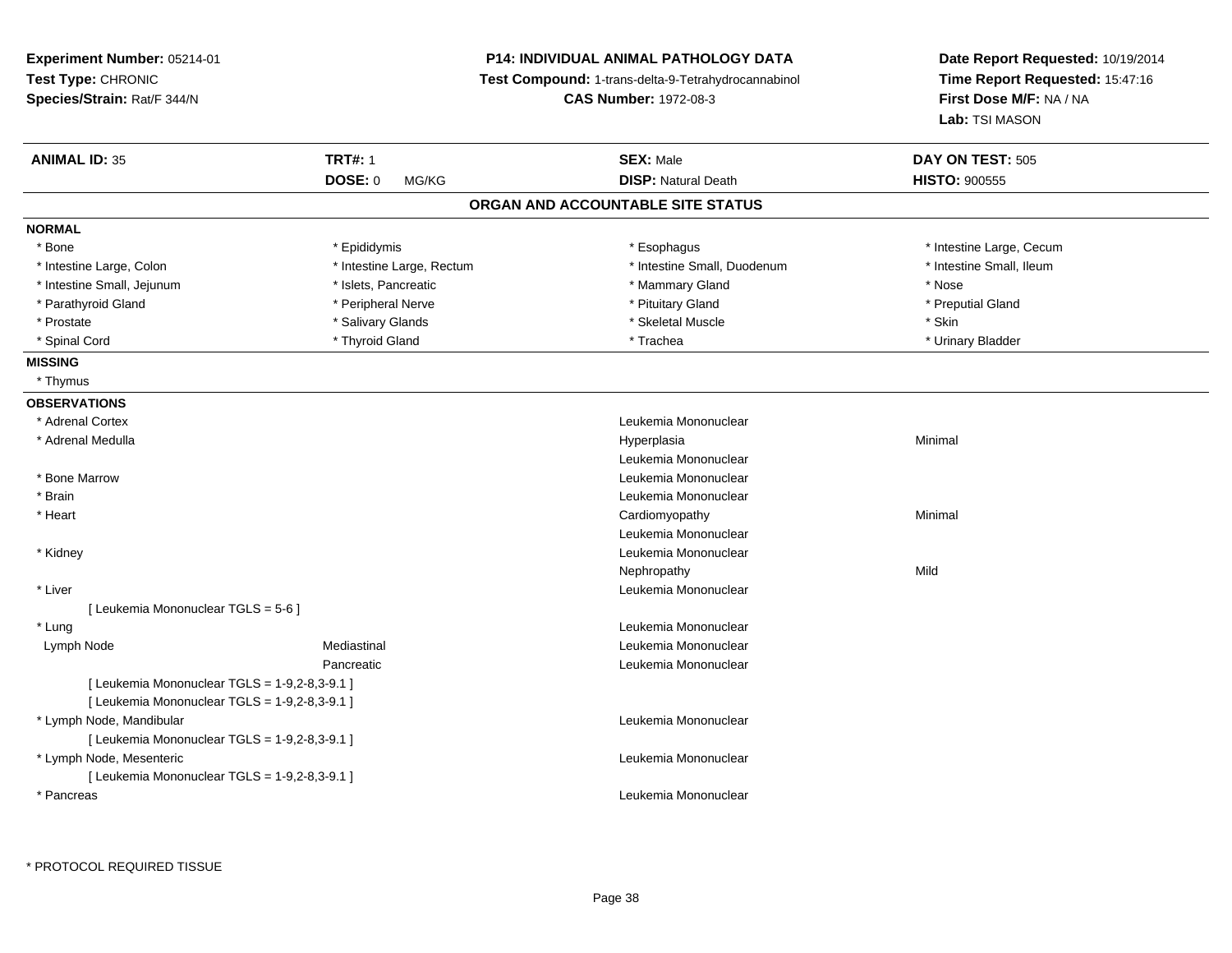| Experiment Number: 05214-01<br>Test Type: CHRONIC<br>Species/Strain: Rat/F 344/N |                         | <b>P14: INDIVIDUAL ANIMAL PATHOLOGY DATA</b><br>Test Compound: 1-trans-delta-9-Tetrahydrocannabinol<br><b>CAS Number: 1972-08-3</b> | Date Report Requested: 10/19/2014<br>Time Report Requested: 15:47:16<br>First Dose M/F: NA / NA<br>Lab: TSI MASON |
|----------------------------------------------------------------------------------|-------------------------|-------------------------------------------------------------------------------------------------------------------------------------|-------------------------------------------------------------------------------------------------------------------|
| <b>ANIMAL ID: 35</b>                                                             | <b>TRT#: 1</b>          | <b>SEX: Male</b>                                                                                                                    | DAY ON TEST: 505                                                                                                  |
|                                                                                  | <b>DOSE: 0</b><br>MG/KG | <b>DISP: Natural Death</b>                                                                                                          | <b>HISTO: 900555</b>                                                                                              |
|                                                                                  |                         | ORGAN AND ACCOUNTABLE SITE STATUS                                                                                                   |                                                                                                                   |
| * Seminal Vesicle                                                                |                         | Leukemia Mononuclear                                                                                                                |                                                                                                                   |
| * Spleen                                                                         |                         | Leukemia Mononuclear                                                                                                                |                                                                                                                   |
| [Leukemia Mononuclear TGLS = 4-3.1]                                              |                         |                                                                                                                                     |                                                                                                                   |
| * Stomach, Forestomach                                                           |                         | Hyperplasia                                                                                                                         | Squamous, Diffuse, Mild                                                                                           |
|                                                                                  |                         | Ulcer                                                                                                                               | Moderate                                                                                                          |
| [ Ulcer TGLS = $7-5.1$ ]                                                         |                         |                                                                                                                                     |                                                                                                                   |
| * Stomach, Glandular                                                             |                         | Erosion                                                                                                                             | Minimal                                                                                                           |
| [ Erosion TGLS = $6-5$ ]                                                         |                         |                                                                                                                                     |                                                                                                                   |
| * Testes                                                                         | Interstit Cell          | Adenoma                                                                                                                             |                                                                                                                   |
|                                                                                  | Interstit Cell          | Hyperplasia                                                                                                                         | Mild                                                                                                              |
|                                                                                  |                         | Leukemia Mononuclear                                                                                                                |                                                                                                                   |
| PRIMARY CAUSE OF DEATH                                                           |                         |                                                                                                                                     |                                                                                                                   |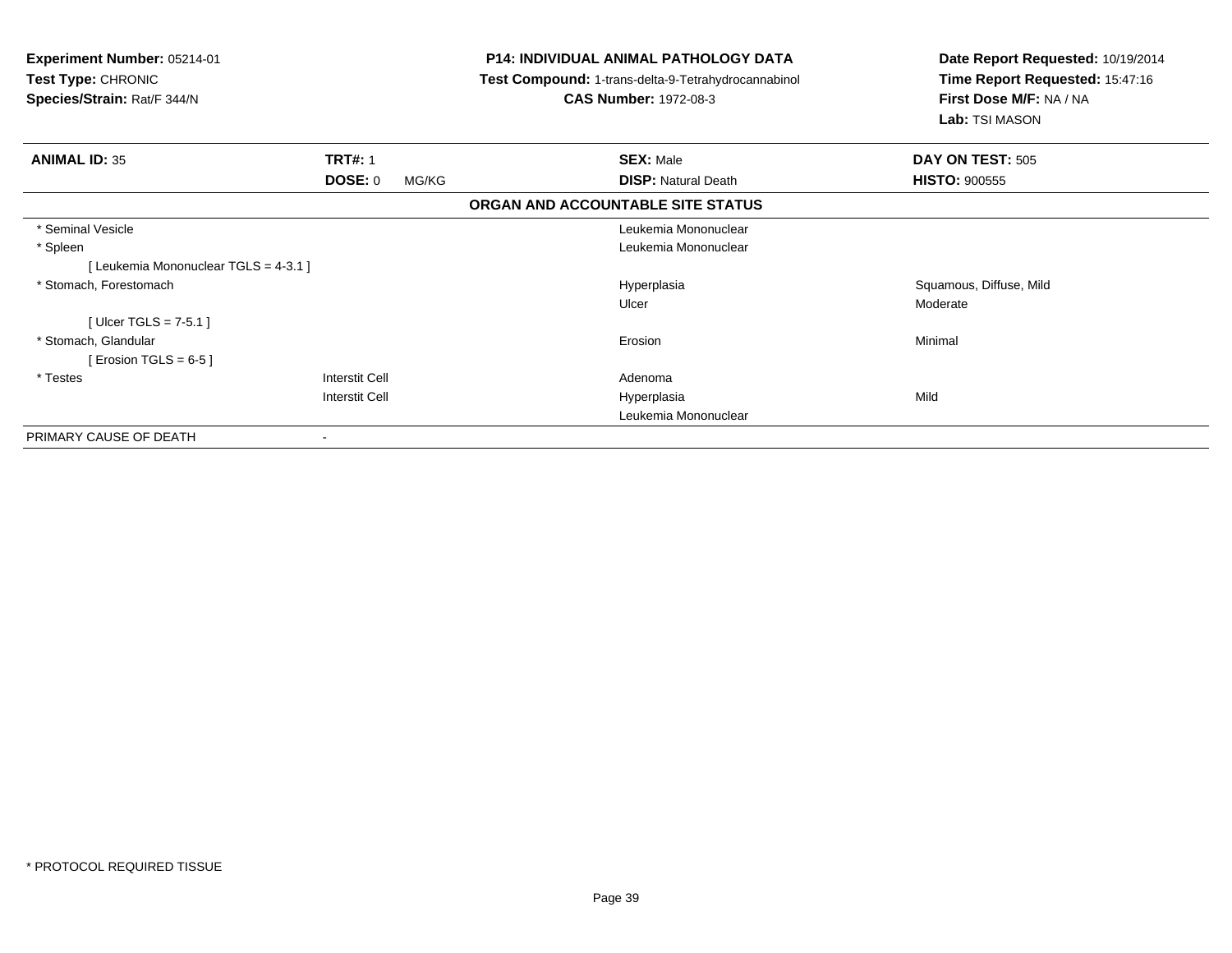| Experiment Number: 05214-01<br>Test Type: CHRONIC<br>Species/Strain: Rat/F 344/N |                                  | <b>P14: INDIVIDUAL ANIMAL PATHOLOGY DATA</b><br>Test Compound: 1-trans-delta-9-Tetrahydrocannabinol<br><b>CAS Number: 1972-08-3</b> | Date Report Requested: 10/19/2014<br>Time Report Requested: 15:47:16<br>First Dose M/F: NA / NA<br>Lab: TSI MASON |
|----------------------------------------------------------------------------------|----------------------------------|-------------------------------------------------------------------------------------------------------------------------------------|-------------------------------------------------------------------------------------------------------------------|
| <b>ANIMAL ID: 36</b>                                                             | <b>TRT#: 1</b>                   | <b>SEX: Male</b>                                                                                                                    | DAY ON TEST: 448                                                                                                  |
|                                                                                  | <b>DOSE: 0</b><br>MG/KG          | <b>DISP:</b> Scheduled Sacrifice                                                                                                    | <b>HISTO: 900556</b>                                                                                              |
|                                                                                  |                                  | ORGAN AND ACCOUNTABLE SITE STATUS                                                                                                   |                                                                                                                   |
| <b>NORMAL</b>                                                                    |                                  |                                                                                                                                     |                                                                                                                   |
| * Adrenal Cortex                                                                 | * Adrenal Medulla                | * Bone                                                                                                                              | * Bone Marrow                                                                                                     |
| * Brain                                                                          | * Epididymis                     | * Esophagus                                                                                                                         | * Intestine Large, Cecum                                                                                          |
| * Intestine Large, Colon                                                         | * Intestine Large, Rectum        | * Intestine Small, Duodenum                                                                                                         | * Intestine Small, Ileum                                                                                          |
| * Intestine Small, Jejunum                                                       | * Islets, Pancreatic             | * Liver                                                                                                                             | * Lymph Node, Mandibular                                                                                          |
| * Lymph Node, Mesenteric                                                         | * Nose                           | * Pancreas                                                                                                                          | * Parathyroid Gland                                                                                               |
| * Peripheral Nerve                                                               | * Pituitary Gland                | * Preputial Gland                                                                                                                   | * Prostate                                                                                                        |
| * Salivary Glands                                                                | * Seminal Vesicle                | * Skeletal Muscle                                                                                                                   | * Skin                                                                                                            |
| * Spinal Cord                                                                    | * Spleen                         | * Stomach, Forestomach                                                                                                              | * Stomach, Glandular                                                                                              |
| * Thymus                                                                         | * Thyroid Gland                  | * Trachea                                                                                                                           | * Urinary Bladder                                                                                                 |
| <b>MISSING</b>                                                                   |                                  |                                                                                                                                     |                                                                                                                   |
| * Mammary Gland                                                                  |                                  |                                                                                                                                     |                                                                                                                   |
| <b>OBSERVATIONS</b>                                                              |                                  |                                                                                                                                     |                                                                                                                   |
| * Heart                                                                          |                                  | Cardiomyopathy                                                                                                                      | Minimal                                                                                                           |
| * Kidney                                                                         |                                  | Nephropathy                                                                                                                         | Minimal                                                                                                           |
| * Lung                                                                           |                                  | Inflammation                                                                                                                        | Chronic Active, Minimal                                                                                           |
| Lymph Node                                                                       | Pancreatic                       | Hyperplasia                                                                                                                         | Lymphoid, Minimal                                                                                                 |
| [Hyperplasia TGLS = 1-9]                                                         |                                  |                                                                                                                                     |                                                                                                                   |
| * Testes                                                                         | <b>Bilateral, Interstit Cell</b> | Adenoma                                                                                                                             |                                                                                                                   |
| [ Adenoma TGLS = 2-7+7.1 ]                                                       |                                  |                                                                                                                                     |                                                                                                                   |
| PRIMARY CAUSE OF DEATH                                                           |                                  |                                                                                                                                     |                                                                                                                   |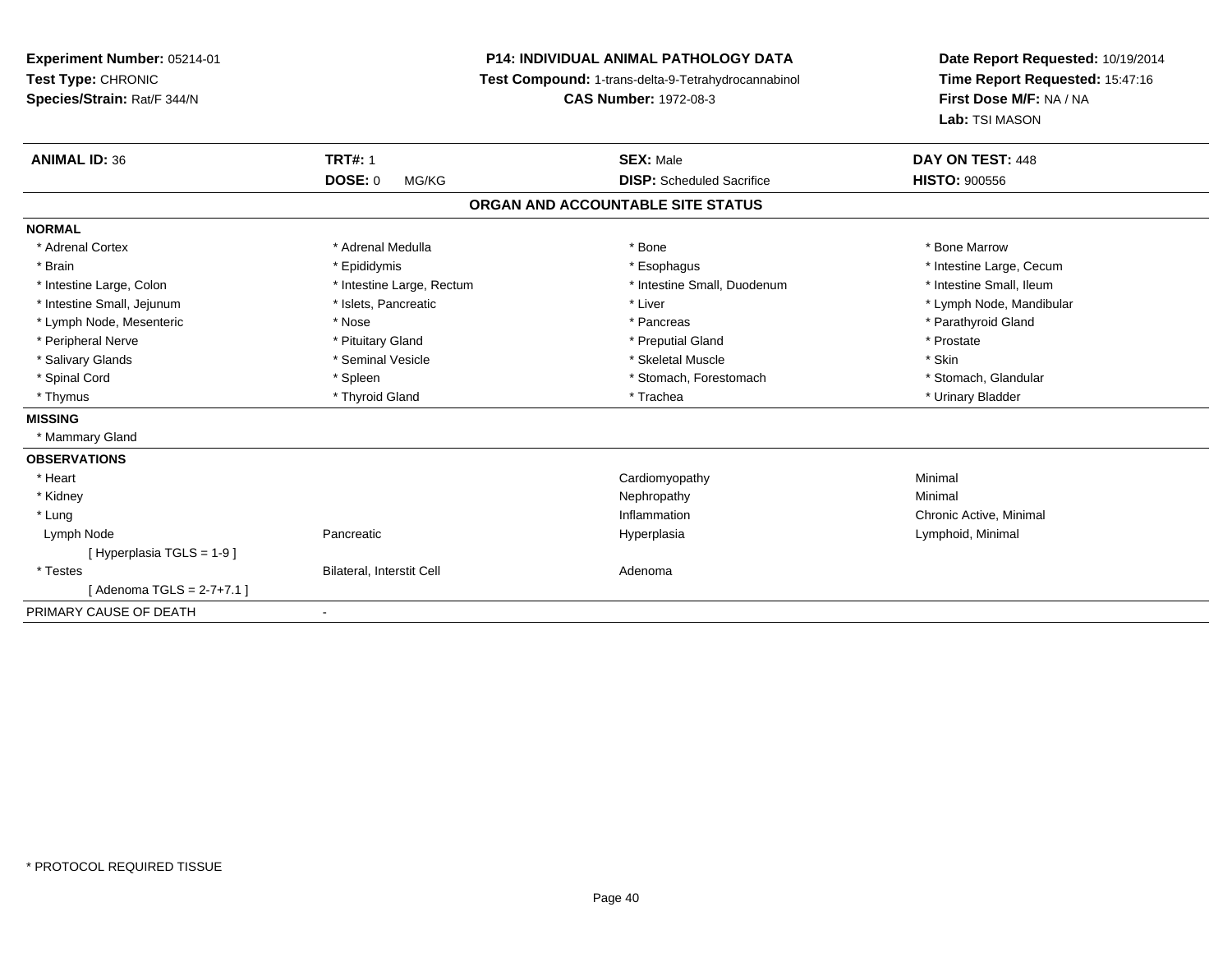# **P14: INDIVIDUAL ANIMAL PATHOLOGY DATA**

**Test Compound:** 1-trans-delta-9-Tetrahydrocannabinol

**CAS Number:** 1972-08-3

| <b>ANIMAL ID: 37</b>      | <b>TRT#: 1</b>              | <b>SEX: Male</b>                  | DAY ON TEST: 731           |  |
|---------------------------|-----------------------------|-----------------------------------|----------------------------|--|
|                           | <b>DOSE: 0</b><br>MG/KG     | <b>DISP: Terminal Sacrifice</b>   | <b>HISTO: 900557</b>       |  |
|                           |                             | ORGAN AND ACCOUNTABLE SITE STATUS |                            |  |
| <b>NORMAL</b>             |                             |                                   |                            |  |
| * Adrenal Cortex          | * Bone                      | * Bone Marrow                     | * Brain                    |  |
| * Epididymis              | * Esophagus                 | * Intestine Large, Cecum          | * Intestine Large, Colon   |  |
| * Intestine Large, Rectum | * Intestine Small, Duodenum | * Intestine Small, Ileum          | * Intestine Small, Jejunum |  |
| * Islets, Pancreatic      | * Lymph Node, Mandibular    | * Lymph Node, Mesenteric          | * Mammary Gland            |  |
| * Parathyroid Gland       | * Peripheral Nerve          | * Preputial Gland                 | * Prostate                 |  |
| * Skeletal Muscle         | * Skin                      | * Spinal Cord                     | * Spleen                   |  |
| * Stomach, Forestomach    | * Stomach, Glandular        | * Thymus                          | * Thyroid Gland            |  |
| * Trachea                 | * Urinary Bladder           |                                   |                            |  |
| <b>OBSERVATIONS</b>       |                             |                                   |                            |  |
| * Adrenal Medulla         |                             | Hyperplasia                       | Moderate                   |  |
|                           |                             | Pheochromocytoma Benign           |                            |  |
| Eye                       | Lens                        | Cataract                          | Mild                       |  |
| [Cataract TGLS = $1-17$ ] |                             |                                   |                            |  |
| * Heart                   |                             | Cardiomyopathy                    | Mild                       |  |
| * Kidney                  |                             | Nephropathy                       | Moderate                   |  |
| * Liver                   |                             | <b>Basophilic Focus</b>           |                            |  |
|                           |                             | <b>Clear Cell Focus</b>           |                            |  |
|                           |                             | Fatty Change                      | Focal, Minimal             |  |
| * Lung                    |                             | Inflammation                      | Chronic Active, Minimal    |  |
| * Nose                    |                             | Inflammation                      | Acute, Minimal             |  |
| * Pancreas                | Acinus                      | Atrophy                           | Moderate                   |  |
| * Pituitary Gland         | <b>Pars Distalis</b>        | Hyperplasia                       | Marked                     |  |
| * Salivary Glands         | Duct                        | Metaplasia                        | Squamous, Minimal          |  |
| * Seminal Vesicle         |                             | Atrophy                           | Minimal                    |  |
| [ Atrophy TGLS = $4-14$ ] |                             |                                   |                            |  |
| * Testes                  | Bilateral, Interstit Cell   | Adenoma                           |                            |  |
| [Adenoma TGLS = $2-7$ ]   |                             |                                   |                            |  |
| PRIMARY CAUSE OF DEATH    | $\blacksquare$              |                                   |                            |  |
|                           |                             |                                   |                            |  |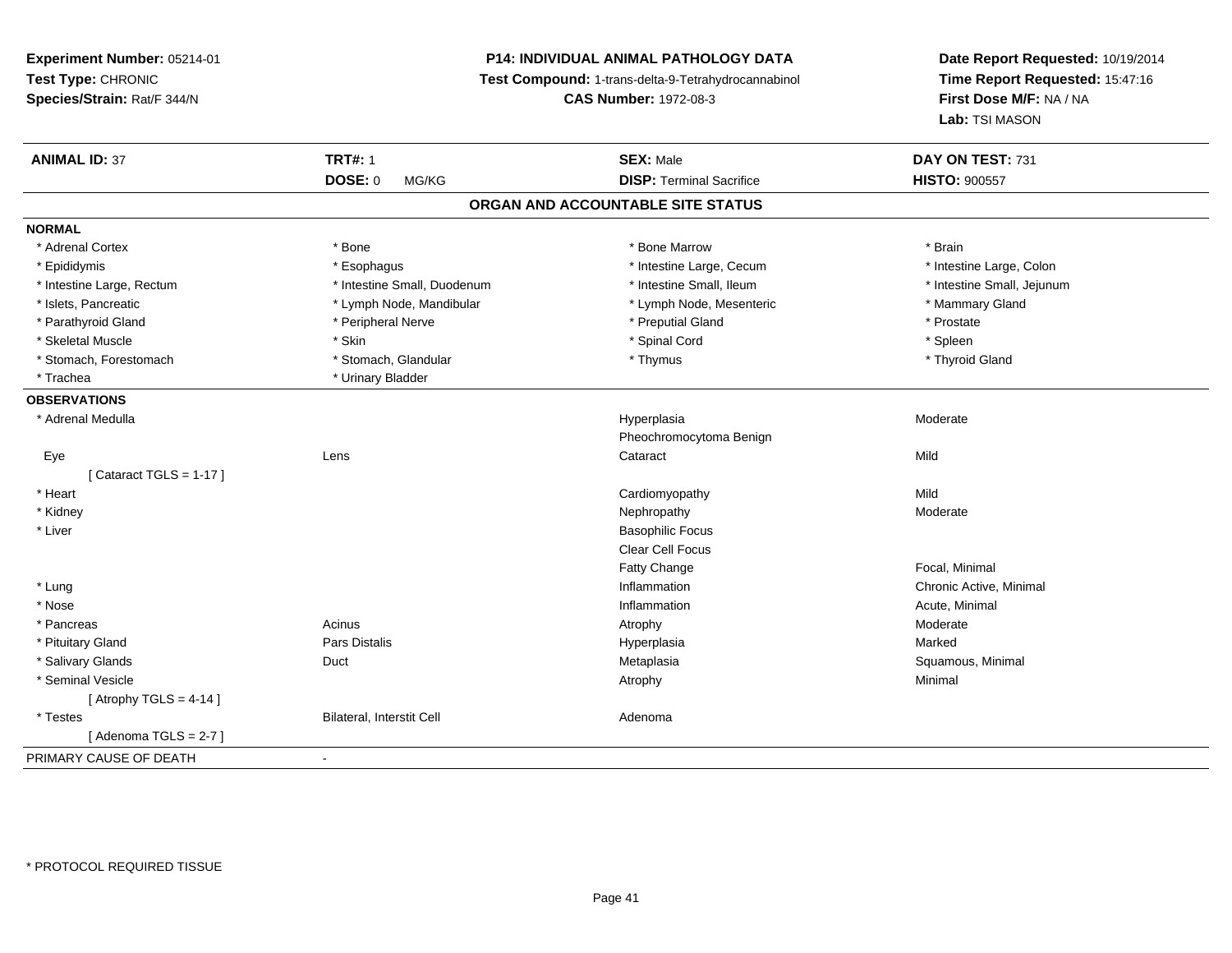**Experiment Number:** 05214-01**Test Type:** CHRONIC **Species/Strain:** Rat/F 344/N**P14: INDIVIDUAL ANIMAL PATHOLOGY DATA Test Compound:** 1-trans-delta-9-Tetrahydrocannabinol **CAS Number:** 1972-08-3**Date Report Requested:** 10/19/2014**Time Report Requested:** 15:47:16**First Dose M/F:** NA / NA**Lab:** TSI MASON**ANIMAL ID:** 38**TRT#:** 1 **SEX:** Male **DAY ON TEST:** 671 **DOSE:** 0 MG/KG**DISP:** Natural Death **HISTO:**  $900558$ **ORGAN AND ACCOUNTABLE SITE STATUSNORMAL**\* Adrenal Cortex \* \* The matter of the state of the Marrow \* Bone Marrow \* Bone Marrow \* The matter of the Marrow \* Brain \* Brain \* Brain \* Brain \* Brain \* Brain \* Brain \* Brain \* Brain \* Brain \* Brain \* Brain \* Brain \* Br \* Epididymis **\* Explose Activate and Activity Active** \* Esophagus \* Intestine Large, Colon **\* Intestine Large, Rectum** \* Intestine Large, Rectum \* Intestine Large, Rectum \* Intestine Small, Duodenum \* Intestine Small, Ileum \* 1ntestine Small, Intestine Small, Jejunum \* Islets, Pancreatic \* Lymph Node, Mandibular \* The same \* Lymph Node, Mesenteric \* The same \* Mammary Gland \* The same \* Pancreas \* Prostate \* Parathyroid Gland \* **All and \* Peripheral Nerve** \* Peripheral Nerve \* \* Preputial Gland \* Salivary Glands \* Seminal Vesicle \* Skeletal Muscle \* Skin\* Stomach, Glandular \* Spinal Cord \* Spinal Cord \* Spinal Cord \* Stomach, Forestomach \* Stomach, Forestomach \* Stomach, Forestomach \* Thymus \* Thyroid Gland \* Trachea \* Urinary Bladder \* **AUTO PRECLUDES DIAG.** \* Intestine Large, Cecum**OBSERVATIONS** \* Adrenal Medullaa and the control of the control of the control of the Hyperplasia and the control of the control of the control of the control of the control of the control of the control of the control of the control of the control of t \* Heart Cardiomyopathyy Mild Mild \* Kidneyy the controller of the controller of the controller of the controller of the controller of the controller of the controller of the controller of the controller of the controller of the controller of the controller of the \* Liver Basophilic Focus \* Lungg is a controller to the controller of the controller of the chronic Active, Minimal of the chronic Active, Minimal of the chronic Active, Minimal of the chronic Active, Minimal of the chronic Active, Minimal of the chroni \* Nosee the contraction of the contraction of the contraction of the contraction of the contraction of the contraction  $\mathsf{Acute}$ , Minimal \* Pituitary Gland Pars Distalis Hyperplasia Minimal \* TestesBilateral, Interstit Cell **Adenoma** Adenoma  $[$  Adenoma TGLS = 1-7  $]$ PRIMARY CAUSE OF DEATH-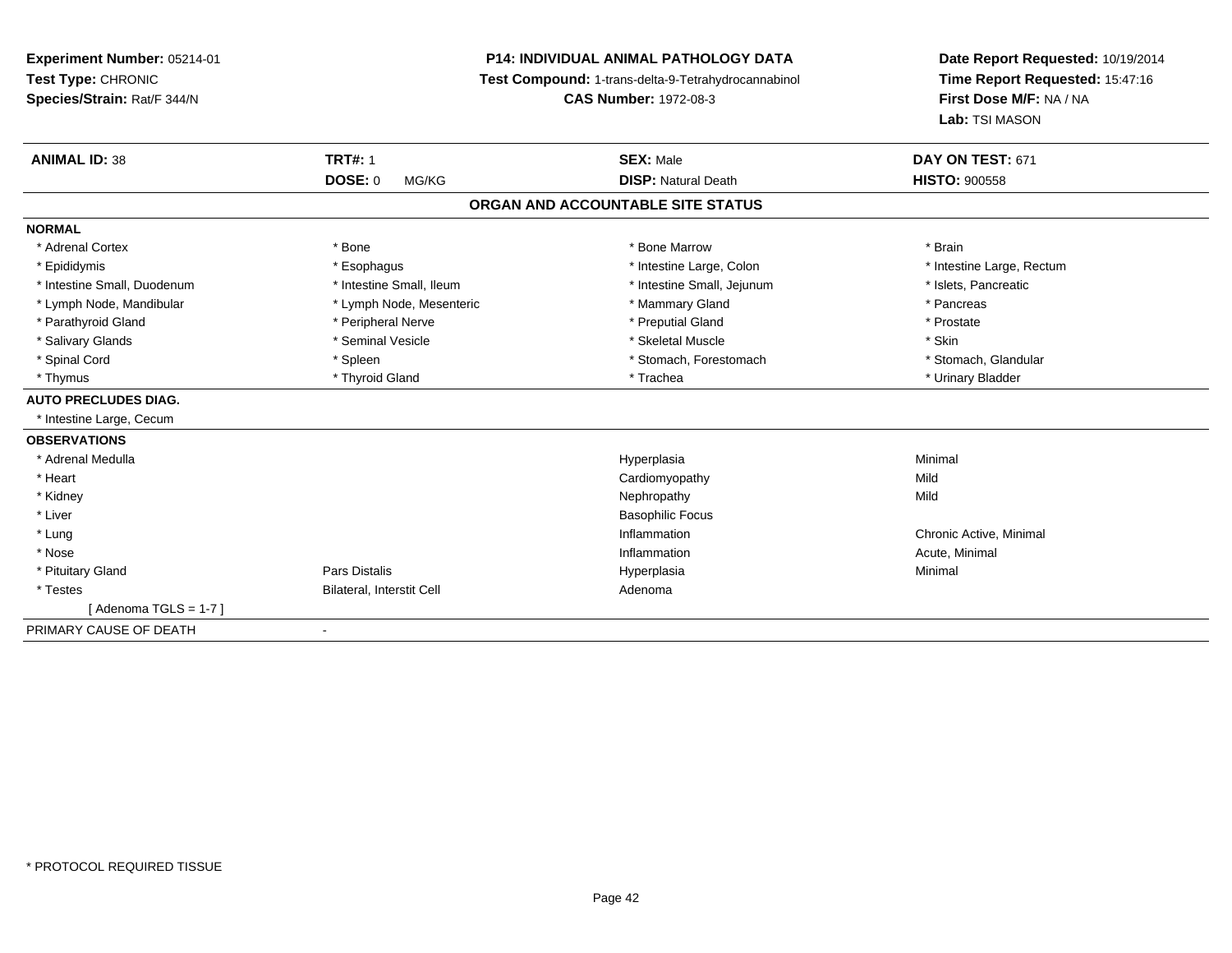**Experiment Number:** 05214-01**Test Type:** CHRONIC **Species/Strain:** Rat/F 344/N**P14: INDIVIDUAL ANIMAL PATHOLOGY DATA Test Compound:** 1-trans-delta-9-Tetrahydrocannabinol **CAS Number:** 1972-08-3**Date Report Requested:** 10/19/2014**Time Report Requested:** 15:47:16**First Dose M/F:** NA / NA**Lab:** TSI MASON**ANIMAL ID:** 39 **TRT#:** <sup>1</sup> **SEX:** Male **DAY ON TEST:** <sup>718</sup> **DOSE:** 0 MG/KG**DISP:** Natural Death **HISTO:**  $900559$ **ORGAN AND ACCOUNTABLE SITE STATUSNORMAL**\* Adrenal Cortex \* Adrenal Medulla \* Adrenal Medulla \* Bone \* Bone \* Bone \* Bone \* Bone Marrow \* Brain \* The the state of the state of the state of the state of the state of the state of the state of the state of the state of the state of the state of the state of the state of the state of the state of the state of \* Intestine Large, Rectum \* Thestine Small, Duodenum \* Number of the small, Ileum \* Intestine Small, Jejunum \* Intestine Small, Jejunum \* Islets, Pancreatic \* The same \* Lymph Node, Mandibular \* Nammary Gland \* Nose \* Nose \* Nose \* Nose \* Preputial Gland \* Pancreas \* \* Parathyroid Gland \* \* Parathyroid Gland \* \* Peripheral Nerve \* \* Peripheral Nerve \* \* Preputial Gland \* Prostate \* \* Salivary Glands \* \* Salivary Glands \* \* Skeletal Muscle \* \* Skeletal Muscle \* \* Skin \* Thymus \* Spinal Cord **\* Stomach, Forestomach \* Spinal Cord \*** Stomach, Forestomach \* Stomach, Forestomach \* Trachea**AUTO PRECLUDES DIAG.** \* Intestine Large, Cecum**OBSERVATIONS** \* Heart Cardiomyopathyy Mild Minimal Mineralizationn Minimal \* Kidneyy the context of the context of the context of the context of the context of the context of the context of the context of the context of the context of the context of the context of the context of the context of the contex n Mild Nephropathyy and the contract of the Moderate [ Nephropathy TGLS = 5-4 ] \* Liverr and the contract of the contract of the contract of the contract of the contract of the contract of the contract of the contract of the contract of the contract of the contract of the contract of the contract of the cont Focal, Minimal \* Lungg and the state of the state of the state of the state of the state of the state of the state of the state of the state of the state of the state of the state of the state of the state of the state of the state of the stat InflammationInflammation<br>
Inflammation<br>
Inflitration Cellular<br>
Chronic Active, Moderate<br>
Histiocyte, Moderate Lymph Node Mediastinal Infiltration Cellular Histiocyte, Moderate  $[$  Infiltration Cellular TGLS = 6-3 ] \* Lymph Node, Mesentericc contract the contract of the contract of the contract of the contract of the contract of the contract of the contract of the contract of the contract of the contract of the contract of the contract of the contract of the  $[$  Infiltration Cellular TGLS = 6-3 ] \* Pituitary Gland Pars Distalis Hyperplasia Mild \* Seminal Vesiclee and the concretion of the concretion of the concretion of the concretion of the concretion of the concretion of  $\sim$  Moderate  $[$  Concretion TGLS = 4-14.1  $]$  \* Stomach, Glandularr and the contract of the contract of the contract of the contract of the contract of the contract of the contract of the contract of the contract of the contract of the contract of the contract of the contract of the cont n and a studies of the state of the Minimal Mineralizationn Minimal  $[$  Erosion TGLS = 7-5  $]$  \* TestesBilateral, Interstit Cell **Adenoma** Adenoma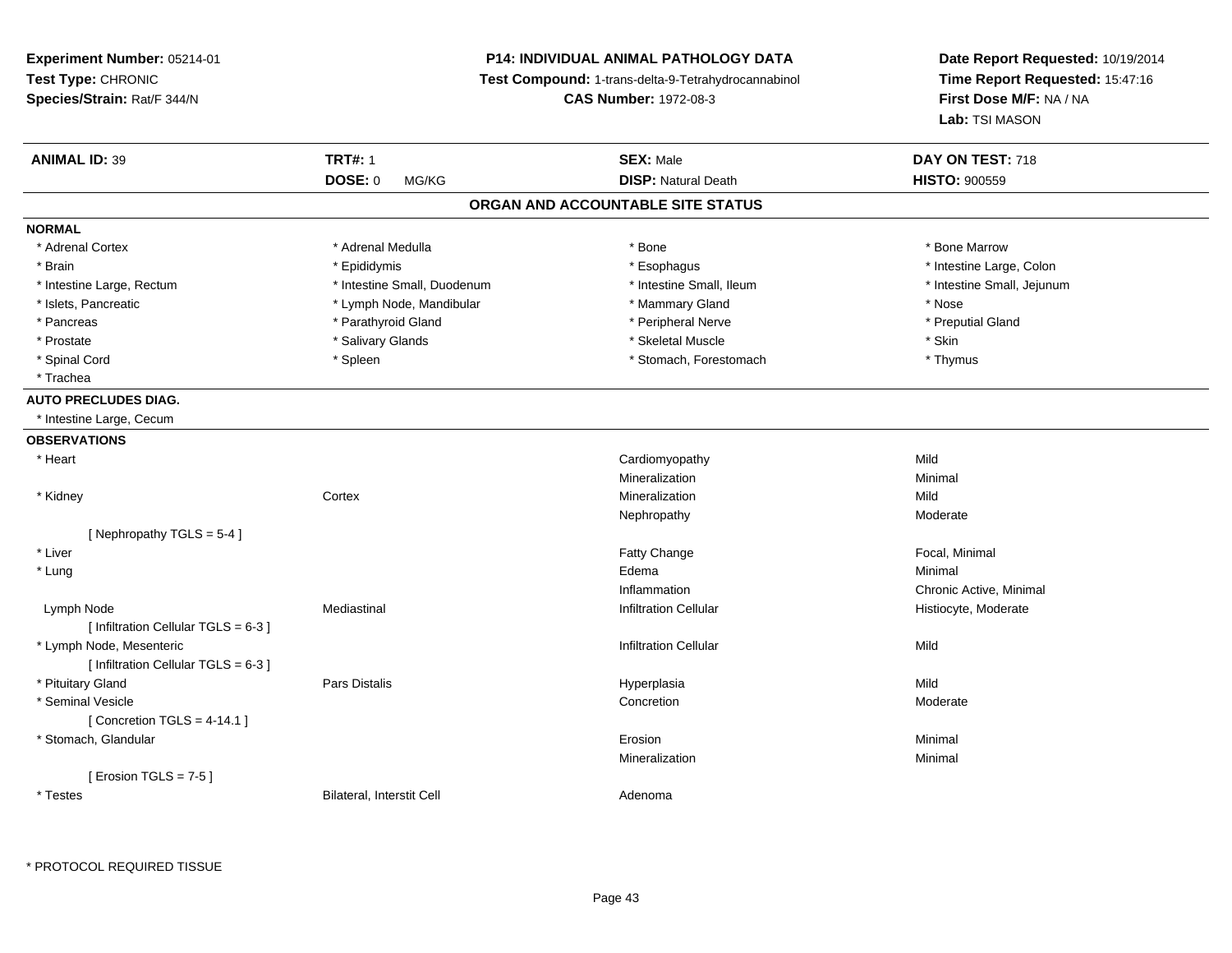| Experiment Number: 05214-01<br><b>Test Type: CHRONIC</b><br>Species/Strain: Rat/F 344/N |                  | <b>P14: INDIVIDUAL ANIMAL PATHOLOGY DATA</b><br>Test Compound: 1-trans-delta-9-Tetrahydrocannabinol<br><b>CAS Number: 1972-08-3</b> | Date Report Requested: 10/19/2014<br>Time Report Requested: 15:47:16<br>First Dose M/F: NA / NA<br>Lab: TSI MASON |
|-----------------------------------------------------------------------------------------|------------------|-------------------------------------------------------------------------------------------------------------------------------------|-------------------------------------------------------------------------------------------------------------------|
| <b>ANIMAL ID: 39</b>                                                                    | <b>TRT#: 1</b>   | <b>SEX: Male</b>                                                                                                                    | DAY ON TEST: 718                                                                                                  |
|                                                                                         | DOSE: 0<br>MG/KG | <b>DISP: Natural Death</b>                                                                                                          | <b>HISTO: 900559</b>                                                                                              |
|                                                                                         |                  | ORGAN AND ACCOUNTABLE SITE STATUS                                                                                                   |                                                                                                                   |
| [Adenoma TGLS = 1-7,2-7]                                                                |                  |                                                                                                                                     |                                                                                                                   |
| * Thyroid Gland                                                                         | C Cell           | Hyperplasia                                                                                                                         | Mild                                                                                                              |
| * Urinary Bladder                                                                       |                  | Hemorrhage                                                                                                                          | Moderate                                                                                                          |
| [Hemorrhage TGLS = $3-9.1$ ]                                                            |                  |                                                                                                                                     |                                                                                                                   |
| PRIMARY CAUSE OF DEATH                                                                  |                  |                                                                                                                                     |                                                                                                                   |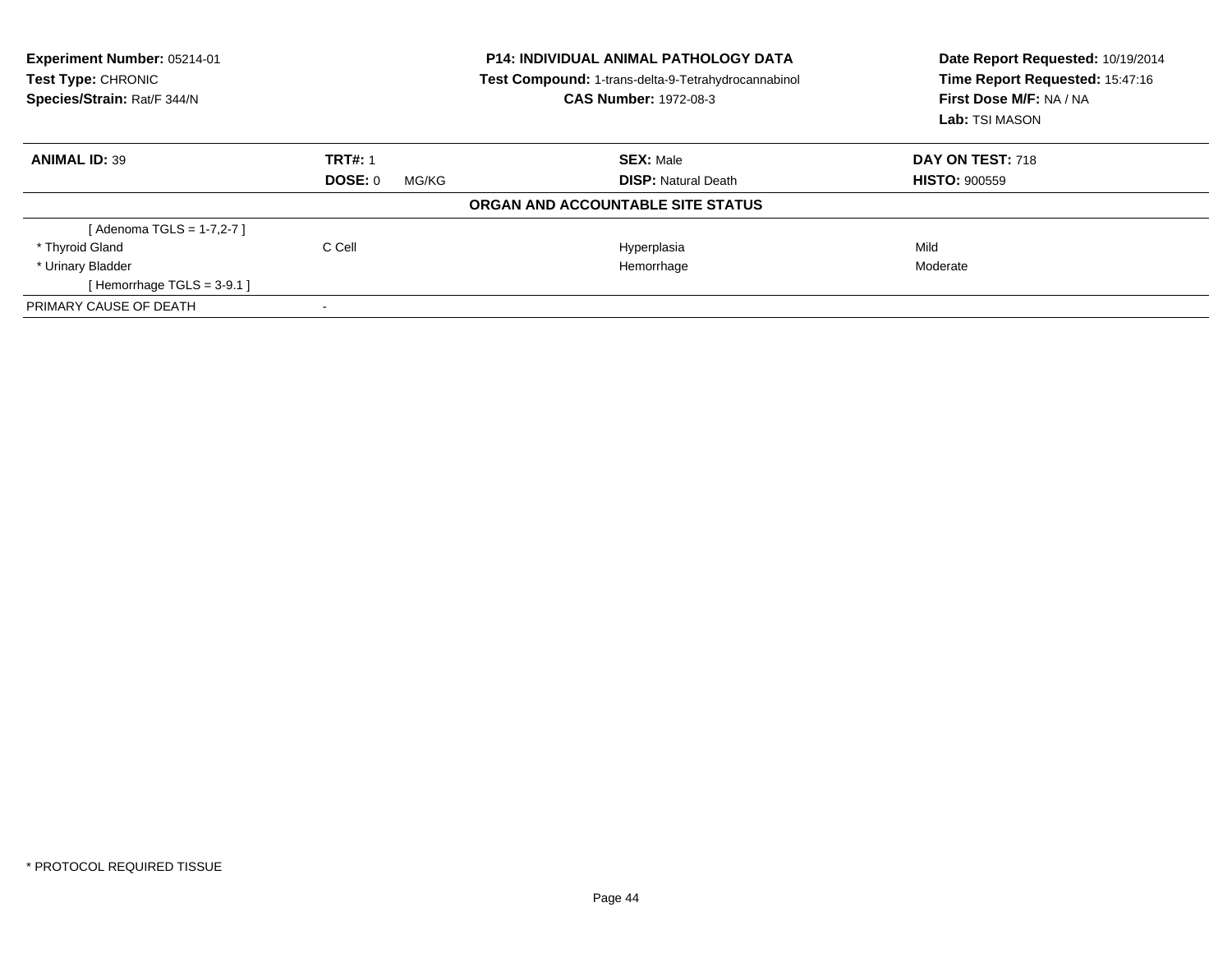**Experiment Number:** 05214-01**Test Type:** CHRONIC **Species/Strain:** Rat/F 344/N**P14: INDIVIDUAL ANIMAL PATHOLOGY DATA Test Compound:** 1-trans-delta-9-Tetrahydrocannabinol **CAS Number:** 1972-08-3**Date Report Requested:** 10/19/2014**Time Report Requested:** 15:47:16**First Dose M/F:** NA / NA**Lab:** TSI MASON**ANIMAL ID:** 42**TRT#:** 1 **SEX:** Male **DAY ON TEST:** 731 **DOSE:** 0 MG/KG **DISP:** Terminal Sacrifice **HISTO:** <sup>900562</sup> **ORGAN AND ACCOUNTABLE SITE STATUSNORMAL**\* Adrenal Cortex \* Adrenal Cortex \* \* Adrenal Cortex \* Brain \* Bone \* \* Bone Marrow \* Bone Marrow \* \* Brain \* Brain \* Brain \* Brain \* Brain \* Brain \* Brain \* Brain \* Brain \* Brain \* Brain \* Brain \* Brain \* Brain \* Brain \* Brain \* Brain \* B \* Intestine Large, Colon \* Epididymis \* Intestine Large, Cecum \* Esophagus \* Intestine Large, Cecum \* Intestine Large, Cecum \* Intestine Large, Rectum \* Thestine Small, Duodenum \* Number of the small, Ileum \* Intestine Small, Jejunum \* Intestine Small, Jejunum \* Lymph Node, Mandibular \* The state of the state of the second temperature and the state of the state of the state of the state of the state of the state of the state of the state of the state of the state of the state of \* Prostate \* Parathyroid Gland \* **Arror and \* Peripheral Nerve \*** Parathyroid Gland \* Preputial Gland \* Spinal Cord \* Salivary Glands \* \* Steeden \* \* Skeletal Muscle \* \* Skin \* \* Skin \* \* Steeden \* Spinal Cord \* Spinal Cord \* Spinal Cord \* Spinal Cord \* Spinal Cord \* Spinal Cord \* Spinal Cord \* Spinal Cord \* Spinal Cord \* Spinal Cord \* \* Spleen \* Stomach, Forestomach \* Stomach \* Stomach, Glandular \* Thymus \* Thymus \* Thyroid Gland \* Trachea \* Trachea \* Trachea \* Urinary Bladder **OBSERVATIONS** \* Adrenal Medulla Hyperplasia Mild Pheochromocytoma Benign Eyee the contract of the contract of the contract of the contract of the contract of the contract of the contract  $\mathsf{Mild}$  $[$  Cataract TGLS = 1-17  $]$  \* Heart Cardiomyopathy Minimal \* Islets, Pancreaticc description of the control of the control of the control of the control of the control of the control of the control of the control of the control of the control of the control of the control of the control of the contro a Mild \* Kidneyy which is a state of the control of the Moderate of the Moderate of the Moderate of the Moderate of the Moderate of the Moderate of the Moderate of the Moderate of the Moderate of the Moderate of the Moderate of the Moder \* Liver Clear Cell Focus \* Lungg is a controller to the controller of the controller of the controller of the controller of the chronic Active, Mild \* Pancreass the control of the control of the control of the control of the control of the control of the control of the control of the control of the control of the control of the control of the control of the control of the contro Acinus Hyperplasia Moderate \* Pituitary Glandd and the contract of Pars Distalis and the contract of Adenoma and Adenoma and the Adenoma and the Adenoma and  $\lambda$  \* Seminal Vesiclee and the control of the control of the control of the control of the control of the control of the control of the control of the control of the control of the control of the control of the control of the control of the co  $[$  Atrophy TGLS = 5-14  $]$  \* TestesBilateral, Interstit Cell **Adenoma** Adenoma [ Adenoma TGLS = 3-7,4-7 ]PRIMARY CAUSE OF DEATH-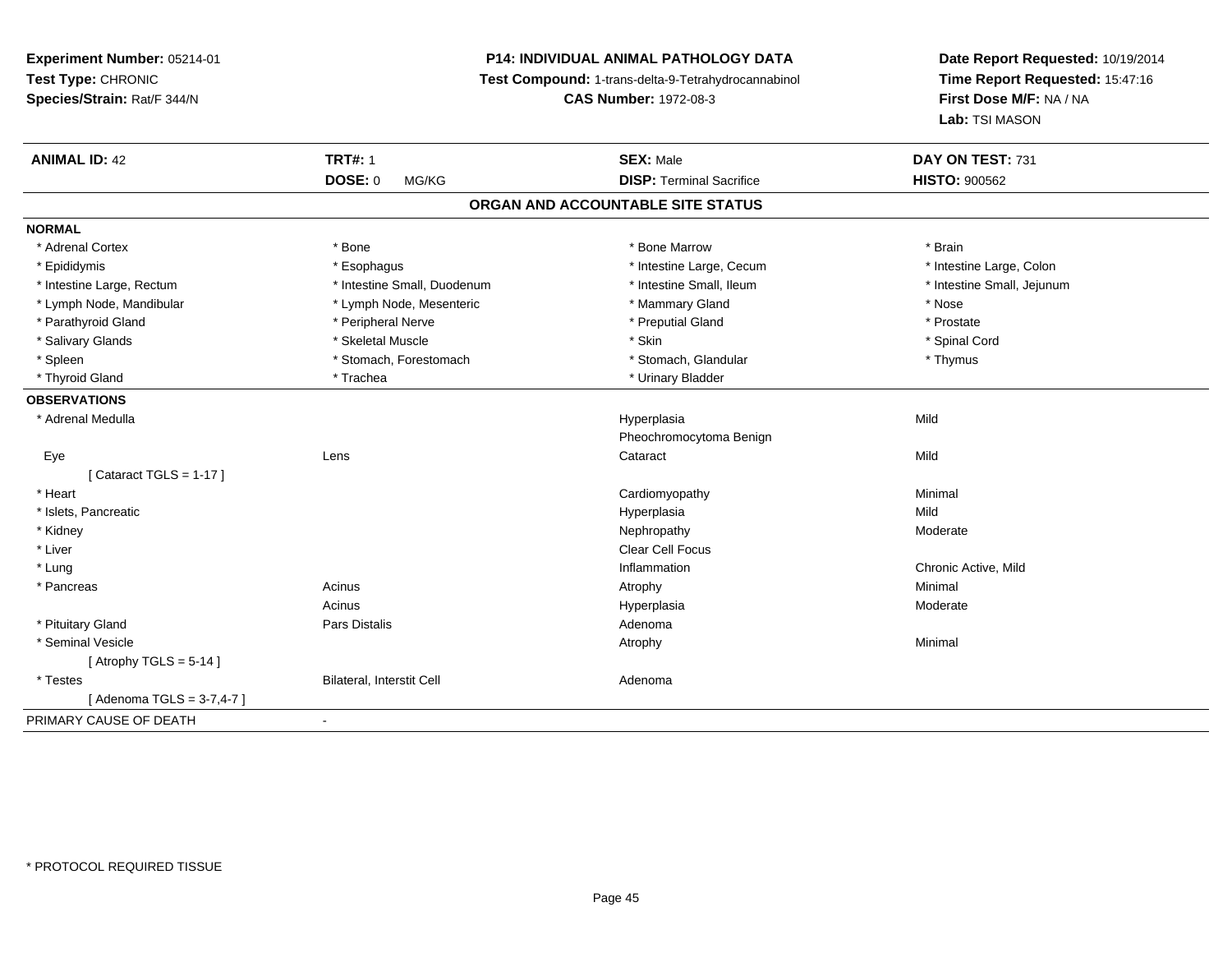**Experiment Number:** 05214-01**Test Type:** CHRONIC **Species/Strain:** Rat/F 344/N**P14: INDIVIDUAL ANIMAL PATHOLOGY DATA Test Compound:** 1-trans-delta-9-Tetrahydrocannabinol **CAS Number:** 1972-08-3**Date Report Requested:** 10/19/2014**Time Report Requested:** 15:47:16**First Dose M/F:** NA / NA**Lab:** TSI MASON**ANIMAL ID:** 43**TRT#:** 1 **SEX:** Male **DAY ON TEST:** 731 **DOSE:** 0 MG/KG **DISP:** Terminal Sacrifice **HISTO:** <sup>900563</sup> **ORGAN AND ACCOUNTABLE SITE STATUSNORMAL**\* Adrenal Cortex \* Adrenal Cortex \* \* Adrenal Cortex \* Brain \* Bone \* \* Bone Marrow \* Bone Marrow \* \* Brain \* Brain \* Brain \* Brain \* Brain \* Brain \* Brain \* Brain \* Brain \* Brain \* Brain \* Brain \* Brain \* Brain \* Brain \* Brain \* Brain \* B \* Intestine Large, Colon \* Epididymis \* Esophagus \* Esophagus \* Esophagus \* 11testine Large, Cecum \* Intestine Large, Rectum \* Thestine Small, Duodenum \* Number of the small, Ileum \* Intestine Small, Jejunum \* Intestine Small, Jejunum \* Islets, Pancreatic \* The same of the Lymph Node, Mandibular \* Lymph Node, Mesenteric \* Parathyroid Gland \* Peripheral Nerve \* \* \* Preputial Gland \* \* Preputial Gland \* \* Prostate \* \* Salivary Glands \* Salivary Glands \* Seminal Vesicle \* \* \* \* Sheem \* Skeletal Muscle \* \* \* Spinal Cord \* \* Spinal Cord \* \* Spinal Vesicle \* \* Spleen \* \* Spleen \* \* Spinal Cord \* \* Spinal Cord \* \* \* Spinal Cord \* \* \* Spinal Cord \* \* \* Spinal Cord \* \* \* Spina \* Trachea \* Stomach, Forestomach \* Thymus \* Stomach, Glandular \* Thymus \* Thymus \* Thymus \* Thymus \* Thymus \* Thymus \* Thymus \* Thymus \* Thymus \* Thymus \* Thymus \* Thymus \* Thymus \* Thymus \* Thymus \* Thymus \* Thymus \* Thymus \* Thymu \* Urinary Bladder**OBSERVATIONS** \* Adrenal Medulla Hyperplasia Mild Eyee the contract of the contract of the contract of the contract of the contract of the contract of the contract  $\mathsf{Mild}$  $[$  Cataract TGLS = 1-17  $]$  \* Heart Cardiomyopathy ModerateModerate \* Kidneyy which is a state of the control of the Moderate of the Moderate of the Moderate of the Moderate of the Moderate of the Moderate of the Moderate of the Moderate of the Moderate of the Moderate of the Moderate of the Moder \* Liver Clear Cell Focus \* Lungg is a controller to the controller of the controller of the controller of the controller of the chronic Active, Mild \* Mammary Glandd Galactocele in the control of the control of the control of the Calactocele of the Calactocele [ Galactocele TGLS = 3-19 ]**Mesentery** y the contract of the set of the set of the set of the set of the set of the set of the set of the set of the s Chronic Active, Mild [ Inflammation TGLS = 4-20 ] \* Nosee and the state of the state of the state of the state of the state of the state of the state of the state of the state of the state of the state of the state of the state of the state of the state of the state of the stat Inflammation Acute, Mild \* Pancreass the control of the control of the control of the control of the control of the control of the control of the control of the control of the control of the control of the control of the control of the control of the contro Acinus Hyperplasiaa Mild \* Pituitary Glandd and the contract of Pars Distalis and the contract of Adenoma and Adenoma and the Adenoma and the Adenoma and  $\lambda$ Note: [ ANGIECTASIS ] TGLs = 7-8 \* Skinn anns an t-ainmeile anns an t-ainmeile anns an t-ainmeile anns an t-ainmeile anns an t-ainmeile anns an t-ainm [ Keratoacanthoma TGLS = 2-18 ] \* TestesBilateral, Interstit Cell **Adenoma** Adenoma [ Adenoma TGLS = 5-7,6-7 ]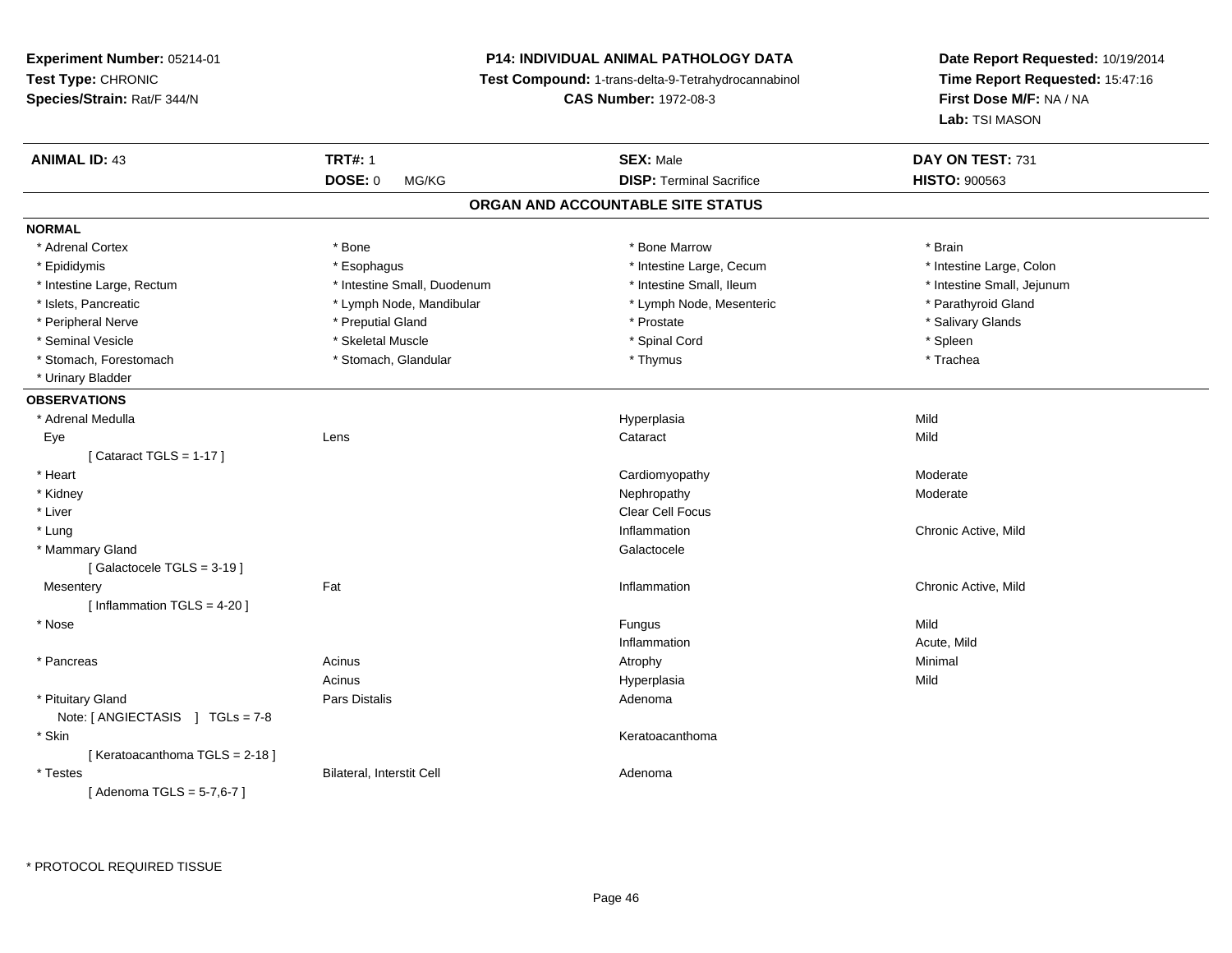| <b>Experiment Number: 05214-01</b><br><b>Test Type: CHRONIC</b><br>Species/Strain: Rat/F 344/N |                  | <b>P14: INDIVIDUAL ANIMAL PATHOLOGY DATA</b><br>Test Compound: 1-trans-delta-9-Tetrahydrocannabinol<br><b>CAS Number: 1972-08-3</b> | Date Report Requested: 10/19/2014<br>Time Report Requested: 15:47:16<br>First Dose M/F: NA / NA<br>Lab: TSI MASON |
|------------------------------------------------------------------------------------------------|------------------|-------------------------------------------------------------------------------------------------------------------------------------|-------------------------------------------------------------------------------------------------------------------|
| <b>ANIMAL ID: 43</b>                                                                           | <b>TRT#: 1</b>   | <b>SEX: Male</b>                                                                                                                    | DAY ON TEST: 731                                                                                                  |
|                                                                                                | DOSE: 0<br>MG/KG | <b>DISP:</b> Terminal Sacrifice                                                                                                     | <b>HISTO: 900563</b>                                                                                              |
|                                                                                                |                  | ORGAN AND ACCOUNTABLE SITE STATUS                                                                                                   |                                                                                                                   |
| * Thyroid Gland                                                                                | C Cell           | Adenoma                                                                                                                             |                                                                                                                   |
| PRIMARY CAUSE OF DEATH                                                                         |                  |                                                                                                                                     |                                                                                                                   |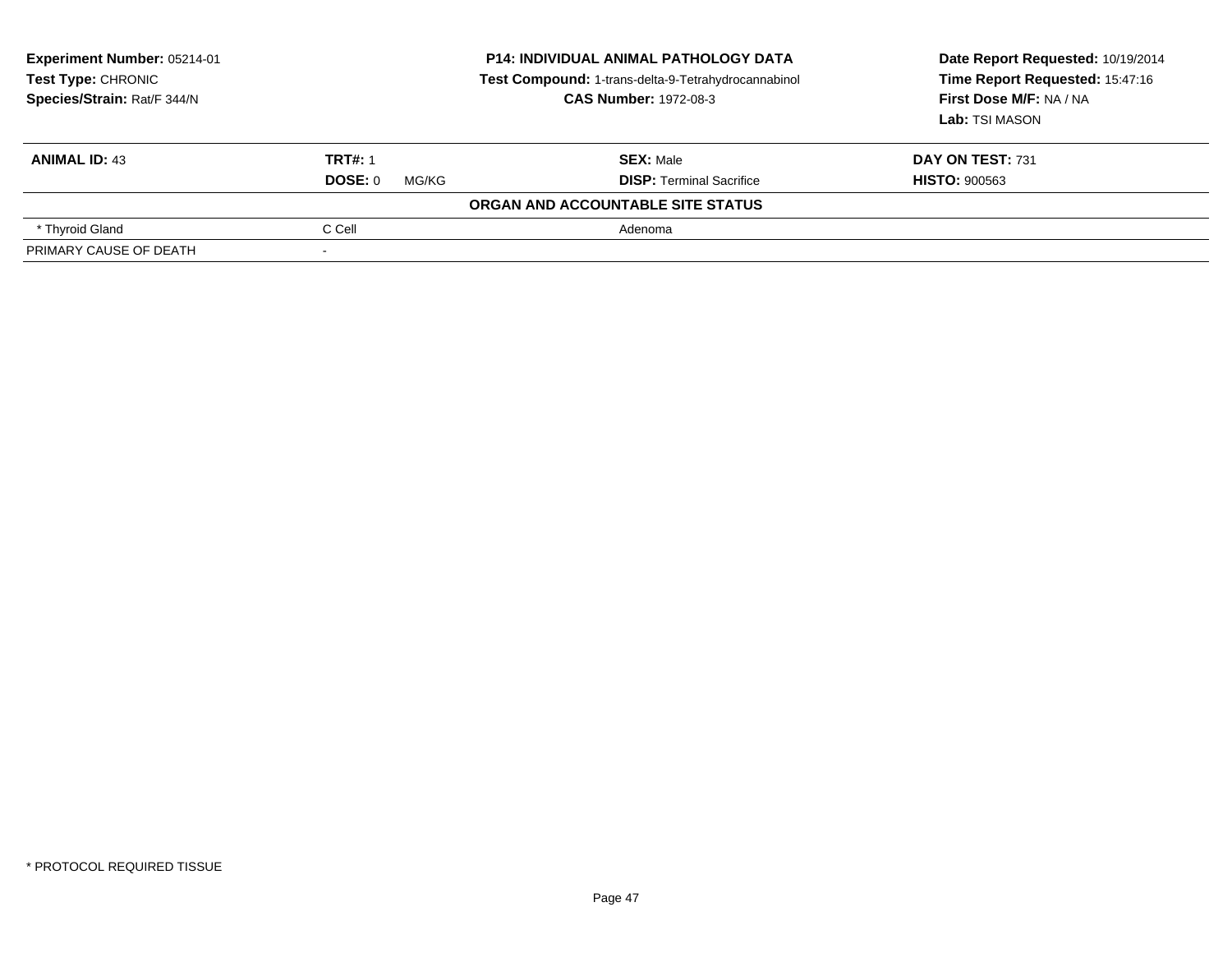**Experiment Number:** 05214-01**Test Type:** CHRONIC **Species/Strain:** Rat/F 344/N**P14: INDIVIDUAL ANIMAL PATHOLOGY DATA Test Compound:** 1-trans-delta-9-Tetrahydrocannabinol **CAS Number:** 1972-08-3**Date Report Requested:** 10/19/2014**Time Report Requested:** 15:47:16**First Dose M/F:** NA / NA**Lab:** TSI MASON**ANIMAL ID:** 44 **TRT#:** <sup>1</sup> **SEX:** Male **DAY ON TEST:** <sup>731</sup> **DOSE:** 0 MG/KG**DISP:** Terminal Sacrifice **HISTO:** 900564 **ORGAN AND ACCOUNTABLE SITE STATUSNORMAL**\* Adrenal Cortex \* Adrenal Cortex \* \* Adrenal Cortex \* Brain \* Bone \* \* Bone Marrow \* Bone Marrow \* \* Brain \* Brain \* Brain \* Brain \* Brain \* Brain \* Brain \* Brain \* Brain \* Brain \* Brain \* Brain \* Brain \* Brain \* Brain \* Brain \* Brain \* B \* Intestine Large, Colon \* Epididymis \* Intestine Large, Cecum \* Esophagus \* Intestine Large, Cecum \* Intestine Large, Cecum \* Intestine Large, Rectum \* Thestine Small, Duodenum \* Number of the small, Ileum \* Intestine Small, Jejunum \* Intestine Small, Jejunum \* Lymph Node, Mandibular \* The same \* Lymph Node, Mesenteric \* Mammary Gland \* Mammary Gland \* Nose \* Prostate \* Parathyroid Gland \* **Arror and \* Peripheral Nerve \*** Parathyroid Gland \* Preputial Gland \* Salivary Glands \* Seminal Vesicle \* Skeletal Muscle \* Skin\* Stomach. Glandular \* Spinal Cord \* Stomach, Forestomach \* Spleen \* Stomach, Forestomach \* Stomach, Forestomach \* Stomach, Glandular \* Thymus \* Thyroid Gland \* Trachea \* Urinary Bladder \* **OBSERVATIONS** \* Adrenal Medulla Pheochromocytoma Benign [ Pheochromocytoma Benign TGLS = 3-8 ] Eyee the contract of the contract of the contract of the contract of the contract of the contract of the contract  $\mathsf{Mild}$  $[$  Cataract TGLS = 1-17  $]$  \* Heart Cardiomyopathyy Mild Moderate \* Islets, Pancreaticc description of the control of the control of the control of the control of the control of the control of the control of the control of the control of the control of the control of the control of the control of the contro a **Moderate**  \* Kidneyy control of the control of the control of the control of the control of the control of the control of the control of the control of the control of the control of the control of the control of the control of the control of Nephropathy Moderate $[$  Cyst TGLS = 4-4  $]$  \* Liver Basophilic Focus Clear Cell Focus Eosinophilic Focus $[$  Clear Cell Focus TGLS = 6-6+6.1  $]$ [ Eosinophilic Focus TGLS = 7-6 ] \* Lungg is a controller to the controller of the controller of the controller of the controller of the chronic Active, Mild **Mesentery** y the control of the Marked States of the Marked States of the Marked States of the Marked States of the Marked States of the Marked States of the Marked States of the Marked States of the Marked States of the Marked State  $[$  Necrosis TGLS = 2-18  $]$  \* Pancreass and the contract of the Acinus and Acinus and Acinus and Acinus Atrophy and Acinus and Mild Mild Acinus Hyperplasiaa Mild \* Pituitary Glandd and the contract of Pars Distalis and the contract of Adenoma and Adenoma and the Adenoma and the Adenoma and  $\lambda$  $[$  Adenoma TGLS =  $5-8$   $]$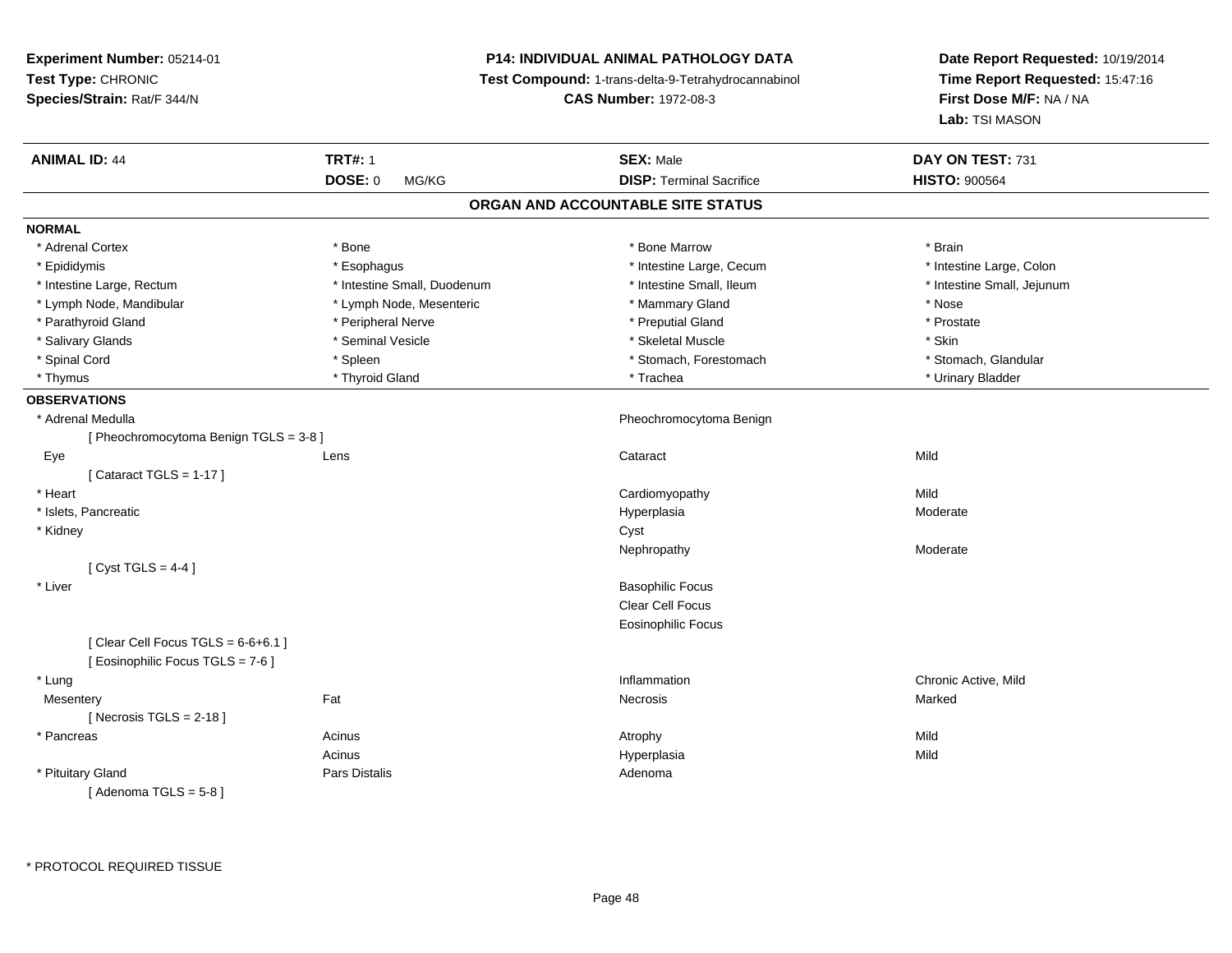| <b>Experiment Number: 05214-01</b><br><b>Test Type: CHRONIC</b><br>Species/Strain: Rat/F 344/N |                                  | <b>P14: INDIVIDUAL ANIMAL PATHOLOGY DATA</b><br>Test Compound: 1-trans-delta-9-Tetrahydrocannabinol<br><b>CAS Number: 1972-08-3</b> | Date Report Requested: 10/19/2014<br>Time Report Requested: 15:47:16<br>First Dose M/F: NA / NA<br>Lab: TSI MASON |
|------------------------------------------------------------------------------------------------|----------------------------------|-------------------------------------------------------------------------------------------------------------------------------------|-------------------------------------------------------------------------------------------------------------------|
| <b>ANIMAL ID: 44</b>                                                                           | <b>TRT#: 1</b>                   | <b>SEX: Male</b>                                                                                                                    | DAY ON TEST: 731                                                                                                  |
|                                                                                                | DOSE: 0<br>MG/KG                 | <b>DISP:</b> Terminal Sacrifice                                                                                                     | <b>HISTO: 900564</b>                                                                                              |
|                                                                                                |                                  | ORGAN AND ACCOUNTABLE SITE STATUS                                                                                                   |                                                                                                                   |
| * Testes                                                                                       | <b>Bilateral, Interstit Cell</b> | Adenoma                                                                                                                             |                                                                                                                   |
| [Adenoma TGLS = $8-7$ ]                                                                        |                                  |                                                                                                                                     |                                                                                                                   |
| PRIMARY CAUSE OF DEATH                                                                         |                                  |                                                                                                                                     |                                                                                                                   |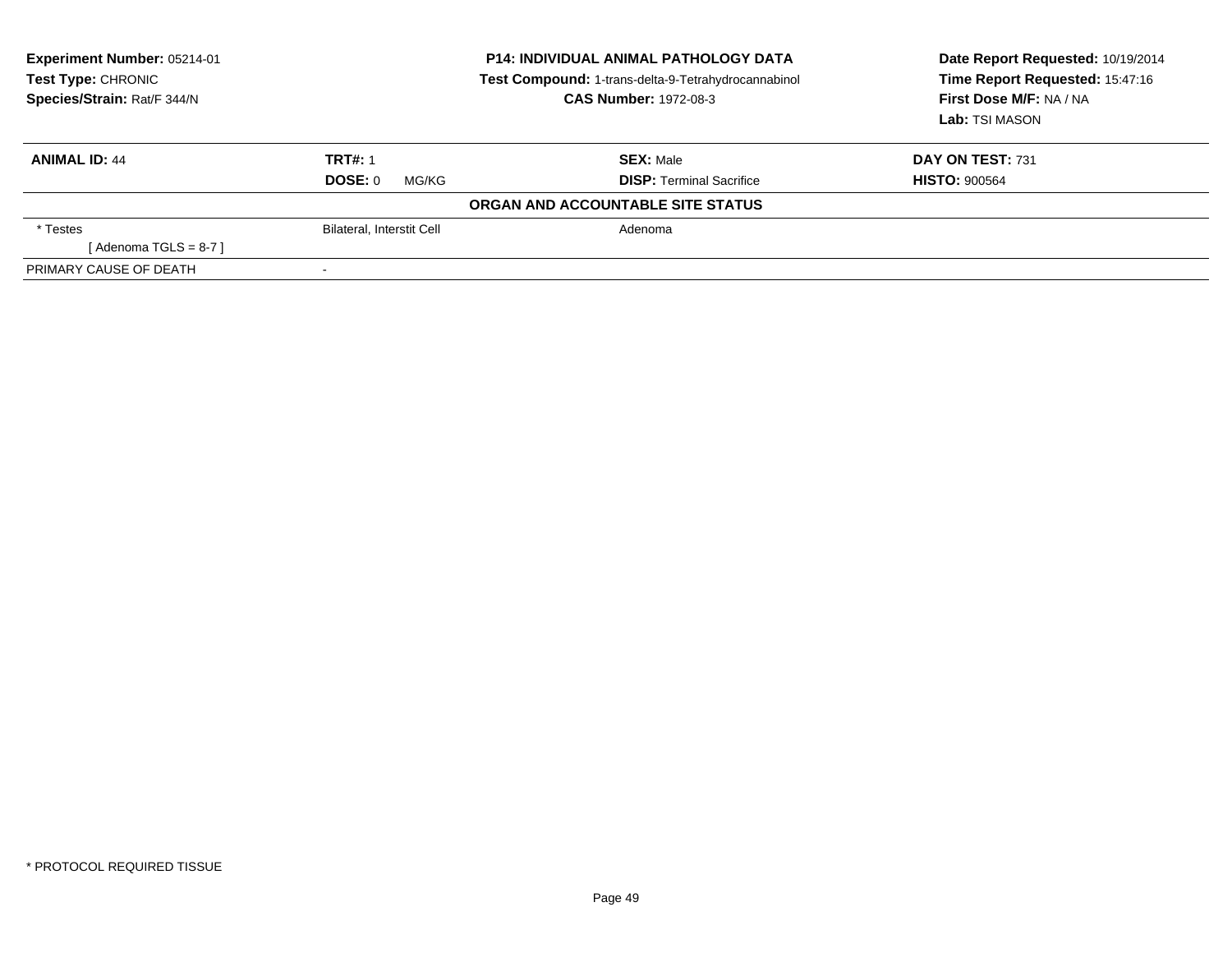# **P14: INDIVIDUAL ANIMAL PATHOLOGY DATA**

**Test Compound:** 1-trans-delta-9-Tetrahydrocannabinol

**CAS Number:** 1972-08-3

| <b>ANIMAL ID: 45</b>                        | <b>TRT#: 1</b>            | <b>SEX: Male</b>                  | DAY ON TEST: 617         |  |
|---------------------------------------------|---------------------------|-----------------------------------|--------------------------|--|
|                                             | <b>DOSE: 0</b><br>MG/KG   | <b>DISP:</b> Moribund Sacrifice   | <b>HISTO: 900565</b>     |  |
|                                             |                           | ORGAN AND ACCOUNTABLE SITE STATUS |                          |  |
| <b>NORMAL</b>                               |                           |                                   |                          |  |
| * Adrenal Cortex                            | * Bone                    | * Brain                           | * Epididymis             |  |
| * Esophagus                                 | * Intestine Large, Rectum | * Intestine Small, Duodenum       | * Intestine Small, Ileum |  |
| * Intestine Small, Jejunum                  | * Mammary Gland           | * Parathyroid Gland               | * Peripheral Nerve       |  |
| * Preputial Gland                           | * Skin                    | * Trachea                         |                          |  |
| <b>OBSERVATIONS</b>                         |                           |                                   |                          |  |
| * Adrenal Medulla                           |                           | Hyperplasia                       | Minimal                  |  |
| * Bone Marrow                               |                           | Leukemia Mononuclear              |                          |  |
| * Heart                                     |                           | Cardiomyopathy                    | Mild                     |  |
|                                             |                           | Leukemia Mononuclear              |                          |  |
| * Intestine Large, Cecum                    | Lymphoid Tiss             | Leukemia Mononuclear              |                          |  |
| * Intestine Large, Colon                    | Lymphoid Tiss             | Leukemia Mononuclear              |                          |  |
| * Islets, Pancreatic                        |                           | Hyperplasia                       | Minimal                  |  |
| * Kidney                                    |                           | Leukemia Mononuclear              |                          |  |
|                                             |                           | Nephropathy                       | Mild                     |  |
| * Liver                                     |                           | Fatty Change                      | Focal, Minimal           |  |
|                                             |                           | Leukemia Mononuclear              |                          |  |
| * Lung                                      |                           | Leukemia Mononuclear              |                          |  |
| Lymph Node                                  | Mediastinal               | Leukemia Mononuclear              |                          |  |
|                                             | Pancreatic                | Leukemia Mononuclear              |                          |  |
| [ Leukemia Mononuclear TGLS = 3-8.1,5-9.1 ] |                           |                                   |                          |  |
| [ Leukemia Mononuclear TGLS = 3-8.1,5-9.1 ] |                           |                                   |                          |  |
| * Lymph Node, Mandibular                    |                           | Leukemia Mononuclear              |                          |  |
| [ Leukemia Mononuclear TGLS = 3-8.1,5-9.1 ] |                           |                                   |                          |  |
| * Lymph Node, Mesenteric                    |                           | Leukemia Mononuclear              |                          |  |
| [ Leukemia Mononuclear TGLS = 3-8.1,5-9.1 ] |                           |                                   |                          |  |
| * Nose                                      |                           | Fungus                            | Mild                     |  |
|                                             |                           | Inflammation                      | Acute, Moderate          |  |
|                                             | <b>Respirat Epith</b>     | Metaplasia                        | Squamous, Mild           |  |
| * Pancreas                                  |                           | Leukemia Mononuclear              |                          |  |
| * Pituitary Gland                           | <b>Pars Distalis</b>      | Adenoma                           |                          |  |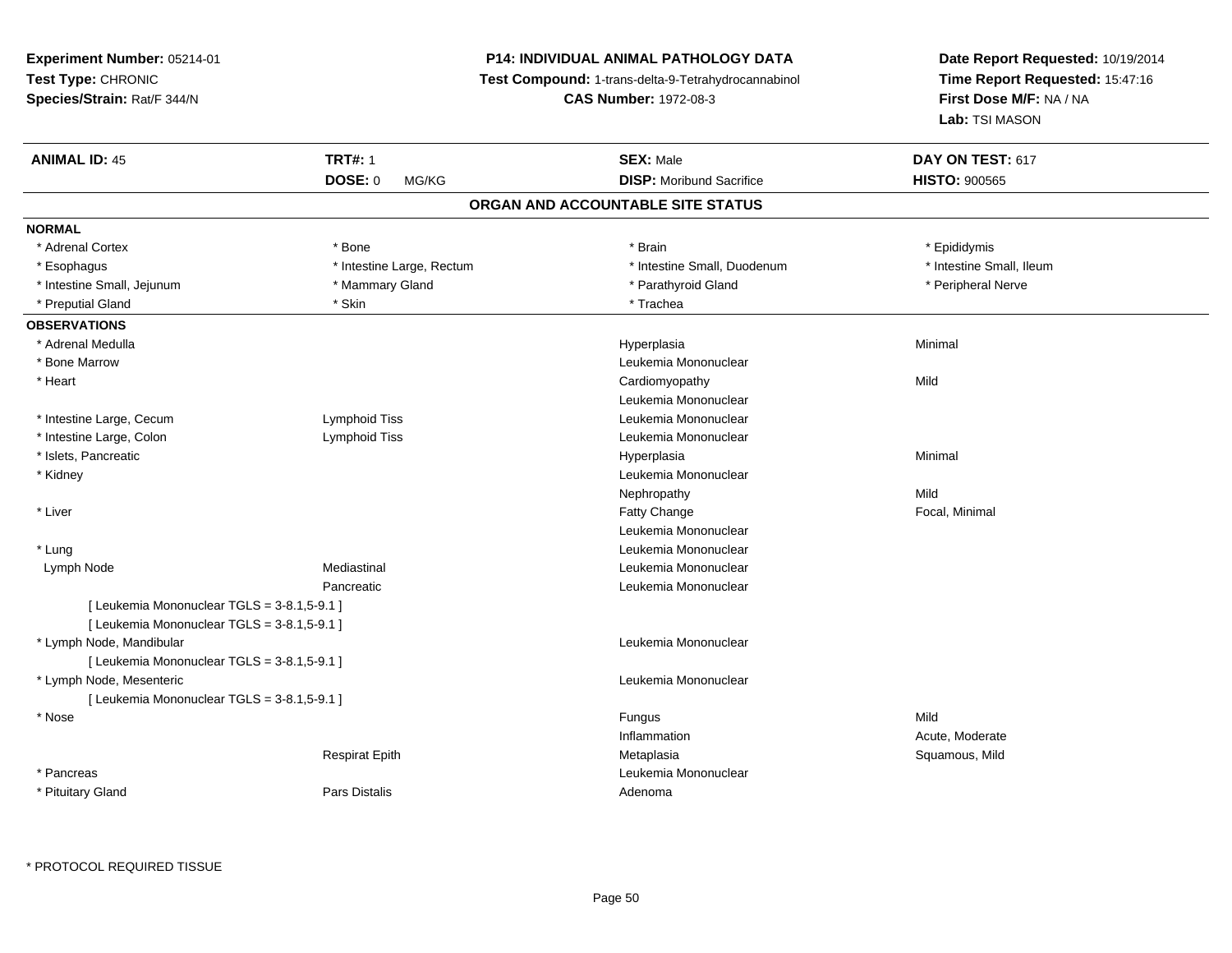| Experiment Number: 05214-01<br>Test Type: CHRONIC<br>Species/Strain: Rat/F 344/N |                         | <b>P14: INDIVIDUAL ANIMAL PATHOLOGY DATA</b><br>Test Compound: 1-trans-delta-9-Tetrahydrocannabinol<br><b>CAS Number: 1972-08-3</b> | Date Report Requested: 10/19/2014<br>Time Report Requested: 15:47:16<br>First Dose M/F: NA / NA<br>Lab: TSI MASON |
|----------------------------------------------------------------------------------|-------------------------|-------------------------------------------------------------------------------------------------------------------------------------|-------------------------------------------------------------------------------------------------------------------|
| <b>ANIMAL ID: 45</b>                                                             | <b>TRT#: 1</b>          | <b>SEX: Male</b>                                                                                                                    | DAY ON TEST: 617                                                                                                  |
|                                                                                  | <b>DOSE: 0</b><br>MG/KG | <b>DISP:</b> Moribund Sacrifice                                                                                                     | <b>HISTO: 900565</b>                                                                                              |
|                                                                                  |                         | ORGAN AND ACCOUNTABLE SITE STATUS                                                                                                   |                                                                                                                   |
| [Adenoma TGLS = $4-8$ ]                                                          |                         |                                                                                                                                     |                                                                                                                   |
| * Prostate                                                                       |                         | Leukemia Mononuclear                                                                                                                |                                                                                                                   |
| * Salivary Glands                                                                |                         | Leukemia Mononuclear                                                                                                                |                                                                                                                   |
| * Seminal Vesicle                                                                |                         | Leukemia Mononuclear                                                                                                                |                                                                                                                   |
| * Skeletal Muscle                                                                |                         | Atrophy                                                                                                                             | Mild                                                                                                              |
|                                                                                  |                         | Leukemia Mononuclear                                                                                                                |                                                                                                                   |
| * Spinal Cord                                                                    |                         | Hemorrhage                                                                                                                          | Minimal                                                                                                           |
| * Spleen                                                                         |                         | Leukemia Mononuclear                                                                                                                |                                                                                                                   |
| [ Leukemia Mononuclear TGLS = 2-3.1 ]                                            |                         |                                                                                                                                     |                                                                                                                   |
| * Stomach, Forestomach                                                           |                         | Hyperplasia                                                                                                                         | Squamous, Diffuse, Mild                                                                                           |
|                                                                                  |                         | Leukemia Mononuclear                                                                                                                |                                                                                                                   |
|                                                                                  |                         | Ulcer                                                                                                                               | Mild                                                                                                              |
| [ Ulcer TGLS = $6-5.1$ ]                                                         |                         |                                                                                                                                     |                                                                                                                   |
| * Stomach, Glandular                                                             |                         | Erosion                                                                                                                             | Minimal                                                                                                           |
|                                                                                  |                         | Leukemia Mononuclear                                                                                                                |                                                                                                                   |
| [ Erosion TGLS = 7-5.1.2 ]                                                       |                         |                                                                                                                                     |                                                                                                                   |
| * Testes                                                                         | Seminif Tub             | Atrophy                                                                                                                             | Moderate                                                                                                          |
|                                                                                  | <b>Interstit Cell</b>   | Hyperplasia                                                                                                                         | Minimal                                                                                                           |
| * Thymus                                                                         |                         | Leukemia Mononuclear                                                                                                                |                                                                                                                   |
| * Thyroid Gland                                                                  |                         | Leukemia Mononuclear                                                                                                                |                                                                                                                   |
| * Urinary Bladder                                                                |                         | Leukemia Mononuclear                                                                                                                |                                                                                                                   |
| PRIMARY CAUSE OF DEATH                                                           | $\blacksquare$          |                                                                                                                                     |                                                                                                                   |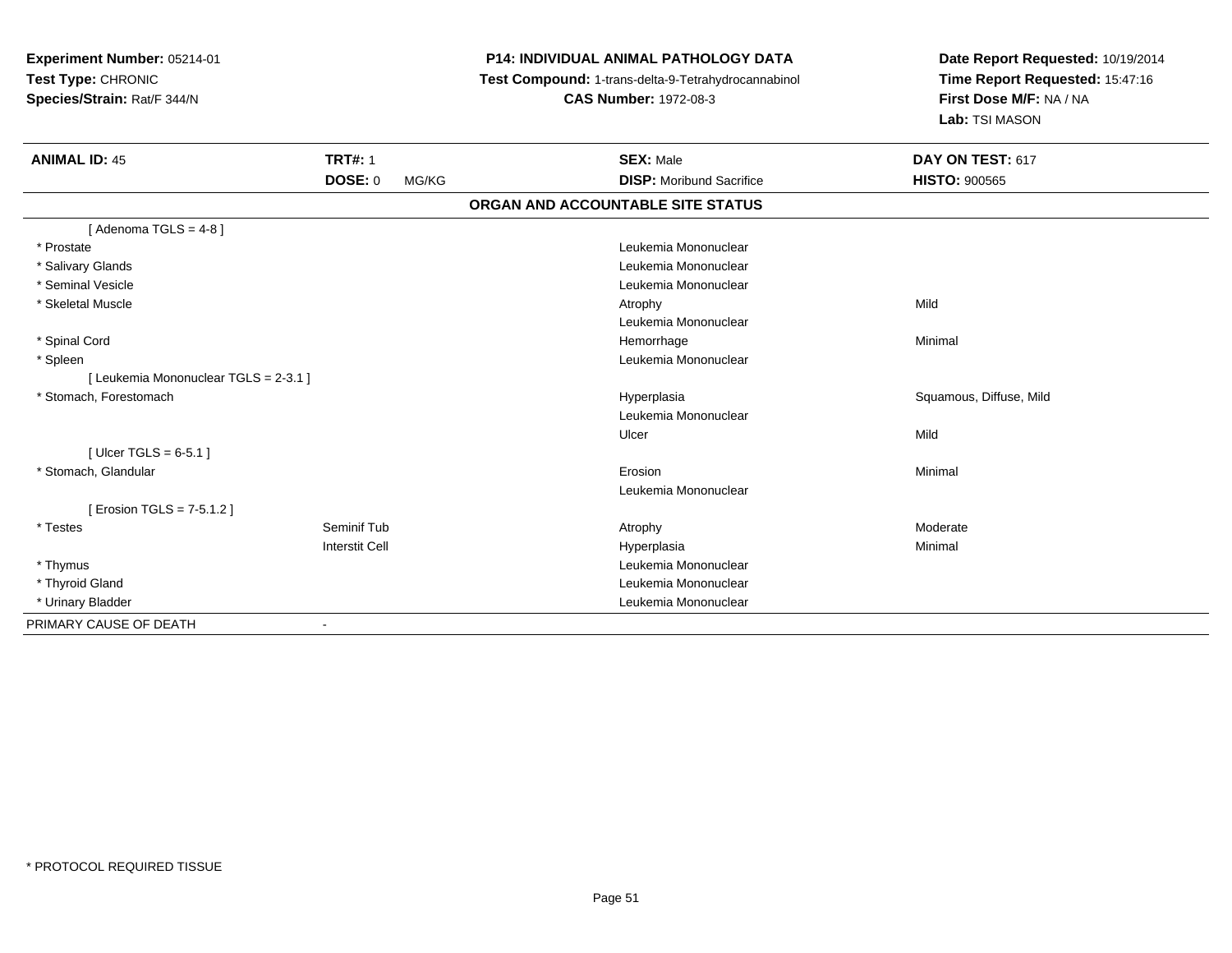**Experiment Number:** 05214-01**Test Type:** CHRONIC **Species/Strain:** Rat/F 344/N**P14: INDIVIDUAL ANIMAL PATHOLOGY DATA Test Compound:** 1-trans-delta-9-Tetrahydrocannabinol **CAS Number:** 1972-08-3**Date Report Requested:** 10/19/2014**Time Report Requested:** 15:47:16**First Dose M/F:** NA / NA**Lab:** TSI MASON**ANIMAL ID:** 46**6 TRT#:** 1 **TRT#:** 1 **SEX:** Male **SEX:** Male **DAY ON TEST:** 717 **DOSE:** 0 MG/KG**DISP:** Moribund Sacrifice **HISTO:**  $900566$ **ORGAN AND ACCOUNTABLE SITE STATUSNORMAL**\* Bone \* Esophagus \* Intestine Large, Colon \* Intestine Large, Colon \* \* Intestine Large, Rectum \* Intestine Small, Duodenum \* Thestine Small, Jejunum \* New York Number of Small, Sejunum \* Islets, Pancreatic \* Mammary Gland \* Preputial Gland \* Nose \* Parathyroid Gland \* Peripheral Nerve \* Preputial Gland \* Skeletal Muscle \* Prostate \* \* Skeletal Muscle \* \* Salivary Glands \* \* Steminal Vesicle \* \* Seminal Vesicle \* \* Skeletal Muscle \* Spinal Cord **\*** Stomach, Forestomach \* Thyroid Gland \* Thomas \* The \* Trachea \* Urinary Bladder**OBSERVATIONS** \* Adrenal Cortex Leukemia Mononuclear \* Adrenal Medullaa and the control of the control of the control of the Hyperplasia and the control of the Minimal of the control of the control of the control of the control of the control of the control of the control of the control of t Leukemia MononuclearPheochromocytoma Benign \* Bone Marrow Leukemia Mononuclear \* Brain Leukemia Mononuclear \* Epididymis Leukemia Mononuclear \* Heart Cardiomyopathyy Mild s Moderate Thrombosis \* Intestine Large, Cecum Lymphoid Tiss Leukemia Mononuclear \* Intestine Small, Ileum Lymphoid Tiss Leukemia Mononuclear \* Kidney Leukemia Mononuclear Nephropathyy the contract of the Minimal Minimal Section 1996 and the contract of the Minimal Section 1997 and the contract of the contract of the contract of the contract of the contract of the contract of the contract of the contra \* Liver Leukemia Mononuclear [ Leukemia Mononuclear TGLS = 7-6 ] \* Lung Inflammation Chronic Active, Moderate Leukemia Mononuclear[ Leukemia Mononuclear TGLS = 6-2+3 ] Lymph Node Mediastinal Leukemia Mononuclear Pancreatic Leukemia Mononuclear [ Leukemia Mononuclear TGLS = 1-9,3-9.1,4-8+8.1,8-3.1 ][ Leukemia Mononuclear TGLS = 1-9,3-9.1,4-8+8.1,8-3.1 ] \* Lymph Node, MandibularLeukemia Mononuclear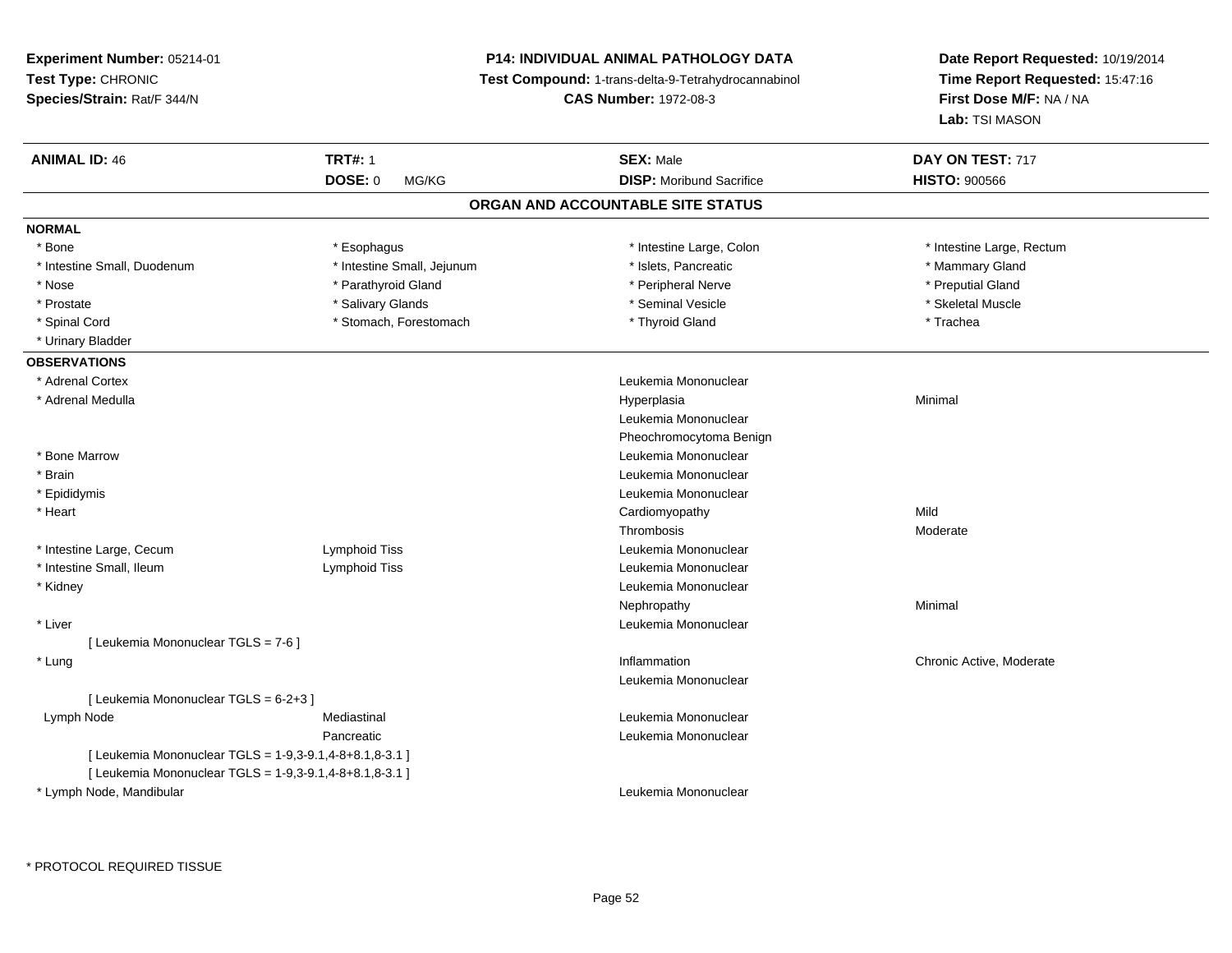| Experiment Number: 05214-01<br>Test Type: CHRONIC<br>Species/Strain: Rat/F 344/N |                           | <b>P14: INDIVIDUAL ANIMAL PATHOLOGY DATA</b><br>Test Compound: 1-trans-delta-9-Tetrahydrocannabinol<br><b>CAS Number: 1972-08-3</b> | Date Report Requested: 10/19/2014<br>Time Report Requested: 15:47:16<br>First Dose M/F: NA / NA<br>Lab: TSI MASON |
|----------------------------------------------------------------------------------|---------------------------|-------------------------------------------------------------------------------------------------------------------------------------|-------------------------------------------------------------------------------------------------------------------|
| <b>ANIMAL ID: 46</b>                                                             | <b>TRT#: 1</b>            | <b>SEX: Male</b>                                                                                                                    | DAY ON TEST: 717                                                                                                  |
|                                                                                  | <b>DOSE: 0</b><br>MG/KG   | <b>DISP:</b> Moribund Sacrifice                                                                                                     | <b>HISTO: 900566</b>                                                                                              |
|                                                                                  |                           | ORGAN AND ACCOUNTABLE SITE STATUS                                                                                                   |                                                                                                                   |
| [ Leukemia Mononuclear TGLS = 1-9,3-9.1,4-8+8.1,8-3.1 ]                          |                           |                                                                                                                                     |                                                                                                                   |
| * Lymph Node, Mesenteric                                                         |                           | Leukemia Mononuclear                                                                                                                |                                                                                                                   |
| [ Leukemia Mononuclear TGLS = 1-9,3-9.1,4-8+8.1,8-3.1 ]                          |                           |                                                                                                                                     |                                                                                                                   |
| * Pancreas                                                                       |                           | Leukemia Mononuclear                                                                                                                |                                                                                                                   |
| * Pituitary Gland                                                                |                           | Leukemia Mononuclear                                                                                                                |                                                                                                                   |
| * Skin                                                                           | <b>Subcut Tiss</b>        | Leukemia Mononuclear                                                                                                                |                                                                                                                   |
| * Spleen                                                                         |                           | Leukemia Mononuclear                                                                                                                |                                                                                                                   |
| [Leukemia Mononuclear TGLS = 2-3]                                                |                           |                                                                                                                                     |                                                                                                                   |
| * Stomach, Glandular                                                             |                           | Erosion                                                                                                                             | Moderate                                                                                                          |
| [ Erosion TGLS = $9-5$ ]                                                         |                           |                                                                                                                                     |                                                                                                                   |
| * Testes                                                                         | Bilateral, Interstit Cell | Adenoma                                                                                                                             |                                                                                                                   |
| [Adenoma TGLS = $10-7$ ]                                                         |                           |                                                                                                                                     |                                                                                                                   |
| * Thymus                                                                         |                           | Leukemia Mononuclear                                                                                                                |                                                                                                                   |
| [Leukemia Mononuclear TGLS = 5-3.1]                                              |                           |                                                                                                                                     |                                                                                                                   |
| PRIMARY CAUSE OF DEATH                                                           |                           |                                                                                                                                     |                                                                                                                   |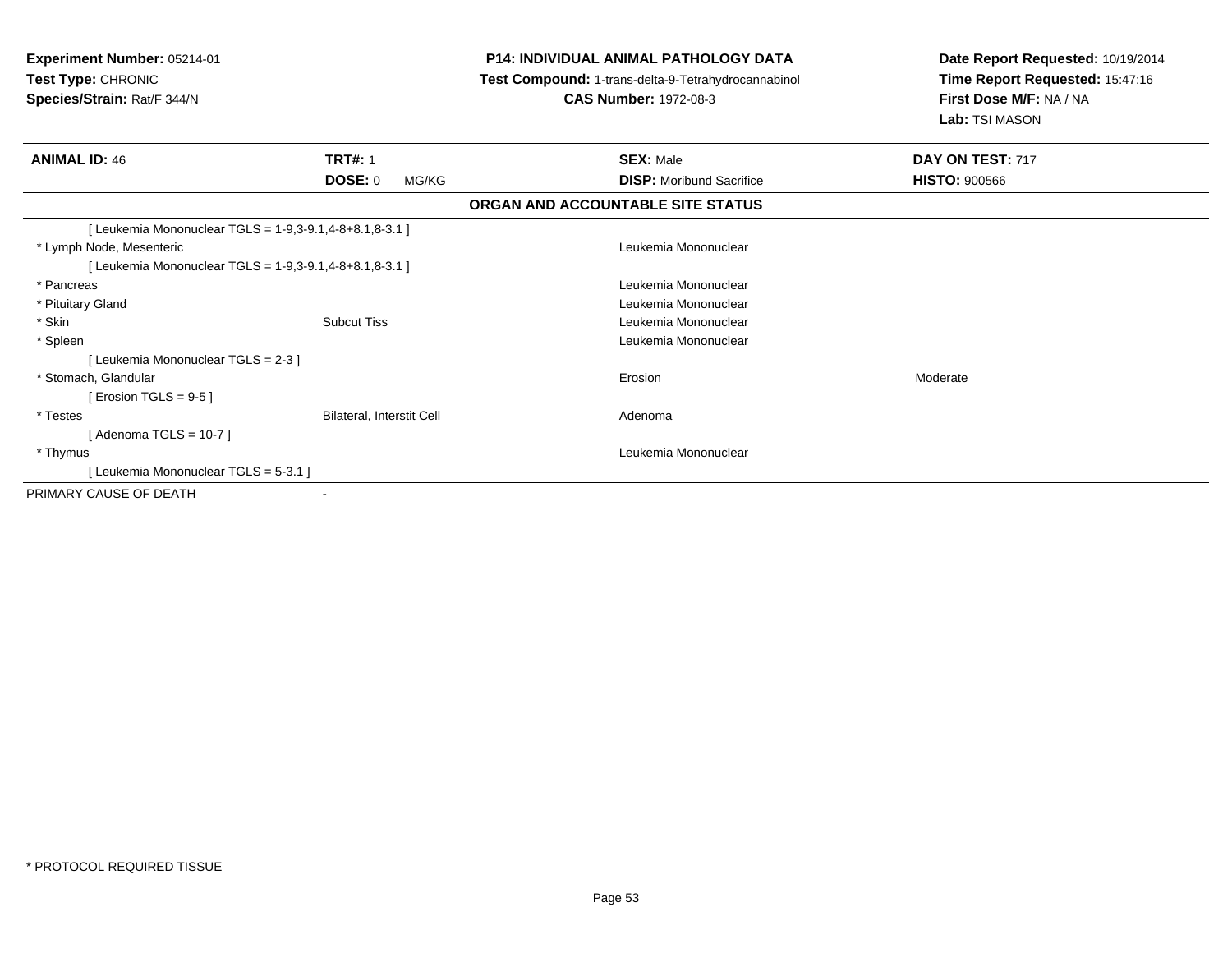| Experiment Number: 05214-01<br>Test Type: CHRONIC<br>Species/Strain: Rat/F 344/N |                                  | <b>P14: INDIVIDUAL ANIMAL PATHOLOGY DATA</b><br>Test Compound: 1-trans-delta-9-Tetrahydrocannabinol<br><b>CAS Number: 1972-08-3</b> | Date Report Requested: 10/19/2014<br>Time Report Requested: 15:47:16<br>First Dose M/F: NA / NA<br>Lab: TSI MASON |
|----------------------------------------------------------------------------------|----------------------------------|-------------------------------------------------------------------------------------------------------------------------------------|-------------------------------------------------------------------------------------------------------------------|
| <b>ANIMAL ID: 47</b>                                                             | <b>TRT#: 1</b><br><b>DOSE: 0</b> | <b>SEX: Male</b><br><b>DISP: Natural Death</b>                                                                                      | DAY ON TEST: 524                                                                                                  |
|                                                                                  | MG/KG                            |                                                                                                                                     | <b>HISTO: 900567</b>                                                                                              |
|                                                                                  |                                  | ORGAN AND ACCOUNTABLE SITE STATUS                                                                                                   |                                                                                                                   |
| <b>NORMAL</b>                                                                    |                                  |                                                                                                                                     |                                                                                                                   |
| * Bone                                                                           | * Epididymis                     | * Esophagus                                                                                                                         | * Intestine Large, Colon                                                                                          |
| * Islets, Pancreatic                                                             | * Pancreas                       | * Parathyroid Gland                                                                                                                 | * Peripheral Nerve                                                                                                |
| * Preputial Gland                                                                | * Prostate                       | * Salivary Glands                                                                                                                   | * Seminal Vesicle                                                                                                 |
| * Skeletal Muscle                                                                | * Skin                           | * Stomach, Forestomach                                                                                                              | * Thyroid Gland                                                                                                   |
| * Trachea                                                                        | * Urinary Bladder                |                                                                                                                                     |                                                                                                                   |
| <b>MISSING</b>                                                                   |                                  |                                                                                                                                     |                                                                                                                   |
| * Mammary Gland                                                                  |                                  |                                                                                                                                     |                                                                                                                   |
| <b>AUTO PRECLUDES DIAG.</b>                                                      |                                  |                                                                                                                                     |                                                                                                                   |
| * Intestine Large, Cecum                                                         | * Intestine Large, Rectum        | * Intestine Small, Duodenum                                                                                                         | * Intestine Small, Ileum                                                                                          |
| * Intestine Small, Jejunum                                                       |                                  |                                                                                                                                     |                                                                                                                   |
| <b>OBSERVATIONS</b>                                                              |                                  |                                                                                                                                     |                                                                                                                   |
| * Adrenal Cortex                                                                 |                                  | Leukemia Mononuclear                                                                                                                |                                                                                                                   |
| * Adrenal Medulla                                                                |                                  | Leukemia Mononuclear                                                                                                                |                                                                                                                   |
| * Bone Marrow                                                                    |                                  | Leukemia Mononuclear                                                                                                                |                                                                                                                   |
| * Brain                                                                          |                                  | Leukemia Mononuclear                                                                                                                |                                                                                                                   |
| [ Leukemia Mononuclear TGLS = 3-1,4-1 ]                                          |                                  |                                                                                                                                     |                                                                                                                   |
| $*$ Heart                                                                        |                                  | Leukemia Mononuclear                                                                                                                |                                                                                                                   |
| * Kidney                                                                         |                                  | Leukemia Mononuclear                                                                                                                |                                                                                                                   |
|                                                                                  |                                  | Nephropathy                                                                                                                         | Mild                                                                                                              |
| * Liver                                                                          |                                  | Leukemia Mononuclear                                                                                                                |                                                                                                                   |
| [ Leukemia Mononuclear TGLS = 2-6 ]                                              |                                  |                                                                                                                                     |                                                                                                                   |
| * Lung                                                                           |                                  | Foreign Body                                                                                                                        | Minimal                                                                                                           |
|                                                                                  |                                  | Leukemia Mononuclear                                                                                                                |                                                                                                                   |
| * Lymph Node, Mandibular                                                         |                                  | Leukemia Mononuclear                                                                                                                |                                                                                                                   |
| * Lymph Node, Mesenteric                                                         |                                  | Leukemia Mononuclear                                                                                                                |                                                                                                                   |
| * Nose                                                                           |                                  | Leukemia Mononuclear                                                                                                                |                                                                                                                   |
| * Pituitary Gland                                                                | <b>Pars Distalis</b>             | Cyst                                                                                                                                |                                                                                                                   |
|                                                                                  | <b>Pars Distalis</b>             | Hyperplasia                                                                                                                         | Minimal                                                                                                           |
| * Spinal Cord                                                                    |                                  | Leukemia Mononuclear                                                                                                                |                                                                                                                   |
| * Spleen                                                                         |                                  | Leukemia Mononuclear                                                                                                                |                                                                                                                   |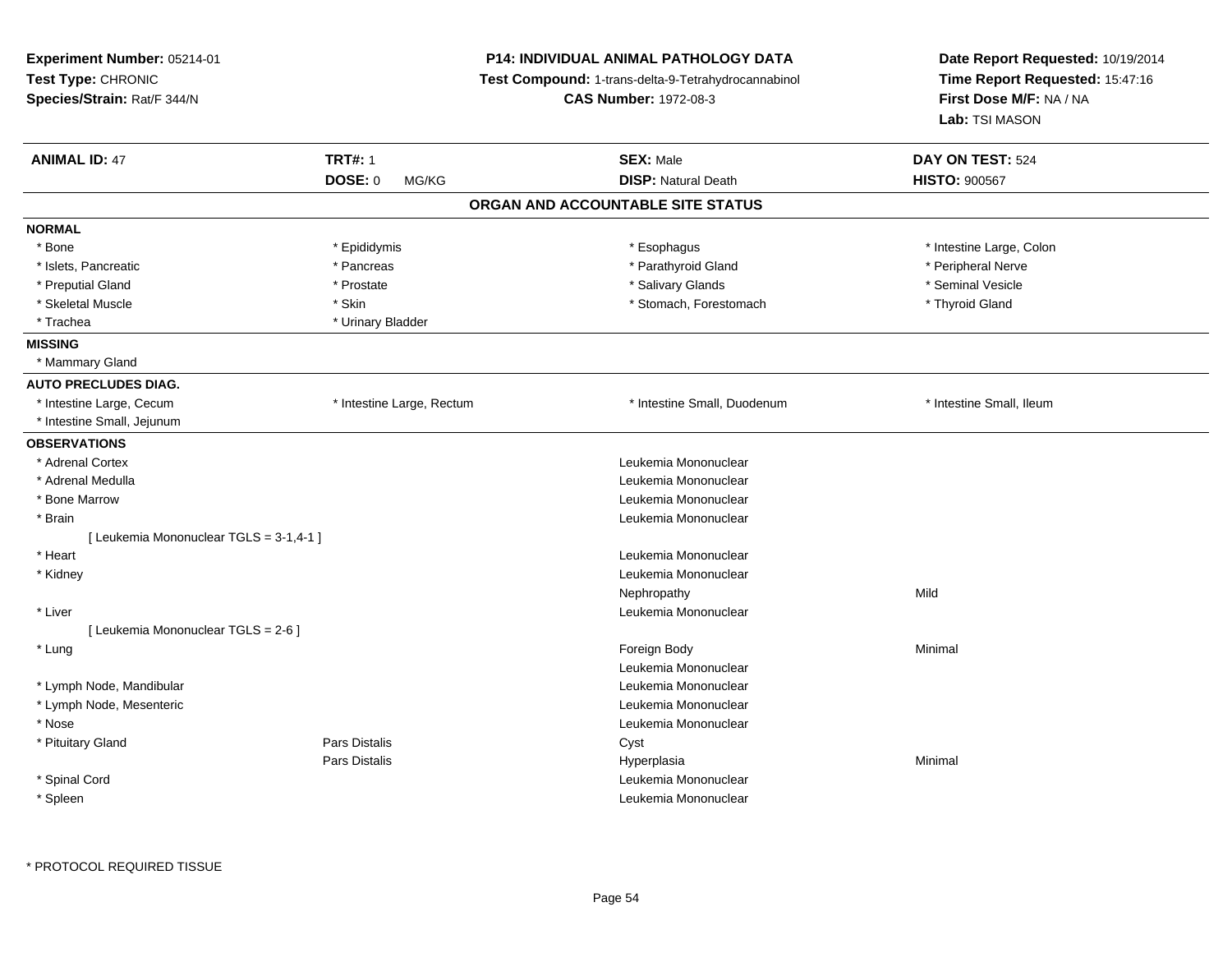| Experiment Number: 05214-01<br>Test Type: CHRONIC<br>Species/Strain: Rat/F 344/N |                          | <b>P14: INDIVIDUAL ANIMAL PATHOLOGY DATA</b><br>Test Compound: 1-trans-delta-9-Tetrahydrocannabinol<br><b>CAS Number: 1972-08-3</b> | Date Report Requested: 10/19/2014<br>Time Report Requested: 15:47:16<br>First Dose M/F: NA / NA<br>Lab: TSI MASON |
|----------------------------------------------------------------------------------|--------------------------|-------------------------------------------------------------------------------------------------------------------------------------|-------------------------------------------------------------------------------------------------------------------|
| <b>ANIMAL ID: 47</b>                                                             | <b>TRT#: 1</b>           | <b>SEX: Male</b>                                                                                                                    | DAY ON TEST: 524                                                                                                  |
|                                                                                  | <b>DOSE: 0</b><br>MG/KG  | <b>DISP: Natural Death</b>                                                                                                          | <b>HISTO: 900567</b>                                                                                              |
|                                                                                  |                          | ORGAN AND ACCOUNTABLE SITE STATUS                                                                                                   |                                                                                                                   |
| [Leukemia Mononuclear TGLS = 1-3.1]                                              |                          |                                                                                                                                     |                                                                                                                   |
| * Stomach, Glandular                                                             |                          | Erosion                                                                                                                             | Minimal                                                                                                           |
|                                                                                  |                          | Ulcer                                                                                                                               | Moderate                                                                                                          |
| [Ulcer TGLS = $5-5.1$ ]                                                          |                          |                                                                                                                                     |                                                                                                                   |
| * Testes                                                                         | Interstit Cell           | Hyperplasia                                                                                                                         | Mild                                                                                                              |
| * Thymus                                                                         |                          | Leukemia Mononuclear                                                                                                                |                                                                                                                   |
| PRIMARY CAUSE OF DEATH                                                           | $\overline{\phantom{a}}$ |                                                                                                                                     |                                                                                                                   |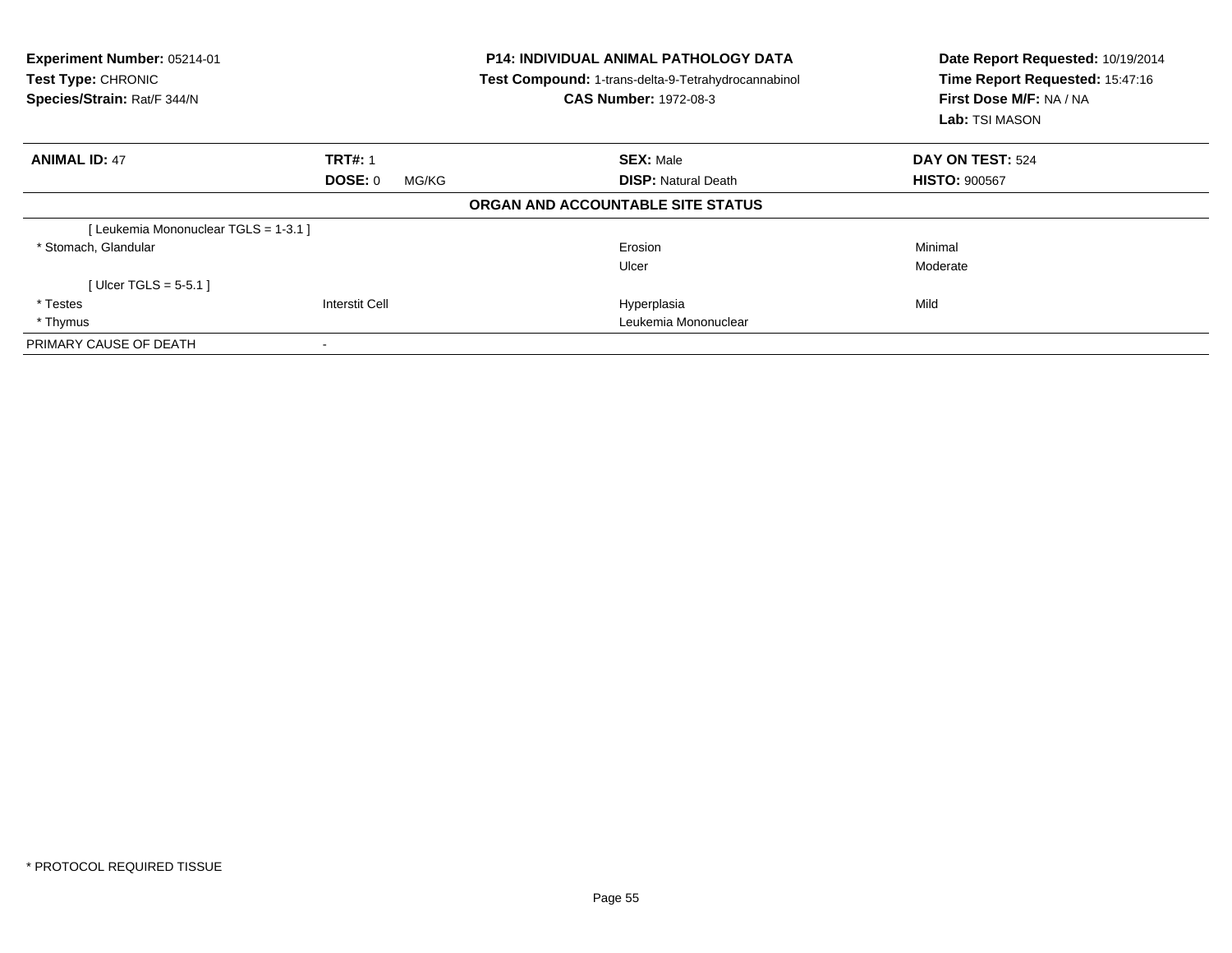**Experiment Number:** 05214-01**Test Type:** CHRONIC **Species/Strain:** Rat/F 344/N**P14: INDIVIDUAL ANIMAL PATHOLOGY DATA Test Compound:** 1-trans-delta-9-Tetrahydrocannabinol **CAS Number:** 1972-08-3**Date Report Requested:** 10/19/2014**Time Report Requested:** 15:47:16**First Dose M/F:** NA / NA**Lab:** TSI MASON**ANIMAL ID:** 49 **TRT#:** <sup>1</sup> **SEX:** Male **DAY ON TEST:** <sup>731</sup> **DOSE:** 0 MG/KG**DISP:** Terminal Sacrifice **HISTO:**  $900569$ **ORGAN AND ACCOUNTABLE SITE STATUSNORMAL**\* Adrenal Cortex \* Adrenal Medulla \* Adrenal Medulla \* Bone \* Bone \* Bone \* Bone \* Bone Marrow \* Brain \* Explorer \* Epididymis \* \* Epididymis \* \* Esophagus \* Esophagus \* \* Esophagus \* Intestine Large, Cecum \* \* Intestine Large, Cecum \* Intestine Small, Ileum \* Intestine Large, Colon \* Intestine Large, Rectum \* Intestine Small, Duodenum \* Intestine Small, Duodenum \* Intestine Small, Jejunum \* The mannery Gland \* Lymph Node, Mandibular \* The mannery Stand \* Mammary Gland \* Mammary Gland \* Parathyroid Gland \* Peripheral Nerve \* \* Peripheral Nerve \* \* Preputial Gland \* \* Preputial Gland \* Prostate \* Salivary Glands \* Seminal Vesicle \* Skeletal Muscle \* Skin\* Stomach, Glandular \* Spinal Cord \* Spinal Cord \* Spinal Cord \* Stomach, Forestomach \* Stomach, Forestomach \* Stomach, Forestomach \* Thymus \* Trachea \* Trachea \* Urinary Bladder **OBSERVATIONS** Eyee the contract of the contract of the contract of the contract of the contract of the contract of the contract  $\mathsf{Mild}$  $[$  Cataract TGLS = 1-17  $]$  \* Heart Cardiomyopathyy Mild \* Islets, Pancreaticc and the contract of the contract of the contract of the contract of the contract of the contract of the contract of the contract of the contract of the contract of the contract of the contract of the contract of the cont \* Kidneyy control of the control of the control of the control of the control of the control of the control of the control of the control of the control of the control of the control of the control of the control of the control of Nephropathy Moderate $[$  Cyst TGLS = 4-4.1  $]$  $[$  Nephropathy TGLS = 5-4+4.1 ] \* Liver Basophilic Focus Clear Cell Focus[ Basophilic Focus TGLS =  $6-6+6.1$  ] \* Lungg is a controller to the controller of the controller of the controller of the controller of the chronic Active, Mild \* Nosee and the state of the state of the state of the state of the state of the state of the state of the state of the state of the state of the state of the state of the state of the state of the state of the state of the stat Inflammation Acute, Mild \* Pancreas Acinus AdenomaAdenoma Multiple Acinuss and the control of the Atrophy Atrophy and the Control of Minimal Minimal Section 4.1 ( $\sim$  2011) \* Pituitary Glandd and the contract of Pars Distalis and the contract of Adenoma and Adenoma and the Adenoma and the Adenoma and  $\lambda$  $[$  Adenoma TGLS = 2-8  $]$  \* TestesBilateral, Interstit Cell **Adenoma** Adenoma [ Adenoma TGLS = 3-7 ] \* Thyroid GlandC Cell Hyperplasia Minimal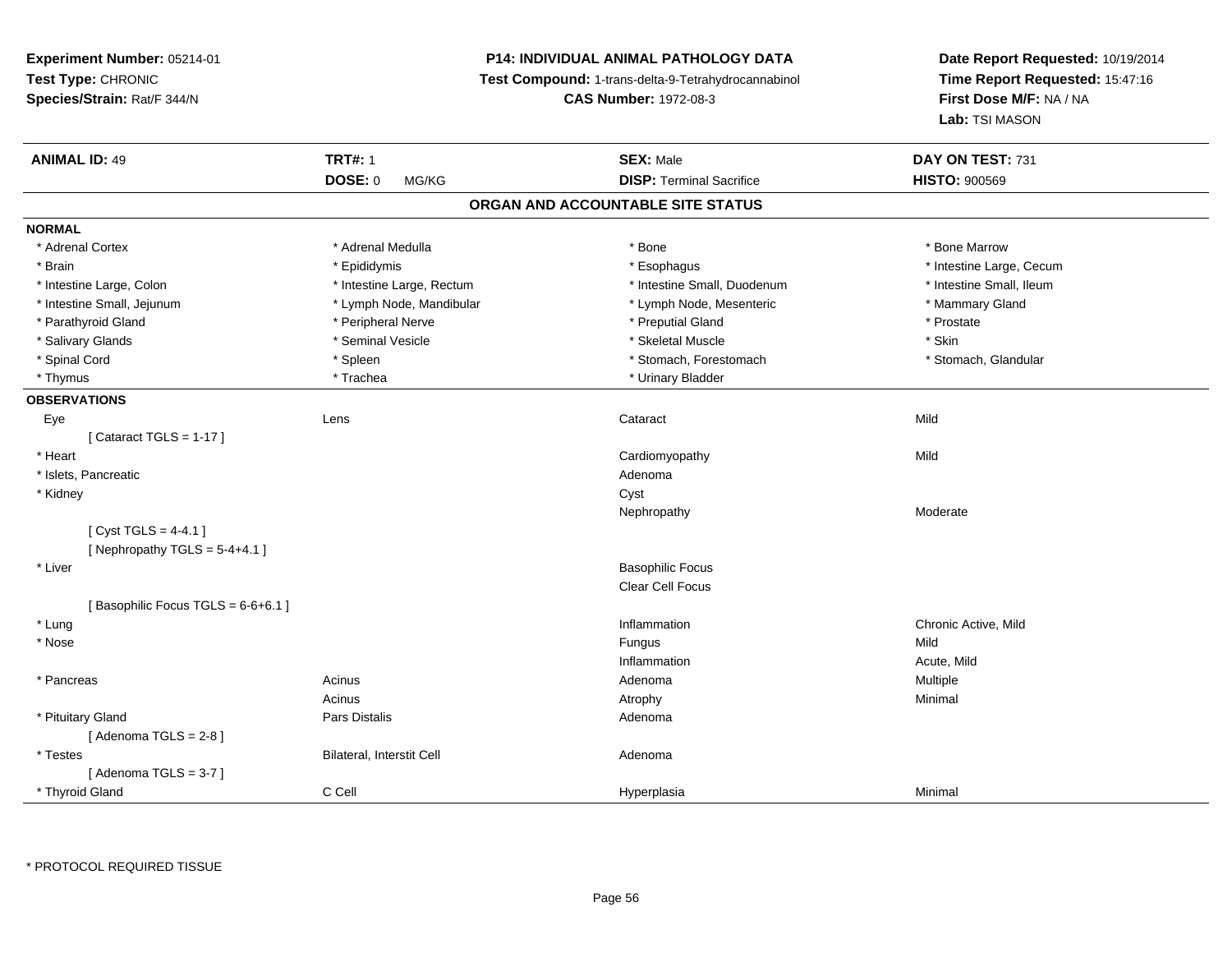| <b>Experiment Number: 05214-01</b><br>Test Type: CHRONIC<br>Species/Strain: Rat/F 344/N | <b>P14: INDIVIDUAL ANIMAL PATHOLOGY DATA</b><br>Test Compound: 1-trans-delta-9-Tetrahydrocannabinol<br><b>CAS Number: 1972-08-3</b> |                                   | Date Report Requested: 10/19/2014<br>Time Report Requested: 15:47:16<br><b>First Dose M/F: NA / NA</b><br>Lab: TSI MASON |
|-----------------------------------------------------------------------------------------|-------------------------------------------------------------------------------------------------------------------------------------|-----------------------------------|--------------------------------------------------------------------------------------------------------------------------|
| <b>ANIMAL ID: 49</b>                                                                    | <b>TRT#: 1</b>                                                                                                                      | <b>SEX: Male</b>                  | <b>DAY ON TEST: 731</b>                                                                                                  |
|                                                                                         | DOSE: 0<br>MG/KG                                                                                                                    | <b>DISP: Terminal Sacrifice</b>   | <b>HISTO: 900569</b>                                                                                                     |
|                                                                                         |                                                                                                                                     | ORGAN AND ACCOUNTABLE SITE STATUS |                                                                                                                          |
| PRIMARY CAUSE OF DEATH                                                                  |                                                                                                                                     |                                   |                                                                                                                          |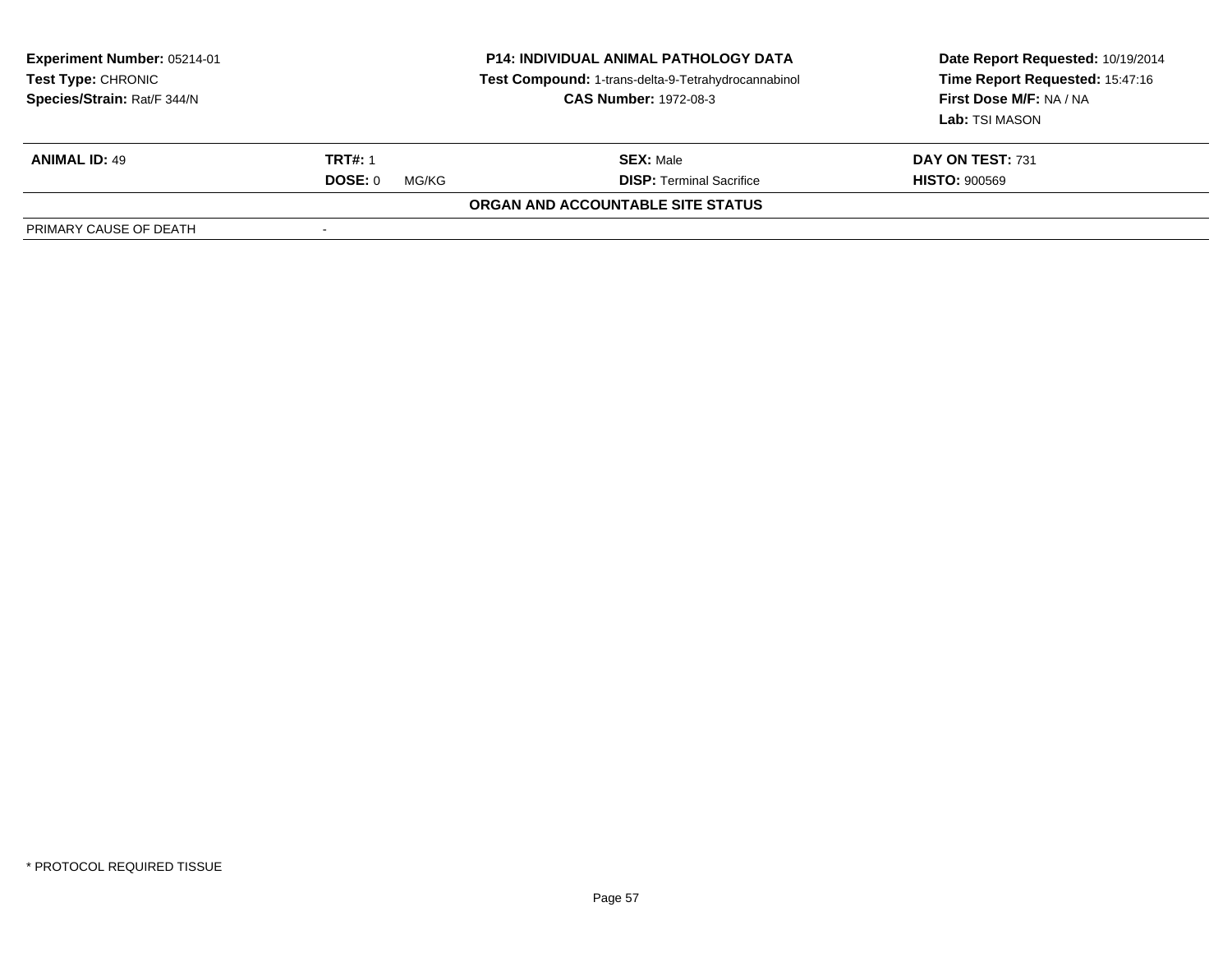# **P14: INDIVIDUAL ANIMAL PATHOLOGY DATA**

**Test Compound:** 1-trans-delta-9-Tetrahydrocannabinol

**CAS Number:** 1972-08-3

| <b>ANIMAL ID: 50</b>          | <b>TRT#: 1</b>            | <b>SEX: Male</b>                  | DAY ON TEST: 678         |
|-------------------------------|---------------------------|-----------------------------------|--------------------------|
|                               | <b>DOSE: 0</b><br>MG/KG   | <b>DISP: Natural Death</b>        | <b>HISTO: 900570</b>     |
|                               |                           | ORGAN AND ACCOUNTABLE SITE STATUS |                          |
| <b>NORMAL</b>                 |                           |                                   |                          |
| * Adrenal Cortex              | * Adrenal Medulla         | * Bone                            | * Bone Marrow            |
| * Brain                       | * Epididymis              | * Esophagus                       | * Intestine Large, Cecum |
| * Intestine Large, Colon      | * Intestine Large, Rectum | * Intestine Small, Duodenum       | * Intestine Small, Ileum |
| * Intestine Small, Jejunum    | * Lymph Node, Mandibular  | * Lymph Node, Mesenteric          | * Parathyroid Gland      |
| * Peripheral Nerve            | * Preputial Gland         | * Prostate                        | * Salivary Glands        |
| * Seminal Vesicle             | * Skeletal Muscle         | * Skin                            | * Spinal Cord            |
| * Spleen                      | * Stomach, Forestomach    | * Stomach, Glandular              | * Thymus                 |
| * Thyroid Gland               | * Trachea                 | * Urinary Bladder                 |                          |
| <b>OBSERVATIONS</b>           |                           |                                   |                          |
| * Heart                       |                           | Cardiomyopathy                    | Mild                     |
| * Islets, Pancreatic          |                           | Hyperplasia                       | Mild                     |
| [Hyperplasia TGLS = $2-9$ ]   |                           |                                   |                          |
| * Kidney                      |                           | Nephropathy                       | Mild                     |
| * Liver                       |                           | <b>Basophilic Focus</b>           |                          |
| [Basophilic Focus TGLS = 4-6] |                           |                                   |                          |
| * Lung                        |                           | Foreign Body                      | Minimal                  |
|                               |                           | <b>Infiltration Cellular</b>      | Histiocyte, Minimal      |
| * Mammary Gland               |                           | Galactocele                       |                          |
| [Galactocele TGLS = 1-17]     |                           |                                   |                          |
| * Nose                        |                           | Fungus                            | Minimal                  |
|                               |                           | Inflammation                      | Acute, Mild              |
|                               |                           | Squamous Cell Carcinoma           |                          |
| * Pancreas                    | Acinus                    | Atrophy                           | Minimal                  |
| * Pituitary Gland             | Pars Distalis             | Adenoma                           |                          |
| [Adenoma TGLS = $3-8$ ]       |                           |                                   |                          |
| * Testes                      | <b>Interstit Cell</b>     | Hyperplasia                       | Minimal                  |
| PRIMARY CAUSE OF DEATH        | $\sim$                    |                                   |                          |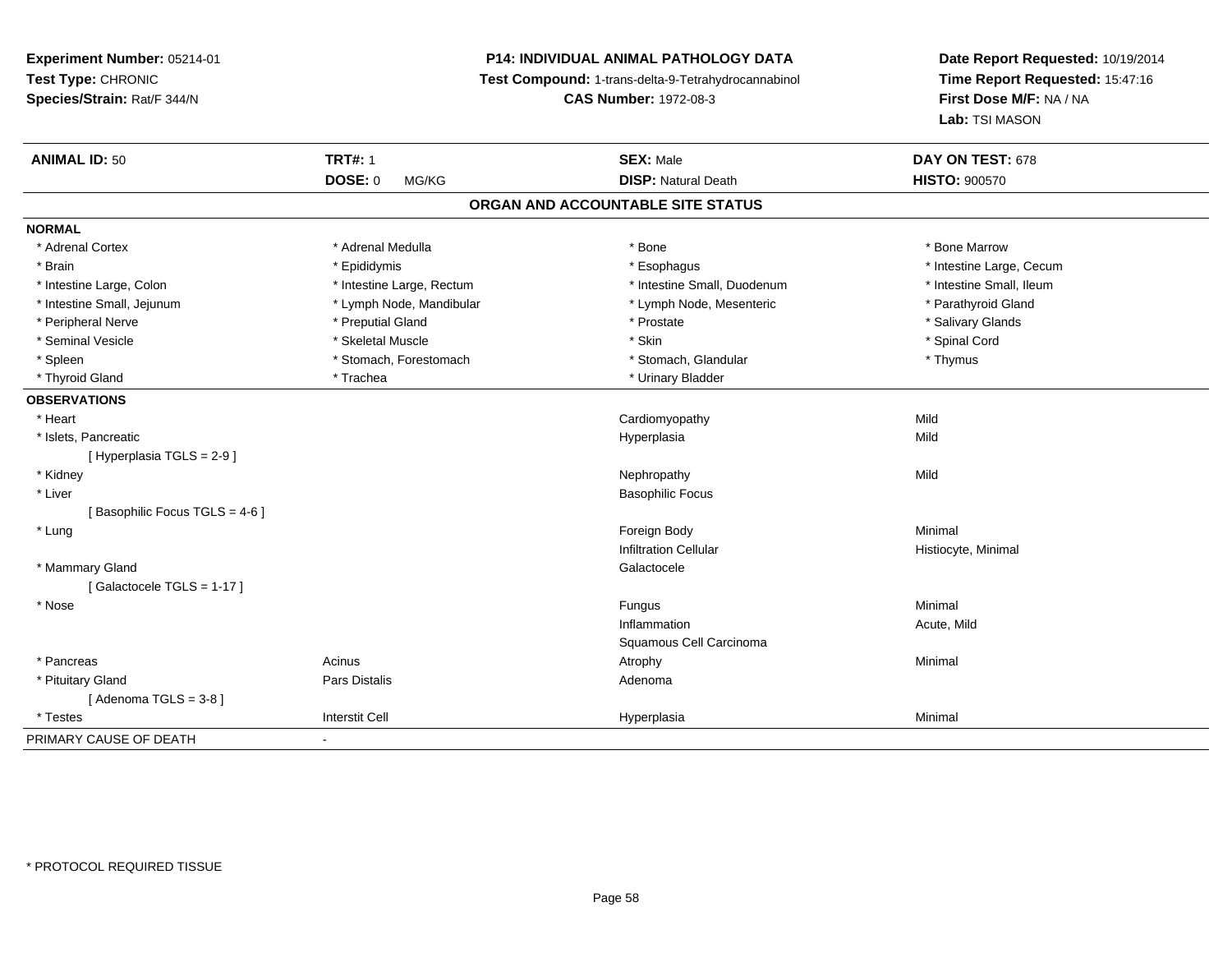| Experiment Number: 05214-01<br>Test Type: CHRONIC<br>Species/Strain: Rat/F 344/N | P14: INDIVIDUAL ANIMAL PATHOLOGY DATA<br>Test Compound: 1-trans-delta-9-Tetrahydrocannabinol<br><b>CAS Number: 1972-08-3</b> |                                   | Date Report Requested: 10/19/2014<br>Time Report Requested: 15:47:16<br>First Dose M/F: NA / NA<br>Lab: TSI MASON |
|----------------------------------------------------------------------------------|------------------------------------------------------------------------------------------------------------------------------|-----------------------------------|-------------------------------------------------------------------------------------------------------------------|
| <b>ANIMAL ID: 51</b>                                                             | <b>TRT#: 1</b>                                                                                                               | <b>SEX: Male</b>                  | DAY ON TEST: 731                                                                                                  |
|                                                                                  | <b>DOSE: 0</b><br>MG/KG                                                                                                      | <b>DISP: Terminal Sacrifice</b>   | <b>HISTO: 900571</b>                                                                                              |
|                                                                                  |                                                                                                                              | ORGAN AND ACCOUNTABLE SITE STATUS |                                                                                                                   |
| <b>NORMAL</b>                                                                    |                                                                                                                              |                                   |                                                                                                                   |
| * Adrenal Cortex                                                                 | * Adrenal Medulla                                                                                                            | * Bone                            | * Bone Marrow                                                                                                     |
| * Brain                                                                          | * Epididymis                                                                                                                 | * Esophagus                       | * Intestine Large, Cecum                                                                                          |
| * Intestine Large, Colon                                                         | * Intestine Large, Rectum                                                                                                    | * Intestine Small, Duodenum       | * Intestine Small, Ileum                                                                                          |
| * Intestine Small, Jejunum                                                       | * Islets, Pancreatic                                                                                                         | * Lung                            | * Lymph Node, Mandibular                                                                                          |
| * Lymph Node, Mesenteric                                                         | * Parathyroid Gland                                                                                                          | * Peripheral Nerve                | * Preputial Gland                                                                                                 |
| * Prostate                                                                       | * Salivary Glands                                                                                                            | * Skeletal Muscle                 | * Skin                                                                                                            |
| * Spinal Cord                                                                    | * Spleen                                                                                                                     | * Stomach, Forestomach            | * Stomach, Glandular                                                                                              |
| * Thymus                                                                         | * Trachea                                                                                                                    | * Urinary Bladder                 |                                                                                                                   |
| <b>MISSING</b>                                                                   |                                                                                                                              |                                   |                                                                                                                   |
| * Mammary Gland                                                                  |                                                                                                                              |                                   |                                                                                                                   |
| <b>OBSERVATIONS</b>                                                              |                                                                                                                              |                                   |                                                                                                                   |
| * Heart                                                                          |                                                                                                                              | Cardiomyopathy                    | Mild                                                                                                              |
| * Kidney                                                                         |                                                                                                                              | Nephropathy                       | Mild                                                                                                              |
| * Liver                                                                          |                                                                                                                              | Clear Cell Focus                  |                                                                                                                   |
| [Clear Cell Focus TGLS = $2-6+6.1$ ]                                             |                                                                                                                              |                                   |                                                                                                                   |
| * Nose                                                                           |                                                                                                                              | Inflammation                      | Acute, Minimal                                                                                                    |
| * Pancreas                                                                       | Acinus                                                                                                                       | Adenoma                           |                                                                                                                   |
|                                                                                  | Acinus                                                                                                                       | Atrophy                           | Mild                                                                                                              |
|                                                                                  | Acinus                                                                                                                       | Hyperplasia                       | Mild                                                                                                              |
| * Pituitary Gland                                                                | Pars Distalis                                                                                                                | Adenoma                           |                                                                                                                   |
| * Seminal Vesicle                                                                |                                                                                                                              | Atrophy                           | Minimal                                                                                                           |
| [Atrophy TGLS = $1-14$ ]                                                         |                                                                                                                              |                                   |                                                                                                                   |
| * Testes                                                                         | Bilateral, Interstit Cell                                                                                                    | Adenoma                           |                                                                                                                   |
| [Adenoma TGLS = $3-7$ ]                                                          |                                                                                                                              |                                   |                                                                                                                   |
| * Thyroid Gland                                                                  | C Cell                                                                                                                       | Adenoma                           |                                                                                                                   |
| PRIMARY CAUSE OF DEATH                                                           | ÷.                                                                                                                           |                                   |                                                                                                                   |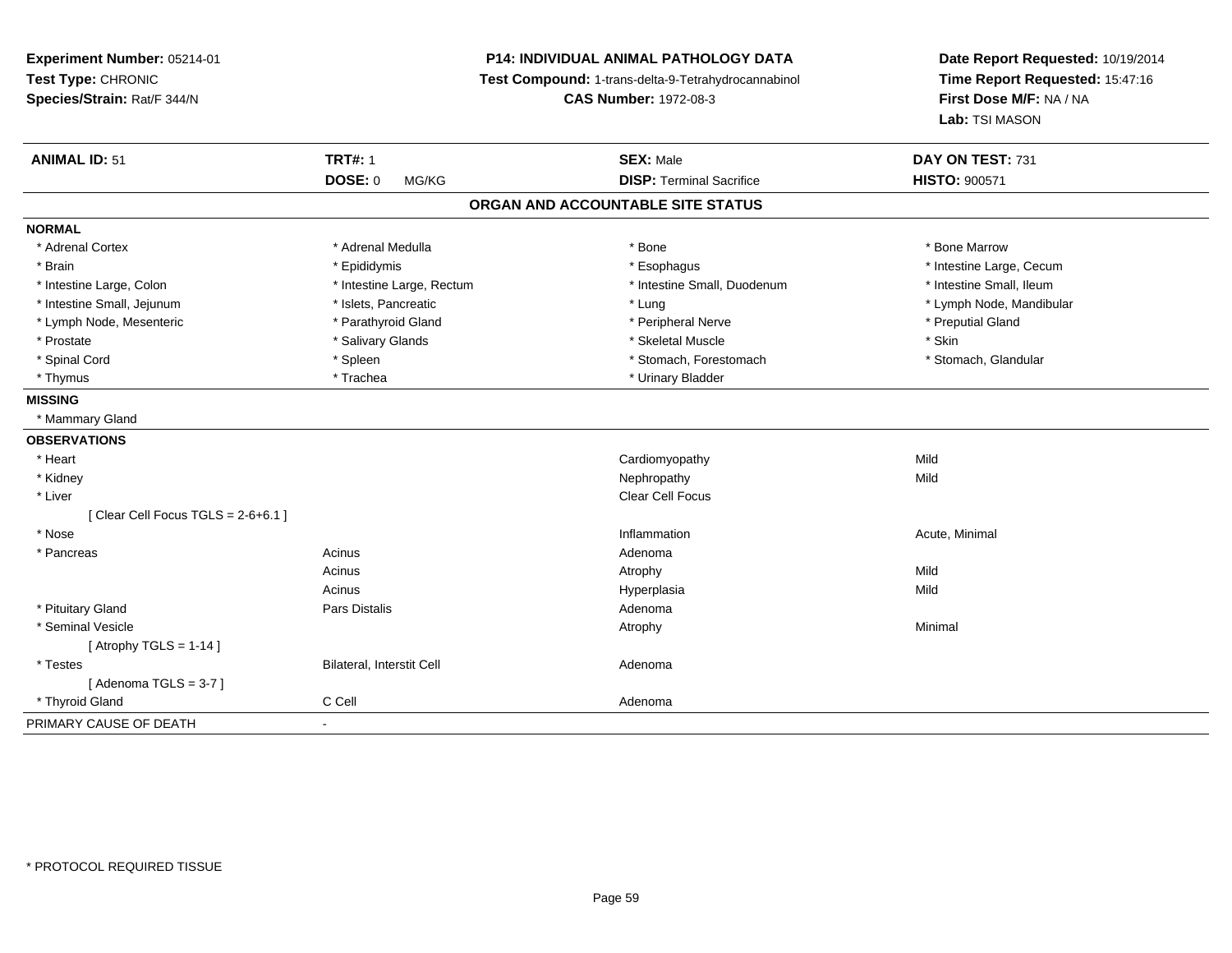**Experiment Number:** 05214-01**Test Type:** CHRONIC **Species/Strain:** Rat/F 344/N**P14: INDIVIDUAL ANIMAL PATHOLOGY DATA Test Compound:** 1-trans-delta-9-Tetrahydrocannabinol **CAS Number:** 1972-08-3**Date Report Requested:** 10/19/2014**Time Report Requested:** 15:47:16**First Dose M/F:** NA / NA**Lab:** TSI MASON**ANIMAL ID:** 52**TRT#:** 1 **SEX:** Male **DAY ON TEST:** 731 **DOSE:** 0 MG/KG **DISP:** Terminal Sacrifice **HISTO:** <sup>900572</sup> **ORGAN AND ACCOUNTABLE SITE STATUSNORMAL**\* Adrenal Cortex \* Adrenal Medulla \* Adrenal Medulla \* Bone \* Bone \* Bone \* Bone \* Bone Marrow \* Brain \* Explorer \* Epididymis \* \* Epididymis \* \* Esophagus \* Esophagus \* \* Esophagus \* Intestine Large, Cecum \* \* Intestine Large, Cecum \* Intestine Small, Ileum \* Intestine Large, Colon \* Intestine Large, Rectum \* Intestine Small, Duodenum \* Intestine Small, Duodenum \* Intestine Small, Jejunum \* \* et \* \* http://www.fat.com/mandibulary.com/mandibulary/state/state/state/state/state/state/state/state/state/state/state/state/state/state/state/state/state/state/state/state/state/state/state \* Lymph Node, Mesenteric \* Pancreas \* Parathyroid Gland \* Peripheral Nerve\* Seminal Vesicle \* Preputial Gland \* \* Annual vesicle \* \* Prostate \* \* Salivary Glands \* \* Salivary Glands \* \* Seminal Vesicle \* \* Skeletal Muscle \* Skin \* Spinal Cord \* Spleen \* Trachea \* Stomach, Forestomach \* Thymus \* Stomach, Glandular \* Thymus \* Thymus \* Thymus \* Thymus \* Thymus \* Thymus \* Thymus \* Thymus \* Thymus \* Thymus \* Thymus \* Thymus \* Thymus \* Thymus \* Thymus \* Thymus \* Thymus \* Thymus \* Thymu \* Urinary Bladder**OBSERVATIONS** Eyee the contract of the contract of the contract of the contract of the contract of the contract of the contract  $\mathsf{Mild}$  $[$  Cataract TGLS = 1-17  $]$  \* Heart Cardiomyopathyy Mild Moderate \* Kidneyy which is a state of the control of the Moderate of the Moderate of the Moderate of the Moderate of the Moderate of the Moderate of the Moderate of the Moderate of the Moderate of the Moderate of the Moderate of the Moder \* Lungg and the state of the state of the state of the state of the state of the state of the state of the state of the state of the state of the state of the state of the state of the state of the state of the state of the stat InflammationInflammation **Exercise Server Active** Chronic Active, Minimal Galactocele \* Mammary Glandd Galactocele in the control of the control of the control of the Calactocele of the Calactocele [ Galactocele TGLS = 2-18 ] \* Nosee de la contrate de la contrate de la contrate de la contrate de la contrate de la contrate de la contrate de l<br>Desdevenirs de la contrate de la contrate de la contrate de la contrate de la contrate de la contrate de la co Inflammation Acute, Mild \* Pituitary Glandd and the contract of Pars Distalis and the contract of Adenoma and Adenoma and the Adenoma and the Adenoma and  $\lambda$  $[$  Adenoma TGLS = 4-8  $]$  \* TestesBilateral, Interstit Cell **Adenoma** Adenoma  $[$  Adenoma TGLS = 3-7  $]$  \* Thyroid Gland C Cell Hyperplasia Minimal PRIMARY CAUSE OF DEATH - Animal Note: TGL #6: NORMAL MUCOSAL FOLD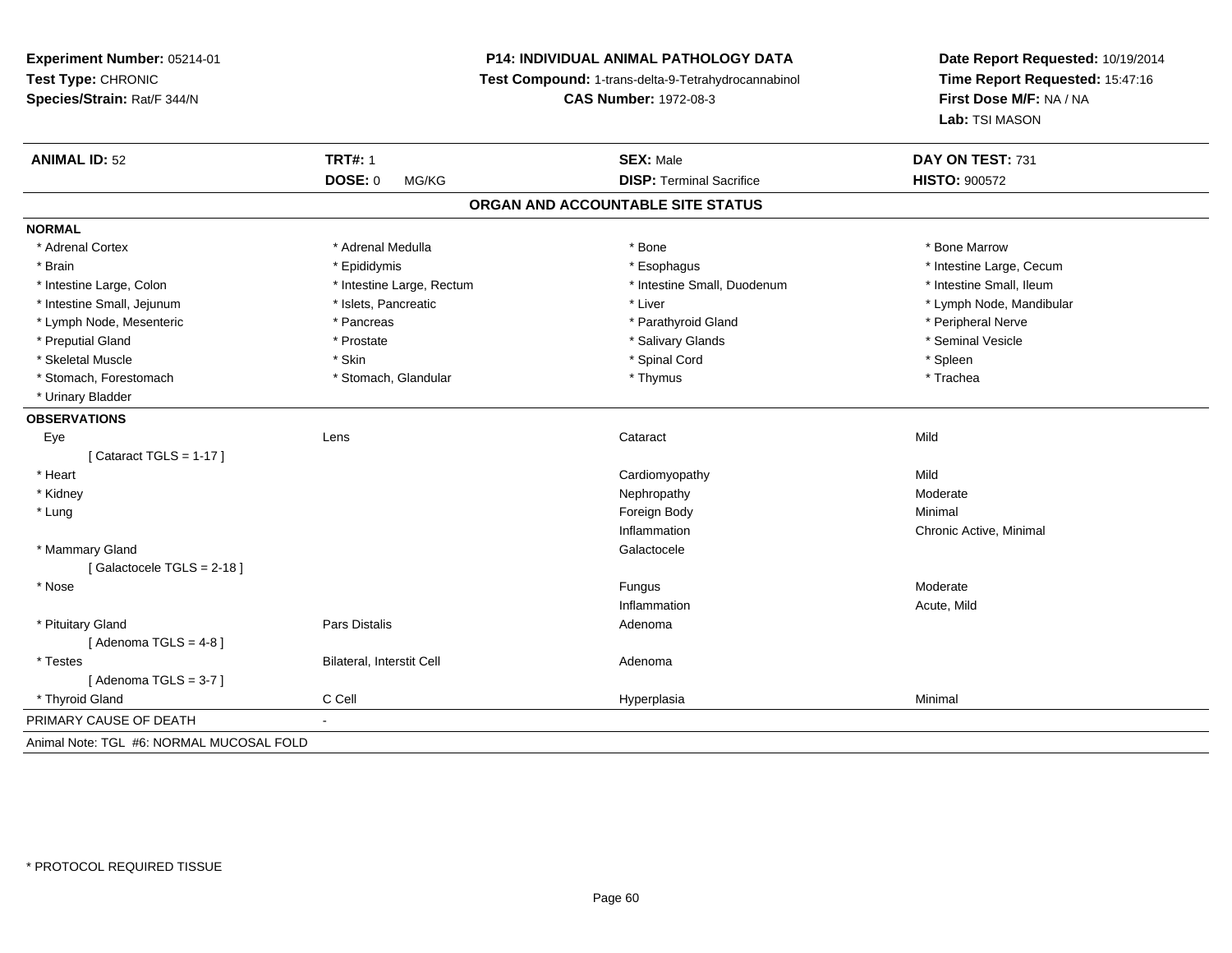| Experiment Number: 05214-01<br>Test Type: CHRONIC<br>Species/Strain: Rat/F 344/N | P14: INDIVIDUAL ANIMAL PATHOLOGY DATA<br>Test Compound: 1-trans-delta-9-Tetrahydrocannabinol<br><b>CAS Number: 1972-08-3</b> |                                   | Date Report Requested: 10/19/2014<br>Time Report Requested: 15:47:16<br>First Dose M/F: NA / NA<br>Lab: TSI MASON |  |
|----------------------------------------------------------------------------------|------------------------------------------------------------------------------------------------------------------------------|-----------------------------------|-------------------------------------------------------------------------------------------------------------------|--|
| <b>ANIMAL ID: 53</b>                                                             | <b>TRT#: 1</b>                                                                                                               | <b>SEX: Male</b>                  | DAY ON TEST: 731                                                                                                  |  |
|                                                                                  | <b>DOSE: 0</b><br>MG/KG                                                                                                      | <b>DISP: Terminal Sacrifice</b>   | <b>HISTO: 900573</b>                                                                                              |  |
|                                                                                  |                                                                                                                              | ORGAN AND ACCOUNTABLE SITE STATUS |                                                                                                                   |  |
| <b>NORMAL</b>                                                                    |                                                                                                                              |                                   |                                                                                                                   |  |
| * Adrenal Cortex                                                                 | * Adrenal Medulla                                                                                                            | * Bone                            | * Bone Marrow                                                                                                     |  |
| * Brain                                                                          | * Epididymis                                                                                                                 | * Esophagus                       | * Intestine Large, Cecum                                                                                          |  |
| * Intestine Large, Colon                                                         | * Intestine Large, Rectum                                                                                                    | * Intestine Small, Duodenum       | * Intestine Small, Ileum                                                                                          |  |
| * Intestine Small, Jejunum                                                       | * Islets, Pancreatic                                                                                                         | * Lymph Node, Mandibular          | * Lymph Node, Mesenteric                                                                                          |  |
| * Mammary Gland                                                                  | * Nose                                                                                                                       | * Peripheral Nerve                | * Preputial Gland                                                                                                 |  |
| * Prostate                                                                       | * Seminal Vesicle                                                                                                            | * Skeletal Muscle                 | * Skin                                                                                                            |  |
| * Spinal Cord                                                                    | * Spleen                                                                                                                     | * Stomach, Forestomach            | * Thymus                                                                                                          |  |
| * Thyroid Gland                                                                  | * Trachea                                                                                                                    | * Urinary Bladder                 |                                                                                                                   |  |
| <b>MISSING</b>                                                                   |                                                                                                                              |                                   |                                                                                                                   |  |
| * Parathyroid Gland                                                              |                                                                                                                              |                                   |                                                                                                                   |  |
| <b>OBSERVATIONS</b>                                                              |                                                                                                                              |                                   |                                                                                                                   |  |
| Eye                                                                              | Lens                                                                                                                         | Cataract                          | Mild                                                                                                              |  |
| [Cataract TGLS = $1-17$ ]                                                        |                                                                                                                              |                                   |                                                                                                                   |  |
| * Heart                                                                          |                                                                                                                              | Cardiomyopathy                    | Mild                                                                                                              |  |
| * Kidney                                                                         |                                                                                                                              | Cyst                              |                                                                                                                   |  |
|                                                                                  |                                                                                                                              | Nephropathy                       | Moderate                                                                                                          |  |
| * Liver                                                                          |                                                                                                                              | <b>Basophilic Focus</b>           |                                                                                                                   |  |
|                                                                                  |                                                                                                                              | Clear Cell Focus                  |                                                                                                                   |  |
| [Clear Cell Focus TGLS = 3-6+6.1]                                                |                                                                                                                              |                                   |                                                                                                                   |  |
| * Lung                                                                           |                                                                                                                              | Inflammation                      | Chronic Active, Mild                                                                                              |  |
| * Pancreas                                                                       | Acinus                                                                                                                       | Atrophy                           | Mild                                                                                                              |  |
| * Pituitary Gland                                                                | Pars Distalis                                                                                                                | Adenoma                           |                                                                                                                   |  |
| [Adenoma TGLS = $2-8$ ]                                                          |                                                                                                                              |                                   |                                                                                                                   |  |
| * Salivary Glands                                                                | Duct                                                                                                                         | Metaplasia                        | Squamous, Minimal                                                                                                 |  |
| * Stomach, Glandular                                                             |                                                                                                                              | Hyperplasia                       | Lymphoid, Mild                                                                                                    |  |
| [Hyperplasia TGLS = $6-5.1$ ]                                                    |                                                                                                                              |                                   |                                                                                                                   |  |
| * Testes                                                                         | <b>Bilateral, Interstit Cell</b>                                                                                             | Adenoma                           |                                                                                                                   |  |
| [ Adenoma TGLS = 4-7,5-7 ]                                                       |                                                                                                                              |                                   |                                                                                                                   |  |
| PRIMARY CAUSE OF DEATH                                                           | $\blacksquare$                                                                                                               |                                   |                                                                                                                   |  |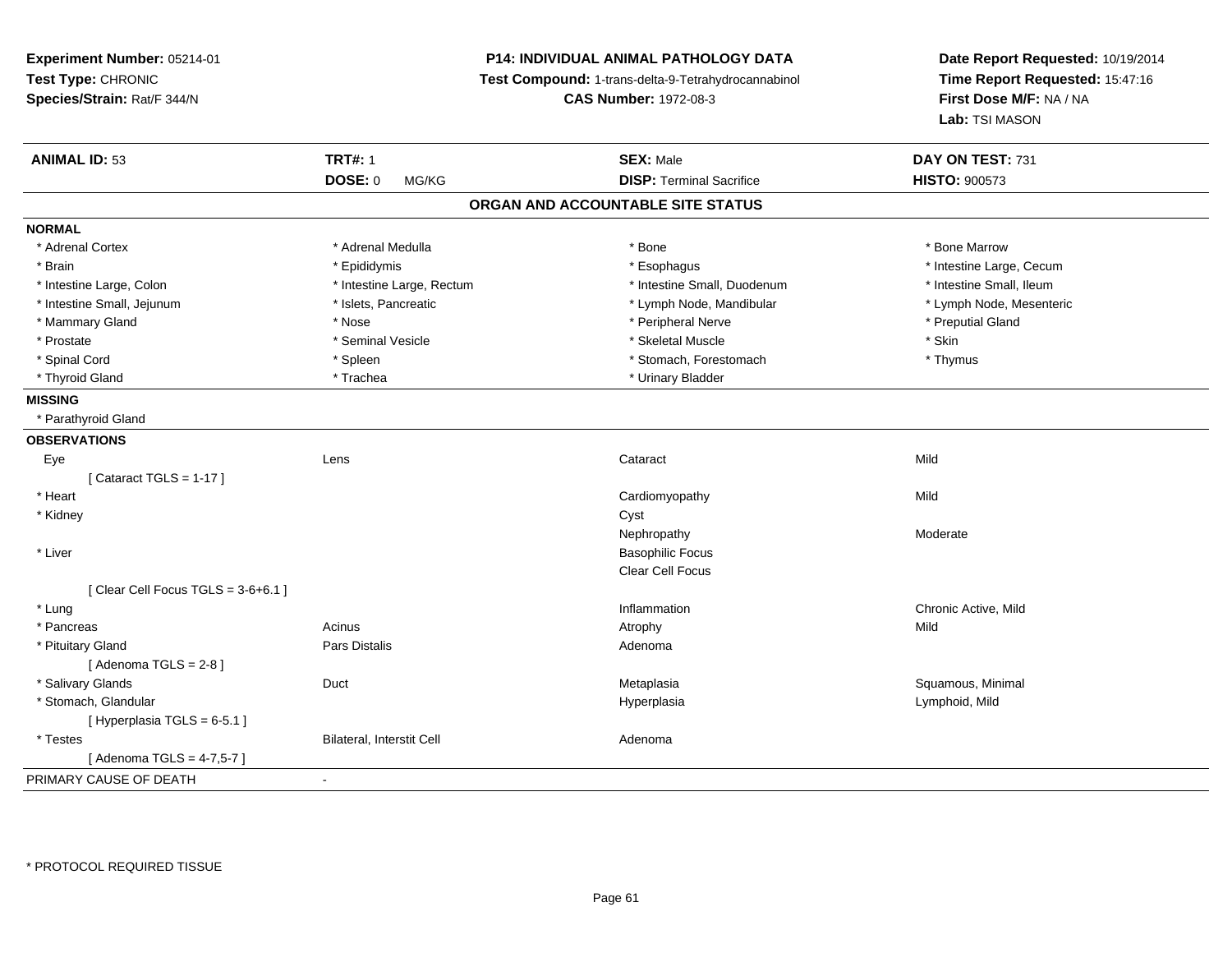**Experiment Number:** 05214-01**Test Type:** CHRONIC **Species/Strain:** Rat/F 344/N**P14: INDIVIDUAL ANIMAL PATHOLOGY DATA Test Compound:** 1-trans-delta-9-Tetrahydrocannabinol **CAS Number:** 1972-08-3**Date Report Requested:** 10/19/2014**Time Report Requested:** 15:47:16**First Dose M/F:** NA / NA**Lab:** TSI MASON**ANIMAL ID:** 54**TRT#:** 1 **SEX:** Male **DAY ON TEST:** 452 **DOSE:** 0 MG/KG **DISP:** Scheduled Sacrifice **HISTO:** <sup>900574</sup> **ORGAN AND ACCOUNTABLE SITE STATUSNORMAL**\* Adrenal Cortex \* Adrenal Medulla \* Adrenal Medulla \* Bone \* Bone \* Bone \* Bone \* Bone Marrow \* Brain \* Explorer \* Epididymis \* \* Epididymis \* \* Esophagus \* Esophagus \* \* Esophagus \* Intestine Large, Cecum \* \* Intestine Large, Cecum \* Intestine Small, Ileum \* Intestine Large, Colon \* Intestine Large, Rectum \* Intestine Small, Duodenum \* Intestine Small, Duodenum \* Lymph Node, Mesenteric \* Intestine Small, Jejunum \* Mandibular \* Islets, Pancreatic \* Mandibular \* Lymph Node, Mandibular \* Mammary Gland \* \* Annume \* Nose \* \* Nose \* \* Parathyroid Gland \* Peripheral Nerve \* Peripheral Nerve \* \* Peripheral Nerve \* \* Peripheral Nerve \* \* Peripheral Nerve \* \* Peripheral Nerve \* \* Peripheral Nerve \* \* \* \* \* \* \* \* Salivary Glands \* Pituitary Gland \* \* Then the state \* Preputial Gland \* Prosection \* Prostate \* \* Salivary Glands \* Salivary Glands \* Salivary Glands \* Salivary Glands \* Salivary Glands \* Salivary Glands \* Salivary Glands \* Salivary Glan \* Seminal Vesicle \* \* Spinal Cord \* Skeletal Muscle \* \* Skin \* \* Skin \* \* Spinal Vesicle \* Spinal Cord \* Spinal Cord \* Spleen \* Stomach, Forestomach \* Thyroid Gland \* Thomas \* The the store and the store and the store and the store and the store and the store and the store and the store and the store and the store and the store and the s \* Urinary Bladder**MISSING** \* Thymus**OBSERVATIONS** \* Heart Cardiomyopathy Minimal \* Kidneyy the control of the control of the control of the control of the control of the control of the control of the control of the control of the control of the control of the control of the control of the control of the contro \* Liverr and the contract of the contract of the contract of the contract of the contract of the contract of the contract of the contract of the contract of the contract of the contract of the contract of the contract of the cont **Infiltration Cellular**  \* Lungg is a constant of the contract of the construction Cellular and the construction Cellular construction Cellular Histiocyte, Minimal Democration Cellular and Histiocyte, Minimal Democration Cellular and Democration Cellula \* Pancreass the control of the control of the control of the control of the control of the control of the control of the control of the control of the control of the control of the control of the control of the control of the contro \* Stomach, Glandular Hyperplasiaa **Minimal** [ Hyperplasia TGLS = 2-5.1 ] \* TestesBilateral, Interstit Cell **Adenoma** Adenoma  $[$  Adenoma TGLS = 1-7+7.1  $]$ PRIMARY CAUSE OF DEATH-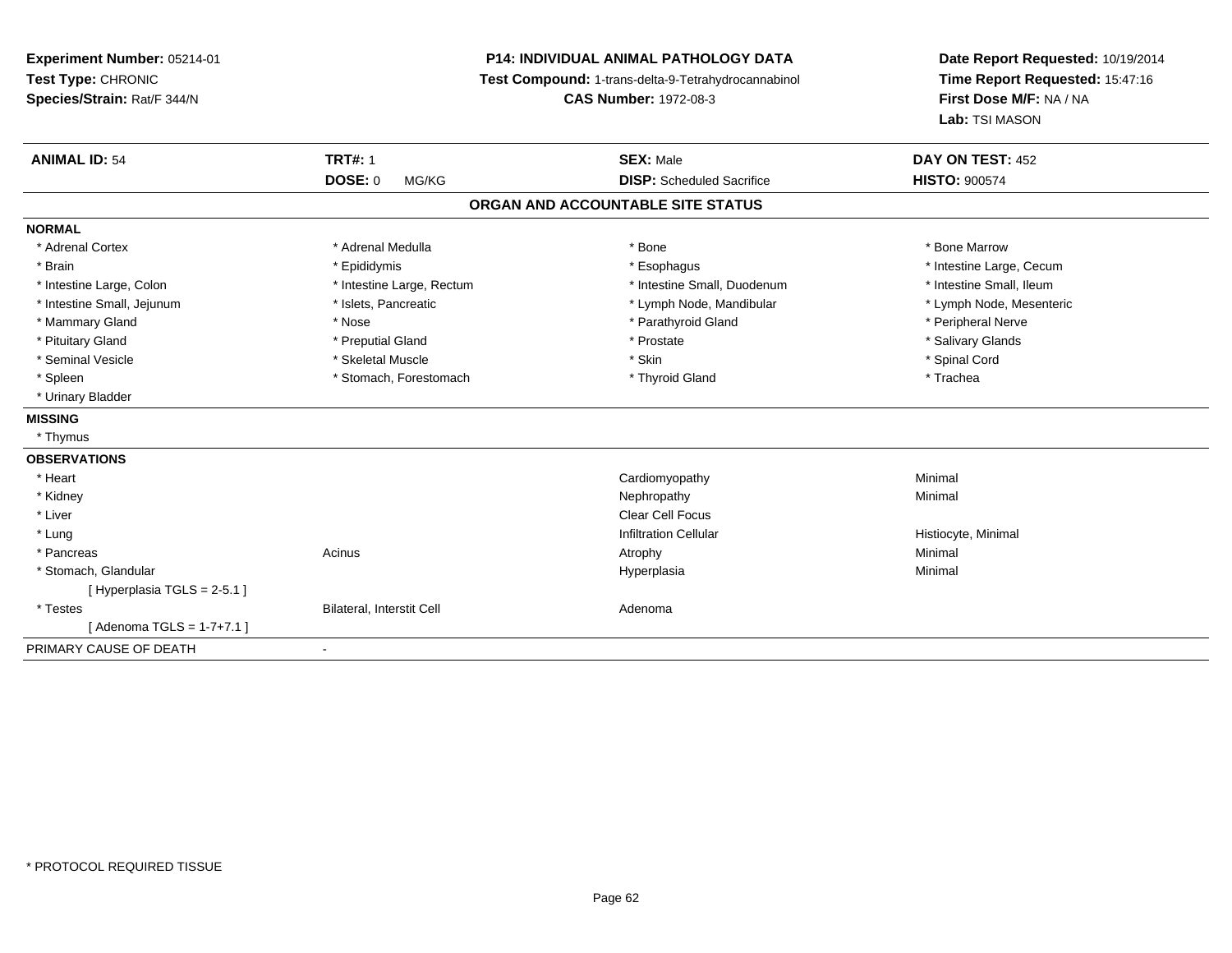**Experiment Number:** 05214-01**Test Type:** CHRONIC **Species/Strain:** Rat/F 344/N**P14: INDIVIDUAL ANIMAL PATHOLOGY DATA Test Compound:** 1-trans-delta-9-Tetrahydrocannabinol **CAS Number:** 1972-08-3**Date Report Requested:** 10/19/2014**Time Report Requested:** 15:47:16**First Dose M/F:** NA / NA**Lab:** TSI MASON**ANIMAL ID:** 55**TRT#:** 1 **SEX:** Male **DAY ON TEST:** 731 **DOSE:** 0 MG/KG**DISP:** Terminal Sacrifice **HISTO:**  $900575$ **ORGAN AND ACCOUNTABLE SITE STATUSNORMAL**\* Adrenal Cortex \* Adrenal Cortex \* \* The matter of the state of the state of the Marrow \* Bone Marrow \* Epididymis \* Epididymis \* Epididymis \* Bone Marrow \* Adrenal Cortex \* Epididymis \* Epididymis \* Bone Marrow \* Epididymis \* Epididymis \* Esophagus \* Thestine Large, Cecum \* Intestine Large, Cecum \* Intestine Large, Colon \* Intestine Large, Rectum \* Intestine Small, Duodenum \* Intestine Small, Ileum \* Intestine Small, Jejunum \* Islets, Pancreatic\* Parathyroid Gland \* Lymph Node, Mandibular \* Lymph Node, Mesenteric \* Mammary Gland \* Mammary Gland \* Peripheral Nerve \* \* \* Preputial Gland \* \* Preputial Gland \* \* Prostate \* \* Salivary Glands \* Salivary Glands \* Seminal Vesicle \* \* Spinal Cord \* Skeletal Muscle \* \* Skin \* \* Skin \* \* Spinal Vesicle \* Spinal Cord \* Spinal Cord \* Spleen \* \* Stomach, Glandular \* \* Thymus \* Thymus \* The \* \* Thachea \* Urinary Bladder**OBSERVATIONS** \* Adrenal Medullaa and the control of the control of the control of the Hyperplasia and the control of the Minimal of the control of the control of the control of the control of the control of the control of the control of the control of t \* Brain Hippocampus, Neuron Necrosis Minimal \* Heartt de la communicación de la communicación de la communicación de la communicación de la communicación de la co m Moderate Cardiomyopathyy Mild n and a control of the Acute, Mild Inflammation \* Kidneyy which is a state of the control of the Moderate of the Moderate of the Moderate of the Moderate of the Moderate of the Moderate of the Moderate of the Moderate of the Moderate of the Moderate of the Moderate of the Moder e **Focal**, Mild \* Liver Fatty Change \* Lungg is a controller to the controller of the controller of the controller of the controller of the chronic Active, Mild \* Nosee and the state of the state of the state of the state of the state of the state of the state of the state of the state of the state of the state of the state of the state of the state of the state of the state of the stat Inflammation Acute, Mild \* Pancreas Acinus AdenomaAdenoma \* Pituitary Glandd and the contract of Pars Distalis and the contract of Adenoma and Adenoma and the Adenoma and the Adenoma and  $\lambda$  $[$  Adenoma TGLS = 2-8  $]$  \* Stomach, ForestomachHyperplasia **Squamous, Diffuse, Mild**  \* TestesBilateral, Interstit Cell **Adenoma** Adenoma  $[$  Adenoma TGLS = 1-7  $]$  \* Thyroid Gland C Cell Hyperplasia Mild PRIMARY CAUSE OF DEATH-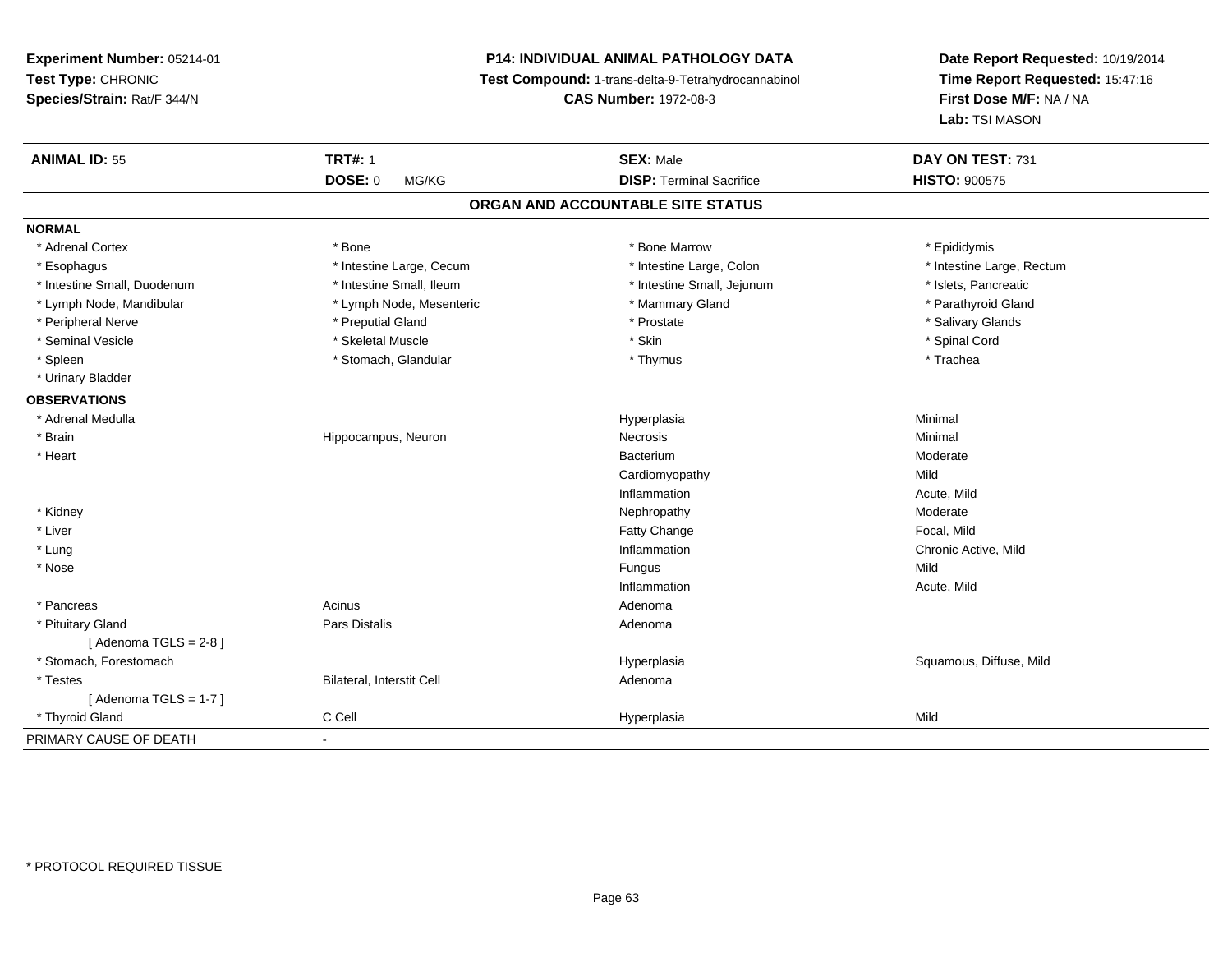| Experiment Number: 05214-01<br>Test Type: CHRONIC<br>Species/Strain: Rat/F 344/N<br><b>ANIMAL ID: 56</b> | <b>TRT#: 1</b><br><b>DOSE: 0</b><br>MG/KG | <b>P14: INDIVIDUAL ANIMAL PATHOLOGY DATA</b><br>Test Compound: 1-trans-delta-9-Tetrahydrocannabinol<br><b>CAS Number: 1972-08-3</b><br><b>SEX: Male</b><br><b>DISP:</b> Moribund Sacrifice | Date Report Requested: 10/19/2014<br>Time Report Requested: 15:47:16<br>First Dose M/F: NA / NA<br>Lab: TSI MASON<br>DAY ON TEST: 556<br><b>HISTO: 900576</b> |
|----------------------------------------------------------------------------------------------------------|-------------------------------------------|--------------------------------------------------------------------------------------------------------------------------------------------------------------------------------------------|---------------------------------------------------------------------------------------------------------------------------------------------------------------|
|                                                                                                          |                                           |                                                                                                                                                                                            |                                                                                                                                                               |
|                                                                                                          |                                           | ORGAN AND ACCOUNTABLE SITE STATUS                                                                                                                                                          |                                                                                                                                                               |
| <b>NORMAL</b>                                                                                            |                                           |                                                                                                                                                                                            |                                                                                                                                                               |
| * Adrenal Cortex                                                                                         | * Adrenal Medulla                         | * Bone                                                                                                                                                                                     | * Bone Marrow                                                                                                                                                 |
| * Brain                                                                                                  | * Epididymis                              | * Esophagus                                                                                                                                                                                | * Intestine Large, Cecum                                                                                                                                      |
| * Intestine Large, Colon                                                                                 | * Intestine Large, Rectum                 | * Intestine Small, Duodenum                                                                                                                                                                | * Intestine Small, Ileum                                                                                                                                      |
| * Intestine Small, Jejunum                                                                               | * Islets, Pancreatic                      | * Lung                                                                                                                                                                                     | * Lymph Node, Mandibular                                                                                                                                      |
| * Lymph Node, Mesenteric                                                                                 | * Nose                                    | * Parathyroid Gland                                                                                                                                                                        | * Peripheral Nerve                                                                                                                                            |
| * Preputial Gland                                                                                        | * Prostate                                | * Salivary Glands                                                                                                                                                                          | * Seminal Vesicle                                                                                                                                             |
| * Skeletal Muscle                                                                                        | * Skin                                    | * Spinal Cord                                                                                                                                                                              | * Spleen                                                                                                                                                      |
| * Stomach, Forestomach                                                                                   | * Stomach, Glandular                      | * Thymus                                                                                                                                                                                   | * Thyroid Gland                                                                                                                                               |
| * Trachea                                                                                                | * Urinary Bladder                         |                                                                                                                                                                                            |                                                                                                                                                               |
| <b>MISSING</b>                                                                                           |                                           |                                                                                                                                                                                            |                                                                                                                                                               |
| * Mammary Gland                                                                                          |                                           |                                                                                                                                                                                            |                                                                                                                                                               |
| <b>OBSERVATIONS</b>                                                                                      |                                           |                                                                                                                                                                                            |                                                                                                                                                               |
| * Heart                                                                                                  |                                           | Cardiomyopathy                                                                                                                                                                             | Mild                                                                                                                                                          |
| * Kidney                                                                                                 |                                           | Nephropathy                                                                                                                                                                                | Mild                                                                                                                                                          |
| * Liver                                                                                                  |                                           | <b>Eosinophilic Focus</b>                                                                                                                                                                  |                                                                                                                                                               |
| * Pancreas                                                                                               | Acinus                                    | Atrophy                                                                                                                                                                                    | Mild                                                                                                                                                          |
| * Pituitary Gland                                                                                        | <b>Pars Distalis</b>                      | Adenoma                                                                                                                                                                                    |                                                                                                                                                               |
| [Adenoma TGLS = $1-8.1$ ]                                                                                |                                           |                                                                                                                                                                                            |                                                                                                                                                               |
| * Testes                                                                                                 | <b>Interstit Cell</b>                     | Hyperplasia                                                                                                                                                                                | Minimal                                                                                                                                                       |
| PRIMARY CAUSE OF DEATH                                                                                   | $\blacksquare$                            |                                                                                                                                                                                            |                                                                                                                                                               |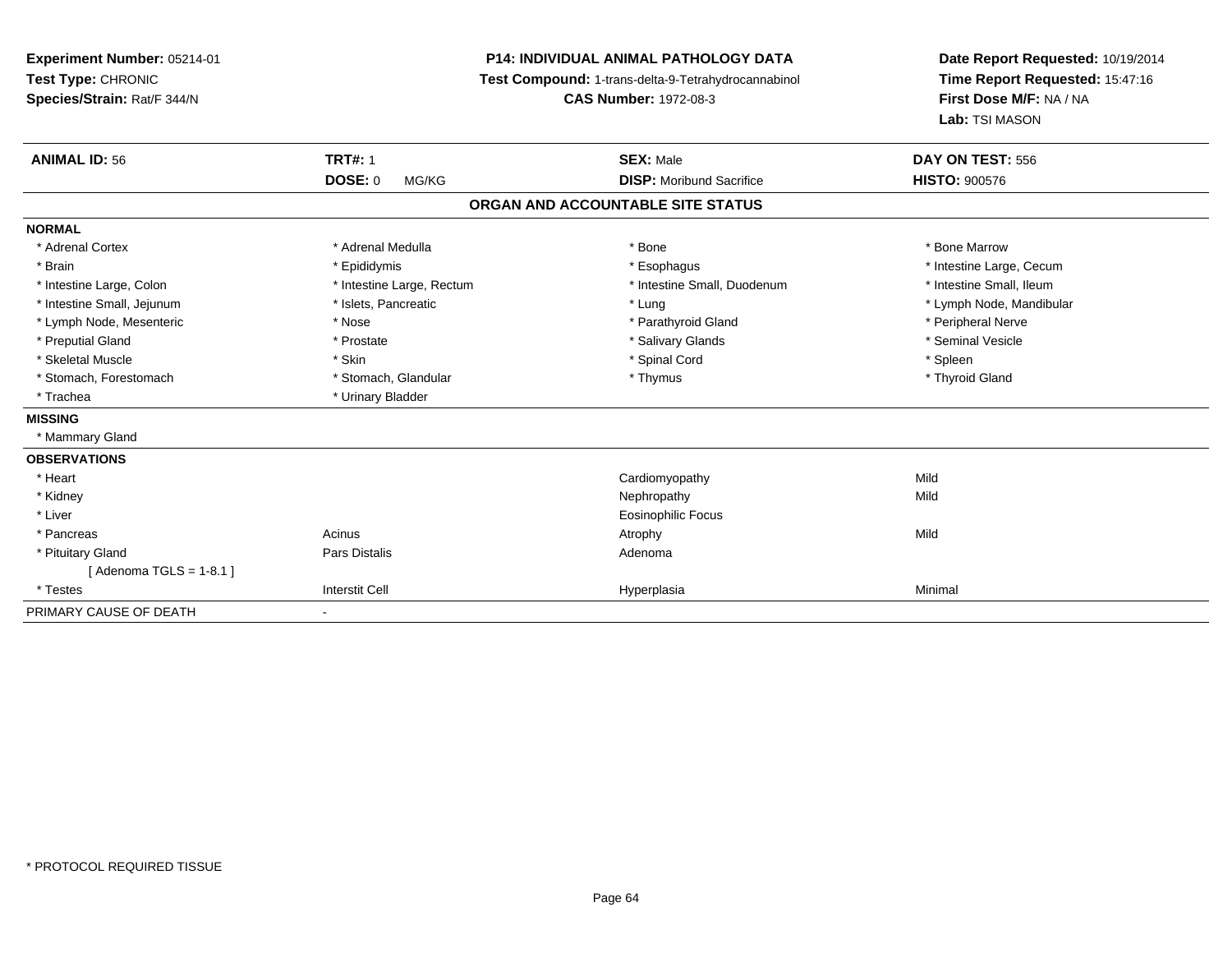# **P14: INDIVIDUAL ANIMAL PATHOLOGY DATA**

**Test Compound:** 1-trans-delta-9-Tetrahydrocannabinol

**CAS Number:** 1972-08-3

| <b>ANIMAL ID: 57</b>      | <b>TRT#: 1</b>              | <b>SEX: Male</b>                  | DAY ON TEST: 540           |
|---------------------------|-----------------------------|-----------------------------------|----------------------------|
|                           | DOSE: 0<br>MG/KG            | <b>DISP: Moribund Sacrifice</b>   | <b>HISTO: 900577</b>       |
|                           |                             | ORGAN AND ACCOUNTABLE SITE STATUS |                            |
| <b>NORMAL</b>             |                             |                                   |                            |
| * Adrenal Cortex          | * Bone                      | * Bone Marrow                     | * Brain                    |
| * Epididymis              | * Esophagus                 | * Intestine Large, Cecum          | * Intestine Large, Colon   |
| * Intestine Large, Rectum | * Intestine Small, Duodenum | * Intestine Small, Ileum          | * Intestine Small, Jejunum |
| * Lung                    | * Lymph Node, Mandibular    | * Lymph Node, Mesenteric          | * Mammary Gland            |
| * Parathyroid Gland       | * Peripheral Nerve          | * Pituitary Gland                 | * Preputial Gland          |
| * Prostate                | * Salivary Glands           | * Seminal Vesicle                 | * Skeletal Muscle          |
| * Skin                    | * Spinal Cord               | * Spleen                          | * Stomach, Glandular       |
| * Thymus                  | * Thyroid Gland             | * Trachea                         | * Urinary Bladder          |
| <b>OBSERVATIONS</b>       |                             |                                   |                            |
| * Adrenal Medulla         |                             | Hyperplasia                       | Mild                       |
| * Heart                   |                             | Cardiomyopathy                    | Minimal                    |
| * Islets, Pancreatic      |                             | Hyperplasia                       | Minimal                    |
| * Kidney                  | Cortex                      | Mineralization                    | Minimal                    |
|                           |                             | Nephropathy                       | Mild                       |
| * Liver                   |                             | <b>Fatty Change</b>               | Focal, Minimal             |
| [Fatty Change TGLS = 2-6] |                             |                                   |                            |
| * Nose                    |                             | Fungus                            | Moderate                   |
|                           |                             | Inflammation                      | Acute, Mild                |
| * Pancreas                | Acinus                      | Hyperplasia                       | Minimal                    |
| * Stomach, Forestomach    |                             | Erosion                           | Minimal                    |
|                           |                             | Hyperplasia                       | Squamous, Diffuse, Mild    |
| * Testes                  | Bilateral, Interstit Cell   | Adenoma                           |                            |
| [Adenoma TGLS = $1-7$ ]   |                             |                                   |                            |
| PRIMARY CAUSE OF DEATH    | Ĭ.                          |                                   |                            |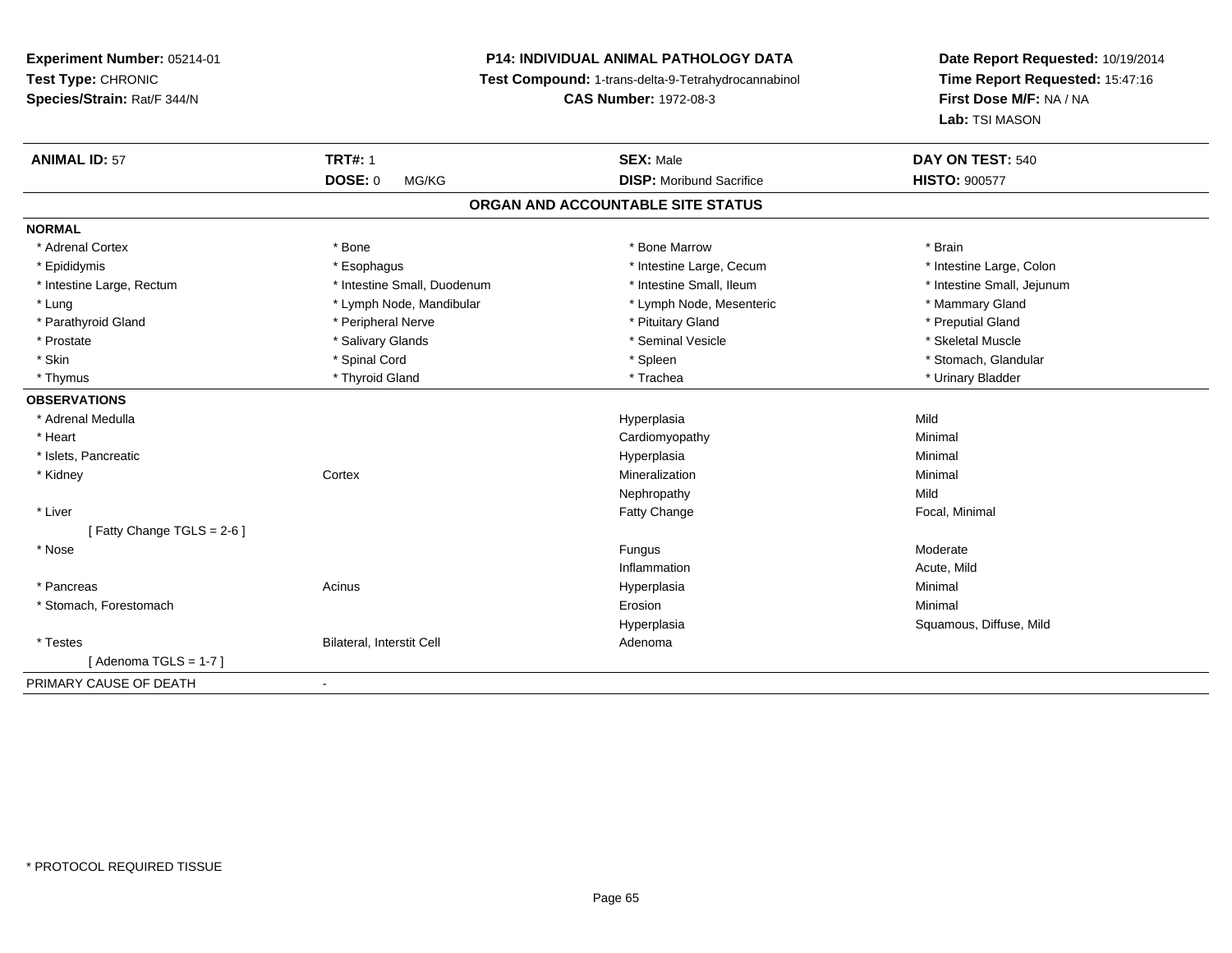**Experiment Number:** 05214-01**Test Type:** CHRONIC **Species/Strain:** Rat/F 344/N**P14: INDIVIDUAL ANIMAL PATHOLOGY DATA Test Compound:** 1-trans-delta-9-Tetrahydrocannabinol **CAS Number:** 1972-08-3**Date Report Requested:** 10/19/2014**Time Report Requested:** 15:47:16**First Dose M/F:** NA / NA**Lab:** TSI MASON**ANIMAL ID:** 58**TRT#:** 1 **SEX:** Male **DAY ON TEST:** 516 **DOSE:** 0 MG/KG**DISP:** Natural Death **HISTO:**  $900578$ **ORGAN AND ACCOUNTABLE SITE STATUSNORMAL**\* Adrenal Cortex \* Adrenal Medulla \* Adrenal Medulla \* Bone \* Bone \* Bone \* Bone \* Bone Marrow \* Brain \* The the state of the state of the state of the state of the state of the state of the state of the state of the state of the state of the state of the state of the state of the state of the state of the state of \* Intestine Small, Jejunum \* Intestine Large, Rectum \* Intestine Small, Duodenum \* Intestine Small, Duodenum \* \* Intestine Small, Ileum \* Islets, Pancreatic \* The same \* Lymph Node, Mandibular \* Lymph Node, Mesenteric \* Pancreas \* Pancreas \* Preputial Gland \* Parathyroid Gland \* \* The parathyroid Gland \* Peripheral Nerve \* \* Preputial Gland \* Preputial Gland \* \* Preputial Gland \* \* Preputial Gland \* \* Preputial Gland \* \* Preputial Gland \* \* Preputial Gland \* \* Preputial Gland \* Prostate \* The state \* Seminal Vesicle \* Skeletal Muscle \* Skeletal Muscle \* Skin \* Thymus \* Spinal Cord \* Spinal Cord \* Spinal Cord \* Stomach, Forestomach \* Stomach, Forestomach \* Stomach, Forestomach \* Thyroid Gland \* Trachea \* Trachea \* Trachea \* Urinary Bladder **MISSING** \* Mammary Gland**AUTO PRECLUDES DIAG.** \* Intestine Large, Cecum**OBSERVATIONS** \* Heart Cardiomyopathyy Mild Mild \* Kidneyy the controller of the controller of the controller of the controller of the controller of the controller of the controller of the controller of the controller of the controller of the controller of the controller of the \* Liverr and the control of the control of the control of the control of the control of the Clear Cell Focus of the control of the control of the control of the control of the control of the control of the control of the control \* Lung Inflammation Chronic Active, Mild \* Nosee the contraction of the contraction of the contraction of the contraction of the contraction of the contraction  $\mathsf{Acute}$ , Minimal \* Salivary Glandss Duct Metaplasia Metaplasia **Magnetic Contract Contract Contract Contract Contract Contract Contract Contract Contract Contract Contract Contract Contract Contract Contract Contract Contract Contract Contract Contract Contract Contract Con**  \* Stomach, Glandularr and the contract of the contract of the contract of the contract of the contract of the contract of the contract of the contract of the contract of the contract of the contract of the contract of the contract of the cont n and a studies of the state of the Minimal [ Erosion TGLS = 1-5.1 ] \* TestesBilateral, Interstit Cell **Adenoma** PRIMARY CAUSE OF DEATH-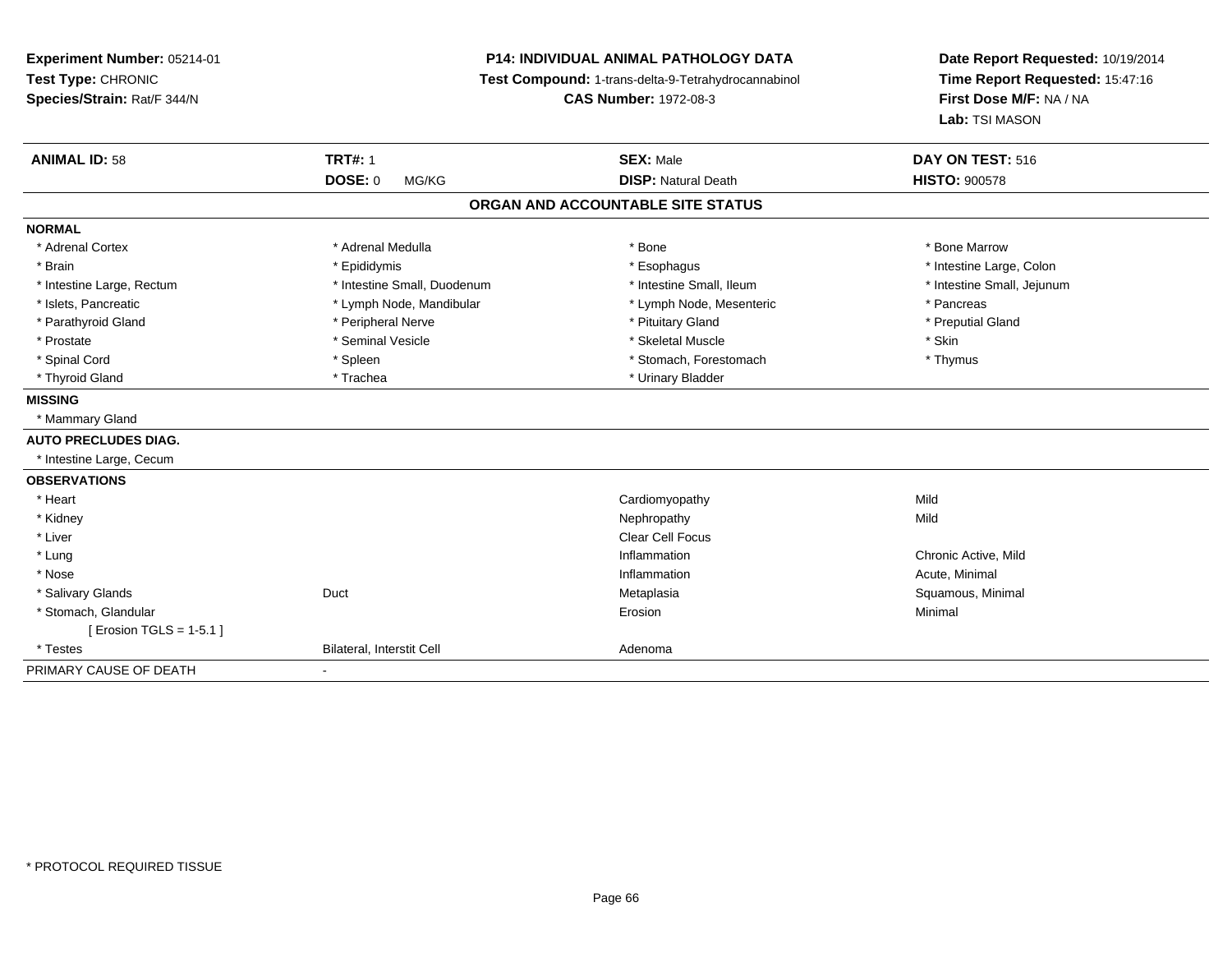**Experiment Number:** 05214-01**Test Type:** CHRONIC **Species/Strain:** Rat/F 344/N**P14: INDIVIDUAL ANIMAL PATHOLOGY DATA Test Compound:** 1-trans-delta-9-Tetrahydrocannabinol **CAS Number:** 1972-08-3**Date Report Requested:** 10/19/2014**Time Report Requested:** 15:47:16**First Dose M/F:** NA / NA**Lab:** TSI MASON**ANIMAL ID:** 60**TRT#:** 1 **SEX:** Male **DAY ON TEST:** 499 **DOSE:** 0 MG/KG**DISP:** Natural Death **HISTO:**  $900580$ **ORGAN AND ACCOUNTABLE SITE STATUSNORMAL**\* Adrenal Cortex \* Adrenal Medulla \* Adrenal Medulla \* Bone \* Bone \* Bone \* Bone \* Bone Marrow \* Brain \* The the state of the state of the state of the state of the state of the state of the state of the state of the state of the state of the state of the state of the state of the state of the state of the state of \* Lymph Node, Mesenteric \* Intestine Small, Duodenum **\* Western and The Americ 19th Americ** \* Lymph Node, Mandibular \* Lymph Node, Mandibular \* Mammary Gland \* \* Annume \* Nose \* \* Nose \* \* Parathyroid Gland \* Peripheral Nerve \* Peripheral Nerve \* \* Peripheral Nerve \* \* Peripheral Nerve \* \* Peripheral Nerve \* \* Peripheral Nerve \* \* Peripheral Nerve \* \* \* \* \* \* \* \* Salivary Glands \* Pituitary Gland \* \* Then the state \* Preputial Gland \* Prosection \* Prostate \* \* Salivary Glands \* Salivary Glands \* Salivary Glands \* Salivary Glands \* Salivary Glands \* Salivary Glands \* Salivary Glands \* Salivary Glan \* Seminal Vesicle \* \* Spinal Cord \* Skeletal Muscle \* \* Skin \* \* Skin \* \* Spinal Vesicle \* Spinal Cord \* Spinal Cord \* Spleen \* Stomach, Forestomach \* Stomach \* Stomach, Glandular \* Stomach, Glandular \* Thymus \* Thyroid Gland \* Trachea \* Trachea \* Trachea \* Urinary Bladder **AUTO PRECLUDES DIAG.** \* Intestine Large, Cecum \* Intestine Large, Rectum \* Intestine Small, Ileum \* Intestine Small, Jejunum**OBSERVATIONS** \* Heart Cardiomyopathyy Mild Minimal \* Kidneyy the control of the control of the control of the control of the control of the control of the control of the control of the control of the control of the control of the control of the control of the control of the contro \* Liver Fatty Change Focal, Minimal Hepatodiaphragmatic Nodule[ Hepatodiaphragmatic Nodule TGLS = 2-6.1 ] \* Lungg is a complete that the congestion of the congestion of the congestion of the congestion of  $\mathbb{N}$ ild Inflammation Chronic Active, Minimal  $[$  Congestion TGLS = 1-2+3  $]$  \* Pancreass the control of the control of the control of the control of the control of the control of the control of the control of the control of the control of the control of the control of the control of the control of the contro \* TestesBilateral, Interstit Cell **Adenoma** Adenoma PRIMARY CAUSE OF DEATH-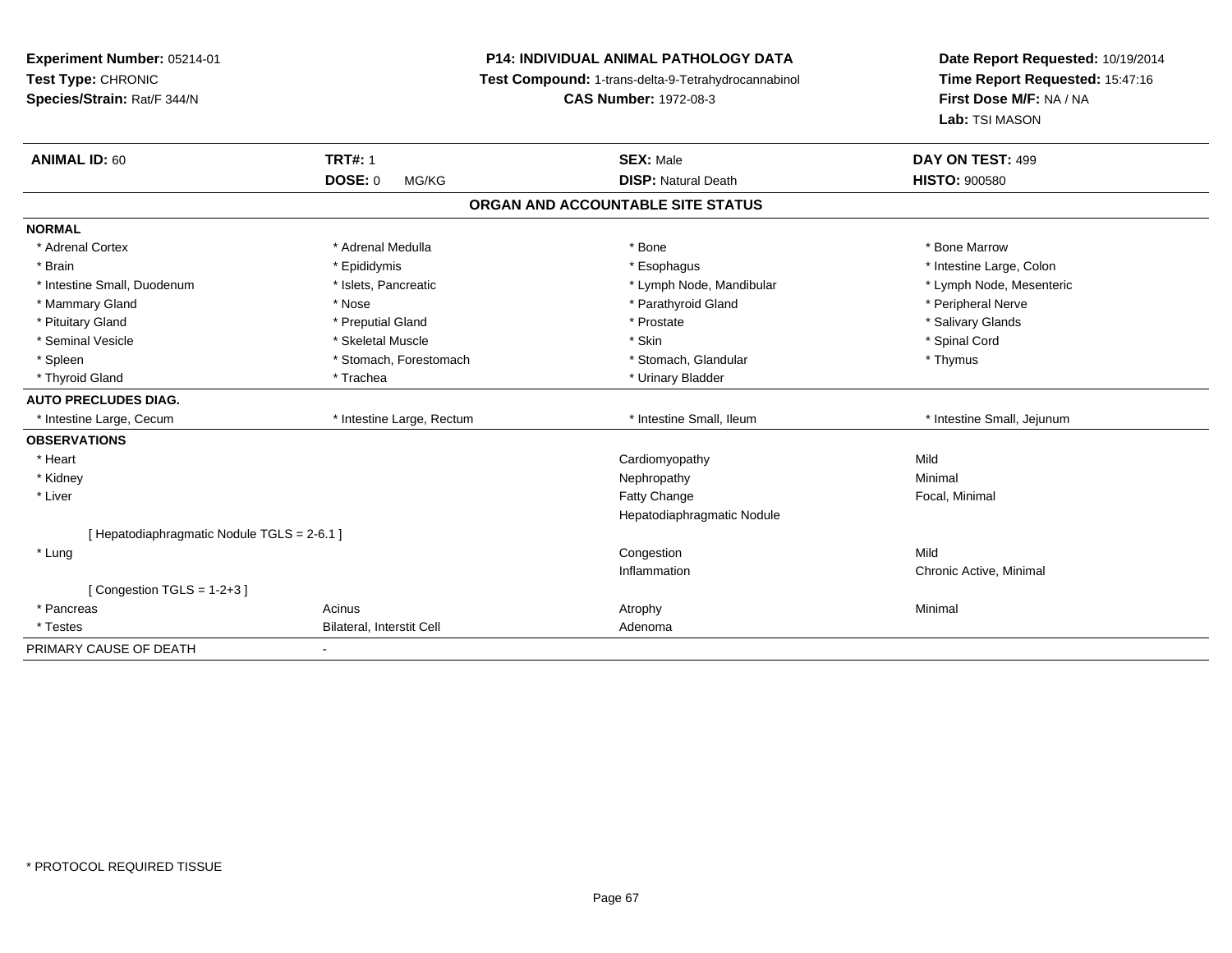# **P14: INDIVIDUAL ANIMAL PATHOLOGY DATA**

**Test Compound:** 1-trans-delta-9-Tetrahydrocannabinol

**CAS Number:** 1972-08-3

| <b>ANIMAL ID: 62</b>                    | <b>TRT#: 1</b>            | <b>SEX: Male</b>                  | DAY ON TEST: 731         |
|-----------------------------------------|---------------------------|-----------------------------------|--------------------------|
|                                         | <b>DOSE: 0</b><br>MG/KG   | <b>DISP: Terminal Sacrifice</b>   | <b>HISTO: 900582</b>     |
|                                         |                           | ORGAN AND ACCOUNTABLE SITE STATUS |                          |
| <b>NORMAL</b>                           |                           |                                   |                          |
| * Adrenal Cortex                        | * Adrenal Medulla         | * Bone                            | * Bone Marrow            |
| * Brain                                 | * Epididymis              | * Esophagus                       | * Intestine Large, Cecum |
| * Intestine Large, Colon                | * Intestine Large, Rectum | * Intestine Small, Duodenum       | * Intestine Small, Ileum |
| * Intestine Small, Jejunum              | * Lymph Node, Mandibular  | * Lymph Node, Mesenteric          | * Nose                   |
| * Pancreas                              | * Parathyroid Gland       | * Peripheral Nerve                | * Preputial Gland        |
| * Prostate                              | * Salivary Glands         | * Seminal Vesicle                 | * Skeletal Muscle        |
| * Skin                                  | * Spinal Cord             | * Spleen                          | * Stomach, Forestomach   |
| * Stomach, Glandular                    | * Thymus                  | * Trachea                         | * Urinary Bladder        |
| <b>OBSERVATIONS</b>                     |                           |                                   |                          |
| Eye                                     | Lens                      | Cataract                          | Mild                     |
| [Cataract TGLS = $1-17$ ]               |                           |                                   |                          |
| * Heart                                 |                           | Cardiomyopathy                    | Mild                     |
| * Islets, Pancreatic                    |                           | Adenoma                           |                          |
| * Kidney                                |                           | Nephropathy                       | Moderate                 |
| * Liver                                 |                           | <b>Basophilic Focus</b>           |                          |
|                                         |                           | Clear Cell Focus                  |                          |
|                                         |                           | Hepatocellular Adenoma            |                          |
| [ Hepatocellular Adenoma TGLS = 5-6.1 ] |                           |                                   |                          |
| * Lung                                  |                           | Inflammation                      | Chronic Active, Minimal  |
| * Mammary Gland                         |                           | Fibroadenoma                      |                          |
| [Fibroadenoma TGLS = $2-10.1$ ]         |                           |                                   |                          |
| * Pituitary Gland                       | <b>Pars Distalis</b>      | Adenoma                           |                          |
| [Adenoma TGLS = $4-8$ ]                 |                           |                                   |                          |
| * Testes                                | Bilateral, Interstit Cell | Adenoma                           |                          |
| [Adenoma TGLS = $3-7$ ]                 |                           |                                   |                          |
| * Thyroid Gland                         | C Cell                    | Hyperplasia                       | Minimal                  |
| PRIMARY CAUSE OF DEATH                  | $\blacksquare$            |                                   |                          |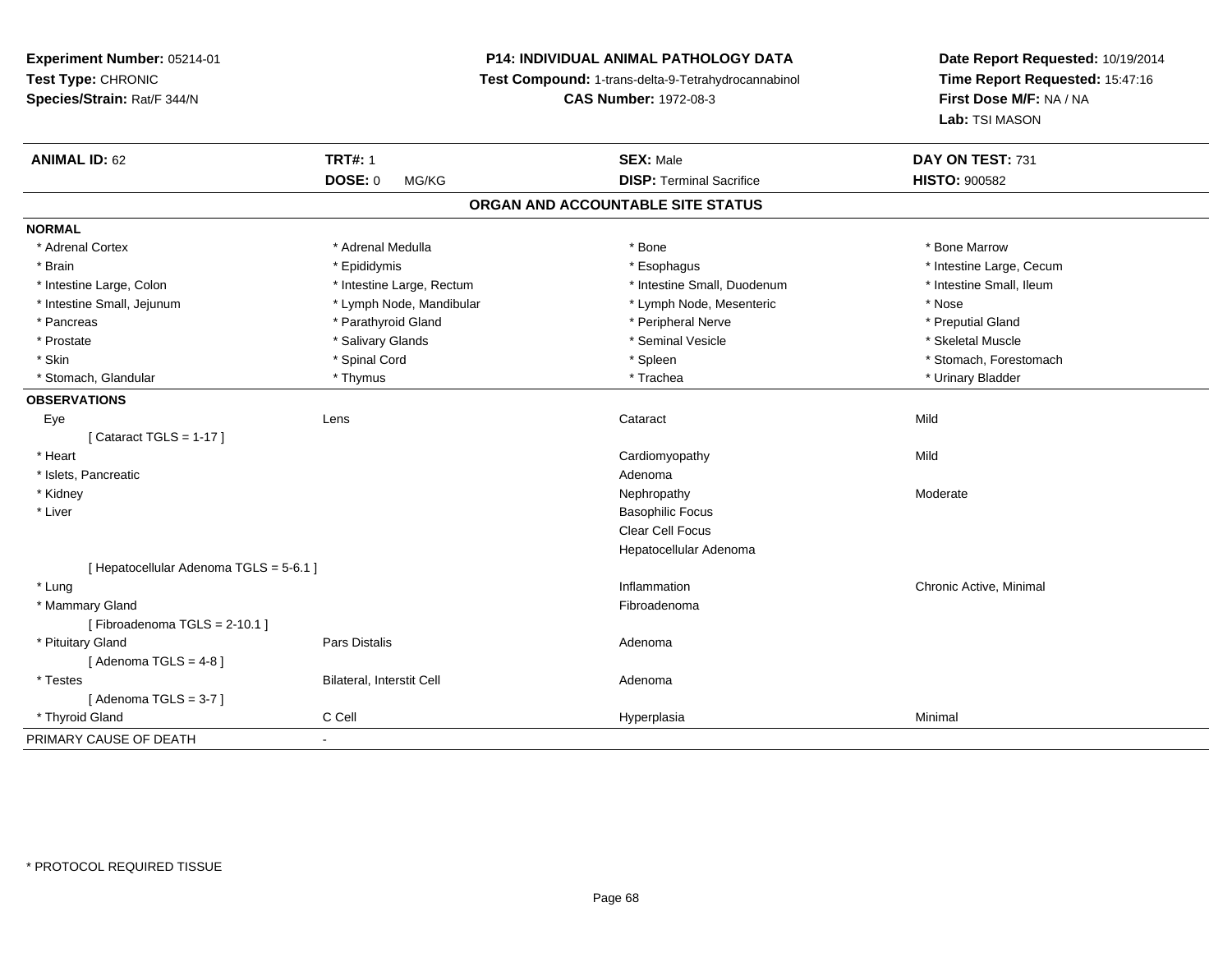**Experiment Number:** 05214-01**Test Type:** CHRONIC **Species/Strain:** Rat/F 344/N**P14: INDIVIDUAL ANIMAL PATHOLOGY DATA Test Compound:** 1-trans-delta-9-Tetrahydrocannabinol **CAS Number:** 1972-08-3**Date Report Requested:** 10/19/2014**Time Report Requested:** 15:47:16**First Dose M/F:** NA / NA**Lab:** TSI MASON**ANIMAL ID:** 63**TRT#:** 1 **SEX:** Male **DAY ON TEST:** 683 **DOSE:** 0 MG/KG **DISP:** Moribund Sacrifice **HISTO:** <sup>900583</sup> **ORGAN AND ACCOUNTABLE SITE STATUSNORMAL**\* Adrenal Cortex \* Adrenal Medulla \* Adrenal Medulla \* Bone \* Bone \* Bone \* Bone \* Bone Marrow \* Brain \* Explorer \* Epididymis \* \* Epididymis \* \* Esophagus \* Esophagus \* \* Esophagus \* Intestine Large, Cecum \* \* Intestine Large, Cecum \* Intestine Small. Ileum \* Intestine Large, Colon \* Intestine Large, Rectum \* Intestine Small, Duodenum \* Intestine Small, Duodenum \* Intestine Small, Jejunum \* Lymph Node, Mandibular \* Lymph Node, Mesenteric \* Nose\* Preputial Gland \* Pancreas \* \* Parathyroid Gland \* \* Parathyroid Gland \* \* Peripheral Nerve \* \* Peripheral Nerve \* \* Preputial Gland \* Skeletal Muscle \* Prostate \* \* Skeletal Muscle \* \* Salivary Glands \* \* Steminal Vesicle \* \* Seminal Vesicle \* \* Skeletal Muscle \* Stomach. Glandular \* Skin \* Stomach, Glandular \* Spinal Cord \* \* Stomach, Stomach, Glandular \* Spinal Cord \* \* Stomach, Glandular \* Thymus \* Trachea **MISSING** \* Mammary Gland**OBSERVATIONS** \* Heart Cardiomyopathyy Mild \* Islets, Pancreaticc and the contract of the contract of the contract of the contract of the contract of the contract of the contract of the contract of the contract of the contract of the contract of the contract of the contract of the cont Nephropathy \* Kidneyy the controller of the controller of the controller of the Moderate Moderate of the Moderate of the Moderate o \* Liver Basophilic Focus \* Lungg is a controller to the controller of the controller of the chronic Active, Minimal of the chronic Active, Minimal of the chronic Active, Minimal of the chronic Active, Minimal of the chronic Active, Minimal of the chroni \* Pituitary Glandd and the set of Pars Distalis and the Second Adenomal Adenomal Second Second Pars Distallis  $[$  Adenoma TGLS = 1-8  $]$  \* Stomach, Forestomachh and the state of the state of the Hyperplasia Squamous, Diffuse, Mild and the Squamous, Diffuse, Mild and the Squamous, Diffuse, Mild and the Squamous, Diffuse, Mild and the Squamous, Diffuse, Mild and the Squamous, Diff Ulcerr **Mild**  $[$  Ulcer TGLS = 2-5  $]$  \* TestesBilateral, Interstit Cell **Adenoma** Adenoma  $[$  Adenoma TGLS = 3-7  $]$  \* Thyroid Gland C Cell Hyperplasia Mild \* Urinary Bladder Calculus Gross Observation Calculus Micro Observation Only[ Calculus Micro Observation Only TGLS = 4-9 ]PRIMARY CAUSE OF DEATH-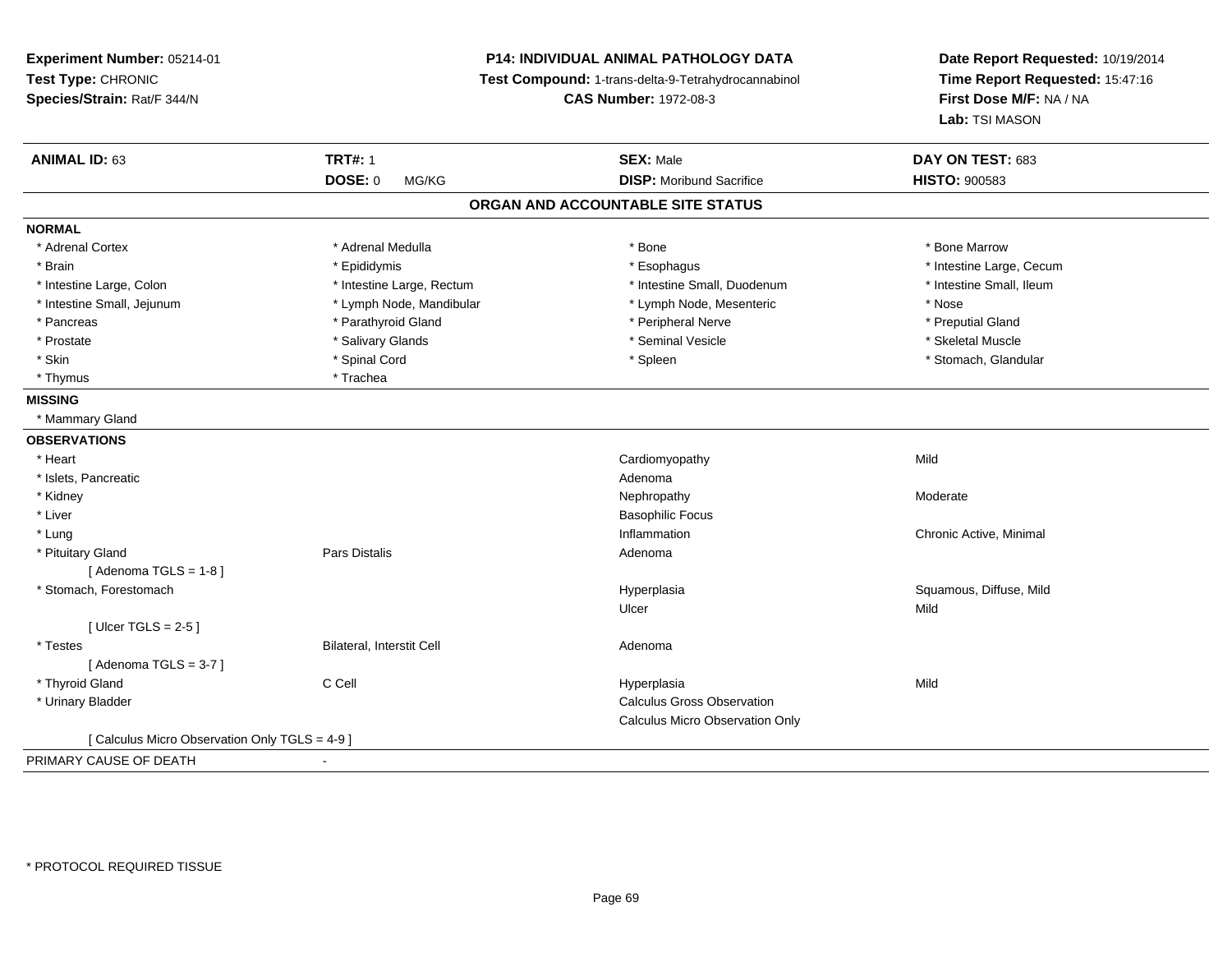**Experiment Number:** 05214-01**Test Type:** CHRONIC **Species/Strain:** Rat/F 344/N**P14: INDIVIDUAL ANIMAL PATHOLOGY DATA Test Compound:** 1-trans-delta-9-Tetrahydrocannabinol **CAS Number:** 1972-08-3**Date Report Requested:** 10/19/2014**Time Report Requested:** 15:47:16**First Dose M/F:** NA / NA**Lab:** TSI MASON**ANIMAL ID:** 64 **TRT#:** <sup>1</sup> **SEX:** Male **DAY ON TEST:** <sup>662</sup> **DOSE:** 0 MG/KG**DISP:** Moribund Sacrifice **HISTO:** 900584 **ORGAN AND ACCOUNTABLE SITE STATUSNORMAL**\* Bone \* Bone \* Bone Marrow \* Brain \* Epididymis \* Intestine Large, Rectum \* Esophagus \* Intestine Large, Cecum \* Intestine Large, Cecum \* Intestine Large, Colon \* Intestine Small, Duodenum \* Intestine Small, Ileum \* Intestine Small, Jejunum \* Islets, Pancreatic\* Mammary Gland \* \* Parathyroid Gland \* \* Parathyroid Gland \* \* Peripheral Nerve \* \* Peripheral Nerve \* Preputial Gland \* Skeletal Muscle \* Prostate \* \* Skeletal Muscle \* \* Salivary Glands \* \* Steminal Vesicle \* \* Seminal Vesicle \* \* Skeletal Muscle \* Skin \* Spinal Cord \* Spinal Cord \* Stomach, Forestomach \* Thyroid Gland \* Thyroid Gland \* Trachea **\*** Urinary Bladder **OBSERVATIONS** \* Adrenal Cortex Leukemia Mononuclear \* Adrenal Medulla Hyperplasia Mild Leukemia Mononuclear Eyee the contract of the contract of the contract of the contract of the contract of the contract of the contract  $\mathsf{Mild}$  \* Heart Cardiomyopathyy Mild Leukemia Mononuclear \* Kidney Leukemia Mononuclear Nephropathyy Mild e **Exercise Exercise Exercise Focal, Minimal**  \* Liverr and the contract of the contract of the contract of the contract of the contract of the contract of the contract of the contract of the contract of the contract of the contract of the contract of the contract of the cont Leukemia Mononuclear[ Leukemia Mononuclear TGLS = 3-6 ] \* Lungg is a controller to the controller of the controller of the chronic Active, Minimal of the chronic Active, Minimal of the chronic Active, Minimal of the chronic Active, Minimal of the chronic Active, Minimal of the chroni Leukemia Mononuclear Lymph NodeMediastinal **Mediastinal** Mononuclear **Leukemia Mononuclear**  \* Lymph Node, Mandibular Leukemia Mononuclear \* Lymph Node, Mesenteric Leukemia Mononuclear \* Nosee the contraction of the contraction of the contraction of the contraction of the contraction of the contraction  $\mathsf{Acute},\mathsf{Mild}$  \* Pancreass the control of the control of the control of the control of the control of the control of the control of the control of the control of the control of the control of the control of the control of the control of the contro Acinus Hyperplasiaa Mild \* Pituitary Glandd Cyst Pars Distalis Hyperplasiaa Mild \* SpleenLeukemia Mononuclear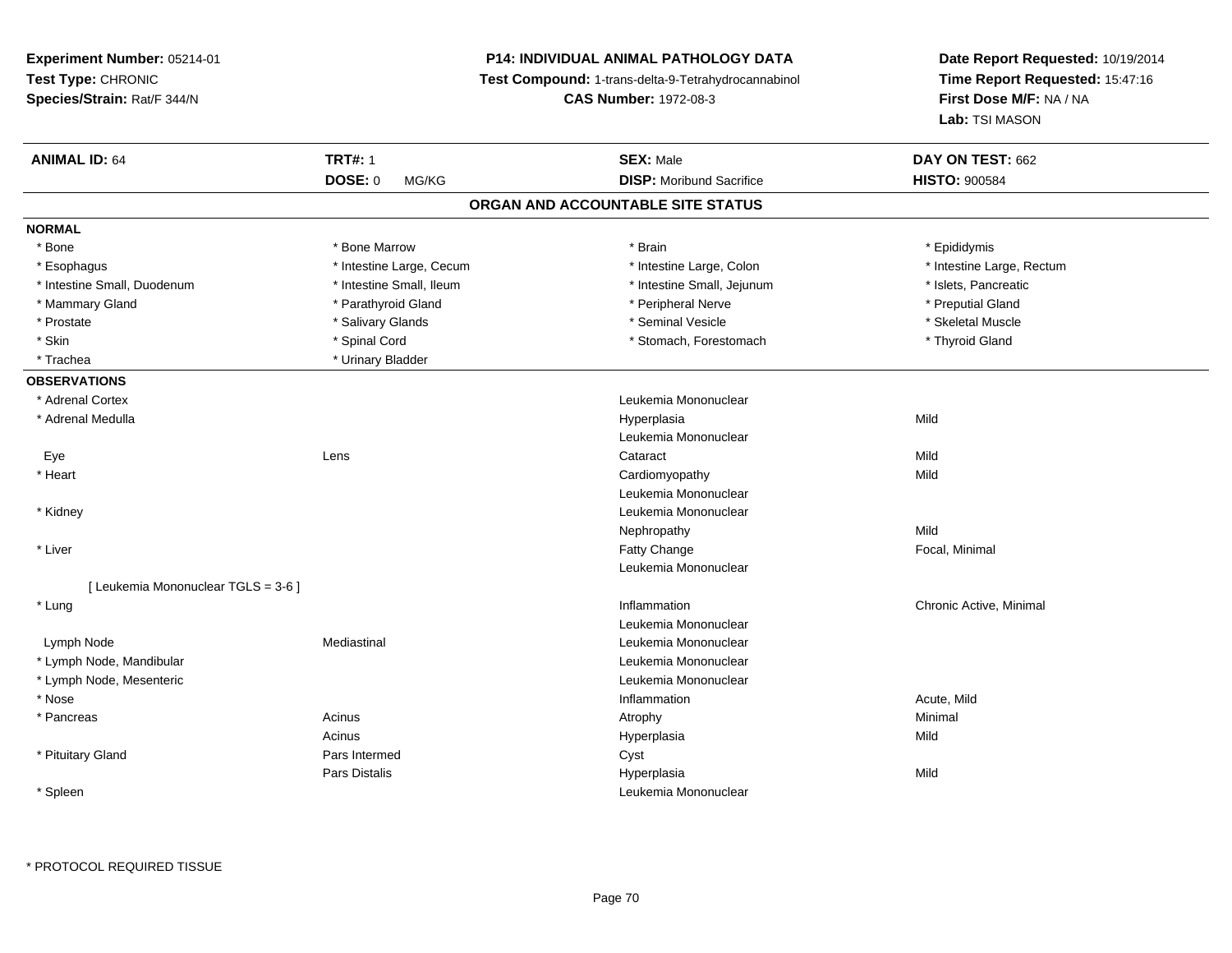| Experiment Number: 05214-01<br><b>Test Type: CHRONIC</b><br>Species/Strain: Rat/F 344/N | <b>P14: INDIVIDUAL ANIMAL PATHOLOGY DATA</b><br>Test Compound: 1-trans-delta-9-Tetrahydrocannabinol<br><b>CAS Number: 1972-08-3</b> |                                   | Date Report Requested: 10/19/2014<br>Time Report Requested: 15:47:16<br>First Dose M/F: NA / NA<br>Lab: TSI MASON |
|-----------------------------------------------------------------------------------------|-------------------------------------------------------------------------------------------------------------------------------------|-----------------------------------|-------------------------------------------------------------------------------------------------------------------|
| <b>ANIMAL ID: 64</b>                                                                    | <b>TRT#: 1</b>                                                                                                                      | <b>SEX: Male</b>                  | <b>DAY ON TEST: 662</b>                                                                                           |
|                                                                                         | DOSE: 0<br>MG/KG                                                                                                                    | <b>DISP:</b> Moribund Sacrifice   | <b>HISTO: 900584</b>                                                                                              |
|                                                                                         |                                                                                                                                     | ORGAN AND ACCOUNTABLE SITE STATUS |                                                                                                                   |
| [Leukemia Mononuclear TGLS = 2-3.1 ]                                                    |                                                                                                                                     |                                   |                                                                                                                   |
| * Stomach, Glandular                                                                    |                                                                                                                                     | Erosion                           | Mild                                                                                                              |
| [ Erosion TGLS = $6-5$ ]                                                                |                                                                                                                                     |                                   |                                                                                                                   |
| * Testes                                                                                | Bilateral, Interstit Cell                                                                                                           | Adenoma                           |                                                                                                                   |
| [Adenoma TGLS = $5-7$ ]                                                                 |                                                                                                                                     |                                   |                                                                                                                   |
| * Thymus                                                                                |                                                                                                                                     | Leukemia Mononuclear              |                                                                                                                   |
| PRIMARY CAUSE OF DEATH                                                                  |                                                                                                                                     |                                   |                                                                                                                   |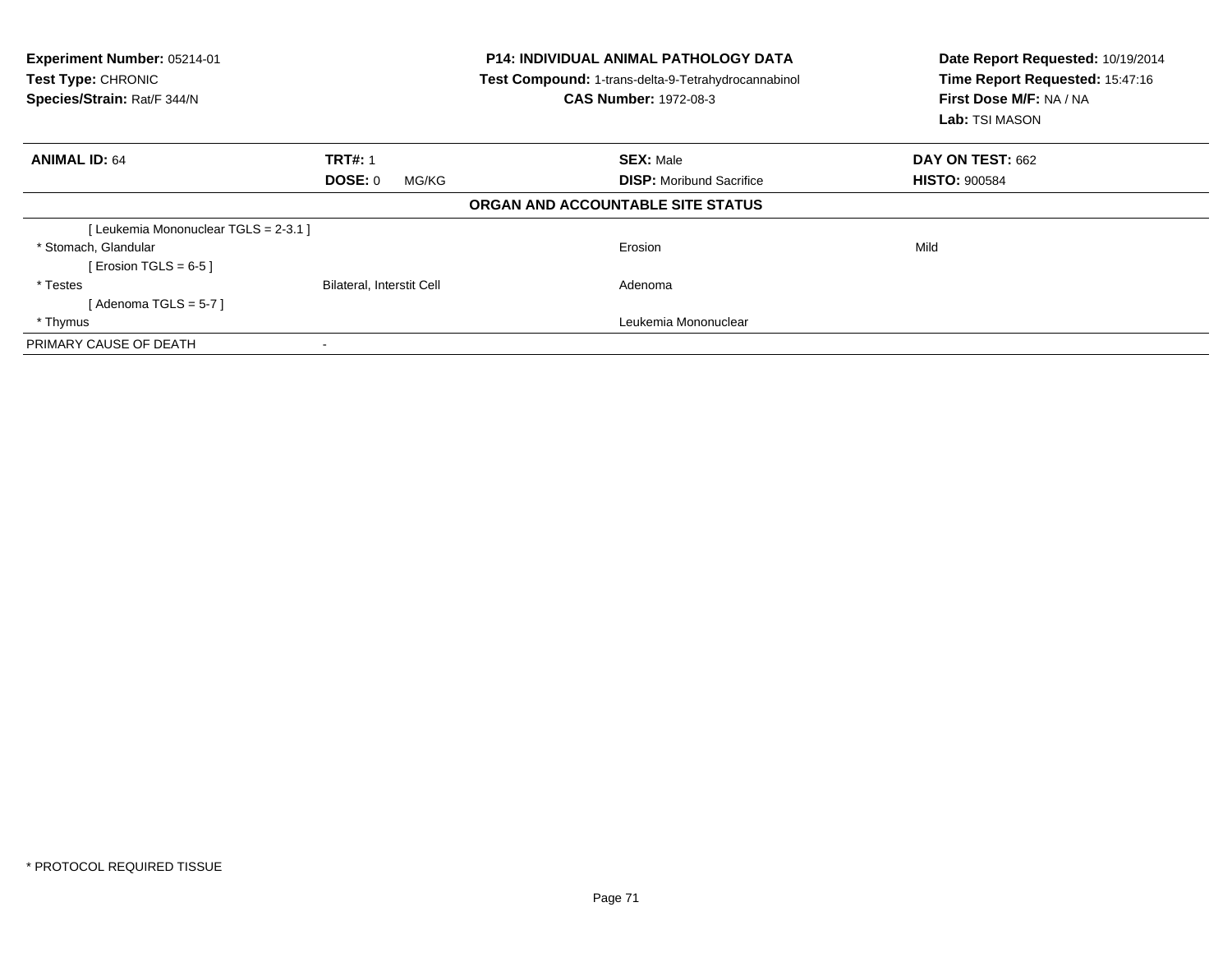**Experiment Number:** 05214-01**Test Type:** CHRONIC **Species/Strain:** Rat/F 344/N**P14: INDIVIDUAL ANIMAL PATHOLOGY DATA Test Compound:** 1-trans-delta-9-Tetrahydrocannabinol **CAS Number:** 1972-08-3**Date Report Requested:** 10/19/2014**Time Report Requested:** 15:47:16**First Dose M/F:** NA / NA**Lab:** TSI MASON**ANIMAL ID:** 65**TRT#:** 1 **SEX:** Male **DAY ON TEST:** 731 **DOSE:** 0 MG/KG**DISP:** Terminal Sacrifice **HISTO:**  $900585$ **ORGAN AND ACCOUNTABLE SITE STATUSNORMAL**\* Adrenal Cortex \* Adrenal Medulla \* Adrenal Medulla \* Bone \* Bone \* Bone \* Bone \* Bone Marrow \* Brain \* Explorer \* Epididymis \* \* Epididymis \* \* Esophagus \* Esophagus \* \* Esophagus \* Intestine Large, Cecum \* \* Intestine Large, Cecum \* Intestine Small. Ileum \* Intestine Large, Colon \* Intestine Large, Rectum \* Intestine Small, Duodenum \* Intestine Small, Duodenum \* Lymph Node, Mesenteric \* Intestine Small, Jejunum \* Mandibular \* Islets, Pancreatic \* Mandibular \* Lymph Node, Mandibular \* Nose \* Parathyroid Gland \* Peripheral Nerve \* Preputial Gland \* Skeletal Muscle \* Prostate \* \* Skeletal Muscle \* \* Salivary Glands \* \* Steminal Vesicle \* \* Seminal Vesicle \* \* Skeletal Muscle \* Stomach. Glandular \* Skin \* Spinal Cord \* Spinal Cord \* Stomach, Forestomach \* Stomach, Forestomach \* Thyrnus \* Thyroid Gland \* Thursday \* Thursday \* Thursday \* Thursday \* Trachea **MISSING** \* Mammary Gland**OBSERVATIONS** \* Heart Cardiomyopathyy Mild **Mild**  \* Kidneyy the controller of the controller of the controller of the controller of the controller of the controller of the controller of the controller of the controller of the controller of the controller of the controller of the \* Liver Basophilic Focus Clear Cell Focus \* Lung Inflammation Chronic Active, Mild \* Pancreass the contract of the contract of the contract of the contract of the contract of the contract of the contract of the contract of the contract of the contract of the contract of the contract of the contract of the contract Acinuss and the control of the control of the control of the control of the control of the control of the control of the control of the control of the control of the control of the control of the control of the control of the co Acinus Hyperplasiaa **Minimal** Artery InflammationInflammation **Example 2018** Chronic Active, Minimal Hemorrhage **Chronic Active**  \* Pituitary Gland Pars Distalis Hemorrhage Moderate Pars Distalis Hyperplasiaa **Minimal** [ Hemorrhage TGLS = 1-8 ] \* Spleenn and the state of the state of the state of the state of the state of the state of the state of the state of the state of the state of the state of the state of the state of the state of the state of the state of the stat  $[$  Fibrosis TGLS = 3-3.1  $]$  \* Testes Seminif Tubb the contract of the contract of the contract of the contract of the contract of the contract of the contract of  $\lambda$ Interstit Cell Hyperplasiaa **Minimal** Inflammationn Mild \* Urinary Bladder Calculus Gross ObservationCalculus Micro Observation Only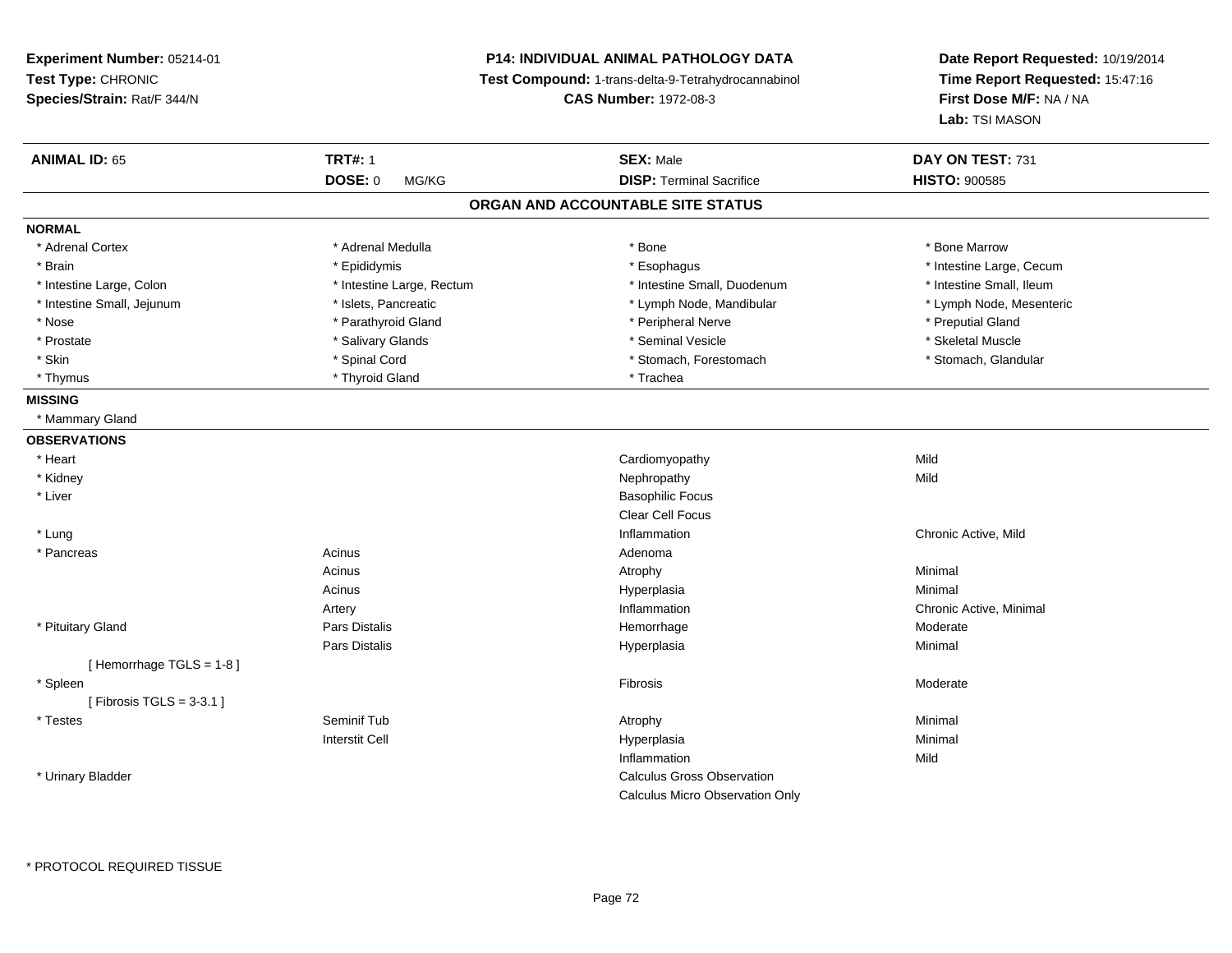| <b>Experiment Number: 05214-01</b><br>Test Type: CHRONIC<br>Species/Strain: Rat/F 344/N | <b>P14: INDIVIDUAL ANIMAL PATHOLOGY DATA</b><br>Test Compound: 1-trans-delta-9-Tetrahydrocannabinol<br><b>CAS Number: 1972-08-3</b> |                                   | Date Report Requested: 10/19/2014<br>Time Report Requested: 15:47:16<br>First Dose M/F: NA / NA<br>Lab: TSI MASON |
|-----------------------------------------------------------------------------------------|-------------------------------------------------------------------------------------------------------------------------------------|-----------------------------------|-------------------------------------------------------------------------------------------------------------------|
| <b>ANIMAL ID: 65</b>                                                                    | <b>TRT#: 1</b>                                                                                                                      | <b>SEX: Male</b>                  | DAY ON TEST: 731                                                                                                  |
|                                                                                         | DOSE: 0<br>MG/KG                                                                                                                    | <b>DISP: Terminal Sacrifice</b>   | <b>HISTO: 900585</b>                                                                                              |
|                                                                                         |                                                                                                                                     | ORGAN AND ACCOUNTABLE SITE STATUS |                                                                                                                   |
| [ Calculus Micro Observation Only TGLS = 2-9 ]                                          |                                                                                                                                     |                                   |                                                                                                                   |
| PRIMARY CAUSE OF DEATH                                                                  |                                                                                                                                     |                                   |                                                                                                                   |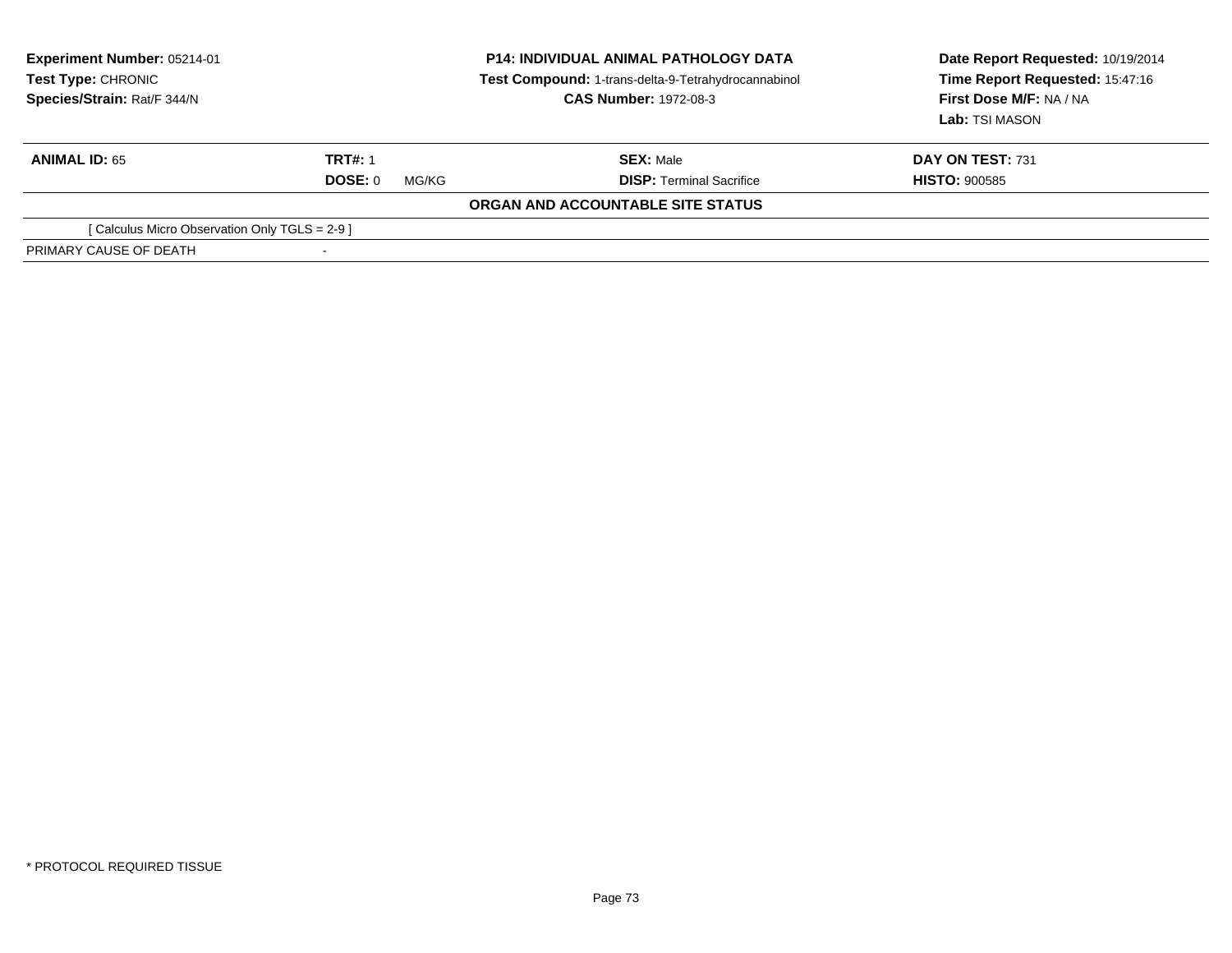# **P14: INDIVIDUAL ANIMAL PATHOLOGY DATA**

**Test Compound:** 1-trans-delta-9-Tetrahydrocannabinol

**CAS Number:** 1972-08-3

| <b>ANIMAL ID: 66</b>            | <b>TRT#: 1</b>            | <b>SEX: Male</b>                  | DAY ON TEST: 731         |
|---------------------------------|---------------------------|-----------------------------------|--------------------------|
|                                 | <b>DOSE: 0</b><br>MG/KG   | <b>DISP: Terminal Sacrifice</b>   | <b>HISTO: 900586</b>     |
|                                 |                           | ORGAN AND ACCOUNTABLE SITE STATUS |                          |
| <b>NORMAL</b>                   |                           |                                   |                          |
| * Adrenal Cortex                | * Adrenal Medulla         | * Bone                            | * Bone Marrow            |
| * Brain                         | * Epididymis              | * Esophagus                       | * Intestine Large, Cecum |
| * Intestine Large, Colon        | * Intestine Large, Rectum | * Intestine Small, Duodenum       | * Intestine Small, Ileum |
| * Intestine Small, Jejunum      | * Islets, Pancreatic      | * Lymph Node, Mandibular          | * Lymph Node, Mesenteric |
| * Mammary Gland                 | * Parathyroid Gland       | * Peripheral Nerve                | * Pituitary Gland        |
| * Preputial Gland               | * Prostate                | * Skeletal Muscle                 | * Skin                   |
| * Spinal Cord                   | * Spleen                  | * Stomach, Forestomach            | * Stomach, Glandular     |
| * Thymus                        | * Thyroid Gland           | * Trachea                         | * Urinary Bladder        |
| <b>OBSERVATIONS</b>             |                           |                                   |                          |
| * Heart                         |                           | Cardiomyopathy                    | Mild                     |
| * Kidney                        |                           | Nephropathy                       | Mild                     |
| * Liver                         |                           | <b>Basophilic Focus</b>           |                          |
|                                 |                           | <b>Clear Cell Focus</b>           |                          |
|                                 |                           | <b>Mixed Cell Focus</b>           |                          |
| [Mixed Cell Focus TGLS = 4-6.1] |                           |                                   |                          |
| * Lung                          |                           | Foreign Body                      | Mild                     |
|                                 |                           | Inflammation                      | Chronic Active, Mild     |
| * Nose                          |                           | Fungus                            | Moderate                 |
|                                 |                           | Inflammation                      | Acute, Moderate          |
| * Pancreas                      | Acinus                    | Atrophy                           | Mild                     |
|                                 | Acinus                    | Hyperplasia                       | Mild                     |
| * Salivary Glands               | Duct                      | Metaplasia                        | Squamous, Minimal        |
| * Seminal Vesicle               |                           | Atrophy                           | Minimal                  |
| [Atrophy TGLS = $1-14$ ]        |                           |                                   |                          |
| * Testes                        | Bilateral, Interstit Cell | Adenoma                           |                          |
| [ Adenoma TGLS = 2-7,3-7 ]      |                           |                                   |                          |
| PRIMARY CAUSE OF DEATH          | $\blacksquare$            |                                   |                          |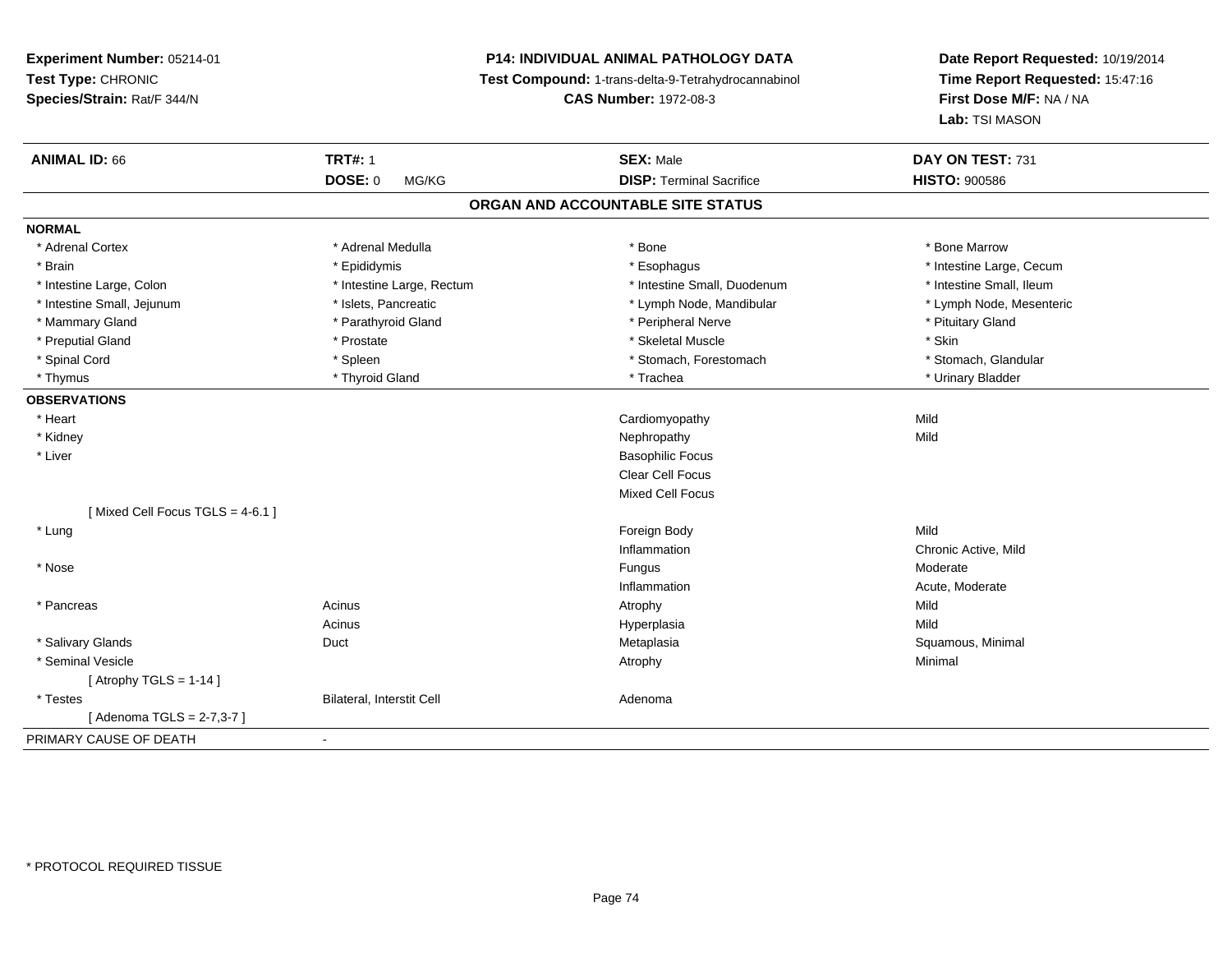| Experiment Number: 05214-01<br>Test Type: CHRONIC<br>Species/Strain: Rat/F 344/N |                            | <b>P14: INDIVIDUAL ANIMAL PATHOLOGY DATA</b><br>Test Compound: 1-trans-delta-9-Tetrahydrocannabinol<br><b>CAS Number: 1972-08-3</b> | Date Report Requested: 10/19/2014<br>Time Report Requested: 15:47:16<br>First Dose M/F: NA / NA<br>Lab: TSI MASON |
|----------------------------------------------------------------------------------|----------------------------|-------------------------------------------------------------------------------------------------------------------------------------|-------------------------------------------------------------------------------------------------------------------|
| <b>ANIMAL ID: 67</b>                                                             | <b>TRT#: 1</b>             | <b>SEX: Male</b>                                                                                                                    | DAY ON TEST: 448                                                                                                  |
|                                                                                  | <b>DOSE: 0</b><br>MG/KG    | <b>DISP:</b> Scheduled Sacrifice                                                                                                    | <b>HISTO: 900587</b>                                                                                              |
|                                                                                  |                            | ORGAN AND ACCOUNTABLE SITE STATUS                                                                                                   |                                                                                                                   |
| <b>NORMAL</b>                                                                    |                            |                                                                                                                                     |                                                                                                                   |
| * Adrenal Cortex                                                                 | * Adrenal Medulla          | * Bone                                                                                                                              | * Bone Marrow                                                                                                     |
| * Brain                                                                          | * Epididymis               | * Esophagus                                                                                                                         | * Heart                                                                                                           |
| * Intestine Large, Cecum                                                         | * Intestine Large, Colon   | * Intestine Large, Rectum                                                                                                           | * Intestine Small, Duodenum                                                                                       |
| * Intestine Small, Ileum                                                         | * Intestine Small, Jejunum | * Islets, Pancreatic                                                                                                                | * Lung                                                                                                            |
| * Lymph Node, Mandibular                                                         | * Lymph Node, Mesenteric   | * Mammary Gland                                                                                                                     | * Nose                                                                                                            |
| * Pancreas                                                                       | * Parathyroid Gland        | * Peripheral Nerve                                                                                                                  | * Pituitary Gland                                                                                                 |
| * Preputial Gland                                                                | * Prostate                 | * Salivary Glands                                                                                                                   | * Seminal Vesicle                                                                                                 |
| * Skeletal Muscle                                                                | * Skin                     | * Spinal Cord                                                                                                                       | * Stomach, Forestomach                                                                                            |
| * Stomach, Glandular                                                             | * Thyroid Gland            | * Trachea                                                                                                                           | * Urinary Bladder                                                                                                 |
| <b>MISSING</b>                                                                   |                            |                                                                                                                                     |                                                                                                                   |
| * Thymus                                                                         |                            |                                                                                                                                     |                                                                                                                   |
| <b>OBSERVATIONS</b>                                                              |                            |                                                                                                                                     |                                                                                                                   |
| * Kidney                                                                         |                            | Nephropathy                                                                                                                         | Minimal                                                                                                           |
| * Liver                                                                          |                            | <b>Clear Cell Focus</b>                                                                                                             |                                                                                                                   |
|                                                                                  |                            | Fatty Change                                                                                                                        | Minimal                                                                                                           |
| [Fatty Change TGLS = $2-6.1$ ]                                                   |                            |                                                                                                                                     |                                                                                                                   |
| * Spleen                                                                         |                            | Congestion                                                                                                                          | Mild                                                                                                              |
| [Congestion TGLS = 1-3]                                                          |                            |                                                                                                                                     |                                                                                                                   |
| * Testes                                                                         | Bilateral, Interstit Cell  | Adenoma                                                                                                                             |                                                                                                                   |
| [Adenoma TGLS = $3-7+7.1$ ]                                                      |                            |                                                                                                                                     |                                                                                                                   |
| PRIMARY CAUSE OF DEATH                                                           | ٠                          |                                                                                                                                     |                                                                                                                   |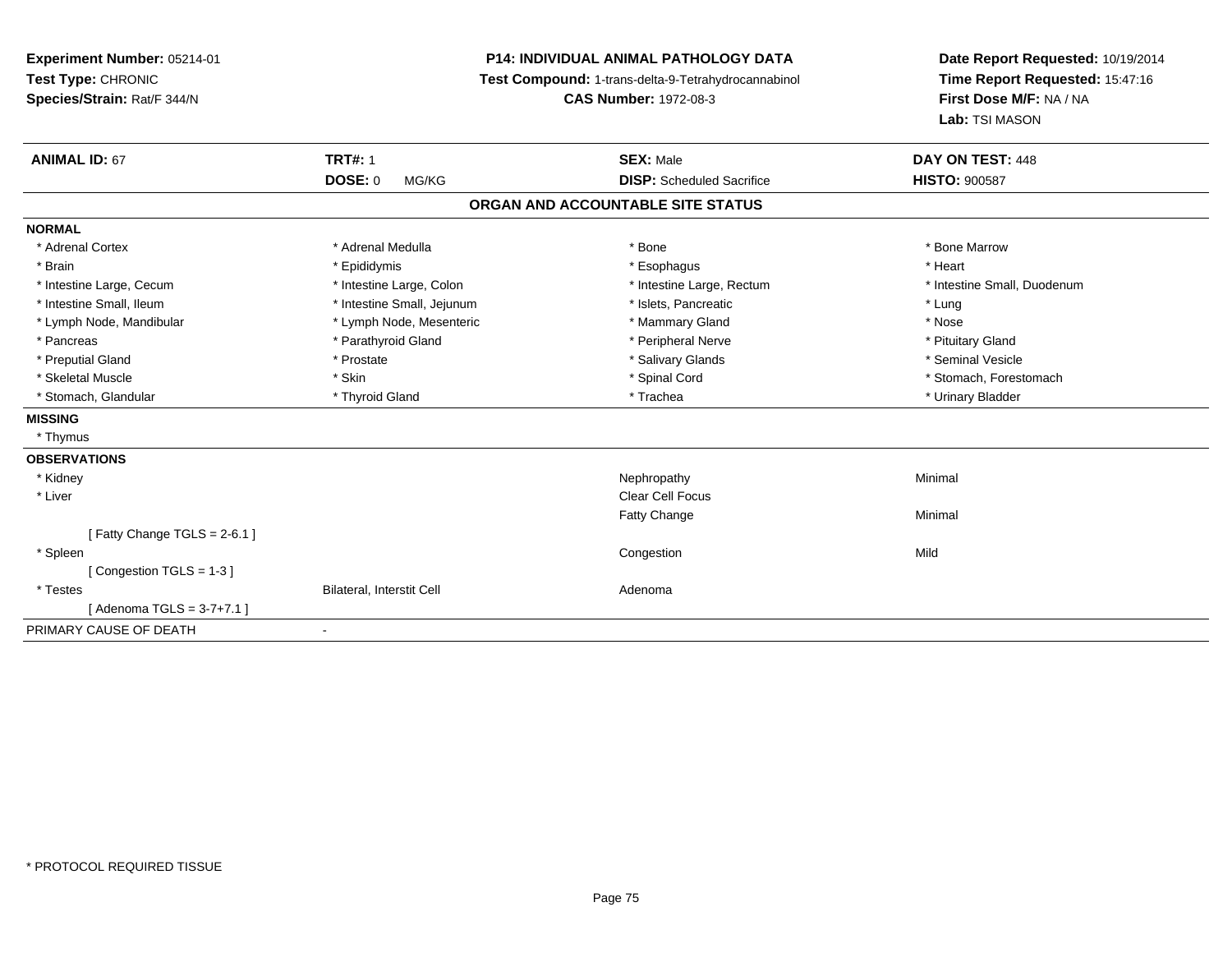# **P14: INDIVIDUAL ANIMAL PATHOLOGY DATA**

**Test Compound:** 1-trans-delta-9-Tetrahydrocannabinol

**CAS Number:** 1972-08-3

| DOSE: 0<br><b>DISP: Terminal Sacrifice</b><br><b>HISTO: 900588</b><br>MG/KG<br>ORGAN AND ACCOUNTABLE SITE STATUS<br>* Adrenal Cortex<br>* Brain<br>* Bone<br>* Bone Marrow<br>* Intestine Large, Cecum<br>* Intestine Large, Colon<br>* Epididymis<br>* Esophagus<br>* Intestine Small, Ileum<br>* Intestine Large, Rectum<br>* Intestine Small, Duodenum<br>* Intestine Small, Jejunum<br>* Islets, Pancreatic<br>* Lymph Node, Mesenteric<br>* Parathyroid Gland<br>* Lymph Node, Mandibular<br>* Peripheral Nerve<br>* Salivary Glands<br>* Seminal Vesicle<br>* Prostate<br>* Spinal Cord<br>* Skeletal Muscle<br>* Skin<br>* Spleen<br>* Stomach, Forestomach<br>* Stomach, Glandular<br>* Thymus<br>* Thyroid Gland<br>* Urinary Bladder<br>* Trachea<br>Mild<br>* Adrenal Medulla<br>Hyperplasia<br>Mild<br>Eye<br>Lens<br>Cataract<br>[Cataract TGLS = $1-17$ ]<br>* Heart<br>Minimal<br>Cardiomyopathy<br>Mild<br>* Kidney<br>Nephropathy<br>* Liver<br><b>Basophilic Focus</b><br><b>Clear Cell Focus</b><br>Inflammation<br>* Lung<br>Chronic Active, Minimal<br>* Mammary Gland<br>Fibroadenoma<br>[Fibroadenoma TGLS = 2-18]<br>* Nose<br>Inflammation<br>Acute, Mild<br>Acinus<br>* Pancreas<br>Adenoma<br>Mild<br>Acinus<br>Atrophy<br>Mild<br>Acinus<br>Hyperplasia<br>* Pituitary Gland<br>Pars Distalis<br>Adenoma<br>Pars Distalis<br>Cyst<br>[Adenoma TGLS = $4-8$ ]<br>* Preputial Gland<br>Adenoma<br>Bilateral, Interstit Cell<br>* Testes<br>Adenoma<br>[Adenoma TGLS = $3-7$ ] | <b>ANIMAL ID: 68</b>   | <b>TRT#: 1</b> | <b>SEX: Male</b> | DAY ON TEST: 731 |  |
|---------------------------------------------------------------------------------------------------------------------------------------------------------------------------------------------------------------------------------------------------------------------------------------------------------------------------------------------------------------------------------------------------------------------------------------------------------------------------------------------------------------------------------------------------------------------------------------------------------------------------------------------------------------------------------------------------------------------------------------------------------------------------------------------------------------------------------------------------------------------------------------------------------------------------------------------------------------------------------------------------------------------------------------------------------------------------------------------------------------------------------------------------------------------------------------------------------------------------------------------------------------------------------------------------------------------------------------------------------------------------------------------------------------------------------------------------------------------------------------------------------|------------------------|----------------|------------------|------------------|--|
|                                                                                                                                                                                                                                                                                                                                                                                                                                                                                                                                                                                                                                                                                                                                                                                                                                                                                                                                                                                                                                                                                                                                                                                                                                                                                                                                                                                                                                                                                                         |                        |                |                  |                  |  |
|                                                                                                                                                                                                                                                                                                                                                                                                                                                                                                                                                                                                                                                                                                                                                                                                                                                                                                                                                                                                                                                                                                                                                                                                                                                                                                                                                                                                                                                                                                         |                        |                |                  |                  |  |
|                                                                                                                                                                                                                                                                                                                                                                                                                                                                                                                                                                                                                                                                                                                                                                                                                                                                                                                                                                                                                                                                                                                                                                                                                                                                                                                                                                                                                                                                                                         | <b>NORMAL</b>          |                |                  |                  |  |
|                                                                                                                                                                                                                                                                                                                                                                                                                                                                                                                                                                                                                                                                                                                                                                                                                                                                                                                                                                                                                                                                                                                                                                                                                                                                                                                                                                                                                                                                                                         |                        |                |                  |                  |  |
|                                                                                                                                                                                                                                                                                                                                                                                                                                                                                                                                                                                                                                                                                                                                                                                                                                                                                                                                                                                                                                                                                                                                                                                                                                                                                                                                                                                                                                                                                                         |                        |                |                  |                  |  |
|                                                                                                                                                                                                                                                                                                                                                                                                                                                                                                                                                                                                                                                                                                                                                                                                                                                                                                                                                                                                                                                                                                                                                                                                                                                                                                                                                                                                                                                                                                         |                        |                |                  |                  |  |
|                                                                                                                                                                                                                                                                                                                                                                                                                                                                                                                                                                                                                                                                                                                                                                                                                                                                                                                                                                                                                                                                                                                                                                                                                                                                                                                                                                                                                                                                                                         |                        |                |                  |                  |  |
|                                                                                                                                                                                                                                                                                                                                                                                                                                                                                                                                                                                                                                                                                                                                                                                                                                                                                                                                                                                                                                                                                                                                                                                                                                                                                                                                                                                                                                                                                                         |                        |                |                  |                  |  |
|                                                                                                                                                                                                                                                                                                                                                                                                                                                                                                                                                                                                                                                                                                                                                                                                                                                                                                                                                                                                                                                                                                                                                                                                                                                                                                                                                                                                                                                                                                         |                        |                |                  |                  |  |
|                                                                                                                                                                                                                                                                                                                                                                                                                                                                                                                                                                                                                                                                                                                                                                                                                                                                                                                                                                                                                                                                                                                                                                                                                                                                                                                                                                                                                                                                                                         |                        |                |                  |                  |  |
|                                                                                                                                                                                                                                                                                                                                                                                                                                                                                                                                                                                                                                                                                                                                                                                                                                                                                                                                                                                                                                                                                                                                                                                                                                                                                                                                                                                                                                                                                                         |                        |                |                  |                  |  |
|                                                                                                                                                                                                                                                                                                                                                                                                                                                                                                                                                                                                                                                                                                                                                                                                                                                                                                                                                                                                                                                                                                                                                                                                                                                                                                                                                                                                                                                                                                         | <b>OBSERVATIONS</b>    |                |                  |                  |  |
|                                                                                                                                                                                                                                                                                                                                                                                                                                                                                                                                                                                                                                                                                                                                                                                                                                                                                                                                                                                                                                                                                                                                                                                                                                                                                                                                                                                                                                                                                                         |                        |                |                  |                  |  |
|                                                                                                                                                                                                                                                                                                                                                                                                                                                                                                                                                                                                                                                                                                                                                                                                                                                                                                                                                                                                                                                                                                                                                                                                                                                                                                                                                                                                                                                                                                         |                        |                |                  |                  |  |
|                                                                                                                                                                                                                                                                                                                                                                                                                                                                                                                                                                                                                                                                                                                                                                                                                                                                                                                                                                                                                                                                                                                                                                                                                                                                                                                                                                                                                                                                                                         |                        |                |                  |                  |  |
|                                                                                                                                                                                                                                                                                                                                                                                                                                                                                                                                                                                                                                                                                                                                                                                                                                                                                                                                                                                                                                                                                                                                                                                                                                                                                                                                                                                                                                                                                                         |                        |                |                  |                  |  |
|                                                                                                                                                                                                                                                                                                                                                                                                                                                                                                                                                                                                                                                                                                                                                                                                                                                                                                                                                                                                                                                                                                                                                                                                                                                                                                                                                                                                                                                                                                         |                        |                |                  |                  |  |
|                                                                                                                                                                                                                                                                                                                                                                                                                                                                                                                                                                                                                                                                                                                                                                                                                                                                                                                                                                                                                                                                                                                                                                                                                                                                                                                                                                                                                                                                                                         |                        |                |                  |                  |  |
|                                                                                                                                                                                                                                                                                                                                                                                                                                                                                                                                                                                                                                                                                                                                                                                                                                                                                                                                                                                                                                                                                                                                                                                                                                                                                                                                                                                                                                                                                                         |                        |                |                  |                  |  |
|                                                                                                                                                                                                                                                                                                                                                                                                                                                                                                                                                                                                                                                                                                                                                                                                                                                                                                                                                                                                                                                                                                                                                                                                                                                                                                                                                                                                                                                                                                         |                        |                |                  |                  |  |
|                                                                                                                                                                                                                                                                                                                                                                                                                                                                                                                                                                                                                                                                                                                                                                                                                                                                                                                                                                                                                                                                                                                                                                                                                                                                                                                                                                                                                                                                                                         |                        |                |                  |                  |  |
|                                                                                                                                                                                                                                                                                                                                                                                                                                                                                                                                                                                                                                                                                                                                                                                                                                                                                                                                                                                                                                                                                                                                                                                                                                                                                                                                                                                                                                                                                                         |                        |                |                  |                  |  |
|                                                                                                                                                                                                                                                                                                                                                                                                                                                                                                                                                                                                                                                                                                                                                                                                                                                                                                                                                                                                                                                                                                                                                                                                                                                                                                                                                                                                                                                                                                         |                        |                |                  |                  |  |
|                                                                                                                                                                                                                                                                                                                                                                                                                                                                                                                                                                                                                                                                                                                                                                                                                                                                                                                                                                                                                                                                                                                                                                                                                                                                                                                                                                                                                                                                                                         |                        |                |                  |                  |  |
|                                                                                                                                                                                                                                                                                                                                                                                                                                                                                                                                                                                                                                                                                                                                                                                                                                                                                                                                                                                                                                                                                                                                                                                                                                                                                                                                                                                                                                                                                                         |                        |                |                  |                  |  |
|                                                                                                                                                                                                                                                                                                                                                                                                                                                                                                                                                                                                                                                                                                                                                                                                                                                                                                                                                                                                                                                                                                                                                                                                                                                                                                                                                                                                                                                                                                         |                        |                |                  |                  |  |
|                                                                                                                                                                                                                                                                                                                                                                                                                                                                                                                                                                                                                                                                                                                                                                                                                                                                                                                                                                                                                                                                                                                                                                                                                                                                                                                                                                                                                                                                                                         |                        |                |                  |                  |  |
|                                                                                                                                                                                                                                                                                                                                                                                                                                                                                                                                                                                                                                                                                                                                                                                                                                                                                                                                                                                                                                                                                                                                                                                                                                                                                                                                                                                                                                                                                                         |                        |                |                  |                  |  |
|                                                                                                                                                                                                                                                                                                                                                                                                                                                                                                                                                                                                                                                                                                                                                                                                                                                                                                                                                                                                                                                                                                                                                                                                                                                                                                                                                                                                                                                                                                         |                        |                |                  |                  |  |
|                                                                                                                                                                                                                                                                                                                                                                                                                                                                                                                                                                                                                                                                                                                                                                                                                                                                                                                                                                                                                                                                                                                                                                                                                                                                                                                                                                                                                                                                                                         |                        |                |                  |                  |  |
|                                                                                                                                                                                                                                                                                                                                                                                                                                                                                                                                                                                                                                                                                                                                                                                                                                                                                                                                                                                                                                                                                                                                                                                                                                                                                                                                                                                                                                                                                                         |                        |                |                  |                  |  |
|                                                                                                                                                                                                                                                                                                                                                                                                                                                                                                                                                                                                                                                                                                                                                                                                                                                                                                                                                                                                                                                                                                                                                                                                                                                                                                                                                                                                                                                                                                         |                        |                |                  |                  |  |
|                                                                                                                                                                                                                                                                                                                                                                                                                                                                                                                                                                                                                                                                                                                                                                                                                                                                                                                                                                                                                                                                                                                                                                                                                                                                                                                                                                                                                                                                                                         | PRIMARY CAUSE OF DEATH | $\blacksquare$ |                  |                  |  |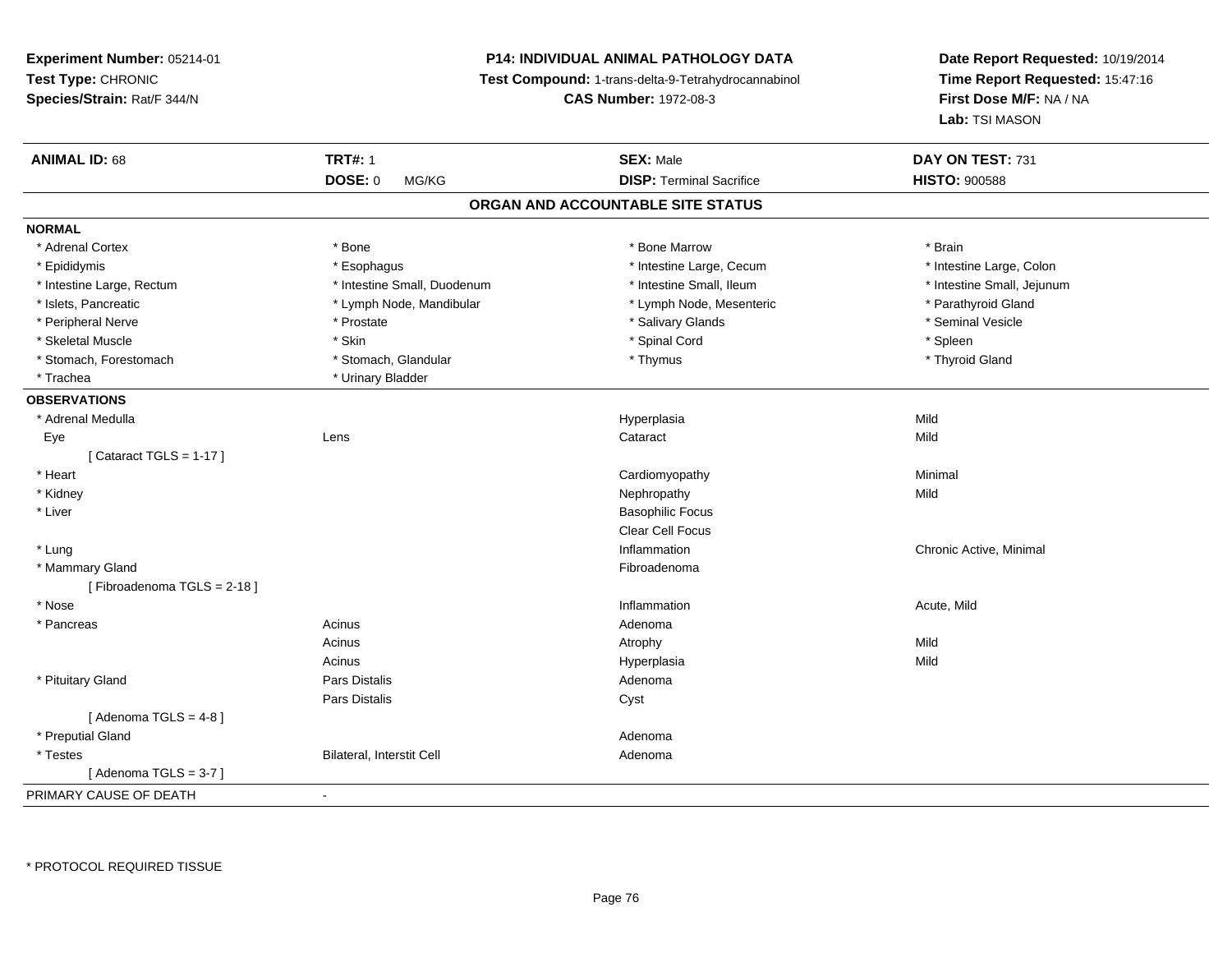**Experiment Number:** 05214-01**Test Type:** CHRONIC **Species/Strain:** Rat/F 344/N**P14: INDIVIDUAL ANIMAL PATHOLOGY DATA Test Compound:** 1-trans-delta-9-Tetrahydrocannabinol **CAS Number:** 1972-08-3**Date Report Requested:** 10/19/2014**Time Report Requested:** 15:47:16**First Dose M/F:** NA / NA**Lab:** TSI MASON**ANIMAL ID:** 69**TRT#:** 1 **SEX:** Male **DAY ON TEST:** 449 **DOSE:** 0 MG/KG **DISP:** Scheduled Sacrifice **HISTO:** <sup>900589</sup> **ORGAN AND ACCOUNTABLE SITE STATUSNORMAL**\* Adrenal Cortex \* Adrenal Medulla \* Adrenal Medulla \* Bone \* Bone \* Bone \* Bone \* Bone Marrow \* Brain \* Explorer \* Epididymis \* \* Epididymis \* \* Esophagus \* Esophagus \* \* Esophagus \* Intestine Large, Cecum \* \* Intestine Large, Cecum \* Intestine Small, Ileum \* Intestine Large, Colon \* Intestine Large, Rectum \* Intestine Small, Duodenum \* Intestine Small, Duodenum \* Intestine Small, Jejunum \* \* \* https://www.fat.com/setter/educition/setter/filesophysics.com/setter/filesophysics.com/setter/filesophysics.com/setter/filesophysics.com/setter/filesophysics.com/setter/filesophysics.com/se \* Lymph Node, Mesenteric \* \* Mammary Gland \* Mammary Gland \* Nose \* Nose \* \* Parathyroid Gland \* Parathyroid Gland \* Peripheral Nerve \* \* \* Prostate \* \* Pretuitary Gland \* \* \* \* \* \* \* Preputial Gland \* \* \* Prostate \* Prostate \* Spinal Cord \* Seminal Vesicle \* \* Spinal Cord \* Skeletal Muscle \* \* Skin \* \* Skin \* \* Spinal Vesicle \* Spinal Cord \* Spinal Cord \* Spleen \* Stomach, Forestomach \* Stomach \* Stomach, Glandular \* Stomach, Glandular \* Thymus \* Thyroid Gland \* Trachea \* Trachea \* Trachea \* Thyroid Gland **OBSERVATIONS** \* Heart Cardiomyopathyy Mild Mild \* Kidneyy the control of the control of the control of the control of the control of the control of the control of the control of the control of the control of the control of the control of the control of the control of the contro \* Liver Clear Cell Focus \* Pancreass the control of the control of the control of the control of the control of the control of the control of the control of the control of the control of the control of the control of the control of the control of the contro \* Salivary Glands Duct MetaplasiaMetaplasia **Mataplasia** Metaplasia Reserves and Squamous, Minimal \* Testes Interstit Cell AdenomaSeminif Tubb and the control of the control of the control of the control of the control of the control of the control of  $\lambda$ Interstit Cell Hyperplasiaa Mild  $[$  Atrophy TGLS = 1-7  $]$ PRIMARY CAUSE OF DEATH-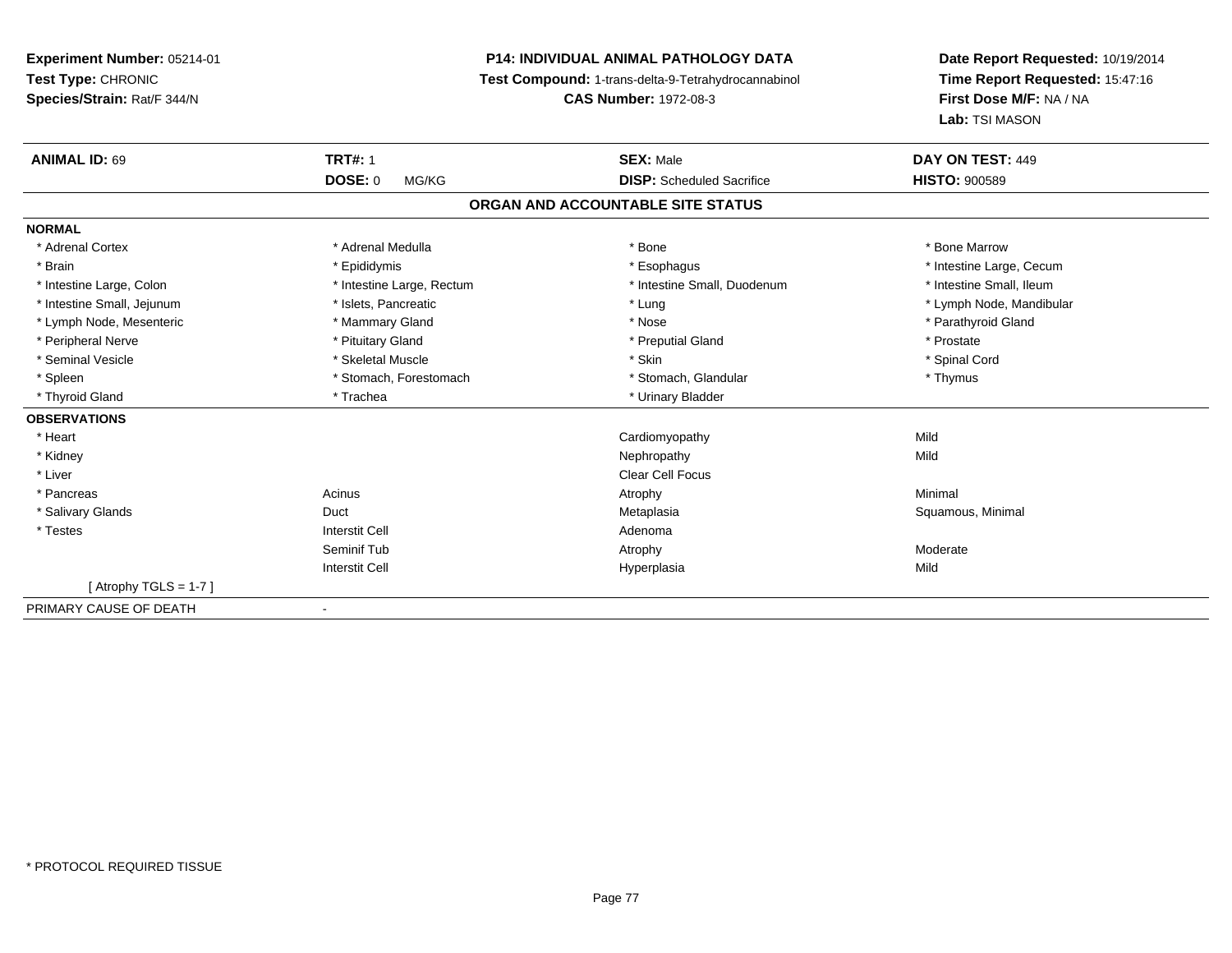**Experiment Number:** 05214-01**Test Type:** CHRONIC **Species/Strain:** Rat/F 344/N**P14: INDIVIDUAL ANIMAL PATHOLOGY DATA Test Compound:** 1-trans-delta-9-Tetrahydrocannabinol **CAS Number:** 1972-08-3**Date Report Requested:** 10/19/2014**Time Report Requested:** 15:47:16**First Dose M/F:** NA / NA**Lab:** TSI MASON**ANIMAL ID:** 71**TRT#:** 1 **SEX:** Male **DAY ON TEST:** 709 **DOSE:** 0 MG/KG**DISP:** Moribund Sacrifice **HISTO:** 900591 **ORGAN AND ACCOUNTABLE SITE STATUSNORMAL**\* Adrenal Cortex \* Adrenal Cortex \* \* The matter of the state of the state of the Marrow \* Bone Marrow \* Epididymis \* Epididymis \* Epididymis \* Bone Marrow \* Adrenal Cortex \* Epididymis \* Epididymis \* Bone Marrow \* Epididymis \* Epididymis \* Esophagus \* Thestine Large, Cecum \* Intestine Large, Cecum \* Intestine Large, Colon \* Intestine Large, Rectum \* Intestine Small, Duodenum \* Intestine Small, Ileum \* Intestine Small, Intestine Small, Jejunum \* Islets, Pancreatic \* Lymph Node, Mandibular \* The same \* Lymph Node, Mesenteric \* Mammary Gland \* Mammary Gland \* Nose \* Pituitary Gland \* Pancreas \* Parathyroid Gland \* Peripheral Nerve \* Peripheral Nerve \* Preputial Gland \* \* \* Prostate \* \* Prostate \* \* Skeletal Muscle \* \* Skeletal Muscle \* \* Skin \* Stomach. Glandular \* Spinal Cord \* Spinal Cord \* Spinal Cord \* Stomach, Forestomach \* Stomach, Forestomach \* Stomach, Forestomach \* Thymus \* Trachea \* Trachea \* Urinary Bladder **OBSERVATIONS** \* Adrenal Medullaa and the state of the state of the state of the Hyperplasia and the Moderate of the Moderate of the Shane and T \* Brainn and the Hippocampus, Neuron and the Necrosis Necrosis and the Mild Mild Mild and Mild Street and Mild Street Eyee the contract of the contract of the contract of the contract of the contract of the contract of the contract  $\mathsf{Mild}$  $[$  Cataract TGLS = 1-17  $]$  \* Heart Cardiomyopathy ModerateModerate \* Kidneyy which is a set of the control of the control of the Moderate of the Moderate of the Moderate of the Moderate  $\lambda$  \* Liver Basophilic Focus \* Lungg is a controller to the controller of the controller of the chronic Active, Minimal of the chronic Active, Minimal of the chronic Active, Minimal of the chronic Active, Minimal of the chronic Active, Minimal of the chroni \* Salivary Glands Schwannoma Malignant [ Schwannoma Malignant TGLS = 2-9.1 ] \* Seminal Vesiclee and the control of the control of the control of the control of the control of the control of the control of the control of the control of the control of the control of the control of the control of the control of the co  $[$  Atrophy TGLS = 4-14  $]$  \* TestesBilateral, Interstit Cell **Adenoma** [ Adenoma TGLS = 3-7 ] \* Thyroid Gland C Cell Hyperplasia Minimal PRIMARY CAUSE OF DEATH-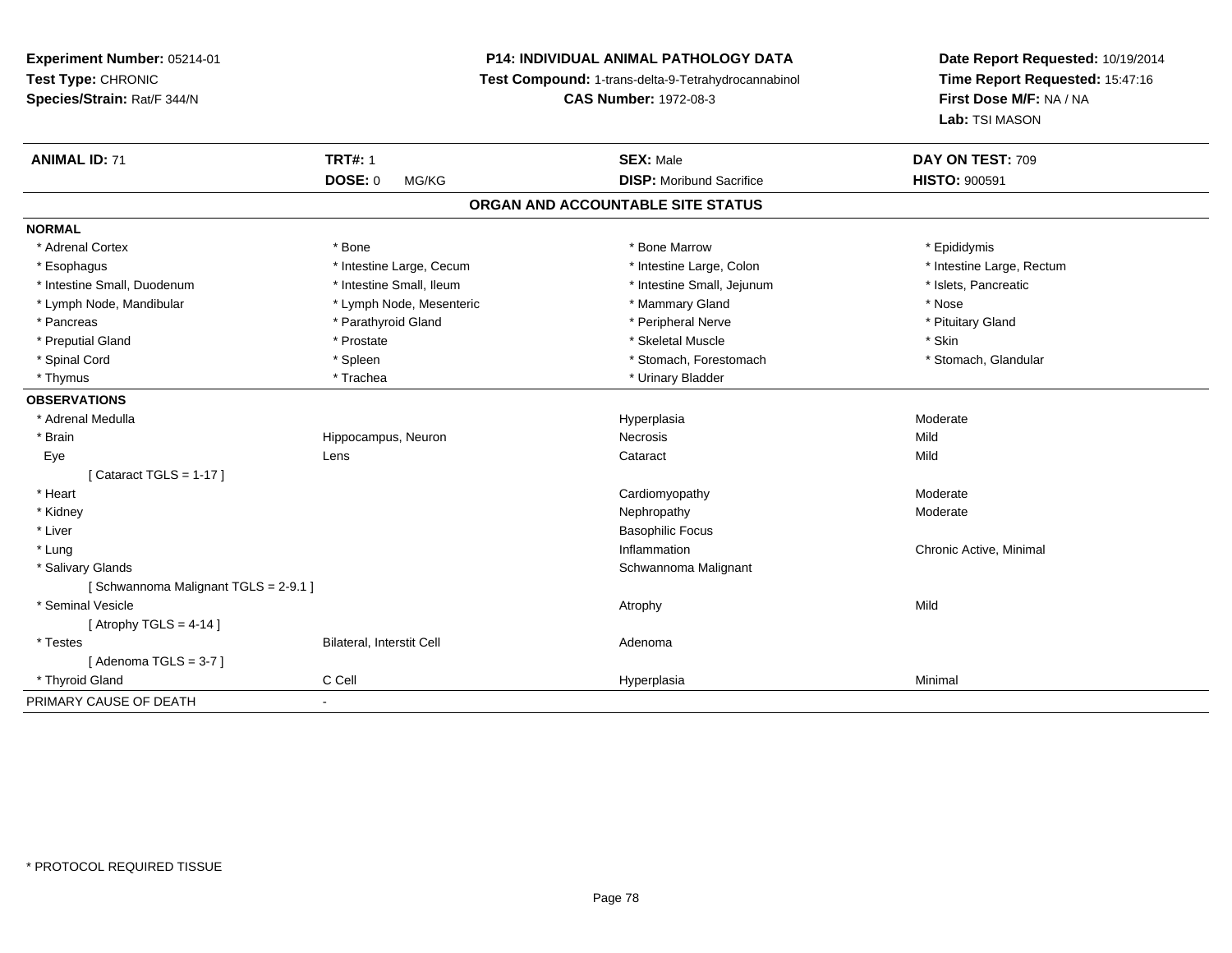**Experiment Number:** 05214-01**Test Type:** CHRONIC **Species/Strain:** Rat/F 344/N**P14: INDIVIDUAL ANIMAL PATHOLOGY DATA Test Compound:** 1-trans-delta-9-Tetrahydrocannabinol **CAS Number:** 1972-08-3**ANIMAL ID:** 73**TRT#:** 1 **SEX:** Male **DAY ON TEST:** 731 **DOSE:** 0 MG/KG **DISP:** Terminal Sacrifice **HISTO:** <sup>900593</sup> **ORGAN AND ACCOUNTABLE SITE STATUSNORMAL**\* Adrenal Cortex \* Adrenal Medulla \* Adrenal Medulla \* Bone \* Bone \* Bone \* Bone \* Bone Marrow \* Brain \* Explorer \* Epididymis \* \* Epididymis \* \* Esophagus \* Esophagus \* \* Esophagus \* Intestine Large, Cecum \* \* Intestine Large, Cecum \* Intestine Large, Colon \* Intestine Large, Rectum \* Intestine Small, Duodenum \* Intestine Small, Duodenum \* Intestine Small, Jejunum \* The mannery Gland \* Lymph Node, Mandibular \* The mannery Stand \* Mammary Gland \* Mammary Gland \* Nose \* Parathyroid Gland \* Peripheral Nerve \* Preputial Gland \* Prostate \* \* Skeletal Muscle \* \* Salivary Glands \* \* Steminal Vesicle \* \* Seminal Vesicle \* \* Skeletal Muscle \* Skin \* Spinal Cord \* Spinal Cord \* Spinal Cord \* Spinal \* Spinal \* Stomach, Forestomach \* Stomach, Forestomach \* Stomach, Glandular \* Thymus \* Thymus \* Thymus \* Thyroid Gland \* Thyroid Gland \* Trachea \* Urinary Bladder**OBSERVATIONS** Eyee the contract of the contract of the contract of the contract of the contract of the contract of the contract  $\mathsf{Mild}$  $[$  Cataract TGLS = 1-17  $]$  \* Heart Cardiomyopathyy Mild \* Islets, Pancreaticc and the contract of the contract of the contract of the contract of the contract of the contract of the contract of the contract of the contract of the contract of the contract of the contract of the contract of the cont  $[$  Adenoma TGLS = 5-9.1  $]$  \* Kidneyy the control of the control of the control of the control of the control of the control of the control of the control of the control of the control of the control of the control of the control of the control of the contro \* Liver Basophilic FocusClear Cell Focus

[ Hepatodiaphragmatic Nodule TGLS = 6-6.1.1 ]\* Lung

Inflammation Chronic Active, Mild [ Alveolar/Bronchiolar Adenoma TGLS = 4-2.2 ] \* Pancreass and the contract of the Acinus and Acinus and Acinus and Acinus Atrophy and Acinus and Mild Mild Acinus Hyperplasiaa Mild \* Pituitary Glandd and the contract of Pars Distalis and the contract of Adenoma and Adenoma and the Adenoma and the Adenoma and  $\lambda$  $[$  Adenoma TGLS = 3-8  $]$  \* TestesBilateral, Interstit Cell **Adenoma** Adenoma  $[$  Adenoma TGLS = 2-7  $]$ PRIMARY CAUSE OF DEATH-

Hepatodiaphragmatic Nodule

Alveolar/Bronchiolar Adenoma

\* PROTOCOL REQUIRED TISSUE

**Date Report Requested:** 10/19/2014**Time Report Requested:** 15:47:16**First Dose M/F:** NA / NA**Lab:** TSI MASON

\* Intestine Small, Ileum

\* Preputial Gland

\* Skeletal Muscle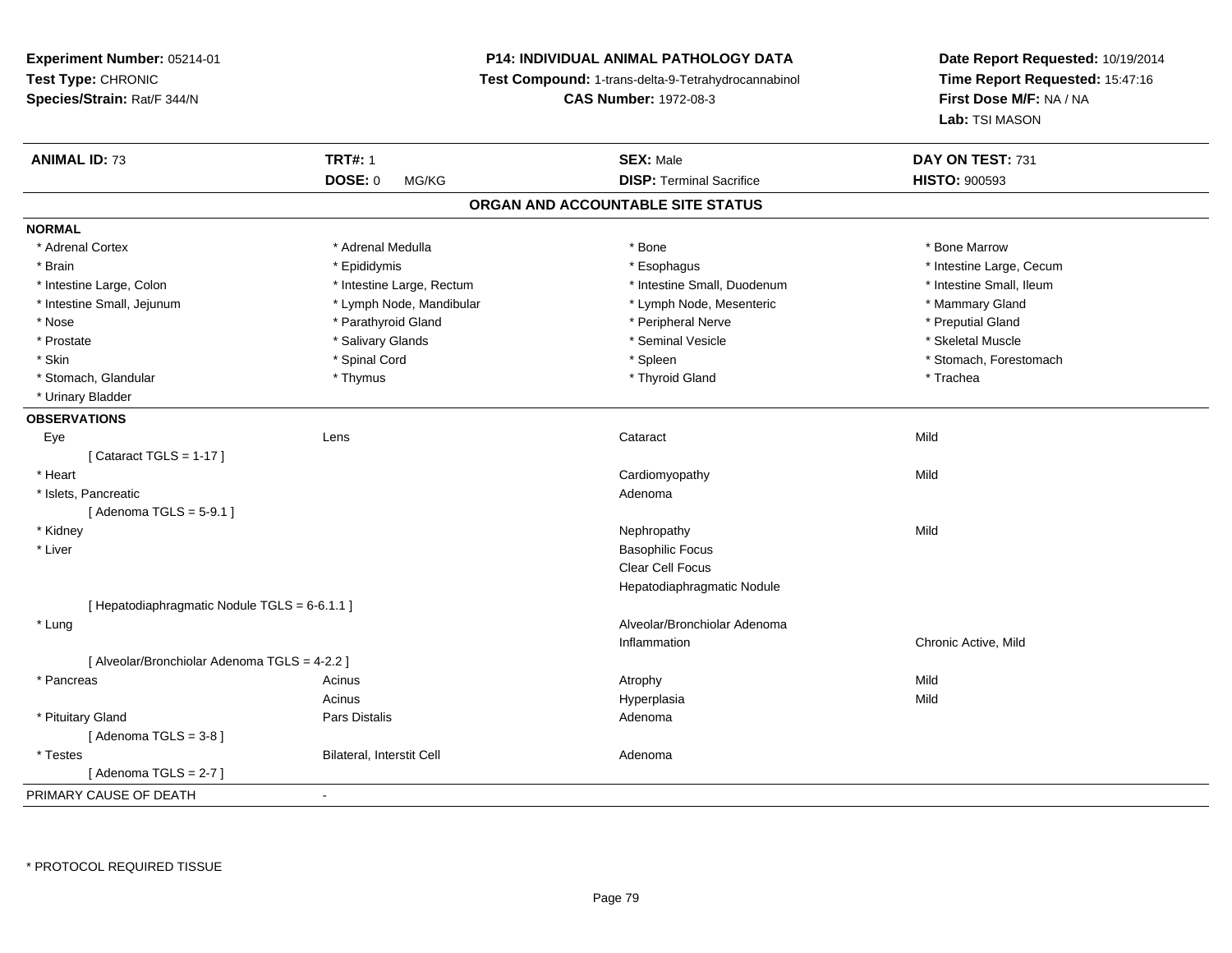# **P14: INDIVIDUAL ANIMAL PATHOLOGY DATA**

**Test Compound:** 1-trans-delta-9-Tetrahydrocannabinol

**CAS Number:** 1972-08-3

| <b>ANIMAL ID: 74</b>                      | <b>TRT#: 1</b>              | <b>SEX: Male</b>                  | DAY ON TEST: 508                |
|-------------------------------------------|-----------------------------|-----------------------------------|---------------------------------|
|                                           | DOSE: 0<br>MG/KG            | <b>DISP:</b> Moribund Sacrifice   | <b>HISTO: 900594</b>            |
|                                           |                             | ORGAN AND ACCOUNTABLE SITE STATUS |                                 |
| <b>NORMAL</b>                             |                             |                                   |                                 |
| * Adrenal Cortex                          | * Adrenal Medulla           | * Bone                            | * Bone Marrow                   |
| * Epididymis                              | * Esophagus                 | * Intestine Large, Cecum          | * Intestine Large, Colon        |
| * Intestine Large, Rectum                 | * Intestine Small, Duodenum | * Intestine Small, Ileum          | * Intestine Small, Jejunum      |
| * Islets, Pancreatic                      | * Mammary Gland             | * Nose                            | * Pancreas                      |
| * Parathyroid Gland                       | * Peripheral Nerve          | * Preputial Gland                 | * Prostate                      |
| * Salivary Glands                         | * Seminal Vesicle           | * Skeletal Muscle                 | * Spinal Cord                   |
| * Thymus                                  | * Thyroid Gland             | * Trachea                         | * Urinary Bladder               |
| <b>OBSERVATIONS</b>                       |                             |                                   |                                 |
| * Brain                                   | Hippocampus, Neuron         | Necrosis                          | Minimal                         |
| * Heart                                   |                             | Cardiomyopathy                    | Mild                            |
|                                           |                             | Leukemia Mononuclear              |                                 |
| * Kidney                                  |                             | Leukemia Mononuclear              |                                 |
|                                           |                             | Nephropathy                       | Mild                            |
| * Liver                                   |                             | Fatty Change                      | Focal, Minimal                  |
|                                           |                             | Leukemia Mononuclear              |                                 |
| * Lung                                    |                             | Foreign Body                      | Minimal                         |
|                                           |                             | Leukemia Mononuclear              |                                 |
| [ Leukemia Mononuclear TGLS = 5-2+3 ]     |                             |                                   |                                 |
| Lymph Node                                | Pancreatic                  | Leukemia Mononuclear              |                                 |
| * Lymph Node, Mandibular                  |                             | Leukemia Mononuclear              |                                 |
| * Lymph Node, Mesenteric                  |                             | Leukemia Mononuclear              |                                 |
| Mesentery                                 | Fat                         | Necrosis                          | Marked                          |
| [Necrosis $TGLS = 4-3.1$ ]                |                             |                                   |                                 |
| * Pituitary Gland                         | <b>Pars Distalis</b>        | Cyst                              |                                 |
| * Skin                                    |                             | Cyst Epithelial Inclusion         |                                 |
| [ Cyst Epithelial Inclusion TGLS = 1-17 ] |                             |                                   |                                 |
| * Spleen                                  |                             | Leukemia Mononuclear              |                                 |
| [ Leukemia Mononuclear TGLS = 3-3.1 ]     |                             |                                   |                                 |
| * Stomach, Forestomach                    |                             | Hyperplasia<br>Ulcer              | Squamous, Diffuse, Mild<br>Mild |
|                                           |                             |                                   |                                 |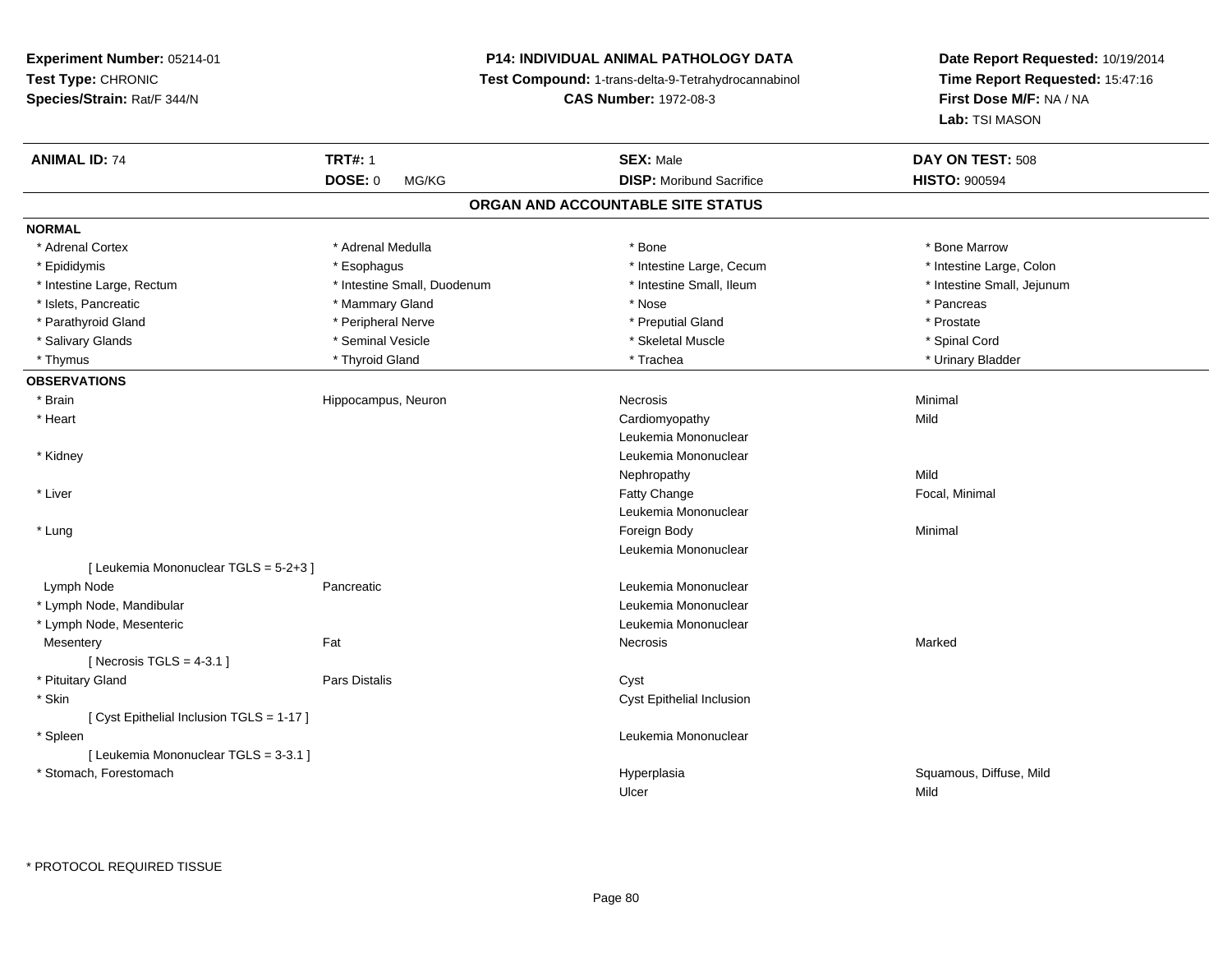| Experiment Number: 05214-01<br><b>Test Type: CHRONIC</b><br>Species/Strain: Rat/F 344/N |                           | <b>P14: INDIVIDUAL ANIMAL PATHOLOGY DATA</b><br>Test Compound: 1-trans-delta-9-Tetrahydrocannabinol<br><b>CAS Number: 1972-08-3</b> | Date Report Requested: 10/19/2014<br>Time Report Requested: 15:47:16<br>First Dose M/F: NA / NA<br>Lab: TSI MASON |
|-----------------------------------------------------------------------------------------|---------------------------|-------------------------------------------------------------------------------------------------------------------------------------|-------------------------------------------------------------------------------------------------------------------|
| <b>ANIMAL ID: 74</b>                                                                    | <b>TRT#: 1</b>            | <b>SEX: Male</b>                                                                                                                    | DAY ON TEST: 508                                                                                                  |
|                                                                                         | DOSE: 0<br>MG/KG          | <b>DISP:</b> Moribund Sacrifice                                                                                                     | <b>HISTO: 900594</b>                                                                                              |
|                                                                                         |                           | ORGAN AND ACCOUNTABLE SITE STATUS                                                                                                   |                                                                                                                   |
| [Ulcer TGLS = $7-5$ ]                                                                   |                           |                                                                                                                                     |                                                                                                                   |
| * Stomach, Glandular                                                                    |                           | Erosion                                                                                                                             | Mild                                                                                                              |
| [ Erosion TGLS = $6-5$ ]                                                                |                           |                                                                                                                                     |                                                                                                                   |
| * Testes                                                                                | Bilateral, Interstit Cell | Adenoma                                                                                                                             |                                                                                                                   |
|                                                                                         | Seminif Tub               | Atrophy                                                                                                                             | Moderate                                                                                                          |
|                                                                                         | Tunic                     | Mesothelioma Malignant                                                                                                              |                                                                                                                   |
| [ Adenoma TGLS = 2-7 ]                                                                  |                           |                                                                                                                                     |                                                                                                                   |
| PRIMARY CAUSE OF DEATH                                                                  |                           |                                                                                                                                     |                                                                                                                   |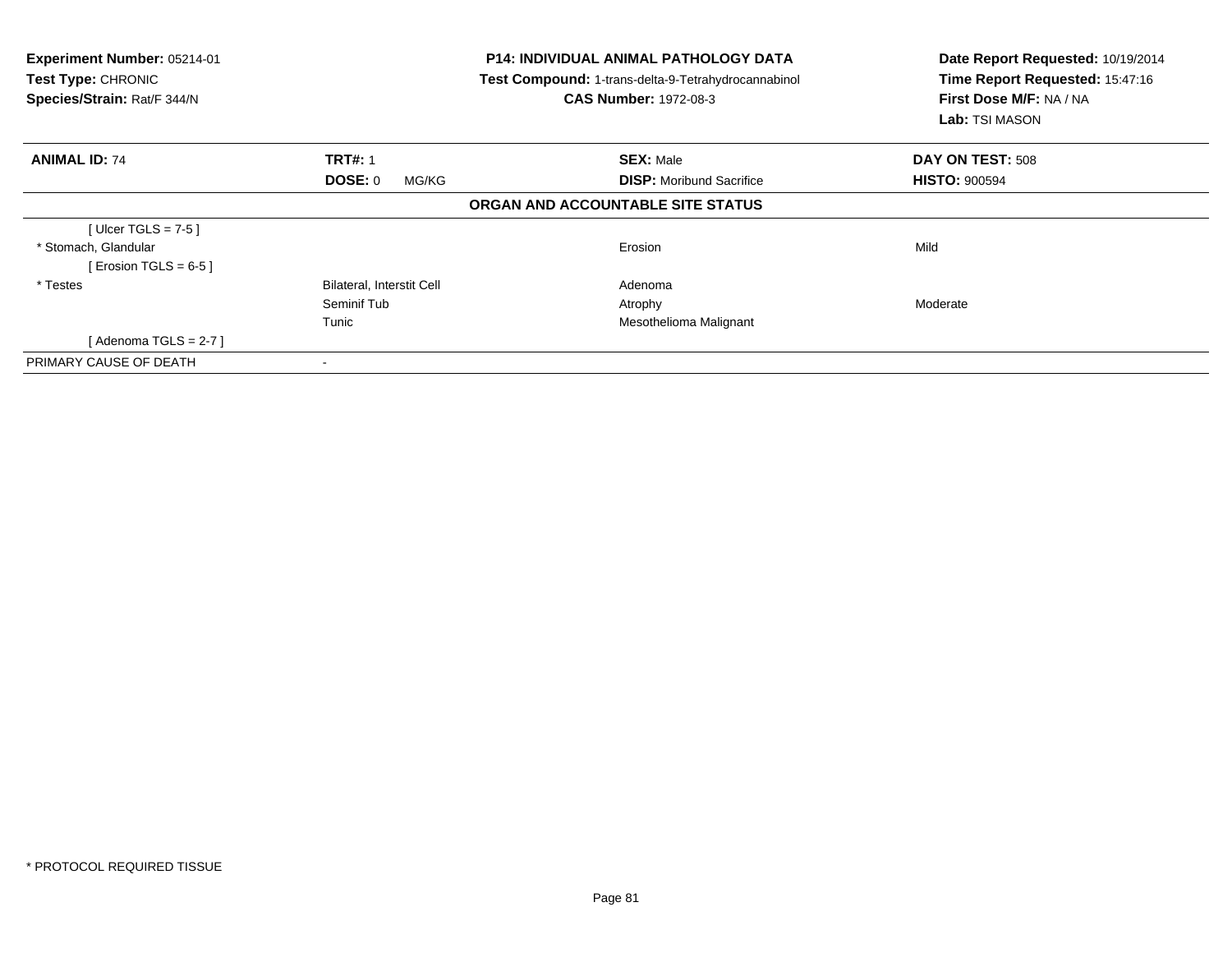**Experiment Number:** 05214-01**Test Type:** CHRONIC **Species/Strain:** Rat/F 344/N**P14: INDIVIDUAL ANIMAL PATHOLOGY DATA Test Compound:** 1-trans-delta-9-Tetrahydrocannabinol **CAS Number:** 1972-08-3**Date Report Requested:** 10/19/2014**Time Report Requested:** 15:47:16**First Dose M/F:** NA / NA**Lab:** TSI MASON**ANIMAL ID:** 75**TRT#:** 1 **SEX:** Male **DAY ON TEST:** 647 **DOSE:** 0 MG/KG**DISP:** Moribund Sacrifice **HISTO:**  $900595$ **ORGAN AND ACCOUNTABLE SITE STATUSNORMAL**\* Adrenal Cortex \* Adrenal Cortex \* \* Adrenal Cortex \* Brain \* Bone \* \* Bone Marrow \* Bone Marrow \* \* Brain \* Brain \* Brain \* Brain \* Brain \* Brain \* Brain \* Brain \* Brain \* Brain \* Brain \* Brain \* Brain \* Brain \* Brain \* Brain \* Brain \* B \* Epididymis **\* Explose Activate and Activity Active** \* Esophagus \* Intestine Large, Colon **\* Intestine Large, Rectum** \* Intestine Large, Rectum \* Intestine Large, Rectum \* Intestine Small, Duodenum \* Intestine Small, Ileum \* Intestine Small, Jejunum \* Islets, Pancreatic\* Lymph Node, Mandibular \* The same \* Lymph Node, Mesenteric \* Mammary Gland \* Mammary Gland \* Nose \* Prostate \* Parathyroid Gland \* **Arror and \* Peripheral Nerve \*** Peripheral Text \* Preputial Gland \* Salivary Glands \* Seminal Vesicle \* Skeletal Muscle \* Skin\* Thymus \* Spinal Cord \* \* Stomach, Glandular \* Stomach, Glandular \* Stomach, Glandular \* Thymus \* Thymus \* Thymus \* \* Thymus \* Thyroid Gland \* Trachea \* Trachea \* Trachea \* Urinary Bladder **OBSERVATIONS** \* Adrenal Medulla Pheochromocytoma Benign Pheochromocytoma Malignant[ Pheochromocytoma Benign TGLS = 2-8 ][ Pheochromocytoma Malignant TGLS = 2-8 ] \* Heart Cardiomyopathy Moderate \* Intestine Large, Cecum Dilatation Mild  $[$  Dilatation TGLS = 6-5.1+5.2  $]$  \* Kidneyy which is a set of the control of the control of the Moderate of the Moderate of the Moderate of the Moderate  $\lambda$ [ Nephropathy TGLS = 1-4 ] \* Liver Basophilic Focus Clear Cell Focus \* Lungg is a controller to the controller of the controller of the controller of the controller of the chronic Active, Mild Lymph Node Mediastinal Ectasia Minimal [ Ectasia TGLS = 4-3+3.1 ] \* Pancreas Acinus Adenomas Supervisor of the Mathematic Section of Hyperplasia Acinusa Mild [ Adenoma TGLS = 7-9.1 ] \* Pituitary Glandd and the contract of Pars Distalis and the contract of Adenoma and Adenoma and the Adenoma and the Adenoma and  $\lambda$  $[$  Adenoma TGLS = 3-8  $]$  \* Stomach, ForestomachHyperplasia **Squamous, Focal, Moderate** [ Hyperplasia TGLS = 5-5A,5A.1,5A.2 ]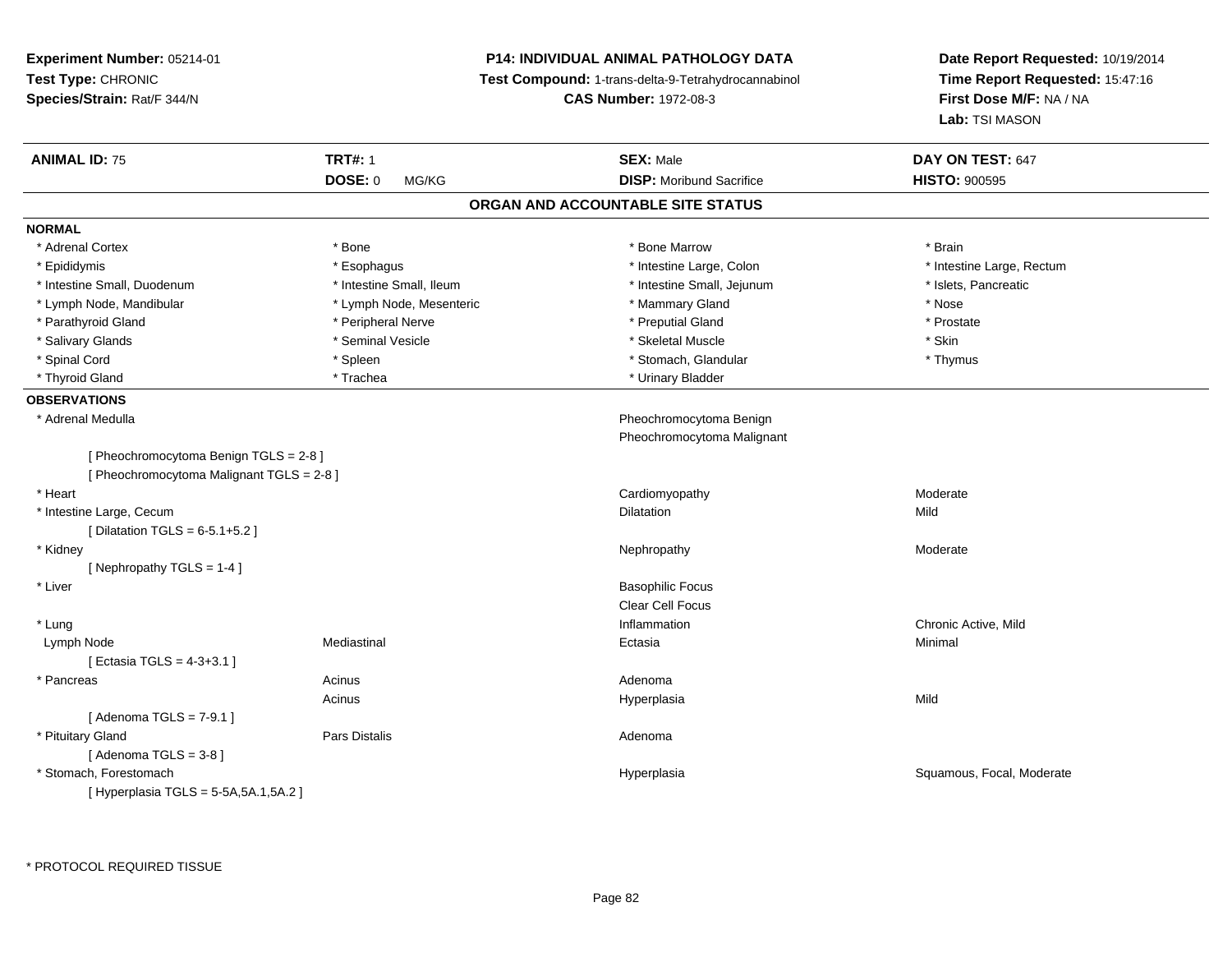| Experiment Number: 05214-01<br><b>Test Type: CHRONIC</b><br>Species/Strain: Rat/F 344/N |                       | <b>P14: INDIVIDUAL ANIMAL PATHOLOGY DATA</b><br>Test Compound: 1-trans-delta-9-Tetrahydrocannabinol<br><b>CAS Number: 1972-08-3</b> | Date Report Requested: 10/19/2014<br>Time Report Requested: 15:47:16<br>First Dose M/F: NA / NA<br>Lab: TSI MASON |
|-----------------------------------------------------------------------------------------|-----------------------|-------------------------------------------------------------------------------------------------------------------------------------|-------------------------------------------------------------------------------------------------------------------|
| <b>ANIMAL ID: 75</b>                                                                    | <b>TRT#: 1</b>        | <b>SEX: Male</b>                                                                                                                    | DAY ON TEST: 647                                                                                                  |
|                                                                                         | DOSE: 0<br>MG/KG      | <b>DISP:</b> Moribund Sacrifice                                                                                                     | <b>HISTO: 900595</b>                                                                                              |
|                                                                                         |                       | ORGAN AND ACCOUNTABLE SITE STATUS                                                                                                   |                                                                                                                   |
| * Testes                                                                                | <b>Interstit Cell</b> | Adenoma                                                                                                                             |                                                                                                                   |
|                                                                                         | <b>Interstit Cell</b> | Hyperplasia                                                                                                                         | Minimal                                                                                                           |
| PRIMARY CAUSE OF DEATH                                                                  |                       |                                                                                                                                     |                                                                                                                   |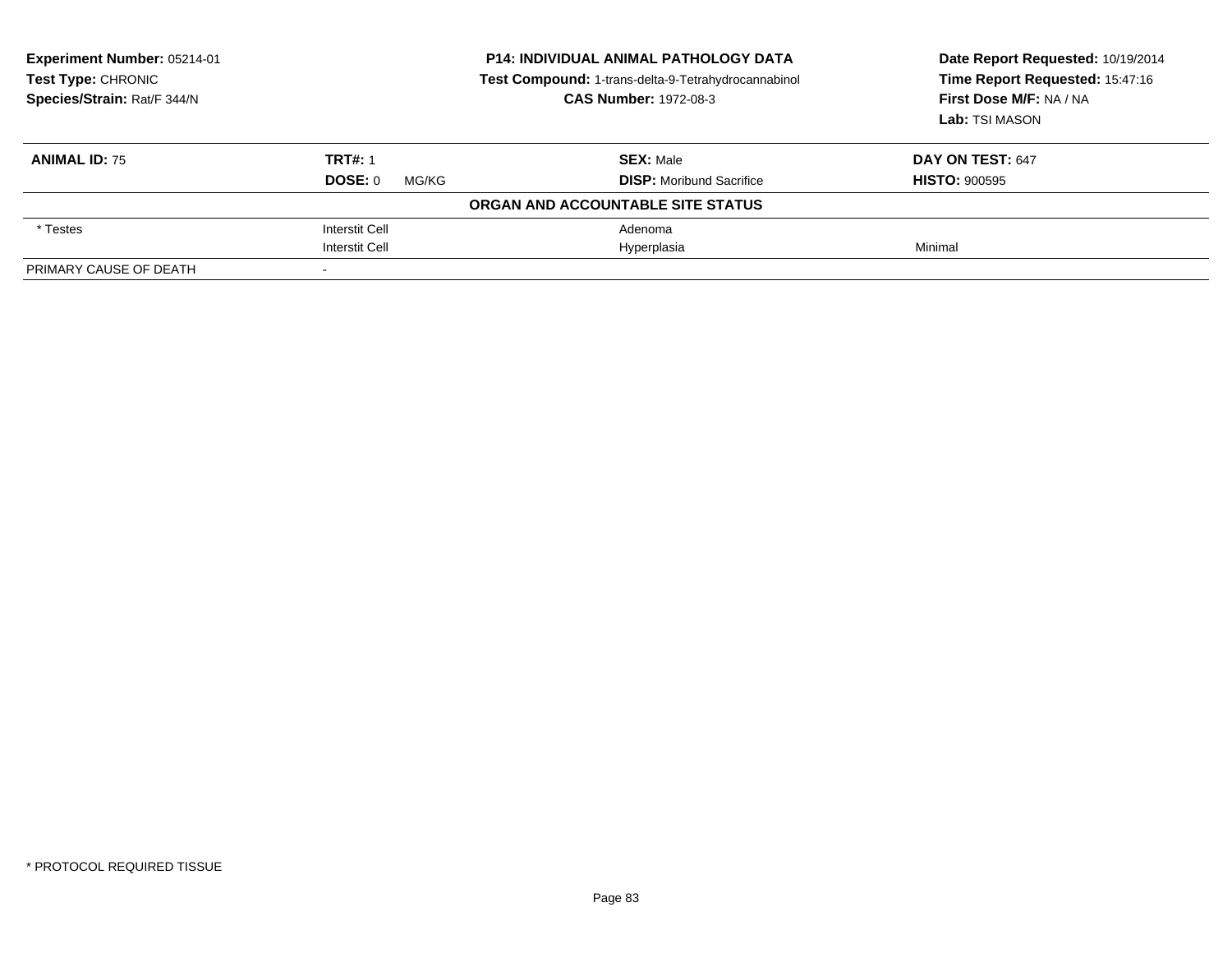| Experiment Number: 05214-01<br>Test Type: CHRONIC<br>Species/Strain: Rat/F 344/N |                            | <b>P14: INDIVIDUAL ANIMAL PATHOLOGY DATA</b><br>Test Compound: 1-trans-delta-9-Tetrahydrocannabinol<br><b>CAS Number: 1972-08-3</b> | Date Report Requested: 10/19/2014<br>Time Report Requested: 15:47:16<br>First Dose M/F: NA / NA<br>Lab: TSI MASON |
|----------------------------------------------------------------------------------|----------------------------|-------------------------------------------------------------------------------------------------------------------------------------|-------------------------------------------------------------------------------------------------------------------|
| <b>ANIMAL ID: 76</b>                                                             | <b>TRT#: 1</b>             | <b>SEX: Male</b>                                                                                                                    | DAY ON TEST: 715                                                                                                  |
|                                                                                  | <b>DOSE: 0</b><br>MG/KG    | <b>DISP: Natural Death</b>                                                                                                          | <b>HISTO: 900596</b>                                                                                              |
|                                                                                  |                            | ORGAN AND ACCOUNTABLE SITE STATUS                                                                                                   |                                                                                                                   |
| <b>NORMAL</b>                                                                    |                            |                                                                                                                                     |                                                                                                                   |
| * Adrenal Cortex                                                                 | * Bone                     | * Epididymis                                                                                                                        | * Esophagus                                                                                                       |
| * Intestine Large, Cecum                                                         | * Intestine Large, Colon   | * Intestine Large, Rectum                                                                                                           | * Intestine Small, Duodenum                                                                                       |
| * Intestine Small, Ileum                                                         | * Intestine Small, Jejunum | * Islets, Pancreatic                                                                                                                | * Mammary Gland                                                                                                   |
| * Peripheral Nerve                                                               | * Prostate                 | * Salivary Glands                                                                                                                   | * Seminal Vesicle                                                                                                 |
| * Skeletal Muscle                                                                | * Spinal Cord              | * Stomach, Forestomach                                                                                                              | * Stomach, Glandular                                                                                              |
| * Trachea                                                                        | * Urinary Bladder          |                                                                                                                                     |                                                                                                                   |
| <b>MISSING</b>                                                                   |                            |                                                                                                                                     |                                                                                                                   |
| * Parathyroid Gland                                                              |                            |                                                                                                                                     |                                                                                                                   |
| <b>OBSERVATIONS</b>                                                              |                            |                                                                                                                                     |                                                                                                                   |
| * Adrenal Medulla                                                                |                            | Pheochromocytoma Benign                                                                                                             |                                                                                                                   |
| * Bone Marrow                                                                    |                            | Leukemia Mononuclear                                                                                                                |                                                                                                                   |
| * Brain                                                                          |                            | Hemorrhage                                                                                                                          | Minimal                                                                                                           |
| [Hemorrhage TGLS = $9-1+1.1$ ]                                                   |                            |                                                                                                                                     |                                                                                                                   |
| * Heart                                                                          |                            | Cardiomyopathy                                                                                                                      | Mild                                                                                                              |
|                                                                                  |                            | Leukemia Mononuclear                                                                                                                |                                                                                                                   |
| * Kidney                                                                         |                            | Leukemia Mononuclear                                                                                                                |                                                                                                                   |
|                                                                                  |                            | Nephropathy                                                                                                                         | Mild                                                                                                              |
| * Liver                                                                          |                            | <b>Basophilic Focus</b>                                                                                                             |                                                                                                                   |
|                                                                                  |                            | Leukemia Mononuclear                                                                                                                |                                                                                                                   |
| [ Leukemia Mononuclear TGLS = 11-6+6.1 ]                                         |                            |                                                                                                                                     |                                                                                                                   |
| * Lung                                                                           |                            | Inflammation                                                                                                                        | Chronic Active, Mild                                                                                              |
|                                                                                  |                            | Leukemia Mononuclear                                                                                                                |                                                                                                                   |
|                                                                                  |                            | Sarcoma                                                                                                                             | Metastatic (Skin)                                                                                                 |
| Lymph Node                                                                       | Pancreatic                 | Leukemia Mononuclear                                                                                                                |                                                                                                                   |
| [ Leukemia Mononuclear TGLS = 6-9.1 ]                                            |                            |                                                                                                                                     |                                                                                                                   |
| * Lymph Node, Mandibular                                                         |                            | Leukemia Mononuclear                                                                                                                |                                                                                                                   |
| [ Leukemia Mononuclear TGLS = 6-9.1 ]                                            |                            | Leukemia Mononuclear                                                                                                                |                                                                                                                   |
| * Lymph Node, Mesenteric                                                         |                            |                                                                                                                                     |                                                                                                                   |
| [ Leukemia Mononuclear TGLS = 6-9.1 ]                                            | Fat                        |                                                                                                                                     | Minimal                                                                                                           |
| Mesentery                                                                        |                            | Necrosis                                                                                                                            |                                                                                                                   |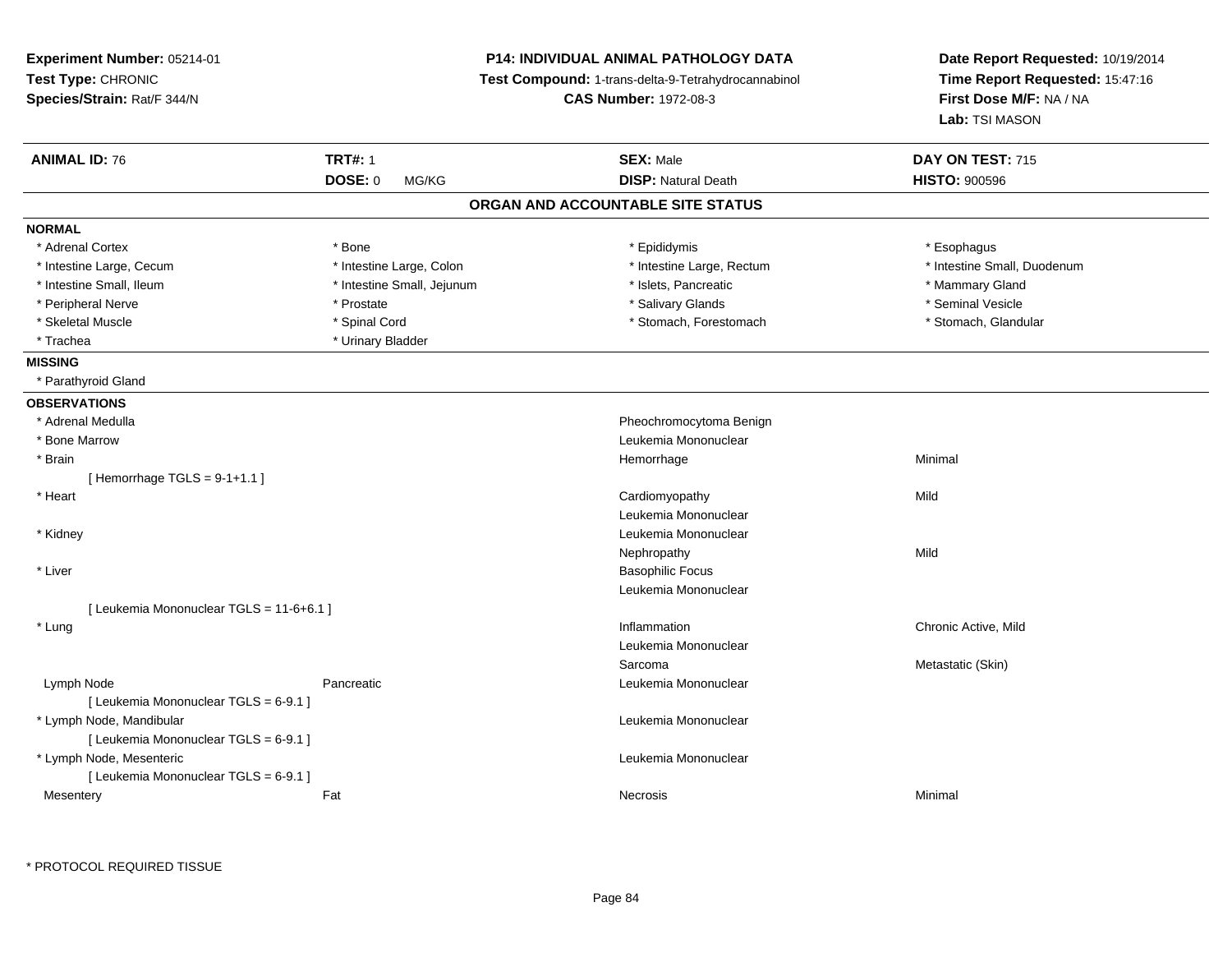**Experiment Number:** 05214-01**Test Type:** CHRONIC **Species/Strain:** Rat/F 344/N**P14: INDIVIDUAL ANIMAL PATHOLOGY DATA Test Compound:** 1-trans-delta-9-Tetrahydrocannabinol **CAS Number:** 1972-08-3**Date Report Requested:** 10/19/2014**Time Report Requested:** 15:47:16**First Dose M/F:** NA / NA**Lab:** TSI MASON**ANIMAL ID:** 76**6 TRT#:** 1 **TRT#:** 1 **SEX:** Male **SEX:** Male **DAY ON TEST:** 715 **DOSE:** 0 MG/KG**DISP:** Natural Death **HISTO:**  $900596$ **ORGAN AND ACCOUNTABLE SITE STATUS** $[$  Necrosis TGLS = 4-17  $]$  \* Nosee the contraction of the contraction of the contraction of the contraction of the contraction of the contraction  $\mathsf{Acute}$ , Minimal \* Pancreass the contract of the contract of the contract of the contract of the contract of the contract of the contract of the contract of the contract of the contract of the contract of the contract of the contract of the contract a Moderate Acinus HyperplasiaMixed Tumor Benign \* Pituitary Gland Pars Distalis Hyperplasia Mild \* Preputial Glandd and a state of the control of the control of the control of the control of the control of the control of the control of the control of the control of the control of the control of the control of the control of the contro [ Adenoma TGLS = 1-10.1 ] \* Skinn and the subcut Tiss of the Subcut Tiss of the Sarcoma state of the Sarcoma state of the Sarcoma state of the Sarcoma state of the Sarcoma state of the Sarcoma state of the Sarcoma state of the Sarcoma state of the Sarcom  $[$  Sarcoma TGLS = 8-18  $]$  \* Spleen Leukemia Mononuclear [ Leukemia Mononuclear TGLS = 5-3 ] \* TestesBilateral, Interstit Cell **Adenoma** [ Adenoma TGLS = 2-7,3-7 ] \* Thymus Leukemia Mononuclear \* Thyroid Glandd Carcinoma **Follicular Cel** Carcinoma Carcinoma Carcinoma Carcinoma Carcinoma Carcinoma Carcinoma Carcinoma Carcinoma Carcinoma Carcinoma Carcinoma Carcinoma Carcinoma Carcinoma Carcinoma Carcinoma Carcinoma Carcinoma Car [ Carcinoma TGLS = 7-2,2.1 ]PRIMARY CAUSE OF DEATH-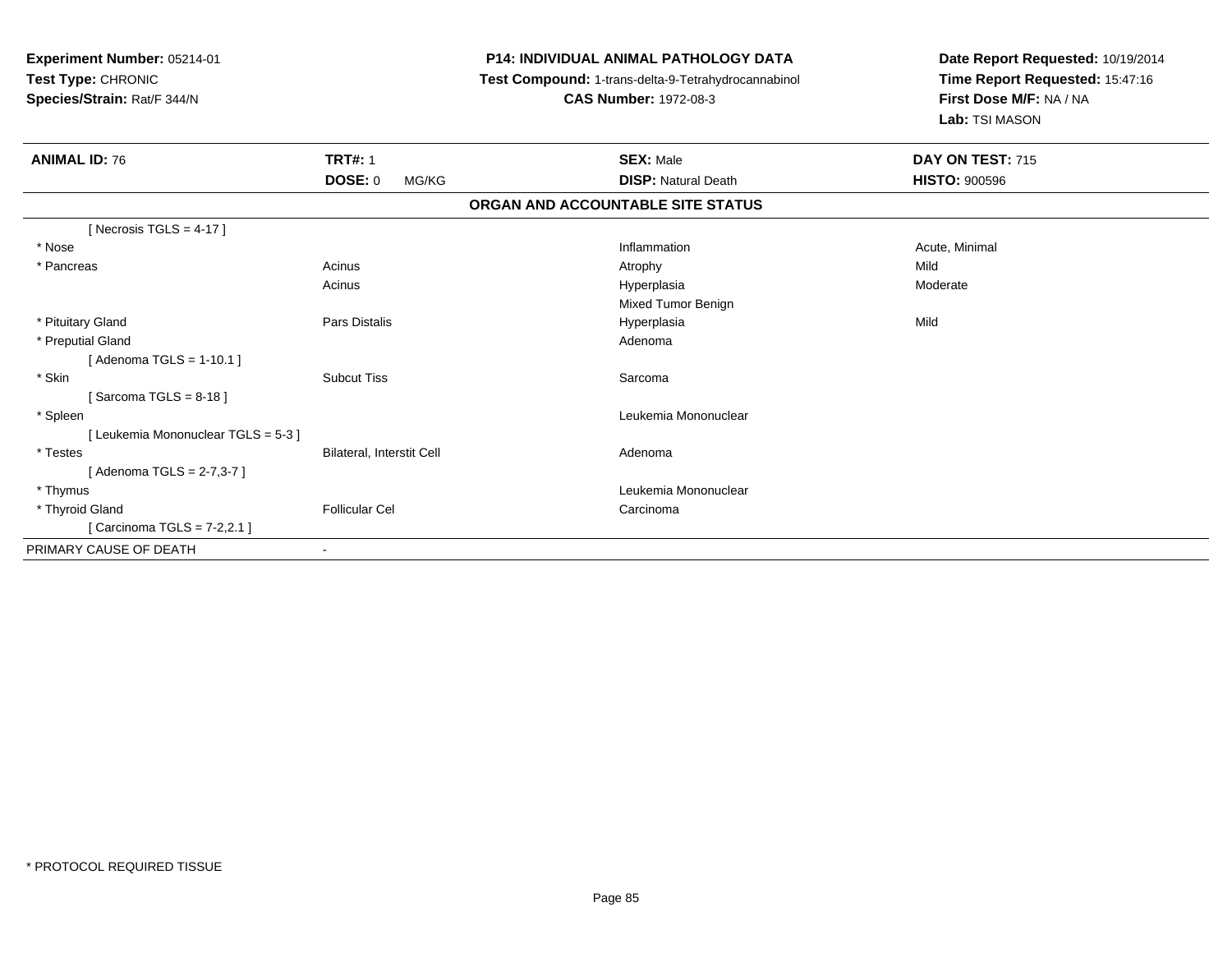**Experiment Number:** 05214-01**Test Type:** CHRONIC **Species/Strain:** Rat/F 344/N**P14: INDIVIDUAL ANIMAL PATHOLOGY DATA Test Compound:** 1-trans-delta-9-Tetrahydrocannabinol **CAS Number:** 1972-08-3**ANIMAL ID:** 77**TRT#:** 1 **SEX:** Male **DAY ON TEST:** 113 **DOSE:** 0 MG/KG**DISP:** Dosing Accident **HISTO:**  $900597$ **ORGAN AND ACCOUNTABLE SITE STATUSNORMAL**\* Adrenal Cortex \* Adrenal Medulla \* Adrenal Medulla \* Bone \* Bone \* Bone \* Bone \* Bone Marrow \* Brain \* Epididymis \* Epididymis \* The state of the Large, Cecum \* Intestine Large, Cecum \* Intestine Large, Cecum \* Intestine Large, Rectum \* Thestine Small, Duodenum \* Number of the small, Ileum \* Intestine Small, Jejunum \* Intestine Small, Jejunum \* Islets, Pancreatic \* \* Andrew \* Kidney \* Kidney \* Kidney \* Liver \* Liver \* Liver \* Number \* Lymph Node, Mandibular \* Lymph Node, Mandibular \* Lymph Node, Mandibular \* Lymph Node, Mandibular \* Lymph Node, Mandibular \* Lym \* Lymph Node, Mesenteric \* \* Mammary Gland \* Mammary Gland \* Nose \* Nose \* \* Nose \* \* Parathyroid Gland \* Parathyroid Gland \* Peripheral Nerve \* \* \* Prostate \* \* Pretuitary Gland \* \* \* \* \* \* \* Preputial Gland \* \* \* Prostate \* Prostate \* Salivary Glands \* Seminal Vesicle \* Skeletal Muscle \* Skin\* Spinal Cord **\*** Stomach, Forestomach \* Stomach, Spinal Cord \* Stomach, Glandular \* Testess \* Stomach, Glandular \* Thymus \* Thyroid Gland \* Thyroid Gland \* The \* Trachea **OBSERVATIONS** \* Esophaguss and the contract of the contract of the contract of the contract of the contract of the contract of the contract of the contract of the contract of the contract of the contract of the contract of the contract of the cont Perforation **Moderate** [ Perforation TGLS = 3-2 ] \* Heart Cardiomyopathy Minimal \* Lungg and the state of the state of the state of the state of the state of the state of the state of the state of the state of the state of the state of the state of the state of the state of the state of the state of the stat m Mild<br>———————————————————— Foreign Bodyy the contract of the Minimal Minimal Section 1996 and the contract of the Minimal Section 1997 and the contract of the contract of the contract of the contract of the contract of the contract of the contract of the contra Hemorrhage Moderate  $[$  Hemorrhage TGLS = 4-2+3  $]$  Lymph Node Mediastinal Angiectasis Minimal Mediastinal**Pigmentation** 

[ Pigmentation TGLS = 5-3.1 ] \* Pancreass the control of the control of the control of the control of the control of the control of the control of the control of the control of the control of the control of the control of the control of the control of the contro \* Spleenn and the control of the control of the control of the control of the control of the control of the control of the control of the control of the control of the control of the control of the control of the control of the co Hematopoietic Cell Proliferation

[ Depletion Lymphoid TGLS = 1-3 ]

PRIMARY CAUSE OF DEATH-

Animal Note: A GOOD EXAMPLE OF GAVAGE ACCIDENT

**Date Report Requested:** 10/19/2014**Time Report Requested:** 15:47:16

**First Dose M/F:** NA / NA

**Lab:** TSI MASON

\* Intestine Large, Colon

\* Testes

n Mild

n Mild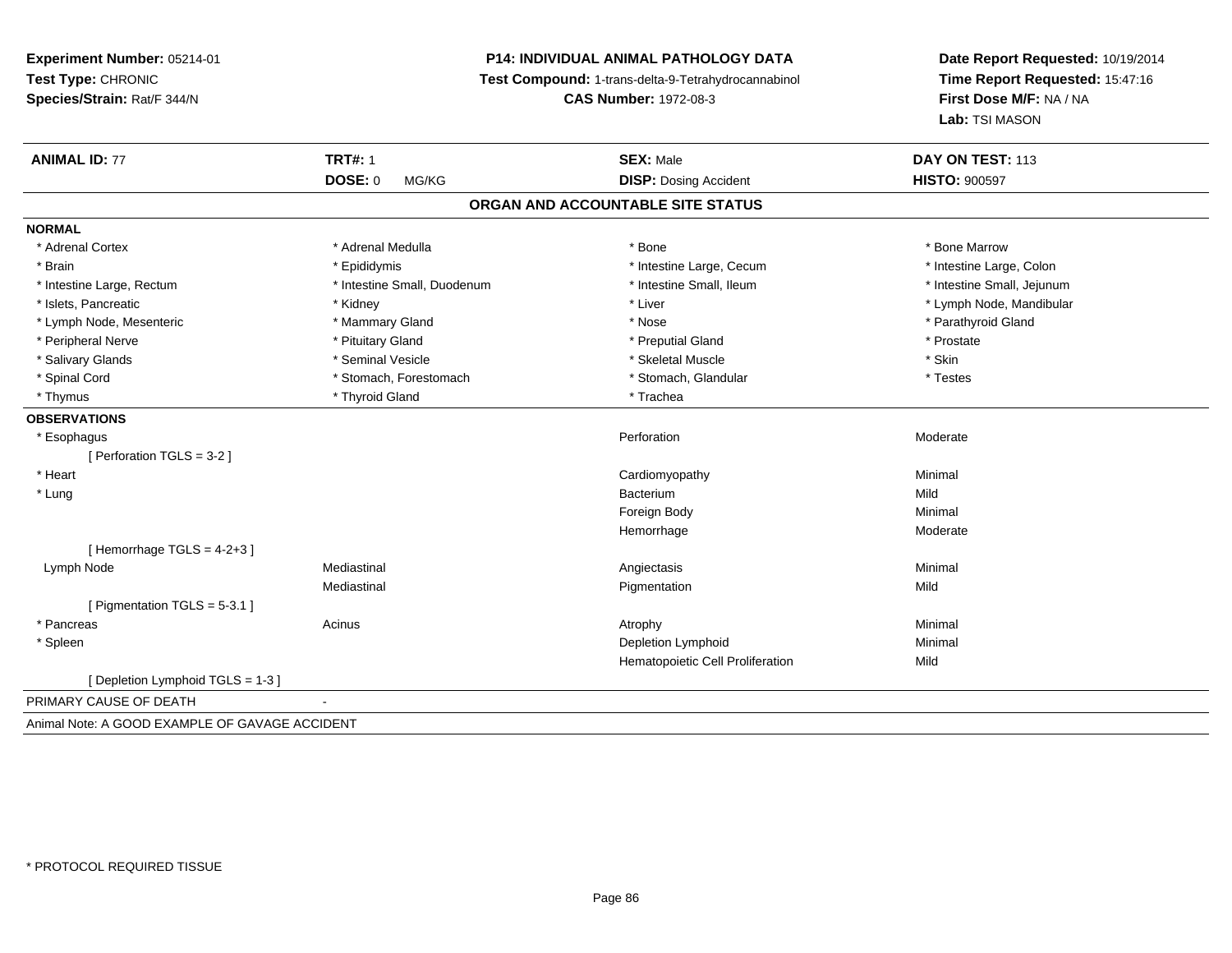**Experiment Number:** 05214-01**Test Type:** CHRONIC **Species/Strain:** Rat/F 344/N**P14: INDIVIDUAL ANIMAL PATHOLOGY DATA Test Compound:** 1-trans-delta-9-Tetrahydrocannabinol **CAS Number:** 1972-08-3**Date Report Requested:** 10/19/2014**Time Report Requested:** 15:47:16**First Dose M/F:** NA / NA**Lab:** TSI MASON**ANIMAL ID:** 79**TRT#:** 1 **SEX:** Male **DAY ON TEST:** 450 **DOSE:** 0 MG/KG **DISP:** Scheduled Sacrifice **HISTO:** <sup>900599</sup> **ORGAN AND ACCOUNTABLE SITE STATUSNORMAL**\* Adrenal Cortex \* Adrenal Medulla \* Adrenal Medulla \* Bone \* Bone \* Bone \* Bone \* Bone Marrow \* Brain \* Explorer \* Epididymis \* \* Epididymis \* \* Esophagus \* Esophagus \* \* Esophagus \* Intestine Large, Cecum \* \* Intestine Large, Cecum \* Intestine Small, Ileum \* Intestine Large, Colon \* Intestine Large, Rectum \* Intestine Small, Duodenum \* Intestine Small, Duodenum \* Lymph Node, Mesenteric \* Intestine Small, Jejunum \* Mandibular \* Islets, Pancreatic \* Mandibular \* Lymph Node, Mandibular \* Mammary Gland \* \* Nose \* \* Nose \* \* Pancreas \* Pancreas \* \* Pancreas \* \* Pancreas \* \* Pancreas \* \* Parathyroid Gland \* Peripheral Nerve \* \* \* Preputial Gland \* \* Preputial Gland \* \* Prostate \* \* Salivary Glands \* Salivary Glands \* Seminal Vesicle \* \* Spinal Cord \* Skeletal Muscle \* \* Skin \* \* Skin \* \* Spinal Vesicle \* Spinal Cord \* Spinal Cord \* Spleen \* Stomach, Forestomach \* Stomach \* Stomach, Glandular \* Stomach, Glandular \* Thymus \* Thyroid Gland \* Trachea \* Trachea \* Trachea \* Urinary Bladder **OBSERVATIONS** \* Heart Cardiomyopathyy Mild Mild \* Kidneyy the control of the control of the control of the control of the control of the control of the control of the control of the control of the control of the control of the control of the control of the control of the contro \* Liver Clear Cell FocusFatty ChangeFatty Change **Focal, Minimal**<br>
Infiltration Cellular **Focal, Minimal**<br>
Histiocyte, Mini \* Lungg is a construction Cellular Historyte, Minimal (1990) and the set of the construction Cellular Historyte, Minimal (1990) and the set of the construction Cellular (1990) and Historyte, Minimal (1990) and the construction \* Pituitary Gland Pars Distalis Hyperplasia Mild \* TestesBilateral, Interstit Cell **Adenoma** Adenoma [ Adenoma TGLS = 1-7 ]PRIMARY CAUSE OF DEATH-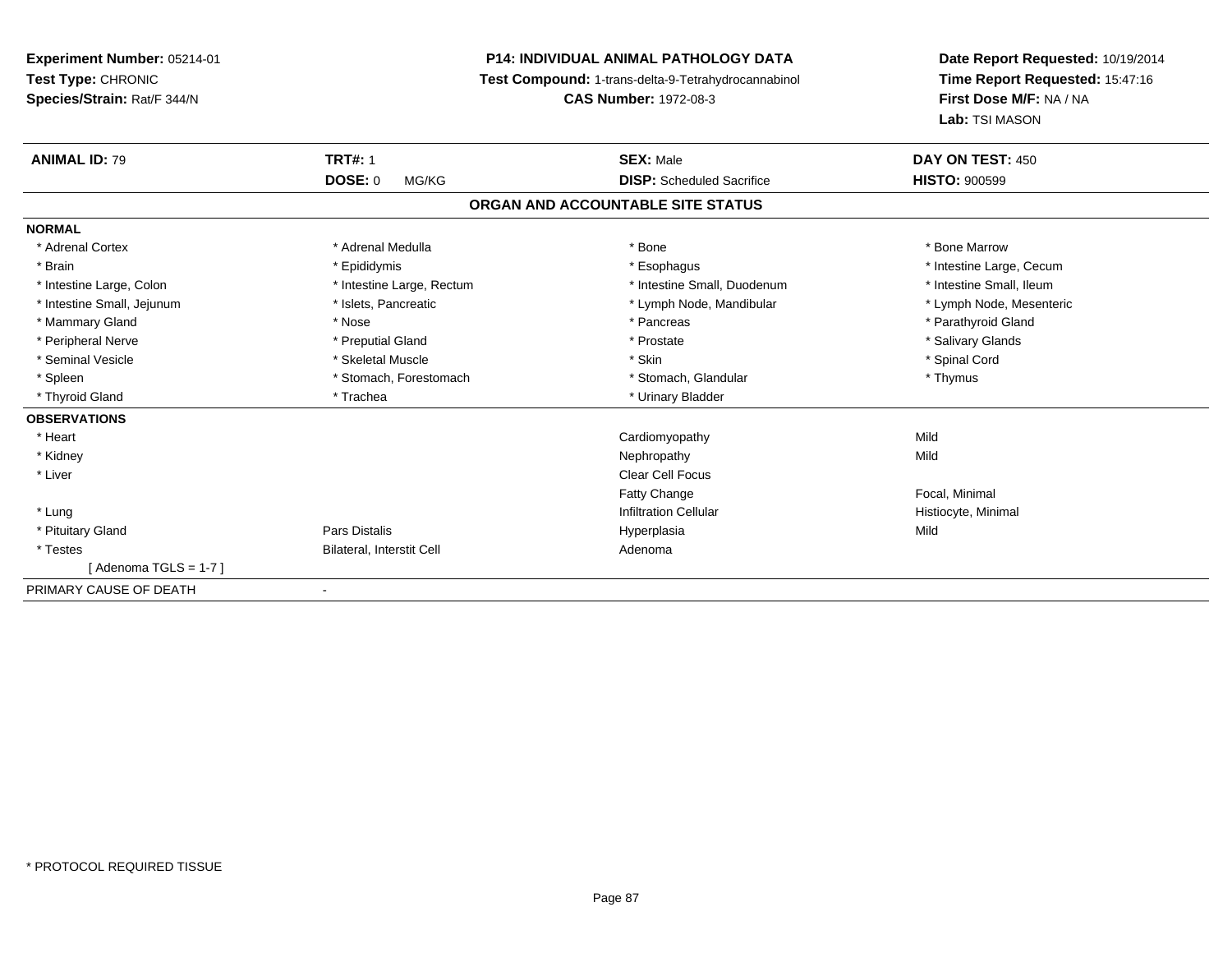# **P14: INDIVIDUAL ANIMAL PATHOLOGY DATA**

**Test Compound:** 1-trans-delta-9-Tetrahydrocannabinol

**CAS Number:** 1972-08-3

| <b>ANIMAL ID: 81</b>                                  | <b>TRT#: 3</b>           | <b>SEX: Male</b>                  | DAY ON TEST: 282          |
|-------------------------------------------------------|--------------------------|-----------------------------------|---------------------------|
|                                                       | <b>DOSE: 12.5 MG/KG</b>  | <b>DISP: Natural Death</b>        | <b>HISTO: 900601</b>      |
|                                                       |                          | ORGAN AND ACCOUNTABLE SITE STATUS |                           |
| <b>NORMAL</b>                                         |                          |                                   |                           |
| * Adrenal Cortex                                      | * Adrenal Medulla        | * Bone                            | * Bone Marrow             |
| * Brain                                               | * Epididymis             | * Esophagus                       | * Intestine Large, Rectum |
| * Intestine Small, Duodenum                           | * Intestine Small, Ileum | * Intestine Small, Jejunum        | * Islets, Pancreatic      |
| * Kidney                                              | * Lymph Node, Mandibular | * Lymph Node, Mesenteric          | * Mammary Gland           |
| * Pancreas                                            | * Parathyroid Gland      | * Pituitary Gland                 | * Preputial Gland         |
| * Prostate                                            | * Salivary Glands        | * Seminal Vesicle                 | * Skeletal Muscle         |
| * Skin                                                | * Spinal Cord            | * Stomach, Forestomach            | * Testes                  |
| * Thymus                                              | * Thyroid Gland          | * Trachea                         | * Urinary Bladder         |
| <b>OBSERVATIONS</b>                                   |                          |                                   |                           |
| * Heart                                               |                          | Bacterium                         | Minimal                   |
|                                                       |                          | Cardiomyopathy                    | Minimal                   |
| * Intestine Large, Cecum                              |                          | Bacterium                         | Minimal                   |
| * Intestine Large, Colon                              |                          | Bacterium                         | Minimal                   |
| * Liver                                               |                          | Bacterium                         | Mild                      |
|                                                       |                          | Clear Cell Focus                  |                           |
|                                                       |                          | Developmental Malformation        |                           |
|                                                       |                          | Necrosis                          | Mild                      |
| [ Developmental Malformation TGLS = 2-6.01 ]          |                          |                                   |                           |
| * Lung                                                |                          | <b>Bacterium</b>                  | Minimal                   |
|                                                       |                          | Congestion                        | Moderate                  |
|                                                       |                          | Foreign Body                      | Minimal                   |
| * Nose                                                |                          | <b>Bacterium</b>                  | Mild                      |
| * Spleen                                              |                          | Depletion Lymphoid                | Mild                      |
|                                                       |                          | Pigmentation                      | Moderate                  |
| * Stomach, Glandular                                  |                          | Bacterium                         | Mild                      |
|                                                       |                          | Erosion                           | Mild                      |
| [ Erosion TGLS = 1-5+5.1 ]                            |                          |                                   |                           |
| PRIMARY CAUSE OF DEATH                                |                          |                                   |                           |
| Animal Note: POSSIBLE SEPTICEMIA OR AUTOLYTIC CHANGE. |                          |                                   |                           |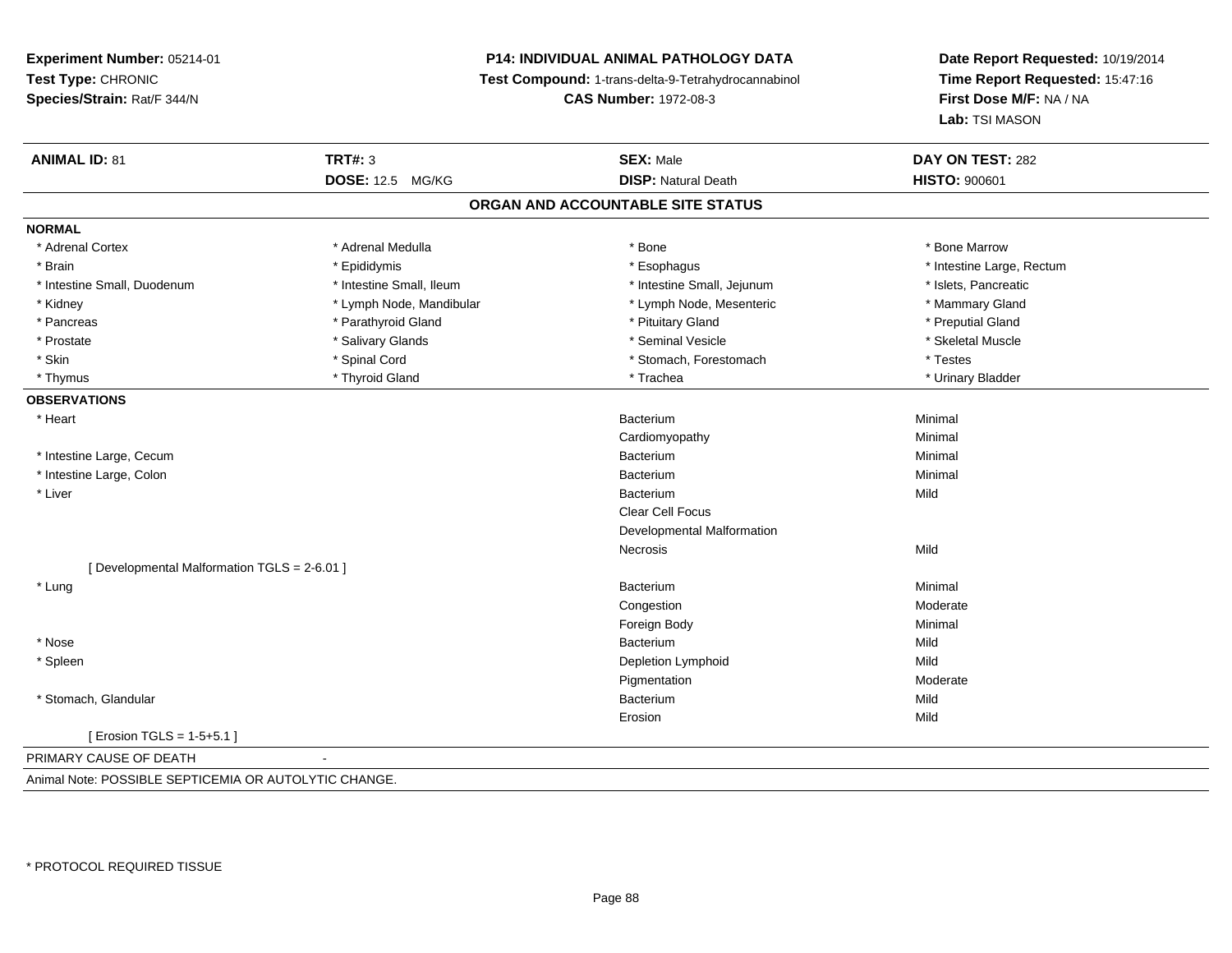# **P14: INDIVIDUAL ANIMAL PATHOLOGY DATA**

**Test Compound:** 1-trans-delta-9-Tetrahydrocannabinol

**CAS Number:** 1972-08-3

| <b>ANIMAL ID: 82</b>                 | <b>TRT#: 3</b>            | <b>SEX: Male</b>                  | DAY ON TEST: 730         |
|--------------------------------------|---------------------------|-----------------------------------|--------------------------|
|                                      | <b>DOSE: 12.5 MG/KG</b>   | <b>DISP: Terminal Sacrifice</b>   | <b>HISTO: 900602</b>     |
|                                      |                           | ORGAN AND ACCOUNTABLE SITE STATUS |                          |
| <b>NORMAL</b>                        |                           |                                   |                          |
| * Adrenal Cortex                     | * Adrenal Medulla         | * Bone                            | * Bone Marrow            |
| * Brain                              | * Epididymis              | * Esophagus                       | * Intestine Large, Cecum |
| * Intestine Large, Colon             | * Intestine Large, Rectum | * Intestine Small, Duodenum       | * Intestine Small, Ileum |
| * Intestine Small, Jejunum           | * Islets, Pancreatic      | * Lymph Node, Mandibular          | * Lymph Node, Mesenteric |
| * Mammary Gland                      | * Nose                    | * Parathyroid Gland               | * Peripheral Nerve       |
| * Preputial Gland                    | * Prostate                | * Salivary Glands                 | * Seminal Vesicle        |
| * Skeletal Muscle                    | * Skin                    | * Spinal Cord                     | * Spleen                 |
| * Stomach, Forestomach               | * Thymus                  | * Trachea                         | * Urinary Bladder        |
| <b>OBSERVATIONS</b>                  |                           |                                   |                          |
| Eye                                  | Lens                      | Cataract                          | Mild                     |
| [Cataract TGLS = $1-17$ ]            |                           |                                   |                          |
| * Heart                              |                           | Cardiomyopathy                    | Mild                     |
| * Kidney                             |                           | Nephropathy                       | Mild                     |
| * Liver                              |                           | <b>Basophilic Focus</b>           |                          |
|                                      |                           | <b>Clear Cell Focus</b>           |                          |
| [Clear Cell Focus TGLS = $6-6+6.1$ ] |                           |                                   |                          |
| * Lung                               |                           | Foreign Body                      | Minimal                  |
|                                      |                           | Inflammation                      | Chronic Active, Mild     |
| * Pancreas                           | Acinus                    | Atrophy                           | Minimal                  |
| * Pituitary Gland                    | Pars Distalis             | Adenoma                           |                          |
| [Adenoma TGLS = $4-8$ ]              |                           |                                   |                          |
| * Stomach, Glandular                 |                           | Inflammation                      | Chronic Active, Minimal  |
| [Inflammation TGLS = $5-5.1$ ]       |                           |                                   |                          |
| * Testes                             | <b>Interstit Cell</b>     | Adenoma                           |                          |
|                                      | Seminif Tub               | Atrophy                           | Moderate                 |
|                                      | <b>Interstit Cell</b>     | Hyperplasia                       | Minimal                  |
| [Adenoma TGLS = $3-7$ ]              |                           |                                   |                          |
| [Atrophy TGLS = $2-7$ ]              |                           |                                   |                          |
| * Thyroid Gland                      | C Cell                    | Hyperplasia                       | Mild                     |
| PRIMARY CAUSE OF DEATH               | $\blacksquare$            |                                   |                          |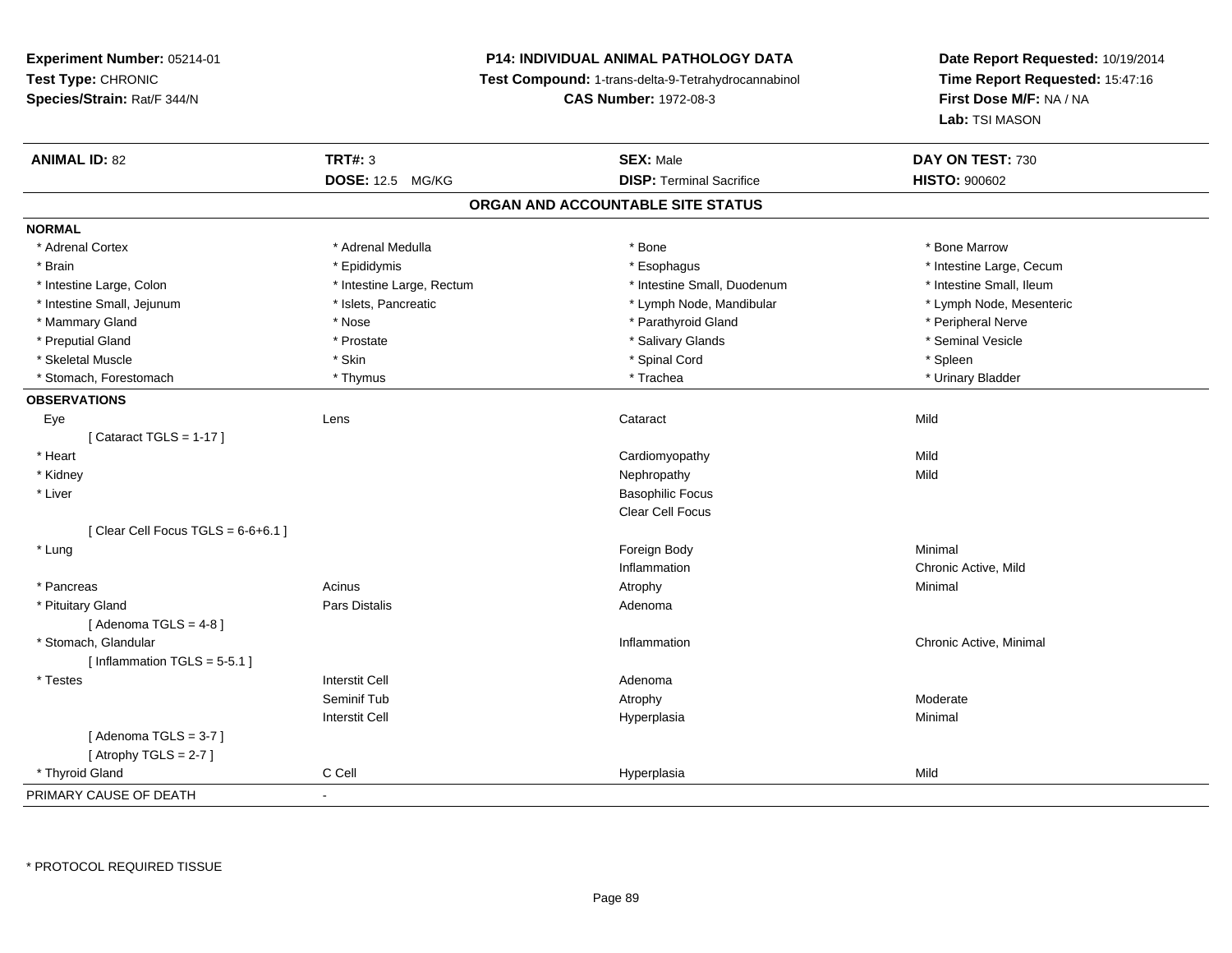# **P14: INDIVIDUAL ANIMAL PATHOLOGY DATA**

**Test Compound:** 1-trans-delta-9-Tetrahydrocannabinol

**CAS Number:** 1972-08-3

| <b>ANIMAL ID: 83</b>                 | <b>TRT#: 3</b>            | <b>SEX: Male</b>                  | DAY ON TEST: 730         |
|--------------------------------------|---------------------------|-----------------------------------|--------------------------|
|                                      | <b>DOSE: 12.5 MG/KG</b>   | <b>DISP: Terminal Sacrifice</b>   | <b>HISTO: 900603</b>     |
|                                      |                           | ORGAN AND ACCOUNTABLE SITE STATUS |                          |
| <b>NORMAL</b>                        |                           |                                   |                          |
| * Adrenal Cortex                     | * Adrenal Medulla         | * Bone                            | * Bone Marrow            |
| * Brain                              | * Epididymis              | * Esophagus                       | * Intestine Large, Cecum |
| * Intestine Large, Colon             | * Intestine Large, Rectum | * Intestine Small, Duodenum       | * Intestine Small, Ileum |
| * Intestine Small, Jejunum           | * Islets, Pancreatic      | * Lymph Node, Mandibular          | * Lymph Node, Mesenteric |
| * Mammary Gland                      | * Nose                    | * Parathyroid Gland               | * Peripheral Nerve       |
| * Preputial Gland                    | * Prostate                | * Seminal Vesicle                 | * Skeletal Muscle        |
| * Skin                               | * Spinal Cord             | * Spleen                          | * Stomach, Forestomach   |
| * Stomach, Glandular                 | * Thymus                  | * Thyroid Gland                   | * Trachea                |
| * Urinary Bladder                    |                           |                                   |                          |
| <b>OBSERVATIONS</b>                  |                           |                                   |                          |
| * Heart                              |                           | Cardiomyopathy                    | Mild                     |
| * Kidney                             |                           | Nephropathy                       | Mild                     |
| * Liver                              |                           | <b>Clear Cell Focus</b>           |                          |
|                                      |                           | Fatty Change                      | Focal, Minimal           |
| [Clear Cell Focus TGLS = $2-6+6.1$ ] |                           |                                   |                          |
| * Lung                               |                           | Inflammation                      | Chronic Active, Moderate |
| [Inflammation TGLS = $3-2,2.1,3$ ]   |                           |                                   |                          |
| * Pancreas                           | Acinus                    | Atrophy                           | Mild                     |
| * Pituitary Gland                    | Pars Distalis             | Hyperplasia                       | Mild                     |
| * Salivary Glands                    | Duct                      | Metaplasia                        | Squamous, Minimal        |
| * Testes                             | <b>Interstit Cell</b>     | Adenoma                           |                          |
|                                      | <b>Interstit Cell</b>     | Hyperplasia                       | Minimal                  |
| [Adenoma TGLS = $1-7$ ]              |                           |                                   |                          |
| PRIMARY CAUSE OF DEATH               | $\blacksquare$            |                                   |                          |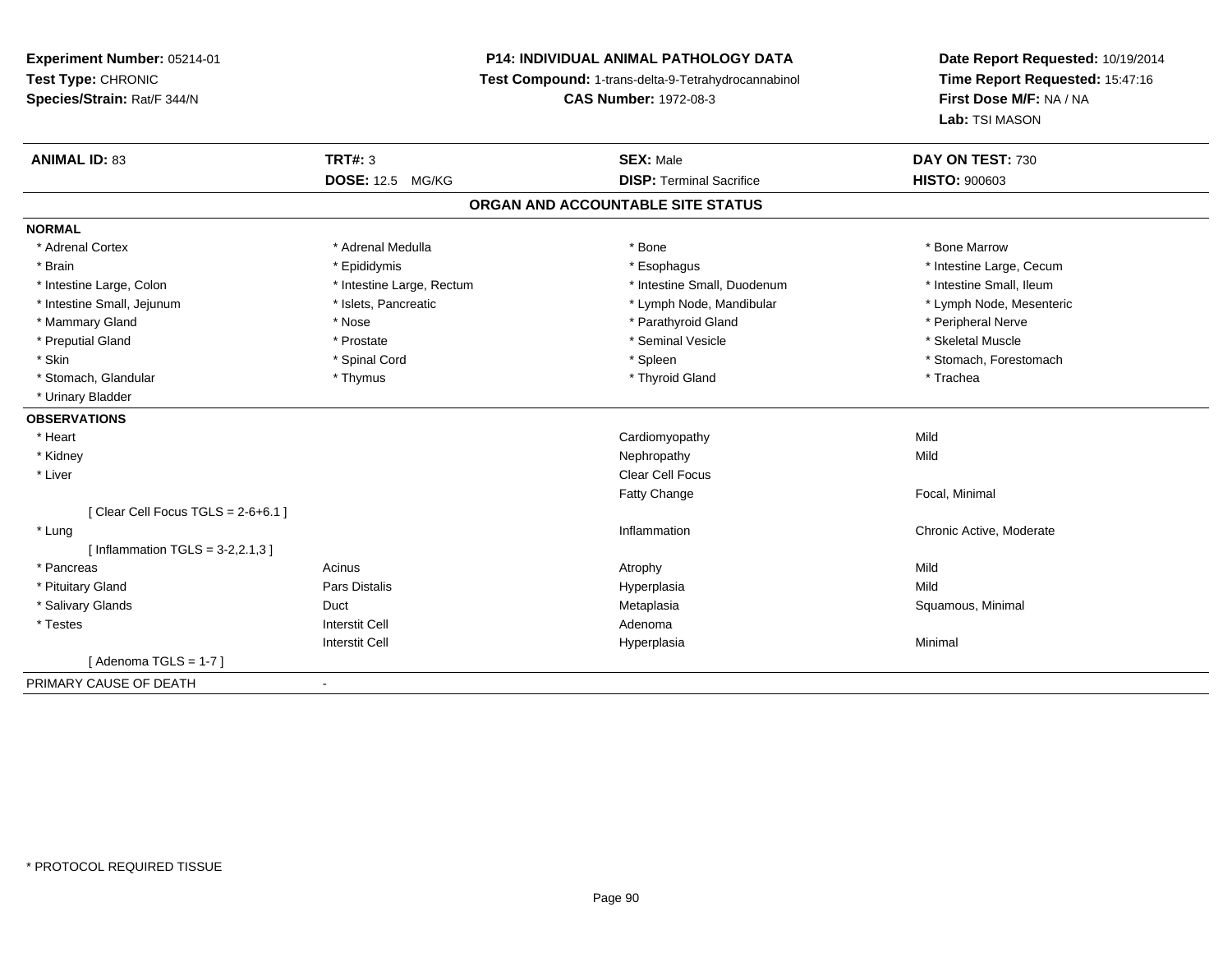# **P14: INDIVIDUAL ANIMAL PATHOLOGY DATA**

**Test Compound:** 1-trans-delta-9-Tetrahydrocannabinol

**CAS Number:** 1972-08-3

| <b>ANIMAL ID: 84</b>                        | <b>TRT#: 3</b>              | <b>SEX: Male</b>                  | DAY ON TEST: 728           |
|---------------------------------------------|-----------------------------|-----------------------------------|----------------------------|
|                                             | DOSE: 12.5 MG/KG            | <b>DISP: Terminal Sacrifice</b>   | <b>HISTO: 900604</b>       |
|                                             |                             | ORGAN AND ACCOUNTABLE SITE STATUS |                            |
| <b>NORMAL</b>                               |                             |                                   |                            |
| * Adrenal Cortex                            | * Bone                      | * Bone Marrow                     | * Brain                    |
| * Epididymis                                | * Esophagus                 | * Intestine Large, Cecum          | * Intestine Large, Colon   |
| * Intestine Large, Rectum                   | * Intestine Small, Duodenum | * Intestine Small. Ileum          | * Intestine Small, Jejunum |
| * Islets, Pancreatic                        | * Lymph Node, Mandibular    | * Lymph Node, Mesenteric          | * Mammary Gland            |
| * Nose                                      | * Pancreas                  | * Parathyroid Gland               | * Peripheral Nerve         |
| * Preputial Gland                           | * Prostate                  | * Salivary Glands                 | * Seminal Vesicle          |
| * Skeletal Muscle                           | * Skin                      | * Spinal Cord                     | * Spleen                   |
| * Stomach. Forestomach                      | * Stomach, Glandular        | * Thymus                          | * Trachea                  |
| * Urinary Bladder                           |                             |                                   |                            |
| <b>OBSERVATIONS</b>                         |                             |                                   |                            |
| * Adrenal Medulla                           |                             | Pheochromocytoma Malignant        |                            |
| [ Pheochromocytoma Malignant TGLS = 2-8.1 ] |                             |                                   |                            |
| * Heart                                     |                             | Cardiomyopathy                    | Mild                       |
| * Kidney                                    |                             | Nephropathy                       | Mild                       |
| * Liver                                     |                             | <b>Clear Cell Focus</b>           |                            |
|                                             |                             | <b>Fatty Change</b>               | Focal, Minimal             |
| [ Clear Cell Focus TGLS = $4-6+6.1$ ]       |                             |                                   |                            |
| * Lung                                      |                             | Inflammation                      | Chronic Active, Mild       |
| [Inflammation TGLS = $3-2,2.1,3$ ]          |                             |                                   |                            |
| * Pituitary Gland                           | Pars Distalis               | Adenoma                           |                            |
| * Testes                                    | Bilateral, Interstit Cell   | Adenoma                           |                            |
| [Adenoma TGLS = $1-7$ ]                     |                             |                                   |                            |
| * Thyroid Gland                             | C Cell                      | Adenoma                           |                            |
|                                             | C Cell                      | Hyperplasia                       | Minimal                    |
| PRIMARY CAUSE OF DEATH                      | $\blacksquare$              |                                   |                            |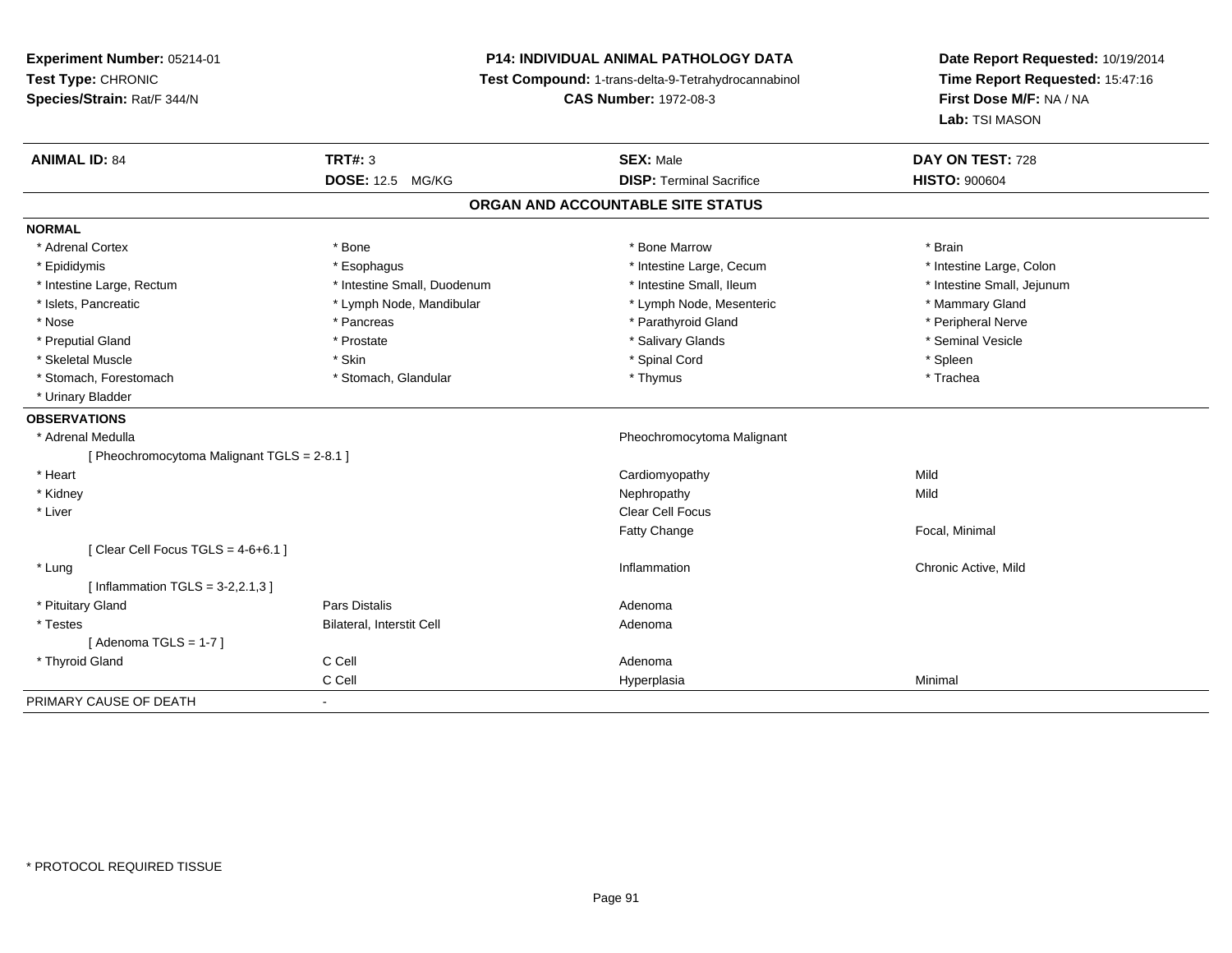# **P14: INDIVIDUAL ANIMAL PATHOLOGY DATA**

**Test Compound:** 1-trans-delta-9-Tetrahydrocannabinol

**CAS Number:** 1972-08-3

| <b>ANIMAL ID: 85</b>                          | <b>TRT#: 3</b>              | <b>SEX: Male</b>                  | DAY ON TEST: 725           |
|-----------------------------------------------|-----------------------------|-----------------------------------|----------------------------|
|                                               | <b>DOSE: 12.5 MG/KG</b>     | <b>DISP: Terminal Sacrifice</b>   | <b>HISTO: 900605</b>       |
|                                               |                             | ORGAN AND ACCOUNTABLE SITE STATUS |                            |
| <b>NORMAL</b>                                 |                             |                                   |                            |
| * Adrenal Cortex                              | * Bone                      | * Bone Marrow                     | * Brain                    |
| * Epididymis                                  | * Esophagus                 | * Intestine Large, Cecum          | * Intestine Large, Colon   |
| * Intestine Large, Rectum                     | * Intestine Small, Duodenum | * Intestine Small, Ileum          | * Intestine Small, Jejunum |
| * Islets, Pancreatic                          | * Lymph Node, Mandibular    | * Lymph Node, Mesenteric          | * Mammary Gland            |
| * Nose                                        | * Pancreas                  | * Parathyroid Gland               | * Peripheral Nerve         |
| * Preputial Gland                             | * Prostate                  | * Salivary Glands                 | * Seminal Vesicle          |
| * Skeletal Muscle                             | * Skin                      | * Spinal Cord                     | * Spleen                   |
| * Stomach, Forestomach                        | * Stomach, Glandular        | * Thymus                          | * Thyroid Gland            |
| * Trachea                                     | * Urinary Bladder           |                                   |                            |
| <b>OBSERVATIONS</b>                           |                             |                                   |                            |
| * Adrenal Medulla                             |                             | Hyperplasia                       | Moderate                   |
| * Heart                                       |                             | Cardiomyopathy                    | Moderate                   |
| * Kidney                                      |                             | Nephropathy                       | Mild                       |
| * Liver                                       |                             | <b>Basophilic Focus</b>           |                            |
|                                               |                             | <b>Clear Cell Focus</b>           |                            |
| [ Clear Cell Focus TGLS = $2-6+6.1,3-6+6.1$ ] |                             |                                   |                            |
| * Lung                                        |                             | <b>Infiltration Cellular</b>      | Histiocyte, Minimal        |
| * Pituitary Gland                             | Pars Distalis               | Adenoma                           |                            |
|                                               | <b>Pars Distalis</b>        | Cyst                              |                            |
| * Testes                                      | Bilateral, Interstit Cell   | Adenoma                           |                            |
| [Adenoma TGLS = 1-7]                          |                             |                                   |                            |
| PRIMARY CAUSE OF DEATH                        |                             |                                   |                            |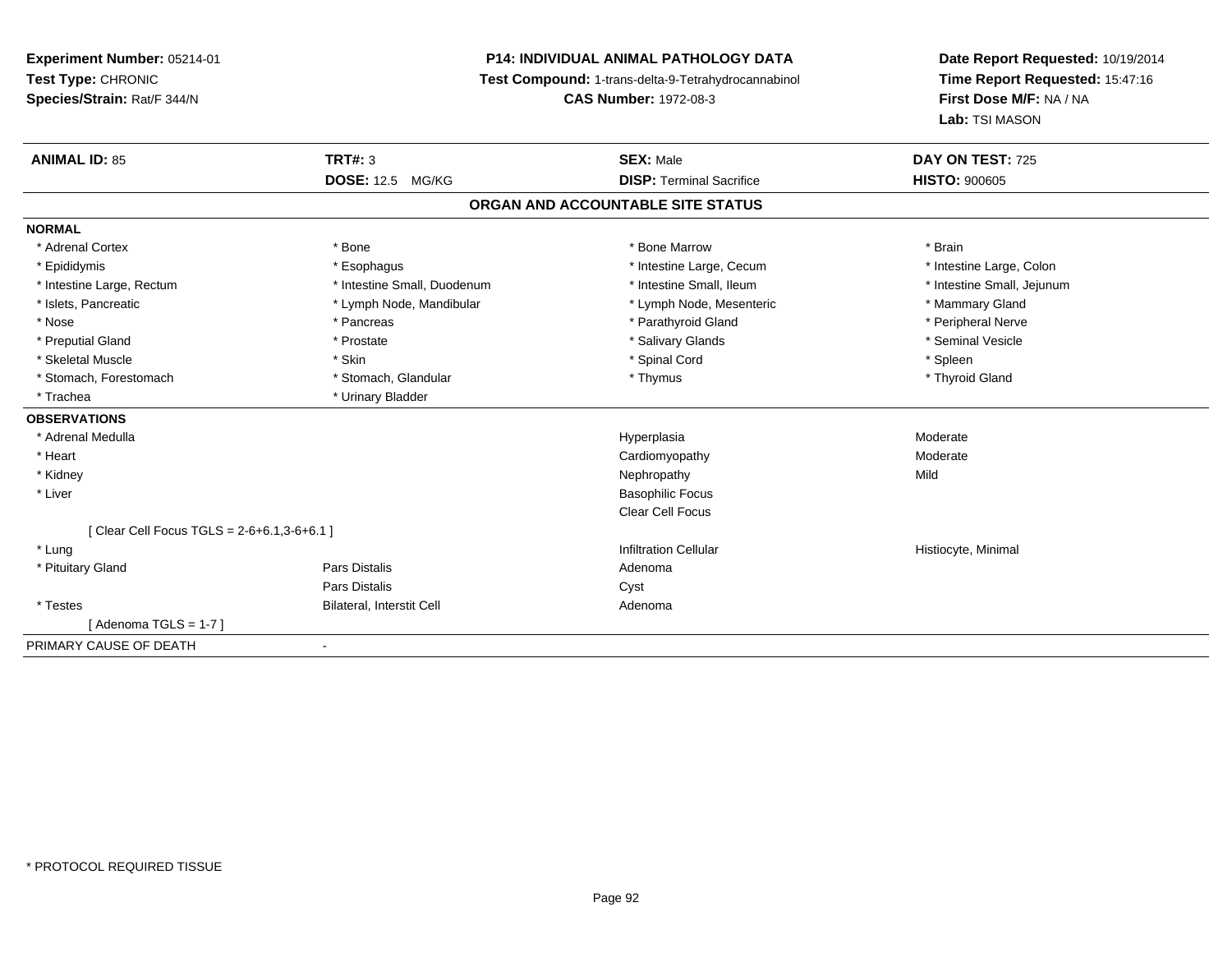# **P14: INDIVIDUAL ANIMAL PATHOLOGY DATA**

**Test Compound:** 1-trans-delta-9-Tetrahydrocannabinol

**CAS Number:** 1972-08-3

| <b>DOSE: 12.5</b><br><b>DISP: Terminal Sacrifice</b><br><b>HISTO: 900606</b><br>MG/KG<br>ORGAN AND ACCOUNTABLE SITE STATUS<br><b>NORMAL</b><br>* Adrenal Cortex<br>* Bone<br>* Bone Marrow<br>* Brain<br>* Intestine Large, Colon<br>* Epididymis<br>* Esophagus<br>* Intestine Large, Cecum<br>* Intestine Small, Duodenum<br>* Intestine Small, Ileum<br>* Intestine Small, Jejunum<br>* Intestine Large, Rectum<br>* Islets, Pancreatic<br>* Lymph Node, Mandibular<br>* Lymph Node, Mesenteric<br>* Mammary Gland<br>* Parathyroid Gland<br>* Peripheral Nerve<br>* Preputial Gland<br>* Prostate<br>* Seminal Vesicle<br>* Skin<br>* Skeletal Muscle<br>* Salivary Glands<br>* Spinal Cord<br>* Spleen<br>* Stomach, Forestomach<br>* Stomach, Glandular<br>* Thyroid Gland<br>* Trachea<br>* Urinary Bladder<br>* Thymus<br><b>OBSERVATIONS</b><br>Mild<br>* Adrenal Medulla<br>Hyperplasia<br>* Heart<br>Moderate<br>Cardiomyopathy<br>Mild<br>* Kidney<br>Nephropathy<br>* Liver<br>Clear Cell Focus<br>* Lung<br>Foreign Body<br>Minimal<br>Inflammation<br>Chronic Active, Minimal<br>* Nose<br>Inflammation<br>Acute, Minimal |
|------------------------------------------------------------------------------------------------------------------------------------------------------------------------------------------------------------------------------------------------------------------------------------------------------------------------------------------------------------------------------------------------------------------------------------------------------------------------------------------------------------------------------------------------------------------------------------------------------------------------------------------------------------------------------------------------------------------------------------------------------------------------------------------------------------------------------------------------------------------------------------------------------------------------------------------------------------------------------------------------------------------------------------------------------------------------------------------------------------------------------------------|
|                                                                                                                                                                                                                                                                                                                                                                                                                                                                                                                                                                                                                                                                                                                                                                                                                                                                                                                                                                                                                                                                                                                                          |
|                                                                                                                                                                                                                                                                                                                                                                                                                                                                                                                                                                                                                                                                                                                                                                                                                                                                                                                                                                                                                                                                                                                                          |
|                                                                                                                                                                                                                                                                                                                                                                                                                                                                                                                                                                                                                                                                                                                                                                                                                                                                                                                                                                                                                                                                                                                                          |
|                                                                                                                                                                                                                                                                                                                                                                                                                                                                                                                                                                                                                                                                                                                                                                                                                                                                                                                                                                                                                                                                                                                                          |
|                                                                                                                                                                                                                                                                                                                                                                                                                                                                                                                                                                                                                                                                                                                                                                                                                                                                                                                                                                                                                                                                                                                                          |
|                                                                                                                                                                                                                                                                                                                                                                                                                                                                                                                                                                                                                                                                                                                                                                                                                                                                                                                                                                                                                                                                                                                                          |
|                                                                                                                                                                                                                                                                                                                                                                                                                                                                                                                                                                                                                                                                                                                                                                                                                                                                                                                                                                                                                                                                                                                                          |
|                                                                                                                                                                                                                                                                                                                                                                                                                                                                                                                                                                                                                                                                                                                                                                                                                                                                                                                                                                                                                                                                                                                                          |
|                                                                                                                                                                                                                                                                                                                                                                                                                                                                                                                                                                                                                                                                                                                                                                                                                                                                                                                                                                                                                                                                                                                                          |
|                                                                                                                                                                                                                                                                                                                                                                                                                                                                                                                                                                                                                                                                                                                                                                                                                                                                                                                                                                                                                                                                                                                                          |
|                                                                                                                                                                                                                                                                                                                                                                                                                                                                                                                                                                                                                                                                                                                                                                                                                                                                                                                                                                                                                                                                                                                                          |
|                                                                                                                                                                                                                                                                                                                                                                                                                                                                                                                                                                                                                                                                                                                                                                                                                                                                                                                                                                                                                                                                                                                                          |
|                                                                                                                                                                                                                                                                                                                                                                                                                                                                                                                                                                                                                                                                                                                                                                                                                                                                                                                                                                                                                                                                                                                                          |
|                                                                                                                                                                                                                                                                                                                                                                                                                                                                                                                                                                                                                                                                                                                                                                                                                                                                                                                                                                                                                                                                                                                                          |
|                                                                                                                                                                                                                                                                                                                                                                                                                                                                                                                                                                                                                                                                                                                                                                                                                                                                                                                                                                                                                                                                                                                                          |
|                                                                                                                                                                                                                                                                                                                                                                                                                                                                                                                                                                                                                                                                                                                                                                                                                                                                                                                                                                                                                                                                                                                                          |
|                                                                                                                                                                                                                                                                                                                                                                                                                                                                                                                                                                                                                                                                                                                                                                                                                                                                                                                                                                                                                                                                                                                                          |
|                                                                                                                                                                                                                                                                                                                                                                                                                                                                                                                                                                                                                                                                                                                                                                                                                                                                                                                                                                                                                                                                                                                                          |
|                                                                                                                                                                                                                                                                                                                                                                                                                                                                                                                                                                                                                                                                                                                                                                                                                                                                                                                                                                                                                                                                                                                                          |
| Minimal<br>Acinus<br>* Pancreas<br>Atrophy                                                                                                                                                                                                                                                                                                                                                                                                                                                                                                                                                                                                                                                                                                                                                                                                                                                                                                                                                                                                                                                                                               |
| Acinus<br>Minimal<br>Hyperplasia                                                                                                                                                                                                                                                                                                                                                                                                                                                                                                                                                                                                                                                                                                                                                                                                                                                                                                                                                                                                                                                                                                         |
| Mild<br>* Pituitary Gland<br>Pars Distalis<br>Angiectasis                                                                                                                                                                                                                                                                                                                                                                                                                                                                                                                                                                                                                                                                                                                                                                                                                                                                                                                                                                                                                                                                                |
| <b>Pars Distalis</b><br>Hyperplasia<br>Minimal                                                                                                                                                                                                                                                                                                                                                                                                                                                                                                                                                                                                                                                                                                                                                                                                                                                                                                                                                                                                                                                                                           |
| <b>Interstit Cell</b><br>* Testes<br>Adenoma                                                                                                                                                                                                                                                                                                                                                                                                                                                                                                                                                                                                                                                                                                                                                                                                                                                                                                                                                                                                                                                                                             |
| Seminif Tub<br>Moderate<br>Atrophy                                                                                                                                                                                                                                                                                                                                                                                                                                                                                                                                                                                                                                                                                                                                                                                                                                                                                                                                                                                                                                                                                                       |
| [Adenoma TGLS = $1-7$ ]                                                                                                                                                                                                                                                                                                                                                                                                                                                                                                                                                                                                                                                                                                                                                                                                                                                                                                                                                                                                                                                                                                                  |
| [Atrophy TGLS = $2-7$ ]                                                                                                                                                                                                                                                                                                                                                                                                                                                                                                                                                                                                                                                                                                                                                                                                                                                                                                                                                                                                                                                                                                                  |
| PRIMARY CAUSE OF DEATH<br>$\blacksquare$                                                                                                                                                                                                                                                                                                                                                                                                                                                                                                                                                                                                                                                                                                                                                                                                                                                                                                                                                                                                                                                                                                 |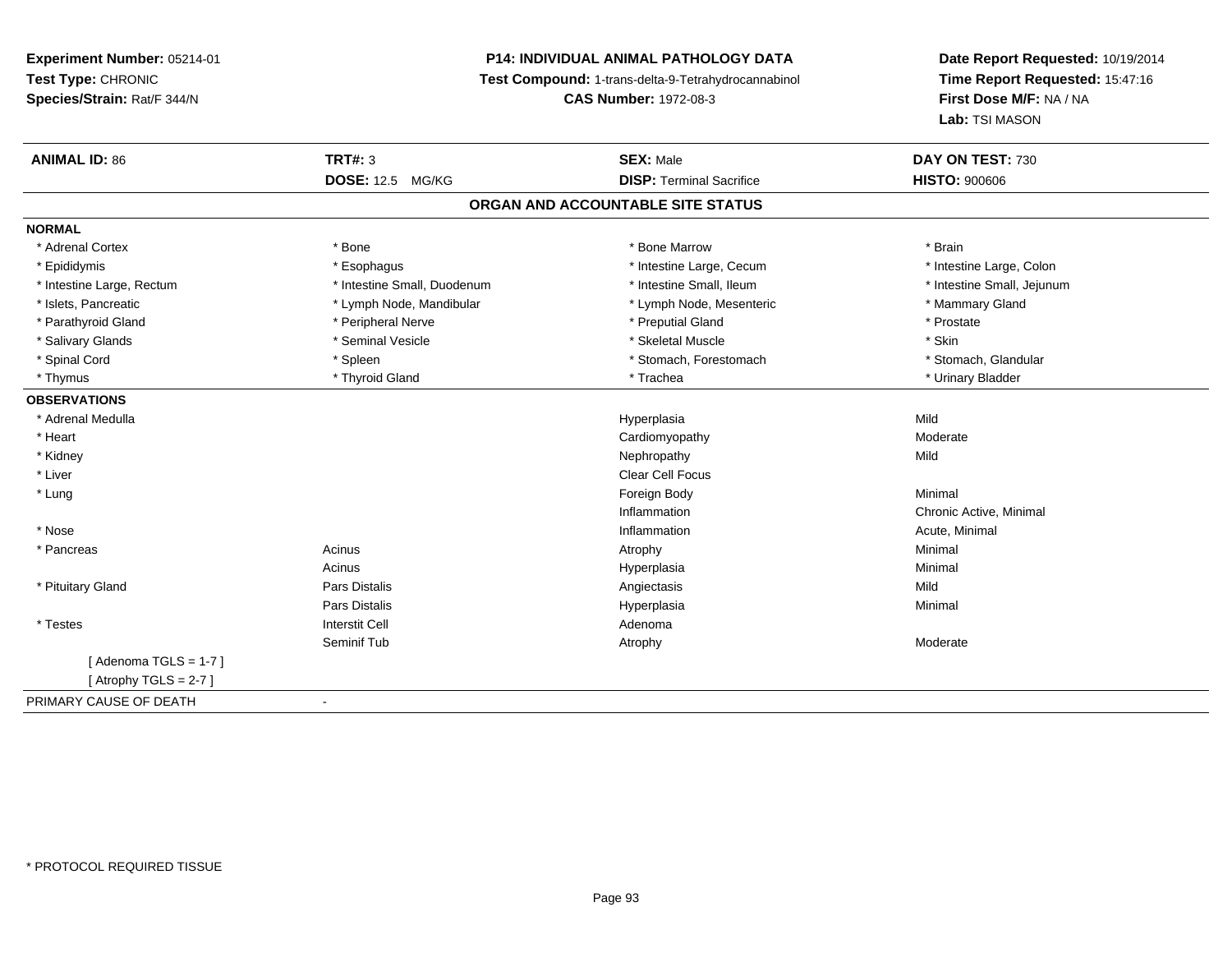# **P14: INDIVIDUAL ANIMAL PATHOLOGY DATA**

**Test Compound:** 1-trans-delta-9-Tetrahydrocannabinol

**CAS Number:** 1972-08-3

| <b>ANIMAL ID: 87</b>                      | <b>TRT#: 3</b>              | <b>SEX: Male</b>                  | DAY ON TEST: 727           |
|-------------------------------------------|-----------------------------|-----------------------------------|----------------------------|
|                                           | <b>DOSE: 12.5 MG/KG</b>     | <b>DISP: Terminal Sacrifice</b>   | <b>HISTO: 900607</b>       |
|                                           |                             | ORGAN AND ACCOUNTABLE SITE STATUS |                            |
| <b>NORMAL</b>                             |                             |                                   |                            |
| * Adrenal Cortex                          | * Bone                      | * Bone Marrow                     | * Brain                    |
| * Epididymis                              | * Esophagus                 | * Intestine Large, Cecum          | * Intestine Large, Colon   |
| * Intestine Large, Rectum                 | * Intestine Small, Duodenum | * Intestine Small, Ileum          | * Intestine Small, Jejunum |
| * Islets, Pancreatic                      | * Lymph Node, Mandibular    | * Lymph Node, Mesenteric          | * Mammary Gland            |
| * Nose                                    | * Pancreas                  | * Parathyroid Gland               | * Peripheral Nerve         |
| * Preputial Gland                         | * Prostate                  | * Salivary Glands                 | * Seminal Vesicle          |
| * Skeletal Muscle                         | * Skin                      | * Spinal Cord                     | * Spleen                   |
| * Stomach, Forestomach                    | * Stomach, Glandular        | * Thymus                          | * Trachea                  |
| * Urinary Bladder                         |                             |                                   |                            |
| <b>OBSERVATIONS</b>                       |                             |                                   |                            |
| * Adrenal Medulla                         |                             | Hyperplasia                       | Mild                       |
|                                           |                             | Pheochromocytoma Malignant        |                            |
| [Pheochromocytoma Malignant TGLS = 4-8.1] |                             |                                   |                            |
| Eye                                       | Lens                        | Cataract                          | Mild                       |
| [Cataract TGLS = 1-17]                    |                             |                                   |                            |
| * Heart                                   |                             | Cardiomyopathy                    | Mild                       |
| * Kidney                                  |                             | Nephropathy                       | Moderate                   |
| [Nephropathy TGLS = $3-4,6-4$ ]           |                             |                                   |                            |
| * Liver                                   |                             | <b>Basophilic Focus</b>           |                            |
| * Lung                                    |                             | Foreign Body                      | Minimal                    |
|                                           |                             | Inflammation                      | Chronic Active, Mild       |
| * Pituitary Gland                         | Pars Distalis               | Adenoma                           |                            |
| * Testes                                  | Bilateral, Interstit Cell   | Adenoma                           |                            |
| [Adenoma TGLS = 2-7]                      |                             |                                   |                            |
| * Thyroid Gland                           | C Cell                      | Adenoma                           |                            |
| PRIMARY CAUSE OF DEATH                    | $\blacksquare$              |                                   |                            |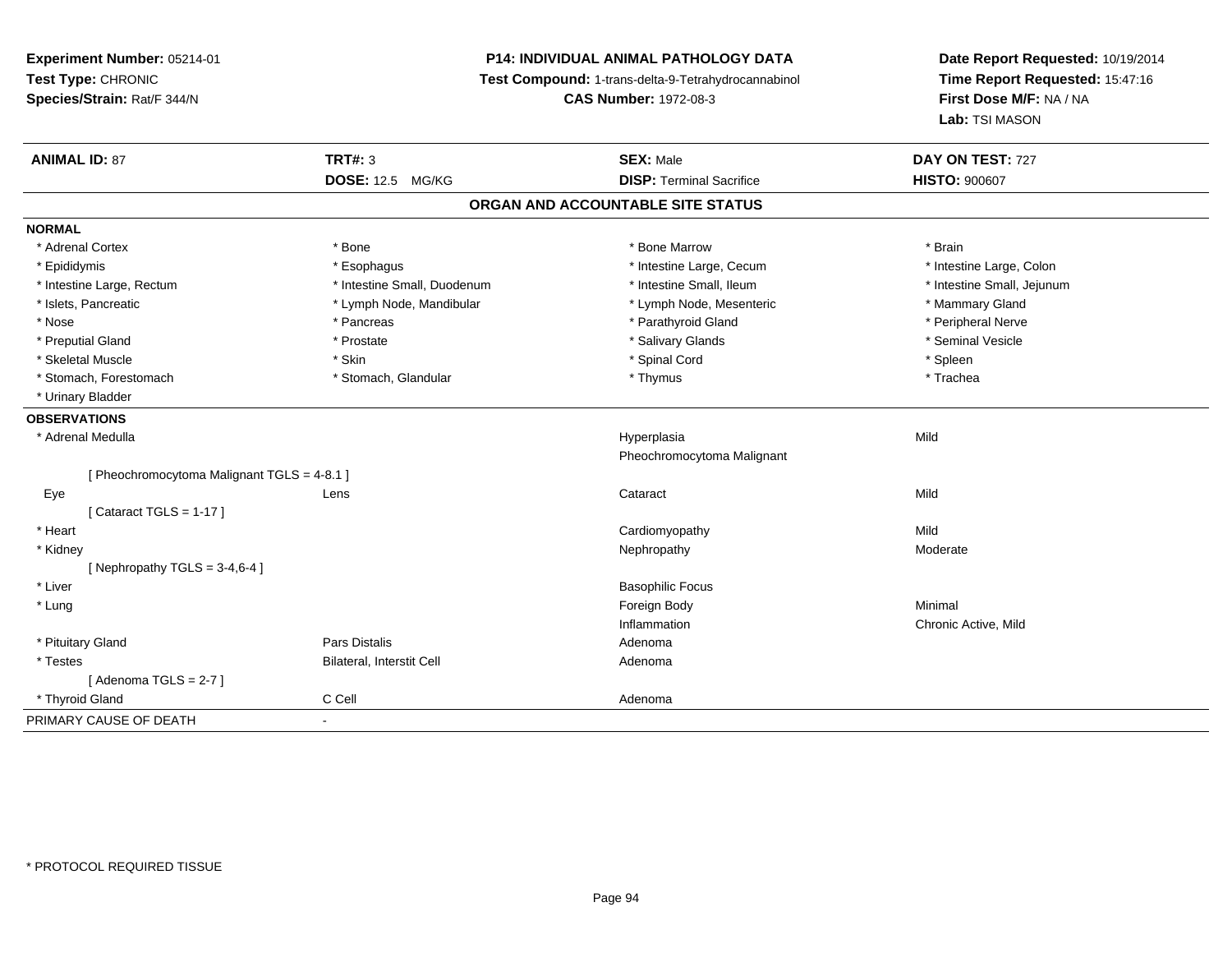**Experiment Number:** 05214-01**Test Type:** CHRONIC **Species/Strain:** Rat/F 344/N**P14: INDIVIDUAL ANIMAL PATHOLOGY DATA Test Compound:** 1-trans-delta-9-Tetrahydrocannabinol **CAS Number:** 1972-08-3**Date Report Requested:** 10/19/2014**Time Report Requested:** 15:47:16**First Dose M/F:** NA / NA**Lab:** TSI MASON**ANIMAL ID:** 88**TRT#:** 3 **SEX:** Male **DAY ON TEST:** 725 **DOSE:** 12.5 MG/KG**DISP:** Terminal Sacrifice **HISTO:**  $900608$ **ORGAN AND ACCOUNTABLE SITE STATUSNORMAL**\* Adrenal Cortex \* Adrenal Medulla \* Adrenal Medulla \* Bone \* Bone \* Bone \* Bone \* Bone Marrow \* Brain \* Explorer \* Epididymis \* \* Epididymis \* \* Esophagus \* Esophagus \* \* Esophagus \* Intestine Large, Cecum \* \* Intestine Large, Cecum \* Intestine Small, Ileum \* Intestine Large, Colon \* Intestine Large, Rectum \* Intestine Small, Duodenum \* Intestine Small, Duodenum \* Lymph Node, Mesenteric \* Intestine Small, Jejunum \* Mandibular \* Islets, Pancreatic \* Mandibular \* Lymph Node, Mandibular \* Nose \* \* Pancreas \* \* Pancreas \* \* Pancreas \* \* Parathyroid Gland \* \* Peripheral Nerve \* Peripheral Nerve \* \* Seminal Vesicle \* Preputial Gland \* \* Annual vesicle \* \* Prostate \* \* Salivary Glands \* \* Salivary Glands \* \* Seminal Vesicle \* \* Skeletal Muscle \* Skin \* Spinal Cord \* Spleen \* Thyroid Gland \* Stomach, Forestomach \* Thymus \* Stomach, Glandular \* Thymus \* Thymus \* Thymus \* Thymus \* Thymus \* Thymus \* Thymus \* Thymus \* Thymus \* Thymus \* Thymus \* Thymus \* Thymus \* Thymus \* Thymus \* Thymus \* Thymus \* Thymus \* Thymu \* Trachea **\*** Urinary Bladder **MISSING** \* Mammary Gland**OBSERVATIONS** \* Heart Cardiomyopathyy Mild Minimal \* Kidneyy the control of the control of the control of the control of the control of the control of the control of the control of the control of the control of the control of the control of the control of the control of the contro \* Liverr and the contract of the contract of the contract of the contract of the contract of the contract of the contract of the contract of the contract of the contract of the contract of the contract of the contract of the cont \* Lungg and the state of the state of the state of the state of the state of the state of the state of the state of the state of the state of the state of the state of the state of the state of the state of the state of the stat InflammationInflammation **Example 2** Chronic Active, Minimal Hyperplasia **Chronic Active**  \* Pituitary Gland Pars Distalis Hyperplasia Mild [ Hyperplasia TGLS = 2-8 ] \* Testess and the contractive contractive contractive contractive contractive contractive contractive contractive contractive contractive contractive contractive contractive contractive contractive contractive contractive contract I Contract to the Contract of the Hyperplasia Interstit Cella **Minimal**  $[$  Adenoma TGLS = 1-7+7.1  $]$ PRIMARY CAUSE OF DEATH-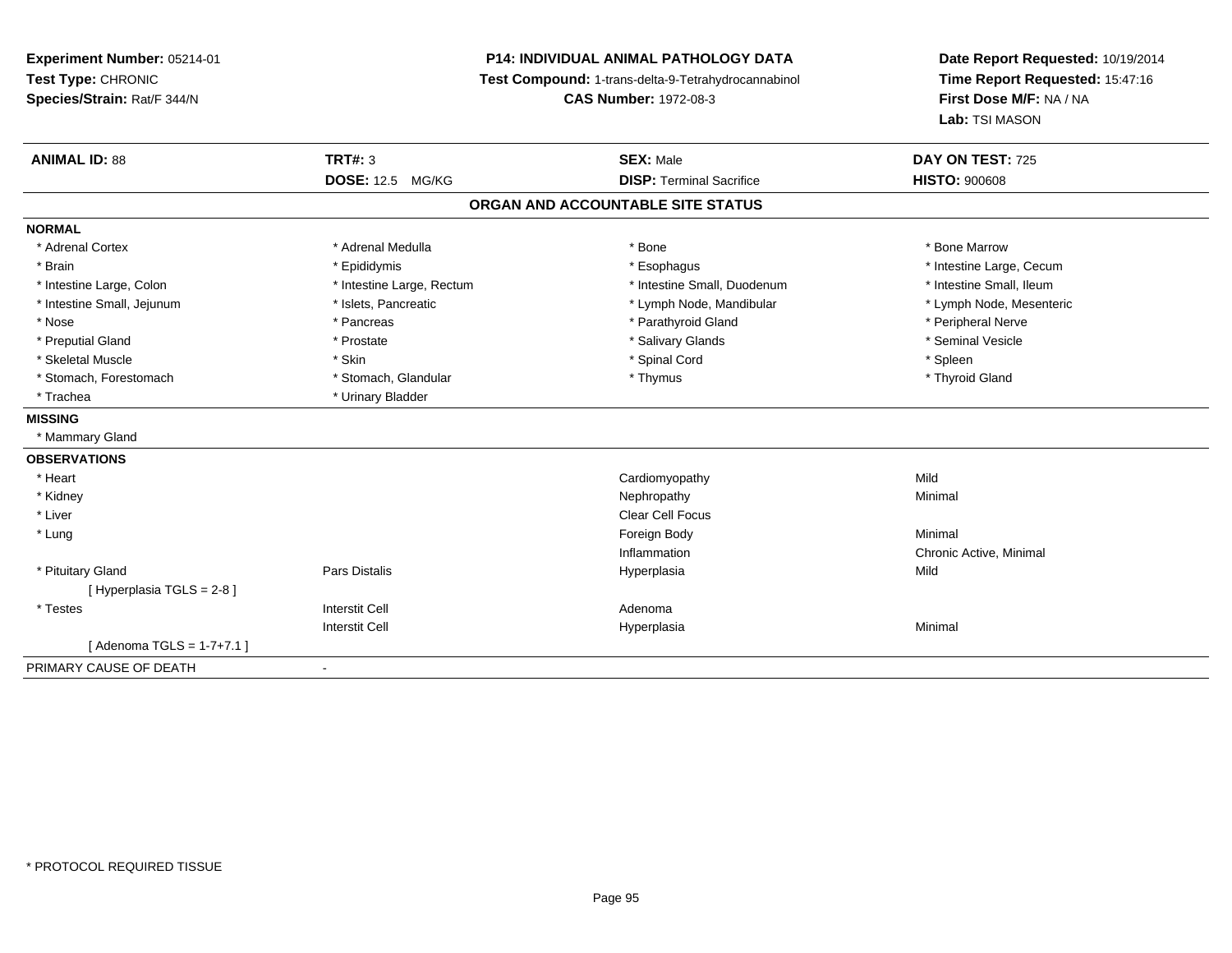# **P14: INDIVIDUAL ANIMAL PATHOLOGY DATA**

**Test Compound:** 1-trans-delta-9-Tetrahydrocannabinol

**CAS Number:** 1972-08-3

| <b>ANIMAL ID: 89</b>                | TRT#: 3                   | <b>SEX: Male</b>                  | DAY ON TEST: 730         |
|-------------------------------------|---------------------------|-----------------------------------|--------------------------|
|                                     | <b>DOSE: 12.5 MG/KG</b>   | <b>DISP: Terminal Sacrifice</b>   | <b>HISTO: 900609</b>     |
|                                     |                           | ORGAN AND ACCOUNTABLE SITE STATUS |                          |
| <b>NORMAL</b>                       |                           |                                   |                          |
| * Adrenal Cortex                    | * Adrenal Medulla         | * Bone                            | * Bone Marrow            |
| * Brain                             | * Epididymis              | * Esophagus                       | * Intestine Large, Cecum |
| * Intestine Large, Colon            | * Intestine Large, Rectum | * Intestine Small, Duodenum       | * Intestine Small, Ileum |
| * Intestine Small, Jejunum          | * Islets, Pancreatic      | * Lymph Node, Mandibular          | * Lymph Node, Mesenteric |
| * Nose                              | * Pancreas                | * Parathyroid Gland               | * Peripheral Nerve       |
| * Preputial Gland                   | * Prostate                | * Salivary Glands                 | * Seminal Vesicle        |
| * Skeletal Muscle                   | * Skin                    | * Spinal Cord                     | * Spleen                 |
| * Stomach, Forestomach              | * Stomach, Glandular      | * Thymus                          | * Thyroid Gland          |
| * Trachea                           | * Urinary Bladder         |                                   |                          |
| <b>OBSERVATIONS</b>                 |                           |                                   |                          |
| * Heart                             |                           | Cardiomyopathy                    | Mild                     |
| * Kidney                            |                           | Nephropathy                       | Minimal                  |
| * Liver                             |                           | <b>Clear Cell Focus</b>           |                          |
|                                     |                           | <b>Fatty Change</b>               | Focal, Minimal           |
| [ Clear Cell Focus TGLS = 4-6+6.1 ] |                           |                                   |                          |
| * Lung                              |                           | Inflammation                      | Chronic Active, Minimal  |
| * Mammary Gland                     |                           | Carcinoma                         |                          |
| [Carcinoma TGLS = $1-10$ ]          |                           |                                   |                          |
| * Pituitary Gland                   | Pars Distalis             | Cyst                              |                          |
| * Testes                            | Bilateral, Interstit Cell | Adenoma                           |                          |
| [Adenoma TGLS = 2-7,3-7]            |                           |                                   |                          |
| PRIMARY CAUSE OF DEATH              | $\blacksquare$            |                                   |                          |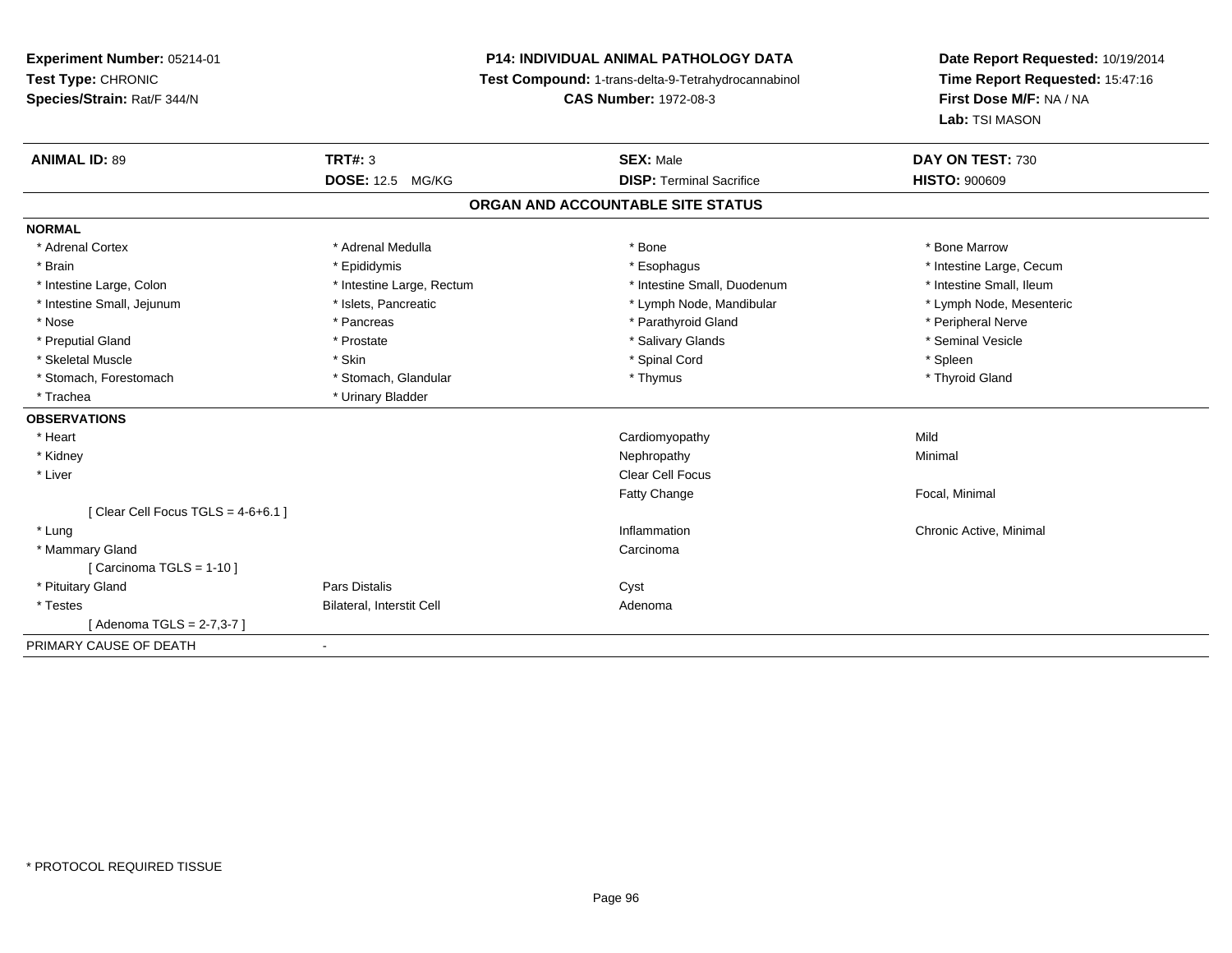# **P14: INDIVIDUAL ANIMAL PATHOLOGY DATA**

**Test Compound:** 1-trans-delta-9-Tetrahydrocannabinol

**CAS Number:** 1972-08-3

| <b>ANIMAL ID: 90</b>                      | <b>TRT#: 3</b>            | <b>SEX: Male</b>                  | DAY ON TEST: 725         |
|-------------------------------------------|---------------------------|-----------------------------------|--------------------------|
|                                           | <b>DOSE: 12.5 MG/KG</b>   | <b>DISP: Terminal Sacrifice</b>   | <b>HISTO: 900610</b>     |
|                                           |                           | ORGAN AND ACCOUNTABLE SITE STATUS |                          |
| <b>NORMAL</b>                             |                           |                                   |                          |
| * Adrenal Cortex                          | * Adrenal Medulla         | * Bone                            | * Bone Marrow            |
| * Brain                                   | * Epididymis              | * Esophagus                       | * Intestine Large, Cecum |
| * Intestine Large, Colon                  | * Intestine Large, Rectum | * Intestine Small, Duodenum       | * Intestine Small, Ileum |
| * Intestine Small, Jejunum                | * Lymph Node, Mandibular  | * Lymph Node, Mesenteric          | * Mammary Gland          |
| * Parathyroid Gland                       | * Peripheral Nerve        | * Preputial Gland                 | * Prostate               |
| * Salivary Glands                         | * Seminal Vesicle         | * Skeletal Muscle                 | * Skin                   |
| * Spinal Cord                             | * Spleen                  | * Thymus                          | * Thyroid Gland          |
| * Trachea                                 | * Urinary Bladder         |                                   |                          |
| <b>OBSERVATIONS</b>                       |                           |                                   |                          |
| * Heart                                   |                           | Cardiomyopathy                    | Mild                     |
| * Islets, Pancreatic                      |                           | Adenoma                           |                          |
| * Kidney                                  |                           | Nephropathy                       | Mild                     |
| * Liver                                   |                           | <b>Basophilic Focus</b>           |                          |
|                                           |                           | Clear Cell Focus                  |                          |
|                                           |                           | Hepatodiaphragmatic Nodule        |                          |
| [ Hepatodiaphragmatic Nodule TGLS = 3-6 ] |                           |                                   |                          |
| * Lung                                    |                           | Foreign Body                      | Minimal                  |
|                                           |                           | Inflammation                      | Chronic Active, Mild     |
| [Inflammation TGLS = $4-2,3$ ]            |                           |                                   |                          |
| * Nose                                    |                           | Fungus                            | Mild                     |
|                                           |                           | Inflammation                      | Acute, Mild              |
| * Pancreas                                | Acinus                    | Hyperplasia                       | Mild                     |
| * Pituitary Gland                         | Pars Distalis             | Angiectasis                       | Minimal                  |
| [Angiectasis TGLS = 7-8]                  |                           |                                   |                          |
| * Stomach, Forestomach                    |                           | Squamous Cell Papilloma           |                          |
| [Squamous Cell Papilloma TGLS = 6-5.1]    |                           |                                   |                          |
| * Stomach, Glandular                      |                           | Hyperplasia                       | Minimal                  |
| [Hyperplasia TGLS = 2-5.1]                |                           |                                   |                          |
| * Testes                                  | Bilateral, Interstit Cell | Adenoma                           |                          |
| [Adenoma TGLS = $1-7+7.1,5-7$ ]           |                           |                                   |                          |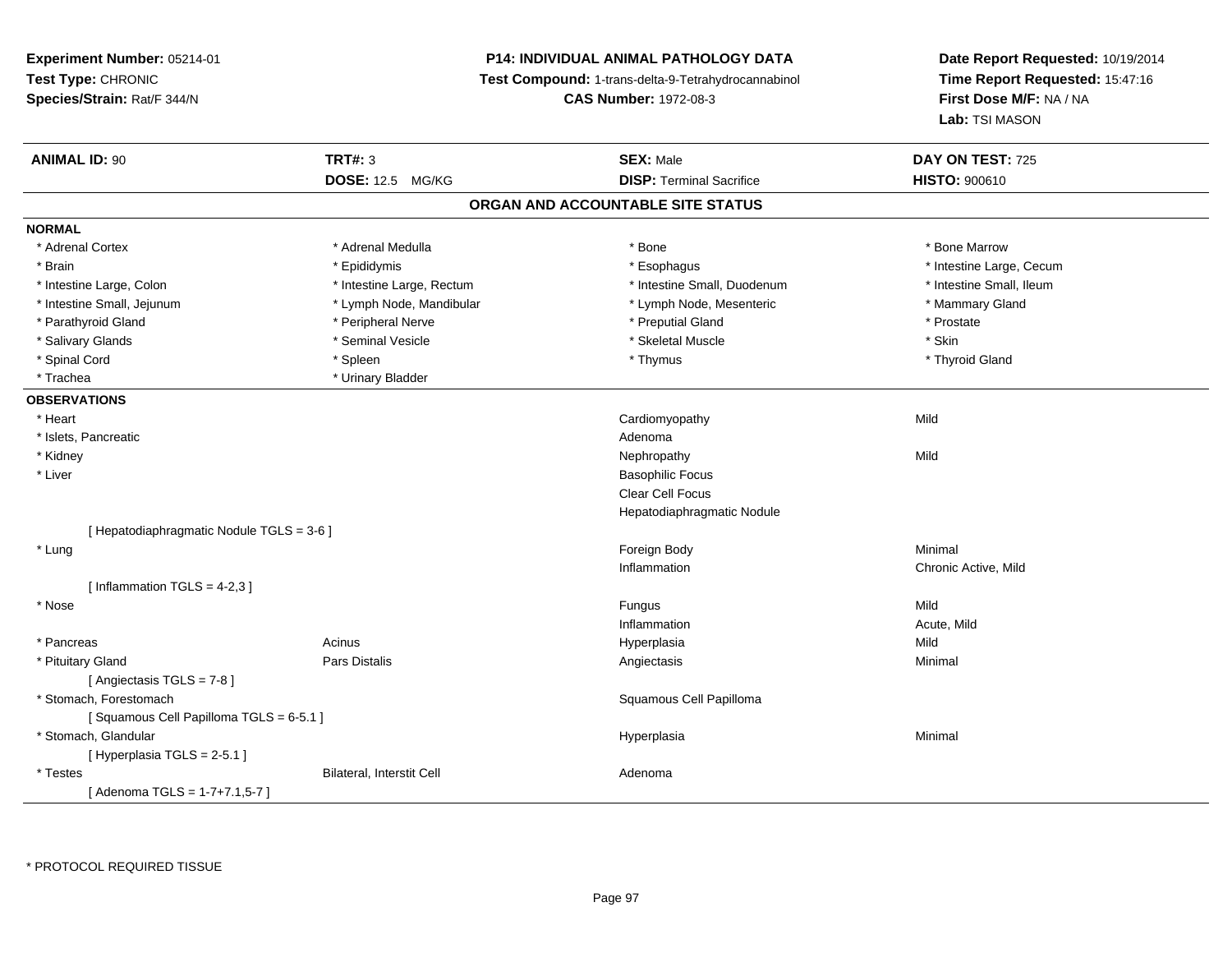| <b>Experiment Number: 05214-01</b><br><b>Test Type: CHRONIC</b><br>Species/Strain: Rat/F 344/N |                         | <b>P14: INDIVIDUAL ANIMAL PATHOLOGY DATA</b><br>Test Compound: 1-trans-delta-9-Tetrahydrocannabinol<br><b>CAS Number: 1972-08-3</b> | Date Report Requested: 10/19/2014<br>Time Report Requested: 15:47:16<br>First Dose M/F: NA / NA<br>Lab: TSI MASON |
|------------------------------------------------------------------------------------------------|-------------------------|-------------------------------------------------------------------------------------------------------------------------------------|-------------------------------------------------------------------------------------------------------------------|
| <b>ANIMAL ID: 90</b>                                                                           | <b>TRT#: 3</b>          | <b>SEX: Male</b>                                                                                                                    | <b>DAY ON TEST: 725</b>                                                                                           |
|                                                                                                | <b>DOSE:</b> 12.5 MG/KG | <b>DISP: Terminal Sacrifice</b>                                                                                                     | <b>HISTO: 900610</b>                                                                                              |
|                                                                                                |                         | <b>ORGAN AND ACCOUNTABLE SITE STATUS</b>                                                                                            |                                                                                                                   |
| PRIMARY CAUSE OF DEATH                                                                         |                         |                                                                                                                                     |                                                                                                                   |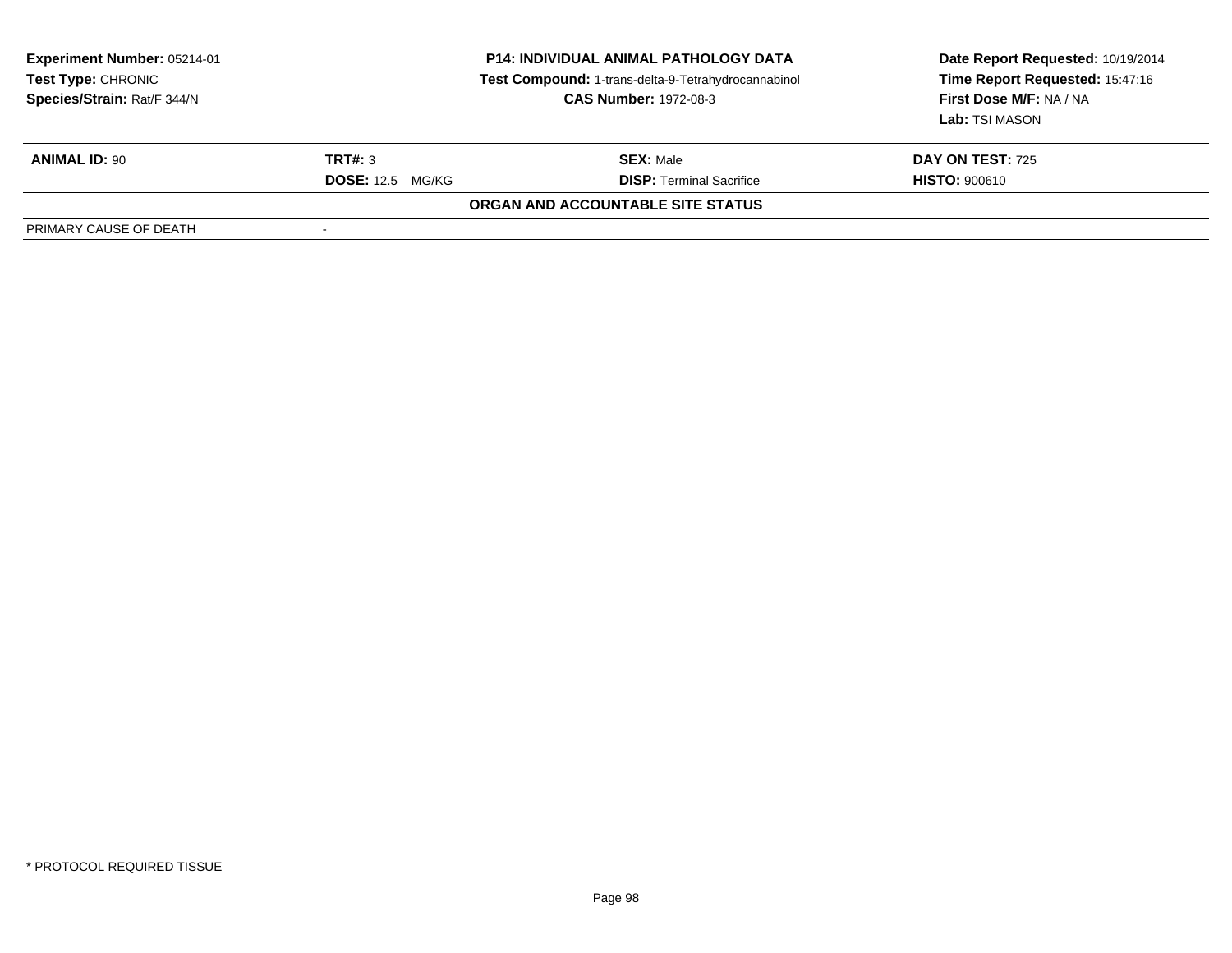# **P14: INDIVIDUAL ANIMAL PATHOLOGY DATA**

**Test Compound:** 1-trans-delta-9-Tetrahydrocannabinol

**CAS Number:** 1972-08-3

| <b>ANIMAL ID: 91</b>                  | <b>TRT#: 3</b>            | <b>SEX: Male</b>                  | DAY ON TEST: 725         |
|---------------------------------------|---------------------------|-----------------------------------|--------------------------|
|                                       | <b>DOSE: 12.5 MG/KG</b>   | <b>DISP: Terminal Sacrifice</b>   | <b>HISTO: 900611</b>     |
|                                       |                           | ORGAN AND ACCOUNTABLE SITE STATUS |                          |
| <b>NORMAL</b>                         |                           |                                   |                          |
| * Adrenal Cortex                      | * Adrenal Medulla         | * Bone                            | * Bone Marrow            |
| * Brain                               | * Epididymis              | * Esophagus                       | * Intestine Large, Cecum |
| * Intestine Large, Colon              | * Intestine Large, Rectum | * Intestine Small, Duodenum       | * Intestine Small, Ileum |
| * Intestine Small, Jejunum            | * Islets, Pancreatic      | * Lymph Node, Mandibular          | * Lymph Node, Mesenteric |
| * Mammary Gland                       | * Nose                    | * Peripheral Nerve                | * Prostate               |
| * Salivary Glands                     | * Seminal Vesicle         | * Skeletal Muscle                 | * Skin                   |
| * Spinal Cord                         | * Spleen                  | * Stomach, Forestomach            | * Stomach, Glandular     |
| * Thymus                              | * Trachea                 | * Urinary Bladder                 |                          |
| <b>OBSERVATIONS</b>                   |                           |                                   |                          |
| * Heart                               |                           | Cardiomyopathy                    | Mild                     |
| * Kidney                              |                           | Nephropathy                       | Mild                     |
| * Liver                               |                           | Clear Cell Focus                  |                          |
|                                       |                           | <b>Fatty Change</b>               | Focal, Minimal           |
| [ Clear Cell Focus TGLS = $4-6+6.1$ ] |                           |                                   |                          |
| * Lung                                |                           | Foreign Body                      | Minimal                  |
|                                       |                           | Inflammation                      | Chronic Active, Mild     |
| Mesentery                             | Fat                       | Necrosis                          | Mild                     |
| [Necrosis TGLS = $2-17$ ]             |                           |                                   |                          |
| * Pancreas                            | Acinus                    | Atrophy                           | Minimal                  |
| * Parathyroid Gland                   |                           | Adenoma                           |                          |
| * Pituitary Gland                     | <b>Pars Distalis</b>      | Cyst                              |                          |
|                                       | <b>Pars Distalis</b>      | Hyperplasia                       | Mild                     |
| * Preputial Gland                     |                           | Adenoma                           |                          |
| [Adenoma TGLS = $1-10$ ]              |                           |                                   |                          |
| * Testes                              | Bilateral, Interstit Cell | Adenoma                           |                          |
| [Adenoma TGLS = $3-7$ ]               |                           |                                   |                          |
| * Thyroid Gland                       | C Cell                    | Adenoma                           |                          |
| PRIMARY CAUSE OF DEATH                | $\blacksquare$            |                                   |                          |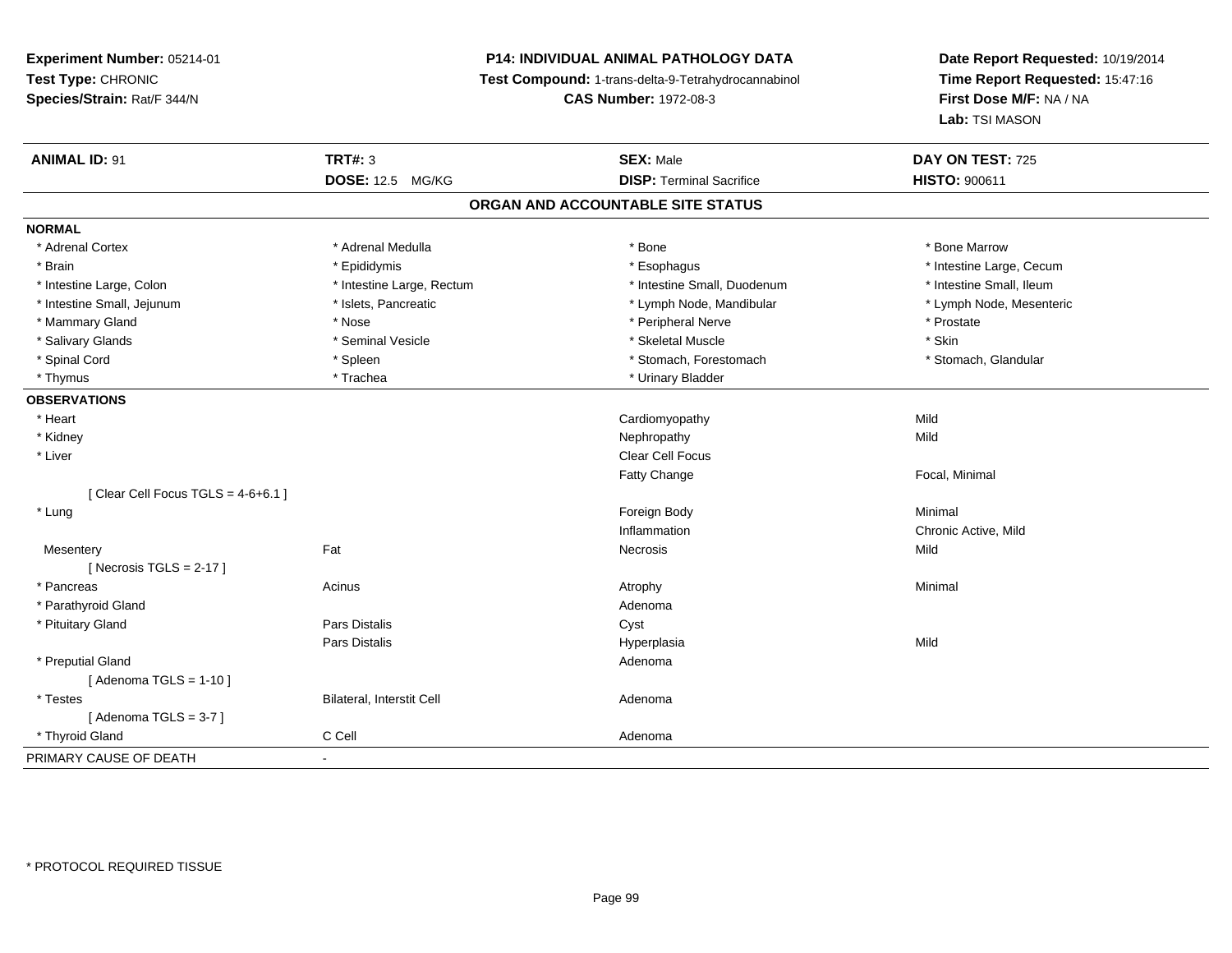# **P14: INDIVIDUAL ANIMAL PATHOLOGY DATA**

**Test Compound:** 1-trans-delta-9-Tetrahydrocannabinol

**CAS Number:** 1972-08-3

| <b>ANIMAL ID: 92</b>                     | <b>TRT#: 3</b>            | <b>SEX: Male</b>                  | DAY ON TEST: 726         |
|------------------------------------------|---------------------------|-----------------------------------|--------------------------|
|                                          | <b>DOSE: 12.5 MG/KG</b>   | <b>DISP: Terminal Sacrifice</b>   | <b>HISTO: 900612</b>     |
|                                          |                           | ORGAN AND ACCOUNTABLE SITE STATUS |                          |
| <b>NORMAL</b>                            |                           |                                   |                          |
| * Adrenal Cortex                         | * Adrenal Medulla         | * Bone                            | * Bone Marrow            |
| * Brain                                  | * Epididymis              | * Esophagus                       | * Intestine Large, Cecum |
| * Intestine Large, Colon                 | * Intestine Large, Rectum | * Intestine Small, Duodenum       | * Intestine Small, Ileum |
| * Intestine Small, Jejunum               | * Islets, Pancreatic      | * Lymph Node, Mandibular          | * Lymph Node, Mesenteric |
| * Mammary Gland                          | * Nose                    | * Parathyroid Gland               | * Peripheral Nerve       |
| * Pituitary Gland                        | * Preputial Gland         | * Prostate                        | * Salivary Glands        |
| * Seminal Vesicle                        | * Skeletal Muscle         | * Skin                            | * Spinal Cord            |
| * Spleen                                 | * Stomach, Forestomach    | * Stomach, Glandular              | * Thymus                 |
| * Thyroid Gland                          | * Trachea                 | * Urinary Bladder                 |                          |
| <b>OBSERVATIONS</b>                      |                           |                                   |                          |
| Eye                                      | Lens                      | Cataract                          | Mild                     |
| [Cataract TGLS = $6-17$ ]                |                           |                                   |                          |
| * Heart                                  |                           | Cardiomyopathy                    | Minimal                  |
| * Kidney                                 |                           | Nephropathy                       | Mild                     |
| * Liver                                  |                           | <b>Basophilic Focus</b>           |                          |
|                                          |                           | Clear Cell Focus                  |                          |
|                                          |                           | Fatty Change                      | Focal, Minimal           |
| [Basophilic Focus TGLS = 3-6]            |                           |                                   |                          |
| Clear Cell Focus TGLS = $4-6,5-6$ ]      |                           |                                   |                          |
| * Lung                                   |                           | Inflammation                      | Chronic Active, Mild     |
| * Pancreas                               | Acinus                    | Atrophy                           | Mild                     |
|                                          | Acinus                    | Hyperplasia                       | Mild                     |
| * Testes                                 | Bilateral, Interstit Cell | Adenoma                           |                          |
| [Adenoma TGLS = 1-7,2-7]                 |                           |                                   |                          |
| PRIMARY CAUSE OF DEATH                   | $\blacksquare$            |                                   |                          |
| Animal Note: TGL #7: NORMAL MUCOSAL FOLD |                           |                                   |                          |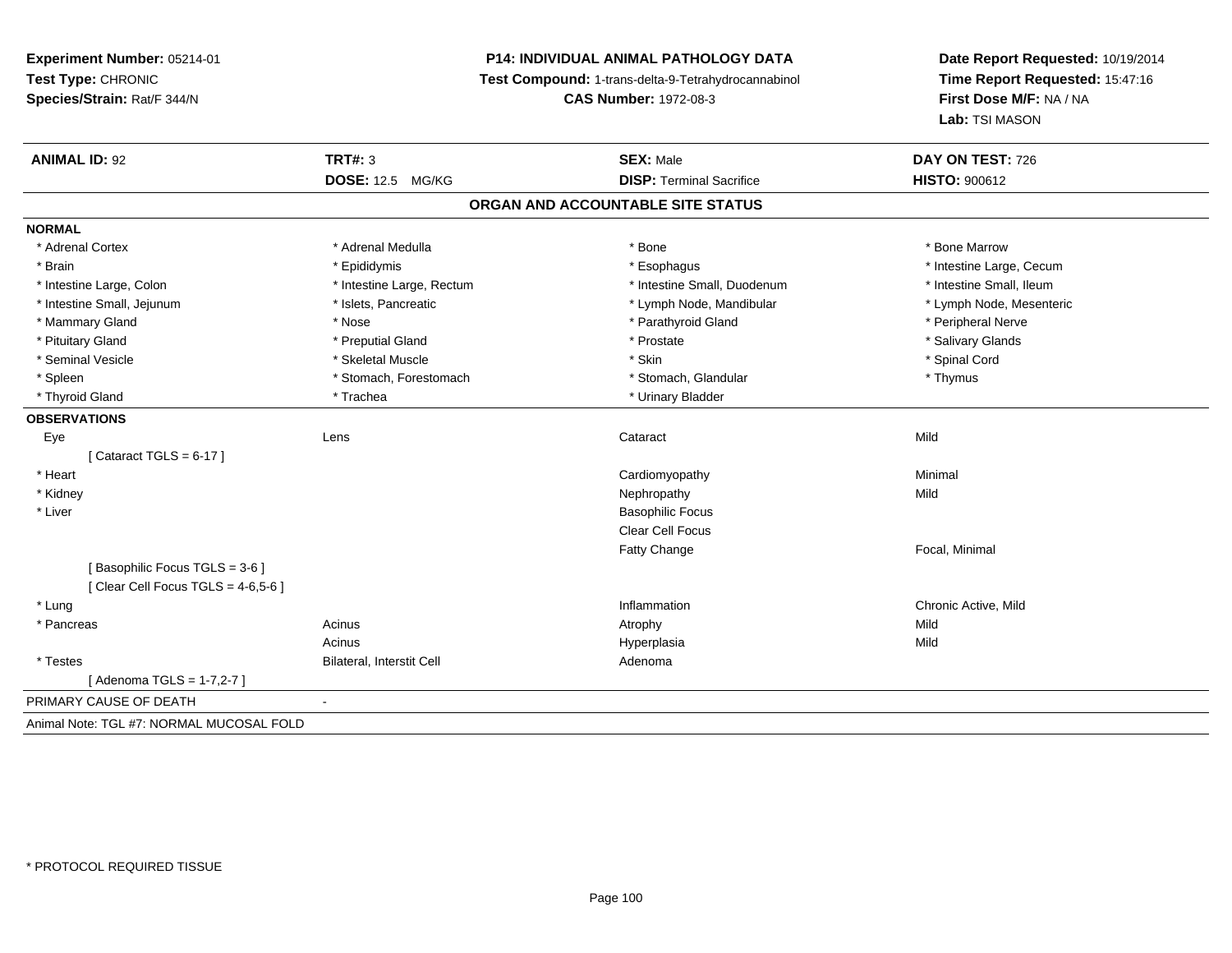# **P14: INDIVIDUAL ANIMAL PATHOLOGY DATA**

**Test Compound:** 1-trans-delta-9-Tetrahydrocannabinol

**CAS Number:** 1972-08-3

| <b>ANIMAL ID: 93</b>                   | <b>TRT#: 3</b>            | <b>SEX: Male</b>                  | DAY ON TEST: 725         |
|----------------------------------------|---------------------------|-----------------------------------|--------------------------|
|                                        | <b>DOSE: 12.5 MG/KG</b>   | <b>DISP: Terminal Sacrifice</b>   | <b>HISTO: 900613</b>     |
|                                        |                           | ORGAN AND ACCOUNTABLE SITE STATUS |                          |
| <b>NORMAL</b>                          |                           |                                   |                          |
| * Adrenal Cortex                       | * Adrenal Medulla         | * Bone                            | * Bone Marrow            |
| * Brain                                | * Epididymis              | * Esophagus                       | * Intestine Large, Cecum |
| * Intestine Large, Colon               | * Intestine Large, Rectum | * Intestine Small, Duodenum       | * Intestine Small, Ileum |
| * Intestine Small, Jejunum             | * Islets, Pancreatic      | * Lymph Node, Mandibular          | * Lymph Node, Mesenteric |
| * Mammary Gland                        | * Nose                    | * Pancreas                        | * Parathyroid Gland      |
| * Peripheral Nerve                     | * Preputial Gland         | * Prostate                        | * Salivary Glands        |
| * Seminal Vesicle                      | * Skeletal Muscle         | * Skin                            | * Spinal Cord            |
| * Spleen                               | * Stomach, Forestomach    | * Stomach, Glandular              | * Thymus                 |
| * Thyroid Gland                        | * Trachea                 | * Urinary Bladder                 |                          |
| <b>OBSERVATIONS</b>                    |                           |                                   |                          |
| Eye                                    | Lens                      | Cataract                          | Mild                     |
| Cataract TGLS = 1-17 ]                 |                           |                                   |                          |
| * Heart                                |                           | Cardiomyopathy                    | Mild                     |
| * Kidney                               |                           | Nephropathy                       | Mild                     |
| * Liver                                |                           | Clear Cell Focus                  |                          |
|                                        |                           | <b>Fatty Change</b>               | Focal, Minimal           |
| [Clear Cell Focus TGLS = $4-6,5-6.1$ ] |                           |                                   |                          |
| * Lung                                 |                           | Fibrosis                          | Minimal                  |
|                                        |                           | Foreign Body                      | Minimal                  |
|                                        |                           | Inflammation                      | Chronic Active, Minimal  |
| [Inflammation TGLS = $3-3+3.1$ ]       |                           |                                   |                          |
| * Pituitary Gland                      | <b>Pars Distalis</b>      | Hyperplasia                       | Moderate                 |
| * Testes                               | Bilateral, Interstit Cell | Adenoma                           |                          |
| [ Adenoma TGLS = 2-7 ]                 |                           |                                   |                          |
| PRIMARY CAUSE OF DEATH                 | $\blacksquare$            |                                   |                          |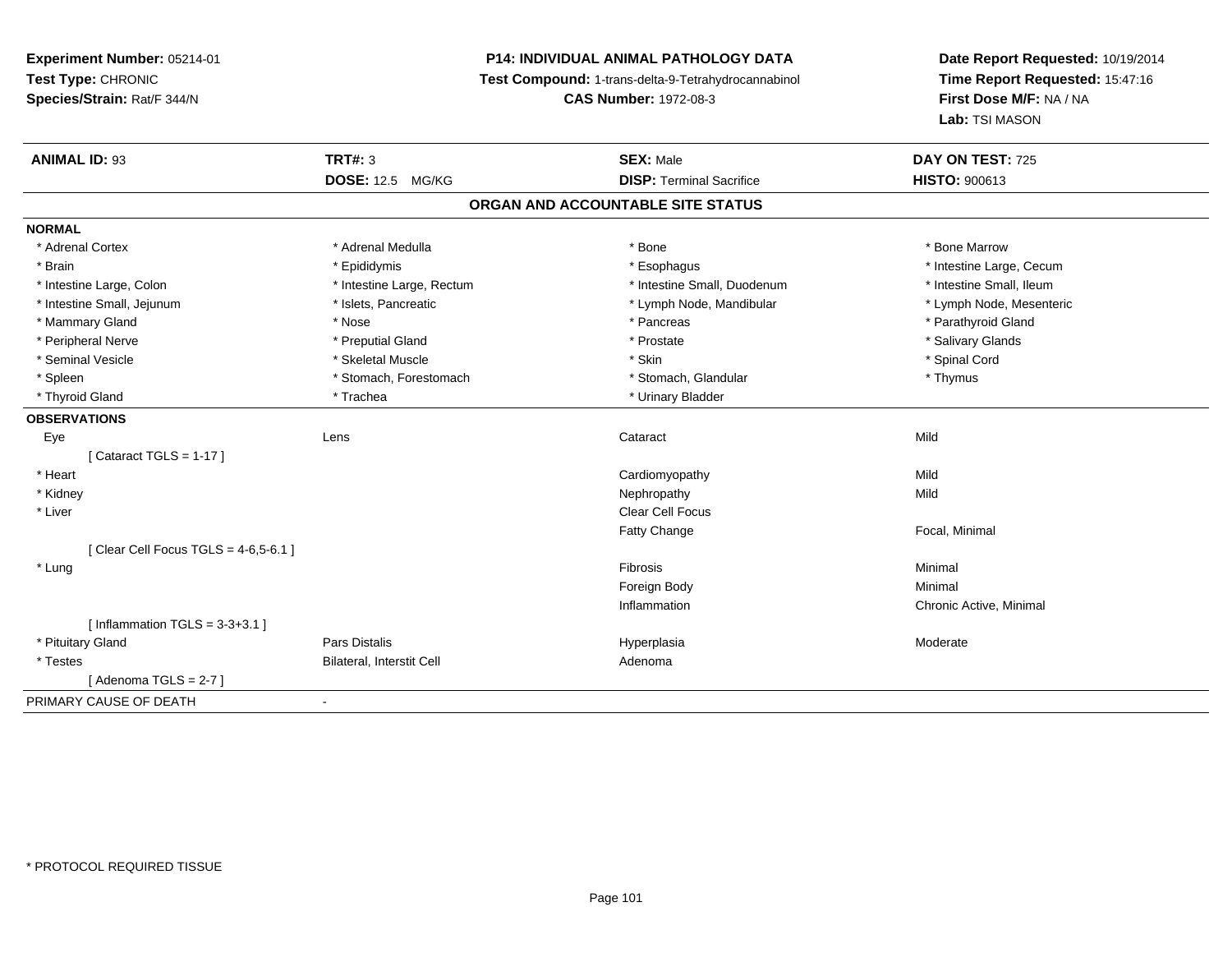# **P14: INDIVIDUAL ANIMAL PATHOLOGY DATA**

**Test Compound:** 1-trans-delta-9-Tetrahydrocannabinol

**CAS Number:** 1972-08-3

| <b>ANIMAL ID: 94</b>                | <b>TRT#: 3</b>              | <b>SEX: Male</b>                  | DAY ON TEST: 725           |
|-------------------------------------|-----------------------------|-----------------------------------|----------------------------|
|                                     | <b>DOSE: 12.5 MG/KG</b>     | <b>DISP: Terminal Sacrifice</b>   | <b>HISTO: 900614</b>       |
|                                     |                             | ORGAN AND ACCOUNTABLE SITE STATUS |                            |
| <b>NORMAL</b>                       |                             |                                   |                            |
| * Adrenal Cortex                    | * Bone                      | * Bone Marrow                     | * Brain                    |
| * Epididymis                        | * Esophagus                 | * Intestine Large, Cecum          | * Intestine Large, Colon   |
| * Intestine Large, Rectum           | * Intestine Small, Duodenum | * Intestine Small, Ileum          | * Intestine Small, Jejunum |
| * Islets, Pancreatic                | * Lymph Node, Mandibular    | * Lymph Node, Mesenteric          | * Nose                     |
| * Parathyroid Gland                 | * Peripheral Nerve          | * Preputial Gland                 | * Prostate                 |
| * Salivary Glands                   | * Seminal Vesicle           | * Skeletal Muscle                 | * Skin                     |
| * Spinal Cord                       | * Spleen                    | * Stomach, Forestomach            | * Stomach, Glandular       |
| * Thymus                            | * Thyroid Gland             | * Trachea                         | * Urinary Bladder          |
| <b>MISSING</b>                      |                             |                                   |                            |
| * Mammary Gland                     |                             |                                   |                            |
| <b>OBSERVATIONS</b>                 |                             |                                   |                            |
| * Adrenal Medulla                   |                             | Pheochromocytoma Benign           |                            |
| Eye                                 | Lens                        | Cataract                          | Mild                       |
| [Cataract TGLS = $3-17$ ]           |                             |                                   |                            |
| * Heart                             |                             | Cardiomyopathy                    | Mild                       |
| * Kidney                            |                             | Nephropathy                       | Mild                       |
| * Liver                             |                             | Eosinophilic Focus                |                            |
| [ Eosinophilic Focus TGLS = 4-6.1 ] |                             |                                   |                            |
| * Lung                              |                             | Foreign Body                      | Minimal                    |
|                                     |                             | Inflammation                      | Chronic Active, Mild       |
| * Pancreas                          | Acinus                      | Atrophy                           | Mild                       |
| * Pituitary Gland                   | <b>Pars Distalis</b>        | Adenoma                           |                            |
| * Testes                            | <b>Interstit Cell</b>       | Adenoma                           |                            |
|                                     | Seminif Tub                 | Atrophy                           | Moderate                   |
|                                     | <b>Interstit Cell</b>       | Hyperplasia                       | Mild                       |
| [Adenoma TGLS = $2-7$ ]             |                             |                                   |                            |
| [Atrophy TGLS = 1-7]                |                             |                                   |                            |
| PRIMARY CAUSE OF DEATH              |                             |                                   |                            |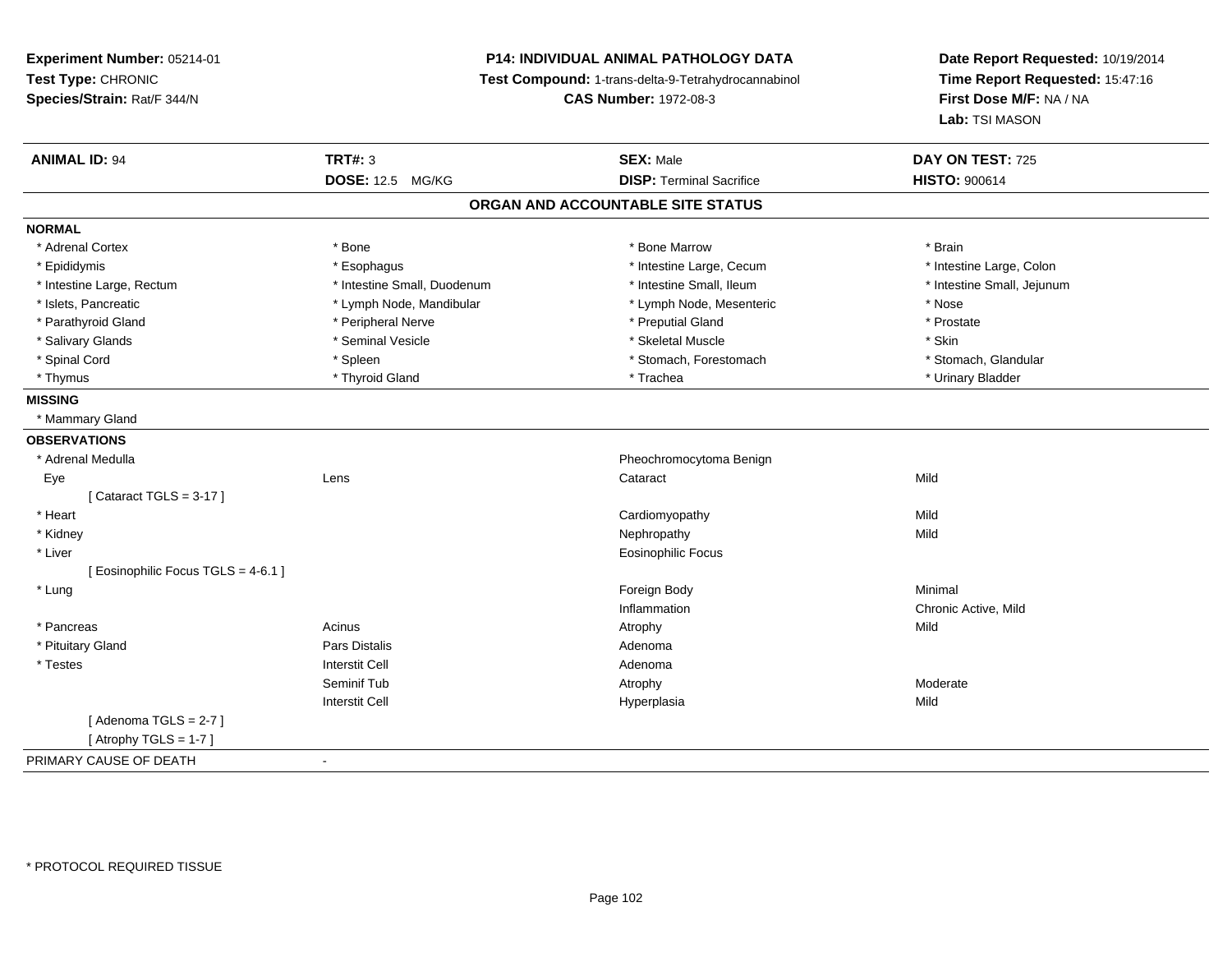# **P14: INDIVIDUAL ANIMAL PATHOLOGY DATA**

**Test Compound:** 1-trans-delta-9-Tetrahydrocannabinol

**CAS Number:** 1972-08-3

| <b>ANIMAL ID: 95</b>                 | <b>TRT#: 3</b>              | <b>SEX: Male</b>                  | DAY ON TEST: 730           |
|--------------------------------------|-----------------------------|-----------------------------------|----------------------------|
|                                      | <b>DOSE: 12.5 MG/KG</b>     | <b>DISP: Terminal Sacrifice</b>   | <b>HISTO: 900615</b>       |
|                                      |                             | ORGAN AND ACCOUNTABLE SITE STATUS |                            |
| <b>NORMAL</b>                        |                             |                                   |                            |
| * Adrenal Cortex                     | * Bone                      | * Bone Marrow                     | * Brain                    |
| * Epididymis                         | * Esophagus                 | * Intestine Large, Cecum          | * Intestine Large, Colon   |
| * Intestine Large, Rectum            | * Intestine Small, Duodenum | * Intestine Small, Ileum          | * Intestine Small, Jejunum |
| * Islets, Pancreatic                 | * Lymph Node, Mandibular    | * Lymph Node, Mesenteric          | * Mammary Gland            |
| * Nose                               | * Parathyroid Gland         | * Peripheral Nerve                | * Preputial Gland          |
| * Prostate                           | * Salivary Glands           | * Seminal Vesicle                 | * Skeletal Muscle          |
| * Skin                               | * Spinal Cord               | * Spleen                          | * Stomach, Forestomach     |
| * Stomach, Glandular                 | * Thymus                    | * Thyroid Gland                   | * Trachea                  |
| * Urinary Bladder                    |                             |                                   |                            |
| <b>OBSERVATIONS</b>                  |                             |                                   |                            |
| * Adrenal Medulla                    |                             | Hyperplasia                       | Minimal                    |
| Eye                                  | Lens                        | Cataract                          | Mild                       |
| [Cataract TGLS = $1-17$ ]            |                             |                                   |                            |
| * Heart                              |                             | Cardiomyopathy                    | Mild                       |
| * Kidney                             |                             | Nephropathy                       | Mild                       |
| * Liver                              |                             | <b>Basophilic Focus</b>           |                            |
|                                      |                             | Clear Cell Focus                  |                            |
| [Clear Cell Focus TGLS = $5-6+6.1$ ] |                             |                                   |                            |
| * Lung                               |                             | Inflammation                      | Chronic Active, Minimal    |
| * Pancreas                           | Acinus                      | Atrophy                           | Mild                       |
| * Pituitary Gland                    | Pars Distalis               | Hyperplasia                       | Mild                       |
| [ Hyperplasia TGLS = 4-8 ]           |                             |                                   |                            |
| * Testes                             | Bilateral, Interstit Cell   | Adenoma                           |                            |
| [Adenoma TGLS = 2-7,3-7]             |                             |                                   |                            |
| PRIMARY CAUSE OF DEATH               | $\blacksquare$              |                                   |                            |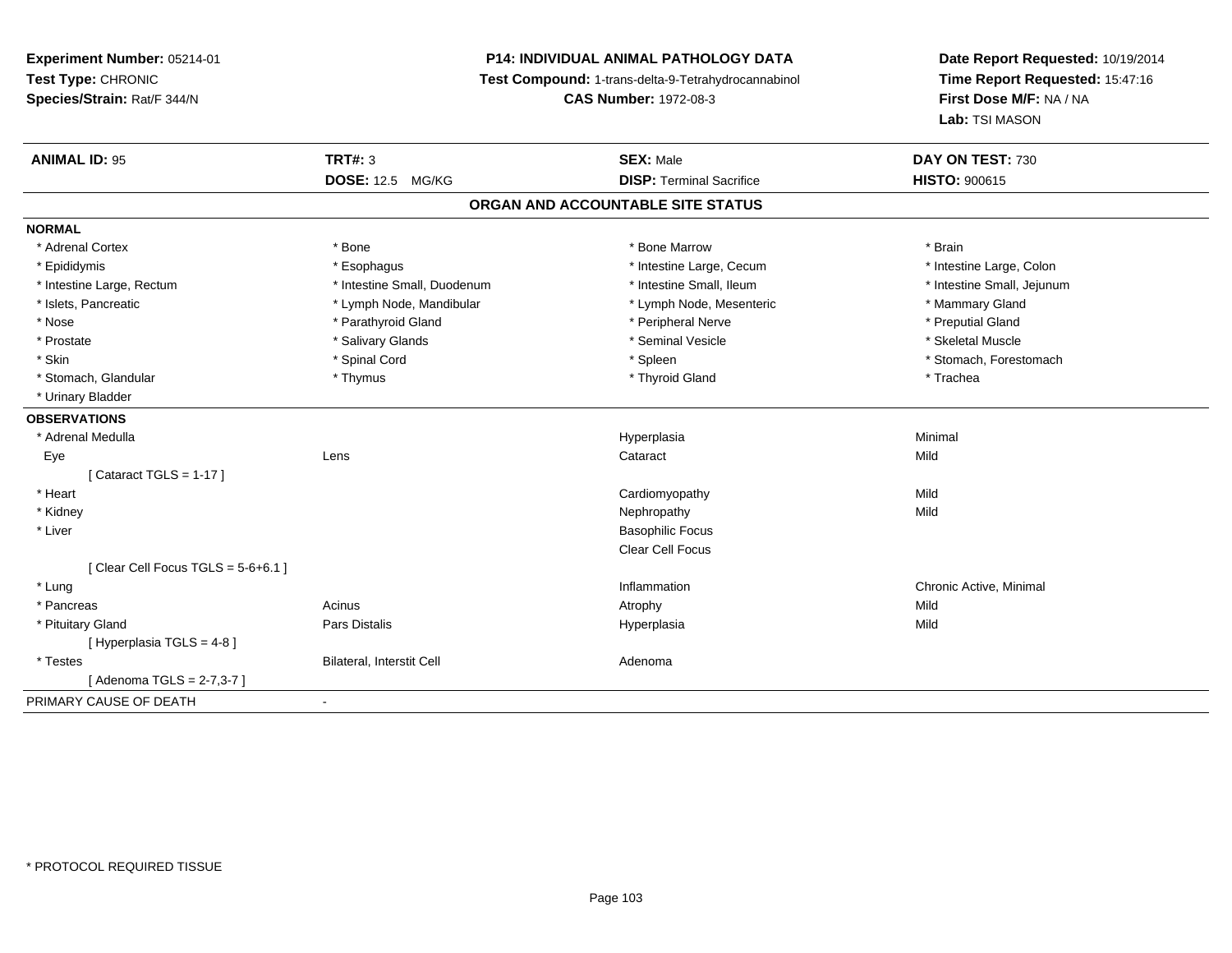# **P14: INDIVIDUAL ANIMAL PATHOLOGY DATA**

**Test Compound:** 1-trans-delta-9-Tetrahydrocannabinol

**CAS Number:** 1972-08-3

| <b>ANIMAL ID: 96</b>                      | TRT#: 3                   | <b>SEX: Male</b>                  | DAY ON TEST: 448         |  |
|-------------------------------------------|---------------------------|-----------------------------------|--------------------------|--|
|                                           | <b>DOSE: 12.5 MG/KG</b>   | <b>DISP:</b> Scheduled Sacrifice  | <b>HISTO: 900616</b>     |  |
|                                           |                           | ORGAN AND ACCOUNTABLE SITE STATUS |                          |  |
| <b>NORMAL</b>                             |                           |                                   |                          |  |
| * Adrenal Cortex                          | * Adrenal Medulla         | * Bone                            | * Bone Marrow            |  |
| * Brain                                   | * Epididymis              | * Esophagus                       | * Intestine Large, Cecum |  |
| * Intestine Large, Colon                  | * Intestine Large, Rectum | * Intestine Small, Duodenum       | * Intestine Small, Ileum |  |
| * Intestine Small, Jejunum                | * Islets, Pancreatic      | * Lymph Node, Mandibular          | * Lymph Node, Mesenteric |  |
| * Mammary Gland                           | * Nose                    | * Parathyroid Gland               | * Peripheral Nerve       |  |
| * Preputial Gland                         | * Prostate                | * Salivary Glands                 | * Seminal Vesicle        |  |
| * Skeletal Muscle                         | * Skin                    | * Spinal Cord                     | * Spleen                 |  |
| * Stomach, Forestomach                    | * Stomach, Glandular      | * Thymus                          | * Thyroid Gland          |  |
| * Trachea                                 | * Urinary Bladder         |                                   |                          |  |
| <b>OBSERVATIONS</b>                       |                           |                                   |                          |  |
| * Heart                                   |                           | Cardiomyopathy                    | Mild                     |  |
| * Kidney                                  |                           | Nephropathy                       | Minimal                  |  |
| * Liver                                   |                           | Hepatodiaphragmatic Nodule        |                          |  |
| [Hepatodiaphragmatic Nodule TGLS = 1-6.1] |                           |                                   |                          |  |
| * Lung                                    | Alveolar Epith            | Hyperplasia                       | Minimal                  |  |
|                                           |                           | <b>Infiltration Cellular</b>      | Histiocyte, Minimal      |  |
| * Pancreas                                | Acinus                    | Atrophy                           | Minimal                  |  |
| * Pituitary Gland                         | Pars Distalis             | Hyperplasia                       | Mild                     |  |
| * Testes                                  | <b>Interstit Cell</b>     | Hyperplasia                       | Minimal                  |  |
| PRIMARY CAUSE OF DEATH                    |                           |                                   |                          |  |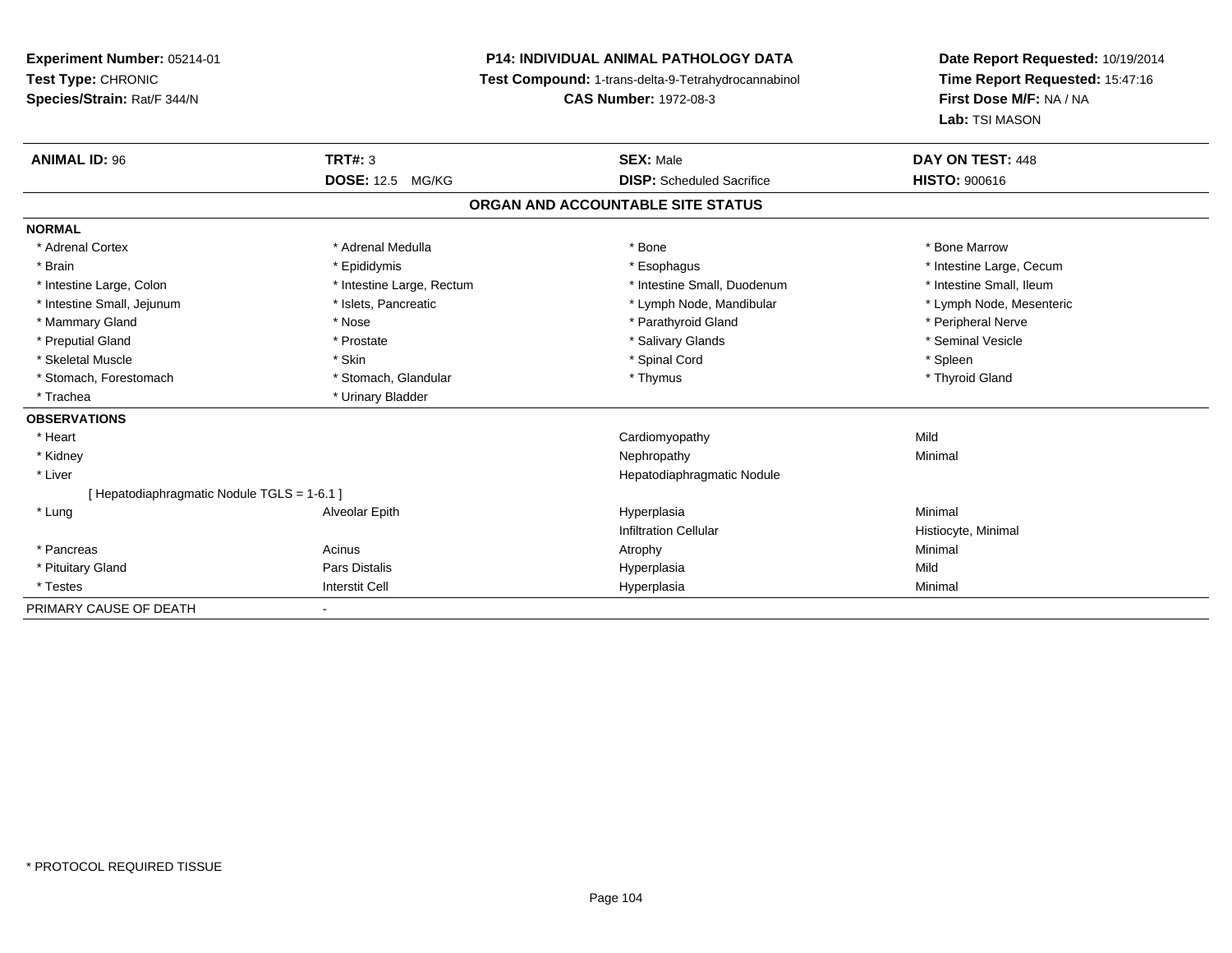**Experiment Number:** 05214-01**Test Type:** CHRONIC **Species/Strain:** Rat/F 344/N**P14: INDIVIDUAL ANIMAL PATHOLOGY DATA Test Compound:** 1-trans-delta-9-Tetrahydrocannabinol **CAS Number:** 1972-08-3**Date Report Requested:** 10/19/2014**Time Report Requested:** 15:47:16**First Dose M/F:** NA / NA**Lab:** TSI MASON**ANIMAL ID:** 97 **TRT#:** <sup>3</sup> **SEX:** Male **DAY ON TEST:** <sup>725</sup> **DOSE:** 12.5 MG/KG**DISP:** Terminal Sacrifice **HISTO:**  $900617$ **ORGAN AND ACCOUNTABLE SITE STATUSNORMAL**\* Adrenal Cortex \* Adrenal Cortex \* \* Adrenal Cortex \* Brain \* Bone \* \* Bone Marrow \* Bone Marrow \* \* Brain \* Brain \* Brain \* Brain \* Brain \* Brain \* Brain \* Brain \* Brain \* Brain \* Brain \* Brain \* Brain \* Brain \* Brain \* Brain \* Brain \* B \* Intestine Large, Colon \* Epididymis \* Intestine Large, Cecum \* Esophagus \* Intestine Large, Cecum \* Intestine Large, Cecum \* Intestine Large, Rectum \* Thestine Small, Duodenum \* Number of the small, Ileum \* Intestine Small, Jejunum \* Intestine Small, Jejunum \* Islets, Pancreatic \* The mannery Gland \* Lymph Node, Mandibular \* Lymph Node, Mesenteric \* Mammary Gland \* Salivary Glands \* Peripheral Nerve \* \* \* Preputial Gland \* \* Preputial Gland \* \* Prostate \* \* Salivary Glands \* Salivary Glands \* Seminal Vesicle \* \* Spinal Cord \* Skeletal Muscle \* \* Skin \* \* Skin \* \* Spinal Vesicle \* Spinal Cord \* Spinal Cord \* Stomach, Forestomach \* Trachea \* Stomach, Glandular \* Thymus \* Thymus \* The metal \* Trachea \* Urinary Bladder**MISSING** \* Parathyroid Gland**OBSERVATIONS** \* Adrenal Medulla Pheochromocytoma Benign \* Heart Cardiomyopathyy Moderate \* Kidneyy the controller of the controller of the controller of the controller of the controller of the controller of the controller of the controller of the controller of the controller of the controller of the controller of the \* Liver Eosinophilic Focus Leukemia Mononuclear[ Leukemia Mononuclear TGLS = 2-6 ] \* Lung Inflammation Chronic Active, Mild \* Nosee and the state of the state of the state of the state of the state of the state of the state of the state of the state of the state of the state of the state of the state of the state of the state of the state of the stat Inflammation Acute, Mild \* Pancreass the contract of the contract of the contract of the contract of the contract of the contract of the contract of the contract of the contract of the contract of the contract of the contract of the contract of the contract **Mild** AcinusAcinus (Acinus and Acinus and Acinus and Acinus and Acinus and Acinus and Acinus Acinus Acinus Acinus Acinus A<br>Pars Distalis a Mild \* Pituitary Glandd and the set of Pars Distalis and the Second Adenomal Adenomal Second Second Pars Distallis \* Spleenn and the control of the control of the control of the control of the control of the control of the control of the control of the control of the control of the control of the control of the control of the control of the co \* TestesBilateral, Interstit Cell **Adenoma** Adenoma  $[$  Adenoma TGLS = 1-7  $]$  \* Thyroid Gland C Cell Hyperplasia Minimal PRIMARY CAUSE OF DEATH-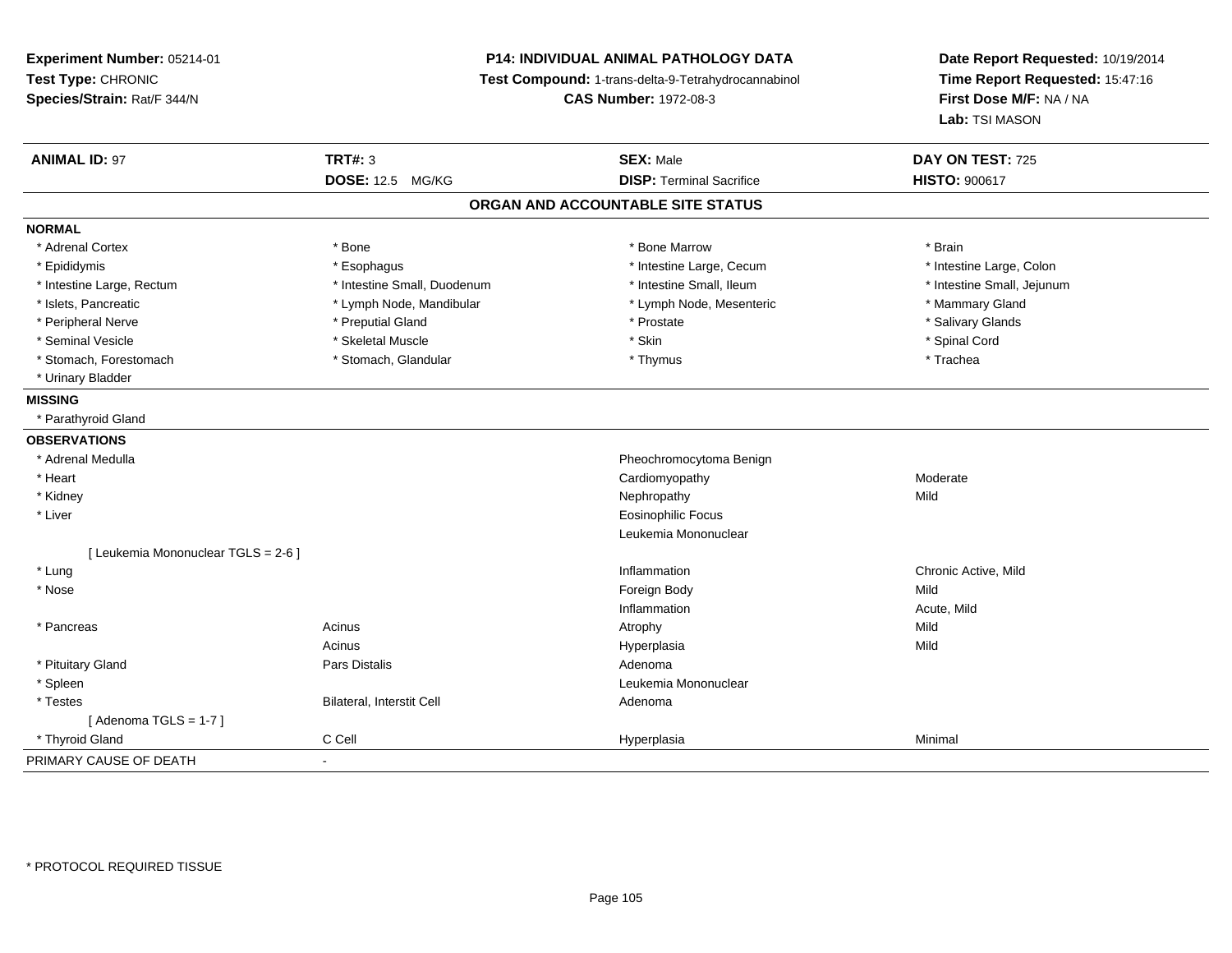| <b>Experiment Number: 05214-01</b><br>Test Type: CHRONIC<br>Species/Strain: Rat/F 344/N |                            | <b>P14: INDIVIDUAL ANIMAL PATHOLOGY DATA</b><br>Test Compound: 1-trans-delta-9-Tetrahydrocannabinol<br><b>CAS Number: 1972-08-3</b> | Date Report Requested: 10/19/2014<br>Time Report Requested: 15:47:16<br>First Dose M/F: NA / NA<br>Lab: TSI MASON |
|-----------------------------------------------------------------------------------------|----------------------------|-------------------------------------------------------------------------------------------------------------------------------------|-------------------------------------------------------------------------------------------------------------------|
| <b>ANIMAL ID: 98</b>                                                                    | <b>TRT#: 3</b>             | <b>SEX: Male</b>                                                                                                                    | DAY ON TEST: 450                                                                                                  |
|                                                                                         | <b>DOSE: 12.5 MG/KG</b>    | <b>DISP:</b> Scheduled Sacrifice                                                                                                    | <b>HISTO: 900618</b>                                                                                              |
|                                                                                         |                            | ORGAN AND ACCOUNTABLE SITE STATUS                                                                                                   |                                                                                                                   |
| <b>NORMAL</b>                                                                           |                            |                                                                                                                                     |                                                                                                                   |
| * Adrenal Cortex                                                                        | * Adrenal Medulla          | * Bone                                                                                                                              | * Bone Marrow                                                                                                     |
| * Brain                                                                                 | * Epididymis               | * Esophagus                                                                                                                         | * Heart                                                                                                           |
| * Intestine Large, Cecum                                                                | * Intestine Large, Colon   | * Intestine Large, Rectum                                                                                                           | * Intestine Small, Duodenum                                                                                       |
| * Intestine Small, Ileum                                                                | * Intestine Small, Jejunum | * Islets, Pancreatic                                                                                                                | * Kidney                                                                                                          |
| * Lung                                                                                  | * Lymph Node, Mandibular   | * Lymph Node, Mesenteric                                                                                                            | * Nose                                                                                                            |
| * Pancreas                                                                              | * Parathyroid Gland        | * Peripheral Nerve                                                                                                                  | * Pituitary Gland                                                                                                 |
| * Preputial Gland                                                                       | * Prostate                 | * Salivary Glands                                                                                                                   | * Seminal Vesicle                                                                                                 |
| * Skeletal Muscle                                                                       | * Skin                     | * Spinal Cord                                                                                                                       | * Spleen                                                                                                          |
| * Stomach, Forestomach                                                                  | * Stomach, Glandular       | * Thymus                                                                                                                            | * Thyroid Gland                                                                                                   |
| * Trachea                                                                               | * Urinary Bladder          |                                                                                                                                     |                                                                                                                   |
| <b>MISSING</b>                                                                          |                            |                                                                                                                                     |                                                                                                                   |
| * Mammary Gland                                                                         |                            |                                                                                                                                     |                                                                                                                   |
| <b>OBSERVATIONS</b>                                                                     |                            |                                                                                                                                     |                                                                                                                   |
| * Liver                                                                                 |                            | <b>Clear Cell Focus</b>                                                                                                             |                                                                                                                   |
| Clear Cell Focus TGLS = 1-6 ]                                                           |                            |                                                                                                                                     |                                                                                                                   |
| * Testes                                                                                | <b>Interstit Cell</b>      | Hyperplasia                                                                                                                         | Moderate                                                                                                          |
| PRIMARY CAUSE OF DEATH                                                                  |                            |                                                                                                                                     |                                                                                                                   |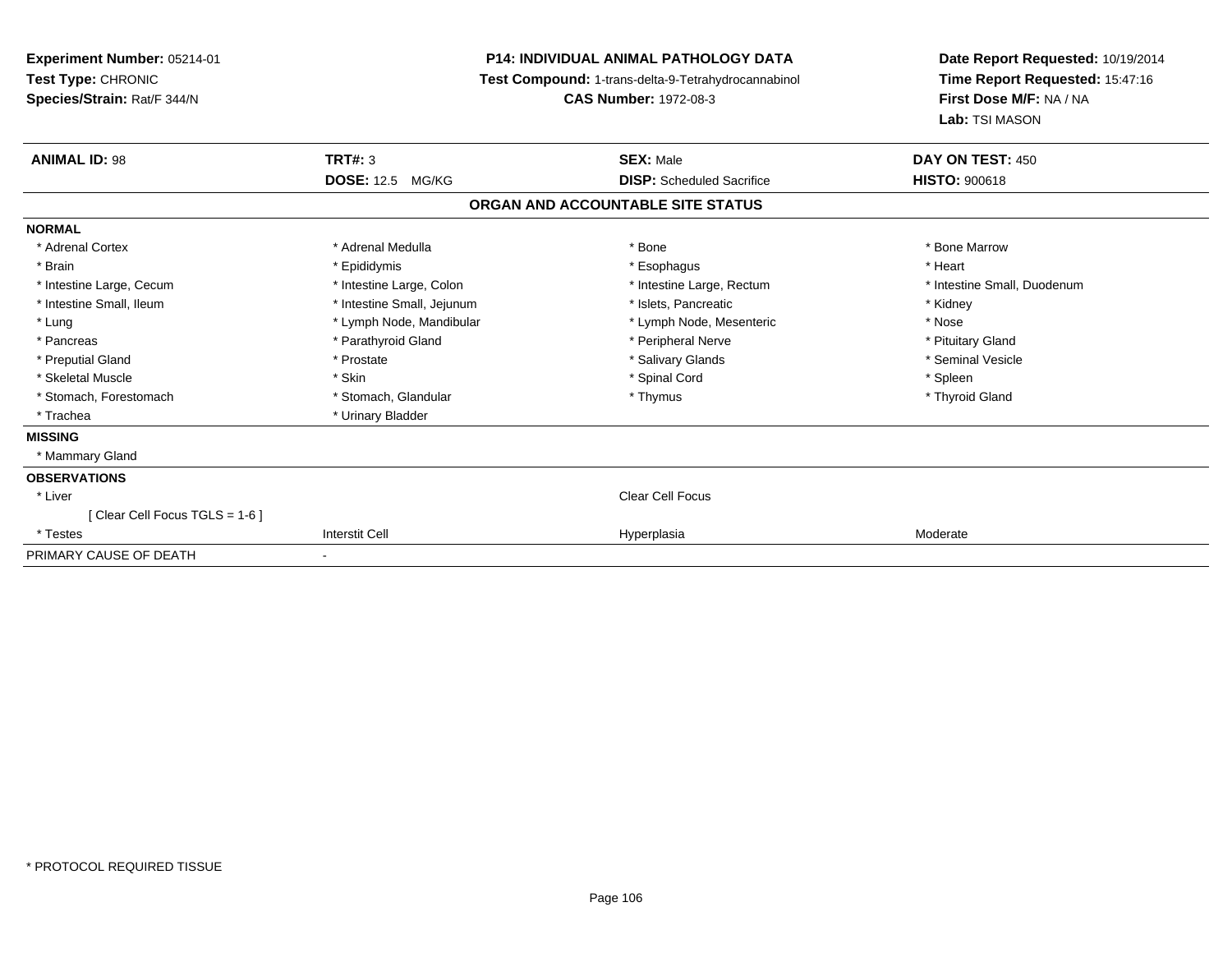**Experiment Number:** 05214-01**Test Type:** CHRONIC **Species/Strain:** Rat/F 344/N**P14: INDIVIDUAL ANIMAL PATHOLOGY DATA Test Compound:** 1-trans-delta-9-Tetrahydrocannabinol **CAS Number:** 1972-08-3**Date Report Requested:** 10/19/2014**Time Report Requested:** 15:47:16**First Dose M/F:** NA / NA**Lab:** TSI MASON**ANIMAL ID:** 99 **TRT#:** <sup>3</sup> **SEX:** Male **DAY ON TEST:** <sup>730</sup> **DOSE:** 12.5 MG/KG**DISP:** Terminal Sacrifice **HISTO:**  $900619$ **ORGAN AND ACCOUNTABLE SITE STATUSNORMAL**\* Adrenal Cortex \* Adrenal Medulla \* Adrenal Medulla \* Bone \* Bone \* Bone \* Bone \* Bone Marrow \* Brain \* Explorer \* Epididymis \* \* Epididymis \* \* Esophagus \* Esophagus \* \* Esophagus \* Intestine Large, Cecum \* \* Intestine Large, Cecum \* Intestine Small, Ileum \* Intestine Large, Colon \* Intestine Large, Rectum \* Intestine Small, Duodenum \* 1 \* Intestine Small, Jejunum \* The mannery Gland \* Islets, Pancreatic **\* Example 1998** \* Lymph Node, Mandibular \* Mammary Gland \* Peripheral Nerve \* \* \* Prostate \* \* Pretuitary Gland \* \* \* \* \* \* \* Preputial Gland \* \* \* Prostate \* Prostate \* Spinal Cord \* Salivary Glands \* \* Seminal Vesicle \* \* Seminal Vesicle \* \* Skin \* \* Skin \* \* Stember \* Spinal Cord \* Spinal Cord \* Spinal Cord \* Spinal Cord \* Spinal Cord \* Spinal Cord \* Spinal Cord \* Spinal Cord \* Spinal Cord \* Spinal \* Thyroid Gland \* Spleen \* Stomach, Forestomach \* Stomach \* Stomach \* Stomach, Glandular \* Glandular \* Trachea \* Urinary Bladder**MISSING** \* Parathyroid Gland**OBSERVATIONS** Eyee and the contract of the contract of the contract of the contract of the contract of the contract of the contract of the contract of the contract of the contract of the contract of the contract of the contract of the cont  $[$  Cataract TGLS = 1-17  $]$  \* Heart Cardiomyopathyy Mild **Mild**  \* Kidneyy the controller of the controller of the controller of the controller of the controller of the controller of the controller of the controller of the controller of the controller of the controller of the controller of the [ Nephropathy  $TGLS = 7-4+4.1$  ] \* Liverr vein van de Vein van de Vein van de Vein van de Vein van de Vein van de Vein van de Vein van de Vein van de n and the control of the Dilatation of the control of the Mild and the Mild and the Mild and the Mild and the M  $[$  Dilatation TGLS = 5-6.1 ] \* Lungg is a controller to the controller of the controller of the chronic Active, Minimal of the chronic Active, Minimal of the chronic Active, Minimal of the chronic Active, Minimal of the chronic Active, Minimal of the chroni \* Lymph Node, Mesentericc **Executive Series Artery** Artery and the series of the series of the Inflammation Chronic Active, Mild  $[$  Inflammation TGLS = 4-8  $]$  \* Nosee the contraction of the contraction of the contraction of the contraction of the contraction of the contraction  $\mathsf{Acute}$ , Minimal \* Pancreass and the contract of the contract of the contract of the contract of the contract of the contract of the contract of the contract of the contract of the contract of the contract of the contract of the contract of the cont **Inflammation**<br> **Chronic Active, Mild**<br> **Pigmentation** Artery Pigmentationn Mild  $[$  Inflammation TGLS = 8-8  $]$  \* Skeletal Musclee substitution of the control of the control of the Minimal Minimal and the control of the control of the control of the control of the control of the control of the control of the control of the control of the control of Necrosis Moderaten Moderate Pigmentation $[$  Necrosis TGLS = 6-18  $]$  \* TestesBilateral, Interstit Cell **Adenoma** Adenoma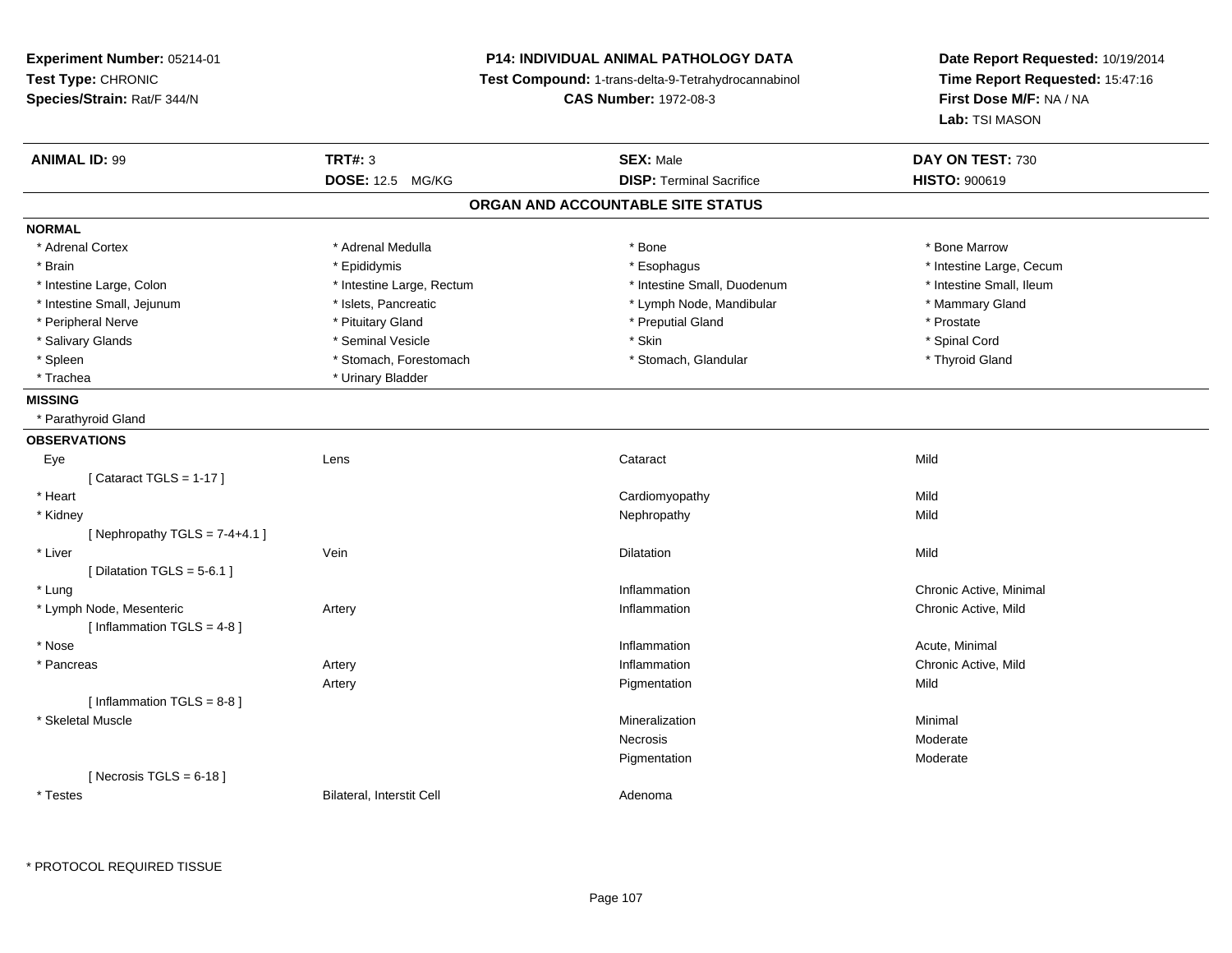| Experiment Number: 05214-01<br>Test Type: CHRONIC<br>Species/Strain: Rat/F 344/N | <b>P14: INDIVIDUAL ANIMAL PATHOLOGY DATA</b><br>Test Compound: 1-trans-delta-9-Tetrahydrocannabinol<br><b>CAS Number: 1972-08-3</b> |                                   | Date Report Requested: 10/19/2014<br>Time Report Requested: 15:47:16<br>First Dose M/F: NA / NA<br>Lab: TSI MASON |
|----------------------------------------------------------------------------------|-------------------------------------------------------------------------------------------------------------------------------------|-----------------------------------|-------------------------------------------------------------------------------------------------------------------|
| <b>ANIMAL ID: 99</b>                                                             | TRT#: 3                                                                                                                             | <b>SEX: Male</b>                  | <b>DAY ON TEST: 730</b>                                                                                           |
|                                                                                  | <b>DOSE:</b> 12.5 MG/KG                                                                                                             | <b>DISP:</b> Terminal Sacrifice   | <b>HISTO: 900619</b>                                                                                              |
|                                                                                  |                                                                                                                                     | ORGAN AND ACCOUNTABLE SITE STATUS |                                                                                                                   |
| [ Adenoma TGLS = 2-7,3-7 ]                                                       |                                                                                                                                     |                                   |                                                                                                                   |
| * Thymus                                                                         |                                                                                                                                     | <b>Fibrosis</b>                   | Mild                                                                                                              |
|                                                                                  |                                                                                                                                     | Inflammation                      | Chronic Active, Mild                                                                                              |
| PRIMARY CAUSE OF DEATH                                                           |                                                                                                                                     |                                   |                                                                                                                   |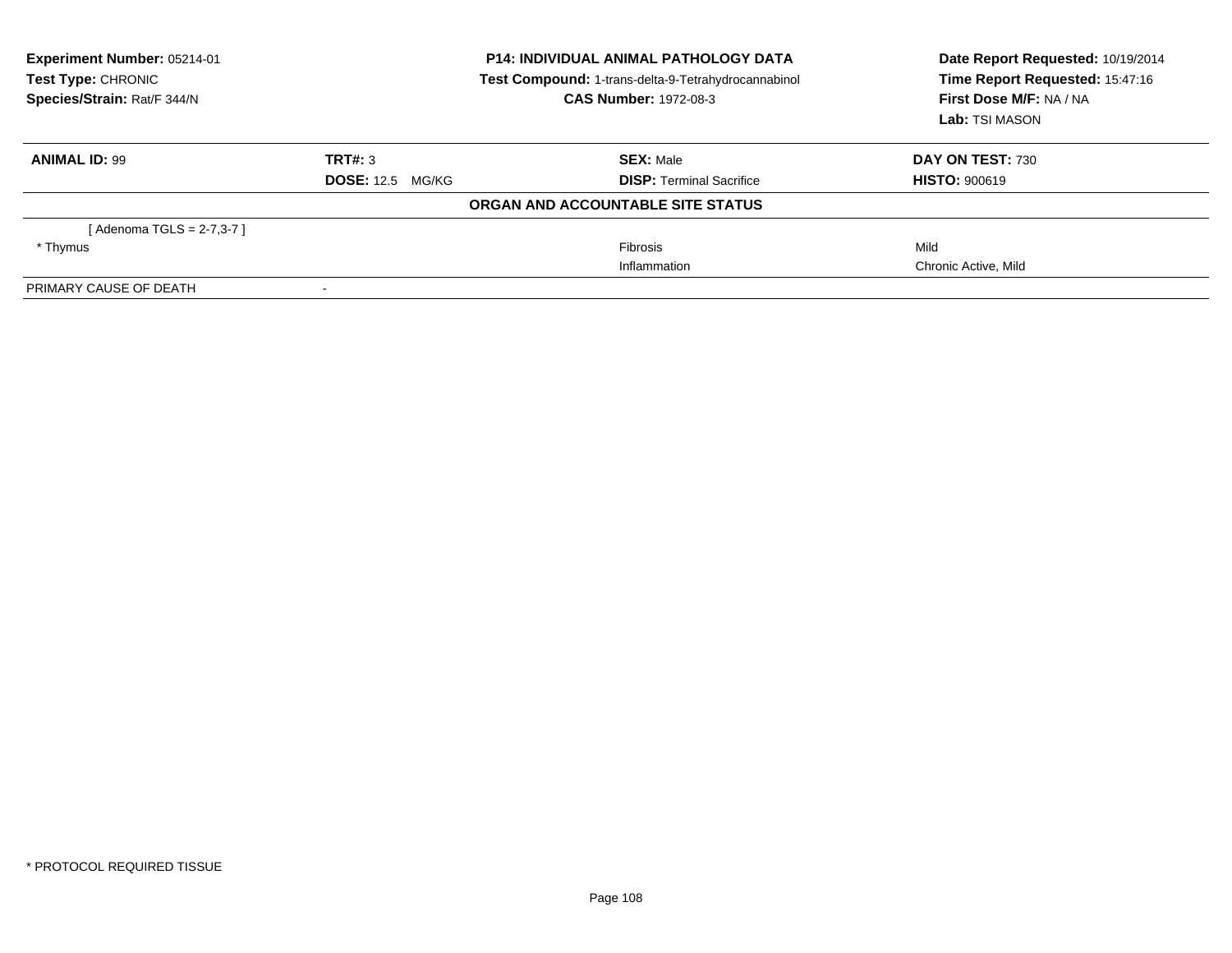# **P14: INDIVIDUAL ANIMAL PATHOLOGY DATA**

**Test Compound:** 1-trans-delta-9-Tetrahydrocannabinol

**CAS Number:** 1972-08-3

| <b>ANIMAL ID: 100</b>                       | <b>TRT#: 3</b>              | <b>SEX: Male</b>                  | DAY ON TEST: 600           |  |
|---------------------------------------------|-----------------------------|-----------------------------------|----------------------------|--|
|                                             | DOSE: 12.5 MG/KG            | <b>DISP:</b> Moribund Sacrifice   | <b>HISTO: 900620</b>       |  |
|                                             |                             | ORGAN AND ACCOUNTABLE SITE STATUS |                            |  |
| <b>NORMAL</b>                               |                             |                                   |                            |  |
| * Adrenal Cortex                            | * Adrenal Medulla           | * Bone                            | * Brain                    |  |
| * Epididymis                                | * Esophagus                 | * Intestine Large, Cecum          | * Intestine Large, Colon   |  |
| * Intestine Large, Rectum                   | * Intestine Small, Duodenum | * Intestine Small, Ileum          | * Intestine Small, Jejunum |  |
| * Islets, Pancreatic                        | * Lymph Node, Mandibular    | * Lymph Node, Mesenteric          | * Mammary Gland            |  |
| * Parathyroid Gland                         | * Peripheral Nerve          | * Preputial Gland                 | * Prostate                 |  |
| * Salivary Glands                           | * Seminal Vesicle           | * Skeletal Muscle                 | * Skin                     |  |
| * Spinal Cord                               | * Stomach, Forestomach      | * Thyroid Gland                   | * Trachea                  |  |
| * Urinary Bladder                           |                             |                                   |                            |  |
| <b>OBSERVATIONS</b>                         |                             |                                   |                            |  |
| * Bone Marrow                               |                             | Leukemia Mononuclear              |                            |  |
| * Heart                                     |                             | Cardiomyopathy                    | Minimal                    |  |
| * Kidney                                    |                             | Nephropathy                       | Mild                       |  |
| * Liver                                     |                             | <b>Eosinophilic Focus</b>         |                            |  |
|                                             |                             | Leukemia Mononuclear              |                            |  |
| [ Eosinophilic Focus TGLS = 4-6.1,5-6.2 ]   |                             |                                   |                            |  |
| [ Leukemia Mononuclear TGLS = 2-6+6.1+6.2 ] |                             |                                   |                            |  |
| * Lung                                      |                             | Leukemia Mononuclear              |                            |  |
| * Nose                                      |                             | Inflammation                      | Acute, Minimal             |  |
| * Pancreas                                  | Acinus                      | Atrophy                           | Mild                       |  |
| * Pituitary Gland                           | <b>Pars Distalis</b>        | Hyperplasia                       | Mild                       |  |
| * Spleen                                    |                             | Leukemia Mononuclear              |                            |  |
| [ Leukemia Mononuclear TGLS = 1-3.1 ]       |                             |                                   |                            |  |
| * Stomach, Glandular                        |                             | Erosion                           | Minimal                    |  |
| [ Erosion TGLS = $6-5.1$ ]                  |                             |                                   |                            |  |
| * Testes                                    | <b>Interstit Cell</b>       | Adenoma                           |                            |  |
|                                             | <b>Interstit Cell</b>       | Hyperplasia                       | Minimal                    |  |
| [Adenoma TGLS = $3-7$ ]                     |                             |                                   |                            |  |
| * Thymus                                    |                             | Leukemia Mononuclear              |                            |  |
| PRIMARY CAUSE OF DEATH                      | $\blacksquare$              |                                   |                            |  |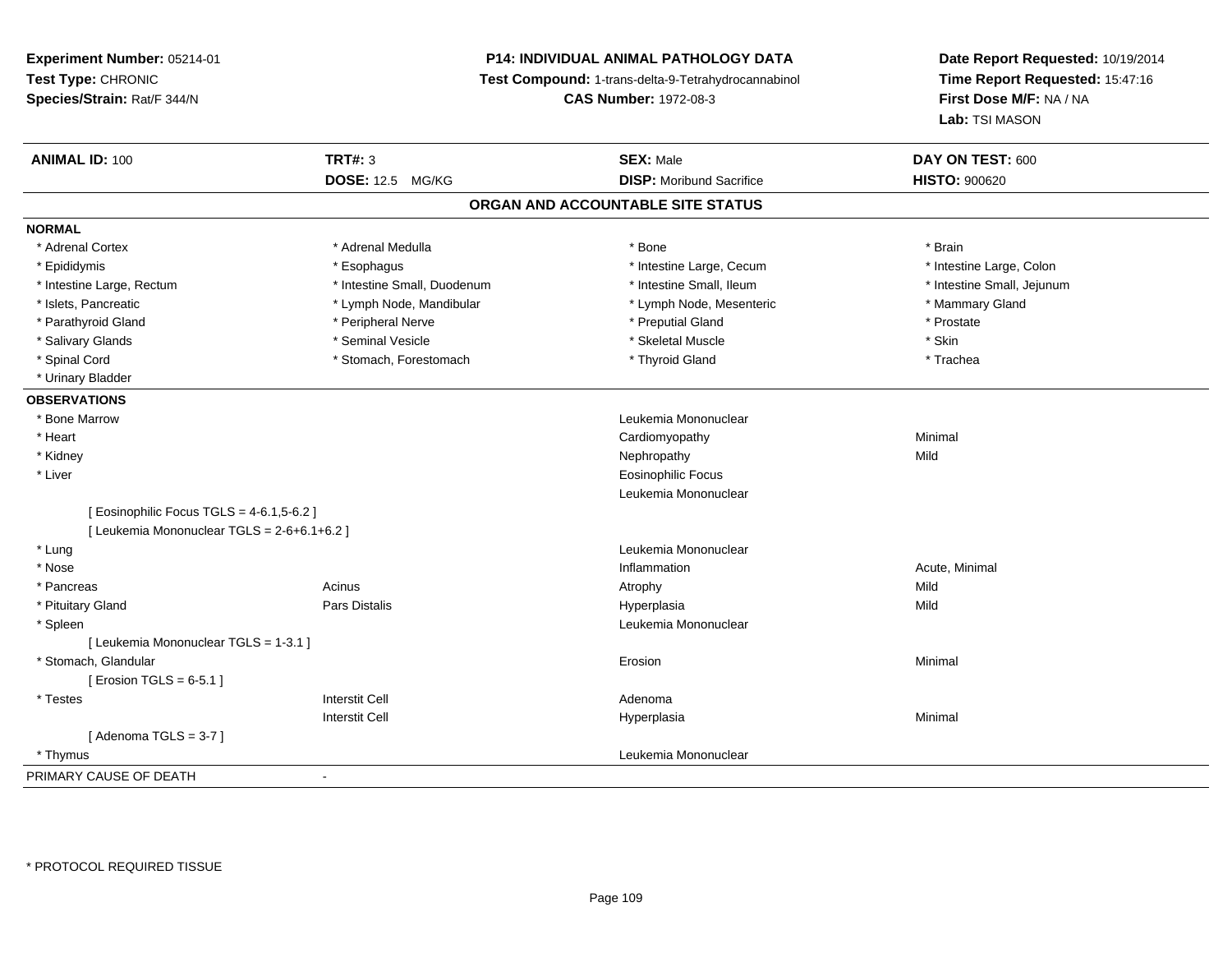**Experiment Number:** 05214-01**Test Type:** CHRONIC **Species/Strain:** Rat/F 344/N**P14: INDIVIDUAL ANIMAL PATHOLOGY DATA Test Compound:** 1-trans-delta-9-Tetrahydrocannabinol **CAS Number:** 1972-08-3**Date Report Requested:** 10/19/2014**Time Report Requested:** 15:47:16**First Dose M/F:** NA / NA**Lab:** TSI MASON**ANIMAL ID:** 101**TRT#:** 3 **SEX:** Male **DAY ON TEST:** 675 **DOSE:** 12.5 MG/KG**DISP:** Moribund Sacrifice **HISTO:**  $900621$ **ORGAN AND ACCOUNTABLE SITE STATUSNORMAL**\* Adrenal Cortex \* Adrenal Medulla \* Adrenal Medulla \* Bone \* Bone \* Bone \* Bone \* Bone Marrow \* Intestine Large, Colon \* Epididymis \* Esophagus \* Esophagus \* Esophagus \* 11testine Large, Cecum \* Intestine Large, Rectum \* Thestine Small, Duodenum \* Number of the small, Ileum \* Intestine Small, Jejunum \* Intestine Small, Jejunum \* Lymph Node, Mandibular \* The state of the Mode, Mesenteric \* The state \* Nose \* Nose \* Nose \* Parathyroid Gland \* Peripheral Nerve \* \* \* Preputial Gland \* \* Preputial Gland \* \* Prostate \* \* Salivary Glands \* Salivary Glands \* Seminal Vesicle \* \* \* \* Sheem \* Skeletal Muscle \* \* \* Spinal Cord \* \* Spinal Cord \* \* Spinal Vesicle \* \* Spleen \* \* Spleen \* \* Spinal Cord \* \* Spinal Cord \* \* \* Spinal Cord \* \* \* Spinal Cord \* \* \* Spinal Cord \* \* \* Spina \* Urinary Bladder \* Stomach, Glandular \* \* \* Thymus \* \* Thymus \* \* The \* \* Trachea \* \* Trachea \* \* Urinary Bladder \* \* Urinary Bladder \* **MISSING**\* Brain \* Mammary Gland **OBSERVATIONS** Eyee and the contract of the contract of the contract of the contract of the contract of the contract of the contract of the contract of the contract of the contract of the contract of the contract of the contract of the cont  $[$  Cataract TGLS = 3-17  $]$  \* Heart Cardiomyopathyy Mild \* Islets, Pancreaticc and the contract of the contract of the contract of the contract of the contract of the contract of the contract of the contract of the contract of the contract of the contract of the contract of the contract of the cont Nephropathy \* Kidneyy the control of the control of the control of the control of the control of the control of the control of the control of the control of the control of the control of the control of the control of the control of the contro \* Liver Basophilic FocusFatty Change Focal, Minimal [ Basophilic Focus TGLS =  $4-6+6.1$  ] \* Lungg and the state of the state of the state of the state of the state of the state of the state of the state of the state of the state of the state of the state of the state of the state of the state of the state of the stat Inflammation Chronic Active, Mild Mesenteryy the control of the set of the control of the Moderate of the Moderate of the Moderate of the Moderate of the Moderate of the Moderate of the Moderate of the Moderate of the Moderate of the Moderate of the Moderate of the  $[$  Necrosis TGLS = 2-18  $]$  \* Pancreass the contract of the contract of the contract of the contract of the contract of the contract of the contract of the contract of the contract of the contract of the contract of the contract of the contract of the contract \* Pituitary Glandd and the set of Pars Distalis and the Second Adenomal Adenomal Second Second Pars Distallis \* Skinn and the state of the Subcut Tiss and the state of the Subset of the Subset of the Subset of the Subset of the Subset of the Subset of the Subset of the Subset of the Subset of the Subset of the Subset of the Subset of th [ Fibroma TGLS = 1-19+19.1 ] \* Stomach, Forestomachh and the state of the state of the Hyperplasia Squamous, Diffuse, Mild and the Squamous, Diffuse, Mild and the Squamous, Diffuse, Mild and the Squamous, Diffuse, Mild and the Squamous, Diffuse, Mild and the Squamous, Diff [ Hyperplasia TGLS = 5-5.1 ] \* Testess Interstit Cell Hyperplasia a **Minimal**  \* Thyroid GlandC Cell Hyperplasia Minimal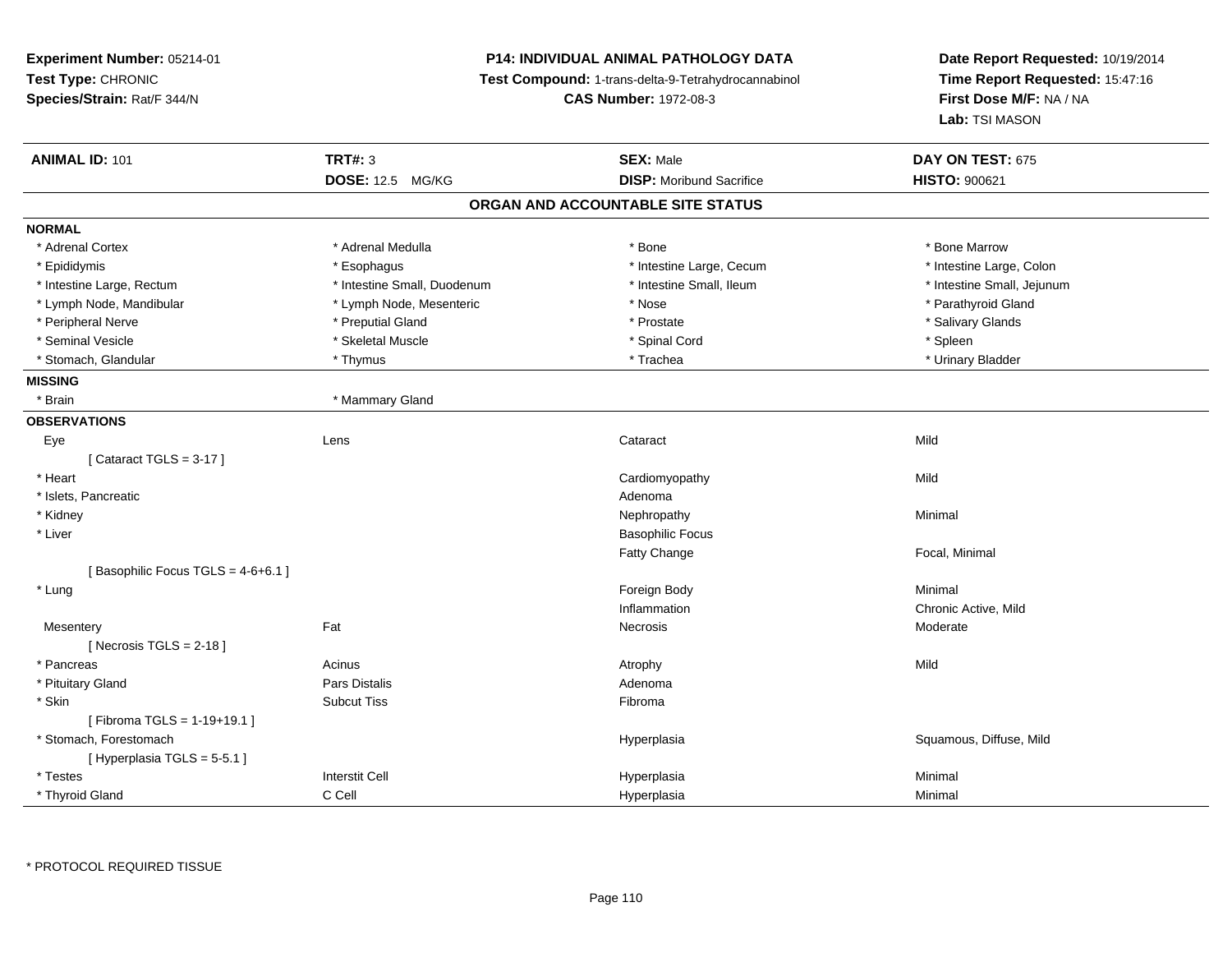| <b>Experiment Number: 05214-01</b><br>Test Type: CHRONIC<br>Species/Strain: Rat/F 344/N | <b>P14: INDIVIDUAL ANIMAL PATHOLOGY DATA</b><br>Test Compound: 1-trans-delta-9-Tetrahydrocannabinol<br><b>CAS Number: 1972-08-3</b> |                                          | Date Report Requested: 10/19/2014<br>Time Report Requested: 15:47:16<br>First Dose M/F: NA / NA<br>Lab: TSI MASON |
|-----------------------------------------------------------------------------------------|-------------------------------------------------------------------------------------------------------------------------------------|------------------------------------------|-------------------------------------------------------------------------------------------------------------------|
| <b>ANIMAL ID: 101</b>                                                                   | TRT#: 3                                                                                                                             | <b>SEX: Male</b>                         | <b>DAY ON TEST: 675</b>                                                                                           |
|                                                                                         | <b>DOSE:</b> 12.5 MG/KG                                                                                                             | <b>DISP:</b> Moribund Sacrifice          | <b>HISTO: 900621</b>                                                                                              |
|                                                                                         |                                                                                                                                     | <b>ORGAN AND ACCOUNTABLE SITE STATUS</b> |                                                                                                                   |
| PRIMARY CAUSE OF DEATH                                                                  |                                                                                                                                     |                                          |                                                                                                                   |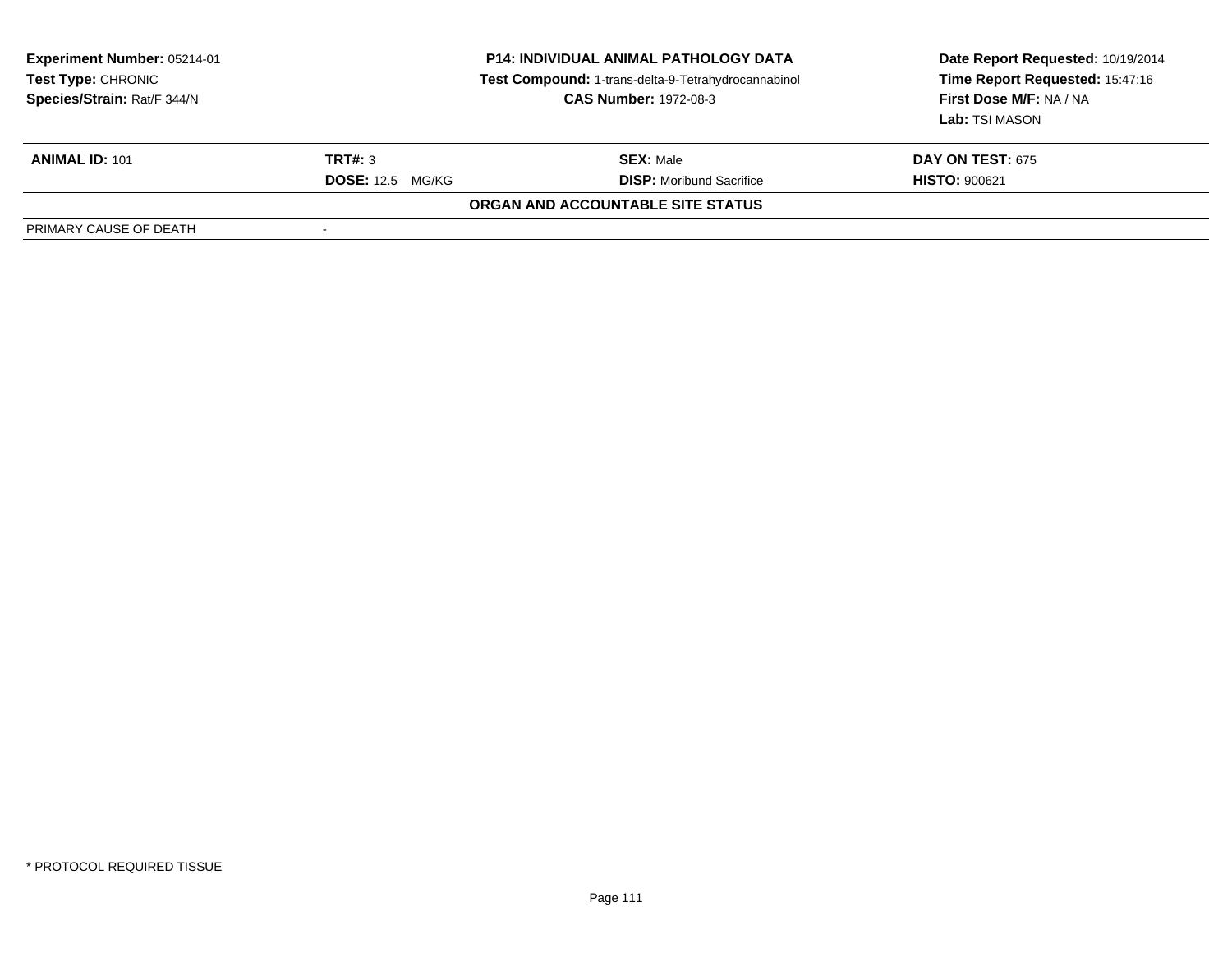# **P14: INDIVIDUAL ANIMAL PATHOLOGY DATA**

**Test Compound:** 1-trans-delta-9-Tetrahydrocannabinol

**CAS Number:** 1972-08-3

| <b>ANIMAL ID: 102</b>                 | <b>TRT#: 3</b>             | <b>SEX: Male</b>                  | DAY ON TEST: 527            |  |
|---------------------------------------|----------------------------|-----------------------------------|-----------------------------|--|
|                                       | <b>DOSE: 12.5 MG/KG</b>    | <b>DISP: Natural Death</b>        | <b>HISTO: 900622</b>        |  |
|                                       |                            | ORGAN AND ACCOUNTABLE SITE STATUS |                             |  |
| <b>NORMAL</b>                         |                            |                                   |                             |  |
| * Adrenal Cortex                      | * Bone                     | * Bone Marrow                     | * Brain                     |  |
| * Esophagus                           | * Intestine Large, Colon   | * Intestine Large, Rectum         | * Intestine Small, Duodenum |  |
| * Intestine Small, Ileum              | * Intestine Small, Jejunum | * Islets, Pancreatic              | * Lymph Node, Mandibular    |  |
| * Lymph Node, Mesenteric              | * Mammary Gland            | * Nose                            | * Pancreas                  |  |
| * Parathyroid Gland                   | * Peripheral Nerve         | * Preputial Gland                 | * Prostate                  |  |
| * Salivary Glands                     | * Seminal Vesicle          | * Skeletal Muscle                 | * Skin                      |  |
| * Spinal Cord                         | * Spleen                   | * Stomach, Forestomach            | * Thymus                    |  |
| * Thyroid Gland                       | * Trachea                  | * Urinary Bladder                 |                             |  |
| <b>OBSERVATIONS</b>                   |                            |                                   |                             |  |
| * Adrenal Medulla                     |                            | Hyperplasia                       | Minimal                     |  |
| * Epididymis                          |                            | Mesothelioma Malignant            | Metastatic (Testes)         |  |
| * Heart                               |                            | Cardiomyopathy                    | Mild                        |  |
| * Intestine Large, Cecum              |                            | Ulcer                             | Moderate                    |  |
| [Ulcer TGLS = $5,6-5.1+5.2$ ]         |                            |                                   |                             |  |
| * Kidney                              |                            | Nephropathy                       | Mild                        |  |
| * Liver                               |                            | Congestion                        | Mild                        |  |
| [Congestion TGLS = $4-6+6.1$ ]        |                            |                                   |                             |  |
| * Lung                                |                            | Mesothelioma Malignant            | Metastatic (Testes)         |  |
| [Mesothelioma Malignant TGLS = 2-2.1] |                            |                                   |                             |  |
| * Pituitary Gland                     | Pars Distalis              | Cyst                              |                             |  |
|                                       | Pars Distalis              | Hyperplasia                       | Mild                        |  |
| * Stomach, Glandular                  |                            | Erosion                           | Mild                        |  |
| [ Erosion TGLS = 7-5.3 ]              |                            |                                   |                             |  |
| * Testes                              | <b>Interstit Cell</b>      | Adenoma                           |                             |  |
|                                       | <b>Interstit Cell</b>      | Hyperplasia                       | Mild                        |  |
|                                       | Tunic                      | Mesothelioma Malignant            |                             |  |
| [Adenoma TGLS = $3-7$ ]               |                            |                                   |                             |  |
| [Mesothelioma Malignant TGLS = 1-7]   |                            |                                   |                             |  |
| PRIMARY CAUSE OF DEATH                | $\blacksquare$             |                                   |                             |  |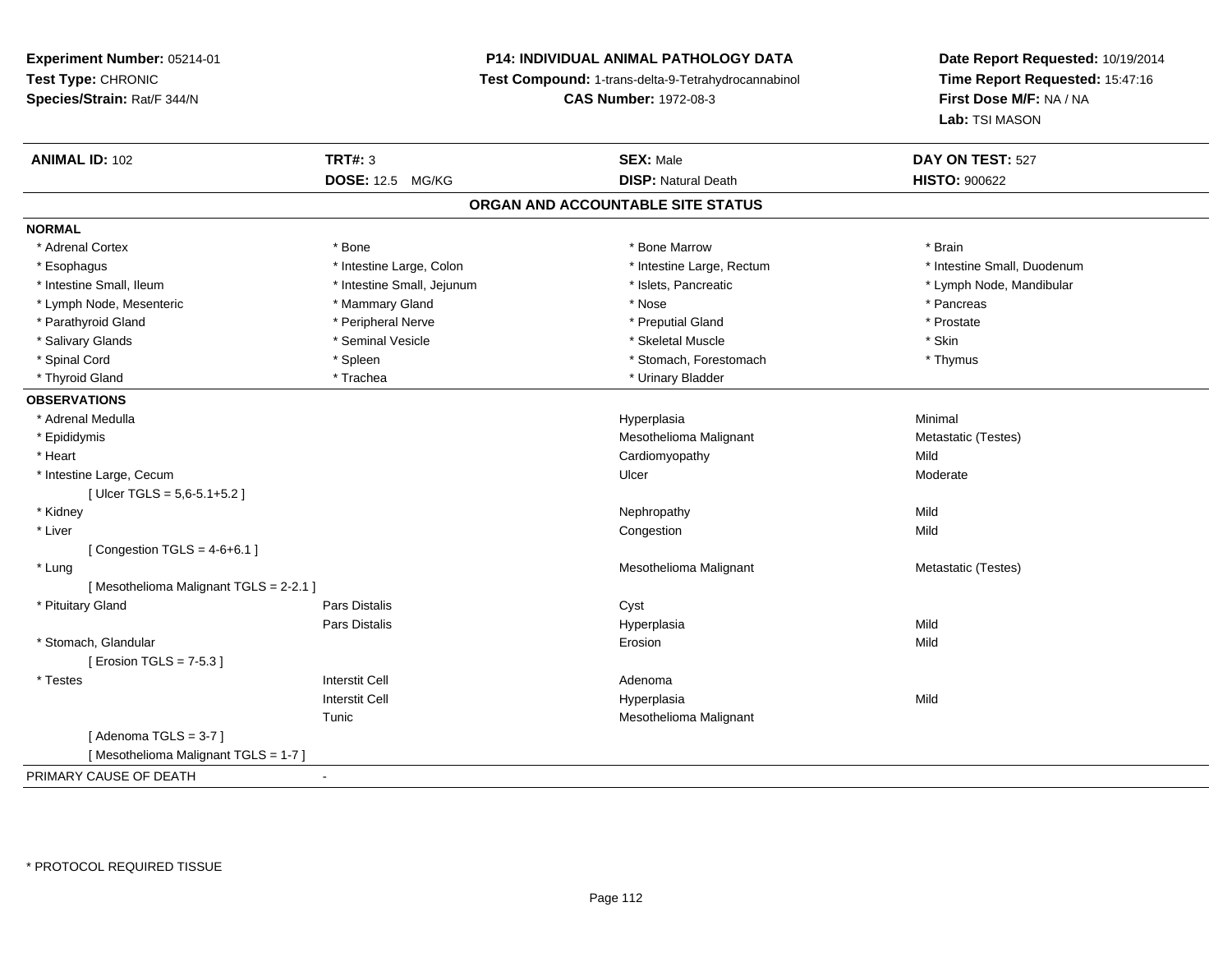**Experiment Number:** 05214-01**Test Type:** CHRONIC **Species/Strain:** Rat/F 344/N**P14: INDIVIDUAL ANIMAL PATHOLOGY DATA Test Compound:** 1-trans-delta-9-Tetrahydrocannabinol **CAS Number:** 1972-08-3**Date Report Requested:** 10/19/2014**Time Report Requested:** 15:47:16**First Dose M/F:** NA / NA**Lab:** TSI MASON**ANIMAL ID:** 103**TRT#:** 3 **SEX:** Male **DAY ON TEST:** 449 **DOSE:** 12.5 MG/KG **DISP:** Scheduled Sacrifice **HISTO:** <sup>900623</sup> **ORGAN AND ACCOUNTABLE SITE STATUSNORMAL**\* Adrenal Cortex \* Adrenal Medulla \* Adrenal Medulla \* Bone \* Bone \* Bone \* Bone \* Bone Marrow \* Brain \* \* Esophagus \* \* Esophagus \* \* Esophagus \* \* Esophagus \* \* Esophagus \* Heart \* Heart \* Heart \* Heart \* Intestine Large, Cecum \* Intestine Large, Colon \* Intestine Large, Rectum \* Intestine Small, Duodenum\* Intestine Small, Ileum \* \* Thestine Small, Jejunum \* \* Sets, Pancreatic \* \* Thestine Small, Nejunum \* Lymph Node, Mandibular \* Lymph Node, Mesenteric \* \* Mammary Gland \* Mammary Gland \* Nose \* Nose \* \* Nose \* \* Parathyroid Gland \* Parathyroid Gland \* Peripheral Nerve \* \* \* Preputial Gland \* \* Preputial Gland \* \* Prostate \* \* Salivary Glands \* Salivary Glands \* Skeletal Muscle \* Skin \* Spinal Cord \* Spleen \* Thyroid Gland \* Stomach, Forestomach \* Thymus \* Stomach, Glandular \* Thymus \* Thymus \* Thymus \* Thymus \* Thymus \* Thymus \* Thymus \* Thymus \* Thymus \* Thymus \* Thymus \* Thymus \* Thymus \* Thymus \* Thymus \* Thymus \* Thymus \* Thymus \* Thymu \* Trachea \* Urinary Bladder**OBSERVATIONS** \* Kidneyy the control of the control of the control of the control of the control of the control of the control of the control of the control of the control of the control of the control of the control of the control of the contro \* Liver Clear Cell Focus Hepatocellular Adenoma[ Clear Cell Focus TGLS = 3-6.2 ][ Hepatocellular Adenoma TGLS = 1-6.1 ] \* Lung Alveolar/Bronchiolar Adenoma Inflammation Chronic Active, Mild \* Pancreass the control of the control of the control of the control of the control of the control of the control of the control of the control of the control of the control of the control of the control of the control of the contro \* Pituitary Gland Pars Distalis Hyperplasia Minimal \* Seminal Vesiclee de la concertion de la concertion de la concertion de la concertion de la concertion de la concertion de la concertion de la concertion de la concertion de la concertion de la concertion de la concertion de la concertion [ Concretion TGLS = 2-14 ] \* Testess Interstit Cell Hyperplasia Hyperplasia eta alderate eta alderate eta alderate eta alderate eta alderate eta alderate eta alderate eta ald PRIMARY CAUSE OF DEATH-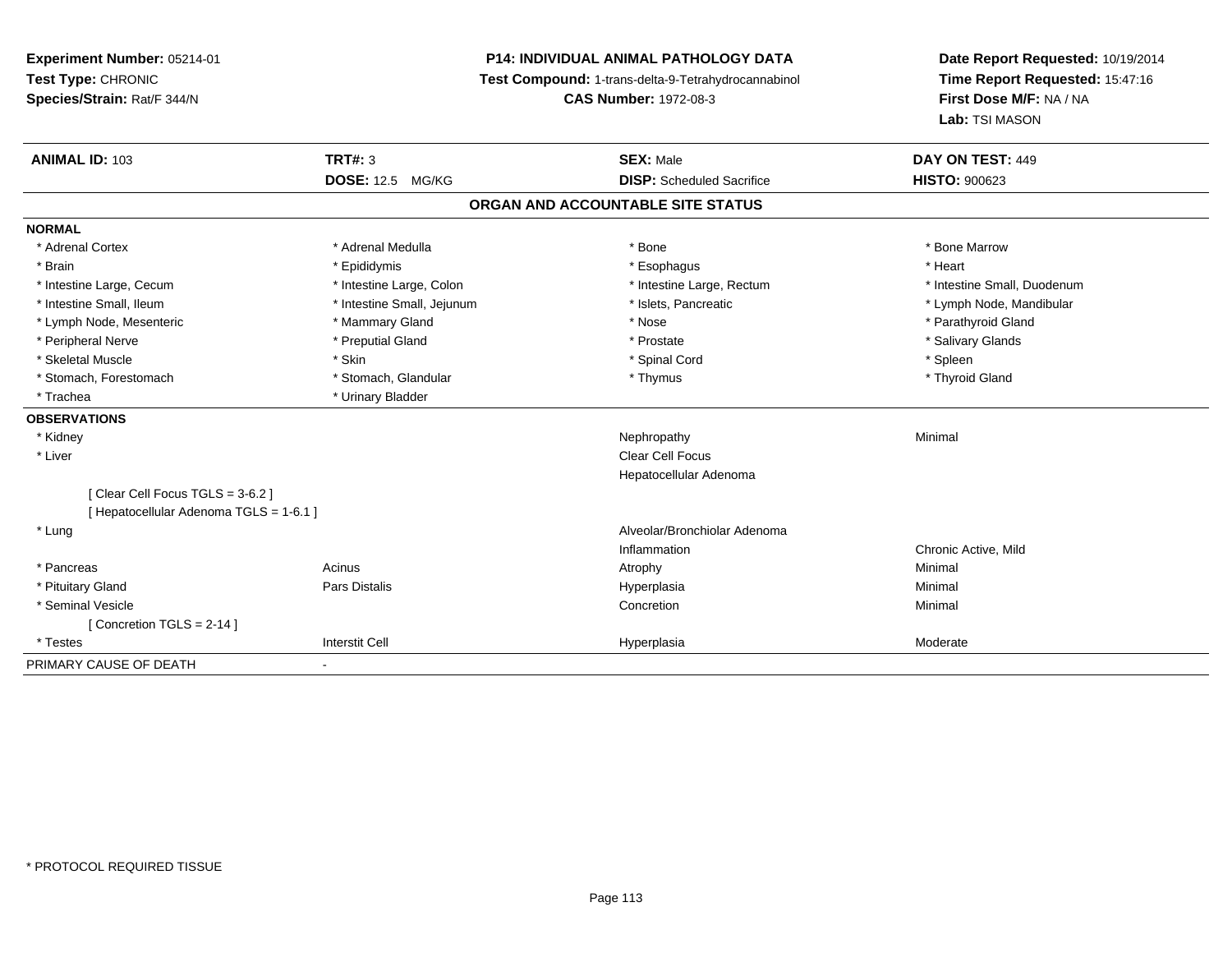# **P14: INDIVIDUAL ANIMAL PATHOLOGY DATA**

**Test Compound:** 1-trans-delta-9-Tetrahydrocannabinol

**CAS Number:** 1972-08-3

| <b>ANIMAL ID: 104</b>           | <b>TRT#: 3</b>              | <b>SEX: Male</b>                  | DAY ON TEST: 730           |  |
|---------------------------------|-----------------------------|-----------------------------------|----------------------------|--|
|                                 | <b>DOSE: 12.5 MG/KG</b>     | <b>DISP: Terminal Sacrifice</b>   | <b>HISTO: 900624</b>       |  |
|                                 |                             | ORGAN AND ACCOUNTABLE SITE STATUS |                            |  |
| <b>NORMAL</b>                   |                             |                                   |                            |  |
| * Adrenal Cortex                | * Bone                      | * Bone Marrow                     | * Brain                    |  |
| * Epididymis                    | * Esophagus                 | * Intestine Large, Cecum          | * Intestine Large, Colon   |  |
| * Intestine Large, Rectum       | * Intestine Small, Duodenum | * Intestine Small, Ileum          | * Intestine Small, Jejunum |  |
| * Islets, Pancreatic            | * Lymph Node, Mandibular    | * Lymph Node, Mesenteric          | * Mammary Gland            |  |
| * Nose                          | * Parathyroid Gland         | * Peripheral Nerve                | * Preputial Gland          |  |
| * Prostate                      | * Seminal Vesicle           | * Skeletal Muscle                 | * Skin                     |  |
| * Spinal Cord                   | * Spleen                    | * Stomach, Forestomach            | * Stomach, Glandular       |  |
| * Thymus                        | * Thyroid Gland             | * Trachea                         | * Urinary Bladder          |  |
| <b>OBSERVATIONS</b>             |                             |                                   |                            |  |
| * Adrenal Medulla               |                             | Hyperplasia                       | Mild                       |  |
| * Heart                         |                             | Cardiomyopathy                    | Mild                       |  |
| * Kidney                        |                             | Nephropathy                       | Mild                       |  |
| * Liver                         |                             | <b>Basophilic Focus</b>           |                            |  |
|                                 |                             | <b>Fatty Change</b>               | Focal, Minimal             |  |
|                                 |                             | <b>Mixed Cell Focus</b>           |                            |  |
| [Mixed Cell Focus TGLS = 3-6.1] |                             |                                   |                            |  |
| * Lung                          |                             | Edema                             | Mild                       |  |
|                                 |                             | Inflammation                      | Chronic Active, Minimal    |  |
| * Pancreas                      | Acinus                      | Atrophy                           | Mild                       |  |
| * Pituitary Gland               | <b>Pars Distalis</b>        | Adenoma                           |                            |  |
| [Adenoma TGLS = $2-8$ ]         |                             |                                   |                            |  |
| * Salivary Glands               | Duct                        | Metaplasia                        | Squamous, Minimal          |  |
| * Testes                        | Bilateral, Interstit Cell   | Adenoma                           |                            |  |
| [Adenoma TGLS = $1-7$ ]         |                             |                                   |                            |  |
| PRIMARY CAUSE OF DEATH          | $\blacksquare$              |                                   |                            |  |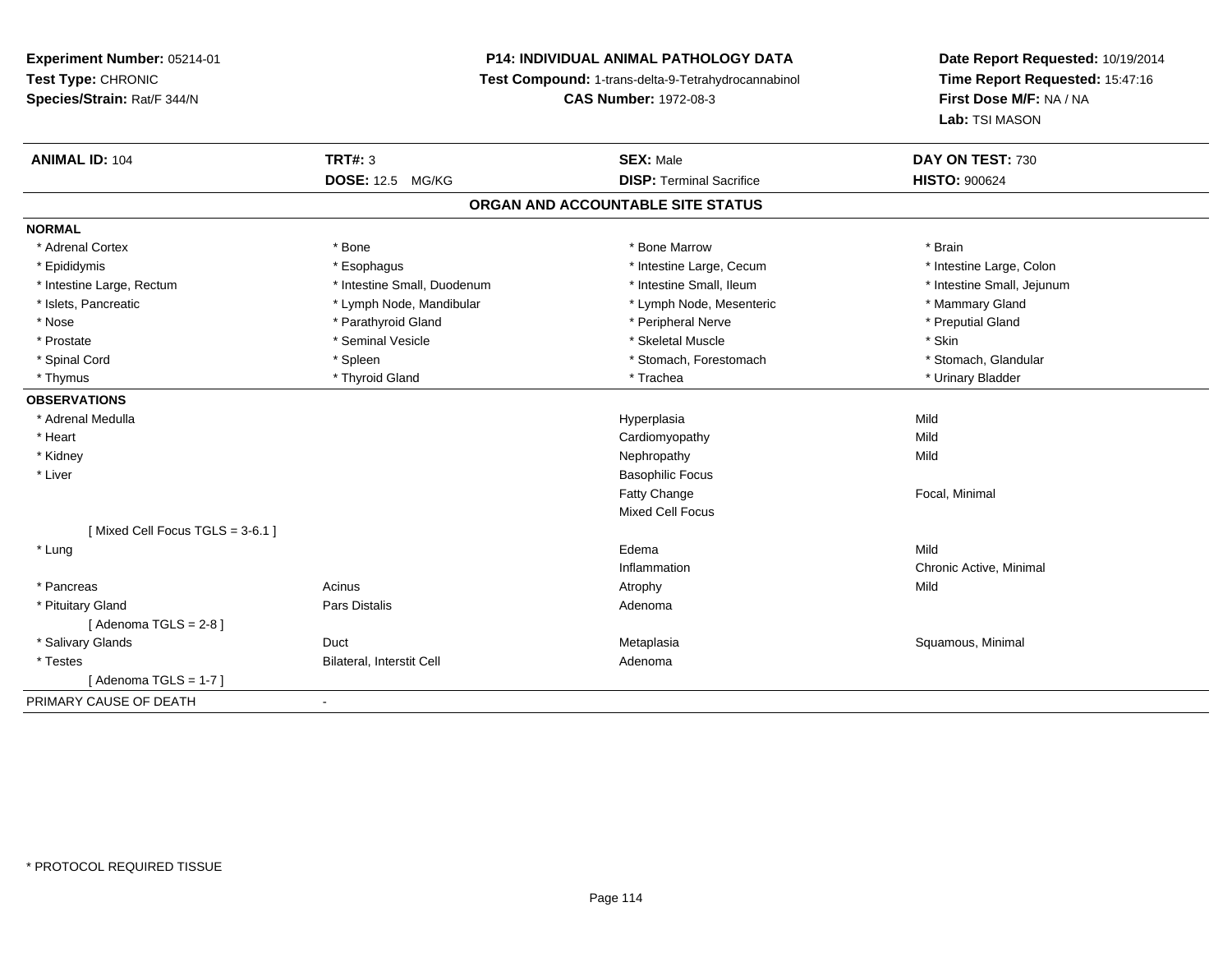# **P14: INDIVIDUAL ANIMAL PATHOLOGY DATA**

**Test Compound:** 1-trans-delta-9-Tetrahydrocannabinol

**CAS Number:** 1972-08-3

| <b>ANIMAL ID: 105</b>             | <b>TRT#: 3</b>              | <b>SEX: Male</b>                  | DAY ON TEST: 730           |
|-----------------------------------|-----------------------------|-----------------------------------|----------------------------|
|                                   | <b>DOSE: 12.5 MG/KG</b>     | <b>DISP: Terminal Sacrifice</b>   | <b>HISTO: 900625</b>       |
|                                   |                             | ORGAN AND ACCOUNTABLE SITE STATUS |                            |
| <b>NORMAL</b>                     |                             |                                   |                            |
| * Adrenal Cortex                  | * Bone                      | * Bone Marrow                     | * Brain                    |
| * Epididymis                      | * Esophagus                 | * Intestine Large, Cecum          | * Intestine Large, Colon   |
| * Intestine Large, Rectum         | * Intestine Small, Duodenum | * Intestine Small, Ileum          | * Intestine Small, Jejunum |
| * Islets, Pancreatic              | * Lung                      | * Lymph Node, Mandibular          | * Lymph Node, Mesenteric   |
| * Mammary Gland                   | * Parathyroid Gland         | * Peripheral Nerve                | * Preputial Gland          |
| * Prostate                        | * Salivary Glands           | * Seminal Vesicle                 | * Skeletal Muscle          |
| * Skin                            | * Spinal Cord               | * Spleen                          | * Stomach, Forestomach     |
| * Stomach, Glandular              | * Trachea                   | * Urinary Bladder                 |                            |
| <b>OBSERVATIONS</b>               |                             |                                   |                            |
| * Adrenal Medulla                 |                             | Hyperplasia                       | Minimal                    |
| Eye                               | Lens                        | Cataract                          | Mild                       |
| [Cataract TGLS = $1-17$ ]         |                             |                                   |                            |
| * Heart                           |                             | Cardiomyopathy                    | Mild                       |
| * Kidney                          | Cortex                      | Mineralization                    | Minimal                    |
|                                   |                             | Nephropathy                       | Mild                       |
| * Liver                           |                             | <b>Basophilic Focus</b>           |                            |
|                                   |                             | Clear Cell Focus                  |                            |
|                                   |                             | <b>Eosinophilic Focus</b>         |                            |
|                                   |                             | Fatty Change                      | Focal, Minimal             |
| [ Eosinophilic Focus TGLS = 4-6 ] |                             |                                   |                            |
| * Nose                            |                             | Inflammation                      | Acute, Minimal             |
| * Pancreas                        | Acinus                      | Hyperplasia                       | Mild                       |
| * Pituitary Gland                 | Pars Distalis               | Hyperplasia                       | Minimal                    |
| * Testes                          | Bilateral, Interstit Cell   | Adenoma                           |                            |
| [Adenoma TGLS = $2-7,3-7$ ]       |                             |                                   |                            |
| * Thymus                          |                             | Thymoma Benign                    |                            |
| * Thyroid Gland                   | C Cell                      | Hyperplasia                       | Minimal                    |
| PRIMARY CAUSE OF DEATH            | $\blacksquare$              |                                   |                            |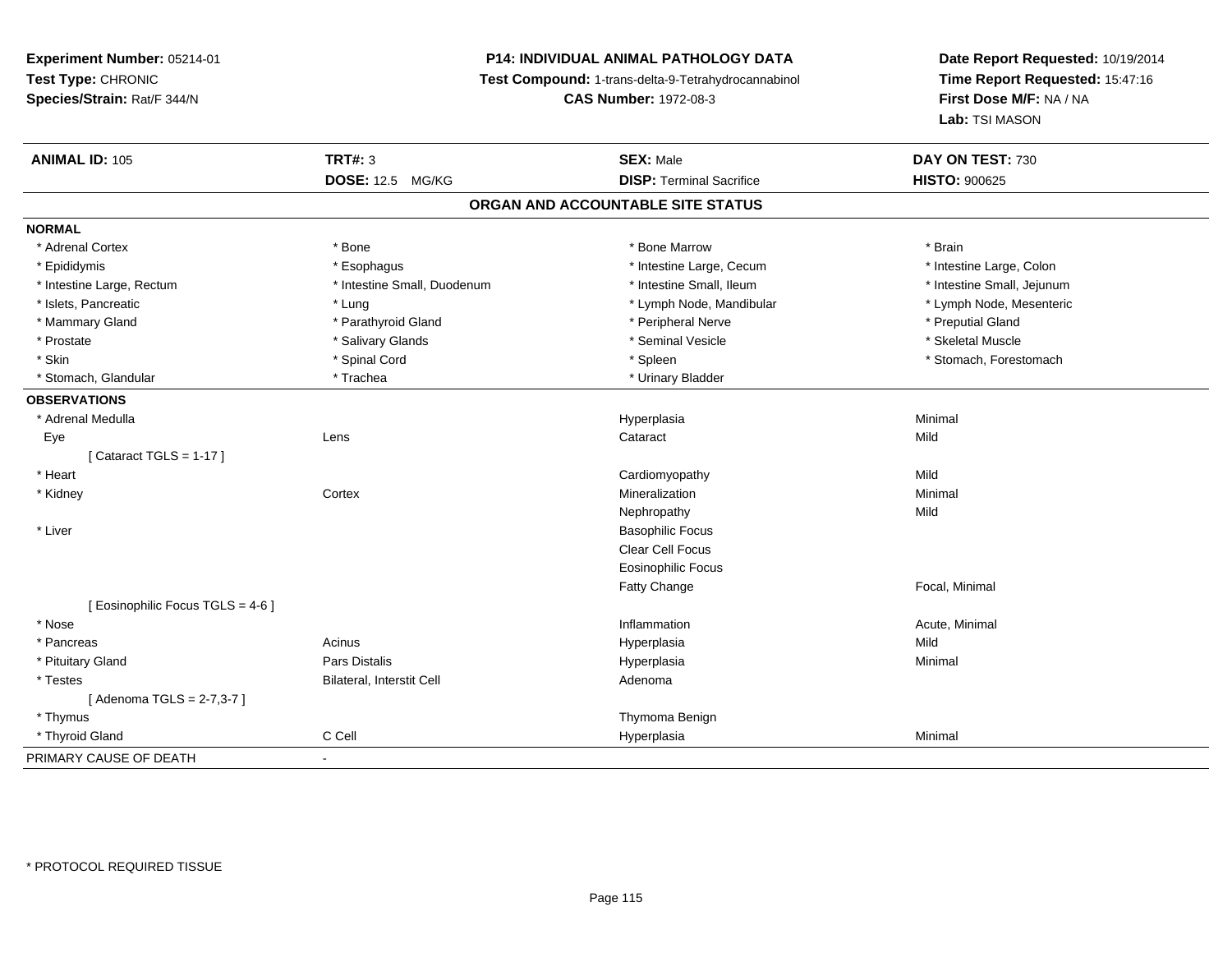**Experiment Number:** 05214-01**Test Type:** CHRONIC **Species/Strain:** Rat/F 344/N**P14: INDIVIDUAL ANIMAL PATHOLOGY DATA Test Compound:** 1-trans-delta-9-Tetrahydrocannabinol **CAS Number:** 1972-08-3**Date Report Requested:** 10/19/2014**Time Report Requested:** 15:47:16**First Dose M/F:** NA / NA**Lab:** TSI MASON**ANIMAL ID:** 106**TRT#:** 3 **SEX:** Male **DAY ON TEST:** 456 **DOSE:** 12.5 MG/KG**DISP:** Natural Death **HISTO:**  $900626$ **ORGAN AND ACCOUNTABLE SITE STATUSNORMAL**\* Bone \* Esophagus \* Intestine Large, Colon \* Intestine Large, Colon \* \* Intestine Large, Rectum \* Intestine Small, Duodenum \* \* Thestine Small, Jejunum \* \* Thestine Small, Jejunum \* 1998 \* Lymph Node, Mandibular \* Mammary Gland \* \* Nose \* \* Nose \* \* Pancreas \* Pancreas \* \* Pancreas \* \* Pancreas \* \* Pancreas \* \* Parathyroid Gland \* Preputial Gland \* \* Annual vesicle \* \* Prostate \* \* Salivary Glands \* \* Salivary Glands \* \* Seminal Vesicle \* \* Skeletal Muscle \* Thyroid Gland \* Skin \* Skin \* Stomach, Forestomach \* Stomach, Forestomach \* Thyroid Gland \* Trachea \* Urinary Bladder**OBSERVATIONS** \* Adrenal Cortex Leukemia Mononuclear \* Adrenal Medulla Leukemia Mononuclear \* Bone Marrow Leukemia Mononuclear \* Brain Leukemia Mononuclear \* Epididymis Leukemia Mononuclear \* Heart Cardiomyopathyy Mild Leukemia Mononuclear \* Intestine Large, Cecum Lymphoid Tiss Leukemia Mononuclear [ Leukemia Mononuclear TGLS = 6-5.1 ] \* Intestine Small, Ileum Lymphoid Tiss Leukemia Mononuclear \* Kidney Leukemia Mononuclear Nephropathyy the contract of the Minimal Minimal Section 1996 and the contract of the Minimal Section 1997 and the contract of the contract of the contract of the contract of the contract of the contract of the contract of the contra [ Leukemia Mononuclear TGLS = 2-4 ] \* Liver Basophilic Focus Hepatodiaphragmatic NoduleLeukemia Mononuclear[ Hepatodiaphragmatic Nodule TGLS = 4-6.1 ][ Leukemia Mononuclear TGLS = 3-6+6.1 ] \* Lungg and the set of the set of the set of the set of the set of the set of the set of the set of the set of the set of the set of the set of the set of the set of the set of the set of the set of the set of the set of the set Lymph NodeMediastinal **Mediastinal** Mononuclear **Leukemia Mononuclear** [ Leukemia Mononuclear TGLS = 5-3 ] \* Lymph Node, Mesenteric Leukemia Mononuclear [ Leukemia Mononuclear TGLS = 5-3 ]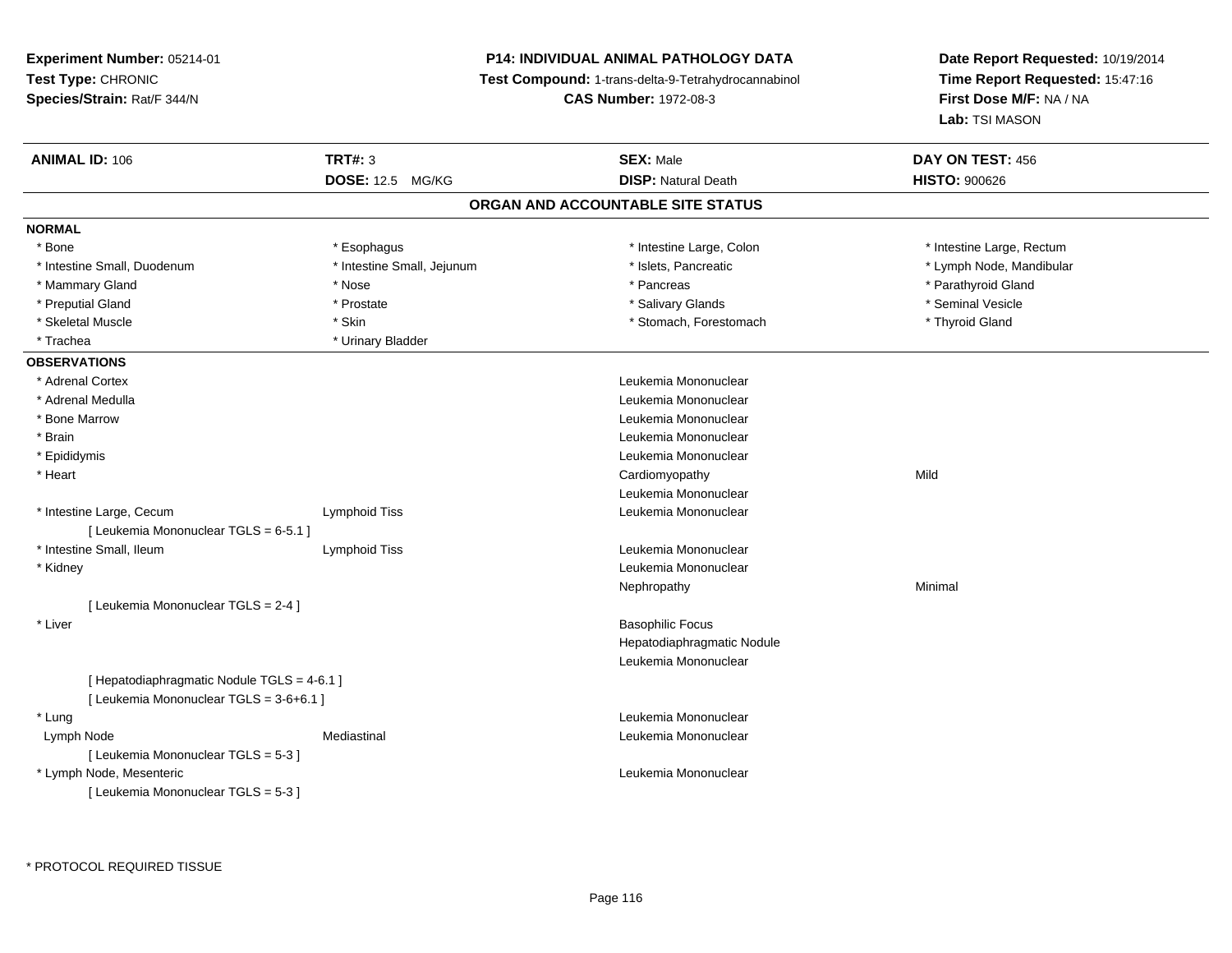| <b>Experiment Number: 05214-01</b><br><b>Test Type: CHRONIC</b><br>Species/Strain: Rat/F 344/N |                            | <b>P14: INDIVIDUAL ANIMAL PATHOLOGY DATA</b><br>Test Compound: 1-trans-delta-9-Tetrahydrocannabinol<br><b>CAS Number: 1972-08-3</b> | Date Report Requested: 10/19/2014<br>Time Report Requested: 15:47:16<br>First Dose M/F: NA / NA<br><b>Lab:</b> TSI MASON |  |
|------------------------------------------------------------------------------------------------|----------------------------|-------------------------------------------------------------------------------------------------------------------------------------|--------------------------------------------------------------------------------------------------------------------------|--|
| <b>ANIMAL ID: 106</b>                                                                          | <b>TRT#: 3</b>             | <b>SEX: Male</b>                                                                                                                    | DAY ON TEST: 456                                                                                                         |  |
|                                                                                                | <b>DOSE: 12.5</b><br>MG/KG | <b>DISP: Natural Death</b>                                                                                                          | <b>HISTO: 900626</b>                                                                                                     |  |
|                                                                                                |                            | ORGAN AND ACCOUNTABLE SITE STATUS                                                                                                   |                                                                                                                          |  |
| * Pituitary Gland                                                                              | Pars Distalis              | Hyperplasia                                                                                                                         | Mild                                                                                                                     |  |
| * Spleen                                                                                       |                            | Leukemia Mononuclear                                                                                                                |                                                                                                                          |  |
| [Leukemia Mononuclear TGLS = 1-3.1]                                                            |                            |                                                                                                                                     |                                                                                                                          |  |
| * Stomach, Glandular                                                                           |                            | Erosion                                                                                                                             | Minimal                                                                                                                  |  |
| [ Erosion TGLS = $8-5.2$ ]                                                                     |                            |                                                                                                                                     |                                                                                                                          |  |
| * Testes                                                                                       | <b>Interstit Cell</b>      | Hyperplasia                                                                                                                         | Minimal                                                                                                                  |  |
|                                                                                                |                            | Leukemia Mononuclear                                                                                                                |                                                                                                                          |  |
| * Thymus                                                                                       |                            | Leukemia Mononuclear                                                                                                                |                                                                                                                          |  |
| PRIMARY CAUSE OF DEATH                                                                         | $\overline{\phantom{a}}$   |                                                                                                                                     |                                                                                                                          |  |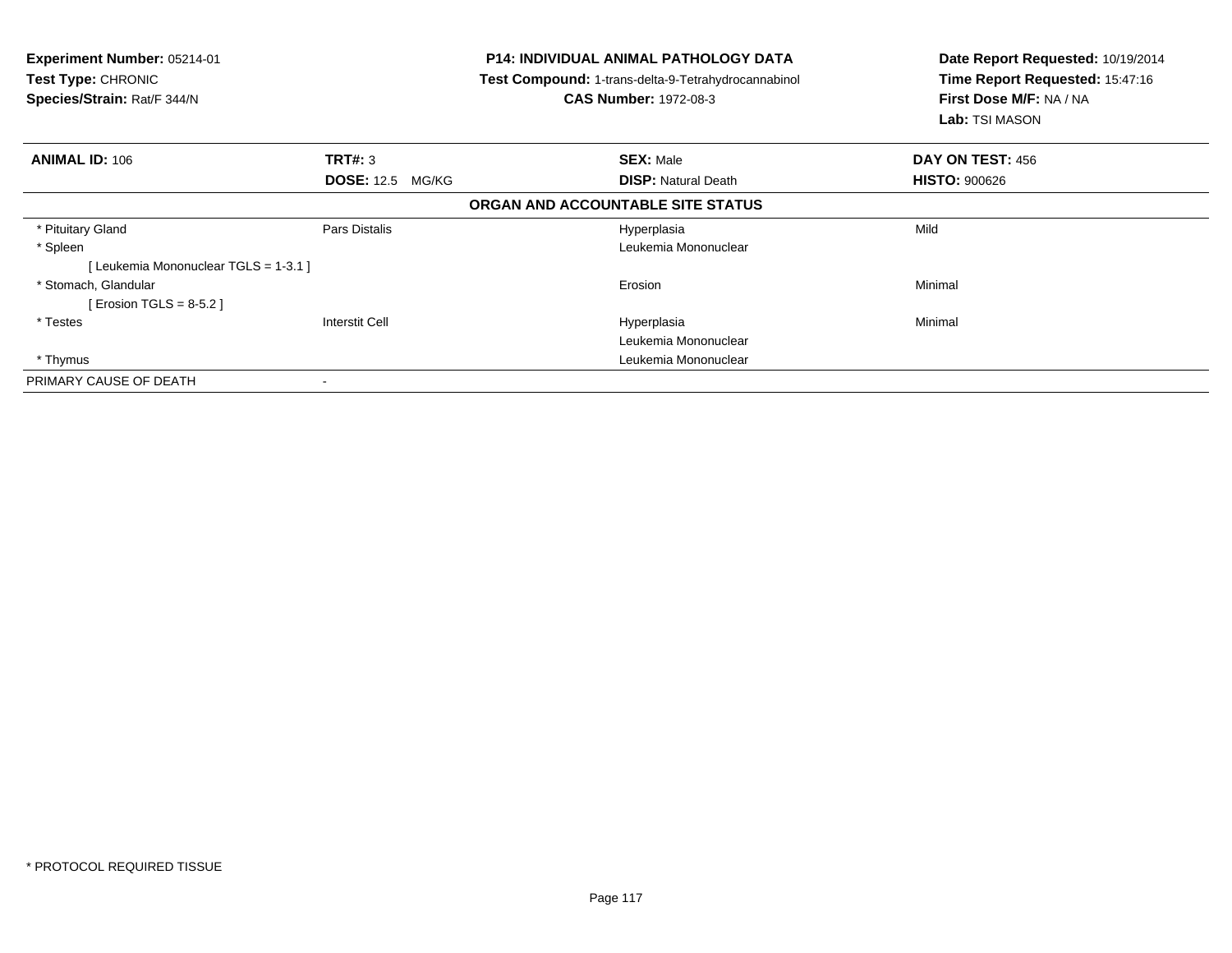| Experiment Number: 05214-01<br>Test Type: CHRONIC<br>Species/Strain: Rat/F 344/N |                           | P14: INDIVIDUAL ANIMAL PATHOLOGY DATA<br>Test Compound: 1-trans-delta-9-Tetrahydrocannabinol<br><b>CAS Number: 1972-08-3</b> |                                 | Date Report Requested: 10/19/2014<br>Time Report Requested: 15:47:16<br>First Dose M/F: NA / NA<br>Lab: TSI MASON |
|----------------------------------------------------------------------------------|---------------------------|------------------------------------------------------------------------------------------------------------------------------|---------------------------------|-------------------------------------------------------------------------------------------------------------------|
| <b>ANIMAL ID: 107</b>                                                            | <b>TRT#: 3</b>            |                                                                                                                              | <b>SEX: Male</b>                | DAY ON TEST: 662                                                                                                  |
|                                                                                  | DOSE: 12.5 MG/KG          |                                                                                                                              | <b>DISP:</b> Moribund Sacrifice | <b>HISTO: 900627</b>                                                                                              |
|                                                                                  |                           | ORGAN AND ACCOUNTABLE SITE STATUS                                                                                            |                                 |                                                                                                                   |
| <b>NORMAL</b>                                                                    |                           |                                                                                                                              |                                 |                                                                                                                   |
| * Bone                                                                           | * Bone Marrow             |                                                                                                                              | * Brain                         | * Epididymis                                                                                                      |
| * Esophagus                                                                      | * Intestine Large, Cecum  |                                                                                                                              | * Intestine Large, Colon        | * Intestine Large, Rectum                                                                                         |
| * Intestine Small, Duodenum                                                      | * Intestine Small, Ileum  |                                                                                                                              | * Intestine Small, Jejunum      | * Islets, Pancreatic                                                                                              |
| * Mammary Gland                                                                  | * Nose                    |                                                                                                                              | * Pancreas                      | * Parathyroid Gland                                                                                               |
| * Peripheral Nerve                                                               | * Preputial Gland         |                                                                                                                              | * Prostate                      | * Salivary Glands                                                                                                 |
| * Seminal Vesicle                                                                | * Skeletal Muscle         |                                                                                                                              | * Skin                          | * Spinal Cord                                                                                                     |
| * Stomach, Glandular                                                             | * Thyroid Gland           |                                                                                                                              | * Trachea                       | * Urinary Bladder                                                                                                 |
| <b>MISSING</b>                                                                   |                           |                                                                                                                              |                                 |                                                                                                                   |
| * Stomach, Forestomach                                                           |                           |                                                                                                                              |                                 |                                                                                                                   |
| <b>OBSERVATIONS</b>                                                              |                           |                                                                                                                              |                                 |                                                                                                                   |
| * Adrenal Cortex                                                                 |                           |                                                                                                                              | Leukemia Mononuclear            |                                                                                                                   |
| * Adrenal Medulla                                                                |                           |                                                                                                                              | Leukemia Mononuclear            |                                                                                                                   |
| * Heart                                                                          |                           |                                                                                                                              | Cardiomyopathy                  | Mild                                                                                                              |
| * Kidney                                                                         |                           |                                                                                                                              | Nephropathy                     | Mild                                                                                                              |
| * Liver                                                                          |                           |                                                                                                                              | Leukemia Mononuclear            |                                                                                                                   |
| [ Leukemia Mononuclear TGLS = 5-6+6.1 ]                                          |                           |                                                                                                                              |                                 |                                                                                                                   |
| * Lung                                                                           |                           |                                                                                                                              | Inflammation                    | Chronic Active, Minimal                                                                                           |
|                                                                                  |                           |                                                                                                                              | Leukemia Mononuclear            |                                                                                                                   |
| Lymph Node                                                                       | Mediastinal               |                                                                                                                              | Leukemia Mononuclear            |                                                                                                                   |
| * Lymph Node, Mandibular                                                         |                           |                                                                                                                              | Leukemia Mononuclear            |                                                                                                                   |
| * Lymph Node, Mesenteric                                                         |                           |                                                                                                                              | Leukemia Mononuclear            |                                                                                                                   |
| * Pituitary Gland                                                                | Pars Intermed             |                                                                                                                              | Cyst                            |                                                                                                                   |
|                                                                                  | Pars Distalis             |                                                                                                                              | Hyperplasia                     | Minimal                                                                                                           |
| * Sem Ves<br>Note: TGL #2: SEMINAL VESICLES APPEAR NORMAL                        |                           |                                                                                                                              |                                 |                                                                                                                   |
|                                                                                  |                           |                                                                                                                              | Leukemia Mononuclear            |                                                                                                                   |
| * Spleen                                                                         |                           |                                                                                                                              |                                 |                                                                                                                   |
| [ Leukemia Mononuclear TGLS = 3-3 ]<br>[Necrosis $TGLS = 4-3$ ]                  |                           |                                                                                                                              | Necrosis                        | Mild                                                                                                              |
| * Testes                                                                         | Bilateral, Interstit Cell |                                                                                                                              | Adenoma                         |                                                                                                                   |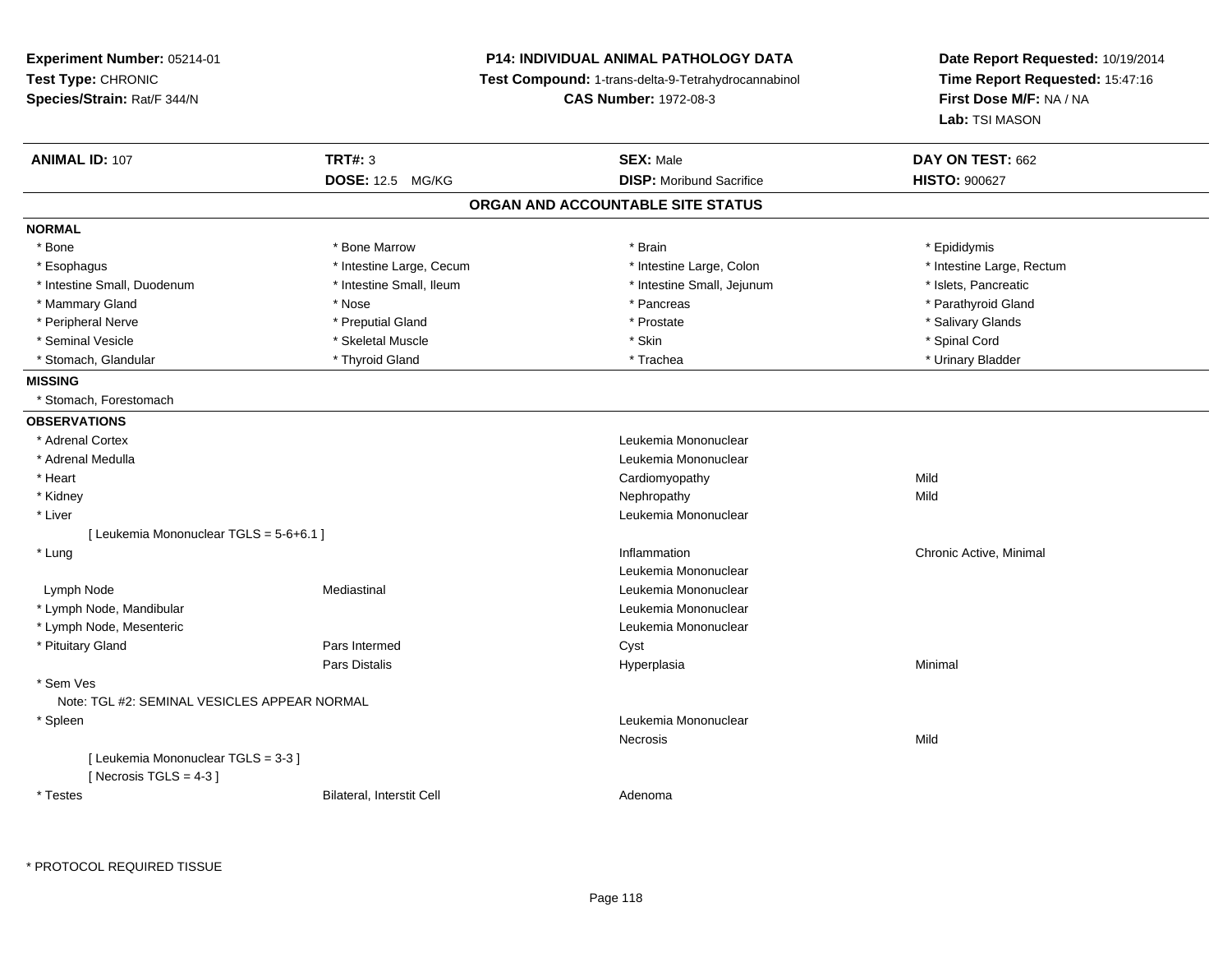| <b>Experiment Number: 05214-01</b><br>Test Type: CHRONIC<br>Species/Strain: Rat/F 344/N | <b>P14: INDIVIDUAL ANIMAL PATHOLOGY DATA</b><br>Test Compound: 1-trans-delta-9-Tetrahydrocannabinol<br><b>CAS Number: 1972-08-3</b> |                                   | Date Report Requested: 10/19/2014<br>Time Report Requested: 15:47:16<br>First Dose M/F: NA / NA<br>Lab: TSI MASON |  |
|-----------------------------------------------------------------------------------------|-------------------------------------------------------------------------------------------------------------------------------------|-----------------------------------|-------------------------------------------------------------------------------------------------------------------|--|
| <b>ANIMAL ID: 107</b>                                                                   | TRT#: 3                                                                                                                             | <b>SEX: Male</b>                  | DAY ON TEST: 662                                                                                                  |  |
|                                                                                         | <b>DOSE:</b> 12.5 MG/KG                                                                                                             | <b>DISP:</b> Moribund Sacrifice   | <b>HISTO: 900627</b>                                                                                              |  |
|                                                                                         |                                                                                                                                     | ORGAN AND ACCOUNTABLE SITE STATUS |                                                                                                                   |  |
| [Adenoma TGLS = $1-7$ ]                                                                 |                                                                                                                                     |                                   |                                                                                                                   |  |
| * Thymus                                                                                | <b>Epithel Cell</b>                                                                                                                 | Hyperplasia                       | Mild                                                                                                              |  |
|                                                                                         |                                                                                                                                     | Leukemia Mononuclear              |                                                                                                                   |  |
| PRIMARY CAUSE OF DEATH                                                                  |                                                                                                                                     |                                   |                                                                                                                   |  |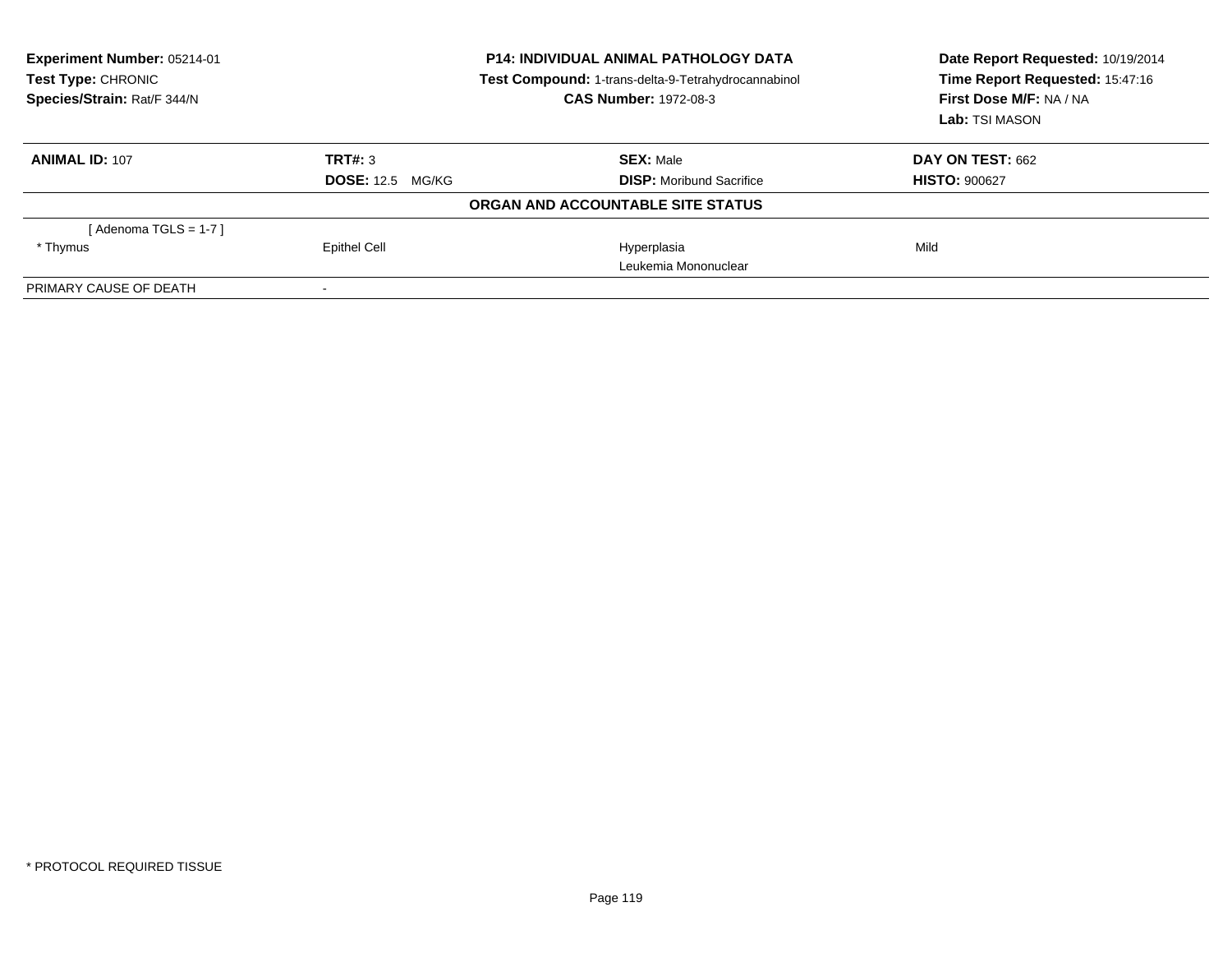**Experiment Number:** 05214-01**Test Type:** CHRONIC **Species/Strain:** Rat/F 344/N**P14: INDIVIDUAL ANIMAL PATHOLOGY DATA Test Compound:** 1-trans-delta-9-Tetrahydrocannabinol **CAS Number:** 1972-08-3**Date Report Requested:** 10/19/2014**Time Report Requested:** 15:47:16**First Dose M/F:** NA / NA**Lab:** TSI MASON**ANIMAL ID:** 108**TRT#:** 3 **SEX:** Male **DAY ON TEST:** 725 **DOSE:** 12.5 MG/KG**DISP:** Terminal Sacrifice **HISTO:**  $900628$ **ORGAN AND ACCOUNTABLE SITE STATUSNORMAL**\* Adrenal Cortex \* Adrenal Cortex \* \* Adrenal Cortex \* Brain \* Bone \* \* Bone Marrow \* Bone Marrow \* \* Brain \* Brain \* Brain \* Brain \* Brain \* Brain \* Brain \* Brain \* Brain \* Brain \* Brain \* Brain \* Brain \* Brain \* Brain \* Brain \* Brain \* B \* Intestine Large, Colon \* Epididymis \* Intestine Large, Cecum \* Esophagus \* Intestine Large, Cecum \* Intestine Large, Cecum \* Intestine Large, Rectum \* Thestine Small, Duodenum \* Number of the small, Ileum \* Intestine Small, Jejunum \* Intestine Small, Jejunum \* Lymph Node, Mandibular \* The state of the state of the second temperature and the state of the state of the state of the state of the state of the state of the state of the state of the state of the state of the state of \* Prostate \* Parathyroid Gland \* **Arror and \* Peripheral Nerve \*** Peripheral Text \* Preputial Gland \* Salivary Glands \* Seminal Vesicle \* Skeletal Muscle \* Skin\* Stomach, Glandular \* Spinal Cord \* Spinal Cord \* Spinal Cord \* Stomach, Forestomach \* Stomach, Forestomach \* Stomach, Forestomach \* Thyroid Gland \* Trachea \* Trachea \* Trachea \* Urinary Bladder **MISSING** \* Thymus**OBSERVATIONS** \* Adrenal MedullaPheochromocytoma Benign<br>
Cataract<br>
Cataract Eyee and the contract of the contract of the contract of the contract of the contract of the contract of the contract of the contract of the contract of the contract of the contract of the contract of the contract of the cont  $[$  Cataract TGLS = 4-17  $]$  \* Heart Cardiomyopathyy Mild Minimal \* Islets, Pancreaticc and the contract of the contract of the contract of the contract of the contract of the contract of the contract of the contract of the contract of the contract of the contract of the contract of the contract of the cont a **Minimal**  \* Kidneyy the controller of the controller of the controller of the controller of the controller of the controller of the controller of the controller of the controller of the controller of the controller of the controller of the \* Liverr and the state of the state of the state of the state of the state of the Basophilic Focus in the Basophilic Focus Clear Cell FocusFatty Change Focal, Minimal Hepatodiaphragmatic Nodule[ Basophilic Focus TGLS =  $3-6+6.1$  ] [ Hepatodiaphragmatic Nodule TGLS = 2-6.1 ] \* Lungg and the state of the state of the state of the state of the state of the state of the state of the state of the state of the state of the state of the state of the state of the state of the state of the state of the stat Inflammation Chronic Active, Minimal \* Pancreass the contract of the contract of the contract of the contract of the contract of the contract of the contract of the contract of the contract of the contract of the contract of the contract of the contract of the contract \* Pituitary Glandd and the set of Pars Distalis and the Second Adenomal Adenomal Second Second Pars Distallis [ Adenoma TGLS = 1-8 ] \* Testess and the contractive contractive contractive contractive contractive contractive contractive contractive contractive contractive contractive contractive contractive contractive contractive contractive contractive contract I Contract to the Contract of the Hyperplasia Interstit Cella Minimal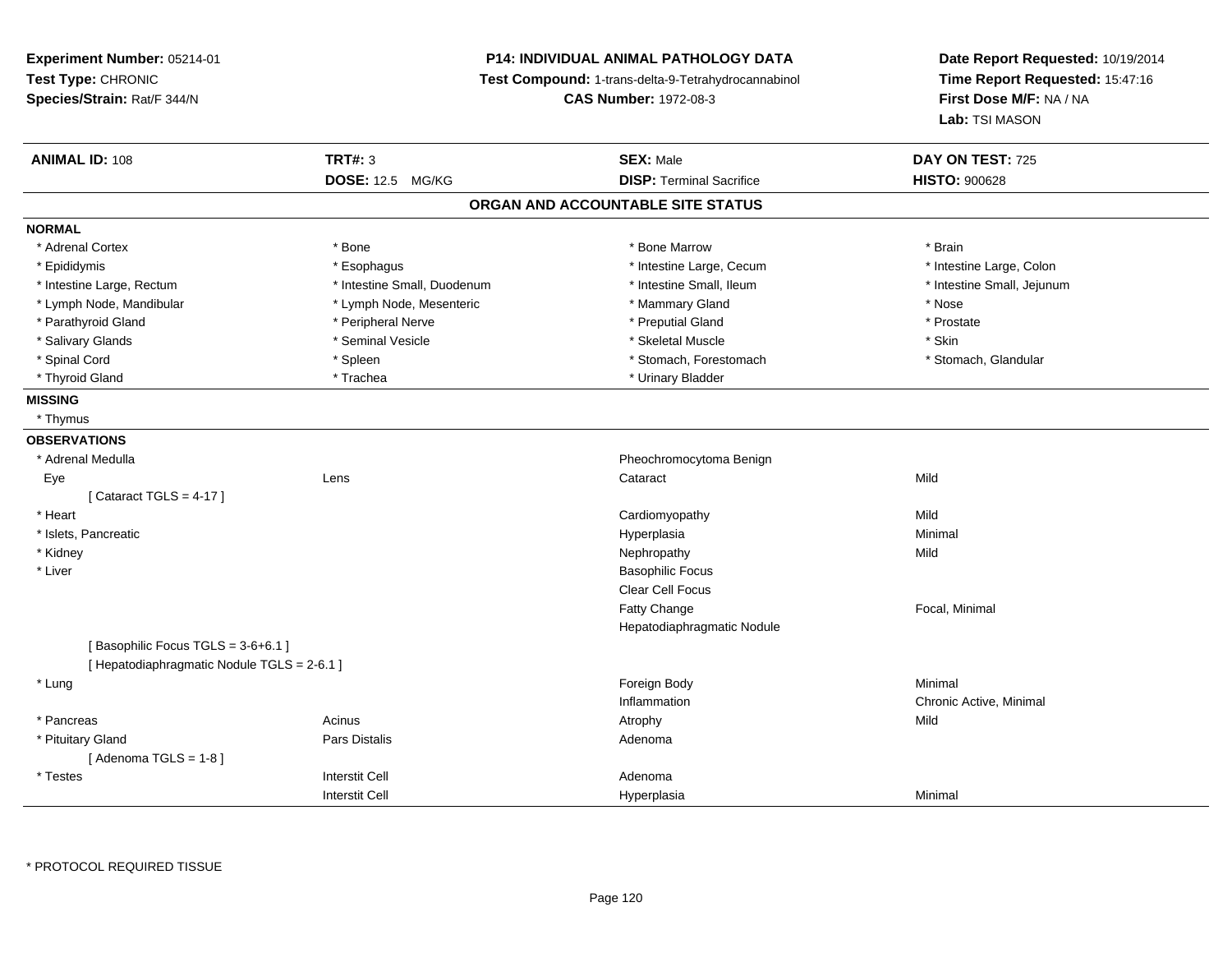| <b>Experiment Number: 05214-01</b><br><b>Test Type: CHRONIC</b><br>Species/Strain: Rat/F 344/N | <b>P14: INDIVIDUAL ANIMAL PATHOLOGY DATA</b><br>Test Compound: 1-trans-delta-9-Tetrahydrocannabinol<br><b>CAS Number: 1972-08-3</b> |                                          | Date Report Requested: 10/19/2014<br>Time Report Requested: 15:47:16<br>First Dose M/F: NA / NA<br>Lab: TSI MASON |  |
|------------------------------------------------------------------------------------------------|-------------------------------------------------------------------------------------------------------------------------------------|------------------------------------------|-------------------------------------------------------------------------------------------------------------------|--|
| <b>ANIMAL ID: 108</b>                                                                          | <b>TRT#: 3</b>                                                                                                                      | <b>SEX: Male</b>                         | <b>DAY ON TEST: 725</b>                                                                                           |  |
|                                                                                                | <b>DOSE:</b> 12.5 MG/KG                                                                                                             | <b>DISP: Terminal Sacrifice</b>          | <b>HISTO: 900628</b>                                                                                              |  |
|                                                                                                |                                                                                                                                     | <b>ORGAN AND ACCOUNTABLE SITE STATUS</b> |                                                                                                                   |  |
| PRIMARY CAUSE OF DEATH                                                                         |                                                                                                                                     |                                          |                                                                                                                   |  |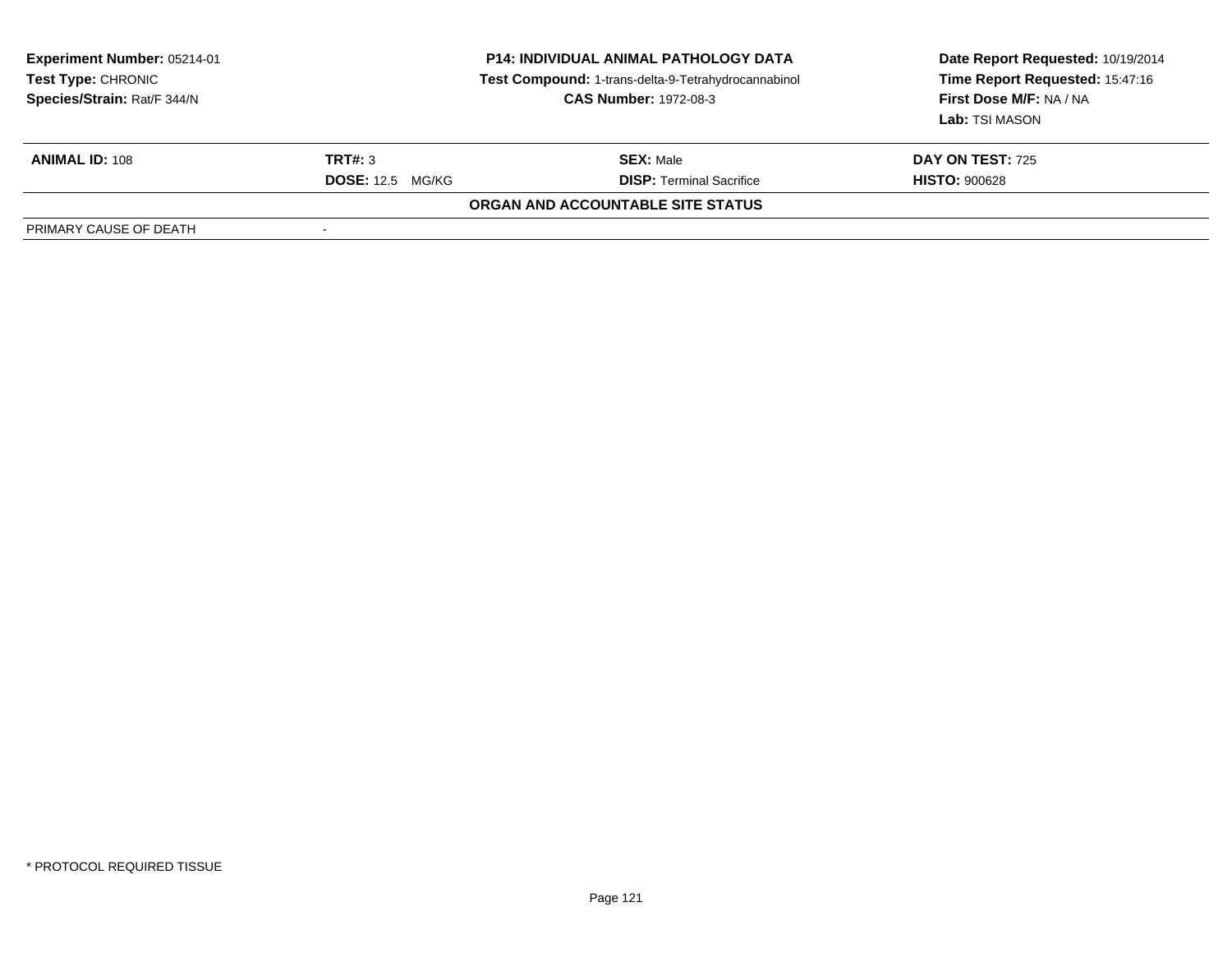# **P14: INDIVIDUAL ANIMAL PATHOLOGY DATA**

**Test Compound:** 1-trans-delta-9-Tetrahydrocannabinol

**CAS Number:** 1972-08-3

| <b>ANIMAL ID: 109</b>             | <b>TRT#: 3</b>                   | <b>SEX: Male</b>                  | DAY ON TEST: 728         |
|-----------------------------------|----------------------------------|-----------------------------------|--------------------------|
|                                   | DOSE: 12.5 MG/KG                 | <b>DISP: Terminal Sacrifice</b>   | <b>HISTO: 900629</b>     |
|                                   |                                  | ORGAN AND ACCOUNTABLE SITE STATUS |                          |
| <b>NORMAL</b>                     |                                  |                                   |                          |
| * Adrenal Cortex                  | * Adrenal Medulla                | * Bone                            | * Bone Marrow            |
| * Brain                           | * Epididymis                     | * Esophagus                       | * Intestine Large, Cecum |
| * Intestine Large, Colon          | * Intestine Large, Rectum        | * Intestine Small, Duodenum       | * Intestine Small, Ileum |
| * Intestine Small, Jejunum        | * Islets, Pancreatic             | * Lymph Node, Mandibular          | * Lymph Node, Mesenteric |
| * Mammary Gland                   | * Nose                           | * Parathyroid Gland               | * Peripheral Nerve       |
| * Preputial Gland                 | * Prostate                       | * Seminal Vesicle                 | * Skeletal Muscle        |
| * Skin                            | * Spinal Cord                    | * Spleen                          | * Stomach, Forestomach   |
| * Stomach, Glandular              | * Thymus                         | * Thyroid Gland                   | * Trachea                |
| * Urinary Bladder                 |                                  |                                   |                          |
| <b>OBSERVATIONS</b>               |                                  |                                   |                          |
| Eye                               | Lens                             | Cataract                          | Mild                     |
| [Cataract TGLS = $1-17$ ]         |                                  |                                   |                          |
| * Heart                           |                                  | Cardiomyopathy                    | Mild                     |
| * Kidney                          |                                  | Nephropathy                       | Minimal                  |
| * Liver                           |                                  | <b>Basophilic Focus</b>           |                          |
|                                   |                                  | <b>Clear Cell Focus</b>           |                          |
|                                   |                                  | Fatty Change                      | Focal, Minimal           |
| [Clear Cell Focus TGLS = 4-6+6.1] |                                  |                                   |                          |
| * Lung                            |                                  | Foreign Body                      | Minimal                  |
|                                   |                                  | Inflammation                      | Chronic Active, Minimal  |
| * Pancreas                        | Acinus                           | Atrophy                           | Mild                     |
| * Pituitary Gland                 | <b>Pars Distalis</b>             | Hyperplasia                       | Minimal                  |
| * Salivary Glands                 | Duct                             | Metaplasia                        | Squamous, Minimal        |
| * Testes                          | <b>Bilateral, Interstit Cell</b> | Adenoma                           |                          |
| [Adenoma TGLS = 2-7,3-7]          |                                  |                                   |                          |
| PRIMARY CAUSE OF DEATH            | $\blacksquare$                   |                                   |                          |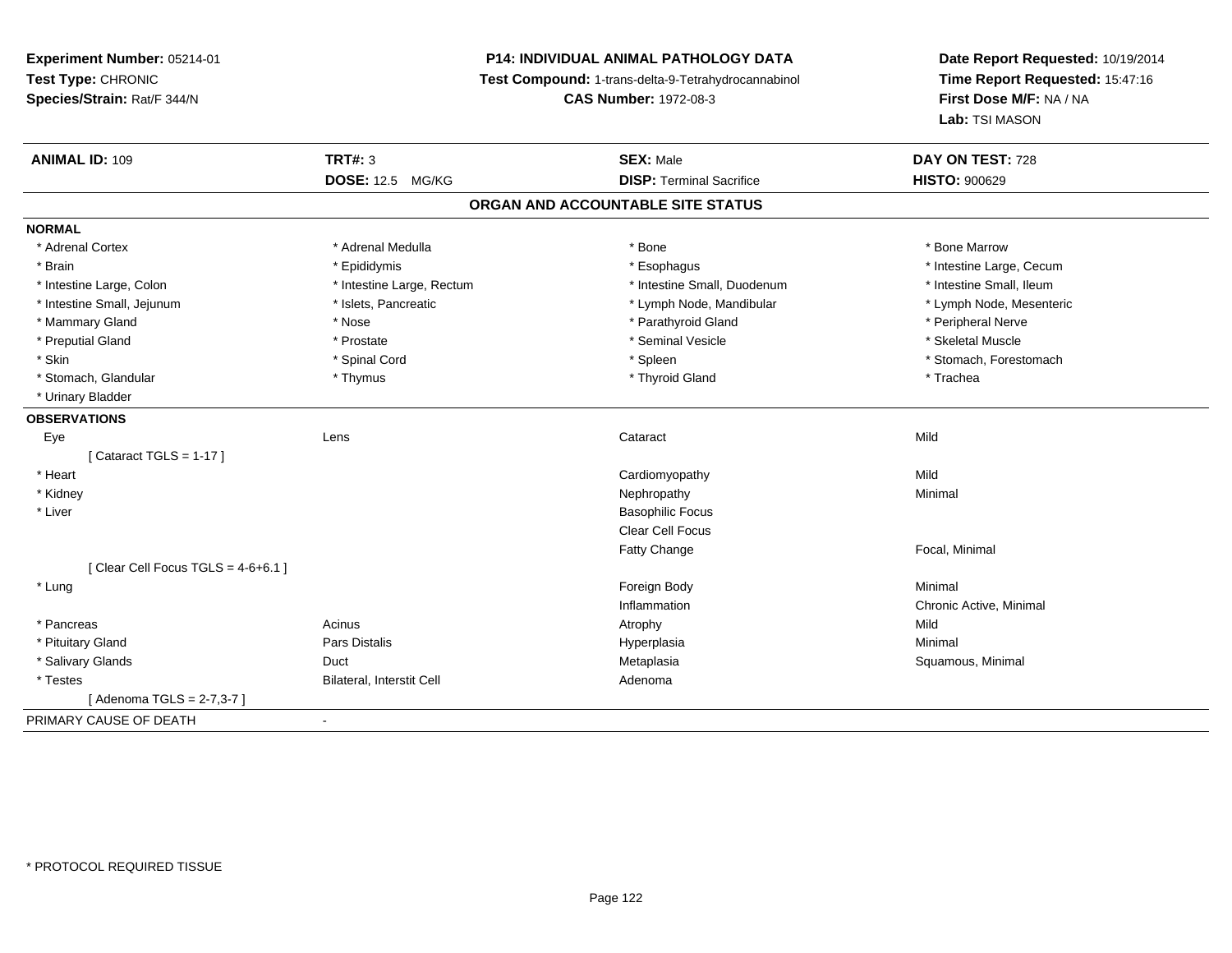# **P14: INDIVIDUAL ANIMAL PATHOLOGY DATA**

**Test Compound:** 1-trans-delta-9-Tetrahydrocannabinol

**CAS Number:** 1972-08-3

| <b>ANIMAL ID: 110</b>             | <b>TRT#: 3</b>              | <b>SEX: Male</b>                | DAY ON TEST: 726           |  |  |  |
|-----------------------------------|-----------------------------|---------------------------------|----------------------------|--|--|--|
|                                   | DOSE: 12.5 MG/KG            | <b>DISP: Terminal Sacrifice</b> | <b>HISTO: 900630</b>       |  |  |  |
| ORGAN AND ACCOUNTABLE SITE STATUS |                             |                                 |                            |  |  |  |
| <b>NORMAL</b>                     |                             |                                 |                            |  |  |  |
| * Adrenal Cortex                  | * Bone                      | * Bone Marrow                   | * Brain                    |  |  |  |
| * Epididymis                      | * Esophagus                 | * Intestine Large, Cecum        | * Intestine Large, Colon   |  |  |  |
| * Intestine Large, Rectum         | * Intestine Small, Duodenum | * Intestine Small, Ileum        | * Intestine Small, Jejunum |  |  |  |
| * Islets, Pancreatic              | * Lymph Node, Mandibular    | * Lymph Node, Mesenteric        | * Mammary Gland            |  |  |  |
| * Nose                            | * Pancreas                  | * Parathyroid Gland             | * Peripheral Nerve         |  |  |  |
| * Preputial Gland                 | * Prostate                  | * Salivary Glands               | * Seminal Vesicle          |  |  |  |
| * Skeletal Muscle                 | * Skin                      | * Spinal Cord                   | * Spleen                   |  |  |  |
| * Stomach, Forestomach            | * Stomach, Glandular        | * Thymus                        | * Trachea                  |  |  |  |
| * Urinary Bladder                 |                             |                                 |                            |  |  |  |
| <b>OBSERVATIONS</b>               |                             |                                 |                            |  |  |  |
| * Adrenal Medulla                 |                             | Hyperplasia                     | Minimal                    |  |  |  |
| * Heart                           |                             | Cardiomyopathy                  | Minimal                    |  |  |  |
| * Kidney                          |                             | Nephropathy                     | Mild                       |  |  |  |
| * Liver                           |                             | <b>Clear Cell Focus</b>         |                            |  |  |  |
|                                   |                             | <b>Eosinophilic Focus</b>       |                            |  |  |  |
| [Clear Cell Focus TGLS = 2-6+6.1] |                             |                                 |                            |  |  |  |
| [Eosinophilic Focus TGLS = 3-6.1] |                             |                                 |                            |  |  |  |
| * Lung                            |                             | Foreign Body                    | Minimal                    |  |  |  |
|                                   |                             | Inflammation                    | Chronic Active, Minimal    |  |  |  |
| * Pituitary Gland                 | Pars Distalis               | Adenoma                         |                            |  |  |  |
| [ Adenoma TGLS = 1-8.1 ]          |                             |                                 |                            |  |  |  |
| * Testes                          | <b>Interstit Cell</b>       | Hyperplasia                     | Minimal                    |  |  |  |
| * Thyroid Gland                   | C Cell                      | Hyperplasia                     | Minimal                    |  |  |  |
| PRIMARY CAUSE OF DEATH            | $\blacksquare$              |                                 |                            |  |  |  |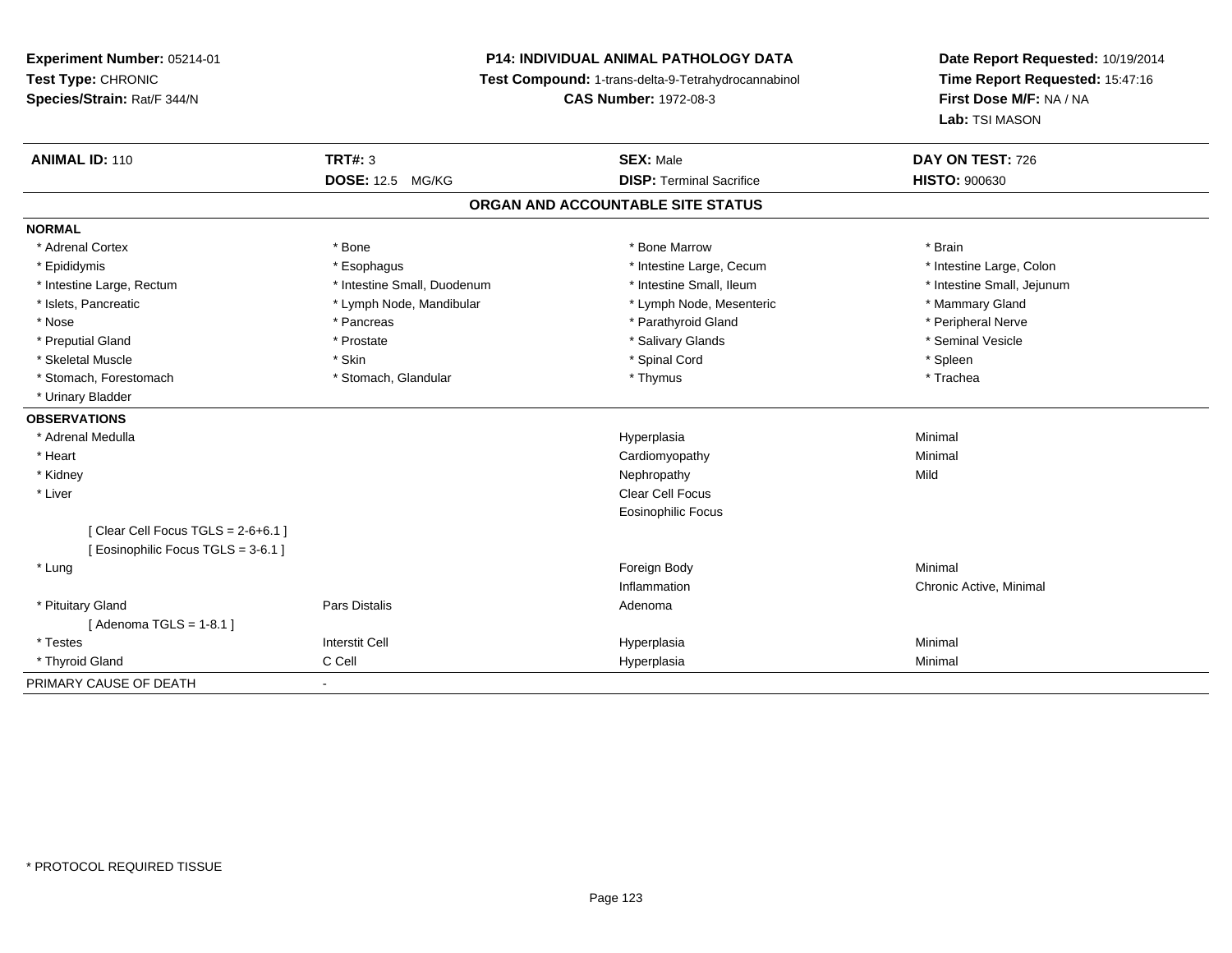**Experiment Number:** 05214-01**Test Type:** CHRONIC **Species/Strain:** Rat/F 344/N**P14: INDIVIDUAL ANIMAL PATHOLOGY DATA Test Compound:** 1-trans-delta-9-Tetrahydrocannabinol **CAS Number:** 1972-08-3**Date Report Requested:** 10/19/2014**Time Report Requested:** 15:47:16**First Dose M/F:** NA / NA**Lab:** TSI MASON**ANIMAL ID:** 111**TRT#:** 3 **SEX:** Male **DAY ON TEST:** 448 **DOSE:** 12.5 MG/KG **DISP:** Scheduled Sacrifice **HISTO:** <sup>900631</sup> **ORGAN AND ACCOUNTABLE SITE STATUSNORMAL**\* Adrenal Cortex \* Adrenal Medulla \* Adrenal Medulla \* Bone \* Bone \* Bone \* Bone \* Bone Marrow \* Brain \* Explorer \* Epididymis \* \* Epididymis \* \* Esophagus \* Esophagus \* \* Esophagus \* Intestine Large, Cecum \* \* Intestine Large, Cecum \* Intestine Small, Ileum \* Intestine Large, Colon \* Intestine Large, Rectum \* Intestine Small, Duodenum \* Intestine Small, Duodenum \* Intestine Small, Jejunum \* \* \* https://www.fat.com/setter/educition/setter/filesophysics.com/setter/filesophysics.com/setter/filesophysics.com/setter/filesophysics.com/setter/filesophysics.com/setter/filesophysics.com/se \* Lymph Node, Mesenteric \* The matter of the Mammary Gland \* Mammary Gland \* Parathyroid Gland \* Peripheral Nerve \* Seminal Vesicle \* Preputial Gland \* \* Annual vesicle \* \* Prostate \* \* Salivary Glands \* \* Salivary Glands \* \* Seminal Vesicle \* \* Skeletal Muscle \* Skin \* Spinal Cord \* Spleen \* Thyroid Gland \* Stomach, Forestomach \* Thymus \* Stomach, Glandular \* Thymus \* Thymus \* Thymus \* Thymus \* Thymus \* Thymus \* Thymus \* Thymus \* Thymus \* Thymus \* Thymus \* Thymus \* Thymus \* Thymus \* Thymus \* Thymus \* Thymus \* Thymus \* Thymu \* Trachea \* Urinary Bladder**OBSERVATIONS** \* Heart Cardiomyopathy Minimal \* Kidneyy the control of the control of the control of the control of the control of the control of the control of the control of the control of the control of the control of the control of the control of the control of the contro \* Liver Clear Cell Focus[ Clear Cell Focus TGLS = 1-6 ] \* Nosee de la contrasta de la contrasta de la contrasta de la contrasta de la contrasta de la contrasta de la contrasta de la contrasta de la contrasta de la contrasta de la contrasta de la contrasta de la contrasta de la contra InflammationAcute, Mild

|                        | <b>Respirat Epith</b> | Metaplasia  | Squamous, Mild |
|------------------------|-----------------------|-------------|----------------|
| * Pancreas             | Acinus                | Atrophy     | Minimal        |
| * Pituitary Gland      | Pars Distalis         | Adenoma     |                |
| * Testes               | <b>Interstit Cell</b> | Hyperplasia | Mila           |
| PRIMARY CAUSE OF DEATH |                       |             |                |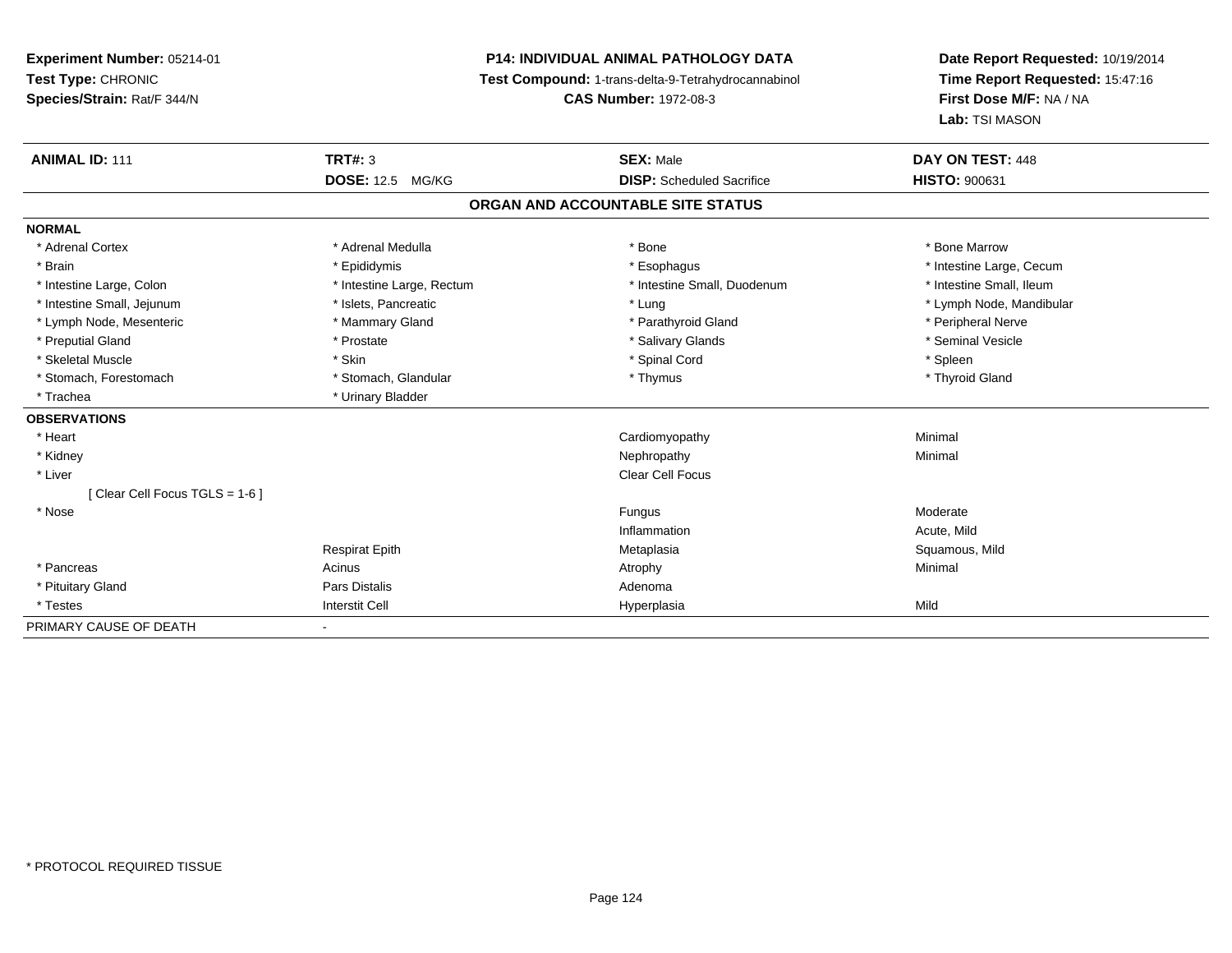# **P14: INDIVIDUAL ANIMAL PATHOLOGY DATA**

**Test Compound:** 1-trans-delta-9-Tetrahydrocannabinol

**CAS Number:** 1972-08-3

| <b>ANIMAL ID: 112</b>                    | <b>TRT#: 3</b>              | <b>SEX: Male</b>                  | DAY ON TEST: 728           |
|------------------------------------------|-----------------------------|-----------------------------------|----------------------------|
|                                          | DOSE: 12.5 MG/KG            | <b>DISP: Terminal Sacrifice</b>   | <b>HISTO: 900632</b>       |
|                                          |                             | ORGAN AND ACCOUNTABLE SITE STATUS |                            |
| <b>NORMAL</b>                            |                             |                                   |                            |
| * Adrenal Cortex                         | * Bone                      | * Bone Marrow                     | * Brain                    |
| * Epididymis                             | * Esophagus                 | * Intestine Large, Cecum          | * Intestine Large, Colon   |
| * Intestine Large, Rectum                | * Intestine Small, Duodenum | * Intestine Small, Ileum          | * Intestine Small, Jejunum |
| * Islets, Pancreatic                     | * Lymph Node, Mandibular    | * Lymph Node, Mesenteric          | * Mammary Gland            |
| * Nose                                   | * Pancreas                  | * Parathyroid Gland               | * Peripheral Nerve         |
| * Preputial Gland                        | * Prostate                  | * Salivary Glands                 | * Seminal Vesicle          |
| * Skeletal Muscle                        | * Skin                      | * Spinal Cord                     | * Spleen                   |
| * Stomach, Forestomach                   | * Stomach, Glandular        | * Thymus                          | * Thyroid Gland            |
| * Trachea                                | * Urinary Bladder           |                                   |                            |
| <b>OBSERVATIONS</b>                      |                             |                                   |                            |
| * Adrenal Medulla                        |                             | Hyperplasia                       | Mild                       |
|                                          |                             | Pheochromocytoma Benign           |                            |
| [ Pheochromocytoma Benign TGLS = 2-8.1 ] |                             |                                   |                            |
| Eye                                      | Lens                        | Cataract                          | Mild                       |
| [Cataract TGLS = $1-17$ ]                |                             |                                   |                            |
| * Heart                                  |                             | Cardiomyopathy                    | Mild                       |
| * Kidney                                 |                             | Nephropathy                       | Mild                       |
| * Liver                                  |                             | <b>Basophilic Focus</b>           |                            |
|                                          |                             | Clear Cell Focus                  |                            |
|                                          |                             | Fatty Change                      | Focal, Minimal             |
| [Clear Cell Focus TGLS = $3-6+6.1$ ]     |                             |                                   |                            |
| * Lung                                   |                             | Foreign Body                      | Minimal                    |
|                                          |                             | Inflammation                      | Chronic Active, Mild       |
| * Pituitary Gland                        | <b>Pars Distalis</b>        | Adenoma                           |                            |
| * Testes                                 | <b>Interstit Cell</b>       | Hyperplasia                       | Minimal                    |
| PRIMARY CAUSE OF DEATH                   | $\blacksquare$              |                                   |                            |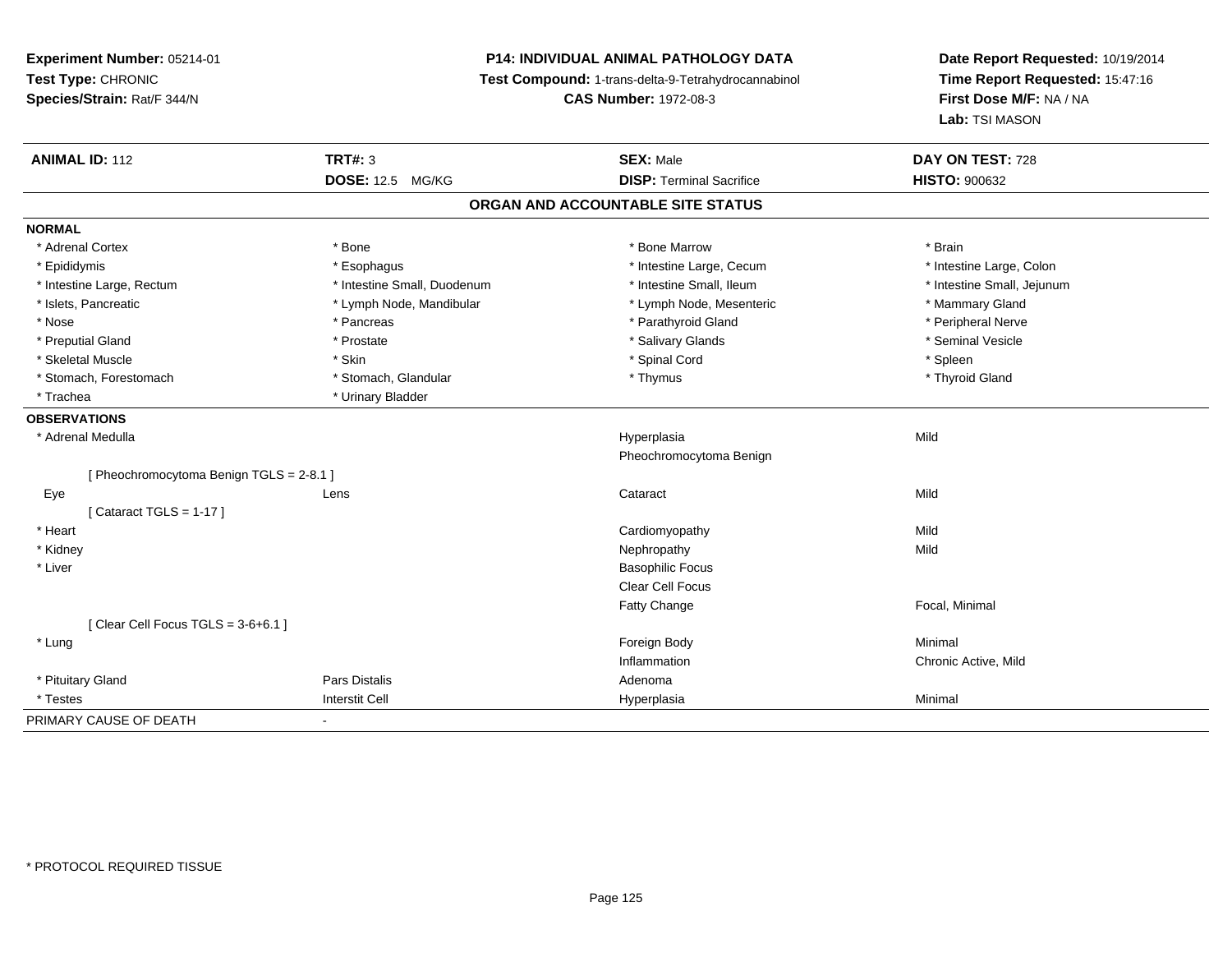# **P14: INDIVIDUAL ANIMAL PATHOLOGY DATA**

**Test Compound:** 1-trans-delta-9-Tetrahydrocannabinol

**CAS Number:** 1972-08-3

| <b>ANIMAL ID: 113</b>               | <b>TRT#: 3</b>              | <b>SEX: Male</b>                  | DAY ON TEST: 725           |
|-------------------------------------|-----------------------------|-----------------------------------|----------------------------|
|                                     | <b>DOSE: 12.5 MG/KG</b>     | <b>DISP: Terminal Sacrifice</b>   | <b>HISTO: 900633</b>       |
|                                     |                             | ORGAN AND ACCOUNTABLE SITE STATUS |                            |
| <b>NORMAL</b>                       |                             |                                   |                            |
| * Adrenal Cortex                    | * Bone                      | * Bone Marrow                     | * Brain                    |
| * Epididymis                        | * Esophagus                 | * Intestine Large, Cecum          | * Intestine Large, Colon   |
| * Intestine Large, Rectum           | * Intestine Small, Duodenum | * Intestine Small, Ileum          | * Intestine Small, Jejunum |
| * Islets, Pancreatic                | * Lymph Node, Mesenteric    | * Mammary Gland                   | * Nose                     |
| * Pancreas                          | * Parathyroid Gland         | * Peripheral Nerve                | * Pituitary Gland          |
| * Preputial Gland                   | * Prostate                  | * Seminal Vesicle                 | * Skeletal Muscle          |
| * Skin                              | * Spinal Cord               | * Spleen                          | * Stomach, Forestomach     |
| * Stomach, Glandular                | * Thymus                    | * Trachea                         | * Urinary Bladder          |
| <b>OBSERVATIONS</b>                 |                             |                                   |                            |
| * Adrenal Medulla                   |                             | Hyperplasia                       | Minimal                    |
| Eye                                 | Lens                        | Cataract                          | Mild                       |
| [Cataract TGLS = $1-17$ ]           |                             |                                   |                            |
| * Heart                             |                             | Cardiomyopathy                    | Mild                       |
| * Kidney                            |                             | Nephropathy                       | Mild                       |
| [Nephropathy TGLS = $5-4$ ]         |                             |                                   |                            |
| * Liver                             |                             | <b>Eosinophilic Focus</b>         |                            |
|                                     |                             | Fatty Change                      | Focal, Minimal             |
| [ Eosinophilic Focus TGLS = 4-6.1 ] |                             |                                   |                            |
| * Lung                              |                             | Foreign Body                      | Minimal                    |
|                                     |                             | Inflammation                      | Chronic Active, Minimal    |
| * Lymph Node, Mandibular            |                             | Hyperplasia                       | Minimal                    |
| [ Hyperplasia TGLS = 2-9 ]          |                             |                                   |                            |
| * Salivary Glands                   | Acinus                      | Atrophy                           | Minimal                    |
| * Testes                            | Bilateral, Interstit Cell   | Adenoma                           |                            |
| [Adenoma TGLS = $3-7$ ]             |                             |                                   |                            |
| * Thyroid Gland                     | C Cell                      | Adenoma                           |                            |
| PRIMARY CAUSE OF DEATH              | $\overline{\phantom{a}}$    |                                   |                            |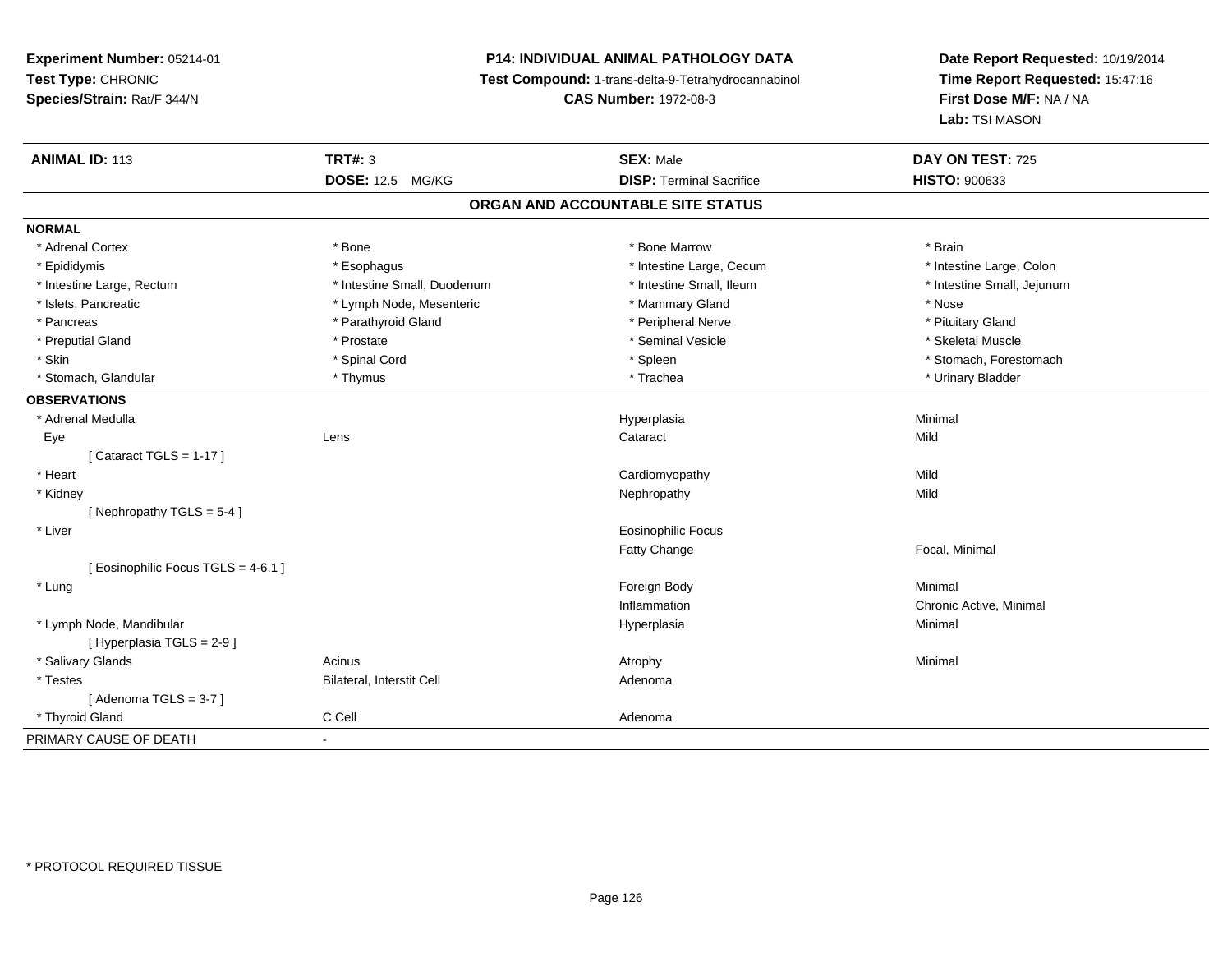# **P14: INDIVIDUAL ANIMAL PATHOLOGY DATA**

**Test Compound:** 1-trans-delta-9-Tetrahydrocannabinol

**CAS Number:** 1972-08-3

| <b>ANIMAL ID: 114</b>              | <b>TRT#: 3</b>            | <b>SEX: Male</b>                  | DAY ON TEST: 727         |
|------------------------------------|---------------------------|-----------------------------------|--------------------------|
|                                    | <b>DOSE: 12.5 MG/KG</b>   | <b>DISP: Terminal Sacrifice</b>   | <b>HISTO: 900634</b>     |
|                                    |                           | ORGAN AND ACCOUNTABLE SITE STATUS |                          |
| <b>NORMAL</b>                      |                           |                                   |                          |
| * Adrenal Cortex                   | * Adrenal Medulla         | * Bone                            | * Bone Marrow            |
| * Brain                            | * Epididymis              | * Esophagus                       | * Intestine Large, Cecum |
| * Intestine Large, Colon           | * Intestine Large, Rectum | * Intestine Small, Duodenum       | * Intestine Small, Ileum |
| * Intestine Small, Jejunum         | * Islets, Pancreatic      | * Lymph Node, Mandibular          | * Lymph Node, Mesenteric |
| * Mammary Gland                    | * Parathyroid Gland       | * Peripheral Nerve                | * Preputial Gland        |
| * Prostate                         | * Salivary Glands         | * Seminal Vesicle                 | * Skeletal Muscle        |
| * Skin                             | * Spinal Cord             | * Spleen                          | * Stomach, Forestomach   |
| * Stomach, Glandular               | * Thymus                  | * Trachea                         | * Urinary Bladder        |
| <b>OBSERVATIONS</b>                |                           |                                   |                          |
| Eye                                | Lens                      | Cataract                          | Mild                     |
| [Cataract TGLS = $1-17$ ]          |                           |                                   |                          |
| * Heart                            |                           | Cardiomyopathy                    | Mild                     |
| * Kidney                           |                           | Nephropathy                       | Mild                     |
| * Liver                            |                           | Fatty Change                      | Focal, Minimal           |
| [Fatty Change TGLS = $5-6.1$ ]     |                           |                                   |                          |
| * Lung                             |                           | Inflammation                      | Chronic Active, Mild     |
| [Inflammation TGLS = $3-2,2.1,3$ ] |                           |                                   |                          |
| * Nose                             |                           | Fungus                            | Moderate                 |
|                                    |                           | Inflammation                      | Acute, Mild              |
|                                    |                           | Squamous Cell Carcinoma           |                          |
| * Pancreas                         | Acinus                    | Hyperplasia                       | Minimal                  |
| * Pituitary Gland                  | Pars Distalis             | Adenoma                           |                          |
| [Adenoma TGLS = $2-8.1$ ]          |                           |                                   |                          |
| * Testes                           | <b>Interstit Cell</b>     | Adenoma                           |                          |
|                                    | <b>Interstit Cell</b>     | Hyperplasia                       | Minimal                  |
| [Adenoma TGLS = $4-7$ ]            |                           |                                   |                          |
| * Thyroid Gland                    | C Cell                    | Hyperplasia                       | Minimal                  |
| PRIMARY CAUSE OF DEATH             | $\blacksquare$            |                                   |                          |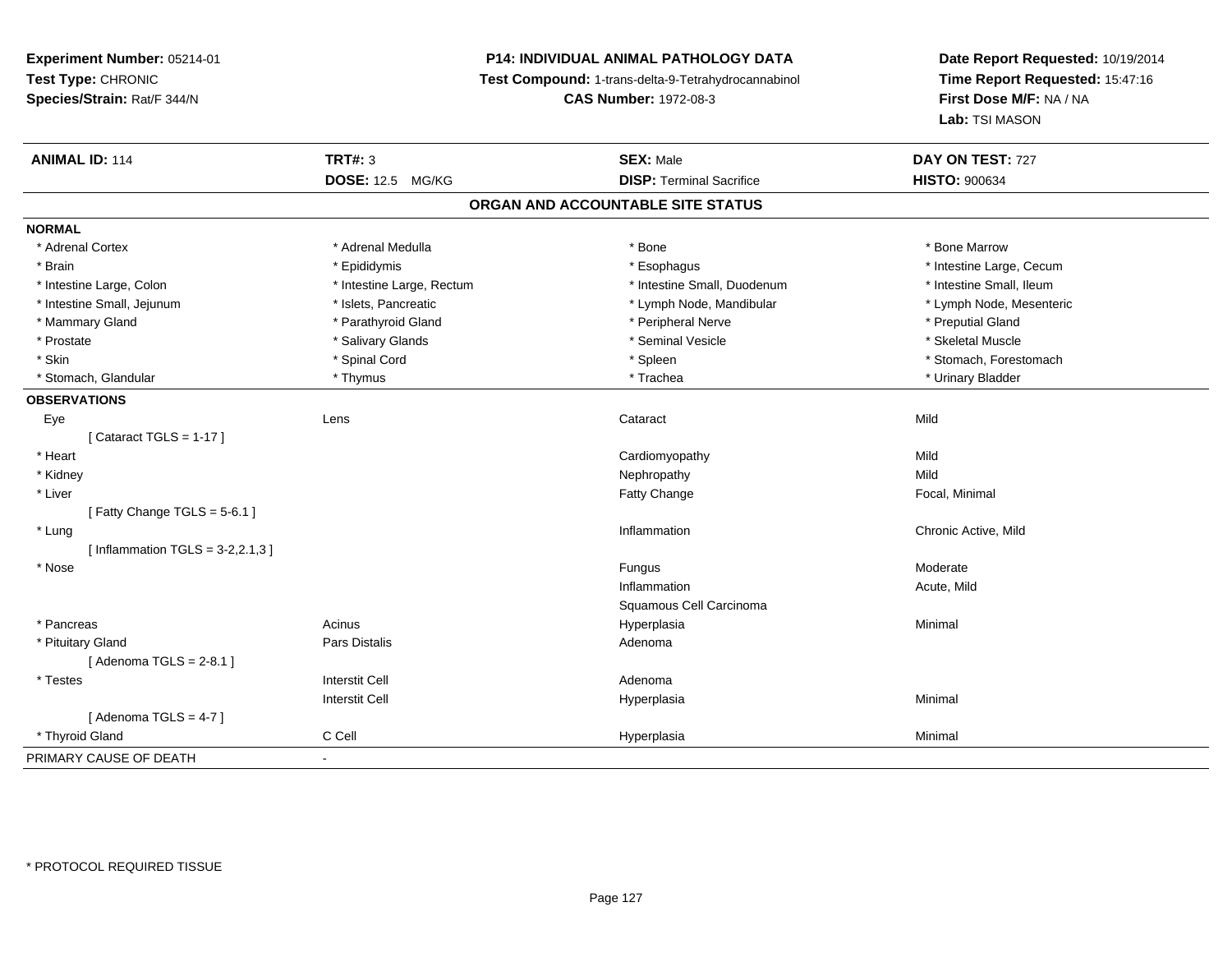**Experiment Number:** 05214-01**Test Type:** CHRONIC **Species/Strain:** Rat/F 344/N**P14: INDIVIDUAL ANIMAL PATHOLOGY DATA Test Compound:** 1-trans-delta-9-Tetrahydrocannabinol **CAS Number:** 1972-08-3**Date Report Requested:** 10/19/2014**Time Report Requested:** 15:47:16**First Dose M/F:** NA / NA**Lab:** TSI MASON**ANIMAL ID:** 115**TRT#:** 3 **SEX:** Male **DAY ON TEST:** 730 **DOSE:** 12.5 MG/KG**DISP:** Terminal Sacrifice **HISTO:**  $900635$ **ORGAN AND ACCOUNTABLE SITE STATUSNORMAL**\* Adrenal Cortex \* Adrenal Medulla \* Adrenal Medulla \* Bone \* Bone \* Bone \* Bone \* Bone Marrow \* Brain \* Explorer \* Epididymis \* \* Epididymis \* \* Esophagus \* Esophagus \* \* Esophagus \* Intestine Large, Cecum \* \* Intestine Large, Cecum \* Intestine Small, Ileum \* Intestine Large, Colon \* Intestine Large, Rectum \* Intestine Small, Duodenum \* Intestine Small, Duodenum \* Intestine Small, Jejunum \* \* et \* \* http://www.fat.com/mandibulary.com/mandibulary/state/state/state/state/state/state/state/state/state/state/state/state/state/state/state/state/state/state/state/state/state/state/state \* Lymph Node, Mesenteric \* \* The mannery Gland \* Mammary Gland \* Nose \* Nose \* \* Pancreas \* Pancreas \* Pancreas \* Prostate \* Parathyroid Gland \* **All and \* Peripheral Nerve \* Prostate \* Preputial Gland \* Preputial Gland** \*  $\bullet$  \* Preputial Gland \* Salivary Glands \* Seminal Vesicle \* Skeletal Muscle \* Skin\* Stomach, Glandular \* Spinal Cord **\* Stomach, Forestomach \* Spinal Cord \*** Stomach, Forestomach \* Stomach, Forestomach \* Thymus \* Thyroid Gland \* Trachea \* Urinary Bladder \* **OBSERVATIONS** Eyee the contract of the contract of the contract of the contract of the contract of the contract of the contract  $\mathsf{Mild}$  $[$  Cataract TGLS = 1-17  $]$  \* Heart Cardiomyopathy Minimal \* Kidneyy the control of the control of the control of the control of the control of the control of the control of the control of the control of the control of the control of the control of the control of the control of the contro Minimal \* Lungg and the state of the state of the state of the state of the state of the state of the state of the state of the state of the state of the state of the state of the state of the state of the state of the state of the stat Inflammation Chronic Active, Minimal \* Pituitary Glandd and the contract of Pars Intermed and the contract of Adenoma Pars Distaliss Cyst  $[$  Adenoma TGLS = 2-8  $]$  \* TestesBilateral, Interstit Cell **Adenoma** Adenoma PRIMARY CAUSE OF DEATH

-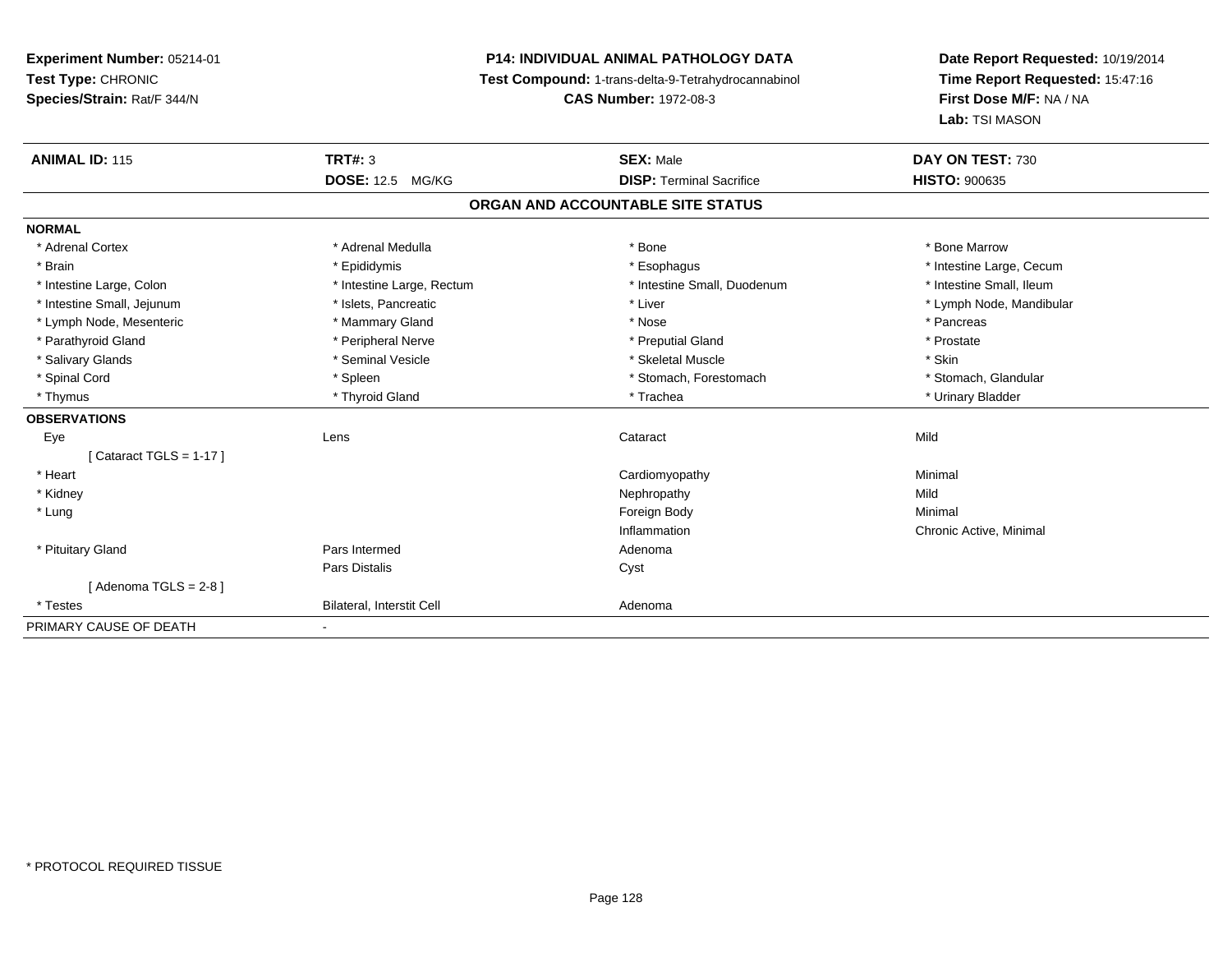# **P14: INDIVIDUAL ANIMAL PATHOLOGY DATA**

**Test Compound:** 1-trans-delta-9-Tetrahydrocannabinol

**CAS Number:** 1972-08-3

| <b>ANIMAL ID: 116</b>      | <b>TRT#: 3</b>              | <b>SEX: Male</b>                  | DAY ON TEST: 730           |
|----------------------------|-----------------------------|-----------------------------------|----------------------------|
|                            | <b>DOSE: 12.5 MG/KG</b>     | <b>DISP: Terminal Sacrifice</b>   | <b>HISTO: 900636</b>       |
|                            |                             | ORGAN AND ACCOUNTABLE SITE STATUS |                            |
| <b>NORMAL</b>              |                             |                                   |                            |
| * Adrenal Cortex           | * Adrenal Medulla           | * Bone Marrow                     | * Brain                    |
| * Epididymis               | * Esophagus                 | * Intestine Large, Cecum          | * Intestine Large, Colon   |
| * Intestine Large, Rectum  | * Intestine Small, Duodenum | * Intestine Small, Ileum          | * Intestine Small, Jejunum |
| * Islets, Pancreatic       | * Lung                      | * Lymph Node, Mandibular          | * Lymph Node, Mesenteric   |
| * Mammary Gland            | * Parathyroid Gland         | * Peripheral Nerve                | * Preputial Gland          |
| * Prostate                 | * Seminal Vesicle           | * Skeletal Muscle                 | * Skin                     |
| * Spinal Cord              | * Spleen                    | * Stomach, Forestomach            | * Stomach, Glandular       |
| * Thymus                   | * Trachea                   | * Urinary Bladder                 |                            |
| <b>OBSERVATIONS</b>        |                             |                                   |                            |
| * Bone                     |                             | Hyperostosis                      | Marked                     |
| [Hyperostosis TGLS = 3-17] |                             |                                   |                            |
| * Heart                    |                             | Cardiomyopathy                    | Mild                       |
| * Kidney                   |                             | Nephropathy                       | Mild                       |
| * Liver                    |                             | Clear Cell Focus                  |                            |
| * Nose                     |                             | Fungus                            | Mild                       |
|                            |                             | Inflammation                      | Acute, Mild                |
|                            | <b>Respirat Epith</b>       | Metaplasia                        | Squamous, Minimal          |
| * Pancreas                 | Acinus                      | Atrophy                           | Mild                       |
|                            | Acinus                      | Hyperplasia                       | Mild                       |
| * Pituitary Gland          | <b>Pars Distalis</b>        | Adenoma                           |                            |
| * Salivary Glands          | Duct                        | Metaplasia                        | Squamous, Minimal          |
| * Testes                   | Bilateral, Interstit Cell   | Adenoma                           |                            |
| [ Adenoma TGLS = 1-7,2-7 ] |                             |                                   |                            |
| * Thyroid Gland            | C Cell                      | Adenoma                           |                            |
| PRIMARY CAUSE OF DEATH     | $\blacksquare$              |                                   |                            |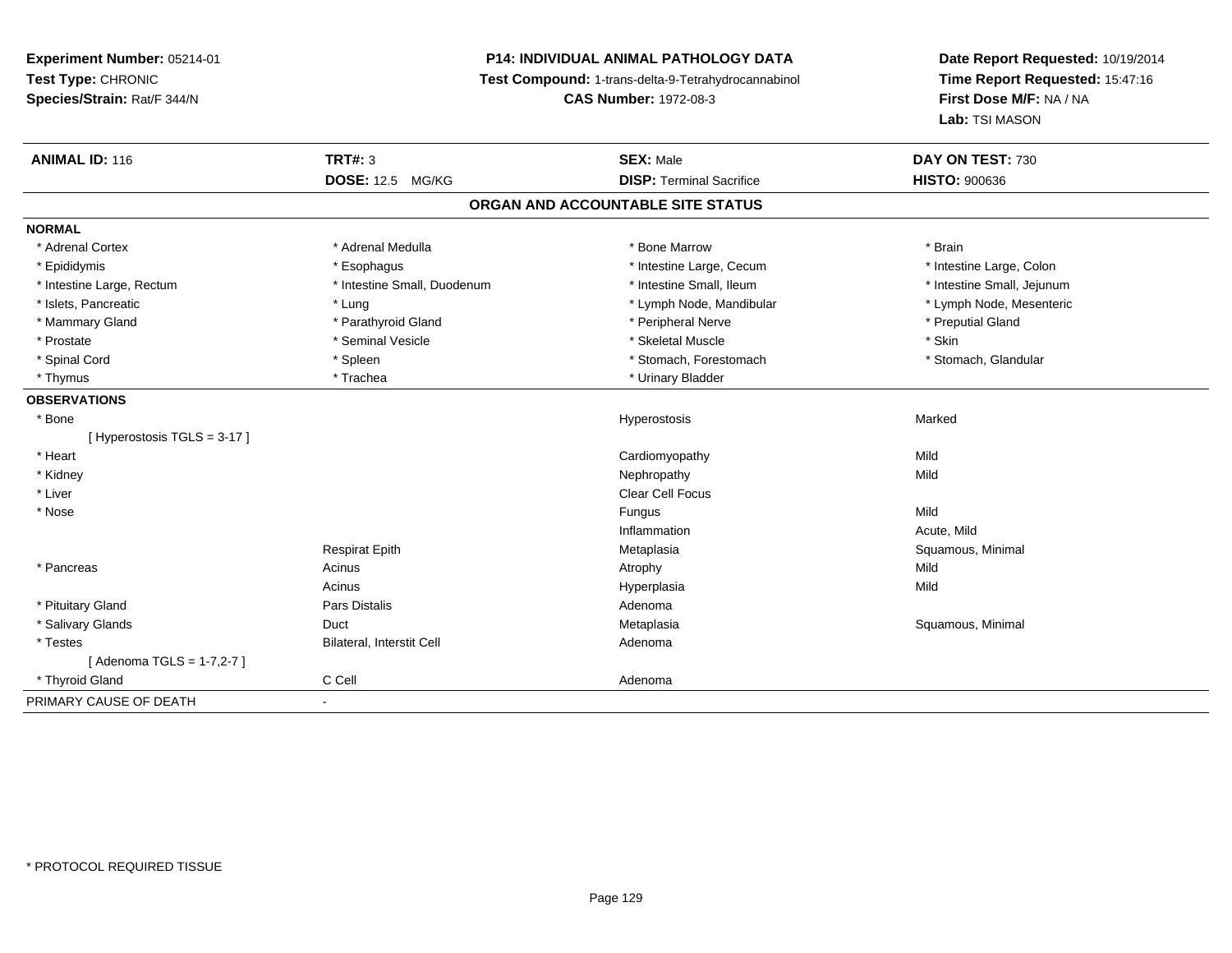# **P14: INDIVIDUAL ANIMAL PATHOLOGY DATA**

**Test Compound:** 1-trans-delta-9-Tetrahydrocannabinol

**CAS Number:** 1972-08-3

| <b>ANIMAL ID: 117</b>                                                  | <b>TRT#: 3</b>              | <b>SEX: Male</b>                  | DAY ON TEST: 676           |
|------------------------------------------------------------------------|-----------------------------|-----------------------------------|----------------------------|
|                                                                        | <b>DOSE: 12.5 MG/KG</b>     | <b>DISP: Natural Death</b>        | <b>HISTO: 900637</b>       |
|                                                                        |                             | ORGAN AND ACCOUNTABLE SITE STATUS |                            |
| <b>NORMAL</b>                                                          |                             |                                   |                            |
| * Adrenal Cortex                                                       | * Bone                      | * Bone Marrow                     | * Brain                    |
| * Epididymis                                                           | * Esophagus                 | * Intestine Large, Cecum          | * Intestine Large, Colon   |
| * Intestine Large, Rectum                                              | * Intestine Small, Duodenum | * Intestine Small, Ileum          | * Intestine Small, Jejunum |
| * Islets, Pancreatic                                                   | * Lymph Node, Mandibular    | * Lymph Node, Mesenteric          | * Nose                     |
| * Pancreas                                                             | * Parathyroid Gland         | * Preputial Gland                 | * Prostate                 |
| * Salivary Glands                                                      | * Seminal Vesicle           | * Skeletal Muscle                 | * Skin                     |
| * Spinal Cord                                                          | * Spleen                    | * Stomach, Forestomach            | * Stomach, Glandular       |
| * Thymus                                                               | * Thyroid Gland             | * Trachea                         | * Urinary Bladder          |
| <b>MISSING</b>                                                         |                             |                                   |                            |
| * Mammary Gland                                                        | * Peripheral Nerve          |                                   |                            |
| <b>OBSERVATIONS</b>                                                    |                             |                                   |                            |
| * Adrenal Medulla                                                      |                             | Pheochromocytoma Malignant        |                            |
| [Pheochromocytoma Malignant TGLS = 1-8]                                |                             |                                   |                            |
| * Heart                                                                |                             | Cardiomyopathy                    | Moderate                   |
| [Cardiomyopathy TGLS = 3-13+13.1]                                      |                             |                                   |                            |
| * Kidney                                                               |                             | Nephropathy                       | Mild                       |
| * Liver                                                                |                             | Hepatodiaphragmatic Nodule        |                            |
|                                                                        |                             | Necrosis                          | Mild                       |
| [ Hepatodiaphragmatic Nodule TGLS = 2-6 ]<br>[ Necrosis TGLS = $5-6$ ] |                             |                                   |                            |
| * Lung                                                                 |                             | Foreign Body                      | Minimal                    |
|                                                                        |                             | Inflammation                      | Chronic Active, Minimal    |
| [Inflammation TGLS = $4-2.1$ ]                                         |                             |                                   |                            |
| * Pituitary Gland                                                      | <b>Pars Distalis</b>        | Hyperplasia                       | Moderate                   |
| * Testes                                                               | <b>Interstit Cell</b>       | Hyperplasia                       | Mild                       |
| PRIMARY CAUSE OF DEATH                                                 |                             |                                   |                            |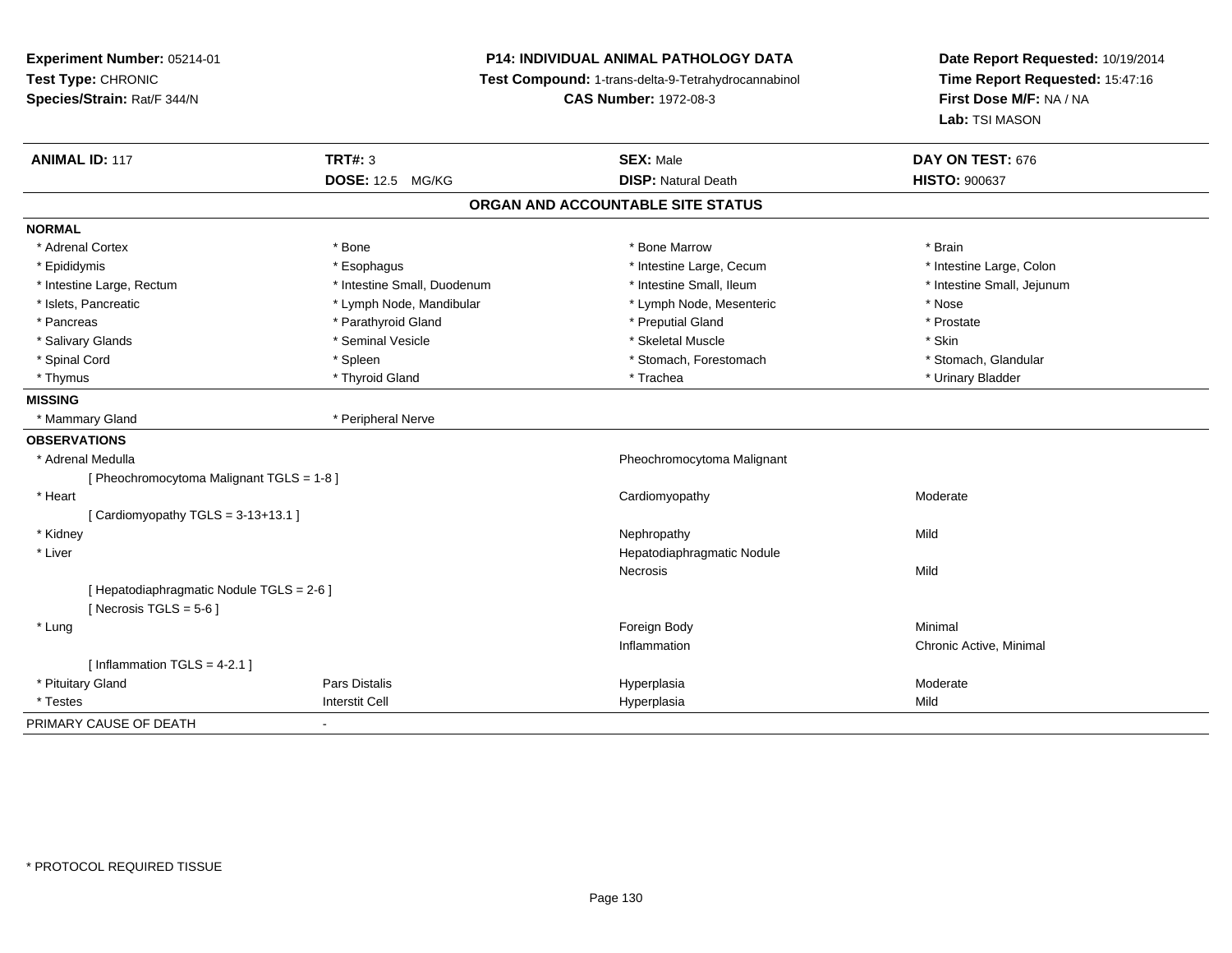# **P14: INDIVIDUAL ANIMAL PATHOLOGY DATA**

**Test Compound:** 1-trans-delta-9-Tetrahydrocannabinol

**CAS Number:** 1972-08-3

| <b>ANIMAL ID: 118</b>                     | <b>TRT#: 3</b><br><b>DOSE: 12.5 MG/KG</b> | <b>SEX: Male</b><br><b>DISP: Terminal Sacrifice</b> | DAY ON TEST: 725<br><b>HISTO: 900638</b> |
|-------------------------------------------|-------------------------------------------|-----------------------------------------------------|------------------------------------------|
|                                           |                                           | ORGAN AND ACCOUNTABLE SITE STATUS                   |                                          |
| <b>NORMAL</b>                             |                                           |                                                     |                                          |
| * Adrenal Cortex                          | * Bone                                    | * Bone Marrow                                       | * Brain                                  |
| * Epididymis                              | * Esophagus                               | * Intestine Large, Cecum                            | * Intestine Large, Colon                 |
| * Intestine Large, Rectum                 | * Intestine Small, Duodenum               | * Intestine Small, Ileum                            | * Intestine Small, Jejunum               |
| * Lymph Node, Mandibular                  | * Lymph Node, Mesenteric                  | * Mammary Gland                                     | * Nose                                   |
| * Parathyroid Gland                       | * Peripheral Nerve                        | * Preputial Gland                                   | * Prostate                               |
| * Salivary Glands                         | * Seminal Vesicle                         | * Skeletal Muscle                                   | * Spinal Cord                            |
| * Spleen                                  | * Stomach, Forestomach                    | * Stomach, Glandular                                | * Thymus                                 |
| * Thyroid Gland                           | * Trachea                                 | * Urinary Bladder                                   |                                          |
| <b>OBSERVATIONS</b>                       |                                           |                                                     |                                          |
| * Adrenal Medulla                         |                                           | Hyperplasia                                         | Minimal                                  |
| Eye                                       | Retina                                    | Atrophy                                             | Moderate                                 |
| [Atrophy TGLS = $1-17$ ]                  |                                           |                                                     |                                          |
| * Heart                                   |                                           | Cardiomyopathy                                      | Minimal                                  |
| * Islets, Pancreatic                      |                                           | Adenoma                                             |                                          |
| * Kidney                                  |                                           | Nephropathy                                         | Minimal                                  |
| * Liver                                   |                                           | Clear Cell Focus                                    |                                          |
|                                           |                                           | Fatty Change                                        | Focal, Minimal                           |
|                                           |                                           | Hepatodiaphragmatic Nodule                          |                                          |
| [Clear Cell Focus TGLS = 5-6]             |                                           |                                                     |                                          |
| [ Hepatodiaphragmatic Nodule TGLS = 6-6 ] |                                           |                                                     |                                          |
| * Lung                                    |                                           | Foreign Body                                        | Minimal                                  |
|                                           |                                           | Inflammation                                        | Chronic Active, Mild                     |
| [Inflammation TGLS = $4-3,2$ ]            |                                           |                                                     |                                          |
| * Pancreas                                | Acinus                                    | Atrophy                                             | Mild                                     |
|                                           | Acinus                                    | Hyperplasia                                         | Minimal                                  |
| * Pituitary Gland                         | <b>Pars Distalis</b>                      | Cyst                                                |                                          |
|                                           | Pars Distalis                             | Hyperplasia                                         | Minimal                                  |
| [Hyperplasia TGLS = 3-8]                  |                                           |                                                     |                                          |
| * Skin                                    |                                           | Keratoacanthoma                                     |                                          |
| [Keratoacanthoma TGLS = 2-18]             |                                           |                                                     |                                          |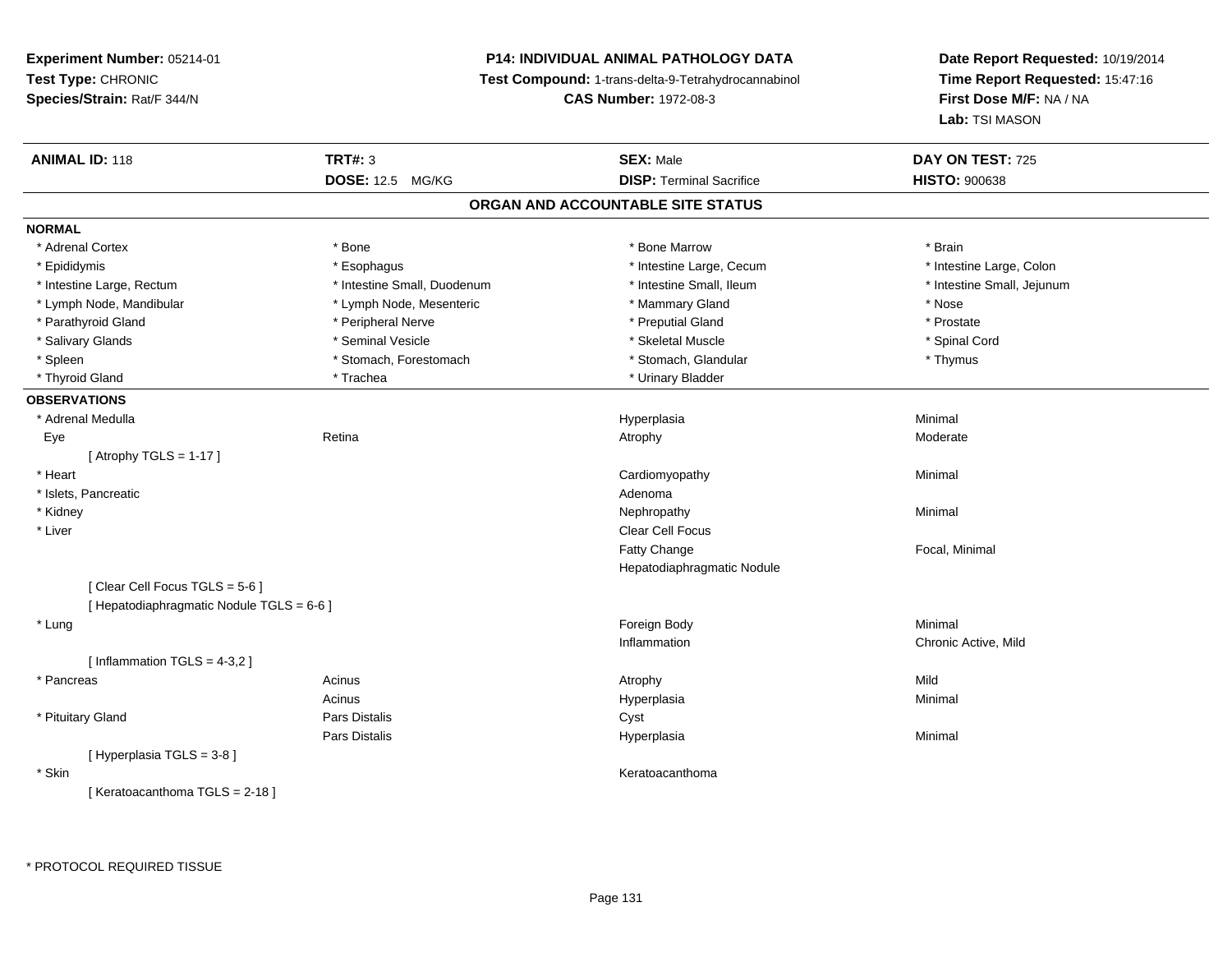| <b>Experiment Number: 05214-01</b><br>Test Type: CHRONIC<br>Species/Strain: Rat/F 344/N | <b>P14: INDIVIDUAL ANIMAL PATHOLOGY DATA</b><br>Test Compound: 1-trans-delta-9-Tetrahydrocannabinol<br><b>CAS Number: 1972-08-3</b> |                                   | Date Report Requested: 10/19/2014<br>Time Report Requested: 15:47:16<br>First Dose M/F: NA / NA<br>Lab: TSI MASON |
|-----------------------------------------------------------------------------------------|-------------------------------------------------------------------------------------------------------------------------------------|-----------------------------------|-------------------------------------------------------------------------------------------------------------------|
| <b>ANIMAL ID: 118</b>                                                                   | TRT#: 3                                                                                                                             | <b>SEX: Male</b>                  | <b>DAY ON TEST: 725</b>                                                                                           |
|                                                                                         | <b>DOSE: 12.5 MG/KG</b>                                                                                                             | <b>DISP:</b> Terminal Sacrifice   | <b>HISTO: 900638</b>                                                                                              |
|                                                                                         |                                                                                                                                     | ORGAN AND ACCOUNTABLE SITE STATUS |                                                                                                                   |
| * Testes                                                                                | <b>Interstit Cell</b>                                                                                                               | Hyperplasia                       | Mild                                                                                                              |
| PRIMARY CAUSE OF DEATH                                                                  |                                                                                                                                     |                                   |                                                                                                                   |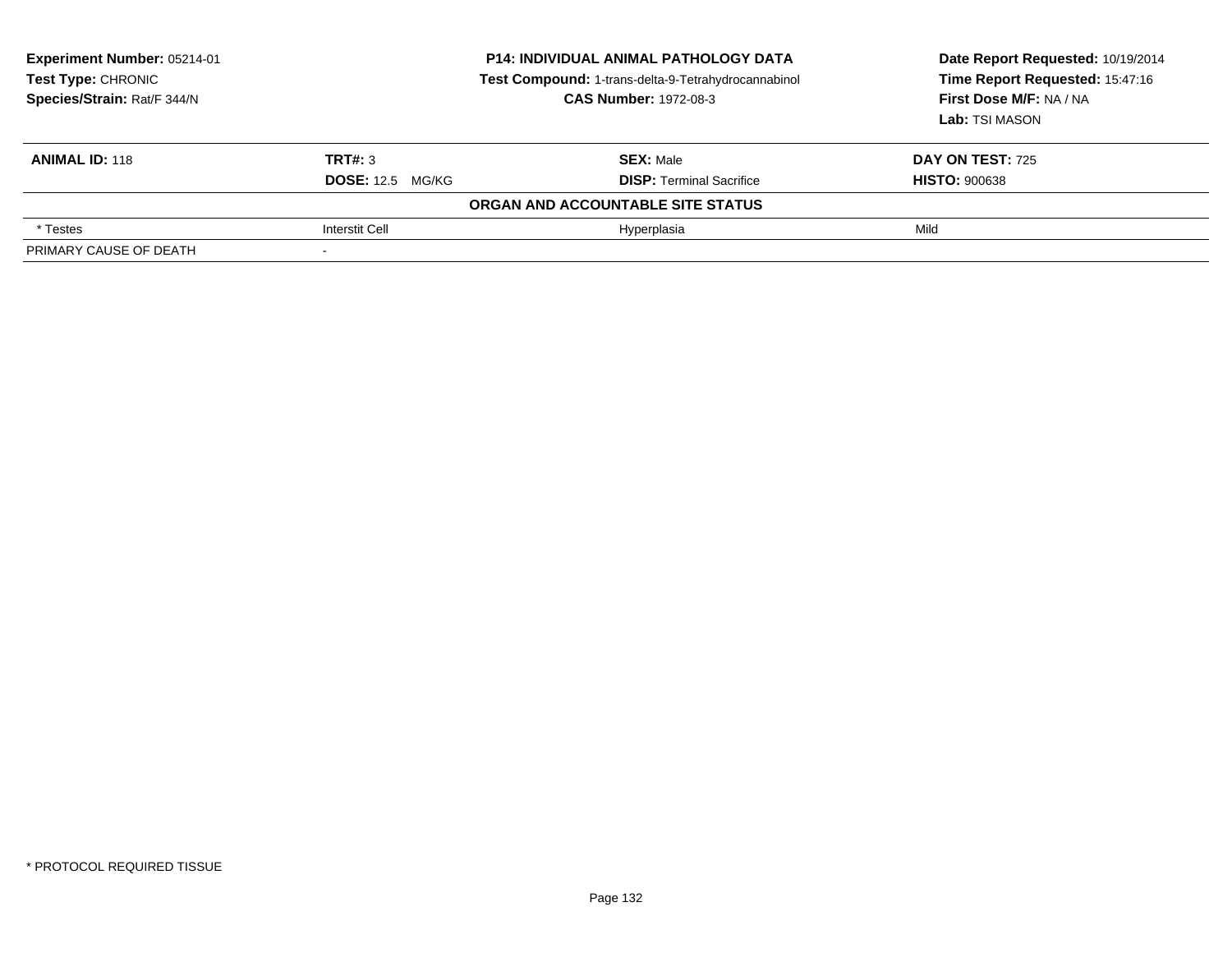# **P14: INDIVIDUAL ANIMAL PATHOLOGY DATA**

**Test Compound:** 1-trans-delta-9-Tetrahydrocannabinol

**CAS Number:** 1972-08-3

| <b>ANIMAL ID: 119</b>            | <b>TRT#: 3</b><br>DOSE: 12.5 MG/KG | <b>SEX: Male</b><br><b>DISP: Terminal Sacrifice</b> | DAY ON TEST: 725<br><b>HISTO: 900639</b> |
|----------------------------------|------------------------------------|-----------------------------------------------------|------------------------------------------|
|                                  |                                    | ORGAN AND ACCOUNTABLE SITE STATUS                   |                                          |
|                                  |                                    |                                                     |                                          |
| <b>NORMAL</b>                    |                                    |                                                     |                                          |
| * Adrenal Cortex                 | * Adrenal Medulla                  | * Bone                                              | * Bone Marrow                            |
| * Brain                          | * Esophagus                        | * Intestine Large, Cecum                            | * Intestine Large, Colon                 |
| * Intestine Large, Rectum        | * Intestine Small, Duodenum        | * Intestine Small, Ileum                            | * Intestine Small, Jejunum               |
| * Islets, Pancreatic             | * Lymph Node, Mandibular           | * Lymph Node, Mesenteric                            | * Mammary Gland                          |
| * Pancreas                       | * Parathyroid Gland                | * Peripheral Nerve                                  | * Pituitary Gland                        |
| * Preputial Gland                | * Prostate                         | * Seminal Vesicle                                   | * Skeletal Muscle                        |
| * Skin                           | * Spinal Cord                      | * Spleen                                            | * Stomach, Forestomach                   |
| * Stomach, Glandular             | * Thymus                           | * Trachea                                           | * Urinary Bladder                        |
| <b>OBSERVATIONS</b>              |                                    |                                                     |                                          |
| * Epididymis                     |                                    | Mesothelioma Malignant                              |                                          |
| Eye                              | Lens                               | Cataract                                            | Mild                                     |
| [Cataract TGLS = $1-17$ ]        |                                    |                                                     |                                          |
| * Heart                          |                                    | Cardiomyopathy                                      | Mild                                     |
| * Kidney                         |                                    | Nephropathy                                         | Minimal                                  |
| * Liver                          |                                    | <b>Basophilic Focus</b>                             |                                          |
|                                  |                                    | <b>Clear Cell Focus</b>                             |                                          |
|                                  |                                    | <b>Eosinophilic Focus</b>                           |                                          |
| [Clear Cell Focus TGLS = 6-6]    |                                    |                                                     |                                          |
| * Lung                           | Alveolar Epith                     | Hyperplasia                                         | Mild                                     |
|                                  |                                    | Inflammation                                        | Chronic Active, Mild                     |
| [Inflammation TGLS = $4-2,5-2$ ] |                                    |                                                     |                                          |
| * Nose                           |                                    | Inflammation                                        | Acute, Minimal                           |
| * Salivary Glands                | Duct                               | Metaplasia                                          | Squamous, Minimal                        |
| * Testes                         | Bilateral, Interstit Cell          | Adenoma                                             |                                          |
| [ Adenoma TGLS = 2-7,3-7 ]       |                                    |                                                     |                                          |
| * Thyroid Gland                  | C Cell                             | Hyperplasia                                         | Minimal                                  |
| PRIMARY CAUSE OF DEATH           |                                    |                                                     |                                          |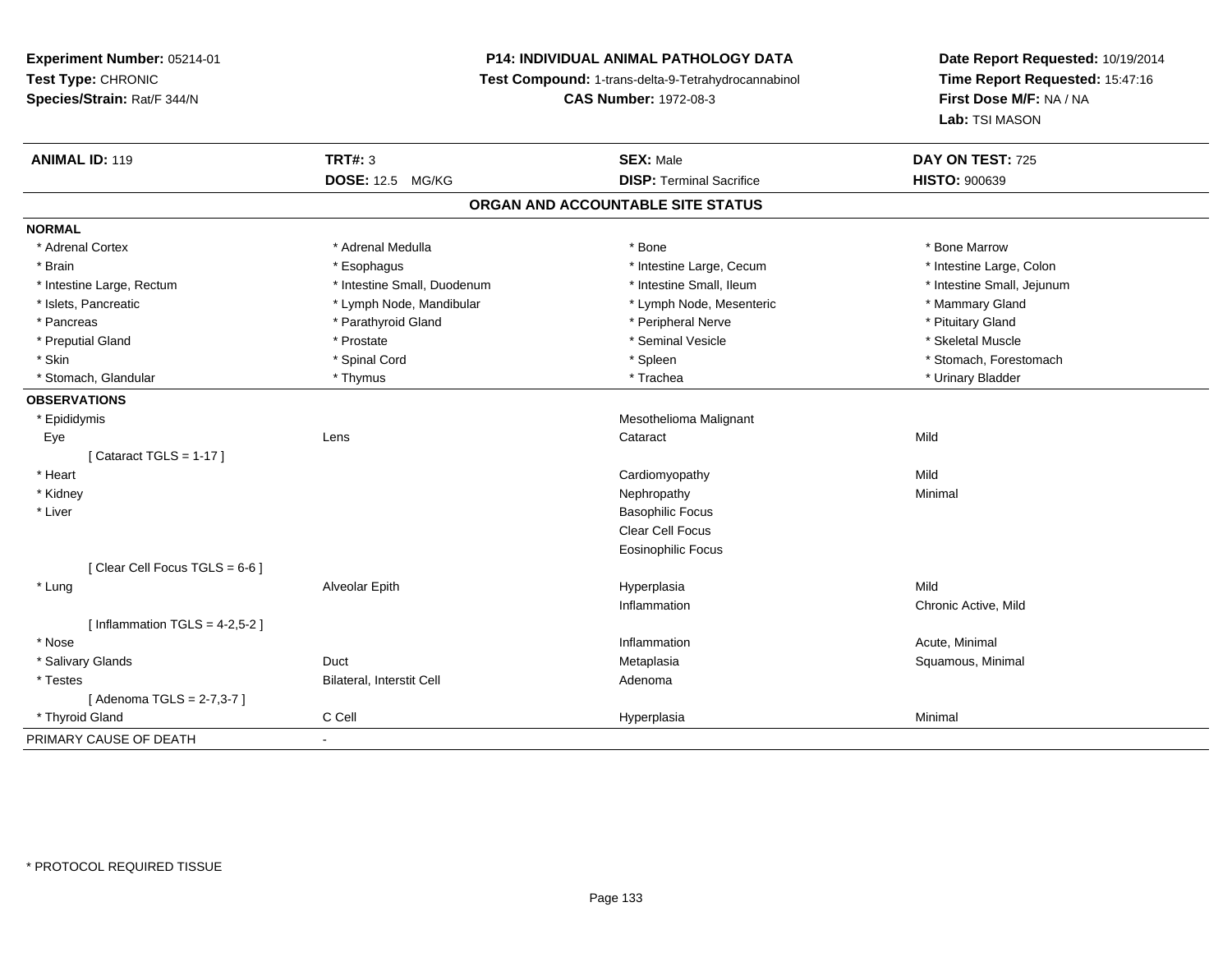# **P14: INDIVIDUAL ANIMAL PATHOLOGY DATA**

**Test Compound:** 1-trans-delta-9-Tetrahydrocannabinol

**CAS Number:** 1972-08-3

| <b>ANIMAL ID: 120</b>                    | <b>TRT#: 3</b>            | <b>SEX: Male</b>                  | DAY ON TEST: 452         |
|------------------------------------------|---------------------------|-----------------------------------|--------------------------|
|                                          | <b>DOSE: 12.5 MG/KG</b>   | <b>DISP:</b> Scheduled Sacrifice  | <b>HISTO: 900640</b>     |
|                                          |                           | ORGAN AND ACCOUNTABLE SITE STATUS |                          |
| <b>NORMAL</b>                            |                           |                                   |                          |
| * Adrenal Cortex                         | * Adrenal Medulla         | * Bone                            | * Bone Marrow            |
| * Brain                                  | * Epididymis              | * Esophagus                       | * Intestine Large, Cecum |
| * Intestine Large, Colon                 | * Intestine Large, Rectum | * Intestine Small, Duodenum       | * Intestine Small, Ileum |
| * Intestine Small, Jejunum               | * Islets, Pancreatic      | * Lung                            | * Lymph Node, Mandibular |
| * Lymph Node, Mesenteric                 | * Mammary Gland           | * Pancreas                        | * Parathyroid Gland      |
| * Peripheral Nerve                       | * Preputial Gland         | * Seminal Vesicle                 | * Skeletal Muscle        |
| * Skin                                   | * Spinal Cord             | * Spleen                          | * Stomach, Forestomach   |
| * Stomach, Glandular                     | * Thymus                  | * Thyroid Gland                   | * Trachea                |
| * Urinary Bladder                        |                           |                                   |                          |
| <b>OBSERVATIONS</b>                      |                           |                                   |                          |
| * Heart                                  |                           | Cardiomyopathy                    | Mild                     |
| * Kidney                                 |                           | Nephropathy                       | Minimal                  |
| * Liver                                  |                           | <b>Clear Cell Focus</b>           |                          |
| Mesentery                                | Fat                       | Necrosis                          | Mild                     |
| [Necrosis TGLS = $3-17$ ]                |                           |                                   |                          |
| * Nose                                   |                           | Foreign Body                      | Minimal                  |
|                                          |                           | Inflammation                      | Acute, Mild              |
| * Pituitary Gland                        | <b>Pars Distalis</b>      | Adenoma                           |                          |
| * Prostate                               |                           | Inflammation                      | Chronic Active, Minimal  |
| [Inflammation TGLS = $2 - 14.1 + 14.2$ ] |                           |                                   |                          |
| * Salivary Glands                        | Duct                      | Metaplasia                        | Squamous, Minimal        |
| * Testes                                 | Seminif Tub               | Atrophy                           | Marked                   |
| [ Atrophy TGLS = $1-7$ ]                 |                           |                                   |                          |
| PRIMARY CAUSE OF DEATH                   |                           |                                   |                          |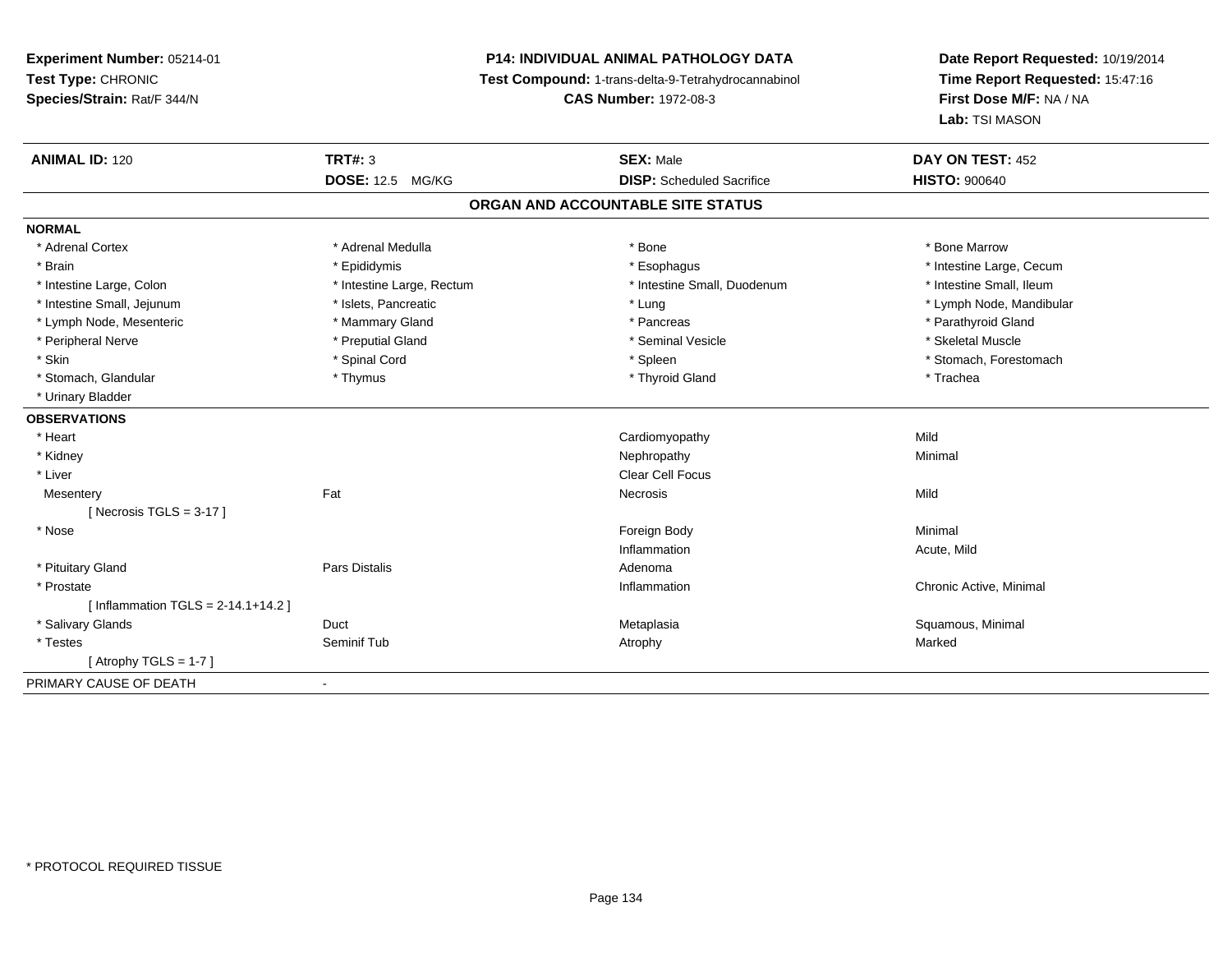| Experiment Number: 05214-01<br>Test Type: CHRONIC<br>Species/Strain: Rat/F 344/N | <b>P14: INDIVIDUAL ANIMAL PATHOLOGY DATA</b><br>Test Compound: 1-trans-delta-9-Tetrahydrocannabinol<br><b>CAS Number: 1972-08-3</b> |                                                | Date Report Requested: 10/19/2014<br>Time Report Requested: 15:47:16<br>First Dose M/F: NA / NA<br>Lab: TSI MASON |  |
|----------------------------------------------------------------------------------|-------------------------------------------------------------------------------------------------------------------------------------|------------------------------------------------|-------------------------------------------------------------------------------------------------------------------|--|
| <b>ANIMAL ID: 121</b>                                                            | <b>TRT#: 3</b><br><b>DOSE: 12.5 MG/KG</b>                                                                                           | <b>SEX: Male</b><br><b>DISP: Natural Death</b> | DAY ON TEST: 679<br><b>HISTO: 900641</b>                                                                          |  |
|                                                                                  |                                                                                                                                     | ORGAN AND ACCOUNTABLE SITE STATUS              |                                                                                                                   |  |
| <b>NORMAL</b>                                                                    |                                                                                                                                     |                                                |                                                                                                                   |  |
| * Adrenal Cortex                                                                 | * Adrenal Medulla                                                                                                                   | * Bone                                         | * Bone Marrow                                                                                                     |  |
| * Brain                                                                          | * Epididymis                                                                                                                        | * Esophagus                                    | * Intestine Large, Cecum                                                                                          |  |
| * Intestine Large, Colon                                                         | * Intestine Large, Rectum                                                                                                           | * Intestine Small, Duodenum                    | * Islets, Pancreatic                                                                                              |  |
| * Lymph Node, Mandibular                                                         | * Lymph Node, Mesenteric                                                                                                            | * Nose                                         | * Pancreas                                                                                                        |  |
| * Parathyroid Gland                                                              | * Peripheral Nerve                                                                                                                  | * Preputial Gland                              | * Prostate                                                                                                        |  |
| * Salivary Glands                                                                | * Seminal Vesicle                                                                                                                   | * Skeletal Muscle                              | * Skin                                                                                                            |  |
| * Spinal Cord                                                                    | * Stomach, Forestomach                                                                                                              | * Stomach, Glandular                           | * Thyroid Gland                                                                                                   |  |
| * Trachea                                                                        | * Urinary Bladder                                                                                                                   |                                                |                                                                                                                   |  |
| <b>MISSING</b>                                                                   |                                                                                                                                     |                                                |                                                                                                                   |  |
| * Mammary Gland                                                                  | * Thymus                                                                                                                            |                                                |                                                                                                                   |  |
| <b>AUTO PRECLUDES DIAG.</b>                                                      |                                                                                                                                     |                                                |                                                                                                                   |  |
| * Intestine Small, Ileum                                                         | * Intestine Small, Jejunum                                                                                                          |                                                |                                                                                                                   |  |
| <b>OBSERVATIONS</b>                                                              |                                                                                                                                     |                                                |                                                                                                                   |  |
| * Heart                                                                          |                                                                                                                                     | Cardiomyopathy                                 | Mild                                                                                                              |  |
| * Kidney                                                                         |                                                                                                                                     | Nephropathy                                    | Minimal                                                                                                           |  |
| * Liver                                                                          | Vein                                                                                                                                | <b>Dilatation</b>                              | Mild                                                                                                              |  |
|                                                                                  |                                                                                                                                     | Leukemia Mononuclear                           |                                                                                                                   |  |
| [ Dilatation TGLS = $2-6.1$ ]                                                    |                                                                                                                                     |                                                |                                                                                                                   |  |
| * Lung                                                                           |                                                                                                                                     | Foreign Body                                   | Minimal                                                                                                           |  |
|                                                                                  |                                                                                                                                     | Inflammation                                   | Chronic Active, Minimal                                                                                           |  |
| * Pituitary Gland                                                                | Pars Distalis                                                                                                                       | Angiectasis                                    | Moderate                                                                                                          |  |
| [Angiectasis TGLS = 1-8]                                                         |                                                                                                                                     |                                                |                                                                                                                   |  |
| * Spleen                                                                         |                                                                                                                                     | Leukemia Mononuclear                           |                                                                                                                   |  |
| * Testes                                                                         | <b>Interstit Cell</b>                                                                                                               | Hyperplasia                                    | Mild                                                                                                              |  |
| PRIMARY CAUSE OF DEATH                                                           | $\blacksquare$                                                                                                                      |                                                |                                                                                                                   |  |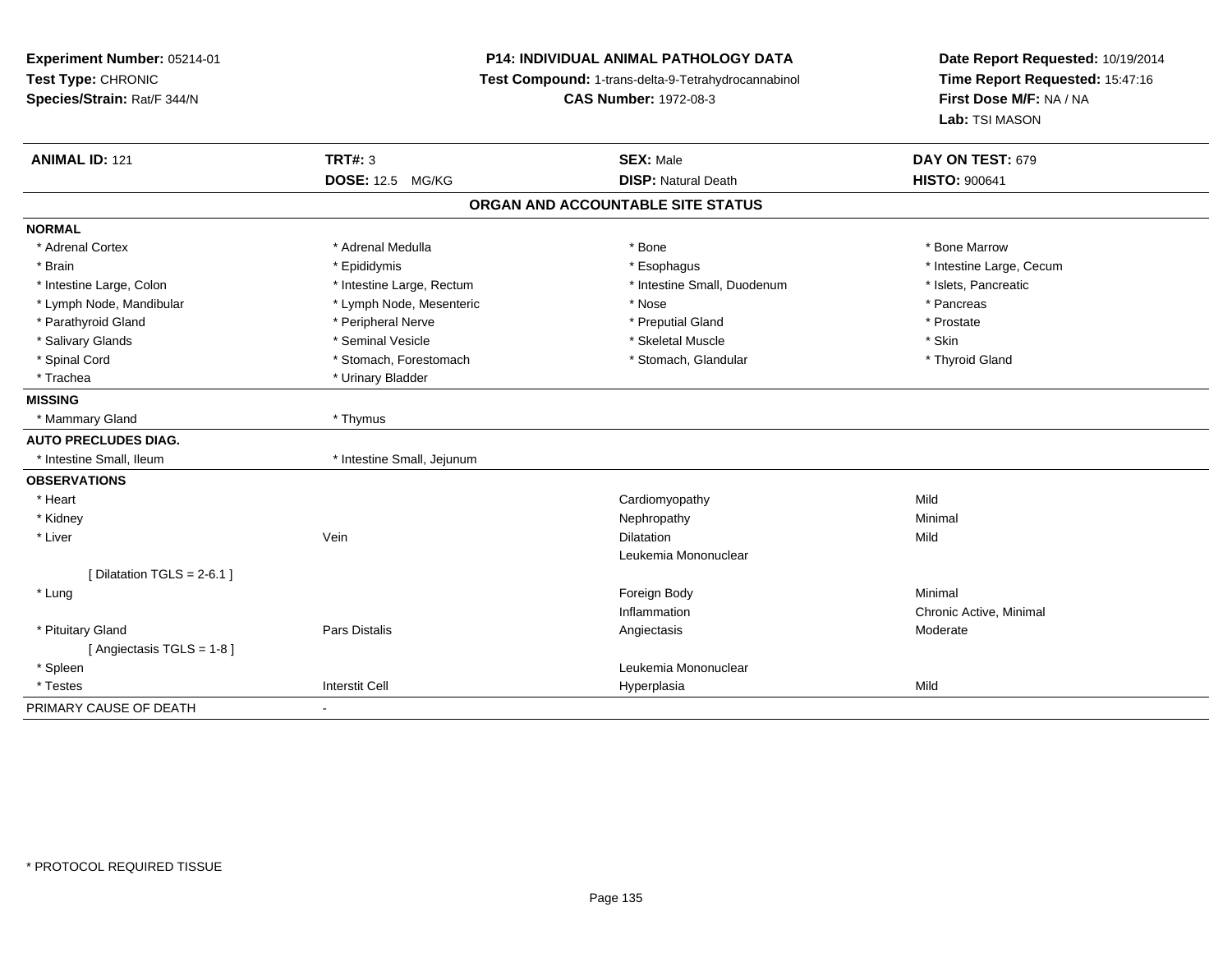**Experiment Number:** 05214-01**Test Type:** CHRONIC **Species/Strain:** Rat/F 344/N**P14: INDIVIDUAL ANIMAL PATHOLOGY DATA Test Compound:** 1-trans-delta-9-Tetrahydrocannabinol **CAS Number:** 1972-08-3**Date Report Requested:** 10/19/2014**Time Report Requested:** 15:47:16**First Dose M/F:** NA / NA**Lab:** TSI MASON**ANIMAL ID:** 122 **TRT#:** <sup>3</sup> **SEX:** Male **DAY ON TEST:** <sup>451</sup> **DOSE:** 12.5 MG/KG **DISP:** Scheduled Sacrifice **HISTO:** <sup>900642</sup> **ORGAN AND ACCOUNTABLE SITE STATUSNORMAL**\* Adrenal Cortex \* Adrenal Medulla \* Adrenal Medulla \* Bone \* Bone \* Bone \* Bone \* Bone Marrow \* Brain \* Explorer \* Epididymis \* \* Epididymis \* \* Esophagus \* Esophagus \* \* Esophagus \* Intestine Large, Cecum \* \* Intestine Large, Cecum \* Intestine Small, Ileum \* Intestine Large, Colon \* Intestine Large, Rectum \* Intestine Small, Duodenum \* Intestine Small, Duodenum \* Intestine Small, Jejunum \* \* et \* \* http://www.fat.com/mandibulary.com/mandibulary/state/state/state/state/state/state/state/state/state/state/state/state/state/state/state/state/state/state/state/state/state/state/state \* Lymph Node, Mesenteric \* The matter of the Mammary Gland \* The matter \* Nose \* The matter of the matter \* Pancreas \* Pancreas \* Preputial Gland \* Parathyroid Gland \* **All and \* Peripheral Nerve \* Preputial Gland \* Pituitary Gland** \* Prituitary Gland \* Skeletal Muscle \* Prostate \* \* Skeletal Muscle \* \* Salivary Glands \* \* Steminal Vesicle \* \* Seminal Vesicle \* \* Skeletal Muscle \* Skin \* Spinal Cord \* Spinal Cord \* Spinal Cord \* Spinal \* Spinal \* Stomach, Forestomach \* Stomach, Forestomach \* Thymus \* Thyroid Gland \* Trachea \* Urinary Bladder \* **OBSERVATIONS** \* Heart Cardiomyopathyy Mild Minimal \* Kidneyy the control of the control of the control of the control of the control of the control of the control of the control of the control of the control of the control of the control of the control of the control of the contro \* Lungg is a construction Cellular Historyte, Minimal (1990) and the set of the construction Cellular Historyte, Minimal (1990) and the set of the construction Cellular (1990) and Historyte, Minimal (1990) and the construction Lymph Node Mediastinal Angiectasis Mild \* Stomach, Glandular Hyperplasiaa and a studies of the studies of the Minimal [ Hyperplasia TGLS = 1-5 ] \* Testess Interstit Cell Hyperplasia a Mild PRIMARY CAUSE OF DEATH-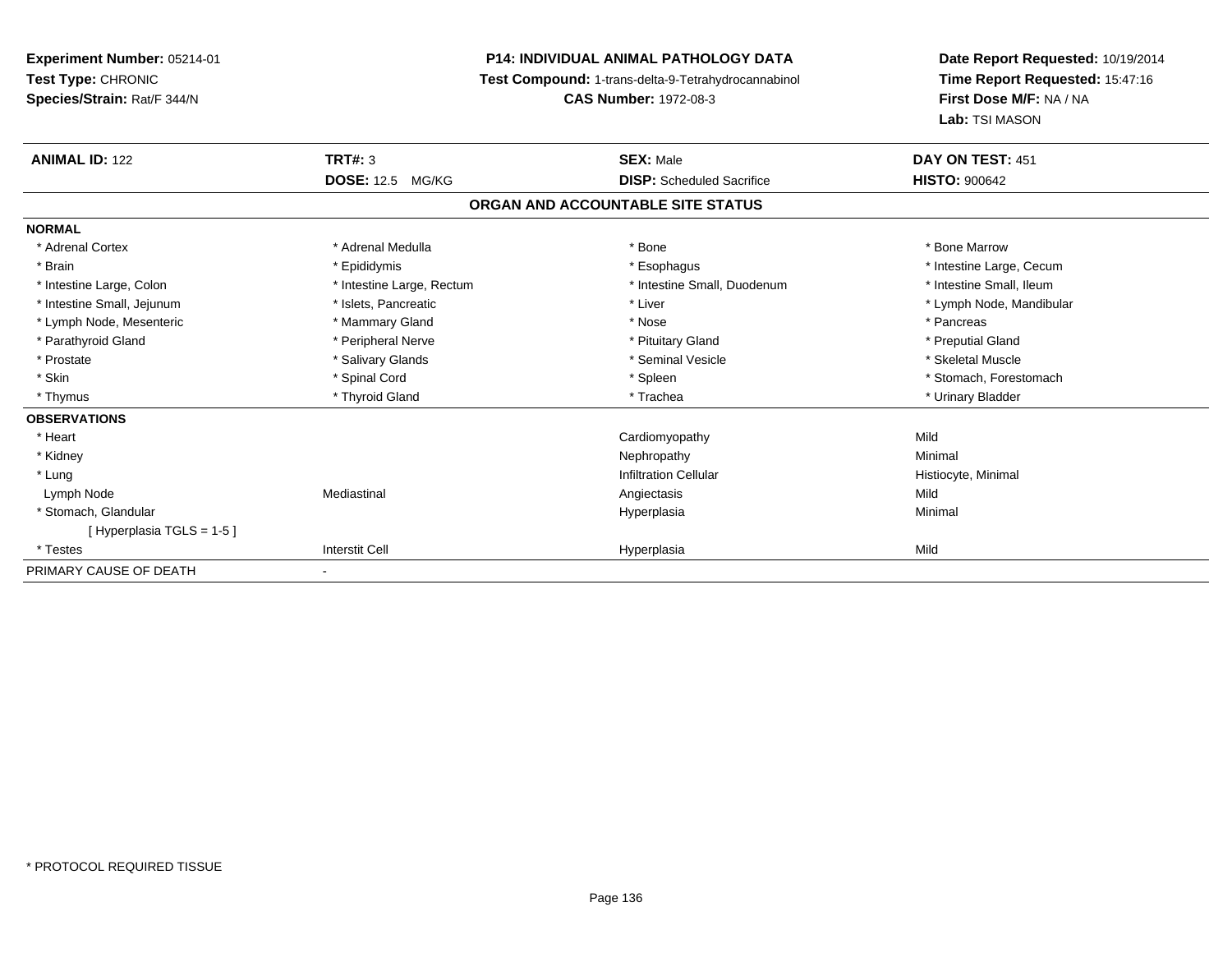# **P14: INDIVIDUAL ANIMAL PATHOLOGY DATA**

**Test Compound:** 1-trans-delta-9-Tetrahydrocannabinol

**CAS Number:** 1972-08-3

| <b>ANIMAL ID: 123</b>      | <b>TRT#: 3</b>            | <b>SEX: Male</b>                  | DAY ON TEST: 450         |
|----------------------------|---------------------------|-----------------------------------|--------------------------|
|                            | <b>DOSE: 12.5 MG/KG</b>   | <b>DISP:</b> Scheduled Sacrifice  | <b>HISTO: 900643</b>     |
|                            |                           | ORGAN AND ACCOUNTABLE SITE STATUS |                          |
| <b>NORMAL</b>              |                           |                                   |                          |
| * Adrenal Cortex           | * Adrenal Medulla         | * Bone                            | * Bone Marrow            |
| * Brain                    | * Epididymis              | * Esophagus                       | * Intestine Large, Cecum |
| * Intestine Large, Colon   | * Intestine Large, Rectum | * Intestine Small, Duodenum       | * Intestine Small, Ileum |
| * Intestine Small, Jejunum | * Islets, Pancreatic      | * Lymph Node, Mandibular          | * Lymph Node, Mesenteric |
| * Mammary Gland            | * Nose                    | * Parathyroid Gland               | * Peripheral Nerve       |
| * Preputial Gland          | * Prostate                | * Salivary Glands                 | * Seminal Vesicle        |
| * Skeletal Muscle          | * Skin                    | * Spinal Cord                     | * Spleen                 |
| * Stomach, Forestomach     | * Stomach, Glandular      | * Thymus                          | * Thyroid Gland          |
| * Trachea                  | * Urinary Bladder         |                                   |                          |
| <b>OBSERVATIONS</b>        |                           |                                   |                          |
| * Heart                    |                           | Cardiomyopathy                    | Mild                     |
| * Kidney                   |                           | Nephropathy                       | Minimal                  |
| * Liver                    |                           | <b>Clear Cell Focus</b>           |                          |
| * Lung                     |                           | Inflammation                      | Chronic Active, Mild     |
| Mesentery                  | Fat                       | Fibrosis                          | Mild                     |
|                            | Fat                       | Hemorrhage                        | Mild                     |
| [Hemorrhage TGLS = 1-17]   |                           |                                   |                          |
| * Pancreas                 | Acinus                    | Atrophy                           | Minimal                  |
|                            | Acinus                    | Hyperplasia                       | Mild                     |
| * Pituitary Gland          | Pars Distalis             | Hyperplasia                       | Minimal                  |
| * Testes                   | <b>Interstit Cell</b>     | Hyperplasia                       | Minimal                  |
| PRIMARY CAUSE OF DEATH     |                           |                                   |                          |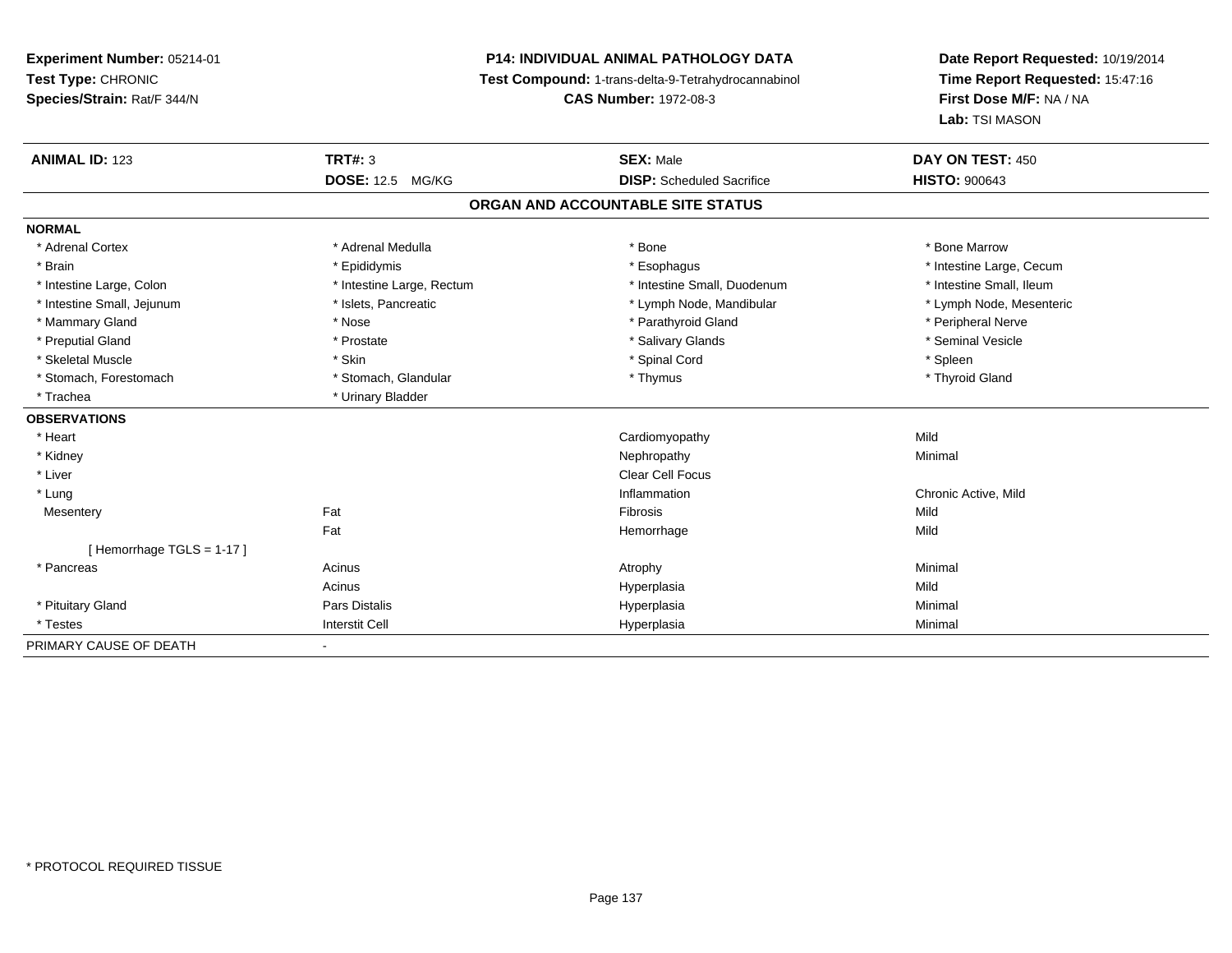**Experiment Number:** 05214-01**Test Type:** CHRONIC **Species/Strain:** Rat/F 344/N**P14: INDIVIDUAL ANIMAL PATHOLOGY DATA Test Compound:** 1-trans-delta-9-Tetrahydrocannabinol **CAS Number:** 1972-08-3**Date Report Requested:** 10/19/2014**Time Report Requested:** 15:47:16**First Dose M/F:** NA / NA**Lab:** TSI MASON**ANIMAL ID:** 124**TRT#:** 3 **SEX:** Male **DAY ON TEST:** 610 **DOSE:** 12.5 MG/KG**DISP:** Natural Death **HISTO:**  $900644$ **ORGAN AND ACCOUNTABLE SITE STATUSNORMAL**\* Adrenal Cortex \* Adrenal Cortex \* \* Adrenal Cortex \* Brain \* Bone \* \* Bone Marrow \* Bone Marrow \* \* Brain \* Brain \* Brain \* Brain \* Brain \* Brain \* Brain \* Brain \* Brain \* Brain \* Brain \* Brain \* Brain \* Brain \* Brain \* Brain \* Brain \* B \* Intestine Small, Ileum \* Epididymis **\* Integral of the Community of Community** \* Intestine Small, Duodenum \* Intestine Small, Duodenum \* Islets, Pancreatic \* The mannery Gland \* Lymph Node, Mandibular \* Lymph Node, Mesenteric \* Mammary Gland \* Preputial Gland \* Nose \* Parathyroid Gland \* Peripheral Nerve \* Preputial Gland \* Skeletal Muscle \* Prostate \* \* Skeletal Muscle \* \* Salivary Glands \* \* Steminal Vesicle \* \* Seminal Vesicle \* \* Skeletal Muscle \* Skin \* Spinal Cord \* Spinal Cord \* Spinal Cord \* Spinal \* Spinal \* Stomach, Forestomach \* Stomach, Forestomach \* Stomach, Glandular \* Thyroid Gland \* Testes \* Thyroid Gland \* Thyroid Gland \* Thyroid Gland \* Thyroid Gland \* Trachea**AUTO PRECLUDES DIAG.** \* Intestine Large, Cecum \* Intestine Large, Colon \* Intestine Large, Rectum \* Intestine Small, Jejunum**OBSERVATIONS** \* Adrenal Medullaa and the control of the control of the control of the Hyperplasia and the control of the control of the control of the control of the control of the control of the control of the control of the control of the control of t \* Heart Cardiomyopathyy Mild Minimal \* Kidneyy the control of the control of the control of the control of the control of the control of the control of the control of the control of the control of the control of the control of the control of the control of the contro \* Liver Basophilic Focus[ Basophilic Focus TGLS = 3-6+6.1 ] \* Lungg and the state of the state of the state of the state of the state of the state of the state of the state of the state of the state of the state of the state of the state of the state of the state of the state of the stat Infiltration Cellular Histiocyte, Minimal \* Pancreass the control of the control of the control of the control of the control of the control of the control of the control of the control of the control of the control of the control of the control of the control of the contro \* Pituitary Glandd and the set of Pars Distalis and the Second Adenomal Adenomal Second Second Pars Distallis [ Adenoma TGLS = 1-8 ] \* Urinary Bladder Calculus Gross Observation Calculus Micro Observation Only[ Calculus Micro Observation Only TGLS = 2-9 ]PRIMARY CAUSE OF DEATH-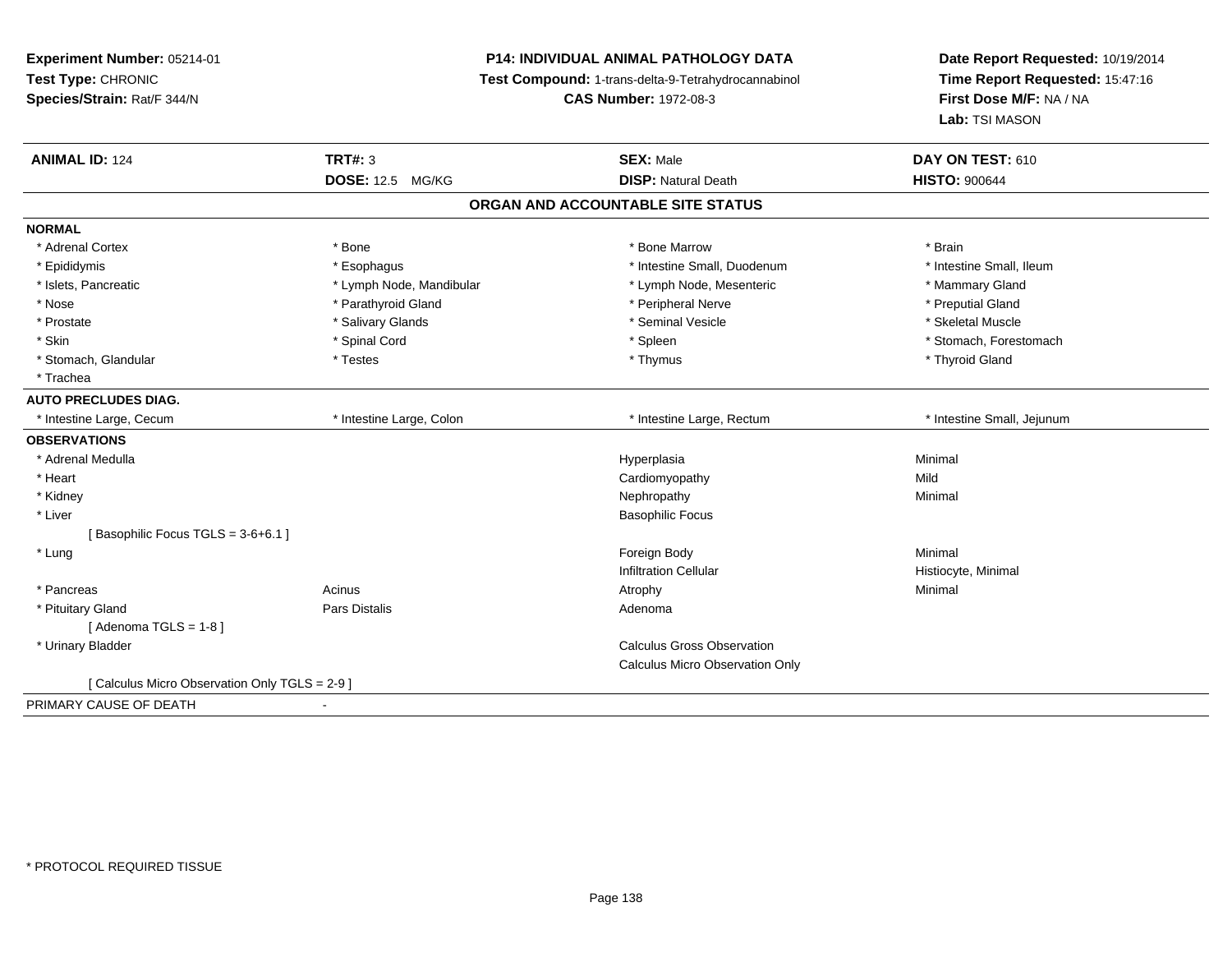# **P14: INDIVIDUAL ANIMAL PATHOLOGY DATA**

**Test Compound:** 1-trans-delta-9-Tetrahydrocannabinol

**CAS Number:** 1972-08-3

| <b>ANIMAL ID: 125</b>      | TRT#: 3                   | <b>SEX: Male</b>                  | DAY ON TEST: 674         |
|----------------------------|---------------------------|-----------------------------------|--------------------------|
|                            | <b>DOSE: 12.5 MG/KG</b>   | <b>DISP:</b> Moribund Sacrifice   | <b>HISTO: 900645</b>     |
|                            |                           | ORGAN AND ACCOUNTABLE SITE STATUS |                          |
| <b>NORMAL</b>              |                           |                                   |                          |
| * Adrenal Cortex           | * Adrenal Medulla         | * Bone                            | * Bone Marrow            |
| Ear                        | * Epididymis              | * Esophagus                       | * Intestine Large, Cecum |
| * Intestine Large, Colon   | * Intestine Large, Rectum | * Intestine Small, Duodenum       | * Intestine Small, Ileum |
| * Intestine Small, Jejunum | * Islets, Pancreatic      | * Lymph Node, Mandibular          | * Lymph Node, Mesenteric |
| * Mammary Gland            | * Nose                    | * Parathyroid Gland               | * Peripheral Nerve       |
| * Preputial Gland          | * Prostate                | * Salivary Glands                 | * Seminal Vesicle        |
| * Skeletal Muscle          | * Skin                    | * Spinal Cord                     | * Spleen                 |
| * Stomach, Forestomach     | * Stomach, Glandular      | * Thymus                          | * Thyroid Gland          |
| * Trachea                  | * Urinary Bladder         |                                   |                          |
| <b>OBSERVATIONS</b>        |                           |                                   |                          |
| * Brain                    |                           | Astrocytoma Malignant             |                          |
| * Heart                    |                           | Cardiomyopathy                    | Mild                     |
| * Kidney                   |                           | Nephropathy                       | Minimal                  |
| * Liver                    |                           | <b>Basophilic Focus</b>           |                          |
| * Lung                     |                           | Foreign Body                      | Mild                     |
|                            |                           | Inflammation                      | Chronic Active, Minimal  |
| * Pancreas                 | Acinus                    | Atrophy                           | Mild                     |
| * Pituitary Gland          | Pars Distalis             | Hyperplasia                       | Moderate                 |
| * Testes                   | Interstit Cell            | Adenoma                           |                          |
|                            | <b>Interstit Cell</b>     | Hyperplasia                       | Mild                     |
| [Adenoma TGLS = $1-7$ ]    |                           |                                   |                          |
| PRIMARY CAUSE OF DEATH     | $\blacksquare$            |                                   |                          |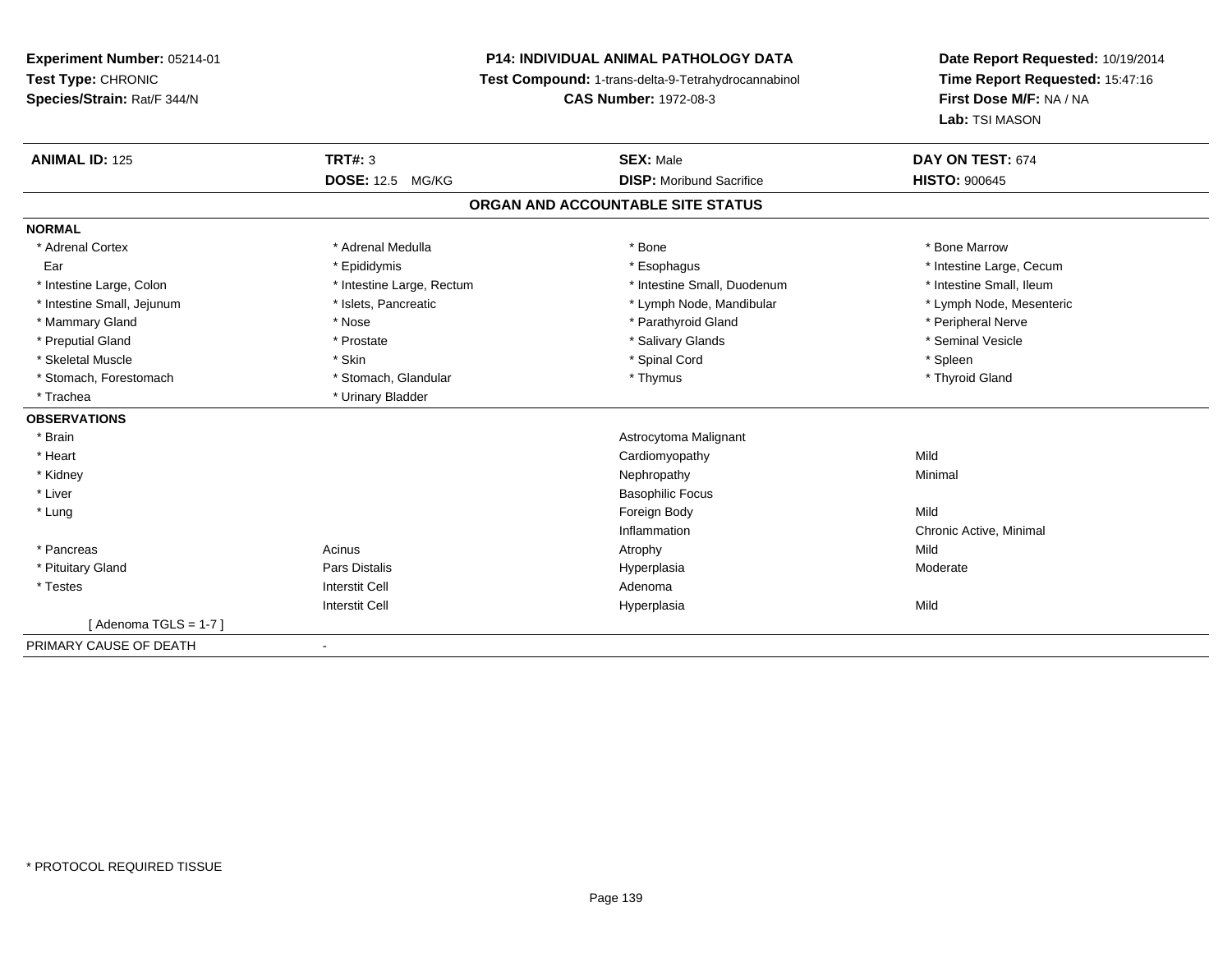| Experiment Number: 05214-01<br>Test Type: CHRONIC<br>Species/Strain: Rat/F 344/N | <b>P14: INDIVIDUAL ANIMAL PATHOLOGY DATA</b><br>Test Compound: 1-trans-delta-9-Tetrahydrocannabinol<br><b>CAS Number: 1972-08-3</b> |                                   | Date Report Requested: 10/19/2014<br>Time Report Requested: 15:47:16<br>First Dose M/F: NA / NA<br>Lab: TSI MASON |
|----------------------------------------------------------------------------------|-------------------------------------------------------------------------------------------------------------------------------------|-----------------------------------|-------------------------------------------------------------------------------------------------------------------|
| <b>ANIMAL ID: 126</b>                                                            | <b>TRT#: 3</b>                                                                                                                      | <b>SEX: Male</b>                  | DAY ON TEST: 727                                                                                                  |
|                                                                                  | DOSE: 12.5 MG/KG                                                                                                                    | <b>DISP: Terminal Sacrifice</b>   | <b>HISTO: 900646</b>                                                                                              |
|                                                                                  |                                                                                                                                     | ORGAN AND ACCOUNTABLE SITE STATUS |                                                                                                                   |
| <b>NORMAL</b>                                                                    |                                                                                                                                     |                                   |                                                                                                                   |
| * Adrenal Cortex                                                                 | * Adrenal Medulla                                                                                                                   | * Bone                            | * Bone Marrow                                                                                                     |
| * Brain                                                                          | * Epididymis                                                                                                                        | * Esophagus                       | * Intestine Large, Cecum                                                                                          |
| * Intestine Large, Colon                                                         | * Intestine Large, Rectum                                                                                                           | * Intestine Small, Duodenum       | * Intestine Small, Ileum                                                                                          |
| * Intestine Small, Jejunum                                                       | * Islets, Pancreatic                                                                                                                | * Lymph Node, Mandibular          | * Lymph Node, Mesenteric                                                                                          |
| * Parathyroid Gland                                                              | * Peripheral Nerve                                                                                                                  | * Prostate                        | * Salivary Glands                                                                                                 |
| * Seminal Vesicle                                                                | * Skeletal Muscle                                                                                                                   | * Skin                            | * Spinal Cord                                                                                                     |
| * Spleen                                                                         | * Stomach, Forestomach                                                                                                              | * Thymus                          | * Thyroid Gland                                                                                                   |
| * Trachea                                                                        | * Urinary Bladder                                                                                                                   |                                   |                                                                                                                   |
| <b>MISSING</b>                                                                   |                                                                                                                                     |                                   |                                                                                                                   |
| * Mammary Gland                                                                  |                                                                                                                                     |                                   |                                                                                                                   |
| <b>OBSERVATIONS</b>                                                              |                                                                                                                                     |                                   |                                                                                                                   |
| * Heart                                                                          |                                                                                                                                     | Cardiomyopathy                    | Mild                                                                                                              |
| * Kidney                                                                         |                                                                                                                                     | Nephropathy                       | Mild                                                                                                              |
| * Liver                                                                          |                                                                                                                                     | <b>Basophilic Focus</b>           |                                                                                                                   |
|                                                                                  |                                                                                                                                     | Clear Cell Focus                  |                                                                                                                   |
| [Clear Cell Focus TGLS = 5-6]                                                    |                                                                                                                                     |                                   |                                                                                                                   |
| * Lung                                                                           |                                                                                                                                     | <b>Infiltration Cellular</b>      | Histiocyte, Minimal                                                                                               |
| * Nose                                                                           |                                                                                                                                     | Inflammation                      | Acute, Minimal                                                                                                    |
| * Pancreas                                                                       | Acinus                                                                                                                              | Atrophy                           | Minimal                                                                                                           |
| * Pituitary Gland                                                                | <b>Pars Distalis</b>                                                                                                                | Adenoma                           |                                                                                                                   |
|                                                                                  | Pars Distalis                                                                                                                       | Cyst                              |                                                                                                                   |
| [Adenoma TGLS = $4-8$ ]                                                          |                                                                                                                                     |                                   |                                                                                                                   |
| * Preputial Gland                                                                |                                                                                                                                     | Adenoma                           |                                                                                                                   |
| * Stomach, Glandular                                                             |                                                                                                                                     | Erosion                           | Minimal                                                                                                           |
| [ Erosion TGLS = $3-5.1$ ]                                                       |                                                                                                                                     |                                   |                                                                                                                   |
| * Testes                                                                         | Bilateral, Interstit Cell                                                                                                           | Adenoma                           |                                                                                                                   |
| [ Adenoma TGLS = 1-7,2-7 ]                                                       |                                                                                                                                     |                                   |                                                                                                                   |
| PRIMARY CAUSE OF DEATH                                                           | $\blacksquare$                                                                                                                      |                                   |                                                                                                                   |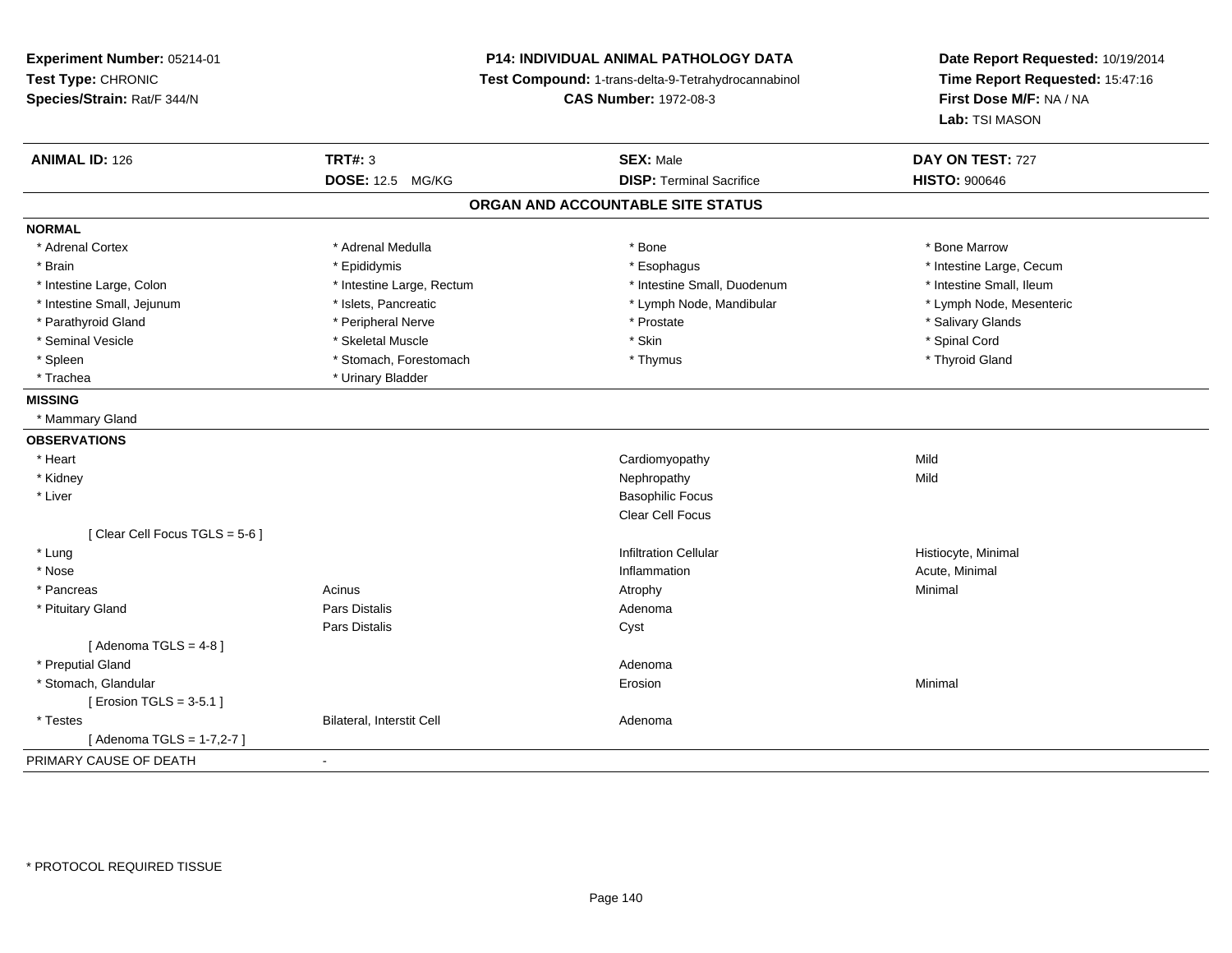# **P14: INDIVIDUAL ANIMAL PATHOLOGY DATA**

**Test Compound:** 1-trans-delta-9-Tetrahydrocannabinol

**CAS Number:** 1972-08-3

| <b>DOSE: 12.5 MG/KG</b><br><b>DISP: Terminal Sacrifice</b><br><b>HISTO: 900647</b><br>ORGAN AND ACCOUNTABLE SITE STATUS<br><b>NORMAL</b><br>* Adrenal Cortex<br>* Bone<br>* Bone Marrow<br>* Brain<br>* Epididymis<br>* Intestine Large, Cecum<br>* Intestine Large, Colon<br>* Esophagus<br>* Intestine Small, Duodenum<br>* Intestine Small, Ileum<br>* Intestine Small, Jejunum<br>* Intestine Large, Rectum<br>* Islets, Pancreatic<br>* Lymph Node, Mesenteric<br>* Nose<br>* Pancreas<br>* Parathyroid Gland<br>* Peripheral Nerve<br>* Preputial Gland<br>* Prostate<br>* Seminal Vesicle<br>* Skeletal Muscle<br>* Skin<br>* Salivary Glands<br>* Spinal Cord<br>* Spleen<br>* Stomach, Forestomach<br>* Stomach, Glandular<br>* Trachea<br>* Urinary Bladder<br>* Thymus<br><b>OBSERVATIONS</b><br>Minimal<br>* Adrenal Medulla<br>Hyperplasia |
|---------------------------------------------------------------------------------------------------------------------------------------------------------------------------------------------------------------------------------------------------------------------------------------------------------------------------------------------------------------------------------------------------------------------------------------------------------------------------------------------------------------------------------------------------------------------------------------------------------------------------------------------------------------------------------------------------------------------------------------------------------------------------------------------------------------------------------------------------------|
|                                                                                                                                                                                                                                                                                                                                                                                                                                                                                                                                                                                                                                                                                                                                                                                                                                                         |
|                                                                                                                                                                                                                                                                                                                                                                                                                                                                                                                                                                                                                                                                                                                                                                                                                                                         |
|                                                                                                                                                                                                                                                                                                                                                                                                                                                                                                                                                                                                                                                                                                                                                                                                                                                         |
|                                                                                                                                                                                                                                                                                                                                                                                                                                                                                                                                                                                                                                                                                                                                                                                                                                                         |
|                                                                                                                                                                                                                                                                                                                                                                                                                                                                                                                                                                                                                                                                                                                                                                                                                                                         |
|                                                                                                                                                                                                                                                                                                                                                                                                                                                                                                                                                                                                                                                                                                                                                                                                                                                         |
|                                                                                                                                                                                                                                                                                                                                                                                                                                                                                                                                                                                                                                                                                                                                                                                                                                                         |
|                                                                                                                                                                                                                                                                                                                                                                                                                                                                                                                                                                                                                                                                                                                                                                                                                                                         |
|                                                                                                                                                                                                                                                                                                                                                                                                                                                                                                                                                                                                                                                                                                                                                                                                                                                         |
|                                                                                                                                                                                                                                                                                                                                                                                                                                                                                                                                                                                                                                                                                                                                                                                                                                                         |
|                                                                                                                                                                                                                                                                                                                                                                                                                                                                                                                                                                                                                                                                                                                                                                                                                                                         |
|                                                                                                                                                                                                                                                                                                                                                                                                                                                                                                                                                                                                                                                                                                                                                                                                                                                         |
|                                                                                                                                                                                                                                                                                                                                                                                                                                                                                                                                                                                                                                                                                                                                                                                                                                                         |
| Mild<br>Lens<br>Cataract<br>Eye                                                                                                                                                                                                                                                                                                                                                                                                                                                                                                                                                                                                                                                                                                                                                                                                                         |
| [Cataract TGLS = $1-17$ ]                                                                                                                                                                                                                                                                                                                                                                                                                                                                                                                                                                                                                                                                                                                                                                                                                               |
| Minimal<br>* Heart<br>Cardiomyopathy                                                                                                                                                                                                                                                                                                                                                                                                                                                                                                                                                                                                                                                                                                                                                                                                                    |
| * Kidney<br>Mild<br>Nephropathy                                                                                                                                                                                                                                                                                                                                                                                                                                                                                                                                                                                                                                                                                                                                                                                                                         |
| * Liver<br><b>Basophilic Focus</b>                                                                                                                                                                                                                                                                                                                                                                                                                                                                                                                                                                                                                                                                                                                                                                                                                      |
| Clear Cell Focus                                                                                                                                                                                                                                                                                                                                                                                                                                                                                                                                                                                                                                                                                                                                                                                                                                        |
| Mixed Cell Focus                                                                                                                                                                                                                                                                                                                                                                                                                                                                                                                                                                                                                                                                                                                                                                                                                                        |
| [Basophilic Focus TGLS = 7,9-6+6.1]                                                                                                                                                                                                                                                                                                                                                                                                                                                                                                                                                                                                                                                                                                                                                                                                                     |
| [Mixed Cell Focus TGLS = $8-6.1$ ]                                                                                                                                                                                                                                                                                                                                                                                                                                                                                                                                                                                                                                                                                                                                                                                                                      |
| Foreign Body<br>Minimal<br>* Lung                                                                                                                                                                                                                                                                                                                                                                                                                                                                                                                                                                                                                                                                                                                                                                                                                       |
| Inflammation<br>Chronic Active, Minimal                                                                                                                                                                                                                                                                                                                                                                                                                                                                                                                                                                                                                                                                                                                                                                                                                 |
| * Lymph Node, Mandibular<br>Minimal<br>Hyperplasia                                                                                                                                                                                                                                                                                                                                                                                                                                                                                                                                                                                                                                                                                                                                                                                                      |
| [ Hyperplasia TGLS = 2-9 ]                                                                                                                                                                                                                                                                                                                                                                                                                                                                                                                                                                                                                                                                                                                                                                                                                              |
| * Mammary Gland<br>Minimal<br>Hyperplasia                                                                                                                                                                                                                                                                                                                                                                                                                                                                                                                                                                                                                                                                                                                                                                                                               |
| [ Hyperplasia TGLS = 3-10 ]                                                                                                                                                                                                                                                                                                                                                                                                                                                                                                                                                                                                                                                                                                                                                                                                                             |
| * Pituitary Gland<br>Pars Distalis<br>Adenoma                                                                                                                                                                                                                                                                                                                                                                                                                                                                                                                                                                                                                                                                                                                                                                                                           |
| Note: [ANGIECTASIS ] TGLs = 6-8                                                                                                                                                                                                                                                                                                                                                                                                                                                                                                                                                                                                                                                                                                                                                                                                                         |
| Bilateral, Interstit Cell<br>* Testes<br>Adenoma                                                                                                                                                                                                                                                                                                                                                                                                                                                                                                                                                                                                                                                                                                                                                                                                        |
| [Adenoma TGLS = 4-7,5-7]                                                                                                                                                                                                                                                                                                                                                                                                                                                                                                                                                                                                                                                                                                                                                                                                                                |
| C Cell<br>* Thyroid Gland<br>Minimal<br>Hyperplasia                                                                                                                                                                                                                                                                                                                                                                                                                                                                                                                                                                                                                                                                                                                                                                                                     |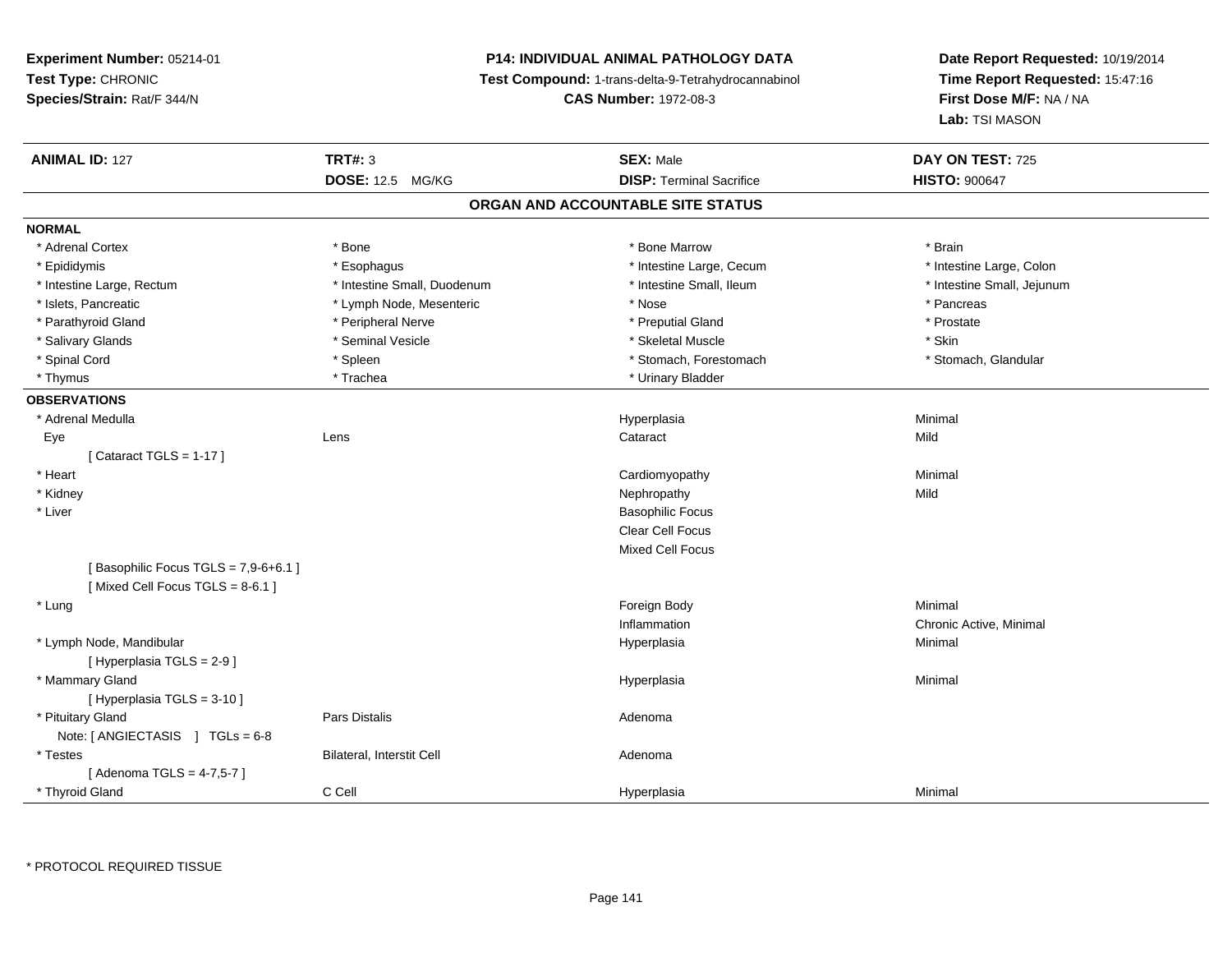| <b>Experiment Number: 05214-01</b><br><b>Test Type: CHRONIC</b><br>Species/Strain: Rat/F 344/N | <b>P14: INDIVIDUAL ANIMAL PATHOLOGY DATA</b><br>Test Compound: 1-trans-delta-9-Tetrahydrocannabinol<br><b>CAS Number: 1972-08-3</b> |                                          | Date Report Requested: 10/19/2014<br>Time Report Requested: 15:47:16<br>First Dose M/F: NA / NA<br>Lab: TSI MASON |
|------------------------------------------------------------------------------------------------|-------------------------------------------------------------------------------------------------------------------------------------|------------------------------------------|-------------------------------------------------------------------------------------------------------------------|
| <b>ANIMAL ID: 127</b>                                                                          | TRT#: 3                                                                                                                             | <b>SEX: Male</b>                         | <b>DAY ON TEST: 725</b>                                                                                           |
|                                                                                                | <b>DOSE:</b> 12.5 MG/KG                                                                                                             | <b>DISP: Terminal Sacrifice</b>          | <b>HISTO: 900647</b>                                                                                              |
|                                                                                                |                                                                                                                                     | <b>ORGAN AND ACCOUNTABLE SITE STATUS</b> |                                                                                                                   |
| PRIMARY CAUSE OF DEATH                                                                         |                                                                                                                                     |                                          |                                                                                                                   |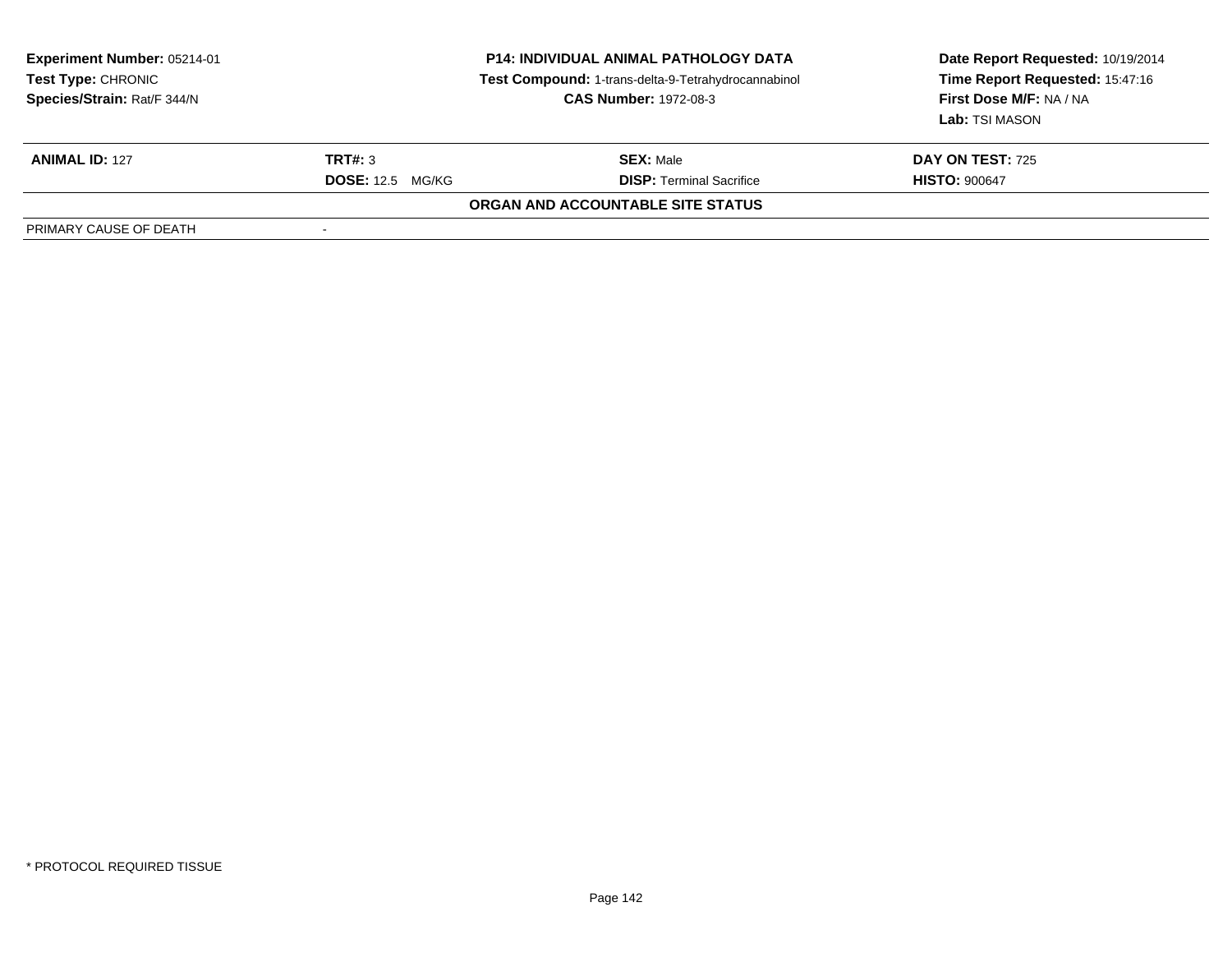**Experiment Number:** 05214-01**Test Type:** CHRONIC **Species/Strain:** Rat/F 344/N**P14: INDIVIDUAL ANIMAL PATHOLOGY DATA Test Compound:** 1-trans-delta-9-Tetrahydrocannabinol **CAS Number:** 1972-08-3**Date Report Requested:** 10/19/2014**Time Report Requested:** 15:47:16**First Dose M/F:** NA / NA**Lab:** TSI MASON**ANIMAL ID:** 128**TRT#:** 3 **SEX:** Male **DAY ON TEST:** 726 **DOSE:** 12.5 MG/KG**DISP:** Terminal Sacrifice **HISTO:**  $900648$ **ORGAN AND ACCOUNTABLE SITE STATUSNORMAL**\* Adrenal Cortex \* Adrenal Cortex \* \* Adrenal Cortex \* Brain \* Bone \* \* Bone Marrow \* Bone Marrow \* \* Brain \* Brain \* Brain \* Brain \* Brain \* Brain \* Brain \* Brain \* Brain \* Brain \* Brain \* Brain \* Brain \* Brain \* Brain \* Brain \* Brain \* B \* Intestine Large, Colon \* Epididymis \* Esophagus \* Esophagus \* Esophagus \* 11testine Large, Cecum \* Intestine Large, Rectum \* Thestine Small, Duodenum \* Number of the small, Ileum \* Intestine Small, Jejunum \* Intestine Small, Jejunum \* Islets, Pancreatic \* The mannery Gland \* Lymph Node, Mandibular \* Lymph Node, Mesenteric \* Mammary Gland \* Preputial Gland \* Nose \* Pancreas \* Peripheral Nerve \* Preputial Gland \* Prostate \* \* Salivary Glands \* \* Salivary Glands \* \* Seminal Vesicle \* \* \* Seminal Yestrich \* \* Skin \* \* Skin \* Stomach. Glandular \* Spinal Cord \* Spinal Cord \* Spinal Cord \* Stomach, Forestomach \* Stomach, Forestomach \* Stomach, Forestomach \* Thymus \* Thyroid Gland \* Trachea \* Urinary Bladder \* **MISSING** \* Parathyroid Gland**OBSERVATIONS** \* Adrenal Medullaa and the control of the control of the control of the Hyperplasia and the control of the control of the control of the control of the control of the control of the control of the control of the control of the control of t Eyee and the contract of the contract of the contract of the contract of the contract of the contract of the contract of the contract of the contract of the contract of the contract of the contract of the contract of the cont  $[$  Cataract TGLS = 5-17  $]$  \* Heart Cardiomyopathy Minimal \* Kidneyy the controller of the controller of the controller of the controller of the controller of the controller of the controller of the controller of the controller of the controller of the controller of the controller of the \* Liver Basophilic Focus Clear Cell FocusHyperplasiaa Mild  $[$  Clear Cell Focus TGLS = 6-6  $]$ [ Hyperplasia TGLS = 7-6 ] \* Lung Inflammation Chronic Active, Moderate  $[ Inflammation TGLS = 2-2,2.1,3]$  \* Pituitary Gland Pars Distalis Angiectasis Moderate Pars Distalis Hyperplasiaa Mild [ Angiectasis TGLS = 3-8 ] \* Skeletal Musclee and the state of the state of the state of the Middle State of the Middle State of the Middle State of the Middle State of the State of the State of the State of the State of the State of the State of the State of the St \* TestesBilateral, Interstit Cell **Adenoma** Adenoma [ Adenoma TGLS = 1-7,4-7 ]

PRIMARY CAUSE OF DEATH-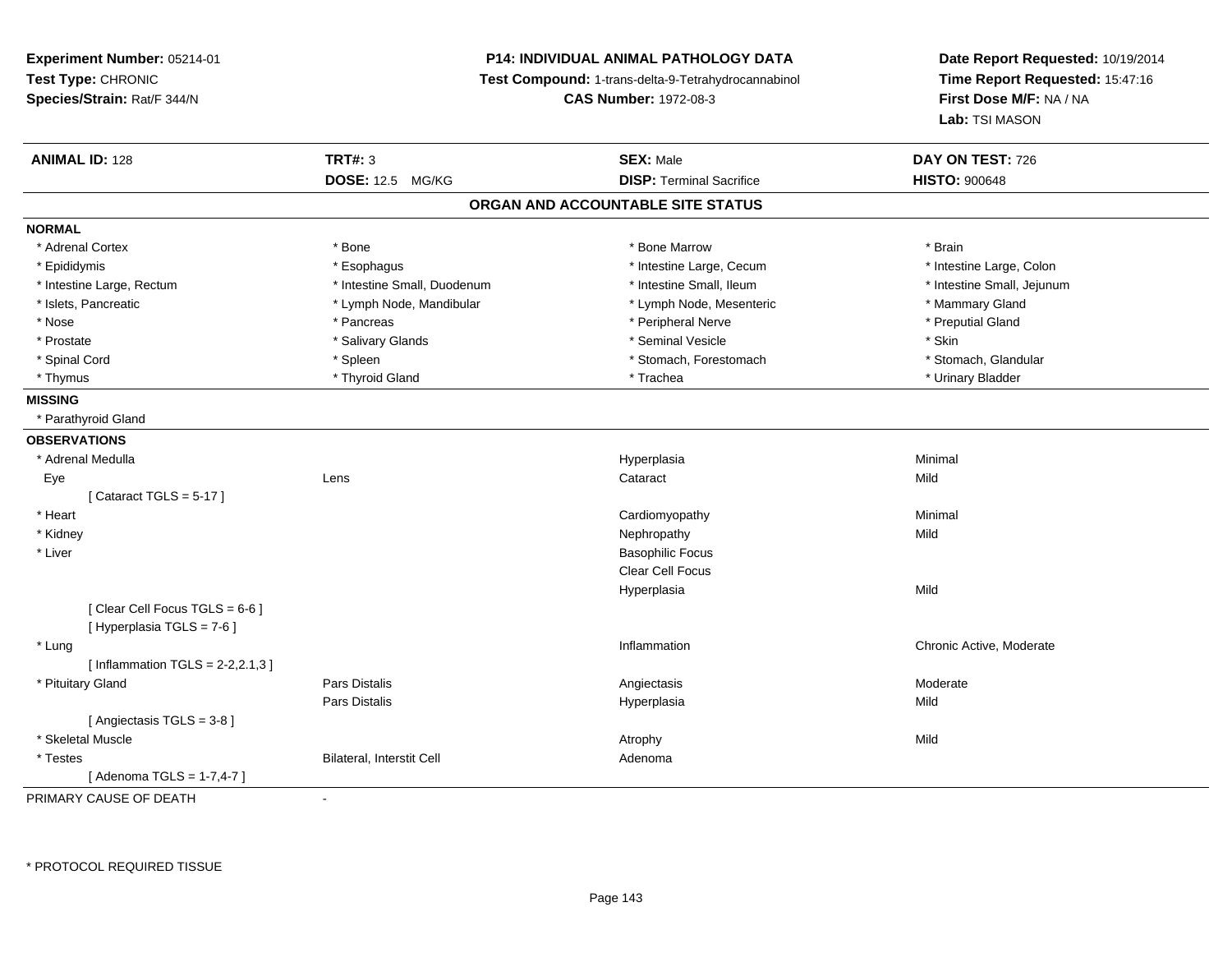| Experiment Number: 05214-01<br><b>Test Type: CHRONIC</b><br>Species/Strain: Rat/F 344/N |                                    | P14: INDIVIDUAL ANIMAL PATHOLOGY DATA<br>Test Compound: 1-trans-delta-9-Tetrahydrocannabinol<br><b>CAS Number: 1972-08-3</b> | Date Report Requested: 10/19/2014<br>Time Report Requested: 15:47:16<br>First Dose M/F: NA / NA<br>Lab: TSI MASON |  |  |  |  |
|-----------------------------------------------------------------------------------------|------------------------------------|------------------------------------------------------------------------------------------------------------------------------|-------------------------------------------------------------------------------------------------------------------|--|--|--|--|
| <b>ANIMAL ID: 128</b>                                                                   | TRT#: 3<br><b>DOSE:</b> 12.5 MG/KG | <b>SEX: Male</b><br><b>DISP: Terminal Sacrifice</b>                                                                          | <b>DAY ON TEST: 726</b><br><b>HISTO: 900648</b>                                                                   |  |  |  |  |
| ORGAN AND ACCOUNTABLE SITE STATUS                                                       |                                    |                                                                                                                              |                                                                                                                   |  |  |  |  |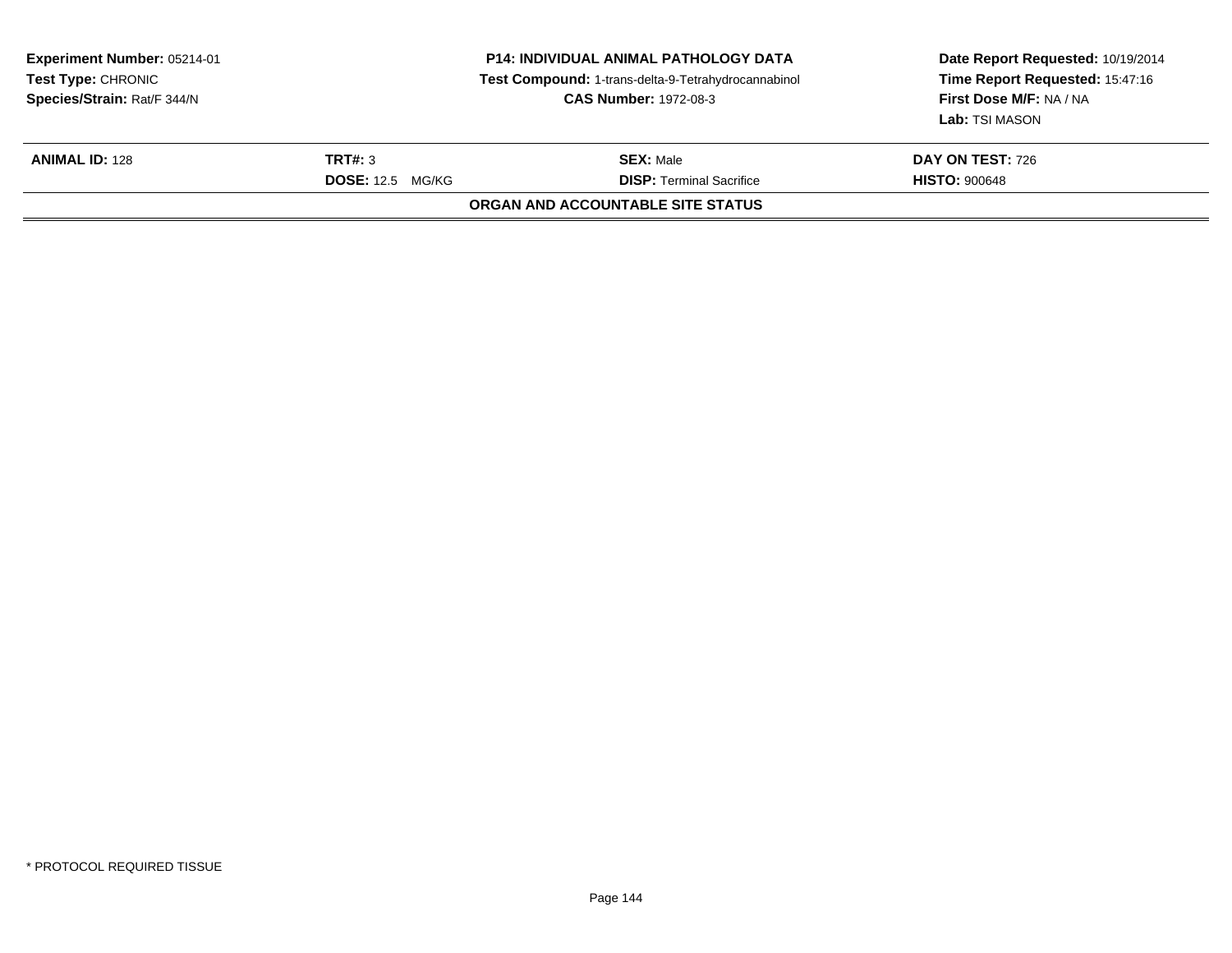**Experiment Number:** 05214-01**Test Type:** CHRONIC **Species/Strain:** Rat/F 344/N**P14: INDIVIDUAL ANIMAL PATHOLOGY DATA Test Compound:** 1-trans-delta-9-Tetrahydrocannabinol **CAS Number:** 1972-08-3**Date Report Requested:** 10/19/2014**Time Report Requested:** 15:47:16**First Dose M/F:** NA / NA**Lab:** TSI MASON**ANIMAL ID:** 129**SEX:** Male **DAY ON TEST:** 627 **DOSE:** 12.5 MG/KG **DISP:** Moribund Sacrifice **HISTO:** <sup>900649</sup> **ORGAN AND ACCOUNTABLE SITE STATUSNORMAL**\* Adrenal Cortex \* Adrenal Cortex \* \* Adrenal Cortex \* Brain \* Bone \* \* Bone Marrow \* Bone Marrow \* \* Brain \* Brain \* Brain \* Brain \* Brain \* Brain \* Brain \* Brain \* Brain \* Brain \* Brain \* Brain \* Brain \* Brain \* Brain \* Brain \* Brain \* B \* Intestine Large, Colon \* Epididymis \* Intestine Large, Cecum \* Esophagus \* Intestine Large, Cecum \* Intestine Large, Cecum \* Intestine Large, Rectum \* Thestine Small, Duodenum \* Number of the small, Ileum \* Intestine Small, Jejunum \* Intestine Small, Jejunum \* Islets, Pancreatic \* The mannery Gland \* Lymph Node, Mandibular \* Lymph Node, Mesenteric \* Mammary Gland \* Nose \* \* Peripheral Nerve \* \* Peripheral Nerve \* \* Preputial Gland \* \* Preputial Gland \* \* Prostate \* \* Prostate \* \* Salivary Glands \* Seminal Vesicle \* Skeletal Muscle \* Skin\* Trachea \* Spinal Cord \* \* \* Thymus \* \* Thymus \* \* \* Thymus \* \* Thyroid Gland \* \* Thyroid Gland \* \* Trachea \* Urinary Bladder**MISSING** \* Parathyroid Gland**OBSERVATIONS** \* Adrenal Medulla Pheochromocytoma Benign Eyee and the setting of the setting of the setting of the setting of the setting  $\mathsf{A}$ trophy  $\mathsf{A}$  Mild Lenss and the contract contract contract contract of the contract of the contract contract contract contract control  $\mathsf{Mild}$ **Mild**  \* Heart Cardiomyopathyy Mild Moderate \* Kidneyy the controller that the controller temperature of  $\lambda$  . Nephropathy the controller temperature  $\lambda$  Moderate e Diffuse, Moderate \* Liver Fatty Change \* Lungg and the state of the state of the state of the state of the state of the state of the state of the state of the state of the state of the state of the state of the state of the state of the state of the state of the stat Inflammation Chronic Active, Mild **Mesentery** y the contract of the contract of the contract of the contract of the contract of the contract of the contract of the contract of the contract of the contract of the contract of the contract of the contract of the contract  $[$  Necrosis TGLS = 3-17  $]$  \* Pancreass the contract of the contract of the contract of the contract of the contract of the contract of the contract of the contract of the contract of the contract of the contract of the contract of the contract of the contract \* Pituitary Glandd and the set of Pars Distalis and the Second Adenomal Adenomal Second Second Pars Distallis  $[$  Adenoma TGLS = 4-8  $]$  \* Spleenn and the control of the control of the control of the control of the control of the control of the control of the control of the control of the control of the control of the control of the control of the control of the co [ Pigmentation TGLS = 1-3 ] \* Stomach, Forestomach Hyperplasia Squamous, Diffuse, Moderate Ulcerr **Mild** Note: TGL #6: LYMPH NODE AND SECTION OF NORMAL FORESTOMACH

 $[$  Ulcer TGLS = 2-5.1,7-5.4  $]$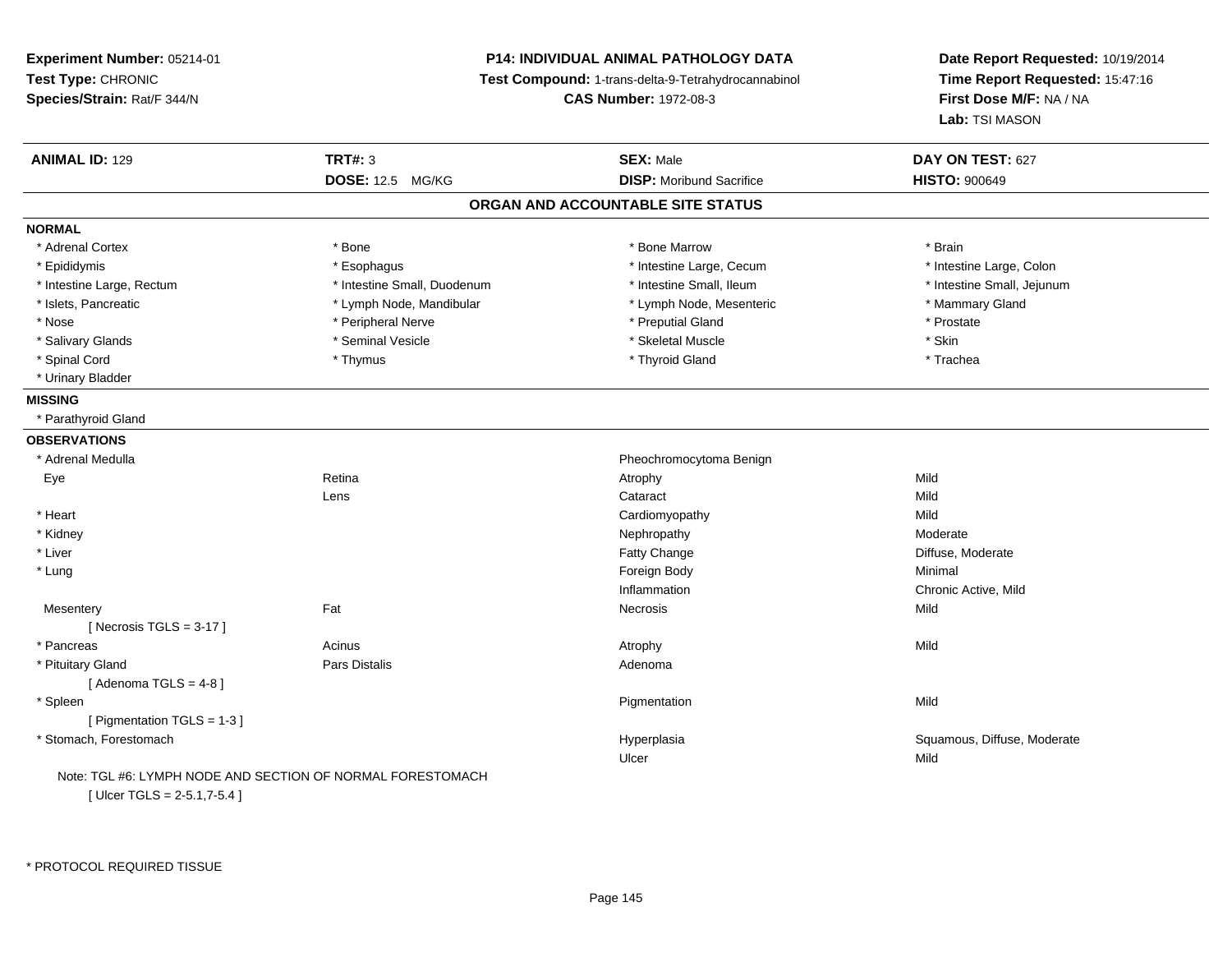| Experiment Number: 05214-01<br>Test Type: CHRONIC<br>Species/Strain: Rat/F 344/N |                         | <b>P14: INDIVIDUAL ANIMAL PATHOLOGY DATA</b><br>Test Compound: 1-trans-delta-9-Tetrahydrocannabinol<br><b>CAS Number: 1972-08-3</b> | Date Report Requested: 10/19/2014<br>Time Report Requested: 15:47:16<br>First Dose M/F: NA / NA<br>Lab: TSI MASON |  |
|----------------------------------------------------------------------------------|-------------------------|-------------------------------------------------------------------------------------------------------------------------------------|-------------------------------------------------------------------------------------------------------------------|--|
| <b>ANIMAL ID: 129</b>                                                            | TRT#: 3                 | <b>SEX: Male</b>                                                                                                                    | DAY ON TEST: 627                                                                                                  |  |
|                                                                                  | <b>DOSE: 12.5 MG/KG</b> | <b>DISP:</b> Moribund Sacrifice                                                                                                     | <b>HISTO: 900649</b>                                                                                              |  |
|                                                                                  |                         | ORGAN AND ACCOUNTABLE SITE STATUS                                                                                                   |                                                                                                                   |  |
| * Stomach, Glandular                                                             |                         | Erosion                                                                                                                             | Mild                                                                                                              |  |
| [ Erosion TGLS = $5-5.2$ ]                                                       |                         |                                                                                                                                     |                                                                                                                   |  |
| * Testes                                                                         | <b>Interstit Cell</b>   | Adenoma                                                                                                                             |                                                                                                                   |  |
|                                                                                  | <b>Interstit Cell</b>   | Hyperplasia                                                                                                                         | Minimal                                                                                                           |  |
| [Adenoma TGLS = $8-7$ ]                                                          |                         |                                                                                                                                     |                                                                                                                   |  |
| PRIMARY CAUSE OF DEATH                                                           |                         |                                                                                                                                     |                                                                                                                   |  |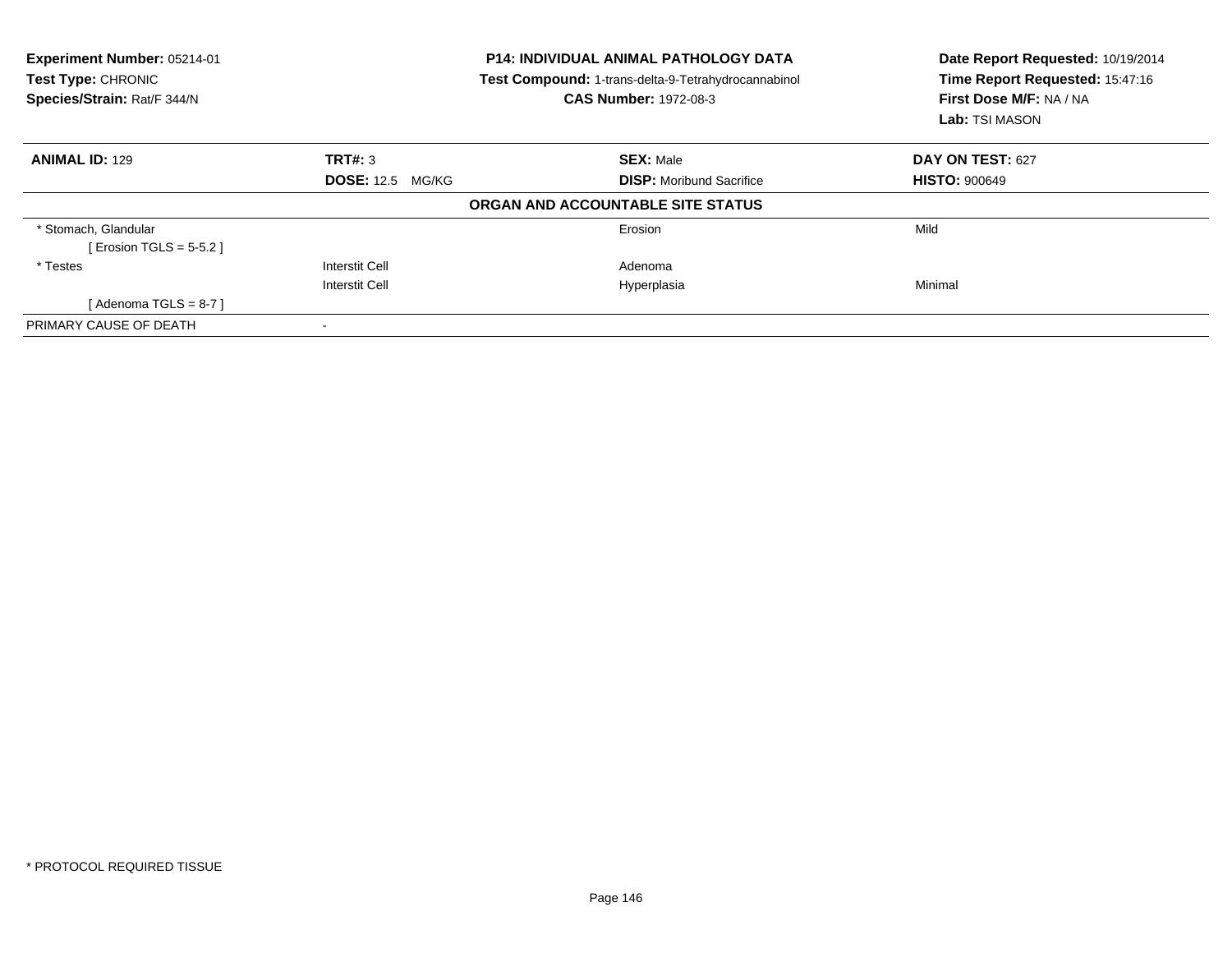**Experiment Number:** 05214-01**Test Type:** CHRONIC **Species/Strain:** Rat/F 344/N**P14: INDIVIDUAL ANIMAL PATHOLOGY DATA Test Compound:** 1-trans-delta-9-Tetrahydrocannabinol **CAS Number:** 1972-08-3**Date Report Requested:** 10/19/2014**Time Report Requested:** 15:47:16**First Dose M/F:** NA / NA**Lab:** TSI MASON**ANIMAL ID:** 130**C TRT#:** 3 **SEX:** Male **DAY ON TEST:** 725 **DOSE:** 12.5 MG/KG **DISP:** Terminal Sacrifice **HISTO:** <sup>900650</sup> **ORGAN AND ACCOUNTABLE SITE STATUSNORMAL**\* Adrenal Cortex \* Adrenal Medulla \* Adrenal Medulla \* Bone \* Bone \* Bone \* Bone \* Bone Marrow \* Brain \* \* Esophagus \* \* Esophagus \* \* Esophagus \* \* Esophagus \* \* Esophagus \* Heart \* Heart \* Heart \* Heart \* Intestine Large, Cecum \* Intestine Large, Colon \* Intestine Large, Rectum \* Intestine Small, Duodenum \* Intestine Small, Ileum \* \* Thestine Small, Jejunum \* \* Sets, Pancreatic \* \* Thestine Small, Nejunum \* Lymph Node, Mandibular \* Lymph Node, Mesenteric \* The matter of the Mammary Gland \* Mammary Gland \* Parathyroid Gland \* Peripheral Nerve \* Salivary Glands \* Pituitary Gland \* \* Then the state \* Preputial Gland \* Prosection \* Prostate \* \* Salivary Glands \* Salivary Glands \* Salivary Glands \* Salivary Glands \* Salivary Glands \* Salivary Glands \* Salivary Glands \* Salivary Glan \* Seminal Vesicle \* \* Spinal Cord \* Skeletal Muscle \* \* Skin \* \* Skin \* \* Spinal Vesicle \* Spinal Cord \* Spinal Cord \* Spleen \* Stomach, Forestomach \* Stomach \* Stomach, Glandular \* Thymus \* Thymus \* Thyroid Gland \* Trachea \* Trachea \* Trachea \* Trachea \* Urinary Bladder **OBSERVATIONS** \* Kidneyy the control of the control of the control of the control of the control of the control of the control of the control of the control of the control of the control of the control of the control of the control of the contro \* Liver Basophilic Focus Clear Cell Focus \* Lungg and the state of the state of the state of the state of the state of the state of the state of the state of the state of the state of the state of the state of the state of the state of the state of the state of the stat Hemorrhagee Moderate Inflammation Chronic Active, Minimal [ Hemorrhage TGLS = 3-2+3 ] \* Nosee the contraction of the contraction of the contraction of the contraction of the contraction of the contraction  $\mathsf{Acute},\mathsf{Mild}$  \* Pancreass and the contract of the Acinus and Acinus and Acinus and Acinus Atrophy and Acinus and Mild \* TestesBilateral, Interstit Cell **Adenoma** Adenoma [ Adenoma TGLS = 1,2-7+7.1 ]PRIMARY CAUSE OF DEATH-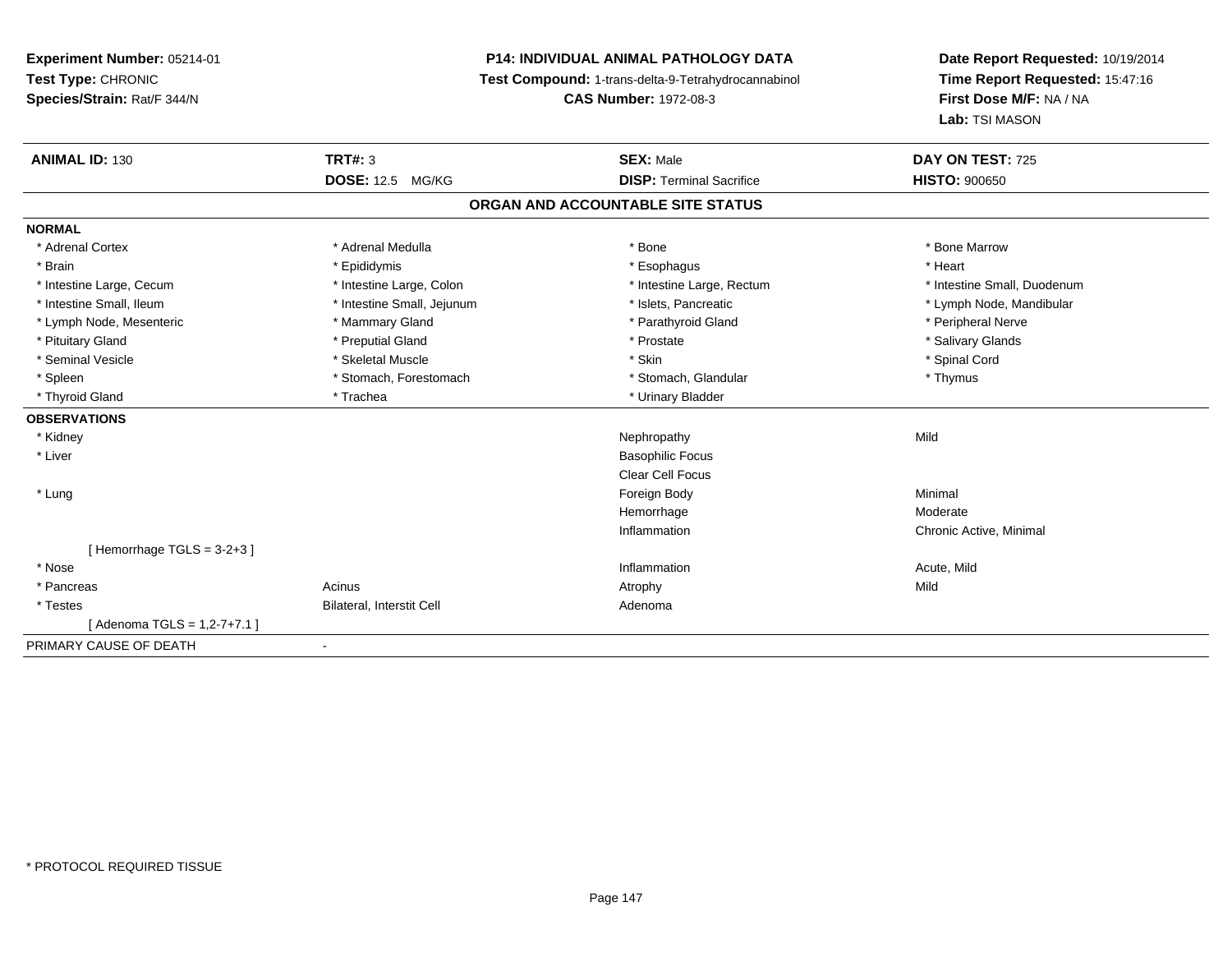# **P14: INDIVIDUAL ANIMAL PATHOLOGY DATA**

**Test Compound:** 1-trans-delta-9-Tetrahydrocannabinol

**CAS Number:** 1972-08-3

| <b>ANIMAL ID: 131</b>                                 | <b>TRT#: 3</b>            | <b>SEX: Male</b>                  | DAY ON TEST: 637         |  |
|-------------------------------------------------------|---------------------------|-----------------------------------|--------------------------|--|
|                                                       | DOSE: 12.5 MG/KG          | <b>DISP:</b> Moribund Sacrifice   | <b>HISTO: 900651</b>     |  |
|                                                       |                           | ORGAN AND ACCOUNTABLE SITE STATUS |                          |  |
| <b>NORMAL</b>                                         |                           |                                   |                          |  |
| * Adrenal Cortex                                      | * Adrenal Medulla         | * Bone                            | * Bone Marrow            |  |
| * Brain                                               | * Epididymis              | * Esophagus                       | * Intestine Large, Cecum |  |
| * Intestine Large, Colon                              | * Intestine Large, Rectum | * Intestine Small, Duodenum       | * Intestine Small, Ileum |  |
| * Intestine Small, Jejunum                            | * Islets, Pancreatic      | * Liver                           | * Lymph Node, Mandibular |  |
| * Lymph Node, Mesenteric                              | * Mammary Gland           | * Nose                            | * Parathyroid Gland      |  |
| * Peripheral Nerve                                    | * Preputial Gland         | * Prostate                        | * Salivary Glands        |  |
| * Skeletal Muscle                                     | * Skin                    | * Spinal Cord                     | * Spleen                 |  |
| * Stomach, Forestomach                                | * Stomach, Glandular      | * Thymus                          | * Thyroid Gland          |  |
| * Trachea                                             | * Urinary Bladder         |                                   |                          |  |
| <b>OBSERVATIONS</b>                                   |                           |                                   |                          |  |
| * Heart                                               |                           | Cardiomyopathy                    | Mild                     |  |
| * Kidney                                              |                           | Nephropathy                       | Mild                     |  |
| * Liver                                               |                           |                                   |                          |  |
| Note: TGL #2: LIVER APPEARS NORMAL AND RED, NOT PALE. |                           |                                   |                          |  |
| * Lung                                                |                           | Hemorrhage                        | Mild                     |  |
|                                                       |                           | Inflammation                      | Chronic Active, Minimal  |  |
| * Pancreas                                            | Acinus                    | Atrophy                           | Minimal                  |  |
| * Pituitary Gland                                     | <b>Pars Distalis</b>      | Adenoma                           |                          |  |
| * Seminal Vesicle                                     |                           | Atrophy                           | Minimal                  |  |
| [Atrophy TGLS = $1-14$ ]                              |                           |                                   |                          |  |
| * Testes                                              | <b>Interstit Cell</b>     | Adenoma                           |                          |  |
|                                                       | <b>Interstit Cell</b>     | Hyperplasia                       | Minimal                  |  |
| [Adenoma TGLS = 3-7]                                  |                           |                                   |                          |  |
| PRIMARY CAUSE OF DEATH                                |                           |                                   |                          |  |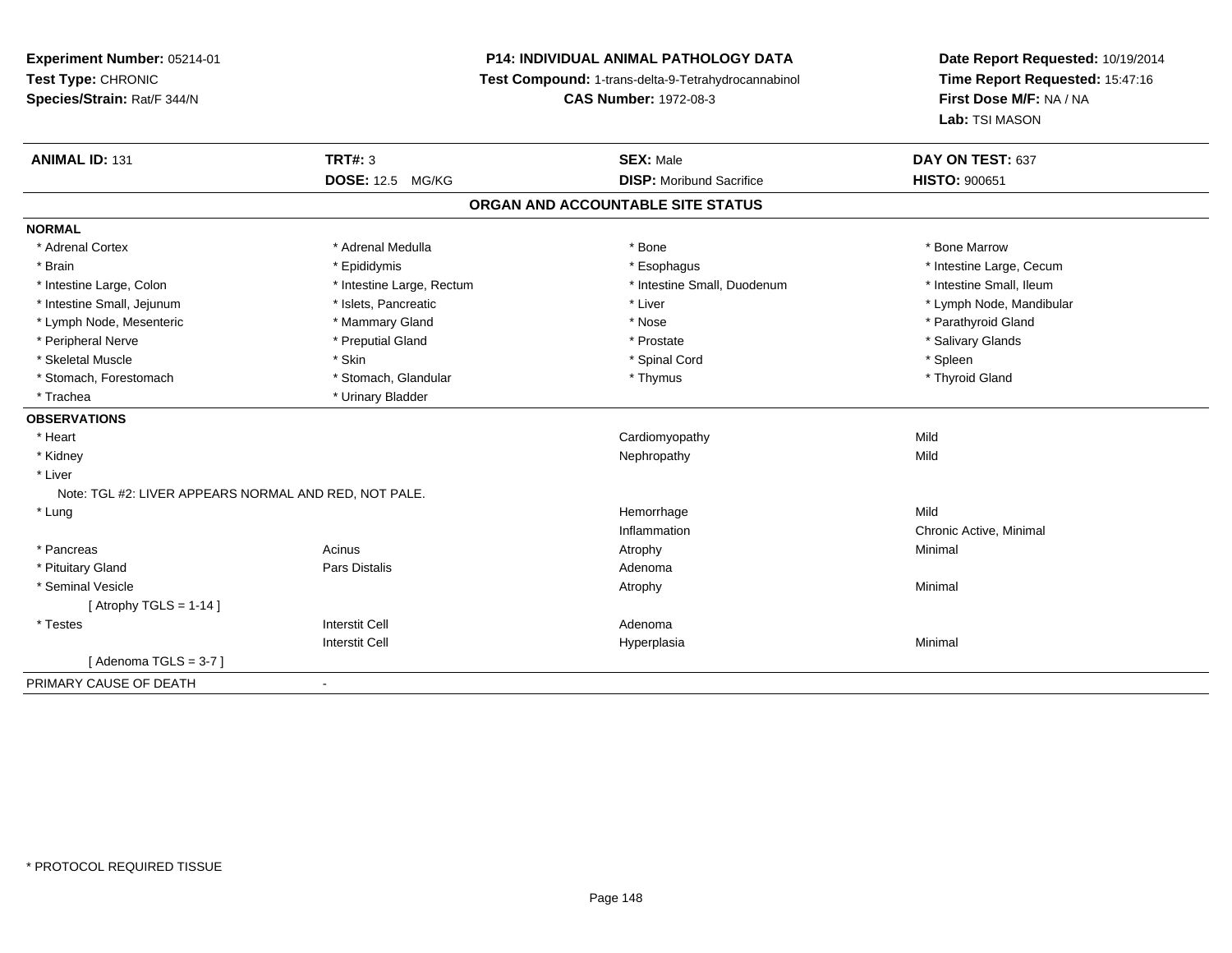# **P14: INDIVIDUAL ANIMAL PATHOLOGY DATA**

**Test Compound:** 1-trans-delta-9-Tetrahydrocannabinol

**CAS Number:** 1972-08-3

| <b>ANIMAL ID: 132</b>                               | <b>TRT#: 3</b>              | <b>SEX: Male</b>                | DAY ON TEST: 725           |  |  |  |
|-----------------------------------------------------|-----------------------------|---------------------------------|----------------------------|--|--|--|
|                                                     | <b>DOSE: 12.5 MG/KG</b>     | <b>DISP: Terminal Sacrifice</b> | <b>HISTO: 900652</b>       |  |  |  |
| ORGAN AND ACCOUNTABLE SITE STATUS                   |                             |                                 |                            |  |  |  |
| <b>NORMAL</b>                                       |                             |                                 |                            |  |  |  |
| * Adrenal Cortex                                    | * Adrenal Medulla           | * Bone                          | * Bone Marrow              |  |  |  |
| * Epididymis                                        | * Esophagus                 | * Intestine Large, Cecum        | * Intestine Large, Colon   |  |  |  |
| * Intestine Large, Rectum                           | * Intestine Small, Duodenum | * Intestine Small, Ileum        | * Intestine Small, Jejunum |  |  |  |
| * Islets, Pancreatic                                | * Mammary Gland             | * Nose                          | * Parathyroid Gland        |  |  |  |
| * Peripheral Nerve                                  | * Pituitary Gland           | * Preputial Gland               | * Prostate                 |  |  |  |
| * Salivary Glands                                   | * Seminal Vesicle           | * Skeletal Muscle               | * Skin                     |  |  |  |
| * Spinal Cord                                       | * Stomach, Forestomach      | * Stomach, Glandular            | * Trachea                  |  |  |  |
| * Urinary Bladder                                   |                             |                                 |                            |  |  |  |
| <b>OBSERVATIONS</b>                                 |                             |                                 |                            |  |  |  |
| * Brain                                             | Hippocampus, Neuron         | <b>Necrosis</b>                 | Moderate                   |  |  |  |
| Eye                                                 | Lens                        | Cataract                        | Mild                       |  |  |  |
| [Cataract TGLS = $1-17$ ]                           |                             |                                 |                            |  |  |  |
| * Heart                                             |                             | Cardiomyopathy                  | Mild                       |  |  |  |
|                                                     |                             | Leukemia Mononuclear            |                            |  |  |  |
| * Kidney                                            |                             | Leukemia Mononuclear            |                            |  |  |  |
|                                                     |                             | Nephropathy                     | Mild                       |  |  |  |
| * Liver                                             |                             | Leukemia Mononuclear            |                            |  |  |  |
| [ Leukemia Mononuclear TGLS = 6-6 ]                 |                             |                                 |                            |  |  |  |
| * Lung                                              |                             | Foreign Body                    | Minimal                    |  |  |  |
|                                                     |                             | Inflammation                    | Chronic Active, Mild       |  |  |  |
|                                                     |                             | Leukemia Mononuclear            |                            |  |  |  |
| [ Leukemia Mononuclear TGLS = 7-2+3 ]               |                             |                                 |                            |  |  |  |
| Lymph Node                                          | Mediastinal                 | Leukemia Mononuclear            |                            |  |  |  |
| * Lymph Node, Mandibular                            |                             | Leukemia Mononuclear            |                            |  |  |  |
| * Lymph Node, Mesenteric                            |                             | Leukemia Mononuclear            |                            |  |  |  |
| * Pancreas                                          | Acinus                      | Atrophy                         | Mild                       |  |  |  |
| * Spleen                                            |                             | Leukemia Mononuclear            |                            |  |  |  |
| [ Leukemia Mononuclear TGLS = $4,5-3.01+3.11+3.2$ ] |                             |                                 |                            |  |  |  |
| * Testes                                            | Bilateral, Interstit Cell   | Adenoma                         |                            |  |  |  |
| [Adenoma TGLS = 2-7,3-7]                            |                             |                                 |                            |  |  |  |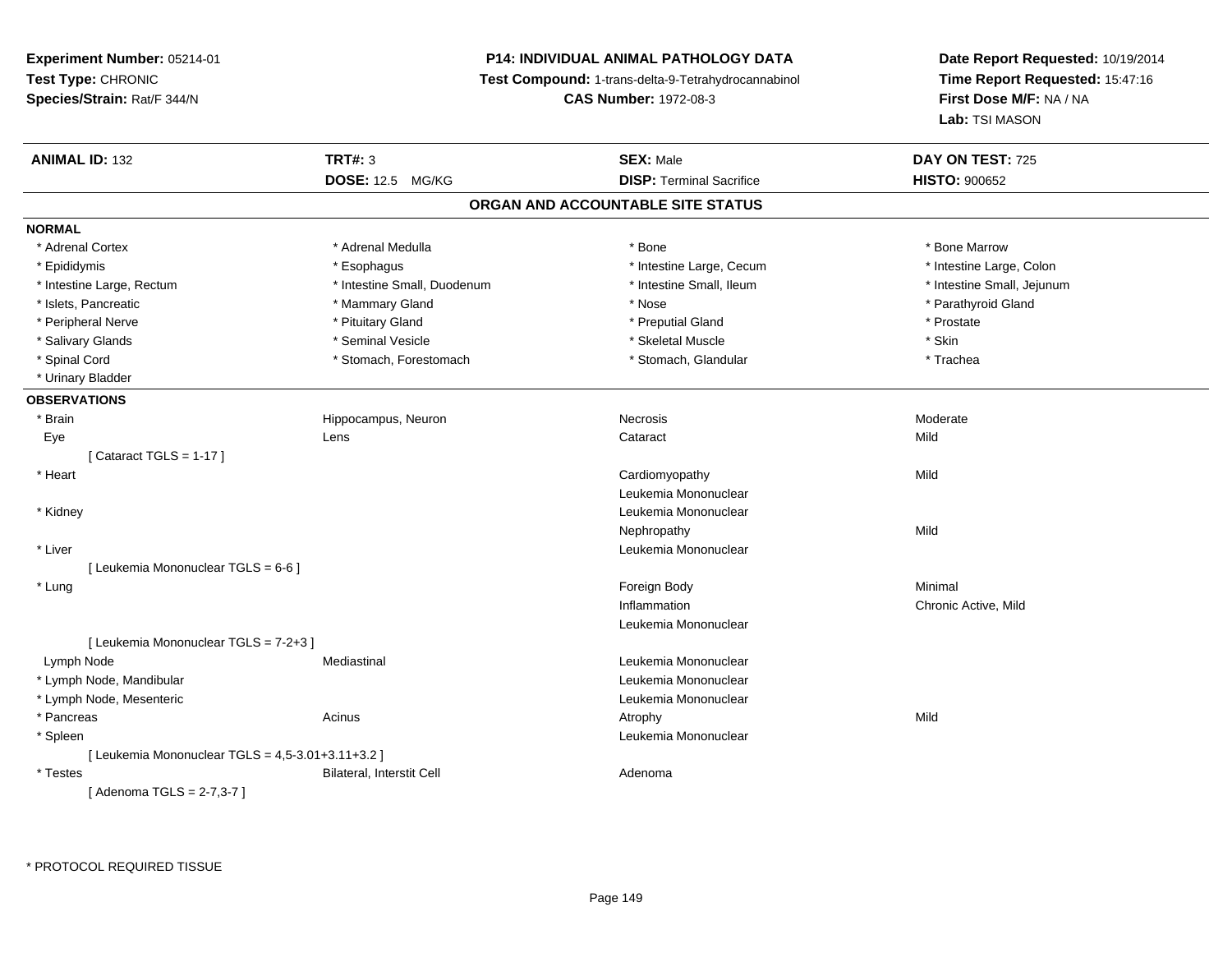| <b>Experiment Number: 05214-01</b><br>Test Type: CHRONIC<br>Species/Strain: Rat/F 344/N | <b>P14: INDIVIDUAL ANIMAL PATHOLOGY DATA</b><br>Test Compound: 1-trans-delta-9-Tetrahydrocannabinol<br><b>CAS Number: 1972-08-3</b> |                                   | Date Report Requested: 10/19/2014<br>Time Report Requested: 15:47:16<br>First Dose M/F: NA / NA<br>Lab: TSI MASON |  |
|-----------------------------------------------------------------------------------------|-------------------------------------------------------------------------------------------------------------------------------------|-----------------------------------|-------------------------------------------------------------------------------------------------------------------|--|
| <b>ANIMAL ID: 132</b>                                                                   | TRT#: 3                                                                                                                             | <b>SEX: Male</b>                  | <b>DAY ON TEST: 725</b>                                                                                           |  |
|                                                                                         | <b>DOSE: 12.5 MG/KG</b>                                                                                                             | <b>DISP: Terminal Sacrifice</b>   | <b>HISTO: 900652</b>                                                                                              |  |
|                                                                                         |                                                                                                                                     | ORGAN AND ACCOUNTABLE SITE STATUS |                                                                                                                   |  |
| * Thymus                                                                                |                                                                                                                                     | Leukemia Mononuclear              |                                                                                                                   |  |
| * Thyroid Gland                                                                         | C Cell                                                                                                                              | Adenoma                           |                                                                                                                   |  |
| PRIMARY CAUSE OF DEATH                                                                  |                                                                                                                                     |                                   |                                                                                                                   |  |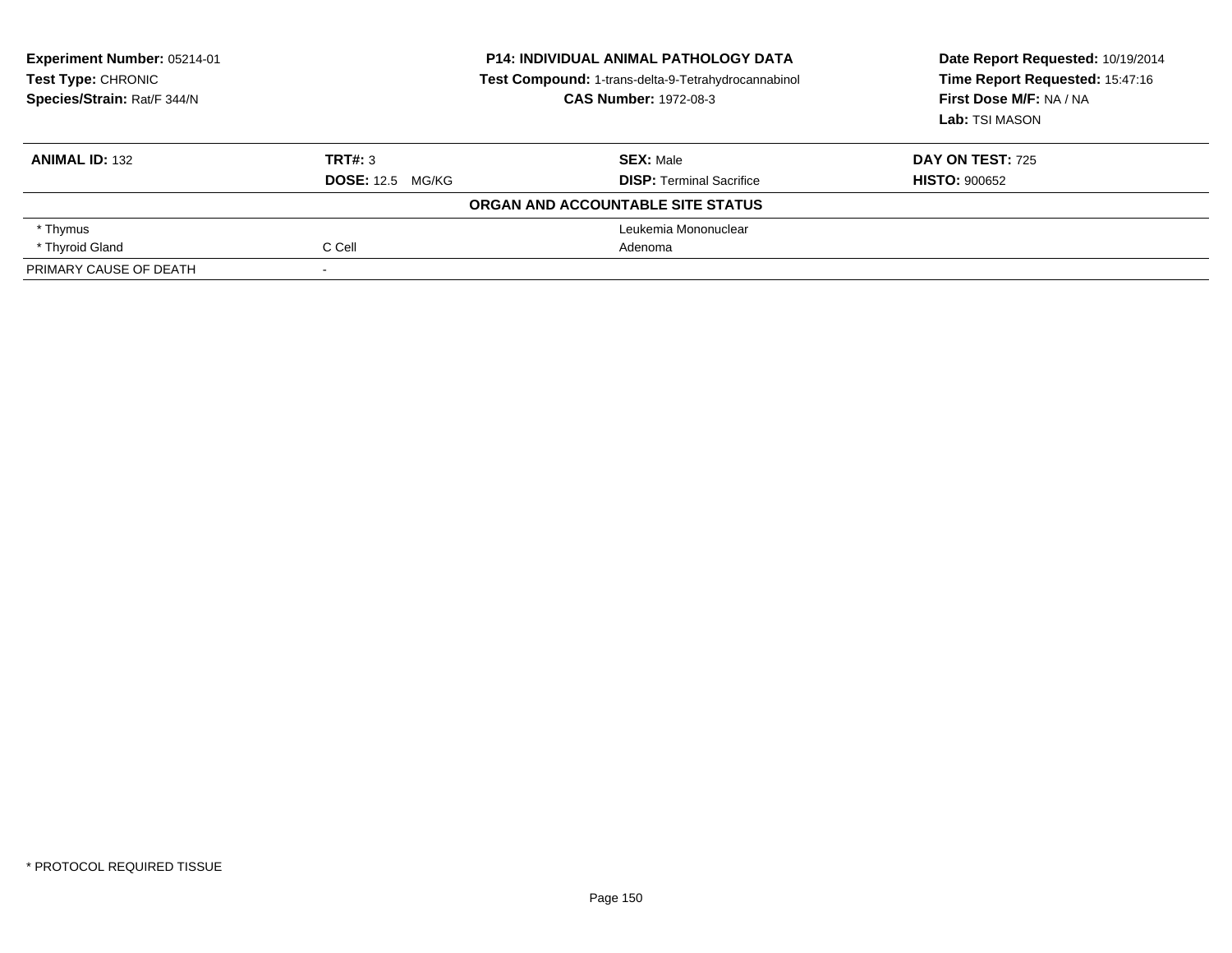# **P14: INDIVIDUAL ANIMAL PATHOLOGY DATA**

**Test Compound:** 1-trans-delta-9-Tetrahydrocannabinol

**CAS Number:** 1972-08-3

| <b>ANIMAL ID: 133</b>             | TRT#: 3                    | <b>SEX: Male</b>                  | DAY ON TEST: 449         |
|-----------------------------------|----------------------------|-----------------------------------|--------------------------|
|                                   | <b>DOSE: 12.5</b><br>MG/KG | <b>DISP:</b> Scheduled Sacrifice  | <b>HISTO: 900653</b>     |
|                                   |                            | ORGAN AND ACCOUNTABLE SITE STATUS |                          |
| <b>NORMAL</b>                     |                            |                                   |                          |
| * Adrenal Cortex                  | * Adrenal Medulla          | * Bone                            | * Bone Marrow            |
| * Brain                           | * Epididymis               | * Esophagus                       | * Intestine Large, Cecum |
| * Intestine Large, Colon          | * Intestine Large, Rectum  | * Intestine Small, Duodenum       | * Intestine Small, Ileum |
| * Intestine Small, Jejunum        | * Islets, Pancreatic       | * Lymph Node, Mandibular          | * Lymph Node, Mesenteric |
| * Mammary Gland                   | * Nose                     | * Parathyroid Gland               | * Peripheral Nerve       |
| * Preputial Gland                 | * Prostate                 | * Salivary Glands                 | * Seminal Vesicle        |
| * Skeletal Muscle                 | * Skin                     | * Spinal Cord                     | * Spleen                 |
| * Stomach, Forestomach            | * Stomach, Glandular       | * Thymus                          | * Thyroid Gland          |
| * Trachea                         | * Urinary Bladder          |                                   |                          |
| <b>OBSERVATIONS</b>               |                            |                                   |                          |
| * Heart                           |                            | Cardiomyopathy                    | Minimal                  |
| * Kidney                          |                            | Nephropathy                       | Minimal                  |
| * Liver                           |                            | <b>Clear Cell Focus</b>           |                          |
| [Clear Cell Focus TGLS = 1-6+6.1] |                            |                                   |                          |
| * Lung                            |                            | Inflammation                      | Chronic Active, Mild     |
| * Pancreas                        | Acinus                     | Atrophy                           | Minimal                  |
|                                   | Acinus                     | Hyperplasia                       | Minimal                  |
| * Pituitary Gland                 | Pars Distalis              | Hyperplasia                       | Minimal                  |
| * Testes                          | <b>Interstit Cell</b>      | Hyperplasia                       | Minimal                  |
| PRIMARY CAUSE OF DEATH            |                            |                                   |                          |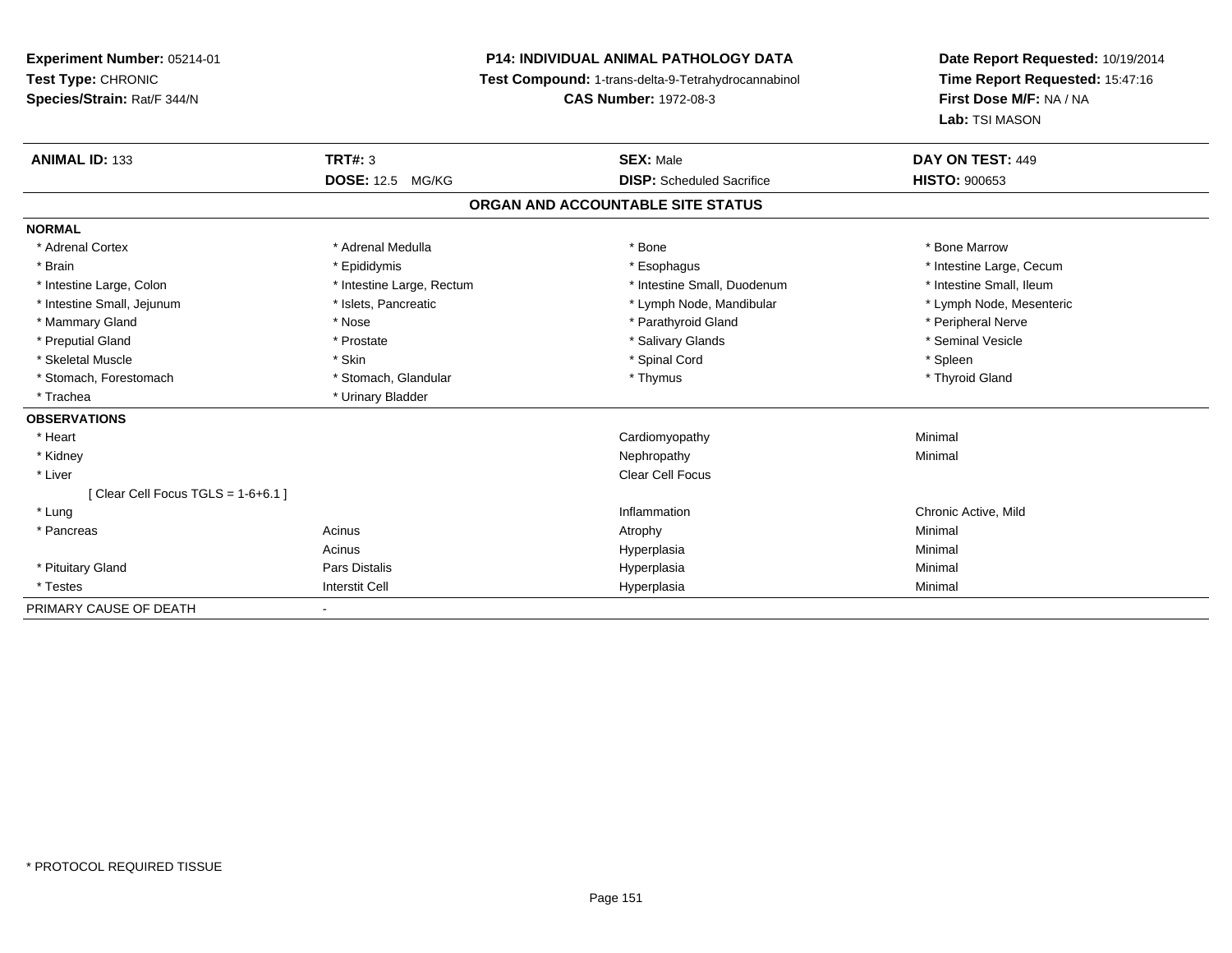| Experiment Number: 05214-01<br>Test Type: CHRONIC<br>Species/Strain: Rat/F 344/N<br><b>ANIMAL ID: 134</b> | TRT#: 3<br><b>DOSE: 12.5 MG/KG</b> | <b>P14: INDIVIDUAL ANIMAL PATHOLOGY DATA</b><br>Test Compound: 1-trans-delta-9-Tetrahydrocannabinol<br><b>CAS Number: 1972-08-3</b><br><b>SEX: Male</b><br><b>DISP: Natural Death</b> | Date Report Requested: 10/19/2014<br>Time Report Requested: 15:47:16<br>First Dose M/F: NA / NA<br>Lab: TSI MASON<br>DAY ON TEST: 368<br><b>HISTO: 900654</b> |
|-----------------------------------------------------------------------------------------------------------|------------------------------------|---------------------------------------------------------------------------------------------------------------------------------------------------------------------------------------|---------------------------------------------------------------------------------------------------------------------------------------------------------------|
|                                                                                                           |                                    | ORGAN AND ACCOUNTABLE SITE STATUS                                                                                                                                                     |                                                                                                                                                               |
| <b>NORMAL</b>                                                                                             |                                    |                                                                                                                                                                                       |                                                                                                                                                               |
| * Adrenal Cortex                                                                                          | * Adrenal Medulla                  | * Bone                                                                                                                                                                                | * Bone Marrow                                                                                                                                                 |
| * Brain                                                                                                   | * Epididymis                       | * Esophagus                                                                                                                                                                           | * Heart                                                                                                                                                       |
| * Islets, Pancreatic                                                                                      | * Kidney                           | * Lymph Node, Mesenteric                                                                                                                                                              | * Mammary Gland                                                                                                                                               |
| * Nose                                                                                                    | * Pancreas                         | * Peripheral Nerve                                                                                                                                                                    | * Pituitary Gland                                                                                                                                             |
| * Preputial Gland                                                                                         | * Prostate                         | * Salivary Glands                                                                                                                                                                     | * Seminal Vesicle                                                                                                                                             |
| * Skeletal Muscle                                                                                         | * Skin                             | * Spinal Cord                                                                                                                                                                         | * Stomach, Forestomach                                                                                                                                        |
| * Stomach, Glandular                                                                                      | * Testes                           | * Thymus                                                                                                                                                                              | * Trachea                                                                                                                                                     |
| * Urinary Bladder                                                                                         |                                    |                                                                                                                                                                                       |                                                                                                                                                               |
| <b>MISSING</b>                                                                                            |                                    |                                                                                                                                                                                       |                                                                                                                                                               |
| * Lymph Node, Mandibular                                                                                  | * Parathyroid Gland                | * Thyroid Gland                                                                                                                                                                       |                                                                                                                                                               |
| <b>AUTO PRECLUDES DIAG.</b>                                                                               |                                    |                                                                                                                                                                                       |                                                                                                                                                               |
| * Intestine Large, Cecum                                                                                  | * Intestine Large, Colon           | * Intestine Large, Rectum                                                                                                                                                             | * Intestine Small, Duodenum                                                                                                                                   |
| * Intestine Small, Ileum                                                                                  | * Intestine Small, Jejunum         |                                                                                                                                                                                       |                                                                                                                                                               |
| <b>OBSERVATIONS</b>                                                                                       |                                    |                                                                                                                                                                                       |                                                                                                                                                               |
| * Liver                                                                                                   |                                    | Clear Cell Focus                                                                                                                                                                      |                                                                                                                                                               |
| * Lung                                                                                                    |                                    | Congestion                                                                                                                                                                            | Moderate                                                                                                                                                      |
| * Spleen                                                                                                  |                                    | Pigmentation                                                                                                                                                                          | Mild                                                                                                                                                          |
| [ Pigmentation TGLS = $1-3$ ]                                                                             |                                    |                                                                                                                                                                                       |                                                                                                                                                               |
| PRIMARY CAUSE OF DEATH                                                                                    | $\blacksquare$                     |                                                                                                                                                                                       |                                                                                                                                                               |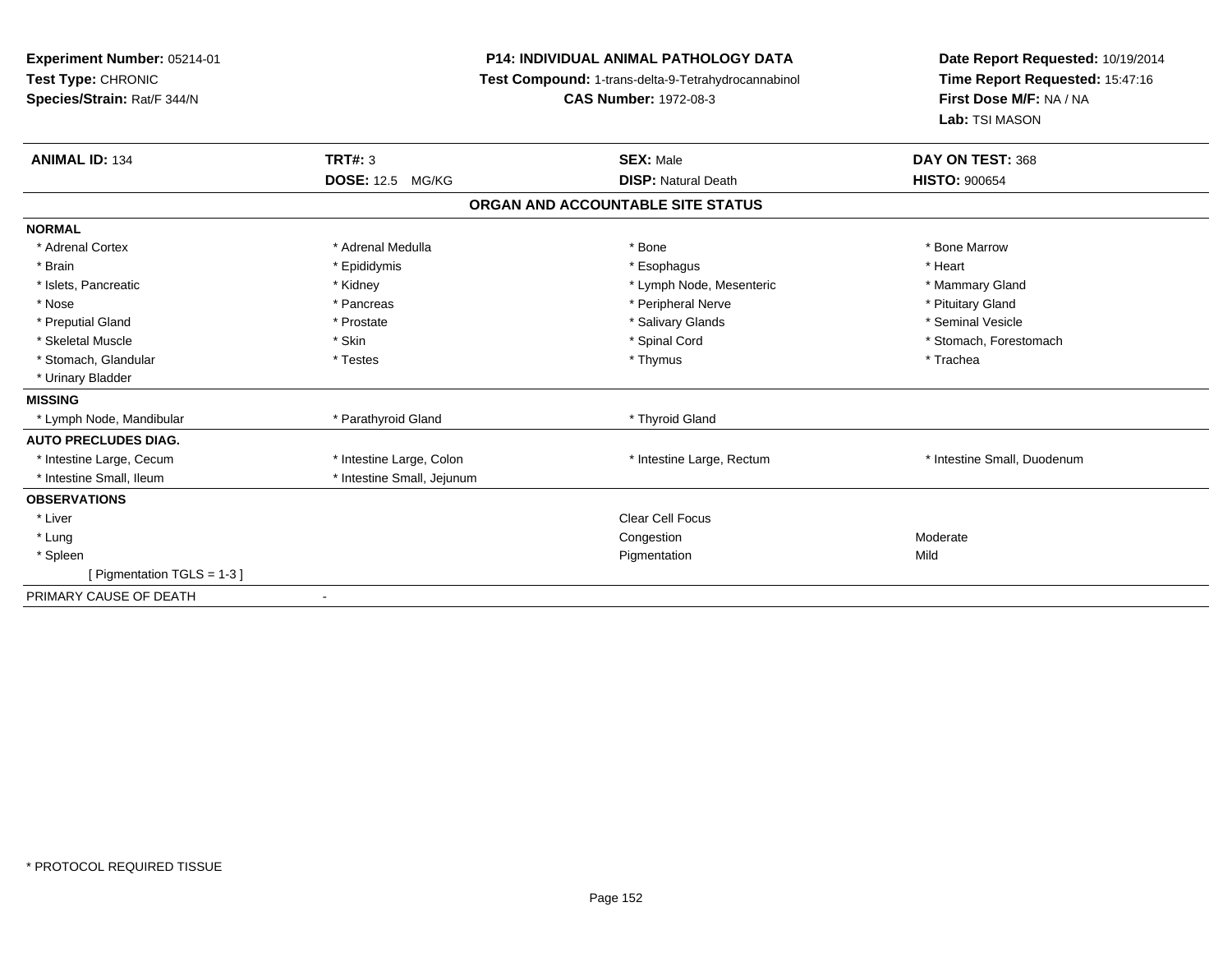**Experiment Number:** 05214-01**Test Type:** CHRONIC **Species/Strain:** Rat/F 344/N**P14: INDIVIDUAL ANIMAL PATHOLOGY DATA Test Compound:** 1-trans-delta-9-Tetrahydrocannabinol **CAS Number:** 1972-08-3**Date Report Requested:** 10/19/2014**Time Report Requested:** 15:47:16**First Dose M/F:** NA / NA**Lab:** TSI MASON**ANIMAL ID:** 135**TRT#:** 3 **SEX:** Male **DAY ON TEST:** 450 **DOSE:** 12.5 MG/KG **DISP:** Scheduled Sacrifice **HISTO:** <sup>900655</sup> **ORGAN AND ACCOUNTABLE SITE STATUSNORMAL**\* Adrenal Cortex \* Adrenal Medulla \* Adrenal Medulla \* Bone \* Bone \* Bone \* Bone \* Bone Marrow \* Brain \* Explorer \* Epididymis \* \* Epididymis \* \* Esophagus \* Esophagus \* \* Esophagus \* Intestine Large, Cecum \* \* Intestine Large, Cecum \* Intestine Small, Ileum \* Intestine Large, Colon \* Intestine Large, Rectum \* Intestine Small, Duodenum \* Intestine Small, Duodenum \* Lymph Node, Mesenteric \* Intestine Small, Jejunum \* Mandibular \* Islets, Pancreatic \* Mandibular \* Lymph Node, Mandibular \* Mammary Gland \* \* Nose \* \* Nose \* \* Pancreas \* Pancreas \* \* Pancreas \* \* Pancreas \* \* Pancreas \* \* Parathyroid Gland \* Peripheral Nerve \* \* \* Prostate \* \* Pretuitary Gland \* \* \* \* \* \* \* Preputial Gland \* \* \* Prostate \* Prostate \* Salivary Glands \* Seminal Vesicle \* Seminal Vesicle \* Skeletal Muscle \* Skeletal Muscle \* Skin \* Stomach, Glandular \* Spinal Cord **\* Stomach, Forestomach \* Spinal Cord \*** Stomach, Forestomach \* Stomach, Forestomach \* Thymus \* Trachea \* Trachea \* Trachea \* Urinary Bladder **OBSERVATIONS** \* Heart Cardiomyopathyy Mild Minimal \* Kidneyy the control of the control of the control of the control of the control of the control of the control of the control of the control of the control of the control of the control of the control of the control of the contro \* Liver Eosinophilic Focus \* Lungg is a controller to the controller of the controller of the chronic Active, Minimal of the chronic Active, Minimal of the chronic Active, Minimal of the chronic Active, Minimal of the chronic Active, Minimal of the chroni \* Testes Interstit Cell AdenomaI **Hyperplasia** Interstit Cella and a studies of the studies of the Minimal  $[$  Adenoma TGLS = 1-7  $]$  \* Thyroid Glandd C Cell C Cell Adenoma PRIMARY CAUSE OF DEATH-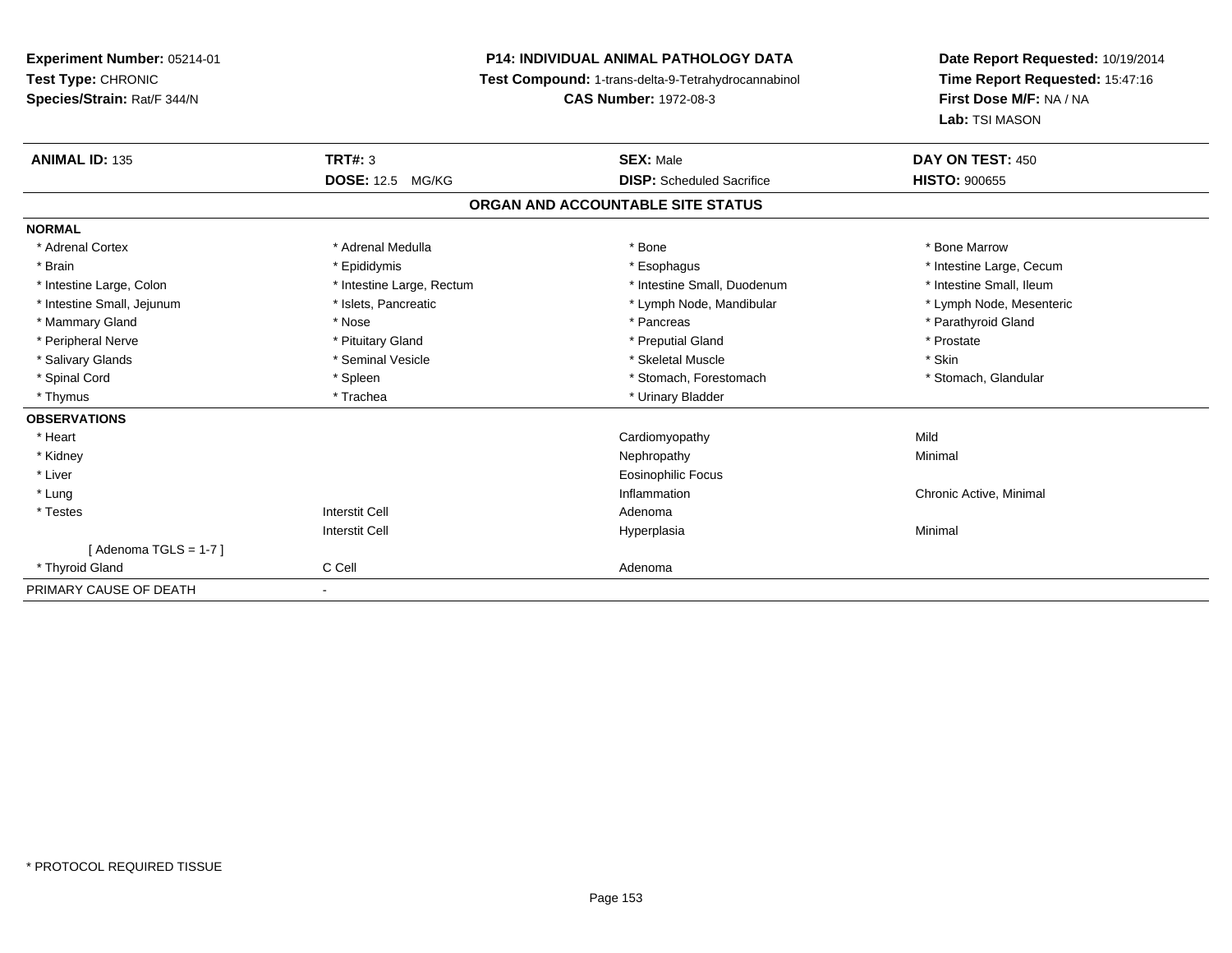**Experiment Number:** 05214-01**Test Type:** CHRONIC **Species/Strain:** Rat/F 344/N**P14: INDIVIDUAL ANIMAL PATHOLOGY DATA Test Compound:** 1-trans-delta-9-Tetrahydrocannabinol **CAS Number:** 1972-08-3**Date Report Requested:** 10/19/2014**Time Report Requested:** 15:47:16**First Dose M/F:** NA / NA**Lab:** TSI MASON**ANIMAL ID:** 136**6 DAY ON TEST:** 725 **DOSE:** 12.5 MG/KG **DISP:** Terminal Sacrifice **HISTO:** <sup>900656</sup> **ORGAN AND ACCOUNTABLE SITE STATUSNORMAL**\* Adrenal Cortex \* Adrenal Medulla \* Adrenal Medulla \* Bone \* Bone \* Bone \* Bone \* Bone Marrow \* Brain \* Explorer \* Epididymis \* \* Epididymis \* \* Esophagus \* Esophagus \* \* Esophagus \* Intestine Large, Cecum \* \* Intestine Large, Cecum \* Intestine Small, Ileum \* Intestine Large, Colon \* Intestine Large, Rectum \* Intestine Small, Duodenum \* Intestine Small, Duodenum \* Lymph Node, Mesenteric \* Intestine Small, Jejunum \* Mandibular \* Islets, Pancreatic \* Mandibular \* Lymph Node, Mandibular \* Mammary Gland \* \* Nose \* \* Nose \* \* Pancreas \* Pancreas \* \* Pancreas \* \* Pancreas \* \* Pancreas \* \* Parathyroid Gland \* Peripheral Nerve \* \* \* Prostate \* \* Pretuitary Gland \* \* \* \* \* \* \* Preputial Gland \* \* \* Prostate \* Prostate \* Salivary Glands \* Seminal Vesicle \* Seminal Vesicle \* Skeletal Muscle \* Skeletal Muscle \* Skin \* Stomach, Glandular \* Spinal Cord \* Spinal Cord \* Spinal Cord \* Stomach, Forestomach \* Spinal Cord \* Stomach, Forestomach \* Thymus \* Thyroid Gland \* Trachea \* Urinary Bladder \* **OBSERVATIONS** \* Heart Cardiomyopathy Minimal \* Kidneyy the control of the control of the control of the control of the control of the control of the control of the control of the control of the control of the control of the control of the control of the control of the contro \* Liver Clear Cell FocusFatty Change Focal, Minimal [ Clear Cell Focus TGLS = 3-6 ] \* Lungg and the state of the state of the state of the state of the state of the state of the state of the state of the state of the state of the state of the state of the state of the state of the state of the state of the stat \* TestesBilateral, Interstit Cell **Adenoma** Adenoma [ Adenoma TGLS = 1-7,2-7 ]PRIMARY CAUSE OF DEATH

-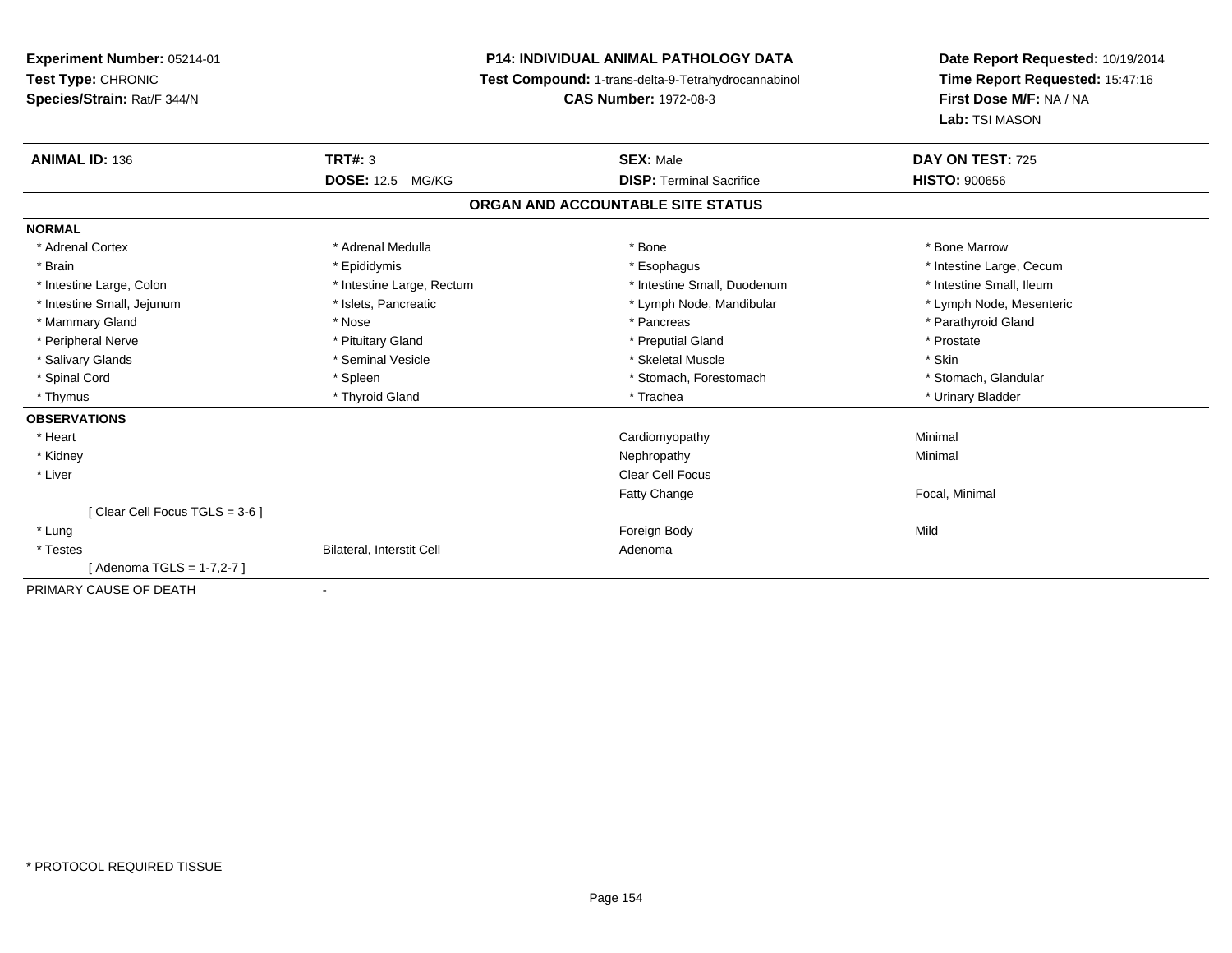**Experiment Number:** 05214-01**Test Type:** CHRONIC **Species/Strain:** Rat/F 344/N**P14: INDIVIDUAL ANIMAL PATHOLOGY DATA Test Compound:** 1-trans-delta-9-Tetrahydrocannabinol **CAS Number:** 1972-08-3**Date Report Requested:** 10/19/2014**Time Report Requested:** 15:47:16**First Dose M/F:** NA / NA**Lab:** TSI MASON**ANIMAL ID:** 137**TRT#:** 3 **SEX:** Male **DAY ON TEST:** 730 **DOSE:** 12.5 MG/KG **DISP:** Terminal Sacrifice **HISTO:** <sup>900657</sup> **ORGAN AND ACCOUNTABLE SITE STATUSNORMAL**\* Adrenal Cortex \* Adrenal Medulla \* Adrenal Medulla \* Bone \* Bone \* Bone \* Bone \* Bone Marrow \* Brain \* \* Esophagus \* \* Esophagus \* \* Esophagus \* \* Esophagus \* \* Esophagus \* Heart \* Heart \* Heart \* Heart \* Intestine Large, Cecum \* Intestine Large, Colon \* Intestine Large, Rectum \* Intestine Small, Duodenum \* Intestine Small, Ileum \* \* Thestine Small, Jejunum \* \* Sets, Pancreatic \* \* Thestine Small, Nejunum \* Lymph Node, Mandibular \* Lymph Node, Mesenteric \* \* Mammary Gland \* Mammary Gland \* Peripheral Nerve \* Peripheral Nerve \* \* Preputial Gland \* Skeletal Muscle \* Prostate \* \* Skeletal Muscle \* \* Salivary Glands \* \* Steminal Vesicle \* \* Seminal Vesicle \* \* Skeletal Muscle \* Skin \* Spinal Cord \* Spinal Cord \* Spinal Cord \* Spinal \* Spinal \* Stomach, Forestomach \* Stomach, Forestomach \* Stomach, Glandular \* Thymus \* Thymus \* Thymus \* Thyroid Gland \* Thyroid Gland \* The \* Trachea \* Urinary Bladder**OBSERVATIONS** \* Kidneyy the control of the control of the control of the control of the control of the control of the control of the control of the control of the control of the control of the control of the control of the control of the contro \* Liver Clear Cell Focus \* Lungg is a controller to the controller of the controller of the chronic Active, Minimal of the chronic Active, Minimal of the chronic Active, Minimal of the chronic Active, Minimal of the chronic Active, Minimal of the chroni \* Nosee the contraction of the contraction of the contraction of the contraction of the contraction of the contraction  $\mathsf{Acute}$ , Minimal \* Pancreass and the contract of the Acinus and Acinus and Acinus and Acinus Atrophy and Acinus and Mild Mild \* Parathyroid Glandd and the control of the control of the control of the Hyperplasia and the control of the control of the control of the control of the control of the control of the control of the control of the control of the control of t \* Pituitary Gland Pars Distalis Hyperplasia Moderate [ Hyperplasia TGLS = 2-8 ] \* TestesBilateral, Interstit Cell **Adenoma** Adenoma  $[$  Adenoma TGLS = 1-7  $]$ PRIMARY CAUSE OF DEATH-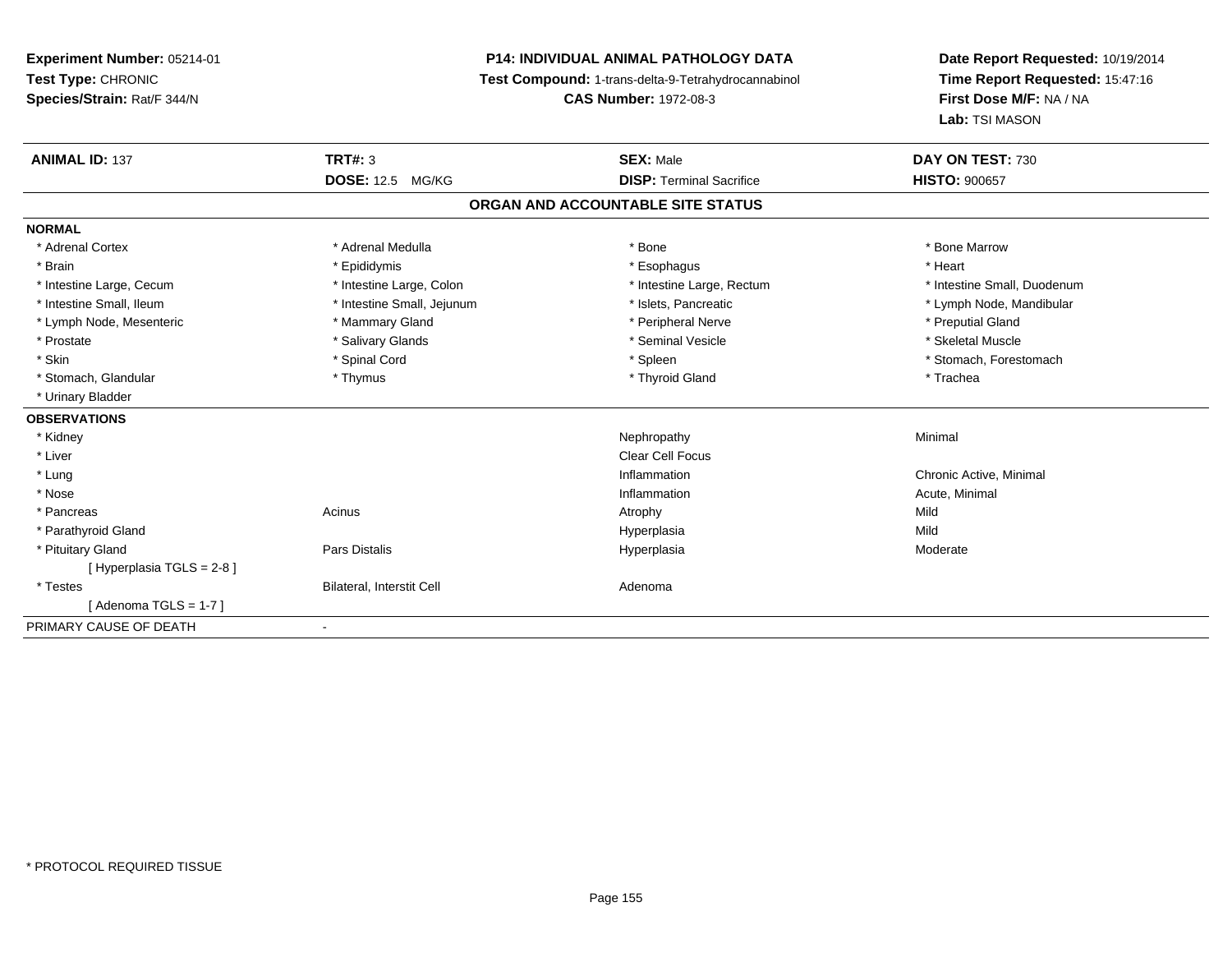# **P14: INDIVIDUAL ANIMAL PATHOLOGY DATA**

**Test Compound:** 1-trans-delta-9-Tetrahydrocannabinol

**CAS Number:** 1972-08-3

| <b>ANIMAL ID: 138</b>               | <b>TRT#: 3</b>              | <b>SEX: Male</b>                | DAY ON TEST: 690           |  |  |
|-------------------------------------|-----------------------------|---------------------------------|----------------------------|--|--|
|                                     | <b>DOSE: 12.5 MG/KG</b>     | <b>DISP:</b> Moribund Sacrifice | <b>HISTO: 900658</b>       |  |  |
| ORGAN AND ACCOUNTABLE SITE STATUS   |                             |                                 |                            |  |  |
| <b>NORMAL</b>                       |                             |                                 |                            |  |  |
| * Adrenal Cortex                    | * Adrenal Medulla           | * Bone                          | * Brain                    |  |  |
| * Epididymis                        | * Esophagus                 | * Intestine Large, Cecum        | * Intestine Large, Colon   |  |  |
| * Intestine Large, Rectum           | * Intestine Small, Duodenum | * Intestine Small, Ileum        | * Intestine Small, Jejunum |  |  |
| * Islets, Pancreatic                | * Lymph Node, Mandibular    | * Lymph Node, Mesenteric        | * Mammary Gland            |  |  |
| * Parathyroid Gland                 | * Peripheral Nerve          | * Preputial Gland               | * Prostate                 |  |  |
| * Salivary Glands                   | * Seminal Vesicle           | * Skeletal Muscle               | * Skin                     |  |  |
| * Spinal Cord                       | * Stomach, Forestomach      | * Thymus                        | * Thyroid Gland            |  |  |
| * Trachea                           | * Urinary Bladder           |                                 |                            |  |  |
| <b>OBSERVATIONS</b>                 |                             |                                 |                            |  |  |
| * Bone Marrow                       |                             | Fibrosis                        | Moderate                   |  |  |
| * Heart                             |                             | Cardiomyopathy                  | Mild                       |  |  |
|                                     |                             | Leukemia Mononuclear            |                            |  |  |
| * Kidney                            |                             | Nephropathy                     | Minimal                    |  |  |
| * Liver                             |                             | Fatty Change                    | Focal, Minimal             |  |  |
|                                     |                             | Leukemia Mononuclear            |                            |  |  |
| [ Leukemia Mononuclear TGLS = 1-6 ] |                             |                                 |                            |  |  |
| * Lung                              |                             | Inflammation                    | Chronic Active, Minimal    |  |  |
| * Nose                              |                             | Foreign Body                    | Mild                       |  |  |
|                                     |                             | Inflammation                    | Acute, Mild                |  |  |
| * Pancreas                          | Acinus                      | Atrophy                         | Minimal                    |  |  |
| * Pituitary Gland                   | <b>Pars Distalis</b>        | Adenoma                         |                            |  |  |
| [Adenoma TGLS = $2-8$ ]             |                             |                                 |                            |  |  |
| * Spleen                            |                             | Leukemia Mononuclear            |                            |  |  |
| * Stomach, Glandular                |                             | Erosion                         | Mild                       |  |  |
| [ Erosion TGLS = $3-5,4-5$ ]        |                             |                                 |                            |  |  |
| * Testes                            | <b>Interstit Cell</b>       | Hyperplasia                     | Minimal                    |  |  |
| PRIMARY CAUSE OF DEATH              | $\blacksquare$              |                                 |                            |  |  |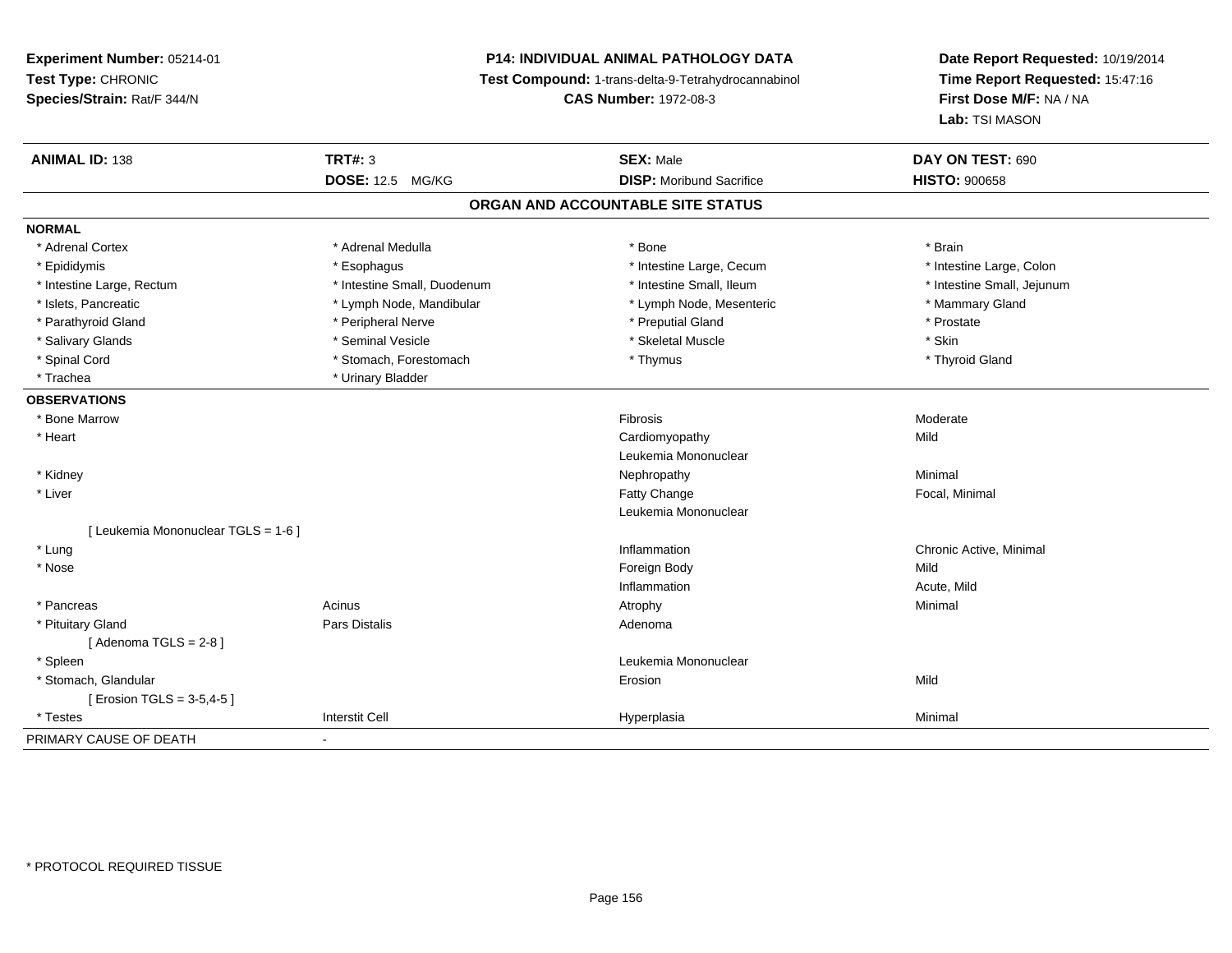**Experiment Number:** 05214-01**Test Type:** CHRONIC **Species/Strain:** Rat/F 344/N**P14: INDIVIDUAL ANIMAL PATHOLOGY DATA Test Compound:** 1-trans-delta-9-Tetrahydrocannabinol **CAS Number:** 1972-08-3**Date Report Requested:** 10/19/2014**Time Report Requested:** 15:47:16**First Dose M/F:** NA / NA**Lab:** TSI MASON**ANIMAL ID:** 139**SEX:** Male **DAY ON TEST:** 643 **DOSE:** 12.5 MG/KG**DISP:** Natural Death **HISTO:**  $900659$ **ORGAN AND ACCOUNTABLE SITE STATUSNORMAL**\* Bone \* Bone \* Bone Marrow \* Brain \* Epididymis \* Esophagus \* Thestine Large, Colon \* 11testine Large, Colon \* Intestine Large, Rectum \* Intestine Small, Duodenum \* Intestine Small, Ileum \* \* Thestine Small, Jejunum \* \* Sets, Pancreatic \* \* Thestine Small, Nejunum \* Lymph Node, Mandibular \* Lymph Node, Mesenteric \* \* Mammary Gland \* Mammary Gland \* Nose \* Nose \* \* Parathyroid Gland \* Parathyroid Gland \* Peripheral Nerve \* \* \* Preputial Gland \* \* Preputial Gland \* \* Prostate \* \* Salivary Glands \* Salivary Glands \* Seminal Vesicle \* \* Spinal Cord \* Skeletal Muscle \* \* Skin \* \* Skin \* \* Spinal Vesicle \* Spinal Cord \* Spinal Cord \* Thyroid Gland \* Stomach, Forestomach \* Thymus \* Stomach, Glandular \* Thymus \* Thymus \* Thymus \* Thymus \* Thymus \* Thymus \* Thymus \* Thymus \* Thymus \* Thymus \* Thymus \* Thymus \* Thymus \* Thymus \* Thymus \* Thymus \* Thymus \* Thymus \* Thymu \* Trachea \* Urinary Bladder**AUTO PRECLUDES DIAG.** \* Intestine Large, Cecum**OBSERVATIONS** \* Adrenal Cortexx and the contract of the contract of the contract of the Moderate of the Moderate of the Moderate of the Moderate of the Moderate of the Moderate of the Moderate of the Moderate of the Moderate of the Moderate of the Mode  $[$  Necrosis TGLS = 3-8  $]$  \* Adrenal Medullaa Bacterium and the contract of the contract of the contract of the Bacterium Bacterium m Minimal Necrosis Moderate $[$  Necrosis TGLS = 3-8  $]$  \* Heart Cardiomyopathyy Mild Minimal \* Kidneyy and the state of the state of the state of the state of the state of the state of the state of the state of the state of the state of the state of the state of the state of the state of the state of the state of the stat m Minimal Nephropathyy Mild \* Liver Leukemia Mononuclear [ Leukemia Mononuclear TGLS = 4-6 ] \* Lungg is a controller to the controller of the controller of the chronic Active, Minimal of the chronic Active, Minimal of the chronic Active, Minimal of the chronic Active, Minimal of the chronic Active, Minimal of the chroni Leukemia Mononuclear \* Pancreass the control of the control of the control of the control of the control of the control of the control of the control of the control of the control of the control of the control of the control of the control of the contro Bacteriumm<br>External of the matrix of the Minimal<br>External of the matrix of the matrix of the matrix of the matrix of the matrix of the matrix of the matrix of \* Pituitary Gland Pars Distalis Hyperplasia Mild \* Spleenn Bacterium and the control of the control of the control of the control of the Bacterium and Bacterium and the control of the control of the control of the control of the control of the control of the control of the contr m Mild Leukemia MononuclearNecrosis Moderate $[$  Necrosis TGLS = 1-3  $]$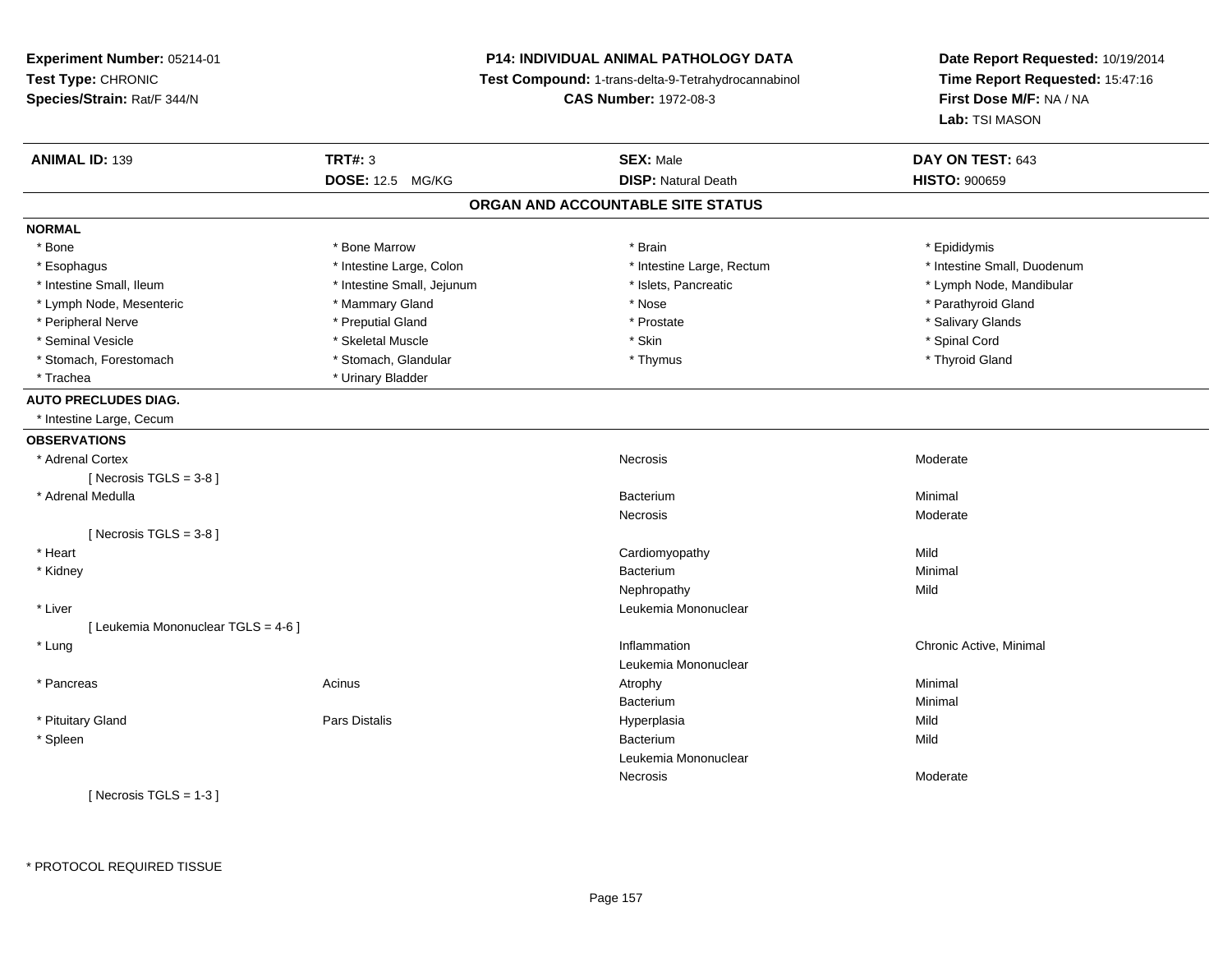| Experiment Number: 05214-01<br><b>Test Type: CHRONIC</b><br>Species/Strain: Rat/F 344/N |                                  | <b>P14: INDIVIDUAL ANIMAL PATHOLOGY DATA</b><br>Test Compound: 1-trans-delta-9-Tetrahydrocannabinol<br><b>CAS Number: 1972-08-3</b> | Date Report Requested: 10/19/2014<br>Time Report Requested: 15:47:16<br>First Dose M/F: NA / NA<br>Lab: TSI MASON |
|-----------------------------------------------------------------------------------------|----------------------------------|-------------------------------------------------------------------------------------------------------------------------------------|-------------------------------------------------------------------------------------------------------------------|
| <b>ANIMAL ID: 139</b>                                                                   | TRT#: 3                          | <b>SEX: Male</b>                                                                                                                    | DAY ON TEST: 643                                                                                                  |
|                                                                                         | <b>DOSE: 12.5 MG/KG</b>          | <b>DISP: Natural Death</b>                                                                                                          | <b>HISTO: 900659</b>                                                                                              |
|                                                                                         |                                  | ORGAN AND ACCOUNTABLE SITE STATUS                                                                                                   |                                                                                                                   |
| * Testes                                                                                | <b>Bilateral, Interstit Cell</b> | Adenoma                                                                                                                             |                                                                                                                   |
|                                                                                         | Seminif Tub                      | Atrophy                                                                                                                             | Moderate                                                                                                          |
| [Adenoma TGLS = $2-7$ ]                                                                 |                                  |                                                                                                                                     |                                                                                                                   |
| PRIMARY CAUSE OF DEATH                                                                  |                                  |                                                                                                                                     |                                                                                                                   |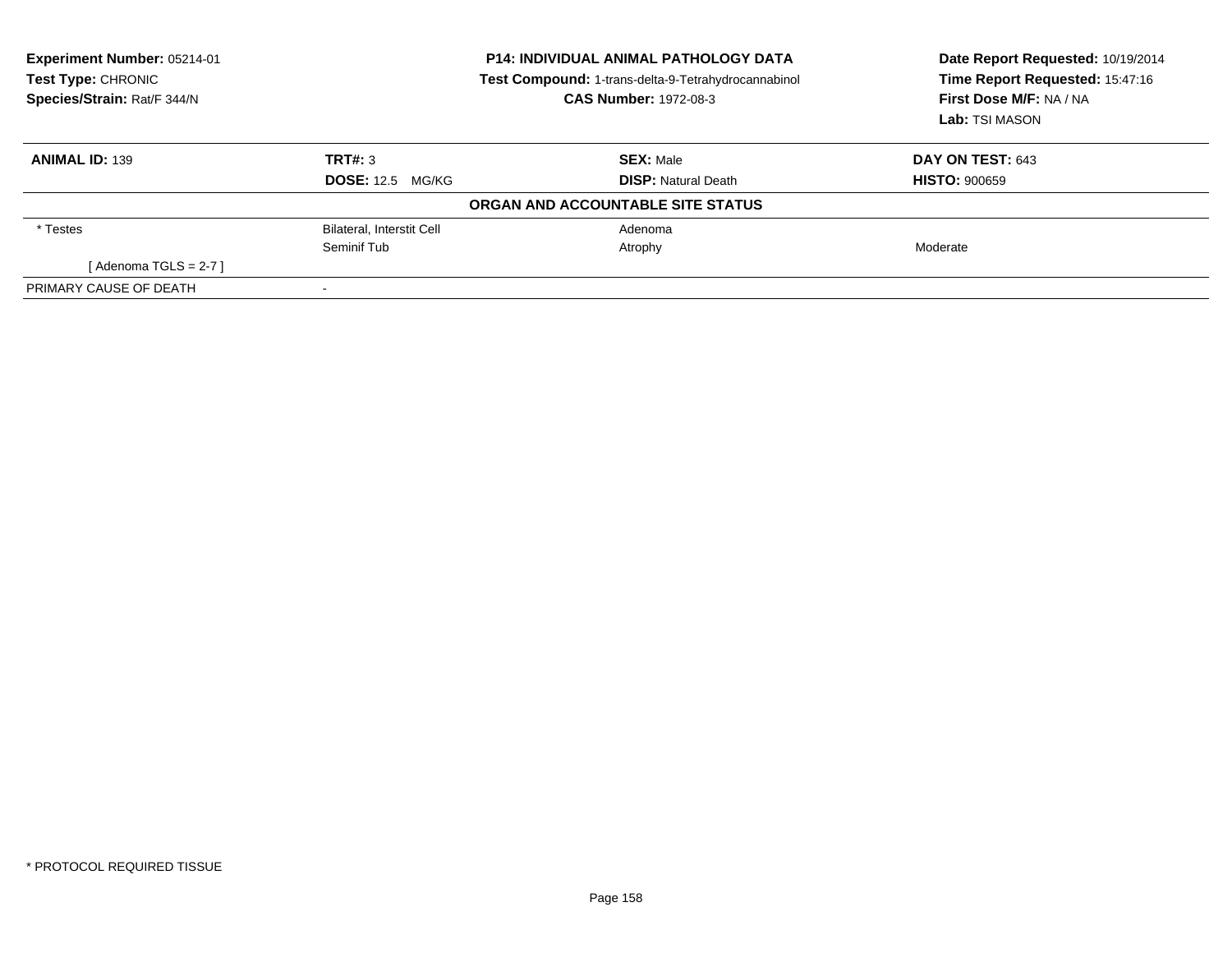| Experiment Number: 05214-01<br>Test Type: CHRONIC<br>Species/Strain: Rat/F 344/N |                          | <b>P14: INDIVIDUAL ANIMAL PATHOLOGY DATA</b><br><b>Test Compound: 1-trans-delta-9-Tetrahydrocannabinol</b><br><b>CAS Number: 1972-08-3</b> | Date Report Requested: 10/19/2014<br>Time Report Requested: 15:47:16<br>First Dose M/F: NA / NA<br>Lab: TSI MASON |
|----------------------------------------------------------------------------------|--------------------------|--------------------------------------------------------------------------------------------------------------------------------------------|-------------------------------------------------------------------------------------------------------------------|
| <b>ANIMAL ID: 140</b>                                                            | <b>TRT#: 3</b>           | <b>SEX: Male</b>                                                                                                                           | DAY ON TEST: 686                                                                                                  |
|                                                                                  | DOSE: 12.5 MG/KG         | <b>DISP:</b> Moribund Sacrifice                                                                                                            | <b>HISTO: 900660</b>                                                                                              |
|                                                                                  |                          | ORGAN AND ACCOUNTABLE SITE STATUS                                                                                                          |                                                                                                                   |
| <b>NORMAL</b>                                                                    |                          |                                                                                                                                            |                                                                                                                   |
| * Bone                                                                           | * Bone Marrow            | * Brain                                                                                                                                    | * Epididymis                                                                                                      |
| * Esophagus                                                                      | * Intestine Large, Cecum | * Intestine Large, Colon                                                                                                                   | * Intestine Large, Rectum                                                                                         |
| * Intestine Small, Duodenum                                                      | * Intestine Small, Ileum | * Intestine Small, Jejunum                                                                                                                 | * Islets, Pancreatic                                                                                              |
| * Nose                                                                           | * Parathyroid Gland      | * Peripheral Nerve                                                                                                                         | * Pituitary Gland                                                                                                 |
| * Preputial Gland                                                                | * Prostate               | * Salivary Glands                                                                                                                          | * Seminal Vesicle                                                                                                 |
| * Skeletal Muscle                                                                | * Spinal Cord            | * Stomach, Glandular                                                                                                                       | * Thyroid Gland                                                                                                   |
| * Trachea                                                                        | * Urinary Bladder        |                                                                                                                                            |                                                                                                                   |
| <b>MISSING</b>                                                                   |                          |                                                                                                                                            |                                                                                                                   |
| * Mammary Gland                                                                  | * Thymus                 |                                                                                                                                            |                                                                                                                   |
| <b>OBSERVATIONS</b>                                                              |                          |                                                                                                                                            |                                                                                                                   |
| * Adrenal Cortex                                                                 |                          | Leukemia Mononuclear                                                                                                                       |                                                                                                                   |
| * Adrenal Medulla                                                                |                          | Leukemia Mononuclear                                                                                                                       |                                                                                                                   |
|                                                                                  |                          | Pheochromocytoma Benign                                                                                                                    |                                                                                                                   |
| Eye                                                                              | Lens                     | Cataract                                                                                                                                   | Mild                                                                                                              |
| [Cataract TGLS = $10-17$ ]                                                       |                          |                                                                                                                                            |                                                                                                                   |
| * Heart                                                                          |                          | Cardiomyopathy                                                                                                                             | Mild                                                                                                              |
| [Cardiomyopathy TGLS = 2-13]                                                     |                          |                                                                                                                                            |                                                                                                                   |
| * Kidney                                                                         |                          | Leukemia Mononuclear                                                                                                                       |                                                                                                                   |
|                                                                                  |                          | <b>Necrosis</b>                                                                                                                            | Mild                                                                                                              |
|                                                                                  |                          | Nephropathy                                                                                                                                | Mild                                                                                                              |
| [Necrosis TGLS = $7-4$ ]                                                         |                          |                                                                                                                                            |                                                                                                                   |
| * Liver                                                                          |                          | Leukemia Mononuclear                                                                                                                       |                                                                                                                   |
| [ Leukemia Mononuclear TGLS = 6-6 ]                                              |                          |                                                                                                                                            |                                                                                                                   |
| * Lung                                                                           |                          | Inflammation                                                                                                                               | Chronic Active, Minimal                                                                                           |
|                                                                                  |                          | Leukemia Mononuclear                                                                                                                       |                                                                                                                   |
| Lymph Node                                                                       | Mediastinal              | Leukemia Mononuclear                                                                                                                       |                                                                                                                   |
| * Lymph Node, Mandibular                                                         |                          | Leukemia Mononuclear                                                                                                                       |                                                                                                                   |
| * Lymph Node, Mesenteric                                                         |                          | Leukemia Mononuclear                                                                                                                       |                                                                                                                   |
| * Pancreas                                                                       | Acinus                   | Atrophy                                                                                                                                    | Mild                                                                                                              |
| * Skin                                                                           |                          | Abscess                                                                                                                                    | Moderate                                                                                                          |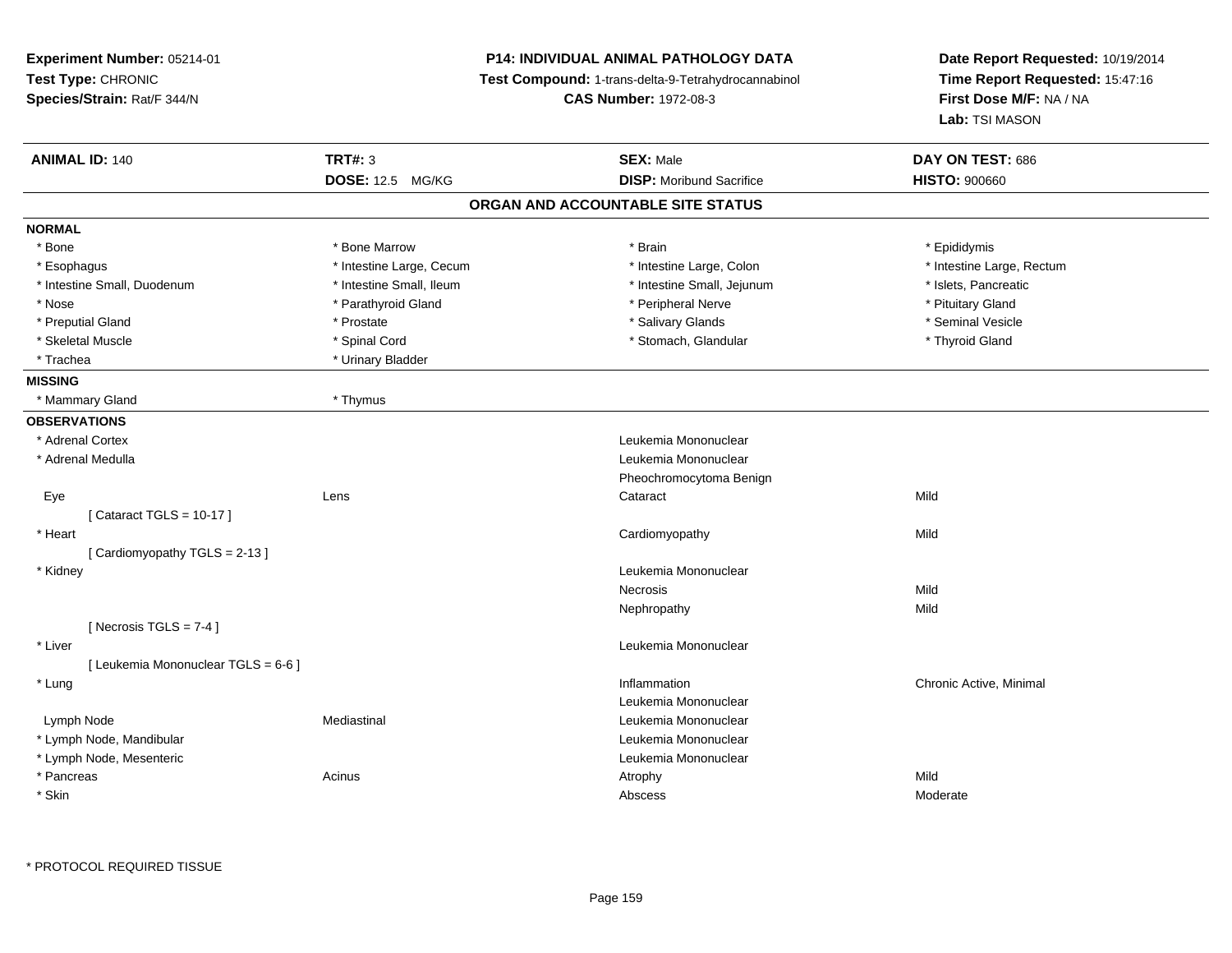| Experiment Number: 05214-01<br><b>Test Type: CHRONIC</b><br>Species/Strain: Rat/F 344/N |                         | P14: INDIVIDUAL ANIMAL PATHOLOGY DATA<br><b>Test Compound: 1-trans-delta-9-Tetrahydrocannabinol</b><br><b>CAS Number: 1972-08-3</b> | Date Report Requested: 10/19/2014<br>Time Report Requested: 15:47:17<br>First Dose M/F: NA / NA<br>Lab: TSI MASON |  |
|-----------------------------------------------------------------------------------------|-------------------------|-------------------------------------------------------------------------------------------------------------------------------------|-------------------------------------------------------------------------------------------------------------------|--|
| <b>ANIMAL ID: 140</b>                                                                   | TRT#: 3                 | <b>SEX: Male</b>                                                                                                                    | DAY ON TEST: 686                                                                                                  |  |
|                                                                                         | <b>DOSE: 12.5 MG/KG</b> | <b>DISP:</b> Moribund Sacrifice                                                                                                     | <b>HISTO: 900660</b>                                                                                              |  |
|                                                                                         |                         | ORGAN AND ACCOUNTABLE SITE STATUS                                                                                                   |                                                                                                                   |  |
| Abscess TGLS = $4-18,5-19$ ]                                                            |                         |                                                                                                                                     |                                                                                                                   |  |
| * Spleen                                                                                |                         | Leukemia Mononuclear                                                                                                                |                                                                                                                   |  |
| [Leukemia Mononuclear TGLS = 1-3.1 ]                                                    |                         |                                                                                                                                     |                                                                                                                   |  |
| * Stomach, Forestomach                                                                  |                         | Hyperplasia                                                                                                                         | Squamous, Diffuse, Mild                                                                                           |  |
| [Hyperplasia TGLS = 9-5]                                                                |                         |                                                                                                                                     |                                                                                                                   |  |
| * Testes                                                                                | Interstit Cell          | Adenoma                                                                                                                             |                                                                                                                   |  |
|                                                                                         | Interstit Cell          | Hyperplasia                                                                                                                         | Minimal                                                                                                           |  |
| [Adenoma TGLS = $8-7$ ]                                                                 |                         |                                                                                                                                     |                                                                                                                   |  |
| * Thymus                                                                                |                         |                                                                                                                                     |                                                                                                                   |  |
| Note: TGL 3 NOT ADDRESSED. THYMUS MISSING.                                              |                         |                                                                                                                                     |                                                                                                                   |  |
| PRIMARY CAUSE OF DEATH                                                                  |                         |                                                                                                                                     |                                                                                                                   |  |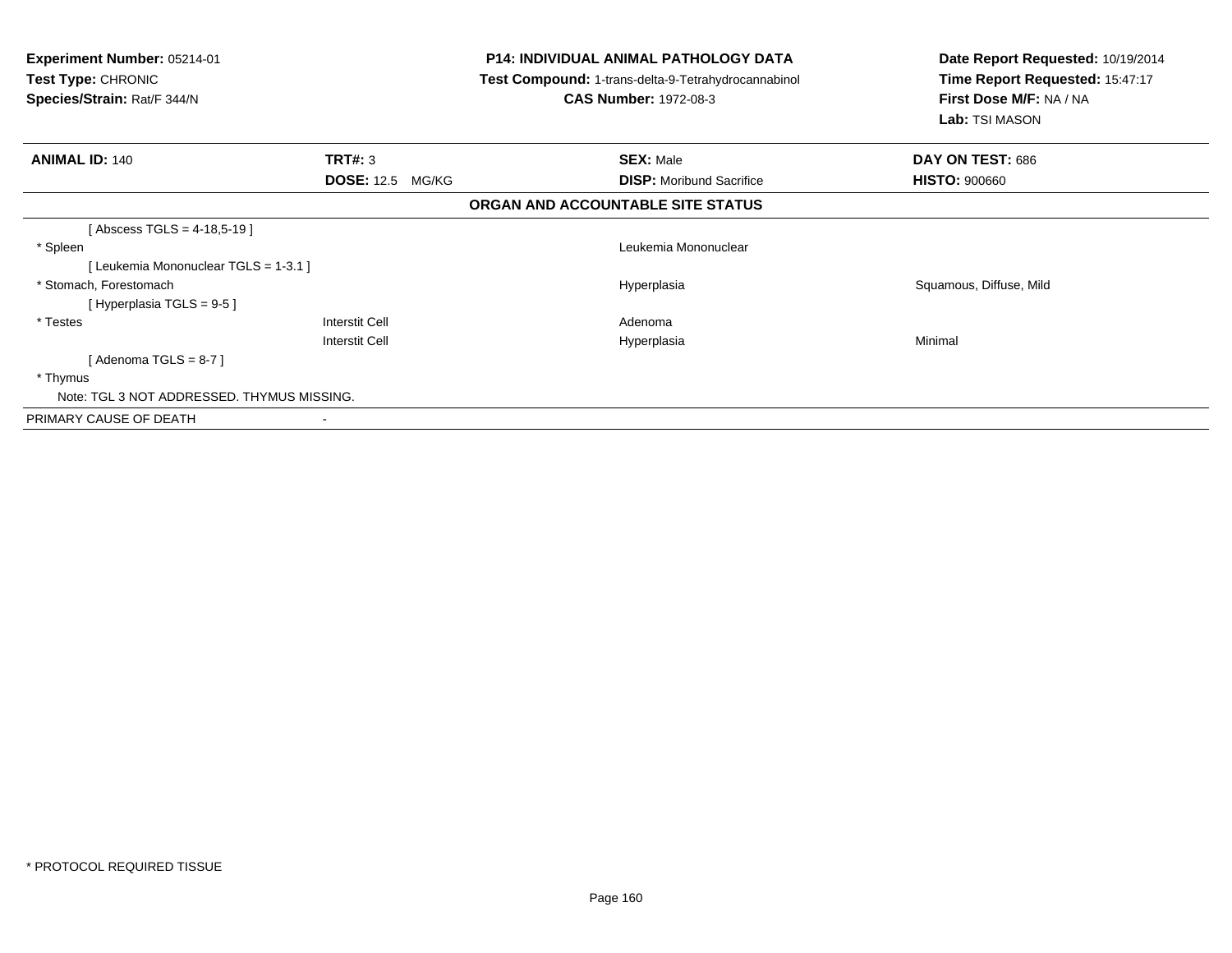**Experiment Number:** 05214-01**Test Type:** CHRONIC **Species/Strain:** Rat/F 344/N**P14: INDIVIDUAL ANIMAL PATHOLOGY DATA Test Compound:** 1-trans-delta-9-Tetrahydrocannabinol **CAS Number:** 1972-08-3**Date Report Requested:** 10/19/2014**Time Report Requested:** 15:47:17**First Dose M/F:** NA / NA**Lab:** TSI MASON**ANIMAL ID:** 141**TRT#:** 5 **SEX:** Male **DAY ON TEST:** 726 **DOSE:** 25 MG/KG**DISP:** Terminal Sacrifice **HISTO:** 900661 **ORGAN AND ACCOUNTABLE SITE STATUSNORMAL**\* Adrenal Cortex \* \* The matter of the state of the Marrow \* Bone Marrow \* Bone Marrow \* The matter of the Marrow \* Brain \* Brain \* Brain \* Brain \* Brain \* Brain \* Brain \* Brain \* Brain \* Brain \* Brain \* Brain \* Brain \* Br \* Intestine Large, Colon \* Epididymis \* Intestine Large, Cecum \* Esophagus \* Intestine Large, Cecum \* Intestine Large, Cecum \* Intestine Small, Jejunum \* Intestine Large, Rectum \* Intestine Small, Duodenum \* Intestine Small, Duodenum \* \* Intestine Small, Ileum \* Islets, Pancreatic \* The manner of the Lymph Node, Mandibular \* Lymph Node, Mesenteric \* Mammary Gland \* Preputial Gland \* Nose \* Parathyroid Gland \* Peripheral Nerve \* Preputial Gland \* Skeletal Muscle \* Prostate \* \* Skeletal Muscle \* \* Salivary Glands \* \* Steminal Vesicle \* \* Seminal Vesicle \* \* Skeletal Muscle \* Skin \* Spinal Cord \* Spinal Cord \* Spinal Cord \* Spinal \* Spinal \* Stomach, Forestomach \* Stomach, Forestomach \* Stomach, Glandular \* Thyroid Gland \* Thyroid Gland \* Trachea \* Trachea \* Trachea \* Urinary Bladder **MISSING** \* Thymus**OBSERVATIONS** \* Adrenal Medullaa and the control of the control of the control of the Hyperplasia and the control of the Mild of the control o Eyee and the contract of the contract of the contract of the contract of the contract of the contract of the contract of the contract of the contract of the contract of the contract of the contract of the contract of the cont  $[$  Cataract TGLS = 1-17  $]$  \* Heart Cardiomyopathyy Mild Mild \* Kidneyy the controller of the controller of the controller of the controller of the controller of the controller of the controller of the controller of the controller of the controller of the controller of the controller of the \* Liverr and the contract of the contract of the contract of the contract of the contract of the contract of the contract of the contract of the contract of the contract of the contract of the contract of the contract of the cont Fatty Change Focal, Minimal [ Clear Cell Focus TGLS = 4-6 ] \* Lung Inflammation Chronic Active, Mild \* Pancreass the contract of the contract of the contract of the contract of the contract of the contract of the contract of the contract of the contract of the contract of the contract of the contract of the contract of the contract \* Pituitary Glandd **Example 2018** Pars Distalis **Contains 2018** Cyst \* TestesBilateral, Interstit Cell **Adenoma** Adenoma [ Adenoma TGLS = 2-7,3-7 ]PRIMARY CAUSE OF DEATH-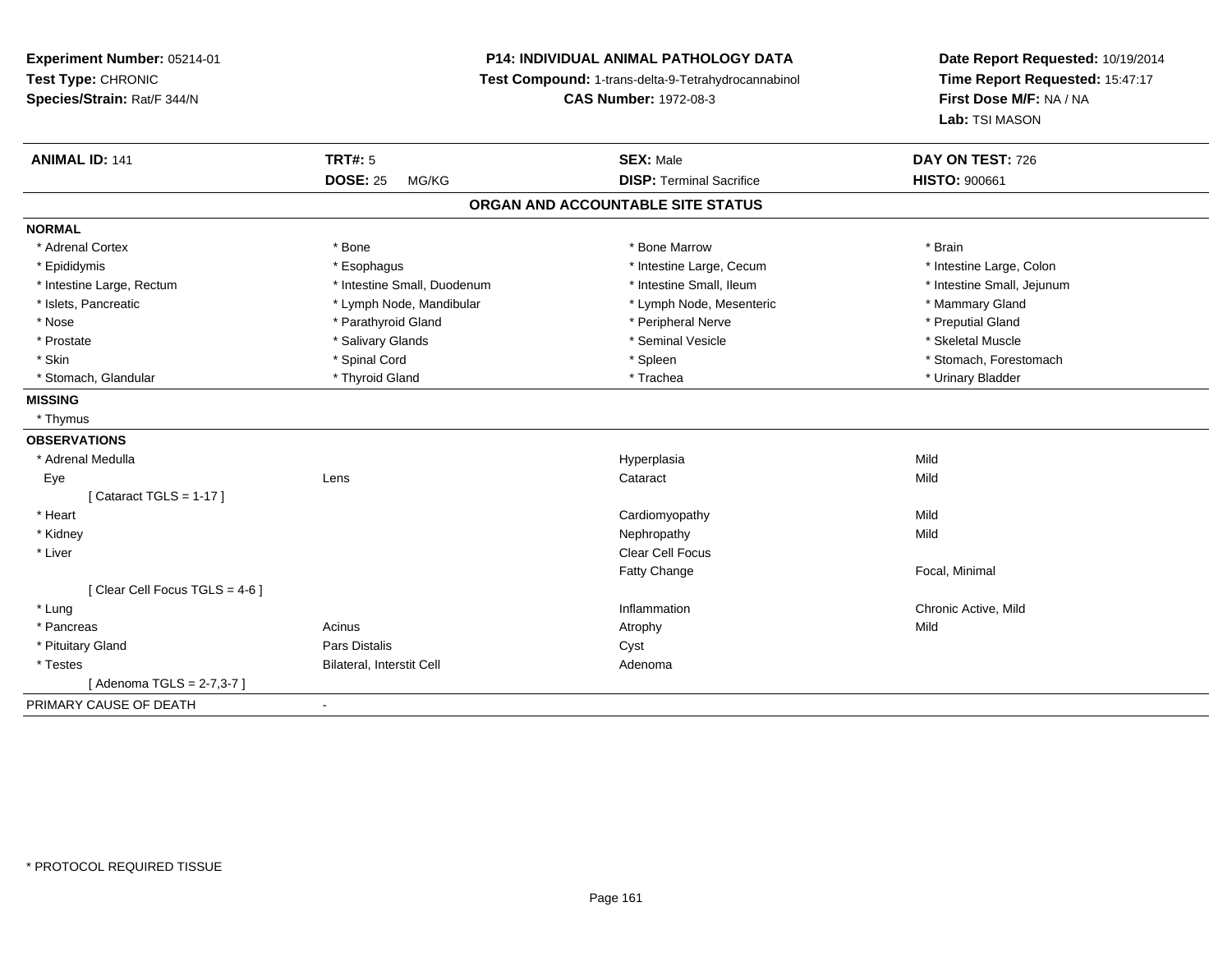# **P14: INDIVIDUAL ANIMAL PATHOLOGY DATA**

**Test Compound:** 1-trans-delta-9-Tetrahydrocannabinol

**CAS Number:** 1972-08-3

**Date Report Requested:** 10/19/2014 **Time Report Requested:** 15:47:17**First Dose M/F:** NA / NA**Lab:** TSI MASON

| <b>ANIMAL ID: 142</b>            | <b>TRT#: 5</b>              | <b>SEX: Male</b>                  | DAY ON TEST: 725           |  |
|----------------------------------|-----------------------------|-----------------------------------|----------------------------|--|
|                                  | <b>DOSE: 25</b><br>MG/KG    | <b>DISP: Terminal Sacrifice</b>   | <b>HISTO: 900662</b>       |  |
|                                  |                             | ORGAN AND ACCOUNTABLE SITE STATUS |                            |  |
| <b>NORMAL</b>                    |                             |                                   |                            |  |
| * Adrenal Cortex                 | * Adrenal Medulla           | * Bone Marrow                     | * Brain                    |  |
| * Epididymis                     | * Esophagus                 | * Intestine Large, Cecum          | * Intestine Large, Colon   |  |
| * Intestine Large, Rectum        | * Intestine Small, Duodenum | * Intestine Small, Ileum          | * Intestine Small, Jejunum |  |
| * Islets, Pancreatic             | * Lymph Node, Mandibular    | * Lymph Node, Mesenteric          | * Mammary Gland            |  |
| * Nose                           | * Parathyroid Gland         | * Peripheral Nerve                | * Preputial Gland          |  |
| * Prostate                       | * Salivary Glands           | * Seminal Vesicle                 | * Skeletal Muscle          |  |
| * Spinal Cord                    | * Spleen                    | * Stomach, Forestomach            | * Stomach, Glandular       |  |
| * Thymus                         | * Thyroid Gland             | * Trachea                         | * Urinary Bladder          |  |
| <b>OBSERVATIONS</b>              |                             |                                   |                            |  |
| * Bone                           |                             | Fracture                          | Minimal                    |  |
| [Fracture TGLS = $2-18$ ]        |                             |                                   |                            |  |
| Eye                              | Lens                        | Cataract                          | Mild                       |  |
| [Cataract TGLS = $3-19$ ]        |                             |                                   |                            |  |
| * Heart                          |                             | Cardiomyopathy                    | Minimal                    |  |
| * Kidney                         |                             | Nephropathy                       | Mild                       |  |
| * Liver                          |                             | Clear Cell Focus                  |                            |  |
|                                  |                             | Fatty Change                      | Focal, Mild                |  |
|                                  |                             | <b>Mixed Cell Focus</b>           |                            |  |
| [Fatty Change TGLS = $6-6+6.1$ ] |                             |                                   |                            |  |
| [Mixed Cell Focus TGLS = 7-6]    |                             |                                   |                            |  |
| * Lung                           |                             | Foreign Body                      | Mild                       |  |
|                                  |                             | Inflammation                      | Chronic Active, Mild       |  |
| [Inflammation TGLS = $5-2,3$ ]   |                             |                                   |                            |  |
| * Pancreas                       | Acinus                      | Atrophy                           | Mild                       |  |
| * Pituitary Gland                | Pars Distalis               | Hyperplasia                       | Mild                       |  |
| * Skin                           |                             | Keratoacanthoma                   |                            |  |
| [Keratoacanthoma TGLS = 1-17]    |                             |                                   |                            |  |
| * Testes                         | Bilateral, Interstit Cell   | Adenoma                           |                            |  |
| [Adenoma TGLS = $4-7$ ]          |                             |                                   |                            |  |
| PRIMARY CAUSE OF DEATH           | $\blacksquare$              |                                   |                            |  |
|                                  |                             |                                   |                            |  |

\* PROTOCOL REQUIRED TISSUE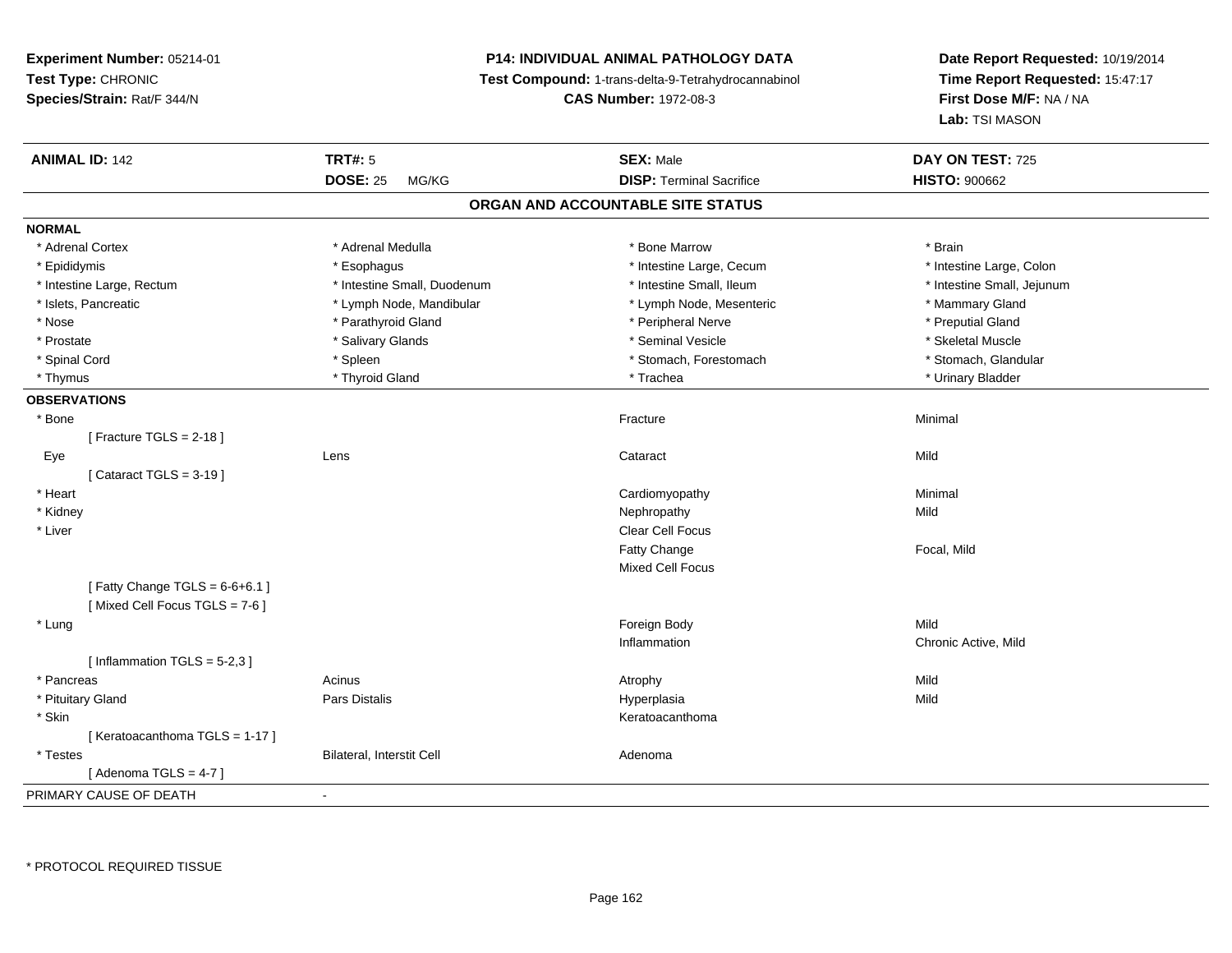# **P14: INDIVIDUAL ANIMAL PATHOLOGY DATA**

**Test Compound:** 1-trans-delta-9-Tetrahydrocannabinol

**CAS Number:** 1972-08-3

| <b>ANIMAL ID: 143</b>                | <b>TRT#: 5</b>              | <b>SEX: Male</b>                | DAY ON TEST: 725           |  |  |  |
|--------------------------------------|-----------------------------|---------------------------------|----------------------------|--|--|--|
|                                      | <b>DOSE: 25</b><br>MG/KG    | <b>DISP: Terminal Sacrifice</b> | <b>HISTO: 900663</b>       |  |  |  |
| ORGAN AND ACCOUNTABLE SITE STATUS    |                             |                                 |                            |  |  |  |
| <b>NORMAL</b>                        |                             |                                 |                            |  |  |  |
| * Adrenal Cortex                     | * Bone                      | * Bone Marrow                   | * Brain                    |  |  |  |
| * Epididymis                         | * Esophagus                 | * Intestine Large, Cecum        | * Intestine Large, Colon   |  |  |  |
| * Intestine Large, Rectum            | * Intestine Small, Duodenum | * Intestine Small, Ileum        | * Intestine Small, Jejunum |  |  |  |
| * Islets, Pancreatic                 | * Lymph Node, Mandibular    | * Lymph Node, Mesenteric        | * Mammary Gland            |  |  |  |
| * Nose                               | * Parathyroid Gland         | * Peripheral Nerve              | * Preputial Gland          |  |  |  |
| * Prostate                           | * Salivary Glands           | * Seminal Vesicle               | * Skeletal Muscle          |  |  |  |
| * Skin                               | * Spinal Cord               | * Spleen                        | * Stomach, Forestomach     |  |  |  |
| * Stomach, Glandular                 | * Thymus                    | * Thyroid Gland                 | * Trachea                  |  |  |  |
| * Urinary Bladder                    |                             |                                 |                            |  |  |  |
| <b>OBSERVATIONS</b>                  |                             |                                 |                            |  |  |  |
| * Adrenal Medulla                    |                             | Hyperplasia                     | Mild                       |  |  |  |
| Eye                                  | Lens                        | Cataract                        | Mild                       |  |  |  |
| [Cataract TGLS = $1-17$ ]            |                             |                                 |                            |  |  |  |
| * Heart                              |                             | Cardiomyopathy                  | Mild                       |  |  |  |
| * Kidney                             |                             | Nephropathy                     | Mild                       |  |  |  |
| * Liver                              |                             | <b>Basophilic Focus</b>         |                            |  |  |  |
|                                      |                             | Clear Cell Focus                |                            |  |  |  |
| [Clear Cell Focus TGLS = $3-6+6.1$ ] |                             |                                 |                            |  |  |  |
| * Lung                               |                             | Foreign Body                    | Minimal                    |  |  |  |
|                                      |                             | Inflammation                    | Chronic Active, Minimal    |  |  |  |
| * Pancreas                           | Acinus                      | Atrophy                         | Mild                       |  |  |  |
| * Pituitary Gland                    | Pars Distalis               | Hyperplasia                     | Moderate                   |  |  |  |
| * Testes                             | Bilateral, Interstit Cell   | Adenoma                         |                            |  |  |  |
| [Adenoma TGLS = 2-7]                 |                             |                                 |                            |  |  |  |
| PRIMARY CAUSE OF DEATH               | $\overline{\phantom{a}}$    |                                 |                            |  |  |  |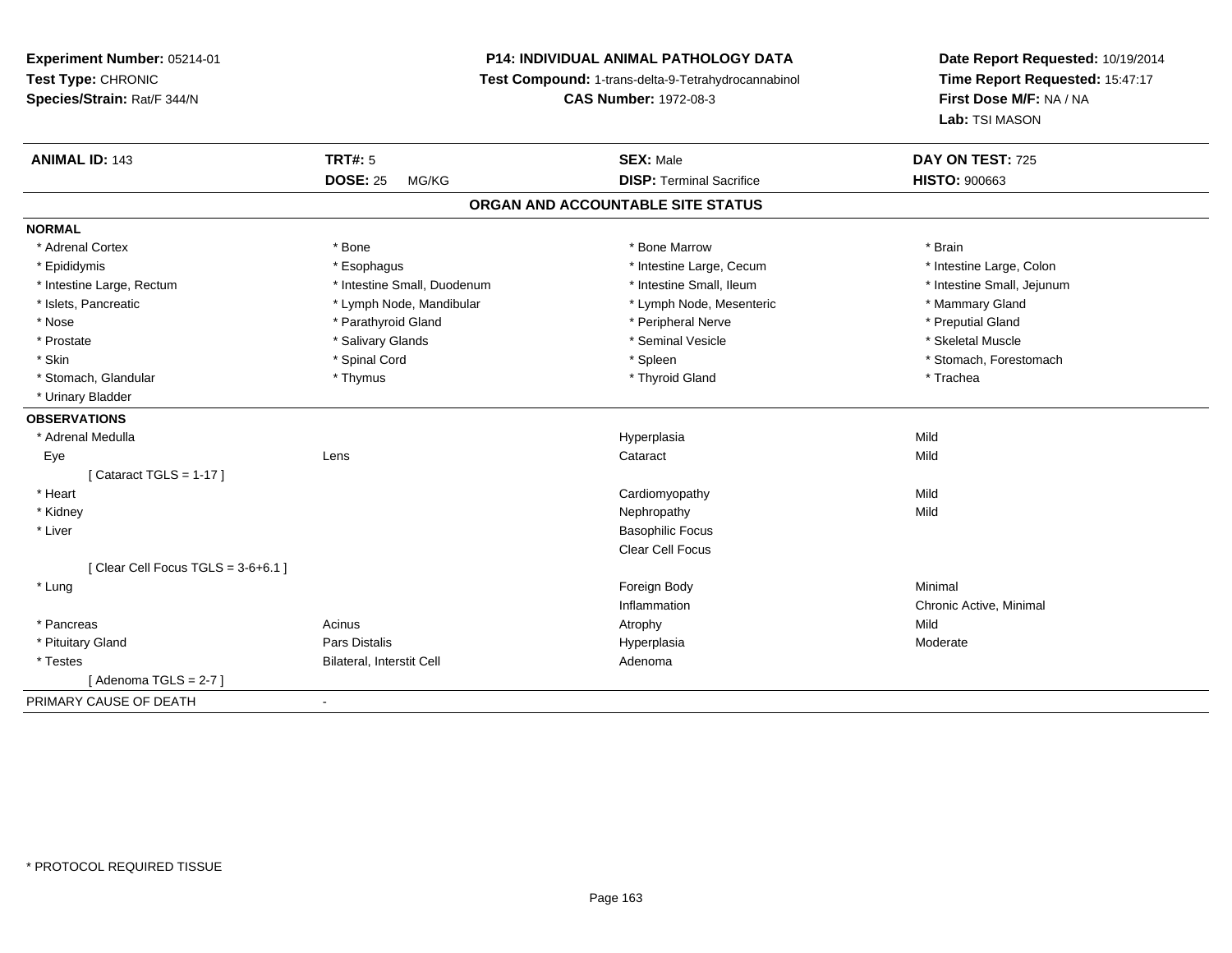**Experiment Number:** 05214-01**Test Type:** CHRONIC **Species/Strain:** Rat/F 344/N**P14: INDIVIDUAL ANIMAL PATHOLOGY DATA Test Compound:** 1-trans-delta-9-Tetrahydrocannabinol **CAS Number:** 1972-08-3**Date Report Requested:** 10/19/2014**Time Report Requested:** 15:47:17**First Dose M/F:** NA / NA**Lab:** TSI MASON**ANIMAL ID:** 144 **TRT#:** <sup>5</sup> **SEX:** Male **DAY ON TEST:** <sup>211</sup> **DOSE:** 25 MG/KG **DISP:** Moribund Sacrifice **HISTO:** <sup>900664</sup> **ORGAN AND ACCOUNTABLE SITE STATUSNORMAL**\* Adrenal Cortex \* Adrenal Medulla \* Adrenal Medulla \* Bone \* Bone \* Bone \* Bone \* Bone Marrow \* Brain \* \* Esophagus \* \* Esophagus \* \* Esophagus \* \* Esophagus \* \* Esophagus \* Heart \* Heart \* Heart \* Heart \* Intestine Large, Cecum \* Intestine Large, Colon \* Intestine Large, Rectum \* Intestine Small, Duodenum \* Intestine Small, Ileum \* Thestine Small, Jejunum \* Islets, Pancreatic \* Liver \* Liver \* Lung \* Lymph Node, Mandibular \* Nose \* Lymph Node, Mesenteric \* Nose \* Nose \* Preputial Gland \* Parathyroid Gland \* **All and \* Peripheral Nerve \* Preputial Gland \* Pituitary Gland** \* Prituitary Gland \* Skeletal Muscle \* Prostate \* \* Skeletal Muscle \* \* Salivary Glands \* \* Steminal Vesicle \* \* Seminal Vesicle \* \* Skeletal Muscle \* Skin \* Stomach, Forestomach \* Stomach, \* Stomach, \* Stomach, Glandular \* Testes \* Urinary Bladder \* Thymus \* Thyroid Gland \* Trachea \* Urinary Bladder \* **MISSING** \* Mammary Gland**OBSERVATIONS** \* Kidneyy the control of the control of the control of the control of the control of the control of the control of the control of the control of the control of the control of the control of the control of the control of the contro \* Pancreass the control of the control of the control of the control of the control of the control of the control of the control of the control of the control of the control of the control of the control of the control of the contro \* Spinal Cordd Glioma Nostro and the China Nostro and the China Nostro and the China Nostro and the China Nostro and the China Nostro and the China Nostro and the China Nostro and the China Nostro and the China Nostro and the China Nos \* Spleenn and the control of the control of the control of the control of the control of the control of the control of the control of the control of the control of the control of the control of the control of the control of the co [ Pigmentation TGLS = 1-3 ]PRIMARY CAUSE OF DEATH-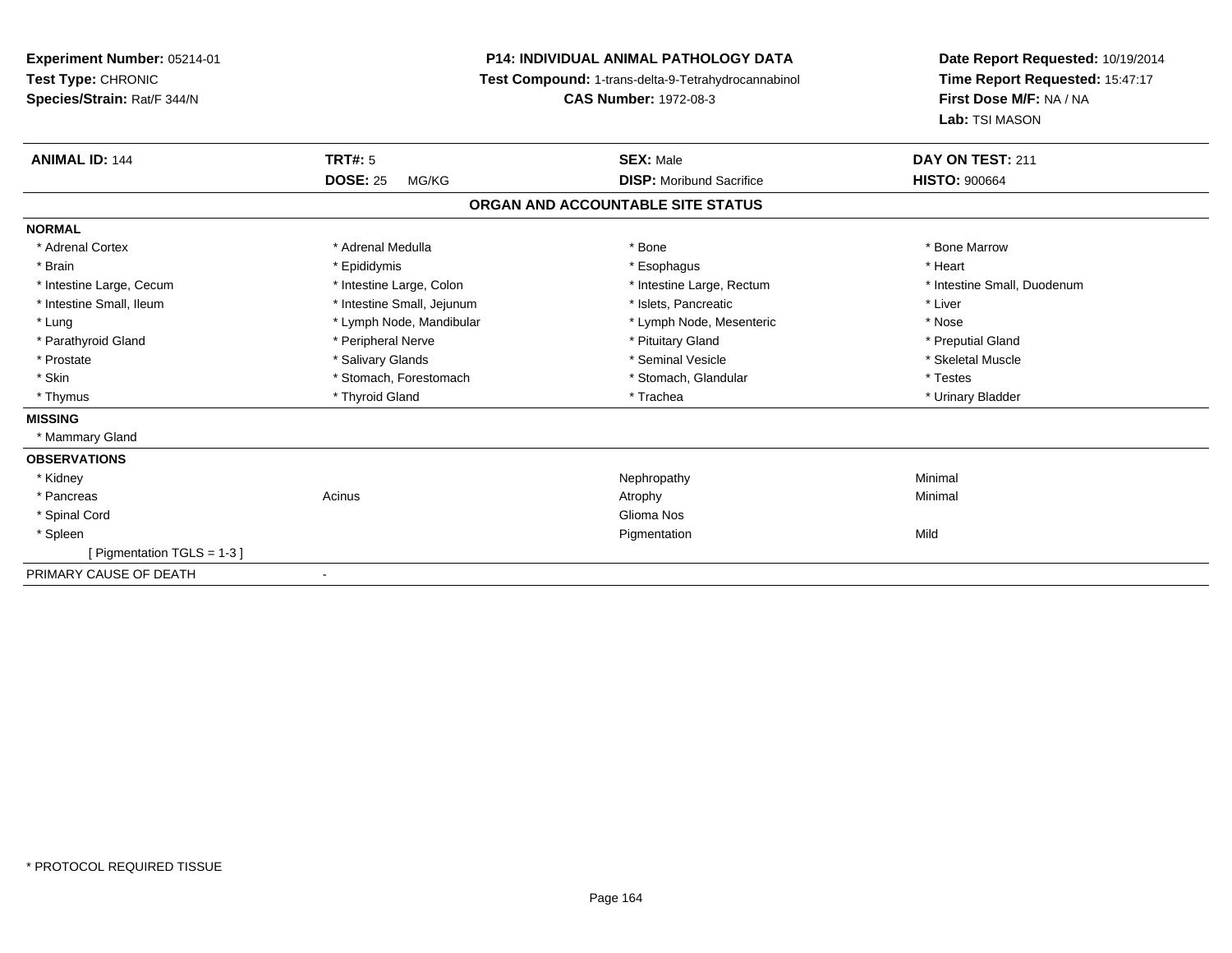# **P14: INDIVIDUAL ANIMAL PATHOLOGY DATA**

**Test Compound:** 1-trans-delta-9-Tetrahydrocannabinol

**CAS Number:** 1972-08-3

| <b>ANIMAL ID: 145</b>                | <b>TRT#: 5</b>            | <b>SEX: Male</b>                  | DAY ON TEST: 727         |  |
|--------------------------------------|---------------------------|-----------------------------------|--------------------------|--|
|                                      | <b>DOSE: 25</b><br>MG/KG  | <b>DISP: Terminal Sacrifice</b>   | <b>HISTO: 900665</b>     |  |
|                                      |                           | ORGAN AND ACCOUNTABLE SITE STATUS |                          |  |
| <b>NORMAL</b>                        |                           |                                   |                          |  |
| * Adrenal Cortex                     | * Adrenal Medulla         | * Bone                            | * Bone Marrow            |  |
| * Brain                              | * Epididymis              | * Esophagus                       | * Intestine Large, Cecum |  |
| * Intestine Large, Colon             | * Intestine Large, Rectum | * Intestine Small, Duodenum       | * Intestine Small, Ileum |  |
| * Intestine Small, Jejunum           | * Islets, Pancreatic      | * Lymph Node, Mandibular          | * Lymph Node, Mesenteric |  |
| * Mammary Gland                      | * Parathyroid Gland       | * Peripheral Nerve                | * Pituitary Gland        |  |
| * Preputial Gland                    | * Prostate                | * Salivary Glands                 | * Seminal Vesicle        |  |
| * Skeletal Muscle                    | * Skin                    | * Spinal Cord                     | * Spleen                 |  |
| * Stomach, Forestomach               | * Stomach, Glandular      | * Thymus                          | * Thyroid Gland          |  |
| * Trachea                            | * Urinary Bladder         |                                   |                          |  |
| <b>OBSERVATIONS</b>                  |                           |                                   |                          |  |
| Eye                                  | Lens                      | Cataract                          | Mild                     |  |
|                                      |                           | Inflammation                      | Chronic Active, Mild     |  |
| [Cataract TGLS = $2-17$ ]            |                           |                                   |                          |  |
| [Inflammation TGLS = $1-17$ ]        |                           |                                   |                          |  |
| * Heart                              |                           | Cardiomyopathy                    | Mild                     |  |
| * Kidney                             |                           | Nephropathy                       | Mild                     |  |
| * Liver                              |                           | <b>Basophilic Focus</b>           |                          |  |
|                                      |                           | Clear Cell Focus                  |                          |  |
| [Clear Cell Focus TGLS = $5-6+6.1$ ] |                           |                                   |                          |  |
| * Lung                               |                           | Foreign Body                      | Minimal                  |  |
|                                      | Alveolar Epith            | Hyperplasia                       | Mild                     |  |
|                                      |                           | Inflammation                      | Chronic Active, Minimal  |  |
| * Nose                               |                           | Inflammation                      | Acute, Mild              |  |
| * Pancreas                           | Acinus                    | Atrophy                           | Minimal                  |  |
| * Testes                             | Bilateral, Interstit Cell | Adenoma                           |                          |  |
| [Adenoma TGLS = 3-7,4-7]             |                           |                                   |                          |  |
| Tooth                                |                           | Abscess                           | Mild                     |  |
| PRIMARY CAUSE OF DEATH               | $\blacksquare$            |                                   |                          |  |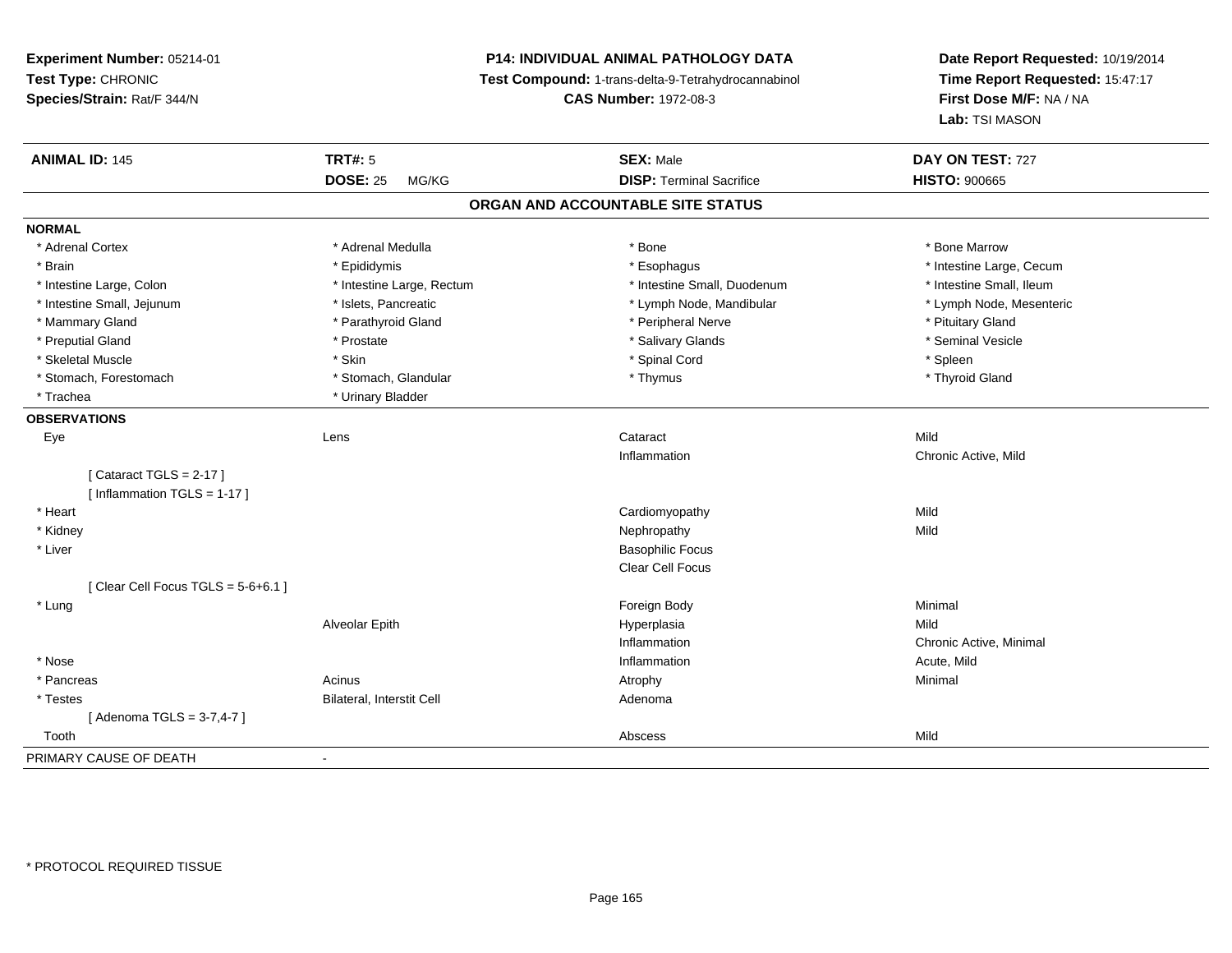**Experiment Number:** 05214-01**Test Type:** CHRONIC **Species/Strain:** Rat/F 344/N**P14: INDIVIDUAL ANIMAL PATHOLOGY DATA Test Compound:** 1-trans-delta-9-Tetrahydrocannabinol **CAS Number:** 1972-08-3**Date Report Requested:** 10/19/2014**Time Report Requested:** 15:47:17**First Dose M/F:** NA / NA**Lab:** TSI MASON**ANIMAL ID:** 146**6 DAY ON TEST:** 725 **DOSE:** 25 MG/KG**DISP:** Terminal Sacrifice **HISTO:**  $900666$ **ORGAN AND ACCOUNTABLE SITE STATUSNORMAL**\* Adrenal Cortex \* Adrenal Medulla \* Adrenal Medulla \* Bone \* Bone \* Bone \* Bone \* Bone Marrow \* Brain \* Explorer \* Epididymis \* \* Epididymis \* \* Esophagus \* Esophagus \* \* Esophagus \* Intestine Large, Cecum \* \* Intestine Large, Cecum \* Intestine Small, Ileum \* Intestine Large, Colon \* Intestine Large, Rectum \* Intestine Small, Duodenum \* Intestine Small, Duodenum \* Lymph Node, Mesenteric \* Intestine Small, Jejunum \* Mandibular \* Islets, Pancreatic \* Mandibular \* Lymph Node, Mandibular \* Mammary Gland \* \* Annume \* Nose \* \* Nose \* \* Parathyroid Gland \* Peripheral Nerve \* Peripheral Nerve \* \* Peripheral Nerve \* \* Peripheral Nerve \* \* Peripheral Nerve \* \* Peripheral Nerve \* \* Peripheral Nerve \* \* \* \* \* \* \* \* Seminal Vesicle \* Preputial Gland \* \* Annual vesicle \* \* Prostate \* \* Salivary Glands \* \* Salivary Glands \* \* Seminal Vesicle \* \* Skeletal Muscle \* Skin \* Spinal Cord \* Spleen \* Trachea \* Stomach, Forestomach \* Thymus \* Stomach, Glandular \* Thymus \* Thymus \* Thymus \* Thymus \* Thymus \* Thymus \* Thymus \* Thymus \* Thymus \* Thymus \* Thymus \* Thymus \* Thymus \* Thymus \* Thymus \* Thymus \* Thymus \* Thymus \* Thymu \* Urinary Bladder**OBSERVATIONS** \* Heart Cardiomyopathyy Mild Mild \* Kidneyy the control of the control of the control of the control of the control of the control of the control of the control of the control of the control of the control of the control of the control of the control of the contro \* Liver Basophilic Focus Clear Cell FocusFatty Change Focal, Minimal [ Basophilic Focus TGLS = 1-6+6.1 ] \* Lungg and the state of the state of the state of the state of the state of the state of the state of the state of the state of the state of the state of the state of the state of the state of the state of the state of the stat Inflammation Chronic Active, Mild \* Pancreass and the contract of the Acinus and Acinus and Acinus and Acinus Atrophy and Acinus and Mild \* Pituitary Glandd and the contract of Pars Distalis and the contract of Adenoma and Adenoma and the Adenoma and the Adenoma and  $\alpha$  $[$  Adenoma TGLS = 2-8  $]$  \* TestesBilateral, Interstit Cell **Adenoma** Hyperplasia \* Thyroid Gland C Cell Hyperplasia Minimal PRIMARY CAUSE OF DEATH-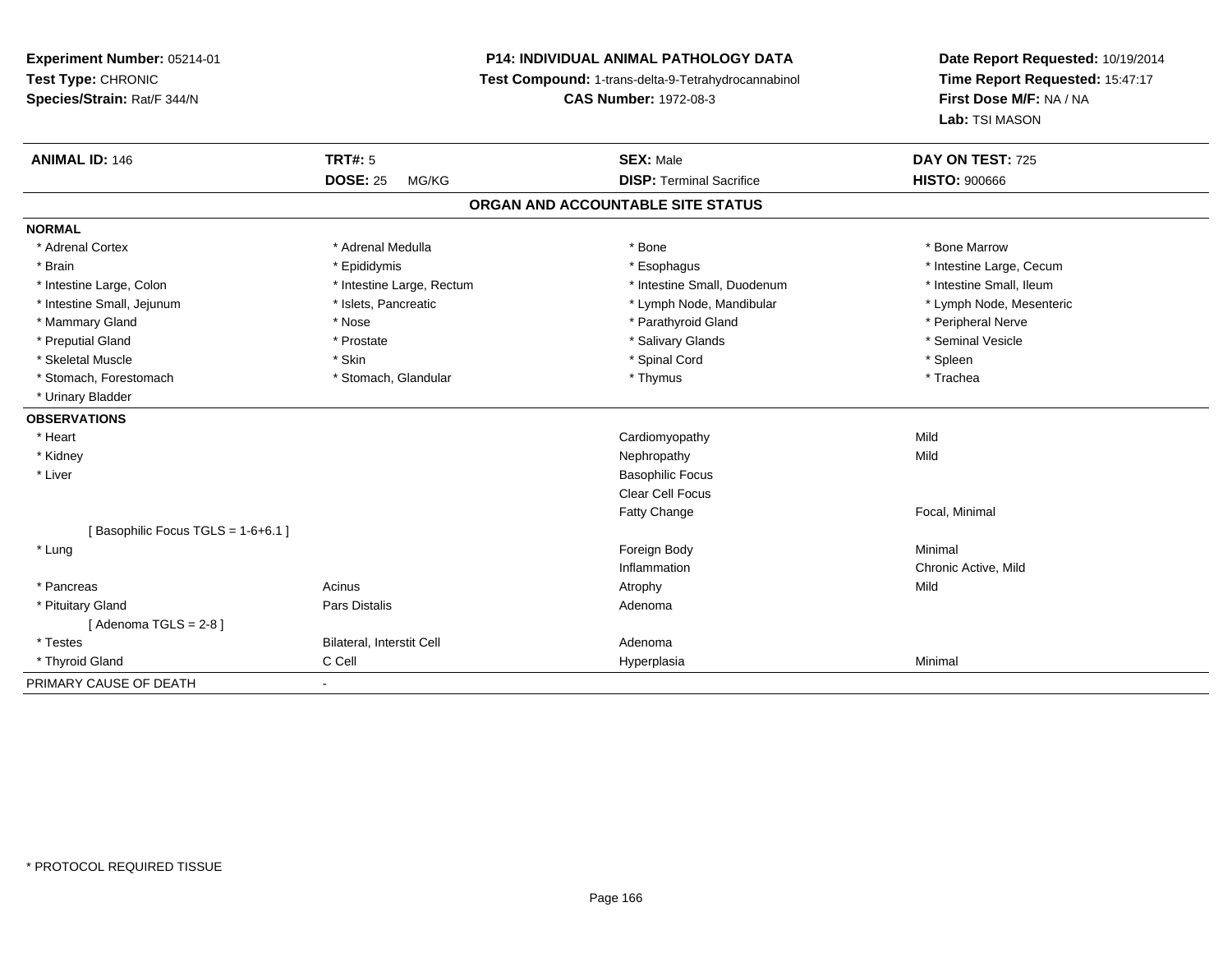**Experiment Number:** 05214-01**Test Type:** CHRONIC **Species/Strain:** Rat/F 344/N**P14: INDIVIDUAL ANIMAL PATHOLOGY DATA Test Compound:** 1-trans-delta-9-Tetrahydrocannabinol **CAS Number:** 1972-08-3**Date Report Requested:** 10/19/2014**Time Report Requested:** 15:47:17**First Dose M/F:** NA / NA**Lab:** TSI MASON**ANIMAL ID:** 147**TRT#:** 5 **SEX:** Male **DAY ON TEST:** 452 **DOSE:** 25 MG/KG **DISP:** Scheduled Sacrifice **HISTO:** <sup>900667</sup> **ORGAN AND ACCOUNTABLE SITE STATUSNORMAL**\* Adrenal Cortex \* Adrenal Medulla \* Adrenal Medulla \* Bone \* Bone \* Bone \* Bone \* Bone Marrow \* Brain \* Explorer \* Epididymis \* \* Epididymis \* \* Esophagus \* Esophagus \* \* Esophagus \* Intestine Large, Cecum \* \* Intestine Large, Cecum \* Intestine Small, Ileum \* Intestine Large, Colon \* Intestine Large, Rectum \* Intestine Small, Duodenum \* Intestine Small, Duodenum \* Lymph Node, Mesenteric \* Intestine Small, Jejunum \* Mandibular \* Islets, Pancreatic \* Mandibular \* Lymph Node, Mandibular \* Mammary Gland \* \* Nose \* \* Nose \* \* Pancreas \* Pancreas \* \* Pancreas \* \* Pancreas \* \* Pancreas \* \* Parathyroid Gland \* Peripheral Nerve \* \* \* Prostate \* \* Pretuitary Gland \* \* \* \* \* \* \* Preputial Gland \* \* \* Prostate \* Prostate \* Salivary Glands \* Seminal Vesicle \* Seminal Vesicle \* Skeletal Muscle \* Skeletal Muscle \* Skin \* Stomach, Glandular \* Spinal Cord \* Spinal Cord \* Spinal Cord \* Stomach, Forestomach \* Spinal Cord \* Stomach, Forestomach \* Thyroid Gland \* Trachea \* Trachea \* Trachea \* Trachea \* Urinary Bladder **MISSING** \* Thymus**OBSERVATIONS** \* Heart Cardiomyopathy Minimal \* Kidneyy the control of the control of the control of the control of the control of the control of the control of the control of the control of the control of the control of the control of the control of the control of the contro \* Liverr and the contract of the contract of the contract of the contract of the contract of the contract of the contract of the contract of the contract of the contract of the contract of the contract of the contract of the cont \* Lungg is a controller to the controller of the controller of the chronic Active, Minimal of the chronic Active, Minimal of the chronic Active, Minimal of the chronic Active, Minimal of the chronic Active, Minimal of the chroni \* Testess and the contract of the contract of the contract of the contract of the contract of the contract of the contract of the contract of the contract of the contract of the contract of the contract of the contract of the cont Hyperplasia Moderate PRIMARY CAUSE OF DEATH-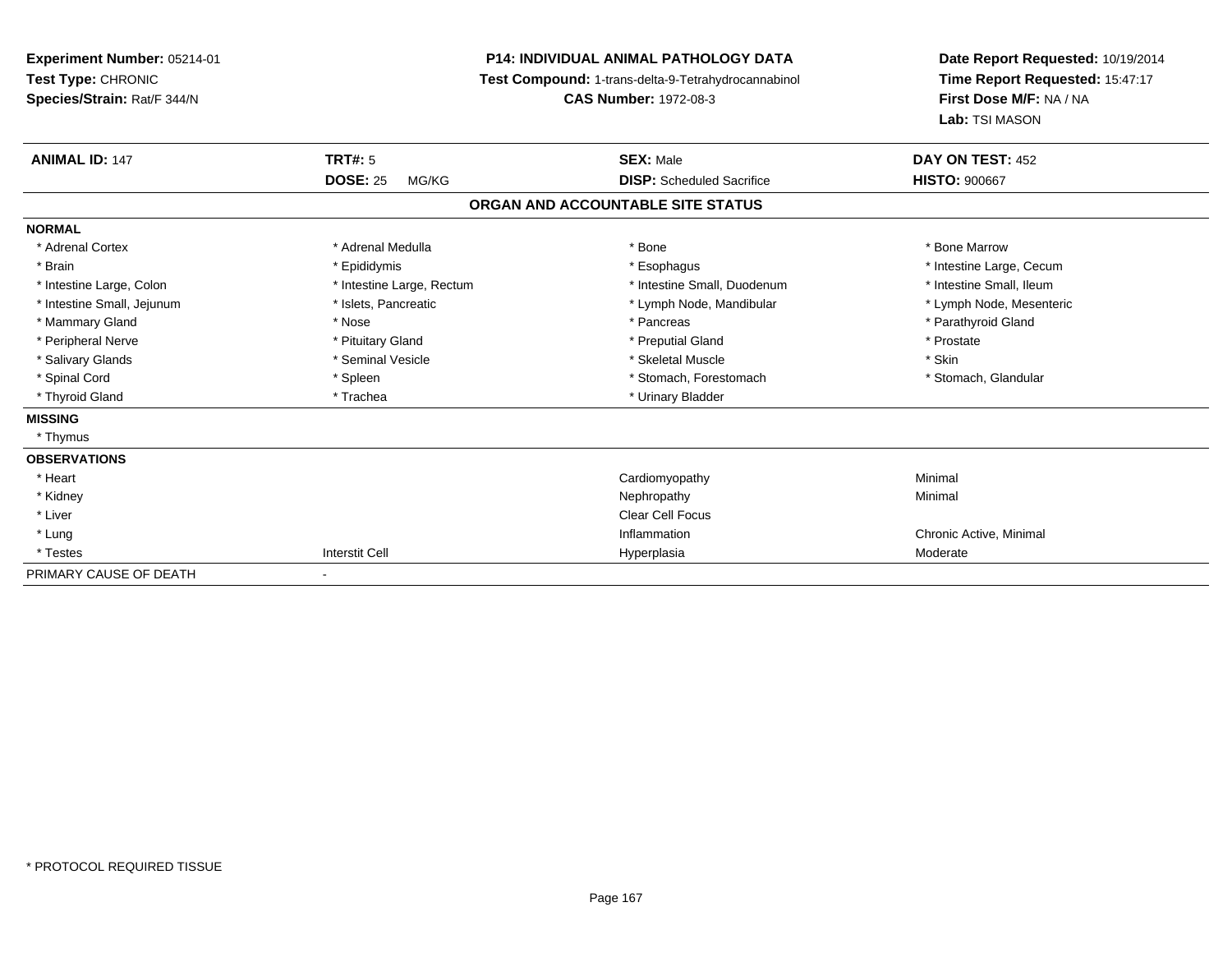**Experiment Number:** 05214-01**Test Type:** CHRONIC **Species/Strain:** Rat/F 344/N**P14: INDIVIDUAL ANIMAL PATHOLOGY DATA Test Compound:** 1-trans-delta-9-Tetrahydrocannabinol **CAS Number:** 1972-08-3**Date Report Requested:** 10/19/2014**Time Report Requested:** 15:47:17**First Dose M/F:** NA / NA**Lab:** TSI MASON**ANIMAL ID:** 148**TRT#:** 5 **SEX:** Male **DAY ON TEST:** 709 **DOSE:** 25 MG/KG**DISP:** Moribund Sacrifice **HISTO:**  $900668$ **ORGAN AND ACCOUNTABLE SITE STATUSNORMAL**\* Adrenal Cortex \* Adrenal Cortex \* \* Adrenal Cortex \* Brain \* Bone \* \* Bone Marrow \* Bone Marrow \* \* Brain \* Brain \* Brain \* Brain \* Brain \* Brain \* Brain \* Brain \* Brain \* Brain \* Brain \* Brain \* Brain \* Brain \* Brain \* Brain \* Brain \* B \* Epididymis **\* Execution Contract Contract Constructs** \* Intestine Large, Cecum \* Intestine Large, Colon \* Intestine Large, Colon \* Intestine Large, Rectum \* Thestine Small, Duodenum \* Number of the small, Ileum \* Intestine Small, Jejunum \* Intestine Small, Jejunum \* Islets, Pancreatic \* \* The mannery Gland \* Mammary Gland \* Parathyroid Gland \* Parathyroid Gland \* Peripheral Nerve \* Salivary Glands \* Pituitary Gland \* \* Then the state \* Preputial Gland \* Prosection \* Prostate \* \* Salivary Glands \* Salivary Glands \* Salivary Glands \* Salivary Glands \* Salivary Glands \* Salivary Glands \* Salivary Glands \* Salivary Glan \* Seminal Vesicle \* \* Spinal Cord \* Skeletal Muscle \* \* Skin \* \* Skin \* \* Spinal Vesicle \* Spinal Cord \* Spinal Cord \* Stomach, Glandular \* The \* Thyroid Gland \* The \* Trachea **OBSERVATIONS** \* Adrenal Medulla Pheochromocytoma Benign \* Heart Cardiomyopathyy Mild Leukemia Mononuclear \* Kidneyy the control of the control of the control of the control of the control of the control of the control of the control of the control of the control of the control of the control of the control of the control of the contro \* Liver Basophilic FocusFatty Change Focal, Mild Leukemia Mononuclear[ Leukemia Mononuclear TGLS = 5-6+6.1 ] \* Lungg is a controller to the controller of the controller of the controller of the controller of the controller of  $\alpha$  chronic Active, Mild Leukemia Mononuclear[ Leukemia Mononuclear TGLS = 4-2+3 ] Lymph NodeMediastinal **Mediastinal** Mononuclear Pancreatic Leukemia Mononuclear \* Lymph Node, Mandibular Leukemia Mononuclear \* Lymph Node, Mesenteric Leukemia Mononuclear \* Nosee de la contrate de la contrate de la contrate de la contrate de la contrate de la contrate de la contrate de l<br>Desdevenirs de la contrate de la contrate de la contrate de la contrate de la contrate de la contrate de la co Inflammation Acute, Mild Respirat Epith Metaplasia Squamous, Mild \* Pancreas Acinus Adenoma Leukemia Mononuclear \* Spleenn and the state of the state of the state of the state of the state of the state of the state of the state of the state of the state of the state of the state of the state of the state of the state of the state of the stat Leukemia Mononuclear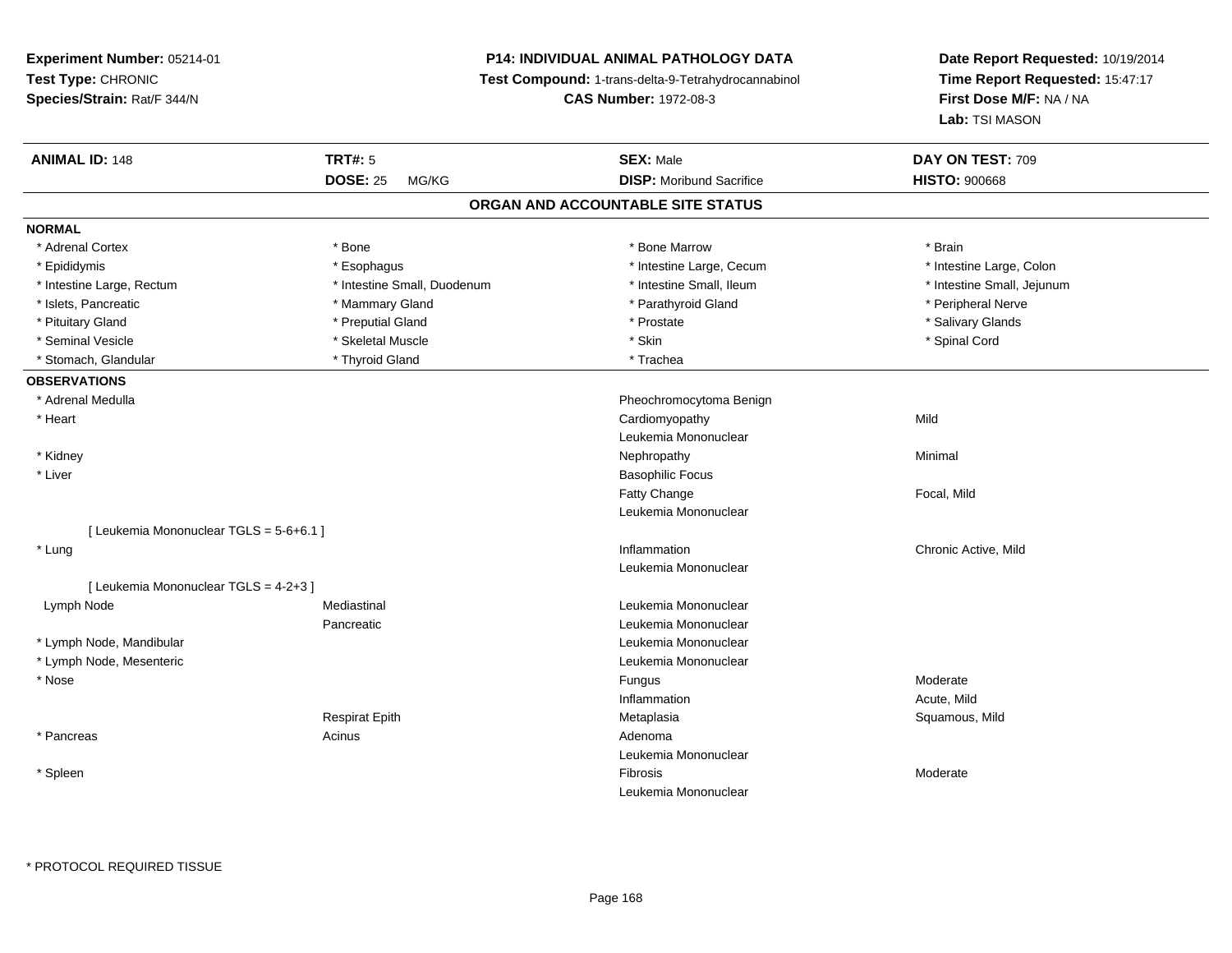| <b>Experiment Number: 05214-01</b><br><b>Test Type: CHRONIC</b><br>Species/Strain: Rat/F 344/N |                           | <b>P14: INDIVIDUAL ANIMAL PATHOLOGY DATA</b><br>Test Compound: 1-trans-delta-9-Tetrahydrocannabinol<br><b>CAS Number: 1972-08-3</b> | Date Report Requested: 10/19/2014<br>Time Report Requested: 15:47:17<br>First Dose M/F: NA / NA<br>Lab: TSI MASON |  |
|------------------------------------------------------------------------------------------------|---------------------------|-------------------------------------------------------------------------------------------------------------------------------------|-------------------------------------------------------------------------------------------------------------------|--|
| <b>ANIMAL ID: 148</b>                                                                          | <b>TRT#: 5</b>            | <b>SEX: Male</b>                                                                                                                    | DAY ON TEST: 709                                                                                                  |  |
|                                                                                                | <b>DOSE: 25</b><br>MG/KG  | <b>DISP:</b> Moribund Sacrifice                                                                                                     | <b>HISTO: 900668</b>                                                                                              |  |
|                                                                                                |                           | ORGAN AND ACCOUNTABLE SITE STATUS                                                                                                   |                                                                                                                   |  |
| [Fibrosis TGLS = $2-3$ ]                                                                       |                           |                                                                                                                                     |                                                                                                                   |  |
| * Stomach, Forestomach                                                                         |                           | Erosion                                                                                                                             | Moderate                                                                                                          |  |
|                                                                                                |                           | Hyperplasia                                                                                                                         | Squamous, Diffuse, Mild                                                                                           |  |
| [ Erosion TGLS = $6-5.1.1$ ]                                                                   |                           |                                                                                                                                     |                                                                                                                   |  |
| * Testes                                                                                       | Bilateral, Interstit Cell | Adenoma                                                                                                                             |                                                                                                                   |  |
| [ Adenoma TGLS = 1-7 ]                                                                         |                           |                                                                                                                                     |                                                                                                                   |  |
| * Thymus                                                                                       |                           | Leukemia Mononuclear                                                                                                                |                                                                                                                   |  |
| [Leukemia Mononuclear TGLS = 3-3 ]                                                             |                           |                                                                                                                                     |                                                                                                                   |  |
| * Urinary Bladder                                                                              |                           | Leukemia Mononuclear                                                                                                                |                                                                                                                   |  |
| PRIMARY CAUSE OF DEATH                                                                         | ۰                         |                                                                                                                                     |                                                                                                                   |  |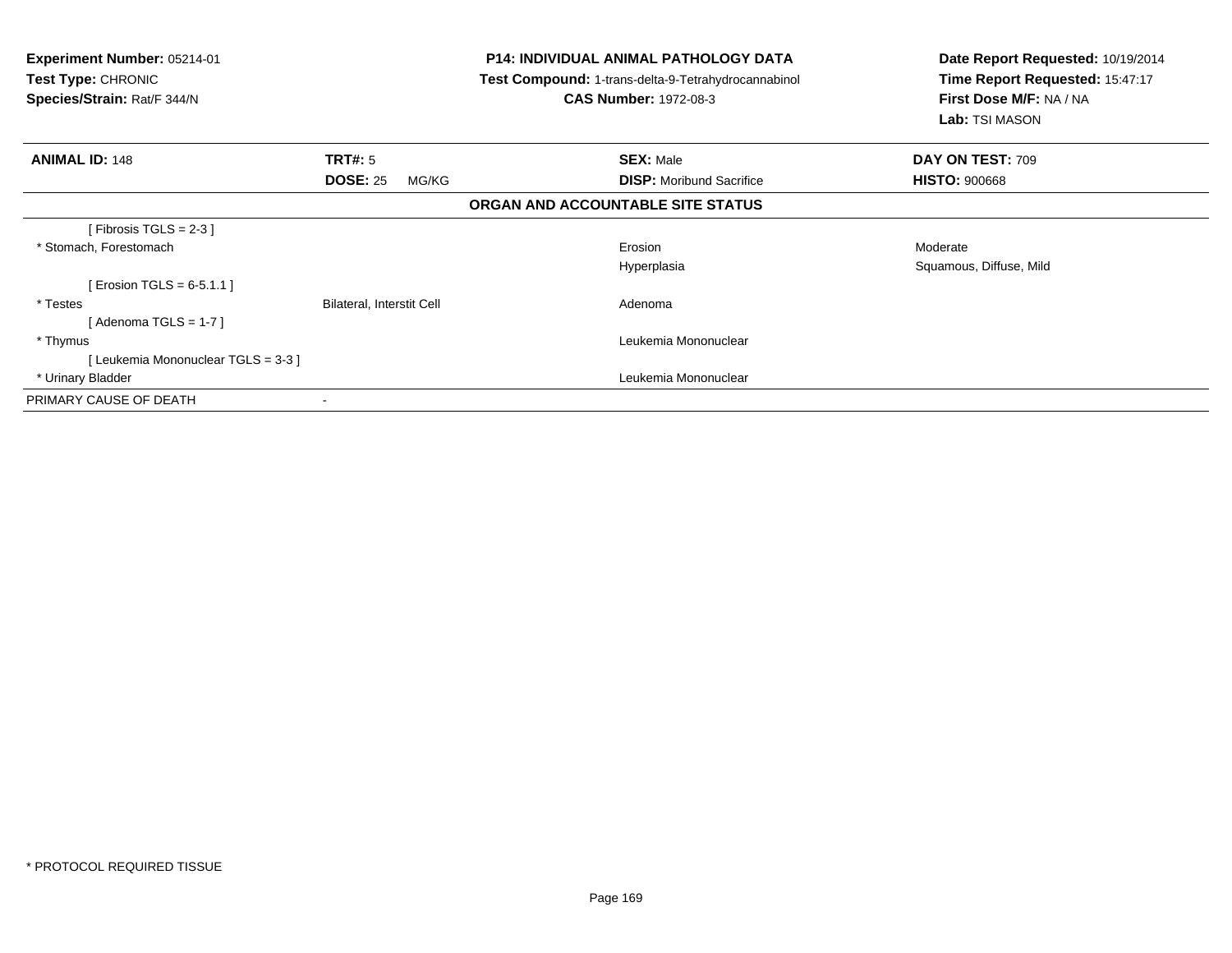**Experiment Number:** 05214-01**Test Type:** CHRONIC **Species/Strain:** Rat/F 344/N**P14: INDIVIDUAL ANIMAL PATHOLOGY DATA Test Compound:** 1-trans-delta-9-Tetrahydrocannabinol **CAS Number:** 1972-08-3**Date Report Requested:** 10/19/2014**Time Report Requested:** 15:47:17**First Dose M/F:** NA / NA**Lab:** TSI MASON**ANIMAL ID:** 149**TRT#:** 5 **SEX:** Male **DAY ON TEST:** 730 **DOSE:** 25 MG/KG**DISP:** Terminal Sacrifice **HISTO:**  $900669$ **ORGAN AND ACCOUNTABLE SITE STATUSNORMAL**\* Adrenal Cortex \* Adrenal Medulla \* Adrenal Medulla \* Bone \* Bone \* Bone \* Bone \* Bone Marrow \* Brain \* Explorer \* Epididymis \* \* Epididymis \* \* Esophagus \* Esophagus \* \* Esophagus \* Intestine Large, Cecum \* \* Intestine Large, Cecum \* Intestine Small. Ileum \* Intestine Large, Colon \* Intestine Large, Rectum \* Intestine Small, Duodenum \* Intestine Small, Duodenum \* Lymph Node, Mesenteric \* Intestine Small, Jejunum \* Mandibular \* Islets, Pancreatic \* Mandibular \* Lymph Node, Mandibular \* Mammary Gland \* \* Nose \* \* Nose \* \* Pancreas \* Pancreas \* \* Pancreas \* \* Pancreas \* \* Pancreas \* \* Parathyroid Gland \* Peripheral Nerve \* \* \* Preputial Gland \* \* Preputial Gland \* \* Prostate \* \* Salivary Glands \* Salivary Glands \* Seminal Vesicle \* \* Spinal Cord \* Skeletal Muscle \* \* Skin \* \* Skin \* \* Spinal Vesicle \* Spinal Cord \* Spinal Cord \* Stomach, Forestomach \* Trachea \* Stomach, Glandular \* Thyroid Gland \* Thyroid Gland \* Trachea \* Urinary Bladder**MISSING** \* Thymus**OBSERVATIONS** \* Brain Note: TGL #3: BRAIN FOCUS NOT DISCERNIBLELens Eyee and the contract of the contract of the contract of the contract of the contract of the contract of the contract of the contract of the contract of the contract of the contract of the contract of the contract of the cont  $[$  Cataract TGLS = 1-17  $]$  \* Heart Cardiomyopathyy Mild Mild \* Kidneyy the controller of the controller of the controller of the controller of the controller of the controller of the controller of the controller of the controller of the controller of the controller of the controller of the \* Liver Basophilic Focus Clear Cell Focus Hepatodiaphragmatic NoduleLeukemia MononuclearMixed Cell Focus $[$  Clear Cell Focus TGLS = 6-6+6.1 ] [ Hepatodiaphragmatic Nodule TGLS = 5-6.1 ] \* Lungg and the state of the state of the state of the state of the state of the state of the state of the state of the state of the state of the state of the state of the state of the state of the state of the state of the stat Inflammation Chronic Active, Minimal Leukemia Mononucleare and the mediastinal development of the Mediastinal Control of the Mononuclear and the Leukemia Mononuclear Lymph NodePancreaticLeukemia Mononuclear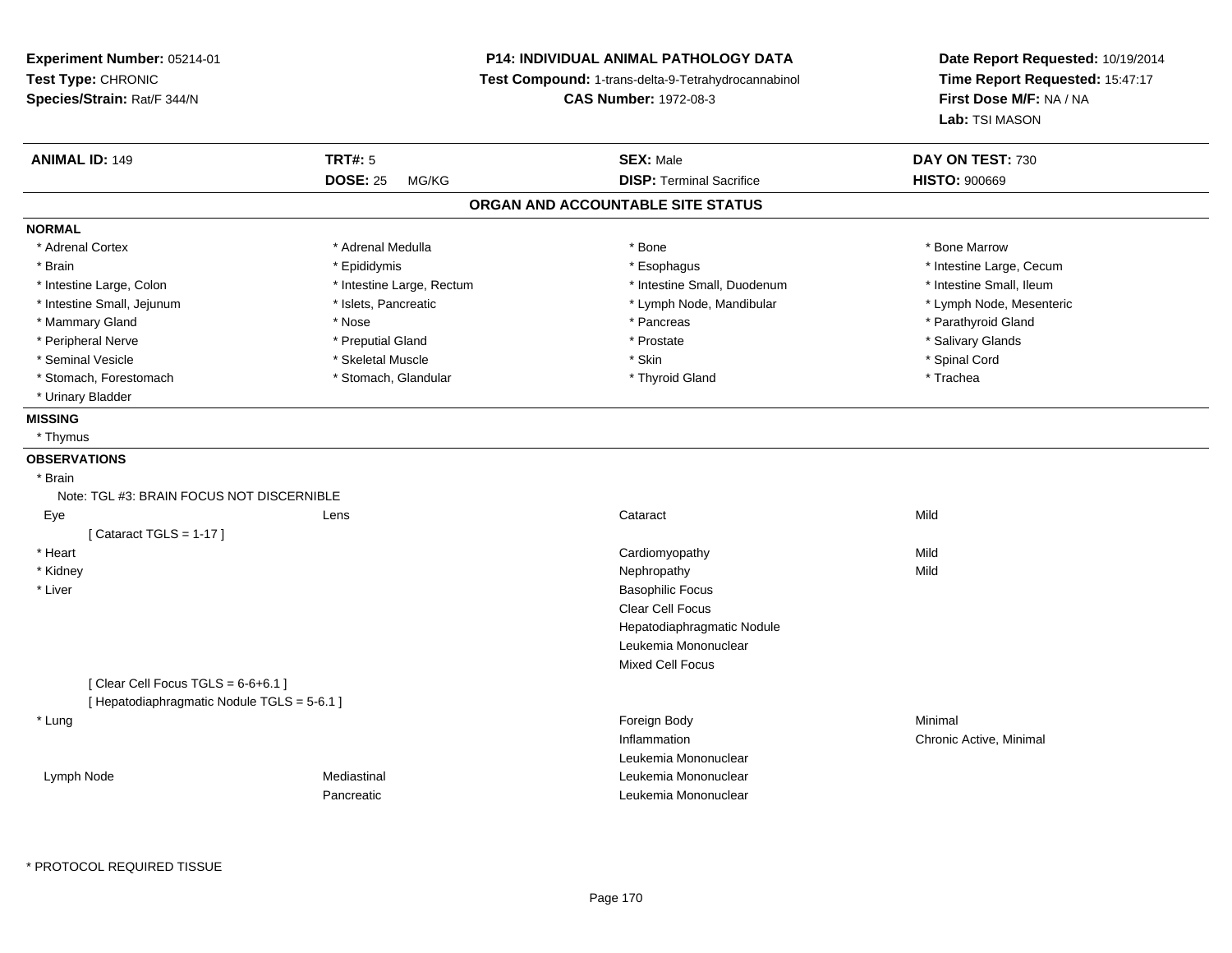| <b>Experiment Number: 05214-01</b><br><b>Test Type: CHRONIC</b><br>Species/Strain: Rat/F 344/N |                          | <b>P14: INDIVIDUAL ANIMAL PATHOLOGY DATA</b><br>Test Compound: 1-trans-delta-9-Tetrahydrocannabinol<br><b>CAS Number: 1972-08-3</b> | Date Report Requested: 10/19/2014<br>Time Report Requested: 15:47:17<br>First Dose M/F: NA / NA<br>Lab: TSI MASON |
|------------------------------------------------------------------------------------------------|--------------------------|-------------------------------------------------------------------------------------------------------------------------------------|-------------------------------------------------------------------------------------------------------------------|
| <b>ANIMAL ID: 149</b>                                                                          | <b>TRT#:</b> 5           | <b>SEX: Male</b>                                                                                                                    | DAY ON TEST: 730                                                                                                  |
|                                                                                                | <b>DOSE: 25</b><br>MG/KG | <b>DISP:</b> Terminal Sacrifice                                                                                                     | <b>HISTO: 900669</b>                                                                                              |
|                                                                                                |                          | ORGAN AND ACCOUNTABLE SITE STATUS                                                                                                   |                                                                                                                   |
| Leukemia Mononuclear TGLS = 7-9.1 ]<br>Leukemia Mononuclear TGLS = 7-9.1 ]                     |                          |                                                                                                                                     |                                                                                                                   |
| * Pituitary Gland<br>[Hyperplasia TGLS = $4-8$ ]                                               | Pars Distalis            | Hyperplasia                                                                                                                         | Moderate                                                                                                          |
| * Spleen<br>[Leukemia Mononuclear TGLS = 2-3]                                                  |                          | Leukemia Mononuclear                                                                                                                |                                                                                                                   |
| * Testes                                                                                       | <b>Interstit Cell</b>    | Adenoma                                                                                                                             |                                                                                                                   |
|                                                                                                | <b>Interstit Cell</b>    | Hyperplasia                                                                                                                         | Mild                                                                                                              |
| PRIMARY CAUSE OF DEATH                                                                         |                          |                                                                                                                                     |                                                                                                                   |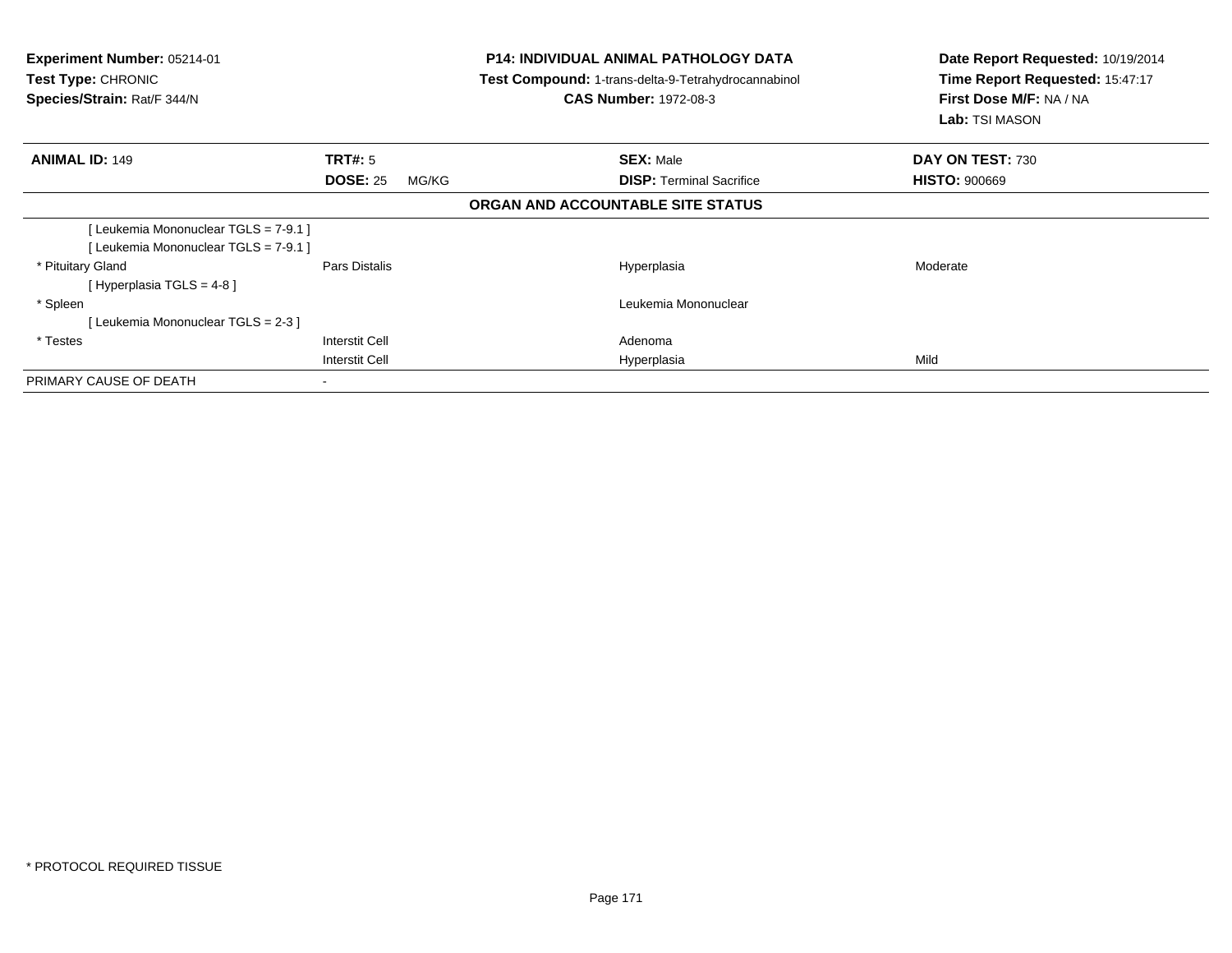**Experiment Number:** 05214-01**Test Type:** CHRONIC **Species/Strain:** Rat/F 344/N**P14: INDIVIDUAL ANIMAL PATHOLOGY DATA Test Compound:** 1-trans-delta-9-Tetrahydrocannabinol **CAS Number:** 1972-08-3**Date Report Requested:** 10/19/2014**Time Report Requested:** 15:47:17**First Dose M/F:** NA / NA**Lab:** TSI MASON**ANIMAL ID:** 150**TRT#:** 5 **SEX:** Male **DAY ON TEST:** 725 **DOSE:** 25 MG/KG **DISP:** Terminal Sacrifice **HISTO:** <sup>900670</sup> **ORGAN AND ACCOUNTABLE SITE STATUSNORMAL**\* Adrenal Cortex \* Adrenal Medulla \* Adrenal Medulla \* Bone \* Bone \* Bone \* Bone \* Bone Marrow \* Brain \* Explorer \* Epididymis \* \* Epididymis \* \* Esophagus \* Esophagus \* \* Esophagus \* Intestine Large, Cecum \* \* Intestine Large, Cecum \* Intestine Small, Ileum \* Intestine Large, Colon \* Intestine Large, Rectum \* Intestine Small, Duodenum \* Intestine Small, Duodenum \* Lymph Node, Mesenteric \* Intestine Small, Jejunum \* Mandibular \* Islets, Pancreatic \* Mandibular \* Lymph Node, Mandibular \* Mammary Gland \* \* Annume \* Nose \* \* Nose \* \* Parathyroid Gland \* Peripheral Nerve \* Peripheral Nerve \* \* Peripheral Nerve \* \* Peripheral Nerve \* \* Peripheral Nerve \* \* Peripheral Nerve \* \* Peripheral Nerve \* \* \* \* \* \* \* \* Seminal Vesicle \* Preputial Gland \* \* Annual vesicle \* \* Prostate \* \* Salivary Glands \* \* Salivary Glands \* \* Seminal Vesicle \* \* Skeletal Muscle \* The state of the set of the set of the set of the set of the set of the set of the set of the set of the set of the set of the set of the set of the set of the set of the set of the set of the set of th \* Stomach, Glandular \* Thymus \* Thymus \* Thymus \* Thyroid Gland \* Thyroid Gland \* The \* Trachea \* Urinary Bladder**OBSERVATIONS** \* Heart Cardiomyopathyy Mild Mild \* Kidneyy the control of the control of the control of the control of the control of the control of the control of the control of the control of the control of the control of the control of the control of the control of the contro \* Liver Basophilic Focus Leukemia Mononuclear[ Leukemia Mononuclear TGLS = 2-6+6.1 ] \* Lungg is a controller to the controller of the controller of the chronic Active, Minimal of the chronic Active, Minimal of the chronic Active, Minimal of the chronic Active, Minimal of the chronic Active, Minimal of the chroni Leukemia Mononuclear \* Pancreas Metaplasiaa Mild \* Pituitary Glandd Cyst Constants Constants Constants Constants Constants Constants Constants Constants Constants Constants Const Pars Distalis Hyperplasiaa Mild \* Spleen Leukemia Mononuclear [ Leukemia Mononuclear TGLS = 1-3+3.1 ] \* TestesBilateral, Interstit Cell **Adenoma** Adenoma PRIMARY CAUSE OF DEATH-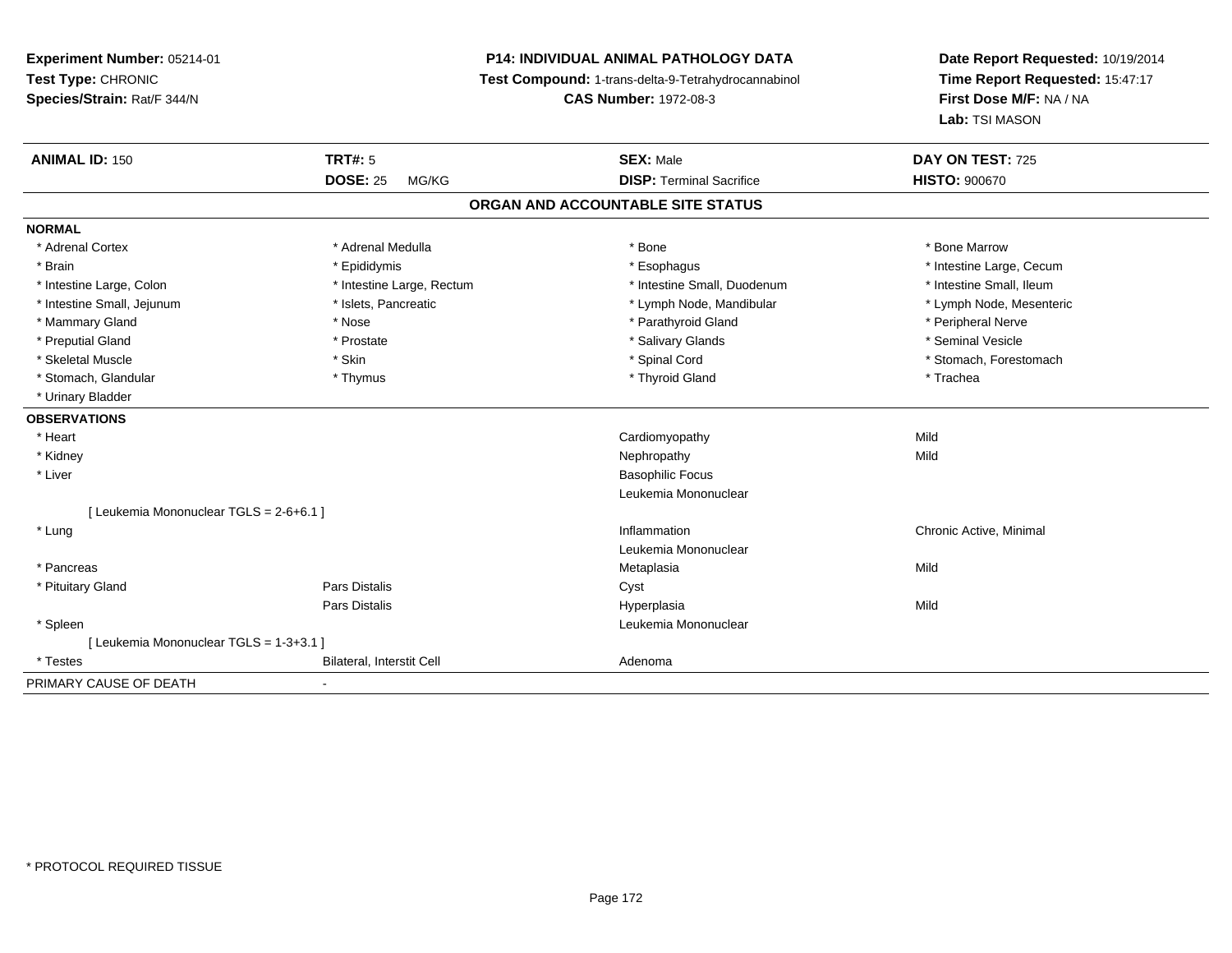# **P14: INDIVIDUAL ANIMAL PATHOLOGY DATA**

**Test Compound:** 1-trans-delta-9-Tetrahydrocannabinol

**CAS Number:** 1972-08-3

| <b>ANIMAL ID: 151</b>                 | <b>TRT#: 5</b>              | <b>SEX: Male</b>                  | DAY ON TEST: 727           |
|---------------------------------------|-----------------------------|-----------------------------------|----------------------------|
|                                       | <b>DOSE: 25</b><br>MG/KG    | <b>DISP: Terminal Sacrifice</b>   | <b>HISTO: 900671</b>       |
|                                       |                             | ORGAN AND ACCOUNTABLE SITE STATUS |                            |
| <b>NORMAL</b>                         |                             |                                   |                            |
| * Adrenal Cortex                      | * Adrenal Medulla           | * Bone                            | * Bone Marrow              |
| * Epididymis                          | * Esophagus                 | * Intestine Large, Cecum          | * Intestine Large, Colon   |
| * Intestine Large, Rectum             | * Intestine Small, Duodenum | * Intestine Small, Ileum          | * Intestine Small, Jejunum |
| * Islets, Pancreatic                  | * Lymph Node, Mandibular    | * Lymph Node, Mesenteric          | * Mammary Gland            |
| * Nose                                | * Parathyroid Gland         | * Peripheral Nerve                | * Pituitary Gland          |
| * Preputial Gland                     | * Prostate                  | * Salivary Glands                 | * Seminal Vesicle          |
| * Skeletal Muscle                     | * Skin                      | * Spinal Cord                     | * Stomach, Glandular       |
| * Thymus                              | * Thyroid Gland             | * Trachea                         | * Urinary Bladder          |
| <b>OBSERVATIONS</b>                   |                             |                                   |                            |
| * Brain                               |                             | <b>Reticulosis Malignant</b>      |                            |
| * Heart                               |                             | Cardiomyopathy                    | Mild                       |
| * Kidney                              |                             | Nephropathy                       | Moderate                   |
| * Liver                               |                             | <b>Basophilic Focus</b>           |                            |
|                                       |                             | Clear Cell Focus                  |                            |
|                                       |                             | <b>Mixed Cell Focus</b>           |                            |
| [Clear Cell Focus TGLS = 5-6+6.1+6.2] |                             |                                   |                            |
| [Mixed Cell Focus TGLS = 4-6]         |                             |                                   |                            |
| * Lung                                |                             | Foreign Body                      | Minimal                    |
|                                       |                             | Inflammation                      | Chronic Active, Moderate   |
| * Pancreas                            | Acinus                      | Atrophy                           | Mild                       |
| * Spleen                              |                             | Histiocytic Sarcoma               |                            |
| [Histiocytic Sarcoma TGLS = 2-3.1]    |                             |                                   |                            |
| * Stomach. Forestomach                |                             | Hyperplasia                       | Cystic, Moderate           |
| [Hyperplasia TGLS = 3-5.1]            |                             |                                   |                            |
| * Testes                              | Bilateral, Interstit Cell   | Adenoma                           |                            |
| [Adenoma TGLS = $1-7$ ]               |                             |                                   |                            |
| PRIMARY CAUSE OF DEATH                |                             |                                   |                            |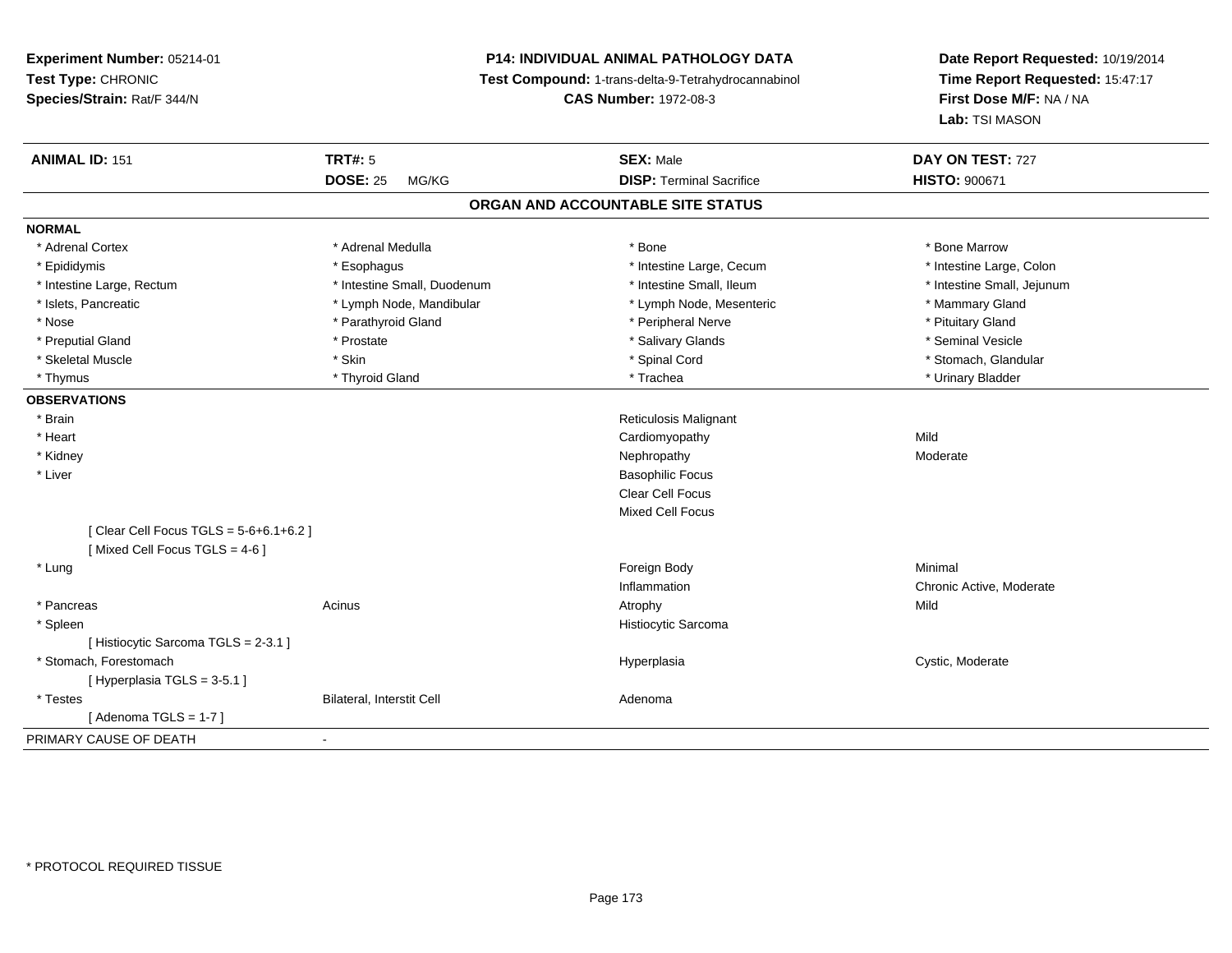**Experiment Number:** 05214-01**Test Type:** CHRONIC **Species/Strain:** Rat/F 344/N**P14: INDIVIDUAL ANIMAL PATHOLOGY DATA Test Compound:** 1-trans-delta-9-Tetrahydrocannabinol **CAS Number:** 1972-08-3**ANIMAL ID:** 152**DOSE:** 25 MG/KG**NORMAL**

| <b>ANIMAL ID: 152</b>           | <b>TRT#: 5</b>            | <b>SEX: Male</b>                  | DAY ON TEST: 727         |
|---------------------------------|---------------------------|-----------------------------------|--------------------------|
|                                 | <b>DOSE: 25</b><br>MG/KG  | <b>DISP: Terminal Sacrifice</b>   | <b>HISTO: 900672</b>     |
|                                 |                           | ORGAN AND ACCOUNTABLE SITE STATUS |                          |
| <b>NORMAL</b>                   |                           |                                   |                          |
| * Adrenal Cortex                | * Adrenal Medulla         | * Bone                            | * Bone Marrow            |
| * Brain                         | * Epididymis              | * Esophagus                       | * Intestine Large, Cecum |
| * Intestine Large, Colon        | * Intestine Large, Rectum | * Intestine Small, Duodenum       | * Intestine Small, Ileum |
| * Intestine Small, Jejunum      | * Lymph Node, Mandibular  | * Lymph Node, Mesenteric          | * Mammary Gland          |
| * Nose                          | * Pancreas                | * Parathyroid Gland               | * Peripheral Nerve       |
| * Preputial Gland               | * Prostate                | * Salivary Glands                 | * Seminal Vesicle        |
| * Skeletal Muscle               | * Skin                    | * Spinal Cord                     | * Spleen                 |
| * Stomach, Forestomach          | * Stomach, Glandular      | * Thymus                          | * Trachea                |
| * Urinary Bladder               |                           |                                   |                          |
| <b>OBSERVATIONS</b>             |                           |                                   |                          |
| Eye                             | Lens                      | Cataract                          | Mild                     |
| [Cataract TGLS = $1-17$ ]       |                           |                                   |                          |
| * Heart                         |                           | Cardiomyopathy                    | Mild                     |
| * Islets, Pancreatic            |                           | Adenoma                           |                          |
| * Kidney                        |                           | Nephropathy                       | Mild                     |
| * Liver                         |                           | <b>Basophilic Focus</b>           |                          |
|                                 |                           | Clear Cell Focus                  |                          |
|                                 |                           | Eosinophilic Focus                |                          |
| [Basophilic Focus TGLS = 4-6.1] |                           |                                   |                          |
| * Lung                          |                           | Foreign Body                      | Minimal                  |
|                                 |                           | Inflammation                      | Chronic Active, Minimal  |
| * Pituitary Gland               | <b>Pars Distalis</b>      | Cyst                              |                          |
| * Testes                        | Bilateral, Interstit Cell | Adenoma                           |                          |
| [ Adenoma TGLS = 2-7,3-7 ]      |                           |                                   |                          |
| * Thyroid Gland                 | C Cell                    | Adenoma                           |                          |
| PRIMARY CAUSE OF DEATH          |                           |                                   |                          |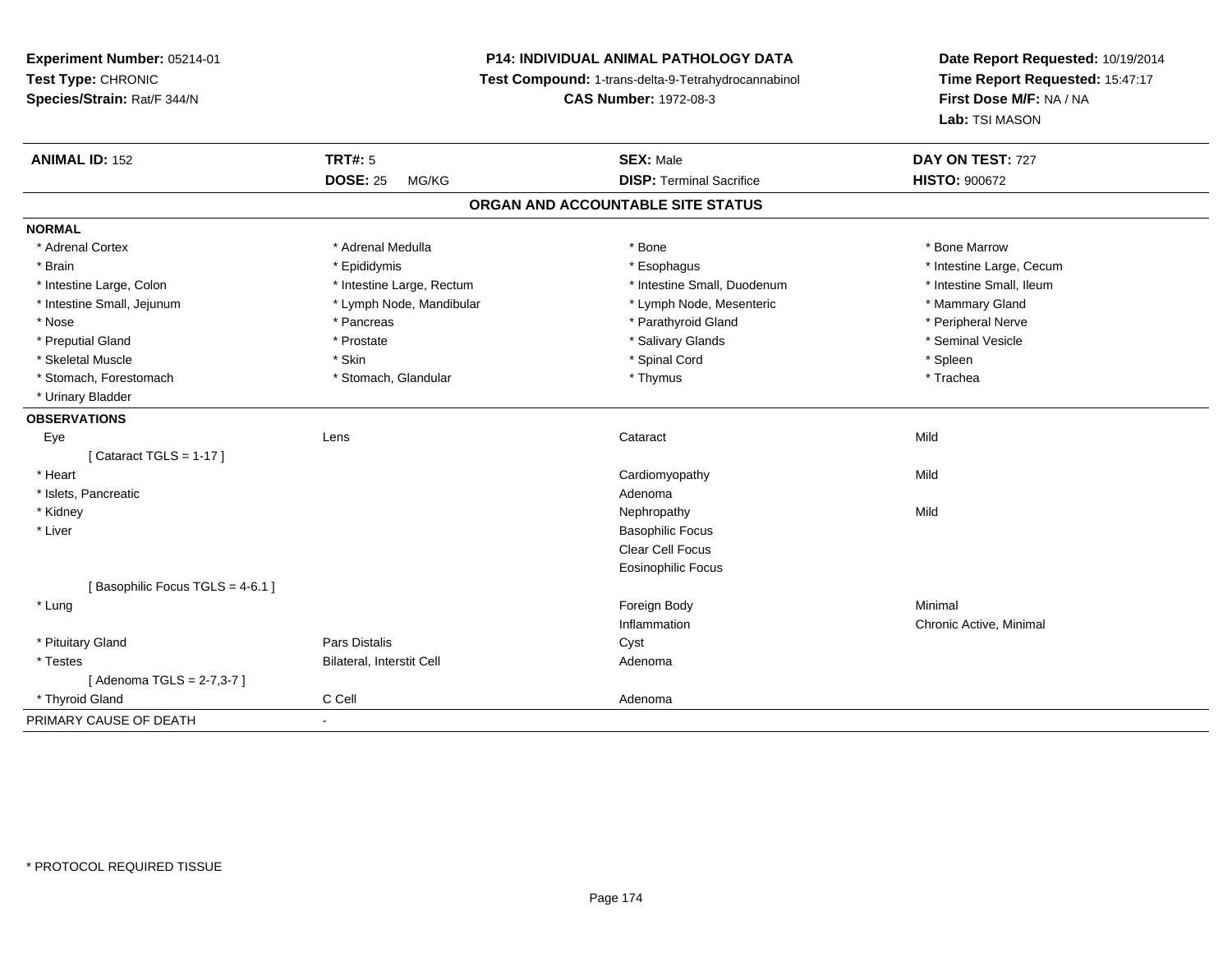**Experiment Number:** 05214-01**Test Type:** CHRONIC **Species/Strain:** Rat/F 344/N**P14: INDIVIDUAL ANIMAL PATHOLOGY DATA Test Compound:** 1-trans-delta-9-Tetrahydrocannabinol **CAS Number:** 1972-08-3**Date Report Requested:** 10/19/2014**Time Report Requested:** 15:47:17**First Dose M/F:** NA / NA**Lab:** TSI MASON**ANIMAL ID:** 154**TRT#:** 5 **SEX:** Male **DAY ON TEST:** 448 **DOSE:** 25 MG/KG **DISP:** Scheduled Sacrifice **HISTO:** <sup>900674</sup> **ORGAN AND ACCOUNTABLE SITE STATUSNORMAL**\* Adrenal Cortex \* Adrenal Medulla \* Adrenal Medulla \* Bone \* Bone \* Bone \* Bone \* Bone Marrow \* Brain \* Explorer \* Epididymis \* \* Epididymis \* \* Esophagus \* Esophagus \* \* Esophagus \* Intestine Large, Cecum \* \* Intestine Large, Cecum \* Intestine Small, Ileum \* Intestine Large, Colon \* Intestine Large, Rectum \* Intestine Small, Duodenum \* Intestine Small, Duodenum \* Intestine Small, Jejunum \* The matches of the state of the state of the state of the state of the state of the state of the state of the state of the state of the state of the state of the state of the state of the state \* Nose \* Lymph Node, Mandibular \* Lymph Node, Mesenteric \* Mammary Gland \* Mammary Gland \* Salivary Glands \* Parathyroid Gland \* \* Andrew \* Peripheral Nerve \* \* Prostate \* \* Prostate \* \* Salivary Glands \* Salivary Glands \* Salivary Glands \* Salivary Glands \* Salivary Glands \* Salivary Glands \* Salivary Glands \* Salivary Glands \* Seminal Vesicle \* \* Spinal Cord \* Skeletal Muscle \* \* Skin \* \* Skin \* \* Spinal Vesicle \* Spinal Cord \* Spinal Cord \* Spleen \* Stomach, Forestomach \* Stomach \* Stomach, Glandular \* Stomach, Glandular \* Thymus \* Thyroid Gland \* Trachea \* Trachea \* Trachea \* Thyroid Gland **OBSERVATIONS** \* Heart Cardiomyopathy Minimal \* Kidneyy the control of the control of the control of the control of the control of the control of the control of the control of the control of the control of the control of the control of the control of the control of the contro \* Pancreass the control of the control of the control of the control of the control of the control of the control of the control of the control of the control of the control of the control of the control of the control of the contro \* Pituitary Gland Pars Distalis Hyperplasia Minimal \* Preputial Glandd and a state of the control of the control of the control of the control of the control of the control of the control of the control of the control of the control of the control of the control of the control of the contro Dilatationn Mild [ Adenoma TGLS = 1-17+17.1 ][ Dilatation TGLS = 2-10.1 ] \* Testess Interstit Cell Hyperplasia a Minimal PRIMARY CAUSE OF DEATH-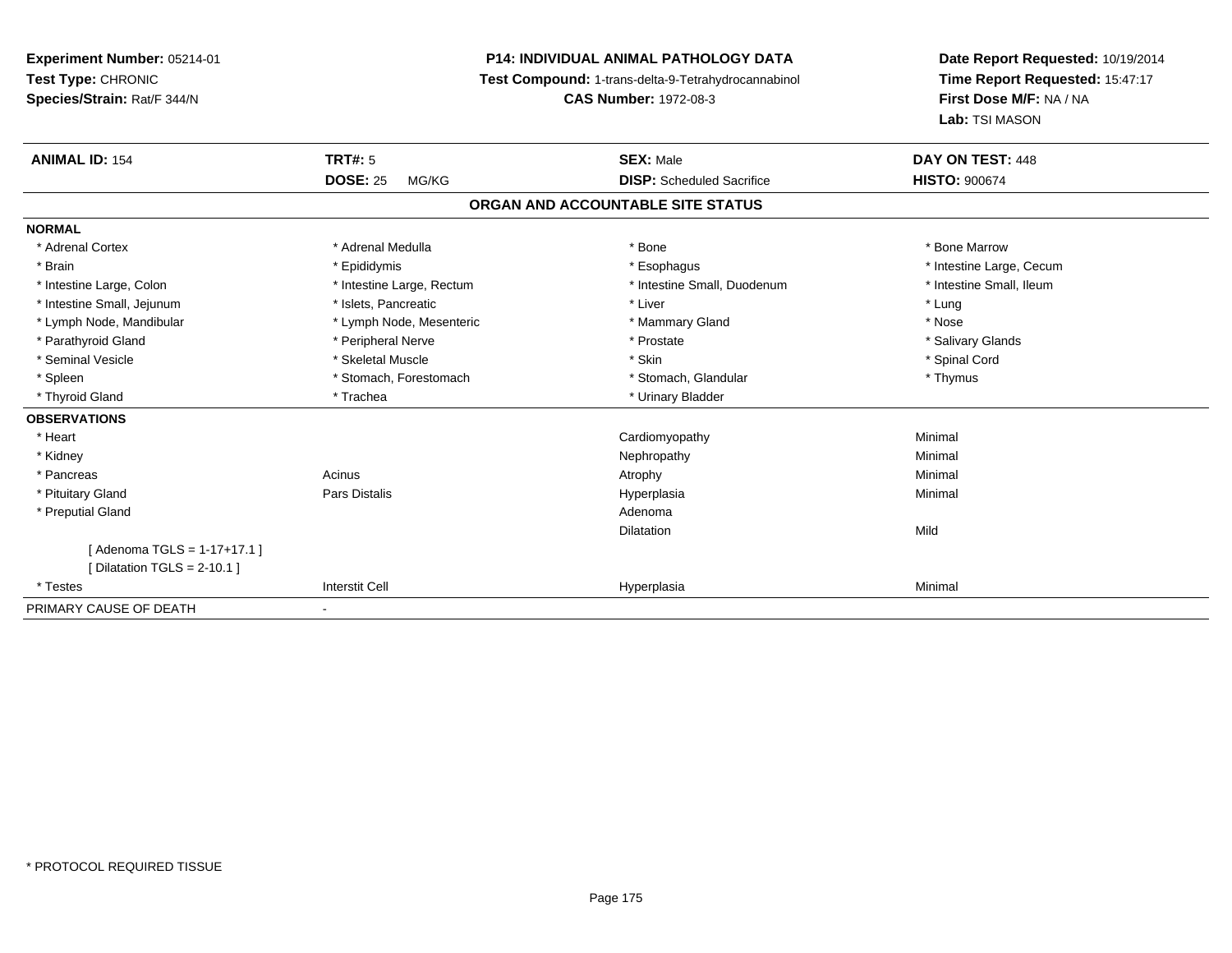# **P14: INDIVIDUAL ANIMAL PATHOLOGY DATA**

**Test Compound:** 1-trans-delta-9-Tetrahydrocannabinol

**CAS Number:** 1972-08-3

| <b>ANIMAL ID: 155</b>       | <b>TRT#: 5</b>            | <b>SEX: Male</b>                  | DAY ON TEST: 709          |  |
|-----------------------------|---------------------------|-----------------------------------|---------------------------|--|
|                             | <b>DOSE: 25</b><br>MG/KG  | <b>DISP: Natural Death</b>        | <b>HISTO: 900675</b>      |  |
|                             |                           | ORGAN AND ACCOUNTABLE SITE STATUS |                           |  |
| <b>NORMAL</b>               |                           |                                   |                           |  |
| * Adrenal Cortex            | * Bone                    | * Brain                           | * Epididymis              |  |
| * Esophagus                 | * Intestine Large, Cecum  | * Intestine Large, Colon          | * Intestine Large, Rectum |  |
| * Intestine Small, Duodenum | * Intestine Small, Ileum  | * Intestine Small, Jejunum        | * Islets, Pancreatic      |  |
| * Lymph Node, Mandibular    | * Lymph Node, Mesenteric  | * Mammary Gland                   | * Nose                    |  |
| * Pancreas                  | * Parathyroid Gland       | * Peripheral Nerve                | * Pituitary Gland         |  |
| * Preputial Gland           | * Prostate                | * Salivary Glands                 | * Seminal Vesicle         |  |
| * Skeletal Muscle           | * Skin                    | * Spinal Cord                     | * Stomach, Forestomach    |  |
| * Thymus                    | * Thyroid Gland           | * Trachea                         | * Urinary Bladder         |  |
| <b>OBSERVATIONS</b>         |                           |                                   |                           |  |
| * Adrenal Medulla           |                           | Hyperplasia                       | Minimal                   |  |
| * Bone Marrow               |                           | Degeneration                      | Mild                      |  |
| * Heart                     |                           | Cardiomyopathy                    | Mild                      |  |
| * Kidney                    |                           | Nephropathy                       | Minimal                   |  |
| * Liver                     |                           | Leukemia Mononuclear              |                           |  |
|                             |                           | Necrosis                          | Mild                      |  |
| [ Necrosis TGLS = $3-6$ ]   |                           |                                   |                           |  |
| * Lung                      |                           | Inflammation                      | Chronic Active, Minimal   |  |
| Lymph Node                  | Pancreatic                | Degeneration                      | Mild                      |  |
| [Degeneration TGLS = 5-9.1] |                           |                                   |                           |  |
| * Spleen                    |                           | Leukemia Mononuclear              |                           |  |
| * Stomach, Glandular        |                           | Erosion                           | Minimal                   |  |
| [ Erosion TGLS = $4-5$ ]    |                           |                                   |                           |  |
| * Testes                    | Bilateral, Interstit Cell | Adenoma                           |                           |  |
|                             | Seminif Tub               | Atrophy                           | Moderate                  |  |
| [Adenoma TGLS = $1-7$ ]     |                           |                                   |                           |  |
| [Atrophy TGLS = $2-7$ ]     |                           |                                   |                           |  |
| PRIMARY CAUSE OF DEATH      | $\blacksquare$            |                                   |                           |  |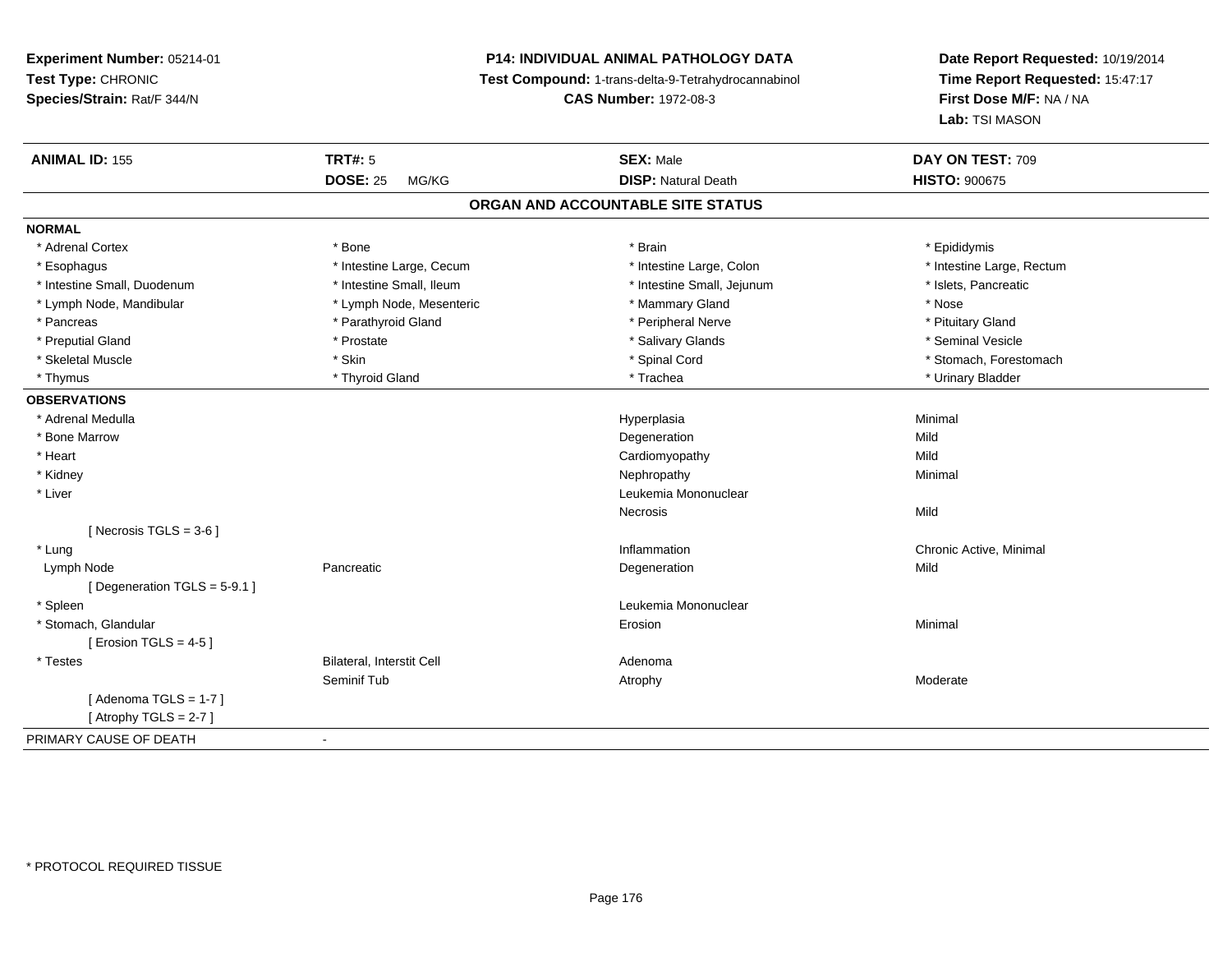**Experiment Number:** 05214-01**Test Type:** CHRONIC **Species/Strain:** Rat/F 344/N**P14: INDIVIDUAL ANIMAL PATHOLOGY DATA Test Compound:** 1-trans-delta-9-Tetrahydrocannabinol **CAS Number:** 1972-08-3**Date Report Requested:** 10/19/2014**Time Report Requested:** 15:47:17**First Dose M/F:** NA / NA**Lab:** TSI MASON**ANIMAL ID:** 157**TRT#:** 5 **SEX:** Male **DAY ON TEST:** 668 **DOSE:** 25 MG/KG**DISP:** Moribund Sacrifice **HISTO:**  $900677$ **ORGAN AND ACCOUNTABLE SITE STATUSNORMAL**\* Adrenal Cortex \* Adrenal Cortex \* \* Adrenal Cortex \* Brain \* Bone \* \* Bone Marrow \* Bone Marrow \* \* Brain \* Brain \* Brain \* Brain \* Brain \* Brain \* Brain \* Brain \* Brain \* Brain \* Brain \* Brain \* Brain \* Brain \* Brain \* Brain \* Brain \* B \* Intestine Large, Colon \* Epididymis \* Esophagus \* Esophagus \* Esophagus \* 11testine Large, Cecum \* Intestine Large, Rectum \* Thestine Small, Duodenum \* Number of the small, Ileum \* Intestine Small, Jejunum \* Intestine Small, Jejunum \* Lymph Node, Mandibular \* The state of the second telecommunity of the second telecommunity of the second and telecommunity of the second of the second of the second of the second of the second of the second of the second \* Peripheral Nerve \* \* \* Arena \* Preputial Gland \* \* Salivary Glands \* \* Salivary Glands \* \* Skeletal Muscle \* \* Skeletal Muscle \* \* Skeletal Muscle \* \* Skeletal Muscle \* \* Skeletal Muscle \* \* Skeletal Muscle \* \* Skeletal \* Skin \* Stomach, Glandular \* Stomach, Glandular \* Thymus \* Thymus \* Thymus \* Thyroid Gland \* Trachea **\*** Urinary Bladder **OBSERVATIONS** \* Adrenal Medullaa and the control of the control of the control of the Hyperplasia and the control of the Minimal of the control of the control of the control of the control of the control of the control of the control of the control of t \* Heart Cardiomyopathyy Mild \* Islets, Pancreaticc and the contract of the contract of the contract of the contract of the contract of the contract of the contract of the contract of the contract of the contract of the contract of the contract of the contract of the cont  $[$  Adenoma TGLS = 8-9.1  $]$  \* Kidneyy the control of the control of the control of the control of the control of the control of the control of the control of the control of the control of the control of the control of the control of the control of the contro Inflammation and the matter of the Moderate Mechanism Mild<br>
Nephropathy Mild Nephropathyy Mild  $[$  Inflammation TGLS = 4-4+4.1  $]$  \* Liver Fatty ChangeFatty Change **Focal, Minimal**<br> **Inflammation**<br>
Chronic Active. \* Lungg is a controller to the controller of the controller of the chronic Active, Minimal of the chronic Active, Minimal of the chronic Active, Minimal of the chronic Active, Minimal of the chronic Active, Minimal of the chroni **Mesentery**  Fat Mineralizationn Minimal Fat Necrosis Moderate $[$  Necrosis TGLS = 5-17  $]$  \* Nosee the contraction of the contraction of the contraction of the contraction of the contraction of the contraction  $\mathsf{Acute}$ , Minimal \* Pancreass and the contract of the Acinus and Acinus and Acinus and Acinus Atrophy and Acinus and Mild Mild \* Pituitary Gland Pars Distalis Hyperplasia Mild \* Prostatee the contraction of the contraction of the contraction of the contraction of the contraction of the contraction of  $\mathsf{A}\mathsf{c}$ ute, Mild \* Seminal Vesiclee and the control of the control of the control of the control of the control of the control of the control of the control of the control of the control of the control of the control of the control of the control of the co  $[$  Atrophy TGLS = 3-14  $]$  \* Spinal Cordd and the control of the control of the control of the control of the control of the control of the control of the control of the control of the control of the control of the control of the control of the control of the co \* SpleenHematopoietic Cell Proliferation Mild \* Stomach, Forestomach Hyperplasia Squamous, Diffuse, Moderate Ulcerr Mild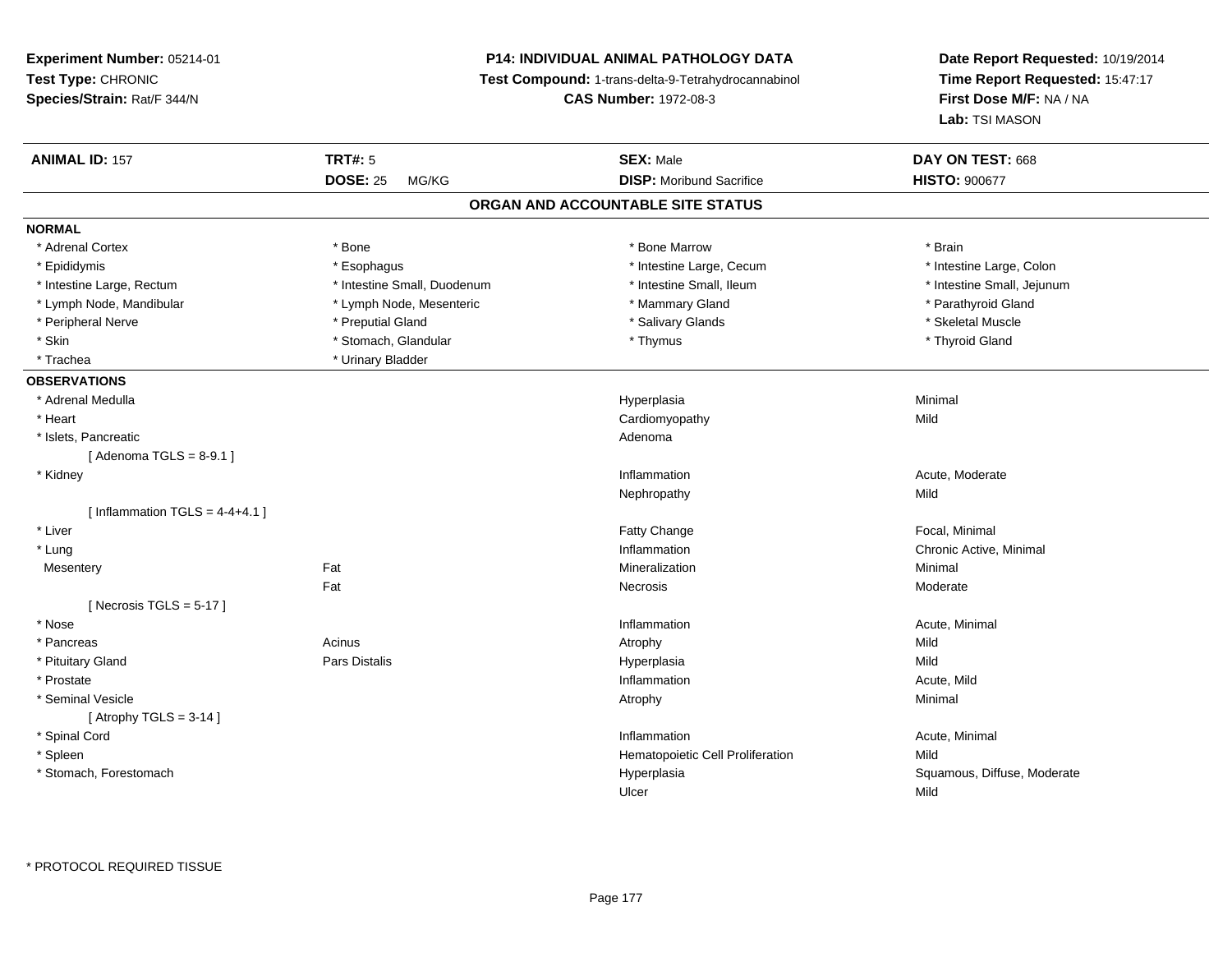| Experiment Number: 05214-01<br>Test Type: CHRONIC<br>Species/Strain: Rat/F 344/N | <b>P14: INDIVIDUAL ANIMAL PATHOLOGY DATA</b><br>Test Compound: 1-trans-delta-9-Tetrahydrocannabinol<br><b>CAS Number: 1972-08-3</b> |                                   | Date Report Requested: 10/19/2014<br>Time Report Requested: 15:47:17<br>First Dose M/F: NA / NA<br>Lab: TSI MASON |  |
|----------------------------------------------------------------------------------|-------------------------------------------------------------------------------------------------------------------------------------|-----------------------------------|-------------------------------------------------------------------------------------------------------------------|--|
| <b>ANIMAL ID: 157</b>                                                            | TRT#: 5                                                                                                                             | <b>SEX: Male</b>                  | DAY ON TEST: 668                                                                                                  |  |
|                                                                                  | <b>DOSE: 25</b><br>MG/KG                                                                                                            | <b>DISP:</b> Moribund Sacrifice   | <b>HISTO: 900677</b>                                                                                              |  |
|                                                                                  |                                                                                                                                     | ORGAN AND ACCOUNTABLE SITE STATUS |                                                                                                                   |  |
| [Ulcer TGLS = $7-5.1$ ]                                                          |                                                                                                                                     |                                   |                                                                                                                   |  |
| * Testes                                                                         | Bilateral, Interstit Cell                                                                                                           | Adenoma                           |                                                                                                                   |  |
|                                                                                  | Seminif Tub                                                                                                                         | Atrophy                           | Moderate                                                                                                          |  |
| [ Adenoma TGLS = 2-7 ]                                                           |                                                                                                                                     |                                   |                                                                                                                   |  |
| [Atrophy TGLS = 1-7 ]                                                            |                                                                                                                                     |                                   |                                                                                                                   |  |
| PRIMARY CAUSE OF DEATH                                                           |                                                                                                                                     |                                   |                                                                                                                   |  |
| Animal Note: TGL #6: THICKENING DUE TO MUCOSAL FOLD                              |                                                                                                                                     |                                   |                                                                                                                   |  |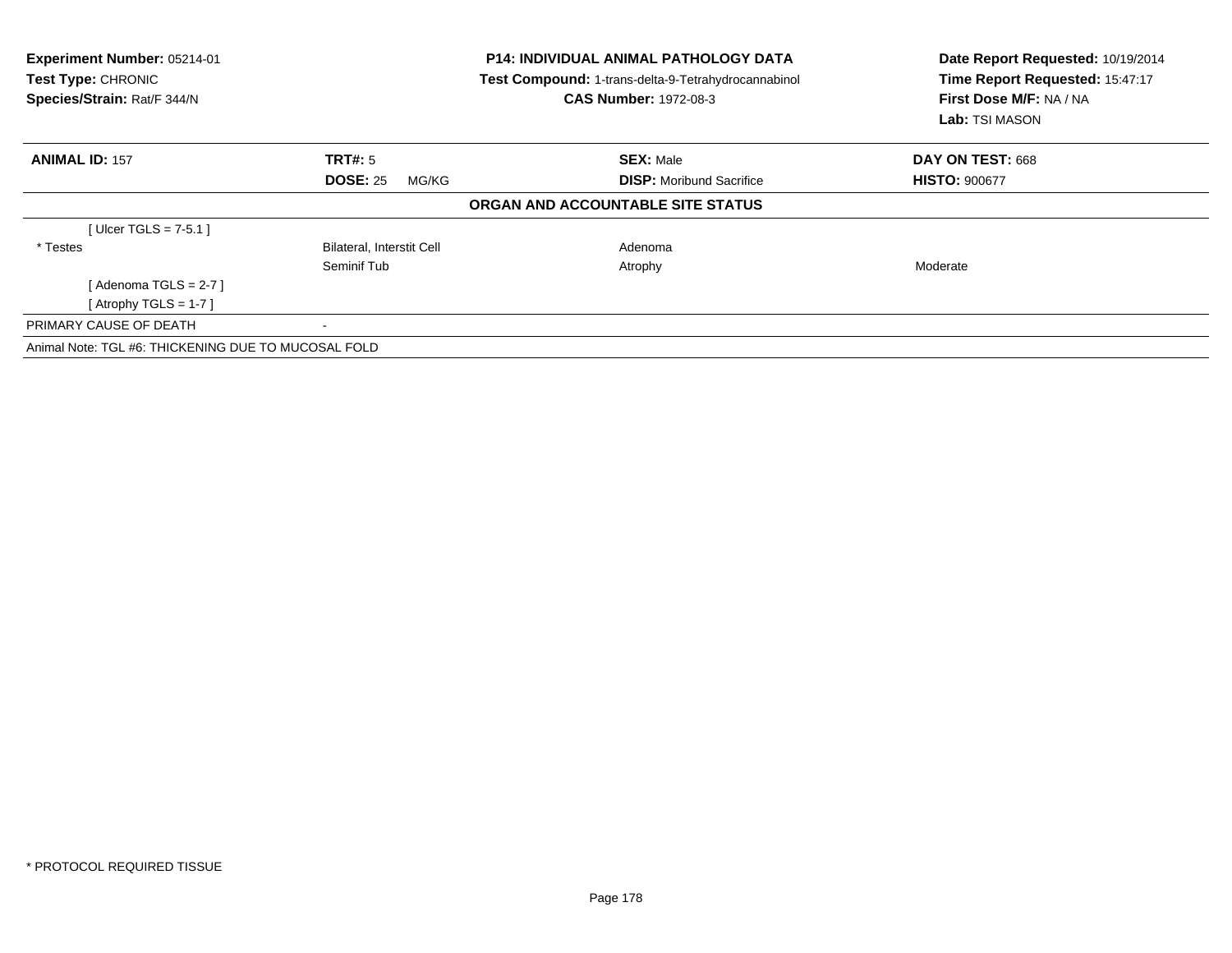**Experiment Number:** 05214-01**Test Type:** CHRONIC **Species/Strain:** Rat/F 344/N**P14: INDIVIDUAL ANIMAL PATHOLOGY DATA Test Compound:** 1-trans-delta-9-Tetrahydrocannabinol **CAS Number:** 1972-08-3**Date Report Requested:** 10/19/2014**Time Report Requested:** 15:47:17**First Dose M/F:** NA / NA**Lab:** TSI MASON**ANIMAL ID:** 158**TRT#:** 5 **SEX:** Male **DAY ON TEST:** 730 **DOSE:** 25 MG/KG **DISP:** Terminal Sacrifice **HISTO:** <sup>900678</sup> **ORGAN AND ACCOUNTABLE SITE STATUSNORMAL**\* Adrenal Cortex \* Adrenal Cortex \* \* Adrenal Cortex \* Brain \* Bone \* \* Bone Marrow \* Bone Marrow \* \* Brain \* Brain \* Brain \* Brain \* Brain \* Brain \* Brain \* Brain \* Brain \* Brain \* Brain \* Brain \* Brain \* Brain \* Brain \* Brain \* Brain \* B \* Intestine Large, Colon \* Epididymis \* Intestine Large, Cecum \* Esophagus \* Intestine Large, Cecum \* Intestine Large, Cecum \* Intestine Large, Rectum \* Thestine Small, Duodenum \* Number of the small, Ileum \* Intestine Small, Jejunum \* Intestine Small, Jejunum \* Islets, Pancreatic \* The manner of the Lymph Node, Mandibular \* Lymph Node, Mesenteric \* Mammary Gland \* Nose \* \* Peripheral Nerve \* \* Peripheral Nerve \* \* Preputial Gland \* \* Preputial Gland \* \* Prostate \* \* Prostate \* \* Salivary Glands \* Seminal Vesicle \* Skeletal Muscle \* Skin\* Stomach, Glandular \* Spinal Cord \* Spinal Cord \* Spinal Cord \* Stomach, Forestomach \* Stomach, Forestomach \* Stomach, Forestomach \* Thymus \* Trachea \* Urinary Bladder \* Urinary Bladder \* Urinary Bladder \* Urinary Bladder **MISSING** \* Parathyroid Gland**OBSERVATIONS** \* Adrenal Medullaa and the control of the control of the control of the Hyperplasia and the control of the Mild of the control o Eye Lens Cataract Minimal  $[$  Cataract TGLS = 1-17  $]$  \* Heart Cardiomyopathyy Mild Mild \* Kidneyy the controller of the controller of the controller of the controller of the controller of the controller of the controller of the controller of the controller of the controller of the controller of the controller of the \* Liver Basophilic Focus Clear Cell FocusFatty Change Focal, Minimal Hepatodiaphragmatic Nodule $[$  Clear Cell Focus TGLS = 4-6+6.1 ] [ Hepatodiaphragmatic Nodule TGLS = 3-6.1 ] \* Lungg and the state of the state of the state of the state of the state of the state of the state of the state of the state of the state of the state of the state of the state of the state of the state of the state of the stat Infiltration Cellular Histiocyte, Mildn Chronic Active, Minimal Inflammation \* Pancreass the control of the control of the control of the control of the control of the control of the control of the control of the control of the control of the control of the control of the control of the control of the contro Acinus Hyperplasia Moderate Artery Hyperplasia Moderate [ Hyperplasia TGLS = 5-9.1 ][ Hyperplasia TGLS = 5-9.1 ]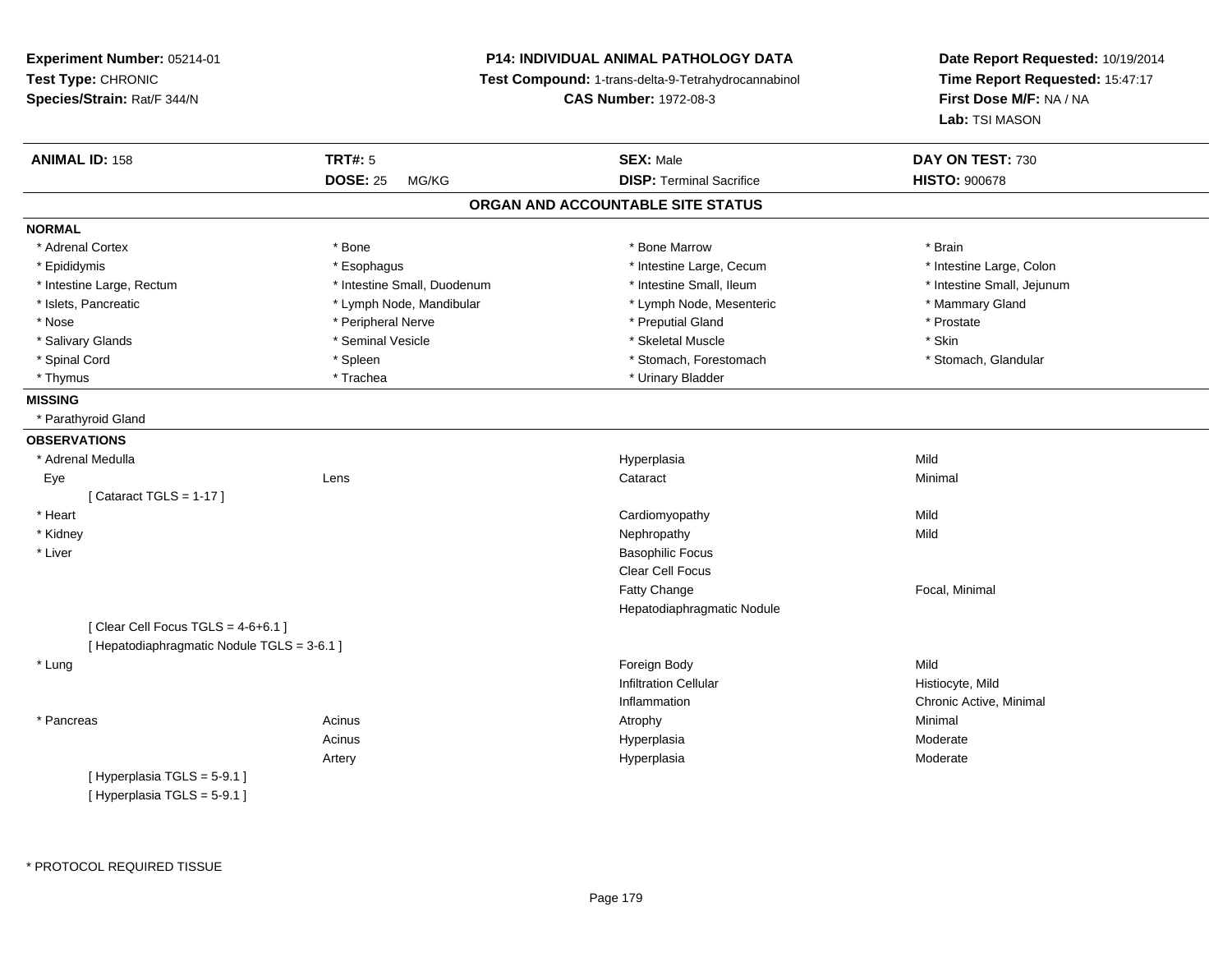| <b>Experiment Number: 05214-01</b><br>Test Type: CHRONIC<br>Species/Strain: Rat/F 344/N<br><b>CAS Number: 1972-08-3</b> |                                  | <b>P14: INDIVIDUAL ANIMAL PATHOLOGY DATA</b><br>Test Compound: 1-trans-delta-9-Tetrahydrocannabinol | Date Report Requested: 10/19/2014<br>Time Report Requested: 15:47:17<br>First Dose M/F: NA / NA<br>Lab: TSI MASON |  |
|-------------------------------------------------------------------------------------------------------------------------|----------------------------------|-----------------------------------------------------------------------------------------------------|-------------------------------------------------------------------------------------------------------------------|--|
| <b>ANIMAL ID: 158</b>                                                                                                   | TRT#: 5                          | <b>SEX: Male</b>                                                                                    | DAY ON TEST: 730                                                                                                  |  |
|                                                                                                                         | <b>DOSE: 25</b><br>MG/KG         | <b>DISP:</b> Terminal Sacrifice                                                                     | <b>HISTO: 900678</b>                                                                                              |  |
|                                                                                                                         |                                  | ORGAN AND ACCOUNTABLE SITE STATUS                                                                   |                                                                                                                   |  |
| * Pituitary Gland                                                                                                       | Pars Distalis                    | Angiectasis                                                                                         | Mild                                                                                                              |  |
|                                                                                                                         | Pars Distalis                    | Hyperplasia                                                                                         | Moderate                                                                                                          |  |
| * Testes                                                                                                                | <b>Bilateral, Interstit Cell</b> | Adenoma                                                                                             |                                                                                                                   |  |
| [Adenoma TGLS = $2-7$ ]                                                                                                 |                                  |                                                                                                     |                                                                                                                   |  |
| * Thyroid Gland                                                                                                         | C Cell                           | Hyperplasia                                                                                         | Moderate                                                                                                          |  |
| PRIMARY CAUSE OF DEATH                                                                                                  |                                  |                                                                                                     |                                                                                                                   |  |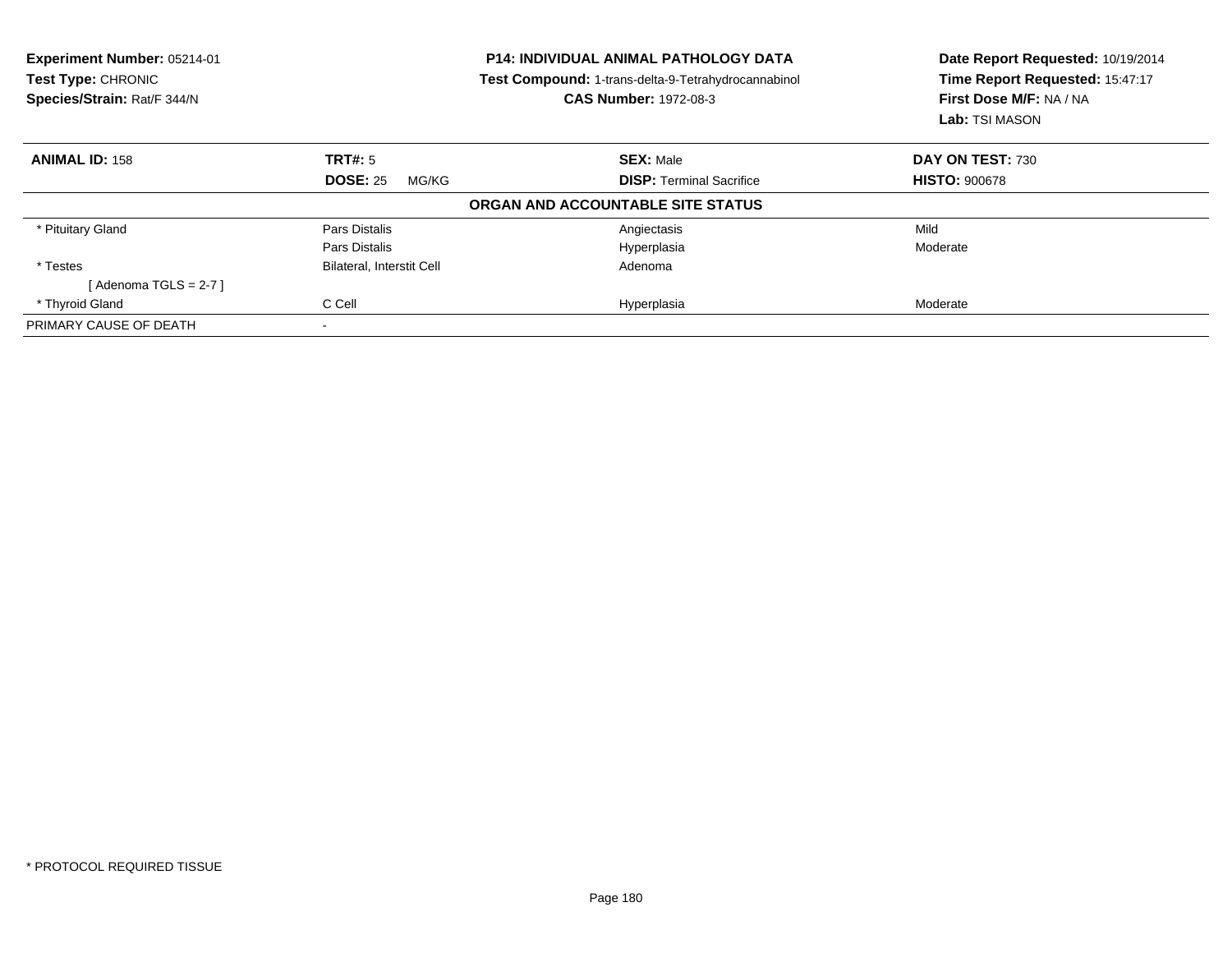# **P14: INDIVIDUAL ANIMAL PATHOLOGY DATA**

**Test Compound:** 1-trans-delta-9-Tetrahydrocannabinol

**CAS Number:** 1972-08-3

| <b>ANIMAL ID: 159</b>               | <b>TRT#: 5</b>              | <b>SEX: Male</b>                  | DAY ON TEST: 730           |
|-------------------------------------|-----------------------------|-----------------------------------|----------------------------|
|                                     | <b>DOSE: 25</b><br>MG/KG    | <b>DISP: Terminal Sacrifice</b>   | <b>HISTO: 900679</b>       |
|                                     |                             | ORGAN AND ACCOUNTABLE SITE STATUS |                            |
| <b>NORMAL</b>                       |                             |                                   |                            |
| * Adrenal Cortex                    | * Bone                      | * Bone Marrow                     | * Brain                    |
| * Epididymis                        | * Esophagus                 | * Intestine Large, Cecum          | * Intestine Large, Colon   |
| * Intestine Large, Rectum           | * Intestine Small, Duodenum | * Intestine Small, Ileum          | * Intestine Small, Jejunum |
| * Islets, Pancreatic                | * Nose                      | * Parathyroid Gland               | * Peripheral Nerve         |
| * Preputial Gland                   | * Prostate                  | * Salivary Glands                 | * Seminal Vesicle          |
| * Skin                              | * Stomach, Glandular        | * Thyroid Gland                   | * Trachea                  |
| <b>OBSERVATIONS</b>                 |                             |                                   |                            |
| * Adrenal Medulla                   |                             | Hyperplasia                       | Minimal                    |
| Eye                                 | Lens                        | Cataract                          | Mild                       |
| [Cataract TGLS = 1-17]              |                             |                                   |                            |
| * Heart                             |                             | Cardiomyopathy                    | Mild                       |
| * Kidney                            |                             | Leukemia Mononuclear              |                            |
|                                     |                             | Nephropathy                       | Mild                       |
| * Liver                             |                             | <b>Basophilic Focus</b>           |                            |
|                                     |                             | Leukemia Mononuclear              |                            |
| [ Leukemia Mononuclear TGLS = 8-6 ] |                             |                                   |                            |
| * Lung                              |                             | Inflammation                      | Chronic Active, Mild       |
|                                     |                             | Leukemia Mononuclear              |                            |
| Lymph Node                          | Mediastinal                 | Leukemia Mononuclear              |                            |
|                                     | Pancreatic                  | Leukemia Mononuclear              |                            |
| [ Leukemia Mononuclear TGLS = 5-9 ] |                             |                                   |                            |
| [ Leukemia Mononuclear TGLS = 5-9 ] |                             |                                   |                            |
| * Lymph Node, Mandibular            |                             | Leukemia Mononuclear              |                            |
| [ Leukemia Mononuclear TGLS = 5-9 ] |                             |                                   |                            |
| * Lymph Node, Mesenteric            |                             | Leukemia Mononuclear              |                            |
| [ Leukemia Mononuclear TGLS = 5-9 ] |                             |                                   |                            |
| * Mammary Gland                     |                             | Galactocele                       |                            |
| [Galactocele TGLS = 2-18,3-10]      |                             |                                   |                            |
| * Pancreas                          | Acinus                      | Atrophy                           | Mild                       |
| * Pituitary Gland                   | Pars Distalis               | Adenoma                           |                            |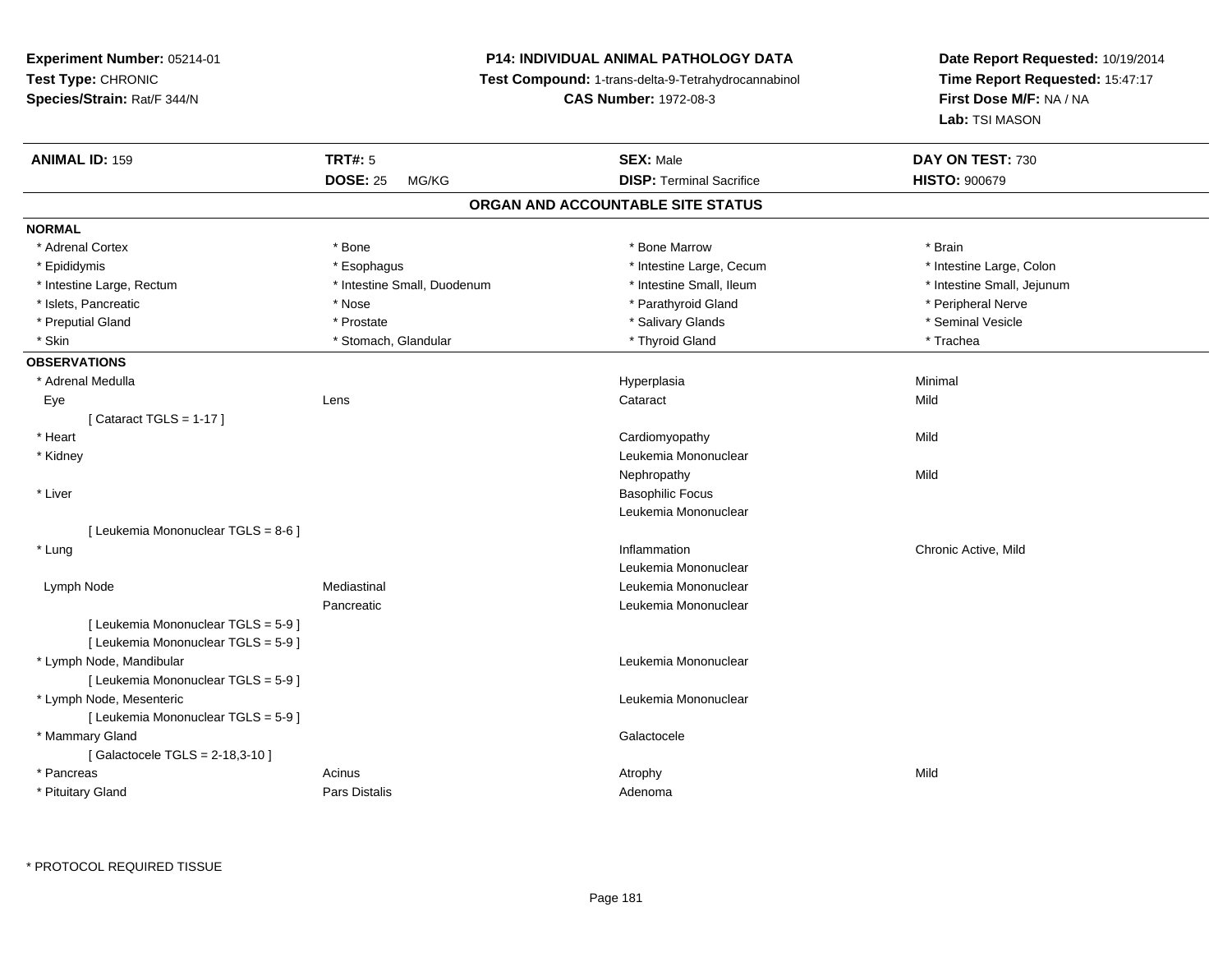| Experiment Number: 05214-01<br>Test Type: CHRONIC<br>Species/Strain: Rat/F 344/N |                          | <b>P14: INDIVIDUAL ANIMAL PATHOLOGY DATA</b><br>Test Compound: 1-trans-delta-9-Tetrahydrocannabinol<br><b>CAS Number: 1972-08-3</b> | Date Report Requested: 10/19/2014<br>Time Report Requested: 15:47:17<br>First Dose M/F: NA / NA<br>Lab: TSI MASON |
|----------------------------------------------------------------------------------|--------------------------|-------------------------------------------------------------------------------------------------------------------------------------|-------------------------------------------------------------------------------------------------------------------|
| <b>ANIMAL ID: 159</b>                                                            | <b>TRT#: 5</b>           | <b>SEX: Male</b>                                                                                                                    | DAY ON TEST: 730                                                                                                  |
|                                                                                  | <b>DOSE: 25</b><br>MG/KG | <b>DISP:</b> Terminal Sacrifice                                                                                                     | <b>HISTO: 900679</b>                                                                                              |
|                                                                                  |                          | ORGAN AND ACCOUNTABLE SITE STATUS                                                                                                   |                                                                                                                   |
|                                                                                  | Pars Distalis            | Leukemia Mononuclear                                                                                                                |                                                                                                                   |
| [Adenoma TGLS = $6-8$ ]                                                          |                          |                                                                                                                                     |                                                                                                                   |
| * Spleen                                                                         |                          | <b>Fibrosis</b>                                                                                                                     | Mild                                                                                                              |
|                                                                                  |                          | Leukemia Mononuclear                                                                                                                |                                                                                                                   |
| [Fibrosis TGLS = $7-3.1$ ]                                                       |                          |                                                                                                                                     |                                                                                                                   |
| [ Leukemia Mononuclear TGLS = 4-3.1 ]                                            |                          |                                                                                                                                     |                                                                                                                   |
| * Stomach, Forestomach                                                           |                          | Hyperplasia                                                                                                                         | Squamous, Focal, Minimal                                                                                          |
| [Hyperplasia TGLS = $9-5.1$ ]                                                    |                          |                                                                                                                                     |                                                                                                                   |
| * Testes                                                                         | <b>Interstit Cell</b>    | Hyperplasia                                                                                                                         | Mild                                                                                                              |
| * Thymus                                                                         |                          | Leukemia Mononuclear                                                                                                                |                                                                                                                   |
| * Urinary Bladder                                                                |                          | Leukemia Mononuclear                                                                                                                |                                                                                                                   |
| PRIMARY CAUSE OF DEATH                                                           | ٠                        |                                                                                                                                     |                                                                                                                   |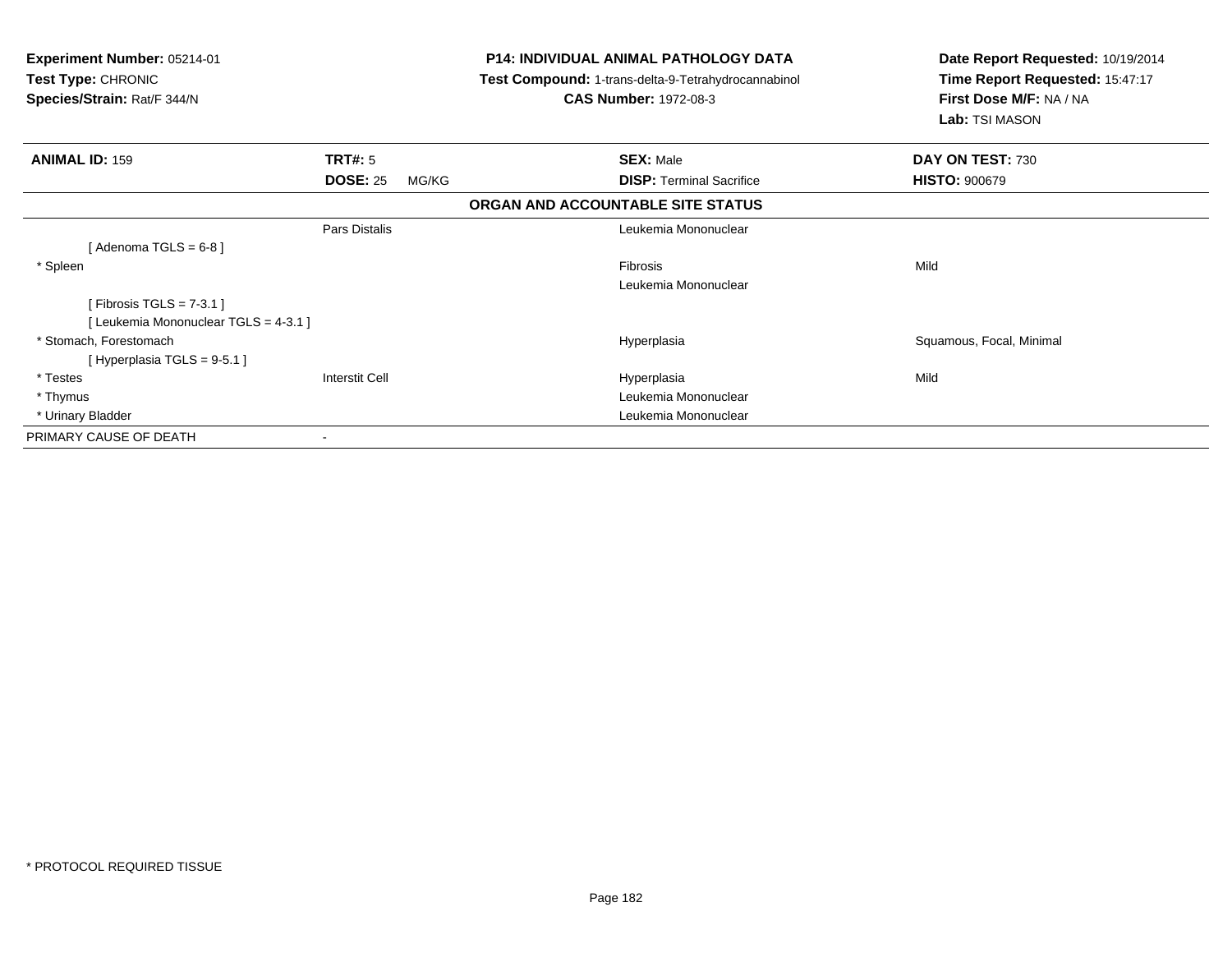# **P14: INDIVIDUAL ANIMAL PATHOLOGY DATA**

**Test Compound:** 1-trans-delta-9-Tetrahydrocannabinol

**CAS Number:** 1972-08-3

| <b>ANIMAL ID: 160</b>            | TRT#: 5                     | <b>SEX: Male</b>                  | DAY ON TEST: 726           |
|----------------------------------|-----------------------------|-----------------------------------|----------------------------|
|                                  | <b>DOSE: 25</b><br>MG/KG    | <b>DISP: Terminal Sacrifice</b>   | <b>HISTO: 900680</b>       |
|                                  |                             | ORGAN AND ACCOUNTABLE SITE STATUS |                            |
| <b>NORMAL</b>                    |                             |                                   |                            |
| * Adrenal Cortex                 | * Bone                      | * Bone Marrow                     | * Brain                    |
| * Epididymis                     | * Esophagus                 | * Intestine Large, Cecum          | * Intestine Large, Colon   |
| * Intestine Large, Rectum        | * Intestine Small, Duodenum | * Intestine Small, Ileum          | * Intestine Small, Jejunum |
| * Islets, Pancreatic             | * Lymph Node, Mandibular    | * Lymph Node, Mesenteric          | * Mammary Gland            |
| * Nose                           | * Pancreas                  | * Parathyroid Gland               | * Peripheral Nerve         |
| * Preputial Gland                | * Prostate                  | * Salivary Glands                 | * Seminal Vesicle          |
| * Skeletal Muscle                | * Skin                      | * Spinal Cord                     | * Spleen                   |
| * Stomach, Forestomach           | * Stomach, Glandular        | * Thymus                          | * Thyroid Gland            |
| * Trachea                        | * Urinary Bladder           |                                   |                            |
| <b>OBSERVATIONS</b>              |                             |                                   |                            |
| * Adrenal Medulla                |                             | Pheochromocytoma Benign           |                            |
| * Heart                          |                             | Cardiomyopathy                    | Mild                       |
| * Kidney                         |                             | Nephropathy                       | Mild                       |
| * Liver                          |                             | Clear Cell Focus                  |                            |
|                                  |                             | <b>Fatty Change</b>               | Focal, Minimal             |
|                                  |                             | Hepatodiaphragmatic Nodule        |                            |
| [Fatty Change TGLS = $3-6+6.1$ ] |                             |                                   |                            |
| * Lung                           |                             | Inflammation                      | Chronic Active, Mild       |
| * Pituitary Gland                | Pars Distalis               | Adenoma                           |                            |
| [Adenoma TGLS = $4-8$ ]          |                             |                                   |                            |
| * Testes                         | Bilateral, Interstit Cell   | Adenoma                           |                            |
| [ Adenoma TGLS = 2-7 ]           |                             |                                   |                            |
| PRIMARY CAUSE OF DEATH           | $\blacksquare$              |                                   |                            |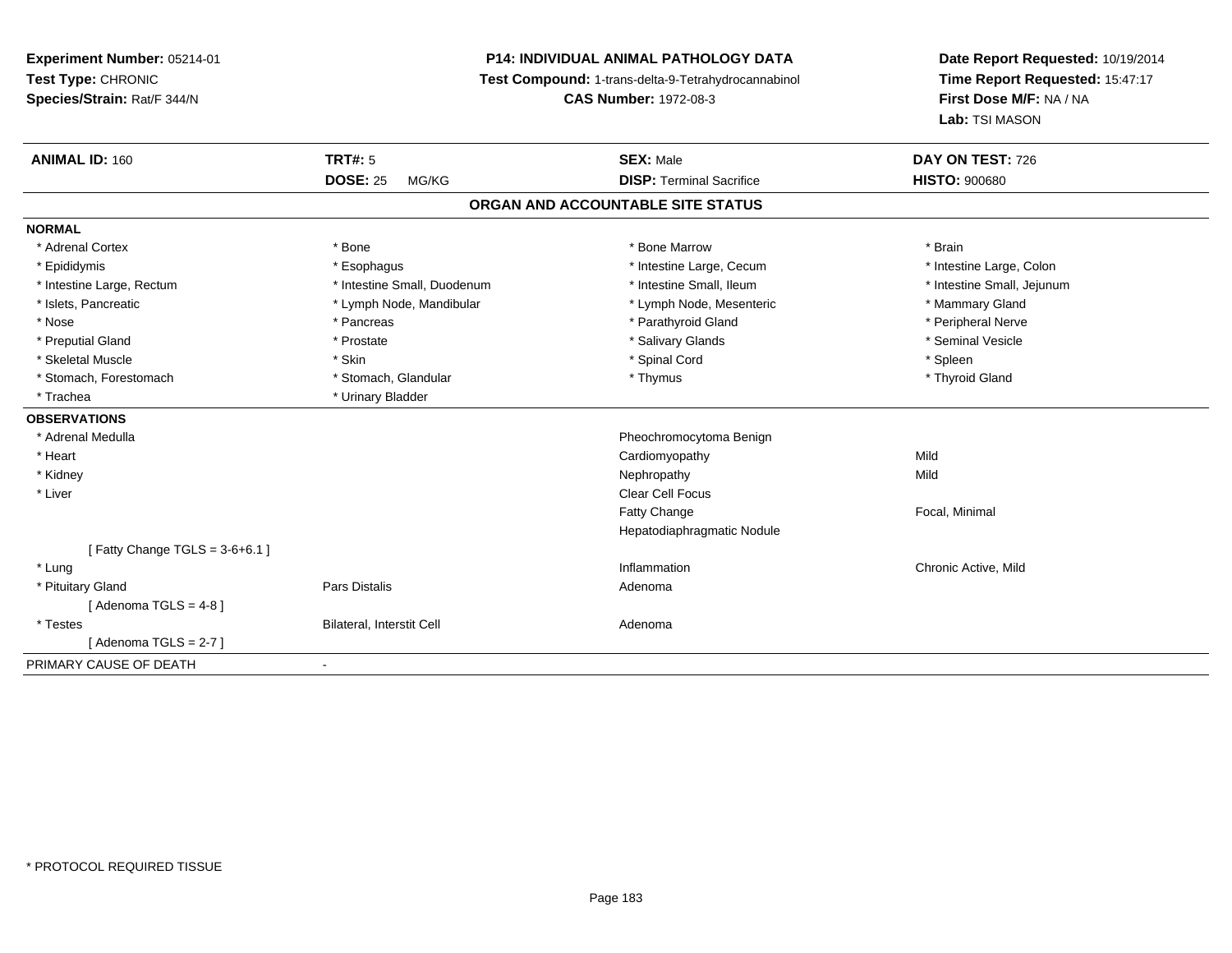# **P14: INDIVIDUAL ANIMAL PATHOLOGY DATA**

**Test Compound:** 1-trans-delta-9-Tetrahydrocannabinol

**CAS Number:** 1972-08-3

**Date Report Requested:** 10/19/2014 **Time Report Requested:** 15:47:17**First Dose M/F:** NA / NA**Lab:** TSI MASON

| <b>ANIMAL ID: 161</b>                             | <b>TRT#: 5</b>              | <b>SEX: Male</b>                  | DAY ON TEST: 659           |
|---------------------------------------------------|-----------------------------|-----------------------------------|----------------------------|
|                                                   | <b>DOSE: 25</b><br>MG/KG    | <b>DISP: Moribund Sacrifice</b>   | <b>HISTO: 900681</b>       |
|                                                   |                             | ORGAN AND ACCOUNTABLE SITE STATUS |                            |
| <b>NORMAL</b>                                     |                             |                                   |                            |
| * Adrenal Cortex                                  | * Adrenal Medulla           | * Bone                            | * Bone Marrow              |
| * Epididymis                                      | * Esophagus                 | * Intestine Large, Cecum          | * Intestine Large, Colon   |
| * Intestine Large, Rectum                         | * Intestine Small, Duodenum | * Intestine Small, Ileum          | * Intestine Small, Jejunum |
| * Islets, Pancreatic                              | * Lymph Node, Mandibular    | * Lymph Node, Mesenteric          | * Mammary Gland            |
| * Nose                                            | * Parathyroid Gland         | * Peripheral Nerve                | * Preputial Gland          |
| * Prostate                                        | * Salivary Glands           | * Seminal Vesicle                 | * Skeletal Muscle          |
| * Spinal Cord                                     | * Spleen                    | * Stomach, Glandular              | * Thymus                   |
| * Trachea                                         |                             |                                   |                            |
| <b>OBSERVATIONS</b>                               |                             |                                   |                            |
| * Brain                                           | Cerebellum, Neuron          | Necrosis                          | Mild                       |
| * Heart                                           |                             | Cardiomyopathy                    | Mild                       |
| * Kidney                                          | <b>Transit Epithe</b>       | Hyperplasia                       | Mild                       |
|                                                   |                             | Nephropathy                       | Moderate                   |
| [ Nephropathy $TGLS = 2-4$ ]                      |                             |                                   |                            |
| * Liver                                           |                             | Fatty Change                      | Diffuse, Mild              |
|                                                   |                             | <b>Mixed Cell Focus</b>           |                            |
| [Fatty Change TGLS = 3-6+6.1+6.1.1,8-6+6.1+6.1.1] |                             |                                   |                            |
| [Mixed Cell Focus TGLS = $4-6.1.1$ ]              |                             |                                   |                            |
| * Lung                                            |                             | Inflammation                      | Chronic Active, Mild       |
|                                                   |                             | Inflammation                      | Acute, Mild                |
| * Pancreas                                        | Acinus                      | Atrophy                           | Minimal                    |
| * Pituitary Gland                                 | <b>Pars Distalis</b>        | Adenoma                           |                            |
| [Adenoma TGLS = $6-8$ ]                           |                             |                                   |                            |
| * Skin                                            |                             | Cyst Epithelial Inclusion         |                            |
| [ Cyst Epithelial Inclusion TGLS = 5-17 ]         |                             |                                   |                            |
| * Stomach, Forestomach                            |                             | Hyperplasia                       | Squamous, Diffuse, Mild    |
|                                                   |                             | Ulcer                             | Mild                       |
| [Ulcer TGLS = $9-5$ ]                             |                             |                                   |                            |
| * Testes                                          | Seminif Tub                 | Atrophy                           | Moderate                   |
|                                                   | <b>Interstit Cell</b>       | Hyperplasia                       | Mild                       |
|                                                   |                             |                                   |                            |

\* PROTOCOL REQUIRED TISSUE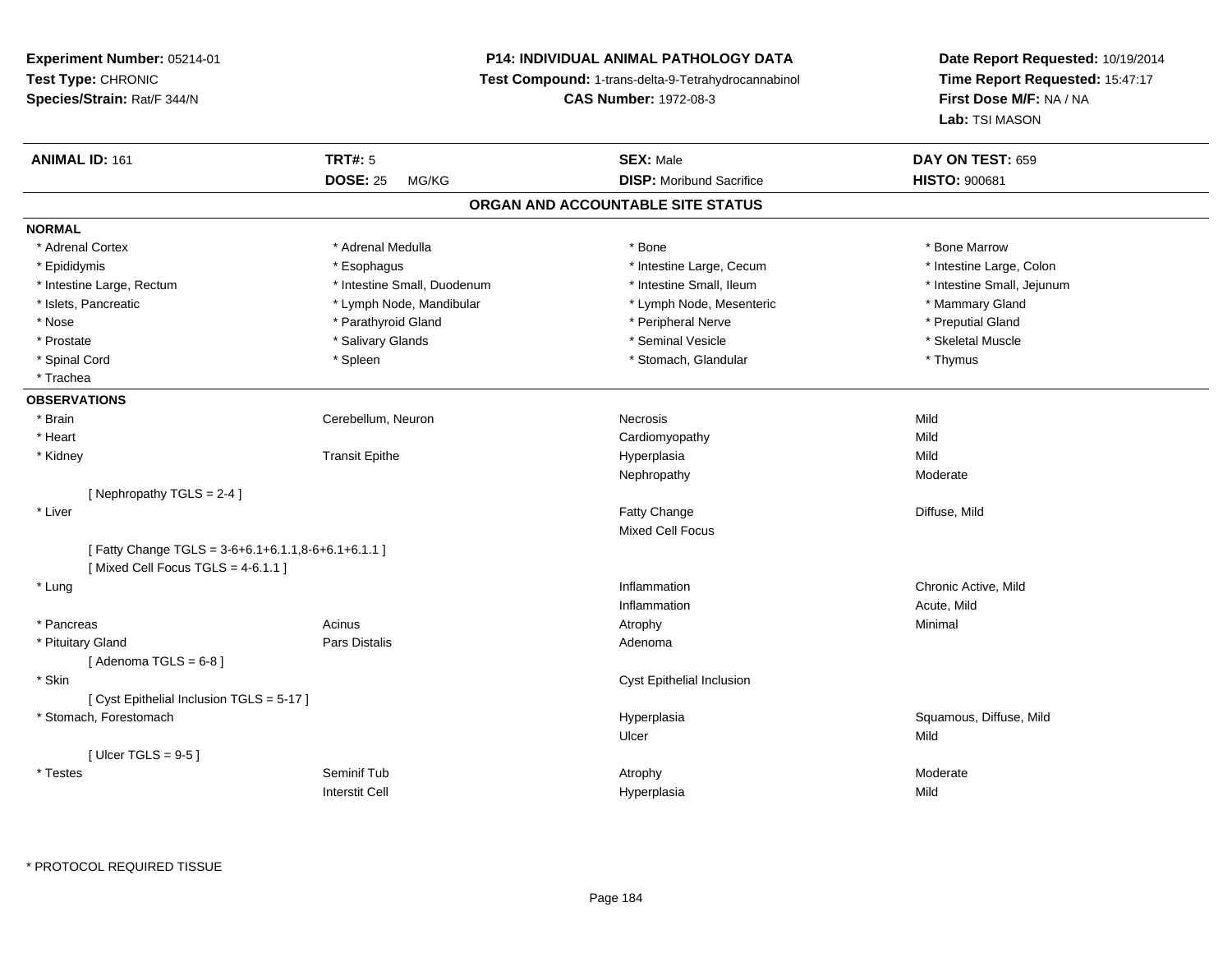| Experiment Number: 05214-01<br>Test Type: CHRONIC<br>Species/Strain: Rat/F 344/N |                          | <b>P14: INDIVIDUAL ANIMAL PATHOLOGY DATA</b><br>Test Compound: 1-trans-delta-9-Tetrahydrocannabinol<br><b>CAS Number: 1972-08-3</b> | Date Report Requested: 10/19/2014<br>Time Report Requested: 15:47:17<br>First Dose M/F: NA / NA<br>Lab: TSI MASON |
|----------------------------------------------------------------------------------|--------------------------|-------------------------------------------------------------------------------------------------------------------------------------|-------------------------------------------------------------------------------------------------------------------|
| <b>ANIMAL ID: 161</b>                                                            | TRT#: 5                  | <b>SEX: Male</b>                                                                                                                    | <b>DAY ON TEST: 659</b>                                                                                           |
|                                                                                  | <b>DOSE: 25</b><br>MG/KG | <b>DISP:</b> Moribund Sacrifice                                                                                                     | <b>HISTO: 900681</b>                                                                                              |
|                                                                                  |                          | ORGAN AND ACCOUNTABLE SITE STATUS                                                                                                   |                                                                                                                   |
|                                                                                  | Seminif Tub              | Mineralization                                                                                                                      | Minimal                                                                                                           |
| [Atrophy TGLS = 1-7 ]                                                            |                          |                                                                                                                                     |                                                                                                                   |
| * Thyroid Gland                                                                  | C Cell                   | Hyperplasia                                                                                                                         | Minimal                                                                                                           |
| * Urinary Bladder                                                                |                          | Calculus Micro Observation Only                                                                                                     |                                                                                                                   |
| [ Calculus Micro Observation Only TGLS = 7-9.1 ]                                 |                          |                                                                                                                                     |                                                                                                                   |
| PRIMARY CAUSE OF DEATH                                                           | $\,$ $\,$                |                                                                                                                                     |                                                                                                                   |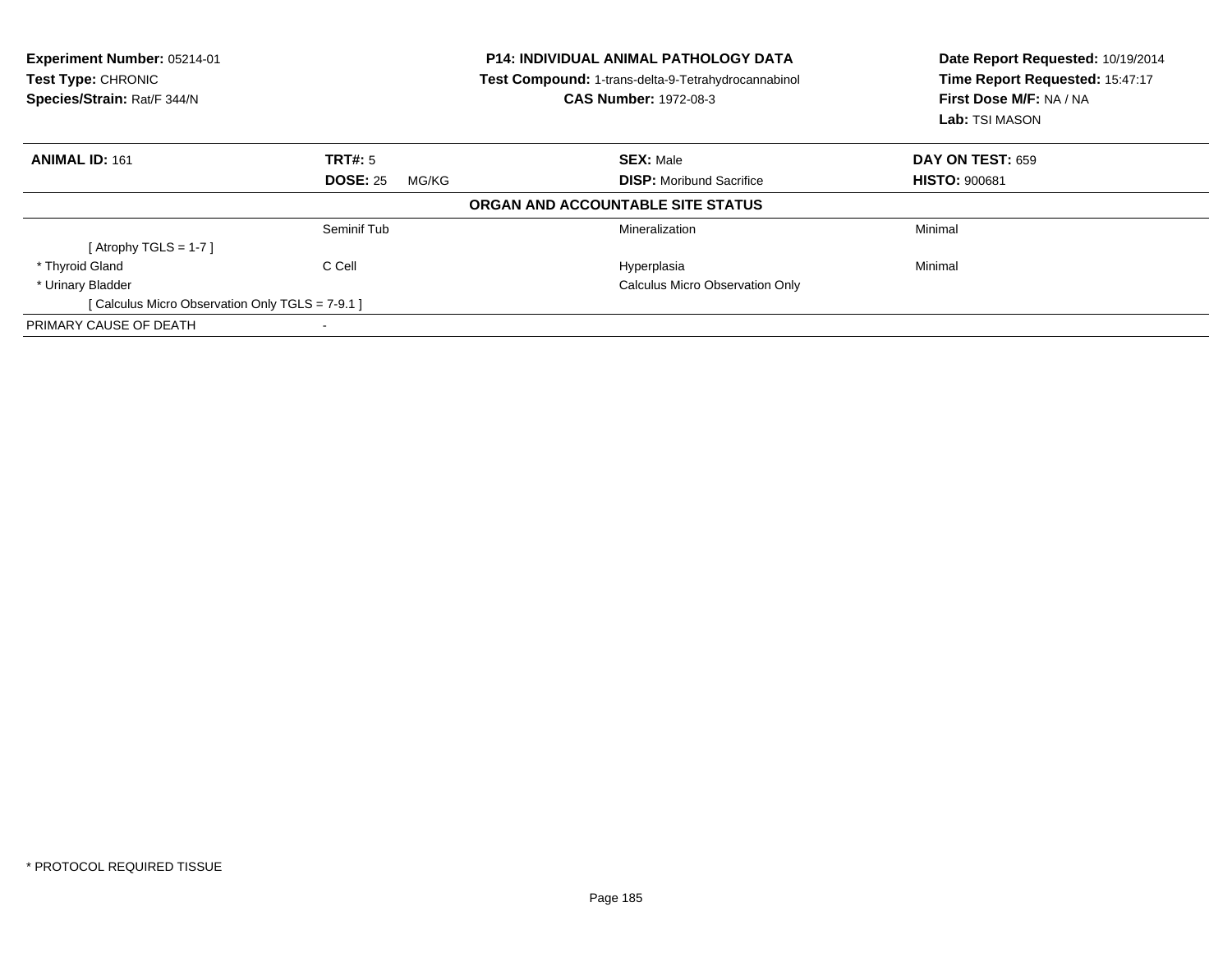# **P14: INDIVIDUAL ANIMAL PATHOLOGY DATA**

**Test Compound:** 1-trans-delta-9-Tetrahydrocannabinol

**CAS Number:** 1972-08-3

| <b>ANIMAL ID: 162</b>             | <b>TRT#: 5</b>            | <b>SEX: Male</b>                  | DAY ON TEST: 709         |  |
|-----------------------------------|---------------------------|-----------------------------------|--------------------------|--|
|                                   | <b>DOSE: 25</b><br>MG/KG  | <b>DISP: Natural Death</b>        | <b>HISTO: 900682</b>     |  |
|                                   |                           | ORGAN AND ACCOUNTABLE SITE STATUS |                          |  |
| <b>NORMAL</b>                     |                           |                                   |                          |  |
| * Adrenal Cortex                  | * Adrenal Medulla         | * Bone                            | * Bone Marrow            |  |
| * Brain                           | * Epididymis              | * Esophagus                       | * Intestine Large, Cecum |  |
| * Intestine Large, Colon          | * Intestine Large, Rectum | * Intestine Small, Duodenum       | * Intestine Small, Ileum |  |
| * Intestine Small, Jejunum        | * Islets, Pancreatic      | * Lymph Node, Mandibular          | * Lymph Node, Mesenteric |  |
| * Mammary Gland                   | * Parathyroid Gland       | * Peripheral Nerve                | * Preputial Gland        |  |
| * Prostate                        | * Salivary Glands         | * Seminal Vesicle                 | * Skeletal Muscle        |  |
| * Skin                            | * Spinal Cord             | * Spleen                          | * Stomach, Forestomach   |  |
| * Stomach, Glandular              | * Thymus                  | * Thyroid Gland                   | * Trachea                |  |
| * Urinary Bladder                 |                           |                                   |                          |  |
| <b>OBSERVATIONS</b>               |                           |                                   |                          |  |
| * Heart                           |                           | Cardiomyopathy                    | Mild                     |  |
| * Kidney                          |                           | Nephropathy                       | Moderate                 |  |
| * Liver                           |                           | <b>Basophilic Focus</b>           |                          |  |
| [Basophilic Focus TGLS = 2-6.1.1] |                           |                                   |                          |  |
| * Lung                            |                           | Foreign Body                      | Minimal                  |  |
|                                   |                           | <b>Infiltration Cellular</b>      | Histiocyte, Minimal      |  |
| * Nose                            |                           | Foreign Body                      | Minimal                  |  |
|                                   |                           | Inflammation                      | Acute, Minimal           |  |
| * Pancreas                        | Acinus                    | Atrophy                           | Mild                     |  |
| * Pituitary Gland                 | Pars Distalis             | Adenoma                           |                          |  |
| [Adenoma TGLS = $1-8.1$ ]         |                           |                                   |                          |  |
| * Testes                          |                           | Inflammation                      | Mild                     |  |
| PRIMARY CAUSE OF DEATH            |                           |                                   |                          |  |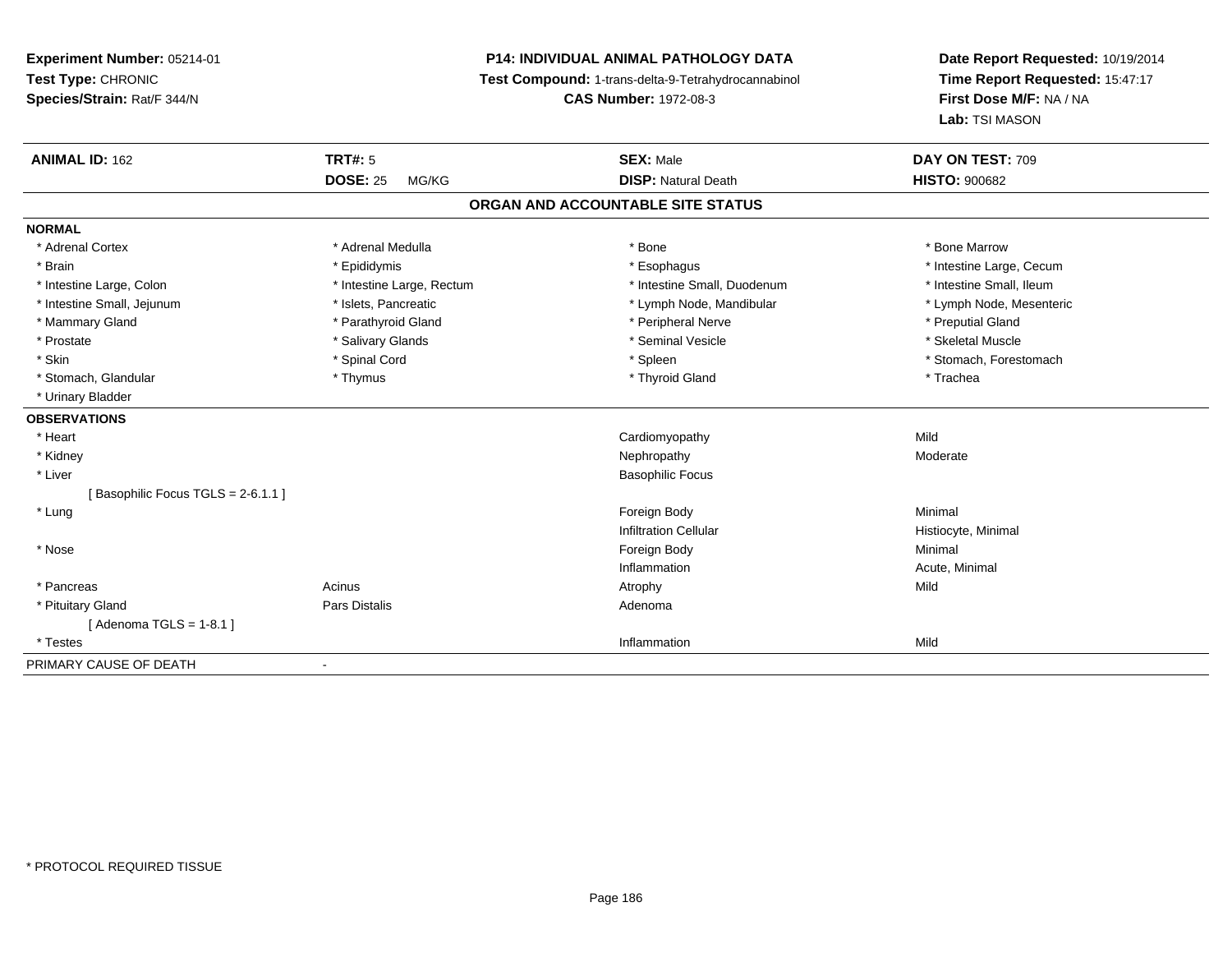# **P14: INDIVIDUAL ANIMAL PATHOLOGY DATA**

**Test Compound:** 1-trans-delta-9-Tetrahydrocannabinol

**CAS Number:** 1972-08-3

| <b>ANIMAL ID: 163</b>                         | <b>TRT#: 5</b>               | <b>SEX: Male</b>                  | DAY ON TEST: 448         |  |
|-----------------------------------------------|------------------------------|-----------------------------------|--------------------------|--|
|                                               | <b>DOSE: 25</b><br>MG/KG     | <b>DISP:</b> Scheduled Sacrifice  | <b>HISTO: 900683</b>     |  |
|                                               |                              | ORGAN AND ACCOUNTABLE SITE STATUS |                          |  |
| <b>NORMAL</b>                                 |                              |                                   |                          |  |
| * Adrenal Cortex                              | * Adrenal Medulla            | * Bone                            | * Bone Marrow            |  |
| * Brain                                       | * Epididymis                 | * Esophagus                       | * Intestine Large, Cecum |  |
| * Intestine Large, Colon                      | * Intestine Large, Rectum    | * Intestine Small, Duodenum       | * Intestine Small, Ileum |  |
| * Intestine Small, Jejunum                    | * Islets, Pancreatic         | * Lymph Node, Mandibular          | * Lymph Node, Mesenteric |  |
| * Mammary Gland                               | * Pancreas                   | * Parathyroid Gland               | * Peripheral Nerve       |  |
| * Preputial Gland                             | * Prostate                   | * Salivary Glands                 | * Seminal Vesicle        |  |
| * Skeletal Muscle                             | * Skin                       | * Spinal Cord                     | * Spleen                 |  |
| * Stomach, Forestomach                        | * Stomach, Glandular         | * Thymus                          | * Thyroid Gland          |  |
| * Trachea                                     | * Urinary Bladder            |                                   |                          |  |
| <b>OBSERVATIONS</b>                           |                              |                                   |                          |  |
| * Heart                                       |                              | Cardiomyopathy                    | Minimal                  |  |
| * Kidney                                      |                              | Nephropathy                       | Minimal                  |  |
| * Liver                                       |                              | <b>Basophilic Focus</b>           |                          |  |
|                                               |                              | Hepatodiaphragmatic Nodule        |                          |  |
| [Hepatodiaphragmatic Nodule TGLS = 1-6.1+6.2] |                              |                                   |                          |  |
| * Lung                                        |                              | Inflammation                      | Chronic Active, Mild     |  |
| * Nose                                        |                              | Fungus                            | Mild                     |  |
|                                               |                              | Inflammation                      | Acute, Mild              |  |
| * Pituitary Gland                             | <b>Pars Distalis</b>         | Adenoma                           |                          |  |
| * Testes                                      | Seminif Tub                  | Atrophy                           | Mild                     |  |
|                                               | <b>Interstit Cell</b>        | Hyperplasia                       | Minimal                  |  |
| PRIMARY CAUSE OF DEATH                        | $\qquad \qquad \blacksquare$ |                                   |                          |  |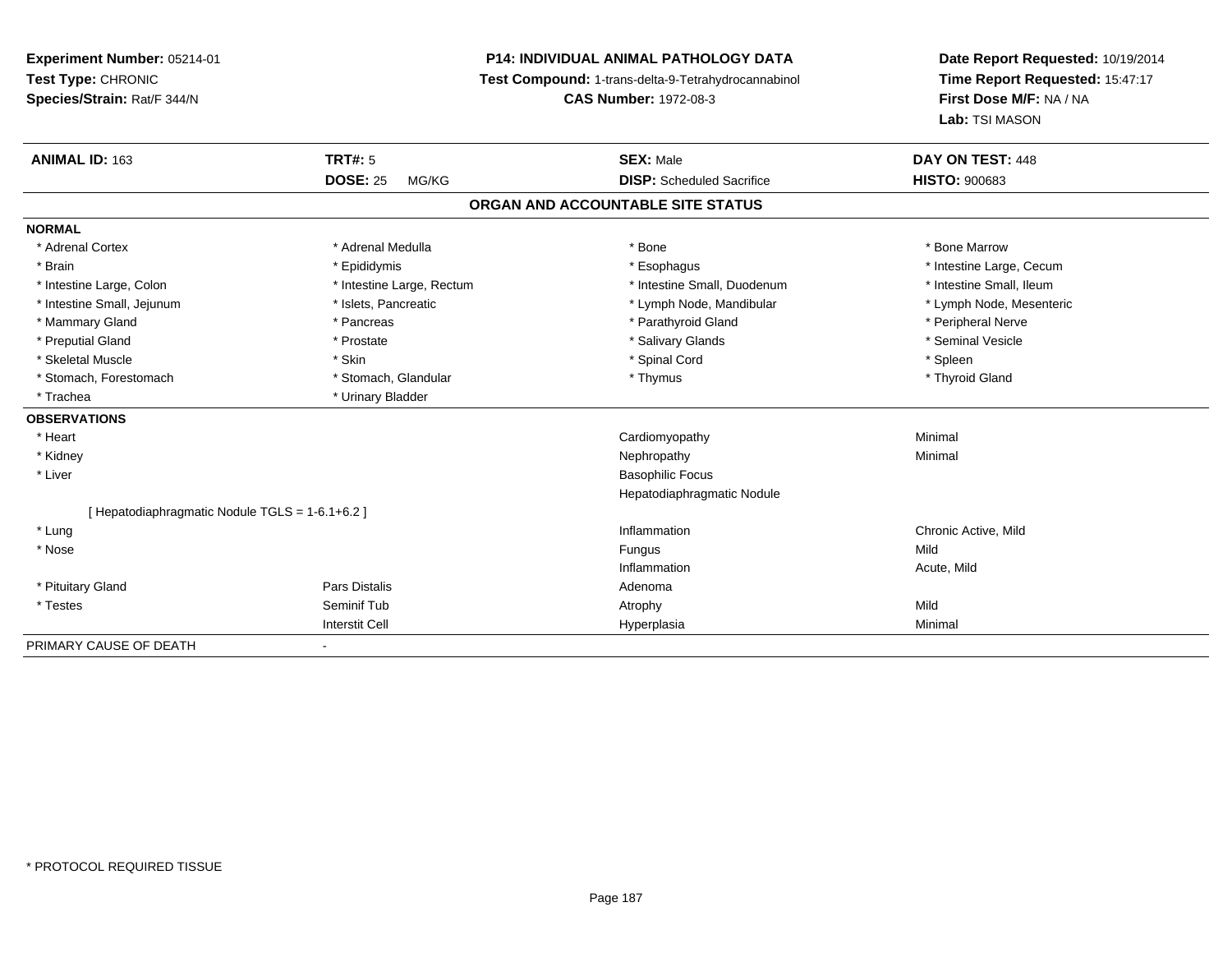| Experiment Number: 05214-01<br>Test Type: CHRONIC<br>Species/Strain: Rat/F 344/N |                           | <b>P14: INDIVIDUAL ANIMAL PATHOLOGY DATA</b><br>Test Compound: 1-trans-delta-9-Tetrahydrocannabinol<br><b>CAS Number: 1972-08-3</b> | Date Report Requested: 10/19/2014<br>Time Report Requested: 15:47:17<br>First Dose M/F: NA / NA<br>Lab: TSI MASON |
|----------------------------------------------------------------------------------|---------------------------|-------------------------------------------------------------------------------------------------------------------------------------|-------------------------------------------------------------------------------------------------------------------|
| <b>ANIMAL ID: 164</b>                                                            | <b>TRT#: 5</b>            | <b>SEX: Male</b>                                                                                                                    | DAY ON TEST: 451                                                                                                  |
|                                                                                  | <b>DOSE: 25</b><br>MG/KG  | <b>DISP:</b> Scheduled Sacrifice                                                                                                    | <b>HISTO: 900684</b>                                                                                              |
|                                                                                  |                           | ORGAN AND ACCOUNTABLE SITE STATUS                                                                                                   |                                                                                                                   |
| <b>NORMAL</b>                                                                    |                           |                                                                                                                                     |                                                                                                                   |
| * Adrenal Cortex                                                                 | * Adrenal Medulla         | * Bone                                                                                                                              | * Bone Marrow                                                                                                     |
| * Brain                                                                          | * Epididymis              | * Esophagus                                                                                                                         | * Intestine Large, Cecum                                                                                          |
| * Intestine Large, Colon                                                         | * Intestine Large, Rectum | * Intestine Small, Duodenum                                                                                                         | * Intestine Small, Ileum                                                                                          |
| * Intestine Small, Jejunum                                                       | * Islets, Pancreatic      | * Lymph Node, Mandibular                                                                                                            | * Lymph Node, Mesenteric                                                                                          |
| * Mammary Gland                                                                  | * Nose                    | * Pancreas                                                                                                                          | * Parathyroid Gland                                                                                               |
| * Peripheral Nerve                                                               | * Pituitary Gland         | * Preputial Gland                                                                                                                   | * Prostate                                                                                                        |
| * Salivary Glands                                                                | * Seminal Vesicle         | * Skeletal Muscle                                                                                                                   | * Skin                                                                                                            |
| * Spinal Cord                                                                    | * Spleen                  | * Stomach, Forestomach                                                                                                              | * Stomach, Glandular                                                                                              |
| * Thymus                                                                         | * Trachea                 | * Urinary Bladder                                                                                                                   |                                                                                                                   |
| <b>OBSERVATIONS</b>                                                              |                           |                                                                                                                                     |                                                                                                                   |
| * Heart                                                                          |                           | Cardiomyopathy                                                                                                                      | Mild                                                                                                              |
| * Kidney                                                                         |                           | Nephropathy                                                                                                                         | Minimal                                                                                                           |
| * Liver                                                                          |                           | <b>Clear Cell Focus</b>                                                                                                             |                                                                                                                   |
| * Lung                                                                           |                           | Inflammation                                                                                                                        | Chronic Active, Minimal                                                                                           |
| * Testes                                                                         | <b>Interstit Cell</b>     | Hyperplasia                                                                                                                         | Mild                                                                                                              |
| * Thyroid Gland                                                                  | C Cell                    | Adenoma                                                                                                                             |                                                                                                                   |
| PRIMARY CAUSE OF DEATH                                                           |                           |                                                                                                                                     |                                                                                                                   |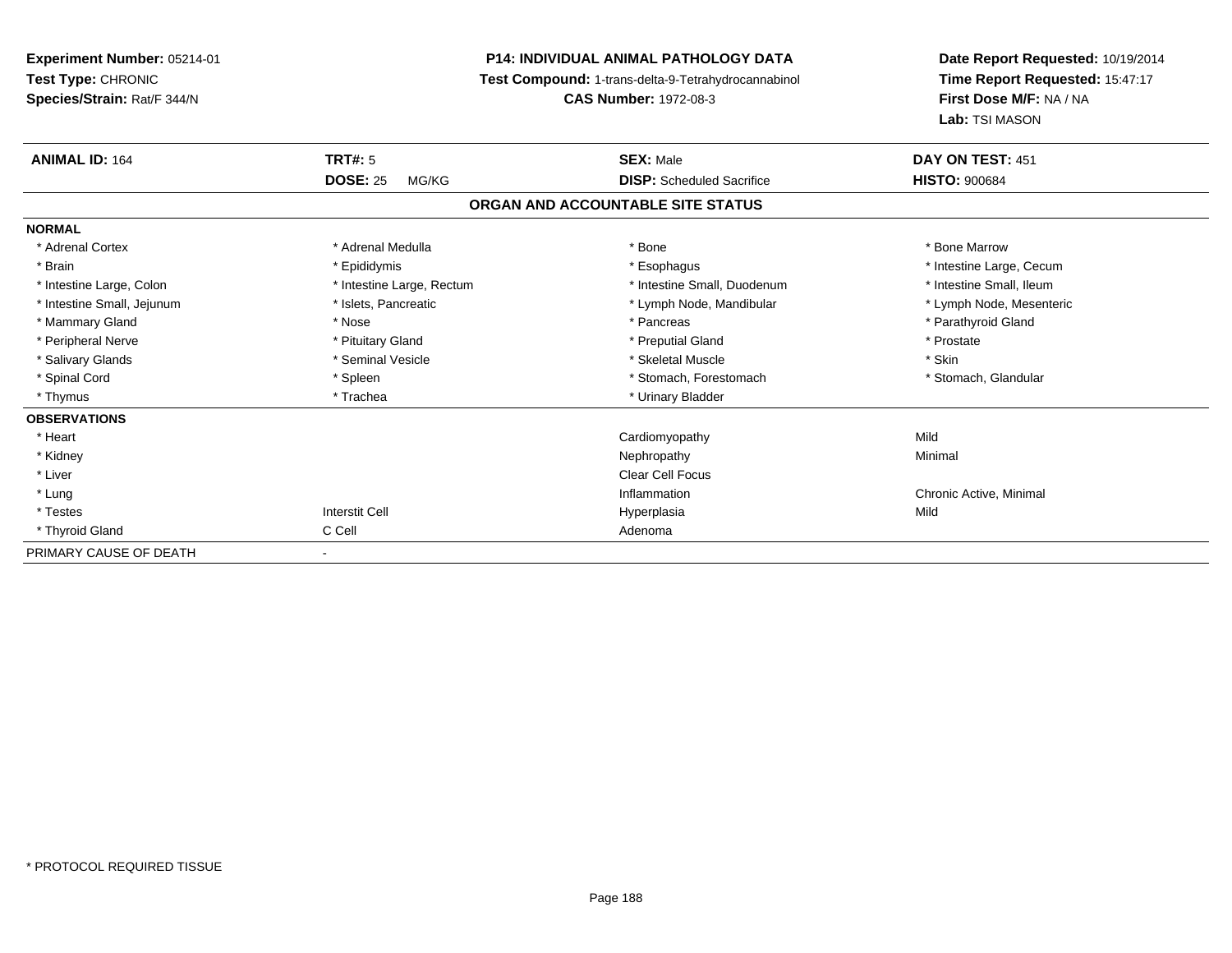**Experiment Number:** 05214-01**Test Type:** CHRONIC **Species/Strain:** Rat/F 344/N**P14: INDIVIDUAL ANIMAL PATHOLOGY DATA Test Compound:** 1-trans-delta-9-Tetrahydrocannabinol **CAS Number:** 1972-08-3**Date Report Requested:** 10/19/2014**Time Report Requested:** 15:47:17**First Dose M/F:** NA / NA**Lab:** TSI MASON**ANIMAL ID:** 165**TRT#:** 5 **SEX:** Male **DAY ON TEST:** 725 **DOSE:** 25 MG/KG**DISP:** Terminal Sacrifice **HISTO:**  $900685$ **ORGAN AND ACCOUNTABLE SITE STATUSNORMAL**\* Adrenal Cortex \* Adrenal Medulla \* Adrenal Medulla \* Bone \* Bone \* Bone \* Bone \* Bone Marrow \* Brain \* Explorer \* Epididymis \* \* Epididymis \* \* Esophagus \* Esophagus \* \* Esophagus \* Intestine Large, Cecum \* \* Intestine Large, Cecum \* Intestine Small, Ileum \* Intestine Large, Colon \* Intestine Large, Rectum \* Intestine Small, Duodenum \* Intestine Small, Duodenum \* Lymph Node, Mesenteric \* Intestine Small, Jejunum \* Mandibular \* Islets, Pancreatic \* Mandibular \* Lymph Node, Mandibular \* Mammary Gland \* \* And \* \* Nose \* \* Posser \* Preputial Gland \* Peripheral Nerve \* Preputial Gland \* Preputial Gland \* Preputial Gland \* Preputial Gland \* Preputial Gland \* Preputial Gland \* Preputial Gland \* Preputial Gla \* Prostate \* The state \* Seminal Vesicle \* Seminal Vesicle \* Skeletal Muscle \* Skeletal Muscle \* Skin \* Stomach. Glandular \* Spinal Cord \* Spinal Cord \* Spinal Cord \* Stomach, Forestomach \* Stomach, Forestomach \* Stomach, Forestomach \* Thymus \* Thyroid Gland \* Trachea \* Urinary Bladder \* **MISSING** \* Parathyroid Gland**OBSERVATIONS** \* Heart Cardiomyopathyy Mild **Mild**  \* Kidneyy the controller of the controller of the controller of the controller of the controller of the controller of the controller of the controller of the controller of the controller of the controller of the controller of the \* Liver Basophilic Focus Clear Cell Focus Eosinophilic Focus $[$  Clear Cell Focus TGLS = 3-6+6.1  $]$  \* Lungg and the state of the state of the state of the state of the state of the state of the state of the state of the state of the state of the state of the state of the state of the state of the state of the state of the stat Inflammation Chronic Active, Minimal \* Pancreass and the contract of the Acinus and the Acinus and the Atrophy and the Moderate Moderate of the Moderate of the Moderate of the Moderate of the Moderate of the Moderate of the Moderate of the Moderate of the Moderate of t \* Pituitary Glandd **Example 2018** Pars Distalis **Contains 2018** Cyst Pars Distalis Hyperplasia Moderate \* Salivary Glandss Duct Metaplasia Squamous, Minimal \* TestesBilateral, Interstit Cell [ Adenoma TGLS = 1-7,2-7 ]PRIMARY CAUSE OF DEATH-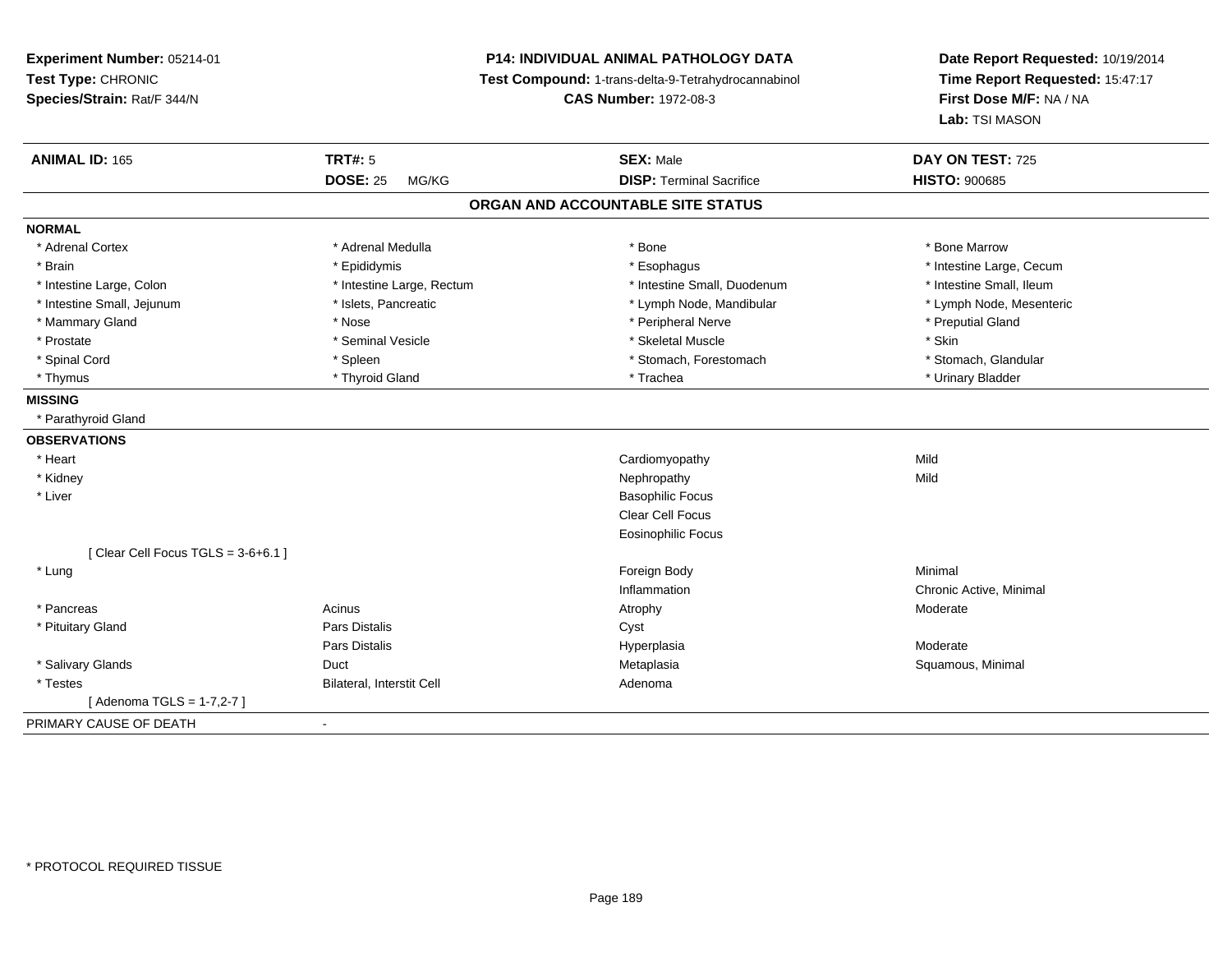# **P14: INDIVIDUAL ANIMAL PATHOLOGY DATA**

**Test Compound:** 1-trans-delta-9-Tetrahydrocannabinol

**CAS Number:** 1972-08-3

| <b>ANIMAL ID: 167</b>         | <b>TRT#: 5</b>            | <b>SEX: Male</b>                  | DAY ON TEST: 650            |
|-------------------------------|---------------------------|-----------------------------------|-----------------------------|
|                               | <b>DOSE: 25</b><br>MG/KG  | <b>DISP:</b> Moribund Sacrifice   | <b>HISTO: 900687</b>        |
|                               |                           | ORGAN AND ACCOUNTABLE SITE STATUS |                             |
| <b>NORMAL</b>                 |                           |                                   |                             |
| * Adrenal Cortex              | * Adrenal Medulla         | * Bone                            | * Bone Marrow               |
| * Brain                       | * Epididymis              | * Esophagus                       | * Intestine Large, Cecum    |
| * Intestine Large, Colon      | * Intestine Large, Rectum | * Intestine Small, Duodenum       | * Intestine Small, Ileum    |
| * Intestine Small, Jejunum    | * Islets, Pancreatic      | * Lymph Node, Mandibular          | * Lymph Node, Mesenteric    |
| * Mammary Gland               | * Pancreas                | * Parathyroid Gland               | * Peripheral Nerve          |
| * Preputial Gland             | * Prostate                | * Salivary Glands                 | * Seminal Vesicle           |
| * Skeletal Muscle             | * Skin                    | * Spinal Cord                     | * Spleen                    |
| * Stomach, Glandular          | * Thymus                  | * Thyroid Gland                   | * Trachea                   |
| * Urinary Bladder             |                           |                                   |                             |
| <b>OBSERVATIONS</b>           |                           |                                   |                             |
| * Heart                       |                           | Cardiomyopathy                    | Moderate                    |
| * Kidney                      |                           | Nephropathy                       | Mild                        |
| * Liver                       |                           | <b>Basophilic Focus</b>           |                             |
| Basophilic Focus TGLS = 3-6 ] |                           |                                   |                             |
| * Lung                        |                           | Inflammation                      | Chronic Active, Minimal     |
| * Nose                        |                           | Inflammation                      | Acute, Mild                 |
| * Pituitary Gland             | Pars Distalis             | Adenoma                           |                             |
| [Adenoma TGLS = $2-8$ ]       |                           |                                   |                             |
| * Stomach, Forestomach        |                           | Hyperplasia                       | Squamous, Diffuse, Moderate |
|                               |                           | Ulcer                             | Mild                        |
| * Testes                      | <b>Interstit Cell</b>     | Hyperplasia                       | Minimal                     |
| PRIMARY CAUSE OF DEATH        | ۰                         |                                   |                             |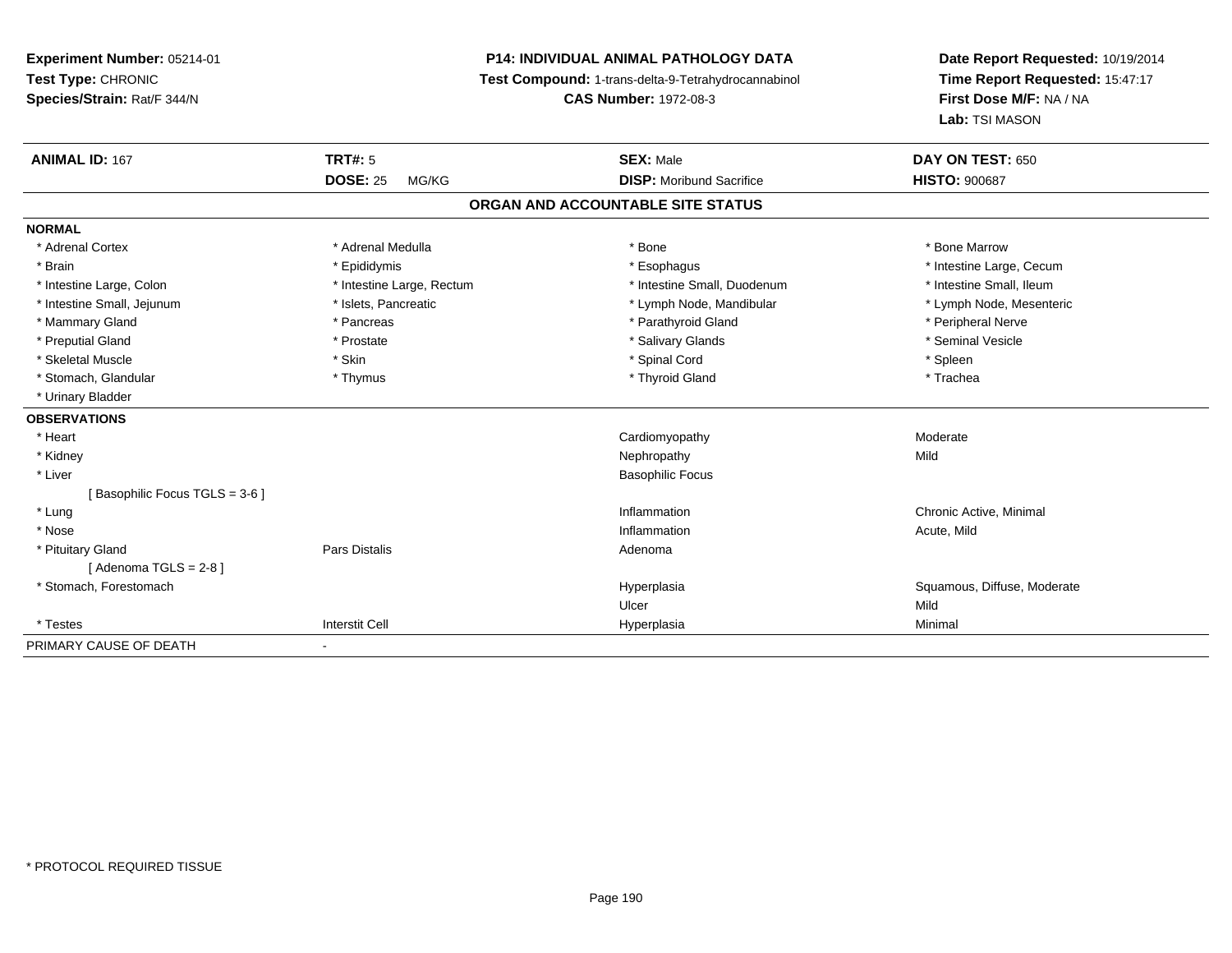| <b>Experiment Number: 05214-01</b><br>Test Type: CHRONIC<br>Species/Strain: Rat/F 344/N | <b>P14: INDIVIDUAL ANIMAL PATHOLOGY DATA</b><br>Test Compound: 1-trans-delta-9-Tetrahydrocannabinol<br><b>CAS Number: 1972-08-3</b> |                                   | Date Report Requested: 10/19/2014<br>Time Report Requested: 15:47:17<br>First Dose M/F: NA / NA<br>Lab: TSI MASON |  |
|-----------------------------------------------------------------------------------------|-------------------------------------------------------------------------------------------------------------------------------------|-----------------------------------|-------------------------------------------------------------------------------------------------------------------|--|
| <b>ANIMAL ID: 169</b>                                                                   | <b>TRT#: 5</b>                                                                                                                      | <b>SEX: Male</b>                  | DAY ON TEST: 451                                                                                                  |  |
|                                                                                         | <b>DOSE: 25</b><br>MG/KG                                                                                                            | <b>DISP:</b> Scheduled Sacrifice  | <b>HISTO: 900689</b>                                                                                              |  |
|                                                                                         |                                                                                                                                     | ORGAN AND ACCOUNTABLE SITE STATUS |                                                                                                                   |  |
| <b>NORMAL</b>                                                                           |                                                                                                                                     |                                   |                                                                                                                   |  |
| * Adrenal Cortex                                                                        | * Adrenal Medulla                                                                                                                   | * Bone                            | * Bone Marrow                                                                                                     |  |
| * Brain                                                                                 | * Epididymis                                                                                                                        | * Esophagus                       | * Intestine Large, Cecum                                                                                          |  |
| * Intestine Large, Colon                                                                | * Intestine Large, Rectum                                                                                                           | * Intestine Small, Duodenum       | * Intestine Small, Ileum                                                                                          |  |
| * Intestine Small, Jejunum                                                              | * Islets. Pancreatic                                                                                                                | * Kidney                          | * Liver                                                                                                           |  |
| * Lung                                                                                  | * Lymph Node, Mandibular                                                                                                            | * Lymph Node, Mesenteric          | * Nose                                                                                                            |  |
| * Pancreas                                                                              | * Parathyroid Gland                                                                                                                 | * Peripheral Nerve                | * Pituitary Gland                                                                                                 |  |
| * Preputial Gland                                                                       | * Prostate                                                                                                                          | * Salivary Glands                 | * Seminal Vesicle                                                                                                 |  |
| * Skeletal Muscle                                                                       | * Skin                                                                                                                              | * Spinal Cord                     | * Spleen                                                                                                          |  |
| * Stomach, Forestomach                                                                  | * Stomach, Glandular                                                                                                                | * Thymus                          | * Thyroid Gland                                                                                                   |  |
| * Trachea                                                                               | * Urinary Bladder                                                                                                                   |                                   |                                                                                                                   |  |
| <b>MISSING</b>                                                                          |                                                                                                                                     |                                   |                                                                                                                   |  |
| * Mammary Gland                                                                         |                                                                                                                                     |                                   |                                                                                                                   |  |
| <b>OBSERVATIONS</b>                                                                     |                                                                                                                                     |                                   |                                                                                                                   |  |
| * Heart                                                                                 |                                                                                                                                     | Cardiomyopathy                    | Minimal                                                                                                           |  |
| * Testes                                                                                | <b>Interstit Cell</b>                                                                                                               | Hyperplasia                       | Minimal                                                                                                           |  |
| PRIMARY CAUSE OF DEATH                                                                  | $\overline{\phantom{a}}$                                                                                                            |                                   |                                                                                                                   |  |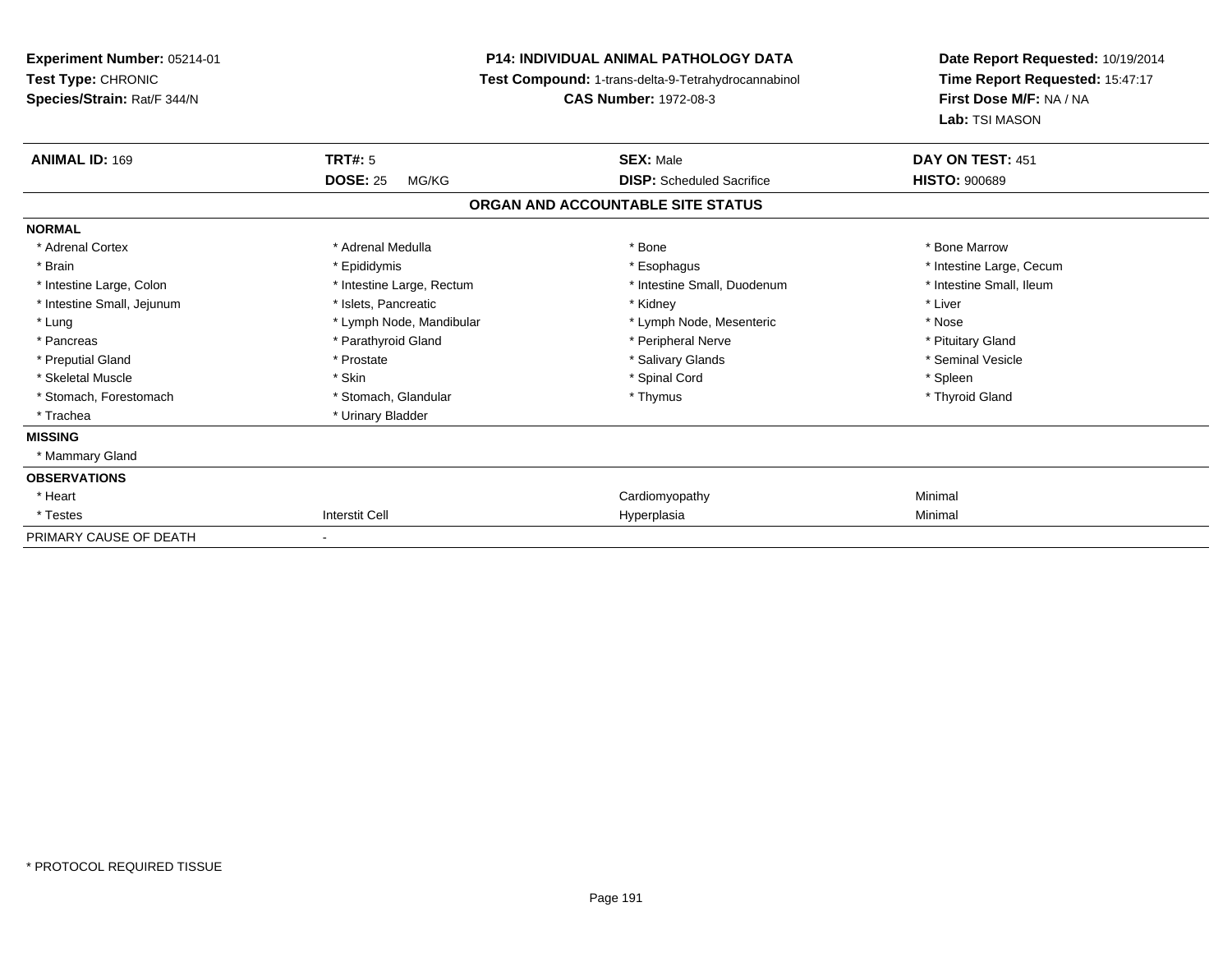**Experiment Number:** 05214-01**Test Type:** CHRONIC **Species/Strain:** Rat/F 344/N**P14: INDIVIDUAL ANIMAL PATHOLOGY DATA Test Compound:** 1-trans-delta-9-Tetrahydrocannabinol **CAS Number:** 1972-08-3**Date Report Requested:** 10/19/2014**Time Report Requested:** 15:47:17**First Dose M/F:** NA / NA**Lab:** TSI MASON**ANIMAL ID:** 170**C TRT#:** 5 **SEX:** Male **DAY ON TEST:** 728 **DOSE:** 25 MG/KG**DISP:** Terminal Sacrifice **HISTO:**  $900690$ **ORGAN AND ACCOUNTABLE SITE STATUSNORMAL**\* Adrenal Cortex \* Adrenal Cortex \* \* Adrenal Cortex \* Brain \* Bone \* \* Bone Marrow \* Bone Marrow \* \* Brain \* Brain \* Brain \* Brain \* Brain \* Brain \* Brain \* Brain \* Brain \* Brain \* Brain \* Brain \* Brain \* Brain \* Brain \* Brain \* Brain \* B \* Epididymis **Account 19 and 19 and 19 and 19 and 19 and 19 and 19 and 19 and 19 and 19 and 19 and 19 and 19 and 19 and 19 and 19 and 19 and 19 and 19 and 19 and 19 and 19 and 19 and 19 and 19 and 19 and 19 and 19 and 19 a** \* Intestine Small, Ileum \* Intestine Large, Colon \* Intestine Large, Rectum \* Intestine Small, Duodenum \* Intestine Small, Duodenum \* Lymph Node, Mesenteric \* Intestine Small, Jejunum \* Mandibular \* Islets, Pancreatic \* Mandibular \* Lymph Node, Mandibular \* Mammary Gland \* \* Amery \* Nose \* \* Nose \* \* Peripheral Nerve \* Peripheral Nerve \* Pituitary Gland \* Pituitary Gland \* Pituitary Gland \* Pituitary Gland \* \* Pituitary Gland \* \* Pituitary Gland \* \* Pituitary Gland \* \* Pitu \* Seminal Vesicle \* Preputial Gland \* \* Annual vesicle \* \* Prostate \* \* Salivary Glands \* \* Salivary Glands \* \* Seminal Vesicle \* \* Skeletal Muscle \* The stomach \* Skin \* Spleen \* Spleen \* Stomach, Forestomach \* Stomach, Forestomach \* Stomach, Glandular \* \* \* Thymus \* \* Thymus \* \* The \* \* Trachea \* \* Trachea \* \* Urinary Bladder \* \* Urinary Bladder \* **MISSING** \* Parathyroid Gland \* Spinal Cord**OBSERVATIONS** \* Adrenal Medullaa and the control of the control of the control of the Hyperplasia and the control of the control of the control of the control of the control of the control of the control of the control of the control of the control of t Eyee and the contract of the contract of the contract of the contract of the contract of the contract of the contract of the contract of the contract of the contract of the contract of the contract of the contract of the cont  $[$  Cataract TGLS = 1-17  $]$  \* Kidneyy the controller of the controller of the controller of the controller of the controller of the controller of the controller of the controller of the controller of the controller of the controller of the controller of the \* Liver Basophilic Focus Clear Cell FocusFatty Change Focal, Minimal [ Clear Cell Focus TGLS = 5-6 ] \* Lungg and the state of the state of the state of the state of the state of the state of the state of the state of the state of the state of the state of the state of the state of the state of the state of the state of the stat Inflammation Chronic Active, Mild  $[$  Inflammation TGLS = 4-2,3  $]$  \* Pancreass the control of the control of the control of the control of the control of the control of the control of the control of the control of the control of the control of the control of the control of the control of the contro \* TestesBilateral, Interstit Cell **Adenoma** Adenoma  $[$  Adenoma TGLS = 2-7  $]$  \* Thyroid Glandd and the set of the Follicular Cel the set of the Second Adenomal Adenomal Second Second Second Second Second Second Second Second Second Second Second Second Second Second Second Second Second Second Second Second Second  $[$  Adenoma TGLS = 3-2  $]$ PRIMARY CAUSE OF DEATH-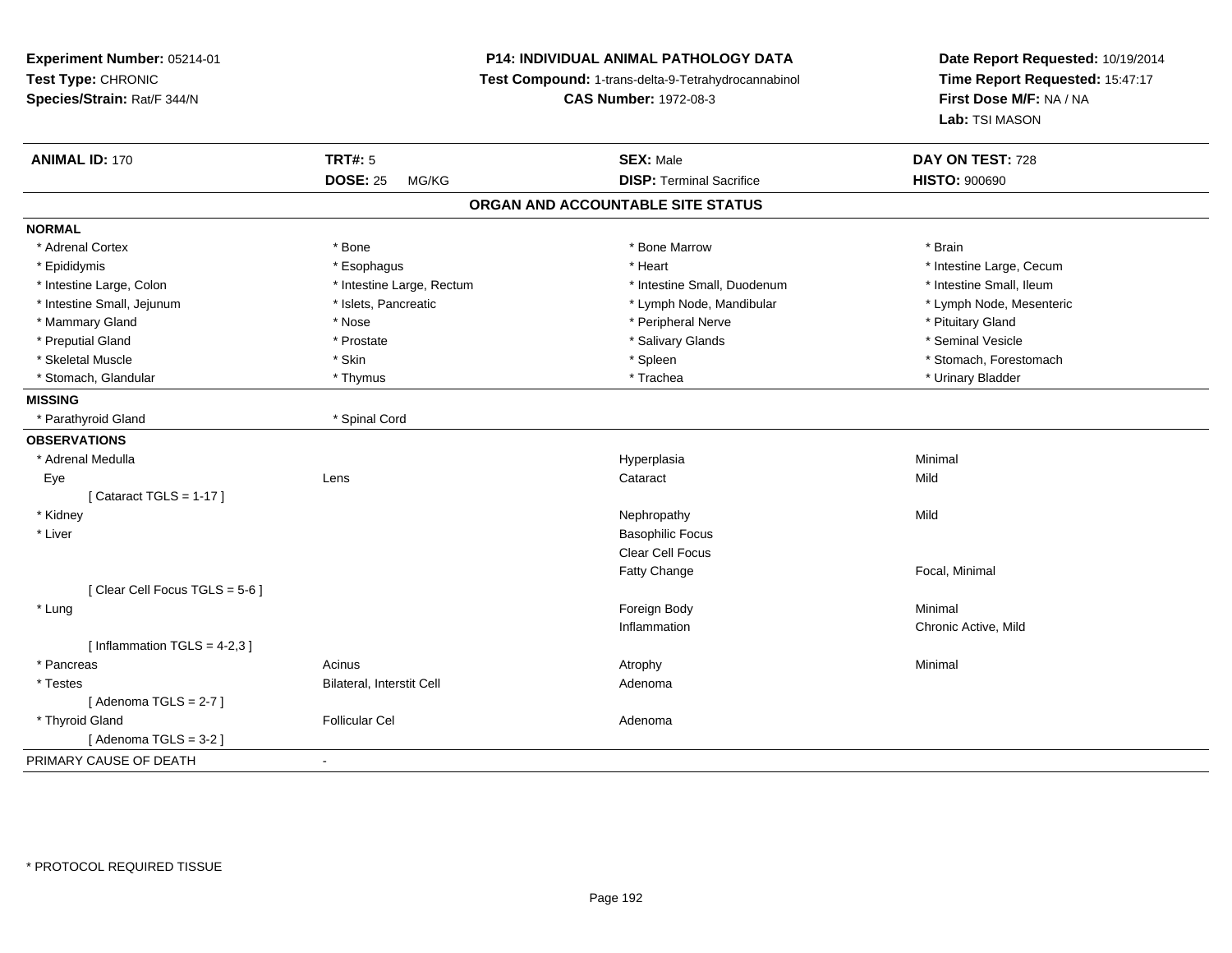| Experiment Number: 05214-01<br>Test Type: CHRONIC<br>Species/Strain: Rat/F 344/N | P14: INDIVIDUAL ANIMAL PATHOLOGY DATA<br>Test Compound: 1-trans-delta-9-Tetrahydrocannabinol<br><b>CAS Number: 1972-08-3</b> |                                   | Date Report Requested: 10/19/2014<br>Time Report Requested: 15:47:17<br>First Dose M/F: NA / NA<br>Lab: TSI MASON |  |
|----------------------------------------------------------------------------------|------------------------------------------------------------------------------------------------------------------------------|-----------------------------------|-------------------------------------------------------------------------------------------------------------------|--|
| <b>ANIMAL ID: 171</b>                                                            | <b>TRT#: 5</b>                                                                                                               | <b>SEX: Male</b>                  | DAY ON TEST: 730                                                                                                  |  |
|                                                                                  | <b>DOSE: 25</b><br>MG/KG                                                                                                     | <b>DISP: Terminal Sacrifice</b>   | <b>HISTO: 900691</b>                                                                                              |  |
|                                                                                  |                                                                                                                              | ORGAN AND ACCOUNTABLE SITE STATUS |                                                                                                                   |  |
| <b>NORMAL</b>                                                                    |                                                                                                                              |                                   |                                                                                                                   |  |
| * Adrenal Cortex                                                                 | * Bone                                                                                                                       | * Bone Marrow                     | * Brain                                                                                                           |  |
| * Epididymis                                                                     | * Esophagus                                                                                                                  | * Intestine Large, Cecum          | * Intestine Large, Colon                                                                                          |  |
| * Intestine Large, Rectum                                                        | * Intestine Small, Duodenum                                                                                                  | * Intestine Small, Ileum          | * Intestine Small, Jejunum                                                                                        |  |
| * Lymph Node, Mandibular                                                         | * Lymph Node, Mesenteric                                                                                                     | * Pancreas                        | * Peripheral Nerve                                                                                                |  |
| * Preputial Gland                                                                | * Prostate                                                                                                                   | * Salivary Glands                 | * Seminal Vesicle                                                                                                 |  |
| * Skeletal Muscle                                                                | * Skin                                                                                                                       | * Spinal Cord                     | * Spleen                                                                                                          |  |
| * Stomach, Forestomach                                                           | * Stomach, Glandular                                                                                                         | * Thymus                          | * Trachea                                                                                                         |  |
| * Urinary Bladder                                                                |                                                                                                                              |                                   |                                                                                                                   |  |
| <b>MISSING</b>                                                                   |                                                                                                                              |                                   |                                                                                                                   |  |
| * Parathyroid Gland                                                              |                                                                                                                              |                                   |                                                                                                                   |  |
| <b>OBSERVATIONS</b>                                                              |                                                                                                                              |                                   |                                                                                                                   |  |
| * Adrenal Medulla                                                                |                                                                                                                              | Hyperplasia                       | Minimal                                                                                                           |  |
| * Heart                                                                          |                                                                                                                              | Cardiomyopathy                    | Mild                                                                                                              |  |
| * Islets, Pancreatic                                                             |                                                                                                                              | Hyperplasia                       | Minimal                                                                                                           |  |
| * Kidney                                                                         |                                                                                                                              | Nephropathy                       | Mild                                                                                                              |  |
| * Liver                                                                          |                                                                                                                              | <b>Basophilic Focus</b>           |                                                                                                                   |  |
|                                                                                  |                                                                                                                              | Clear Cell Focus                  |                                                                                                                   |  |
|                                                                                  |                                                                                                                              | Fatty Change                      | Focal, Minimal                                                                                                    |  |
|                                                                                  |                                                                                                                              | Hepatodiaphragmatic Nodule        |                                                                                                                   |  |
|                                                                                  |                                                                                                                              | Mixed Cell Focus                  |                                                                                                                   |  |
| [Clear Cell Focus TGLS = $4-6+6.1$ ]                                             |                                                                                                                              |                                   |                                                                                                                   |  |
| [ Hepatodiaphragmatic Nodule TGLS = 2-6.1 ]                                      |                                                                                                                              |                                   |                                                                                                                   |  |
| * Lung                                                                           |                                                                                                                              | Inflammation                      | Chronic Active, Mild                                                                                              |  |
| * Mammary Gland                                                                  |                                                                                                                              | Galactocele                       |                                                                                                                   |  |
| [Galactocele TGLS = 1-17]                                                        |                                                                                                                              |                                   |                                                                                                                   |  |
| * Nose                                                                           |                                                                                                                              | Inflammation                      | Acute, Minimal                                                                                                    |  |
| * Pituitary Gland                                                                | <b>Pars Distalis</b>                                                                                                         | Adenoma                           |                                                                                                                   |  |
| [Adenoma TGLS = $3-8$ ]                                                          |                                                                                                                              |                                   |                                                                                                                   |  |
| * Testes                                                                         | <b>Interstit Cell</b>                                                                                                        | Hyperplasia                       | Minimal                                                                                                           |  |
| * Thyroid Gland                                                                  | C Cell                                                                                                                       | Hyperplasia                       | Minimal                                                                                                           |  |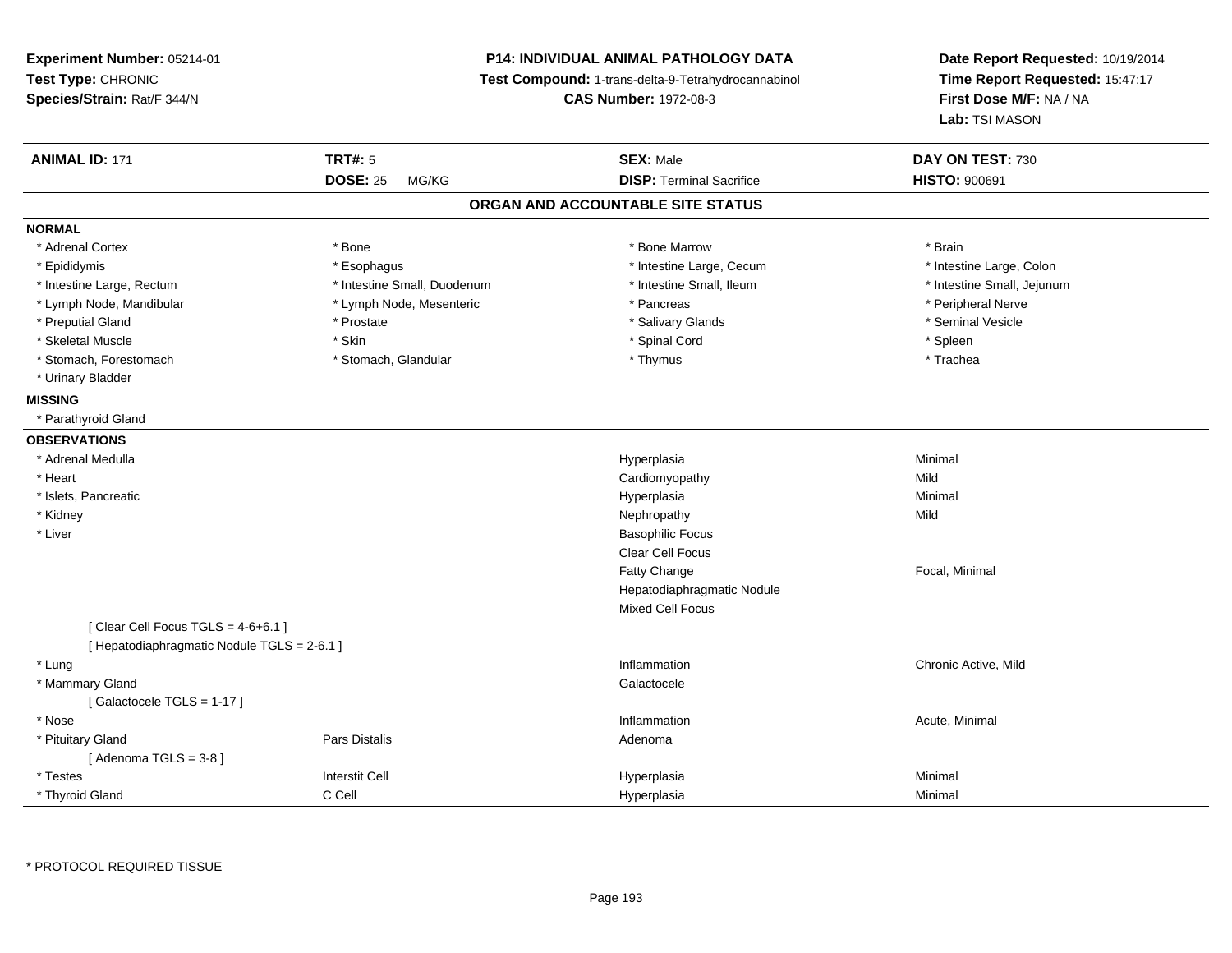| <b>Experiment Number: 05214-01</b><br><b>Test Type: CHRONIC</b><br>Species/Strain: Rat/F 344/N | <b>P14: INDIVIDUAL ANIMAL PATHOLOGY DATA</b><br>Test Compound: 1-trans-delta-9-Tetrahydrocannabinol<br><b>CAS Number: 1972-08-3</b> |                                   | Date Report Requested: 10/19/2014<br>Time Report Requested: 15:47:17<br>First Dose M/F: NA / NA<br>Lab: TSI MASON |  |
|------------------------------------------------------------------------------------------------|-------------------------------------------------------------------------------------------------------------------------------------|-----------------------------------|-------------------------------------------------------------------------------------------------------------------|--|
| <b>ANIMAL ID: 171</b>                                                                          | <b>TRT#:</b> 5                                                                                                                      | <b>SEX: Male</b>                  | DAY ON TEST: 730                                                                                                  |  |
|                                                                                                | <b>DOSE: 25</b><br>MG/KG                                                                                                            | <b>DISP: Terminal Sacrifice</b>   | <b>HISTO: 900691</b>                                                                                              |  |
|                                                                                                |                                                                                                                                     | ORGAN AND ACCOUNTABLE SITE STATUS |                                                                                                                   |  |
| PRIMARY CAUSE OF DEATH                                                                         |                                                                                                                                     |                                   |                                                                                                                   |  |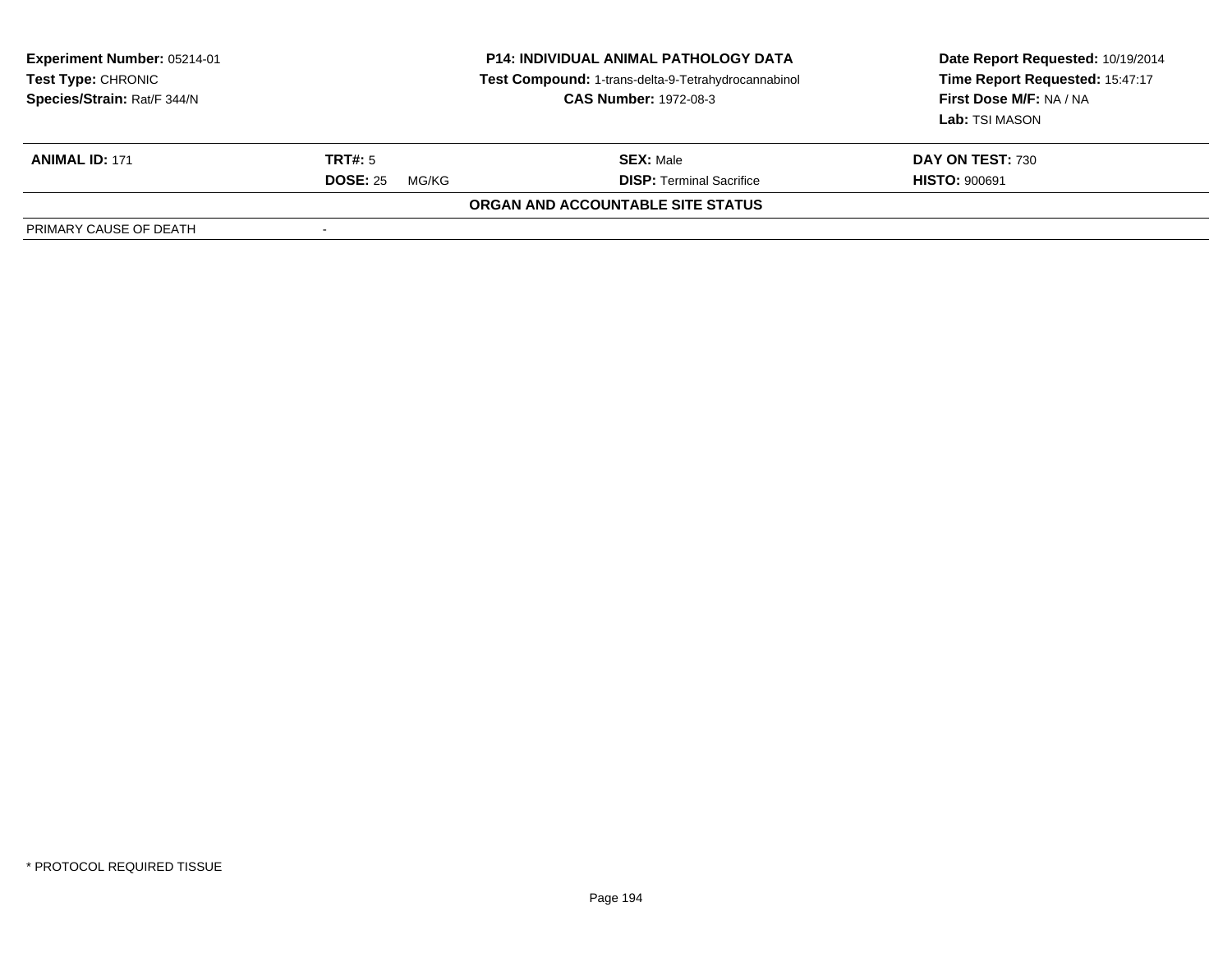# **P14: INDIVIDUAL ANIMAL PATHOLOGY DATA**

**Test Compound:** 1-trans-delta-9-Tetrahydrocannabinol

**CAS Number:** 1972-08-3

| <b>ANIMAL ID: 172</b>                   | <b>TRT#: 5</b>              | <b>SEX: Male</b>                  | DAY ON TEST: 730           |  |
|-----------------------------------------|-----------------------------|-----------------------------------|----------------------------|--|
|                                         | <b>DOSE: 25</b><br>MG/KG    | <b>DISP: Terminal Sacrifice</b>   | <b>HISTO: 900692</b>       |  |
|                                         |                             | ORGAN AND ACCOUNTABLE SITE STATUS |                            |  |
| <b>NORMAL</b>                           |                             |                                   |                            |  |
| * Adrenal Cortex                        | * Bone                      | * Bone Marrow                     | * Brain                    |  |
| * Epididymis                            | * Esophagus                 | * Intestine Large, Cecum          | * Intestine Large, Colon   |  |
| * Intestine Large, Rectum               | * Intestine Small, Duodenum | * Intestine Small, Ileum          | * Intestine Small, Jejunum |  |
| * Islets, Pancreatic                    | * Lymph Node, Mandibular    | * Lymph Node, Mesenteric          | * Mammary Gland            |  |
| * Parathyroid Gland                     | * Peripheral Nerve          | * Preputial Gland                 | * Prostate                 |  |
| * Salivary Glands                       | * Seminal Vesicle           | * Skeletal Muscle                 | * Skin                     |  |
| * Spinal Cord                           | * Stomach, Forestomach      | * Stomach, Glandular              | * Thymus                   |  |
| * Thyroid Gland                         | * Trachea                   | * Urinary Bladder                 |                            |  |
| <b>OBSERVATIONS</b>                     |                             |                                   |                            |  |
| * Adrenal Medulla                       |                             | Hyperplasia                       | Moderate                   |  |
|                                         |                             | Pheochromocytoma Benign           |                            |  |
| Eye                                     | Lens                        | Cataract                          | Mild                       |  |
| [Cataract TGLS = $1-17$ ]               |                             |                                   |                            |  |
| * Heart                                 |                             | Cardiomyopathy                    | Moderate                   |  |
| * Kidney                                |                             | Nephropathy                       | Minimal                    |  |
| * Liver                                 |                             | <b>Basophilic Focus</b>           |                            |  |
|                                         |                             | <b>Clear Cell Focus</b>           |                            |  |
|                                         |                             | Fatty Change                      | Focal, Minimal             |  |
|                                         |                             | Leukemia Mononuclear              |                            |  |
| [ Leukemia Mononuclear TGLS = 4-6+6.1 ] |                             |                                   |                            |  |
| * Lung                                  |                             | Inflammation                      | Chronic Active, Minimal    |  |
| * Nose                                  |                             | Foreign Body                      | Mild                       |  |
|                                         |                             | Inflammation                      | Acute, Mild                |  |
| * Pancreas                              | Acinus                      | Atrophy                           | Marked                     |  |
| * Pituitary Gland                       | Pars Distalis               | Cyst                              | Mild                       |  |
| * Spleen                                |                             | Fibrosis                          | Moderate                   |  |
|                                         |                             | Leukemia Mononuclear              |                            |  |
|                                         |                             | Sarcoma                           |                            |  |
| [ Leukemia Mononuclear TGLS = 3-3 ]     |                             |                                   |                            |  |
| * Testes                                | <b>Interstit Cell</b>       | Adenoma                           |                            |  |
|                                         |                             |                                   |                            |  |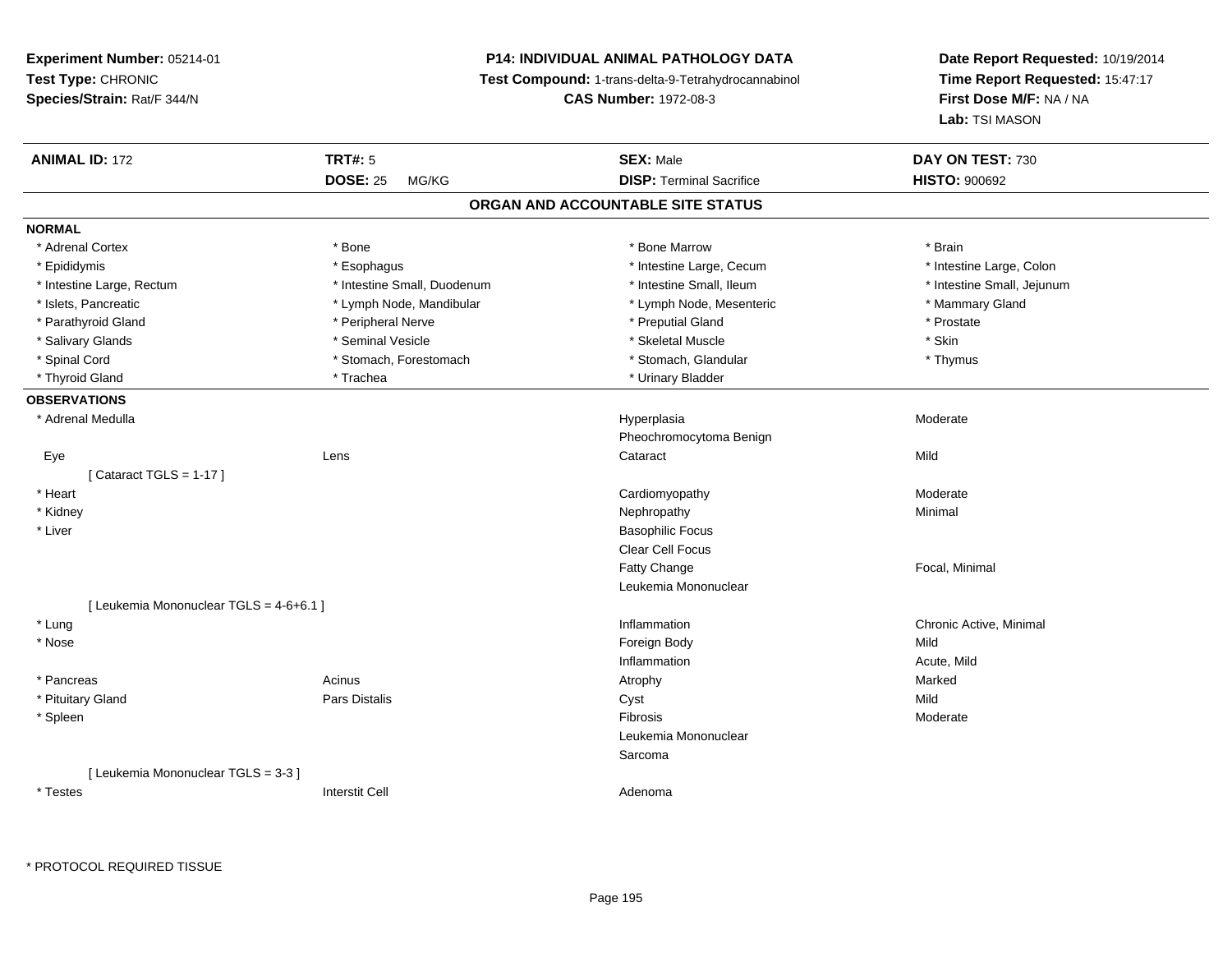| Experiment Number: 05214-01<br>Test Type: CHRONIC<br>Species/Strain: Rat/F 344/N<br><b>CAS Number: 1972-08-3</b> |                          | <b>P14: INDIVIDUAL ANIMAL PATHOLOGY DATA</b><br>Test Compound: 1-trans-delta-9-Tetrahydrocannabinol | Date Report Requested: 10/19/2014<br>Time Report Requested: 15:47:17<br>First Dose M/F: NA / NA<br>Lab: TSI MASON |
|------------------------------------------------------------------------------------------------------------------|--------------------------|-----------------------------------------------------------------------------------------------------|-------------------------------------------------------------------------------------------------------------------|
| <b>ANIMAL ID: 172</b>                                                                                            | TRT#: 5                  | <b>SEX: Male</b>                                                                                    | DAY ON TEST: 730                                                                                                  |
|                                                                                                                  | <b>DOSE: 25</b><br>MG/KG | <b>DISP:</b> Terminal Sacrifice                                                                     | <b>HISTO: 900692</b>                                                                                              |
|                                                                                                                  |                          | ORGAN AND ACCOUNTABLE SITE STATUS                                                                   |                                                                                                                   |
|                                                                                                                  | Seminif Tub              | Atrophy                                                                                             | Moderate                                                                                                          |
|                                                                                                                  | Interstit Cell           | Hyperplasia                                                                                         | Minimal                                                                                                           |
| [Adenoma TGLS = 2-7 ]                                                                                            |                          |                                                                                                     |                                                                                                                   |
| PRIMARY CAUSE OF DEATH                                                                                           |                          |                                                                                                     |                                                                                                                   |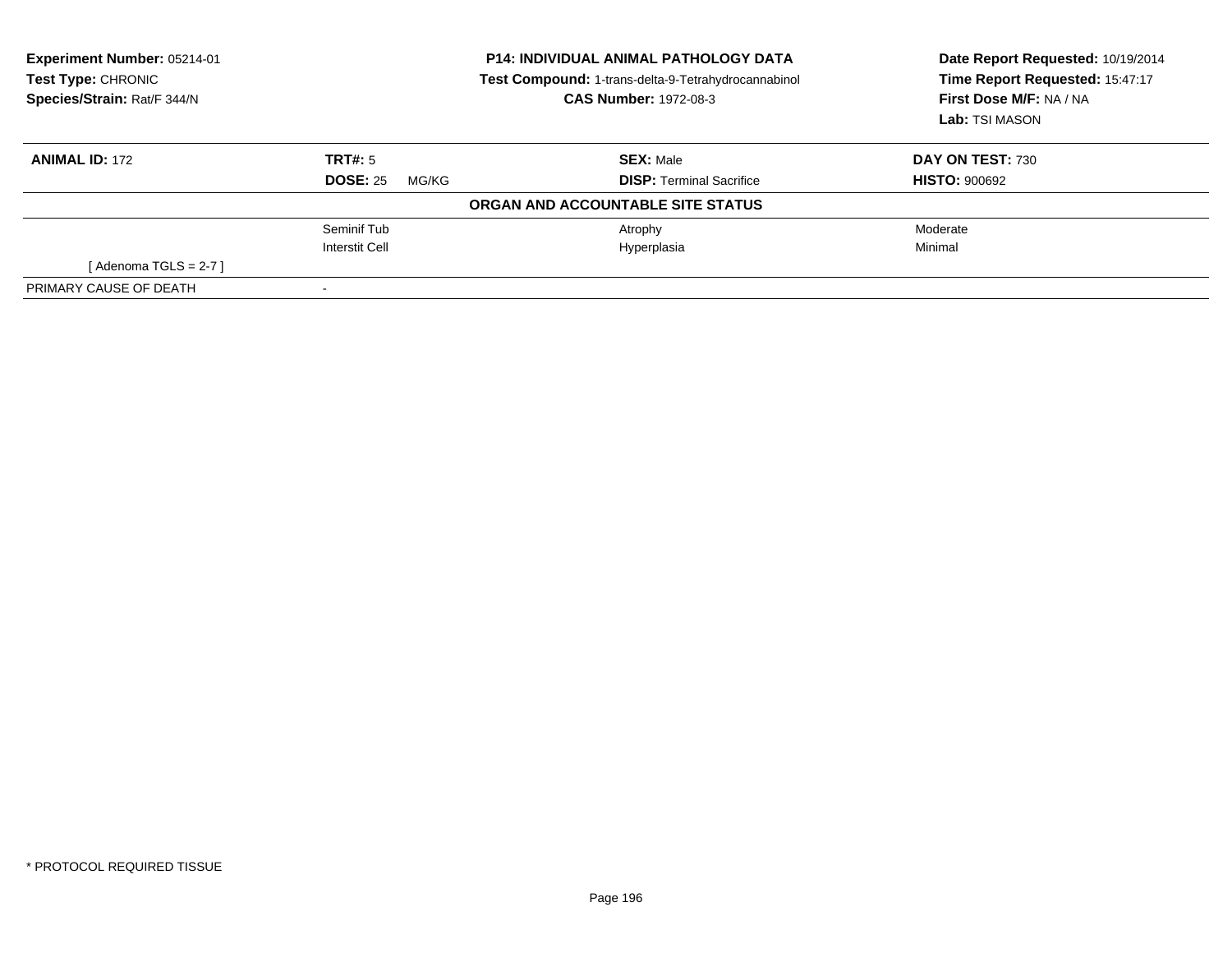# **P14: INDIVIDUAL ANIMAL PATHOLOGY DATA**

**Test Compound:** 1-trans-delta-9-Tetrahydrocannabinol

**CAS Number:** 1972-08-3

| <b>ANIMAL ID: 173</b>             | TRT#: 5                      | <b>SEX: Male</b>                | DAY ON TEST: 730           |  |  |  |  |
|-----------------------------------|------------------------------|---------------------------------|----------------------------|--|--|--|--|
|                                   | <b>DOSE: 25</b><br>MG/KG     | <b>DISP: Terminal Sacrifice</b> | <b>HISTO: 900693</b>       |  |  |  |  |
| ORGAN AND ACCOUNTABLE SITE STATUS |                              |                                 |                            |  |  |  |  |
| <b>NORMAL</b>                     |                              |                                 |                            |  |  |  |  |
| * Adrenal Cortex                  | * Bone                       | * Bone Marrow                   | * Brain                    |  |  |  |  |
| * Epididymis                      | * Esophagus                  | * Intestine Large, Cecum        | * Intestine Large, Colon   |  |  |  |  |
| * Intestine Large, Rectum         | * Intestine Small, Duodenum  | * Intestine Small, Ileum        | * Intestine Small, Jejunum |  |  |  |  |
| * Islets, Pancreatic              | * Lymph Node, Mandibular     | * Lymph Node, Mesenteric        | * Mammary Gland            |  |  |  |  |
| * Nose                            | * Parathyroid Gland          | * Peripheral Nerve              | * Preputial Gland          |  |  |  |  |
| * Prostate                        | * Salivary Glands            | * Seminal Vesicle               | * Skeletal Muscle          |  |  |  |  |
| * Skin                            | * Spinal Cord                | * Spleen                        | * Stomach, Forestomach     |  |  |  |  |
| * Stomach, Glandular              | * Thymus                     | * Thyroid Gland                 | * Trachea                  |  |  |  |  |
| * Urinary Bladder                 |                              |                                 |                            |  |  |  |  |
| <b>OBSERVATIONS</b>               |                              |                                 |                            |  |  |  |  |
| * Adrenal Medulla                 |                              | Hyperplasia                     | Minimal                    |  |  |  |  |
| * Heart                           |                              | Cardiomyopathy                  | Minimal                    |  |  |  |  |
| * Kidney                          |                              | Nephropathy                     | Mild                       |  |  |  |  |
| * Liver                           |                              | <b>Basophilic Focus</b>         |                            |  |  |  |  |
|                                   |                              | <b>Clear Cell Focus</b>         |                            |  |  |  |  |
| * Lung                            |                              | Inflammation                    | Chronic Active, Mild       |  |  |  |  |
| * Pancreas                        | Acinus                       | Atrophy                         | Minimal                    |  |  |  |  |
|                                   | Acinus                       | Hyperplasia                     | Minimal                    |  |  |  |  |
| * Pituitary Gland                 | Pars Distalis                | Hyperplasia                     | Moderate                   |  |  |  |  |
| * Testes                          | Bilateral, Interstit Cell    | Adenoma                         |                            |  |  |  |  |
| [Adenoma TGLS = 1-7]              |                              |                                 |                            |  |  |  |  |
| PRIMARY CAUSE OF DEATH            | $\qquad \qquad \blacksquare$ |                                 |                            |  |  |  |  |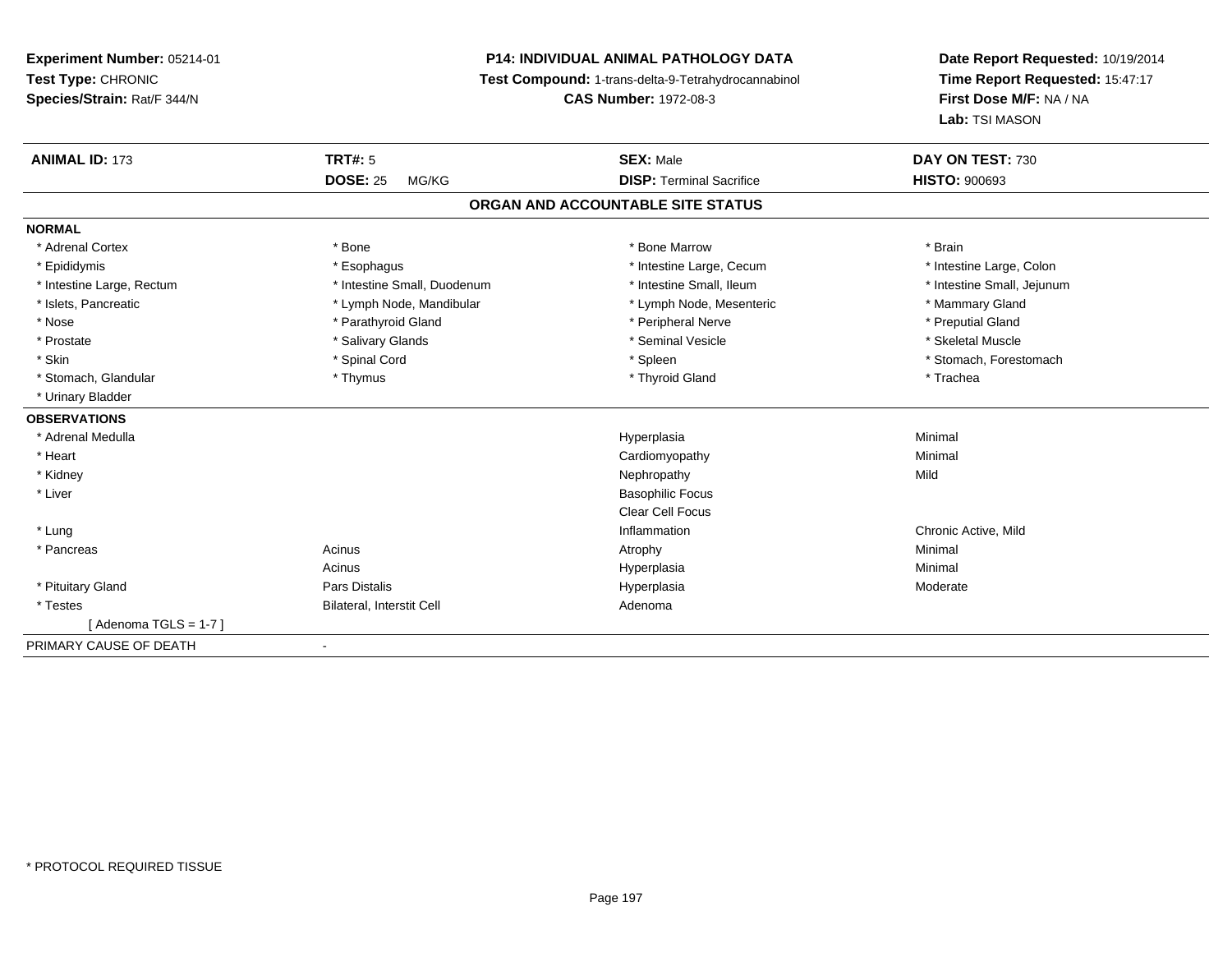**Experiment Number:** 05214-01**Test Type:** CHRONIC **Species/Strain:** Rat/F 344/N**P14: INDIVIDUAL ANIMAL PATHOLOGY DATA Test Compound:** 1-trans-delta-9-Tetrahydrocannabinol **CAS Number:** 1972-08-3**Date Report Requested:** 10/19/2014**Time Report Requested:** 15:47:17**First Dose M/F:** NA / NA**Lab:** TSI MASON**ANIMAL ID:** 174**TRT#:** 5 **SEX:** Male **DAY ON TEST:** 725 **DOSE:** 25 MG/KG **DISP:** Terminal Sacrifice **HISTO:** <sup>900694</sup> **ORGAN AND ACCOUNTABLE SITE STATUSNORMAL**\* Adrenal Cortex \* Adrenal Cortex \* \* Adrenal Cortex \* Brain \* Bone \* \* Bone Marrow \* Bone Marrow \* \* Brain \* Brain \* Brain \* Brain \* Brain \* Brain \* Brain \* Brain \* Brain \* Brain \* Brain \* Brain \* Brain \* Brain \* Brain \* Brain \* Brain \* B \* Epididymis **Account 19 and 19 and 19 and 19 and 19 and 19 and 19 and 19 and 19 and 19 and 19 and 19 and 19 and 19 and 19 and 19 and 19 and 19 and 19 and 19 and 19 and 19 and 19 and 19 and 19 and 19 and 19 and 19 and 19 a** \* Intestine Small, Ileum \* Intestine Large, Colon \* Intestine Large, Rectum \* Intestine Small, Duodenum \* Intestine Small, Duodenum \* Lymph Node, Mesenteric \* Intestine Small, Jejunum \* Mandibular \* Islets, Pancreatic \* Mandibular \* Lymph Node, Mandibular \* Mammary Gland \* \* Annume \* Nose \* \* Nose \* \* Parathyroid Gland \* Peripheral Nerve \* Peripheral Nerve \* \* Peripheral Nerve \* \* Peripheral Nerve \* \* Peripheral Nerve \* \* Peripheral Nerve \* \* Peripheral Nerve \* \* \* \* \* \* \* \* Salivary Glands \* Pituitary Gland \* \* Then the state \* Preputial Gland \* Prosection \* Prostate \* \* Salivary Glands \* Salivary Glands \* Salivary Glands \* Salivary Glands \* Salivary Glands \* Salivary Glands \* Salivary Glands \* Salivary Glan \* Seminal Vesicle \* \* \* \* Sheem \* Skeletal Muscle \* \* \* Spinal Cord \* \* Spinal Cord \* \* Spinal Vesicle \* \* Spleen \* \* Spleen \* \* Spinal Cord \* \* Spinal Cord \* \* \* Spinal Cord \* \* \* Spinal Cord \* \* \* Spinal Cord \* \* \* Spina \* Trachea \* Stomach, Forestomach \* Thyroid Gland \* Stomach, Glandular \* Thyroid Gland \* Thyroid Gland \* Urinary Bladder**MISSING** \* Thymus**OBSERVATIONS** \* Adrenal Medullaa and the control of the control of the control of the Hyperplasia and the control of the Mild of the control o \* Kidneyy the control of the control of the control of the control of the control of the control of the control of the control of the control of the control of the control of the control of the control of the control of the contro \* Liverr and the contract of the contract of the contract of the contract of the contract of the contract of the contract of the contract of the contract of the contract of the contract of the contract of the contract of the cont  $[$  Clear Cell Focus TGLS = 3-6+6.1  $]$  \* Lungg and the state of the state of the state of the state of the state of the state of the state of the state of the state of the state of the state of the state of the state of the state of the state of the state of the stat Inflammation Chronic Active, Mild \* Pancreass the contract of the contract of the contract of the contract of the contract of the contract of the contract of the contract of the contract of the contract of the contract of the contract of the contract of the contract \* Skinn anns an t-ainmeile anns an t-ainmeile anns an t-ainmeile anns an t-ainmeile anns an t-ainmeile anns an t-ainm [ Keratoacanthoma TGLS = 1-17 ] \* Testess and the contractive contractive contractive contractive contractive contractive contractive contractive contractive contractive contractive contractive contractive contractive contractive contractive contractive contract I and the contract of the Hyperplasia Interstit Cell Moderate  $[$  Adenoma TGLS = 2-7  $]$ PRIMARY CAUSE OF DEATH-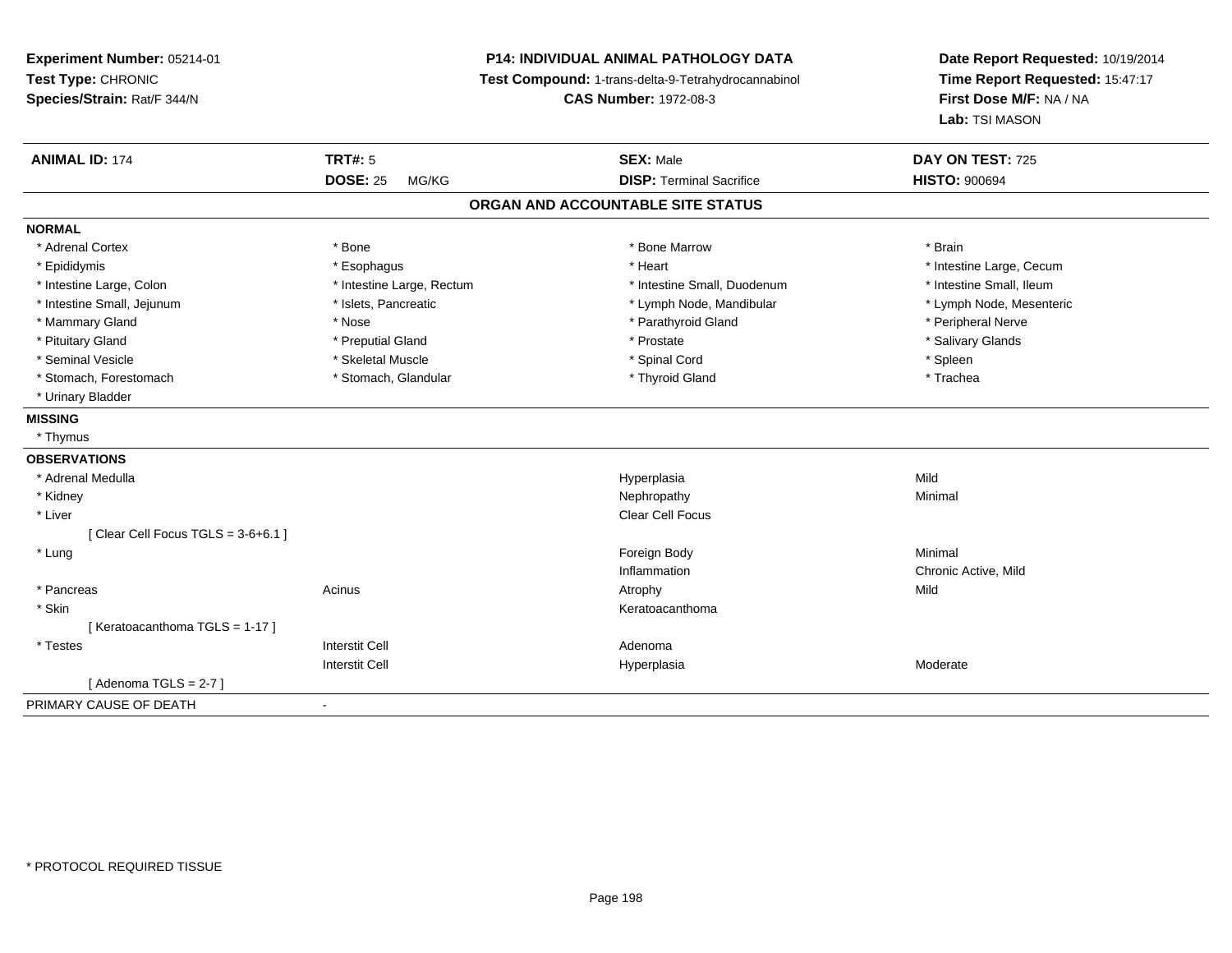| Experiment Number: 05214-01<br>Test Type: CHRONIC<br>Species/Strain: Rat/F 344/N | P14: INDIVIDUAL ANIMAL PATHOLOGY DATA<br>Test Compound: 1-trans-delta-9-Tetrahydrocannabinol<br><b>CAS Number: 1972-08-3</b> |                                   | Date Report Requested: 10/19/2014<br>Time Report Requested: 15:47:17<br>First Dose M/F: NA / NA<br>Lab: TSI MASON |  |
|----------------------------------------------------------------------------------|------------------------------------------------------------------------------------------------------------------------------|-----------------------------------|-------------------------------------------------------------------------------------------------------------------|--|
| <b>ANIMAL ID: 175</b>                                                            | <b>TRT#: 5</b>                                                                                                               | <b>SEX: Male</b>                  | DAY ON TEST: 449                                                                                                  |  |
|                                                                                  | <b>DOSE: 25</b><br>MG/KG                                                                                                     | <b>DISP:</b> Scheduled Sacrifice  | <b>HISTO: 900695</b>                                                                                              |  |
|                                                                                  |                                                                                                                              | ORGAN AND ACCOUNTABLE SITE STATUS |                                                                                                                   |  |
| <b>NORMAL</b>                                                                    |                                                                                                                              |                                   |                                                                                                                   |  |
| * Adrenal Cortex                                                                 | * Adrenal Medulla                                                                                                            | * Bone                            | * Bone Marrow                                                                                                     |  |
| * Brain                                                                          | * Epididymis                                                                                                                 | * Esophagus                       | * Intestine Large, Cecum                                                                                          |  |
| * Intestine Large, Colon                                                         | * Intestine Large, Rectum                                                                                                    | * Intestine Small, Duodenum       | * Intestine Small, Ileum                                                                                          |  |
| * Intestine Small, Jejunum                                                       | * Islets, Pancreatic                                                                                                         | * Lung                            | * Lymph Node, Mandibular                                                                                          |  |
| * Lymph Node, Mesenteric                                                         | * Nose                                                                                                                       | * Parathyroid Gland               | * Peripheral Nerve                                                                                                |  |
| * Prostate                                                                       | * Salivary Glands                                                                                                            | * Seminal Vesicle                 | * Skeletal Muscle                                                                                                 |  |
| * Skin                                                                           | * Spinal Cord                                                                                                                | * Spleen                          | * Stomach, Forestomach                                                                                            |  |
| * Stomach, Glandular                                                             | * Thymus                                                                                                                     | * Thyroid Gland                   | * Trachea                                                                                                         |  |
| * Urinary Bladder                                                                |                                                                                                                              |                                   |                                                                                                                   |  |
| <b>MISSING</b>                                                                   |                                                                                                                              |                                   |                                                                                                                   |  |
| * Mammary Gland                                                                  |                                                                                                                              |                                   |                                                                                                                   |  |
| <b>OBSERVATIONS</b>                                                              |                                                                                                                              |                                   |                                                                                                                   |  |
| * Heart                                                                          |                                                                                                                              | Cardiomyopathy                    | Mild                                                                                                              |  |
| * Kidney                                                                         |                                                                                                                              | Nephropathy                       | Minimal                                                                                                           |  |
| * Liver                                                                          |                                                                                                                              | <b>Clear Cell Focus</b>           |                                                                                                                   |  |
| * Pancreas                                                                       | Acinus                                                                                                                       | Atrophy                           | Mild                                                                                                              |  |
| * Pituitary Gland                                                                | <b>Pars Distalis</b>                                                                                                         | Hyperplasia                       | Moderate                                                                                                          |  |
| * Preputial Gland                                                                |                                                                                                                              | <b>Dilatation</b>                 | Minimal                                                                                                           |  |
| [ Dilatation TGLS = $2-10$ ]                                                     |                                                                                                                              |                                   |                                                                                                                   |  |
| * Testes                                                                         | <b>Interstit Cell</b>                                                                                                        | Hyperplasia                       | Moderate                                                                                                          |  |
| PRIMARY CAUSE OF DEATH                                                           |                                                                                                                              |                                   |                                                                                                                   |  |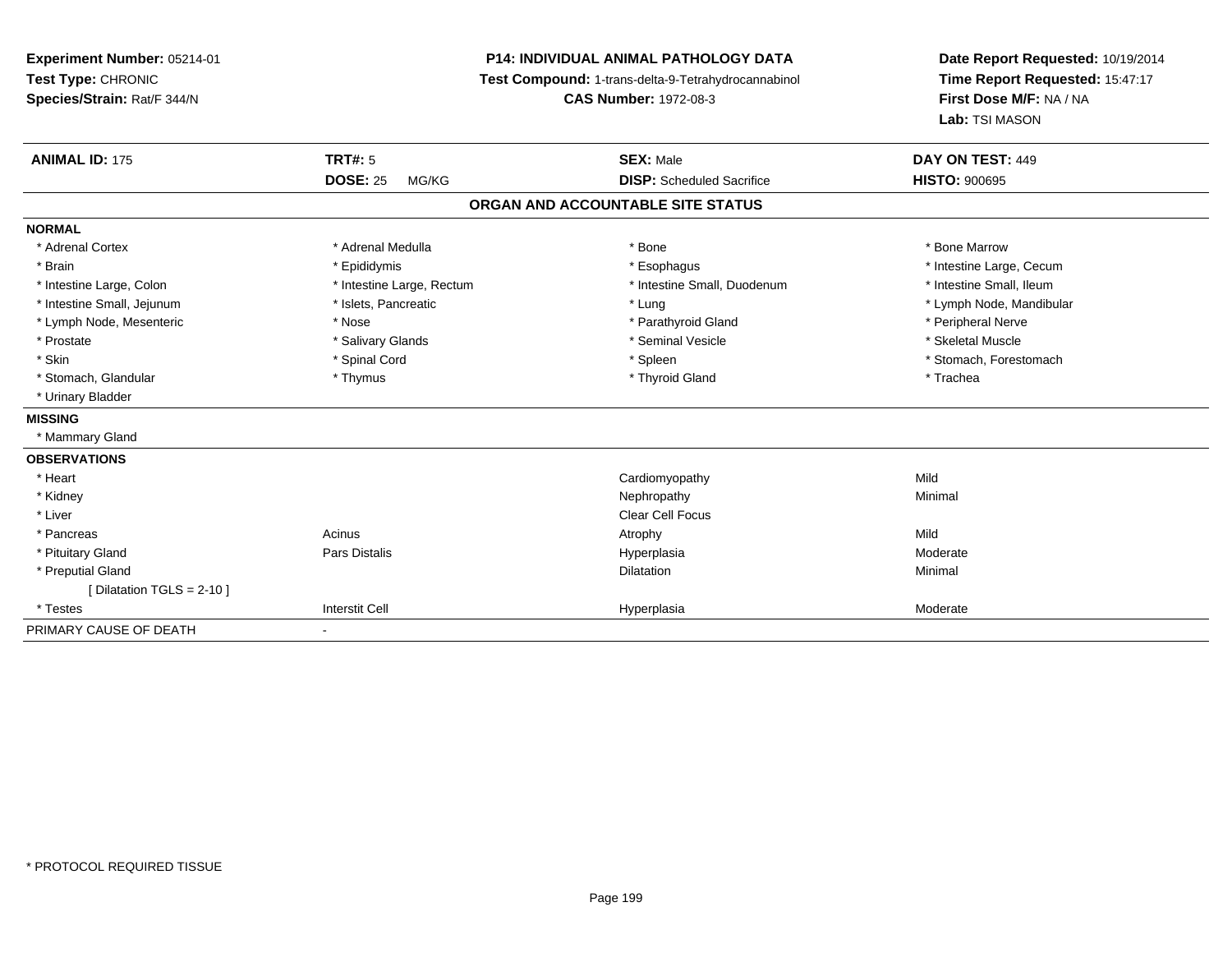| Experiment Number: 05214-01          |                             | <b>P14: INDIVIDUAL ANIMAL PATHOLOGY DATA</b>        | Date Report Requested: 10/19/2014         |  |
|--------------------------------------|-----------------------------|-----------------------------------------------------|-------------------------------------------|--|
| Test Type: CHRONIC                   |                             | Test Compound: 1-trans-delta-9-Tetrahydrocannabinol | Time Report Requested: 15:47:17           |  |
| Species/Strain: Rat/F 344/N          |                             | <b>CAS Number: 1972-08-3</b>                        | First Dose M/F: NA / NA<br>Lab: TSI MASON |  |
|                                      |                             |                                                     |                                           |  |
| <b>ANIMAL ID: 177</b>                | <b>TRT#: 5</b>              | <b>SEX: Male</b>                                    | DAY ON TEST: 674                          |  |
|                                      | <b>DOSE: 25</b><br>MG/KG    | <b>DISP:</b> Moribund Sacrifice                     | <b>HISTO: 900697</b>                      |  |
|                                      |                             | ORGAN AND ACCOUNTABLE SITE STATUS                   |                                           |  |
| <b>NORMAL</b>                        |                             |                                                     |                                           |  |
| * Adrenal Cortex                     | * Adrenal Medulla           | * Bone                                              | * Bone Marrow                             |  |
| * Brain                              | * Esophagus                 | * Intestine Large, Cecum                            | * Intestine Large, Colon                  |  |
| * Intestine Large, Rectum            | * Intestine Small, Duodenum | * Intestine Small, Ileum                            | * Intestine Small, Jejunum                |  |
| * Islets, Pancreatic                 | * Lymph Node, Mesenteric    | * Pancreas                                          | * Parathyroid Gland                       |  |
| * Peripheral Nerve                   | * Preputial Gland           | * Salivary Glands                                   | * Seminal Vesicle                         |  |
| * Skeletal Muscle                    | * Skin                      | * Spinal Cord                                       | * Stomach, Forestomach                    |  |
| * Thyroid Gland                      | * Trachea                   | * Urinary Bladder                                   |                                           |  |
| <b>MISSING</b>                       |                             |                                                     |                                           |  |
| * Mammary Gland                      | * Thymus                    |                                                     |                                           |  |
| <b>OBSERVATIONS</b>                  |                             |                                                     |                                           |  |
| * Epididymis                         |                             | Mesothelioma Malignant                              |                                           |  |
| * Heart                              |                             | Cardiomyopathy                                      | Minimal                                   |  |
| * Kidney                             |                             | Nephropathy                                         | Minimal                                   |  |
| * Liver                              |                             | Fatty Change                                        | Focal, Minimal                            |  |
| [Fatty Change TGLS = $7-6.1.1$ ]     |                             |                                                     |                                           |  |
| * Lung                               |                             | Edema                                               | Minimal                                   |  |
|                                      |                             | Inflammation                                        | Acute, Marked                             |  |
| [Inflammation TGLS = $4-2+3$ ]       |                             |                                                     |                                           |  |
| * Lymph Node, Mandibular             |                             | <b>Infiltration Cellular</b>                        | Histiocyte, Minimal                       |  |
| [ Infiltration Cellular TGLS = 1-9 ] |                             |                                                     |                                           |  |
| * Nose                               |                             | Inflammation                                        | Acute, Mild                               |  |
| * Pituitary Gland                    | Pars Distalis               | Adenoma                                             |                                           |  |
| [Adenoma TGLS = $5-8$ ]              |                             |                                                     |                                           |  |
| * Prostate                           |                             | Abscess                                             | Marked                                    |  |
| [Abscess TGLS = $2-14$ ]             |                             |                                                     |                                           |  |
| * Spleen                             |                             | Hematopoietic Cell Proliferation                    | Mild                                      |  |
|                                      |                             | Pigmentation                                        | Moderate                                  |  |
| [ Pigmentation TGLS = 3-3 ]          |                             |                                                     |                                           |  |
| * Stomach, Glandular                 |                             | Erosion                                             | Moderate                                  |  |
| [ Erosion TGLS = $6-5.1$ ]           |                             |                                                     |                                           |  |

\* PROTOCOL REQUIRED TISSUE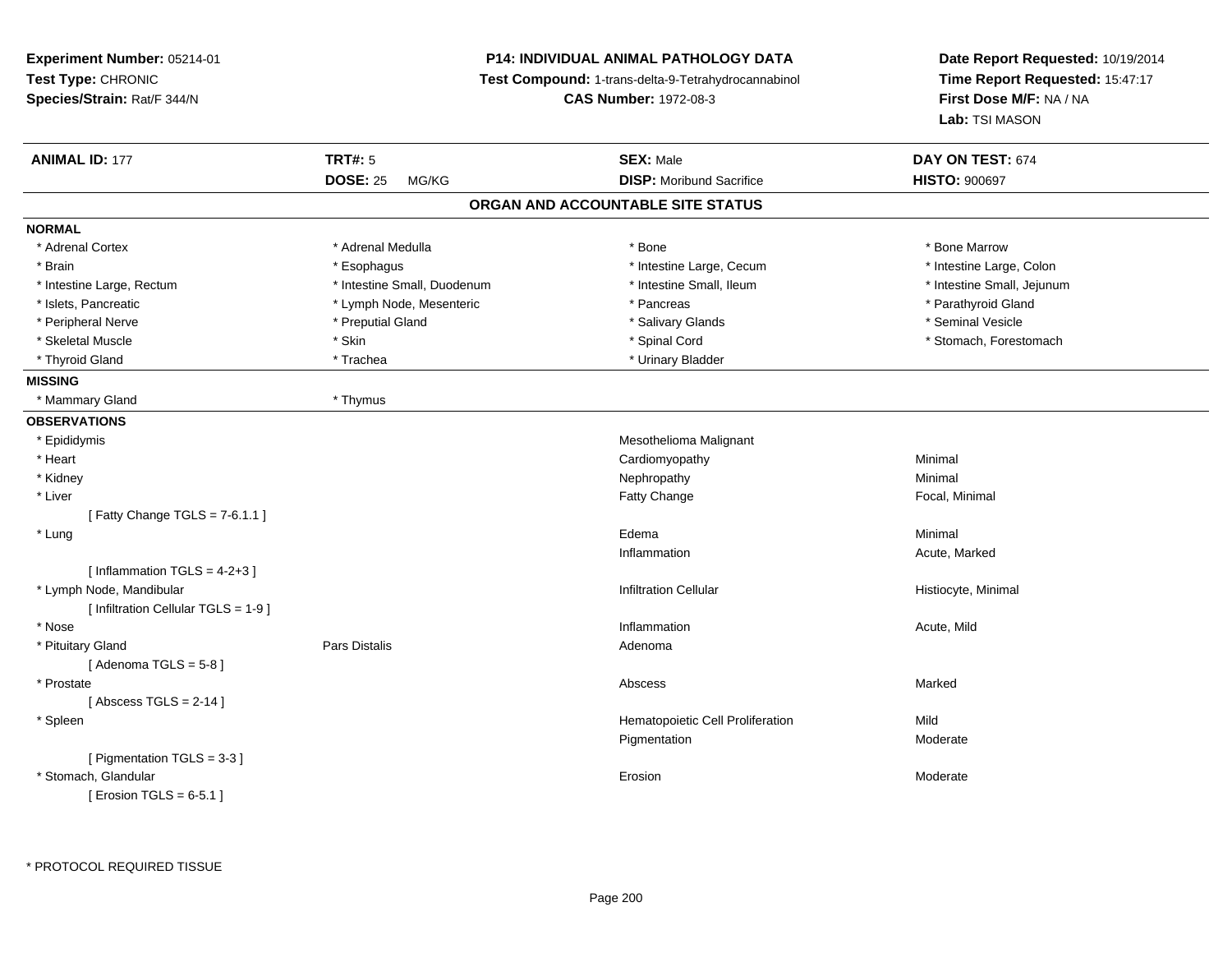| Experiment Number: 05214-01<br><b>Test Type: CHRONIC</b><br>Species/Strain: Rat/F 344/N | <b>P14: INDIVIDUAL ANIMAL PATHOLOGY DATA</b><br>Test Compound: 1-trans-delta-9-Tetrahydrocannabinol<br><b>CAS Number: 1972-08-3</b> |                                   | Date Report Requested: 10/19/2014<br>Time Report Requested: 15:47:17<br>First Dose M/F: NA / NA<br>Lab: TSI MASON |
|-----------------------------------------------------------------------------------------|-------------------------------------------------------------------------------------------------------------------------------------|-----------------------------------|-------------------------------------------------------------------------------------------------------------------|
| <b>ANIMAL ID: 177</b>                                                                   | TRT#: 5                                                                                                                             | <b>SEX: Male</b>                  | <b>DAY ON TEST: 674</b>                                                                                           |
|                                                                                         | <b>DOSE: 25</b><br>MG/KG                                                                                                            | <b>DISP:</b> Moribund Sacrifice   | <b>HISTO: 900697</b>                                                                                              |
|                                                                                         |                                                                                                                                     | ORGAN AND ACCOUNTABLE SITE STATUS |                                                                                                                   |
| * Testes                                                                                | <b>Interstit Cell</b>                                                                                                               | Hyperplasia                       | Minimal                                                                                                           |
|                                                                                         | Tunic                                                                                                                               | Mesothelioma Malignant            |                                                                                                                   |
| PRIMARY CAUSE OF DEATH                                                                  |                                                                                                                                     |                                   |                                                                                                                   |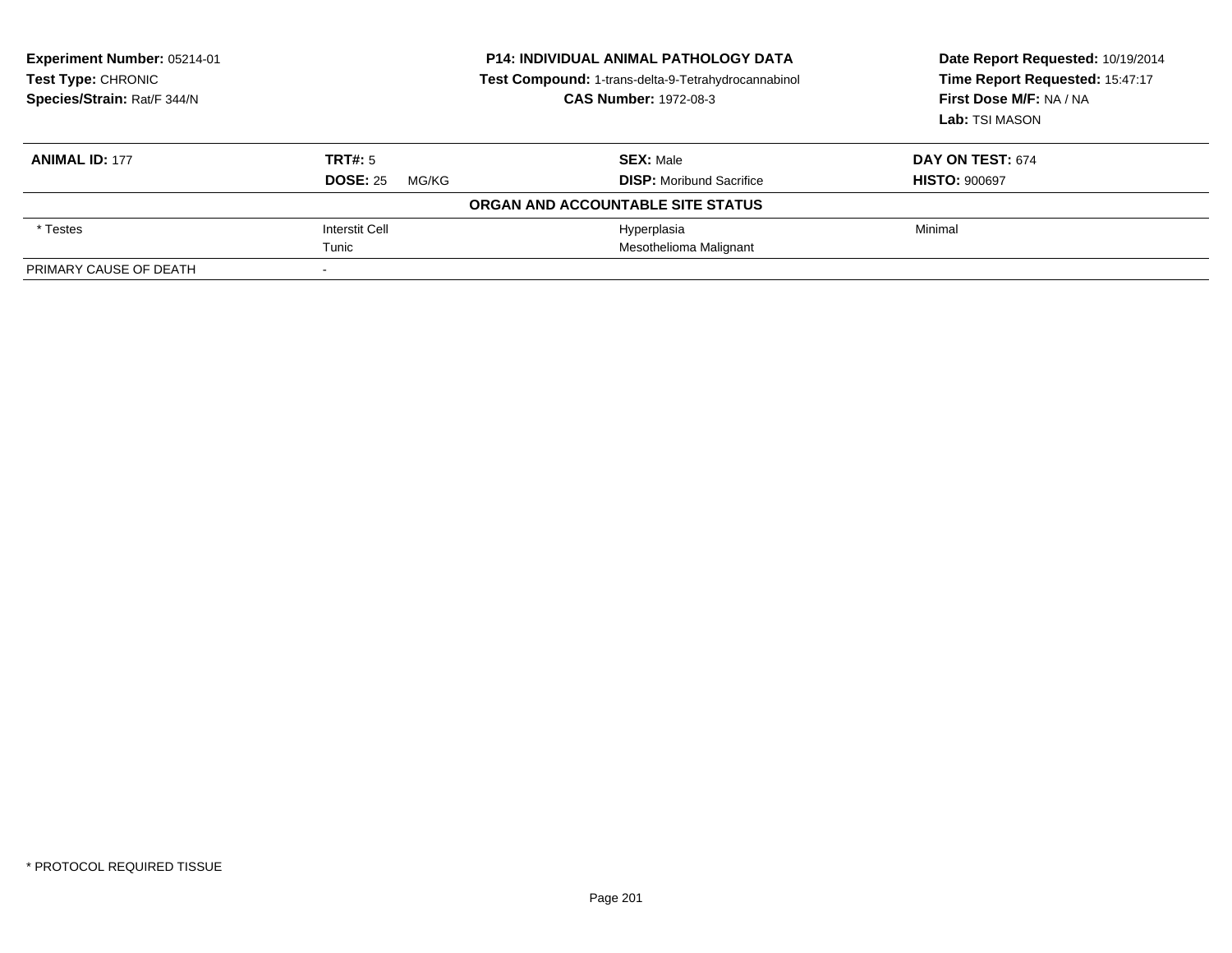# **P14: INDIVIDUAL ANIMAL PATHOLOGY DATA**

**Test Compound:** 1-trans-delta-9-Tetrahydrocannabinol

**CAS Number:** 1972-08-3

| <b>ANIMAL ID: 178</b>             | <b>TRT#: 5</b>              | <b>SEX: Male</b>             | DAY ON TEST: 595           |  |  |  |
|-----------------------------------|-----------------------------|------------------------------|----------------------------|--|--|--|
|                                   | <b>DOSE: 25</b><br>MG/KG    | <b>DISP: Dosing Accident</b> | <b>HISTO: 900698</b>       |  |  |  |
| ORGAN AND ACCOUNTABLE SITE STATUS |                             |                              |                            |  |  |  |
| <b>NORMAL</b>                     |                             |                              |                            |  |  |  |
| * Adrenal Cortex                  | * Adrenal Medulla           | * Bone                       | * Bone Marrow              |  |  |  |
| * Brain                           | * Epididymis                | * Intestine Large, Cecum     | * Intestine Large, Colon   |  |  |  |
| * Intestine Large, Rectum         | * Intestine Small, Duodenum | * Intestine Small, Ileum     | * Intestine Small, Jejunum |  |  |  |
| * Islets, Pancreatic              | * Liver                     | * Lymph Node, Mandibular     | * Lymph Node, Mesenteric   |  |  |  |
| * Mammary Gland                   | * Parathyroid Gland         | * Peripheral Nerve           | * Preputial Gland          |  |  |  |
| * Prostate                        | * Salivary Glands           | * Seminal Vesicle            | * Skeletal Muscle          |  |  |  |
| * Skin                            | * Spinal Cord               | * Spleen                     | * Stomach, Forestomach     |  |  |  |
| * Stomach, Glandular              | * Thymus                    | * Thyroid Gland              | * Trachea                  |  |  |  |
| * Urinary Bladder                 |                             |                              |                            |  |  |  |
| <b>OBSERVATIONS</b>               |                             |                              |                            |  |  |  |
| * Esophagus                       |                             | Perforation                  | Mild                       |  |  |  |
| [ Perforation TGLS = 1-2 ]        |                             |                              |                            |  |  |  |
| * Heart                           |                             | Cardiomyopathy               | Minimal                    |  |  |  |
| * Kidney                          |                             | Nephropathy                  | Mild                       |  |  |  |
| * Lung                            |                             | Bacterium                    | Mild                       |  |  |  |
|                                   |                             | Edema                        | Mild                       |  |  |  |
|                                   |                             | Foreign Body                 | Mild                       |  |  |  |
|                                   |                             | Inflammation                 | Acute, Mild                |  |  |  |
| [Inflammation TGLS = $2-2+3$ ]    |                             |                              |                            |  |  |  |
| * Nose                            |                             | Foreign Body                 | Mild                       |  |  |  |
|                                   |                             | Inflammation                 | Acute, Moderate            |  |  |  |
| * Pancreas                        | Acinus                      | Atrophy                      | Mild                       |  |  |  |
| * Pituitary Gland                 | Pars Distalis               | Adenoma                      |                            |  |  |  |
|                                   | <b>Pars Distalis</b>        | Cyst                         |                            |  |  |  |
| * Testes                          | <b>Interstit Cell</b>       | Hyperplasia                  | Minimal                    |  |  |  |
| PRIMARY CAUSE OF DEATH            | $\blacksquare$              |                              |                            |  |  |  |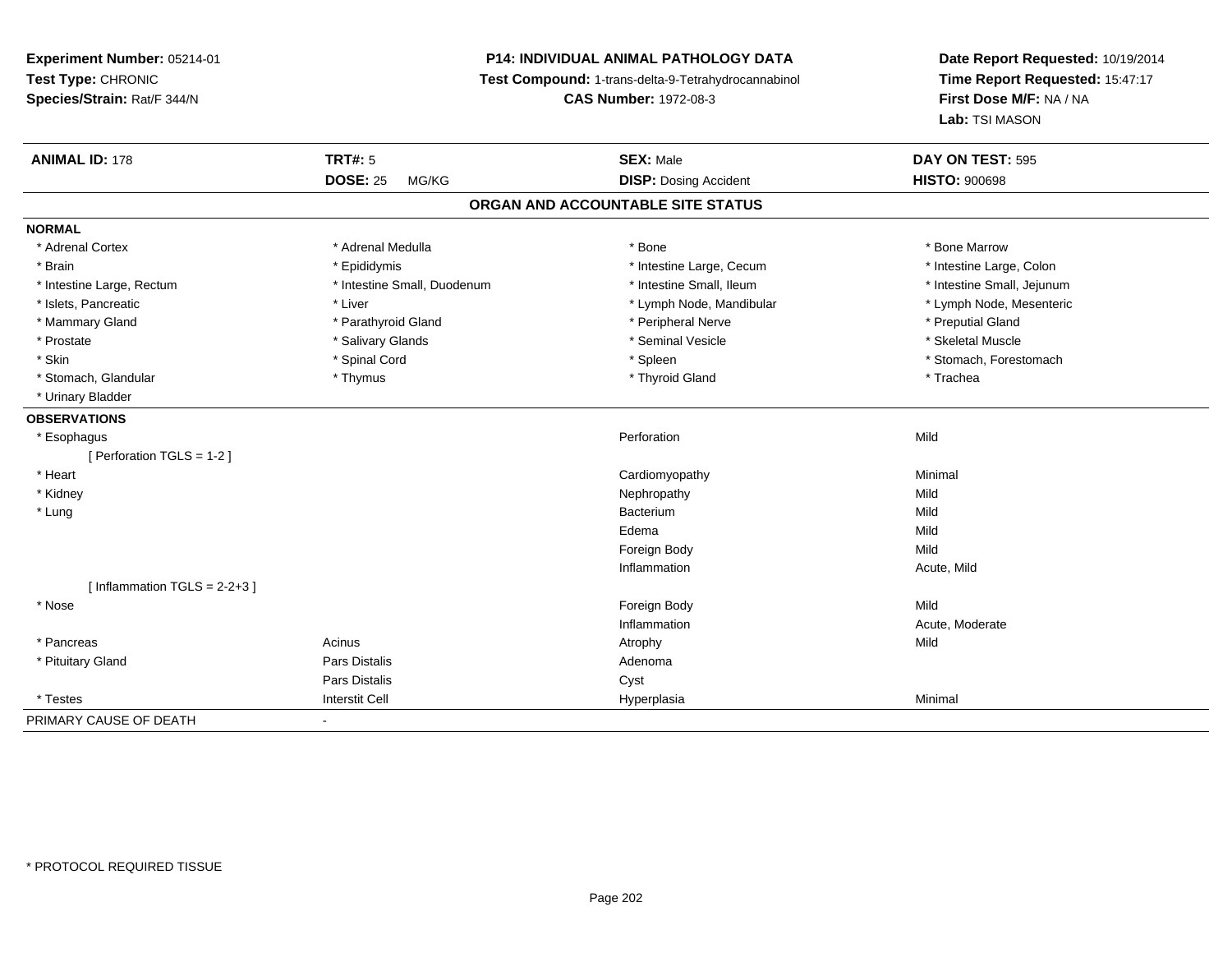# **P14: INDIVIDUAL ANIMAL PATHOLOGY DATA**

**Test Compound:** 1-trans-delta-9-Tetrahydrocannabinol

**CAS Number:** 1972-08-3

| <b>ANIMAL ID: 179</b>                     | <b>TRT#: 5</b>                   | <b>SEX: Male</b>                  | DAY ON TEST: 725           |  |
|-------------------------------------------|----------------------------------|-----------------------------------|----------------------------|--|
|                                           | <b>DOSE: 25</b><br>MG/KG         | <b>DISP: Terminal Sacrifice</b>   | <b>HISTO: 900699</b>       |  |
|                                           |                                  | ORGAN AND ACCOUNTABLE SITE STATUS |                            |  |
| <b>NORMAL</b>                             |                                  |                                   |                            |  |
| * Adrenal Cortex                          | * Bone                           | * Bone Marrow                     | * Brain                    |  |
| * Epididymis                              | * Esophagus                      | * Intestine Large, Cecum          | * Intestine Large, Colon   |  |
| * Intestine Large, Rectum                 | * Intestine Small, Duodenum      | * Intestine Small, Ileum          | * Intestine Small, Jejunum |  |
| * Islets, Pancreatic                      | * Lymph Node, Mandibular         | * Lymph Node, Mesenteric          | * Mammary Gland            |  |
| * Nose                                    | * Pancreas                       | * Parathyroid Gland               | * Peripheral Nerve         |  |
| * Prostate                                | * Salivary Glands                | * Seminal Vesicle                 | * Skeletal Muscle          |  |
| * Skin                                    | * Spinal Cord                    | * Spleen                          | * Stomach, Forestomach     |  |
| * Stomach, Glandular                      | * Thymus                         | * Trachea                         | * Urinary Bladder          |  |
| <b>OBSERVATIONS</b>                       |                                  |                                   |                            |  |
| * Adrenal Medulla                         |                                  | Hyperplasia                       | Mild                       |  |
| Eye                                       | Lens                             | Cataract                          | Moderate                   |  |
| [Cataract TGLS = $1-17$ ]                 |                                  |                                   |                            |  |
| * Heart                                   |                                  | Cardiomyopathy                    | Mild                       |  |
| * Kidney                                  |                                  | Nephropathy                       | Mild                       |  |
| * Liver                                   |                                  | <b>Basophilic Focus</b>           |                            |  |
|                                           |                                  | Clear Cell Focus                  |                            |  |
| [Clear Cell Focus TGLS = 6-6+6.2,7-6+6.2] |                                  |                                   |                            |  |
| * Lung                                    |                                  | Foreign Body                      | Minimal                    |  |
|                                           |                                  | Inflammation                      | Chronic Active, Mild       |  |
| * Pituitary Gland                         | <b>Pars Distalis</b>             | Cyst                              |                            |  |
|                                           | Pars Distalis                    | Hyperplasia                       | Minimal                    |  |
| [Cyst TGLS = $5-8$ ]                      |                                  |                                   |                            |  |
| * Preputial Gland                         |                                  | <b>Dilatation</b>                 | Mild                       |  |
| [ Dilatation TGLS = $2-10.1$ ]            |                                  |                                   |                            |  |
| * Testes                                  | <b>Bilateral, Interstit Cell</b> | Adenoma                           |                            |  |
| [Adenoma TGLS = $3-7+7.1,4-7+7.1$ ]       |                                  |                                   |                            |  |
| * Thyroid Gland                           | C Cell                           | Hyperplasia                       | Mild                       |  |
| PRIMARY CAUSE OF DEATH                    |                                  |                                   |                            |  |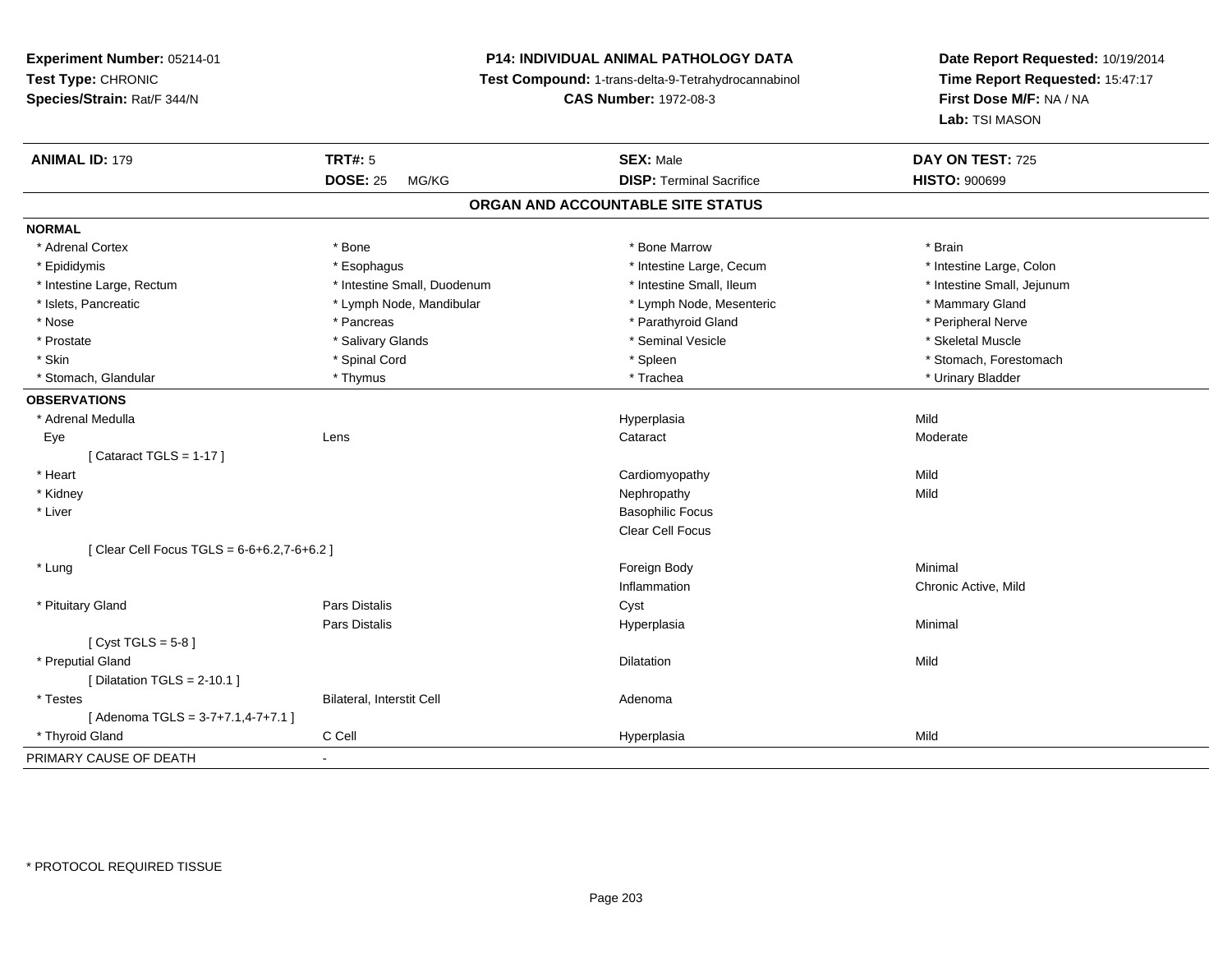# **P14: INDIVIDUAL ANIMAL PATHOLOGY DATA**

**Test Compound:** 1-trans-delta-9-Tetrahydrocannabinol

**CAS Number:** 1972-08-3

| <b>ANIMAL ID: 180</b>      | <b>TRT#: 5</b>            | <b>SEX: Male</b>                  | DAY ON TEST: 449         |
|----------------------------|---------------------------|-----------------------------------|--------------------------|
|                            | <b>DOSE: 25</b><br>MG/KG  | <b>DISP:</b> Scheduled Sacrifice  | <b>HISTO: 900700</b>     |
|                            |                           | ORGAN AND ACCOUNTABLE SITE STATUS |                          |
| <b>NORMAL</b>              |                           |                                   |                          |
| * Adrenal Cortex           | * Adrenal Medulla         | * Bone                            | * Bone Marrow            |
| * Brain                    | * Epididymis              | * Esophagus                       | * Intestine Large, Cecum |
| * Intestine Large, Colon   | * Intestine Large, Rectum | * Intestine Small, Duodenum       | * Intestine Small, Ileum |
| * Intestine Small, Jejunum | * Islets, Pancreatic      | * Lymph Node, Mandibular          | * Lymph Node, Mesenteric |
| * Mammary Gland            | * Nose                    | * Pancreas                        | * Parathyroid Gland      |
| * Peripheral Nerve         | * Preputial Gland         | * Prostate                        | * Salivary Glands        |
| * Seminal Vesicle          | * Skeletal Muscle         | * Skin                            | * Spinal Cord            |
| * Spleen                   | * Stomach, Forestomach    | * Stomach, Glandular              | * Thymus                 |
| * Thyroid Gland            | * Trachea                 | * Urinary Bladder                 |                          |
| <b>OBSERVATIONS</b>        |                           |                                   |                          |
| * Heart                    |                           | Cardiomyopathy                    | Minimal                  |
| * Kidney                   |                           | Nephropathy                       | Minimal                  |
| * Liver                    |                           | <b>Clear Cell Focus</b>           |                          |
| * Lung                     |                           | <b>Infiltration Cellular</b>      | Histiocyte, Minimal      |
| Mesentery                  | Fat                       | Fibrosis                          | Mild                     |
|                            | Fat                       | Inflammation                      | Chronic Active, Mild     |
| * Pituitary Gland          | Pars Distalis             | Hyperplasia                       | Mild                     |
| [Hyperplasia TGLS = 1-8.1] |                           |                                   |                          |
| * Testes                   | <b>Interstit Cell</b>     | Hyperplasia                       | Minimal                  |
| PRIMARY CAUSE OF DEATH     | $\sim$                    |                                   |                          |
| Animal Note: MAST CELLS    |                           |                                   |                          |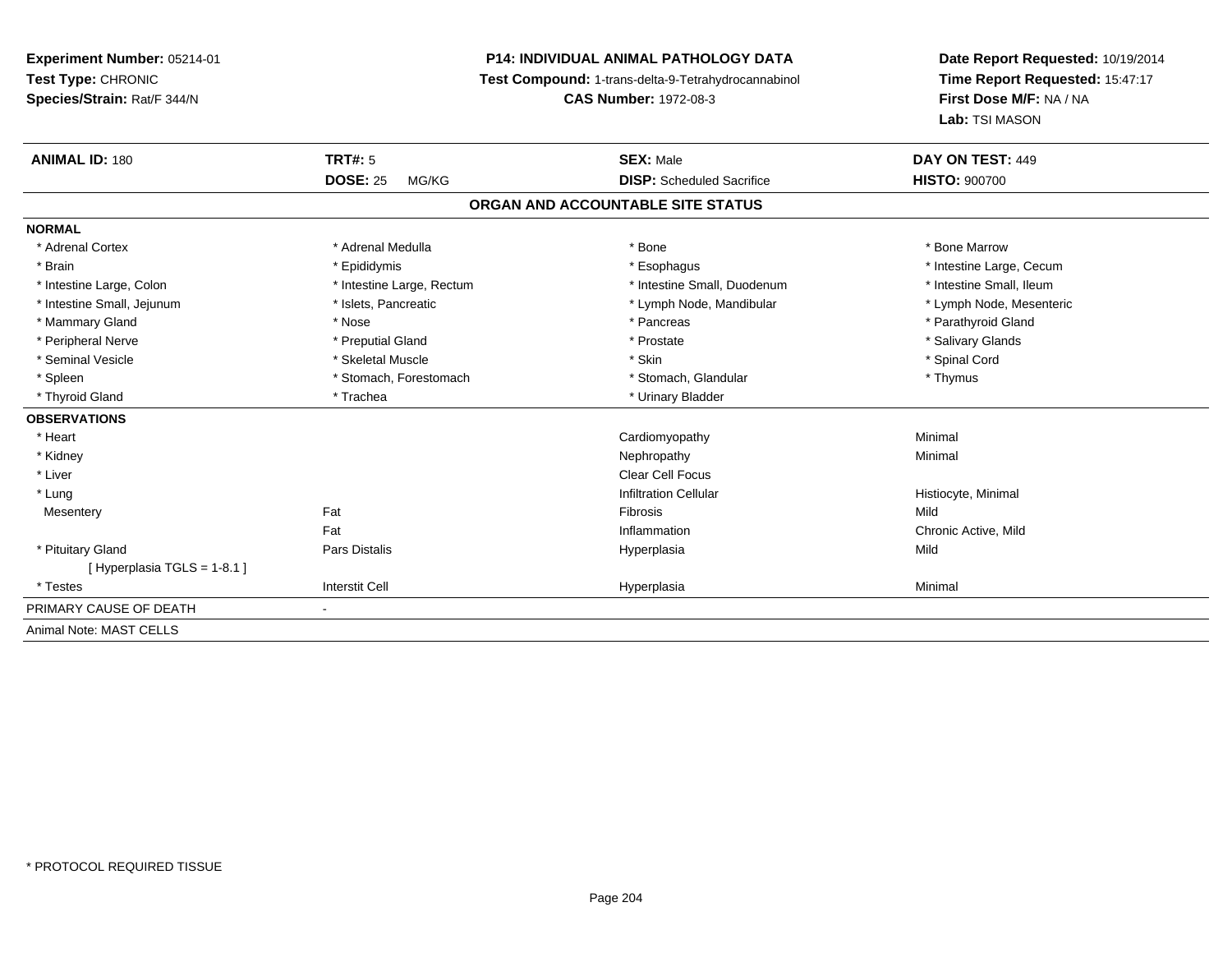**Experiment Number:** 05214-01**Test Type:** CHRONIC **Species/Strain:** Rat/F 344/N**P14: INDIVIDUAL ANIMAL PATHOLOGY DATA Test Compound:** 1-trans-delta-9-Tetrahydrocannabinol **CAS Number:** 1972-08-3**Date Report Requested:** 10/19/2014**Time Report Requested:** 15:47:17**First Dose M/F:** NA / NA**Lab:** TSI MASON**ANIMAL ID:** 181**TRT#:** 5 **SEX:** Male **DAY ON TEST:** 725 **DOSE:** 25 MG/KG **DISP:** Terminal Sacrifice **HISTO:** <sup>900701</sup> **ORGAN AND ACCOUNTABLE SITE STATUSNORMAL**\* Adrenal Cortex \* Adrenal Medulla \* Adrenal Medulla \* Bone \* Bone \* Bone \* Bone \* Bone Marrow \* Brain \* Explorer \* Epididymis \* \* Epididymis \* \* Esophagus \* Esophagus \* \* Esophagus \* Intestine Large, Cecum \* \* Intestine Large, Cecum \* Intestine Small, Ileum \* Intestine Large, Colon \* Intestine Large, Rectum \* Intestine Small, Duodenum \* Intestine Small, Duodenum \* Lymph Node, Mesenteric \* Intestine Small, Jejunum \* Mandibular \* Islets, Pancreatic \* Mandibular \* Lymph Node, Mandibular \* Mammary Gland \* \* Andreas \* \* Pancreas \* \* Parathyroid Gland \* \* Parathyroid Gland \* \* Peripheral Nerve \* Salivary Glands \* Pituitary Gland \* \* Then the state \* Preputial Gland \* Prosection \* Prostate \* \* Salivary Glands \* Salivary Glands \* Salivary Glands \* Salivary Glands \* Salivary Glands \* Salivary Glands \* Salivary Glands \* Salivary Glan \* Seminal Vesicle \* \* Spinal Cord \* Skeletal Muscle \* \* Skin \* \* Skin \* \* Spinal Vesicle \* Spinal Cord \* Spinal Cord \* Spleen \* Stomach, Forestomach \* Stomach \* Stomach, Glandular \* Stomach, Glandular \* Thymus \* Thyroid Gland \* Trachea \* Trachea \* Trachea \* Thyroid Gland **OBSERVATIONS** \* Heart Cardiomyopathy Minimal \* Kidneyy the control of the control of the control of the control of the control of the control of the control of the control of the control of the control of the control of the control of the control of the control of the contro \* Liver Clear Cell Focus $[$  Clear Cell Focus TGLS = 2-6+6.1  $]$  \* Lungg is a controller to the controller of the controller of the chronic Active, Minimal of the chronic Active, Minimal of the chronic Active, Minimal of the chronic Active, Minimal of the chronic Active, Minimal of the chroni **Mesentery** y the control of the control of the control of the control of the control of the control of the control of the control of the control of the control of the control of the control of the control of the control of the contro [ Sarcoma TGLS = 1-17+17.1+17.2+17.3 ] \* Nosee the contraction of the contraction of the contraction of the contraction of the contraction of the contraction  $\mathsf{Acute}$ , Minimal \* TestesBilateral, Interstit Cell **Adenoma** Adenoma  $[$  Adenoma TGLS = 3-7  $]$ PRIMARY CAUSE OF DEATH-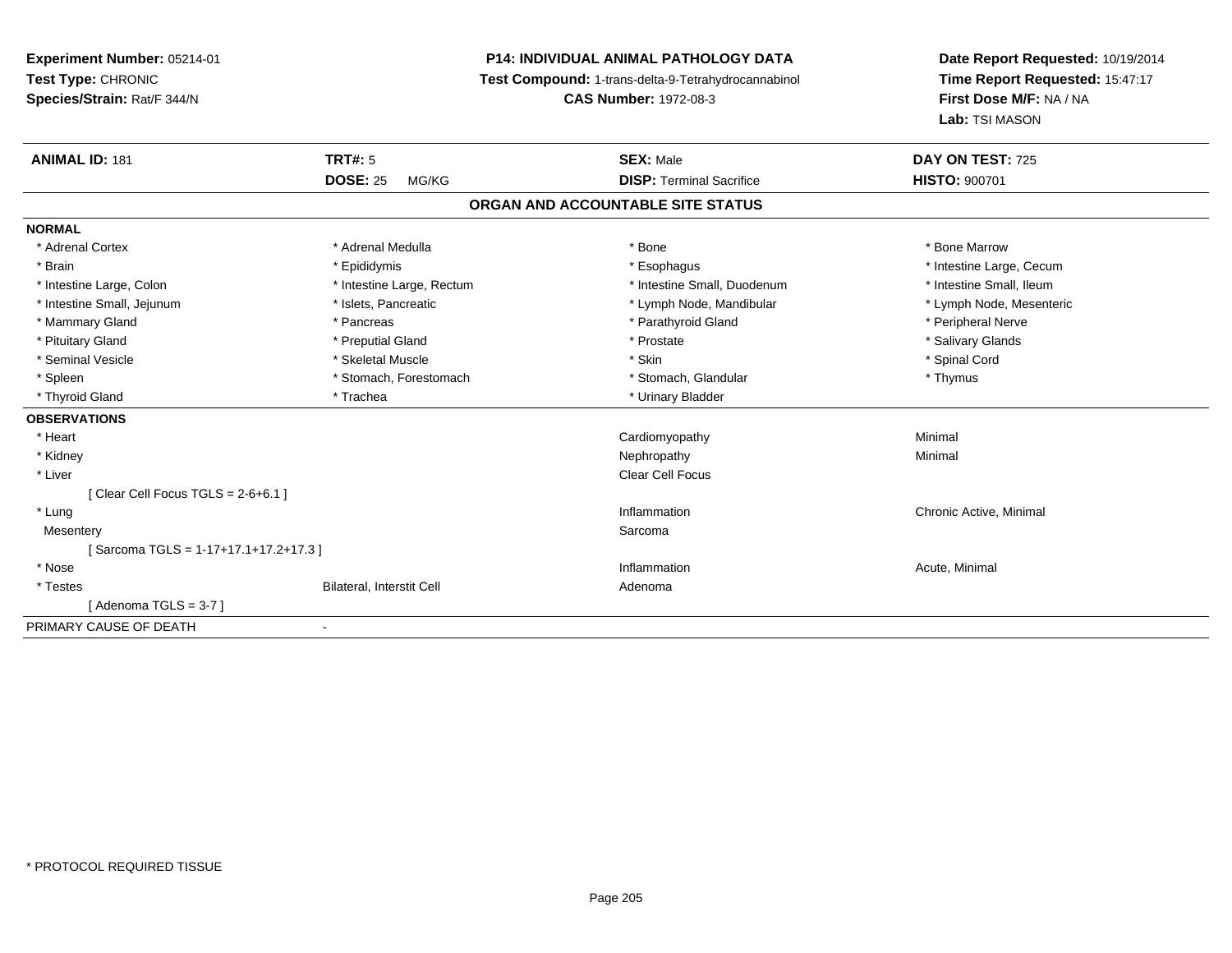# **P14: INDIVIDUAL ANIMAL PATHOLOGY DATA**

**Test Compound:** 1-trans-delta-9-Tetrahydrocannabinol

**CAS Number:** 1972-08-3

| <b>ANIMAL ID: 182</b>      | <b>TRT#: 5</b>            | <b>SEX: Male</b><br><b>DISP: Terminal Sacrifice</b> | DAY ON TEST: 730         |
|----------------------------|---------------------------|-----------------------------------------------------|--------------------------|
|                            | <b>DOSE: 25</b><br>MG/KG  |                                                     | <b>HISTO: 900702</b>     |
|                            |                           | ORGAN AND ACCOUNTABLE SITE STATUS                   |                          |
| <b>NORMAL</b>              |                           |                                                     |                          |
| * Adrenal Cortex           | * Adrenal Medulla         | * Bone                                              | * Bone Marrow            |
| * Brain                    | * Epididymis              | * Esophagus                                         | * Intestine Large, Cecum |
| * Intestine Large, Colon   | * Intestine Large, Rectum | * Intestine Small, Duodenum                         | * Intestine Small, Ileum |
| * Intestine Small, Jejunum | * Islets, Pancreatic      | * Lymph Node, Mandibular                            | * Lymph Node, Mesenteric |
| * Mammary Gland            | * Nose                    | * Parathyroid Gland                                 | * Peripheral Nerve       |
| * Preputial Gland          | * Prostate                | * Salivary Glands                                   | * Seminal Vesicle        |
| * Skeletal Muscle          | * Skin                    | * Spinal Cord                                       | * Spleen                 |
| * Stomach, Forestomach     | * Stomach, Glandular      | * Thymus                                            | * Thyroid Gland          |
| * Trachea                  | * Urinary Bladder         |                                                     |                          |
| <b>OBSERVATIONS</b>        |                           |                                                     |                          |
| * Heart                    |                           | Cardiomyopathy                                      | Minimal                  |
| * Kidney                   |                           | Nephropathy                                         | Mild                     |
| * Liver                    |                           | <b>Basophilic Focus</b>                             |                          |
|                            |                           | <b>Clear Cell Focus</b>                             |                          |
|                            |                           | Fatty Change                                        | Focal, Minimal           |
| * Lung                     |                           | Foreign Body                                        | Minimal                  |
|                            |                           | Inflammation                                        | Chronic Active, Mild     |
| * Pancreas                 | Acinus                    | Atrophy                                             | Mild                     |
| * Pituitary Gland          | Pars Distalis             | Adenoma                                             |                          |
| [Adenoma TGLS = $3-8$ ]    |                           |                                                     |                          |
| * Testes                   | Bilateral, Interstit Cell | Adenoma                                             |                          |
| [ Adenoma TGLS = 1-7,2-7 ] |                           |                                                     |                          |
| PRIMARY CAUSE OF DEATH     | $\blacksquare$            |                                                     |                          |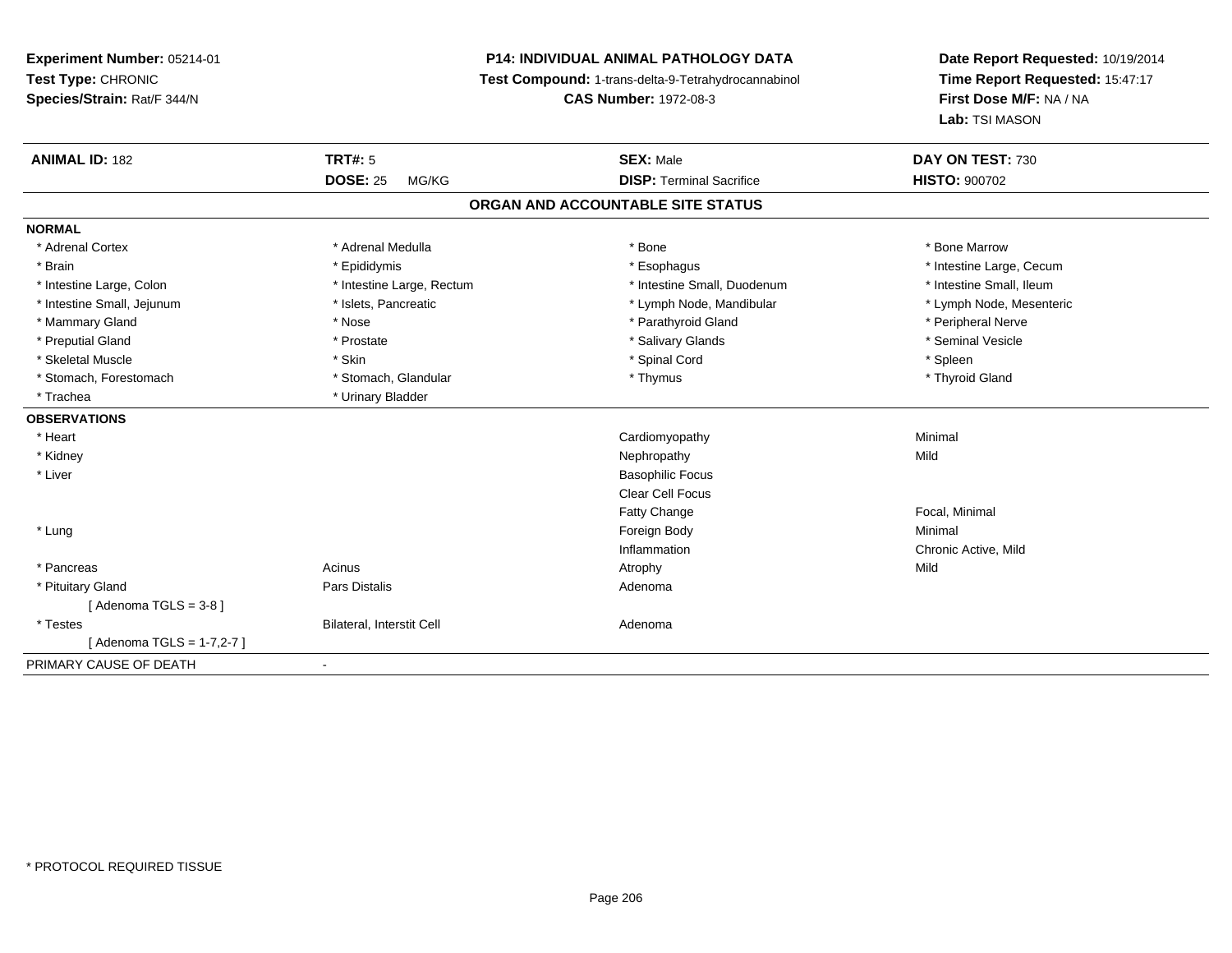# **P14: INDIVIDUAL ANIMAL PATHOLOGY DATA**

**Test Compound:** 1-trans-delta-9-Tetrahydrocannabinol

**CAS Number:** 1972-08-3

| <b>ANIMAL ID: 183</b>           | <b>TRT#: 5</b>           | <b>SEX: Male</b>                  | DAY ON TEST: 378          |
|---------------------------------|--------------------------|-----------------------------------|---------------------------|
|                                 | <b>DOSE: 25</b><br>MG/KG | <b>DISP: Natural Death</b>        | <b>HISTO: 900703</b>      |
|                                 |                          | ORGAN AND ACCOUNTABLE SITE STATUS |                           |
| <b>NORMAL</b>                   |                          |                                   |                           |
| * Adrenal Cortex                | * Adrenal Medulla        | * Bone                            | * Bone Marrow             |
| * Brain                         | * Esophagus              | * Intestine Large, Colon          | * Intestine Large, Rectum |
| * Intestine Small, Duodenum     | * Intestine Small, Ileum | * Intestine Small, Jejunum        | * Islets, Pancreatic      |
| * Kidney                        | * Liver                  | * Lung                            | * Lymph Node, Mesenteric  |
| * Pancreas                      | * Parathyroid Gland      | * Peripheral Nerve                | * Pituitary Gland         |
| * Preputial Gland               | * Prostate               | * Salivary Glands                 | * Seminal Vesicle         |
| * Skeletal Muscle               | * Skin                   | * Spinal Cord                     | * Stomach, Glandular      |
| * Testes                        | * Thyroid Gland          | * Trachea                         | * Urinary Bladder         |
| <b>MISSING</b>                  |                          |                                   |                           |
| * Mammary Gland                 |                          |                                   |                           |
| <b>OBSERVATIONS</b>             |                          |                                   |                           |
| * Epididymis                    |                          | Atypia Cellular                   | Mild                      |
|                                 |                          | Degeneration                      | Mild                      |
| * Heart                         |                          | Cardiomyopathy                    | Minimal                   |
| * Intestine Large, Cecum        |                          | <b>Dilatation</b>                 | Mild                      |
| [ Dilatation TGLS = 4-5 ]       |                          |                                   |                           |
| * Lung                          |                          |                                   |                           |
| Note: NO FOCUS FOUND FOR TGL #3 |                          |                                   |                           |
| * Lymph Node, Mandibular        |                          | Hematopoietic Cell Proliferation  | Mild                      |
| * Nose                          |                          | Fungus                            | Moderate                  |
|                                 |                          | Inflammation                      | Acute, Mild               |
|                                 | <b>Respirat Epith</b>    | Metaplasia                        | Squamous, Mild            |
| * Spleen                        |                          | Depletion Lymphoid                | Moderate                  |
| [Depletion Lymphoid TGLS = 2-3] |                          |                                   |                           |
| * Stomach, Forestomach          |                          | Hyperplasia                       | Squamous, Focal, Mild     |
| * Thymus                        |                          | Depletion Lymphoid                | Mild                      |
| PRIMARY CAUSE OF DEATH          | $\overline{\phantom{a}}$ |                                   |                           |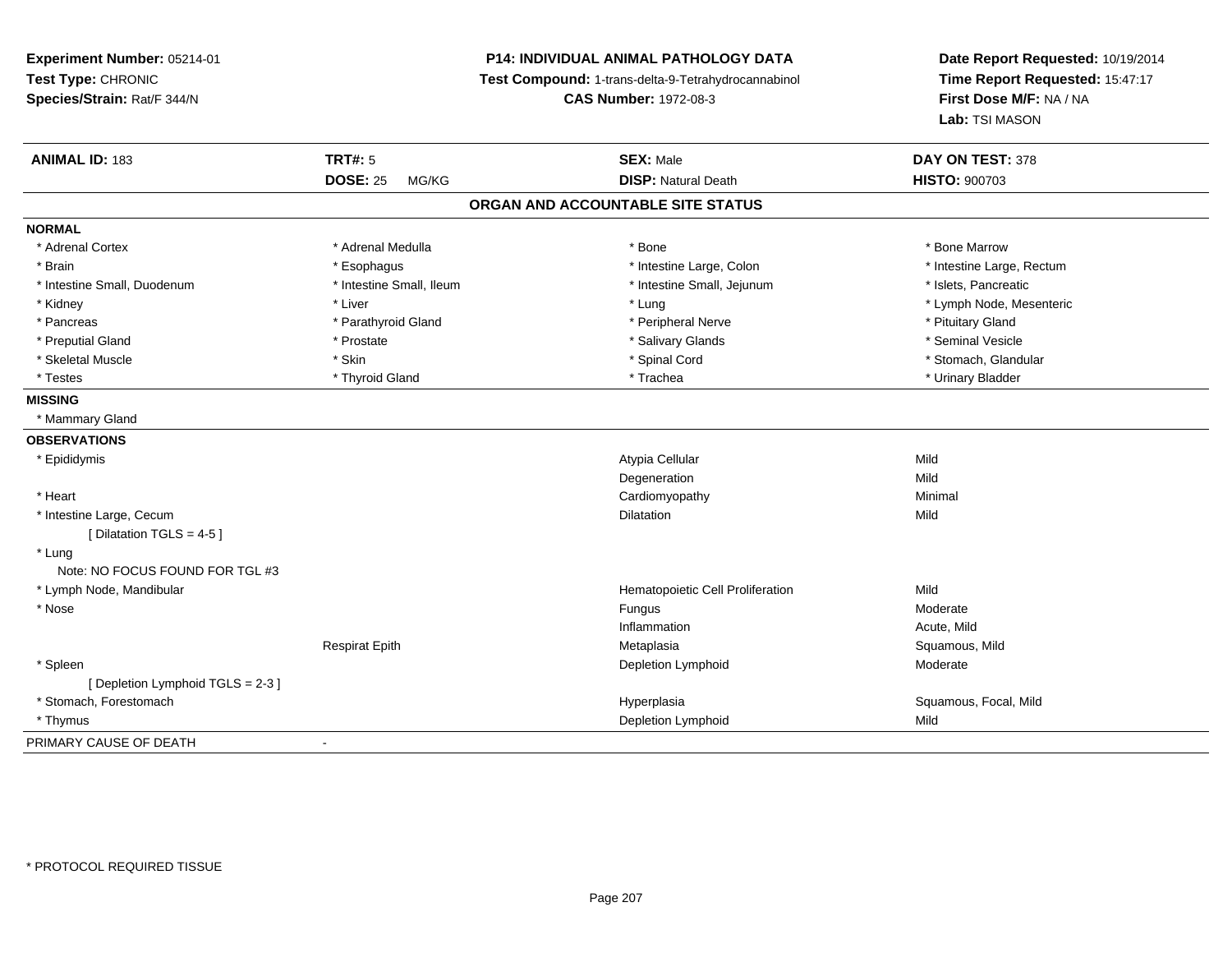**Experiment Number:** 05214-01**Test Type:** CHRONIC **Species/Strain:** Rat/F 344/N**P14: INDIVIDUAL ANIMAL PATHOLOGY DATA Test Compound:** 1-trans-delta-9-Tetrahydrocannabinol **CAS Number:** 1972-08-3**Date Report Requested:** 10/19/2014**Time Report Requested:** 15:47:17**First Dose M/F:** NA / NA**Lab:** TSI MASON**ANIMAL ID:** 185**TRT#:** 5 **SEX:** Male **DAY ON TEST:** 324 **DOSE:** 25 MG/KG **DISP:** Moribund Sacrifice **HISTO:** <sup>900705</sup> **ORGAN AND ACCOUNTABLE SITE STATUSNORMAL**\* Adrenal Cortex \* Adrenal Medulla \* Adrenal Medulla \* Bone \* Bone \* Bone \* Bone \* Bone Marrow \* Intestine Large, Colon \* Epididymis \* Esophagus \* Esophagus \* Esophagus \* 11testine Large, Cecum \* Intestine Small, Jejunum \* Intestine Large, Rectum \* Intestine Small, Duodenum \* Intestine Small, Duodenum \* \* Intestine Small, Ileum \* Lymph Node, Mesenteric \* Islets, Pancreatic **\* Liver \* Liver \*** Liver \* Liver \* Lymph Node, Mandibular \* Lymph Node, Mandibular \* Mammary Gland \* \* And \* \* Nose \* \* Posser \* Preputial Gland \* Peripheral Nerve \* Preputial Gland \* Preputial Gland \* Preputial Gland \* Preputial Gland \* Preputial Gland \* Preputial Gland \* Preputial Gland \* Preputial Gla \* Skeletal Muscle \* Prostate \* \* Skeletal Muscle \* \* Salivary Glands \* \* Steminal Vesicle \* \* Seminal Vesicle \* \* Skeletal Muscle \* Skin \* Spinal Cord \* Spinal Cord \* Spinal Cord \* Spinal \* Spinal \* Stomach, Forestomach \* Stomach, Forestomach \* Stomach, Glandular \* Thestes \* Testes \* Thymus \* Thymus \* Thymus \* Thymus \* Thymus \* Thyroid Gland \* Trachea**MISSING** \* Parathyroid Gland \* Pituitary Gland**OBSERVATIONS** \* BrainCranial Nerve **Schwannoma Malignant** Cranial Nerve [ Schwannoma Malignant TGLS = 1-8.1 ] \* Heart Cardiomyopathyy **Minimal**  \* Kidneyy the control of the control of the control of the control of the control of the control of the control of the control of the control of the control of the control of the control of the control of the control of the contro \* Lungg and the state of the state of the state of the state of the state of the state of the state of the state of the state of the state of the state of the state of the state of the state of the state of the state of the stat Inflammation Chronic Active, Minimal \* Pancreass the contract of the contract of the contract of the contract of the contract of the contract of the contract of the contract of the contract of the contract of the contract of the contract of the contract of the contract Minimal \* Urinary Bladderr and the state of the state of the state of the state of the state of the state of the state of the state of the state of the state of the state of the state of the state of the state of the state of the state of the stat e Minimal [ Hemorrhage TGLS = 2-9 ]PRIMARY CAUSE OF DEATH-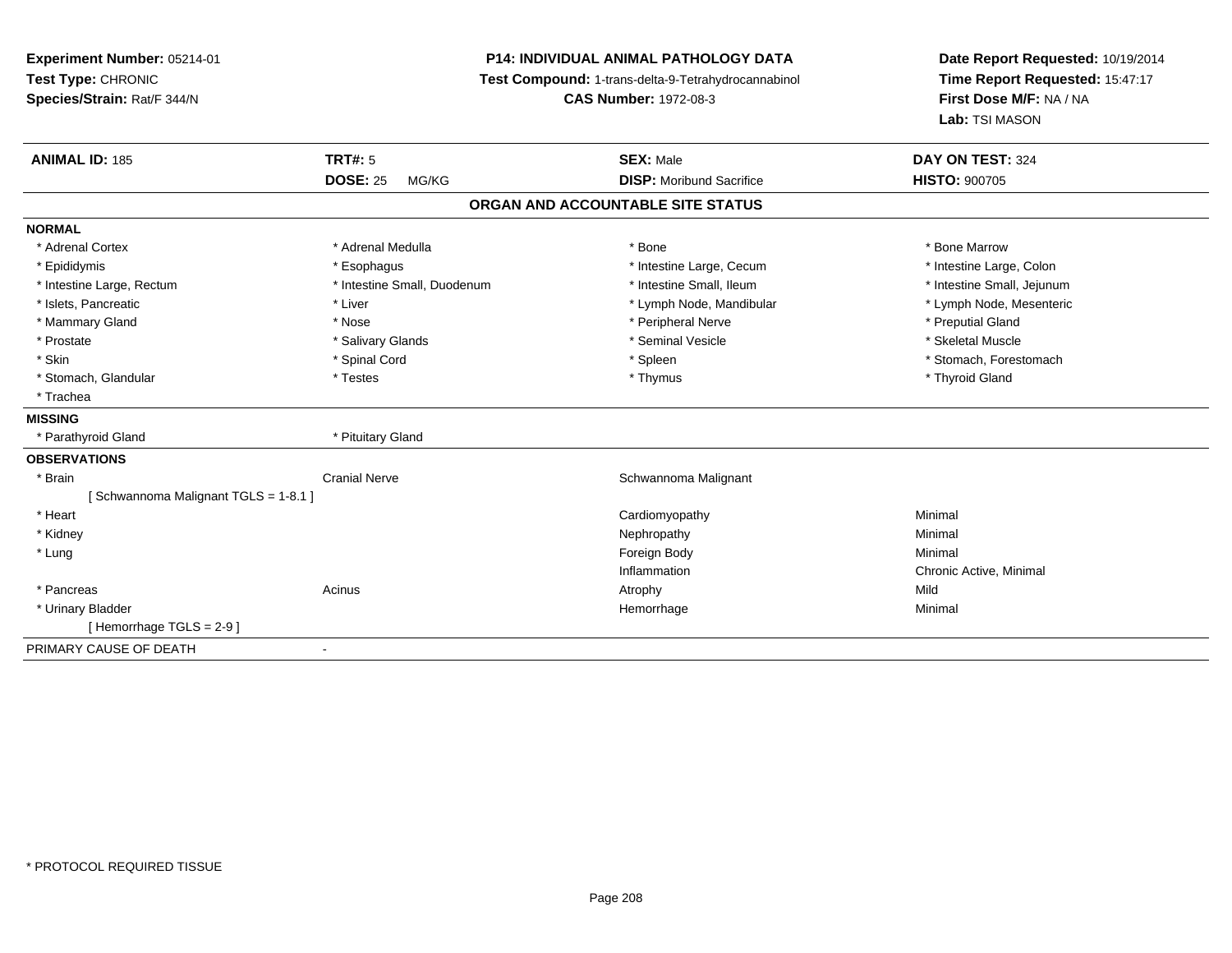| Experiment Number: 05214-01<br>Test Type: CHRONIC<br>Species/Strain: Rat/F 344/N       |                           | <b>P14: INDIVIDUAL ANIMAL PATHOLOGY DATA</b><br>Test Compound: 1-trans-delta-9-Tetrahydrocannabinol<br><b>CAS Number: 1972-08-3</b> | Date Report Requested: 10/19/2014<br>Time Report Requested: 15:47:17<br>First Dose M/F: NA / NA<br>Lab: TSI MASON |
|----------------------------------------------------------------------------------------|---------------------------|-------------------------------------------------------------------------------------------------------------------------------------|-------------------------------------------------------------------------------------------------------------------|
| <b>ANIMAL ID: 186</b>                                                                  | <b>TRT#: 5</b>            | <b>SEX: Male</b>                                                                                                                    | DAY ON TEST: 653                                                                                                  |
|                                                                                        | <b>DOSE: 25</b><br>MG/KG  | <b>DISP:</b> Moribund Sacrifice                                                                                                     | <b>HISTO: 900706</b>                                                                                              |
|                                                                                        |                           | ORGAN AND ACCOUNTABLE SITE STATUS                                                                                                   |                                                                                                                   |
| <b>NORMAL</b>                                                                          |                           |                                                                                                                                     |                                                                                                                   |
| * Adrenal Cortex                                                                       | * Adrenal Medulla         | $*$ Bone                                                                                                                            | * Bone Marrow                                                                                                     |
| * Brain                                                                                | * Epididymis              | * Esophagus                                                                                                                         | * Intestine Large, Cecum                                                                                          |
| * Intestine Large, Colon                                                               | * Intestine Large, Rectum | * Intestine Small, Duodenum                                                                                                         | * Intestine Small, Ileum                                                                                          |
| * Intestine Small, Jejunum                                                             | * Islets, Pancreatic      | * Parathyroid Gland                                                                                                                 | * Peripheral Nerve                                                                                                |
| * Preputial Gland                                                                      | * Prostate                | * Salivary Glands                                                                                                                   | * Seminal Vesicle                                                                                                 |
| * Skeletal Muscle                                                                      | * Spinal Cord             | * Stomach, Forestomach                                                                                                              | * Thyroid Gland                                                                                                   |
| * Trachea                                                                              | * Urinary Bladder         |                                                                                                                                     |                                                                                                                   |
| <b>MISSING</b>                                                                         |                           |                                                                                                                                     |                                                                                                                   |
| * Mammary Gland                                                                        | * Thymus                  |                                                                                                                                     |                                                                                                                   |
| <b>OBSERVATIONS</b>                                                                    |                           |                                                                                                                                     |                                                                                                                   |
| * Heart                                                                                |                           | Cardiomyopathy                                                                                                                      | Mild                                                                                                              |
| * Kidney                                                                               |                           | Nephropathy                                                                                                                         | Mild                                                                                                              |
| * Liver                                                                                |                           | Clear Cell Focus                                                                                                                    |                                                                                                                   |
|                                                                                        |                           | Leukemia Mononuclear                                                                                                                |                                                                                                                   |
| [ Clear Cell Focus TGLS = 5-6.2,6-6.1 ]<br>[ Leukemia Mononuclear TGLS = 1-6+6.1+6.2 ] |                           |                                                                                                                                     |                                                                                                                   |
| * Lung                                                                                 |                           | Inflammation                                                                                                                        | Chronic Active, Minimal                                                                                           |
|                                                                                        |                           | Leukemia Mononuclear                                                                                                                |                                                                                                                   |
| * Lymph Node, Mandibular                                                               |                           | Leukemia Mononuclear                                                                                                                |                                                                                                                   |
| * Lymph Node, Mesenteric                                                               |                           | Leukemia Mononuclear                                                                                                                |                                                                                                                   |
| * Nose                                                                                 |                           | Inflammation                                                                                                                        | Acute, Mild                                                                                                       |
| * Pancreas                                                                             | Acinus                    | Atrophy                                                                                                                             | Minimal                                                                                                           |
| [Atrophy TGLS = $3-9A.1$ ]                                                             |                           |                                                                                                                                     |                                                                                                                   |
| * Pituitary Gland                                                                      | Pars Distalis             | Cyst                                                                                                                                |                                                                                                                   |
| * Skin                                                                                 |                           | Ulcer                                                                                                                               | Moderate                                                                                                          |
| [Ulcer TGLS = $2-17$ ]                                                                 |                           |                                                                                                                                     |                                                                                                                   |
| * Spleen                                                                               |                           | Leukemia Mononuclear                                                                                                                |                                                                                                                   |
| * Stomach, Glandular                                                                   |                           | Hyperplasia                                                                                                                         | Minimal                                                                                                           |
| [Hyperplasia TGLS = $7-5.1.1+5.1.2$ ]                                                  |                           |                                                                                                                                     |                                                                                                                   |
| * Testes                                                                               | Bilateral, Interstit Cell | Adenoma                                                                                                                             |                                                                                                                   |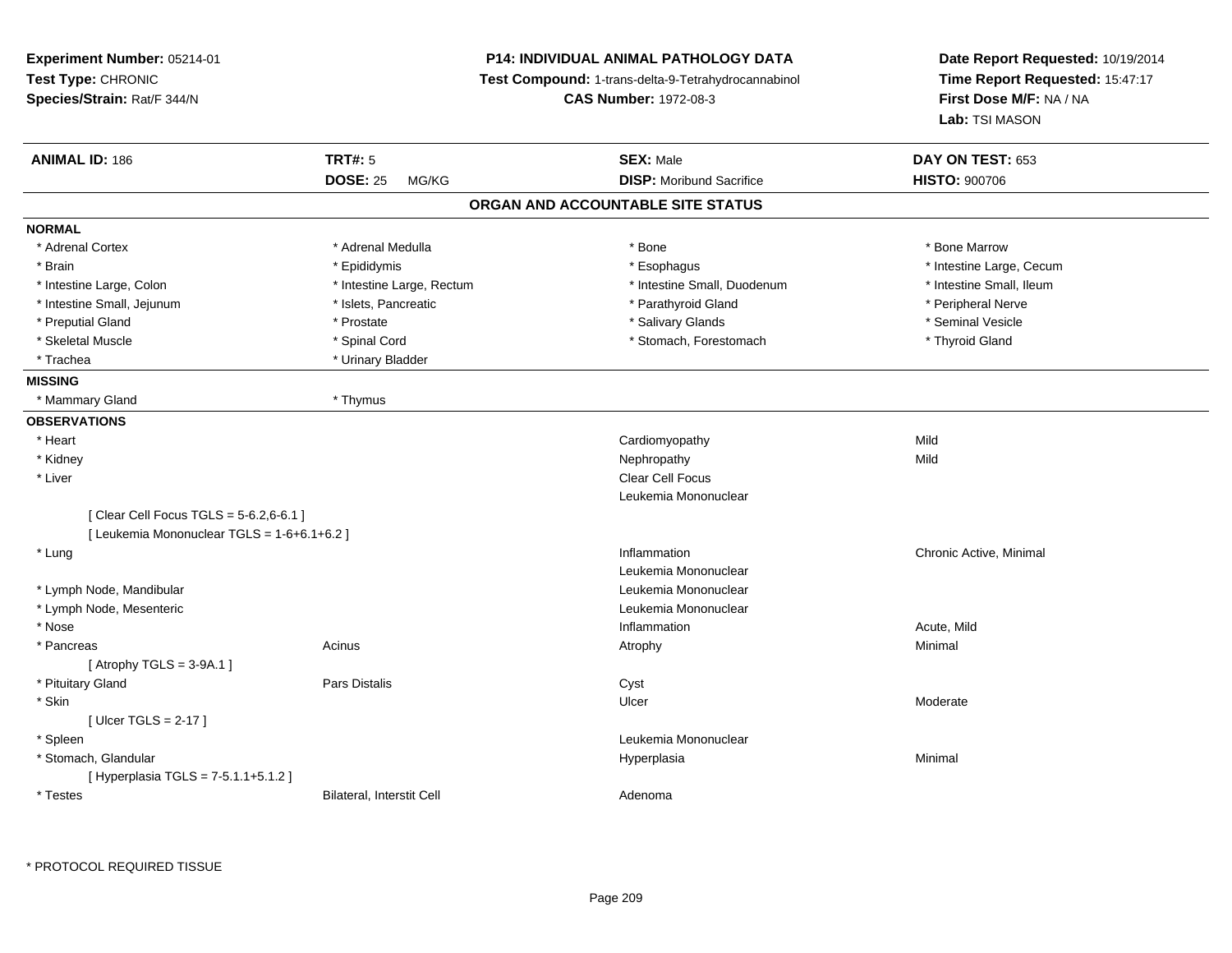| <b>Experiment Number: 05214-01</b><br>Test Type: CHRONIC<br>Species/Strain: Rat/F 344/N |                          | <b>P14: INDIVIDUAL ANIMAL PATHOLOGY DATA</b><br>Test Compound: 1-trans-delta-9-Tetrahydrocannabinol<br><b>CAS Number: 1972-08-3</b> | Date Report Requested: 10/19/2014<br>Time Report Requested: 15:47:17<br>First Dose M/F: NA / NA<br>Lab: TSI MASON |
|-----------------------------------------------------------------------------------------|--------------------------|-------------------------------------------------------------------------------------------------------------------------------------|-------------------------------------------------------------------------------------------------------------------|
| <b>ANIMAL ID: 186</b>                                                                   | <b>TRT#:</b> 5           | <b>SEX:</b> Male                                                                                                                    | <b>DAY ON TEST: 653</b>                                                                                           |
|                                                                                         | <b>DOSE: 25</b><br>MG/KG | <b>DISP:</b> Moribund Sacrifice                                                                                                     | <b>HISTO: 900706</b>                                                                                              |
|                                                                                         |                          | ORGAN AND ACCOUNTABLE SITE STATUS                                                                                                   |                                                                                                                   |
| [Adenoma TGLS = $4-7$ ]                                                                 |                          |                                                                                                                                     |                                                                                                                   |
| PRIMARY CAUSE OF DEATH                                                                  |                          |                                                                                                                                     |                                                                                                                   |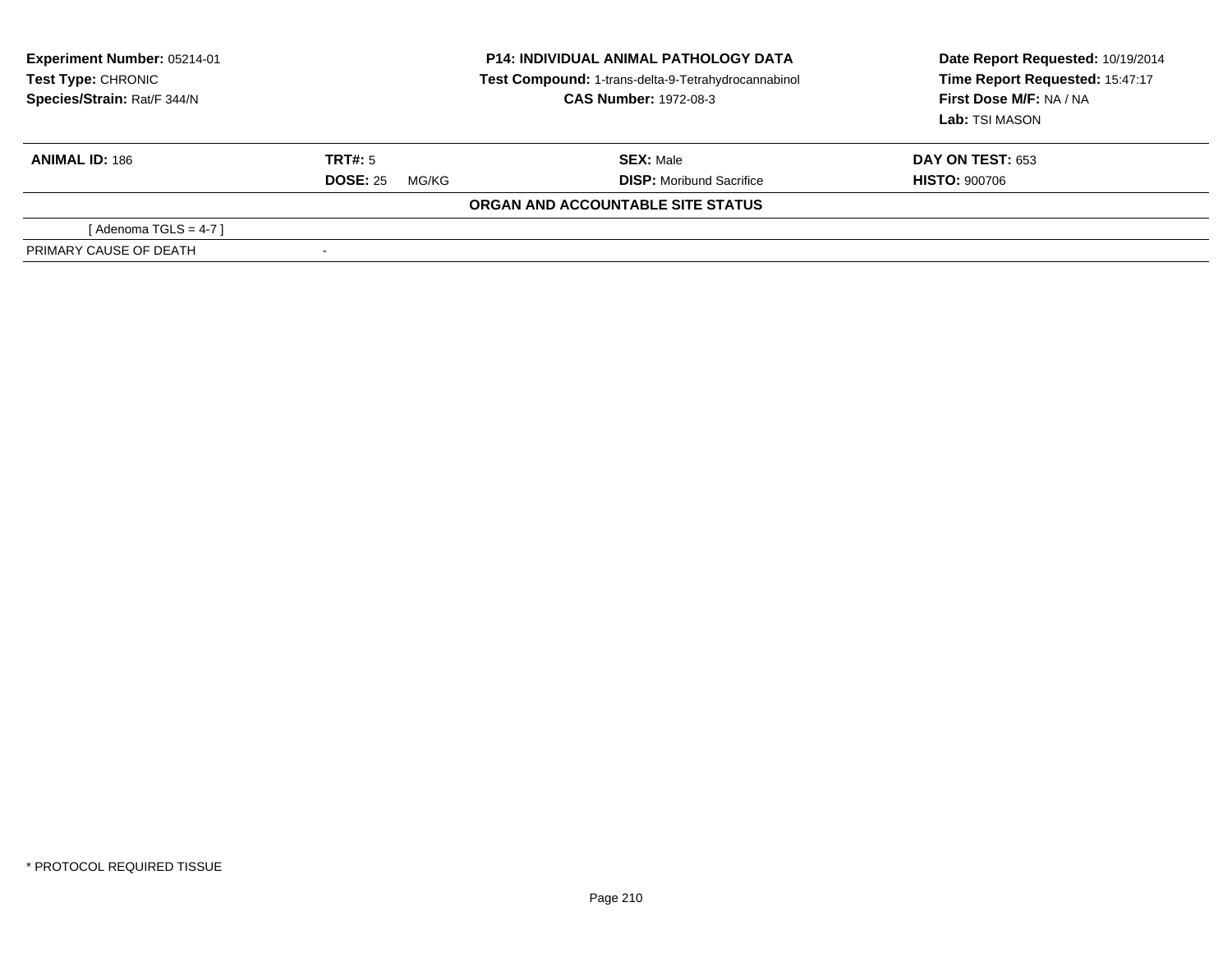| Experiment Number: 05214-01<br>Test Type: CHRONIC<br>Species/Strain: Rat/F 344/N |                          | <b>P14: INDIVIDUAL ANIMAL PATHOLOGY DATA</b><br>Test Compound: 1-trans-delta-9-Tetrahydrocannabinol<br><b>CAS Number: 1972-08-3</b> | Date Report Requested: 10/19/2014<br>Time Report Requested: 15:47:17<br>First Dose M/F: NA / NA<br>Lab: TSI MASON |
|----------------------------------------------------------------------------------|--------------------------|-------------------------------------------------------------------------------------------------------------------------------------|-------------------------------------------------------------------------------------------------------------------|
| <b>ANIMAL ID: 189</b>                                                            | <b>TRT#: 5</b>           | <b>SEX: Male</b>                                                                                                                    | DAY ON TEST: 651                                                                                                  |
|                                                                                  | <b>DOSE: 25</b><br>MG/KG | <b>DISP:</b> Moribund Sacrifice                                                                                                     | <b>HISTO: 900709</b>                                                                                              |
|                                                                                  |                          | ORGAN AND ACCOUNTABLE SITE STATUS                                                                                                   |                                                                                                                   |
| <b>NORMAL</b>                                                                    |                          |                                                                                                                                     |                                                                                                                   |
| * Bone                                                                           | * Bone Marrow            | * Brain                                                                                                                             | * Epididymis                                                                                                      |
| * Esophagus                                                                      | * Intestine Large, Cecum | * Intestine Large, Colon                                                                                                            | * Intestine Large, Rectum                                                                                         |
| * Intestine Small, Duodenum                                                      | * Intestine Small, Ileum | * Intestine Small, Jejunum                                                                                                          | * Islets, Pancreatic                                                                                              |
| * Nose                                                                           | * Parathyroid Gland      | * Peripheral Nerve                                                                                                                  | * Preputial Gland                                                                                                 |
| * Prostate                                                                       | * Salivary Glands        | * Seminal Vesicle                                                                                                                   | * Skeletal Muscle                                                                                                 |
| * Spinal Cord                                                                    | * Stomach, Glandular     | * Thyroid Gland                                                                                                                     | * Trachea                                                                                                         |
| * Urinary Bladder                                                                |                          |                                                                                                                                     |                                                                                                                   |
| <b>MISSING</b>                                                                   |                          |                                                                                                                                     |                                                                                                                   |
| * Mammary Gland                                                                  |                          |                                                                                                                                     |                                                                                                                   |
| <b>OBSERVATIONS</b>                                                              |                          |                                                                                                                                     |                                                                                                                   |
| * Adrenal Cortex                                                                 |                          | Leukemia Mononuclear                                                                                                                |                                                                                                                   |
| * Adrenal Medulla                                                                |                          | Hyperplasia                                                                                                                         | Minimal                                                                                                           |
|                                                                                  |                          | Leukemia Mononuclear                                                                                                                |                                                                                                                   |
| * Heart                                                                          |                          | Cardiomyopathy                                                                                                                      | Mild                                                                                                              |
|                                                                                  |                          | Leukemia Mononuclear                                                                                                                |                                                                                                                   |
| * Kidney                                                                         |                          | Nephropathy                                                                                                                         | Mild                                                                                                              |
| * Liver                                                                          |                          | Cyst                                                                                                                                |                                                                                                                   |
|                                                                                  |                          | Leukemia Mononuclear                                                                                                                |                                                                                                                   |
| [Cyst TGLS = $7-6.2$ ]                                                           |                          |                                                                                                                                     |                                                                                                                   |
| [Leukemia Mononuclear TGLS = 6-6+6.1+6.2]                                        |                          |                                                                                                                                     |                                                                                                                   |
| * Lung                                                                           |                          | Leukemia Mononuclear                                                                                                                |                                                                                                                   |
| Lymph Node                                                                       | Mediastinal              | Leukemia Mononuclear                                                                                                                |                                                                                                                   |
|                                                                                  | Pancreatic               | Leukemia Mononuclear                                                                                                                |                                                                                                                   |
| * Lymph Node, Mandibular                                                         |                          | Leukemia Mononuclear                                                                                                                |                                                                                                                   |
| * Lymph Node, Mesenteric                                                         |                          | Leukemia Mononuclear                                                                                                                |                                                                                                                   |
| * Pancreas                                                                       | Acinus                   | Atrophy                                                                                                                             | Minimal                                                                                                           |
| * Pituitary Gland                                                                | <b>Pars Distalis</b>     | Adenoma                                                                                                                             |                                                                                                                   |
| * Sem Ves                                                                        |                          |                                                                                                                                     |                                                                                                                   |
| Note: TGL #2: APPEAR NORMAL                                                      |                          |                                                                                                                                     |                                                                                                                   |
| * Skin                                                                           |                          | Hyperkeratosis                                                                                                                      | Mild                                                                                                              |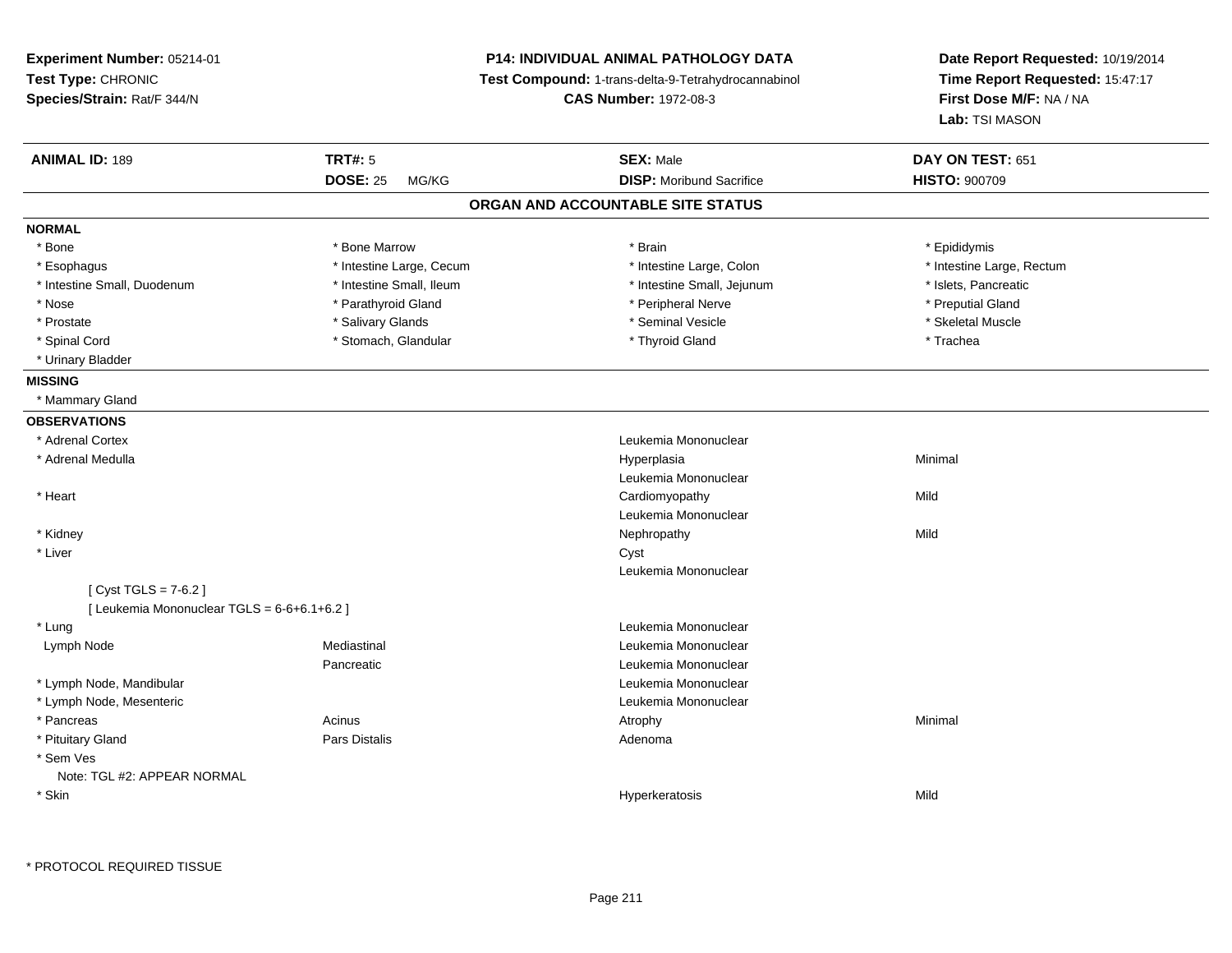| Experiment Number: 05214-01<br><b>Test Type: CHRONIC</b><br>Species/Strain: Rat/F 344/N | <b>P14: INDIVIDUAL ANIMAL PATHOLOGY DATA</b><br>Test Compound: 1-trans-delta-9-Tetrahydrocannabinol<br><b>CAS Number: 1972-08-3</b> | Date Report Requested: 10/19/2014<br>Time Report Requested: 15:47:17<br>First Dose M/F: NA / NA<br>Lab: TSI MASON |
|-----------------------------------------------------------------------------------------|-------------------------------------------------------------------------------------------------------------------------------------|-------------------------------------------------------------------------------------------------------------------|
| TRT#: 5<br><b>ANIMAL ID: 189</b>                                                        | <b>SEX: Male</b>                                                                                                                    | DAY ON TEST: 651                                                                                                  |
| <b>DOSE: 25</b><br>MG/KG                                                                | <b>DISP:</b> Moribund Sacrifice                                                                                                     | <b>HISTO: 900709</b>                                                                                              |
|                                                                                         | ORGAN AND ACCOUNTABLE SITE STATUS                                                                                                   |                                                                                                                   |
| [Hyperkeratosis $TGLS = 8-17$ ]                                                         |                                                                                                                                     |                                                                                                                   |
| * Spleen                                                                                | Leukemia Mononuclear                                                                                                                |                                                                                                                   |
|                                                                                         | Necrosis                                                                                                                            | Mild                                                                                                              |
| [Leukemia Mononuclear TGLS = 1-3+3.1 ]                                                  |                                                                                                                                     |                                                                                                                   |
| [Necrosis TGLS = $4-3.1$ ]                                                              |                                                                                                                                     |                                                                                                                   |
| * Stomach, Forestomach                                                                  | Hyperplasia                                                                                                                         | Squamous, Diffuse, Mild                                                                                           |
|                                                                                         | Ulcer                                                                                                                               | Moderate                                                                                                          |
| [Ulcer TGLS = $5-5.1.1+5.1.2$ ]                                                         |                                                                                                                                     |                                                                                                                   |
| Seminif Tub<br>* Testes                                                                 | Atrophy                                                                                                                             | Mild                                                                                                              |
| <b>Interstit Cell</b>                                                                   | Hyperplasia                                                                                                                         | Minimal                                                                                                           |
| * Thymus                                                                                | Leukemia Mononuclear                                                                                                                |                                                                                                                   |
| PRIMARY CAUSE OF DEATH                                                                  |                                                                                                                                     |                                                                                                                   |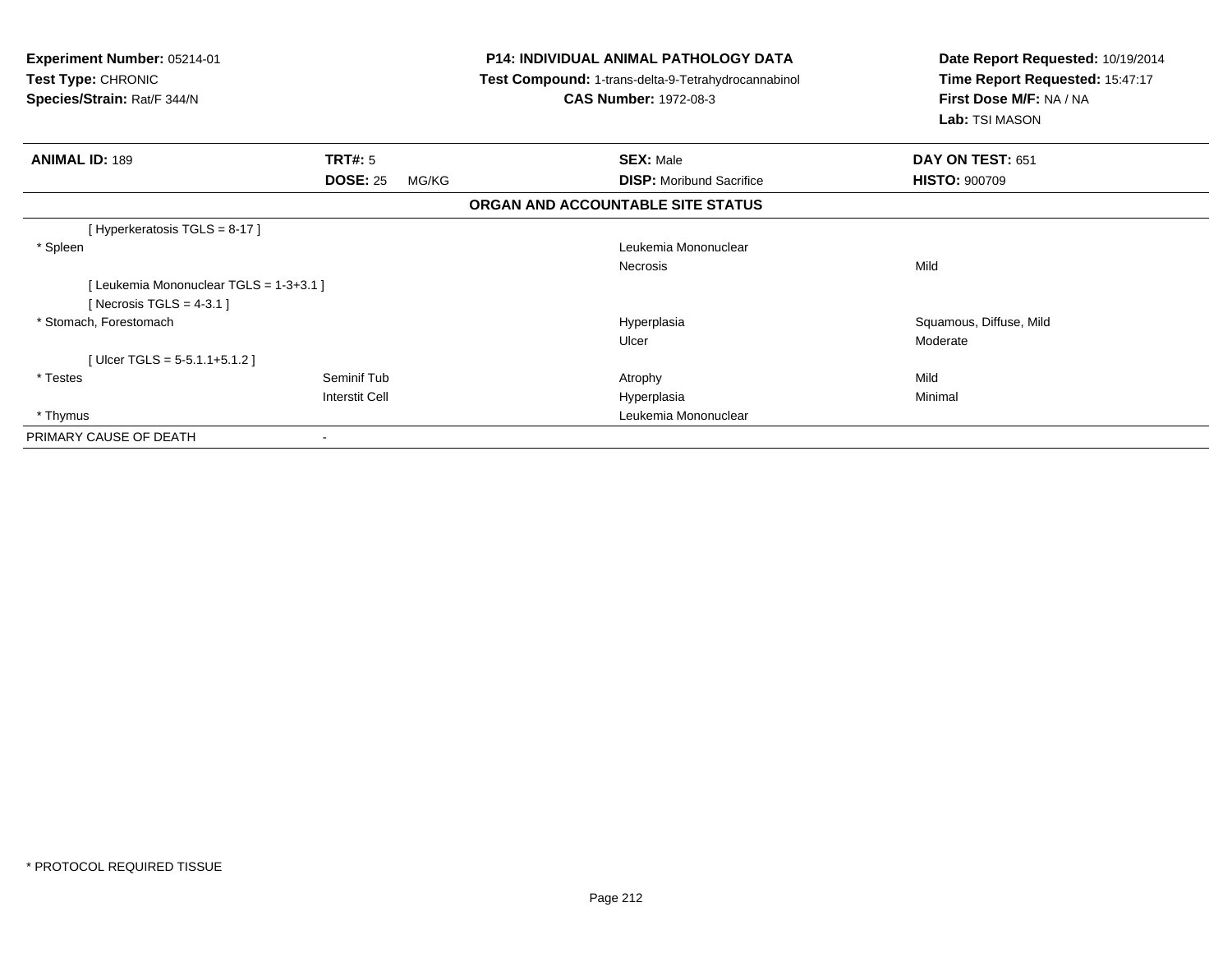| Experiment Number: 05214-01<br>Test Type: CHRONIC<br>Species/Strain: Rat/F 344/N |                           | P14: INDIVIDUAL ANIMAL PATHOLOGY DATA<br>Test Compound: 1-trans-delta-9-Tetrahydrocannabinol<br><b>CAS Number: 1972-08-3</b> | Date Report Requested: 10/19/2014<br>Time Report Requested: 15:47:17<br>First Dose M/F: NA / NA<br>Lab: TSI MASON |
|----------------------------------------------------------------------------------|---------------------------|------------------------------------------------------------------------------------------------------------------------------|-------------------------------------------------------------------------------------------------------------------|
| <b>ANIMAL ID: 190</b>                                                            | <b>TRT#: 5</b>            | <b>SEX: Male</b>                                                                                                             | DAY ON TEST: 640                                                                                                  |
|                                                                                  | <b>DOSE: 25</b><br>MG/KG  | <b>DISP: Natural Death</b>                                                                                                   | HISTO: 900710                                                                                                     |
|                                                                                  |                           | ORGAN AND ACCOUNTABLE SITE STATUS                                                                                            |                                                                                                                   |
| <b>NORMAL</b>                                                                    |                           |                                                                                                                              |                                                                                                                   |
| * Adrenal Cortex                                                                 | * Adrenal Medulla         | * Bone                                                                                                                       | * Bone Marrow                                                                                                     |
| * Brain                                                                          | * Epididymis              | * Esophagus                                                                                                                  | * Intestine Small, Duodenum                                                                                       |
| * Intestine Small, Ileum                                                         | * Islets, Pancreatic      | * Liver                                                                                                                      | * Lung                                                                                                            |
| * Lymph Node, Mandibular                                                         | * Lymph Node, Mesenteric  | * Nose                                                                                                                       | * Parathyroid Gland                                                                                               |
| * Peripheral Nerve                                                               | * Preputial Gland         | * Prostate                                                                                                                   | * Salivary Glands                                                                                                 |
| * Seminal Vesicle                                                                | * Skeletal Muscle         | * Spinal Cord                                                                                                                | * Spleen                                                                                                          |
| * Thymus                                                                         | * Thyroid Gland           | * Trachea                                                                                                                    |                                                                                                                   |
| <b>MISSING</b>                                                                   |                           |                                                                                                                              |                                                                                                                   |
| * Mammary Gland                                                                  |                           |                                                                                                                              |                                                                                                                   |
| <b>AUTO PRECLUDES DIAG.</b>                                                      |                           |                                                                                                                              |                                                                                                                   |
| * Intestine Large, Cecum                                                         | * Intestine Large, Colon  | * Intestine Large, Rectum                                                                                                    | * Intestine Small, Jejunum                                                                                        |
| <b>OBSERVATIONS</b>                                                              |                           |                                                                                                                              |                                                                                                                   |
| * Heart                                                                          |                           | Cardiomyopathy                                                                                                               | Mild                                                                                                              |
| * Kidney                                                                         |                           | Nephropathy                                                                                                                  | Minimal                                                                                                           |
| * Pancreas                                                                       | Acinus                    | Atrophy                                                                                                                      | Mild                                                                                                              |
| * Pituitary Gland                                                                | Pars Distalis             | Hyperplasia                                                                                                                  | Minimal                                                                                                           |
| * Skin                                                                           |                           | Hemorrhage                                                                                                                   | Marked                                                                                                            |
|                                                                                  |                           | Thrombosis                                                                                                                   | Moderate                                                                                                          |
| [Hemorrhage TGLS = 1-17+17.1]                                                    |                           |                                                                                                                              |                                                                                                                   |
| * Stomach, Forestomach                                                           |                           | Ulcer                                                                                                                        | Mild                                                                                                              |
| [ $Ulec$ TGLS = 5-5.2 ]                                                          |                           |                                                                                                                              |                                                                                                                   |
| * Stomach, Glandular                                                             |                           | Erosion                                                                                                                      | Minimal                                                                                                           |
| [ Erosion TGLS = $4-5.1$ ]                                                       |                           |                                                                                                                              |                                                                                                                   |
| * Testes                                                                         | Bilateral, Interstit Cell | Adenoma                                                                                                                      |                                                                                                                   |
| [Adenoma TGLS = 2-7+7.1]                                                         |                           |                                                                                                                              |                                                                                                                   |
| * Urinary Bladder                                                                |                           | <b>Calculus Gross Observation</b>                                                                                            |                                                                                                                   |
|                                                                                  |                           | Calculus Micro Observation Only                                                                                              |                                                                                                                   |
| [ Calculus Micro Observation Only TGLS = 3-9 ]                                   |                           |                                                                                                                              |                                                                                                                   |
| PRIMARY CAUSE OF DEATH                                                           | $\sim$                    |                                                                                                                              |                                                                                                                   |

-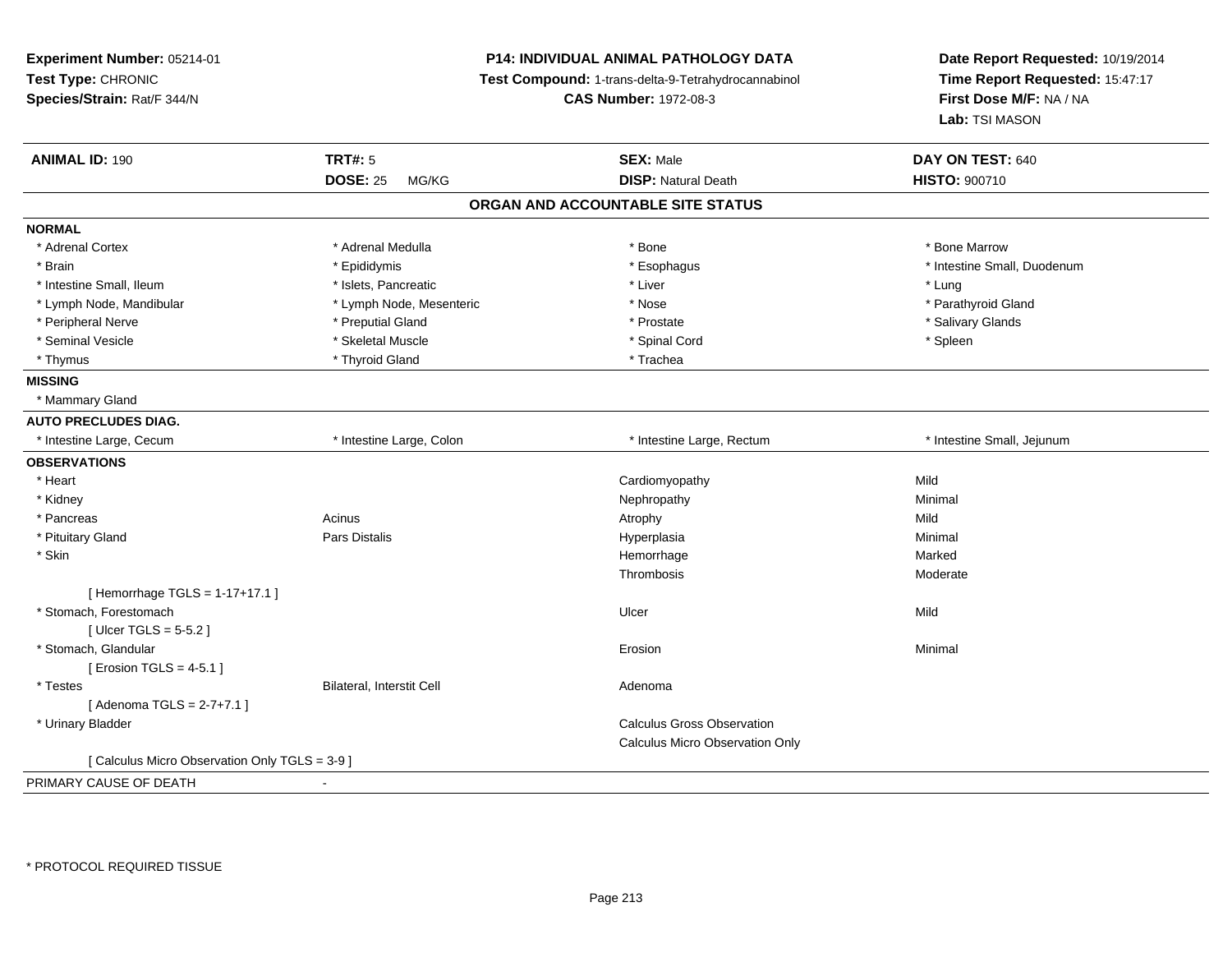**Experiment Number:** 05214-01**Test Type:** CHRONIC **Species/Strain:** Rat/F 344/N**P14: INDIVIDUAL ANIMAL PATHOLOGY DATA Test Compound:** 1-trans-delta-9-Tetrahydrocannabinol **CAS Number:** 1972-08-3**Date Report Requested:** 10/19/2014**Time Report Requested:** 15:47:17**First Dose M/F:** NA / NA**Lab:** TSI MASON**ANIMAL ID:** 191**TRT#:** 5 **SEX:** Male **DAY ON TEST:** 725 **DOSE:** 25 MG/KG**DISP:** Terminal Sacrifice **HISTO:** 900711 **ORGAN AND ACCOUNTABLE SITE STATUSNORMAL**\* Adrenal Cortex \* Adrenal Medulla \* Adrenal Medulla \* Bone \* Bone \* Bone \* Bone \* Bone Marrow \* Brain \* Explorer \* Epididymis \* \* Epididymis \* \* Esophagus \* Esophagus \* \* Esophagus \* Intestine Large, Cecum \* \* Intestine Large, Cecum \* Intestine Small, Ileum \* Intestine Large, Colon \* Intestine Large, Rectum \* Intestine Small, Duodenum \* Intestine Small, Duodenum \* Lymph Node, Mesenteric \* Intestine Small, Jejunum \* Mandibular \* Islets, Pancreatic \* Mandibular \* Lymph Node, Mandibular \* Mammary Gland \* \* Annume \* Nose \* \* Nose \* \* Parathyroid Gland \* Peripheral Nerve \* Peripheral Nerve \* \* Peripheral Nerve \* \* Peripheral Nerve \* \* Peripheral Nerve \* \* Peripheral Nerve \* \* Peripheral Nerve \* \* \* \* \* \* \* \* Seminal Vesicle \* Preputial Gland \* \* Annual vesicle \* \* Prostate \* \* Salivary Glands \* \* Salivary Glands \* \* Seminal Vesicle \* \* Skeletal Muscle \* Skin \* Spinal Cord \* Spleen \* Trachea \* Stomach, Forestomach \* Thymus \* Stomach, Glandular \* Thymus \* Thymus \* Thymus \* Thymus \* Thymus \* Thymus \* Thymus \* Thymus \* Thymus \* Thymus \* Thymus \* Thymus \* Thymus \* Thymus \* Thymus \* Thymus \* Thymus \* Thymus \* Thymu \* Urinary Bladder**OBSERVATIONS** \* Heart Cardiomyopathyy Mild Mild \* Kidneyy the control of the control of the control of the control of the control of the control of the control of the control of the control of the control of the control of the control of the control of the control of the contro \* Liver Clear Cell Focus[ Clear Cell Focus TGLS = 3-6 ] \* Lungg and the state of the state of the state of the state of the state of the state of the state of the state of the state of the state of the state of the state of the state of the state of the state of the state of the stat Alveolar Epithh anns an t-Imperplasia anns an t-Imperplasia anns an t-Imperplasia anns an t-Imperplasia anns an t-Imperplasi Inflammation Chronic Active, Minimal \* Pancreas Acinus Hyperplasiaa Mild \* Pituitary Glandd Cyst Constants Constants Constants Constants Constants Constants Constants Constants Constants Constants Const Pars Distalis Hyperplasiaa Mild \* TestesBilateral, Interstit Cell **Adenoma**  $[$  Adenoma TGLS = 1-7+7.1,2-7+7.1 ] \* Thyroid Gland C Cell Hyperplasia Minimal PRIMARY CAUSE OF DEATH

-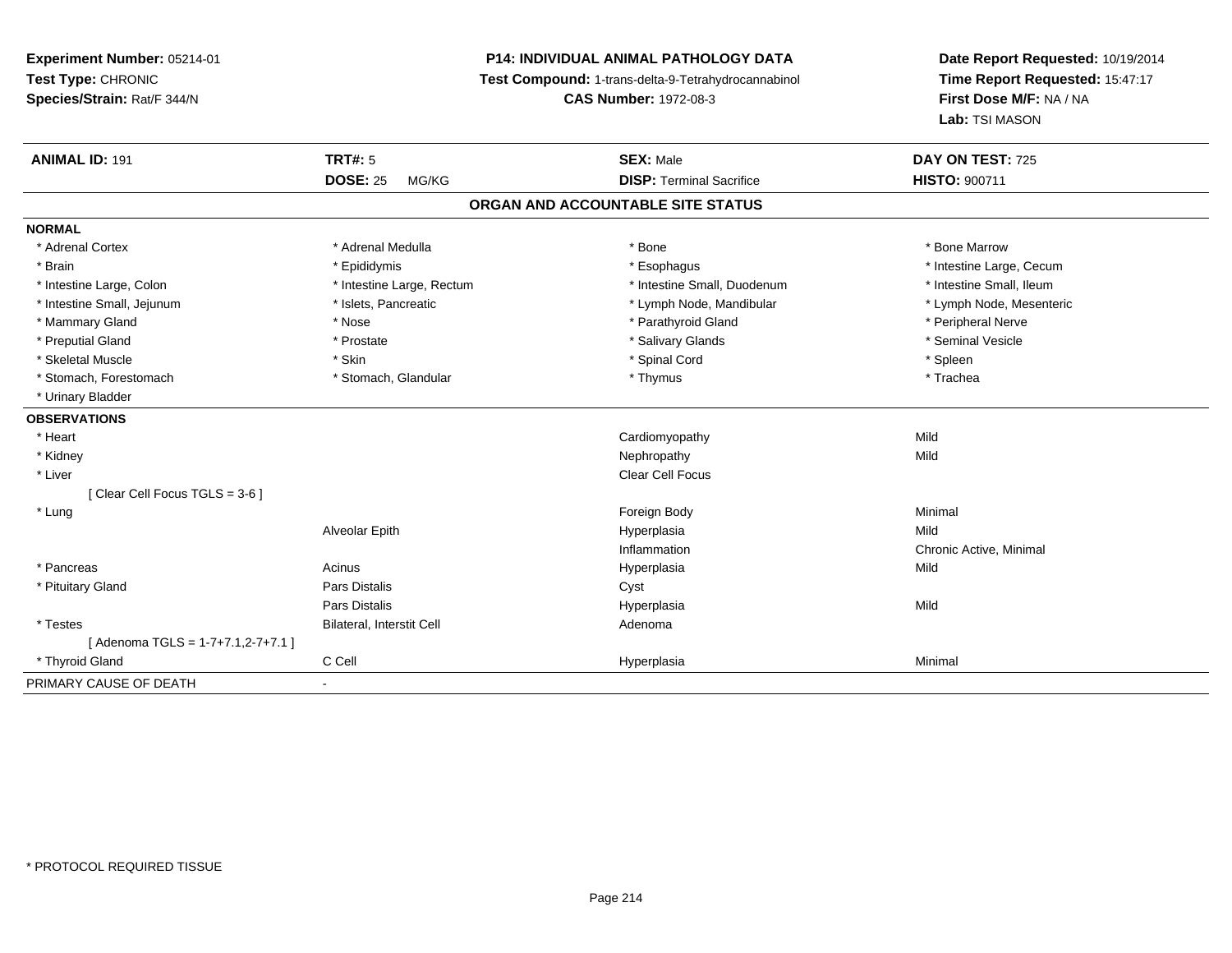# **P14: INDIVIDUAL ANIMAL PATHOLOGY DATA**

**Test Compound:** 1-trans-delta-9-Tetrahydrocannabinol

**CAS Number:** 1972-08-3

| <b>ANIMAL ID: 192</b>      | <b>TRT#: 5</b>              | <b>SEX: Male</b>                  | DAY ON TEST: 728           |  |
|----------------------------|-----------------------------|-----------------------------------|----------------------------|--|
|                            | <b>DOSE: 25</b><br>MG/KG    | <b>DISP: Terminal Sacrifice</b>   | <b>HISTO: 900712</b>       |  |
|                            |                             | ORGAN AND ACCOUNTABLE SITE STATUS |                            |  |
| <b>NORMAL</b>              |                             |                                   |                            |  |
| * Adrenal Cortex           | * Bone                      | * Bone Marrow                     | * Brain                    |  |
| * Epididymis               | * Esophagus                 | * Intestine Large, Cecum          | * Intestine Large, Colon   |  |
| * Intestine Large, Rectum  | * Intestine Small, Duodenum | * Intestine Small, Ileum          | * Intestine Small, Jejunum |  |
| * Islets, Pancreatic       | * Lymph Node, Mandibular    | * Lymph Node, Mesenteric          | * Mammary Gland            |  |
| * Nose                     | * Pancreas                  | * Parathyroid Gland               | * Peripheral Nerve         |  |
| * Preputial Gland          | * Prostate                  | * Salivary Glands                 | * Seminal Vesicle          |  |
| * Skeletal Muscle          | * Skin                      | * Spinal Cord                     | * Spleen                   |  |
| * Stomach, Forestomach     | * Stomach, Glandular        | * Thymus                          | * Thyroid Gland            |  |
| * Trachea                  | * Urinary Bladder           |                                   |                            |  |
| <b>OBSERVATIONS</b>        |                             |                                   |                            |  |
| * Adrenal Medulla          |                             | Hyperplasia                       | Minimal                    |  |
| Eye                        | Lens                        | Cataract                          | Mild                       |  |
| [Cataract TGLS = $1-17$ ]  |                             |                                   |                            |  |
| * Heart                    |                             | Cardiomyopathy                    | Minimal                    |  |
| * Kidney                   |                             | Nephropathy                       | Mild                       |  |
| * Liver                    |                             | <b>Basophilic Focus</b>           |                            |  |
|                            |                             | <b>Clear Cell Focus</b>           |                            |  |
| * Lung                     | Alveolar Epith              | Hyperplasia                       | Moderate                   |  |
|                            |                             | Inflammation                      | Chronic Active, Mild       |  |
| * Pituitary Gland          | Pars Distalis               | Adenoma                           |                            |  |
| * Testes                   | Bilateral, Interstit Cell   | Adenoma                           |                            |  |
| [ Adenoma TGLS = 2-7,3-7 ] |                             |                                   |                            |  |
| PRIMARY CAUSE OF DEATH     | $\blacksquare$              |                                   |                            |  |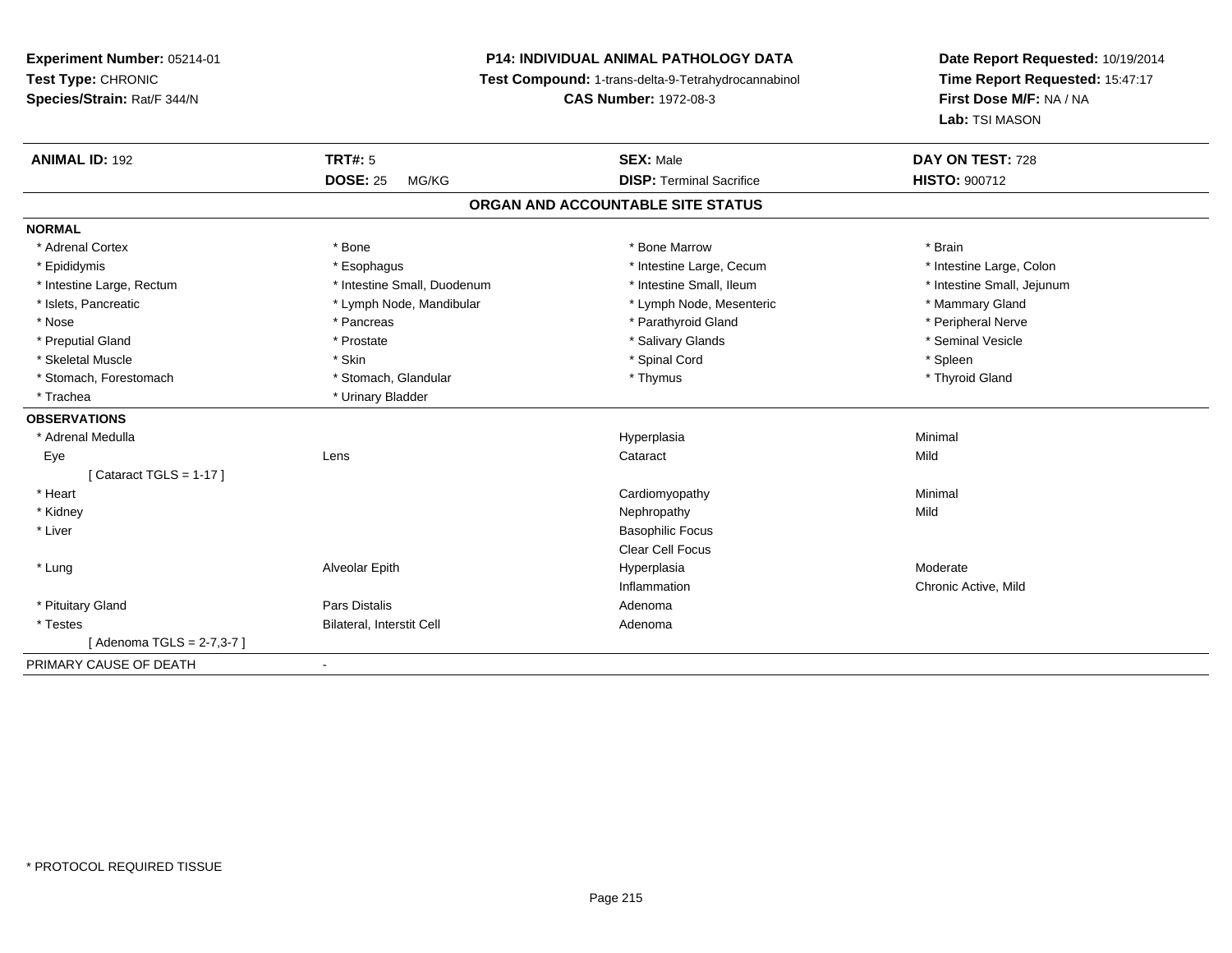**Experiment Number:** 05214-01**Test Type:** CHRONIC **Species/Strain:** Rat/F 344/N**P14: INDIVIDUAL ANIMAL PATHOLOGY DATA Test Compound:** 1-trans-delta-9-Tetrahydrocannabinol **CAS Number:** 1972-08-3**Date Report Requested:** 10/19/2014**Time Report Requested:** 15:47:17**First Dose M/F:** NA / NA**Lab:** TSI MASON**ANIMAL ID:** 193**TRT#:** 5 **SEX:** Male **DAY ON TEST:** 450 **DOSE:** 25 MG/KG **DISP:** Scheduled Sacrifice **HISTO:** <sup>900713</sup> **ORGAN AND ACCOUNTABLE SITE STATUSNORMAL**\* Adrenal Cortex \* Adrenal Medulla \* Adrenal Medulla \* Bone \* Bone \* Bone \* Bone \* Bone Marrow \* Brain \* Explorer \* Epididymis \* \* Epididymis \* \* Esophagus \* Esophagus \* \* Esophagus \* Intestine Large, Cecum \* \* Intestine Large, Cecum \* Intestine Small, Ileum \* Intestine Large, Colon \* Intestine Large, Rectum \* Intestine Small, Duodenum \* Intestine Small, Duodenum \* Lymph Node, Mesenteric \* Intestine Small, Jejunum \* Mandibular \* Islets, Pancreatic \* Mandibular \* Lymph Node, Mandibular \* Mammary Gland \* \* Nose \* \* Nose \* \* Pancreas \* Pancreas \* \* Pancreas \* \* Pancreas \* \* Pancreas \* \* Parathyroid Gland \* Peripheral Nerve \* \* \* Preputial Gland \* \* Preputial Gland \* \* Prostate \* \* Salivary Glands \* Salivary Glands \* Seminal Vesicle \* \* Spinal Cord \* Skeletal Muscle \* \* Skin \* \* Skin \* \* Spinal Vesicle \* Spinal Cord \* Spinal Cord \* Spleen \* Stomach, Forestomach \* Stomach \* Stomach, Glandular \* Stomach, Glandular \* Thymus \* Thyroid Gland \* Trachea \* Trachea \* Trachea \* Urinary Bladder **OBSERVATIONS** \* Heart Cardiomyopathyy Mild Minimal \* Kidneyy the control of the control of the control of the control of the control of the control of the control of the control of the control of the control of the control of the control of the control of the control of the contro \* Liver Clear Cell Focus[ Clear Cell Focus TGLS = 1-6 ] \* Lungg is a contract to the contract of the contract of the contract of the contract of the contract of the contract of the contract of the contract of the contract of the contract of the contract of the contract of the contrac \* Pituitary Gland Pars Distalis Hyperplasia Mild \* Testess and the contract of the contract of the contract of the contract of the contract of the contract of the contract of the contract of the contract of the contract of the contract of the contract of the contract of the cont a Minimal PRIMARY CAUSE OF DEATH-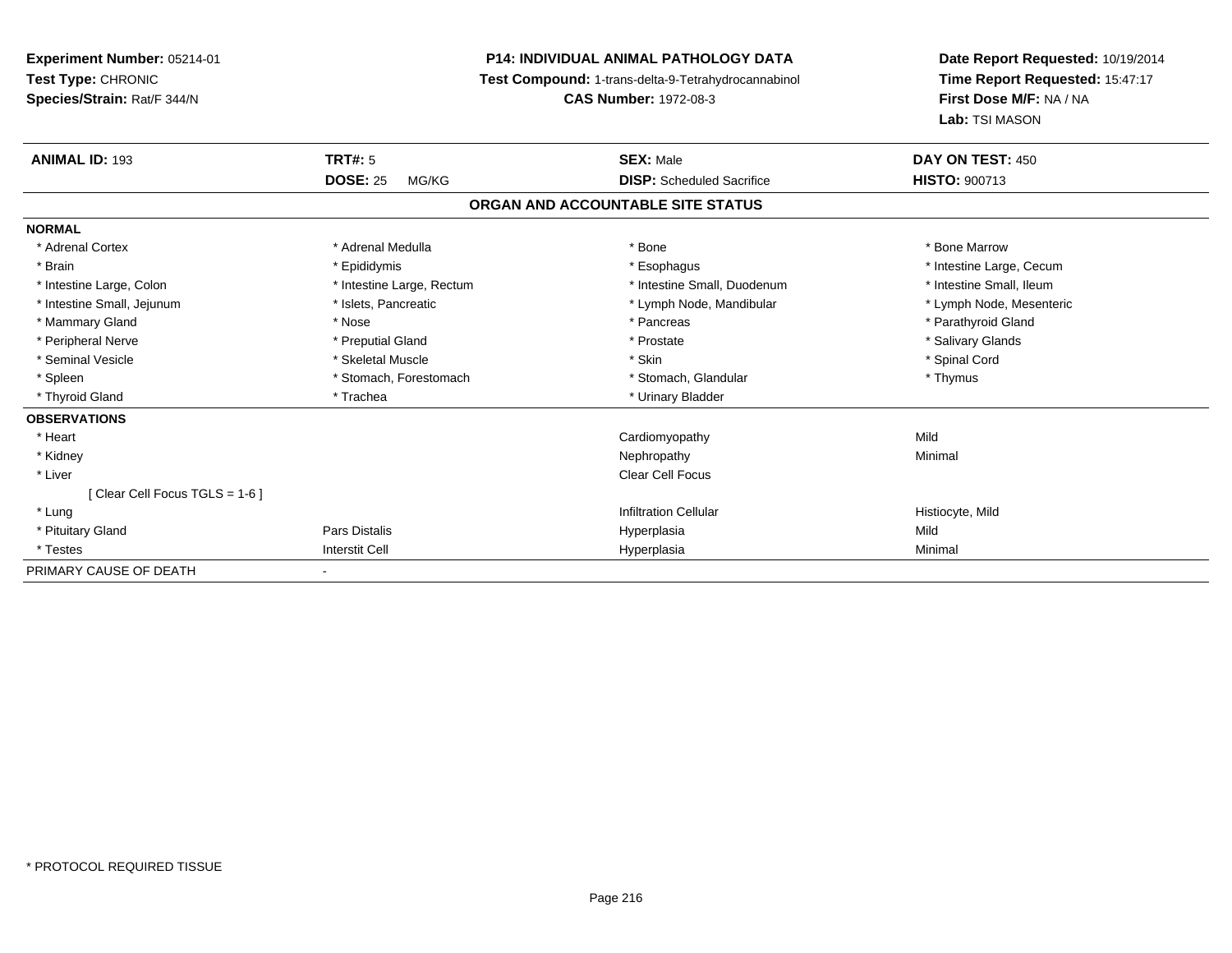**Experiment Number:** 05214-01**Test Type:** CHRONIC **Species/Strain:** Rat/F 344/N**P14: INDIVIDUAL ANIMAL PATHOLOGY DATA Test Compound:** 1-trans-delta-9-Tetrahydrocannabinol **CAS Number:** 1972-08-3**Date Report Requested:** 10/19/2014**Time Report Requested:** 15:47:17**First Dose M/F:** NA / NA**Lab:** TSI MASON**ANIMAL ID:** 194**TRT#:** 5 **SEX:** Male **DAY ON TEST:** 325 **DOSE:** 25 MG/KG**DISP:** Moribund Sacrifice **HISTO:** 900714 **ORGAN AND ACCOUNTABLE SITE STATUSNORMAL**\* Adrenal Cortex \* Adrenal Medulla \* Adrenal Medulla \* Bone \* Bone \* Bone \* Bone \* Bone Marrow \* Brain \* The matter of the state of the state of the state of the state of the state of the state of the state of the state of the state of the state of the state of the state of the state of the state of the state of the \* Intestine Small, Ileum \* Intestine Large, Colon \* Intestine Large, Rectum \* Intestine Small, Duodenum \* Intestine Small, Duodenum \* Intestine Small, Jejunum \* \* et \* \* http://www.fat.com/mandibulary.com/mandibulary/state/state/state/state/state/state/state/state/state/state/state/state/state/state/state/state/state/state/state/state/state/state/state \* Lymph Node, Mesenteric \* \* The matter of the Mammary Gland \* The matter \* Pancreas \* Pancreas \* Pituitary Gland \* Pituitary Gland \* Skeletal Muscle \* Preputial Gland \* \* \* \* Prostate \* \* Prostate \* \* Seminal Vesicle \* \* Seminal Vesicle \* \* Skeletal Muscle \* \* Skin \* Spleen \* Spleen \* Spleen \* Stomach, Glandular \* Testes \* Testes \* Testes \* Thymus \* The matter of the term of the term of the term of the term of the term of the term of the term of term of term of the term of the term of the term of term of the term of term of term of term of term of term of t **MISSING**\* Parathyroid Gland \* Peripheral Nerve \* Spinal Cord **OBSERVATIONS** \* Esophaguss and the contract of the contract of the contract of the contract of the contract of the contract of the contract of the contract of the contract of the contract of the contract of the contract of the contract of the cont Moderate **Perforation** n Moderate \* Kidneyy the control of the control of the control of the control of the control of the control of the control of the control of the control of the control of the control of the control of the control of the control of the contro \* Lungg is a series of the Pleura inflammation and the Inflammation inflammation and the extreme of the Acute, Moderate  $[$  Inflammation TGLS =  $5-2+3+3.1]$  \* Nosee the contraction of the contraction of the contraction of the contraction of the contraction of the contraction  $\mathsf{Acute},\mathsf{Mild}$  \* Salivary Glandss and the contract of the contract of the contract of the contract of the contract of the contract of the contract of the contract of the contract of the contract of the contract of the contract of the contract of the cont e Minimal [ Hemorrhage TGLS = 3-9.1 ] \* Sem Ves Note: TGL #2: NORMAL \* Skin Note: TGL #1: NO ACCUMULATION SEEN MICROSCOPICALLY \* Stomach, Forestomachh ann an t-ainmeile ann an t-ainmeile ann an t-ainmeile ann an t-ainmeile an t-ainmeile an t-ainmeile an t-ainmeile an t-ainmeile an t-ainmeile an t-ainmeile an t-ainmeile an t-ainmeile an t-ainmeile an t-ainmeile an t-ain \* Tracheaend and the state of the state of the state of the state of the Abscess of the Shankshand and the Shankshand S **Perforation** n **Marked**  $[$  Abscess TGLS = 4-2.1+2.2  $]$ PRIMARY CAUSE OF DEATH - Animal Note: COD: PERFORATED ESOPHAGUS.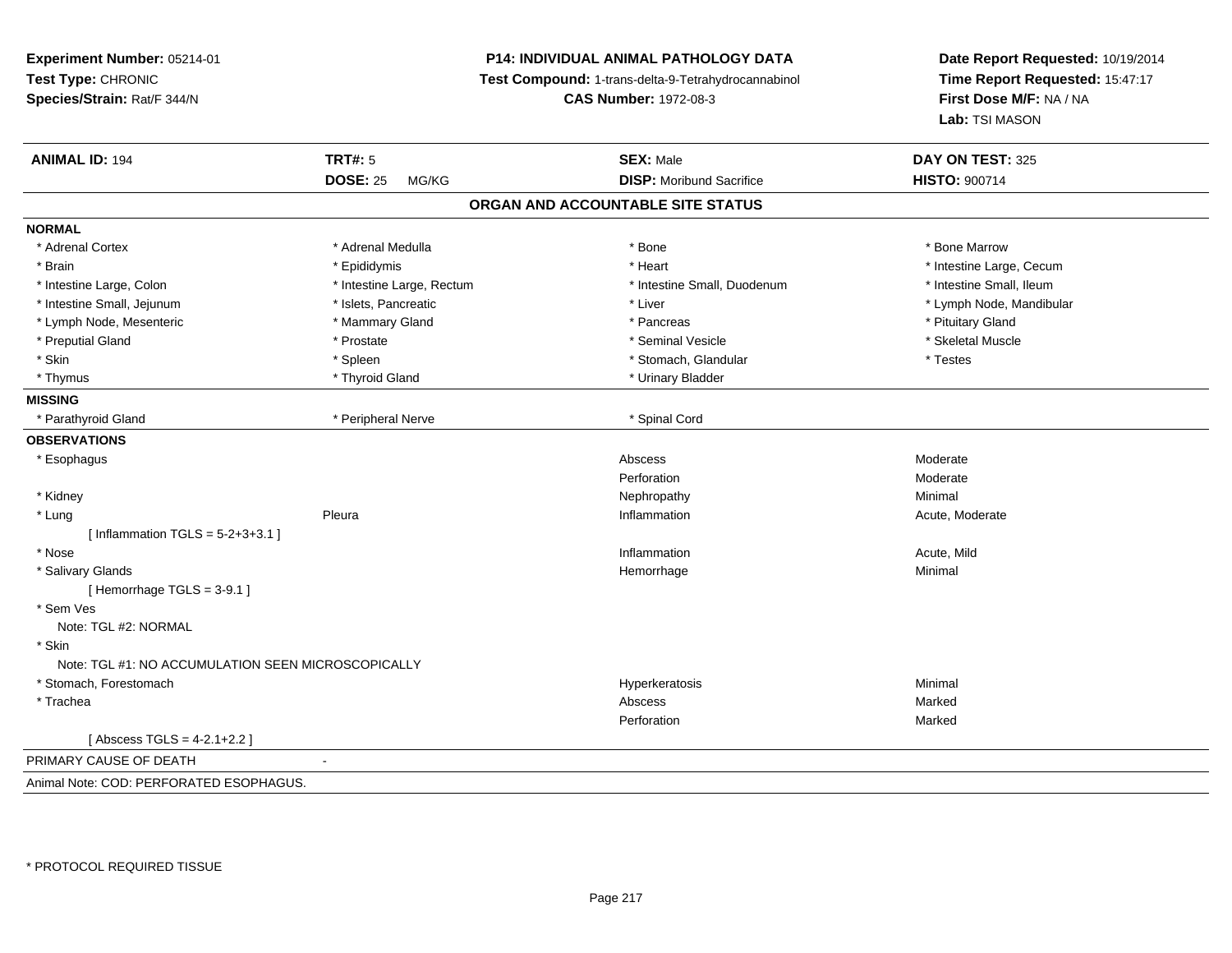| Experiment Number: 05214-01<br><b>Test Type: CHRONIC</b><br>Species/Strain: Rat/F 344/N |                            | <b>P14: INDIVIDUAL ANIMAL PATHOLOGY DATA</b><br>Test Compound: 1-trans-delta-9-Tetrahydrocannabinol<br><b>CAS Number: 1972-08-3</b> | Date Report Requested: 10/19/2014<br>Time Report Requested: 15:47:17<br>First Dose M/F: NA / NA<br>Lab: TSI MASON |
|-----------------------------------------------------------------------------------------|----------------------------|-------------------------------------------------------------------------------------------------------------------------------------|-------------------------------------------------------------------------------------------------------------------|
| <b>ANIMAL ID: 195</b>                                                                   | TRT#: 5<br><b>DOSE: 25</b> | <b>SEX: Male</b><br><b>DISP:</b> Scheduled Sacrifice                                                                                | DAY ON TEST: 450<br><b>HISTO: 900715</b>                                                                          |
|                                                                                         | MG/KG                      |                                                                                                                                     |                                                                                                                   |
|                                                                                         |                            | ORGAN AND ACCOUNTABLE SITE STATUS                                                                                                   |                                                                                                                   |
| <b>NORMAL</b>                                                                           |                            |                                                                                                                                     |                                                                                                                   |
| * Adrenal Cortex                                                                        | * Adrenal Medulla          | * Bone                                                                                                                              | * Bone Marrow                                                                                                     |
| * Brain                                                                                 | * Epididymis               | * Esophagus                                                                                                                         | * Intestine Large, Cecum                                                                                          |
| * Intestine Large, Colon                                                                | * Intestine Large, Rectum  | * Intestine Small. Duodenum                                                                                                         | * Intestine Small, Ileum                                                                                          |
| * Intestine Small, Jejunum                                                              | * Islets, Pancreatic       | * Kidney                                                                                                                            | * Liver                                                                                                           |
| * Lymph Node, Mandibular                                                                | * Lymph Node, Mesenteric   | * Mammary Gland                                                                                                                     | * Nose                                                                                                            |
| * Parathyroid Gland                                                                     | * Preputial Gland          | * Prostate                                                                                                                          | * Salivary Glands                                                                                                 |
| * Seminal Vesicle                                                                       | * Skeletal Muscle          | * Skin                                                                                                                              | * Spinal Cord                                                                                                     |
| * Spleen                                                                                | * Stomach, Forestomach     | * Stomach, Glandular                                                                                                                | * Thymus                                                                                                          |
| * Thyroid Gland                                                                         | * Trachea                  | * Urinary Bladder                                                                                                                   |                                                                                                                   |
| <b>OBSERVATIONS</b>                                                                     |                            |                                                                                                                                     |                                                                                                                   |
| * Heart                                                                                 |                            | Cardiomyopathy                                                                                                                      | Minimal                                                                                                           |
| * Lung                                                                                  |                            | <b>Infiltration Cellular</b>                                                                                                        | Histiocyte, Minimal                                                                                               |
| * Pancreas                                                                              | Acinus                     | Atrophy                                                                                                                             | Minimal                                                                                                           |
| * Pituitary Gland                                                                       | <b>Pars Distalis</b>       | Adenoma                                                                                                                             |                                                                                                                   |
| * Testes                                                                                | <b>Interstit Cell</b>      | Hyperplasia                                                                                                                         | Minimal                                                                                                           |
| PRIMARY CAUSE OF DEATH                                                                  |                            |                                                                                                                                     |                                                                                                                   |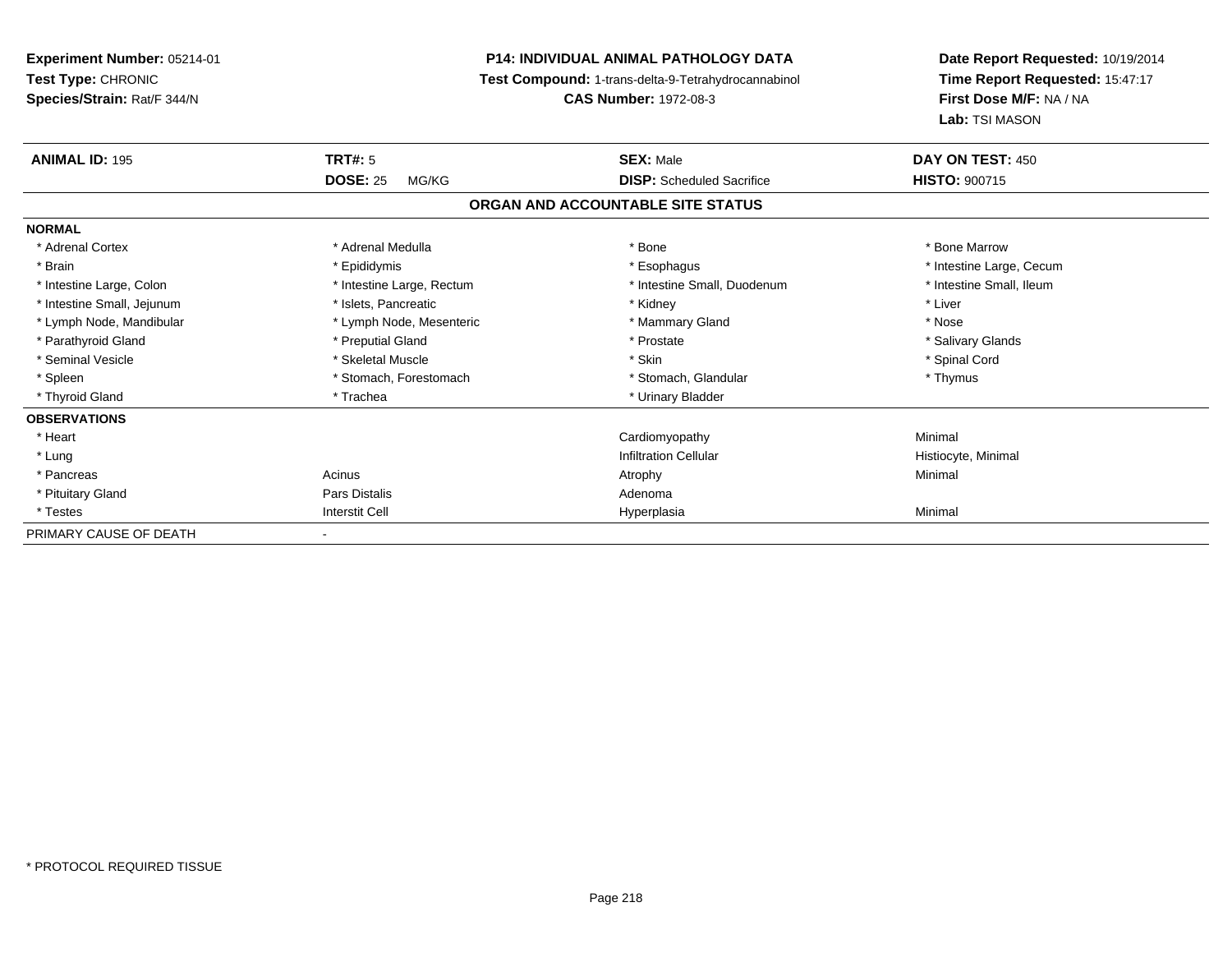**Experiment Number:** 05214-01**Test Type:** CHRONIC **Species/Strain:** Rat/F 344/N**P14: INDIVIDUAL ANIMAL PATHOLOGY DATA Test Compound:** 1-trans-delta-9-Tetrahydrocannabinol **CAS Number:** 1972-08-3**Date Report Requested:** 10/19/2014**Time Report Requested:** 15:47:17**First Dose M/F:** NA / NA**Lab:** TSI MASON**ANIMAL ID:** 196**6 DAY ON TEST:** 725 **DOSE:** 25 MG/KG **DISP:** Terminal Sacrifice **HISTO:** <sup>900716</sup> **ORGAN AND ACCOUNTABLE SITE STATUSNORMAL**\* Adrenal Cortex \* Adrenal Cortex \* \* Adrenal Cortex \* Brain \* Bone \* \* Bone Marrow \* Bone Marrow \* \* Brain \* Brain \* Brain \* Brain \* Brain \* Brain \* Brain \* Brain \* Brain \* Brain \* Brain \* Brain \* Brain \* Brain \* Brain \* Brain \* Brain \* B \* Esophagus \* Thestine Large, Cecum \* Intestine Large, Cecum \* Intestine Large, Colon \* Intestine Large, Rectum \* Intestine Small, Duodenum \* Intestine Small, Ileum \* Intestine Small, Jejunum \* Islets, Pancreatic\* Lymph Node, Mandibular \* The same \* Lymph Node, Mesenteric \* Mammary Gland \* Mammary Gland \* Nose \* Preputial Gland \* Pancreas \* \* Parathyroid Gland \* \* Parathyroid Gland \* \* Peripheral Nerve \* \* Peripheral Nerve \* \* Preputial Gland \* Skeletal Muscle \* Prostate \* \* Skeletal Muscle \* \* Salivary Glands \* \* Steminal Vesicle \* \* Seminal Vesicle \* \* Skeletal Muscle \* Stomach. Glandular \* Skin \* Spinal Cord \* Spinal Cord \* Stomach, Forestomach \* Stomach, Forestomach \* Thymus \* Thyroid Gland \* Trachea \* Urinary Bladder \* **OBSERVATIONS** \* Adrenal Medulla Pheochromocytoma Benign [ Pheochromocytoma Benign TGLS = 3-8.1 ] \* Epididymis Mesothelioma Malignant Eyee and the state of the state of the state of the Mild and the Mild and the Mild and the Mild and the Mild and M<br>In the state of the state of the state of the state of the state of the state of the state of the state of the [ Hemorrhage TGLS = 5-17 ] \* Heart Cardiomyopathyy Mild Mild \* Kidneyy the control of the control of the control of the control of the control of the control of the control of the control of the control of the control of the control of the control of the control of the control of the contro \* Liver Clear Cell FocusFatty Change Focal, Minimal [ Clear Cell Focus TGLS = 7-6 ] \* Lungg and the state of the state of the state of the state of the state of the state of the state of the state of the state of the state of the state of the state of the state of the state of the state of the state of the stat Alveolar Epithh anns an t-Imperplasia anns an t-Imperplasia anns an t-Imperplasia anns an t-Imperplasia anns an t-Imperplasi<br>Iomraidhean Inflammation Chronic Active, Minimal \* Pituitary Gland Pars Distalis Hyperplasia Mild \* Spleenn and the control of the control of the control of the control of the control of the control of the control of the control of the control of the control of the control of the control of the control of the control of the co  $[$  Fibrosis TGLS = 4-3.1  $]$  \* TestesBilateral, Interstit Cell **Adenoma** Adenoma [ Adenoma TGLS = 1-7+7.1,2-7+7.1 ]PRIMARY CAUSE OF DEATH-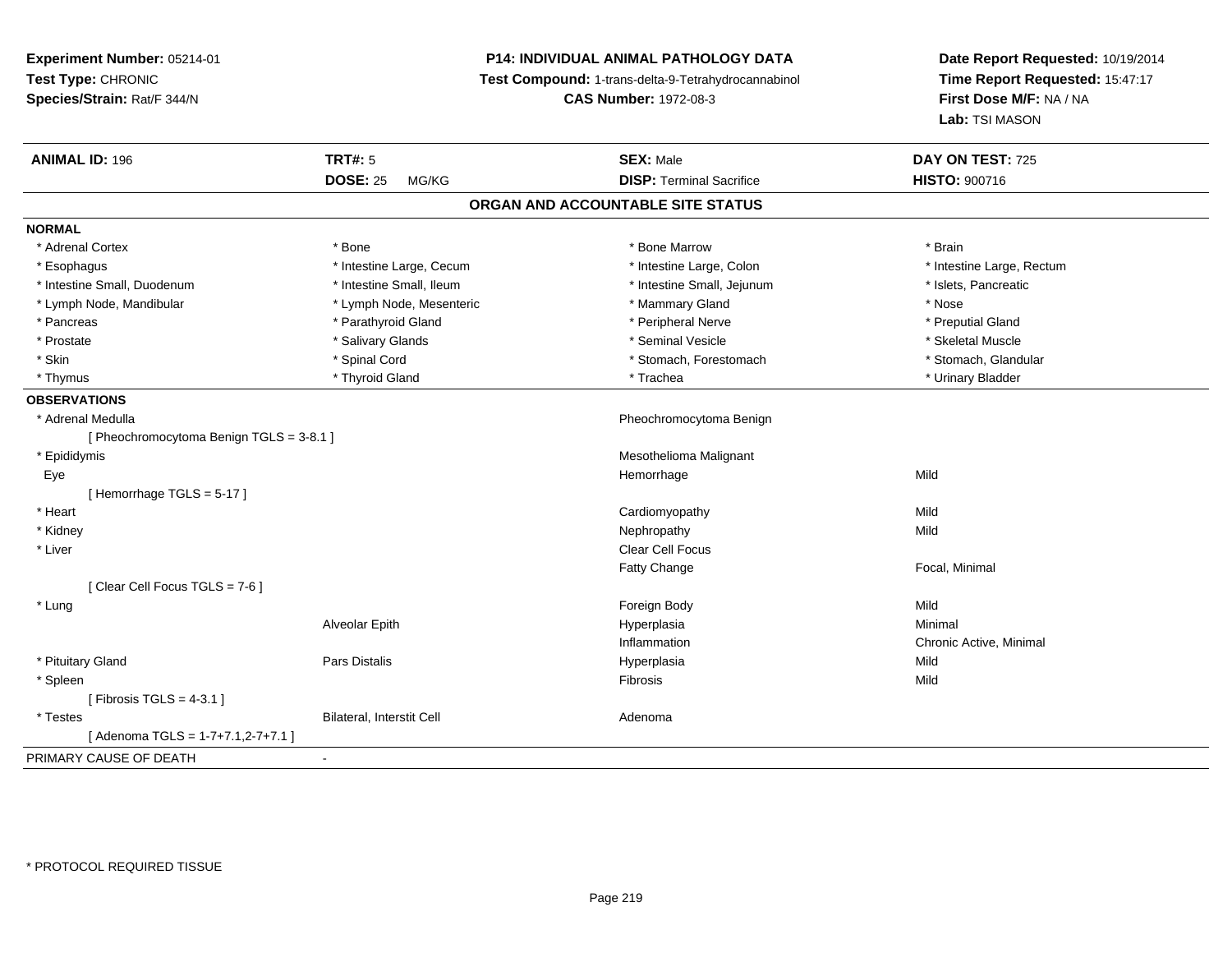# **P14: INDIVIDUAL ANIMAL PATHOLOGY DATA**

**Test Compound:** 1-trans-delta-9-Tetrahydrocannabinol

**CAS Number:** 1972-08-3

| <b>ANIMAL ID: 197</b>                | <b>TRT#: 5</b>            | <b>SEX: Male</b>                  | DAY ON TEST: 725         |
|--------------------------------------|---------------------------|-----------------------------------|--------------------------|
|                                      | <b>DOSE: 25</b><br>MG/KG  | <b>DISP: Terminal Sacrifice</b>   | <b>HISTO: 900717</b>     |
|                                      |                           | ORGAN AND ACCOUNTABLE SITE STATUS |                          |
| <b>NORMAL</b>                        |                           |                                   |                          |
| * Adrenal Cortex                     | * Adrenal Medulla         | * Bone                            | * Bone Marrow            |
| * Brain                              | * Epididymis              | * Esophagus                       | * Intestine Large, Cecum |
| * Intestine Large, Colon             | * Intestine Large, Rectum | * Intestine Small, Duodenum       | * Intestine Small, Ileum |
| * Intestine Small, Jejunum           | * Islets, Pancreatic      | * Lymph Node, Mandibular          | * Lymph Node, Mesenteric |
| * Mammary Gland                      | * Nose                    | * Pancreas                        | * Parathyroid Gland      |
| * Peripheral Nerve                   | * Preputial Gland         | * Prostate                        | * Salivary Glands        |
| * Seminal Vesicle                    | * Skeletal Muscle         | * Skin                            | * Spinal Cord            |
| * Spleen                             | * Stomach, Forestomach    | * Thymus                          | * Thyroid Gland          |
| * Trachea                            | * Urinary Bladder         |                                   |                          |
| <b>OBSERVATIONS</b>                  |                           |                                   |                          |
| * Heart                              |                           | Cardiomyopathy                    | Minimal                  |
| * Kidney                             |                           | Nephropathy                       | Mild                     |
| * Liver                              |                           | <b>Basophilic Focus</b>           |                          |
|                                      |                           | <b>Clear Cell Focus</b>           |                          |
| [Basophilic Focus TGLS = 5-6]        |                           |                                   |                          |
| [Clear Cell Focus TGLS = $6-6+6.1$ ] |                           |                                   |                          |
| * Lung                               |                           | Inflammation                      | Chronic Active, Mild     |
| [Inflammation TGLS = $3-2,2.1,3$ ]   |                           |                                   |                          |
| * Pituitary Gland                    | Pars Distalis             | Adenoma                           |                          |
| [Adenoma TGLS = $4-8.1$ ]            |                           |                                   |                          |
| * Stomach, Glandular                 |                           | Hyperplasia                       | Minimal                  |
| [Hyperplasia TGLS = 7-5.1]           |                           |                                   |                          |
| * Testes                             | <b>Interstit Cell</b>     | Adenoma                           |                          |
|                                      | Seminif Tub               | Atrophy                           | Moderate                 |
|                                      | <b>Interstit Cell</b>     | Hyperplasia                       | Minimal                  |
| [Adenoma TGLS = $1-7$ ]              |                           |                                   |                          |
| [Atrophy TGLS = $2-7$ ]              |                           |                                   |                          |
| PRIMARY CAUSE OF DEATH               | $\blacksquare$            |                                   |                          |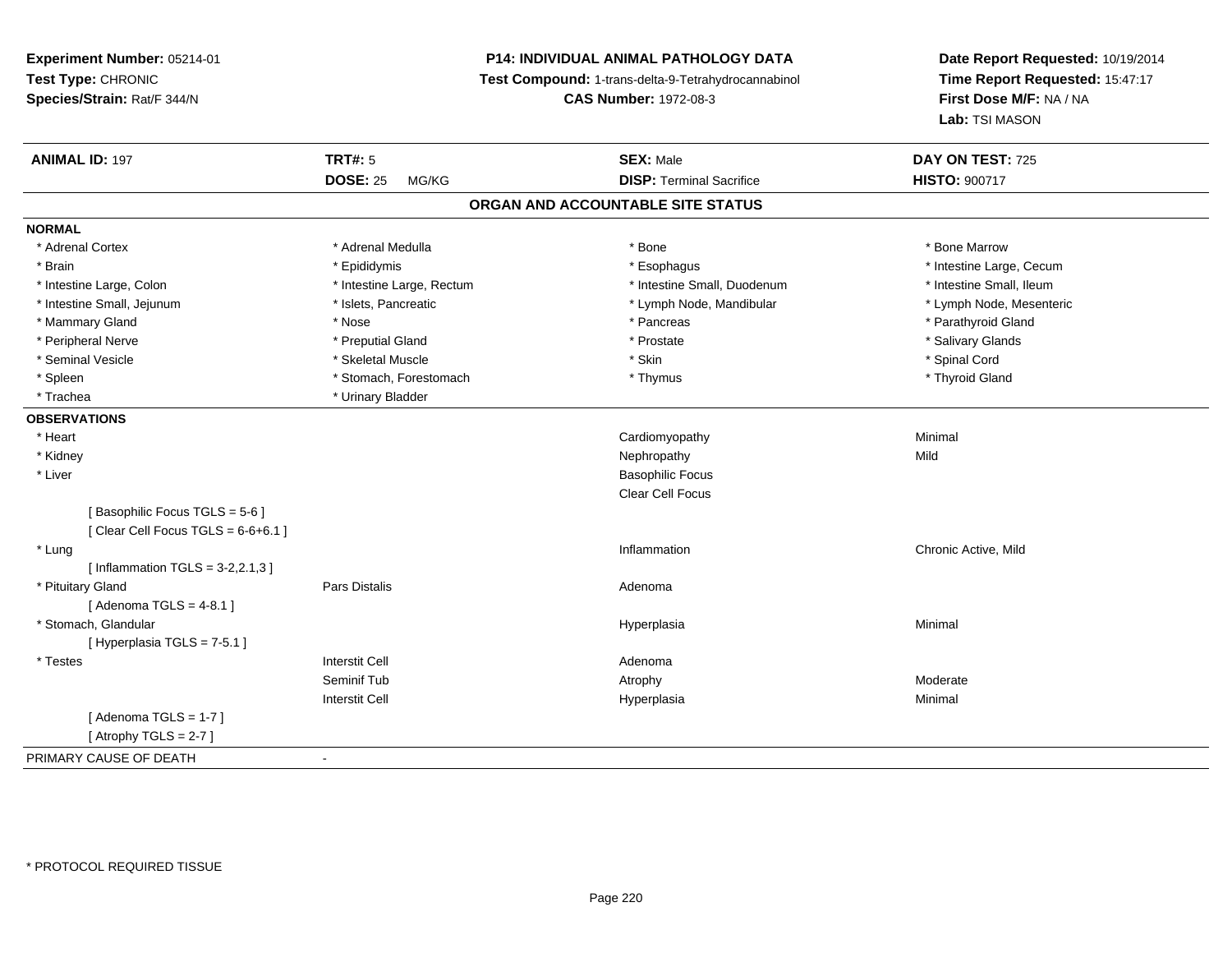**Experiment Number:** 05214-01**Test Type:** CHRONIC **Species/Strain:** Rat/F 344/N**P14: INDIVIDUAL ANIMAL PATHOLOGY DATA Test Compound:** 1-trans-delta-9-Tetrahydrocannabinol **CAS Number:** 1972-08-3**Date Report Requested:** 10/19/2014**Time Report Requested:** 15:47:17**First Dose M/F:** NA / NA**Lab:** TSI MASON**ANIMAL ID:** 198**TRT#:** 5 **SEX:** Male **DAY ON TEST:** 725 **DOSE:** 25 MG/KG **DISP:** Terminal Sacrifice **HISTO:** <sup>900718</sup> **ORGAN AND ACCOUNTABLE SITE STATUSNORMAL**\* Adrenal Cortex \* Adrenal Medulla \* Adrenal Medulla \* Bone \* Bone \* Bone \* Bone \* Bone Marrow \* Brain \* Explorer \* Epididymis \* \* Epididymis \* \* Esophagus \* Esophagus \* \* Esophagus \* Intestine Large, Cecum \* \* Intestine Large, Cecum \* Intestine Small, Ileum \* Intestine Large, Colon \* Intestine Large, Rectum \* Intestine Small, Duodenum \* Intestine Small, Duodenum \* Lymph Node, Mesenteric \* Intestine Small, Jejunum \* Mandibular \* Islets, Pancreatic \* Mandibular \* Lymph Node, Mandibular \* Nose \* \* Pancreas \* \* Pancreas \* \* Pancreas \* \* Parathyroid Gland \* \* Peripheral Nerve \* Peripheral Nerve \* \* Salivary Glands \* Pituitary Gland \* \* Then the state \* Preputial Gland \* Prosection \* Prostate \* \* Salivary Glands \* Salivary Glands \* Salivary Glands \* Salivary Glands \* Salivary Glands \* Salivary Glands \* Salivary Glands \* Salivary Glan \* Seminal Vesicle \* \* Spinal Cord \* Skeletal Muscle \* \* Skin \* \* Skin \* \* Spinal Vesicle \* Spinal Cord \* Spinal Cord \* Spleen \* Stomach, Forestomach \* Stomach \* Stomach, Glandular \* Thymus \* Thymus \* Trachea \* Urinary Bladder**MISSING** \* Mammary Gland**OBSERVATIONS** \* Heart Cardiomyopathyy Mild Minimal \* Kidneyy the control of the control of the control of the control of the control of the control of the control of the control of the control of the control of the control of the control of the control of the control of the contro \* Liver Basophilic Focus Clear Cell FocusFatty Change Focal, Minimal  $[$  Clear Cell Focus TGLS = 3-6+6.1  $]$  \* Lungg is a controller to the controller of the controller of the chronic Active, Minimal of the chronic Active, Minimal of the chronic Active, Minimal of the chronic Active, Minimal of the chronic Active, Minimal of the chroni \* TestesBilateral, Interstit Cell **Adenoma**  $[$  Adenoma TGLS = 1-7+7.1  $]$  \* Thyroid Gland C Cell Hyperplasia Minimal PRIMARY CAUSE OF DEATH - Animal Note: TGL #2: NO FOCI FOUND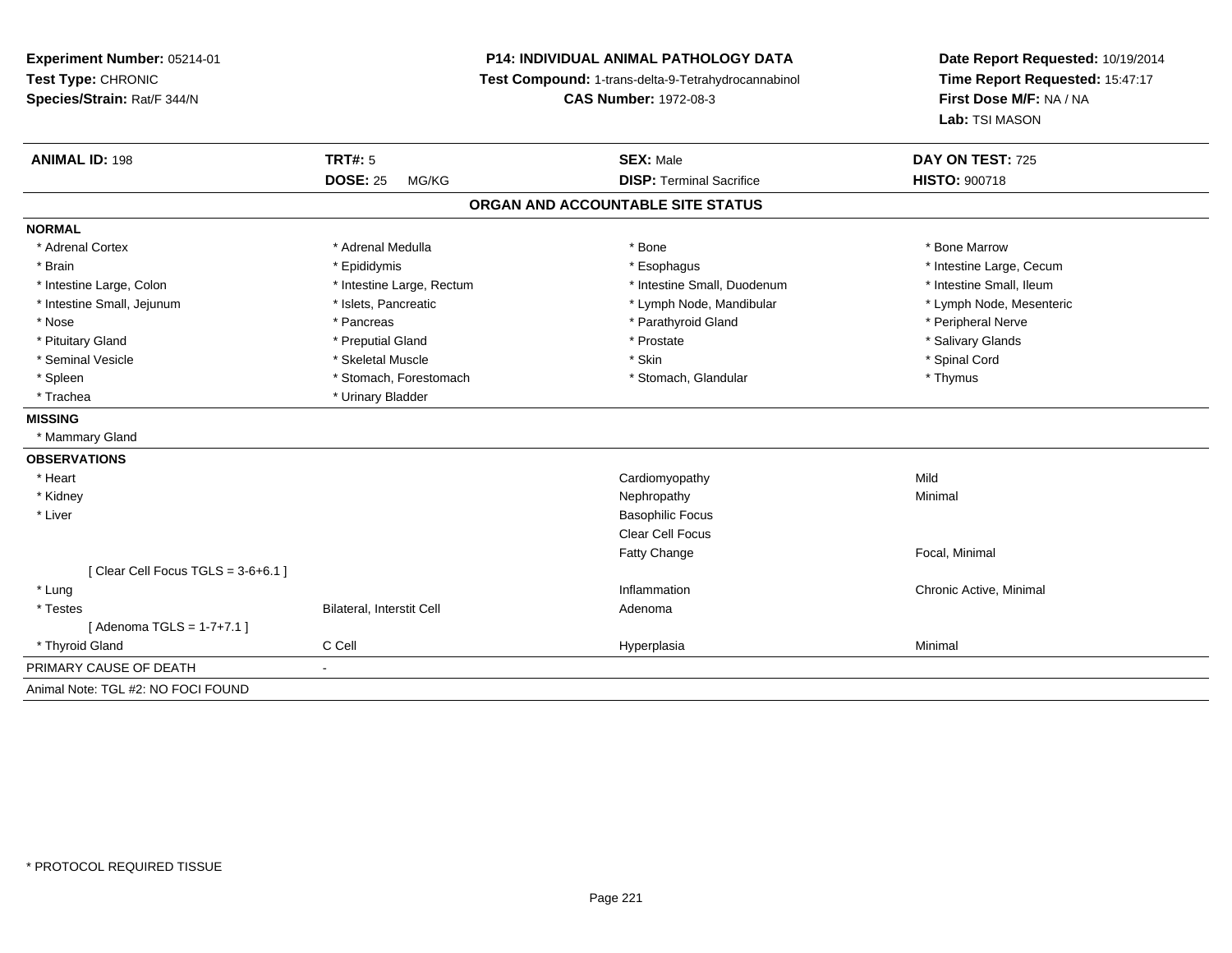# **P14: INDIVIDUAL ANIMAL PATHOLOGY DATA**

**Test Compound:** 1-trans-delta-9-Tetrahydrocannabinol

**CAS Number:** 1972-08-3

| <b>ANIMAL ID: 199</b>                                   | <b>TRT#: 5</b>                   | <b>SEX: Male</b>                  | DAY ON TEST: 728         |  |
|---------------------------------------------------------|----------------------------------|-----------------------------------|--------------------------|--|
|                                                         | <b>DOSE: 25</b><br>MG/KG         | <b>DISP: Terminal Sacrifice</b>   | <b>HISTO: 900719</b>     |  |
|                                                         |                                  | ORGAN AND ACCOUNTABLE SITE STATUS |                          |  |
| <b>NORMAL</b>                                           |                                  |                                   |                          |  |
| * Adrenal Cortex                                        | * Adrenal Medulla                | * Bone                            | * Bone Marrow            |  |
| * Brain                                                 | * Epididymis                     | * Esophagus                       | * Intestine Large, Cecum |  |
| * Intestine Large, Colon                                | * Intestine Large, Rectum        | * Intestine Small, Duodenum       | * Intestine Small, Ileum |  |
| * Intestine Small, Jejunum                              | * Lymph Node, Mandibular         | * Lymph Node, Mesenteric          | * Mammary Gland          |  |
| * Nose                                                  | * Parathyroid Gland              | * Peripheral Nerve                | * Preputial Gland        |  |
| * Prostate                                              | * Seminal Vesicle                | * Skeletal Muscle                 | * Skin                   |  |
| * Spinal Cord                                           | * Spleen                         | * Stomach, Forestomach            | * Stomach, Glandular     |  |
| * Thymus                                                | * Thyroid Gland                  | * Trachea                         |                          |  |
| <b>OBSERVATIONS</b>                                     |                                  |                                   |                          |  |
| Eye                                                     | Lens                             | Cataract                          | Mild                     |  |
| [Cataract TGLS = $1-17$ ]                               |                                  |                                   |                          |  |
| * Heart                                                 |                                  | Cardiomyopathy                    | Mild                     |  |
| * Islets, Pancreatic                                    |                                  | Adenoma                           |                          |  |
| * Kidney                                                |                                  | Nephropathy                       | Mild                     |  |
| * Liver                                                 |                                  | <b>Basophilic Focus</b>           |                          |  |
|                                                         |                                  | <b>Clear Cell Focus</b>           |                          |  |
|                                                         |                                  | <b>Fatty Change</b>               | Focal, Minimal           |  |
|                                                         |                                  | Hepatodiaphragmatic Nodule        |                          |  |
| [ Clear Cell Focus TGLS = 4-6,6-6.1,7-6.1,8-6.1,9-6.1 ] |                                  |                                   |                          |  |
| * Lung                                                  |                                  | Foreign Body                      | Minimal                  |  |
|                                                         |                                  | Inflammation                      | Chronic Active, Minimal  |  |
| * Pancreas                                              | Acinus                           | Atrophy                           | Minimal                  |  |
| * Pituitary Gland                                       | <b>Pars Distalis</b>             | Cyst                              |                          |  |
|                                                         | Pars Distalis                    | Hyperplasia                       | Moderate                 |  |
| * Salivary Glands                                       | Duct                             | Metaplasia                        | Squamous, Minimal        |  |
| * Testes                                                | <b>Bilateral, Interstit Cell</b> | Adenoma                           |                          |  |
| [ Adenoma TGLS = 2-7,5-7 ]                              |                                  |                                   |                          |  |
| * Urinary Bladder                                       |                                  | <b>Calculus Gross Observation</b> |                          |  |
|                                                         |                                  | Calculus Micro Observation Only   |                          |  |
| [ Calculus Micro Observation Only TGLS = 3-9 ]          |                                  |                                   |                          |  |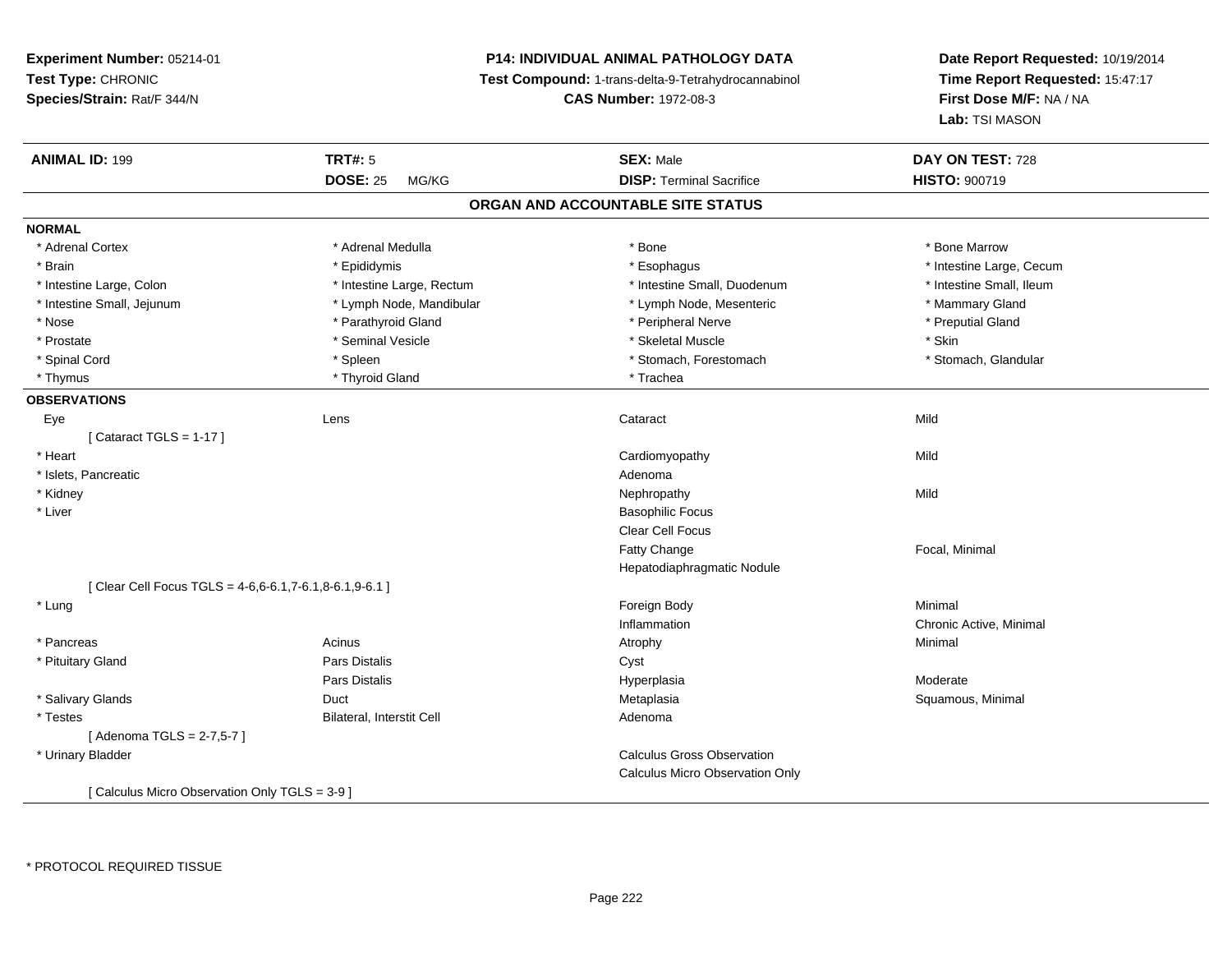| <b>Experiment Number: 05214-01</b><br><b>Test Type: CHRONIC</b><br>Species/Strain: Rat/F 344/N | <b>P14: INDIVIDUAL ANIMAL PATHOLOGY DATA</b><br>Test Compound: 1-trans-delta-9-Tetrahydrocannabinol<br><b>CAS Number: 1972-08-3</b> |                                   | Date Report Requested: 10/19/2014<br>Time Report Requested: 15:47:17<br>First Dose M/F: NA / NA<br>Lab: TSI MASON |
|------------------------------------------------------------------------------------------------|-------------------------------------------------------------------------------------------------------------------------------------|-----------------------------------|-------------------------------------------------------------------------------------------------------------------|
| <b>ANIMAL ID: 199</b>                                                                          | TRT#: 5                                                                                                                             | <b>SEX: Male</b>                  | DAY ON TEST: 728                                                                                                  |
|                                                                                                | <b>DOSE: 25</b><br>MG/KG                                                                                                            | <b>DISP: Terminal Sacrifice</b>   | <b>HISTO: 900719</b>                                                                                              |
|                                                                                                |                                                                                                                                     | ORGAN AND ACCOUNTABLE SITE STATUS |                                                                                                                   |
| PRIMARY CAUSE OF DEATH                                                                         |                                                                                                                                     |                                   |                                                                                                                   |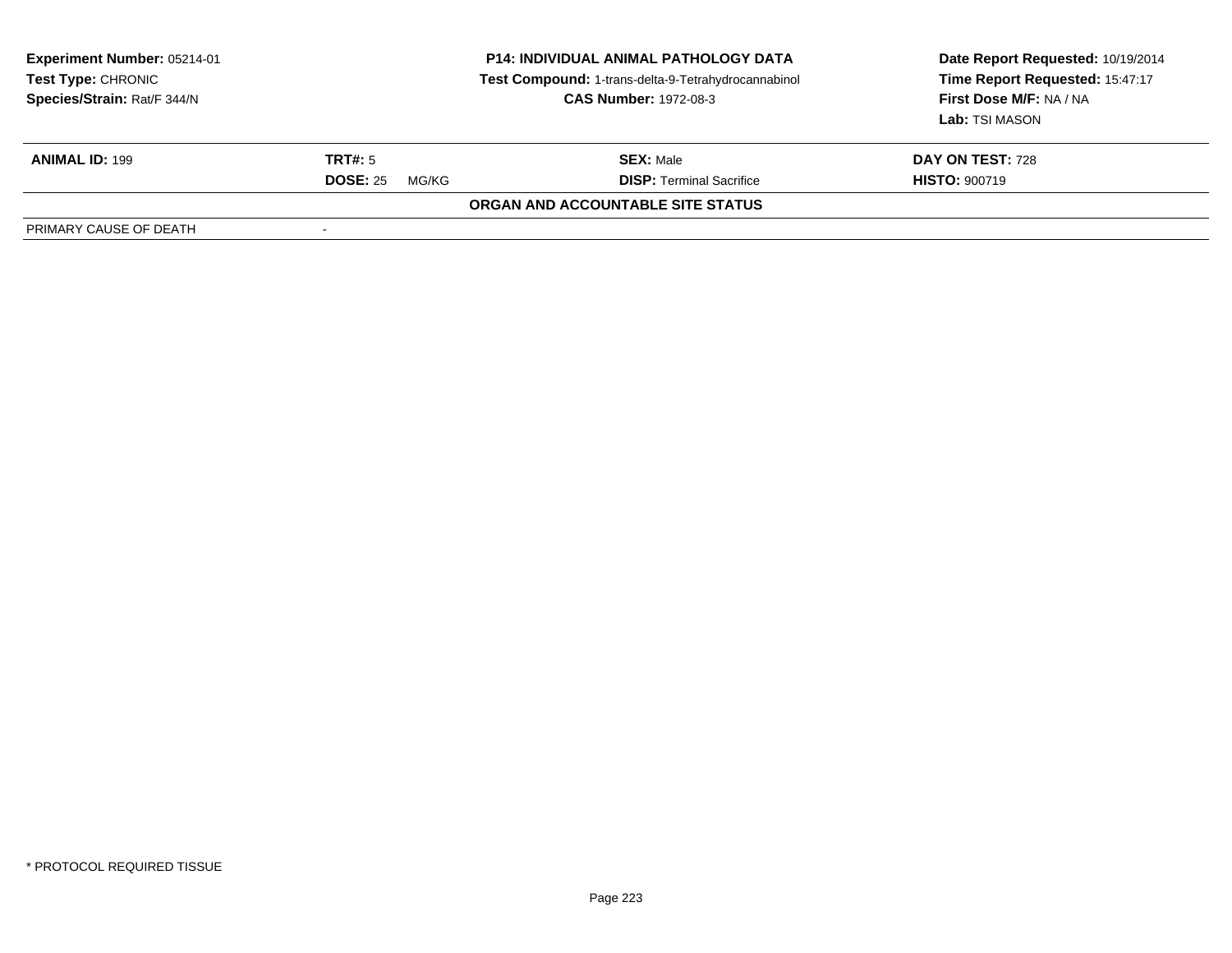# **P14: INDIVIDUAL ANIMAL PATHOLOGY DATA**

**Test Compound:** 1-trans-delta-9-Tetrahydrocannabinol

**CAS Number:** 1972-08-3

| <b>ANIMAL ID: 200</b>                       | <b>TRT#: 5</b>              | <b>SEX: Male</b>                  | DAY ON TEST: 725           |  |
|---------------------------------------------|-----------------------------|-----------------------------------|----------------------------|--|
|                                             | <b>DOSE: 25</b><br>MG/KG    | <b>DISP: Terminal Sacrifice</b>   | <b>HISTO: 900720</b>       |  |
|                                             |                             | ORGAN AND ACCOUNTABLE SITE STATUS |                            |  |
| <b>NORMAL</b>                               |                             |                                   |                            |  |
| * Adrenal Cortex                            | * Bone                      | * Bone Marrow                     | * Brain                    |  |
| * Epididymis                                | * Esophagus                 | * Intestine Large, Cecum          | * Intestine Large, Colon   |  |
| * Intestine Large, Rectum                   | * Intestine Small, Duodenum | * Intestine Small, Ileum          | * Intestine Small, Jejunum |  |
| * Islets, Pancreatic                        | * Lymph Node, Mandibular    | * Lymph Node, Mesenteric          | * Mammary Gland            |  |
| * Nose                                      | * Parathyroid Gland         | * Peripheral Nerve                | * Preputial Gland          |  |
| * Prostate                                  | * Seminal Vesicle           | * Spinal Cord                     | * Spleen                   |  |
| * Stomach, Forestomach                      | * Stomach, Glandular        | * Thymus                          | * Thyroid Gland            |  |
| * Trachea                                   | * Urinary Bladder           |                                   |                            |  |
| <b>OBSERVATIONS</b>                         |                             |                                   |                            |  |
| * Adrenal Medulla                           |                             | Hyperplasia                       | Minimal                    |  |
| * Heart                                     |                             | Cardiomyopathy                    | Mild                       |  |
| * Kidney                                    |                             | Nephropathy                       | Mild                       |  |
| * Liver                                     |                             | <b>Basophilic Focus</b>           |                            |  |
|                                             |                             | Clear Cell Focus                  |                            |  |
|                                             |                             | Hepatodiaphragmatic Nodule        |                            |  |
| [Basophilic Focus TGLS = 5-6+6.3]           |                             |                                   |                            |  |
| [Clear Cell Focus TGLS = 6-6+6.1+6.2+6.3]   |                             |                                   |                            |  |
| [ Hepatodiaphragmatic Nodule TGLS = 2-6.2 ] |                             |                                   |                            |  |
| * Lung                                      |                             | Inflammation                      | Chronic Active, Mild       |  |
| [Inflammation TGLS = $4-2,3$ ]              |                             |                                   |                            |  |
| * Pancreas                                  | Acinus                      | Atrophy                           | Minimal                    |  |
| * Pituitary Gland                           | <b>Pars Distalis</b>        | Cyst                              |                            |  |
|                                             | <b>Pars Distalis</b>        | Hyperplasia                       | Minimal                    |  |
| * Salivary Glands                           | Duct                        | Metaplasia                        | Squamous, Minimal          |  |
| * Skeletal Muscle                           |                             | Atrophy                           | Minimal                    |  |
| * Skin                                      |                             | Keratoacanthoma                   |                            |  |
| [Keratoacanthoma TGLS = 3-17]               |                             |                                   |                            |  |
| * Testes                                    | Bilateral, Interstit Cell   | Adenoma                           |                            |  |
| [Adenoma TGLS = $1-7$ ]                     |                             |                                   |                            |  |
| PRIMARY CAUSE OF DEATH                      | $\blacksquare$              |                                   |                            |  |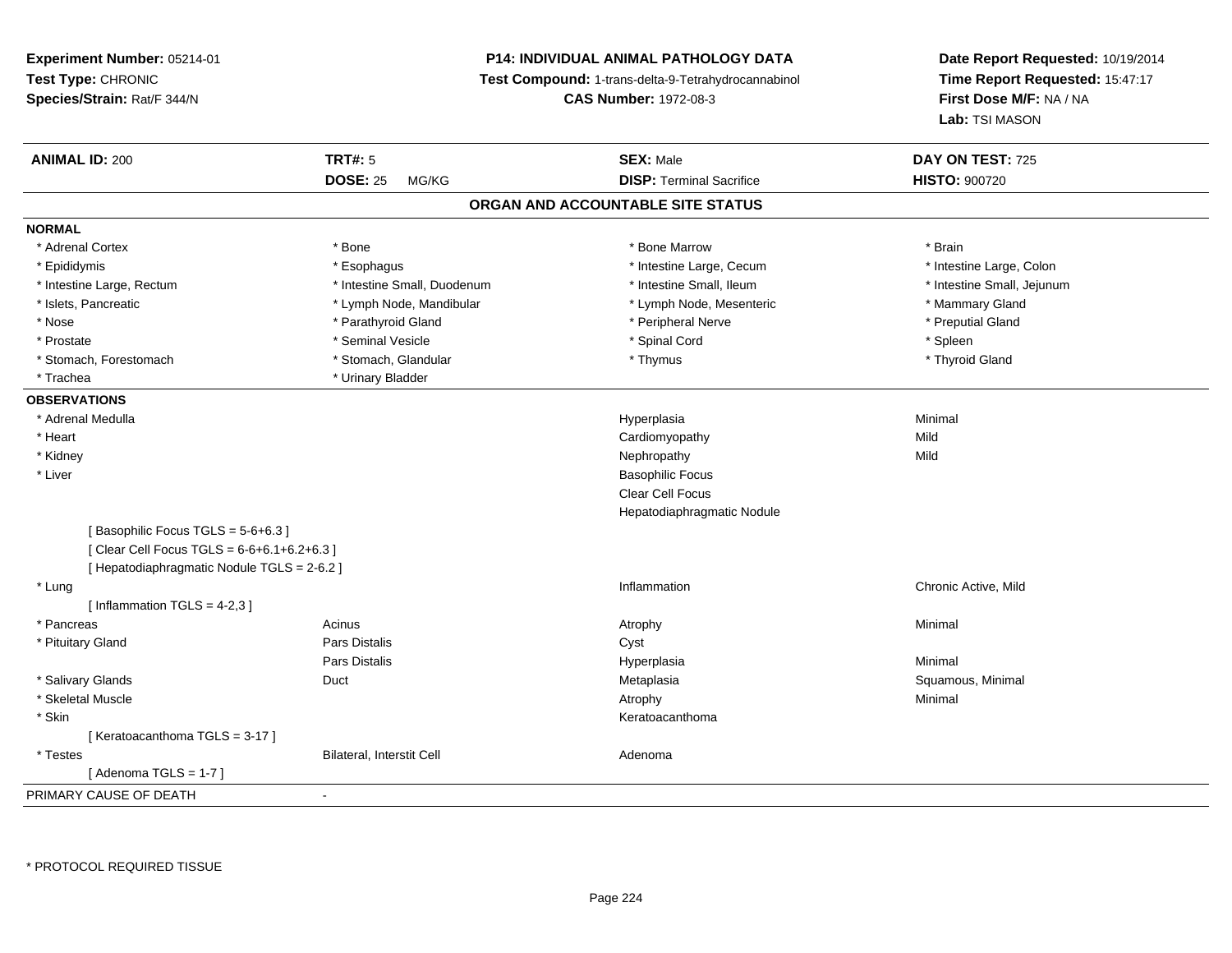**Experiment Number:** 05214-01**Test Type:** CHRONIC **Species/Strain:** Rat/F 344/N**P14: INDIVIDUAL ANIMAL PATHOLOGY DATA Test Compound:** 1-trans-delta-9-Tetrahydrocannabinol **CAS Number:** 1972-08-3**Date Report Requested:** 10/19/2014**Time Report Requested:** 15:47:17**First Dose M/F:** NA / NA**Lab:** TSI MASON**ANIMAL ID:** 201**TRT#:** 5 **SEX:** Male **DAY ON TEST:** 730 **DOSE:** 25 MG/KG**DISP:** Terminal Sacrifice **HISTO:**  $900721$ **ORGAN AND ACCOUNTABLE SITE STATUSNORMAL**\* Bone \* Bone \* Bone Marrow \* Brain \* Epididymis \* Intestine Large, Rectum \* Esophagus \* Intestine Large, Cecum \* Intestine Large, Cecum \* Intestine Large, Colon \* Intestine Small, Duodenum \* Intestine Small, Ileum \* Intestine Small, Jejunum \* Islets, Pancreatic\* Lymph Node, Mandibular \* The same \* Lymph Node, Mesenteric \* The same \* Mammary Gland \* The same \* Pancreas \* Prostate \* Parathyroid Gland \* **Arror and \* Peripheral Nerve** \* **Arror and \* Preputial Gland** \* Preputial Gland \* Salivary Glands \* Seminal Vesicle \* Skeletal Muscle \* Skin\* Trachea \* Spinal Cord \* Stomach, Forestomach \* Stomach \* Stomach \* Stomach, Glandular \* Stomach, Glandular \* Urinary Bladder**OBSERVATIONS** \* Adrenal Cortex Leukemia Mononuclear \* Adrenal Medullaa and the control of the control of the control of the Hyperplasia and the control of the Minimal of the control of the control of the control of the control of the control of the control of the control of the control of t Leukemia Mononuclear Eyee the contract of the contract of the contract of the contract of the contract of the contract of the contract  $\mathsf{Mild}$  $[$  Cataract TGLS = 6-17  $]$  \* Heart Cardiomyopathyy Mild Mild \* Kidneyy the control of the control of the control of the control of the control of the control of the control of the control of the control of the control of the control of the control of the control of the control of the contro \* Liver Leukemia Mononuclear [ Leukemia Mononuclear TGLS = 7-6+6.1 ] \* Lungg is a controller to the controller of the controller of the chronic Active, Minimal of the chronic Active, Minimal of the chronic Active, Minimal of the chronic Active, Minimal of the chronic Active, Minimal of the chroni Leukemia Mononuclear \* Nosee the contraction of the contraction of the contraction of the contraction of the contraction of the contraction  $\mathsf{Acute}$ , Minimal \* Pituitary Glandd and the contract of Pars Distalis and the contract of Adenoma and Adenoma and the Adenoma and the Adenoma and  $\lambda$ [ Adenoma  $TGLS = 5-8$  ] \* Spleen Leukemia Mononuclear [ Leukemia Mononuclear TGLS = 1-3,2-3.1,3-3.2,4-3.3 ] \* Testes Interstit Cell Hyperplasiaa and a studies of the studies of the Minimal \* Thymus Leukemia Mononuclear \* Thyroid Gland C Cell Hyperplasia Minimal PRIMARY CAUSE OF DEATH-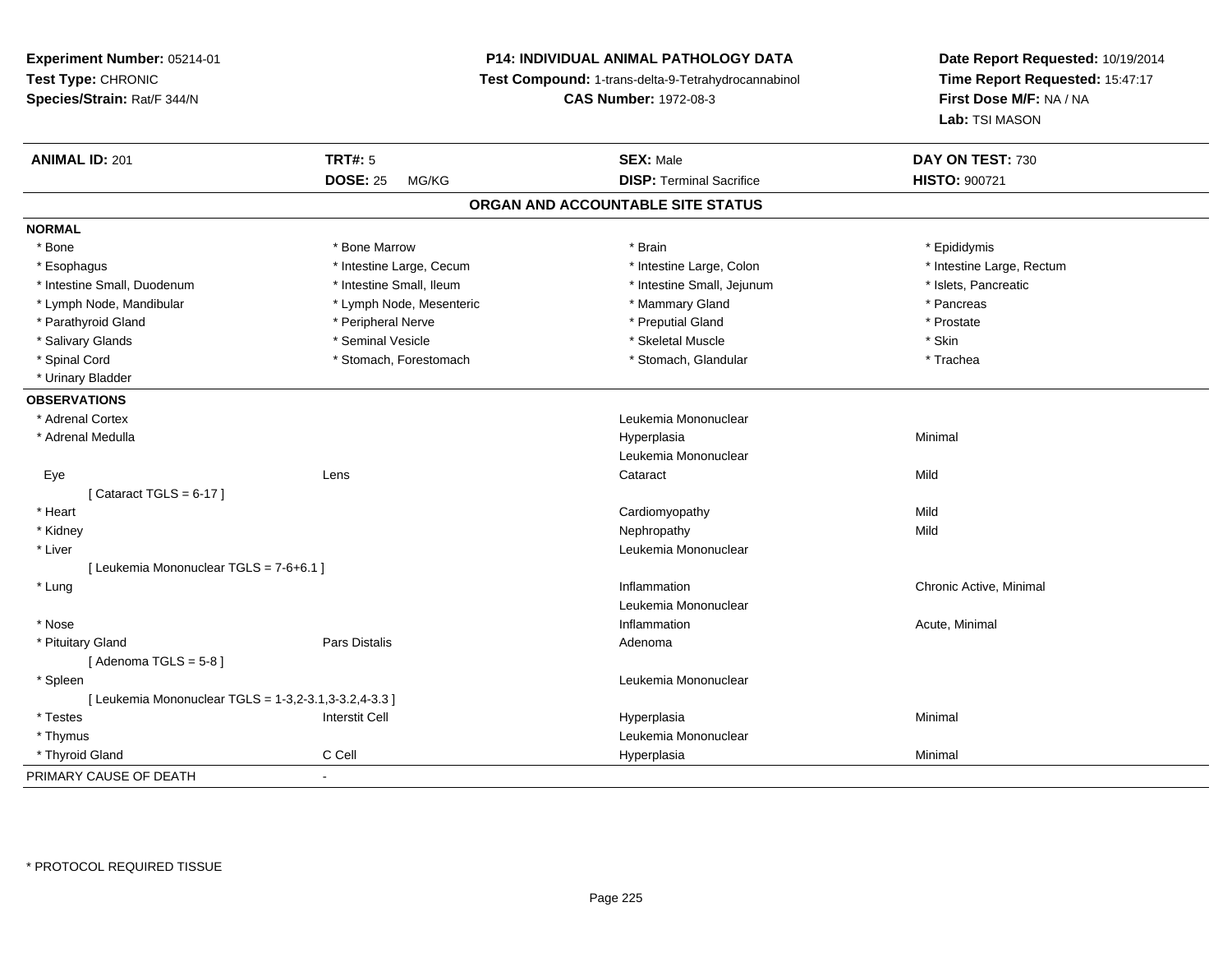| Experiment Number: 05214-01<br>Test Type: CHRONIC<br>Species/Strain: Rat/F 344/N |                            | <b>P14: INDIVIDUAL ANIMAL PATHOLOGY DATA</b><br>Test Compound: 1-trans-delta-9-Tetrahydrocannabinol<br><b>CAS Number: 1972-08-3</b> | Date Report Requested: 10/19/2014<br>Time Report Requested: 15:47:17<br>First Dose M/F: NA / NA<br>Lab: TSI MASON |
|----------------------------------------------------------------------------------|----------------------------|-------------------------------------------------------------------------------------------------------------------------------------|-------------------------------------------------------------------------------------------------------------------|
| <b>ANIMAL ID: 202</b>                                                            | <b>TRT#: 5</b>             | <b>SEX: Male</b>                                                                                                                    | DAY ON TEST: 289                                                                                                  |
|                                                                                  | <b>DOSE: 25</b><br>MG/KG   | <b>DISP: Natural Death</b>                                                                                                          | <b>HISTO: 900722</b>                                                                                              |
|                                                                                  |                            | ORGAN AND ACCOUNTABLE SITE STATUS                                                                                                   |                                                                                                                   |
| <b>NORMAL</b>                                                                    |                            |                                                                                                                                     |                                                                                                                   |
| * Adrenal Cortex                                                                 | * Adrenal Medulla          | * Bone                                                                                                                              | * Bone Marrow                                                                                                     |
| * Brain                                                                          | * Epididymis               | * Esophagus                                                                                                                         | * Islets, Pancreatic                                                                                              |
| * Kidney                                                                         | * Liver                    | * Lymph Node, Mandibular                                                                                                            | * Lymph Node, Mesenteric                                                                                          |
| * Mammary Gland                                                                  | * Nose                     | * Pancreas                                                                                                                          | * Peripheral Nerve                                                                                                |
| * Pituitary Gland                                                                | * Preputial Gland          | * Prostate                                                                                                                          | * Salivary Glands                                                                                                 |
| * Seminal Vesicle                                                                | * Skeletal Muscle          | * Skin                                                                                                                              | * Spinal Cord                                                                                                     |
| * Spleen                                                                         | * Stomach, Forestomach     | * Stomach, Glandular                                                                                                                | * Testes                                                                                                          |
| * Thymus                                                                         | * Trachea                  | * Urinary Bladder                                                                                                                   |                                                                                                                   |
| <b>MISSING</b>                                                                   |                            |                                                                                                                                     |                                                                                                                   |
| * Parathyroid Gland                                                              |                            |                                                                                                                                     |                                                                                                                   |
| <b>AUTO PRECLUDES DIAG.</b>                                                      |                            |                                                                                                                                     |                                                                                                                   |
| * Intestine Large, Cecum                                                         | * Intestine Large, Colon   | * Intestine Large, Rectum                                                                                                           | * Intestine Small, Duodenum                                                                                       |
| * Intestine Small, Ileum                                                         | * Intestine Small, Jejunum | * Thyroid Gland                                                                                                                     |                                                                                                                   |
| <b>OBSERVATIONS</b>                                                              |                            |                                                                                                                                     |                                                                                                                   |
| * Heart                                                                          |                            | Cardiomyopathy                                                                                                                      | Minimal                                                                                                           |
| * Lung                                                                           |                            | Foreign Body                                                                                                                        | Minimal                                                                                                           |
| PRIMARY CAUSE OF DEATH                                                           | $\blacksquare$             |                                                                                                                                     |                                                                                                                   |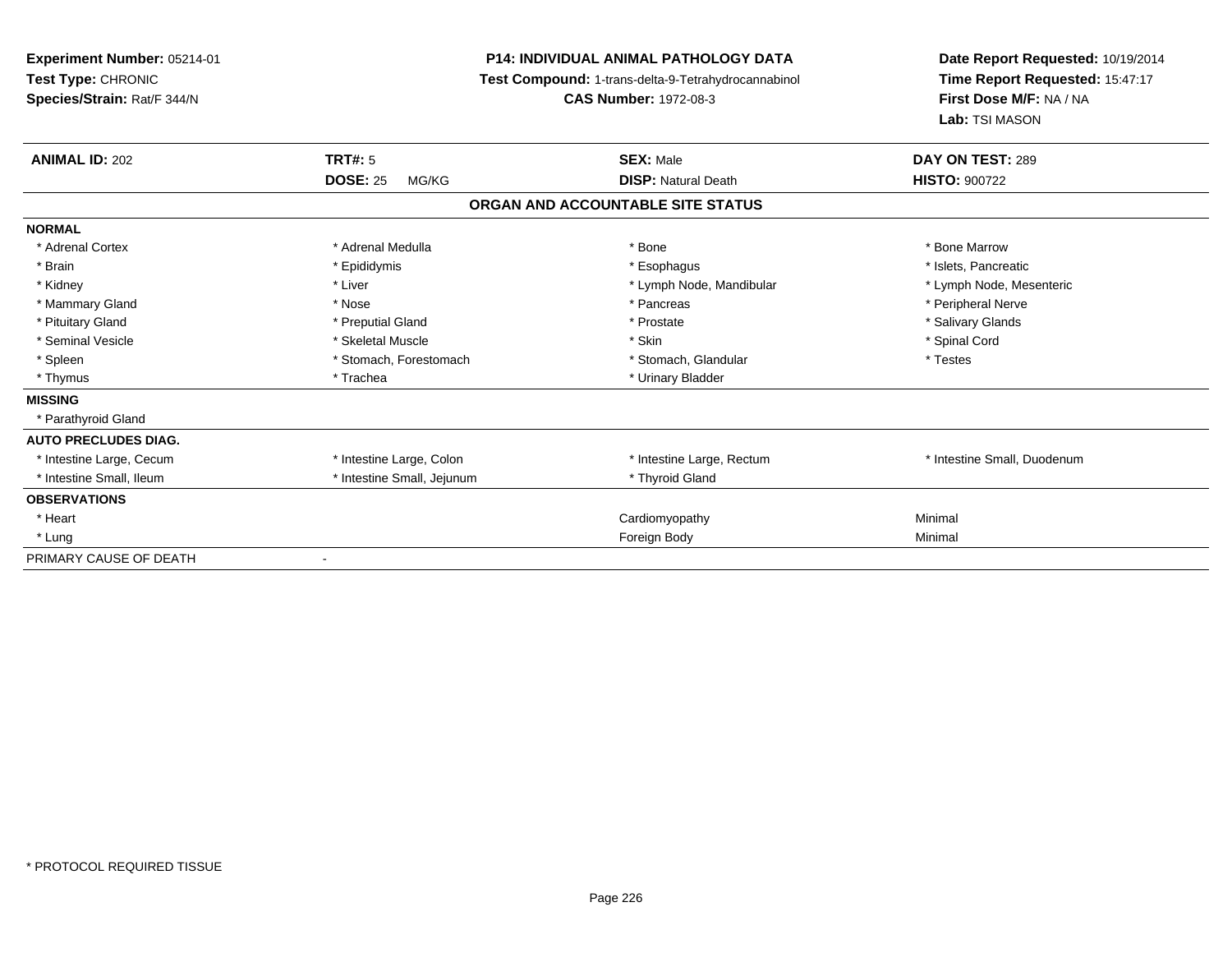# **P14: INDIVIDUAL ANIMAL PATHOLOGY DATA**

**Test Compound:** 1-trans-delta-9-Tetrahydrocannabinol

**CAS Number:** 1972-08-3

| <b>ANIMAL ID: 203</b>                 | TRT#: 5                   | <b>SEX: Male</b>                  | DAY ON TEST: 730         |
|---------------------------------------|---------------------------|-----------------------------------|--------------------------|
|                                       | <b>DOSE: 25</b><br>MG/KG  | <b>DISP: Terminal Sacrifice</b>   | HISTO: 900723            |
|                                       |                           | ORGAN AND ACCOUNTABLE SITE STATUS |                          |
| <b>NORMAL</b>                         |                           |                                   |                          |
| * Adrenal Cortex                      | * Adrenal Medulla         | * Bone                            | * Bone Marrow            |
| * Brain                               | * Epididymis              | * Esophagus                       | * Intestine Large, Cecum |
| * Intestine Large, Colon              | * Intestine Large, Rectum | * Intestine Small, Duodenum       | * Intestine Small, Ileum |
| * Intestine Small, Jejunum            | * Islets, Pancreatic      | * Lymph Node, Mandibular          | * Lymph Node, Mesenteric |
| * Mammary Gland                       | * Nose                    | * Pancreas                        | * Parathyroid Gland      |
| * Peripheral Nerve                    | * Preputial Gland         | * Prostate                        | * Seminal Vesicle        |
| * Skeletal Muscle                     | * Skin                    | * Spinal Cord                     | * Spleen                 |
| * Stomach, Forestomach                | * Stomach, Glandular      | * Thymus                          | * Trachea                |
| * Urinary Bladder                     |                           |                                   |                          |
| <b>OBSERVATIONS</b>                   |                           |                                   |                          |
| * Heart                               |                           | Cardiomyopathy                    | Mild                     |
| * Kidney                              |                           | Nephropathy                       | Mild                     |
| * Liver                               |                           | <b>Basophilic Focus</b>           |                          |
|                                       |                           | <b>Clear Cell Focus</b>           |                          |
|                                       |                           | <b>Fatty Change</b>               | Focal, Minimal           |
| [ Clear Cell Focus TGLS = $2-6+6.1$ ] |                           |                                   |                          |
| * Lung                                |                           | Foreign Body                      | Mild                     |
|                                       |                           | Inflammation                      | Chronic Active, Mild     |
| * Pituitary Gland                     | Pars Distalis             | Hyperplasia                       | Moderate                 |
| * Salivary Glands                     | Duct                      | Metaplasia                        | Squamous, Minimal        |
| * Testes                              | <b>Interstit Cell</b>     | Adenoma                           |                          |
|                                       | Seminif Tub               | Atrophy                           | Mild                     |
|                                       | <b>Interstit Cell</b>     | Hyperplasia                       | Minimal                  |
| [Adenoma TGLS = $1-7$ ]               |                           |                                   |                          |
| * Thyroid Gland                       | C Cell                    | Hyperplasia                       | Minimal                  |
| PRIMARY CAUSE OF DEATH                | $\blacksquare$            |                                   |                          |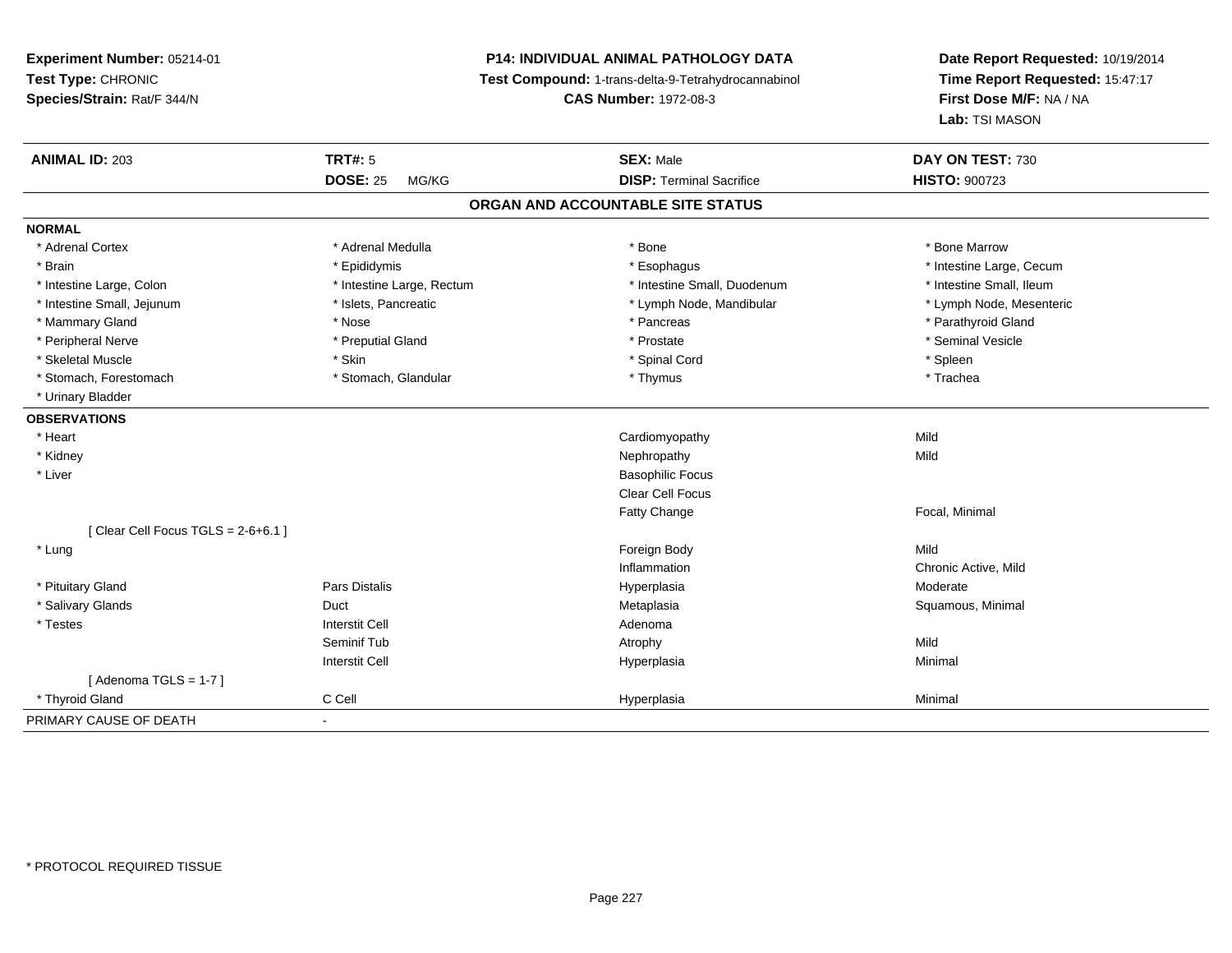**Experiment Number:** 05214-01**Test Type:** CHRONIC **Species/Strain:** Rat/F 344/N**P14: INDIVIDUAL ANIMAL PATHOLOGY DATA Test Compound:** 1-trans-delta-9-Tetrahydrocannabinol **CAS Number:** 1972-08-3**Date Report Requested:** 10/19/2014**Time Report Requested:** 15:47:17**First Dose M/F:** NA / NA**Lab:** TSI MASON**ANIMAL ID:** 204 **TRT#:** <sup>5</sup> **SEX:** Male **DAY ON TEST:** <sup>725</sup> **DOSE:** 25 MG/KG**DISP:** Terminal Sacrifice **HISTO:**  $900724$ **ORGAN AND ACCOUNTABLE SITE STATUSNORMAL**\* Adrenal Cortex \* \* The matter of the state of the Marrow \* Bone Marrow \* Bone Marrow \* The matter of the Marrow \* Brain \* Brain \* Brain \* Brain \* Brain \* Brain \* Brain \* Brain \* Brain \* Brain \* Brain \* Brain \* Brain \* Br \* Intestine Large, Colon \* Epididymis \* Intestine Large, Cecum \* Esophagus \* Intestine Large, Cecum \* Intestine Large, Cecum \* Intestine Small, Jejunum \* Intestine Large, Rectum \* 1. 1999 \* Intestine Small, Duodenum \* 1. 1999 \* Intestine Small, Ileum \* Islets, Pancreatic \* The manner of the Lymph Node, Mandibular \* Lymph Node, Mesenteric \* Mammary Gland \* Preputial Gland \* Nose \* Peripheral Nerve \* Pituitary Gland \* Preputial Gland \* Skeletal Muscle \* Prostate \* \* Skeletal Muscle \* \* Salivary Glands \* \* Steminal Vesicle \* \* Seminal Vesicle \* \* Skeletal Muscle \* Skin \* Spinal Cord \* Spinal Cord \* Spinal Cord \* Spinal \* Spinal \* Stomach, Forestomach \* Stomach, Forestomach \* Stomach, Glandular \* Thymus \* Thymus \* Thymus \* Thyroid Gland \* Thyroid Gland \* Thachea \* Urinary Bladder**MISSING** \* Parathyroid Gland**OBSERVATIONS** \* Adrenal Medullaa and the control of the control of the control of the Hyperplasia and the control of the Mild of the control o Eyee and the contract of the contract of the contract of the contract of the contract of the contract of the contract of the contract of the contract of the contract of the contract of the contract of the contract of the cont  $[$  Cataract TGLS = 1-17  $]$  \* Heart Cardiomyopathyy Mild \* Kidneyy control of the control of the control of the control of the control of the control of the control of the control of the control of the control of the control of the control of the control of the control of the control of **Nephropathy** y Mild \* Liverr and the contract of the contract of the contract of the contract of the contract of the contract of the contract of the contract of the contract of the contract of the contract of the contract of the contract of the cont Fatty Change Focal, Minimal  $[$  Clear Cell Focus TGLS = 4-6+6.1 ] \* Lungg and the state of the state of the state of the state of the state of the state of the state of the state of the state of the state of the state of the state of the state of the state of the state of the state of the stat \* Pancreass the contract of the contract of the contract of the contract of the contract of the contract of the contract of the contract of the contract of the contract of the contract of the contract of the contract of the contract \* TestesBilateral, Interstit Cell **Adenoma** Adenoma Seminif Tub Atrophy Moderate [ Adenoma TGLS = 2-7,3-7 ]PRIMARY CAUSE OF DEATH-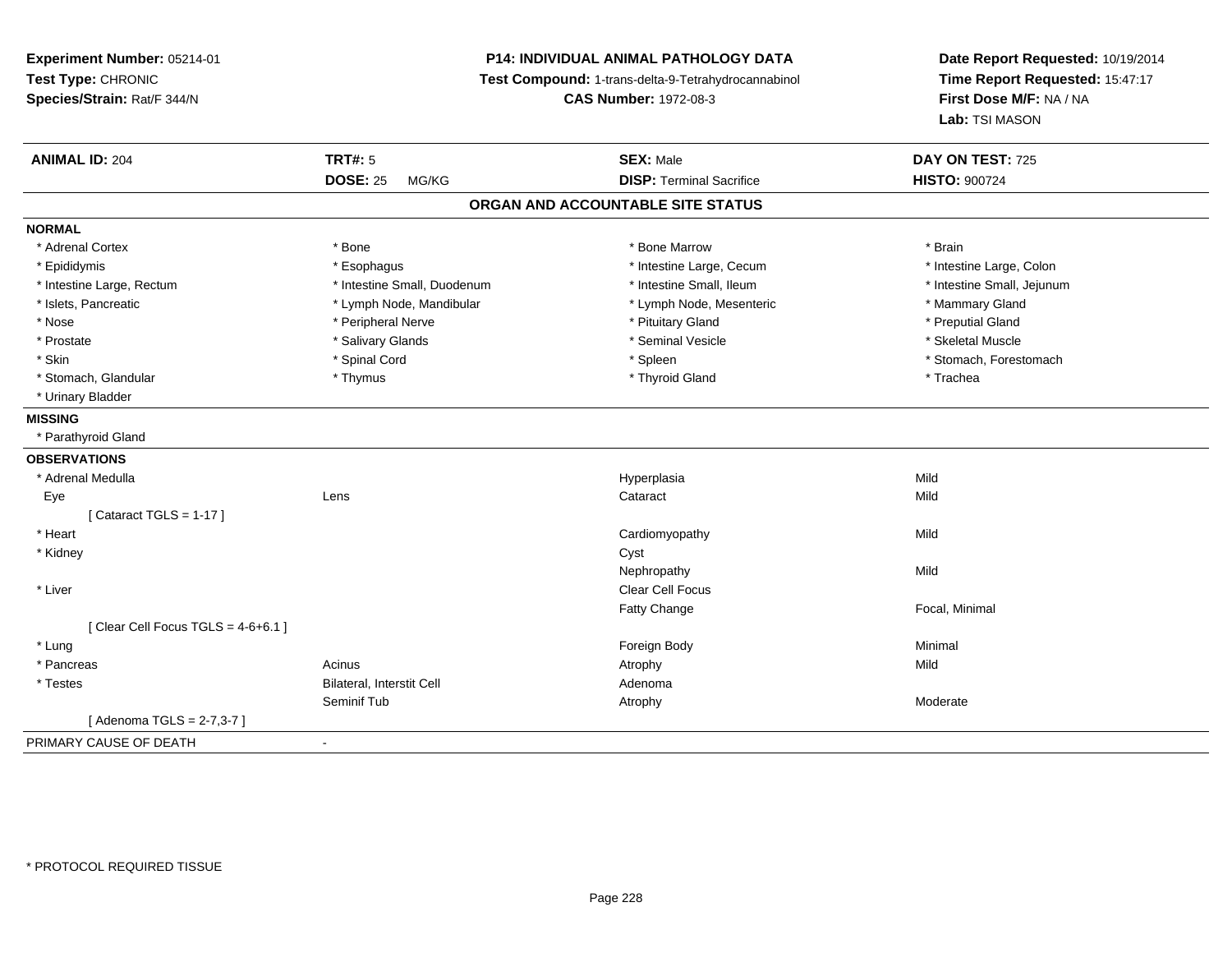**Experiment Number:** 05214-01**Test Type:** CHRONIC **Species/Strain:** Rat/F 344/N**P14: INDIVIDUAL ANIMAL PATHOLOGY DATA Test Compound:** 1-trans-delta-9-Tetrahydrocannabinol **CAS Number:** 1972-08-3**ANIMAL ID:** 205**DOSE:** 25 MG/KG**NORMAL**

| <b>ANIMAL ID: 205</b>                           | <b>TRT#: 5</b>            | <b>SEX: Male</b>                  | <b>DAY ON TEST: 88</b>   |
|-------------------------------------------------|---------------------------|-----------------------------------|--------------------------|
|                                                 | <b>DOSE: 25</b><br>MG/KG  | <b>DISP:</b> Dosing Accident      | <b>HISTO: 900725</b>     |
|                                                 |                           | ORGAN AND ACCOUNTABLE SITE STATUS |                          |
| <b>NORMAL</b>                                   |                           |                                   |                          |
| * Adrenal Cortex                                | * Adrenal Medulla         | * Bone                            | * Bone Marrow            |
| * Brain                                         | * Epididymis              | * Esophagus                       | * Intestine Large, Cecum |
| * Intestine Large, Colon                        | * Intestine Large, Rectum | * Intestine Small, Duodenum       | * Intestine Small, Ileum |
| * Intestine Small, Jejunum                      | * Islets, Pancreatic      | * Kidney                          | * Lymph Node, Mandibular |
| * Lymph Node, Mesenteric                        | * Mammary Gland           | * Nose                            | * Pancreas               |
| * Parathyroid Gland                             | * Peripheral Nerve        | * Pituitary Gland                 | * Preputial Gland        |
| * Prostate                                      | * Salivary Glands         | * Seminal Vesicle                 | * Skeletal Muscle        |
| * Skin                                          | * Spinal Cord             | * Spleen                          | * Stomach, Forestomach   |
| * Stomach, Glandular                            | * Testes                  | * Thymus                          | * Thyroid Gland          |
| * Urinary Bladder                               |                           |                                   |                          |
| <b>OBSERVATIONS</b>                             |                           |                                   |                          |
| * Heart                                         |                           | Cardiomyopathy                    | Minimal                  |
| * Liver                                         |                           | Hepatodiaphragmatic Nodule        |                          |
| [Hepatodiaphragmatic Nodule TGLS = 2-6.1,3-6.2] |                           |                                   |                          |
| * Lung                                          |                           | Edema                             | Minimal                  |
|                                                 |                           | Foreign Body                      | Mild                     |
|                                                 |                           | Hemorrhage                        | Mild                     |
| * Trachea                                       |                           | Erosion                           | Minimal                  |
|                                                 |                           | Hemorrhage                        | Minimal                  |
| [Hemorrhage TGLS = 4-2]                         |                           |                                   |                          |
| PRIMARY CAUSE OF DEATH                          |                           |                                   |                          |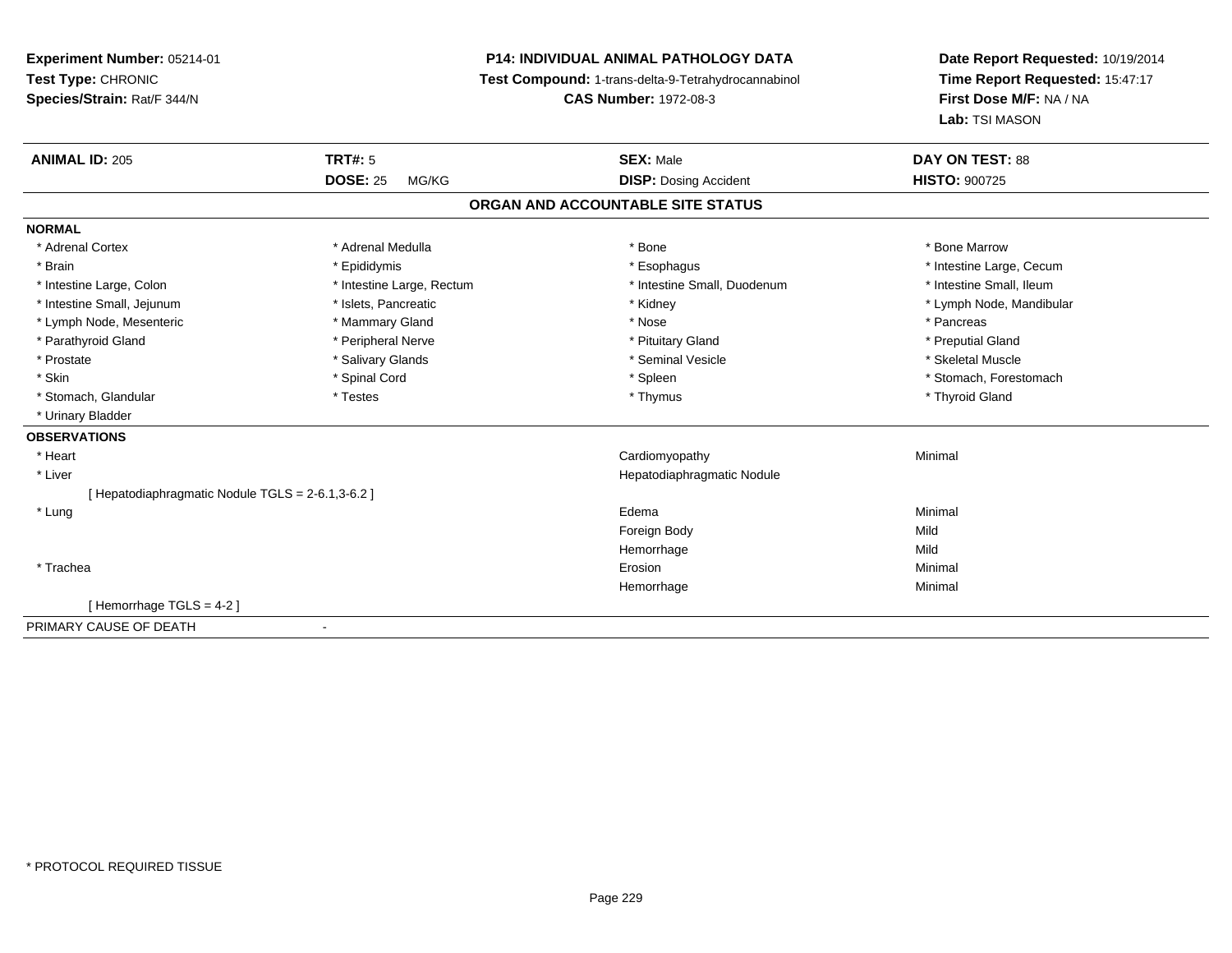**Experiment Number:** 05214-01**Test Type:** CHRONIC **Species/Strain:** Rat/F 344/N**P14: INDIVIDUAL ANIMAL PATHOLOGY DATA Test Compound:** 1-trans-delta-9-Tetrahydrocannabinol **CAS Number:** 1972-08-3**Date Report Requested:** 10/19/2014**Time Report Requested:** 15:47:17**First Dose M/F:** NA / NA**Lab:** TSI MASON**ANIMAL ID:** 207**TRT#:** 5 **SEX:** Male **DAY ON TEST:** 726 **DOSE:** 25 MG/KG **DISP:** Terminal Sacrifice **HISTO:** <sup>900727</sup> **ORGAN AND ACCOUNTABLE SITE STATUSNORMAL**\* Adrenal Cortex \* Adrenal Medulla \* Adrenal Medulla \* Bone \* Bone \* Bone \* Bone \* Bone Marrow \* Brain \* \* Esophagus \* \* Esophagus \* \* Esophagus \* \* Esophagus \* \* Esophagus \* Heart \* Heart \* Heart \* Heart \* Intestine Large, Cecum \* Intestine Large, Colon \* Intestine Large, Rectum \* Intestine Small, Duodenum\* Lymph Node, Mesenteric \* Intestine Small, Ileum \* Intestine Small, Jejunum \* Lymph Node, Mandibular \* Lymph Node, Mandibular \* Mammary Gland \* \* Annume \* Nose \* \* Nose \* \* Parathyroid Gland \* Peripheral Nerve \* Peripheral Nerve \* \* Peripheral Nerve \* \* Peripheral Nerve \* \* Peripheral Nerve \* \* Peripheral Nerve \* \* Peripheral Nerve \* \* \* \* \* \* \* \* Seminal Vesicle \* Preputial Gland \* \* Annual vesicle \* \* Prostate \* \* Salivary Glands \* \* Salivary Glands \* \* Seminal Vesicle \* \* Skeletal Muscle \* Skin \* Spinal Cord \* Spleen \* Thyroid Gland \* Stomach, Forestomach \* Thymus \* Stomach, Glandular \* Thymus \* Thymus \* Thymus \* Thymus \* Thymus \* Thymus \* Thymus \* Thymus \* Thymus \* Thymus \* Thymus \* Thymus \* Thymus \* Thymus \* Thymus \* Thymus \* Thymus \* Thymus \* Thymu \* Trachea \* Urinary Bladder**OBSERVATIONS** Eyee the contract of the contract of the contract of the contract of the contract of the contract of the contract  $\mathsf{Mild}$ [ Cataract TGLS = 1-17 ] \* Islets, Pancreaticc and the contract of the contract of the contract of the contract of the contract of the contract of the contract of the contract of the contract of the contract of the contract of the contract of the contract of the cont  $[$  Adenoma TGLS = 3-9  $]$  \* Kidneyy the control of the control of the control of the control of the control of the control of the control of the control of the control of the control of the control of the control of the control of the control of the contro \* Liver Clear Cell Focus $[$  Clear Cell Focus TGLS = 2-6+6.1  $]$  \* Lungg and the state of the state of the state of the state of the state of the state of the state of the state of the state of the state of the state of the state of the state of the state of the state of the state of the stat Inflammation Chronic Active, Minimal \* Pancreas Acinus AdenomaHyperplasia \* Pituitary Gland Pars Distalis Hyperplasia Moderate \* Testes Interstit Cell AdenomaI **Hyperplasia** Interstit Cella Mild PRIMARY CAUSE OF DEATH-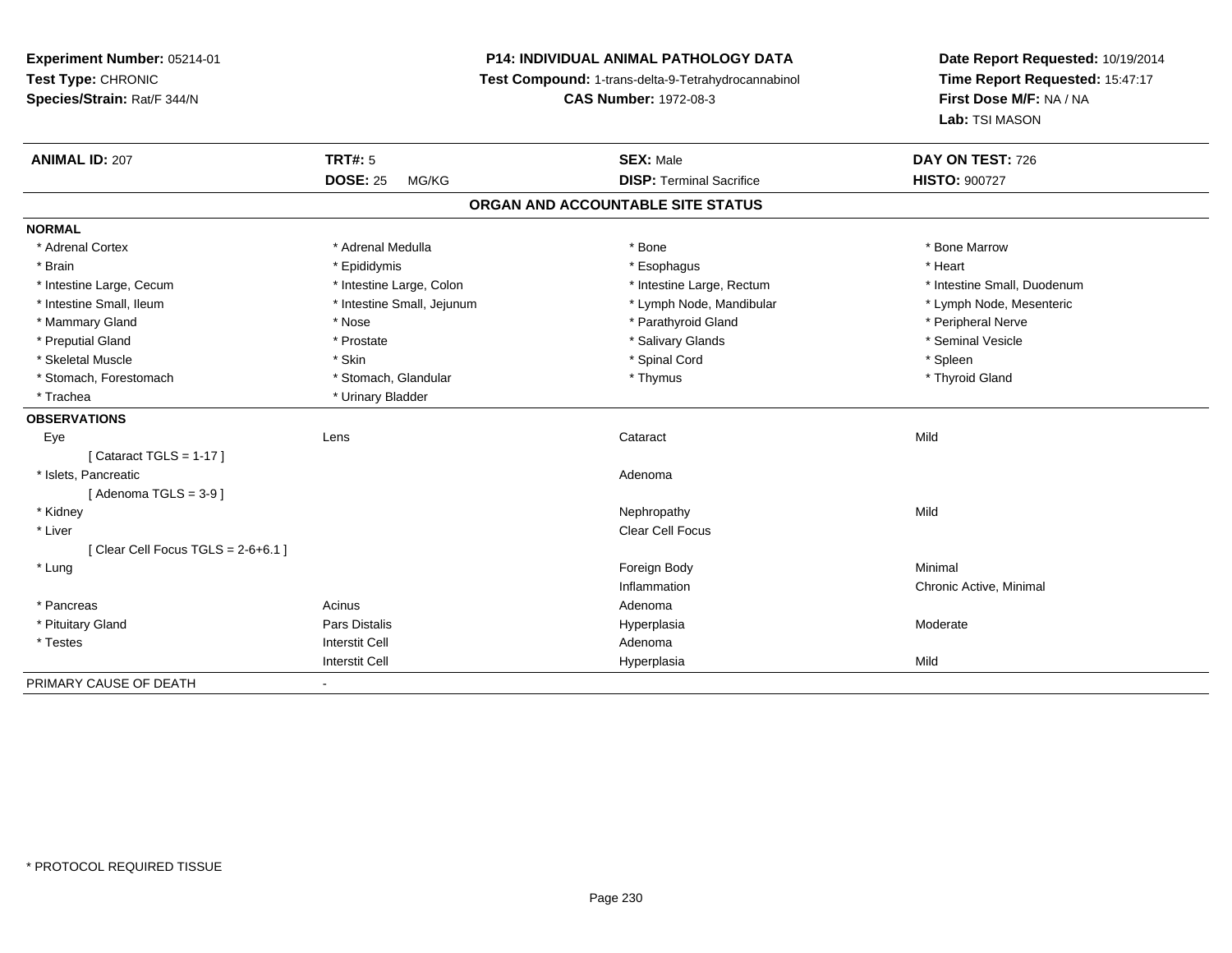# **P14: INDIVIDUAL ANIMAL PATHOLOGY DATA**

**Test Compound:** 1-trans-delta-9-Tetrahydrocannabinol

**CAS Number:** 1972-08-3

| <b>ANIMAL ID: 208</b>                 | <b>TRT#: 5</b>              | <b>SEX: Male</b><br><b>DISP: Natural Death</b> | DAY ON TEST: 450           |
|---------------------------------------|-----------------------------|------------------------------------------------|----------------------------|
|                                       | <b>DOSE: 25</b><br>MG/KG    |                                                | <b>HISTO: 900728</b>       |
|                                       |                             | ORGAN AND ACCOUNTABLE SITE STATUS              |                            |
| <b>NORMAL</b>                         |                             |                                                |                            |
| * Adrenal Medulla                     | * Bone                      | * Bone Marrow                                  | * Brain                    |
| * Epididymis                          | * Esophagus                 | * Intestine Large, Cecum                       | * Intestine Large, Colon   |
| * Intestine Large, Rectum             | * Intestine Small, Duodenum | * Intestine Small, Ileum                       | * Intestine Small, Jejunum |
| * Islets, Pancreatic                  | * Liver                     | * Lymph Node, Mandibular                       | * Lymph Node, Mesenteric   |
| * Mammary Gland                       | * Nose                      | * Pancreas                                     | * Parathyroid Gland        |
| * Peripheral Nerve                    | * Pituitary Gland           | * Preputial Gland                              | * Prostate                 |
| * Salivary Glands                     | * Seminal Vesicle           | * Skin                                         | * Spinal Cord              |
| * Spleen                              | * Thyroid Gland             | * Trachea                                      | * Urinary Bladder          |
| <b>OBSERVATIONS</b>                   |                             |                                                |                            |
| * Adrenal Cortex                      |                             | Thymoma Malignant                              | Metastatic (Thymus)        |
| * Heart                               |                             | Cardiomyopathy                                 | Minimal                    |
|                                       |                             | Thymoma Malignant                              | Metastatic (Thymus)        |
| * Kidney                              |                             | Nephropathy                                    | Minimal                    |
|                                       |                             | Thymoma Malignant                              | Metastatic (Thymus)        |
| * Lung                                |                             | <b>Thymoma Malignant</b>                       | Metastatic (Thymus)        |
| [Thymoma Malignant TGLS = 5-2,3]      |                             |                                                |                            |
| * Skeletal Muscle                     |                             | Thymoma Malignant                              | Metastatic (Thymus)        |
| [Thymoma Malignant TGLS = 4-17]       |                             |                                                |                            |
| * Stomach, Forestomach                |                             | Ulcer                                          | Minimal                    |
| * Stomach, Glandular                  |                             | Erosion                                        | Minimal                    |
| [ Erosion TGLS = 7-5.11 ]             |                             |                                                |                            |
| * Testes                              | <b>Interstit Cell</b>       | Hyperplasia                                    | Mild                       |
| * Thymus                              |                             | Thymoma Malignant                              |                            |
| [Thymoma Malignant TGLS = 6-3A, 3A.1] |                             |                                                |                            |
| PRIMARY CAUSE OF DEATH                |                             |                                                |                            |
|                                       |                             |                                                |                            |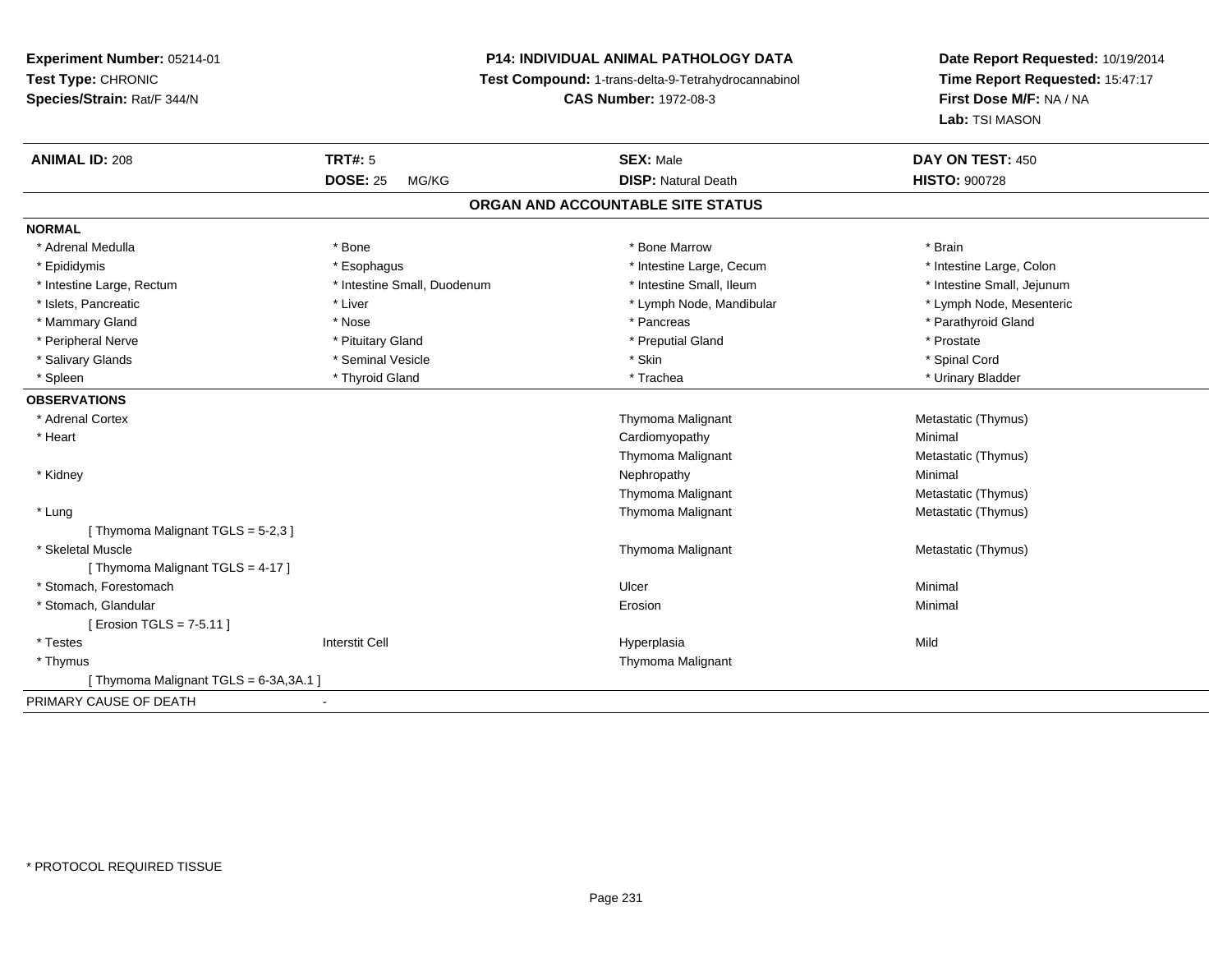# **P14: INDIVIDUAL ANIMAL PATHOLOGY DATA**

**Test Compound:** 1-trans-delta-9-Tetrahydrocannabinol

**CAS Number:** 1972-08-3

| <b>ANIMAL ID: 209</b>                       | <b>TRT#: 5</b>              | <b>SEX: Male</b>                  | DAY ON TEST: 592           |
|---------------------------------------------|-----------------------------|-----------------------------------|----------------------------|
|                                             | <b>DOSE: 25</b><br>MG/KG    | <b>DISP:</b> Moribund Sacrifice   | <b>HISTO: 900729</b>       |
|                                             |                             | ORGAN AND ACCOUNTABLE SITE STATUS |                            |
| <b>NORMAL</b>                               |                             |                                   |                            |
| * Adrenal Cortex                            | * Adrenal Medulla           | * Bone                            | * Bone Marrow              |
| * Epididymis                                | * Esophagus                 | * Intestine Large, Cecum          | * Intestine Large, Colon   |
| * Intestine Large, Rectum                   | * Intestine Small, Duodenum | * Intestine Small, Ileum          | * Intestine Small, Jejunum |
| * Islets, Pancreatic                        | * Lymph Node, Mandibular    | * Lymph Node, Mesenteric          | * Mammary Gland            |
| * Nose                                      | * Parathyroid Gland         | * Peripheral Nerve                | * Preputial Gland          |
| * Prostate                                  | * Salivary Glands           | * Seminal Vesicle                 | * Skeletal Muscle          |
| * Skin                                      | * Spinal Cord               | * Spleen                          | * Stomach, Glandular       |
| * Thymus                                    | * Thyroid Gland             | * Trachea                         | * Urinary Bladder          |
| <b>OBSERVATIONS</b>                         |                             |                                   |                            |
| * Brain                                     |                             | Astrocytoma Malignant             |                            |
| [Astrocytoma Malignant TGLS = 2-1+1.1]      |                             |                                   |                            |
| * Heart                                     |                             | Cardiomyopathy                    | Mild                       |
| * Kidney                                    |                             | Nephropathy                       | Minimal                    |
| * Liver                                     |                             | <b>Clear Cell Focus</b>           |                            |
|                                             |                             | Hepatodiaphragmatic Nodule        |                            |
| [Clear Cell Focus TGLS = 6-6.1]             |                             |                                   |                            |
| [ Hepatodiaphragmatic Nodule TGLS = 5-6.1 ] |                             |                                   |                            |
| * Lung                                      |                             | Foreign Body                      | Minimal                    |
|                                             |                             | Inflammation                      | Chronic Active, Minimal    |
| * Pancreas                                  | Acinus                      | Atrophy                           | Minimal                    |
| * Pituitary Gland                           | <b>Pars Distalis</b>        | Cyst                              |                            |
|                                             | Pars Distalis               | Hyperplasia                       | Mild                       |
| * Stomach, Forestomach                      |                             | Hyperplasia                       | Squamous, Diffuse, Mild    |
|                                             |                             | Ulcer                             | Minimal                    |
| [Hyperplasia TGLS = 4-5.1]                  |                             |                                   |                            |
| * Testes                                    | <b>Interstit Cell</b>       | Adenoma                           |                            |
|                                             | <b>Interstit Cell</b>       | Hyperplasia                       | Mild                       |
| [Adenoma TGLS = $1-7.1$ ]                   |                             |                                   |                            |
| [Hyperplasia TGLS = 3-7]                    |                             |                                   |                            |
| PRIMARY CAUSE OF DEATH                      | $\blacksquare$              |                                   |                            |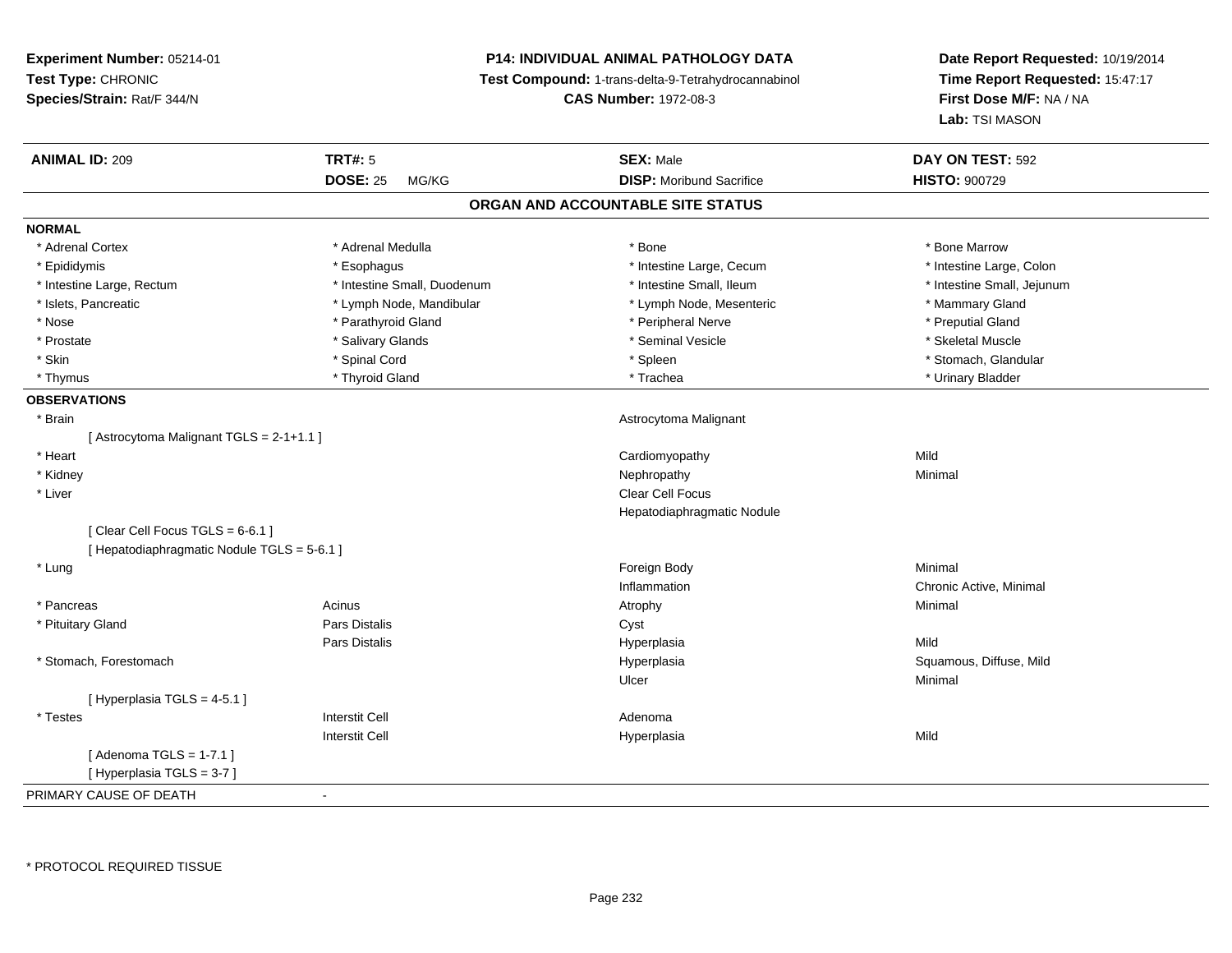# **P14: INDIVIDUAL ANIMAL PATHOLOGY DATA**

**Test Compound:** 1-trans-delta-9-Tetrahydrocannabinol

**CAS Number:** 1972-08-3

| <b>ANIMAL ID: 210</b>                | <b>TRT#: 5</b>            | <b>SEX: Male</b>                  | DAY ON TEST: 725         |
|--------------------------------------|---------------------------|-----------------------------------|--------------------------|
|                                      | <b>DOSE: 25</b><br>MG/KG  | <b>DISP: Terminal Sacrifice</b>   | <b>HISTO: 900730</b>     |
|                                      |                           | ORGAN AND ACCOUNTABLE SITE STATUS |                          |
| <b>NORMAL</b>                        |                           |                                   |                          |
| * Adrenal Cortex                     | * Adrenal Medulla         | * Bone                            | * Bone Marrow            |
| * Brain                              | * Epididymis              | * Esophagus                       | * Intestine Large, Cecum |
| * Intestine Large, Colon             | * Intestine Large, Rectum | * Intestine Small, Duodenum       | * Intestine Small, Ileum |
| * Intestine Small, Jejunum           | * Islets, Pancreatic      | * Lymph Node, Mandibular          | * Lymph Node, Mesenteric |
| * Mammary Gland                      | * Nose                    | * Pancreas                        | * Parathyroid Gland      |
| * Peripheral Nerve                   | * Pituitary Gland         | * Preputial Gland                 | * Prostate               |
| * Salivary Glands                    | * Seminal Vesicle         | * Skeletal Muscle                 | * Skin                   |
| * Spinal Cord                        | * Stomach, Forestomach    | * Stomach, Glandular              | * Thymus                 |
| * Thyroid Gland                      | * Trachea                 | * Urinary Bladder                 |                          |
| <b>OBSERVATIONS</b>                  |                           |                                   |                          |
| * Heart                              |                           | Cardiomyopathy                    | Minimal                  |
| * Kidney                             |                           | Nephropathy                       | Mild                     |
| * Liver                              |                           | <b>Basophilic Focus</b>           |                          |
|                                      |                           | <b>Clear Cell Focus</b>           |                          |
|                                      |                           | Fatty Change                      | Focal, Minimal           |
|                                      |                           | Hepatocellular Adenoma            |                          |
|                                      |                           | Leukemia Mononuclear              |                          |
| [Clear Cell Focus TGLS = 2-6]        |                           |                                   |                          |
| * Lung                               |                           | Foreign Body                      | Mild                     |
|                                      |                           | Inflammation                      | Chronic Active, Mild     |
|                                      |                           | Leukemia Mononuclear              |                          |
| [Inflammation TGLS = $3-2,3$ ]       |                           |                                   |                          |
| * Spleen                             |                           | Leukemia Mononuclear              |                          |
| * Testes                             | Bilateral, Interstit Cell | Adenoma                           |                          |
| [Adenoma TGLS = $1-7+7.1, 4-7+7.1$ ] |                           |                                   |                          |
| PRIMARY CAUSE OF DEATH               |                           |                                   |                          |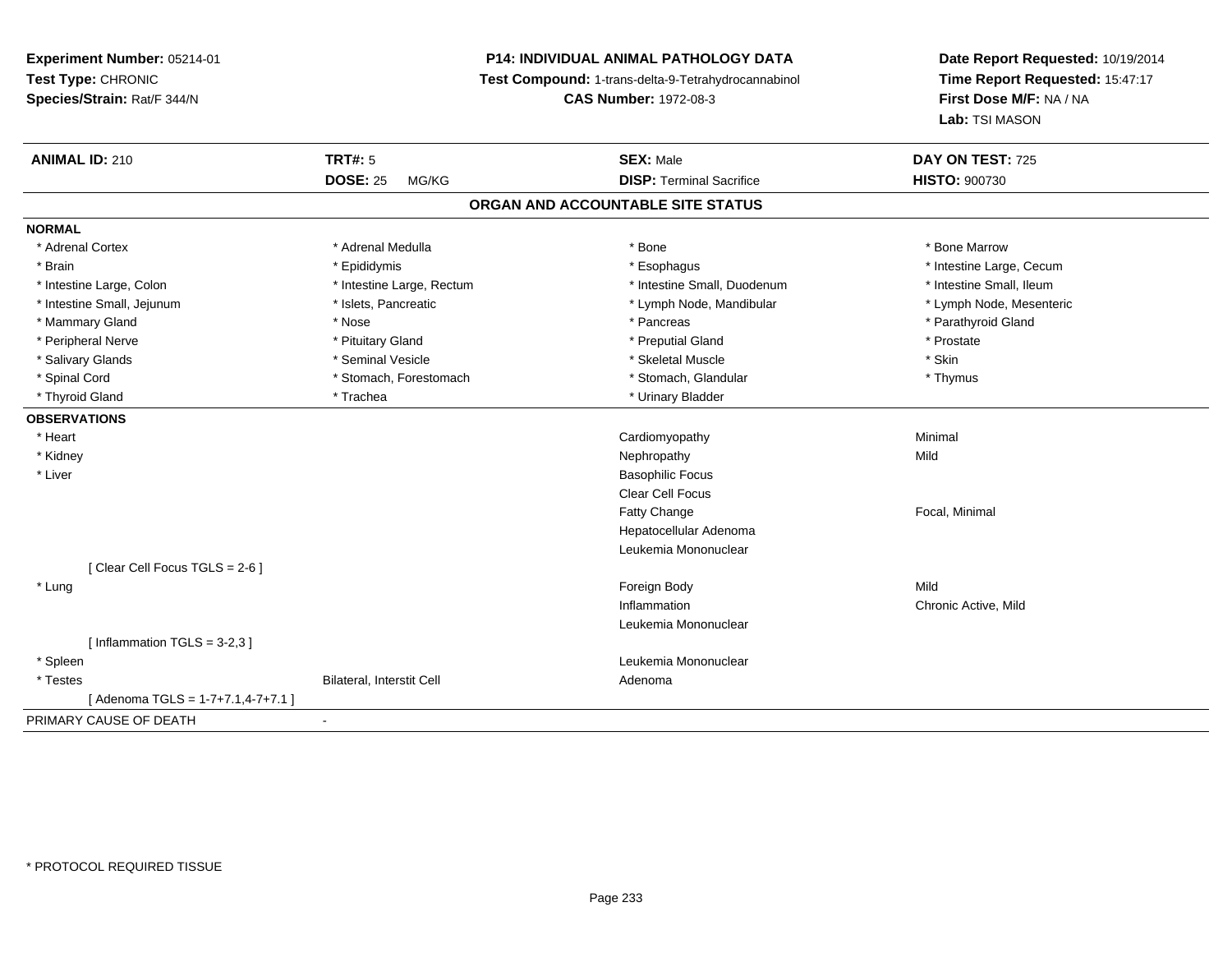| <b>Experiment Number: 05214-01</b><br>Test Type: CHRONIC<br>Species/Strain: Rat/F 344/N |                                   | P14: INDIVIDUAL ANIMAL PATHOLOGY DATA<br><b>Test Compound: 1-trans-delta-9-Tetrahydrocannabinol</b><br><b>CAS Number: 1972-08-3</b> | Date Report Requested: 10/19/2014<br>Time Report Requested: 15:47:17<br>First Dose M/F: NA / NA<br>Lab: TSI MASON |
|-----------------------------------------------------------------------------------------|-----------------------------------|-------------------------------------------------------------------------------------------------------------------------------------|-------------------------------------------------------------------------------------------------------------------|
| <b>ANIMAL ID: 212</b>                                                                   | <b>TRT#: 7</b><br><b>DOSE: 50</b> | <b>SEX: Male</b>                                                                                                                    | DAY ON TEST: 452<br><b>HISTO: 900732</b>                                                                          |
|                                                                                         | MG/KG                             | <b>DISP:</b> Scheduled Sacrifice                                                                                                    |                                                                                                                   |
|                                                                                         |                                   | ORGAN AND ACCOUNTABLE SITE STATUS                                                                                                   |                                                                                                                   |
| <b>NORMAL</b>                                                                           |                                   |                                                                                                                                     |                                                                                                                   |
| * Adrenal Cortex                                                                        | * Adrenal Medulla                 | * Bone                                                                                                                              | * Bone Marrow                                                                                                     |
| * Brain                                                                                 | * Epididymis                      | * Esophagus                                                                                                                         | * Intestine Large, Cecum                                                                                          |
| * Intestine Large, Colon                                                                | * Intestine Large, Rectum         | * Intestine Small, Duodenum                                                                                                         | * Intestine Small, Ileum                                                                                          |
| * Intestine Small, Jejunum                                                              | * Islets, Pancreatic              | * Lung                                                                                                                              | * Lymph Node, Mandibular                                                                                          |
| * Lymph Node, Mesenteric                                                                | * Mammary Gland                   | * Nose                                                                                                                              | * Parathyroid Gland                                                                                               |
| * Peripheral Nerve                                                                      | * Pituitary Gland                 | * Preputial Gland                                                                                                                   | * Prostate                                                                                                        |
| * Salivary Glands                                                                       | * Seminal Vesicle                 | * Skeletal Muscle                                                                                                                   | * Skin                                                                                                            |
| * Spinal Cord                                                                           | * Spleen                          | * Stomach, Forestomach                                                                                                              | * Stomach, Glandular                                                                                              |
| * Thymus                                                                                | * Thyroid Gland                   | * Trachea                                                                                                                           | * Urinary Bladder                                                                                                 |
| Zymbal's Gland                                                                          |                                   |                                                                                                                                     |                                                                                                                   |
| <b>OBSERVATIONS</b>                                                                     |                                   |                                                                                                                                     |                                                                                                                   |
| * Heart                                                                                 |                                   | Cardiomyopathy                                                                                                                      | Minimal                                                                                                           |
| * Kidney                                                                                |                                   | Nephropathy                                                                                                                         | Minimal                                                                                                           |
| * Liver                                                                                 |                                   | <b>Clear Cell Focus</b>                                                                                                             |                                                                                                                   |
| * Pancreas                                                                              | Acinus                            | Atrophy                                                                                                                             | Mild                                                                                                              |
| * Testes                                                                                | <b>Interstit Cell</b>             | Hyperplasia                                                                                                                         | Minimal                                                                                                           |
| PRIMARY CAUSE OF DEATH                                                                  |                                   |                                                                                                                                     |                                                                                                                   |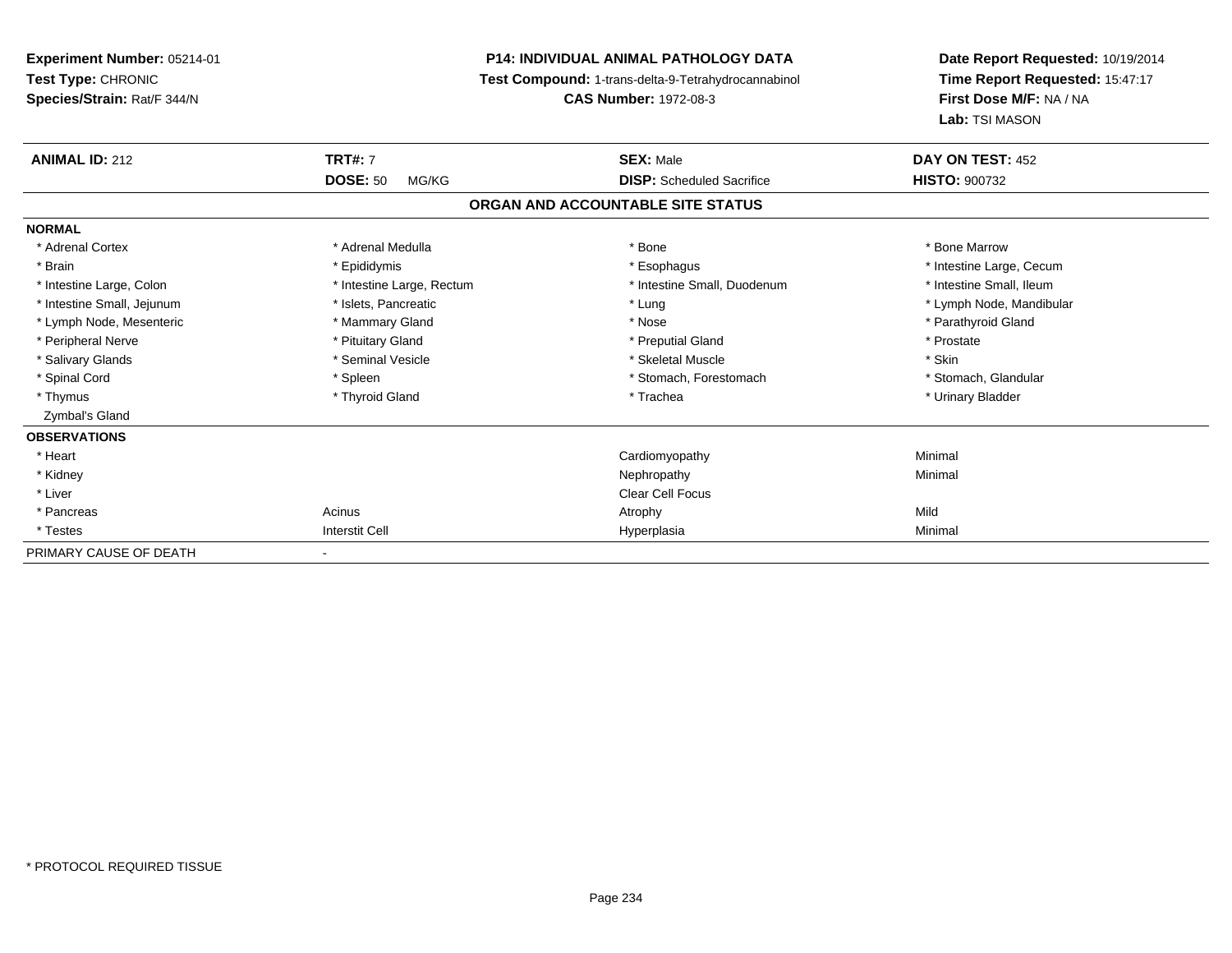# **P14: INDIVIDUAL ANIMAL PATHOLOGY DATA**

**Test Compound:** 1-trans-delta-9-Tetrahydrocannabinol

**CAS Number:** 1972-08-3

| <b>ANIMAL ID: 213</b>         | <b>TRT#: 7</b>            | <b>SEX: Male</b>                  | DAY ON TEST: 730         |
|-------------------------------|---------------------------|-----------------------------------|--------------------------|
|                               | <b>DOSE: 50</b><br>MG/KG  | <b>DISP: Terminal Sacrifice</b>   | <b>HISTO: 900733</b>     |
|                               |                           | ORGAN AND ACCOUNTABLE SITE STATUS |                          |
| <b>NORMAL</b>                 |                           |                                   |                          |
| * Adrenal Cortex              | * Adrenal Medulla         | * Bone                            | * Bone Marrow            |
| * Brain                       | * Epididymis              | * Esophagus                       | * Intestine Large, Cecum |
| * Intestine Large, Colon      | * Intestine Large, Rectum | * Intestine Small, Duodenum       | * Intestine Small, Ileum |
| * Intestine Small, Jejunum    | * Islets, Pancreatic      | * Lymph Node, Mandibular          | * Lymph Node, Mesenteric |
| * Mammary Gland               | * Parathyroid Gland       | * Peripheral Nerve                | * Preputial Gland        |
| * Prostate                    | * Salivary Glands         | * Seminal Vesicle                 | * Skeletal Muscle        |
| * Skin                        | * Spinal Cord             | * Spleen                          | * Stomach, Forestomach   |
| * Stomach, Glandular          | * Thymus                  | * Trachea                         | * Urinary Bladder        |
| <b>OBSERVATIONS</b>           |                           |                                   |                          |
| Eye                           | Lens                      | Cataract                          | Mild                     |
| [Cataract TGLS = $1-17$ ]     |                           |                                   |                          |
| * Heart                       |                           | Cardiomyopathy                    | Mild                     |
| * Kidney                      |                           | Nephropathy                       | Mild                     |
| * Liver                       |                           | <b>Basophilic Focus</b>           |                          |
|                               |                           | Clear Cell Focus                  |                          |
| [Basophilic Focus TGLS = 3-6] |                           |                                   |                          |
| * Lung                        |                           | Inflammation                      | Chronic Active, Mild     |
| * Nose                        |                           | Inflammation                      | Acute, Minimal           |
| * Pancreas                    | Acinus                    | Atrophy                           | Mild                     |
| * Pituitary Gland             | Pars Distalis             | Hyperplasia                       | Moderate                 |
| * Testes                      | Bilateral, Interstit Cell | Adenoma                           |                          |
| [Adenoma TGLS = $2-7$ ]       |                           |                                   |                          |
| * Thyroid Gland               | C Cell                    | Hyperplasia                       | Minimal                  |
| PRIMARY CAUSE OF DEATH        | $\blacksquare$            |                                   |                          |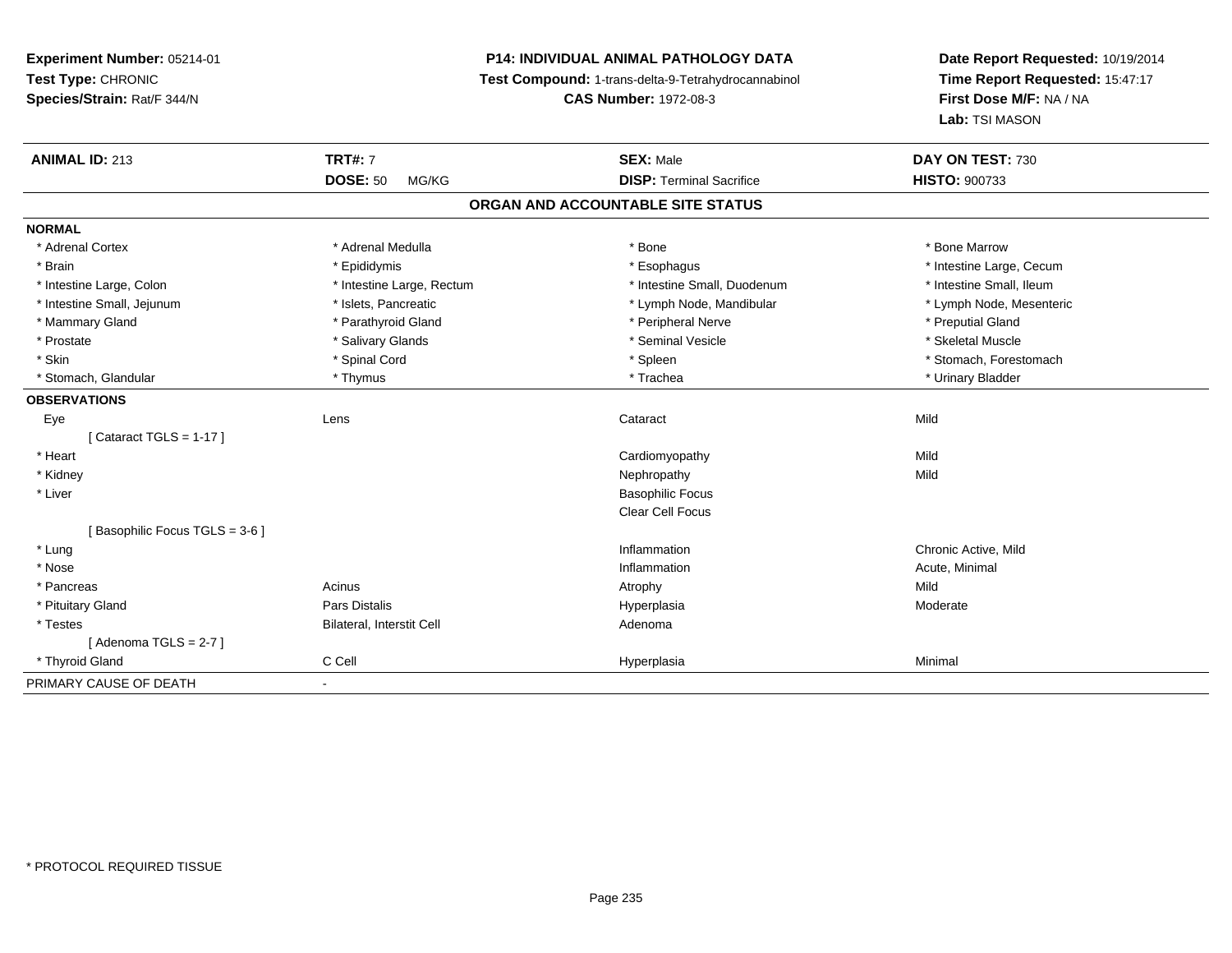**Experiment Number:** 05214-01**Test Type:** CHRONIC **Species/Strain:** Rat/F 344/N**P14: INDIVIDUAL ANIMAL PATHOLOGY DATA Test Compound:** 1-trans-delta-9-Tetrahydrocannabinol **CAS Number:** 1972-08-3**Date Report Requested:** 10/19/2014**Time Report Requested:** 15:47:17**First Dose M/F:** NA / NA**Lab:** TSI MASON**ANIMAL ID:** 214**TRT#:** 7 **SEX:** Male **DAY ON TEST:** 725 **DOSE:** 50 MG/KG **DISP:** Terminal Sacrifice **HISTO:** <sup>900734</sup> **ORGAN AND ACCOUNTABLE SITE STATUSNORMAL**\* Adrenal Cortex \* Adrenal Medulla \* Adrenal Medulla \* Bone \* Bone \* Bone \* Bone \* Bone Marrow \* Brain \* Explorer \* Epididymis \* \* Epididymis \* \* Esophagus \* Esophagus \* \* Esophagus \* Intestine Large, Cecum \* \* Intestine Large, Cecum \* Intestine Small. Ileum \* Intestine Large, Colon \* Intestine Large, Rectum \* Intestine Small, Duodenum \* Intestine Small, Duodenum \* Lymph Node, Mesenteric \* Intestine Small, Jejunum \* Mandibular \* Islets, Pancreatic \* Mandibular \* Lymph Node, Mandibular \* Mammary Gland \* \* Andreas \* \* Pancreas \* \* Parathyroid Gland \* \* Parathyroid Gland \* \* Peripheral Nerve \* Salivary Glands \* Pituitary Gland \* \* Then the state \* Preputial Gland \* Prosection \* Prostate \* \* Salivary Glands \* Salivary Glands \* Salivary Glands \* Salivary Glands \* Salivary Glands \* Salivary Glands \* Salivary Glands \* Salivary Glan \* Seminal Vesicle \* \* Spinal Cord \* Skeletal Muscle \* \* Skin \* \* Skin \* \* Spinal Vesicle \* Spinal Cord \* Spinal Cord \* Spleen \* Stomach, Forestomach \* Stomach \* Stomach, Glandular \* Stomach, Glandular \* Thymus \* Trachea \* Urinary Bladder**OBSERVATIONS** Eyee the contract of the contract of the contract of the contract of the contract of the contract of the contract  $\mathsf{Mild}$  $[$  Cataract TGLS = 6-17  $]$  \* Heart Cardiomyopathyy Mild Mild \* Kidneyy the control of the control of the control of the control of the control of the control of the control of the control of the control of the control of the control of the control of the control of the control of the contro [ Nephropathy  $TGLS = 2-4+4.1$  ] \* Liver Basophilic Focus Clear Cell FocusFatty Change Focal, Minimal [ Basophilic Focus TGLS = 4-6 ] $[$  Clear Cell Focus TGLS = 5-6+6.1  $]$  \* Lungg is a controller to the controller of the controller of the controller of the controller of the chronic Active, Mild \* Nosee and the state of the state of the state of the state of the state of the state of the state of the state of the state of the state of the state of the state of the state of the state of the state of the state of the stat Inflammation Acute, Mild \* TestesBilateral, Interstit Cell **Adenoma** Adenoma  $[$  Adenoma TGLS = 1-7  $]$  \* Thyroid Glandd C Cell C Cell Adenoma PRIMARY CAUSE OF DEATH-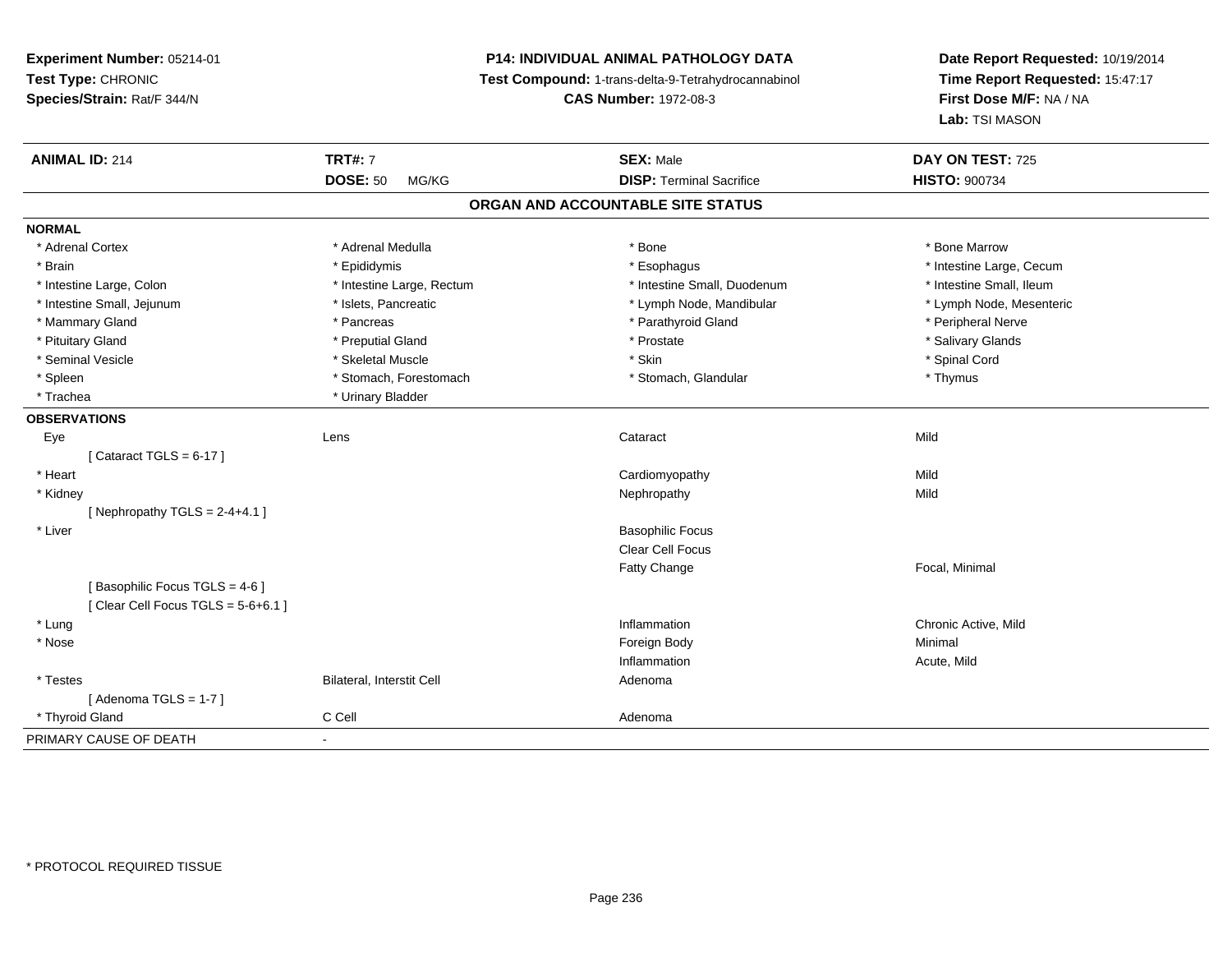# **P14: INDIVIDUAL ANIMAL PATHOLOGY DATA**

**Test Compound:** 1-trans-delta-9-Tetrahydrocannabinol

**CAS Number:** 1972-08-3

| <b>ANIMAL ID: 215</b>              | <b>TRT#: 7</b>            | <b>SEX: Male</b>                  | DAY ON TEST: 221         |
|------------------------------------|---------------------------|-----------------------------------|--------------------------|
|                                    | <b>DOSE: 50</b><br>MG/KG  | <b>DISP: Natural Death</b>        | <b>HISTO: 900735</b>     |
|                                    |                           | ORGAN AND ACCOUNTABLE SITE STATUS |                          |
| <b>NORMAL</b>                      |                           |                                   |                          |
| * Adrenal Cortex                   | * Adrenal Medulla         | * Bone                            | * Bone Marrow            |
| * Epididymis                       | * Esophagus               | * Heart                           | * Intestine Large, Cecum |
| * Intestine Large, Colon           | * Intestine Large, Rectum | * Intestine Small, Duodenum       | * Intestine Small, Ileum |
| * Intestine Small, Jejunum         | * Islets, Pancreatic      | * Kidney                          | * Liver                  |
| * Lymph Node, Mandibular           | * Mammary Gland           | * Nose                            | * Pancreas               |
| * Parathyroid Gland                | * Peripheral Nerve        | * Pituitary Gland                 | * Preputial Gland        |
| * Prostate                         | * Salivary Glands         | * Seminal Vesicle                 | * Skeletal Muscle        |
| * Skin                             | * Spinal Cord             | * Stomach, Forestomach            | * Stomach, Glandular     |
| * Testes                           | * Thymus                  | * Thyroid Gland                   | * Trachea                |
| * Urinary Bladder                  |                           |                                   |                          |
| <b>OBSERVATIONS</b>                |                           |                                   |                          |
| * Brain                            |                           | Congestion                        | Minimal                  |
| [Congestion TGLS = 4-1]            |                           |                                   |                          |
| * Lung                             |                           | Congestion                        | Moderate                 |
|                                    |                           | Foreign Body                      | Minimal                  |
| [Congestion TGLS = $1-2+3$ ]       |                           |                                   |                          |
| * Lymph Node, Mesenteric           |                           | <b>Infiltration Cellular</b>      | Histiocyte, Minimal      |
| [Infiltration Cellular TGLS = 3-8] |                           |                                   |                          |
| * Spleen                           |                           | Congestion                        | Mild                     |
| [Congestion TGLS = 2-3]            |                           |                                   |                          |
| PRIMARY CAUSE OF DEATH             | ٠                         |                                   |                          |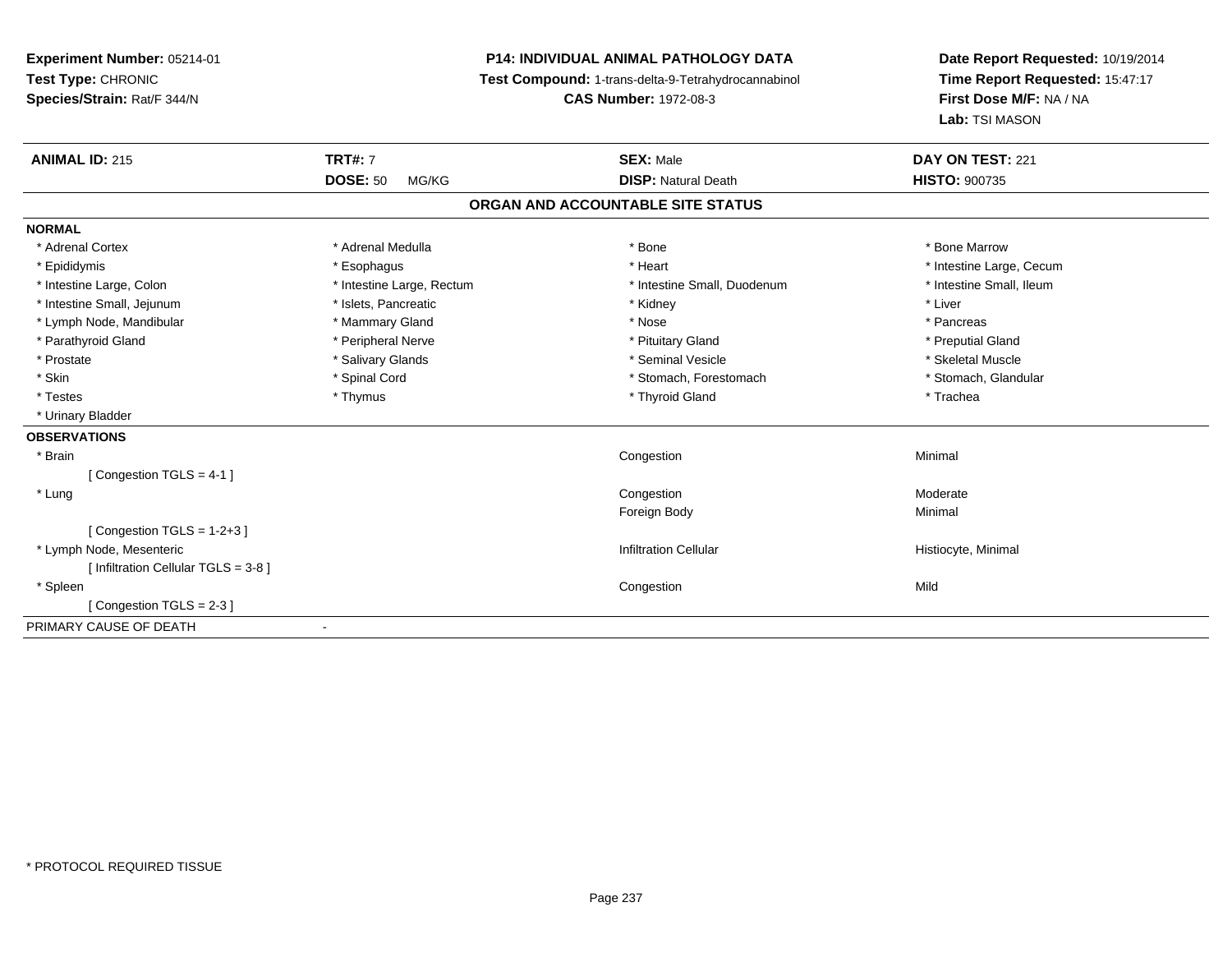**Experiment Number:** 05214-01**Test Type:** CHRONIC **Species/Strain:** Rat/F 344/N**P14: INDIVIDUAL ANIMAL PATHOLOGY DATA Test Compound:** 1-trans-delta-9-Tetrahydrocannabinol **CAS Number:** 1972-08-3**Date Report Requested:** 10/19/2014**Time Report Requested:** 15:47:17**First Dose M/F:** NA / NA**Lab:** TSI MASON**ANIMAL ID:** 218**TRT#:** 7 **SEX:** Male **DAY ON TEST:** 728 **DOSE:** 50 MG/KG**DISP:** Natural Death **HISTO:**  $900738$ **ORGAN AND ACCOUNTABLE SITE STATUSNORMAL**\* Adrenal Cortex \* Adrenal Cortex \* \* The matter of the state of the state of the Marrow \* Bone Marrow \* Epididymis \* Epididymis \* Epididymis \* Bone Marrow \* Adrenal Cortex \* Epididymis \* Epididymis \* Bone Marrow \* Epididymis \* Epididymis \* Esophagus \* Thestine Large, Cecum \* Intestine Large, Cecum \* Intestine Large, Colon \* Intestine Large, Rectum \* Intestine Small, Duodenum \* Intestine Small, Ileum \* Intestine Small, Intestine Small, Jejunum \* Islets, Pancreatic \* Parathyroid Gland \* Lymph Node, Mandibular \* Lymph Node, Mesenteric \* Pancreas \* Pancreas \* Pancreas \* Pancreas \* Pancreas \* Pancreas \* Pancreas \* Pancreas \* Pancreas \* Pancreas \* Pancreas \* Pancreas \* Pancreas \* Pancreas \* Pancreas \* Pancr \* Peripheral Nerve \* \* \* Prostate \* \* Pretuitary Gland \* \* \* \* \* \* \* Preputial Gland \* \* \* Prostate \* Prostate \* Salivary Glands \* Seminal Vesicle \* Skeletal Muscle \* Skin\* Thymus \* Spinal Cord \* Spinal Cord \* Spinal Cord \* Stomach, Forestomach \* Stomach, Forestomach \* Stomach, Forestomach \* Trachea \* Urinary Bladder**MISSING** \* Mammary Gland**OBSERVATIONS** \* Adrenal Medullaa and the control of the control of the control of the Hyperplasia and the control of the Mild of the control o \* Brainn and the control of the control of the control of the control of the control of the control of the control of the control of the control of the control of the control of the control of the control of the control of the co Eyee which contains the context of the context of the context of the context of the context of the context of the context of the context of the context of the context of the context of the context of the context of the contex  $[$  Cataract TGLS = 2-17  $]$  \* Heart Cardiomyopathyy Mild Minimal \* Kidneyy the context of the context of the context of the context of the context of the context of the context of the context of the context of the context of the context of the context of the context of the context of the contex n Minimal Nephropathy Moderate[ Nephropathy TGLS = 1-4 ] \* Liver Basophilic FocusFatty Change Focal, Minimal [ Basophilic Focus TGLS = 3-6 ] \* Lungg and the state of the state of the state of the state of the state of the state of the state of the state of the state of the state of the state of the state of the state of the state of the state of the state of the stat Granulomaa Mild \* Nosee the contraction of the contraction of the contraction of the contraction of the contraction of the contraction  $\mathsf{Acute}$ , Minimal \* Stomach, Glandularr and the contract of the contract of the contract of the contract of the contract of the contract of the contract of the contract of the contract of the contract of the contract of the contract of the contract of the cont a **Minimal** [ Hyperplasia TGLS = 4-5 ] \* Testess and the contractive contractive contractive contractive contractive contractive contractive contractive contractive contractive contractive contractive contractive contractive contractive contractive contractive contract Inflammationn Mild  $[$  Adenoma TGLS = 5-7  $]$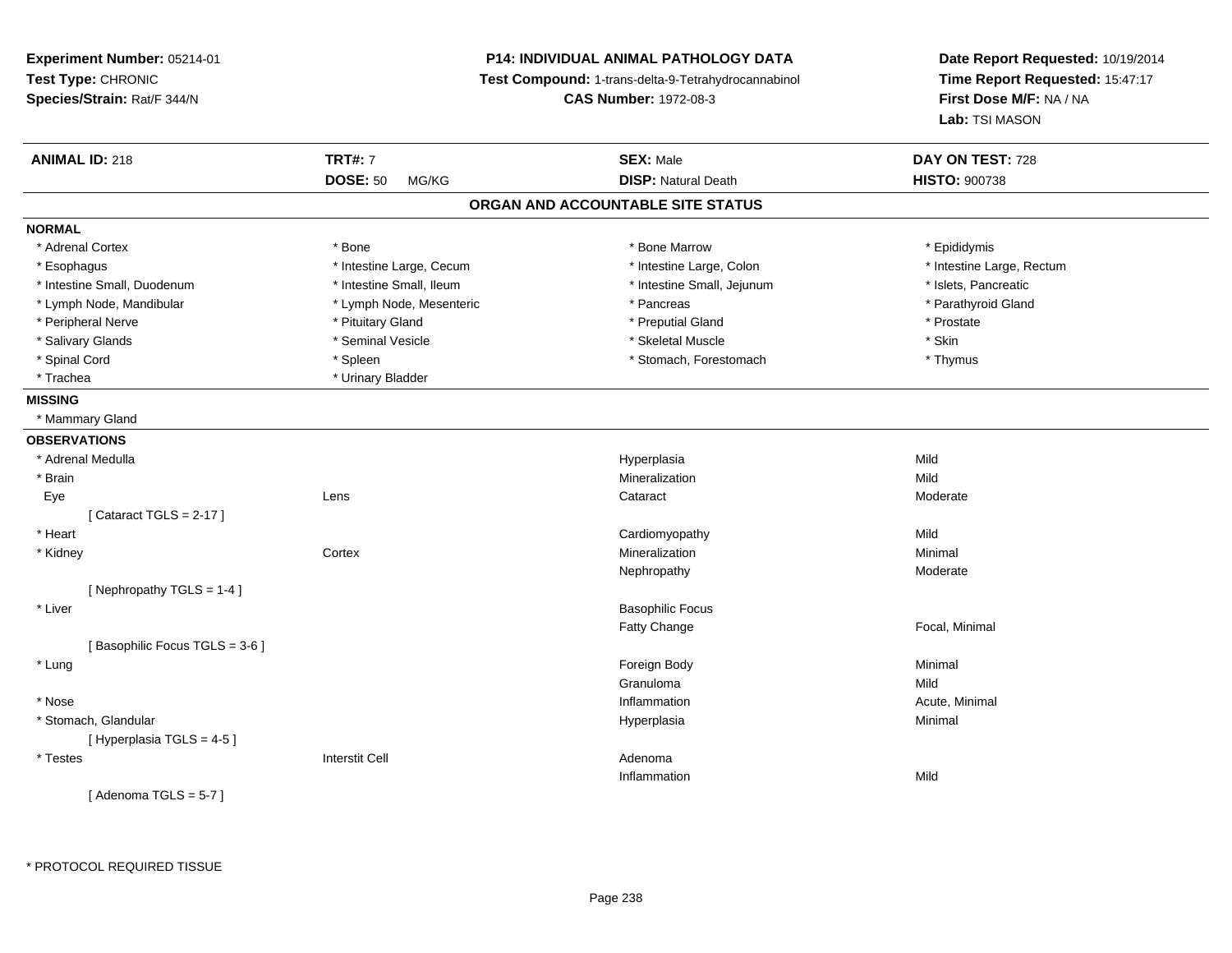| <b>Experiment Number: 05214-01</b><br><b>Test Type: CHRONIC</b><br>Species/Strain: Rat/F 344/N | <b>P14: INDIVIDUAL ANIMAL PATHOLOGY DATA</b><br>Test Compound: 1-trans-delta-9-Tetrahydrocannabinol<br><b>CAS Number: 1972-08-3</b> |                                   | Date Report Requested: 10/19/2014<br>Time Report Requested: 15:47:17<br>First Dose M/F: NA / NA<br>Lab: TSI MASON |  |
|------------------------------------------------------------------------------------------------|-------------------------------------------------------------------------------------------------------------------------------------|-----------------------------------|-------------------------------------------------------------------------------------------------------------------|--|
| <b>ANIMAL ID: 218</b>                                                                          | <b>TRT#: 7</b>                                                                                                                      | <b>SEX: Male</b>                  | DAY ON TEST: 728                                                                                                  |  |
|                                                                                                | <b>DOSE: 50</b><br>MG/KG                                                                                                            | <b>DISP:</b> Natural Death        | <b>HISTO: 900738</b>                                                                                              |  |
|                                                                                                |                                                                                                                                     | ORGAN AND ACCOUNTABLE SITE STATUS |                                                                                                                   |  |
| * Thyroid Gland                                                                                | C Cell                                                                                                                              | Hyperplasia                       | Minimal                                                                                                           |  |
| PRIMARY CAUSE OF DEATH                                                                         |                                                                                                                                     |                                   |                                                                                                                   |  |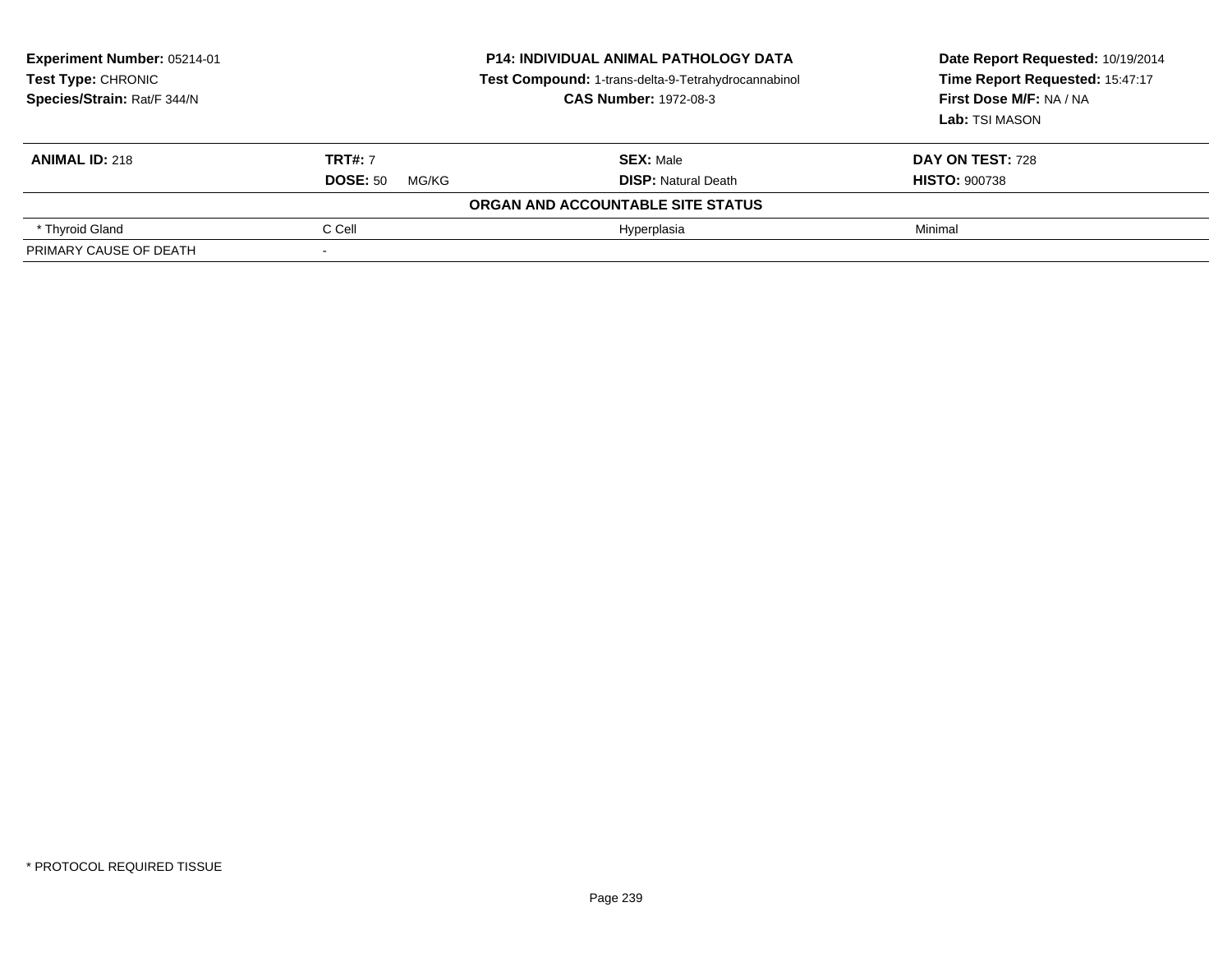**Experiment Number:** 05214-01**Test Type:** CHRONIC **Species/Strain:** Rat/F 344/N**P14: INDIVIDUAL ANIMAL PATHOLOGY DATA Test Compound:** 1-trans-delta-9-Tetrahydrocannabinol **CAS Number:** 1972-08-3**Date Report Requested:** 10/19/2014**Time Report Requested:** 15:47:17**First Dose M/F:** NA / NA**Lab:** TSI MASON**ANIMAL ID:** 219**TRT#:** 7 **SEX:** Male **DAY ON TEST:** 448 **DOSE:** 50 MG/KG **DISP:** Scheduled Sacrifice **HISTO:** <sup>900739</sup> **ORGAN AND ACCOUNTABLE SITE STATUSNORMAL**\* Adrenal Cortex \* Adrenal Medulla \* Adrenal Medulla \* Bone \* Bone \* Bone \* Bone \* Bone Marrow \* Brain \* Explorer \* Epididymis \* \* Epididymis \* \* Esophagus \* Esophagus \* \* Esophagus \* Intestine Large, Cecum \* \* Intestine Large, Cecum \* Intestine Small, Ileum \* Intestine Large, Colon \* Intestine Large, Rectum \* Intestine Small, Duodenum \* Intestine Small, Duodenum \* Lymph Node, Mesenteric \* Intestine Small, Jejunum \* Mandibular \* Islets, Pancreatic \* Mandibular \* Lymph Node, Mandibular \* Mammary Gland \* \* Annume \* Nose \* \* Nose \* \* Parathyroid Gland \* Peripheral Nerve \* Peripheral Nerve \* \* Peripheral Nerve \* \* Peripheral Nerve \* \* Peripheral Nerve \* \* Peripheral Nerve \* \* Peripheral Nerve \* \* \* \* \* \* \* \* Seminal Vesicle \* Preputial Gland \* \* Annual vesicle \* \* Prostate \* \* Salivary Glands \* \* Salivary Glands \* \* Seminal Vesicle \* \* Skeletal Muscle \* Skin \* Spinal Cord \* Spleen \* Thyroid Gland \* Stomach, Forestomach \* Thymus \* Stomach, Glandular \* Thymus \* Thymus \* Thymus \* Thymus \* Thymus \* Thymus \* Thymus \* Thymus \* Thymus \* Thymus \* Thymus \* Thymus \* Thymus \* Thymus \* Thymus \* Thymus \* Thymus \* Thymus \* Thymu \* Trachea \* Urinary Bladder**OBSERVATIONS** \* Heart Cardiomyopathy Minimal \* Kidneyy the control of the control of the control of the control of the control of the control of the control of the control of the control of the control of the control of the control of the control of the control of the contro \* Liver Clear Cell Focus \* Lungg is a controller to the controller of the controller of the controller of the controller of the chronic Active, Mild \* Pancreass and the contract of the Acinus and Acinus and Acinus and Acinus Atrophy and Acinus and Mild Moderate \* Pituitary Gland Pars Distalis Hyperplasia Moderate \* Testess and the contract of the contract of the contract of the contract of the contract of the contract of the contract of the contract of the contract of the contract of the contract of the contract of the contract of the cont a Minimal PRIMARY CAUSE OF DEATH-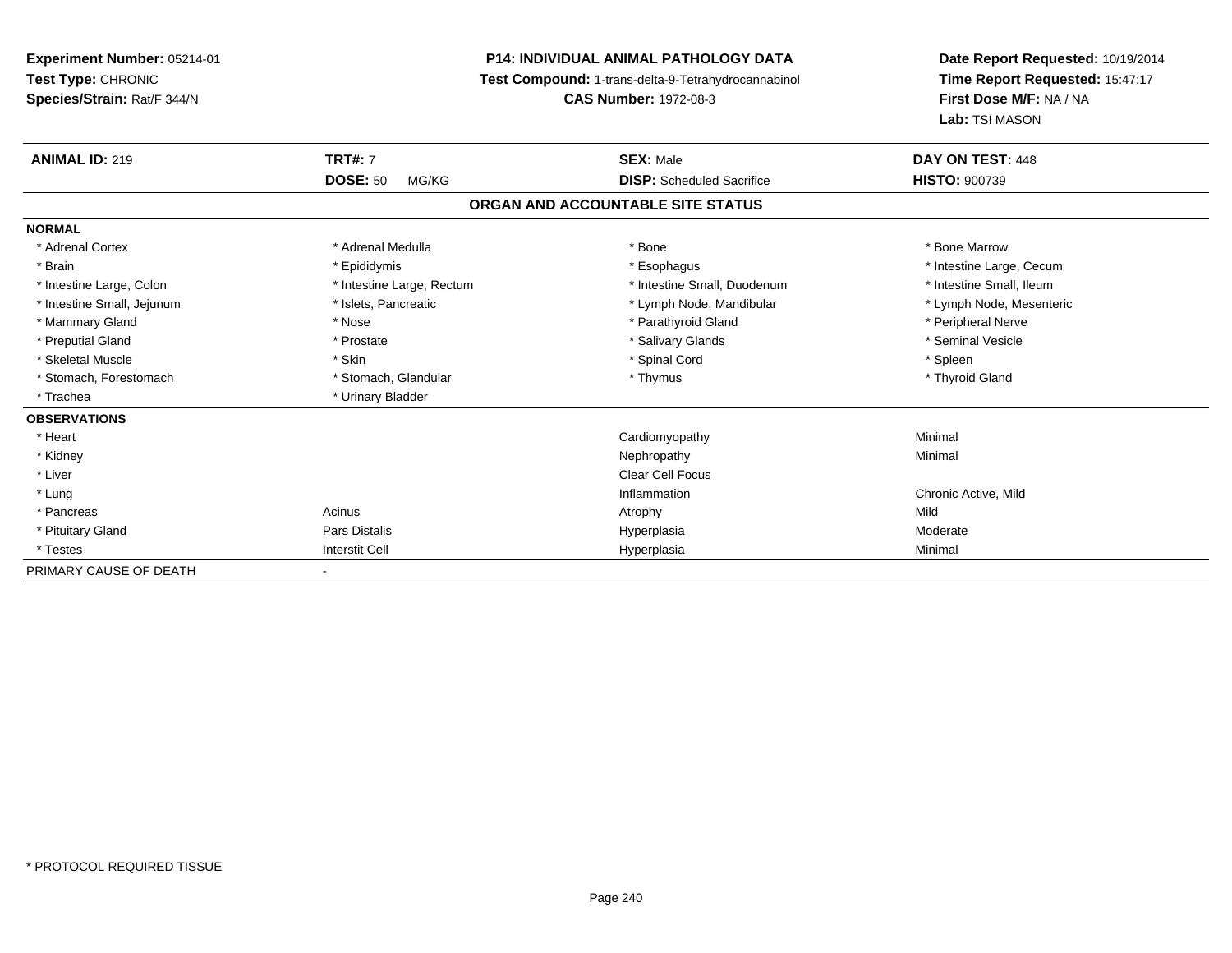**Experiment Number:** 05214-01**Test Type:** CHRONIC **Species/Strain:** Rat/F 344/N**P14: INDIVIDUAL ANIMAL PATHOLOGY DATA Test Compound:** 1-trans-delta-9-Tetrahydrocannabinol **CAS Number:** 1972-08-3**Date Report Requested:** 10/19/2014**Time Report Requested:** 15:47:17**First Dose M/F:** NA / NA**Lab:** TSI MASON**ANIMAL ID:** 220**TRT#:** 7 **SEX:** Male **DAY ON TEST:** 725 **DOSE:** 50 MG/KG **DISP:** Terminal Sacrifice **HISTO:** <sup>900740</sup> **ORGAN AND ACCOUNTABLE SITE STATUSNORMAL**\* Adrenal Cortex \* Adrenal Medulla \* Adrenal Medulla \* Bone \* Bone \* Bone \* Bone \* Bone Marrow \* Brain \* Explorer \* Epididymis \* \* Epididymis \* \* Esophagus \* Esophagus \* \* Esophagus \* Intestine Large, Cecum \* \* Intestine Large, Cecum \* Intestine Large, Rectum \* Thestine Small, Duodenum \* \* Intestine Small, Ileum \* \* Intestine Small, Jejunum \* Intestine Small, Jejunum \* Islets, Pancreatic \* The same \* Lymph Node, Mandibular \* Lymph Node, Mesenteric \* Nose \* Nose \* Prostate \* Parathyroid Gland \* **Arror and \* Peripheral Nerve** \* **Arror and \* Preputial Gland** \* Preputial Gland \* Spinal Cord \* Seminal Vesicle \* \* Spinal Cord \* Skeletal Muscle \* \* Skin \* \* Skin \* \* Spinal Vesicle \* Spinal Cord \* Spinal Cord \* Thyroid Gland \* Spleen \* Stomach, Forestomach \* Stomach \* Stomach \* Stomach, Glandular \* Glandular \* Trachea \* Urinary Bladder**MISSING** \* Mammary Gland \* Thymus**OBSERVATIONS** Eyee and the contract of the contract of the contract of the contract of the contract of the contract of the contract of the contract of the contract of the contract of the contract of the contract of the contract of the cont  $[$  Cataract TGLS = 1-17  $]$  \* Heart Cardiomyopathyy Mild \* Intestine Large, Colonn and the contract of the contract of the contract of the contract of the contract of the contract of the contract of the contract of the contract of the contract of the contract of the contract of the contract of the cont  $[$  Carcinoma TGLS = 4-5.1  $]$  \* Kidneyy the control of the control of the control of the control of the control of the control of the control of the control of the control of the control of the control of the control of the control of the control of the contro n Mild Nephropathyy Mild \* Liver Basophilic Focus Clear Cell FocusFatty Change Focal, Minimal  $[$  Clear Cell Focus TGLS = 3-6+6.1  $]$  \* Lung Alveolar Epith Hyperplasia Minimal Inflammation Chronic Active, Minimal  $[$  Hyperplasia TGLS = 2-2+2.1+3  $]$  \* Pancreass the contract of the contract of the contract of the contract of the contract of the contract of the contract of the contract of the contract of the contract of the contract of the contract of the contract of the contract \* Pituitary Glandd **Example 2018** Pars Distalis **Contains 2018** Cyst \* Salivary Glandss Duct Metaplasia Metaplasia entre a control de la control de Squamous, Minimal Adenoma \* TestesBilateral, Interstit Cell  $[$  Adenoma TGLS = 5-7  $]$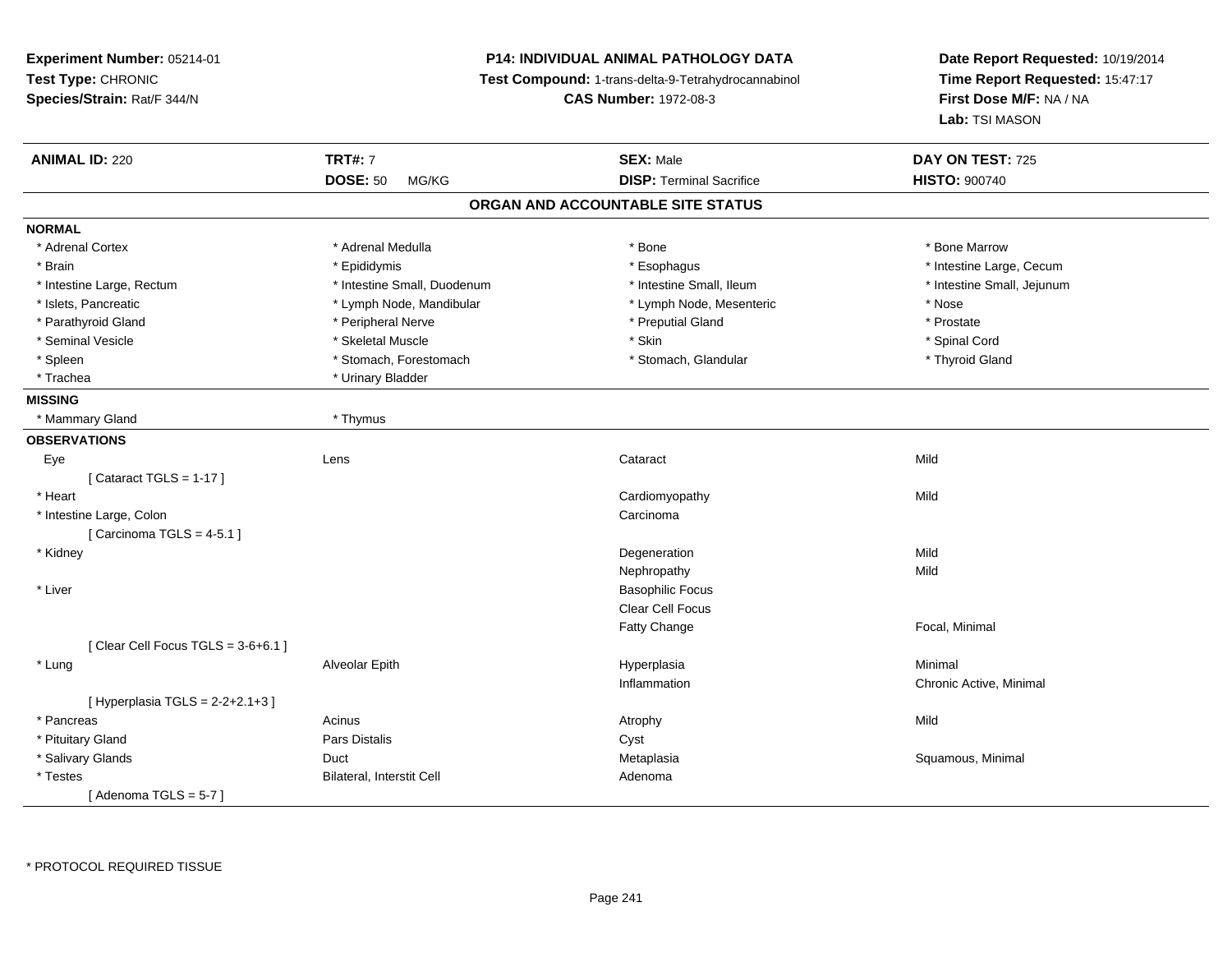| Experiment Number: 05214-01<br>Test Type: CHRONIC<br>Species/Strain: Rat/F 344/N | <b>P14: INDIVIDUAL ANIMAL PATHOLOGY DATA</b><br>Test Compound: 1-trans-delta-9-Tetrahydrocannabinol<br><b>CAS Number: 1972-08-3</b> |                                          | Date Report Requested: 10/19/2014<br>Time Report Requested: 15:47:17<br>First Dose M/F: NA / NA<br>Lab: TSI MASON |
|----------------------------------------------------------------------------------|-------------------------------------------------------------------------------------------------------------------------------------|------------------------------------------|-------------------------------------------------------------------------------------------------------------------|
| <b>ANIMAL ID: 220</b>                                                            | <b>TRT#: 7</b>                                                                                                                      | <b>SEX: Male</b>                         | <b>DAY ON TEST: 725</b>                                                                                           |
|                                                                                  | <b>DOSE: 50</b><br>MG/KG                                                                                                            | <b>DISP: Terminal Sacrifice</b>          | <b>HISTO: 900740</b>                                                                                              |
|                                                                                  |                                                                                                                                     | <b>ORGAN AND ACCOUNTABLE SITE STATUS</b> |                                                                                                                   |
| PRIMARY CAUSE OF DEATH                                                           |                                                                                                                                     |                                          |                                                                                                                   |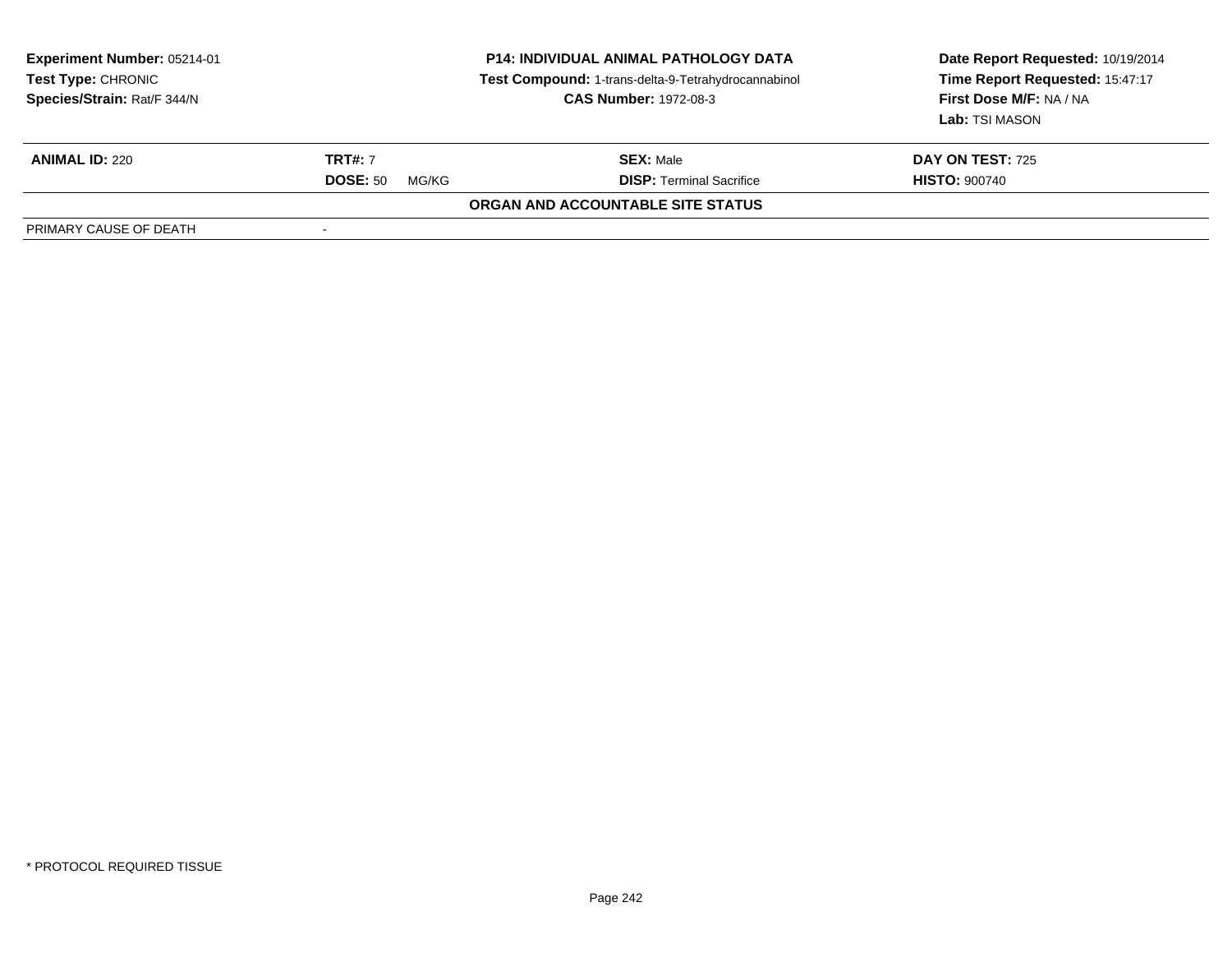**Experiment Number:** 05214-01**Test Type:** CHRONIC **Species/Strain:** Rat/F 344/N**P14: INDIVIDUAL ANIMAL PATHOLOGY DATA Test Compound:** 1-trans-delta-9-Tetrahydrocannabinol **CAS Number:** 1972-08-3**Date Report Requested:** 10/19/2014**Time Report Requested:** 15:47:17**First Dose M/F:** NA / NA**Lab:** TSI MASON**ANIMAL ID:** 221 **TRT#:** <sup>7</sup> **SEX:** Male **DAY ON TEST:** <sup>611</sup> **DOSE:** 50 MG/KG**DISP:** Moribund Sacrifice **HISTO:**  $900741$ **ORGAN AND ACCOUNTABLE SITE STATUSNORMAL**\* Adrenal Cortex \* Adrenal Cortex \* \* Adrenal Cortex \* Brain \* Bone \* \* Bone Marrow \* Bone Marrow \* \* Brain \* Brain \* Brain \* Brain \* Brain \* Brain \* Brain \* Brain \* Brain \* Brain \* Brain \* Brain \* Brain \* Brain \* Brain \* Brain \* Brain \* B \* Intestine Large, Colon \* Epididymis \* Esophagus \* Esophagus \* Esophagus \* 11testine Large, Cecum \* Intestine Large, Rectum \* Thestine Small, Duodenum \* Number of the small, Ileum \* Intestine Small, Jejunum \* Intestine Small, Jejunum \* Islets, Pancreatic \* The mannery Gland \* Lymph Node, Mandibular \* Lymph Node, Mesenteric \* Mammary Gland \* Seminal Vesicle \* Peripheral Nerve \* \* Annual Vesicle \* \* Prostate \* \* Salivary Glands \* \* Salivary Glands \* \* Seminal Vesicle \* Skeletal Muscle \* Skin \* Spinal Cord \* Spleen \* Urinary Bladder \* Thymus \* Thyroid Gland \* Trachea \* Urinary Bladder \* **MISSING** \* Parathyroid Gland \* Preputial Gland**OBSERVATIONS** \* Adrenal Medullaa and the control of the control of the control of the Hyperplasia and the control of the control of the control of the control of the control of the control of the control of the control of the control of the control of t \* Heart Cardiomyopathy Moderate $[$  Cardiomyopathy TGLS = 6-13  $]$  \* Kidneyy the controller that the controller temperature of  $\lambda$  . Nephropathy the controller temperature  $\lambda$  Moderate  $[$  Nephropathy TGLS = 2-4  $]$  \* Liver Fatty ChangeFatty Change **Focal, Mild**<br> **Hemorrhage Focal, Mild**  \* Lungg and the state of the state of the state of the state of the Hemorrhage state of the Mild state of the Mild state of the State of the State of the State of the State of the State of the State of the State of the State of Inflammation Acute, Mild  $[$  Inflammation TGLS = 1-2+2.1+3  $]$  \* Nosee and the state of the state of the state of the state of the state of the state of the state of the state of the state of the state of the state of the state of the state of the state of the state of the state of the stat InflammationAcute, Moderate<br>Minimal \* Pancreass the control of the control of the control of the control of the control of the control of the control of the control of the control of the control of the control of the control of the control of the control of the contro \* Pituitary Gland Pars Distalis Hyperplasia Mild \* Stomach, Forestomachh ann an t-ìre ann an t-ìre ann an t-ìre ann an t-ìre ann an t-ìre ann an t-ìre ann an t-ìre ann an t-ìre ann an t-ìre ann an t-ìre ann an t-ìre ann an t-ìre ann an t-ìre ann an t-ìre ann an t-ìre ann an t-ìre ann an t-ìre  $[$  Hyperplasia TGLS = 3-5.1.1 ] \* Stomach, Glandularr and the contract of the contract of the contract of the Ulcer Contract of the Moderate Moderate [ Ulcer TGLS = 4-5.2.2 ] \* Testess and the contractive contractive contractive contractive contractive contractive contractive contractive contractive contractive contractive contractive contractive contractive contractive contractive contractive contract I and the contract of the Hyperplasia Interstit Cell Moderate  $[$  Adenoma TGLS = 5-7  $]$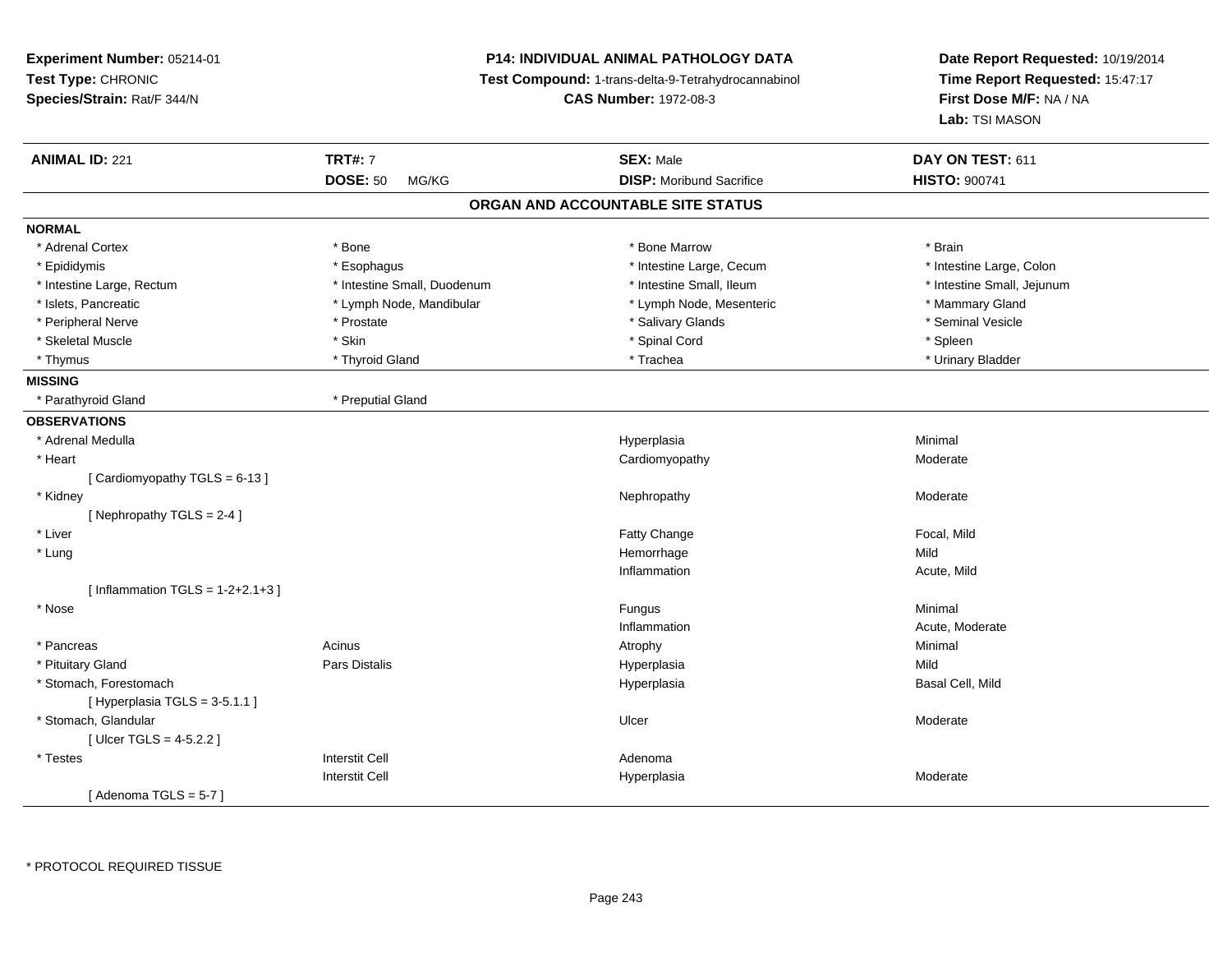| <b>Experiment Number: 05214-01</b><br>Test Type: CHRONIC<br>Species/Strain: Rat/F 344/N | <b>P14: INDIVIDUAL ANIMAL PATHOLOGY DATA</b><br>Test Compound: 1-trans-delta-9-Tetrahydrocannabinol<br><b>CAS Number: 1972-08-3</b> |                                          | Date Report Requested: 10/19/2014<br>Time Report Requested: 15:47:17<br>First Dose M/F: NA / NA<br>Lab: TSI MASON |  |
|-----------------------------------------------------------------------------------------|-------------------------------------------------------------------------------------------------------------------------------------|------------------------------------------|-------------------------------------------------------------------------------------------------------------------|--|
| <b>ANIMAL ID: 221</b>                                                                   | <b>TRT#: 7</b>                                                                                                                      | <b>SEX: Male</b>                         | <b>DAY ON TEST: 611</b>                                                                                           |  |
|                                                                                         | <b>DOSE: 50</b><br>MG/KG                                                                                                            | <b>DISP:</b> Moribund Sacrifice          | <b>HISTO: 900741</b>                                                                                              |  |
|                                                                                         |                                                                                                                                     | <b>ORGAN AND ACCOUNTABLE SITE STATUS</b> |                                                                                                                   |  |
| PRIMARY CAUSE OF DEATH                                                                  |                                                                                                                                     |                                          |                                                                                                                   |  |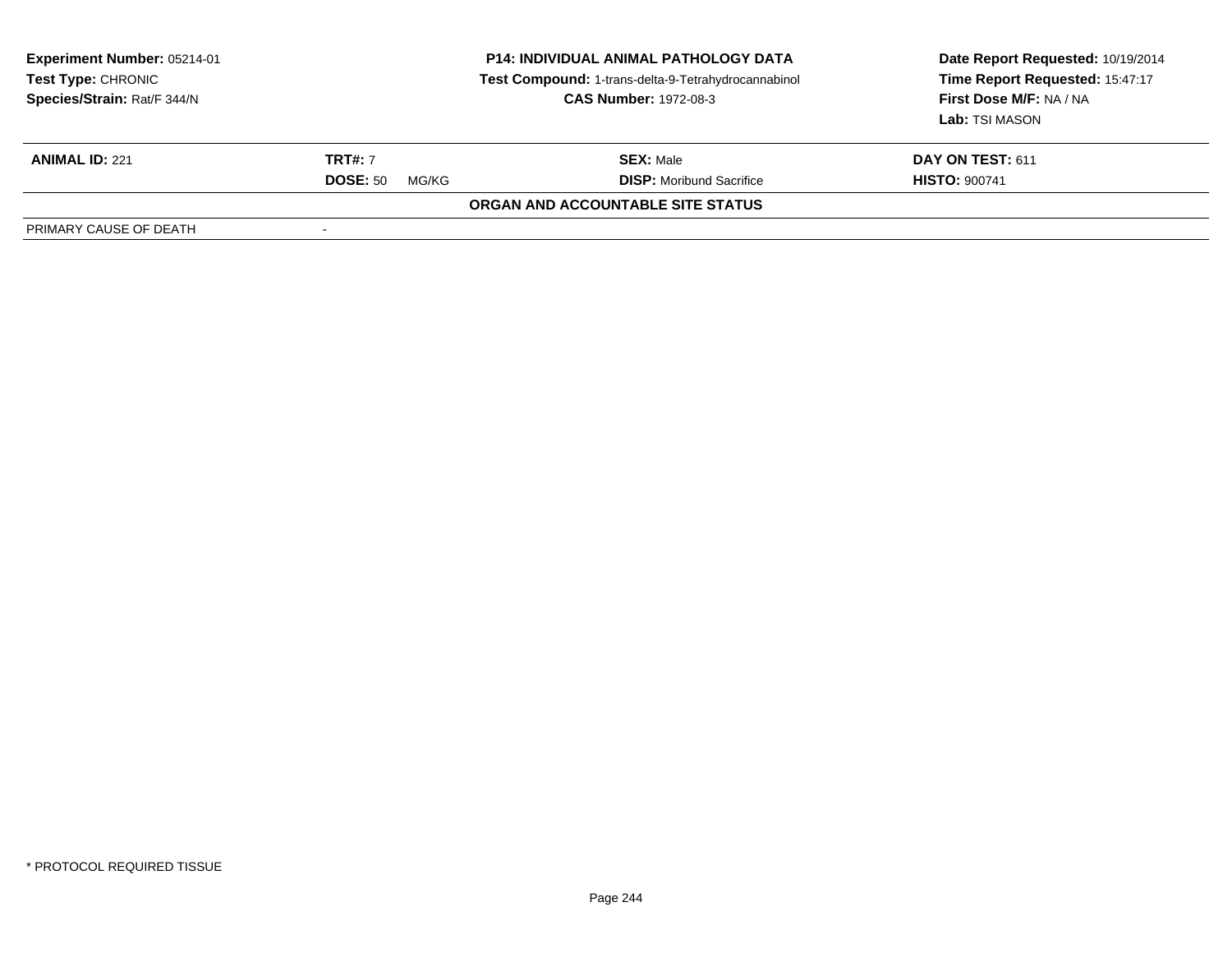# **P14: INDIVIDUAL ANIMAL PATHOLOGY DATA**

**Test Compound:** 1-trans-delta-9-Tetrahydrocannabinol

**CAS Number:** 1972-08-3

| <b>ANIMAL ID: 222</b>                       | <b>TRT#: 7</b>                   | <b>SEX: Male</b>                  | DAY ON TEST: 730         |  |
|---------------------------------------------|----------------------------------|-----------------------------------|--------------------------|--|
|                                             | <b>DOSE: 50</b><br>MG/KG         | <b>DISP: Terminal Sacrifice</b>   | <b>HISTO: 900742</b>     |  |
|                                             |                                  | ORGAN AND ACCOUNTABLE SITE STATUS |                          |  |
| <b>NORMAL</b>                               |                                  |                                   |                          |  |
| * Adrenal Cortex                            | * Adrenal Medulla                | * Bone                            | * Bone Marrow            |  |
| * Brain                                     | * Epididymis                     | * Esophagus                       | * Intestine Large, Cecum |  |
| * Intestine Large, Colon                    | * Intestine Large, Rectum        | * Intestine Small, Duodenum       | * Intestine Small, Ileum |  |
| * Intestine Small, Jejunum                  | * Islets, Pancreatic             | * Lymph Node, Mandibular          | * Lymph Node, Mesenteric |  |
| * Mammary Gland                             | * Nose                           | * Parathyroid Gland               | * Peripheral Nerve       |  |
| * Preputial Gland                           | * Prostate                       | * Seminal Vesicle                 | * Skin                   |  |
| * Spinal Cord                               | * Spleen                         | * Stomach, Forestomach            | * Stomach, Glandular     |  |
| * Thymus                                    | * Thyroid Gland                  | * Trachea                         | * Urinary Bladder        |  |
| <b>OBSERVATIONS</b>                         |                                  |                                   |                          |  |
| Eye                                         | Lens                             | Cataract                          | Mild                     |  |
| [Cataract TGLS = $1-17$ ]                   |                                  |                                   |                          |  |
| * Heart                                     |                                  | Cardiomyopathy                    | Moderate                 |  |
| * Kidney                                    |                                  | Nephropathy                       | Mild                     |  |
| * Liver                                     |                                  | Clear Cell Focus                  |                          |  |
|                                             |                                  | Hepatodiaphragmatic Nodule        |                          |  |
| [ Clear Cell Focus TGLS = $5-6+6.1$ ]       |                                  |                                   |                          |  |
| [ Hepatodiaphragmatic Nodule TGLS = 4-6.1 ] |                                  |                                   |                          |  |
| * Lung                                      |                                  | Foreign Body                      | Mild                     |  |
|                                             |                                  | Inflammation                      | Chronic Active, Mild     |  |
| * Pancreas                                  | Acinus                           | Atrophy                           | Minimal                  |  |
| * Pituitary Gland                           | Pars Distalis                    | Cyst                              |                          |  |
|                                             | <b>Pars Distalis</b>             | Hyperplasia                       | Mild                     |  |
| * Salivary Glands                           | Duct                             | Metaplasia                        | Squamous, Minimal        |  |
| * Skeletal Muscle                           |                                  | Atrophy                           | Minimal                  |  |
| * Testes                                    | <b>Bilateral, Interstit Cell</b> | Adenoma                           |                          |  |
| [Adenoma TGLS = 2-7,3-7]                    |                                  |                                   |                          |  |
| PRIMARY CAUSE OF DEATH                      | $\blacksquare$                   |                                   |                          |  |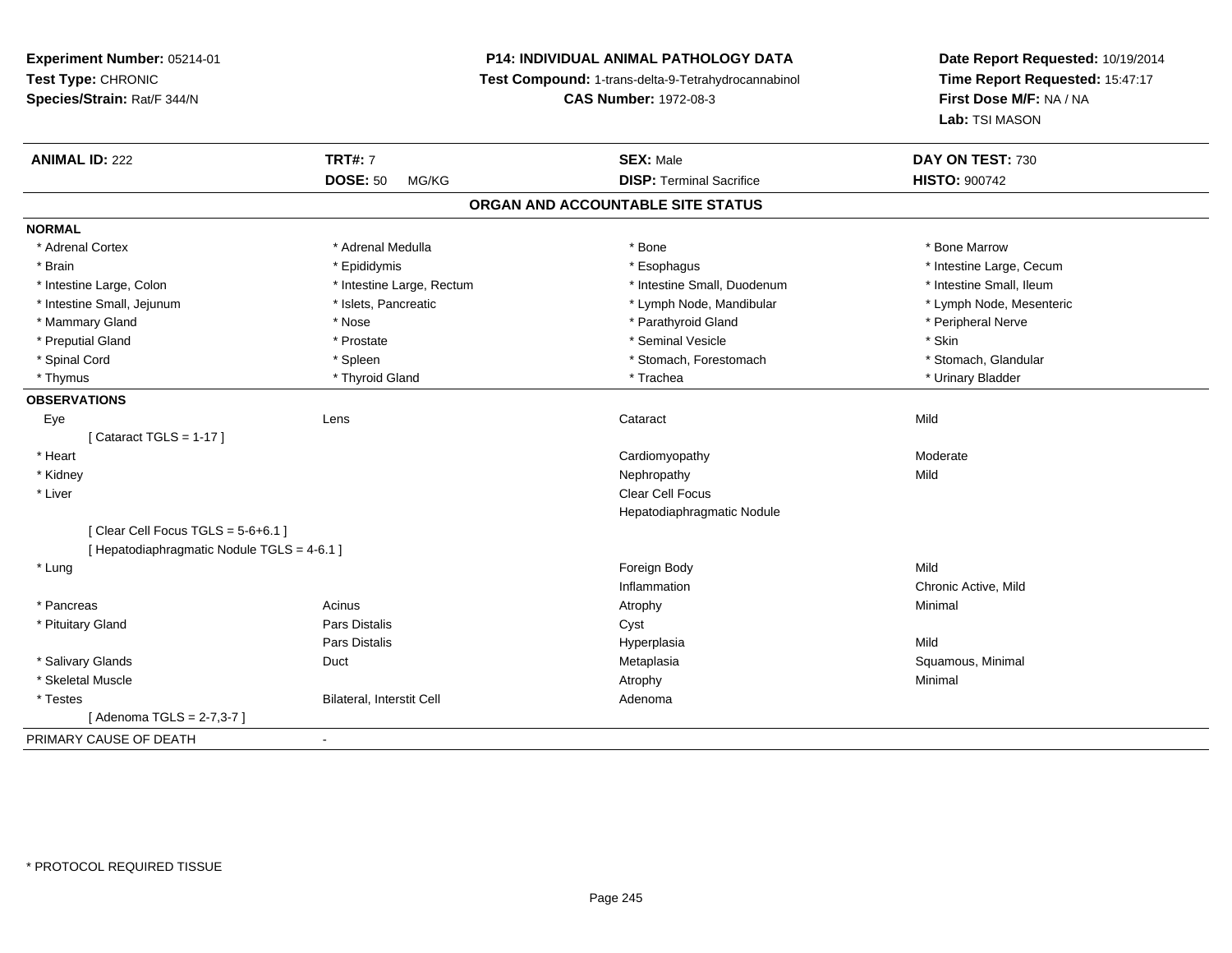# **P14: INDIVIDUAL ANIMAL PATHOLOGY DATA**

**Test Compound:** 1-trans-delta-9-Tetrahydrocannabinol

**CAS Number:** 1972-08-3

**Date Report Requested:** 10/19/2014**Time Report Requested:** 15:47:17**First Dose M/F:** NA / NA**Lab:** TSI MASON

| <b>ANIMAL ID: 224</b>             | <b>TRT#: 7</b>              | <b>SEX: Male</b>                  | DAY ON TEST: 687           |
|-----------------------------------|-----------------------------|-----------------------------------|----------------------------|
|                                   | <b>DOSE: 50</b><br>MG/KG    | <b>DISP:</b> Moribund Sacrifice   | <b>HISTO: 900744</b>       |
|                                   |                             | ORGAN AND ACCOUNTABLE SITE STATUS |                            |
| <b>NORMAL</b>                     |                             |                                   |                            |
| * Adrenal Cortex                  | * Bone                      | * Bone Marrow                     | * Brain                    |
| * Epididymis                      | * Esophagus                 | * Intestine Large, Cecum          | * Intestine Large, Colon   |
| * Intestine Large, Rectum         | * Intestine Small, Duodenum | * Intestine Small, Ileum          | * Intestine Small, Jejunum |
| * Islets, Pancreatic              | * Lymph Node, Mandibular    | * Lymph Node, Mesenteric          | Mesentery                  |
| * Parathyroid Gland               | * Peripheral Nerve          | * Preputial Gland                 | * Prostate                 |
| * Salivary Glands                 | * Seminal Vesicle           | * Skeletal Muscle                 | * Skin                     |
| * Spinal Cord                     | * Spleen                    | * Stomach, Forestomach            | * Stomach, Glandular       |
| * Thymus                          | * Thyroid Gland             | * Trachea                         | * Urinary Bladder          |
| <b>MISSING</b>                    |                             |                                   |                            |
| * Mammary Gland                   |                             |                                   |                            |
| <b>OBSERVATIONS</b>               |                             |                                   |                            |
| * Adrenal Medulla                 |                             | Pheochromocytoma Benign           |                            |
| Eye                               | Lens                        | Cataract                          | Mild                       |
| [Cataract TGLS = $2-17$ ]         |                             |                                   |                            |
| * Heart                           |                             | Cardiomyopathy                    | Mild                       |
| * Kidney                          |                             | Nephropathy                       | Mild                       |
| * Liver                           |                             | <b>Basophilic Focus</b>           |                            |
| [Basophilic Focus TGLS = 4-6+6.1] |                             |                                   |                            |
| * Lung                            |                             | Inflammation                      | Chronic Active, Mild       |
| * Nose                            |                             | Fungus                            | Mild                       |
|                                   |                             | Inflammation                      | Acute, Mild                |
| * Pancreas                        | Acinus                      | Atrophy                           | Minimal                    |
|                                   | Acinus                      | Hyperplasia                       | Mild                       |
| * Pituitary Gland                 | Pars Distalis               | Hyperplasia                       | Minimal                    |
| * Testes                          | <b>Interstit Cell</b>       | Adenoma                           |                            |
|                                   | <b>Interstit Cell</b>       | Hyperplasia                       | Mild                       |
| [Adenoma TGLS = $3-7$ ]           |                             |                                   |                            |
| Zymbal's Gland                    |                             | Carcinoma                         |                            |
| [Carcinoma TGLS = 1-18]           |                             |                                   |                            |
| DOIMADY CAUSE OF BEATH            |                             |                                   |                            |

PRIMARY CAUSE OF DEATH-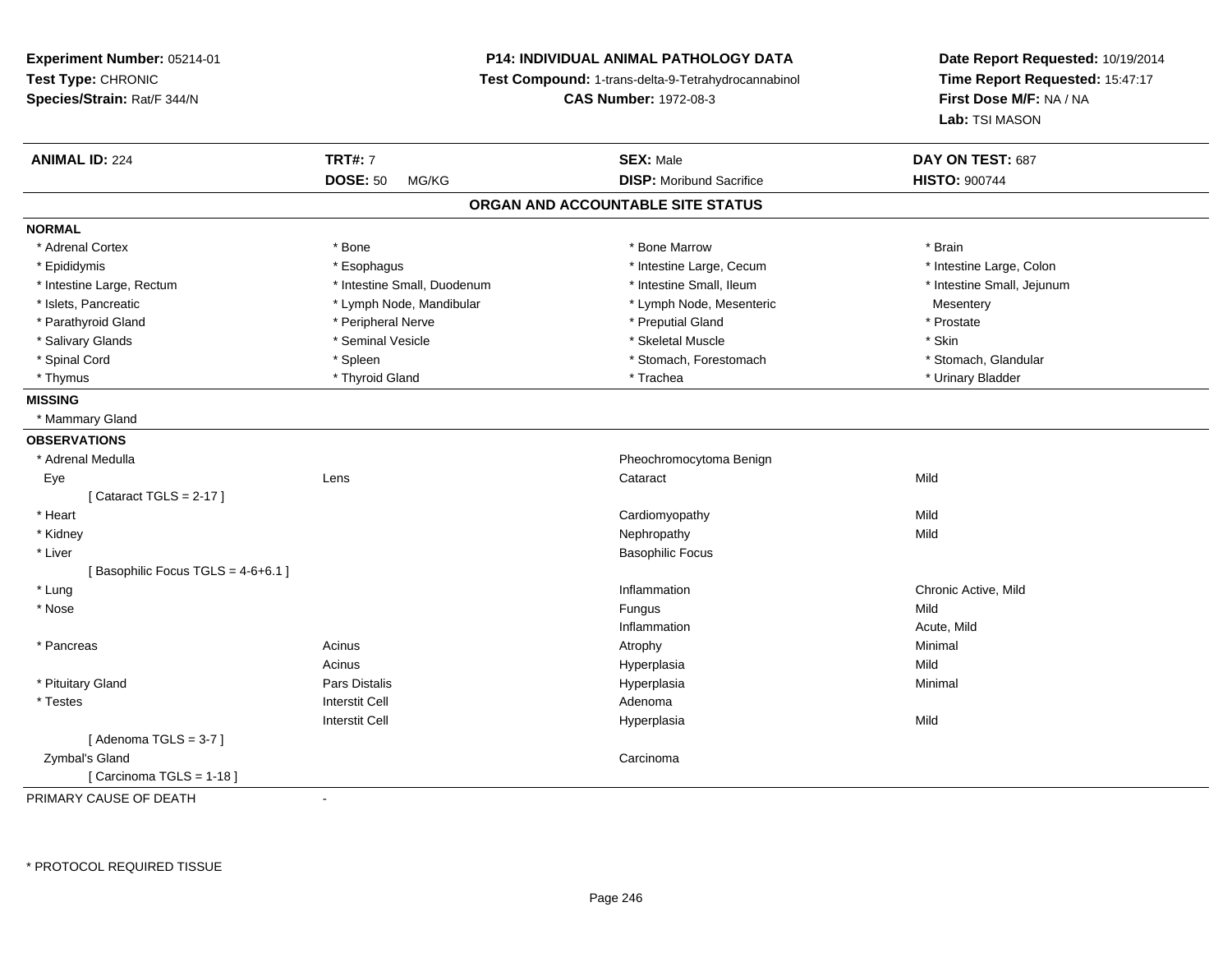| Experiment Number: 05214-01<br><b>Test Type: CHRONIC</b><br>Species/Strain: Rat/F 344/N | <b>P14: INDIVIDUAL ANIMAL PATHOLOGY DATA</b><br>Test Compound: 1-trans-delta-9-Tetrahydrocannabinol<br><b>CAS Number: 1972-08-3</b> |                                   | Date Report Requested: 10/19/2014<br>Time Report Requested: 15:47:17<br>First Dose M/F: NA / NA<br>Lab: TSI MASON |
|-----------------------------------------------------------------------------------------|-------------------------------------------------------------------------------------------------------------------------------------|-----------------------------------|-------------------------------------------------------------------------------------------------------------------|
| <b>ANIMAL ID: 224</b>                                                                   | <b>TRT#:</b> 7<br><b>SEX: Male</b><br><b>DOSE: 50</b><br><b>DISP:</b> Moribund Sacrifice<br>MG/KG                                   |                                   | DAY ON TEST: 687<br><b>HISTO: 900744</b>                                                                          |
|                                                                                         |                                                                                                                                     | ORGAN AND ACCOUNTABLE SITE STATUS |                                                                                                                   |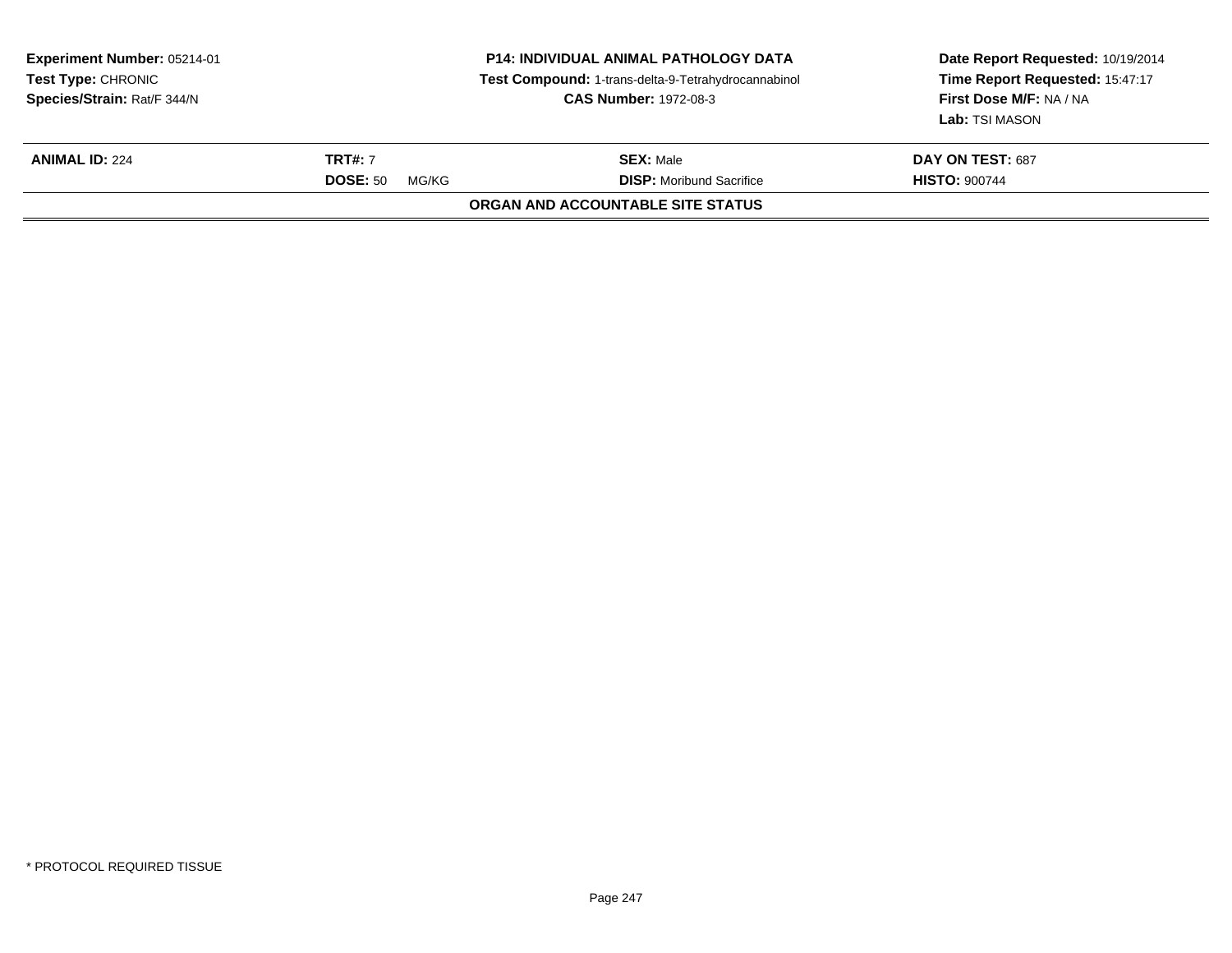# **P14: INDIVIDUAL ANIMAL PATHOLOGY DATA**

**Test Compound:** 1-trans-delta-9-Tetrahydrocannabinol

**CAS Number:** 1972-08-3

| <b>ANIMAL ID: 225</b>      | <b>TRT#: 7</b>              | <b>SEX: Male</b>                  | DAY ON TEST: 727           |
|----------------------------|-----------------------------|-----------------------------------|----------------------------|
|                            | <b>DOSE: 50</b><br>MG/KG    | <b>DISP: Terminal Sacrifice</b>   | <b>HISTO: 900745</b>       |
|                            |                             | ORGAN AND ACCOUNTABLE SITE STATUS |                            |
| <b>NORMAL</b>              |                             |                                   |                            |
| * Adrenal Cortex           | * Bone                      | * Bone Marrow                     | * Brain                    |
| * Epididymis               | * Esophagus                 | * Intestine Large, Cecum          | * Intestine Large, Colon   |
| * Intestine Large, Rectum  | * Intestine Small, Duodenum | * Intestine Small. Ileum          | * Intestine Small, Jejunum |
| * Islets, Pancreatic       | * Lymph Node, Mandibular    | * Lymph Node, Mesenteric          | * Mammary Gland            |
| * Nose                     | * Pancreas                  | * Parathyroid Gland               | * Peripheral Nerve         |
| * Preputial Gland          | * Prostate                  | * Seminal Vesicle                 | * Skeletal Muscle          |
| * Skin                     | * Spinal Cord               | * Spleen                          | * Stomach, Forestomach     |
| * Stomach, Glandular       | * Thymus                    | * Thyroid Gland                   | * Trachea                  |
| * Urinary Bladder          |                             |                                   |                            |
| <b>OBSERVATIONS</b>        |                             |                                   |                            |
| * Adrenal Medulla          |                             | Hyperplasia                       | Mild                       |
| Eye                        | Lens                        | Cataract                          | Mild                       |
| [Cataract TGLS = 1-17]     |                             |                                   |                            |
| * Heart                    |                             | Cardiomyopathy                    | Mild                       |
| * Kidney                   |                             | Nephropathy                       | Moderate                   |
| * Liver                    |                             | <b>Clear Cell Focus</b>           |                            |
|                            |                             | Hyperplasia                       | Mild                       |
| [Hyperplasia TGLS = 4-6.1] |                             |                                   |                            |
| * Lung                     |                             | Inflammation                      | Chronic Active, Mild       |
| * Pituitary Gland          | Pars Distalis               | Cyst                              |                            |
| * Salivary Glands          | Duct                        | Metaplasia                        | Squamous, Minimal          |
| * Testes                   | Bilateral, Interstit Cell   | Adenoma                           |                            |
| [Adenoma TGLS = 2-7,3-7]   |                             |                                   |                            |
| PRIMARY CAUSE OF DEATH     | $\blacksquare$              |                                   |                            |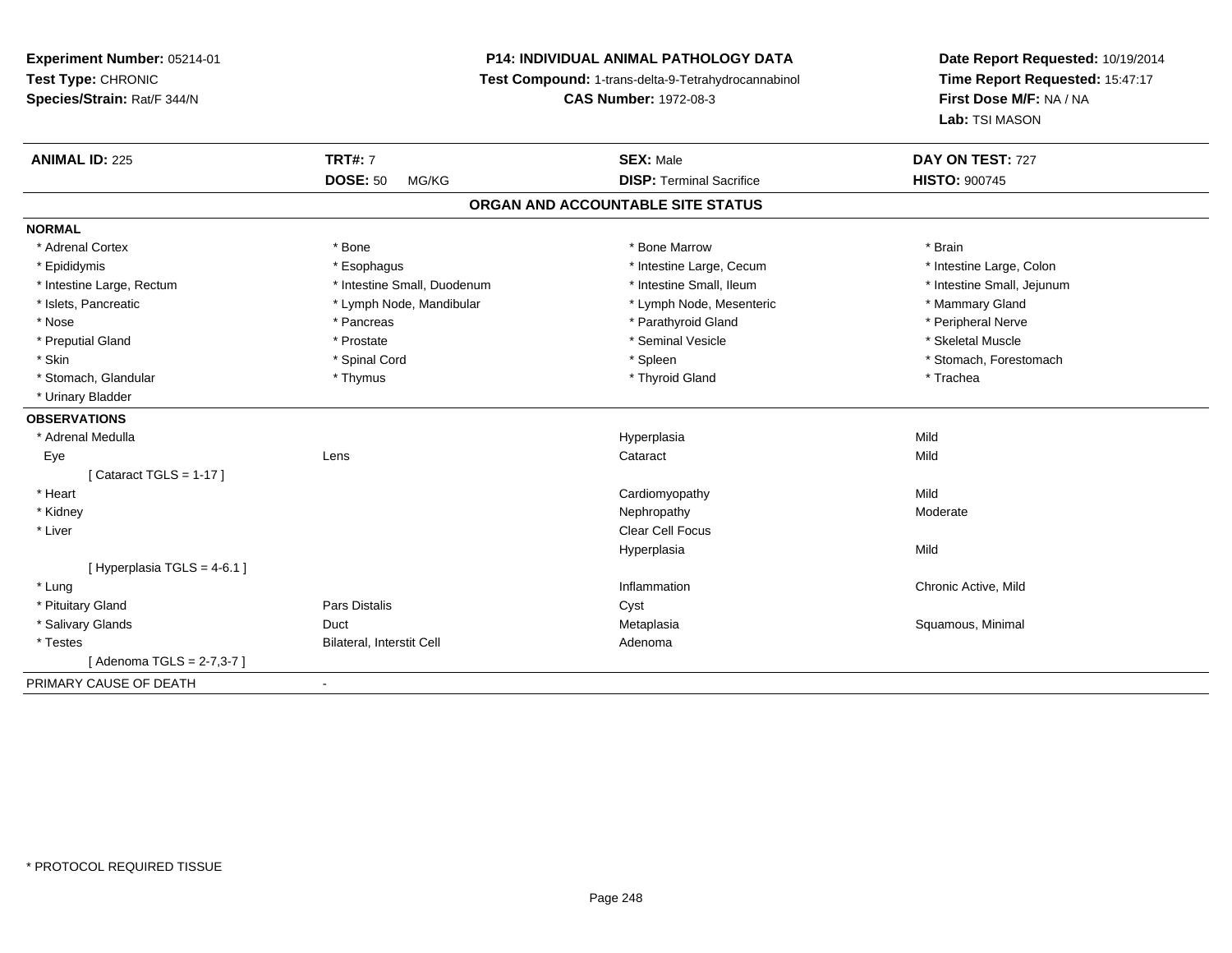| Experiment Number: 05214-01 |                           | <b>P14: INDIVIDUAL ANIMAL PATHOLOGY DATA</b>        | Date Report Requested: 10/19/2014<br>Time Report Requested: 15:47:17<br>First Dose M/F: NA / NA |  |
|-----------------------------|---------------------------|-----------------------------------------------------|-------------------------------------------------------------------------------------------------|--|
| Test Type: CHRONIC          |                           | Test Compound: 1-trans-delta-9-Tetrahydrocannabinol |                                                                                                 |  |
| Species/Strain: Rat/F 344/N |                           | <b>CAS Number: 1972-08-3</b>                        |                                                                                                 |  |
|                             |                           |                                                     | Lab: TSI MASON                                                                                  |  |
| <b>ANIMAL ID: 226</b>       | <b>TRT#: 7</b>            | <b>SEX: Male</b>                                    | DAY ON TEST: 690                                                                                |  |
|                             | <b>DOSE: 50</b><br>MG/KG  | <b>DISP: Natural Death</b>                          | <b>HISTO: 900746</b>                                                                            |  |
|                             |                           | ORGAN AND ACCOUNTABLE SITE STATUS                   |                                                                                                 |  |
| <b>NORMAL</b>               |                           |                                                     |                                                                                                 |  |
| * Adrenal Cortex            | * Adrenal Medulla         | * Bone                                              | * Bone Marrow                                                                                   |  |
| * Brain                     | * Epididymis              | * Esophagus                                         | * Intestine Large, Colon                                                                        |  |
| * Intestine Small, Duodenum | * Liver                   | * Lymph Node, Mandibular                            | * Lymph Node, Mesenteric                                                                        |  |
| * Nose                      | * Parathyroid Gland       | * Peripheral Nerve                                  | * Preputial Gland                                                                               |  |
| * Prostate                  | * Salivary Glands         | * Seminal Vesicle                                   | * Skeletal Muscle                                                                               |  |
| * Skin                      | * Spinal Cord             | * Spleen                                            | * Stomach, Forestomach                                                                          |  |
| * Stomach, Glandular        | * Thymus                  | * Trachea                                           | * Urinary Bladder                                                                               |  |
| <b>MISSING</b>              |                           |                                                     |                                                                                                 |  |
| * Mammary Gland             |                           |                                                     |                                                                                                 |  |
| <b>AUTO PRECLUDES DIAG.</b> |                           |                                                     |                                                                                                 |  |
| * Intestine Large, Cecum    | * Intestine Large, Rectum | * Intestine Small, Ileum                            | * Intestine Small, Jejunum                                                                      |  |
| <b>OBSERVATIONS</b>         |                           |                                                     |                                                                                                 |  |
| * Heart                     |                           | Cardiomyopathy                                      | Mild                                                                                            |  |
| * Islets, Pancreatic        |                           | Hyperplasia                                         | Moderate                                                                                        |  |
| * Kidney                    |                           | Nephropathy                                         | Mild                                                                                            |  |
| * Lung                      |                           | Edema                                               | Mild                                                                                            |  |
|                             |                           | <b>Infiltration Cellular</b>                        | Histiocyte, Mild                                                                                |  |
|                             |                           | Inflammation                                        | Chronic Active, Mild                                                                            |  |
| * Pancreas                  | Acinus                    | Atrophy                                             | Mild                                                                                            |  |
| * Pituitary Gland           | Pars Distalis             | Adenoma                                             |                                                                                                 |  |
| [Adenoma TGLS = $3-8$ ]     |                           |                                                     |                                                                                                 |  |
| * Testes                    | <b>Interstit Cell</b>     | Adenoma                                             |                                                                                                 |  |
|                             | Seminif Tub               | Atrophy                                             | Mild                                                                                            |  |
|                             | <b>Interstit Cell</b>     | Hyperplasia                                         | Minimal                                                                                         |  |
| [Adenoma TGLS = $2-7$ ]     |                           |                                                     |                                                                                                 |  |
| [Atrophy TGLS = $1-7$ ]     |                           |                                                     |                                                                                                 |  |
| * Thyroid Gland             | C Cell                    | Hyperplasia                                         | Mild                                                                                            |  |
| PRIMARY CAUSE OF DEATH      |                           |                                                     |                                                                                                 |  |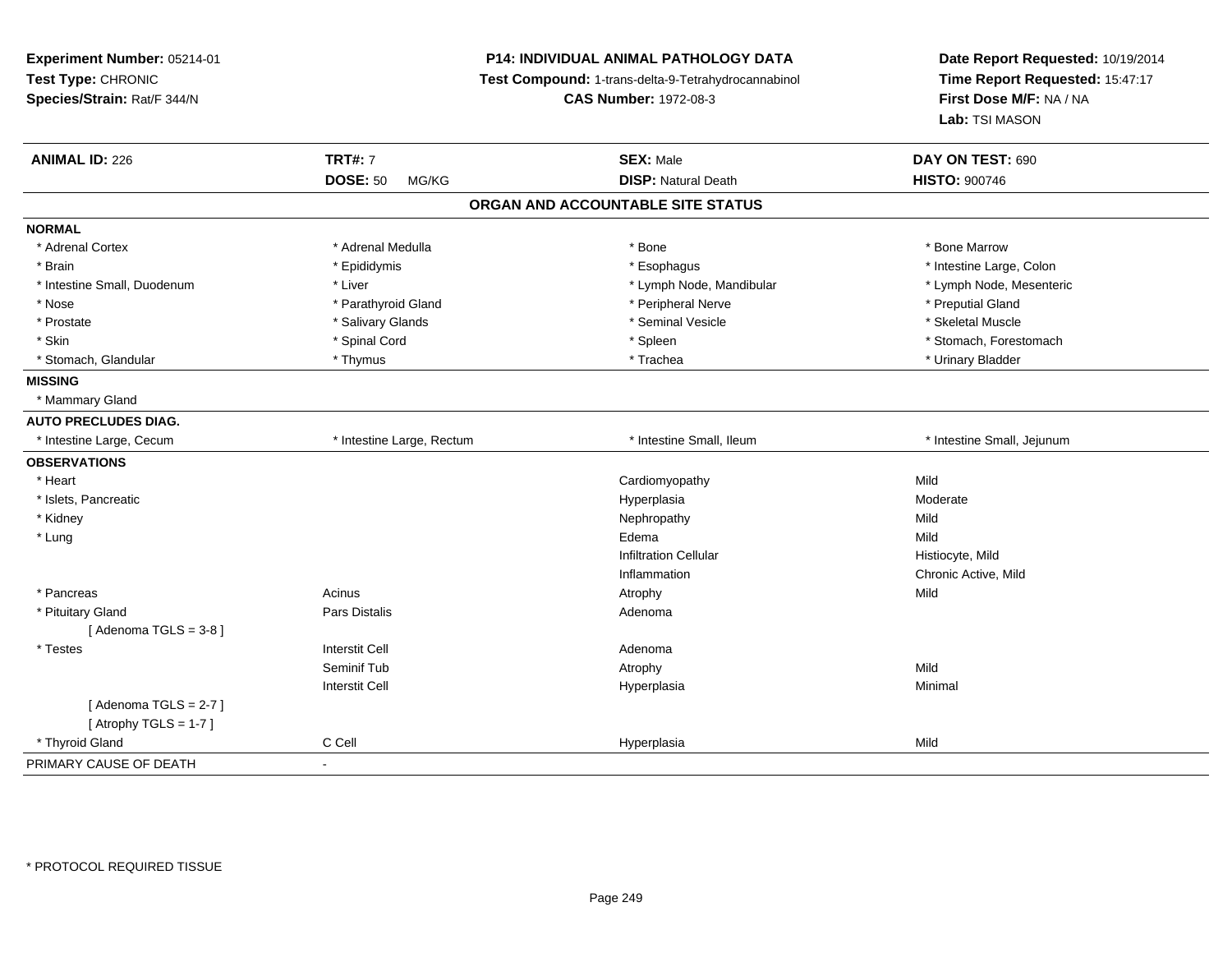# **P14: INDIVIDUAL ANIMAL PATHOLOGY DATA**

**Test Compound:** 1-trans-delta-9-Tetrahydrocannabinol

**CAS Number:** 1972-08-3

| <b>ANIMAL ID: 227</b>                  | <b>TRT#: 7</b>            | <b>SEX: Male</b>                  | DAY ON TEST: 451         |
|----------------------------------------|---------------------------|-----------------------------------|--------------------------|
|                                        | <b>DOSE: 50</b><br>MG/KG  | <b>DISP:</b> Scheduled Sacrifice  | <b>HISTO: 900747</b>     |
|                                        |                           | ORGAN AND ACCOUNTABLE SITE STATUS |                          |
| <b>NORMAL</b>                          |                           |                                   |                          |
| * Adrenal Cortex                       | * Adrenal Medulla         | * Bone                            | * Bone Marrow            |
| * Brain                                | * Epididymis              | * Esophagus                       | * Intestine Large, Cecum |
| * Intestine Large, Colon               | * Intestine Large, Rectum | * Intestine Small, Duodenum       | * Intestine Small, Ileum |
| * Intestine Small, Jejunum             | * Islets, Pancreatic      | * Lung                            | * Lymph Node, Mandibular |
| * Lymph Node, Mesenteric               | * Mammary Gland           | * Pancreas                        | * Parathyroid Gland      |
| * Peripheral Nerve                     | * Pituitary Gland         | * Preputial Gland                 | * Prostate               |
| * Salivary Glands                      | * Seminal Vesicle         | * Skeletal Muscle                 | * Skin                   |
| * Spinal Cord                          | * Spleen                  | * Stomach, Forestomach            | * Stomach, Glandular     |
| * Testes                               | * Thymus                  | * Thyroid Gland                   | * Trachea                |
| * Urinary Bladder                      |                           |                                   |                          |
| <b>OBSERVATIONS</b>                    |                           |                                   |                          |
| <b>Harderian Gland</b>                 |                           | Hyperplasia                       | Minimal                  |
| [Hyperplasia TGLS = 2-17]              |                           |                                   |                          |
| * Heart                                |                           | Cardiomyopathy                    | Minimal                  |
| * Kidney                               |                           | Nephropathy                       | Minimal                  |
| * Liver                                |                           | Clear Cell Focus                  |                          |
| Mesentery                              | Fat                       | Inflammation                      | Chronic Active, Minimal  |
| [Inflammation TGLS = $1-18$ ]          |                           |                                   |                          |
| * Nose                                 |                           | Fungus                            | Mild                     |
|                                        |                           | Inflammation                      | Acute, Mild              |
| * Perph Nerve                          |                           |                                   |                          |
| Note: MAST CELLS                       |                           |                                   |                          |
| * Preputial GI                         |                           |                                   |                          |
| Note: MAST CELLS                       |                           |                                   |                          |
| PRIMARY CAUSE OF DEATH                 |                           |                                   |                          |
| Animal Note: MAST CELLS IN ALL 3 NODES |                           |                                   |                          |
| Animal Note: TGL 3 IS MUCOSAL FOLD.    |                           |                                   |                          |
|                                        |                           |                                   |                          |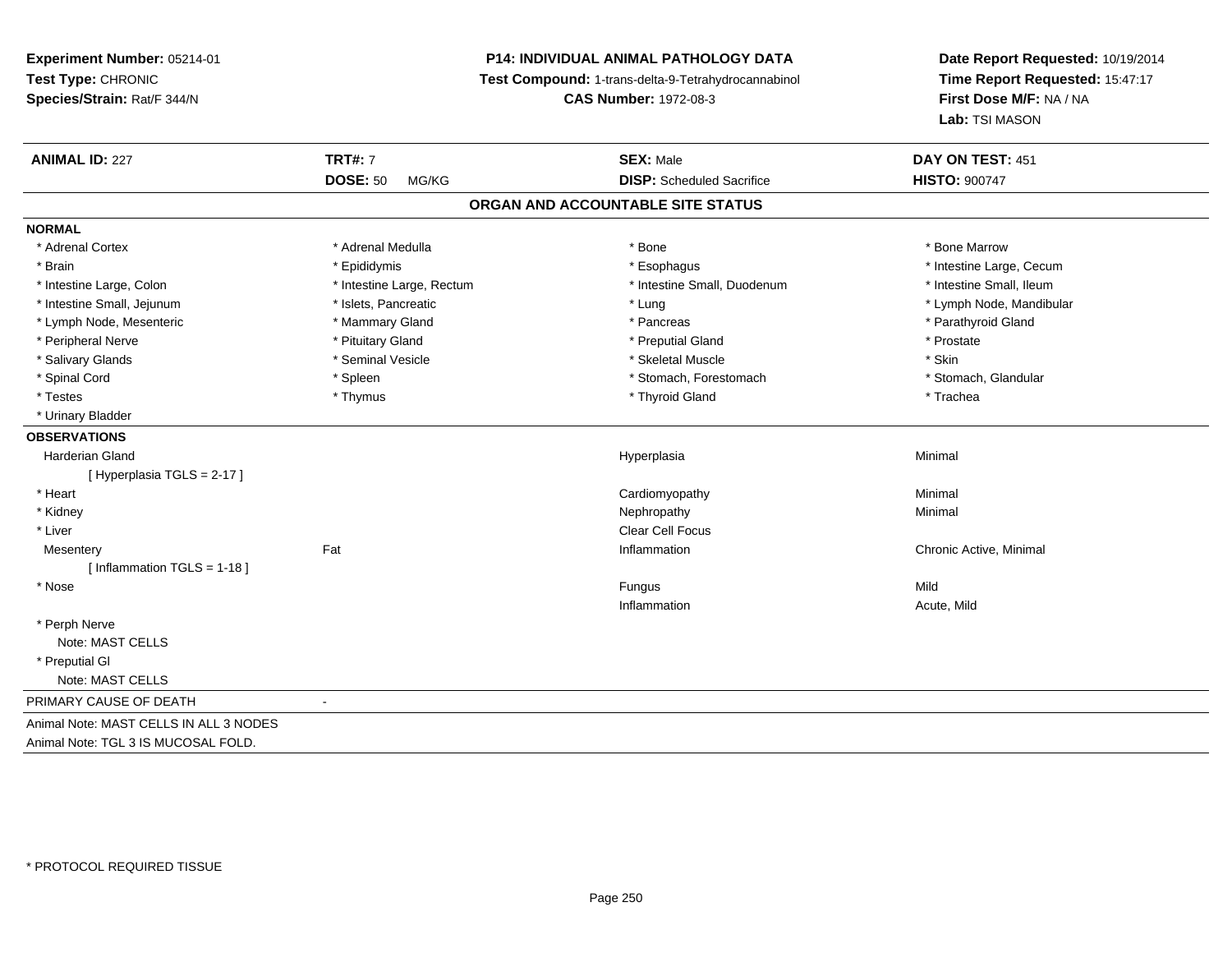# **P14: INDIVIDUAL ANIMAL PATHOLOGY DATA**

**Test Compound:** 1-trans-delta-9-Tetrahydrocannabinol

**CAS Number:** 1972-08-3

**Date Report Requested:** 10/19/2014 **Time Report Requested:** 15:47:17**First Dose M/F:** NA / NA**Lab:** TSI MASON

| <b>ANIMAL ID: 228</b>                               | <b>TRT#: 7</b>              | <b>SEX: Male</b>                  | DAY ON TEST: 725           |
|-----------------------------------------------------|-----------------------------|-----------------------------------|----------------------------|
|                                                     | <b>DOSE: 50</b><br>MG/KG    | <b>DISP: Terminal Sacrifice</b>   | <b>HISTO: 900748</b>       |
|                                                     |                             | ORGAN AND ACCOUNTABLE SITE STATUS |                            |
| <b>NORMAL</b>                                       |                             |                                   |                            |
| * Adrenal Cortex                                    | * Bone                      | * Bone Marrow                     | * Brain                    |
| * Epididymis                                        | * Esophagus                 | * Intestine Large, Cecum          | * Intestine Large, Colon   |
| * Intestine Large, Rectum                           | * Intestine Small, Duodenum | * Intestine Small, Ileum          | * Intestine Small, Jejunum |
| * Islets, Pancreatic                                | * Lymph Node, Mandibular    | * Lymph Node, Mesenteric          | * Nose                     |
| * Parathyroid Gland                                 | * Peripheral Nerve          | * Preputial Gland                 | * Prostate                 |
| * Seminal Vesicle                                   | * Skeletal Muscle           | * Skin                            | * Spinal Cord              |
| * Spleen                                            | * Stomach, Forestomach      | * Stomach, Glandular              | * Thymus                   |
| * Trachea                                           | * Urinary Bladder           |                                   |                            |
| <b>OBSERVATIONS</b>                                 |                             |                                   |                            |
| * Adrenal Medulla                                   |                             | Hyperplasia                       | Mild                       |
| Eye                                                 | Lens                        | Cataract                          | Mild                       |
| [Cataract TGLS = $1-17$ ]                           |                             |                                   |                            |
| * Heart                                             |                             | Cardiomyopathy                    | Moderate                   |
| * Kidney                                            |                             | Nephropathy                       | Moderate                   |
| * Liver                                             |                             | Clear Cell Focus                  |                            |
|                                                     |                             | Fatty Change                      | Focal, Minimal             |
|                                                     |                             | Hepatodiaphragmatic Nodule        |                            |
| [Clear Cell Focus TGLS = $4-6+6.1$ ]                |                             |                                   |                            |
| [ Hepatodiaphragmatic Nodule TGLS = 3-6.1.1,5-6.1 ] |                             |                                   |                            |
| * Lung                                              |                             | Inflammation                      | Chronic Active, Mild       |
| * Mammary Gland                                     |                             | Hemorrhage                        | Mild                       |
| [Hemorrhage TGLS = $6-10$ ]                         |                             |                                   |                            |
| * Pancreas                                          |                             | Metaplasia                        | Mild                       |
| * Pituitary Gland                                   | <b>Pars Distalis</b>        | Cyst                              |                            |
|                                                     | Pars Distalis               | Hyperplasia                       | Mild                       |
| [ $Cyst TGLS = 7-8$ ]                               |                             |                                   |                            |
| * Salivary Glands                                   | Duct                        | Metaplasia                        | Squamous, Minimal          |
| * Testes                                            | Bilateral, Interstit Cell   | Adenoma                           |                            |
| [Adenoma TGLS = $2-7$ ]                             |                             |                                   |                            |
| * Thyroid Gland                                     | C Cell                      | Adenoma                           |                            |

\* PROTOCOL REQUIRED TISSUE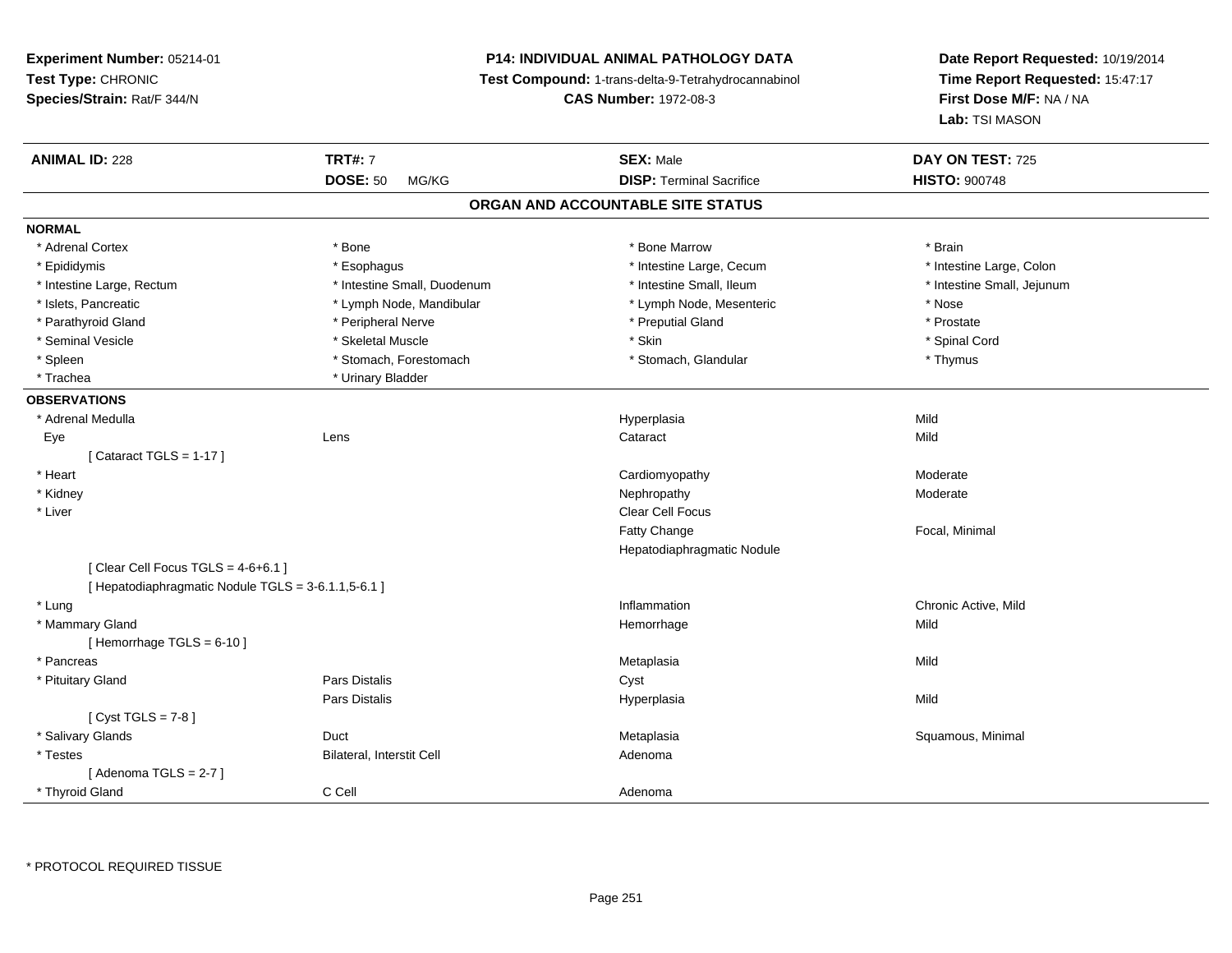| <b>Experiment Number: 05214-01</b><br>Test Type: CHRONIC<br>Species/Strain: Rat/F 344/N | <b>P14: INDIVIDUAL ANIMAL PATHOLOGY DATA</b><br>Test Compound: 1-trans-delta-9-Tetrahydrocannabinol<br><b>CAS Number: 1972-08-3</b> |                                          | Date Report Requested: 10/19/2014<br>Time Report Requested: 15:47:17<br>First Dose M/F: NA / NA<br>Lab: TSI MASON |
|-----------------------------------------------------------------------------------------|-------------------------------------------------------------------------------------------------------------------------------------|------------------------------------------|-------------------------------------------------------------------------------------------------------------------|
| <b>ANIMAL ID: 228</b>                                                                   | <b>TRT#: 7</b>                                                                                                                      | <b>SEX: Male</b>                         | <b>DAY ON TEST: 725</b>                                                                                           |
|                                                                                         | <b>DOSE: 50</b><br>MG/KG                                                                                                            | <b>DISP: Terminal Sacrifice</b>          | <b>HISTO: 900748</b>                                                                                              |
|                                                                                         |                                                                                                                                     | <b>ORGAN AND ACCOUNTABLE SITE STATUS</b> |                                                                                                                   |
| PRIMARY CAUSE OF DEATH                                                                  |                                                                                                                                     |                                          |                                                                                                                   |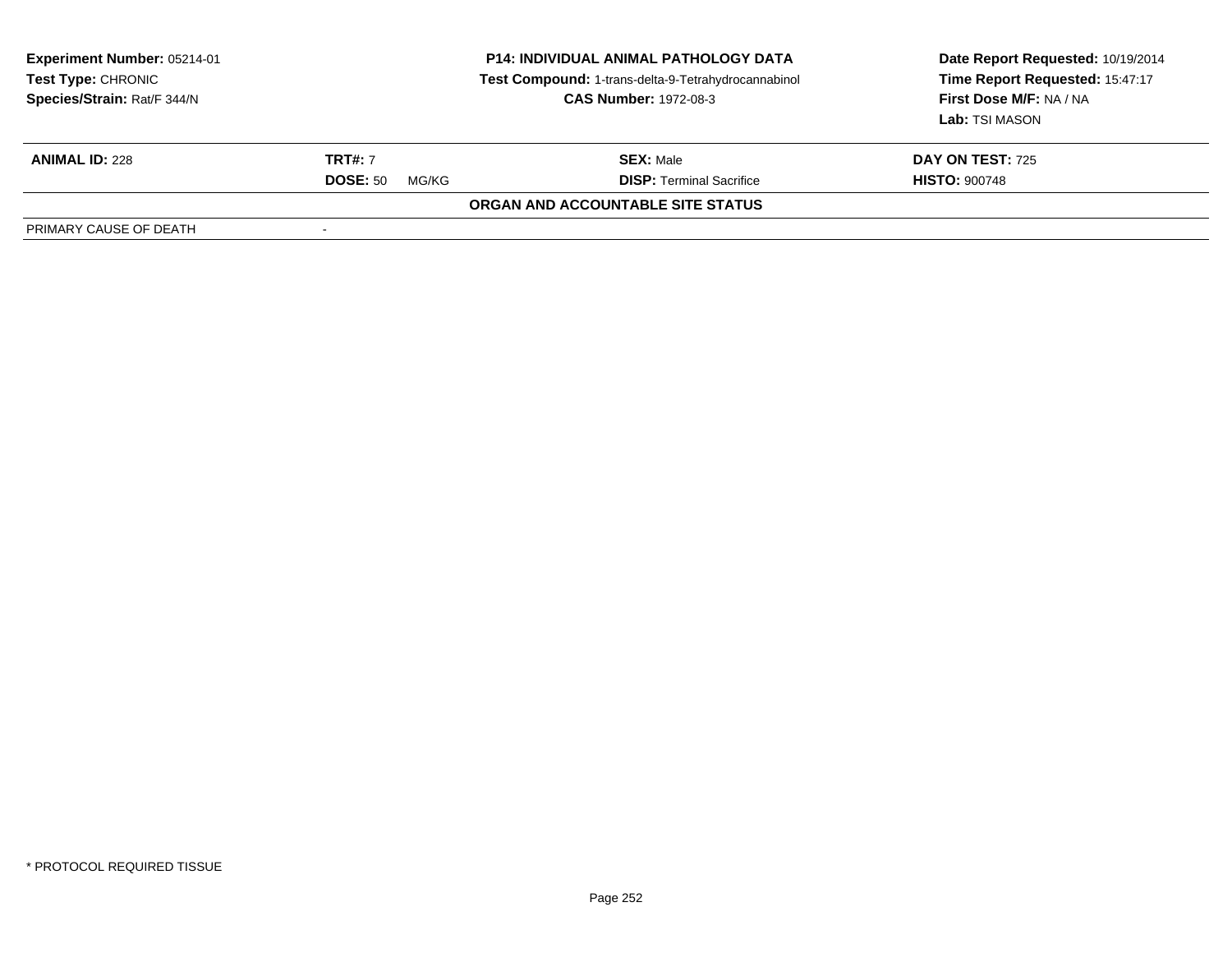# **P14: INDIVIDUAL ANIMAL PATHOLOGY DATA**

**Test Compound:** 1-trans-delta-9-Tetrahydrocannabinol

**CAS Number:** 1972-08-3

| <b>ANIMAL ID: 229</b>                | <b>TRT#: 7</b>              | <b>SEX: Male</b>                  | DAY ON TEST: 730           |
|--------------------------------------|-----------------------------|-----------------------------------|----------------------------|
|                                      | <b>DOSE: 50</b><br>MG/KG    | <b>DISP: Terminal Sacrifice</b>   | <b>HISTO: 900749</b>       |
|                                      |                             | ORGAN AND ACCOUNTABLE SITE STATUS |                            |
| <b>NORMAL</b>                        |                             |                                   |                            |
| * Adrenal Cortex                     | * Bone                      | * Bone Marrow                     | * Brain                    |
| * Epididymis                         | * Esophagus                 | * Intestine Large, Cecum          | * Intestine Large, Colon   |
| * Intestine Large, Rectum            | * Intestine Small, Duodenum | * Intestine Small, Ileum          | * Intestine Small, Jejunum |
| * Islets, Pancreatic                 | * Lymph Node, Mandibular    | * Lymph Node, Mesenteric          | * Nose                     |
| * Parathyroid Gland                  | * Peripheral Nerve          | * Pituitary Gland                 | * Preputial Gland          |
| * Prostate                           | * Salivary Glands           | * Seminal Vesicle                 | * Skeletal Muscle          |
| * Skin                               | * Spinal Cord               | * Spleen                          | * Stomach, Forestomach     |
| * Stomach, Glandular                 | * Thymus                    | * Trachea                         | * Urinary Bladder          |
| <b>MISSING</b>                       |                             |                                   |                            |
| * Mammary Gland                      |                             |                                   |                            |
| <b>OBSERVATIONS</b>                  |                             |                                   |                            |
| * Adrenal Medulla                    |                             | Hyperplasia                       | Moderate                   |
| Eye                                  | Lens                        | Cataract                          | Mild                       |
| [Cataract TGLS = $1-17$ ]            |                             |                                   |                            |
| * Heart                              |                             | Cardiomyopathy                    | Mild                       |
| * Kidney                             |                             | Nephropathy                       | Mild                       |
| * Liver                              |                             | <b>Basophilic Focus</b>           |                            |
|                                      |                             | <b>Clear Cell Focus</b>           |                            |
|                                      |                             | Fatty Change                      | Focal, Minimal             |
| [Basophilic Focus TGLS = 5-6.1.1]    |                             |                                   |                            |
| [Clear Cell Focus TGLS = $6-6+6.1$ ] |                             |                                   |                            |
| [Fatty Change TGLS = $7-6+6.1$ ]     |                             |                                   |                            |
| * Lung                               |                             | Inflammation                      | Chronic Active, Mild       |
| * Pancreas                           | Acinus                      | Atrophy                           | Mild                       |
|                                      | Artery                      | Inflammation                      | Chronic Active, Moderate   |
| [Inflammation TGLS = $4-9$ ]         |                             |                                   |                            |
| * Testes                             | <b>Interstit Cell</b>       | Adenoma                           |                            |
|                                      | Seminif Tub                 | Atrophy                           | Moderate                   |
| [Adenoma TGLS = 3-7]                 |                             |                                   |                            |
| [Atrophy TGLS = $2-7$ ]              |                             |                                   |                            |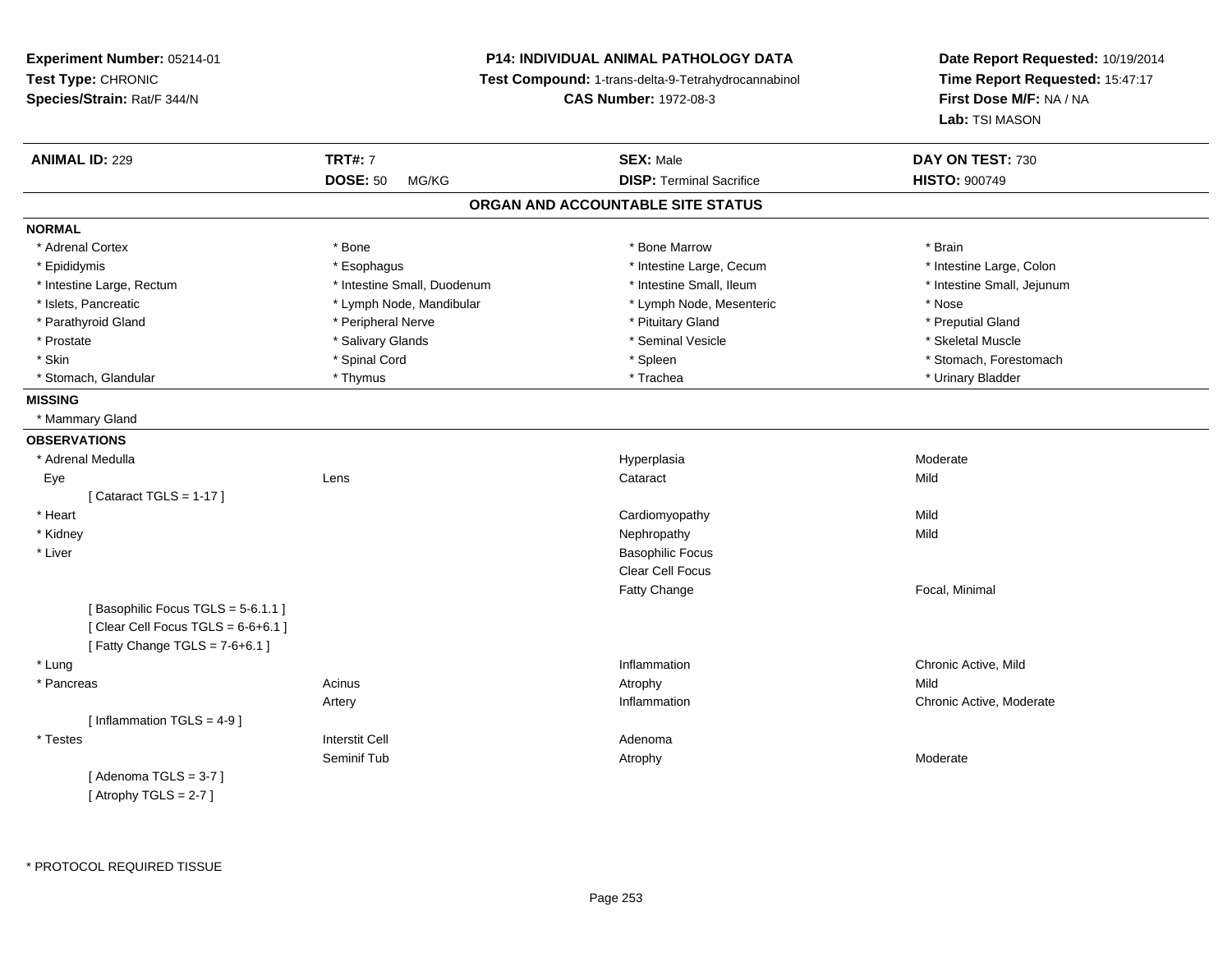| <b>Experiment Number: 05214-01</b><br><b>Test Type: CHRONIC</b><br>Species/Strain: Rat/F 344/N | <b>P14: INDIVIDUAL ANIMAL PATHOLOGY DATA</b><br>Test Compound: 1-trans-delta-9-Tetrahydrocannabinol<br><b>CAS Number: 1972-08-3</b> |                                   | Date Report Requested: 10/19/2014<br>Time Report Requested: 15:47:17<br>First Dose M/F: NA / NA<br>Lab: TSI MASON |  |
|------------------------------------------------------------------------------------------------|-------------------------------------------------------------------------------------------------------------------------------------|-----------------------------------|-------------------------------------------------------------------------------------------------------------------|--|
| <b>ANIMAL ID: 229</b>                                                                          | <b>TRT#: 7</b>                                                                                                                      | <b>SEX: Male</b>                  | <b>DAY ON TEST: 730</b>                                                                                           |  |
|                                                                                                | <b>DOSE: 50</b><br>MG/KG                                                                                                            | <b>DISP:</b> Terminal Sacrifice   | <b>HISTO: 900749</b>                                                                                              |  |
|                                                                                                |                                                                                                                                     | ORGAN AND ACCOUNTABLE SITE STATUS |                                                                                                                   |  |
| * Thyroid Gland                                                                                | C Cell                                                                                                                              | Hyperplasia                       | Minimal                                                                                                           |  |
| PRIMARY CAUSE OF DEATH                                                                         |                                                                                                                                     |                                   |                                                                                                                   |  |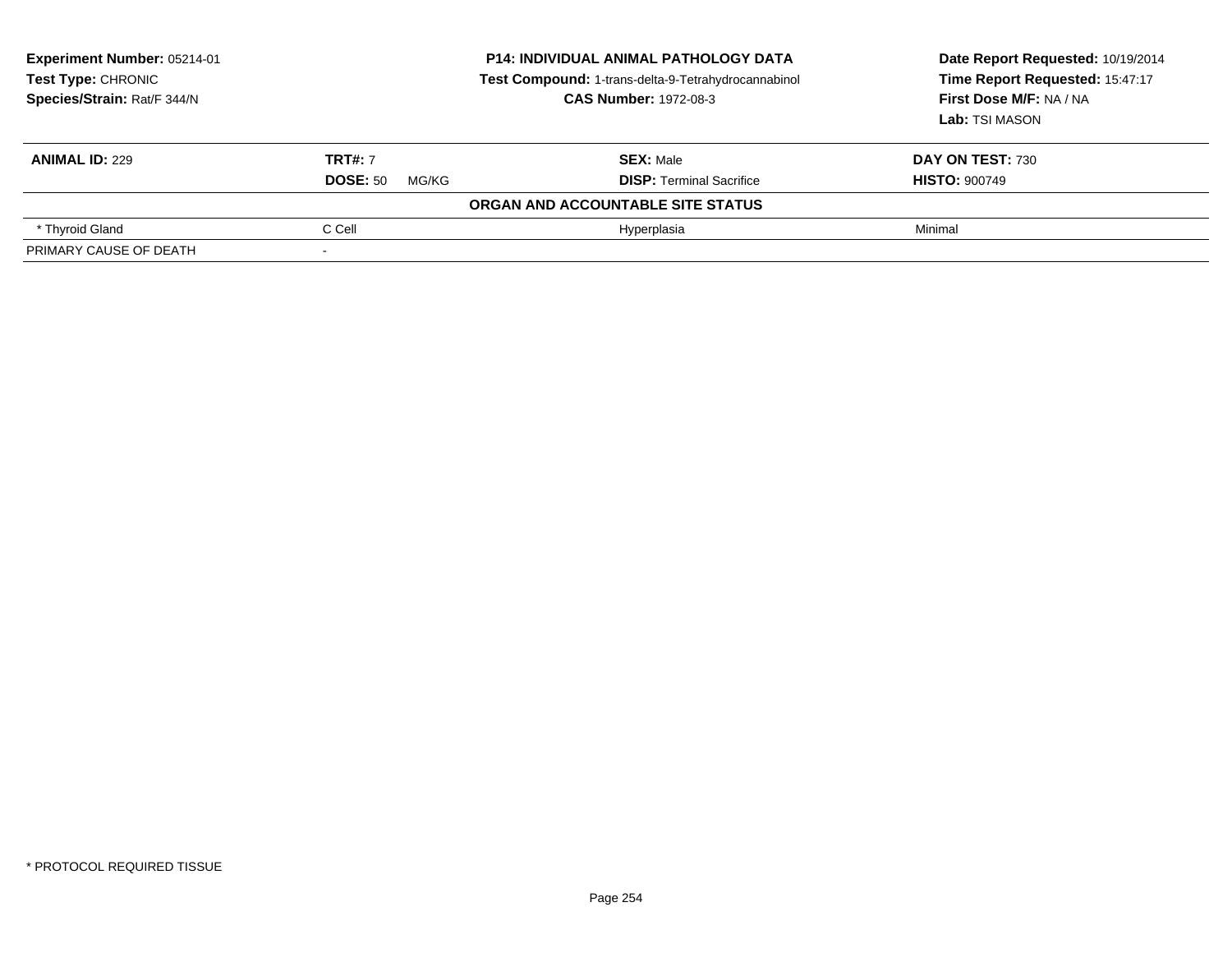| Experiment Number: 05214-01<br>Test Type: CHRONIC<br>Species/Strain: Rat/F 344/N |                            | <b>P14: INDIVIDUAL ANIMAL PATHOLOGY DATA</b><br>Test Compound: 1-trans-delta-9-Tetrahydrocannabinol<br><b>CAS Number: 1972-08-3</b> | Date Report Requested: 10/19/2014<br>Time Report Requested: 15:47:17<br>First Dose M/F: NA / NA<br>Lab: TSI MASON |
|----------------------------------------------------------------------------------|----------------------------|-------------------------------------------------------------------------------------------------------------------------------------|-------------------------------------------------------------------------------------------------------------------|
| <b>ANIMAL ID: 230</b>                                                            | <b>TRT#: 7</b>             | <b>SEX: Male</b>                                                                                                                    | DAY ON TEST: 610                                                                                                  |
|                                                                                  | <b>DOSE: 50</b><br>MG/KG   | <b>DISP: Natural Death</b>                                                                                                          | <b>HISTO: 900750</b>                                                                                              |
|                                                                                  |                            | ORGAN AND ACCOUNTABLE SITE STATUS                                                                                                   |                                                                                                                   |
| <b>NORMAL</b>                                                                    |                            |                                                                                                                                     |                                                                                                                   |
| * Adrenal Medulla                                                                | * Bone                     | * Bone Marrow                                                                                                                       | * Brain                                                                                                           |
| * Epididymis                                                                     | * Esophagus                | * Islets, Pancreatic                                                                                                                | * Lymph Node, Mandibular                                                                                          |
| * Lymph Node, Mesenteric                                                         | * Mammary Gland            | * Nose                                                                                                                              | * Pancreas                                                                                                        |
| * Parathyroid Gland                                                              | * Peripheral Nerve         | * Preputial Gland                                                                                                                   | * Prostate                                                                                                        |
| * Salivary Glands                                                                | * Seminal Vesicle          | * Skeletal Muscle                                                                                                                   | * Skin                                                                                                            |
| * Spinal Cord                                                                    | * Spleen                   | * Stomach, Forestomach                                                                                                              | * Thymus                                                                                                          |
| * Thyroid Gland                                                                  | * Trachea                  | * Urinary Bladder                                                                                                                   |                                                                                                                   |
| <b>AUTO PRECLUDES DIAG.</b>                                                      |                            |                                                                                                                                     |                                                                                                                   |
| * Intestine Large, Cecum                                                         | * Intestine Large, Colon   | * Intestine Large, Rectum                                                                                                           | * Intestine Small, Duodenum                                                                                       |
| * Intestine Small, Ileum                                                         | * Intestine Small, Jejunum | * Stomach, Glandular                                                                                                                |                                                                                                                   |
| <b>OBSERVATIONS</b>                                                              |                            |                                                                                                                                     |                                                                                                                   |
| * Adrenal Cortex                                                                 |                            | Adenoma                                                                                                                             |                                                                                                                   |
| * Heart                                                                          |                            | Cardiomyopathy                                                                                                                      | Mild                                                                                                              |
| * Kidney                                                                         |                            | Nephropathy                                                                                                                         | Minimal                                                                                                           |
| * Liver                                                                          |                            | <b>Mixed Cell Focus</b>                                                                                                             |                                                                                                                   |
| [Mixed Cell Focus TGLS = 2-6.1]                                                  |                            |                                                                                                                                     |                                                                                                                   |
| * Lung                                                                           |                            | Foreign Body                                                                                                                        | Mild                                                                                                              |
|                                                                                  |                            | Hemorrhage                                                                                                                          | Mild                                                                                                              |
| * Pituitary Gland                                                                | Pars Distalis              | Adenoma                                                                                                                             |                                                                                                                   |
| * Testes                                                                         | <b>Interstit Cell</b>      | Adenoma                                                                                                                             |                                                                                                                   |
|                                                                                  | <b>Interstit Cell</b>      | Hyperplasia                                                                                                                         | Mild                                                                                                              |
| [Adenoma TGLS = $1-7$ ]                                                          |                            |                                                                                                                                     |                                                                                                                   |
| PRIMARY CAUSE OF DEATH                                                           | $\blacksquare$             |                                                                                                                                     |                                                                                                                   |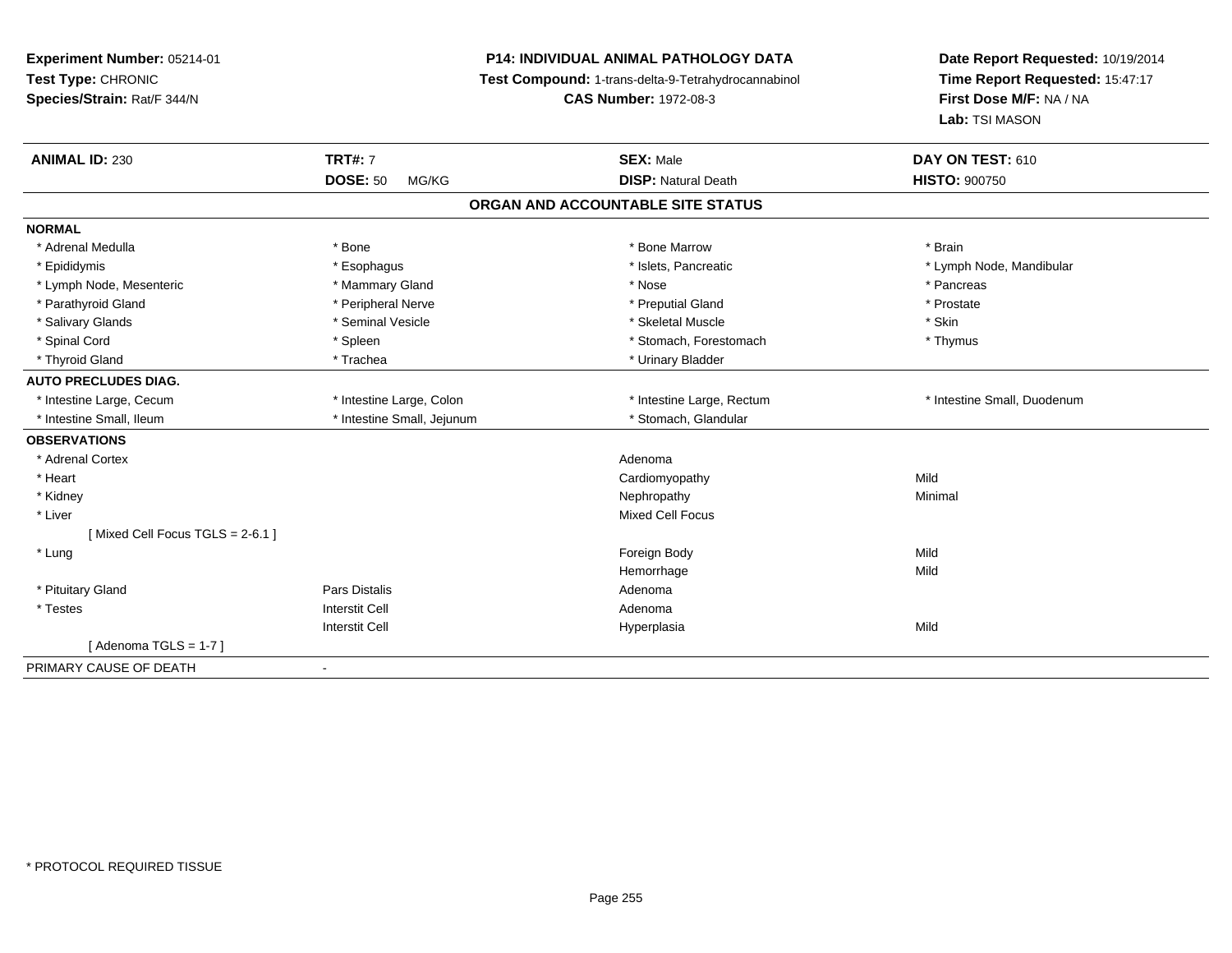| Experiment Number: 05214-01<br>Test Type: CHRONIC                 | <b>P14: INDIVIDUAL ANIMAL PATHOLOGY DATA</b><br>Test Compound: 1-trans-delta-9-Tetrahydrocannabinol | Date Report Requested: 10/19/2014<br>Time Report Requested: 15:47:17 |
|-------------------------------------------------------------------|-----------------------------------------------------------------------------------------------------|----------------------------------------------------------------------|
| Species/Strain: Rat/F 344/N                                       | <b>CAS Number: 1972-08-3</b>                                                                        | First Dose M/F: NA / NA<br>Lab: TSI MASON                            |
| <b>TRT#: 7</b><br><b>ANIMAL ID: 231</b>                           | <b>SEX: Male</b>                                                                                    | DAY ON TEST: 688                                                     |
| <b>DOSE: 50</b><br>MG/KG                                          | <b>DISP:</b> Moribund Sacrifice                                                                     | <b>HISTO: 900751</b>                                                 |
|                                                                   | ORGAN AND ACCOUNTABLE SITE STATUS                                                                   |                                                                      |
| <b>NORMAL</b>                                                     |                                                                                                     |                                                                      |
| * Adrenal Cortex<br>* Adrenal Medulla                             | * Bone                                                                                              | * Bone Marrow                                                        |
| * Brain<br>* Epididymis                                           | * Esophagus                                                                                         | * Intestine Large, Cecum                                             |
| * Intestine Large, Colon<br>* Intestine Large, Rectum             | * Intestine Small, Duodenum                                                                         | * Intestine Small, Ileum                                             |
| * Intestine Small, Jejunum<br>* Islets, Pancreatic                | * Lymph Node, Mandibular                                                                            | * Lymph Node, Mesenteric                                             |
| * Parathyroid Gland<br>* Mammary Gland                            | * Peripheral Nerve                                                                                  | * Prostate                                                           |
| * Seminal Vesicle<br>* Skeletal Muscle                            | * Skin                                                                                              | * Spinal Cord                                                        |
| * Stomach, Forestomach<br>* Stomach, Glandular                    | * Thyroid Gland                                                                                     | * Trachea                                                            |
| * Urinary Bladder                                                 |                                                                                                     |                                                                      |
| <b>MISSING</b>                                                    |                                                                                                     |                                                                      |
| * Thymus                                                          |                                                                                                     |                                                                      |
| <b>OBSERVATIONS</b>                                               |                                                                                                     |                                                                      |
| * Heart                                                           | Cardiomyopathy                                                                                      | Moderate                                                             |
| * Kidney                                                          | Nephropathy                                                                                         | Mild                                                                 |
| * Liver                                                           | <b>Basophilic Focus</b>                                                                             |                                                                      |
|                                                                   | Clear Cell Focus                                                                                    |                                                                      |
|                                                                   | Leukemia Mononuclear                                                                                |                                                                      |
|                                                                   | <b>Mixed Cell Focus</b>                                                                             |                                                                      |
| [ Leukemia Mononuclear TGLS = 5-6,6-6 ]                           |                                                                                                     |                                                                      |
| * Lung                                                            | Inflammation                                                                                        | Chronic Active, Mild                                                 |
| * Nose                                                            | Foreign Body                                                                                        | Minimal                                                              |
|                                                                   | <b>Fungus</b>                                                                                       | Mild                                                                 |
|                                                                   | Inflammation                                                                                        | Acute, Mild                                                          |
| * Pancreas<br>Acinus                                              | Atrophy                                                                                             | Mild                                                                 |
| * Pituitary Gland<br>Pars Distalis                                | Cyst                                                                                                |                                                                      |
| * Preputial Gland<br><b>Bilateral</b><br>[Adenoma TGLS = $1-10$ ] | Adenoma                                                                                             |                                                                      |
| * Salivary Glands<br>Duct                                         | Metaplasia                                                                                          | Squamous, Minimal                                                    |
| * Spleen                                                          | Leukemia Mononuclear                                                                                |                                                                      |
| [ Leukemia Mononuclear TGLS = 3-3,4-3.1 ]                         |                                                                                                     |                                                                      |
| <b>Interstit Cell</b><br>* Testes                                 | Adenoma                                                                                             |                                                                      |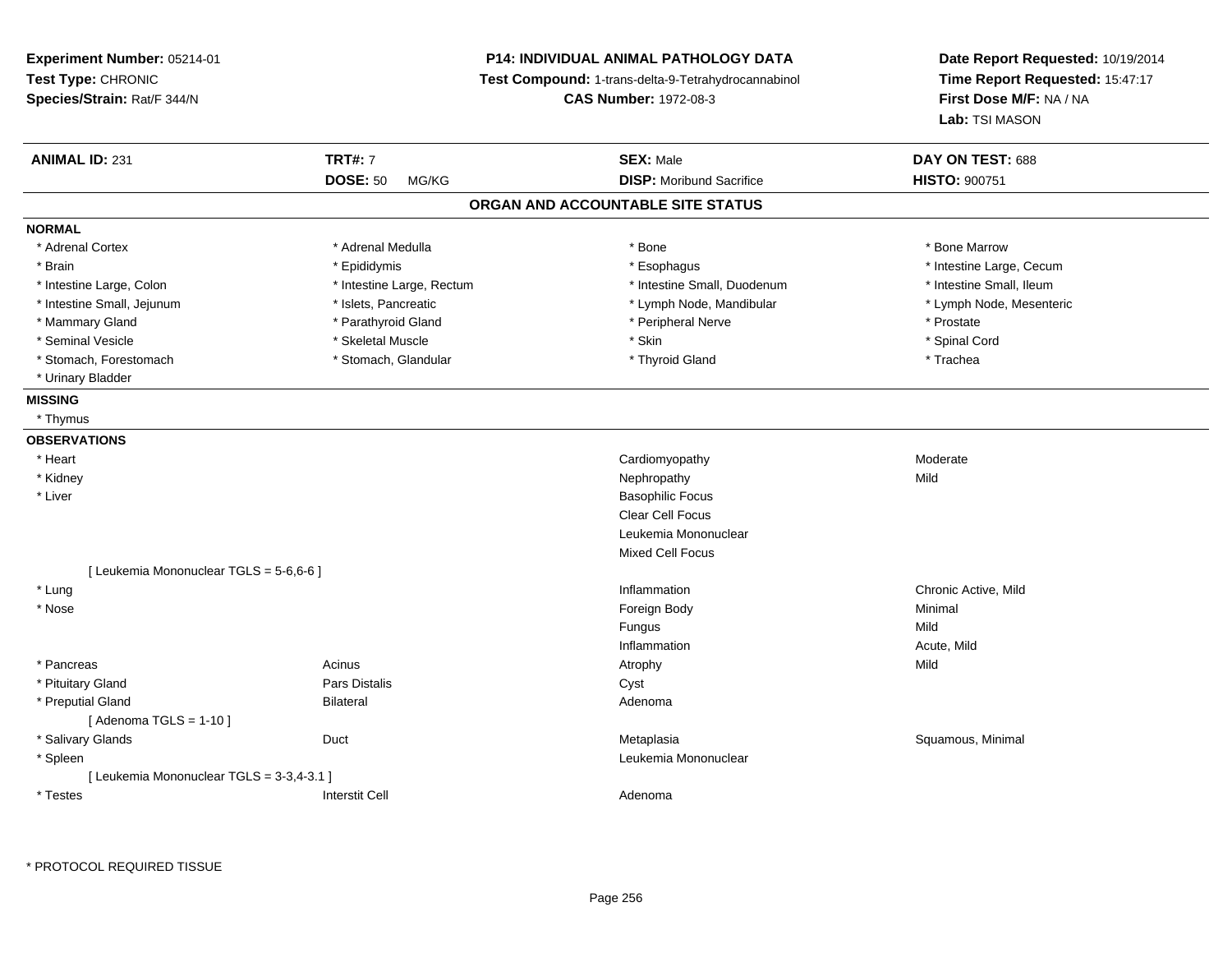| Experiment Number: 05214-01<br>Test Type: CHRONIC<br>Species/Strain: Rat/F 344/N | <b>P14: INDIVIDUAL ANIMAL PATHOLOGY DATA</b><br>Test Compound: 1-trans-delta-9-Tetrahydrocannabinol<br><b>CAS Number: 1972-08-3</b> |                                   | Date Report Requested: 10/19/2014<br>Time Report Requested: 15:47:17<br>First Dose M/F: NA / NA<br>Lab: TSI MASON |
|----------------------------------------------------------------------------------|-------------------------------------------------------------------------------------------------------------------------------------|-----------------------------------|-------------------------------------------------------------------------------------------------------------------|
| <b>ANIMAL ID: 231</b>                                                            | <b>TRT#: 7</b>                                                                                                                      | <b>SEX: Male</b>                  | DAY ON TEST: 688                                                                                                  |
|                                                                                  | <b>DOSE: 50</b><br>MG/KG                                                                                                            | <b>DISP:</b> Moribund Sacrifice   | <b>HISTO: 900751</b>                                                                                              |
|                                                                                  |                                                                                                                                     | ORGAN AND ACCOUNTABLE SITE STATUS |                                                                                                                   |
|                                                                                  | <b>Interstit Cell</b>                                                                                                               | Hyperplasia                       | Mild                                                                                                              |
| [Adenoma TGLS = $2-7$ ]                                                          |                                                                                                                                     |                                   |                                                                                                                   |
| PRIMARY CAUSE OF DEATH                                                           | $\,$ $\,$                                                                                                                           |                                   |                                                                                                                   |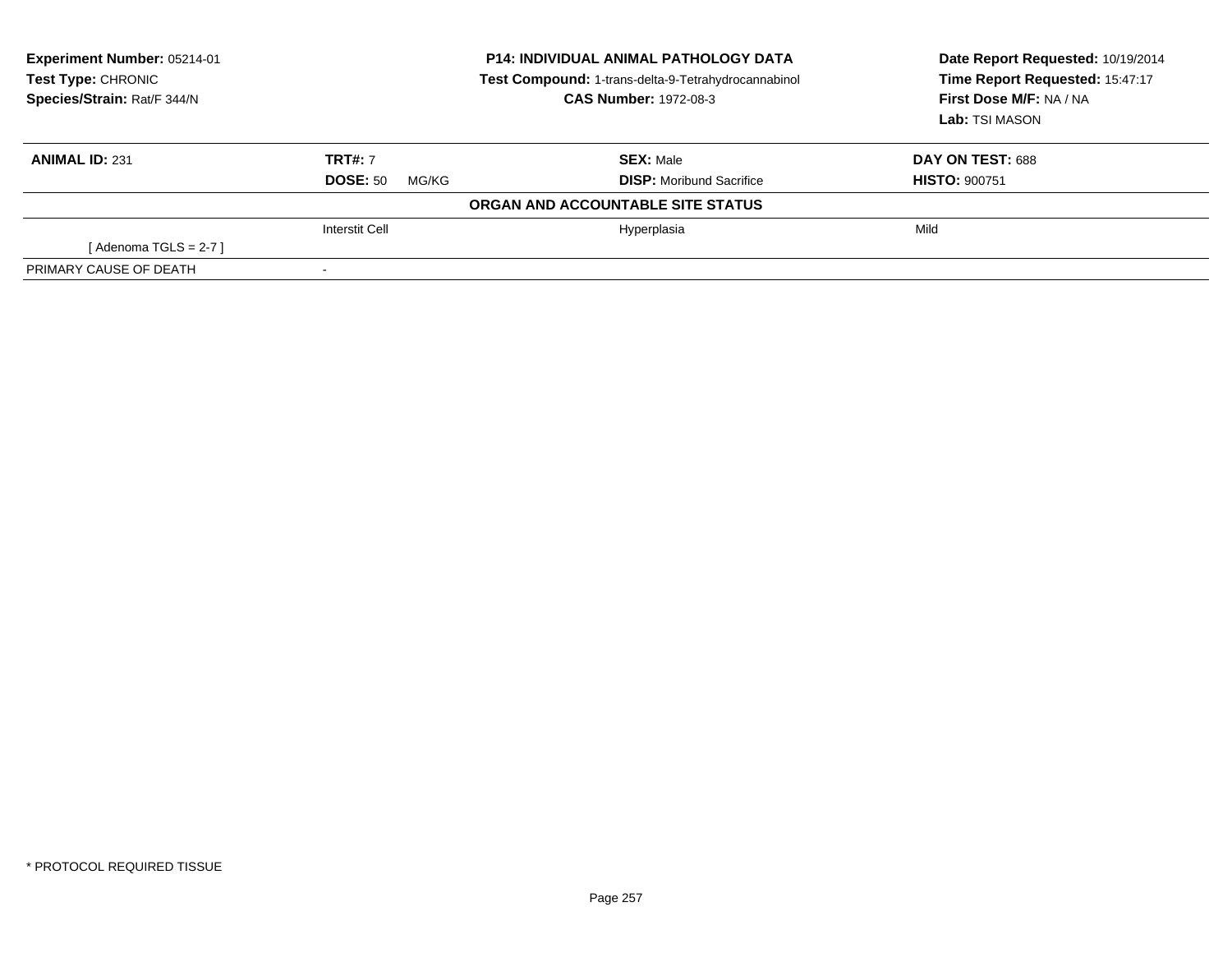| Experiment Number: 05214-01<br>Test Type: CHRONIC<br>Species/Strain: Rat/F 344/N | <b>P14: INDIVIDUAL ANIMAL PATHOLOGY DATA</b><br>Test Compound: 1-trans-delta-9-Tetrahydrocannabinol<br><b>CAS Number: 1972-08-3</b> |                                   | Date Report Requested: 10/19/2014<br>Time Report Requested: 15:47:17<br>First Dose M/F: NA / NA<br>Lab: TSI MASON |  |
|----------------------------------------------------------------------------------|-------------------------------------------------------------------------------------------------------------------------------------|-----------------------------------|-------------------------------------------------------------------------------------------------------------------|--|
| <b>ANIMAL ID: 232</b>                                                            | <b>TRT#: 7</b>                                                                                                                      | <b>SEX: Male</b>                  | DAY ON TEST: 592                                                                                                  |  |
|                                                                                  | <b>DOSE: 50</b><br>MG/KG                                                                                                            | <b>DISP:</b> Moribund Sacrifice   | <b>HISTO: 900752</b>                                                                                              |  |
|                                                                                  |                                                                                                                                     | ORGAN AND ACCOUNTABLE SITE STATUS |                                                                                                                   |  |
| <b>NORMAL</b>                                                                    |                                                                                                                                     |                                   |                                                                                                                   |  |
| * Adrenal Cortex                                                                 | * Adrenal Medulla                                                                                                                   | * Bone                            | * Bone Marrow                                                                                                     |  |
| * Brain                                                                          | * Epididymis                                                                                                                        | * Esophagus                       | * Heart                                                                                                           |  |
| * Intestine Large, Cecum                                                         | * Intestine Large, Colon                                                                                                            | * Intestine Large, Rectum         | * Intestine Small, Duodenum                                                                                       |  |
| * Intestine Small, Ileum                                                         | * Intestine Small, Jejunum                                                                                                          | * Islets, Pancreatic              | * Lymph Node, Mandibular                                                                                          |  |
| * Lymph Node, Mesenteric                                                         | * Nose                                                                                                                              | * Parathyroid Gland               | * Peripheral Nerve                                                                                                |  |
| * Preputial Gland                                                                | * Prostate                                                                                                                          | * Salivary Glands                 | * Seminal Vesicle                                                                                                 |  |
| * Skeletal Muscle                                                                | * Skin                                                                                                                              | * Spinal Cord                     | * Spleen                                                                                                          |  |
| * Stomach, Forestomach                                                           | * Stomach, Glandular                                                                                                                | * Thymus                          | * Thyroid Gland                                                                                                   |  |
| * Trachea                                                                        | * Urinary Bladder                                                                                                                   |                                   |                                                                                                                   |  |
| <b>MISSING</b>                                                                   |                                                                                                                                     |                                   |                                                                                                                   |  |
| * Mammary Gland                                                                  |                                                                                                                                     |                                   |                                                                                                                   |  |
| <b>OBSERVATIONS</b>                                                              |                                                                                                                                     |                                   |                                                                                                                   |  |
| * Kidney                                                                         |                                                                                                                                     | Nephropathy                       | Minimal                                                                                                           |  |
| * Liver                                                                          |                                                                                                                                     | <b>Basophilic Focus</b>           |                                                                                                                   |  |
| [Basophilic Focus TGLS = 4-6]                                                    |                                                                                                                                     |                                   |                                                                                                                   |  |
| * Lung                                                                           |                                                                                                                                     | Hemorrhage                        | Mild                                                                                                              |  |
| * Pancreas                                                                       | Acinus                                                                                                                              | Atrophy                           | Minimal                                                                                                           |  |
| * Pituitary Gland                                                                | Pars Distalis                                                                                                                       | Hyperplasia                       | Mild                                                                                                              |  |
| * Sem Ves                                                                        |                                                                                                                                     |                                   |                                                                                                                   |  |
| Note: TGL #3: SEMINAL VESICLES APPEAR NORMAL                                     |                                                                                                                                     |                                   |                                                                                                                   |  |
| * Testes                                                                         | <b>Interstit Cell</b>                                                                                                               | Adenoma                           |                                                                                                                   |  |
| [Adenoma TGLS = $2-7$ ]                                                          |                                                                                                                                     |                                   |                                                                                                                   |  |
| PRIMARY CAUSE OF DEATH                                                           |                                                                                                                                     |                                   |                                                                                                                   |  |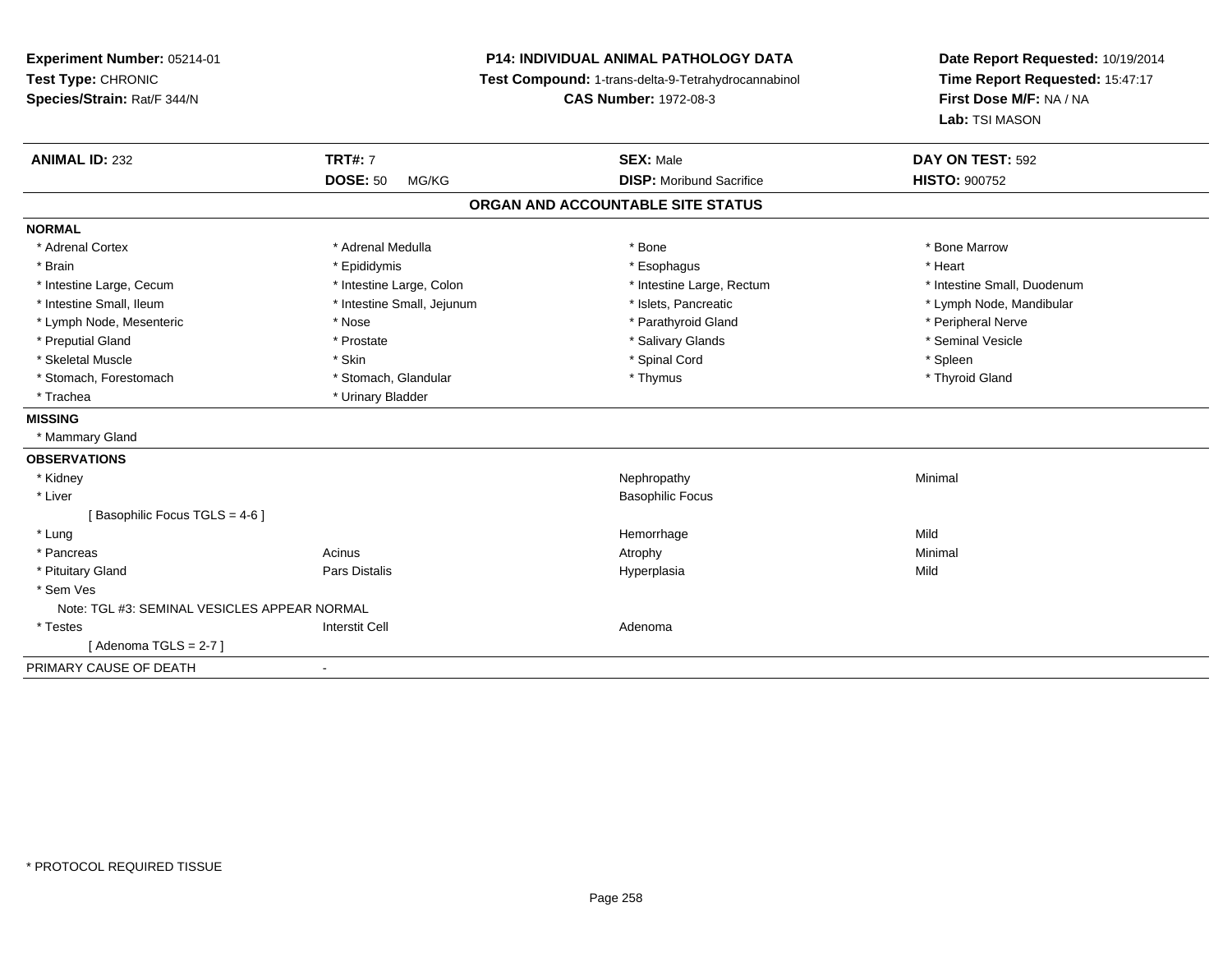# **P14: INDIVIDUAL ANIMAL PATHOLOGY DATA**

**Test Compound:** 1-trans-delta-9-Tetrahydrocannabinol

**CAS Number:** 1972-08-3

| <b>ANIMAL ID: 233</b>             | <b>TRT#: 7</b><br><b>DOSE: 50</b><br>MG/KG | <b>SEX: Male</b><br><b>DISP: Terminal Sacrifice</b> | DAY ON TEST: 725<br><b>HISTO: 900753</b> |
|-----------------------------------|--------------------------------------------|-----------------------------------------------------|------------------------------------------|
|                                   |                                            | ORGAN AND ACCOUNTABLE SITE STATUS                   |                                          |
|                                   |                                            |                                                     |                                          |
| <b>NORMAL</b>                     |                                            |                                                     |                                          |
| * Adrenal Cortex                  | * Bone                                     | * Bone Marrow                                       | * Brain                                  |
| * Epididymis                      | * Esophagus                                | * Intestine Large, Cecum                            | * Intestine Large, Colon                 |
| * Intestine Large, Rectum         | * Intestine Small, Duodenum                | * Intestine Small. Ileum                            | * Intestine Small, Jejunum               |
| * Islets, Pancreatic              | * Lymph Node, Mandibular                   | * Lymph Node, Mesenteric                            | * Mammary Gland                          |
| * Parathyroid Gland               | * Peripheral Nerve                         | * Pituitary Gland                                   | * Preputial Gland                        |
| * Prostate                        | * Salivary Glands                          | * Seminal Vesicle                                   | * Skeletal Muscle                        |
| * Skin                            | * Spinal Cord                              | * Spleen                                            | * Stomach, Forestomach                   |
| * Stomach, Glandular              | * Thymus                                   | * Thyroid Gland                                     | * Trachea                                |
| * Urinary Bladder                 |                                            |                                                     |                                          |
| <b>OBSERVATIONS</b>               |                                            |                                                     |                                          |
| * Adrenal Medulla                 |                                            | Hyperplasia                                         | Mild                                     |
| Eye                               | Lens                                       | Cataract                                            | Mild                                     |
| [Cataract TGLS = $4-17$ ]         |                                            |                                                     |                                          |
| * Heart                           |                                            | Cardiomyopathy                                      | Mild                                     |
| * Kidney                          |                                            | Nephropathy                                         | Mild                                     |
| * Liver                           |                                            | <b>Basophilic Focus</b>                             |                                          |
|                                   |                                            | <b>Fatty Change</b>                                 | Focal, Minimal                           |
| [ Fatty Change TGLS = $3-6+6.1$ ] |                                            |                                                     |                                          |
| * Lung                            |                                            | Foreign Body                                        | Minimal                                  |
|                                   |                                            | Inflammation                                        | Chronic Active, Minimal                  |
| * Nose                            |                                            | Inflammation                                        | Acute, Minimal                           |
| * Pancreas                        | Acinus                                     | Atrophy                                             | Mild                                     |
| * Testes                          | Bilateral, Interstit Cell                  | Adenoma                                             |                                          |
| [ Adenoma TGLS = 1-7,2-7 ]        |                                            |                                                     |                                          |
| PRIMARY CAUSE OF DEATH            | $\sim$                                     |                                                     |                                          |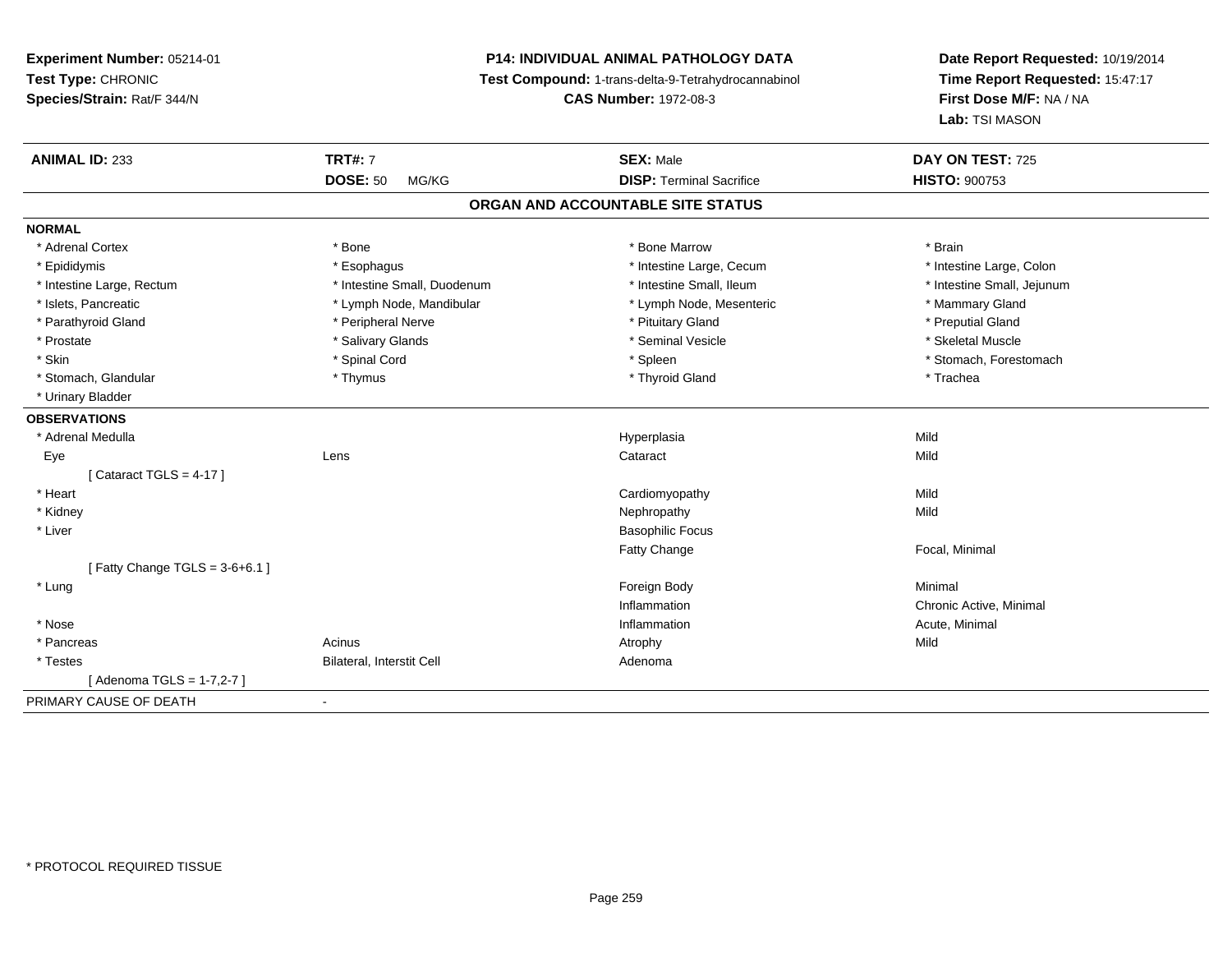# **P14: INDIVIDUAL ANIMAL PATHOLOGY DATA**

**Test Compound:** 1-trans-delta-9-Tetrahydrocannabinol

**CAS Number:** 1972-08-3

| <b>ANIMAL ID: 236</b>         | <b>TRT#: 7</b>              | <b>SEX: Male</b>                  | DAY ON TEST: 730           |
|-------------------------------|-----------------------------|-----------------------------------|----------------------------|
|                               | <b>DOSE: 50</b><br>MG/KG    | <b>DISP: Terminal Sacrifice</b>   | <b>HISTO: 900756</b>       |
|                               |                             | ORGAN AND ACCOUNTABLE SITE STATUS |                            |
| <b>NORMAL</b>                 |                             |                                   |                            |
| * Adrenal Cortex              | * Bone                      | * Bone Marrow                     | * Brain                    |
| * Epididymis                  | * Esophagus                 | * Intestine Large, Cecum          | * Intestine Large, Colon   |
| * Intestine Large, Rectum     | * Intestine Small, Duodenum | * Intestine Small, Ileum          | * Intestine Small, Jejunum |
| * Islets, Pancreatic          | * Lymph Node, Mandibular    | * Lymph Node, Mesenteric          | * Mammary Gland            |
| * Pancreas                    | * Parathyroid Gland         | * Peripheral Nerve                | * Preputial Gland          |
| * Prostate                    | * Salivary Glands           | * Seminal Vesicle                 | * Skeletal Muscle          |
| * Skin                        | * Spinal Cord               | * Spleen                          | * Stomach, Forestomach     |
| * Thymus                      | * Trachea                   | * Urinary Bladder                 |                            |
| <b>OBSERVATIONS</b>           |                             |                                   |                            |
| * Adrenal Medulla             |                             | Pheochromocytoma Benign           |                            |
| * Heart                       |                             | Cardiomyopathy                    | Minimal                    |
| * Kidney                      |                             | Nephropathy                       | Mild                       |
| * Liver                       |                             | Clear Cell Focus                  |                            |
| [Clear Cell Focus TGLS = 3-6] |                             |                                   |                            |
| * Lung                        |                             | Inflammation                      | Chronic Active, Mild       |
| * Nose                        |                             | Inflammation                      | Acute, Minimal             |
| * Pituitary Gland             | Pars Distalis               | Hyperplasia                       | Mild                       |
| [ Hyperplasia TGLS = 2-8 ]    |                             |                                   |                            |
| * Stomach, Glandular          |                             | Hyperplasia                       | Lymphoid, Mild             |
| [Hyperplasia TGLS = 4-5.1]    |                             |                                   |                            |
| * Testes                      | <b>Interstit Cell</b>       | Adenoma                           |                            |
|                               | <b>Interstit Cell</b>       | Hyperplasia                       | Mild                       |
| [Adenoma TGLS = $1-7$ ]       |                             |                                   |                            |
| * Thyroid Gland               | C Cell                      | Adenoma                           |                            |
| PRIMARY CAUSE OF DEATH        | $\blacksquare$              |                                   |                            |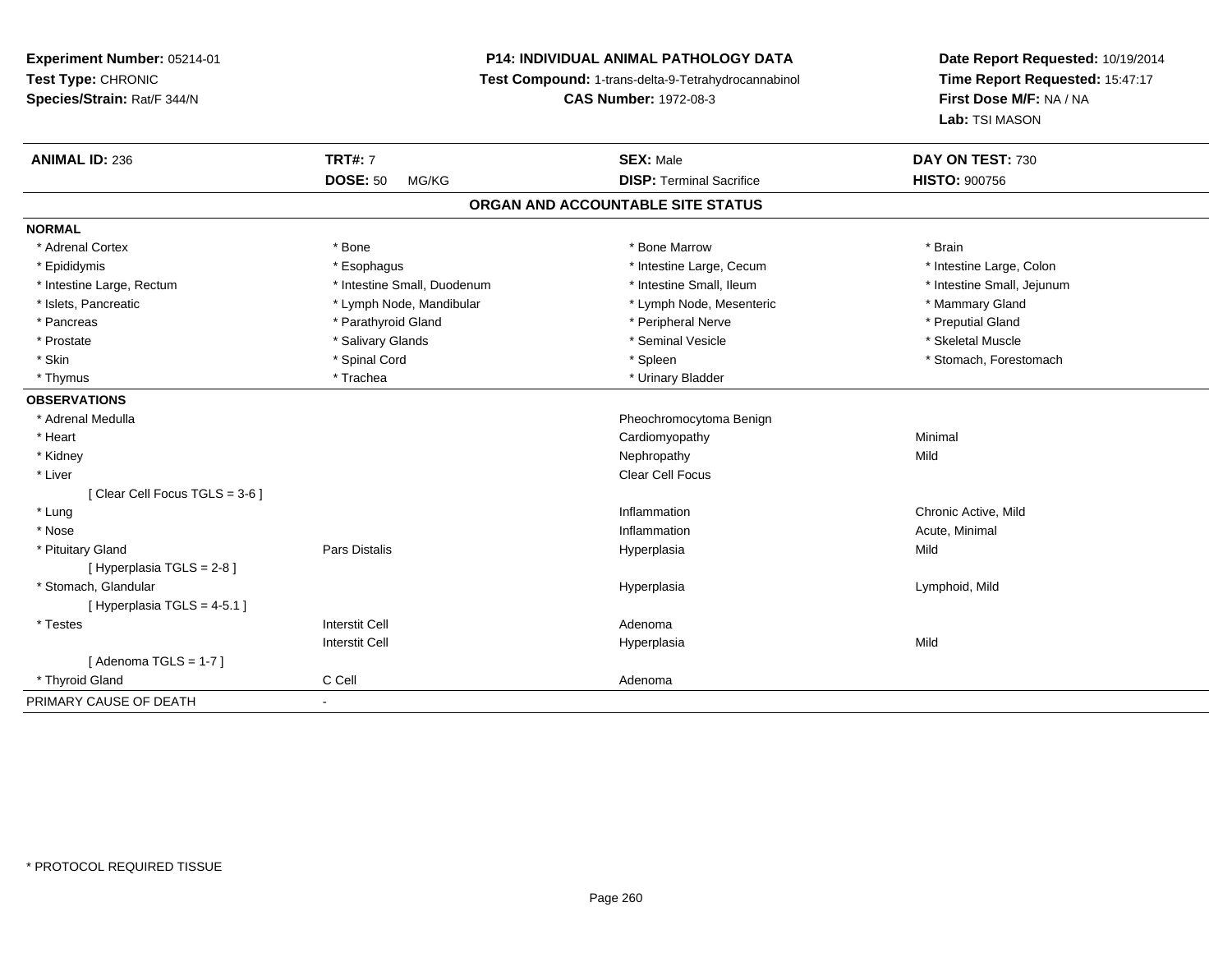**Experiment Number:** 05214-01**Test Type:** CHRONIC **Species/Strain:** Rat/F 344/N**P14: INDIVIDUAL ANIMAL PATHOLOGY DATA Test Compound:** 1-trans-delta-9-Tetrahydrocannabinol **CAS Number:** 1972-08-3**Date Report Requested:** 10/19/2014**Time Report Requested:** 15:47:17**First Dose M/F:** NA / NA**Lab:** TSI MASON**ANIMAL ID:** 237**TRT#:** 7 **SEX:** Male **DAY ON TEST:** 578 **DOSE:** 50 MG/KG **DISP:** Moribund Sacrifice **HISTO:** <sup>900757</sup> **ORGAN AND ACCOUNTABLE SITE STATUSNORMAL**\* Adrenal Cortex \* Adrenal Medulla \* Adrenal Medulla \* Bone \* Bone \* Bone \* Bone \* Bone Marrow \* Brain \* Explorer \* Epididymis \* \* Epididymis \* \* Esophagus \* Esophagus \* \* Esophagus \* Intestine Large, Cecum \* \* Intestine Large, Cecum \* Intestine Large, Rectum \* Thestine Small, Duodenum \* \* Intestine Small, Ileum \* \* Intestine Small, Jejunum \* Intestine Small, Jejunum \* Islets, Pancreatic \* Liver \* Lung \* Lymph Node, Mandibular \* Lymph Node, Mesenteric \* \* Mammary Gland \* Mammary Gland \* Pancreas \* Pancreas \* \* Pancreas \* \* Parathyroid Gland \* Peripheral Nerve \* \* \* Preputial Gland \* \* Preputial Gland \* \* Prostate \* \* Salivary Glands \* Salivary Glands \* Seminal Vesicle \* \* Spinal Cord \* Skeletal Muscle \* \* Skin \* \* Skin \* \* Spinal Vesicle \* Spinal Cord \* Spinal Cord \* Thyroid Gland \* Spleen \* Thymus \* Stomach, Glandular \* Thymus \* Thymus \* Thymus \* Thymus \* Thymus \* Thymus \* Thymus \* Thymus \* Thymus \* Thymus \* Thymus \* Thymus \* Thymus \* Thymus \* Thymus \* Thymus \* Thymus \* Thymus \* Thymus \* Thymus \* T \* Trachea **\*** Urinary Bladder **OBSERVATIONS** \* Heart Cardiomyopathyy Mild Minimal \* Intestine Large, Colonn and a community of the control of the control of the Dilatation and the control of the Minimal of the control of the control of the control of the control of the control of the control of the control of the control of th [ Dilatation TGLS = 1-5 ] \* Kidneyy the control of the control of the control of the control of the control of the control of the control of the control of the control of the control of the control of the control of the control of the control of the contro Acute, Mild \* Nosee the contraction of the contraction of the contraction of the contraction of the contraction of the contraction  $\mathsf{Acute},\mathsf{Mild}$  \* Pituitary Glandd and the contract of Pars Distalis and the contract of Adenoma and Adenoma and the Adenoma and the Adenoma and  $\lambda$  \* Stomach, ForestomachHyperplasia **Squamous, Diffuse, Mild**  \* TestesBilateral, Interstit Cell **Adenoma** Adenoma PRIMARY CAUSE OF DEATH-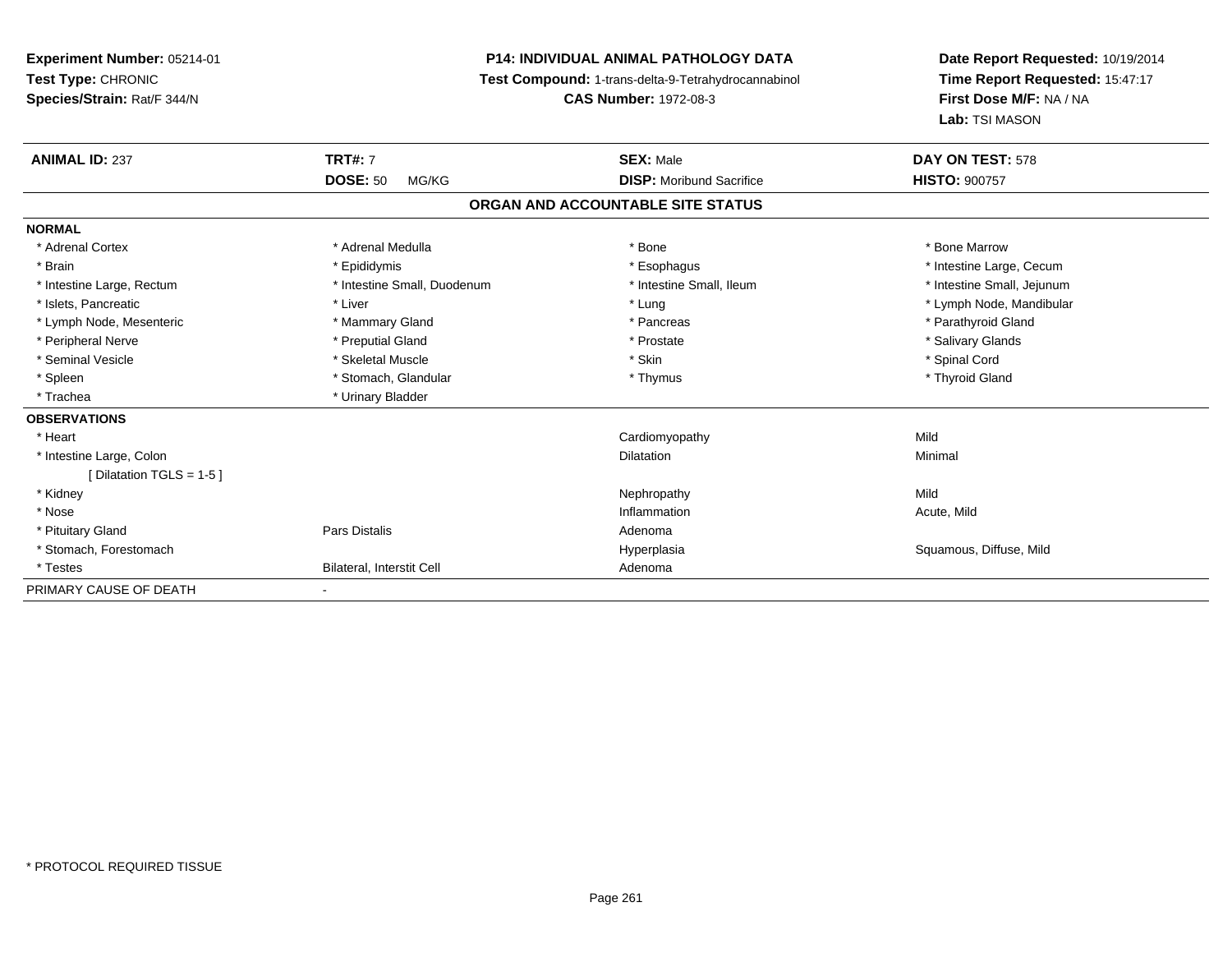| Experiment Number: 05214-01           |                           | P14: INDIVIDUAL ANIMAL PATHOLOGY DATA               | Date Report Requested: 10/19/2014<br>Time Report Requested: 15:47:17 |  |
|---------------------------------------|---------------------------|-----------------------------------------------------|----------------------------------------------------------------------|--|
| Test Type: CHRONIC                    |                           | Test Compound: 1-trans-delta-9-Tetrahydrocannabinol |                                                                      |  |
| Species/Strain: Rat/F 344/N           |                           | <b>CAS Number: 1972-08-3</b>                        | First Dose M/F: NA / NA                                              |  |
|                                       |                           |                                                     | Lab: TSI MASON                                                       |  |
| <b>ANIMAL ID: 238</b>                 | <b>TRT#: 7</b>            | <b>SEX: Male</b>                                    | DAY ON TEST: 531                                                     |  |
|                                       | <b>DOSE: 50</b><br>MG/KG  | <b>DISP: Natural Death</b>                          | <b>HISTO: 900758</b>                                                 |  |
|                                       |                           | ORGAN AND ACCOUNTABLE SITE STATUS                   |                                                                      |  |
| <b>NORMAL</b>                         |                           |                                                     |                                                                      |  |
| * Bone                                | * Epididymis              | * Esophagus                                         | * Intestine Large, Cecum                                             |  |
| * Intestine Large, Colon              | * Intestine Large, Rectum | * Intestine Small, Duodenum                         | * Intestine Small, Ileum                                             |  |
| * Intestine Small, Jejunum            | * Nose                    | * Peripheral Nerve                                  | * Pituitary Gland                                                    |  |
| * Preputial Gland                     | * Prostate                | * Salivary Glands                                   | * Seminal Vesicle                                                    |  |
| * Skeletal Muscle                     | * Skin                    | * Stomach, Forestomach                              | * Stomach, Glandular                                                 |  |
| * Thyroid Gland                       | * Trachea                 | * Urinary Bladder                                   |                                                                      |  |
| <b>MISSING</b>                        |                           |                                                     |                                                                      |  |
| * Mammary Gland                       | * Parathyroid Gland       |                                                     |                                                                      |  |
| <b>OBSERVATIONS</b>                   |                           |                                                     |                                                                      |  |
| * Adrenal Cortex                      |                           | Leukemia Mononuclear                                |                                                                      |  |
| * Adrenal Medulla                     |                           | Leukemia Mononuclear                                |                                                                      |  |
| * Bone Marrow                         |                           | Leukemia Mononuclear                                |                                                                      |  |
| * Brain                               |                           | Leukemia Mononuclear                                |                                                                      |  |
| [ Leukemia Mononuclear TGLS = 3-1 ]   |                           |                                                     |                                                                      |  |
| * Heart                               |                           | Cardiomyopathy                                      | Mild                                                                 |  |
|                                       |                           | Leukemia Mononuclear                                |                                                                      |  |
| * Islets, Pancreatic                  |                           | Adenoma                                             |                                                                      |  |
| * Kidney                              |                           | Leukemia Mononuclear                                |                                                                      |  |
|                                       |                           | Nephropathy                                         | Minimal                                                              |  |
| * Liver                               |                           | Leukemia Mononuclear                                |                                                                      |  |
| [ Leukemia Mononuclear TGLS = 2-6 ]   |                           |                                                     |                                                                      |  |
| * Lung                                |                           | Hemorrhage                                          | Moderate                                                             |  |
|                                       |                           | Leukemia Mononuclear                                |                                                                      |  |
| Lymph Node                            | Mediastinal               | Leukemia Mononuclear                                |                                                                      |  |
| * Lymph Node, Mandibular              |                           | Leukemia Mononuclear                                |                                                                      |  |
| * Lymph Node, Mesenteric              |                           | Leukemia Mononuclear                                |                                                                      |  |
| * Pancreas                            | Acinus                    | Atrophy                                             | Minimal                                                              |  |
| * Spinal Cord                         |                           | Leukemia Mononuclear                                |                                                                      |  |
| * Spleen                              |                           | Leukemia Mononuclear                                |                                                                      |  |
| [ Leukemia Mononuclear TGLS = 1-3.1 ] |                           |                                                     |                                                                      |  |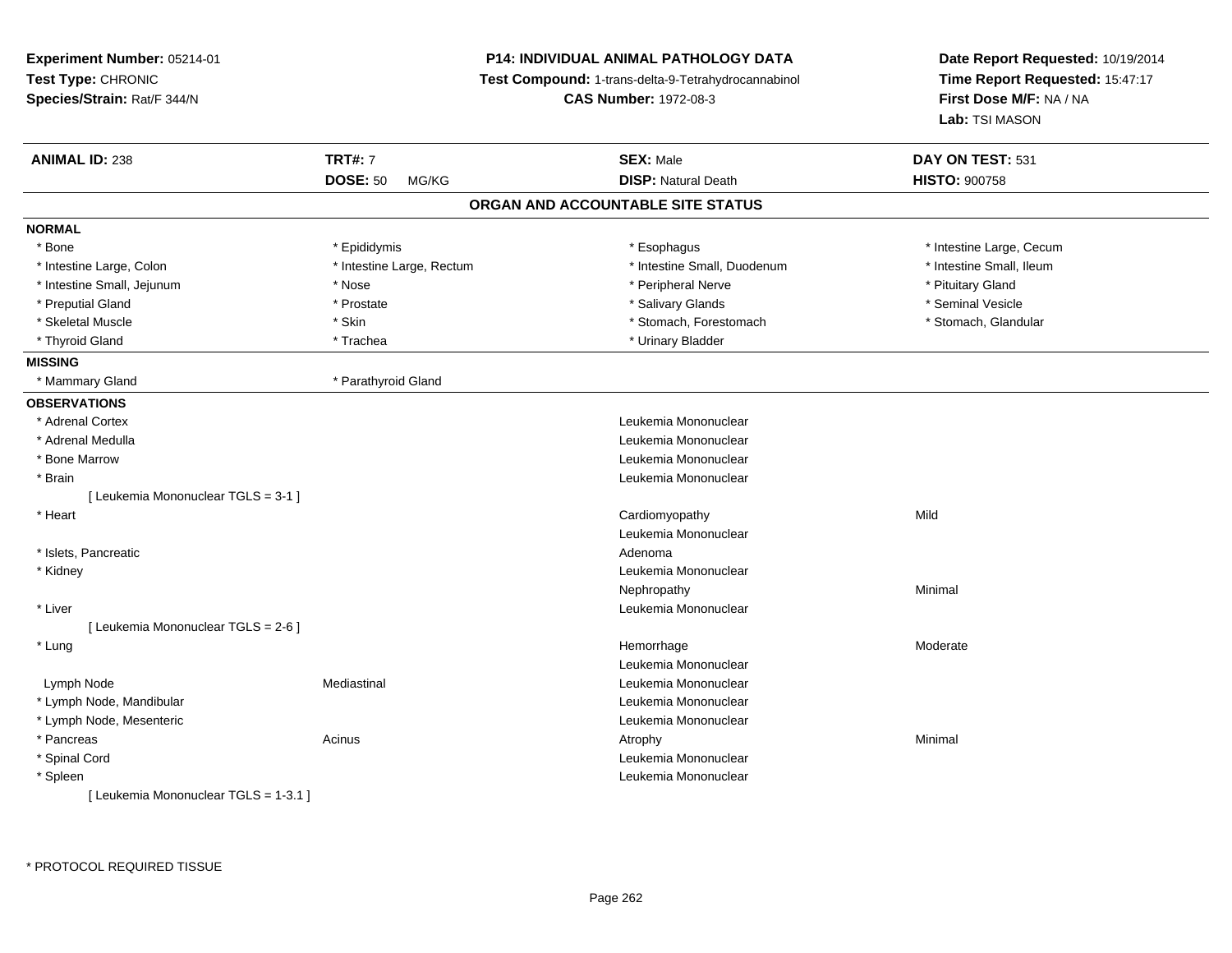| Experiment Number: 05214-01<br>Test Type: CHRONIC<br>Species/Strain: Rat/F 344/N | <b>P14: INDIVIDUAL ANIMAL PATHOLOGY DATA</b><br>Test Compound: 1-trans-delta-9-Tetrahydrocannabinol<br><b>CAS Number: 1972-08-3</b> |                                   | Date Report Requested: 10/19/2014<br>Time Report Requested: 15:47:17<br>First Dose M/F: NA / NA<br>Lab: TSI MASON |
|----------------------------------------------------------------------------------|-------------------------------------------------------------------------------------------------------------------------------------|-----------------------------------|-------------------------------------------------------------------------------------------------------------------|
| <b>ANIMAL ID: 238</b>                                                            | <b>TRT#: 7</b>                                                                                                                      | <b>SEX: Male</b>                  | DAY ON TEST: 531                                                                                                  |
|                                                                                  | <b>DOSE: 50</b><br>MG/KG                                                                                                            | <b>DISP:</b> Natural Death        | <b>HISTO: 900758</b>                                                                                              |
|                                                                                  |                                                                                                                                     | ORGAN AND ACCOUNTABLE SITE STATUS |                                                                                                                   |
| * Testes                                                                         | <b>Interstit Cell</b>                                                                                                               | Hyperplasia                       | Mild                                                                                                              |
| * Thymus                                                                         |                                                                                                                                     | Leukemia Mononuclear              |                                                                                                                   |
| PRIMARY CAUSE OF DEATH                                                           |                                                                                                                                     |                                   |                                                                                                                   |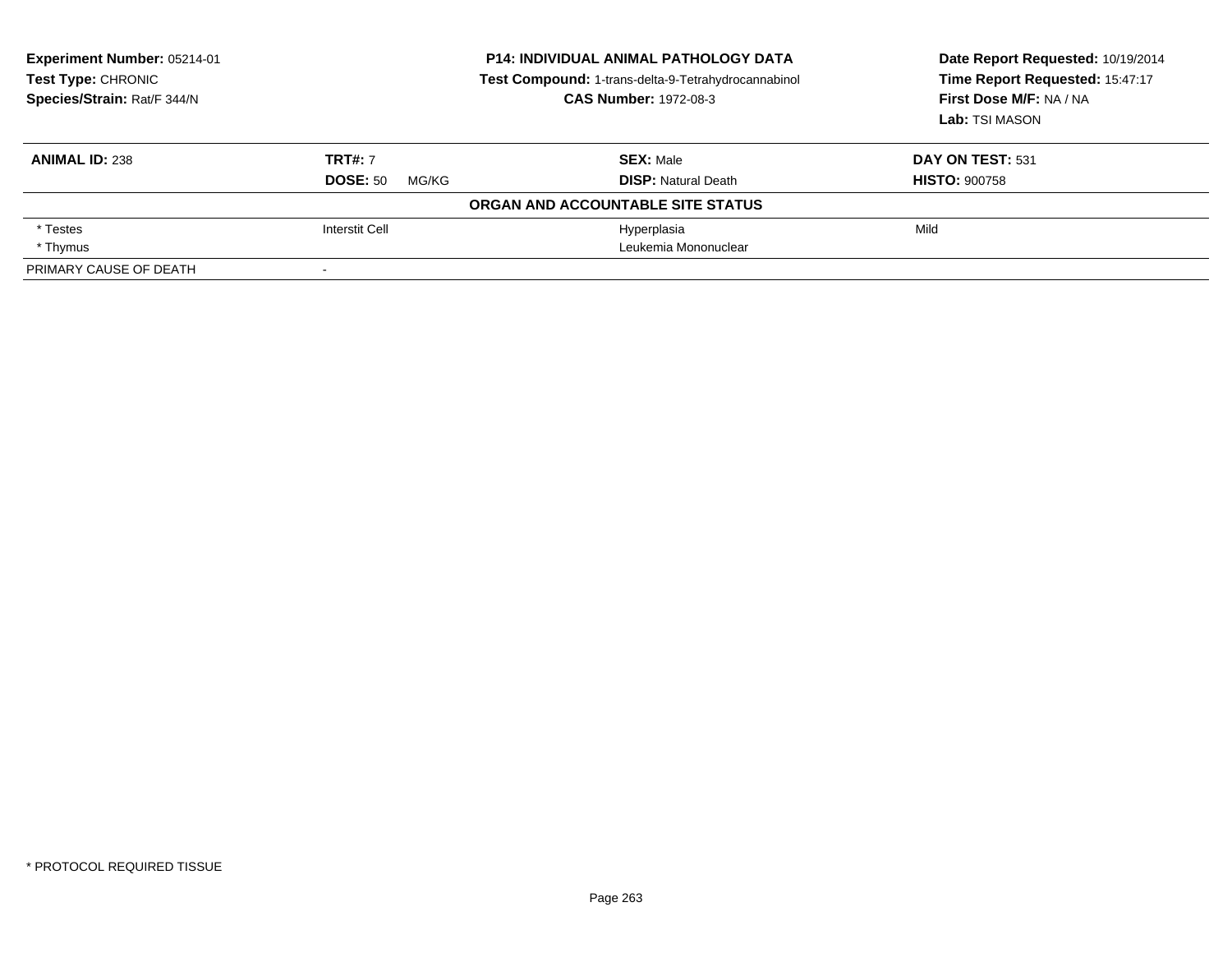**Experiment Number:** 05214-01**Test Type:** CHRONIC **Species/Strain:** Rat/F 344/N**P14: INDIVIDUAL ANIMAL PATHOLOGY DATA Test Compound:** 1-trans-delta-9-Tetrahydrocannabinol **CAS Number:** 1972-08-3**Date Report Requested:** 10/19/2014**Time Report Requested:** 15:47:17**First Dose M/F:** NA / NA**Lab:** TSI MASON**ANIMAL ID:** 239 **TRT#:** <sup>7</sup> **SEX:** Male **DAY ON TEST:** <sup>726</sup> **DOSE:** 50 MG/KG **DISP:** Terminal Sacrifice **HISTO:** <sup>900759</sup> **ORGAN AND ACCOUNTABLE SITE STATUSNORMAL**\* Adrenal Cortex \* Adrenal Medulla \* Adrenal Medulla \* Bone \* Bone \* Bone \* Bone \* Bone Marrow \* Brain \* Explorer \* Epididymis \* \* Epididymis \* \* Esophagus \* Esophagus \* \* Esophagus \* Intestine Large, Cecum \* \* Intestine Large, Cecum \* Intestine Large, Colon \* Intestine Large, Rectum \* Intestine Small, Ileum \* Intestine Small, Jejunum\* Islets, Pancreatic \* The same \* Lymph Node, Mandibular \* Lymph Node, Mesenteric \* Nose \* Nose \* Nose \* Pituitary Gland \* Pancreas \* Parathyroid Gland \* Peripheral Nerve \* Peripheral Nerve \* Seminal Vesicle \* Preputial Gland \* \* Annual vesicle \* \* Prostate \* \* Salivary Glands \* \* Salivary Glands \* \* Seminal Vesicle \* \* Skeletal Muscle \* Skin \* Spinal Cord \* Spleen \* Urinary Bladder \* Stomach, Forestomach \* Thyroid Gland \* Thyroid Gland \* Trachea **MISSING** \* Thymus**OBSERVATIONS** Eyee and the contract of the contract of the contract of the contract of the contract of the contract of the contract of the contract of the contract of the contract of the contract of the contract of the contract of the cont  $[$  Cataract TGLS = 1-17  $]$  \* Heart Cardiomyopathy Minimal \* Intestine Small, Duodenumm Sarcoma de la componentación de la componentación de la componentación de la componentación de la componenta<br>En el componentación de la componentación de la componentación de la componentación de la componentación de la  $[$  Sarcoma TGLS = 4-5.1  $]$  \* Kidneyy the controller of the controller of the controller of the controller of the controller of the controller of the controller of the controller of the controller of the controller of the controller of the controller of the \* Liverr and the contract of the contract of the contract of the contract of the contract of the Basophilic Focus of the contract of the contract of the contract of the contract of the contract of the contract of the contract of Clear Cell FocusFatty Change Focal, Minimal Mixed Cell Focus[ Mixed Cell Focus TGLS = 3-6.1 ] \* Lungg and the state of the state of the state of the state of the state of the state of the state of the state of the state of the state of the state of the state of the state of the state of the state of the state of the stat Inflammation Chronic Active, Minimal \* Mammary Glandd and the control of the control of the control of the control of the control of the control of the control of the control of the control of the control of the control of the control of the control of the control of the co \* Stomach, Glandular**Inflammation Inflammation** Inflammation **Chronic, Minimal**  $[$  Inflammation TGLS = 5-5.1 ] \* TestesBilateral, Interstit Cell **Adenoma** Adenoma  $[$  Adenoma TGLS = 2-7  $]$ 

PRIMARY CAUSE OF DEATH-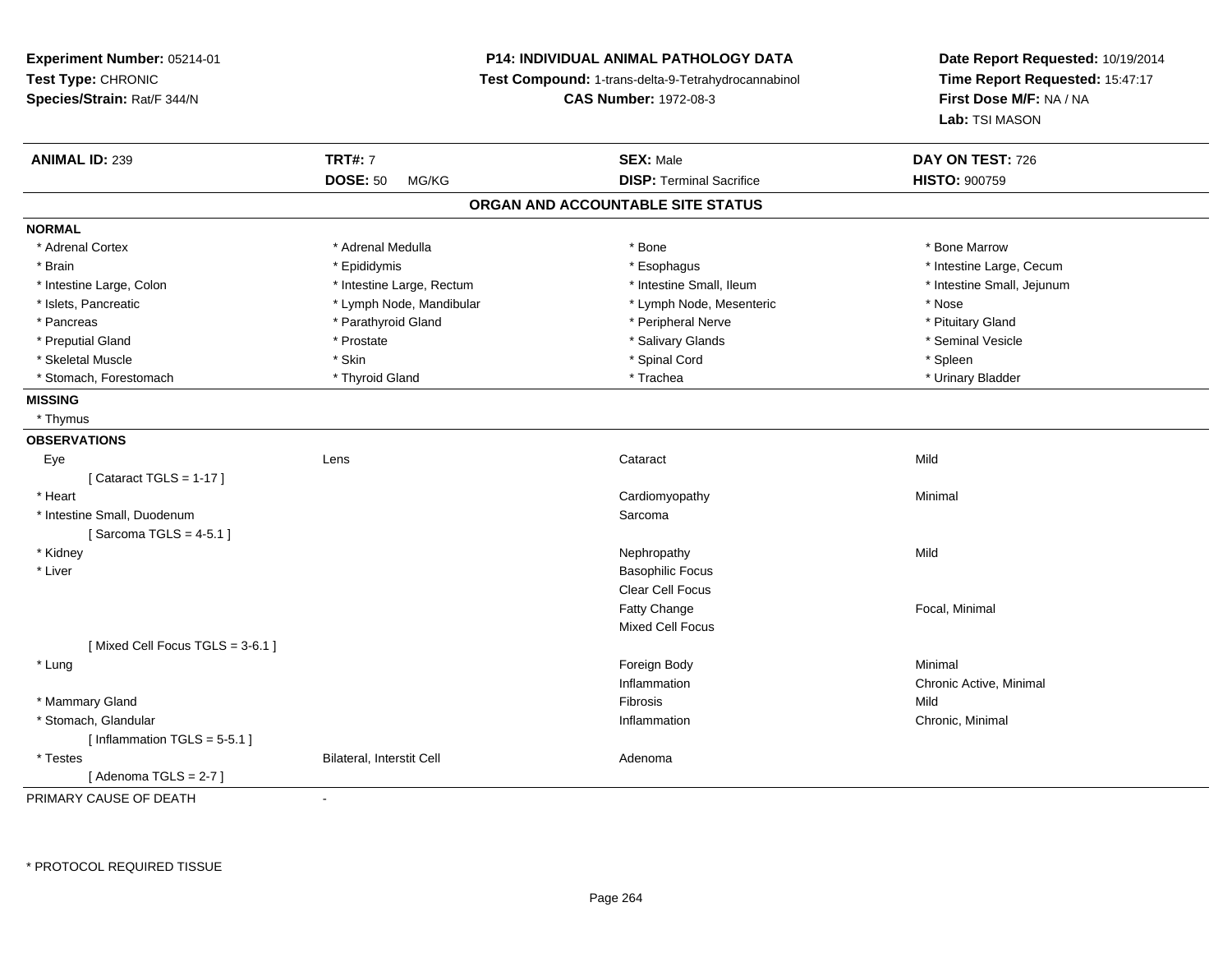| Experiment Number: 05214-01<br><b>Test Type: CHRONIC</b><br>Species/Strain: Rat/F 344/N |                                            | <b>P14: INDIVIDUAL ANIMAL PATHOLOGY DATA</b><br>Test Compound: 1-trans-delta-9-Tetrahydrocannabinol<br><b>CAS Number: 1972-08-3</b> | Date Report Requested: 10/19/2014<br>Time Report Requested: 15:47:17<br>First Dose M/F: NA / NA<br>Lab: TSI MASON |
|-----------------------------------------------------------------------------------------|--------------------------------------------|-------------------------------------------------------------------------------------------------------------------------------------|-------------------------------------------------------------------------------------------------------------------|
| <b>ANIMAL ID: 239</b>                                                                   | <b>TRT#: 7</b><br><b>DOSE: 50</b><br>MG/KG | <b>SEX: Male</b><br><b>DISP: Terminal Sacrifice</b>                                                                                 | <b>DAY ON TEST: 726</b><br><b>HISTO: 900759</b>                                                                   |
|                                                                                         |                                            | ORGAN AND ACCOUNTABLE SITE STATUS                                                                                                   |                                                                                                                   |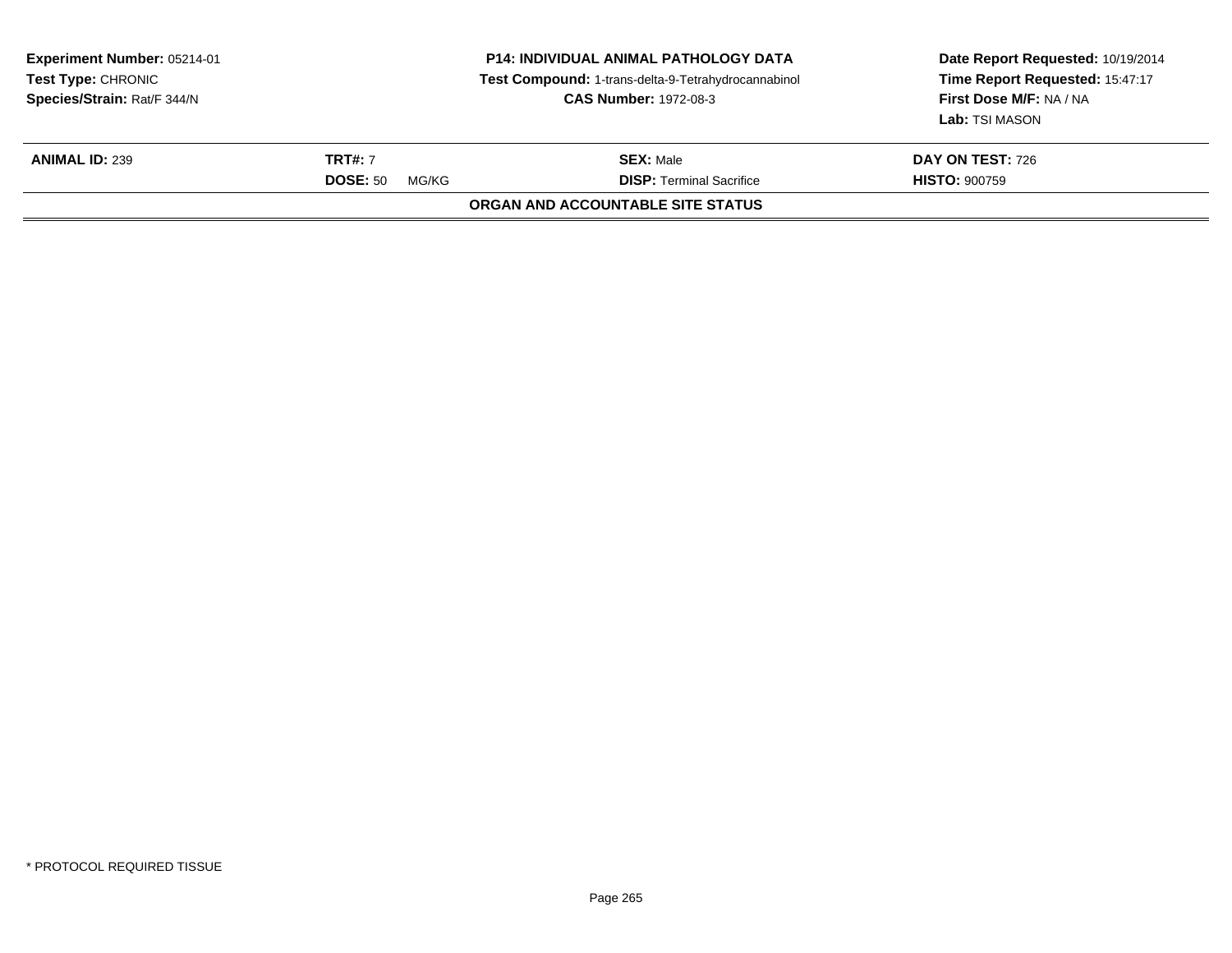**Experiment Number:** 05214-01**Test Type:** CHRONIC **Species/Strain:** Rat/F 344/N**P14: INDIVIDUAL ANIMAL PATHOLOGY DATA Test Compound:** 1-trans-delta-9-Tetrahydrocannabinol **CAS Number:** 1972-08-3**Date Report Requested:** 10/19/2014**Time Report Requested:** 15:47:17**First Dose M/F:** NA / NA**Lab:** TSI MASON**ANIMAL ID:** 241**TRT#:** 7 **SEX:** Male **DAY ON TEST:** 450 **DOSE:** 50 MG/KG **DISP:** Scheduled Sacrifice **HISTO:** <sup>900761</sup> **ORGAN AND ACCOUNTABLE SITE STATUSNORMAL**\* Adrenal Cortex \* Adrenal Medulla \* Adrenal Medulla \* Bone \* Bone \* Bone \* Bone \* Bone Marrow \* Brain \* Explorer \* Epididymis \* \* Epididymis \* \* Esophagus \* Esophagus \* \* Esophagus \* Intestine Large, Cecum \* \* Intestine Large, Cecum \* Intestine Small, Ileum \* Intestine Large, Colon \* Intestine Large, Rectum \* Intestine Small, Duodenum \* Intestine Small, Duodenum \* Intestine Small, Jejunum \* 1992 \* The state of the state of the state of the state of the state of the state of the state of the state of the state of the state of the state of the state of the state of the state of the \* Lung **\* Lymph Node, Mandibular \*** Lymph Node, Mesenteric \* Mammary Gland \* Mammary Gland \* Peripheral Nerve \* Nose \* \* Pancreas \* \* Pancreas \* \* Pancreas \* \* Parathyroid Gland \* \* Peripheral Nerve \* Peripheral Nerve \* \* Salivary Glands \* Pituitary Gland \* \* Then the state \* Preputial Gland \* Prosection \* Prostate \* \* Salivary Glands \* Salivary Glands \* Salivary Glands \* Salivary Glands \* Salivary Glands \* Salivary Glands \* Salivary Glands \* Salivary Glan \* Seminal Vesicle \* \* Spinal Cord \* Skeletal Muscle \* \* Skin \* \* Skin \* \* Spinal Vesicle \* Spinal Cord \* Spinal Cord \* Spleen \* Stomach, Forestomach \* Stomach \* Stomach, Glandular \* Stomach, Glandular \* Thymus \* Thyroid Gland \* Trachea \* Trachea \* Trachea \* Urinary Bladder **OBSERVATIONS** \* Heart Cardiomyopathyy Mild Mild Lymph Node Mediastinal Angiectasis Mild Mediastinal Pigmentationn Mild \* Testess and the contract of the contract of the contract of the contract of the contract of the contract of the contract of the contract of the contract of the contract of the contract of the contract of the contract of the cont a Minimal PRIMARY CAUSE OF DEATH-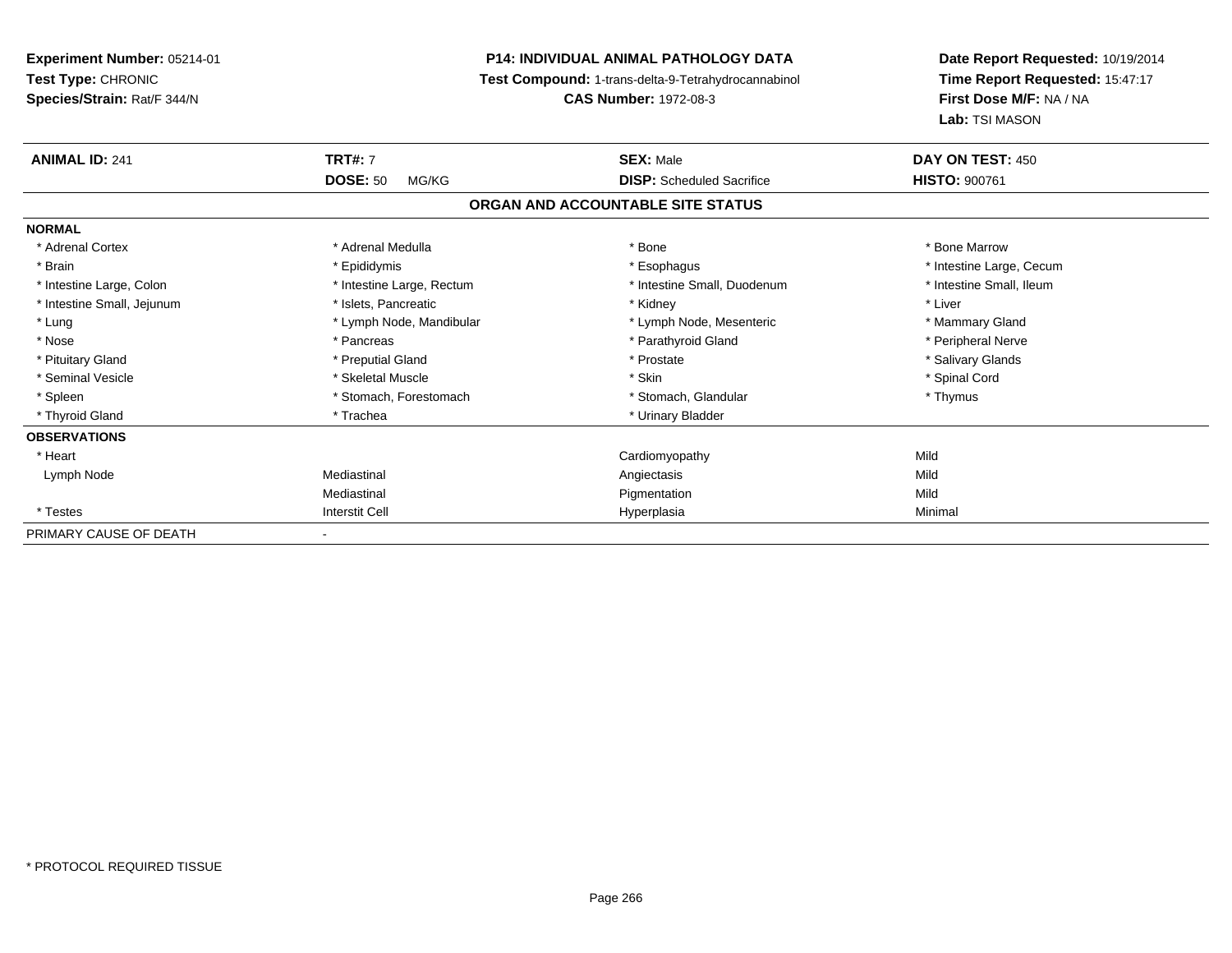# **P14: INDIVIDUAL ANIMAL PATHOLOGY DATA**

**Test Compound:** 1-trans-delta-9-Tetrahydrocannabinol

**CAS Number:** 1972-08-3

| <b>ANIMAL ID: 242</b>     | <b>TRT#: 7</b>              | <b>SEX: Male</b>                  | DAY ON TEST: 725           |
|---------------------------|-----------------------------|-----------------------------------|----------------------------|
|                           | <b>DOSE: 50</b><br>MG/KG    | <b>DISP: Terminal Sacrifice</b>   | <b>HISTO: 900762</b>       |
|                           |                             | ORGAN AND ACCOUNTABLE SITE STATUS |                            |
| <b>NORMAL</b>             |                             |                                   |                            |
| * Adrenal Cortex          | * Bone                      | * Bone Marrow                     | * Brain                    |
| * Epididymis              | * Esophagus                 | * Intestine Large, Cecum          | * Intestine Large, Colon   |
| * Intestine Large, Rectum | * Intestine Small, Duodenum | * Intestine Small, Ileum          | * Intestine Small, Jejunum |
| * Islets, Pancreatic      | * Lymph Node, Mandibular    | * Lymph Node, Mesenteric          | * Mammary Gland            |
| * Nose                    | * Pancreas                  | * Parathyroid Gland               | * Peripheral Nerve         |
| * Preputial Gland         | * Prostate                  | * Salivary Glands                 | * Seminal Vesicle          |
| * Skeletal Muscle         | * Skin                      | * Spinal Cord                     | * Spleen                   |
| * Stomach, Forestomach    | * Stomach, Glandular        | * Thymus                          | * Thyroid Gland            |
| * Trachea                 | * Urinary Bladder           |                                   |                            |
| <b>OBSERVATIONS</b>       |                             |                                   |                            |
| * Adrenal Medulla         |                             | Hyperplasia                       | Minimal                    |
|                           |                             | Pheochromocytoma Benign           |                            |
| Eye                       | Lens                        | Cataract                          | Mild                       |
| Cataract TGLS = $1-17$ ]  |                             |                                   |                            |
| * Heart                   |                             | Cardiomyopathy                    | Minimal                    |
| * Kidney                  |                             | Nephropathy                       | Mild                       |
| * Liver                   |                             | Clear Cell Focus                  |                            |
| * Lung                    |                             | <b>Infiltration Cellular</b>      | Histiocyte, Minimal        |
| * Pituitary Gland         | <b>Pars Distalis</b>        | Hemorrhage                        | Moderate                   |
| * Testes                  | Bilateral, Interstit Cell   | Adenoma                           |                            |
| [Adenoma TGLS = 2-7,3-7]  |                             |                                   |                            |
| PRIMARY CAUSE OF DEATH    |                             |                                   |                            |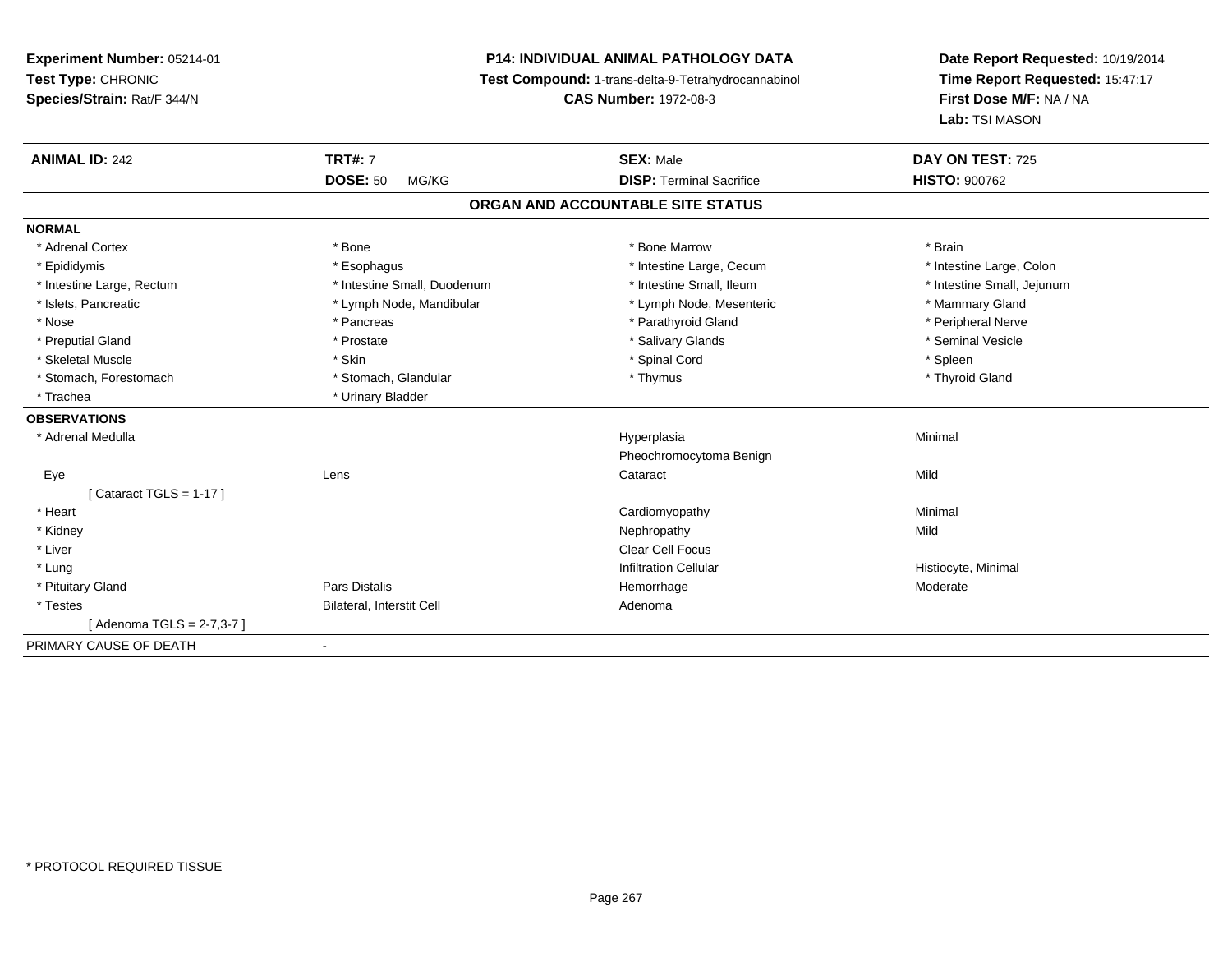| Experiment Number: 05214-01<br>Test Type: CHRONIC<br>Species/Strain: Rat/F 344/N |                                   | <b>P14: INDIVIDUAL ANIMAL PATHOLOGY DATA</b><br>Test Compound: 1-trans-delta-9-Tetrahydrocannabinol<br><b>CAS Number: 1972-08-3</b> | Date Report Requested: 10/19/2014<br>Time Report Requested: 15:47:17<br>First Dose M/F: NA / NA<br>Lab: TSI MASON |
|----------------------------------------------------------------------------------|-----------------------------------|-------------------------------------------------------------------------------------------------------------------------------------|-------------------------------------------------------------------------------------------------------------------|
| <b>ANIMAL ID: 243</b>                                                            | <b>TRT#: 7</b><br><b>DOSE: 50</b> | <b>SEX: Male</b><br><b>DISP: Natural Death</b>                                                                                      | DAY ON TEST: 301<br><b>HISTO: 900763</b>                                                                          |
|                                                                                  | MG/KG                             |                                                                                                                                     |                                                                                                                   |
|                                                                                  |                                   | ORGAN AND ACCOUNTABLE SITE STATUS                                                                                                   |                                                                                                                   |
| <b>NORMAL</b>                                                                    |                                   |                                                                                                                                     |                                                                                                                   |
| * Adrenal Cortex                                                                 | * Adrenal Medulla                 | * Bone                                                                                                                              | * Bone Marrow                                                                                                     |
| * Brain                                                                          | * Epididymis                      | * Esophagus                                                                                                                         | * Islets, Pancreatic                                                                                              |
| * Kidney                                                                         | * Liver                           | * Lung                                                                                                                              | * Lymph Node, Mandibular                                                                                          |
| * Lymph Node, Mesenteric                                                         | * Mammary Gland                   | * Nose                                                                                                                              | * Pancreas                                                                                                        |
| * Parathyroid Gland                                                              | * Peripheral Nerve                | * Pituitary Gland                                                                                                                   | * Preputial Gland                                                                                                 |
| * Prostate                                                                       | * Salivary Glands                 | * Seminal Vesicle                                                                                                                   | * Skeletal Muscle                                                                                                 |
| * Skin                                                                           | * Spinal Cord                     | * Stomach, Forestomach                                                                                                              | * Testes                                                                                                          |
| * Thymus                                                                         | * Trachea                         |                                                                                                                                     |                                                                                                                   |
| <b>AUTO PRECLUDES DIAG.</b>                                                      |                                   |                                                                                                                                     |                                                                                                                   |
| * Intestine Large, Cecum                                                         | * Intestine Large, Colon          | * Intestine Large, Rectum                                                                                                           | * Intestine Small, Duodenum                                                                                       |
| * Intestine Small, Ileum                                                         | * Intestine Small, Jejunum        | * Stomach, Glandular                                                                                                                | * Thyroid Gland                                                                                                   |
| <b>OBSERVATIONS</b>                                                              |                                   |                                                                                                                                     |                                                                                                                   |
| * Heart                                                                          |                                   | Cardiomyopathy                                                                                                                      | Minimal                                                                                                           |
| * Spleen                                                                         |                                   | Pigmentation                                                                                                                        | Mild                                                                                                              |
| * Urinary Bladder                                                                |                                   | <b>Calculus Micro Observation Only</b>                                                                                              |                                                                                                                   |
|                                                                                  |                                   | Hyperplasia                                                                                                                         | Minimal                                                                                                           |
| PRIMARY CAUSE OF DEATH                                                           |                                   |                                                                                                                                     |                                                                                                                   |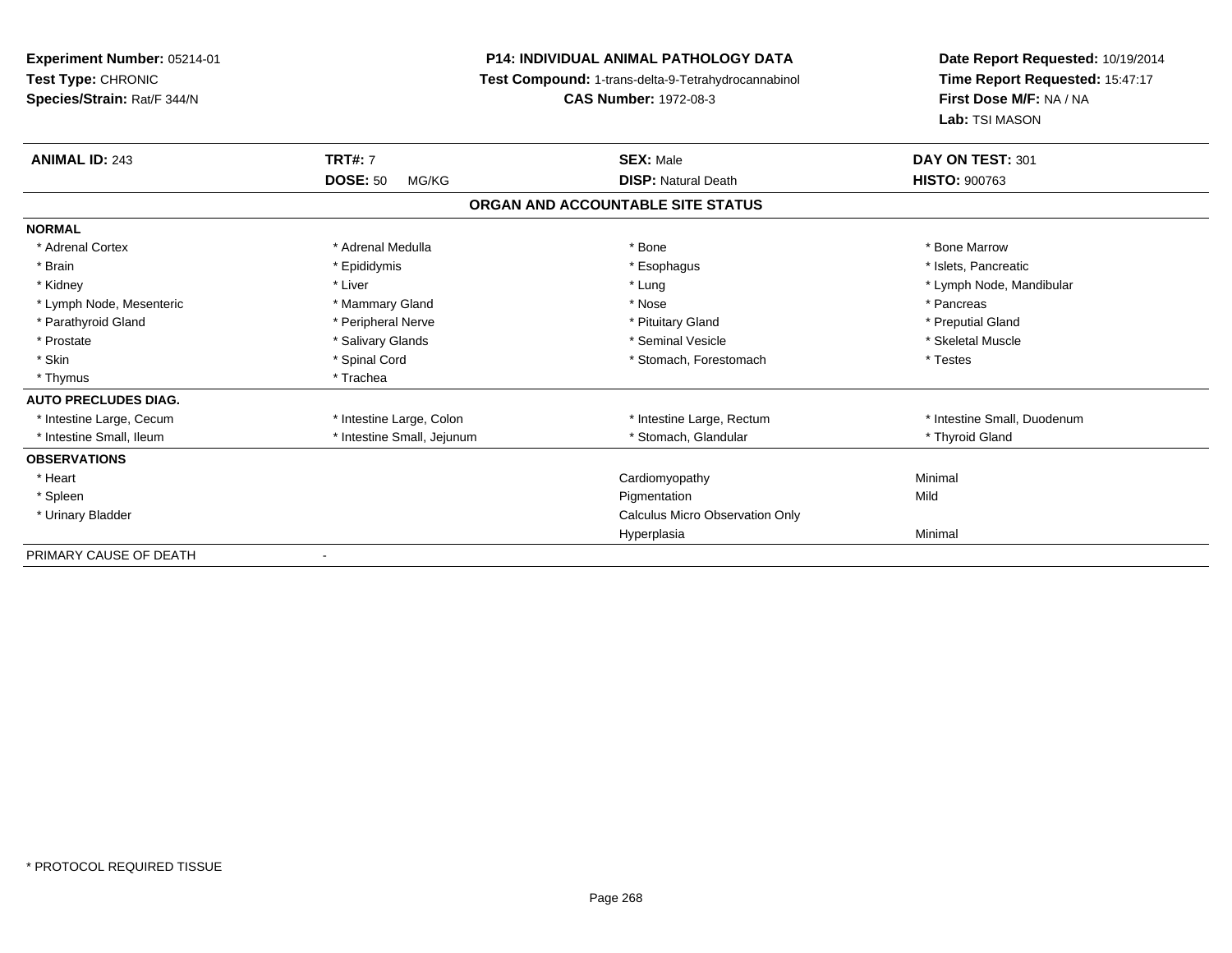# **P14: INDIVIDUAL ANIMAL PATHOLOGY DATA**

**Test Compound:** 1-trans-delta-9-Tetrahydrocannabinol

**CAS Number:** 1972-08-3

| <b>ANIMAL ID: 244</b>                  | <b>TRT#: 7</b>            | <b>SEX: Male</b>                  | DAY ON TEST: 727         |
|----------------------------------------|---------------------------|-----------------------------------|--------------------------|
|                                        | <b>DOSE: 50</b><br>MG/KG  | <b>DISP: Terminal Sacrifice</b>   | <b>HISTO: 900764</b>     |
|                                        |                           | ORGAN AND ACCOUNTABLE SITE STATUS |                          |
| <b>NORMAL</b>                          |                           |                                   |                          |
| * Adrenal Cortex                       | * Adrenal Medulla         | * Bone                            | * Bone Marrow            |
| * Brain                                | * Epididymis              | * Esophagus                       | * Intestine Large, Cecum |
| * Intestine Large, Colon               | * Intestine Large, Rectum | * Intestine Small, Duodenum       | * Intestine Small, Ileum |
| * Intestine Small, Jejunum             | * Islets, Pancreatic      | * Lymph Node, Mandibular          | * Lymph Node, Mesenteric |
| * Mammary Gland                        | * Nose                    | * Parathyroid Gland               | * Peripheral Nerve       |
| * Preputial Gland                      | * Prostate                | * Salivary Glands                 | * Seminal Vesicle        |
| * Skeletal Muscle                      | * Skin                    | * Spinal Cord                     | * Spleen                 |
| * Stomach, Glandular                   | * Thymus                  | * Thyroid Gland                   | * Trachea                |
| * Urinary Bladder                      |                           |                                   |                          |
| <b>OBSERVATIONS</b>                    |                           |                                   |                          |
| Eye                                    | Lens                      | Cataract                          | Mild                     |
| [Cataract TGLS = 1-17]                 |                           |                                   |                          |
| * Heart                                |                           | Cardiomyopathy                    | Mild                     |
| * Kidney                               |                           | Nephropathy                       | Mild                     |
| * Liver                                |                           | <b>Clear Cell Focus</b>           |                          |
| * Lung                                 |                           | Inflammation                      | Chronic Active, Mild     |
| * Pancreas                             | Acinus                    | Atrophy                           | Moderate                 |
| * Pituitary Gland                      | Pars Distalis             | Hyperplasia                       | Mild                     |
| * Stomach, Forestomach                 |                           | Squamous Cell Papilloma           |                          |
| Squamous Cell Papilloma TGLS = 2-5.1 ] |                           |                                   |                          |
| * Testes                               | <b>Interstit Cell</b>     | Adenoma                           |                          |
|                                        | <b>Interstit Cell</b>     | Hyperplasia                       | Mild                     |
| PRIMARY CAUSE OF DEATH                 |                           |                                   |                          |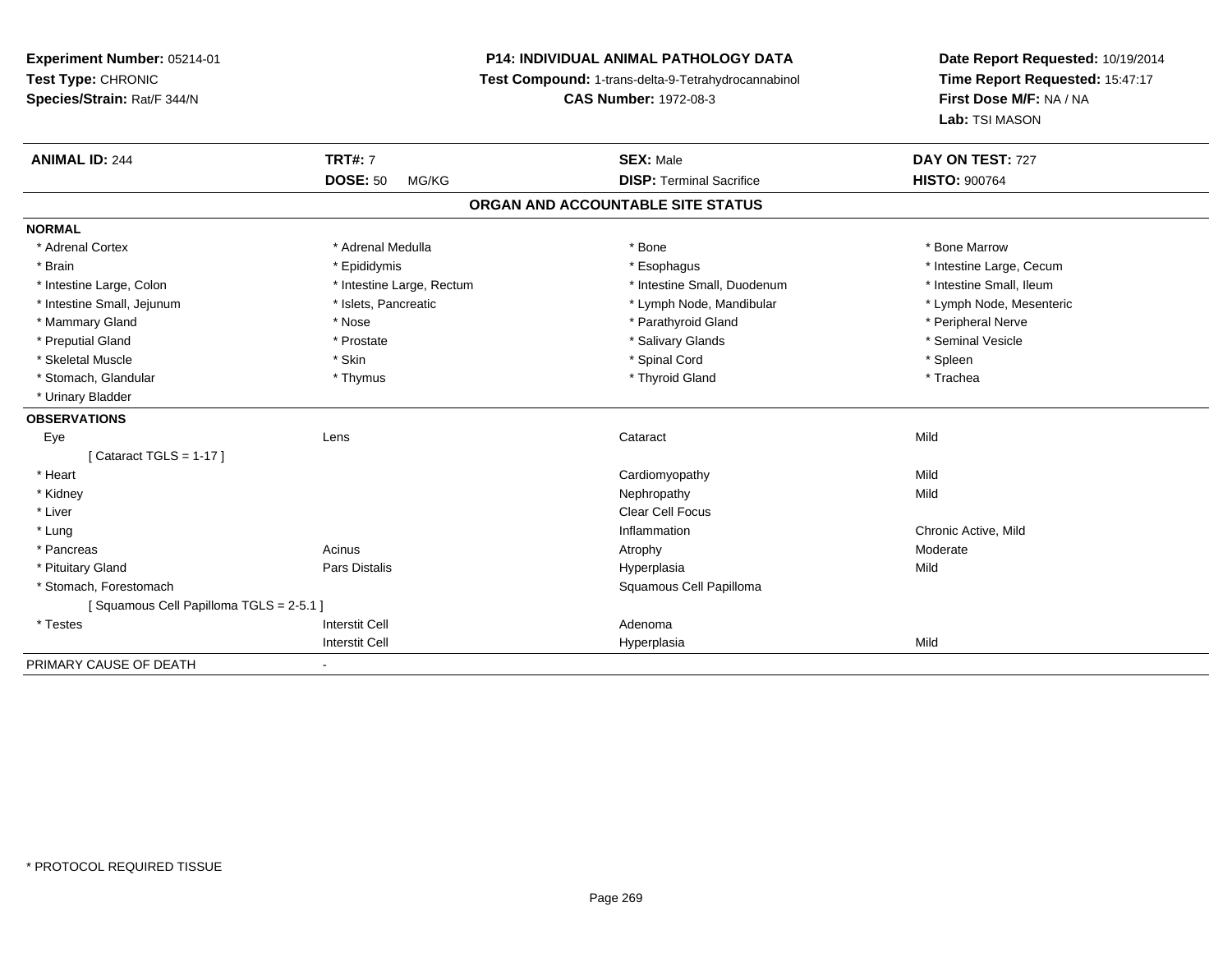| Experiment Number: 05214-01<br>Test Type: CHRONIC<br>Species/Strain: Rat/F 344/N |                            | <b>P14: INDIVIDUAL ANIMAL PATHOLOGY DATA</b><br>Test Compound: 1-trans-delta-9-Tetrahydrocannabinol<br><b>CAS Number: 1972-08-3</b> | Date Report Requested: 10/19/2014<br>Time Report Requested: 15:47:17<br>First Dose M/F: NA / NA<br>Lab: TSI MASON |
|----------------------------------------------------------------------------------|----------------------------|-------------------------------------------------------------------------------------------------------------------------------------|-------------------------------------------------------------------------------------------------------------------|
| <b>ANIMAL ID: 245</b>                                                            | <b>TRT#: 7</b>             | <b>SEX: Male</b>                                                                                                                    | DAY ON TEST: 563                                                                                                  |
|                                                                                  | <b>DOSE: 50</b><br>MG/KG   | <b>DISP:</b> Moribund Sacrifice                                                                                                     | <b>HISTO: 900765</b>                                                                                              |
|                                                                                  |                            | ORGAN AND ACCOUNTABLE SITE STATUS                                                                                                   |                                                                                                                   |
| <b>NORMAL</b>                                                                    |                            |                                                                                                                                     |                                                                                                                   |
| * Adrenal Cortex                                                                 | * Bone                     | * Epididymis                                                                                                                        | * Esophagus                                                                                                       |
| * Intestine Large, Cecum                                                         | * Intestine Large, Colon   | * Intestine Large, Rectum                                                                                                           | * Intestine Small, Duodenum                                                                                       |
| * Intestine Small, Ileum                                                         | * Intestine Small, Jejunum | * Islets, Pancreatic                                                                                                                | * Lymph Node, Mandibular                                                                                          |
| * Lymph Node, Mesenteric                                                         | * Nose                     | * Pancreas                                                                                                                          | * Parathyroid Gland                                                                                               |
| * Peripheral Nerve                                                               | * Pituitary Gland          | * Preputial Gland                                                                                                                   | * Prostate                                                                                                        |
| * Salivary Glands                                                                | * Seminal Vesicle          | * Skin                                                                                                                              | * Spinal Cord                                                                                                     |
| * Stomach, Forestomach                                                           | * Thymus                   | * Thyroid Gland                                                                                                                     | * Trachea                                                                                                         |
| * Urinary Bladder                                                                |                            |                                                                                                                                     |                                                                                                                   |
| <b>MISSING</b>                                                                   |                            |                                                                                                                                     |                                                                                                                   |
| * Mammary Gland                                                                  |                            |                                                                                                                                     |                                                                                                                   |
| <b>OBSERVATIONS</b>                                                              |                            |                                                                                                                                     |                                                                                                                   |
| * Adrenal Medulla                                                                |                            | Pheochromocytoma Benign                                                                                                             |                                                                                                                   |
| * Bone Marrow                                                                    |                            | Leukemia Mononuclear                                                                                                                |                                                                                                                   |
| * Brain                                                                          | Cerebellum, Neuron         | <b>Necrosis</b>                                                                                                                     | Minimal                                                                                                           |
| * Heart                                                                          |                            | Cardiomyopathy                                                                                                                      | Mild                                                                                                              |
| * Kidney                                                                         |                            | Leukemia Mononuclear                                                                                                                |                                                                                                                   |
|                                                                                  |                            | Nephropathy                                                                                                                         | Mild                                                                                                              |
| * Liver                                                                          |                            | Leukemia Mononuclear                                                                                                                |                                                                                                                   |
| [ Leukemia Mononuclear TGLS = 3-6+6.1 ]                                          |                            |                                                                                                                                     |                                                                                                                   |
| * Lung                                                                           |                            | <b>Infiltration Cellular</b>                                                                                                        | Histiocyte, Minimal                                                                                               |
|                                                                                  |                            | Leukemia Mononuclear                                                                                                                |                                                                                                                   |
| * Skeletal Muscle                                                                |                            | Atrophy                                                                                                                             | Mild                                                                                                              |
| * Spleen                                                                         |                            | Leukemia Mononuclear                                                                                                                |                                                                                                                   |
|                                                                                  | Capsule                    | Necrosis                                                                                                                            | Marked                                                                                                            |
| [ Leukemia Mononuclear TGLS = 1-3.1 ]                                            |                            |                                                                                                                                     |                                                                                                                   |
| [Necrosis TGLS = $2-3.1$ ]                                                       |                            |                                                                                                                                     |                                                                                                                   |
| * Stomach, Glandular                                                             |                            | Ulcer                                                                                                                               | Mild                                                                                                              |
| [Ulcer TGLS = $4-5.1.1$ ]                                                        |                            |                                                                                                                                     |                                                                                                                   |
| * Testes                                                                         | <b>Interstit Cell</b>      | Adenoma                                                                                                                             |                                                                                                                   |

PRIMARY CAUSE OF DEATH-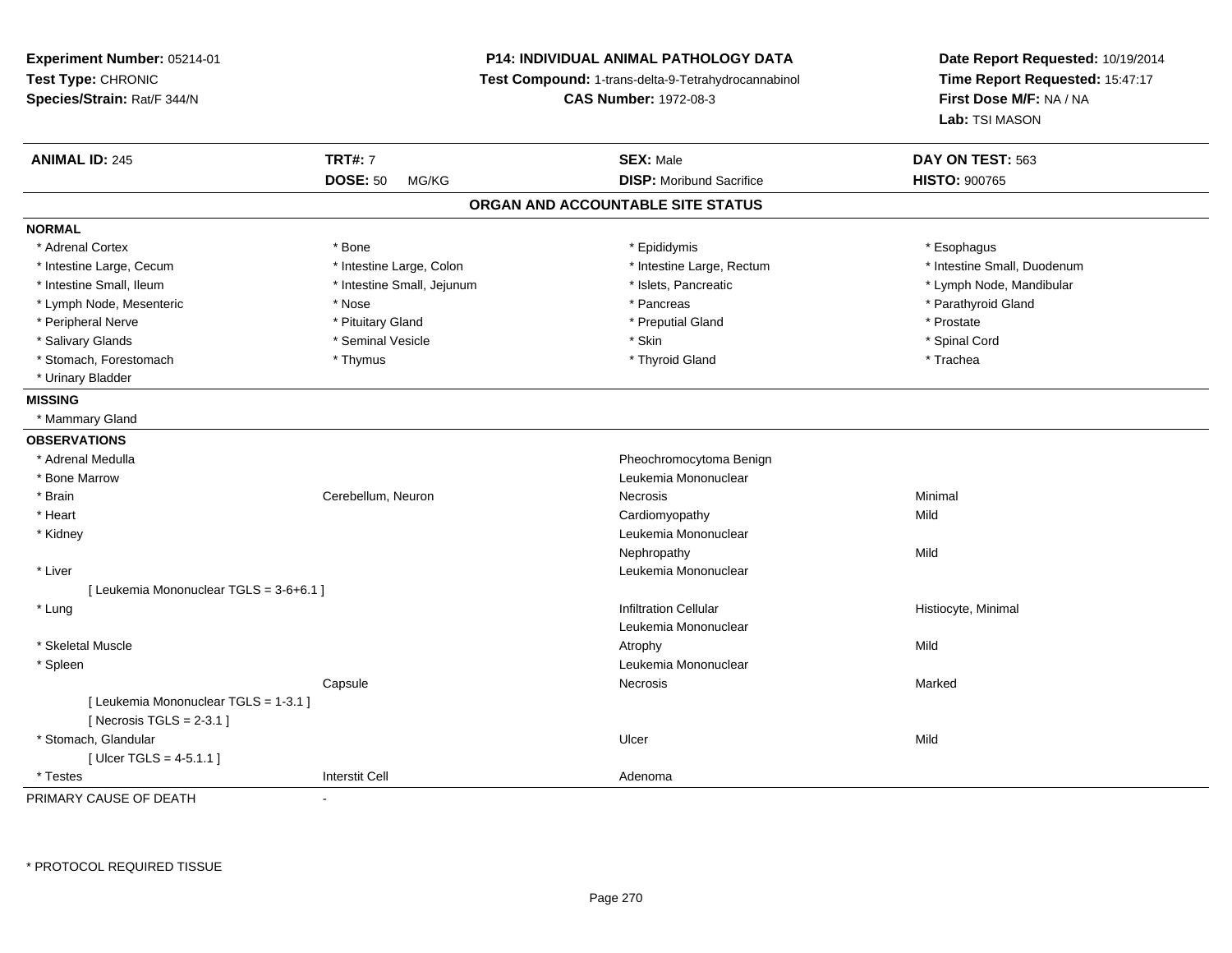| Experiment Number: 05214-01<br><b>Test Type: CHRONIC</b><br>Species/Strain: Rat/F 344/N | <b>P14: INDIVIDUAL ANIMAL PATHOLOGY DATA</b><br>Test Compound: 1-trans-delta-9-Tetrahydrocannabinol<br><b>CAS Number: 1972-08-3</b> |                                                     | Date Report Requested: 10/19/2014<br>Time Report Requested: 15:47:17<br>First Dose M/F: NA / NA<br>Lab: TSI MASON |  |
|-----------------------------------------------------------------------------------------|-------------------------------------------------------------------------------------------------------------------------------------|-----------------------------------------------------|-------------------------------------------------------------------------------------------------------------------|--|
| <b>ANIMAL ID: 245</b>                                                                   | <b>TRT#: 7</b><br><b>DOSE: 50</b><br>MG/KG                                                                                          | <b>SEX: Male</b><br><b>DISP:</b> Moribund Sacrifice | DAY ON TEST: 563<br><b>HISTO: 900765</b>                                                                          |  |
|                                                                                         |                                                                                                                                     | ORGAN AND ACCOUNTABLE SITE STATUS                   |                                                                                                                   |  |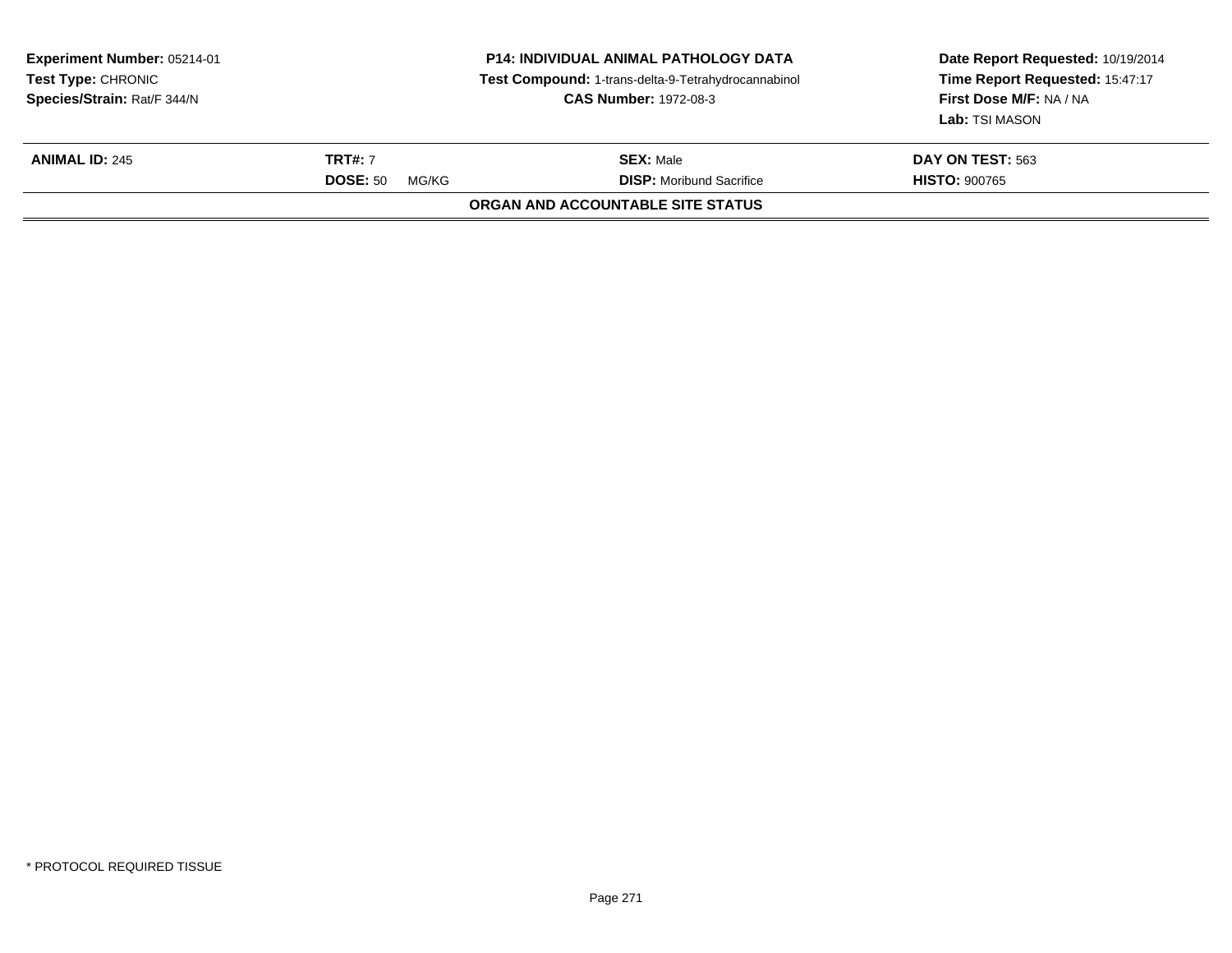| Experiment Number: 05214-01<br>Test Type: CHRONIC<br>Species/Strain: Rat/F 344/N | <b>P14: INDIVIDUAL ANIMAL PATHOLOGY DATA</b><br>Test Compound: 1-trans-delta-9-Tetrahydrocannabinol<br><b>CAS Number: 1972-08-3</b> |                                   | Date Report Requested: 10/19/2014<br>Time Report Requested: 15:47:17<br>First Dose M/F: NA / NA<br>Lab: TSI MASON |  |
|----------------------------------------------------------------------------------|-------------------------------------------------------------------------------------------------------------------------------------|-----------------------------------|-------------------------------------------------------------------------------------------------------------------|--|
| <b>ANIMAL ID: 246</b>                                                            | <b>TRT#: 7</b>                                                                                                                      | <b>SEX: Male</b>                  | DAY ON TEST: 725                                                                                                  |  |
|                                                                                  | <b>DOSE: 50</b><br>MG/KG                                                                                                            | <b>DISP: Terminal Sacrifice</b>   | <b>HISTO: 900766</b>                                                                                              |  |
|                                                                                  |                                                                                                                                     | ORGAN AND ACCOUNTABLE SITE STATUS |                                                                                                                   |  |
| <b>NORMAL</b>                                                                    |                                                                                                                                     |                                   |                                                                                                                   |  |
| * Adrenal Cortex                                                                 | * Adrenal Medulla                                                                                                                   | * Bone                            | * Bone Marrow                                                                                                     |  |
| * Brain                                                                          | * Epididymis                                                                                                                        | * Esophagus                       | * Heart                                                                                                           |  |
| * Intestine Large, Cecum                                                         | * Intestine Large, Colon                                                                                                            | * Intestine Large, Rectum         | * Intestine Small, Duodenum                                                                                       |  |
| * Intestine Small, Ileum                                                         | * Intestine Small, Jejunum                                                                                                          | * Islets, Pancreatic              | * Lung                                                                                                            |  |
| * Lymph Node, Mandibular                                                         | * Lymph Node, Mesenteric                                                                                                            | * Nose                            | * Pancreas                                                                                                        |  |
| * Parathyroid Gland                                                              | * Peripheral Nerve                                                                                                                  | * Preputial Gland                 | * Prostate                                                                                                        |  |
| * Salivary Glands                                                                | * Seminal Vesicle                                                                                                                   | * Skeletal Muscle                 | * Skin                                                                                                            |  |
| * Spinal Cord                                                                    | * Spleen                                                                                                                            | * Stomach, Forestomach            | * Stomach, Glandular                                                                                              |  |
| * Thyroid Gland                                                                  | * Trachea                                                                                                                           | * Urinary Bladder                 |                                                                                                                   |  |
| <b>MISSING</b>                                                                   |                                                                                                                                     |                                   |                                                                                                                   |  |
| * Thymus                                                                         |                                                                                                                                     |                                   |                                                                                                                   |  |
| <b>OBSERVATIONS</b>                                                              |                                                                                                                                     |                                   |                                                                                                                   |  |
| * Kidney                                                                         |                                                                                                                                     | Nephropathy                       | Mild                                                                                                              |  |
| * Liver                                                                          |                                                                                                                                     | <b>Clear Cell Focus</b>           |                                                                                                                   |  |
| * Mammary Gland                                                                  |                                                                                                                                     | Inflammation                      | Chronic Active, Minimal                                                                                           |  |
| [Inflammation TGLS = $1-17.1$ ]                                                  |                                                                                                                                     |                                   |                                                                                                                   |  |
| * Pituitary Gland                                                                | Pars Distalis                                                                                                                       | Hyperplasia                       | Minimal                                                                                                           |  |
| * Testes                                                                         | <b>Interstit Cell</b>                                                                                                               | Adenoma                           |                                                                                                                   |  |
|                                                                                  | <b>Interstit Cell</b>                                                                                                               | Hyperplasia                       | Mild                                                                                                              |  |
| [Adenoma TGLS = $2-7$ ]                                                          |                                                                                                                                     |                                   |                                                                                                                   |  |
| PRIMARY CAUSE OF DEATH                                                           | $\overline{\phantom{a}}$                                                                                                            |                                   |                                                                                                                   |  |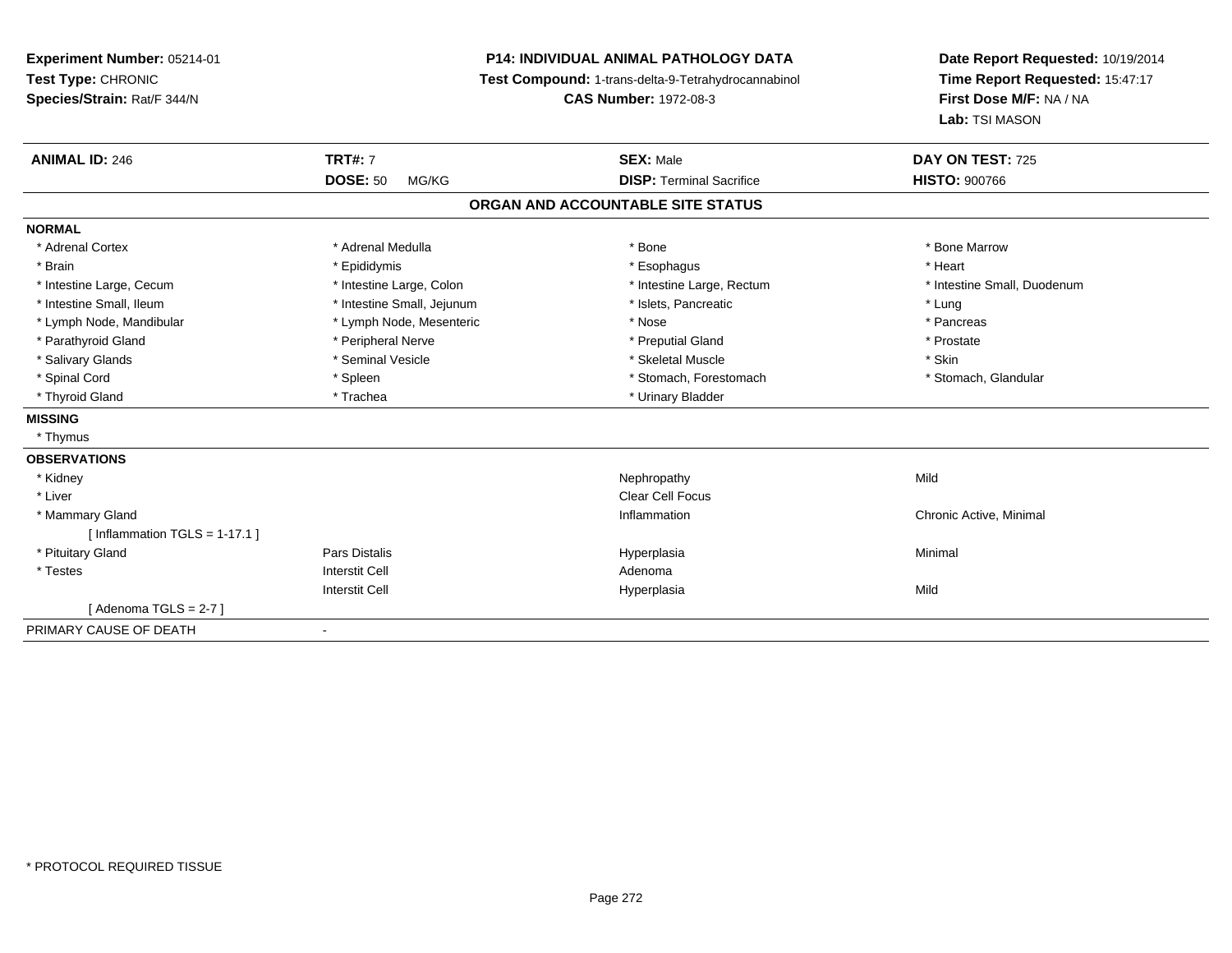| <b>Experiment Number: 05214-01</b><br>Test Type: CHRONIC |                           | <b>P14: INDIVIDUAL ANIMAL PATHOLOGY DATA</b><br>Test Compound: 1-trans-delta-9-Tetrahydrocannabinol | Date Report Requested: 10/19/2014<br>Time Report Requested: 15:47:17<br>First Dose M/F: NA / NA<br>Lab: TSI MASON |  |
|----------------------------------------------------------|---------------------------|-----------------------------------------------------------------------------------------------------|-------------------------------------------------------------------------------------------------------------------|--|
| Species/Strain: Rat/F 344/N                              |                           | <b>CAS Number: 1972-08-3</b>                                                                        |                                                                                                                   |  |
| <b>ANIMAL ID: 247</b>                                    | <b>TRT#: 7</b>            | <b>SEX: Male</b>                                                                                    | DAY ON TEST: 448                                                                                                  |  |
|                                                          | <b>DOSE: 50</b><br>MG/KG  | <b>DISP:</b> Scheduled Sacrifice                                                                    | <b>HISTO: 900767</b>                                                                                              |  |
|                                                          |                           | ORGAN AND ACCOUNTABLE SITE STATUS                                                                   |                                                                                                                   |  |
| <b>NORMAL</b>                                            |                           |                                                                                                     |                                                                                                                   |  |
| * Adrenal Cortex                                         | * Adrenal Medulla         | * Bone                                                                                              | * Bone Marrow                                                                                                     |  |
| * Brain                                                  | * Epididymis              | * Esophagus                                                                                         | * Intestine Large, Cecum                                                                                          |  |
| * Intestine Large, Colon                                 | * Intestine Large, Rectum | * Intestine Small, Duodenum                                                                         | * Intestine Small, Ileum                                                                                          |  |
| * Intestine Small, Jejunum                               | * Islets, Pancreatic      | * Lymph Node, Mandibular                                                                            | * Lymph Node, Mesenteric                                                                                          |  |
| * Mammary Gland                                          | * Nose                    | * Pancreas                                                                                          | * Parathyroid Gland                                                                                               |  |
| * Peripheral Nerve                                       | * Pituitary Gland         | * Preputial Gland                                                                                   | * Prostate                                                                                                        |  |
| * Salivary Glands                                        | * Seminal Vesicle         | * Skeletal Muscle                                                                                   | * Skin                                                                                                            |  |
| * Spinal Cord                                            | * Spleen                  | * Stomach, Forestomach                                                                              | * Stomach, Glandular                                                                                              |  |
| * Thymus                                                 | * Thyroid Gland           | * Trachea                                                                                           | * Urinary Bladder                                                                                                 |  |
| <b>OBSERVATIONS</b>                                      |                           |                                                                                                     |                                                                                                                   |  |
| * Heart                                                  |                           | Cardiomyopathy                                                                                      | Mild                                                                                                              |  |
| * Kidney                                                 |                           | Nephropathy                                                                                         | Minimal                                                                                                           |  |
| * Liver                                                  |                           | <b>Clear Cell Focus</b>                                                                             |                                                                                                                   |  |
| * Lung                                                   |                           | Inflammation                                                                                        | Chronic Active, Minimal                                                                                           |  |
| * Testes                                                 | <b>Interstit Cell</b>     | Hyperplasia                                                                                         | Minimal                                                                                                           |  |
| PRIMARY CAUSE OF DEATH                                   |                           |                                                                                                     |                                                                                                                   |  |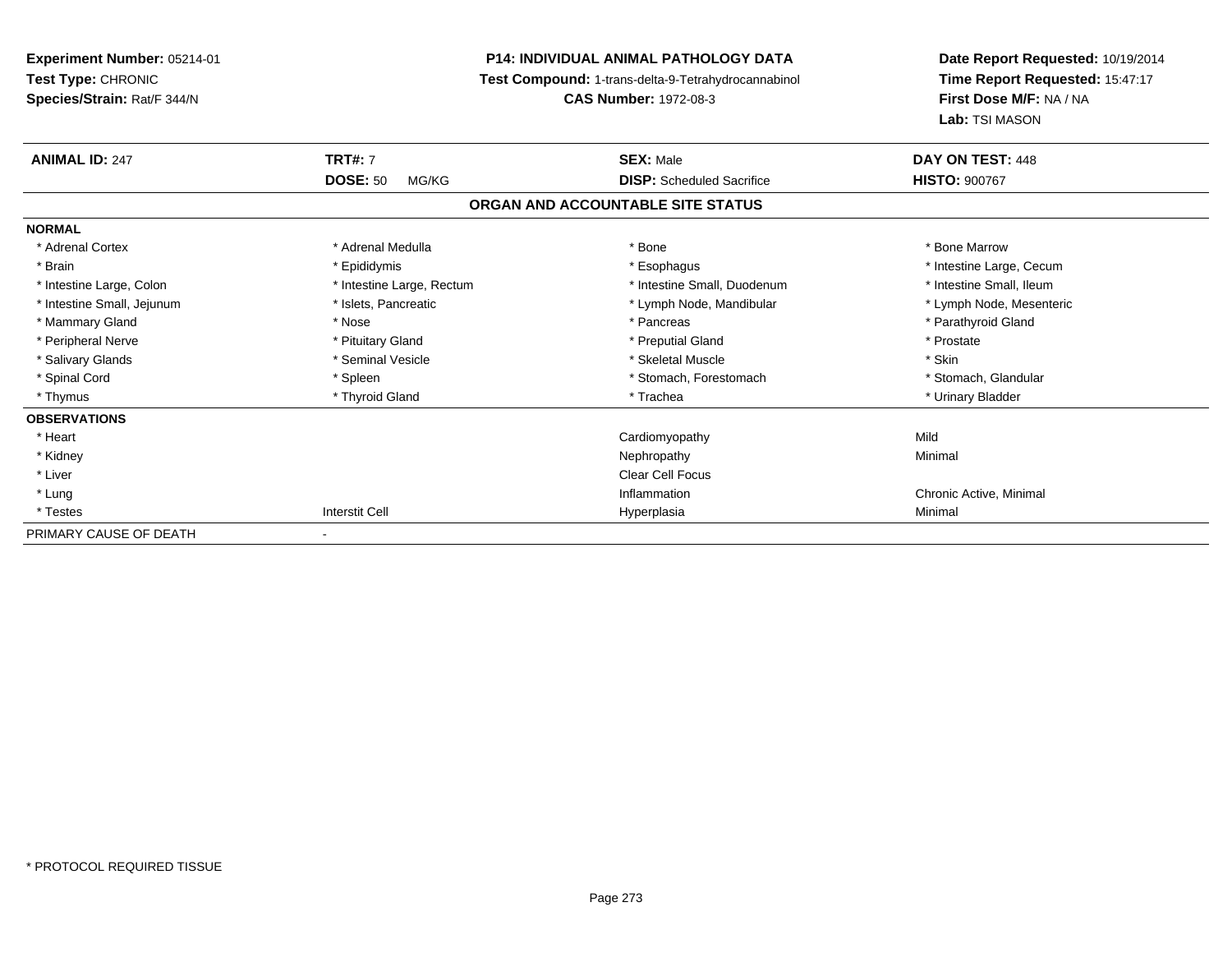# **P14: INDIVIDUAL ANIMAL PATHOLOGY DATA**

**Test Compound:** 1-trans-delta-9-Tetrahydrocannabinol

**CAS Number:** 1972-08-3

| <b>ANIMAL ID: 248</b>                        | <b>TRT#: 7</b>            | <b>SEX: Male</b>                  | DAY ON TEST: 725         |
|----------------------------------------------|---------------------------|-----------------------------------|--------------------------|
|                                              | <b>DOSE: 50</b><br>MG/KG  | <b>DISP: Terminal Sacrifice</b>   | <b>HISTO: 900768</b>     |
|                                              |                           | ORGAN AND ACCOUNTABLE SITE STATUS |                          |
| <b>NORMAL</b>                                |                           |                                   |                          |
| * Adrenal Cortex                             | * Adrenal Medulla         | * Bone                            | * Bone Marrow            |
| * Brain                                      | * Epididymis              | * Esophagus                       | * Intestine Large, Cecum |
| * Intestine Large, Colon                     | * Intestine Large, Rectum | * Intestine Small, Duodenum       | * Intestine Small, Ileum |
| * Intestine Small, Jejunum                   | * Lung                    | * Lymph Node, Mandibular          | * Lymph Node, Mesenteric |
| * Parathyroid Gland                          | * Peripheral Nerve        | * Prostate                        | * Salivary Glands        |
| * Seminal Vesicle                            | * Skeletal Muscle         | * Skin                            | * Spinal Cord            |
| * Spleen                                     | * Stomach, Forestomach    | * Stomach, Glandular              | * Thymus                 |
| * Thyroid Gland                              | * Trachea                 | * Urinary Bladder                 |                          |
| <b>OBSERVATIONS</b>                          |                           |                                   |                          |
| * Heart                                      |                           | Cardiomyopathy                    | Mild                     |
| * Islets, Pancreatic                         |                           | Adenoma                           |                          |
| * Kidney                                     |                           | Nephropathy                       | Mild                     |
| * Liver                                      |                           | <b>Basophilic Focus</b>           |                          |
|                                              |                           | Clear Cell Focus                  |                          |
| * Mammary Gland                              |                           | Galactocele                       |                          |
| [Galactocele TGLS = 1-17,2-18,3-19]          |                           |                                   |                          |
| * Nose                                       |                           | Fungus                            | Mild                     |
|                                              |                           | Inflammation                      | Acute, Mild              |
| * Pancreas                                   | Acinus                    | Atrophy                           | Minimal                  |
| * Pituitary Gland                            | <b>Pars Distalis</b>      | Adenoma                           |                          |
| [Adenoma TGLS = $6-8.01$ ]                   |                           |                                   |                          |
| * Preputial Gland                            |                           | Dilatation                        | Mild                     |
| [ Dilatation TGLS = $4-10$ ]                 |                           |                                   |                          |
| * Testes                                     | <b>Interstit Cell</b>     | Hyperplasia                       | Minimal                  |
| * Urin Bladder                               |                           |                                   |                          |
| Note: TGL 5 CALCULUS NOT SEEN ON MICRO EXAM. |                           |                                   |                          |
| PRIMARY CAUSE OF DEATH                       |                           |                                   |                          |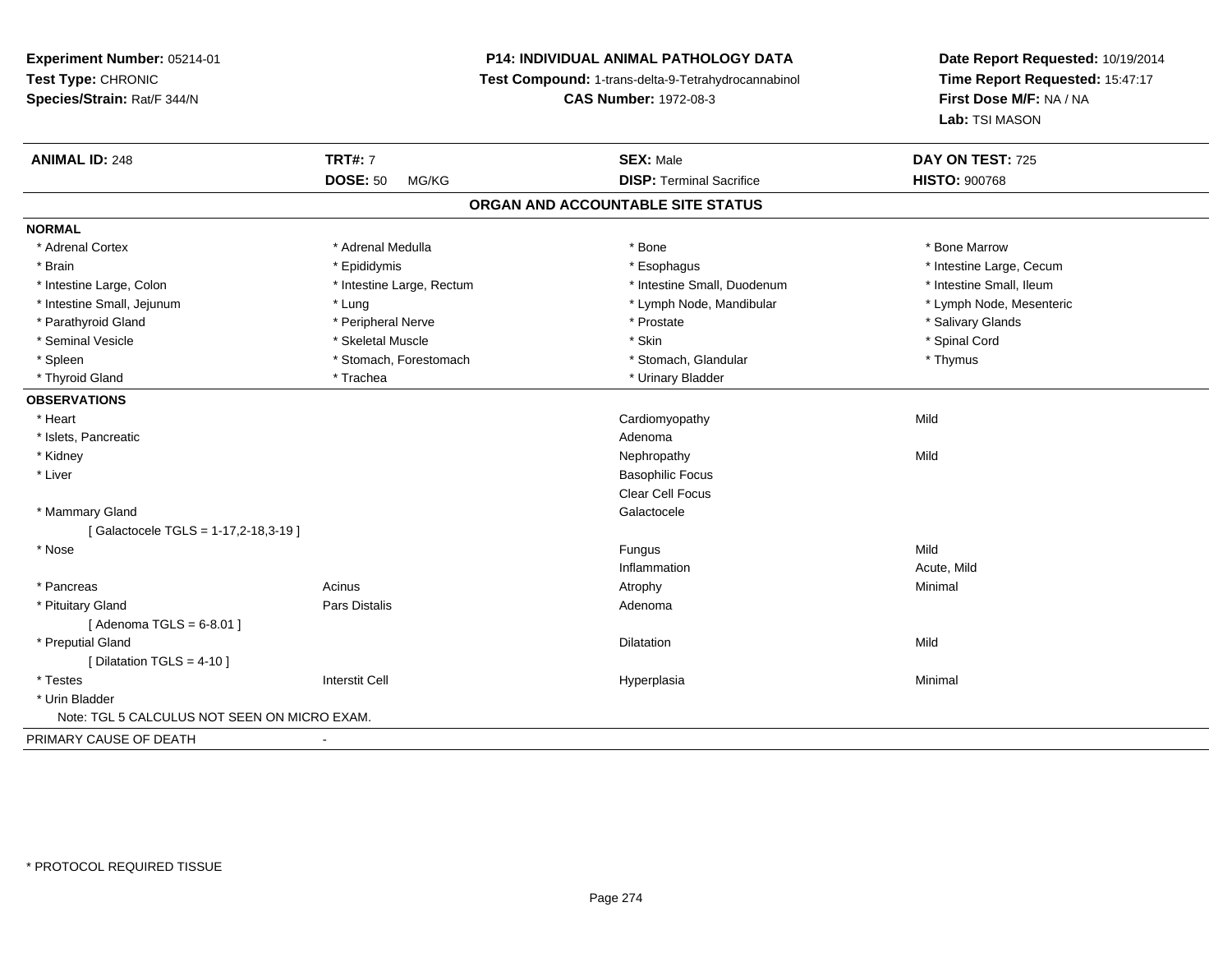**Experiment Number:** 05214-01**Test Type:** CHRONIC **Species/Strain:** Rat/F 344/N**P14: INDIVIDUAL ANIMAL PATHOLOGY DATA Test Compound:** 1-trans-delta-9-Tetrahydrocannabinol **CAS Number:** 1972-08-3**Date Report Requested:** 10/19/2014**Time Report Requested:** 15:47:17**First Dose M/F:** NA / NA**Lab:** TSI MASON**ANIMAL ID:** 249 **TRT#:** <sup>7</sup> **SEX:** Male **DAY ON TEST:** <sup>728</sup> **DOSE:** 50 MG/KG**DISP:** Terminal Sacrifice **HISTO:**  $900769$ **ORGAN AND ACCOUNTABLE SITE STATUSNORMAL**\* Adrenal Cortex \* Adrenal Cortex \* \* Adrenal Cortex \* Brain \* Bone \* \* Bone Marrow \* Bone Marrow \* \* Brain \* Brain \* Brain \* Brain \* Brain \* Brain \* Brain \* Brain \* Brain \* Brain \* Brain \* Brain \* Brain \* Brain \* Brain \* Brain \* Brain \* B \* Intestine Large, Colon \* Epididymis \* Esophagus \* Esophagus \* Esophagus \* 11testine Large, Cecum \* Intestine Large, Rectum \* Thestine Small, Duodenum \* Number of the small, Ileum \* Intestine Small, Jejunum \* Intestine Small, Jejunum \* Islets, Pancreatic \* \* \* Mammary Gland \* \* Mammary Gland \* \* Nose \* \* Pancreas \* Pancreas \* Pancreas \* \* Pancreas \* Prostate \* Parathyroid Gland \* **All and \* Peripheral Nerve \* Prostate and \* Preputial Gland** \* Preputial Gland \* Salivary Glands \* Seminal Vesicle \* Skeletal Muscle \* Skin\* Trachea \* Spinal Cord \* The stormach \* Stomach, Forestomach \* The \* Thyroid Gland \* Thyroid Gland \* Urinary Bladder**OBSERVATIONS** \* Adrenal Medullaa and the control of the control of the control of the Hyperplasia and the control of the Minimal of the control of the control of the control of the control of the control of the control of the control of the control of t Eyee the contract of the contract of the contract of the contract of the contract of the contract of the contract  $\mathsf{Mild}$  $[$  Cataract TGLS = 1-17  $]$  \* Heart Cardiomyopathy Minimal \* Kidney Leukemia Mononuclear Nephropathyy Mild \* Liver Clear Cell FocusFatty Change Focal, Minimal Leukemia Mononuclear $[$  Clear Cell Focus TGLS = 5-6+6.1  $]$  \* Lungg is a controller to the controller of the controller of the controller of the controller of the chronic Active, Mild Leukemia Mononuclear \* Lymph Node, Mandibular Leukemia Mononuclear [ Leukemia Mononuclear TGLS = 3-8 ] \* Lymph Node, Mesenteric Leukemia Mononuclear [ Leukemia Mononuclear TGLS = 3-8 ] \* Pituitary Gland Pars Distalis Hyperplasia Mild \* Spleen Leukemia Mononuclear [ Leukemia Mononuclear TGLS = 2-3+3.1 ] \* Stomach, Glandular Hyperplasiaa Mild [ Hyperplasia TGLS = 4-5.1 ]

\* PROTOCOL REQUIRED TISSUE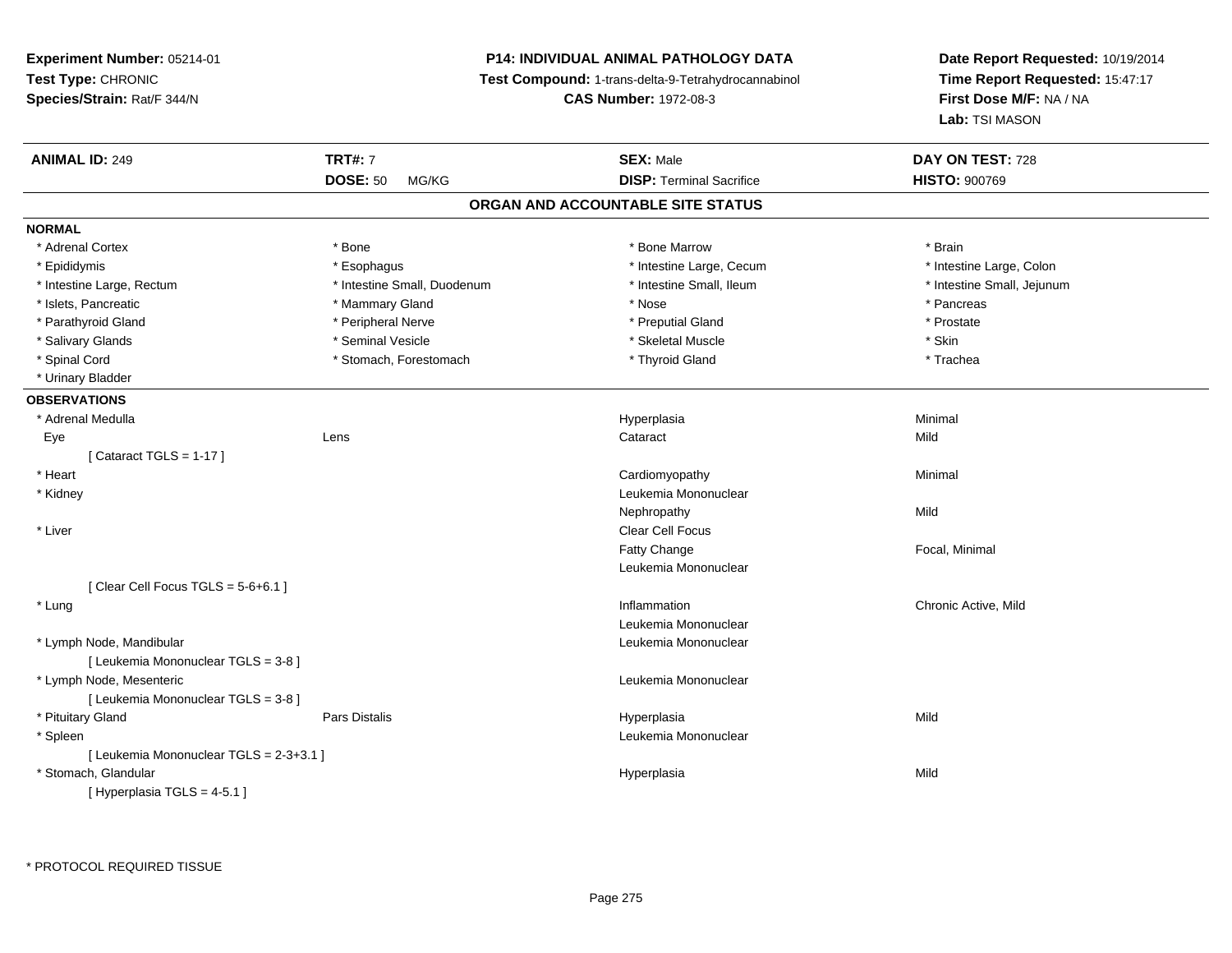| Experiment Number: 05214-01<br>Test Type: CHRONIC<br>Species/Strain: Rat/F 344/N | <b>P14: INDIVIDUAL ANIMAL PATHOLOGY DATA</b><br>Test Compound: 1-trans-delta-9-Tetrahydrocannabinol<br><b>CAS Number: 1972-08-3</b> |                                   | Date Report Requested: 10/19/2014<br>Time Report Requested: 15:47:17<br>First Dose M/F: NA / NA<br>Lab: TSI MASON |
|----------------------------------------------------------------------------------|-------------------------------------------------------------------------------------------------------------------------------------|-----------------------------------|-------------------------------------------------------------------------------------------------------------------|
| <b>ANIMAL ID: 249</b>                                                            | <b>TRT#: 7</b>                                                                                                                      | <b>SEX: Male</b>                  | DAY ON TEST: 728                                                                                                  |
|                                                                                  | <b>DOSE: 50</b><br>MG/KG                                                                                                            | <b>DISP:</b> Terminal Sacrifice   | <b>HISTO: 900769</b>                                                                                              |
|                                                                                  |                                                                                                                                     | ORGAN AND ACCOUNTABLE SITE STATUS |                                                                                                                   |
| * Testes                                                                         | <b>Interstit Cell</b>                                                                                                               | Adenoma                           |                                                                                                                   |
|                                                                                  | Interstit Cell                                                                                                                      | Hyperplasia                       | Mild                                                                                                              |
| * Thymus                                                                         |                                                                                                                                     | Leukemia Mononuclear              |                                                                                                                   |
| PRIMARY CAUSE OF DEATH                                                           |                                                                                                                                     |                                   |                                                                                                                   |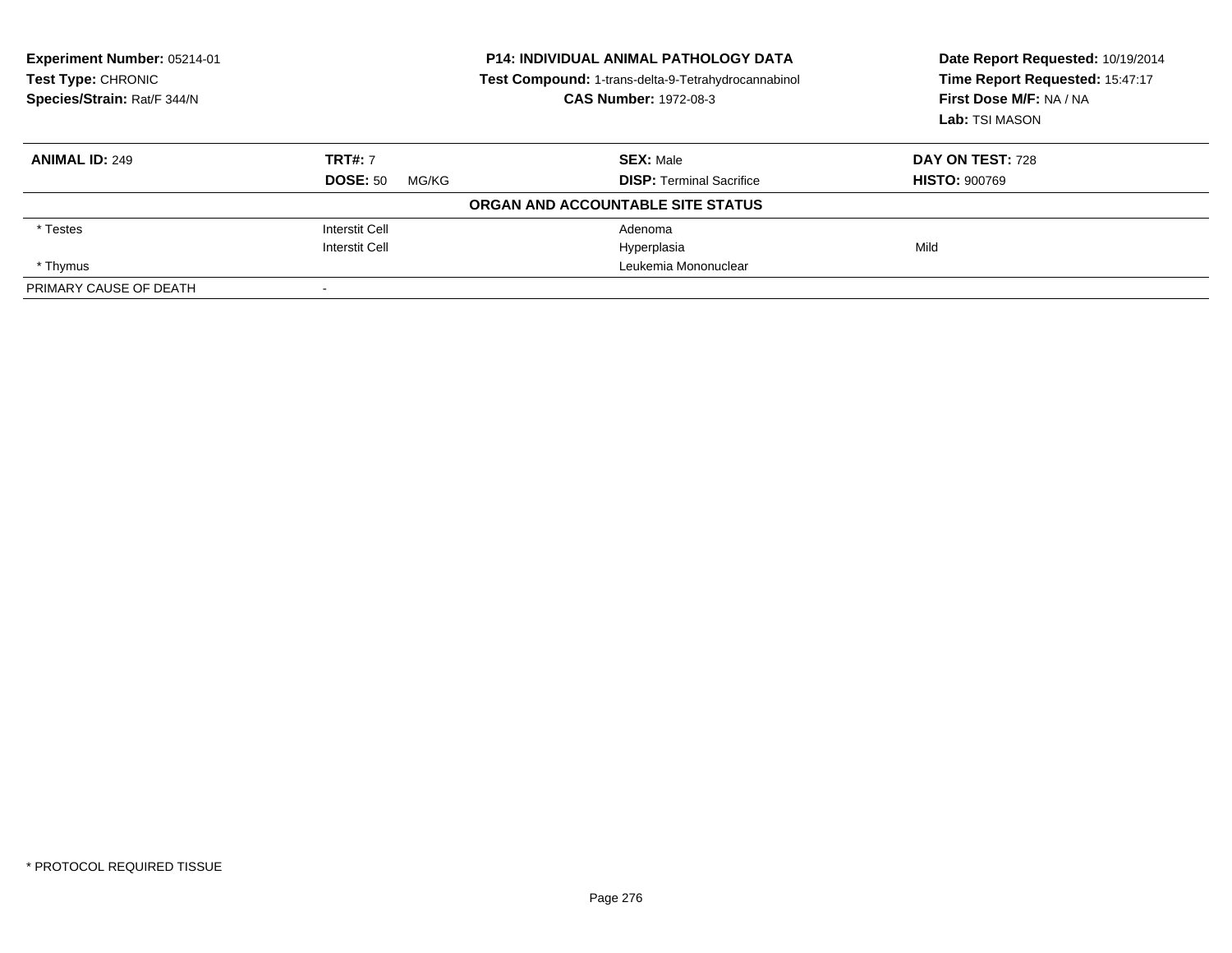**Experiment Number:** 05214-01**Test Type:** CHRONIC **Species/Strain:** Rat/F 344/N**P14: INDIVIDUAL ANIMAL PATHOLOGY DATA Test Compound:** 1-trans-delta-9-Tetrahydrocannabinol **CAS Number:** 1972-08-3**Date Report Requested:** 10/19/2014**Time Report Requested:** 15:47:17**First Dose M/F:** NA / NA**Lab:** TSI MASON**ANIMAL ID:** 250**TRT#:** 7 **SEX:** Male **DAY ON TEST:** 725 **DOSE:** 50 MG/KG **DISP:** Terminal Sacrifice **HISTO:** <sup>900770</sup> **ORGAN AND ACCOUNTABLE SITE STATUSNORMAL**\* Adrenal Cortex \* Adrenal Medulla \*  $\overline{a}$  \* Bone \*  $\overline{a}$  \* Brain \* Brain \* Brain \* Brain \* Brain \* Brain \* Brain \* Brain \* Brain \* Brain \* Brain \* Brain \* Brain \* Brain \* Brain \* Brain \* Brain \* Brain \* Brain \* Brain \* Brain \* Brain \* Intestine Large, Colon \* Epididymis \* Esophagus \* Esophagus \* Esophagus \* 11testine Large, Cecum \* Intestine Large, Rectum \* Thestine Small, Duodenum \* Number of the small, Ileum \* Intestine Small, Jejunum \* Intestine Small, Jejunum \* Islets, Pancreatic \* \* \* Mammary Gland \* \* Mammary Gland \* \* Nose \* \* Pancreas \* Pancreas \* Pancreas \* \* Pancreas \* Prostate \* Parathyroid Gland \* **All and \* Peripheral Nerve \* Peripheral Nerve** \* \* Preputial Gland \* Spinal Cord \* Seminal Vesicle \* \* Spinal Cord \* Skeletal Muscle \* \* Skin \* \* Skin \* \* Spinal Vesicle \* Spinal Cord \* Spinal Cord \* Stomach, Forestomach \* Trachea \* Stomach, Glandular \* Thyroid Gland \* Thyroid Gland \* Trachea \* Urinary Bladder**OBSERVATIONS** \* Bone Marrow Leukemia Mononuclear \* Heart Cardiomyopathyy Mild Mild \* Kidneyy the control of the control of the control of the control of the control of the control of the control of the control of the control of the control of the control of the control of the control of the control of the contro \* Liver Basophilic Focus Leukemia Mononuclear[ Basophilic Focus TGLS = 2-6.1 ] \* Lungg is a controller to the controller of the controller of the controller of the controller of the chronic Active, Mild Leukemia Mononuclear \* Lymph Node, Mandibular Leukemia Mononuclear \* Lymph Node, Mesenteric Leukemia Mononuclear \* Pituitary Gland Pars Distalis Hyperplasia Mild \* Salivary Glands Duct MetaplasiaMetaplasia **Matagoria and Squamous**, Minimal \* Spleen Leukemia Mononuclear \* TestesBilateral, Interstit Cell **Adenoma**  $[$  Adenoma TGLS = 1-7  $]$  \* Thymus Leukemia Mononuclear PRIMARY CAUSE OF DEATH-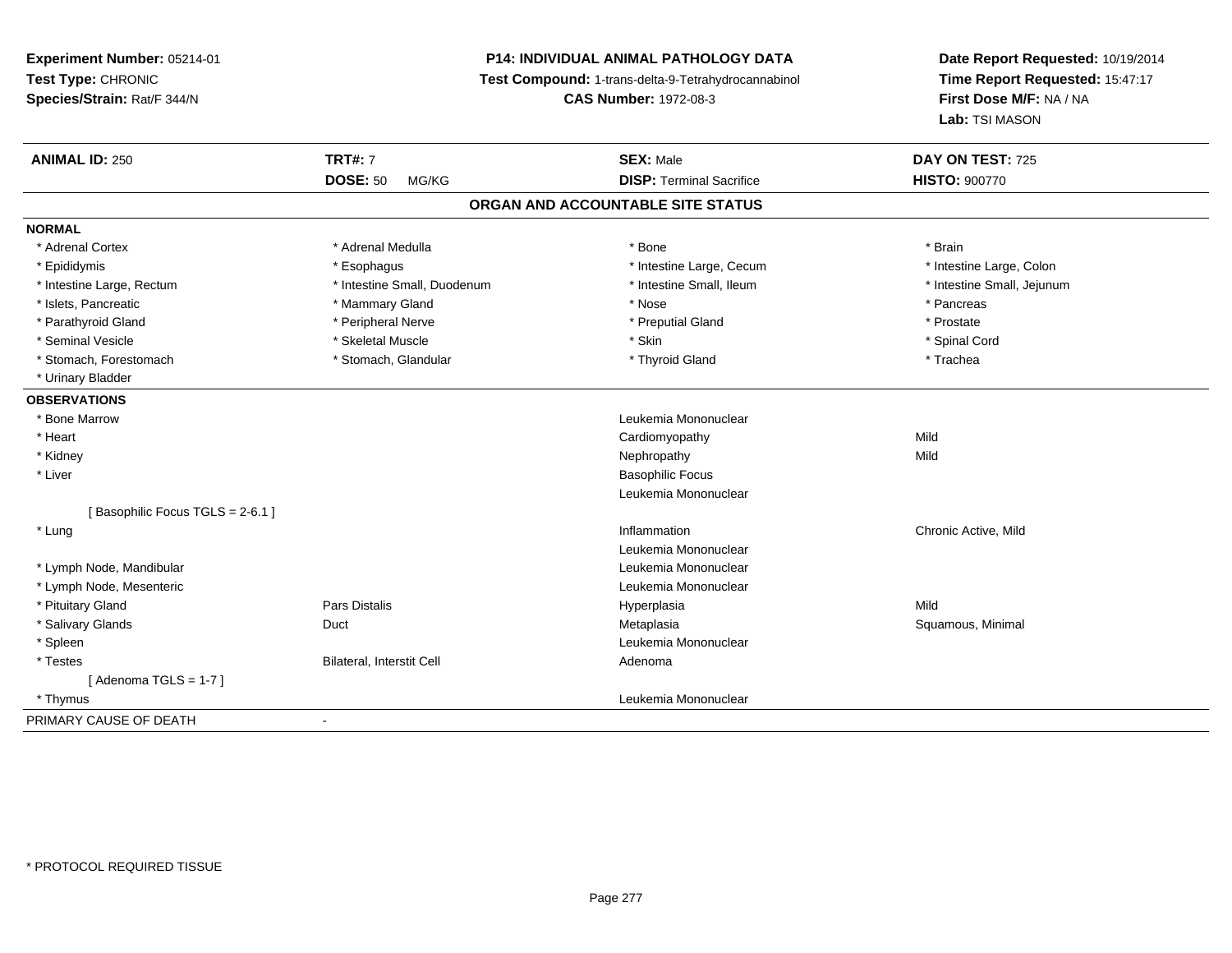# **P14: INDIVIDUAL ANIMAL PATHOLOGY DATA**

**Test Compound:** 1-trans-delta-9-Tetrahydrocannabinol

**CAS Number:** 1972-08-3

| <b>ANIMAL ID: 251</b>      | <b>TRT#: 7</b>            | <b>SEX: Male</b>                  | DAY ON TEST: 725         |
|----------------------------|---------------------------|-----------------------------------|--------------------------|
|                            | <b>DOSE: 50</b><br>MG/KG  | <b>DISP: Terminal Sacrifice</b>   | <b>HISTO: 900771</b>     |
|                            |                           | ORGAN AND ACCOUNTABLE SITE STATUS |                          |
| <b>NORMAL</b>              |                           |                                   |                          |
| * Adrenal Cortex           | * Adrenal Medulla         | * Bone                            | * Bone Marrow            |
| * Brain                    | * Epididymis              | * Esophagus                       | * Intestine Large, Cecum |
| * Intestine Large, Colon   | * Intestine Large, Rectum | * Intestine Small, Duodenum       | * Intestine Small, Ileum |
| * Intestine Small, Jejunum | * Islets, Pancreatic      | * Lymph Node, Mandibular          | * Lymph Node, Mesenteric |
| * Mammary Gland            | * Nose                    | * Parathyroid Gland               | * Peripheral Nerve       |
| * Preputial Gland          | * Prostate                | * Salivary Glands                 | * Seminal Vesicle        |
| * Skeletal Muscle          | * Skin                    | * Spinal Cord                     | * Stomach, Forestomach   |
| * Stomach, Glandular       | * Thymus                  | * Trachea                         | * Urinary Bladder        |
| <b>OBSERVATIONS</b>        |                           |                                   |                          |
| Eye                        | Lens                      | Cataract                          | Moderate                 |
| [Cataract TGLS = $1-17$ ]  |                           |                                   |                          |
| * Heart                    |                           | Cardiomyopathy                    | Mild                     |
| * Kidney                   |                           | Nephropathy                       | Mild                     |
| * Liver                    |                           | <b>Basophilic Focus</b>           |                          |
|                            |                           | Clear Cell Focus                  |                          |
|                            |                           | <b>Eosinophilic Focus</b>         |                          |
|                            |                           | Leukemia Mononuclear              |                          |
| * Lung                     |                           | Foreign Body                      | Minimal                  |
|                            |                           | Inflammation                      | Chronic Active, Mild     |
| * Pancreas                 | Acinus                    | Atrophy                           | Mild                     |
| * Pituitary Gland          | <b>Pars Distalis</b>      | Hyperplasia                       | Minimal                  |
| * Spleen                   |                           | Leukemia Mononuclear              |                          |
| * Testes                   | <b>Interstit Cell</b>     | Adenoma                           |                          |
|                            | <b>Interstit Cell</b>     | Hyperplasia                       | Mild                     |
| * Thyroid Gland            | <b>Follicular Cel</b>     | Adenoma                           |                          |
| [Adenoma TGLS = $2-2$ ]    |                           |                                   |                          |
| PRIMARY CAUSE OF DEATH     | $\blacksquare$            |                                   |                          |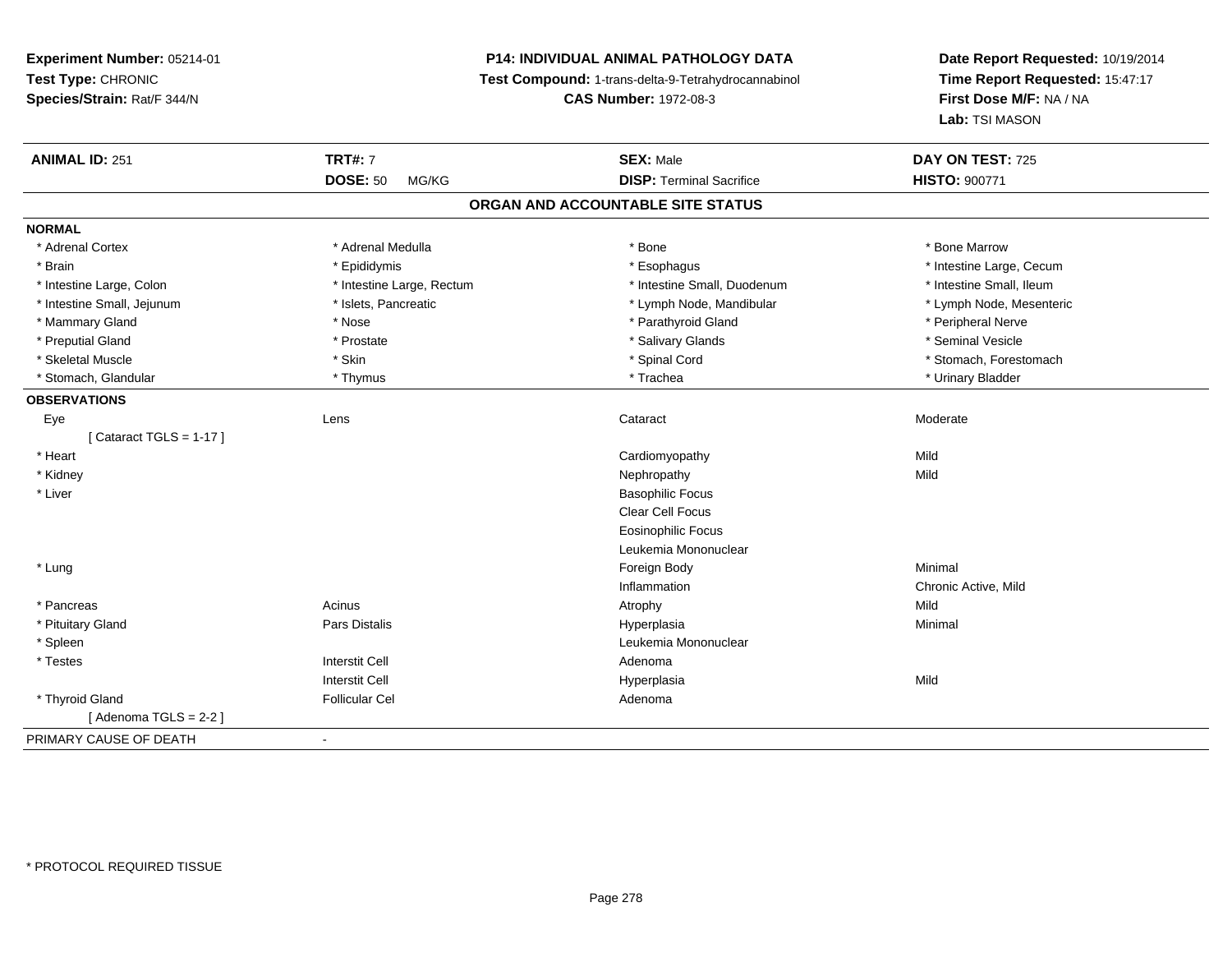| Experiment Number: 05214-01<br>Test Type: CHRONIC<br>Species/Strain: Rat/F 344/N |                             | <b>P14: INDIVIDUAL ANIMAL PATHOLOGY DATA</b><br>Test Compound: 1-trans-delta-9-Tetrahydrocannabinol<br><b>CAS Number: 1972-08-3</b> | Date Report Requested: 10/19/2014<br>Time Report Requested: 15:47:17<br>First Dose M/F: NA / NA<br>Lab: TSI MASON |  |
|----------------------------------------------------------------------------------|-----------------------------|-------------------------------------------------------------------------------------------------------------------------------------|-------------------------------------------------------------------------------------------------------------------|--|
| <b>ANIMAL ID: 252</b>                                                            | <b>TRT#: 7</b>              | <b>SEX: Male</b>                                                                                                                    | DAY ON TEST: 515                                                                                                  |  |
|                                                                                  | <b>DOSE: 50</b><br>MG/KG    | <b>DISP: Natural Death</b>                                                                                                          | <b>HISTO: 900772</b>                                                                                              |  |
|                                                                                  |                             | ORGAN AND ACCOUNTABLE SITE STATUS                                                                                                   |                                                                                                                   |  |
| <b>NORMAL</b>                                                                    |                             |                                                                                                                                     |                                                                                                                   |  |
| * Adrenal Cortex                                                                 | * Adrenal Medulla           | * Bone                                                                                                                              | * Bone Marrow                                                                                                     |  |
| * Brain                                                                          | * Epididymis                | * Esophagus                                                                                                                         | * Intestine Large, Colon                                                                                          |  |
| * Intestine Large, Rectum                                                        | * Intestine Small, Duodenum | * Islets, Pancreatic                                                                                                                | * Liver                                                                                                           |  |
| * Lymph Node, Mandibular                                                         | * Lymph Node, Mesenteric    | * Mammary Gland                                                                                                                     | * Nose                                                                                                            |  |
| * Pancreas                                                                       | * Peripheral Nerve          | * Prostate                                                                                                                          | * Salivary Glands                                                                                                 |  |
| * Seminal Vesicle                                                                | * Skeletal Muscle           | * Skin                                                                                                                              | * Spinal Cord                                                                                                     |  |
| * Spleen                                                                         | * Stomach, Forestomach      | * Thymus                                                                                                                            | * Thyroid Gland                                                                                                   |  |
| * Trachea                                                                        | * Urinary Bladder           |                                                                                                                                     |                                                                                                                   |  |
| <b>MISSING</b>                                                                   |                             |                                                                                                                                     |                                                                                                                   |  |
| * Parathyroid Gland                                                              | * Preputial Gland           |                                                                                                                                     |                                                                                                                   |  |
| <b>AUTO PRECLUDES DIAG.</b>                                                      |                             |                                                                                                                                     |                                                                                                                   |  |
| * Intestine Large, Cecum                                                         | * Intestine Small, Ileum    | * Intestine Small, Jejunum                                                                                                          |                                                                                                                   |  |
| <b>OBSERVATIONS</b>                                                              |                             |                                                                                                                                     |                                                                                                                   |  |
| * Heart                                                                          |                             | Cardiomyopathy                                                                                                                      | Mild                                                                                                              |  |
| * Kidney                                                                         |                             | Nephropathy                                                                                                                         | Minimal                                                                                                           |  |
| * Lung                                                                           |                             | Inflammation                                                                                                                        | Chronic Active, Mild                                                                                              |  |
| * Pituitary Gland                                                                | Pars Distalis               | Hyperplasia                                                                                                                         | Mild                                                                                                              |  |
| * Stomach, Glandular                                                             |                             | Erosion                                                                                                                             | Minimal                                                                                                           |  |
| [ Erosion TGLS = 1-5.1 ]                                                         |                             |                                                                                                                                     |                                                                                                                   |  |
| * Testes                                                                         | <b>Interstit Cell</b>       | Hyperplasia                                                                                                                         | Minimal                                                                                                           |  |
| PRIMARY CAUSE OF DEATH                                                           |                             |                                                                                                                                     |                                                                                                                   |  |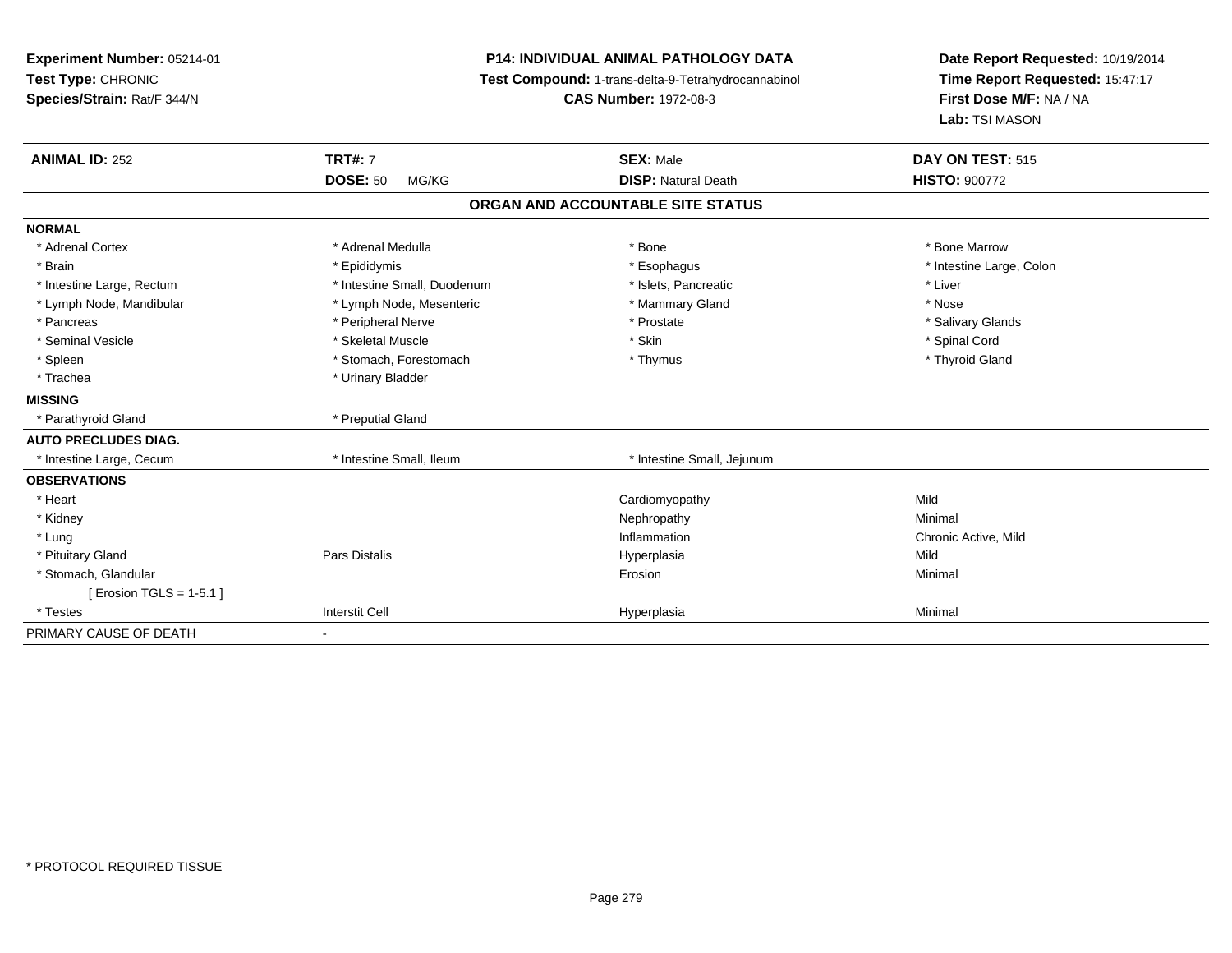# **P14: INDIVIDUAL ANIMAL PATHOLOGY DATA**

**Test Compound:** 1-trans-delta-9-Tetrahydrocannabinol

**CAS Number:** 1972-08-3

| <b>ANIMAL ID: 253</b>                     | <b>TRT#: 7</b>              | <b>SEX: Male</b>                  | DAY ON TEST: 730           |
|-------------------------------------------|-----------------------------|-----------------------------------|----------------------------|
|                                           | <b>DOSE: 50</b><br>MG/KG    | <b>DISP: Terminal Sacrifice</b>   | <b>HISTO: 900773</b>       |
|                                           |                             | ORGAN AND ACCOUNTABLE SITE STATUS |                            |
| <b>NORMAL</b>                             |                             |                                   |                            |
| * Adrenal Cortex                          | * Bone                      | * Bone Marrow                     | * Brain                    |
| * Epididymis                              | * Esophagus                 | * Intestine Large, Cecum          | * Intestine Large, Colon   |
| * Intestine Large, Rectum                 | * Intestine Small, Duodenum | * Intestine Small, Ileum          | * Intestine Small, Jejunum |
| * Islets, Pancreatic                      | * Lymph Node, Mandibular    | * Lymph Node, Mesenteric          | * Mammary Gland            |
| * Nose                                    | * Parathyroid Gland         | * Peripheral Nerve                | * Preputial Gland          |
| * Prostate                                | * Salivary Glands           | * Seminal Vesicle                 | * Skeletal Muscle          |
| * Skin                                    | * Spinal Cord               | * Stomach, Forestomach            | * Stomach, Glandular       |
| * Thymus                                  | * Thyroid Gland             | * Trachea                         | * Urinary Bladder          |
| <b>OBSERVATIONS</b>                       |                             |                                   |                            |
| * Adrenal Medulla                         |                             | Pheochromocytoma Malignant        |                            |
| [ Pheochromocytoma Malignant TGLS = 2-8 ] |                             |                                   |                            |
| * Heart                                   |                             | Cardiomyopathy                    | Mild                       |
| * Kidney                                  |                             | Nephropathy                       | Mild                       |
| * Liver                                   |                             | <b>Basophilic Focus</b>           |                            |
|                                           |                             | Clear Cell Focus                  |                            |
|                                           |                             | <b>Fatty Change</b>               | Focal, Minimal             |
| [ Clear Cell Focus TGLS = $5-6+6.1$ ]     |                             |                                   |                            |
| * Lung                                    | Alveolar Epith              | Hyperplasia                       | Moderate                   |
|                                           |                             | Inflammation                      | Chronic Active, Minimal    |
| Mesentery                                 | Artery                      | Inflammation                      | Chronic Active, Moderate   |
| * Pancreas                                | Acinus                      | Atrophy                           | Minimal                    |
| * Pituitary Gland                         | <b>Pars Distalis</b>        | Hyperplasia                       | Mild                       |
| * Spleen                                  |                             | Angiectasis                       | Moderate                   |
| [Angiectasis TGLS = 4-3]                  |                             |                                   |                            |
| * Testes                                  | Bilateral, Interstit Cell   | Adenoma                           |                            |
| [ Adenoma TGLS = 1-7,3-7 ]                |                             |                                   |                            |
| PRIMARY CAUSE OF DEATH                    | $\blacksquare$              |                                   |                            |
|                                           |                             |                                   |                            |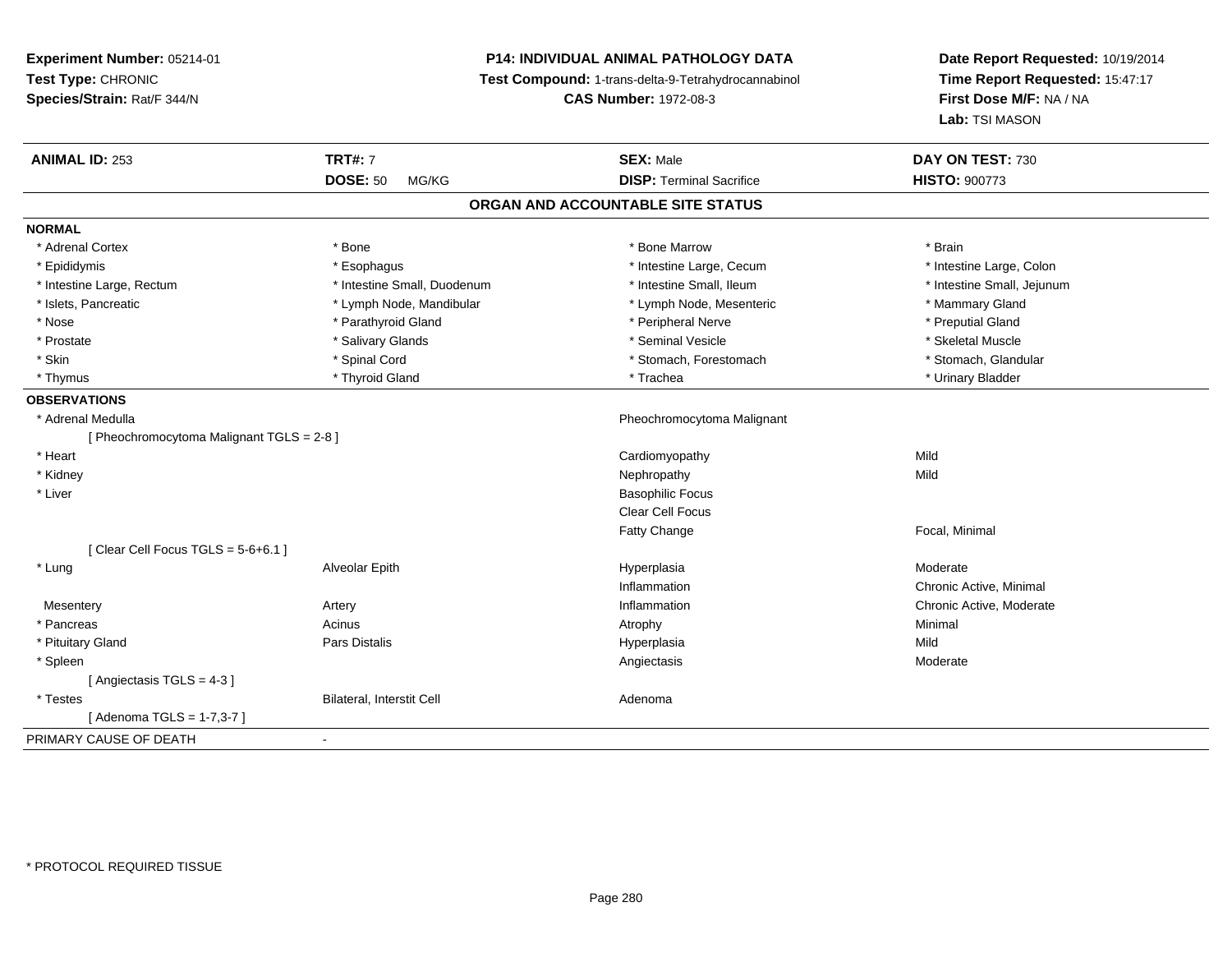**Experiment Number:** 05214-01**Test Type:** CHRONIC **Species/Strain:** Rat/F 344/N**P14: INDIVIDUAL ANIMAL PATHOLOGY DATA Test Compound:** 1-trans-delta-9-Tetrahydrocannabinol **CAS Number:** 1972-08-3**Date Report Requested:** 10/19/2014**Time Report Requested:** 15:47:17**First Dose M/F:** NA / NA**Lab:** TSI MASON**ANIMAL ID:** 254 **TRT#:** <sup>7</sup> **SEX:** Male **DAY ON TEST:** <sup>726</sup> **DOSE:** 50 MG/KG **DISP:** Terminal Sacrifice **HISTO:** <sup>900774</sup> **ORGAN AND ACCOUNTABLE SITE STATUSNORMAL**\* Adrenal Cortex \* Adrenal Medulla \* Adrenal Medulla \* Bone \* Bone \* Bone \* Bone \* Bone Marrow \* Brain \* Explorer \* Epididymis \* \* Epididymis \* \* Esophagus \* Esophagus \* \* Esophagus \* Intestine Large, Cecum \* \* Intestine Large, Cecum \* Intestine Small, Ileum \* Intestine Large, Colon \* Intestine Large, Rectum \* Intestine Small, Duodenum \* Intestine Small, Duodenum \* Intestine Small, Jejunum \* \* et \* \* http://www.fat.com/mandibulary.com/mandibulary/state/state/state/state/state/state/state/state/state/state/state/state/state/state/state/state/state/state/state/state/state/state/state \* Lymph Node, Mesenteric \* The matter of the Mammary Gland \* Mammary Gland \* Parathyroid Gland \* Peripheral Nerve \* Seminal Vesicle \* Preputial Gland \* \* Annual vesicle \* \* Prostate \* \* Salivary Glands \* \* Salivary Glands \* \* Seminal Vesicle \* \* Skeletal Muscle \* The stomach \* Skin \* Spleen \* Spleen \* Stomach, Forestomach \* Stomach, Forestomach \* Stomach, Glandular \* Thymus \* Thymus \* Thymus \* Thyroid Gland \* Thyroid Gland \* Thachea \* Urinary Bladder**MISSING** \* Spinal Cord**OBSERVATIONS** Eyee which contains the context of the context of the context of the context of the context of the context of the context of the context of the context of the context of the context of the context of the context of the contex  $[$  Cataract TGLS = 1-17  $]$  \* Heart Cardiomyopathyy Moderate \* Kidneyy the controller of the controller of the controller of the controller of the controller of the controller of the controller of the controller of the controller of the controller of the controller of the controller of the Chronic Active, Minimal \* Lungg is a controller to the controller of the controller of the chronic Active, Minimal of the chronic Active, Minimal of the chronic Active, Minimal of the chronic Active, Minimal of the chronic Active, Minimal of the chroni \* Nosee and the state of the state of the state of the state of the state of the state of the state of the state of the state of the state of the state of the state of the state of the state of the state of the state of the stat Inflammation Acute, Mild \* Pancreass and the contract of the Acinus and the Acinus and the Atrophy and the Moderate Moderate of the Moderate of the Moderate of the Moderate of the Moderate of the Moderate of the Moderate of the Moderate of the Moderate of t \* Pituitary Gland Pars Distalis Angiectasis Minimal \* Testess and the contractive contractive contractive contractive contractive contractive contractive contractive contractive contractive contractive contractive contractive contractive contractive contractive contractive contract Seminif Tub Atrophy Moderate Interstit Cell Hyperplasiaa **Minimal**  $[$  Adenoma TGLS = 2-7  $]$  $[$  Atrophy TGLS = 3-7  $]$ PRIMARY CAUSE OF DEATH-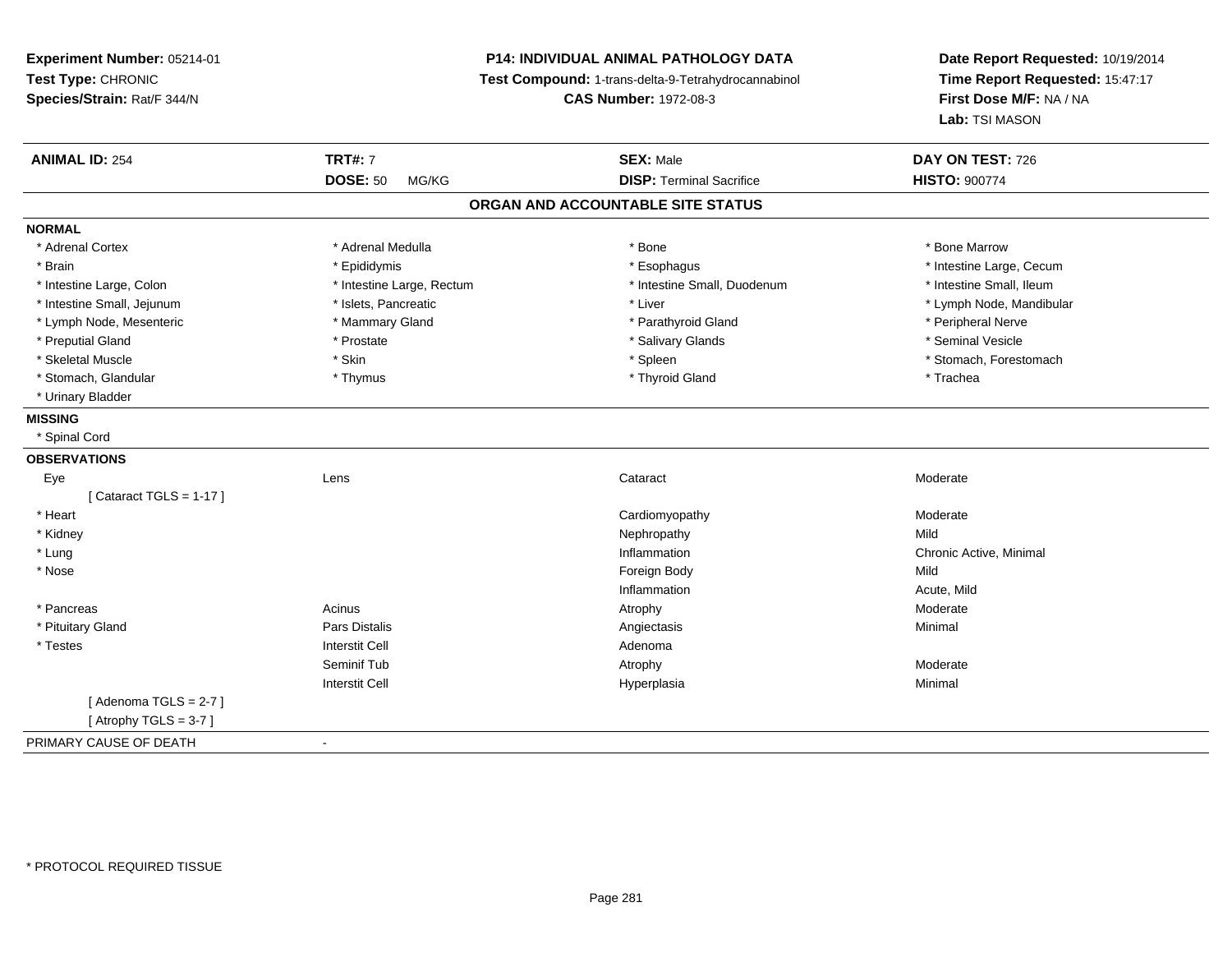**Experiment Number:** 05214-01**Test Type:** CHRONIC **Species/Strain:** Rat/F 344/N**P14: INDIVIDUAL ANIMAL PATHOLOGY DATA Test Compound:** 1-trans-delta-9-Tetrahydrocannabinol **CAS Number:** 1972-08-3**Date Report Requested:** 10/19/2014**Time Report Requested:** 15:47:17**First Dose M/F:** NA / NA**Lab:** TSI MASON**ANIMAL ID:** 255**TRT#:** 7 **SEX:** Male **DAY ON TEST:** 730 **DOSE:** 50 MG/KG **DISP:** Terminal Sacrifice **HISTO:** <sup>900775</sup> **ORGAN AND ACCOUNTABLE SITE STATUSNORMAL**\* Adrenal Cortex \* Adrenal Medulla \* Adrenal Medulla \* Bone \* Bone \* Bone \* Bone \* Bone Marrow \* Intestine Large, Colon \* Epididymis \* Esophagus \* Esophagus \* Esophagus \* 11testine Large, Cecum \* Intestine Large, Rectum \* Thestine Small, Duodenum \* Number of the small, Ileum \* Intestine Small, Jejunum \* Intestine Small, Jejunum \* Islets, Pancreatic \* Lymph Node, Mandibular \* Lymph Node, Mesenteric \* Nose\* Preputial Gland \* Parathyroid Gland \* \* The parathyroid Gland \* Peripheral Nerve \* \* Preputial Gland \* Preputial Gland \* \* Preputial Gland \* \* Preputial Gland \* \* Preputial Gland \* \* Preputial Gland \* \* Preputial Gland \* \* Preputial Gland \* Skeletal Muscle \* Prostate \* \* Skeletal Muscle \* \* Salivary Glands \* \* Steminal Vesicle \* \* Seminal Vesicle \* \* Skeletal Muscle \* Skin \* Spinal Cord \* Spinal Cord \* Spinal Cord \* Spinal \* Spinal \* Stomach, Forestomach \* Stomach, Forestomach \* Stomach, Glandular \* Thymus \* Thyroid Gland \* Trachea**MISSING** \* Mammary Gland**OBSERVATIONS** \* Brainn and the state of the state of the state of the state of the Middle State of the Middle State of the Middle St [ Hemorrhage TGLS = 1-1.1 ] \* Heart Cardiomyopathyy Mild **Mild**  \* Kidneyy the controller of the controller of the controller of the controller of the controller of the controller of the controller of the controller of the controller of the controller of the controller of the controller of the \* Liverr and the contract of the contract of the contract of the contract of the contract of the contract of the contract of the contract of the contract of the contract of the contract of the contract of the contract of the cont \* Lungg is a controller to the controller of the controller of the chronic Active, Minimal of the chronic Active, Minimal of the chronic Active, Minimal of the chronic Active, Minimal of the chronic Active, Minimal of the chroni \* Pancreass the contract of the contract of the contract of the contract of the contract of the contract of the contract of the contract of the contract of the contract of the contract of the contract of the contract of the contract \* TestesBilateral, Interstit Cell **Adenoma** Adenoma  $[$  Adenoma TGLS = 2-7  $]$  \* Urinary Bladder Calculus Gross Observation Calculus Micro Observation Only[ Calculus Micro Observation Only TGLS = 3-9 ]

PRIMARY CAUSE OF DEATH-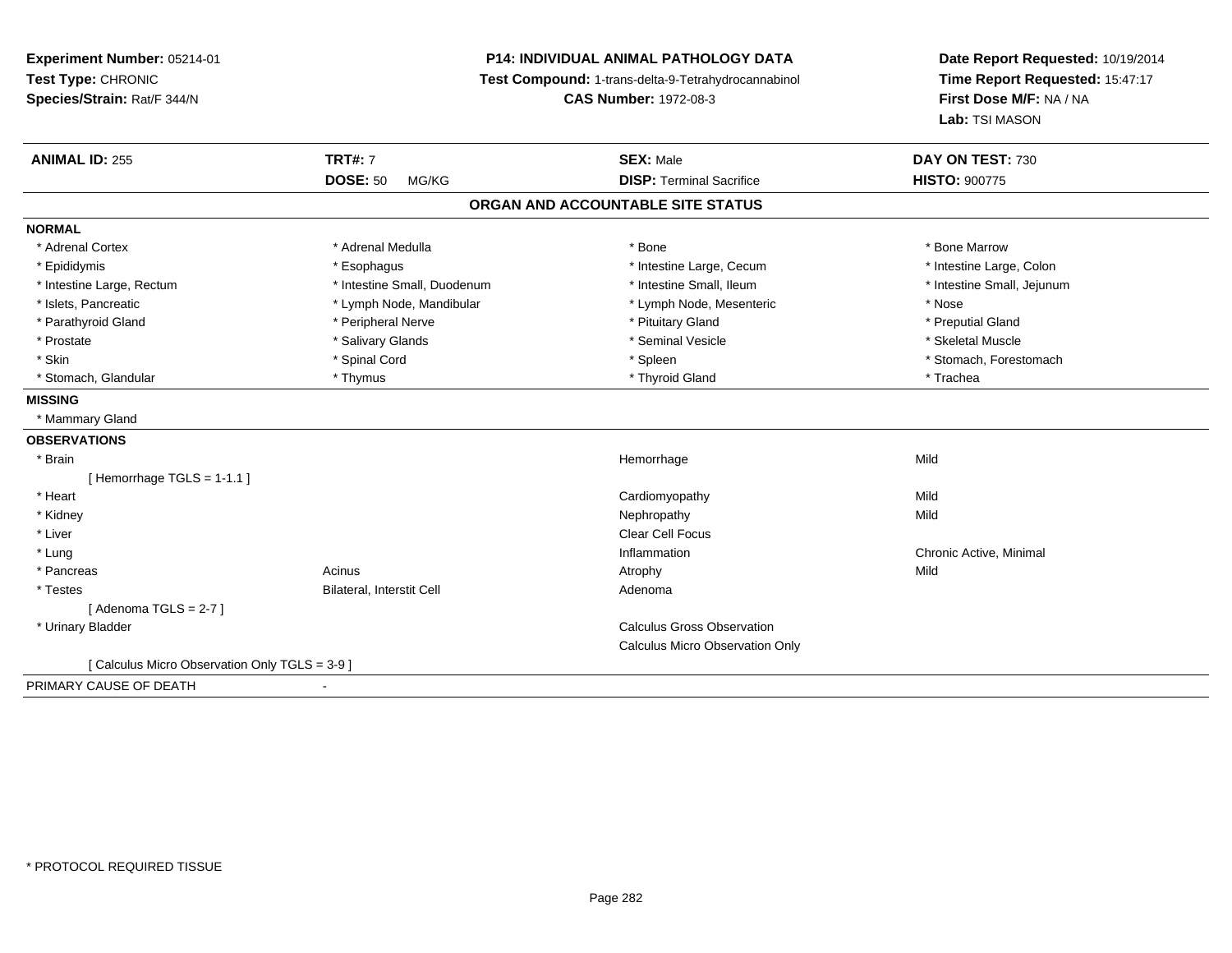**Experiment Number:** 05214-01**Test Type:** CHRONIC **Species/Strain:** Rat/F 344/N**P14: INDIVIDUAL ANIMAL PATHOLOGY DATA Test Compound:** 1-trans-delta-9-Tetrahydrocannabinol **CAS Number:** 1972-08-3**Date Report Requested:** 10/19/2014**Time Report Requested:** 15:47:17**First Dose M/F:** NA / NA**Lab:** TSI MASON**ANIMAL ID:** 257 **TRT#:** <sup>7</sup> **SEX:** Male **DAY ON TEST:** <sup>728</sup> **DOSE:** 50 MG/KG **DISP:** Terminal Sacrifice **HISTO:** <sup>900777</sup> **ORGAN AND ACCOUNTABLE SITE STATUSNORMAL**\* Adrenal Cortex \* Adrenal Cortex \* \* Adrenal Cortex \* Brain \* Bone \* \* Bone Marrow \* Bone Marrow \* \* Brain \* Brain \* Brain \* Brain \* Brain \* Brain \* Brain \* Brain \* Brain \* Brain \* Brain \* Brain \* Brain \* Brain \* Brain \* Brain \* Brain \* B \* Epididymis **Account 19 and 19 and 19 and 19 and 19 and 19 and 19 and 19 and 19 and 19 and 19 and 19 and 19 and 19 and 19 and 19 and 19 and 19 and 19 and 19 and 19 and 19 and 19 and 19 and 19 and 19 and 19 and 19 and 19 a** \* Intestine Small, Ileum \* Intestine Large, Colon \* Intestine Large, Rectum \* Intestine Small, Duodenum \* Intestine Small, Duodenum \* Lymph Node, Mesenteric \* Intestine Small, Jejunum \* Mandibular \* Islets, Pancreatic \* Mandibular \* Lymph Node, Mandibular \* Mammary Gland \* \* Nose \* \* Nose \* \* Pancreas \* Pancreas \* \* Pancreas \* \* Pancreas \* \* Pancreas \* \* Parathyroid Gland \* Peripheral Nerve \* \* \* Preputial Gland \* \* Preputial Gland \* \* Prostate \* \* Salivary Glands \* Salivary Glands \* Seminal Vesicle \* \* \* Sheem \* Skeletal Muscle \* \* Stemme \* Skin \* \* Skin \* \* Spleen \* Spleen \* Spleen \* Spleen \* Trachea \* Stomach, Forestomach \* Thymus \* Stomach, Glandular \* Thymus \* Thymus \* Thymus \* Thymus \* Thymus \* Thymus \* Thymus \* Thymus \* Thymus \* Thymus \* Thymus \* Thymus \* Thymus \* Thymus \* Thymus \* Thymus \* Thymus \* Thymus \* Thymu \* Urinary Bladder**MISSING** \* Spinal Cord**OBSERVATIONS** \* Adrenal Medulla Pheochromocytoma Benign [ Pheochromocytoma Benign TGLS = 2-8.1 ] Eyee and the setting of the Retina and the control of the Minimal Atrophy and the control of the Minimal Minimal  $\lambda$  $[$  Atrophy TGLS = 1-17  $]$  \* Kidneyy the controller that the controller temperature of  $\lambda$  . Nephropathy the controller temperature  $\lambda$  Moderate \* Liverr and the contract of the contract of the contract of the contract of the contract of the Basophilic Focus of the contract of the contract of the contract of the contract of the contract of the contract of the contract of Clear Cell Focus \* Lung Inflammation Chronic Active, Mild \* Pituitary Glandd and the set of Pars Distalis and the Second Adenomal Adenomal Second Second Pars Distallis  $[$  Adenoma TGLS = 4-8  $]$  \* Testess Interstit Cell Hyperplasia a Mild \* Thyroid Glandd C Cell C Cell C Cell and the Adenoma [ Adenoma TGLS = 3-2 ]PRIMARY CAUSE OF DEATH-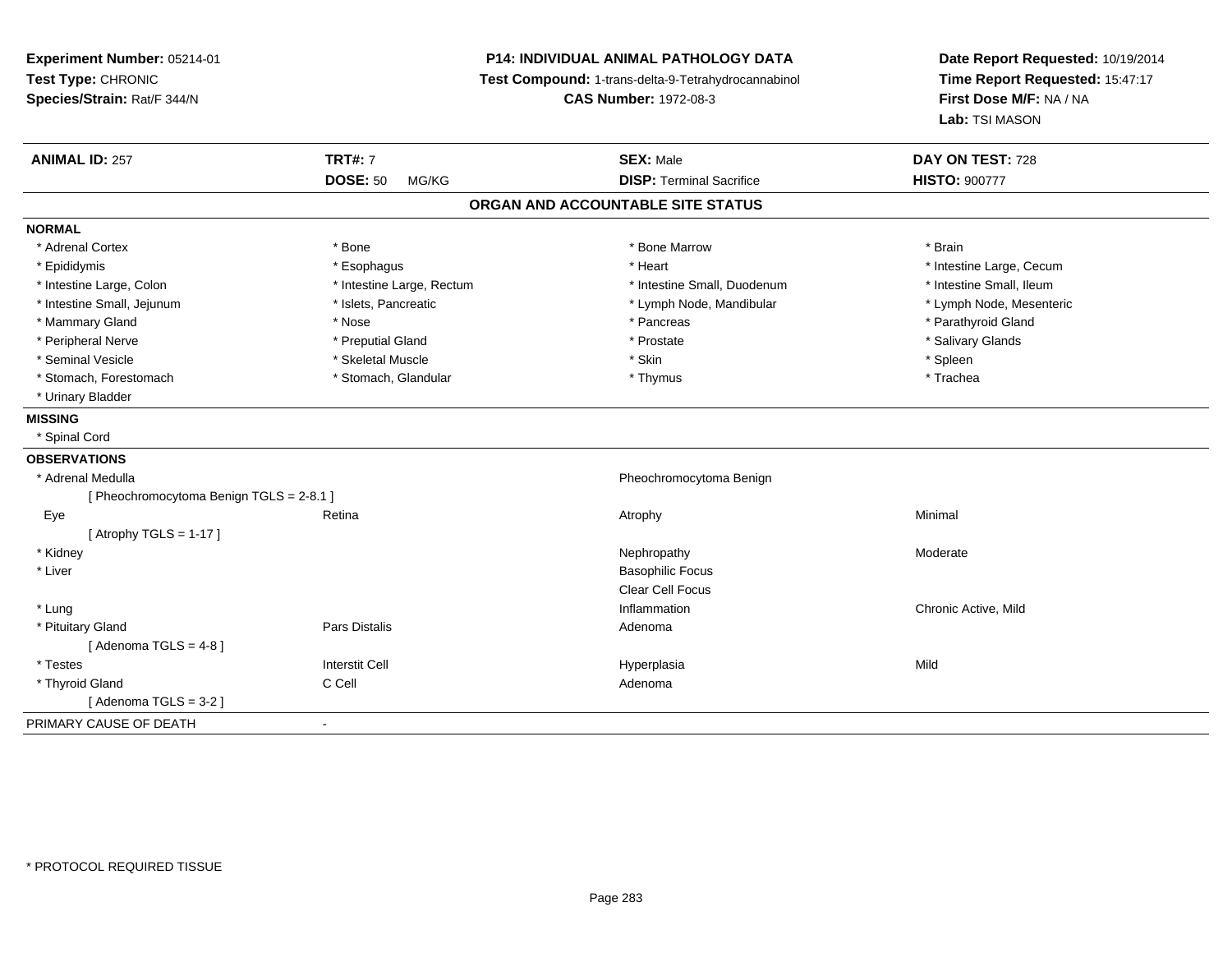# **P14: INDIVIDUAL ANIMAL PATHOLOGY DATA**

**Test Compound:** 1-trans-delta-9-Tetrahydrocannabinol

**CAS Number:** 1972-08-3

| <b>ANIMAL ID: 258</b>      | <b>TRT#: 7</b>            | <b>SEX: Male</b>                  | DAY ON TEST: 589         |
|----------------------------|---------------------------|-----------------------------------|--------------------------|
|                            | <b>DOSE: 50</b><br>MG/KG  | <b>DISP:</b> Accidentally Killed  | <b>HISTO: 900778</b>     |
|                            |                           | ORGAN AND ACCOUNTABLE SITE STATUS |                          |
| <b>NORMAL</b>              |                           |                                   |                          |
| * Adrenal Cortex           | * Adrenal Medulla         | * Bone                            | * Bone Marrow            |
| * Brain                    | * Epididymis              | * Esophagus                       | * Intestine Large, Cecum |
| * Intestine Large, Colon   | * Intestine Large, Rectum | * Intestine Small, Duodenum       | * Intestine Small, Ileum |
| * Intestine Small, Jejunum | * Islets, Pancreatic      | * Liver                           | * Lymph Node, Mandibular |
| * Lymph Node, Mesenteric   | * Mammary Gland           | * Pancreas                        | * Parathyroid Gland      |
| * Peripheral Nerve         | * Preputial Gland         | * Prostate                        | * Salivary Glands        |
| * Seminal Vesicle          | * Skeletal Muscle         | * Skin                            | * Spinal Cord            |
| * Spleen                   | * Stomach, Forestomach    | * Thymus                          | * Trachea                |
| * Urinary Bladder          |                           |                                   |                          |
| <b>OBSERVATIONS</b>        |                           |                                   |                          |
| * Heart                    |                           | Cardiomyopathy                    | Minimal                  |
| * Kidney                   |                           | Nephropathy                       | Mild                     |
| * Lung                     |                           | Foreign Body                      | Minimal                  |
| * Nose                     |                           | Foreign Body                      | Minimal                  |
| * Pituitary Gland          | Pars Distalis             | Cyst                              |                          |
|                            | Pars Distalis             | Hyperplasia                       | Minimal                  |
| * Stomach, Glandular       |                           | Erosion                           | Minimal                  |
| [ Erosion TGLS = $1-5$ ]   |                           |                                   |                          |
| * Testes                   | <b>Interstit Cell</b>     | Adenoma                           |                          |
| * Thyroid Gland            | <b>Follicular Cel</b>     | Adenoma                           |                          |
| PRIMARY CAUSE OF DEATH     |                           |                                   |                          |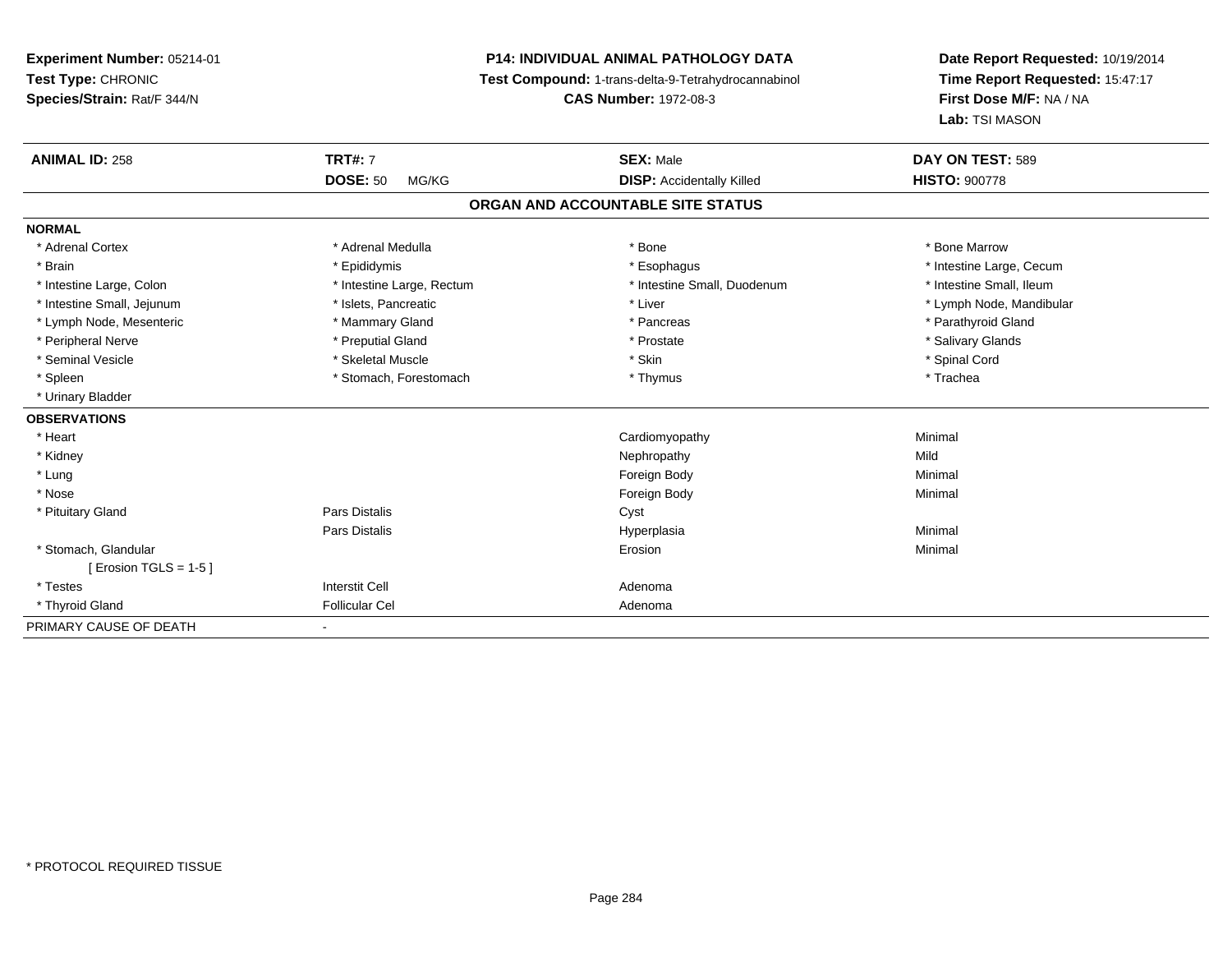**Experiment Number:** 05214-01**Test Type:** CHRONIC **Species/Strain:** Rat/F 344/N**P14: INDIVIDUAL ANIMAL PATHOLOGY DATA Test Compound:** 1-trans-delta-9-Tetrahydrocannabinol **CAS Number:** 1972-08-3**Date Report Requested:** 10/19/2014**Time Report Requested:** 15:47:17**First Dose M/F:** NA / NA**Lab:** TSI MASON**ANIMAL ID:** 259**TRT#:** 7 **SEX:** Male **DAY ON TEST:** 369 **DOSE:** 50 MG/KG**DISP:** Natural Death **HISTO:**  $900779$ **ORGAN AND ACCOUNTABLE SITE STATUSNORMAL**\* Adrenal Cortex \* Adrenal Medulla \* Adrenal Medulla \* Bone \* Bone \* Bone \* Bone \* Bone Marrow \* Brain \* The the state of the state of the state of the state of the state of the state of the state of the state of the state of the state of the state of the state of the state of the state of the state of the state of \* Intestine Large, Rectum \* Thestine Small, Ileum \* 1998 \* Islets, Pancreatic \* \* Kidney \* Kidney \* Kidney \* Parathyroid Gland \* Liver \* Lymph Node, Mandibular \* Nose \* Nose \* Parathyroid Gland Channel Gland Channel Gland Channel Channel Channel Channel Channel Channel Channel Channel Channel Channel Channel Channel Channel Channel Channel Channel \* Peripheral Nerve \* \* Andrew \* Pituitary Gland \* Preputial Gland \* Preputial Gland \* \* Salivary Glands \* Salivary Glands \* Salivary Glands \* Salivary Glands \* Salivary Glands \* Salivary Glands \* Salivary Glands \* Salivary \* Seminal Vesicle \* \* Spinal Cord \* Skeletal Muscle \* \* Skin \* \* Skin \* \* Spinal Vesicle \* Spinal Cord \* Spinal Cord \* Stomach, Forestomach \* Thymus \* Stomach, Glandular \* Testes \* The \* Testes \* Thymus \* Thymus \* Trachea \* Urinary Bladder**MISSING** \* Mammary Gland**AUTO PRECLUDES DIAG.** \* Intestine Large, Cecum \* Intestine Small, Duodenum \* Intestine Small, Jejunum**OBSERVATIONS** \* Heart Cardiomyopathy Minimal \* Lungg and the state of the state of the state of the state of the state of the state of the state of the state of the state of the state of the state of the state of the state of the state of the state of the state of the stat Hemorrhagee Moderate Inflammation Chronic Active, Minimal  $[$  Hemorrhage TGLS = 5-2+3  $]$  \* Lymph Node, Mesentericc<sub>ongestion</sub> contracts the congestion of the congestion of the congestion of the congestion n and a basic control of the Minimal [ Congestion TGLS = 3-8 ] \* Pancreass the control of the control of the control of the control of the control of the control of the control of the control of the control of the control of the control of the control of the control of the control of the contro \* Prostatee de la concertion de la concertion de la concertion de la concertion de la concertion de la concertion de la concertion de la concertion de la concertion de la concertion de la concertion de la concertion de la concertion [ Concretion TGLS = 2-14 ] \* Spleenn and the control of the control of the control of the control of the control of the control of the control of the control of the control of the control of the control of the control of the control of the control of the co [ Pigmentation TGLS = 1-3 ] \* Thyroid Glandd and the congression of the congression of the congression of the congression of the congression of the congression  $\mathsf{Minimal}$ [ Congestion TGLS = 4-2 ]PRIMARY CAUSE OF DEATH-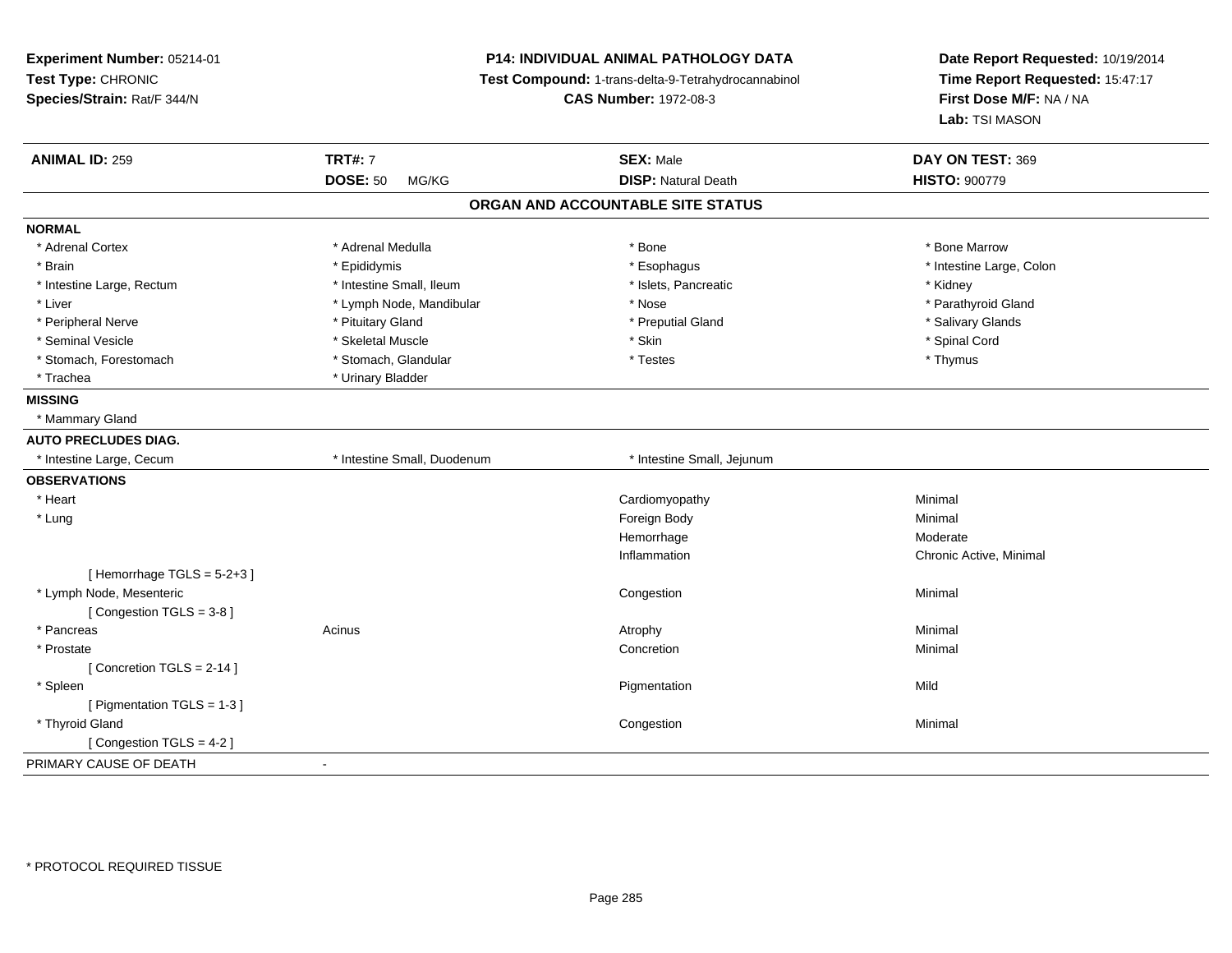**Experiment Number:** 05214-01**Test Type:** CHRONIC **Species/Strain:** Rat/F 344/N**P14: INDIVIDUAL ANIMAL PATHOLOGY DATA Test Compound:** 1-trans-delta-9-Tetrahydrocannabinol **CAS Number:** 1972-08-3**Date Report Requested:** 10/19/2014**Time Report Requested:** 15:47:17**First Dose M/F:** NA / NA**Lab:** TSI MASON**ANIMAL ID:** 260**TRT#:** 7 **SEX:** Male **DAY ON TEST:** 725 **DOSE:** 50 MG/KG **DISP:** Terminal Sacrifice **HISTO:** <sup>900780</sup> **ORGAN AND ACCOUNTABLE SITE STATUSNORMAL**\* Adrenal Cortex \* Adrenal Cortex \* \* Adrenal Cortex \* Brain \* Bone \* \* Bone Marrow \* Bone Marrow \* \* Brain \* Brain \* Brain \* Brain \* Brain \* Brain \* Brain \* Brain \* Brain \* Brain \* Brain \* Brain \* Brain \* Brain \* Brain \* Brain \* Brain \* B \* Intestine Large, Colon \* Epididymis \* Intestine Large, Cecum \* Esophagus \* Intestine Large, Cecum \* Intestine Large, Cecum \* Intestine Small, Jejunum \* Intestine Large, Rectum \* Intestine Small, Duodenum \* Intestine Small, Duodenum \* \* Intestine Small, Ileum \* Islets, Pancreatic \* The same \* Lymph Node, Mandibular \* Lymph Node, Mesenteric \* Nose \* Nose \* Prostate \* Parathyroid Gland \* **All and \* Peripheral Nerve** \* Peripheral Nerve \* \* Preputial Gland \* Salivary Glands \* Seminal Vesicle \* Skeletal Muscle \* Skin\* Stomach, Glandular \* Spinal Cord \* Spinal Cord \* Spinal Cord \* Stomach, Forestomach \* Stomach, Forestomach \* Stomach, Forestomach \* Thymus \* Trachea \* Trachea \* Urinary Bladder **MISSING** \* Mammary Gland**OBSERVATIONS** \* Adrenal Medullaa and the control of the control of the control of the Hyperplasia and the control of the Mild of the control o \* Heart Cardiomyopathyy Mild Mild \* Kidneyy the controller of the controller of the controller of the controller of the controller of the controller of the controller of the controller of the controller of the controller of the controller of the controller of the \* Liverr and the contract of the contract of the contract of the contract of the contract of the contract of the contract of the contract of the contract of the contract of the contract of the contract of the contract of the cont Eosinophilic FocusFatty ChangeFatty Change **Faction Contract Contract Contract Contract Contract Contract Contract Contract Contract Contract Contract Contract Contract Contract Contract Contract Contract Contract Contract Contract Contract Contract Co**  \* Lungg and the state of the state of the state of the state of the state of the state of the state of the state of the state of the state of the state of the state of the state of the state of the state of the state of the stat InflammationInflammation Chronic Active, Mild<br>
Hyperplasia Mild Hyperplasia \* Pancreas Acinus Hyperplasiaa Mild \* Pituitary Gland Pars Distalis Hyperplasia Mild \* Testess and the contractive contractive contractive contractive contractive contractive contractive contractive contractive contractive contractive contractive contractive contractive contractive contractive contractive contract I Contract to the Contract of the Hyperplasia Interstit Cella Mild \* Thyroid Gland C Cell Hyperplasia Minimal PRIMARY CAUSE OF DEATH-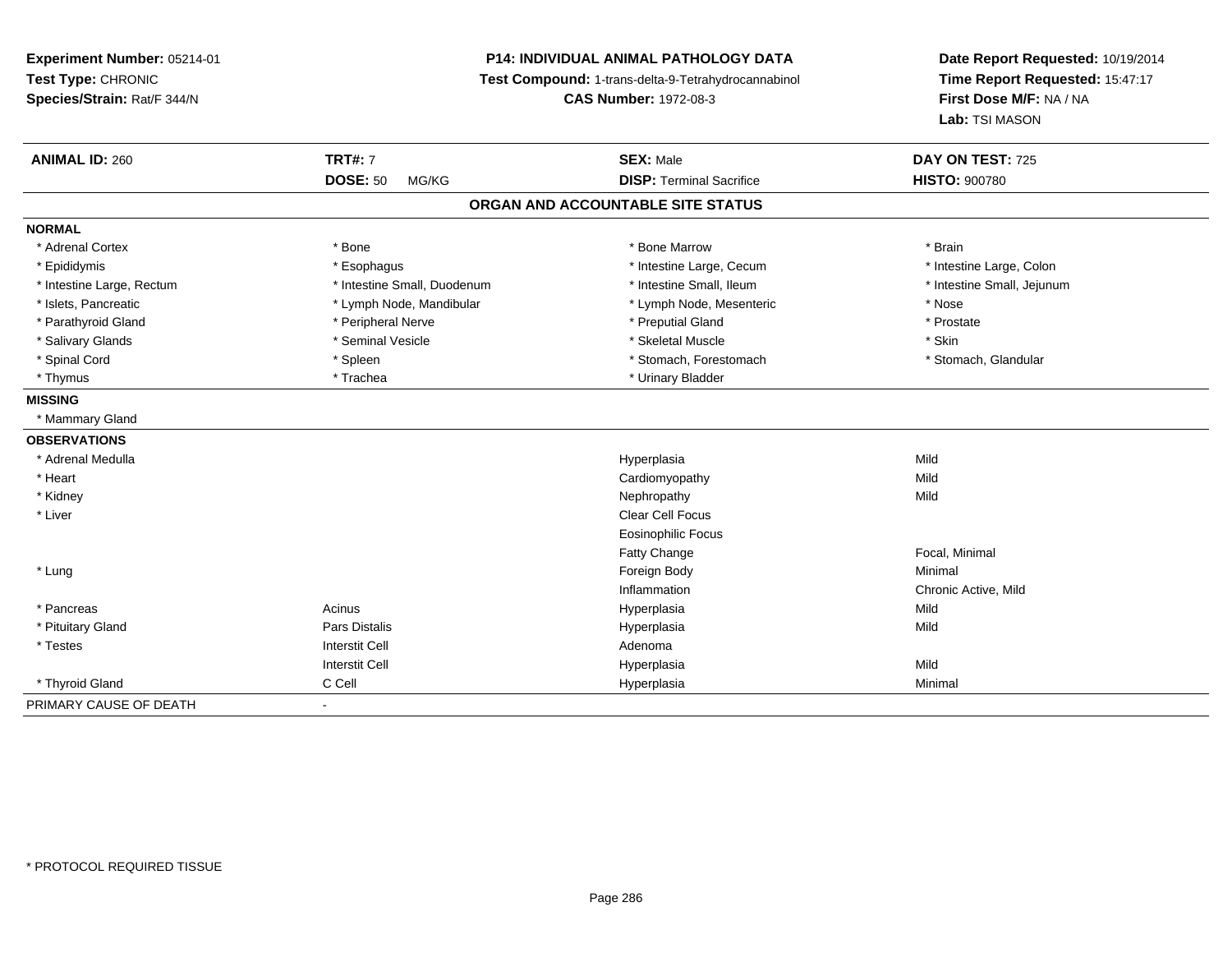**Experiment Number:** 05214-01**Test Type:** CHRONIC **Species/Strain:** Rat/F 344/N**P14: INDIVIDUAL ANIMAL PATHOLOGY DATA Test Compound:** 1-trans-delta-9-Tetrahydrocannabinol **CAS Number:** 1972-08-3**Date Report Requested:** 10/19/2014**Time Report Requested:** 15:47:17**First Dose M/F:** NA / NA**Lab:** TSI MASON**ANIMAL ID:** 261**TRT#:** 7 **SEX:** Male **DAY ON TEST:** 449 **DOSE:** 50 MG/KG **DISP:** Scheduled Sacrifice **HISTO:** <sup>900781</sup> **ORGAN AND ACCOUNTABLE SITE STATUSNORMAL**\* Adrenal Cortex \* Adrenal Medulla \* Adrenal Medulla \* Bone \* Bone \* Bone \* Bone \* Bone Marrow \* Brain \* Explorer \* Epididymis \* \* Epididymis \* \* Esophagus \* Esophagus \* \* Esophagus \* Intestine Large, Cecum \* \* Intestine Large, Cecum \* Intestine Small, Ileum \* Intestine Large, Colon \* Intestine Large, Rectum \* Intestine Small, Duodenum \* Intestine Small, Duodenum \* Lymph Node, Mesenteric \* Intestine Small, Jejunum \* Mandibular \* Islets, Pancreatic \* Mandibular \* Lymph Node, Mandibular \* Mammary Gland \* \* Annume \* Nose \* \* Nose \* \* Pancreas \* Peripheral Nerve \* Peripheral Nerve \* Peripheral Nerve \* \* Peripheral Nerve \* \* Peripheral Nerve \* \* Peripheral Nerve \* \* Peripheral Nerve \* \* Peripheral Nerve \* \* \* Salivary Glands \* Pituitary Gland \* \* Then the state \* Preputial Gland \* Prosection \* Prostate \* \* Salivary Glands \* Salivary Glands \* Salivary Glands \* Salivary Glands \* Salivary Glands \* Salivary Glands \* Salivary Glands \* Salivary Glan \* Seminal Vesicle \* \* \* \* Sheem \* Skeletal Muscle \* \* \* Spinal Cord \* \* Spinal Cord \* \* Spinal Vesicle \* \* Spleen \* \* Spleen \* \* Spinal Cord \* \* Spinal Cord \* \* \* Spinal Cord \* \* \* Spinal Cord \* \* \* Spinal Cord \* \* \* Spina \* Thyroid Gland \* Stomach, Forestomach \* Thymus \* Stomach, Glandular \* Thymus \* Thymus \* Thymus \* Thymus \* Thymus \* Thymus \* Thymus \* Thymus \* Thymus \* Thymus \* Thymus \* Thymus \* Thymus \* Thymus \* Thymus \* Thymus \* Thymus \* Thymus \* Thymu \* Trachea \* Urinary Bladder**MISSING** \* Parathyroid Gland**OBSERVATIONS** \* Heart Cardiomyopathy Minimal \* Kidneyy the control of the control of the control of the control of the control of the control of the control of the control of the control of the control of the control of the control of the control of the control of the contro \* Liverr and the contract of the contract of the contract of the contract of the contract of the contract of the contract of the contract of the contract of the contract of the contract of the contract of the contract of the cont \* Lungg and the state of the state of the state of the Moderate of the Moderate of the Moderate of the Moderate of the Moderate of the Moderate of the Moderate of the Moderate of the Moderate of the Moderate of the Moderate of t \* Skinn and the state of the Subcut Tiss and the state of the Subset of the Subset of the Subset of the Subset of the Subset of the Subset of the Subset of the Subset of the Subset of the Subset of the Subset of the Subset of th [ Fibroma TGLS = 1-17+17.1 ] \* Testess and the contract of the contract of the contract of the contract of the contract of the contract of the contract of the contract of the contract of the contract of the contract of the contract of the contract of the cont Hyperplasia Moderate PRIMARY CAUSE OF DEATH-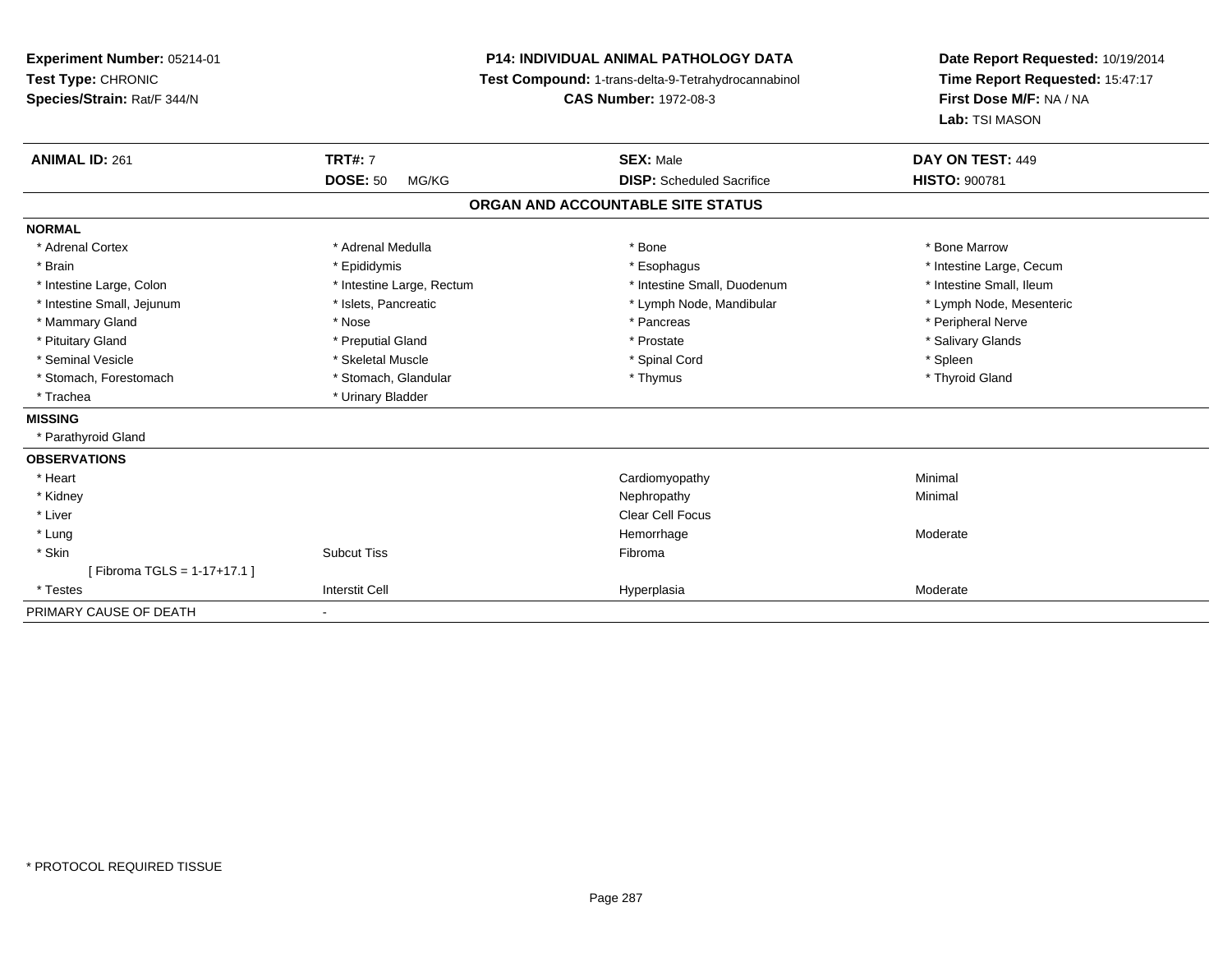# **P14: INDIVIDUAL ANIMAL PATHOLOGY DATA**

**Test Compound:** 1-trans-delta-9-Tetrahydrocannabinol

**CAS Number:** 1972-08-3

| <b>ANIMAL ID: 262</b>                | <b>TRT#: 7</b>            | <b>SEX: Male</b>                | DAY ON TEST: 731         |
|--------------------------------------|---------------------------|---------------------------------|--------------------------|
|                                      | <b>DOSE: 50</b><br>MG/KG  | <b>DISP: Terminal Sacrifice</b> | <b>HISTO: 900782</b>     |
| ORGAN AND ACCOUNTABLE SITE STATUS    |                           |                                 |                          |
| <b>NORMAL</b>                        |                           |                                 |                          |
| * Adrenal Cortex                     | * Adrenal Medulla         | * Bone                          | * Bone Marrow            |
| * Brain                              | * Epididymis              | * Esophagus                     | * Intestine Large, Cecum |
| * Intestine Large, Colon             | * Intestine Large, Rectum | * Intestine Small, Duodenum     | * Intestine Small, Ileum |
| * Intestine Small, Jejunum           | * Islets, Pancreatic      | * Lymph Node, Mandibular        | * Lymph Node, Mesenteric |
| * Mammary Gland                      | * Nose                    | * Pancreas                      | * Parathyroid Gland      |
| * Peripheral Nerve                   | * Pituitary Gland         | * Preputial Gland               | * Prostate               |
| * Salivary Glands                    | * Seminal Vesicle         | * Skeletal Muscle               | * Skin                   |
| * Spinal Cord                        | * Spleen                  | * Stomach, Forestomach          | * Stomach, Glandular     |
| * Thymus                             | * Thyroid Gland           | * Trachea                       | * Urinary Bladder        |
| <b>OBSERVATIONS</b>                  |                           |                                 |                          |
| Eye                                  | Lens                      | Cataract                        | Mild                     |
| [Cataract TGLS = $1-17$ ]            |                           |                                 |                          |
| * Heart                              |                           | Cardiomyopathy                  | Mild                     |
| * Kidney                             |                           | Nephropathy                     | Minimal                  |
| * Liver                              |                           | <b>Basophilic Focus</b>         |                          |
|                                      |                           | <b>Clear Cell Focus</b>         |                          |
| [Clear Cell Focus TGLS = $3-6+6.1$ ] |                           |                                 |                          |
| * Lung                               |                           | Inflammation                    | Chronic Active, Mild     |
| * Testes                             | Bilateral, Interstit Cell | Adenoma                         |                          |
| [Adenoma TGLS = $2-7$ ]              |                           |                                 |                          |
| PRIMARY CAUSE OF DEATH               | $\blacksquare$            |                                 |                          |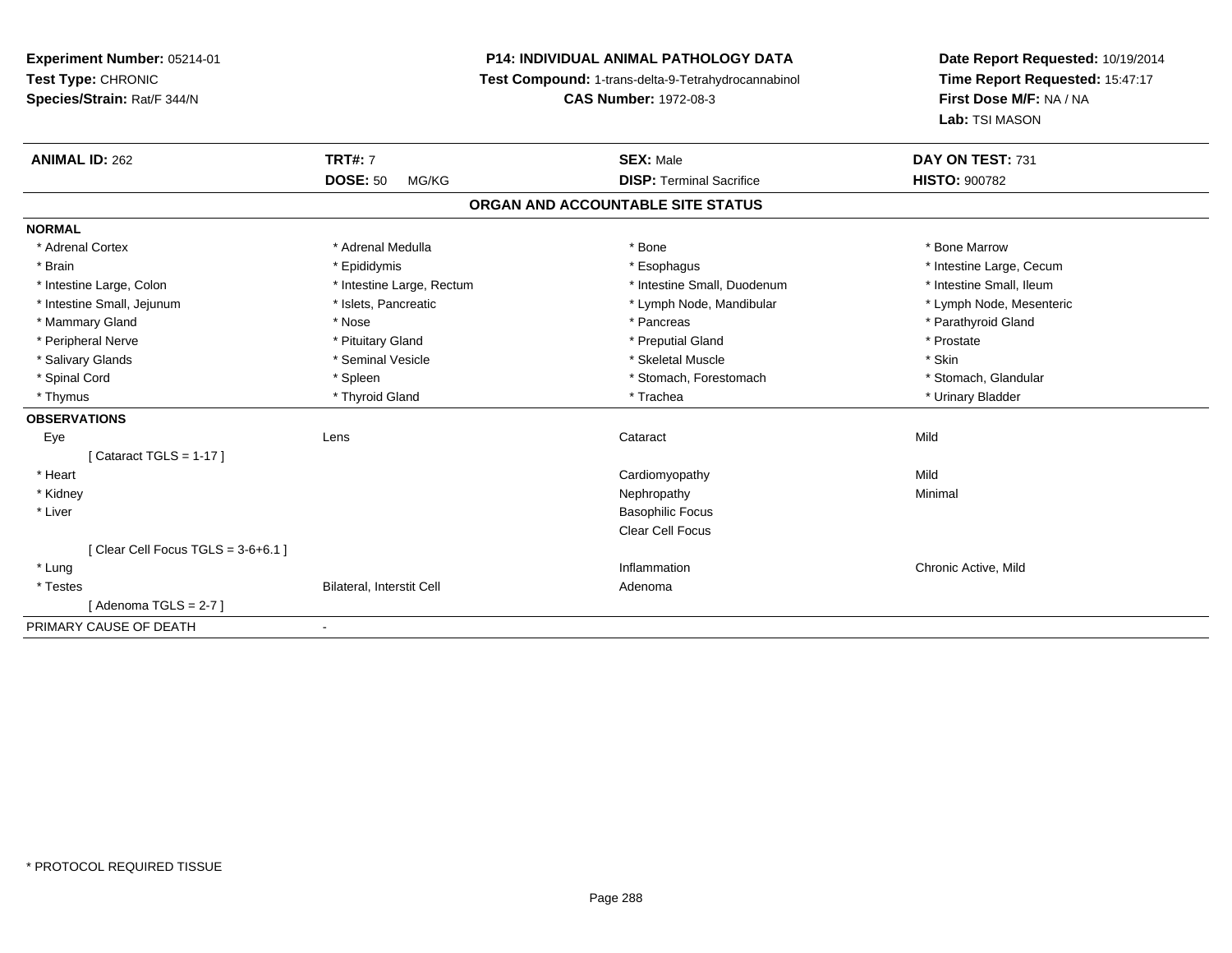## **P14: INDIVIDUAL ANIMAL PATHOLOGY DATA**

**Test Compound:** 1-trans-delta-9-Tetrahydrocannabinol

**CAS Number:** 1972-08-3

**Date Report Requested:** 10/19/2014 **Time Report Requested:** 15:47:17**First Dose M/F:** NA / NA**Lab:** TSI MASON

| <b>ANIMAL ID: 263</b>                               | <b>TRT#: 7</b>            | <b>SEX: Male</b>                  | DAY ON TEST: 659         |
|-----------------------------------------------------|---------------------------|-----------------------------------|--------------------------|
|                                                     | <b>DOSE: 50</b><br>MG/KG  | <b>DISP:</b> Moribund Sacrifice   | <b>HISTO: 900783</b>     |
|                                                     |                           | ORGAN AND ACCOUNTABLE SITE STATUS |                          |
| <b>NORMAL</b>                                       |                           |                                   |                          |
| * Adrenal Cortex                                    | * Adrenal Medulla         | * Bone                            | * Bone Marrow            |
| * Brain                                             | * Epididymis              | * Esophagus                       | * Intestine Large, Cecum |
| * Intestine Large, Colon                            | * Intestine Large, Rectum | * Intestine Small, Duodenum       | * Intestine Small, Ileum |
| * Intestine Small, Jejunum                          | * Islets, Pancreatic      | * Lymph Node, Mandibular          | * Lymph Node, Mesenteric |
| * Mammary Gland                                     | * Nose                    | * Parathyroid Gland               | * Peripheral Nerve       |
| * Preputial Gland                                   | * Prostate                | * Salivary Glands                 | * Seminal Vesicle        |
| * Skeletal Muscle                                   | * Spinal Cord             | * Spleen                          | * Stomach, Forestomach   |
| * Stomach, Glandular                                | * Thymus                  | * Thyroid Gland                   | * Trachea                |
| * Urinary Bladder                                   |                           |                                   |                          |
| <b>OBSERVATIONS</b>                                 |                           |                                   |                          |
| * Heart                                             |                           | Cardiomyopathy                    | Mild                     |
| * Kidney                                            |                           | Nephropathy                       | Mild                     |
| * Liver                                             |                           | Clear Cell Focus                  |                          |
|                                                     |                           | <b>Eosinophilic Focus</b>         |                          |
| [ Eosinophilic Focus TGLS = 4-6 ]                   |                           |                                   |                          |
| * Lung                                              |                           | Inflammation                      | Chronic Active, Minimal  |
| * Pancreas                                          | Acinus                    | Atrophy                           | Mild                     |
| * Pituitary Gland                                   | <b>Pars Distalis</b>      | Cyst                              |                          |
|                                                     | <b>Pars Distalis</b>      | Hyperplasia                       | Mild                     |
| * Skin                                              |                           | Acanthosis                        | Mild                     |
|                                                     |                           | Keratoacanthoma                   |                          |
| [Acanthosis TGLS = $2-18$ ]                         |                           |                                   |                          |
| [Keratoacanthoma TGLS = 1-17]                       |                           |                                   |                          |
| * Testes                                            | Bilateral, Interstit Cell | Adenoma                           |                          |
| [Adenoma TGLS = $3-7$ ]                             |                           |                                   |                          |
| PRIMARY CAUSE OF DEATH                              |                           |                                   |                          |
| Animal Note: TGL #5: NO FOCI IN ANY OF THE SECTIONS |                           |                                   |                          |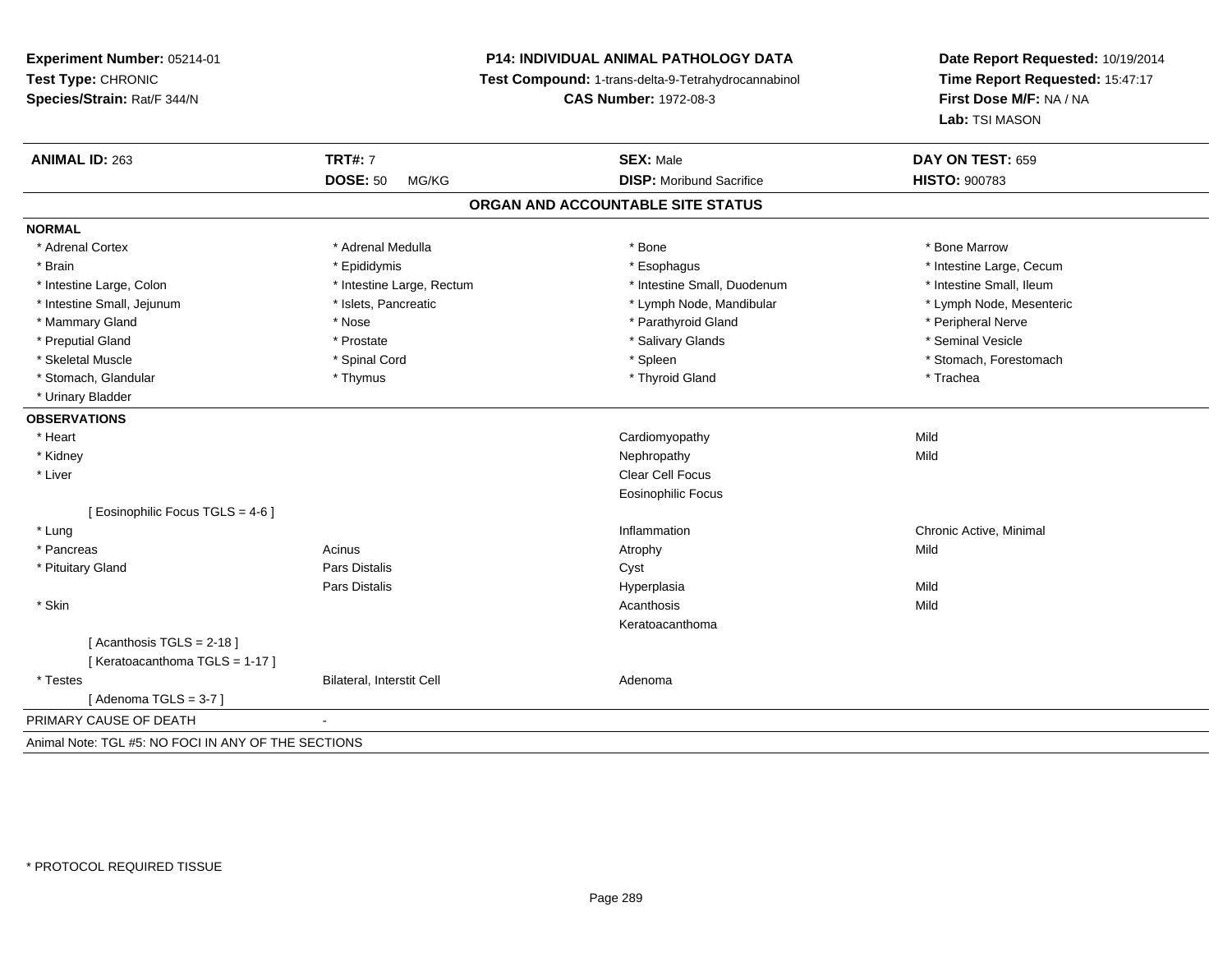| Experiment Number: 05214-01<br>Test Type: CHRONIC<br>Species/Strain: Rat/F 344/N | <b>P14: INDIVIDUAL ANIMAL PATHOLOGY DATA</b><br>Test Compound: 1-trans-delta-9-Tetrahydrocannabinol<br><b>CAS Number: 1972-08-3</b> |                                   | Date Report Requested: 10/19/2014<br>Time Report Requested: 15:47:17<br>First Dose M/F: NA / NA<br>Lab: TSI MASON |
|----------------------------------------------------------------------------------|-------------------------------------------------------------------------------------------------------------------------------------|-----------------------------------|-------------------------------------------------------------------------------------------------------------------|
| <b>ANIMAL ID: 264</b>                                                            | <b>TRT#: 7</b>                                                                                                                      | <b>SEX: Male</b>                  | DAY ON TEST: 662                                                                                                  |
|                                                                                  | <b>DOSE: 50</b><br>MG/KG                                                                                                            | <b>DISP: Natural Death</b>        | <b>HISTO: 900784</b>                                                                                              |
|                                                                                  |                                                                                                                                     | ORGAN AND ACCOUNTABLE SITE STATUS |                                                                                                                   |
| <b>NORMAL</b>                                                                    |                                                                                                                                     |                                   |                                                                                                                   |
| * Adrenal Cortex                                                                 | * Adrenal Medulla                                                                                                                   | * Bone                            | * Bone Marrow                                                                                                     |
| * Brain                                                                          | * Epididymis                                                                                                                        | * Esophagus                       | * Intestine Large, Cecum                                                                                          |
| * Intestine Large, Colon                                                         | * Intestine Large, Rectum                                                                                                           | * Intestine Small, Duodenum       | * Islets, Pancreatic                                                                                              |
| * Lymph Node, Mandibular                                                         | * Lymph Node, Mesenteric                                                                                                            | * Nose                            | * Pancreas                                                                                                        |
| * Peripheral Nerve                                                               | * Pituitary Gland                                                                                                                   | * Preputial Gland                 | * Prostate                                                                                                        |
| * Salivary Glands                                                                | * Seminal Vesicle                                                                                                                   | * Skeletal Muscle                 | * Skin                                                                                                            |
| * Spinal Cord                                                                    | * Stomach, Forestomach                                                                                                              | * Thymus                          | * Trachea                                                                                                         |
| * Urinary Bladder                                                                |                                                                                                                                     |                                   |                                                                                                                   |
| <b>MISSING</b>                                                                   |                                                                                                                                     |                                   |                                                                                                                   |
| * Mammary Gland                                                                  | * Parathyroid Gland                                                                                                                 |                                   |                                                                                                                   |
| <b>AUTO PRECLUDES DIAG.</b>                                                      |                                                                                                                                     |                                   |                                                                                                                   |
| * Intestine Small, Ileum                                                         | * Intestine Small, Jejunum                                                                                                          | * Spleen                          | * Stomach, Glandular                                                                                              |
| * Thyroid Gland                                                                  |                                                                                                                                     |                                   |                                                                                                                   |
| <b>OBSERVATIONS</b>                                                              |                                                                                                                                     |                                   |                                                                                                                   |
| * Heart                                                                          |                                                                                                                                     | Cardiomyopathy                    | Moderate                                                                                                          |
| * Kidney                                                                         |                                                                                                                                     | Nephropathy                       | Mild                                                                                                              |
| * Liver                                                                          |                                                                                                                                     | <b>Basophilic Focus</b>           |                                                                                                                   |
| * Lung                                                                           |                                                                                                                                     | Foreign Body                      | Minimal                                                                                                           |
|                                                                                  |                                                                                                                                     | <b>Infiltration Cellular</b>      | Histiocyte, Minimal                                                                                               |
| * Sem Ves                                                                        |                                                                                                                                     |                                   |                                                                                                                   |
| Note: TGL #3: SEMINAL VESICLES APPEAR NORMAL                                     |                                                                                                                                     |                                   |                                                                                                                   |
| * Testes                                                                         | Bilateral, Interstit Cell                                                                                                           | Adenoma                           |                                                                                                                   |
| [ Adenoma TGLS = 1-7,2-7 ]                                                       |                                                                                                                                     |                                   |                                                                                                                   |
| PRIMARY CAUSE OF DEATH                                                           | $\blacksquare$                                                                                                                      |                                   |                                                                                                                   |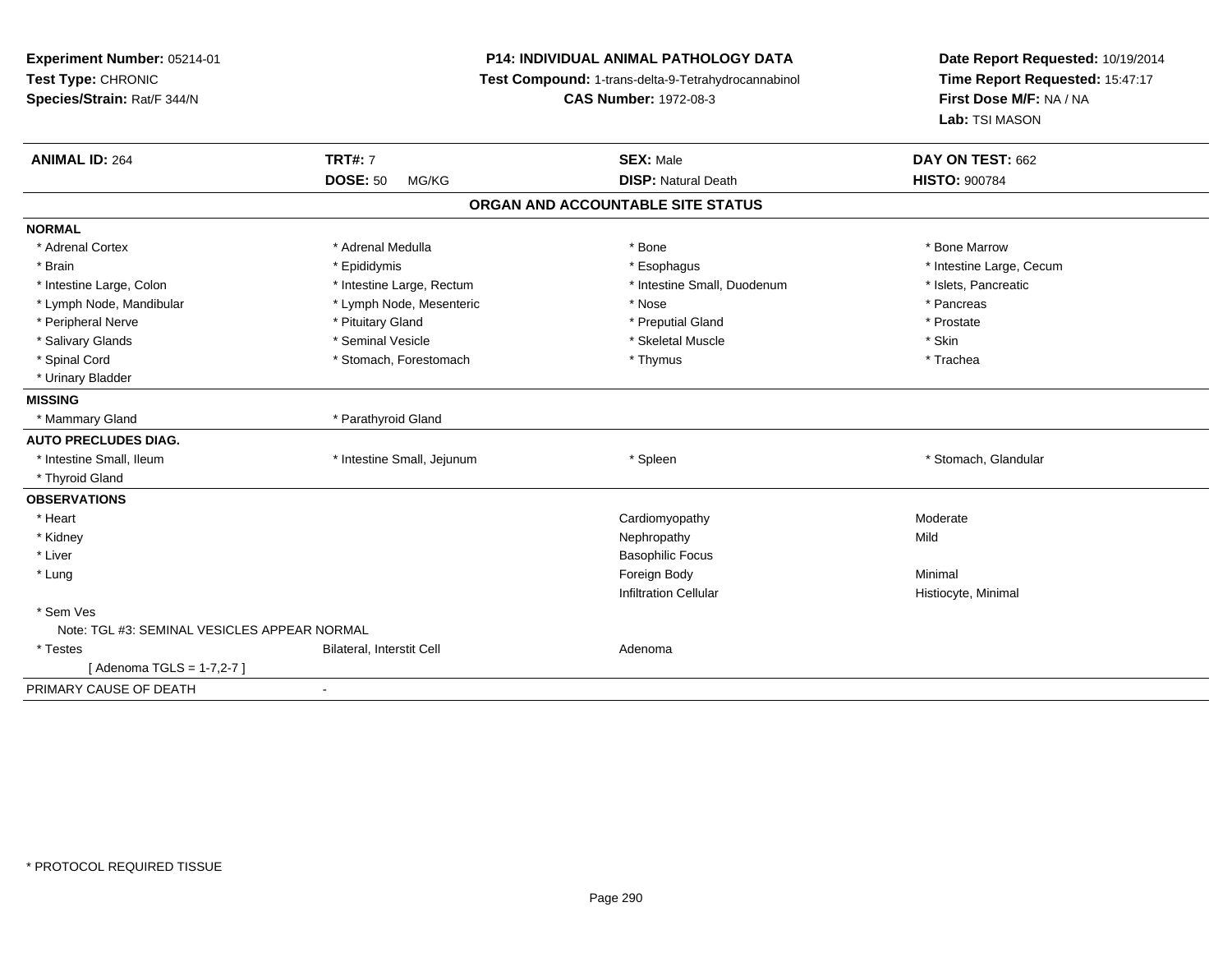| Experiment Number: 05214-01                     |                             | <b>P14: INDIVIDUAL ANIMAL PATHOLOGY DATA</b>        | Date Report Requested: 10/19/2014<br>Time Report Requested: 15:47:17 |  |
|-------------------------------------------------|-----------------------------|-----------------------------------------------------|----------------------------------------------------------------------|--|
| Test Type: CHRONIC                              |                             | Test Compound: 1-trans-delta-9-Tetrahydrocannabinol |                                                                      |  |
| Species/Strain: Rat/F 344/N                     |                             | <b>CAS Number: 1972-08-3</b>                        | First Dose M/F: NA / NA                                              |  |
|                                                 |                             |                                                     | Lab: TSI MASON                                                       |  |
| <b>ANIMAL ID: 265</b>                           | <b>TRT#: 7</b>              | <b>SEX: Male</b>                                    | DAY ON TEST: 684                                                     |  |
|                                                 | <b>DOSE: 50</b><br>MG/KG    | <b>DISP: Natural Death</b>                          | <b>HISTO: 900785</b>                                                 |  |
|                                                 |                             | ORGAN AND ACCOUNTABLE SITE STATUS                   |                                                                      |  |
| <b>NORMAL</b>                                   |                             |                                                     |                                                                      |  |
| * Adrenal Cortex                                | * Adrenal Medulla           | * Bone                                              | * Bone Marrow                                                        |  |
| * Epididymis                                    | * Esophagus                 | * Intestine Large, Cecum                            | * Intestine Large, Colon                                             |  |
| * Intestine Large, Rectum                       | * Intestine Small, Duodenum | * Islets, Pancreatic                                | * Lymph Node, Mandibular                                             |  |
| * Mammary Gland                                 | * Parathyroid Gland         | * Peripheral Nerve                                  | * Pituitary Gland                                                    |  |
| * Preputial Gland                               | * Prostate                  | * Salivary Glands                                   | * Seminal Vesicle                                                    |  |
| * Spinal Cord                                   | * Spleen                    | * Stomach, Forestomach                              | * Thymus                                                             |  |
| * Thyroid Gland                                 | * Trachea                   | * Urinary Bladder                                   |                                                                      |  |
| <b>AUTO PRECLUDES DIAG.</b>                     |                             |                                                     |                                                                      |  |
| * Intestine Small. Ileum                        | * Intestine Small, Jejunum  |                                                     |                                                                      |  |
| <b>OBSERVATIONS</b>                             |                             |                                                     |                                                                      |  |
| * Bone                                          |                             |                                                     |                                                                      |  |
| Note: TGL 7 MASS IS IN SKELETAL MUSCLE NOT BONE |                             |                                                     |                                                                      |  |
| * Brain                                         |                             | Gliosis                                             | Focal, Minimal                                                       |  |
| * Heart                                         |                             | Cardiomyopathy                                      | Mild                                                                 |  |
|                                                 |                             | Fibrous Histiocytoma                                |                                                                      |  |
| * Kidney                                        | <b>Renal Tubule</b>         | Degeneration                                        | Hyaline, Mild                                                        |  |
|                                                 |                             | Hydronephrosis                                      | Mild                                                                 |  |
|                                                 |                             | Nephropathy                                         | Minimal                                                              |  |
| [Hydronephrosis TGLS = 4-4]                     |                             |                                                     |                                                                      |  |
| * Liver                                         |                             | Fibrous Histiocytoma                                |                                                                      |  |
| [Fibrous Histiocytoma TGLS = 3,12-6+6.1]        |                             |                                                     |                                                                      |  |
| * Lung                                          |                             | Fibrous Histiocytoma                                |                                                                      |  |
| [ Fibrous Histiocytoma TGLS = 5,6-2+3.01 ]      |                             |                                                     |                                                                      |  |
| * Lymph Node, Mesenteric                        |                             | Fibrous Histiocytoma                                |                                                                      |  |
| * Nose                                          |                             | Fungus                                              | Mild                                                                 |  |
|                                                 |                             | Inflammation                                        | Acute, Minimal                                                       |  |
| * Pancreas                                      | Acinus                      | Atrophy                                             | Minimal                                                              |  |
| * Skeletal Muscle                               |                             | Fibrous Histiocytoma                                |                                                                      |  |
| [ Fibrous Histiocytoma TGLS = 7,8,9-18+20+21 ]  |                             |                                                     |                                                                      |  |
| * Skin                                          | <b>Subcut Tiss</b>          | Fibrous Histiocytoma                                |                                                                      |  |
|                                                 |                             |                                                     |                                                                      |  |

\* PROTOCOL REQUIRED TISSUE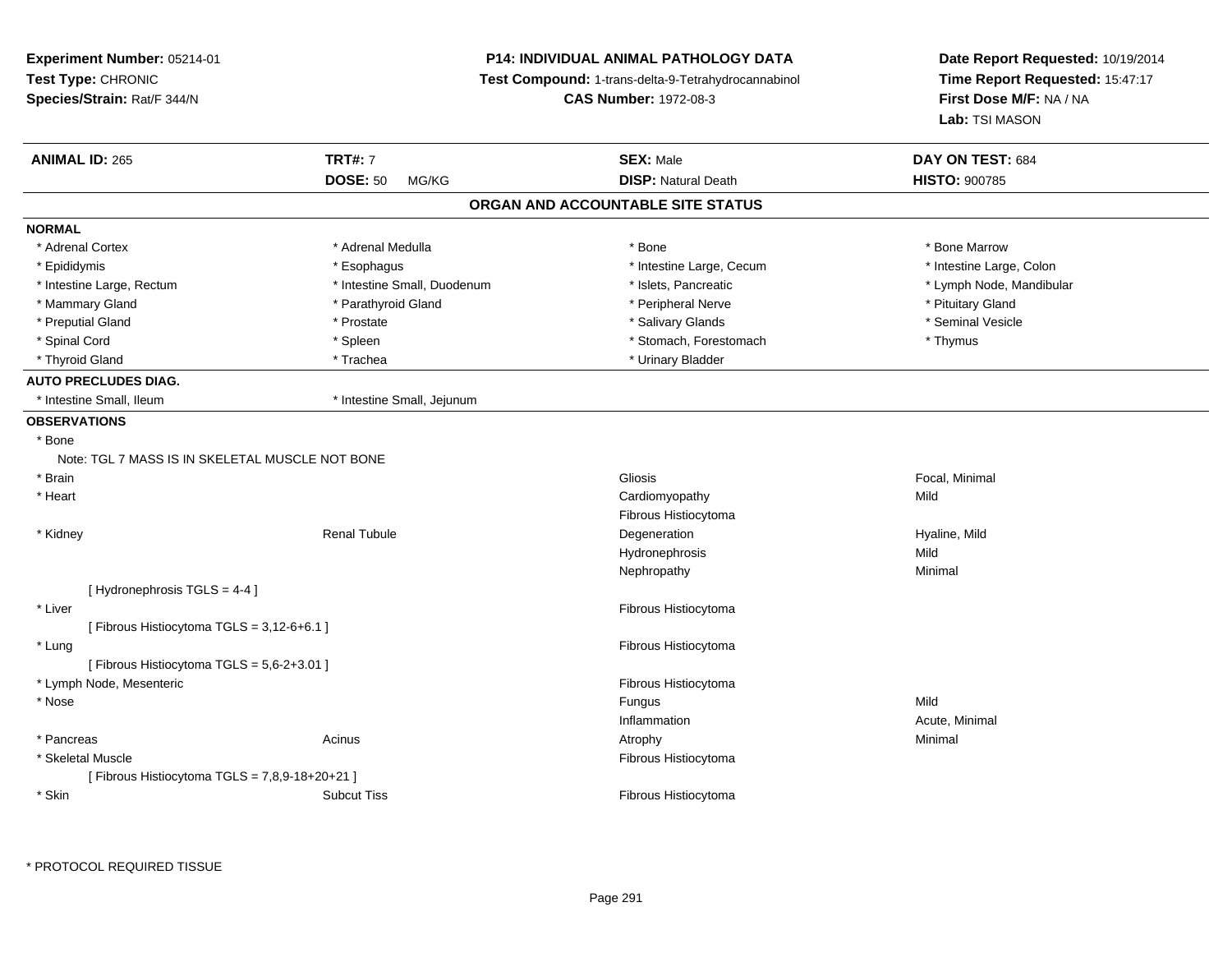| Experiment Number: 05214-01<br>Test Type: CHRONIC<br>Species/Strain: Rat/F 344/N |                          | <b>P14: INDIVIDUAL ANIMAL PATHOLOGY DATA</b><br>Test Compound: 1-trans-delta-9-Tetrahydrocannabinol<br><b>CAS Number: 1972-08-3</b> | Date Report Requested: 10/19/2014<br>Time Report Requested: 15:47:17<br>First Dose M/F: NA / NA<br>Lab: TSI MASON |
|----------------------------------------------------------------------------------|--------------------------|-------------------------------------------------------------------------------------------------------------------------------------|-------------------------------------------------------------------------------------------------------------------|
| <b>ANIMAL ID: 265</b>                                                            | <b>TRT#: 7</b>           | <b>SEX: Male</b>                                                                                                                    | DAY ON TEST: 684                                                                                                  |
|                                                                                  | <b>DOSE: 50</b><br>MG/KG | <b>DISP: Natural Death</b>                                                                                                          | <b>HISTO: 900785</b>                                                                                              |
|                                                                                  |                          | ORGAN AND ACCOUNTABLE SITE STATUS                                                                                                   |                                                                                                                   |
| [Fibrous Histiocytoma TGLS = 1,2-17+19]                                          |                          |                                                                                                                                     |                                                                                                                   |
| * Stomach, Glandular                                                             |                          | Erosion                                                                                                                             | Mild                                                                                                              |
| [ Erosion TGLS = 11-5.1+5.1.1 ]                                                  |                          |                                                                                                                                     |                                                                                                                   |
| * Testes                                                                         | <b>Interstit Cell</b>    | Adenoma                                                                                                                             |                                                                                                                   |
|                                                                                  | <b>Interstit Cell</b>    | Hyperplasia                                                                                                                         | Minimal                                                                                                           |
| PRIMARY CAUSE OF DEATH                                                           |                          |                                                                                                                                     |                                                                                                                   |
| Animal Note: TGL 1 MASS IS IN SUBCUT TISSUE NOT IN AXILLARY LN                   |                          |                                                                                                                                     |                                                                                                                   |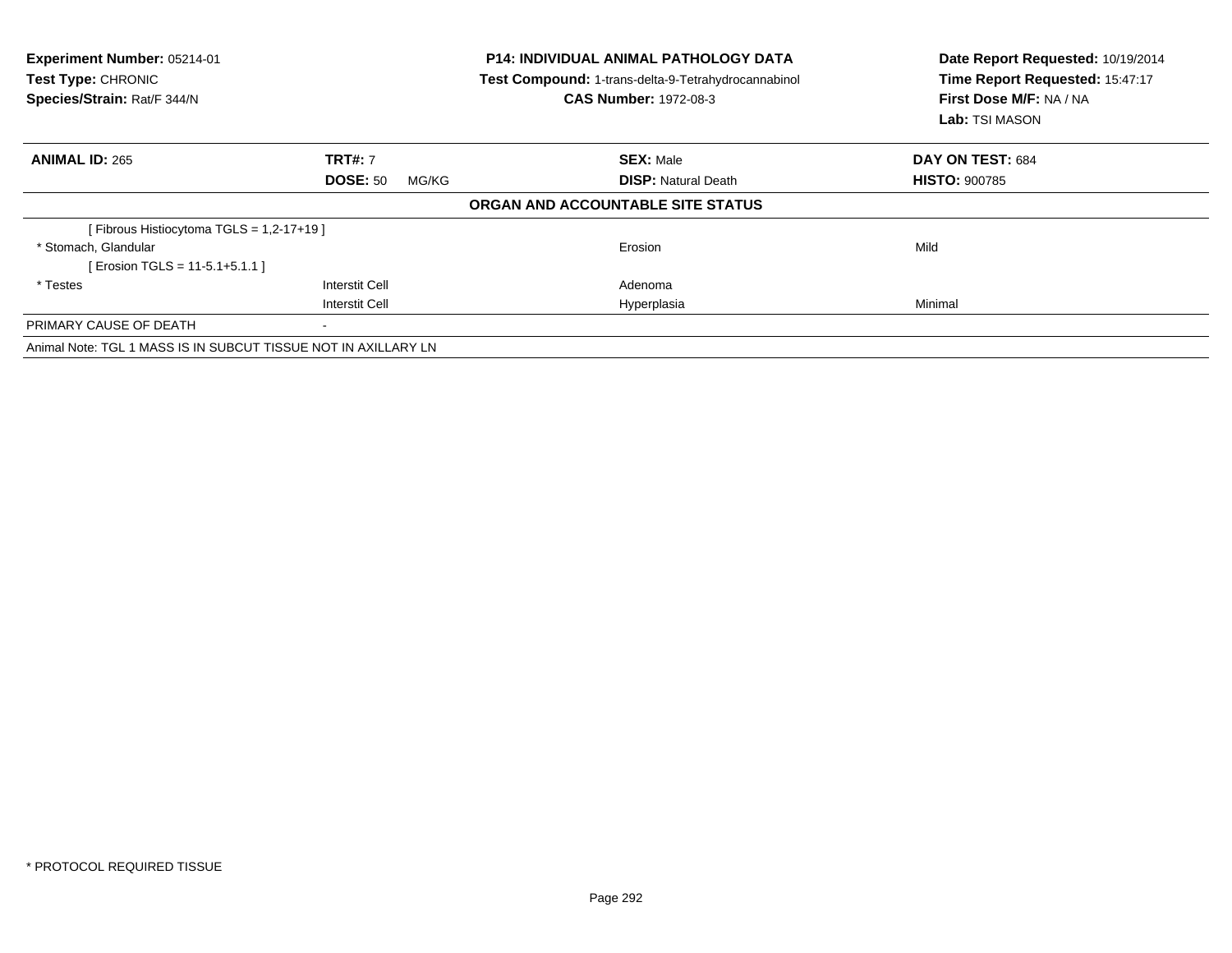**Experiment Number:** 05214-01**Test Type:** CHRONIC **Species/Strain:** Rat/F 344/N**P14: INDIVIDUAL ANIMAL PATHOLOGY DATA Test Compound:** 1-trans-delta-9-Tetrahydrocannabinol **CAS Number:** 1972-08-3**ANIMAL ID:** 266**DOSE:** 50 MG/KG**NORMAL**

| <b>ANIMAL ID: 266</b>      | <b>TRT#: 7</b>            | <b>SEX: Male</b>                  | DAY ON TEST: 396         |
|----------------------------|---------------------------|-----------------------------------|--------------------------|
|                            | <b>DOSE: 50</b><br>MG/KG  | <b>DISP: Natural Death</b>        | <b>HISTO: 900786</b>     |
|                            |                           | ORGAN AND ACCOUNTABLE SITE STATUS |                          |
| <b>NORMAL</b>              |                           |                                   |                          |
| * Adrenal Cortex           | * Adrenal Medulla         | * Bone                            | * Bone Marrow            |
| * Brain                    | * Epididymis              | * Esophagus                       | * Intestine Large, Cecum |
| * Intestine Large, Colon   | * Intestine Large, Rectum | * Intestine Small, Duodenum       | * Intestine Small, Ileum |
| * Intestine Small, Jejunum | * Islets, Pancreatic      | * Liver                           | * Lymph Node, Mandibular |
| * Lymph Node, Mesenteric   | * Mammary Gland           | * Nose                            | * Parathyroid Gland      |
| * Peripheral Nerve         | * Preputial Gland         | * Prostate                        | * Salivary Glands        |
| * Seminal Vesicle          | * Skeletal Muscle         | * Skin                            | * Spinal Cord            |
| * Spleen                   | * Stomach, Forestomach    | * Stomach, Glandular              | * Thymus                 |
| * Thyroid Gland            | * Trachea                 | * Urinary Bladder                 |                          |
| <b>OBSERVATIONS</b>        |                           |                                   |                          |
| * Heart                    |                           | Cardiomyopathy                    | Minimal                  |
| * Kidney                   |                           | Nephropathy                       | Minimal                  |
| * Lung                     |                           | Hemorrhage                        | Moderate                 |
| * Pancreas                 | Acinus                    | Atrophy                           | Minimal                  |
| * Pituitary Gland          | Pars Distalis             | Hyperplasia                       | Minimal                  |
| * Testes                   | <b>Interstit Cell</b>     | Hyperplasia                       | Minimal                  |
| PRIMARY CAUSE OF DEATH     | $\sim$                    |                                   |                          |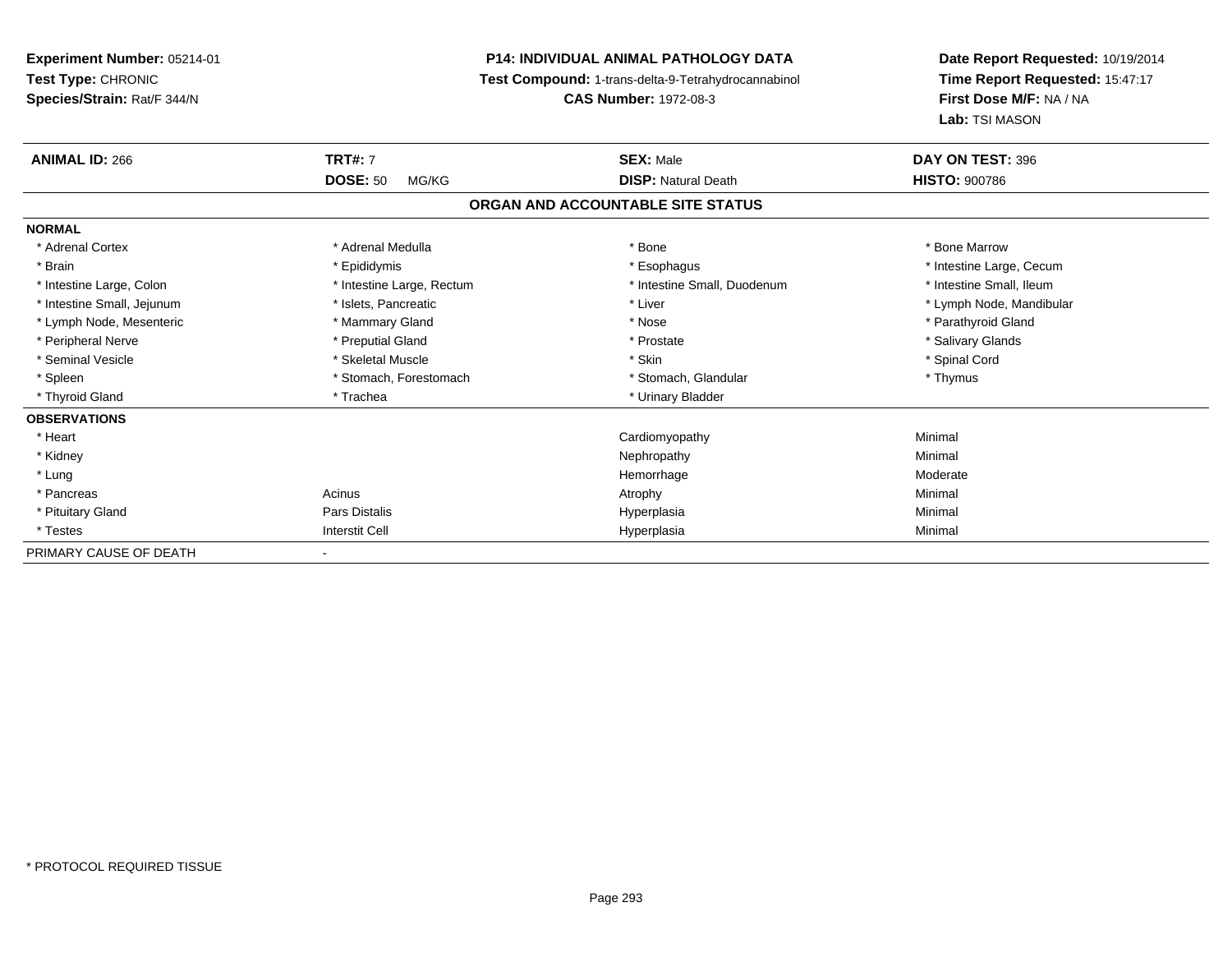**Experiment Number:** 05214-01**Test Type:** CHRONIC **Species/Strain:** Rat/F 344/N**P14: INDIVIDUAL ANIMAL PATHOLOGY DATA Test Compound:** 1-trans-delta-9-Tetrahydrocannabinol **CAS Number:** 1972-08-3**Date Report Requested:** 10/19/2014**Time Report Requested:** 15:47:17**First Dose M/F:** NA / NA**Lab:** TSI MASON**ANIMAL ID:** 267**TRT#:** 7 **SEX:** Male **DAY ON TEST:** 450 **DOSE:** 50 MG/KG **DISP:** Scheduled Sacrifice **HISTO:** <sup>900787</sup> **ORGAN AND ACCOUNTABLE SITE STATUSNORMAL**\* Adrenal Medulla \* \* Annual Medulla \* Brain \* Bone \* \* Bone Marrow \* Bone Marrow \* \* Brain \* Brain \* Brain \* Brain \* Brain \* Brain \* Brain \* Brain \* Brain \* Brain \* Brain \* Brain \* Brain \* Brain \* Brain \* Brain \* Brain \* \* Intestine Large, Colon \* Epididymis \* Esophagus \* Esophagus \* Esophagus \* 11testine Large, Cecum \* Intestine Large, Rectum \* Thestine Small, Duodenum \* Number of the small, Ileum \* Intestine Small, Jejunum \* Intestine Small, Jejunum \* Lymph Node, Mesenteric \* Islets, Pancreatic **\* Lung \* Lung \* Lung \* Lymph Node, Mandibular \*** Lymph Node, Mandibular \* Mammary Gland \* \* Nose \* \* Nose \* \* Pancreas \* Pancreas \* \* Pancreas \* \* Pancreas \* \* Pancreas \* \* Parathyroid Gland \* Peripheral Nerve \* \* \* Preputial Gland \* \* Preputial Gland \* \* Prostate \* \* Salivary Glands \* Salivary Glands \* Seminal Vesicle \* \* Spinal Cord \* Skeletal Muscle \* \* Skin \* \* Skin \* \* Spinal Vesicle \* Spinal Cord \* Spinal Cord \* Spleen \* Stomach, Forestomach \* Stomach \* Stomach, Glandular \* Stomach, Glandular \* Thymus \* Thyroid Gland \* Trachea \* Trachea \* Trachea \* Urinary Bladder **OBSERVATIONS** \* Adrenal Cortex Hypertrophy Minimal \* Heart Cardiomyopathyy Mild Minimal \* Kidneyy the control of the control of the control of the control of the control of the control of the control of the control of the control of the control of the control of the control of the control of the control of the contro \* Liver Clear Cell Focus \* Pituitary Gland Pars Distalis Hyperplasia Minimal \* Testess and the contract of the contract of the contract of the contract of the contract of the contract of the contract of the contract of the contract of the contract of the contract of the contract of the contract of the cont a Minimal PRIMARY CAUSE OF DEATH-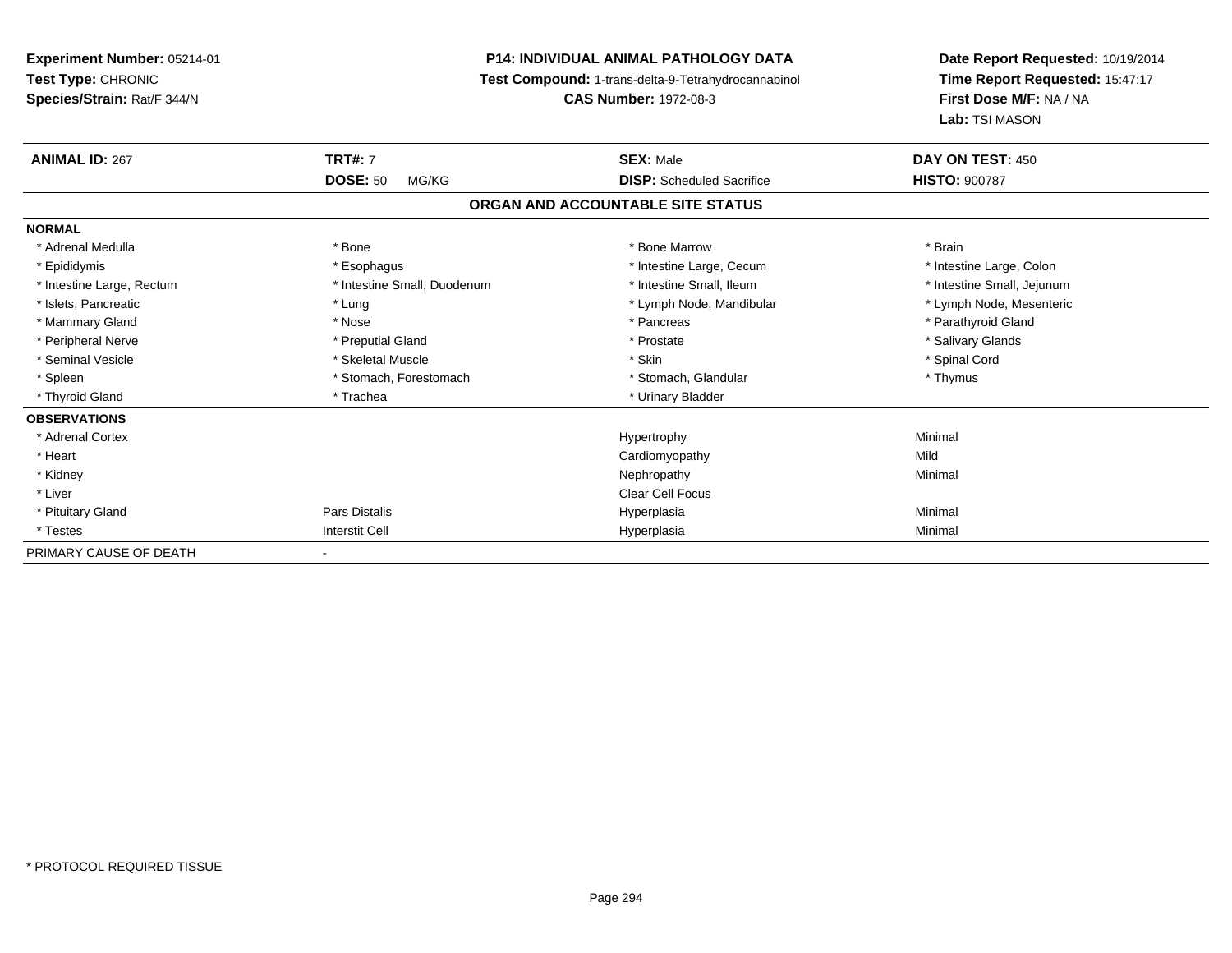| <b>Experiment Number: 05214-01</b> |                             | <b>P14: INDIVIDUAL ANIMAL PATHOLOGY DATA</b>        | Date Report Requested: 10/19/2014<br>Time Report Requested: 15:47:17 |
|------------------------------------|-----------------------------|-----------------------------------------------------|----------------------------------------------------------------------|
| <b>Test Type: CHRONIC</b>          |                             | Test Compound: 1-trans-delta-9-Tetrahydrocannabinol |                                                                      |
| Species/Strain: Rat/F 344/N        |                             | <b>CAS Number: 1972-08-3</b>                        | First Dose M/F: NA / NA                                              |
|                                    |                             |                                                     | Lab: TSI MASON                                                       |
| <b>ANIMAL ID: 268</b>              | <b>TRT#: 7</b>              | <b>SEX: Male</b>                                    | DAY ON TEST: 449                                                     |
|                                    | <b>DOSE: 50</b><br>MG/KG    | <b>DISP:</b> Scheduled Sacrifice                    | <b>HISTO: 900788</b>                                                 |
|                                    |                             | ORGAN AND ACCOUNTABLE SITE STATUS                   |                                                                      |
| <b>NORMAL</b>                      |                             |                                                     |                                                                      |
| * Adrenal Cortex                   | * Adrenal Medulla           | * Bone                                              | * Bone Marrow                                                        |
| * Brain                            | * Epididymis                | * Esophagus                                         | * Intestine Large, Cecum                                             |
| * Intestine Large, Rectum          | * Intestine Small, Duodenum | * Intestine Small, Ileum                            | * Intestine Small, Jejunum                                           |
| * Islets, Pancreatic               | * Kidney                    | * Liver                                             | * Lymph Node, Mandibular                                             |
| * Lymph Node, Mesenteric           | * Mammary Gland             | * Nose                                              | * Pancreas                                                           |
| * Parathyroid Gland                | * Peripheral Nerve          | * Pituitary Gland                                   | * Preputial Gland                                                    |
| * Prostate                         | * Salivary Glands           | * Seminal Vesicle                                   | * Skeletal Muscle                                                    |
| * Skin                             | * Spinal Cord               | * Spleen                                            | * Stomach, Forestomach                                               |
| * Stomach, Glandular               | * Thymus                    | * Thyroid Gland                                     | * Trachea                                                            |
| * Urinary Bladder                  |                             |                                                     |                                                                      |
| <b>OBSERVATIONS</b>                |                             |                                                     |                                                                      |
| * Heart                            |                             | Cardiomyopathy                                      | Minimal                                                              |
| * Lung                             |                             | <b>Infiltration Cellular</b>                        | Histiocyte, Minimal                                                  |
| * Testes                           | <b>Interstit Cell</b>       | Hyperplasia                                         | Minimal                                                              |
| PRIMARY CAUSE OF DEATH             |                             |                                                     |                                                                      |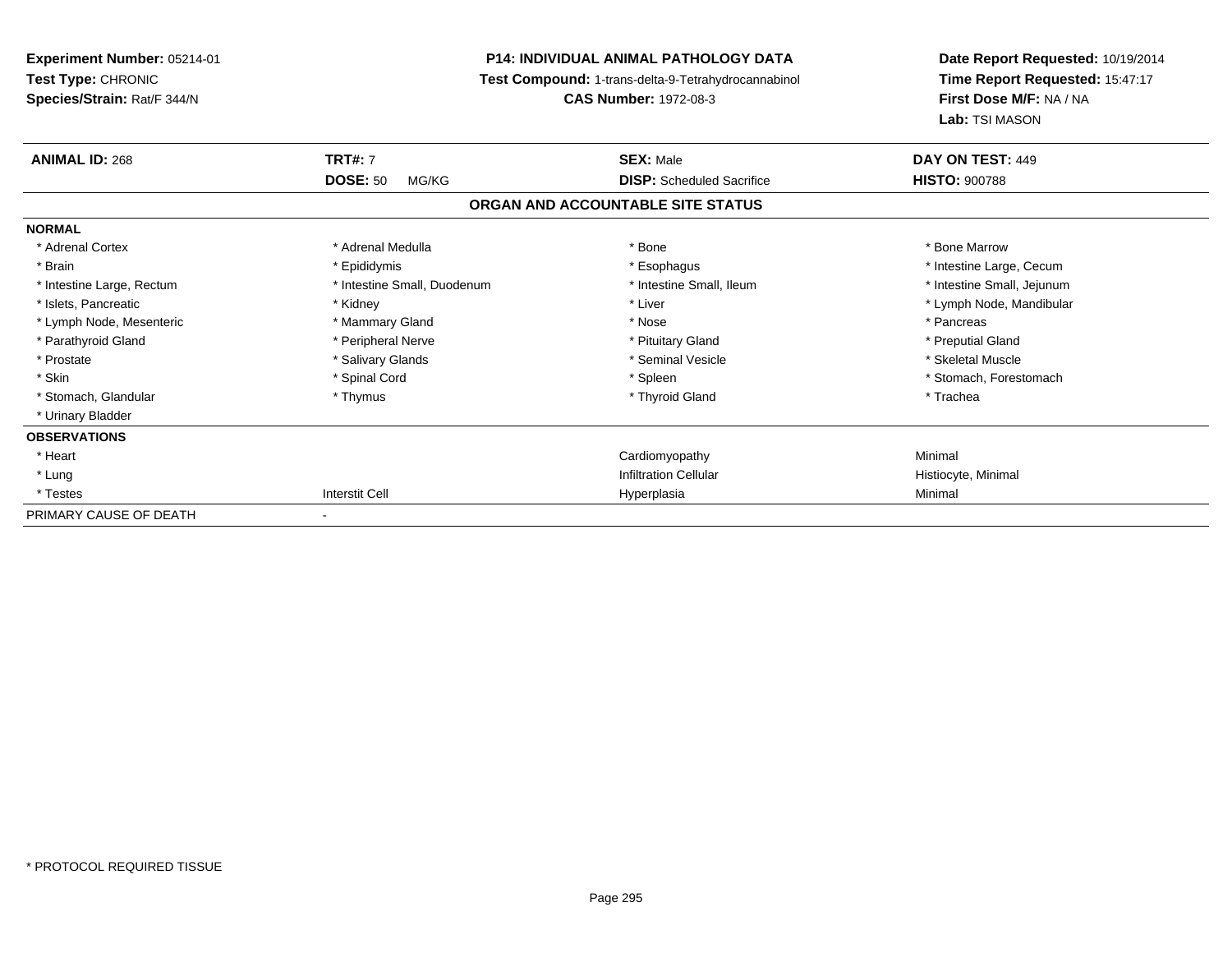## **P14: INDIVIDUAL ANIMAL PATHOLOGY DATA**

**Test Compound:** 1-trans-delta-9-Tetrahydrocannabinol

**CAS Number:** 1972-08-3

**Date Report Requested:** 10/19/2014 **Time Report Requested:** 15:47:17**First Dose M/F:** NA / NA**Lab:** TSI MASON

| <b>DOSE: 50</b><br><b>DISP: Terminal Sacrifice</b><br><b>HISTO: 900789</b><br>MG/KG<br>ORGAN AND ACCOUNTABLE SITE STATUS<br><b>NORMAL</b><br>* Adrenal Cortex<br>* Bone<br>* Bone Marrow<br>* Brain<br>* Intestine Large, Cecum<br>* Intestine Large, Colon<br>* Epididymis<br>* Esophagus<br>* Intestine Large, Rectum<br>* Intestine Small, Duodenum<br>* Intestine Small, Ileum<br>* Intestine Small, Jejunum<br>* Islets, Pancreatic<br>* Lymph Node, Mandibular<br>* Lymph Node, Mesenteric<br>* Nose<br>* Parathyroid Gland<br>* Peripheral Nerve<br>* Preputial Gland<br>* Prostate<br>* Skeletal Muscle<br>* Skin<br>* Seminal Vesicle<br>* Spinal Cord<br>* Spleen<br>* Stomach, Forestomach<br>* Stomach, Glandular<br>* Thymus<br>* Trachea<br>* Urinary Bladder<br>* Thyroid Gland<br><b>OBSERVATIONS</b><br>* Adrenal Medulla<br>Minimal<br>Hyperplasia<br>Lens<br>Cataract<br>Mild<br>Eye<br>[Cataract TGLS = $1-17$ ]<br>* Heart<br>Mild<br>Cardiomyopathy<br>Mild<br>* Kidney<br>Nephropathy<br>* Liver<br><b>Basophilic Focus</b><br><b>Clear Cell Focus</b><br>Fatty Change<br>Focal, Mild<br>Hepatocellular Adenoma<br>[ Clear Cell Focus TGLS = 7-6-6.1+6.2+6.4 ]<br>[ Hepatocellular Adenoma TGLS = 5-6.3 ]<br>* Lung<br>Inflammation<br>Chronic Active, Mild<br>* Mammary Gland<br>Fibrosis<br>Mild<br>Mild<br>Hemorrhage<br>[Hemorrhage TGLS = $2-18$ ]<br>* Pancreas<br>Acinus<br>Mild<br>Atrophy<br>* Pituitary Gland<br><b>Pars Distalis</b><br>Adenoma<br>[Adenoma TGLS = $6-8$ ]<br>* Salivary Glands<br>Duct<br>Squamous, Minimal<br>Metaplasia<br><b>Interstit Cell</b><br>* Testes<br>Adenoma<br>Seminif Tub<br>Atrophy<br>Moderate | <b>ANIMAL ID: 269</b> | <b>TRT#: 7</b> | <b>SEX: Male</b> | DAY ON TEST: 725 |  |
|--------------------------------------------------------------------------------------------------------------------------------------------------------------------------------------------------------------------------------------------------------------------------------------------------------------------------------------------------------------------------------------------------------------------------------------------------------------------------------------------------------------------------------------------------------------------------------------------------------------------------------------------------------------------------------------------------------------------------------------------------------------------------------------------------------------------------------------------------------------------------------------------------------------------------------------------------------------------------------------------------------------------------------------------------------------------------------------------------------------------------------------------------------------------------------------------------------------------------------------------------------------------------------------------------------------------------------------------------------------------------------------------------------------------------------------------------------------------------------------------------------------------------------------------------------------------------------------------------------------------------------------------------------------------|-----------------------|----------------|------------------|------------------|--|
|                                                                                                                                                                                                                                                                                                                                                                                                                                                                                                                                                                                                                                                                                                                                                                                                                                                                                                                                                                                                                                                                                                                                                                                                                                                                                                                                                                                                                                                                                                                                                                                                                                                                    |                       |                |                  |                  |  |
|                                                                                                                                                                                                                                                                                                                                                                                                                                                                                                                                                                                                                                                                                                                                                                                                                                                                                                                                                                                                                                                                                                                                                                                                                                                                                                                                                                                                                                                                                                                                                                                                                                                                    |                       |                |                  |                  |  |
|                                                                                                                                                                                                                                                                                                                                                                                                                                                                                                                                                                                                                                                                                                                                                                                                                                                                                                                                                                                                                                                                                                                                                                                                                                                                                                                                                                                                                                                                                                                                                                                                                                                                    |                       |                |                  |                  |  |
|                                                                                                                                                                                                                                                                                                                                                                                                                                                                                                                                                                                                                                                                                                                                                                                                                                                                                                                                                                                                                                                                                                                                                                                                                                                                                                                                                                                                                                                                                                                                                                                                                                                                    |                       |                |                  |                  |  |
|                                                                                                                                                                                                                                                                                                                                                                                                                                                                                                                                                                                                                                                                                                                                                                                                                                                                                                                                                                                                                                                                                                                                                                                                                                                                                                                                                                                                                                                                                                                                                                                                                                                                    |                       |                |                  |                  |  |
|                                                                                                                                                                                                                                                                                                                                                                                                                                                                                                                                                                                                                                                                                                                                                                                                                                                                                                                                                                                                                                                                                                                                                                                                                                                                                                                                                                                                                                                                                                                                                                                                                                                                    |                       |                |                  |                  |  |
|                                                                                                                                                                                                                                                                                                                                                                                                                                                                                                                                                                                                                                                                                                                                                                                                                                                                                                                                                                                                                                                                                                                                                                                                                                                                                                                                                                                                                                                                                                                                                                                                                                                                    |                       |                |                  |                  |  |
|                                                                                                                                                                                                                                                                                                                                                                                                                                                                                                                                                                                                                                                                                                                                                                                                                                                                                                                                                                                                                                                                                                                                                                                                                                                                                                                                                                                                                                                                                                                                                                                                                                                                    |                       |                |                  |                  |  |
|                                                                                                                                                                                                                                                                                                                                                                                                                                                                                                                                                                                                                                                                                                                                                                                                                                                                                                                                                                                                                                                                                                                                                                                                                                                                                                                                                                                                                                                                                                                                                                                                                                                                    |                       |                |                  |                  |  |
|                                                                                                                                                                                                                                                                                                                                                                                                                                                                                                                                                                                                                                                                                                                                                                                                                                                                                                                                                                                                                                                                                                                                                                                                                                                                                                                                                                                                                                                                                                                                                                                                                                                                    |                       |                |                  |                  |  |
|                                                                                                                                                                                                                                                                                                                                                                                                                                                                                                                                                                                                                                                                                                                                                                                                                                                                                                                                                                                                                                                                                                                                                                                                                                                                                                                                                                                                                                                                                                                                                                                                                                                                    |                       |                |                  |                  |  |
|                                                                                                                                                                                                                                                                                                                                                                                                                                                                                                                                                                                                                                                                                                                                                                                                                                                                                                                                                                                                                                                                                                                                                                                                                                                                                                                                                                                                                                                                                                                                                                                                                                                                    |                       |                |                  |                  |  |
|                                                                                                                                                                                                                                                                                                                                                                                                                                                                                                                                                                                                                                                                                                                                                                                                                                                                                                                                                                                                                                                                                                                                                                                                                                                                                                                                                                                                                                                                                                                                                                                                                                                                    |                       |                |                  |                  |  |
|                                                                                                                                                                                                                                                                                                                                                                                                                                                                                                                                                                                                                                                                                                                                                                                                                                                                                                                                                                                                                                                                                                                                                                                                                                                                                                                                                                                                                                                                                                                                                                                                                                                                    |                       |                |                  |                  |  |
|                                                                                                                                                                                                                                                                                                                                                                                                                                                                                                                                                                                                                                                                                                                                                                                                                                                                                                                                                                                                                                                                                                                                                                                                                                                                                                                                                                                                                                                                                                                                                                                                                                                                    |                       |                |                  |                  |  |
|                                                                                                                                                                                                                                                                                                                                                                                                                                                                                                                                                                                                                                                                                                                                                                                                                                                                                                                                                                                                                                                                                                                                                                                                                                                                                                                                                                                                                                                                                                                                                                                                                                                                    |                       |                |                  |                  |  |
|                                                                                                                                                                                                                                                                                                                                                                                                                                                                                                                                                                                                                                                                                                                                                                                                                                                                                                                                                                                                                                                                                                                                                                                                                                                                                                                                                                                                                                                                                                                                                                                                                                                                    |                       |                |                  |                  |  |
|                                                                                                                                                                                                                                                                                                                                                                                                                                                                                                                                                                                                                                                                                                                                                                                                                                                                                                                                                                                                                                                                                                                                                                                                                                                                                                                                                                                                                                                                                                                                                                                                                                                                    |                       |                |                  |                  |  |
|                                                                                                                                                                                                                                                                                                                                                                                                                                                                                                                                                                                                                                                                                                                                                                                                                                                                                                                                                                                                                                                                                                                                                                                                                                                                                                                                                                                                                                                                                                                                                                                                                                                                    |                       |                |                  |                  |  |
|                                                                                                                                                                                                                                                                                                                                                                                                                                                                                                                                                                                                                                                                                                                                                                                                                                                                                                                                                                                                                                                                                                                                                                                                                                                                                                                                                                                                                                                                                                                                                                                                                                                                    |                       |                |                  |                  |  |
|                                                                                                                                                                                                                                                                                                                                                                                                                                                                                                                                                                                                                                                                                                                                                                                                                                                                                                                                                                                                                                                                                                                                                                                                                                                                                                                                                                                                                                                                                                                                                                                                                                                                    |                       |                |                  |                  |  |
|                                                                                                                                                                                                                                                                                                                                                                                                                                                                                                                                                                                                                                                                                                                                                                                                                                                                                                                                                                                                                                                                                                                                                                                                                                                                                                                                                                                                                                                                                                                                                                                                                                                                    |                       |                |                  |                  |  |
|                                                                                                                                                                                                                                                                                                                                                                                                                                                                                                                                                                                                                                                                                                                                                                                                                                                                                                                                                                                                                                                                                                                                                                                                                                                                                                                                                                                                                                                                                                                                                                                                                                                                    |                       |                |                  |                  |  |
|                                                                                                                                                                                                                                                                                                                                                                                                                                                                                                                                                                                                                                                                                                                                                                                                                                                                                                                                                                                                                                                                                                                                                                                                                                                                                                                                                                                                                                                                                                                                                                                                                                                                    |                       |                |                  |                  |  |
|                                                                                                                                                                                                                                                                                                                                                                                                                                                                                                                                                                                                                                                                                                                                                                                                                                                                                                                                                                                                                                                                                                                                                                                                                                                                                                                                                                                                                                                                                                                                                                                                                                                                    |                       |                |                  |                  |  |
|                                                                                                                                                                                                                                                                                                                                                                                                                                                                                                                                                                                                                                                                                                                                                                                                                                                                                                                                                                                                                                                                                                                                                                                                                                                                                                                                                                                                                                                                                                                                                                                                                                                                    |                       |                |                  |                  |  |
|                                                                                                                                                                                                                                                                                                                                                                                                                                                                                                                                                                                                                                                                                                                                                                                                                                                                                                                                                                                                                                                                                                                                                                                                                                                                                                                                                                                                                                                                                                                                                                                                                                                                    |                       |                |                  |                  |  |
|                                                                                                                                                                                                                                                                                                                                                                                                                                                                                                                                                                                                                                                                                                                                                                                                                                                                                                                                                                                                                                                                                                                                                                                                                                                                                                                                                                                                                                                                                                                                                                                                                                                                    |                       |                |                  |                  |  |
|                                                                                                                                                                                                                                                                                                                                                                                                                                                                                                                                                                                                                                                                                                                                                                                                                                                                                                                                                                                                                                                                                                                                                                                                                                                                                                                                                                                                                                                                                                                                                                                                                                                                    |                       |                |                  |                  |  |
|                                                                                                                                                                                                                                                                                                                                                                                                                                                                                                                                                                                                                                                                                                                                                                                                                                                                                                                                                                                                                                                                                                                                                                                                                                                                                                                                                                                                                                                                                                                                                                                                                                                                    |                       |                |                  |                  |  |
|                                                                                                                                                                                                                                                                                                                                                                                                                                                                                                                                                                                                                                                                                                                                                                                                                                                                                                                                                                                                                                                                                                                                                                                                                                                                                                                                                                                                                                                                                                                                                                                                                                                                    |                       |                |                  |                  |  |
|                                                                                                                                                                                                                                                                                                                                                                                                                                                                                                                                                                                                                                                                                                                                                                                                                                                                                                                                                                                                                                                                                                                                                                                                                                                                                                                                                                                                                                                                                                                                                                                                                                                                    |                       |                |                  |                  |  |
|                                                                                                                                                                                                                                                                                                                                                                                                                                                                                                                                                                                                                                                                                                                                                                                                                                                                                                                                                                                                                                                                                                                                                                                                                                                                                                                                                                                                                                                                                                                                                                                                                                                                    |                       |                |                  |                  |  |

\* PROTOCOL REQUIRED TISSUE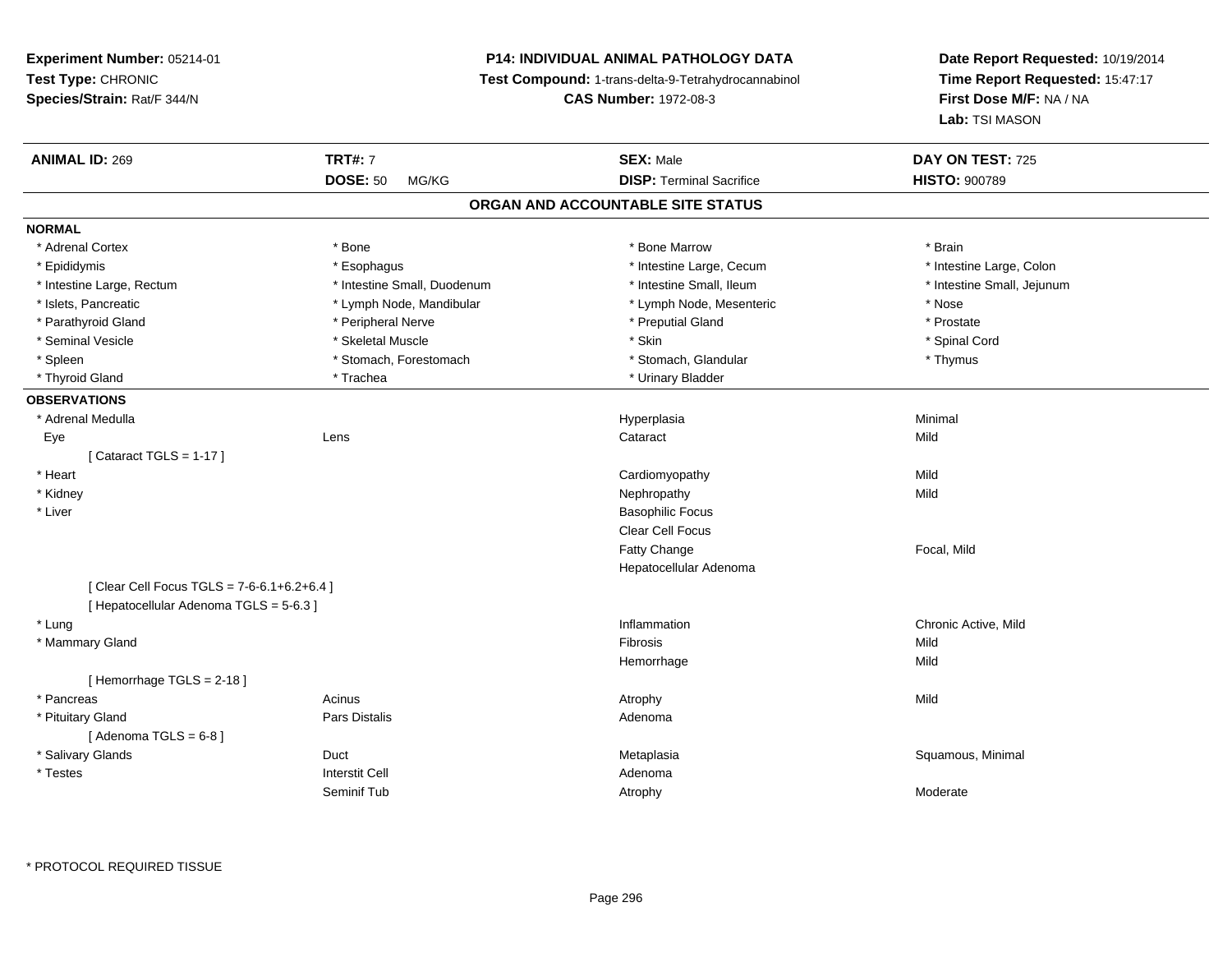| <b>Experiment Number: 05214-01</b><br>Test Type: CHRONIC<br>Species/Strain: Rat/F 344/N | <b>P14: INDIVIDUAL ANIMAL PATHOLOGY DATA</b><br>Test Compound: 1-trans-delta-9-Tetrahydrocannabinol<br><b>CAS Number: 1972-08-3</b> |                                   | Date Report Requested: 10/19/2014<br>Time Report Requested: 15:47:17<br>First Dose M/F: NA / NA<br>Lab: TSI MASON |  |
|-----------------------------------------------------------------------------------------|-------------------------------------------------------------------------------------------------------------------------------------|-----------------------------------|-------------------------------------------------------------------------------------------------------------------|--|
| <b>ANIMAL ID: 269</b>                                                                   | <b>TRT#: 7</b>                                                                                                                      | <b>SEX: Male</b>                  | <b>DAY ON TEST: 725</b>                                                                                           |  |
|                                                                                         | <b>DOSE: 50</b><br>MG/KG                                                                                                            | <b>DISP:</b> Terminal Sacrifice   | <b>HISTO: 900789</b>                                                                                              |  |
|                                                                                         |                                                                                                                                     | ORGAN AND ACCOUNTABLE SITE STATUS |                                                                                                                   |  |
| [Adenoma TGLS = $4-7$ ]                                                                 |                                                                                                                                     |                                   |                                                                                                                   |  |
| [Atrophy TGLS = 3-7 ]                                                                   |                                                                                                                                     |                                   |                                                                                                                   |  |
| PRIMARY CAUSE OF DEATH                                                                  |                                                                                                                                     |                                   |                                                                                                                   |  |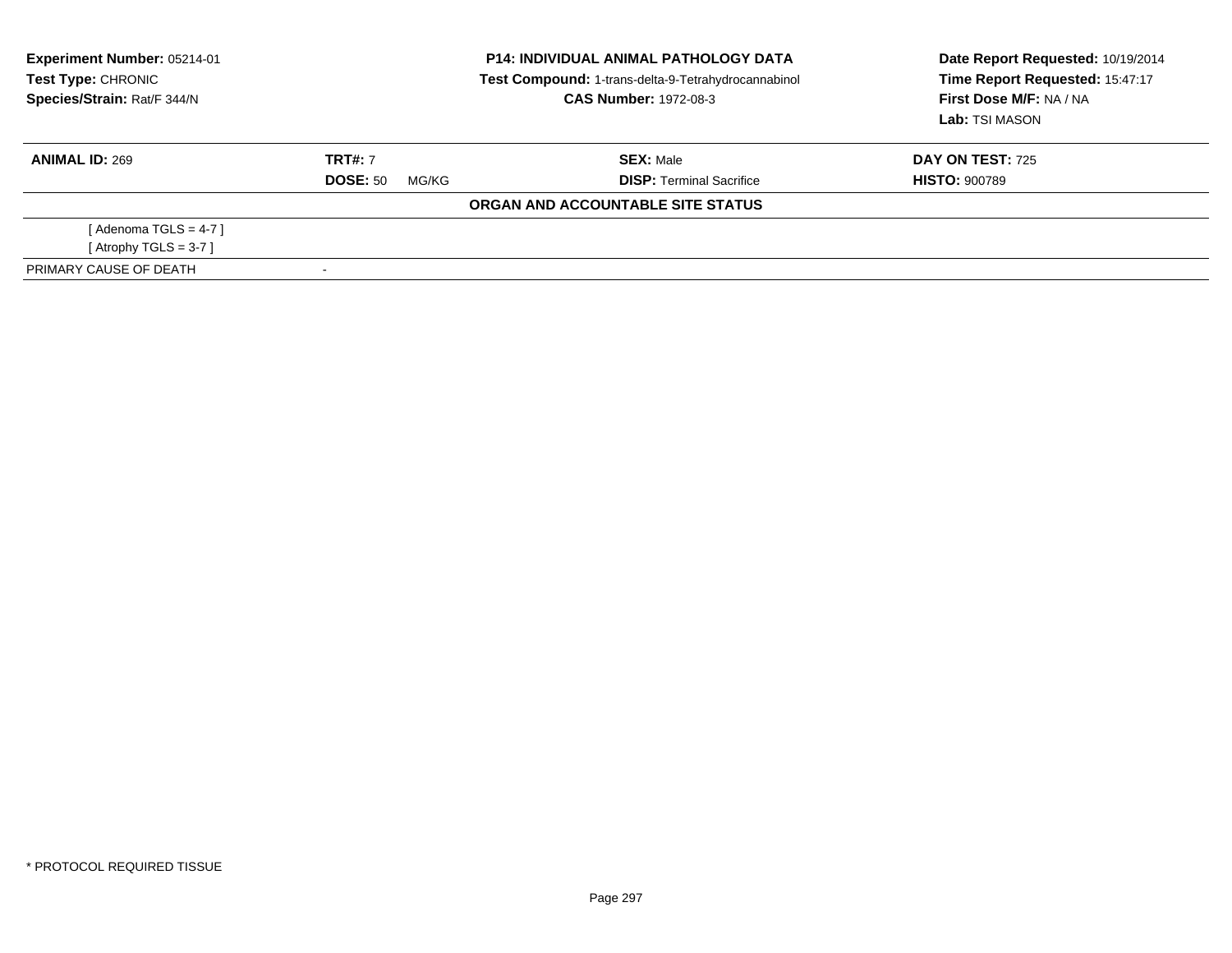## **P14: INDIVIDUAL ANIMAL PATHOLOGY DATA**

**Test Compound:** 1-trans-delta-9-Tetrahydrocannabinol

**CAS Number:** 1972-08-3

**Date Report Requested:** 10/19/2014 **Time Report Requested:** 15:47:17**First Dose M/F:** NA / NA**Lab:** TSI MASON

| <b>ANIMAL ID: 270</b>             | <b>TRT#: 7</b>              | <b>SEX: Male</b>                  | DAY ON TEST: 710           |
|-----------------------------------|-----------------------------|-----------------------------------|----------------------------|
|                                   | <b>DOSE: 50</b><br>MG/KG    | <b>DISP:</b> Moribund Sacrifice   | <b>HISTO: 900790</b>       |
|                                   |                             | ORGAN AND ACCOUNTABLE SITE STATUS |                            |
| <b>NORMAL</b>                     |                             |                                   |                            |
| * Adrenal Cortex                  | * Bone                      | * Bone Marrow                     | * Brain                    |
| * Epididymis                      | * Esophagus                 | * Intestine Large, Cecum          | * Intestine Large, Colon   |
| * Intestine Large, Rectum         | * Intestine Small, Duodenum | * Intestine Small, Ileum          | * Intestine Small, Jejunum |
| * Islets, Pancreatic              | * Liver                     | * Lymph Node, Mandibular          | * Lymph Node, Mesenteric   |
| * Mammary Gland                   | * Parathyroid Gland         | * Peripheral Nerve                | * Preputial Gland          |
| * Prostate                        | * Salivary Glands           | * Seminal Vesicle                 | * Skeletal Muscle          |
| * Skin                            | * Spinal Cord               | * Spleen                          | * Stomach, Forestomach     |
| * Thymus                          | * Thyroid Gland             | * Trachea                         | * Urinary Bladder          |
| <b>OBSERVATIONS</b>               |                             |                                   |                            |
| * Adrenal Medulla                 |                             | Hyperplasia                       | Minimal                    |
| * Heart                           |                             | Cardiomyopathy                    | Mild                       |
| * Kidney                          |                             | Nephropathy                       | Mild                       |
| * Liver                           |                             |                                   |                            |
| Note: TGL #5: NO FOCI DISCERNIBLE |                             |                                   |                            |
| * Lung                            | Mediastinum                 | Bacterium                         | Mild                       |
|                                   | Mediastinum                 | Inflammation                      | Chronic Active, Moderate   |
|                                   |                             | Inflammation                      | Chronic Active, Minimal    |
| [Inflammation TGLS = $1-2+2.1$ ]  |                             |                                   |                            |
| * Nose                            |                             | Foreign Body                      | Minimal                    |
|                                   |                             | Inflammation                      | Acute, Minimal             |
| * Pancreas                        | Acinus                      | Atrophy                           | Minimal                    |
| * Pituitary Gland                 | Pars Distalis               | Hyperplasia                       | Moderate                   |
| [Hyperplasia TGLS = $4-8$ ]       |                             |                                   |                            |
| * Stomach, Glandular              |                             | Erosion                           | Mild                       |
| [ Erosion TGLS = 3-5.1 ]          |                             |                                   |                            |
| * Testes                          | Bilateral, Interstit Cell   | Adenoma                           |                            |
| [Adenoma TGLS = $2-7$ ]           |                             |                                   |                            |
| PRIMARY CAUSE OF DEATH            | $\overline{\phantom{a}}$    |                                   |                            |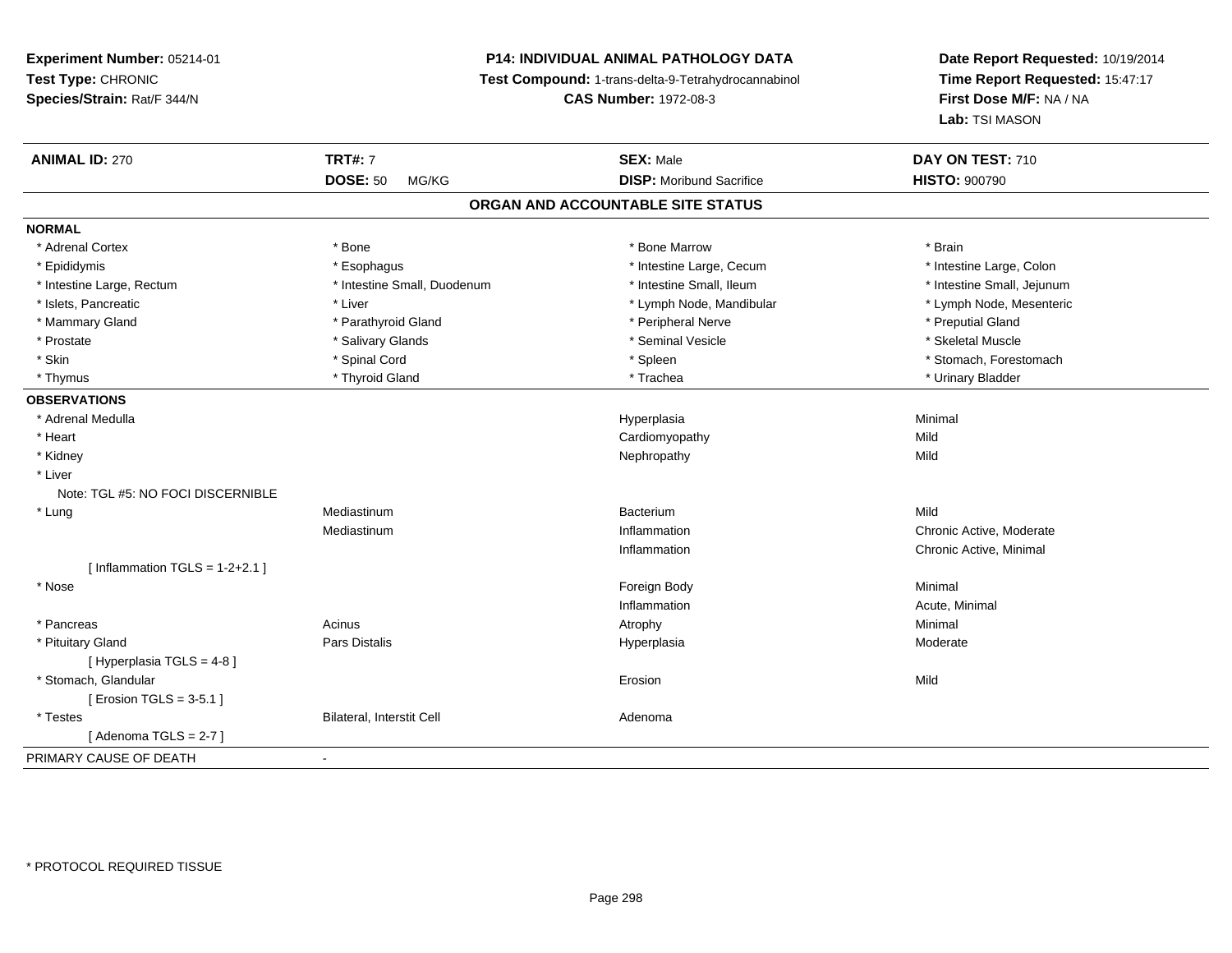| Experiment Number: 05214-01<br>Test Type: CHRONIC<br>Species/Strain: Rat/F 344/N |                                            | <b>P14: INDIVIDUAL ANIMAL PATHOLOGY DATA</b><br>Test Compound: 1-trans-delta-9-Tetrahydrocannabinol<br><b>CAS Number: 1972-08-3</b> | Date Report Requested: 10/19/2014<br>Time Report Requested: 15:47:17<br>First Dose M/F: NA / NA<br>Lab: TSI MASON |
|----------------------------------------------------------------------------------|--------------------------------------------|-------------------------------------------------------------------------------------------------------------------------------------|-------------------------------------------------------------------------------------------------------------------|
| <b>ANIMAL ID: 271</b>                                                            | <b>TRT#: 7</b><br><b>DOSE: 50</b><br>MG/KG | <b>SEX: Male</b><br><b>DISP:</b> Moribund Sacrifice                                                                                 | DAY ON TEST: 697<br><b>HISTO: 900791</b>                                                                          |
|                                                                                  |                                            | ORGAN AND ACCOUNTABLE SITE STATUS                                                                                                   |                                                                                                                   |
| <b>NORMAL</b>                                                                    |                                            |                                                                                                                                     |                                                                                                                   |
| * Adrenal Cortex                                                                 | * Bone Marrow                              | * Brain                                                                                                                             | * Epididymis                                                                                                      |
| * Esophagus                                                                      | * Intestine Large, Cecum                   | * Intestine Large, Colon                                                                                                            | * Intestine Large, Rectum                                                                                         |
| * Intestine Small, Duodenum                                                      | * Intestine Small, Ileum                   | * Intestine Small, Jejunum                                                                                                          | * Islets, Pancreatic                                                                                              |
| * Lymph Node, Mandibular                                                         | * Lymph Node, Mesenteric                   | * Mammary Gland                                                                                                                     | * Nose                                                                                                            |
| * Pancreas                                                                       | * Parathyroid Gland                        | * Peripheral Nerve                                                                                                                  | * Preputial Gland                                                                                                 |
| * Salivary Glands                                                                | * Skeletal Muscle                          | * Skin                                                                                                                              | * Spleen                                                                                                          |
| * Stomach, Glandular                                                             | * Thymus                                   | * Thyroid Gland                                                                                                                     | * Trachea                                                                                                         |
| * Urinary Bladder                                                                |                                            |                                                                                                                                     |                                                                                                                   |
| <b>OBSERVATIONS</b>                                                              |                                            |                                                                                                                                     |                                                                                                                   |
| * Adrenal Medulla                                                                |                                            | Hyperplasia                                                                                                                         | Minimal                                                                                                           |
|                                                                                  |                                            | Pheochromocytoma Benign                                                                                                             |                                                                                                                   |
| [ Pheochromocytoma Benign TGLS = 4-8 ]                                           |                                            |                                                                                                                                     |                                                                                                                   |
| * Bone                                                                           |                                            | Osteosarcoma                                                                                                                        |                                                                                                                   |
| [Osteosarcoma TGLS = $6-13+17+17.1$ ]                                            |                                            |                                                                                                                                     |                                                                                                                   |
| * Heart                                                                          |                                            | Cardiomyopathy                                                                                                                      | Mild                                                                                                              |
| * Kidney                                                                         |                                            | Nephropathy                                                                                                                         | Mild                                                                                                              |
| * Liver                                                                          |                                            | <b>Basophilic Focus</b>                                                                                                             |                                                                                                                   |
| [Basophilic Focus TGLS = 8-6.1]<br>[Cyst TGLS = $9-6$ ]                          |                                            | Cyst                                                                                                                                |                                                                                                                   |
| * Lung                                                                           |                                            | Foreign Body                                                                                                                        | Minimal                                                                                                           |
|                                                                                  |                                            | <b>Infiltration Cellular</b>                                                                                                        | Histiocyte, Mild                                                                                                  |
|                                                                                  |                                            | Inflammation                                                                                                                        | Chronic Active, Mild                                                                                              |
|                                                                                  |                                            | Osteosarcoma                                                                                                                        | Metastatic (Bone)                                                                                                 |
| [Osteosarcoma TGLS = 7-2.1+3]                                                    |                                            |                                                                                                                                     |                                                                                                                   |
| * Pituitary Gland                                                                | Pars Distalis                              | Adenoma                                                                                                                             |                                                                                                                   |
| * Prostate                                                                       |                                            | Abscess                                                                                                                             | Marked                                                                                                            |
| [Abscess TGLS = $2-14$ ]                                                         |                                            |                                                                                                                                     |                                                                                                                   |
| * Seminal Vesicle                                                                |                                            | Atrophy                                                                                                                             | Minimal                                                                                                           |
| [Atrophy TGLS = $3-14$ ]                                                         |                                            |                                                                                                                                     |                                                                                                                   |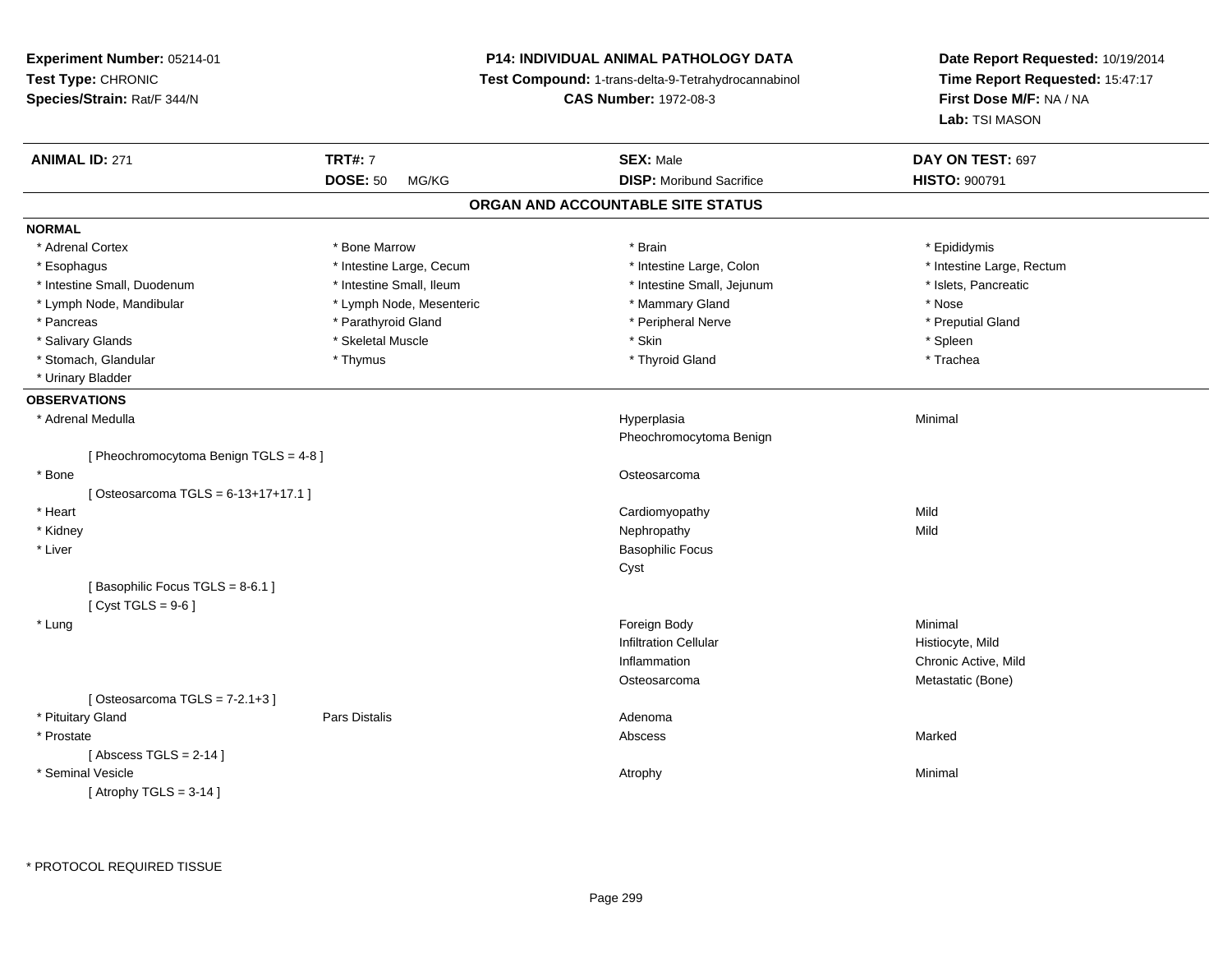| <b>Experiment Number: 05214-01</b><br>Test Type: CHRONIC<br>Species/Strain: Rat/F 344/N | <b>P14: INDIVIDUAL ANIMAL PATHOLOGY DATA</b><br>Test Compound: 1-trans-delta-9-Tetrahydrocannabinol<br><b>CAS Number: 1972-08-3</b> |                                   | Date Report Requested: 10/19/2014<br>Time Report Requested: 15:47:17<br>First Dose M/F: NA / NA<br>Lab: TSI MASON |  |
|-----------------------------------------------------------------------------------------|-------------------------------------------------------------------------------------------------------------------------------------|-----------------------------------|-------------------------------------------------------------------------------------------------------------------|--|
| <b>ANIMAL ID: 271</b>                                                                   | <b>TRT#: 7</b>                                                                                                                      | <b>SEX: Male</b>                  | DAY ON TEST: 697                                                                                                  |  |
|                                                                                         | <b>DOSE: 50</b><br>MG/KG                                                                                                            | <b>DISP:</b> Moribund Sacrifice   | <b>HISTO: 900791</b>                                                                                              |  |
|                                                                                         |                                                                                                                                     | ORGAN AND ACCOUNTABLE SITE STATUS |                                                                                                                   |  |
| * Spinal Cord                                                                           |                                                                                                                                     | Cyst                              |                                                                                                                   |  |
| * Stomach, Forestomach                                                                  |                                                                                                                                     | Squamous Cell Carcinoma           |                                                                                                                   |  |
| [Squamous Cell Carcinoma TGLS = 10-5]                                                   |                                                                                                                                     |                                   |                                                                                                                   |  |
| * Testes                                                                                | <b>Interstit Cell</b>                                                                                                               | Adenoma                           |                                                                                                                   |  |
|                                                                                         | Seminif Tub                                                                                                                         | Atrophy                           | Moderate                                                                                                          |  |
|                                                                                         | <b>Interstit Cell</b>                                                                                                               | Hyperplasia                       | Minimal                                                                                                           |  |
| [Atrophy TGLS = 1-7 ]                                                                   |                                                                                                                                     |                                   |                                                                                                                   |  |
| PRIMARY CAUSE OF DEATH                                                                  |                                                                                                                                     |                                   |                                                                                                                   |  |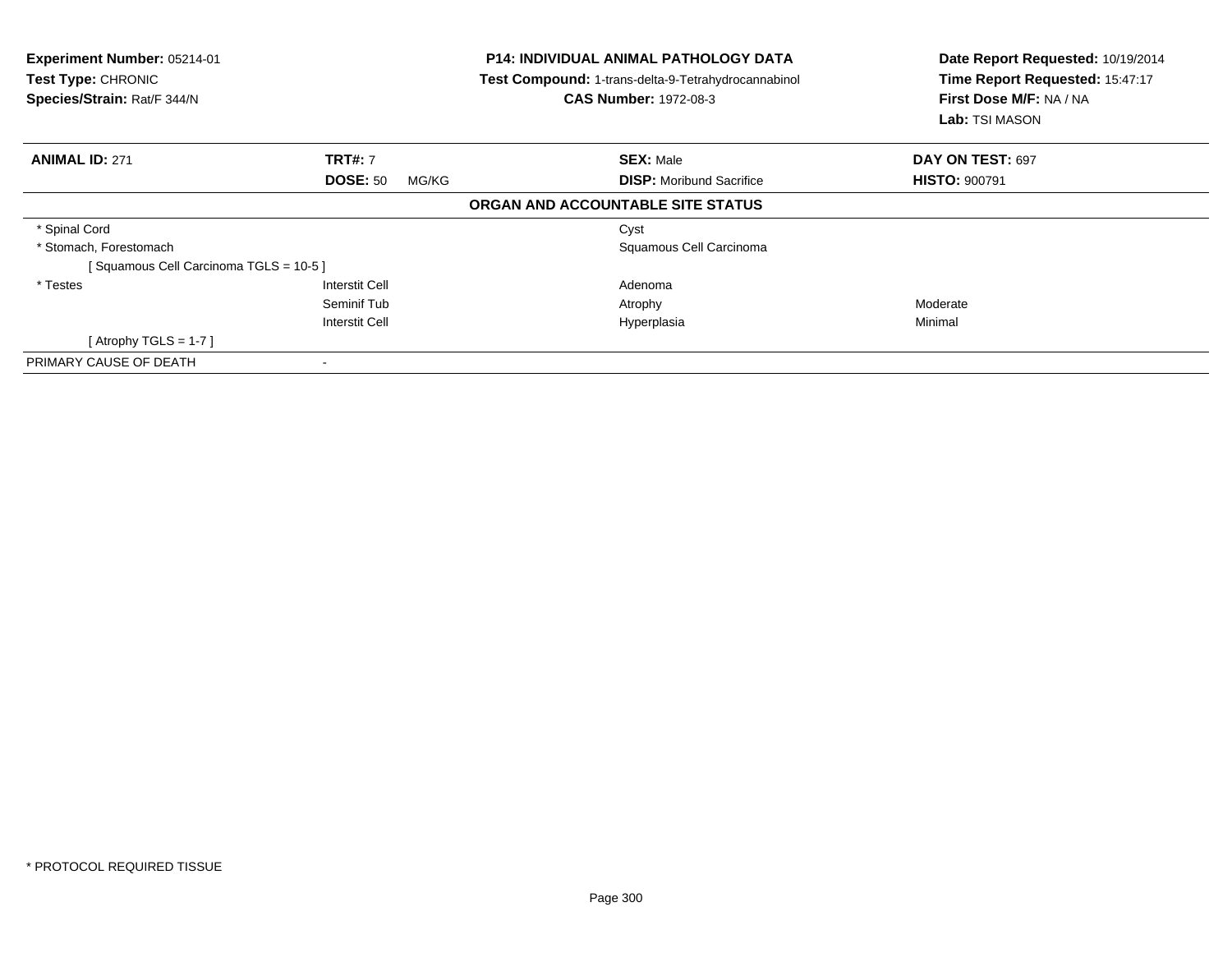**Experiment Number:** 05214-01**Test Type:** CHRONIC **Species/Strain:** Rat/F 344/N**P14: INDIVIDUAL ANIMAL PATHOLOGY DATA Test Compound:** 1-trans-delta-9-Tetrahydrocannabinol **CAS Number:** 1972-08-3**Date Report Requested:** 10/19/2014**Time Report Requested:** 15:47:17**First Dose M/F:** NA / NA**Lab:** TSI MASON**ANIMAL ID:** 272**TRT#:** 7 **SEX:** Male **DAY ON TEST:** 668 **DOSE:** 50 MG/KG **DISP:** Moribund Sacrifice **HISTO:** <sup>900792</sup> **ORGAN AND ACCOUNTABLE SITE STATUSNORMAL**\* Adrenal Cortex \* Adrenal Cortex \* \* Adrenal Cortex \* Brain \* Bone \* \* Bone Marrow \* Bone Marrow \* \* Brain \* Brain \* Brain \* Brain \* Brain \* Brain \* Brain \* Brain \* Brain \* Brain \* Brain \* Brain \* Brain \* Brain \* Brain \* Brain \* Brain \* B \* Intestine Large, Colon \* Epididymis \* Esophagus \* Esophagus \* Esophagus \* 11testine Large, Cecum \* Intestine Large, Rectum \* Thestine Small, Duodenum \* Number of the small, Ileum \* Intestine Small, Jejunum \* Intestine Small, Jejunum \* Islets, Pancreatic \* \* \* Mammary Gland \* \* Mammary Gland \* \* Nose \* \* Pancreas \* Pancreas \* Pancreas \* \* Pancreas \* Prostate \* Parathyroid Gland \* Peripheral Nerve \* Peripheral Nerve \* Preputial Gland \* Preputial Gland \* Salivary Glands \* Seminal Vesicle \* Skeletal Muscle \* Skin\* Thymus \* Spinal Cord \* Stomach, Forestomach \* Stomach \* Stomach \* Stomach, Glandular \* Stomach, Glandular \* Trachea \* Urinary Bladder**OBSERVATIONS** \* Adrenal Medulla Hyperplasia Mild \* Heart Cardiomyopathy Minimal Leukemia Mononuclear \* Kidney Leukemia Mononuclear Nephropathyy Mild \* Liver Eosinophilic Focus Hepatocellular Adenoma Leukemia Mononuclear[ Hepatocellular Adenoma TGLS = 3-6 ] $[$  Leukemia Mononuclear TGLS = 4-6+6.1+6.2 ] \* Lungg is a controller to the controller of the controller of the chronic Active, Minimal of the chronic Active, Minimal of the chronic Active, Minimal of the chronic Active, Minimal of the chronic Active, Minimal of the chroni Leukemia Mononuclear Lymph NodeMediastinal **Mediastinal** Mononuclear **Leukemia Mononuclear**  \* Lymph Node, Mandibular Leukemia Mononuclear \* Lymph Node, Mesenteric Leukemia Mononuclear **Mesentery**  Leukemia Mononuclear [ Leukemia Mononuclear TGLS = 1-5.1 ] \* Pituitary Glandd and the contract of Pars Distalis and the contract of Adenoma and Adenoma and the Adenoma and the Adenoma and  $\lambda$  \* Spleen Leukemia Mononuclear \* Testes Interstit Cell Hyperplasiaa Mild \* Thyroid GlandC Cell Hyperplasia Mild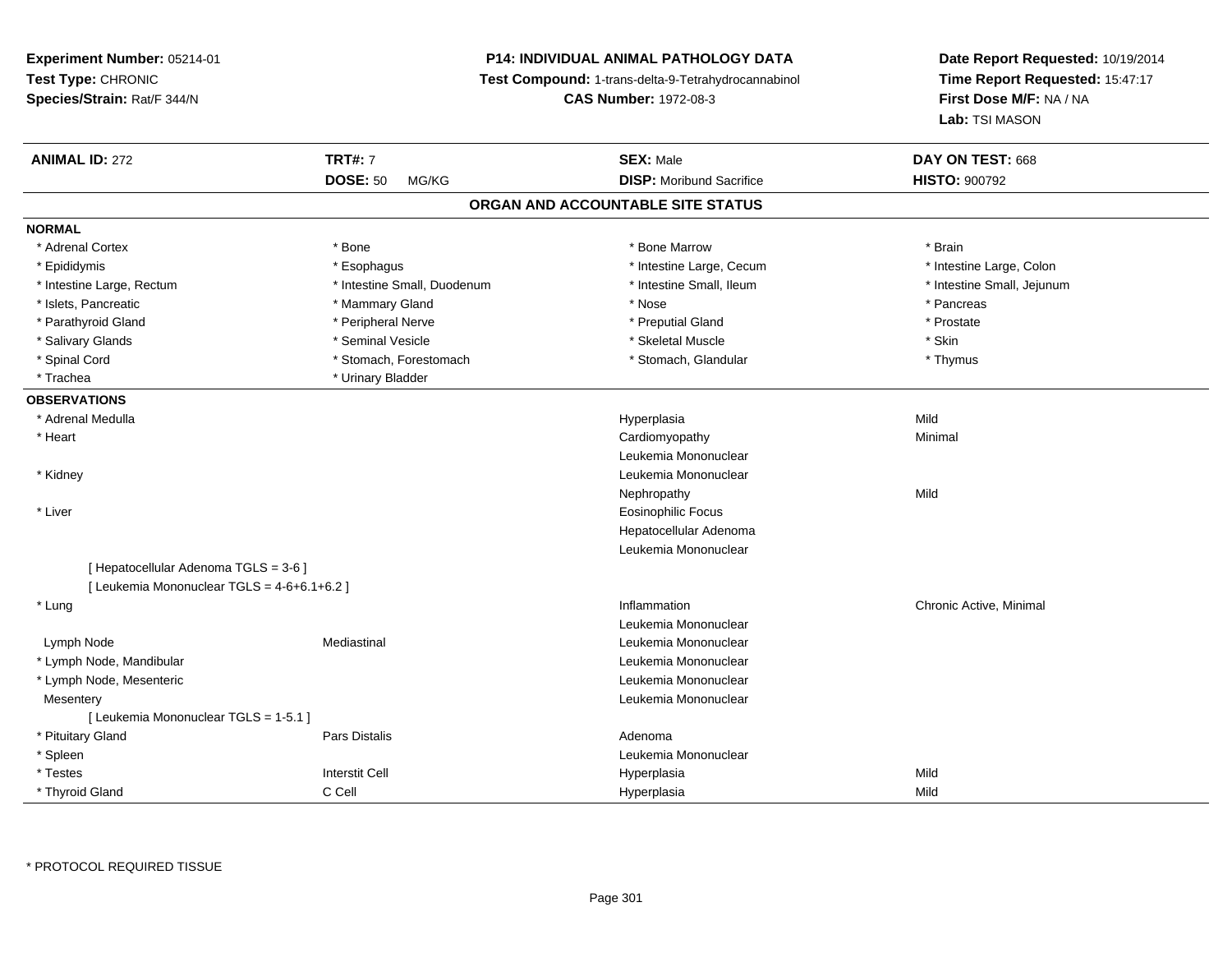| <b>Experiment Number: 05214-01</b><br>Test Type: CHRONIC<br>Species/Strain: Rat/F 344/N | <b>P14: INDIVIDUAL ANIMAL PATHOLOGY DATA</b><br>Test Compound: 1-trans-delta-9-Tetrahydrocannabinol<br><b>CAS Number: 1972-08-3</b> |                                          | Date Report Requested: 10/19/2014<br>Time Report Requested: 15:47:17<br>First Dose M/F: NA / NA<br>Lab: TSI MASON |
|-----------------------------------------------------------------------------------------|-------------------------------------------------------------------------------------------------------------------------------------|------------------------------------------|-------------------------------------------------------------------------------------------------------------------|
| <b>ANIMAL ID: 272</b>                                                                   | <b>TRT#: 7</b>                                                                                                                      | <b>SEX: Male</b>                         | <b>DAY ON TEST: 668</b>                                                                                           |
|                                                                                         | <b>DOSE: 50</b><br>MG/KG                                                                                                            | <b>DISP:</b> Moribund Sacrifice          | <b>HISTO: 900792</b>                                                                                              |
|                                                                                         |                                                                                                                                     | <b>ORGAN AND ACCOUNTABLE SITE STATUS</b> |                                                                                                                   |
| PRIMARY CAUSE OF DEATH                                                                  |                                                                                                                                     |                                          |                                                                                                                   |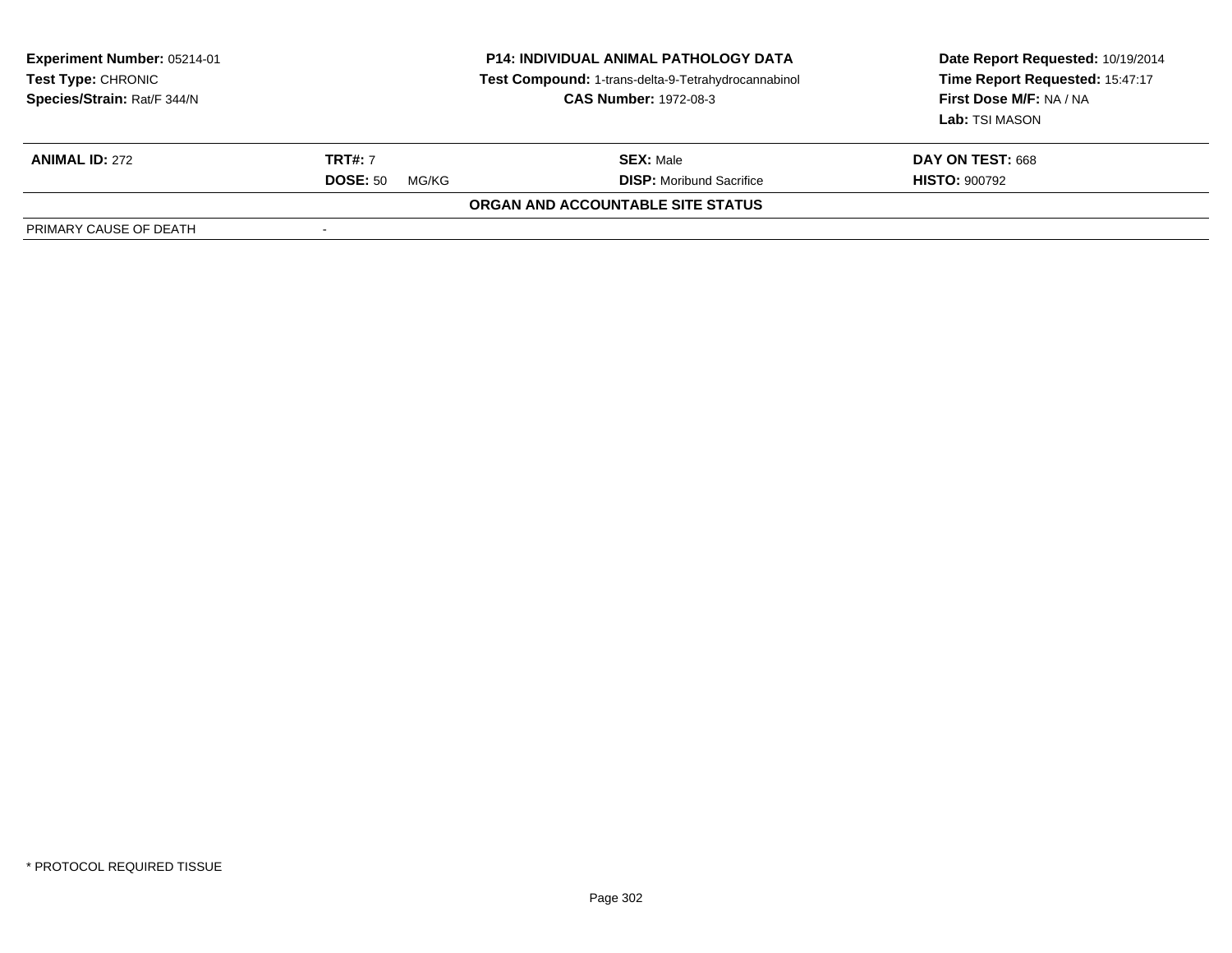| Experiment Number: 05214-01<br>Test Type: CHRONIC<br>Species/Strain: Rat/F 344/N |                           | <b>P14: INDIVIDUAL ANIMAL PATHOLOGY DATA</b><br>Test Compound: 1-trans-delta-9-Tetrahydrocannabinol<br><b>CAS Number: 1972-08-3</b> | Date Report Requested: 10/19/2014<br>Time Report Requested: 15:47:17<br>First Dose M/F: NA / NA<br>Lab: TSI MASON |
|----------------------------------------------------------------------------------|---------------------------|-------------------------------------------------------------------------------------------------------------------------------------|-------------------------------------------------------------------------------------------------------------------|
| <b>ANIMAL ID: 273</b>                                                            | <b>TRT#: 7</b>            | <b>SEX: Male</b>                                                                                                                    | DAY ON TEST: 451                                                                                                  |
|                                                                                  | <b>DOSE: 50</b><br>MG/KG  | <b>DISP:</b> Scheduled Sacrifice                                                                                                    | <b>HISTO: 900793</b>                                                                                              |
|                                                                                  |                           | ORGAN AND ACCOUNTABLE SITE STATUS                                                                                                   |                                                                                                                   |
| <b>NORMAL</b>                                                                    |                           |                                                                                                                                     |                                                                                                                   |
| * Adrenal Cortex                                                                 | * Adrenal Medulla         | * Bone                                                                                                                              | * Bone Marrow                                                                                                     |
| * Brain                                                                          | * Epididymis              | * Esophagus                                                                                                                         | * Intestine Large, Cecum                                                                                          |
| * Intestine Large, Colon                                                         | * Intestine Large, Rectum | * Intestine Small, Duodenum                                                                                                         | * Intestine Small, Ileum                                                                                          |
| * Intestine Small, Jejunum                                                       | * Islets, Pancreatic      | * Lymph Node, Mandibular                                                                                                            | * Lymph Node, Mesenteric                                                                                          |
| * Pancreas                                                                       | * Parathyroid Gland       | * Peripheral Nerve                                                                                                                  | * Pituitary Gland                                                                                                 |
| * Preputial Gland                                                                | * Prostate                | * Salivary Glands                                                                                                                   | * Seminal Vesicle                                                                                                 |
| * Skeletal Muscle                                                                | * Skin                    | * Spinal Cord                                                                                                                       | * Spleen                                                                                                          |
| * Stomach, Forestomach                                                           | * Stomach, Glandular      | * Thymus                                                                                                                            | * Thyroid Gland                                                                                                   |
| * Trachea                                                                        | * Urinary Bladder         |                                                                                                                                     |                                                                                                                   |
| <b>MISSING</b>                                                                   |                           |                                                                                                                                     |                                                                                                                   |
| * Mammary Gland                                                                  |                           |                                                                                                                                     |                                                                                                                   |
| <b>OBSERVATIONS</b>                                                              |                           |                                                                                                                                     |                                                                                                                   |
| * Heart                                                                          |                           | Cardiomyopathy                                                                                                                      | Minimal                                                                                                           |
| Note: MAST CELLS                                                                 |                           |                                                                                                                                     |                                                                                                                   |
| * Kidney                                                                         |                           | Nephropathy                                                                                                                         | Minimal                                                                                                           |
| * Liver                                                                          |                           | <b>Clear Cell Focus</b>                                                                                                             |                                                                                                                   |
| * Lung                                                                           |                           | <b>Infiltration Cellular</b>                                                                                                        | Histiocyte, Minimal                                                                                               |
|                                                                                  |                           | Inflammation                                                                                                                        | Chronic Active, Minimal                                                                                           |
| * Nose                                                                           |                           | Cyst                                                                                                                                |                                                                                                                   |
| * Testes                                                                         | <b>Interstit Cell</b>     | Hyperplasia                                                                                                                         | Minimal                                                                                                           |
| PRIMARY CAUSE OF DEATH                                                           |                           |                                                                                                                                     |                                                                                                                   |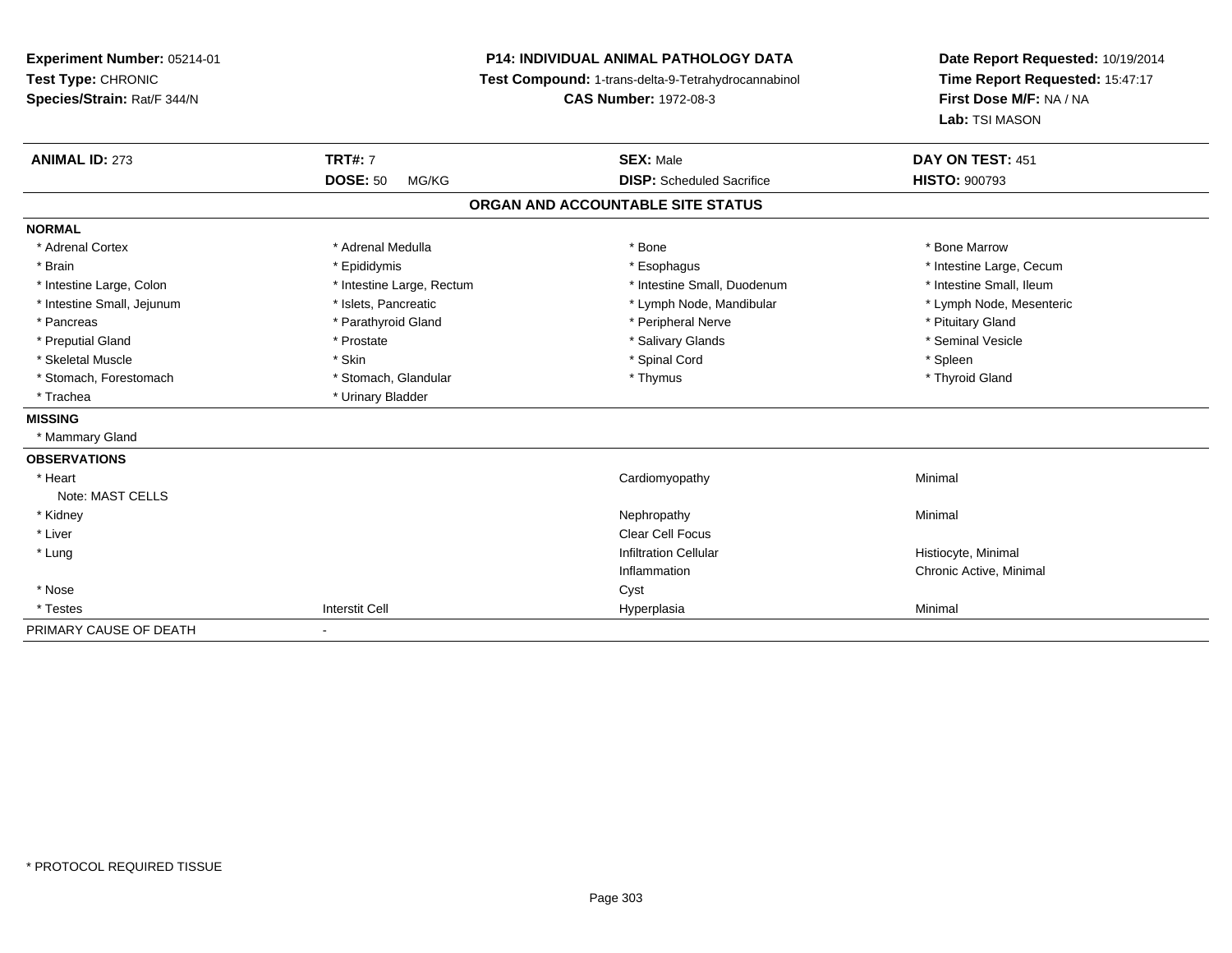**Experiment Number:** 05214-01**Test Type:** CHRONIC **Species/Strain:** Rat/F 344/N**P14: INDIVIDUAL ANIMAL PATHOLOGY DATA Test Compound:** 1-trans-delta-9-Tetrahydrocannabinol **CAS Number:** 1972-08-3**Date Report Requested:** 10/19/2014**Time Report Requested:** 15:47:17**First Dose M/F:** NA / NA**Lab:** TSI MASON**ANIMAL ID:** 274**TRT#:** 7 **SEX:** Male **DAY ON TEST:** 725 **DOSE:** 50 MG/KG **DISP:** Terminal Sacrifice **HISTO:** <sup>900794</sup> **ORGAN AND ACCOUNTABLE SITE STATUSNORMAL**\* Adrenal Cortex \* Adrenal Medulla \* Adrenal Medulla \* Bone \* Bone \* Bone \* Bone \* Bone Marrow \* Brain \* \* Esophagus \* \* Esophagus \* \* Esophagus \* \* Esophagus \* \* Esophagus \* Heart \* Heart \* Heart \* Heart \* Intestine Large, Cecum \* Intestine Large, Colon \* Intestine Large, Rectum \* Intestine Small, Duodenum \* Intestine Small, Ileum \* \* Thestine Small, Jejunum \* \* Sets, Pancreatic \* \* Thestine Small, Nejunum \* Lymph Node, Mandibular \* Lymph Node, Mesenteric \* \* Mammary Gland \* Mammary Gland \* Nose \* Nose \* \* Parathyroid Gland \* Parathyroid Gland \* Peripheral Nerve \* \* \* Prostate \* \* Pretuitary Gland \* \* \* \* \* \* \* Preputial Gland \* \* \* Prostate \* Prostate \* Salivary Glands \* Seminal Vesicle \* Skeletal Muscle \* Skin\* Stomach, Glandular \* Spinal Cord \* Spinal Cord \* Spinal Cord \* Stomach, Forestomach \* Spinal Cord \* Stomach, Forestomach \* Thymus \* Trachea \* Trachea \* Urinary Bladder **OBSERVATIONS** Eyee the contract of the contract of the contract of the contract of the contract of the contract of the contract  $\mathsf{Mild}$  $[$  Cataract TGLS = 1-17  $]$  \* Kidneyy the control of the control of the control of the control of the control of the control of the control of the control of the control of the control of the control of the control of the control of the control of the contro \* Liver Clear Cell Focus \* Lungg and the state of the state of the state of the state of the state of the state of the state of the state of the state of the state of the state of the state of the state of the state of the state of the state of the stat Inflammation Chronic Active, Mild \* Pancreass the control of the control of the control of the control of the control of the control of the control of the control of the control of the control of the control of the control of the control of the control of the contro \* Testes Interstit Cell AdenomaI **Hyperplasia** Interstit Cella Mild \* Thyroid Gland C Cell Hyperplasia Mild PRIMARY CAUSE OF DEATH-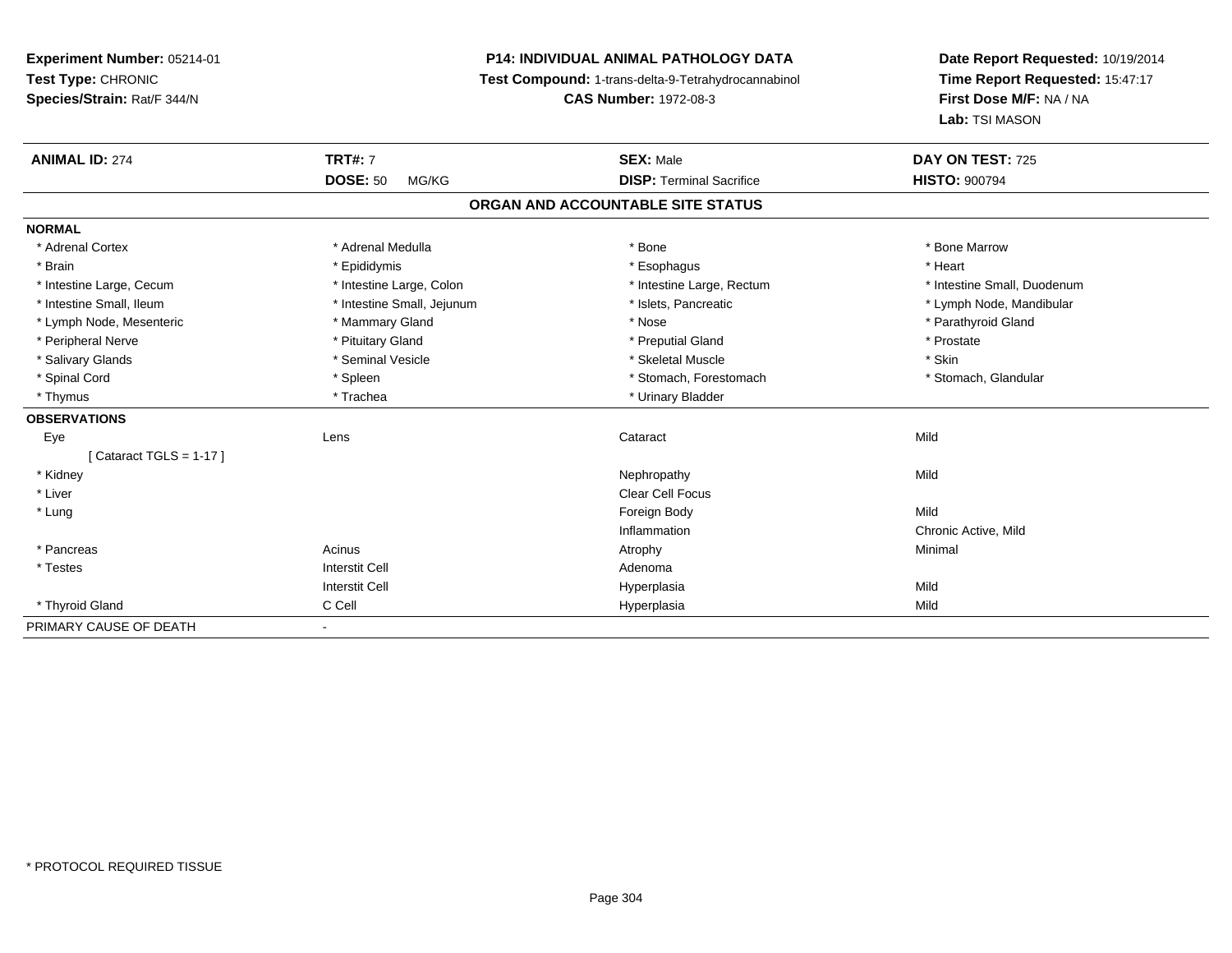**Experiment Number:** 05214-01**Test Type:** CHRONIC **Species/Strain:** Rat/F 344/N**P14: INDIVIDUAL ANIMAL PATHOLOGY DATA Test Compound:** 1-trans-delta-9-Tetrahydrocannabinol **CAS Number:** 1972-08-3**Date Report Requested:** 10/19/2014**Time Report Requested:** 15:47:17**First Dose M/F:** NA / NA**Lab:** TSI MASON**ANIMAL ID:** 275 **TRT#:** <sup>7</sup> **SEX:** Male **DAY ON TEST:** <sup>725</sup> **DOSE:** 50 MG/KG **DISP:** Terminal Sacrifice **HISTO:** <sup>900795</sup> **ORGAN AND ACCOUNTABLE SITE STATUSNORMAL**\* Adrenal Cortex \* Adrenal Medulla \* Adrenal Medulla \* Bone \* Bone \* Bone \* Bone \* Bone Marrow \* Brain \* Explorer \* Epididymis \* \* Epididymis \* \* Esophagus \* Esophagus \* \* Esophagus \* Intestine Large, Cecum \* \* Intestine Large, Cecum \* Intestine Small, Ileum \* Intestine Large, Colon \* Intestine Large, Rectum \* Intestine Small, Duodenum \* Intestine Small, Duodenum \* Lymph Node, Mesenteric \* Intestine Small, Jejunum \* Mandibular \* Islets, Pancreatic \* Mandibular \* Lymph Node, Mandibular \* Parathyroid Gland \* \* Andrew \* Peripheral Nerve \* \* Prostate \* \* Prostate \* \* Salivary Glands \* Salivary Glands \* Salivary Glands \* Salivary Glands \* Salivary Glands \* Salivary Glands \* Salivary Glands \* Salivary Glands \* Seminal Vesicle \* \* \* \* Sheem \* Skeletal Muscle \* \* \* Spinal Cord \* \* Spinal Cord \* \* Spinal Vesicle \* \* Spleen \* \* Spleen \* \* Spinal Cord \* \* Spinal Cord \* \* \* Spinal Cord \* \* \* Spinal Cord \* \* \* Spinal Cord \* \* \* Spina \* Thyroid Gland \* Stomach, Forestomach \* Thymus \* Stomach, Glandular \* Thymus \* Thymus \* Thymus \* Thymus \* Thymus \* Thymus \* Thymus \* Thymus \* Thymus \* Thymus \* Thymus \* Thymus \* Thymus \* Thymus \* Thymus \* Thymus \* Thymus \* Thymus \* Thymu \* Trachea \* Urinary Bladder**MISSING** \* Mammary Gland**OBSERVATIONS** \* Heart Cardiomyopathyy Mild **Mild**  \* Kidneyy the controller of the controller of the controller of the controller of the controller of the controller of the controller of the controller of the controller of the controller of the controller of the controller of the \* Liver Basophilic Focus Clear Cell Focus[ Basophilic Focus TGLS = 3-6+6.1 ] \* Lungg and the state of the state of the state of the state of the state of the state of the state of the state of the state of the state of the state of the state of the state of the state of the state of the state of the stat InflammationInflammation **Chronic Active, Mild**<br>
Inflammation **Chronic Active, Mild**<br>
Acute. Minimal \* Nosee the contraction of the contraction of the contraction of the contraction of the contraction of the contraction  $\mathsf{Acute}$ , Minimal \* Pancreass the contract of the contract of the contract of the contract of the contract of the contract of the contract of the contract of the contract of the contract of the contract of the contract of the contract of the contract **Mild** Acinus Hyperplasiaa Mild \* Pituitary Glandd **Example 2018** Pars Distalis **Contains 2018** Cyst Pars Distalis Hyperplasiaa Mild \* Preputial Glandd and the state of the state of the state of the Hyperplasia Moderate of the Moderate of the Moderate of the Moderate of the Moderate of the Moderate of the Moderate of the Moderate of the Moderate of the Moderate of the M \* Skinn and the control of the control of the control of the control of the control of the control of the control of the control of the control of the control of the control of the control of the control of the control of the co [ Basal Cell Adenoma TGLS = 1-17 ] \* TestesBilateral, Interstit Cell **Adenoma** Adenoma [ Adenoma TGLS = 2-7 ]PRIMARY CAUSE OF DEATH-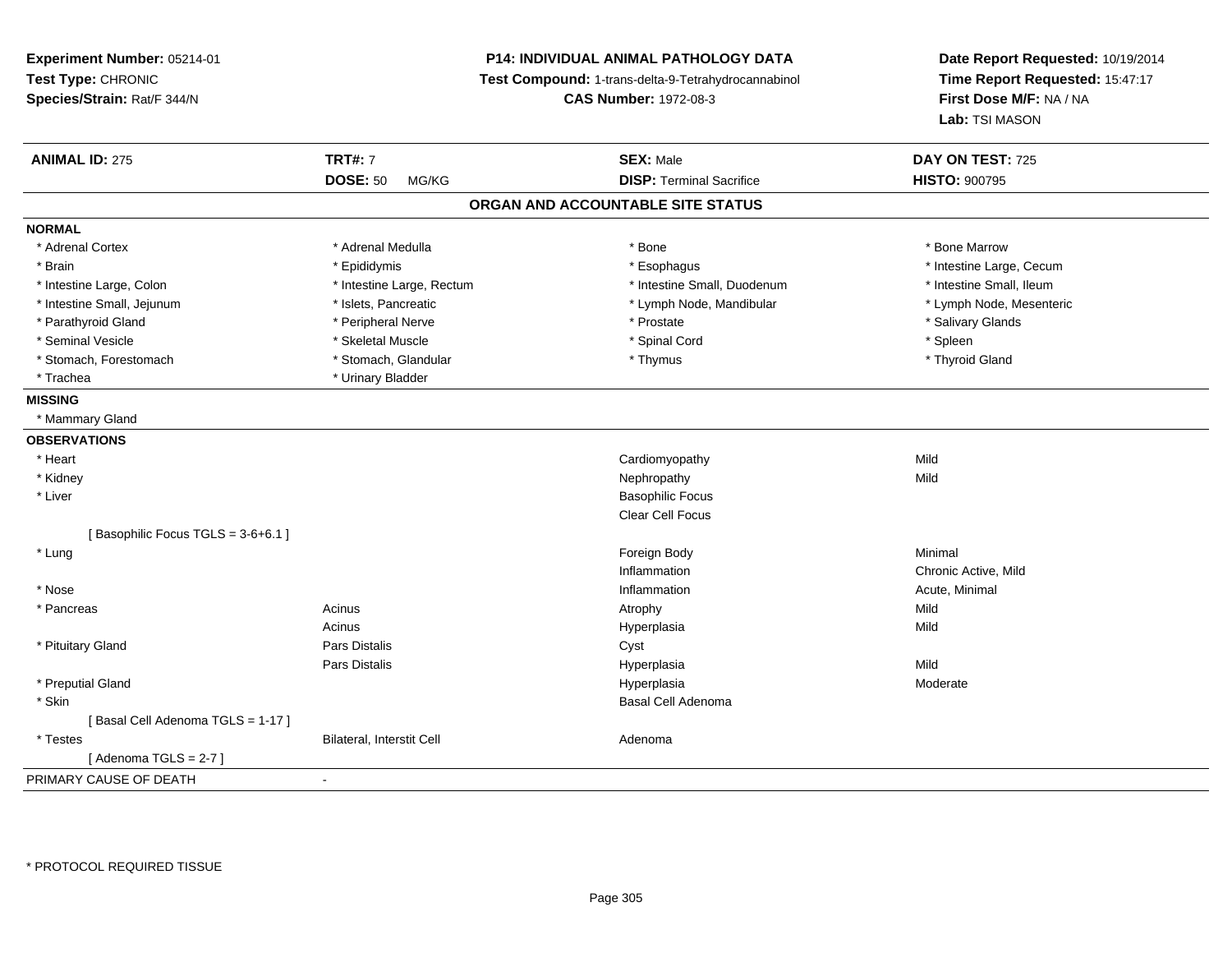**Experiment Number:** 05214-01**Test Type:** CHRONIC **Species/Strain:** Rat/F 344/N**P14: INDIVIDUAL ANIMAL PATHOLOGY DATA Test Compound:** 1-trans-delta-9-Tetrahydrocannabinol **CAS Number:** 1972-08-3**Date Report Requested:** 10/19/2014**Time Report Requested:** 15:47:17**First Dose M/F:** NA / NA**Lab:** TSI MASON**ANIMAL ID:** 276 **TRT#:** <sup>7</sup> **SEX:** Male **DAY ON TEST:** <sup>726</sup> **DOSE:** 50 MG/KG **DISP:** Terminal Sacrifice **HISTO:** <sup>900796</sup> **ORGAN AND ACCOUNTABLE SITE STATUSNORMAL**\* Adrenal Cortex \* Adrenal Medulla \* Adrenal Medulla \* Bone \* Bone \* Bone \* Bone \* Bone Marrow \* Brain \* Explorer \* Epididymis \* \* Epididymis \* \* Esophagus \* Esophagus \* \* Esophagus \* Intestine Large, Cecum \* \* Intestine Large, Cecum \* Intestine Small. Ileum \* Intestine Large, Colon \* Intestine Large, Rectum \* Intestine Small, Duodenum \* Intestine Small, Duodenum \* Intestine Small, Jejunum \* Nose \* Nose \* Islets, Pancreatic \* \* Mammary Gland \* Mammary Gland \* Nose \* Nose \* Preputial Gland \* Pancreas \* \* Parathyroid Gland \* \* Parathyroid Gland \* \* Peripheral Nerve \* \* Peripheral Nerve \* \* Preputial Gland \* Skeletal Muscle \* Prostate \* \* Skeletal Muscle \* \* Salivary Glands \* \* Steminal Vesicle \* \* Seminal Vesicle \* \* Skeletal Muscle \* Thyroid Gland \* Spinal Cord \* Stomach, Forestomach \* Stomach \* Stomach, Glandular \* Stomach, Glandular \* Trachea \* Urinary Bladder**OBSERVATIONS** \* Heart Cardiomyopathyy Mild \* Kidney Leukemia Mononuclear Nephropathyy Mild \* Liver Clear Cell Focus Leukemia Mononuclear $[$  Clear Cell Focus TGLS = 6-6  $]$ [ Leukemia Mononuclear TGLS = 4-6 ] \* Lungg is a controller to the controller of the controller of the controller of the controller of the chronic Active, Mild \* Lymph Node, Mandibular Leukemia Mononuclear \* Lymph Node, Mesenteric Leukemia Mononuclear \* Pituitary Glandd Cyst Constants Constants Constants Constants Constants Constants Constants Constants Constants Constants Const \* Skin Trichoepithelioma [ Trichoepithelioma TGLS = 3-17 ] \* Spleen Leukemia Mononuclear [ Leukemia Mononuclear TGLS = 1-3+3.1+3.2,2-3+3.1+3.2 ] \* TestesBilateral, Interstit Cell **Adenoma** Adenoma [ Adenoma  $TGLS = 5-7$  ] \* Thymus Leukemia Mononuclear PRIMARY CAUSE OF DEATH-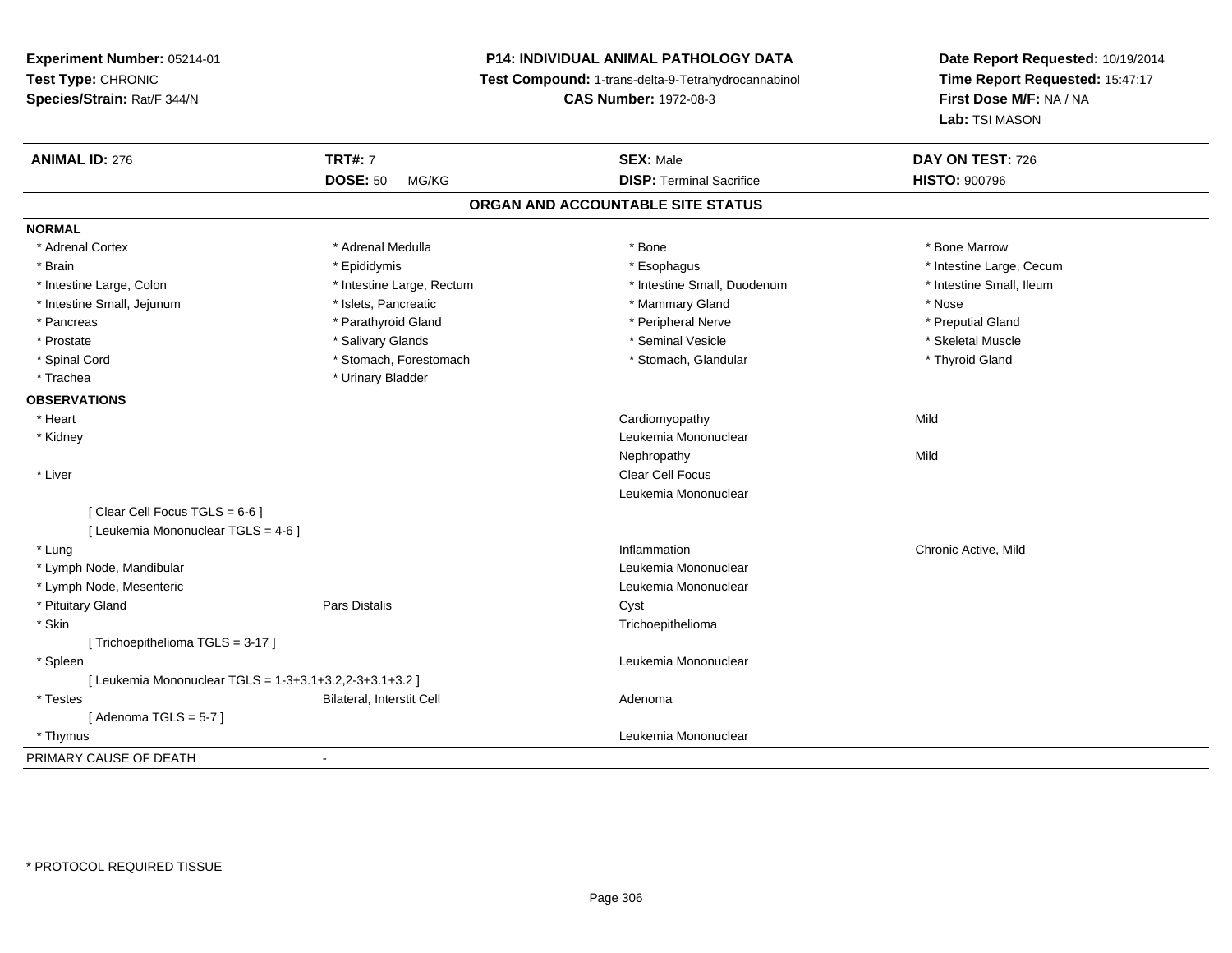**Experiment Number:** 05214-01**Test Type:** CHRONIC **Species/Strain:** Rat/F 344/N**P14: INDIVIDUAL ANIMAL PATHOLOGY DATA Test Compound:** 1-trans-delta-9-Tetrahydrocannabinol **CAS Number:** 1972-08-3**Date Report Requested:** 10/19/2014**Time Report Requested:** 15:47:17**First Dose M/F:** NA / NA**Lab:** TSI MASON**ANIMAL ID:** 277**TRT#:** 7 **SEX:** Male **DAY ON TEST:** 725 **DOSE:** 50 MG/KG **DISP:** Terminal Sacrifice **HISTO:** <sup>900797</sup> **ORGAN AND ACCOUNTABLE SITE STATUSNORMAL**\* Adrenal Cortex \* Adrenal Cortex \* \* Adrenal Cortex \* Brain \* Bone \* \* Bone Marrow \* Bone Marrow \* \* Brain \* Brain \* Brain \* Brain \* Brain \* Brain \* Brain \* Brain \* Brain \* Brain \* Brain \* Brain \* Brain \* Brain \* Brain \* Brain \* Brain \* B \* Intestine Large, Colon \* Epididymis \* Esophagus \* Esophagus \* Esophagus \* 11testine Large, Cecum \* Intestine Large, Rectum \* Thestine Small, Duodenum \* Number of the small, Ileum \* Intestine Small, Jejunum \* Intestine Small, Jejunum \* Islets, Pancreatic \* The same \* Lymph Node, Mandibular \* Lymph Node, Mesenteric \* Nose \* Nose \* Prostate \* Parathyroid Gland \* **All and \* Peripheral Nerve** \* Peripheral Nerve \* \* \* Preputial Gland \* Salivary Glands \* Seminal Vesicle \* Skeletal Muscle \* Skin\* Stomach. Glandular \* Spinal Cord \* Spinal Cord \* Spinal Cord \* Stomach, Forestomach \* Stomach, Forestomach \* Stomach, Forestomach \* Thymus \* Thyroid Gland \* Trachea \* Urinary Bladder \* **MISSING** \* Mammary Gland**OBSERVATIONS** \* Adrenal Medullaa and the control of the control of the control of the Hyperplasia and the control of the control of the control of the control of the control of the control of the control of the control of the control of the control of t Eyee and the contract of the contract of the contract of the contract of the contract of the contract of the contract of the contract of the contract of the contract of the contract of the contract of the contract of the cont  $[$  Cataract TGLS = 1-17  $]$  \* Heart Cardiomyopathy Minimal \* Kidneyy the controller of the controller of the controller of the controller of the controller of the controller of the controller of the controller of the controller of the controller of the controller of the controller of the \* Liver Basophilic Focus Clear Cell Focus Eosinophilic Focus[ Basophilic Focus TGLS = 2-6 ][ Eosinophilic Focus TGLS = 4-6.1 ] \* Lungg and the state of the state of the state of the state of the Shane of Theorem and the Shane of the Shane of the Shane of the Shane of the Shane of the Shane of the Shane of the Shane of the Shane of the Shane of the Shane Infiltration Cellular Histiocyte, Minimal Inflammation Chronic Active, Minimal \* Pancreass the control of the control of the control of the control of the control of the control of the control of the control of the control of the control of the control of the control of the control of the control of the contro \* Pituitary Glandd and the set of Pars Distalis and the Second Adenomal Adenomal Second Second Pars Distallis \* Testess and the contractive contractive contractive contractive contractive contractive contractive contractive contractive contractive contractive contractive contractive contractive contractive contractive contractive contract I Contract to the Contract of the Hyperplasia Interstit Cella Mild  $[$  Adenoma TGLS = 3-7  $]$ 

PRIMARY CAUSE OF DEATH-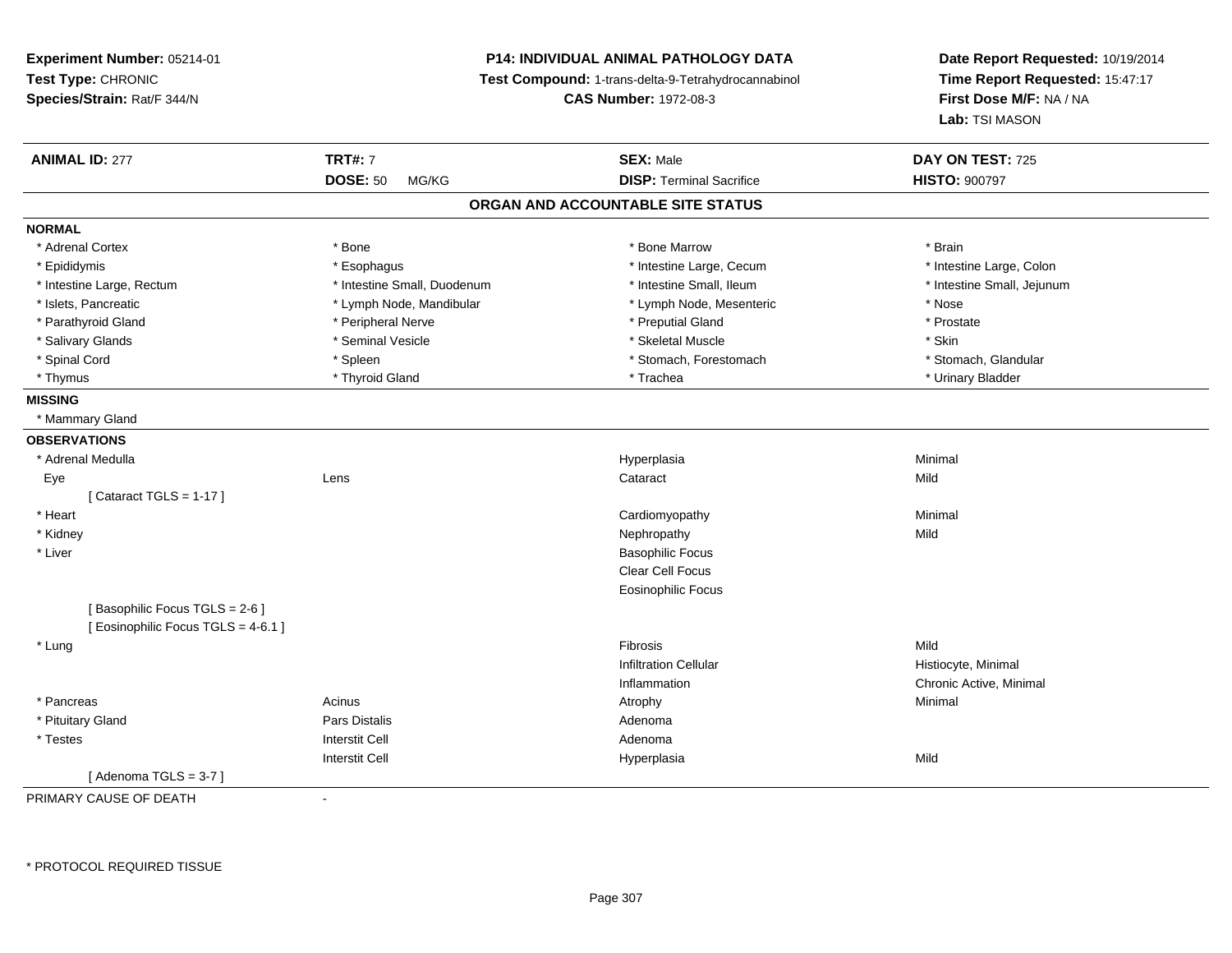| Experiment Number: 05214-01<br><b>Test Type: CHRONIC</b><br>Species/Strain: Rat/F 344/N |                                            | <b>P14: INDIVIDUAL ANIMAL PATHOLOGY DATA</b><br>Test Compound: 1-trans-delta-9-Tetrahydrocannabinol<br><b>CAS Number: 1972-08-3</b> | Date Report Requested: 10/19/2014<br>Time Report Requested: 15:47:17<br>First Dose M/F: NA / NA<br>Lab: TSI MASON |
|-----------------------------------------------------------------------------------------|--------------------------------------------|-------------------------------------------------------------------------------------------------------------------------------------|-------------------------------------------------------------------------------------------------------------------|
| <b>ANIMAL ID: 277</b>                                                                   | <b>TRT#:</b> 7<br><b>DOSE: 50</b><br>MG/KG | <b>SEX: Male</b><br><b>DISP: Terminal Sacrifice</b>                                                                                 | DAY ON TEST: 725<br><b>HISTO: 900797</b>                                                                          |
|                                                                                         |                                            | ORGAN AND ACCOUNTABLE SITE STATUS                                                                                                   |                                                                                                                   |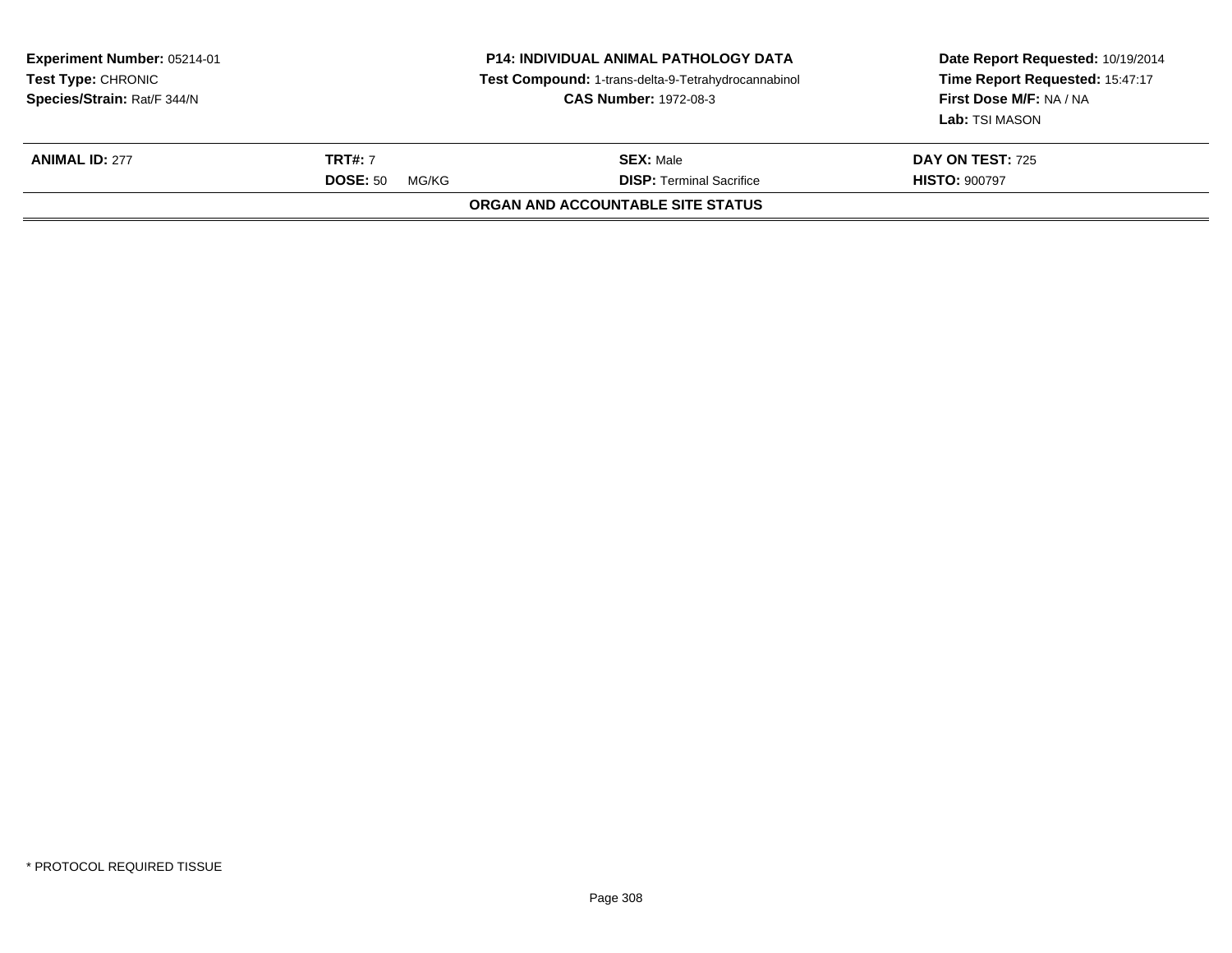## **P14: INDIVIDUAL ANIMAL PATHOLOGY DATA**

**Test Compound:** 1-trans-delta-9-Tetrahydrocannabinol

**CAS Number:** 1972-08-3

**Date Report Requested:** 10/19/2014 **Time Report Requested:** 15:47:17**First Dose M/F:** NA / NA**Lab:** TSI MASON

| <b>ANIMAL ID: 279</b>                | <b>TRT#: 7</b>            | <b>SEX: Male</b>                  | DAY ON TEST: 725         |  |
|--------------------------------------|---------------------------|-----------------------------------|--------------------------|--|
|                                      | <b>DOSE: 50</b><br>MG/KG  | <b>DISP: Terminal Sacrifice</b>   | <b>HISTO: 900799</b>     |  |
|                                      |                           | ORGAN AND ACCOUNTABLE SITE STATUS |                          |  |
| <b>NORMAL</b>                        |                           |                                   |                          |  |
| * Adrenal Cortex                     | * Adrenal Medulla         | * Bone                            | * Bone Marrow            |  |
| * Brain                              | * Epididymis              | * Esophagus                       | * Intestine Large, Cecum |  |
| * Intestine Large, Colon             | * Intestine Large, Rectum | * Intestine Small, Duodenum       | * Intestine Small, Ileum |  |
| * Intestine Small, Jejunum           | * Lymph Node, Mandibular  | * Lymph Node, Mesenteric          | * Mammary Gland          |  |
| * Nose                               | * Parathyroid Gland       | * Peripheral Nerve                | * Pituitary Gland        |  |
| * Preputial Gland                    | * Prostate                | * Salivary Glands                 | * Seminal Vesicle        |  |
| * Skeletal Muscle                    | * Skin                    | * Spinal Cord                     | * Spleen                 |  |
| * Stomach, Glandular                 | * Thymus                  | * Trachea                         | * Urinary Bladder        |  |
| <b>OBSERVATIONS</b>                  |                           |                                   |                          |  |
| * Heart                              |                           | Cardiomyopathy                    | Mild                     |  |
| * Islets, Pancreatic                 |                           | Adenoma                           |                          |  |
| * Kidney                             |                           | Nephropathy                       | Mild                     |  |
| * Liver                              |                           | Clear Cell Focus                  |                          |  |
| [Clear Cell Focus TGLS = $3-6+6.1$ ] |                           |                                   |                          |  |
| * Lung                               |                           | Foreign Body                      | Mild                     |  |
|                                      |                           | Inflammation                      | Chronic Active, Mild     |  |
| * Pancreas                           | Acinus                    | Atrophy                           | Mild                     |  |
| * Stomach, Forestomach               |                           | Hyperplasia                       | Squamous, Focal, Marked  |  |
| [Hyperplasia TGLS = $4-5.1$ ]        |                           |                                   |                          |  |
| * Testes                             | Bilateral, Interstit Cell | Adenoma                           |                          |  |
| [ Adenoma TGLS = 1-7,2-7 ]           |                           |                                   |                          |  |
| * Thyroid Gland                      | C Cell                    | Hyperplasia                       | Minimal                  |  |
| PRIMARY CAUSE OF DEATH               | ٠                         |                                   |                          |  |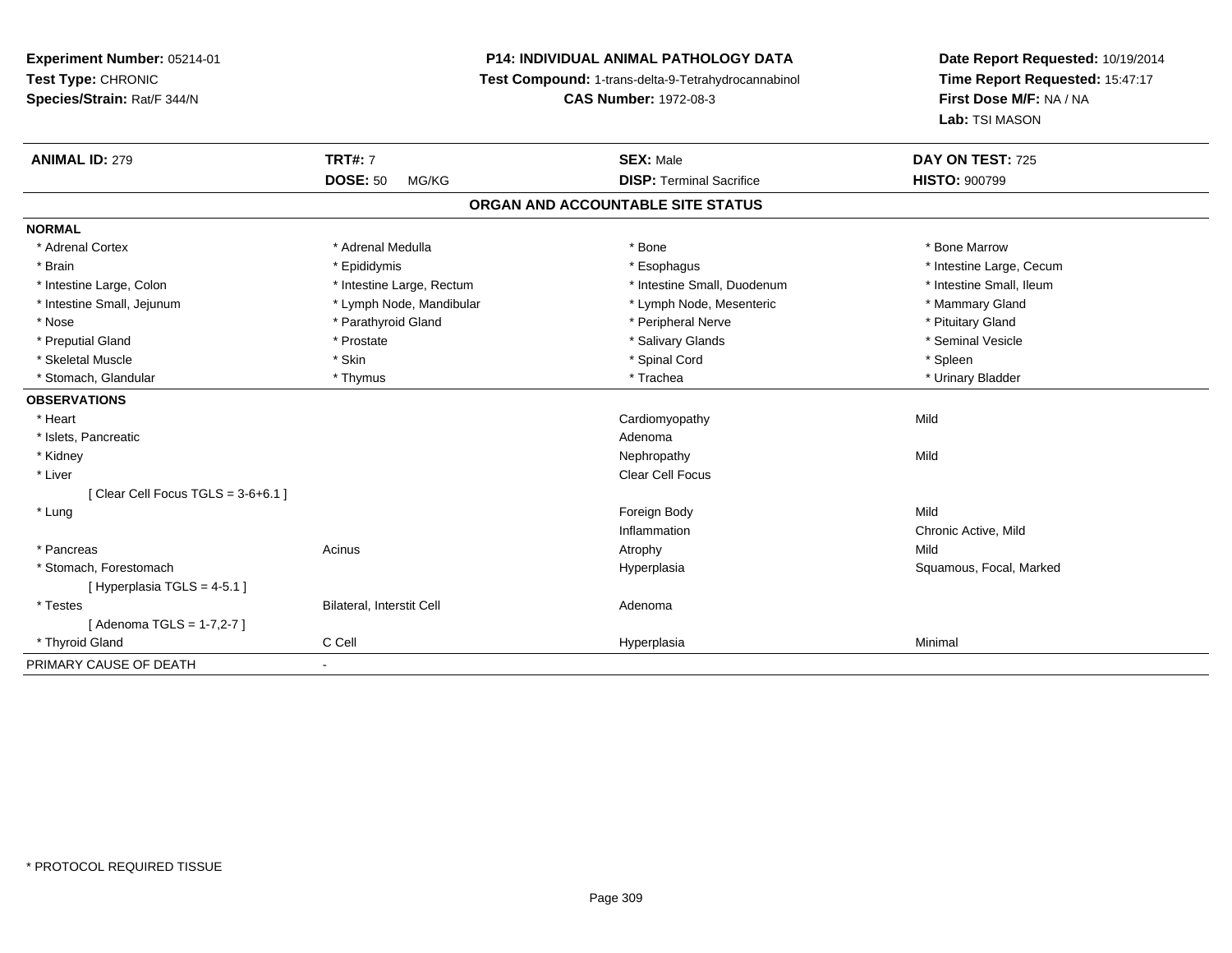## **P14: INDIVIDUAL ANIMAL PATHOLOGY DATA**

**Test Compound:** 1-trans-delta-9-Tetrahydrocannabinol

**CAS Number:** 1972-08-3

**Date Report Requested:** 10/19/2014**Time Report Requested:** 15:47:17**First Dose M/F:** NA / NA**Lab:** TSI MASON

| <b>ANIMAL ID: 280</b>                | <b>TRT#: 7</b>              | <b>SEX: Male</b>                  | DAY ON TEST: 727           |
|--------------------------------------|-----------------------------|-----------------------------------|----------------------------|
|                                      | <b>DOSE: 50</b><br>MG/KG    | <b>DISP: Terminal Sacrifice</b>   | <b>HISTO: 900800</b>       |
|                                      |                             | ORGAN AND ACCOUNTABLE SITE STATUS |                            |
| <b>NORMAL</b>                        |                             |                                   |                            |
| * Adrenal Cortex                     | * Bone                      | * Bone Marrow                     | * Brain                    |
| * Epididymis                         | * Esophagus                 | * Intestine Large, Cecum          | * Intestine Large, Colon   |
| * Intestine Large, Rectum            | * Intestine Small, Duodenum | * Intestine Small, Ileum          | * Intestine Small, Jejunum |
| * Islets, Pancreatic                 | * Lymph Node, Mandibular    | * Lymph Node, Mesenteric          | * Mammary Gland            |
| * Nose                               | * Parathyroid Gland         | * Peripheral Nerve                | * Pituitary Gland          |
| * Preputial Gland                    | * Prostate                  | * Salivary Glands                 | * Seminal Vesicle          |
| * Skeletal Muscle                    | * Skin                      | * Spinal Cord                     | * Spleen                   |
| * Stomach, Forestomach               | * Stomach, Glandular        | * Thymus                          | * Thyroid Gland            |
| * Trachea                            | * Urinary Bladder           |                                   |                            |
| <b>OBSERVATIONS</b>                  |                             |                                   |                            |
| * Adrenal Medulla                    |                             | Hyperplasia                       | Moderate                   |
| * Heart                              |                             | Cardiomyopathy                    | Mild                       |
| * Kidney                             |                             | Nephropathy                       | Mild                       |
| * Liver                              |                             | <b>Basophilic Focus</b>           |                            |
|                                      |                             | <b>Clear Cell Focus</b>           |                            |
|                                      |                             | Fatty Change                      | Focal, Minimal             |
| [Clear Cell Focus TGLS = $4-6+6.1$ ] |                             |                                   |                            |
| * Lung                               |                             | Inflammation                      | Chronic Active, Mild       |
| * Pancreas                           | Acinus                      | Atrophy                           | Minimal                    |
| * Testes                             | Bilateral, Interstit Cell   | Adenoma                           |                            |
| Adenoma TGLS = 1-7,2-7,3-7 ]         |                             |                                   |                            |
| PRIMARY CAUSE OF DEATH               | $\blacksquare$              |                                   |                            |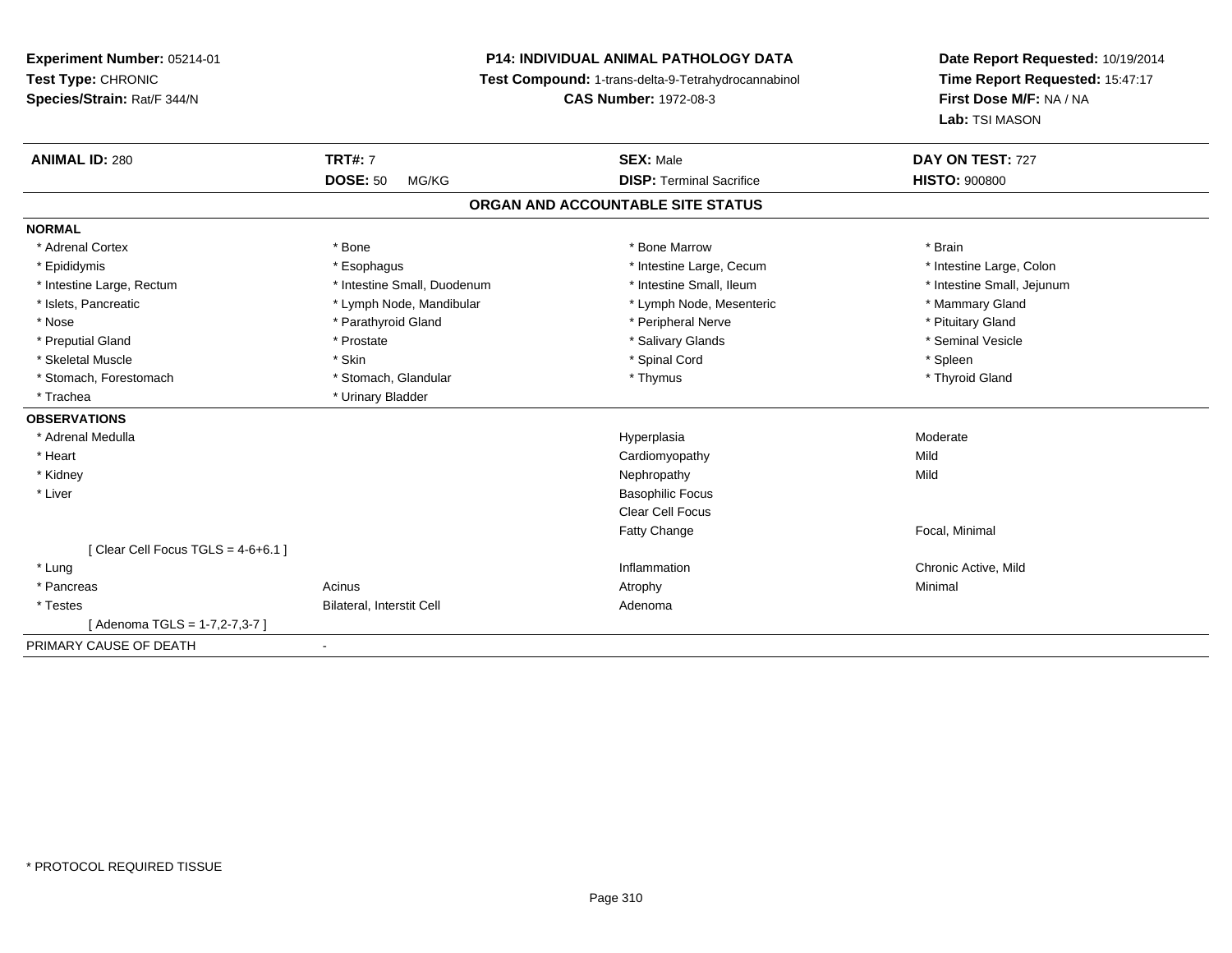| Experiment Number: 05214-01<br>Test Type: CHRONIC<br>Species/Strain: Rat/F 344/N |                           | <b>P14: INDIVIDUAL ANIMAL PATHOLOGY DATA</b><br>Test Compound: 1-trans-delta-9-Tetrahydrocannabinol<br><b>CAS Number: 1972-08-3</b> | Date Report Requested: 10/19/2014<br>Time Report Requested: 15:47:17<br>First Dose M/F: NA / NA<br>Lab: TSI MASON |
|----------------------------------------------------------------------------------|---------------------------|-------------------------------------------------------------------------------------------------------------------------------------|-------------------------------------------------------------------------------------------------------------------|
| <b>ANIMAL ID: 296</b>                                                            | <b>TRT#: 2</b>            | <b>SEX: Female</b>                                                                                                                  | DAY ON TEST: 637                                                                                                  |
|                                                                                  | DOSE: 0<br>MG/KG          | <b>DISP:</b> Moribund Sacrifice                                                                                                     | <b>HISTO: 900801</b>                                                                                              |
|                                                                                  |                           | ORGAN AND ACCOUNTABLE SITE STATUS                                                                                                   |                                                                                                                   |
| <b>NORMAL</b>                                                                    |                           |                                                                                                                                     |                                                                                                                   |
| * Adrenal Cortex                                                                 | * Adrenal Medulla         | * Bone                                                                                                                              | * Bone Marrow                                                                                                     |
| * Brain                                                                          | * Esophagus               | * Heart                                                                                                                             | * Intestine Large, Cecum                                                                                          |
| * Intestine Large, Colon                                                         | * Intestine Large, Rectum | * Intestine Small, Duodenum                                                                                                         | * Intestine Small, Ileum                                                                                          |
| * Intestine Small, Jejunum                                                       | * Islets, Pancreatic      | * Kidney                                                                                                                            | * Lymph Node, Mandibular                                                                                          |
| * Lymph Node, Mesenteric                                                         | * Nose                    | * Ovary                                                                                                                             | * Pancreas                                                                                                        |
| * Parathyroid Gland                                                              | * Peripheral Nerve        | * Salivary Glands                                                                                                                   | * Skeletal Muscle                                                                                                 |
| * Skin                                                                           | * Spinal Cord             | * Spleen                                                                                                                            | * Stomach, Forestomach                                                                                            |
| * Stomach, Glandular                                                             | * Thymus                  | * Thyroid Gland                                                                                                                     | * Trachea                                                                                                         |
| * Urinary Bladder                                                                |                           |                                                                                                                                     |                                                                                                                   |
| <b>MISSING</b>                                                                   |                           |                                                                                                                                     |                                                                                                                   |
| * Clitoral Gland                                                                 |                           |                                                                                                                                     |                                                                                                                   |
| <b>OBSERVATIONS</b>                                                              |                           |                                                                                                                                     |                                                                                                                   |
| * Liver                                                                          |                           | <b>Basophilic Focus</b>                                                                                                             |                                                                                                                   |
|                                                                                  |                           | Hepatodiaphragmatic Nodule                                                                                                          |                                                                                                                   |
|                                                                                  |                           | <b>Mixed Cell Focus</b>                                                                                                             |                                                                                                                   |
| [Basophilic Focus TGLS = 3-6+6.1+6.2]                                            |                           |                                                                                                                                     |                                                                                                                   |
| [ Hepatodiaphragmatic Nodule TGLS = 2-6.1 ]                                      |                           |                                                                                                                                     |                                                                                                                   |
| * Lung                                                                           |                           | Foreign Body                                                                                                                        | Minimal                                                                                                           |
|                                                                                  |                           | Inflammation                                                                                                                        | Chronic Active, Minimal                                                                                           |
| * Mammary Gland                                                                  |                           | Fibroadenoma                                                                                                                        |                                                                                                                   |
| [Fibroadenoma TGLS = 1-10.1+10.2]                                                |                           |                                                                                                                                     |                                                                                                                   |
| * Pituitary Gland                                                                | <b>Pars Distalis</b>      | Cyst                                                                                                                                |                                                                                                                   |
| * Uterus                                                                         |                           | Polyp Stromal                                                                                                                       |                                                                                                                   |
| PRIMARY CAUSE OF DEATH                                                           | $\blacksquare$            |                                                                                                                                     |                                                                                                                   |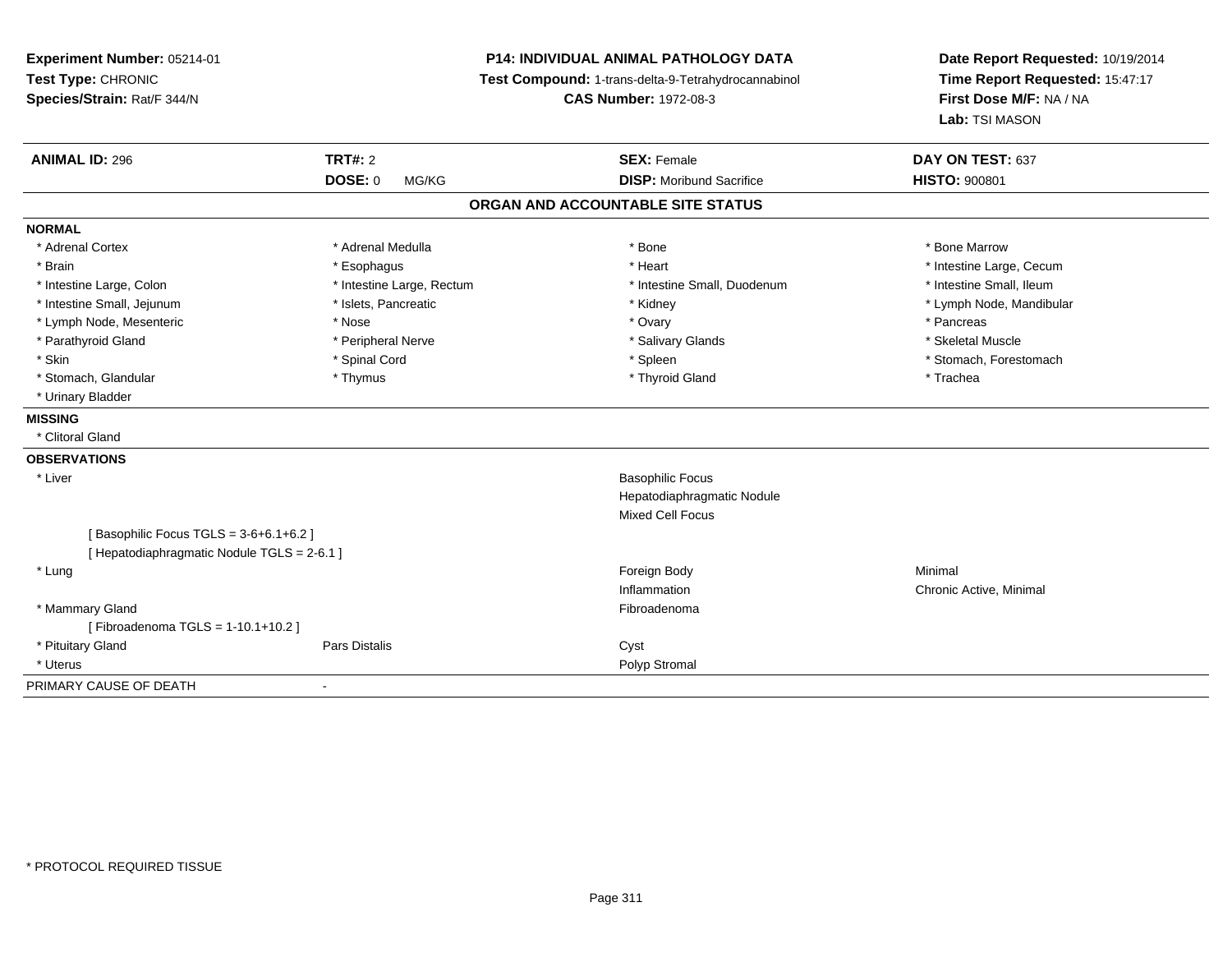**Experiment Number:** 05214-01**Test Type:** CHRONIC **Species/Strain:** Rat/F 344/N**P14: INDIVIDUAL ANIMAL PATHOLOGY DATA Test Compound:** 1-trans-delta-9-Tetrahydrocannabinol **CAS Number:** 1972-08-3**Date Report Requested:** 10/19/2014**Time Report Requested:** 15:47:17**First Dose M/F:** NA / NA**Lab:** TSI MASON**ANIMAL ID:** 297**TRT#:** 2 **SEX:** Female **DAY ON TEST:** 724 **DOSE:** 0 MG/KG **DISP:** Moribund Sacrifice **HISTO:** <sup>900802</sup> **ORGAN AND ACCOUNTABLE SITE STATUSNORMAL**\* Adrenal Cortex \* Adrenal Medulla \* Adrenal Medulla \* Bone \* Bone \* Bone \* Bone \* Bone Marrow \* Brain \* Alternative of the state of the state of the state of the state of the state of the state of the state of the state of the state of the state of the state of the state of the state of the state of the state of th \* Intestine Large, Cecum \* Intestine Large, Colon \* Intestine Large, Rectum \* Intestine Small, Duodenum\* Intestine Small, Ileum \* \* Thestine Small, Jejunum \* \* Slets, Pancreatic \* \* Thestine Small, Nejerum \* Lymph Node, Mesenteric \* \* Nose \* Ovary \* Pancreas \* Parathyroid Gland \* Peripheral Nerve \* \* \* Aliundration of the term of the state of the term of the state of the state of the state of the state of the state of the state of the state of the state of the state of the state of the state of t \* Stomach. Glandular \* Skin \* Stomach, Glandular \* Spinal Cord \* \* Stomach, Stomach, Glandular \* Spinal Cord \* \* Stomach, Glandular \* Thymus \* Trachea \* Urinary Bladder \* Uterus **OBSERVATIONS** \* Kidneyy which is a context of the Cortext of the Cortext of the Cortext of the Mineralization n Minimal \* Liver Basophilic Focus \* Lungg is a controller to the controller of the controller of the chronic Active, Minimal of the chronic Active, Minimal of the chronic Active, Minimal of the chronic Active, Minimal of the chronic Active, Minimal of the chroni \* Lymph Node, Mandibular Hyperplasiaa Mild [ Hyperplasia TGLS = 1-9 ] \* Mammary Glandd **Executive Contract of the Contract Contract Contract Contract Contract Contract Contract Contract Contract Contract Contract Contract Contract Contract Contract Contract Contract Contract Contract Contract Contract Cont** [ Fibroadenoma TGLS = 2-17+17.1 ] Oral Mucosa Squamous Cell Carcinoma [ Squamous Cell Carcinoma TGLS = 3-9.1,16 ] \* Stomach, Forestomachh and the control of the control of the Hyperkeratosis and the Mild of the Mild of the Mild of the Mild of the Mild of the Mild of the Mild of the Mild of the Mild of the Mild of the Mild of the Mild of the Mild of the Mil Hyperplasia Basal Cell, Mild [ Hyperplasia TGLS = 5-5 ] \* Thyroid Gland C Cell Hyperplasia Minimal PRIMARY CAUSE OF DEATH-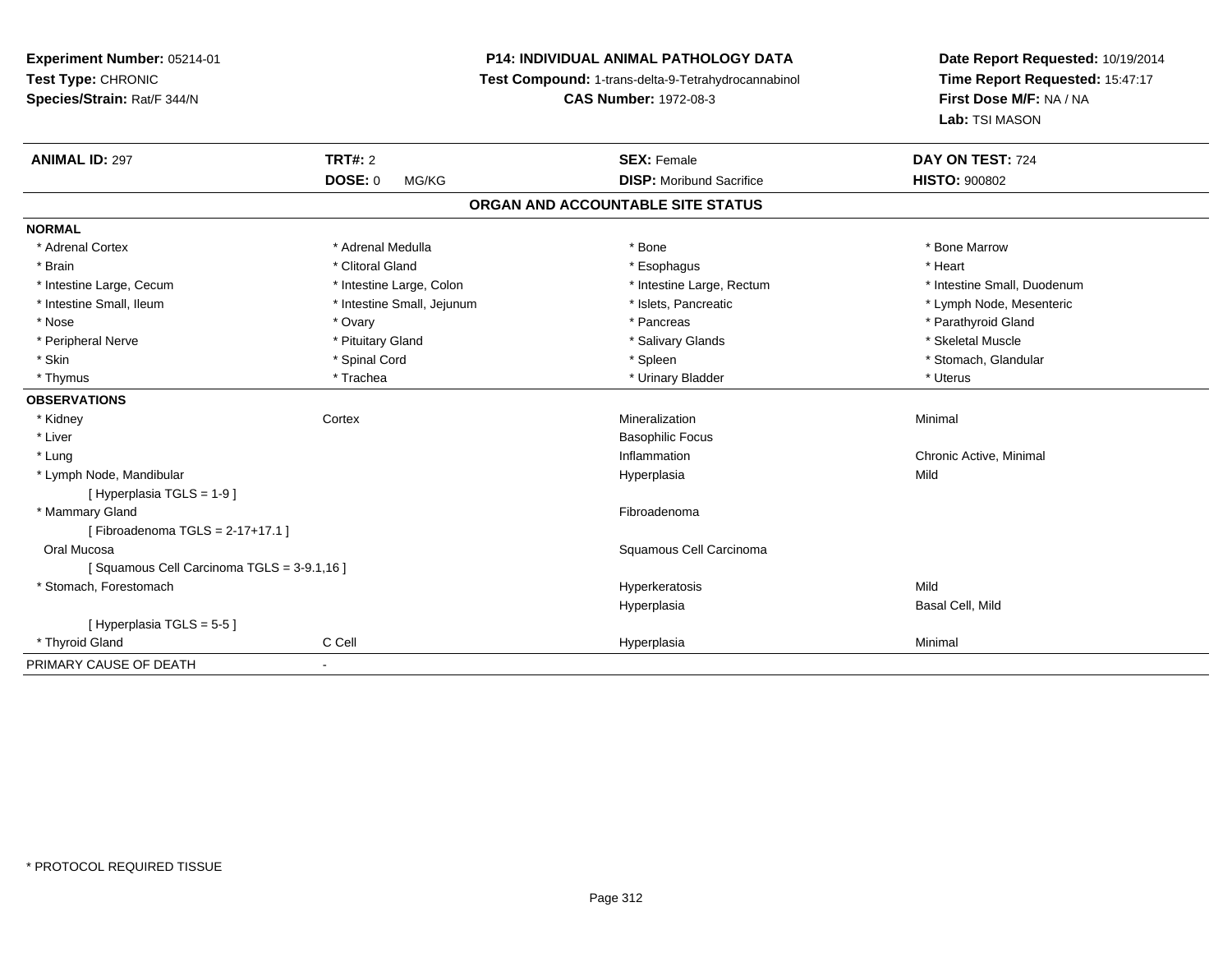| Experiment Number: 05214-01<br>Test Type: CHRONIC<br>Species/Strain: Rat/F 344/N<br><b>ANIMAL ID: 298</b> | <b>TRT#: 2</b>             | <b>P14: INDIVIDUAL ANIMAL PATHOLOGY DATA</b><br>Test Compound: 1-trans-delta-9-Tetrahydrocannabinol<br><b>CAS Number: 1972-08-3</b><br><b>SEX: Female</b> | Date Report Requested: 10/19/2014<br>Time Report Requested: 15:47:17<br>First Dose M/F: NA / NA<br>Lab: TSI MASON<br>DAY ON TEST: 590 |
|-----------------------------------------------------------------------------------------------------------|----------------------------|-----------------------------------------------------------------------------------------------------------------------------------------------------------|---------------------------------------------------------------------------------------------------------------------------------------|
|                                                                                                           | <b>DOSE: 0</b><br>MG/KG    | <b>DISP: Natural Death</b>                                                                                                                                | <b>HISTO: 900803</b>                                                                                                                  |
|                                                                                                           |                            | ORGAN AND ACCOUNTABLE SITE STATUS                                                                                                                         |                                                                                                                                       |
| <b>NORMAL</b>                                                                                             |                            |                                                                                                                                                           |                                                                                                                                       |
| * Adrenal Cortex                                                                                          | * Adrenal Medulla          | * Bone                                                                                                                                                    | * Bone Marrow                                                                                                                         |
| * Brain                                                                                                   | * Clitoral Gland           | * Esophagus                                                                                                                                               | * Heart                                                                                                                               |
| * Islets, Pancreatic                                                                                      | * Kidney                   | * Lymph Node, Mandibular                                                                                                                                  | * Lymph Node, Mesenteric                                                                                                              |
| * Nose                                                                                                    | * Ovary                    | * Pancreas                                                                                                                                                | * Parathyroid Gland                                                                                                                   |
| * Peripheral Nerve                                                                                        | * Pituitary Gland          | * Salivary Glands                                                                                                                                         | * Skeletal Muscle                                                                                                                     |
| * Skin                                                                                                    | * Spinal Cord              | * Spleen                                                                                                                                                  | * Stomach, Forestomach                                                                                                                |
| * Stomach, Glandular                                                                                      | * Thymus                   | * Trachea                                                                                                                                                 | * Urinary Bladder                                                                                                                     |
| Vagina                                                                                                    |                            |                                                                                                                                                           |                                                                                                                                       |
| <b>AUTO PRECLUDES DIAG.</b>                                                                               |                            |                                                                                                                                                           |                                                                                                                                       |
| * Intestine Large, Cecum                                                                                  | * Intestine Large, Colon   | * Intestine Large, Rectum                                                                                                                                 | * Intestine Small, Duodenum                                                                                                           |
| * Intestine Small, Ileum                                                                                  | * Intestine Small, Jejunum |                                                                                                                                                           |                                                                                                                                       |
| <b>OBSERVATIONS</b>                                                                                       |                            |                                                                                                                                                           |                                                                                                                                       |
| * Liver                                                                                                   |                            | <b>Basophilic Focus</b>                                                                                                                                   |                                                                                                                                       |
| [Basophilic Focus TGLS = 3-6+6.1]                                                                         |                            |                                                                                                                                                           |                                                                                                                                       |
| * Lung                                                                                                    |                            | Foreign Body                                                                                                                                              | Minimal                                                                                                                               |
| * Mammary Gland                                                                                           |                            | Fibroadenoma                                                                                                                                              |                                                                                                                                       |
| [Fibroadenoma TGLS = $1-16+16.1$ ]                                                                        |                            |                                                                                                                                                           |                                                                                                                                       |
| * Thyroid Gland                                                                                           | C Cell                     | Hyperplasia                                                                                                                                               | Mild                                                                                                                                  |
| * Uterus                                                                                                  |                            | Polyp Stromal                                                                                                                                             |                                                                                                                                       |
| [ Polyp Stromal TGLS = $2-7.1$ ]                                                                          |                            |                                                                                                                                                           |                                                                                                                                       |
| PRIMARY CAUSE OF DEATH                                                                                    | $\overline{\phantom{a}}$   |                                                                                                                                                           |                                                                                                                                       |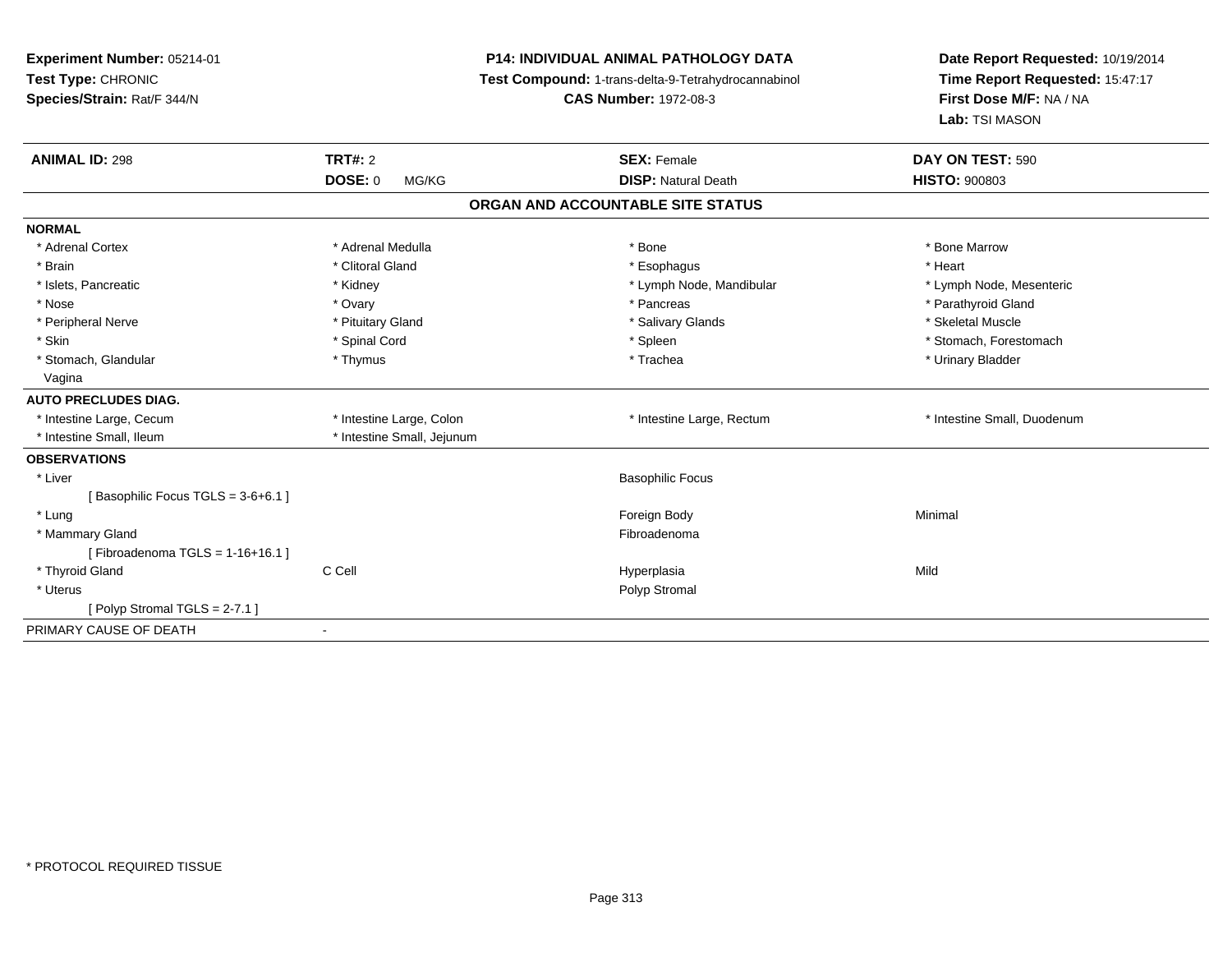**Experiment Number:** 05214-01**Test Type:** CHRONIC **Species/Strain:** Rat/F 344/N**P14: INDIVIDUAL ANIMAL PATHOLOGY DATA Test Compound:** 1-trans-delta-9-Tetrahydrocannabinol **ANIMAL ID:** 299**DOSE:** 0 MG/KG**NORMAL**

# **Date Report Requested:** 10/19/2014**Time Report Requested:** 15:47:17**First Dose M/F:** NA / NA**Lab:** TSI MASON

| <b>ANIMAL ID: 299</b>                           | <b>TRT#: 2</b>            | <b>SEX: Female</b>                | DAY ON TEST: 534         |
|-------------------------------------------------|---------------------------|-----------------------------------|--------------------------|
|                                                 | <b>DOSE: 0</b><br>MG/KG   | <b>DISP:</b> Moribund Sacrifice   | <b>HISTO: 900804</b>     |
|                                                 |                           | ORGAN AND ACCOUNTABLE SITE STATUS |                          |
| <b>NORMAL</b>                                   |                           |                                   |                          |
| * Adrenal Cortex                                | * Adrenal Medulla         | * Bone                            | * Bone Marrow            |
| * Brain                                         | * Clitoral Gland          | * Esophagus                       | * Intestine Large, Cecum |
| * Intestine Large, Colon                        | * Intestine Large, Rectum | * Intestine Small, Duodenum       | * Intestine Small, Ileum |
| * Intestine Small, Jejunum                      | * Islets, Pancreatic      | * Lymph Node, Mandibular          | * Lymph Node, Mesenteric |
| * Nose                                          | * Ovary                   | * Pancreas                        | * Parathyroid Gland      |
| * Peripheral Nerve                              | * Salivary Glands         | * Skeletal Muscle                 | * Skin                   |
| * Spinal Cord                                   | * Stomach, Forestomach    | * Stomach, Glandular              | * Thymus                 |
| * Thyroid Gland                                 | * Trachea                 | * Urinary Bladder                 |                          |
| <b>OBSERVATIONS</b>                             |                           |                                   |                          |
| * Heart                                         |                           | Cardiomyopathy                    | Minimal                  |
| * Kidney                                        |                           | Nephropathy                       | Minimal                  |
| * Liver                                         |                           | <b>Basophilic Focus</b>           |                          |
|                                                 |                           | Hepatodiaphragmatic Nodule        |                          |
| [ Hepatodiaphragmatic Nodule TGLS = 5-6 ]       |                           |                                   |                          |
| * Lung                                          |                           | Foreign Body                      | Mild                     |
|                                                 |                           | Inflammation                      | Chronic Active, Minimal  |
| * Mammary Gland                                 |                           | Fibroadenoma                      |                          |
| [Fibroadenoma TGLS = 1-16]                      |                           |                                   |                          |
| * Pituitary Gland                               | Pars Distalis             | Angiectasis                       | Moderate                 |
| [Angiectasis TGLS = 4-8]                        |                           |                                   |                          |
| * Skin                                          |                           |                                   |                          |
| Note: TGL 1 MASS IS IN MAMMARY GLAND            |                           |                                   |                          |
| * Spleen                                        |                           | Hematopoietic Cell Proliferation  | Mild                     |
| [ Hematopoietic Cell Proliferation TGLS = 3-3 ] |                           |                                   |                          |
| * Uterus                                        |                           | Schwannoma Malignant              |                          |
| [Schwannoma Malignant TGLS = 2-7.1+7.2]         |                           |                                   |                          |
| PRIMARY CAUSE OF DEATH                          |                           |                                   |                          |

**CAS Number:** 1972-08-3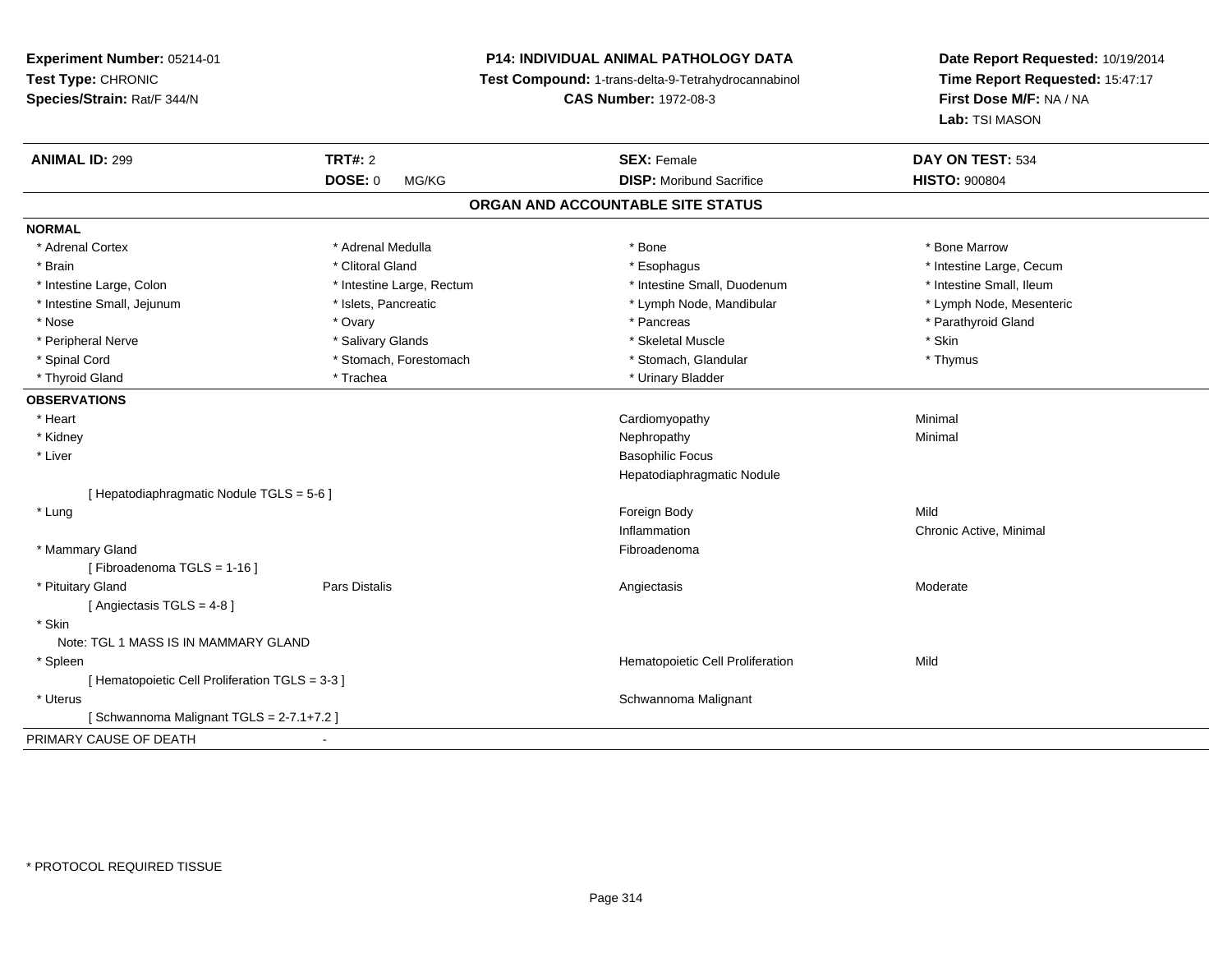| Experiment Number: 05214-01<br>Test Type: CHRONIC |                           | <b>P14: INDIVIDUAL ANIMAL PATHOLOGY DATA</b><br>Test Compound: 1-trans-delta-9-Tetrahydrocannabinol | Date Report Requested: 10/19/2014<br>Time Report Requested: 15:47:17<br>First Dose M/F: NA / NA<br>Lab: TSI MASON |
|---------------------------------------------------|---------------------------|-----------------------------------------------------------------------------------------------------|-------------------------------------------------------------------------------------------------------------------|
| Species/Strain: Rat/F 344/N                       |                           | <b>CAS Number: 1972-08-3</b>                                                                        |                                                                                                                   |
| <b>ANIMAL ID: 300</b>                             | TRT#: 2                   | <b>SEX: Female</b>                                                                                  | DAY ON TEST: 455                                                                                                  |
|                                                   | <b>DOSE: 0</b><br>MG/KG   | <b>DISP:</b> Scheduled Sacrifice                                                                    | <b>HISTO: 900805</b>                                                                                              |
|                                                   |                           | ORGAN AND ACCOUNTABLE SITE STATUS                                                                   |                                                                                                                   |
| <b>NORMAL</b>                                     |                           |                                                                                                     |                                                                                                                   |
| * Adrenal Cortex                                  | * Adrenal Medulla         | * Bone                                                                                              | * Bone Marrow                                                                                                     |
| * Brain                                           | * Clitoral Gland          | * Esophagus                                                                                         | * Intestine Large, Cecum                                                                                          |
| * Intestine Large, Colon                          | * Intestine Large, Rectum | * Intestine Small, Duodenum                                                                         | * Intestine Small, Ileum                                                                                          |
| * Intestine Small, Jejunum                        | * Islets, Pancreatic      | * Lung                                                                                              | * Lymph Node, Mandibular                                                                                          |
| * Lymph Node, Mesenteric                          | * Mammary Gland           | * Nose                                                                                              | * Ovary                                                                                                           |
| * Parathyroid Gland                               | * Peripheral Nerve        | * Salivary Glands                                                                                   | * Skeletal Muscle                                                                                                 |
| * Skin                                            | * Spinal Cord             | * Spleen                                                                                            | * Stomach, Forestomach                                                                                            |
| * Stomach, Glandular                              | * Thymus                  | * Thyroid Gland                                                                                     | * Trachea                                                                                                         |
| * Urinary Bladder                                 | * Uterus                  | Vagina                                                                                              |                                                                                                                   |
| <b>OBSERVATIONS</b>                               |                           |                                                                                                     |                                                                                                                   |
| * Clitoral GI                                     |                           |                                                                                                     |                                                                                                                   |
| Note: MAST CELLS                                  |                           |                                                                                                     |                                                                                                                   |
| * Heart                                           |                           | Cardiomyopathy                                                                                      | Minimal                                                                                                           |
| * Kidney                                          | Cortex                    | Mineralization                                                                                      | Minimal                                                                                                           |
|                                                   |                           | Nephropathy                                                                                         | Minimal                                                                                                           |
| * Liver                                           |                           | <b>Basophilic Focus</b>                                                                             |                                                                                                                   |
|                                                   |                           | Clear Cell Focus                                                                                    |                                                                                                                   |
| * Pancreas                                        | Acinus                    | Atrophy                                                                                             | Minimal                                                                                                           |
| * Pituitary Gland                                 | Pars Distalis             | Hyperplasia                                                                                         | Mild                                                                                                              |
| PRIMARY CAUSE OF DEATH                            |                           |                                                                                                     |                                                                                                                   |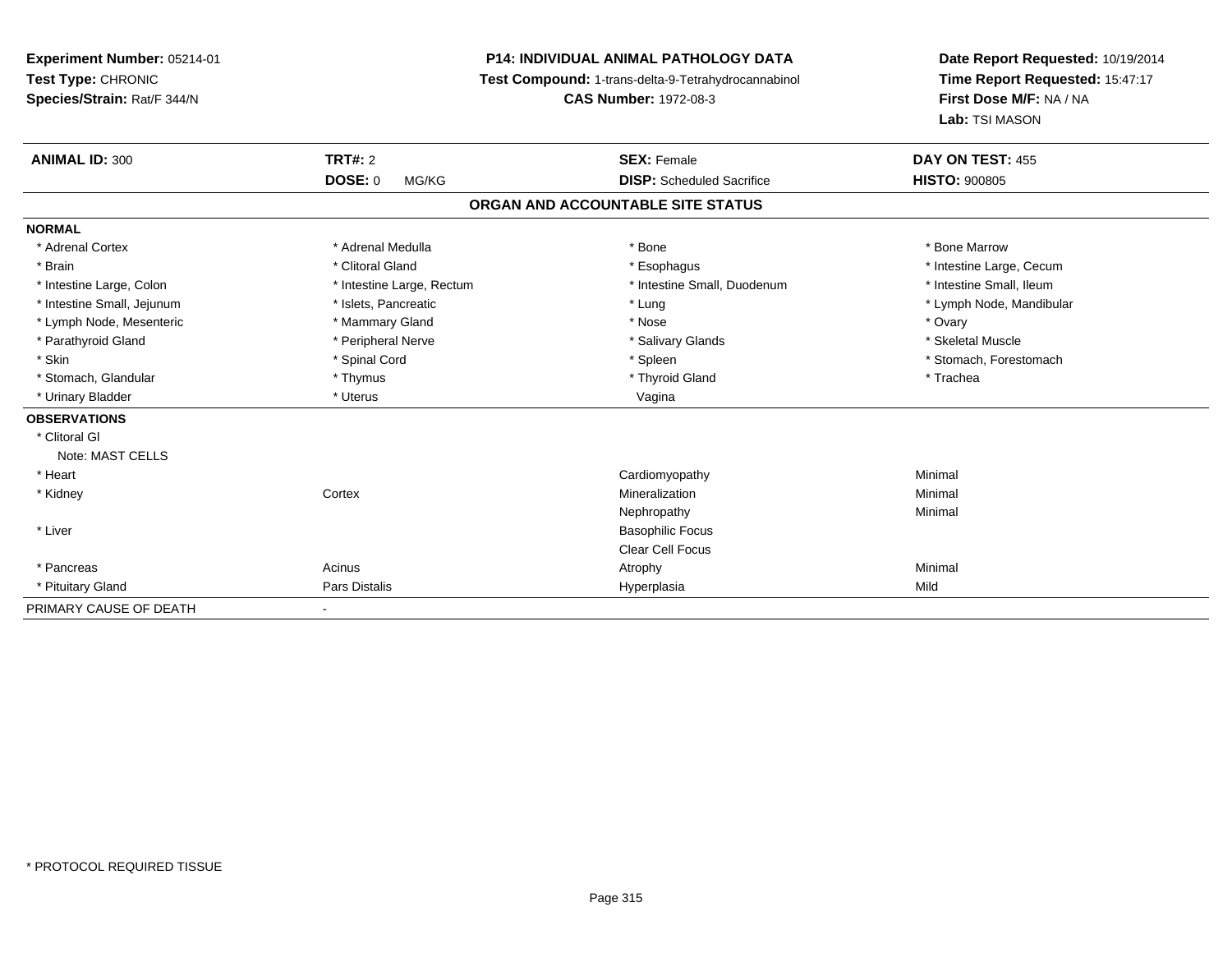| Experiment Number: 05214-01<br>Test Type: CHRONIC<br>Species/Strain: Rat/F 344/N |                            | P14: INDIVIDUAL ANIMAL PATHOLOGY DATA<br>Test Compound: 1-trans-delta-9-Tetrahydrocannabinol<br><b>CAS Number: 1972-08-3</b> | Date Report Requested: 10/19/2014<br>Time Report Requested: 15:47:17<br>First Dose M/F: NA / NA<br>Lab: TSI MASON |
|----------------------------------------------------------------------------------|----------------------------|------------------------------------------------------------------------------------------------------------------------------|-------------------------------------------------------------------------------------------------------------------|
| <b>ANIMAL ID: 301</b>                                                            | <b>TRT#: 2</b>             | <b>SEX: Female</b>                                                                                                           | DAY ON TEST: 736                                                                                                  |
|                                                                                  | <b>DOSE: 0</b><br>MG/KG    | <b>DISP: Terminal Sacrifice</b>                                                                                              | <b>HISTO: 900806</b>                                                                                              |
|                                                                                  |                            | ORGAN AND ACCOUNTABLE SITE STATUS                                                                                            |                                                                                                                   |
| <b>NORMAL</b>                                                                    |                            |                                                                                                                              |                                                                                                                   |
| * Adrenal Cortex                                                                 | * Adrenal Medulla          | * Bone                                                                                                                       | * Bone Marrow                                                                                                     |
| * Brain                                                                          | * Clitoral Gland           | * Esophagus                                                                                                                  | * Heart                                                                                                           |
| * Intestine Large, Cecum                                                         | * Intestine Large, Colon   | * Intestine Large, Rectum                                                                                                    | * Intestine Small, Duodenum                                                                                       |
| * Intestine Small, Ileum                                                         | * Intestine Small, Jejunum | * Islets, Pancreatic                                                                                                         | * Lung                                                                                                            |
| * Lymph Node, Mandibular                                                         | * Lymph Node, Mesenteric   | * Mammary Gland                                                                                                              | * Nose                                                                                                            |
| * Ovary                                                                          | * Parathyroid Gland        | * Peripheral Nerve                                                                                                           | * Skeletal Muscle                                                                                                 |
| * Skin                                                                           | * Spinal Cord              | * Spleen                                                                                                                     | * Stomach, Forestomach                                                                                            |
| * Stomach, Glandular                                                             | * Trachea                  | * Urinary Bladder                                                                                                            | * Uterus                                                                                                          |
| <b>MISSING</b>                                                                   |                            |                                                                                                                              |                                                                                                                   |
| * Thymus                                                                         |                            |                                                                                                                              |                                                                                                                   |
| <b>OBSERVATIONS</b>                                                              |                            |                                                                                                                              |                                                                                                                   |
| * Kidney                                                                         |                            | Nephropathy                                                                                                                  | Mild                                                                                                              |
| * Liver                                                                          |                            | <b>Basophilic Focus</b>                                                                                                      |                                                                                                                   |
|                                                                                  |                            | <b>Eosinophilic Focus</b>                                                                                                    |                                                                                                                   |
|                                                                                  |                            | Hyperplasia                                                                                                                  | Mild                                                                                                              |
| [Basophilic Focus TGLS = 2-6+6.1]                                                |                            |                                                                                                                              |                                                                                                                   |
| * Pancreas                                                                       | Acinus                     | Atrophy                                                                                                                      | Minimal                                                                                                           |
| * Pituitary Gland                                                                | Pars Distalis              | Adenoma                                                                                                                      |                                                                                                                   |
| [Adenoma TGLS = $1-8$ ]                                                          |                            |                                                                                                                              |                                                                                                                   |
| * Salivary Glands                                                                | Duct                       | Metaplasia                                                                                                                   | Squamous, Minimal                                                                                                 |
| * Thyroid Gland                                                                  | C Cell                     | Hyperplasia                                                                                                                  | Mild                                                                                                              |
| PRIMARY CAUSE OF DEATH                                                           | $\overline{\phantom{0}}$   |                                                                                                                              |                                                                                                                   |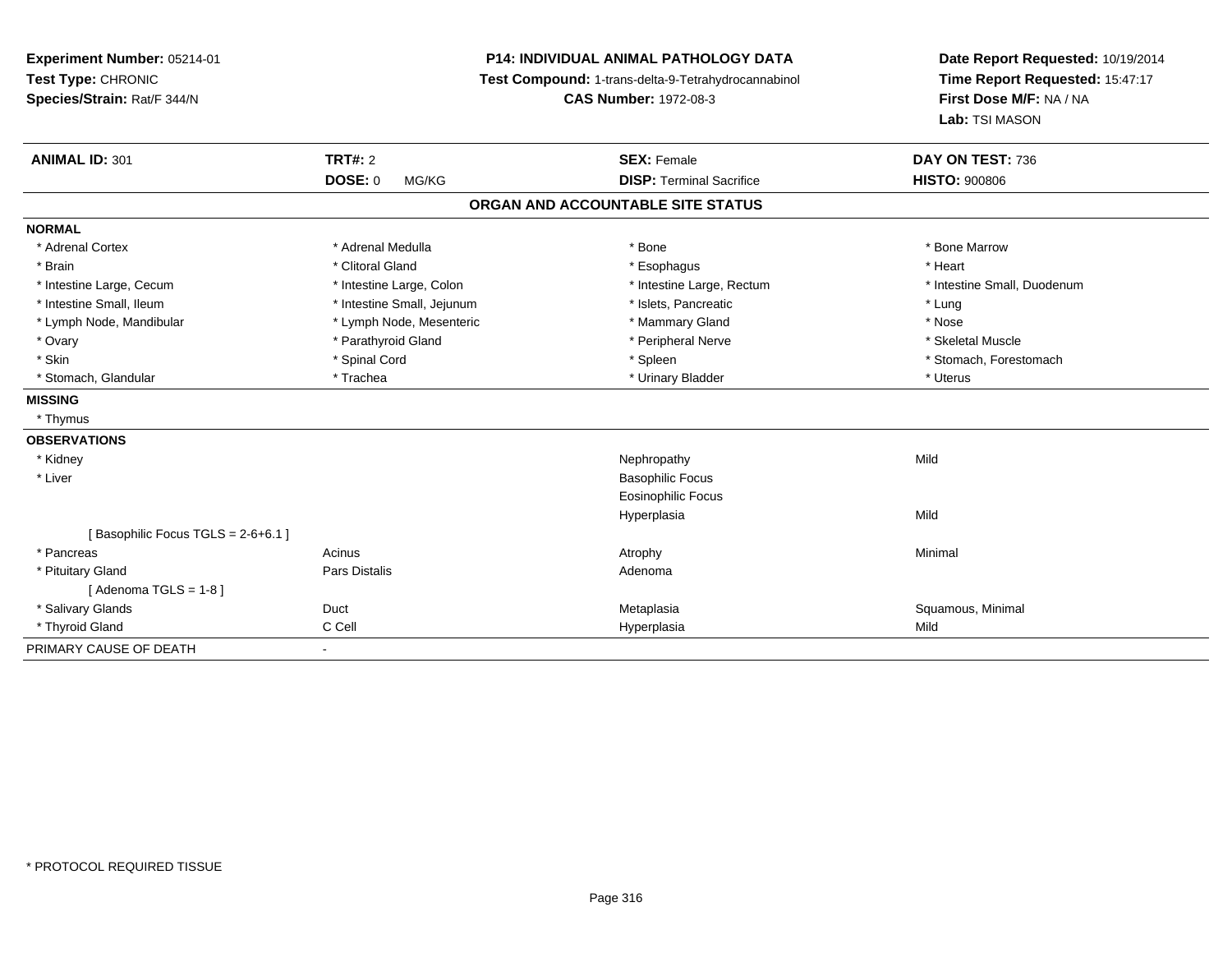| Experiment Number: 05214-01<br>Test Type: CHRONIC<br>Species/Strain: Rat/F 344/N | P14: INDIVIDUAL ANIMAL PATHOLOGY DATA<br>Test Compound: 1-trans-delta-9-Tetrahydrocannabinol<br><b>CAS Number: 1972-08-3</b> |                                   | Date Report Requested: 10/19/2014<br>Time Report Requested: 15:47:17<br>First Dose M/F: NA / NA<br>Lab: TSI MASON |
|----------------------------------------------------------------------------------|------------------------------------------------------------------------------------------------------------------------------|-----------------------------------|-------------------------------------------------------------------------------------------------------------------|
| <b>ANIMAL ID: 302</b>                                                            | <b>TRT#: 2</b>                                                                                                               | <b>SEX: Female</b>                | DAY ON TEST: 736                                                                                                  |
|                                                                                  | DOSE: 0<br>MG/KG                                                                                                             | <b>DISP: Terminal Sacrifice</b>   | <b>HISTO: 900807</b>                                                                                              |
|                                                                                  |                                                                                                                              | ORGAN AND ACCOUNTABLE SITE STATUS |                                                                                                                   |
| <b>NORMAL</b>                                                                    |                                                                                                                              |                                   |                                                                                                                   |
| * Adrenal Cortex                                                                 | * Adrenal Medulla                                                                                                            | * Bone                            | * Bone Marrow                                                                                                     |
| * Brain                                                                          | * Clitoral Gland                                                                                                             | * Esophagus                       | * Intestine Large, Cecum                                                                                          |
| * Intestine Large, Colon                                                         | * Intestine Large, Rectum                                                                                                    | * Intestine Small, Duodenum       | * Intestine Small, Ileum                                                                                          |
| * Intestine Small, Jejunum                                                       | * Islets, Pancreatic                                                                                                         | * Lymph Node, Mandibular          | * Lymph Node, Mesenteric                                                                                          |
| * Mammary Gland                                                                  | * Nose                                                                                                                       | * Ovary                           | * Parathyroid Gland                                                                                               |
| * Peripheral Nerve                                                               | * Salivary Glands                                                                                                            | * Skeletal Muscle                 | * Skin                                                                                                            |
| * Spinal Cord                                                                    | * Stomach, Forestomach                                                                                                       | * Stomach, Glandular              | * Trachea                                                                                                         |
| * Urinary Bladder                                                                | * Uterus                                                                                                                     |                                   |                                                                                                                   |
| <b>MISSING</b>                                                                   |                                                                                                                              |                                   |                                                                                                                   |
| * Thymus                                                                         |                                                                                                                              |                                   |                                                                                                                   |
| <b>OBSERVATIONS</b>                                                              |                                                                                                                              |                                   |                                                                                                                   |
| * Heart                                                                          |                                                                                                                              | Cardiomyopathy                    | Mild                                                                                                              |
| * Kidney                                                                         |                                                                                                                              | Nephropathy                       | Minimal                                                                                                           |
| * Liver                                                                          |                                                                                                                              | <b>Basophilic Focus</b>           |                                                                                                                   |
|                                                                                  |                                                                                                                              | Leukemia Mononuclear              |                                                                                                                   |
|                                                                                  |                                                                                                                              | Pigmentation                      | Minimal                                                                                                           |
| [Basophilic Focus TGLS = 2-6]                                                    |                                                                                                                              |                                   |                                                                                                                   |
| [ Leukemia Mononuclear TGLS = 3-6 ]                                              |                                                                                                                              |                                   |                                                                                                                   |
| * Lung                                                                           |                                                                                                                              | <b>Infiltration Cellular</b>      | Histiocyte, Minimal                                                                                               |
| * Pancreas                                                                       | Acinus                                                                                                                       | Atrophy                           | Minimal                                                                                                           |
| * Pituitary Gland                                                                | Pars Distalis                                                                                                                | Adenoma                           |                                                                                                                   |
|                                                                                  | Pars Distalis                                                                                                                | Cyst                              |                                                                                                                   |
| [Adenoma TGLS = $1-8$ ]                                                          |                                                                                                                              |                                   |                                                                                                                   |
| * Spleen                                                                         |                                                                                                                              | Leukemia Mononuclear              |                                                                                                                   |
| * Thyroid Gland                                                                  | C Cell                                                                                                                       | Hyperplasia                       | Mild                                                                                                              |
| PRIMARY CAUSE OF DEATH                                                           | $\blacksquare$                                                                                                               |                                   |                                                                                                                   |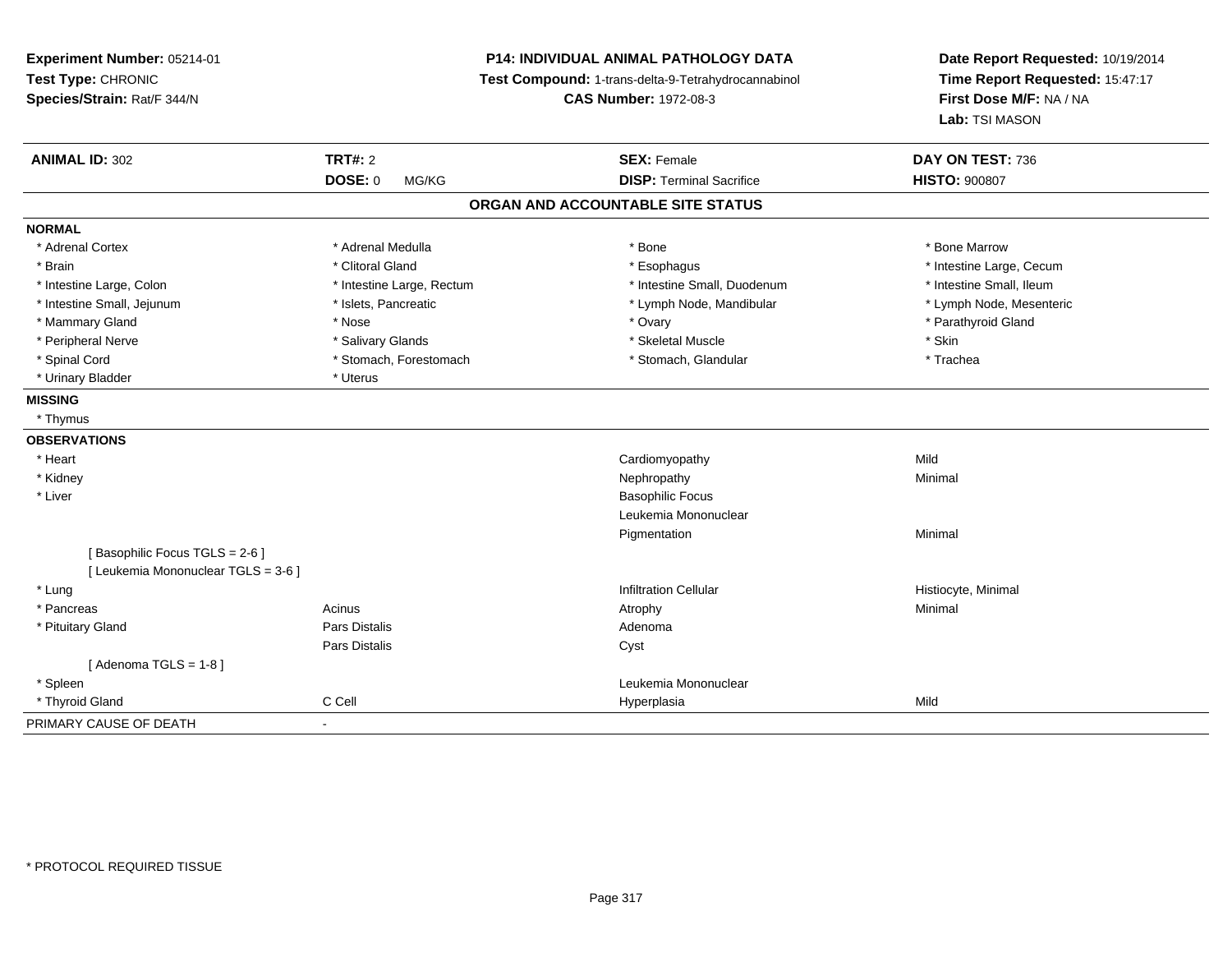**Experiment Number:** 05214-01**Test Type:** CHRONIC **Species/Strain:** Rat/F 344/N**P14: INDIVIDUAL ANIMAL PATHOLOGY DATA Test Compound:** 1-trans-delta-9-Tetrahydrocannabinol **CAS Number:** 1972-08-3**Date Report Requested:** 10/19/2014**Time Report Requested:** 15:47:17**First Dose M/F:** NA / NA**Lab:** TSI MASON**ANIMAL ID:** 303**TRT#:** 2 **SEX:** Female **DAY ON TEST:** 458 **DOSE:** 0 MG/KG **DISP:** Scheduled Sacrifice **HISTO:** <sup>900808</sup> **ORGAN AND ACCOUNTABLE SITE STATUSNORMAL**\* Adrenal Cortex \* Adrenal Medulla \* Adrenal Medulla \* Bone \* Bone \* Bone \* Bone \* Bone Marrow \* Brain \* Alternation of the state of the state of the state of the state of the state of the state of the state of the state of the state of the state of the state of the state of the state of the state of the state of th \* Intestine Small, Ileum \* Intestine Large, Colon \* Intestine Large, Rectum \* Intestine Small, Duodenum \* Intestine Small, Duodenum \* Lymph Node, Mesenteric \* Intestine Small, Jejunum \* Mandibular \* Islets, Pancreatic \* Mandibular \* Lymph Node, Mandibular \* Mammary Gland \* \* Nose \* \* Nose \* \* Ovary \* Ovary \* Ovary \* The material structure of the term of the term \* Parathyroid Gland \* Parathyroid Gland \* Parathyroid Gland \* Nose \* \* Parathyroid Gland \* \* Parathyroid Gland \* \* Peripheral Nerve \* Salivary Glands \* Skeletal Muscle \* Skin\* Stomach. Glandular \* Spinal Cord \* Spinal Cord \* Spinal Cord \* Stomach, Forestomach \* Stomach, Forestomach \* Stomach, Forestomach \* Thymus \* Thyroid Gland \* Trachea \* Urinary Bladder \* \* Uterus Vagina**OBSERVATIONS** \* Heart Cardiomyopathy Minimal \* Kidneyy which is a context of the Cortext of the Cortext of the Cortext of the Mineralization n Mild \* Liver Basophilic Focus[ Basophilic Focus TGLS = 1-6+6.1 ] \* Lungg is a construction Cellular Historyte, Minimal (1990) and the set of the construction Cellular Historyte, Minimal (1990) and the set of the construction Cellular (1990) and Historyte, Minimal (1990) and the construction \* Pancreass and the contract of the Acinus and Acinus and Acinus and Acinus Atrophy and Acinus and Mild \* Pituitary Glandd Cyst Constants Constants Constants Constants Constants Constants Constants Constants Constants Constants Const Pars Distalis Hyperplasiaa Mild PRIMARY CAUSE OF DEATH-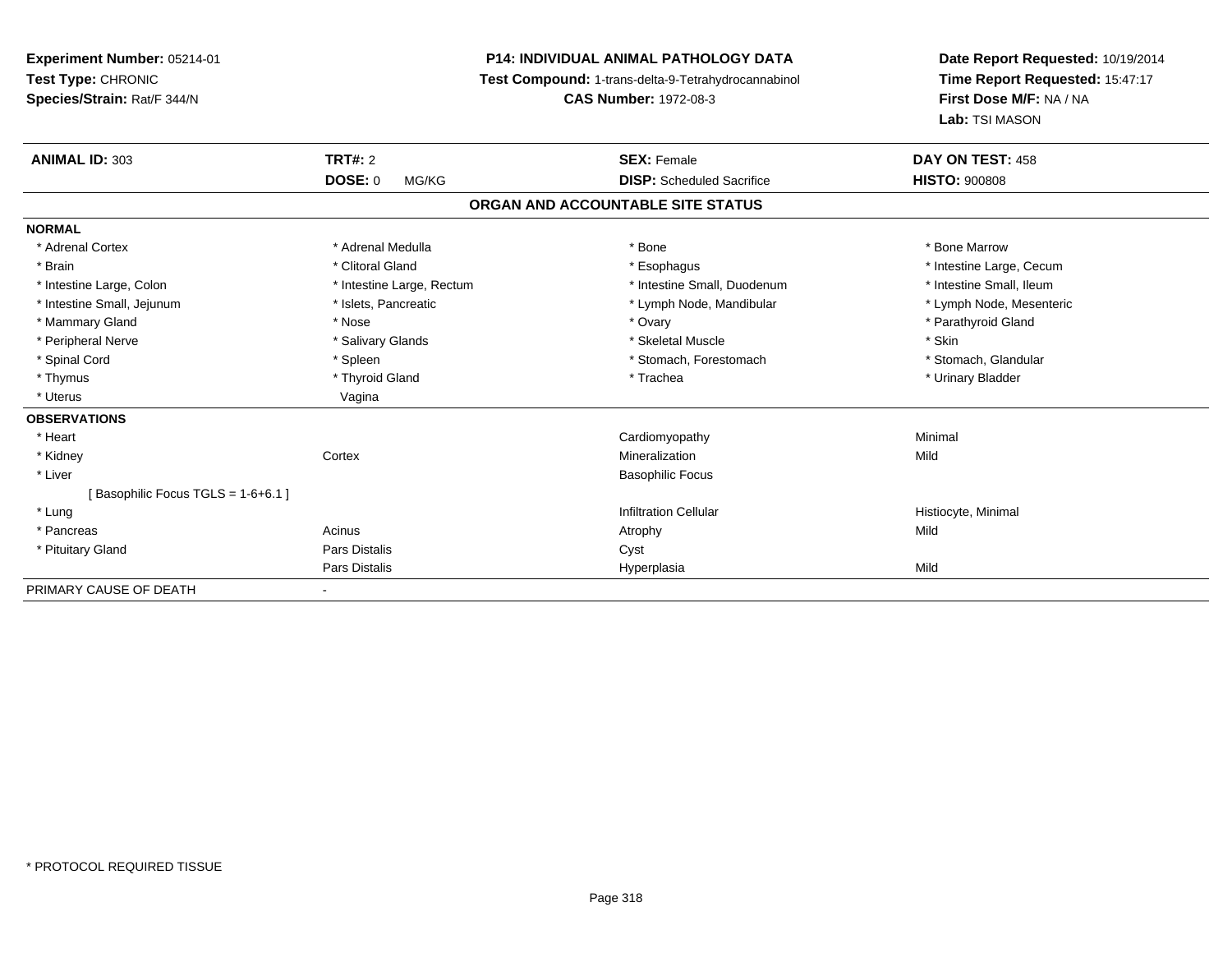**Experiment Number:** 05214-01**Test Type:** CHRONIC **Species/Strain:** Rat/F 344/N**P14: INDIVIDUAL ANIMAL PATHOLOGY DATA Test Compound:** 1-trans-delta-9-Tetrahydrocannabinol **CAS Number:** 1972-08-3**Date Report Requested:** 10/19/2014**Time Report Requested:** 15:47:17**First Dose M/F:** NA / NA**Lab:** TSI MASON**ANIMAL ID:** 304 **TRT#:** <sup>2</sup> **SEX:** Female **DAY ON TEST:** <sup>661</sup> **DOSE:** 0 MG/KG **DISP:** Moribund Sacrifice **HISTO:** <sup>900809</sup> **ORGAN AND ACCOUNTABLE SITE STATUSNORMAL**\* Adrenal Cortex \* Adrenal Medulla \* Adrenal Medulla \* Bone \* Bone \* Bone \* Bone \* Bone Marrow \* Brain \* Alternative of the state of the state of the state of the state of the state of the state of the state of the state of the state of the state of the state of the state of the state of the state of the state of th \* Intestine Large, Cecum \* Intestine Large, Colon \* Intestine Large, Rectum \* Intestine Small, Duodenum \* Intestine Small, Ileum \* \* Thestine Small, Jejunum \* \* Sets, Pancreatic \* \* Thestine Small, Nejunum \* Lymph Node, Mandibular \* Lymph Node, Mesenteric \* \* \* Mammary Gland \* \* Nose \* Nose \* Ovary \* Ovary \* Ovary \* Ovary \* Ovary \* Ovary \* Ovary \* Salivary Glands \* Pancreas \* And the section of the section of the section of the section of the section of the section of the section of the section of the section of the section of the section of the section of the section of the sectio \* Stomach. Glandular \* Skeletal Muscle \* \* Stan \* Skin \* Standular \* Spinal Cord \* Spinal Cord \* Stomach, Glandular \* Stomach, Glandular \* Stomach, Glandular \* Stomach, Glandular \* Stomach, Glandular \* Stomach, Glandular \* Stomach, Glandular \* \* Thymus \* Thyroid Gland \* Trachea \* Urinary Bladder \* \* Uterus**OBSERVATIONS** \* Kidneyy the control of the control of the control of the control of the control of the control of the control of the control of the control of the control of the control of the control of the control of the control of the contro \* Liver Basophilic FocusFatty Changee Mild  $[$  Fatty Change TGLS = 3-6+6.1  $]$  \* Lungg is a controller to the controller of the controller of the chronic Active, Minimal of the chronic Active, Minimal of the chronic Active, Minimal of the chronic Active, Minimal of the chronic Active, Minimal of the chroni \* Pituitary Glandd and the contract of Pars Distalis and the contract of Adenoma and Adenoma and the Adenoma and the Adenoma and  $\lambda$  $[$  Adenoma TGLS = 4-8  $]$  \* Spleenn and the control of the control of the control of the control of the control of the control of the control of the control of the control of the control of the control of the control of the control of the control of the co [ Pigmentation TGLS = 2-3 ] \* Stomach, Forestomachh ann an t-ìre ann an t-ìre ann an t-ìre ann an t-ìre ann an t-ìre ann an t-ìre ann an Mild [ Ulcer TGLS = 5-5.1 ]PRIMARY CAUSE OF DEATH-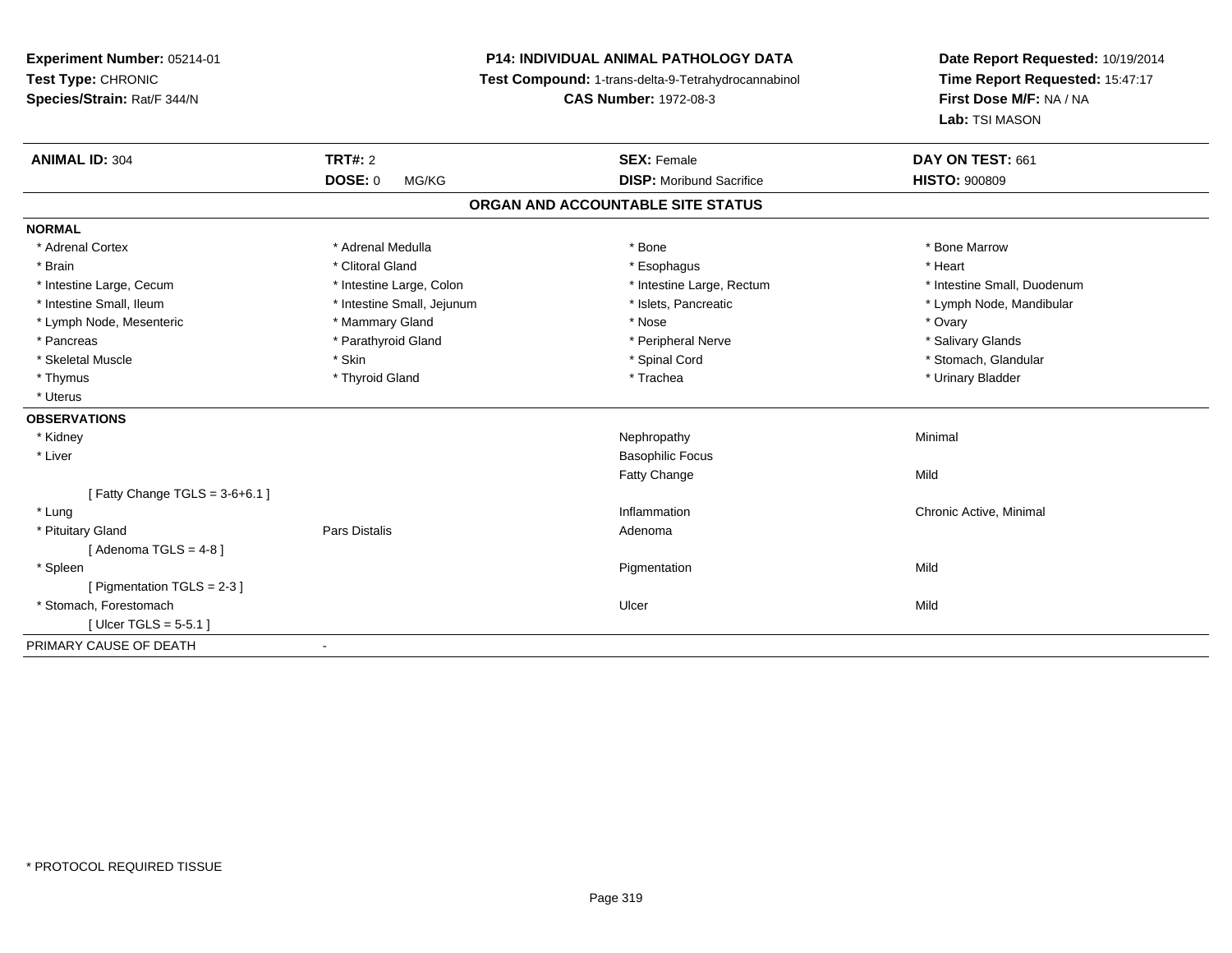**Experiment Number:** 05214-01**Test Type:** CHRONIC **Species/Strain:** Rat/F 344/N**P14: INDIVIDUAL ANIMAL PATHOLOGY DATA Test Compound:** 1-trans-delta-9-Tetrahydrocannabinol **CAS Number:** 1972-08-3**Date Report Requested:** 10/19/2014**Time Report Requested:** 15:47:17**First Dose M/F:** NA / NA**Lab:** TSI MASON**ANIMAL ID:** 305**TRT#:** 2 **SEX:** Female **DAY ON TEST:** 546 **DOSE:** 0 MG/KG **DISP:** Moribund Sacrifice **HISTO:** <sup>900810</sup> **ORGAN AND ACCOUNTABLE SITE STATUSNORMAL**\* Adrenal Cortex \* Adrenal Medulla \* Adrenal Medulla \* Bone \* Bone \* Bone \* Bone \* Bone Marrow \* Brain \* Alternation of the state of the state of the state of the state of the state of the state of the state of the state of the state of the state of the state of the state of the state of the state of the state of th \* Intestine Small, Duodenum \* Intestine Small, Ileum \* Intestine Small, Jejunum \* Islets, Pancreatic\* Lymph Node, Mandibular \* Novary \* Lymph Node, Mesenteric \* \* Mammary Gland \* Mammary Gland \* Ovary \* Ovary \* Skeletal Muscle \* Parathyroid Gland \* Nerve \* Peripheral Nerve \* Salivary Glands \* Salivary Glands \* Skin \* Spinal Cord \* Spinal Cord \* Spinal Cord \* Spinal \* Spinal \* Stomach, Forestomach \* Stomach, Forestomach \* Stomach, Glandular \* Thymus \* Thyroid Gland \* Trachea \* Urinary Bladder**OBSERVATIONS** \* Heart Cardiomyopathy Minimal \* Intestine Large, Colonn and the control of the control of the control of the control of the control of the control of the control of the control of the control of the control of the control of the control of the control of the control of the co [ Dilatation TGLS = 2-5.1,3-5.1 ] \* Intestine Large, Rectum Dilatation Mild [ Dilatation TGLS = 2-5.1,3-5.1 ] \* Kidneyy which is a context of the Cortext of the Cortext of the Cortext of the Mineralization n Minimal \* Liver Basophilic Focus \* Lungg and the state of the state of the state of the state of the state of the state of the state of the state of the state of the state of the state of the state of the state of the state of the state of the state of the stat \* Nosee and the state of the state of the state of the state of the state of the state of the state of the state of the state of the state of the state of the state of the state of the state of the state of the state of the stat \* Pancreass the control of the control of the control of the control of the control of the control of the control of the control of the control of the control of the control of the control of the control of the control of the contro \* Pituitary Glandd Cyst Constants Constants Constants Constants Constants Constants Constants Constants Constants Constants Const \* Uteruss and the control of the control of the control of the control of the control of the control of the control of the control of the control of the control of the control of the control of the control of the control of the co Sarcoma Stromal[ Sarcoma Stromal TGLS = 1-7.1+7.2 ]PRIMARY CAUSE OF DEATH

-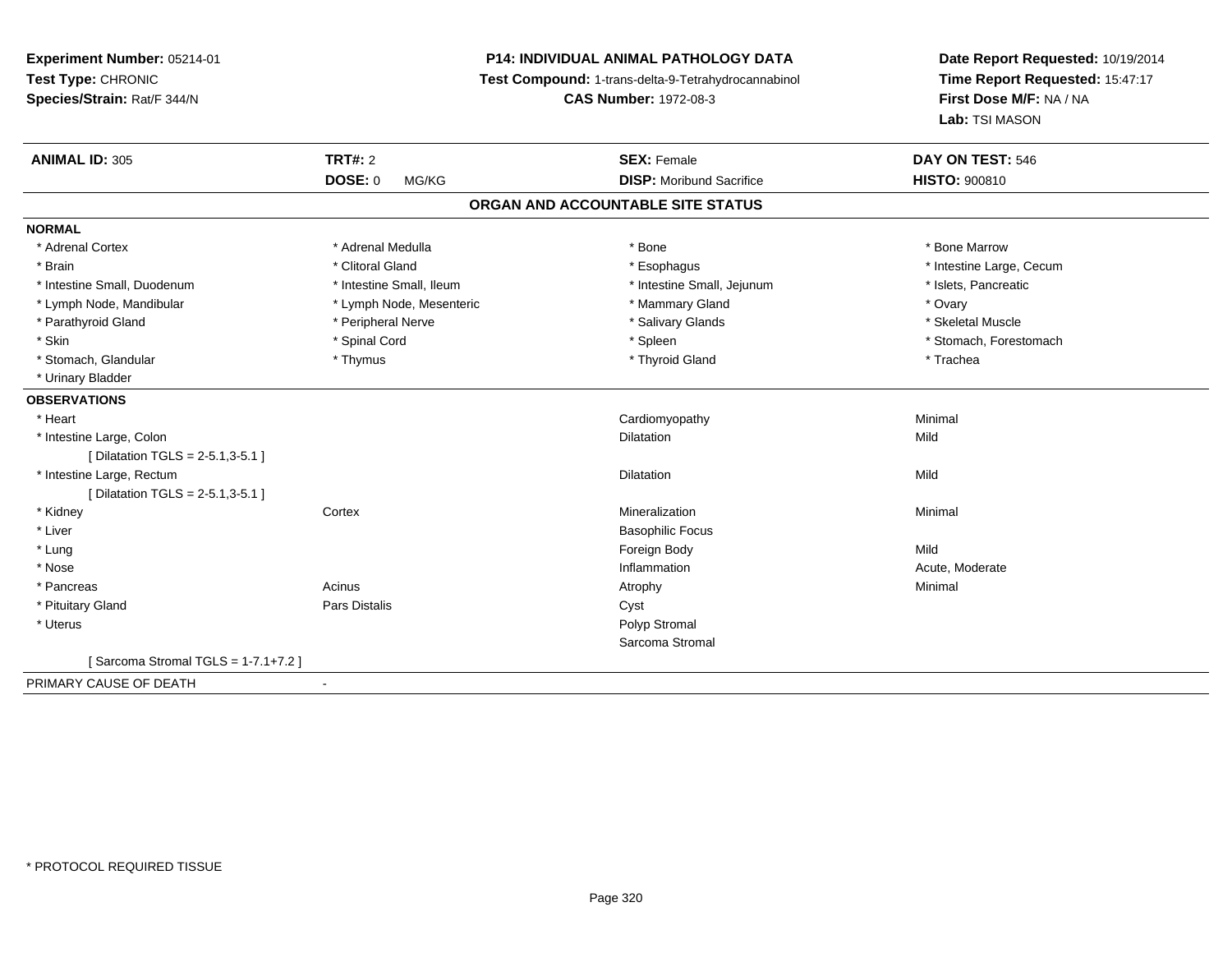| <b>P14: INDIVIDUAL ANIMAL PATHOLOGY DATA</b><br>Experiment Number: 05214-01<br>Test Type: CHRONIC<br>Test Compound: 1-trans-delta-9-Tetrahydrocannabinol<br>Species/Strain: Rat/F 344/N<br><b>CAS Number: 1972-08-3</b> |                           |                                   | Date Report Requested: 10/19/2014<br>Time Report Requested: 15:47:17<br>First Dose M/F: NA / NA<br>Lab: TSI MASON |
|-------------------------------------------------------------------------------------------------------------------------------------------------------------------------------------------------------------------------|---------------------------|-----------------------------------|-------------------------------------------------------------------------------------------------------------------|
| <b>ANIMAL ID: 306</b>                                                                                                                                                                                                   | <b>TRT#: 2</b>            | <b>SEX: Female</b>                | DAY ON TEST: 638                                                                                                  |
|                                                                                                                                                                                                                         | <b>DOSE: 0</b><br>MG/KG   | <b>DISP:</b> Moribund Sacrifice   | <b>HISTO: 900811</b>                                                                                              |
|                                                                                                                                                                                                                         |                           | ORGAN AND ACCOUNTABLE SITE STATUS |                                                                                                                   |
| <b>NORMAL</b>                                                                                                                                                                                                           |                           |                                   |                                                                                                                   |
| * Adrenal Cortex                                                                                                                                                                                                        | * Adrenal Medulla         | * Bone                            | * Bone Marrow                                                                                                     |
| * Brain                                                                                                                                                                                                                 | * Clitoral Gland          | * Esophagus                       | * Intestine Large, Cecum                                                                                          |
| * Intestine Large, Colon                                                                                                                                                                                                | * Intestine Large, Rectum | * Intestine Small, Duodenum       | * Intestine Small, Ileum                                                                                          |
| * Intestine Small, Jejunum                                                                                                                                                                                              | * Islets, Pancreatic      | * Lung                            | * Lymph Node, Mandibular                                                                                          |
| * Lymph Node, Mesenteric                                                                                                                                                                                                | * Mammary Gland           | * Nose                            | * Ovary                                                                                                           |
| * Pancreas                                                                                                                                                                                                              | * Parathyroid Gland       | * Peripheral Nerve                | * Salivary Glands                                                                                                 |
| * Skeletal Muscle                                                                                                                                                                                                       | * Skin                    | * Spinal Cord                     | * Spleen                                                                                                          |
| * Stomach, Glandular                                                                                                                                                                                                    | * Thymus                  | * Thyroid Gland                   | * Trachea                                                                                                         |
| * Urinary Bladder                                                                                                                                                                                                       | * Uterus                  |                                   |                                                                                                                   |
| <b>OBSERVATIONS</b>                                                                                                                                                                                                     |                           |                                   |                                                                                                                   |
| * Heart                                                                                                                                                                                                                 |                           | Cardiomyopathy                    | Minimal                                                                                                           |
| * Kidney                                                                                                                                                                                                                |                           | Nephropathy                       | Minimal                                                                                                           |
| * Liver                                                                                                                                                                                                                 |                           | <b>Clear Cell Focus</b>           |                                                                                                                   |
| * Pituitary Gland                                                                                                                                                                                                       | Pars Distalis             | Adenoma                           |                                                                                                                   |
| [Adenoma TGLS = $1-8$ ]                                                                                                                                                                                                 |                           |                                   |                                                                                                                   |
| * Stomach, Forestomach                                                                                                                                                                                                  |                           | Inflammation                      | Acute, Minimal                                                                                                    |
| [Inflammation TGLS = $2-5$ ]                                                                                                                                                                                            |                           |                                   |                                                                                                                   |
| PRIMARY CAUSE OF DEATH                                                                                                                                                                                                  |                           |                                   |                                                                                                                   |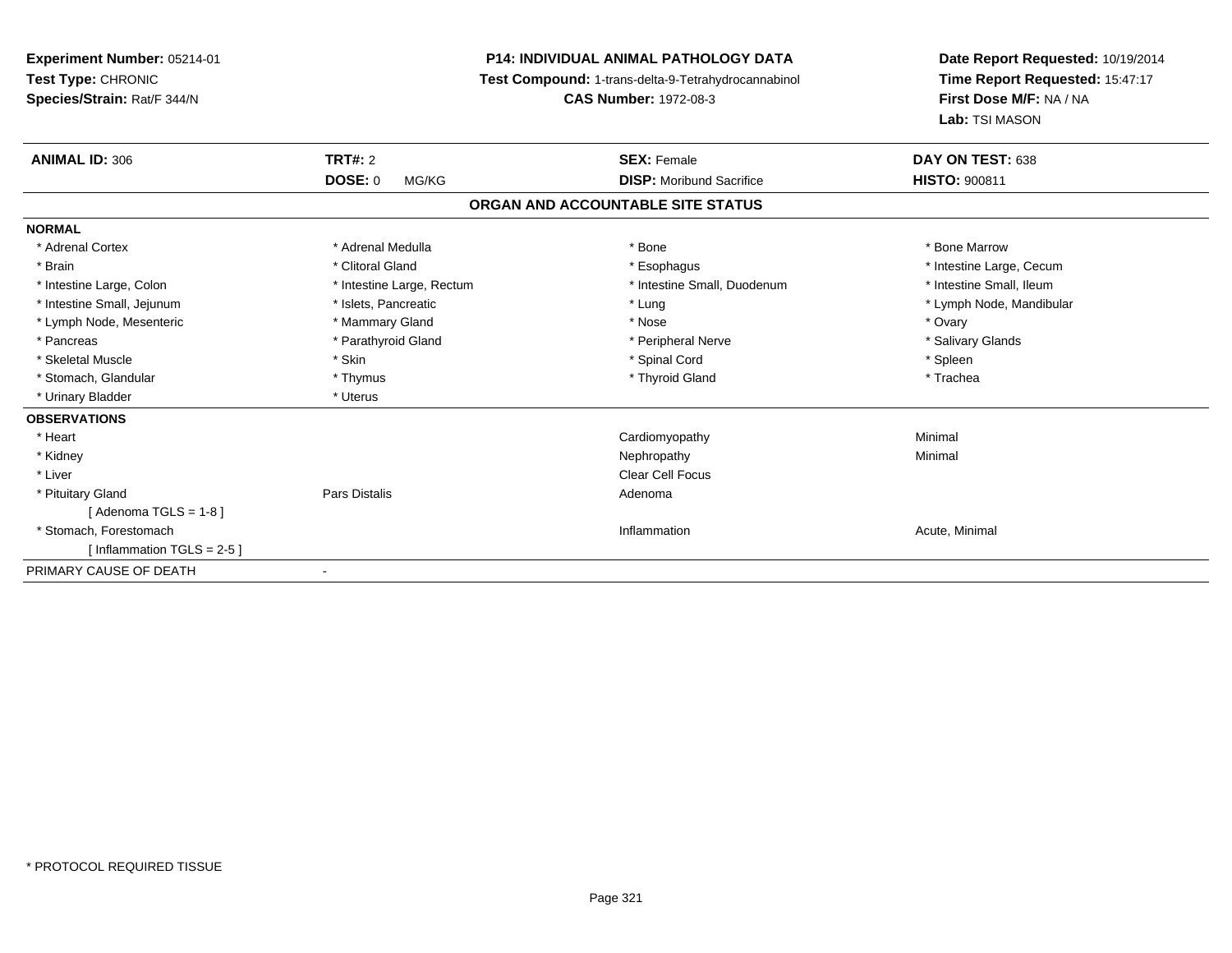**Experiment Number:** 05214-01**Test Type:** CHRONIC **Species/Strain:** Rat/F 344/N**P14: INDIVIDUAL ANIMAL PATHOLOGY DATA Test Compound:** 1-trans-delta-9-Tetrahydrocannabinol **CAS Number:** 1972-08-3**Date Report Requested:** 10/19/2014**Time Report Requested:** 15:47:17**First Dose M/F:** NA / NA**Lab:** TSI MASON**ANIMAL ID:** 307**TRT#:** 2 **SEX:** Female **DAY ON TEST:** 632 **DOSE:** 0 MG/KG **DISP:** Moribund Sacrifice **HISTO:** <sup>900812</sup> **ORGAN AND ACCOUNTABLE SITE STATUSNORMAL**\* Adrenal Cortex \* Adrenal Medulla \* Adrenal Medulla \* Bone \* Bone \* Bone \* Bone \* Bone Marrow \* Brain \* Alternative of the state of the state of the state of the state of the state of the state of the state of the state of the state of the state of the state of the state of the state of the state of the state of th \* Intestine Large, Cecum \* Intestine Large, Colon \* Intestine Large, Rectum \* Intestine Small, Duodenum\* Intestine Small, Ileum \* \* Thestine Small, Jejunum \* \* Sets, Pancreatic \* \* Thestine Small, Nejunum \* Lymph Node, Mandibular \* Lymph Node, Mesenteric \* Ovary \* Pancreas \* Parathyroid Gland \* Peripheral Nerve \* Salivary Glands \* Skeletal Muscle \* Skin\* Stomach. Glandular \* Spinal Cord \* Spinal Cord \* Spinal Cord \* Stomach, Forestomach \* Stomach, Forestomach \* Stomach, Forestomach \* Thymus \* Thyroid Gland \* Trachea \* Urinary Bladder \* **OBSERVATIONS** \* Kidneyy the control of the control of the control of the control of the control of the control of the control of the control of the control of the control of the control of the control of the control of the control of the contro \* Liver Basophilic Focus Clear Cell Focus Hepatodiaphragmatic Nodule[ Basophilic Focus TGLS = 3-6+6.1 ][ Hepatodiaphragmatic Nodule TGLS = 4-6.1 ] \* Lungg and the state of the state of the state of the state of the state of the state of the state of the state of the state of the state of the state of the state of the state of the state of the state of the state of the stat Inflammation Chronic Active, Mild \* Mammary Glandd **Executive Contract of the Contract Contract Contract Contract Contract Contract Contract Contract Contract Contract Contract Contract Contract Contract Contract Contract Contract Contract Contract Contract Contract Cont** [ Fibroadenoma TGLS = 1-16 ] \* Nosee the contraction of the contraction of the contraction of the contraction of the contraction of the contraction  $\mathsf{Acute}$ , Minimal \* Pituitary Glandd Cyst Constants Constants Constants Constants Constants Constants Constants Constants Constants Constants Const Pars Distalis Hyperplasia Moderate \* Uteruss and the contract of the contract of the contract of the contract of the contract of the contract of the contract of the contract of the contract of the contract of the contract of the contract of the contract of the cont Dilatation **Dividends** Moderate PRIMARY CAUSE OF DEATH - Animal Note: TGL #2: MUCOSAL FOLDING.Animal Note: TGL #2: LYMPHOID TISSUE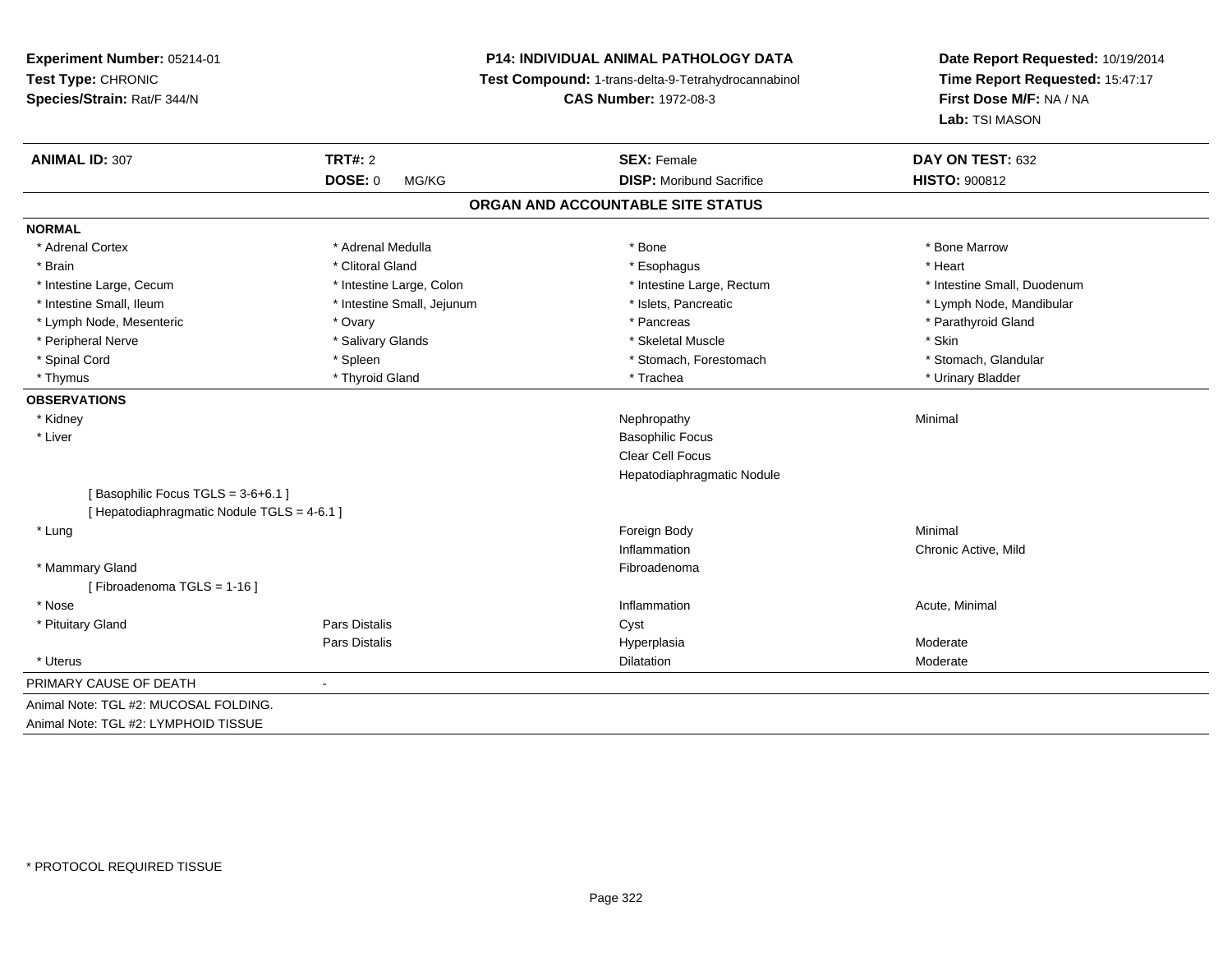**Experiment Number:** 05214-01**Test Type:** CHRONIC **Species/Strain:** Rat/F 344/N**P14: INDIVIDUAL ANIMAL PATHOLOGY DATA Test Compound:** 1-trans-delta-9-Tetrahydrocannabinol **CAS Number:** 1972-08-3**Date Report Requested:** 10/19/2014**Time Report Requested:** 15:47:17**First Dose M/F:** NA / NA**Lab:** TSI MASON**ANIMAL ID:** 308**TRT#:** 2 **SEX:** Female **DAY ON TEST:** 736 **DOSE:** 0 MG/KG**DISP:** Terminal Sacrifice **HISTO:** 900813 **ORGAN AND ACCOUNTABLE SITE STATUSNORMAL**\* Adrenal Cortex \* Adrenal Medulla \* Adrenal Medulla \* Bone \* Bone \* Bone \* Bone \* Bone Marrow \* Brain \* Alternation of the state of the state of the state of the state of the state of the state of the state of the state of the state of the state of the state of the state of the state of the state of the state of th \* Intestine Small, Ileum \* Intestine Large, Colon \* Intestine Large, Rectum \* Intestine Small, Duodenum \* Intestine Small, Duodenum \* Lymph Node, Mesenteric \* Intestine Small, Jejunum \* Mandibular \* Islets, Pancreatic \* Mandibular \* Lymph Node, Mandibular \* Mammary Gland \* \* Nose \* \* Nose \* \* Pancreas \* Pancreas \* \* Pancreas \* \* Pancreas \* \* Pancreas \* \* Parathyroid Gland \* Peripheral Nerve \* \* Spinal Cord \* Skeletal Muscle \* \* Skin \* \* Skin \* \* Spinal Cord \* Spinal Cord \* Spinal Cord \* Spinal Cord \* Spinal Cord \* Spinal Cord \* Spinal Cord \* Spinal Cord \* Spinal Cord \* Spinal Cord \* Spinal \* Spleen \* Stomach, Forestomach \* Stomach \* Stomach, Glandular \* Thymus \* Thymus \* Trachea \* Urinary Bladder \* Urinary Bladder \* Urinary Bladder \* Uterus **OBSERVATIONS** \* Heart Cardiomyopathyy Mild Minimal \* Kidneyy which is a context of the Cortext of the Cortext of the Cortext of the Mineralization n Minimal Nephropathyy the contract of the Minimal Minimal Section 1996 and the contract of the Minimal Section 1997 and the contract of the contract of the contract of the contract of the contract of the contract of the contract of the contra \* Liverr and the contract of the contract of the contract of the contract of the contract of the contract of the contract of the contract of the contract of the contract of the contract of the contract of the contract of the cont s and the contract of the Minimal \* LungCarcinoma **Metastatic (Thyroid Gland)** Metastatic (Thyroid Gland) \* Ovaryy cystem in the control of the control of the control of the control of the control of the control of the control of the control of the control of the control of the control of the control of the control of the control of [ Cyst TGLS = 2-7 ] \* Pituitary Gland Pars Intermed Atypia Cellular Pars Distaliss Cyst Pars Distalis Hyperplasia Moderate \* Salivary Glands Duct MetaplasiaMetaplasia **Magnetic Contract Contract Contract Contract Contract Contract Contract Contract Contract Contract Contract Contract Contract Contract Contract Contract Contract Contract Contract Contract Contract Contract Con**  \* Thyroid Glandd C Cell Carcinoma [ Carcinoma TGLS = 3-2 ]PRIMARY CAUSE OF DEATH-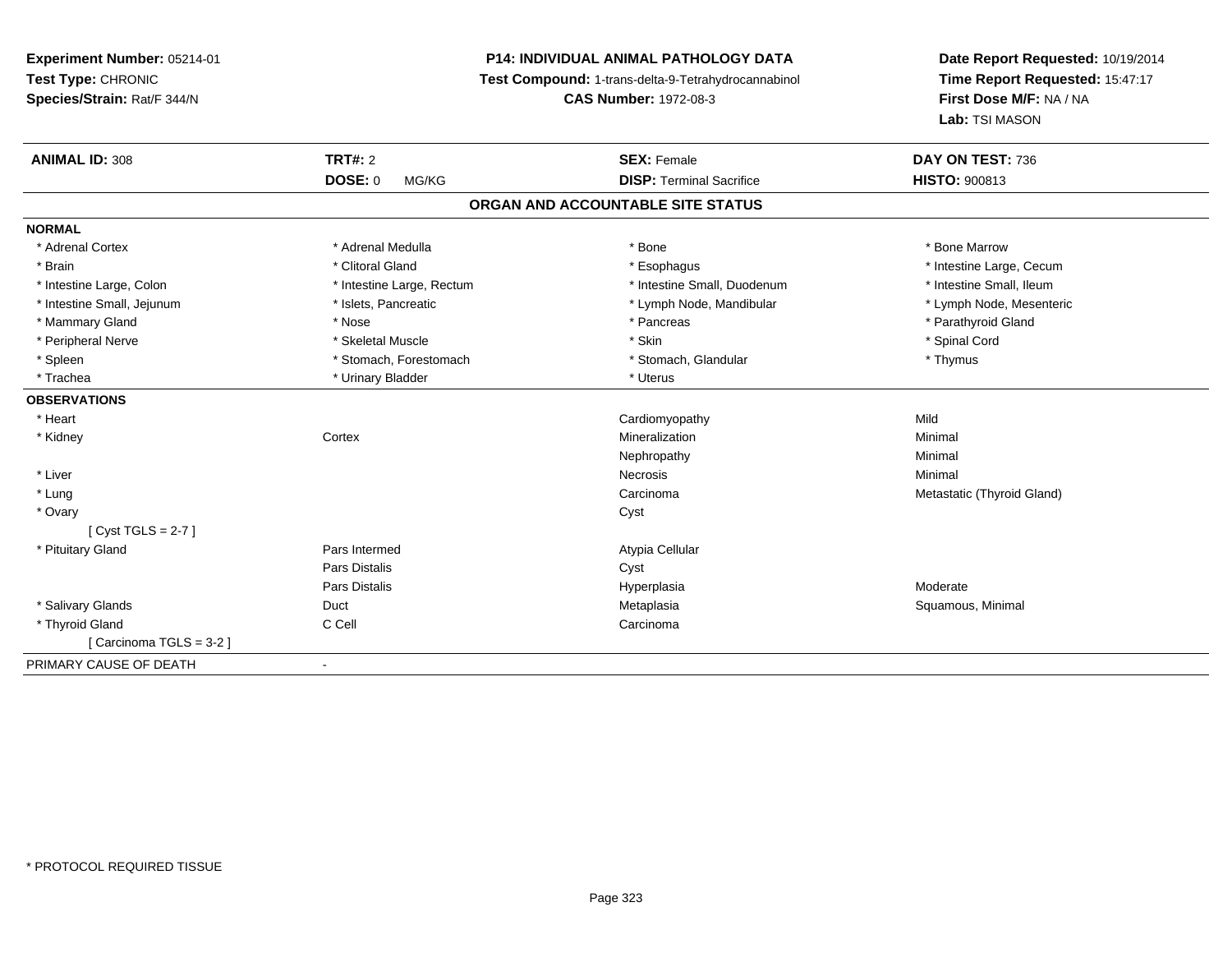**Experiment Number:** 05214-01**Test Type:** CHRONIC **Species/Strain:** Rat/F 344/N**P14: INDIVIDUAL ANIMAL PATHOLOGY DATA Test Compound:** 1-trans-delta-9-Tetrahydrocannabinol **CAS Number:** 1972-08-3**Date Report Requested:** 10/19/2014**Time Report Requested:** 15:47:17**First Dose M/F:** NA / NA**Lab:** TSI MASON**ANIMAL ID:** 309**TRT#:** 2 **SEX:** Female **DAY ON TEST:** 736 **DOSE:** 0 MG/KG**DISP:** Terminal Sacrifice **HISTO:**  $900814$ **ORGAN AND ACCOUNTABLE SITE STATUSNORMAL**\* Adrenal Cortex \* Adrenal Medulla \* Adrenal Medulla \* Bone \* Bone \* Bone \* Bone \* Bone Marrow \* Brain \* Alternation of the state of the state of the state of the state of the state of the state of the state of the state of the state of the state of the state of the state of the state of the state of the state of th \* Intestine Small. Ileum \* Intestine Large, Colon \* Intestine Large, Rectum \* Intestine Small, Duodenum \* Intestine Small, Duodenum \* Intestine Small, Jejunum \* The same that the strength of the Mandibular \* Lymph Node, Mesenteric \* Nose \* Skeletal Muscle \* Ovary \* Parathyroid Gland \* Peripheral Nerve \* Skeletal Muscle \* Stomach. Glandular \* Spinal Cord \* Spinal Cord \* Spinal Cord \* Stomach, Forestomach \* Spinal Cord \* Stomach, Forestomach \* Thymus \* Thyroid Gland \* Trachea \* Urinary Bladder \* \* Uterus**OBSERVATIONS** \* Heart Cardiomyopathy Minimal \* Islets, Pancreaticc and the contract of the contract of the contract of the contract of the contract of the contract of the contract of the contract of the contract of the contract of the contract of the contract of the contract of the cont Mineralization \* Kidneyy which is a context of the Cortext of the Cortext of the Cortext of the Mineralization n Minimal Nephropathyy the contract of the Minimal Minimal Section 1996 and the contract of the Minimal Section 1997 and the contract of the contract of the contract of the contract of the contract of the contract of the contract of the contra \* Liver Basophilic Focus Clear Cell Focus Eosinophilic Focus[ Basophilic Focus TGLS =  $4-6+6.1$  ] \* Lungg is a controller to the controller of the controller of the chronic Active, Minimal of the chronic Active, Minimal of the chronic Active, Minimal of the chronic Active, Minimal of the chronic Active, Minimal of the chroni \* Mammary Glandd **Executive Contract of the Contract Contract Contract Contract Contract Contract Contract Contract Contract Contract Contract Contract Contract Contract Contract Contract Contract Contract Contract Contract Contract Cont** [ Fibroadenoma TGLS = 2-17 ] \* Pancreass the control of the control of the control of the control of the control of the control of the control of the control of the control of the control of the control of the control of the control of the control of the contro \* Pituitary Glandd and the contract of Pars Distalis and the contract of Adenoma and Adenoma and the Adenoma and the Adenoma and  $\lambda$ Pars Distaliss Cyst  $[$  Adenoma TGLS = 3-8  $]$  \* Salivary Glands Duct MetaplasiaMetaplasia **Mataplasia** et al. et al. et al. et al. et al. et al. et al. et al. et al. et al. et al. et al. et a \* Skin Basal Cell Adenoma [ Basal Cell Adenoma TGLS = 1-16 ]PRIMARY CAUSE OF DEATH-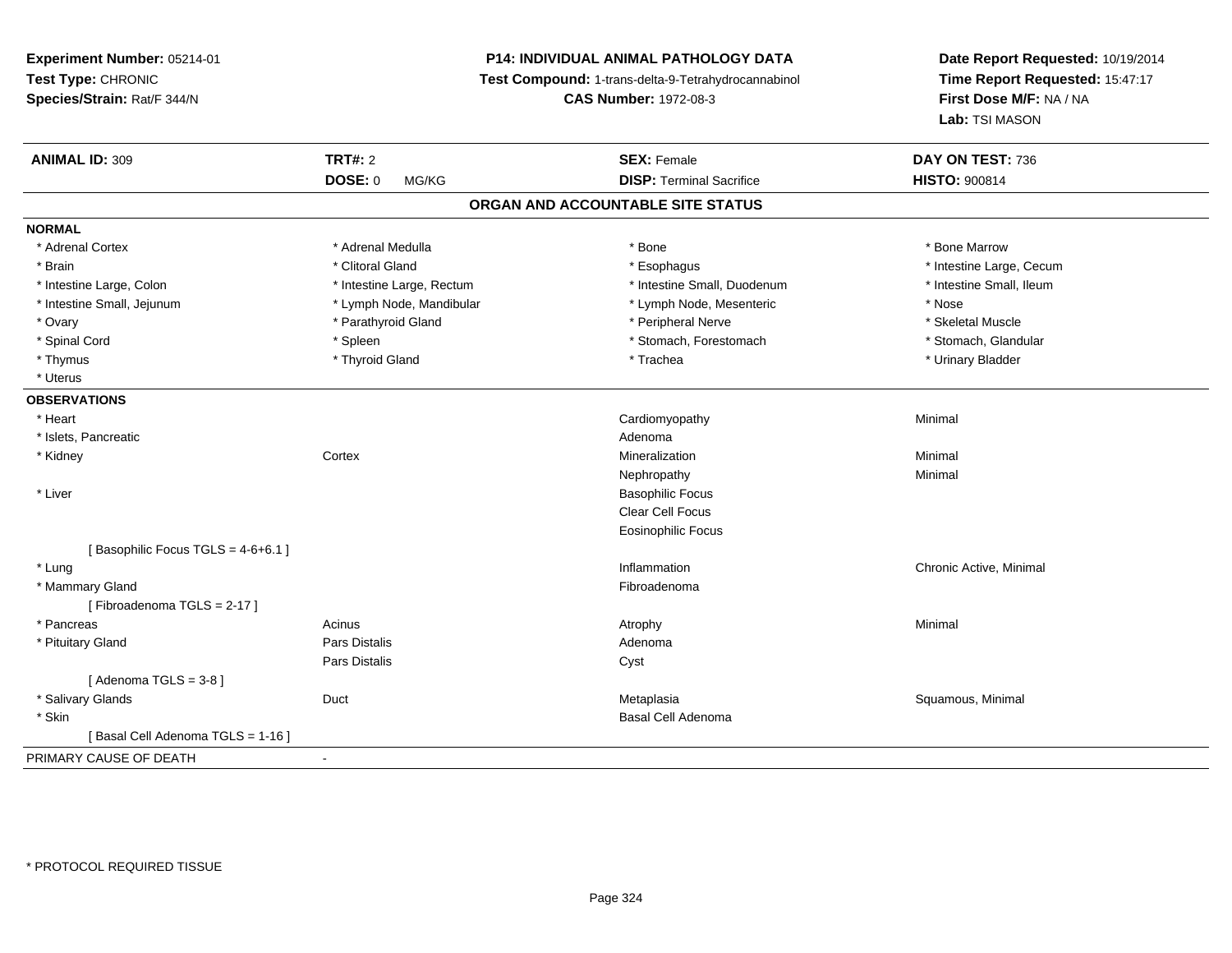**Experiment Number:** 05214-01**Test Type:** CHRONIC **Species/Strain:** Rat/F 344/N**P14: INDIVIDUAL ANIMAL PATHOLOGY DATA Test Compound:** 1-trans-delta-9-Tetrahydrocannabinol **CAS Number:** 1972-08-3**Date Report Requested:** 10/19/2014**Time Report Requested:** 15:47:17**First Dose M/F:** NA / NA**Lab:** TSI MASON**ANIMAL ID:** 310**TRT#:** 2 **SEX:** Female **DAY ON TEST:** 736 **DOSE:** 0 MG/KG**DISP:** Terminal Sacrifice **HISTO:** 900815 **ORGAN AND ACCOUNTABLE SITE STATUSNORMAL**\* Adrenal Cortex \* Adrenal Medulla \* Adrenal Medulla \* Bone \* Bone \* Bone \* Bone \* Bone Marrow \* Intestine Large, Colon \* Brain \* Esophagus \* Esophagus \* Esophagus \* 11testine Large, Cecum \* \* Intestine Small, Jejunum \* Intestine Large, Rectum \* Intestine Small, Duodenum \* Intestine Small, Duodenum \* \* Intestine Small, Ileum \* Islets, Pancreatic \* The manner of the Lymph Node, Mandibular \* Lymph Node, Mesenteric \* Mammary Gland \* Peripheral Nerve \* Ovary \* And the second of the second of the second version of the second version of the second version of the second version of the second version of the second version of the second version of the second version of the \* Salivary Glands \* \* Steeden \* \* Skeletal Muscle \* \* Skin \* \* Skin \* \* Steeden \* Spinal Cord \* Spinal Cord \* Spinal Cord \* Spinal Cord \* Spinal Cord \* Spinal Cord \* Spinal Cord \* Spinal Cord \* Spinal Cord \* Spinal Cord \* \* Spleen \* Stomach, Forestomach \* Stomach \* Stomach, Glandular \* Thymus \* Thymus \* Thyroid Gland \* Trachea \* Trachea \* Trachea \* Urinary Bladder **OBSERVATIONS** \* Clitoral Glandd and the Bilateral Contract of Bilateral and the Bilateral Adenoma and the Adenoma of the Adenoma of the Adenoma of the Adenoma of the Adenoma of the Adenoma of the Adenoma of the Adenoma of the Adenoma of the Adenoma of  $[$  Adenoma TGLS = 1-16  $]$  \* Heart Cardiomyopathyy Mild Minimal \* Kidneyy which is a context of the Cortext of the Cortext of the Cortext of the Mineralization n Minimal \* Liver Basophilic Focus[ Basophilic Focus TGLS = 3-6+6.1 ] \* Lungg is a controller to the controller of the controller of the chronic Active, Minimal of the chronic Active, Minimal of the chronic Active, Minimal of the chronic Active, Minimal of the chronic Active, Minimal of the chroni **Mesentery** y the control of the set of the control of the Moderate of the Moderate of the Moderate of the Moderate of the Moderate of the Moderate of the Moderate of the Moderate of the Moderate of the Moderate of the Moderate of the  $[$  Necrosis TGLS = 2-17  $]$  \* Nosee the contraction of the contraction of the contraction of the contraction of the contraction of the contraction  $\mathsf{Acute},\mathsf{Mild}$  \* Pituitary Gland Pars Distalis Hyperplasia Moderate \* Uteruss and the contract of the contract of the contract of the contract of the contract of the contract of the contract of the contract of the contract of the contract of the contract of the contract of the contract of the cont PRIMARY CAUSE OF DEATH-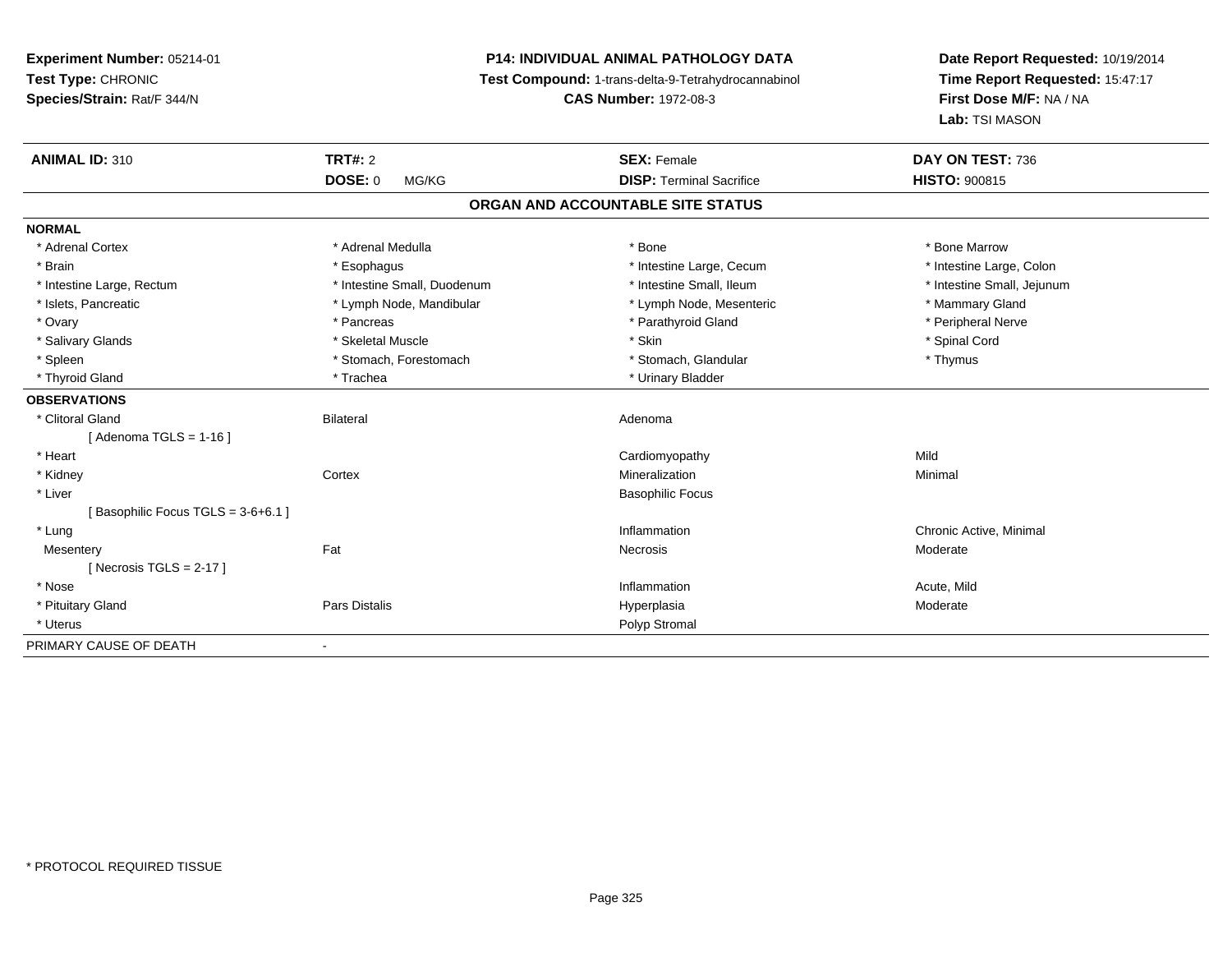| Experiment Number: 05214-01<br>Test Type: CHRONIC<br>Species/Strain: Rat/F 344/N | <b>P14: INDIVIDUAL ANIMAL PATHOLOGY DATA</b><br>Test Compound: 1-trans-delta-9-Tetrahydrocannabinol<br><b>CAS Number: 1972-08-3</b> | Date Report Requested: 10/19/2014<br>Time Report Requested: 15:47:17<br>First Dose M/F: NA / NA<br><b>Lab:</b> TSI MASON |
|----------------------------------------------------------------------------------|-------------------------------------------------------------------------------------------------------------------------------------|--------------------------------------------------------------------------------------------------------------------------|
| <b>TRT#: 2</b><br><b>ANIMAL ID: 311</b>                                          | <b>SEX: Female</b>                                                                                                                  | DAY ON TEST: 736                                                                                                         |
| <b>DOSE: 0</b><br>MG/KG                                                          | <b>DISP: Terminal Sacrifice</b>                                                                                                     | <b>HISTO: 900816</b>                                                                                                     |
|                                                                                  | ORGAN AND ACCOUNTABLE SITE STATUS                                                                                                   |                                                                                                                          |
| <b>NORMAL</b>                                                                    |                                                                                                                                     |                                                                                                                          |
| * Brain<br>* Bone                                                                | * Esophagus                                                                                                                         | * Intestine Large, Cecum                                                                                                 |
| * Intestine Large, Rectum<br>* Intestine Large, Colon                            | * Intestine Small, Duodenum                                                                                                         | * Intestine Small, Ileum                                                                                                 |
| * Intestine Small, Jejunum<br>* Islets, Pancreatic                               | * Mammary Gland                                                                                                                     | * Nose                                                                                                                   |
| * Pancreas<br>* Parathyroid Gland                                                | * Peripheral Nerve                                                                                                                  | * Salivary Glands                                                                                                        |
| * Skeletal Muscle<br>* Spinal Cord                                               | * Stomach, Glandular                                                                                                                | * Thymus                                                                                                                 |
| * Thyroid Gland<br>* Trachea                                                     | * Urinary Bladder                                                                                                                   | * Uterus                                                                                                                 |
| <b>MISSING</b>                                                                   |                                                                                                                                     |                                                                                                                          |
| * Clitoral Gland                                                                 |                                                                                                                                     |                                                                                                                          |
| <b>OBSERVATIONS</b>                                                              |                                                                                                                                     |                                                                                                                          |
| * Adrenal Cortex                                                                 | Leukemia Mononuclear                                                                                                                |                                                                                                                          |
| * Adrenal Medulla                                                                | Leukemia Mononuclear                                                                                                                |                                                                                                                          |
|                                                                                  | Pheochromocytoma Benign                                                                                                             |                                                                                                                          |
| * Bone Marrow                                                                    | Leukemia Mononuclear                                                                                                                |                                                                                                                          |
| * Heart                                                                          | Cardiomyopathy                                                                                                                      | Mild                                                                                                                     |
| * Kidney                                                                         | Leukemia Mononuclear                                                                                                                |                                                                                                                          |
|                                                                                  | Nephropathy                                                                                                                         | Minimal                                                                                                                  |
| * Liver                                                                          | Hepatodiaphragmatic Nodule                                                                                                          |                                                                                                                          |
|                                                                                  | Leukemia Mononuclear                                                                                                                |                                                                                                                          |
| [Leukemia Mononuclear TGLS = $3-6+6.1,4-6+6.1$ ]                                 |                                                                                                                                     |                                                                                                                          |
| * Lung                                                                           | Inflammation                                                                                                                        | Chronic Active, Minimal                                                                                                  |
|                                                                                  | Leukemia Mononuclear                                                                                                                |                                                                                                                          |
| Lymph Node<br>Pancreatic                                                         | Leukemia Mononuclear                                                                                                                |                                                                                                                          |
| [ Leukemia Mononuclear TGLS = 8-9.1 ]                                            |                                                                                                                                     |                                                                                                                          |
| * Lymph Node, Mandibular                                                         | Leukemia Mononuclear                                                                                                                |                                                                                                                          |
| [ Leukemia Mononuclear TGLS = 8-9.1 ]                                            |                                                                                                                                     |                                                                                                                          |
| * Lymph Node, Mesenteric                                                         | Leukemia Mononuclear                                                                                                                |                                                                                                                          |
| [ Leukemia Mononuclear TGLS = 8-9.1 ]                                            |                                                                                                                                     |                                                                                                                          |
| * Ovary                                                                          | Leukemia Mononuclear                                                                                                                |                                                                                                                          |
| <b>Pars Distalis</b><br>* Pituitary Gland                                        | Adenoma                                                                                                                             |                                                                                                                          |
| Pars Distalis                                                                    | Cyst                                                                                                                                |                                                                                                                          |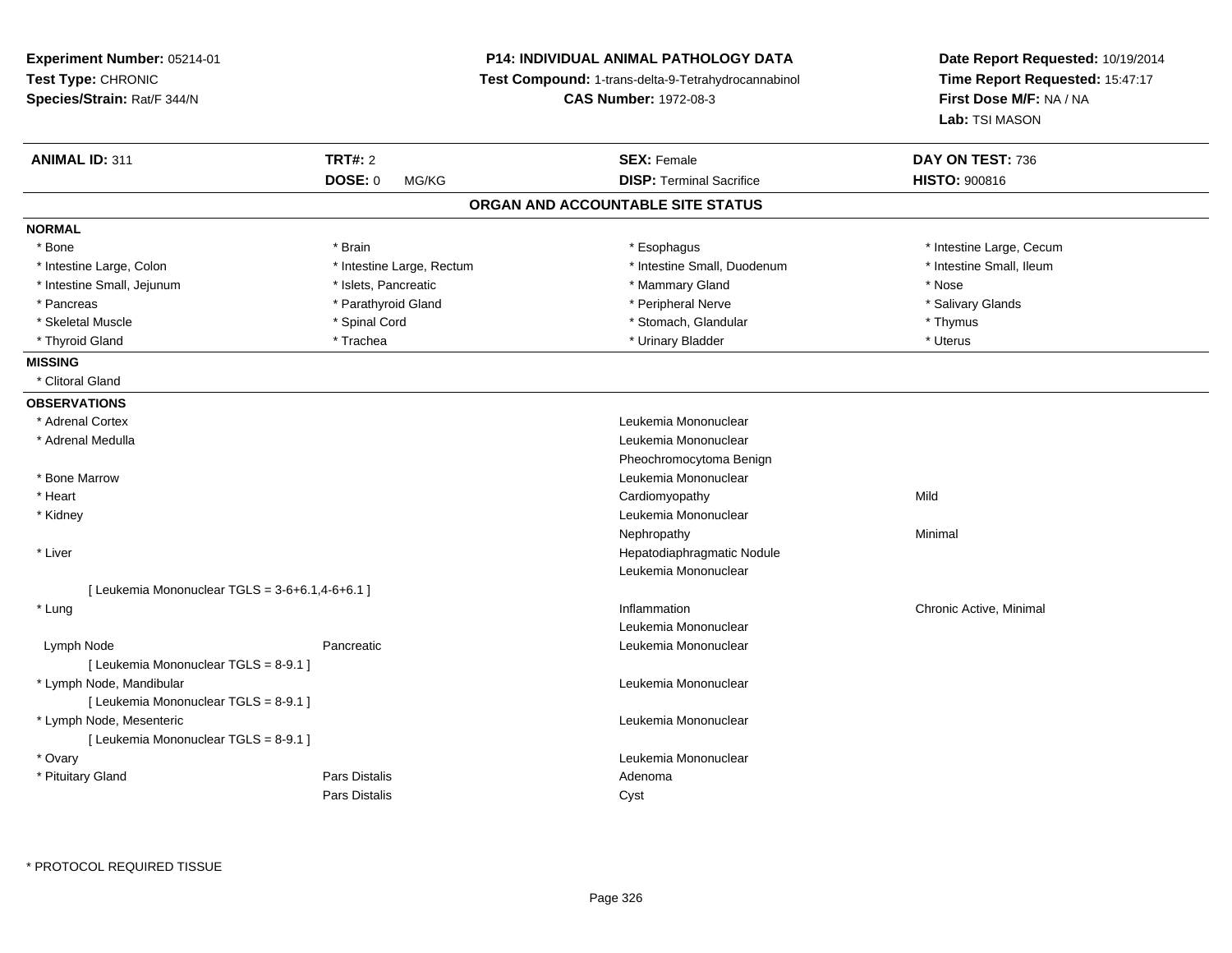| <b>Experiment Number: 05214-01</b><br><b>Test Type: CHRONIC</b><br>Species/Strain: Rat/F 344/N |                  | <b>P14: INDIVIDUAL ANIMAL PATHOLOGY DATA</b><br><b>Test Compound: 1-trans-delta-9-Tetrahydrocannabinol</b><br><b>CAS Number: 1972-08-3</b> | Date Report Requested: 10/19/2014<br>Time Report Requested: 15:47:17<br>First Dose M/F: NA / NA<br>Lab: TSI MASON |
|------------------------------------------------------------------------------------------------|------------------|--------------------------------------------------------------------------------------------------------------------------------------------|-------------------------------------------------------------------------------------------------------------------|
| <b>ANIMAL ID: 311</b>                                                                          | <b>TRT#: 2</b>   | <b>SEX: Female</b>                                                                                                                         | DAY ON TEST: 736                                                                                                  |
|                                                                                                | DOSE: 0<br>MG/KG | <b>DISP: Terminal Sacrifice</b>                                                                                                            | <b>HISTO: 900816</b>                                                                                              |
|                                                                                                |                  | ORGAN AND ACCOUNTABLE SITE STATUS                                                                                                          |                                                                                                                   |
| [Adenoma TGLS = $5-8$ ]                                                                        |                  |                                                                                                                                            |                                                                                                                   |
| * Skin                                                                                         |                  | Hyperkeratosis                                                                                                                             | Marked                                                                                                            |
| [Hyperkeratosis TGLS = 1-16]                                                                   |                  |                                                                                                                                            |                                                                                                                   |
| * Spleen                                                                                       |                  | Fibrosis                                                                                                                                   | Mild                                                                                                              |
|                                                                                                |                  | Leukemia Mononuclear                                                                                                                       |                                                                                                                   |
| [Fibrosis TGLS = $6-3.1$ ]                                                                     |                  |                                                                                                                                            |                                                                                                                   |
| [Leukemia Mononuclear TGLS = 2-3.1 ]                                                           |                  |                                                                                                                                            |                                                                                                                   |
| * Stomach, Forestomach                                                                         |                  | Hyperplasia                                                                                                                                | Basal Cell, Mild                                                                                                  |
|                                                                                                |                  | Inflammation                                                                                                                               | Chronic, Mild                                                                                                     |
| [Hyperplasia TGLS = 7-5.1]                                                                     |                  |                                                                                                                                            |                                                                                                                   |
| PRIMARY CAUSE OF DEATH                                                                         |                  |                                                                                                                                            |                                                                                                                   |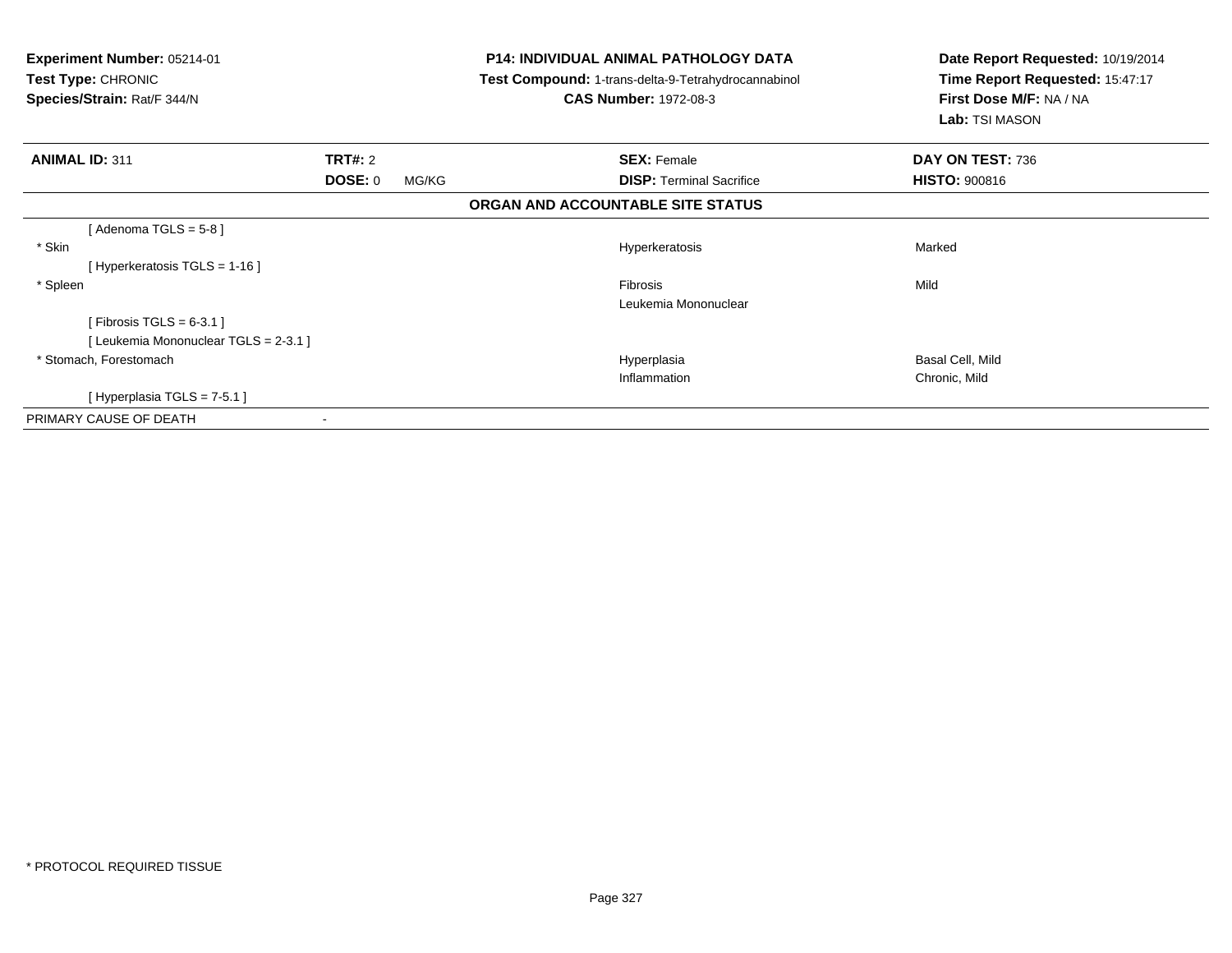# **P14: INDIVIDUAL ANIMAL PATHOLOGY DATA**

**Test Compound:** 1-trans-delta-9-Tetrahydrocannabinol

**CAS Number:** 1972-08-3

**Date Report Requested:** 10/19/2014 **Time Report Requested:** 15:47:17**First Dose M/F:** NA / NA**Lab:** TSI MASON

| <b>ANIMAL ID: 312</b>               | TRT#: 2                     | <b>SEX: Female</b>                | DAY ON TEST: 576           |
|-------------------------------------|-----------------------------|-----------------------------------|----------------------------|
|                                     | <b>DOSE: 0</b><br>MG/KG     | <b>DISP: Natural Death</b>        | <b>HISTO: 900817</b>       |
|                                     |                             | ORGAN AND ACCOUNTABLE SITE STATUS |                            |
| <b>NORMAL</b>                       |                             |                                   |                            |
| * Adrenal Cortex                    | * Adrenal Medulla           | * Bone                            | * Bone Marrow              |
| * Clitoral Gland                    | * Esophagus                 | * Intestine Large, Cecum          | * Intestine Large, Colon   |
| * Intestine Large, Rectum           | * Intestine Small, Duodenum | * Intestine Small, Ileum          | * Intestine Small, Jejunum |
| * Islets, Pancreatic                | * Lymph Node, Mandibular    | * Lymph Node, Mesenteric          | * Mammary Gland            |
| * Nose                              | * Ovary                     | * Pancreas                        | * Parathyroid Gland        |
| * Peripheral Nerve                  | * Salivary Glands           | * Skeletal Muscle                 | * Skin                     |
| * Spinal Cord                       | * Spleen                    | * Stomach, Forestomach            | * Stomach, Glandular       |
| * Thymus                            | * Thyroid Gland             | * Trachea                         | * Urinary Bladder          |
| * Uterus                            |                             |                                   |                            |
| <b>OBSERVATIONS</b>                 |                             |                                   |                            |
| * Brain                             |                             | Astrocytoma Malignant             |                            |
| [Astrocytoma Malignant TGLS = 2-1 ] |                             |                                   |                            |
| * Heart                             |                             | Cardiomyopathy                    | Minimal                    |
| * Kidney                            |                             | Nephropathy                       | Minimal                    |
| * Liver                             |                             | <b>Basophilic Focus</b>           |                            |
|                                     |                             | <b>Clear Cell Focus</b>           |                            |
| * Lung                              |                             | Edema                             | Mild                       |
|                                     |                             | Inflammation                      | Chronic Active, Minimal    |
| * Pituitary Gland                   | Pars Distalis               | Adenoma                           |                            |
| [Adenoma TGLS = $1-8$ ]             |                             |                                   |                            |
| PRIMARY CAUSE OF DEATH              |                             |                                   |                            |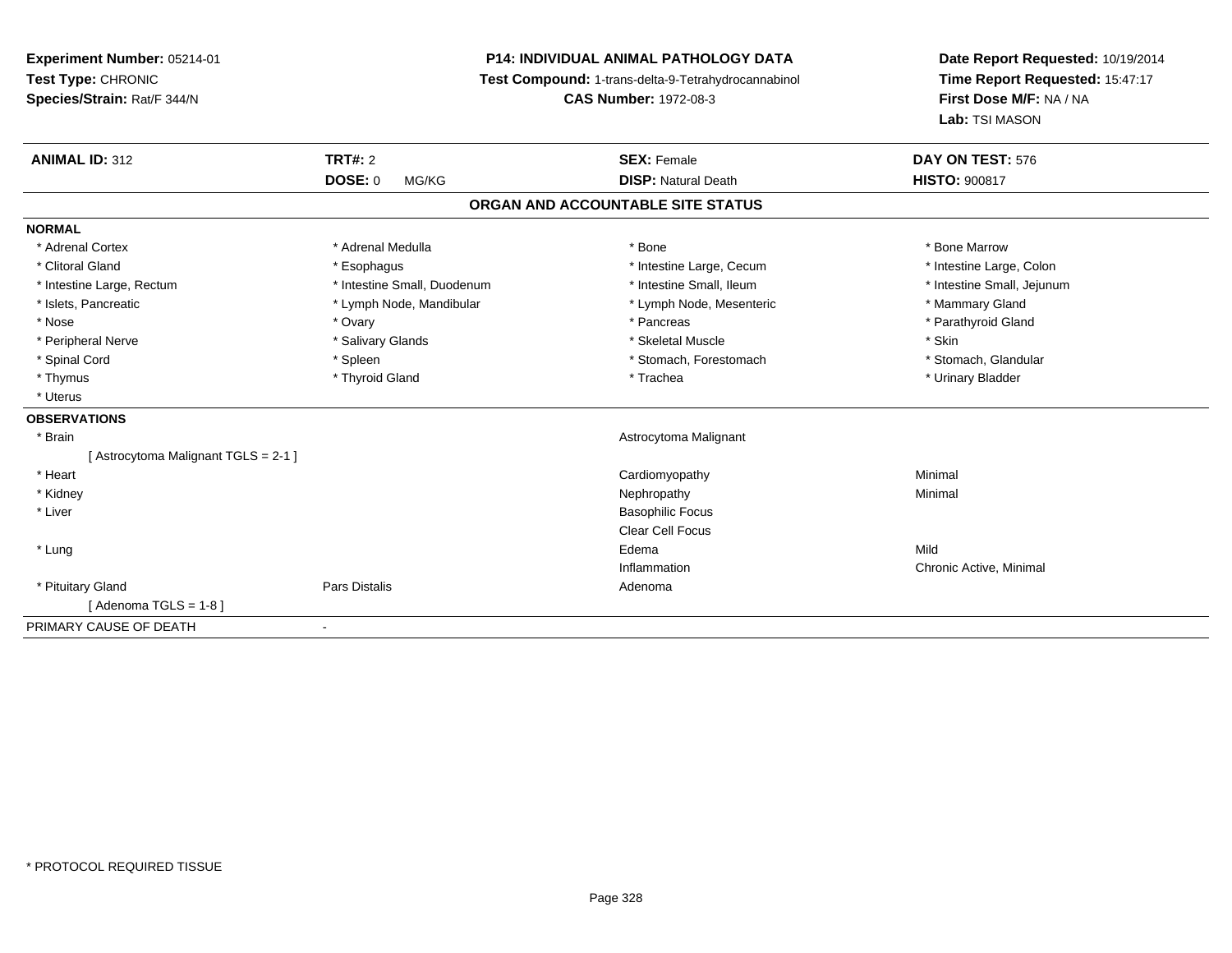**P14: INDIVIDUAL ANIMAL PATHOLOGY DATA**

**Test Compound:** 1-trans-delta-9-Tetrahydrocannabinol

**CAS Number:** 1972-08-3

**Date Report Requested:** 10/19/2014 **Time Report Requested:** 15:47:17**First Dose M/F:** NA / NA**Lab:** TSI MASON

| <b>ANIMAL ID: 313</b>                     | <b>TRT#: 2</b>            | <b>SEX: Female</b>                | DAY ON TEST: 590         |
|-------------------------------------------|---------------------------|-----------------------------------|--------------------------|
|                                           | <b>DOSE: 0</b><br>MG/KG   | <b>DISP:</b> Moribund Sacrifice   | <b>HISTO: 900818</b>     |
|                                           |                           | ORGAN AND ACCOUNTABLE SITE STATUS |                          |
| <b>NORMAL</b>                             |                           |                                   |                          |
| * Adrenal Cortex                          | * Adrenal Medulla         | * Bone                            | * Bone Marrow            |
| * Brain                                   | * Clitoral Gland          | * Esophagus                       | * Intestine Large, Cecum |
| * Intestine Large, Colon                  | * Intestine Large, Rectum | * Intestine Small, Duodenum       | * Intestine Small, Ileum |
| * Intestine Small, Jejunum                | * Islets, Pancreatic      | * Lymph Node, Mandibular          | * Lymph Node, Mesenteric |
| * Mammary Gland                           | * Nose                    | * Ovary                           | * Parathyroid Gland      |
| * Peripheral Nerve                        | * Skeletal Muscle         | * Spinal Cord                     | * Spleen                 |
| * Stomach, Forestomach                    | * Stomach, Glandular      | * Thymus                          | * Thyroid Gland          |
| * Trachea                                 | * Urinary Bladder         | * Uterus                          |                          |
| <b>OBSERVATIONS</b>                       |                           |                                   |                          |
| Eye                                       | Retina                    | Atrophy                           | Moderate                 |
|                                           | Lens                      | Cataract                          | Moderate                 |
| [Cataract TGLS = $3-16$ ]                 |                           |                                   |                          |
| * Heart                                   |                           | Cardiomyopathy                    | Mild                     |
| * Kidney                                  |                           | Nephropathy                       | Minimal                  |
| * Liver                                   |                           | <b>Basophilic Focus</b>           |                          |
|                                           |                           | Hepatodiaphragmatic Nodule        |                          |
| [Hepatodiaphragmatic Nodule TGLS = 2-6.1] |                           |                                   |                          |
| * Lung                                    |                           | Foreign Body                      | Minimal                  |
|                                           |                           | <b>Infiltration Cellular</b>      | Histiocyte, Minimal      |
| * Pancreas                                | Acinus                    | Atrophy                           | Minimal                  |
| * Pituitary Gland                         | Pars Distalis             | Hyperplasia                       | Mild                     |
| * Salivary Glands                         | Duct                      | Metaplasia                        | Squamous, Minimal        |
| * Skin                                    | <b>Subcut Tiss</b>        | Sarcoma                           |                          |
| [Sarcoma TGLS = 1-17]                     |                           |                                   |                          |
| PRIMARY CAUSE OF DEATH                    |                           |                                   |                          |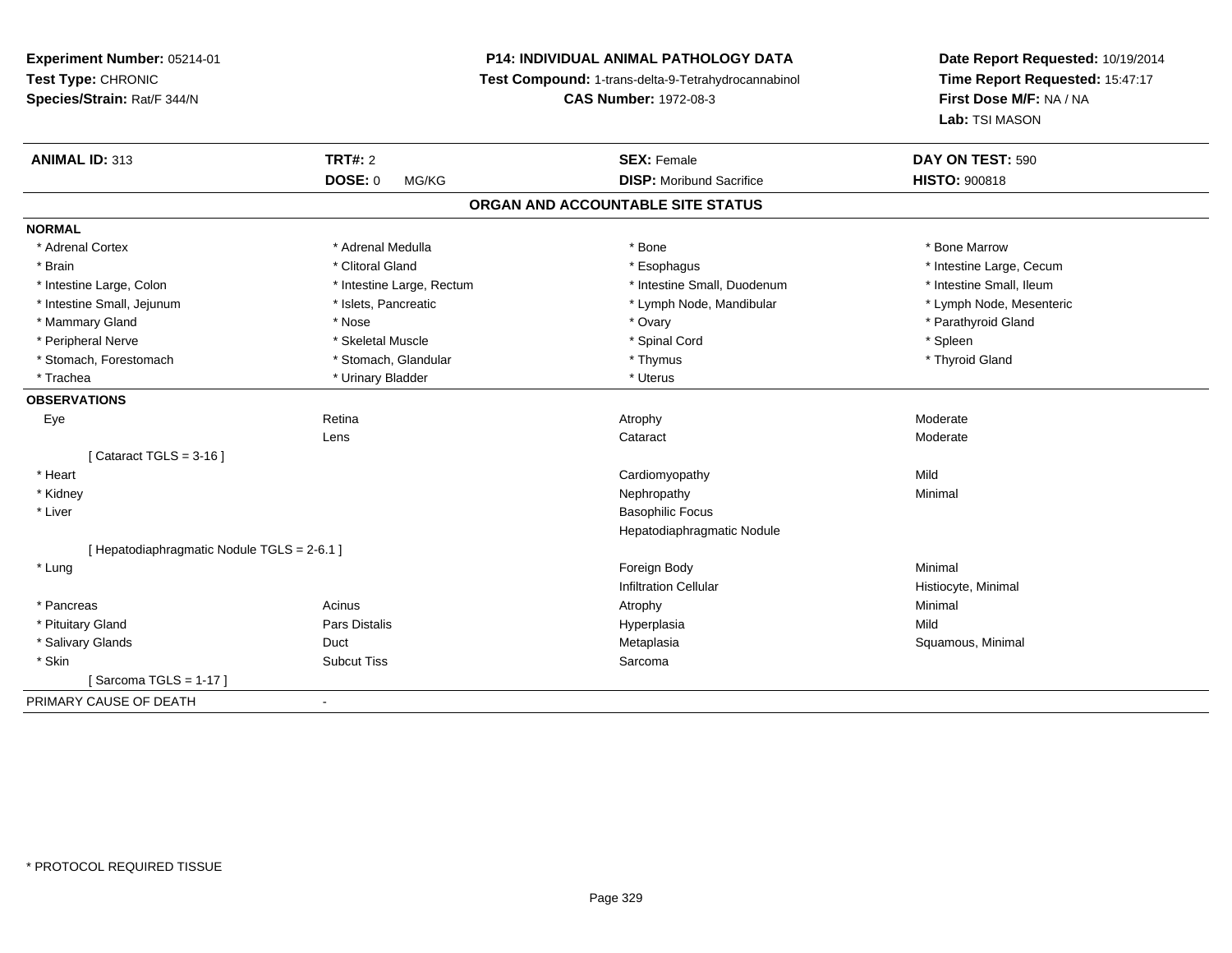**Experiment Number:** 05214-01**Test Type:** CHRONIC **Species/Strain:** Rat/F 344/N**P14: INDIVIDUAL ANIMAL PATHOLOGY DATA Test Compound:** 1-trans-delta-9-Tetrahydrocannabinol **CAS Number:** 1972-08-3**Date Report Requested:** 10/19/2014**Time Report Requested:** 15:47:17**First Dose M/F:** NA / NA**Lab:** TSI MASON**ANIMAL ID:** 314**TRT#:** 2 **SEX:** Female **DAY ON TEST:** 736 **DOSE:** 0 MG/KG **DISP:** Terminal Sacrifice **HISTO:** <sup>900819</sup> **ORGAN AND ACCOUNTABLE SITE STATUSNORMAL**\* Adrenal Cortex \* \* The matter of the state of the Marrow \* Bone Marrow \* Bone Marrow \* The matter of the Marrow \* Brain \* Brain \* Brain \* Brain \* Brain \* Brain \* Brain \* Brain \* Brain \* Brain \* Brain \* Brain \* Brain \* Br \* Intestine Large, Colon \* Clitoral Gland \* **Exophagus \* Exophagus \*** The strain that the large, Cecum \* intestine Large, Cecum \* Intestine Small, Jejunum \* Intestine Large, Rectum \* Intestine Small, Duodenum \* Intestine Small, Duodenum \* \* Intestine Small, Ileum \* Lymph Node, Mesenteric \* Islets, Pancreatic **\* Lung \* Lung \* Lung \* Lymph Node, Mandibular \*** Lymph Node, Mandibular \* Mammary Gland \* Nose \* Nose \* Nose \* 0vary \* Ovary \* Ovary \* Chammary Gland \* Parathyroid Gland \* Parathyroid Gland \* Peripheral Nerve \* Salivary Glands \* Skeletal Muscle \* Skin\* Stomach. Glandular \* Spinal Cord **\* Stomach, Forestomach \* Spinal Cord \*** Stomach, Forestomach \* Stomach, Forestomach \* Thymus \* Trachea \* Urinary Bladder \* Uterus **OBSERVATIONS** \* Adrenal Medullaa and the control of the control of the control of the Hyperplasia and the control of the Minimal of the control of the control of the control of the control of the control of the control of the control of the control of t \* Heart Cardiomyopathy Minimal \* Kidneyy the control of the control of the control of the control of the control of the control of the control of the control of the control of the control of the control of the control of the control of the control of the contro \* Liver Basophilic Focus[ Basophilic Focus TGLS = 1-6+6.1 ] \* Pancreass and the contract of the Acinus and the Acinus and the Acinus Atrophy and the Mild of the Mild of the Mild of the Mild of the Mild of the Mild of the Mild of the Mild of the Mild of the Mild of the Mild of the Mild of the \* Pituitary Glandd and the contract of Pars Distalis and the contract of Adenoma and Adenoma and the Adenoma and the Adenoma and  $\lambda$ Pars Distaliss Cyst \* Thyroid Gland C Cell Hyperplasia Mild PRIMARY CAUSE OF DEATH-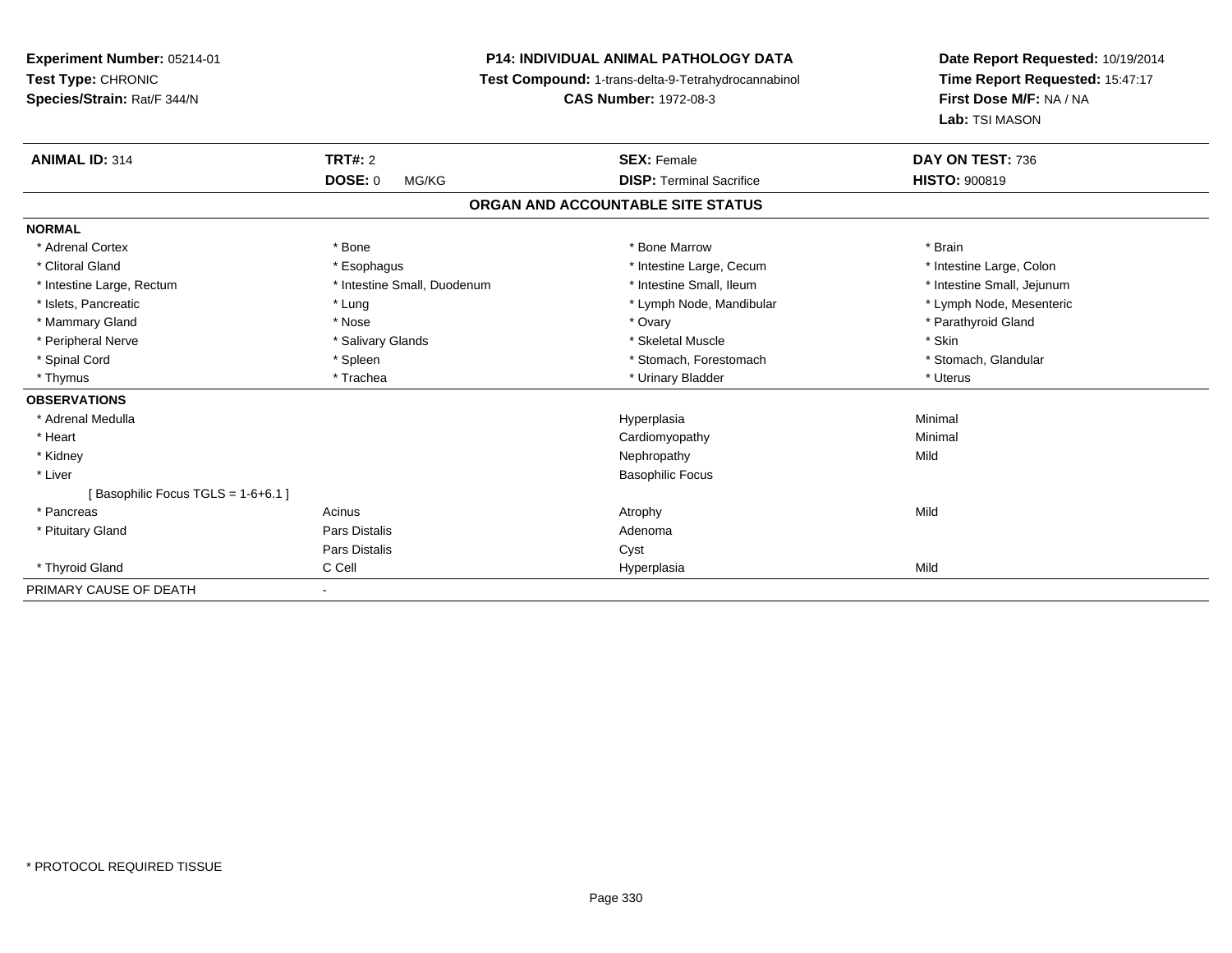# **P14: INDIVIDUAL ANIMAL PATHOLOGY DATA**

**Test Compound:** 1-trans-delta-9-Tetrahydrocannabinol

**CAS Number:** 1972-08-3

**Date Report Requested:** 10/19/2014**Time Report Requested:** 15:47:17**First Dose M/F:** NA / NA**Lab:** TSI MASON

| <b>ANIMAL ID: 315</b>                         | TRT#: 2                   | <b>SEX: Female</b>                | DAY ON TEST: 454         |
|-----------------------------------------------|---------------------------|-----------------------------------|--------------------------|
|                                               | <b>DOSE: 0</b><br>MG/KG   | <b>DISP:</b> Scheduled Sacrifice  | <b>HISTO: 900820</b>     |
|                                               |                           | ORGAN AND ACCOUNTABLE SITE STATUS |                          |
| <b>NORMAL</b>                                 |                           |                                   |                          |
| * Adrenal Cortex                              | * Adrenal Medulla         | * Bone                            | * Bone Marrow            |
| * Brain                                       | * Clitoral Gland          | * Esophagus                       | * Intestine Large, Cecum |
| * Intestine Large, Colon                      | * Intestine Large, Rectum | * Intestine Small, Duodenum       | * Intestine Small, Ileum |
| * Intestine Small, Jejunum                    | * Islets, Pancreatic      | * Lymph Node, Mandibular          | * Lymph Node, Mesenteric |
| * Mammary Gland                               | * Nose                    | * Ovary                           | * Pancreas               |
| * Parathyroid Gland                           | * Peripheral Nerve        | * Salivary Glands                 | * Skeletal Muscle        |
| * Skin                                        | * Spinal Cord             | * Spleen                          | * Stomach, Forestomach   |
| * Stomach, Glandular                          | * Thymus                  | * Thyroid Gland                   | * Trachea                |
| * Urinary Bladder                             | * Uterus                  | Vagina                            |                          |
| <b>OBSERVATIONS</b>                           |                           |                                   |                          |
| Eye                                           | Lens                      | Cataract                          | Mild                     |
|                                               |                           | Synechia                          | Mild                     |
| Cataract TGLS = $1-16$ ]                      |                           |                                   |                          |
| * Heart                                       |                           | Cardiomyopathy                    | Mild                     |
| * Kidney                                      | Cortex                    | Mineralization                    | Mild                     |
| * Liver                                       |                           | <b>Basophilic Focus</b>           |                          |
|                                               |                           | Hepatodiaphragmatic Nodule        |                          |
| [Hepatodiaphragmatic Nodule TGLS = 2-6,3-6.1] |                           |                                   |                          |
| * Lung                                        |                           | <b>Infiltration Cellular</b>      | Histiocyte, Minimal      |
| * Pituitary Gland                             | Pars Distalis             | Angiectasis                       | Minimal                  |
|                                               | Pars Distalis             | Cyst                              |                          |
| PRIMARY CAUSE OF DEATH                        |                           |                                   |                          |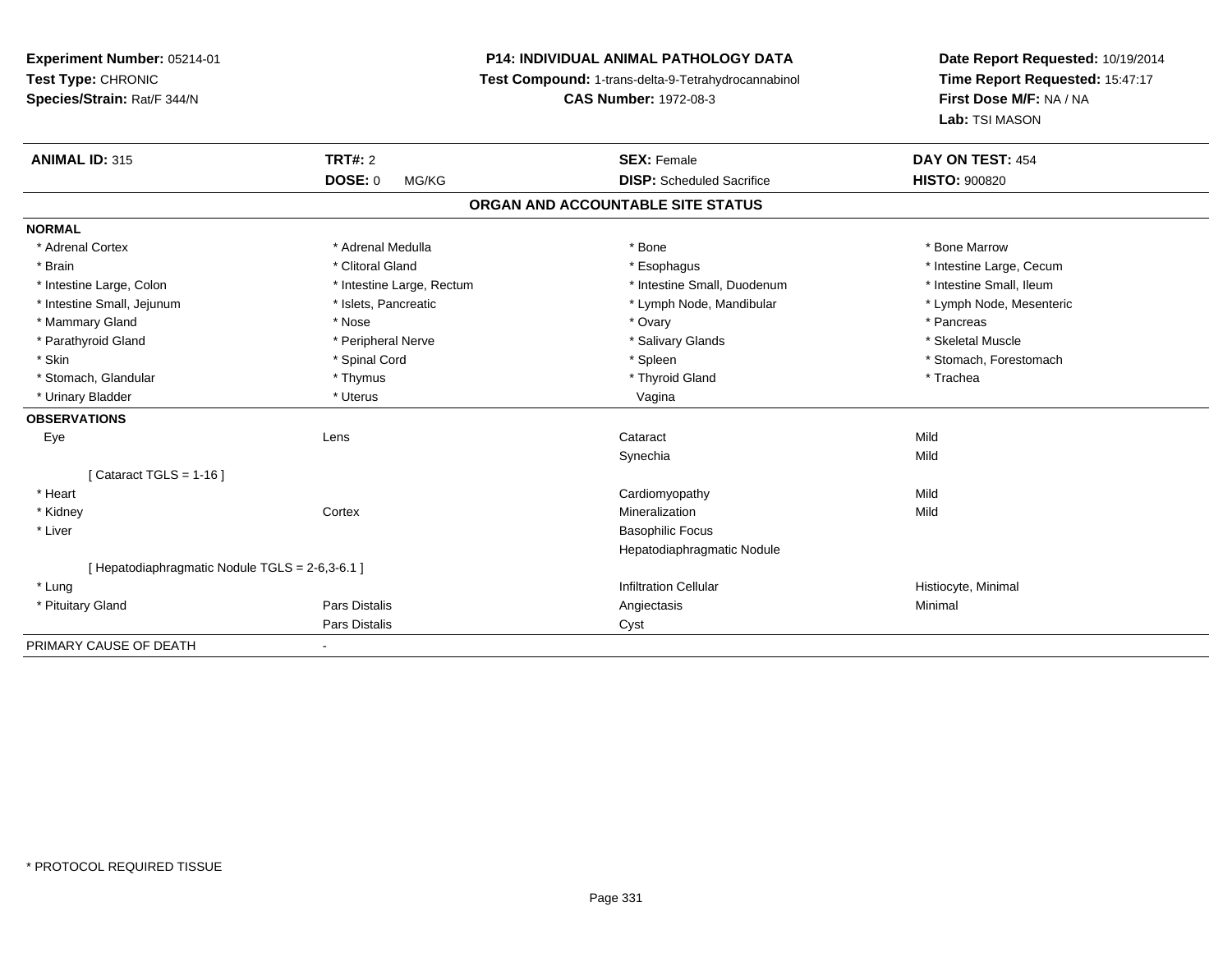**Experiment Number:** 05214-01**Test Type:** CHRONIC **Species/Strain:** Rat/F 344/N**P14: INDIVIDUAL ANIMAL PATHOLOGY DATA Test Compound:** 1-trans-delta-9-Tetrahydrocannabinol **CAS Number:** 1972-08-3**Date Report Requested:** 10/19/2014**Time Report Requested:** 15:47:17**First Dose M/F:** NA / NA**Lab:** TSI MASON**ANIMAL ID:** 316**TRT#:** 2 **SEX:** Female **DAY ON TEST:** 736 **DOSE:** 0 MG/KG**DISP:** Terminal Sacrifice **HISTO:** 900821 **ORGAN AND ACCOUNTABLE SITE STATUSNORMAL**\* Adrenal Cortex \* Adrenal Cortex \* \* Attenual Cortex \* Adrenal Cortex \* Clitoral Gland \* Bone \* \* Bone \* \* Bone \* \* Clitoral Gland \* Clitoral Gland \* \* Bone \* \* Adrenal Cortex \* \* Clitoral Gland \* \* Bone \* \* \* \* \* \* \* \* \* \* \* \* \* \* \* \* \* \* Intestine Large, Colon Ear \* Esophagus \* Esophagus \* Intestine Large, Cecum \* 1 \* Intestine Large, Rectum \* Thestine Small, Duodenum \* Number of the small, Ileum \* Intestine Small, Jejunum \* Intestine Small, Jejunum \* Islets, Pancreatic \* Lymph Node, Mandibular \* Lymph Node, Mesenteric \* Ovary\* Skeletal Muscle \* Parathyroid Gland \* \* \* And \* \* Peripheral Nerve \* \* \* Salivary Glands \* \* Salivary Glands \* \* Skeletal Muscle \* \* Skeletal Muscle \* \* Skeletal Muscle \* \* Skeletal Muscle \* \* Skeletal Muscle \* \* Skeletal Muscle \* \* Skele \* Skin \* Stomach, Forestomach \* Trachea \* Spinal Cord \* Trachea \* Stomach, Forestomach \* Trachea \* Trachea \* Urinary Bladder**OBSERVATIONS** \* Adrenal Medullaa magnetic controller than the most controller than the Hemorrhage controller than  $\mathsf{Moderate}$  \* Bone MarrowLeukemia Mononuclear<br>
Lens<br>
Cataract Eyee the contract of the contract of the contract of the contract of the contract of the contract of the contract  $\mathsf{Mild}$  $[$  Cataract TGLS = 2-16  $]$  \* Heart Leukemia Mononuclear \* Kidney Leukemia Mononuclear **Cortex**  Mineralizationn Minimal Nephropathyy the contract of the Minimal Minimal Section 1996 and the contract of the Minimal Section 1997 and the contract of the contract of the contract of the contract of the contract of the contract of the contract of the contra \* Liverr and the contract of the contract of the contract of the contract of the contract of the contract of the contract of the contract of the contract of the contract of the contract of the contract of the contract of the cont e Moderate Leukemia Mononuclear[ Leukemia Mononuclear TGLS = 5,9-6 ] \* Lung Leukemia Mononuclear \* Mammary Glandd **Executive Contract of the Contract Contract Contract Contract Contract Contract Contract Contract Contract Contract Contract Contract Contract Contract Contract Contract Contract Contract Contract Contract Contract Cont** [ Fibroadenoma TGLS = 3-10 ] \* Nosee and the state of the state of the state of the state of the state of the state of the state of the state of the state of the state of the state of the state of the state of the state of the state of the state of the stat Inflammation Acute, Mild \* Pancreass and the contract of the Acinus and the Acinus and the Acinus Atrophy and the Mild of the Mild of the Mild of the Mild of the Mild of the Mild of the Mild of the Mild of the Mild of the Mild of the Mild of the Mild of the \* Pituitary Glandd and the contract of Pars Distalis and the contract of Adenoma and Adenoma and the Adenoma and the Adenoma and  $\lambda$  $[$  Adenoma TGLS =  $6-8$ ] \* Spleen Leukemia Mononuclear [ Leukemia Mononuclear TGLS = 4-3 ] \* Stomach, Glandularr and the control of the control of the control of the control of the control of the control of the control of n and a basic control of the Minimal Minimal Section 1, 1996. The Minimal Section 1, 1997, 1997, 1997, 1997, 1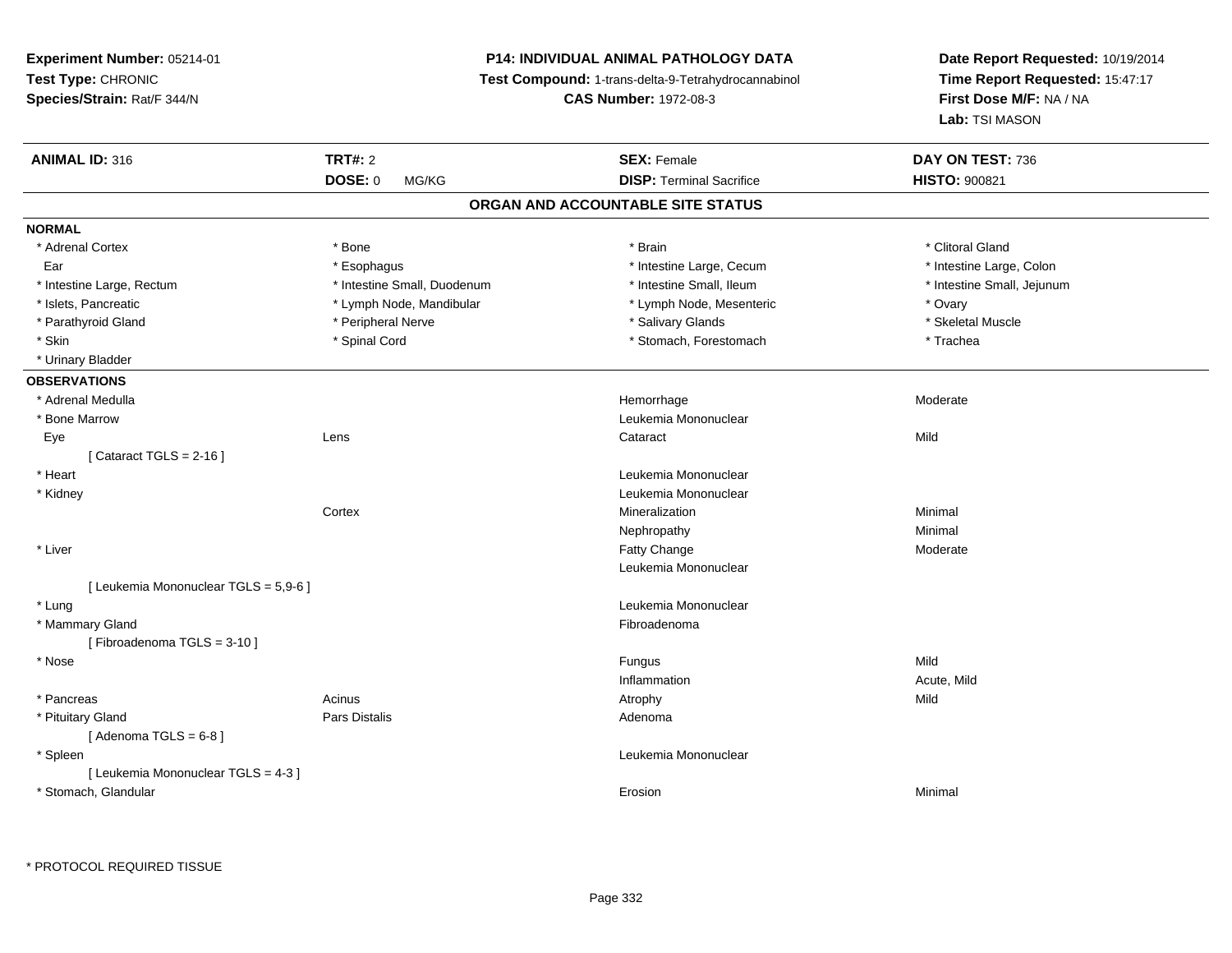| Experiment Number: 05214-01<br><b>Test Type: CHRONIC</b><br>Species/Strain: Rat/F 344/N |                         | <b>P14: INDIVIDUAL ANIMAL PATHOLOGY DATA</b><br>Test Compound: 1-trans-delta-9-Tetrahydrocannabinol<br><b>CAS Number: 1972-08-3</b> | Date Report Requested: 10/19/2014<br>Time Report Requested: 15:47:17<br>First Dose M/F: NA / NA<br>Lab: TSI MASON |
|-----------------------------------------------------------------------------------------|-------------------------|-------------------------------------------------------------------------------------------------------------------------------------|-------------------------------------------------------------------------------------------------------------------|
| <b>ANIMAL ID: 316</b>                                                                   | <b>TRT#: 2</b>          | <b>SEX: Female</b>                                                                                                                  | DAY ON TEST: 736                                                                                                  |
|                                                                                         | <b>DOSE: 0</b><br>MG/KG | <b>DISP:</b> Terminal Sacrifice                                                                                                     | <b>HISTO: 900821</b>                                                                                              |
|                                                                                         |                         | ORGAN AND ACCOUNTABLE SITE STATUS                                                                                                   |                                                                                                                   |
|                                                                                         |                         | Hyperplasia                                                                                                                         | Minimal                                                                                                           |
| [ Erosion TGLS = $7-5.1$ ]<br>[Hyperplasia TGLS = $8-5.1$ ]                             |                         |                                                                                                                                     |                                                                                                                   |
| * Thymus                                                                                |                         | Leukemia Mononuclear                                                                                                                |                                                                                                                   |
| * Thyroid Gland                                                                         | C Cell                  | Hyperplasia                                                                                                                         | Mild                                                                                                              |
| * Uterus                                                                                |                         | <b>Dilatation</b>                                                                                                                   | Minimal                                                                                                           |
| PRIMARY CAUSE OF DEATH                                                                  | ۰                       |                                                                                                                                     |                                                                                                                   |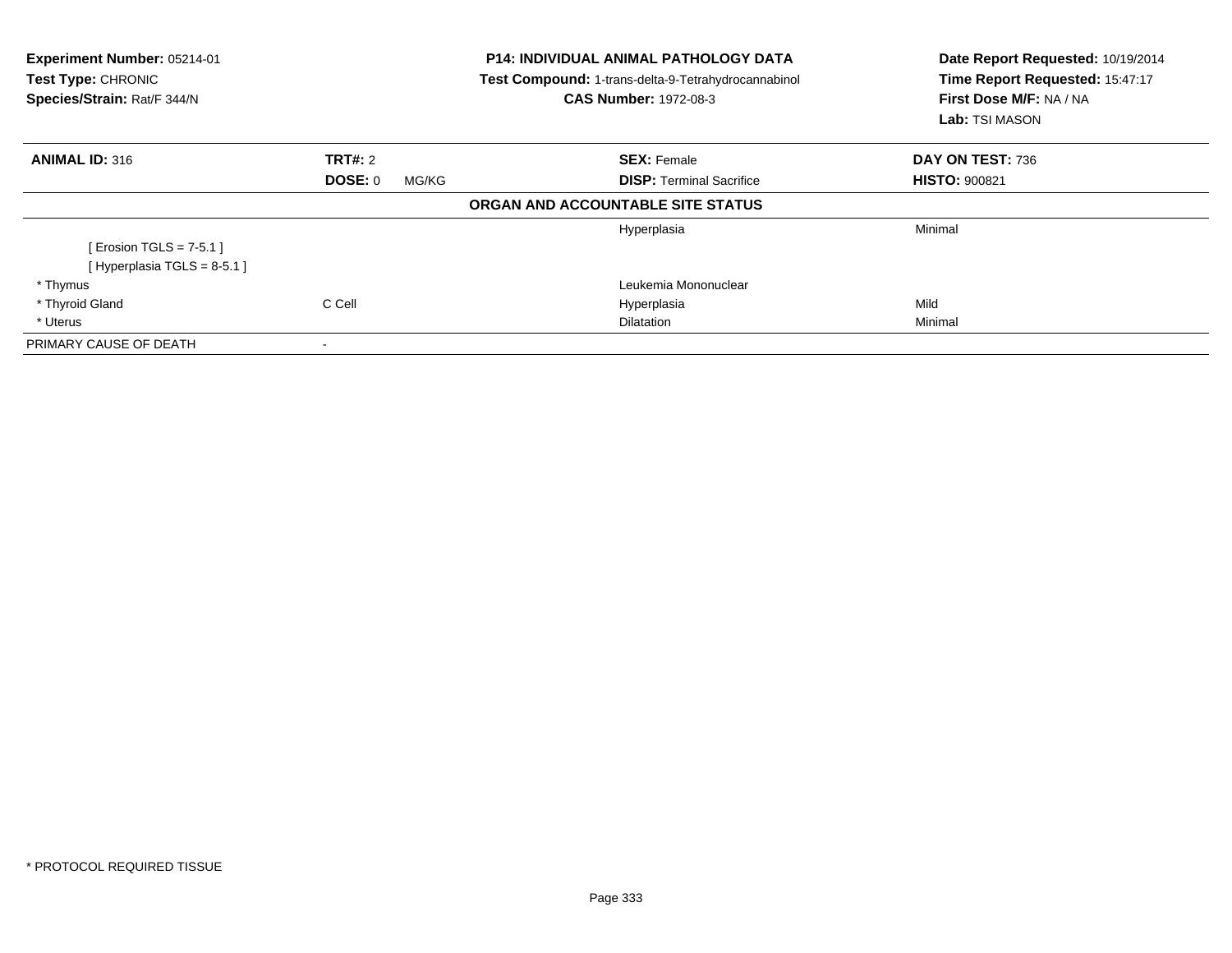| Experiment Number: 05214-01<br>Test Type: CHRONIC<br>Species/Strain: Rat/F 344/N<br><b>ANIMAL ID: 317</b> | <b>P14: INDIVIDUAL ANIMAL PATHOLOGY DATA</b><br>Test Compound: 1-trans-delta-9-Tetrahydrocannabinol<br><b>CAS Number: 1972-08-3</b><br><b>TRT#: 2</b><br><b>SEX: Female</b> |                                   | Date Report Requested: 10/19/2014<br>Time Report Requested: 15:47:17<br>First Dose M/F: NA / NA<br>Lab: TSI MASON<br>DAY ON TEST: 516 |
|-----------------------------------------------------------------------------------------------------------|-----------------------------------------------------------------------------------------------------------------------------------------------------------------------------|-----------------------------------|---------------------------------------------------------------------------------------------------------------------------------------|
|                                                                                                           | <b>DOSE: 0</b><br>MG/KG                                                                                                                                                     | <b>DISP: Natural Death</b>        | <b>HISTO: 900822</b>                                                                                                                  |
|                                                                                                           |                                                                                                                                                                             | ORGAN AND ACCOUNTABLE SITE STATUS |                                                                                                                                       |
| <b>NORMAL</b>                                                                                             |                                                                                                                                                                             |                                   |                                                                                                                                       |
| * Adrenal Cortex                                                                                          | * Adrenal Medulla                                                                                                                                                           | * Bone                            | * Bone Marrow                                                                                                                         |
| * Brain                                                                                                   | * Clitoral Gland                                                                                                                                                            | * Esophagus                       | * Intestine Small, Duodenum                                                                                                           |
| * Islets, Pancreatic                                                                                      | * Lymph Node, Mandibular                                                                                                                                                    | * Lymph Node, Mesenteric          | * Mammary Gland                                                                                                                       |
| * Nose                                                                                                    | * Ovary                                                                                                                                                                     | * Pancreas                        | * Parathyroid Gland                                                                                                                   |
| * Peripheral Nerve                                                                                        | * Salivary Glands                                                                                                                                                           | * Skeletal Muscle                 | * Skin                                                                                                                                |
| * Spinal Cord                                                                                             | * Spleen                                                                                                                                                                    | * Stomach, Forestomach            | * Stomach, Glandular                                                                                                                  |
| * Thymus                                                                                                  | * Thyroid Gland                                                                                                                                                             | * Trachea                         | * Urinary Bladder                                                                                                                     |
| * Uterus                                                                                                  |                                                                                                                                                                             |                                   |                                                                                                                                       |
| <b>AUTO PRECLUDES DIAG.</b>                                                                               |                                                                                                                                                                             |                                   |                                                                                                                                       |
| * Intestine Large, Cecum                                                                                  | * Intestine Large, Colon                                                                                                                                                    | * Intestine Large, Rectum         | * Intestine Small, Ileum                                                                                                              |
| * Intestine Small, Jejunum                                                                                |                                                                                                                                                                             |                                   |                                                                                                                                       |
| <b>OBSERVATIONS</b>                                                                                       |                                                                                                                                                                             |                                   |                                                                                                                                       |
| * Heart                                                                                                   |                                                                                                                                                                             | Cardiomyopathy                    | Mild                                                                                                                                  |
| * Kidney                                                                                                  |                                                                                                                                                                             | Nephropathy                       | Minimal                                                                                                                               |
| * Liver                                                                                                   |                                                                                                                                                                             | <b>Basophilic Focus</b>           |                                                                                                                                       |
| * Lung                                                                                                    |                                                                                                                                                                             | Foreign Body                      | Minimal                                                                                                                               |
| * Pituitary Gland                                                                                         | Pars Distalis                                                                                                                                                               | Adenoma                           |                                                                                                                                       |
| [ Adenoma TGLS = 1-8.1 ]                                                                                  |                                                                                                                                                                             |                                   |                                                                                                                                       |
| PRIMARY CAUSE OF DEATH                                                                                    |                                                                                                                                                                             |                                   |                                                                                                                                       |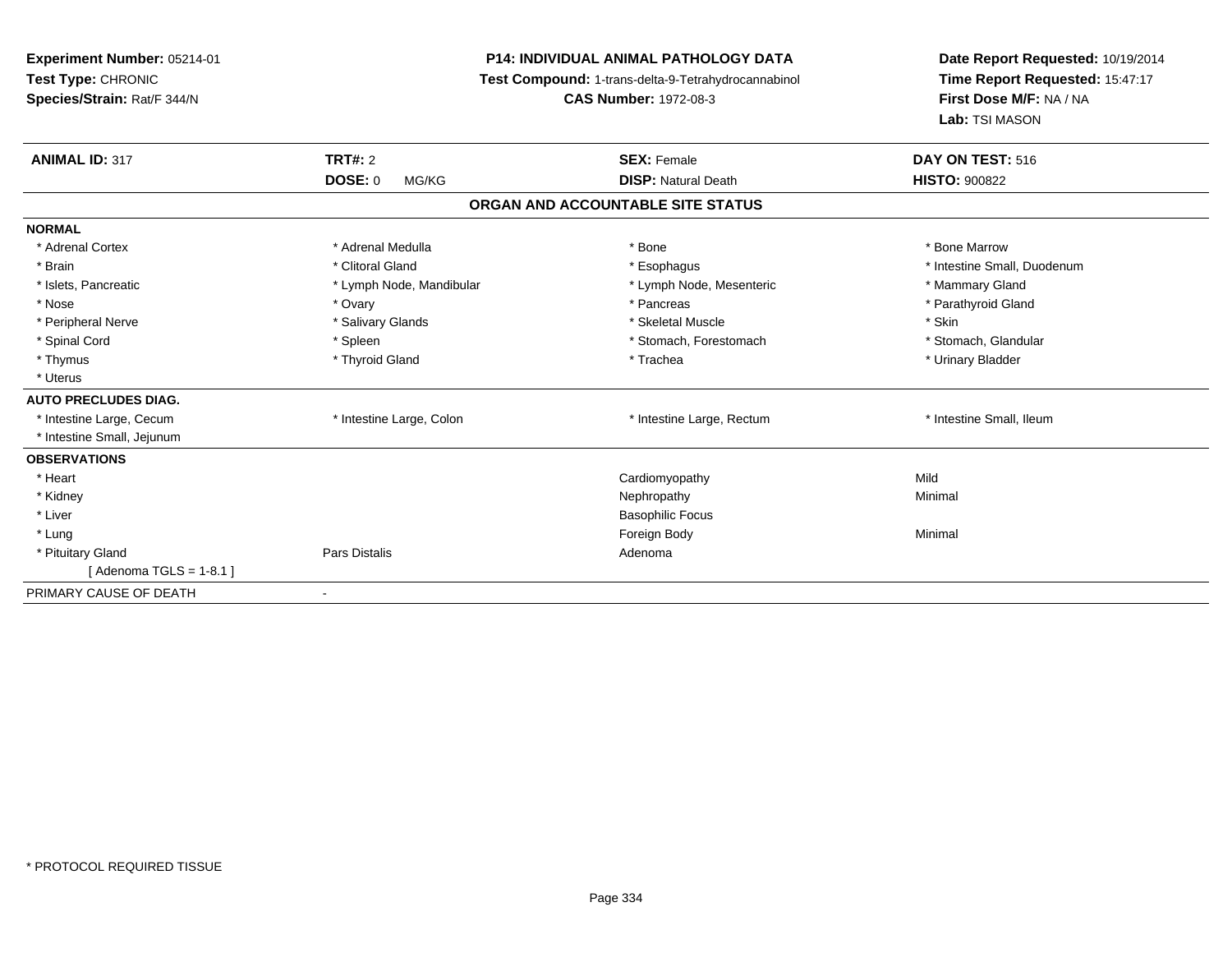**Experiment Number:** 05214-01**Test Type:** CHRONIC **Species/Strain:** Rat/F 344/N**P14: INDIVIDUAL ANIMAL PATHOLOGY DATA Test Compound:** 1-trans-delta-9-Tetrahydrocannabinol **CAS Number:** 1972-08-3**Date Report Requested:** 10/19/2014**Time Report Requested:** 15:47:17**First Dose M/F:** NA / NA**Lab:** TSI MASON**ANIMAL ID:** 318**EX:** Female **DAY ON TEST:** 524 **DOSE:** 0 MG/KG**DISP:** Natural Death **HISTO:**  $900823$ **ORGAN AND ACCOUNTABLE SITE STATUSNORMAL**\* Bone \* Bone \* Bone Marrow \* Brain \* Esophagus \* Intestine Small, Ileum \* Intestine Large, Colon \* Intestine Large, Rectum \* Intestine Small, Duodenum \* 1 \* Intestine Small, Jejunum \* The match was a strategies of the strategies of the strategies of the strategies of the strategies of the strategies of the strategies of the strategies of the strategies of the strategies of t \* Peripheral Nerve \* Salivary Glands \* Skeletal Muscle \* Skin\* Urinary Bladder \* Spinal Cord \* Stomach, Glandular \* Stomach, Glandular \* Trachea \* Uterus**OBSERVATIONS** \* Adrenal Cortex Leukemia Mononuclear \* Adrenal Medulla Leukemia Mononuclear \* Clitoral Glandd and the control of the control of the control of the control of the control of the control of the control of the control of the control of the control of the control of the control of the control of the control of the co  $[$  Dilatation TGLS = 8-10  $]$  \* Heart Cardiomyopathyy Mild Leukemia Mononuclear \* Intestine Large, CecumLymphoid Tiss **Leukemia Mononuclear** [ Leukemia Mononuclear TGLS = 10-5 ] \* Kidney Leukemia Mononuclear **Cortex**  Mineralizationn Minimal Nephropathyy Mild [ Nephropathy  $TGLS = 4-4$  ] \* Liverr and the contract of the contract of the contract of the contract of the contract of the contract of the contract of the contract of the contract of the contract of the contract of the contract of the contract of the cont e Mild Leukemia Mononuclear[ Leukemia Mononuclear TGLS = 5-6+6.1 ] \* Lung Leukemia Mononuclear Lymph Node Mediastinal Leukemia Mononuclear Pancreatic Leukemia Mononuclear \* Lymph Node, Mandibular Leukemia Mononuclear \* Lymph Node, Mesenteric Leukemia Mononuclear \* Nosee de la constitución de la constitución de la constitución de la constitución de la constitución de la constitución<br>En el constitución de la constitución de la constitución de la constitución de la constitución de la const m Minimal Minimal Structure of the Minimal Structure of the Minimal Structure of the Minimal Structure of the <br>The Minimal Structure of the Minimal Structure of the Minimal Structure of the Minimal Structure of the Minimal Inflammation Acute, Minimal \* Ovaryy cystem in the control of the control of the control of the control of the control of the control of the control of the control of the control of the control of the control of the control of the control of the control of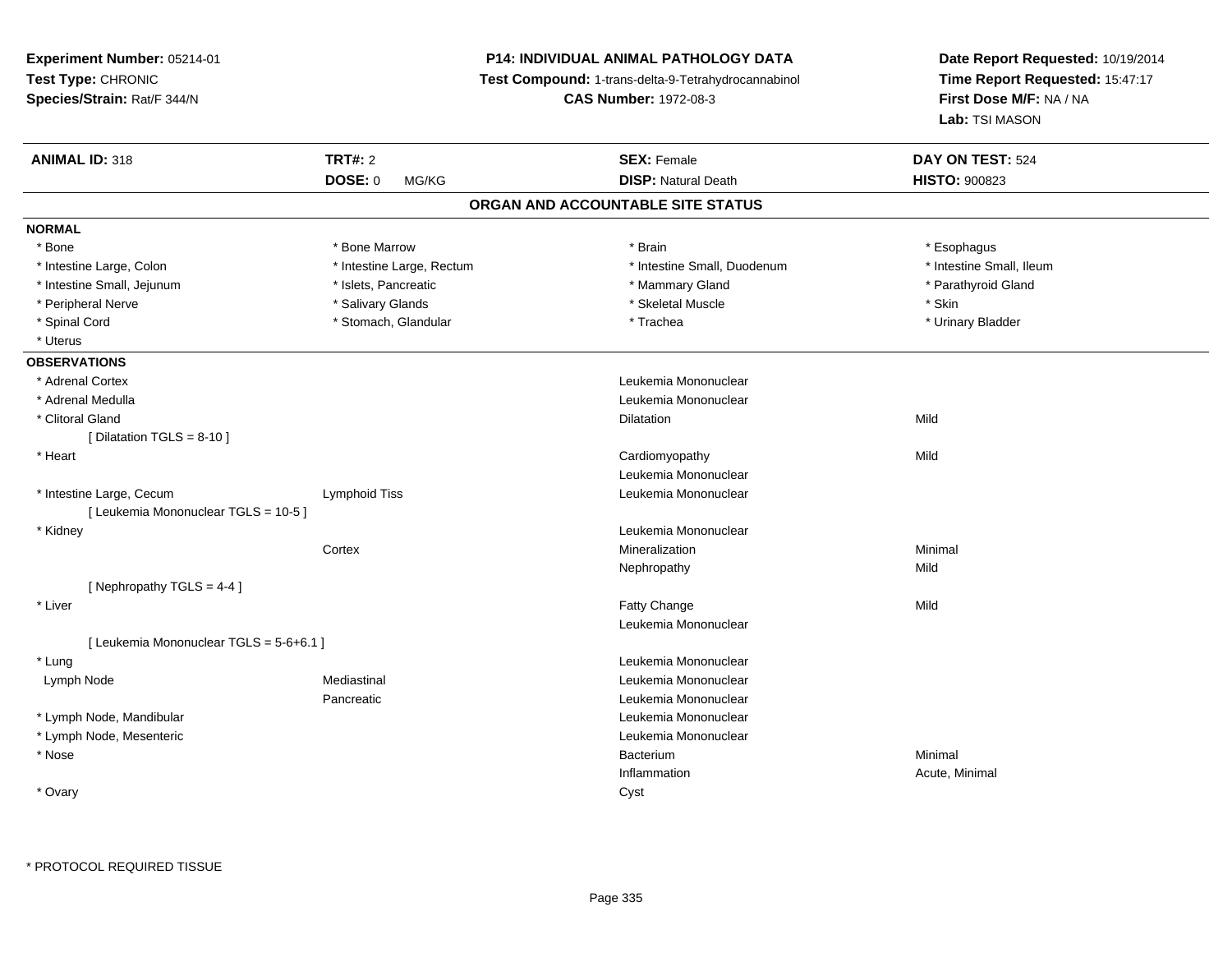| <b>Experiment Number: 05214-01</b><br>Test Type: CHRONIC<br>Species/Strain: Rat/F 344/N |                          | <b>P14: INDIVIDUAL ANIMAL PATHOLOGY DATA</b><br>Test Compound: 1-trans-delta-9-Tetrahydrocannabinol<br><b>CAS Number: 1972-08-3</b> | Date Report Requested: 10/19/2014<br>Time Report Requested: 15:47:17<br>First Dose M/F: NA / NA<br>Lab: TSI MASON |
|-----------------------------------------------------------------------------------------|--------------------------|-------------------------------------------------------------------------------------------------------------------------------------|-------------------------------------------------------------------------------------------------------------------|
| <b>ANIMAL ID: 318</b>                                                                   | TRT#: 2                  | <b>SEX: Female</b>                                                                                                                  | DAY ON TEST: 524                                                                                                  |
|                                                                                         | <b>DOSE: 0</b><br>MG/KG  | <b>DISP: Natural Death</b>                                                                                                          | <b>HISTO: 900823</b>                                                                                              |
|                                                                                         |                          | ORGAN AND ACCOUNTABLE SITE STATUS                                                                                                   |                                                                                                                   |
|                                                                                         |                          | Leukemia Mononuclear                                                                                                                |                                                                                                                   |
| [Cyst TGLS = $2-7$ ]                                                                    |                          |                                                                                                                                     |                                                                                                                   |
| * Pancreas                                                                              | Acinus                   | Atrophy                                                                                                                             | Minimal                                                                                                           |
| * Pituitary Gland                                                                       | <b>Pars Distalis</b>     | Hyperplasia                                                                                                                         | Moderate                                                                                                          |
| [ Hyperplasia TGLS = 7-8 ]                                                              |                          |                                                                                                                                     |                                                                                                                   |
| * Spleen                                                                                |                          | Leukemia Mononuclear                                                                                                                |                                                                                                                   |
| [ Leukemia Mononuclear TGLS = 3-3.1 ]                                                   |                          |                                                                                                                                     |                                                                                                                   |
| * Stomach, Forestomach                                                                  |                          | Hyperkeratosis                                                                                                                      | Mild                                                                                                              |
|                                                                                         |                          | Hyperplasia                                                                                                                         | Basal Cell, Mild                                                                                                  |
| [Hyperkeratosis TGLS = $9-5+5.1$ ]                                                      |                          |                                                                                                                                     |                                                                                                                   |
| * Thymus                                                                                |                          | Leukemia Mononuclear                                                                                                                |                                                                                                                   |
| * Thyroid Gland                                                                         | <b>Follicular Cel</b>    | Adenoma                                                                                                                             |                                                                                                                   |
| [Adenoma TGLS = $6-2$ ]                                                                 |                          |                                                                                                                                     |                                                                                                                   |
| PRIMARY CAUSE OF DEATH                                                                  | $\overline{\phantom{a}}$ |                                                                                                                                     |                                                                                                                   |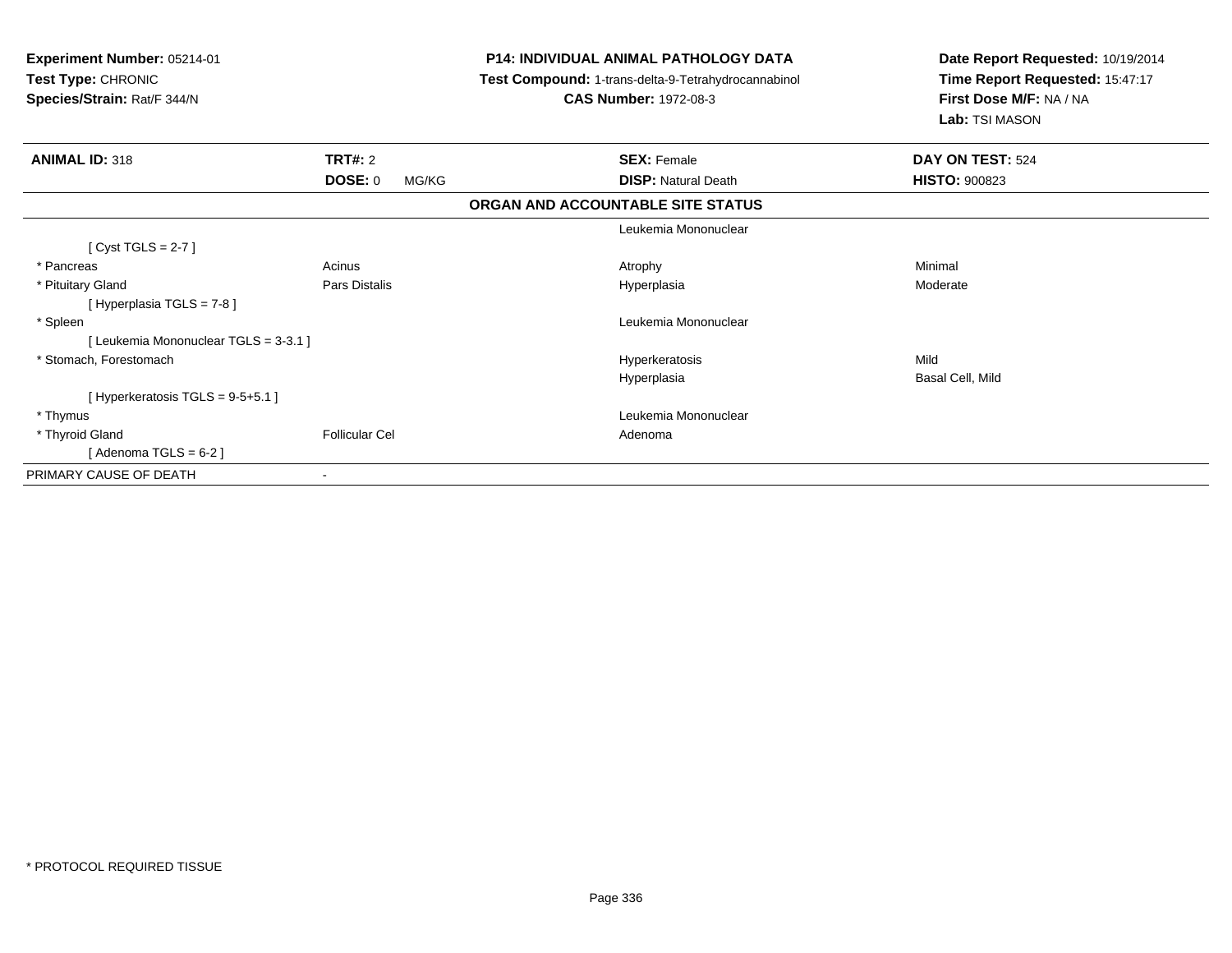# **P14: INDIVIDUAL ANIMAL PATHOLOGY DATA**

**Test Compound:** 1-trans-delta-9-Tetrahydrocannabinol

**CAS Number:** 1972-08-3

**Date Report Requested:** 10/19/2014 **Time Report Requested:** 15:47:17**First Dose M/F:** NA / NA**Lab:** TSI MASON

| <b>ANIMAL ID: 319</b>                     | <b>TRT#: 2</b>              | <b>SEX: Female</b>                | DAY ON TEST: 647           |
|-------------------------------------------|-----------------------------|-----------------------------------|----------------------------|
|                                           | <b>DOSE: 0</b><br>MG/KG     | <b>DISP:</b> Moribund Sacrifice   | <b>HISTO: 900824</b>       |
|                                           |                             | ORGAN AND ACCOUNTABLE SITE STATUS |                            |
| <b>NORMAL</b>                             |                             |                                   |                            |
| * Adrenal Cortex                          | * Bone                      | * Bone Marrow                     | * Brain                    |
| * Clitoral Gland                          | * Esophagus                 | * Intestine Large, Cecum          | * Intestine Large, Colon   |
| * Intestine Large, Rectum                 | * Intestine Small, Duodenum | * Intestine Small, Ileum          | * Intestine Small, Jejunum |
| * Islets, Pancreatic                      | * Lymph Node, Mandibular    | * Lymph Node, Mesenteric          | * Mammary Gland            |
| * Ovary                                   | * Parathyroid Gland         | * Peripheral Nerve                | * Salivary Glands          |
| * Skeletal Muscle                         | * Spinal Cord               | * Spleen                          | * Stomach, Glandular       |
| * Thymus                                  | * Trachea                   | * Urinary Bladder                 | * Uterus                   |
| <b>OBSERVATIONS</b>                       |                             |                                   |                            |
| * Adrenal Medulla                         |                             | Hyperplasia                       | Mild                       |
| * Heart                                   |                             | Cardiomyopathy                    | Mild                       |
| * Kidney                                  |                             | Nephropathy                       | Mild                       |
| * Liver                                   |                             | <b>Basophilic Focus</b>           |                            |
|                                           |                             | <b>Mixed Cell Focus</b>           |                            |
| [Mixed Cell Focus TGLS = 4-6.1]           |                             |                                   |                            |
| * Lung                                    |                             | Inflammation                      | Chronic Active, Minimal    |
| * Nose                                    |                             | Inflammation                      | Acute, Minimal             |
| * Pancreas                                | Acinus                      | Atrophy                           | Mild                       |
| * Pituitary Gland                         | <b>Pars Distalis</b>        | Adenoma                           |                            |
|                                           | <b>Pars Distalis</b>        | Cyst                              |                            |
| * Skin                                    |                             | <b>Cyst Epithelial Inclusion</b>  |                            |
| [ Cyst Epithelial Inclusion TGLS = 1-16 ] |                             |                                   |                            |
| * Stomach, Forestomach                    |                             | Squamous Cell Papilloma           |                            |
| [Squamous Cell Papilloma TGLS = 2-5]      |                             |                                   |                            |
| * Thyroid Gland                           | C Cell                      | Hyperplasia                       | Minimal                    |
| PRIMARY CAUSE OF DEATH                    | $\blacksquare$              |                                   |                            |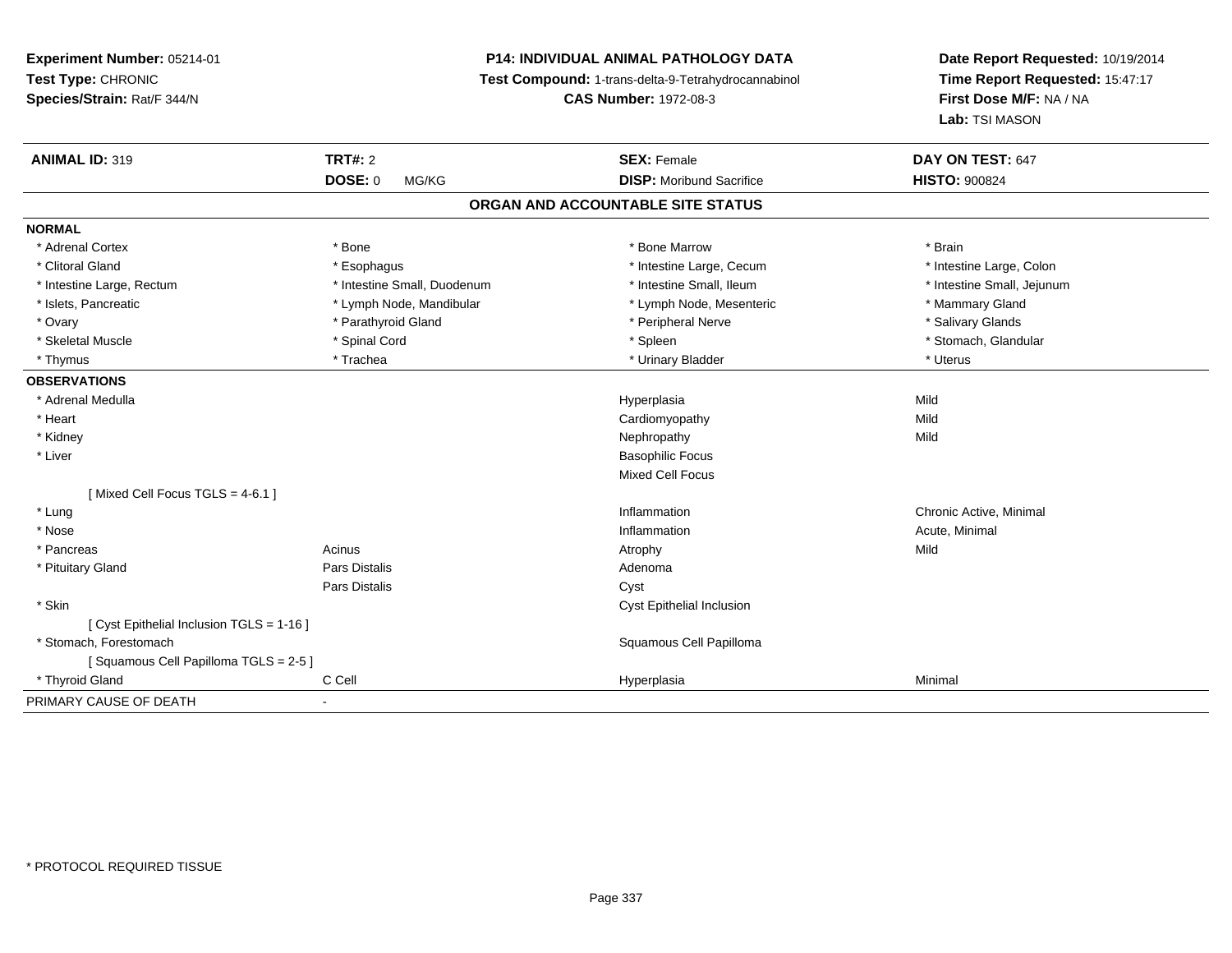**Experiment Number:** 05214-01**Test Type:** CHRONIC **Species/Strain:** Rat/F 344/N**P14: INDIVIDUAL ANIMAL PATHOLOGY DATA Test Compound:** 1-trans-delta-9-Tetrahydrocannabinol **CAS Number:** 1972-08-3**Date Report Requested:** 10/19/2014**Time Report Requested:** 15:47:17**First Dose M/F:** NA / NA**Lab:** TSI MASON**ANIMAL ID:** 320**Consumers 2 TRT#:** 2 **SEX:** Female **SEX:** Female **DAY ON TEST:** 457 **DOSE:** 0 MG/KG **DISP:** Scheduled Sacrifice **HISTO:** <sup>900825</sup> **ORGAN AND ACCOUNTABLE SITE STATUSNORMAL**\* Adrenal Cortex \* Adrenal Medulla \* Adrenal Medulla \* Bone \* Bone \* Bone \* Bone \* Bone Marrow \* Brain \* Alternation of the state of the state of the state of the state of the state of the state of the state of the state of the state of the state of the state of the state of the state of the state of the state of th \* Intestine Small, Ileum \* Intestine Large, Colon \* Intestine Large, Rectum \* Intestine Small, Duodenum \* Intestine Small, Duodenum \* Lymph Node, Mesenteric \* Intestine Small, Jejunum \* Mandibular \* Islets, Pancreatic \* Mandibular \* Lymph Node, Mandibular \* Mammary Gland \* \* Andrew \* Nose \* \* Nose \* \* Ovary \* Ovary \* Ovary \* \* Ovary \* \* Pancreas \* \* Pancreas \* \* Pancreas \* \* Pancreas \* \* Pancreas \* \* Pancreas \* \* Pancreas \* \* Pancreas \* \* Pancreas \* \* Pancreas \* \* Pancreas \* Parathyroid Gland \* \* The propheral Nerve \* \* Salivary Glands \* Salivary Glands \* \* Skin \* Stomach. Glandular \* Spinal Cord \* Spinal Cord \* Spinal Cord \* Stomach, Forestomach \* Stomach, Forestomach \* Stomach, Forestomach \* Thymus \* Thyroid Gland \* Trachea \* Urinary Bladder \* \* Uterus Vagina**OBSERVATIONS** \* Heart Cardiomyopathy Minimal \* Kidneyy which is a context of the Cortext of the Cortext of the Cortext of the Mineralization n Minimal Nephropathyy the contract of the Minimal Minimal Section 1996 and the contract of the Minimal Section 1997 and the contract of the contract of the contract of the contract of the contract of the contract of the contract of the contra \* Liver Basophilic Focus \* Lungg is a controller to the controller of the controller of the chronic Active, Minimal of the chronic Active, Minimal of the chronic Active, Minimal of the chronic Active, Minimal of the chronic Active, Minimal of the chroni  $[$  Inflammation TGLS = 2-2.1  $]$  \* Pituitary Gland Pars Distalis Hyperplasia Moderate [ Hyperplasia TGLS = 1-8 ] \* Skeletal Musclee and the control of the control of the control of the control of the control of the control of the control of the control of the control of the control of the control of the control of the control of the control of the co Inflammation Chronic Active, Mild PRIMARY CAUSE OF DEATH - Animal Note: MAST CELLS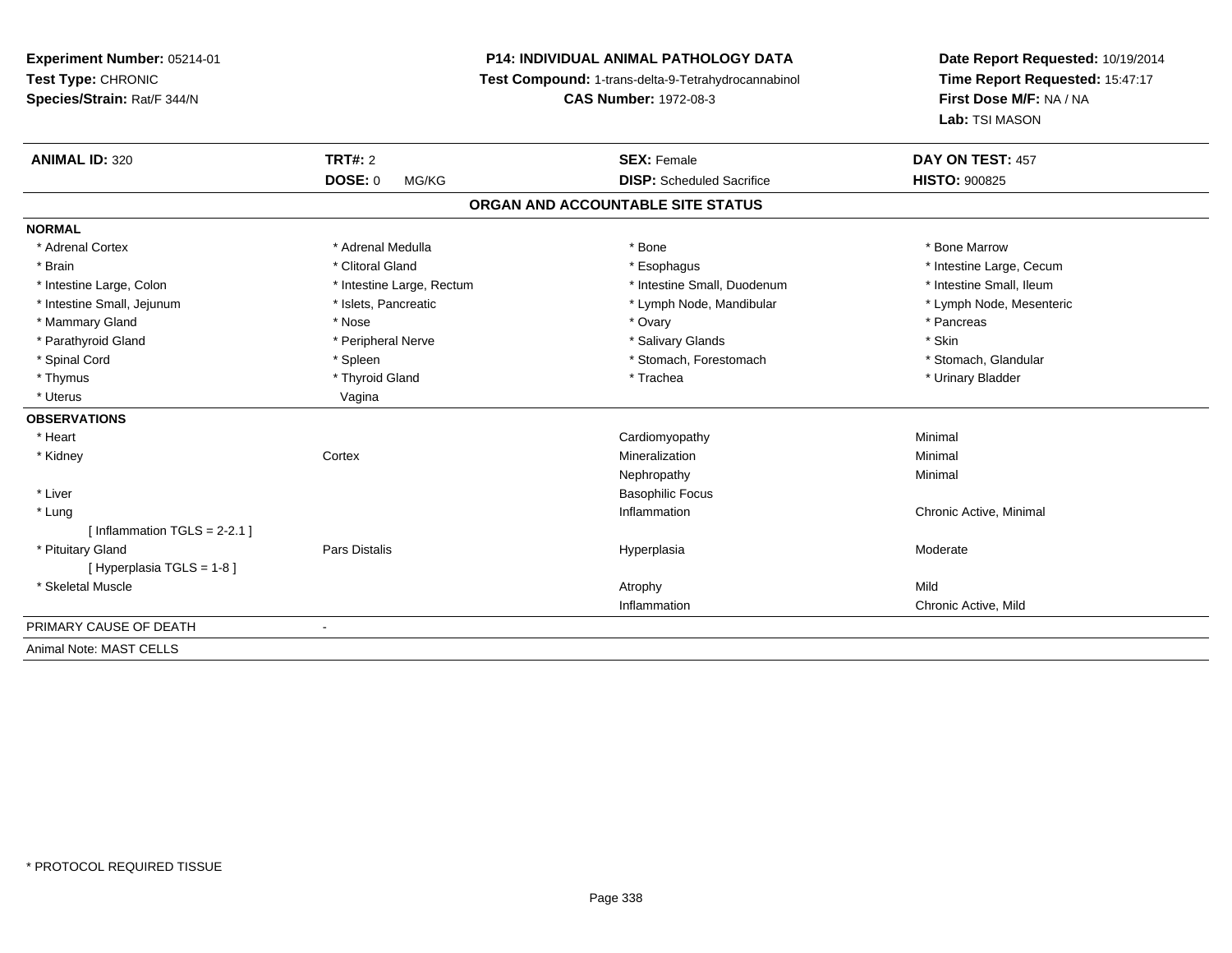| Experiment Number: 05214-01<br>Test Type: CHRONIC<br>Species/Strain: Rat/F 344/N |                           | <b>P14: INDIVIDUAL ANIMAL PATHOLOGY DATA</b><br>Test Compound: 1-trans-delta-9-Tetrahydrocannabinol<br><b>CAS Number: 1972-08-3</b> | Date Report Requested: 10/19/2014<br>Time Report Requested: 15:47:17<br>First Dose M/F: NA / NA<br>Lab: TSI MASON |
|----------------------------------------------------------------------------------|---------------------------|-------------------------------------------------------------------------------------------------------------------------------------|-------------------------------------------------------------------------------------------------------------------|
| <b>ANIMAL ID: 321</b>                                                            | <b>TRT#: 2</b>            | <b>SEX: Female</b>                                                                                                                  | DAY ON TEST: 676                                                                                                  |
|                                                                                  | <b>DOSE: 0</b><br>MG/KG   | <b>DISP:</b> Moribund Sacrifice                                                                                                     | <b>HISTO: 900826</b>                                                                                              |
|                                                                                  |                           | ORGAN AND ACCOUNTABLE SITE STATUS                                                                                                   |                                                                                                                   |
| <b>NORMAL</b>                                                                    |                           |                                                                                                                                     |                                                                                                                   |
| * Adrenal Cortex                                                                 | * Adrenal Medulla         | * Bone                                                                                                                              | * Bone Marrow                                                                                                     |
| * Brain                                                                          | * Esophagus               | * Heart                                                                                                                             | * Intestine Large, Cecum                                                                                          |
| * Intestine Large, Colon                                                         | * Intestine Large, Rectum | * Intestine Small, Duodenum                                                                                                         | * Intestine Small, Ileum                                                                                          |
| * Intestine Small, Jejunum                                                       | * Lymph Node, Mandibular  | * Lymph Node, Mesenteric                                                                                                            | * Nose                                                                                                            |
| * Ovary                                                                          | * Parathyroid Gland       | * Peripheral Nerve                                                                                                                  | * Salivary Glands                                                                                                 |
| * Skeletal Muscle                                                                | * Skin                    | * Spinal Cord                                                                                                                       | * Stomach, Forestomach                                                                                            |
| * Stomach, Glandular                                                             | * Thyroid Gland           | * Trachea                                                                                                                           | * Urinary Bladder                                                                                                 |
| * Uterus                                                                         |                           |                                                                                                                                     |                                                                                                                   |
| <b>OBSERVATIONS</b>                                                              |                           |                                                                                                                                     |                                                                                                                   |
| * Clitoral Gland                                                                 |                           | Adenoma                                                                                                                             |                                                                                                                   |
| [Adenoma TGLS = $1-10$ ]                                                         |                           |                                                                                                                                     |                                                                                                                   |
| * Islets, Pancreatic                                                             |                           | Carcinoma                                                                                                                           |                                                                                                                   |
| [ Carcinoma $TGLS = 6-9$ ]                                                       |                           |                                                                                                                                     |                                                                                                                   |
| * Kidney                                                                         |                           | Nephropathy                                                                                                                         | Minimal                                                                                                           |
| * Liver                                                                          |                           | <b>Basophilic Focus</b>                                                                                                             |                                                                                                                   |
|                                                                                  |                           | <b>Clear Cell Focus</b>                                                                                                             |                                                                                                                   |
|                                                                                  |                           | Leukemia Mononuclear                                                                                                                |                                                                                                                   |
| [Basophilic Focus TGLS = 7-6]                                                    |                           |                                                                                                                                     |                                                                                                                   |
| * Lung                                                                           |                           | Foreign Body                                                                                                                        | Minimal                                                                                                           |
|                                                                                  |                           | Inflammation                                                                                                                        | Chronic Active, Minimal                                                                                           |
| [Inflammation TGLS = 5-2]                                                        |                           |                                                                                                                                     |                                                                                                                   |
| Lymph Node                                                                       | Mediastinal               | Leukemia Mononuclear                                                                                                                |                                                                                                                   |
| [ Leukemia Mononuclear TGLS = 2-3.1 ]                                            |                           |                                                                                                                                     |                                                                                                                   |
| * Mammary Gland                                                                  |                           | Fibroadenoma                                                                                                                        |                                                                                                                   |
| [Fibroadenoma TGLS = 4-16]                                                       |                           |                                                                                                                                     |                                                                                                                   |
| * Pancreas                                                                       | Acinus                    | Atrophy                                                                                                                             | Minimal                                                                                                           |
| * Pituitary Gland                                                                | <b>Pars Distalis</b>      | Adenoma                                                                                                                             |                                                                                                                   |
| [Adenoma TGLS = $3-8$ ]                                                          |                           |                                                                                                                                     |                                                                                                                   |
| * Spleen                                                                         |                           | Leukemia Mononuclear                                                                                                                |                                                                                                                   |
| * Thymus                                                                         |                           | Leukemia Mononuclear                                                                                                                |                                                                                                                   |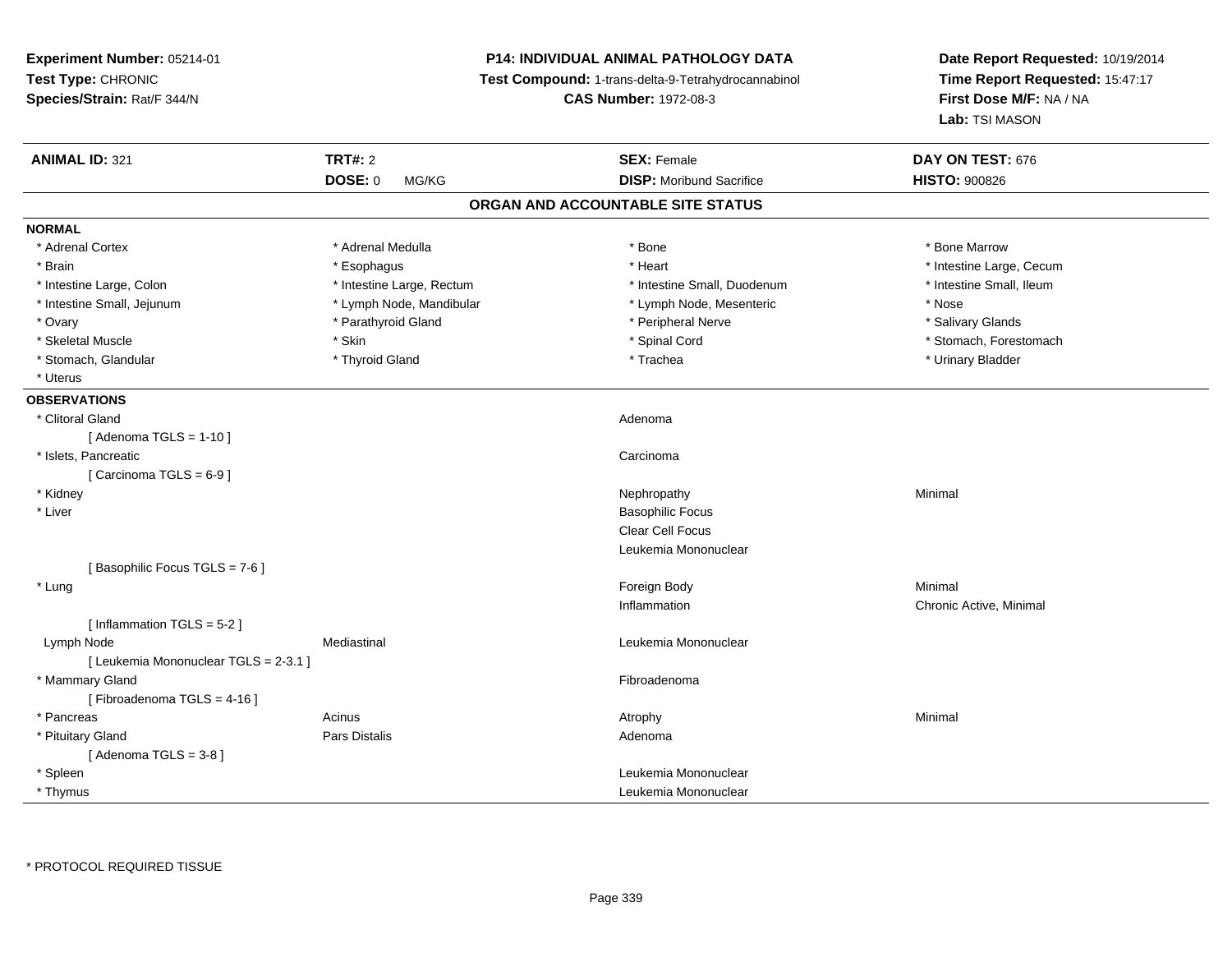| <b>Experiment Number: 05214-01</b><br><b>Test Type: CHRONIC</b><br>Species/Strain: Rat/F 344/N | <b>P14: INDIVIDUAL ANIMAL PATHOLOGY DATA</b><br>Test Compound: 1-trans-delta-9-Tetrahydrocannabinol<br><b>CAS Number: 1972-08-3</b> |                                   | Date Report Requested: 10/19/2014<br>Time Report Requested: 15:47:18<br>First Dose M/F: NA / NA<br>Lab: TSI MASON |
|------------------------------------------------------------------------------------------------|-------------------------------------------------------------------------------------------------------------------------------------|-----------------------------------|-------------------------------------------------------------------------------------------------------------------|
| <b>ANIMAL ID: 321</b>                                                                          | TRT#: 2                                                                                                                             | <b>SEX:</b> Female                | <b>DAY ON TEST: 676</b>                                                                                           |
|                                                                                                | DOSE: 0<br>MG/KG                                                                                                                    | <b>DISP:</b> Moribund Sacrifice   | <b>HISTO: 900826</b>                                                                                              |
|                                                                                                |                                                                                                                                     | ORGAN AND ACCOUNTABLE SITE STATUS |                                                                                                                   |
| PRIMARY CAUSE OF DEATH                                                                         |                                                                                                                                     |                                   |                                                                                                                   |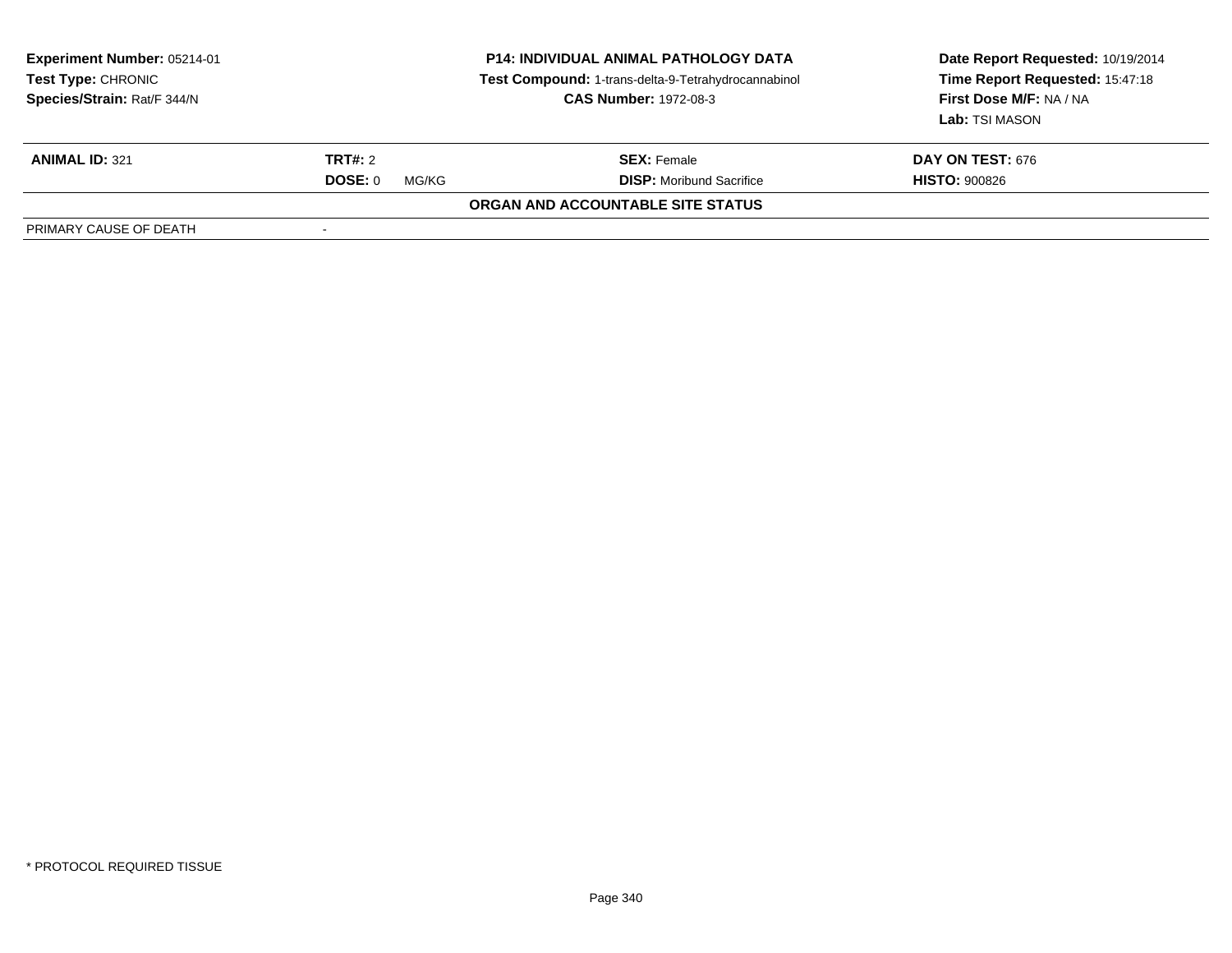**Experiment Number:** 05214-01**Test Type:** CHRONIC **Species/Strain:** Rat/F 344/N**P14: INDIVIDUAL ANIMAL PATHOLOGY DATA Test Compound:** 1-trans-delta-9-Tetrahydrocannabinol **CAS Number:** 1972-08-3**Date Report Requested:** 10/19/2014**Time Report Requested:** 15:47:18**First Dose M/F:** NA / NA**Lab:** TSI MASON**ANIMAL ID:** 322**TRT#:** 2 **SEX:** Female **DAY ON TEST:** 632 **DOSE:** 0 MG/KG **DISP:** Moribund Sacrifice **HISTO:** <sup>900827</sup> **ORGAN AND ACCOUNTABLE SITE STATUSNORMAL**\* Adrenal Cortex \* Adrenal Medulla \* Adrenal Medulla \* Bone \* Bone \* Bone \* Bone \* Bone Marrow \* Brain \* Alternation of the state of the state of the state of the state of the state of the state of the state of the state of the state of the state of the state of the state of the state of the state of the state of th \* Intestine Small, Ileum \* Intestine Large, Colon \* Intestine Large, Rectum \* Intestine Small, Duodenum \* Intestine Small, Duodenum \* Lymph Node, Mesenteric \* Intestine Small, Jejunum \* Mandibular \* Islets, Pancreatic \* Mandibular \* Lymph Node, Mandibular \* Nose \* Ovary \* Parathyroid Gland \* Peripheral Nerve \* \* Peripheral Nerve \* Salivary Glands \* \* Steeden \* \* Skeletal Muscle \* \* Skin \* \* Skin \* \* Steeden \* Spinal Cord \* Spinal Cord \* Spinal Cord \* Spinal Cord \* Spinal Cord \* Spinal Cord \* Spinal Cord \* Spinal Cord \* Spinal Cord \* Spinal Cord \* \* Spleen \* Stomach, Forestomach \* Stomach \* Stomach, Glandular \* Thymus \* Thymus \* Trachea \* Urinary Bladder \* Urinary Bladder \* Urinary Bladder \* Uterus **OBSERVATIONS** \* Heart Cardiomyopathyy Mild Minimal \* Kidneyy the control of the control of the control of the control of the control of the control of the control of the control of the control of the control of the control of the control of the control of the control of the contro \* Liver Basophilic Focus \* Lungg and the congestion of the congestion of the congestion of the congestion of the congestion of the congestion  $\mathsf{Minimal}$ Foreign Bodyy the contract of the Minimal Minimal Section 1996 and the contract of the Minimal Section 1997 and the contract of the contract of the contract of the contract of the contract of the contract of the contract of the contra Inflammation Chronic Active, Minimal [ Congestion TGLS = 4-2 ] \* Mammary Glandd **Executive Contract of the Contract Contract Contract Contract Contract Contract Contract Contract Contract Contract Contract Contract Contract Contract Contract Contract Contract Contract Contract Contract Contract Cont**  $[$  Fibroadenoma TGLS = 1-16+16.1  $]$ **Mesentery** y the control of the set of the control of the Moderate of the Moderate of the Moderate of the Moderate of the Moderate of the Moderate of the Moderate of the Moderate of the Moderate of the Moderate of the Moderate of the  $[$  Necrosis TGLS = 2-17  $]$  \* Pancreass the control of the control of the control of the control of the control of the control of the control of the control of the control of the control of the control of the control of the control of the control of the contro \* Pituitary Glandd and the contract of Pars Distalis and the contract of Adenoma and Adenoma and the Adenoma and the Adenoma and  $\lambda$ [ Adenoma TGLS = 3-8 ]

C Cell Hyperplasia Mild

\* Thyroid Gland

PRIMARY CAUSE OF DEATH

-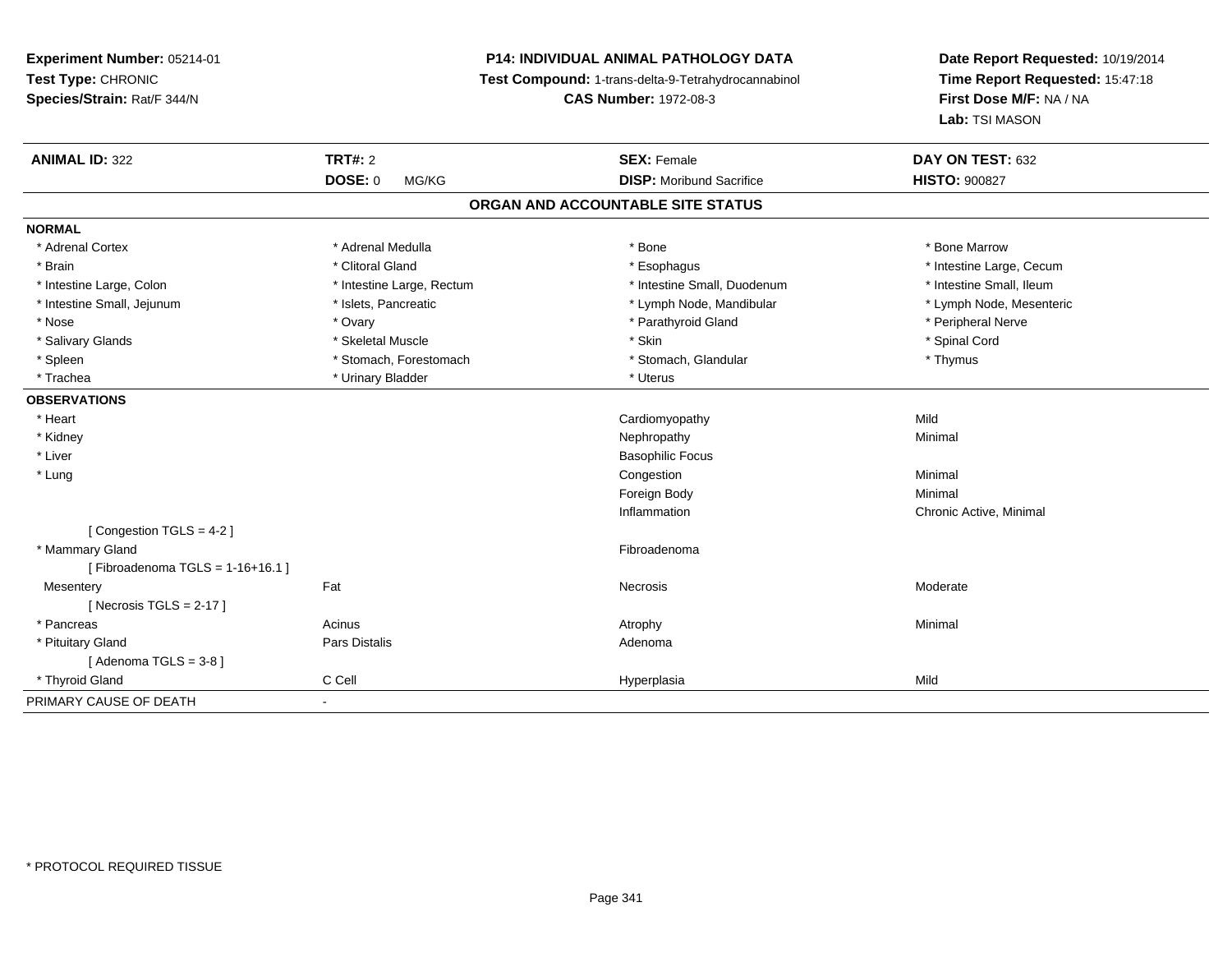**Experiment Number:** 05214-01**Test Type:** CHRONIC **Species/Strain:** Rat/F 344/N**P14: INDIVIDUAL ANIMAL PATHOLOGY DATA Test Compound:** 1-trans-delta-9-Tetrahydrocannabinol **CAS Number:** 1972-08-3**Date Report Requested:** 10/19/2014**Time Report Requested:** 15:47:18**First Dose M/F:** NA / NA**Lab:** TSI MASON**ANIMAL ID:** 323**TRT#:** 2 **SEX:** Female **DAY ON TEST:** 736 **DOSE:** 0 MG/KG **DISP:** Terminal Sacrifice **HISTO:** <sup>900828</sup> **ORGAN AND ACCOUNTABLE SITE STATUSNORMAL**\* Adrenal Cortex \* Adrenal Medulla \* Adrenal Medulla \* Bone \* Bone \* Bone \* Bone \* Bone Marrow \* Brain \* Alternation of the state of the state of the state of the state of the state of the state of the state of the state of the state of the state of the state of the state of the state of the state of the state of th \* Intestine Small. Ileum \* Intestine Large, Colon \* Intestine Large, Rectum \* Intestine Small, Duodenum \* Intestine Small, Duodenum \* Lymph Node, Mesenteric \* Intestine Small, Jejunum \* Mandibular \* Islets, Pancreatic \* Mandibular \* Lymph Node, Mandibular \* Mammary Gland \* \* Andrew \* Ovary \* Andrew \* Ovary \* Pancreas \* Pancreas \* \* Pancreas \* \* Pancreas \* \* Pancreas \* \* Pancreas \* \* Pancreas \* \* Pancreas \* \* Pancreas \* \* Pancreas \* \* Pancreas \* \* Pancreas \* \* Pancreas \* \* P \* Peripheral Nerve \* Salivary Glands \* Skeletal Muscle \* Skin\* Stomach. Glandular \* Spinal Cord \* Spinal Cord \* Spinal Cord \* Stomach, Forestomach \* Stomach, Forestomach \* Stomach, Forestomach \* Thymus \* Thyroid Gland \* Trachea \* Urinary Bladder \* **OBSERVATIONS** \* Heart Cardiomyopathy Minimal \* Kidneyy which is a context of the Cortext of the Cortext of the Cortext of the Mineralization n Minimal Nephropathyy the contract of the Minimal Minimal Section 1996 and the contract of the Minimal Section 1997 and the contract of the contract of the contract of the contract of the contract of the contract of the contract of the contra \* Liver Basophilic FocusInflammation Chronic Active, Mild [ Basophilic Focus TGLS = 3-6 ] $[$  Inflammation TGLS = 4-6  $]$  \* Lungg is a controller to the controller of the controller of the chronic Active, Minimal of the chronic Active, Minimal of the chronic Active, Minimal of the chronic Active, Minimal of the chronic Active, Minimal of the chroni \* Nosee the contraction of the contraction of the contraction of the contraction of the contraction of the contraction  $\mathsf{Acute}$ , Minimal \* Pituitary Glandd and the contract of Pars Distalis and the contract of Adenoma and Adenoma and the Adenoma and the Adenoma and  $\lambda$  $[$  Adenoma TGLS = 2-8  $]$  \* Uteruss and the contract of the contract of the contract of the contract of the contract of the contract of the contract of the contract of the contract of the contract of the contract of the contract of the contract of the cont [ Polyp Stromal TGLS = 1-7 ]PRIMARY CAUSE OF DEATH-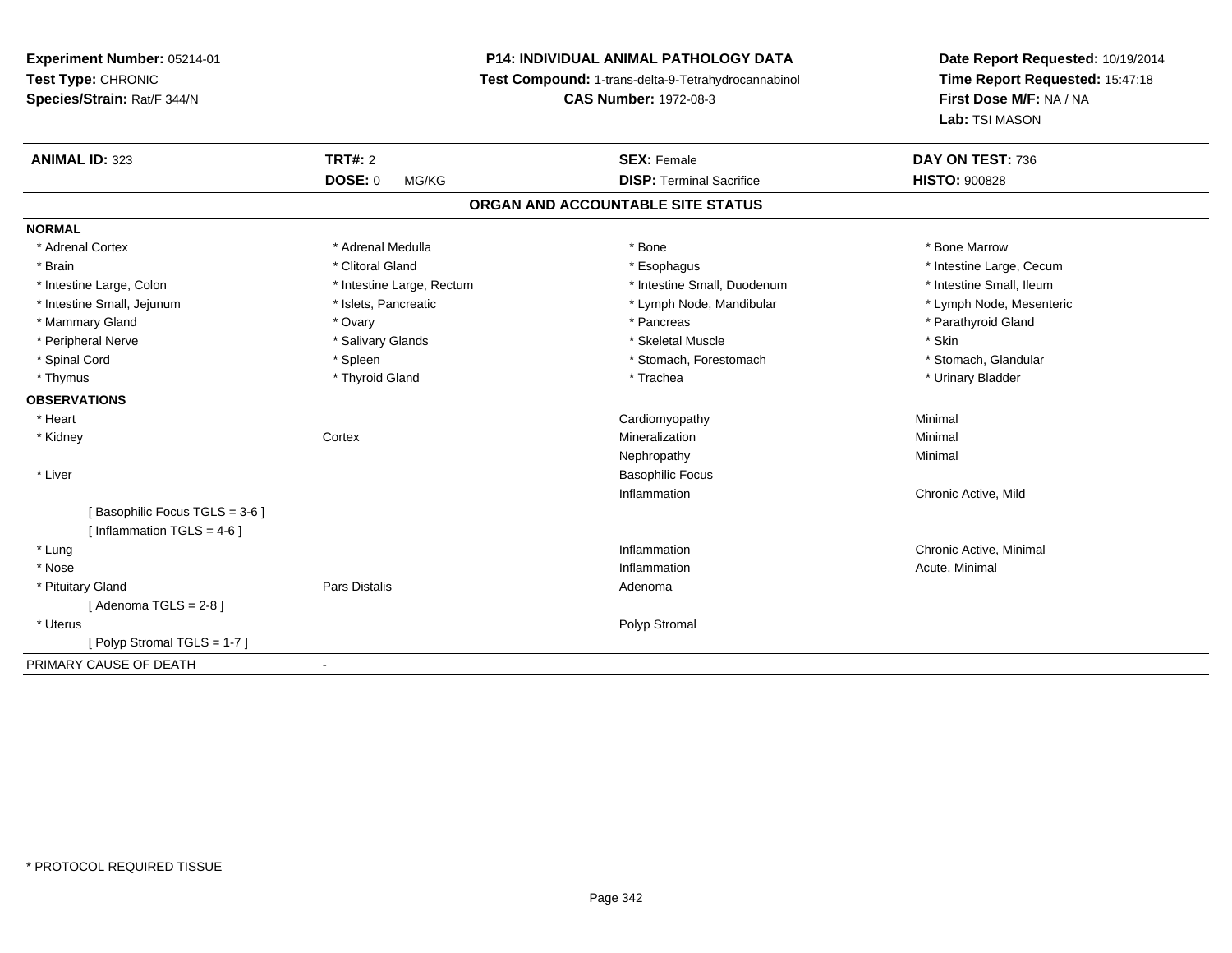| Experiment Number: 05214-01<br>Test Type: CHRONIC<br>Species/Strain: Rat/F 344/N | <b>P14: INDIVIDUAL ANIMAL PATHOLOGY DATA</b><br>Test Compound: 1-trans-delta-9-Tetrahydrocannabinol<br><b>CAS Number: 1972-08-3</b> |                                   | Date Report Requested: 10/19/2014<br>Time Report Requested: 15:47:18<br>First Dose M/F: NA / NA<br>Lab: TSI MASON |  |
|----------------------------------------------------------------------------------|-------------------------------------------------------------------------------------------------------------------------------------|-----------------------------------|-------------------------------------------------------------------------------------------------------------------|--|
| <b>ANIMAL ID: 324</b>                                                            | <b>TRT#: 2</b>                                                                                                                      | <b>SEX: Female</b>                | DAY ON TEST: 736                                                                                                  |  |
|                                                                                  | <b>DOSE: 0</b><br>MG/KG                                                                                                             | <b>DISP: Terminal Sacrifice</b>   | <b>HISTO: 900829</b>                                                                                              |  |
|                                                                                  |                                                                                                                                     | ORGAN AND ACCOUNTABLE SITE STATUS |                                                                                                                   |  |
| <b>NORMAL</b>                                                                    |                                                                                                                                     |                                   |                                                                                                                   |  |
| * Adrenal Cortex                                                                 | * Adrenal Medulla                                                                                                                   | * Bone                            | * Bone Marrow                                                                                                     |  |
| * Brain                                                                          | * Clitoral Gland                                                                                                                    | * Esophagus                       | * Heart                                                                                                           |  |
| * Intestine Large, Cecum                                                         | * Intestine Large, Colon                                                                                                            | * Intestine Large, Rectum         | * Intestine Small, Duodenum                                                                                       |  |
| * Intestine Small, Ileum                                                         | * Intestine Small, Jejunum                                                                                                          | * Islets, Pancreatic              | * Lymph Node, Mandibular                                                                                          |  |
| * Lymph Node, Mesenteric                                                         | * Mammary Gland                                                                                                                     | * Ovary                           | * Pancreas                                                                                                        |  |
| * Peripheral Nerve                                                               | * Salivary Glands                                                                                                                   | * Skeletal Muscle                 | * Skin                                                                                                            |  |
| * Spinal Cord                                                                    | * Stomach, Forestomach                                                                                                              | * Stomach, Glandular              | * Thymus                                                                                                          |  |
| * Thyroid Gland                                                                  | * Trachea                                                                                                                           | * Urinary Bladder                 | * Uterus                                                                                                          |  |
| <b>MISSING</b>                                                                   |                                                                                                                                     |                                   |                                                                                                                   |  |
| * Parathyroid Gland                                                              |                                                                                                                                     |                                   |                                                                                                                   |  |
| <b>OBSERVATIONS</b>                                                              |                                                                                                                                     |                                   |                                                                                                                   |  |
| * Kidney                                                                         |                                                                                                                                     | Nephropathy                       | Minimal                                                                                                           |  |
| * Liver                                                                          |                                                                                                                                     | <b>Basophilic Focus</b>           |                                                                                                                   |  |
|                                                                                  |                                                                                                                                     | Hepatodiaphragmatic Nodule        |                                                                                                                   |  |
|                                                                                  |                                                                                                                                     | Leukemia Mononuclear              |                                                                                                                   |  |
|                                                                                  |                                                                                                                                     | <b>Mixed Cell Focus</b>           |                                                                                                                   |  |
| [Basophilic Focus TGLS = 4-6+6.1]                                                |                                                                                                                                     |                                   |                                                                                                                   |  |
| [ Hepatodiaphragmatic Nodule TGLS = 6-6.11 ]                                     |                                                                                                                                     |                                   |                                                                                                                   |  |
| [Mixed Cell Focus TGLS = 5-6]                                                    |                                                                                                                                     |                                   |                                                                                                                   |  |
| * Lung                                                                           |                                                                                                                                     | <b>Infiltration Cellular</b>      | Histiocyte, Minimal                                                                                               |  |
|                                                                                  |                                                                                                                                     | Leukemia Mononuclear              |                                                                                                                   |  |
| [ Leukemia Mononuclear TGLS = 3-2+3 ]                                            |                                                                                                                                     |                                   |                                                                                                                   |  |
| * Nose                                                                           |                                                                                                                                     | Inflammation                      | Acute, Mild                                                                                                       |  |
| * Pituitary Gland                                                                | <b>Pars Distalis</b>                                                                                                                | Adenoma                           |                                                                                                                   |  |
| [Adenoma TGLS = $2-8$ ]                                                          |                                                                                                                                     |                                   |                                                                                                                   |  |
| * Spleen                                                                         |                                                                                                                                     | Leukemia Mononuclear              |                                                                                                                   |  |
| [ Leukemia Mononuclear TGLS = 1-3 ]                                              |                                                                                                                                     |                                   |                                                                                                                   |  |
| PRIMARY CAUSE OF DEATH                                                           | $\blacksquare$                                                                                                                      |                                   |                                                                                                                   |  |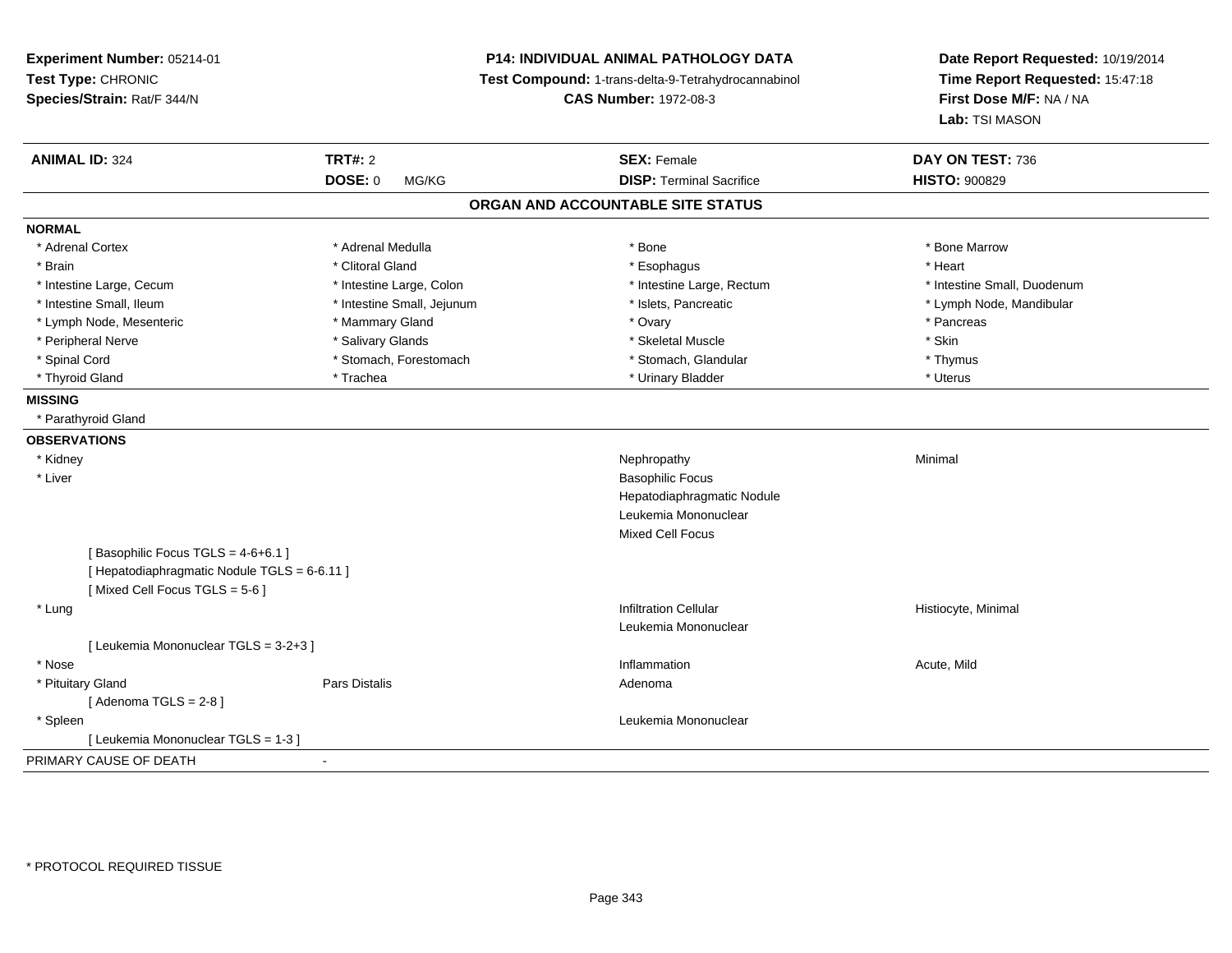**Experiment Number:** 05214-01**Test Type:** CHRONIC **Species/Strain:** Rat/F 344/N**P14: INDIVIDUAL ANIMAL PATHOLOGY DATA Test Compound:** 1-trans-delta-9-Tetrahydrocannabinol **CAS Number:** 1972-08-3**Date Report Requested:** 10/19/2014**Time Report Requested:** 15:47:18**First Dose M/F:** NA / NA**Lab:** TSI MASON**ANIMAL ID:** 325**TRT#:** 2 **SEX:** Female **DAY ON TEST:** 457 **DOSE:** 0 MG/KG **DISP:** Scheduled Sacrifice **HISTO:** <sup>900830</sup> **ORGAN AND ACCOUNTABLE SITE STATUSNORMAL**\* Adrenal Cortex \* Adrenal Medulla \* Adrenal Medulla \* Bone \* Bone \* Bone \* Bone \* Bone Marrow \* Brain \* Alternation of the state of the state of the state of the state of the state of the state of the state of the state of the state of the state of the state of the state of the state of the state of the state of th \* Intestine Small, Ileum \* Intestine Large, Colon \* Intestine Large, Rectum \* Intestine Small, Duodenum \* Intestine Small, Duodenum \* Lymph Node, Mesenteric \* Intestine Small, Jejunum \* Mandibular \* Islets, Pancreatic \* Mandibular \* Lymph Node, Mandibular \* Mammary Gland \* \* Andrew \* Nose \* \* Nose \* \* Ovary \* Ovary \* Ovary \* \* Ovary \* \* Pancreas \* \* Pancreas \* \* Pancreas \* \* Pancreas \* \* Pancreas \* \* Pancreas \* \* Pancreas \* \* Pancreas \* \* Pancreas \* \* Pancreas \* \* Pancreas \* Skeletal Muscle \* Parathyroid Gland \* \* \* And \* \* Peripheral Nerve \* \* \* Salivary Glands \* \* Salivary Glands \* \* Skeletal Muscle \* \* Skeletal Muscle \* \* Skeletal Muscle \* \* Skeletal Muscle \* \* Skeletal Muscle \* \* Skeletal Muscle \* \* Skele \* Skin \* Spinal Cord \* Spinal Cord \* Spinal Cord \* Spinal \* Spinal \* Stomach, Forestomach \* Stomach, Forestomach \* Stomach, Glandular \* Thymus \* Thymus \* Thymus \* Thyroid Gland \* Thyroid Gland \* Thachea \* Urinary Bladder \* North and the second term in the second variable values of the variable values of variable values  $\sim$  Vagina **OBSERVATIONS** \* Heart Cardiomyopathy Minimal \* Kidneyy which is a context of the Cortext of the Cortext of the Cortext of the Mineralization n Minimal \* Liver Basophilic Focus Hepatodiaphragmatic NoduleNote: TGL 2 FOCUS NOT SEEN AT MICRO EXAM.[ Hepatodiaphragmatic Nodule TGLS = 1-6 ] \* Lungg is a controller to the controller of the controller of the chronic Active, Minimal of the chronic Active, Minimal of the chronic Active, Minimal of the chronic Active, Minimal of the chronic Active, Minimal of the chroni \* Pituitary Gland Pars Distalis Hyperplasia Mild PRIMARY CAUSE OF DEATH-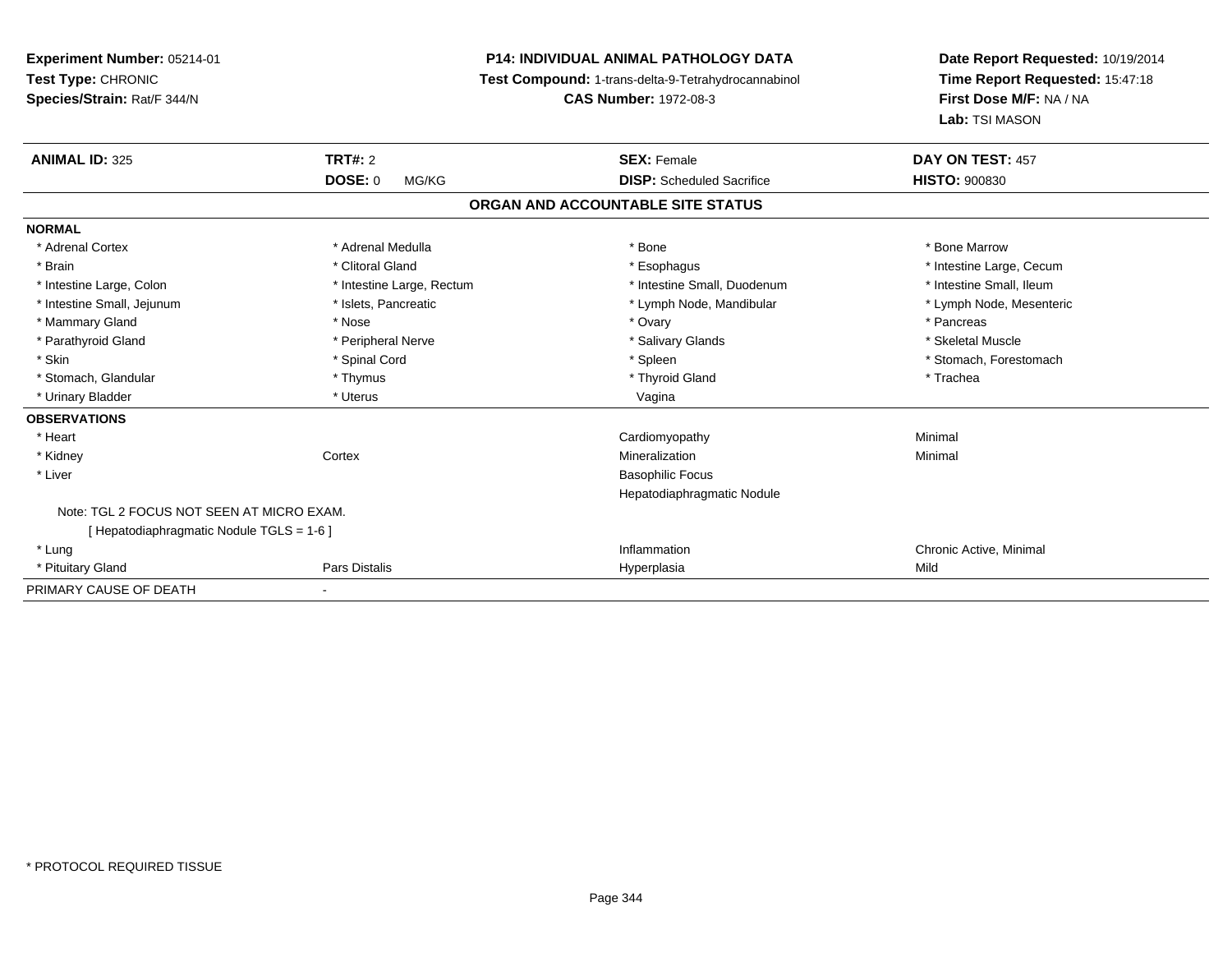| Experiment Number: 05214-01<br>Test Type: CHRONIC<br>Species/Strain: Rat/F 344/N |                           | <b>P14: INDIVIDUAL ANIMAL PATHOLOGY DATA</b><br><b>Test Compound: 1-trans-delta-9-Tetrahydrocannabinol</b><br><b>CAS Number: 1972-08-3</b> | Date Report Requested: 10/19/2014<br>Time Report Requested: 15:47:18<br>First Dose M/F: NA / NA<br>Lab: TSI MASON |
|----------------------------------------------------------------------------------|---------------------------|--------------------------------------------------------------------------------------------------------------------------------------------|-------------------------------------------------------------------------------------------------------------------|
| <b>ANIMAL ID: 326</b>                                                            | <b>TRT#: 2</b>            | <b>SEX: Female</b>                                                                                                                         | DAY ON TEST: 435                                                                                                  |
|                                                                                  | DOSE: 0<br>MG/KG          | <b>DISP: Natural Death</b>                                                                                                                 | <b>HISTO: 900831</b>                                                                                              |
|                                                                                  |                           | ORGAN AND ACCOUNTABLE SITE STATUS                                                                                                          |                                                                                                                   |
| <b>NORMAL</b>                                                                    |                           |                                                                                                                                            |                                                                                                                   |
| * Adrenal Cortex                                                                 | * Adrenal Medulla         | * Bone                                                                                                                                     | * Bone Marrow                                                                                                     |
| * Brain                                                                          | * Clitoral Gland          | * Esophagus                                                                                                                                | * Intestine Large, Colon                                                                                          |
| * Intestine Small, Duodenum                                                      | * Islets, Pancreatic      | * Lung                                                                                                                                     | * Lymph Node, Mandibular                                                                                          |
| * Lymph Node, Mesenteric                                                         | * Mammary Gland           | * Nose                                                                                                                                     | * Ovary                                                                                                           |
| * Parathyroid Gland                                                              | * Peripheral Nerve        | * Pituitary Gland                                                                                                                          | * Salivary Glands                                                                                                 |
| * Skeletal Muscle                                                                | * Skin                    | * Spinal Cord                                                                                                                              | * Spleen                                                                                                          |
| * Stomach, Forestomach                                                           | * Stomach, Glandular      | * Thymus                                                                                                                                   | * Thyroid Gland                                                                                                   |
| * Trachea                                                                        | * Urinary Bladder         | * Uterus                                                                                                                                   |                                                                                                                   |
| <b>MISSING</b>                                                                   |                           |                                                                                                                                            |                                                                                                                   |
| Vagina                                                                           |                           |                                                                                                                                            |                                                                                                                   |
| <b>AUTO PRECLUDES DIAG.</b>                                                      |                           |                                                                                                                                            |                                                                                                                   |
| * Intestine Large, Cecum                                                         | * Intestine Large, Rectum | * Intestine Small, Ileum                                                                                                                   | * Intestine Small, Jejunum                                                                                        |
| <b>OBSERVATIONS</b>                                                              |                           |                                                                                                                                            |                                                                                                                   |
| * Heart                                                                          |                           | Cardiomyopathy                                                                                                                             | Mild                                                                                                              |
| * Kidney                                                                         | Cortex                    | Mineralization                                                                                                                             | Minimal                                                                                                           |
| * Liver                                                                          |                           | <b>Basophilic Focus</b>                                                                                                                    |                                                                                                                   |
| * Pancreas                                                                       | Acinus                    | Atrophy                                                                                                                                    | Mild                                                                                                              |
| PRIMARY CAUSE OF DEATH                                                           |                           |                                                                                                                                            |                                                                                                                   |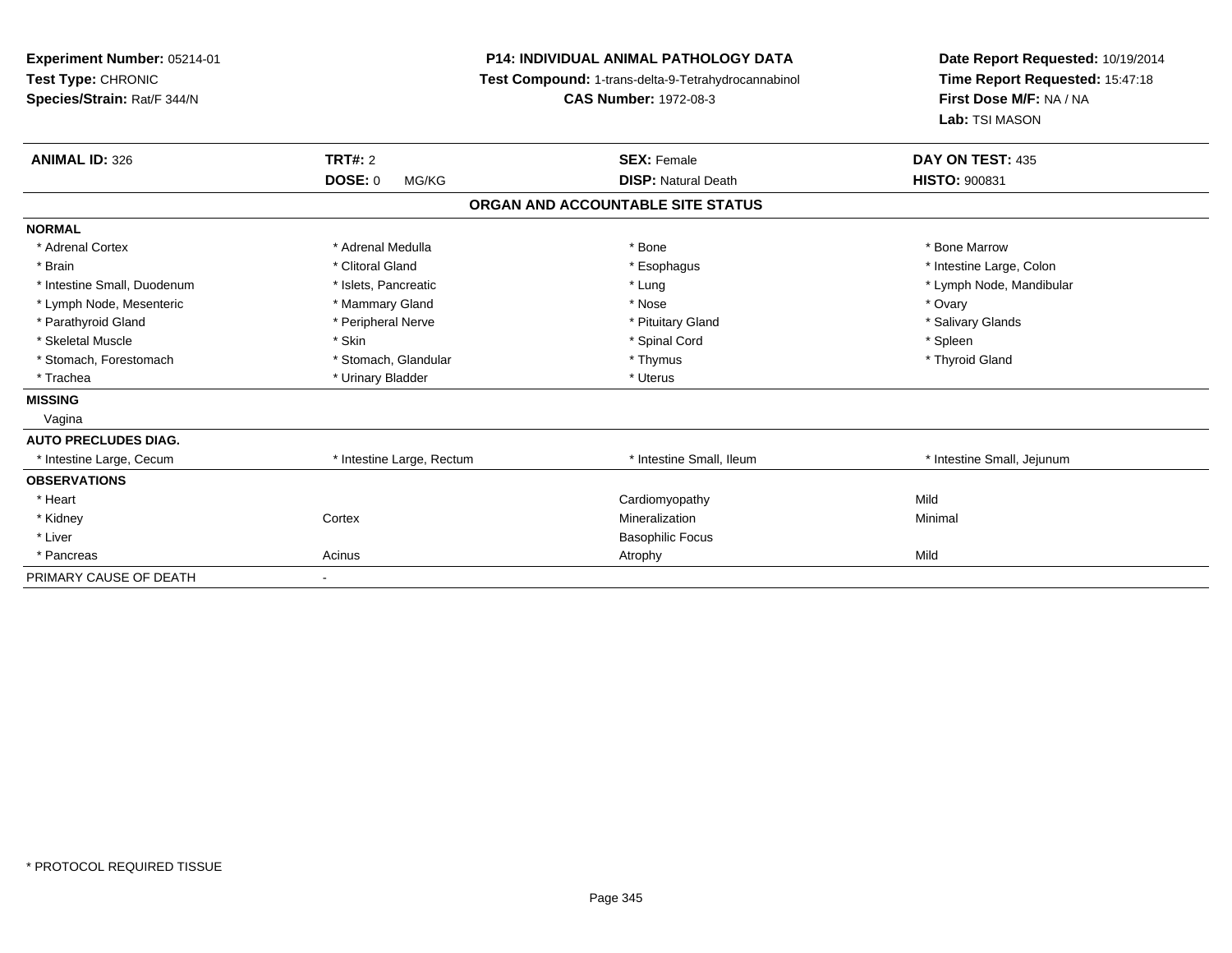| Experiment Number: 05214-01                 |                            | <b>P14: INDIVIDUAL ANIMAL PATHOLOGY DATA</b>        | Date Report Requested: 10/19/2014 |
|---------------------------------------------|----------------------------|-----------------------------------------------------|-----------------------------------|
| Test Type: CHRONIC                          |                            | Test Compound: 1-trans-delta-9-Tetrahydrocannabinol | Time Report Requested: 15:47:18   |
| Species/Strain: Rat/F 344/N                 |                            | <b>CAS Number: 1972-08-3</b>                        | First Dose M/F: NA / NA           |
|                                             |                            |                                                     | Lab: TSI MASON                    |
| <b>ANIMAL ID: 327</b>                       | TRT#: 2                    | <b>SEX: Female</b>                                  | DAY ON TEST: 736                  |
|                                             | <b>DOSE: 0</b><br>MG/KG    | <b>DISP: Terminal Sacrifice</b>                     | <b>HISTO: 900832</b>              |
|                                             |                            | ORGAN AND ACCOUNTABLE SITE STATUS                   |                                   |
| <b>NORMAL</b>                               |                            |                                                     |                                   |
| * Adrenal Cortex                            | * Adrenal Medulla          | * Bone                                              | * Bone Marrow                     |
| * Brain                                     | * Clitoral Gland           | * Esophagus                                         | * Heart                           |
| * Intestine Large, Cecum                    | * Intestine Large, Colon   | * Intestine Large, Rectum                           | * Intestine Small, Duodenum       |
| * Intestine Small, Ileum                    | * Intestine Small, Jejunum | * Islets, Pancreatic                                | * Lymph Node, Mandibular          |
| * Lymph Node, Mesenteric                    | * Mammary Gland            | * Nose                                              | * Ovary                           |
| * Pancreas                                  | * Parathyroid Gland        | * Peripheral Nerve                                  | * Salivary Glands                 |
| * Skeletal Muscle                           | * Skin                     | * Spinal Cord                                       | * Spleen                          |
| * Stomach, Forestomach                      | * Stomach, Glandular       | * Thymus                                            | * Trachea                         |
| * Urinary Bladder                           | * Uterus                   |                                                     |                                   |
| <b>OBSERVATIONS</b>                         |                            |                                                     |                                   |
| * Kidney                                    | Cortex                     | Mineralization                                      | Minimal                           |
|                                             |                            | Nephropathy                                         | Minimal                           |
| * Liver                                     |                            | <b>Basophilic Focus</b>                             |                                   |
|                                             |                            | <b>Clear Cell Focus</b>                             |                                   |
|                                             |                            | Hepatodiaphragmatic Nodule                          |                                   |
| [Basophilic Focus TGLS = 2-6+6.1]           |                            |                                                     |                                   |
| [ Hepatodiaphragmatic Nodule TGLS = 1-6.1 ] |                            |                                                     |                                   |
| * Lung                                      |                            | Inflammation                                        | Chronic Active, Mild              |
| * Pituitary Gland                           | Pars Distalis              | Hyperplasia                                         | Marked                            |
| * Thyroid Gland                             | C Cell                     | Hyperplasia                                         | Minimal                           |
| PRIMARY CAUSE OF DEATH                      | $\overline{\phantom{a}}$   |                                                     |                                   |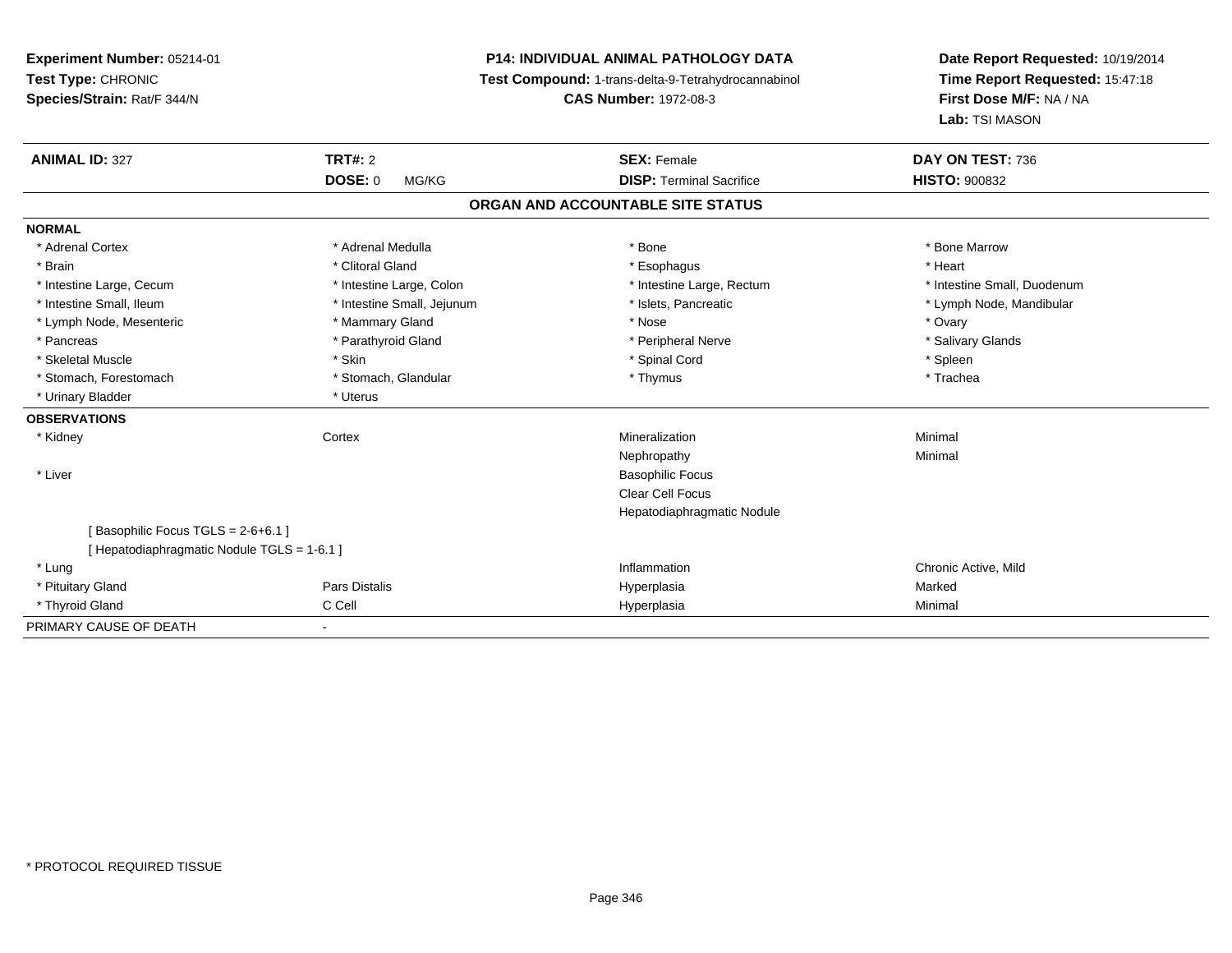# **P14: INDIVIDUAL ANIMAL PATHOLOGY DATA**

**Test Compound:** 1-trans-delta-9-Tetrahydrocannabinol

**CAS Number:** 1972-08-3

**Date Report Requested:** 10/19/2014**Time Report Requested:** 15:47:18**First Dose M/F:** NA / NA**Lab:** TSI MASON

| <b>ANIMAL ID: 328</b>             | <b>TRT#: 2</b>              | <b>SEX: Female</b>                | DAY ON TEST: 736           |
|-----------------------------------|-----------------------------|-----------------------------------|----------------------------|
|                                   | <b>DOSE: 0</b><br>MG/KG     | <b>DISP: Terminal Sacrifice</b>   | <b>HISTO: 900833</b>       |
|                                   |                             | ORGAN AND ACCOUNTABLE SITE STATUS |                            |
| <b>NORMAL</b>                     |                             |                                   |                            |
| * Adrenal Cortex                  | * Bone                      | * Bone Marrow                     | * Brain                    |
| * Clitoral Gland                  | * Esophagus                 | * Intestine Large, Cecum          | * Intestine Large, Colon   |
| * Intestine Large, Rectum         | * Intestine Small, Duodenum | * Intestine Small, Ileum          | * Intestine Small, Jejunum |
| * Islets, Pancreatic              | * Lymph Node, Mandibular    | * Lymph Node, Mesenteric          | * Mammary Gland            |
| * Nose                            | * Ovary                     | * Parathyroid Gland               | * Peripheral Nerve         |
| * Salivary Glands                 | * Skeletal Muscle           | * Skin                            | * Spinal Cord              |
| * Spleen                          | * Stomach, Forestomach      | * Stomach, Glandular              | * Thymus                   |
| * Thyroid Gland                   | * Trachea                   | * Urinary Bladder                 | * Uterus                   |
| <b>OBSERVATIONS</b>               |                             |                                   |                            |
| * Adrenal Medulla                 |                             | Hyperplasia                       | Moderate                   |
| * Heart                           |                             | Cardiomyopathy                    | Minimal                    |
| * Kidney                          |                             | Nephropathy                       | Mild                       |
| * Liver                           |                             | <b>Basophilic Focus</b>           |                            |
|                                   |                             | <b>Clear Cell Focus</b>           |                            |
|                                   |                             | Eosinophilic Focus                |                            |
| [Basophilic Focus TGLS = 1-6+6.1] |                             |                                   |                            |
| * Lung                            | Alveolar Epith              | Hyperplasia                       | Moderate                   |
|                                   |                             | Inflammation                      | Chronic Active, Minimal    |
| * Pancreas                        | Acinus                      | Atrophy                           | Minimal                    |
| * Pituitary Gland                 | Pars Distalis               | Adenoma                           |                            |
|                                   | Pars Distalis               | Cyst                              |                            |
| [Adenoma TGLS = $2-8$ ]           |                             |                                   |                            |
| PRIMARY CAUSE OF DEATH            | $\blacksquare$              |                                   |                            |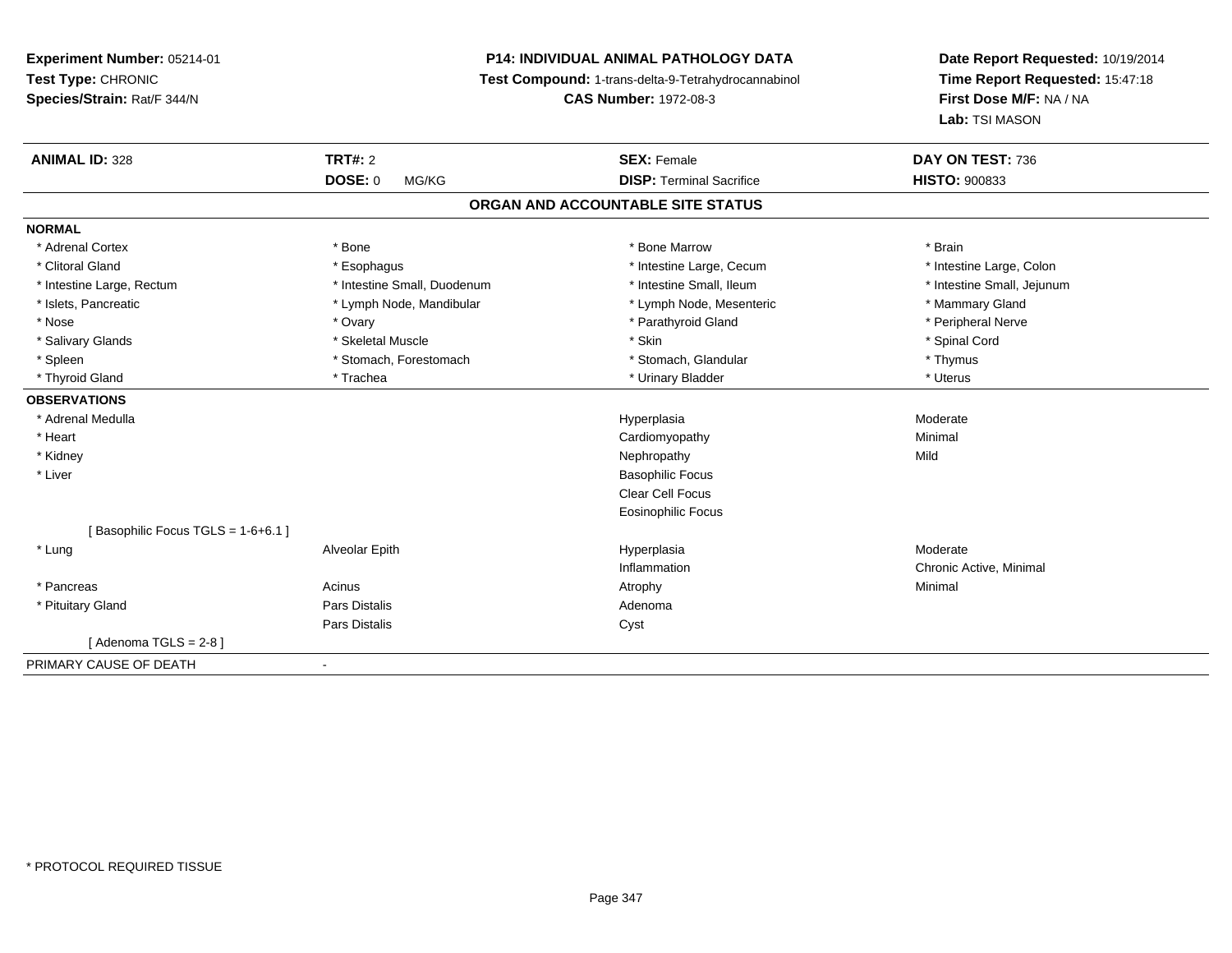| Experiment Number: 05214-01<br>Test Type: CHRONIC<br>Species/Strain: Rat/F 344/N<br>TRT#: 2<br><b>ANIMAL ID: 329</b> |                           | <b>P14: INDIVIDUAL ANIMAL PATHOLOGY DATA</b><br>Test Compound: 1-trans-delta-9-Tetrahydrocannabinol<br><b>CAS Number: 1972-08-3</b><br><b>SEX: Female</b> | Date Report Requested: 10/19/2014<br>Time Report Requested: 15:47:18<br>First Dose M/F: NA / NA<br>Lab: TSI MASON<br>DAY ON TEST: 405 |
|----------------------------------------------------------------------------------------------------------------------|---------------------------|-----------------------------------------------------------------------------------------------------------------------------------------------------------|---------------------------------------------------------------------------------------------------------------------------------------|
|                                                                                                                      | <b>DOSE: 0</b><br>MG/KG   | <b>DISP: Natural Death</b>                                                                                                                                | <b>HISTO: 900834</b>                                                                                                                  |
|                                                                                                                      |                           | ORGAN AND ACCOUNTABLE SITE STATUS                                                                                                                         |                                                                                                                                       |
| <b>NORMAL</b>                                                                                                        |                           |                                                                                                                                                           |                                                                                                                                       |
| * Adrenal Cortex                                                                                                     | * Adrenal Medulla         | * Bone                                                                                                                                                    | * Bone Marrow                                                                                                                         |
| * Clitoral Gland                                                                                                     | * Esophagus               | * Intestine Large, Colon                                                                                                                                  | * Intestine Small, Duodenum                                                                                                           |
| * Islets, Pancreatic                                                                                                 | * Kidney                  | * Lymph Node, Mandibular                                                                                                                                  | * Lymph Node, Mesenteric                                                                                                              |
| * Mammary Gland                                                                                                      | * Ovary                   | * Pancreas                                                                                                                                                | * Parathyroid Gland                                                                                                                   |
| * Peripheral Nerve                                                                                                   | * Salivary Glands         | * Skeletal Muscle                                                                                                                                         | * Skin                                                                                                                                |
| * Spinal Cord                                                                                                        | * Spleen                  | * Stomach, Forestomach                                                                                                                                    | * Stomach, Glandular                                                                                                                  |
| * Thymus                                                                                                             | * Thyroid Gland           | * Trachea                                                                                                                                                 | * Urinary Bladder                                                                                                                     |
| * Uterus                                                                                                             |                           |                                                                                                                                                           |                                                                                                                                       |
| <b>MISSING</b>                                                                                                       |                           |                                                                                                                                                           |                                                                                                                                       |
| Vagina                                                                                                               |                           |                                                                                                                                                           |                                                                                                                                       |
| <b>AUTO PRECLUDES DIAG.</b>                                                                                          |                           |                                                                                                                                                           |                                                                                                                                       |
| * Intestine Large, Cecum                                                                                             | * Intestine Large, Rectum | * Intestine Small. Ileum                                                                                                                                  | * Intestine Small, Jejunum                                                                                                            |
| <b>OBSERVATIONS</b>                                                                                                  |                           |                                                                                                                                                           |                                                                                                                                       |
| * Brain                                                                                                              |                           | Oligodendroglioma Nos                                                                                                                                     |                                                                                                                                       |
| [Oligodendroglioma Nos TGLS = 1-1]                                                                                   |                           |                                                                                                                                                           |                                                                                                                                       |
| * Heart                                                                                                              |                           | Cardiomyopathy                                                                                                                                            | Minimal                                                                                                                               |
| * Liver                                                                                                              |                           | <b>Basophilic Focus</b>                                                                                                                                   |                                                                                                                                       |
| * Lung                                                                                                               |                           | Edema                                                                                                                                                     | Minimal                                                                                                                               |
| * Nose                                                                                                               |                           | Bacterium                                                                                                                                                 | Mild                                                                                                                                  |
| * Pituitary Gland                                                                                                    | <b>Pars Distalis</b>      | Cyst                                                                                                                                                      |                                                                                                                                       |
| PRIMARY CAUSE OF DEATH                                                                                               | $\blacksquare$            |                                                                                                                                                           |                                                                                                                                       |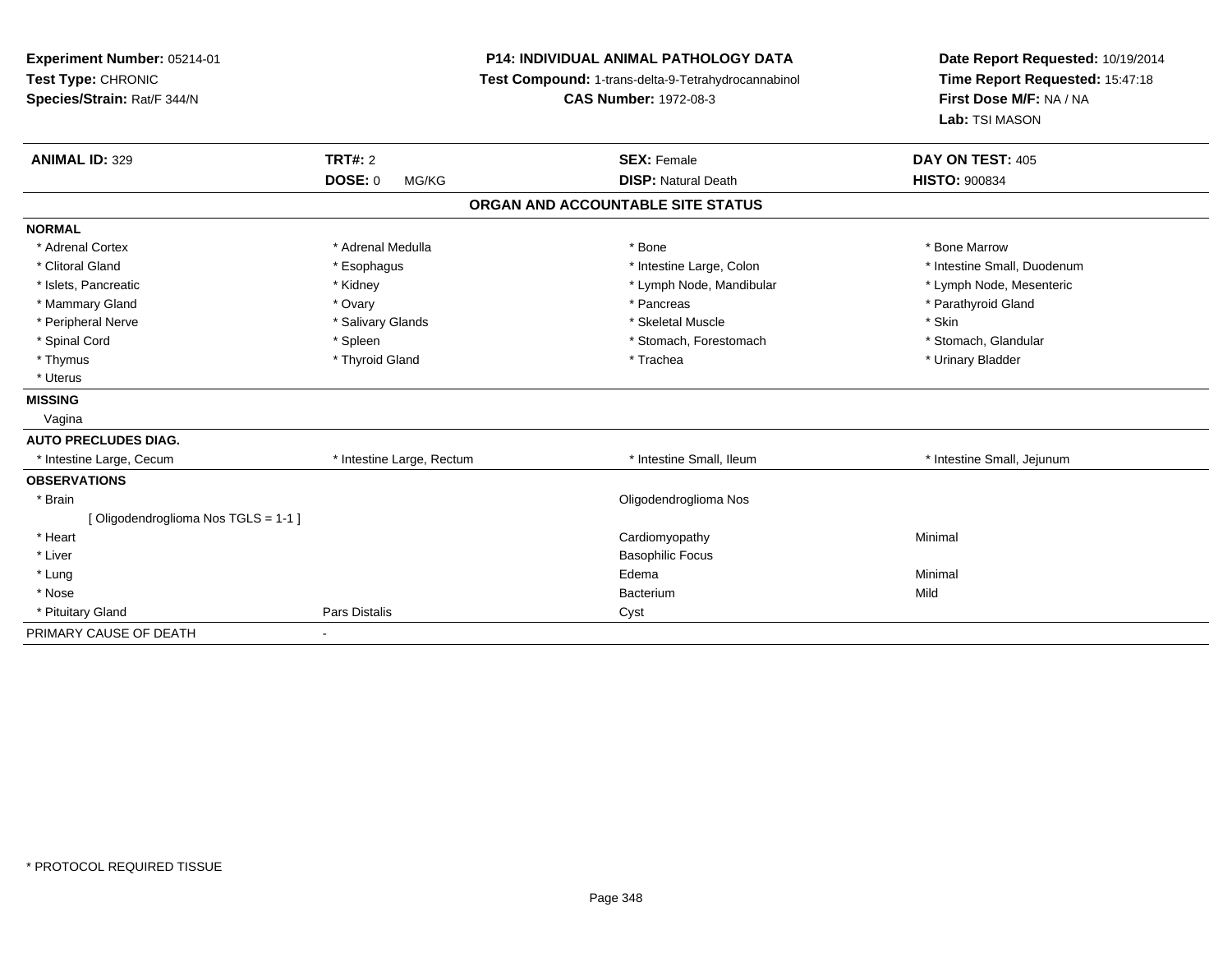# **P14: INDIVIDUAL ANIMAL PATHOLOGY DATA**

**Test Compound:** 1-trans-delta-9-Tetrahydrocannabinol

**CAS Number:** 1972-08-3

**Date Report Requested:** 10/19/2014**Time Report Requested:** 15:47:18**First Dose M/F:** NA / NA**Lab:** TSI MASON

| <b>ANIMAL ID: 330</b>                                 | <b>TRT#: 2</b>            | <b>SEX: Female</b>                | DAY ON TEST: 681         |  |
|-------------------------------------------------------|---------------------------|-----------------------------------|--------------------------|--|
|                                                       | <b>DOSE: 0</b><br>MG/KG   | <b>DISP:</b> Moribund Sacrifice   | <b>HISTO: 900835</b>     |  |
|                                                       |                           | ORGAN AND ACCOUNTABLE SITE STATUS |                          |  |
| <b>NORMAL</b>                                         |                           |                                   |                          |  |
| * Adrenal Cortex                                      | * Adrenal Medulla         | * Bone                            | * Bone Marrow            |  |
| * Brain                                               | * Clitoral Gland          | * Esophagus                       | * Intestine Large, Cecum |  |
| * Intestine Large, Colon                              | * Intestine Large, Rectum | * Intestine Small, Duodenum       | * Intestine Small, Ileum |  |
| * Intestine Small, Jejunum                            | * Islets, Pancreatic      | * Lymph Node, Mandibular          | * Lymph Node, Mesenteric |  |
| * Mammary Gland                                       | * Ovary                   | * Parathyroid Gland               | * Peripheral Nerve       |  |
| * Salivary Glands                                     | * Skeletal Muscle         | * Spinal Cord                     | * Spleen                 |  |
| * Stomach, Forestomach                                | * Stomach, Glandular      | * Thymus                          | * Trachea                |  |
| * Urinary Bladder                                     | * Uterus                  |                                   |                          |  |
| <b>OBSERVATIONS</b>                                   |                           |                                   |                          |  |
| * Heart                                               |                           | Cardiomyopathy                    | Minimal                  |  |
| * Kidney                                              | Cortex                    | Mineralization                    | Minimal                  |  |
|                                                       |                           | Nephropathy                       | Mild                     |  |
| * Liver                                               |                           | <b>Basophilic Focus</b>           |                          |  |
|                                                       |                           | <b>Clear Cell Focus</b>           |                          |  |
|                                                       |                           | Fatty Change                      | Mild                     |  |
| [Fatty Change TGLS = $4-6+6.1$ ]                      |                           |                                   |                          |  |
| * Lung                                                |                           | Foreign Body                      | Minimal                  |  |
| Mesentery                                             | Fat                       | Necrosis                          | Mild                     |  |
| [Necrosis TGLS = $2-9.1$ ]                            |                           |                                   |                          |  |
| * Nose                                                |                           | Inflammation                      | Acute, Mild              |  |
| * Pancreas                                            | Acinus                    | Atrophy                           | Minimal                  |  |
| Note: TGL 1 NODULE IS IN MESENTERIC FAT ON MICRO EXAM |                           |                                   |                          |  |
| * Pituitary Gland                                     | Pars Distalis             | Adenoma                           |                          |  |
| [Adenoma TGLS = $3-8$ ]                               |                           |                                   |                          |  |
| * Skin                                                |                           | <b>Cyst Epithelial Inclusion</b>  |                          |  |
| [ Cyst Epithelial Inclusion TGLS = 1-16.1 ]           |                           |                                   |                          |  |
| * Thyroid Gland                                       | C Cell                    | Hyperplasia                       | Minimal                  |  |
| PRIMARY CAUSE OF DEATH                                | $\blacksquare$            |                                   |                          |  |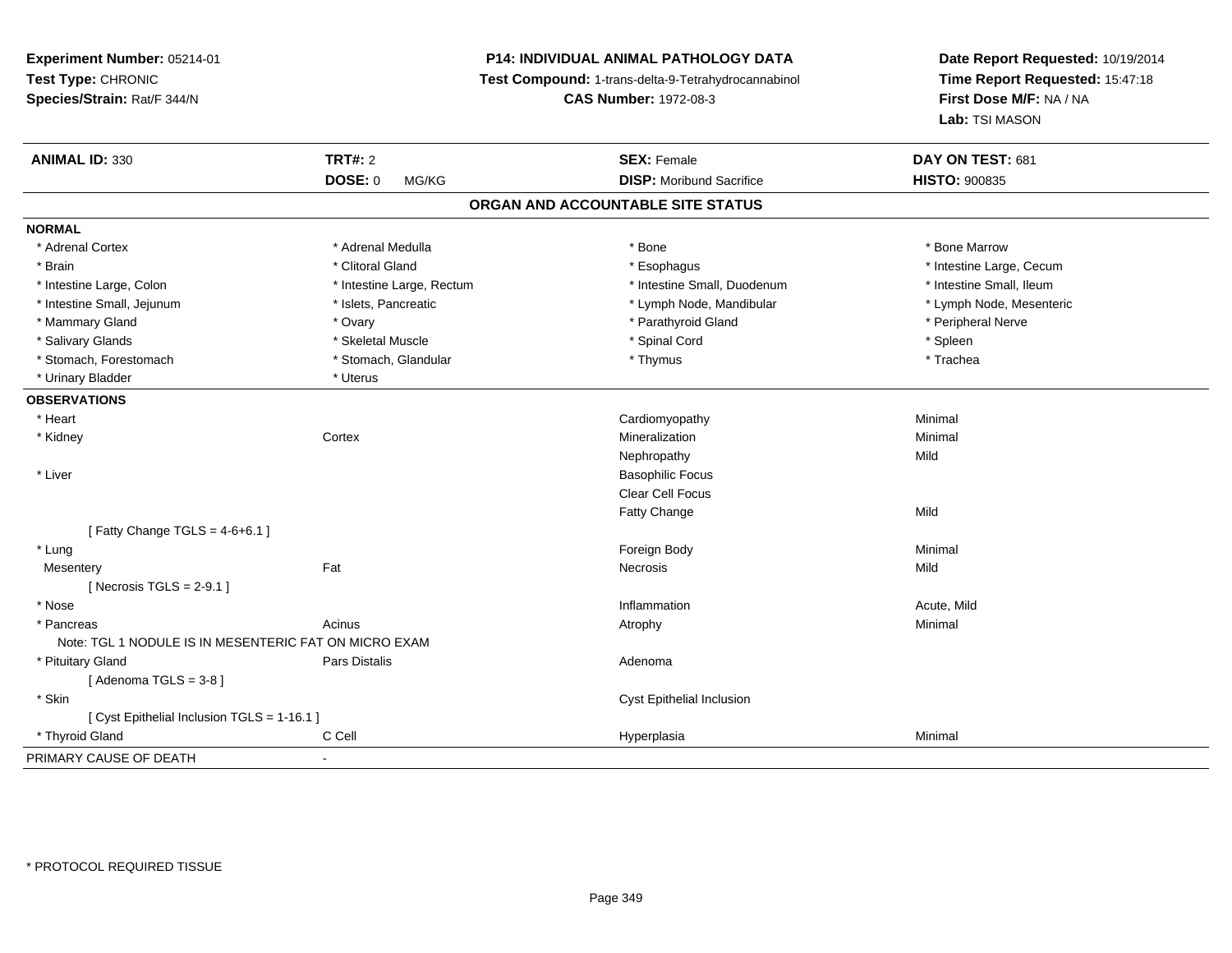**Experiment Number:** 05214-01**Test Type:** CHRONIC **Species/Strain:** Rat/F 344/N**P14: INDIVIDUAL ANIMAL PATHOLOGY DATA Test Compound:** 1-trans-delta-9-Tetrahydrocannabinol **CAS Number:** 1972-08-3**Date Report Requested:** 10/19/2014**Time Report Requested:** 15:47:18**First Dose M/F:** NA / NA**Lab:** TSI MASON**ANIMAL ID:** 331**TRT#:** 2 **SEX:** Female **DAY ON TEST:** 456 **DOSE:** 0 MG/KG **DISP:** Scheduled Sacrifice **HISTO:** <sup>900836</sup> **ORGAN AND ACCOUNTABLE SITE STATUSNORMAL**\* Adrenal Cortex \* Adrenal Medulla \* Adrenal Medulla \* Bone \* Bone \* Bone \* Bone \* Bone Marrow \* Brain \* Alternation of the state of the state of the state of the state of the state of the state of the state of the state of the state of the state of the state of the state of the state of the state of the state of th \* Intestine Small. Ileum \* Intestine Large, Colon \* Intestine Large, Rectum \* Intestine Small, Duodenum \* Intestine Small, Duodenum \* Intestine Small, Jejunum \* \* \* https://www.fat.com/setter/educition/setter/filesophysics.com/setter/filesophysics.com/setter/filesophysics.com/setter/filesophysics.com/setter/filesophysics.com/setter/filesophysics.com/se \* Lymph Node, Mesenteric \* The state of the state of the Nose \* Ovary \* Ovary \* Pancreas \* Pancreas \* Pancreas \* Skeletal Muscle \* Parathyroid Gland \* **All and \* Skeletal Muscle All and \* Peripheral Nerve** \* Salivary Glands \* Salivary Glands \* Stomach, Glandular \* Skin \* Stomach, Glandular \* Spinal Cord \* \* Stomach, Stomach, Glandular \* Spinal Cord \* \* Stomach, Glandular \* Thymus \* Thyroid Gland \* Trachea \* Urinary Bladder \* Vagina**OBSERVATIONS** \* Heart Cardiomyopathy Minimal \* Kidneyy which is a context of the Cortext of the Cortext of the Cortext of the Mineralization n Minimal Nephropathyy the contract of the Minimal Minimal Section 1996 and the contract of the Minimal Section 1997 and the contract of the contract of the contract of the contract of the contract of the contract of the contract of the contra \* Liver Basophilic Focus Hepatodiaphragmatic Nodule[ Basophilic Focus TGLS = 5-6+6.1 ][ Hepatodiaphragmatic Nodule TGLS = 4-6.1 ] \* Mammary Glandd **Executive Contract of the Contract Contract Contract Contract Contract Contract Contract Contract Contract Contract Contract Contract Contract Contract Contract Contract Contract Contract Contract Contract Contract Cont** [ Fibroadenoma TGLS = 1-16 ] \* Pituitary Glandd and the contract of Pars Distalis and the contract of Adenoma and Adenoma and the Adenoma and the Adenoma and  $\lambda$ [ Adenoma TGLS = 3-8.1 ] \* Stomach, Forestomachh ann an t-ìre ann an t-ìre ann an t-ìre ann an t-ìre ann an t-ìre ann an t-ìre ann an t-ìre ann an t-ìre ann a<br>Basal Cell, Minimal ann an t-ìre an t-ìre an t-ìre ann an t-ìre ann an t-ìre an t-ìre ann an t-ìre ann an t-ìr \* Uteruss and the contract of the contract of the contract of the contract of the contract of the contract of the contract of the contract of the contract of the contract of the contract of the contract of the contract of the cont [ Polyp Stromal TGLS = 2-7 ]PRIMARY CAUSE OF DEATH-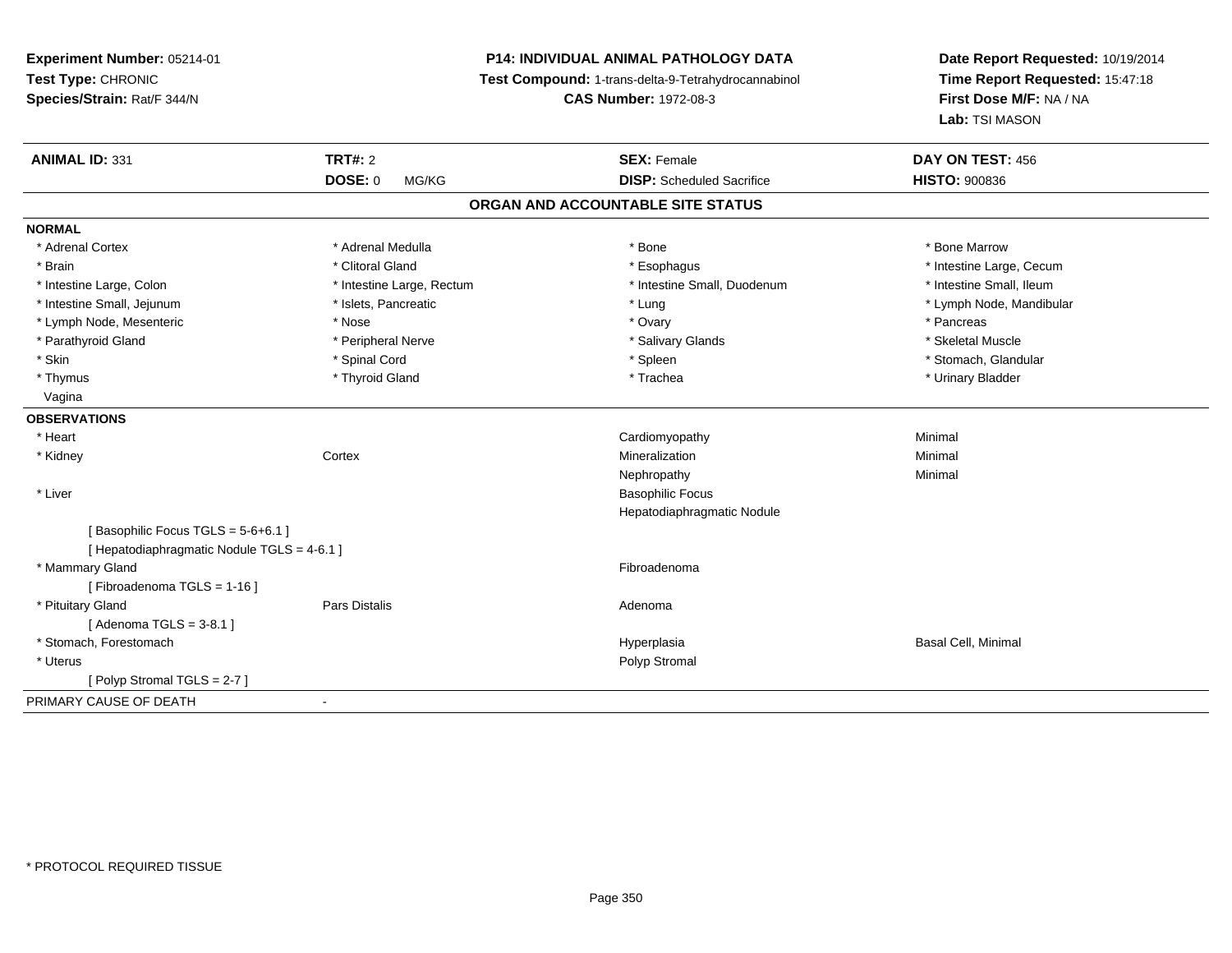**Experiment Number:** 05214-01**Test Type:** CHRONIC **Species/Strain:** Rat/F 344/N**P14: INDIVIDUAL ANIMAL PATHOLOGY DATA Test Compound:** 1-trans-delta-9-Tetrahydrocannabinol **CAS Number:** 1972-08-3**Date Report Requested:** 10/19/2014**Time Report Requested:** 15:47:18**First Dose M/F:** NA / NA**Lab:** TSI MASON**ANIMAL ID:** 332 **TRT#:** <sup>2</sup> **SEX:** Female **DAY ON TEST:** <sup>736</sup> **DOSE:** 0 MG/KG **DISP:** Terminal Sacrifice **HISTO:** <sup>900837</sup> **ORGAN AND ACCOUNTABLE SITE STATUSNORMAL**\* Adrenal Cortex \* Adrenal Medulla \* \* \* \* \* \* \* \* \* Bone Marrow \* \* \* \* \* \* \* \* Brain \* Intestine Large, Colon \* Clitoral Gland \* **Exophagus \* Exophagus \*** The strain that the large, Cecum \* intestine Large, Cecum \* Intestine Large, Rectum \* Thestine Small, Duodenum \* Number of the small, Ileum \* Intestine Small, Jejunum \* Intestine Small, Jejunum \* Islets, Pancreatic \* The manner of the Lymph Node, Mandibular \* Lymph Node, Mesenteric \* Mammary Gland \* Parathyroid Gland \* Nose \* Ovary \* Pancreas \* Parathyroid Gland \* Peripheral Nerve \* Salivary Glands \* Skeletal Muscle \* Skin\* Stomach. Glandular \* Spinal Cord \* Spinal Cord \* Spinal Cord \* Stomach, Forestomach \* Stomach, Forestomach \* Stomach, Forestomach \* Thymus \* Thyroid Gland \* Trachea \* Urinary Bladder \* \* Uterus**OBSERVATIONS** \* Bone Developmental Malformation Hyperostosis[ Developmental Malformation TGLS = 1-16 ][ Hyperostosis TGLS = 3-17 ] \* Heart Cardiomyopathyy Mild Minimal \* Kidneyy the control of the control of the control of the control of the control of the control of the control of the control of the control of the control of the control of the control of the control of the control of the contro \* Liver Basophilic FocusInflammation Chronic, Minimal \* Lungg and the state of the state of the state of the state of the state of the state of the state of the state of the state of the state of the state of the state of the state of the state of the state of the state of the stat Inflammation Chronic Active, Minimal \* Ovary Note: TGL 2 CYST NOT SEEN ON MICRO EXAMPars Distalis \* Pituitary Gland Pars Distalis Hyperplasia Mild [ Hyperplasia TGLS = 4-8 ]PRIMARY CAUSE OF DEATH-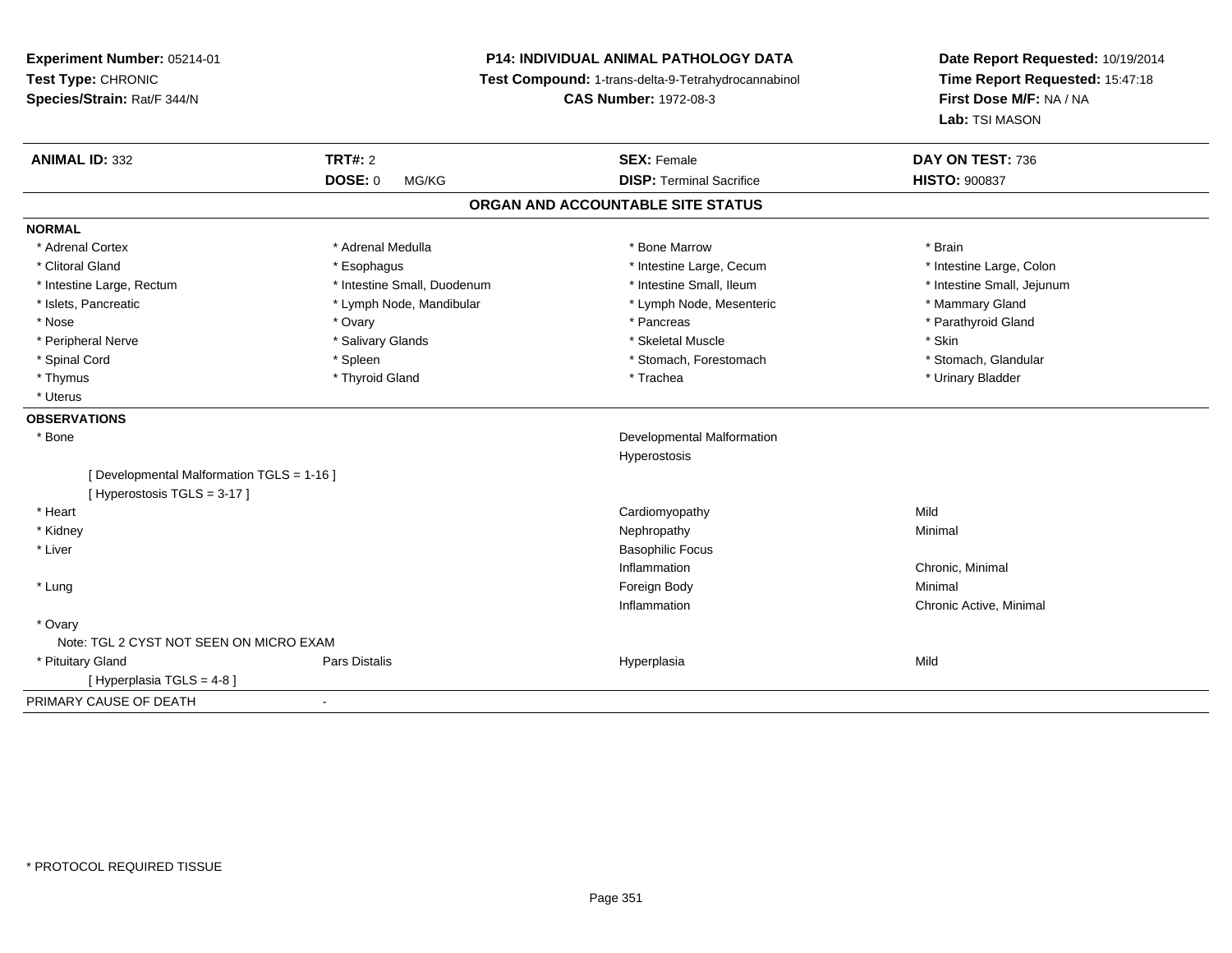**Experiment Number:** 05214-01**Test Type:** CHRONIC **Species/Strain:** Rat/F 344/N**P14: INDIVIDUAL ANIMAL PATHOLOGY DATA Test Compound:** 1-trans-delta-9-Tetrahydrocannabinol **CAS Number:** 1972-08-3**Date Report Requested:** 10/19/2014**Time Report Requested:** 15:47:18**First Dose M/F:** NA / NA**Lab:** TSI MASON**ANIMAL ID:** 333**TRT#:** 2 **SEX:** Female **DAY ON TEST:** 736 **DOSE:** 0 MG/KG **DISP:** Terminal Sacrifice **HISTO:** <sup>900838</sup> **ORGAN AND ACCOUNTABLE SITE STATUSNORMAL**\* Adrenal Medulla \* \* Annual Medulla \* Brain \* Bone \* \* Bone Marrow \* Bone Marrow \* \* Brain \* Brain \* Brain \* Brain \* Brain \* Brain \* Brain \* Brain \* Brain \* Brain \* Brain \* Brain \* Brain \* Brain \* Brain \* Brain \* Brain \* \* Intestine Large, Colon \* Clitoral Gland \* **Exophagus \* Exophagus \*** The strain that the Large, Cecum \* intestine Large, Cecum \* Intestine Large, Rectum \* Thestine Small, Duodenum \* Number of the small, Ileum \* Intestine Small, Jejunum \* Intestine Small, Jejunum \* Islets, Pancreatic \* The manner of the Lymph Node, Mandibular \* Lymph Node, Mesenteric \* Mammary Gland \* Peripheral Nerve \* Nose \* Ovary \* Parathyroid Gland \* Peripheral Nerve \* \* Peripheral Nerve \* Salivary Glands \* \* Steeden \* \* Skeletal Muscle \* \* Skin \* \* Skin \* \* Steeden \* Spinal Cord \* Spinal Cord \* Spinal Cord \* Spinal Cord \* Spinal Cord \* Spinal Cord \* Spinal Cord \* Spinal Cord \* Spinal Cord \* Spinal Cord \* \* Spleen \* Stomach, Forestomach \* Stomach \* Stomach, Glandular \* Thymus \* Thymus \* Trachea \* Urinary Bladder \* Urinary Bladder \* Urinary Bladder \* Uterus **OBSERVATIONS** \* Adrenal Cortexx and the contract of the contract of the contract of the contract of the contract of the contract of the contract of the contract of the contract of the contract of the contract of the contract of the contract of the cont a and a studies of the studies of the Minimal \* Heart Cardiomyopathyy Mild Mild \* Kidneyy the control of the control of the control of the control of the control of the control of the control of the control of the control of the control of the control of the control of the control of the control of the contro \* Liver Basophilic Focus Clear Cell Focus[ Basophilic Focus TGLS = 2-6 ] \* Lungg is a construction Cellular Historyte, Minimal (1990) and the set of the construction Cellular Historyte, Minimal (1990) and the set of the construction Cellular (1990) and Historyte, Minimal (1990) and the construction \* Pancreass the control of the control of the control of the control of the control of the control of the control of the control of the control of the control of the control of the control of the control of the control of the contro \* Pituitary Gland Pars Distalis Hyperplasia Moderate [ Hyperplasia TGLS = 1-8 ] \* Thyroid Gland C Cell Hyperplasia Minimal PRIMARY CAUSE OF DEATH-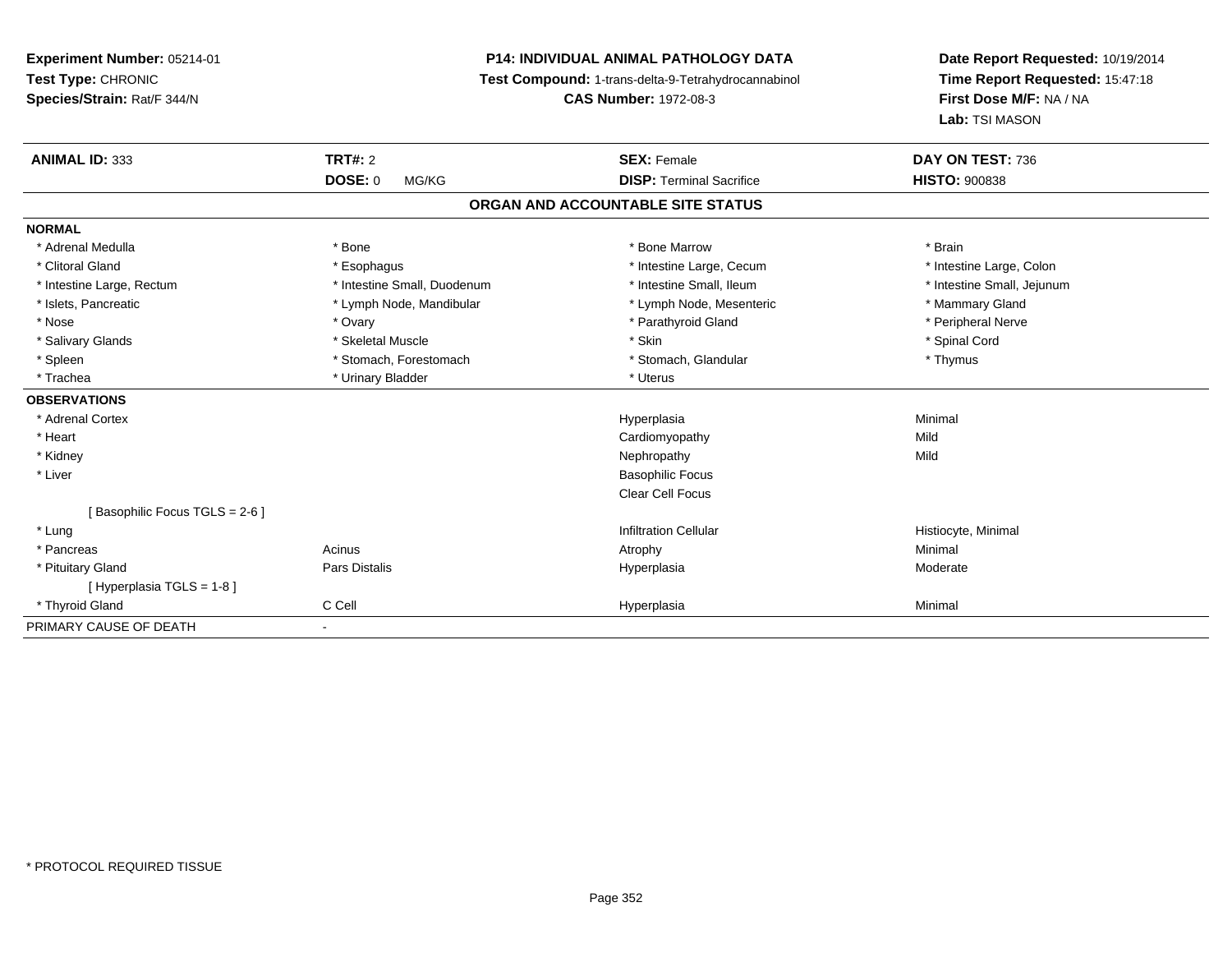**Experiment Number:** 05214-01**Test Type:** CHRONIC **Species/Strain:** Rat/F 344/N**P14: INDIVIDUAL ANIMAL PATHOLOGY DATA Test Compound:** 1-trans-delta-9-Tetrahydrocannabinol **CAS Number:** 1972-08-3**Date Report Requested:** 10/19/2014**Time Report Requested:** 15:47:18**First Dose M/F:** NA / NA**Lab:** TSI MASON**ANIMAL ID:** 334**TRT#:** 2 **SEX:** Female **DAY ON TEST:** 736 **DOSE:** 0 MG/KG**DISP:** Terminal Sacrifice **HISTO:**  $900839$ **ORGAN AND ACCOUNTABLE SITE STATUSNORMAL**\* Adrenal Medulla \* \* Annual Medulla \* Brain \* Bone \* \* Bone Marrow \* Bone Marrow \* \* Brain \* Brain \* Brain \* Brain \* Brain \* Brain \* Brain \* Brain \* Brain \* Brain \* Brain \* Brain \* Brain \* Brain \* Brain \* Brain \* Brain \* \* Intestine Large, Colon \* Clitoral Gland \* **Exophagus \* Exophagus \*** The strain that the Large, Cecum \* intestine Large, Cecum \* Intestine Large, Rectum \* Thestine Small, Duodenum \* Number of the small, Ileum \* Intestine Small, Jejunum \* Intestine Small, Jejunum \* Islets, Pancreatic \* The manner of the Lymph Node, Mandibular \* Lymph Node, Mesenteric \* Mammary Gland \* Salivary Glands \* Pancreas \* And the section of the section of the section of the section of the section of the section of the section of the section of the section of the section of the section of the section of the section of the sectio \* Skeletal Muscle \* Skin \* Spinal Cord \* Spleen \* Thyroid Gland \* Stomach, Forestomach \* Thymus \* Stomach, Glandular \* Thymus \* Thymus \* Thymus \* Thymus \* Thymus \* Thymus \* Thymus \* Thymus \* Thymus \* Thymus \* Thymus \* Thymus \* Thymus \* Thymus \* Thymus \* Thymus \* Thymus \* Thymus \* Thymu \* Trachea \* Urinary Bladder \* Urinary Bladder \* Urinary Bladder \* Urinary Bladder \* Urinary Bladder **OBSERVATIONS** \* Adrenal Cortex Focal Cellular Changee Mild \* Heart Cardiomyopathy Minimal \* Kidneyy the control of the control of the control of the control of the control of the control of the control of the control of the control of the control of the control of the control of the control of the control of the contro \* Liver Basophilic Focus Clear Cell Focus Hepatodiaphragmatic Nodule[ Basophilic Focus TGLS = 3-6+6.01 ][ Hepatodiaphragmatic Nodule TGLS = 2-6.01 ] \* Lungg and the state of the state of the state of the state of the state of the state of the state of the state of the state of the state of the state of the state of the state of the state of the state of the state of the stat Inflammation Chronic Active, Mild **Mesentery** y the contract of the part of the Pigmentation of the Pigmentation of the Pigmentation of the Pigmentation of the  $P$ n Mild [ Pigmentation TGLS = 1-16 ] \* Nosee the contraction of the contraction of the contraction of the contraction of the contraction of the contraction  $\mathsf{Acute},\mathsf{Mild}$  \* Ovary Granulosa Cell Tumor Benign \* Pituitary Glandd **Exercise Control of Pars Distalis Pars Distalis Adenoma** PRIMARY CAUSE OF DEATH-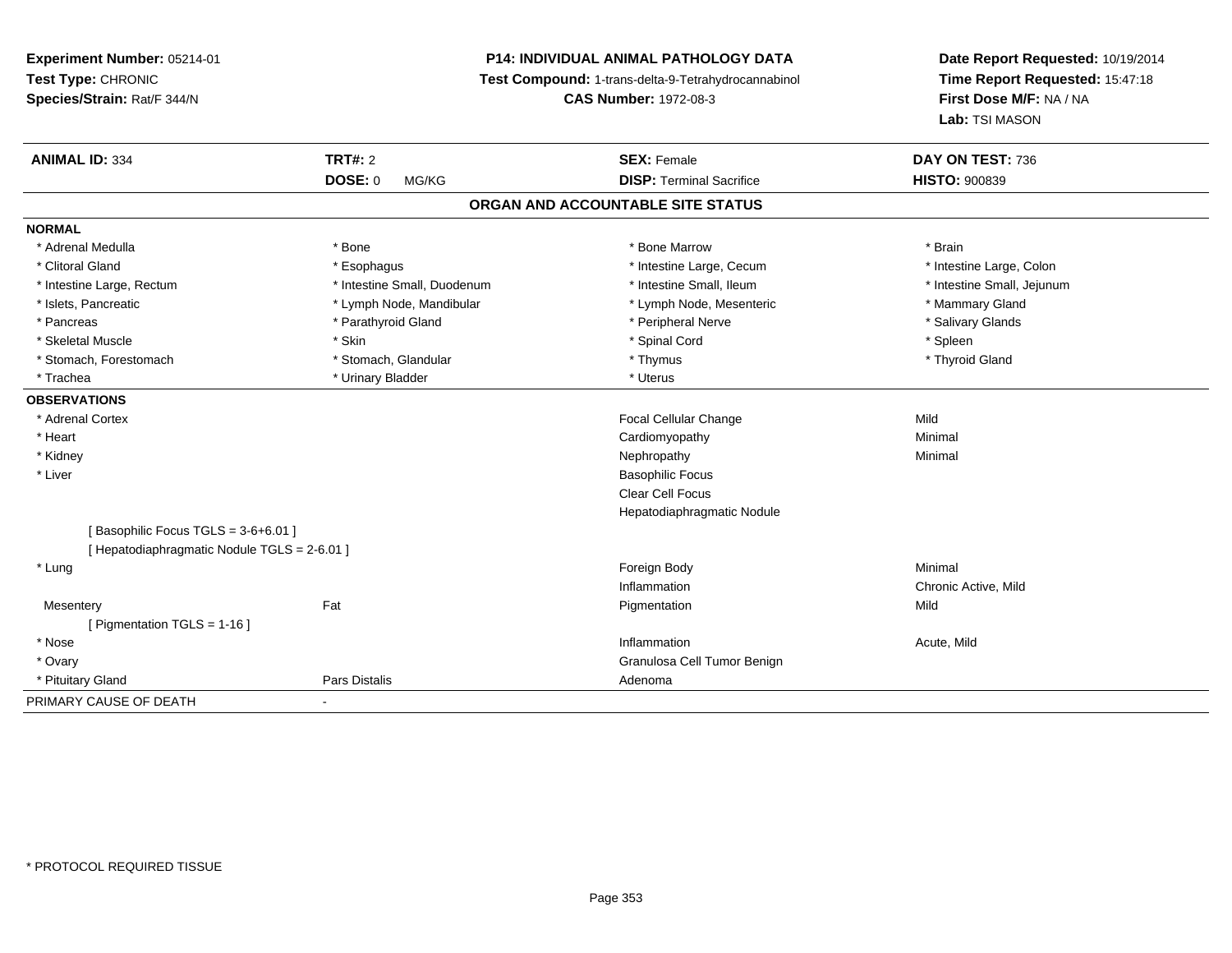**Experiment Number:** 05214-01**Test Type:** CHRONIC **Species/Strain:** Rat/F 344/N**P14: INDIVIDUAL ANIMAL PATHOLOGY DATA Test Compound:** 1-trans-delta-9-Tetrahydrocannabinol **CAS Number:** 1972-08-3**Date Report Requested:** 10/19/2014**Time Report Requested:** 15:47:18**First Dose M/F:** NA / NA**Lab:** TSI MASON**ANIMAL ID:** 335**TRT#:** 2 **SEX:** Female **DAY ON TEST:** 736 **DOSE:** 0 MG/KG **DISP:** Terminal Sacrifice **HISTO:** <sup>900840</sup> **ORGAN AND ACCOUNTABLE SITE STATUSNORMAL**\* Adrenal Medulla \* \* Annual Medulla \* Brain \* Bone \* \* Bone Marrow \* Bone Marrow \* \* Brain \* Brain \* Brain \* Brain \* Brain \* Brain \* Brain \* Brain \* Brain \* Brain \* Brain \* Brain \* Brain \* Brain \* Brain \* Brain \* Brain \* \* Intestine Large, Colon \* Clitoral Gland \* **Exophagus \* Exophagus \*** The strain that the Large, Cecum \* intestine Large, Cecum \* Intestine Large, Rectum \* Thestine Small, Duodenum \* Number of the small, Ileum \* Intestine Small, Jejunum \* Intestine Small, Jejunum \* Islets, Pancreatic \* The manner of the Lymph Node, Mandibular \* Lymph Node, Mesenteric \* Mammary Gland \* Peripheral Nerve \* Ovary \* And the second of the second of the second version of the second version of the second version of the second version of the second version of the second version of the second version of the second version of the \* Salivary Glands \* \* Steeden \* \* Skeletal Muscle \* \* Skin \* \* Skin \* \* Steeden \* Spinal Cord \* Spinal Cord \* Spinal Cord \* Spinal Cord \* Spinal Cord \* Spinal Cord \* Spinal Cord \* Spinal Cord \* Spinal Cord \* Spinal Cord \* \* Spleen \* Stomach, Forestomach \* Stomach \* Stomach, Glandular \* Thymus \* Thymus \* Uterus \* Thyroid Gland \* \* Trachea \* \* Trachea \* Trachea \* \* Urinary Bladder \* \* Urinary Bladder \* \* Uterus \* Uterus **OBSERVATIONS** \* Adrenal Cortex Focal Cellular ChangeMinimal<br>Mild \* Heart Cardiomyopathyy Mild Minimal \* Kidneyy the control of the control of the control of the control of the control of the control of the control of the control of the control of the control of the control of the control of the control of the control of the contro \* Liver Basophilic Focus Clear Cell Focus Hepatodiaphragmatic Nodule[ Basophilic Focus TGLS = 2-6 ][ Hepatodiaphragmatic Nodule TGLS = 1-6.01 ] \* Lungg is a controller to the controller of the controller of the chronic Active, Minimal of the chronic Active, Minimal of the chronic Active, Minimal of the chronic Active, Minimal of the chronic Active, Minimal of the chroni \* Nosee the contraction of the contraction of the contraction of the contraction of the contraction of the contraction  $\mathsf{Acute},\mathsf{Mild}$  \* Pituitary Glandd and the contract of Pars Distalis and the contract of Adenoma and Adenoma and the Adenoma and the Adenoma and  $\lambda$ Pars Distaliss Cyst PRIMARY CAUSE OF DEATH

-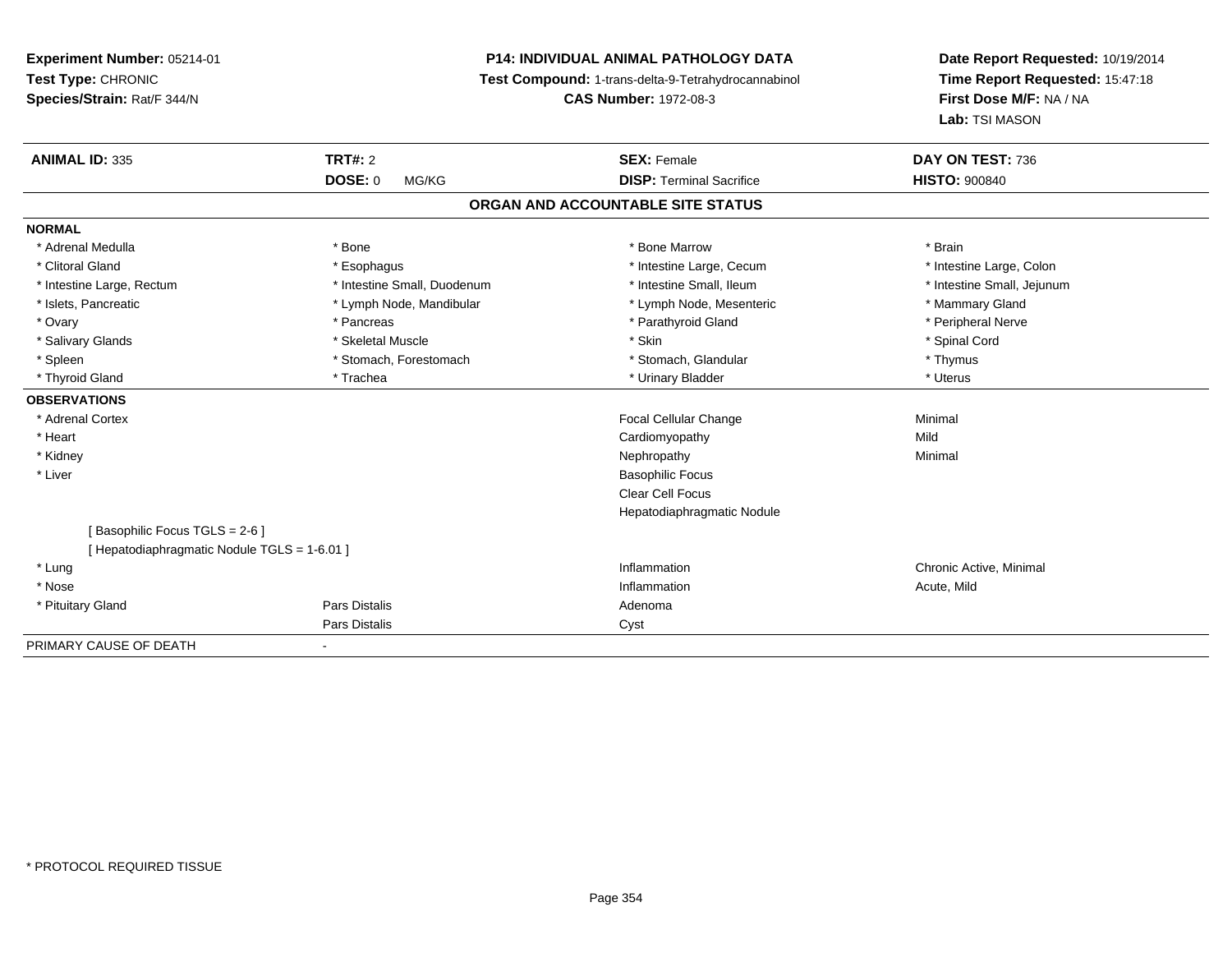| Experiment Number: 05214-01<br>Test Type: CHRONIC<br>Species/Strain: Rat/F 344/N | P14: INDIVIDUAL ANIMAL PATHOLOGY DATA<br>Test Compound: 1-trans-delta-9-Tetrahydrocannabinol<br><b>CAS Number: 1972-08-3</b> |                                   | Date Report Requested: 10/19/2014<br>Time Report Requested: 15:47:18<br>First Dose M/F: NA / NA<br>Lab: TSI MASON |
|----------------------------------------------------------------------------------|------------------------------------------------------------------------------------------------------------------------------|-----------------------------------|-------------------------------------------------------------------------------------------------------------------|
| <b>ANIMAL ID: 336</b>                                                            | <b>TRT#: 2</b>                                                                                                               | <b>SEX: Female</b>                | DAY ON TEST: 736                                                                                                  |
|                                                                                  | <b>DOSE: 0</b><br>MG/KG                                                                                                      | <b>DISP: Terminal Sacrifice</b>   | <b>HISTO: 900841</b>                                                                                              |
|                                                                                  |                                                                                                                              | ORGAN AND ACCOUNTABLE SITE STATUS |                                                                                                                   |
| <b>NORMAL</b>                                                                    |                                                                                                                              |                                   |                                                                                                                   |
| * Adrenal Cortex                                                                 | * Adrenal Medulla                                                                                                            | * Bone                            | * Bone Marrow                                                                                                     |
| * Brain                                                                          | * Esophagus                                                                                                                  | * Intestine Large, Cecum          | * Intestine Large, Colon                                                                                          |
| * Intestine Large, Rectum                                                        | * Intestine Small, Duodenum                                                                                                  | * Intestine Small, Ileum          | * Intestine Small, Jejunum                                                                                        |
| * Islets, Pancreatic                                                             | * Lymph Node, Mandibular                                                                                                     | * Lymph Node, Mesenteric          | * Mammary Gland                                                                                                   |
| * Nose                                                                           | * Peripheral Nerve                                                                                                           | * Skeletal Muscle                 | * Skin                                                                                                            |
| * Spinal Cord                                                                    | * Spleen                                                                                                                     | * Stomach, Forestomach            | * Stomach, Glandular                                                                                              |
| * Thymus                                                                         | * Thyroid Gland                                                                                                              | * Trachea                         | * Urinary Bladder                                                                                                 |
| <b>MISSING</b>                                                                   |                                                                                                                              |                                   |                                                                                                                   |
| * Parathyroid Gland                                                              |                                                                                                                              |                                   |                                                                                                                   |
| <b>OBSERVATIONS</b>                                                              |                                                                                                                              |                                   |                                                                                                                   |
| * Clitoral Gland                                                                 |                                                                                                                              | Adenoma                           |                                                                                                                   |
| [Adenoma TGLS = $1-10$ ]                                                         |                                                                                                                              |                                   |                                                                                                                   |
| * Heart                                                                          |                                                                                                                              | Cardiomyopathy                    | Mild                                                                                                              |
| * Kidney                                                                         |                                                                                                                              | Nephropathy                       | Minimal                                                                                                           |
| * Liver                                                                          |                                                                                                                              | <b>Basophilic Focus</b>           |                                                                                                                   |
|                                                                                  |                                                                                                                              | Hyperplasia                       | Mild                                                                                                              |
| [Hyperplasia TGLS = 5-6.1]                                                       |                                                                                                                              |                                   |                                                                                                                   |
| * Lung                                                                           |                                                                                                                              | Inflammation                      | Chronic Active, Minimal                                                                                           |
| * Ovary                                                                          |                                                                                                                              | Cyst                              |                                                                                                                   |
| [Cyst TGLS = $2-7$ ]                                                             |                                                                                                                              |                                   |                                                                                                                   |
| * Pancreas                                                                       | Acinus                                                                                                                       | Atrophy                           | Moderate                                                                                                          |
| * Pituitary Gland                                                                | Pars Distalis                                                                                                                | Angiectasis                       | Minimal                                                                                                           |
|                                                                                  | Pars Distalis                                                                                                                | Hyperplasia                       | Moderate                                                                                                          |
| * Salivary Glands                                                                |                                                                                                                              | Degeneration                      | Minimal                                                                                                           |
| [Degeneration TGLS = 4-16]                                                       |                                                                                                                              |                                   |                                                                                                                   |
| * Uterus                                                                         |                                                                                                                              | Polyp Stromal                     |                                                                                                                   |
| [Polyp Stromal TGLS = 3-7.1]                                                     |                                                                                                                              |                                   |                                                                                                                   |
| PRIMARY CAUSE OF DEATH                                                           | $\blacksquare$                                                                                                               |                                   |                                                                                                                   |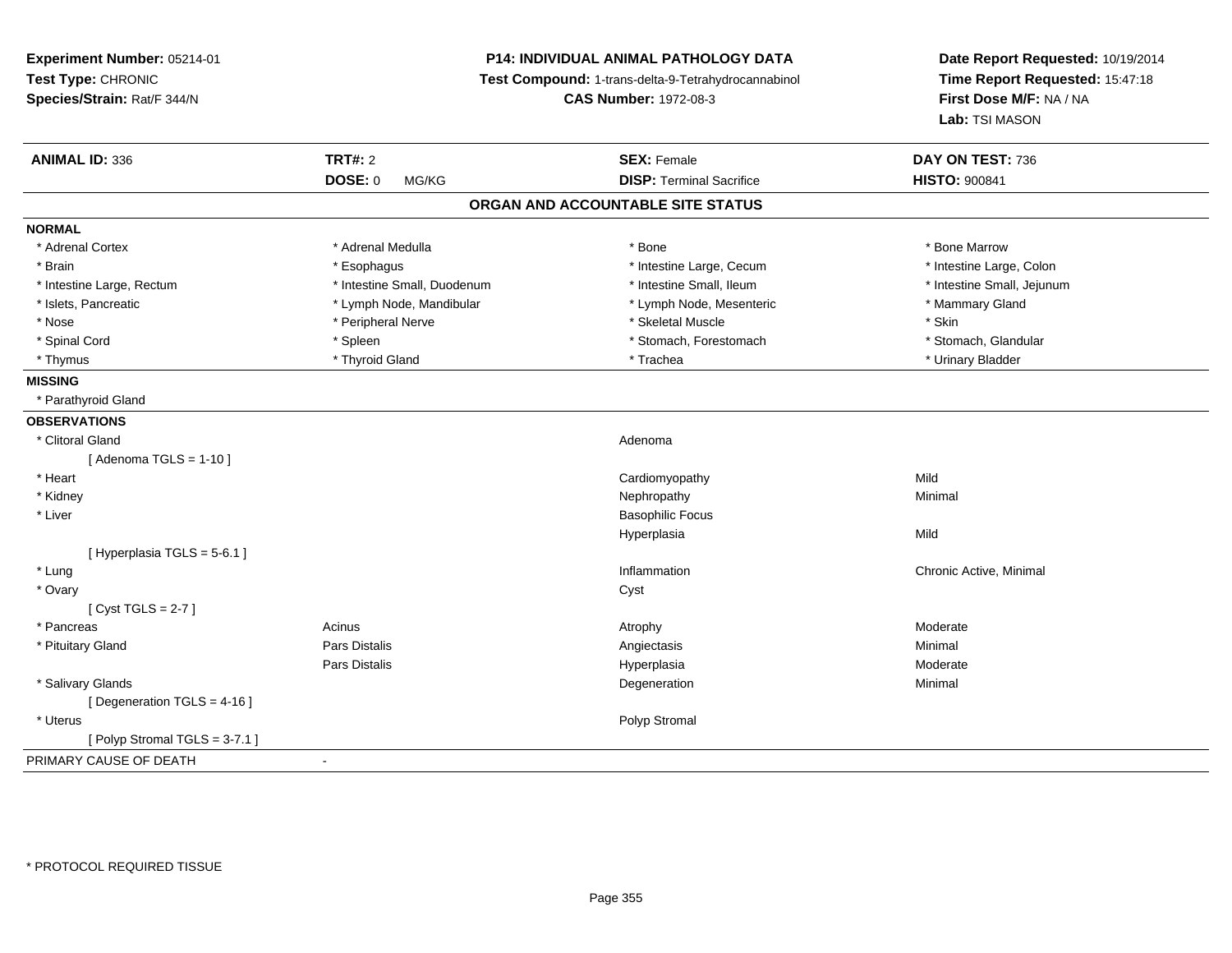| Experiment Number: 05214-01<br>Test Type: CHRONIC<br>Species/Strain: Rat/F 344/N |                             | <b>P14: INDIVIDUAL ANIMAL PATHOLOGY DATA</b><br>Test Compound: 1-trans-delta-9-Tetrahydrocannabinol<br><b>CAS Number: 1972-08-3</b> | Date Report Requested: 10/19/2014<br>Time Report Requested: 15:47:18<br>First Dose M/F: NA / NA<br>Lab: TSI MASON |
|----------------------------------------------------------------------------------|-----------------------------|-------------------------------------------------------------------------------------------------------------------------------------|-------------------------------------------------------------------------------------------------------------------|
| <b>ANIMAL ID: 337</b>                                                            | TRT#: 2                     | <b>SEX: Female</b>                                                                                                                  | DAY ON TEST: 374                                                                                                  |
|                                                                                  | DOSE: 0<br>MG/KG            | <b>DISP:</b> Moribund Sacrifice                                                                                                     | <b>HISTO: 900842</b>                                                                                              |
|                                                                                  |                             | ORGAN AND ACCOUNTABLE SITE STATUS                                                                                                   |                                                                                                                   |
| <b>NORMAL</b>                                                                    |                             |                                                                                                                                     |                                                                                                                   |
| * Adrenal Cortex                                                                 | * Adrenal Medulla           | * Bone                                                                                                                              | * Bone Marrow                                                                                                     |
| * Brain                                                                          | * Esophagus                 | * Intestine Large, Cecum                                                                                                            | * Intestine Large, Colon                                                                                          |
| * Intestine Large, Rectum                                                        | * Intestine Small, Duodenum | * Intestine Small, Ileum                                                                                                            | * Intestine Small, Jejunum                                                                                        |
| * Islets, Pancreatic                                                             | * Kidney                    | * Lung                                                                                                                              | * Lymph Node, Mandibular                                                                                          |
| * Lymph Node, Mesenteric                                                         | * Mammary Gland             | * Nose                                                                                                                              | * Ovary                                                                                                           |
| * Parathyroid Gland                                                              | * Peripheral Nerve          | * Salivary Glands                                                                                                                   | * Skeletal Muscle                                                                                                 |
| * Skin                                                                           | * Spinal Cord               | * Stomach, Forestomach                                                                                                              | * Stomach, Glandular                                                                                              |
| * Thymus                                                                         | * Thyroid Gland             | * Trachea                                                                                                                           | * Urinary Bladder                                                                                                 |
| * Uterus                                                                         |                             |                                                                                                                                     |                                                                                                                   |
| <b>MISSING</b>                                                                   |                             |                                                                                                                                     |                                                                                                                   |
| Vagina                                                                           |                             |                                                                                                                                     |                                                                                                                   |
| <b>OBSERVATIONS</b>                                                              |                             |                                                                                                                                     |                                                                                                                   |
| * Clitoral Gland                                                                 |                             | Adenoma                                                                                                                             |                                                                                                                   |
| [ Adenoma TGLS = 2-16 ]                                                          |                             |                                                                                                                                     |                                                                                                                   |
| * Heart                                                                          |                             | Cardiomyopathy                                                                                                                      | Minimal                                                                                                           |
| * Liver                                                                          |                             | <b>Basophilic Focus</b>                                                                                                             |                                                                                                                   |
| * Pancreas                                                                       | Acinus                      | Atrophy                                                                                                                             | Mild                                                                                                              |
| * Pituitary Gland                                                                | <b>Pars Distalis</b>        | Cyst                                                                                                                                |                                                                                                                   |
|                                                                                  | Pars Distalis               | Hyperplasia                                                                                                                         | Moderate                                                                                                          |
| * Spleen                                                                         |                             | Hematopoietic Cell Proliferation                                                                                                    | Moderate                                                                                                          |
| [Hematopoietic Cell Proliferation TGLS = 1-3 ]                                   |                             |                                                                                                                                     |                                                                                                                   |
| PRIMARY CAUSE OF DEATH                                                           |                             |                                                                                                                                     |                                                                                                                   |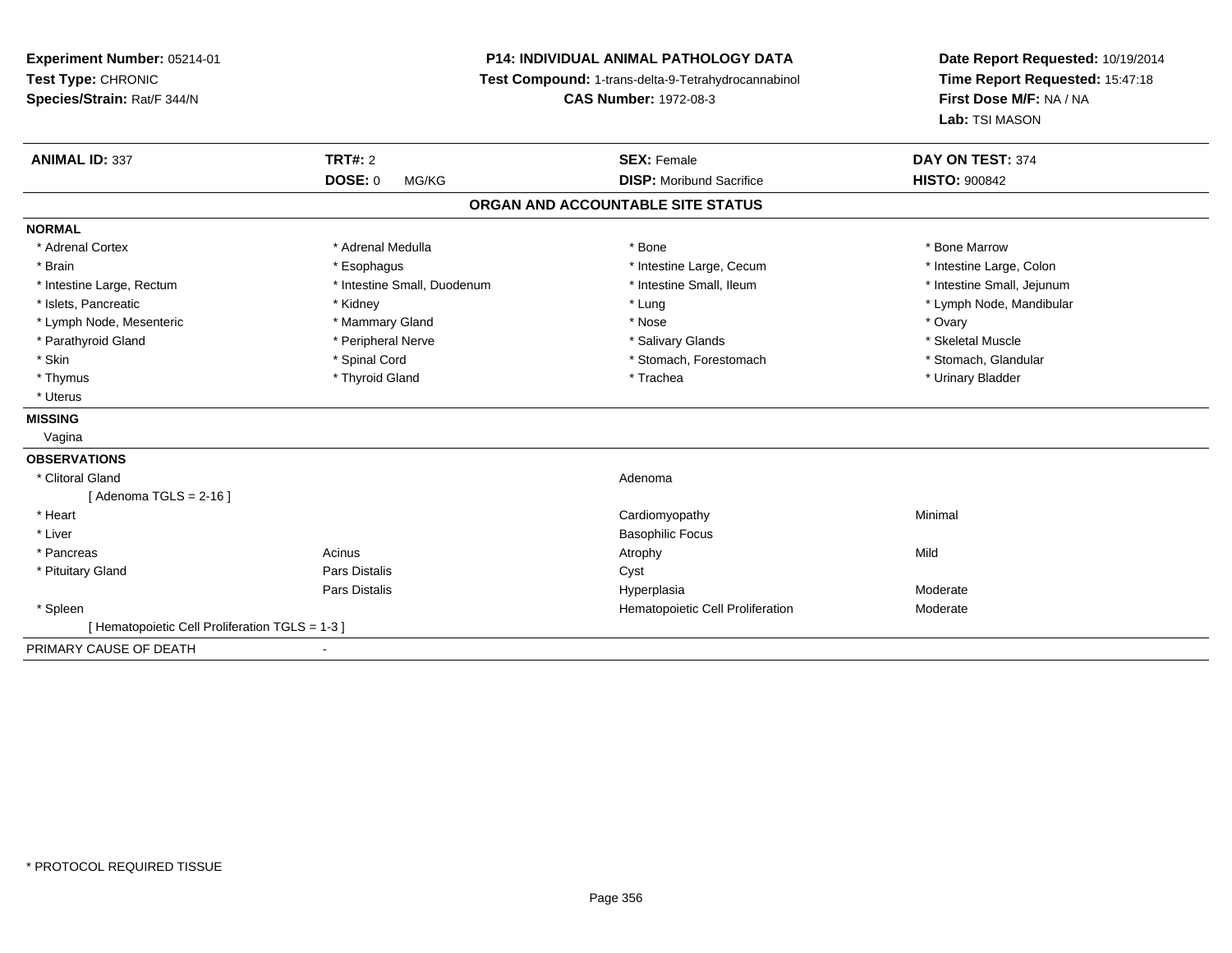| Experiment Number: 05214-01<br>Test Type: CHRONIC<br>Species/Strain: Rat/F 344/N<br><b>ANIMAL ID: 338</b> | <b>TRT#: 2</b><br><b>DOSE: 0</b><br>MG/KG | <b>P14: INDIVIDUAL ANIMAL PATHOLOGY DATA</b><br>Test Compound: 1-trans-delta-9-Tetrahydrocannabinol<br><b>CAS Number: 1972-08-3</b><br><b>SEX: Female</b><br><b>DISP: Natural Death</b> | Date Report Requested: 10/19/2014<br>Time Report Requested: 15:47:18<br>First Dose M/F: NA / NA<br>Lab: TSI MASON<br>DAY ON TEST: 365<br><b>HISTO: 900843</b> |
|-----------------------------------------------------------------------------------------------------------|-------------------------------------------|-----------------------------------------------------------------------------------------------------------------------------------------------------------------------------------------|---------------------------------------------------------------------------------------------------------------------------------------------------------------|
|                                                                                                           |                                           |                                                                                                                                                                                         |                                                                                                                                                               |
|                                                                                                           |                                           | ORGAN AND ACCOUNTABLE SITE STATUS                                                                                                                                                       |                                                                                                                                                               |
| <b>NORMAL</b>                                                                                             |                                           |                                                                                                                                                                                         |                                                                                                                                                               |
| * Adrenal Cortex                                                                                          | * Adrenal Medulla                         | * Bone                                                                                                                                                                                  | * Bone Marrow                                                                                                                                                 |
| * Brain                                                                                                   | * Esophagus                               | * Intestine Large, Colon                                                                                                                                                                | * Intestine Large, Rectum                                                                                                                                     |
| * Intestine Small, Duodenum                                                                               | * Islets, Pancreatic                      | * Kidney                                                                                                                                                                                | * Lung                                                                                                                                                        |
| * Lymph Node, Mandibular                                                                                  | * Mammary Gland                           | * Ovary                                                                                                                                                                                 | * Parathyroid Gland                                                                                                                                           |
| * Peripheral Nerve                                                                                        | * Salivary Glands                         | * Skeletal Muscle                                                                                                                                                                       | * Skin                                                                                                                                                        |
| * Spinal Cord                                                                                             | * Spleen                                  | * Stomach, Forestomach                                                                                                                                                                  | * Stomach, Glandular                                                                                                                                          |
| * Thymus                                                                                                  | * Thyroid Gland                           | * Trachea                                                                                                                                                                               | * Urinary Bladder                                                                                                                                             |
| * Uterus                                                                                                  |                                           |                                                                                                                                                                                         |                                                                                                                                                               |
| <b>MISSING</b>                                                                                            |                                           |                                                                                                                                                                                         |                                                                                                                                                               |
| * Lymph Node, Mesenteric                                                                                  | Vagina                                    |                                                                                                                                                                                         |                                                                                                                                                               |
| <b>AUTO PRECLUDES DIAG.</b>                                                                               |                                           |                                                                                                                                                                                         |                                                                                                                                                               |
| * Intestine Large, Cecum                                                                                  | * Intestine Small. Ileum                  | * Intestine Small, Jejunum                                                                                                                                                              |                                                                                                                                                               |
| <b>OBSERVATIONS</b>                                                                                       |                                           |                                                                                                                                                                                         |                                                                                                                                                               |
| * Clitoral Gland                                                                                          |                                           | Dilatation                                                                                                                                                                              | Mild                                                                                                                                                          |
| [Dilatation TGLS = 1-10]                                                                                  |                                           |                                                                                                                                                                                         |                                                                                                                                                               |
| * Heart                                                                                                   |                                           | Cardiomyopathy                                                                                                                                                                          | Minimal                                                                                                                                                       |
| * Liver                                                                                                   |                                           | <b>Basophilic Focus</b>                                                                                                                                                                 |                                                                                                                                                               |
| * Nose                                                                                                    |                                           | Foreign Body                                                                                                                                                                            | Minimal                                                                                                                                                       |
| * Pancreas                                                                                                | Acinus                                    | Atrophy                                                                                                                                                                                 | Minimal                                                                                                                                                       |
| * Pituitary Gland                                                                                         | <b>Pars Distalis</b>                      | Hyperplasia                                                                                                                                                                             | Minimal                                                                                                                                                       |
| PRIMARY CAUSE OF DEATH                                                                                    | $\sim$                                    |                                                                                                                                                                                         |                                                                                                                                                               |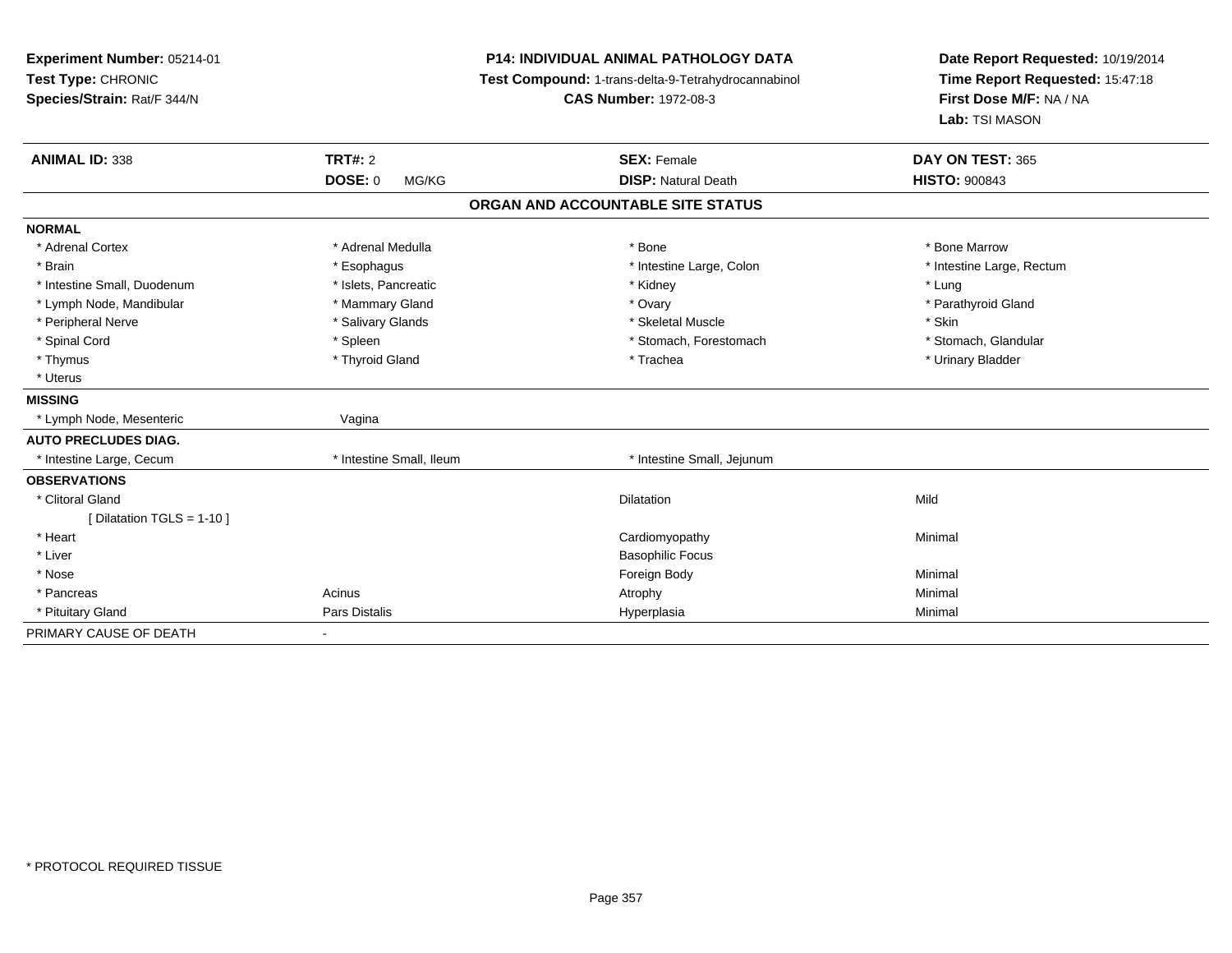**Experiment Number:** 05214-01**Test Type:** CHRONIC **Species/Strain:** Rat/F 344/N**P14: INDIVIDUAL ANIMAL PATHOLOGY DATA Test Compound:** 1-trans-delta-9-Tetrahydrocannabinol **CAS Number:** 1972-08-3**Date Report Requested:** 10/19/2014**Time Report Requested:** 15:47:18**First Dose M/F:** NA / NA**Lab:** TSI MASON**ANIMAL ID:** 339**TRT#:** 2 **SEX:** Female **SEX: Constant CON TEST:** 694 **DOSE:** 0 MG/KG**DISP:** Dosing Accident **HISTO:**  $900844$ **ORGAN AND ACCOUNTABLE SITE STATUSNORMAL**\* Adrenal Cortex \* Adrenal Medulla \* Adrenal Medulla \* Bone \* Bone \* Bone \* Bone \* Bone Marrow \* Brain \* Alternation of the state of the state of the state of the state of the state of the state of the state of the state of the state of the state of the state of the state of the state of the state of the state of th \* Intestine Small, Ileum \* Intestine Large, Colon \* Intestine Large, Rectum \* Intestine Small, Duodenum \* Intestine Small, Duodenum \* Intestine Small, Jejunum \* \* \* https://www.fat.com/state/setter/educitory/metal-type/setteric and the state of the state of the state of the state of the state of the state of the state of the state of the state of the s \* Mammary Gland \* \* Andrew \* Nose \* \* Nose \* \* Ovary \* Ovary \* Ovary \* \* Ovary \* \* Pancreas \* \* Pancreas \* \* Pancreas \* \* Pancreas \* \* Pancreas \* \* Pancreas \* \* Pancreas \* \* Pancreas \* \* Pancreas \* \* Pancreas \* \* Pancreas \* Parathyroid Gland \* \* The most provided a strategies \* Skeletal Muscle \* Skeletal Muscle \* Skin \* Skin \* Skin \* Thymus \* Spinal Cord \* \* Stomach, Glandular \* Stomach, Glandular \* Stomach, Glandular \* Thymus \* Thymus \* Thymus \* \* Thymus \* Thyroid Gland \* Urinary Bladder**OBSERVATIONS** \* Heart Cardiomyopathyy Mild \* Liver Basophilic FocusCystFatty Change Moderate [ Basophilic Focus TGLS = 5-6 ] $[$  Cyst TGLS = 3-6  $]$  \* LungCarcinoma **Metastatic (Salivary Glands)** Metastatic (Salivary Glands) Foreign Bodyy the contract of the Minimal Minimal Section 1996 and the contract of the Minimal Section 1997 and the contract of the contract of the contract of the contract of the contract of the contract of the contract of the contra \* Lymph Node, Mandibularr and the contract of the contract of the contract of the contract of the contract of the contract of the contract of the contract of the contract of the contract of the contract of the contract of the contract of the cont Carcinoma **Metastatic (Salivary Glands)** Metastatic (Salivary Glands) \* Pituitary Gland Pars Distalis Hyperplasia Mild \* Salivary Glandss carcinoma and the contract of the contract of the contract of the contract of the contract of the contract of the contract of the contract of the contract of the contract of the contract of the contract of the contract o [ Carcinoma TGLS = 1-9.1,2-9.2 ] \* Stomach, Forestomachh and the control of the control of the control of the Ulcer Changes of the Changes of the Moderate of the Moderate  $\sim$  $[$  Ulcer TGLS =  $6 - 5 + 5.1]$  \* TracheaCarcinoma **Metastatic (Salivary Glands)** Metastatic (Salivary Glands) [ Carcinoma TGLS = 4-2 ] \* Uteruss and the contract of the contract of the contract of the contract of the contract of the contract of the contract of the contract of the contract of the contract of the contract of the contract of the contract of the cont PRIMARY CAUSE OF DEATH-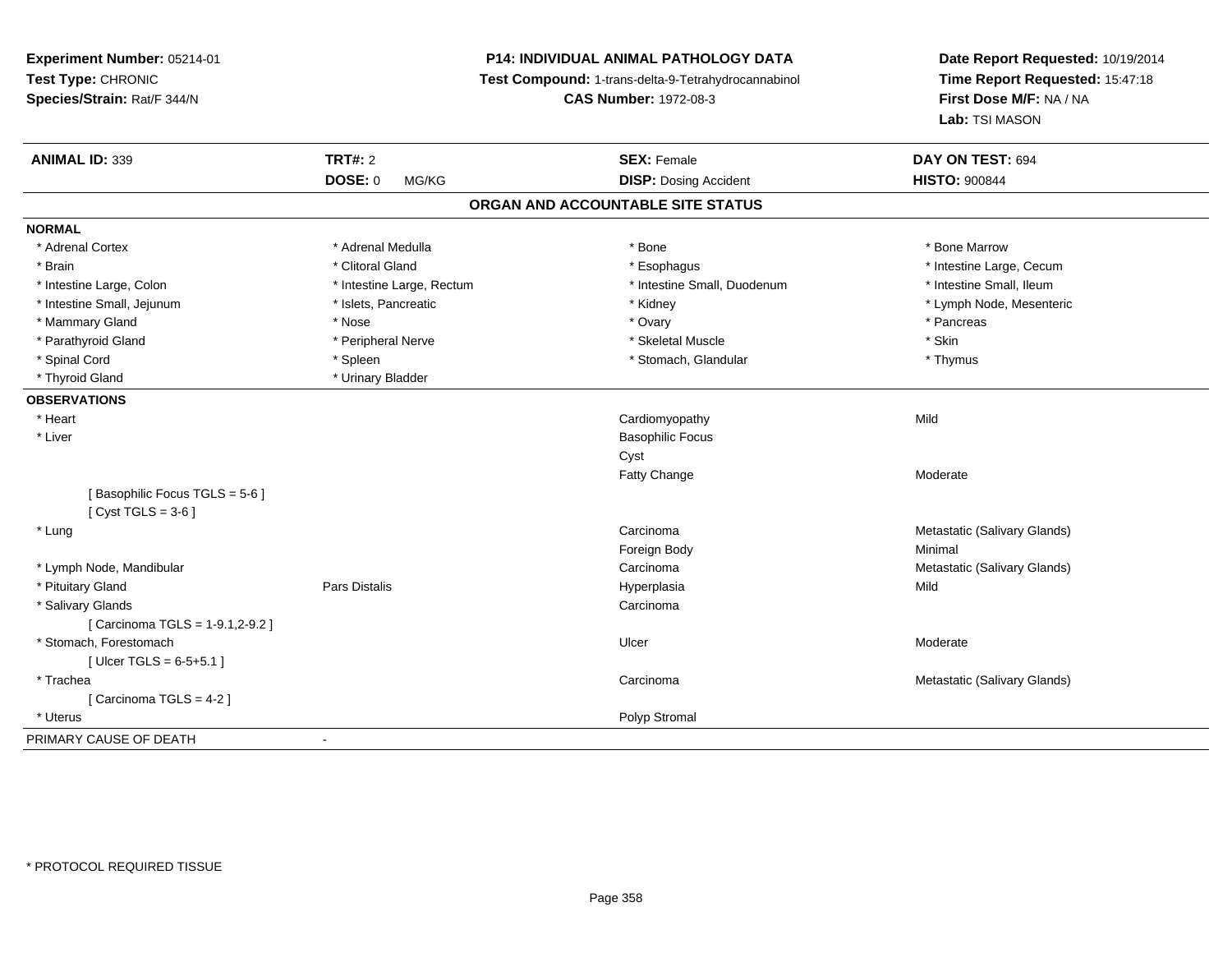**Experiment Number:** 05214-01**Test Type:** CHRONIC **Species/Strain:** Rat/F 344/N**P14: INDIVIDUAL ANIMAL PATHOLOGY DATA Test Compound:** 1-trans-delta-9-Tetrahydrocannabinol **CAS Number:** 1972-08-3**Date Report Requested:** 10/19/2014**Time Report Requested:** 15:47:18**First Dose M/F:** NA / NA**Lab:** TSI MASON**ANIMAL ID:** 340**TRT#:** 2 **SEX:** Female **DAY ON TEST:** 736 **DOSE:** 0 MG/KG**DISP:** Terminal Sacrifice **HISTO:**  $900845$ **ORGAN AND ACCOUNTABLE SITE STATUSNORMAL**\* Adrenal Cortex \* Adrenal Medulla \* Adrenal Medulla \* Bone \* Bone \* Bone \* Bone \* Bone Marrow \* Intestine Large, Colon \* Brain \* Esophagus \* Esophagus \* Esophagus \* 11testine Large, Cecum \* \* Intestine Large, Rectum \* Thestine Small, Duodenum \* Number of the small, Ileum \* Intestine Small, Jejunum \* Intestine Small, Jejunum \* Islets, Pancreatic \* The manner of the Lymph Node, Mandibular \* Lymph Node, Mesenteric \* Mammary Gland \* Nose \* The state of the state of the state of the state of the state of the state of the state of the state of the state of the state of the state of the state of the state of the state of the state of the state of the s \* Peripheral Nerve \* Salivary Glands \* Skeletal Muscle \* Skin\* Stomach. Glandular \* Spinal Cord \* Spinal Cord \* Spinal Cord \* Stomach, Forestomach \* Spinal Cord \* Stomach, Forestomach \* Thymus \* Trachea \* Urinary Bladder \* Uterus **OBSERVATIONS** \* Clitoral Glandd and the control of the control of the control of the control of the control of the control of the control of the control of the control of the control of the control of the control of the control of the control of the co  $[$  Abscess TGLS = 3-10  $]$  \* Heart Cardiomyopathyy Mild Minimal \* Kidneyy the control of the control of the control of the control of the control of the control of the control of the control of the control of the control of the control of the control of the control of the control of the contro \* Liver Basophilic Focus Clear Cell Focus[ Basophilic Focus TGLS = 2-6+6.1 ] \* Lungg and the state of the state of the state of the state of the state of the state of the state of the state of the state of the state of the state of the state of the state of the state of the state of the state of the stat Inflammation Chronic Active, Minimal \* Pituitary Glandd Cyst Constants Constants Constants Constants Constants Constants Constants Constants Constants Constants Const Pars Distalis Hyperplasia Moderate [ Cyst TGLS = 1-8 ] \* Thyroid Gland C Cell Hyperplasia Minimal PRIMARY CAUSE OF DEATH-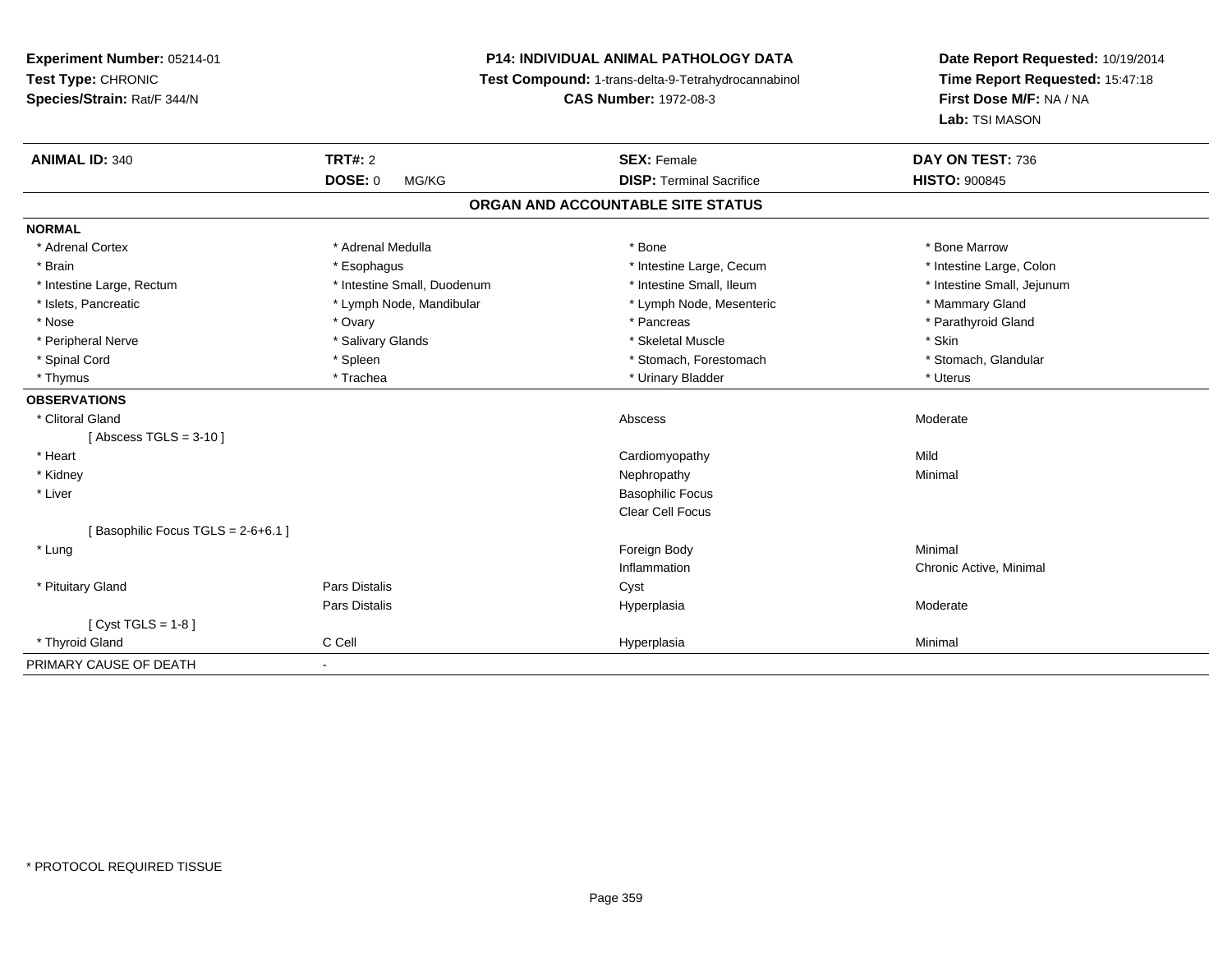| Experiment Number: 05214-01<br>Test Type: CHRONIC<br>Species/Strain: Rat/F 344/N |                           | <b>P14: INDIVIDUAL ANIMAL PATHOLOGY DATA</b><br>Test Compound: 1-trans-delta-9-Tetrahydrocannabinol<br><b>CAS Number: 1972-08-3</b> | Date Report Requested: 10/19/2014<br>Time Report Requested: 15:47:18<br>First Dose M/F: NA / NA<br>Lab: TSI MASON |
|----------------------------------------------------------------------------------|---------------------------|-------------------------------------------------------------------------------------------------------------------------------------|-------------------------------------------------------------------------------------------------------------------|
| <b>ANIMAL ID: 341</b>                                                            | <b>TRT#: 2</b>            | <b>SEX: Female</b>                                                                                                                  | DAY ON TEST: 736                                                                                                  |
|                                                                                  | DOSE: 0<br>MG/KG          | <b>DISP: Terminal Sacrifice</b>                                                                                                     | <b>HISTO: 900846</b>                                                                                              |
|                                                                                  |                           | ORGAN AND ACCOUNTABLE SITE STATUS                                                                                                   |                                                                                                                   |
| <b>NORMAL</b>                                                                    |                           |                                                                                                                                     |                                                                                                                   |
| * Adrenal Cortex                                                                 | * Adrenal Medulla         | * Bone                                                                                                                              | * Bone Marrow                                                                                                     |
| * Brain                                                                          | * Clitoral Gland          | * Esophagus                                                                                                                         | * Intestine Large, Cecum                                                                                          |
| * Intestine Large, Colon                                                         | * Intestine Large, Rectum | * Intestine Small, Duodenum                                                                                                         | * Intestine Small, Ileum                                                                                          |
| * Intestine Small, Jejunum                                                       | * Islets, Pancreatic      | * Lung                                                                                                                              | * Lymph Node, Mandibular                                                                                          |
| * Lymph Node, Mesenteric                                                         | * Nose                    | * Ovary                                                                                                                             | * Parathyroid Gland                                                                                               |
| * Peripheral Nerve                                                               | * Salivary Glands         | * Skeletal Muscle                                                                                                                   | * Skin                                                                                                            |
| * Spinal Cord                                                                    | * Spleen                  | * Stomach, Forestomach                                                                                                              | * Stomach, Glandular                                                                                              |
| * Trachea                                                                        | * Urinary Bladder         |                                                                                                                                     |                                                                                                                   |
| <b>MISSING</b>                                                                   |                           |                                                                                                                                     |                                                                                                                   |
| * Thymus                                                                         |                           |                                                                                                                                     |                                                                                                                   |
| <b>OBSERVATIONS</b>                                                              |                           |                                                                                                                                     |                                                                                                                   |
| * Heart                                                                          |                           | Cardiomyopathy                                                                                                                      | Mild                                                                                                              |
| * Kidney                                                                         | Cortex                    | Mineralization                                                                                                                      | Minimal                                                                                                           |
|                                                                                  |                           | Nephropathy                                                                                                                         | Minimal                                                                                                           |
| * Liver                                                                          |                           | <b>Basophilic Focus</b>                                                                                                             |                                                                                                                   |
|                                                                                  |                           | <b>Clear Cell Focus</b>                                                                                                             |                                                                                                                   |
|                                                                                  |                           | Necrosis                                                                                                                            | Mild                                                                                                              |
| [ Necrosis TGLS = $3-6+6.1$ ]                                                    |                           |                                                                                                                                     |                                                                                                                   |
| * Mammary Gland                                                                  |                           | Fibroadenoma                                                                                                                        |                                                                                                                   |
| [Fibroadenoma TGLS = 1-16]                                                       |                           |                                                                                                                                     |                                                                                                                   |
| Mesentery                                                                        | Fat                       | Necrosis                                                                                                                            | Mild                                                                                                              |
| [Necrosis TGLS = $2-8.1$ ]                                                       |                           |                                                                                                                                     |                                                                                                                   |
| * Pancreas                                                                       | Acinus                    | Atrophy                                                                                                                             | Minimal                                                                                                           |
| * Pituitary Gland                                                                | Pars Distalis             | Cyst                                                                                                                                |                                                                                                                   |
| * Thyroid Gland                                                                  | C Cell                    | Hyperplasia                                                                                                                         | Mild                                                                                                              |
| * Uterus                                                                         |                           | Dilatation                                                                                                                          | Minimal                                                                                                           |
| PRIMARY CAUSE OF DEATH                                                           | $\blacksquare$            |                                                                                                                                     |                                                                                                                   |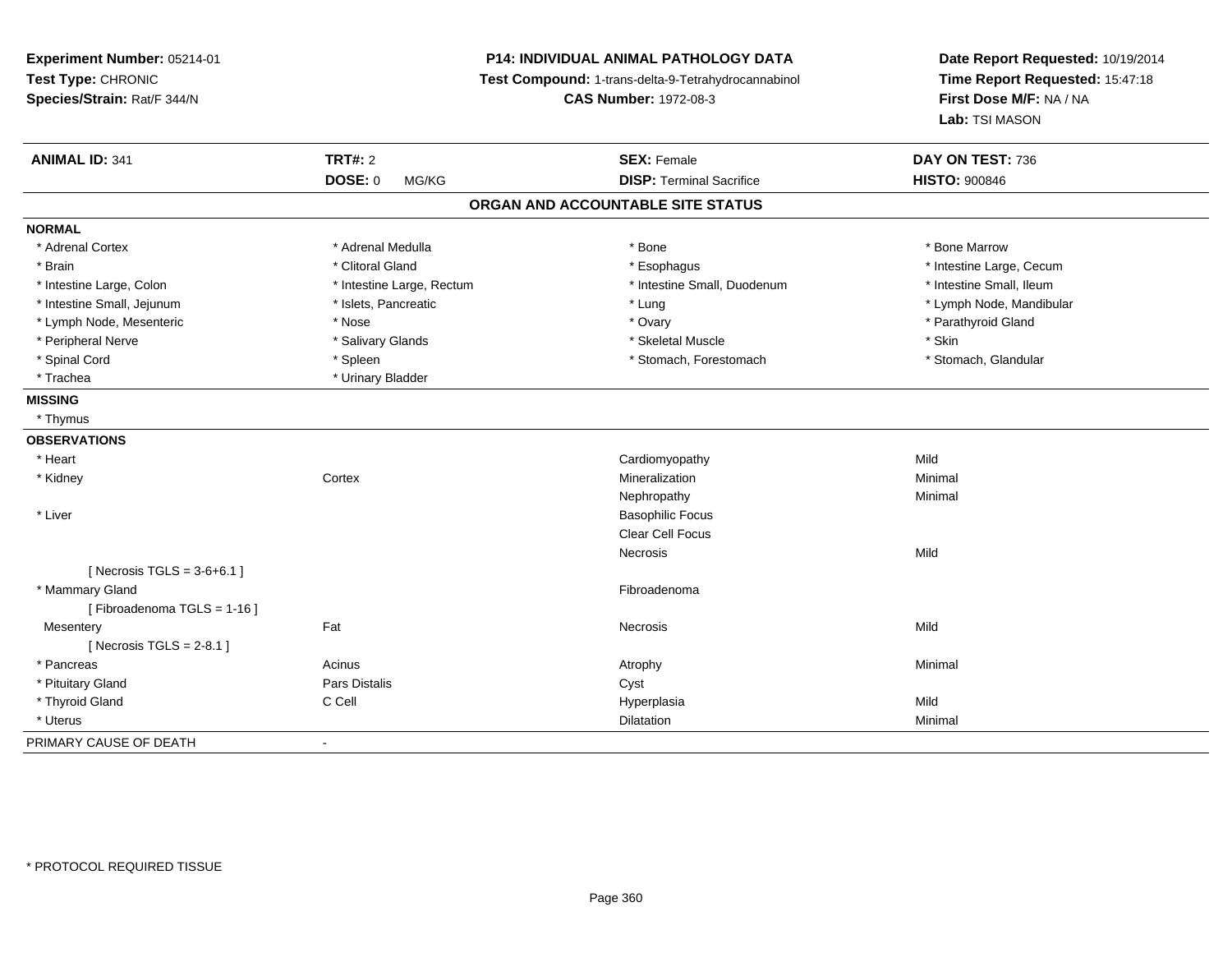| Experiment Number: 05214-01<br>Test Type: CHRONIC<br>Species/Strain: Rat/F 344/N | <b>P14: INDIVIDUAL ANIMAL PATHOLOGY DATA</b><br>Test Compound: 1-trans-delta-9-Tetrahydrocannabinol<br><b>CAS Number: 1972-08-3</b> |                                   | Date Report Requested: 10/19/2014<br>Time Report Requested: 15:47:18<br>First Dose M/F: NA / NA<br>Lab: TSI MASON |
|----------------------------------------------------------------------------------|-------------------------------------------------------------------------------------------------------------------------------------|-----------------------------------|-------------------------------------------------------------------------------------------------------------------|
| <b>ANIMAL ID: 342</b>                                                            | <b>TRT#: 2</b>                                                                                                                      | <b>SEX: Female</b>                | DAY ON TEST: 435                                                                                                  |
|                                                                                  | <b>DOSE: 0</b><br>MG/KG                                                                                                             | <b>DISP: Dosing Accident</b>      | <b>HISTO: 900847</b>                                                                                              |
|                                                                                  |                                                                                                                                     | ORGAN AND ACCOUNTABLE SITE STATUS |                                                                                                                   |
| <b>NORMAL</b>                                                                    |                                                                                                                                     |                                   |                                                                                                                   |
| * Adrenal Cortex                                                                 | * Adrenal Medulla                                                                                                                   | * Bone                            | * Bone Marrow                                                                                                     |
| * Brain                                                                          | * Clitoral Gland                                                                                                                    | * Esophagus                       | * Intestine Large, Cecum                                                                                          |
| * Intestine Large, Colon                                                         | * Intestine Large, Rectum                                                                                                           | * Intestine Small, Duodenum       | * Intestine Small, Ileum                                                                                          |
| * Intestine Small, Jejunum                                                       | * Islets, Pancreatic                                                                                                                | * Lymph Node, Mandibular          | * Lymph Node, Mesenteric                                                                                          |
| * Mammary Gland                                                                  | * Nose                                                                                                                              | * Pancreas                        | * Parathyroid Gland                                                                                               |
| * Peripheral Nerve                                                               | * Salivary Glands                                                                                                                   | * Skeletal Muscle                 | * Skin                                                                                                            |
| * Spinal Cord                                                                    | * Spleen                                                                                                                            | * Stomach, Glandular              | * Thymus                                                                                                          |
| * Thyroid Gland                                                                  | * Trachea                                                                                                                           | * Urinary Bladder                 | * Uterus                                                                                                          |
| <b>MISSING</b>                                                                   |                                                                                                                                     |                                   |                                                                                                                   |
| Vagina                                                                           |                                                                                                                                     |                                   |                                                                                                                   |
| <b>OBSERVATIONS</b>                                                              |                                                                                                                                     |                                   |                                                                                                                   |
| * Clitoral GI                                                                    |                                                                                                                                     |                                   |                                                                                                                   |
| Note: MAST CELLS                                                                 |                                                                                                                                     |                                   |                                                                                                                   |
| * Heart                                                                          |                                                                                                                                     | Cardiomyopathy                    | Mild                                                                                                              |
| * Kidney                                                                         | Cortex                                                                                                                              | Mineralization                    | Minimal                                                                                                           |
| * Liver                                                                          |                                                                                                                                     | <b>Basophilic Focus</b>           |                                                                                                                   |
| * Lung                                                                           | Pleura                                                                                                                              | Bacterium                         | Mild                                                                                                              |
|                                                                                  |                                                                                                                                     | Edema                             | Minimal                                                                                                           |
|                                                                                  |                                                                                                                                     | Hemorrhage                        | Mild                                                                                                              |
|                                                                                  | Pleura                                                                                                                              | Inflammation                      | Acute, Moderate                                                                                                   |
| [Bacterium TGLS = 3-3]                                                           |                                                                                                                                     |                                   |                                                                                                                   |
| [Inflammation TGLS = $3-3$ ]                                                     |                                                                                                                                     |                                   |                                                                                                                   |
| * Ovary                                                                          |                                                                                                                                     | Cyst                              |                                                                                                                   |
| [Cyst TGLS = $1-7$ ]                                                             |                                                                                                                                     |                                   |                                                                                                                   |
| * Pituitary Gland                                                                | Pars Distalis                                                                                                                       | Cyst                              |                                                                                                                   |
| * Stomach, Forestomach                                                           |                                                                                                                                     | Hyperplasia                       | Basal Cell, Minimal                                                                                               |
| PRIMARY CAUSE OF DEATH                                                           | $\overline{a}$                                                                                                                      |                                   |                                                                                                                   |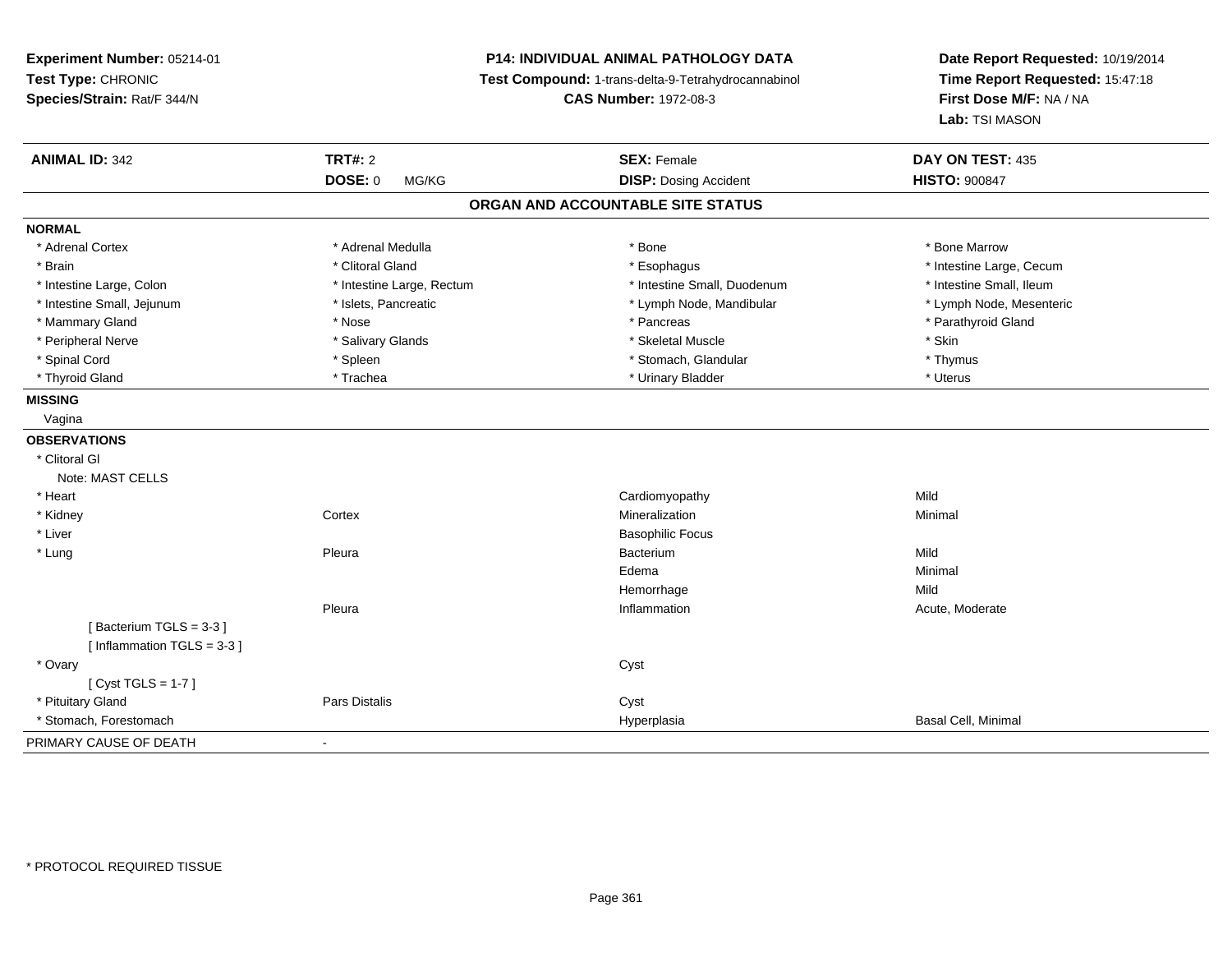# **P14: INDIVIDUAL ANIMAL PATHOLOGY DATA**

**Test Compound:** 1-trans-delta-9-Tetrahydrocannabinol

**CAS Number:** 1972-08-3

| <b>ANIMAL ID: 343</b>           | <b>TRT#: 2</b>            | <b>SEX: Female</b>                | DAY ON TEST: 456         |
|---------------------------------|---------------------------|-----------------------------------|--------------------------|
|                                 | DOSE: 0<br>MG/KG          | <b>DISP:</b> Scheduled Sacrifice  | <b>HISTO: 900848</b>     |
|                                 |                           | ORGAN AND ACCOUNTABLE SITE STATUS |                          |
| <b>NORMAL</b>                   |                           |                                   |                          |
| * Adrenal Cortex                | * Adrenal Medulla         | * Bone                            | * Bone Marrow            |
| * Brain                         | * Clitoral Gland          | * Esophagus                       | * Intestine Large, Cecum |
| * Intestine Large, Colon        | * Intestine Large, Rectum | * Intestine Small, Duodenum       | * Intestine Small, Ileum |
| * Intestine Small, Jejunum      | * Islets, Pancreatic      | * Lymph Node, Mandibular          | * Lymph Node, Mesenteric |
| * Mammary Gland                 | * Nose                    | * Ovary                           | * Parathyroid Gland      |
| * Peripheral Nerve              | * Salivary Glands         | * Skeletal Muscle                 | * Skin                   |
| * Spinal Cord                   | * Spleen                  | * Stomach, Forestomach            | * Stomach, Glandular     |
| * Thymus                        | * Thyroid Gland           | * Trachea                         | * Urinary Bladder        |
| * Uterus                        | Vagina                    |                                   |                          |
| <b>OBSERVATIONS</b>             |                           |                                   |                          |
| * Heart                         |                           | Cardiomyopathy                    | Minimal                  |
| * Kidney                        | Cortex                    | Mineralization                    | Minimal                  |
|                                 |                           | Nephropathy                       | Minimal                  |
| * Liver                         |                           | <b>Basophilic Focus</b>           |                          |
|                                 |                           | <b>Clear Cell Focus</b>           |                          |
| * Lung                          |                           | Inflammation                      | Chronic Active, Mild     |
| Lymph Node                      | Mediastinal               | Angiectasis                       | Minimal                  |
|                                 | Mediastinal               | Pigmentation                      | Mild                     |
| * Pancreas                      | Acinus                    | Atrophy                           | Minimal                  |
|                                 | Acinus                    | Hyperplasia                       | Minimal                  |
| * Pituitary Gland               | <b>Pars Distalis</b>      | Adenoma                           |                          |
|                                 | Pars Distalis             | Cyst                              |                          |
| [Adenoma TGLS = $1-8.1+8.1.1$ ] |                           |                                   |                          |
| PRIMARY CAUSE OF DEATH          |                           |                                   |                          |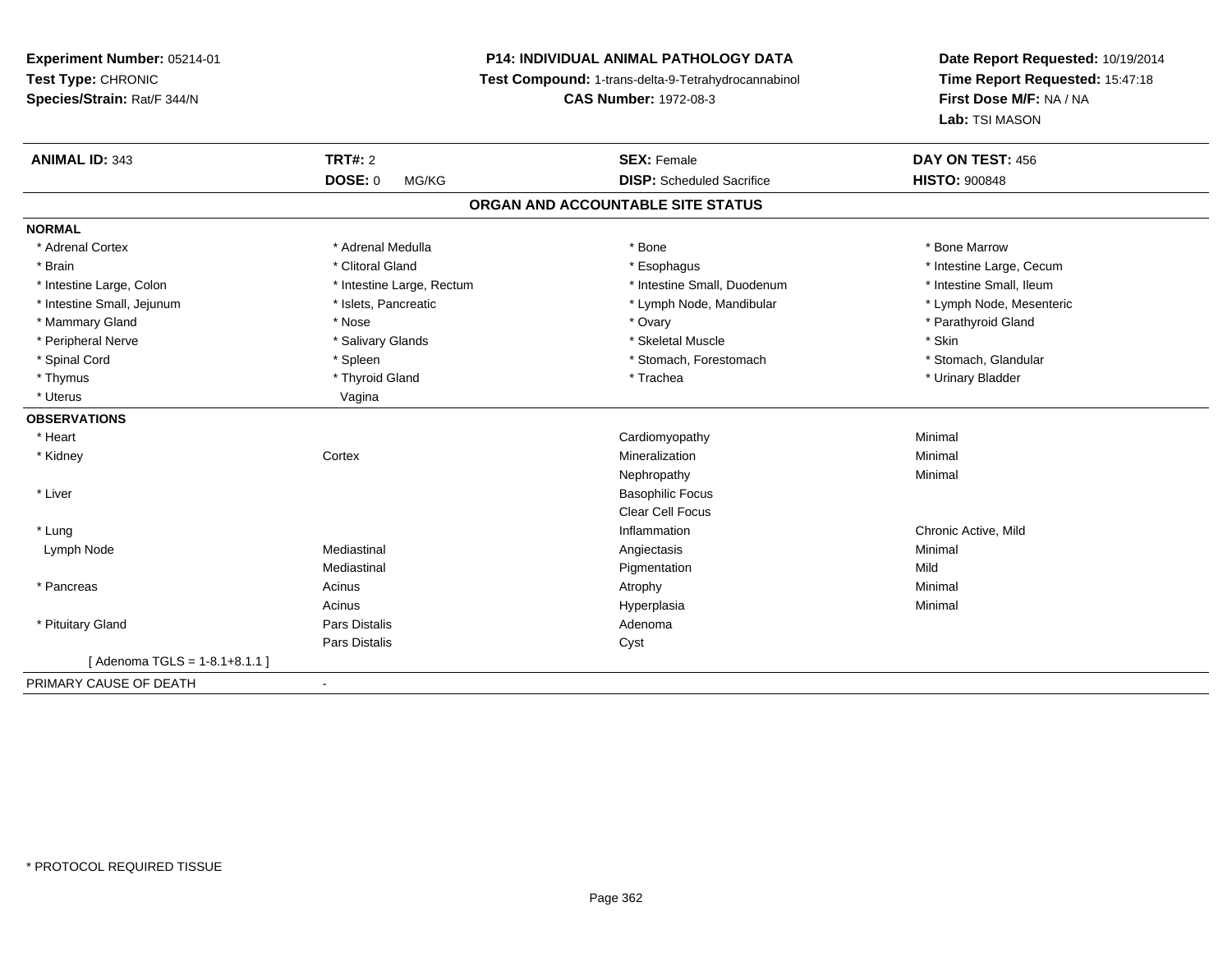# **P14: INDIVIDUAL ANIMAL PATHOLOGY DATA**

**Test Compound:** 1-trans-delta-9-Tetrahydrocannabinol

**CAS Number:** 1972-08-3

| <b>ANIMAL ID: 344</b>              | TRT#: 2                     | <b>SEX: Female</b>                | DAY ON TEST: 736           |
|------------------------------------|-----------------------------|-----------------------------------|----------------------------|
|                                    | <b>DOSE: 0</b><br>MG/KG     | <b>DISP: Terminal Sacrifice</b>   | <b>HISTO: 900849</b>       |
|                                    |                             | ORGAN AND ACCOUNTABLE SITE STATUS |                            |
| <b>NORMAL</b>                      |                             |                                   |                            |
| * Adrenal Medulla                  | * Bone                      | * Bone Marrow                     | * Brain                    |
| * Clitoral Gland                   | * Esophagus                 | * Intestine Large, Cecum          | * Intestine Large, Colon   |
| * Intestine Large, Rectum          | * Intestine Small, Duodenum | * Intestine Small, Ileum          | * Intestine Small, Jejunum |
| * Islets, Pancreatic               | * Lymph Node, Mandibular    | * Lymph Node, Mesenteric          | * Mammary Gland            |
| * Nose                             | * Ovary                     | * Parathyroid Gland               | * Peripheral Nerve         |
| * Salivary Glands                  | * Skeletal Muscle           | * Skin                            | * Spinal Cord              |
| * Spleen                           | * Stomach, Forestomach      | * Stomach, Glandular              | * Thymus                   |
| * Thyroid Gland                    | * Trachea                   | * Urinary Bladder                 | * Uterus                   |
| <b>OBSERVATIONS</b>                |                             |                                   |                            |
| * Adrenal Cortex                   |                             | Hyperplasia                       | Mild                       |
| * Heart                            |                             | Cardiomyopathy                    | Mild                       |
| * Kidney                           |                             | Nephropathy                       | Minimal                    |
| * Liver                            |                             | <b>Basophilic Focus</b>           |                            |
|                                    |                             | Clear Cell Focus                  |                            |
| Basophilic Focus TGLS = 1-6+6.01 ] |                             |                                   |                            |
| * Lung                             |                             | Inflammation                      | Chronic Active, Minimal    |
| * Pancreas                         | Acinus                      | Atrophy                           | Minimal                    |
| * Pituitary Gland                  | Pars Distalis               | Adenoma                           |                            |
| [Adenoma TGLS = $2-8$ ]            |                             |                                   |                            |
| Tooth                              |                             | Foreign Body                      | Marked                     |
|                                    |                             | Inflammation                      | Chronic Active, Marked     |
| PRIMARY CAUSE OF DEATH             |                             |                                   |                            |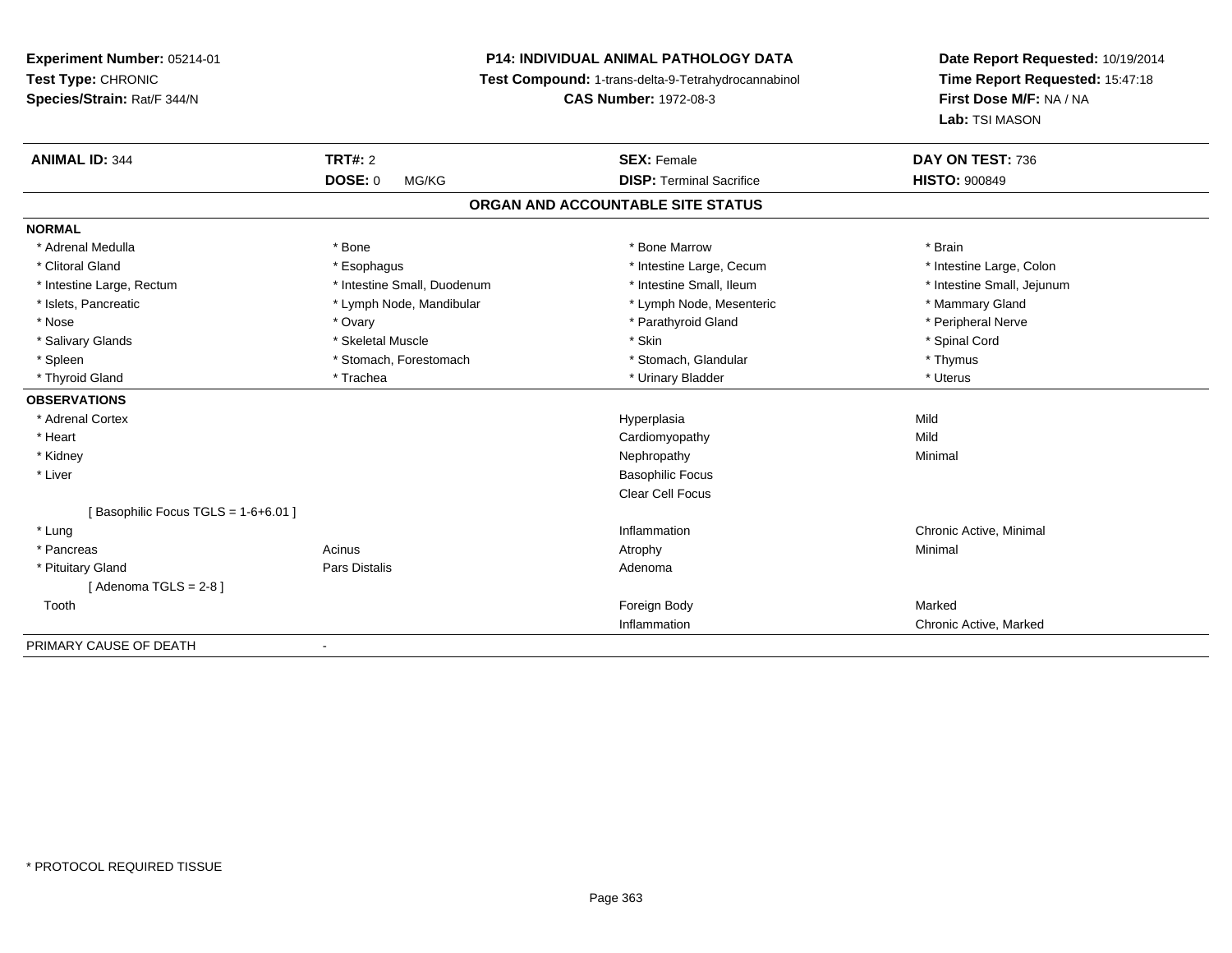| Experiment Number: 05214-01                |                                                     | <b>P14: INDIVIDUAL ANIMAL PATHOLOGY DATA</b> | Date Report Requested: 10/19/2014 |
|--------------------------------------------|-----------------------------------------------------|----------------------------------------------|-----------------------------------|
| Test Type: CHRONIC                         | Test Compound: 1-trans-delta-9-Tetrahydrocannabinol |                                              | Time Report Requested: 15:47:18   |
| Species/Strain: Rat/F 344/N                |                                                     | <b>CAS Number: 1972-08-3</b>                 | First Dose M/F: NA / NA           |
|                                            |                                                     |                                              | Lab: TSI MASON                    |
| <b>ANIMAL ID: 345</b>                      | <b>TRT#: 2</b>                                      | <b>SEX: Female</b>                           | DAY ON TEST: 645                  |
|                                            | <b>DOSE: 0</b><br>MG/KG                             | <b>DISP:</b> Moribund Sacrifice              | <b>HISTO: 900850</b>              |
|                                            |                                                     | ORGAN AND ACCOUNTABLE SITE STATUS            |                                   |
| <b>NORMAL</b>                              |                                                     |                                              |                                   |
| * Adrenal Medulla                          | * Bone                                              | * Brain                                      | * Clitoral Gland                  |
| * Esophagus                                | * Heart                                             | * Intestine Large, Cecum                     | * Intestine Large, Colon          |
| * Intestine Large, Rectum                  | * Intestine Small, Duodenum                         | * Intestine Small, Ileum                     | * Intestine Small, Jejunum        |
| * Islets, Pancreatic                       | * Nose                                              | * Parathyroid Gland                          | * Peripheral Nerve                |
| * Salivary Glands                          | * Skeletal Muscle                                   | * Spinal Cord                                | * Stomach, Glandular              |
| * Thyroid Gland                            | * Trachea                                           | * Urinary Bladder                            |                                   |
| <b>MISSING</b>                             |                                                     |                                              |                                   |
| * Thymus                                   |                                                     |                                              |                                   |
| <b>OBSERVATIONS</b>                        |                                                     |                                              |                                   |
| * Adrenal Cortex                           |                                                     | Histiocytic Sarcoma                          |                                   |
| * Bone Marrow                              |                                                     | Histiocytic Sarcoma                          |                                   |
| * Kidney                                   | <b>Renal Tubule</b>                                 | Degeneration                                 | Hyaline, Mild                     |
|                                            |                                                     | Histiocytic Sarcoma                          |                                   |
| [ Histiocytic Sarcoma TGLS = 9-4+4.01 ]    |                                                     |                                              |                                   |
| * Liver                                    |                                                     | Histiocytic Sarcoma                          |                                   |
| [ Histiocytic Sarcoma TGLS = 4,10-6+6.01 ] |                                                     |                                              |                                   |
| * Lung                                     |                                                     | Histiocytic Sarcoma                          |                                   |
| [ Histiocytic Sarcoma TGLS = 5-2+3+3.1 ]   |                                                     |                                              |                                   |
| Lymph Node                                 | Mediastinal                                         | Angiectasis                                  | Mild                              |
|                                            | Mediastinal                                         | Histiocytic Sarcoma                          |                                   |
| [Histiocytic Sarcoma TGLS = 12-3]          |                                                     |                                              |                                   |
| * Lymph Node, Mandibular                   |                                                     | Histiocytic Sarcoma                          |                                   |
| * Lymph Node, Mesenteric                   |                                                     | Angiectasis                                  | Moderate                          |
| * Mammary Gland                            |                                                     | Fibroadenoma                                 |                                   |
| [Fibroadenoma TGLS = 1-16]                 |                                                     |                                              |                                   |
| * Ovary                                    |                                                     | Cyst                                         |                                   |
|                                            |                                                     | Histiocytic Sarcoma                          |                                   |
| [Cyst TGLS = $2-7$ ]                       |                                                     |                                              |                                   |
| * Pancreas                                 |                                                     | Histiocytic Sarcoma                          |                                   |
| * Pituitary Gland                          | Pars Distalis                                       | Cyst                                         |                                   |

\* PROTOCOL REQUIRED TISSUE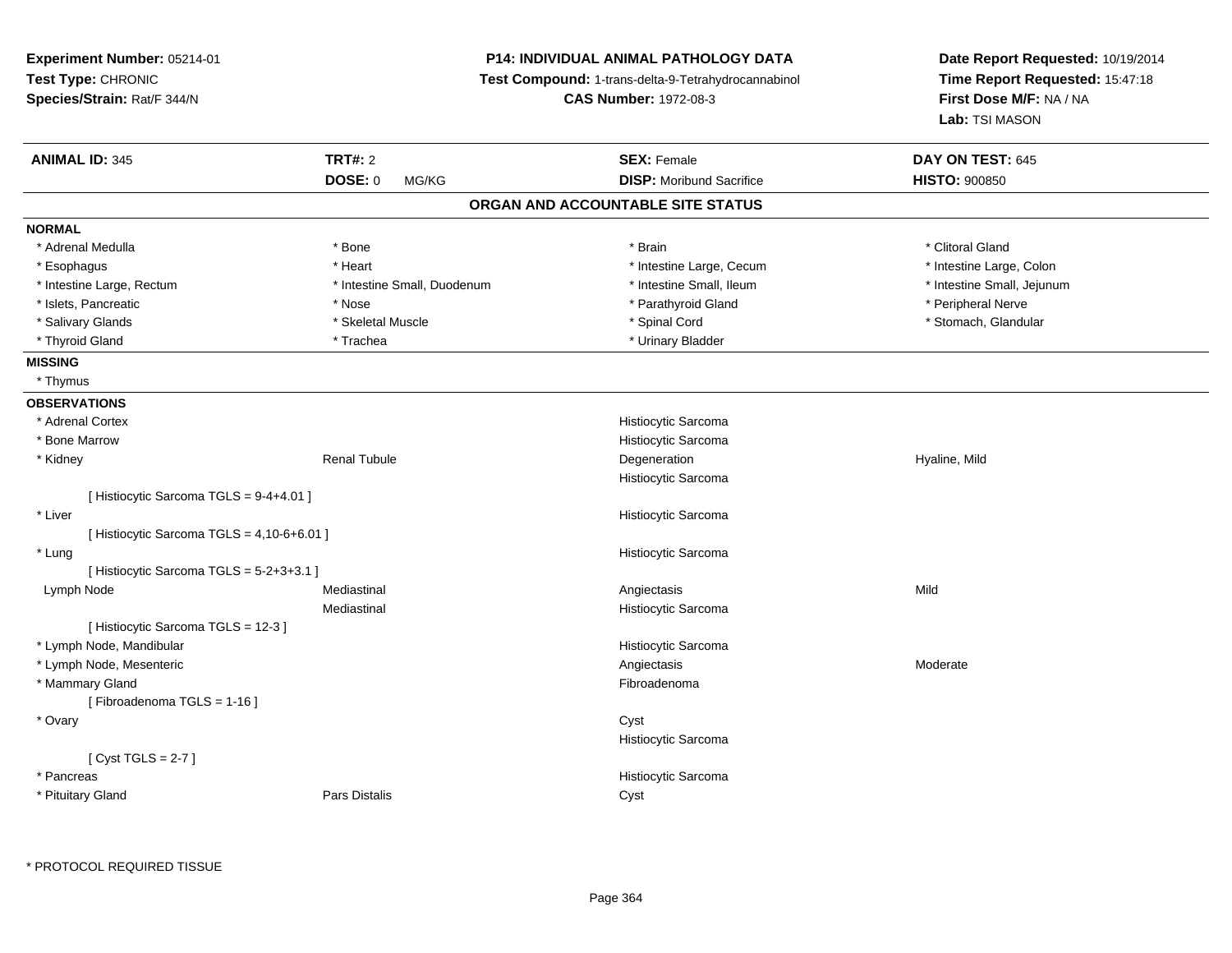| Experiment Number: 05214-01<br><b>Test Type: CHRONIC</b><br>Species/Strain: Rat/F 344/N | <b>P14: INDIVIDUAL ANIMAL PATHOLOGY DATA</b><br>Test Compound: 1-trans-delta-9-Tetrahydrocannabinol<br><b>CAS Number: 1972-08-3</b> |                                                         | Date Report Requested: 10/19/2014<br>Time Report Requested: 15:47:18<br>First Dose M/F: NA / NA<br>Lab: TSI MASON |
|-----------------------------------------------------------------------------------------|-------------------------------------------------------------------------------------------------------------------------------------|---------------------------------------------------------|-------------------------------------------------------------------------------------------------------------------|
| <b>ANIMAL ID: 345</b>                                                                   | TRT#: 2                                                                                                                             | <b>SEX: Female</b>                                      | DAY ON TEST: 645                                                                                                  |
|                                                                                         | <b>DOSE: 0</b><br>MG/KG                                                                                                             | <b>DISP:</b> Moribund Sacrifice                         | <b>HISTO: 900850</b>                                                                                              |
|                                                                                         |                                                                                                                                     | ORGAN AND ACCOUNTABLE SITE STATUS                       |                                                                                                                   |
| [ Hyperplasia TGLS = 6-8 ]                                                              | Pars Distalis                                                                                                                       | Hyperplasia                                             | Mild                                                                                                              |
| * Skin                                                                                  | <b>Subcut Tiss</b>                                                                                                                  | Histiocytic Sarcoma                                     |                                                                                                                   |
| * Spleen                                                                                |                                                                                                                                     | Hematopoietic Cell Proliferation<br>Histiocytic Sarcoma | Mild                                                                                                              |
| [Histiocytic Sarcoma TGLS = 3,7-3.01]                                                   |                                                                                                                                     |                                                         |                                                                                                                   |
| * Stomach, Forestomach                                                                  |                                                                                                                                     | Hyperplasia<br>Ulcer                                    | Basal Cell, Moderate<br>Minimal                                                                                   |
| [Ulcer TGLS = 11-5]                                                                     |                                                                                                                                     |                                                         |                                                                                                                   |
| * Uterus                                                                                |                                                                                                                                     | Polyp Stromal                                           |                                                                                                                   |
| [Polyp Stromal TGLS = 8-7]                                                              |                                                                                                                                     |                                                         |                                                                                                                   |
| PRIMARY CAUSE OF DEATH                                                                  | $\overline{\phantom{a}}$                                                                                                            |                                                         |                                                                                                                   |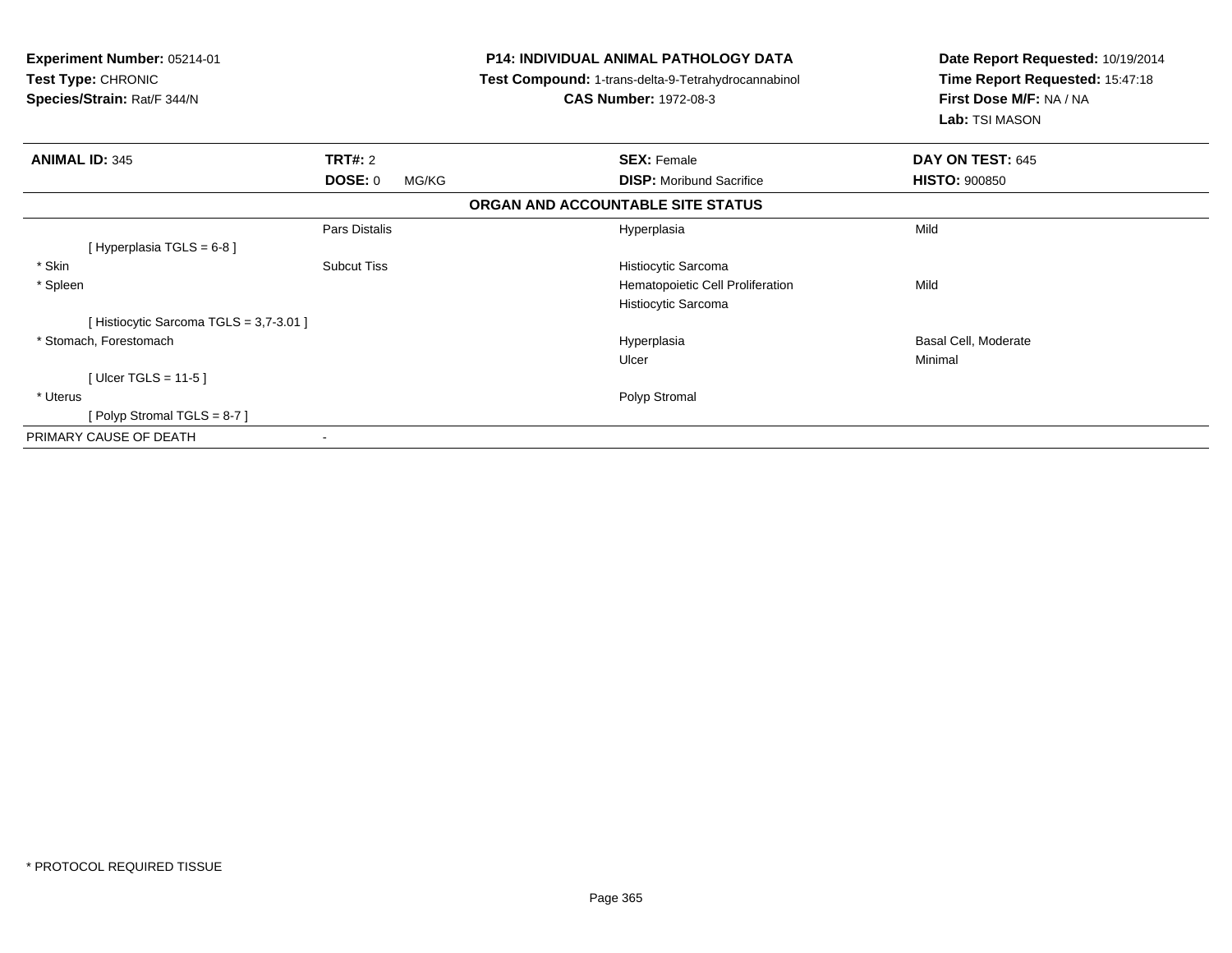**Experiment Number:** 05214-01**Test Type:** CHRONIC **Species/Strain:** Rat/F 344/N**P14: INDIVIDUAL ANIMAL PATHOLOGY DATA Test Compound:** 1-trans-delta-9-Tetrahydrocannabinol **CAS Number:** 1972-08-3**Date Report Requested:** 10/19/2014**Time Report Requested:** 15:47:18**First Dose M/F:** NA / NA**Lab:** TSI MASON**ANIMAL ID:** 346**TRT#:** 2 **SEX:** Female **DAY ON TEST:** 736 **DOSE:** 0 MG/KG **DISP:** Terminal Sacrifice **HISTO:** <sup>900851</sup> **ORGAN AND ACCOUNTABLE SITE STATUSNORMAL**\* Adrenal Medulla \* \* Annual Medulla \* Brain \* Bone \* \* Bone Marrow \* Bone Marrow \* \* Brain \* Brain \* Brain \* Brain \* Brain \* Brain \* Brain \* Brain \* Brain \* Brain \* Brain \* Brain \* Brain \* Brain \* Brain \* Brain \* Brain \* \* Intestine Large, Colon \* Clitoral Gland \* **Exophagus \* Exophagus \*** The strain that the large, Cecum \* intestine Large, Cecum \* Intestine Large, Rectum \* Thestine Small, Duodenum \* Number of the small, Ileum \* Intestine Small, Jejunum \* Intestine Small, Jejunum \* Islets, Pancreatic \* Lymph Node, Mandibular \* Lymph Node, Mesenteric \* Nose\* Peripheral Nerve \* Ovary \* And the second of the second of the second version of the second version of the second version of the second version of the second version of the second version of the second version of the second version of the \* Salivary Glands \* \* Steeden \* \* Skeletal Muscle \* \* Skin \* \* Skin \* \* Steeden \* Spinal Cord \* Spinal Cord \* Spinal Cord \* Spinal Cord \* Spinal Cord \* Spinal Cord \* Spinal Cord \* Spinal Cord \* Spinal Cord \* Spinal Cord \* \* Spleen \* Stomach, Forestomach \* Stomach \* Stomach, Glandular \* Thymus \* Thymus \* Trachea \* Urinary Bladder**OBSERVATIONS** \* Adrenal Cortexx and the control of the control of the control of the control of the control of the control of the control of the control of the control of the control of the control of the control of the control of the control of the co [ Angiectasis TGLS = 3-8 ] \* Heart Cardiomyopathy Minimal \* Kidneyy the control of the control of the control of the control of the control of the control of the control of the control of the control of the control of the control of the control of the control of the control of the contro \* Liver Basophilic Focus Clear Cell FocusFatty Changee Mild [ Basophilic Focus TGLS = 5-6.01 ] $[$  Fatty Change TGLS = 6-6.02  $]$  \* Lungg is a controller to the controller of the controller of the chronic Active, Minimal of the chronic Active, Minimal of the chronic Active, Minimal of the chronic Active, Minimal of the chronic Active, Minimal of the chroni \* Mammary Glandd and the control of the control of the control of the control of the control of the control of the control of the control of the control of the control of the control of the control of the control of the control of the co [ Adenocarcinoma TGLS = 1-16 ] \* Pituitary Glandd and the contract of Pars Distalis and the contract of Adenoma and Adenoma and the Adenoma and the Adenoma and  $\lambda$  $[$  Adenoma TGLS = 4-8  $]$  \* Thyroid Gland C Cell Hyperplasia Minimal \* Uteruss and the contract of the contract of the contract of the contract of the contract of the contract of the contract of the contract of the contract of the contract of the contract of the contract of the contract of the cont n Mild [ Dilatation TGLS = 2-7 ]PRIMARY CAUSE OF DEATH-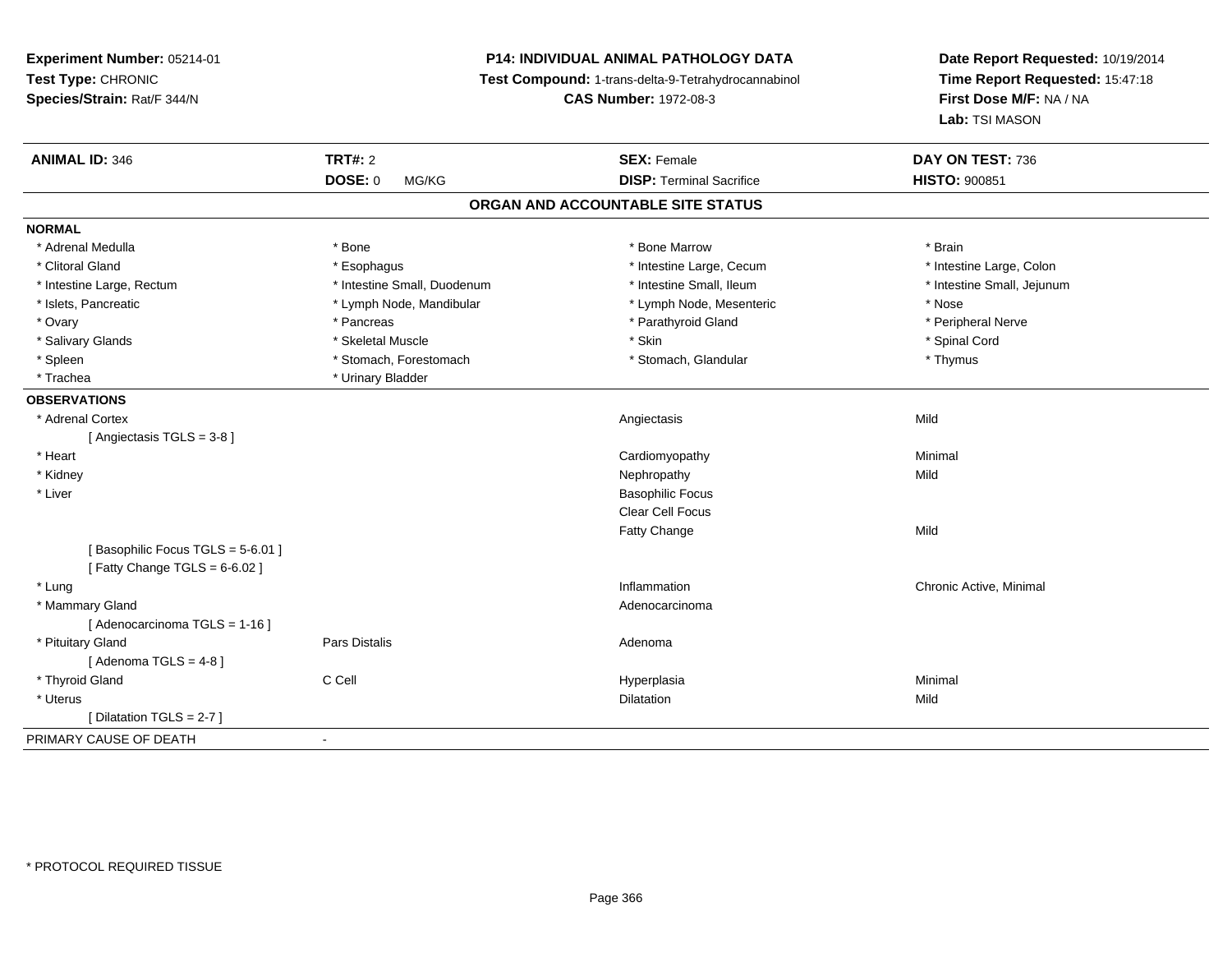**Experiment Number:** 05214-01**Test Type:** CHRONIC **Species/Strain:** Rat/F 344/N**P14: INDIVIDUAL ANIMAL PATHOLOGY DATA Test Compound:** 1-trans-delta-9-Tetrahydrocannabinol **CAS Number:** 1972-08-3**Date Report Requested:** 10/19/2014**Time Report Requested:** 15:47:18**First Dose M/F:** NA / NA**Lab:** TSI MASON**ANIMAL ID:** 347**TRT#:** 2 **SEX:** Female **DAY ON TEST:** 455 **DOSE:** 0 MG/KG **DISP:** Scheduled Sacrifice **HISTO:** <sup>900852</sup> **ORGAN AND ACCOUNTABLE SITE STATUSNORMAL**\* Adrenal Cortex \* Adrenal Medulla \* Adrenal Medulla \* Bone \* Bone \* Bone \* Bone \* Bone Marrow \* Brain \* Alternation of the state of the state of the state of the state of the state of the state of the state of the state of the state of the state of the state of the state of the state of the state of the state of th \* Intestine Small, Ileum \* Intestine Large, Colon \* Intestine Large, Rectum \* Intestine Small, Duodenum \* Intestine Small, Duodenum \* Intestine Small, Jejunum \* \* \* https://www.fat.com/setter/educition/setter/filesophysics.com/setter/filesophysics.com/setter/filesophysics.com/setter/filesophysics.com/setter/filesophysics.com/setter/filesophysics.com/se \* Lymph Node, Mesenteric \* \* \* Mammary Gland \* \* Nose \* Nose \* Ovary \* Ovary \* Ovary \* Ovary \* Ovary \* Ovary \* Ovary \* Skeletal Muscle \* Pancreas \* And the section of the section of the section of the section of the section of the section of the section of the section of the section of the section of the section of the section of the section of the sectio \* Skin \* Spinal Cord \* Spinal Cord \* Spinal Cord \* Spinal \* Spinal \* Stomach, Forestomach \* Stomach, Forestomach \* Stomach, Glandular \* Thymus \* Thymus \* Thymus \* Thyroid Gland \* Thyroid Gland \* Thachea \* Urinary Bladder \* North and the state of the state of the Uterus \* Uterus \* Urinary Bladder \* Uterus \* Vagina **OBSERVATIONS** \* Heart Cardiomyopathy Minimal \* Kidneyy which is a context of the Cortext of the Cortext of the Cortext of the Mineralization n Minimal Nephropathyy the contract of the Minimal Minimal Section 1996 and the contract of the Minimal Section 1997 and the contract of the contract of the contract of the contract of the contract of the contract of the contract of the contra \* Liver Basophilic Focus Clear Cell Focus \* Pituitary Glandd and the contract of Pars Distalis and the contract of Adenoma and Adenoma and the Adenoma and the Adenoma and  $\lambda$ Pars Distalis Hyperplasiaa Mild \* Salivary Glands Duct MetaplasiaMetaplasia **Matatagara ang pangyayan ng Papamatang Says** Squamous, Minimal PRIMARY CAUSE OF DEATH-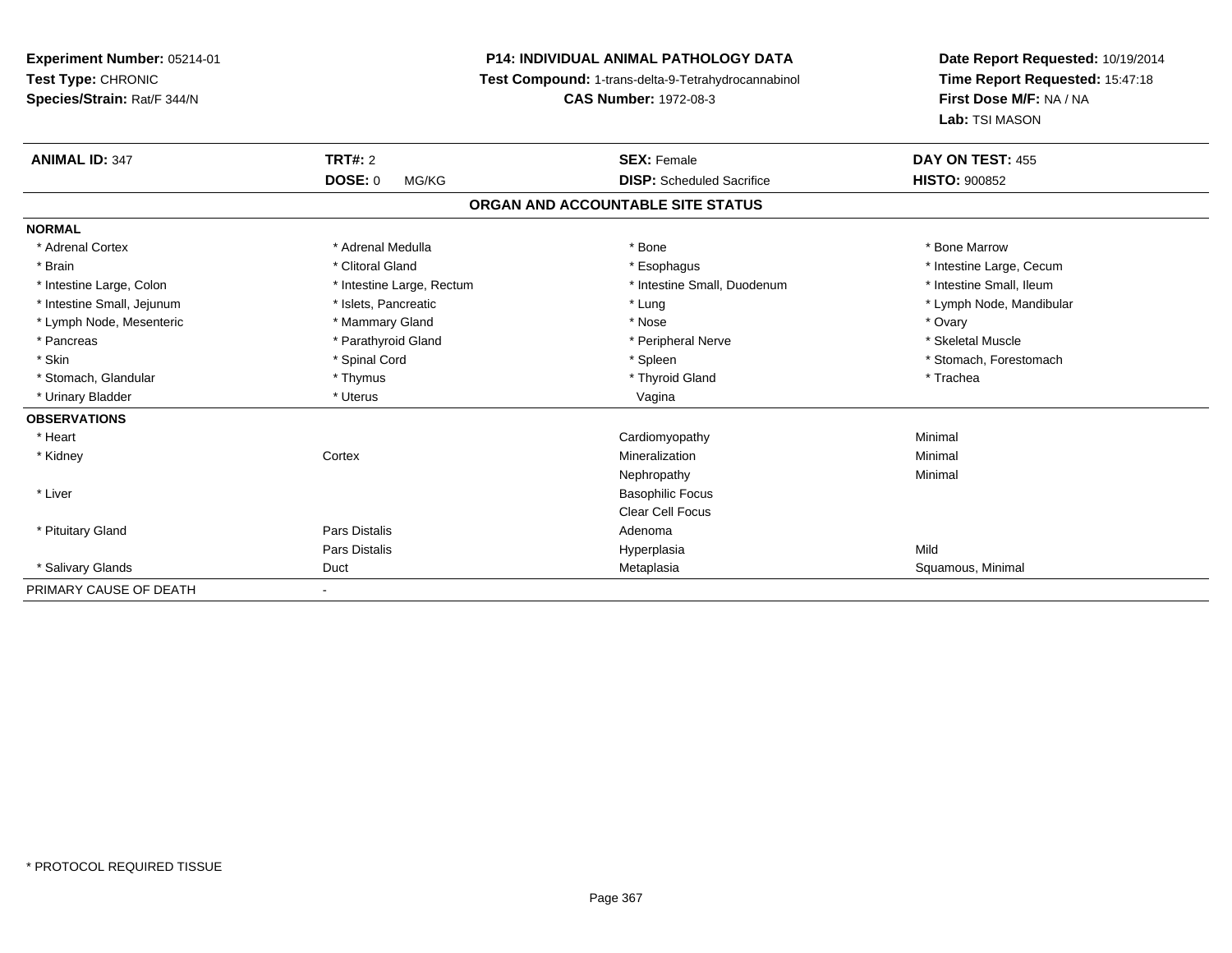| Experiment Number: 05214-01<br>Test Type: CHRONIC<br>Species/Strain: Rat/F 344/N |                           | P14: INDIVIDUAL ANIMAL PATHOLOGY DATA<br>Test Compound: 1-trans-delta-9-Tetrahydrocannabinol<br><b>CAS Number: 1972-08-3</b> | Date Report Requested: 10/19/2014<br>Time Report Requested: 15:47:18<br>First Dose M/F: NA / NA<br>Lab: TSI MASON |
|----------------------------------------------------------------------------------|---------------------------|------------------------------------------------------------------------------------------------------------------------------|-------------------------------------------------------------------------------------------------------------------|
| <b>ANIMAL ID: 348</b>                                                            | <b>TRT#: 2</b>            | <b>SEX: Female</b>                                                                                                           | DAY ON TEST: 620                                                                                                  |
|                                                                                  | <b>DOSE: 0</b><br>MG/KG   | <b>DISP: Natural Death</b>                                                                                                   | <b>HISTO: 900853</b>                                                                                              |
|                                                                                  |                           | ORGAN AND ACCOUNTABLE SITE STATUS                                                                                            |                                                                                                                   |
| <b>NORMAL</b>                                                                    |                           |                                                                                                                              |                                                                                                                   |
| * Adrenal Cortex                                                                 | * Adrenal Medulla         | * Bone                                                                                                                       | * Bone Marrow                                                                                                     |
| * Brain                                                                          | * Clitoral Gland          | * Esophagus                                                                                                                  | * Intestine Large, Colon                                                                                          |
| * Intestine Small, Duodenum                                                      | * Islets, Pancreatic      | * Lymph Node, Mandibular                                                                                                     | * Lymph Node, Mesenteric                                                                                          |
| * Nose                                                                           | * Pancreas                | * Parathyroid Gland                                                                                                          | * Peripheral Nerve                                                                                                |
| * Salivary Glands                                                                | * Skeletal Muscle         | * Skin                                                                                                                       | * Spinal Cord                                                                                                     |
| * Stomach, Forestomach                                                           | * Stomach, Glandular      | * Thymus                                                                                                                     | * Trachea                                                                                                         |
| * Urinary Bladder                                                                | * Uterus                  |                                                                                                                              |                                                                                                                   |
| <b>AUTO PRECLUDES DIAG.</b>                                                      |                           |                                                                                                                              |                                                                                                                   |
| * Intestine Large, Cecum                                                         | * Intestine Large, Rectum | * Intestine Small, Ileum                                                                                                     | * Intestine Small, Jejunum                                                                                        |
| <b>OBSERVATIONS</b>                                                              |                           |                                                                                                                              |                                                                                                                   |
| * Heart                                                                          |                           | Cardiomyopathy                                                                                                               | Mild                                                                                                              |
| * Kidney                                                                         |                           | Nephropathy                                                                                                                  | Minimal                                                                                                           |
| * Liver                                                                          |                           | <b>Basophilic Focus</b>                                                                                                      |                                                                                                                   |
|                                                                                  |                           | Hepatodiaphragmatic Nodule                                                                                                   |                                                                                                                   |
| [Basophilic Focus TGLS = 4-6,7-6.1]                                              |                           |                                                                                                                              |                                                                                                                   |
| [ Hepatodiaphragmatic Nodule TGLS = 5-6.1 ]                                      |                           |                                                                                                                              |                                                                                                                   |
| * Lung                                                                           |                           | Foreign Body                                                                                                                 | Minimal                                                                                                           |
| * Mammary Gland                                                                  |                           | Fibroadenoma                                                                                                                 |                                                                                                                   |
| [Fibroadenoma TGLS = 1-10.1]                                                     |                           |                                                                                                                              |                                                                                                                   |
| * Ovary                                                                          |                           | Cyst                                                                                                                         |                                                                                                                   |
| [Cyst TGLS = $2-7$ ]                                                             |                           |                                                                                                                              |                                                                                                                   |
| * Pituitary Gland                                                                | Pars Distalis             | Adenoma                                                                                                                      |                                                                                                                   |
| [Adenoma TGLS = $6-8$ ]                                                          |                           |                                                                                                                              |                                                                                                                   |
| * Spleen                                                                         |                           | Depletion Lymphoid                                                                                                           | Minimal                                                                                                           |
| [Depletion Lymphoid TGLS = 3-3]                                                  |                           |                                                                                                                              |                                                                                                                   |
| * Thyroid Gland                                                                  | C Cell                    | Adenoma                                                                                                                      |                                                                                                                   |
| PRIMARY CAUSE OF DEATH                                                           |                           |                                                                                                                              |                                                                                                                   |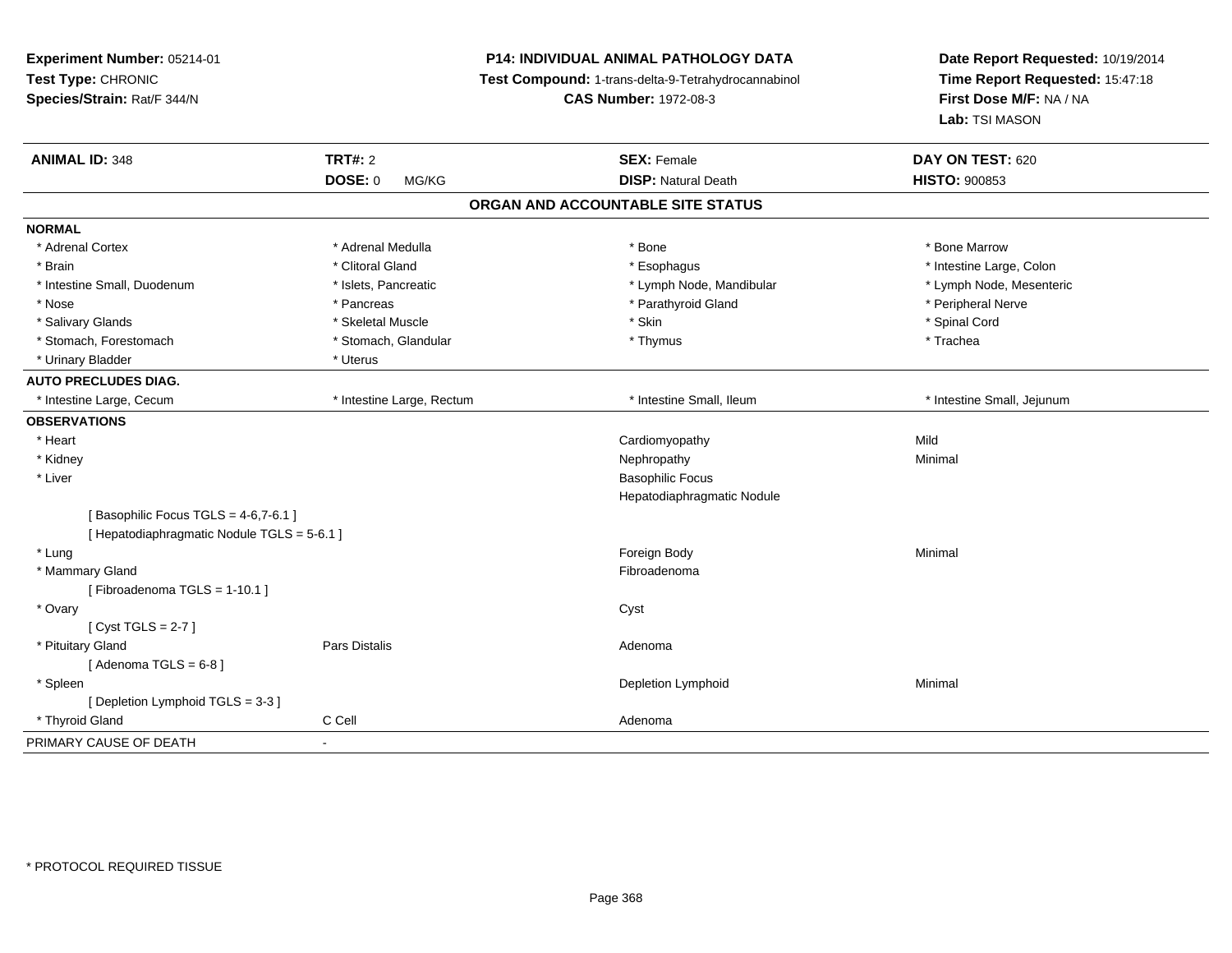# **P14: INDIVIDUAL ANIMAL PATHOLOGY DATA**

**Test Compound:** 1-trans-delta-9-Tetrahydrocannabinol

**CAS Number:** 1972-08-3

| <b>ANIMAL ID: 349</b>                    | <b>TRT#: 2</b>              | <b>SEX: Female</b>                | DAY ON TEST: 626           |  |
|------------------------------------------|-----------------------------|-----------------------------------|----------------------------|--|
|                                          | DOSE: 0<br>MG/KG            | <b>DISP: Moribund Sacrifice</b>   | <b>HISTO: 900854</b>       |  |
|                                          |                             | ORGAN AND ACCOUNTABLE SITE STATUS |                            |  |
| <b>NORMAL</b>                            |                             |                                   |                            |  |
| * Bone                                   | * Clitoral Gland            | * Esophagus                       | * Intestine Large, Colon   |  |
| * Intestine Large, Rectum                | * Intestine Small, Duodenum | * Intestine Small, Ileum          | * Intestine Small, Jejunum |  |
| * Islets, Pancreatic                     | * Mammary Gland             | * Nose                            | * Parathyroid Gland        |  |
| * Peripheral Nerve                       | * Salivary Glands           | * Skeletal Muscle                 | * Spinal Cord              |  |
| * Thymus                                 | * Thyroid Gland             | * Trachea                         | * Urinary Bladder          |  |
| <b>OBSERVATIONS</b>                      |                             |                                   |                            |  |
| * Adrenal Cortex                         |                             | Leukemia Mononuclear              |                            |  |
| * Adrenal Medulla                        |                             | Leukemia Mononuclear              |                            |  |
| * Bone Marrow                            |                             | Leukemia Mononuclear              |                            |  |
| * Brain                                  |                             | Leukemia Mononuclear              |                            |  |
| * Heart                                  |                             | Leukemia Mononuclear              |                            |  |
| * Intestine Large, Cecum                 |                             | Leukemia Mononuclear              |                            |  |
| [ Leukemia Mononuclear TGLS = 8-5.1 ]    |                             |                                   |                            |  |
| * Kidney                                 |                             | Leukemia Mononuclear              |                            |  |
|                                          |                             | Nephropathy                       | Minimal                    |  |
| [ Leukemia Mononuclear TGLS = 4-4 ]      |                             |                                   |                            |  |
| * Liver                                  |                             | Fatty Change                      | Mild                       |  |
|                                          |                             | Leukemia Mononuclear              |                            |  |
| [Leukemia Mononuclear TGLS = 5-6]        |                             |                                   |                            |  |
| * Lung                                   |                             | Leukemia Mononuclear              |                            |  |
| [ Leukemia Mononuclear TGLS = 6-2+3 ]    |                             |                                   |                            |  |
| Lymph Node                               | Mediastinal                 | Leukemia Mononuclear              |                            |  |
|                                          | Pancreatic                  | Leukemia Mononuclear              |                            |  |
| * Lymph Node, Mandibular                 |                             | Leukemia Mononuclear              |                            |  |
| * Lymph Node, Mesenteric                 |                             | Leukemia Mononuclear              |                            |  |
| Mesentery                                |                             | Leukemia Mononuclear              |                            |  |
|                                          | Fat                         | Necrosis                          | Moderate                   |  |
| [ Leukemia Mononuclear TGLS = 3-5.1+16 ] |                             |                                   |                            |  |
| * Ovary                                  |                             | Leukemia Mononuclear              |                            |  |
| * Pancreas                               |                             | Leukemia Mononuclear              |                            |  |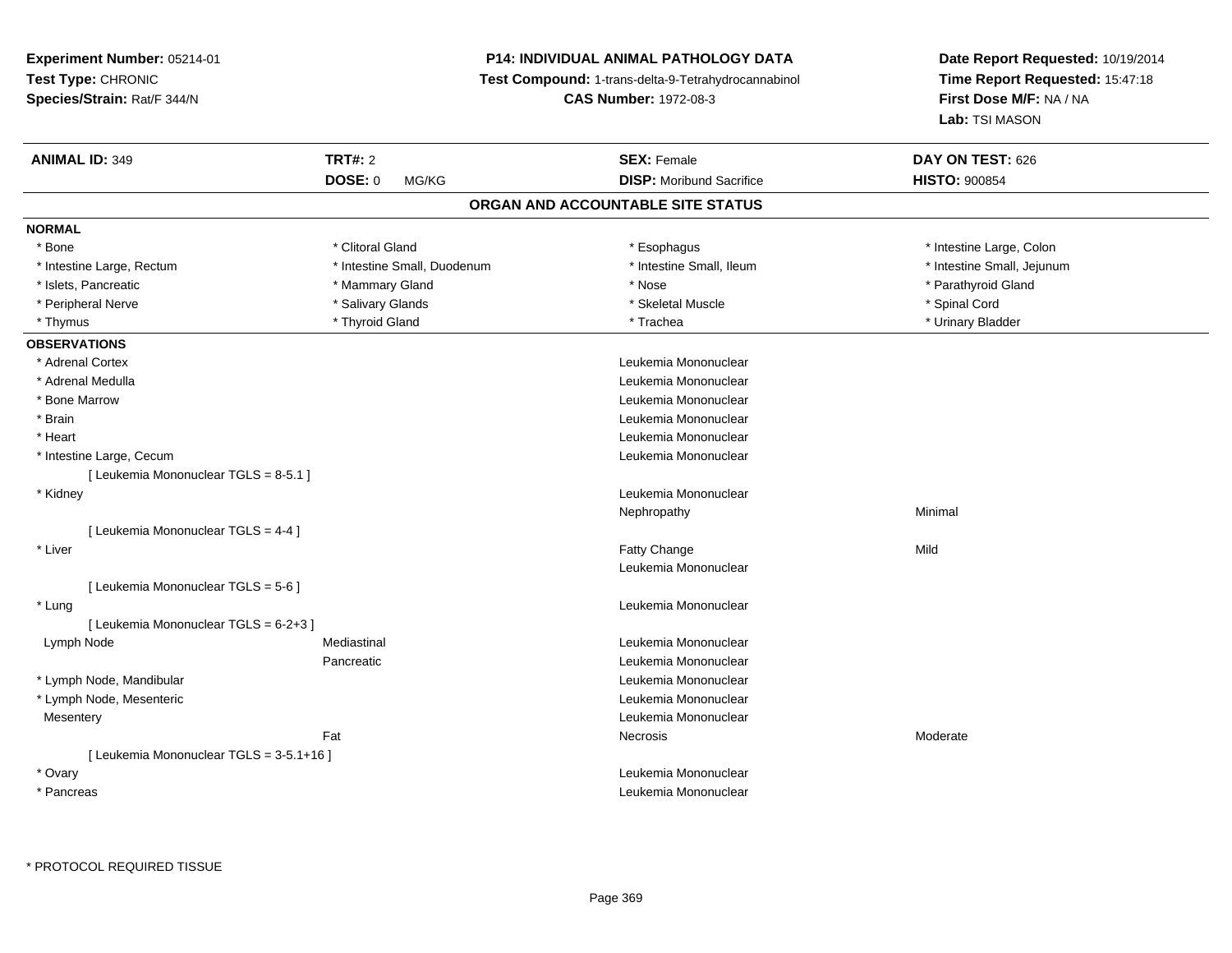| Experiment Number: 05214-01<br>Test Type: CHRONIC<br>Species/Strain: Rat/F 344/N |                |       | <b>P14: INDIVIDUAL ANIMAL PATHOLOGY DATA</b><br>Test Compound: 1-trans-delta-9-Tetrahydrocannabinol<br><b>CAS Number: 1972-08-3</b> | Date Report Requested: 10/19/2014<br>Time Report Requested: 15:47:18<br>First Dose M/F: NA / NA<br>Lab: TSI MASON |
|----------------------------------------------------------------------------------|----------------|-------|-------------------------------------------------------------------------------------------------------------------------------------|-------------------------------------------------------------------------------------------------------------------|
| <b>ANIMAL ID: 349</b>                                                            | <b>TRT#: 2</b> |       | <b>SEX: Female</b>                                                                                                                  | DAY ON TEST: 626                                                                                                  |
|                                                                                  | <b>DOSE: 0</b> | MG/KG | <b>DISP:</b> Moribund Sacrifice                                                                                                     | <b>HISTO: 900854</b>                                                                                              |
|                                                                                  |                |       | ORGAN AND ACCOUNTABLE SITE STATUS                                                                                                   |                                                                                                                   |
| * Pituitary Gland                                                                | Pars Distalis  |       | Hyperplasia                                                                                                                         | Mild                                                                                                              |
| * Skin                                                                           |                |       | Acanthosis                                                                                                                          | Minimal                                                                                                           |
|                                                                                  |                |       | Hyperkeratosis                                                                                                                      | Mild                                                                                                              |
| [Acanthosis TGLS = $7-17$ ]                                                      |                |       |                                                                                                                                     |                                                                                                                   |
| * Spleen                                                                         |                |       | Leukemia Mononuclear                                                                                                                |                                                                                                                   |
|                                                                                  |                |       | Necrosis                                                                                                                            | Marked                                                                                                            |
| [ Leukemia Mononuclear TGLS = 1-3 ]                                              |                |       |                                                                                                                                     |                                                                                                                   |
| [ Necrosis TGLS = $2-3$ ]                                                        |                |       |                                                                                                                                     |                                                                                                                   |
| * Stomach, Forestomach                                                           |                |       | Leukemia Mononuclear                                                                                                                |                                                                                                                   |
|                                                                                  |                |       | Ulcer                                                                                                                               | Mild                                                                                                              |
| [ Leukemia Mononuclear TGLS = 9-5+5.2 ]                                          |                |       |                                                                                                                                     |                                                                                                                   |
| * Stomach, Glandular                                                             |                |       | Leukemia Mononuclear                                                                                                                |                                                                                                                   |
| [ Leukemia Mononuclear TGLS = 9-5+5.2 ]                                          |                |       |                                                                                                                                     |                                                                                                                   |
| * Uterus                                                                         |                |       | Leukemia Mononuclear                                                                                                                |                                                                                                                   |
| PRIMARY CAUSE OF DEATH                                                           |                |       |                                                                                                                                     |                                                                                                                   |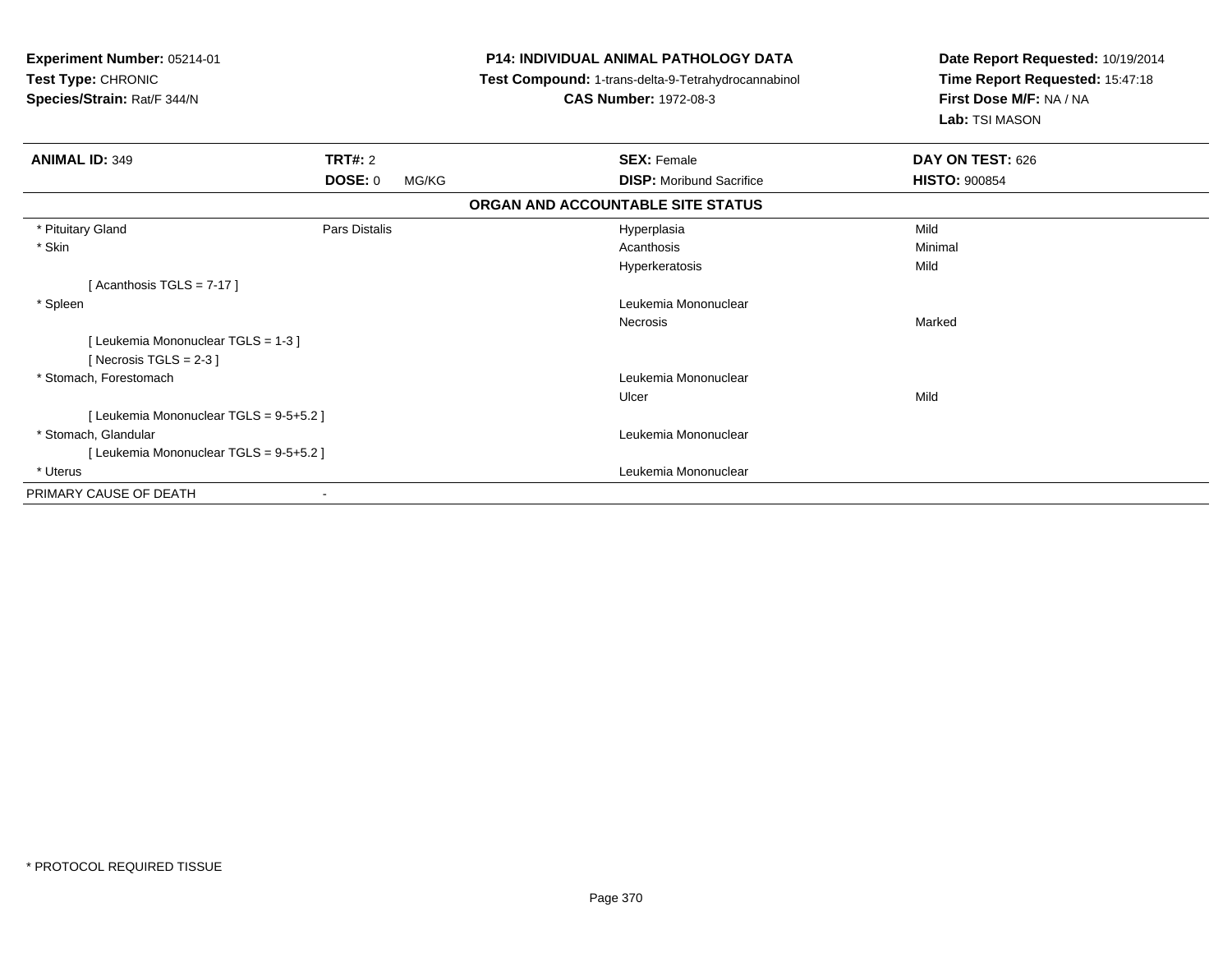| Experiment Number: 05214-01                        |                                                     | P14: INDIVIDUAL ANIMAL PATHOLOGY DATA | Date Report Requested: 10/19/2014 |
|----------------------------------------------------|-----------------------------------------------------|---------------------------------------|-----------------------------------|
| Test Type: CHRONIC                                 | Test Compound: 1-trans-delta-9-Tetrahydrocannabinol |                                       | Time Report Requested: 15:47:18   |
| Species/Strain: Rat/F 344/N                        |                                                     | <b>CAS Number: 1972-08-3</b>          | First Dose M/F: NA / NA           |
|                                                    |                                                     |                                       | Lab: TSI MASON                    |
| <b>ANIMAL ID: 350</b>                              | <b>TRT#: 2</b>                                      | <b>SEX: Female</b>                    | DAY ON TEST: 633                  |
|                                                    | <b>DOSE: 0</b><br>MG/KG                             | <b>DISP:</b> Moribund Sacrifice       | <b>HISTO: 900855</b>              |
|                                                    |                                                     | ORGAN AND ACCOUNTABLE SITE STATUS     |                                   |
| <b>NORMAL</b>                                      |                                                     |                                       |                                   |
| * Adrenal Cortex                                   | * Adrenal Medulla                                   | * Bone                                | * Bone Marrow                     |
| * Brain                                            | * Clitoral Gland                                    | * Esophagus                           | * Intestine Large, Cecum          |
| * Intestine Large, Colon                           | * Intestine Large, Rectum                           | * Intestine Small, Duodenum           | * Intestine Small, Ileum          |
| * Intestine Small, Jejunum                         | * Islets, Pancreatic                                | * Lymph Node, Mandibular              | * Lymph Node, Mesenteric          |
| * Nose                                             | * Ovary                                             | * Peripheral Nerve                    | * Salivary Glands                 |
| * Skeletal Muscle                                  | * Skin                                              | * Spinal Cord                         | * Spleen                          |
| * Stomach, Forestomach                             | * Stomach, Glandular                                | * Thymus                              | * Trachea                         |
| * Urinary Bladder                                  | * Uterus                                            |                                       |                                   |
| <b>MISSING</b>                                     |                                                     |                                       |                                   |
| * Parathyroid Gland                                |                                                     |                                       |                                   |
| <b>OBSERVATIONS</b>                                |                                                     |                                       |                                   |
| * Heart                                            |                                                     | Cardiomyopathy                        | Mild                              |
| * Kidney                                           | Cortex                                              | Mineralization                        | Minimal                           |
|                                                    |                                                     | Nephropathy                           | Minimal                           |
| Note: TGL #4: NO CYST EITHER IN ORIGINAL OR RE-CUT |                                                     |                                       |                                   |
| * Liver                                            |                                                     | <b>Basophilic Focus</b>               |                                   |
|                                                    |                                                     | Clear Cell Focus                      |                                   |
| [Basophilic Focus TGLS = 2-6+6.1,6-6+6.1]          |                                                     |                                       |                                   |
| [Clear Cell Focus TGLS = 3-6+6.1]                  |                                                     |                                       |                                   |
| * Lung                                             |                                                     | Inflammation                          | Chronic Active, Minimal           |
| * Mammary Gland                                    |                                                     | Fibroadenoma                          |                                   |
| [Fibroadenoma TGLS = $1-16+16.1$ ]                 |                                                     |                                       |                                   |
| * Pancreas                                         | Acinus                                              | Atrophy                               | Minimal                           |
| * Pituitary Gland                                  | Pars Distalis                                       | Hyperplasia                           | Mild                              |
| * Thyroid Gland                                    | C Cell                                              | Adenoma                               |                                   |
|                                                    | C Cell                                              | Hyperplasia                           | Minimal                           |
| [Adenoma TGLS = 5-2]                               |                                                     |                                       |                                   |
| PRIMARY CAUSE OF DEATH<br>$\blacksquare$           |                                                     |                                       |                                   |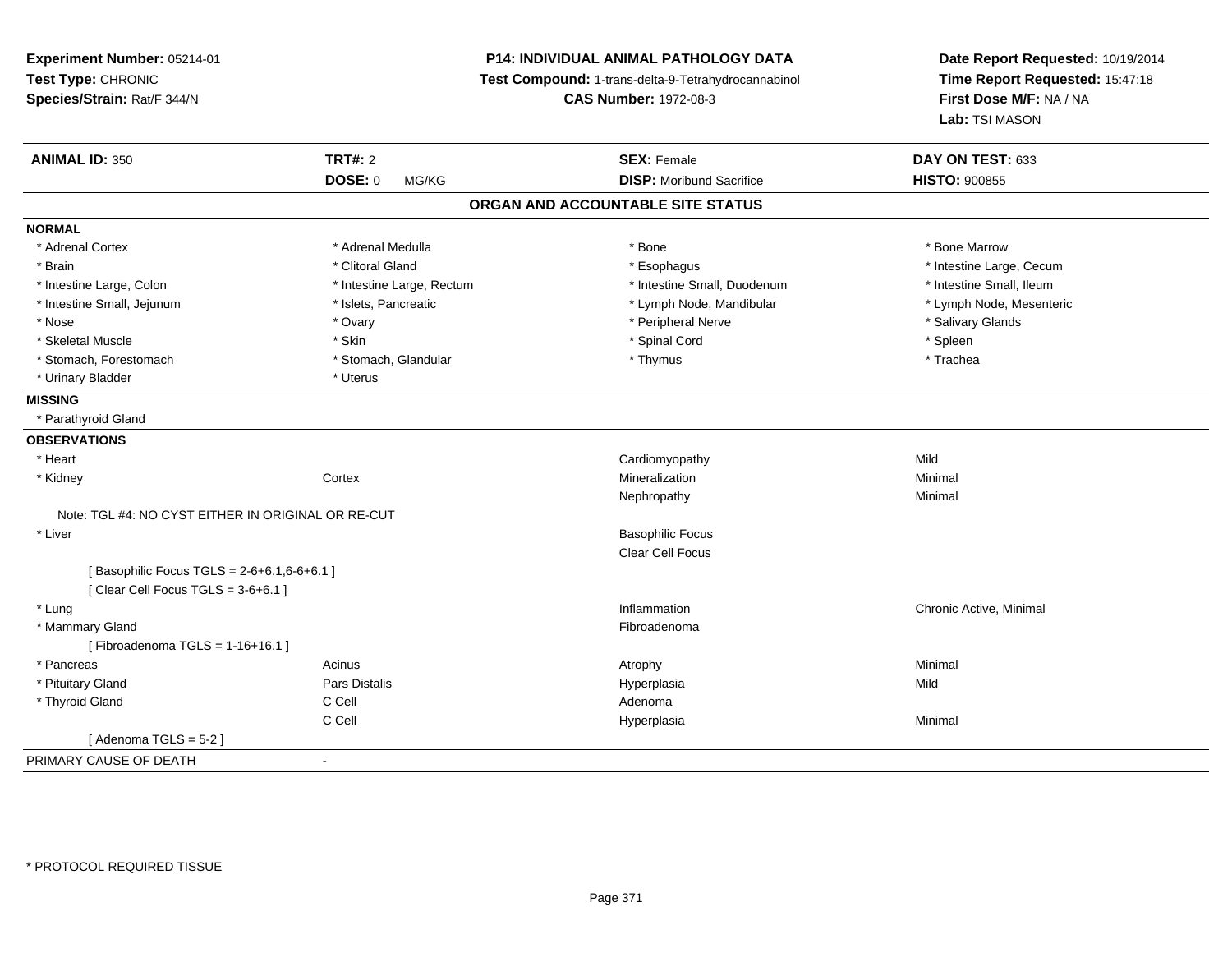| Experiment Number: 05214-01<br>Test Type: CHRONIC<br>Species/Strain: Rat/F 344/N | P14: INDIVIDUAL ANIMAL PATHOLOGY DATA<br>Test Compound: 1-trans-delta-9-Tetrahydrocannabinol<br><b>CAS Number: 1972-08-3</b> |                                   | Date Report Requested: 10/19/2014<br>Time Report Requested: 15:47:18<br>First Dose M/F: NA / NA<br>Lab: TSI MASON |
|----------------------------------------------------------------------------------|------------------------------------------------------------------------------------------------------------------------------|-----------------------------------|-------------------------------------------------------------------------------------------------------------------|
| <b>ANIMAL ID: 351</b>                                                            | TRT#: 2                                                                                                                      | <b>SEX: Female</b>                | DAY ON TEST: 736                                                                                                  |
|                                                                                  | DOSE: 0<br>MG/KG                                                                                                             | <b>DISP: Terminal Sacrifice</b>   | <b>HISTO: 900856</b>                                                                                              |
|                                                                                  |                                                                                                                              | ORGAN AND ACCOUNTABLE SITE STATUS |                                                                                                                   |
| <b>NORMAL</b>                                                                    |                                                                                                                              |                                   |                                                                                                                   |
| * Adrenal Cortex                                                                 | * Adrenal Medulla                                                                                                            | * Bone                            | * Bone Marrow                                                                                                     |
| * Brain                                                                          | * Esophagus                                                                                                                  | * Intestine Large, Cecum          | * Intestine Large, Colon                                                                                          |
| * Intestine Large, Rectum                                                        | * Intestine Small, Duodenum                                                                                                  | * Intestine Small, Ileum          | * Intestine Small, Jejunum                                                                                        |
| * Islets, Pancreatic                                                             | * Kidney                                                                                                                     | * Nose                            | * Ovary                                                                                                           |
| * Parathyroid Gland                                                              | * Peripheral Nerve                                                                                                           | * Salivary Glands                 | * Skeletal Muscle                                                                                                 |
| * Skin                                                                           | * Spinal Cord                                                                                                                | * Stomach, Forestomach            | * Stomach, Glandular                                                                                              |
| * Thymus                                                                         | * Thyroid Gland                                                                                                              | * Trachea                         | * Uterus                                                                                                          |
| <b>MISSING</b>                                                                   |                                                                                                                              |                                   |                                                                                                                   |
| * Clitoral Gland                                                                 |                                                                                                                              |                                   |                                                                                                                   |
| <b>OBSERVATIONS</b>                                                              |                                                                                                                              |                                   |                                                                                                                   |
| * Heart                                                                          |                                                                                                                              | Cardiomyopathy                    | Mild                                                                                                              |
|                                                                                  |                                                                                                                              | Leukemia Mononuclear              |                                                                                                                   |
| * Liver                                                                          |                                                                                                                              | <b>Basophilic Focus</b>           |                                                                                                                   |
|                                                                                  |                                                                                                                              | Leukemia Mononuclear              |                                                                                                                   |
| [Basophilic Focus TGLS = 3-6+6.1]                                                |                                                                                                                              |                                   |                                                                                                                   |
| [ Leukemia Mononuclear TGLS = 4-6+6.1 ]                                          |                                                                                                                              |                                   |                                                                                                                   |
| * Lung                                                                           |                                                                                                                              | Inflammation                      | Chronic Active, Minimal                                                                                           |
|                                                                                  |                                                                                                                              | Leukemia Mononuclear              |                                                                                                                   |
| * Lymph Node, Mandibular                                                         |                                                                                                                              | Leukemia Mononuclear              |                                                                                                                   |
| * Lymph Node, Mesenteric                                                         |                                                                                                                              | Leukemia Mononuclear              |                                                                                                                   |
| * Mammary Gland                                                                  |                                                                                                                              | Fibroadenoma                      |                                                                                                                   |
| [Fibroadenoma TGLS = $1-10+10.1$ ]                                               |                                                                                                                              |                                   |                                                                                                                   |
| * Pancreas                                                                       |                                                                                                                              | Leukemia Mononuclear              |                                                                                                                   |
| * Pituitary Gland                                                                | <b>Pars Distalis</b>                                                                                                         | Cyst                              |                                                                                                                   |
|                                                                                  | <b>Pars Distalis</b>                                                                                                         | Hyperplasia                       | Mild                                                                                                              |
| * Spleen                                                                         |                                                                                                                              | Leukemia Mononuclear              |                                                                                                                   |
| [ Leukemia Mononuclear TGLS = 2-3 ]                                              |                                                                                                                              |                                   |                                                                                                                   |
| * Urinary Bladder                                                                |                                                                                                                              | Leukemia Mononuclear              |                                                                                                                   |
| PRIMARY CAUSE OF DEATH                                                           | $\blacksquare$                                                                                                               |                                   |                                                                                                                   |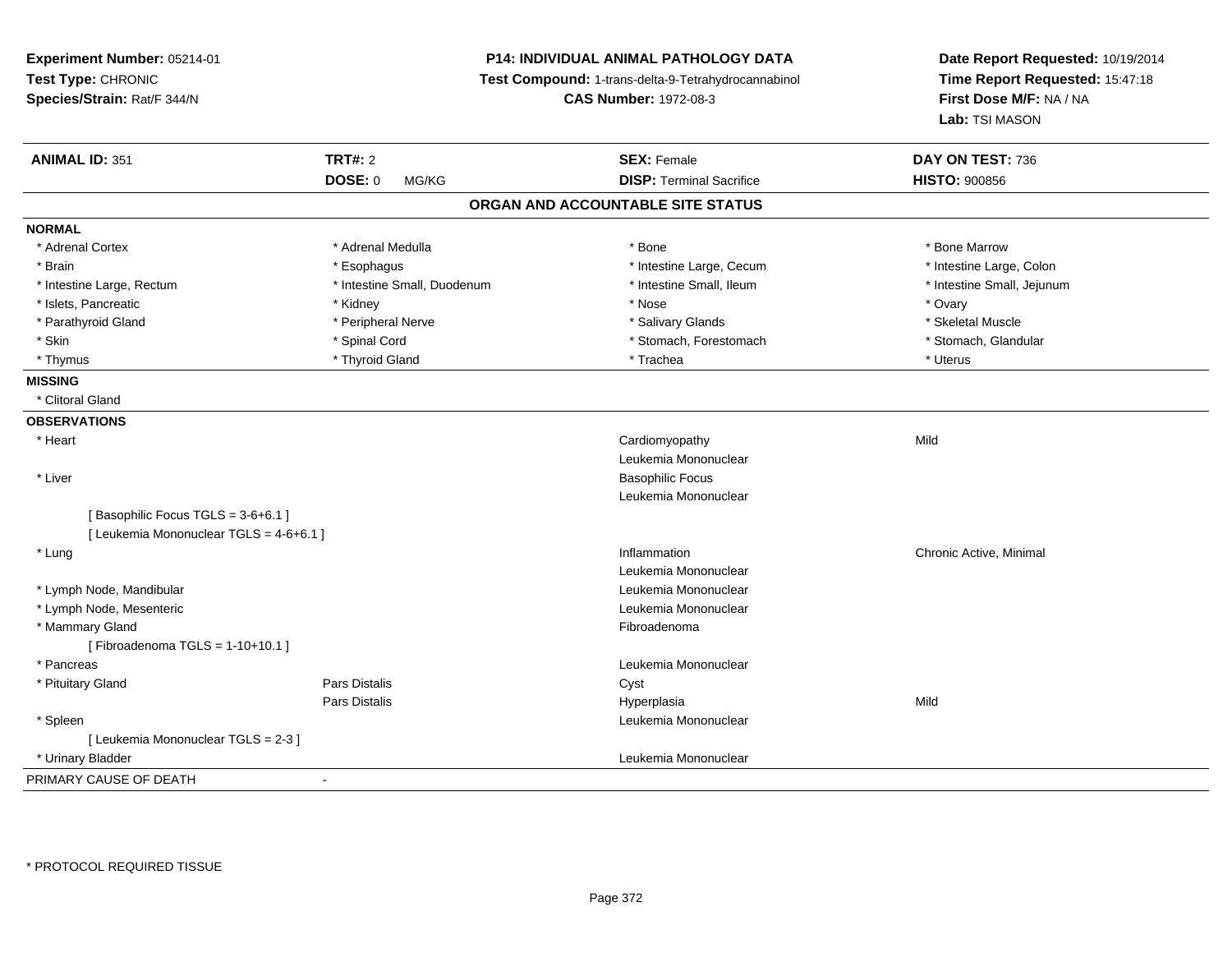**Experiment Number:** 05214-01**Test Type:** CHRONIC **Species/Strain:** Rat/F 344/N**P14: INDIVIDUAL ANIMAL PATHOLOGY DATA Test Compound:** 1-trans-delta-9-Tetrahydrocannabinol **CAS Number:** 1972-08-3**Date Report Requested:** 10/19/2014**Time Report Requested:** 15:47:18**First Dose M/F:** NA / NA**Lab:** TSI MASON**ANIMAL ID:** 352**TRT#:** 2 **SEX:** Female **DAY ON TEST:** 454 **DOSE:** 0 MG/KG **DISP:** Scheduled Sacrifice **HISTO:** <sup>900857</sup> **ORGAN AND ACCOUNTABLE SITE STATUSNORMAL**\* Adrenal Cortex \* Adrenal Medulla \* Adrenal Medulla \* Bone \* Bone \* Bone \* Bone \* Bone Marrow \* Brain \* Alternation of the state of the state of the state of the state of the state of the state of the state of the state of the state of the state of the state of the state of the state of the state of the state of th \* Intestine Small, Ileum \* Intestine Large, Colon \* Intestine Large, Rectum \* Intestine Small, Duodenum \* Intestine Small, Duodenum \* Lymph Node, Mesenteric \* Intestine Small, Jejunum \* Mandibular \* Islets, Pancreatic \* Mandibular \* Lymph Node, Mandibular \* Mammary Gland \* \* Andrew \* Nose \* \* Nose \* \* Ovary \* Ovary \* Ovary \* \* Ovary \* \* Pancreas \* \* Pancreas \* \* Pancreas \* \* Pancreas \* \* Pancreas \* \* Pancreas \* \* Pancreas \* \* Pancreas \* \* Pancreas \* \* Pancreas \* \* Pancreas \* Skeletal Muscle \* Parathyroid Gland \* \* \* And \* \* Peripheral Nerve \* \* \* Salivary Glands \* \* Salivary Glands \* \* Skeletal Muscle \* \* Skeletal Muscle \* \* Skeletal Muscle \* \* Skeletal Muscle \* \* Skeletal Muscle \* \* Skeletal Muscle \* \* Skele \* Skin \* Spinal Cord \* Spinal Cord \* Spinal Cord \* Spinal \* Spinal \* Stomach, Forestomach \* Stomach, Forestomach \* Stomach, Glandular \* Thymus \* Thymus \* Thymus \* Thyroid Gland \* Thyroid Gland \* Thachea \* Urinary Bladder \* North and the state of the state of the Uterus \* Uterus \* Urinary Bladder \* Uterus \* Vagina **OBSERVATIONS** \* Heart Cardiomyopathy Minimal \* Kidneyy which is a context of the Cortext of the Cortext of the Cortext of the Mineralization n Minimal \* Liver Basophilic FocusInfiltration Cellular \* Lungg is a construction Cellular Historyte, Minimal (1990) and the set of the construction Cellular Historyte, Minimal (1990) and the set of the construction Cellular (1990) and Historyte, Minimal (1990) and the construction \* Pituitary Glandd Cyst Constants Constants Constants Constants Constants Constants Constants Constants Constants Constants Const Pars Distalis Hyperplasiaa Mild [ Hyperplasia TGLS = 1-8 ]PRIMARY CAUSE OF DEATH-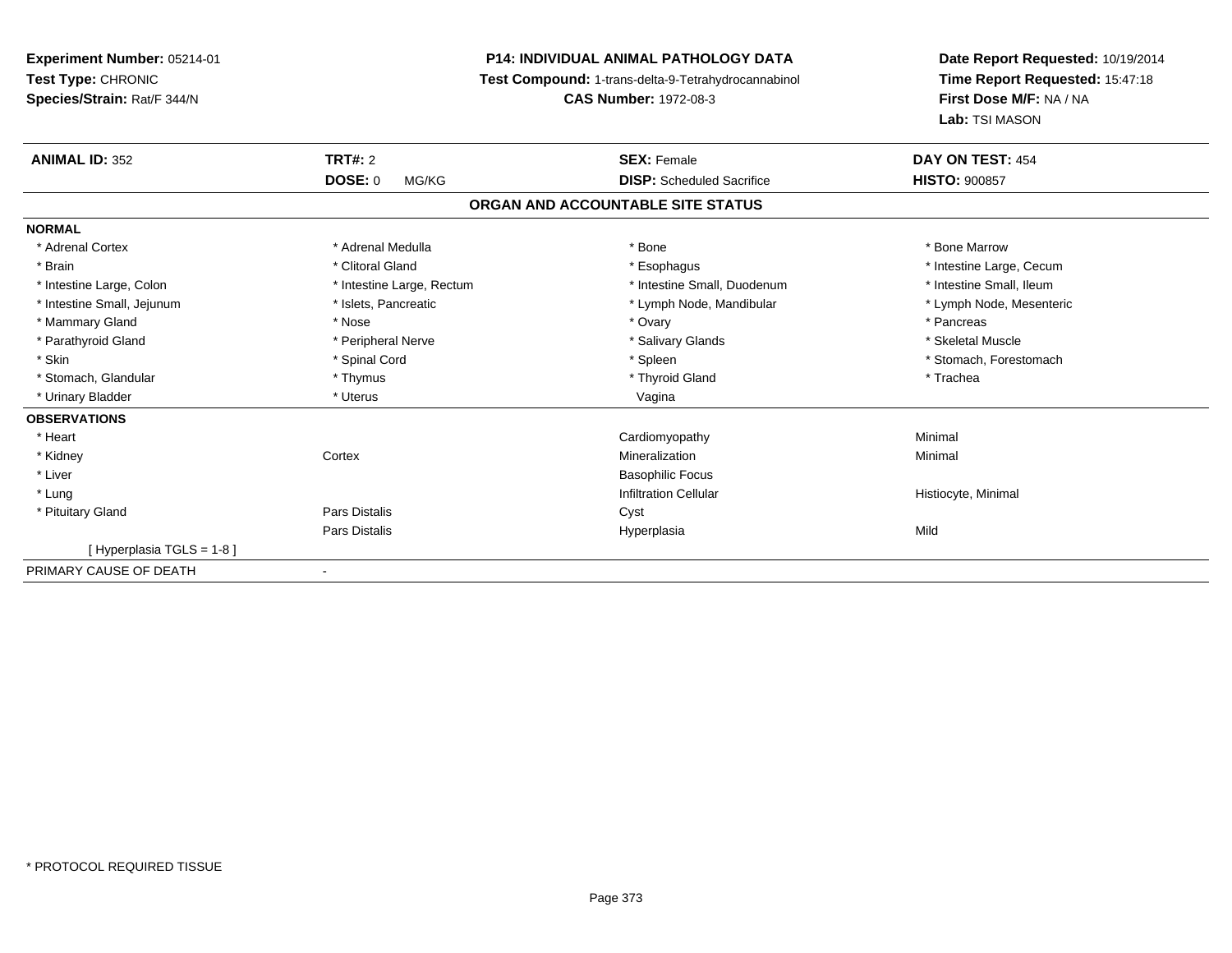**Experiment Number:** 05214-01**Test Type:** CHRONIC **Species/Strain:** Rat/F 344/N**P14: INDIVIDUAL ANIMAL PATHOLOGY DATA Test Compound:** 1-trans-delta-9-Tetrahydrocannabinol **CAS Number:** 1972-08-3**Date Report Requested:** 10/19/2014**Time Report Requested:** 15:47:18**First Dose M/F:** NA / NA**Lab:** TSI MASON**ANIMAL ID:** 353**TRT#:** 2 **SEX:** Female **DAY ON TEST:** 626 **DOSE:** 0 MG/KG **DISP:** Moribund Sacrifice **HISTO:** <sup>900858</sup> **ORGAN AND ACCOUNTABLE SITE STATUSNORMAL**\* Adrenal Cortex \* Adrenal Medulla \* Adrenal Medulla \* Bone \* Bone \* Bone \* Bone \* Bone Marrow \* Brain \* Alternation of the state of the state of the state of the state of the state of the state of the state of the state of the state of the state of the state of the state of the state of the state of the state of th \* Intestine Small, Ileum \* Intestine Large, Colon \* Intestine Large, Rectum \* Intestine Small, Duodenum \* Intestine Small, Duodenum \* Lymph Node, Mesenteric \* Intestine Small, Jejunum \* Mandibular \* Islets, Pancreatic \* Mandibular \* Lymph Node, Mandibular \* Mammary Gland \* Nose \* Nose \* Nose \* 0vary \* Ovary \* Ovary \* Chammary Gland \* Parathyroid Gland \* Parathyroid Gland \* Peripheral Nerve \* Salivary Glands \* Skeletal Muscle \* Skin\* Stomach. Glandular \* Spinal Cord **\* Stomach, Forestomach \* Spinal Cord \*** Stomach, Forestomach \* Stomach, Forestomach \* Thymus \* Trachea \* Urinary Bladder \* Uterus **OBSERVATIONS** \* Heart Cardiomyopathy Minimal \* Kidneyy which is a context of the Cortext of the Cortext of the Cortext of the Mineralization n Minimal Nephropathyy the contract of the Minimal Minimal Section 1996 and the contract of the Minimal Section 1997 and the contract of the contract of the contract of the contract of the contract of the contract of the contract of the contra \* Liver Basophilic Focus[ Basophilic Focus TGLS = 2-6 ] \* Lungg is a controller to the controller of the controller of the chronic Active, Minimal of the chronic Active, Minimal of the chronic Active, Minimal of the chronic Active, Minimal of the chronic Active, Minimal of the chroni \* Pancreass the control of the control of the control of the control of the control of the control of the control of the control of the control of the control of the control of the control of the control of the control of the contro \* Pituitary Glandd and the contract of Pars Distalis and the contract of Adenoma and Adenoma and the Adenoma and the Adenoma and  $\lambda$  $[$  Adenoma TGLS = 1-8  $]$  \* Thyroid Glandd C Cell C Cell Adenoma PRIMARY CAUSE OF DEATH-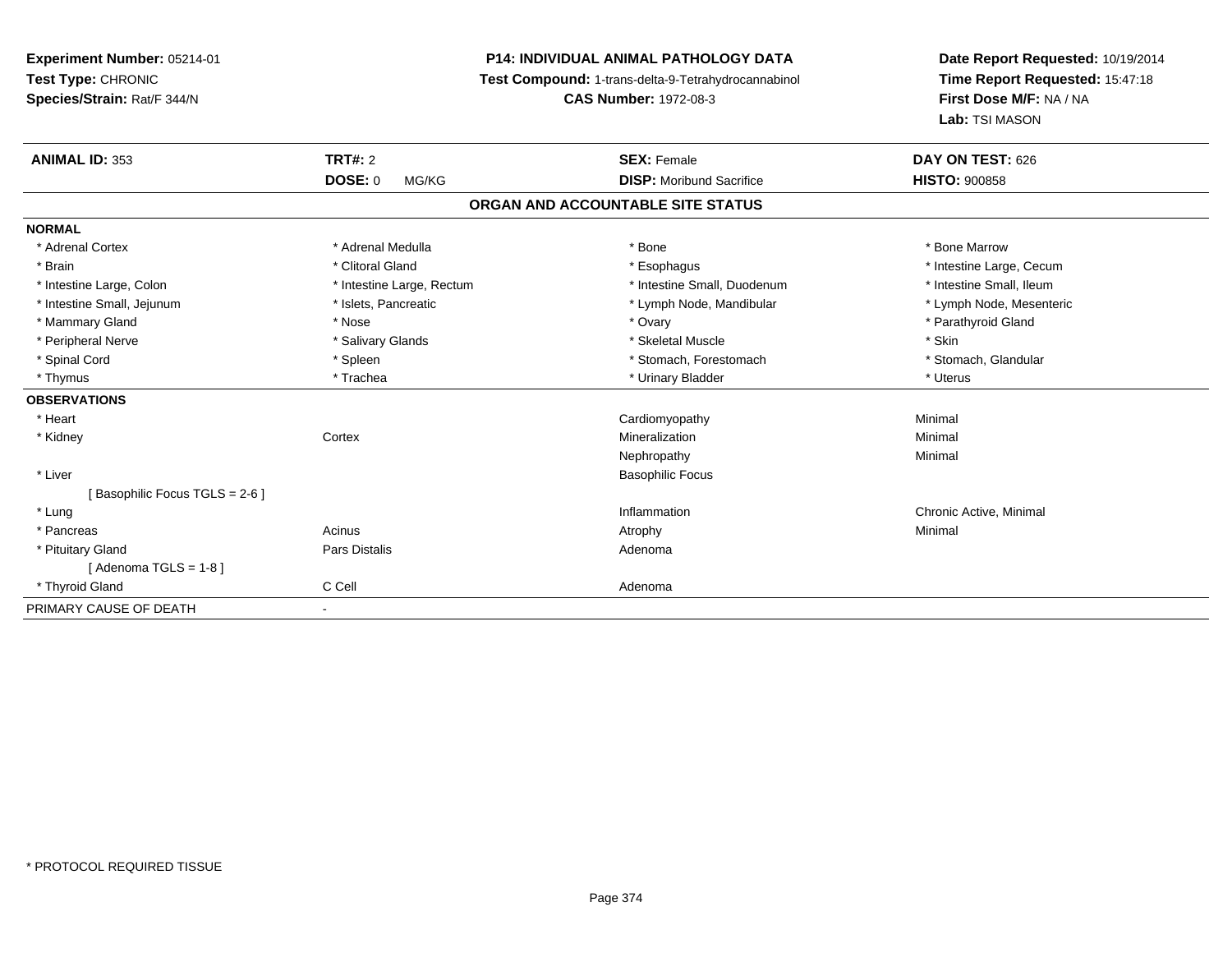| Experiment Number: 05214-01                     |                          | P14: INDIVIDUAL ANIMAL PATHOLOGY DATA               | Date Report Requested: 10/19/2014                          |
|-------------------------------------------------|--------------------------|-----------------------------------------------------|------------------------------------------------------------|
| Test Type: CHRONIC                              |                          | Test Compound: 1-trans-delta-9-Tetrahydrocannabinol | Time Report Requested: 15:47:18<br>First Dose M/F: NA / NA |
| Species/Strain: Rat/F 344/N                     |                          | <b>CAS Number: 1972-08-3</b>                        |                                                            |
|                                                 |                          |                                                     | Lab: TSI MASON                                             |
| <b>ANIMAL ID: 354</b>                           | <b>TRT#: 2</b>           | <b>SEX: Female</b>                                  | DAY ON TEST: 736                                           |
|                                                 | <b>DOSE: 0</b><br>MG/KG  | <b>DISP: Terminal Sacrifice</b>                     | <b>HISTO: 900859</b>                                       |
|                                                 |                          | ORGAN AND ACCOUNTABLE SITE STATUS                   |                                                            |
| <b>NORMAL</b>                                   |                          |                                                     |                                                            |
| * Bone                                          | * Bone Marrow            | * Brain                                             | * Clitoral Gland                                           |
| * Esophagus                                     | * Intestine Large, Cecum | * Intestine Large, Colon                            | * Intestine Large, Rectum                                  |
| * Intestine Small, Duodenum                     | * Intestine Small, Ileum | * Intestine Small, Jejunum                          | * Islets, Pancreatic                                       |
| * Mammary Gland                                 | * Ovary                  | * Parathyroid Gland                                 | * Peripheral Nerve                                         |
| * Salivary Glands                               | * Skeletal Muscle        | * Skin                                              | * Spinal Cord                                              |
| * Stomach, Forestomach                          | * Stomach, Glandular     | * Trachea                                           | * Urinary Bladder                                          |
| * Uterus                                        |                          |                                                     |                                                            |
| <b>OBSERVATIONS</b>                             |                          |                                                     |                                                            |
| * Adrenal Cortex                                |                          | Leukemia Mononuclear                                |                                                            |
| * Adrenal Medulla                               |                          | Leukemia Mononuclear                                |                                                            |
|                                                 |                          | Pheochromocytoma Benign                             |                                                            |
| * Heart                                         |                          | Cardiomyopathy                                      | Mild                                                       |
| * Kidney                                        |                          | Nephropathy                                         | Minimal                                                    |
| * Liver                                         |                          | Leukemia Mononuclear                                |                                                            |
| [ Leukemia Mononuclear TGLS = 2-6+6.1,4-6+6.1 ] |                          |                                                     |                                                            |
| * Lung                                          |                          | Leukemia Mononuclear                                |                                                            |
| * Lymph Node, Mandibular                        |                          | Leukemia Mononuclear                                |                                                            |
| * Lymph Node, Mesenteric                        |                          | Leukemia Mononuclear                                |                                                            |
| * Nose                                          |                          | Inflammation                                        | Acute, Mild                                                |
| * Pancreas                                      | Acinus                   | Atrophy                                             | Mild                                                       |
| * Pituitary Gland                               | <b>Pars Distalis</b>     | Angiectasis                                         | Mild                                                       |
|                                                 | Pars Distalis            | Hyperplasia                                         | Moderate                                                   |
| [ Hyperplasia TGLS = 3-8]                       |                          |                                                     |                                                            |
| * Spleen                                        |                          | Leukemia Mononuclear                                |                                                            |
| [ Leukemia Mononuclear TGLS = 1-3.1 ]           |                          |                                                     |                                                            |
| * Thymus                                        |                          | Leukemia Mononuclear                                |                                                            |
| * Thyroid Gland                                 | C Cell                   | Hyperplasia                                         | Minimal                                                    |
| PRIMARY CAUSE OF DEATH                          | $\overline{\phantom{0}}$ |                                                     |                                                            |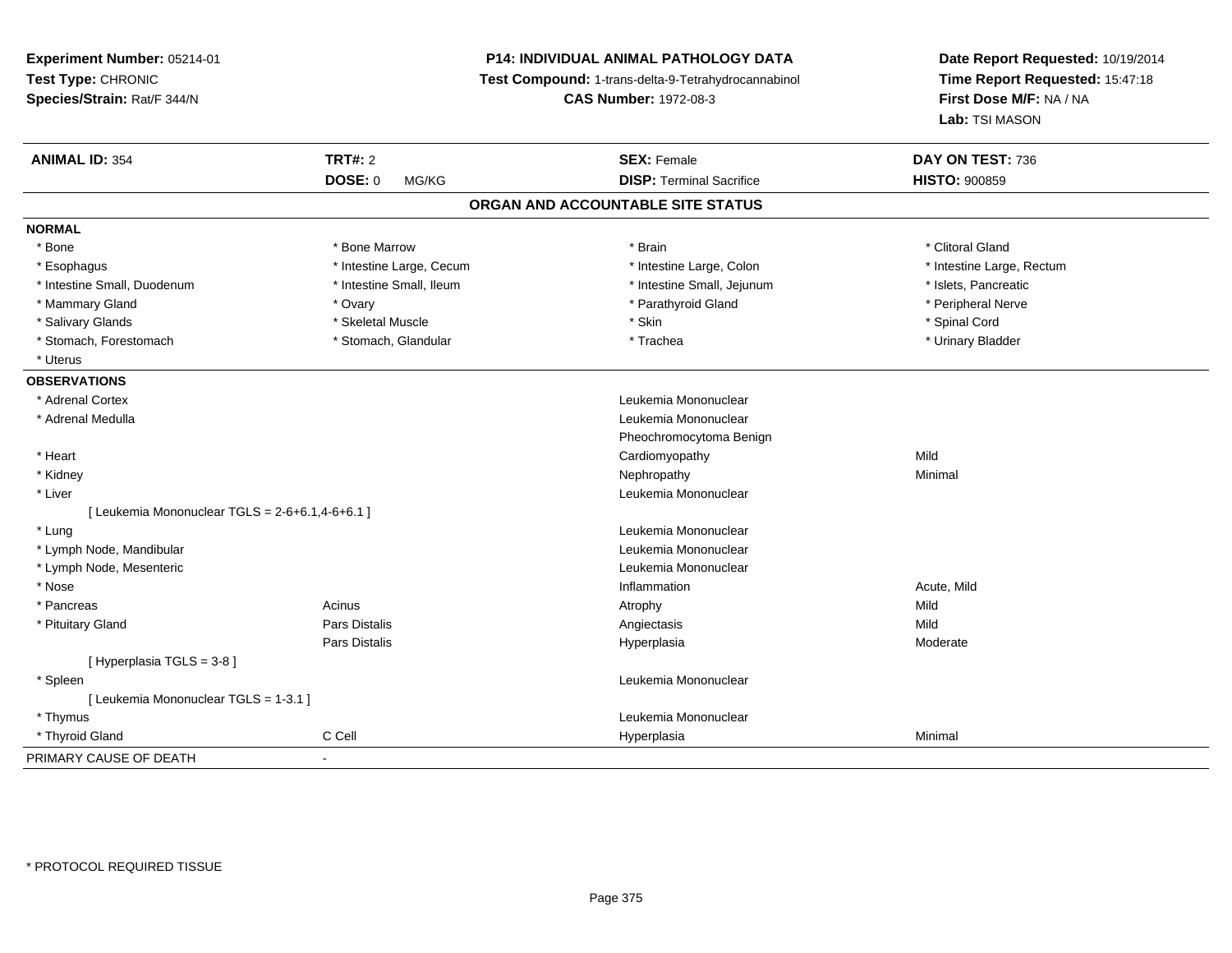| Experiment Number: 05214-01<br>Test Type: CHRONIC<br>Species/Strain: Rat/F 344/N     |                           | P14: INDIVIDUAL ANIMAL PATHOLOGY DATA<br>Test Compound: 1-trans-delta-9-Tetrahydrocannabinol<br><b>CAS Number: 1972-08-3</b> | Date Report Requested: 10/19/2014<br>Time Report Requested: 15:47:18<br>First Dose M/F: NA / NA<br>Lab: TSI MASON |
|--------------------------------------------------------------------------------------|---------------------------|------------------------------------------------------------------------------------------------------------------------------|-------------------------------------------------------------------------------------------------------------------|
| <b>ANIMAL ID: 355</b>                                                                | <b>TRT#: 2</b>            | <b>SEX: Female</b>                                                                                                           | DAY ON TEST: 528                                                                                                  |
|                                                                                      | <b>DOSE: 0</b><br>MG/KG   | <b>DISP: Moribund Sacrifice</b>                                                                                              | <b>HISTO: 900860</b>                                                                                              |
|                                                                                      |                           | ORGAN AND ACCOUNTABLE SITE STATUS                                                                                            |                                                                                                                   |
| <b>NORMAL</b>                                                                        |                           |                                                                                                                              |                                                                                                                   |
| * Adrenal Cortex                                                                     | * Adrenal Medulla         | * Bone                                                                                                                       | * Bone Marrow                                                                                                     |
| * Brain                                                                              | * Clitoral Gland          | * Esophagus                                                                                                                  | * Intestine Large, Cecum                                                                                          |
| * Intestine Large, Colon                                                             | * Intestine Large, Rectum | * Intestine Small, Duodenum                                                                                                  | * Intestine Small, Ileum                                                                                          |
| * Intestine Small, Jejunum                                                           | * Islets, Pancreatic      | * Lung                                                                                                                       | * Lymph Node, Mandibular                                                                                          |
| * Ovary                                                                              | * Parathyroid Gland       | * Peripheral Nerve                                                                                                           | * Salivary Glands                                                                                                 |
| * Skeletal Muscle                                                                    | * Skin                    | * Spinal Cord                                                                                                                | * Spleen                                                                                                          |
| * Stomach, Forestomach                                                               | * Stomach, Glandular      | * Trachea                                                                                                                    | * Urinary Bladder                                                                                                 |
| * Uterus                                                                             |                           |                                                                                                                              |                                                                                                                   |
| <b>MISSING</b>                                                                       |                           |                                                                                                                              |                                                                                                                   |
| * Thymus                                                                             |                           |                                                                                                                              |                                                                                                                   |
| <b>OBSERVATIONS</b>                                                                  |                           |                                                                                                                              |                                                                                                                   |
| * Heart                                                                              |                           | Cardiomyopathy                                                                                                               | Mild                                                                                                              |
| * Kidney                                                                             | Cortex                    | Mineralization                                                                                                               | Minimal                                                                                                           |
|                                                                                      |                           | Nephropathy                                                                                                                  | Minimal                                                                                                           |
| * Liver                                                                              |                           | <b>Basophilic Focus</b>                                                                                                      |                                                                                                                   |
|                                                                                      |                           | Hepatodiaphragmatic Nodule                                                                                                   |                                                                                                                   |
| [Basophilic Focus TGLS = 4-6+6.1+6.2]<br>[ Hepatodiaphragmatic Nodule TGLS = 5-6.2 ] |                           |                                                                                                                              |                                                                                                                   |
| * Lymph Node, Mesenteric<br>[Ectasia TGLS = 3-8]                                     |                           | Ectasia                                                                                                                      | Mild                                                                                                              |
| * Mammary Gland<br>[Fibroadenoma TGLS = 1-10.1+10.2]                                 |                           | Fibroadenoma                                                                                                                 |                                                                                                                   |
| * Nose                                                                               |                           | Inflammation                                                                                                                 | Acute, Minimal                                                                                                    |
| * Ovary                                                                              |                           |                                                                                                                              |                                                                                                                   |
| Note: TGL 2 CYST NOT SEEN ON MICRO EXAM.                                             |                           |                                                                                                                              |                                                                                                                   |
| * Pancreas                                                                           | Acinus                    | Atrophy                                                                                                                      | Mild                                                                                                              |
| * Pituitary Gland                                                                    | <b>Pars Distalis</b>      | Hyperplasia                                                                                                                  | Mild                                                                                                              |
| * Thyroid Gland                                                                      | C Cell                    | Hyperplasia                                                                                                                  | Mild                                                                                                              |
| PRIMARY CAUSE OF DEATH                                                               | ä,                        |                                                                                                                              |                                                                                                                   |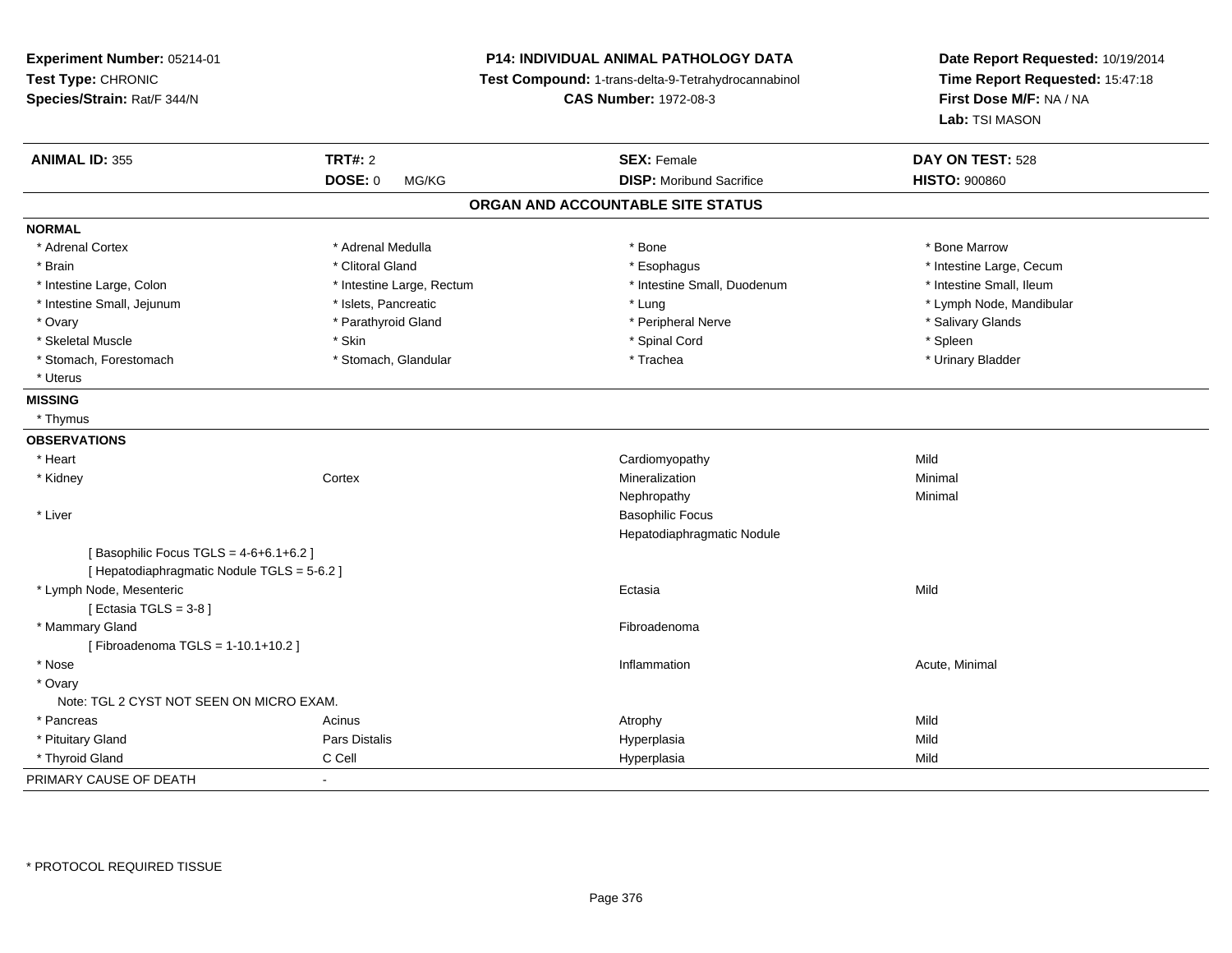**Experiment Number:** 05214-01**Test Type:** CHRONIC **Species/Strain:** Rat/F 344/N**P14: INDIVIDUAL ANIMAL PATHOLOGY DATA Test Compound:** 1-trans-delta-9-Tetrahydrocannabinol **CAS Number:** 1972-08-3**Date Report Requested:** 10/19/2014**Time Report Requested:** 15:47:18**First Dose M/F:** NA / NA**Lab:** TSI MASON**ANIMAL ID:** 356**6 DAY ON TEST:** 737 **DOSE:** 12.5 MG/KG**DISP:** Terminal Sacrifice **HISTO:** 900861 **ORGAN AND ACCOUNTABLE SITE STATUSNORMAL**\* Adrenal Cortex \* Adrenal Medulla \* Adrenal Medulla \* Bone \* Bone \* Bone \* Bone \* Bone Marrow \* Brain \* Alternative of the state of the state of the state of the state of the state of the state of the state of the state of the state of the state of the state of the state of the state of the state of the state of th \* Intestine Large, Cecum \* Intestine Large, Colon \* Intestine Large, Rectum \* Intestine Small, Duodenum \* Intestine Small, Ileum \* Intestine Small, Jejunum \* Islets, Pancreatic \* Nose\* Peripheral Nerve \* Ovary \* And the second of the second of the second version of the second version of the second version of the second version of the second version of the second version of the second version of the second version of the \* Salivary Glands \* \* Steeden \* \* Skeletal Muscle \* \* Skin \* \* Skin \* \* Steeden \* Spinal Cord \* Spinal Cord \* Spinal Cord \* Spinal Cord \* Spinal Cord \* Spinal Cord \* Spinal Cord \* Spinal Cord \* Spinal Cord \* Spinal Cord \* \* Thyroid Gland \* Stomach, Forestomach \* Thymus \* Stomach, Glandular \* Thymus \* Thymus \* Thymus \* Thymus \* Thymus \* Thymus \* Thymus \* Thymus \* Thymus \* Thymus \* Thymus \* Thymus \* Thymus \* Thymus \* Thymus \* Thymus \* Thymus \* Thymus \* Thymu \* Trachea \* Urinary Bladder**OBSERVATIONS** \* Kidney Leukemia Mononuclear **Cortex**  Mineralizationn Minimal Nephropathyy the contract of the Minimal Minimal Section 1996 and the contract of the Minimal Section 1997 and the contract of the contract of the contract of the contract of the contract of the contract of the contract of the contra \* Liver Basophilic Focus Hepatodiaphragmatic NoduleLeukemia Mononuclear[ Hepatodiaphragmatic Nodule TGLS = 3-6 ] \* Lungg is a controller to the controller of the controller of the controller of the controller of the chronic Active, Mild Leukemia Mononuclear $[$  Inflammation TGLS = 4-2,3  $]$  Lymph NodeMediastinal **Mediastinal** Mononuclear **Leukemia Mononuclear**  \* Lymph Node, Mandibular Leukemia Mononuclear \* Lymph Node, Mesenteric Leukemia Mononuclear \* Mammary Glandd **Exercía de Santo Constituída e a constituída e a constituída e a constituída e a constituída e a constituída**<br>Exercípcio [ Fibroadenoma TGLS = 1-16 ] \* Pituitary Glandd Cyst Constants Constants Constants Constants Constants Constants Constants Constants Constants Constants Const Pars Distalis Hyperplasiaa Mild \* Spleen Leukemia Mononuclear [ Leukemia Mononuclear TGLS = 2-3 ] \* Uteruss and the contract of the contract of the contract of the contract of the contract of the contract of the contract of the contract of the contract of the contract of the contract of the contract of the contract of the cont PRIMARY CAUSE OF DEATH-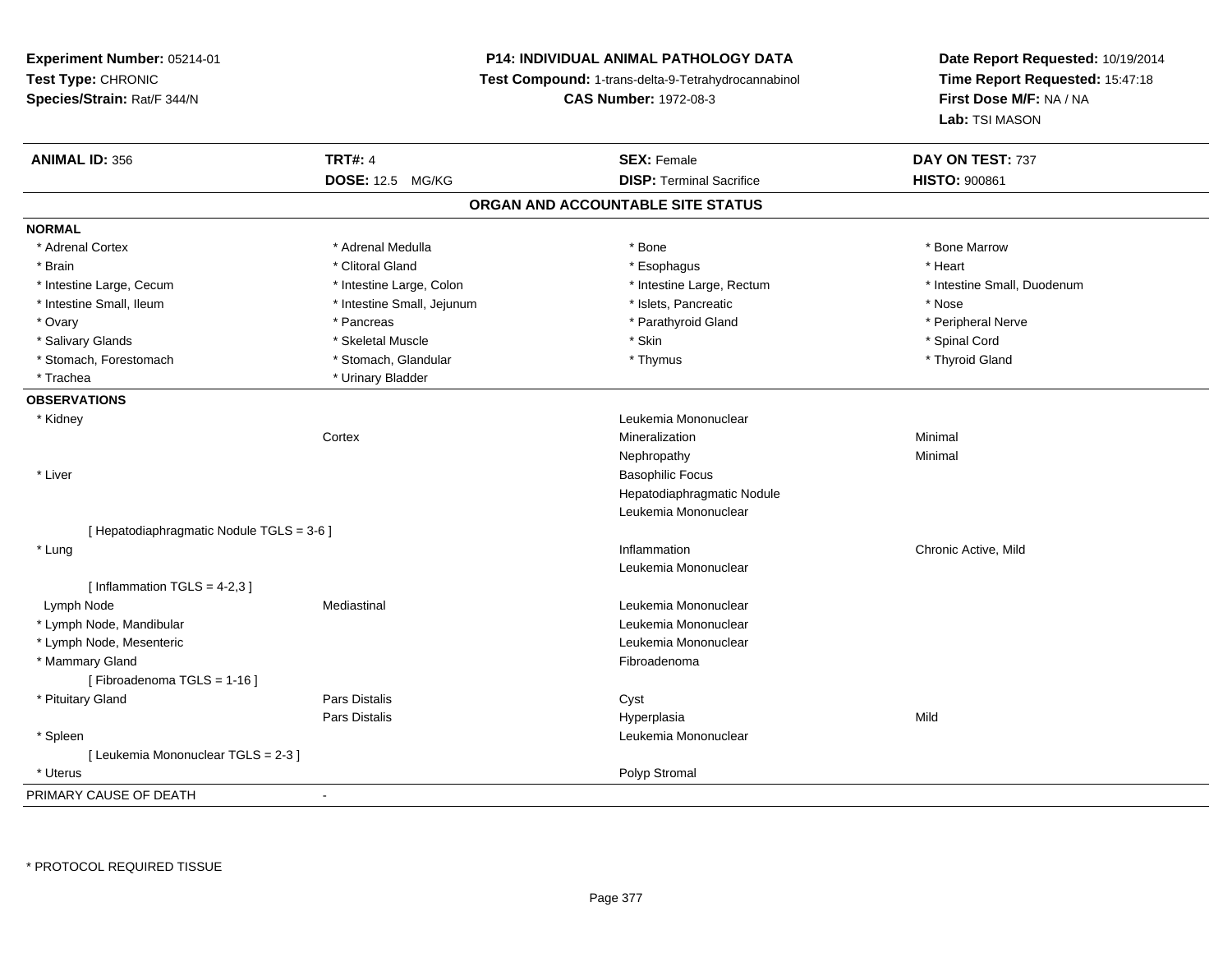# **P14: INDIVIDUAL ANIMAL PATHOLOGY DATA**

**Test Compound:** 1-trans-delta-9-Tetrahydrocannabinol

**CAS Number:** 1972-08-3

| <b>ANIMAL ID: 357</b>                       | <b>TRT#: 4</b>            | <b>SEX: Female</b>              | DAY ON TEST: 737         |  |  |
|---------------------------------------------|---------------------------|---------------------------------|--------------------------|--|--|
|                                             | DOSE: 12.5 MG/KG          | <b>DISP: Terminal Sacrifice</b> | <b>HISTO: 900862</b>     |  |  |
| ORGAN AND ACCOUNTABLE SITE STATUS           |                           |                                 |                          |  |  |
| <b>NORMAL</b>                               |                           |                                 |                          |  |  |
| * Adrenal Cortex                            | * Adrenal Medulla         | * Bone                          | * Bone Marrow            |  |  |
| * Brain                                     | * Clitoral Gland          | * Esophagus                     | * Intestine Large, Cecum |  |  |
| * Intestine Large, Colon                    | * Intestine Large, Rectum | * Intestine Small, Duodenum     | * Intestine Small, Ileum |  |  |
| * Intestine Small, Jejunum                  | * Islets, Pancreatic      | * Lymph Node, Mandibular        | * Lymph Node, Mesenteric |  |  |
| * Nose                                      | * Parathyroid Gland       | * Peripheral Nerve              | * Salivary Glands        |  |  |
| * Skeletal Muscle                           | * Skin                    | * Spinal Cord                   | * Spleen                 |  |  |
| * Stomach, Forestomach                      | * Stomach, Glandular      | * Thymus                        | * Trachea                |  |  |
| * Urinary Bladder                           | * Uterus                  |                                 |                          |  |  |
| <b>OBSERVATIONS</b>                         |                           |                                 |                          |  |  |
| * Heart                                     |                           | Cardiomyopathy                  | Mild                     |  |  |
| * Kidney                                    | Cortex                    | Mineralization                  | Minimal                  |  |  |
|                                             |                           | Nephropathy                     | Minimal                  |  |  |
| * Liver                                     |                           | <b>Basophilic Focus</b>         |                          |  |  |
|                                             |                           | <b>Clear Cell Focus</b>         |                          |  |  |
|                                             |                           | Hepatodiaphragmatic Nodule      |                          |  |  |
| [Basophilic Focus TGLS = 6-6+6.1]           |                           |                                 |                          |  |  |
| [ Hepatodiaphragmatic Nodule TGLS = 5-6.1 ] |                           |                                 |                          |  |  |
| * Lung                                      |                           | Inflammation                    | Chronic Active, Mild     |  |  |
| * Mammary Gland                             |                           | Fibroadenoma                    | Multiple                 |  |  |
| [Fibroadenoma TGLS = $1-10+17$ ]            |                           |                                 |                          |  |  |
| Mesentery                                   | Fat                       | Necrosis                        | Moderate                 |  |  |
| [Necrosis TGLS = $2-16$ ]                   |                           |                                 |                          |  |  |
| * Ovary                                     |                           | Cyst                            |                          |  |  |
| [Cyst TGLS = $3-7$ ]                        |                           |                                 |                          |  |  |
| * Pancreas                                  | Acinus                    | Atrophy                         | Minimal                  |  |  |
| * Pituitary Gland                           | Pars Distalis             | Adenoma                         |                          |  |  |
| [Adenoma TGLS = $4-8$ ]                     |                           |                                 |                          |  |  |
| * Thyroid Gland                             | C Cell                    | Hyperplasia                     | Minimal                  |  |  |
| PRIMARY CAUSE OF DEATH                      | $\blacksquare$            |                                 |                          |  |  |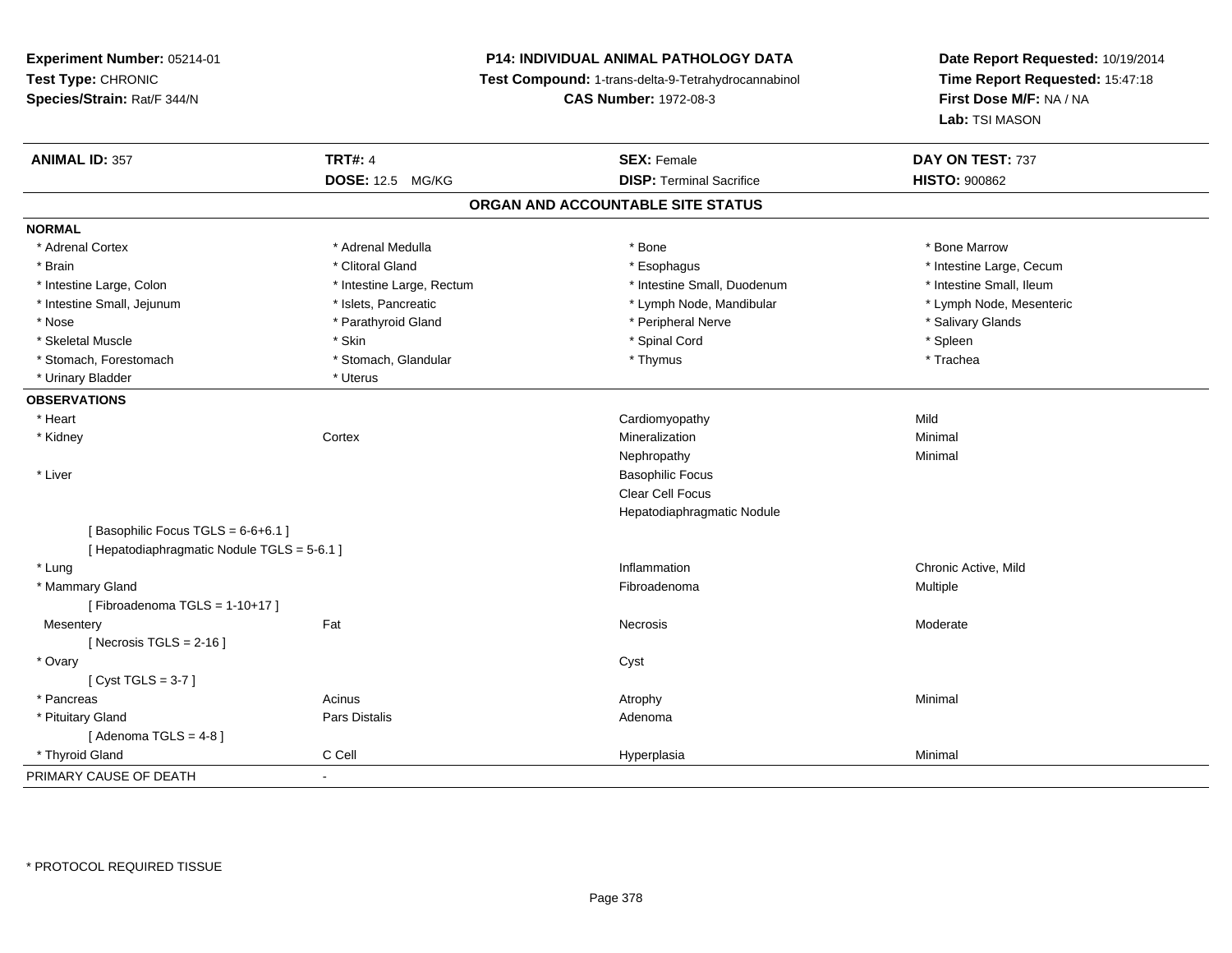**Experiment Number:** 05214-01**Test Type:** CHRONIC **Species/Strain:** Rat/F 344/N**P14: INDIVIDUAL ANIMAL PATHOLOGY DATA Test Compound:** 1-trans-delta-9-Tetrahydrocannabinol **CAS Number:** 1972-08-3**Date Report Requested:** 10/19/2014**Time Report Requested:** 15:47:18**First Dose M/F:** NA / NA**Lab:** TSI MASON**ANIMAL ID:** 358**TRT#:** 4 **SEX:** Female **SEX: Female DAY ON TEST:** 731 **DOSE:** 12.5 MG/KG **DISP:** Terminal Sacrifice **HISTO:** <sup>900863</sup> **ORGAN AND ACCOUNTABLE SITE STATUSNORMAL**\* Adrenal Cortex \* Adrenal Medulla \* Adrenal Medulla \* Bone \* Bone \* Bone \* Bone \* Bone Marrow \* Brain \* Alternation of the state of the state of the state of the state of the state of the state of the state of the state of the state of the state of the state of the state of the state of the state of the state of th \* Intestine Small, Ileum \* Intestine Large, Colon \* Intestine Large, Rectum \* Intestine Small, Duodenum \* Intestine Small, Duodenum \* Lymph Node, Mesenteric \* Intestine Small, Jejunum \* Mandibular \* Islets, Pancreatic \* Mandibular \* Lymph Node, Mandibular \* Mammary Gland \* \* Andrew \* Nose \* \* Nose \* \* Ovary \* Ovary \* Ovary \* \* Ovary \* \* Pancreas \* \* Pancreas \* \* Pancreas \* \* Pancreas \* \* Pancreas \* \* Pancreas \* \* Pancreas \* \* Pancreas \* \* Pancreas \* \* Pancreas \* \* Pancreas \* Peripheral Nerve \* Salivary Glands \* Skeletal Muscle \* Skin\* Stomach. Glandular \* Spinal Cord \* Spinal Cord \* Spinal Cord \* Stomach, Forestomach \* Stomach, Forestomach \* Stomach, Forestomach \* Thymus \* Thyroid Gland \* Trachea \* Urinary Bladder \* \* Uterus**MISSING** \* Parathyroid Gland**OBSERVATIONS** \* Heart Cardiomyopathyy Mild Minimal \* Kidneyy the context of the context of the context of the context of the context of the context of the context of the context of the context of the context of the context of the context of the context of the context of the contex n Minimal Nephropathyy the contract of the Minimal Minimal Section 1996 and the contract of the Minimal Section 1997 and the contract of the contract of the contract of the contract of the contract of the contract of the contract of the contra \* Liver Basophilic Focus Clear Cell Focus Eosinophilic Focus $[$  Basophilic Focus TGLS = 2-6+6.1,3-6+6.1 ] \* Lungg and the state of the state of the state of the state of the state of the state of the state of the state of the state of the state of the state of the state of the state of the state of the state of the state of the stat Inflammation Chronic Active, Minimal \* Pituitary Glandd and the set of Pars Distalis and the Second Adenomal Adenomal Second Second Pars Distallis Pars Distaliss Cyst  $[$  Adenoma TGLS = 1-8  $]$ PRIMARY CAUSE OF DEATH-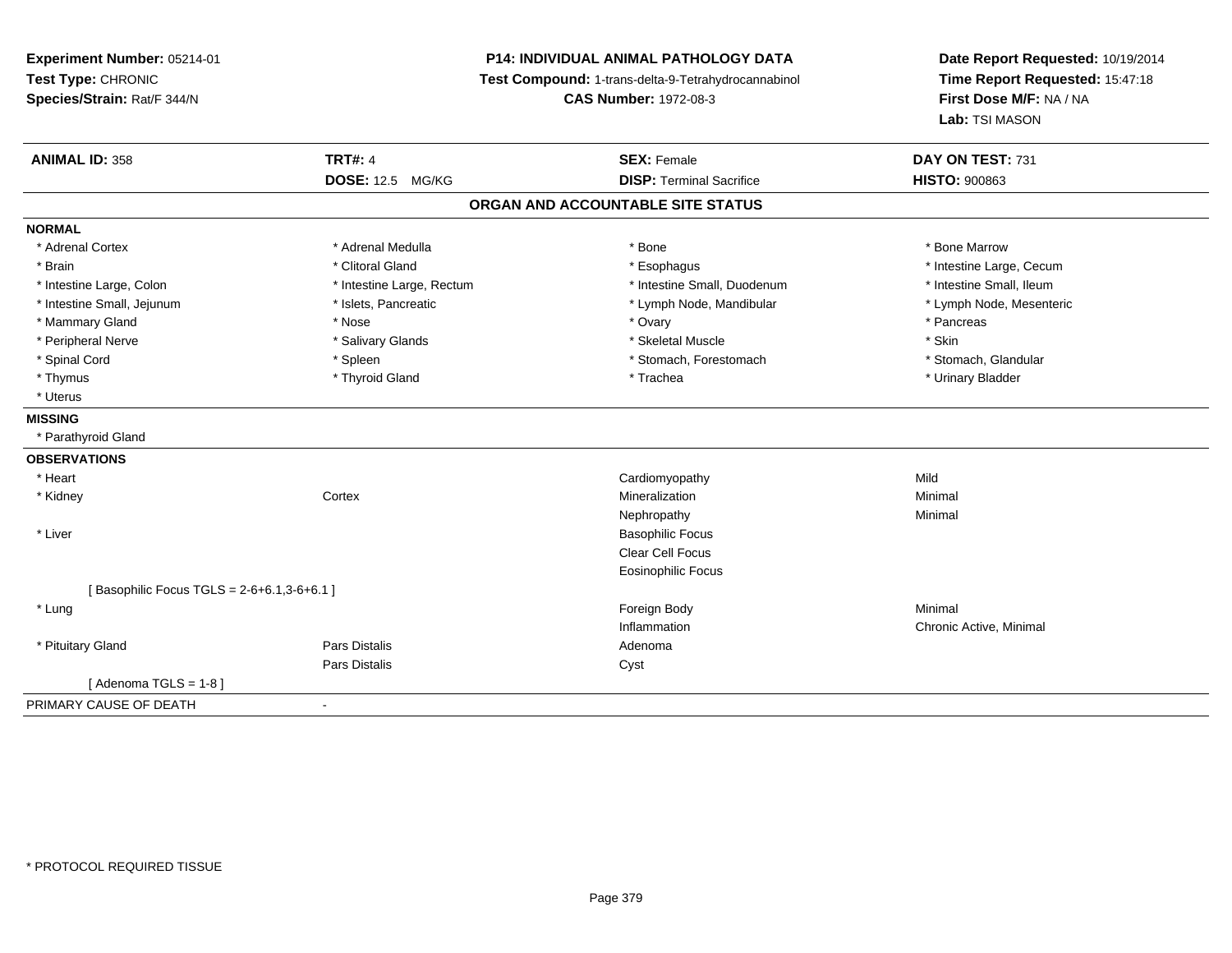**Experiment Number:** 05214-01**Test Type:** CHRONIC **Species/Strain:** Rat/F 344/N**P14: INDIVIDUAL ANIMAL PATHOLOGY DATA Test Compound:** 1-trans-delta-9-Tetrahydrocannabinol **CAS Number:** 1972-08-3**Date Report Requested:** 10/19/2014**Time Report Requested:** 15:47:18**First Dose M/F:** NA / NA**Lab:** TSI MASON**ANIMAL ID:** 359**TRT#:** 4 **SEX:** Female **SEX: Female DAY ON TEST:** 737 **DOSE:** 12.5 MG/KG**DISP:** Terminal Sacrifice **HISTO:**  $900864$ **ORGAN AND ACCOUNTABLE SITE STATUSNORMAL**\* Adrenal Cortex \* Adrenal Medulla \* Adrenal Medulla \* Bone \* Bone \* Bone \* Bone \* Bone Marrow \* Intestine Large, Colon \* Brain \* Esophagus \* Esophagus \* Esophagus \* 11testine Large, Cecum \* \* Intestine Large, Rectum \* Thestine Small, Duodenum \* Number of the small, Ileum \* Intestine Small, Jejunum \* Intestine Small, Jejunum \* Lymph Node, Mesenteric \* Islets, Pancreatic **\* Kidney \* Kidney \* And Account Account Account Account Account Account Account Account Account Account Account Account Account Account Account Account Account Account Account Account Account Account** \* Nose \* Ovary \* Pancreas \* Parathyroid Gland \* Peripheral Nerve \* Salivary Glands \* Skeletal Muscle \* Skin\* Trachea \* Spinal Cord \* Stomach, Forestomach \* Stomach \* Stomach, Glandular \* Stomach, Glandular \* Urinary Bladder \* Uterus **MISSING** \* Clitoral Gland **OBSERVATIONS** \* Heart Cardiomyopathy Minimal \* Liver Basophilic Focus Clear Cell Focus Leukemia Mononuclear[ Leukemia Mononuclear TGLS = 4-6 ] \* Lungg is a controller to the controller of the controller of the chronic Active, Minimal of the chronic Active, Minimal of the chronic Active, Minimal of the chronic Active, Minimal of the chronic Active, Minimal of the chroni Leukemia Mononuclear \* Mammary Glandd and the state of the state of the state of the state of the state of the state of the state of the state of the state of the state of the state of the state of the state of the state of the state of the state of the stat [ Fibroadenoma TGLS = 1-16,2-10.1 ] \* Pituitary Glandd Cyst Constants Constants Constants Constants Constants Constants Constants Constants Constants Constants Const Pars Distalis Hyperplasiaa Mild \* Spleen Leukemia Mononuclear [ Leukemia Mononuclear TGLS = 3-3 ] \* Thymus Leukemia Mononuclear \* Thyroid Glandd and the CCell CCell Constants of the CCell CCE of the Hyperplasia Moderate Moderate Moderate of the Moderate PRIMARY CAUSE OF DEATH-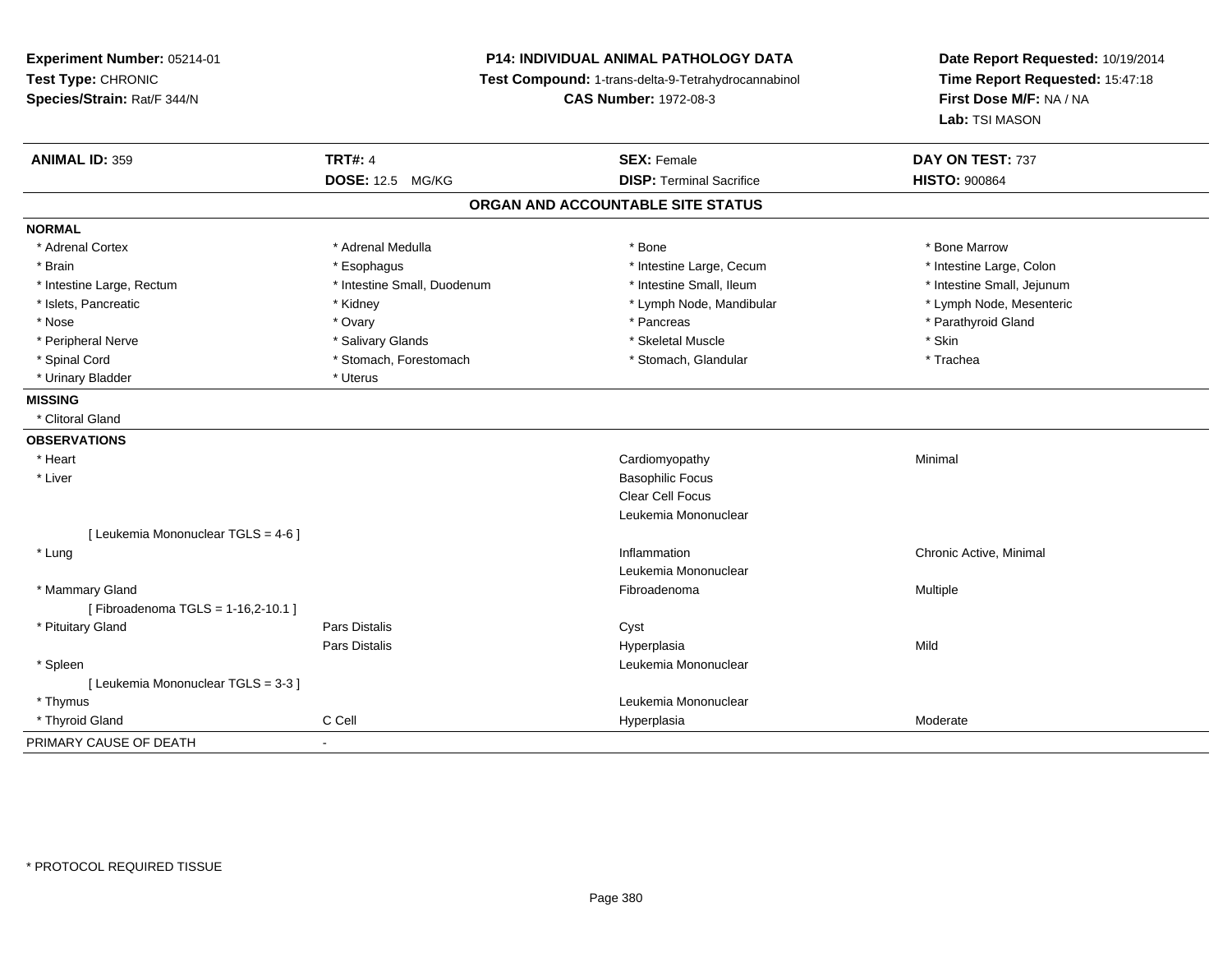# **P14: INDIVIDUAL ANIMAL PATHOLOGY DATA**

**Test Compound:** 1-trans-delta-9-Tetrahydrocannabinol

**CAS Number:** 1972-08-3

| <b>ANIMAL ID: 360</b>                 | <b>TRT#: 4</b>                    | <b>SEX: Female</b>              | DAY ON TEST: 731         |  |  |  |
|---------------------------------------|-----------------------------------|---------------------------------|--------------------------|--|--|--|
|                                       | <b>DOSE: 12.5 MG/KG</b>           | <b>DISP: Terminal Sacrifice</b> | <b>HISTO: 900865</b>     |  |  |  |
|                                       | ORGAN AND ACCOUNTABLE SITE STATUS |                                 |                          |  |  |  |
| <b>NORMAL</b>                         |                                   |                                 |                          |  |  |  |
| * Adrenal Cortex                      | * Adrenal Medulla                 | * Bone                          | * Bone Marrow            |  |  |  |
| * Brain                               | * Clitoral Gland                  | * Esophagus                     | * Intestine Large, Cecum |  |  |  |
| * Intestine Large, Colon              | * Intestine Large, Rectum         | * Intestine Small, Duodenum     | * Intestine Small, Ileum |  |  |  |
| * Intestine Small, Jejunum            | * Islets, Pancreatic              | * Lymph Node, Mandibular        | * Lymph Node, Mesenteric |  |  |  |
| * Mammary Gland                       | * Nose                            | * Ovary                         | * Parathyroid Gland      |  |  |  |
| * Peripheral Nerve                    | * Salivary Glands                 | * Skeletal Muscle               | * Spinal Cord            |  |  |  |
| * Stomach, Forestomach                | * Stomach, Glandular              | * Thymus                        | * Thyroid Gland          |  |  |  |
| * Trachea                             | * Urinary Bladder                 | * Uterus                        |                          |  |  |  |
| <b>OBSERVATIONS</b>                   |                                   |                                 |                          |  |  |  |
| * Heart                               |                                   | Cardiomyopathy                  | Minimal                  |  |  |  |
| * Kidney                              |                                   | Nephropathy                     | Minimal                  |  |  |  |
| * Liver                               |                                   | <b>Basophilic Focus</b>         |                          |  |  |  |
|                                       |                                   | Leukemia Mononuclear            |                          |  |  |  |
|                                       |                                   | Mixed Cell Focus                |                          |  |  |  |
| [Basophilic Focus TGLS = 4-6+6.01]    |                                   |                                 |                          |  |  |  |
| * Lung                                |                                   | Inflammation                    | Chronic Active, Minimal  |  |  |  |
| Mesentery                             | Fat                               | Necrosis                        | Mild                     |  |  |  |
| [ Necrosis TGLS = $1-16$ ]            |                                   |                                 |                          |  |  |  |
| * Pancreas                            | Acinus                            | Atrophy                         | Minimal                  |  |  |  |
| * Pituitary Gland                     | Pars Distalis                     | Adenoma                         |                          |  |  |  |
| [Adenoma TGLS = $3-8$ ]               |                                   |                                 |                          |  |  |  |
| * Skin                                |                                   | Squamous Cell Carcinoma         |                          |  |  |  |
| [Squamous Cell Carcinoma TGLS = 2-17] |                                   |                                 |                          |  |  |  |
| * Spleen                              |                                   | Leukemia Mononuclear            |                          |  |  |  |
| PRIMARY CAUSE OF DEATH                | $\blacksquare$                    |                                 |                          |  |  |  |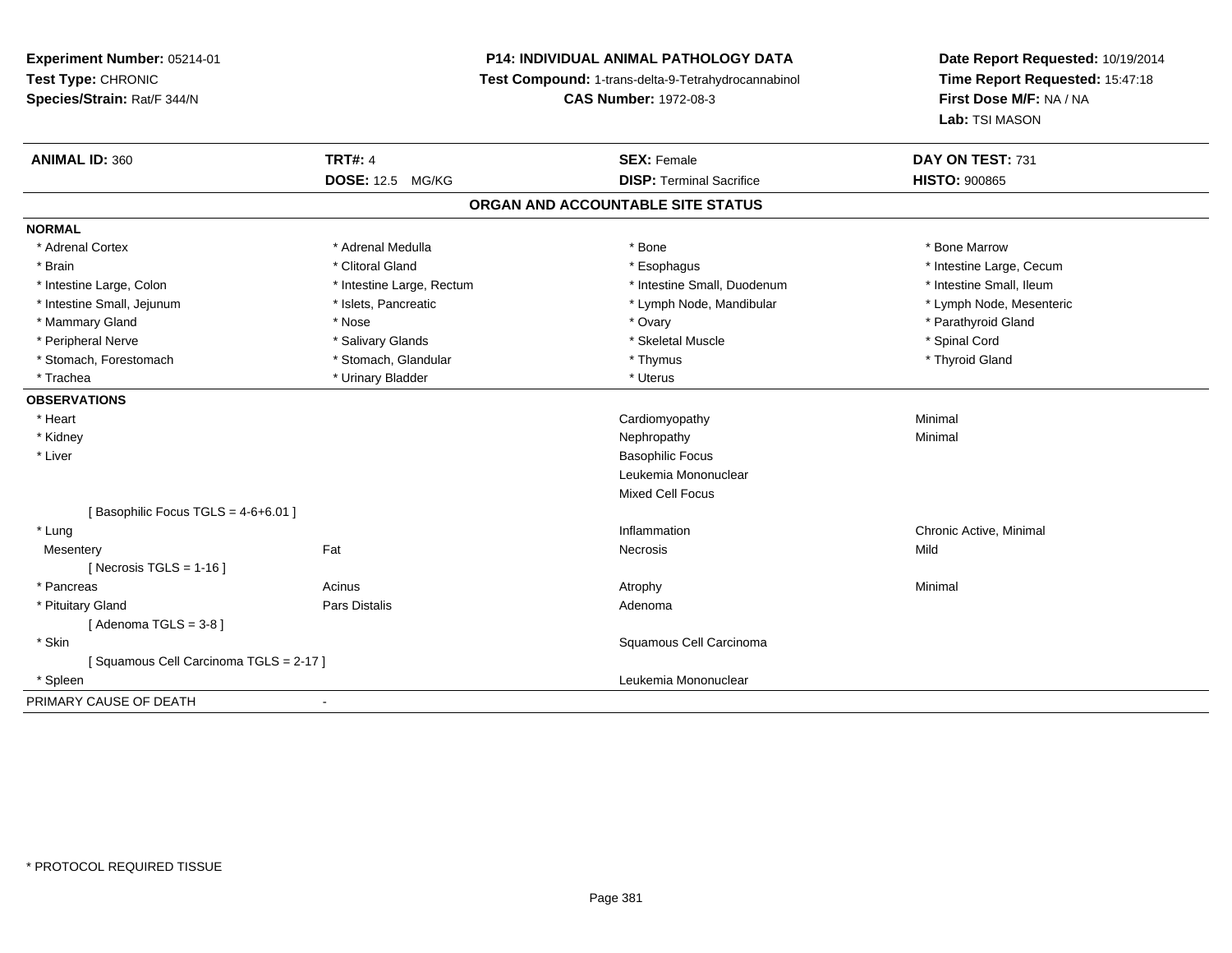# **P14: INDIVIDUAL ANIMAL PATHOLOGY DATA**

**Test Compound:** 1-trans-delta-9-Tetrahydrocannabinol

**CAS Number:** 1972-08-3

| <b>ANIMAL ID: 361</b>         | <b>TRT#: 4</b>             | <b>SEX: Female</b>                | DAY ON TEST: 726         |
|-------------------------------|----------------------------|-----------------------------------|--------------------------|
|                               | <b>DOSE: 12.5</b><br>MG/KG | <b>DISP: Terminal Sacrifice</b>   | <b>HISTO: 900866</b>     |
|                               |                            | ORGAN AND ACCOUNTABLE SITE STATUS |                          |
| <b>NORMAL</b>                 |                            |                                   |                          |
| * Adrenal Cortex              | * Adrenal Medulla          | * Bone                            | * Bone Marrow            |
| * Brain                       | * Clitoral Gland           | * Esophagus                       | * Intestine Large, Cecum |
| * Intestine Large, Colon      | * Intestine Large, Rectum  | * Intestine Small, Duodenum       | * Intestine Small, Ileum |
| * Intestine Small, Jejunum    | * Islets, Pancreatic       | * Lymph Node, Mandibular          | * Lymph Node, Mesenteric |
| * Mammary Gland               | * Ovary                    | * Pancreas                        | * Parathyroid Gland      |
| * Peripheral Nerve            | * Salivary Glands          | * Skeletal Muscle                 | * Skin                   |
| * Spinal Cord                 | * Stomach, Forestomach     | * Stomach, Glandular              | * Thymus                 |
| * Thyroid Gland               | * Trachea                  | * Urinary Bladder                 | * Uterus                 |
| <b>OBSERVATIONS</b>           |                            |                                   |                          |
| * Heart                       |                            | Cardiomyopathy                    | Mild                     |
| * Kidney                      |                            | Nephropathy                       | Minimal                  |
| * Liver                       |                            | <b>Basophilic Focus</b>           |                          |
|                               |                            | <b>Clear Cell Focus</b>           |                          |
|                               |                            | Leukemia Mononuclear              |                          |
| [Basophilic Focus TGLS = 3-6] |                            |                                   |                          |
| * Lung                        |                            | Inflammation                      | Chronic Active, Mild     |
| [Inflammation TGLS = $1-2$ ]  |                            |                                   |                          |
| * Nose                        |                            | Inflammation                      | Acute, Minimal           |
| * Pituitary Gland             | Pars Distalis              | Adenoma                           |                          |
|                               | <b>Pars Distalis</b>       | Cyst                              |                          |
| [Adenoma TGLS = $2-8$ ]       |                            |                                   |                          |
| * Spleen                      |                            | Leukemia Mononuclear              |                          |
| PRIMARY CAUSE OF DEATH        |                            |                                   |                          |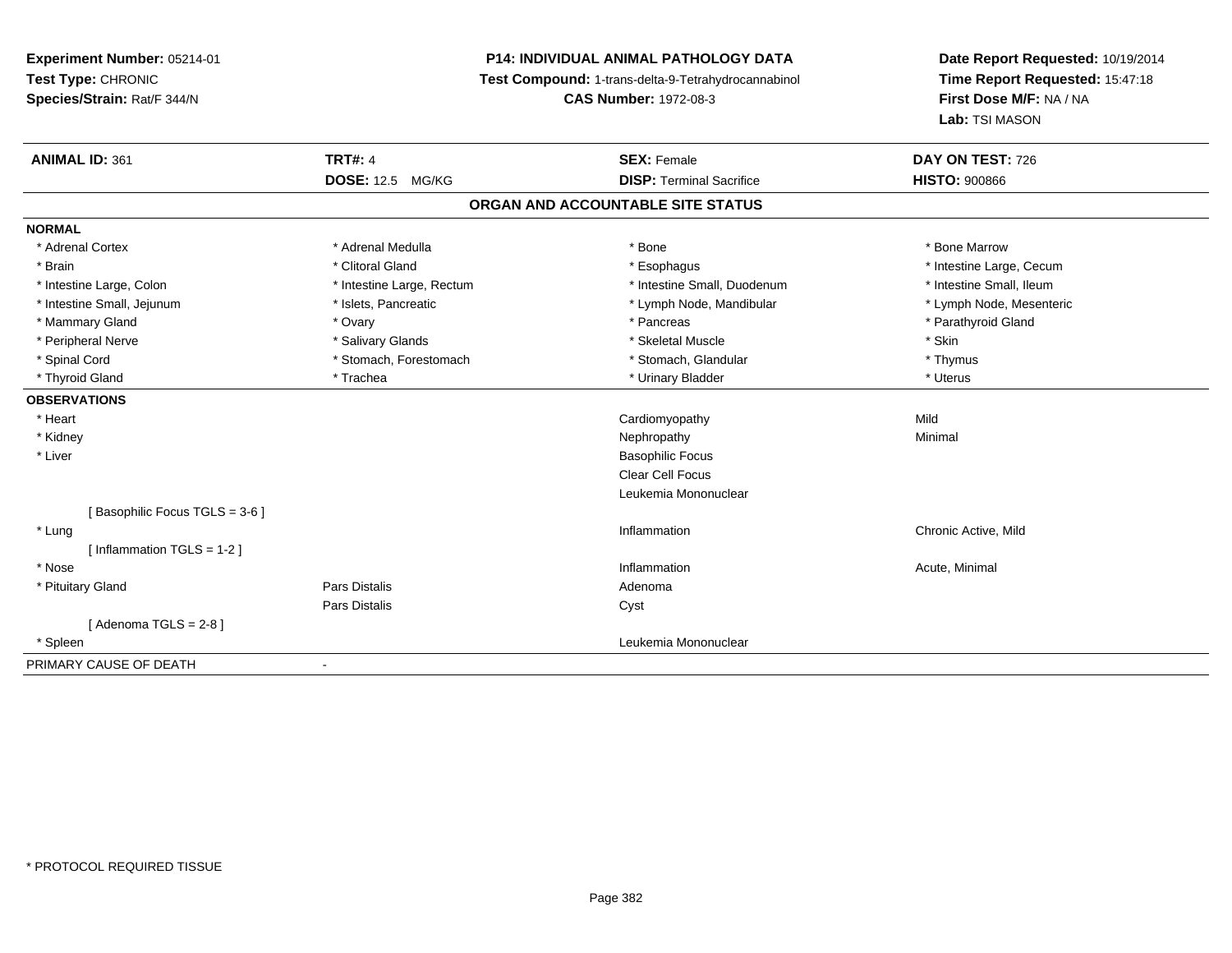| Experiment Number: 05214-01<br>Test Type: CHRONIC<br>Species/Strain: Rat/F 344/N |                          | <b>P14: INDIVIDUAL ANIMAL PATHOLOGY DATA</b><br>Test Compound: 1-trans-delta-9-Tetrahydrocannabinol<br><b>CAS Number: 1972-08-3</b> | Date Report Requested: 10/19/2014<br>Time Report Requested: 15:47:18<br>First Dose M/F: NA / NA<br>Lab: TSI MASON |
|----------------------------------------------------------------------------------|--------------------------|-------------------------------------------------------------------------------------------------------------------------------------|-------------------------------------------------------------------------------------------------------------------|
| <b>ANIMAL ID: 362</b>                                                            | <b>TRT#: 4</b>           | <b>SEX: Female</b>                                                                                                                  | DAY ON TEST: 737                                                                                                  |
|                                                                                  | <b>DOSE: 12.5 MG/KG</b>  | <b>DISP: Terminal Sacrifice</b>                                                                                                     | <b>HISTO: 900867</b>                                                                                              |
|                                                                                  |                          | ORGAN AND ACCOUNTABLE SITE STATUS                                                                                                   |                                                                                                                   |
| <b>NORMAL</b>                                                                    |                          |                                                                                                                                     |                                                                                                                   |
| * Adrenal Cortex                                                                 | * Bone                   | * Bone Marrow                                                                                                                       | * Brain                                                                                                           |
| * Esophagus                                                                      | * Intestine Large, Cecum | * Intestine Large, Colon                                                                                                            | * Intestine Large, Rectum                                                                                         |
| * Intestine Small, Duodenum                                                      | * Intestine Small, Ileum | * Intestine Small, Jejunum                                                                                                          | * Islets, Pancreatic                                                                                              |
| * Lymph Node, Mandibular                                                         | * Lymph Node, Mesenteric | * Mammary Gland                                                                                                                     | * Nose                                                                                                            |
| * Ovary                                                                          | * Pancreas               | * Parathyroid Gland                                                                                                                 | * Peripheral Nerve                                                                                                |
| * Salivary Glands                                                                | * Skeletal Muscle        | * Skin                                                                                                                              | * Spinal Cord                                                                                                     |
| * Spleen                                                                         | * Stomach, Glandular     | * Thymus                                                                                                                            | * Trachea                                                                                                         |
| * Urinary Bladder                                                                | * Uterus                 |                                                                                                                                     |                                                                                                                   |
| <b>OBSERVATIONS</b>                                                              |                          |                                                                                                                                     |                                                                                                                   |
| * Adrenal Medulla                                                                |                          | Pheochromocytoma Malignant                                                                                                          |                                                                                                                   |
| [ Pheochromocytoma Malignant TGLS = 1-8.01 ]                                     |                          |                                                                                                                                     |                                                                                                                   |
| * Clitoral Gland                                                                 |                          | Adenoma                                                                                                                             |                                                                                                                   |
| * Heart                                                                          |                          | Cardiomyopathy                                                                                                                      | Minimal                                                                                                           |
| * Kidney                                                                         |                          | Nephropathy                                                                                                                         | Minimal                                                                                                           |
| * Liver                                                                          |                          | <b>Basophilic Focus</b>                                                                                                             |                                                                                                                   |
|                                                                                  |                          | <b>Clear Cell Focus</b>                                                                                                             |                                                                                                                   |
|                                                                                  |                          | Hepatodiaphragmatic Nodule                                                                                                          |                                                                                                                   |
| [Basophilic Focus TGLS = 2-6]                                                    |                          |                                                                                                                                     |                                                                                                                   |
| [ Hepatodiaphragmatic Nodule TGLS = 3-6 ]                                        |                          |                                                                                                                                     |                                                                                                                   |
| * Lung                                                                           |                          | Foreign Body                                                                                                                        | Minimal                                                                                                           |
|                                                                                  |                          | Inflammation                                                                                                                        | Chronic Active, Mild                                                                                              |
| * Pituitary Gland                                                                | Pars Distalis            | Hyperplasia                                                                                                                         | Minimal                                                                                                           |
| * Stomach, Forestomach                                                           |                          | Hyperplasia                                                                                                                         | Basal Cell, Minimal                                                                                               |
| * Thyroid Gland                                                                  | C Cell                   | Hyperplasia                                                                                                                         | Minimal                                                                                                           |
| PRIMARY CAUSE OF DEATH                                                           | ÷.                       |                                                                                                                                     |                                                                                                                   |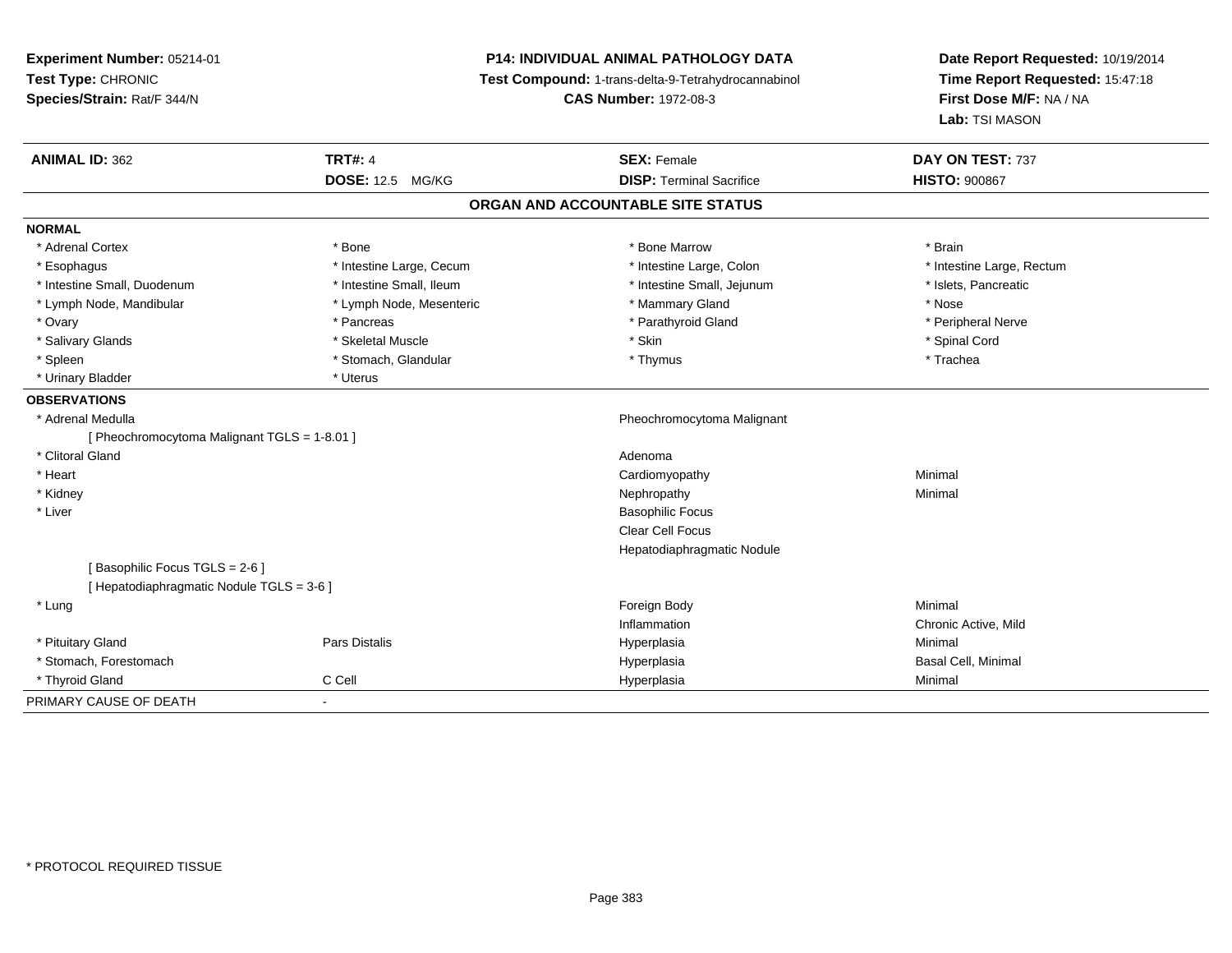**Experiment Number:** 05214-01**Test Type:** CHRONIC **Species/Strain:** Rat/F 344/N**P14: INDIVIDUAL ANIMAL PATHOLOGY DATA Test Compound:** 1-trans-delta-9-Tetrahydrocannabinol **CAS Number:** 1972-08-3**Date Report Requested:** 10/19/2014**Time Report Requested:** 15:47:18**First Dose M/F:** NA / NA**Lab:** TSI MASON**ANIMAL ID:** 363**TRT#:** 4 **SEX:** Female **SEX: Female DAY ON TEST:** 731 **DOSE:** 12.5 MG/KG **DISP:** Terminal Sacrifice **HISTO:** <sup>900868</sup> **ORGAN AND ACCOUNTABLE SITE STATUSNORMAL**\* Adrenal Medulla \* \* Annual Medulla \* Brain \* Bone \* \* Bone Marrow \* Bone Marrow \* \* Brain \* Brain \* Brain \* Brain \* Brain \* Brain \* Brain \* Brain \* Brain \* Brain \* Brain \* Brain \* Brain \* Brain \* Brain \* Brain \* Brain \* \* Intestine Large, Colon \* Clitoral Gland \* **Exophagus \* Exophagus \*** The strain that the large, Cecum \* intestine Large, Cecum \* Intestine Large, Rectum \* Thestine Small, Duodenum \* Number of the small, Ileum \* Intestine Small, Jejunum \* Intestine Small, Jejunum \* Islets, Pancreatic \* The same \* Lymph Node, Mandibular \* Lymph Node, Mesenteric \* Ovary \* Ovary \* Salivary Glands \* Pancreas \* And the section of the section of the section of the section of the section of the section of the section of the section of the section of the section of the section of the section of the section of the sectio \* Skeletal Muscle \* Skin \* Spinal Cord \* Spleen \* Trachea \* Stomach, Forestomach \* Thymus \* Stomach, Glandular \* Thymus \* Thymus \* Thymus \* Thymus \* Thymus \* Thymus \* Thymus \* Thymus \* Thymus \* Thymus \* Thymus \* Thymus \* Thymus \* Thymus \* Thymus \* Thymus \* Thymus \* Thymus \* Thymu \* Urinary Bladder \* Uterus **MISSING** \* Mammary Gland**OBSERVATIONS** \* Adrenal Cortexx and the contract of the contract of the contract of the contract of the contract of the contract of the contract of the contract of the contract of the contract of the contract of the contract of the contract of the cont a **Minimal**  \* Heart Cardiomyopathy Minimal \* Kidneyy the control of the control of the control of the control of the control of the control of the control of the control of the control of the control of the control of the control of the control of the control of the contro \* Liverr and the contract of the contract of the contract of the contract of the contract of the contract of the contract of the contract of the contract of the contract of the contract of the contract of the contract of the cont [ Clear Cell Focus TGLS = 2-6 ] \* Lungg and the state of the state of the state of the state of the state of the state of the state of the state of the state of the state of the state of the state of the state of the state of the state of the state of the stat Inflammation Chronic Active, Minimal **Mesentery** y the control of the state of the control of the Moderate of the Moderate of the Moderate of the Moderate of the Moderate of the Moderate of the Moderate of the Moderate of the Moderate of the Moderate of the Moderate of t  $[$  Necrosis TGLS = 1-16  $]$  \* Nosee the contraction of the contraction of the contraction of the contraction of the contraction of the contraction  $\mathsf{Acute}$ , Minimal \* Pituitary Glandd and the set of Pars Distalis and the Second Adenomal Adenomal Second Second Pars Distallis Pars Distaliss Cyst \* Thyroid Gland C Cell Hyperplasia Mild PRIMARY CAUSE OF DEATH-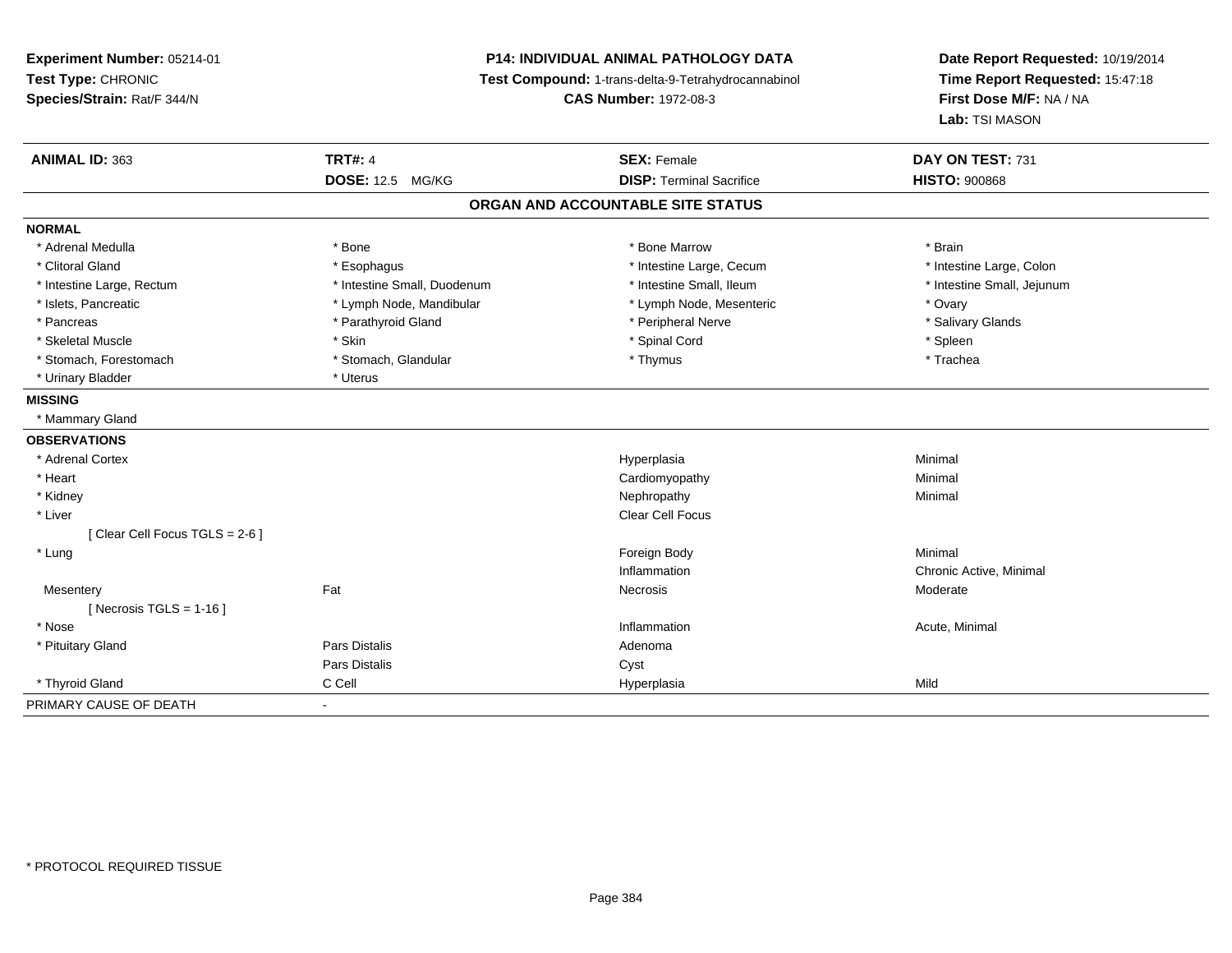**Experiment Number:** 05214-01**Test Type:** CHRONIC **Species/Strain:** Rat/F 344/N**P14: INDIVIDUAL ANIMAL PATHOLOGY DATA Test Compound:** 1-trans-delta-9-Tetrahydrocannabinol **CAS Number:** 1972-08-3**Date Report Requested:** 10/19/2014**Time Report Requested:** 15:47:18**First Dose M/F:** NA / NA**Lab:** TSI MASON**ANIMAL ID:** 364**TRT#:** 4 **SEX:** Female **DAY ON TEST:** 456 **DOSE:** 12.5 MG/KG **DISP:** Scheduled Sacrifice **HISTO:** <sup>900869</sup> **ORGAN AND ACCOUNTABLE SITE STATUSNORMAL**\* Adrenal Cortex \* Adrenal Medulla \* Adrenal Medulla \* Bone \* Bone \* Bone \* Bone \* Bone Marrow \* Brain \* Alternation of the state of the state of the state of the state of the state of the state of the state of the state of the state of the state of the state of the state of the state of the state of the state of th \* Intestine Small, Ileum \* Intestine Large, Colon \* Intestine Large, Rectum \* Intestine Small, Duodenum \* Intestine Small, Duodenum \* Intestine Small, Jejunum \* \* \* https://www.fat.com/setter/educitions/mandibular \* Kidney \* Mandibular \* Lymph Node, Mandibular \* Lymph Node, Mandibular \* Lymph Node, Mandibular \* Lymph Node, Mesenteric \* \* \* Mammary Gland \* \* Nose \* Nose \* Ovary \* Ovary \* Ovary \* Ovary \* Ovary \* Ovary \* Ovary \* Salivary Glands \* Pancreas \* And the section of the section of the section of the section of the section of the section of the section of the section of the section of the section of the section of the section of the section of the sectio \* Skeletal Muscle \* Skin \* Spinal Cord \* Spleen \* Thyroid Gland \* Stomach, Forestomach \* Thymus \* Stomach, Glandular \* Thymus \* Thymus \* Thymus \* Thymus \* Thymus \* Thymus \* Thymus \* Thymus \* Thymus \* Thymus \* Thymus \* Thymus \* Thymus \* Thymus \* Thymus \* Thymus \* Thymus \* Thymus \* Thymu \* Trachea \* Urinary Bladder \* Ninear \* Urinary Bladder \* Ninear \* Uterus \* Uterus \* Uterus \* Urinary Bladder \* Ninear \* Uterus \* Uterus \* Uterus \* Uterus \* Ninear \* Uterus \* Ninear \* Uterus \* Ninear \* Uterus \* Ninear \* Ute **OBSERVATIONS** \* Heart Cardiomyopathy Minimal \* Liver Basophilic Focus[ Basophilic Focus TGLS = 1-6 ] \* Lungg is a controller to the controller of the controller of the chronic Active, Minimal of the chronic Active, Minimal of the chronic Active, Minimal of the chronic Active, Minimal of the chronic Active, Minimal of the chroni \* Pituitary Glandd Cyst Constants Constants Constants Constants Constants Constants Constants Constants Constants Constants Const [ Cyst TGLS = 2-8 ]PRIMARY CAUSE OF DEATH-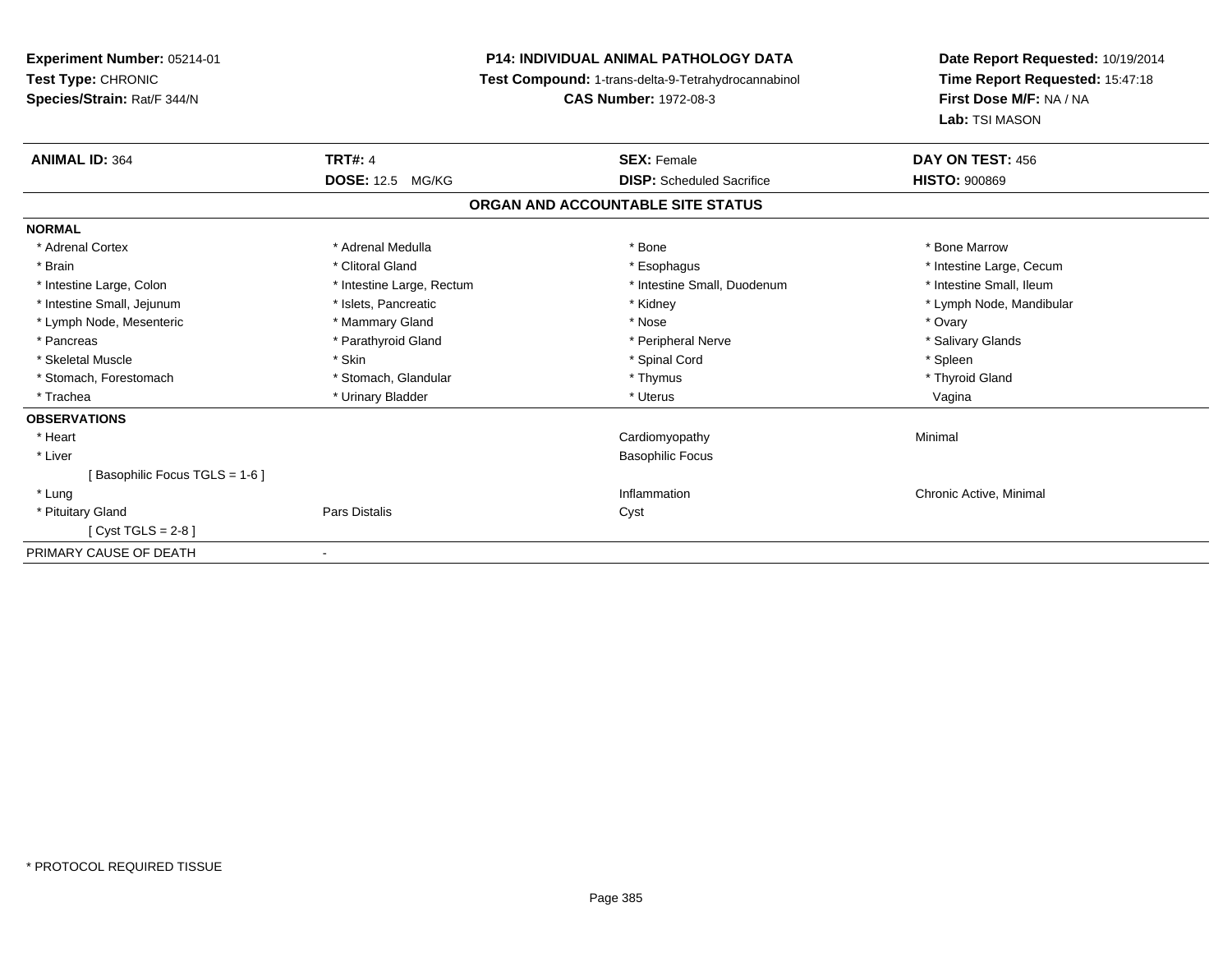# **P14: INDIVIDUAL ANIMAL PATHOLOGY DATA**

**Test Compound:** 1-trans-delta-9-Tetrahydrocannabinol

**CAS Number:** 1972-08-3

| <b>DOSE: 12.5 MG/KG</b><br><b>DISP:</b> Moribund Sacrifice<br><b>HISTO: 900870</b><br>ORGAN AND ACCOUNTABLE SITE STATUS<br><b>NORMAL</b><br>* Adrenal Cortex<br>* Adrenal Medulla<br>* Clitoral Gland<br>* Bone<br>* Esophagus<br>* Intestine Large, Cecum<br>* Intestine Large, Colon<br>* Intestine Large, Rectum<br>* Intestine Small, Ileum<br>* Intestine Small, Jejunum<br>* Intestine Small, Duodenum<br>* Mammary Gland<br>* Parathyroid Gland<br>* Salivary Glands<br>* Nose<br>* Peripheral Nerve<br>* Skeletal Muscle<br>* Skin<br>* Spinal Cord<br>* Stomach, Forestomach<br>* Trachea<br>* Urinary Bladder<br>* Thyroid Gland<br><b>OBSERVATIONS</b><br>* Bone Marrow<br>Leukemia Mononuclear<br>Leukemia Mononuclear<br>* Brain<br>* Heart<br>Cardiomyopathy<br>Minimal<br>Leukemia Mononuclear<br>* Islets, Pancreatic<br>Hyperplasia<br>Minimal<br>Leukemia Mononuclear<br>* Kidney<br>* Liver<br>Leukemia Mononuclear<br>[ Leukemia Mononuclear TGLS = 6-6 ]<br>Leukemia Mononuclear<br>* Lung<br>Leukemia Mononuclear<br>Lymph Node<br>Lumbar<br>Mediastinal<br>Leukemia Mononuclear<br>Leukemia Mononuclear<br>Pancreatic<br>Leukemia Mononuclear<br>Renal<br>[ Leukemia Mononuclear TGLS = 2-9.1,3-8,4-16,5-17,7-3 ]<br>[ Leukemia Mononuclear TGLS = 2-9.1,3-8,4-16,5-17,7-3 ]<br>[ Leukemia Mononuclear TGLS = 2-9.1,3-8,4-16,5-17,7-3 ]<br>[ Leukemia Mononuclear TGLS = 2-9.1,3-8,4-16,5-17,7-3 ]<br>Leukemia Mononuclear<br>* Lymph Node, Mandibular<br>[ Leukemia Mononuclear TGLS = 2-9.1,3-8,4-16,5-17,7-3 ]<br>Leukemia Mononuclear<br>* Lymph Node, Mesenteric<br>[ Leukemia Mononuclear TGLS = 2-9.1,3-8,4-16,5-17,7-3 ]<br>Leukemia Mononuclear<br>* Ovary<br>* Pancreas<br>Acinus<br>Minimal<br>Atrophy | <b>ANIMAL ID: 365</b> | <b>TRT#: 4</b> | <b>SEX: Female</b> | DAY ON TEST: 534 |
|------------------------------------------------------------------------------------------------------------------------------------------------------------------------------------------------------------------------------------------------------------------------------------------------------------------------------------------------------------------------------------------------------------------------------------------------------------------------------------------------------------------------------------------------------------------------------------------------------------------------------------------------------------------------------------------------------------------------------------------------------------------------------------------------------------------------------------------------------------------------------------------------------------------------------------------------------------------------------------------------------------------------------------------------------------------------------------------------------------------------------------------------------------------------------------------------------------------------------------------------------------------------------------------------------------------------------------------------------------------------------------------------------------------------------------------------------------------------------------------------------------------------------------------------------------------------------------------------------------------------------------------------------------------------------------------------------------------------------------------|-----------------------|----------------|--------------------|------------------|
|                                                                                                                                                                                                                                                                                                                                                                                                                                                                                                                                                                                                                                                                                                                                                                                                                                                                                                                                                                                                                                                                                                                                                                                                                                                                                                                                                                                                                                                                                                                                                                                                                                                                                                                                          |                       |                |                    |                  |
|                                                                                                                                                                                                                                                                                                                                                                                                                                                                                                                                                                                                                                                                                                                                                                                                                                                                                                                                                                                                                                                                                                                                                                                                                                                                                                                                                                                                                                                                                                                                                                                                                                                                                                                                          |                       |                |                    |                  |
|                                                                                                                                                                                                                                                                                                                                                                                                                                                                                                                                                                                                                                                                                                                                                                                                                                                                                                                                                                                                                                                                                                                                                                                                                                                                                                                                                                                                                                                                                                                                                                                                                                                                                                                                          |                       |                |                    |                  |
|                                                                                                                                                                                                                                                                                                                                                                                                                                                                                                                                                                                                                                                                                                                                                                                                                                                                                                                                                                                                                                                                                                                                                                                                                                                                                                                                                                                                                                                                                                                                                                                                                                                                                                                                          |                       |                |                    |                  |
|                                                                                                                                                                                                                                                                                                                                                                                                                                                                                                                                                                                                                                                                                                                                                                                                                                                                                                                                                                                                                                                                                                                                                                                                                                                                                                                                                                                                                                                                                                                                                                                                                                                                                                                                          |                       |                |                    |                  |
|                                                                                                                                                                                                                                                                                                                                                                                                                                                                                                                                                                                                                                                                                                                                                                                                                                                                                                                                                                                                                                                                                                                                                                                                                                                                                                                                                                                                                                                                                                                                                                                                                                                                                                                                          |                       |                |                    |                  |
|                                                                                                                                                                                                                                                                                                                                                                                                                                                                                                                                                                                                                                                                                                                                                                                                                                                                                                                                                                                                                                                                                                                                                                                                                                                                                                                                                                                                                                                                                                                                                                                                                                                                                                                                          |                       |                |                    |                  |
|                                                                                                                                                                                                                                                                                                                                                                                                                                                                                                                                                                                                                                                                                                                                                                                                                                                                                                                                                                                                                                                                                                                                                                                                                                                                                                                                                                                                                                                                                                                                                                                                                                                                                                                                          |                       |                |                    |                  |
|                                                                                                                                                                                                                                                                                                                                                                                                                                                                                                                                                                                                                                                                                                                                                                                                                                                                                                                                                                                                                                                                                                                                                                                                                                                                                                                                                                                                                                                                                                                                                                                                                                                                                                                                          |                       |                |                    |                  |
|                                                                                                                                                                                                                                                                                                                                                                                                                                                                                                                                                                                                                                                                                                                                                                                                                                                                                                                                                                                                                                                                                                                                                                                                                                                                                                                                                                                                                                                                                                                                                                                                                                                                                                                                          |                       |                |                    |                  |
|                                                                                                                                                                                                                                                                                                                                                                                                                                                                                                                                                                                                                                                                                                                                                                                                                                                                                                                                                                                                                                                                                                                                                                                                                                                                                                                                                                                                                                                                                                                                                                                                                                                                                                                                          |                       |                |                    |                  |
|                                                                                                                                                                                                                                                                                                                                                                                                                                                                                                                                                                                                                                                                                                                                                                                                                                                                                                                                                                                                                                                                                                                                                                                                                                                                                                                                                                                                                                                                                                                                                                                                                                                                                                                                          |                       |                |                    |                  |
|                                                                                                                                                                                                                                                                                                                                                                                                                                                                                                                                                                                                                                                                                                                                                                                                                                                                                                                                                                                                                                                                                                                                                                                                                                                                                                                                                                                                                                                                                                                                                                                                                                                                                                                                          |                       |                |                    |                  |
|                                                                                                                                                                                                                                                                                                                                                                                                                                                                                                                                                                                                                                                                                                                                                                                                                                                                                                                                                                                                                                                                                                                                                                                                                                                                                                                                                                                                                                                                                                                                                                                                                                                                                                                                          |                       |                |                    |                  |
|                                                                                                                                                                                                                                                                                                                                                                                                                                                                                                                                                                                                                                                                                                                                                                                                                                                                                                                                                                                                                                                                                                                                                                                                                                                                                                                                                                                                                                                                                                                                                                                                                                                                                                                                          |                       |                |                    |                  |
|                                                                                                                                                                                                                                                                                                                                                                                                                                                                                                                                                                                                                                                                                                                                                                                                                                                                                                                                                                                                                                                                                                                                                                                                                                                                                                                                                                                                                                                                                                                                                                                                                                                                                                                                          |                       |                |                    |                  |
|                                                                                                                                                                                                                                                                                                                                                                                                                                                                                                                                                                                                                                                                                                                                                                                                                                                                                                                                                                                                                                                                                                                                                                                                                                                                                                                                                                                                                                                                                                                                                                                                                                                                                                                                          |                       |                |                    |                  |
|                                                                                                                                                                                                                                                                                                                                                                                                                                                                                                                                                                                                                                                                                                                                                                                                                                                                                                                                                                                                                                                                                                                                                                                                                                                                                                                                                                                                                                                                                                                                                                                                                                                                                                                                          |                       |                |                    |                  |
|                                                                                                                                                                                                                                                                                                                                                                                                                                                                                                                                                                                                                                                                                                                                                                                                                                                                                                                                                                                                                                                                                                                                                                                                                                                                                                                                                                                                                                                                                                                                                                                                                                                                                                                                          |                       |                |                    |                  |
|                                                                                                                                                                                                                                                                                                                                                                                                                                                                                                                                                                                                                                                                                                                                                                                                                                                                                                                                                                                                                                                                                                                                                                                                                                                                                                                                                                                                                                                                                                                                                                                                                                                                                                                                          |                       |                |                    |                  |
|                                                                                                                                                                                                                                                                                                                                                                                                                                                                                                                                                                                                                                                                                                                                                                                                                                                                                                                                                                                                                                                                                                                                                                                                                                                                                                                                                                                                                                                                                                                                                                                                                                                                                                                                          |                       |                |                    |                  |
|                                                                                                                                                                                                                                                                                                                                                                                                                                                                                                                                                                                                                                                                                                                                                                                                                                                                                                                                                                                                                                                                                                                                                                                                                                                                                                                                                                                                                                                                                                                                                                                                                                                                                                                                          |                       |                |                    |                  |
|                                                                                                                                                                                                                                                                                                                                                                                                                                                                                                                                                                                                                                                                                                                                                                                                                                                                                                                                                                                                                                                                                                                                                                                                                                                                                                                                                                                                                                                                                                                                                                                                                                                                                                                                          |                       |                |                    |                  |
|                                                                                                                                                                                                                                                                                                                                                                                                                                                                                                                                                                                                                                                                                                                                                                                                                                                                                                                                                                                                                                                                                                                                                                                                                                                                                                                                                                                                                                                                                                                                                                                                                                                                                                                                          |                       |                |                    |                  |
|                                                                                                                                                                                                                                                                                                                                                                                                                                                                                                                                                                                                                                                                                                                                                                                                                                                                                                                                                                                                                                                                                                                                                                                                                                                                                                                                                                                                                                                                                                                                                                                                                                                                                                                                          |                       |                |                    |                  |
|                                                                                                                                                                                                                                                                                                                                                                                                                                                                                                                                                                                                                                                                                                                                                                                                                                                                                                                                                                                                                                                                                                                                                                                                                                                                                                                                                                                                                                                                                                                                                                                                                                                                                                                                          |                       |                |                    |                  |
|                                                                                                                                                                                                                                                                                                                                                                                                                                                                                                                                                                                                                                                                                                                                                                                                                                                                                                                                                                                                                                                                                                                                                                                                                                                                                                                                                                                                                                                                                                                                                                                                                                                                                                                                          |                       |                |                    |                  |
|                                                                                                                                                                                                                                                                                                                                                                                                                                                                                                                                                                                                                                                                                                                                                                                                                                                                                                                                                                                                                                                                                                                                                                                                                                                                                                                                                                                                                                                                                                                                                                                                                                                                                                                                          |                       |                |                    |                  |
|                                                                                                                                                                                                                                                                                                                                                                                                                                                                                                                                                                                                                                                                                                                                                                                                                                                                                                                                                                                                                                                                                                                                                                                                                                                                                                                                                                                                                                                                                                                                                                                                                                                                                                                                          |                       |                |                    |                  |
|                                                                                                                                                                                                                                                                                                                                                                                                                                                                                                                                                                                                                                                                                                                                                                                                                                                                                                                                                                                                                                                                                                                                                                                                                                                                                                                                                                                                                                                                                                                                                                                                                                                                                                                                          |                       |                |                    |                  |
|                                                                                                                                                                                                                                                                                                                                                                                                                                                                                                                                                                                                                                                                                                                                                                                                                                                                                                                                                                                                                                                                                                                                                                                                                                                                                                                                                                                                                                                                                                                                                                                                                                                                                                                                          |                       |                |                    |                  |
|                                                                                                                                                                                                                                                                                                                                                                                                                                                                                                                                                                                                                                                                                                                                                                                                                                                                                                                                                                                                                                                                                                                                                                                                                                                                                                                                                                                                                                                                                                                                                                                                                                                                                                                                          |                       |                |                    |                  |
|                                                                                                                                                                                                                                                                                                                                                                                                                                                                                                                                                                                                                                                                                                                                                                                                                                                                                                                                                                                                                                                                                                                                                                                                                                                                                                                                                                                                                                                                                                                                                                                                                                                                                                                                          |                       |                |                    |                  |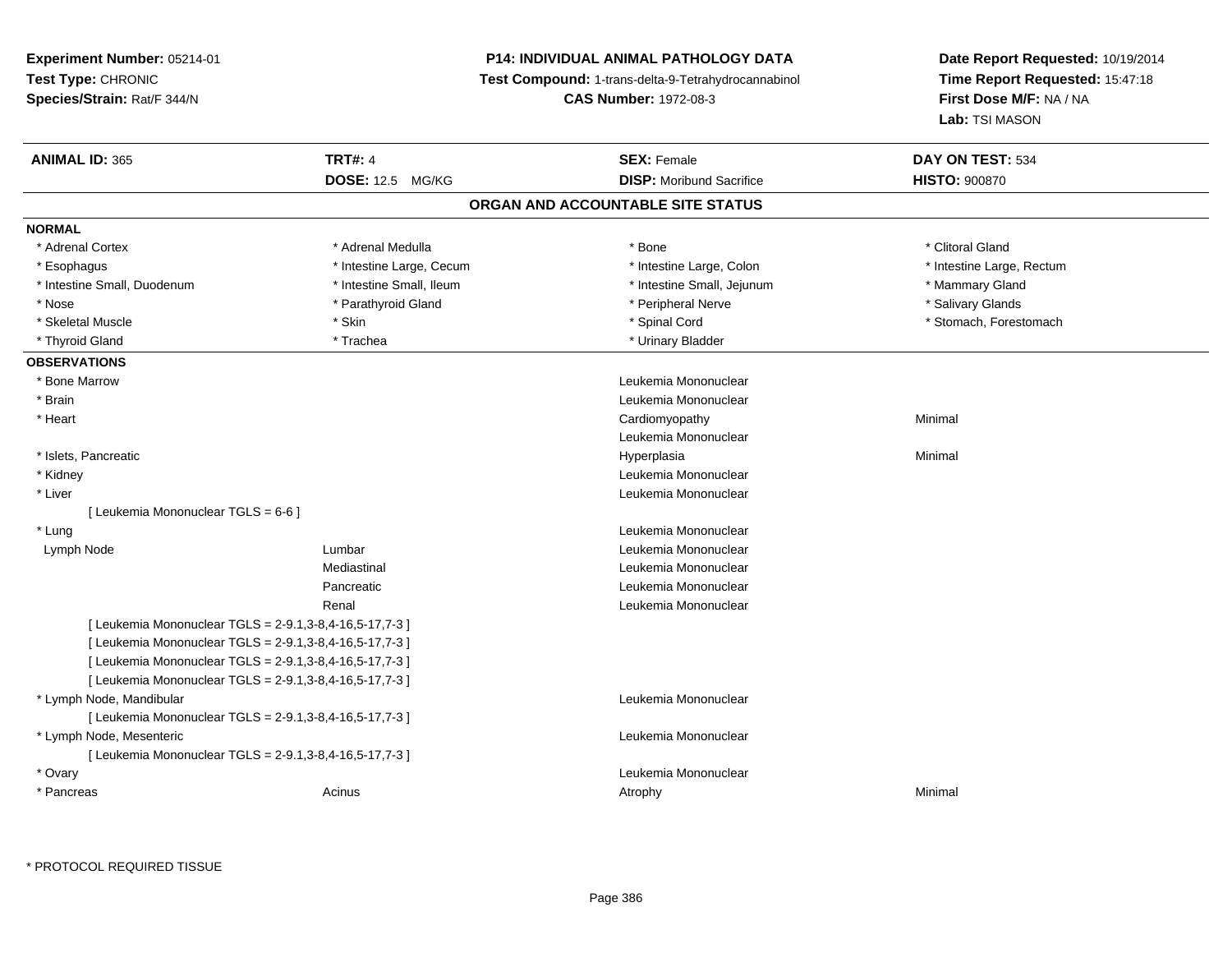| Experiment Number: 05214-01<br><b>Test Type: CHRONIC</b><br>Species/Strain: Rat/F 344/N | <b>P14: INDIVIDUAL ANIMAL PATHOLOGY DATA</b><br>Test Compound: 1-trans-delta-9-Tetrahydrocannabinol<br><b>CAS Number: 1972-08-3</b> |                                   | Date Report Requested: 10/19/2014<br>Time Report Requested: 15:47:18<br>First Dose M/F: NA / NA<br>Lab: TSI MASON |
|-----------------------------------------------------------------------------------------|-------------------------------------------------------------------------------------------------------------------------------------|-----------------------------------|-------------------------------------------------------------------------------------------------------------------|
| <b>ANIMAL ID: 365</b>                                                                   | <b>TRT#: 4</b>                                                                                                                      | <b>SEX: Female</b>                | DAY ON TEST: 534                                                                                                  |
|                                                                                         | <b>DOSE: 12.5 MG/KG</b>                                                                                                             | <b>DISP:</b> Moribund Sacrifice   | <b>HISTO: 900870</b>                                                                                              |
|                                                                                         |                                                                                                                                     | ORGAN AND ACCOUNTABLE SITE STATUS |                                                                                                                   |
| * Pituitary Gland                                                                       | Pars Distalis                                                                                                                       | Cyst                              |                                                                                                                   |
|                                                                                         | Pars Distalis                                                                                                                       | Hyperplasia                       | Mild                                                                                                              |
|                                                                                         |                                                                                                                                     | Leukemia Mononuclear              |                                                                                                                   |
| * Spleen                                                                                |                                                                                                                                     | Leukemia Mononuclear              |                                                                                                                   |
| [Leukemia Mononuclear TGLS = 1-3.1]                                                     |                                                                                                                                     |                                   |                                                                                                                   |
| * Stomach, Glandular                                                                    |                                                                                                                                     | Erosion                           | Mild                                                                                                              |
|                                                                                         |                                                                                                                                     | Ulcer                             | Mild                                                                                                              |
| [Ulcer TGLS = $8-5+5.1$ ]                                                               |                                                                                                                                     |                                   |                                                                                                                   |
| * Thymus                                                                                |                                                                                                                                     | Leukemia Mononuclear              |                                                                                                                   |
| * Uterus                                                                                |                                                                                                                                     | Leukemia Mononuclear              |                                                                                                                   |
| PRIMARY CAUSE OF DEATH                                                                  |                                                                                                                                     |                                   |                                                                                                                   |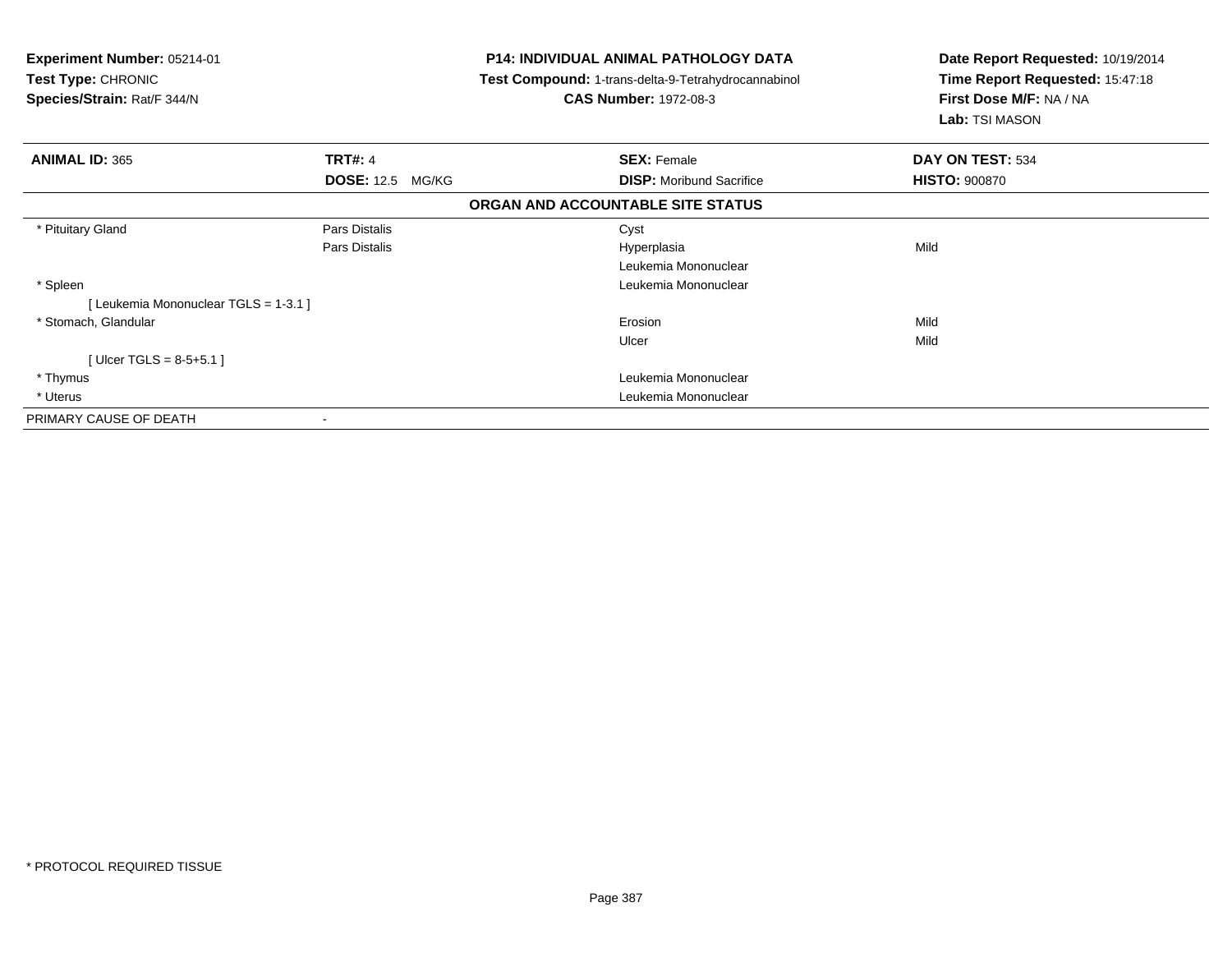# **P14: INDIVIDUAL ANIMAL PATHOLOGY DATA**

**Test Compound:** 1-trans-delta-9-Tetrahydrocannabinol

**CAS Number:** 1972-08-3

| <b>ANIMAL ID: 366</b>         | <b>TRT#: 4</b>             | <b>SEX: Female</b>                | DAY ON TEST: 731            |
|-------------------------------|----------------------------|-----------------------------------|-----------------------------|
|                               | <b>DOSE: 12.5 MG/KG</b>    | <b>DISP: Terminal Sacrifice</b>   | <b>HISTO: 900871</b>        |
|                               |                            | ORGAN AND ACCOUNTABLE SITE STATUS |                             |
| <b>NORMAL</b>                 |                            |                                   |                             |
| * Adrenal Cortex              | * Adrenal Medulla          | * Bone                            | * Bone Marrow               |
| * Brain                       | * Clitoral Gland           | * Esophagus                       | * Heart                     |
| * Intestine Large, Cecum      | * Intestine Large, Colon   | * Intestine Large, Rectum         | * Intestine Small, Duodenum |
| * Intestine Small. Ileum      | * Intestine Small, Jejunum | * Islets, Pancreatic              | * Lymph Node, Mandibular    |
| * Lymph Node, Mesenteric      | * Mammary Gland            | * Nose                            | * Ovary                     |
| * Parathyroid Gland           | * Peripheral Nerve         | * Salivary Glands                 | * Skeletal Muscle           |
| * Skin                        | * Spinal Cord              | * Spleen                          | * Stomach, Forestomach      |
| * Stomach, Glandular          | * Thymus                   | * Trachea                         | * Urinary Bladder           |
| <b>OBSERVATIONS</b>           |                            |                                   |                             |
| * Kidney                      | Cortex                     | Mineralization                    | Minimal                     |
|                               |                            | Nephropathy                       | Minimal                     |
| * Liver                       |                            | <b>Basophilic Focus</b>           |                             |
|                               |                            | Clear Cell Focus                  |                             |
| [Basophilic Focus TGLS = 2-6] |                            |                                   |                             |
| * Lung                        |                            | Inflammation                      | Chronic Active, Mild        |
| * Pancreas                    | Acinus                     | Atrophy                           | Minimal                     |
| * Pituitary Gland             | <b>Pars Distalis</b>       | Cyst                              |                             |
|                               | <b>Pars Distalis</b>       | Hyperplasia                       | Moderate                    |
| [Hyperplasia TGLS = 1-8]      |                            |                                   |                             |
| * Thyroid Gland               | C Cell                     | Hyperplasia                       | Minimal                     |
| * Uterus                      |                            | Polyp Stromal                     |                             |
| PRIMARY CAUSE OF DEATH        |                            |                                   |                             |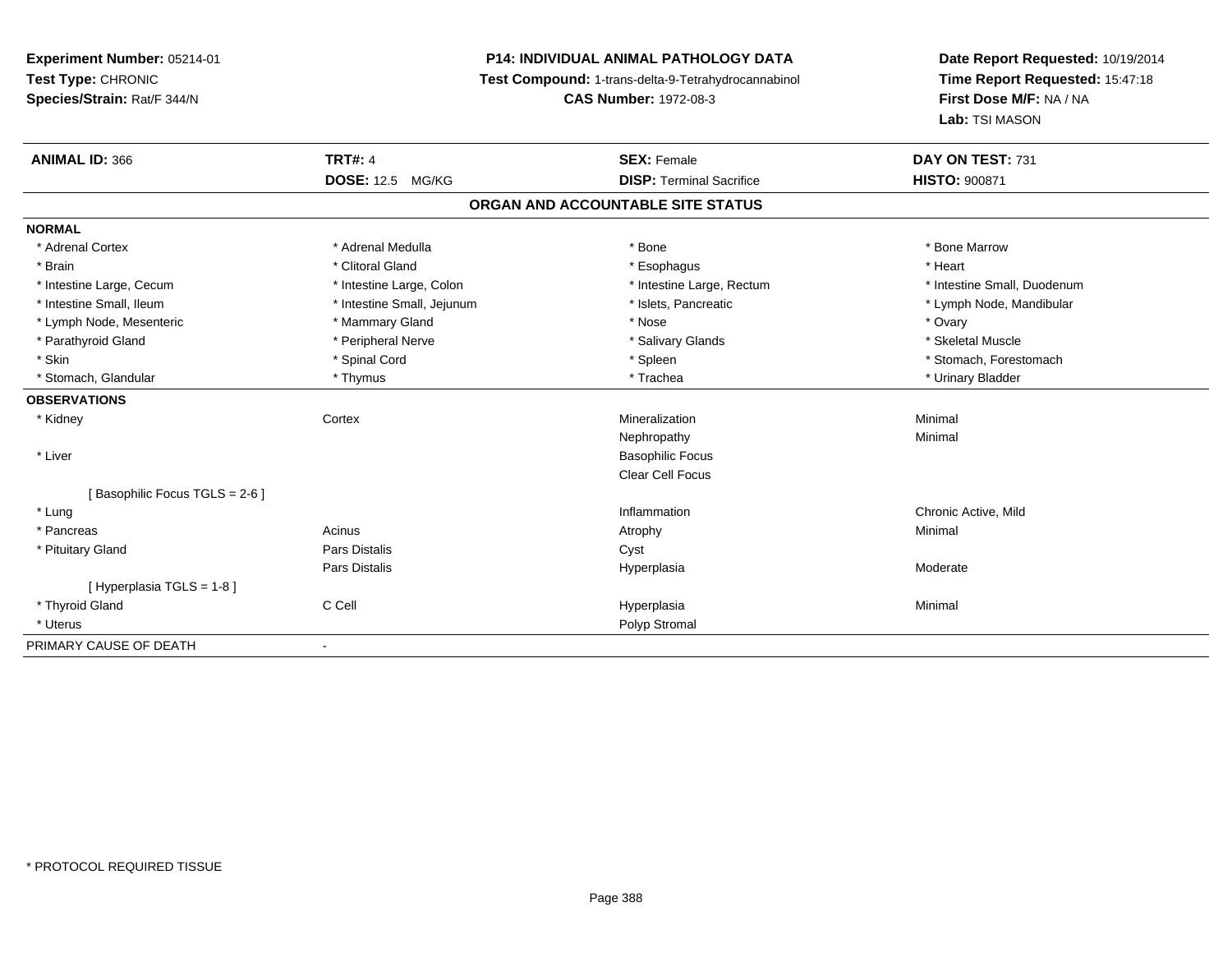**Experiment Number:** 05214-01**Test Type:** CHRONIC **Species/Strain:** Rat/F 344/N**P14: INDIVIDUAL ANIMAL PATHOLOGY DATA Test Compound:** 1-trans-delta-9-Tetrahydrocannabinol **CAS Number:** 1972-08-3**Date Report Requested:** 10/19/2014**Time Report Requested:** 15:47:18**First Dose M/F:** NA / NA**Lab:** TSI MASON**ANIMAL ID:** 367**TRT#:** 4 **SEX:** Female **SEX: Female DAY ON TEST:** 737 **DOSE:** 12.5 MG/KG **DISP:** Terminal Sacrifice **HISTO:** <sup>900872</sup> **ORGAN AND ACCOUNTABLE SITE STATUSNORMAL**\* Adrenal Cortex \* Adrenal Medulla \* Adrenal Medulla \* Bone \* Bone \* Bone \* Bone \* Bone Marrow \* Brain \* Alternative of the state of the state of the state of the state of the state of the state of the state of the state of the state of the state of the state of the state of the state of the state of the state of th \* Intestine Large, Cecum \* Intestine Large, Colon \* Intestine Large, Rectum \* Intestine Small, Duodenum \* Intestine Small, Ileum \* \* Thestine Small, Jejunum \* \* Sets, Pancreatic \* \* Thestine Small, Nejunum \* Lymph Node, Mandibular \* Lymph Node, Mesenteric \* The state of the state of the state of the state of the state of the state of the state of the state of the state of the state of the state of the state of the state of the state of the state of \* Peripheral Nerve \* Salivary Glands \* Skeletal Muscle \* Skin\* Stomach. Glandular \* Spinal Cord \* Spinal Cord \* Spinal Cord \* Stomach, Forestomach \* Stomach, Forestomach \* Stomach, Forestomach \* Thymus \* Thyroid Gland \* Trachea \* Urinary Bladder \* \* Uterus**OBSERVATIONS** \* Kidneyy which is a context of the Cortext of the Cortext of the Cortext of the Mineralization n Minimal Nephropathyy the contract of the Minimal Minimal Section 1996 and the contract of the Minimal Section 1997 and the contract of the contract of the contract of the contract of the contract of the contract of the contract of the contra \* Liver Basophilic Focus Clear Cell Focus Eosinophilic Focus[ Eosinophilic Focus TGLS = 3-6.1 ] \* Lungg is a controller to the controller of the controller of the chronic Active, Minimal of the chronic Active, Minimal of the chronic Active, Minimal of the chronic Active, Minimal of the chronic Active, Minimal of the chroni \* Mammary Glandd and a state of the control of the control of the control of the control of the control of the control of the control of the control of the control of the control of the control of the control of the control of the contro  $[$  Adenoma TGLS = 1-16  $]$  \* Ovaryy cystem in the control of the control of the control of the control of the control of the control of the control of the control of the control of the control of the control of the control of the control of the control of [ Cyst TGLS = 2-7 ] \* Pituitary Glandd **Exercise Control of Pars Distalis Pars Distalis Adenoma** PRIMARY CAUSE OF DEATH-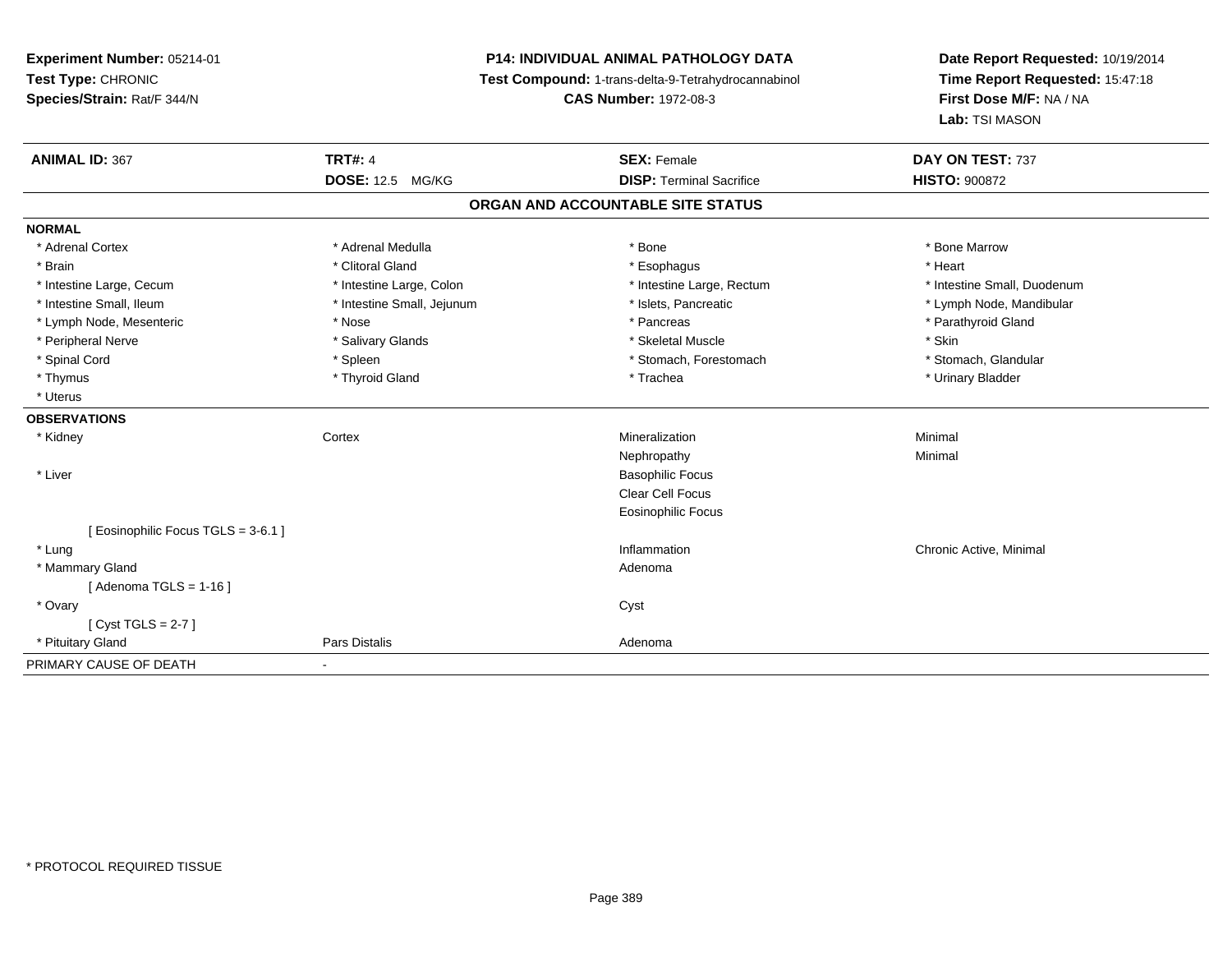# **P14: INDIVIDUAL ANIMAL PATHOLOGY DATA**

**Test Compound:** 1-trans-delta-9-Tetrahydrocannabinol

**CAS Number:** 1972-08-3

| <b>ANIMAL ID: 368</b>                                     | <b>TRT#: 4</b>              | <b>SEX: Female</b>                | DAY ON TEST: 701           |
|-----------------------------------------------------------|-----------------------------|-----------------------------------|----------------------------|
|                                                           | <b>DOSE: 12.5 MG/KG</b>     | <b>DISP:</b> Moribund Sacrifice   | HISTO: 900873              |
|                                                           |                             | ORGAN AND ACCOUNTABLE SITE STATUS |                            |
| <b>NORMAL</b>                                             |                             |                                   |                            |
| * Adrenal Cortex                                          | * Adrenal Medulla           | * Bone                            | * Bone Marrow              |
| * Brain                                                   | * Esophagus                 | * Intestine Large, Cecum          | * Intestine Large, Colon   |
| * Intestine Large, Rectum                                 | * Intestine Small, Duodenum | * Intestine Small, Ileum          | * Intestine Small, Jejunum |
| * Islets, Pancreatic                                      | * Lymph Node, Mandibular    | * Lymph Node, Mesenteric          | * Nose                     |
| * Ovary                                                   | * Parathyroid Gland         | * Peripheral Nerve                | * Salivary Glands          |
| * Skeletal Muscle                                         | * Skin                      | * Spinal Cord                     | * Spleen                   |
| * Stomach, Glandular                                      | * Thymus                    | * Trachea                         | * Urinary Bladder          |
| * Uterus                                                  |                             |                                   |                            |
| <b>OBSERVATIONS</b>                                       |                             |                                   |                            |
| * Clitoral Gland                                          |                             | Hyperplasia                       | Mild                       |
| * Heart                                                   |                             | Cardiomyopathy                    | Minimal                    |
| * Kidney                                                  | Cortex                      | Mineralization                    | Minimal                    |
|                                                           |                             | Nephropathy                       | Minimal                    |
| * Liver                                                   |                             | <b>Basophilic Focus</b>           |                            |
| [Basophilic Focus TGLS = 6-6+6.1]                         |                             |                                   |                            |
| * Lung                                                    |                             | Foreign Body                      | Minimal                    |
|                                                           |                             | Inflammation                      | Chronic Active, Minimal    |
| Note: TGL 5 FOCI NOT SEEN ON MICRO EXAM IN RECUT          |                             |                                   |                            |
| * Lym Node Mand                                           |                             |                                   |                            |
| Note: TGL 1 ENLARGED MANDIBULAR LN NOT SEEN ON MICRO EXAM |                             |                                   |                            |
| * Mammary Gland                                           |                             | Fibroadenoma                      |                            |
| [Fibroadenoma TGLS = 2-16]                                |                             |                                   |                            |
| * Pancreas                                                |                             | Metaplasia                        | Mild                       |
| * Pituitary Gland                                         | Pars Distalis               | Adenoma                           |                            |
| [Adenoma TGLS = $4-8$ ]                                   |                             |                                   |                            |
| * Stomach, Forestomach                                    |                             | Ulcer                             | Mild                       |
| * Thyroid Gland                                           | <b>Follicular Cel</b>       | Adenoma                           |                            |
|                                                           | C Cell                      | Hyperplasia                       | Minimal                    |
| [Adenoma TGLS = $3-2$ ]                                   |                             |                                   |                            |
| PRIMARY CAUSE OF DEATH                                    | $\blacksquare$              |                                   |                            |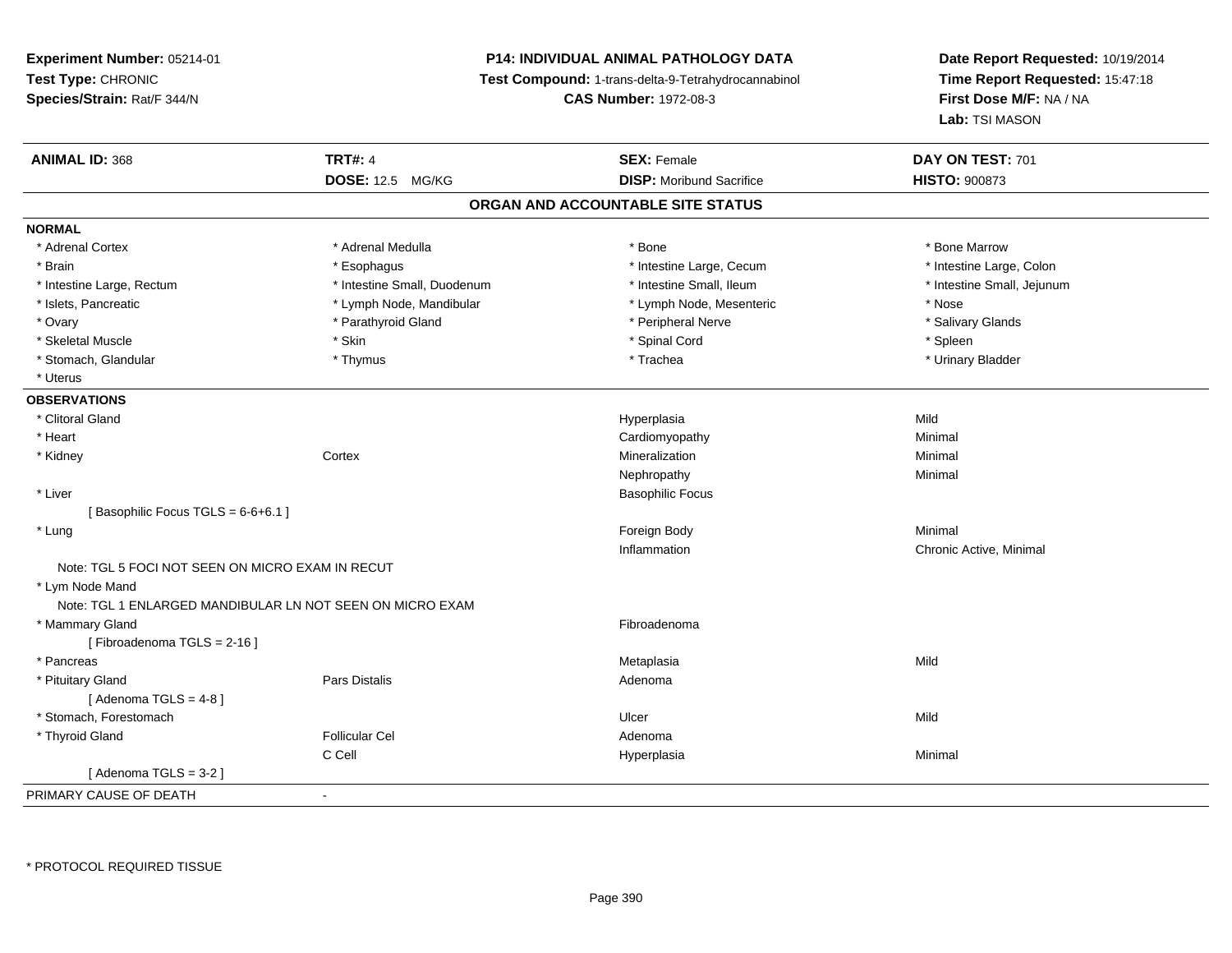# **P14: INDIVIDUAL ANIMAL PATHOLOGY DATA**

**Test Compound:** 1-trans-delta-9-Tetrahydrocannabinol

**CAS Number:** 1972-08-3

| <b>ANIMAL ID: 369</b>                 | <b>TRT#: 4</b>            | <b>SEX: Female</b>                | DAY ON TEST: 737         |
|---------------------------------------|---------------------------|-----------------------------------|--------------------------|
|                                       | <b>DOSE: 12.5 MG/KG</b>   | <b>DISP: Terminal Sacrifice</b>   | <b>HISTO: 900874</b>     |
|                                       |                           | ORGAN AND ACCOUNTABLE SITE STATUS |                          |
| <b>NORMAL</b>                         |                           |                                   |                          |
| * Adrenal Cortex                      | * Bone                    | * Bone Marrow                     | * Brain                  |
| * Clitoral Gland                      | * Esophagus               | * Heart                           | * Intestine Large, Cecum |
| * Intestine Large, Colon              | * Intestine Large, Rectum | * Intestine Small, Duodenum       | * Intestine Small, Ileum |
| * Intestine Small, Jejunum            | * Islets, Pancreatic      | * Lymph Node, Mandibular          | * Lymph Node, Mesenteric |
| * Mammary Gland                       | * Nose                    | * Ovary                           | * Pancreas               |
| * Parathyroid Gland                   | * Peripheral Nerve        | * Skeletal Muscle                 | * Skin                   |
| * Spinal Cord                         | * Stomach, Forestomach    | * Stomach, Glandular              | * Thymus                 |
| * Thyroid Gland                       | * Trachea                 | * Urinary Bladder                 | * Uterus                 |
| <b>OBSERVATIONS</b>                   |                           |                                   |                          |
| * Adrenal Medulla                     |                           | Pheochromocytoma Benign           |                          |
| Eye                                   | Lens                      | Cataract                          | Mild                     |
| [Cataract TGLS = $1-16$ ]             |                           |                                   |                          |
| * Kidney                              | Cortex                    | Mineralization                    | Minimal                  |
|                                       |                           | Nephropathy                       | Minimal                  |
| * Liver                               |                           | <b>Basophilic Focus</b>           |                          |
|                                       |                           | Leukemia Mononuclear              |                          |
| [Basophilic Focus TGLS = 4-6+6.1]     |                           |                                   |                          |
| * Lung                                |                           | Inflammation                      | Chronic Active, Mild     |
|                                       |                           | Leukemia Mononuclear              |                          |
| * Pituitary Gland                     | Pars Distalis             | Angiectasis                       | Mild                     |
|                                       | Pars Distalis             | Cyst                              |                          |
| [Angiectasis TGLS = 3-8]              |                           |                                   |                          |
| * Salivary Glands                     | Duct                      | Metaplasia                        | Squamous, Minimal        |
| * Spleen                              |                           | Leukemia Mononuclear              |                          |
| [ Leukemia Mononuclear TGLS = 2-3.1 ] |                           |                                   |                          |
| PRIMARY CAUSE OF DEATH                |                           |                                   |                          |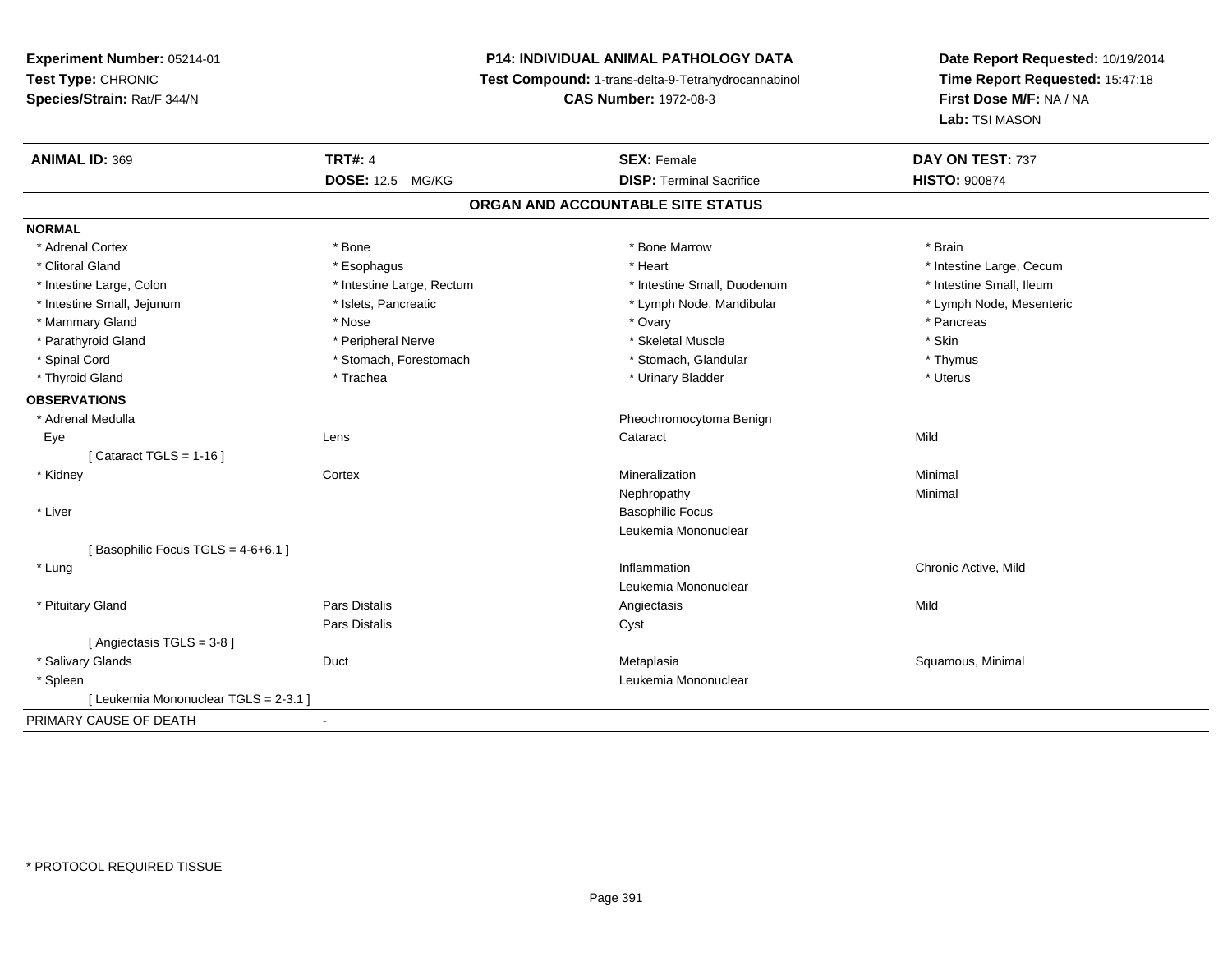# **P14: INDIVIDUAL ANIMAL PATHOLOGY DATA**

**Test Compound:** 1-trans-delta-9-Tetrahydrocannabinol

**CAS Number:** 1972-08-3

| <b>ANIMAL ID: 370</b>               | <b>TRT#: 4</b><br><b>DOSE: 12.5 MG/KG</b> | <b>SEX: Female</b><br><b>DISP: Terminal Sacrifice</b> | DAY ON TEST: 736<br><b>HISTO: 900875</b> |
|-------------------------------------|-------------------------------------------|-------------------------------------------------------|------------------------------------------|
|                                     |                                           | ORGAN AND ACCOUNTABLE SITE STATUS                     |                                          |
| <b>NORMAL</b>                       |                                           |                                                       |                                          |
| * Adrenal Cortex                    | * Adrenal Medulla                         | * Bone                                                | * Bone Marrow                            |
| * Brain                             | * Clitoral Gland                          | * Esophagus                                           | * Intestine Large, Cecum                 |
| * Intestine Large, Colon            | * Intestine Large, Rectum                 | * Intestine Small, Duodenum                           | * Intestine Small. Ileum                 |
| * Intestine Small, Jejunum          | * Islets, Pancreatic                      | * Lymph Node, Mandibular                              | * Lymph Node, Mesenteric                 |
| * Mammary Gland                     | * Ovary                                   | * Pancreas                                            | * Parathyroid Gland                      |
| * Peripheral Nerve                  | * Salivary Glands                         | * Skeletal Muscle                                     | * Skin                                   |
| * Spinal Cord                       | * Spleen                                  | * Stomach, Glandular                                  | * Thymus                                 |
| * Thyroid Gland                     | * Trachea                                 | * Urinary Bladder                                     | * Uterus                                 |
| <b>OBSERVATIONS</b>                 |                                           |                                                       |                                          |
| * Heart                             |                                           | Cardiomyopathy                                        | Mild                                     |
| * Kidney                            | Cortex                                    | Mineralization                                        | Minimal                                  |
|                                     |                                           | Nephropathy                                           | Minimal                                  |
| * Liver                             |                                           | <b>Basophilic Focus</b>                               |                                          |
| Basophilic Focus TGLS = $1-6+6.1$ ] |                                           |                                                       |                                          |
| * Lung                              |                                           | Inflammation                                          | Chronic Active, Minimal                  |
| * Nose                              |                                           | Inflammation                                          | Acute, Mild                              |
| * Pituitary Gland                   | Pars Distalis                             | Cyst                                                  |                                          |
| * Stomach, Forestomach              |                                           | Dilatation                                            | Mild                                     |
| [ Dilatation TGLS = $2-5.1$ ]       |                                           |                                                       |                                          |
| PRIMARY CAUSE OF DEATH              | $\overline{\phantom{a}}$                  |                                                       |                                          |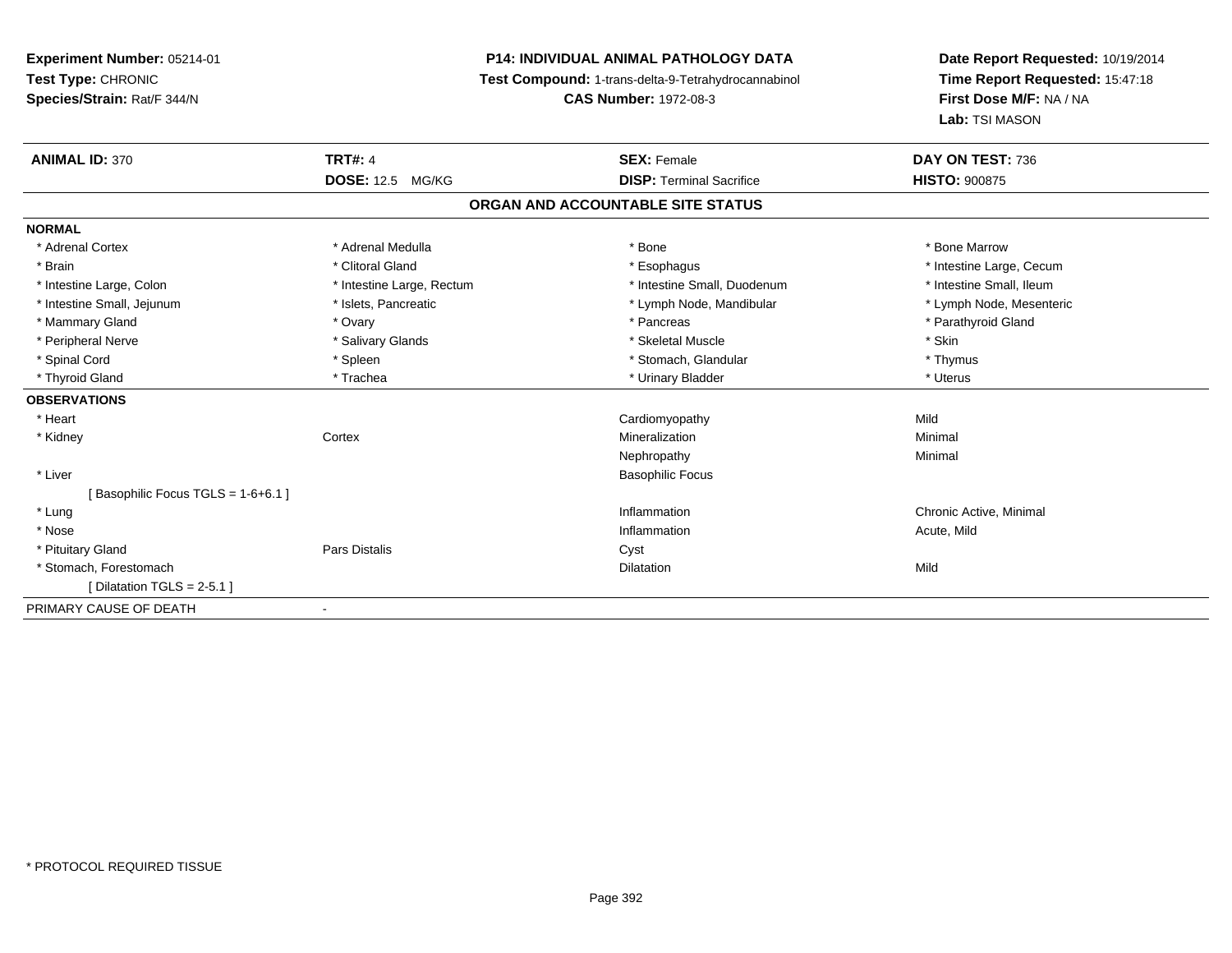# **P14: INDIVIDUAL ANIMAL PATHOLOGY DATA**

**Test Compound:** 1-trans-delta-9-Tetrahydrocannabinol

**CAS Number:** 1972-08-3

| <b>ANIMAL ID: 371</b>                      | <b>TRT#: 4</b>              | <b>SEX: Female</b>                | DAY ON TEST: 584           |
|--------------------------------------------|-----------------------------|-----------------------------------|----------------------------|
|                                            | DOSE: 12.5 MG/KG            | <b>DISP:</b> Moribund Sacrifice   | <b>HISTO: 900876</b>       |
|                                            |                             | ORGAN AND ACCOUNTABLE SITE STATUS |                            |
| <b>NORMAL</b>                              |                             |                                   |                            |
| * Adrenal Cortex                           | * Adrenal Medulla           | * Bone                            | * Bone Marrow              |
| * Clitoral Gland                           | * Esophagus                 | <b>Harderian Gland</b>            | * Intestine Large, Colon   |
| * Intestine Large, Rectum                  | * Intestine Small, Duodenum | * Intestine Small, Ileum          | * Intestine Small, Jejunum |
| * Islets, Pancreatic                       | * Lymph Node, Mandibular    | * Lymph Node, Mesenteric          | * Nose                     |
| * Pancreas                                 | * Parathyroid Gland         | * Peripheral Nerve                | * Salivary Glands          |
| * Skeletal Muscle                          | * Skin                      | * Spinal Cord                     | * Spleen                   |
| * Stomach, Forestomach                     | * Stomach, Glandular        | * Thymus                          | * Thyroid Gland            |
| * Trachea                                  | * Urinary Bladder           | * Uterus                          |                            |
| <b>OBSERVATIONS</b>                        |                             |                                   |                            |
| * Brain                                    |                             | Meningioma Malignant              |                            |
| [Meningioma Malignant TGLS = 3-1.1]        |                             |                                   |                            |
| * Heart                                    |                             | Cardiomyopathy                    | Minimal                    |
| * Intestine Large, Cecum                   |                             | Mineralization                    | Minimal                    |
| [Mineralization TGLS = $5-5+5.1,6-5.1.1$ ] |                             |                                   |                            |
| * Kidney                                   |                             | Nephropathy                       | Minimal                    |
| [Nephropathy TGLS = $4-4+4.1$ ]            |                             |                                   |                            |
| * Liver                                    |                             | <b>Basophilic Focus</b>           |                            |
|                                            |                             | Clear Cell Focus                  |                            |
| * Lung                                     |                             | Foreign Body                      | Minimal                    |
|                                            |                             | Hemorrhage                        | Minimal                    |
|                                            |                             | Inflammation                      | Chronic Active, Minimal    |
| [Hemorrhage TGLS = 7-3.1]                  |                             |                                   |                            |
| * Mammary Gland                            |                             | Fibroadenoma                      |                            |
| [Fibroadenoma TGLS = 1-16]                 |                             |                                   |                            |
| * Ovary                                    |                             | Cyst                              |                            |
| [Cyst TGLS = $2-7$ ]                       |                             |                                   |                            |
| * Pituitary Gland                          | <b>Pars Distalis</b>        | Cyst                              |                            |
|                                            | <b>Pars Distalis</b>        | Hyperplasia                       | Mild                       |
| PRIMARY CAUSE OF DEATH                     |                             |                                   |                            |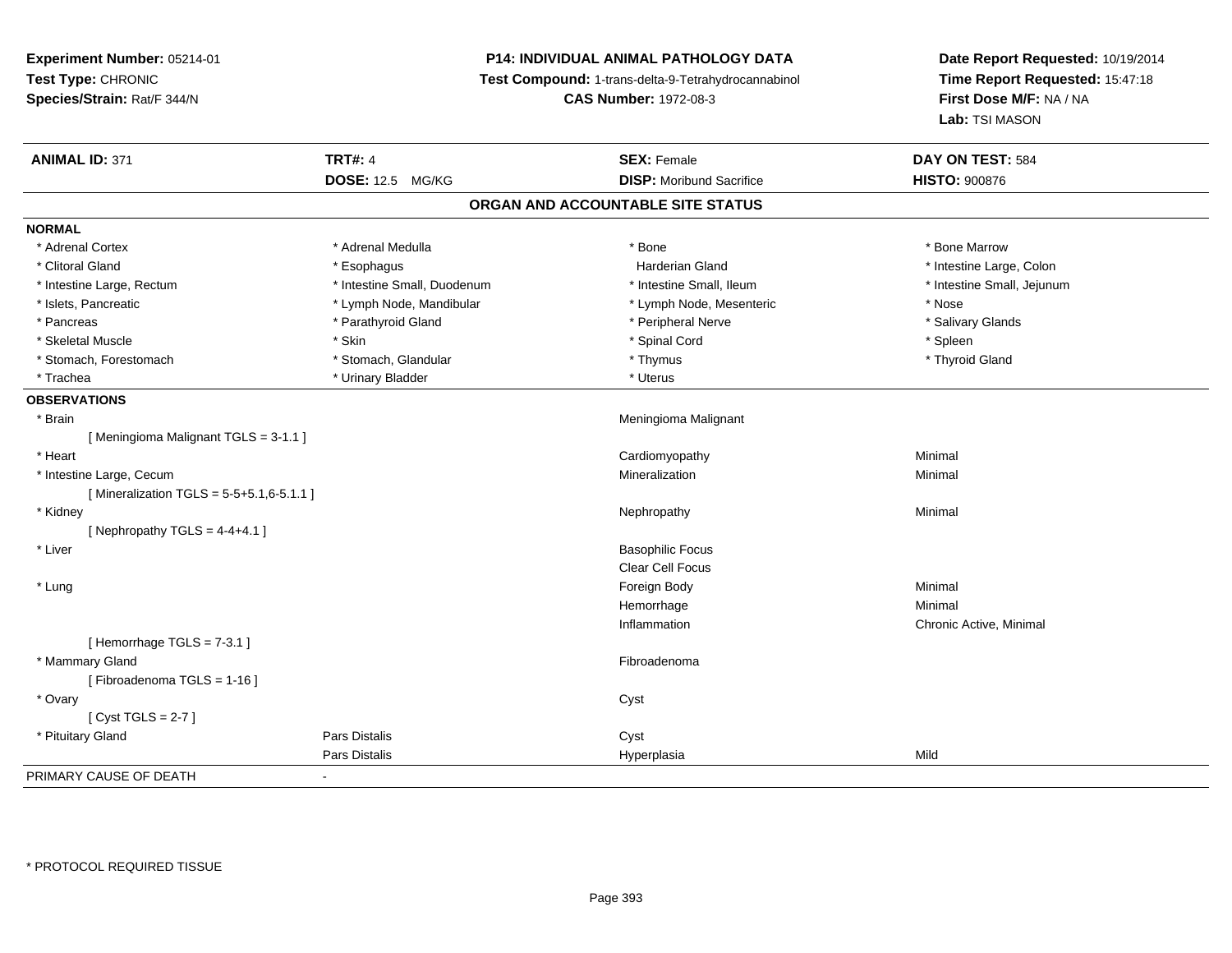**Experiment Number:** 05214-01**Test Type:** CHRONIC **Species/Strain:** Rat/F 344/N**P14: INDIVIDUAL ANIMAL PATHOLOGY DATA Test Compound:** 1-trans-delta-9-Tetrahydrocannabinol **CAS Number:** 1972-08-3**Date Report Requested:** 10/19/2014**Time Report Requested:** 15:47:18**First Dose M/F:** NA / NA**Lab:** TSI MASON**ANIMAL ID:** 372**TRT#:** 4 **SEX:** Female **SEX: Female DAY ON TEST:** 737 **DOSE:** 12.5 MG/KG **DISP:** Terminal Sacrifice **HISTO:** <sup>900877</sup> **ORGAN AND ACCOUNTABLE SITE STATUSNORMAL**\* Adrenal Cortex \* Adrenal Medulla \* Adrenal Medulla \* Bone \* Bone \* Bone \* Bone \* Bone Marrow \* Brain \* Alternation of the state of the state of the state of the state of the state of the state of the state of the state of the state of the state of the state of the state of the state of the state of the state of th \* Intestine Small, Ileum \* Intestine Large, Colon \* Intestine Large, Rectum \* Intestine Small, Duodenum \* Intestine Small, Duodenum \* Intestine Small, Jejunum \* \* \* https://www.fat.com/setter/educitions/mandibular \* Kidney \* Mandibular \* Lymph Node, Mandibular \* Lymph Node, Mandibular \* Lymph Node, Mandibular \* Lymph Node, Mesenteric \* \* \* Mammary Gland \* \* Nose \* \* Nose \* \* Nose \* Ovary \* Ovary \* Ovary \* Ovary \* Ovary \* Salivary Glands \* Pancreas \* And the section of the section of the section of the section of the section of the section of the section of the section of the section of the section of the section of the section of the section of the sectio \* Skeletal Muscle \* The state of the set of the set of the set of the set of the set of the set of the set of the set of the set of the set of the set of the set of the set of the set of the set of the set of the set of th \* Stomach, Glandular \* Thymus \* Thymus \* The store and the store and the store and the store and the store and the store and the store and the store and the store and the store and the store and the store and the store and \* Urinary Bladder \* Uterus **OBSERVATIONS** \* Heart Cardiomyopathy Minimal \* Liver Basophilic Focus Leukemia Mononuclear[ Basophilic Focus TGLS = 1-6 ] \* LungAlveolar Epith Alveolar/Bronchiolar Adenoma Inflammation Chronic Active, Minimal Leukemia Mononuclear \* Pituitary Glandd and the contract of Pars Distalis and the contract of Adenoma and Adenoma and the Adenoma and the Adenoma and  $\lambda$ Pars Distaliss Cyst \* Spleen Leukemia Mononuclear PRIMARY CAUSE OF DEATH-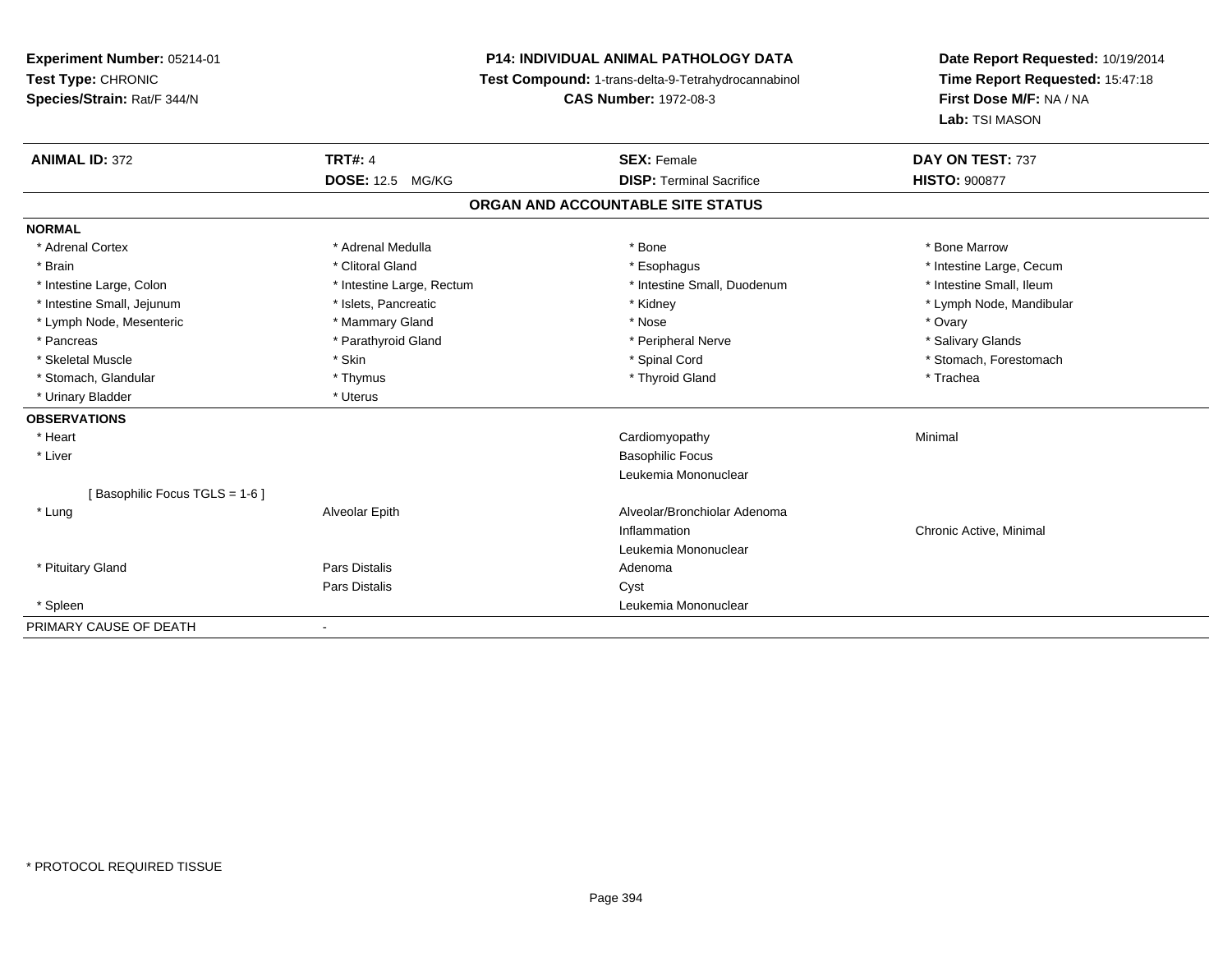**Experiment Number:** 05214-01**Test Type:** CHRONIC **Species/Strain:** Rat/F 344/N**P14: INDIVIDUAL ANIMAL PATHOLOGY DATA Test Compound:** 1-trans-delta-9-Tetrahydrocannabinol **CAS Number:** 1972-08-3**Date Report Requested:** 10/19/2014**Time Report Requested:** 15:47:18**First Dose M/F:** NA / NA**Lab:** TSI MASON**ANIMAL ID:** 373**TRT#:** 4 **SEX:** Female **SEX: Female DAY ON TEST:** 659 **DOSE:** 12.5 MG/KG **DISP:** Moribund Sacrifice **HISTO:** <sup>900878</sup> **ORGAN AND ACCOUNTABLE SITE STATUSNORMAL**\* Adrenal Cortex \* Adrenal Medulla \* Adrenal Medulla \* Bone \* Bone \* Bone \* Bone \* Bone Marrow \* Intestine Large, Colon \* Brain \* Esophagus \* Esophagus \* Esophagus \* 11testine Large, Cecum \* \* Intestine Large, Rectum \* Thestine Small, Duodenum \* Number of the small, Ileum \* Intestine Small, Jejunum \* Intestine Small, Jejunum \* Islets, Pancreatic \* The manner of the Lymph Node, Mandibular \* Lymph Node, Mesenteric \* Mammary Gland \* Parathyroid Gland \* Nose \* Ovary \* Pancreas \* Parathyroid Gland \* Peripheral Nerve \* \* \* Salivary Glands \* \* Salivary Glands \* \* Skeletal Muscle \* \* \* Steletal Muscle \* \* Spinal Cord \* \* Spinal Cord \* \* Spinal Cord \* \* Spinal Cord \* \* Spinal Cord \* \* Spinal Cord \* \* Spinal Cord \* \* Spi \* Thyroid Gland \* Spleen \* Stomach, Forestomach \* Stomach \* Stomach, Glandular \* Stomach, Glandular \* Trachea \* Urinary Bladder**MISSING** \* Clitoral Gland \* Thymus**OBSERVATIONS** \* Heart Cardiomyopathyy Mild Minimal \* Kidneyy the control of the control of the control of the control of the control of the control of the control of the control of the control of the control of the control of the control of the control of the control of the contro \* Liver Basophilic Focus[ Basophilic Focus TGLS =  $4-6+6.1$  ] \* Lungg is a controller to the controller of the controller of the chronic Active, Minimal of the chronic Active, Minimal of the chronic Active, Minimal of the chronic Active, Minimal of the chronic Active, Minimal of the chroni \* Pituitary Glandd and the set of Pars Distalis and the Second Adenomal Adenomal Second Second Pars Distallis Pars Distaliss Cyst [ Adenoma TGLS = 3-8 ] \* Skinn and the subcut Tiss of the Subcut Tiss of the Subcut Tiss of the Subset of the Subset of the Subset of the Su  $[$  Fibrosarcoma TGLS = 1-10+10.1  $]$  \* Uteruss the control of the control of the control of the control of the control of the control of the control of the control of the control of the control of the control of the control of the control of the control of the contro [ Polyp Stromal TGLS = 2-7.1 ]PRIMARY CAUSE OF DEATH-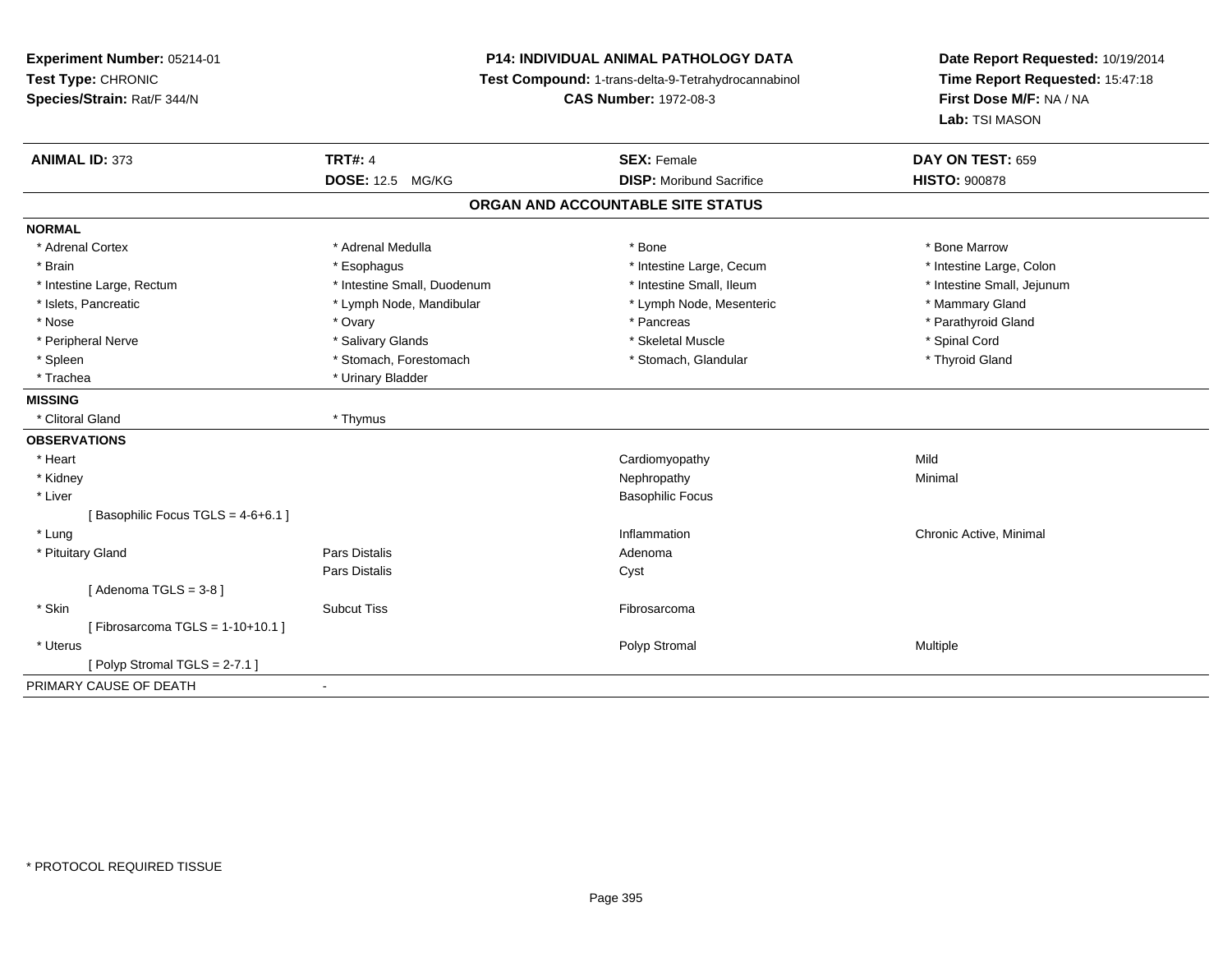**Experiment Number:** 05214-01**Test Type:** CHRONIC **Species/Strain:** Rat/F 344/N**P14: INDIVIDUAL ANIMAL PATHOLOGY DATA Test Compound:** 1-trans-delta-9-Tetrahydrocannabinol **CAS Number:** 1972-08-3**Date Report Requested:** 10/19/2014**Time Report Requested:** 15:47:18**First Dose M/F:** NA / NA**Lab:** TSI MASON**ANIMAL ID:** 374**TRT#:** 4 **SEX:** Female **SEX: Female DAY ON TEST:** 558 **DOSE:** 12.5 MG/KG**DISP:** Natural Death **HISTO:**  $900879$ **ORGAN AND ACCOUNTABLE SITE STATUSNORMAL**\* Bone \* Clitoral Gland \* **Esophagus** \* Esophagus \* **intestine Small, Duodenum** \* Intestine Small, Duodenum \* Islets, Pancreatic \* \* The mannery Gland \* Mammary Gland \* Parathyroid Gland \* Parathyroid Gland \* Peripheral Nerve \* Stomach, Glandular \* \* \* Thyroid Gland \* \* The manuscription \* Trachea \* Uterus \* Uterus \* Uterus \* Uterus **AUTO PRECLUDES DIAG.** \* Intestine Large, Cecum \* Intestine Large, Colon \* Intestine Large, Rectum \* Intestine Small, Ileum \* Intestine Small, Jejunum**OBSERVATIONS** \* Adrenal Cortex Leukemia Mononuclear \* Adrenal MedullaLeukemia Mononuclear<br>Leukemia Mononuclear \* Bone Marrow Leukemia Mononuclear \* Brain Leukemia Mononuclear \* Heart Cardiomyopathyy Mild Leukemia Mononuclear Leukemia Mononuclear \* Kidney \* Liver Leukemia Mononuclear \* Lungg is a controller to the controller of the controller of the chronic Active, Minimal of the chronic Active, Minimal of the chronic Active, Minimal of the chronic Active, Minimal of the chronic Active, Minimal of the chroni Leukemia Mononuclear Lymph Node Mediastinal Leukemia Mononuclear [ Leukemia Mononuclear TGLS = 4-9.1 ] \* Lymph Node, Mandibular Leukemia Mononuclear [ Leukemia Mononuclear TGLS = 4-9.1 ] \* Lymph Node, Mesenteric Leukemia Mononuclear [ Leukemia Mononuclear TGLS = 4-9.1 ] \* Nosee de la controlle de la controlle de la controlle de la controlle de la controlle de la controlle de la controlle de la controlle de la controlle de la controlle de la controlle de la controlle de la controlle de la contro \* Ovary Leukemia Mononuclear \* Pancreas Leukemia Mononuclear [ Leukemia Mononuclear TGLS = 5-8+9.1 ] \* Pituitary Gland Pars Distalis Hyperplasia Marked Leukemia Mononuclear[ Hyperplasia TGLS = 2-8 ]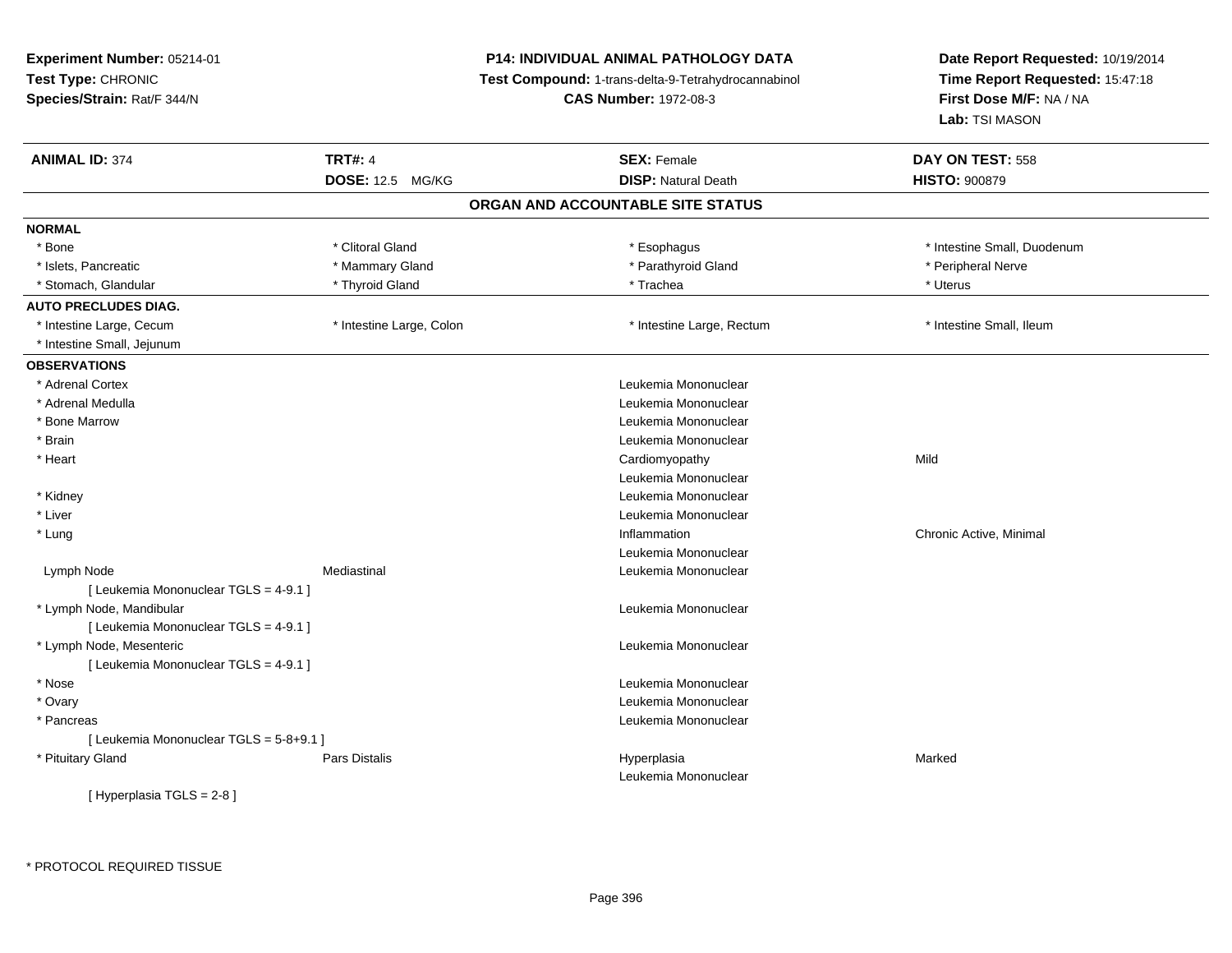| Experiment Number: 05214-01<br><b>Test Type: CHRONIC</b><br>Species/Strain: Rat/F 344/N |                         | P14: INDIVIDUAL ANIMAL PATHOLOGY DATA<br><b>Test Compound: 1-trans-delta-9-Tetrahydrocannabinol</b><br><b>CAS Number: 1972-08-3</b> |                                   | Date Report Requested: 10/19/2014<br>Time Report Requested: 15:47:18<br>First Dose M/F: NA / NA<br>Lab: TSI MASON |
|-----------------------------------------------------------------------------------------|-------------------------|-------------------------------------------------------------------------------------------------------------------------------------|-----------------------------------|-------------------------------------------------------------------------------------------------------------------|
| <b>ANIMAL ID: 374</b>                                                                   | <b>TRT#: 4</b>          |                                                                                                                                     | <b>SEX: Female</b>                | DAY ON TEST: 558                                                                                                  |
|                                                                                         | <b>DOSE:</b> 12.5 MG/KG |                                                                                                                                     | <b>DISP: Natural Death</b>        | <b>HISTO: 900879</b>                                                                                              |
|                                                                                         |                         |                                                                                                                                     | ORGAN AND ACCOUNTABLE SITE STATUS |                                                                                                                   |
| * Salivary Glands                                                                       |                         |                                                                                                                                     | Leukemia Mononuclear              |                                                                                                                   |
| * Skeletal Muscle                                                                       |                         |                                                                                                                                     | Leukemia Mononuclear              |                                                                                                                   |
| * Skin                                                                                  | <b>Subcut Tiss</b>      |                                                                                                                                     | Leukemia Mononuclear              |                                                                                                                   |
| * Spinal Cord                                                                           |                         |                                                                                                                                     | Leukemia Mononuclear              |                                                                                                                   |
| * Spleen                                                                                |                         |                                                                                                                                     | Leukemia Mononuclear              |                                                                                                                   |
| [Leukemia Mononuclear TGLS = 1-3.1]                                                     |                         |                                                                                                                                     |                                   |                                                                                                                   |
| * Stomach, Forestomach                                                                  |                         |                                                                                                                                     | Ulcer                             | Mild                                                                                                              |
| [Ulcer TGLS = $3-5.1$ ]                                                                 |                         |                                                                                                                                     |                                   |                                                                                                                   |
| * Thymus                                                                                |                         |                                                                                                                                     | Leukemia Mononuclear              |                                                                                                                   |
| * Urinary Bladder                                                                       |                         |                                                                                                                                     | Leukemia Mononuclear              |                                                                                                                   |
| PRIMARY CAUSE OF DEATH                                                                  |                         |                                                                                                                                     |                                   |                                                                                                                   |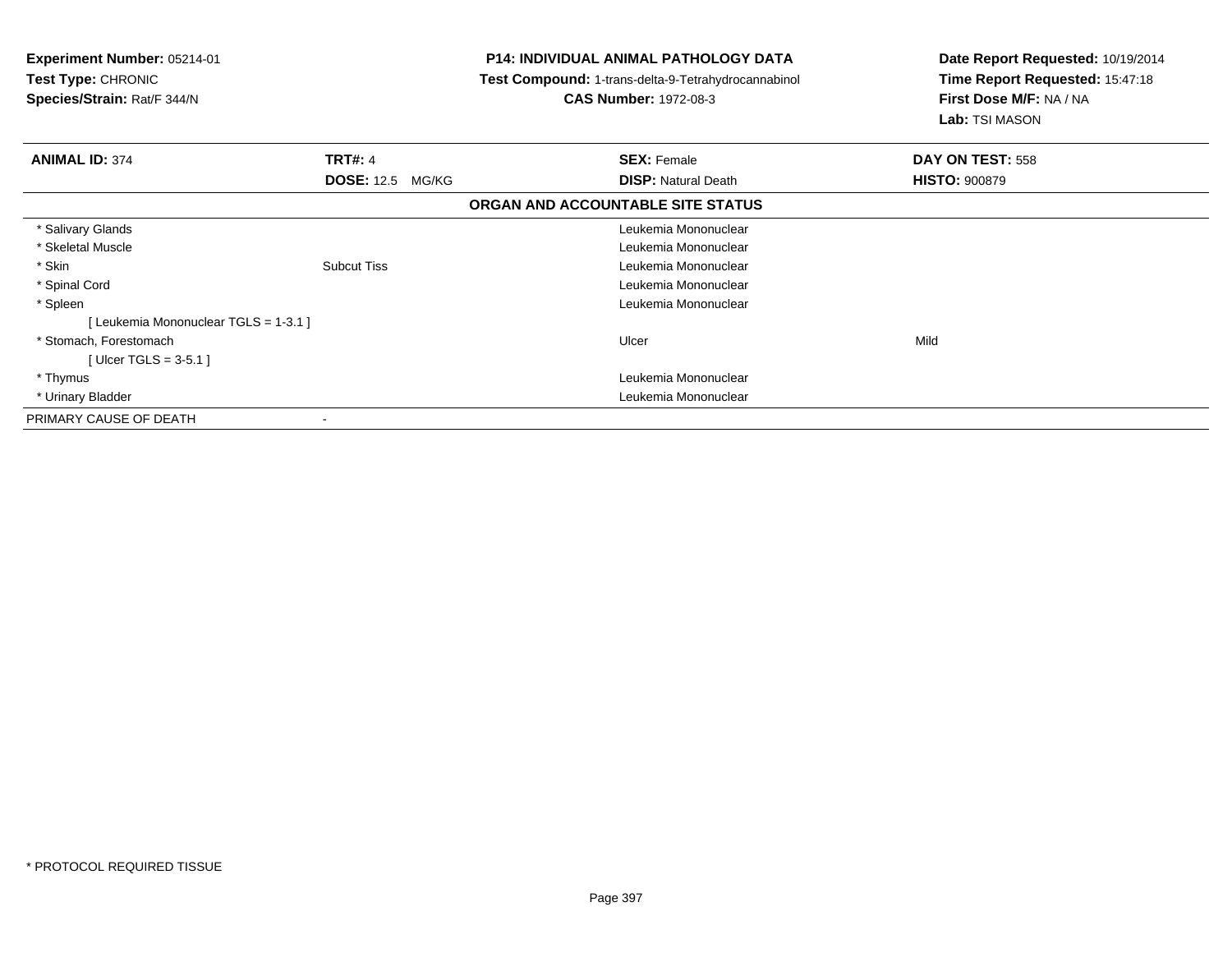**Experiment Number:** 05214-01**Test Type:** CHRONIC **Species/Strain:** Rat/F 344/N**P14: INDIVIDUAL ANIMAL PATHOLOGY DATA Test Compound:** 1-trans-delta-9-Tetrahydrocannabinol **CAS Number:** 1972-08-3**Date Report Requested:** 10/19/2014**Time Report Requested:** 15:47:18**First Dose M/F:** NA / NA**Lab:** TSI MASON**ANIMAL ID:** 375**TRT#:** 4 **SEX:** Female **SEX: Female DAY ON TEST:** 565 **DOSE:** 12.5 MG/KG**DISP:** Moribund Sacrifice **HISTO:**  $900880$ **ORGAN AND ACCOUNTABLE SITE STATUSNORMAL**\* Adrenal Cortex \* Adrenal Medulla \* Adrenal Medulla \* Bone \* Bone \* Bone \* Bone \* Bone Marrow \* Brain \* Alternative of the state of the state of the state of the state of the state of the state of the state of the state of the state of the state of the state of the state of the state of the state of the state of th \* Intestine Large, Rectum \* Thestine Small, Duodenum \* Number of the small, Ileum \* Intestine Small, Jejunum \* Intestine Small, Jejunum \* Islets, Pancreatic \* \* Mammary Gland \* Mammary Gland \* \* Nose \* \* Parathyroid Gland \* \* Parathyroid Gland \* \* Peripheral Nerve \* \* \* Salivary Glands \* \* Salivary Glands \* \* Skin \* \* Skin \* \* Spinal Cord \* Spinal Cord \* \* Stomach, Forestomach \* Thyroid Gland \* Thyroid Gland \* Trachea **OBSERVATIONS** \* Heart Leukemia Mononuclear \* Intestine Large, Cecum Dilatation Mild [ Dilatation TGLS = 2-5 ] \* Kidney Leukemia Mononuclear Nephropathyy the contract of the Minimal Minimal Section 1996 and the contract of the Minimal Section 1997 and the contract of the contract of the contract of the contract of the contract of the contract of the contract of the contra \* Liver Eosinophilic Focus Hepatodiaphragmatic NoduleLeukemia Mononuclear[ Hepatodiaphragmatic Nodule TGLS = 3-6.1 ] \* Lungg and the set of the set of the set of the set of the set of the set of the set of the set of the set of the set of the set of the set of the set of the set of the set of the set of the set of the set of the set of the set Inflammation Chronic Active, Minimal Leukemia Mononuclear[ Leukemia Mononuclear TGLS = 4-2+3 ] Lymph NodeMediastinal **Mediastinal** Mononuclear Pancreatic Leukemia Mononuclear \* Lymph Node, Mandibular Leukemia Mononuclear \* Lymph Node, Mesenteric Leukemia Mononuclear \* Ovary Leukemia Mononuclear \* Pancreas Leukemia Mononuclear \* Pituitary Gland Leukemia Mononuclear \* Skeletal Muscle Leukemia Mononuclear \* Spleen Leukemia Mononuclear [ Leukemia Mononuclear TGLS = 1-3 ]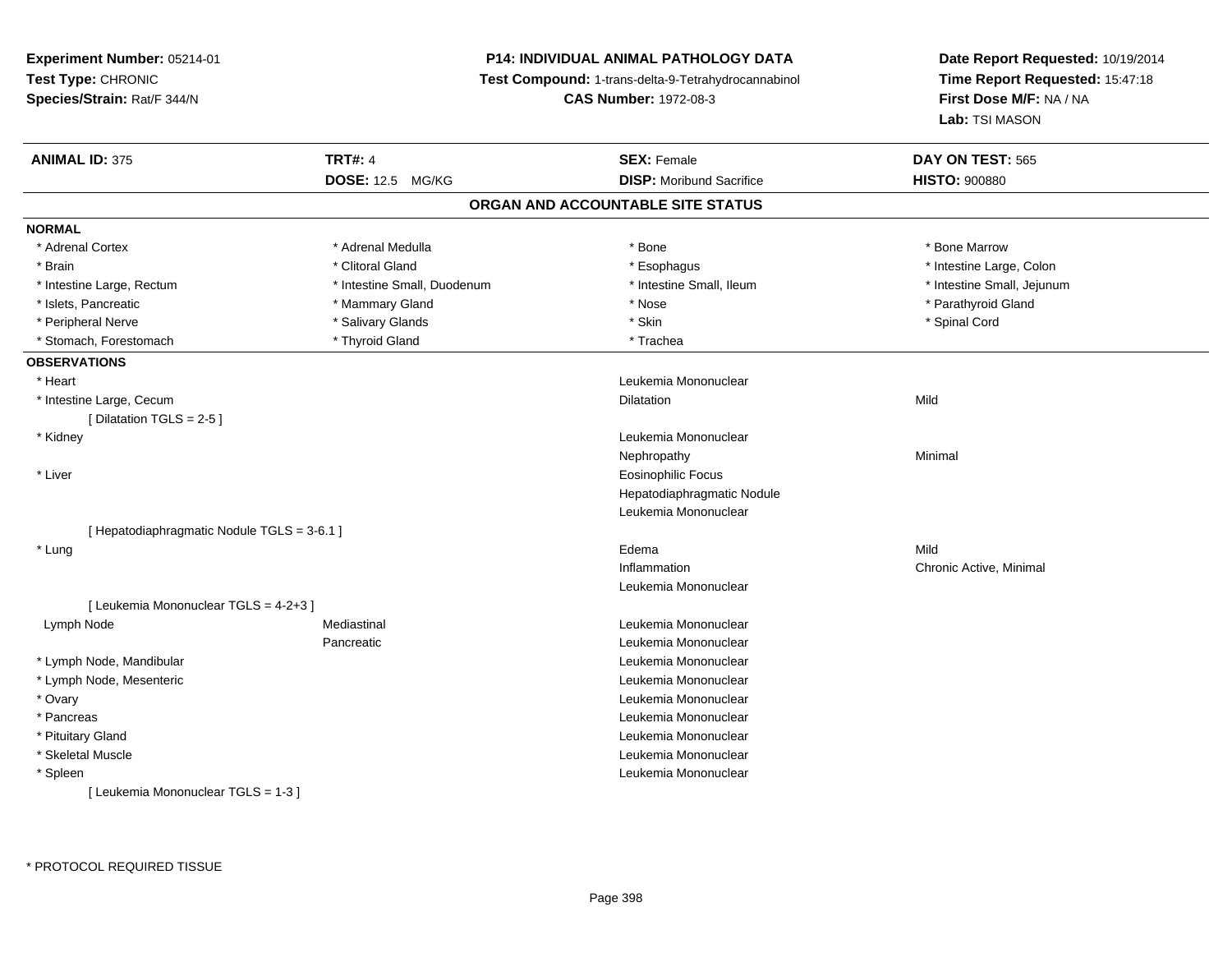| Experiment Number: 05214-01<br>Test Type: CHRONIC<br>Species/Strain: Rat/F 344/N |                         | <b>P14: INDIVIDUAL ANIMAL PATHOLOGY DATA</b><br>Test Compound: 1-trans-delta-9-Tetrahydrocannabinol<br><b>CAS Number: 1972-08-3</b> | Date Report Requested: 10/19/2014<br>Time Report Requested: 15:47:18<br>First Dose M/F: NA / NA<br><b>Lab:</b> TSI MASON |
|----------------------------------------------------------------------------------|-------------------------|-------------------------------------------------------------------------------------------------------------------------------------|--------------------------------------------------------------------------------------------------------------------------|
| <b>ANIMAL ID: 375</b>                                                            | <b>TRT#: 4</b>          | <b>SEX: Female</b>                                                                                                                  | DAY ON TEST: 565                                                                                                         |
|                                                                                  | <b>DOSE:</b> 12.5 MG/KG | <b>DISP:</b> Moribund Sacrifice                                                                                                     | <b>HISTO: 900880</b>                                                                                                     |
|                                                                                  |                         | ORGAN AND ACCOUNTABLE SITE STATUS                                                                                                   |                                                                                                                          |
| * Stomach, Glandular                                                             |                         | Leukemia Mononuclear                                                                                                                |                                                                                                                          |
| [Leukemia Mononuclear TGLS = 5-5]                                                |                         |                                                                                                                                     |                                                                                                                          |
| * Thymus                                                                         |                         | Leukemia Mononuclear                                                                                                                |                                                                                                                          |
| * Urinary Bladder                                                                |                         | Leukemia Mononuclear                                                                                                                |                                                                                                                          |
| * Uterus                                                                         |                         | Leukemia Mononuclear                                                                                                                |                                                                                                                          |
| PRIMARY CAUSE OF DEATH                                                           |                         |                                                                                                                                     |                                                                                                                          |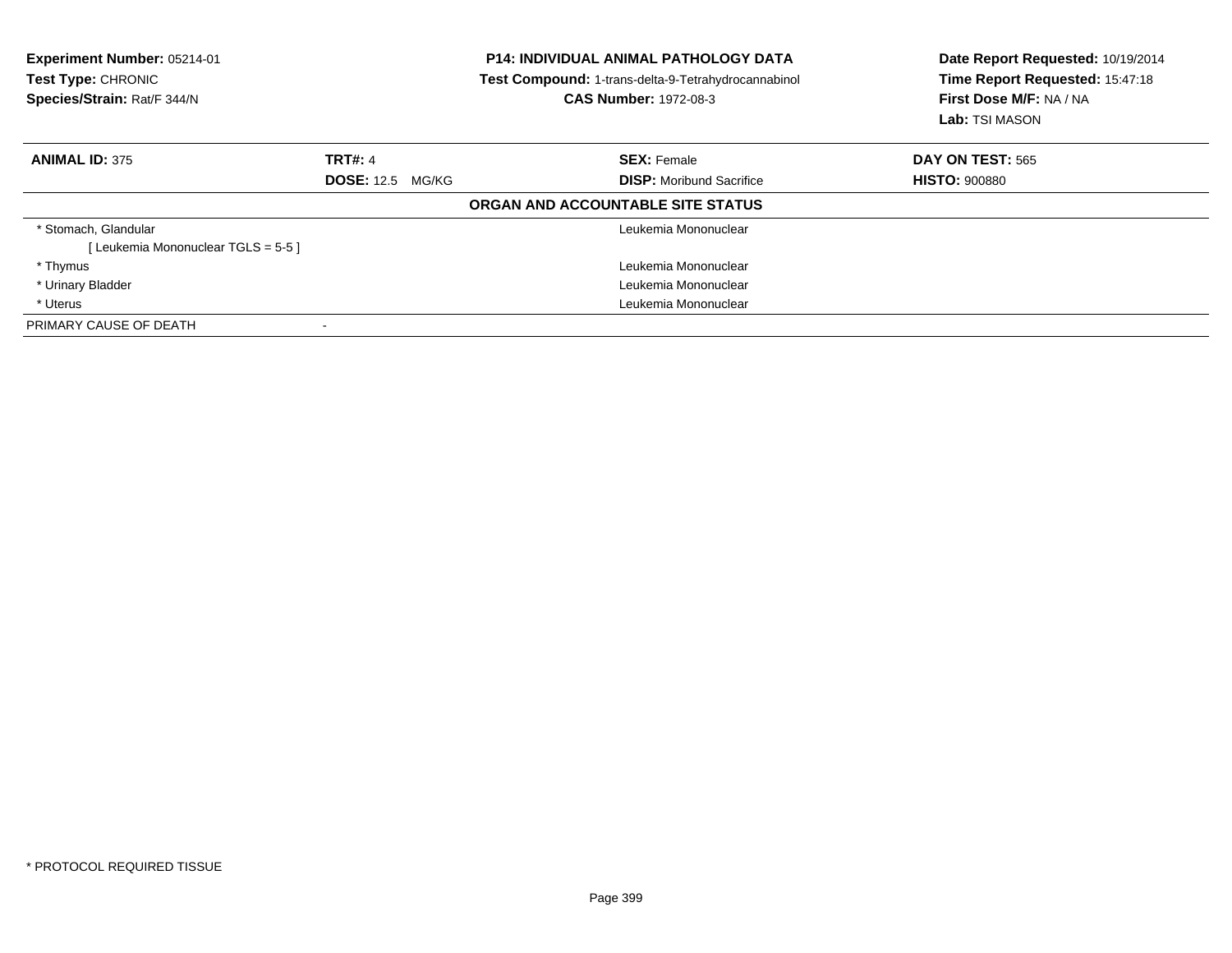| Experiment Number: 05214-01<br>Test Type: CHRONIC<br>Species/Strain: Rat/F 344/N |                          | P14: INDIVIDUAL ANIMAL PATHOLOGY DATA<br>Test Compound: 1-trans-delta-9-Tetrahydrocannabinol<br><b>CAS Number: 1972-08-3</b> |                           |
|----------------------------------------------------------------------------------|--------------------------|------------------------------------------------------------------------------------------------------------------------------|---------------------------|
| <b>ANIMAL ID: 376</b>                                                            | <b>TRT#: 4</b>           | <b>SEX: Female</b>                                                                                                           | DAY ON TEST: 736          |
|                                                                                  | <b>DOSE: 12.5 MG/KG</b>  | <b>DISP: Terminal Sacrifice</b>                                                                                              | <b>HISTO: 900881</b>      |
|                                                                                  |                          | ORGAN AND ACCOUNTABLE SITE STATUS                                                                                            |                           |
| <b>NORMAL</b>                                                                    |                          |                                                                                                                              |                           |
| * Bone                                                                           | * Bone Marrow            | * Brain                                                                                                                      | * Clitoral Gland          |
| * Esophagus                                                                      | * Intestine Large, Cecum | * Intestine Large, Colon                                                                                                     | * Intestine Large, Rectum |
| * Intestine Small, Duodenum                                                      | * Intestine Small, Ileum | * Intestine Small, Jejunum                                                                                                   | * Islets, Pancreatic      |
| * Kidney                                                                         | * Lymph Node, Mandibular | * Lymph Node, Mesenteric                                                                                                     | * Mammary Gland           |
| * Nose                                                                           | * Peripheral Nerve       | * Salivary Glands                                                                                                            | * Skeletal Muscle         |
| * Skin                                                                           | * Spinal Cord            | * Stomach, Forestomach                                                                                                       | * Stomach, Glandular      |
| * Thymus                                                                         | * Trachea                | * Urinary Bladder                                                                                                            | * Uterus                  |
| <b>MISSING</b>                                                                   |                          |                                                                                                                              |                           |
| * Parathyroid Gland                                                              |                          |                                                                                                                              |                           |
| <b>OBSERVATIONS</b>                                                              |                          |                                                                                                                              |                           |
| * Adrenal Cortex                                                                 |                          | Leukemia Mononuclear                                                                                                         |                           |
| * Adrenal Medulla                                                                |                          | Leukemia Mononuclear                                                                                                         |                           |
| * Heart                                                                          |                          | Cardiomyopathy                                                                                                               | Minimal                   |
|                                                                                  |                          | Leukemia Mononuclear                                                                                                         |                           |
| * Liver                                                                          |                          | <b>Basophilic Focus</b>                                                                                                      |                           |
|                                                                                  |                          | Leukemia Mononuclear                                                                                                         |                           |
| * Lung                                                                           |                          | Inflammation                                                                                                                 | Chronic Active, Mild      |
|                                                                                  |                          | Leukemia Mononuclear                                                                                                         |                           |
| * Ovary                                                                          |                          | Cyst                                                                                                                         |                           |
| [ $Cyst TGLS = 1-7$ ]                                                            |                          |                                                                                                                              |                           |
| * Pancreas                                                                       | Acinus                   | Atrophy                                                                                                                      | Mild                      |
| * Pituitary Gland                                                                | <b>Pars Distalis</b>     | Adenoma                                                                                                                      |                           |
|                                                                                  | Pars Distalis            | Cyst                                                                                                                         |                           |
| * Spleen                                                                         |                          | Leukemia Mononuclear                                                                                                         |                           |
| * Thyroid Gland                                                                  | C Cell                   | Hyperplasia                                                                                                                  | Mild                      |
| PRIMARY CAUSE OF DEATH                                                           | $\blacksquare$           |                                                                                                                              |                           |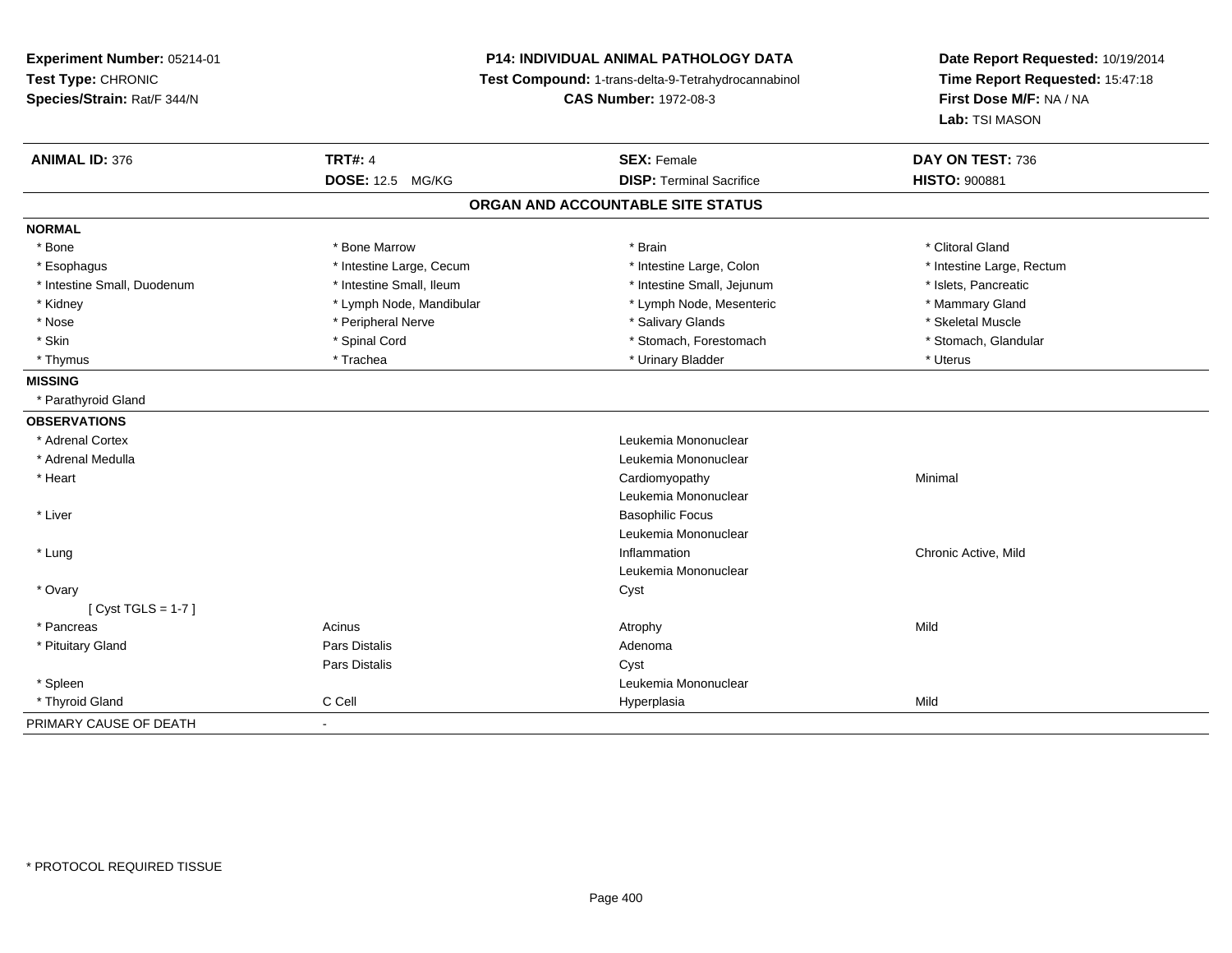**Experiment Number:** 05214-01**Test Type:** CHRONIC **Species/Strain:** Rat/F 344/N**P14: INDIVIDUAL ANIMAL PATHOLOGY DATA Test Compound:** 1-trans-delta-9-Tetrahydrocannabinol **CAS Number:** 1972-08-3**Date Report Requested:** 10/19/2014**Time Report Requested:** 15:47:18**First Dose M/F:** NA / NA**Lab:** TSI MASON**ANIMAL ID:** 377**TRT#:** 4 **SEX:** Female **SEX: Female DAY ON TEST:** 728 **DOSE:** 12.5 MG/KG**DISP:** Natural Death **HISTO:**  $900882$ **ORGAN AND ACCOUNTABLE SITE STATUSNORMAL**\* Adrenal Cortex \* Adrenal Medulla \* Adrenal Medulla \* Bone \* Bone \* Bone \* Bone \* Bone Marrow \* Intestine Large, Colon \* Brain \* Esophagus \* Esophagus \* Esophagus \* 11testine Large, Cecum \* \* Intestine Small, Jejunum \* Intestine Large, Rectum \* Intestine Small, Duodenum \* Intestine Small, Duodenum \* \* Intestine Small, Ileum \* Lymph Node, Mesenteric \* Islets, Pancreatic **\* Kidney \* Kidney \* And Frances \* Lymph Node**, Mandibular \* Lymph Node, Mandibular \* Nose \* Ovary \* Parathyroid Gland \* Peripheral Nerve \* \* Peripheral Nerve \* Salivary Glands \* \* Steeden \* \* Skeletal Muscle \* \* Skin \* \* Skin \* \* Steeden \* Spinal Cord \* Spinal Cord \* Spinal Cord \* Spinal Cord \* Spinal Cord \* Spinal Cord \* Spinal Cord \* Spinal Cord \* Spinal Cord \* Spinal Cord \* \* Spleen \* Stomach, Forestomach \* Stomach \* Stomach, Glandular \* Thymus \* Thymus \* Trachea \* Urinary Bladder \* Urinary Bladder \* Urinary Bladder \* Uterus **MISSING** \* Clitoral Gland**OBSERVATIONS** \* Heart Cardiomyopathy Minimal \* Liver Basophilic Focus Clear Cell Focus[ Basophilic Focus TGLS = 4-6 ] \* Lung Inflammation Chronic Active, Mild  $[$  Inflammation TGLS = 3-2,2.1,3  $]$  \* Mammary Glandd and the state of the state of the state of the state of the state of the state of the state of the state of the state of the state of the state of the state of the state of the state of the state of the state of the stat [ Fibroadenoma TGLS = 1-16,2-17+18 ] \* Pancreass the control of the control of the control of the control of the control of the control of the control of the control of the control of the control of the control of the control of the control of the control of the contro \* Pituitary Gland Pars Distalis Hyperplasia Mild \* Thyroid Gland C Cell Hyperplasia Minimal PRIMARY CAUSE OF DEATH-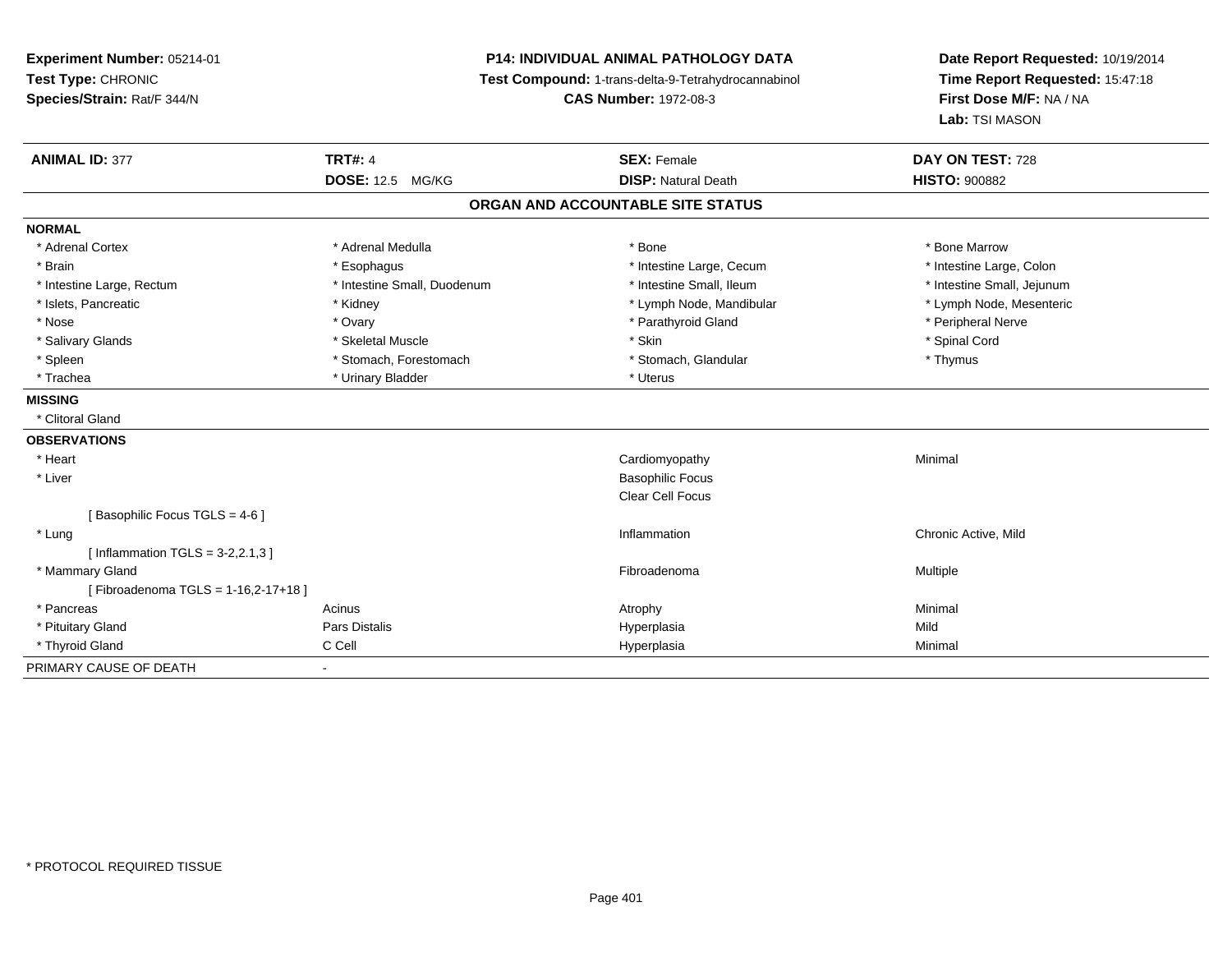# **P14: INDIVIDUAL ANIMAL PATHOLOGY DATA**

**Test Compound:** 1-trans-delta-9-Tetrahydrocannabinol

**CAS Number:** 1972-08-3

| <b>ANIMAL ID: 378</b>      | <b>TRT#: 4</b>               | <b>SEX: Female</b>                | DAY ON TEST: 458         |
|----------------------------|------------------------------|-----------------------------------|--------------------------|
|                            | <b>DOSE: 12.5 MG/KG</b>      | <b>DISP:</b> Scheduled Sacrifice  | <b>HISTO: 900883</b>     |
|                            |                              | ORGAN AND ACCOUNTABLE SITE STATUS |                          |
| <b>NORMAL</b>              |                              |                                   |                          |
| * Adrenal Cortex           | * Adrenal Medulla            | * Bone                            | * Bone Marrow            |
| * Brain                    | * Clitoral Gland             | * Esophagus                       | * Intestine Large, Cecum |
| * Intestine Large, Colon   | * Intestine Large, Rectum    | * Intestine Small, Duodenum       | * Intestine Small, Ileum |
| * Intestine Small, Jejunum | * Islets, Pancreatic         | * Lymph Node, Mandibular          | * Lymph Node, Mesenteric |
| * Mammary Gland            | * Nose                       | * Ovary                           | * Parathyroid Gland      |
| * Peripheral Nerve         | * Salivary Glands            | * Skeletal Muscle                 | * Spinal Cord            |
| * Spleen                   | * Stomach, Forestomach       | * Stomach, Glandular              | * Thymus                 |
| * Thyroid Gland            | * Trachea                    | * Urinary Bladder                 | * Uterus                 |
| Vagina                     |                              |                                   |                          |
| <b>OBSERVATIONS</b>        |                              |                                   |                          |
| * Heart                    |                              | Cardiomyopathy                    | Minimal                  |
| * Kidney                   | Cortex                       | Mineralization                    | Minimal                  |
|                            |                              | Nephropathy                       | Minimal                  |
| * Liver                    |                              | <b>Basophilic Focus</b>           |                          |
| * Lung                     |                              | Inflammation                      | Chronic Active, Minimal  |
| * Pancreas                 | Acinus                       | Atrophy                           | Minimal                  |
| * Pituitary Gland          | <b>Pars Distalis</b>         | Cyst                              |                          |
| * Skin                     |                              | Abscess                           | Moderate                 |
| [Abscess TGLS = $1-16$ ]   |                              |                                   |                          |
| PRIMARY CAUSE OF DEATH     | $\qquad \qquad \blacksquare$ |                                   |                          |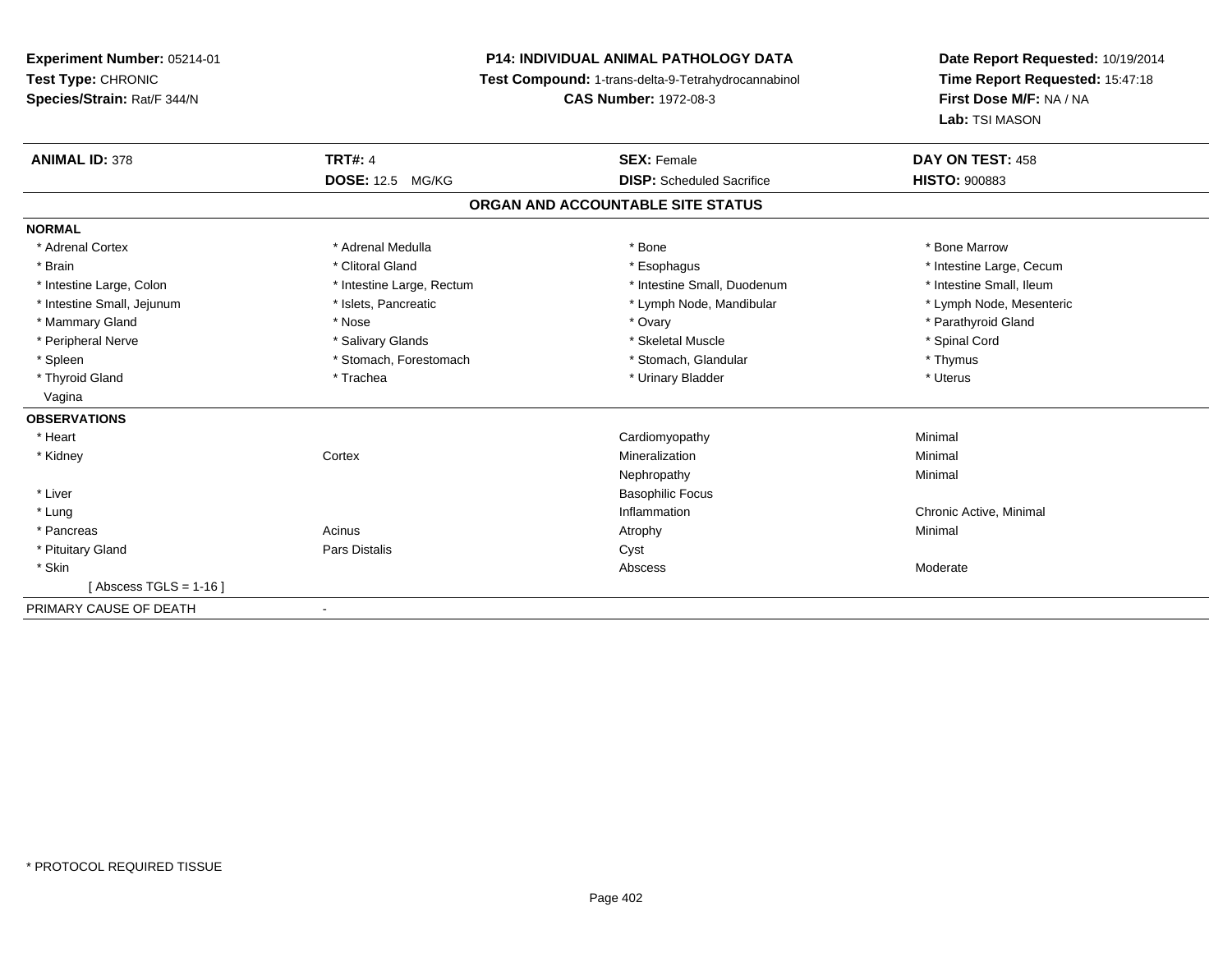| Experiment Number: 05214-01<br>Test Type: CHRONIC<br>Species/Strain: Rat/F 344/N |                           | <b>P14: INDIVIDUAL ANIMAL PATHOLOGY DATA</b><br>Test Compound: 1-trans-delta-9-Tetrahydrocannabinol<br><b>CAS Number: 1972-08-3</b> | Date Report Requested: 10/19/2014<br>Time Report Requested: 15:47:18<br>First Dose M/F: NA / NA<br>Lab: TSI MASON |  |
|----------------------------------------------------------------------------------|---------------------------|-------------------------------------------------------------------------------------------------------------------------------------|-------------------------------------------------------------------------------------------------------------------|--|
| <b>ANIMAL ID: 379</b>                                                            | <b>TRT#: 4</b>            | <b>SEX: Female</b>                                                                                                                  | DAY ON TEST: 731                                                                                                  |  |
|                                                                                  | <b>DOSE: 12.5 MG/KG</b>   | <b>DISP: Terminal Sacrifice</b>                                                                                                     | <b>HISTO: 900884</b>                                                                                              |  |
|                                                                                  |                           | ORGAN AND ACCOUNTABLE SITE STATUS                                                                                                   |                                                                                                                   |  |
| <b>NORMAL</b>                                                                    |                           |                                                                                                                                     |                                                                                                                   |  |
| * Adrenal Cortex                                                                 | * Adrenal Medulla         | * Bone                                                                                                                              | * Bone Marrow                                                                                                     |  |
| * Brain                                                                          | * Clitoral Gland          | * Esophagus                                                                                                                         | * Intestine Large, Cecum                                                                                          |  |
| * Intestine Large, Colon                                                         | * Intestine Large, Rectum | * Intestine Small, Duodenum                                                                                                         | * Intestine Small, Ileum                                                                                          |  |
| * Intestine Small, Jejunum                                                       | * Islets, Pancreatic      | * Kidney                                                                                                                            | * Lymph Node, Mandibular                                                                                          |  |
| * Lymph Node, Mesenteric                                                         | * Mammary Gland           | * Nose                                                                                                                              | * Ovary                                                                                                           |  |
| * Pancreas                                                                       | * Peripheral Nerve        | * Salivary Glands                                                                                                                   | * Skeletal Muscle                                                                                                 |  |
| * Skin                                                                           | * Spinal Cord             | * Spleen                                                                                                                            | * Stomach, Forestomach                                                                                            |  |
| * Stomach, Glandular                                                             | * Thymus                  | * Trachea                                                                                                                           | * Urinary Bladder                                                                                                 |  |
| * Uterus                                                                         |                           |                                                                                                                                     |                                                                                                                   |  |
| <b>MISSING</b>                                                                   |                           |                                                                                                                                     |                                                                                                                   |  |
| * Parathyroid Gland                                                              |                           |                                                                                                                                     |                                                                                                                   |  |
| <b>OBSERVATIONS</b>                                                              |                           |                                                                                                                                     |                                                                                                                   |  |
| * Heart                                                                          |                           | Cardiomyopathy                                                                                                                      | Mild                                                                                                              |  |
| * Liver                                                                          |                           | <b>Basophilic Focus</b>                                                                                                             |                                                                                                                   |  |
|                                                                                  |                           | Clear Cell Focus                                                                                                                    |                                                                                                                   |  |
| [Basophilic Focus TGLS = 1-6+6.1]                                                |                           |                                                                                                                                     |                                                                                                                   |  |
| * Lung                                                                           |                           | Inflammation                                                                                                                        | Chronic Active, Minimal                                                                                           |  |
| * Pituitary Gland                                                                | <b>Pars Distalis</b>      | Adenoma                                                                                                                             |                                                                                                                   |  |
|                                                                                  | <b>Pars Distalis</b>      | Angiectasis                                                                                                                         | Minimal                                                                                                           |  |
|                                                                                  | <b>Pars Distalis</b>      | Cyst                                                                                                                                |                                                                                                                   |  |
| * Thyroid Gland                                                                  | C Cell                    | Hyperplasia                                                                                                                         | Mild                                                                                                              |  |
| PRIMARY CAUSE OF DEATH                                                           |                           |                                                                                                                                     |                                                                                                                   |  |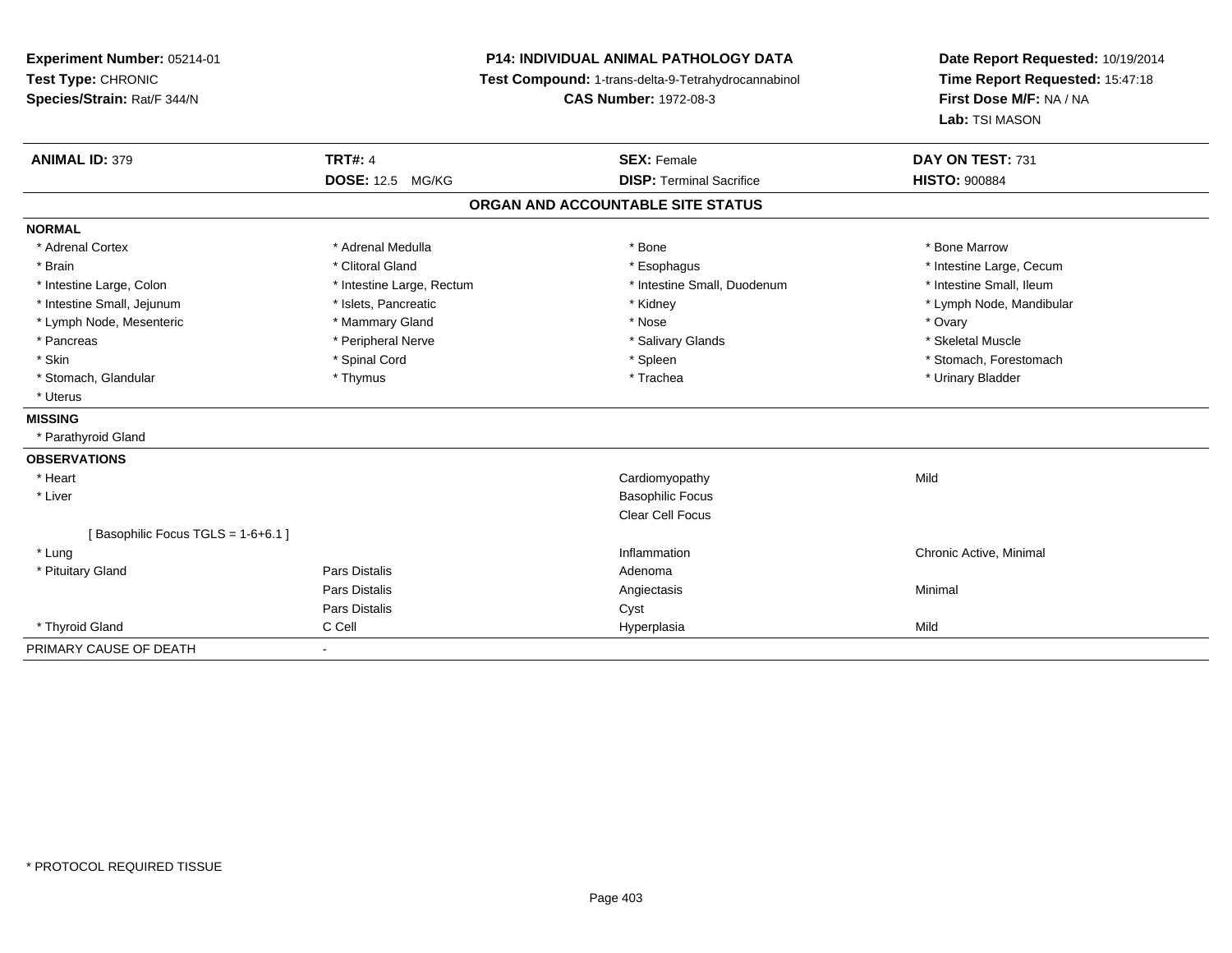# **P14: INDIVIDUAL ANIMAL PATHOLOGY DATA**

**Test Compound:** 1-trans-delta-9-Tetrahydrocannabinol

**CAS Number:** 1972-08-3

| <b>ANIMAL ID: 380</b>      | <b>TRT#: 4</b>               | <b>SEX: Female</b>                | DAY ON TEST: 590         |  |
|----------------------------|------------------------------|-----------------------------------|--------------------------|--|
|                            | <b>DOSE: 12.5</b><br>MG/KG   | <b>DISP:</b> Moribund Sacrifice   | <b>HISTO: 900885</b>     |  |
|                            |                              | ORGAN AND ACCOUNTABLE SITE STATUS |                          |  |
| <b>NORMAL</b>              |                              |                                   |                          |  |
| * Adrenal Cortex           | * Adrenal Medulla            | * Bone                            | * Bone Marrow            |  |
| * Brain                    | * Clitoral Gland             | * Esophagus                       | * Intestine Large, Cecum |  |
| * Intestine Large, Colon   | * Intestine Large, Rectum    | * Intestine Small, Duodenum       | * Intestine Small, Ileum |  |
| * Intestine Small, Jejunum | * Islets, Pancreatic         | * Lymph Node, Mandibular          | * Lymph Node, Mesenteric |  |
| * Mammary Gland            | * Nose                       | * Ovary                           | * Parathyroid Gland      |  |
| * Peripheral Nerve         | * Salivary Glands            | * Skeletal Muscle                 | * Skin                   |  |
| * Spleen                   | * Stomach, Forestomach       | * Stomach, Glandular              | * Thymus                 |  |
| * Thyroid Gland            | * Trachea                    | * Urinary Bladder                 | * Uterus                 |  |
| <b>OBSERVATIONS</b>        |                              |                                   |                          |  |
| * Heart                    |                              | Cardiomyopathy                    | Mild                     |  |
| * Kidney                   |                              | Nephropathy                       | Minimal                  |  |
| * Liver                    |                              | <b>Basophilic Focus</b>           |                          |  |
| * Lung                     |                              | Foreign Body                      | Minimal                  |  |
|                            |                              | Inflammation                      | Chronic Active, Minimal  |  |
| * Pancreas                 | Acinus                       | Atrophy                           | Minimal                  |  |
| * Pituitary Gland          | Pars Distalis                | Adenoma                           |                          |  |
| [Adenoma TGLS = $1-8$ ]    |                              |                                   |                          |  |
| * Spinal Cord              |                              | Inflammation                      | Acute, Minimal           |  |
| PRIMARY CAUSE OF DEATH     | $\qquad \qquad \blacksquare$ |                                   |                          |  |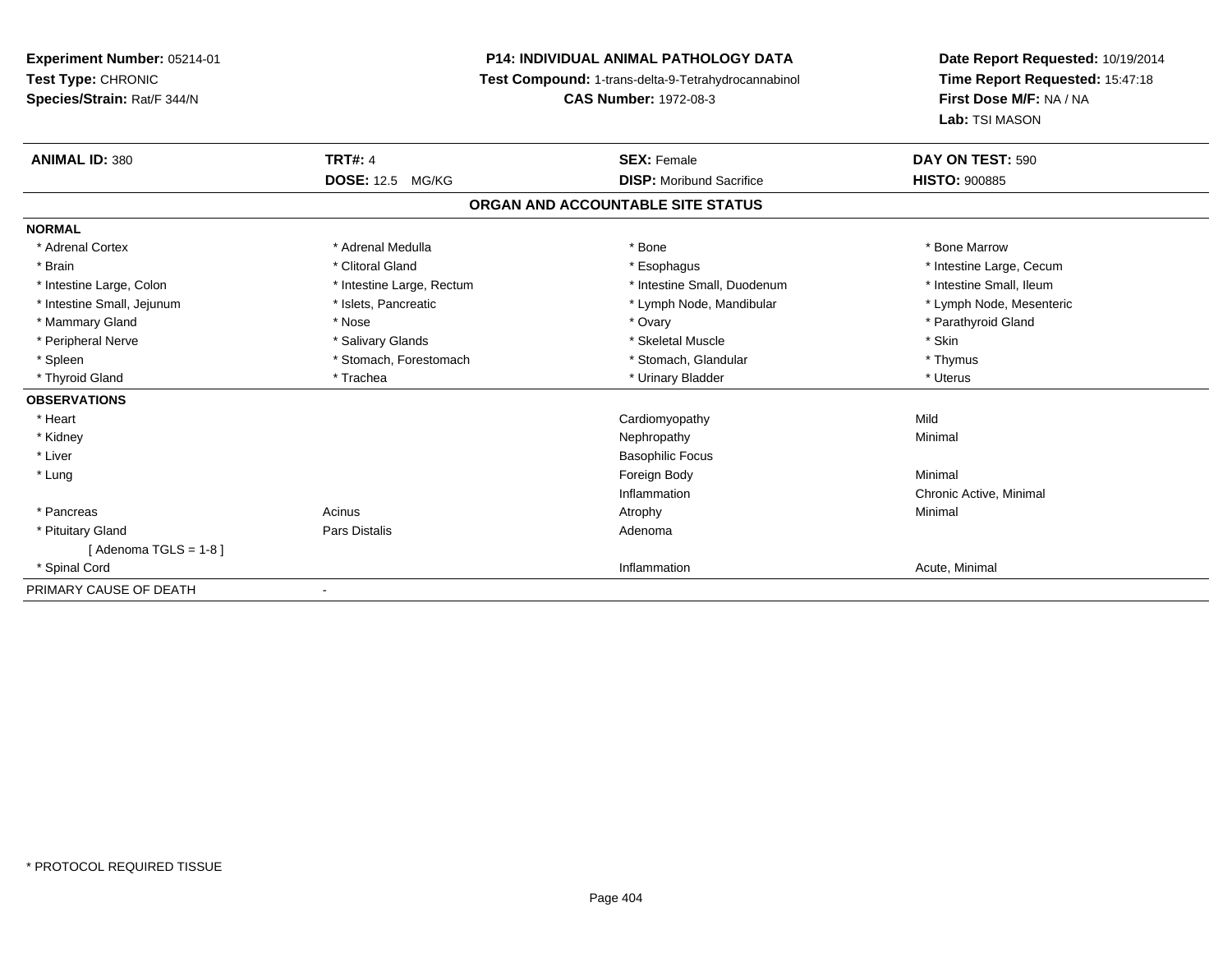**Experiment Number:** 05214-01**Test Type:** CHRONIC **Species/Strain:** Rat/F 344/N**P14: INDIVIDUAL ANIMAL PATHOLOGY DATA Test Compound:** 1-trans-delta-9-Tetrahydrocannabinol **CAS Number:** 1972-08-3**Date Report Requested:** 10/19/2014**Time Report Requested:** 15:47:18**First Dose M/F:** NA / NA**Lab:** TSI MASON**ANIMAL ID:** 381**TRT#:** 4 **SEX:** Female **SEX: Female DAY ON TEST:** 731 **DOSE:** 12.5 MG/KG **DISP:** Terminal Sacrifice **HISTO:** <sup>900886</sup> **ORGAN AND ACCOUNTABLE SITE STATUSNORMAL**\* Adrenal Cortex \* Adrenal Medulla \* Adrenal Medulla \* Bone \* Bone \* Bone \* Bone \* Bone Marrow \* Intestine Large, Colon \* Brain \* Esophagus \* Esophagus \* Esophagus \* 11testine Large, Cecum \* \* Intestine Large, Rectum \* Thestine Small, Duodenum \* Number of the small, Ileum \* Intestine Small, Jejunum \* Intestine Small, Jejunum \* Islets, Pancreatic \* The same \* Lymph Node, Mandibular \* Lymph Node, Mesenteric \* Nose \* Nose \* Peripheral Nerve \* Ovary \* And the second of the second of the second version of the second version of the second version of the second version of the second version of the second version of the second version of the second version of the \* Salivary Glands \* \* Steeden \* \* Skeletal Muscle \* \* Skin \* \* Skin \* \* Steeden \* Spinal Cord \* Spinal Cord \* Spinal Cord \* Spinal Cord \* Spinal Cord \* Spinal Cord \* Spinal Cord \* Spinal Cord \* Spinal Cord \* Spinal Cord \* \* Spleen \* Stomach, Forestomach \* Stomach \* Stomach, Glandular \* Thymus \* Thymus \* Trachea \* Urinary Bladder**OBSERVATIONS** \* Clitoral Glandd and the contract of the contract of the contract of the contract of the contract of the contract of the contract of the contract of the contract of the contract of the contract of the contract of the contract of the cont  $[$  Adenoma TGLS = 1-10  $]$  \* Heart Cardiomyopathyy Mild Minimal \* Kidneyy which is a context of the Cortext of the Cortext of the Cortext of the Mineralization n Minimal Nephropathy Moderate $[$  Nephropathy TGLS = 6-4+4.01  $]$  \* Liver Basophilic Focus Clear Cell FocusHyperplasiaa Mild Mixed Cell Focus $[$  Hyperplasia TGLS = 7-6.01 ] \* Lungg is a controller to the controller of the controller of the chronic Active, Minimal of the chronic Active, Minimal of the chronic Active, Minimal of the chronic Active, Minimal of the chronic Active, Minimal of the chroni \* Mammary Glandd and the control of the control of the control of the control of the control of the control of the control of  $A$ denoma  $A$ denoma  $A$ Galactocele $[$  Adenoma TGLS = 2,3-10+16  $]$ [ Galactocele TGLS = 2,3-10+16+17 ] \* Pituitary Glandd and the contract of Pars Distalis and the contract of Adenoma and Adenoma and the Adenoma and the Adenoma and  $\alpha$ [ Adenoma TGLS = 5-8.01 ] \* Thyroid Glandd and the contract of the contract of the contract of the contract of the contract of the contract of the contract of the contract of the contract of the contract of the contract of the contract of the contract of the cont \* Uteruss and the contract of the contract of the contract of the contract of the contract of the contract of the contract of the contract of the contract of the contract of the contract of the contract of the contract of the cont Dilatation **Dividends** Moderate [ Dilatation TGLS = 4-7 ]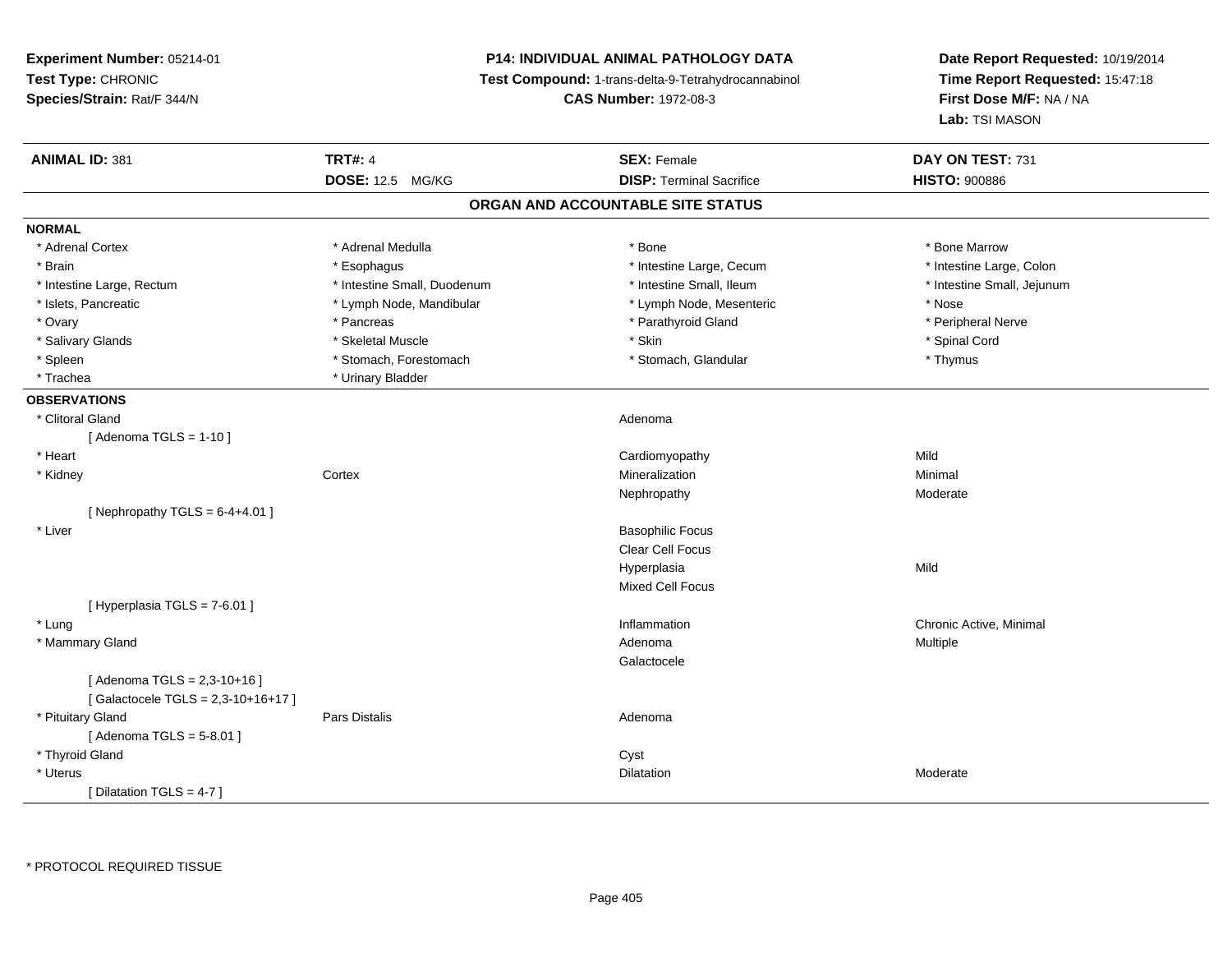| <b>Experiment Number: 05214-01</b><br><b>Test Type: CHRONIC</b><br>Species/Strain: Rat/F 344/N | <b>P14: INDIVIDUAL ANIMAL PATHOLOGY DATA</b><br>Test Compound: 1-trans-delta-9-Tetrahydrocannabinol<br><b>CAS Number: 1972-08-3</b> |                                   | Date Report Requested: 10/19/2014<br>Time Report Requested: 15:47:18<br>First Dose M/F: NA / NA<br>Lab: TSI MASON |  |
|------------------------------------------------------------------------------------------------|-------------------------------------------------------------------------------------------------------------------------------------|-----------------------------------|-------------------------------------------------------------------------------------------------------------------|--|
| <b>ANIMAL ID: 381</b>                                                                          | <b>TRT#: 4</b>                                                                                                                      | <b>SEX:</b> Female                | DAY ON TEST: 731                                                                                                  |  |
|                                                                                                | <b>DOSE:</b> 12.5 MG/KG                                                                                                             | <b>DISP: Terminal Sacrifice</b>   | <b>HISTO: 900886</b>                                                                                              |  |
|                                                                                                |                                                                                                                                     | ORGAN AND ACCOUNTABLE SITE STATUS |                                                                                                                   |  |
| PRIMARY CAUSE OF DEATH                                                                         |                                                                                                                                     |                                   |                                                                                                                   |  |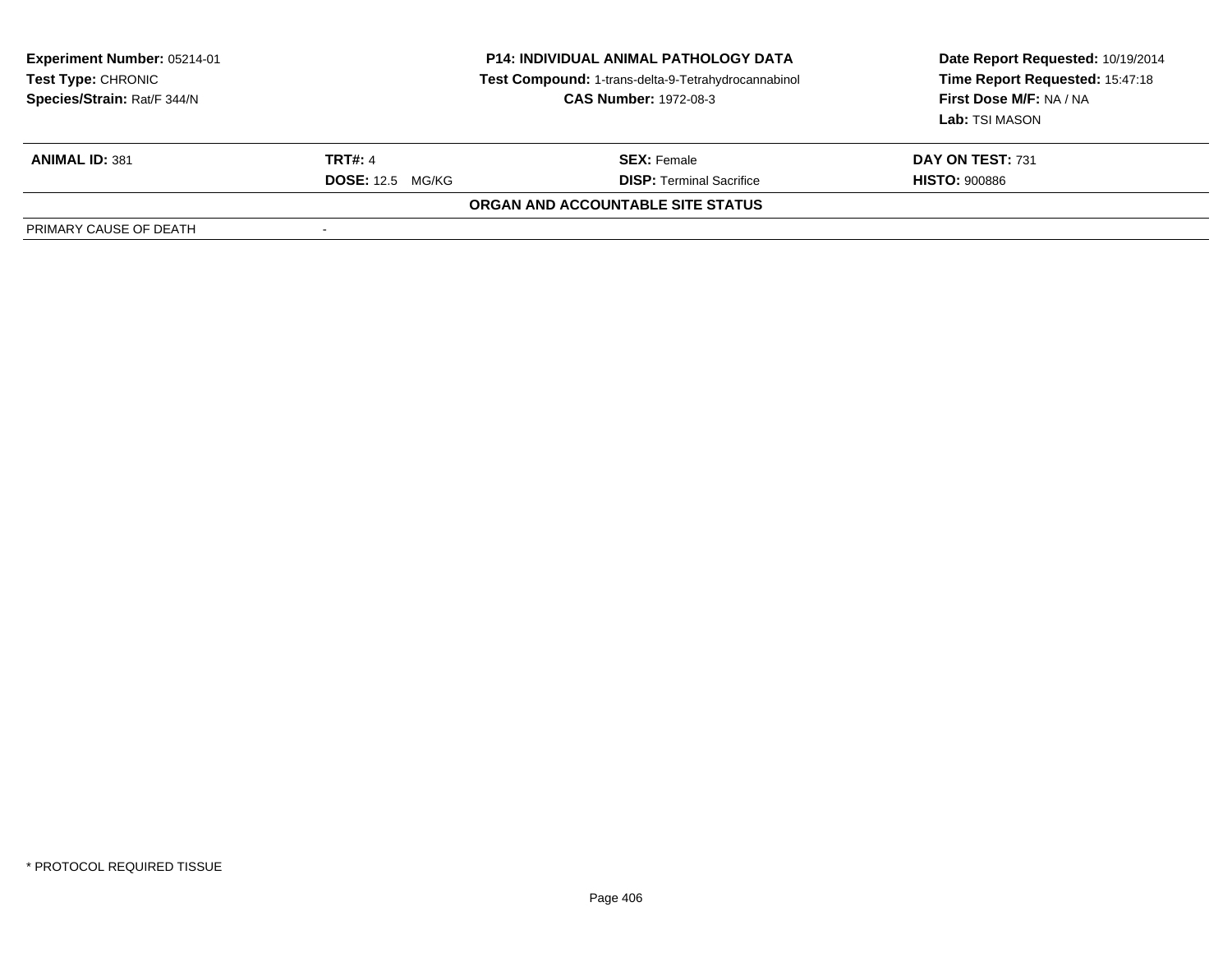# **P14: INDIVIDUAL ANIMAL PATHOLOGY DATA**

**Test Compound:** 1-trans-delta-9-Tetrahydrocannabinol

**CAS Number:** 1972-08-3

| <b>ANIMAL ID: 382</b>       | <b>TRT#: 4</b>              | <b>SEX: Female</b>                | DAY ON TEST: 737           |
|-----------------------------|-----------------------------|-----------------------------------|----------------------------|
|                             | <b>DOSE: 12.5</b><br>MG/KG  | <b>DISP: Terminal Sacrifice</b>   | <b>HISTO: 900887</b>       |
|                             |                             | ORGAN AND ACCOUNTABLE SITE STATUS |                            |
| <b>NORMAL</b>               |                             |                                   |                            |
| * Adrenal Cortex            | * Bone                      | * Bone Marrow                     | * Brain                    |
| * Clitoral Gland            | * Esophagus                 | * Intestine Large, Cecum          | * Intestine Large, Colon   |
| * Intestine Large, Rectum   | * Intestine Small, Duodenum | * Intestine Small, Ileum          | * Intestine Small, Jejunum |
| * Islets, Pancreatic        | * Lymph Node, Mandibular    | * Lymph Node, Mesenteric          | * Mammary Gland            |
| * Nose                      | * Ovary                     | * Parathyroid Gland               | * Peripheral Nerve         |
| * Salivary Glands           | * Skeletal Muscle           | * Skin                            | * Spinal Cord              |
| * Spleen                    | * Stomach, Forestomach      | * Stomach, Glandular              | * Trachea                  |
| * Urinary Bladder           | * Uterus                    |                                   |                            |
| <b>OBSERVATIONS</b>         |                             |                                   |                            |
| * Adrenal Medulla           |                             | Pheochromocytoma Benign           |                            |
| * Heart                     |                             | Cardiomyopathy                    | Minimal                    |
| * Kidney                    |                             | Nephropathy                       | Minimal                    |
| * Liver                     |                             | <b>Clear Cell Focus</b>           |                            |
|                             |                             | Hyperplasia                       | Mild                       |
| [Hyperplasia TGLS = 1-6.01] |                             |                                   |                            |
| * Lung                      |                             | Inflammation                      | Chronic Active, Minimal    |
| * Pancreas                  | Acinus                      | Atrophy                           | Mild                       |
| * Pituitary Gland           | Pars Distalis               | Adenoma                           |                            |
|                             | Pars Distalis               | Cyst                              |                            |
| * Thymus                    |                             | Cyst                              |                            |
| * Thyroid Gland             | C Cell                      | Hyperplasia                       | Minimal                    |
| PRIMARY CAUSE OF DEATH      |                             |                                   |                            |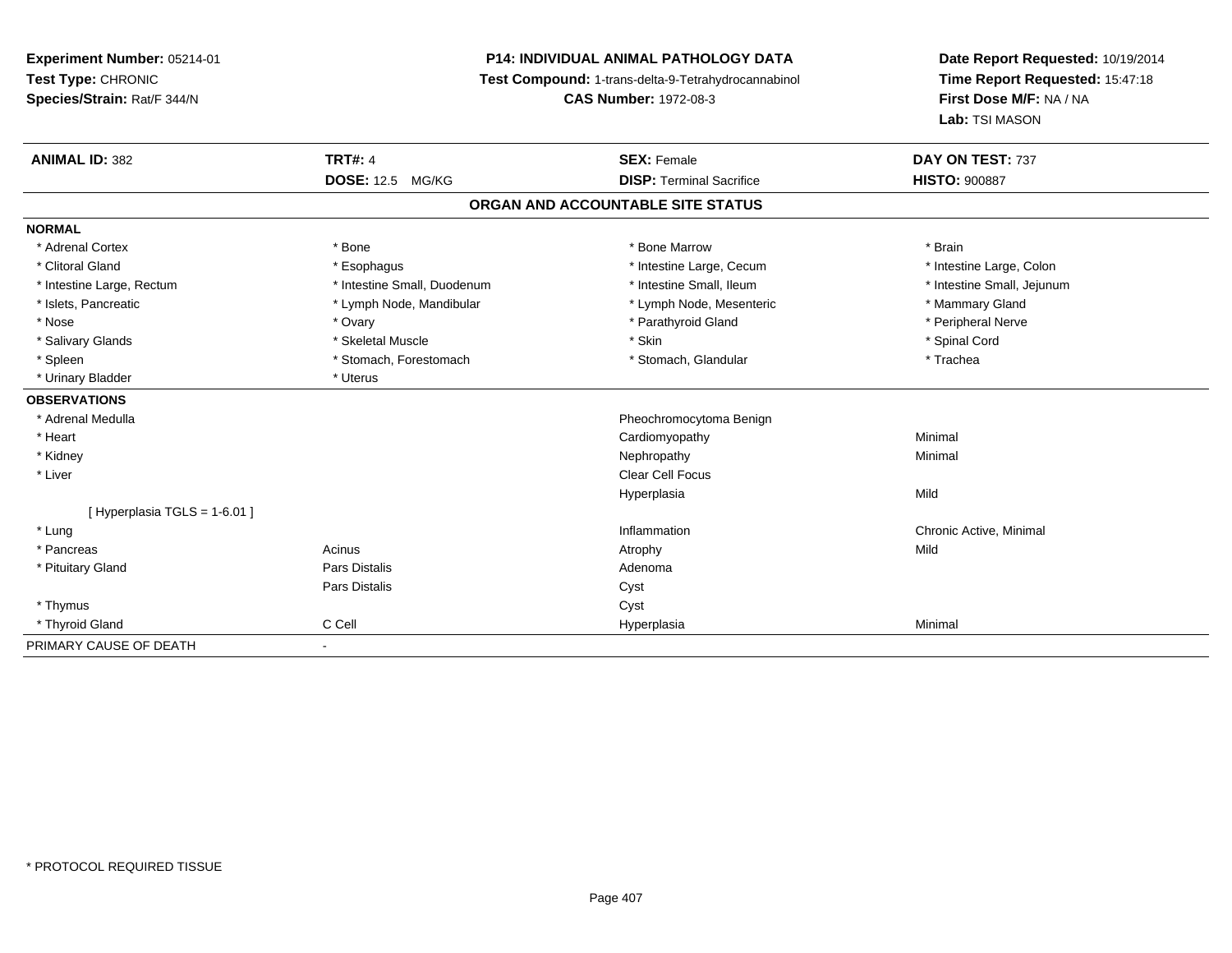**Experiment Number:** 05214-01**Test Type:** CHRONIC **Species/Strain:** Rat/F 344/N**P14: INDIVIDUAL ANIMAL PATHOLOGY DATA Test Compound:** 1-trans-delta-9-Tetrahydrocannabinol **CAS Number:** 1972-08-3**Date Report Requested:** 10/19/2014**Time Report Requested:** 15:47:18**First Dose M/F:** NA / NA**Lab:** TSI MASON**ANIMAL ID:** 383**TRT#:** 4 **SEX:** Female **SEX: Female DAY ON TEST:** 725 **DOSE:** 12.5 MG/KG **DISP:** Terminal Sacrifice **HISTO:** <sup>900888</sup> **ORGAN AND ACCOUNTABLE SITE STATUSNORMAL**\* Adrenal Cortex \* Adrenal Medulla \* Adrenal Medulla \* Bone \* Bone \* Bone \* Bone \* Bone Marrow \* Brain \* Alternation of the state of the state of the state of the state of the state of the state of the state of the state of the state of the state of the state of the state of the state of the state of the state of th \* Intestine Small, Ileum \* Intestine Large, Colon \* Intestine Large, Rectum \* Intestine Small, Duodenum \* Intestine Small, Duodenum \* Lymph Node, Mesenteric \* Intestine Small, Jejunum \* Mandibular \* Islets, Pancreatic \* Mandibular \* Lymph Node, Mandibular \* Mammary Gland \* \* Andrew \* Nose \* \* Nose \* \* Ovary \* Ovary \* Ovary \* \* Ovary \* \* Pancreas \* \* Pancreas \* \* Pancreas \* \* Pancreas \* \* Pancreas \* \* Pancreas \* \* Pancreas \* \* Pancreas \* \* Pancreas \* \* Pancreas \* \* Pancreas \* Skeletal Muscle \* Parathyroid Gland \* \* \* And \* \* Peripheral Nerve \* \* \* Salivary Glands \* \* Salivary Glands \* \* Skeletal Muscle \* \* Skeletal Muscle \* \* Skeletal Muscle \* \* Skeletal Muscle \* \* Skeletal Muscle \* \* Skeletal Muscle \* \* Skele \* Skin \* Spinal Cord \* Spinal Cord \* Spinal Cord \* Spinal \* Spinal \* Stomach, Forestomach \* Stomach, Forestomach \* Stomach, Glandular \* Thymus \* Thymus \* Thymus \* Thyroid Gland \* Thyroid Gland \* Thachea \* Urinary Bladder \* Uterus **OBSERVATIONS** Harderian GlNote: TGL 1 HARDERIAN GLAND NOT FOUND ON TRIMMING \* Heart Cardiomyopathyy Mild Minimal \* Kidneyy the control of the control of the control of the control of the control of the control of the control of the control of the control of the control of the control of the control of the control of the control of the contro \* Liver Basophilic Focus[ Basophilic Focus TGLS = 3-6.01 ] \* Lungg and the state of the state of the state of the state of the state of the state of the state of the state of the state of the state of the state of the state of the state of the state of the state of the state of the stat Inflammation Chronic Active, Minimal \* Pituitary Glandd Cyst Constants Constants Constants Constants Constants Constants Constants Constants Constants Constants Const Pars Distalis Hyperplasiaa Mild

[ Cyst TGLS = 2-8 ]

-

PRIMARY CAUSE OF DEATH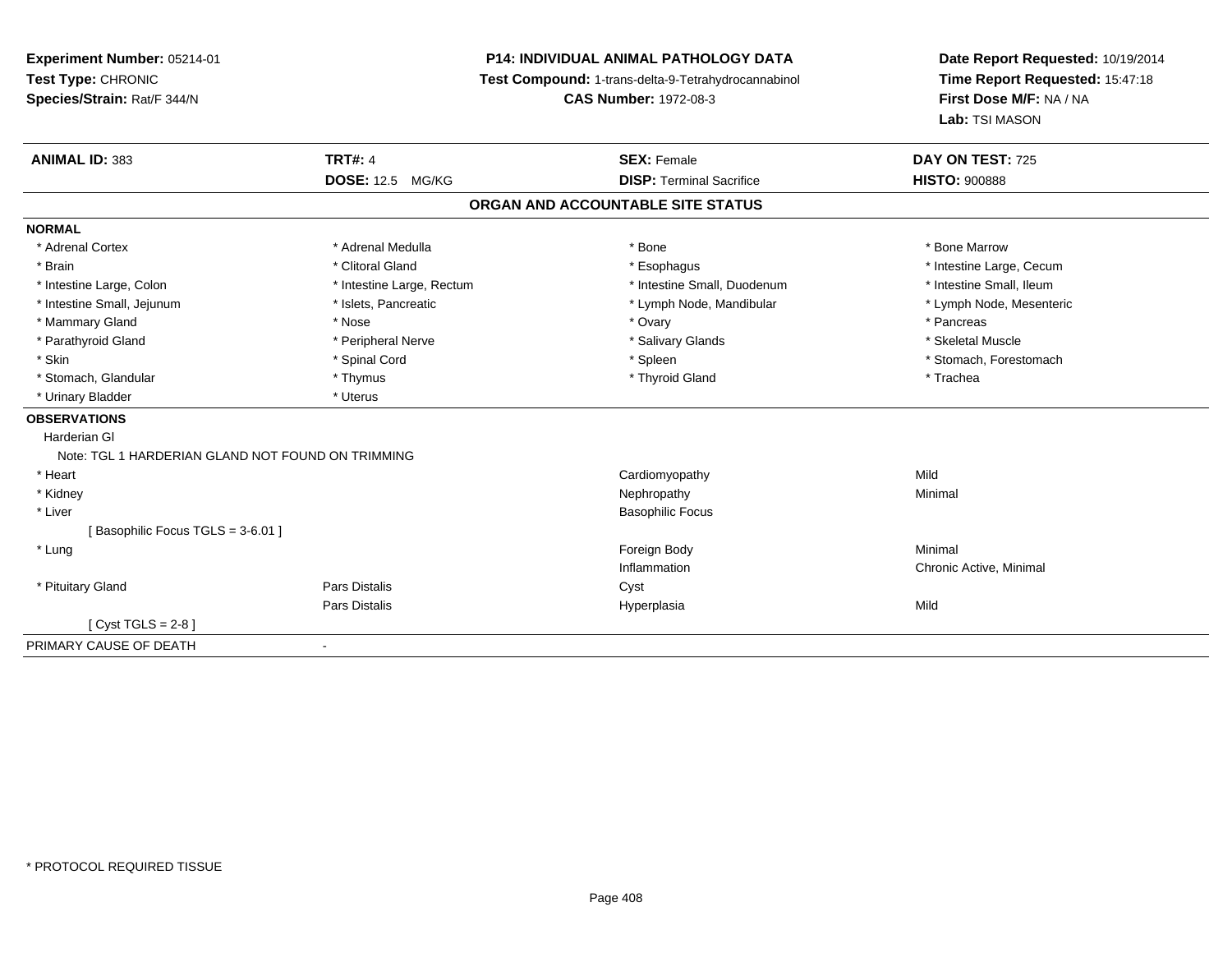# **P14: INDIVIDUAL ANIMAL PATHOLOGY DATA**

**Test Compound:** 1-trans-delta-9-Tetrahydrocannabinol

**CAS Number:** 1972-08-3

| <b>ANIMAL ID: 384</b>       | <b>TRT#: 4</b>            | <b>SEX: Female</b>                | DAY ON TEST: 456         |
|-----------------------------|---------------------------|-----------------------------------|--------------------------|
|                             | <b>DOSE: 12.5 MG/KG</b>   | <b>DISP:</b> Scheduled Sacrifice  | <b>HISTO: 900889</b>     |
|                             |                           | ORGAN AND ACCOUNTABLE SITE STATUS |                          |
| <b>NORMAL</b>               |                           |                                   |                          |
| * Adrenal Cortex            | * Adrenal Medulla         | * Bone                            | * Bone Marrow            |
| * Brain                     | * Clitoral Gland          | * Esophagus                       | * Intestine Large, Cecum |
| * Intestine Large, Colon    | * Intestine Large, Rectum | * Intestine Small, Duodenum       | * Intestine Small, Ileum |
| * Intestine Small, Jejunum  | * Islets, Pancreatic      | * Lung                            | * Lymph Node, Mandibular |
| * Lymph Node, Mesenteric    | * Mammary Gland           | * Ovary                           | * Pancreas               |
| * Parathyroid Gland         | * Peripheral Nerve        | * Salivary Glands                 | * Skeletal Muscle        |
| * Skin                      | * Spinal Cord             | * Spleen                          | * Stomach, Forestomach   |
| * Stomach, Glandular        | * Thymus                  | * Thyroid Gland                   | * Trachea                |
| * Urinary Bladder           | * Uterus                  | Vagina                            |                          |
| <b>OBSERVATIONS</b>         |                           |                                   |                          |
| * Heart                     |                           | Cardiomyopathy                    | Minimal                  |
| * Kidney                    | Cortex                    | Mineralization                    | Minimal                  |
|                             |                           | Nephropathy                       | Minimal                  |
| * Liver                     |                           | <b>Basophilic Focus</b>           |                          |
| Lymph Node                  | Mediastinal               | Angiectasis                       | Minimal                  |
|                             | Mediastinal               | Pigmentation                      | Mild                     |
| Mesentery                   | Fat                       | Hemorrhage                        | Moderate                 |
| [Hemorrhage TGLS = $1-16$ ] |                           |                                   |                          |
| * Nose                      |                           | Fungus                            | Minimal                  |
|                             |                           | Inflammation                      | Acute, Mild              |
| * Pituitary Gland           | Pars Distalis             | Adenoma                           |                          |
| [Adenoma TGLS = $2-8$ ]     |                           |                                   |                          |
| PRIMARY CAUSE OF DEATH      | $\blacksquare$            |                                   |                          |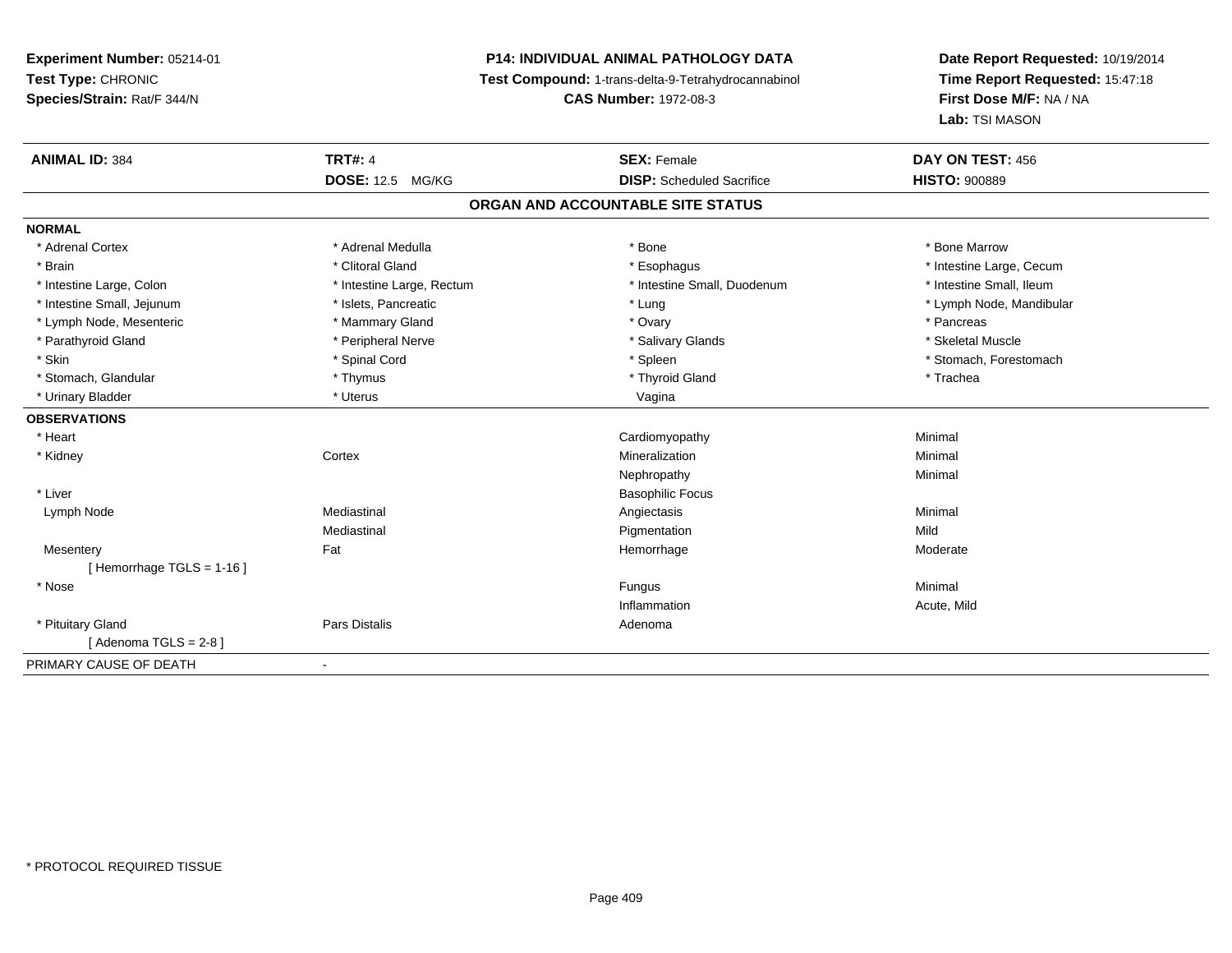# **P14: INDIVIDUAL ANIMAL PATHOLOGY DATA**

**Test Compound:** 1-trans-delta-9-Tetrahydrocannabinol

**CAS Number:** 1972-08-3

| <b>ANIMAL ID: 385</b>           | <b>TRT#: 4</b>              | <b>SEX: Female</b>                | DAY ON TEST: 731           |
|---------------------------------|-----------------------------|-----------------------------------|----------------------------|
|                                 | <b>DOSE: 12.5 MG/KG</b>     | <b>DISP: Terminal Sacrifice</b>   | <b>HISTO: 900890</b>       |
|                                 |                             | ORGAN AND ACCOUNTABLE SITE STATUS |                            |
| <b>NORMAL</b>                   |                             |                                   |                            |
| * Adrenal Cortex                | * Adrenal Medulla           | * Bone                            | * Bone Marrow              |
| * Brain                         | * Esophagus                 | * Intestine Large, Cecum          | * Intestine Large, Colon   |
| * Intestine Large, Rectum       | * Intestine Small, Duodenum | * Intestine Small, Ileum          | * Intestine Small, Jejunum |
| * Islets, Pancreatic            | * Lymph Node, Mandibular    | * Lymph Node, Mesenteric          | * Mammary Gland            |
| * Nose                          | * Parathyroid Gland         | * Peripheral Nerve                | * Salivary Glands          |
| * Skeletal Muscle               | * Spinal Cord               | * Spleen                          | * Stomach, Forestomach     |
| * Stomach, Glandular            | * Thymus                    | * Thyroid Gland                   | * Trachea                  |
| * Urinary Bladder               | * Uterus                    |                                   |                            |
| <b>OBSERVATIONS</b>             |                             |                                   |                            |
| * Clitoral Gland                |                             | Adenoma                           |                            |
| * Heart                         |                             | Cardiomyopathy                    | Minimal                    |
| * Kidney                        |                             | Nephropathy                       | Mild                       |
| * Liver                         |                             | <b>Basophilic Focus</b>           |                            |
| [Basophilic Focus TGLS = 4-6]   |                             |                                   |                            |
| * Lung                          |                             | Inflammation                      | Chronic Active, Minimal    |
| * Ovary                         |                             | Cyst                              |                            |
| [Cyst TGLS = $2-7$ ]            |                             |                                   |                            |
| * Pancreas                      | Acinus                      | Atrophy                           | Minimal                    |
| * Pituitary Gland               | Pars Distalis               | Adenoma                           |                            |
| [ Adenoma TGLS = 3-8.01 ]       |                             |                                   |                            |
| * Skin                          |                             | Keratoacanthoma                   |                            |
| [ Keratoacanthoma TGLS = 1-16 ] |                             |                                   |                            |
| PRIMARY CAUSE OF DEATH          | $\blacksquare$              |                                   |                            |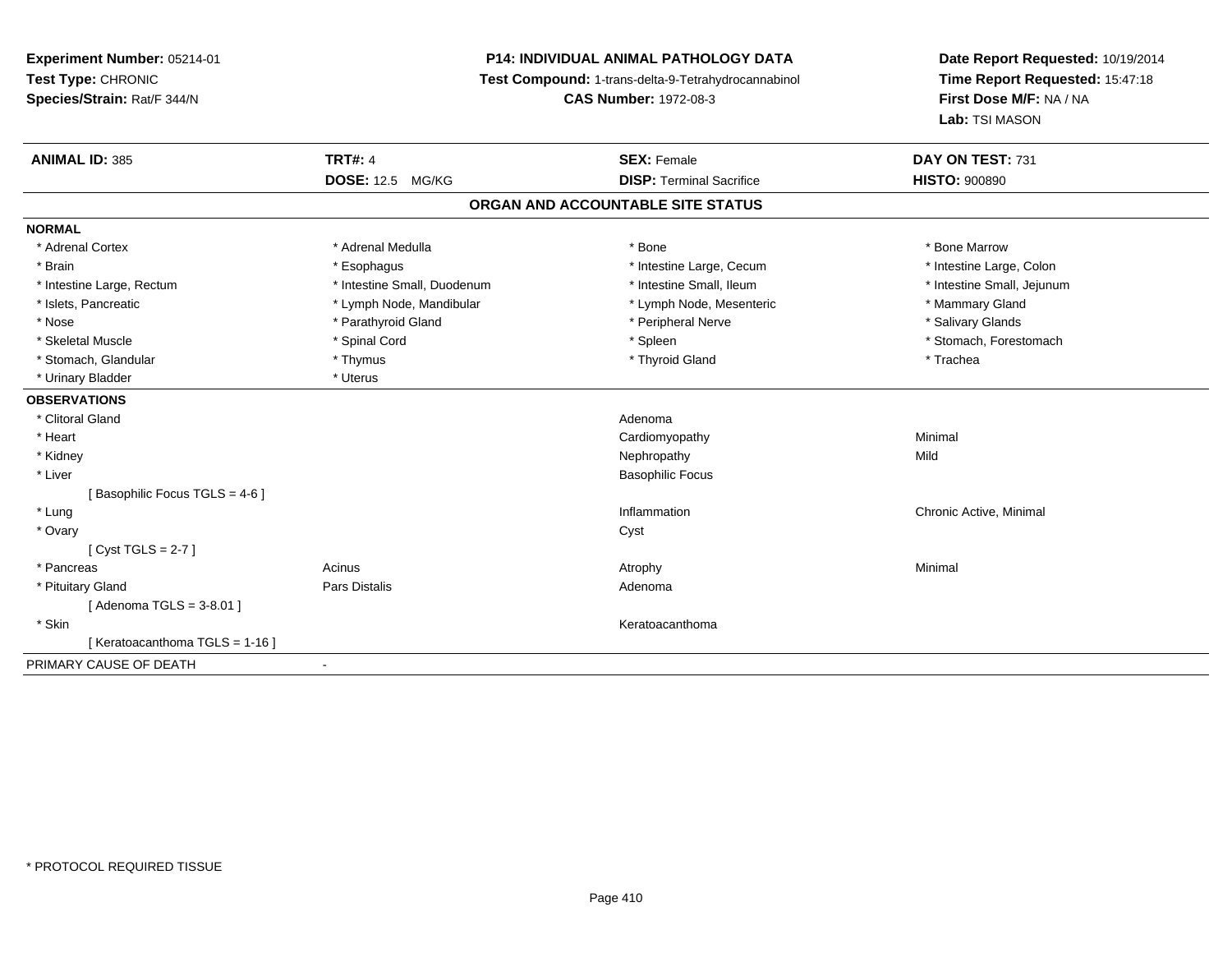# **P14: INDIVIDUAL ANIMAL PATHOLOGY DATA**

**Test Compound:** 1-trans-delta-9-Tetrahydrocannabinol

**CAS Number:** 1972-08-3

| <b>ANIMAL ID: 386</b>      | <b>TRT#: 4</b>            | <b>SEX: Female</b>                | DAY ON TEST: 455         |
|----------------------------|---------------------------|-----------------------------------|--------------------------|
|                            | <b>DOSE: 12.5 MG/KG</b>   | <b>DISP:</b> Scheduled Sacrifice  | <b>HISTO: 900891</b>     |
|                            |                           | ORGAN AND ACCOUNTABLE SITE STATUS |                          |
| <b>NORMAL</b>              |                           |                                   |                          |
| * Adrenal Cortex           | * Adrenal Medulla         | * Bone                            | * Bone Marrow            |
| * Brain                    | * Clitoral Gland          | * Esophagus                       | * Intestine Large, Cecum |
| * Intestine Large, Colon   | * Intestine Large, Rectum | * Intestine Small, Duodenum       | * Intestine Small, Ileum |
| * Intestine Small, Jejunum | * Islets, Pancreatic      | * Lymph Node, Mandibular          | * Lymph Node, Mesenteric |
| * Mammary Gland            | * Nose                    | * Ovary                           | * Parathyroid Gland      |
| * Peripheral Nerve         | * Salivary Glands         | * Skeletal Muscle                 | * Skin                   |
| * Spinal Cord              | * Spleen                  | * Stomach, Forestomach            | * Stomach, Glandular     |
| * Thymus                   | * Thyroid Gland           | * Trachea                         | * Urinary Bladder        |
| Vagina                     |                           |                                   |                          |
| <b>OBSERVATIONS</b>        |                           |                                   |                          |
| * Heart                    |                           | Cardiomyopathy                    | Minimal                  |
| * Kidney                   | Cortex                    | Mineralization                    | Minimal                  |
| * Liver                    |                           | <b>Basophilic Focus</b>           |                          |
| * Lung                     |                           | <b>Infiltration Cellular</b>      | Histiocyte, Minimal      |
| * Pancreas                 | Acinus                    | Atrophy                           | Minimal                  |
| * Pituitary Gland          | Pars Distalis             | Cyst                              |                          |
|                            | Pars Distalis             | Hyperplasia                       | Mild                     |
| * Uterus                   |                           | <b>Dilatation</b>                 | Mild                     |
| [Dilatation TGLS = 1-7]    |                           |                                   |                          |
| PRIMARY CAUSE OF DEATH     | $\blacksquare$            |                                   |                          |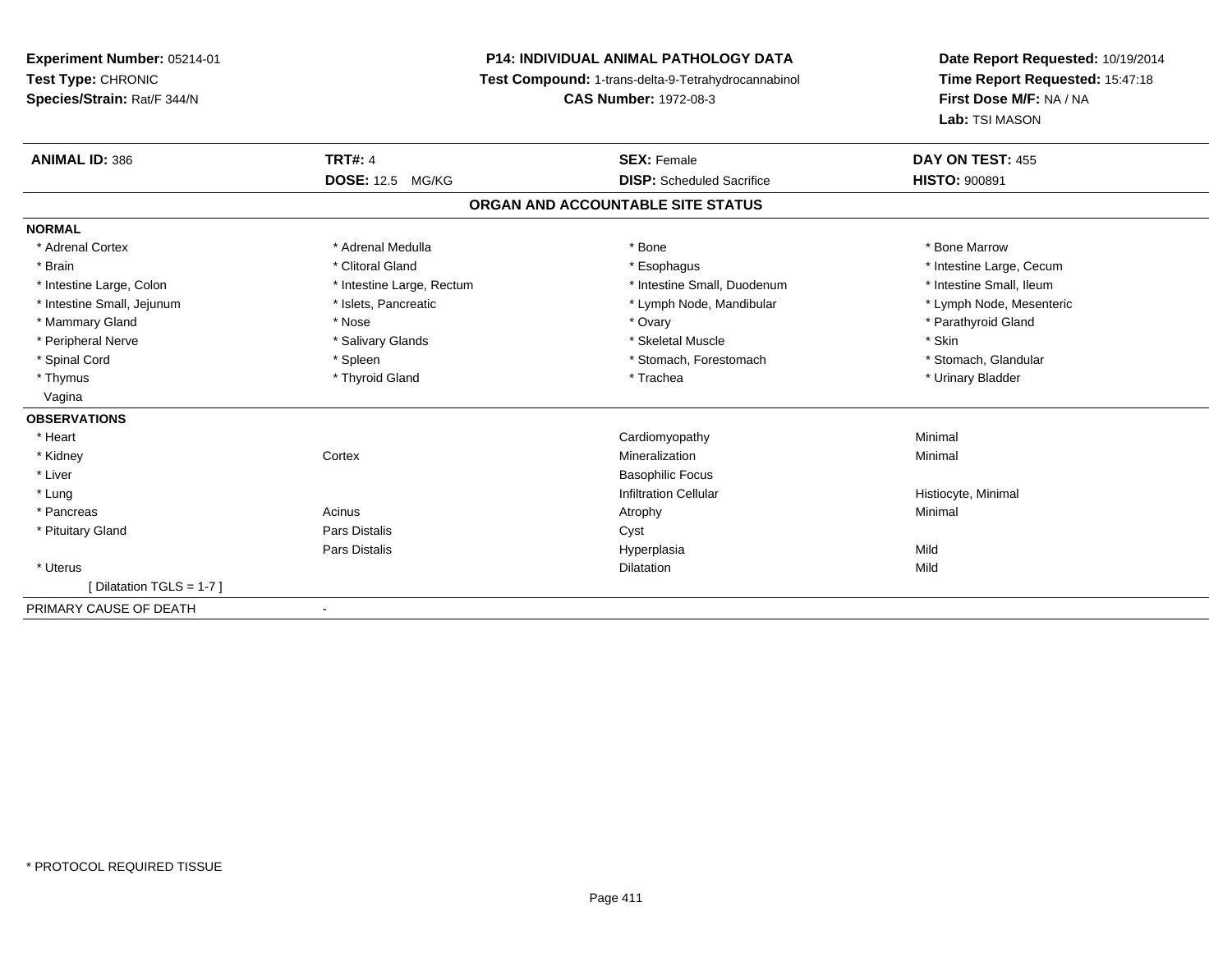# **P14: INDIVIDUAL ANIMAL PATHOLOGY DATA**

**Test Compound:** 1-trans-delta-9-Tetrahydrocannabinol

**CAS Number:** 1972-08-3

| <b>ANIMAL ID: 387</b>                     | <b>TRT#: 4</b>              | <b>SEX: Female</b>                | DAY ON TEST: 731           |  |
|-------------------------------------------|-----------------------------|-----------------------------------|----------------------------|--|
|                                           | <b>DOSE: 12.5 MG/KG</b>     | <b>DISP: Terminal Sacrifice</b>   | <b>HISTO: 900892</b>       |  |
|                                           |                             | ORGAN AND ACCOUNTABLE SITE STATUS |                            |  |
| <b>NORMAL</b>                             |                             |                                   |                            |  |
| * Adrenal Cortex                          | * Adrenal Medulla           | * Bone                            | * Bone Marrow              |  |
| * Brain                                   | * Esophagus                 | * Intestine Large, Cecum          | * Intestine Large, Colon   |  |
| * Intestine Large, Rectum                 | * Intestine Small, Duodenum | * Intestine Small, Ileum          | * Intestine Small, Jejunum |  |
| * Islets, Pancreatic                      | * Lymph Node, Mandibular    | * Lymph Node, Mesenteric          | * Nose                     |  |
| * Pancreas                                | * Parathyroid Gland         | * Peripheral Nerve                | * Salivary Glands          |  |
| * Skeletal Muscle                         | * Skin                      | * Spinal Cord                     | * Spleen                   |  |
| * Stomach, Forestomach                    | * Stomach, Glandular        | * Thymus                          | * Thyroid Gland            |  |
| * Trachea                                 | * Urinary Bladder           |                                   |                            |  |
| <b>OBSERVATIONS</b>                       |                             |                                   |                            |  |
| * Clitoral Gland                          |                             | Hyperplasia                       | Mild                       |  |
| * Heart                                   |                             | Cardiomyopathy                    | Mild                       |  |
| * Kidney                                  |                             | Nephropathy                       | Mild                       |  |
| * Liver                                   |                             | <b>Basophilic Focus</b>           |                            |  |
|                                           |                             | Hepatodiaphragmatic Nodule        |                            |  |
|                                           |                             | Hyperplasia                       | Moderate                   |  |
| [Basophilic Focus TGLS = 4-6 ]            |                             |                                   |                            |  |
| [ Hepatodiaphragmatic Nodule TGLS = 1-6 ] |                             |                                   |                            |  |
| [ Hyperplasia TGLS = 5-6.01 ]             |                             |                                   |                            |  |
| * Lung                                    |                             | Inflammation                      | Chronic Active, Minimal    |  |
| * Mammary Gland                           |                             | Fibroadenoma                      |                            |  |
| [Fibroadenoma TGLS = 2-16]                |                             |                                   |                            |  |
| * Ovary                                   |                             | Cyst                              |                            |  |
| * Pituitary Gland                         | Pars Distalis               | Adenoma                           |                            |  |
| [Adenoma TGLS = $3-8$ ]                   |                             |                                   |                            |  |
| * Uterus                                  |                             | <b>Dilatation</b>                 | Mild                       |  |
| PRIMARY CAUSE OF DEATH                    | $\overline{\phantom{a}}$    |                                   |                            |  |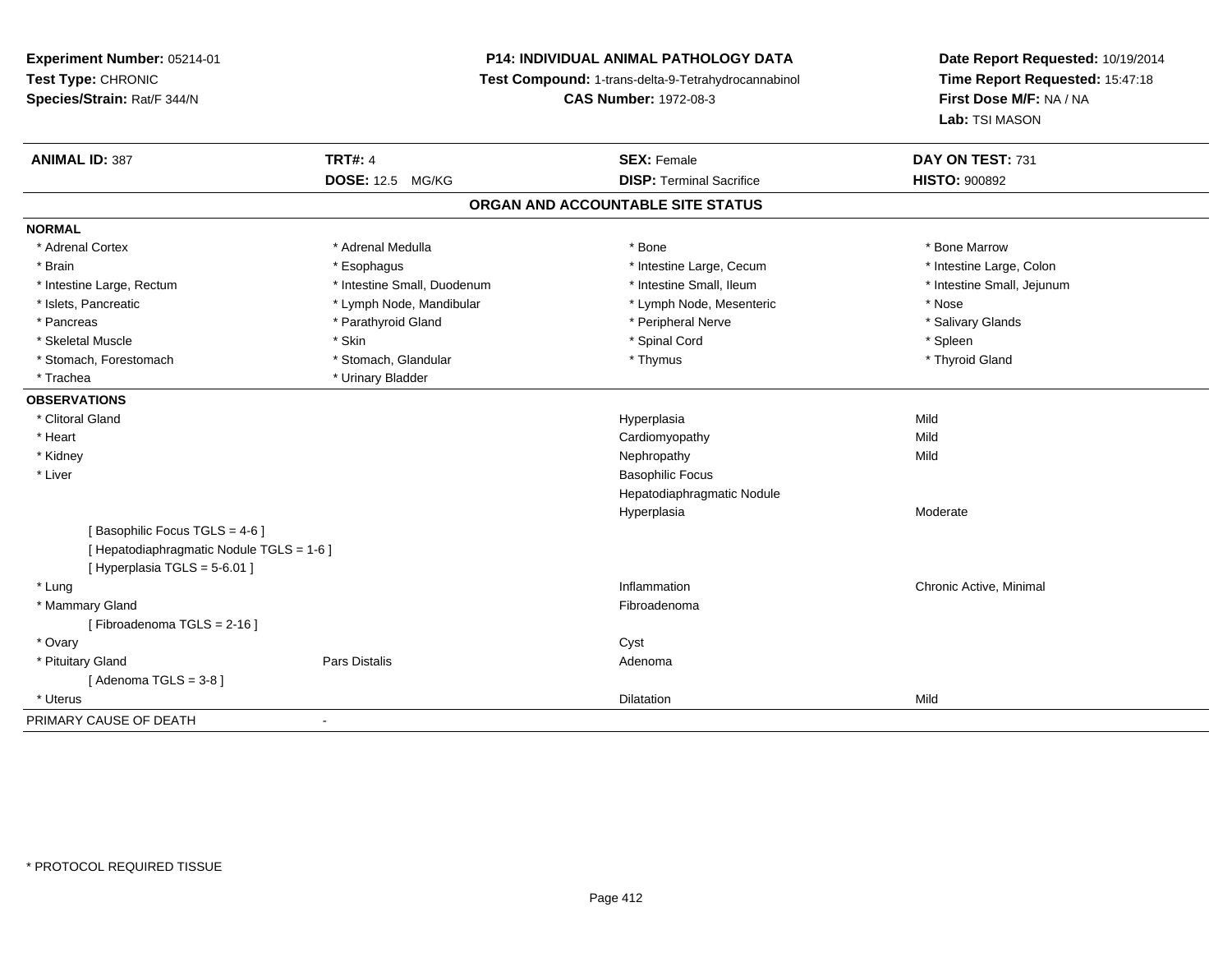**Experiment Number:** 05214-01**Test Type:** CHRONIC **Species/Strain:** Rat/F 344/N**P14: INDIVIDUAL ANIMAL PATHOLOGY DATA Test Compound:** 1-trans-delta-9-Tetrahydrocannabinol **CAS Number:** 1972-08-3**Date Report Requested:** 10/19/2014**Time Report Requested:** 15:47:18**First Dose M/F:** NA / NA**Lab:** TSI MASON**ANIMAL ID:** 388**TRT#:** 4 **SEX:** Female **SEX: Female DAY ON TEST:** 457 **DOSE:** 12.5 MG/KG **DISP:** Scheduled Sacrifice **HISTO:** <sup>900893</sup> **ORGAN AND ACCOUNTABLE SITE STATUSNORMAL**\* Adrenal Cortex \* Adrenal Medulla \* Adrenal Medulla \* Bone \* Bone \* Bone \* Bone \* Bone Marrow \* Brain \* Alternation of the state of the state of the state of the state of the state of the state of the state of the state of the state of the state of the state of the state of the state of the state of the state of th \* Intestine Small, Ileum \* Intestine Large, Colon \* Intestine Large, Rectum \* Intestine Small, Duodenum \* Intestine Small, Duodenum \* Intestine Small, Jejunum \* The matches of the state of the state of the state of the state of the state of the state of the state of the state of the state of the state of the state of the state of the state of the state \* Nose \* Lymph Node, Mandibular \* Lymph Node, Mesenteric \* Mammary Gland \* Mammary Gland \* Peripheral Nerve \* Ovary \* And the second of the second of the second version of the second version of the second version of the second version of the second version of the second version of the second version of the second version of the \* Salivary Glands \* \* Steeden \* \* Skeletal Muscle \* \* Skin \* \* Skin \* \* Steeden \* Spinal Cord \* Spinal Cord \* Spinal Cord \* Spinal Cord \* Spinal Cord \* Spinal Cord \* Spinal Cord \* Spinal Cord \* Spinal Cord \* Spinal Cord \* \* Thyroid Gland \* Spleen \* Stomach, Glandular \* Thymus \* Thymus \* Thymus \* Thymus \* Thymus \* Thymus \* Thymus \* Thymus \* Thymus \* Thymus \* Thymus \* Thymus \* Thymus \* Thymus \* Thymus \* Thymus \* Thymus \* Thymus \* Thymus \* Thymus \* Thymus \* T \* Trachea \* Urinary Bladder \* Ninear \* Urinary Bladder \* Ninear \* Uterus \* Uterus \* Uterus \* Urinary Bladder \* Ninear \* Uterus \* Uterus \* Uterus \* Uterus \* Ninear \* Uterus \* Ninear \* Uterus \* Ninear \* Uterus \* Ninear \* Ute **OBSERVATIONS** \* Heart Cardiomyopathy Minimal \* Kidneyy which is a context of the Cortext of the Cortext of the Cortext of the Mineralization n Minimal Nephropathy Minimal \* Pituitary Glandd Cyst Constants Constants Constants Constants Constants Constants Constants Constants Constants Constants Const \* Stomach, Forestomachh ann an t-aisim a bha ann an t-aisim an t-aisim a bha ann an t-aisim a bha ann an t-aisim a bha an t-aisim a bha an t-aisim a bha an t-aisim a bha an t-aisim a bha an t-aisim a bha an t-aisim a bha an t-aisim a bha an t-a PRIMARY CAUSE OF DEATH-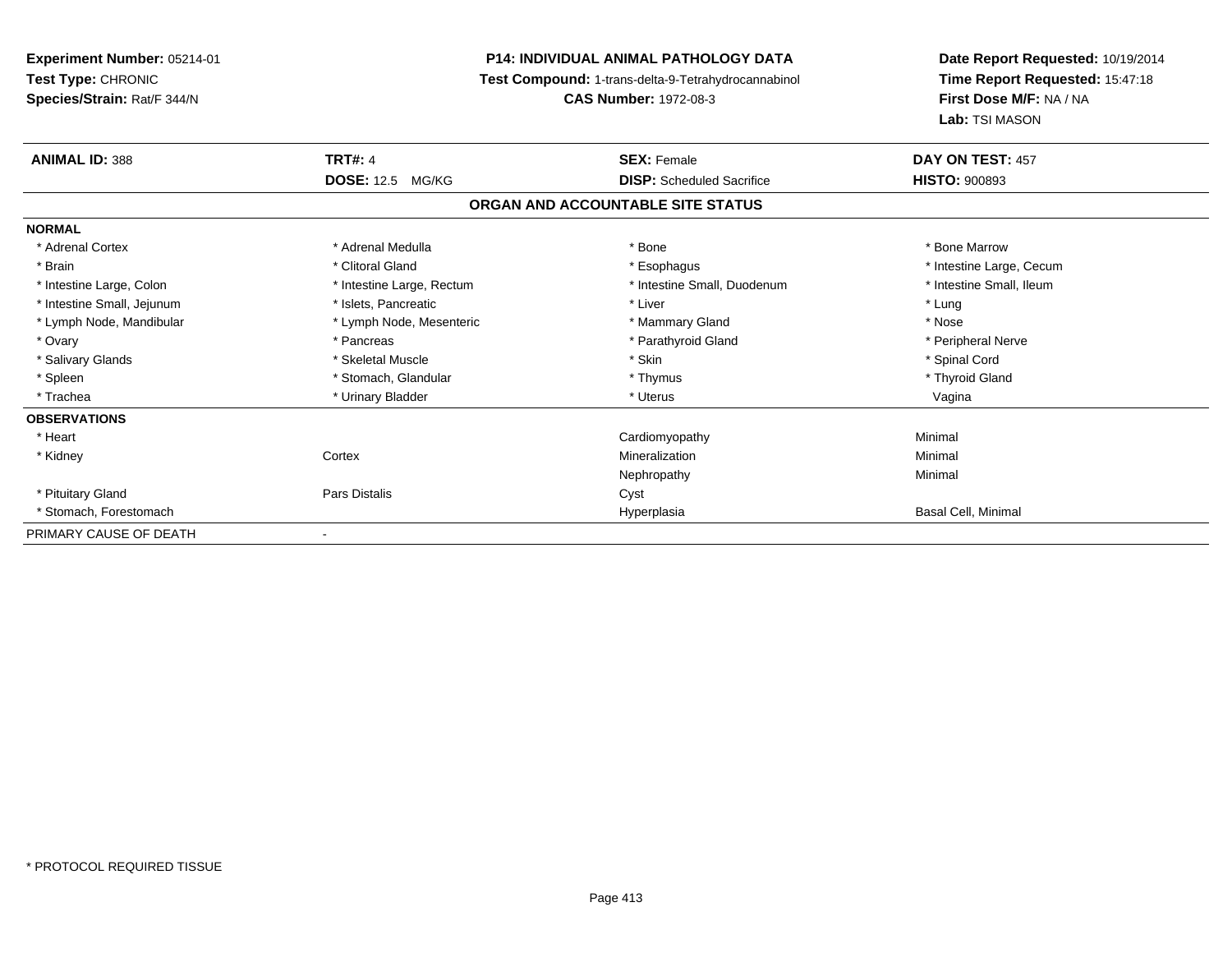# **P14: INDIVIDUAL ANIMAL PATHOLOGY DATA**

**Test Compound:** 1-trans-delta-9-Tetrahydrocannabinol

**CAS Number:** 1972-08-3

| <b>ANIMAL ID: 389</b>             | <b>TRT#: 4</b>              | <b>SEX: Female</b>                | DAY ON TEST: 731           |
|-----------------------------------|-----------------------------|-----------------------------------|----------------------------|
|                                   | <b>DOSE: 12.5 MG/KG</b>     | <b>DISP: Terminal Sacrifice</b>   | <b>HISTO: 900894</b>       |
|                                   |                             | ORGAN AND ACCOUNTABLE SITE STATUS |                            |
| <b>NORMAL</b>                     |                             |                                   |                            |
| * Adrenal Medulla                 | * Bone                      | * Bone Marrow                     | * Brain                    |
| * Clitoral Gland                  | * Esophagus                 | * Intestine Large, Cecum          | * Intestine Large, Colon   |
| * Intestine Large, Rectum         | * Intestine Small, Duodenum | * Intestine Small, Ileum          | * Intestine Small, Jejunum |
| * Islets, Pancreatic              | * Lymph Node, Mandibular    | * Lymph Node, Mesenteric          | * Nose                     |
| * Ovary                           | * Parathyroid Gland         | * Peripheral Nerve                | * Salivary Glands          |
| * Skeletal Muscle                 | * Skin                      | * Spinal Cord                     | * Stomach, Forestomach     |
| * Stomach, Glandular              | * Thymus                    | * Thyroid Gland                   | * Trachea                  |
| * Urinary Bladder                 | * Uterus                    |                                   |                            |
| <b>OBSERVATIONS</b>               |                             |                                   |                            |
| * Adrenal Cortex                  |                             | Hyperplasia                       | Minimal                    |
| * Heart                           |                             | Cardiomyopathy                    | Mild                       |
| * Kidney                          |                             | Nephropathy                       | Mild                       |
| * Liver                           |                             | <b>Basophilic Focus</b>           |                            |
|                                   |                             | Leukemia Mononuclear              |                            |
| [Basophilic Focus TGLS = 3-6]     |                             |                                   |                            |
| * Lung                            |                             | Inflammation                      | Chronic Active, Minimal    |
| * Mammary Gland                   |                             | Galactocele                       |                            |
| * Pancreas                        | Acinus                      | Atrophy                           | Minimal                    |
| * Pituitary Gland                 | Pars Distalis               | Adenoma                           |                            |
| [Adenoma TGLS = $2-8.01$ ]        |                             |                                   |                            |
| * Spleen                          |                             | Leukemia Mononuclear              |                            |
| [Leukemia Mononuclear TGLS = 1-3] |                             |                                   |                            |
| PRIMARY CAUSE OF DEATH            | $\overline{\phantom{0}}$    |                                   |                            |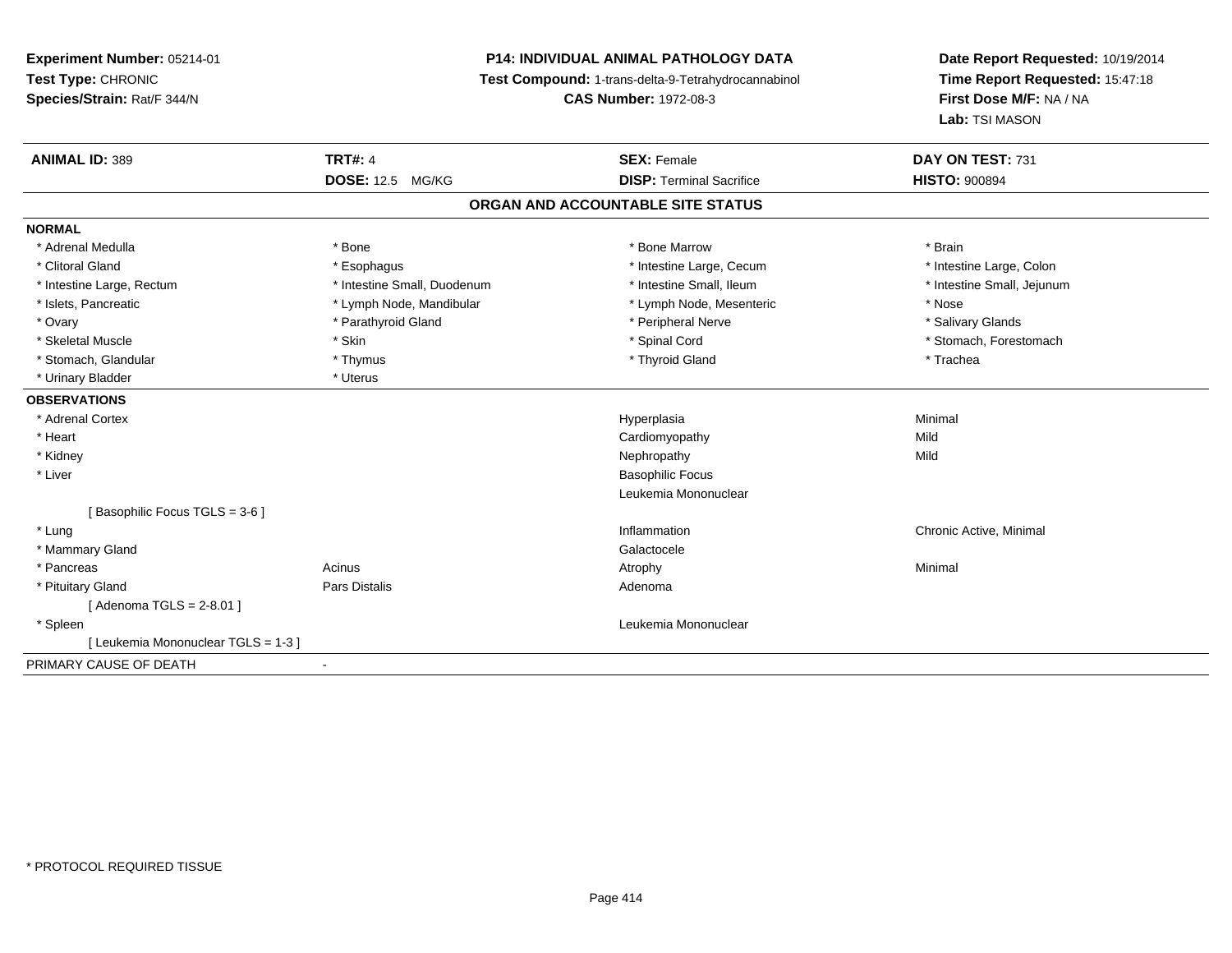# **P14: INDIVIDUAL ANIMAL PATHOLOGY DATA**

**Test Compound:** 1-trans-delta-9-Tetrahydrocannabinol

**CAS Number:** 1972-08-3

| <b>ANIMAL ID: 390</b>      | <b>TRT#: 4</b>            | <b>SEX: Female</b>                | DAY ON TEST: 619         |
|----------------------------|---------------------------|-----------------------------------|--------------------------|
|                            | DOSE: 12.5 MG/KG          | <b>DISP: Natural Death</b>        | <b>HISTO: 900895</b>     |
|                            |                           | ORGAN AND ACCOUNTABLE SITE STATUS |                          |
| <b>NORMAL</b>              |                           |                                   |                          |
| * Adrenal Cortex           | * Adrenal Medulla         | * Bone                            | * Bone Marrow            |
| * Brain                    | * Clitoral Gland          | * Esophagus                       | * Intestine Large, Cecum |
| * Intestine Large, Colon   | * Intestine Large, Rectum | * Intestine Small, Duodenum       | * Intestine Small, Ileum |
| * Intestine Small, Jejunum | * Islets, Pancreatic      | * Lymph Node, Mandibular          | * Lymph Node, Mesenteric |
| * Nose                     | * Ovary                   | * Pancreas                        | * Parathyroid Gland      |
| * Peripheral Nerve         | * Salivary Glands         | * Skeletal Muscle                 | * Skin                   |
| * Spinal Cord              | * Spleen                  | * Stomach, Forestomach            | * Stomach, Glandular     |
| * Thymus                   | * Thyroid Gland           | * Trachea                         | * Urinary Bladder        |
| * Uterus                   |                           |                                   |                          |
| <b>OBSERVATIONS</b>        |                           |                                   |                          |
| * Heart                    |                           | Cardiomyopathy                    | Mild                     |
| * Kidney                   |                           | Nephropathy                       | Mild                     |
| * Liver                    |                           | <b>Basophilic Focus</b>           |                          |
|                            |                           | <b>Eosinophilic Focus</b>         |                          |
| * Lung                     |                           | Foreign Body                      | Mild                     |
|                            |                           | Hemorrhage                        | Moderate                 |
|                            |                           | Inflammation                      | Chronic Active, Minimal  |
| * Mammary Gland            |                           | Fibroadenoma                      |                          |
| [Fibroadenoma TGLS = 1-10] |                           |                                   |                          |
| * Pituitary Gland          | Pars Distalis             | Adenoma                           |                          |
| [Adenoma TGLS = $2-8$ ]    |                           |                                   |                          |
| PRIMARY CAUSE OF DEATH     | ٠                         |                                   |                          |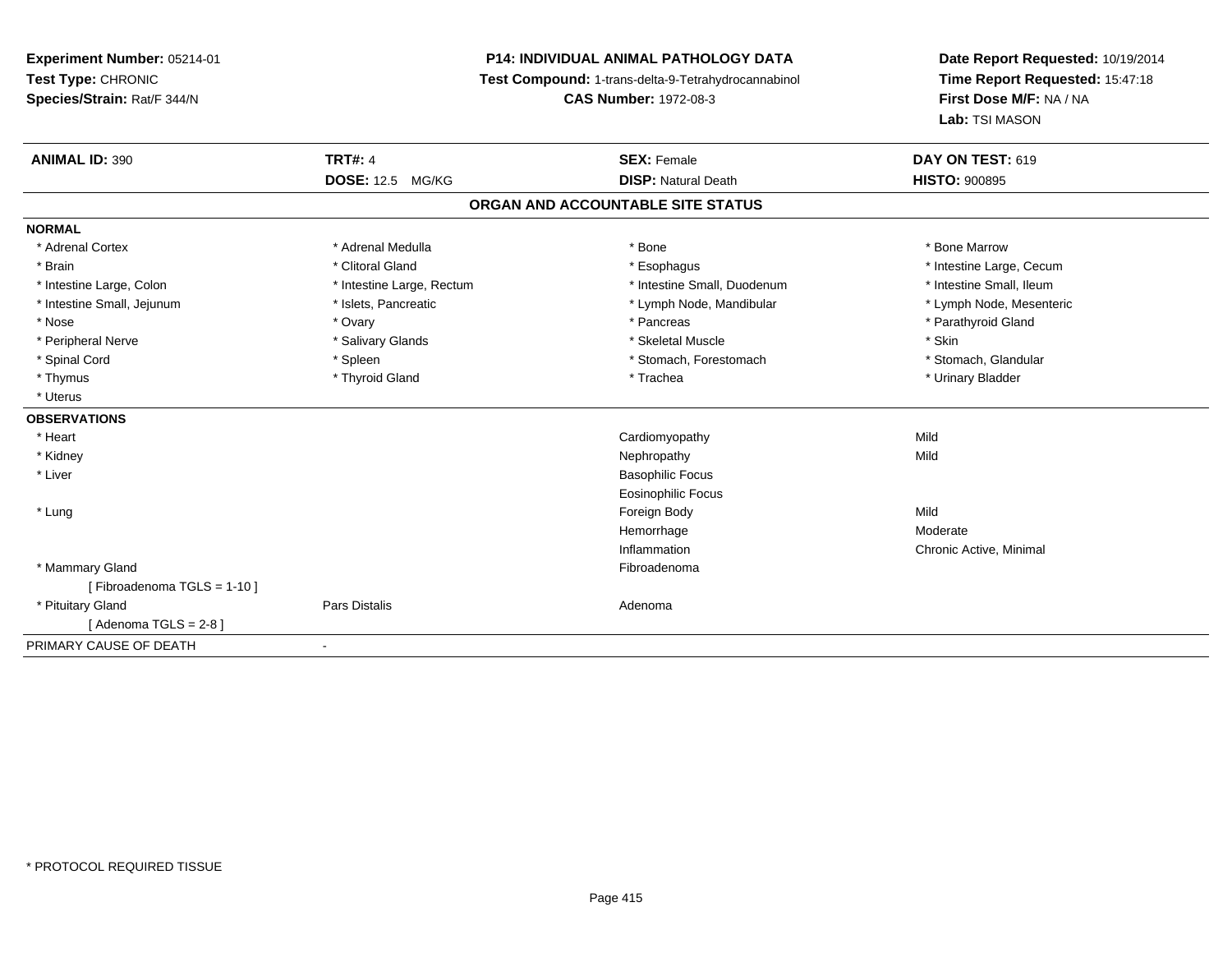| Experiment Number: 05214-01                |                             | P14: INDIVIDUAL ANIMAL PATHOLOGY DATA               | Date Report Requested: 10/19/2014 |
|--------------------------------------------|-----------------------------|-----------------------------------------------------|-----------------------------------|
| Test Type: CHRONIC                         |                             | Test Compound: 1-trans-delta-9-Tetrahydrocannabinol | Time Report Requested: 15:47:18   |
| Species/Strain: Rat/F 344/N                |                             | <b>CAS Number: 1972-08-3</b>                        | First Dose M/F: NA / NA           |
|                                            |                             |                                                     | Lab: TSI MASON                    |
| <b>ANIMAL ID: 391</b>                      | <b>TRT#: 4</b>              | <b>SEX: Female</b>                                  | DAY ON TEST: 725                  |
|                                            | DOSE: 12.5 MG/KG            | <b>DISP: Terminal Sacrifice</b>                     | <b>HISTO: 900896</b>              |
|                                            |                             | ORGAN AND ACCOUNTABLE SITE STATUS                   |                                   |
| <b>NORMAL</b>                              |                             |                                                     |                                   |
| * Adrenal Cortex                           | * Adrenal Medulla           | * Bone                                              | * Bone Marrow                     |
| * Brain                                    | * Esophagus                 | * Intestine Large, Cecum                            | * Intestine Large, Colon          |
| * Intestine Large, Rectum                  | * Intestine Small, Duodenum | * Intestine Small, Ileum                            | * Intestine Small, Jejunum        |
| * Islets, Pancreatic                       | * Lymph Node, Mandibular    | * Lymph Node, Mesenteric                            | * Nose                            |
| * Ovary                                    | * Peripheral Nerve          | * Skeletal Muscle                                   | * Skin                            |
| * Spinal Cord                              | * Stomach, Glandular        | * Thymus                                            | * Trachea                         |
| <b>MISSING</b>                             |                             |                                                     |                                   |
| * Clitoral Gland                           | * Parathyroid Gland         |                                                     |                                   |
| <b>OBSERVATIONS</b>                        |                             |                                                     |                                   |
| * Heart                                    |                             | Cardiomyopathy                                      | Mild                              |
|                                            |                             | Leukemia Mononuclear                                |                                   |
| * Kidney                                   |                             | Nephropathy                                         | Minimal                           |
| * Liver                                    |                             | <b>Basophilic Focus</b>                             |                                   |
|                                            |                             | <b>Eosinophilic Focus</b>                           |                                   |
|                                            |                             | Leukemia Mononuclear                                |                                   |
|                                            |                             | <b>Mixed Cell Focus</b>                             |                                   |
| [Basophilic Focus TGLS = 5-6.01]           |                             |                                                     |                                   |
| [Eosinophilic Focus TGLS = 5-6.01]         |                             |                                                     |                                   |
| [ Leukemia Mononuclear TGLS = 3-6+6.01 ]   |                             |                                                     |                                   |
| [Mixed Cell Focus TGLS = 5-6.01]           |                             |                                                     |                                   |
| * Lung                                     |                             | Inflammation                                        | Chronic Active, Minimal           |
|                                            |                             | Leukemia Mononuclear                                |                                   |
| * Mammary Gland                            |                             | Galactocele                                         |                                   |
| * Pancreas                                 | Acinus                      | Atrophy                                             | Minimal                           |
| * Pituitary Gland                          | <b>Pars Distalis</b>        | Adenoma                                             |                                   |
| [Adenoma TGLS = $4-8.1$ ]                  |                             |                                                     |                                   |
| * Salivary Glands                          |                             | Focal Cellular Change                               | Minimal                           |
| * Spleen                                   |                             | Leukemia Mononuclear                                |                                   |
| [ Leukemia Mononuclear TGLS = 1,2-3+3.01 ] |                             |                                                     |                                   |
| * Stomach, Forestomach                     |                             | Hyperplasia                                         | Basal Cell, Mild                  |
|                                            |                             |                                                     |                                   |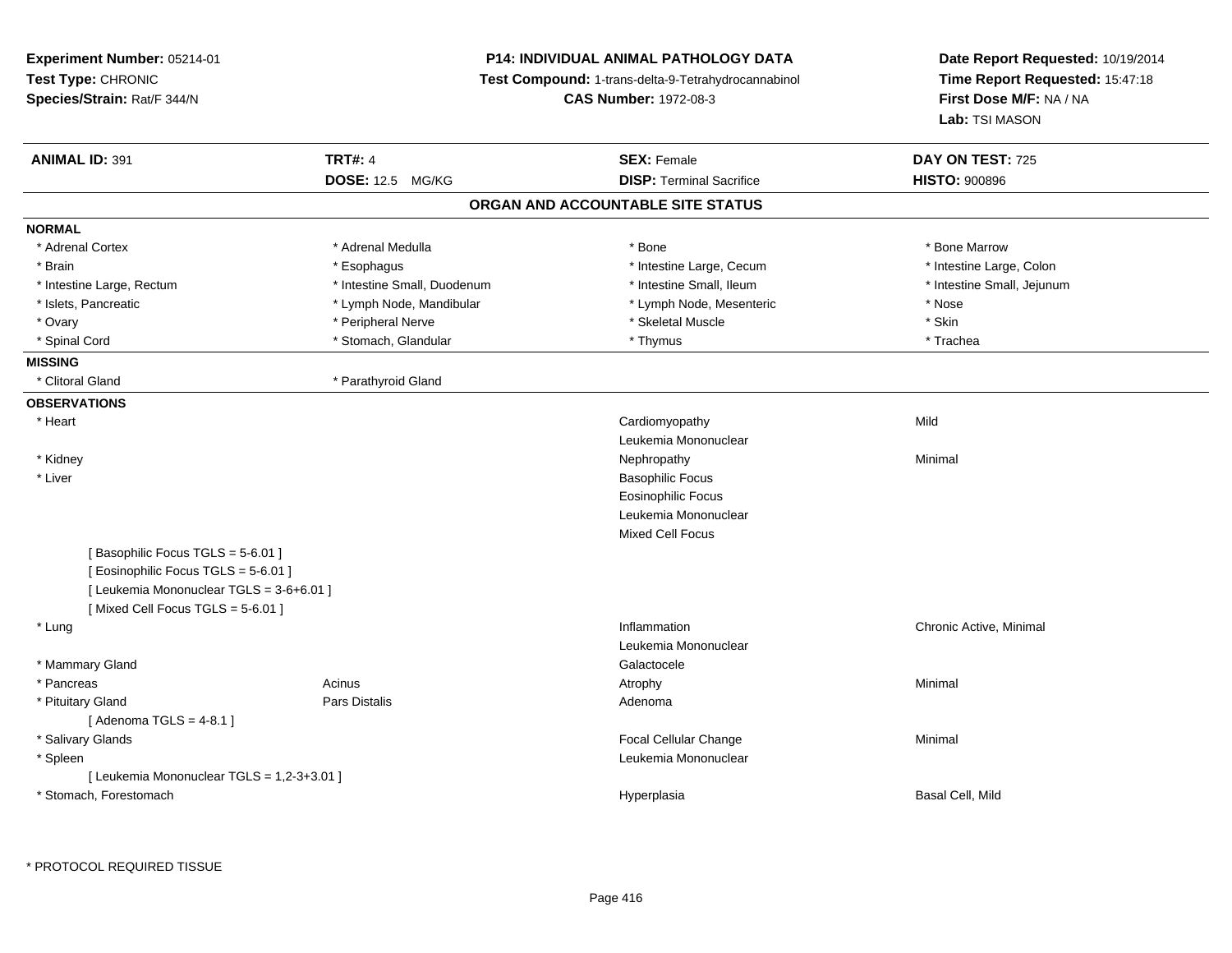| Experiment Number: 05214-01<br>Test Type: CHRONIC<br>Species/Strain: Rat/F 344/N |                         | <b>P14: INDIVIDUAL ANIMAL PATHOLOGY DATA</b><br>Test Compound: 1-trans-delta-9-Tetrahydrocannabinol<br><b>CAS Number: 1972-08-3</b> | Date Report Requested: 10/19/2014<br>Time Report Requested: 15:47:18<br>First Dose M/F: NA / NA<br>Lab: TSI MASON |  |
|----------------------------------------------------------------------------------|-------------------------|-------------------------------------------------------------------------------------------------------------------------------------|-------------------------------------------------------------------------------------------------------------------|--|
| <b>ANIMAL ID: 391</b>                                                            | <b>TRT#: 4</b>          | <b>SEX: Female</b>                                                                                                                  | <b>DAY ON TEST: 725</b>                                                                                           |  |
|                                                                                  | <b>DOSE: 12.5 MG/KG</b> | <b>DISP:</b> Terminal Sacrifice                                                                                                     | <b>HISTO: 900896</b>                                                                                              |  |
|                                                                                  |                         | ORGAN AND ACCOUNTABLE SITE STATUS                                                                                                   |                                                                                                                   |  |
| [Hyperplasia TGLS = $6-5$ ]                                                      |                         |                                                                                                                                     |                                                                                                                   |  |
| * Thyroid Gland                                                                  | C Cell                  | Hyperplasia                                                                                                                         | Mild                                                                                                              |  |
| Tissue NOS                                                                       | Mediastinum             | Granuloma                                                                                                                           | Moderate                                                                                                          |  |
| * Urinary Bladder                                                                |                         | Leukemia Mononuclear                                                                                                                |                                                                                                                   |  |
| * Uterus                                                                         |                         | Polyp Stromal                                                                                                                       |                                                                                                                   |  |
| PRIMARY CAUSE OF DEATH                                                           |                         |                                                                                                                                     |                                                                                                                   |  |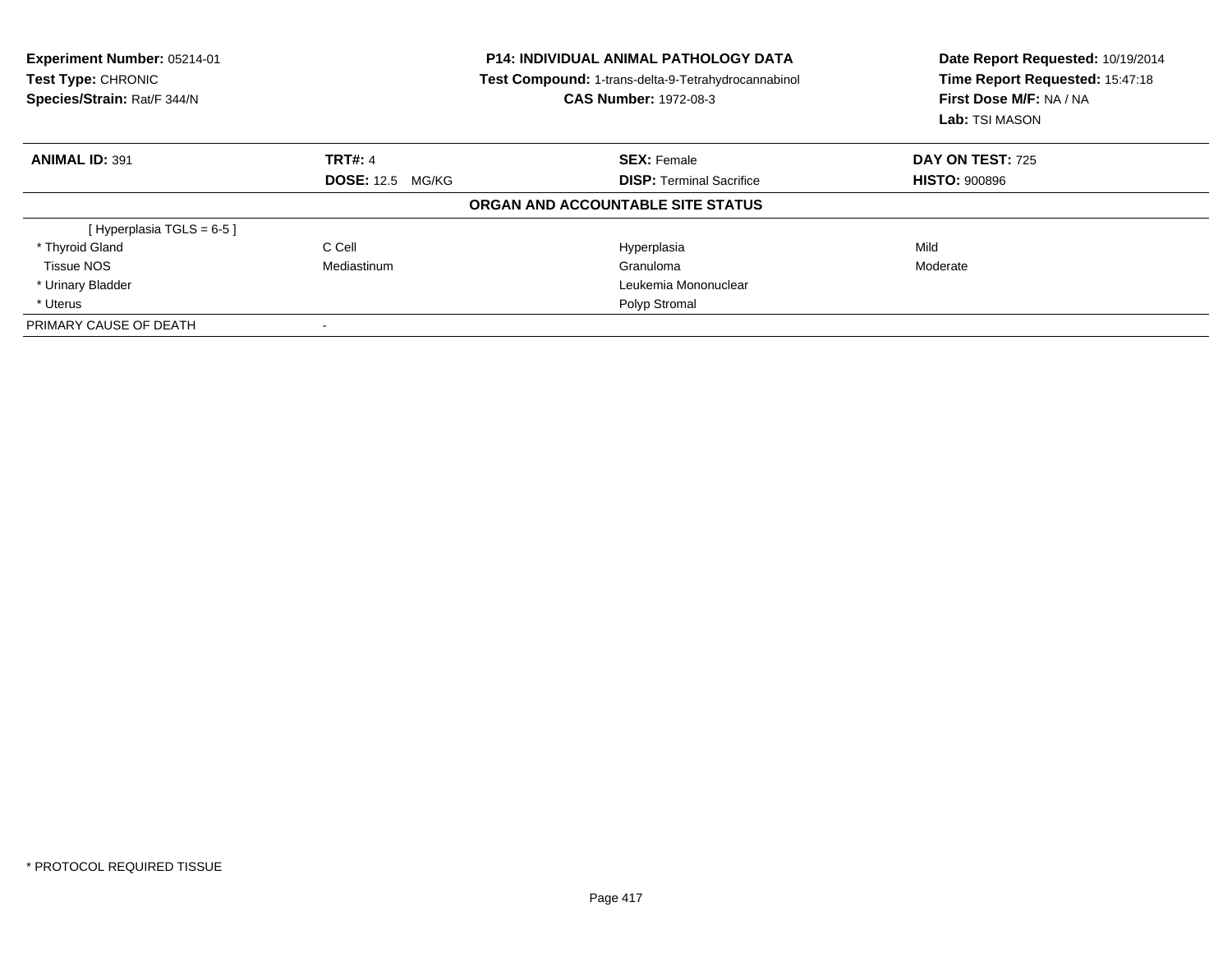# **P14: INDIVIDUAL ANIMAL PATHOLOGY DATA**

**Test Compound:** 1-trans-delta-9-Tetrahydrocannabinol

**CAS Number:** 1972-08-3

| <b>ANIMAL ID: 392</b>                      | <b>TRT#: 4</b>            | <b>SEX: Female</b>              | DAY ON TEST: 726         |  |  |  |  |
|--------------------------------------------|---------------------------|---------------------------------|--------------------------|--|--|--|--|
|                                            | DOSE: 12.5 MG/KG          | <b>DISP: Terminal Sacrifice</b> | <b>HISTO: 900897</b>     |  |  |  |  |
| ORGAN AND ACCOUNTABLE SITE STATUS          |                           |                                 |                          |  |  |  |  |
| <b>NORMAL</b>                              |                           |                                 |                          |  |  |  |  |
| * Adrenal Cortex                           | * Adrenal Medulla         | * Bone                          | * Bone Marrow            |  |  |  |  |
| * Brain                                    | * Clitoral Gland          | * Esophagus                     | * Intestine Large, Cecum |  |  |  |  |
| * Intestine Large, Colon                   | * Intestine Large, Rectum | * Intestine Small, Duodenum     | * Intestine Small, Ileum |  |  |  |  |
| * Intestine Small, Jejunum                 | * Islets, Pancreatic      | * Lymph Node, Mandibular        | * Lymph Node, Mesenteric |  |  |  |  |
| * Mammary Gland                            | * Nose                    | * Pancreas                      | * Parathyroid Gland      |  |  |  |  |
| * Peripheral Nerve                         | * Salivary Glands         | * Skeletal Muscle               | * Skin                   |  |  |  |  |
| * Spinal Cord                              | * Stomach, Forestomach    | * Stomach, Glandular            | * Thymus                 |  |  |  |  |
| * Trachea                                  | * Urinary Bladder         | * Uterus                        |                          |  |  |  |  |
| <b>OBSERVATIONS</b>                        |                           |                                 |                          |  |  |  |  |
| * Heart                                    |                           | Cardiomyopathy                  | Minimal                  |  |  |  |  |
| * Kidney                                   |                           | Nephropathy                     | Minimal                  |  |  |  |  |
| * Liver                                    |                           | <b>Basophilic Focus</b>         |                          |  |  |  |  |
|                                            |                           | <b>Clear Cell Focus</b>         |                          |  |  |  |  |
|                                            |                           | Hepatodiaphragmatic Nodule      |                          |  |  |  |  |
|                                            |                           | Leukemia Mononuclear            |                          |  |  |  |  |
|                                            |                           | <b>Mixed Cell Focus</b>         |                          |  |  |  |  |
| [Basophilic Focus TGLS = 3-6.02]           |                           |                                 |                          |  |  |  |  |
| [Hepatodiaphragmatic Nodule TGLS = 1-6.01] |                           |                                 |                          |  |  |  |  |
| * Lung                                     |                           | Inflammation                    | Chronic Active, Mild     |  |  |  |  |
| * Ovary                                    |                           | Cyst                            |                          |  |  |  |  |
| * Pituitary Gland                          | Pars Distalis             | Adenoma                         |                          |  |  |  |  |
| [Adenoma TGLS = 2-8]                       |                           |                                 |                          |  |  |  |  |
| * Spleen                                   |                           | Leukemia Mononuclear            |                          |  |  |  |  |
| * Thyroid Gland                            | C Cell                    | Hyperplasia                     | Minimal                  |  |  |  |  |
| PRIMARY CAUSE OF DEATH                     | $\blacksquare$            |                                 |                          |  |  |  |  |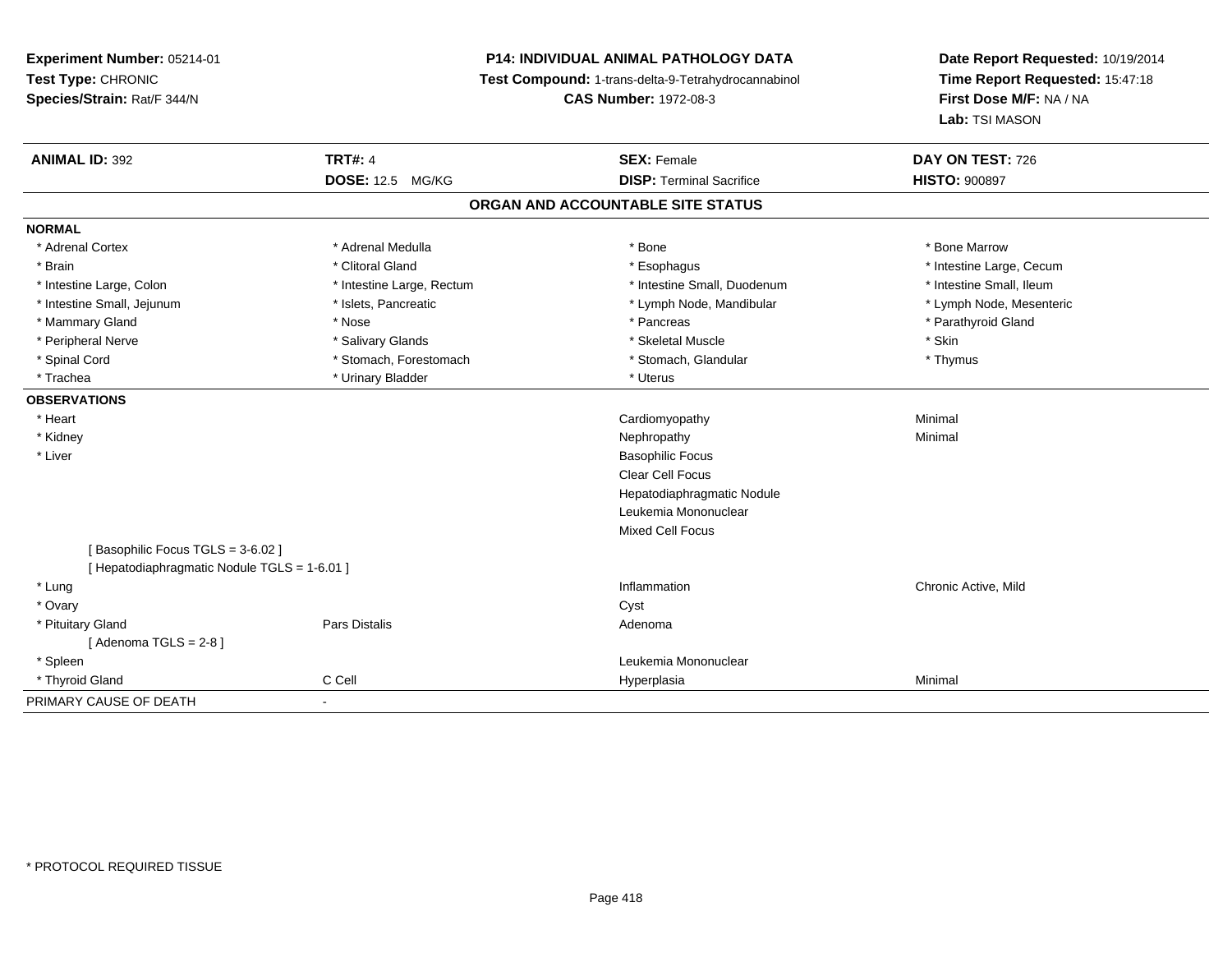# **P14: INDIVIDUAL ANIMAL PATHOLOGY DATA**

**Test Compound:** 1-trans-delta-9-Tetrahydrocannabinol

**CAS Number:** 1972-08-3

| <b>ANIMAL ID: 393</b>      | <b>TRT#: 4</b>            | <b>SEX: Female</b>                | DAY ON TEST: 454         |
|----------------------------|---------------------------|-----------------------------------|--------------------------|
|                            | <b>DOSE: 12.5 MG/KG</b>   | <b>DISP:</b> Scheduled Sacrifice  | <b>HISTO: 900898</b>     |
|                            |                           | ORGAN AND ACCOUNTABLE SITE STATUS |                          |
| <b>NORMAL</b>              |                           |                                   |                          |
| * Adrenal Cortex           | * Adrenal Medulla         | * Bone                            | * Bone Marrow            |
| * Brain                    | * Clitoral Gland          | * Esophagus                       | * Intestine Large, Cecum |
| * Intestine Large, Colon   | * Intestine Large, Rectum | * Intestine Small, Duodenum       | * Intestine Small, Ileum |
| * Intestine Small, Jejunum | * Islets, Pancreatic      | * Lymph Node, Mandibular          | * Lymph Node, Mesenteric |
| * Mammary Gland            | * Nose                    | * Ovary                           | * Parathyroid Gland      |
| * Peripheral Nerve         | * Salivary Glands         | * Skeletal Muscle                 | * Skin                   |
| * Spinal Cord              | * Spleen                  | * Stomach, Forestomach            | * Stomach, Glandular     |
| * Thymus                   | * Thyroid Gland           | * Trachea                         | * Urinary Bladder        |
| * Uterus                   | Vagina                    |                                   |                          |
| <b>OBSERVATIONS</b>        |                           |                                   |                          |
| * Heart                    |                           | Cardiomyopathy                    | Minimal                  |
| * Kidney                   |                           | Nephropathy                       | Minimal                  |
| * Liver                    |                           | <b>Basophilic Focus</b>           |                          |
| * Lung                     |                           | Inflammation                      | Chronic Active, Minimal  |
| * Pancreas                 | Acinus                    | Atrophy                           | Minimal                  |
| * Pituitary Gland          | Pars Distalis             | Cyst                              |                          |
|                            | Pars Distalis             | Hyperplasia                       | Moderate                 |
| [Hyperplasia TGLS = 1-8]   |                           |                                   |                          |
| PRIMARY CAUSE OF DEATH     | ٠                         |                                   |                          |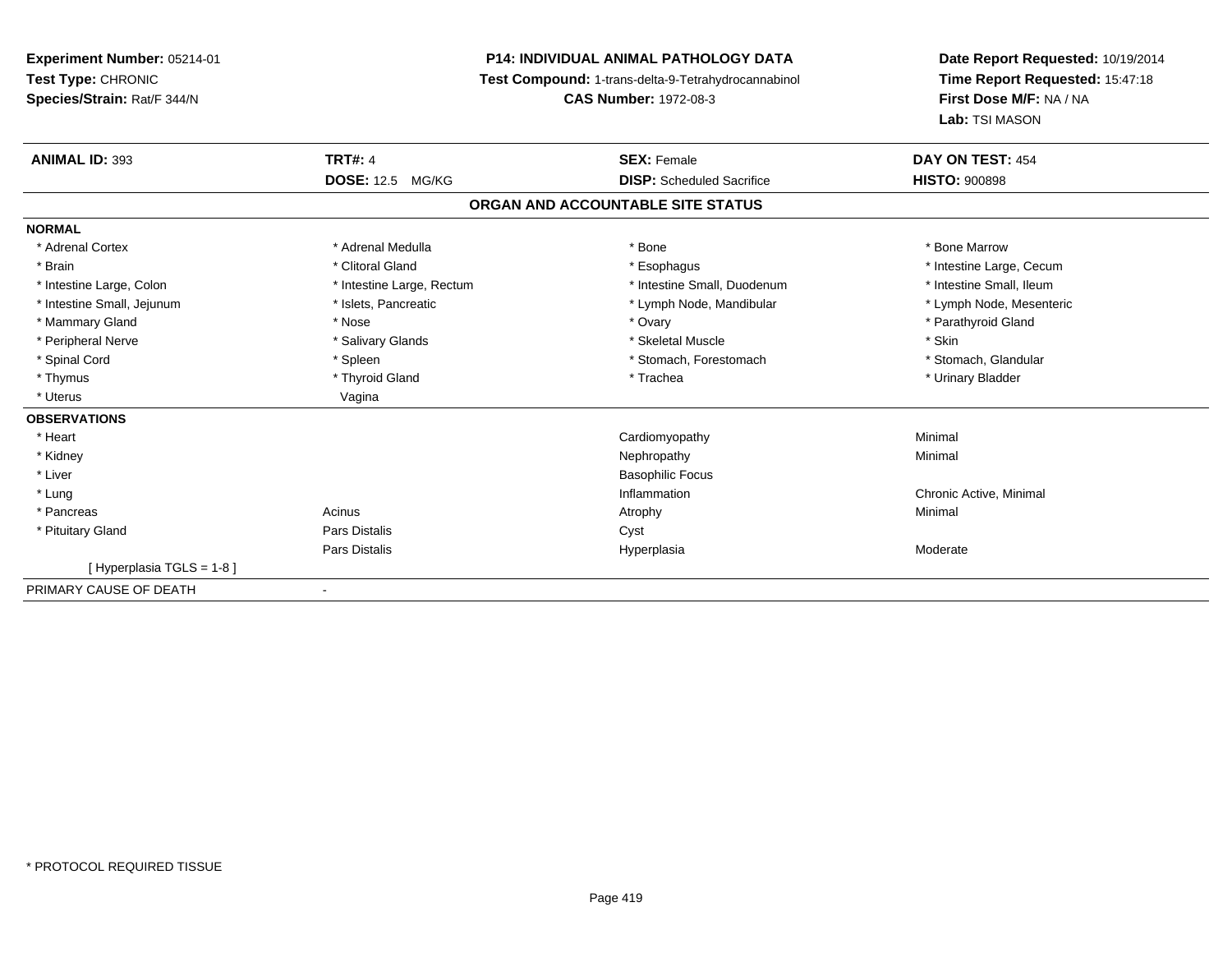# **P14: INDIVIDUAL ANIMAL PATHOLOGY DATA**

**Test Compound:** 1-trans-delta-9-Tetrahydrocannabinol

**CAS Number:** 1972-08-3

| <b>ANIMAL ID: 394</b>         | <b>TRT#: 4</b>            | <b>SEX: Female</b>                | DAY ON TEST: 731         |
|-------------------------------|---------------------------|-----------------------------------|--------------------------|
|                               | <b>DOSE: 12.5 MG/KG</b>   | <b>DISP: Terminal Sacrifice</b>   | <b>HISTO: 900899</b>     |
|                               |                           | ORGAN AND ACCOUNTABLE SITE STATUS |                          |
| <b>NORMAL</b>                 |                           |                                   |                          |
| * Adrenal Cortex              | * Adrenal Medulla         | * Bone                            | * Bone Marrow            |
| * Brain                       | * Clitoral Gland          | * Esophagus                       | * Intestine Large, Cecum |
| * Intestine Large, Colon      | * Intestine Large, Rectum | * Intestine Small, Duodenum       | * Intestine Small, Ileum |
| * Intestine Small, Jejunum    | * Islets, Pancreatic      | * Lymph Node, Mandibular          | * Lymph Node, Mesenteric |
| * Mammary Gland               | * Nose                    | * Ovary                           | * Pancreas               |
| * Parathyroid Gland           | * Peripheral Nerve        | * Salivary Glands                 | * Skeletal Muscle        |
| * Skin                        | * Spinal Cord             | * Spleen                          | * Stomach, Forestomach   |
| * Stomach, Glandular          | * Thymus                  | * Trachea                         | * Urinary Bladder        |
| * Uterus                      |                           |                                   |                          |
| <b>OBSERVATIONS</b>           |                           |                                   |                          |
| * Heart                       |                           | Cardiomyopathy                    | Mild                     |
| * Kidney                      | Cortex                    | Mineralization                    | Minimal                  |
| * Liver                       |                           | <b>Basophilic Focus</b>           |                          |
|                               |                           | Clear Cell Focus                  |                          |
|                               |                           | Congestion                        | Mild                     |
| [Congestion TGLS = $2-6.01$ ] |                           |                                   |                          |
| * Lung                        |                           | Foreign Body                      | Minimal                  |
|                               |                           | Inflammation                      | Chronic Active, Mild     |
| Mesentery                     | Fat                       | Necrosis                          | Moderate                 |
| [ Necrosis TGLS = $1-16$ ]    |                           |                                   |                          |
| * Pituitary Gland             | <b>Pars Distalis</b>      | Cyst                              |                          |
|                               | Pars Intermed             | Cyst                              |                          |
| * Thyroid Gland               | C Cell                    | Hyperplasia                       | Mild                     |
| PRIMARY CAUSE OF DEATH        | $\blacksquare$            |                                   |                          |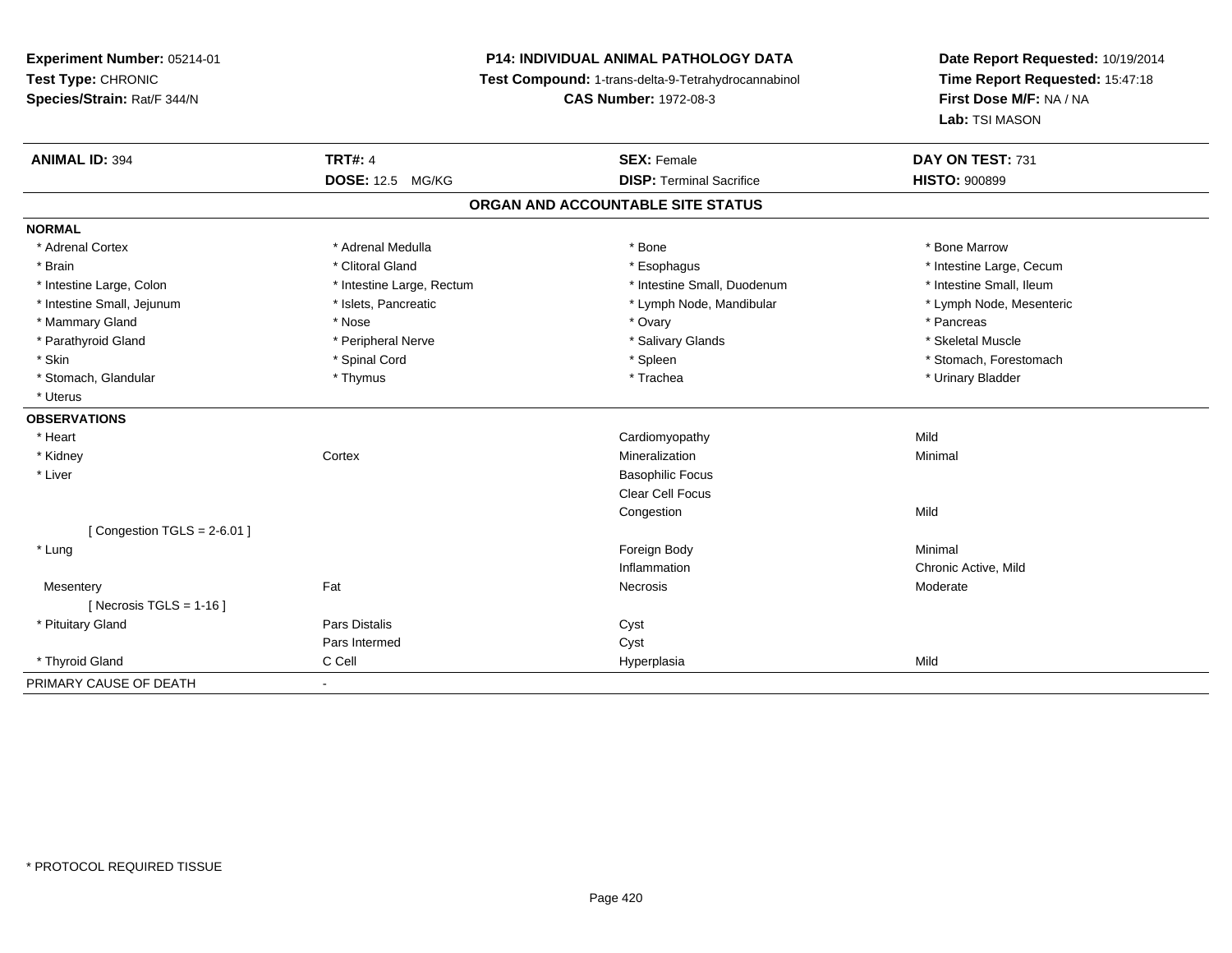| Experiment Number: 05214-01<br>Test Type: CHRONIC<br>Species/Strain: Rat/F 344/N | P14: INDIVIDUAL ANIMAL PATHOLOGY DATA<br>Test Compound: 1-trans-delta-9-Tetrahydrocannabinol<br><b>CAS Number: 1972-08-3</b> |                                   | Date Report Requested: 10/19/2014<br>Time Report Requested: 15:47:18<br>First Dose M/F: NA / NA<br>Lab: TSI MASON |
|----------------------------------------------------------------------------------|------------------------------------------------------------------------------------------------------------------------------|-----------------------------------|-------------------------------------------------------------------------------------------------------------------|
| <b>ANIMAL ID: 395</b>                                                            | <b>TRT#: 4</b>                                                                                                               | <b>SEX: Female</b>                | DAY ON TEST: 737                                                                                                  |
|                                                                                  | <b>DOSE: 12.5 MG/KG</b>                                                                                                      | <b>DISP: Terminal Sacrifice</b>   | <b>HISTO: 900900</b>                                                                                              |
|                                                                                  |                                                                                                                              | ORGAN AND ACCOUNTABLE SITE STATUS |                                                                                                                   |
| <b>NORMAL</b>                                                                    |                                                                                                                              |                                   |                                                                                                                   |
| * Adrenal Cortex                                                                 | * Adrenal Medulla                                                                                                            | * Bone                            | * Brain                                                                                                           |
| * Clitoral Gland                                                                 | * Esophagus                                                                                                                  | * Intestine Large, Cecum          | * Intestine Large, Colon                                                                                          |
| * Intestine Large, Rectum                                                        | * Intestine Small, Duodenum                                                                                                  | * Intestine Small, Ileum          | * Intestine Small, Jejunum                                                                                        |
| * Islets, Pancreatic                                                             | * Lymph Node, Mandibular                                                                                                     | * Mammary Gland                   | * Nose                                                                                                            |
| * Ovary                                                                          | * Parathyroid Gland                                                                                                          | * Peripheral Nerve                | * Pituitary Gland                                                                                                 |
| * Salivary Glands                                                                | * Skeletal Muscle                                                                                                            | * Skin                            | * Spinal Cord                                                                                                     |
| * Stomach, Forestomach                                                           | * Thyroid Gland                                                                                                              | * Trachea                         |                                                                                                                   |
| <b>MISSING</b>                                                                   |                                                                                                                              |                                   |                                                                                                                   |
| * Thymus                                                                         |                                                                                                                              |                                   |                                                                                                                   |
| <b>OBSERVATIONS</b>                                                              |                                                                                                                              |                                   |                                                                                                                   |
| * Bone Marrow                                                                    |                                                                                                                              | Myelofibrosis                     | Minimal                                                                                                           |
| * Heart                                                                          |                                                                                                                              | Leukemia Mononuclear              |                                                                                                                   |
| * Kidney                                                                         |                                                                                                                              | Leukemia Mononuclear              |                                                                                                                   |
|                                                                                  |                                                                                                                              | Nephropathy                       | Minimal                                                                                                           |
| * Liver                                                                          |                                                                                                                              | <b>Basophilic Focus</b>           |                                                                                                                   |
|                                                                                  |                                                                                                                              | Leukemia Mononuclear              |                                                                                                                   |
| * Lung                                                                           |                                                                                                                              | Inflammation                      | Chronic Active, Minimal                                                                                           |
| * Lymph Node, Mesenteric                                                         |                                                                                                                              | Leukemia Mononuclear              |                                                                                                                   |
| * Pancreas                                                                       |                                                                                                                              | Leukemia Mononuclear              |                                                                                                                   |
| * Spleen                                                                         |                                                                                                                              | Leukemia Mononuclear              |                                                                                                                   |
| [ Leukemia Mononuclear TGLS = 2-3 ]                                              |                                                                                                                              |                                   |                                                                                                                   |
| * Stomach, Glandular                                                             |                                                                                                                              | Leukemia Mononuclear              |                                                                                                                   |
| [ Leukemia Mononuclear TGLS = 4-5 ]                                              |                                                                                                                              |                                   |                                                                                                                   |
| * Urinary Bladder                                                                |                                                                                                                              | Leukemia Mononuclear              |                                                                                                                   |
| [ Leukemia Mononuclear TGLS = 5-9 ]                                              |                                                                                                                              |                                   |                                                                                                                   |
| * Uterus                                                                         |                                                                                                                              | Leukemia Mononuclear              |                                                                                                                   |
| [ Leukemia Mononuclear TGLS = 1-7 ]                                              |                                                                                                                              |                                   |                                                                                                                   |
| PRIMARY CAUSE OF DEATH                                                           |                                                                                                                              |                                   |                                                                                                                   |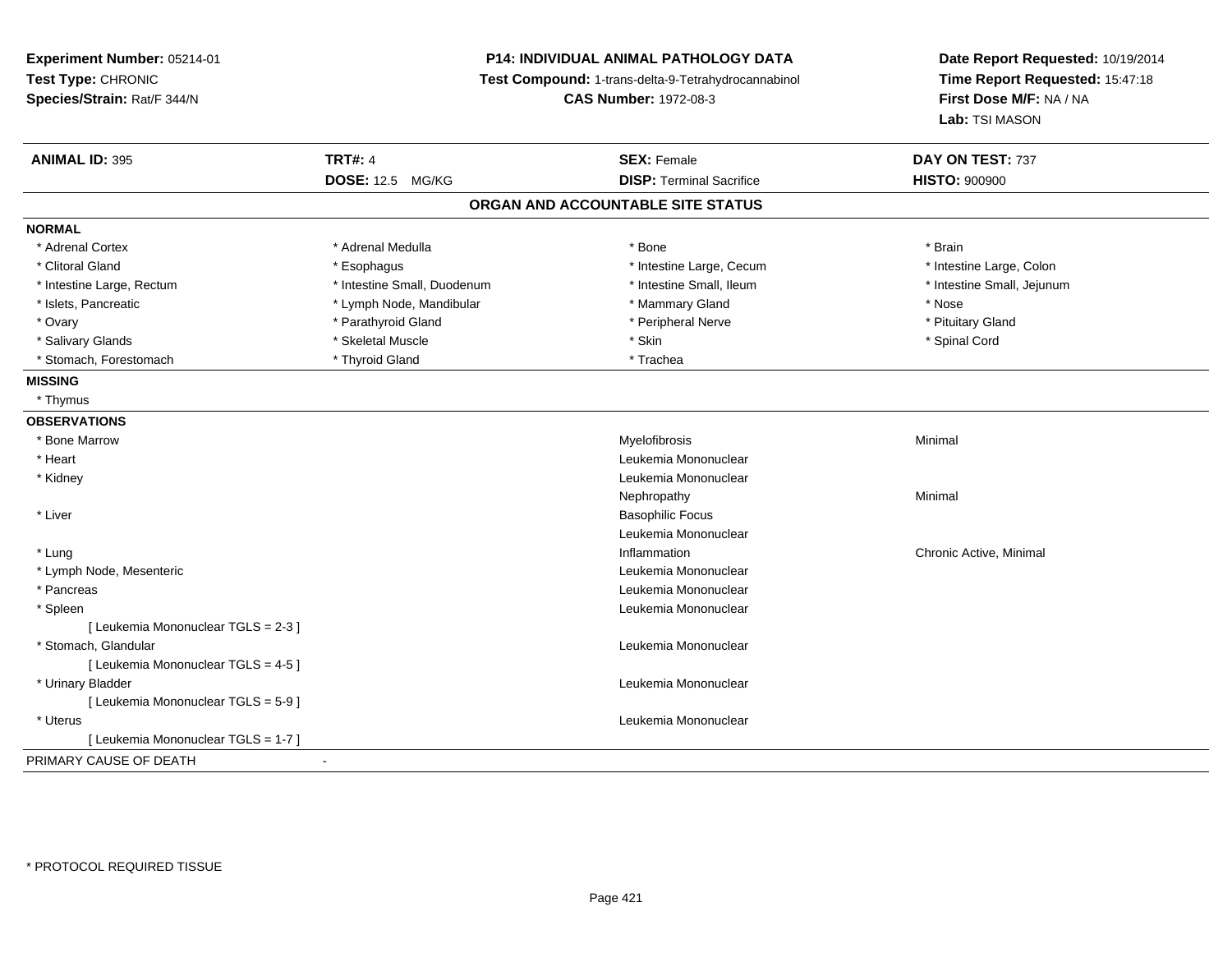# **P14: INDIVIDUAL ANIMAL PATHOLOGY DATA**

**Test Compound:** 1-trans-delta-9-Tetrahydrocannabinol

**CAS Number:** 1972-08-3

| <b>DOSE: 12.5 MG/KG</b><br><b>HISTO: 900901</b><br><b>DISP: Terminal Sacrifice</b><br>ORGAN AND ACCOUNTABLE SITE STATUS<br>* Adrenal Cortex<br>* Adrenal Medulla<br>* Bone<br>* Bone Marrow<br>* Clitoral Gland<br>* Brain<br>* Esophagus<br>* Intestine Large, Cecum<br>* Intestine Large, Colon<br>* Intestine Large, Rectum<br>* Intestine Small, Duodenum<br>* Intestine Small, Ileum<br>* Intestine Small, Jejunum<br>* Islets, Pancreatic<br>* Lymph Node, Mandibular<br>* Lymph Node, Mesenteric<br>* Mammary Gland<br>* Nose<br>* Ovary<br>* Pancreas<br>* Parathyroid Gland<br>* Peripheral Nerve<br>* Salivary Glands<br>* Skeletal Muscle<br>* Skin<br>* Spinal Cord<br>* Stomach, Forestomach<br>* Stomach, Glandular<br>* Thyroid Gland<br>* Urinary Bladder<br>* Thymus<br>* Trachea<br>* Uterus<br>* Heart<br>Cardiomyopathy<br>Mild<br>* Kidney<br>Nephropathy<br>Moderate<br>* Liver<br><b>Basophilic Focus</b><br>Clear Cell Focus<br>Mild<br>Congestion<br>Developmental Malformation<br>Leukemia Mononuclear<br>[Basophilic Focus TGLS = 5-6.01]<br>[Congestion TGLS = $3-6.01$ ]<br>[ Developmental Malformation TGLS = 4-6.02 ]<br>* Lung<br>Inflammation<br>Chronic Active, Mild<br>* Pituitary Gland<br>Pars Distalis<br>Adenoma<br>[Adenoma TGLS = $2-8$ ]<br>Leukemia Mononuclear<br>* Spleen<br>[ Leukemia Mononuclear TGLS = 1-3 ]<br>$\blacksquare$ | <b>ANIMAL ID: 396</b>  | <b>TRT#: 4</b> | <b>SEX: Female</b> | DAY ON TEST: 737 |
|----------------------------------------------------------------------------------------------------------------------------------------------------------------------------------------------------------------------------------------------------------------------------------------------------------------------------------------------------------------------------------------------------------------------------------------------------------------------------------------------------------------------------------------------------------------------------------------------------------------------------------------------------------------------------------------------------------------------------------------------------------------------------------------------------------------------------------------------------------------------------------------------------------------------------------------------------------------------------------------------------------------------------------------------------------------------------------------------------------------------------------------------------------------------------------------------------------------------------------------------------------------------------------------------------------------------------------------------------------------------------------|------------------------|----------------|--------------------|------------------|
|                                                                                                                                                                                                                                                                                                                                                                                                                                                                                                                                                                                                                                                                                                                                                                                                                                                                                                                                                                                                                                                                                                                                                                                                                                                                                                                                                                                  |                        |                |                    |                  |
|                                                                                                                                                                                                                                                                                                                                                                                                                                                                                                                                                                                                                                                                                                                                                                                                                                                                                                                                                                                                                                                                                                                                                                                                                                                                                                                                                                                  |                        |                |                    |                  |
|                                                                                                                                                                                                                                                                                                                                                                                                                                                                                                                                                                                                                                                                                                                                                                                                                                                                                                                                                                                                                                                                                                                                                                                                                                                                                                                                                                                  | <b>NORMAL</b>          |                |                    |                  |
|                                                                                                                                                                                                                                                                                                                                                                                                                                                                                                                                                                                                                                                                                                                                                                                                                                                                                                                                                                                                                                                                                                                                                                                                                                                                                                                                                                                  |                        |                |                    |                  |
|                                                                                                                                                                                                                                                                                                                                                                                                                                                                                                                                                                                                                                                                                                                                                                                                                                                                                                                                                                                                                                                                                                                                                                                                                                                                                                                                                                                  |                        |                |                    |                  |
|                                                                                                                                                                                                                                                                                                                                                                                                                                                                                                                                                                                                                                                                                                                                                                                                                                                                                                                                                                                                                                                                                                                                                                                                                                                                                                                                                                                  |                        |                |                    |                  |
|                                                                                                                                                                                                                                                                                                                                                                                                                                                                                                                                                                                                                                                                                                                                                                                                                                                                                                                                                                                                                                                                                                                                                                                                                                                                                                                                                                                  |                        |                |                    |                  |
|                                                                                                                                                                                                                                                                                                                                                                                                                                                                                                                                                                                                                                                                                                                                                                                                                                                                                                                                                                                                                                                                                                                                                                                                                                                                                                                                                                                  |                        |                |                    |                  |
|                                                                                                                                                                                                                                                                                                                                                                                                                                                                                                                                                                                                                                                                                                                                                                                                                                                                                                                                                                                                                                                                                                                                                                                                                                                                                                                                                                                  |                        |                |                    |                  |
|                                                                                                                                                                                                                                                                                                                                                                                                                                                                                                                                                                                                                                                                                                                                                                                                                                                                                                                                                                                                                                                                                                                                                                                                                                                                                                                                                                                  |                        |                |                    |                  |
|                                                                                                                                                                                                                                                                                                                                                                                                                                                                                                                                                                                                                                                                                                                                                                                                                                                                                                                                                                                                                                                                                                                                                                                                                                                                                                                                                                                  |                        |                |                    |                  |
|                                                                                                                                                                                                                                                                                                                                                                                                                                                                                                                                                                                                                                                                                                                                                                                                                                                                                                                                                                                                                                                                                                                                                                                                                                                                                                                                                                                  |                        |                |                    |                  |
|                                                                                                                                                                                                                                                                                                                                                                                                                                                                                                                                                                                                                                                                                                                                                                                                                                                                                                                                                                                                                                                                                                                                                                                                                                                                                                                                                                                  | <b>OBSERVATIONS</b>    |                |                    |                  |
|                                                                                                                                                                                                                                                                                                                                                                                                                                                                                                                                                                                                                                                                                                                                                                                                                                                                                                                                                                                                                                                                                                                                                                                                                                                                                                                                                                                  |                        |                |                    |                  |
|                                                                                                                                                                                                                                                                                                                                                                                                                                                                                                                                                                                                                                                                                                                                                                                                                                                                                                                                                                                                                                                                                                                                                                                                                                                                                                                                                                                  |                        |                |                    |                  |
|                                                                                                                                                                                                                                                                                                                                                                                                                                                                                                                                                                                                                                                                                                                                                                                                                                                                                                                                                                                                                                                                                                                                                                                                                                                                                                                                                                                  |                        |                |                    |                  |
|                                                                                                                                                                                                                                                                                                                                                                                                                                                                                                                                                                                                                                                                                                                                                                                                                                                                                                                                                                                                                                                                                                                                                                                                                                                                                                                                                                                  |                        |                |                    |                  |
|                                                                                                                                                                                                                                                                                                                                                                                                                                                                                                                                                                                                                                                                                                                                                                                                                                                                                                                                                                                                                                                                                                                                                                                                                                                                                                                                                                                  |                        |                |                    |                  |
|                                                                                                                                                                                                                                                                                                                                                                                                                                                                                                                                                                                                                                                                                                                                                                                                                                                                                                                                                                                                                                                                                                                                                                                                                                                                                                                                                                                  |                        |                |                    |                  |
|                                                                                                                                                                                                                                                                                                                                                                                                                                                                                                                                                                                                                                                                                                                                                                                                                                                                                                                                                                                                                                                                                                                                                                                                                                                                                                                                                                                  |                        |                |                    |                  |
|                                                                                                                                                                                                                                                                                                                                                                                                                                                                                                                                                                                                                                                                                                                                                                                                                                                                                                                                                                                                                                                                                                                                                                                                                                                                                                                                                                                  |                        |                |                    |                  |
|                                                                                                                                                                                                                                                                                                                                                                                                                                                                                                                                                                                                                                                                                                                                                                                                                                                                                                                                                                                                                                                                                                                                                                                                                                                                                                                                                                                  |                        |                |                    |                  |
|                                                                                                                                                                                                                                                                                                                                                                                                                                                                                                                                                                                                                                                                                                                                                                                                                                                                                                                                                                                                                                                                                                                                                                                                                                                                                                                                                                                  |                        |                |                    |                  |
|                                                                                                                                                                                                                                                                                                                                                                                                                                                                                                                                                                                                                                                                                                                                                                                                                                                                                                                                                                                                                                                                                                                                                                                                                                                                                                                                                                                  |                        |                |                    |                  |
|                                                                                                                                                                                                                                                                                                                                                                                                                                                                                                                                                                                                                                                                                                                                                                                                                                                                                                                                                                                                                                                                                                                                                                                                                                                                                                                                                                                  |                        |                |                    |                  |
|                                                                                                                                                                                                                                                                                                                                                                                                                                                                                                                                                                                                                                                                                                                                                                                                                                                                                                                                                                                                                                                                                                                                                                                                                                                                                                                                                                                  |                        |                |                    |                  |
|                                                                                                                                                                                                                                                                                                                                                                                                                                                                                                                                                                                                                                                                                                                                                                                                                                                                                                                                                                                                                                                                                                                                                                                                                                                                                                                                                                                  |                        |                |                    |                  |
|                                                                                                                                                                                                                                                                                                                                                                                                                                                                                                                                                                                                                                                                                                                                                                                                                                                                                                                                                                                                                                                                                                                                                                                                                                                                                                                                                                                  |                        |                |                    |                  |
|                                                                                                                                                                                                                                                                                                                                                                                                                                                                                                                                                                                                                                                                                                                                                                                                                                                                                                                                                                                                                                                                                                                                                                                                                                                                                                                                                                                  | PRIMARY CAUSE OF DEATH |                |                    |                  |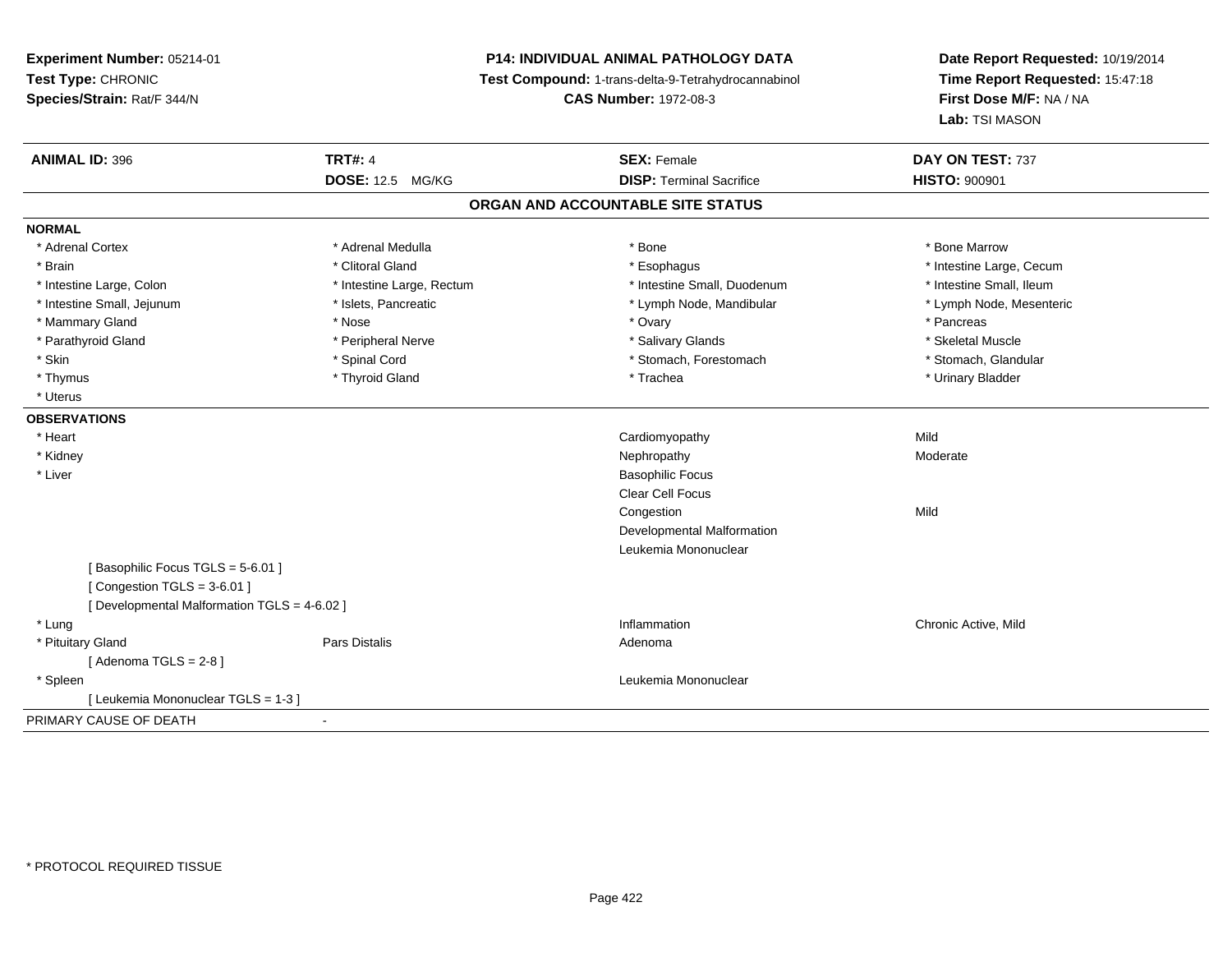**Experiment Number:** 05214-01**Test Type:** CHRONIC **Species/Strain:** Rat/F 344/N**P14: INDIVIDUAL ANIMAL PATHOLOGY DATA Test Compound:** 1-trans-delta-9-Tetrahydrocannabinol **CAS Number:** 1972-08-3**Date Report Requested:** 10/19/2014**Time Report Requested:** 15:47:18**First Dose M/F:** NA / NA**Lab:** TSI MASON**ANIMAL ID:** 397**TRT#:** 4 **SEX:** Female **SEX: Female DAY ON TEST:** 737 **DOSE:** 12.5 MG/KG**DISP:** Terminal Sacrifice **HISTO:**  $900902$ **ORGAN AND ACCOUNTABLE SITE STATUSNORMAL**\* Adrenal Medulla \* \* Annual Medulla \* Brain \* Bone \* \* Bone Marrow \* Bone Marrow \* \* Brain \* Brain \* Brain \* Brain \* Brain \* Brain \* Brain \* Brain \* Brain \* Brain \* Brain \* Brain \* Brain \* Brain \* Brain \* Brain \* Brain \* \* Esophagus \* Thestine Large, Cecum \* Intestine Large, Cecum \* Intestine Large, Colon \* Intestine Large, Rectum \* Intestine Small, Duodenum \* Intestine Small, Ileum \* Intestine Small, Intestine Small, Jejunum \* Islets, Pancreatic \* Skeletal Muscle \* Lymph Node, Mesenteric \* Parathyroid Gland \* Peripheral Nerve \* Peripheral Nerve \* Skin \* Spinal Cord \* Spinal Cord \* Spinal Cord \* Spinal \* Spinal \* Stomach, Forestomach \* Stomach, Forestomach \* Stomach, Glandular \* Thymus \* Thymus \* Thymus \* Thyroid Gland \* Thyroid Gland \* Thachea \* Urinary Bladder \* Uterus **OBSERVATIONS** \* Adrenal Cortexx and the contract of the contract of the contract of the contract of the contract of the contract of the contract of the contract of the contract of the contract of the contract of the contract of the contract of the cont a and a studies of the studies of the Minimal \* Clitoral Glandd and the controller of the controller of the controller of the Hyperplasia controller of the Moderate of the Moderate of the controller of the controller of the controller of the controller of the controller of the contro Inflammation Acute, Minimal \* Heart Cardiomyopathy Minimal \* Kidneyy the control of the control of the control of the control of the control of the control of the control of the control of the control of the control of the control of the control of the control of the control of the contro \* Liver Basophilic FocusHyperplasiaa Mild [ Basophilic Focus TGLS = 4-6.01 ] \* Lungg and the state of the state of the state of the state of the state of the state of the state of the state of the state of the state of the state of the state of the state of the state of the state of the state of the stat Inflammation Chronic Active, Mild \* Lymph Node, MandibularInfiltration Cellular **Plasma Cell**, Moderate \* Mammary Glandd **Executive Contract of the Contract Contract Contract Contract Contract Contract Contract Contract Contract Contract Contract Contract Contract Contract Contract Contract Contract Contract Contract Contract Contract Cont** [ Fibroadenoma TGLS = 1-16+16.01 ] \* Nosee and the state of the state of the state of the state of the state of the state of the state of the state of the state of the state of the state of the state of the state of the state of the state of the state of the stat Inflammation Acute, Mild \* Ovaryy cystem in the control of the control of the control of the control of the control of the control of the control of the control of the control of the control of the control of the control of the control of the control of [ Cyst TGLS = 3-7 ] \* Pancreass the control of the control of the control of the control of the control of the control of the control of the control of the control of the control of the control of the control of the control of the control of the contro \* Pituitary Glandd and the contract of Pars Distalis and the contract of Adenoma and Adenoma and the Adenoma and the Adenoma and  $\alpha$ Pars Distaliss Cyst  $[$  Adenoma TGLS = 2-8  $]$  \* Salivary Glands Focal Cellular ChangeMinimal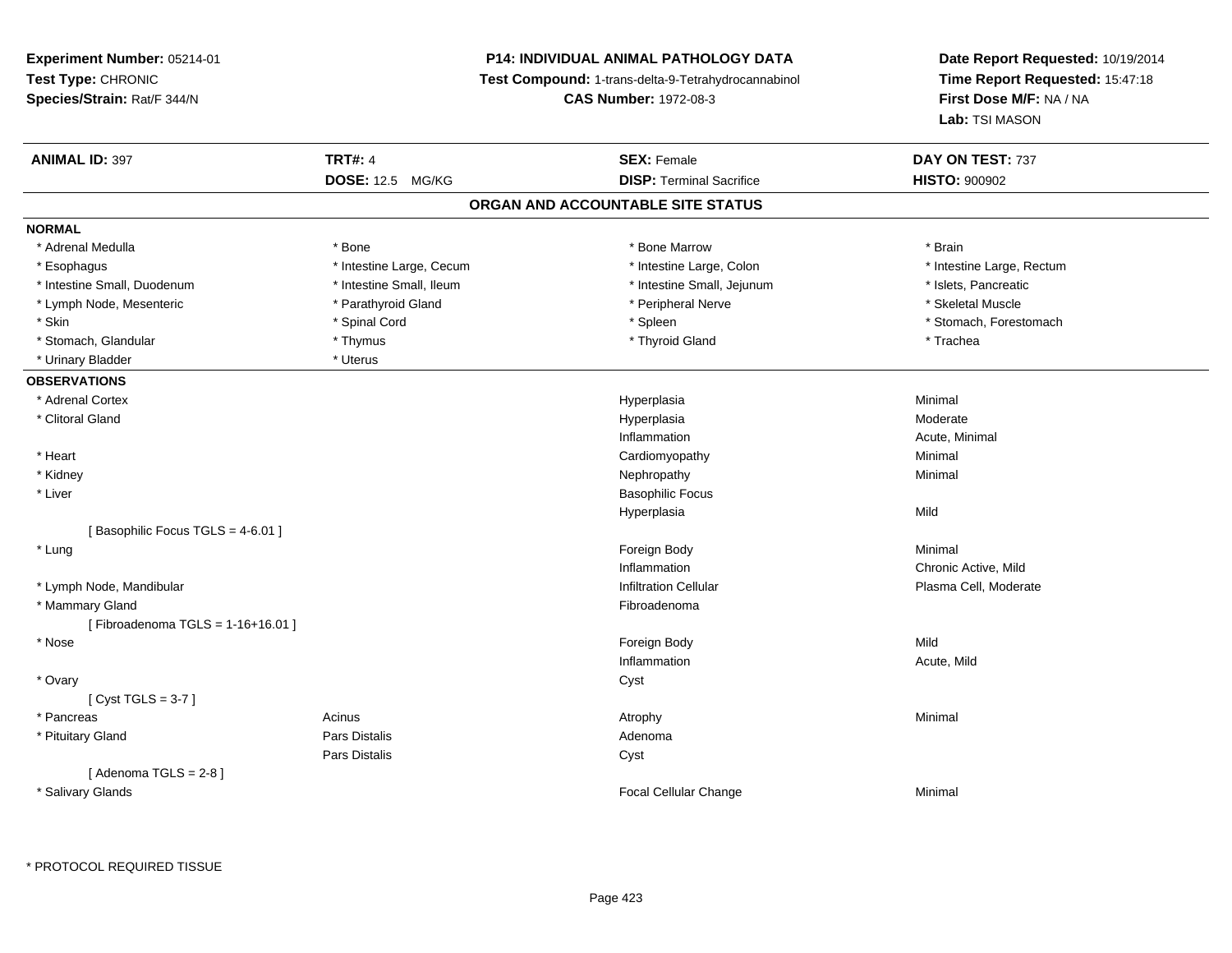| <b>Experiment Number: 05214-01</b><br><b>Test Type: CHRONIC</b><br>Species/Strain: Rat/F 344/N |                         | <b>P14: INDIVIDUAL ANIMAL PATHOLOGY DATA</b><br>Test Compound: 1-trans-delta-9-Tetrahydrocannabinol<br><b>CAS Number: 1972-08-3</b> | Date Report Requested: 10/19/2014<br>Time Report Requested: 15:47:18<br>First Dose M/F: NA / NA<br>Lab: TSI MASON |  |
|------------------------------------------------------------------------------------------------|-------------------------|-------------------------------------------------------------------------------------------------------------------------------------|-------------------------------------------------------------------------------------------------------------------|--|
| <b>ANIMAL ID: 397</b>                                                                          | <b>TRT#: 4</b>          | <b>SEX: Female</b>                                                                                                                  | DAY ON TEST: 737                                                                                                  |  |
|                                                                                                | <b>DOSE: 12.5 MG/KG</b> | <b>DISP:</b> Terminal Sacrifice                                                                                                     | <b>HISTO: 900902</b>                                                                                              |  |
|                                                                                                |                         | ORGAN AND ACCOUNTABLE SITE STATUS                                                                                                   |                                                                                                                   |  |
| * Skin                                                                                         |                         |                                                                                                                                     |                                                                                                                   |  |
| Note: TGL 1 SKIN MASS IS IN MAMMARY GLAND ON MICRO EXAM                                        |                         |                                                                                                                                     |                                                                                                                   |  |
| PRIMARY CAUSE OF DEATH                                                                         |                         |                                                                                                                                     |                                                                                                                   |  |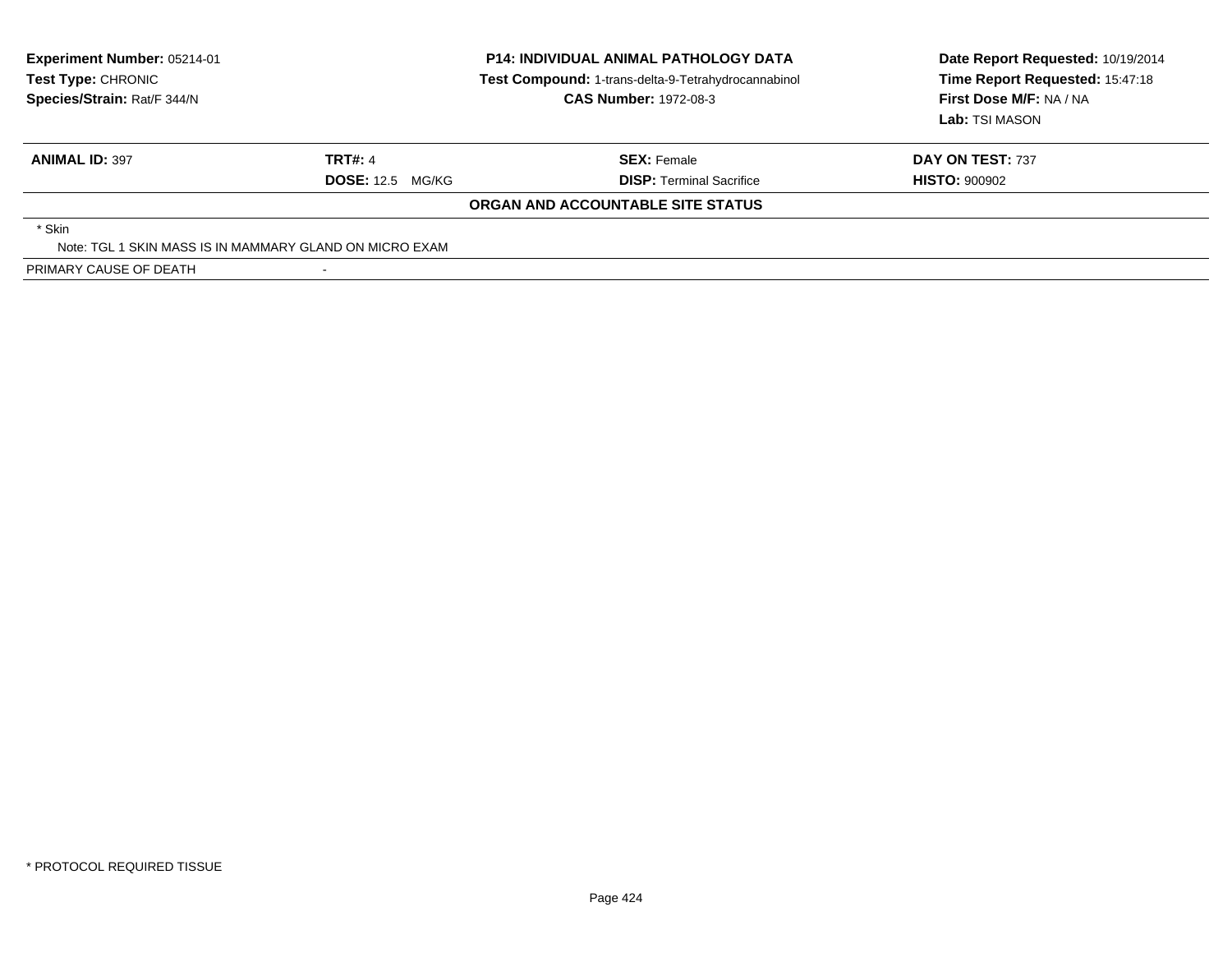# **P14: INDIVIDUAL ANIMAL PATHOLOGY DATA**

**Test Compound:** 1-trans-delta-9-Tetrahydrocannabinol

**CAS Number:** 1972-08-3

| <b>ANIMAL ID: 398</b>            | <b>TRT#: 4</b>              | <b>SEX: Female</b>                | DAY ON TEST: 737           |  |
|----------------------------------|-----------------------------|-----------------------------------|----------------------------|--|
|                                  | <b>DOSE: 12.5 MG/KG</b>     | <b>DISP: Terminal Sacrifice</b>   | <b>HISTO: 900903</b>       |  |
|                                  |                             | ORGAN AND ACCOUNTABLE SITE STATUS |                            |  |
| <b>NORMAL</b>                    |                             |                                   |                            |  |
| * Adrenal Medulla                | * Bone                      | * Bone Marrow                     | * Brain                    |  |
| * Clitoral Gland                 | * Esophagus                 | * Intestine Large, Cecum          | * Intestine Large, Colon   |  |
| * Intestine Large, Rectum        | * Intestine Small, Duodenum | * Intestine Small, Ileum          | * Intestine Small, Jejunum |  |
| * Islets, Pancreatic             | * Lymph Node, Mandibular    | * Lymph Node, Mesenteric          | * Mammary Gland            |  |
| * Nose                           | * Ovary                     | * Parathyroid Gland               | * Peripheral Nerve         |  |
| * Salivary Glands                | * Skeletal Muscle           | * Skin                            | * Spinal Cord              |  |
| * Spleen                         | * Stomach, Forestomach      | * Stomach, Glandular              | * Thymus                   |  |
| * Trachea                        | * Urinary Bladder           | * Uterus                          |                            |  |
| <b>OBSERVATIONS</b>              |                             |                                   |                            |  |
| * Adrenal Cortex                 |                             | Focal Cellular Change             | Minimal                    |  |
| Eye                              | Retina                      | Atrophy                           | Marked                     |  |
|                                  | Lens                        | Cataract                          | Moderate                   |  |
| [Cataract TGLS = $1-16$ ]        |                             |                                   |                            |  |
| * Heart                          |                             | Cardiomyopathy                    | Mild                       |  |
| * Kidney                         |                             | Nephropathy                       | Minimal                    |  |
| * Liver                          |                             | <b>Basophilic Focus</b>           |                            |  |
|                                  |                             | <b>Clear Cell Focus</b>           |                            |  |
|                                  |                             | Hepatodiaphragmatic Nodule        |                            |  |
|                                  |                             | <b>Mixed Cell Focus</b>           |                            |  |
| [Basophilic Focus TGLS = 2-6.01] |                             |                                   |                            |  |
| * Lung                           |                             | Inflammation                      | Chronic Active, Minimal    |  |
| * Pancreas                       | Acinus                      | Atrophy                           | Mild                       |  |
| * Pituitary Gland                | Pars Distalis               | Angiectasis                       | Mild                       |  |
|                                  | Pars Distalis               | Cyst                              |                            |  |
|                                  | Pars Distalis               | Hyperplasia                       | Moderate                   |  |
| [Angiectasis TGLS = 3-8]         |                             |                                   |                            |  |
| * Thyroid Gland                  | C Cell                      | Hyperplasia                       | Minimal                    |  |
| PRIMARY CAUSE OF DEATH           | $\blacksquare$              |                                   |                            |  |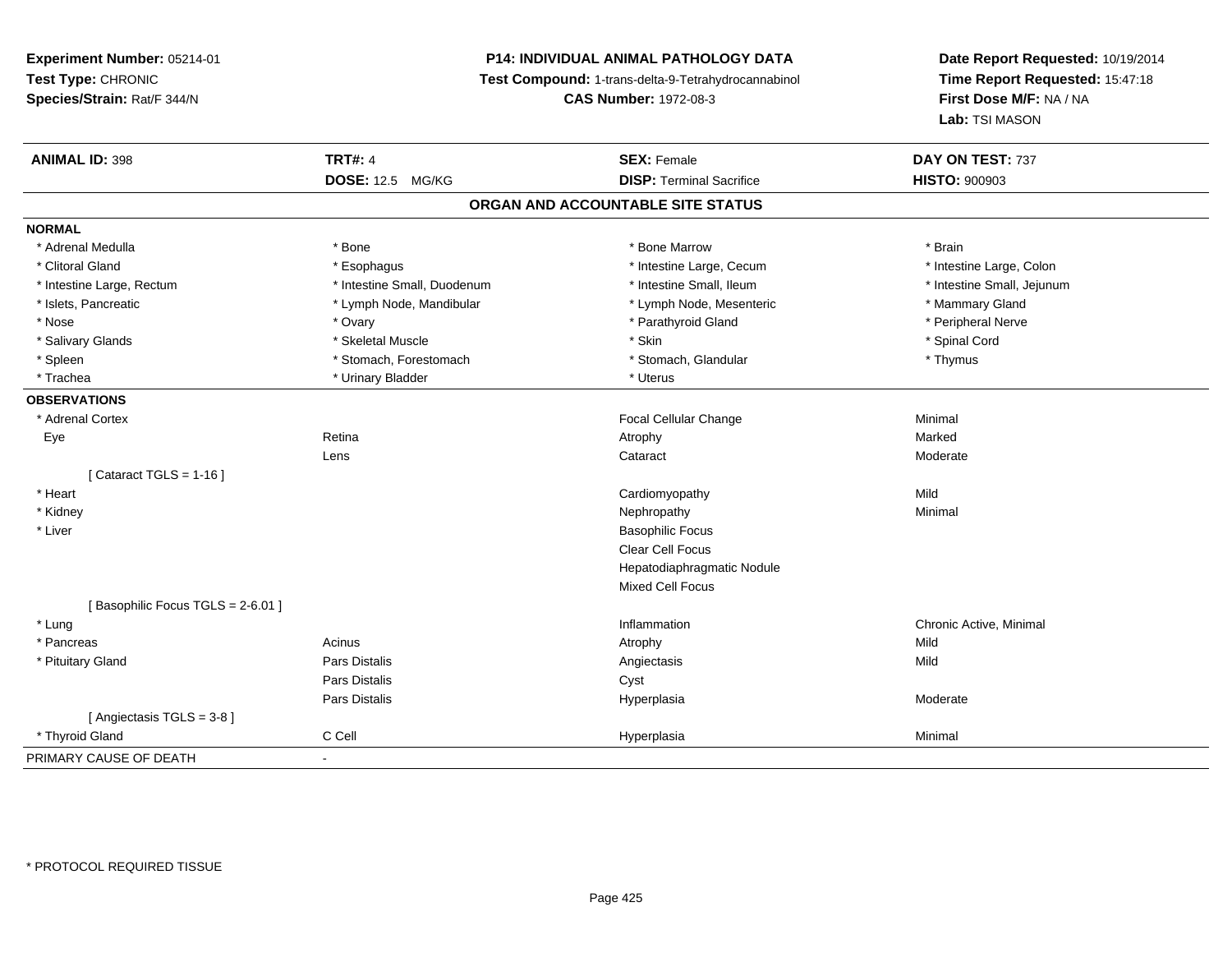# **P14: INDIVIDUAL ANIMAL PATHOLOGY DATA**

**Test Compound:** 1-trans-delta-9-Tetrahydrocannabinol

**CAS Number:** 1972-08-3

| <b>ANIMAL ID: 399</b>               | <b>TRT#: 4</b>            | <b>SEX: Female</b>                | DAY ON TEST: 681         |
|-------------------------------------|---------------------------|-----------------------------------|--------------------------|
|                                     | DOSE: 12.5 MG/KG          | <b>DISP:</b> Moribund Sacrifice   | <b>HISTO: 900904</b>     |
|                                     |                           | ORGAN AND ACCOUNTABLE SITE STATUS |                          |
| <b>NORMAL</b>                       |                           |                                   |                          |
| * Bone                              | * Clitoral Gland          | * Esophagus                       | * Intestine Large, Cecum |
| * Intestine Large, Colon            | * Intestine Large, Rectum | * Intestine Small, Duodenum       | * Intestine Small, Ileum |
| * Intestine Small, Jejunum          | * Islets, Pancreatic      | * Lymph Node, Mandibular          | * Lymph Node, Mesenteric |
| * Nose                              | * Pancreas                | * Parathyroid Gland               | * Peripheral Nerve       |
| * Salivary Glands                   | * Skeletal Muscle         | * Skin                            | * Spinal Cord            |
| * Stomach, Glandular                | * Thymus                  | * Thyroid Gland                   | * Trachea                |
| * Urinary Bladder                   | * Uterus                  |                                   |                          |
| <b>OBSERVATIONS</b>                 |                           |                                   |                          |
| * Adrenal Cortex                    |                           | Leukemia Mononuclear              |                          |
| * Adrenal Medulla                   |                           | Hyperplasia                       | Mild                     |
| * Bone Marrow                       |                           | Leukemia Mononuclear              |                          |
| * Brain                             | Cerebrum, Neuron          | Necrosis                          | Mild                     |
|                                     | Hippocampus, Neuron       | Necrosis                          | Marked                   |
| * Heart                             |                           | Leukemia Mononuclear              |                          |
| * Kidney                            |                           | Nephropathy                       | Minimal                  |
| * Liver                             |                           | <b>Basophilic Focus</b>           |                          |
|                                     |                           | <b>Eosinophilic Focus</b>         |                          |
|                                     |                           | Leukemia Mononuclear              |                          |
| [Basophilic Focus TGLS = 4-6.01]    |                           |                                   |                          |
| * Lung                              |                           | Leukemia Mononuclear              |                          |
| Lymph Node                          | Mediastinal               | Ectasia                           | Mild                     |
| [Ectasia TGLS = $5-3$ ]             |                           |                                   |                          |
| * Mammary Gland                     |                           | Fibroadenoma                      |                          |
| [Fibroadenoma TGLS = 1-10]          |                           |                                   |                          |
| * Ovary                             |                           | Leukemia Mononuclear              |                          |
| * Pituitary Gland                   | Pars Distalis             | Cyst                              |                          |
| [Cyst TGLS = $3-8$ ]                |                           |                                   |                          |
| * Spleen                            |                           | Leukemia Mononuclear              |                          |
| [ Leukemia Mononuclear TGLS = 2-3 ] |                           |                                   |                          |
| * Stomach, Forestomach              |                           | Hyperplasia                       | Basal Cell, Mild         |
|                                     |                           |                                   |                          |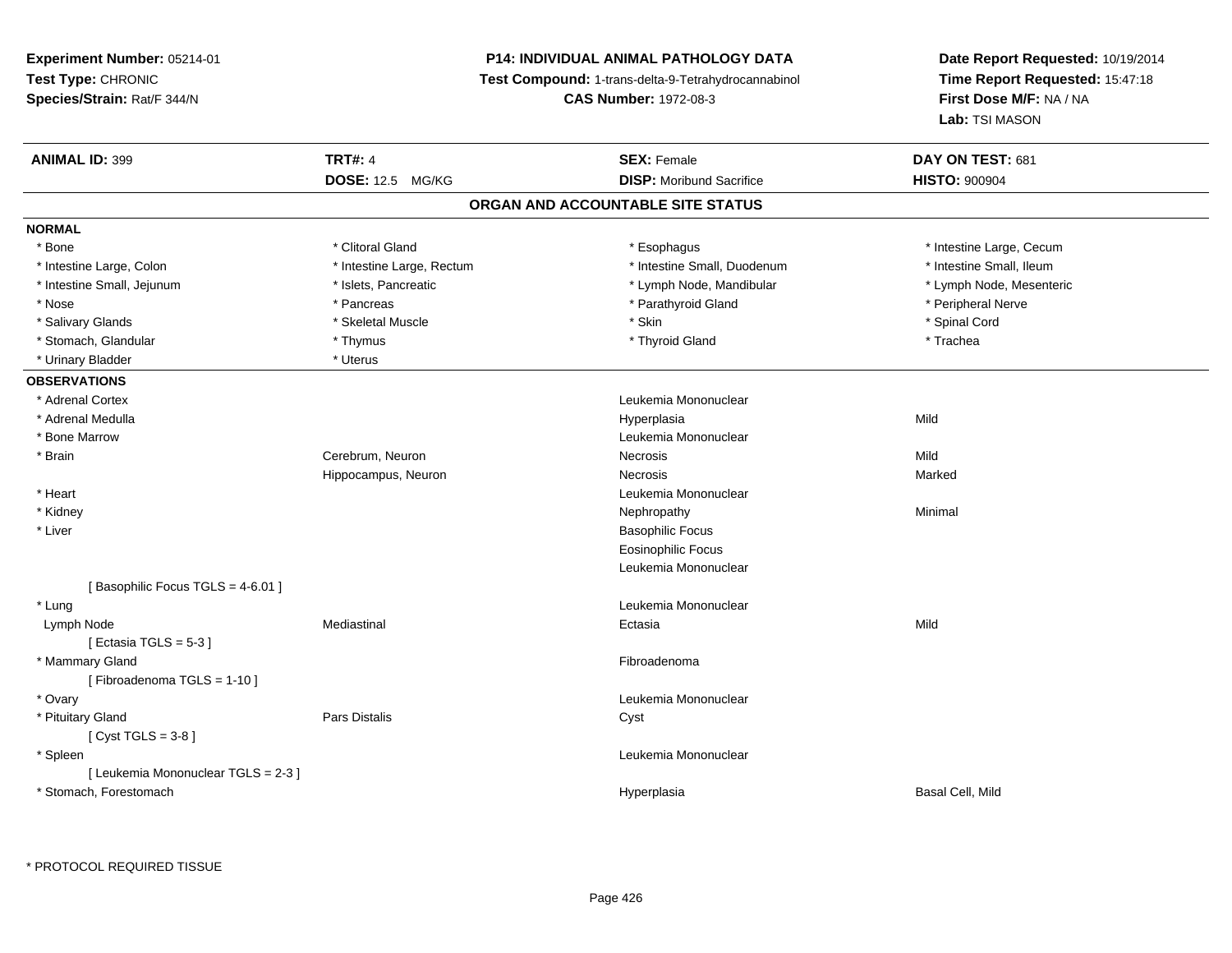| Experiment Number: 05214-01<br><b>Test Type: CHRONIC</b><br>Species/Strain: Rat/F 344/N | P14: INDIVIDUAL ANIMAL PATHOLOGY DATA<br>Test Compound: 1-trans-delta-9-Tetrahydrocannabinol<br><b>CAS Number: 1972-08-3</b> |                                   | Date Report Requested: 10/19/2014<br>Time Report Requested: 15:47:18<br>First Dose M/F: NA / NA<br>Lab: TSI MASON |
|-----------------------------------------------------------------------------------------|------------------------------------------------------------------------------------------------------------------------------|-----------------------------------|-------------------------------------------------------------------------------------------------------------------|
| <b>ANIMAL ID: 399</b>                                                                   | <b>TRT#: 4</b>                                                                                                               | <b>SEX:</b> Female                | <b>DAY ON TEST: 681</b>                                                                                           |
|                                                                                         | <b>DOSE: 12.5 MG/KG</b>                                                                                                      | <b>DISP:</b> Moribund Sacrifice   | <b>HISTO: 900904</b>                                                                                              |
|                                                                                         |                                                                                                                              | ORGAN AND ACCOUNTABLE SITE STATUS |                                                                                                                   |
|                                                                                         |                                                                                                                              | Inflammation                      | Acute, Mild                                                                                                       |
| PRIMARY CAUSE OF DEATH                                                                  |                                                                                                                              |                                   |                                                                                                                   |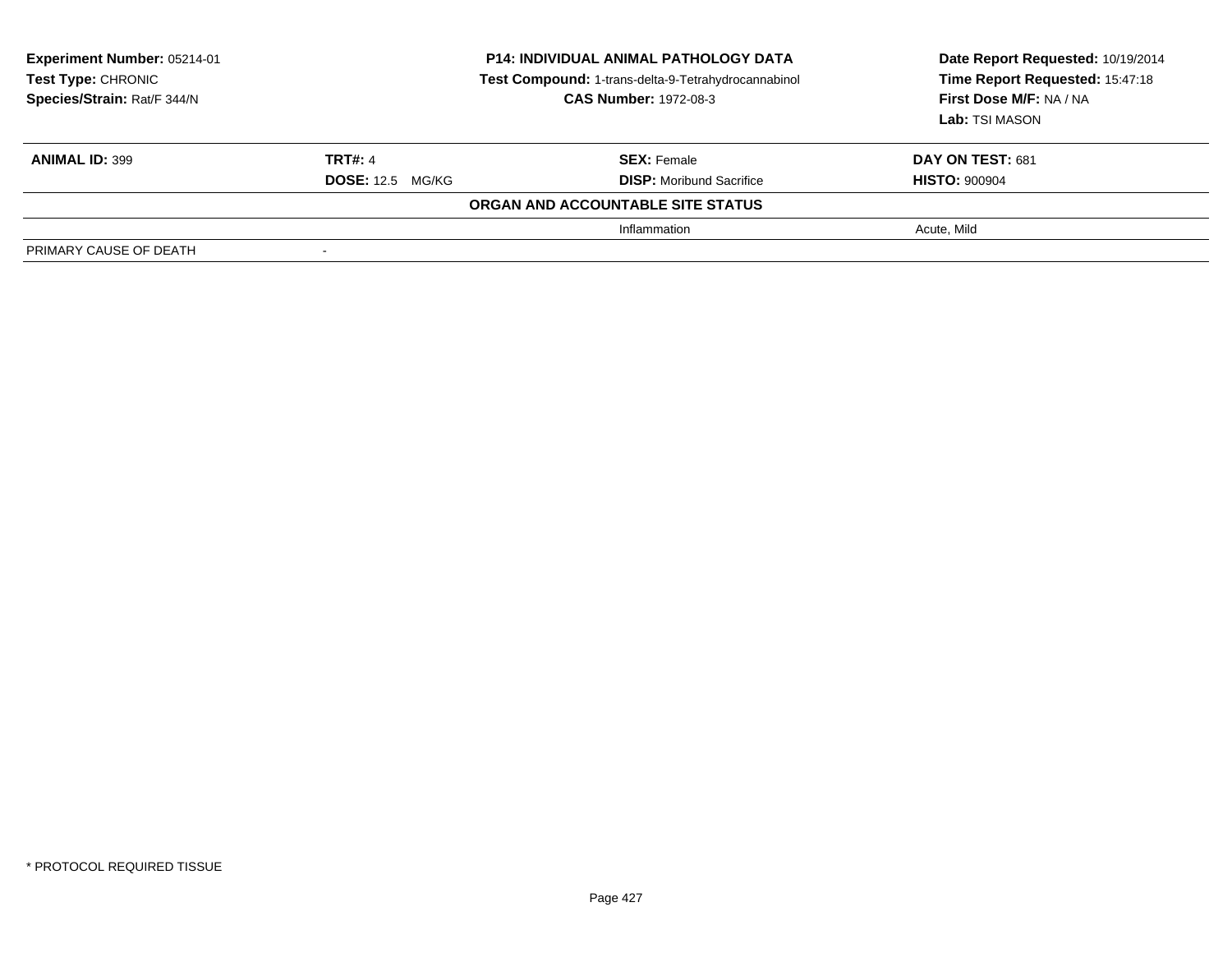# **P14: INDIVIDUAL ANIMAL PATHOLOGY DATA**

**Test Compound:** 1-trans-delta-9-Tetrahydrocannabinol

**CAS Number:** 1972-08-3

| <b>ANIMAL ID: 400</b>                    | <b>TRT#: 4</b>            | <b>SEX: Female</b>                | DAY ON TEST: 457         |
|------------------------------------------|---------------------------|-----------------------------------|--------------------------|
|                                          | <b>DOSE: 12.5 MG/KG</b>   | <b>DISP:</b> Scheduled Sacrifice  | <b>HISTO: 900905</b>     |
|                                          |                           | ORGAN AND ACCOUNTABLE SITE STATUS |                          |
| <b>NORMAL</b>                            |                           |                                   |                          |
| * Adrenal Cortex                         | * Adrenal Medulla         | * Bone                            | * Bone Marrow            |
| * Brain                                  | * Clitoral Gland          | * Esophagus                       | * Intestine Large, Cecum |
| * Intestine Large, Colon                 | * Intestine Large, Rectum | * Intestine Small, Duodenum       | * Intestine Small, Ileum |
| * Intestine Small, Jejunum               | * Islets, Pancreatic      | * Lymph Node, Mandibular          | * Lymph Node, Mesenteric |
| * Mammary Gland                          | * Nose                    | * Ovary                           | * Parathyroid Gland      |
| * Peripheral Nerve                       | * Salivary Glands         | * Skeletal Muscle                 | * Skin                   |
| * Spinal Cord                            | * Spleen                  | * Stomach, Forestomach            | * Stomach, Glandular     |
| * Thymus                                 | * Thyroid Gland           | * Trachea                         | * Urinary Bladder        |
| * Uterus                                 | Vagina                    |                                   |                          |
| <b>OBSERVATIONS</b>                      |                           |                                   |                          |
| * Heart                                  |                           | Cardiomyopathy                    | Minimal                  |
| * Kidney                                 | Cortex                    | Mineralization                    | Minimal                  |
| * Liver                                  |                           | <b>Basophilic Focus</b>           |                          |
|                                          |                           | Hepatodiaphragmatic Nodule        |                          |
| [Hepatodiaphragmatic Nodule TGLS = 1-6 ] |                           |                                   |                          |
| * Lung                                   |                           | <b>Infiltration Cellular</b>      | Histiocyte, Minimal      |
| * Pancreas                               | Acinus                    | Atrophy                           | Minimal                  |
|                                          | Artery                    | Inflammation                      | Chronic Active, Mild     |
| * Pituitary Gland                        | <b>Pars Distalis</b>      | Hyperplasia                       | Moderate                 |
| [Hyperplasia TGLS = 2-8]                 |                           |                                   |                          |
| PRIMARY CAUSE OF DEATH                   |                           |                                   |                          |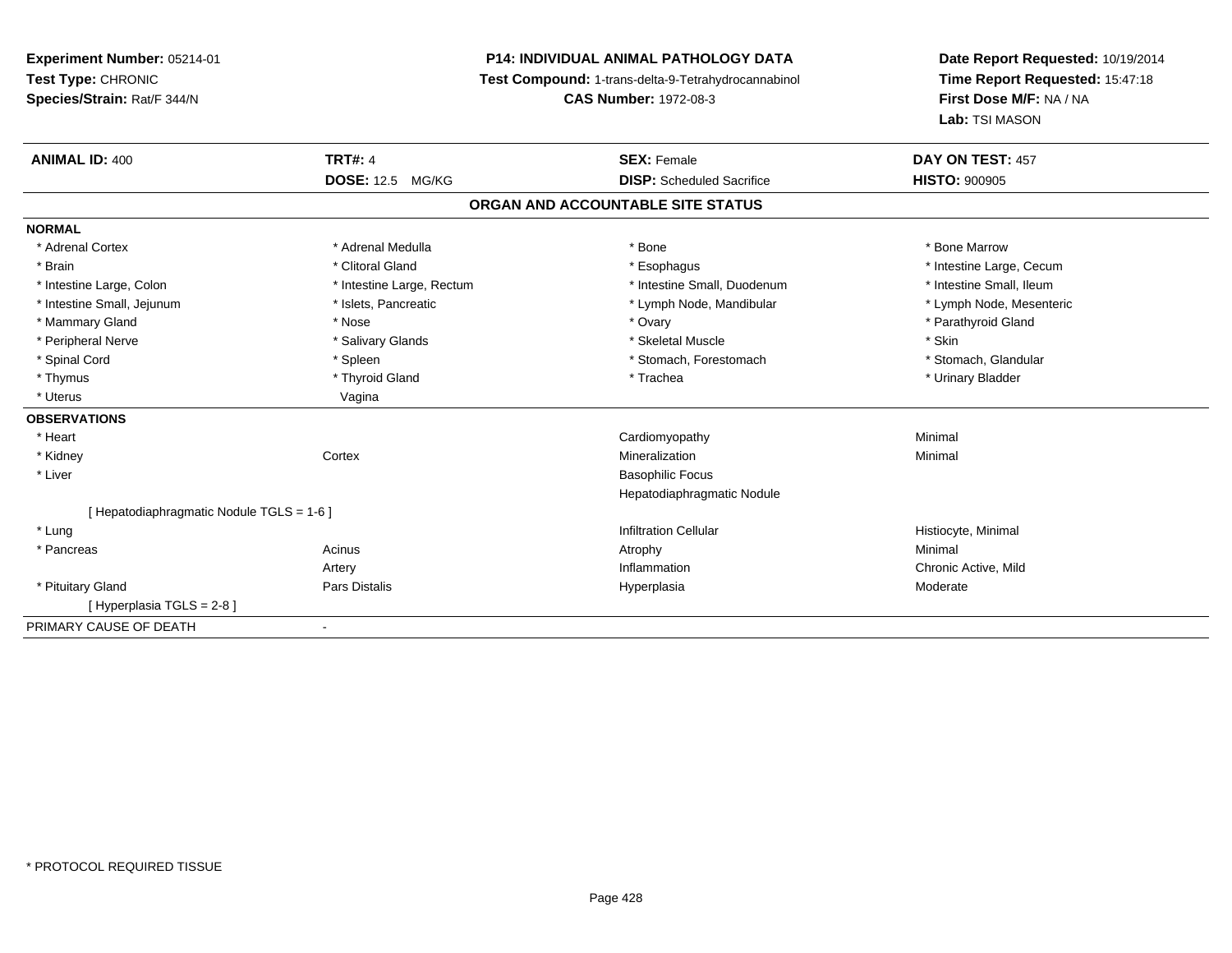**Experiment Number:** 05214-01**Test Type:** CHRONIC **Species/Strain:** Rat/F 344/N**P14: INDIVIDUAL ANIMAL PATHOLOGY DATA Test Compound:** 1-trans-delta-9-Tetrahydrocannabinol **CAS Number:** 1972-08-3**Date Report Requested:** 10/19/2014**Time Report Requested:** 15:47:18**First Dose M/F:** NA / NA**Lab:** TSI MASON**ANIMAL ID:** 401**TRT#:** 4 **SEX:** Female **SEX: Female DAY ON TEST:** 737 **DOSE:** 12.5 MG/KG**DISP:** Terminal Sacrifice **HISTO:**  $900906$ **ORGAN AND ACCOUNTABLE SITE STATUSNORMAL**\* Adrenal Medulla \* \* Annual Medulla \* Brain \* Bone \* \* Bone Marrow \* Bone Marrow \* \* Brain \* Brain \* Brain \* Brain \* Brain \* Brain \* Brain \* Brain \* Brain \* Brain \* Brain \* Brain \* Brain \* Brain \* Brain \* Brain \* Brain \* \* Intestine Large, Colon \* Esophagus \* **Heart \* Intestine Large, Cecum \* Intestine Large, Cecum \*** Intestine Large, Cecum \* Intestine Large, Rectum \* Thestine Small, Duodenum \* Number of the small, Ileum \* Intestine Small, Jejunum \* Intestine Small, Jejunum \* Islets, Pancreatic \* The same \* Lymph Node, Mandibular \* Lymph Node, Mesenteric \* Nose \* Nose \* Nose \* Salivary Glands \* Ovary \* And the section of the section of the section of the section of the section of the section of the section of the section of the section of the section of the section of the section of the section of the section o \* Skeletal Muscle \* Skin \* Spinal Cord \* Spleen \* Thyroid Gland \* Stomach, Forestomach \* Thymus \* Stomach, Glandular \* Thymus \* Thymus \* Thymus \* Thymus \* Thymus \* Thymus \* Thymus \* Thymus \* Thymus \* Thymus \* Thymus \* Thymus \* Thymus \* Thymus \* Thymus \* Thymus \* Thymus \* Thymus \* Thymu \* Trachea \* Urinary Bladder \* Urinary Bladder \* Urinary Bladder \* Urinary Bladder \* Urinary Bladder **MISSING** \* Clitoral Gland**OBSERVATIONS** \* Adrenal Cortexx and the contract of the contract of the contract of the contract of the contract of the contract of the contract of the contract of the contract of the contract of the contract of the contract of the contract of the cont a Mild \* Clitoral GlNote: TGL 1 MASS IS IN MAMMARY GLAND ON MICRO EXAM \* Int Sm Ileum Note: TGL 5 ENLARGED ILEUM NOT SEEN ON MICRO EXAM \* Kidneyy the control of the control of the control of the control of the control of the control of the control of the control of the control of the control of the control of the control of the control of the control of the contro \* Liver Basophilic Focus Hepatodiaphragmatic Nodule[ Basophilic Focus TGLS = 4-6 ][ Hepatodiaphragmatic Nodule TGLS = 2-6 ] \* Lungg and the state of the state of the state of the state of the state of the state of the state of the state of the state of the state of the state of the state of the state of the state of the state of the state of the stat InflammationInflammation<br>
Adenocarcinoma<br>
Adenocarcinoma \* Mammary Glandd and the control of the control of the control of the control of the control of the control of the control of the control of the control of the control of the control of the control of the control of the control of the co [ Adenocarcinoma TGLS = 1-10 ] \* Pancreass the control of the control of the control of the control of the control of the control of the control of the control of the control of the control of the control of the control of the control of the control of the contro \* Pituitary Glandd and the set of Pars Distalis and the Second Adenomal Adenomal Second Second Pars Distallis  $[$  Adenoma TGLS = 3-8  $]$ PRIMARY CAUSE OF DEATH-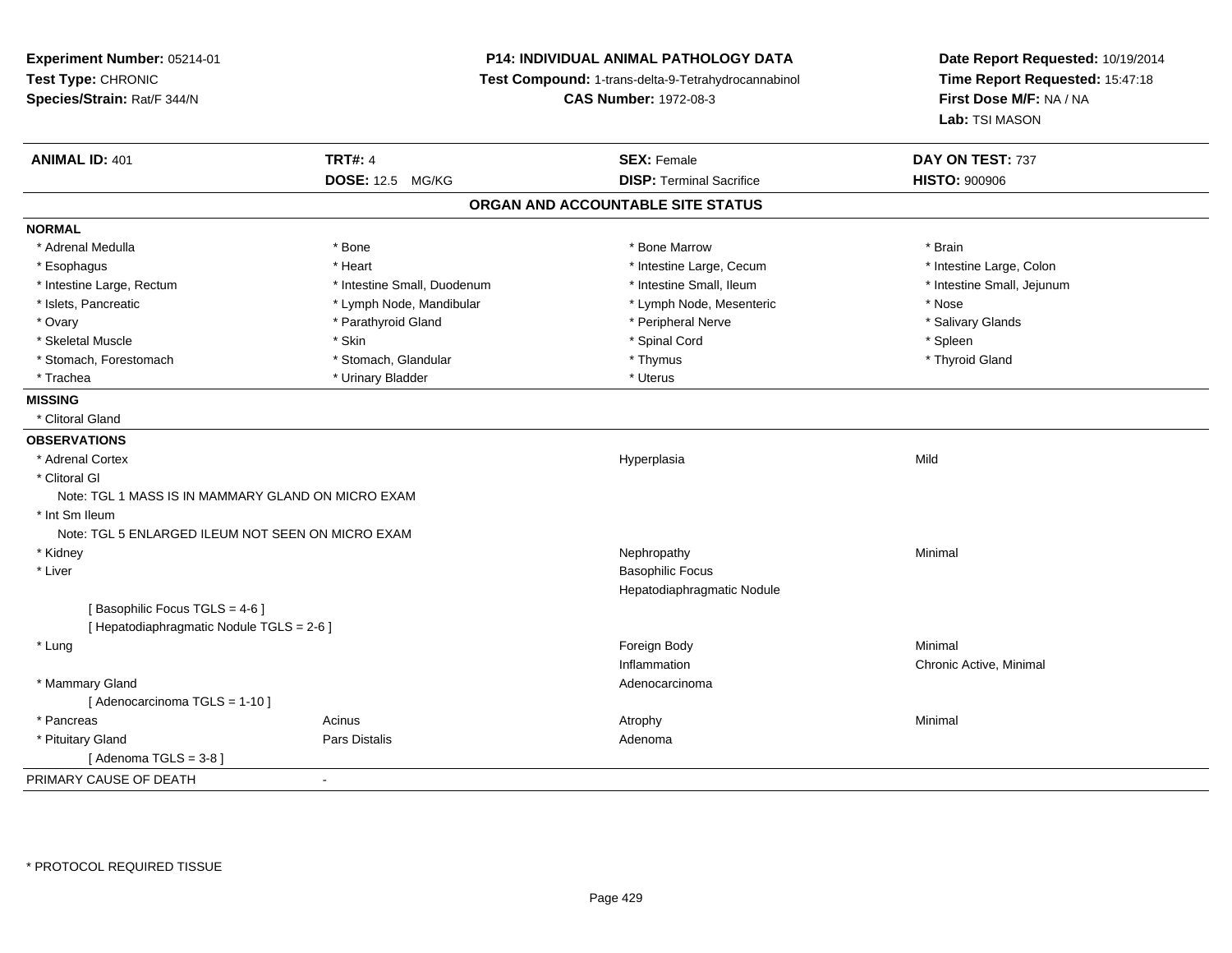# **P14: INDIVIDUAL ANIMAL PATHOLOGY DATA**

**Test Compound:** 1-trans-delta-9-Tetrahydrocannabinol

**CAS Number:** 1972-08-3

| <b>ANIMAL ID: 402</b>                                  | <b>TRT#: 4</b>            | <b>SEX: Female</b>                | DAY ON TEST: 731         |  |
|--------------------------------------------------------|---------------------------|-----------------------------------|--------------------------|--|
|                                                        | <b>DOSE: 12.5 MG/KG</b>   | <b>DISP: Terminal Sacrifice</b>   | <b>HISTO: 900907</b>     |  |
|                                                        |                           | ORGAN AND ACCOUNTABLE SITE STATUS |                          |  |
| <b>NORMAL</b>                                          |                           |                                   |                          |  |
| * Adrenal Cortex                                       | * Adrenal Medulla         | * Bone                            | * Bone Marrow            |  |
| * Brain                                                | * Clitoral Gland          | * Esophagus                       | * Intestine Large, Cecum |  |
| * Intestine Large, Colon                               | * Intestine Large, Rectum | * Intestine Small, Duodenum       | * Intestine Small, Ileum |  |
| * Intestine Small, Jejunum                             | * Islets, Pancreatic      | * Kidney                          | * Lymph Node, Mandibular |  |
| * Lymph Node, Mesenteric                               | * Mammary Gland           | * Nose                            | * Ovary                  |  |
| * Parathyroid Gland                                    | * Peripheral Nerve        | * Salivary Glands                 | * Skeletal Muscle        |  |
| * Skin                                                 | * Spinal Cord             | * Spleen                          | * Stomach, Glandular     |  |
| * Thymus                                               | * Trachea                 | * Urinary Bladder                 | * Uterus                 |  |
| <b>OBSERVATIONS</b>                                    |                           |                                   |                          |  |
| * Heart                                                |                           | Cardiomyopathy                    | Mild                     |  |
| * Liver                                                |                           | Cyst                              |                          |  |
|                                                        |                           | Hepatodiaphragmatic Nodule        |                          |  |
| [Hepatodiaphragmatic Nodule TGLS = 1-6]                |                           |                                   |                          |  |
| * Lung                                                 |                           | Foreign Body                      | Mild                     |  |
|                                                        |                           | Inflammation                      | Chronic Active, Minimal  |  |
| * Pancreas                                             | Acinus                    | Atrophy                           | Mild                     |  |
| * Pituitary Gland                                      | Pars Distalis             | Cyst                              |                          |  |
|                                                        | Pars Distalis             | Hyperplasia                       | Minimal                  |  |
| * Stomach, Forestomach                                 |                           | Hyperplasia                       | Squamous, Focal, Mild    |  |
| * Thyroid Gland                                        | C Cell                    | Hyperplasia                       | Minimal                  |  |
| PRIMARY CAUSE OF DEATH<br>$\qquad \qquad \blacksquare$ |                           |                                   |                          |  |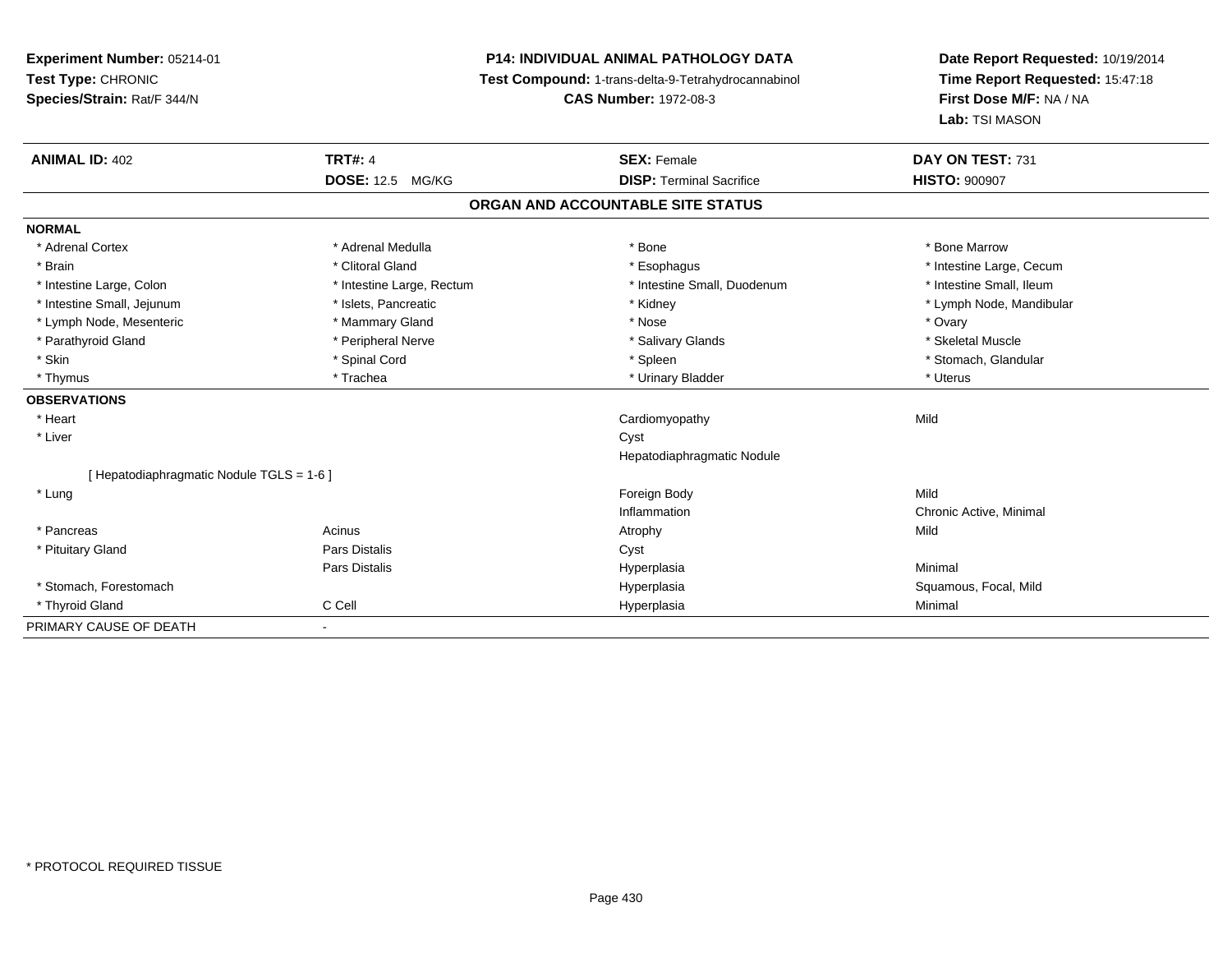| Experiment Number: 05214-01<br>Test Type: CHRONIC<br>Species/Strain: Rat/F 344/N                                                                                                                                          | <b>P14: INDIVIDUAL ANIMAL PATHOLOGY DATA</b><br>Test Compound: 1-trans-delta-9-Tetrahydrocannabinol<br><b>CAS Number: 1972-08-3</b>                          |                                                                                                                                     | Date Report Requested: 10/19/2014<br>Time Report Requested: 15:47:18<br>First Dose M/F: NA / NA<br>Lab: TSI MASON                                                     |
|---------------------------------------------------------------------------------------------------------------------------------------------------------------------------------------------------------------------------|--------------------------------------------------------------------------------------------------------------------------------------------------------------|-------------------------------------------------------------------------------------------------------------------------------------|-----------------------------------------------------------------------------------------------------------------------------------------------------------------------|
| <b>ANIMAL ID: 403</b>                                                                                                                                                                                                     | <b>TRT#: 4</b><br><b>DOSE: 12.5 MG/KG</b>                                                                                                                    | <b>SEX: Female</b><br><b>DISP: Terminal Sacrifice</b>                                                                               | DAY ON TEST: 736<br><b>HISTO: 900908</b>                                                                                                                              |
|                                                                                                                                                                                                                           |                                                                                                                                                              | ORGAN AND ACCOUNTABLE SITE STATUS                                                                                                   |                                                                                                                                                                       |
| <b>NORMAL</b>                                                                                                                                                                                                             |                                                                                                                                                              |                                                                                                                                     |                                                                                                                                                                       |
| * Adrenal Cortex<br>* Brain<br>* Intestine Large, Cecum<br>* Intestine Small, Ileum<br>* Lymph Node, Mesenteric<br>* Parathyroid Gland<br>* Skin<br>* Stomach, Glandular<br>* Uterus<br><b>MISSING</b><br>* Mammary Gland | * Adrenal Medulla<br>* Clitoral Gland<br>* Intestine Large, Colon<br>* Intestine Small, Jejunum<br>* Nose<br>* Peripheral Nerve<br>* Spinal Cord<br>* Thymus | * Bone<br>* Esophagus<br>* Intestine Large, Rectum<br>* Islets, Pancreatic<br>* Ovary<br>* Salivary Glands<br>* Spleen<br>* Trachea | * Bone Marrow<br>* Heart<br>* Intestine Small, Duodenum<br>* Lymph Node, Mandibular<br>* Pancreas<br>* Skeletal Muscle<br>* Stomach, Forestomach<br>* Urinary Bladder |
| <b>OBSERVATIONS</b>                                                                                                                                                                                                       |                                                                                                                                                              |                                                                                                                                     |                                                                                                                                                                       |
| * Kidney<br>* Liver                                                                                                                                                                                                       |                                                                                                                                                              | Nephropathy<br><b>Basophilic Focus</b><br><b>Clear Cell Focus</b>                                                                   | Mild                                                                                                                                                                  |
| * Lung<br>* Pituitary Gland<br>[Adenoma TGLS = $1-8$ ]                                                                                                                                                                    | Pars Distalis                                                                                                                                                | Inflammation<br>Adenoma                                                                                                             | Chronic Active, Minimal                                                                                                                                               |
| * Thyroid Gland                                                                                                                                                                                                           | C Cell                                                                                                                                                       | Hyperplasia                                                                                                                         | Minimal                                                                                                                                                               |
| PRIMARY CAUSE OF DEATH                                                                                                                                                                                                    | $\blacksquare$                                                                                                                                               |                                                                                                                                     |                                                                                                                                                                       |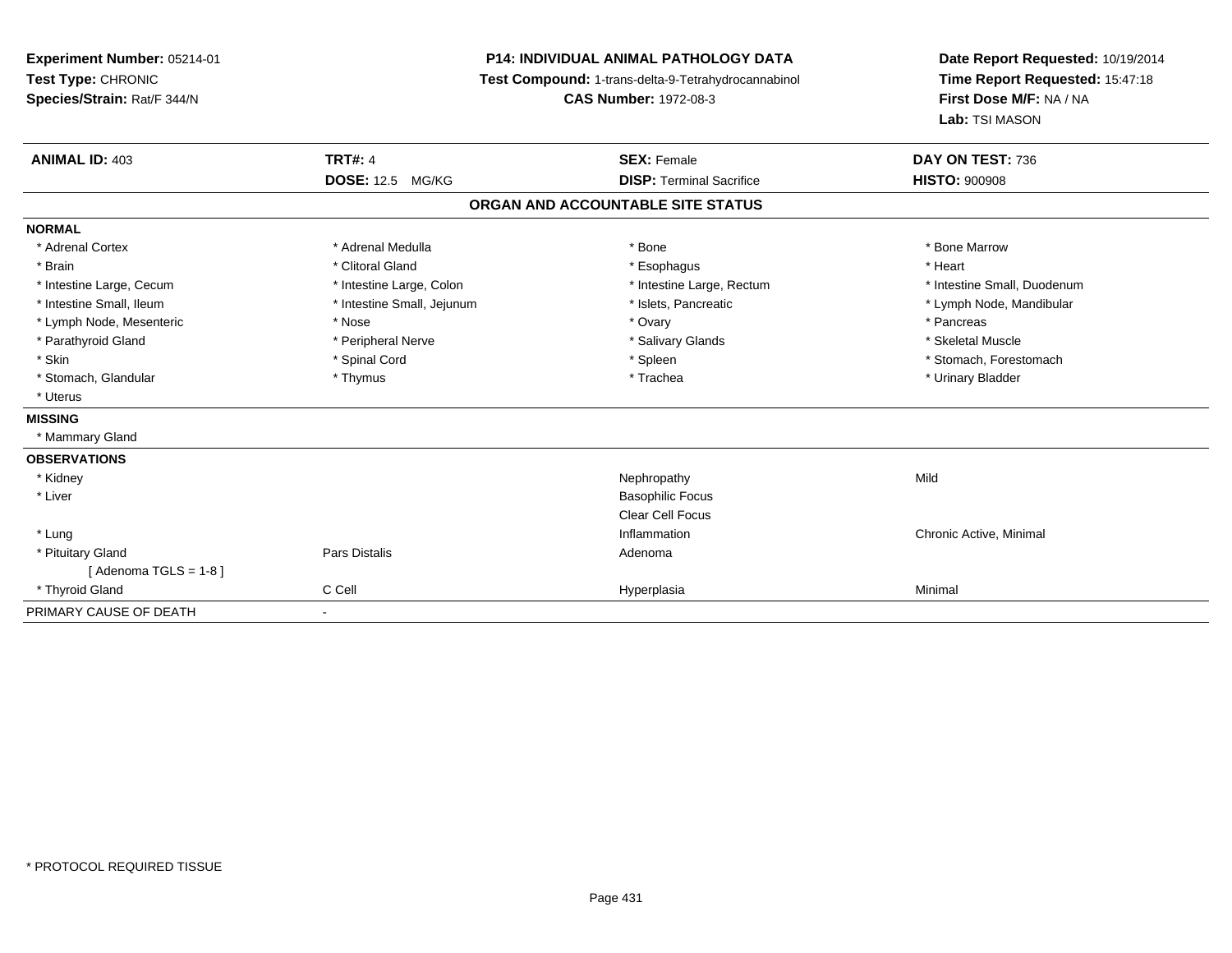| Experiment Number: 05214-01<br>Test Type: CHRONIC<br>Species/Strain: Rat/F 344/N | <b>P14: INDIVIDUAL ANIMAL PATHOLOGY DATA</b><br>Test Compound: 1-trans-delta-9-Tetrahydrocannabinol<br><b>CAS Number: 1972-08-3</b> |                                   | Date Report Requested: 10/19/2014<br>Time Report Requested: 15:47:18<br>First Dose M/F: NA / NA<br>Lab: TSI MASON |
|----------------------------------------------------------------------------------|-------------------------------------------------------------------------------------------------------------------------------------|-----------------------------------|-------------------------------------------------------------------------------------------------------------------|
| <b>ANIMAL ID: 404</b>                                                            | <b>TRT#: 4</b>                                                                                                                      | <b>SEX: Female</b>                | DAY ON TEST: 276                                                                                                  |
|                                                                                  | <b>DOSE: 12.5 MG/KG</b>                                                                                                             | <b>DISP:</b> Moribund Sacrifice   | <b>HISTO: 900909</b>                                                                                              |
|                                                                                  |                                                                                                                                     | ORGAN AND ACCOUNTABLE SITE STATUS |                                                                                                                   |
| <b>NORMAL</b>                                                                    |                                                                                                                                     |                                   |                                                                                                                   |
| * Adrenal Cortex                                                                 | * Adrenal Medulla                                                                                                                   | * Bone                            | * Bone Marrow                                                                                                     |
| * Brain                                                                          | * Clitoral Gland                                                                                                                    | * Esophagus                       | * Heart                                                                                                           |
| * Intestine Large, Cecum                                                         | * Intestine Large, Colon                                                                                                            | * Intestine Large, Rectum         | * Intestine Small, Duodenum                                                                                       |
| * Intestine Small, Ileum                                                         | * Intestine Small, Jejunum                                                                                                          | * Islets, Pancreatic              | * Kidney                                                                                                          |
| * Liver                                                                          | * Lung                                                                                                                              | * Lymph Node, Mandibular          | * Lymph Node, Mesenteric                                                                                          |
| * Mammary Gland                                                                  | * Nose                                                                                                                              | * Ovary                           | * Pancreas                                                                                                        |
| * Parathyroid Gland                                                              | * Peripheral Nerve                                                                                                                  | * Pituitary Gland                 | * Salivary Glands                                                                                                 |
| * Spleen                                                                         | * Stomach, Forestomach                                                                                                              | * Stomach, Glandular              | * Thymus                                                                                                          |
| * Thyroid Gland                                                                  | * Trachea                                                                                                                           | * Urinary Bladder                 | * Uterus                                                                                                          |
| <b>MISSING</b>                                                                   |                                                                                                                                     |                                   |                                                                                                                   |
| Vagina                                                                           |                                                                                                                                     |                                   |                                                                                                                   |
| <b>OBSERVATIONS</b>                                                              |                                                                                                                                     |                                   |                                                                                                                   |
| * Skeletal Muscle                                                                |                                                                                                                                     | Atrophy                           | Minimal                                                                                                           |
| * Skin                                                                           | <b>Subcut Tiss</b>                                                                                                                  | Sarcoma                           |                                                                                                                   |
| [Sarcoma TGLS = $1-16$ ]                                                         |                                                                                                                                     |                                   |                                                                                                                   |
| * Spinal Cord                                                                    |                                                                                                                                     | Necrosis                          | Mild                                                                                                              |
| PRIMARY CAUSE OF DEATH                                                           |                                                                                                                                     |                                   |                                                                                                                   |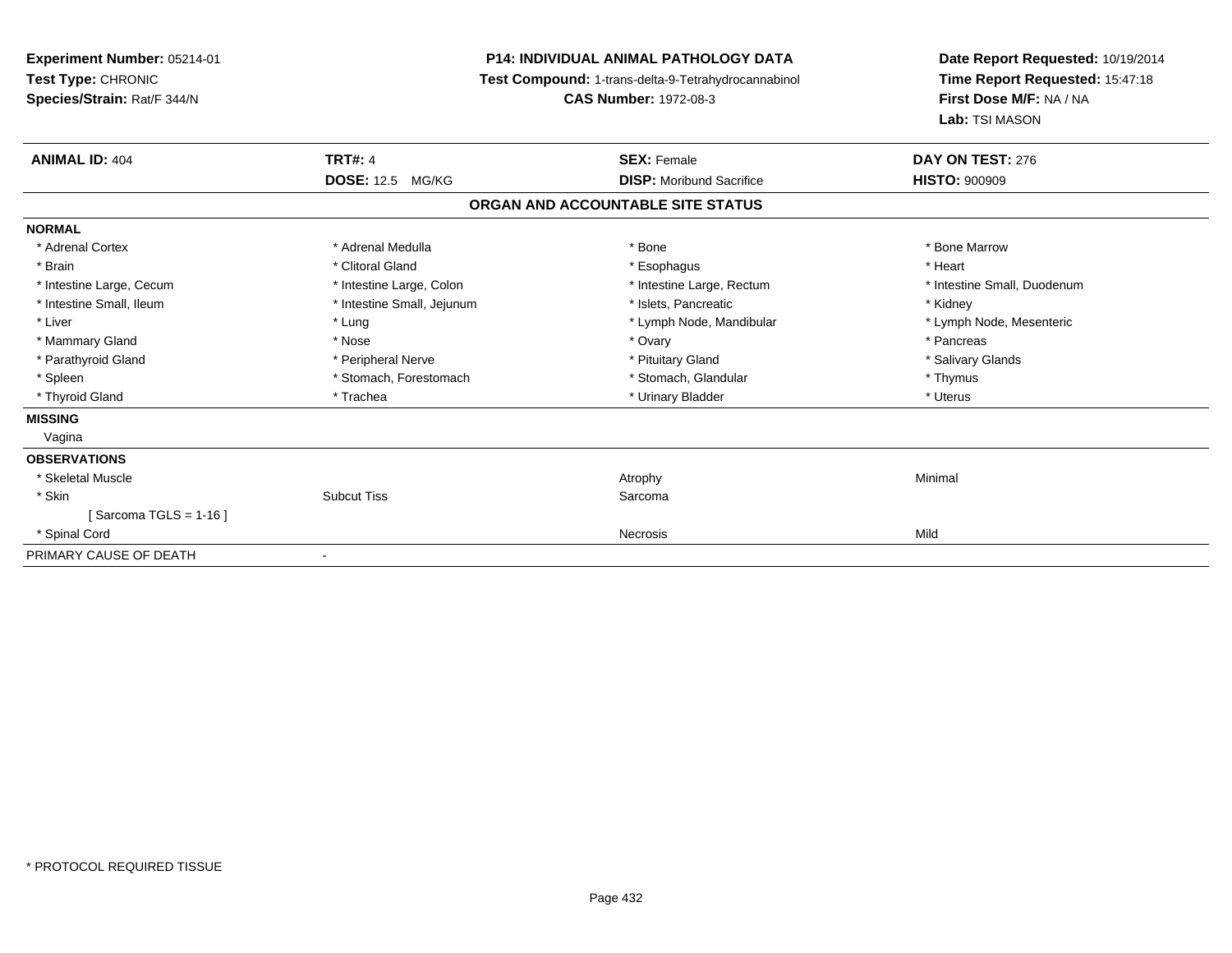**Experiment Number:** 05214-01**Test Type:** CHRONIC **Species/Strain:** Rat/F 344/N**P14: INDIVIDUAL ANIMAL PATHOLOGY DATA Test Compound:** 1-trans-delta-9-Tetrahydrocannabinol **CAS Number:** 1972-08-3**Date Report Requested:** 10/19/2014**Time Report Requested:** 15:47:18**First Dose M/F:** NA / NA**Lab:** TSI MASON**ANIMAL ID:** 405**TRT#:** 4 **SEX:** Female **SEX: Female DAY ON TEST:** 731 **DOSE:** 12.5 MG/KG**DISP:** Terminal Sacrifice **HISTO:**  $900910$ **ORGAN AND ACCOUNTABLE SITE STATUSNORMAL**\* Adrenal Cortex \* Adrenal Medulla \* Adrenal Medulla \* Bone \* Bone \* Bone \* Bone \* Bone Marrow \* Intestine Large, Colon \* Brain \* Esophagus \* Esophagus \* Esophagus \* 11testine Large, Cecum \* \* Intestine Large, Rectum \* Thestine Small, Duodenum \* Number of the small, Ileum \* Intestine Small, Jejunum \* Intestine Small, Jejunum \* Islets, Pancreatic \* The same \* Lymph Node, Mandibular \* Lymph Node, Mesenteric \* Nose \* Nose \* Salivary Glands \* Ovary \* And the section of the section of the section of the section of the section of the section of the section of the section of the section of the section of the section of the section of the section of the section o \* Skeletal Muscle \* The state of the set of the set of the set of the set of the set of the set of the set of the set of the set of the set of the set of the set of the set of the set of the set of the set of the set of th \* Stomach, Glandular \* Thymus \* Thyroid Gland \* Trachea\* Urinary Bladder \* Uterus **OBSERVATIONS** \* Clitoral Glandd and a state of the control of the control of the control of the control of the control of the control of the control of the control of the control of the control of the control of the control of the control of the contro  $[$  Adenoma TGLS = 1-10  $]$  \* Heart Cardiomyopathyy Mild Minimal \* Kidneyy the control of the control of the control of the control of the control of the control of the control of the control of the control of the control of the control of the control of the control of the control of the contro \* Liver Basophilic Focus Hepatodiaphragmatic NoduleLeukemia Mononuclear[ Leukemia Mononuclear TGLS = 3-6+6.01 ] \* Lungg is a controller to the controller of the controller of the chronic Active, Minimal of the chronic Active, Minimal of the chronic Active, Minimal of the chronic Active, Minimal of the chronic Active, Minimal of the chroni Leukemia Mononuclear \* Mammary Glandd Galactocele in the control of the control of the control of the Calactocele of the Calactocele \* Pancreass the control of the control of the control of the control of the control of the control of the control of the control of the control of the control of the control of the control of the control of the control of the contro \* Pituitary Gland Pars Distalis Angiectasis Mild Pars Distaliss Cyst  $[$  Cyst TGLS = 4-8  $]$  \* Spleen Leukemia Mononuclear [ Leukemia Mononuclear TGLS = 2-3+3.01 ]PRIMARY CAUSE OF DEATH-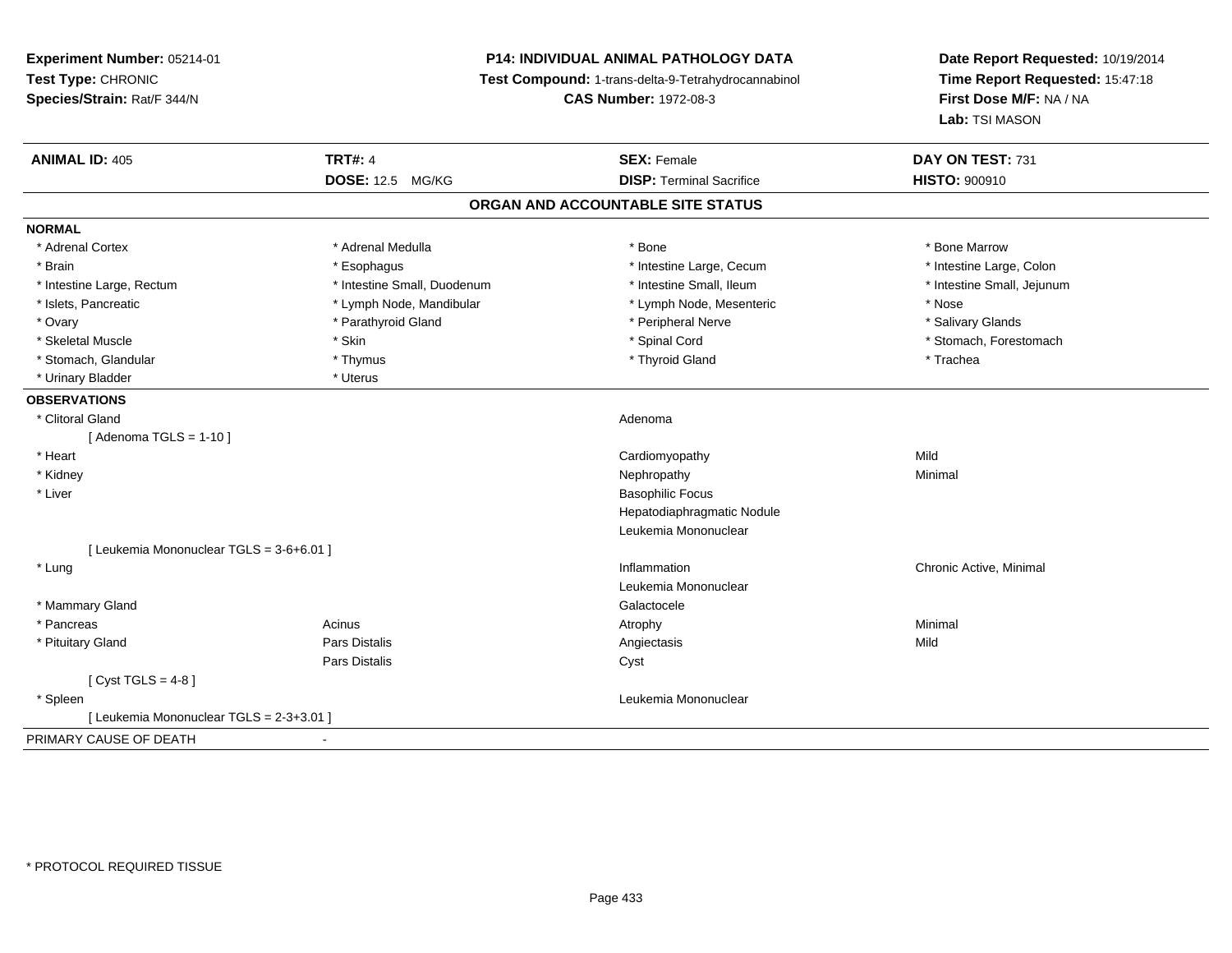**Experiment Number:** 05214-01**Test Type:** CHRONIC **Species/Strain:** Rat/F 344/N**P14: INDIVIDUAL ANIMAL PATHOLOGY DATA Test Compound:** 1-trans-delta-9-Tetrahydrocannabinol **CAS Number:** 1972-08-3**Date Report Requested:** 10/19/2014**Time Report Requested:** 15:47:18**First Dose M/F:** NA / NA**Lab:** TSI MASON**ANIMAL ID:** 406**6 TRT#:** 4 **TRT#:** 4 **SEX:** Female **SEX: Female DAY ON TEST:** 731 **DOSE:** 12.5 MG/KG**DISP:** Terminal Sacrifice **HISTO:** 900911 **ORGAN AND ACCOUNTABLE SITE STATUSNORMAL**\* Adrenal Cortex \* Adrenal Medulla \* Adrenal Medulla \* Bone \* Bone \* Bone \* Bone \* Bone Marrow \* Brain \* Alternation of the state of the state of the state of the state of the state of the state of the state of the state of the state of the state of the state of the state of the state of the state of the state of th \* Intestine Small, Ileum \* Intestine Large, Colon \* Intestine Large, Rectum \* Intestine Small, Duodenum \* Intestine Small, Duodenum \* Intestine Small, Jejunum \* \* \* https://www.fat.com/setter/educitions/mandibular \* Kidney \* Mandibular \* Lymph Node, Mandibular \* Lymph Node, Mandibular \* Lymph Node, Mandibular \* Lymph Node, Mesenteric \* \* Mammary Gland \* Mammary Gland \* Nose \* Nose \* \* Parathyroid Gland \* Parathyroid Gland \* Peripheral Nerve \* Salivary Glands \* Skeletal Muscle \* Skin\* Stomach. Glandular \* Spinal Cord **\* Stomach, Forestomach \* Spinal Cord \*** Stomach, Forestomach \* Stomach, Forestomach \* Thymus \* Trachea \* Urinary Bladder \* Uterus **OBSERVATIONS** \* Heart Cardiomyopathyy Mild \* Liver Basophilic Focus[ Basophilic Focus TGLS = 2-6 ] \* Lungg is a controller to the controller of the controller of the chronic Active, Minimal of the chronic Active, Minimal of the chronic Active, Minimal of the chronic Active, Minimal of the chronic Active, Minimal of the chroni \* Ovaryy cystem in the control of the control of the control of the control of the control of the control of the control of the control of the control of the control of the control of the control of the control of the control of [ Cyst TGLS = 1-7 ] \* Pancreass the control of the control of the control of the control of the control of the control of the control of the control of the control of the control of the control of the control of the control of the control of the contro \* Pituitary Gland Pars Distalis Angiectasis Minimal Pars Distalis Hyperplasiaa Mild \* Thyroid Gland C Cell Hyperplasia Mild PRIMARY CAUSE OF DEATH-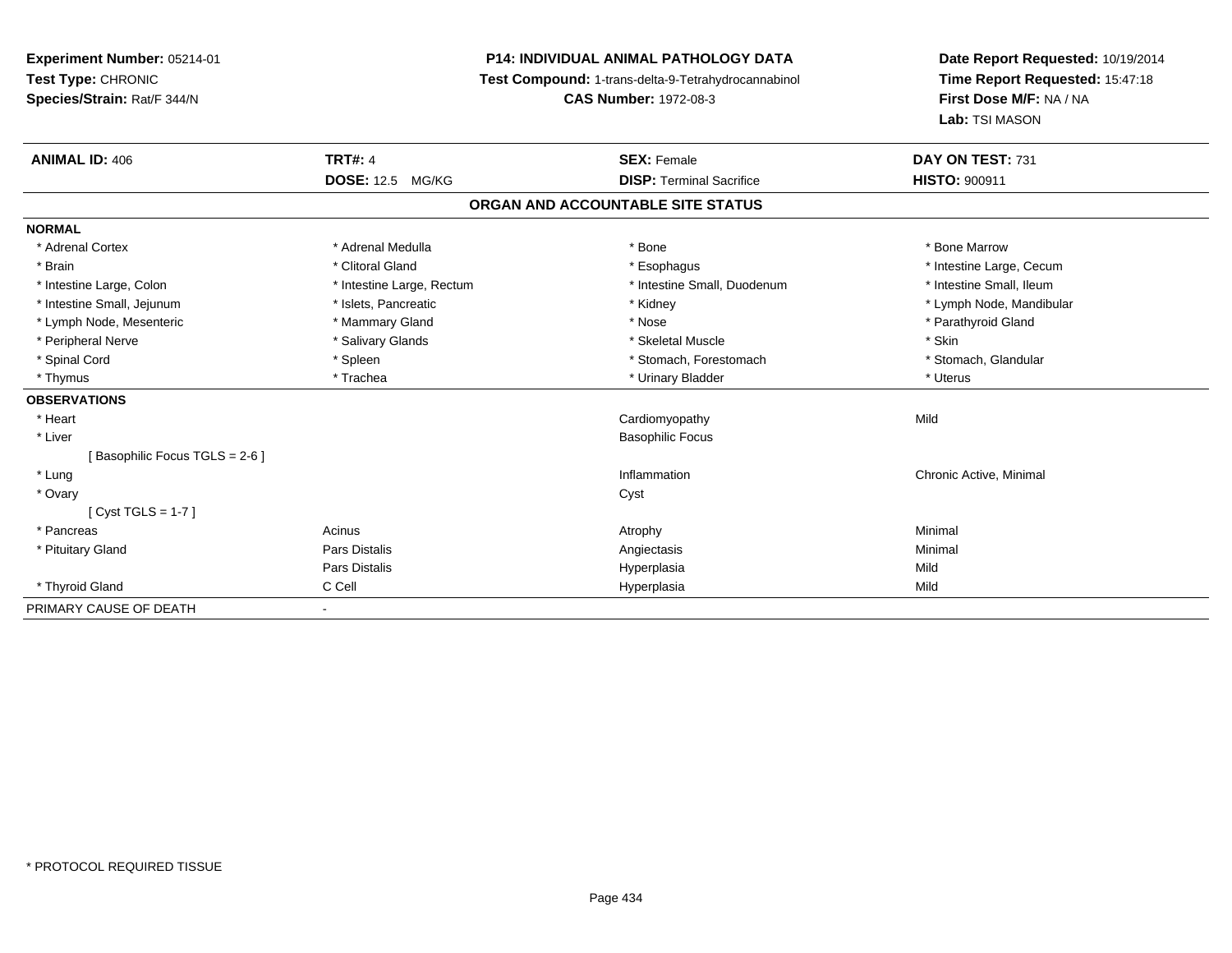**Experiment Number:** 05214-01**Test Type:** CHRONIC**Species/Strain:** Rat/F 344/N

## **P14: INDIVIDUAL ANIMAL PATHOLOGY DATA**

**Test Compound:** 1-trans-delta-9-Tetrahydrocannabinol

**CAS Number:** 1972-08-3

**Date Report Requested:** 10/19/2014**Time Report Requested:** 15:47:18**First Dose M/F:** NA / NA**Lab:** TSI MASON

| <b>ANIMAL ID: 407</b>         | <b>TRT#: 4</b>              | <b>SEX: Female</b>                | DAY ON TEST: 731           |
|-------------------------------|-----------------------------|-----------------------------------|----------------------------|
|                               | <b>DOSE: 12.5 MG/KG</b>     | <b>DISP: Terminal Sacrifice</b>   | <b>HISTO: 900912</b>       |
|                               |                             | ORGAN AND ACCOUNTABLE SITE STATUS |                            |
| <b>NORMAL</b>                 |                             |                                   |                            |
| * Adrenal Cortex              | * Adrenal Medulla           | * Bone                            | * Bone Marrow              |
| * Brain                       | * Esophagus                 | * Intestine Large, Cecum          | * Intestine Large, Colon   |
| * Intestine Large, Rectum     | * Intestine Small, Duodenum | * Intestine Small, Ileum          | * Intestine Small, Jejunum |
| * Islets, Pancreatic          | * Lymph Node, Mesenteric    | * Mammary Gland                   | * Nose                     |
| * Ovary                       | * Parathyroid Gland         | * Peripheral Nerve                | * Salivary Glands          |
| * Skeletal Muscle             | * Skin                      | * Spinal Cord                     | * Spleen                   |
| * Stomach, Forestomach        | * Stomach, Glandular        | * Thymus                          | * Thyroid Gland            |
| * Trachea                     | * Urinary Bladder           | * Uterus                          |                            |
| <b>OBSERVATIONS</b>           |                             |                                   |                            |
| * Clitoral Gland              |                             | Cyst                              |                            |
| * Heart                       |                             | Cardiomyopathy                    | Mild                       |
| * Kidney                      | Cortex                      | Mineralization                    | Minimal                    |
|                               |                             | Nephropathy                       | Mild                       |
| * Liver                       |                             | <b>Basophilic Focus</b>           |                            |
| [Basophilic Focus TGLS = 2-6] |                             |                                   |                            |
| * Lung                        |                             | Inflammation                      | Chronic Active, Mild       |
| * Lymph Node, Mandibular      |                             | <b>Infiltration Cellular</b>      | Plasma Cell, Moderate      |
| * Pancreas                    | Acinus                      | Hyperplasia                       | Mild                       |
| * Pituitary Gland             | Pars Distalis               | Adenoma                           |                            |
|                               | <b>Pars Distalis</b>        | Cyst                              |                            |
| [Adenoma TGLS = 1-8]          |                             |                                   |                            |
| PRIMARY CAUSE OF DEATH        | $\blacksquare$              |                                   |                            |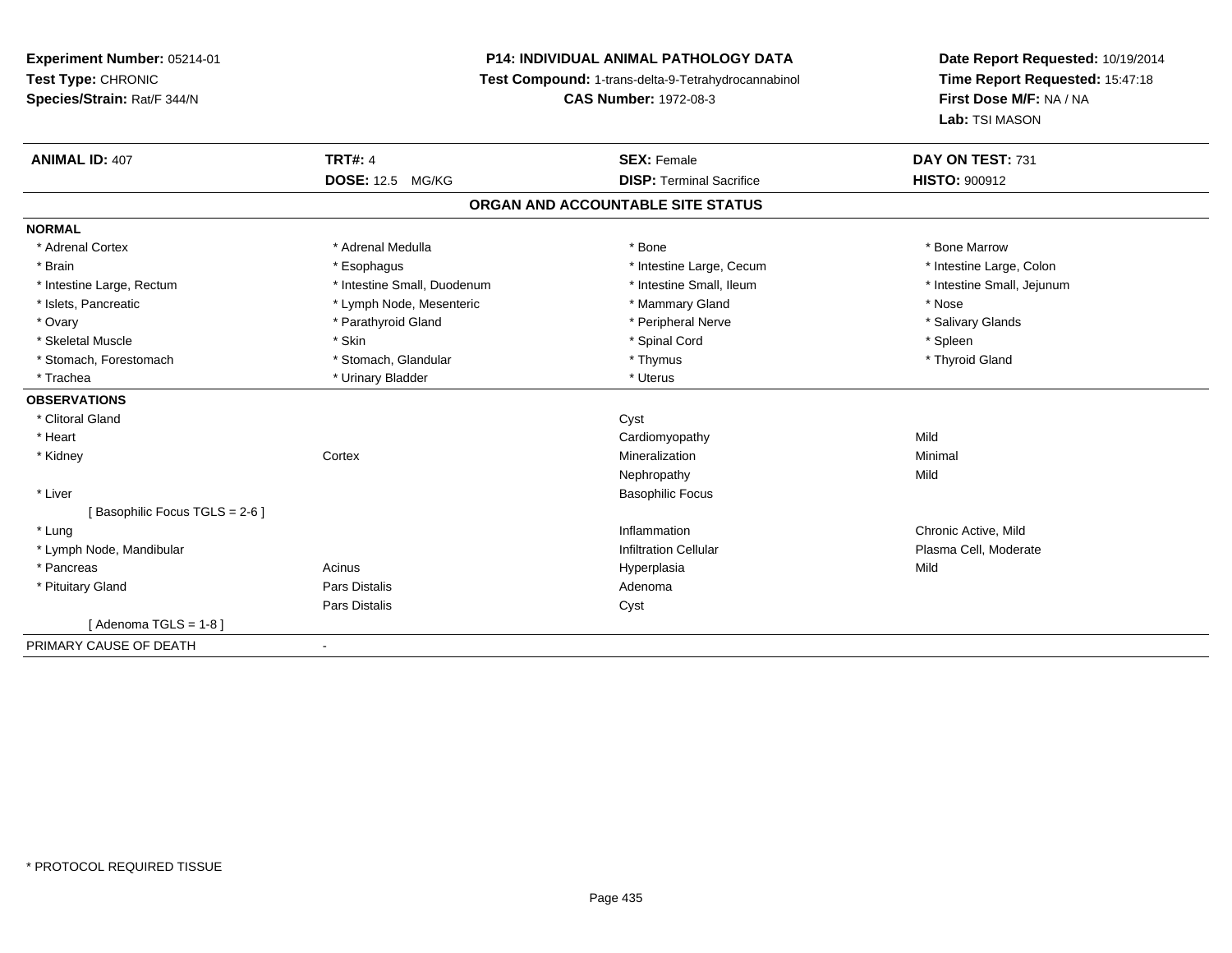| Experiment Number: 05214-01<br>Test Type: CHRONIC<br>Species/Strain: Rat/F 344/N |                          | <b>P14: INDIVIDUAL ANIMAL PATHOLOGY DATA</b><br>Test Compound: 1-trans-delta-9-Tetrahydrocannabinol<br><b>CAS Number: 1972-08-3</b> | Date Report Requested: 10/19/2014<br>Time Report Requested: 15:47:18<br>First Dose M/F: NA / NA<br>Lab: TSI MASON |
|----------------------------------------------------------------------------------|--------------------------|-------------------------------------------------------------------------------------------------------------------------------------|-------------------------------------------------------------------------------------------------------------------|
| <b>ANIMAL ID: 408</b>                                                            | <b>TRT#: 4</b>           | <b>SEX: Female</b>                                                                                                                  | DAY ON TEST: 726                                                                                                  |
|                                                                                  | DOSE: 12.5 MG/KG         | <b>DISP: Terminal Sacrifice</b>                                                                                                     | HISTO: 900913                                                                                                     |
|                                                                                  |                          | ORGAN AND ACCOUNTABLE SITE STATUS                                                                                                   |                                                                                                                   |
| <b>NORMAL</b>                                                                    |                          |                                                                                                                                     |                                                                                                                   |
| * Adrenal Cortex                                                                 | * Bone                   | * Bone Marrow                                                                                                                       | * Brain                                                                                                           |
| * Esophagus                                                                      | * Intestine Large, Cecum | * Intestine Large, Colon                                                                                                            | * Intestine Large, Rectum                                                                                         |
| * Intestine Small, Duodenum                                                      | * Intestine Small, Ileum | * Intestine Small, Jejunum                                                                                                          | * Islets, Pancreatic                                                                                              |
| * Lymph Node, Mandibular                                                         | * Lymph Node, Mesenteric | * Nose                                                                                                                              | * Parathyroid Gland                                                                                               |
| * Peripheral Nerve                                                               | * Skeletal Muscle        | * Skin                                                                                                                              | * Spinal Cord                                                                                                     |
| * Spleen                                                                         | * Stomach, Forestomach   | * Stomach, Glandular                                                                                                                | * Thyroid Gland                                                                                                   |
| * Trachea                                                                        | * Urinary Bladder        | * Uterus                                                                                                                            |                                                                                                                   |
| <b>MISSING</b>                                                                   |                          |                                                                                                                                     |                                                                                                                   |
| * Thymus                                                                         |                          |                                                                                                                                     |                                                                                                                   |
| <b>OBSERVATIONS</b>                                                              |                          |                                                                                                                                     |                                                                                                                   |
| * Adrenal Medulla                                                                |                          | Hyperplasia                                                                                                                         | Moderate                                                                                                          |
| [ Hyperplasia TGLS = 4-8]                                                        |                          |                                                                                                                                     |                                                                                                                   |
| * Clitoral Gland                                                                 |                          | Inflammation                                                                                                                        | Chronic, Minimal                                                                                                  |
| Eye                                                                              |                          | Phthisis Bulbi                                                                                                                      | Marked                                                                                                            |
| [ Phthisis Bulbi TGLS = 1-16 ]                                                   |                          |                                                                                                                                     |                                                                                                                   |
| * Heart                                                                          |                          | Cardiomyopathy                                                                                                                      | Mild                                                                                                              |
| * Kidney                                                                         |                          | Nephropathy                                                                                                                         | Minimal                                                                                                           |
| * Liver                                                                          |                          | <b>Basophilic Focus</b>                                                                                                             |                                                                                                                   |
|                                                                                  |                          | Clear Cell Focus                                                                                                                    |                                                                                                                   |
|                                                                                  |                          | Hyperplasia                                                                                                                         | Mild                                                                                                              |
| [Basophilic Focus TGLS = 6-6]                                                    |                          |                                                                                                                                     |                                                                                                                   |
| [ Hyperplasia TGLS = 6-6 ]                                                       |                          |                                                                                                                                     |                                                                                                                   |
| * Lung                                                                           |                          | Foreign Body                                                                                                                        | Minimal                                                                                                           |
|                                                                                  |                          | Hemorrhage                                                                                                                          | Minimal                                                                                                           |
|                                                                                  |                          | Inflammation                                                                                                                        | Chronic Active, Mild                                                                                              |
| [Inflammation TGLS = 5-2]                                                        |                          |                                                                                                                                     |                                                                                                                   |
| * Mammary Gland                                                                  |                          | Fibroadenoma                                                                                                                        |                                                                                                                   |
| [Fibroadenoma TGLS = 2-17+17.01]                                                 |                          |                                                                                                                                     |                                                                                                                   |
| * Ovary                                                                          |                          | Cyst                                                                                                                                |                                                                                                                   |
| [Cyst TGLS = $3-7$ ]                                                             |                          |                                                                                                                                     |                                                                                                                   |
|                                                                                  |                          |                                                                                                                                     |                                                                                                                   |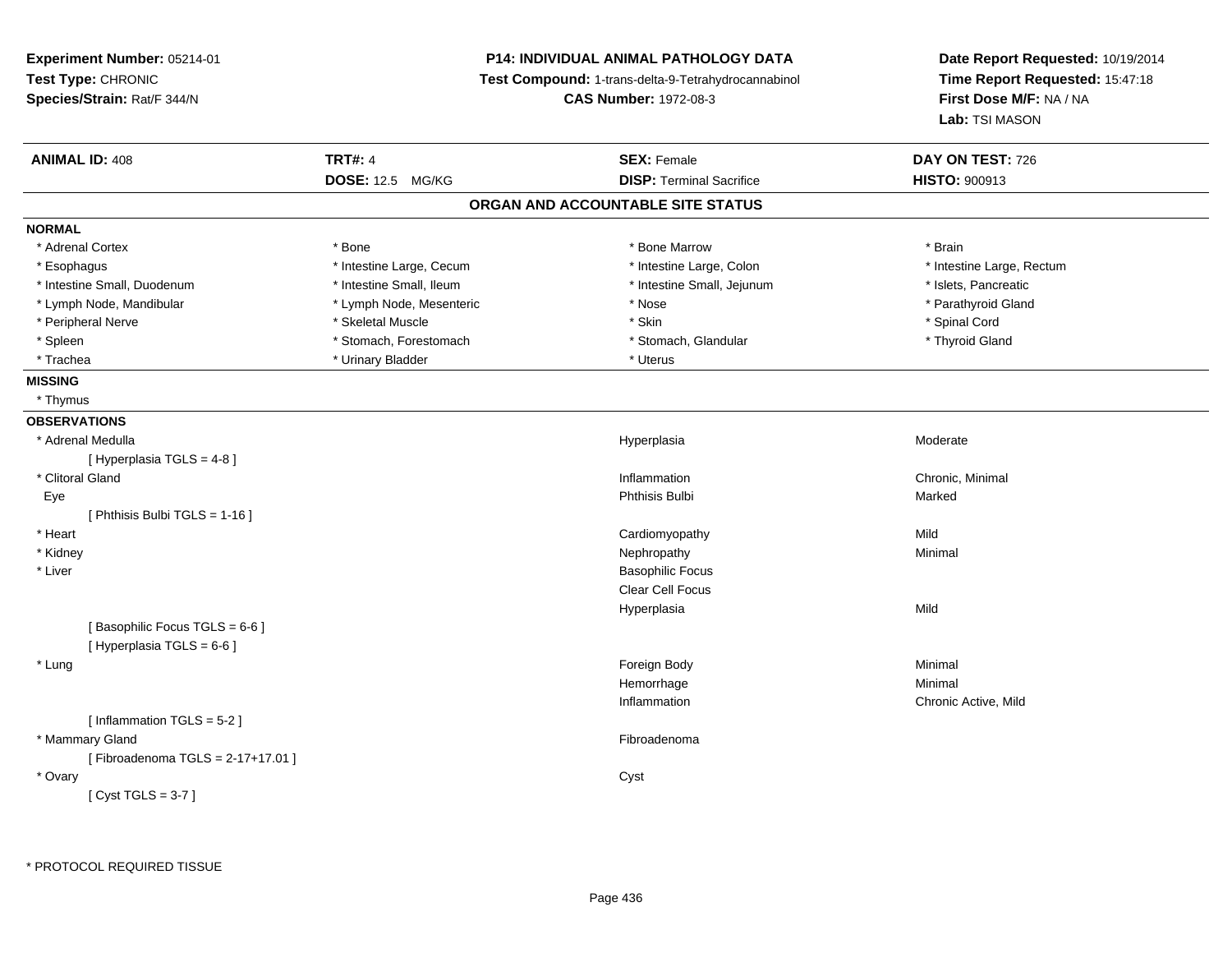| Experiment Number: 05214-01<br>Test Type: CHRONIC<br>Species/Strain: Rat/F 344/N |                         | <b>P14: INDIVIDUAL ANIMAL PATHOLOGY DATA</b><br>Test Compound: 1-trans-delta-9-Tetrahydrocannabinol<br><b>CAS Number: 1972-08-3</b> | Date Report Requested: 10/19/2014<br>Time Report Requested: 15:47:18<br>First Dose M/F: NA / NA<br>Lab: TSI MASON |
|----------------------------------------------------------------------------------|-------------------------|-------------------------------------------------------------------------------------------------------------------------------------|-------------------------------------------------------------------------------------------------------------------|
| <b>ANIMAL ID: 408</b>                                                            | <b>TRT#: 4</b>          | <b>SEX: Female</b>                                                                                                                  | <b>DAY ON TEST: 726</b>                                                                                           |
|                                                                                  | <b>DOSE: 12.5 MG/KG</b> | <b>DISP:</b> Terminal Sacrifice                                                                                                     | <b>HISTO: 900913</b>                                                                                              |
|                                                                                  |                         | ORGAN AND ACCOUNTABLE SITE STATUS                                                                                                   |                                                                                                                   |
| * Pancreas                                                                       | Acinus                  | Atrophy                                                                                                                             | Minimal                                                                                                           |
| * Pituitary Gland                                                                | Pars Distalis           | Cyst                                                                                                                                |                                                                                                                   |
|                                                                                  | Pars Distalis           | Hyperplasia                                                                                                                         | Moderate                                                                                                          |
| * Salivary Glands                                                                |                         | <b>Focal Cellular Change</b>                                                                                                        | Minimal                                                                                                           |
| PRIMARY CAUSE OF DEATH                                                           |                         |                                                                                                                                     |                                                                                                                   |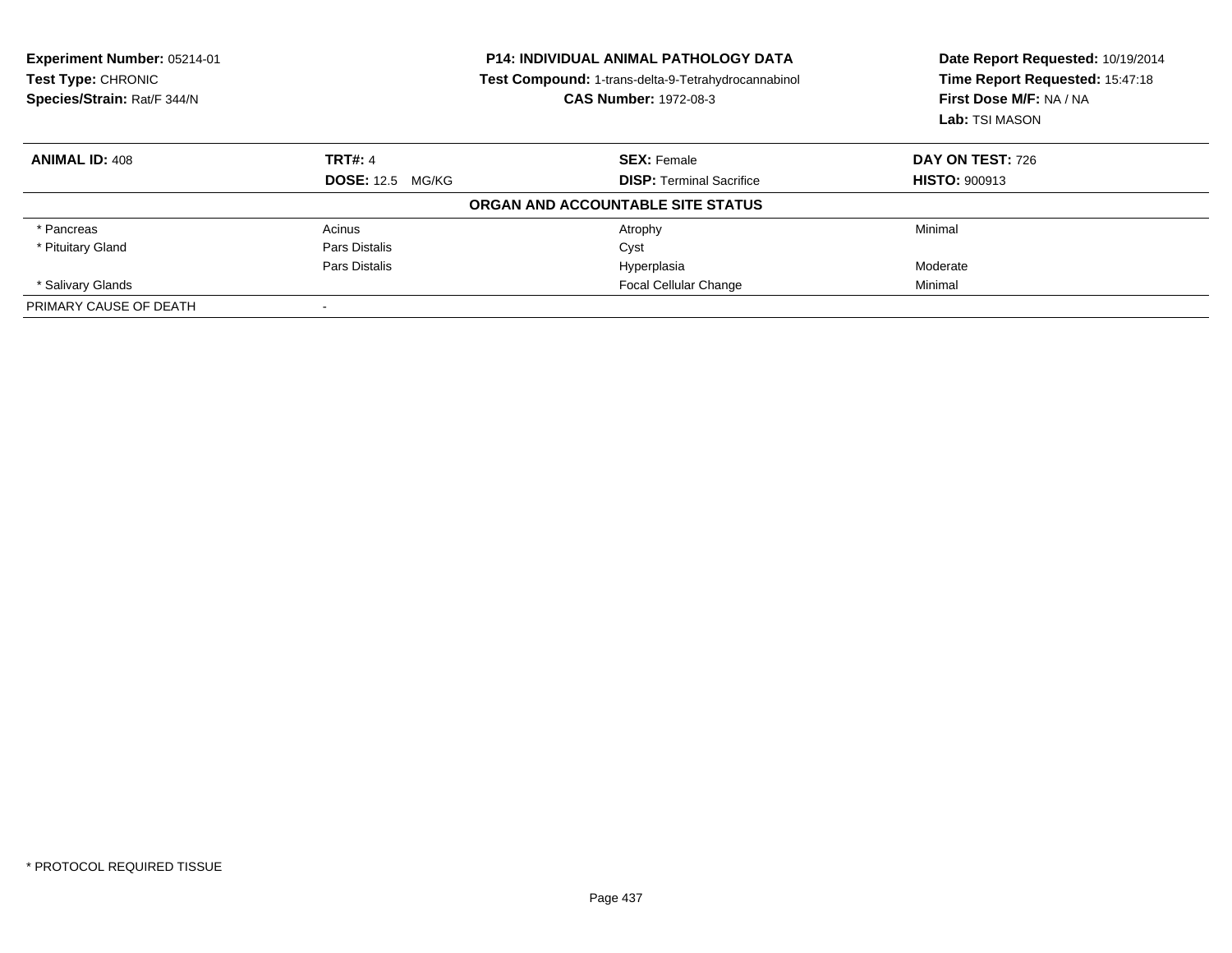**Experiment Number:** 05214-01**Test Type:** CHRONIC **Species/Strain:** Rat/F 344/N**P14: INDIVIDUAL ANIMAL PATHOLOGY DATA Test Compound:** 1-trans-delta-9-Tetrahydrocannabinol **CAS Number:** 1972-08-3**Date Report Requested:** 10/19/2014**Time Report Requested:** 15:47:18**First Dose M/F:** NA / NA**Lab:** TSI MASON**ANIMAL ID:** 409**TRT#:** 4 **SEX:** Female **SEX: Female DAY ON TEST:** 725 **DOSE:** 12.5 MG/KG**DISP:** Terminal Sacrifice **HISTO:**  $900914$ **ORGAN AND ACCOUNTABLE SITE STATUSNORMAL**\* Adrenal Cortex \* \* The matter of the state of the Marrow \* Bone Marrow \* Bone Marrow \* The matter of the Marrow \* Brain \* Brain \* Brain \* Brain \* Brain \* Brain \* Brain \* Brain \* Brain \* Brain \* Brain \* Brain \* Brain \* Br \* Esophagus \* Thestine Large, Cecum \* Intestine Large, Cecum \* Intestine Large, Colon \* Intestine Large, Rectum \* Intestine Small, Duodenum \* Intestine Small, Ileum \* Intestine Small, Intestine Small, Jejunum \* Islets, Pancreatic \* Mammary Gland \* Kidney \* Lymph Node, Mandibular \* Mammary \* Lymph Node, Mesenteric \* Lymph Node, Mesenteric \* Peripheral Nerve \* Nose \* Ovary \* Parathyroid Gland \* Peripheral Nerve \* \* Peripheral Nerve \* Salivary Glands \* \* Steeden \* \* Skeletal Muscle \* \* Skin \* \* Skin \* \* Steeden \* Spinal Cord \* Spinal Cord \* Spinal Cord \* Spinal Cord \* Spinal Cord \* Spinal Cord \* Spinal Cord \* Spinal Cord \* Spinal Cord \* Spinal Cord \* \* Spleen \* Stomach, Forestomach \* Stomach \* Stomach, Glandular \* Stomach, Glandular \* Thymus \* Thyroid Gland \* Trachea \* Trachea \* Trachea \* Urinary Bladder **OBSERVATIONS** \* Adrenal Medullaa and the control of the control of the control of the Hyperplasia and the control of the Minimal of the control of the control of the control of the control of the control of the control of the control of the control of t \* Clitoral Glandd and the contract of the contract of the contract of the contract of the contract of the contract of the contract of the contract of the contract of the contract of the contract of the contract of the contract of the cont \* Heart Cardiomyopathyy Mild \* Liver Basophilic FocusHyperplasia Moderate [ Basophilic Focus TGLS = 3-6 ] \* Lungg is a controller to the controller of the controller of the chronic Active, Minimal of the chronic Active, Minimal of the chronic Active, Minimal of the chronic Active, Minimal of the chronic Active, Minimal of the chroni \* Mammary GlNote: TGL 1 GRANULARITY NOT SEEN ON MICRO EXAM \* Pancreass the control of the control of the control of the control of the control of the control of the control of the control of the control of the control of the control of the control of the control of the control of the contro \* Pituitary Glandd and the contract of Pars Distalis and the contract of Adenoma and Adenoma and the Adenoma and the Adenoma and  $\lambda$  $[$  Adenoma TGLS = 4-8  $]$  \* Uteruss and the contract of the contract of the contract of the contract of the contract of the contract of the contract of the contract of the contract of the contract of the contract of the contract of the contract of the cont [ Polyp Stromal TGLS = 2-7 ]PRIMARY CAUSE OF DEATH-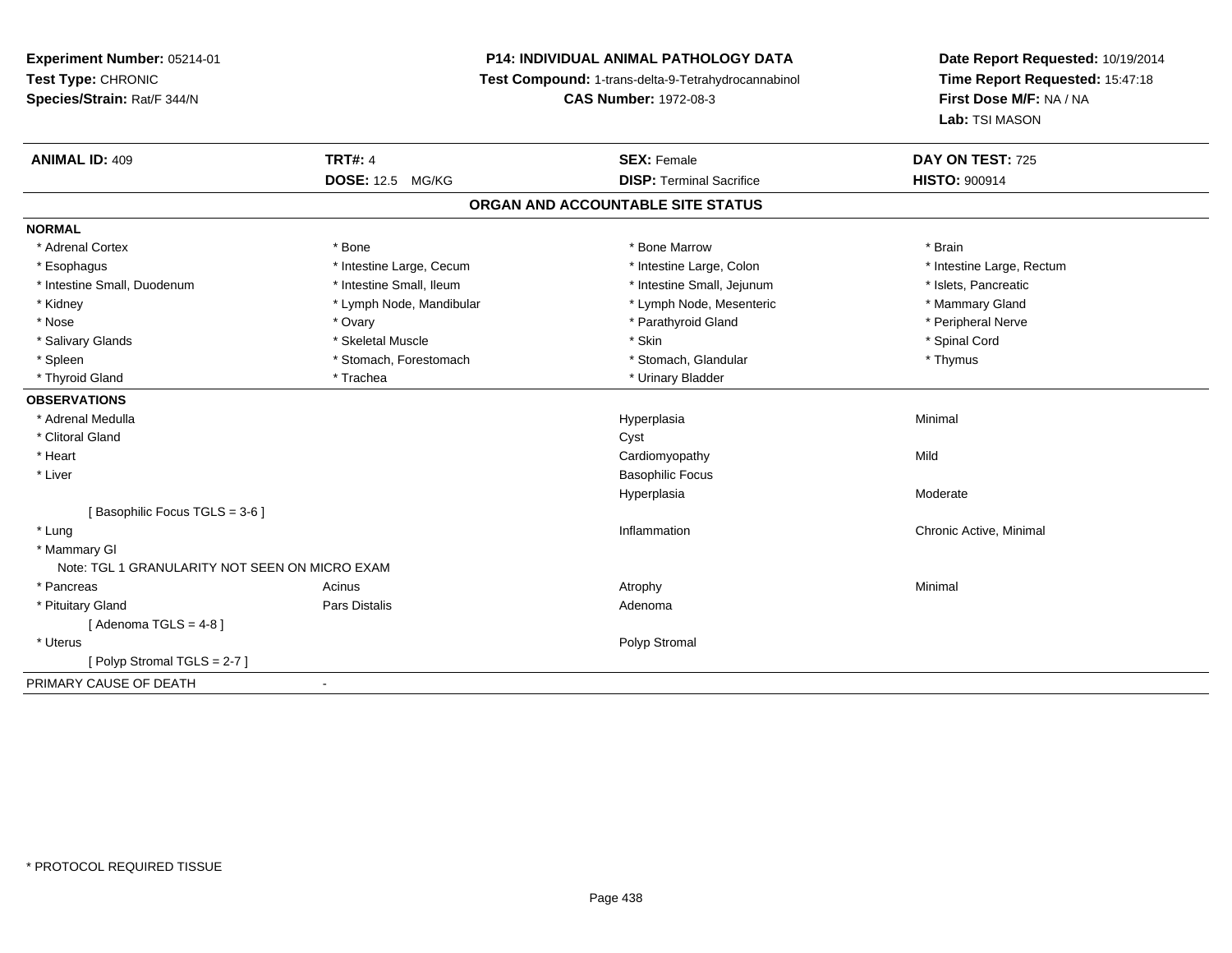| Experiment Number: 05214-01<br>Test Type: CHRONIC<br>Species/Strain: Rat/F 344/N | <b>P14: INDIVIDUAL ANIMAL PATHOLOGY DATA</b><br>Test Compound: 1-trans-delta-9-Tetrahydrocannabinol<br><b>CAS Number: 1972-08-3</b> |                                   | Date Report Requested: 10/19/2014<br>Time Report Requested: 15:47:18<br>First Dose M/F: NA / NA<br>Lab: TSI MASON |  |
|----------------------------------------------------------------------------------|-------------------------------------------------------------------------------------------------------------------------------------|-----------------------------------|-------------------------------------------------------------------------------------------------------------------|--|
| <b>ANIMAL ID: 410</b>                                                            | <b>TRT#: 4</b>                                                                                                                      | <b>SEX: Female</b>                | DAY ON TEST: 731                                                                                                  |  |
|                                                                                  | <b>DOSE: 12.5 MG/KG</b>                                                                                                             | <b>DISP: Terminal Sacrifice</b>   | <b>HISTO: 900915</b>                                                                                              |  |
|                                                                                  |                                                                                                                                     | ORGAN AND ACCOUNTABLE SITE STATUS |                                                                                                                   |  |
| <b>NORMAL</b>                                                                    |                                                                                                                                     |                                   |                                                                                                                   |  |
| * Adrenal Cortex                                                                 | * Adrenal Medulla                                                                                                                   | * Bone                            | * Bone Marrow                                                                                                     |  |
| * Brain                                                                          | * Clitoral Gland                                                                                                                    | * Esophagus                       | * Intestine Large, Cecum                                                                                          |  |
| * Intestine Large, Colon                                                         | * Intestine Large, Rectum                                                                                                           | * Intestine Small, Duodenum       | * Intestine Small, Ileum                                                                                          |  |
| * Intestine Small, Jejunum                                                       | * Islets, Pancreatic                                                                                                                | * Lymph Node, Mandibular          | * Lymph Node, Mesenteric                                                                                          |  |
| * Mammary Gland                                                                  | * Parathyroid Gland                                                                                                                 | * Peripheral Nerve                | * Salivary Glands                                                                                                 |  |
| * Skeletal Muscle                                                                | * Skin                                                                                                                              | * Spinal Cord                     | * Spleen                                                                                                          |  |
| * Stomach, Forestomach                                                           | * Stomach, Glandular                                                                                                                | * Thymus                          | * Thyroid Gland                                                                                                   |  |
| * Trachea                                                                        | * Urinary Bladder                                                                                                                   |                                   |                                                                                                                   |  |
| <b>MISSING</b>                                                                   |                                                                                                                                     |                                   |                                                                                                                   |  |
| * Ovary                                                                          |                                                                                                                                     |                                   |                                                                                                                   |  |
| <b>OBSERVATIONS</b>                                                              |                                                                                                                                     |                                   |                                                                                                                   |  |
| * Heart                                                                          |                                                                                                                                     | Cardiomyopathy                    | Mild                                                                                                              |  |
| * Kidney                                                                         |                                                                                                                                     | Nephropathy                       | Minimal                                                                                                           |  |
| * Liver                                                                          |                                                                                                                                     | Angiectasis                       | Minimal                                                                                                           |  |
|                                                                                  |                                                                                                                                     | <b>Basophilic Focus</b>           |                                                                                                                   |  |
|                                                                                  |                                                                                                                                     | Hepatodiaphragmatic Nodule        |                                                                                                                   |  |
| [Angiectasis TGLS = $3-6.02$ ]                                                   |                                                                                                                                     |                                   |                                                                                                                   |  |
| [ Hepatodiaphragmatic Nodule TGLS = 2-6.01 ]                                     |                                                                                                                                     |                                   |                                                                                                                   |  |
| * Lung                                                                           |                                                                                                                                     | Inflammation                      | Chronic Active, Minimal                                                                                           |  |
| * Nose                                                                           |                                                                                                                                     | Inflammation                      | Acute, Mild                                                                                                       |  |
| * Pancreas                                                                       | Acinus                                                                                                                              | Atrophy                           | Minimal                                                                                                           |  |
| * Pituitary Gland                                                                | Pars Distalis                                                                                                                       | Hyperplasia                       | Mild                                                                                                              |  |
| * Uterus                                                                         |                                                                                                                                     | Dilatation                        | Moderate                                                                                                          |  |
| [ Dilatation TGLS = 1-7 ]                                                        |                                                                                                                                     |                                   |                                                                                                                   |  |
| PRIMARY CAUSE OF DEATH                                                           |                                                                                                                                     |                                   |                                                                                                                   |  |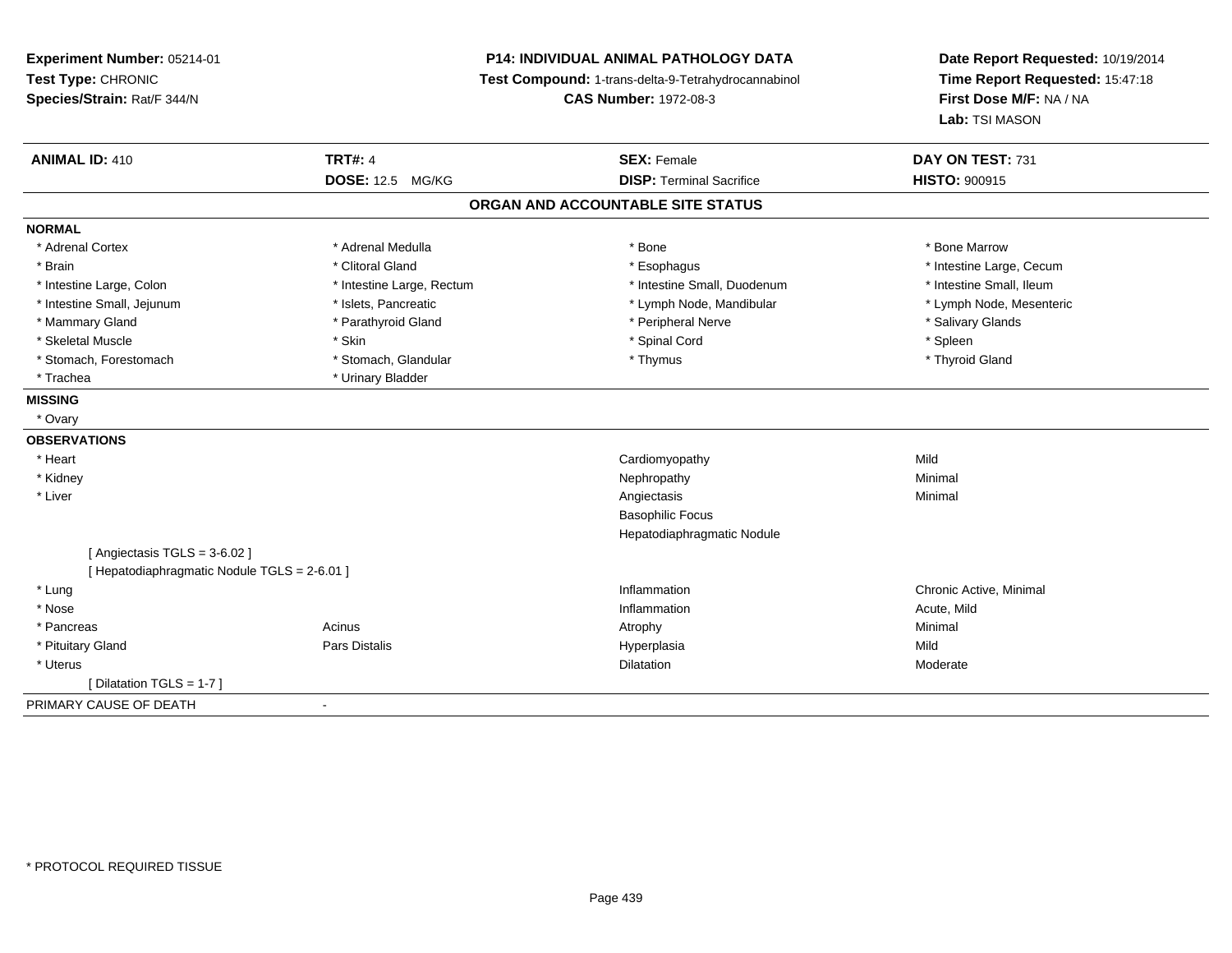| Experiment Number: 05214-01<br>Test Type: CHRONIC<br>Species/Strain: Rat/F 344/N |                           | <b>P14: INDIVIDUAL ANIMAL PATHOLOGY DATA</b><br>Test Compound: 1-trans-delta-9-Tetrahydrocannabinol<br><b>CAS Number: 1972-08-3</b> | Date Report Requested: 10/19/2014<br>Time Report Requested: 15:47:18<br>First Dose M/F: NA / NA<br>Lab: TSI MASON |
|----------------------------------------------------------------------------------|---------------------------|-------------------------------------------------------------------------------------------------------------------------------------|-------------------------------------------------------------------------------------------------------------------|
| <b>ANIMAL ID: 411</b>                                                            | <b>TRT#: 4</b>            | <b>SEX: Female</b>                                                                                                                  | DAY ON TEST: 455                                                                                                  |
|                                                                                  | <b>DOSE: 12.5 MG/KG</b>   | <b>DISP:</b> Scheduled Sacrifice                                                                                                    | <b>HISTO: 900916</b>                                                                                              |
|                                                                                  |                           | ORGAN AND ACCOUNTABLE SITE STATUS                                                                                                   |                                                                                                                   |
| <b>NORMAL</b>                                                                    |                           |                                                                                                                                     |                                                                                                                   |
| * Adrenal Cortex                                                                 | * Adrenal Medulla         | * Bone                                                                                                                              | * Bone Marrow                                                                                                     |
| * Brain                                                                          | * Clitoral Gland          | * Esophagus                                                                                                                         | * Intestine Large, Cecum                                                                                          |
| * Intestine Large, Colon                                                         | * Intestine Large, Rectum | * Intestine Small, Duodenum                                                                                                         | * Intestine Small, Ileum                                                                                          |
| * Intestine Small, Jejunum                                                       | * Islets, Pancreatic      | * Lung                                                                                                                              | * Lymph Node, Mandibular                                                                                          |
| * Lymph Node, Mesenteric                                                         | * Mammary Gland           | * Nose                                                                                                                              | * Ovary                                                                                                           |
| * Parathyroid Gland                                                              | * Peripheral Nerve        | * Pituitary Gland                                                                                                                   | * Salivary Glands                                                                                                 |
| * Skeletal Muscle                                                                | * Skin                    | * Spinal Cord                                                                                                                       | * Spleen                                                                                                          |
| * Stomach, Forestomach                                                           | * Stomach, Glandular      | * Thymus                                                                                                                            | * Thyroid Gland                                                                                                   |
| * Trachea                                                                        | * Urinary Bladder         | * Uterus                                                                                                                            | Vagina                                                                                                            |
| <b>OBSERVATIONS</b>                                                              |                           |                                                                                                                                     |                                                                                                                   |
| * Heart                                                                          |                           | Cardiomyopathy                                                                                                                      | Mild                                                                                                              |
| * Kidney                                                                         | Cortex                    | Mineralization                                                                                                                      | Minimal                                                                                                           |
| * Liver                                                                          |                           | <b>Basophilic Focus</b>                                                                                                             |                                                                                                                   |
|                                                                                  |                           | <b>Eosinophilic Focus</b>                                                                                                           |                                                                                                                   |
| [ Eosinophilic Focus TGLS = 1-6 ]                                                |                           |                                                                                                                                     |                                                                                                                   |
| * Pancreas                                                                       | Acinus                    | Atrophy                                                                                                                             | Minimal                                                                                                           |
| PRIMARY CAUSE OF DEATH                                                           |                           |                                                                                                                                     |                                                                                                                   |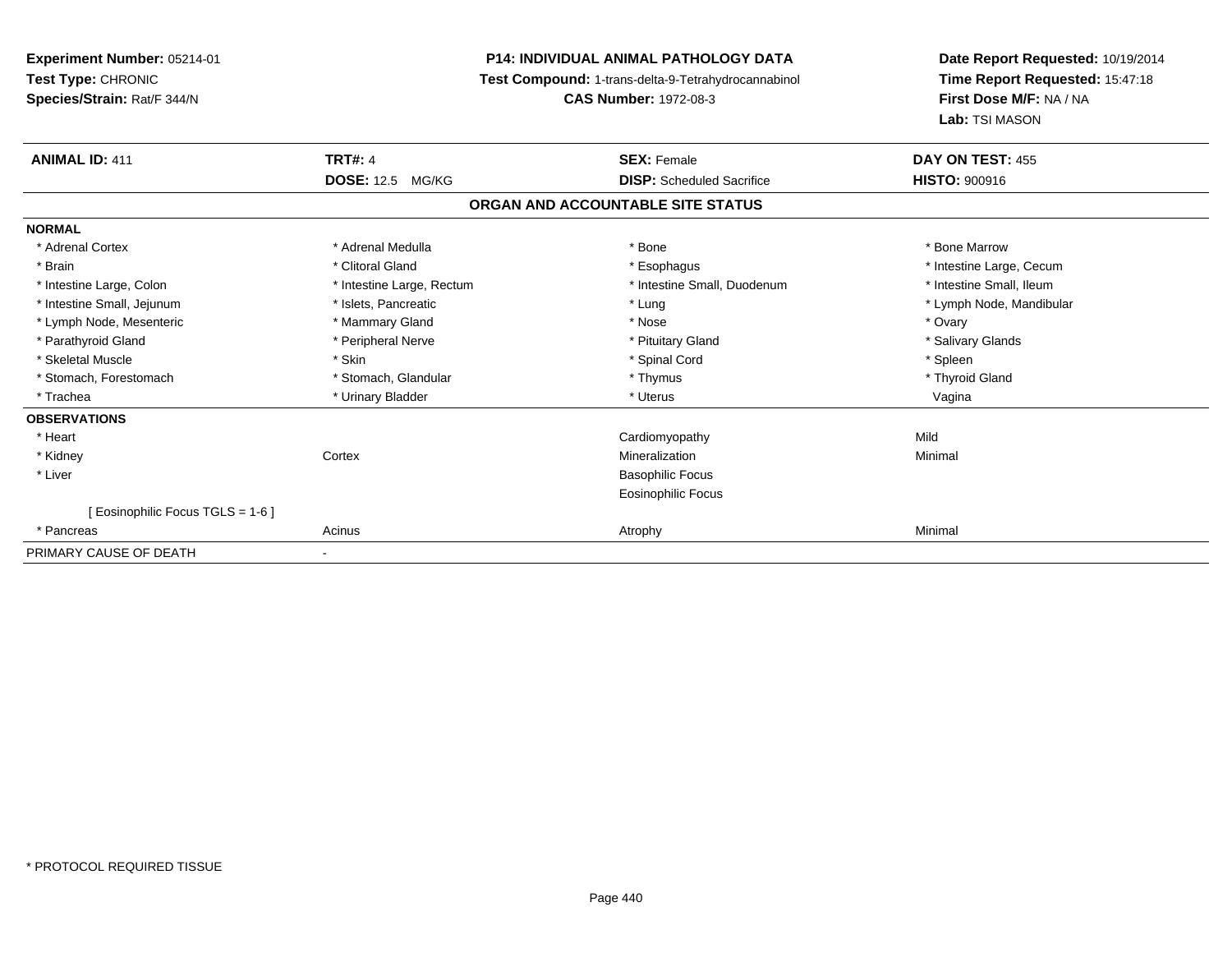| Experiment Number: 05214-01   | <b>P14: INDIVIDUAL ANIMAL PATHOLOGY DATA</b> |                                                     | Date Report Requested: 10/19/2014 |
|-------------------------------|----------------------------------------------|-----------------------------------------------------|-----------------------------------|
| Test Type: CHRONIC            |                                              | Test Compound: 1-trans-delta-9-Tetrahydrocannabinol | Time Report Requested: 15:47:18   |
| Species/Strain: Rat/F 344/N   |                                              | <b>CAS Number: 1972-08-3</b>                        | First Dose M/F: NA / NA           |
|                               |                                              |                                                     | Lab: TSI MASON                    |
| <b>ANIMAL ID: 412</b>         | <b>TRT#: 4</b>                               | <b>SEX: Female</b>                                  | DAY ON TEST: 454                  |
|                               | <b>DOSE: 12.5 MG/KG</b>                      | <b>DISP:</b> Scheduled Sacrifice                    | <b>HISTO: 900917</b>              |
|                               |                                              | ORGAN AND ACCOUNTABLE SITE STATUS                   |                                   |
| <b>NORMAL</b>                 |                                              |                                                     |                                   |
| * Adrenal Cortex              | * Adrenal Medulla                            | * Bone                                              | * Bone Marrow                     |
| * Brain                       | * Clitoral Gland                             | * Esophagus                                         | * Heart                           |
| * Intestine Large, Cecum      | * Intestine Large, Colon                     | * Intestine Large, Rectum                           | * Intestine Small, Duodenum       |
| * Intestine Small, Ileum      | * Intestine Small, Jejunum                   | * Islets, Pancreatic                                | * Lung                            |
| * Lymph Node, Mandibular      | * Lymph Node, Mesenteric                     | * Mammary Gland                                     | * Nose                            |
| * Pancreas                    | * Parathyroid Gland                          | * Peripheral Nerve                                  | * Pituitary Gland                 |
| * Salivary Glands             | * Skeletal Muscle                            | * Skin                                              | * Spinal Cord                     |
| * Spleen                      | * Stomach, Forestomach                       | * Stomach, Glandular                                | * Thymus                          |
| * Thyroid Gland               | * Trachea                                    | * Urinary Bladder                                   | Vagina                            |
| <b>OBSERVATIONS</b>           |                                              |                                                     |                                   |
| * Kidney                      | Cortex                                       | Mineralization                                      | Minimal                           |
| * Liver                       |                                              | <b>Basophilic Focus</b>                             |                                   |
| Basophilic Focus TGLS = 3-6 ] |                                              |                                                     |                                   |
| * Ovary                       |                                              | Cyst                                                |                                   |
| $[Cyst TGLS = 1-7]$           |                                              |                                                     |                                   |
| * Uterus                      |                                              | <b>Dilatation</b>                                   | Minimal                           |
| Dilatation TGLS = 2-7 ]       |                                              |                                                     |                                   |
| PRIMARY CAUSE OF DEATH        |                                              |                                                     |                                   |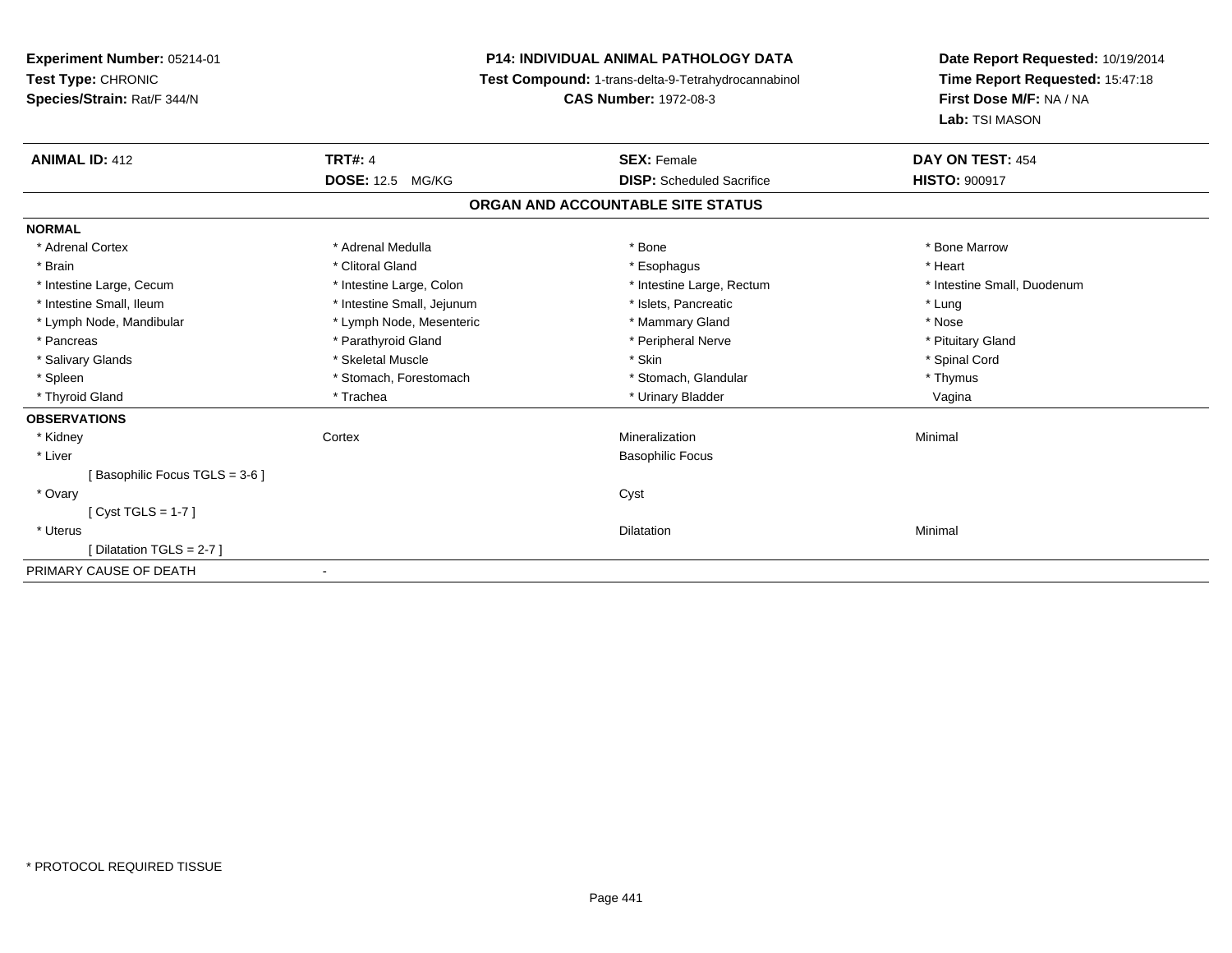**Experiment Number:** 05214-01**Test Type:** CHRONIC **Species/Strain:** Rat/F 344/N**P14: INDIVIDUAL ANIMAL PATHOLOGY DATA Test Compound:** 1-trans-delta-9-Tetrahydrocannabinol **CAS Number:** 1972-08-3**Date Report Requested:** 10/19/2014**Time Report Requested:** 15:47:18**First Dose M/F:** NA / NA**Lab:** TSI MASON**ANIMAL ID:** 413**TRT#:** 4 **SEX:** Female **SEX: Female DAY ON TEST:** 737 **DOSE:** 12.5 MG/KG**DISP:** Terminal Sacrifice **HISTO:** 900918 **ORGAN AND ACCOUNTABLE SITE STATUSNORMAL**\* Adrenal Medulla \* \* Annual Medulla \* Brain \* Bone \* \* Bone Marrow \* Bone Marrow \* \* Brain \* Brain \* Brain \* Brain \* Brain \* Brain \* Brain \* Brain \* Brain \* Brain \* Brain \* Brain \* Brain \* Brain \* Brain \* Brain \* Brain \* \* Intestine Large, Colon \* Clitoral Gland \* **Exophagus \* Exophagus \*** The strain that the Large, Cecum \* intestine Large, Cecum \* Intestine Large, Rectum \* Thestine Small, Duodenum \* Number of the small, Ileum \* Intestine Small, Jejunum \* Intestine Small, Jejunum \* Lymph Node, Mesenteric \* Islets, Pancreatic **\* Kidney \* Kidney \* And Account Account Account Account Account Account Account Account Account Account Account Account Account Account Account Account Account Account Account Account Account Account** \* Mammary Gland \* \* Nose \* \* Nose \* \* Ovary \* Ovary \* Ovary \* The material structure of the term of the term \* Parathyroid Gland \* Parathyroid Gland \* Parathyroid Gland \* Nose \* \* Parathyroid Gland \* \* Parathyroid Gland \* \* Peripheral Nerve \* Salivary Glands \* Skeletal Muscle \* Skin\* Stomach. Glandular \* Spinal Cord **\* Stomach, Forestomach \* Spinal Cord \*** Stomach, Forestomach \* Stomach, Forestomach \* Thymus \* Trachea \* Urinary Bladder \* Uterus **OBSERVATIONS** \* Adrenal Cortexx and the contract of the contract of the contract of the contract of the contract of the contract of the contract of the contract of the contract of the contract of the contract of the contract of the contract of the cont a Mild \* Heart Cardiomyopathyy Mild \* Liver Basophilic Focus Clear Cell Focus Hepatodiaphragmatic Nodule[ Basophilic Focus TGLS = 2-6.02 ][ Hepatodiaphragmatic Nodule TGLS = 1-6.01 ] \* Lungg is a controller to the controller of the controller of the chronic Active, Minimal of the chronic Active, Minimal of the chronic Active, Minimal of the chronic Active, Minimal of the chronic Active, Minimal of the chroni \* Pancreass the control of the control of the control of the control of the control of the control of the control of the control of the control of the control of the control of the control of the control of the control of the contro \* Pituitary Glandd Cyst Constants Constants Constants Constants Constants Constants Constants Constants Constants Constants Const \* Thyroid Gland C Cell Hyperplasia Minimal PRIMARY CAUSE OF DEATH

-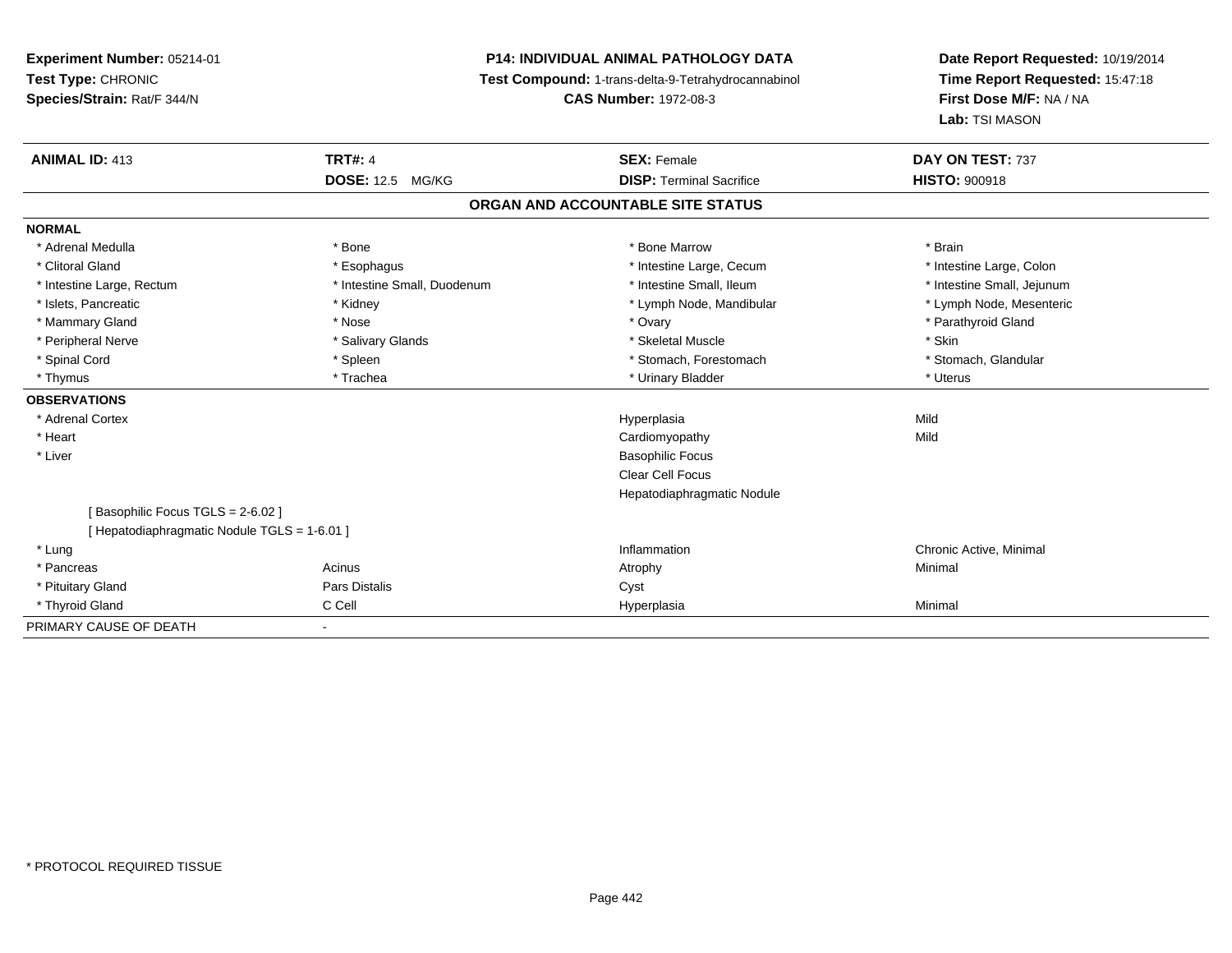**Experiment Number:** 05214-01**Test Type:** CHRONIC **Species/Strain:** Rat/F 344/N**P14: INDIVIDUAL ANIMAL PATHOLOGY DATA Test Compound:** 1-trans-delta-9-Tetrahydrocannabinol **CAS Number:** 1972-08-3**Date Report Requested:** 10/19/2014**Time Report Requested:** 15:47:18**First Dose M/F:** NA / NA**Lab:** TSI MASON**ANIMAL ID:** 414**TRT#:** 4 **SEX:** Female **SEX: Female DAY ON TEST:** 650 **DOSE:** 12.5 MG/KG **DISP:** Moribund Sacrifice **HISTO:** <sup>900919</sup> **ORGAN AND ACCOUNTABLE SITE STATUSNORMAL**\* Adrenal Cortex \* Adrenal Medulla \* Adrenal Medulla \* Bone \* Bone \* Bone \* Bone \* Bone Marrow \* Brain \* Alternation of the state of the state of the state of the state of the state of the state of the state of the state of the state of the state of the state of the state of the state of the state of the state of th \* Intestine Small, Ileum \* Intestine Large, Colon \* Intestine Large, Rectum \* Intestine Small, Duodenum \* Intestine Small, Duodenum \* Lymph Node, Mesenteric \* Intestine Small, Jejunum \* Mandibular \* Islets, Pancreatic \* Mandibular \* Lymph Node, Mandibular \* Mammary Gland \* \* Nose \* \* Nose \* \* Ovary \* Ovary \* Ovary \* The material structure of the term of the term \* Parathyroid Gland \* Parathyroid Gland \* Parathyroid Gland \* Nose \* \* Parathyroid Gland \* \* Parathyroid Gland \* \* Peripheral Nerve \* \* Salivary Glands \* Salivary Glands \* Spinal Cord \* Stomach, Forestomach \* Stomach, Glandular \* Thymus \* Thymus \* Thymus \* Trachea \* Trachea \* Trachea \* Urinary Bladder \* Uterus**OBSERVATIONS** \* Heart Cardiomyopathyy Mild Minimal \* Kidneyy the control of the control of the control of the control of the control of the control of the control of the control of the control of the control of the control of the control of the control of the control of the contro \* Liver Basophilic Focus[ Basophilic Focus TGLS = 4-6.1 ] \* Lungg is a controller to the controller of the controller of the chronic Active, Minimal of the chronic Active, Minimal of the chronic Active, Minimal of the chronic Active, Minimal of the chronic Active, Minimal of the chroni \* Pancreass and the contract of the Acinus and Acinus and Acinus and Acinus Atrophy and Acinus and Mild \* Pituitary Glandd and the contract of Pars Distalis and the contract of Adenoma and Adenoma and the Adenoma and the Adenoma and  $\lambda$  $[$  Adenoma TGLS = 2-8  $]$  \* Skeletal Muscle Rhabdomyosarcoma [ Rhabdomyosarcoma TGLS = 1-16+16.1+16.1.1 ] \* Skinn and the control of the control of the control of the control of the control of the control of the control of the control of the control of the control of the control of the control of the control of the control of the co [ Erosion TGLS = 3-16 ] \* Spleen Hematopoietic Cell Proliferation Mild \* Thyroid Gland C Cell Hyperplasia Minimal PRIMARY CAUSE OF DEATH - Animal Note: TGL 5 FOCI NOT SEEN IN ORIGINAL AND RECUTS.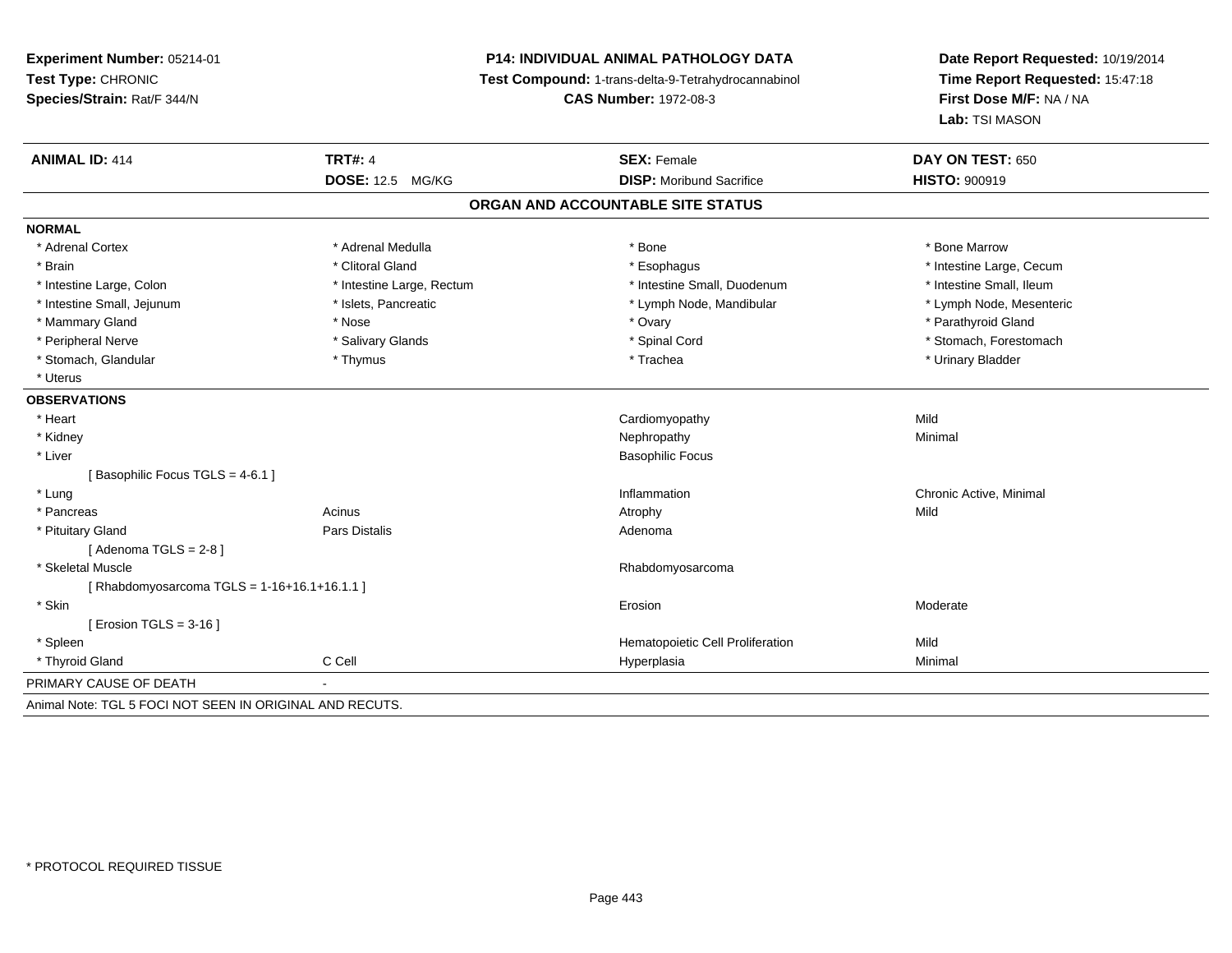| Experiment Number: 05214-01   | <b>P14: INDIVIDUAL ANIMAL PATHOLOGY DATA</b> |                                                     | Date Report Requested: 10/19/2014 |  |
|-------------------------------|----------------------------------------------|-----------------------------------------------------|-----------------------------------|--|
| Test Type: CHRONIC            |                                              | Test Compound: 1-trans-delta-9-Tetrahydrocannabinol | Time Report Requested: 15:47:18   |  |
| Species/Strain: Rat/F 344/N   |                                              | <b>CAS Number: 1972-08-3</b>                        | First Dose M/F: NA / NA           |  |
|                               |                                              |                                                     | Lab: TSI MASON                    |  |
| <b>ANIMAL ID: 415</b>         | <b>TRT#: 4</b>                               | <b>SEX: Female</b>                                  | DAY ON TEST: 737                  |  |
|                               | <b>DOSE: 12.5 MG/KG</b>                      | <b>DISP: Terminal Sacrifice</b>                     | <b>HISTO: 900920</b>              |  |
|                               |                                              | ORGAN AND ACCOUNTABLE SITE STATUS                   |                                   |  |
| <b>NORMAL</b>                 |                                              |                                                     |                                   |  |
| * Adrenal Cortex              | * Adrenal Medulla                            | * Bone                                              | * Bone Marrow                     |  |
| * Brain                       | * Clitoral Gland                             | * Esophagus                                         | * Intestine Large, Cecum          |  |
| * Intestine Large, Colon      | * Intestine Large, Rectum                    | * Intestine Small, Duodenum                         | * Intestine Small, Ileum          |  |
| * Intestine Small, Jejunum    | * Islets, Pancreatic                         | * Kidney                                            | * Lymph Node, Mandibular          |  |
| * Lymph Node, Mesenteric      | * Mammary Gland                              | * Nose                                              | * Ovary                           |  |
| * Pancreas                    | * Parathyroid Gland                          | * Peripheral Nerve                                  | * Salivary Glands                 |  |
| * Skeletal Muscle             | * Skin                                       | * Spinal Cord                                       | * Spleen                          |  |
| * Stomach, Forestomach        | * Stomach, Glandular                         | * Thyroid Gland                                     | * Trachea                         |  |
| * Urinary Bladder             | * Uterus                                     |                                                     |                                   |  |
| <b>MISSING</b>                |                                              |                                                     |                                   |  |
| * Thymus                      |                                              |                                                     |                                   |  |
| <b>OBSERVATIONS</b>           |                                              |                                                     |                                   |  |
| * Heart                       |                                              | Cardiomyopathy                                      | Mild                              |  |
| * Liver                       |                                              | <b>Basophilic Focus</b>                             |                                   |  |
|                               |                                              | <b>Clear Cell Focus</b>                             |                                   |  |
| [Basophilic Focus TGLS = 1-6] |                                              |                                                     |                                   |  |
| * Lung                        |                                              | Inflammation                                        | Chronic Active, Minimal           |  |
| * Pituitary Gland             | Pars Distalis                                | Hyperplasia                                         | Mild                              |  |
| PRIMARY CAUSE OF DEATH        |                                              |                                                     |                                   |  |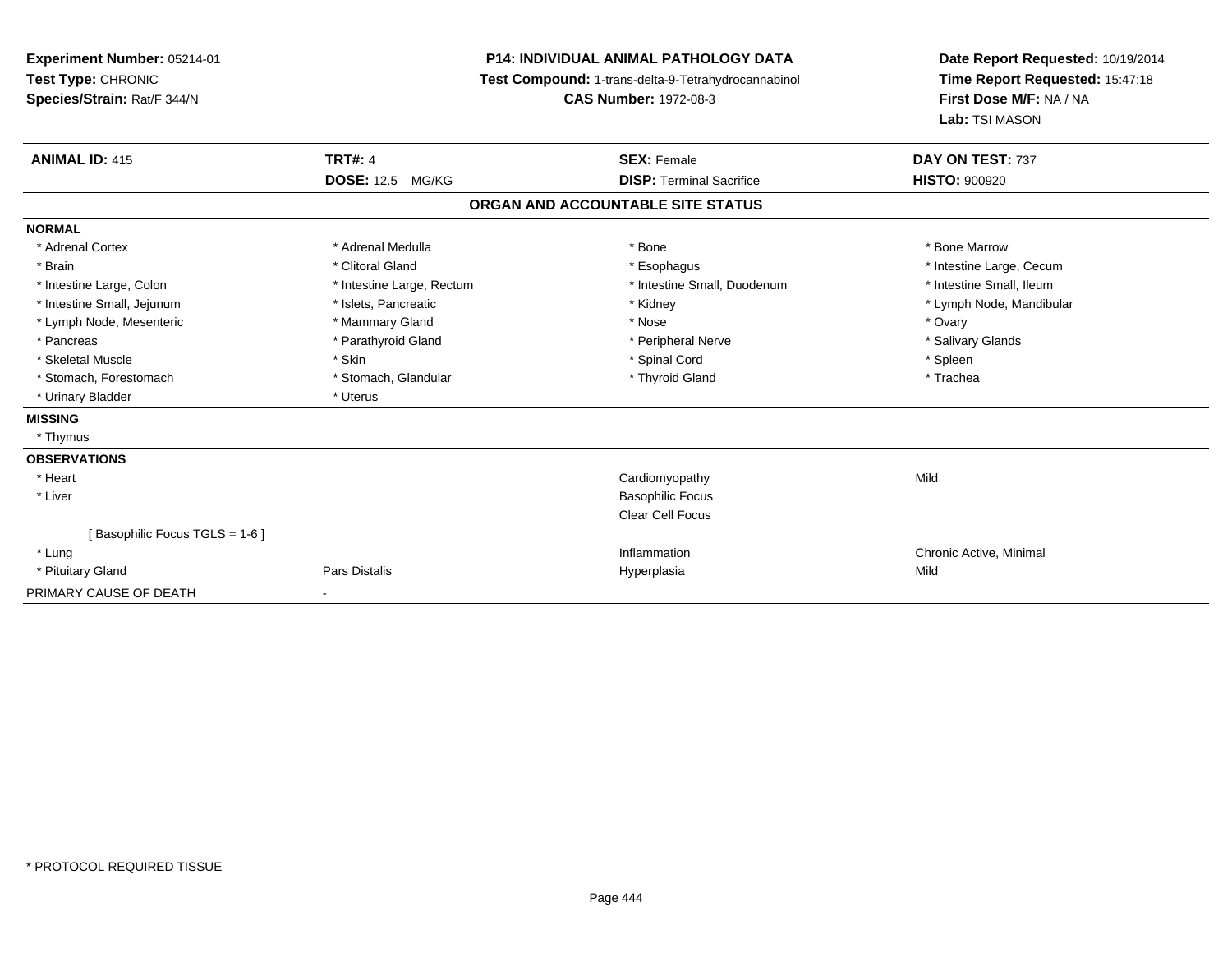**Experiment Number:** 05214-01**Test Type:** CHRONIC **Species/Strain:** Rat/F 344/N**P14: INDIVIDUAL ANIMAL PATHOLOGY DATA Test Compound:** 1-trans-delta-9-Tetrahydrocannabinol **CAS Number:** 1972-08-3**Date Report Requested:** 10/19/2014**Time Report Requested:** 15:47:18**First Dose M/F:** NA / NA**Lab:** TSI MASON**ANIMAL ID:** 416 **TRT#:** <sup>6</sup> **SEX:** Female **DAY ON TEST:** <sup>628</sup> **DOSE:** 25 MG/KG**DISP:** Natural Death **HISTO:**  $900921$ **ORGAN AND ACCOUNTABLE SITE STATUSNORMAL**\* Adrenal Cortex \* Adrenal Medulla \* Adrenal Medulla \* Bone \* Bone \* Bone \* Bone \* Bone Marrow \* Brain \* Alternation of the state of the state of the state of the state of the state of the state of the state of the state of the state of the state of the state of the state of the state of the state of the state of th \* Intestine Small, Ileum \* Intestine Large, Colon \* Intestine Large, Rectum \* Intestine Small, Duodenum \* Intestine Small, Duodenum \* Lymph Node, Mesenteric \* Intestine Small, Jejunum \* Mandibular \* Islets, Pancreatic \* Mandibular \* Lymph Node, Mandibular \* Mammary Gland \* \* \* Ovary \* Ovary \* \* Ovary \* \* Pancreas \* \* Pancreas \* \* Peripheral Nerve \* Peripheral Nerve \* \* Peripheral Nerve \* \* Peripheral Nerve \* \* Peripheral Nerve \* \* Pancreas \* \* \* \* \* \* \* \* \* \* \* \* \* \* \* \* \* \* Salivary Glands \* \* Steeden \* \* Skeletal Muscle \* \* Skin \* \* Skin \* \* Steeden \* Spinal Cord \* Spinal Cord \* Spinal Cord \* Spinal Cord \* Spinal Cord \* Spinal Cord \* Spinal Cord \* Spinal Cord \* Spinal Cord \* Spinal Cord \* \* Thyroid Gland \* Spleen \* Thymus \* Stomach, Forestomach \* Thymus \* Thymus \* Thymus \* Thymus \* Thymus \* Thymus \* Thymus \* Thymus \* Thymus \* Thymus \* Thymus \* Thymus \* Thymus \* Thymus \* Thymus \* Thymus \* Thymus \* Thymus \* Thymus \* Thymus \* \* Trachea \* Urinary Bladder \* Urinary Bladder \* Urinary Bladder \* Uterus **MISSING** \* Parathyroid Gland**OBSERVATIONS** \* Heart Cardiomyopathy Minimal \* Kidneyy the control of the control of the control of the control of the control of the control of the control of the control of the control of the control of the control of the control of the control of the control of the contro \* Liver Basophilic Focus[ Basophilic Focus TGLS = 2-6.1 ] \* Lungg and the state of the state of the state of the state of the state of the state of the state of the state of the state of the state of the state of the state of the state of the state of the state of the state of the stat Inflammation Chronic Active, Minimal \* Nosee de la provincia de la provincia de la provincia de la provincia de la provincia de la provincia de la provincia de la provincia de la provincia de la provincia de la provincia de la provincia de la provincia de la provin m Minimal Foreign Bodyy the contract of the Minimal Minimal Section 1996 and the contract of the Minimal Section 1997 and the contract of the contract of the contract of the contract of the contract of the contract of the contract of the contra \* Pituitary Glandd and the set of Pars Distalis and the Second Adenomal Adenomal Second Second Pars Distallis  $[$  Adenoma TGLS = 1-8.1  $]$  \* Stomach, Glandularr and the contract of the contract of the contract of the contract of the contract of the contract of the contract of the contract of the contract of the contract of the contract of the contract of the contract of the cont n and a studies of the state of the Minimal  $[$  Erosion TGLS = 3-5.1  $]$ PRIMARY CAUSE OF DEATH-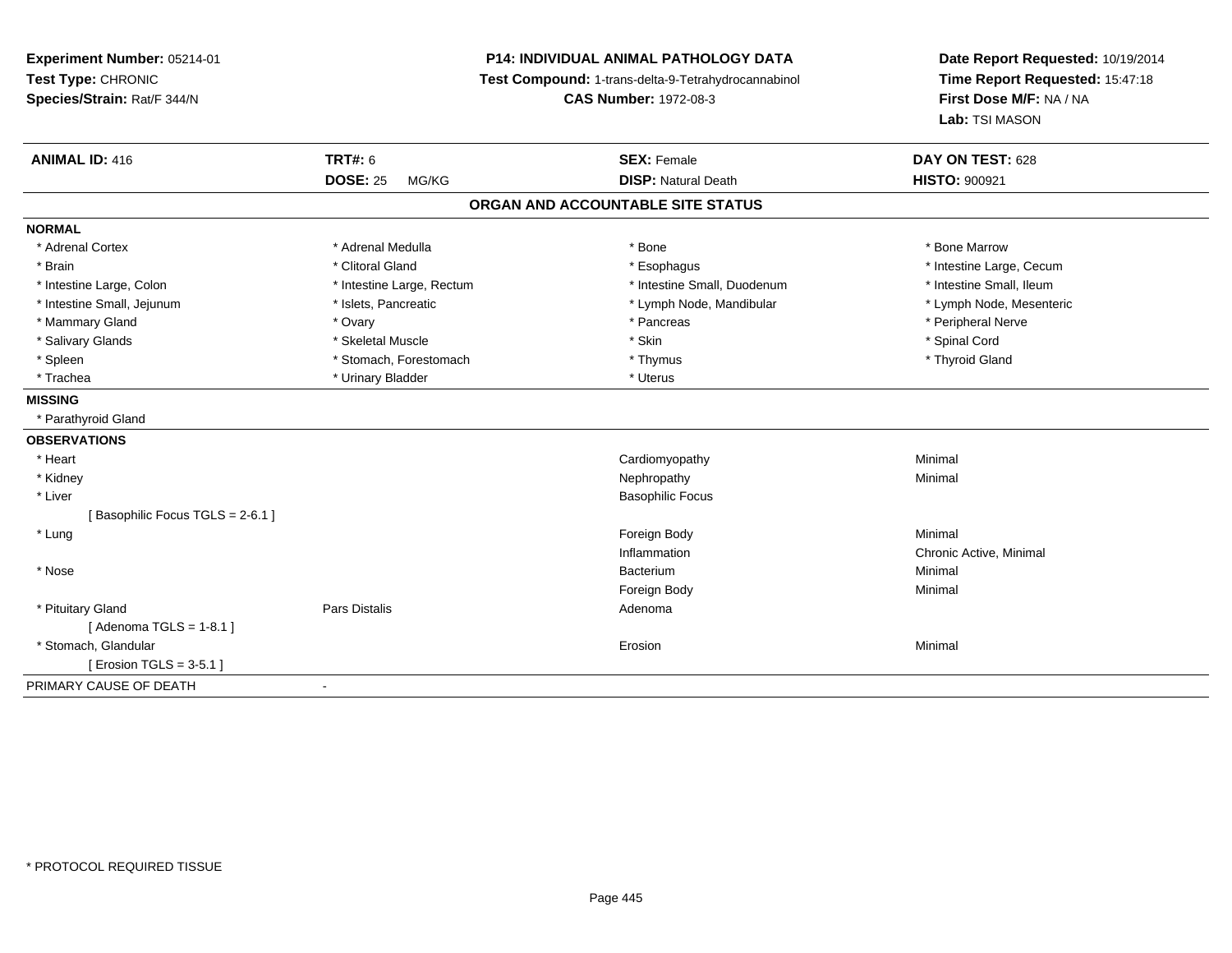| Experiment Number: 05214-01<br>Test Type: CHRONIC       |                            | <b>P14: INDIVIDUAL ANIMAL PATHOLOGY DATA</b><br>Test Compound: 1-trans-delta-9-Tetrahydrocannabinol | Date Report Requested: 10/19/2014<br>Time Report Requested: 15:47:18 |
|---------------------------------------------------------|----------------------------|-----------------------------------------------------------------------------------------------------|----------------------------------------------------------------------|
| Species/Strain: Rat/F 344/N                             |                            | <b>CAS Number: 1972-08-3</b>                                                                        | First Dose M/F: NA / NA                                              |
|                                                         |                            |                                                                                                     | Lab: TSI MASON                                                       |
| <b>ANIMAL ID: 417</b>                                   | <b>TRT#: 6</b>             | <b>SEX: Female</b>                                                                                  | DAY ON TEST: 731                                                     |
|                                                         | <b>DOSE: 25</b><br>MG/KG   | <b>DISP: Terminal Sacrifice</b>                                                                     | <b>HISTO: 900922</b>                                                 |
|                                                         |                            | ORGAN AND ACCOUNTABLE SITE STATUS                                                                   |                                                                      |
| <b>NORMAL</b>                                           |                            |                                                                                                     |                                                                      |
| * Adrenal Cortex                                        | * Adrenal Medulla          | * Bone                                                                                              | * Bone Marrow                                                        |
| * Brain                                                 | * Clitoral Gland           | * Esophagus                                                                                         | * Heart                                                              |
| * Intestine Large, Cecum                                | * Intestine Large, Colon   | * Intestine Large, Rectum                                                                           | * Intestine Small, Duodenum                                          |
| * Intestine Small, Ileum                                | * Intestine Small, Jejunum | * Islets, Pancreatic                                                                                | * Lymph Node, Mandibular                                             |
| * Lymph Node, Mesenteric                                | * Nose                     | * Ovary                                                                                             | * Parathyroid Gland                                                  |
| * Peripheral Nerve                                      | * Salivary Glands          | * Skeletal Muscle                                                                                   | * Skin                                                               |
| * Spinal Cord                                           | * Spleen                   | * Stomach, Forestomach                                                                              | * Stomach, Glandular                                                 |
| * Thymus                                                | * Thyroid Gland            | * Trachea                                                                                           | * Urinary Bladder                                                    |
| * Uterus                                                |                            |                                                                                                     |                                                                      |
| <b>OBSERVATIONS</b>                                     |                            |                                                                                                     |                                                                      |
| * Kidney                                                |                            | Nephropathy                                                                                         | Minimal                                                              |
| * Liver                                                 |                            | <b>Basophilic Focus</b>                                                                             |                                                                      |
| * Lung                                                  |                            | Inflammation                                                                                        | Chronic Active, Mild                                                 |
| * Mammary Gland                                         |                            | Fibroadenoma                                                                                        |                                                                      |
|                                                         |                            | Galactocele                                                                                         |                                                                      |
| [Fibroadenoma TGLS = 1-16]<br>[Galactocele TGLS = 1-16] |                            |                                                                                                     |                                                                      |
| * Pancreas                                              | Acinus                     | Atrophy                                                                                             | Mild                                                                 |
| * Pituitary Gland                                       | Pars Distalis              | Adenoma                                                                                             |                                                                      |
| [ Adenoma TGLS = 2-8 ]                                  |                            |                                                                                                     |                                                                      |
| PRIMARY CAUSE OF DEATH                                  | $\blacksquare$             |                                                                                                     |                                                                      |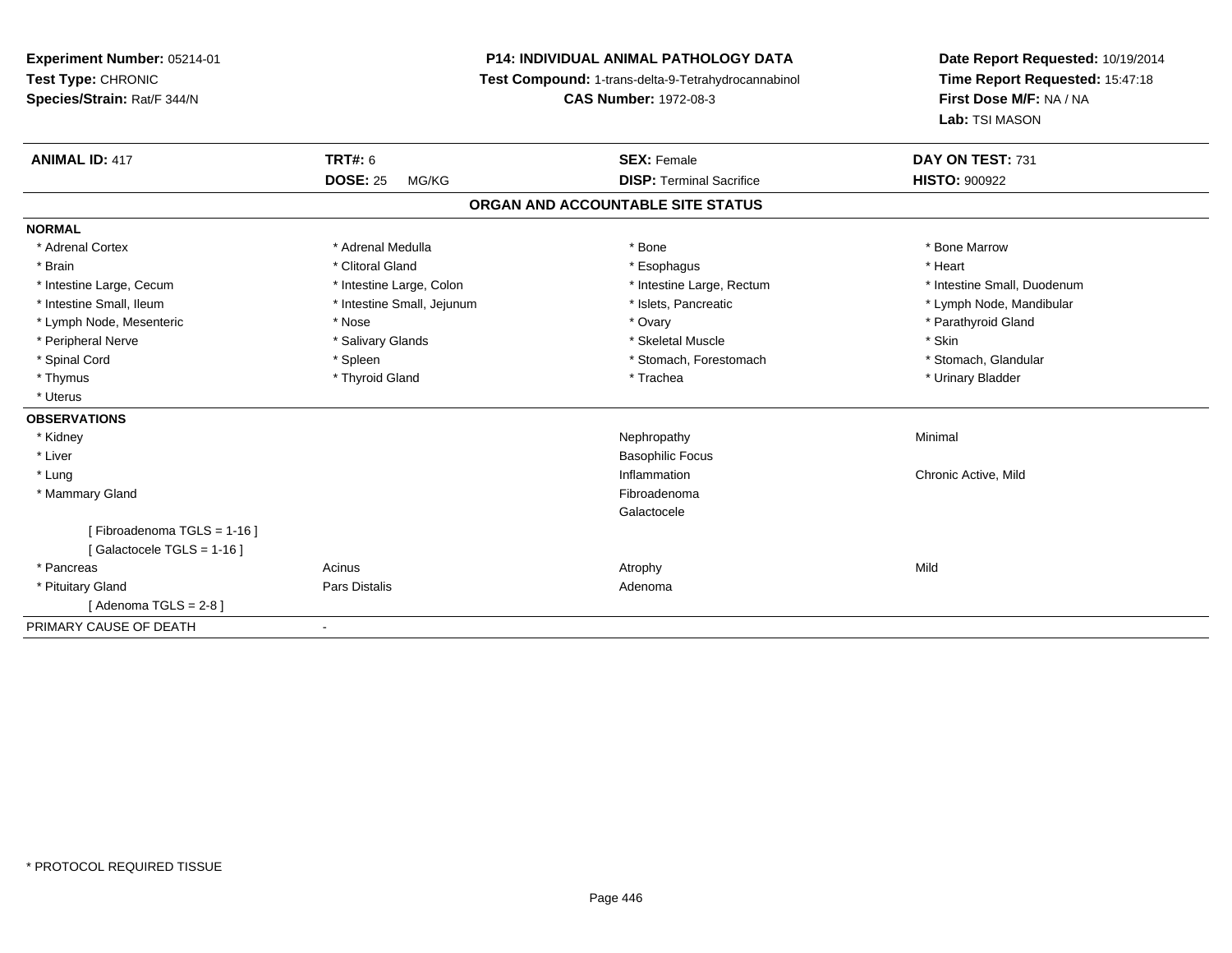**Experiment Number:** 05214-01**Test Type:** CHRONIC **Species/Strain:** Rat/F 344/N**P14: INDIVIDUAL ANIMAL PATHOLOGY DATA Test Compound:** 1-trans-delta-9-Tetrahydrocannabinol **CAS Number:** 1972-08-3**Date Report Requested:** 10/19/2014**Time Report Requested:** 15:47:18**First Dose M/F:** NA / NA**Lab:** TSI MASON**ANIMAL ID:** 418**EX:** Female **DAY ON TEST:** 737 **DOSE:** 25 MG/KG **DISP:** Terminal Sacrifice **HISTO:** <sup>900923</sup> **ORGAN AND ACCOUNTABLE SITE STATUSNORMAL**\* Adrenal Cortex \* Adrenal Medulla \* Adrenal Medulla \* Bone \* Bone \* Bone \* Bone \* Bone Marrow \* Brain \* Alternation of the state of the state of the state of the state of the state of the state of the state of the state of the state of the state of the state of the state of the state of the state of the state of th \* Intestine Small, Ileum \* Intestine Large, Colon \* Intestine Large, Rectum \* Intestine Small, Duodenum \* Intestine Small, Duodenum \* Lymph Node, Mesenteric \* Intestine Small, Jejunum \* Mandibular \* Islets, Pancreatic \* Mandibular \* Lymph Node, Mandibular \* Mammary Gland \* \* Andrew \* Ovary \* Ovary \* Andrew \* Parathyroid Gland \* Peripheral Nerve \* Peripheral Nerve \* في المستحدث المستحدث المستحدث المستحدث المستحدث المستحدث المستحدث المستحدث المستحدث المستحدث المستحدث المستحدث \* Salivary Glands \* \* Steeden \* \* Skeletal Muscle \* \* Skin \* \* Skin \* \* Steeden \* Spinal Cord \* Spinal Cord \* Spinal Cord \* Spinal Cord \* Spinal Cord \* Spinal Cord \* Spinal Cord \* Spinal Cord \* Spinal Cord \* Spinal Cord \* \* Thyroid Gland \* Spleen \* \* Stomach, Glandular \* \* Thymus \* Thymus \* The \* Thomac \* Thyroid Gland \* Thyroid Gland \* \* Thyroid Gland \* \* Trachea \* Urinary Bladder \* Urinary Bladder \* Urinary Bladder \* Uterus **OBSERVATIONS** \* Heart Cardiomyopathyy Mild Minimal \* Kidneyy which is a context of the Cortext of the Cortext of the Cortext of the Mineralization n Minimal \* Liver Basophilic Focus[ Basophilic Focus TGLS = 2-6 ] \* Lungg and the state of the state of the state of the state of the state of the state of the state of the state of the state of the state of the state of the state of the state of the state of the state of the state of the stat Inflammation Chronic Active, Mild \* Nosee and the state of the state of the state of the state of the state of the state of the state of the state of the state of the state of the state of the state of the state of the state of the state of the state of the stat Fungus Inflammation Acute, Mild \* Pancreass the control of the control of the control of the control of the control of the control of the control of the control of the control of the control of the control of the control of the control of the control of the contro \* Pituitary Glandd and the contract of Pars Distalis and the contract of Adenoma and Adenoma and the Adenoma and the Adenoma and  $\lambda$ Pars Distaliss Cyst  $[$  Adenoma TGLS = 1-8  $]$  \* Stomach, Forestomachh ann an t-aisim a bha ann an t-aisim an t-aisim a bha ann an t-aisim a bha ann an t-aisim a bha an t-aisim a bha an t-aisim a bha an t-aisim a bha an t-aisim a bha an t-aisim a bha an t-aisim a bha an t-aisim a bha an t-a PRIMARY CAUSE OF DEATH

-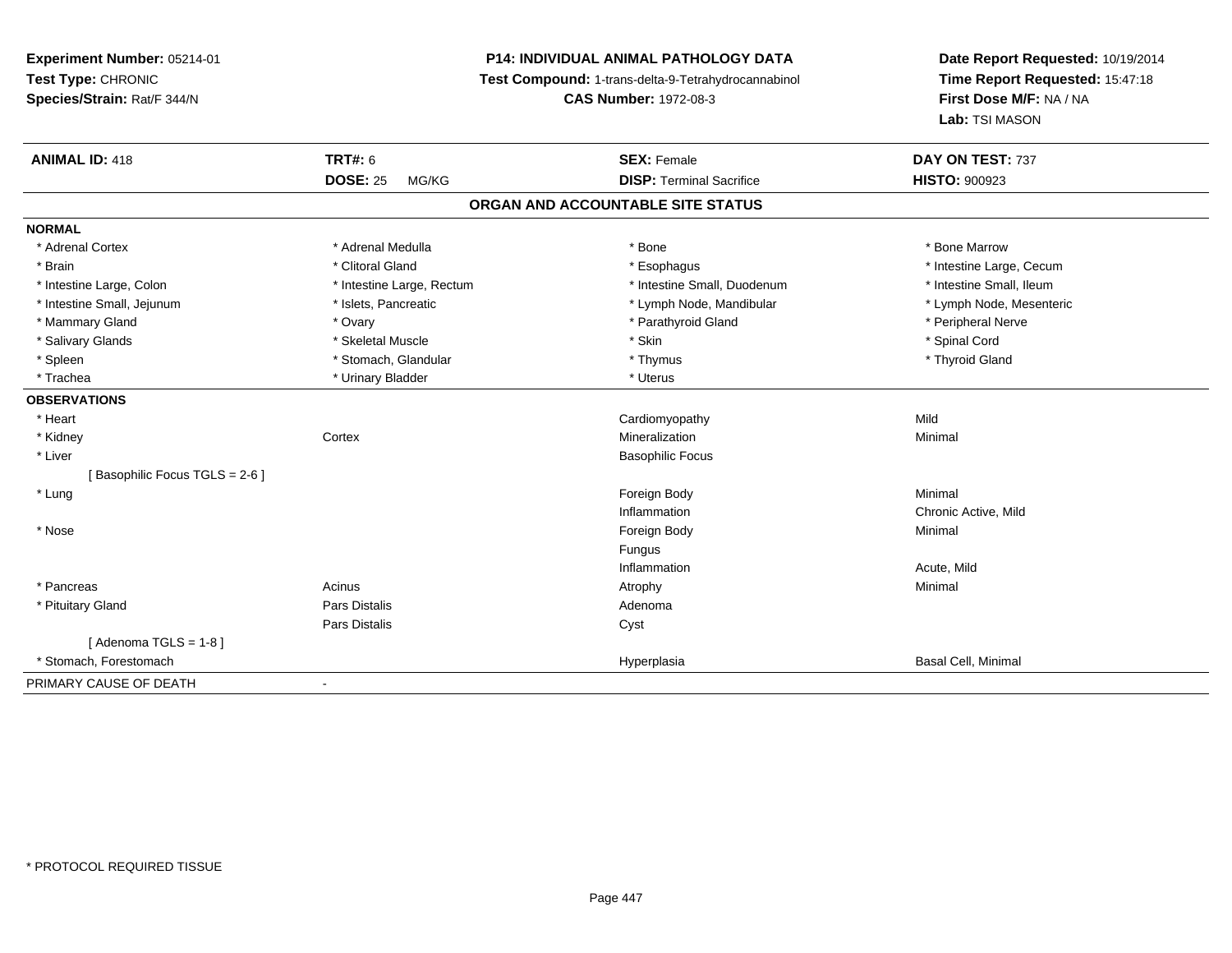**Experiment Number:** 05214-01**Test Type:** CHRONIC **Species/Strain:** Rat/F 344/N**P14: INDIVIDUAL ANIMAL PATHOLOGY DATA Test Compound:** 1-trans-delta-9-Tetrahydrocannabinol **CAS Number:** 1972-08-3**Date Report Requested:** 10/19/2014**Time Report Requested:** 15:47:18**First Dose M/F:** NA / NA**Lab:** TSI MASON**ANIMAL ID:** 419**TRT#:** 6 **SEX:** Female **SEX: Female DAY ON TEST:** 737 **DOSE:** 25 MG/KG**DISP:** Terminal Sacrifice **HISTO:**  $900924$ **ORGAN AND ACCOUNTABLE SITE STATUSNORMAL**\* Adrenal Cortex \* Adrenal Medulla \* Adrenal Medulla \* Bone \* Bone \* Bone \* Bone \* Bone Marrow \* Brain \* Alternation of the state of the state of the state of the state of the state of the state of the state of the state of the state of the state of the state of the state of the state of the state of the state of th \* Intestine Small, Ileum \* Intestine Large, Colon \* Intestine Large, Rectum \* Intestine Small, Duodenum \* Intestine Small, Duodenum \* Lymph Node, Mesenteric \* Intestine Small, Jejunum \* Mandibular \* Islets, Pancreatic \* Mandibular \* Lymph Node, Mandibular \* Mammary Gland \* \* Andrew \* Ovary \* Andrew \* Ovary \* Pancreas \* Pancreas \* \* Pancreas \* \* Pancreas \* \* Pancreas \* \* Pancreas \* \* Pancreas \* \* Pancreas \* \* Pancreas \* \* Pancreas \* \* Pancreas \* \* Pancreas \* \* Pancreas \* \* P \* Peripheral Nerve \* Salivary Glands \* Skeletal Muscle \* Skin\* Stomach. Glandular \* Spinal Cord **\* Stomach, Forestomach \* Spinal Cord \*** Stomach, Forestomach \* Stomach, Forestomach \* Thymus \* Thyroid Gland \* Trachea \* Urinary Bladder \* \* Uterus**OBSERVATIONS** Eyee and the state of the state of the state of the state of the state of the state of the state of the state of the state of the state of the state of the state of the state of the state of the state of the state of the stat [ Phthisis Bulbi  $TGLS = 1-16+16.1$  ] \* Heart Cardiomyopathyy Mild Minimal \* Kidneyy the control of the control of the control of the control of the control of the control of the control of the control of the control of the control of the control of the control of the control of the control of the contro \* Liver Basophilic Focus Clear Cell Focus[ Basophilic Focus TGLS = 3-6 ] \* Lungg is a controller to the controller of the controller of the controller of the controller of the chronic Active, Mild \* Nosee the contraction of the contraction of the contraction of the contraction of the contraction of the contraction  $\mathsf{Acute}$ , Minimal \* Pituitary Glandd Cyst Constants Constants Constants Constants Constants Constants Constants Constants Constants Constants Const [ Cyst TGLS = 2-8 ]PRIMARY CAUSE OF DEATH-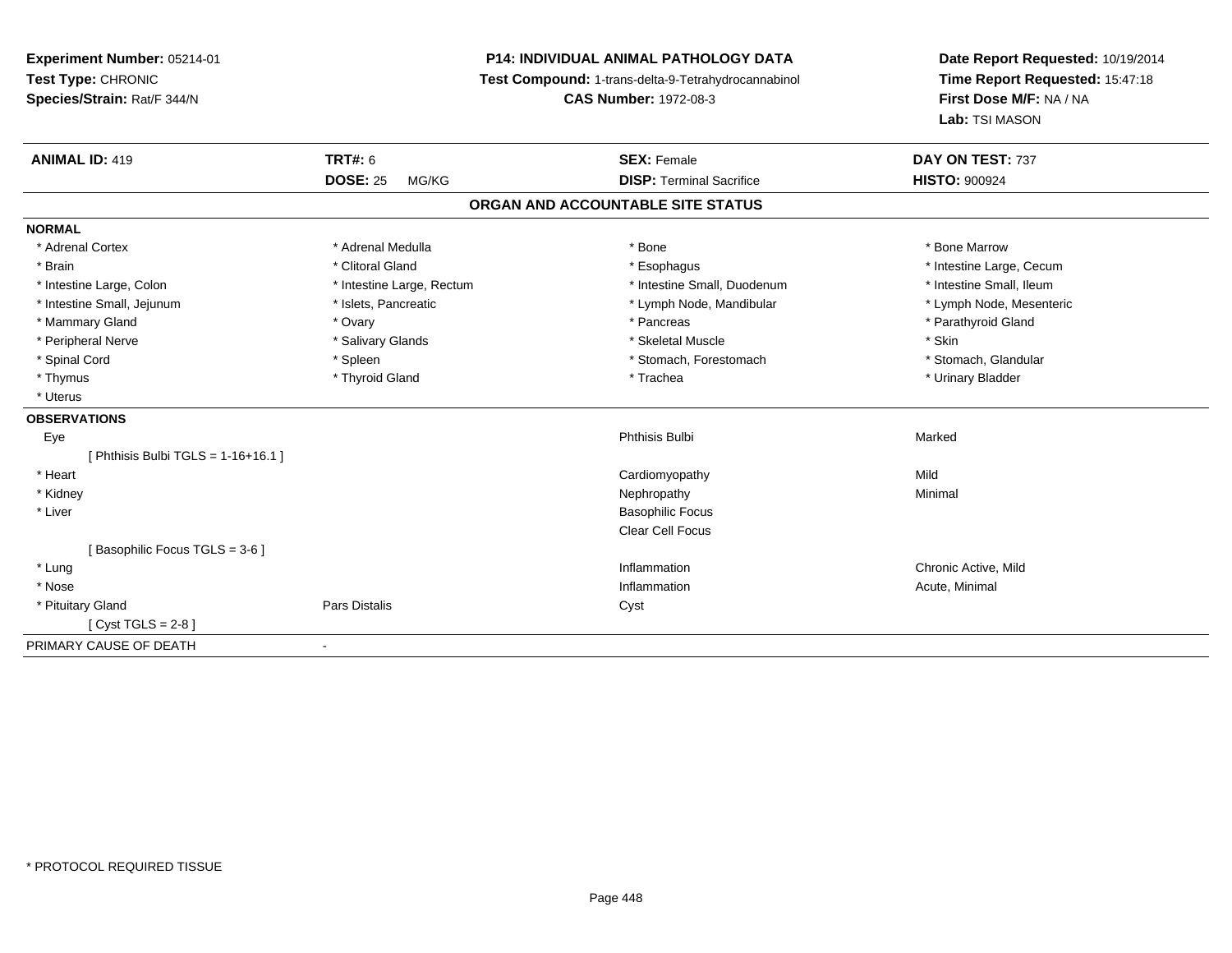**Experiment Number:** 05214-01**Test Type:** CHRONIC **Species/Strain:** Rat/F 344/N**P14: INDIVIDUAL ANIMAL PATHOLOGY DATA Test Compound:** 1-trans-delta-9-Tetrahydrocannabinol **CAS Number:** 1972-08-3**ANIMAL ID:** 420**DOSE:** 25 MG/KG**NORMAL**

**Date Report Requested:** 10/19/2014**Time Report Requested:** 15:47:18**First Dose M/F:** NA / NA**Lab:** TSI MASON

| <b>ANIMAL ID: 420</b>     | <b>TRT#: 6</b>              | <b>SEX: Female</b>                | DAY ON TEST: 456           |
|---------------------------|-----------------------------|-----------------------------------|----------------------------|
|                           | <b>DOSE: 25</b><br>MG/KG    | <b>DISP:</b> Scheduled Sacrifice  | <b>HISTO: 900925</b>       |
|                           |                             | ORGAN AND ACCOUNTABLE SITE STATUS |                            |
| <b>NORMAL</b>             |                             |                                   |                            |
| * Adrenal Medulla         | * Bone                      | * Bone Marrow                     | * Brain                    |
| * Clitoral Gland          | * Esophagus                 | * Intestine Large, Cecum          | * Intestine Large, Colon   |
| * Intestine Large, Rectum | * Intestine Small, Duodenum | * Intestine Small, Ileum          | * Intestine Small, Jejunum |
| * Islets, Pancreatic      | * Lymph Node, Mandibular    | * Lymph Node, Mesenteric          | * Mammary Gland            |
| * Nose                    | * Ovary                     | * Pancreas                        | * Parathyroid Gland        |
| * Peripheral Nerve        | * Skeletal Muscle           | * Skin                            | * Spinal Cord              |
| * Spleen                  | * Stomach, Forestomach      | * Stomach, Glandular              | * Thymus                   |
| * Thyroid Gland           | * Trachea                   | * Urinary Bladder                 | * Uterus                   |
| Vagina                    |                             |                                   |                            |
| <b>OBSERVATIONS</b>       |                             |                                   |                            |
| * Adrenal Cortex          |                             | Hypertrophy                       | Minimal                    |
| * Heart                   |                             | Cardiomyopathy                    | Minimal                    |
| * Kidney                  | Cortex                      | Mineralization                    | Minimal                    |
| * Liver                   |                             | <b>Basophilic Focus</b>           |                            |
|                           |                             | <b>Clear Cell Focus</b>           |                            |
| * Lung                    |                             | <b>Infiltration Cellular</b>      | Histiocyte, Minimal        |
|                           |                             | Inflammation                      | Chronic Active, Minimal    |
| * Pituitary Gland         | <b>Pars Distalis</b>        | Cyst                              |                            |
| * Salivary Glands         | Duct                        | Metaplasia                        | Squamous, Minimal          |
| PRIMARY CAUSE OF DEATH    | ٠                           |                                   |                            |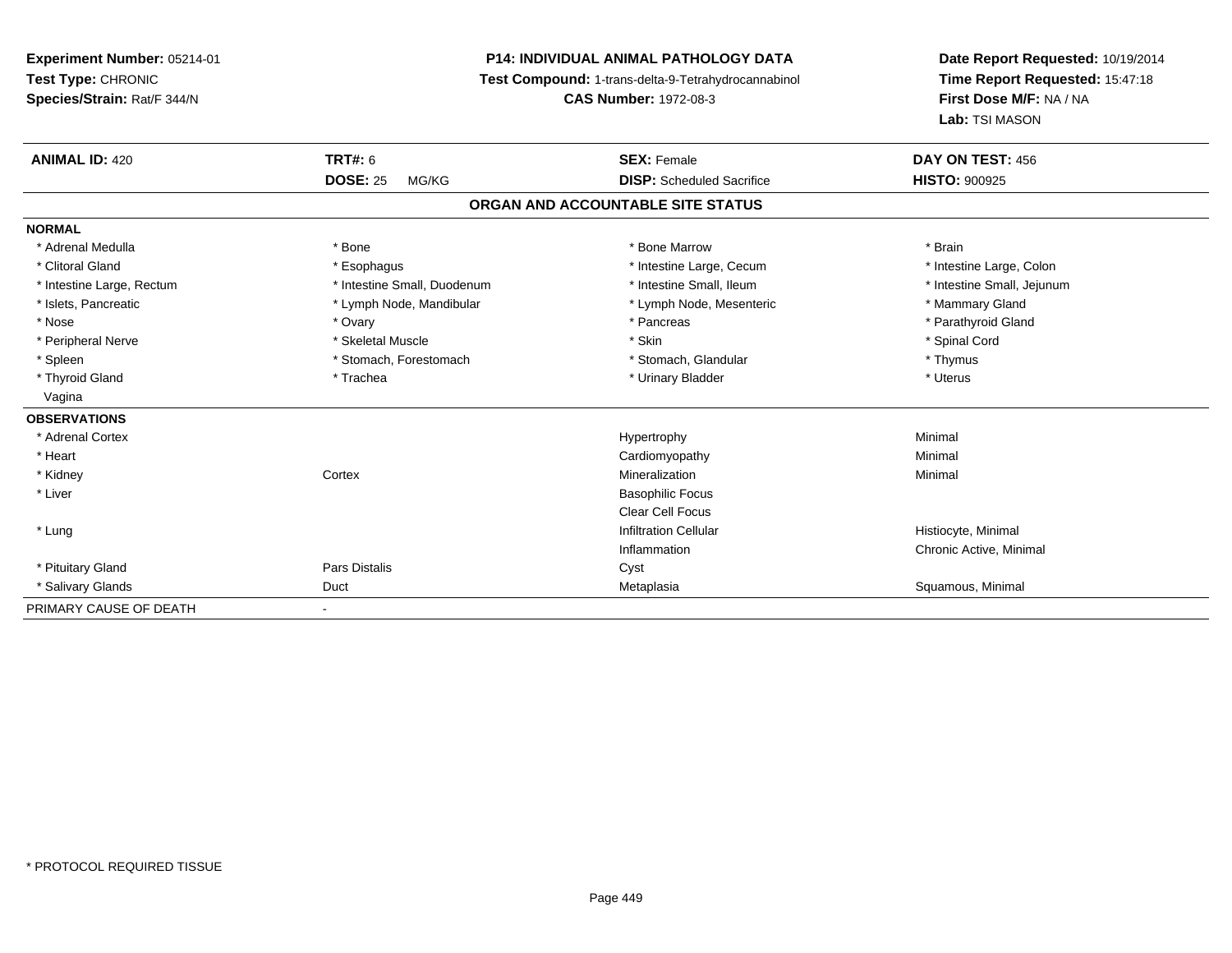**Experiment Number:** 05214-01**Test Type:** CHRONIC **Species/Strain:** Rat/F 344/N**P14: INDIVIDUAL ANIMAL PATHOLOGY DATA Test Compound:** 1-trans-delta-9-Tetrahydrocannabinol **CAS Number:** 1972-08-3**Date Report Requested:** 10/19/2014**Time Report Requested:** 15:47:18**First Dose M/F:** NA / NA**Lab:** TSI MASON**ANIMAL ID:** 421**TRT#:** 6 **SEX:** Female **SEX: Female DAY ON TEST:** 731 **DOSE:** 25 MG/KG**DISP:** Terminal Sacrifice **HISTO:**  $900926$ **ORGAN AND ACCOUNTABLE SITE STATUSNORMAL**\* Adrenal Medulla \* \* Annual Medulla \* Brain \* Bone \* \* Bone Marrow \* Bone Marrow \* \* Brain \* Brain \* Brain \* Brain \* Brain \* Brain \* Brain \* Brain \* Brain \* Brain \* Brain \* Brain \* Brain \* Brain \* Brain \* Brain \* Brain \* \* Intestine Large, Colon \* Clitoral Gland \* **Exophagus \* Exophagus \*** The strain that the Large, Cecum \* intestine Large, Cecum \* Intestine Large, Rectum \* Thestine Small, Duodenum \* Number of the small, Ileum \* Intestine Small, Jejunum \* Intestine Small, Jejunum \* Islets, Pancreatic \* \* \* Mammary Gland \* \* Ovary \* Ovary \* Ovary \* The method of the state of the state of the state of the state of the state of the state of the state of the state of the state of the state of the state \* Parathyroid Gland \* \* The proposition of the Peripheral Nerve \* \* The matter of the state of the state \* Skin \* Thymus \* Spinal Cord \* Stomach, Forestomach \* Stomach, Spinal Cord \* Stomach, Glandular \* Thymus \* Stomach, Glandular \* Trachea \* Urinary Bladder \* Urinary Bladder \* Urinary Bladder \* Uterus **OBSERVATIONS** \* Adrenal Cortexx and the contract of the contract of the contract of the contract of the contract of the contract of the contract of the contract of the contract of the contract of the contract of the contract of the contract of the cont a Mild Eye Retina Atrophy Moderate Synechiaa Mild [ Synechia TGLS = 1-16+16.1 ] \* Heart Cardiomyopathy Moderate \* Kidneyy which is a context of the Cortext of the Cortext of the Cortext of the Mineralization n Minimal Nephropathyy Mild \* Liver Basophilic Focus Leukemia Mononuclear[ Leukemia Mononuclear TGLS = 3-6 ] \* Lungg and the state of the state of the state of the state of the state of the state of the state of the state of the state of the state of the state of the state of the state of the state of the state of the state of the stat Inflammation Chronic Active, Mild \* Lymph Node, Mandibular Leukemia Mononuclear \* Lymph Node, Mesenteric Leukemia Mononuclear \* Nosee and the state of the state of the state of the state of the state of the state of the state of the state of the state of the state of the state of the state of the state of the state of the state of the state of the stat Inflammation Acute, Mild \* Pituitary Glandd and the contract of Pars Distalis and the contract of Adenoma and Adenoma and the Adenoma and the Adenoma and  $\lambda$  $[$  Adenoma TGLS = 2-8  $]$  \* Spleen Leukemia Mononuclear \* Thyroid Glandd and the CCell CCell Constants of the Hyperplasia Moderate Moderate Moderate of the Moderate of the Moderate  $\sim$ PRIMARY CAUSE OF DEATH-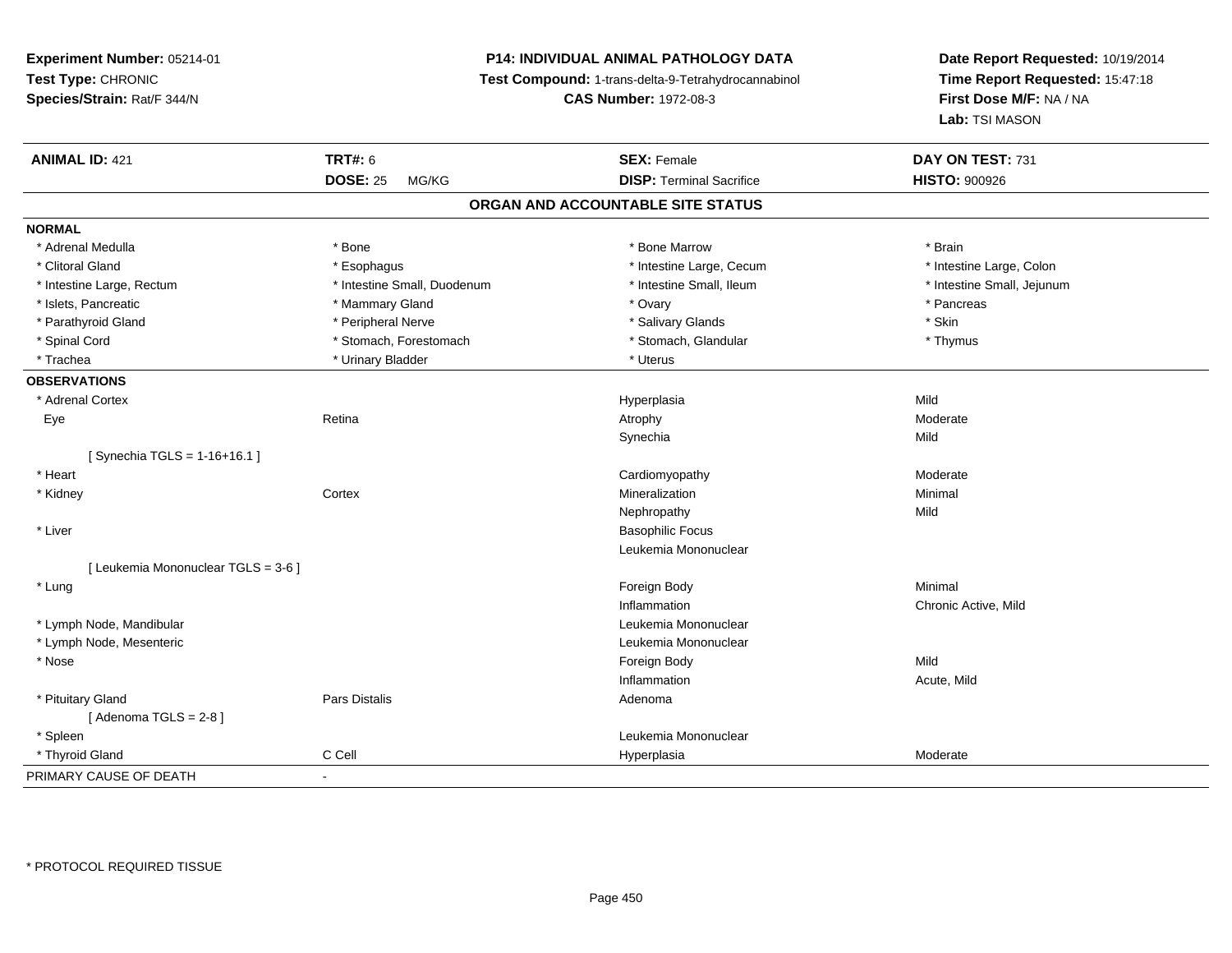| Experiment Number: 05214-01        | <b>P14: INDIVIDUAL ANIMAL PATHOLOGY DATA</b> |                                                     | Date Report Requested: 10/19/2014 |  |
|------------------------------------|----------------------------------------------|-----------------------------------------------------|-----------------------------------|--|
| Test Type: CHRONIC                 |                                              | Test Compound: 1-trans-delta-9-Tetrahydrocannabinol | Time Report Requested: 15:47:18   |  |
| Species/Strain: Rat/F 344/N        |                                              | <b>CAS Number: 1972-08-3</b>                        | First Dose M/F: NA / NA           |  |
|                                    |                                              |                                                     | Lab: TSI MASON                    |  |
| <b>ANIMAL ID: 422</b>              | <b>TRT#: 6</b>                               | <b>SEX: Female</b>                                  | DAY ON TEST: 731                  |  |
|                                    | <b>DOSE: 25</b><br>MG/KG                     | <b>DISP: Terminal Sacrifice</b>                     | <b>HISTO: 900927</b>              |  |
|                                    |                                              | ORGAN AND ACCOUNTABLE SITE STATUS                   |                                   |  |
| <b>NORMAL</b>                      |                                              |                                                     |                                   |  |
| * Adrenal Cortex                   | * Adrenal Medulla                            | * Bone                                              | * Bone Marrow                     |  |
| * Brain                            | * Clitoral Gland                             | * Esophagus                                         | * Intestine Large, Cecum          |  |
| * Intestine Large, Colon           | * Intestine Large, Rectum                    | * Intestine Small, Duodenum                         | * Intestine Small, Ileum          |  |
| * Intestine Small, Jejunum         | * Islets, Pancreatic                         | * Kidney                                            | * Lymph Node, Mandibular          |  |
| * Lymph Node, Mesenteric           | * Mammary Gland                              | * Nose                                              | * Ovary                           |  |
| * Pancreas                         | * Parathyroid Gland                          | * Peripheral Nerve                                  | * Skeletal Muscle                 |  |
| * Skin                             | * Spinal Cord                                | * Spleen                                            | * Stomach, Forestomach            |  |
| * Stomach, Glandular               | * Thymus                                     | * Thyroid Gland                                     | * Trachea                         |  |
| * Urinary Bladder                  | * Uterus                                     |                                                     |                                   |  |
| <b>OBSERVATIONS</b>                |                                              |                                                     |                                   |  |
| * Heart                            |                                              | Cardiomyopathy                                      | Minimal                           |  |
| * Liver                            |                                              | <b>Basophilic Focus</b>                             |                                   |  |
|                                    |                                              | <b>Clear Cell Focus</b>                             |                                   |  |
|                                    |                                              | <b>Eosinophilic Focus</b>                           |                                   |  |
| [Basophilic Focus TGLS = 1-6+6.01] |                                              |                                                     |                                   |  |
| * Lung                             |                                              | Inflammation                                        | Chronic Active, Mild              |  |
| * Pituitary Gland                  | Pars Distalis                                | Hyperplasia                                         | Mild                              |  |
| * Salivary Glands                  |                                              | Focal Cellular Change                               | Minimal                           |  |
| PRIMARY CAUSE OF DEATH             |                                              |                                                     |                                   |  |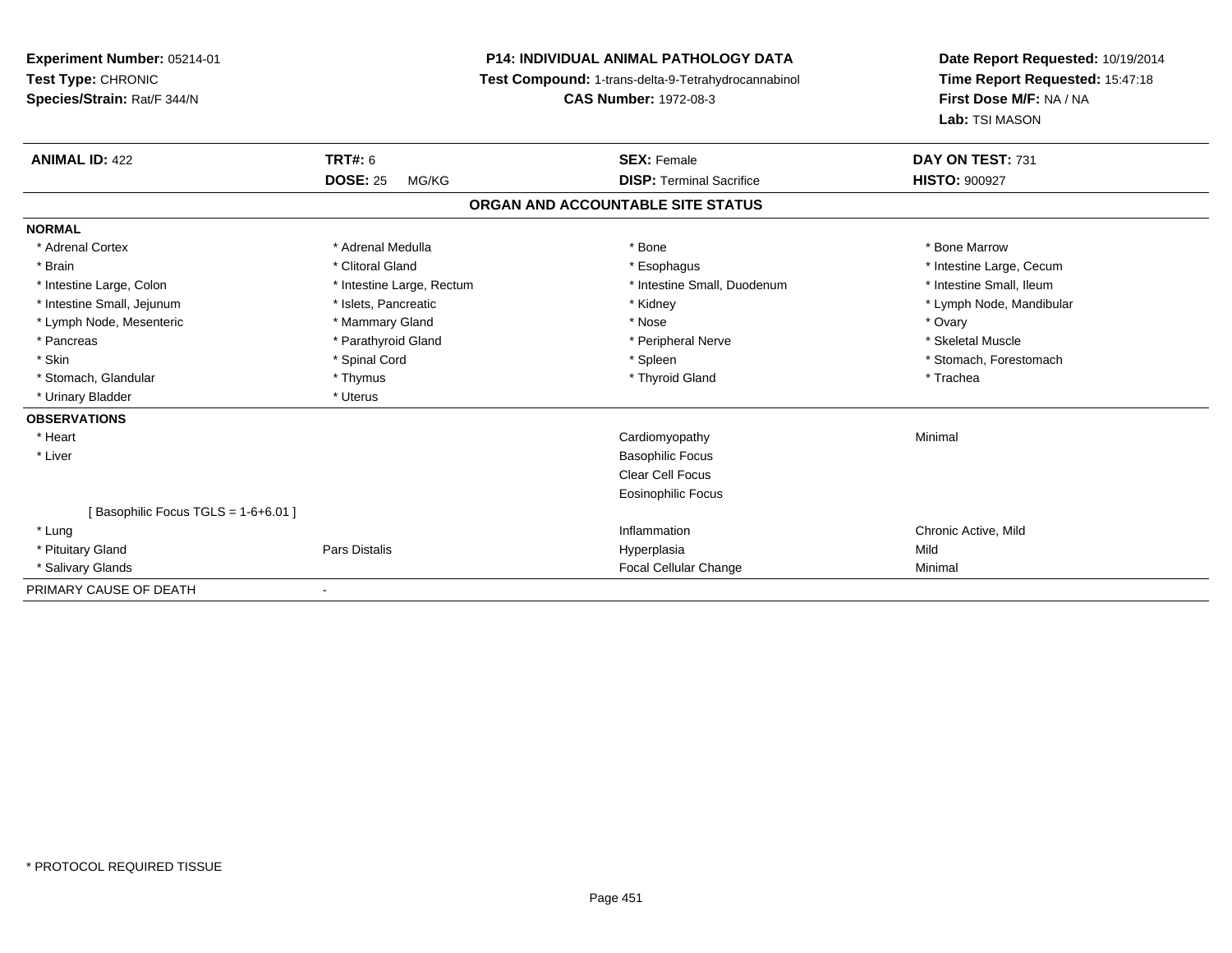**Experiment Number:** 05214-01**Test Type:** CHRONIC **Species/Strain:** Rat/F 344/N**P14: INDIVIDUAL ANIMAL PATHOLOGY DATA Test Compound:** 1-trans-delta-9-Tetrahydrocannabinol **CAS Number:** 1972-08-3**Date Report Requested:** 10/19/2014**Time Report Requested:** 15:47:18**First Dose M/F:** NA / NA**Lab:** TSI MASON**ANIMAL ID:** 423**TRT#:** 6 **SEX:** Female **SEX: Female DAY ON TEST:** 426 **DOSE:** 25 MG/KG**DISP:** Dosing Accident **HISTO:**  $900928$ **ORGAN AND ACCOUNTABLE SITE STATUSNORMAL**\* Adrenal Cortex \* Adrenal Medulla \* Adrenal Medulla \* Bone \* Bone \* Bone \* Bone \* Bone Marrow \* Intestine Large, Colon \* Brain \* Clitoral Gland \* Clitoral Gland \* 10 minutestine Large, Cecum \* Intestine Large, Cecum \* Intestine Large, Rectum \* Thestine Small, Duodenum \* Number of the small, Ileum \* Intestine Small, Jejunum \* Intestine Small, Jejunum \* Islets, Pancreatic \* The manner of the Lymph Node, Mandibular \* Lymph Node, Mesenteric \* Mammary Gland \* Peripheral Nerve \* Nose \* Ovary \* Parathyroid Gland \* Peripheral Nerve \* \* Peripheral Nerve \* Salivary Glands \* \* Steeden \* \* Skeletal Muscle \* \* Skin \* \* Skin \* \* Steeden \* Spinal Cord \* Spinal Cord \* Spinal Cord \* Spinal Cord \* Spinal Cord \* Spinal Cord \* Spinal Cord \* Spinal Cord \* Spinal Cord \* Spinal Cord \* \* Spleen \* Stomach, Forestomach \* Stomach \* Stomach, Glandular \* Stomach, Glandular \* Thymus \* Uterus \* Thyroid Gland \* \* Trachea \* \* Trachea \* Trachea \* \* Urinary Bladder \* \* Urinary Bladder \* \* Uterus \* Uterus **MISSING** Vagina**OBSERVATIONS** \* Esophaguss and the control of the control of the control of the control of the control of the control of the control of the control of the control of the control of the control of the control of the control of the control of the co e Minimal [ Hemorrhage TGLS = 1-2.1 ] \* Heart Cardiomyopathy Minimal \* Kidneyy the context of the context of the context of the context of the context of the context of the context of the context of the context of the context of the context of the context of the context of the context of the contex n Minimal \* Liver Basophilic Focus Clear Cell Focus[ Basophilic Focus TGLS = 3-6+6.1 ] \* Lungg and the state of the state of the state of the state of the Minimal Section 1, and the state of the state of the state of the state of the state of the state of the state of the state of the state of the state of the sta \* Pancreass the control of the control of the control of the control of the control of the control of the control of the control of the control of the control of the control of the control of the control of the control of the contro \* Pituitary Glandd and the set of Pars Distalis and the Second Adenomal Adenomal Second Second Pars Distallis Pars Distaliss Cyst  $[$  Adenoma TGLS = 2-8  $]$ PRIMARY CAUSE OF DEATH-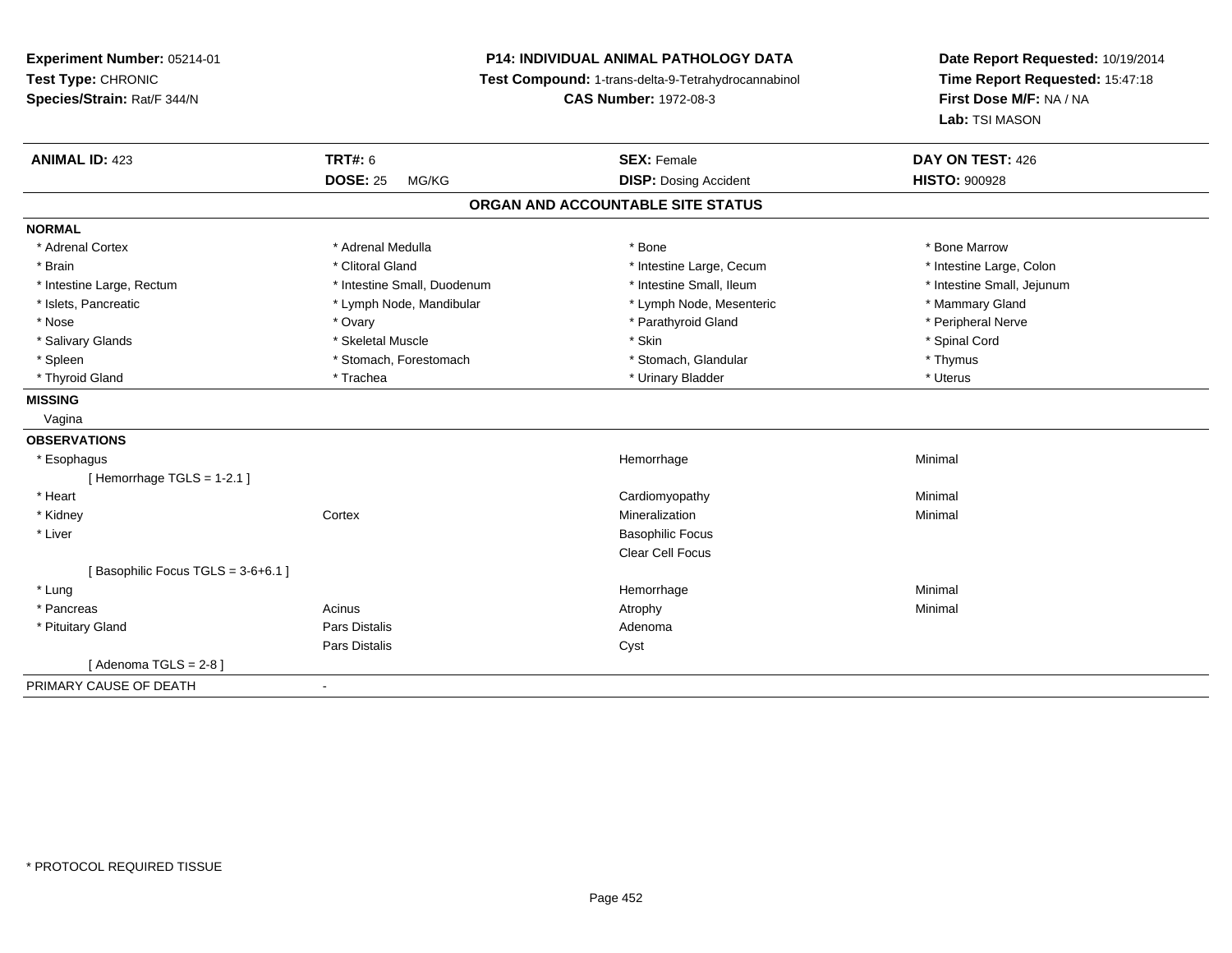**Experiment Number:** 05214-01**Test Type:** CHRONIC**Species/Strain:** Rat/F 344/N

## **P14: INDIVIDUAL ANIMAL PATHOLOGY DATA**

**Test Compound:** 1-trans-delta-9-Tetrahydrocannabinol

**CAS Number:** 1972-08-3

**Date Report Requested:** 10/19/2014**Time Report Requested:** 15:47:18**First Dose M/F:** NA / NA**Lab:** TSI MASON

| <b>ANIMAL ID: 424</b>                        | <b>TRT#: 6</b>            | <b>SEX: Female</b>                | DAY ON TEST: 721         |
|----------------------------------------------|---------------------------|-----------------------------------|--------------------------|
|                                              | <b>DOSE: 25</b><br>MG/KG  | <b>DISP: Natural Death</b>        | <b>HISTO: 900929</b>     |
|                                              |                           | ORGAN AND ACCOUNTABLE SITE STATUS |                          |
| <b>NORMAL</b>                                |                           |                                   |                          |
| * Adrenal Cortex                             | * Adrenal Medulla         | * Bone                            | * Bone Marrow            |
| * Brain                                      | * Clitoral Gland          | * Esophagus                       | * Intestine Large, Cecum |
| * Intestine Large, Colon                     | * Intestine Large, Rectum | * Intestine Small, Duodenum       | * Intestine Small, Ileum |
| * Intestine Small, Jejunum                   | * Islets, Pancreatic      | * Lymph Node, Mandibular          | * Lymph Node, Mesenteric |
| * Mammary Gland                              | * Nose                    | * Ovary                           | * Pancreas               |
| * Parathyroid Gland                          | * Peripheral Nerve        | * Salivary Glands                 | * Skeletal Muscle        |
| * Skin                                       | * Spinal Cord             | * Spleen                          | * Stomach, Glandular     |
| * Thymus                                     | * Thyroid Gland           | * Trachea                         | * Urinary Bladder        |
| * Uterus                                     |                           |                                   |                          |
| <b>OBSERVATIONS</b>                          |                           |                                   |                          |
| * Heart                                      |                           | Cardiomyopathy                    | Mild                     |
| * Kidney                                     | Cortex                    | Mineralization                    | Minimal                  |
|                                              |                           | Nephropathy                       | Minimal                  |
| * Liver                                      |                           | <b>Basophilic Focus</b>           |                          |
|                                              |                           | Hepatocellular Adenoma            |                          |
|                                              |                           | Hepatodiaphragmatic Nodule        | Multiple                 |
| [Basophilic Focus TGLS = 3-6+6.02]           |                           |                                   |                          |
| [ Hepatocellular Adenoma TGLS = 4-6.02 ]     |                           |                                   |                          |
| [ Hepatodiaphragmatic Nodule TGLS = 1-6.01 ] |                           |                                   |                          |
| * Lung                                       |                           | Foreign Body                      | Mild                     |
|                                              |                           | Inflammation                      | Chronic Active, Minimal  |
| * Pituitary Gland                            | <b>Pars Distalis</b>      | Adenoma                           |                          |
| [Adenoma TGLS = $2-8$ ]                      |                           |                                   |                          |
| * Stomach, Forestomach                       |                           | Hyperplasia                       | Basal Cell, Mild         |
| [Hyperplasia TGLS = 5-5.01]                  |                           |                                   |                          |
| PRIMARY CAUSE OF DEATH                       |                           |                                   |                          |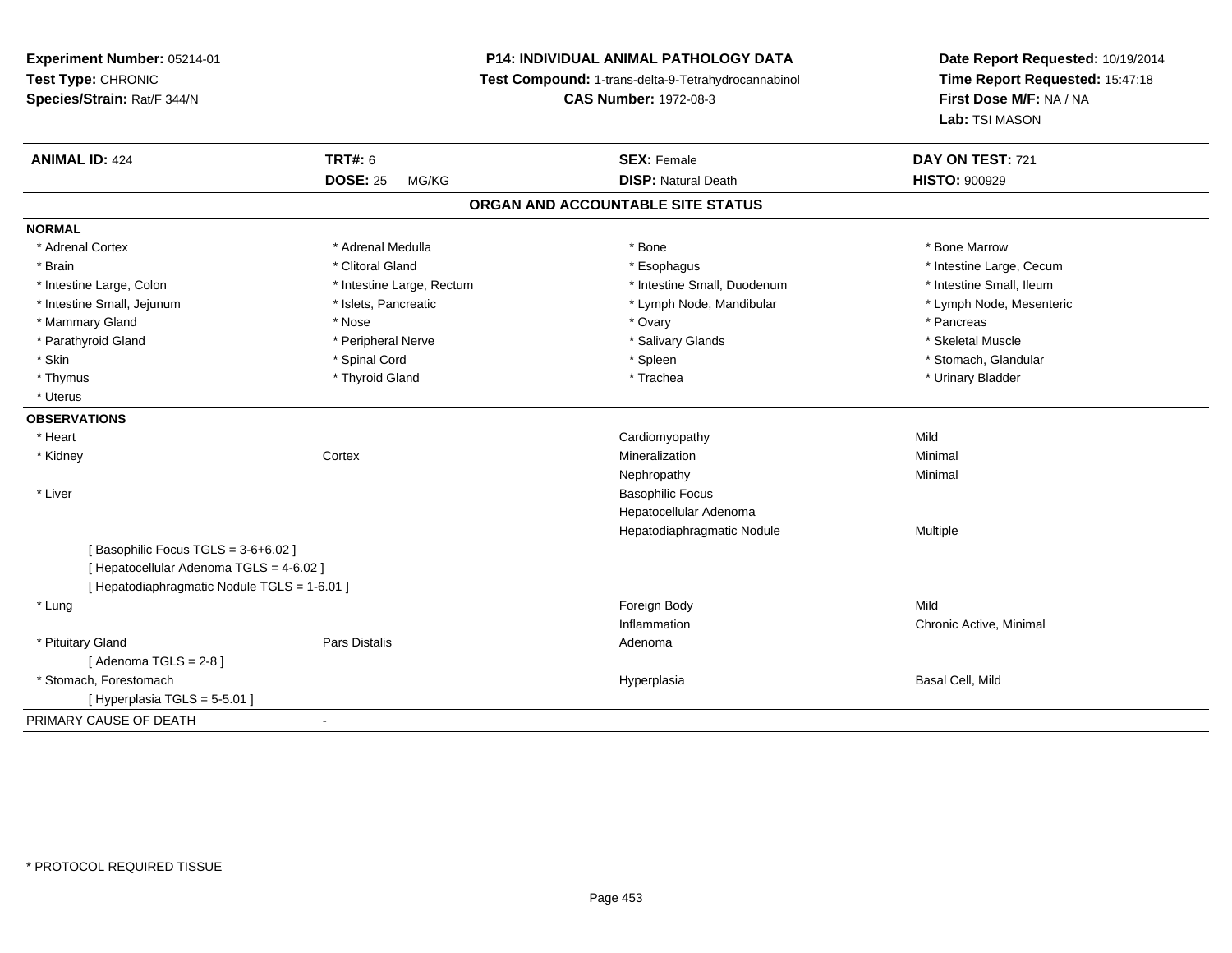**Experiment Number:** 05214-01**Test Type:** CHRONIC **Species/Strain:** Rat/F 344/N**P14: INDIVIDUAL ANIMAL PATHOLOGY DATA Test Compound:** 1-trans-delta-9-Tetrahydrocannabinol **ANIMAL ID:** 425**TRT#:** 6 **SEX:** Female **SEX: Female DAY ON TEST:** 455 **DOSE:** 25 MG/KG

-

**DISP:** Scheduled Sacrifice **HISTO:** 900930

**Date Report Requested:** 10/19/2014**Time Report Requested:** 15:47:18

**First Dose M/F:** NA / NA

**Lab:** TSI MASON

Minimal

**CAS Number:** 1972-08-3

| ORGAN AND ACCOUNTABLE SITE STATUS |                           |                             |                          |
|-----------------------------------|---------------------------|-----------------------------|--------------------------|
| <b>NORMAL</b>                     |                           |                             |                          |
| * Adrenal Cortex                  | * Adrenal Medulla         | * Bone                      | * Bone Marrow            |
| * Brain                           | * Clitoral Gland          | * Esophagus                 | * Intestine Large, Cecum |
| * Intestine Large, Colon          | * Intestine Large, Rectum | * Intestine Small, Duodenum | * Intestine Small, Ileum |
| * Intestine Small, Jejunum        | * Islets, Pancreatic      | * Lymph Node, Mandibular    | * Lymph Node, Mesenteric |
| * Mammary Gland                   | * Nose                    | * Ovary                     | * Parathyroid Gland      |
| * Peripheral Nerve                | * Salivary Glands         | * Skeletal Muscle           | * Skin                   |
| * Spinal Cord                     | * Spleen                  | * Stomach, Forestomach      | * Stomach, Glandular     |
| * Thymus                          | * Trachea                 | * Urinary Bladder           | * Uterus                 |
| Vagina                            |                           |                             |                          |
| <b>OBSERVATIONS</b>               |                           |                             |                          |
| * Heart                           |                           | Cardiomyopathy              | Minimal                  |
| * Kidney                          | Cortex                    | Mineralization              | Minimal                  |
|                                   |                           | Nephropathy                 | Minimal                  |
| * Liver                           |                           | <b>Basophilic Focus</b>     |                          |
| [Basophilic Focus TGLS = 2-6]     |                           |                             |                          |
| * Lung                            |                           | Inflammation                | Chronic Active, Minimal  |
| [Inflammation TGLS = $1-2$ ]      |                           |                             |                          |
| Lymph Node                        | Mediastinal               | Angiectasis                 | Mild                     |
|                                   | Mediastinal               | Pigmentation                | Mild                     |
| * Pancreas                        | Acinus                    | Atrophy                     | Mild                     |

Pars Distalis Hyperplasia Minimal

C Cell Hyperplasia Mild

\* Pituitary Gland

\* Thyroid Gland

PRIMARY CAUSE OF DEATH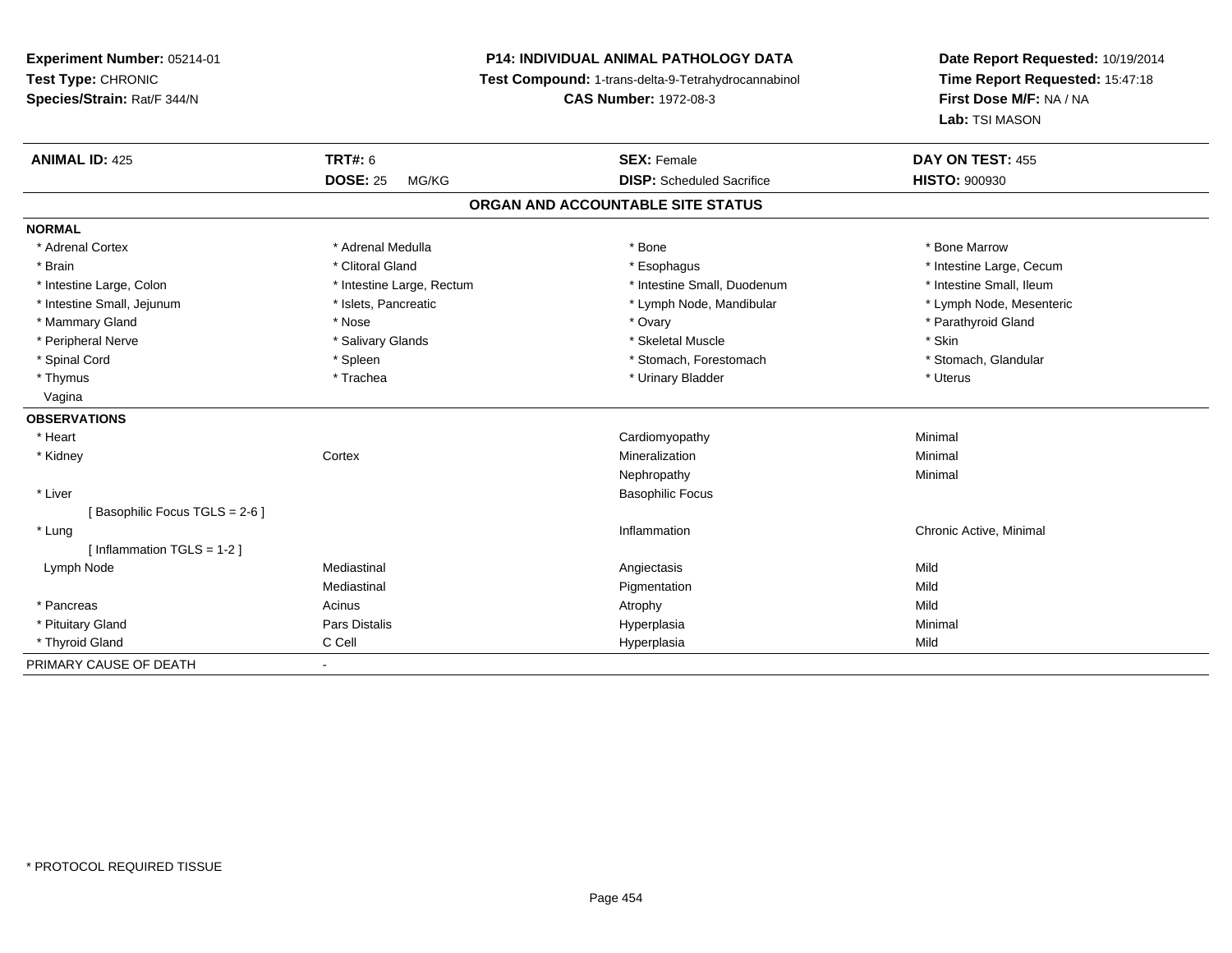**Experiment Number:** 05214-01**Test Type:** CHRONIC**Species/Strain:** Rat/F 344/N

## **P14: INDIVIDUAL ANIMAL PATHOLOGY DATA**

**Test Compound:** 1-trans-delta-9-Tetrahydrocannabinol

**CAS Number:** 1972-08-3

**Date Report Requested:** 10/19/2014**Time Report Requested:** 15:47:18**First Dose M/F:** NA / NA**Lab:** TSI MASON

| <b>ANIMAL ID: 426</b>                 | TRT#: 6<br><b>DOSE: 25</b><br>MG/KG | <b>SEX: Female</b><br><b>DISP: Natural Death</b> | DAY ON TEST: 644<br><b>HISTO: 900931</b> |  |  |  |
|---------------------------------------|-------------------------------------|--------------------------------------------------|------------------------------------------|--|--|--|
| ORGAN AND ACCOUNTABLE SITE STATUS     |                                     |                                                  |                                          |  |  |  |
| <b>NORMAL</b>                         |                                     |                                                  |                                          |  |  |  |
| * Adrenal Cortex                      | * Adrenal Medulla                   | * Bone                                           | * Bone Marrow                            |  |  |  |
| * Brain                               | * Esophagus                         | * Intestine Large, Cecum                         | * Intestine Large, Colon                 |  |  |  |
| * Intestine Large, Rectum             | * Intestine Small, Duodenum         | * Intestine Small, Ileum                         | * Intestine Small, Jejunum               |  |  |  |
| * Islets, Pancreatic                  | * Lymph Node, Mandibular            | * Lymph Node, Mesenteric                         | * Mammary Gland                          |  |  |  |
| * Nose                                | * Ovary                             | * Pancreas                                       | * Parathyroid Gland                      |  |  |  |
| * Peripheral Nerve                    | * Salivary Glands                   | * Skeletal Muscle                                | * Skin                                   |  |  |  |
| * Spinal Cord                         | * Spleen                            | * Stomach, Forestomach                           | * Stomach, Glandular                     |  |  |  |
| * Thymus                              | * Thyroid Gland                     | * Trachea                                        | * Urinary Bladder                        |  |  |  |
| * Uterus                              |                                     |                                                  |                                          |  |  |  |
| <b>OBSERVATIONS</b>                   |                                     |                                                  |                                          |  |  |  |
| * Clitoral Gland                      |                                     | Hyperplasia                                      | Mild                                     |  |  |  |
| [Hyperplasia TGLS = $1-10.1+10.1.1$ ] |                                     |                                                  |                                          |  |  |  |
| * Heart                               |                                     | Cardiomyopathy                                   | Mild                                     |  |  |  |
| * Kidney                              |                                     | Nephropathy                                      | Minimal                                  |  |  |  |
| * Liver                               |                                     | <b>Basophilic Focus</b>                          |                                          |  |  |  |
| * Lung                                |                                     | Foreign Body                                     | Minimal                                  |  |  |  |
|                                       |                                     | Inflammation                                     | Chronic Active, Minimal                  |  |  |  |
| * Pituitary Gland                     | Pars Distalis                       | Adenoma                                          |                                          |  |  |  |
|                                       | Pars Distalis                       | Cyst                                             |                                          |  |  |  |
| PRIMARY CAUSE OF DEATH                | $\blacksquare$                      |                                                  |                                          |  |  |  |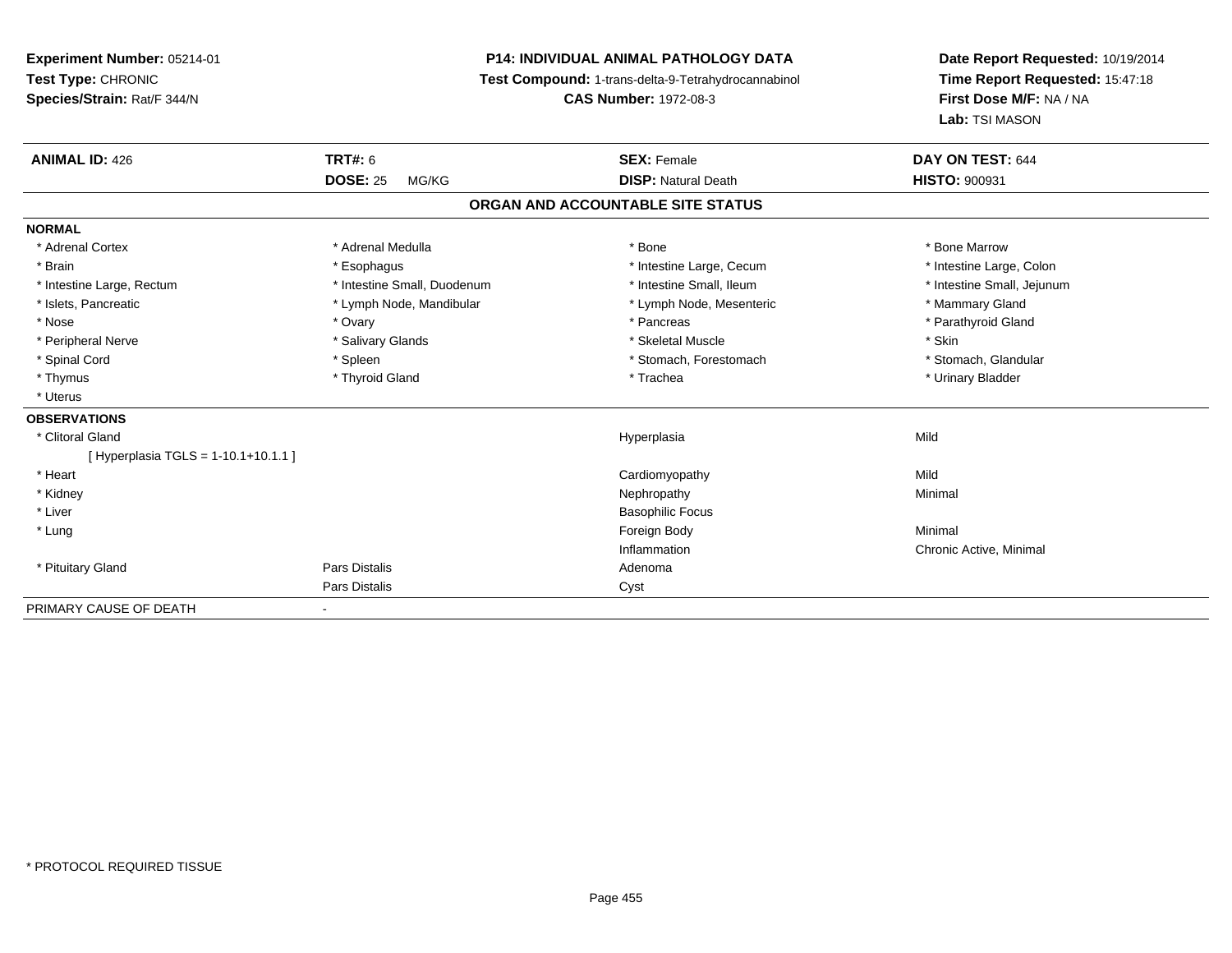**Experiment Number:** 05214-01**Test Type:** CHRONIC **Species/Strain:** Rat/F 344/N**P14: INDIVIDUAL ANIMAL PATHOLOGY DATA Test Compound:** 1-trans-delta-9-Tetrahydrocannabinol **CAS Number:** 1972-08-3**Date Report Requested:** 10/19/2014**Time Report Requested:** 15:47:18**First Dose M/F:** NA / NA**Lab:** TSI MASON**ANIMAL ID:** 427**TRT#:** 6 **SEX:** Female **SEX: Female DAY ON TEST:** 731 **DOSE:** 25 MG/KG **DISP:** Terminal Sacrifice **HISTO:** <sup>900932</sup> **ORGAN AND ACCOUNTABLE SITE STATUSNORMAL**\* Adrenal Cortex \* Adrenal Medulla \* Adrenal Medulla \* Bone \* Bone \* Bone \* Bone \* Bone Marrow \* Brain \* Alternation of the state of the state of the state of the state of the state of the state of the state of the state of the state of the state of the state of the state of the state of the state of the state of th \* Intestine Small, Ileum \* Intestine Large, Colon \* Intestine Large, Rectum \* Intestine Small, Duodenum \* Intestine Small, Duodenum \* Lymph Node, Mesenteric \* Intestine Small, Jejunum \* Mandibular \* Islets, Pancreatic \* Mandibular \* Lymph Node, Mandibular \* Mammary Gland \* \* Andrew \* Nose \* \* Nose \* \* Ovary \* Ovary \* Ovary \* \* Ovary \* \* Pancreas \* \* Pancreas \* \* Pancreas \* \* Pancreas \* \* Pancreas \* \* Pancreas \* \* Pancreas \* \* Pancreas \* \* Pancreas \* \* Pancreas \* \* Pancreas \* Skeletal Muscle \* Parathyroid Gland \* \* \* And \* \* Peripheral Nerve \* \* \* Salivary Glands \* \* Salivary Glands \* \* Skeletal Muscle \* \* Skeletal Muscle \* \* Skeletal Muscle \* \* Skeletal Muscle \* \* Skeletal Muscle \* \* Skeletal Muscle \* \* Skele \* Skin \* Spinal Cord \* Spinal Cord \* Spinal Cord \* Spinal \* Spinal \* Stomach, Forestomach \* Stomach, Forestomach \* Stomach, Glandular \* Thymus \* Thymus \* Thymus \* Thyroid Gland \* Thyroid Gland \* The \* Trachea \* Urinary Bladder \* Uterus **OBSERVATIONS** \* Heart Cardiomyopathyy Mild Minimal \* Kidneyy the control of the control of the control of the control of the control of the control of the control of the control of the control of the control of the control of the control of the control of the control of the contro \* Liver Basophilic Focus Clear Cell FocusHyperplasiaa **Moderate** [ Basophilic Focus TGLS = 1-6+6.01 ][ Hyperplasia TGLS = 2-6 ] \* Lungg and the state of the state of the state of the state of the state of the state of the state of the state of the state of the state of the state of the state of the state of the state of the state of the state of the stat Inflammation Chronic Active, Minimal \* Pituitary Glandd Cyst Constants Constants Constants Constants Constants Constants Constants Constants Constants Constants Const Pars Distalis Hyperplasiaa Minimal PRIMARY CAUSE OF DEATH-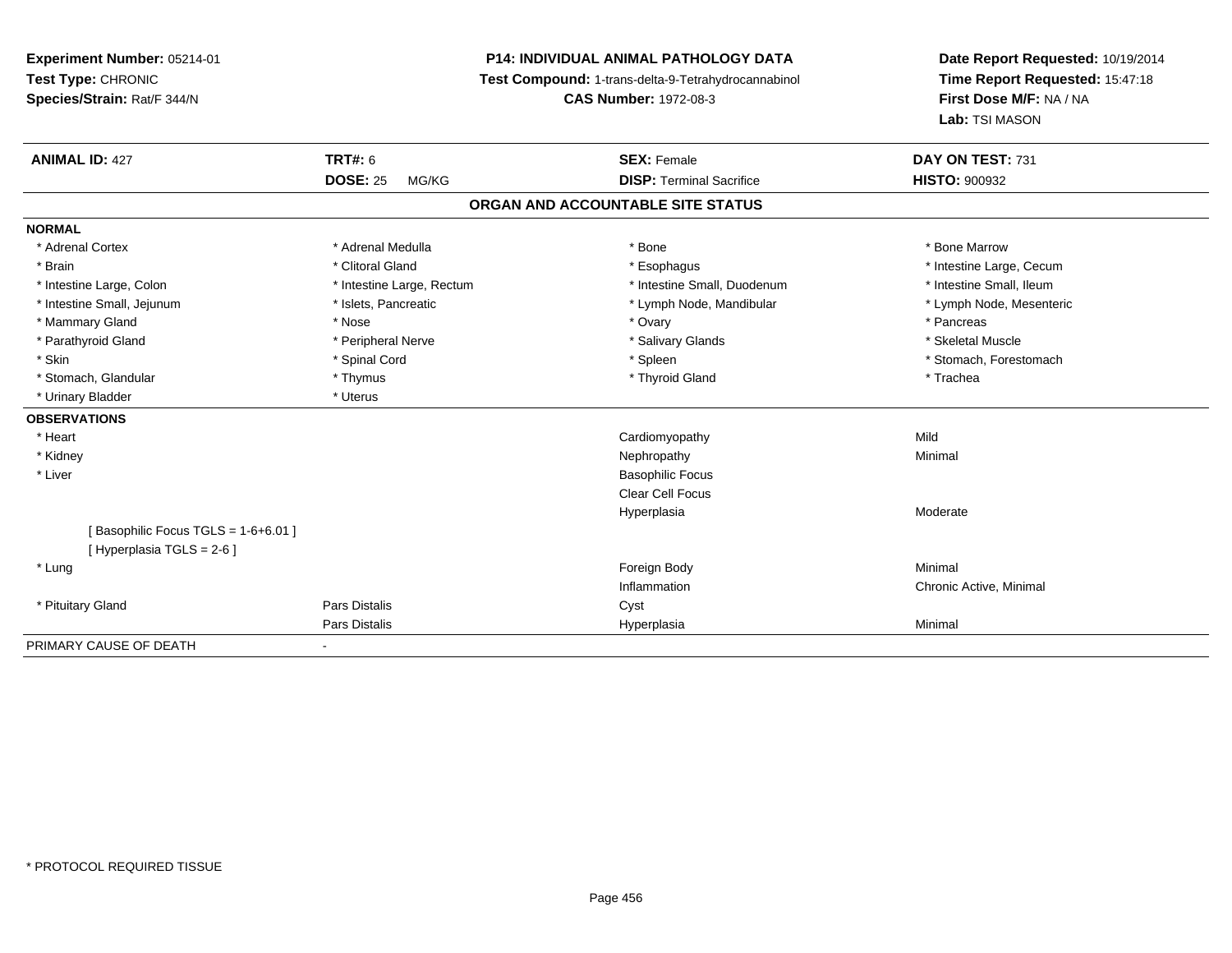**Experiment Number:** 05214-01**Test Type:** CHRONIC **Species/Strain:** Rat/F 344/N**P14: INDIVIDUAL ANIMAL PATHOLOGY DATA Test Compound:** 1-trans-delta-9-Tetrahydrocannabinol **CAS Number:** 1972-08-3**Date Report Requested:** 10/19/2014**Time Report Requested:** 15:47:18**First Dose M/F:** NA / NA**Lab:** TSI MASON**ANIMAL ID:** 428**TRT#:** 6 **SEX:** Female **SEX: Female DAY ON TEST:** 509 **DOSE:** 25 MG/KG **DISP:** Moribund Sacrifice **HISTO:** <sup>900933</sup> **ORGAN AND ACCOUNTABLE SITE STATUSNORMAL**\* Adrenal Cortex \* Adrenal Cortex \* \* Attenual Cortex \* Adrenal Cortex \* Clitoral Gland \* Bone \* \* Bone \* \* Bone \* \* Clitoral Gland \* Clitoral Gland \* \* Bone \* \* Adrenal Cortex \* \* Clitoral Gland \* \* Bone \* \* \* \* \* \* \* \* \* \* \* \* \* \* \* \* \* \* Intestine Large, Rectum \* Esophagus \* Intestine Large, Cecum \* Intestine Large, Cecum \* Intestine Large, Colon \* Intestine Small, Duodenum \* Intestine Small, Ileum \* Intestine Small, Intestine Small, Jejunum \* Islets, Pancreatic \* Lymph Node, Mandibular \* The same \* Lymph Node, Mesenteric \* Mammary Gland \* Mammary Gland \* Nose \* Salivary Glands \* Ovary \* And the section of the section of the section of the section of the section of the section of the section of the section of the section of the section of the section of the section of the section of the section o \* Skeletal Muscle \* The state of the state of the state of the state of the state of the state of the state of the state of the state of the state of the state of the state of the state of the state of the state of the sta \* Thyroid Gland \* \* Trachea \* \* Trachea \* Trachea \* \* Urinary Bladder \* \* Urinary Bladder \* \* Uterus \* Uterus **OBSERVATIONS** \* Adrenal Medullaa and the control of the control of the control of the Hyperplasia and the control of the Minimal of the control of the control of the control of the control of the control of the control of the control of the control of t \* Bone Marrow Leukemia Mononuclear \* Heart Cardiomyopathyy Mild Leukemia Mononuclear \* Kidneyy which is a context of the Cortext of the Cortext of the Cortext of the Mineralization n Minimal Nephropathyy the contract of the Minimal Minimal Section 1996 and the contract of the Minimal Section 1997 and the contract of the contract of the contract of the contract of the contract of the contract of the contract of the contra \* Liver Hepatocellular Adenoma Leukemia Mononuclear[ Hepatocellular Adenoma TGLS = 2-6 ][ Leukemia Mononuclear TGLS = 3-6 ] \* Lungg is a controller to the controller of the controller of the chronic Active, Minimal of the chronic Active, Minimal of the chronic Active, Minimal of the chronic Active, Minimal of the chronic Active, Minimal of the chroni Leukemia Mononuclear \* Pancreass the control of the control of the control of the control of the control of the control of the control of the control of the control of the control of the control of the control of the control of the control of the contro \* Pituitary Glandd Cyst Constants Constants Constants Constants Constants Constants Constants Constants Constants Constants Const Pars Distalis Hyperplasia Moderate [ Hyperplasia TGLS = 4-8 ] \* Spleen Leukemia Mononuclear [ Leukemia Mononuclear TGLS = 1-3.1 ] \* Stomach, Forestomachh ann an t-ainmeile ann an t-ainmeile ann an t-ainmeile an t-ainmeile an t-ainmeile an t-ainmeile an t-ainmeil Hyperplasia Basal Cell, Mild InflammationAcute, Mild

[ Hyperplasia TGLS = 5-5 ]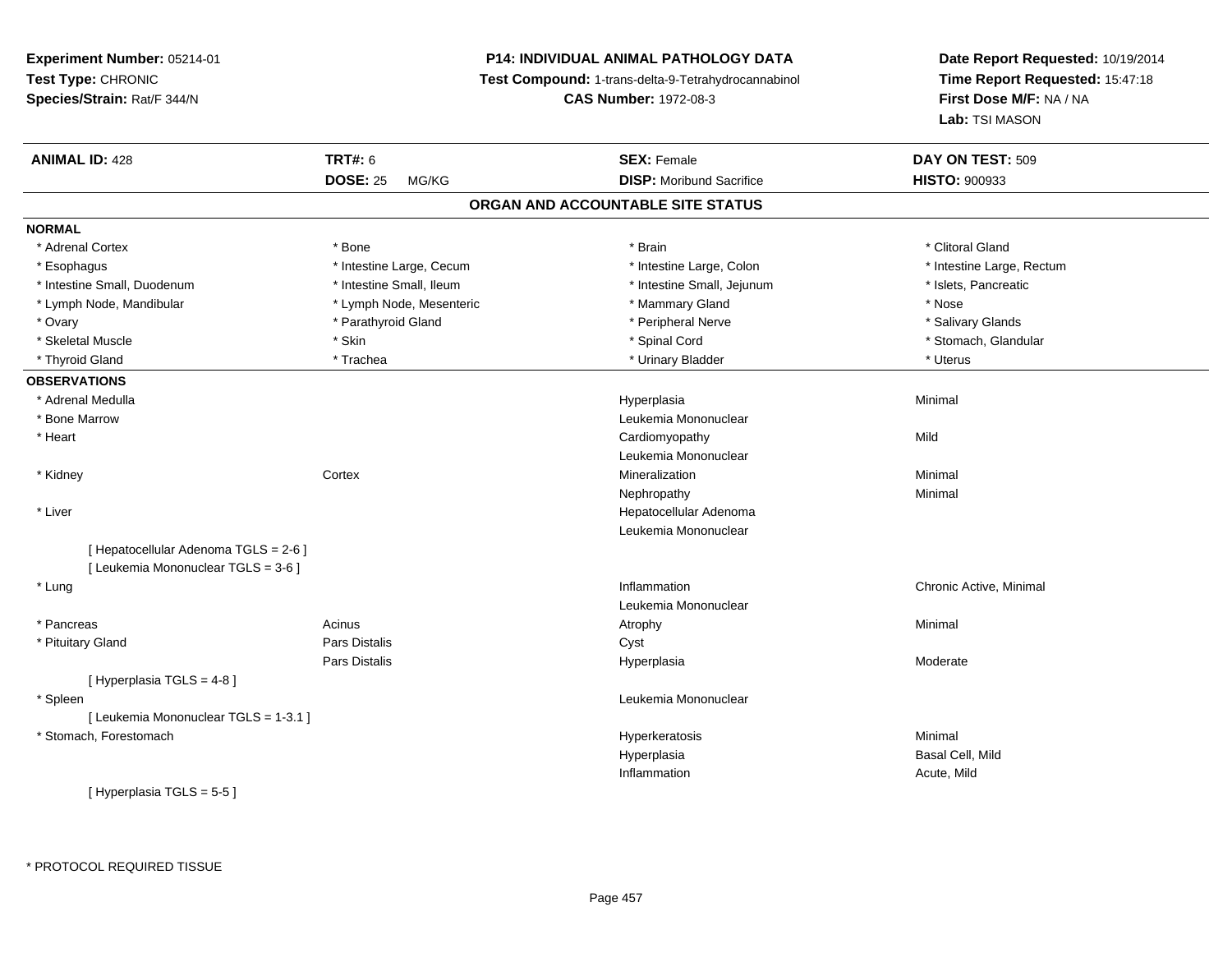| <b>Experiment Number: 05214-01</b><br>Test Type: CHRONIC<br>Species/Strain: Rat/F 344/N | <b>P14: INDIVIDUAL ANIMAL PATHOLOGY DATA</b><br>Test Compound: 1-trans-delta-9-Tetrahydrocannabinol<br><b>CAS Number: 1972-08-3</b> |                                   | Date Report Requested: 10/19/2014<br>Time Report Requested: 15:47:18<br>First Dose M/F: NA / NA<br>Lab: TSI MASON |  |
|-----------------------------------------------------------------------------------------|-------------------------------------------------------------------------------------------------------------------------------------|-----------------------------------|-------------------------------------------------------------------------------------------------------------------|--|
| <b>ANIMAL ID: 428</b>                                                                   | TRT#: 6                                                                                                                             | <b>SEX: Female</b>                | DAY ON TEST: 509                                                                                                  |  |
|                                                                                         | <b>DOSE: 25</b><br>MG/KG                                                                                                            | <b>DISP:</b> Moribund Sacrifice   | <b>HISTO: 900933</b>                                                                                              |  |
|                                                                                         |                                                                                                                                     | ORGAN AND ACCOUNTABLE SITE STATUS |                                                                                                                   |  |
| * Thymus                                                                                | Leukemia Mononuclear                                                                                                                |                                   |                                                                                                                   |  |
| PRIMARY CAUSE OF DEATH                                                                  |                                                                                                                                     |                                   |                                                                                                                   |  |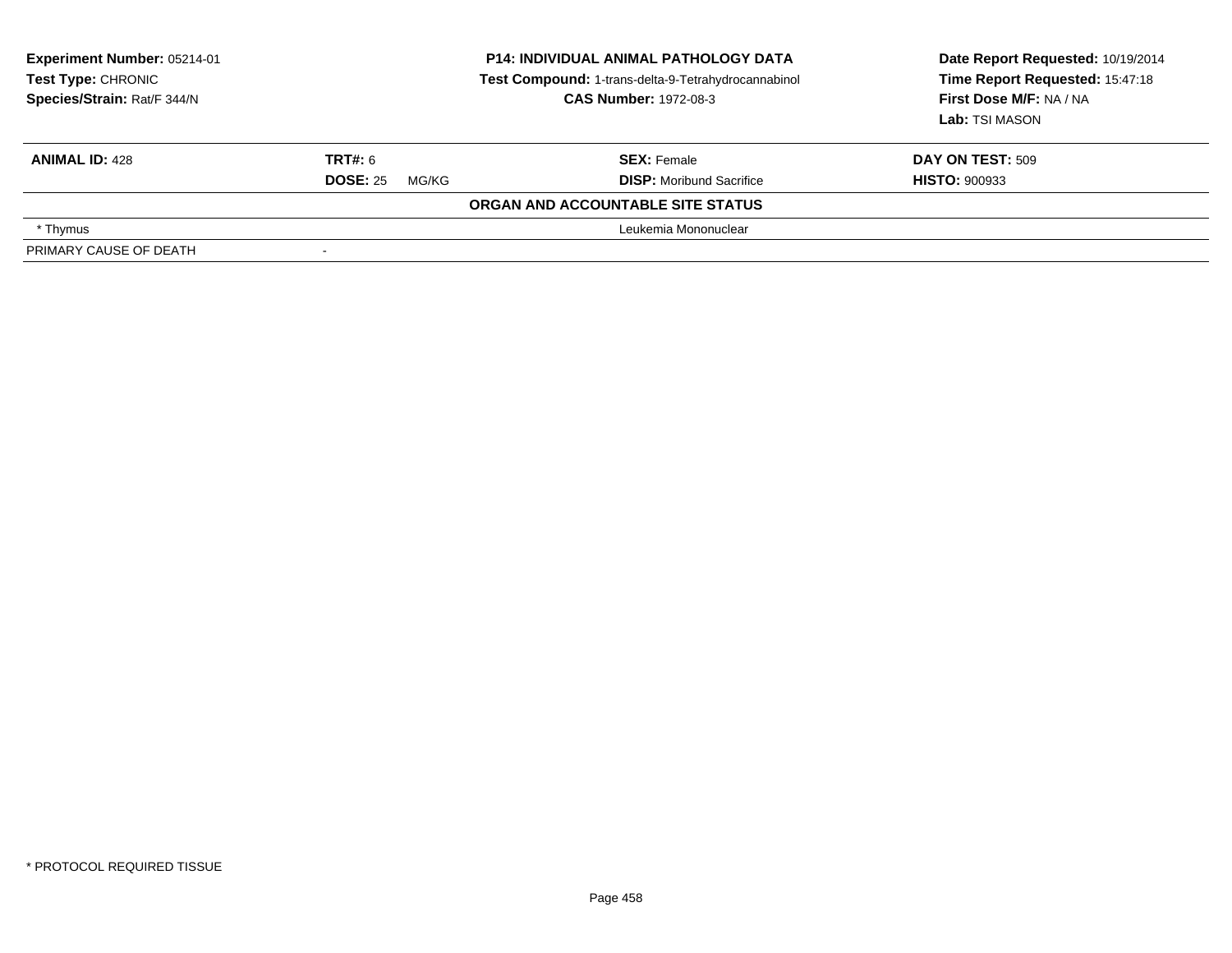**Experiment Number:** 05214-01**Test Type:** CHRONIC **Species/Strain:** Rat/F 344/N**P14: INDIVIDUAL ANIMAL PATHOLOGY DATA Test Compound:** 1-trans-delta-9-Tetrahydrocannabinol **CAS Number:** 1972-08-3**Date Report Requested:** 10/19/2014**Time Report Requested:** 15:47:18**First Dose M/F:** NA / NA**Lab:** TSI MASON**ANIMAL ID:** 429**TRT#:** 6 **SEX:** Female **SEX: Female DAY ON TEST:** 696 **DOSE:** 25 MG/KG**DISP:** Natural Death **HISTO:**  $900934$ **ORGAN AND ACCOUNTABLE SITE STATUSNORMAL**\* Adrenal Cortex \* Adrenal Medulla \* Adrenal Medulla \* Bone \* Bone \* Bone \* Bone \* Bone Marrow \* Intestine Large, Colon \* Brain \* Esophagus \* Esophagus \* Esophagus \* 11testine Large, Cecum \* \* Intestine Large, Rectum \* Intestine Small, Duodenum \* Intestine Small, Jejunum \* Islets, Pancreatic \* Lymph Node, Mandibular \* Lymph Node, Mesenteric \* Mammary Gland \* Nose\* Salivary Glands \* Ovary \* And the section of the section of the section of the section of the section of the section of the section of the section of the section of the section of the section of the section of the section of the section o \* Skeletal Muscle \* Skin \* Spinal Cord \* Spleen \* Thyroid Gland \* Stomach, Forestomach \* Thymus \* Stomach, Glandular \* Thymus \* Thymus \* Thymus \* Thymus \* Thymus \* Thymus \* Thymus \* Thymus \* Thymus \* Thymus \* Thymus \* Thymus \* Thymus \* Thymus \* Thymus \* Thymus \* Thymus \* Thymus \* Thymu \* Trachea \* Urinary Bladder**AUTO PRECLUDES DIAG.** \* Intestine Small, Ileum**OBSERVATIONS** \* Clitoral Glandd and the contract of the contract of the contract of the contract of the contract of the contract of the contract of the contract of the contract of the contract of the contract of the contract of the contract of the cont \* Heart Cardiomyopathyy Mild Minimal \* Kidneyy the context of the context of the context of the context of the context of the context of the context of the context of the context of the context of the context of the context of the context of the context of the contex n Minimal \* Liver Basophilic Focus Clear Cell Focus Hepatocellular Adenoma Hepatodiaphragmatic NoduleMixed Cell Focus $[$  Basophilic Focus TGLS = 3-6+6.01 ] [ Hepatocellular Adenoma TGLS = 3-6.01 ][ Hepatodiaphragmatic Nodule TGLS = 1-6.01 ][ Mixed Cell Focus TGLS = 3-6.01 ] \* Lungg and the state of the state of the state of the state of the state of the state of the state of the state of the state of the state of the state of the state of the state of the state of the state of the state of the stat Inflammation Chronic Active, Mild \* Pancreass the control of the control of the control of the control of the control of the control of the control of the control of the control of the control of the control of the control of the control of the control of the contro \* Pituitary Gland Pars Distalis Angiectasis Minimal Pars Distalis Hyperplasiaa Mild \* Uteruss and the contract of the contract of the contract of the contract of the contract of the contract of the contract of the contract of the contract of the contract of the contract of the contract of the contract of the cont Inflammation **Acute**, Minimal

PRIMARY CAUSE OF DEATH-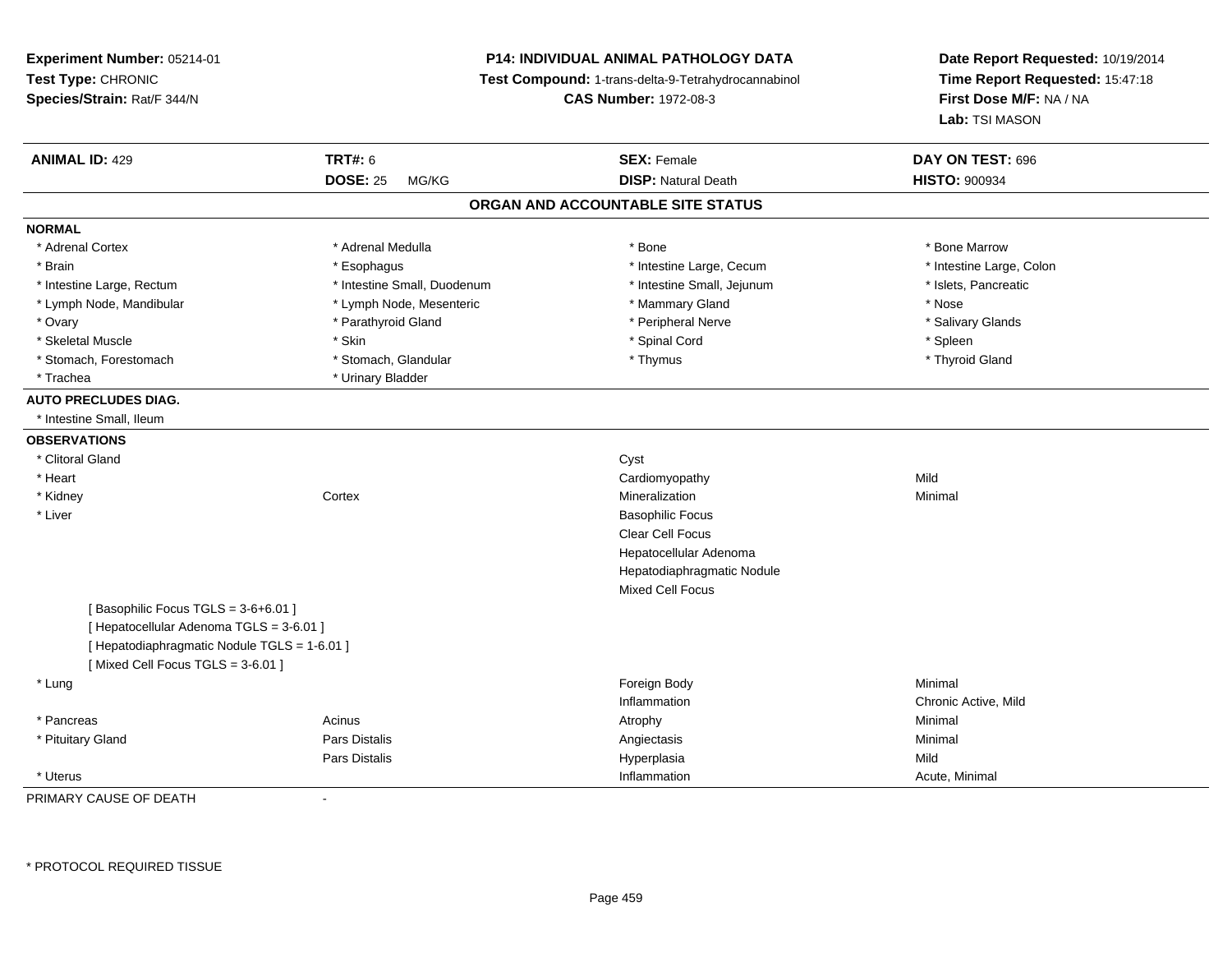| Experiment Number: 05214-01<br><b>Test Type: CHRONIC</b><br>Species/Strain: Rat/F 344/N |                                            | <b>P14: INDIVIDUAL ANIMAL PATHOLOGY DATA</b><br>Test Compound: 1-trans-delta-9-Tetrahydrocannabinol<br><b>CAS Number: 1972-08-3</b> | Date Report Requested: 10/19/2014<br>Time Report Requested: 15:47:18<br>First Dose M/F: NA / NA<br>Lab: TSI MASON |  |  |  |
|-----------------------------------------------------------------------------------------|--------------------------------------------|-------------------------------------------------------------------------------------------------------------------------------------|-------------------------------------------------------------------------------------------------------------------|--|--|--|
| <b>ANIMAL ID: 429</b>                                                                   | <b>TRT#: 6</b><br><b>DOSE: 25</b><br>MG/KG | <b>SEX:</b> Female<br><b>DISP:</b> Natural Death                                                                                    | DAY ON TEST: 696<br><b>HISTO: 900934</b>                                                                          |  |  |  |
| ORGAN AND ACCOUNTABLE SITE STATUS                                                       |                                            |                                                                                                                                     |                                                                                                                   |  |  |  |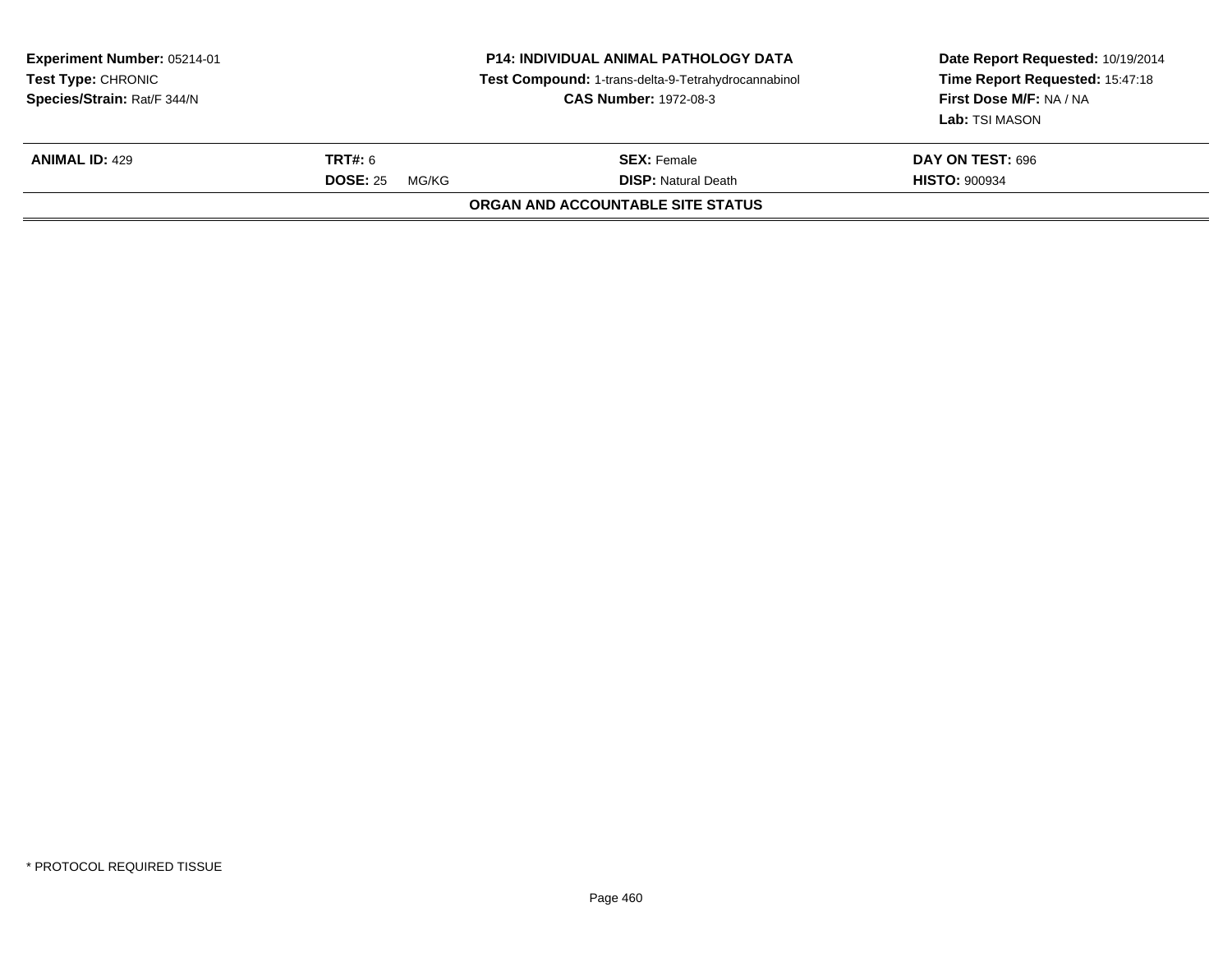**Experiment Number:** 05214-01**Test Type:** CHRONIC **Species/Strain:** Rat/F 344/N**P14: INDIVIDUAL ANIMAL PATHOLOGY DATA Test Compound:** 1-trans-delta-9-Tetrahydrocannabinol **CAS Number:** 1972-08-3**Date Report Requested:** 10/19/2014**Time Report Requested:** 15:47:18**First Dose M/F:** NA / NA**Lab:** TSI MASON**ANIMAL ID:** 430**C TRT#:** 6 **SEX:** Female **SEX: Female DAY ON TEST:** 731 **DOSE:** 25 MG/KG**DISP:** Terminal Sacrifice **HISTO:**  $900935$ **ORGAN AND ACCOUNTABLE SITE STATUSNORMAL**\* Adrenal Cortex \* Adrenal Medulla \* Adrenal Medulla \* Bone \* Bone \* Bone \* Bone \* Bone Marrow \* Brain \* Alternation of the state of the state of the state of the state of the state of the state of the state of the state of the state of the state of the state of the state of the state of the state of the state of th \* Intestine Small, Ileum \* Intestine Large, Colon \* Intestine Large, Rectum \* Intestine Small, Duodenum \* Intestine Small, Duodenum \* Lymph Node, Mesenteric \* Intestine Small, Jejunum \* Mandibular \* Islets, Pancreatic \* Mandibular \* Lymph Node, Mandibular \* Nose \* Ovary \* Pancreas \* Parathyroid Gland \* Peripheral Nerve \* Salivary Glands \* Skeletal Muscle \* Skin\* Stomach. Glandular \* Spinal Cord \* Spinal Cord \* Spinal Cord \* Stomach, Forestomach \* Stomach, Forestomach \* Stomach, Forestomach \* Thymus \* Trachea \* Urinary Bladder \* Uterus **OBSERVATIONS** \* Heart Cardiomyopathyy Mild Minimal \* Kidneyy the control of the control of the control of the control of the control of the control of the control of the control of the control of the control of the control of the control of the control of the control of the contro \* Liver Basophilic Focus Clear Cell FocusHyperplasiaa Mild [ Basophilic Focus TGLS = 2-6 ][ Clear Cell Focus TGLS = 2-6 ][ Hyperplasia TGLS = 3-6 ] \* Lungg is a controller to the controller of the controller of the controller of the controller of the chronic Active, Mild \* Mammary Glandd **Exercía de Santo Constituída e a constituída e a constituída e a constituída e a constituída e a constituída**<br>Exercípcio [ Fibroadenoma TGLS = 1-16+16.01 ] \* Pituitary Glandd and the contract of Pars Distalis and the contract of Adenoma and Adenoma and the Adenoma and the Adenoma and  $\lambda$  \* Thyroid Glandd C Cell C Cell Adenoma PRIMARY CAUSE OF DEATH-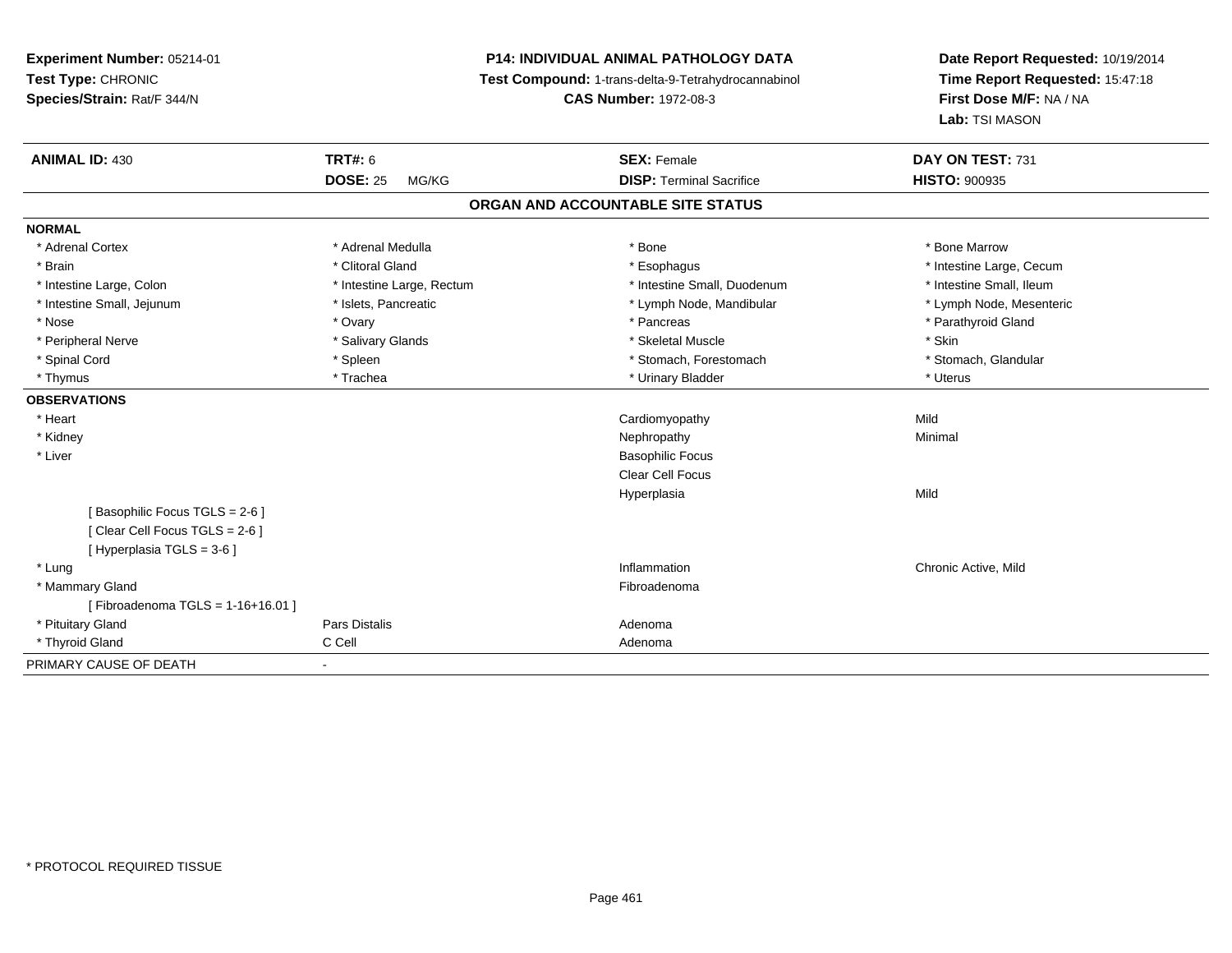**Experiment Number:** 05214-01**Test Type:** CHRONIC **Species/Strain:** Rat/F 344/N**P14: INDIVIDUAL ANIMAL PATHOLOGY DATA Test Compound:** 1-trans-delta-9-Tetrahydrocannabinol **CAS Number:** 1972-08-3**Date Report Requested:** 10/19/2014**Time Report Requested:** 15:47:18**First Dose M/F:** NA / NA**Lab:** TSI MASON**ANIMAL ID:** 431**TRT#:** 6 **SEX:** Female **SEX: Female DAY ON TEST:** 731 **DOSE:** 25 MG/KG **DISP:** Terminal Sacrifice **HISTO:** <sup>900936</sup> **ORGAN AND ACCOUNTABLE SITE STATUSNORMAL**\* Adrenal Medulla \* \* Annual Medulla \* Brain \* Bone \* \* Bone Marrow \* Bone Marrow \* \* Brain \* Brain \* Brain \* Brain \* Brain \* Brain \* Brain \* Brain \* Brain \* Brain \* Brain \* Brain \* Brain \* Brain \* Brain \* Brain \* Brain \* \* Intestine Large, Colon \* Clitoral Gland \* **Exophagus \* Exophagus \*** The strain that the Large, Cecum \* intestine Large, Cecum \* Intestine Large, Rectum \* Thestine Small, Duodenum \* Number of the small, Ileum \* Intestine Small, Jejunum \* Intestine Small, Jejunum \* Islets, Pancreatic \* The matches of the Lymph Node, Mesenteric \* Nose \* Nose \* Nose \* Ovary \* Ovary \* Salivary Glands \* Pancreas \* And the section of the section of the section of the section of the section of the section of the section of the section of the section of the section of the section of the section of the section of the sectio \* Skeletal Muscle \* Skin \* Spinal Cord \* Spleen \* Trachea \* Stomach, Forestomach \* Thymus \* Stomach, Glandular \* Thymus \* Thymus \* Thymus \* Thymus \* Thymus \* Thymus \* Thymus \* Thymus \* Thymus \* Thymus \* Thymus \* Thymus \* Thymus \* Thymus \* Thymus \* Thymus \* Thymus \* Thymus \* Thymu **OBSERVATIONS** \* Adrenal Cortex**x** Clear Cell Focus \* Heart Cardiomyopathy Minimal \* Kidneyy which is a context of the Cortext of the Cortext of the Cortext of the Mineralization n Minimal Nephropathyy the contract of the Minimal Minimal Section 1996 and the contract of the Minimal Section 1997 and the contract of the contract of the contract of the contract of the contract of the contract of the contract of the contra \* Liver Basophilic Focus[ Basophilic Focus TGLS = 3-6+6.01 ] \* Lungg is a controller to the controller of the controller of the chronic Active, Minimal of the chronic Active, Minimal of the chronic Active, Minimal of the chronic Active, Minimal of the chronic Active, Minimal of the chroni  $[$  Inflammation TGLS = 2-2+3  $]$  \* Lymph Node, Mandibular Infiltration Cellular Plasma Cell, Mild \* Mammary Glandd Galactocele in the control of the control of the control of the Calactocele of the Calactocele \* Pituitary Glandd and the contract of Pars Distalis and the contract of Adenoma and Adenoma and the Adenoma and the Adenoma and  $\lambda$  $[$  Adenoma TGLS = 1-8  $]$  \* Thyroid Gland C Cell Hyperplasia Minimal \* Urinary Bladder Transit Epithe Hyperplasia Mild \* Uteruss and the contract of the contract of the contract of the contract of the contract of the contract of the contract of the contract of the contract of the contract of the contract of the contract of the contract of the cont n Mild PRIMARY CAUSE OF DEATH-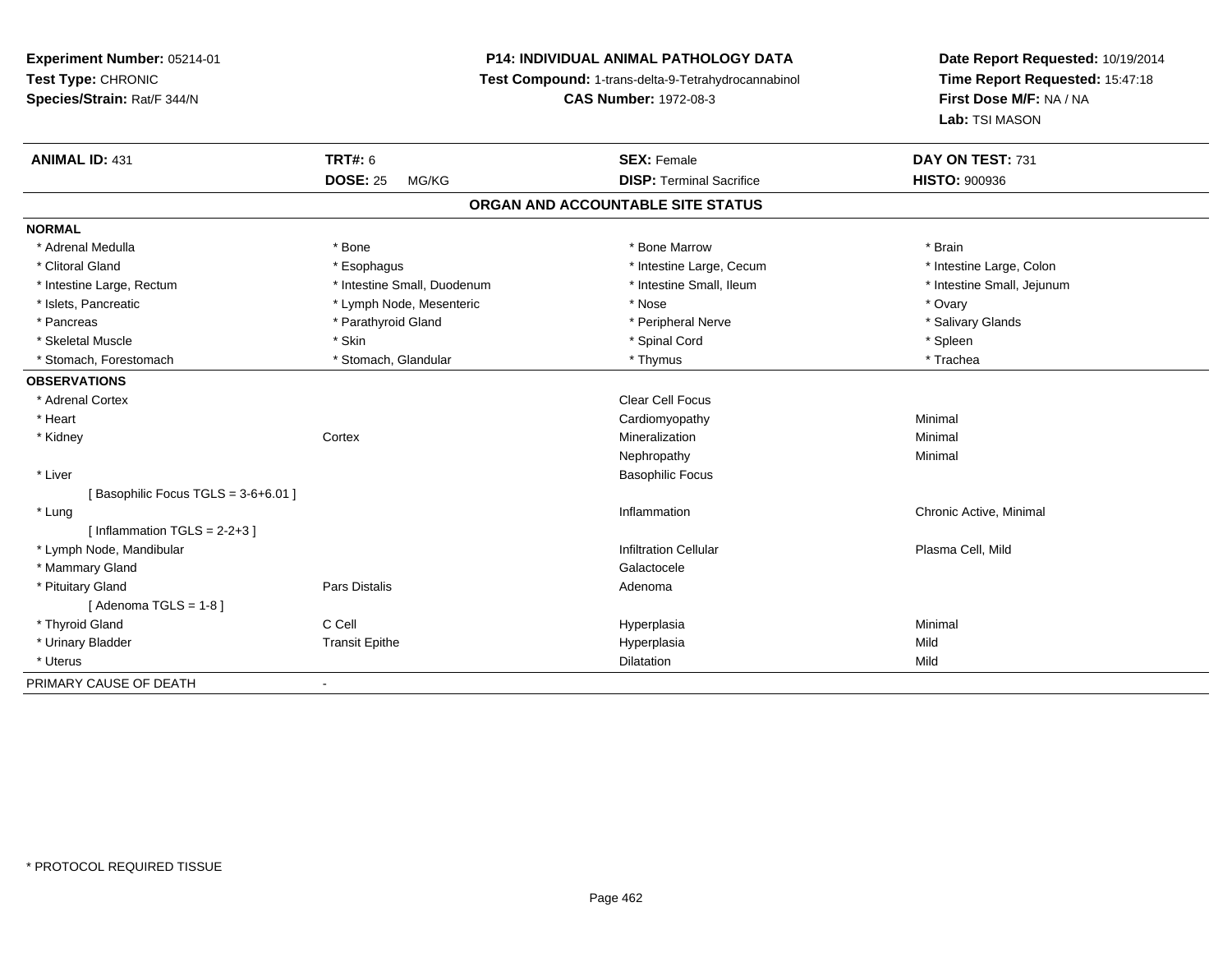**Experiment Number:** 05214-01**Test Type:** CHRONIC **Species/Strain:** Rat/F 344/N**P14: INDIVIDUAL ANIMAL PATHOLOGY DATA Test Compound:** 1-trans-delta-9-Tetrahydrocannabinol **CAS Number:** 1972-08-3**Date Report Requested:** 10/19/2014**Time Report Requested:** 15:47:18**First Dose M/F:** NA / NA**Lab:** TSI MASON**ANIMAL ID:** 432**TRT#:** 6 **SEX:** Female **SEX: Female DAY ON TEST:** 715 **DOSE:** 25 MG/KG**DISP:** Moribund Sacrifice **HISTO:**  $900937$ **ORGAN AND ACCOUNTABLE SITE STATUSNORMAL**\* Adrenal Cortex \* Adrenal Medulla \* Adrenal Medulla \* Bone \* Brain \* Brain \* Brain \* Brain \* Brain \* Brain \* Brain \* Brain \* Brain \* Brain \* Brain \* Brain \* Brain \* Brain \* Brain \* Brain \* Brain \* Brain \* Brain \* Brain \* Brain \* Brain \* B \* Intestine Large, Colon \* Clitoral Gland \* **Exophagus \* Exophagus \*** The strain that the Large, Cecum \* intestine Large, Cecum \* Intestine Large, Rectum \* Thestine Small, Duodenum \* Number of the small, Ileum \* Intestine Small, Jejunum \* Intestine Small, Jejunum \* Islets, Pancreatic \* Kidney \* Mammary Gland \* Nose\* Salivary Glands \* Ovary \* And the section of the section of the section of the section of the section of the section of the section of the section of the section of the section of the section of the section of the section of the section o \* Skeletal Muscle \* The state of the set of the set of the set of the set of the set of the set of the set of the set of the set of the set of the set of the set of the set of the set of the set of the set of the set of th \* Stomach, Glandular \* \* \* Thymus \* \* Thymus \* \* The \* \* Trachea \* \* Trachea \* \* Urinary Bladder \* \* Urinary Bladder \* \* Uterus**OBSERVATIONS** \* Bone Marrow Leukemia Mononuclear \* Heart Cardiomyopathyy Mild Leukemia Mononuclear \* Liver Basophilic Focus Clear Cell Focus Leukemia Mononuclear[ Leukemia Mononuclear TGLS = 3-6 ] \* Lungg is a controller to the controller of the controller of the chronic Active, Minimal of the chronic Active, Minimal of the chronic Active, Minimal of the chronic Active, Minimal of the chronic Active, Minimal of the chroni Leukemia Mononuclear \* Lymph Node, Mandibular Leukemia Mononuclear \* Lymph Node, Mesenteric Leukemia Mononuclear \* Pancreass the control of the control of the control of the control of the control of the control of the control of the control of the control of the control of the control of the control of the control of the control of the contro Leukemia Mononuclear \* Pituitary Gland Pars Distalis Angiectasis Moderate Pars Distaliss Cyst [ Angiectasis TGLS = 2-8 ] \* Spleen Leukemia Mononuclear [ Leukemia Mononuclear TGLS = 1-3 ] \* Thyroid Gland C Cell Hyperplasia Minimal PRIMARY CAUSE OF DEATH-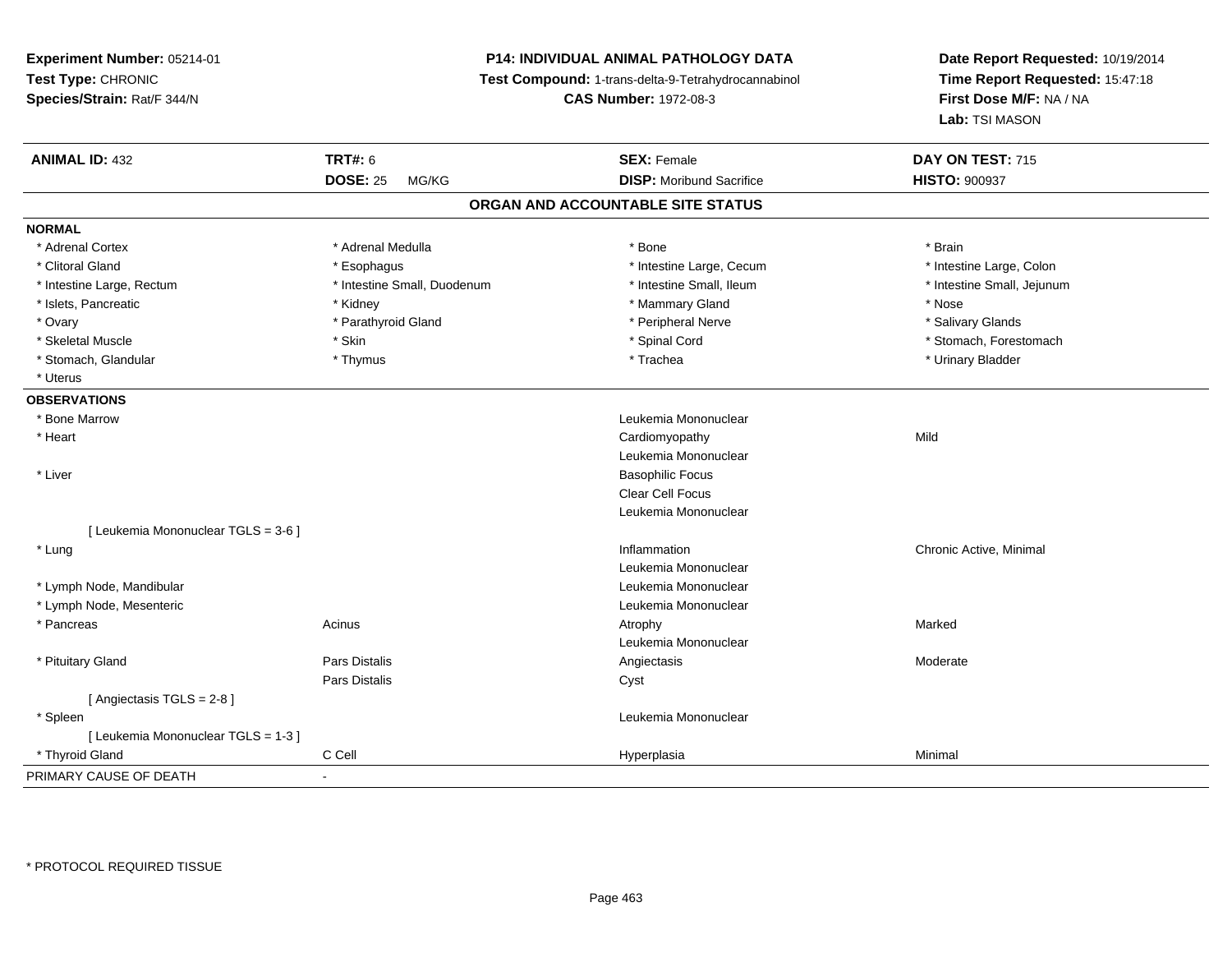**Experiment Number:** 05214-01**Test Type:** CHRONIC **Species/Strain:** Rat/F 344/N**P14: INDIVIDUAL ANIMAL PATHOLOGY DATA Test Compound:** 1-trans-delta-9-Tetrahydrocannabinol **CAS Number:** 1972-08-3**Date Report Requested:** 10/19/2014**Time Report Requested:** 15:47:18**First Dose M/F:** NA / NA**Lab:** TSI MASON**ANIMAL ID:** 433**TRT#:** 6 **SEX:** Female **SEX: Female DAY ON TEST:** 456 **DOSE:** 25 MG/KG **DISP:** Scheduled Sacrifice **HISTO:** <sup>900938</sup> **ORGAN AND ACCOUNTABLE SITE STATUSNORMAL**\* Adrenal Cortex \* Adrenal Medulla \* Adrenal Medulla \* Bone \* Bone \* Bone \* Bone \* Bone Marrow \* Brain \* Alternation of the state of the state of the state of the state of the state of the state of the state of the state of the state of the state of the state of the state of the state of the state of the state of th \* Intestine Small, Ileum \* Intestine Large, Colon \* Intestine Large, Rectum \* Intestine Small, Duodenum \* Intestine Small, Duodenum \* Lymph Node, Mesenteric \* Intestine Small, Jejunum \* Mandibular \* Islets, Pancreatic \* Mandibular \* Lymph Node, Mandibular \* Mammary Gland \* \* Andrew \* Nose \* \* Nose \* \* Ovary \* Ovary \* Ovary \* \* Ovary \* \* Pancreas \* \* Pancreas \* \* Pancreas \* \* Pancreas \* \* Pancreas \* \* Pancreas \* \* Pancreas \* \* Pancreas \* \* Pancreas \* \* Pancreas \* \* Pancreas \* Parathyroid Gland \* \* The most and \* Peripheral Nerve \* \* The most and \* Skeletal Muscle \* \* Skin \* Skin \* Skin \* Stomach, Glandular \* Spinal Cord \* Spinal Cord \* Spinal Cord \* Stomach, Forestomach \* Stomach, Forestomach \* Stomach, Forestomach \* Thymus \* Thyroid Gland \* Trachea \* Urinary Bladder \* Vagina **OBSERVATIONS** \* Heart Cardiomyopathy Minimal \* Kidneyy which is a context of the Cortext of the Cortext of the Cortext of the Mineralization n Minimal \* Liver Basophilic Focus Clear Cell Focus \* Lungg and the set of the set of the set of the set of the set of the set of the set of the set of the set of the set of the set of the set of the set of the set of the set of the set of the set of the set of the set of the set \* Pituitary Glandd and the contract of Pars Distalis and the contract of Adenoma and Adenoma and the Adenoma and the Adenoma and  $\lambda$  \* Salivary Glands Duct MetaplasiaMetaplasia **Mataplasia** Metaplasia Research Metaplasia Research Metaplasia Research Metaplasia Research Metaplasia \* Uteruss and the contract of the contract of the contract of the contract of the contract of the contract of the contract of the contract of the contract of the contract of the contract of the contract of the contract of the cont PRIMARY CAUSE OF DEATH-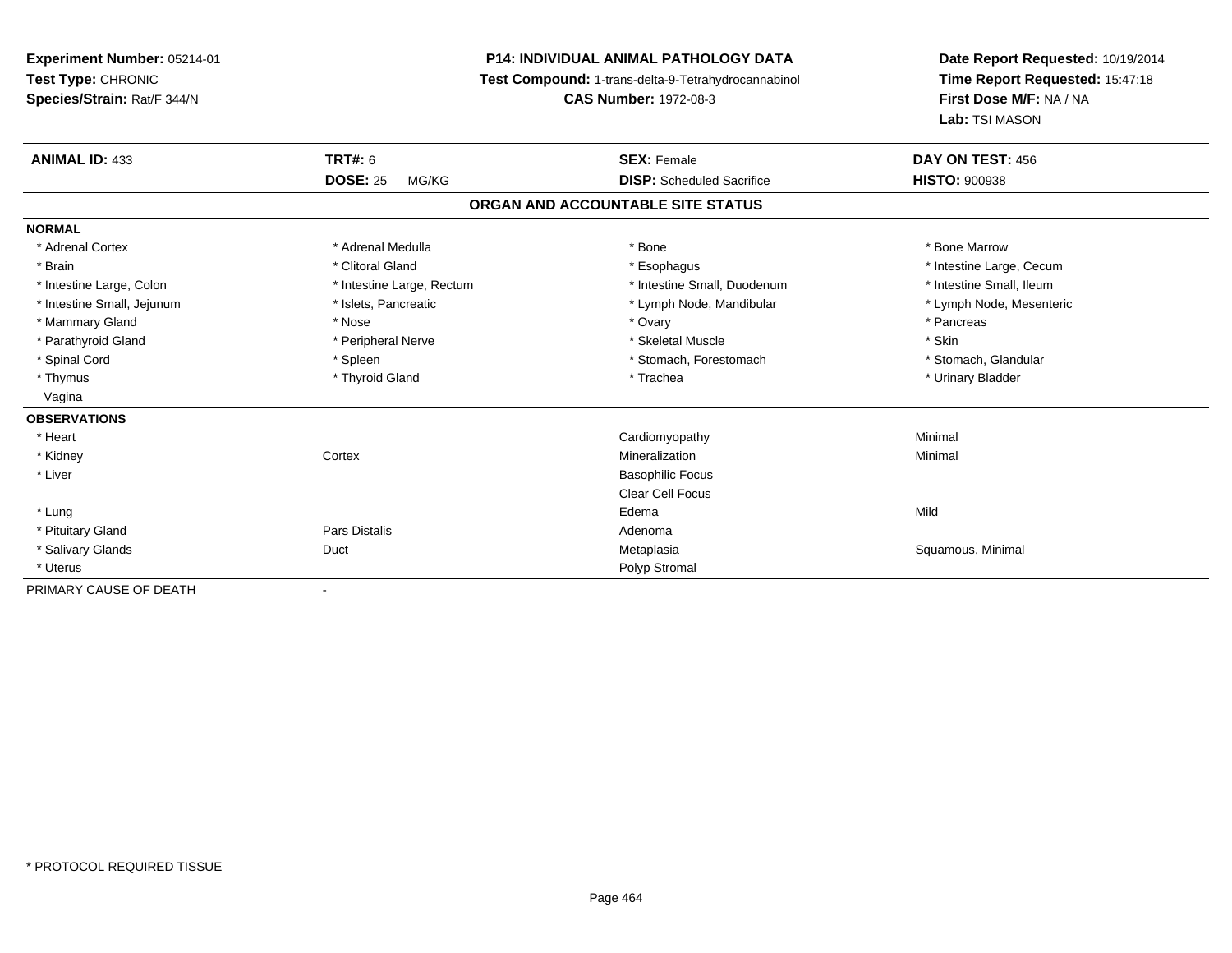**Experiment Number:** 05214-01**Test Type:** CHRONIC **Species/Strain:** Rat/F 344/N**P14: INDIVIDUAL ANIMAL PATHOLOGY DATA Test Compound:** 1-trans-delta-9-Tetrahydrocannabinol **CAS Number:** 1972-08-3**Date Report Requested:** 10/19/2014**Time Report Requested:** 15:47:18**First Dose M/F:** NA / NA**Lab:** TSI MASON**ANIMAL ID:** 434**TRT#:** 6 **SEX:** Female **SEX: Female DAY ON TEST:** 647 **DOSE:** 25 MG/KG**DISP:** Moribund Sacrifice **HISTO:**  $900939$ **ORGAN AND ACCOUNTABLE SITE STATUSNORMAL**\* Bone \* Bone \* \* Esophagus \* \* Brain \* \* Brain \* \* Clitoral Gland \* Clitoral Gland \* \* Esophagus \* Esophagus \* \* Esophagus \* Intestine Large, Cecum \* \* Intestine Large, Colon \* Mestine Large, Rectum \* Intestine Large, Rectum \* Intestine Small, Duodenum \* Intestine Small, Ileum \* \* Intestine Small, Jejunum \* Islets, Pancreatic \* Mammary Gland \* Mammary Gland \* Peripheral Nerve \* Nose \* \* Pancreas \* \* Pancreas \* \* Pancreas \* \* Parathyroid Gland \* \* Peripheral Nerve \* Peripheral Nerve \* \* Salivary Glands \* \* Steeden \* \* Skeletal Muscle \* \* Skin \* \* Skin \* \* Steeden \* Spinal Cord \* Spinal Cord \* Spinal Cord \* Spinal Cord \* Spinal Cord \* Spinal Cord \* Spinal Cord \* Spinal Cord \* Spinal Cord \* Spinal Cord \* \* Urinary Bladder \* Stomach, Forestomach \* Northern \* Stomach, Glandular \* Trachea \* Trachea \* Uterus**OBSERVATIONS** \* Adrenal Cortex Leukemia Mononuclear \* Adrenal Medulla Leukemia Mononuclear \* Bone Marrow Leukemia Mononuclear \* Heart Cardiomyopathy Minimal Leukemia Mononuclear \* Kidney Leukemia Mononuclear Nephropathyy the contract of the Minimal Minimal Section 1996 and the contract of the Minimal Section 1997 and the contract of the contract of the contract of the contract of the contract of the contract of the contract of the contra \* Liver Basophilic Focus Leukemia Mononuclear[ Leukemia Mononuclear TGLS = 2-6 ] \* Lungg is a controller to the controller of the controller of the chronic Active, Minimal of the chronic Active, Minimal of the chronic Active, Minimal of the chronic Active, Minimal of the chronic Active, Minimal of the chroni Leukemia Mononuclear Lymph NodeMediastinal **Mediastinal** Mononuclear \* Lymph Node, Mandibular Leukemia Mononuclear \* Lymph Node, Mesenteric Leukemia Mononuclear \* Ovary Leukemia Mononuclear \* Pituitary Glandd Cyst Constants Constants Constants Constants Constants Constants Constants Constants Constants Constants Const Pars Distalis Hyperplasiaa Mild Leukemia Mononuclear[ Hyperplasia TGLS = 3-8 ] \* Spleen Leukemia Mononuclear [ Leukemia Mononuclear TGLS = 1-3.1 ]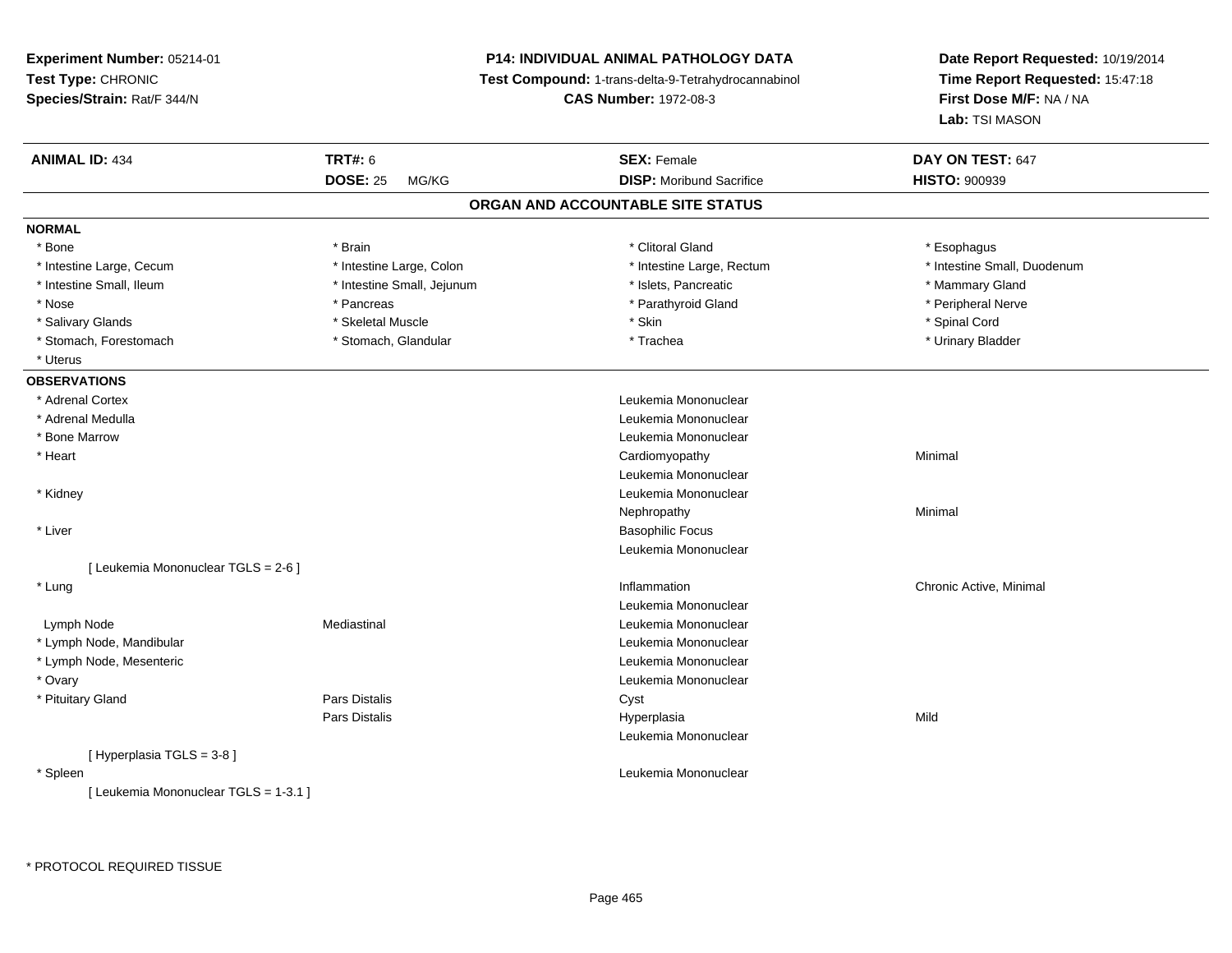| Experiment Number: 05214-01<br>Test Type: CHRONIC<br>Species/Strain: Rat/F 344/N | <b>P14: INDIVIDUAL ANIMAL PATHOLOGY DATA</b><br>Test Compound: 1-trans-delta-9-Tetrahydrocannabinol<br><b>CAS Number: 1972-08-3</b> |                                   | Date Report Requested: 10/19/2014<br>Time Report Requested: 15:47:18<br>First Dose M/F: NA / NA<br>Lab: TSI MASON |
|----------------------------------------------------------------------------------|-------------------------------------------------------------------------------------------------------------------------------------|-----------------------------------|-------------------------------------------------------------------------------------------------------------------|
| <b>ANIMAL ID: 434</b>                                                            | TRT#: 6                                                                                                                             | <b>SEX: Female</b>                | DAY ON TEST: 647                                                                                                  |
|                                                                                  | <b>DOSE: 25</b><br>MG/KG                                                                                                            | <b>DISP:</b> Moribund Sacrifice   | <b>HISTO: 900939</b>                                                                                              |
|                                                                                  |                                                                                                                                     | ORGAN AND ACCOUNTABLE SITE STATUS |                                                                                                                   |
| * Thymus                                                                         |                                                                                                                                     | Leukemia Mononuclear              |                                                                                                                   |
| * Thyroid Gland                                                                  | C Cell                                                                                                                              | Hyperplasia                       | Mild                                                                                                              |
| PRIMARY CAUSE OF DEATH                                                           |                                                                                                                                     |                                   |                                                                                                                   |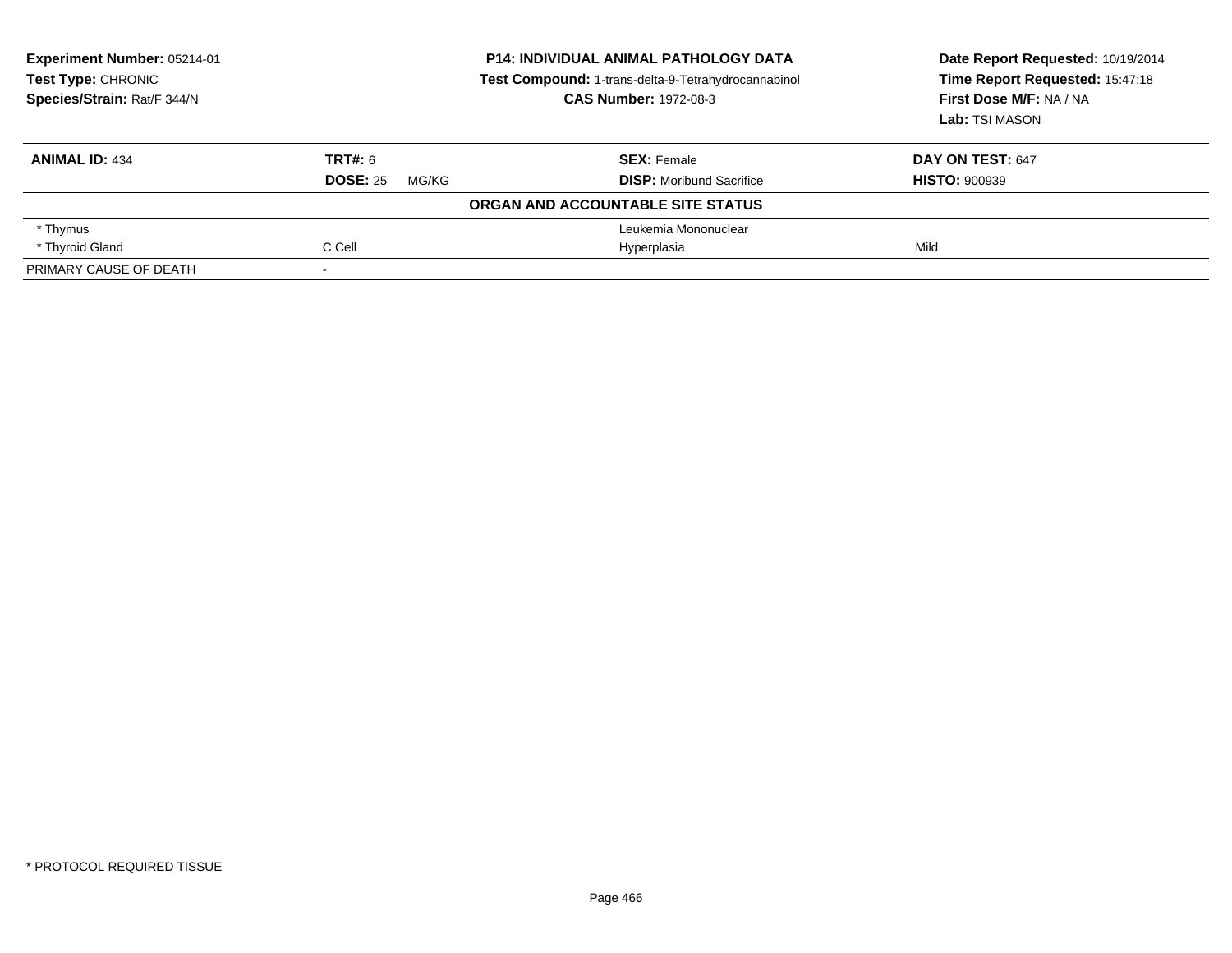**Experiment Number:** 05214-01**Test Type:** CHRONIC **Species/Strain:** Rat/F 344/N**P14: INDIVIDUAL ANIMAL PATHOLOGY DATA Test Compound:** 1-trans-delta-9-Tetrahydrocannabinol **CAS Number:** 1972-08-3**Date Report Requested:** 10/19/2014**Time Report Requested:** 15:47:18**First Dose M/F:** NA / NA**Lab:** TSI MASON**ANIMAL ID:** 435 **TRT#:** <sup>6</sup> **SEX:** Female **DAY ON TEST:** <sup>661</sup> **DOSE:** 25 MG/KG**DISP:** Moribund Sacrifice **HISTO:**  $900940$ **ORGAN AND ACCOUNTABLE SITE STATUSNORMAL**\* Bone \* Bone \* \* Esophagus \* \* Brain \* \* Brain \* \* Clitoral Gland \* Clitoral Gland \* \* Esophagus \* Esophagus \* \* Esophagus \* Intestine Large, Cecum \* \* Intestine Large, Colon \* Mestine Large, Rectum \* Intestine Large, Rectum \* Intestine Small, Duodenum \* Intestine Small, Ileum \* **All and The Accept and Accept Accept Accept Accept Accept Accept Accept Accept Accept** Mammary Gland \* Peripheral Nerve \* Nose \* Ovary \* Parathyroid Gland \* Peripheral Nerve \* \* Peripheral Nerve \* Salivary Glands \* \* Steeden \* \* Skeletal Muscle \* \* Skin \* \* Skin \* \* Steeden \* Spinal Cord \* Spinal Cord \* Spinal Cord \* Spinal Cord \* Spinal Cord \* Spinal Cord \* Spinal Cord \* Spinal Cord \* Spinal Cord \* Spinal Cord \* \* Urinary Bladder \* Stomach, Glandular \* Thyroid Gland \* Thyroid Gland \* Trachea \* Uterus**OBSERVATIONS** \* Adrenal Cortex Leukemia Mononuclear \* Adrenal Medulla Leukemia Mononuclear \* Bone Marrow Leukemia Mononuclear \* Heart Cardiomyopathyy Mild Mild \* Kidneyy the controller of the controller of the controller of the controller of the controller of the controller of the controller of the controller of the controller of the controller of the controller of the controller of the \* Liver Basophilic Focus Leukemia Mononuclear \* Lungg is a state of the set of the set of the set of the lift of the lift of the lift of the lift of the lift of the lift of the lift of the lift of the lift of the lift of the lift of the lift of the lift of the lift of the l Leukemia Mononuclear[ Leukemia Mononuclear TGLS = 2-2+3 ] Lymph NodeMediastinal **Mediastinal** Mononuclear **Leukemia Mononuclear** Pancreatic Leukemia Mononuclear \* Lymph Node, Mandibular Leukemia Mononuclear \* Lymph Node, Mesenteric Leukemia Mononuclear \* Pancreass the control of the control of the control of the control of the control of the control of the control of the control of the control of the control of the control of the control of the control of the control of the contro \* Pituitary Glandd and the contract of Pars Distalis and the contract of Adenoma and Adenoma and the Adenoma and the Adenoma and  $\lambda$ Pars Distaliss Cyst \* Spleen Leukemia Mononuclear [ Leukemia Mononuclear TGLS = 1-3 ] \* Stomach, Forestomachh ann an t-ainmeile ann an t-ainmeile ann an t-ainmeile ann an t-ainmeile an t-ainmeile an an t-ainmeile an amh \* Thymus Leukemia Mononuclear PRIMARY CAUSE OF DEATH-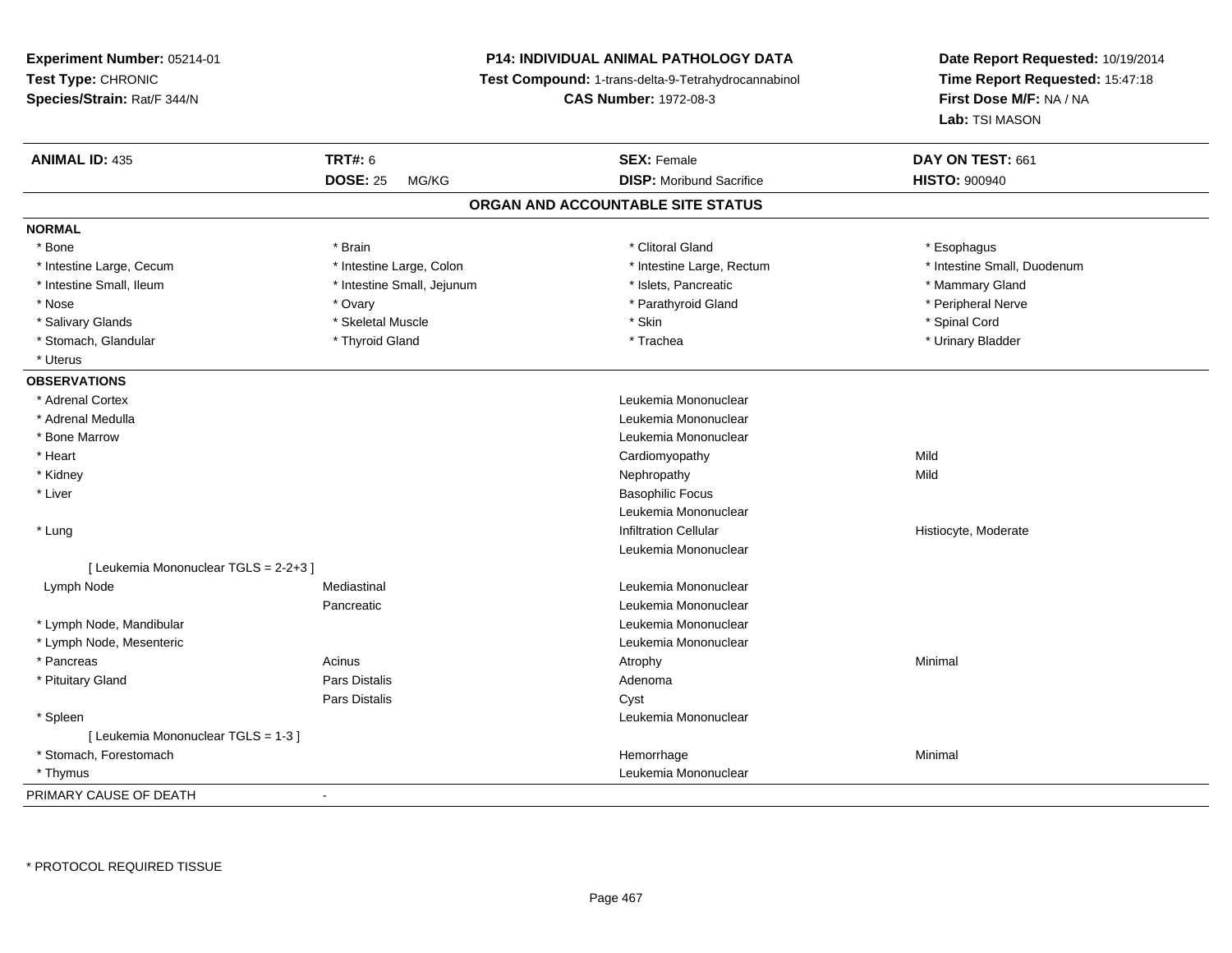**Experiment Number:** 05214-01**Test Type:** CHRONIC **Species/Strain:** Rat/F 344/N**P14: INDIVIDUAL ANIMAL PATHOLOGY DATA Test Compound:** 1-trans-delta-9-Tetrahydrocannabinol **CAS Number:** 1972-08-3**Date Report Requested:** 10/19/2014**Time Report Requested:** 15:47:18**First Dose M/F:** NA / NA**Lab:** TSI MASON**ANIMAL ID:** 436**6 DAY ON TEST:** 731 **DOSE:** 25 MG/KG**DISP:** Terminal Sacrifice **HISTO:** 900941 **ORGAN AND ACCOUNTABLE SITE STATUSNORMAL**\* Adrenal Cortex \* Adrenal Medulla \* Adrenal Medulla \* Bone \* Bone \* Bone \* Bone \* Bone Marrow \* Brain \* Alternative of the state of the state of the state of the state of the state of the state of the state of the state of the state of the state of the state of the state of the state of the state of the state of th \* Intestine Large, Cecum \* Intestine Large, Colon \* Intestine Large, Rectum \* Intestine Small, Duodenum \* Intestine Small, Ileum \* \* Thestine Small, Jejunum \* \* Slets, Pancreatic \* \* Thestine Small, Nejerum \* Lymph Node, Mesenteric \* \* Mammary Gland \* \* Andrew \* Ovary \* Ovary \* Andrew \* Parathyroid Gland \* Peripheral Nerve \* Peripheral Nerve \* في المستحدث المستحدث المستحدث المستحدث المستحدث المستحدث المستحدث المستحدث المستحدث المستحدث المستحدث المستحدث \* Salivary Glands \* \* Steeden \* \* Skeletal Muscle \* \* Skin \* \* Skin \* \* Steeden \* Spinal Cord \* Spinal Cord \* Spinal Cord \* Spinal Cord \* Spinal Cord \* Spinal Cord \* Spinal Cord \* Spinal Cord \* Spinal Cord \* Spinal Cord \* \* Spleen \* Stomach, Forestomach \* Stomach \* Stomach, Glandular \* Stomach, Glandular \* Thymus \* Uterus \* Thyroid Gland \* \* Trachea \* \* Trachea \* Trachea \* \* Urinary Bladder \* \* Urinary Bladder \* \* Uterus \* Uterus **OBSERVATIONS** \* Kidneyy which is a context of the Cortext of the Cortext of the Cortext of the Mineralization n Minimal Nephropathyy the contract of the Minimal Minimal Section 1996 and the contract of the Minimal Section 1997 and the contract of the contract of the contract of the contract of the contract of the contract of the contract of the contra \* Liver Basophilic Focus \* Lungg is a controller to the controller of the controller of the chronic Active, Minimal of the chronic Active, Minimal of the chronic Active, Minimal of the chronic Active, Minimal of the chronic Active, Minimal of the chroni \* Lymph Node, MandibularInfiltration Cellular **Plasma Cell**, Moderate \* Nosee and the state of the state of the state of the state of the state of the state of the state of the state of the state of the state of the state of the state of the state of the state of the state of the state of the stat Inflammation Acute, Minimal \* Pancreass the control of the control of the control of the control of the control of the control of the control of the control of the control of the control of the control of the control of the control of the control of the contro \* Pituitary Glandd and the contract of Pars Distalis and the contract of Adenoma and Adenoma and the Adenoma and the Adenoma and  $\lambda$  $[$  Adenoma TGLS = 1-8  $]$ PRIMARY CAUSE OF DEATH-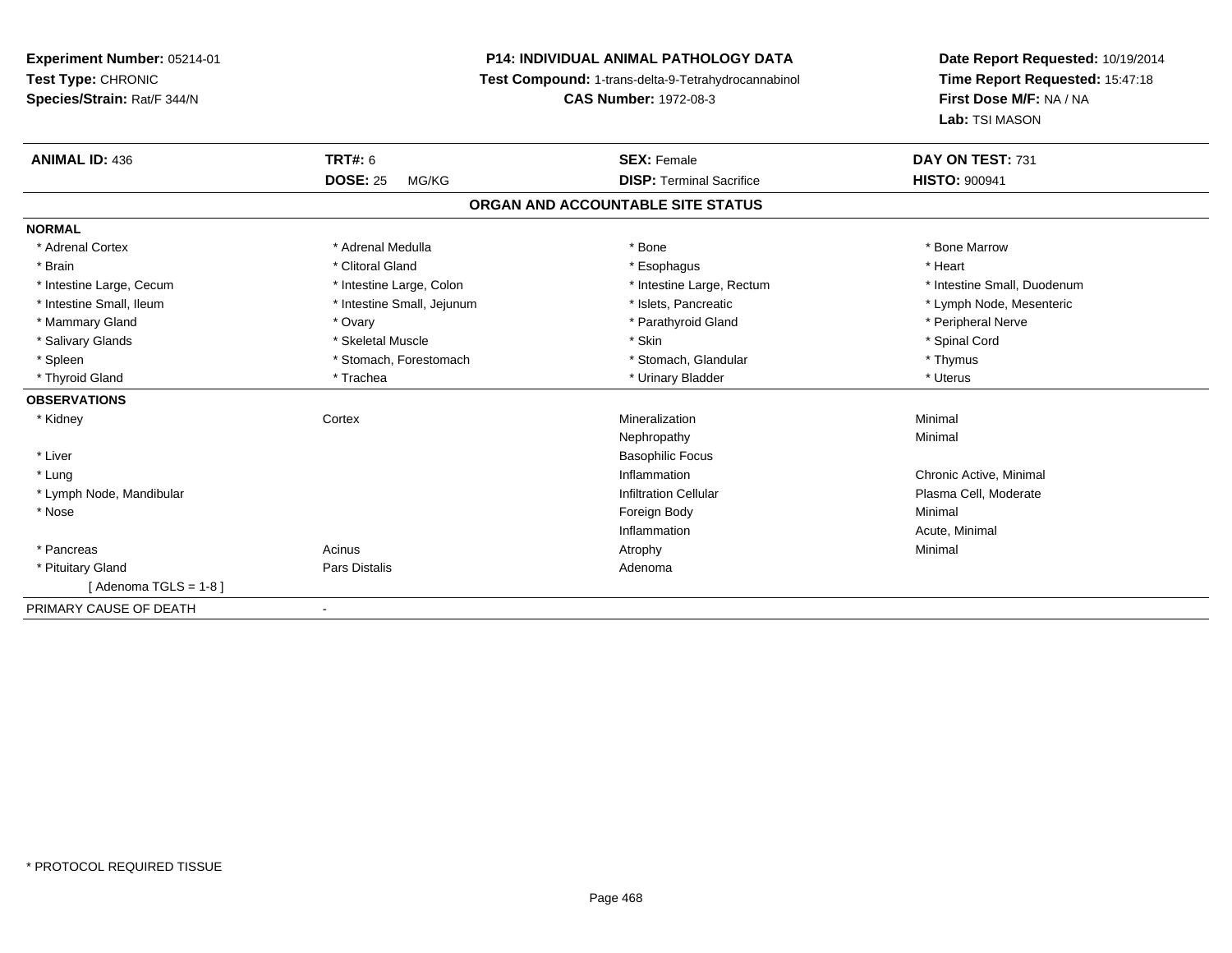**Experiment Number:** 05214-01**Test Type:** CHRONIC **Species/Strain:** Rat/F 344/N**P14: INDIVIDUAL ANIMAL PATHOLOGY DATA Test Compound:** 1-trans-delta-9-Tetrahydrocannabinol **CAS Number:** 1972-08-3**Date Report Requested:** 10/19/2014**Time Report Requested:** 15:47:18**First Dose M/F:** NA / NA**Lab:** TSI MASON**ANIMAL ID:** 437**TRT#:** 6 **SEX:** Female **SEX: Female DAY ON TEST:** 656 **DOSE:** 25 MG/KG **DISP:** Moribund Sacrifice **HISTO:** <sup>900942</sup> **ORGAN AND ACCOUNTABLE SITE STATUSNORMAL**\* Adrenal Cortex \* Adrenal Medulla \* Adrenal Medulla \* Bone \* Bone \* Bone \* Bone \* Bone Marrow \* Brain \* Alternation of the state of the state of the state of the state of the state of the state of the state of the state of the state of the state of the state of the state of the state of the state of the state of th \* Intestine Small, Ileum \* Intestine Large, Colon \* Intestine Large, Rectum \* Intestine Small, Duodenum \* Intestine Small, Duodenum \* Intestine Small, Jejunum \* \* et \* \* http://www.fat.com/mandibulary.com/mandibulary/state/state/state/state/state/state/state/state/state/state/state/state/state/state/state/state/state/state/state/state/state/state/state \* Lymph Node, Mesenteric \* \* Mammary Gland \* Mammary Gland \* Ovary \* Ovary \* The message \* Parathyroid Gland \* \* Peripheral Nerve \* Salivary Glands \* Skeletal Muscle \* Skin\* Thyroid Gland \* Spinal Cord \* \* Stomach, Glandular \* \* \* Thymus \* \* Thymus \* \* Thymus \* Thyroid Gland \* Thyroid Gland \* \* Thyroid Gland \* \* Thyroid Gland \* \* Thyroid Gland \* \* Thyroid Gland \* \* Thyroid Gland \* \* \* \* \* \* \* \* \* \* \* \* \* \* \* Trachea \* Urinary Bladder \* Urinary Bladder \* Urinary Bladder \* Urinary Bladder \* Urinary Bladder **OBSERVATIONS** \* Heart Cardiomyopathy Minimal \* Kidneyy the control of the control of the control of the control of the control of the control of the control of the control of the control of the control of the control of the control of the control of the control of the contro \* Lungg is a controller to the controller of the controller of the chronic Active, Minimal of the chronic Active, Minimal of the chronic Active, Minimal of the chronic Active, Minimal of the chronic Active, Minimal of the chroni \* Nosee the contraction of the contraction of the contraction of the contraction of the contraction of the contraction  $\mathsf{Acute}$ , Minimal \* Pancreass and the contract of the contract of the contract of the contract of the contract of the contract of the contract of  $\mathsf{A}$  and  $\mathsf{A}$  and  $\mathsf{A}$  and  $\mathsf{A}$  and  $\mathsf{A}$  and  $\mathsf{A}$  and  $\mathsf{A}$  and  $\mathsf{A}$  and \* Pituitary Glandd and the contract of Pars Distalis and the contract of Adenoma and Adenoma and the Adenoma and the Adenoma and  $\alpha$ Pars Distaliss Cyst \* Spleenn and the control of the control of the control of the control of the control of the control of the control of the control of the control of the control of the control of the control of the control of the control of the co [ Pigmentation TGLS = 1-3 ] \* Stomach, Forestomachh anns an t-ainm an t-ainm anns an t-ainm an t-ainm an t-ainm an t-ainm an t-ainm an t-ainm an t-ainm an t-ainm [ Edema TGLS = 2-5.1 ]PRIMARY CAUSE OF DEATH-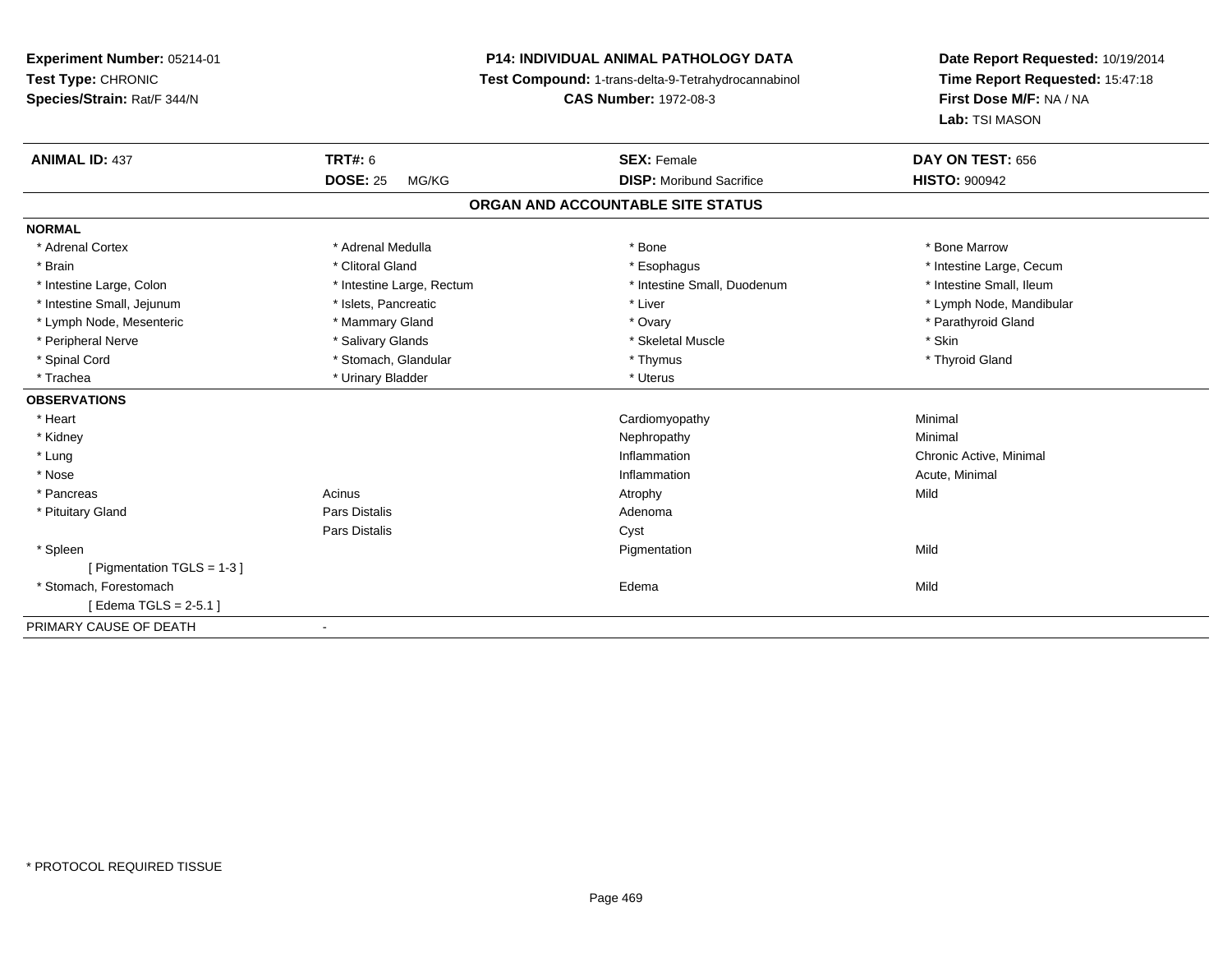**Experiment Number:** 05214-01**Test Type:** CHRONIC **Species/Strain:** Rat/F 344/N**P14: INDIVIDUAL ANIMAL PATHOLOGY DATA Test Compound:** 1-trans-delta-9-Tetrahydrocannabinol **CAS Number:** 1972-08-3**Date Report Requested:** 10/19/2014**Time Report Requested:** 15:47:18**First Dose M/F:** NA / NA**Lab:** TSI MASON**ANIMAL ID:** 438**TRT#:** 6 **SEX:** Female **SEX: Female DAY ON TEST:** 562 **DOSE:** 25 MG/KG **DISP:** Moribund Sacrifice **HISTO:** <sup>900943</sup> **ORGAN AND ACCOUNTABLE SITE STATUSNORMAL**\* Adrenal Cortex \* Adrenal Medulla \* Adrenal Medulla \* Bone \* Brain \* Brain \* Brain \* Brain \* Brain \* Brain \* Brain \* Brain \* Brain \* Brain \* Brain \* Brain \* Brain \* Brain \* Brain \* Brain \* Brain \* Brain \* Brain \* Brain \* Brain \* Brain \* B \* Intestine Large, Colon \* Clitoral Gland \* **Exophagus \* Exophagus \*** Esophagus \* 11testine Large, Cecum \* Intestine Large, Rectum \* Thestine Small, Duodenum \* Number of the small, Ileum \* Intestine Small, Jejunum \* Intestine Small, Jejunum \* Islets, Pancreatic \* The same \* Lymph Node, Mandibular \* Lymph Node, Mesenteric \* Nose \* Nose \* Peripheral Nerve \* Ovary \* And the second of the second of the second version of the second version of the second version of the second version of the second version of the second version of the second version of the second version of the \* Salivary Glands \* \* Steeden \* \* Skeletal Muscle \* \* Skin \* \* Skin \* \* Steeden \* Spinal Cord \* Spinal Cord \* Spinal Cord \* Spinal Cord \* Spinal Cord \* Spinal Cord \* Spinal Cord \* Spinal Cord \* Spinal Cord \* Spinal Cord \* \* Stomach, Forestomach \* Trachea \* Stomach, Glandular \* Thymus \* Thymus \* The metal \* Trachea \* Urinary Bladder \* Uterus **OBSERVATIONS** \* Bone Marrow Leukemia Mononuclear \* Heart Leukemia Mononuclear \* Kidney Leukemia Mononuclear \* Liver Leukemia Mononuclear [ Leukemia Mononuclear TGLS = 3-6,4-6 ] \* Lungg is a controller to the controller of the controller of the chronic Active, Minimal of the chronic Active, Minimal of the chronic Active, Minimal of the chronic Active, Minimal of the chronic Active, Minimal of the chroni Leukemia Mononuclear \* Mammary Glandd **Executive Contract of the Contract Contract Contract Contract Contract Contract Contract Contract Contract Contract Contract Contract Contract Contract Contract Contract Contract Contract Contract Contract Contract Cont** Galactocele[ Galactocele TGLS = 2-16 ] \* Pituitary Glandd and the contract of Pars Distalis and the contract of Adenoma and Adenoma and the Adenoma and the Adenoma and  $\alpha$ [ Adenoma  $TGLS = 5-8$  ] \* Spleen Leukemia Mononuclear [ Leukemia Mononuclear TGLS = 6-3 ] \* Thyroid Glandd C Cell C Cell Adenoma PRIMARY CAUSE OF DEATH-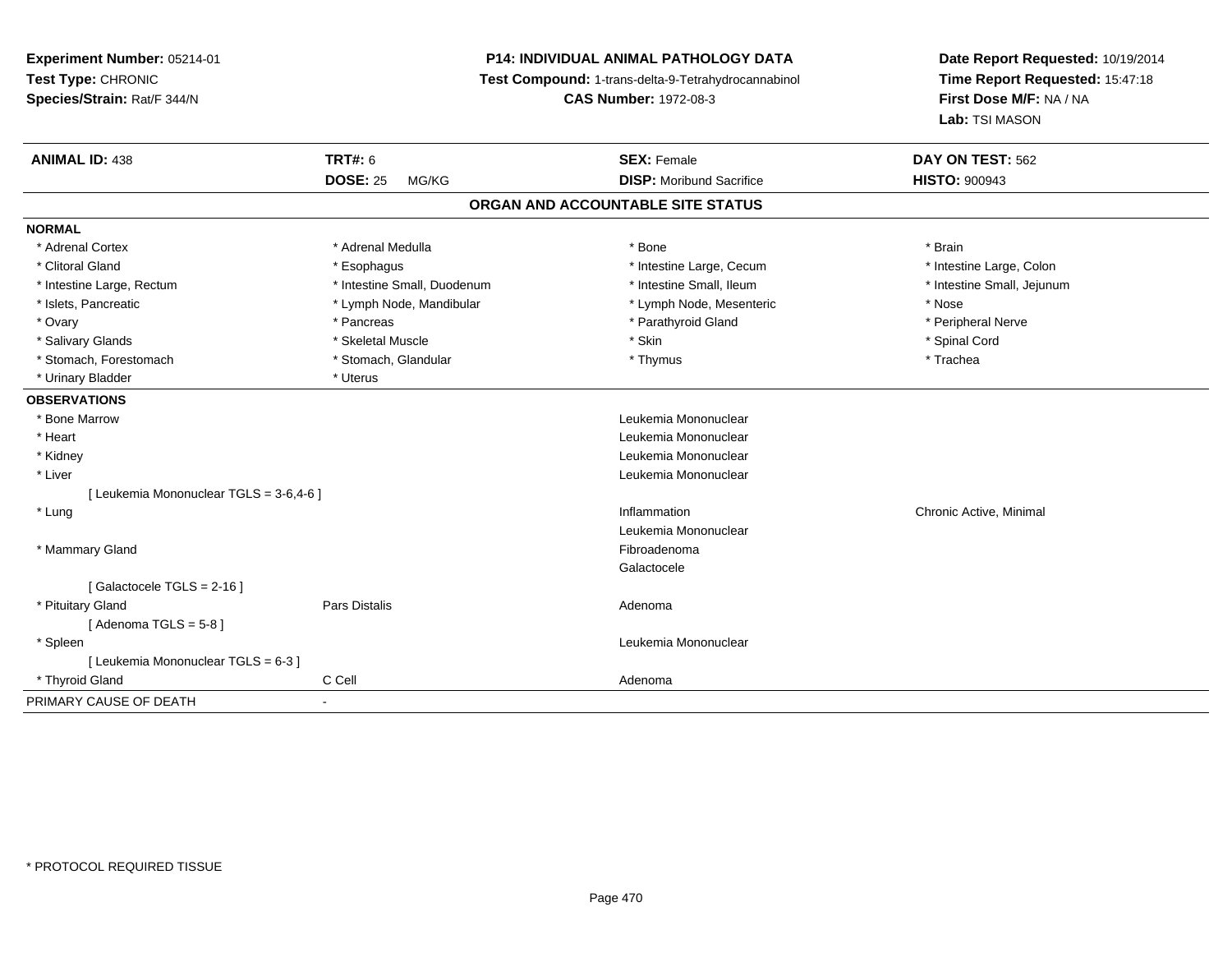**Experiment Number:** 05214-01**Test Type:** CHRONIC **Species/Strain:** Rat/F 344/N**P14: INDIVIDUAL ANIMAL PATHOLOGY DATA Test Compound:** 1-trans-delta-9-Tetrahydrocannabinol **CAS Number:** 1972-08-3**Date Report Requested:** 10/19/2014**Time Report Requested:** 15:47:18**First Dose M/F:** NA / NA**Lab:** TSI MASON**ANIMAL ID:** 439 **TRT#:** <sup>6</sup> **SEX:** Female **DAY ON TEST:** <sup>736</sup> **DOSE:** 25 MG/KG **DISP:** Terminal Sacrifice **HISTO:** <sup>900944</sup> **ORGAN AND ACCOUNTABLE SITE STATUSNORMAL**\* Adrenal Cortex \* Adrenal Medulla \* Adrenal Medulla \* Bone \* Bone \* Bone \* Bone \* Bone Marrow \* Brain \* Alternation of the state of the state of the state of the state of the state of the state of the state of the state of the state of the state of the state of the state of the state of the state of the state of th \* Intestine Small, Ileum \* Intestine Large, Colon \* Intestine Large, Rectum \* Intestine Small, Duodenum \* Intestine Small, Duodenum \* Lymph Node, Mesenteric \* Intestine Small, Jejunum \* Mandibular \* Islets, Pancreatic \* Mandibular \* Lymph Node, Mandibular \* Mammary Gland \* \* Andrew \* Nose \* \* Nose \* \* Ovary \* Ovary \* Ovary \* \* Ovary \* \* Pancreas \* \* Pancreas \* \* Pancreas \* \* Pancreas \* \* Pancreas \* \* Pancreas \* \* Pancreas \* \* Pancreas \* \* Pancreas \* \* Pancreas \* \* Pancreas \* Skeletal Muscle \* Parathyroid Gland \* \* \* And \* \* Peripheral Nerve \* \* \* Salivary Glands \* \* Salivary Glands \* \* Skeletal Muscle \* \* Skeletal Muscle \* \* Skeletal Muscle \* \* Skeletal Muscle \* \* Skeletal Muscle \* \* Skeletal Muscle \* \* Skele \* Skin \* Spinal Cord \* Spinal Cord \* Spinal Cord \* Spinal \* Spinal \* Stomach, Forestomach \* Stomach, Forestomach \* Stomach, Glandular \* Thymus \* Thymus \* Thymus \* Trachea \* Trachea \* Trachea \* Urinary Bladder \* Uterus**OBSERVATIONS** \* Heart Cardiomyopathy Minimal \* Kidneyy the control of the control of the control of the control of the control of the control of the control of the control of the control of the control of the control of the control of the control of the control of the contro \* Liver Basophilic FocusHyperplasia Moderate [ Basophilic Focus TGLS = 2-6 ] $[$  Hyperplasia TGLS = 1-6.01 ] \* Lungg and the state of the state of the state of the state of the state of the state of the state of the state of the state of the state of the state of the state of the state of the state of the state of the state of the stat Inflammation Chronic Active, Minimal \* Pituitary Glandd Cyst Constants Constants Constants Constants Constants Constants Constants Constants Constants Constants Const \* Thyroid Gland C Cell Hyperplasia Mild PRIMARY CAUSE OF DEATH-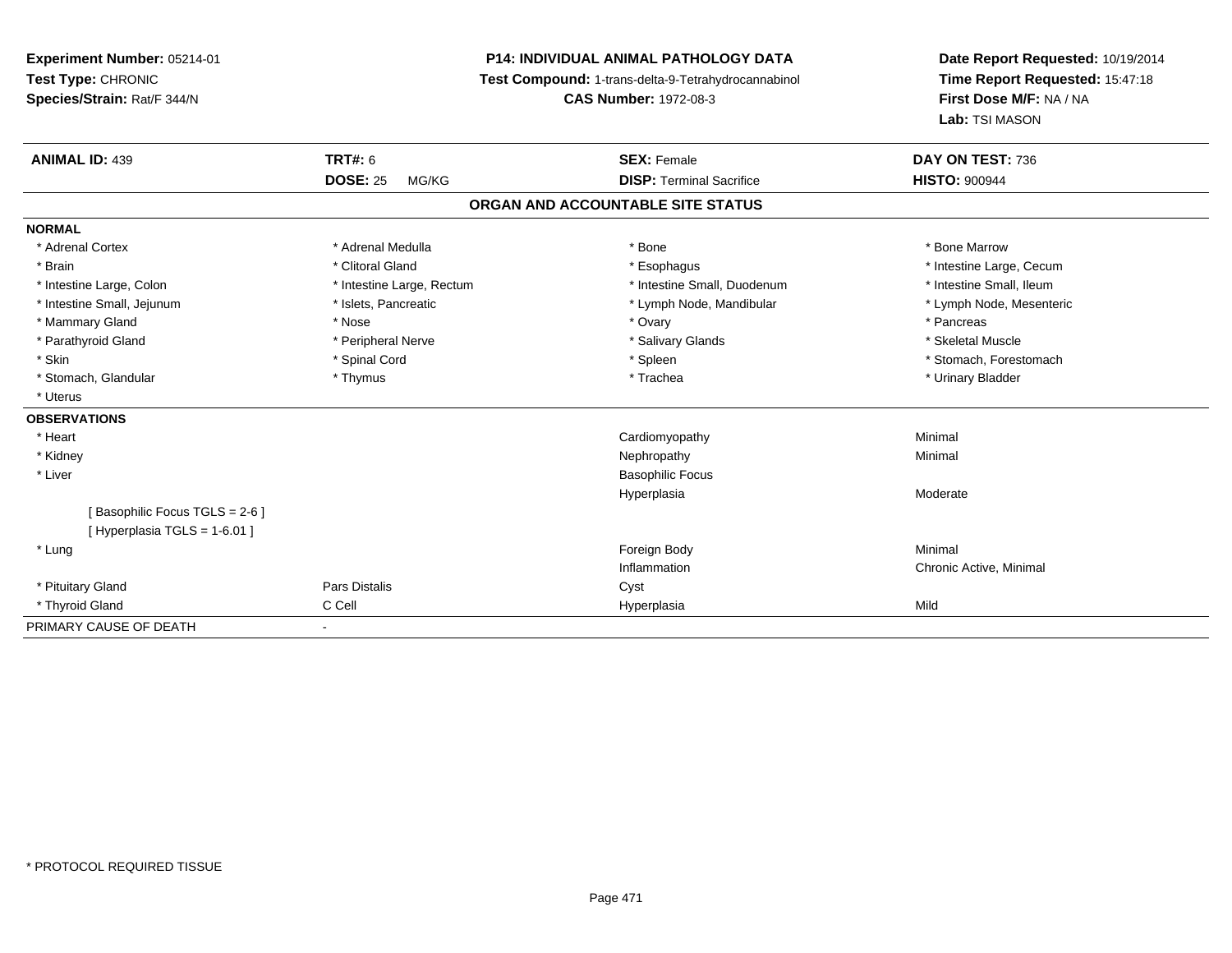| Experiment Number: 05214-01                 |                          | <b>P14: INDIVIDUAL ANIMAL PATHOLOGY DATA</b>        | Date Report Requested: 10/19/2014<br>Time Report Requested: 15:47:18 |  |
|---------------------------------------------|--------------------------|-----------------------------------------------------|----------------------------------------------------------------------|--|
| Test Type: CHRONIC                          |                          | Test Compound: 1-trans-delta-9-Tetrahydrocannabinol |                                                                      |  |
| Species/Strain: Rat/F 344/N                 |                          | <b>CAS Number: 1972-08-3</b>                        | First Dose M/F: NA / NA                                              |  |
|                                             |                          |                                                     | Lab: TSI MASON                                                       |  |
| <b>ANIMAL ID: 440</b>                       | <b>TRT#: 6</b>           | <b>SEX: Female</b>                                  | DAY ON TEST: 731                                                     |  |
|                                             | <b>DOSE: 25</b><br>MG/KG | <b>DISP: Terminal Sacrifice</b>                     | <b>HISTO: 900945</b>                                                 |  |
|                                             |                          | ORGAN AND ACCOUNTABLE SITE STATUS                   |                                                                      |  |
| <b>NORMAL</b>                               |                          |                                                     |                                                                      |  |
| * Bone                                      | * Bone Marrow            | * Brain                                             | * Clitoral Gland                                                     |  |
| * Esophagus                                 | * Intestine Large, Cecum | * Intestine Large, Colon                            | * Intestine Large, Rectum                                            |  |
| * Intestine Small, Duodenum                 | * Intestine Small, Ileum | * Intestine Small, Jejunum                          | * Islets, Pancreatic                                                 |  |
| * Kidney                                    | * Lymph Node, Mandibular | * Lymph Node, Mesenteric                            | * Nose                                                               |  |
| * Ovary                                     | * Parathyroid Gland      | * Peripheral Nerve                                  | * Salivary Glands                                                    |  |
| * Skeletal Muscle                           | * Skin                   | * Spinal Cord                                       | * Stomach, Glandular                                                 |  |
| * Thymus                                    | * Trachea                | * Urinary Bladder                                   | * Uterus                                                             |  |
| <b>OBSERVATIONS</b>                         |                          |                                                     |                                                                      |  |
| * Adrenal Cortex                            |                          | Leukemia Mononuclear                                |                                                                      |  |
| * Adrenal Medulla                           |                          | Pheochromocytoma Benign                             |                                                                      |  |
| [ Pheochromocytoma Benign TGLS = 3-8 ]      |                          |                                                     |                                                                      |  |
| * Heart                                     |                          | Cardiomyopathy                                      | Mild                                                                 |  |
| * Liver                                     |                          | Leukemia Mononuclear                                |                                                                      |  |
| [ Leukemia Mononuclear TGLS = 4-6 ]         |                          |                                                     |                                                                      |  |
| * Lung                                      |                          | Inflammation                                        | Chronic Active, Minimal                                              |  |
| * Mammary Gland                             |                          | Fibroadenoma                                        |                                                                      |  |
| [Fibroadenoma TGLS = 1-16+16.01]            |                          |                                                     |                                                                      |  |
| * Pancreas                                  | Acinus                   | Atrophy                                             | Minimal                                                              |  |
| * Pituitary Gland                           | Pars Distalis            | Angiectasis                                         | Mild                                                                 |  |
|                                             | Pars Distalis            | Cyst                                                |                                                                      |  |
| [Angiectasis TGLS = 5-8]                    |                          |                                                     |                                                                      |  |
| * Spleen                                    |                          | Leukemia Mononuclear                                |                                                                      |  |
| [ Leukemia Mononuclear TGLS = 2-3.01+3.02 ] |                          |                                                     |                                                                      |  |
| * Stomach, Forestomach                      |                          | Hyperplasia                                         | Basal Cell, Moderate                                                 |  |
| [ Hyperplasia TGLS = 6-5 ]                  |                          |                                                     |                                                                      |  |
| * Thyroid Gland                             | C Cell                   | Hyperplasia                                         | Mild                                                                 |  |
| PRIMARY CAUSE OF DEATH                      | ä,                       |                                                     |                                                                      |  |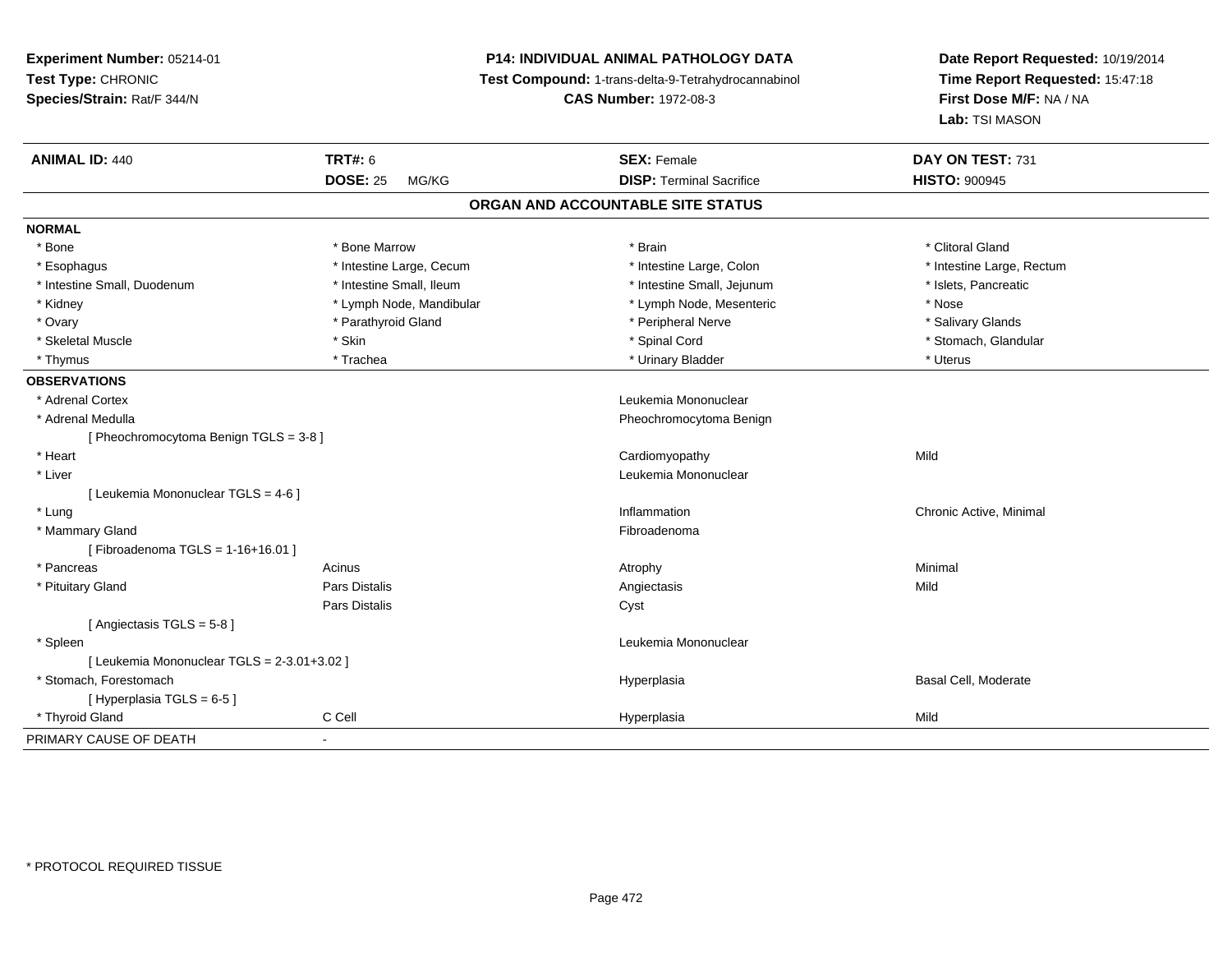**Experiment Number:** 05214-01**Test Type:** CHRONIC **Species/Strain:** Rat/F 344/N**P14: INDIVIDUAL ANIMAL PATHOLOGY DATA Test Compound:** 1-trans-delta-9-Tetrahydrocannabinol **CAS Number:** 1972-08-3**Date Report Requested:** 10/19/2014**Time Report Requested:** 15:47:18**First Dose M/F:** NA / NA**Lab:** TSI MASON**ANIMAL ID:** 441**TRT#:** 6 **SEX:** Female **SEX: Female DAY ON TEST:** 457 **DOSE:** 25 MG/KG **DISP:** Scheduled Sacrifice **HISTO:** <sup>900946</sup> **ORGAN AND ACCOUNTABLE SITE STATUSNORMAL**\* Adrenal Cortex \* Adrenal Medulla \* Adrenal Medulla \* Bone \* Bone \* Bone \* Bone \* Bone Marrow \* Brain \* Alternation of the state of the state of the state of the state of the state of the state of the state of the state of the state of the state of the state of the state of the state of the state of the state of th \* Intestine Small, Ileum \* Intestine Large, Colon \* Intestine Large, Rectum \* Intestine Small, Duodenum \* Intestine Small, Duodenum \* Intestine Small, Jejunum \* The matches of the state of the state of the state of the state of the state of the state of the state of the state of the state of the state of the state of the state of the state of the state \* Ovary \* Lymph Node, Mandibular \* Lymph Node, Mesenteric \* Mammary Gland \* Mammary Gland \* Skeletal Muscle \* Parathyroid Gland \* **All and \* Skeletal Muscle All and \* Peripheral Nerve** \* Salivary Glands \* Salivary Glands \* Skin \* Spinal Cord \* Spinal Cord \* Spinal Cord \* Spinal \* Spinal \* Stomach, Forestomach \* Stomach, Forestomach \* Stomach, Glandular \* Thymus \* Thymus \* Thymus \* Thyroid Gland \* Thyroid Gland \* Thachea \* Urinary Bladder Vagina **OBSERVATIONS** \* Heart Cardiomyopathy Minimal \* Liver Basophilic Focus Mixed Cell Focus[ Basophilic Focus TGLS = 3-6.1 ] Lymph Node Pancreatic Infiltration Cellular Histiocyte, Mild [ Infiltration Cellular TGLS = 2-9.1 ] \* Nosee the contraction of the contraction of the contraction of the contraction of the contraction of the contraction  $\mathsf{Acute}$ , Minimal \* Pancreass the control of the control of the control of the control of the control of the control of the control of the control of the control of the control of the control of the control of the control of the control of the contro \* Pituitary Glandd Cyst Constants Constants Constants Constants Constants Constants Constants Constants Constants Constants Const \* Uteruss and the contract of the contract of the contract of the contract of the contract of the contract of the contract of the contract of the contract of the contract of the contract of the contract of the contract of the cont n Mild [ Dilatation TGLS = 1-7 ]PRIMARY CAUSE OF DEATH-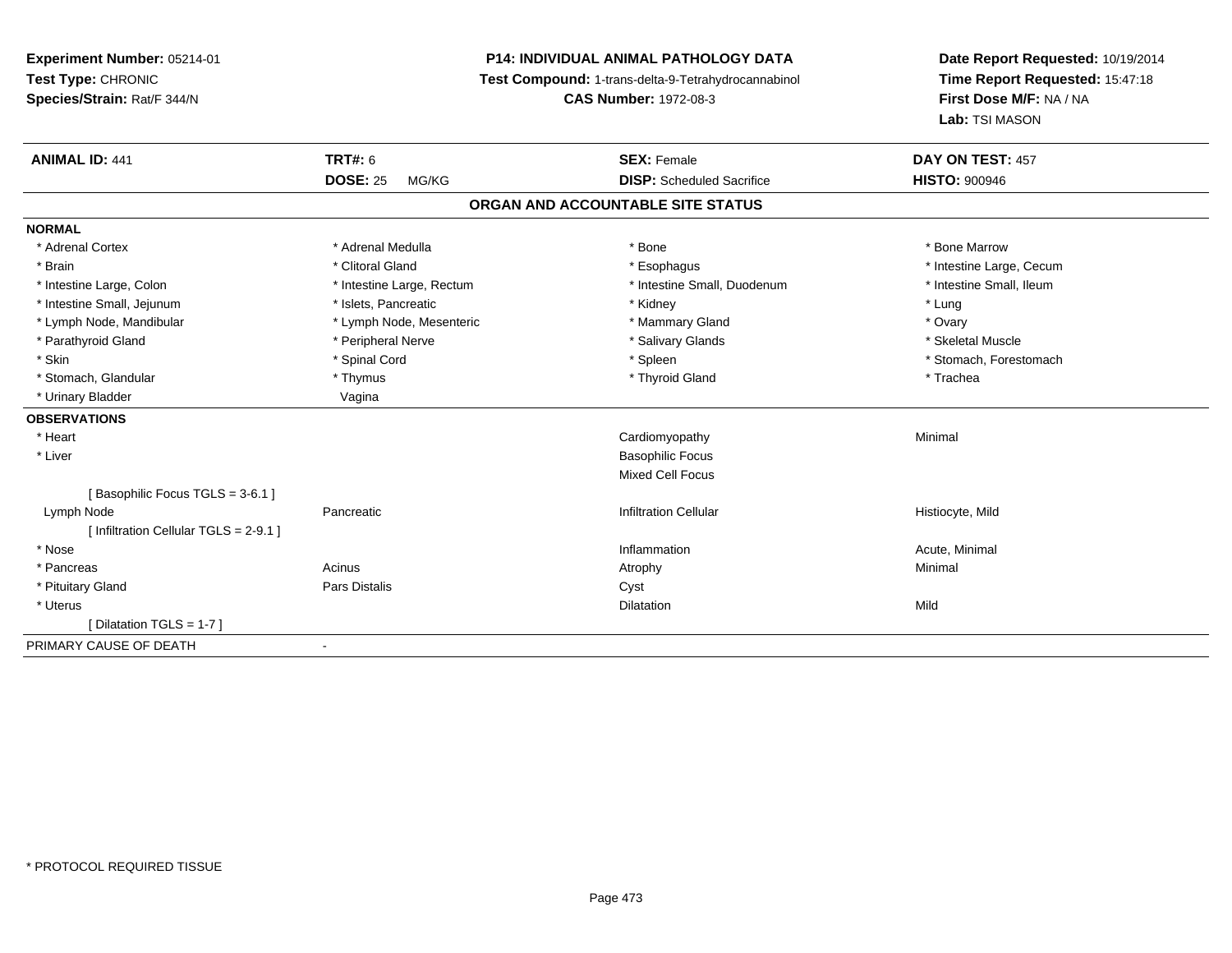**Experiment Number:** 05214-01**Test Type:** CHRONIC **Species/Strain:** Rat/F 344/N**P14: INDIVIDUAL ANIMAL PATHOLOGY DATA Test Compound:** 1-trans-delta-9-Tetrahydrocannabinol **CAS Number:** 1972-08-3**Date Report Requested:** 10/19/2014**Time Report Requested:** 15:47:18**First Dose M/F:** NA / NA**Lab:** TSI MASON**ANIMAL ID:** 442**TRT#:** 6 **SEX:** Female **SEX: Female DAY ON TEST:** 694 **DOSE:** 25 MG/KG**DISP:** Moribund Sacrifice **HISTO:**  $900947$ **ORGAN AND ACCOUNTABLE SITE STATUSNORMAL**\* Bone \* Bone \* Bone Marrow \* Clitoral Gland \* Esophagus \* Intestine Large, Cecum \* \* Intestine Large, Colon \* Mestine Large, Rectum \* Intestine Large, Rectum \* Intestine Small, Duodenum \* Intestine Small, Ileum \* Thestine Small, Jejunum \* Islets, Pancreatic \* Mammary Gland \* Mammary Gland \* Stomach, Glandular \* Pancreas \* **Pancreas \* Parathyroid Gland** \* **Pancreas \* Peripheral Nerve \*** Peripheral Nerve \* Thyroid Gland**OBSERVATIONS** \* Adrenal Cortex Leukemia Mononuclear \* Adrenal Medulla Leukemia Mononuclear \* Brain Leukemia Mononuclear [ Leukemia Mononuclear TGLS = 16-1 ] \* Heart Leukemia Mononuclear \* Kidney Leukemia Mononuclear \* Liver Leukemia Mononuclear [ Leukemia Mononuclear TGLS = 12,13,18-6 ] \* Lungg is a controller to the controller of the controller of the chronic Active, Minimal of the chronic Active, Minimal of the chronic Active, Minimal of the chronic Active, Minimal of the chronic Active, Minimal of the chroni Leukemia Mononuclear Lymph NodeDeep Cervical and Deep Cervical contracts of the Leukemia Mononuclear Lumbar Leukemia Mononuclear Pancreatic Leukemia Mononuclear Popliteal Leukemia MononuclearRenal Leukemia Mononuclear $[$  Leukemia Mononuclear TGLS = 3,5,7,8-8+9+9.01+16,9,10,14-17+18+19 ]  $[$  Leukemia Mononuclear TGLS = 3,5,7,8-8+9+9.01+16,9,10,14-17+18+19 ]  $[$  Leukemia Mononuclear TGLS = 3,5,7,8-8+9+9.01+16,9,10,14-17+18+19 ]  $[$  Leukemia Mononuclear TGLS = 3,5,7,8-8+9+9.01+16,9,10,14-17+18+19 ]  $[$  Leukemia Mononuclear TGLS = 3,5,7,8-8+9+9.01+16,9,10,14-17+18+19 ] \* Lymph Node, Mandibular Leukemia Mononuclear  $[$  Leukemia Mononuclear TGLS = 3,5,7,8-8+9+9.01+16,9,10,14-17+18+19 ] \* Lymph Node, MesentericLeukemia Mononuclear

 $[$  Leukemia Mononuclear TGLS = 3,5,7,8-8+9+9.01+16,9,10,14-17+18+19 ]

\* PROTOCOL REQUIRED TISSUE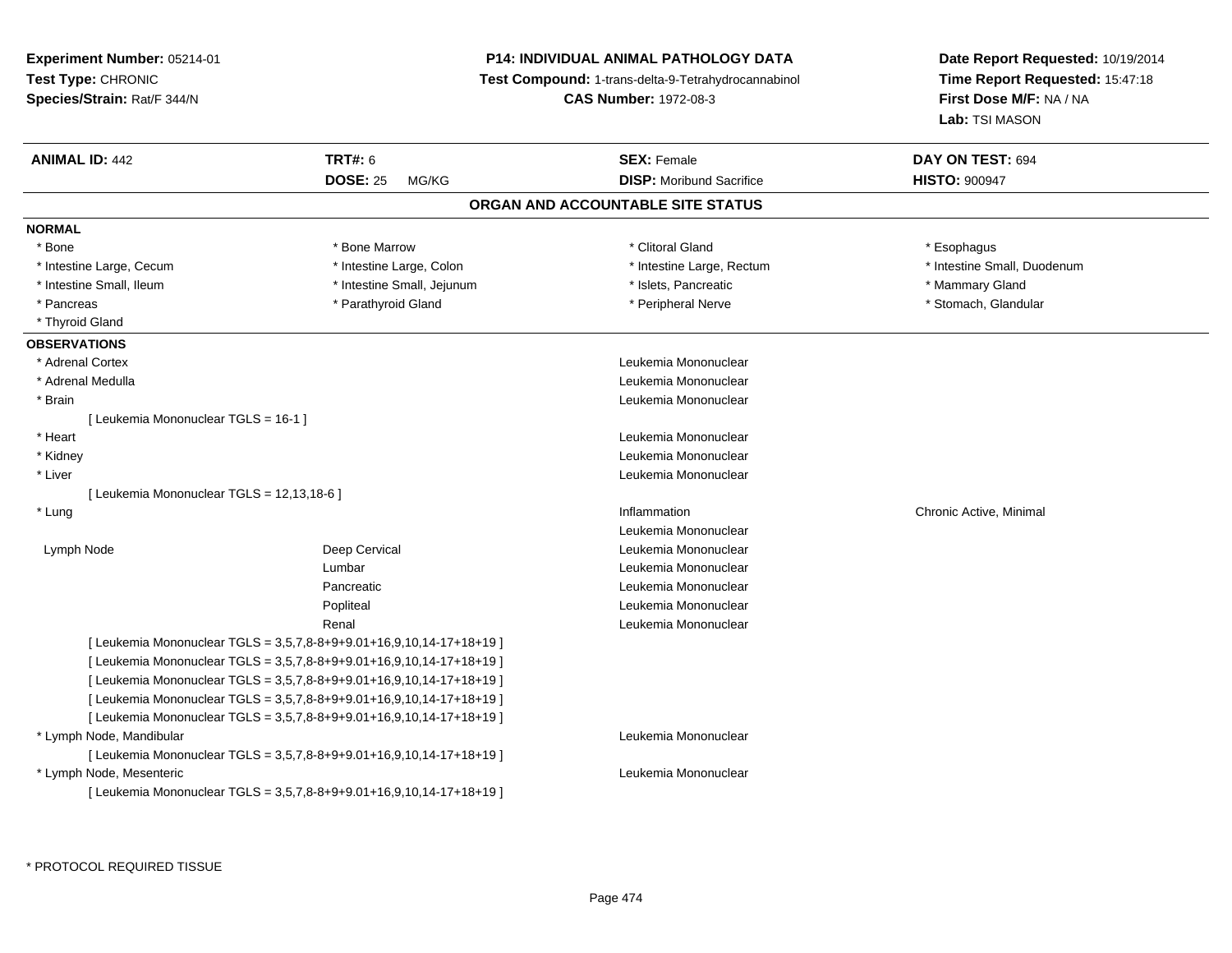| <b>TRT#: 6</b><br><b>SEX: Female</b><br><b>ANIMAL ID: 442</b><br><b>DOSE: 25</b><br><b>DISP:</b> Moribund Sacrifice<br>MG/KG<br>ORGAN AND ACCOUNTABLE SITE STATUS<br>* Mammary GI<br>Note: TGL 2 LESION IS IN SUBCUT, SKIN ON MICRO EXAM<br>* Nose<br>Leukemia Mononuclear<br>* Ovary<br>Leukemia Mononuclear<br>Pars Distalis<br>* Pituitary Gland<br>Angiectasis<br>Pars Distalis<br>Hyperplasia<br>Leukemia Mononuclear | Date Report Requested: 10/19/2014<br>Time Report Requested: 15:47:18<br>Test Compound: 1-trans-delta-9-Tetrahydrocannabinol<br>First Dose M/F: NA / NA<br>Lab: TSI MASON |
|----------------------------------------------------------------------------------------------------------------------------------------------------------------------------------------------------------------------------------------------------------------------------------------------------------------------------------------------------------------------------------------------------------------------------|--------------------------------------------------------------------------------------------------------------------------------------------------------------------------|
|                                                                                                                                                                                                                                                                                                                                                                                                                            | DAY ON TEST: 694                                                                                                                                                         |
|                                                                                                                                                                                                                                                                                                                                                                                                                            | <b>HISTO: 900947</b>                                                                                                                                                     |
|                                                                                                                                                                                                                                                                                                                                                                                                                            |                                                                                                                                                                          |
|                                                                                                                                                                                                                                                                                                                                                                                                                            |                                                                                                                                                                          |
|                                                                                                                                                                                                                                                                                                                                                                                                                            |                                                                                                                                                                          |
|                                                                                                                                                                                                                                                                                                                                                                                                                            |                                                                                                                                                                          |
|                                                                                                                                                                                                                                                                                                                                                                                                                            |                                                                                                                                                                          |
|                                                                                                                                                                                                                                                                                                                                                                                                                            | Moderate                                                                                                                                                                 |
|                                                                                                                                                                                                                                                                                                                                                                                                                            | Mild                                                                                                                                                                     |
|                                                                                                                                                                                                                                                                                                                                                                                                                            |                                                                                                                                                                          |
| [Angiectasis TGLS = 17-8]                                                                                                                                                                                                                                                                                                                                                                                                  |                                                                                                                                                                          |
| * Salivary Glands<br>Leukemia Mononuclear                                                                                                                                                                                                                                                                                                                                                                                  |                                                                                                                                                                          |
| * Skeletal Muscle<br>Leukemia Mononuclear                                                                                                                                                                                                                                                                                                                                                                                  |                                                                                                                                                                          |
| * Skin<br><b>Subcut Tiss</b><br>Leukemia Mononuclear                                                                                                                                                                                                                                                                                                                                                                       |                                                                                                                                                                          |
| [ Leukemia Mononuclear TGLS = 2-10 ]                                                                                                                                                                                                                                                                                                                                                                                       |                                                                                                                                                                          |
| * Spinal Cord<br>Hemorrhage                                                                                                                                                                                                                                                                                                                                                                                                | Moderate                                                                                                                                                                 |
| Leukemia Mononuclear                                                                                                                                                                                                                                                                                                                                                                                                       |                                                                                                                                                                          |
| * Spleen<br>Leukemia Mononuclear                                                                                                                                                                                                                                                                                                                                                                                           |                                                                                                                                                                          |
| [ Leukemia Mononuclear TGLS = 6-3.01 ]                                                                                                                                                                                                                                                                                                                                                                                     |                                                                                                                                                                          |
| * Stomach, Forestomach<br>Hyperplasia                                                                                                                                                                                                                                                                                                                                                                                      | Basal Cell, Moderate                                                                                                                                                     |
| Inflammation                                                                                                                                                                                                                                                                                                                                                                                                               | Chronic Active, Marked                                                                                                                                                   |
| Perforation                                                                                                                                                                                                                                                                                                                                                                                                                |                                                                                                                                                                          |
| Ulcer                                                                                                                                                                                                                                                                                                                                                                                                                      | Marked                                                                                                                                                                   |
| [ Perforation TGLS = 11-5 ]                                                                                                                                                                                                                                                                                                                                                                                                |                                                                                                                                                                          |
| [ $Ulec$ TGLS = 11-5 ]                                                                                                                                                                                                                                                                                                                                                                                                     |                                                                                                                                                                          |
| Leukemia Mononuclear<br>* Thymus                                                                                                                                                                                                                                                                                                                                                                                           |                                                                                                                                                                          |
| * Trachea<br>Inflammation                                                                                                                                                                                                                                                                                                                                                                                                  | Chronic, Minimal                                                                                                                                                         |
| * Urinary Bladder<br>Leukemia Mononuclear                                                                                                                                                                                                                                                                                                                                                                                  |                                                                                                                                                                          |
| * Uterus<br>Hemorrhage                                                                                                                                                                                                                                                                                                                                                                                                     | Marked                                                                                                                                                                   |
| Leukemia Mononuclear                                                                                                                                                                                                                                                                                                                                                                                                       |                                                                                                                                                                          |
| [Hemorrhage TGLS = 1-7]                                                                                                                                                                                                                                                                                                                                                                                                    |                                                                                                                                                                          |
| [ Leukemia Mononuclear TGLS = 4-7 ]                                                                                                                                                                                                                                                                                                                                                                                        |                                                                                                                                                                          |
| PRIMARY CAUSE OF DEATH                                                                                                                                                                                                                                                                                                                                                                                                     |                                                                                                                                                                          |
| Animal Note: TGL 15 ENLARGED MEDIASTINAL LN IS THYMUS ON MICRO EXAM                                                                                                                                                                                                                                                                                                                                                        |                                                                                                                                                                          |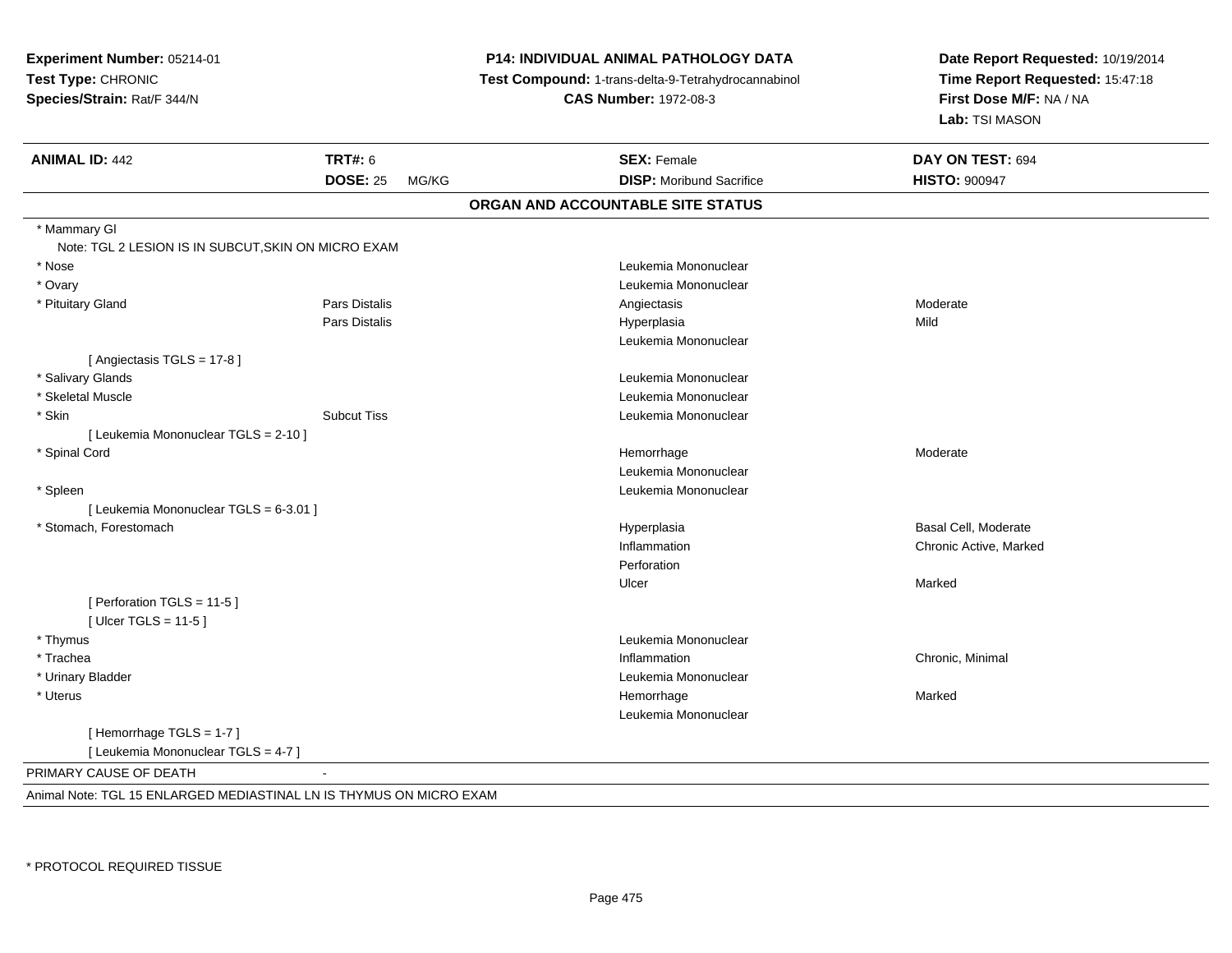| Experiment Number: 05214-01                             |                             | <b>P14: INDIVIDUAL ANIMAL PATHOLOGY DATA</b>                                        | Date Report Requested: 10/19/2014                          |  |
|---------------------------------------------------------|-----------------------------|-------------------------------------------------------------------------------------|------------------------------------------------------------|--|
| Test Type: CHRONIC<br>Species/Strain: Rat/F 344/N       |                             | Test Compound: 1-trans-delta-9-Tetrahydrocannabinol<br><b>CAS Number: 1972-08-3</b> | Time Report Requested: 15:47:18<br>First Dose M/F: NA / NA |  |
|                                                         |                             |                                                                                     | Lab: TSI MASON                                             |  |
| <b>ANIMAL ID: 443</b>                                   | <b>TRT#: 6</b>              | <b>SEX: Female</b>                                                                  | DAY ON TEST: 737                                           |  |
|                                                         | <b>DOSE: 25</b><br>MG/KG    | <b>DISP: Terminal Sacrifice</b>                                                     | <b>HISTO: 900948</b>                                       |  |
|                                                         |                             | ORGAN AND ACCOUNTABLE SITE STATUS                                                   |                                                            |  |
| <b>NORMAL</b>                                           |                             |                                                                                     |                                                            |  |
| * Adrenal Cortex                                        | * Adrenal Medulla           | * Bone                                                                              | * Bone Marrow                                              |  |
| * Brain                                                 | * Esophagus                 | * Intestine Large, Cecum                                                            | * Intestine Large, Colon                                   |  |
| * Intestine Large, Rectum                               | * Intestine Small, Duodenum | * Intestine Small, Ileum                                                            | * Intestine Small, Jejunum                                 |  |
| * Islets, Pancreatic                                    | * Lymph Node, Mandibular    | * Lymph Node, Mesenteric                                                            | * Nose                                                     |  |
| * Pancreas                                              | * Parathyroid Gland         | * Peripheral Nerve                                                                  | * Salivary Glands                                          |  |
| * Skin                                                  | * Spinal Cord               | * Stomach, Forestomach                                                              | * Stomach, Glandular                                       |  |
| * Thymus                                                | * Thyroid Gland             | * Trachea                                                                           | * Urinary Bladder                                          |  |
| * Uterus                                                |                             |                                                                                     |                                                            |  |
| <b>OBSERVATIONS</b>                                     |                             |                                                                                     |                                                            |  |
| * Clitoral Gland                                        |                             | Cyst                                                                                |                                                            |  |
| [ Cyst TGLS = $6-10$ ]                                  |                             |                                                                                     |                                                            |  |
| * Heart                                                 |                             | Cardiomyopathy                                                                      | Mild                                                       |  |
| * Kidney                                                |                             | Nephropathy                                                                         | Minimal                                                    |  |
| * Liver                                                 |                             | <b>Basophilic Focus</b>                                                             |                                                            |  |
|                                                         |                             | Hepatodiaphragmatic Nodule                                                          |                                                            |  |
|                                                         |                             | Leukemia Mononuclear                                                                |                                                            |  |
| [ Hepatodiaphragmatic Nodule TGLS = 4-6.01 ]            |                             |                                                                                     |                                                            |  |
| * Lung                                                  |                             | Foreign Body                                                                        | Minimal                                                    |  |
|                                                         |                             | Inflammation                                                                        | Chronic Active, Minimal                                    |  |
| * Mammary Gland                                         |                             | Fibroadenoma                                                                        |                                                            |  |
|                                                         |                             | Galactocele                                                                         |                                                            |  |
| [Fibroadenoma TGLS = 1-16]                              |                             |                                                                                     |                                                            |  |
| * Ovary                                                 |                             | Cyst                                                                                |                                                            |  |
| [ $Cyst TGLS = 3-7$ ]                                   |                             |                                                                                     |                                                            |  |
| * Pituitary Gland                                       | <b>Pars Distalis</b>        | Adenoma                                                                             |                                                            |  |
| [Adenoma TGLS = $5-8$ ]                                 |                             |                                                                                     |                                                            |  |
| * Skeletal Muscle                                       |                             | Sarcoma                                                                             |                                                            |  |
| [Sarcoma TGLS = $2-17$ ]                                |                             |                                                                                     |                                                            |  |
| * Skin                                                  |                             |                                                                                     |                                                            |  |
| Note: TGL 1 SKIN MASS IS IN MAMMARY GLAND ON MICRO EXAM |                             |                                                                                     |                                                            |  |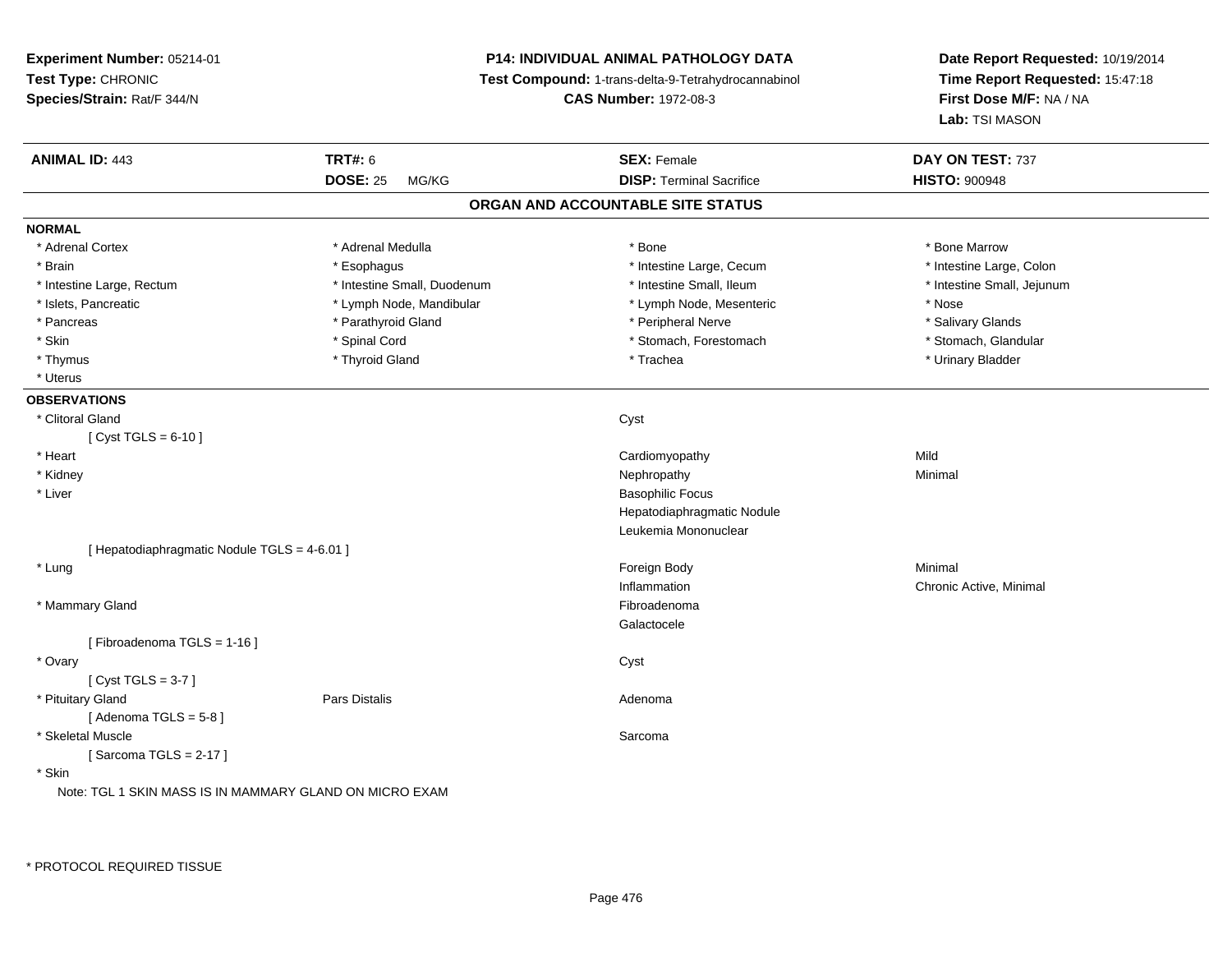| <b>Experiment Number: 05214-01</b><br>Test Type: CHRONIC<br>Species/Strain: Rat/F 344/N | <b>P14: INDIVIDUAL ANIMAL PATHOLOGY DATA</b><br>Test Compound: 1-trans-delta-9-Tetrahydrocannabinol<br><b>CAS Number: 1972-08-3</b> |                                   | Date Report Requested: 10/19/2014<br>Time Report Requested: 15:47:18<br>First Dose M/F: NA / NA<br>Lab: TSI MASON |
|-----------------------------------------------------------------------------------------|-------------------------------------------------------------------------------------------------------------------------------------|-----------------------------------|-------------------------------------------------------------------------------------------------------------------|
| <b>ANIMAL ID: 443</b>                                                                   | TRT#: 6                                                                                                                             | <b>SEX: Female</b>                | DAY ON TEST: 737                                                                                                  |
|                                                                                         | <b>DOSE: 25</b><br>MG/KG                                                                                                            | <b>DISP:</b> Terminal Sacrifice   | <b>HISTO: 900948</b>                                                                                              |
|                                                                                         |                                                                                                                                     | ORGAN AND ACCOUNTABLE SITE STATUS |                                                                                                                   |
| * Spleen                                                                                |                                                                                                                                     | Leukemia Mononuclear              |                                                                                                                   |
| PRIMARY CAUSE OF DEATH                                                                  |                                                                                                                                     |                                   |                                                                                                                   |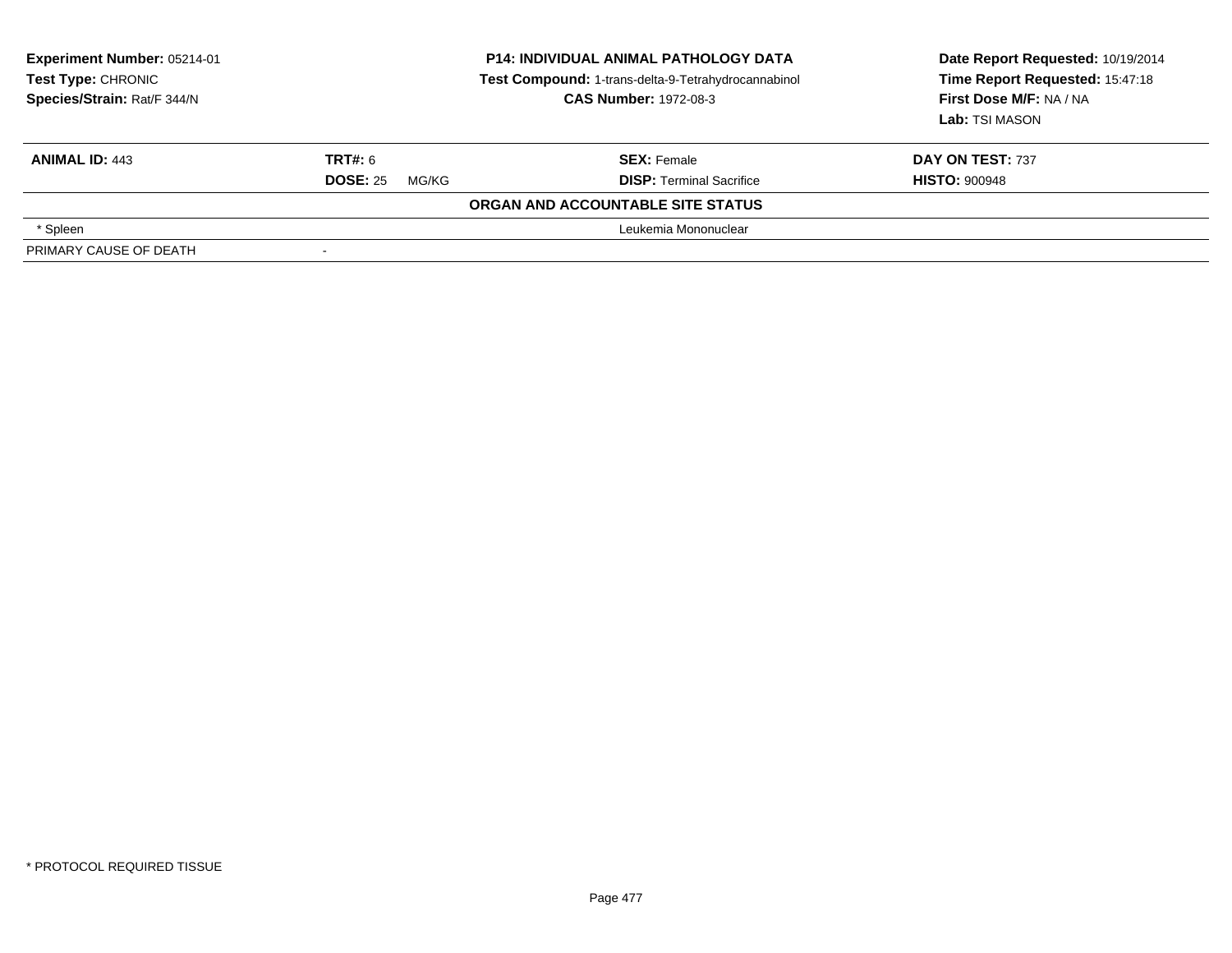**Experiment Number:** 05214-01**Test Type:** CHRONIC **Species/Strain:** Rat/F 344/N**P14: INDIVIDUAL ANIMAL PATHOLOGY DATA Test Compound:** 1-trans-delta-9-Tetrahydrocannabinol **CAS Number:** 1972-08-3**Date Report Requested:** 10/19/2014**Time Report Requested:** 15:47:18**First Dose M/F:** NA / NA**Lab:** TSI MASON**ANIMAL ID:** 444**TRT#:** 6 **SEX:** Female **SEX: Female DAY ON TEST:** 639 **DOSE:** 25 MG/KG**DISP:** Moribund Sacrifice **HISTO:**  $900949$ **ORGAN AND ACCOUNTABLE SITE STATUSNORMAL**\* Bone \* Brain \* Clitoral Gland \* Clitoral Gland \* The structure test intestine Large, Cecum \* Intestine Small, Ileum \* Intestine Large, Colon \* Intestine Large, Rectum \* Intestine Small, Duodenum \* Intestine Small, Duodenum \* Lymph Node, Mesenteric \* Intestine Small, Jejunum **\* Mandibular \* Islets, Pancreatic** \* Mandibular \* Lymph Node, Mandibular \* Mammary Gland \* \* Andreas \* \* Pancreas \* \* Parathyroid Gland \* \* Parathyroid Gland \* \* Peripheral Nerve \* Salivary Glands \* \* Steeden \* \* Skeletal Muscle \* \* Skin \* \* Skin \* \* Steeden \* Spinal Cord \* Spinal Cord \* Spinal Cord \* Spinal Cord \* Spinal Cord \* Spinal Cord \* Spinal Cord \* Spinal Cord \* Spinal Cord \* Spinal Cord \* \* Stomach, Forestomach \* Trachea \* Thymus \* Thymus \* Thyroid Gland \* Thyroid Gland \* Trachea \* Trachea \* Urinary Bladder \* Uterus **OBSERVATIONS** \* Adrenal Cortex Leukemia Mononuclear \* Adrenal Medulla Leukemia Mononuclear \* Bone Marrow Leukemia Mononuclear \* Esophaguss and the control of the control of the control of the control of the control of the control of the control of the control of the control of the control of the control of the control of the control of the control of the co Mild \* Heart Cardiomyopathyy Mild Leukemia Mononuclear \* Kidney Leukemia Mononuclear Nephropathyy the contract of the Minimal Minimal Section 1996 and the contract of the Minimal Section 1997 and the contract of the contract of the contract of the contract of the contract of the contract of the contract of the contra \* Liver Leukemia Mononuclear [ Leukemia Mononuclear TGLS = 3-6+6.1 ] \* Lung Leukemia Mononuclear \* Nosee the contraction of the contraction of the contraction of the contraction of the contraction of the contraction  $\mathsf{Acute}$ , Minimal \* Ovary Leukemia Mononuclear \* Pituitary Glandd Cyst Constants Constants Constants Constants Constants Constants Constants Constants Constants Constants Const Pars Distalis Hyperplasiaa Mild \* Spleen Leukemia Mononuclear [ Leukemia Mononuclear TGLS = 1-3.1 ] \* Stomach, Glandularr and the control of the control of the control of the control of the control of the control of the control of [ Ulcer TGLS = 2-5.1 ]PRIMARY CAUSE OF DEATH-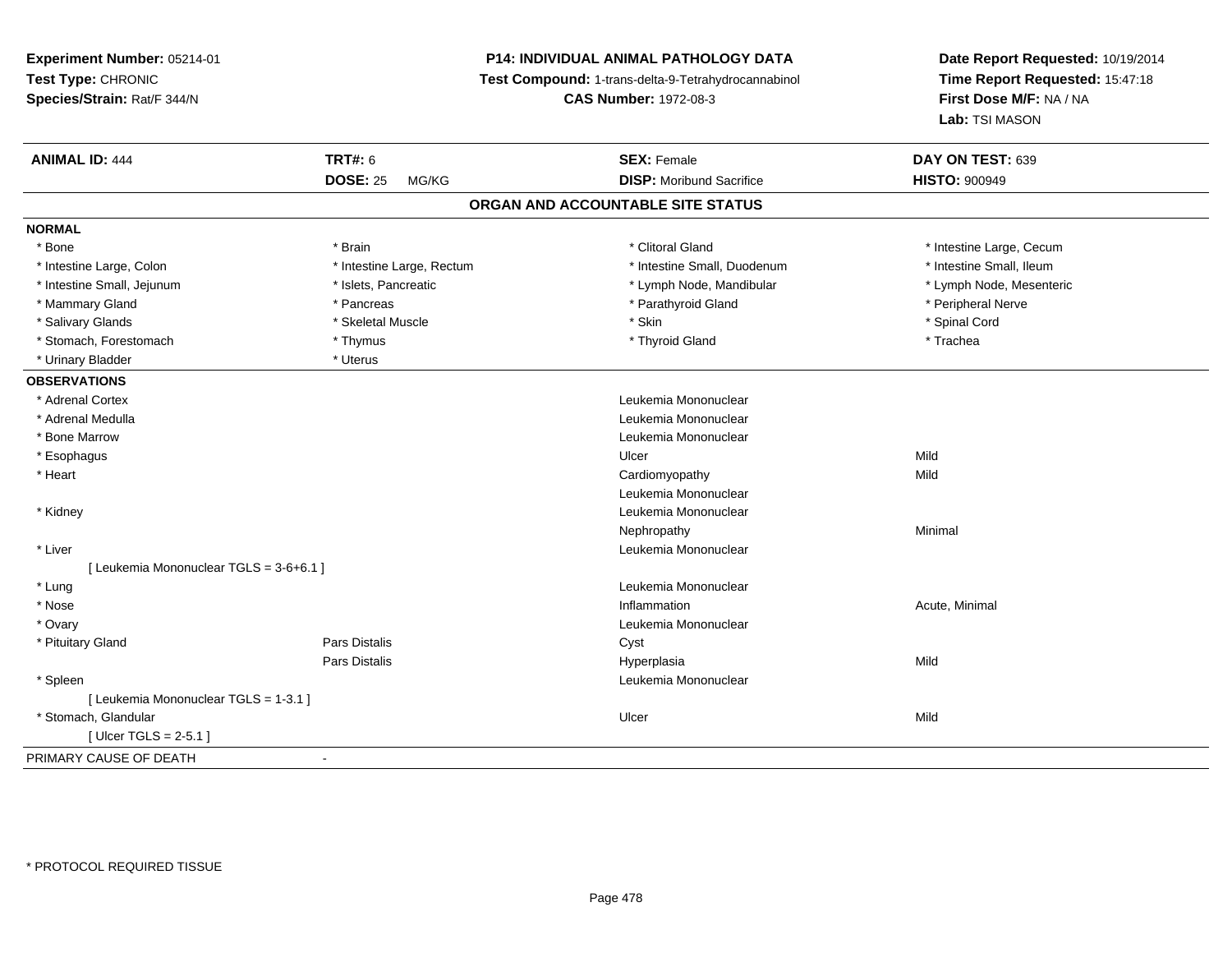## **P14: INDIVIDUAL ANIMAL PATHOLOGY DATA**

**Test Compound:** 1-trans-delta-9-Tetrahydrocannabinol

**CAS Number:** 1972-08-3

| <b>ANIMAL ID: 445</b>      | <b>TRT#: 6</b>               | <b>SEX: Female</b>                | DAY ON TEST: 455         |  |
|----------------------------|------------------------------|-----------------------------------|--------------------------|--|
|                            | <b>DOSE: 25</b><br>MG/KG     | <b>DISP:</b> Scheduled Sacrifice  | <b>HISTO: 900950</b>     |  |
|                            |                              | ORGAN AND ACCOUNTABLE SITE STATUS |                          |  |
| <b>NORMAL</b>              |                              |                                   |                          |  |
| * Adrenal Cortex           | * Adrenal Medulla            | * Bone                            | * Bone Marrow            |  |
| * Brain                    | * Clitoral Gland             | * Esophagus                       | * Intestine Large, Cecum |  |
| * Intestine Large, Colon   | * Intestine Large, Rectum    | * Intestine Small, Duodenum       | * Intestine Small, Ileum |  |
| * Intestine Small, Jejunum | * Islets, Pancreatic         | * Lymph Node, Mandibular          | * Lymph Node, Mesenteric |  |
| * Mammary Gland            | * Nose                       | * Ovary                           | * Pancreas               |  |
| * Parathyroid Gland        | * Peripheral Nerve           | * Salivary Glands                 | * Skeletal Muscle        |  |
| * Skin                     | * Spinal Cord                | * Spleen                          | * Stomach, Forestomach   |  |
| * Stomach, Glandular       | * Thymus                     | * Thyroid Gland                   | * Trachea                |  |
| * Urinary Bladder          | Vagina                       |                                   |                          |  |
| <b>OBSERVATIONS</b>        |                              |                                   |                          |  |
| * Heart                    |                              | Cardiomyopathy                    | Minimal                  |  |
| * Kidney                   | Cortex                       | Mineralization                    | Minimal                  |  |
|                            |                              | Nephropathy                       | Minimal                  |  |
| * Liver                    |                              | <b>Basophilic Focus</b>           |                          |  |
| * Lung                     |                              | <b>Infiltration Cellular</b>      | Histiocyte, Mild         |  |
| * Pituitary Gland          | Pars Distalis                | Cyst                              |                          |  |
|                            | Pars Distalis                | Hyperplasia                       | Mild                     |  |
| * Uterus                   |                              | <b>Dilatation</b>                 | Mild                     |  |
| [Dilatation TGLS = 1-7]    |                              |                                   |                          |  |
| PRIMARY CAUSE OF DEATH     | $\qquad \qquad \blacksquare$ |                                   |                          |  |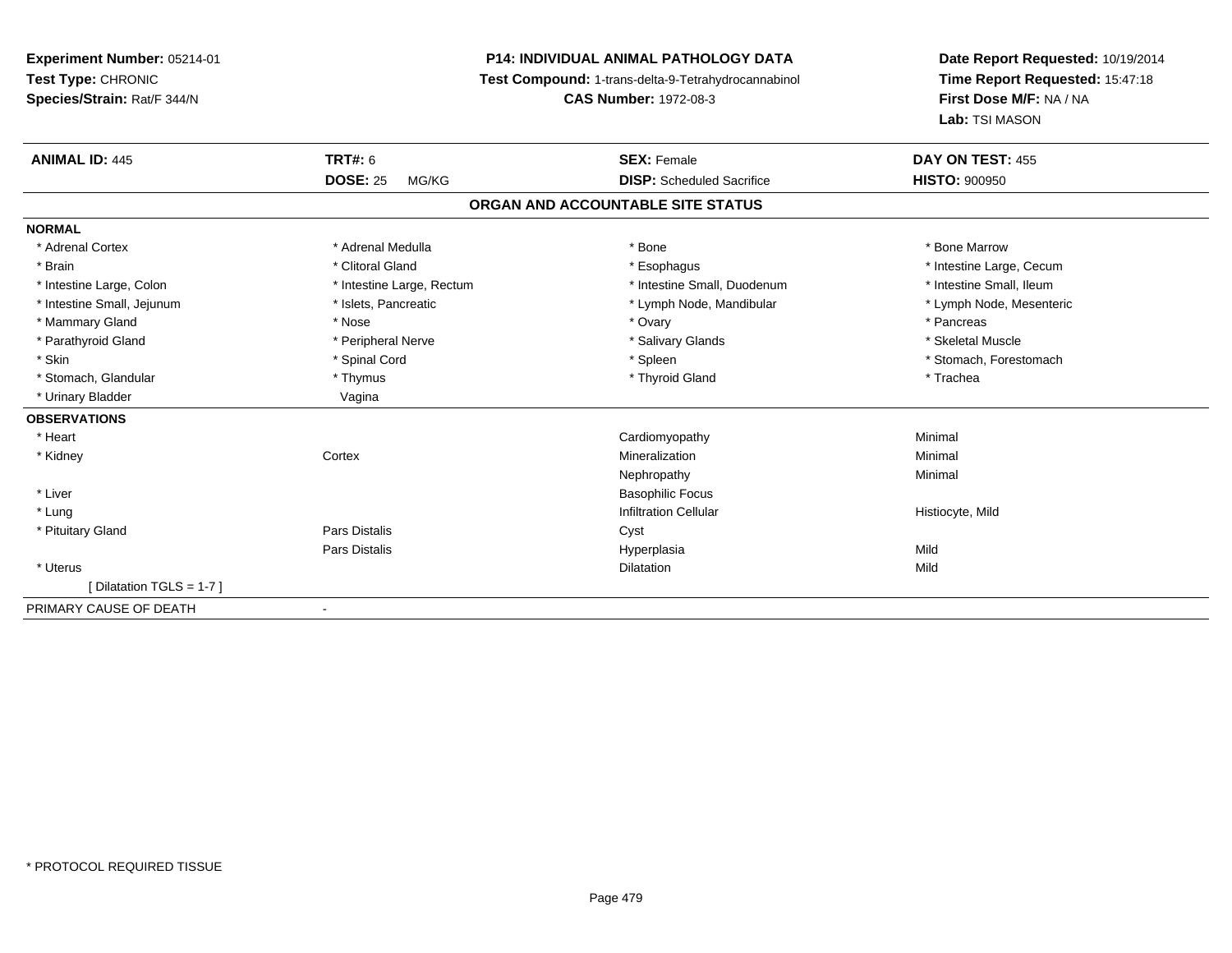| Experiment Number: 05214-01<br>Test Type: CHRONIC<br>Species/Strain: Rat/F 344/N |                                            | <b>P14: INDIVIDUAL ANIMAL PATHOLOGY DATA</b><br>Test Compound: 1-trans-delta-9-Tetrahydrocannabinol<br><b>CAS Number: 1972-08-3</b> | Date Report Requested: 10/19/2014<br>Time Report Requested: 15:47:18<br>First Dose M/F: NA / NA |
|----------------------------------------------------------------------------------|--------------------------------------------|-------------------------------------------------------------------------------------------------------------------------------------|-------------------------------------------------------------------------------------------------|
|                                                                                  |                                            |                                                                                                                                     | Lab: TSI MASON                                                                                  |
| <b>ANIMAL ID: 446</b>                                                            | <b>TRT#: 6</b><br><b>DOSE: 25</b><br>MG/KG | <b>SEX: Female</b><br><b>DISP: Natural Death</b>                                                                                    | DAY ON TEST: 623<br>HISTO: 900951                                                               |
|                                                                                  |                                            | ORGAN AND ACCOUNTABLE SITE STATUS                                                                                                   |                                                                                                 |
| <b>NORMAL</b>                                                                    |                                            |                                                                                                                                     |                                                                                                 |
| * Adrenal Cortex                                                                 | * Adrenal Medulla                          | * Bone                                                                                                                              | * Bone Marrow                                                                                   |
| * Brain                                                                          | * Clitoral Gland                           | * Esophagus                                                                                                                         | * Intestine Large, Colon                                                                        |
| * Intestine Small, Duodenum                                                      | * Islets, Pancreatic                       | * Mammary Gland                                                                                                                     | * Nose                                                                                          |
| * Ovary                                                                          | * Pancreas                                 | * Parathyroid Gland                                                                                                                 | * Peripheral Nerve                                                                              |
| * Salivary Glands                                                                | * Skeletal Muscle                          | * Skin                                                                                                                              | * Spinal Cord                                                                                   |
| * Stomach, Forestomach                                                           | * Stomach, Glandular                       | * Thyroid Gland                                                                                                                     | * Trachea                                                                                       |
| * Urinary Bladder                                                                | * Uterus                                   |                                                                                                                                     |                                                                                                 |
| <b>AUTO PRECLUDES DIAG.</b>                                                      |                                            |                                                                                                                                     |                                                                                                 |
| * Intestine Large, Cecum                                                         | * Intestine Large, Rectum                  | * Intestine Small, Ileum                                                                                                            | * Intestine Small, Jejunum                                                                      |
| <b>OBSERVATIONS</b>                                                              |                                            |                                                                                                                                     |                                                                                                 |
| * Heart                                                                          |                                            | Cardiomyopathy                                                                                                                      | Mild                                                                                            |
|                                                                                  |                                            | Leukemia Mononuclear                                                                                                                |                                                                                                 |
| * Kidney                                                                         |                                            | Leukemia Mononuclear                                                                                                                |                                                                                                 |
|                                                                                  |                                            | Nephropathy                                                                                                                         | Minimal                                                                                         |
| * Liver                                                                          |                                            | Leukemia Mononuclear                                                                                                                |                                                                                                 |
| [ Leukemia Mononuclear TGLS = 3-6 ]                                              |                                            |                                                                                                                                     |                                                                                                 |
| * Lung                                                                           |                                            | Leukemia Mononuclear                                                                                                                |                                                                                                 |
| Lymph Node                                                                       | Axillary                                   | Leukemia Mononuclear                                                                                                                |                                                                                                 |
|                                                                                  | Mediastinal                                | Leukemia Mononuclear                                                                                                                |                                                                                                 |
|                                                                                  | Pancreatic                                 | Leukemia Mononuclear                                                                                                                |                                                                                                 |
| [ Leukemia Mononuclear TGLS = 1-10 ]                                             |                                            |                                                                                                                                     |                                                                                                 |
| [ Leukemia Mononuclear TGLS = 1-10 ]                                             |                                            |                                                                                                                                     |                                                                                                 |
| [ Leukemia Mononuclear TGLS = 1-10 ]                                             |                                            |                                                                                                                                     |                                                                                                 |
| * Lymph Node, Mandibular                                                         |                                            | Leukemia Mononuclear                                                                                                                |                                                                                                 |
| [ Leukemia Mononuclear TGLS = 1-10 ]                                             |                                            |                                                                                                                                     |                                                                                                 |
| * Lymph Node, Mesenteric                                                         |                                            | Leukemia Mononuclear                                                                                                                |                                                                                                 |
| [ Leukemia Mononuclear TGLS = 1-10 ]                                             |                                            |                                                                                                                                     |                                                                                                 |
| * Pituitary Gland                                                                | <b>Pars Distalis</b>                       | Adenoma                                                                                                                             |                                                                                                 |
| [Adenoma TGLS = $4-8$ ]                                                          |                                            |                                                                                                                                     |                                                                                                 |
| * Spleen                                                                         |                                            | Leukemia Mononuclear                                                                                                                |                                                                                                 |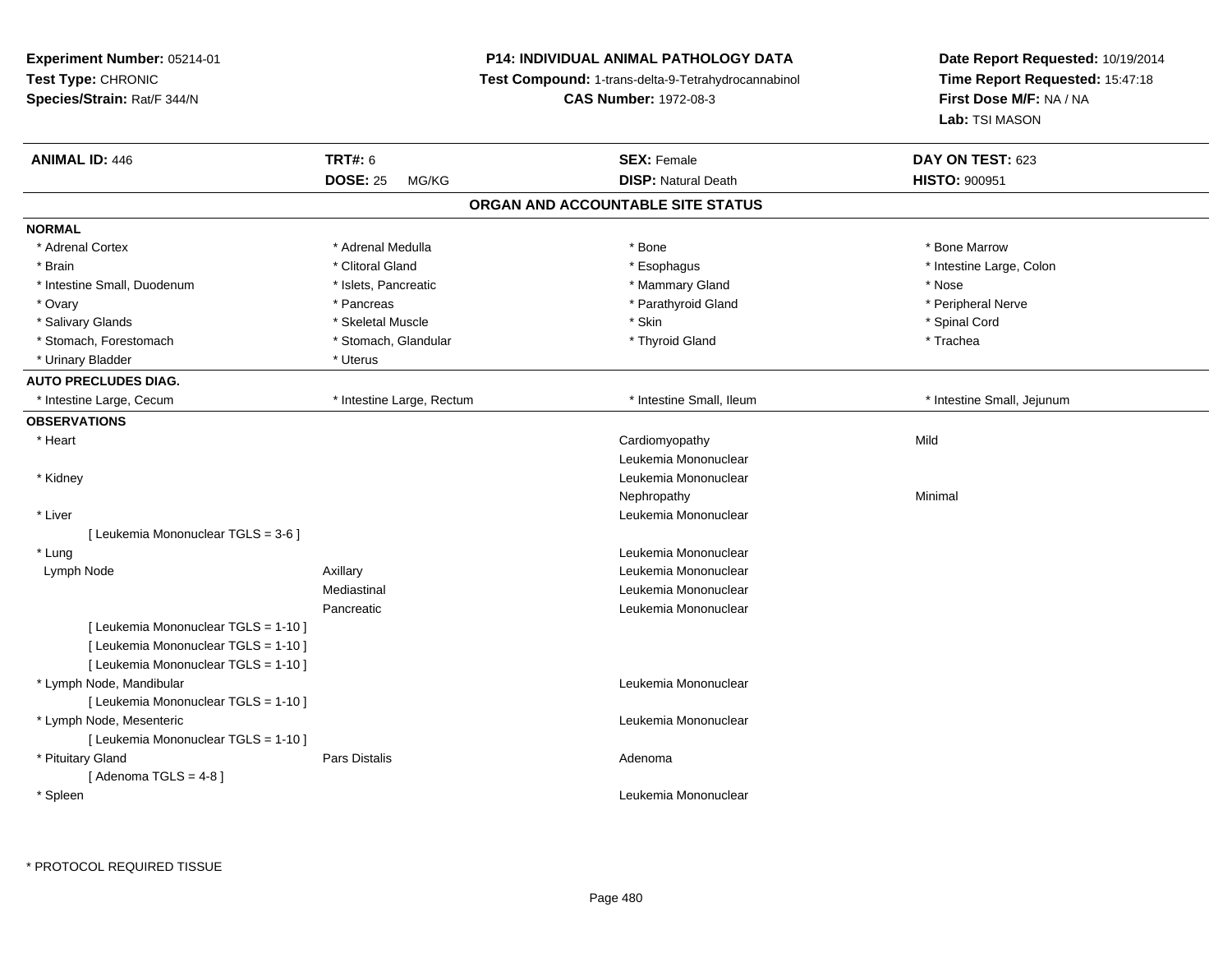| <b>Experiment Number: 05214-01</b><br>Test Type: CHRONIC<br>Species/Strain: Rat/F 344/N | <b>P14: INDIVIDUAL ANIMAL PATHOLOGY DATA</b><br>Test Compound: 1-trans-delta-9-Tetrahydrocannabinol<br><b>CAS Number: 1972-08-3</b> |                                   | Date Report Requested: 10/19/2014<br>Time Report Requested: 15:47:18<br>First Dose M/F: NA / NA<br>Lab: TSI MASON |  |
|-----------------------------------------------------------------------------------------|-------------------------------------------------------------------------------------------------------------------------------------|-----------------------------------|-------------------------------------------------------------------------------------------------------------------|--|
| <b>ANIMAL ID: 446</b>                                                                   | TRT#: 6                                                                                                                             | <b>SEX: Female</b>                | DAY ON TEST: 623                                                                                                  |  |
|                                                                                         | <b>DOSE: 25</b><br>MG/KG                                                                                                            | <b>DISP:</b> Natural Death        | <b>HISTO: 900951</b>                                                                                              |  |
|                                                                                         |                                                                                                                                     | ORGAN AND ACCOUNTABLE SITE STATUS |                                                                                                                   |  |
| [Leukemia Mononuclear TGLS = 2-3.1,5-3.1]                                               |                                                                                                                                     |                                   |                                                                                                                   |  |
| * Thymus                                                                                | Leukemia Mononuclear                                                                                                                |                                   |                                                                                                                   |  |
| PRIMARY CAUSE OF DEATH                                                                  |                                                                                                                                     |                                   |                                                                                                                   |  |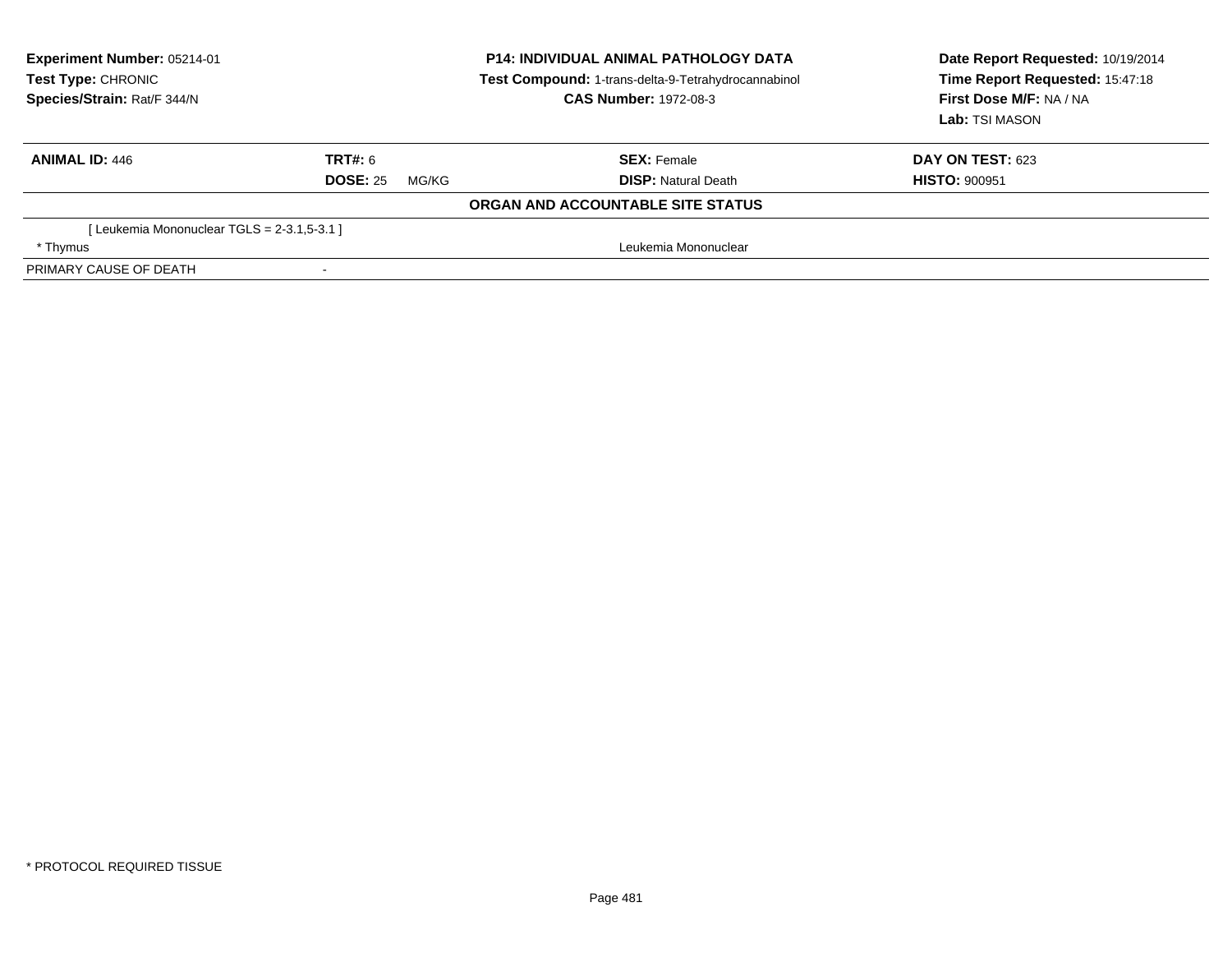| Experiment Number: 05214-01<br>Test Type: CHRONIC<br>Species/Strain: Rat/F 344/N |                             | P14: INDIVIDUAL ANIMAL PATHOLOGY DATA<br>Test Compound: 1-trans-delta-9-Tetrahydrocannabinol<br><b>CAS Number: 1972-08-3</b> |                            |
|----------------------------------------------------------------------------------|-----------------------------|------------------------------------------------------------------------------------------------------------------------------|----------------------------|
| <b>ANIMAL ID: 447</b>                                                            | <b>TRT#: 6</b>              | <b>SEX: Female</b>                                                                                                           | DAY ON TEST: 737           |
|                                                                                  | <b>DOSE: 25</b><br>MG/KG    | <b>DISP: Terminal Sacrifice</b>                                                                                              | <b>HISTO: 900952</b>       |
|                                                                                  |                             | ORGAN AND ACCOUNTABLE SITE STATUS                                                                                            |                            |
| <b>NORMAL</b>                                                                    |                             |                                                                                                                              |                            |
| * Adrenal Cortex                                                                 | * Bone                      | * Bone Marrow                                                                                                                | * Brain                    |
| * Clitoral Gland                                                                 | * Esophagus                 | * Intestine Large, Cecum                                                                                                     | * Intestine Large, Colon   |
| * Intestine Large, Rectum                                                        | * Intestine Small, Duodenum | * Intestine Small, Ileum                                                                                                     | * Intestine Small, Jejunum |
| * Islets, Pancreatic                                                             | * Mammary Gland             | * Nose                                                                                                                       | * Ovary                    |
| * Parathyroid Gland                                                              | * Peripheral Nerve          | * Skeletal Muscle                                                                                                            | * Skin                     |
| * Spinal Cord                                                                    | * Stomach, Forestomach      | * Stomach, Glandular                                                                                                         | * Thymus                   |
| * Thyroid Gland                                                                  | * Trachea                   | * Urinary Bladder                                                                                                            | * Uterus                   |
| <b>MISSING</b>                                                                   |                             |                                                                                                                              |                            |
| * Lymph Node, Mandibular                                                         | * Salivary Glands           |                                                                                                                              |                            |
| <b>OBSERVATIONS</b>                                                              |                             |                                                                                                                              |                            |
| * Adrenal Medulla                                                                |                             | Leukemia Mononuclear                                                                                                         |                            |
| * Heart                                                                          |                             | Cardiomyopathy                                                                                                               | Minimal                    |
|                                                                                  |                             | Leukemia Mononuclear                                                                                                         |                            |
| * Kidney                                                                         |                             | Nephropathy                                                                                                                  | Minimal                    |
| * Liver                                                                          |                             | <b>Basophilic Focus</b>                                                                                                      |                            |
|                                                                                  |                             | Clear Cell Focus                                                                                                             |                            |
|                                                                                  |                             | <b>Eosinophilic Focus</b>                                                                                                    |                            |
|                                                                                  |                             | Hematopoietic Cell Proliferation                                                                                             | Moderate                   |
|                                                                                  |                             | Hepatodiaphragmatic Nodule                                                                                                   |                            |
|                                                                                  |                             | Leukemia Mononuclear                                                                                                         |                            |
| [Basophilic Focus TGLS = 3-6]                                                    |                             |                                                                                                                              |                            |
| [ Hepatodiaphragmatic Nodule TGLS = 2-6 ]                                        |                             |                                                                                                                              |                            |
| * Lung                                                                           |                             | Inflammation                                                                                                                 | Chronic Active, Mild       |
|                                                                                  |                             | Leukemia Mononuclear                                                                                                         |                            |
| * Lymph Node, Mesenteric                                                         |                             | Leukemia Mononuclear                                                                                                         |                            |
| * Pancreas                                                                       | Acinus                      | Atrophy                                                                                                                      | Minimal                    |
| * Pituitary Gland                                                                | Pars Distalis               | Cyst                                                                                                                         |                            |
| [ $Cyst TGLS = 1-8$ ]                                                            |                             |                                                                                                                              |                            |
| * Spleen                                                                         |                             | Leukemia Mononuclear                                                                                                         |                            |

PRIMARY CAUSE OF DEATH-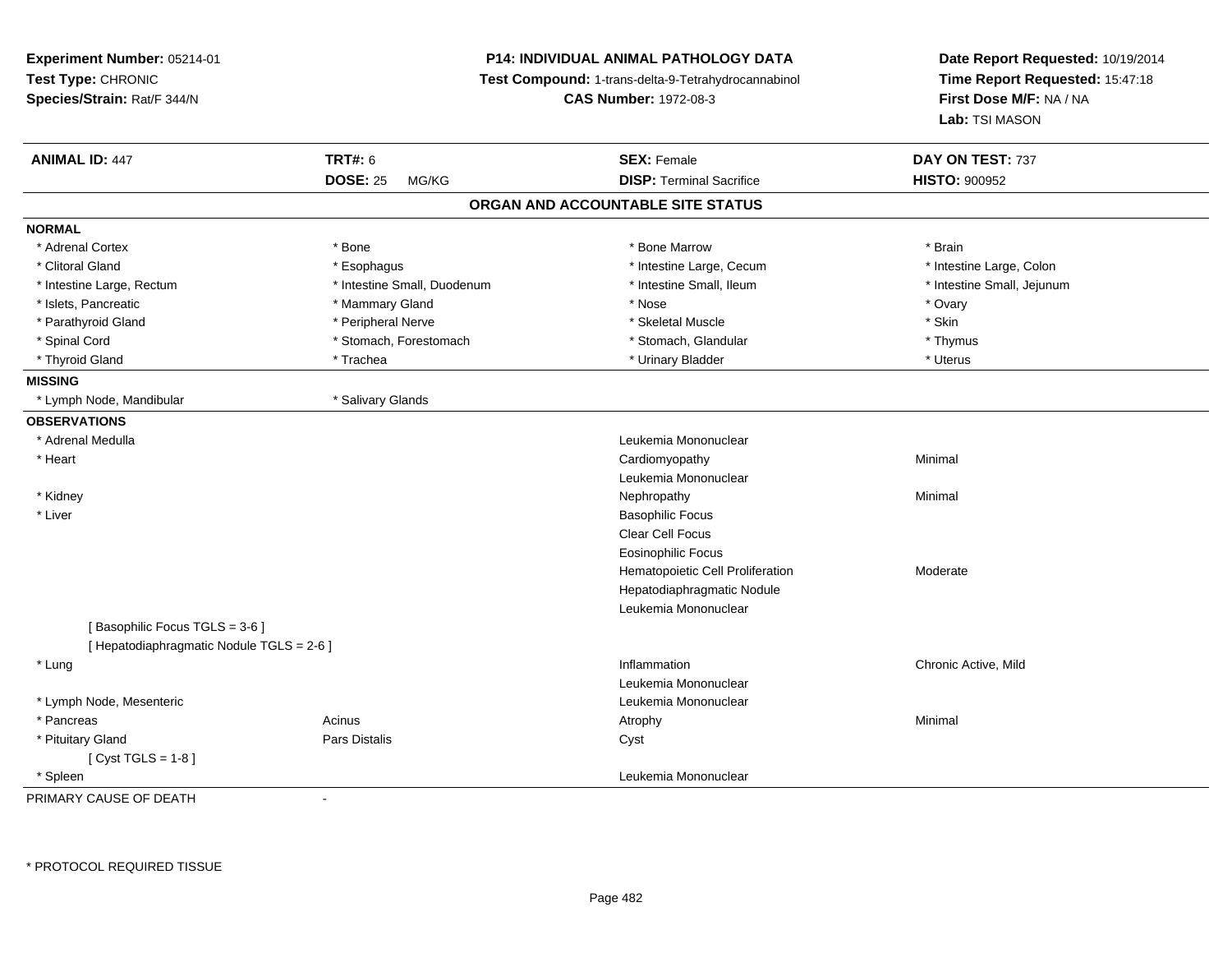| Experiment Number: 05214-01<br><b>Test Type: CHRONIC</b><br>Species/Strain: Rat/F 344/N<br><b>CAS Number: 1972-08-3</b> |                                            | <b>P14: INDIVIDUAL ANIMAL PATHOLOGY DATA</b><br>Test Compound: 1-trans-delta-9-Tetrahydrocannabinol | Date Report Requested: 10/19/2014<br>Time Report Requested: 15:47:18<br>First Dose M/F: NA / NA<br>Lab: TSI MASON |  |
|-------------------------------------------------------------------------------------------------------------------------|--------------------------------------------|-----------------------------------------------------------------------------------------------------|-------------------------------------------------------------------------------------------------------------------|--|
| <b>ANIMAL ID: 447</b>                                                                                                   | <b>TRT#:</b> 6<br><b>DOSE: 25</b><br>MG/KG | <b>SEX:</b> Female<br><b>DISP: Terminal Sacrifice</b>                                               | DAY ON TEST: 737<br><b>HISTO: 900952</b>                                                                          |  |
|                                                                                                                         |                                            | ORGAN AND ACCOUNTABLE SITE STATUS                                                                   |                                                                                                                   |  |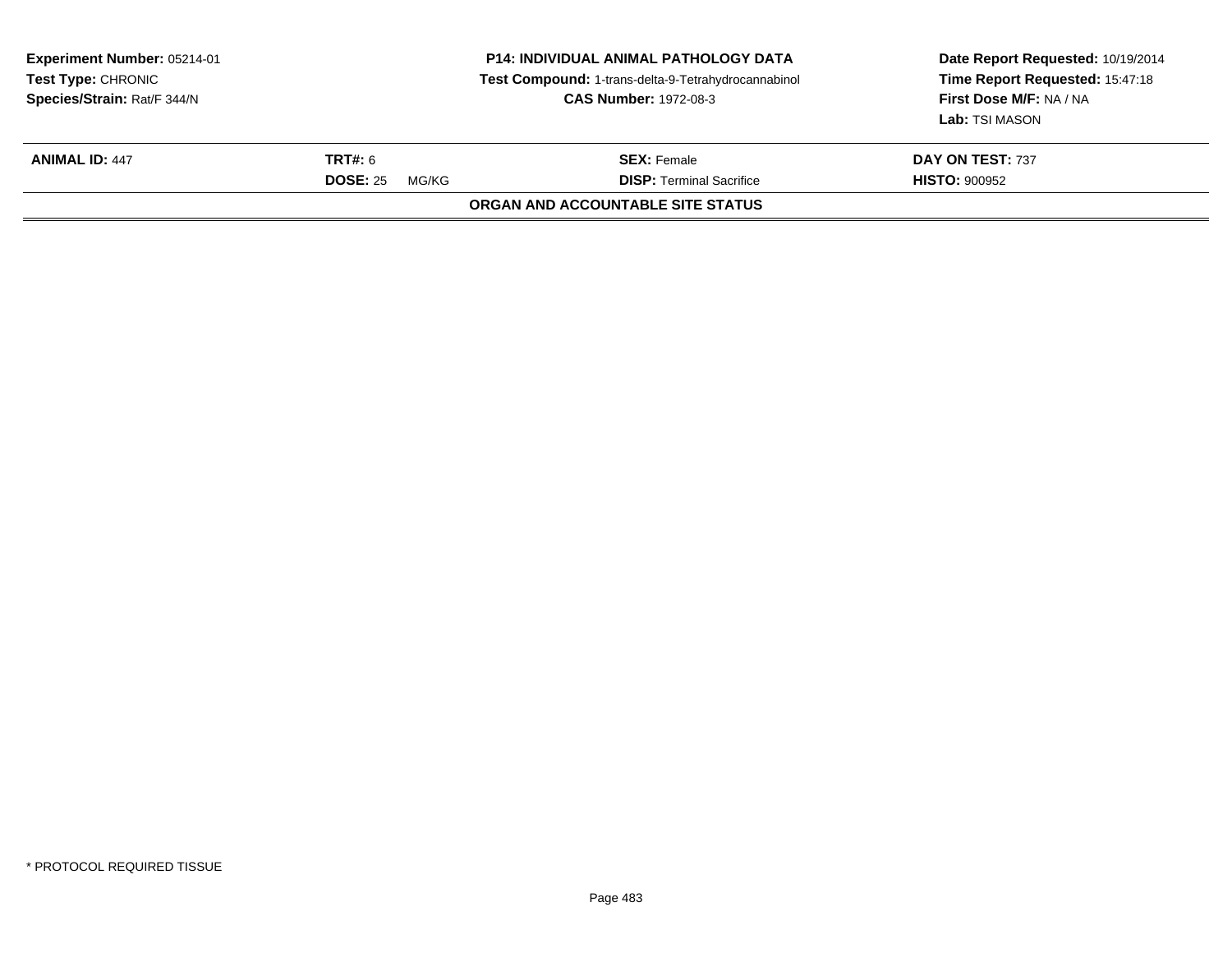| Experiment Number: 05214-01<br>Test Type: CHRONIC<br>Species/Strain: Rat/F 344/N |                             | <b>P14: INDIVIDUAL ANIMAL PATHOLOGY DATA</b><br>Test Compound: 1-trans-delta-9-Tetrahydrocannabinol<br><b>CAS Number: 1972-08-3</b> | Date Report Requested: 10/19/2014<br>Time Report Requested: 15:47:18<br>First Dose M/F: NA / NA<br>Lab: TSI MASON |
|----------------------------------------------------------------------------------|-----------------------------|-------------------------------------------------------------------------------------------------------------------------------------|-------------------------------------------------------------------------------------------------------------------|
| <b>ANIMAL ID: 448</b>                                                            | <b>TRT#: 6</b>              | <b>SEX: Female</b>                                                                                                                  | DAY ON TEST: 650                                                                                                  |
|                                                                                  | <b>DOSE: 25</b><br>MG/KG    | <b>DISP: Natural Death</b>                                                                                                          | <b>HISTO: 900953</b>                                                                                              |
|                                                                                  |                             | ORGAN AND ACCOUNTABLE SITE STATUS                                                                                                   |                                                                                                                   |
| <b>NORMAL</b>                                                                    |                             |                                                                                                                                     |                                                                                                                   |
| * Adrenal Cortex                                                                 | * Adrenal Medulla           | * Bone                                                                                                                              | * Bone Marrow                                                                                                     |
| * Brain                                                                          | * Esophagus                 | * Intestine Large, Colon                                                                                                            | * Intestine Large, Rectum                                                                                         |
| * Islets, Pancreatic                                                             | * Liver                     | * Lymph Node, Mandibular                                                                                                            | * Lymph Node, Mesenteric                                                                                          |
| * Mammary Gland                                                                  | * Nose                      | * Ovary                                                                                                                             | * Pancreas                                                                                                        |
| * Parathyroid Gland                                                              | * Peripheral Nerve          | * Salivary Glands                                                                                                                   | * Skeletal Muscle                                                                                                 |
| * Skin                                                                           | * Spinal Cord               | * Spleen                                                                                                                            | * Stomach, Glandular                                                                                              |
| * Thymus                                                                         | * Thyroid Gland             | * Trachea                                                                                                                           | * Urinary Bladder                                                                                                 |
| * Uterus                                                                         |                             |                                                                                                                                     |                                                                                                                   |
| <b>AUTO PRECLUDES DIAG.</b>                                                      |                             |                                                                                                                                     |                                                                                                                   |
| * Intestine Large, Cecum                                                         | * Intestine Small, Duodenum | * Intestine Small, Ileum                                                                                                            | * Intestine Small, Jejunum                                                                                        |
| <b>OBSERVATIONS</b>                                                              |                             |                                                                                                                                     |                                                                                                                   |
| * Clitoral Gland                                                                 |                             | Adenoma                                                                                                                             |                                                                                                                   |
| [Adenoma TGLS = $3-10$ ]                                                         |                             |                                                                                                                                     |                                                                                                                   |
| * Heart                                                                          |                             | Cardiomyopathy                                                                                                                      | Minimal                                                                                                           |
| * Kidney                                                                         |                             | Nephropathy                                                                                                                         | Minimal                                                                                                           |
| * Lung                                                                           |                             | Edema                                                                                                                               | Mild                                                                                                              |
|                                                                                  |                             | <b>Infiltration Cellular</b>                                                                                                        | Histiocyte, Mild                                                                                                  |
| * Pituitary Gland                                                                | Pars Distalis               | Adenoma                                                                                                                             |                                                                                                                   |
|                                                                                  | Pars Distalis               | Cyst                                                                                                                                |                                                                                                                   |
| [Adenoma TGLS = $1-8$ ]                                                          |                             |                                                                                                                                     |                                                                                                                   |
| * Stomach, Forestomach                                                           |                             | Hyperkeratosis                                                                                                                      | Mild                                                                                                              |
| [ Hyperkeratosis TGLS = 2-5.1 ]                                                  |                             |                                                                                                                                     |                                                                                                                   |
| PRIMARY CAUSE OF DEATH                                                           | $\blacksquare$              |                                                                                                                                     |                                                                                                                   |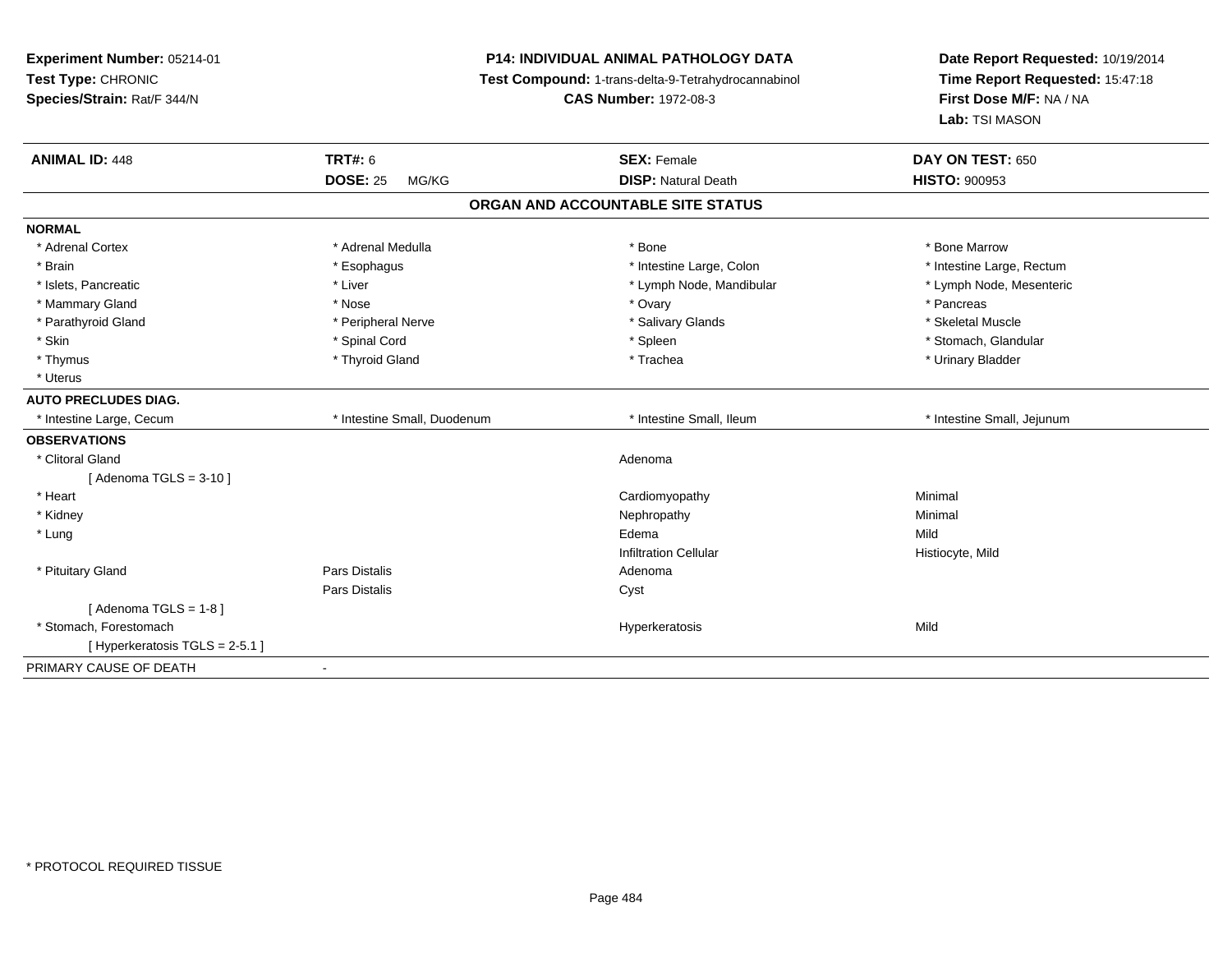## **P14: INDIVIDUAL ANIMAL PATHOLOGY DATA**

**Test Compound:** 1-trans-delta-9-Tetrahydrocannabinol

**CAS Number:** 1972-08-3

| <b>ANIMAL ID: 449</b>             | <b>TRT#: 6</b>            | <b>SEX: Female</b>              | DAY ON TEST: 737         |  |  |
|-----------------------------------|---------------------------|---------------------------------|--------------------------|--|--|
|                                   | <b>DOSE: 25</b><br>MG/KG  | <b>DISP: Terminal Sacrifice</b> | <b>HISTO: 900954</b>     |  |  |
| ORGAN AND ACCOUNTABLE SITE STATUS |                           |                                 |                          |  |  |
| <b>NORMAL</b>                     |                           |                                 |                          |  |  |
| * Adrenal Cortex                  | * Adrenal Medulla         | * Bone                          | * Bone Marrow            |  |  |
| * Brain                           | * Clitoral Gland          | * Esophagus                     | * Intestine Large, Cecum |  |  |
| * Intestine Large, Colon          | * Intestine Large, Rectum | * Intestine Small, Duodenum     | * Intestine Small, Ileum |  |  |
| * Intestine Small, Jejunum        | * Islets, Pancreatic      | * Lymph Node, Mandibular        | * Lymph Node, Mesenteric |  |  |
| * Mammary Gland                   | * Nose                    | * Parathyroid Gland             | * Peripheral Nerve       |  |  |
| * Skeletal Muscle                 | * Skin                    | * Spinal Cord                   | * Spleen                 |  |  |
| * Stomach, Forestomach            | * Stomach, Glandular      | * Thymus                        | * Thyroid Gland          |  |  |
| * Trachea                         | * Urinary Bladder         | * Uterus                        |                          |  |  |
| <b>OBSERVATIONS</b>               |                           |                                 |                          |  |  |
| * Heart                           |                           | Cardiomyopathy                  | Mild                     |  |  |
| * Kidney                          |                           | Nephropathy                     | Minimal                  |  |  |
| * Liver                           |                           | <b>Basophilic Focus</b>         |                          |  |  |
| * Lung                            |                           | Foreign Body                    | Minimal                  |  |  |
|                                   |                           | Inflammation                    | Chronic Active, Mild     |  |  |
| Mesentery                         | Fat                       | Necrosis                        | Moderate                 |  |  |
| [ Necrosis TGLS = $1-16$ ]        |                           |                                 |                          |  |  |
| * Ovary                           |                           | Cyst                            |                          |  |  |
| [Cyst TGLS = $2-7$ ]              |                           |                                 |                          |  |  |
| * Pancreas                        | Acinus                    | Atrophy                         | Minimal                  |  |  |
| * Pituitary Gland                 | Pars Distalis             | Adenoma                         |                          |  |  |
|                                   | Pars Distalis             | Angiectasis                     | Moderate                 |  |  |
|                                   | Pars Distalis             | Cyst                            |                          |  |  |
| [Angiectasis TGLS = 3-8]          |                           |                                 |                          |  |  |
| * Salivary Glands                 |                           | Focal Cellular Change           | Minimal                  |  |  |
| PRIMARY CAUSE OF DEATH            | $\blacksquare$            |                                 |                          |  |  |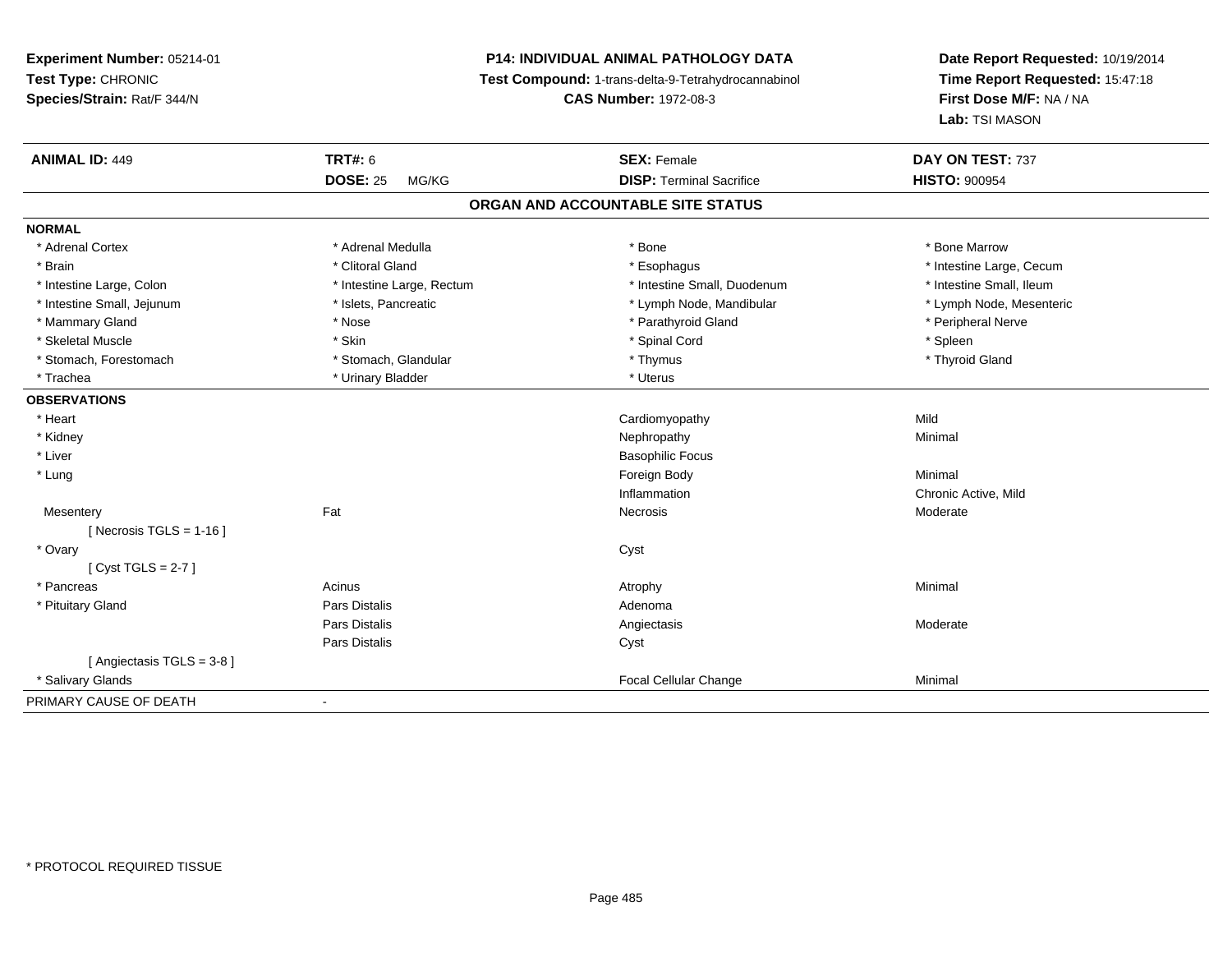## **P14: INDIVIDUAL ANIMAL PATHOLOGY DATA**

**Test Compound:** 1-trans-delta-9-Tetrahydrocannabinol

**CAS Number:** 1972-08-3

| <b>ANIMAL ID: 450</b>                                      | <b>TRT#: 6</b>            | <b>SEX: Female</b>                | DAY ON TEST: 726         |
|------------------------------------------------------------|---------------------------|-----------------------------------|--------------------------|
|                                                            | <b>DOSE: 25</b><br>MG/KG  | <b>DISP: Terminal Sacrifice</b>   | <b>HISTO: 900955</b>     |
|                                                            |                           | ORGAN AND ACCOUNTABLE SITE STATUS |                          |
| <b>NORMAL</b>                                              |                           |                                   |                          |
| * Adrenal Cortex                                           | * Adrenal Medulla         | * Bone                            | * Bone Marrow            |
| * Brain                                                    | * Clitoral Gland          | * Esophagus                       | * Intestine Large, Cecum |
| * Intestine Large, Colon                                   | * Intestine Large, Rectum | * Intestine Small, Duodenum       | * Intestine Small, Ileum |
| * Intestine Small, Jejunum                                 | * Islets, Pancreatic      | * Lymph Node, Mandibular          | * Lymph Node, Mesenteric |
| * Nose                                                     | * Ovary                   | * Pancreas                        | * Parathyroid Gland      |
| * Peripheral Nerve                                         | * Salivary Glands         | * Skeletal Muscle                 | * Skin                   |
| * Spinal Cord                                              | * Spleen                  | * Stomach, Forestomach            | * Stomach, Glandular     |
| * Thymus                                                   | * Thyroid Gland           | * Trachea                         | * Urinary Bladder        |
| <b>OBSERVATIONS</b>                                        |                           |                                   |                          |
| * Heart                                                    |                           | Cardiomyopathy                    | Mild                     |
| * Kidney                                                   | Cortex                    | Mineralization                    | Minimal                  |
|                                                            |                           | Nephropathy                       | Minimal                  |
| * Liver                                                    |                           | <b>Basophilic Focus</b>           |                          |
|                                                            |                           | Clear Cell Focus                  |                          |
| [Basophilic Focus TGLS = 4-6]                              |                           |                                   |                          |
| * Lung                                                     |                           | Inflammation                      | Chronic Active, Mild     |
| * Mammary Gland                                            |                           | Fibroadenoma                      | Multiple                 |
| [Fibroadenoma TGLS = $2-16+16.01+16.02+16.03,1-10+10.01$ ] |                           |                                   |                          |
| * Pituitary Gland                                          | Pars Distalis             | Adenoma                           |                          |
|                                                            | Pars Distalis             | Cyst                              |                          |
| [Adenoma TGLS = 3-8]                                       |                           |                                   |                          |
| * Uterus                                                   |                           | Polyp Stromal                     |                          |
| PRIMARY CAUSE OF DEATH                                     |                           |                                   |                          |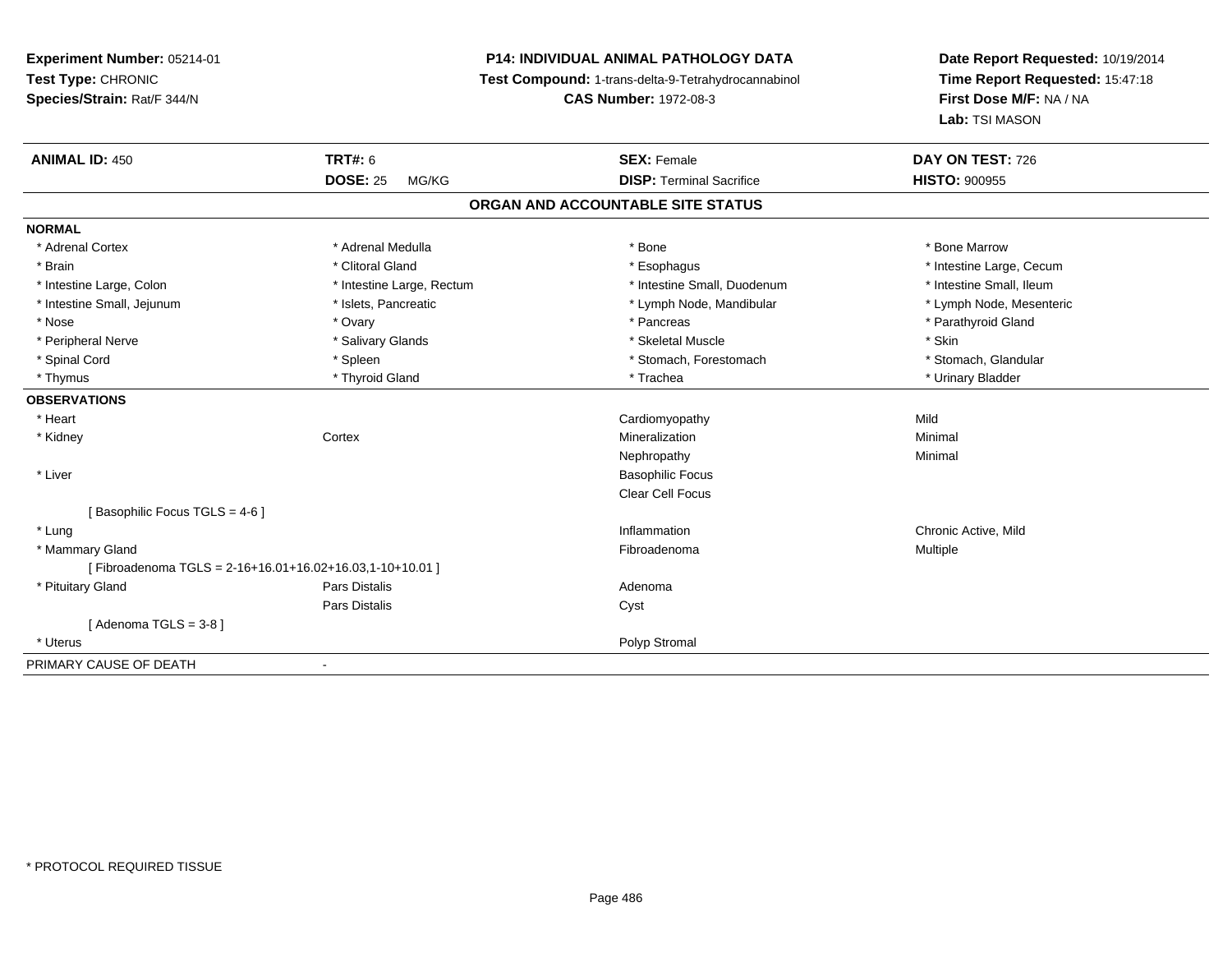## **P14: INDIVIDUAL ANIMAL PATHOLOGY DATA**

**Test Compound:** 1-trans-delta-9-Tetrahydrocannabinol

**CAS Number:** 1972-08-3

| <b>ANIMAL ID: 451</b>                 | <b>TRT#: 6</b>             | <b>SEX: Female</b>                | DAY ON TEST: 454            |  |
|---------------------------------------|----------------------------|-----------------------------------|-----------------------------|--|
|                                       | <b>DOSE: 25</b><br>MG/KG   | <b>DISP:</b> Scheduled Sacrifice  | <b>HISTO: 900956</b>        |  |
|                                       |                            | ORGAN AND ACCOUNTABLE SITE STATUS |                             |  |
| <b>NORMAL</b>                         |                            |                                   |                             |  |
| * Adrenal Cortex                      | * Adrenal Medulla          | * Bone                            | * Bone Marrow               |  |
| * Brain                               | * Clitoral Gland           | * Esophagus                       | * Heart                     |  |
| * Intestine Large, Cecum              | * Intestine Large, Colon   | * Intestine Large, Rectum         | * Intestine Small, Duodenum |  |
| * Intestine Small, Ileum              | * Intestine Small, Jejunum | * Islets, Pancreatic              | * Lymph Node, Mandibular    |  |
| * Lymph Node, Mesenteric              | * Mammary Gland            | * Nose                            | * Pancreas                  |  |
| * Parathyroid Gland                   | * Peripheral Nerve         | * Pituitary Gland                 | * Salivary Glands           |  |
| * Skeletal Muscle                     | * Skin                     | * Spinal Cord                     | * Spleen                    |  |
| * Stomach, Forestomach                | * Stomach, Glandular       | * Thymus                          | * Thyroid Gland             |  |
| * Trachea                             | * Urinary Bladder          | * Uterus                          | Vagina                      |  |
| <b>OBSERVATIONS</b>                   |                            |                                   |                             |  |
| * Kidney                              | Cortex                     | Mineralization                    | Minimal                     |  |
| * Liver                               |                            | <b>Basophilic Focus</b>           |                             |  |
| * Lung                                |                            | Inflammation                      | Chronic Active, Mild        |  |
| [Inflammation TGLS = $3-2$ ]          |                            |                                   |                             |  |
| Mesentery                             | Fat                        | Necrosis                          | Marked                      |  |
| Note: BRIGHT YELLOW MATERIAL          |                            |                                   |                             |  |
| [Necrosis TGLS = $1-8.1$ ]            |                            |                                   |                             |  |
| * Ovary                               |                            | Cyst                              |                             |  |
| [Cyst TGLS = $2-7$ ]                  |                            |                                   |                             |  |
| * Pancreas                            |                            |                                   |                             |  |
| Note: A FEW INFLAMMATORY CELLS AROUND |                            |                                   |                             |  |
| Note: AN ARTERY (SLIDE #5)            |                            |                                   |                             |  |
| PRIMARY CAUSE OF DEATH                | $\blacksquare$             |                                   |                             |  |
| Animal Note: MAST CELLS               |                            |                                   |                             |  |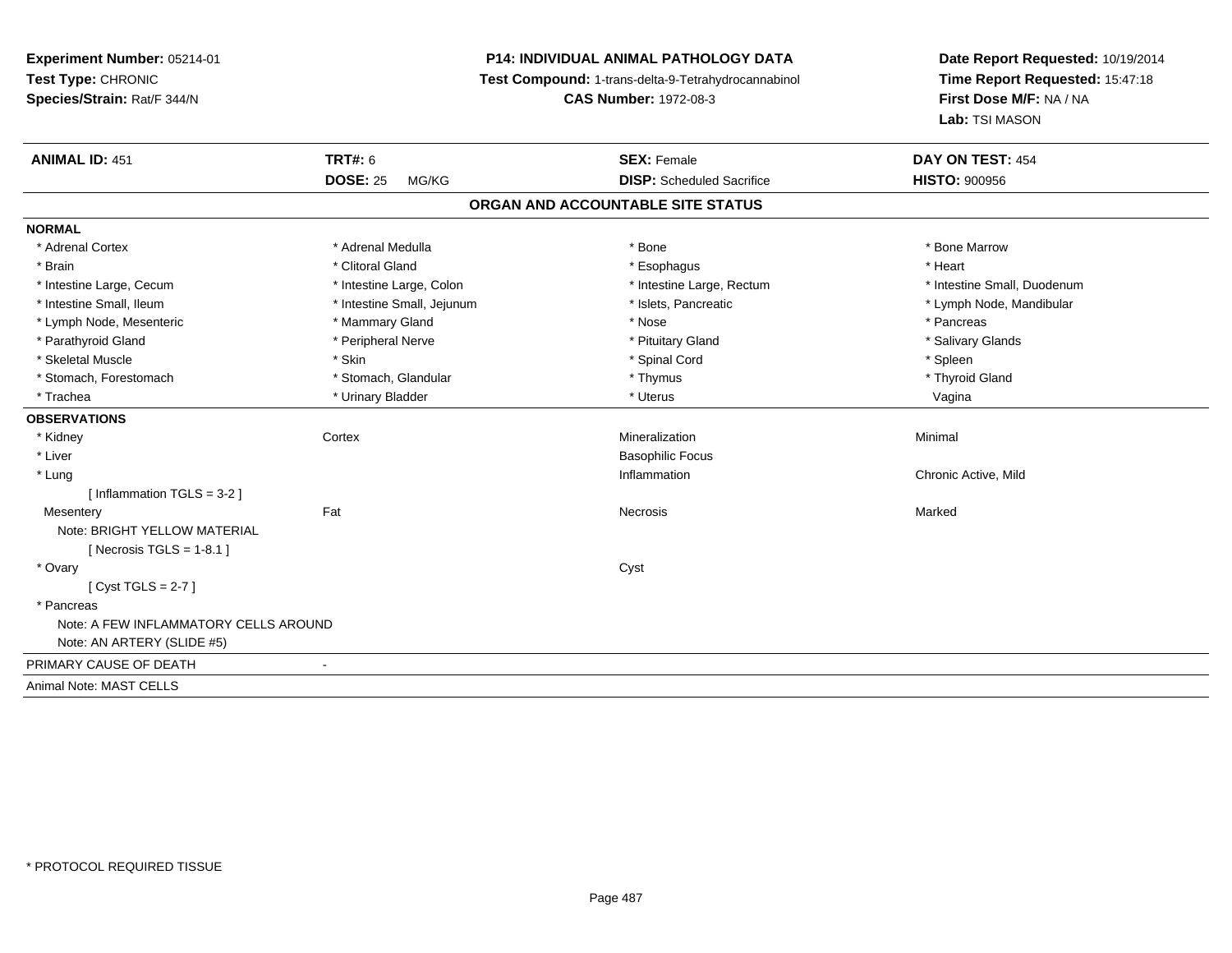| Experiment Number: 05214-01<br>Test Type: CHRONIC<br>Species/Strain: Rat/F 344/N |                                            | <b>P14: INDIVIDUAL ANIMAL PATHOLOGY DATA</b><br>Test Compound: 1-trans-delta-9-Tetrahydrocannabinol<br><b>CAS Number: 1972-08-3</b> | Date Report Requested: 10/19/2014<br>Time Report Requested: 15:47:18<br>First Dose M/F: NA / NA<br>Lab: TSI MASON |
|----------------------------------------------------------------------------------|--------------------------------------------|-------------------------------------------------------------------------------------------------------------------------------------|-------------------------------------------------------------------------------------------------------------------|
| <b>ANIMAL ID: 452</b>                                                            | <b>TRT#: 6</b><br><b>DOSE: 25</b><br>MG/KG | <b>SEX: Female</b><br><b>DISP: Terminal Sacrifice</b>                                                                               | DAY ON TEST: 725<br><b>HISTO: 900957</b>                                                                          |
|                                                                                  |                                            | ORGAN AND ACCOUNTABLE SITE STATUS                                                                                                   |                                                                                                                   |
| <b>NORMAL</b>                                                                    |                                            |                                                                                                                                     |                                                                                                                   |
| * Adrenal Cortex                                                                 | * Adrenal Medulla                          | * Bone                                                                                                                              | * Bone Marrow                                                                                                     |
| * Brain                                                                          | * Esophagus                                | * Intestine Large, Cecum                                                                                                            | * Intestine Large, Colon                                                                                          |
| * Intestine Large, Rectum                                                        | * Intestine Small, Duodenum                | * Intestine Small, Ileum                                                                                                            | * Intestine Small, Jejunum                                                                                        |
| * Islets, Pancreatic                                                             | * Lymph Node, Mandibular                   | * Lymph Node, Mesenteric                                                                                                            | * Nose                                                                                                            |
| * Ovary                                                                          | * Peripheral Nerve                         | * Salivary Glands                                                                                                                   | * Skeletal Muscle                                                                                                 |
| * Skin                                                                           | * Spinal Cord                              | * Stomach, Forestomach                                                                                                              | * Stomach, Glandular                                                                                              |
| * Thymus                                                                         | * Thyroid Gland                            | * Trachea                                                                                                                           | * Urinary Bladder                                                                                                 |
| * Uterus                                                                         |                                            |                                                                                                                                     |                                                                                                                   |
|                                                                                  |                                            |                                                                                                                                     |                                                                                                                   |
| <b>MISSING</b><br>* Parathyroid Gland                                            |                                            |                                                                                                                                     |                                                                                                                   |
|                                                                                  |                                            |                                                                                                                                     |                                                                                                                   |
| <b>OBSERVATIONS</b>                                                              |                                            |                                                                                                                                     |                                                                                                                   |
| * Clitoral Gland                                                                 |                                            | Cyst                                                                                                                                |                                                                                                                   |
| [ $Cyst TGLS = 1-10$ ]                                                           |                                            |                                                                                                                                     |                                                                                                                   |
| * Heart                                                                          |                                            | Cardiomyopathy                                                                                                                      | Mild                                                                                                              |
| * Kidney                                                                         |                                            | Nephropathy                                                                                                                         | Mild                                                                                                              |
| * Liver                                                                          |                                            | <b>Basophilic Focus</b>                                                                                                             |                                                                                                                   |
|                                                                                  | Serosa                                     | Fibrosis                                                                                                                            | Mild                                                                                                              |
|                                                                                  |                                            | Hepatodiaphragmatic Nodule                                                                                                          |                                                                                                                   |
|                                                                                  |                                            | Leukemia Mononuclear                                                                                                                |                                                                                                                   |
| [Basophilic Focus TGLS = 6-6]                                                    |                                            |                                                                                                                                     |                                                                                                                   |
| [Fibrosis TGLS = $8-6.01$ ]                                                      |                                            |                                                                                                                                     |                                                                                                                   |
| [ Hepatodiaphragmatic Nodule TGLS = 7-6 ]                                        |                                            |                                                                                                                                     |                                                                                                                   |
| * Lung                                                                           |                                            | Inflammation                                                                                                                        | Chronic Active, Minimal                                                                                           |
| * Mammary Gland                                                                  |                                            | Galactocele                                                                                                                         |                                                                                                                   |
| [Galactocele TGLS = 2-10]                                                        |                                            |                                                                                                                                     |                                                                                                                   |
| * Pancreas                                                                       | Acinus                                     | Atrophy                                                                                                                             | Mild                                                                                                              |
|                                                                                  |                                            | <b>Ectopic Tissue</b>                                                                                                               |                                                                                                                   |
| [Ectopic Tissue TGLS = 5-9]                                                      |                                            |                                                                                                                                     |                                                                                                                   |
| * Pituitary Gland                                                                | Pars Distalis                              | Adenoma                                                                                                                             |                                                                                                                   |
| [Adenoma TGLS = $4-8.01$ ]                                                       |                                            |                                                                                                                                     |                                                                                                                   |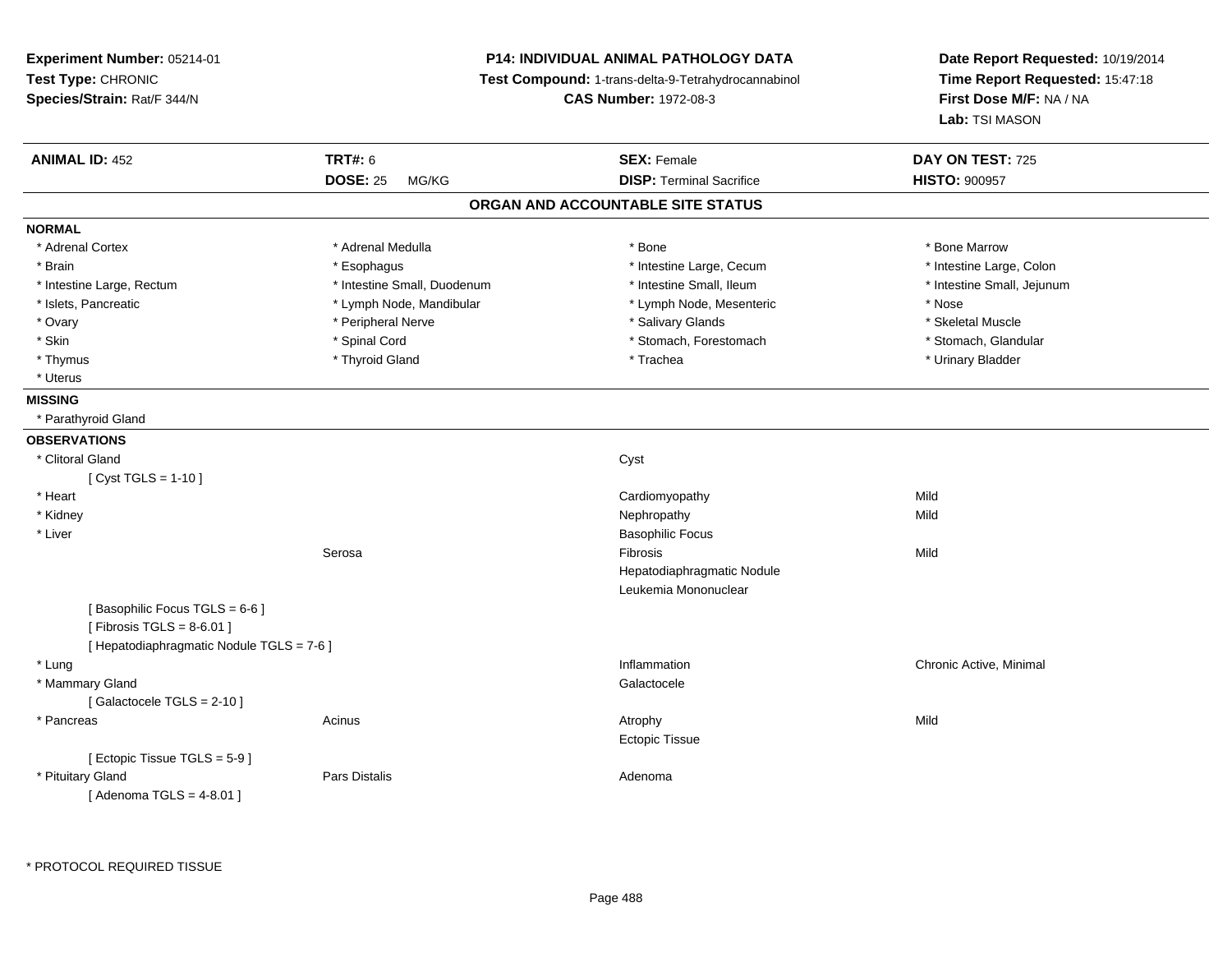| Experiment Number: 05214-01<br><b>Test Type: CHRONIC</b><br>Species/Strain: Rat/F 344/N |                          | <b>P14: INDIVIDUAL ANIMAL PATHOLOGY DATA</b><br>Test Compound: 1-trans-delta-9-Tetrahydrocannabinol<br><b>CAS Number: 1972-08-3</b> | Date Report Requested: 10/19/2014<br>Time Report Requested: 15:47:18<br>First Dose M/F: NA / NA<br>Lab: TSI MASON |
|-----------------------------------------------------------------------------------------|--------------------------|-------------------------------------------------------------------------------------------------------------------------------------|-------------------------------------------------------------------------------------------------------------------|
| <b>ANIMAL ID: 452</b>                                                                   | TRT#: 6                  | <b>SEX: Female</b>                                                                                                                  | <b>DAY ON TEST: 725</b>                                                                                           |
|                                                                                         | <b>DOSE: 25</b><br>MG/KG | <b>DISP: Terminal Sacrifice</b>                                                                                                     | <b>HISTO: 900957</b>                                                                                              |
|                                                                                         |                          | ORGAN AND ACCOUNTABLE SITE STATUS                                                                                                   |                                                                                                                   |
| * Spleen                                                                                | Capsule                  | Fibrosis<br>Leukemia Mononuclear                                                                                                    | Mild                                                                                                              |
| [Fibrosis TGLS = $3-3$ ]                                                                |                          |                                                                                                                                     |                                                                                                                   |
| PRIMARY CAUSE OF DEATH                                                                  |                          |                                                                                                                                     |                                                                                                                   |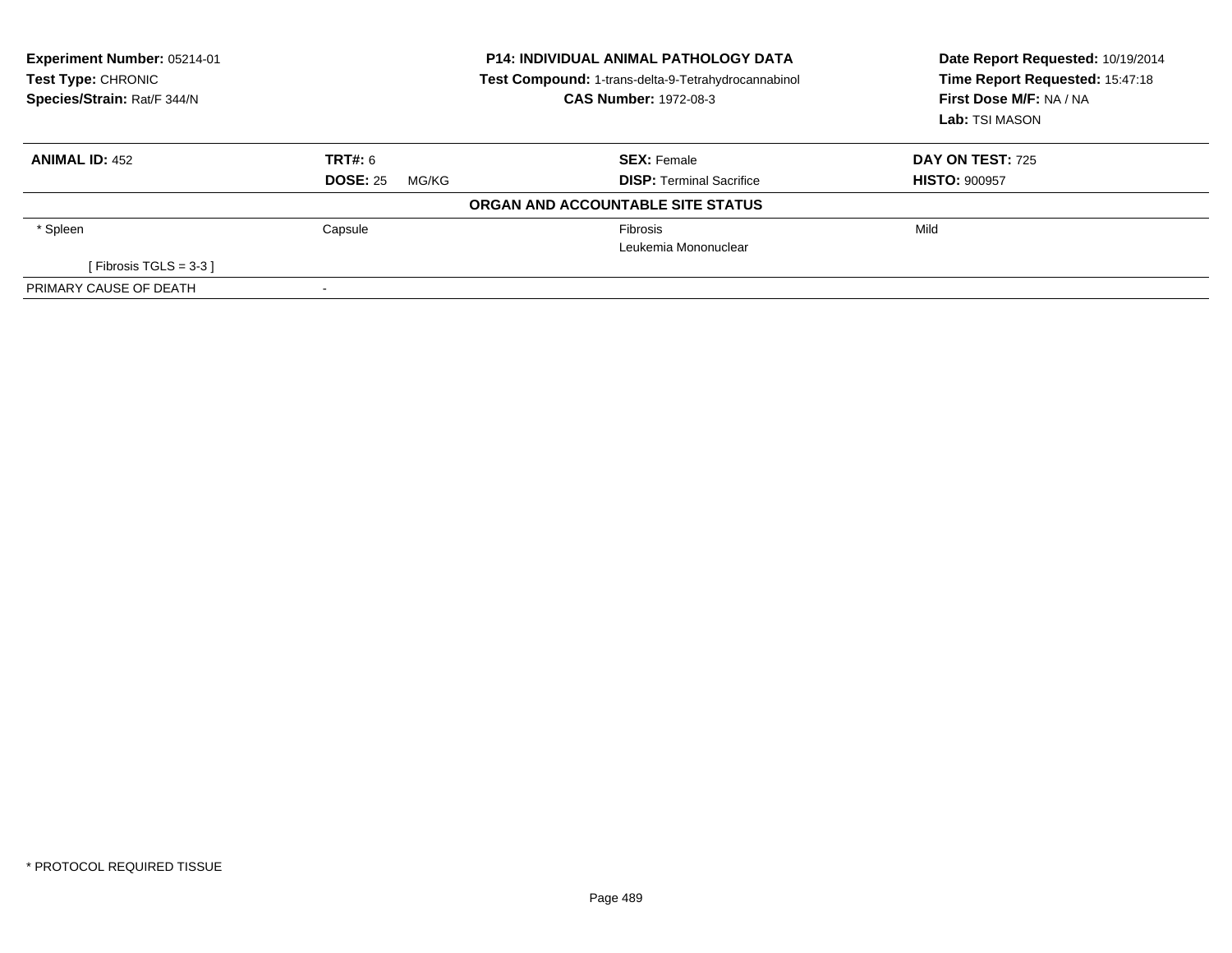| Experiment Number: 05214-01<br>Test Type: CHRONIC<br>Species/Strain: Rat/F 344/N |                            | <b>P14: INDIVIDUAL ANIMAL PATHOLOGY DATA</b><br>Test Compound: 1-trans-delta-9-Tetrahydrocannabinol<br><b>CAS Number: 1972-08-3</b> | Date Report Requested: 10/19/2014<br>Time Report Requested: 15:47:18<br>First Dose M/F: NA / NA<br>Lab: TSI MASON |
|----------------------------------------------------------------------------------|----------------------------|-------------------------------------------------------------------------------------------------------------------------------------|-------------------------------------------------------------------------------------------------------------------|
| <b>ANIMAL ID: 453</b>                                                            | <b>TRT#: 6</b>             | <b>SEX: Female</b>                                                                                                                  | DAY ON TEST: 106                                                                                                  |
|                                                                                  | <b>DOSE: 25</b><br>MG/KG   | <b>DISP: Dosing Accident</b>                                                                                                        | <b>HISTO: 900958</b>                                                                                              |
|                                                                                  |                            | ORGAN AND ACCOUNTABLE SITE STATUS                                                                                                   |                                                                                                                   |
| <b>NORMAL</b>                                                                    |                            |                                                                                                                                     |                                                                                                                   |
| * Adrenal Cortex                                                                 | * Adrenal Medulla          | * Bone                                                                                                                              | * Bone Marrow                                                                                                     |
| * Brain                                                                          | * Clitoral Gland           | * Esophagus                                                                                                                         | * Heart                                                                                                           |
| * Intestine Large, Cecum                                                         | * Intestine Large, Colon   | * Intestine Large, Rectum                                                                                                           | * Intestine Small, Duodenum                                                                                       |
| * Intestine Small, Ileum                                                         | * Intestine Small, Jejunum | * Islets, Pancreatic                                                                                                                | * Kidney                                                                                                          |
| * Liver                                                                          | * Lymph Node, Mandibular   | * Lymph Node, Mesenteric                                                                                                            | * Mammary Gland                                                                                                   |
| * Nose                                                                           | * Ovary                    | * Pancreas                                                                                                                          | * Parathyroid Gland                                                                                               |
| * Peripheral Nerve                                                               | * Pituitary Gland          | * Salivary Glands                                                                                                                   | * Skeletal Muscle                                                                                                 |
| * Skin                                                                           | * Spinal Cord              | * Spleen                                                                                                                            | * Stomach, Forestomach                                                                                            |
| * Stomach, Glandular                                                             | * Thymus                   | * Thyroid Gland                                                                                                                     | * Trachea                                                                                                         |
| * Urinary Bladder                                                                | * Uterus                   |                                                                                                                                     |                                                                                                                   |
| <b>MISSING</b>                                                                   |                            |                                                                                                                                     |                                                                                                                   |
| Vagina                                                                           |                            |                                                                                                                                     |                                                                                                                   |
| <b>OBSERVATIONS</b>                                                              |                            |                                                                                                                                     |                                                                                                                   |
| * Lung                                                                           |                            | Edema                                                                                                                               | Minimal                                                                                                           |
|                                                                                  |                            | Foreign Body                                                                                                                        | Minimal                                                                                                           |
|                                                                                  |                            | Hemorrhage                                                                                                                          | Mild                                                                                                              |
| PRIMARY CAUSE OF DEATH                                                           |                            |                                                                                                                                     |                                                                                                                   |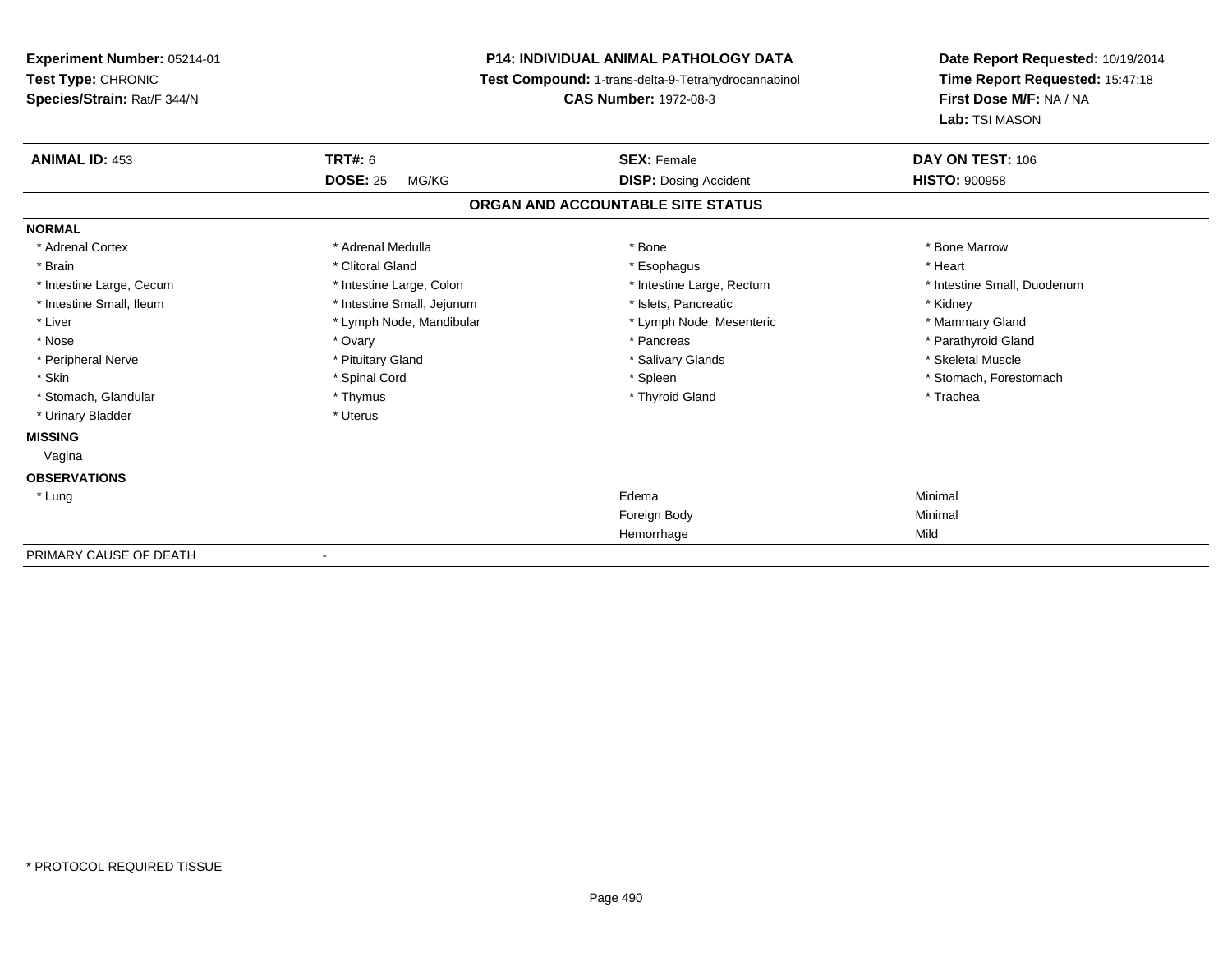**Experiment Number:** 05214-01**Test Type:** CHRONIC **Species/Strain:** Rat/F 344/N**P14: INDIVIDUAL ANIMAL PATHOLOGY DATA Test Compound:** 1-trans-delta-9-Tetrahydrocannabinol **CAS Number:** 1972-08-3**Date Report Requested:** 10/19/2014**Time Report Requested:** 15:47:18**First Dose M/F:** NA / NA**Lab:** TSI MASON**ANIMAL ID:** 454**TRT#:** 6 **SEX:** Female **SEX: Female DAY ON TEST:** 735 **DOSE:** 25 MG/KG**DISP:** Terminal Sacrifice **HISTO:**  $900959$ **ORGAN AND ACCOUNTABLE SITE STATUSNORMAL**\* Adrenal Cortex \* Adrenal Medulla \* Adrenal Medulla \* Bone \* Bone \* Bone \* Bone \* Bone Marrow \* Brain \* Alternation of the state of the state of the state of the state of the state of the state of the state of the state of the state of the state of the state of the state of the state of the state of the state of th \* Intestine Small, Ileum \* Intestine Large, Colon \* Intestine Large, Rectum \* Intestine Small, Duodenum \* Intestine Small, Duodenum \* Lymph Node, Mesenteric \* Intestine Small, Jejunum \* Mandibular \* Islets, Pancreatic \* Mandibular \* Lymph Node, Mandibular \* Mammary Gland \* Nose \* Nose \* Nose \* Nose \* Ovary \* Ovary \* The magnetic state of the state of the state of the state of the state of the state of the state of the state of the state of the state of the state of the stat \* Peripheral Nerve \* Salivary Glands \* Skeletal Muscle \* Skin\* Stomach. Glandular \* Spinal Cord **\* Stomach, Forestomach \* Spinal Cord \*** Stomach, Forestomach \* Stomach, Forestomach \* Thymus \* Thyroid Gland \* Trachea \* Urinary Bladder \* **OBSERVATIONS** \* Heart Cardiomyopathyy Mild Minimal \* Kidneyy the control of the control of the control of the control of the control of the control of the control of the control of the control of the control of the control of the control of the control of the control of the contro \* Liver Basophilic Focus Clear Cell Focus[ Basophilic Focus TGLS = 3-6 ] \* Lungg is a controller to the controller of the controller of the chronic Active, Minimal of the chronic Active, Minimal of the chronic Active, Minimal of the chronic Active, Minimal of the chronic Active, Minimal of the chroni  $[$  Inflammation TGLS = 2-2+3  $]$  \* Pancreass the control of the control of the control of the control of the control of the control of the control of the control of the control of the control of the control of the control of the control of the control of the contro \* Pituitary Glandd and the contract of Pars Distalis and the contract of Adenoma and Adenoma and the Adenoma and the Adenoma and  $\alpha$  $[$  Adenoma TGLS = 1-8  $]$  \* Uteruss and the contract of the contract of the contract of the contract of the contract of the contract of the contract of the contract of the contract of the contract of the contract of the contract of the contract of the cont n Mild PRIMARY CAUSE OF DEATH-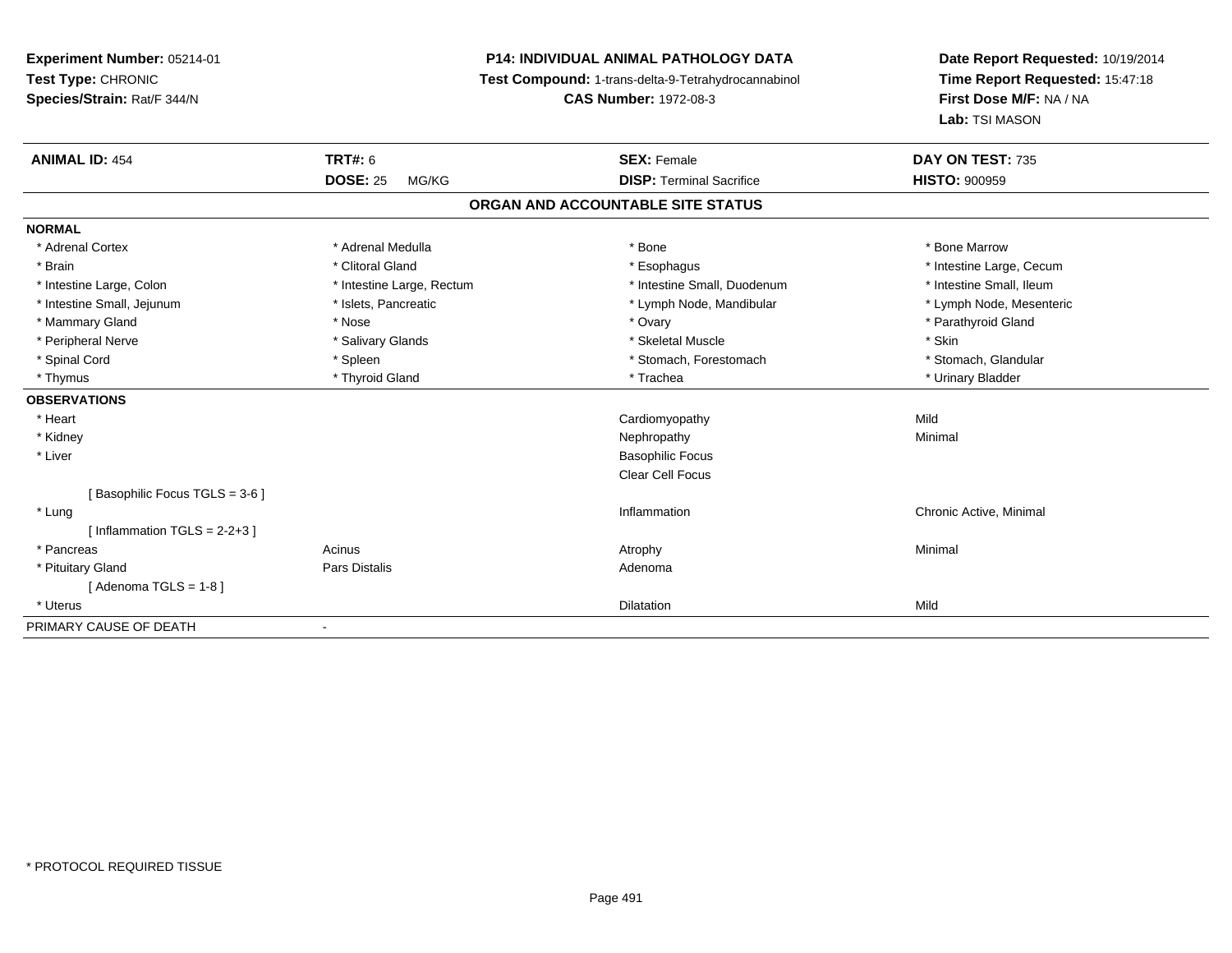| Experiment Number: 05214-01<br>Test Type: CHRONIC<br>Species/Strain: Rat/F 344/N |                           | P14: INDIVIDUAL ANIMAL PATHOLOGY DATA<br>Test Compound: 1-trans-delta-9-Tetrahydrocannabinol<br><b>CAS Number: 1972-08-3</b> | Date Report Requested: 10/19/2014<br>Time Report Requested: 15:47:18<br>First Dose M/F: NA / NA<br>Lab: TSI MASON |
|----------------------------------------------------------------------------------|---------------------------|------------------------------------------------------------------------------------------------------------------------------|-------------------------------------------------------------------------------------------------------------------|
| <b>ANIMAL ID: 455</b>                                                            | <b>TRT#: 6</b>            | <b>SEX: Female</b>                                                                                                           | DAY ON TEST: 731                                                                                                  |
|                                                                                  | <b>DOSE: 25</b><br>MG/KG  | <b>DISP: Terminal Sacrifice</b>                                                                                              | <b>HISTO: 900960</b>                                                                                              |
|                                                                                  |                           | ORGAN AND ACCOUNTABLE SITE STATUS                                                                                            |                                                                                                                   |
| <b>NORMAL</b>                                                                    |                           |                                                                                                                              |                                                                                                                   |
| * Adrenal Medulla                                                                | * Bone                    | * Bone Marrow                                                                                                                | * Brain                                                                                                           |
| * Clitoral Gland                                                                 | * Esophagus               | * Heart                                                                                                                      | * Intestine Large, Cecum                                                                                          |
| * Intestine Large, Colon                                                         | * Intestine Large, Rectum | * Intestine Small, Duodenum                                                                                                  | * Intestine Small, Ileum                                                                                          |
| * Intestine Small, Jejunum                                                       | * Islets, Pancreatic      | * Lymph Node, Mandibular                                                                                                     | * Lymph Node, Mesenteric                                                                                          |
| * Mammary Gland                                                                  | * Nose                    | * Ovary                                                                                                                      | * Parathyroid Gland                                                                                               |
| * Peripheral Nerve                                                               | * Salivary Glands         | * Skeletal Muscle                                                                                                            | * Skin                                                                                                            |
| * Spinal Cord                                                                    | * Stomach, Forestomach    | * Stomach, Glandular                                                                                                         | * Trachea                                                                                                         |
| * Urinary Bladder                                                                | * Uterus                  |                                                                                                                              |                                                                                                                   |
| <b>MISSING</b>                                                                   |                           |                                                                                                                              |                                                                                                                   |
| * Thymus                                                                         |                           |                                                                                                                              |                                                                                                                   |
| <b>OBSERVATIONS</b>                                                              |                           |                                                                                                                              |                                                                                                                   |
| * Adrenal Cortex                                                                 |                           | Clear Cell Focus                                                                                                             |                                                                                                                   |
| * Kidney                                                                         |                           | Nephropathy                                                                                                                  | Mild                                                                                                              |
| * Liver                                                                          |                           | <b>Basophilic Focus</b>                                                                                                      |                                                                                                                   |
|                                                                                  |                           | Fatty Change                                                                                                                 | Mild                                                                                                              |
|                                                                                  |                           | Leukemia Mononuclear                                                                                                         |                                                                                                                   |
| [ Leukemia Mononuclear TGLS = 1-6+6.01 ]                                         |                           |                                                                                                                              |                                                                                                                   |
| * Lung                                                                           |                           | Foreign Body                                                                                                                 | Minimal                                                                                                           |
|                                                                                  |                           | Inflammation                                                                                                                 | Chronic Active, Minimal                                                                                           |
| [Inflammation TGLS = $2-3$ ]                                                     |                           |                                                                                                                              |                                                                                                                   |
| * Pancreas                                                                       | Acinus                    | Atrophy                                                                                                                      | Moderate                                                                                                          |
| * Pituitary Gland                                                                | Pars Distalis             | Adenoma                                                                                                                      |                                                                                                                   |
| [Adenoma TGLS = $3-8.01$ ]                                                       |                           |                                                                                                                              |                                                                                                                   |
| * Spleen                                                                         |                           | Leukemia Mononuclear                                                                                                         |                                                                                                                   |
| * Thyroid Gland                                                                  | C Cell                    | Hyperplasia                                                                                                                  | Mild                                                                                                              |
| PRIMARY CAUSE OF DEATH                                                           | $\overline{a}$            |                                                                                                                              |                                                                                                                   |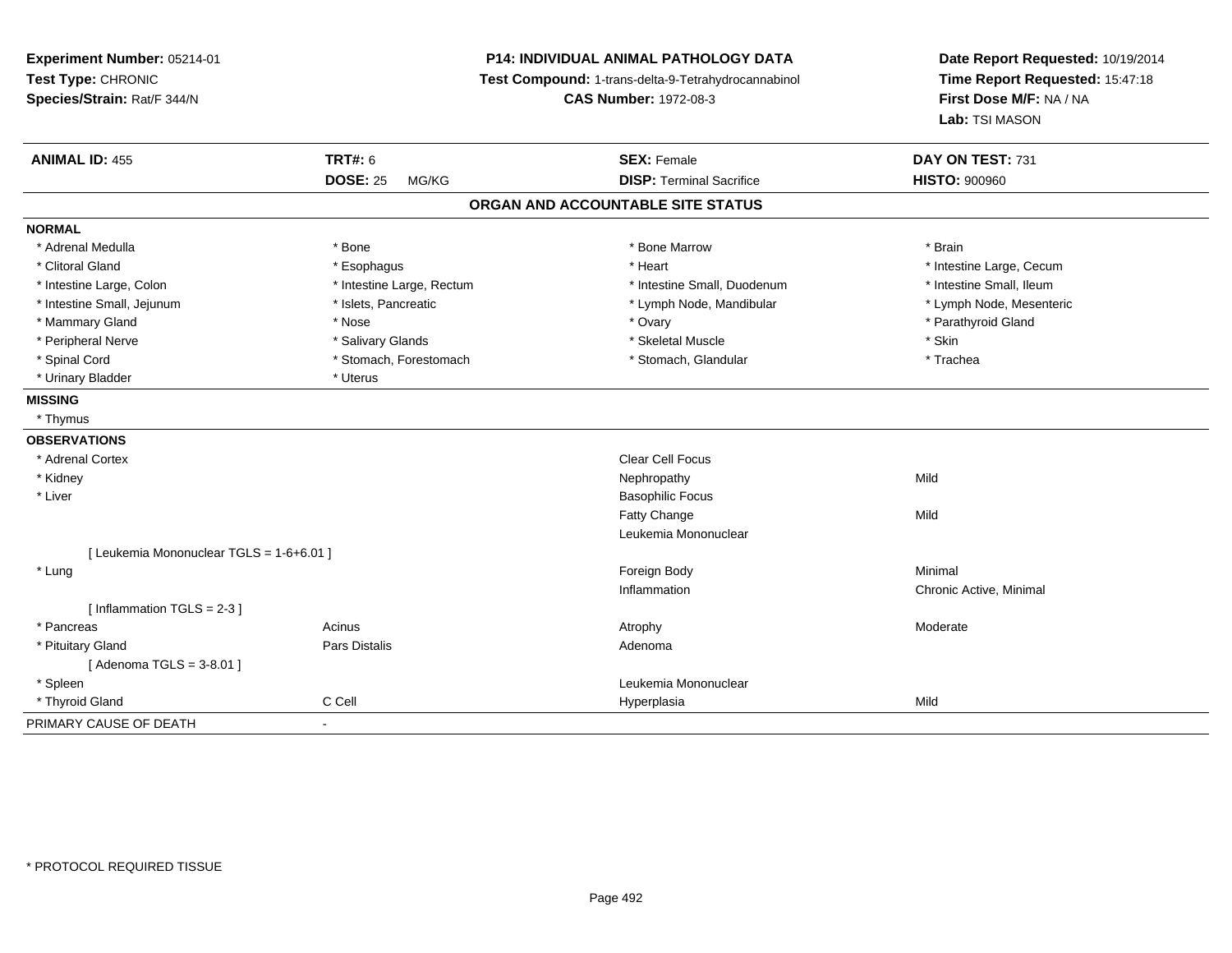**Experiment Number:** 05214-01**Test Type:** CHRONIC **Species/Strain:** Rat/F 344/N**P14: INDIVIDUAL ANIMAL PATHOLOGY DATA Test Compound:** 1-trans-delta-9-Tetrahydrocannabinol **CAS Number:** 1972-08-3**Date Report Requested:** 10/19/2014**Time Report Requested:** 15:47:18**First Dose M/F:** NA / NA**Lab:** TSI MASON**ANIMAL ID:** 456 **TRT#:** <sup>6</sup> **SEX:** Female **DAY ON TEST:** <sup>736</sup> **DOSE:** 25 MG/KG**DISP:** Terminal Sacrifice **HISTO:** 900961 **ORGAN AND ACCOUNTABLE SITE STATUSNORMAL**\* Bone \* Bone \* Bone Marrow \* Brain \* Esophagus \* Intestine Large, Cecum \* \* Intestine Large, Colon \* Mestine Large, Rectum \* Intestine Large, Rectum \* Intestine Small, Duodenum \* Intestine Small, Ileum \* \* Thestine Small, Jejunum \* \* Slets, Pancreatic \* \* Thestine Small, Nejerum \* Lymph Node, Mesenteric \* \* Nose \* Ovary \* Parathyroid Gland \* Peripheral Nerve \* \* Peripheral Nerve \* Pituitary Gland \* \* \* Shiwary Glands \* \* Salivary Glands \* \* Skeletal Muscle \* \* Steletal Muscle \* \* Spinal Cord \* Thyroid Gland \* Stomach, Forestomach \* Thymus \* Stomach, Glandular \* Thymus \* Thymus \* Thymus \* Thymus \* Thymus \* Thymus \* Thymus \* Thymus \* Thymus \* Thymus \* Thymus \* Thymus \* Thymus \* Thymus \* Thymus \* Thymus \* Thymus \* Thymus \* Thymu \* Trachea \* Urinary Bladder \* Urinary Bladder \* Urinary Bladder \* Uterus **OBSERVATIONS** \* Adrenal Cortex Leukemia Mononuclear \* Adrenal Medulla Leukemia Mononuclear \* Clitoral Glandd and the contract of the contract of the contract of the contract of the contract of the contract of the contract of the contract of the contract of the contract of the contract of the contract of the contract of the cont \* Heart Cardiomyopathyy Mild Hyaline, Mild \* Kidney Renal Tubule Degeneration Hyaline, Mild Pigmentationn Mild \* Liver Basophilic Focus Hepatodiaphragmatic NoduleLeukemia Mononuclear[ Hepatodiaphragmatic Nodule TGLS = 5-6.01 ][ Leukemia Mononuclear TGLS = 6-6 ] \* Lungg is a controller to the controller of the controller of the chronic Active, Minimal of the chronic Active, Minimal of the chronic Active, Minimal of the chronic Active, Minimal of the chronic Active, Minimal of the chroni Leukemia Mononuclear Lymph Nodee entry the particle of the particle of the control of the Ectasia Changes of the Mild  $[$  Ectasia TGLS = 3-9  $]$  \* Lymph Node, MandibularInfiltration Cellular Plasma Cell, Marked (Plasma Cell, Marked Unit of Telesia) and the Infiltration Cellular \* Mammary Glandd Galactocele in the control of the control of the control of the Calactocele in the Calactocele  $[$  Galactocele TGLS = 2-10.01  $]$  \* Pancreass and the contract of the contract of the contract of the contract of the contract of the contract of the contract of the contract of the contract of the contract of the contract of the contract of the contract of the cont Inflammation **Chronic, Minimal**<br>
Inflammation **Chronic** Chronic, Moderate \* Skinn and the chronic, Moderate and the chronic method of the chronic method of the chronic method of the chronic, Moderate  $\Gamma$ Ulcer Moderate[ Inflammation TGLS = 1-16 ]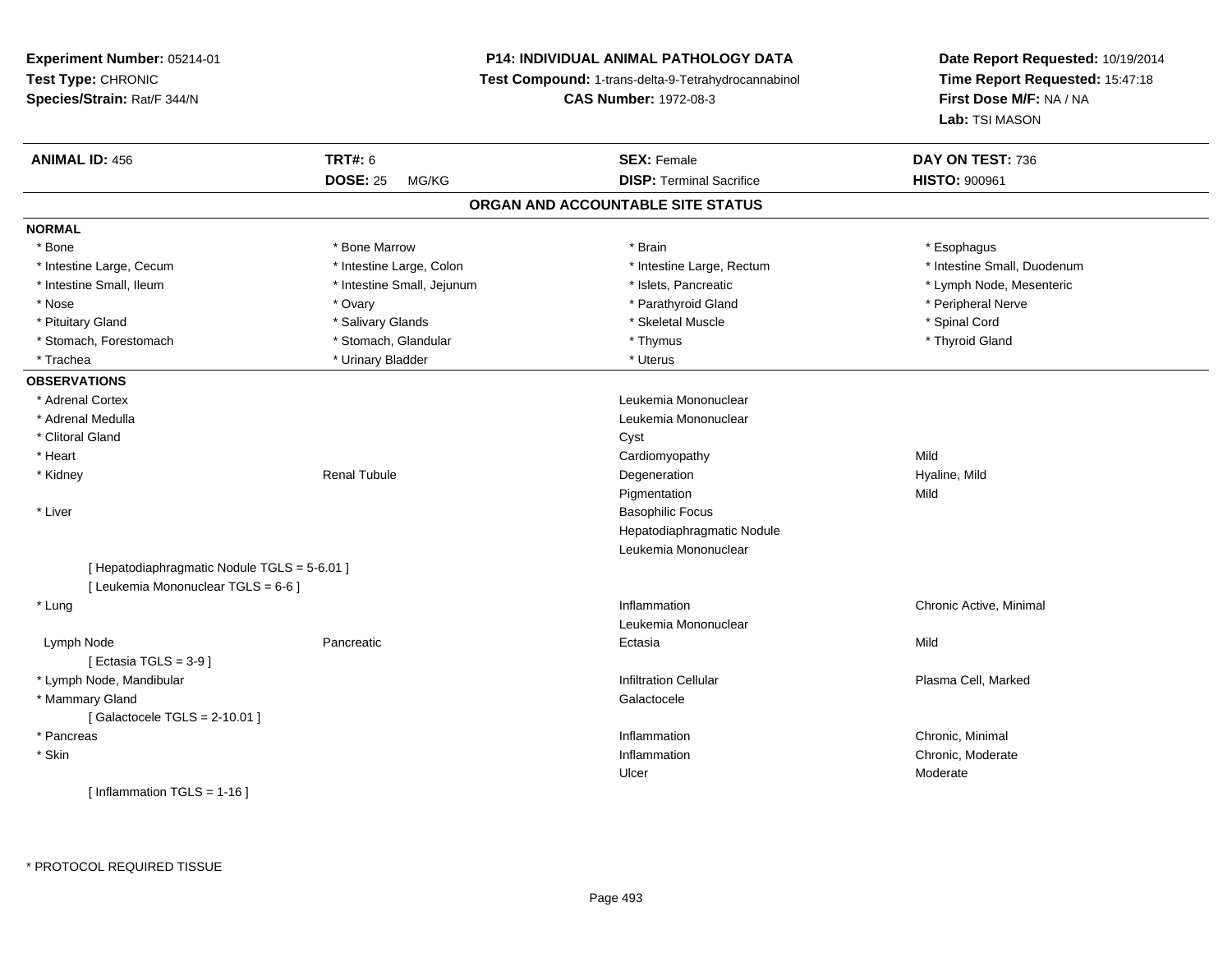| <b>Experiment Number: 05214-01</b><br>Test Type: CHRONIC<br>Species/Strain: Rat/F 344/N |                          | <b>P14: INDIVIDUAL ANIMAL PATHOLOGY DATA</b><br>Test Compound: 1-trans-delta-9-Tetrahydrocannabinol<br><b>CAS Number: 1972-08-3</b> | Date Report Requested: 10/19/2014<br>Time Report Requested: 15:47:18<br>First Dose M/F: NA / NA<br>Lab: TSI MASON |
|-----------------------------------------------------------------------------------------|--------------------------|-------------------------------------------------------------------------------------------------------------------------------------|-------------------------------------------------------------------------------------------------------------------|
| <b>ANIMAL ID: 456</b>                                                                   | TRT#: 6                  | <b>SEX: Female</b>                                                                                                                  | DAY ON TEST: 736                                                                                                  |
|                                                                                         | <b>DOSE: 25</b><br>MG/KG | <b>DISP:</b> Terminal Sacrifice                                                                                                     | <b>HISTO: 900961</b>                                                                                              |
|                                                                                         |                          | ORGAN AND ACCOUNTABLE SITE STATUS                                                                                                   |                                                                                                                   |
| [Ulcer TGLS = 1-16]                                                                     |                          |                                                                                                                                     |                                                                                                                   |
| * Spleen                                                                                |                          | Leukemia Mononuclear                                                                                                                |                                                                                                                   |
| [Leukemia Mononuclear TGLS = 4-3.01+3.02 ]                                              |                          |                                                                                                                                     |                                                                                                                   |
| PRIMARY CAUSE OF DEATH                                                                  |                          |                                                                                                                                     |                                                                                                                   |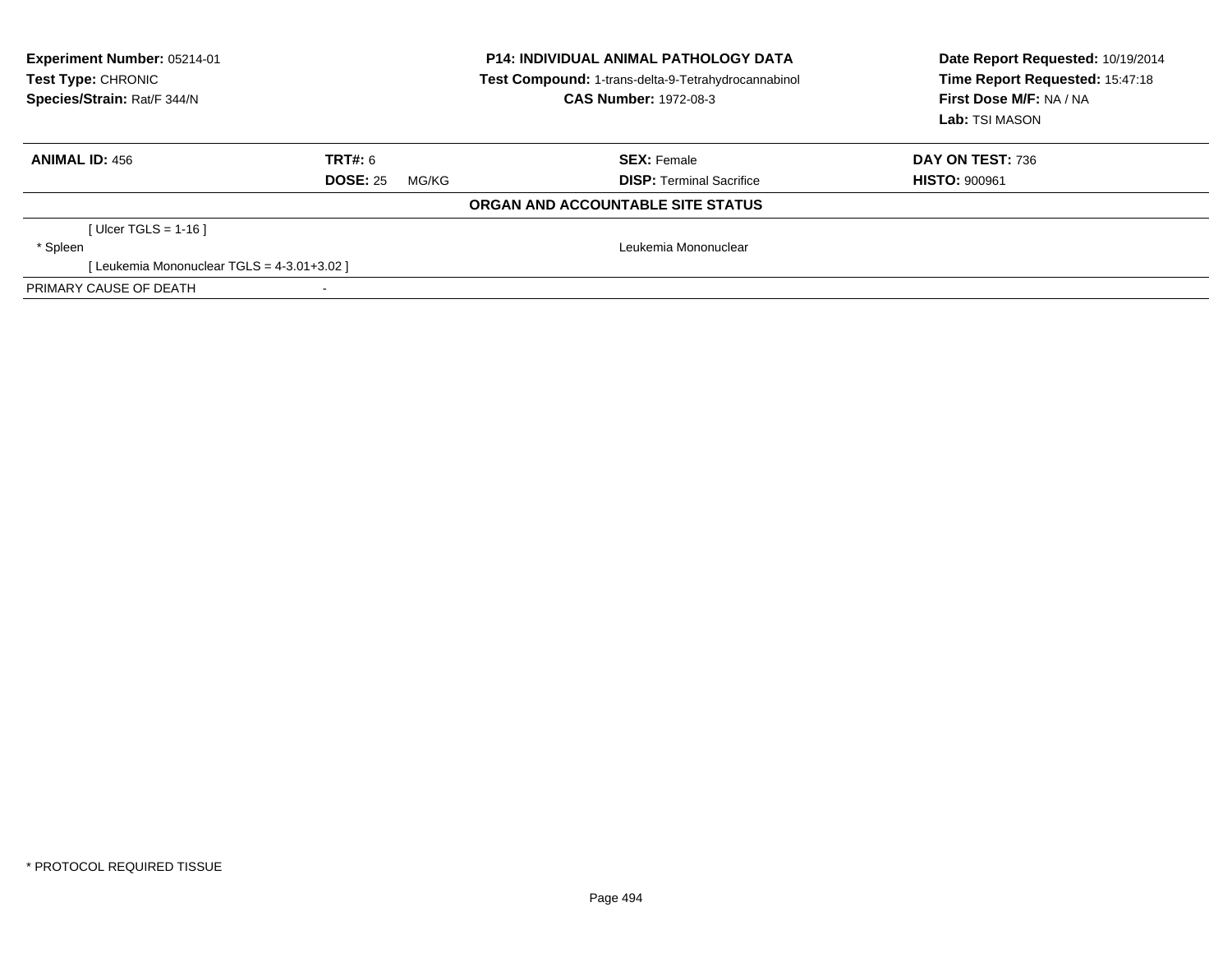**Experiment Number:** 05214-01**Test Type:** CHRONIC **Species/Strain:** Rat/F 344/N**P14: INDIVIDUAL ANIMAL PATHOLOGY DATA Test Compound:** 1-trans-delta-9-Tetrahydrocannabinol **CAS Number:** 1972-08-3**Date Report Requested:** 10/19/2014**Time Report Requested:** 15:47:18**First Dose M/F:** NA / NA**Lab:** TSI MASON**ANIMAL ID:** 457**TRT#:** 6 **SEX:** Female **SEX: Female DAY ON TEST:** 639 **DOSE:** 25 MG/KG**DISP:** Dosing Accident **HISTO:**  $900962$ **ORGAN AND ACCOUNTABLE SITE STATUSNORMAL**\* Adrenal Cortex \* Adrenal Medulla \* Adrenal Medulla \* Bone \* Bone \* Bone \* Bone \* Bone Marrow \* Brain \* Alternative of the state of the state of the state of the state of the state of the state of the state of the state of the state of the state of the state of the state of the state of the state of the state of th \* Intestine Large, Cecum \* Intestine Large, Colon \* Intestine Large, Rectum \* Intestine Small, Duodenum\* Intestine Small, Ileum \* \* Thestine Small, Jejunum \* \* Sets, Pancreatic \* \* Thestine Small, Nejunum \* Lymph Node, Mandibular \* Lymph Node, Mesenteric \* \* \* Mammary Gland \* \* Nose \* Nose \* 0vary \* Ovary \* Ovary \* Ovary \* Salivary Glands \* Pancreas \* And the section of the section of the section of the section of the section of the section of the section of the section of the section of the section of the section of the section of the section of the sectio \* Skeletal Muscle \* Skin \* Spinal Cord \* Spleen \* Trachea \* Stomach, Forestomach \* Thyroid Gland \* Stomach, Glandular \* Thyroid Gland \* Thyroid Gland \* Urinary Bladder \* Uterus **OBSERVATIONS** \* Esophagus Note: THE ORIGINAL AND RECUT SECTIONS Note: TGL #5: PERFORATION NOT OBVIOUS IN \* Kidneyy the control of the control of the control of the control of the control of the control of the control of the control of the control of the control of the control of the control of the control of the control of the contro \* Liver Basophilic Focus Clear Cell Focus Hepatodiaphragmatic Nodule[ Basophilic Focus TGLS = 2-6+6.1 ][ Hepatodiaphragmatic Nodule TGLS = 1-6.1+6.1.1 ] \* Lungg and the state of the state of the state of the state of the state of the state of the state of the state of the state of the state of the state of the state of the state of the state of the state of the state of the stat Hemorrhagee Mild Mediastinumm and the contract of the contraction of the contract of the contract of the contract of the contract of the contract of the contract of the contract of the contract of the contract of the contract of the contract of the c Inflammation Chronic Active, Minimal \* Pituitary Glandd and the contract of Pars Distalis and the contract of Adenoma and Adenoma and the Adenoma and the Adenoma and  $\alpha$  $[$  Adenoma TGLS =  $6-8$ ] \* Thymuss and the control of the control of the control of the control of the control of the control of the control of the control of the control of the control of the control of the control of the control of the control of the co e Mild [ Hemorrhage TGLS = 4-3 ]PRIMARY CAUSE OF DEATH-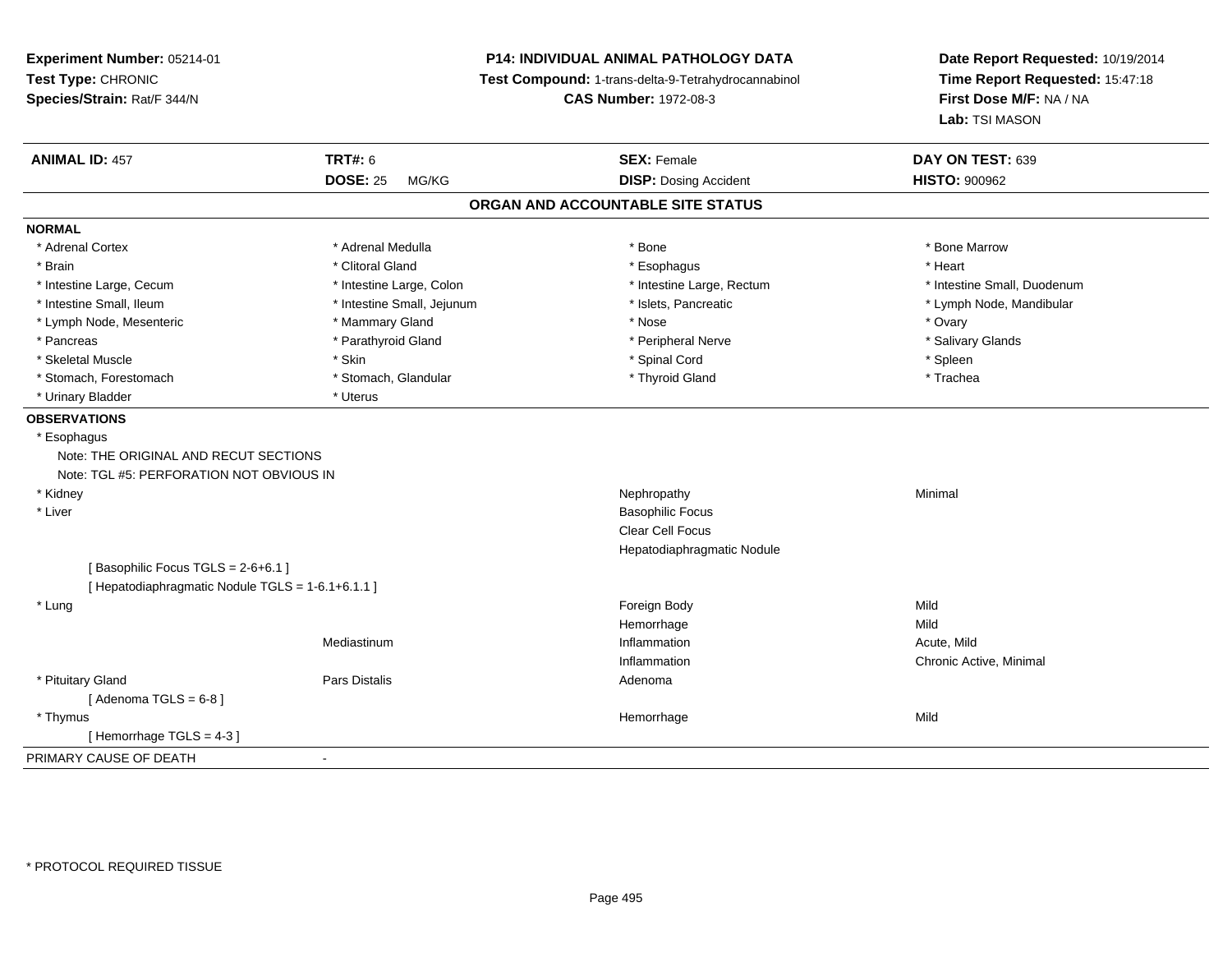**Experiment Number:** 05214-01**Test Type:** CHRONIC **Species/Strain:** Rat/F 344/N**P14: INDIVIDUAL ANIMAL PATHOLOGY DATA Test Compound:** 1-trans-delta-9-Tetrahydrocannabinol **CAS Number:** 1972-08-3**Date Report Requested:** 10/19/2014**Time Report Requested:** 15:47:18**First Dose M/F:** NA / NA**Lab:** TSI MASON**ANIMAL ID:** 458**TRT#:** 6 **SEX:** Female **SEX: Female DAY ON TEST:** 731 **DOSE:** 25 MG/KG **DISP:** Terminal Sacrifice **HISTO:** <sup>900963</sup> **ORGAN AND ACCOUNTABLE SITE STATUSNORMAL**\* Adrenal Cortex \* Adrenal Medulla \* Adrenal Medulla \* Bone \* Bone \* Bone \* Bone \* Bone Marrow \* Brain \* Alternation of the state of the state of the state of the state of the state of the state of the state of the state of the state of the state of the state of the state of the state of the state of the state of th \* Intestine Small. Ileum \* Intestine Large, Colon \* Intestine Large, Rectum \* Intestine Small, Duodenum \* Intestine Small, Duodenum \* Intestine Small, Jejunum \* Mose \* \* Islets, Pancreatic \* \* Mammary Gland \* Mammary Gland \* Nose \* Skeletal Muscle \* Parathyroid Gland \* Nerve \* Peripheral Nerve \* Salivary Glands \* Salivary Glands \* Stomach, Glandular \* Skin \* Spinal Cord \* Spinal Cord \* Stomach, Forestomach \* Stomach, Forestomach \* Thyroid Gland \* Trachea \* Trachea \* Trachea \* Thyroid Gland \* Urinary Bladder **OBSERVATIONS** \* Heart Cardiomyopathy Minimal Leukemia Mononuclear \* Kidney Leukemia Mononuclear \* Liver Basophilic Focus Leukemia Mononuclear \* Lungg is a controller to the controller of the controller of the chronic Active, Minimal of the chronic Active, Minimal of the chronic Active, Minimal of the chronic Active, Minimal of the chronic Active, Minimal of the chroni \* Lymph Node, Mandibular Leukemia Mononuclear \* Lymph Node, Mesenteric Leukemia Mononuclear \* Ovaryy cystem in the control of the control of the control of the control of the control of the control of the control of the control of the control of the control of the control of the control of the control of the control of [ Cyst TGLS = 1-7 ] \* Pancreass the control of the control of the control of the control of the control of the control of the control of the control of the control of the control of the control of the control of the control of the control of the contro \* Pituitary Gland Pars Distalis Angiectasis Mild Pars Distaliss Cyst [ Angiectasis TGLS = 3-8 ] \* Spleen Leukemia Mononuclear [ Leukemia Mononuclear TGLS = 2-3+3.01 ] \* Thymus Leukemia Mononuclear \* Uteruss and the contract of the contract of the contract of the contract of the contract of the contract of the contract of the contract of the contract of the contract of the contract of the contract of the contract of the cont Hyperplasia **Glandular**, Mild PRIMARY CAUSE OF DEATH-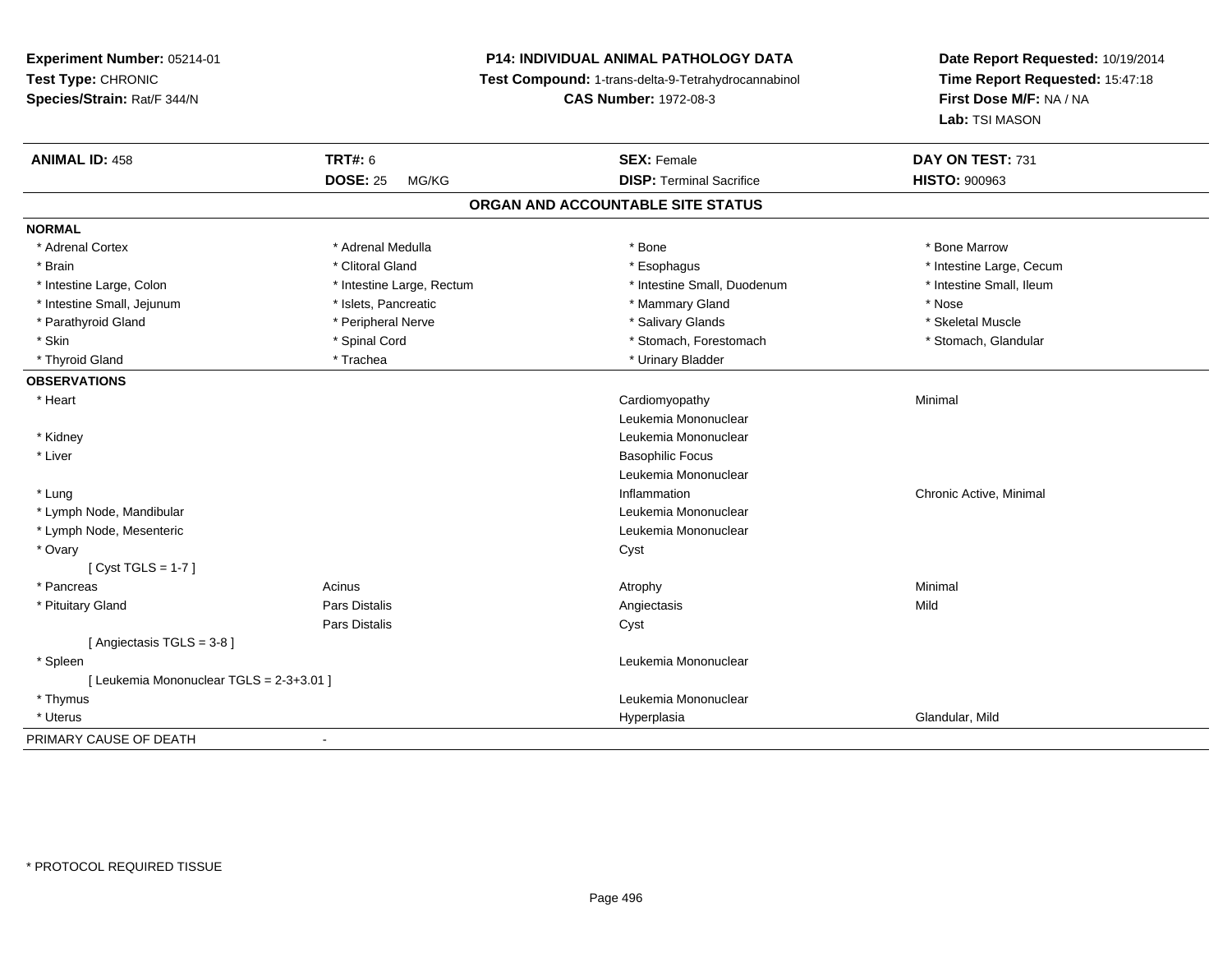| Experiment Number: 05214-01      |                                                                                     | P14: INDIVIDUAL ANIMAL PATHOLOGY DATA | Date Report Requested: 10/19/2014<br>Time Report Requested: 15:47:18<br>First Dose M/F: NA / NA |
|----------------------------------|-------------------------------------------------------------------------------------|---------------------------------------|-------------------------------------------------------------------------------------------------|
| Test Type: CHRONIC               | Test Compound: 1-trans-delta-9-Tetrahydrocannabinol<br><b>CAS Number: 1972-08-3</b> |                                       |                                                                                                 |
| Species/Strain: Rat/F 344/N      |                                                                                     |                                       |                                                                                                 |
|                                  |                                                                                     |                                       | Lab: TSI MASON                                                                                  |
| <b>ANIMAL ID: 459</b>            | <b>TRT#: 6</b>                                                                      | <b>SEX: Female</b>                    | DAY ON TEST: 737                                                                                |
|                                  | <b>DOSE: 25</b><br>MG/KG                                                            | <b>DISP: Terminal Sacrifice</b>       | <b>HISTO: 900964</b>                                                                            |
|                                  |                                                                                     | ORGAN AND ACCOUNTABLE SITE STATUS     |                                                                                                 |
| <b>NORMAL</b>                    |                                                                                     |                                       |                                                                                                 |
| * Bone                           | * Bone Marrow                                                                       | * Brain                               | * Clitoral Gland                                                                                |
| * Esophagus                      | * Intestine Large, Cecum                                                            | * Intestine Large, Colon              | * Intestine Large, Rectum                                                                       |
| * Intestine Small, Duodenum      | * Intestine Small, Ileum                                                            | * Intestine Small, Jejunum            | * Islets, Pancreatic                                                                            |
| * Lymph Node, Mandibular         | * Lymph Node, Mesenteric                                                            | * Nose                                | * Ovary                                                                                         |
| * Pancreas                       | * Parathyroid Gland                                                                 | * Peripheral Nerve                    | * Salivary Glands                                                                               |
| * Skeletal Muscle                | * Skin                                                                              | * Spinal Cord                         | * Spleen                                                                                        |
| * Stomach, Forestomach           | * Stomach, Glandular                                                                | * Thymus                              | * Trachea                                                                                       |
| * Urinary Bladder                |                                                                                     |                                       |                                                                                                 |
| <b>OBSERVATIONS</b>              |                                                                                     |                                       |                                                                                                 |
| * Adrenal Cortex                 |                                                                                     | Clear Cell Focus                      |                                                                                                 |
| * Adrenal Medulla                |                                                                                     | Hyperplasia                           | Mild                                                                                            |
| * Heart                          |                                                                                     | Cardiomyopathy                        | Minimal                                                                                         |
| * Kidney                         |                                                                                     | Nephropathy                           | Minimal                                                                                         |
| * Liver                          |                                                                                     | Angiectasis                           | Minimal                                                                                         |
|                                  |                                                                                     | <b>Basophilic Focus</b>               |                                                                                                 |
|                                  |                                                                                     | <b>Clear Cell Focus</b>               |                                                                                                 |
| [Angiectasis TGLS = $4-6.01$ ]   |                                                                                     |                                       |                                                                                                 |
| [Basophilic Focus TGLS = 3-6]    |                                                                                     |                                       |                                                                                                 |
| * Lung                           |                                                                                     | Inflammation                          | Chronic Active, Minimal                                                                         |
| * Mammary Gland                  |                                                                                     | Fibroadenoma                          |                                                                                                 |
| [Fibroadenoma TGLS = 2-10+10.01] |                                                                                     |                                       |                                                                                                 |
| * Pituitary Gland                | Pars Distalis                                                                       | Cyst                                  |                                                                                                 |
| * Thyroid Gland                  | C Cell                                                                              | Hyperplasia                           | Minimal                                                                                         |
| * Uterus                         |                                                                                     | Polyp Stromal                         |                                                                                                 |
| [Polyp Stromal TGLS = 1-7]       |                                                                                     |                                       |                                                                                                 |
| PRIMARY CAUSE OF DEATH           | $\sim$                                                                              |                                       |                                                                                                 |
|                                  |                                                                                     |                                       |                                                                                                 |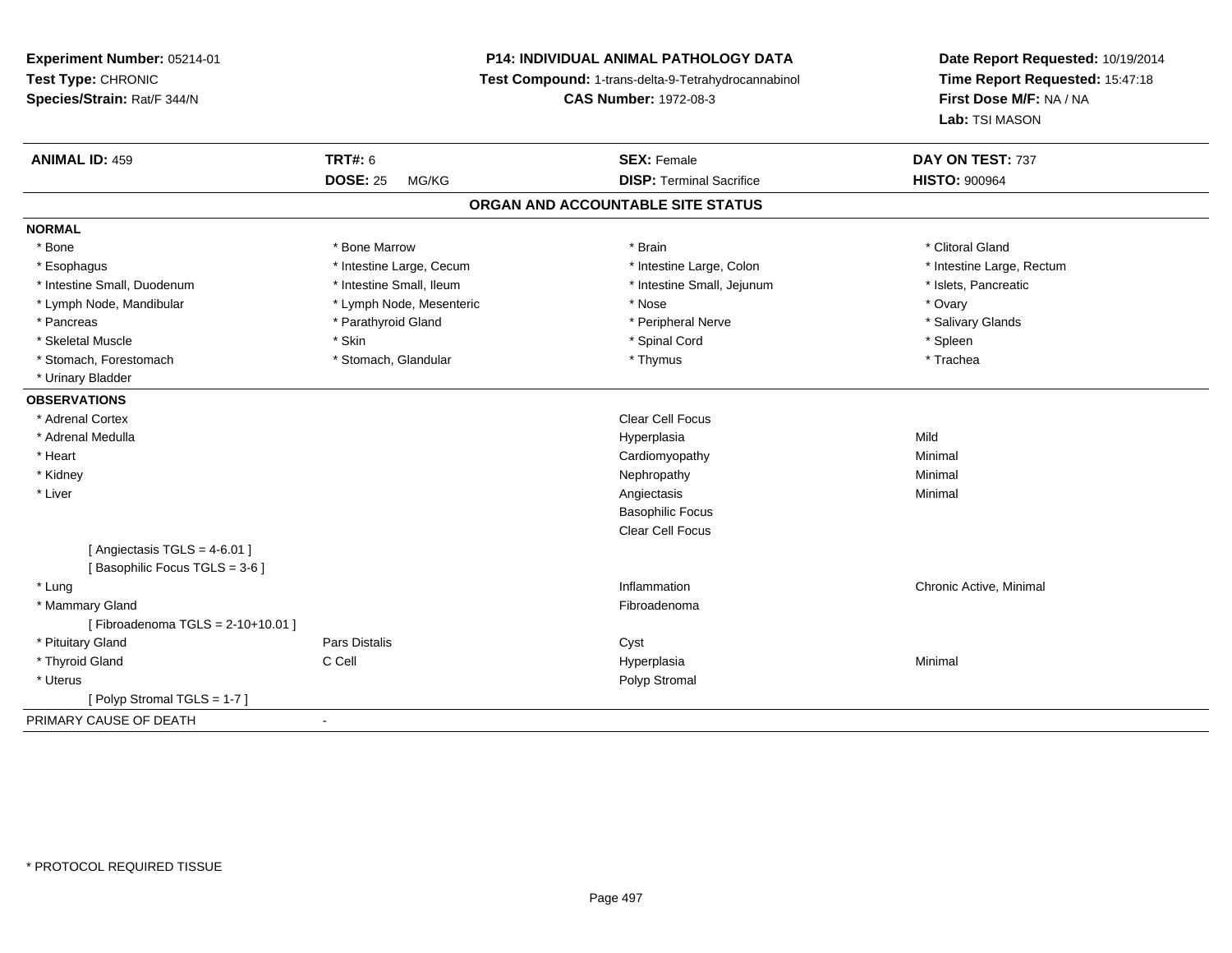**Experiment Number:** 05214-01**Test Type:** CHRONIC **Species/Strain:** Rat/F 344/N**P14: INDIVIDUAL ANIMAL PATHOLOGY DATA Test Compound:** 1-trans-delta-9-Tetrahydrocannabinol **CAS Number:** 1972-08-3**Date Report Requested:** 10/19/2014**Time Report Requested:** 15:47:18**First Dose M/F:** NA / NA**Lab:** TSI MASON**ANIMAL ID:** 460**C TRT#:** 6 **SEX:** Female **SEX: Female DAY ON TEST:** 731 **DOSE:** 25 MG/KG**DISP:** Terminal Sacrifice **HISTO:**  $900965$ **ORGAN AND ACCOUNTABLE SITE STATUSNORMAL**\* Adrenal Medulla \* \* Annual Medulla \* Brain \* Bone \* \* Bone Marrow \* Bone Marrow \* \* Brain \* Brain \* Brain \* Brain \* Brain \* Brain \* Brain \* Brain \* Brain \* Brain \* Brain \* Brain \* Brain \* Brain \* Brain \* Brain \* Brain \* \* Intestine Large, Colon \* Clitoral Gland \* **Exophagus \* Exophagus \*** The strain that the large, Cecum \* intestine Large, Cecum \* Intestine Large, Rectum \* Thestine Small, Duodenum \* Number of the small, Ileum \* Intestine Small, Jejunum \* Intestine Small, Jejunum \* Islets, Pancreatic \* The same \* Lymph Node, Mandibular \* Lymph Node, Mesenteric \* Nose \* Nose \* Peripheral Nerve \* Ovary \* And the second of the second of the second version of the second version of the second version of the second version of the second version of the second version of the second version of the second version of the \* Salivary Glands \* \* Steeden \* \* Skeletal Muscle \* \* Skin \* \* Skin \* \* Steeden \* Spinal Cord \* Spinal Cord \* Spinal Cord \* Spinal Cord \* Spinal Cord \* Spinal Cord \* Spinal Cord \* Spinal Cord \* Spinal Cord \* Spinal Cord \* \* Thyroid Gland \* Stomach, Forestomach \* Thymus \* Stomach, Glandular \* Thymus \* Thymus \* Thymus \* Thymus \* Thymus \* Thymus \* Thymus \* Thymus \* Thymus \* Thymus \* Thymus \* Thymus \* Thymus \* Thymus \* Thymus \* Thymus \* Thymus \* Thymus \* Thymu \* Trachea \* Urinary Bladder \* Urinary Bladder \* Urinary Bladder \* Uterus **OBSERVATIONS** \* Adrenal Cortexx and the contract of the contract of the contract of the contract of the contract of the contract of the contract of the contract of the contract of the contract of the contract of the contract of the contract of the cont a Mild \* Heart Cardiomyopathy Minimal \* Kidneyy the control of the control of the control of the control of the control of the control of the control of the control of the control of the control of the control of the control of the control of the control of the contro \* Liver Basophilic Focus Clear Cell Focus Hepatodiaphragmatic NoduleLeukemia Mononuclear[ Basophilic Focus TGLS = 2-6 ][ Hepatodiaphragmatic Nodule TGLS = 3-6 ] \* Lungg and the state of the state of the state of the state of the state of the state of the state of the state of the state of the state of the state of the state of the state of the state of the state of the state of the stat InflammationInflammation **Exercise 2 12 September 2 12 September 2 Active**, Minimal Fibroadenoma \* Mammary Glandd **Executive Contract of the Contract Contract Contract Contract Contract Contract Contract Contract Contract Contract Contract Contract Contract Contract Contract Contract Contract Contract Contract Contract Contract Cont**  $[$  Fibroadenoma TGLS = 1-16+16.01  $]$  \* Pituitary Glandd and the contract of Pars Distalis and the contract of Adenoma and Adenoma and the Adenoma and the Adenoma and  $\alpha$  $[$  Adenoma TGLS = 4-8  $]$  \* Spleen Leukemia Mononuclear PRIMARY CAUSE OF DEATH-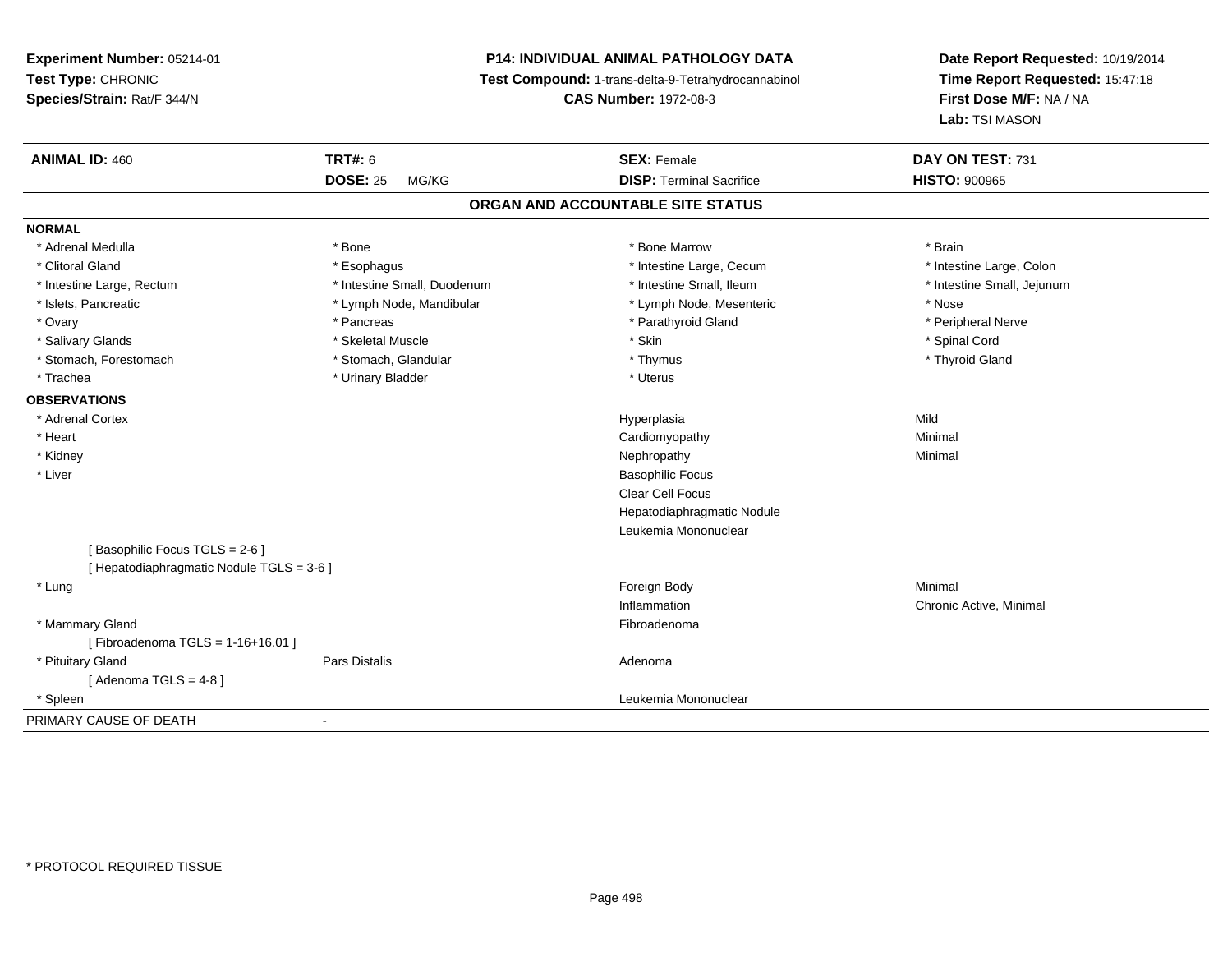**Experiment Number:** 05214-01**Test Type:** CHRONIC **Species/Strain:** Rat/F 344/N**P14: INDIVIDUAL ANIMAL PATHOLOGY DATA Test Compound:** 1-trans-delta-9-Tetrahydrocannabinol **CAS Number:** 1972-08-3**Date Report Requested:** 10/19/2014**Time Report Requested:** 15:47:18**First Dose M/F:** NA / NA**Lab:** TSI MASON**ANIMAL ID:** 461**TRT#:** 6 **SEX:** Female **SEX: Female DAY ON TEST:** 737 **DOSE:** 25 MG/KG**DISP:** Terminal Sacrifice **HISTO:**  $900966$ **ORGAN AND ACCOUNTABLE SITE STATUSNORMAL**\* Bone \* Bone \* And \* Bone Marrow \* And \* Bone Marrow \* And \* Brain \* Clitoral Gland \* Clitoral Gland \* Clitoral Gland \* Intestine Large, Rectum \* Esophagus \* Intestine Large, Cecum \* Intestine Large, Cecum \* Intestine Large, Colon \* Intestine Small, Duodenum \* Intestine Small, Ileum \* Intestine Small, Jejunum \* Islets, Pancreatic\* Lung \* Lymph Node, Mandibular \* \* Mammary Gland \* Mose \* Nose \* Nose \* Nose \* Nose \* Nose \* Nose \*  $\sim$  \* Nose \* Salivary Glands \* Ovary \* And the section of the section of the section of the section of the section of the section of the section of the section of the section of the section of the section of the section of the section of the section o \* Stomach, Glandular \* Skeletal Muscle \* Spinal Cord \* Spinal Cord \* Stomach, Forestomach \* Stomach, Forestomach \* Thymus \* Thyroid Gland \* Trachea \* Urinary Bladder \* **OBSERVATIONS** \* Adrenal Cortex Leukemia Mononuclear \* Adrenal Medulla Leukemia Mononuclear \* Heart Cardiomyopathy Minimal Leukemia Mononuclear \* Kidneyy the control of the control of the control of the control of the control of the control of the control of the control of the control of the control of the control of the control of the control of the control of the contro \* Liver Basophilic Focus Eosinophilic Focus Leukemia Mononuclear[ Basophilic Focus TGLS = 3-6+6.01 ][ Eosinophilic Focus TGLS = 3-6+6.01 ][ Leukemia Mononuclear TGLS = 4-6+6.01 ] \* Lymph Node, Mesenteric Leukemia Mononuclear \* Pancreass the control of the control of the control of the control of the control of the control of the control of the control of the control of the control of the control of the control of the control of the control of the contro \* Pituitary Glandd and the contract of Pars Distalis and the contract of Adenoma and Adenoma and the Adenoma and the Adenoma and  $\alpha$ Pars Distalis Leukemia Mononuclear  $[$  Adenoma TGLS = 2-8  $]$  \* Skin Cyst Epithelial Inclusion [ Cyst Epithelial Inclusion TGLS = 1-16 ] \* SpleenLeukemia Mononuclear<br>Dilatation \* Uteruss and the contract of the contract of the contract of the contract of the contract of the contract of the contract of the contract of the contract of the contract of the contract of the contract of the contract of the cont n Mild PRIMARY CAUSE OF DEATH-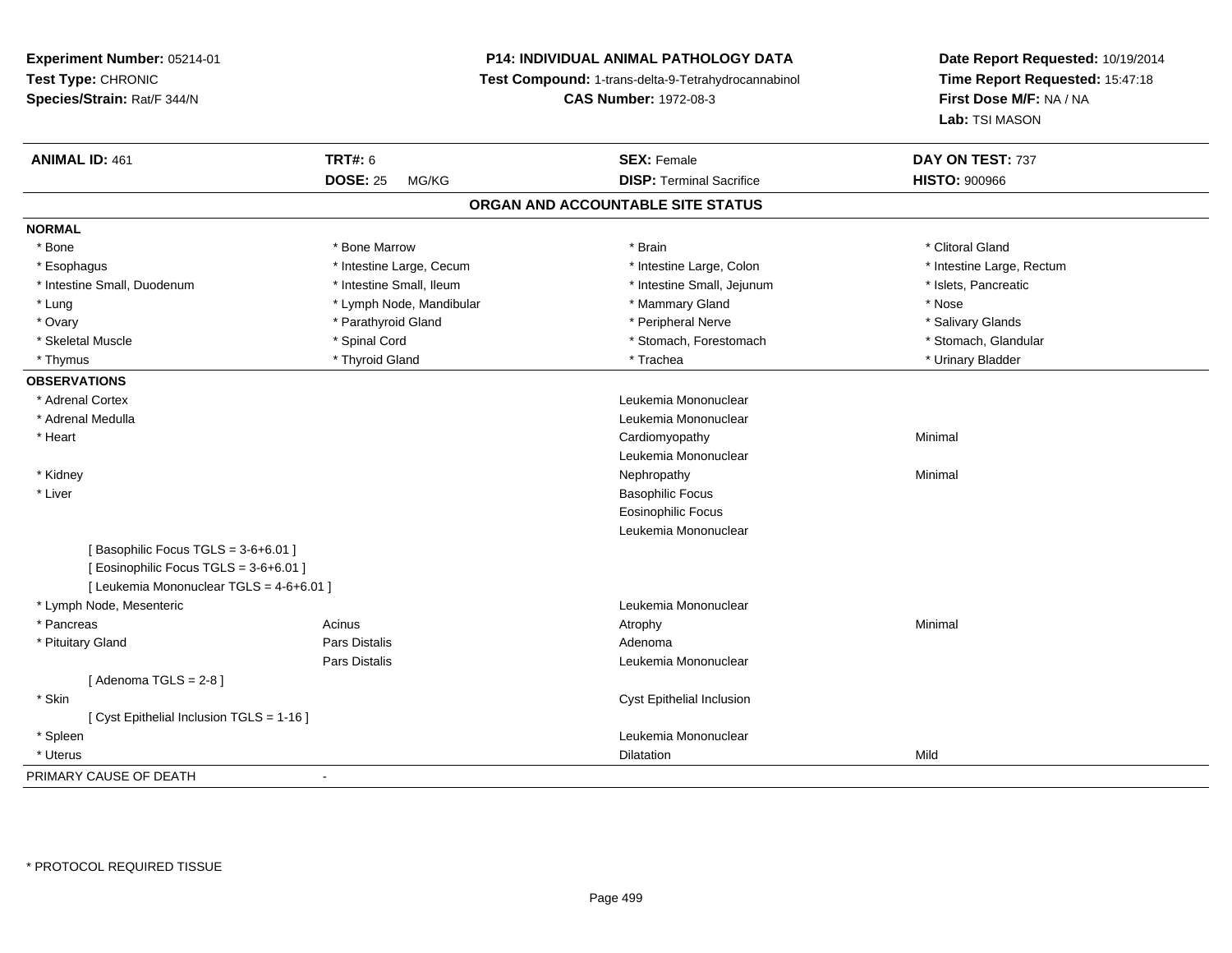**Experiment Number:** 05214-01**Test Type:** CHRONIC **Species/Strain:** Rat/F 344/N**P14: INDIVIDUAL ANIMAL PATHOLOGY DATA Test Compound:** 1-trans-delta-9-Tetrahydrocannabinol **CAS Number:** 1972-08-3**Date Report Requested:** 10/19/2014**Time Report Requested:** 15:47:18**First Dose M/F:** NA / NA**Lab:** TSI MASON**ANIMAL ID:** 462**TRT#:** 6 **SEX:** Female **SEX: Female DAY ON TEST:** 725 **DOSE:** 25 MG/KG **DISP:** Terminal Sacrifice **HISTO:** <sup>900967</sup> **ORGAN AND ACCOUNTABLE SITE STATUSNORMAL**\* Adrenal Cortex \* Adrenal Medulla \* Adrenal Medulla \* Bone \* Bone \* Bone \* Bone \* Bone Marrow \* Brain \* Alternation of the state of the state of the state of the state of the state of the state of the state of the state of the state of the state of the state of the state of the state of the state of the state of th \* Intestine Small, Ileum \* Intestine Large, Colon \* Intestine Large, Rectum \* Intestine Small, Duodenum \* Intestine Small, Duodenum \* Lymph Node, Mesenteric \* Intestine Small, Jejunum \* Mandibular \* Islets, Pancreatic \* Mandibular \* Lymph Node, Mandibular \* Mammary Gland \* \* Nose \* \* Nose \* \* Ovary \* Ovary \* Ovary \* The material structure of the term of the term \* Parathyroid Gland \* Parathyroid Gland \* Parathyroid Gland \* Nose \* \* Parathyroid Gland \* \* Parathyroid Gland \* \* Peripheral Nerve \* Salivary Glands \* Skeletal Muscle \* Skin\* Stomach, Glandular \* Spinal Cord \* Spinal Cord \* Spinal Cord \* Stomach, Forestomach \* Stomach, Forestomach \* Stomach, Forestomach \* Thymus \* Trachea \* Trachea \* Urinary Bladder **OBSERVATIONS** \* Heart Cardiomyopathy Minimal \* Kidneyy the control of the control of the control of the control of the control of the control of the control of the control of the control of the control of the control of the control of the control of the control of the contro \* Liver Basophilic Focus[ Basophilic Focus TGLS = 3,4-6 ] \* Lungg is a controller to the controller of the controller of the chronic Active, Minimal of the chronic Active, Minimal of the chronic Active, Minimal of the chronic Active, Minimal of the chronic Active, Minimal of the chroni  $[$  Inflammation TGLS = 2-2+2.01+3  $]$  \* Pancreass and the contract of the contract of the contract of the contract of the contract of the contract of the contract of  $\mathsf{A}$  and  $\mathsf{A}$  and  $\mathsf{A}$  and  $\mathsf{A}$  and  $\mathsf{A}$  and  $\mathsf{A}$  and  $\mathsf{A}$  and  $\mathsf{A}$  and Ectopic Tissue[ Ectopic Tissue TGLS = 5-9 ] \* Pituitary Glandd and the contract of Pars Distalis and the contract of Adenoma and Adenoma and the Adenoma and the Adenoma and  $\alpha$ Pars Distaliss Cyst  $[$  Adenoma TGLS = 1-8  $]$  \* Thyroid Gland C Cell Hyperplasia Moderate \* Uteruss and the contract of the contract of the contract of the contract of the contract of the contract of the contract of the contract of the contract of the contract of the contract of the contract of the contract of the cont Dilatation **Dividends** Moderate PRIMARY CAUSE OF DEATH-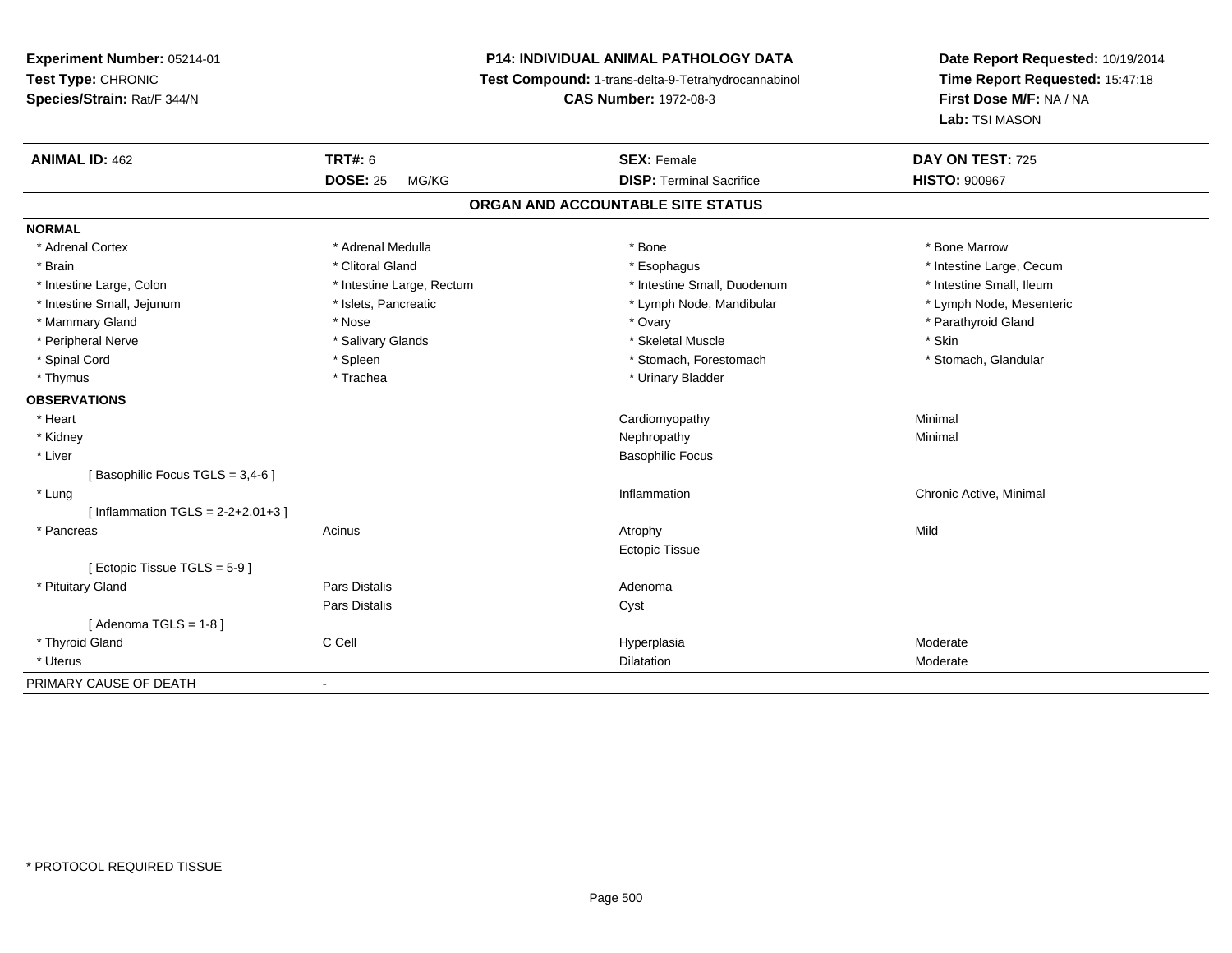**Experiment Number:** 05214-01**Test Type:** CHRONIC **Species/Strain:** Rat/F 344/N**P14: INDIVIDUAL ANIMAL PATHOLOGY DATA Test Compound:** 1-trans-delta-9-Tetrahydrocannabinol **CAS Number:** 1972-08-3**Date Report Requested:** 10/19/2014**Time Report Requested:** 15:47:18**First Dose M/F:** NA / NA**Lab:** TSI MASON**ANIMAL ID:** 463**TRT#:** 6 **SEX:** Female **SEX: Female DAY ON TEST:** 731 **DOSE:** 25 MG/KG **DISP:** Terminal Sacrifice **HISTO:** <sup>900968</sup> **ORGAN AND ACCOUNTABLE SITE STATUSNORMAL**\* Bone \* Bone \* And \* Bone Marrow \* And \* Bone Marrow \* And \* Brain \* Clitoral Gland \* Clitoral Gland \* Clitoral Gland \* Esophagus \* Thestine Large, Cecum \* Intestine Large, Cecum \* Intestine Large, Colon \* Intestine Large, Rectum \* Intestine Small, Duodenum \* Intestine Small, Ileum \* Intestine Small, Intestine Small, Jejunum \* Islets, Pancreatic \* Mammary Gland \* Kidney \* Lymph Node, Mandibular \* Mammary \* Lymph Node, Mesenteric \* Lymph Node, Mesenteric \* Parathyroid Gland \* Nose \* Ovary \* Pancreas \* Parathyroid Gland \* Peripheral Nerve \* Salivary Glands \* Skeletal Muscle \* Skin\* Stomach. Glandular \* Spinal Cord \* Spinal Cord \* Spinal Cord \* Stomach, Forestomach \* Spinal Cord \* Stomach, Forestomach \* Thymus \* Thyroid Gland \* Trachea \* Urinary Bladder \* \* Uterus**OBSERVATIONS** \* Adrenal Cortexx and the contract of the contract of the contract of the contract of the contract of the contract of the contract of the contract of the contract of the contract of the contract of the contract of the contract of the cont a and a studies of the studies of the Minimal \* Adrenal Medullaa and the control of the control of the control of the Hyperplasia and the control of the Minimal of the control of the control of the control of the control of the control of the control of the control of the control of t \* Heart Cardiomyopathyy Mild \* Liver Basophilic Focus Clear Cell Focus[ Basophilic Focus TGLS = 1-6.01 ] \* Lungg and the state of the state of the state of the state of the state of the state of the state of the state of the state of the state of the state of the state of the state of the state of the state of the state of the stat Inflammation Chronic Active, Minimal \* Pituitary Gland Pars Distalis Hyperplasia Mild PRIMARY CAUSE OF DEATH

-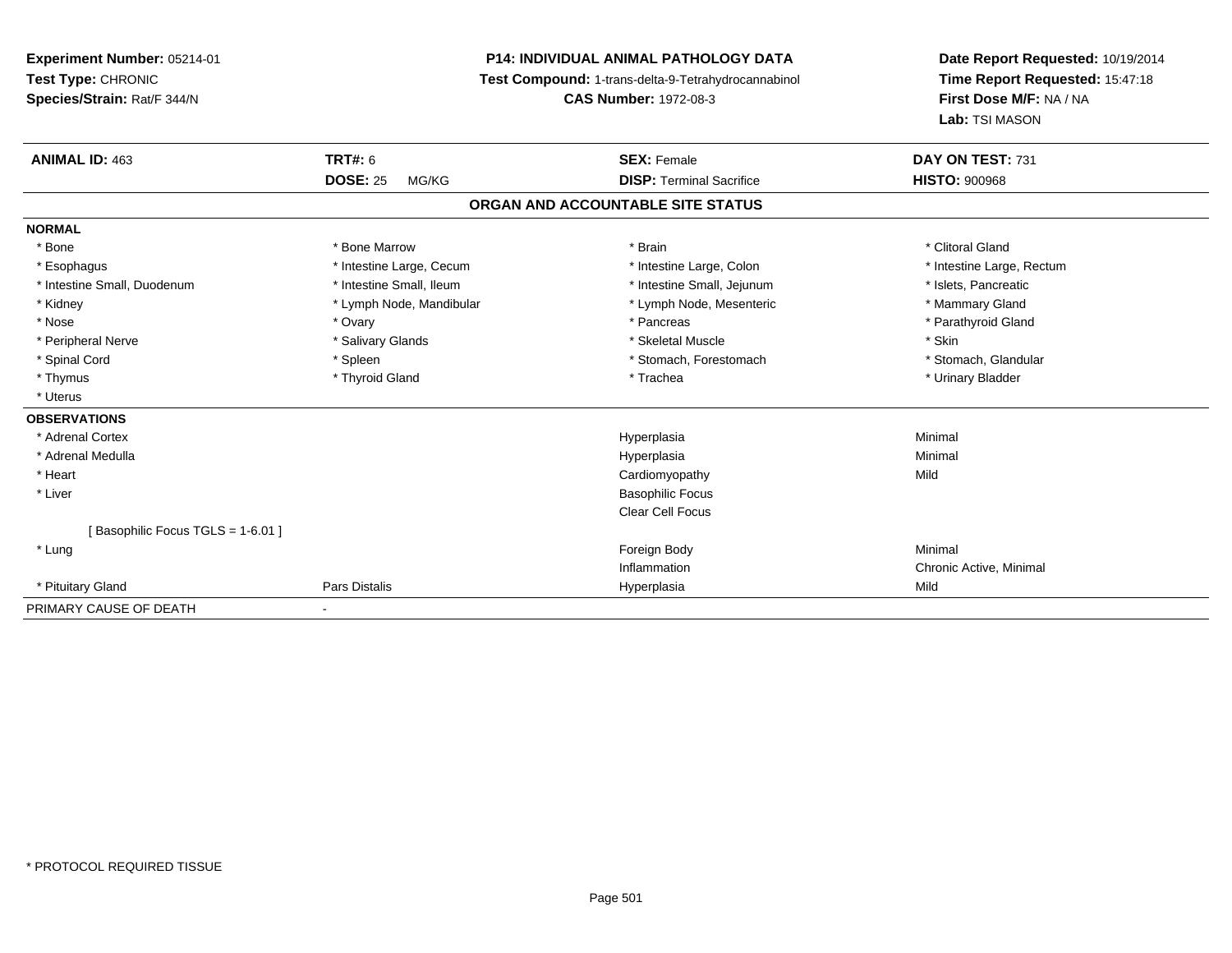| Experiment Number: 05214-01<br>Test Type: CHRONIC<br>Species/Strain: Rat/F 344/N                                         |                          | <b>P14: INDIVIDUAL ANIMAL PATHOLOGY DATA</b><br>Test Compound: 1-trans-delta-9-Tetrahydrocannabinol<br><b>CAS Number: 1972-08-3</b> | Date Report Requested: 10/19/2014<br>Time Report Requested: 15:47:18<br>First Dose M/F: NA / NA<br>Lab: TSI MASON |
|--------------------------------------------------------------------------------------------------------------------------|--------------------------|-------------------------------------------------------------------------------------------------------------------------------------|-------------------------------------------------------------------------------------------------------------------|
| <b>ANIMAL ID: 464</b>                                                                                                    | <b>TRT#: 6</b>           | <b>SEX: Female</b>                                                                                                                  | DAY ON TEST: 737                                                                                                  |
|                                                                                                                          | <b>DOSE: 25</b><br>MG/KG | <b>DISP: Terminal Sacrifice</b>                                                                                                     | <b>HISTO: 900969</b>                                                                                              |
|                                                                                                                          |                          | ORGAN AND ACCOUNTABLE SITE STATUS                                                                                                   |                                                                                                                   |
| <b>NORMAL</b>                                                                                                            |                          |                                                                                                                                     |                                                                                                                   |
| * Adrenal Medulla                                                                                                        | * Bone                   | * Bone Marrow                                                                                                                       | * Brain                                                                                                           |
| * Esophagus                                                                                                              | * Intestine Large, Cecum | * Intestine Large, Colon                                                                                                            | * Intestine Large, Rectum                                                                                         |
| * Intestine Small, Duodenum                                                                                              | * Intestine Small, Ileum | * Intestine Small, Jejunum                                                                                                          | * Islets, Pancreatic                                                                                              |
| * Lymph Node, Mandibular                                                                                                 | * Mammary Gland          | * Nose                                                                                                                              | * Ovary                                                                                                           |
| * Parathyroid Gland                                                                                                      | * Peripheral Nerve       | * Salivary Glands                                                                                                                   | * Skeletal Muscle                                                                                                 |
| * Skin                                                                                                                   | * Spinal Cord            | * Stomach, Forestomach                                                                                                              | * Stomach, Glandular                                                                                              |
| * Thymus                                                                                                                 | * Trachea                | * Urinary Bladder                                                                                                                   | * Uterus                                                                                                          |
| <b>OBSERVATIONS</b>                                                                                                      |                          |                                                                                                                                     |                                                                                                                   |
| * Adrenal Cortex                                                                                                         |                          | Leukemia Mononuclear                                                                                                                |                                                                                                                   |
| * Clitoral Gland                                                                                                         |                          | Adenoma                                                                                                                             |                                                                                                                   |
| [Adenoma TGLS = $1-10$ ]                                                                                                 |                          |                                                                                                                                     |                                                                                                                   |
| * Heart                                                                                                                  |                          | Cardiomyopathy                                                                                                                      | Minimal                                                                                                           |
|                                                                                                                          |                          | Leukemia Mononuclear                                                                                                                |                                                                                                                   |
| * Kidney                                                                                                                 | Cortex                   | Mineralization                                                                                                                      | Minimal                                                                                                           |
|                                                                                                                          |                          | Nephropathy                                                                                                                         | Minimal                                                                                                           |
| * Liver                                                                                                                  |                          | <b>Basophilic Focus</b>                                                                                                             |                                                                                                                   |
|                                                                                                                          |                          | <b>Eosinophilic Focus</b>                                                                                                           |                                                                                                                   |
|                                                                                                                          |                          | Leukemia Mononuclear                                                                                                                |                                                                                                                   |
| [Basophilic Focus TGLS = 3-6+6.01]<br>[ Eosinophilic Focus TGLS = 3-6+6.01 ]<br>[ Leukemia Mononuclear TGLS = 5-6+6.01 ] |                          |                                                                                                                                     |                                                                                                                   |
| * Lung                                                                                                                   |                          | Foreign Body                                                                                                                        | Minimal                                                                                                           |
|                                                                                                                          |                          | Inflammation                                                                                                                        | Chronic Active, Minimal                                                                                           |
| Lymph Node                                                                                                               | Pancreatic               | Leukemia Mononuclear                                                                                                                |                                                                                                                   |
| [ Leukemia Mononuclear TGLS = 4-9 ]                                                                                      |                          |                                                                                                                                     |                                                                                                                   |
| * Lymph Node, Mesenteric                                                                                                 |                          | Leukemia Mononuclear                                                                                                                |                                                                                                                   |
| [ Leukemia Mononuclear TGLS = 4-9 ]                                                                                      |                          |                                                                                                                                     |                                                                                                                   |
| * Pancreas                                                                                                               | Acinus                   |                                                                                                                                     | Minimal                                                                                                           |
|                                                                                                                          | <b>Pars Distalis</b>     | Atrophy                                                                                                                             |                                                                                                                   |
| * Pituitary Gland                                                                                                        | <b>Pars Distalis</b>     | Cyst                                                                                                                                | Minimal                                                                                                           |
|                                                                                                                          |                          | Hyperplasia                                                                                                                         |                                                                                                                   |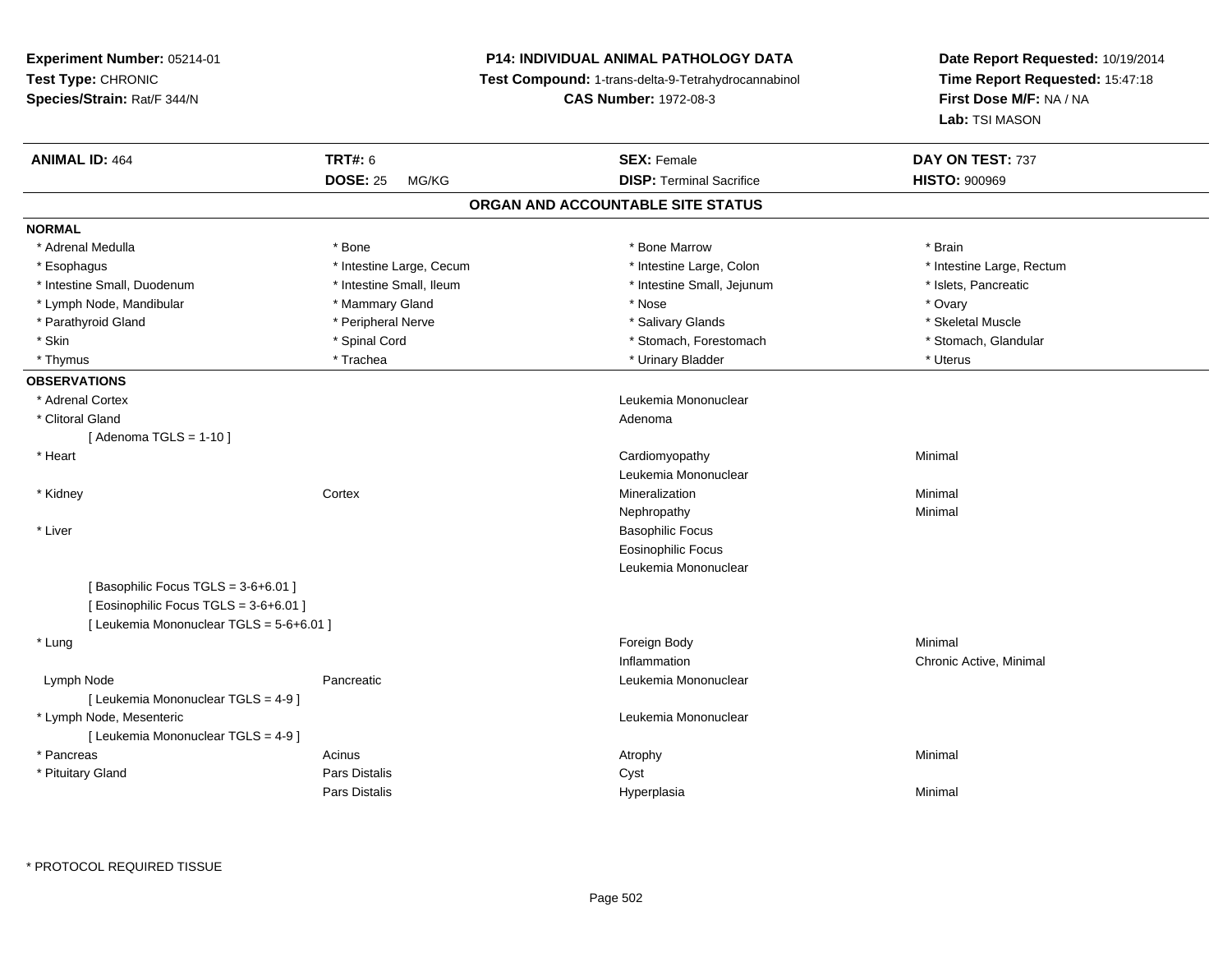| Experiment Number: 05214-01<br>Test Type: CHRONIC<br>Species/Strain: Rat/F 344/N |                          | <b>P14: INDIVIDUAL ANIMAL PATHOLOGY DATA</b><br>Test Compound: 1-trans-delta-9-Tetrahydrocannabinol<br><b>CAS Number: 1972-08-3</b> | Date Report Requested: 10/19/2014<br>Time Report Requested: 15:47:18<br>First Dose M/F: NA / NA<br>Lab: TSI MASON |
|----------------------------------------------------------------------------------|--------------------------|-------------------------------------------------------------------------------------------------------------------------------------|-------------------------------------------------------------------------------------------------------------------|
| <b>ANIMAL ID: 464</b>                                                            | <b>TRT#: 6</b>           | <b>SEX: Female</b>                                                                                                                  | DAY ON TEST: 737                                                                                                  |
|                                                                                  | <b>DOSE: 25</b><br>MG/KG | <b>DISP:</b> Terminal Sacrifice                                                                                                     | <b>HISTO: 900969</b>                                                                                              |
|                                                                                  |                          | ORGAN AND ACCOUNTABLE SITE STATUS                                                                                                   |                                                                                                                   |
| * Spleen                                                                         |                          | Leukemia Mononuclear                                                                                                                |                                                                                                                   |
| [Leukemia Mononuclear TGLS = 2-3+3.01 ]                                          |                          |                                                                                                                                     |                                                                                                                   |
| * Thyroid Gland                                                                  | C Cell                   | Hyperplasia                                                                                                                         | Minimal                                                                                                           |
| PRIMARY CAUSE OF DEATH                                                           |                          |                                                                                                                                     |                                                                                                                   |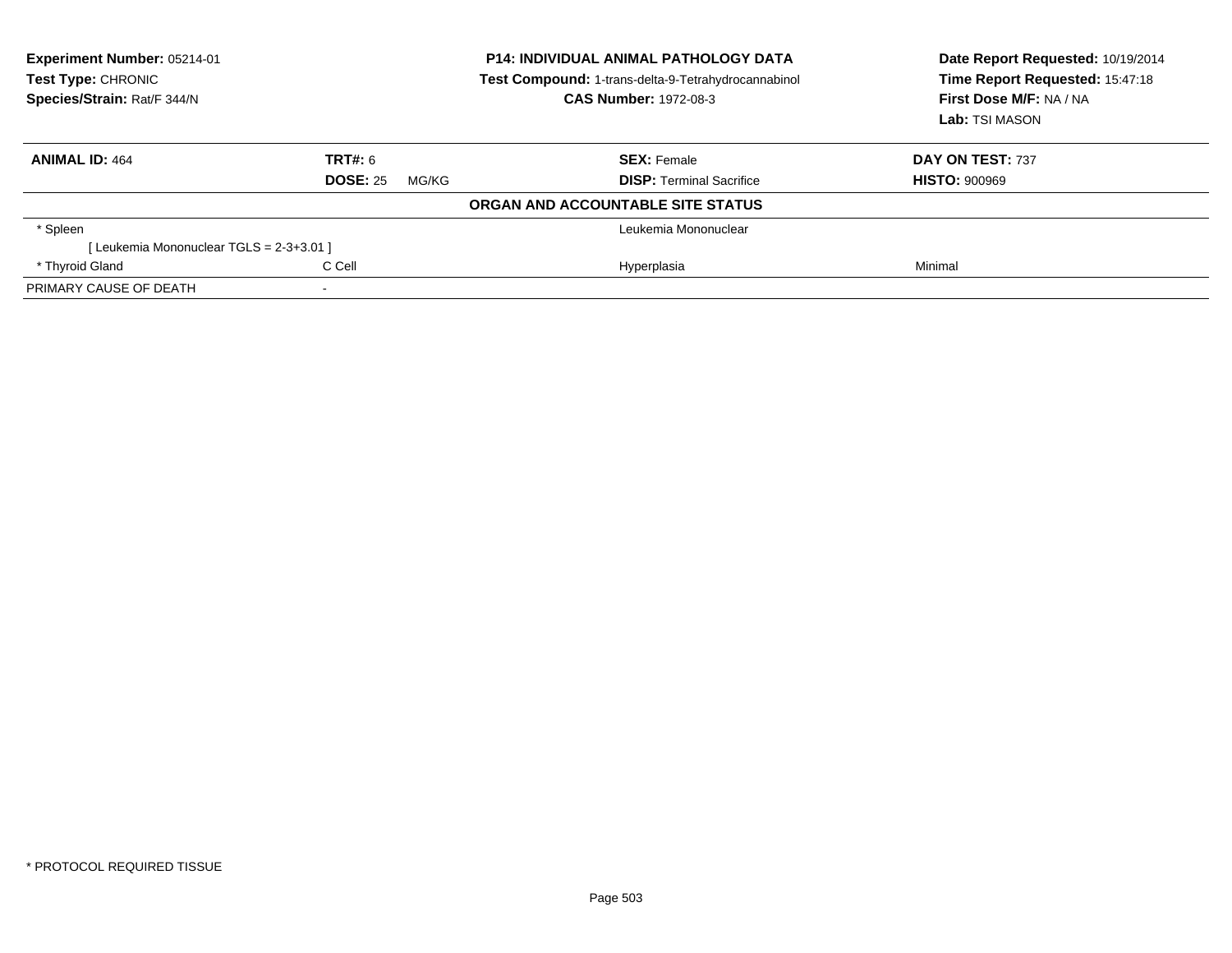**Experiment Number:** 05214-01**Test Type:** CHRONIC **Species/Strain:** Rat/F 344/N**P14: INDIVIDUAL ANIMAL PATHOLOGY DATA Test Compound:** 1-trans-delta-9-Tetrahydrocannabinol **CAS Number:** 1972-08-3**Date Report Requested:** 10/19/2014**Time Report Requested:** 15:47:18**First Dose M/F:** NA / NA**Lab:** TSI MASON**ANIMAL ID:** 465**TRT#:** 6 **SEX:** Female **SEX: Female DAY ON TEST:** 605 **DOSE:** 25 MG/KG **DISP:** Moribund Sacrifice **HISTO:** <sup>900970</sup> **ORGAN AND ACCOUNTABLE SITE STATUSNORMAL**\* Adrenal Cortex \* Adrenal Medulla \* Adrenal Medulla \* Bone \* Bone \* Bone \* Bone \* Bone Marrow \* Brain \* Alternative of the state of the state of the state of the state of the state of the state of the state of the state of the state of the state of the state of the state of the state of the state of the state of th \* Intestine Large, Cecum \* Intestine Large, Colon \* Intestine Large, Rectum \* Intestine Small, Duodenum\* Intestine Small, Ileum \* \* Thestine Small, Jejunum \* \* Sets, Pancreatic \* \* Thestine Small, Nejunum \* Lymph Node, Mandibular \* Lymph Node, Mesenteric \* The state of the state of the Nose \* Nose \* Nose \* Ovary \* Pancreas \* Pancreas \* Pancreas \* Skeletal Muscle \* Parathyroid Gland \* **All and \* Skeletal Muscle All and \* Peripheral Nerve** \* Salivary Glands \* Salivary Glands \* Skin \* Spinal Cord \* Spinal Cord \* Spinal Cord \* Spinal \* Spinal \* Stomach, Forestomach \* Stomach, Forestomach \* Stomach, Glandular \* Thymus \* Thymus \* Thymus \* Thyroid Gland \* Thyroid Gland \* Thachea \* Urinary Bladder \* Uterus **OBSERVATIONS** \* Kidneyy which is a context of the Cortext of the Cortext of the Cortext of the Mineralization n Minimal Nephropathyy the contract of the Minimal Minimal Section 1996 and the contract of the Minimal Section 1997 and the contract of the contract of the contract of the contract of the contract of the contract of the contract of the contra \* Liver Basophilic Focus Hepatodiaphragmatic Nodule $[$  Basophilic Focus TGLS = 3-6+6.1 ] [ Hepatodiaphragmatic Nodule TGLS = 2-6.1 ] \* Lungg is a controller to the controller of the controller of the chronic Active, Minimal of the chronic Active, Minimal of the chronic Active, Minimal of the chronic Active, Minimal of the chronic Active, Minimal of the chroni \* Mammary Glandd **Executive Contract of the Contract Contract Contract Contract Contract Contract Contract Contract Contract Contract Contract Contract Contract Contract Contract Contract Contract Contract Contract Contract Contract Cont** [ Fibroadenoma TGLS = 1-16 ] \* Pituitary Glandd and the contract of Pars Distalis and the contract of Adenoma and Adenoma and the Adenoma and the Adenoma and  $\alpha$  $[$  Adenoma TGLS = 4-8  $]$ PRIMARY CAUSE OF DEATH-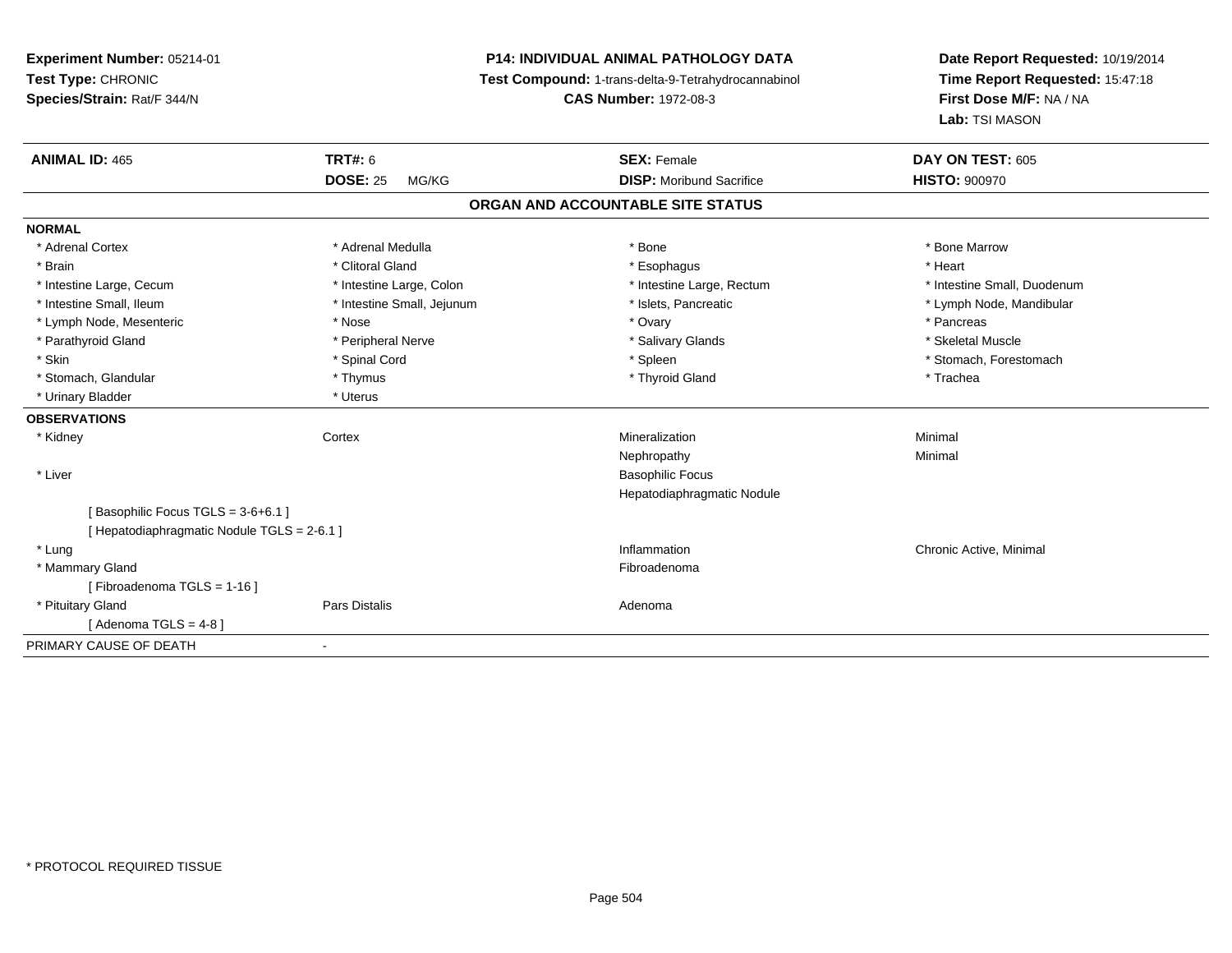| Experiment Number: 05214-01<br>Test Type: CHRONIC<br>Species/Strain: Rat/F 344/N |                             | <b>P14: INDIVIDUAL ANIMAL PATHOLOGY DATA</b><br>Test Compound: 1-trans-delta-9-Tetrahydrocannabinol<br><b>CAS Number: 1972-08-3</b> | Date Report Requested: 10/19/2014<br>Time Report Requested: 15:47:18<br>First Dose M/F: NA / NA<br>Lab: TSI MASON |  |
|----------------------------------------------------------------------------------|-----------------------------|-------------------------------------------------------------------------------------------------------------------------------------|-------------------------------------------------------------------------------------------------------------------|--|
| <b>ANIMAL ID: 466</b>                                                            | <b>TRT#: 6</b>              | <b>SEX: Female</b>                                                                                                                  | DAY ON TEST: 726                                                                                                  |  |
|                                                                                  | <b>DOSE: 25</b><br>MG/KG    | <b>DISP: Terminal Sacrifice</b>                                                                                                     | HISTO: 900971                                                                                                     |  |
|                                                                                  |                             | ORGAN AND ACCOUNTABLE SITE STATUS                                                                                                   |                                                                                                                   |  |
| <b>NORMAL</b>                                                                    |                             |                                                                                                                                     |                                                                                                                   |  |
| * Adrenal Cortex                                                                 | * Adrenal Medulla           | * Bone                                                                                                                              | * Bone Marrow                                                                                                     |  |
| * Brain                                                                          | * Esophagus                 | * Intestine Large, Cecum                                                                                                            | * Intestine Large, Colon                                                                                          |  |
| * Intestine Large, Rectum                                                        | * Intestine Small, Duodenum | * Intestine Small, Ileum                                                                                                            | * Intestine Small, Jejunum                                                                                        |  |
| * Islets, Pancreatic                                                             | * Lymph Node, Mandibular    | * Lymph Node, Mesenteric                                                                                                            | * Mammary Gland                                                                                                   |  |
| * Ovary                                                                          | * Peripheral Nerve          | * Skeletal Muscle                                                                                                                   | * Skin                                                                                                            |  |
| * Spinal Cord                                                                    | * Spleen                    | * Stomach, Glandular                                                                                                                | * Thymus                                                                                                          |  |
| * Trachea                                                                        | * Urinary Bladder           | * Uterus                                                                                                                            |                                                                                                                   |  |
| <b>MISSING</b>                                                                   |                             |                                                                                                                                     |                                                                                                                   |  |
| * Parathyroid Gland                                                              |                             |                                                                                                                                     |                                                                                                                   |  |
| <b>OBSERVATIONS</b>                                                              |                             |                                                                                                                                     |                                                                                                                   |  |
| * Clitoral Gland                                                                 |                             | Cyst                                                                                                                                |                                                                                                                   |  |
|                                                                                  |                             | Hyperplasia                                                                                                                         | Mild                                                                                                              |  |
| [ $Cyst TGLS = 1-10$ ]                                                           |                             |                                                                                                                                     |                                                                                                                   |  |
| * Heart                                                                          |                             | Cardiomyopathy                                                                                                                      | Mild                                                                                                              |  |
| * Kidney                                                                         | Cortex                      | Mineralization                                                                                                                      | Minimal                                                                                                           |  |
|                                                                                  |                             | Nephropathy                                                                                                                         | Minimal                                                                                                           |  |
| * Liver                                                                          |                             | <b>Basophilic Focus</b>                                                                                                             |                                                                                                                   |  |
|                                                                                  |                             | Clear Cell Focus                                                                                                                    |                                                                                                                   |  |
|                                                                                  |                             | Hepatodiaphragmatic Nodule                                                                                                          |                                                                                                                   |  |
| [Basophilic Focus TGLS = 8-6.02]                                                 |                             |                                                                                                                                     |                                                                                                                   |  |
| [Clear Cell Focus TGLS = 4-6.01]                                                 |                             |                                                                                                                                     |                                                                                                                   |  |
| [ Hepatodiaphragmatic Nodule TGLS = 3-6.01 ]                                     |                             |                                                                                                                                     |                                                                                                                   |  |
| * Lung                                                                           |                             | Foreign Body                                                                                                                        | Minimal                                                                                                           |  |
|                                                                                  |                             | Inflammation                                                                                                                        | Chronic Active, Minimal                                                                                           |  |
| [Inflammation TGLS = 5-2]                                                        |                             |                                                                                                                                     |                                                                                                                   |  |
| * Nose                                                                           |                             | Foreign Body                                                                                                                        | Minimal                                                                                                           |  |
|                                                                                  |                             | Inflammation                                                                                                                        | Acute, Minimal                                                                                                    |  |
| * Pancreas                                                                       | Acinus                      | Atrophy                                                                                                                             | Minimal                                                                                                           |  |
| Note: TGL 2 NODULE IS NORMAL PANCREATIC LN ON MICRO EXAM                         |                             |                                                                                                                                     |                                                                                                                   |  |
| * Pituitary Gland                                                                | Pars Distalis               | Adenoma                                                                                                                             |                                                                                                                   |  |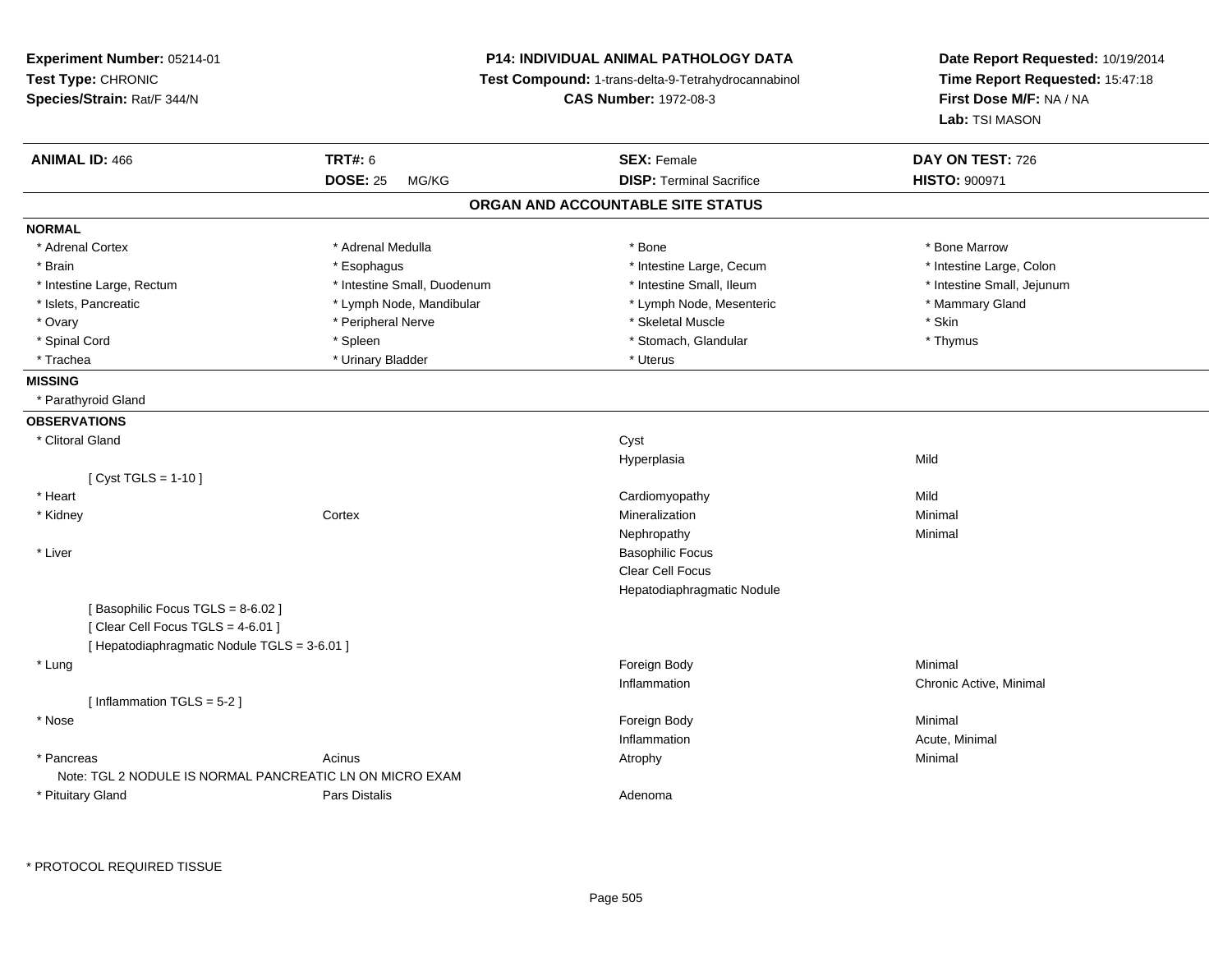| Experiment Number: 05214-01<br>Test Type: CHRONIC<br>Species/Strain: Rat/F 344/N |                          | <b>P14: INDIVIDUAL ANIMAL PATHOLOGY DATA</b><br><b>Test Compound: 1-trans-delta-9-Tetrahydrocannabinol</b><br><b>CAS Number: 1972-08-3</b> | Date Report Requested: 10/19/2014<br>Time Report Requested: 15:47:18<br>First Dose M/F: NA / NA<br><b>Lab:</b> TSI MASON |
|----------------------------------------------------------------------------------|--------------------------|--------------------------------------------------------------------------------------------------------------------------------------------|--------------------------------------------------------------------------------------------------------------------------|
| <b>ANIMAL ID: 466</b>                                                            | <b>TRT#: 6</b>           | <b>SEX: Female</b>                                                                                                                         | <b>DAY ON TEST: 726</b>                                                                                                  |
|                                                                                  | <b>DOSE: 25</b><br>MG/KG | <b>DISP:</b> Terminal Sacrifice                                                                                                            | <b>HISTO: 900971</b>                                                                                                     |
|                                                                                  |                          | ORGAN AND ACCOUNTABLE SITE STATUS                                                                                                          |                                                                                                                          |
| [Adenoma TGLS = $6-8$ ]                                                          |                          |                                                                                                                                            |                                                                                                                          |
| * Salivary Glands                                                                |                          | <b>Focal Cellular Change</b>                                                                                                               | Minimal                                                                                                                  |
| * Stomach, Forestomach                                                           |                          | Hyperplasia                                                                                                                                | Basal Cell, Mild                                                                                                         |
|                                                                                  |                          | Inflammation                                                                                                                               | Chronic, Minimal                                                                                                         |
| [Hyperplasia TGLS = $7-5.01$ ]                                                   |                          |                                                                                                                                            |                                                                                                                          |
| * Thyroid Gland                                                                  | C Cell                   | Hyperplasia                                                                                                                                | Minimal                                                                                                                  |
| PRIMARY CAUSE OF DEATH                                                           | ۰                        |                                                                                                                                            |                                                                                                                          |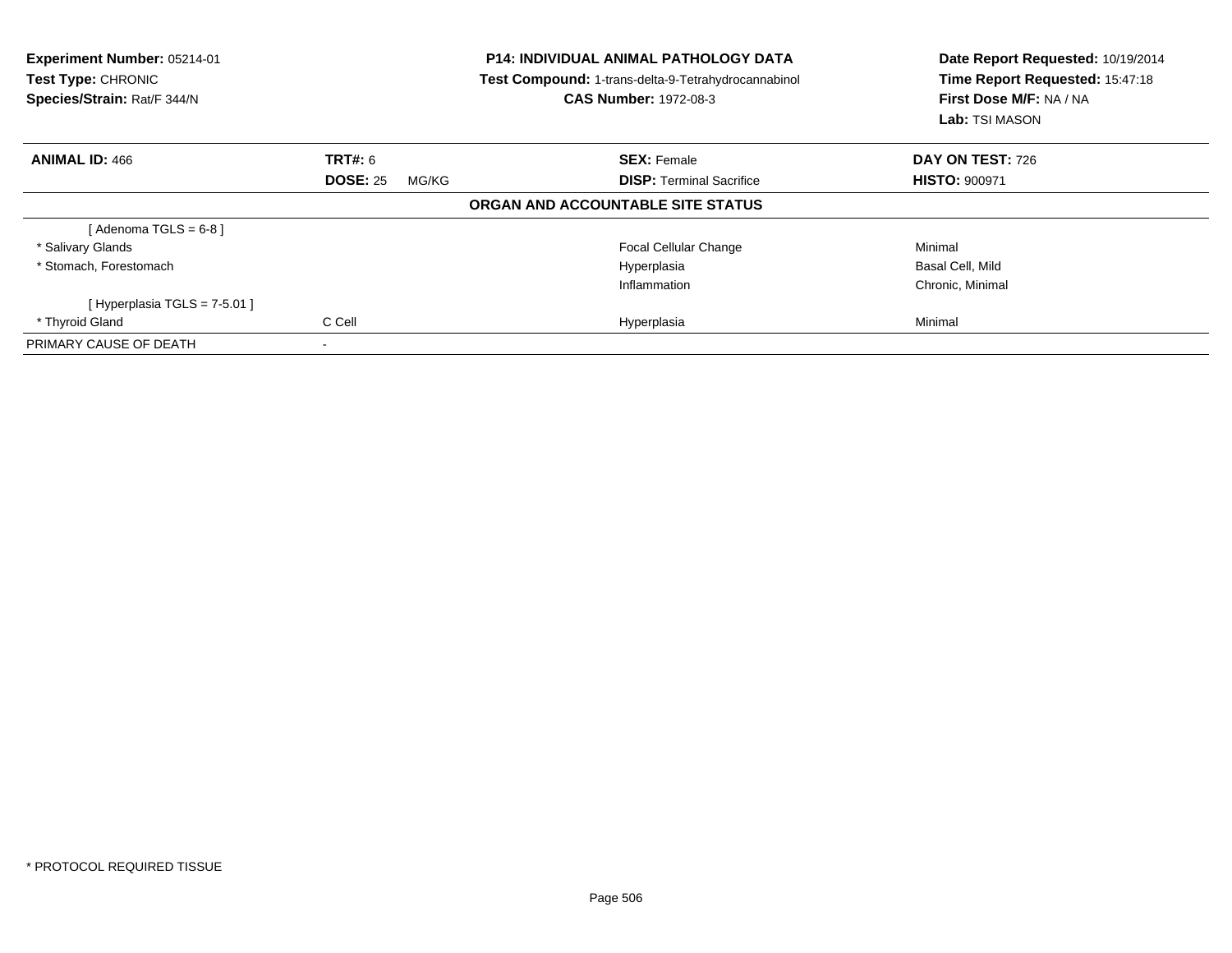**Experiment Number:** 05214-01**Test Type:** CHRONIC **Species/Strain:** Rat/F 344/N**P14: INDIVIDUAL ANIMAL PATHOLOGY DATA Test Compound:** 1-trans-delta-9-Tetrahydrocannabinol **CAS Number:** 1972-08-3**Date Report Requested:** 10/19/2014**Time Report Requested:** 15:47:18**First Dose M/F:** NA / NA**Lab:** TSI MASON**ANIMAL ID:** 467**TRT#:** 6 **SEX:** Female **SEX: Female DAY ON TEST:** 458 **DOSE:** 25 MG/KG **DISP:** Scheduled Sacrifice **HISTO:** <sup>900972</sup> **ORGAN AND ACCOUNTABLE SITE STATUSNORMAL**\* Adrenal Cortex \* Adrenal Medulla \* Adrenal Medulla \* Bone \* Bone \* Bone \* Bone \* Bone Marrow \* Intestine Large, Colon \* Brain \* Esophagus \* Esophagus \* Esophagus \* 11testine Large, Cecum \* \* Intestine Large, Rectum \* Thestine Small, Duodenum \* Number of the small, Ileum \* Intestine Small, Jejunum \* Intestine Small, Jejunum \* Lymph Node, Mesenteric \* Islets, Pancreatic **\* Lung \* Lung \* Lung \* Lymph Node, Mandibular \*** Lymph Node, Mandibular \* Mammary Gland \* \* Nose \* \* Nose \* \* Pancreas \* Pancreas \* \* Pancreas \* \* Pancreas \* \* Pancreas \* \* Parathyroid Gland \* Peripheral Nerve \* Salivary Glands \* Skeletal Muscle \* Skin\* Stomach. Glandular \* Spinal Cord \* Spinal Cord \* Spinal Cord \* Stomach, Forestomach \* Spinal Cord \* Stomach, Forestomach \* Thymus \* Thyroid Gland \* Trachea \* Urinary Bladder \* \* Uterus Vagina**OBSERVATIONS** \* Clitoral Glandd and the control of the control of the control of the control of the control of the control of the control of the control of the control of the control of the control of the control of the control of the control of the co [ Dilatation TGLS = 1-10 ] \* Heart Cardiomyopathy Minimal \* Kidneyy the control of the control of the control of the control of the control of the control of the control of the control of the control of the control of the control of the control of the control of the control of the contro \* Liver Basophilic Focus Lymph Node Mediastinal Angiectasis Minimal Mediastinal Pigmentationn Mild \* Ovaryy cystem in the control of the control of the control of the control of the control of the control of the control of the control of the control of the control of the control of the control of the control of the control of [ Cyst TGLS = 2-7 ] \* Pituitary Glandd **Pars Distalis Community Community** Cyst PRIMARY CAUSE OF DEATH-

\* PROTOCOL REQUIRED TISSUE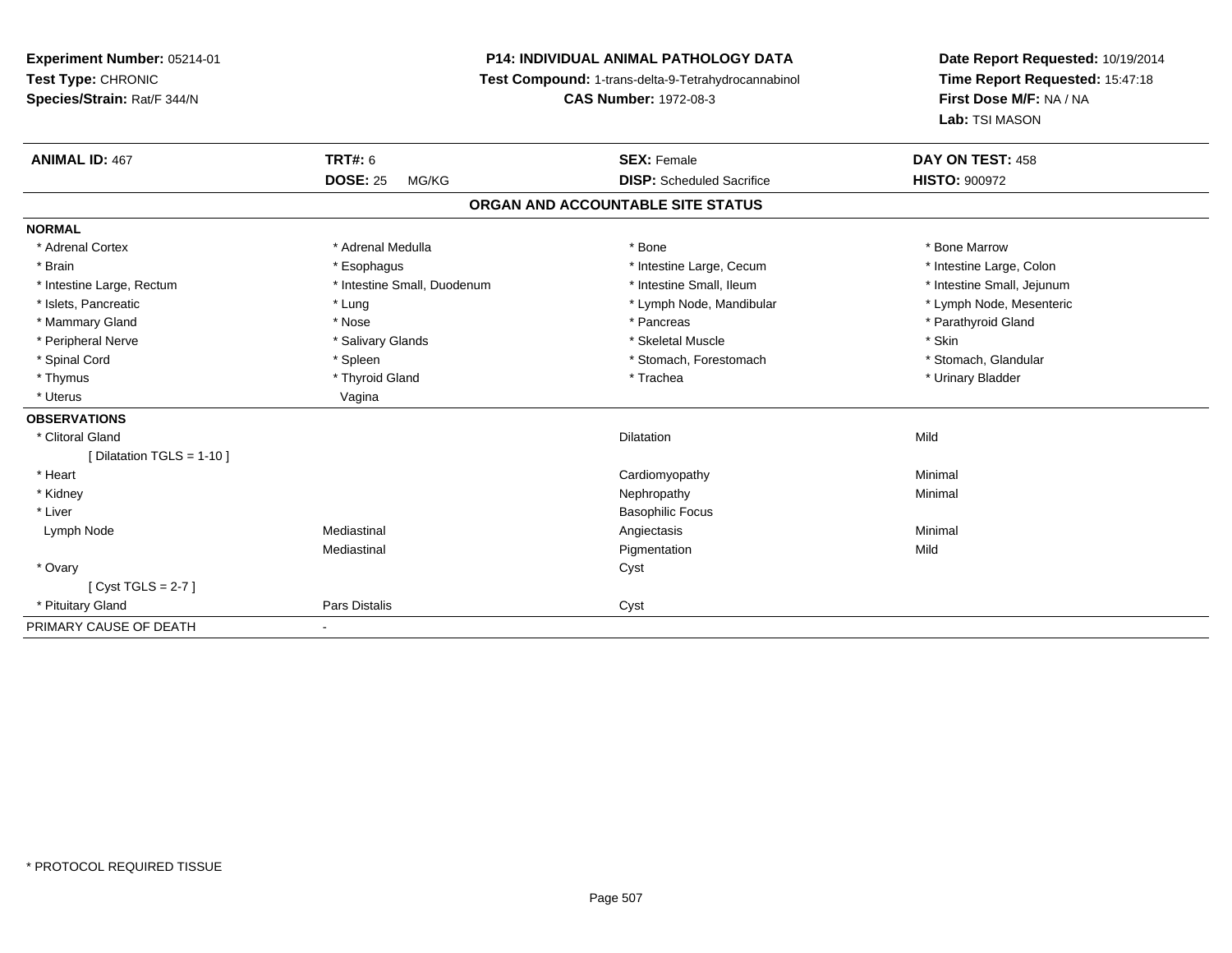**Experiment Number:** 05214-01**Test Type:** CHRONIC **Species/Strain:** Rat/F 344/N**P14: INDIVIDUAL ANIMAL PATHOLOGY DATA Test Compound:** 1-trans-delta-9-Tetrahydrocannabinol **CAS Number:** 1972-08-3**Date Report Requested:** 10/19/2014**Time Report Requested:** 15:47:18**First Dose M/F:** NA / NA**Lab:** TSI MASON**ANIMAL ID:** 468**EX:** Female **DAY ON TEST:** 737 **DOSE:** 25 MG/KG **DISP:** Terminal Sacrifice **HISTO:** <sup>900973</sup> **ORGAN AND ACCOUNTABLE SITE STATUSNORMAL**\* Adrenal Cortex \* Adrenal Medulla \* Adrenal Medulla \* Bone \* Bone \* Bone \* Bone \* Bone Marrow \* Brain \* Alternative of the state of the state of the state of the state of the state of the state of the state of the state of the state of the state of the state of the state of the state of the state of the state of th \* Intestine Large, Cecum \* Intestine Large, Colon \* Intestine Large, Rectum \* Intestine Small, Duodenum \* Intestine Small, Ileum \* \* Thestine Small, Jejunum \* \* Sets, Pancreatic \* \* Thestine Small, Nejunum \* Lymph Node, Mandibular \* Lymph Node, Mesenteric \* The state of the state of the Nose \* Nose \* Nose \* Ovary \* Pancreas \* Pancreas \* Pancreas \* Skeletal Muscle \* Parathyroid Gland \* **All and \* Skeletal Muscle All and \* Peripheral Nerve** \* Salivary Glands \* Salivary Glands \* Stomach, Glandular \* Skin \* Stomach, Forestomach \* Spinal Cord \* Stomach, Forestomach \* Stomach, Forestomach \* Thymus \* Thyroid Gland \* Trachea \* Urinary Bladder \* \* Uterus**OBSERVATIONS** \* Kidneyy which is a context of the Cortext of the Cortext of the Cortext of the Mineralization n Minimal Nephropathy Moderate \* Liver Basophilic FocusHyperplasiaa Mild  $[$  Hyperplasia TGLS = 3-6.01 ] \* Lungg and the state of the state of the state of the state of the state of the state of the state of the state of the state of the state of the state of the state of the state of the state of the state of the state of the stat \* Mammary Glandd **Executive Contract of the Contract Contract Contract Contract Contract Contract Contract Contract Contract Contract Contract Contract Contract Contract Contract Contract Contract Contract Contract Contract Contract Cont** [ Fibroadenoma TGLS = 1-16 ] \* Pituitary Glandd and the contract of Pars Distalis and the contract of Adenoma and Adenoma and the Adenoma and the Adenoma and  $\lambda$ [ Adenoma TGLS = 2-8.01 ] \* Spleen Hyperplasia Reticulum Cell, Moderate PRIMARY CAUSE OF DEATH-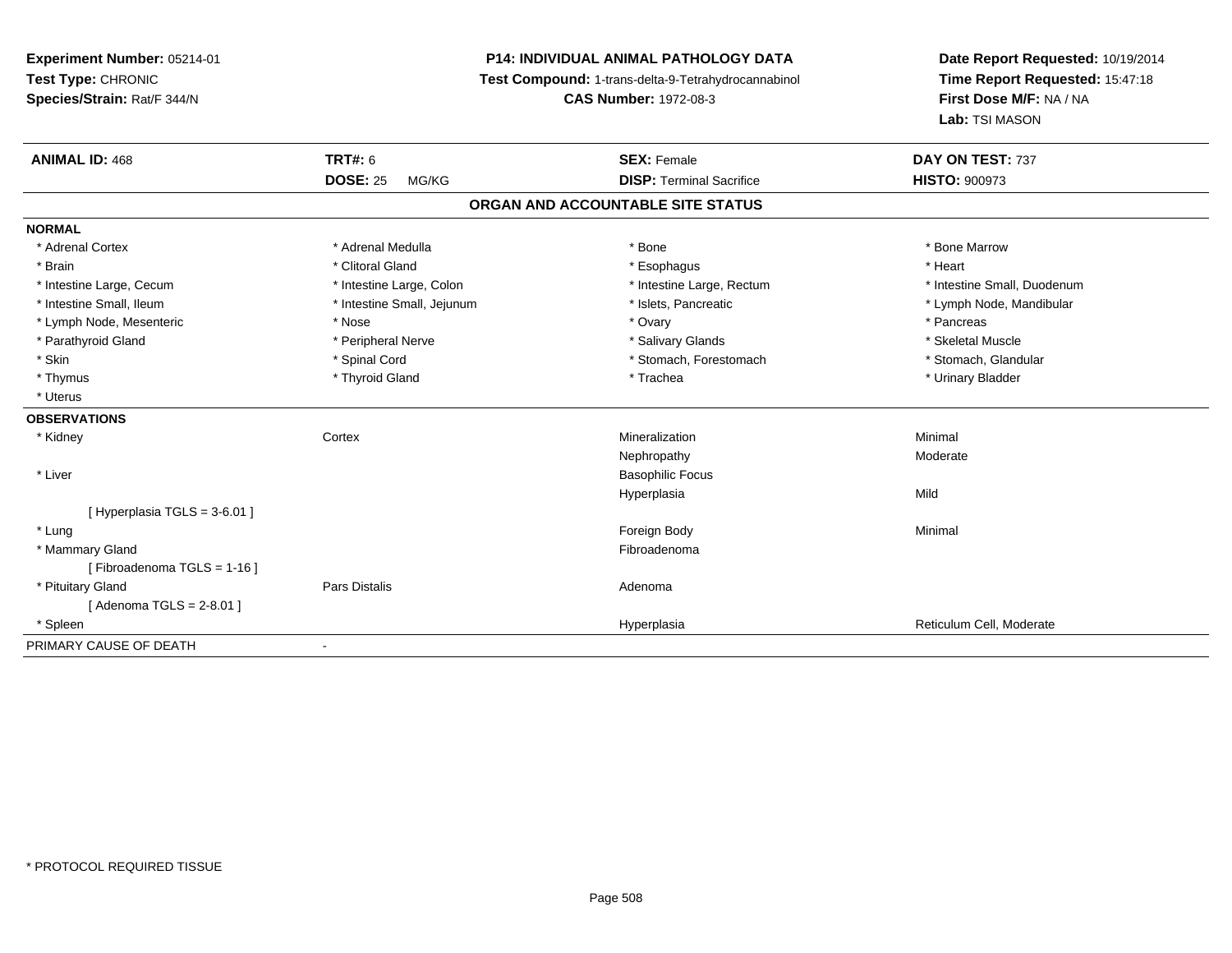**Experiment Number:** 05214-01**Test Type:** CHRONIC **Species/Strain:** Rat/F 344/N**P14: INDIVIDUAL ANIMAL PATHOLOGY DATA Test Compound:** 1-trans-delta-9-Tetrahydrocannabinol **CAS Number:** 1972-08-3**Date Report Requested:** 10/19/2014**Time Report Requested:** 15:47:18**First Dose M/F:** NA / NA**Lab:** TSI MASON**ANIMAL ID:** 469 **TRT#:** <sup>6</sup> **SEX:** Female **DAY ON TEST:** <sup>726</sup> **DOSE:** 25 MG/KG **DISP:** Terminal Sacrifice **HISTO:** <sup>900974</sup> **ORGAN AND ACCOUNTABLE SITE STATUSNORMAL**\* Adrenal Cortex \* Adrenal Medulla \* Adrenal Medulla \* Bone \* Brain \* Brain \* Brain \* Brain \* Brain \* Brain \* Brain \* Brain \* Brain \* Brain \* Brain \* Brain \* Brain \* Brain \* Brain \* Brain \* Brain \* Brain \* Brain \* Brain \* Brain \* Brain \* B \* Intestine Large, Colon \* Clitoral Gland \* **Exophagus \* Exophagus \*** The strain that the Large, Cecum \* intestine Large, Cecum \* Intestine Large, Rectum \* Thestine Small, Duodenum \* Number of the small, Ileum \* Intestine Small, Jejunum \* Intestine Small, Jejunum \* Islets, Pancreatic \* The same \* Lymph Node, Mandibular \* Nammary Gland \* Mammary Gland \* Nose \* Peripheral Nerve \* Ovary \* And the second of the second of the second version of the second version of the second version of the second version of the second version of the second version of the second version of the second version of the \* Salivary Glands \* \* Steeden \* \* Skeletal Muscle \* \* Skin \* \* Skin \* \* Steeden \* Spinal Cord \* Spinal Cord \* Spinal Cord \* Spinal Cord \* Spinal Cord \* Spinal Cord \* Spinal Cord \* Spinal Cord \* Spinal Cord \* Spinal Cord \* \* Stomach, Forestomach \* Trachea \* Stomach, Glandular \* Thymus \* Thymus \* The metal \* Trachea \* Urinary Bladder \* Uterus **OBSERVATIONS** \* Bone Marroww where the control of the Hyperplasia Reticulum Cell, Mild and the Hyperplasia Reticulum Cell, Mild and the Reticulum Cell, Mild and the  $\alpha$  \* Heart Cardiomyopathyy Mild Minimal \* Kidneyy the control of the control of the control of the control of the control of the control of the control of the control of the control of the control of the control of the control of the control of the control of the contro \* Liver Basophilic Focus Clear Cell Focus Leukemia Mononuclear[ Basophilic Focus TGLS = 2-6+6.01 ] \* Lungg is a controller to the controller of the controller of the chronic Active, Minimal of the chronic Active, Minimal of the chronic Active, Minimal of the chronic Active, Minimal of the chronic Active, Minimal of the chroni \* Lymph Node, Mesenteric Leukemia Mononuclear \* Pituitary Glandd Cyst Constants Constants Constants Constants Constants Constants Constants Constants Constants Constants Const  $[$  Cyst TGLS = 1-8  $]$  \* Spleen Leukemia Mononuclear \* Thyroid Gland C Cell Hyperplasia Minimal PRIMARY CAUSE OF DEATH-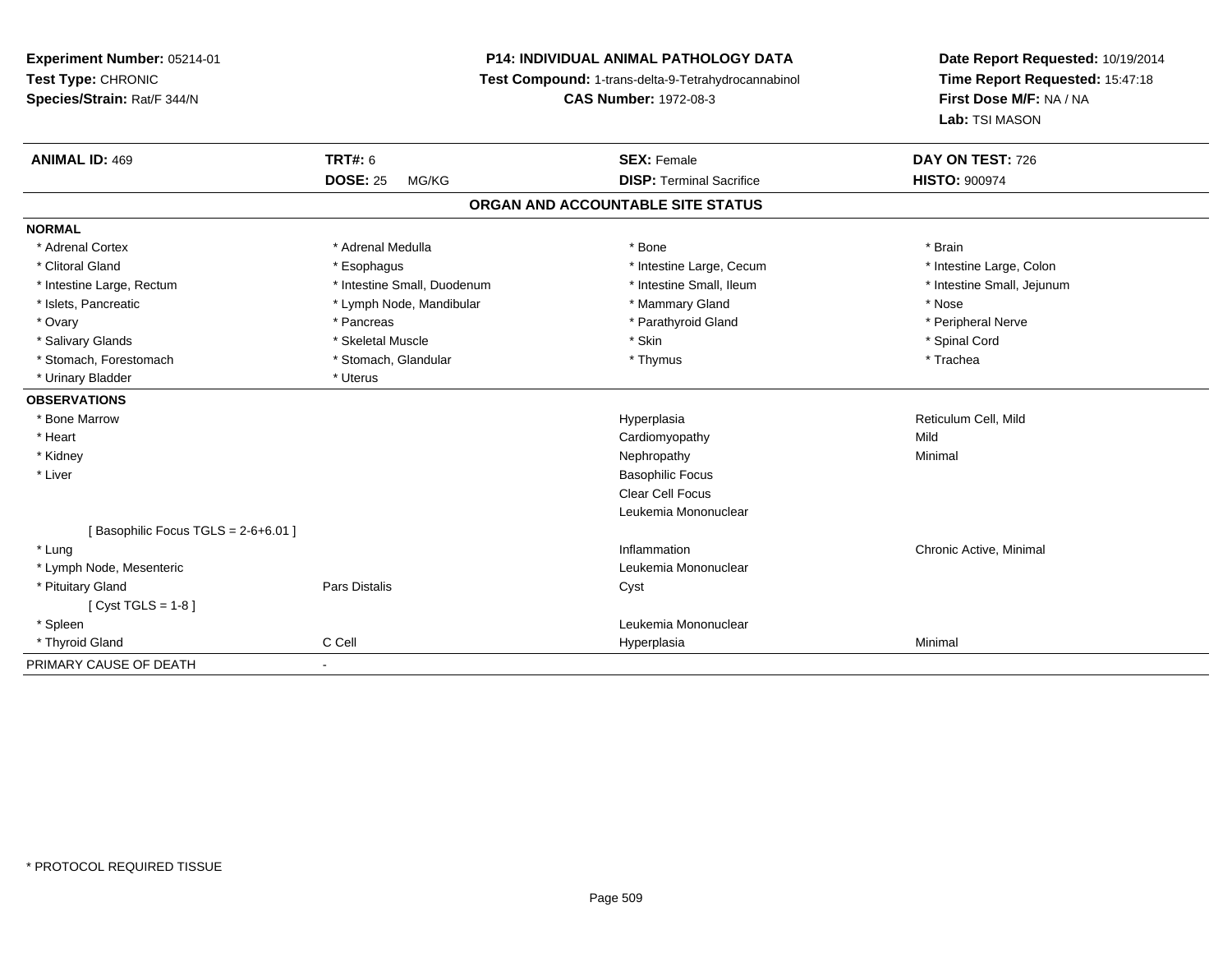| Experiment Number: 05214-01<br>Test Type: CHRONIC |                           | <b>P14: INDIVIDUAL ANIMAL PATHOLOGY DATA</b>        | Date Report Requested: 10/19/2014 |
|---------------------------------------------------|---------------------------|-----------------------------------------------------|-----------------------------------|
|                                                   |                           | Test Compound: 1-trans-delta-9-Tetrahydrocannabinol | Time Report Requested: 15:47:18   |
| Species/Strain: Rat/F 344/N                       |                           | <b>CAS Number: 1972-08-3</b>                        | First Dose M/F: NA / NA           |
|                                                   |                           |                                                     | Lab: TSI MASON                    |
| <b>ANIMAL ID: 470</b>                             | <b>TRT#: 6</b>            | <b>SEX: Female</b>                                  | DAY ON TEST: 454                  |
|                                                   | <b>DOSE: 25</b><br>MG/KG  | <b>DISP:</b> Scheduled Sacrifice                    | <b>HISTO: 900975</b>              |
|                                                   |                           | ORGAN AND ACCOUNTABLE SITE STATUS                   |                                   |
| <b>NORMAL</b>                                     |                           |                                                     |                                   |
| * Adrenal Cortex                                  | * Adrenal Medulla         | * Bone                                              | * Bone Marrow                     |
| * Brain                                           | * Clitoral Gland          | * Esophagus                                         | * Intestine Large, Cecum          |
| * Intestine Large, Colon                          | * Intestine Large, Rectum | * Intestine Small, Duodenum                         | * Intestine Small, Ileum          |
| * Intestine Small, Jejunum                        | * Islets, Pancreatic      | * Kidney                                            | * Lymph Node, Mandibular          |
| * Lymph Node, Mesenteric                          | * Nose                    | * Ovary                                             | * Pancreas                        |
| * Parathyroid Gland                               | * Peripheral Nerve        | * Salivary Glands                                   | * Skeletal Muscle                 |
| * Skin                                            | * Spinal Cord             | * Spleen                                            | * Stomach, Forestomach            |
| * Stomach, Glandular                              | * Thymus                  | * Thyroid Gland                                     | * Trachea                         |
| * Urinary Bladder                                 | * Uterus                  | Vagina                                              |                                   |
| <b>MISSING</b>                                    |                           |                                                     |                                   |
| * Mammary Gland                                   |                           |                                                     |                                   |
| <b>OBSERVATIONS</b>                               |                           |                                                     |                                   |
| Eye                                               | Lens                      | Cataract                                            | Mild                              |
|                                                   |                           | Synechia                                            | Mild                              |
| [Cataract TGLS = 1-16]                            |                           |                                                     |                                   |
| * Heart                                           |                           | Cardiomyopathy                                      | Minimal                           |
| * Liver                                           |                           | <b>Basophilic Focus</b>                             |                                   |
| * Lung                                            |                           | Inflammation                                        | Chronic Active, Minimal           |
| Note: PIGMENT-LADEN MACROPHAGES                   |                           |                                                     |                                   |
| * Pituitary Gland                                 | <b>Pars Distalis</b>      | Cyst                                                |                                   |
| PRIMARY CAUSE OF DEATH                            | ٠                         |                                                     |                                   |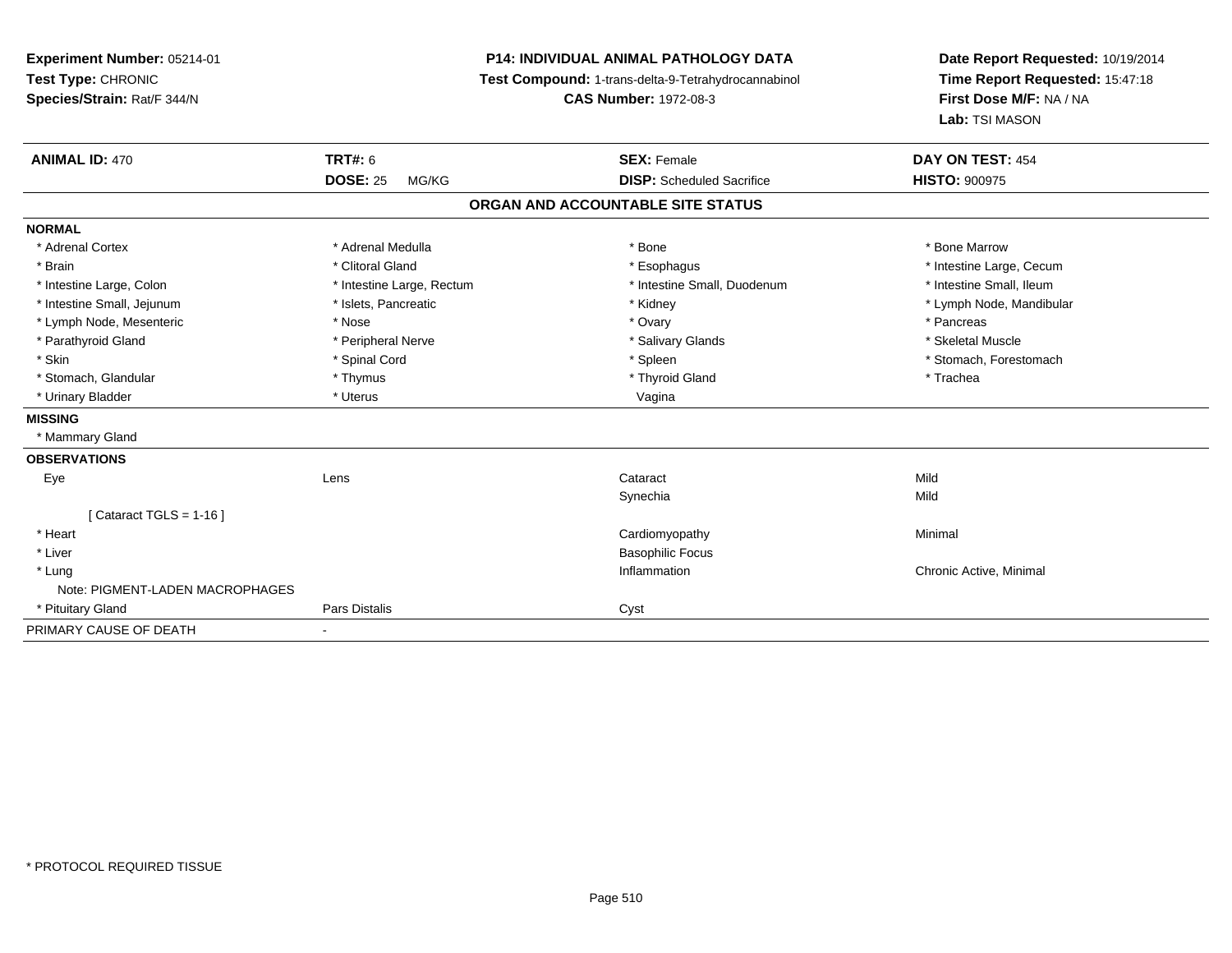## **P14: INDIVIDUAL ANIMAL PATHOLOGY DATA**

**Test Compound:** 1-trans-delta-9-Tetrahydrocannabinol

**CAS Number:** 1972-08-3

| <b>TRT#: 6</b>                    | <b>SEX: Female</b>       | DAY ON TEST: 731                |                      |  |  |  |
|-----------------------------------|--------------------------|---------------------------------|----------------------|--|--|--|
| MG/KG                             |                          |                                 |                      |  |  |  |
| ORGAN AND ACCOUNTABLE SITE STATUS |                          |                                 |                      |  |  |  |
|                                   |                          |                                 |                      |  |  |  |
| * Bone                            | * Bone Marrow            | * Brain                         |                      |  |  |  |
| * Esophagus                       | * Intestine Large, Cecum | * Intestine Large, Colon        |                      |  |  |  |
| * Intestine Small, Duodenum       | * Intestine Small, Ileum | * Intestine Small, Jejunum      |                      |  |  |  |
| * Lymph Node, Mandibular          | * Lymph Node, Mesenteric | * Mammary Gland                 |                      |  |  |  |
| * Ovary                           | * Parathyroid Gland      | * Peripheral Nerve              |                      |  |  |  |
| * Skeletal Muscle                 | * Skin                   | * Spinal Cord                   |                      |  |  |  |
| * Stomach, Forestomach            | * Stomach, Glandular     | * Thymus                        |                      |  |  |  |
| * Trachea                         | * Urinary Bladder        | * Uterus                        |                      |  |  |  |
|                                   |                          |                                 |                      |  |  |  |
|                                   | Pheochromocytoma Benign  |                                 |                      |  |  |  |
|                                   | Cardiomyopathy           | Minimal                         |                      |  |  |  |
| Cortex                            | Mineralization           | Minimal                         |                      |  |  |  |
|                                   | Nephropathy              | Minimal                         |                      |  |  |  |
|                                   | <b>Basophilic Focus</b>  |                                 |                      |  |  |  |
|                                   | <b>Clear Cell Focus</b>  |                                 |                      |  |  |  |
|                                   | Hyperplasia              | Mild                            |                      |  |  |  |
|                                   |                          |                                 |                      |  |  |  |
|                                   | Foreign Body             | Minimal                         |                      |  |  |  |
|                                   | Inflammation             | Chronic Active, Mild            |                      |  |  |  |
|                                   |                          |                                 |                      |  |  |  |
|                                   | Cyst                     |                                 |                      |  |  |  |
| <b>Pars Distalis</b>              | Adenoma                  |                                 |                      |  |  |  |
| Pars Distalis                     | Cyst                     |                                 |                      |  |  |  |
|                                   |                          |                                 |                      |  |  |  |
| $\mathbf{r}$                      |                          |                                 |                      |  |  |  |
|                                   | <b>DOSE: 25</b>          | <b>DISP: Terminal Sacrifice</b> | <b>HISTO: 900976</b> |  |  |  |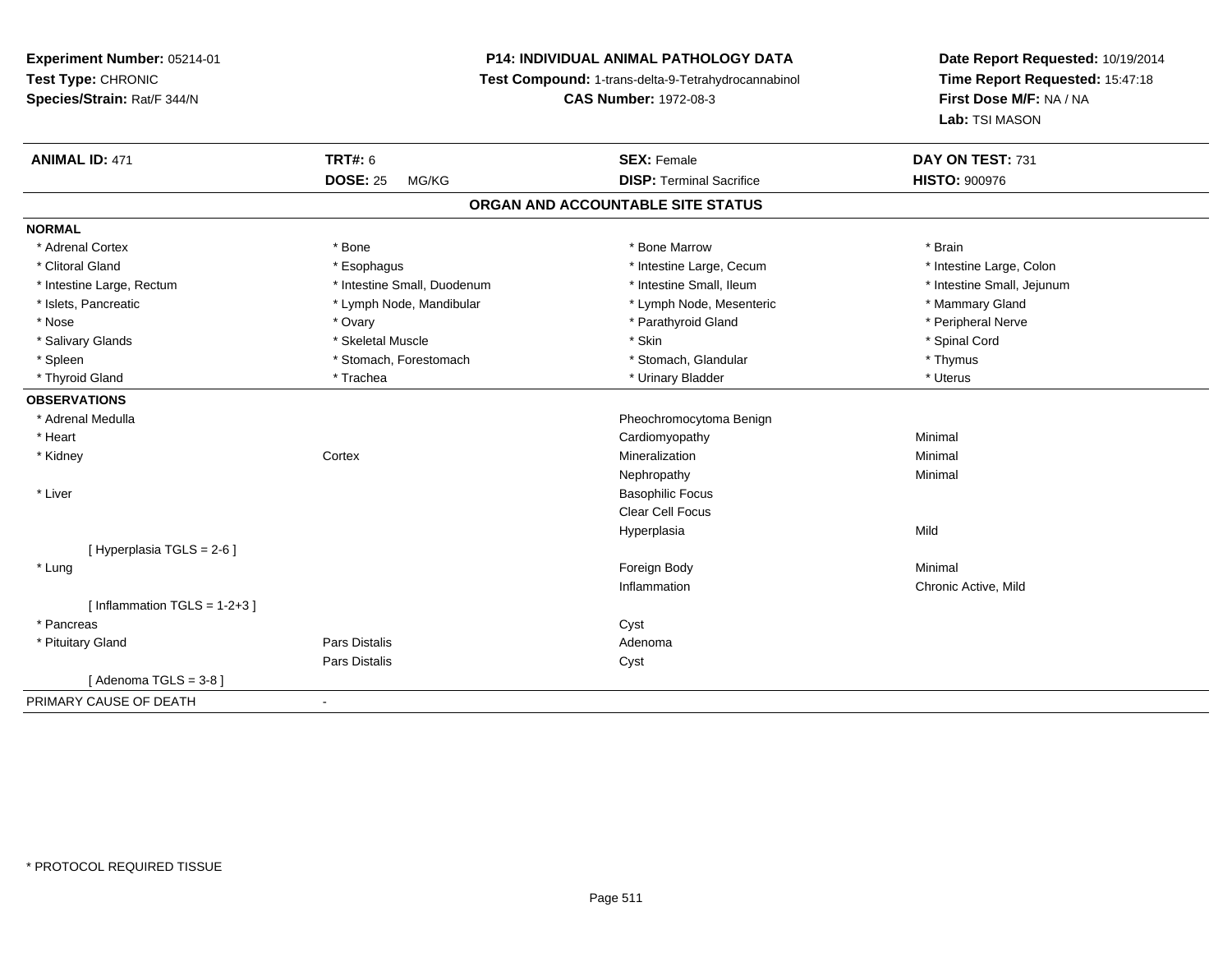## **P14: INDIVIDUAL ANIMAL PATHOLOGY DATA**

**Test Compound:** 1-trans-delta-9-Tetrahydrocannabinol

**CAS Number:** 1972-08-3

| <b>ANIMAL ID: 472</b>    | <b>TRT#: 6</b>                    | <b>SEX: Female</b>               | DAY ON TEST: 457            |  |  |  |  |  |
|--------------------------|-----------------------------------|----------------------------------|-----------------------------|--|--|--|--|--|
|                          | <b>DOSE: 25</b><br>MG/KG          | <b>DISP:</b> Scheduled Sacrifice | <b>HISTO: 900977</b>        |  |  |  |  |  |
|                          | ORGAN AND ACCOUNTABLE SITE STATUS |                                  |                             |  |  |  |  |  |
| <b>NORMAL</b>            |                                   |                                  |                             |  |  |  |  |  |
| * Adrenal Cortex         | * Adrenal Medulla                 | * Bone                           | * Bone Marrow               |  |  |  |  |  |
| * Brain                  | * Clitoral Gland                  | * Esophagus                      | * Heart                     |  |  |  |  |  |
| * Intestine Large, Cecum | * Intestine Large, Colon          | * Intestine Large, Rectum        | * Intestine Small, Duodenum |  |  |  |  |  |
| * Intestine Small. Ileum | * Intestine Small, Jejunum        | * Islets, Pancreatic             | * Lymph Node, Mandibular    |  |  |  |  |  |
| * Lymph Node, Mesenteric | * Mammary Gland                   | * Nose                           | * Ovary                     |  |  |  |  |  |
| * Pancreas               | * Parathyroid Gland               | * Peripheral Nerve               | * Salivary Glands           |  |  |  |  |  |
| * Skeletal Muscle        | * Skin                            | * Spinal Cord                    | * Spleen                    |  |  |  |  |  |
| * Stomach, Forestomach   | * Stomach, Glandular              | * Thymus                         | * Thyroid Gland             |  |  |  |  |  |
| * Trachea                | * Urinary Bladder                 | * Uterus                         | Vagina                      |  |  |  |  |  |
| <b>OBSERVATIONS</b>      |                                   |                                  |                             |  |  |  |  |  |
| * Kidney                 | Cortex                            | Mineralization                   | Minimal                     |  |  |  |  |  |
| * Liver                  |                                   | <b>Basophilic Focus</b>          |                             |  |  |  |  |  |
| * Lung                   |                                   | Edema                            | Minimal                     |  |  |  |  |  |
|                          |                                   | Hemorrhage                       | Minimal                     |  |  |  |  |  |
|                          |                                   | Inflammation                     | Chronic Active, Minimal     |  |  |  |  |  |
| Lymph Node               | Mediastinal                       | Angiectasis                      | Minimal                     |  |  |  |  |  |
|                          | Mediastinal                       | Pigmentation                     | Minimal                     |  |  |  |  |  |
| * Pituitary Gland        | Pars Distalis                     | Cyst                             |                             |  |  |  |  |  |
|                          | Pars Distalis                     | Hyperplasia                      | Marked                      |  |  |  |  |  |
| [Hyperplasia TGLS = 1-8] |                                   |                                  |                             |  |  |  |  |  |
| PRIMARY CAUSE OF DEATH   | $\overline{\phantom{a}}$          |                                  |                             |  |  |  |  |  |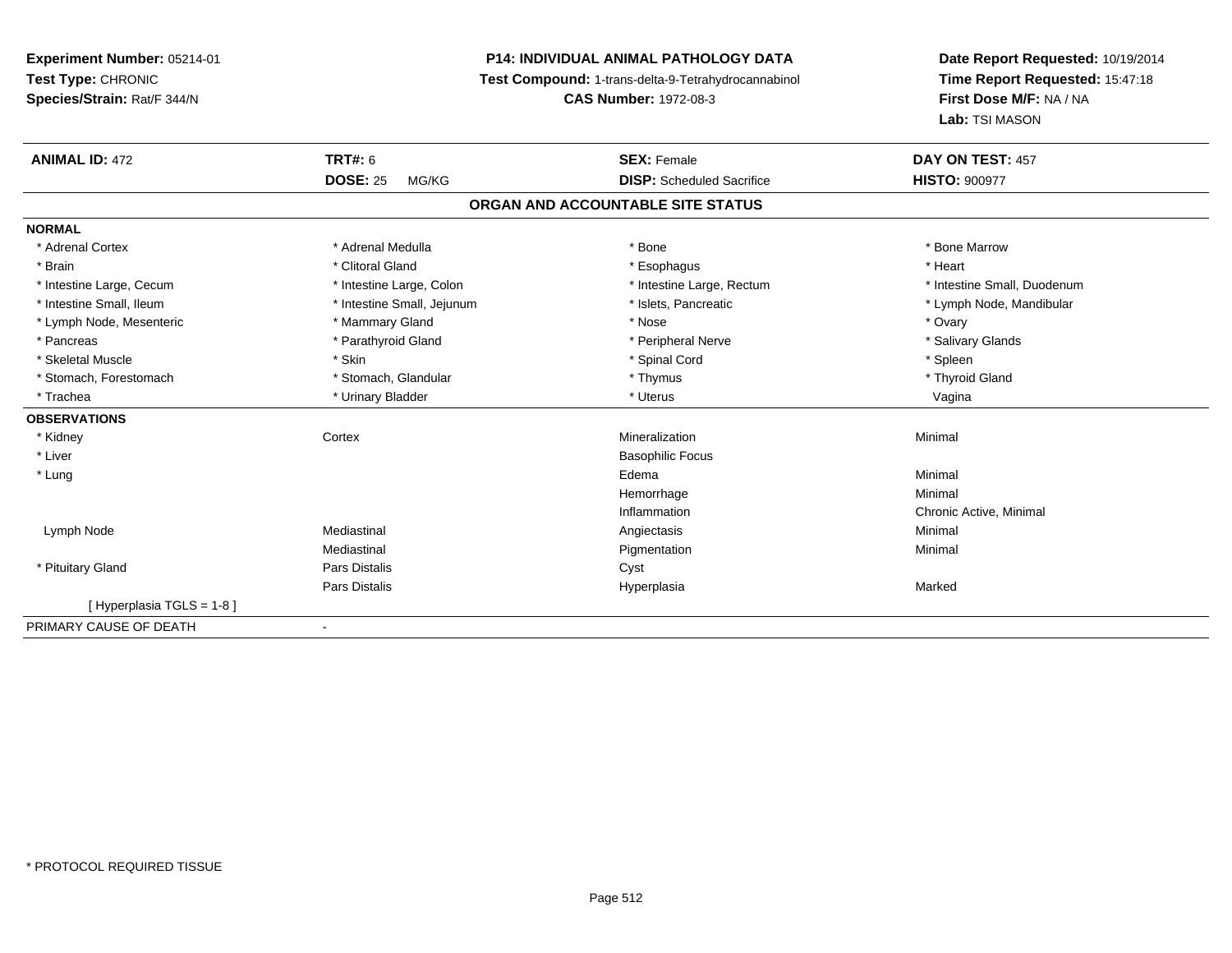**Experiment Number:** 05214-01**Test Type:** CHRONIC **Species/Strain:** Rat/F 344/N**P14: INDIVIDUAL ANIMAL PATHOLOGY DATA Test Compound:** 1-trans-delta-9-Tetrahydrocannabinol **CAS Number:** 1972-08-3**Date Report Requested:** 10/19/2014**Time Report Requested:** 15:47:18**First Dose M/F:** NA / NA**Lab:** TSI MASON**ANIMAL ID:** 473**TRT#:** 6 **SEX:** Female **SEX: Female DAY ON TEST:** 725 **DOSE:** 25 MG/KG **DISP:** Terminal Sacrifice **HISTO:** <sup>900978</sup> **ORGAN AND ACCOUNTABLE SITE STATUSNORMAL**\* Adrenal Cortex \* Adrenal Medulla \* Adrenal Medulla \* Bone \* Bone \* Bone \* Bone \* Bone Marrow \* Brain \* Alternation of the state of the state of the state of the state of the state of the state of the state of the state of the state of the state of the state of the state of the state of the state of the state of th \* Intestine Small, Ileum \* Intestine Large, Colon \* Intestine Large, Rectum \* Intestine Small, Duodenum \* Intestine Small, Duodenum \* Lymph Node, Mesenteric \* Intestine Small, Jejunum \* Mandibular \* Islets, Pancreatic \* Mandibular \* Lymph Node, Mandibular \* Nose \* Ovary \* Pancreas \* Peripheral Nerve\* Salivary Glands \* \* \* \* Sheem \* Skeletal Muscle \* \* \* \* \* Spinal Cord \* \* \* Spinal Cord \* \* \* Spleen \* \* Spleen \* \* Spleen \* \* Spleen \* \* Spleen \* \* Spleen \* \* Spleen \* \* Spleen \* \* Spleen \* \* Spleen \* \* \* Spleen \* \* \* \* \* Trachea \* Stomach, Forestomach \* The stormach \* Stomach, Glandular \* Thyroid Gland \* Thyroid Gland \* Thyroid Gland \* \* Urinary Bladder \* Uterus **OBSERVATIONS** \* Heart Cardiomyopathyy Mild Minimal \* Kidneyy the control of the control of the control of the control of the control of the control of the control of the control of the control of the control of the control of the control of the control of the control of the contro \* Liver Basophilic Focus Clear Cell Focus \* Lungg is a controller to the controller of the controller of the controller of the controller of the chronic Active, Mild \* Mammary Glandd **Executive Contract of the Contract Contract Contract Contract Contract Contract Contract Contract Contract Contract Contract Contract Contract Contract Contract Contract Contract Contract Contract Contract Contract Cont** Galactocele Hyperplasiaa Mild [ Fibroadenoma TGLS = 2,3-17+17.01 ][ Galactocele TGLS = 2,3+17+17.01 ] \* Parathyroid Glandd and the control of the control of the control of the Hyperplasia and the control of the Minimal of the control of the control of the control of the control of the control of the control of the control of the control of t \* Pituitary Glandd and the contract of Pars Distalis and the contract of Adenoma and Adenoma and the Adenoma and the Adenoma and  $\lambda$ [ Adenoma TGLS = 4-8.01 ] \* Skin Inflammation Chronic Active, Mild [ Inflammation TGLS = 1-16 ] \* Thymusextending the control of the control of the control of the control of the control of the control of the control of the control of the control of the control of the control of the control of the control of the control of th PRIMARY CAUSE OF DEATH-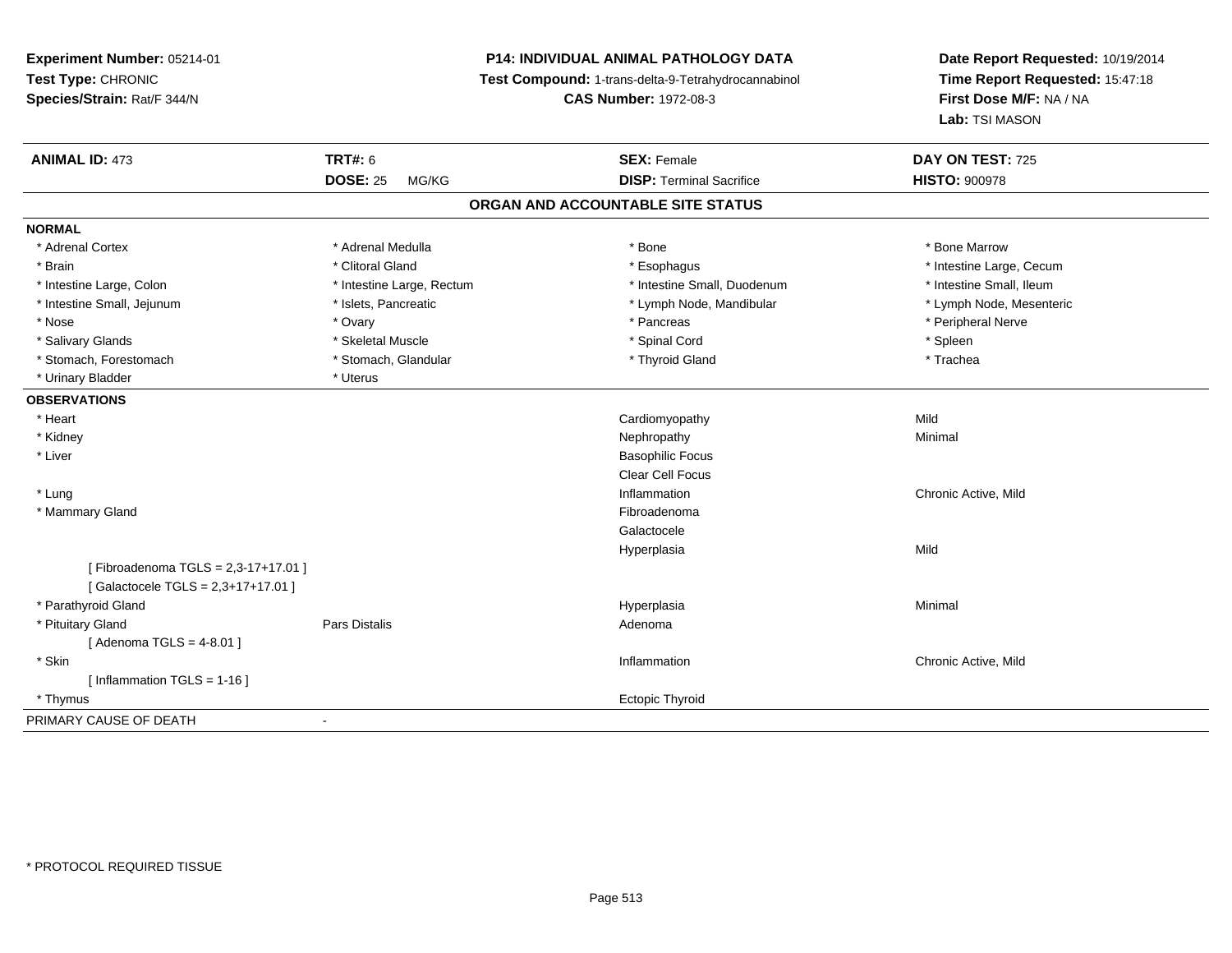**Experiment Number:** 05214-01**Test Type:** CHRONIC **Species/Strain:** Rat/F 344/N**P14: INDIVIDUAL ANIMAL PATHOLOGY DATA Test Compound:** 1-trans-delta-9-Tetrahydrocannabinol **CAS Number:** 1972-08-3**Date Report Requested:** 10/19/2014**Time Report Requested:** 15:47:18**First Dose M/F:** NA / NA**Lab:** TSI MASON**ANIMAL ID:** 474**TRT#:** 6 **SEX:** Female **SEX: Female DAY ON TEST:** 731 **DOSE:** 25 MG/KG**DISP:** Terminal Sacrifice **HISTO:**  $900979$ **ORGAN AND ACCOUNTABLE SITE STATUSNORMAL**\* Adrenal Cortex \* Adrenal Medulla \* Adrenal Medulla \* Bone \* Bone \* Bone \* Bone \* Bone Marrow \* Brain \* Alternation of the state of the state of the state of the state of the state of the state of the state of the state of the state of the state of the state of the state of the state of the state of the state of th \* Intestine Small, Ileum \* Intestine Large, Colon \* Intestine Large, Rectum \* Intestine Small, Duodenum \* Intestine Small, Duodenum \* Lymph Node, Mesenteric \* Intestine Small, Jejunum \* Mandibular \* Islets, Pancreatic \* Mandibular \* Lymph Node, Mandibular \* Mammary Gland \* \* Annume \* Nose \* \* Nose \* \* Parathyroid Gland \* Peripheral Nerve \* Peripheral Nerve \* \* Peripheral Nerve \* \* Peripheral Nerve \* \* Peripheral Nerve \* \* Peripheral Nerve \* \* Peripheral Nerve \* \* \* \* \* \* \* \* Pituitary Gland \* \* Spinal Cord \* Skeletal Muscle \* \* \* Skin \* \* Skin \* \* Spinal Cord \* Spinal Cord \* Spinal Cord \* Spinal Cord \* \* Spinal Cord \* \* Spinal Cord \* \* Spinal Cord \* \* Spinal Cord \* \* Spinal Cord \* \* Spinal C \* Spleen \* Stomach, Forestomach \* Stomach \* Stomach, Glandular \* Thymus \* Thymus \* Thyroid Gland \* Trachea \* Trachea \* Trachea \* Urinary Bladder **OBSERVATIONS** \* Heart Cardiomyopathyy Mild Minimal \* Kidneyy which is a context of the Cortext of the Cortext of the Cortext of the Mineralization n Minimal Nephropathyy the contract of the Minimal Minimal Section 1996 and the contract of the Minimal Section 1997 and the contract of the contract of the contract of the contract of the contract of the contract of the contract of the contra \* Liver Basophilic Focus Clear Cell FocusHyperplasiaa Mild [ Clear Cell Focus TGLS = 1-6 ] \* Lungg is a controller to the controller of the controller of the chronic Active, Minimal of the chronic Active, Minimal of the chronic Active, Minimal of the chronic Active, Minimal of the chronic Active, Minimal of the chroni \* Pancreass the control of the control of the control of the control of the control of the control of the control of the control of the control of the control of the control of the control of the control of the control of the contro \* Salivary Glands Focal Cellular Change Minimal PRIMARY CAUSE OF DEATH-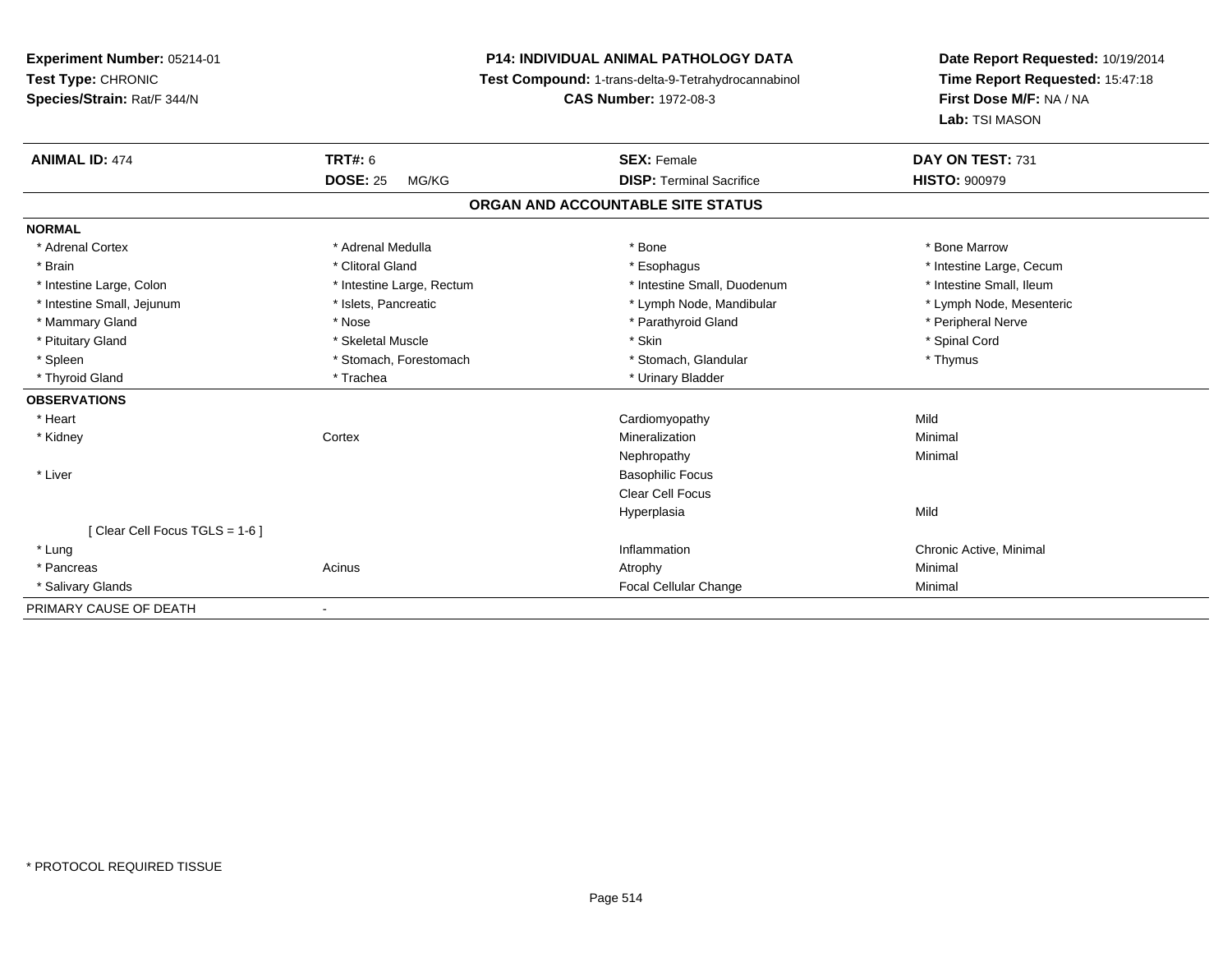## **P14: INDIVIDUAL ANIMAL PATHOLOGY DATA**

**Test Compound:** 1-trans-delta-9-Tetrahydrocannabinol

**CAS Number:** 1972-08-3

| <b>ANIMAL ID: 475</b>                                       | <b>TRT#: 6</b>              | <b>SEX: Female</b>              | DAY ON TEST: 731           |  |  |  |  |
|-------------------------------------------------------------|-----------------------------|---------------------------------|----------------------------|--|--|--|--|
|                                                             | <b>DOSE: 25</b><br>MG/KG    | <b>DISP: Terminal Sacrifice</b> | <b>HISTO: 900980</b>       |  |  |  |  |
| ORGAN AND ACCOUNTABLE SITE STATUS                           |                             |                                 |                            |  |  |  |  |
| <b>NORMAL</b>                                               |                             |                                 |                            |  |  |  |  |
| * Adrenal Medulla                                           | * Bone                      | * Bone Marrow                   | * Brain                    |  |  |  |  |
| * Clitoral Gland                                            | * Esophagus                 | * Intestine Large, Cecum        | * Intestine Large, Colon   |  |  |  |  |
| * Intestine Large, Rectum                                   | * Intestine Small, Duodenum | * Intestine Small, Ileum        | * Intestine Small, Jejunum |  |  |  |  |
| * Islets, Pancreatic                                        | * Lymph Node, Mandibular    | * Lymph Node, Mesenteric        | * Mammary Gland            |  |  |  |  |
| * Nose                                                      | * Ovary                     | * Pancreas                      | * Parathyroid Gland        |  |  |  |  |
| * Peripheral Nerve                                          | * Salivary Glands           | * Skeletal Muscle               | * Skin                     |  |  |  |  |
| * Spinal Cord                                               | * Spleen                    | * Stomach, Forestomach          | * Stomach, Glandular       |  |  |  |  |
| * Thymus                                                    | * Trachea                   | * Urinary Bladder               |                            |  |  |  |  |
| <b>OBSERVATIONS</b>                                         |                             |                                 |                            |  |  |  |  |
| * Adrenal Cortex                                            |                             | Hyperplasia                     | Minimal                    |  |  |  |  |
| * Heart                                                     |                             | Cardiomyopathy                  | Minimal                    |  |  |  |  |
| * Kidney                                                    | Cortex                      | Mineralization                  | Minimal                    |  |  |  |  |
|                                                             |                             | Nephropathy                     | Minimal                    |  |  |  |  |
| * Liver                                                     |                             | <b>Basophilic Focus</b>         |                            |  |  |  |  |
|                                                             |                             | Clear Cell Focus                |                            |  |  |  |  |
|                                                             |                             | Hyperplasia                     | Mild                       |  |  |  |  |
| [Basophilic Focus TGLS = 4-6]<br>[ Hyperplasia TGLS = 4-6 ] |                             |                                 |                            |  |  |  |  |
| * Lung                                                      |                             | Inflammation                    | Chronic Active, Minimal    |  |  |  |  |
| [Inflammation TGLS = $2-2+3$ ]                              |                             |                                 |                            |  |  |  |  |
| * Pituitary Gland                                           | Pars Distalis               | Adenoma                         |                            |  |  |  |  |
|                                                             | Pars Distalis               | Angiectasis                     | Mild                       |  |  |  |  |
| [Adenoma TGLS = $3-8$ ]                                     |                             |                                 |                            |  |  |  |  |
| * Thyroid Gland                                             | C Cell                      | Hyperplasia                     | Minimal                    |  |  |  |  |
| * Uterus                                                    |                             | Dilatation                      | Mild                       |  |  |  |  |
| [Dilatation TGLS = 1-7]                                     |                             |                                 |                            |  |  |  |  |
| PRIMARY CAUSE OF DEATH                                      | $\sim$                      |                                 |                            |  |  |  |  |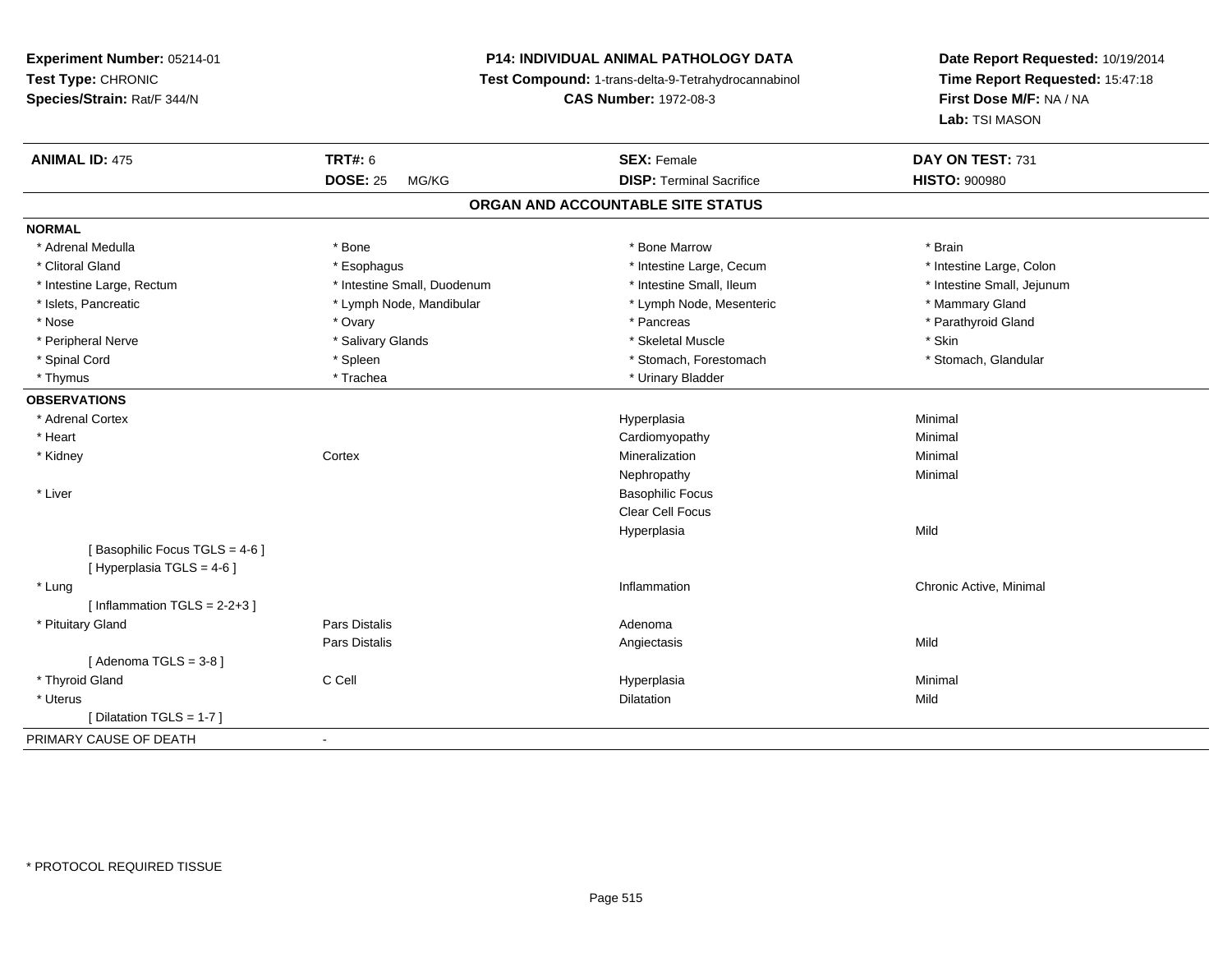**Experiment Number:** 05214-01**Test Type:** CHRONIC **Species/Strain:** Rat/F 344/N**P14: INDIVIDUAL ANIMAL PATHOLOGY DATA Test Compound:** 1-trans-delta-9-Tetrahydrocannabinol **CAS Number:** 1972-08-3**Date Report Requested:** 10/19/2014**Time Report Requested:** 15:47:19**First Dose M/F:** NA / NA**Lab:** TSI MASON**ANIMAL ID:** 476**6 DAY ON TEST:** 456 **DOSE:** 50 MG/KG **DISP:** Scheduled Sacrifice **HISTO:** <sup>900981</sup> **ORGAN AND ACCOUNTABLE SITE STATUSNORMAL**\* Adrenal Cortex \* Adrenal Medulla \* Adrenal Medulla \* Bone \* Bone \* Bone \* Bone \* Bone Marrow \* Brain \* Alternation of the state of the state of the state of the state of the state of the state of the state of the state of the state of the state of the state of the state of the state of the state of the state of th \* Intestine Small, Ileum \* Intestine Large, Colon \* Intestine Large, Rectum \* Intestine Small, Duodenum \* Intestine Small, Duodenum \* Lymph Node, Mesenteric \* Intestine Small, Jejunum \* Mandibular \* Islets, Pancreatic \* Mandibular \* Lymph Node, Mandibular \* Mammary Gland \* \* Annume \* Nose \* \* Nose \* \* Parathyroid Gland \* Peripheral Nerve \* Peripheral Nerve \* \* Peripheral Nerve \* \* Peripheral Nerve \* \* Peripheral Nerve \* \* Peripheral Nerve \* \* Peripheral Nerve \* \* \* \* \* \* \* \* Salivary Glands \* \* Steeden \* \* Skeletal Muscle \* \* Skin \* \* Skin \* \* Steeden \* Spinal Cord \* Spinal Cord \* Spinal Cord \* Spinal Cord \* Spinal Cord \* Spinal Cord \* Spinal Cord \* Spinal Cord \* Spinal Cord \* Spinal Cord \* \* Spleen \* Stomach, Forestomach \* Stomach \* Stomach, Glandular \* Stomach, Glandular \* Thymus \* Uterus \* Thyroid Gland \* \* Trachea \* \* Trachea \* Trachea \* \* Urinary Bladder \* \* Urinary Bladder \* \* Uterus \* Uterus Vagina**OBSERVATIONS** \* Clitoral GlNote: MAST CELLS \* Heart Cardiomyopathy Minimal \* Kidneyy which is a context of the Cortext of the Cortext of the Cortext of the Mineralization n Minimal Nephropathyy the contract of the Minimal Minimal Section 1996 and the contract of the Minimal Section 1997 and the contract of the contract of the contract of the contract of the contract of the contract of the contract of the contra \* Liver Basophilic Focus Hepatodiaphragmatic Nodule[ Hepatodiaphragmatic Nodule TGLS = 2-6.1 ] \* Lungg is a construction Cellular Historyte, Minimal (1990) and the set of the construction Cellular Historyte, Minimal (1990) and the set of the construction Cellular (1990) and Historyte, Minimal (1990) and the construction \* Ovaryy cystem in the control of the control of the control of the control of the control of the control of the control of the control of the control of the control of the control of the control of the control of the control of [ Cyst TGLS = 1-7 ] \* Pancreass the control of the control of the control of the control of the control of the control of the control of the control of the control of the control of the control of the control of the control of the control of the contro \* Pituitary Glandd **Pars Distalis Community Community** Cyst PRIMARY CAUSE OF DEATH-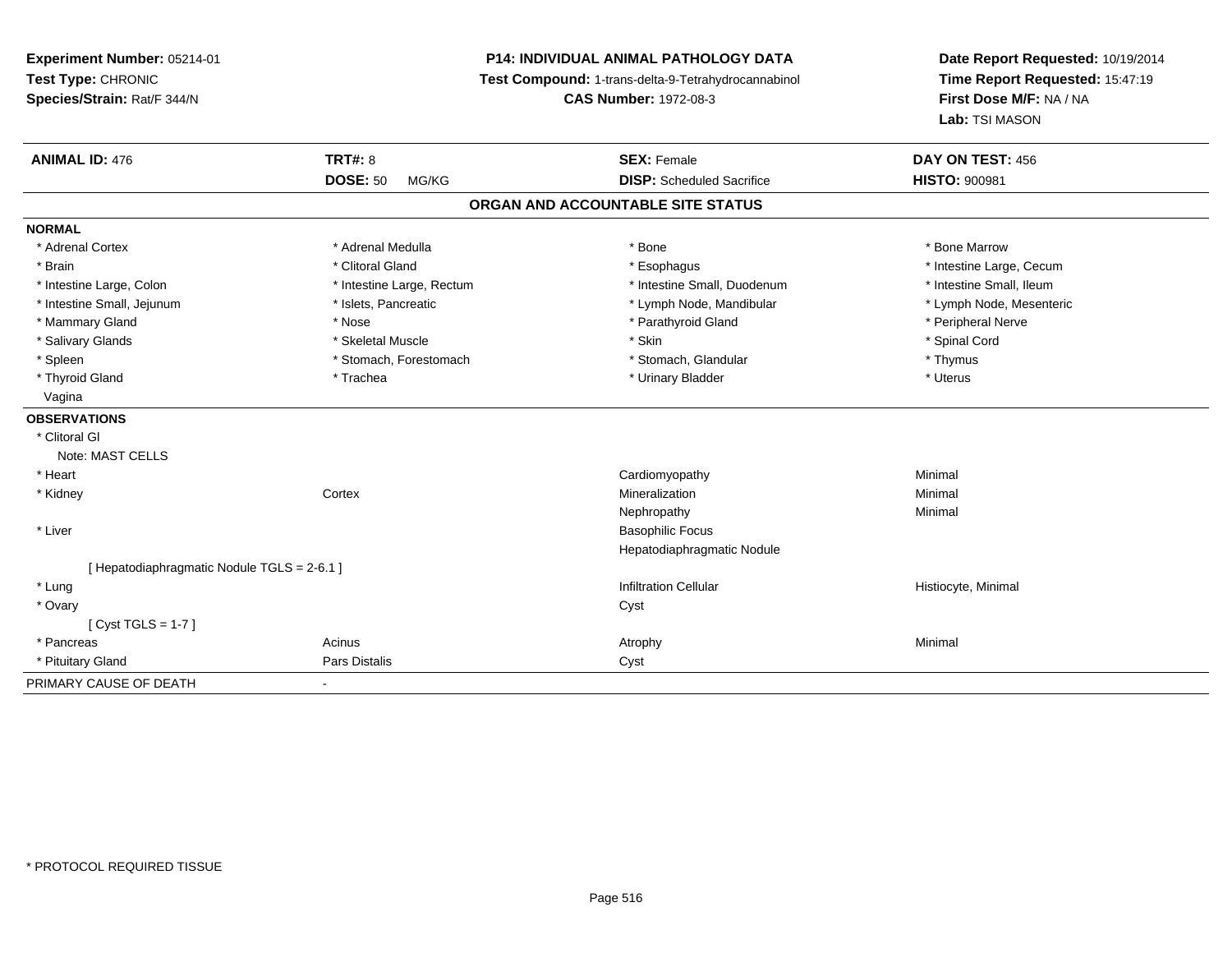**Experiment Number:** 05214-01**Test Type:** CHRONIC **Species/Strain:** Rat/F 344/N**P14: INDIVIDUAL ANIMAL PATHOLOGY DATA Test Compound:** 1-trans-delta-9-Tetrahydrocannabinol **CAS Number:** 1972-08-3**Date Report Requested:** 10/19/2014**Time Report Requested:** 15:47:19**First Dose M/F:** NA / NA**Lab:** TSI MASON**ANIMAL ID:** 477**TRT#:** 8 **SEX:** Female **DAY ON TEST:** 731 **DOSE:** 50 MG/KG **DISP:** Terminal Sacrifice **HISTO:** <sup>900982</sup> **ORGAN AND ACCOUNTABLE SITE STATUSNORMAL**\* Adrenal Cortex \* Adrenal Medulla \* Adrenal Medulla \* Bone \* Bone \* Bone \* Bone \* Bone Marrow \* Brain \* Alternation of the state of the state of the state of the state of the state of the state of the state of the state of the state of the state of the state of the state of the state of the state of the state of th \* Intestine Small, Ileum \* Intestine Large, Colon \* Intestine Large, Rectum \* Intestine Small, Duodenum \* Intestine Small, Duodenum \* Intestine Small, Jejunum \* The mannery Gland \* Lymph Node, Mandibular \* The mannery Stand \* Mammary Gland \* Mammary Gland \* Salivary Glands \* Pancreas \* And the section of the section of the section of the section of the section of the section of the section of the section of the section of the section of the section of the section of the section of the sectio \* Skeletal Muscle \* Skin \* Spinal Cord \* Spleen \* Thyroid Gland \* Stomach, Forestomach \* Thymus \* Stomach, Glandular \* Thymus \* Thymus \* Thymus \* Thymus \* Thymus \* Thymus \* Thymus \* Thymus \* Thymus \* Thymus \* Thymus \* Thymus \* Thymus \* Thymus \* Thymus \* Thymus \* Thymus \* Thymus \* Thymu \* Trachea \* Urinary Bladder**OBSERVATIONS** \* Heart Cardiomyopathyy Mild \* Islets, Pancreaticc and the contract of the contract of the contract of the contract of the contract of the contract of the contract of the contract of the contract of the contract of the contract of the contract of the contract of the cont Nephropathy \* Kidneyy the controller of the controller of the controller of the controller of the controller of the controller of the controller of the controller of the controller of the controller of the controller of the controller of the \* Liver Basophilic Focus Clear Cell Focus Mixed Cell Focus \* Lungg is a controller to the controller of the controller of the controller of the controller of the chronic Active, Mild \* Nosee and the state of the state of the state of the state of the state of the state of the state of the state of the state of the state of the state of the state of the state of the state of the state of the state of the stat Inflammation Acute, Mild Respirat Epithh anns an Metaplasia anns an Mild an Aonaichte an Dùbhad an t-an Aonaichte an Mild an Aonaichte an Mild an Aon \* Ovaryy cystem in the control of the control of the control of the control of the control of the control of the control of the control of the control of the control of the control of the control of the control of the control of [ Cyst TGLS = 1-7 ] \* Pituitary Glandd and the contract of Pars Distalis and the contract of Adenoma and Adenoma and the Adenoma and the Adenoma and  $\lambda$ Pars Distaliss Cyst  $[$  Adenoma TGLS = 3-8  $]$  \* Uteruss and the contract of the contract of the contract of the contract of the contract of the contract of the contract of the contract of the contract of the contract of the contract of the contract of the contract of the cont [ Polyp Stromal TGLS = 2-7 ]PRIMARY CAUSE OF DEATH-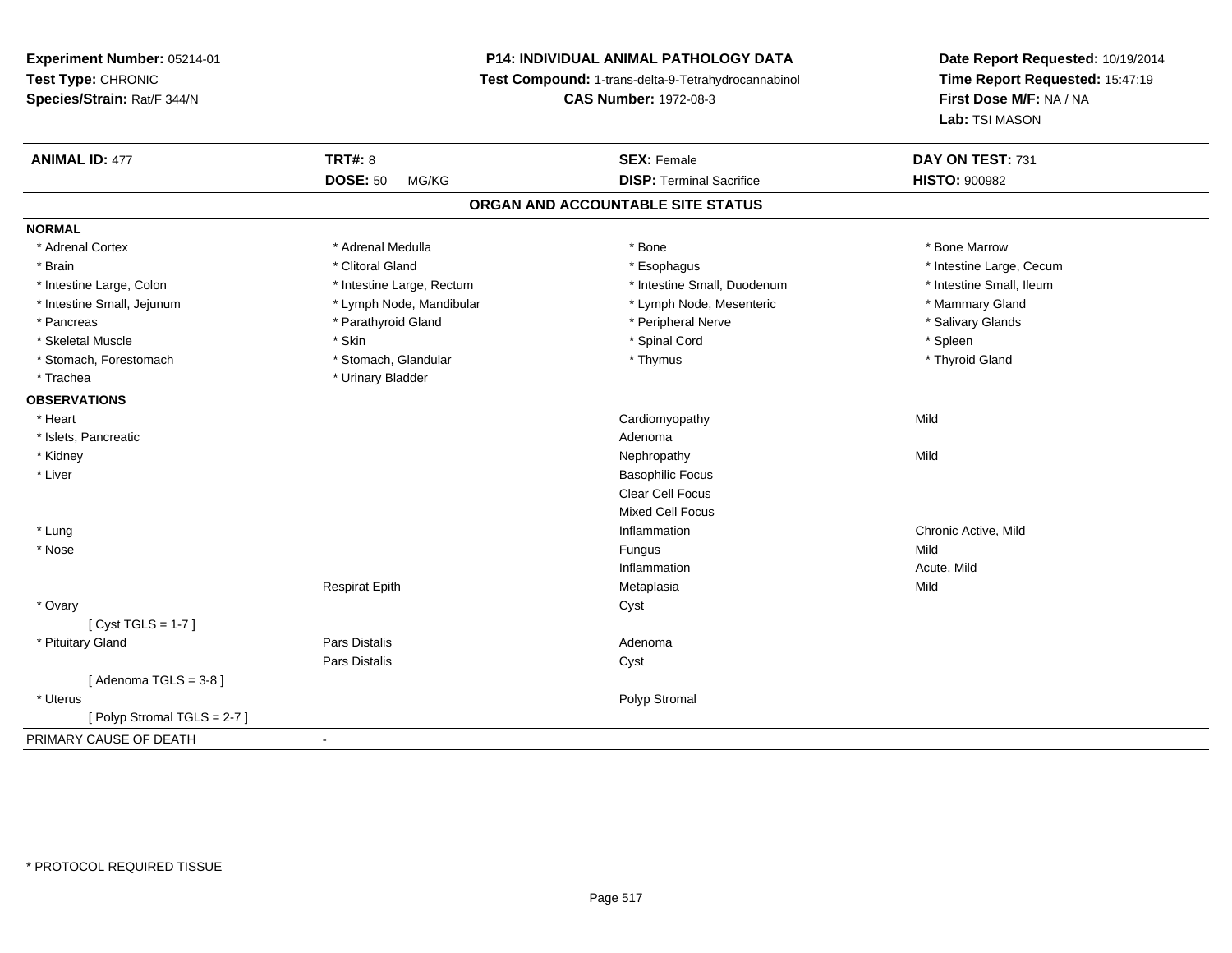**Experiment Number:** 05214-01**Test Type:** CHRONIC **Species/Strain:** Rat/F 344/N**P14: INDIVIDUAL ANIMAL PATHOLOGY DATA Test Compound:** 1-trans-delta-9-Tetrahydrocannabinol **CAS Number:** 1972-08-3**Date Report Requested:** 10/19/2014**Time Report Requested:** 15:47:19**First Dose M/F:** NA / NA**Lab:** TSI MASON**ANIMAL ID:** 478**TRT#:** 8 **SEX:** Female **DAY ON TEST:** 659 **DOSE:** 50 MG/KG **DISP:** Moribund Sacrifice **HISTO:** <sup>900983</sup> **ORGAN AND ACCOUNTABLE SITE STATUSNORMAL**\* Adrenal Cortex \* Adrenal Medulla \* Adrenal Medulla \* Bone \* Bone \* Bone \* Bone \* Bone Marrow \* Intestine Large, Colon \* Brain \* Esophagus \* Esophagus \* Esophagus \* 11testine Large, Cecum \* \* Intestine Small, Jejunum \* Intestine Large, Rectum \* Intestine Small, Duodenum \* Intestine Small, Duodenum \* \* Intestine Small, Ileum \* Islets, Pancreatic \* The manner of the Lymph Node, Mandibular \* Lymph Node, Mesenteric \* Mammary Gland \* Peripheral Nerve \* Nose \* Ovary \* Parathyroid Gland \* Peripheral Nerve \* \* Peripheral Nerve \* Salivary Glands \* \* Steeden \* \* Skeletal Muscle \* \* Skin \* \* Skin \* \* Steeden \* Spinal Cord \* Spinal Cord \* Spinal Cord \* Spinal Cord \* Spinal Cord \* Spinal Cord \* Spinal Cord \* Spinal Cord \* Spinal Cord \* Spinal Cord \* \* Spleen \* Stomach, Forestomach \* Stomach \* Stomach, Glandular \* Stomach, Glandular \* Thymus \* Uterus \* Thyroid Gland \* \* Trachea \* \* Trachea \* Trachea \* \* Urinary Bladder \* \* Urinary Bladder \* \* Uterus \* Uterus **OBSERVATIONS** \* Clitoral Glandd and the Bilateral Contract of Bilateral and the Bilateral Adenoma and the Adenoma of the Adenoma of the Adenoma of the Adenoma of the Adenoma of the Adenoma of the Adenoma of the Adenoma of the Adenoma of the Adenoma of [ Adenoma TGLS = 1-10.1 ] \* Heart Cardiomyopathyy Mild Minimal \* Kidneyy the control of the control of the control of the control of the control of the control of the control of the control of the control of the control of the control of the control of the control of the control of the contro \* Liver Basophilic Focus Eosinophilic Focus[ Eosinophilic Focus TGLS = 2-6.1 ] \* Lungg is a controller to the controller of the controller of the chronic Active, Minimal of the chronic Active, Minimal of the chronic Active, Minimal of the chronic Active, Minimal of the chronic Active, Minimal of the chroni \* Pancreass and the contract of the contract of the contract of the contract of the contract of the contract of the contract of  $\mathsf{A}$  and  $\mathsf{A}$  and  $\mathsf{A}$  and  $\mathsf{A}$  and  $\mathsf{A}$  and  $\mathsf{A}$  and  $\mathsf{A}$  and  $\mathsf{A}$  and \* Pituitary Glandd **Pars Distalis Community Community** Cyst PRIMARY CAUSE OF DEATH-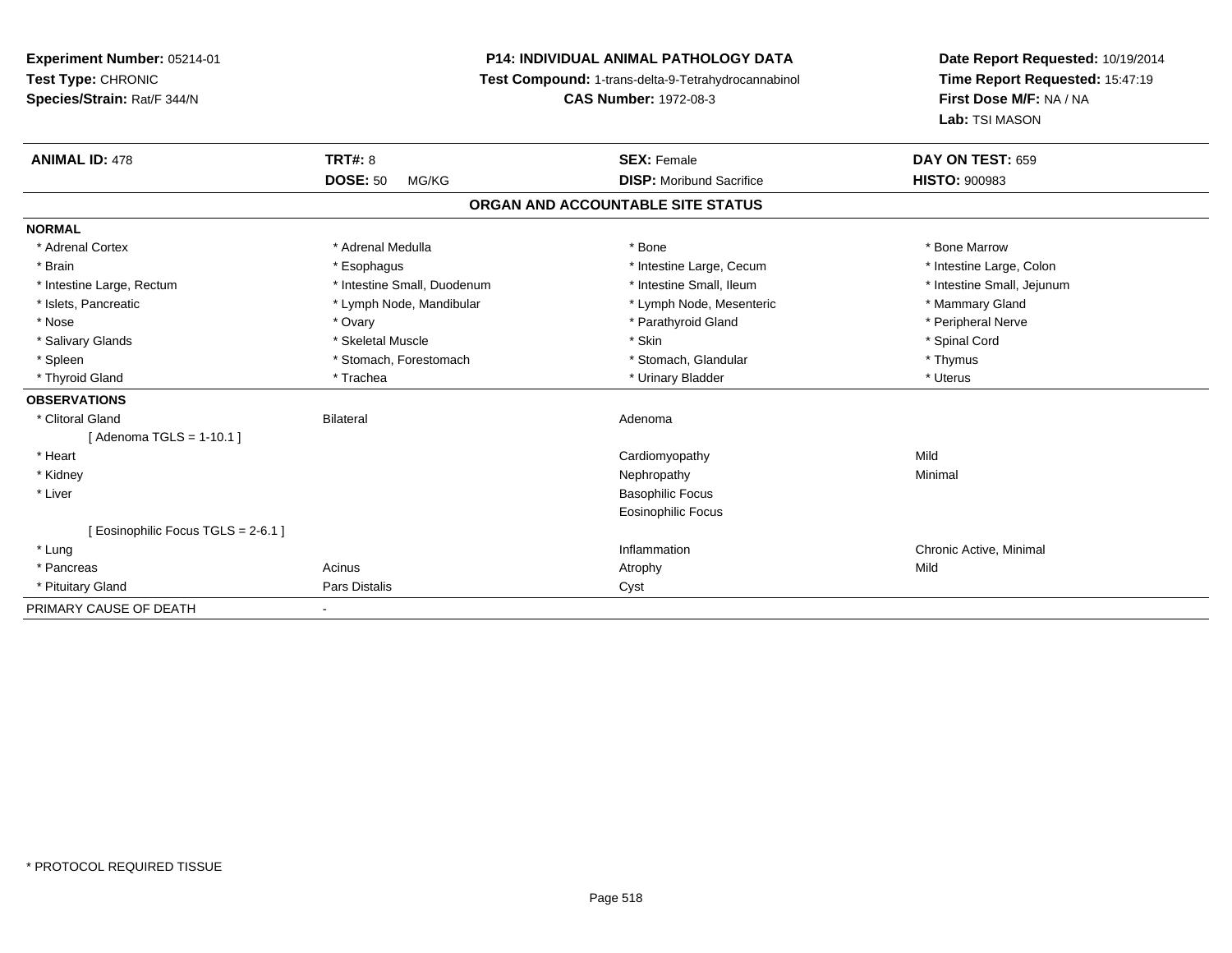| Experiment Number: 05214-01                         |                            | <b>P14: INDIVIDUAL ANIMAL PATHOLOGY DATA</b>        | Date Report Requested: 10/19/2014<br>Time Report Requested: 15:47:19<br>First Dose M/F: NA / NA<br>Lab: TSI MASON |  |
|-----------------------------------------------------|----------------------------|-----------------------------------------------------|-------------------------------------------------------------------------------------------------------------------|--|
| Test Type: CHRONIC                                  |                            | Test Compound: 1-trans-delta-9-Tetrahydrocannabinol |                                                                                                                   |  |
| Species/Strain: Rat/F 344/N                         |                            | <b>CAS Number: 1972-08-3</b>                        |                                                                                                                   |  |
|                                                     |                            |                                                     |                                                                                                                   |  |
| <b>ANIMAL ID: 479</b>                               | <b>TRT#: 8</b>             | <b>SEX: Female</b>                                  | DAY ON TEST: 612                                                                                                  |  |
|                                                     | <b>DOSE: 50</b><br>MG/KG   | <b>DISP:</b> Moribund Sacrifice                     | <b>HISTO: 900984</b>                                                                                              |  |
|                                                     |                            | ORGAN AND ACCOUNTABLE SITE STATUS                   |                                                                                                                   |  |
| <b>NORMAL</b>                                       |                            |                                                     |                                                                                                                   |  |
| * Bone                                              | * Brain                    | * Clitoral Gland                                    | * Esophagus                                                                                                       |  |
| * Intestine Large, Cecum                            | * Intestine Large, Colon   | * Intestine Large, Rectum                           | * Intestine Small, Duodenum                                                                                       |  |
| * Intestine Small, Ileum                            | * Intestine Small, Jejunum | * Islets, Pancreatic                                | * Mammary Gland                                                                                                   |  |
| * Nose                                              | * Parathyroid Gland        | * Peripheral Nerve                                  | * Salivary Glands                                                                                                 |  |
| * Skeletal Muscle                                   | * Skin                     | * Spinal Cord                                       | * Stomach, Forestomach                                                                                            |  |
| * Stomach, Glandular                                | * Thyroid Gland            | * Trachea                                           | * Urinary Bladder                                                                                                 |  |
| * Uterus                                            |                            |                                                     |                                                                                                                   |  |
| <b>MISSING</b>                                      |                            |                                                     |                                                                                                                   |  |
| * Thymus                                            |                            |                                                     |                                                                                                                   |  |
| <b>OBSERVATIONS</b>                                 |                            |                                                     |                                                                                                                   |  |
| * Adrenal Cortex                                    |                            | Leukemia Mononuclear                                |                                                                                                                   |  |
| * Adrenal Medulla                                   |                            | Leukemia Mononuclear                                |                                                                                                                   |  |
| * Bone Marrow                                       |                            | Leukemia Mononuclear                                |                                                                                                                   |  |
| * Heart                                             |                            | Cardiomyopathy                                      | Mild                                                                                                              |  |
|                                                     |                            | Leukemia Mononuclear                                |                                                                                                                   |  |
| * Kidney                                            |                            | Leukemia Mononuclear                                |                                                                                                                   |  |
|                                                     |                            | Nephropathy                                         | Minimal                                                                                                           |  |
| * Liver                                             |                            | Leukemia Mononuclear                                |                                                                                                                   |  |
| * Lung                                              |                            | Inflammation                                        | Chronic Active, Minimal                                                                                           |  |
|                                                     |                            | Leukemia Mononuclear                                |                                                                                                                   |  |
| Lymph Node                                          | Pancreatic                 | Leukemia Mononuclear                                |                                                                                                                   |  |
| [ Leukemia Mononuclear TGLS = 2-9.1 ]               |                            |                                                     |                                                                                                                   |  |
| * Lymph Node, Mandibular                            |                            | Leukemia Mononuclear                                |                                                                                                                   |  |
| [ Leukemia Mononuclear TGLS = 2-9.1 ]               |                            |                                                     |                                                                                                                   |  |
| * Lymph Node, Mesenteric                            |                            | Leukemia Mononuclear                                |                                                                                                                   |  |
| [ Leukemia Mononuclear TGLS = 2-9.1 ]               |                            |                                                     |                                                                                                                   |  |
| * Ovary                                             |                            | Leukemia Mononuclear                                |                                                                                                                   |  |
| * Pancreas                                          |                            | Leukemia Mononuclear                                |                                                                                                                   |  |
| Note: TGL 2 NODULE IS PANCREATIC L.N. ON MICRO EXAM |                            |                                                     |                                                                                                                   |  |
| * Pituitary Gland                                   | Pars Distalis              | Hyperplasia                                         | Minimal                                                                                                           |  |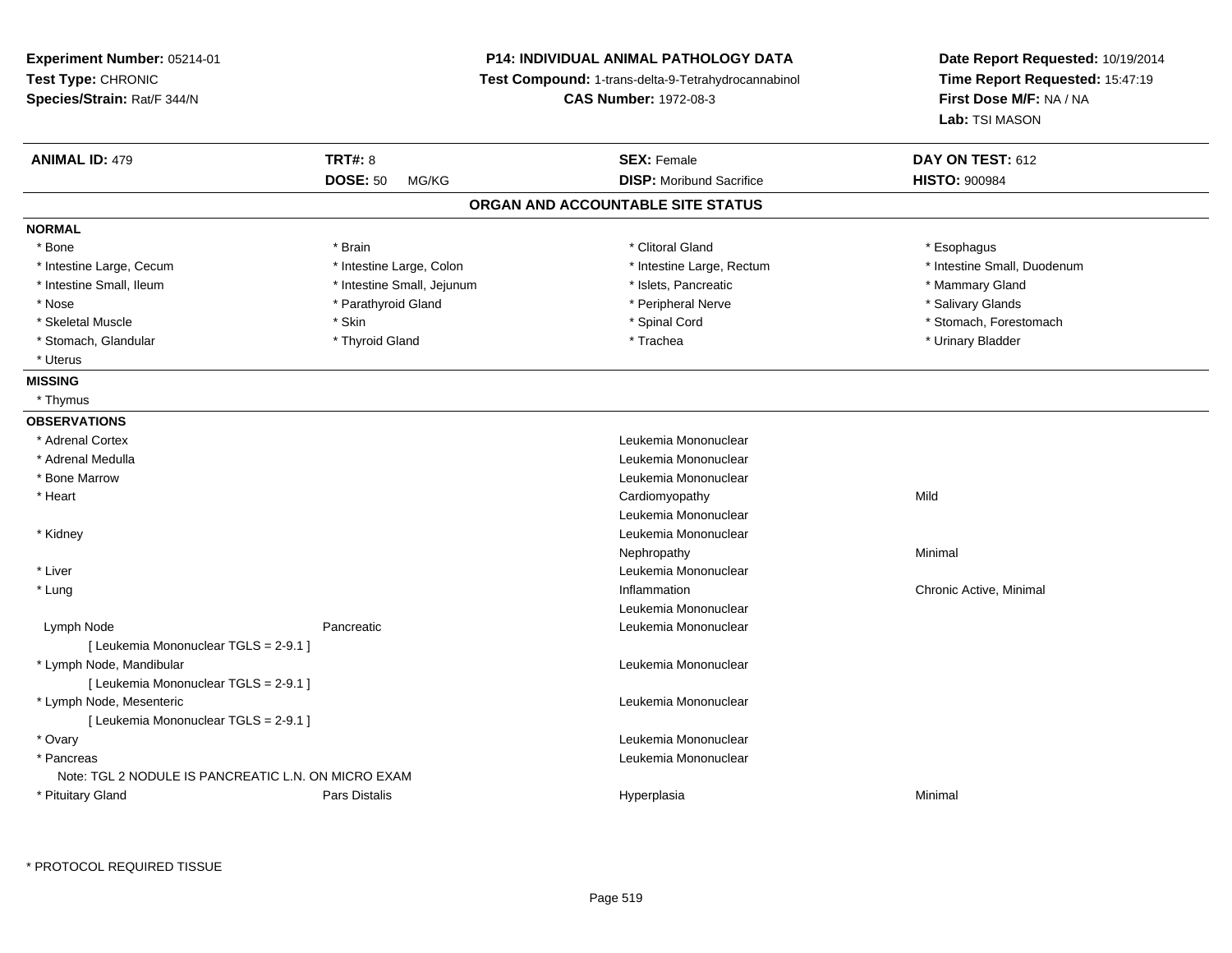| <b>Experiment Number: 05214-01</b><br><b>P14: INDIVIDUAL ANIMAL PATHOLOGY DATA</b><br>Test Compound: 1-trans-delta-9-Tetrahydrocannabinol<br>Test Type: CHRONIC<br>Species/Strain: Rat/F 344/N<br><b>CAS Number: 1972-08-3</b> |                 |       | Date Report Requested: 10/19/2014<br>Time Report Requested: 15:47:19<br>First Dose M/F: NA / NA<br>Lab: TSI MASON |                         |
|--------------------------------------------------------------------------------------------------------------------------------------------------------------------------------------------------------------------------------|-----------------|-------|-------------------------------------------------------------------------------------------------------------------|-------------------------|
| <b>ANIMAL ID: 479</b>                                                                                                                                                                                                          | <b>TRT#: 8</b>  |       | <b>SEX:</b> Female                                                                                                | <b>DAY ON TEST: 612</b> |
|                                                                                                                                                                                                                                | <b>DOSE: 50</b> | MG/KG | <b>DISP:</b> Moribund Sacrifice                                                                                   | <b>HISTO: 900984</b>    |
|                                                                                                                                                                                                                                |                 |       | ORGAN AND ACCOUNTABLE SITE STATUS                                                                                 |                         |
|                                                                                                                                                                                                                                |                 |       | Leukemia Mononuclear                                                                                              |                         |
| * Spleen                                                                                                                                                                                                                       |                 |       | Leukemia Mononuclear                                                                                              |                         |
| [Leukemia Mononuclear TGLS = 1-3.1]                                                                                                                                                                                            |                 |       |                                                                                                                   |                         |
| PRIMARY CAUSE OF DEATH                                                                                                                                                                                                         |                 |       |                                                                                                                   |                         |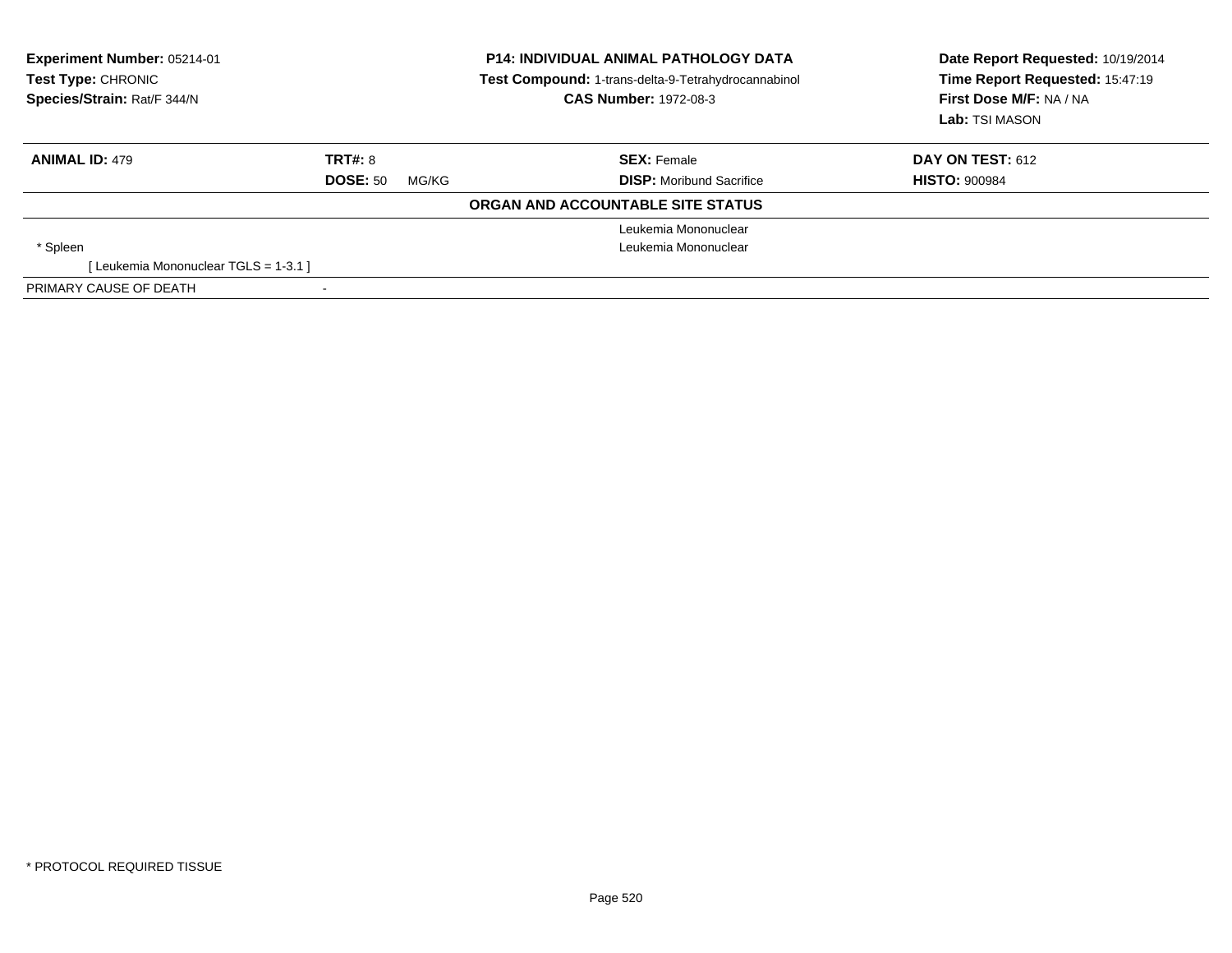**Experiment Number:** 05214-01**Test Type:** CHRONIC **Species/Strain:** Rat/F 344/N**P14: INDIVIDUAL ANIMAL PATHOLOGY DATA Test Compound:** 1-trans-delta-9-Tetrahydrocannabinol **CAS Number:** 1972-08-3**Date Report Requested:** 10/19/2014**Time Report Requested:** 15:47:19**First Dose M/F:** NA / NA**Lab:** TSI MASON**ANIMAL ID:** 480**C TRT#:** 8 **SEX:** Female **DAY ON TEST:** 34 **DOSE:** 50 MG/KG**DISP:** Accidentally Killed **HISTO:** 900985 **ORGAN AND ACCOUNTABLE SITE STATUSNORMAL**\* Adrenal Medulla \* \* Annual Medulla \* Brain \* Bone \* \* Bone Marrow \* Bone Marrow \* \* Brain \* Brain \* Brain \* Brain \* Brain \* Brain \* Brain \* Brain \* Brain \* Brain \* Brain \* Brain \* Brain \* Brain \* Brain \* Brain \* Brain \* \* Clitoral Gland \* \* exphagus \* Esophagus \* \* Heart \* Heart \* Intestine Large, Cecum \* Intestine Small, Ileum \* Intestine Large, Colon \* Intestine Large, Rectum \* Intestine Small, Duodenum \* Intestine Small, Duodenum \* Intestine Small, Jejunum \* 1998 \* \* Islets, Pancreatic \* \* \* Kidney \* Kidney \* \* Liver \* Liver \* Liver \* Mammary Gland \* \* Andrew \* Nose \* \* Nose \* \* Ovary \* Ovary \* Ovary \* \* Ovary \* \* Pancreas \* \* Pancreas \* \* Pancreas \* \* Pancreas \* \* Pancreas \* \* Pancreas \* \* Pancreas \* \* Pancreas \* \* Pancreas \* \* Pancreas \* \* Pancreas \* Pituitary Gland \* \* \* Salivary Glands \* \* Salivary Glands \* \* \$keletal Muscle \* \* \$ \* \$kin \* \* \$ \* \$ \* \$ \* \$ \* Trachea \* Spinal Cord \* The stormach \* Stomach, Forestomach \* The \* Thyroid Gland \* Thyroid Gland \* Uterus**MISSING** \* Parathyroid Gland \* Peripheral Nerve Vagina**OBSERVATIONS** \* Adrenal Cortex**x** Congestion n Mild [ Congestion TGLS = 1-8 ] \* Lungg and the state of the state of the state of the state of the Hemorrhage state of the Mild state of the Mild state of the State of the State of the State of the State of the State of the State of the State of the State of Lymph Nodee the settlement of the settlement of the settlement of the Necrosis and the Society of the Moderate of Moderate  $\sim$ [ Necrosis TGLS = 2-16,3-8 ] \* Lymph Node, Mandibularr **Necrosis Necrosis Necrosis Necrosis**  Minimal [ Necrosis TGLS = 2-16,3-8 ] \* Lymph Node, Mesentericc contract the contract of the contract of the contract of the contract of the contract of the contract of the contract of the contract of the contract of the contract of the contract of the contract of the contract of the [ Necrosis TGLS = 2-16,3-8 ] \* Spleenn and the control of the control of the control of the control of the control of the control of the control of  $\mathsf{N}\mathsf{ild}$  \* Stomach, Glandularr and the contract of the contract of the contract of the contract of the contract of the contract of the contract of the contract of the contract of the contract of the contract of the contract of the contract of the cont n Mild  $[$  Erosion TGLS = 4-5  $]$  \* Thymuss and the contract of the contract of the contract of the contract of the contract of the contract of the contract of the contract of the contract of the contract of the contract of the contract of the contract of the cont PRIMARY CAUSE OF DEATH-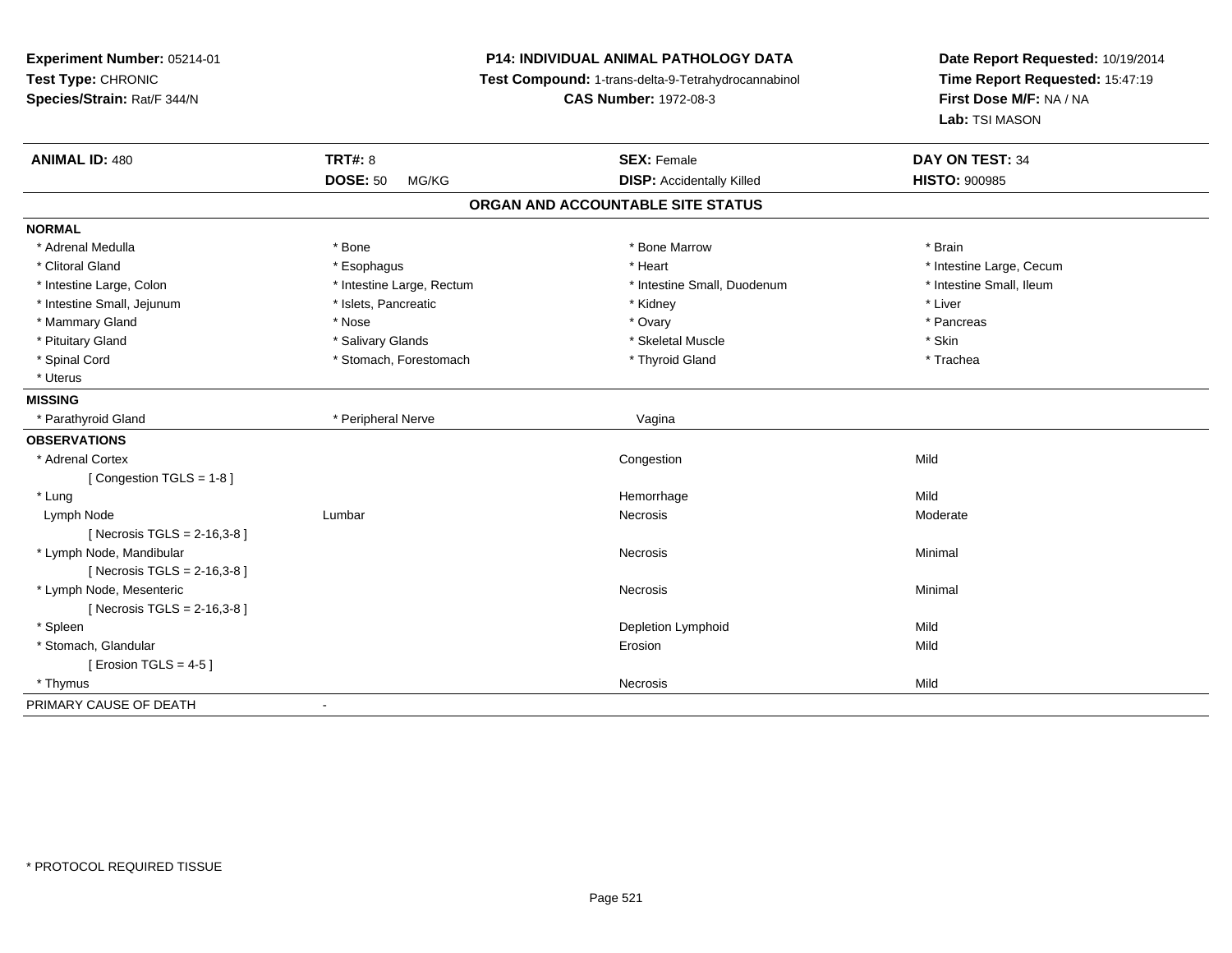**Experiment Number:** 05214-01**Test Type:** CHRONIC **Species/Strain:** Rat/F 344/N**P14: INDIVIDUAL ANIMAL PATHOLOGY DATA Test Compound:** 1-trans-delta-9-Tetrahydrocannabinol **CAS Number:** 1972-08-3**Date Report Requested:** 10/19/2014**Time Report Requested:** 15:47:19**First Dose M/F:** NA / NA**Lab:** TSI MASON**ANIMAL ID:** 481**TRT#:** 8 **SEX:** Female **DAY ON TEST:** 455 **DOSE:** 50 MG/KG **DISP:** Scheduled Sacrifice **HISTO:** <sup>900986</sup> **ORGAN AND ACCOUNTABLE SITE STATUSNORMAL**\* Adrenal Cortex \* Adrenal Medulla \* Adrenal Medulla \* Bone \* Bone \* Bone \* Bone \* Bone Marrow \* Brain \* Alternation of the state of the state of the state of the state of the state of the state of the state of the state of the state of the state of the state of the state of the state of the state of the state of th \* Intestine Small, Ileum \* Intestine Large, Colon \* Intestine Large, Rectum \* Intestine Small, Duodenum \* Intestine Small, Duodenum \* Lymph Node, Mesenteric \* Intestine Small, Jejunum \* Mandibular \* Islets, Pancreatic \* Mandibular \* Lymph Node, Mandibular \* Mammary Gland \* \* Andrew \* Nose \* \* Nose \* \* Ovary \* Ovary \* Ovary \* \* Ovary \* \* Pancreas \* \* Pancreas \* \* Pancreas \* \* Pancreas \* \* Pancreas \* \* Pancreas \* \* Pancreas \* \* Pancreas \* \* Pancreas \* \* Pancreas \* \* Pancreas \* Skeletal Muscle \* Parathyroid Gland \* \* \* And \* \* Peripheral Nerve \* \* \* Salivary Glands \* \* Salivary Glands \* \* Skeletal Muscle \* \* Skeletal Muscle \* \* Skeletal Muscle \* \* Skeletal Muscle \* \* Skeletal Muscle \* \* Skeletal Muscle \* \* Skele \* Skin \* Spinal Cord \* Spinal Cord \* Spinal Cord \* Spinal \* Spinal \* Stomach, Forestomach \* Stomach, Forestomach \* Stomach, Glandular \* Thymus \* Thymus \* Thymus \* Thyroid Gland \* Thyroid Gland \* Thachea \* Urinary Bladder Vagina **OBSERVATIONS** \* Heart Cardiomyopathyy Mild Minimal \* Kidneyy which is a context of the Cortext of the Cortext of the Cortext of the Mineralization n Minimal \* Liver Basophilic Focus \* Lungg is a controller to the controller of the controller of the controller of the controller of the chronic Active, Mild \* Pituitary Gland Pars Distalis Angiectasis Mild Pars Distaliss Cyst [ Angiectasis TGLS = 1-8 ] \* Uteruss and the contract of the contract of the contract of the contract of the contract of the contract of the contract of the contract of the contract of the contract of the contract of the contract of the contract of the cont PRIMARY CAUSE OF DEATH-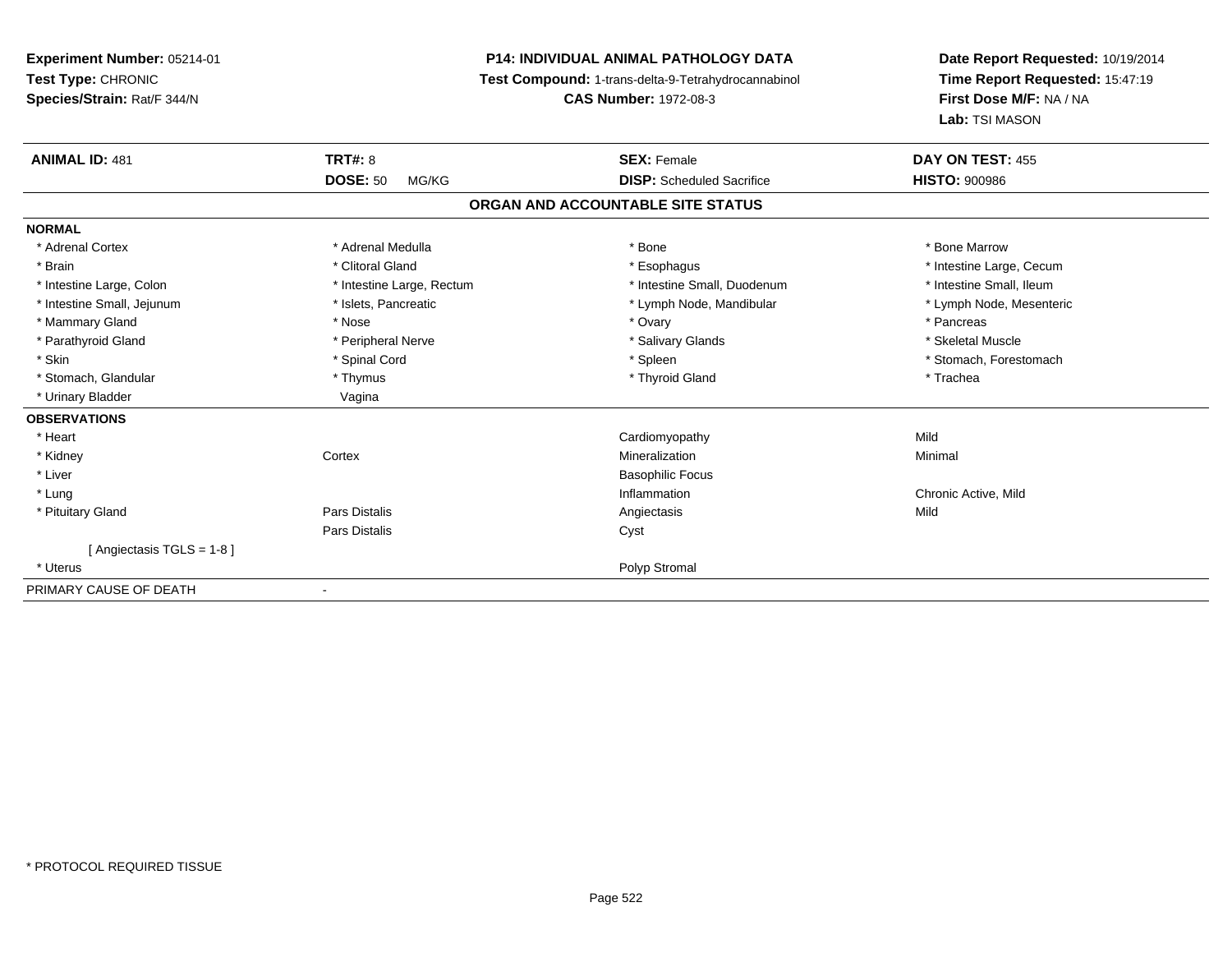| <b>Experiment Number: 05214-01</b><br>Test Type: CHRONIC<br>Species/Strain: Rat/F 344/N |                            | P14: INDIVIDUAL ANIMAL PATHOLOGY DATA               | Date Report Requested: 10/19/2014 |  |
|-----------------------------------------------------------------------------------------|----------------------------|-----------------------------------------------------|-----------------------------------|--|
|                                                                                         |                            | Test Compound: 1-trans-delta-9-Tetrahydrocannabinol | Time Report Requested: 15:47:19   |  |
|                                                                                         |                            | <b>CAS Number: 1972-08-3</b>                        | First Dose M/F: NA / NA           |  |
|                                                                                         |                            |                                                     | Lab: TSI MASON                    |  |
| <b>ANIMAL ID: 482</b>                                                                   | <b>TRT#: 8</b>             | <b>SEX: Female</b>                                  | DAY ON TEST: 454                  |  |
|                                                                                         | <b>DOSE: 50</b><br>MG/KG   | <b>DISP: Natural Death</b>                          | <b>HISTO: 900987</b>              |  |
|                                                                                         |                            | ORGAN AND ACCOUNTABLE SITE STATUS                   |                                   |  |
| <b>NORMAL</b>                                                                           |                            |                                                     |                                   |  |
| * Adrenal Cortex                                                                        | * Adrenal Medulla          | * Bone                                              | * Bone Marrow                     |  |
| * Clitoral Gland                                                                        | * Esophagus                | * Mammary Gland                                     | * Nose                            |  |
| * Ovary                                                                                 | * Parathyroid Gland        | * Peripheral Nerve                                  | * Pituitary Gland                 |  |
| * Salivary Glands                                                                       | * Skeletal Muscle          | * Skin                                              | * Stomach, Glandular              |  |
| * Thyroid Gland                                                                         | * Trachea                  | * Urinary Bladder                                   | * Uterus                          |  |
| Vagina                                                                                  |                            |                                                     |                                   |  |
| <b>AUTO PRECLUDES DIAG.</b>                                                             |                            |                                                     |                                   |  |
| * Intestine Large, Cecum                                                                | * Intestine Large, Colon   | * Intestine Large, Rectum                           | * Intestine Small, Duodenum       |  |
| * Intestine Small, Ileum                                                                | * Intestine Small, Jejunum | * Islets, Pancreatic                                | * Pancreas                        |  |
| * Thymus                                                                                |                            |                                                     |                                   |  |
| <b>OBSERVATIONS</b>                                                                     |                            |                                                     |                                   |  |
| * Brain                                                                                 |                            | Leukemia Mononuclear                                |                                   |  |
| [ Leukemia Mononuclear TGLS = 4-1 ]                                                     |                            |                                                     |                                   |  |
| * Heart                                                                                 |                            | Cardiomyopathy                                      | Minimal                           |  |
| * Kidney                                                                                | Cortex                     | Mineralization                                      | Minimal                           |  |
| * Liver                                                                                 |                            | Leukemia Mononuclear                                |                                   |  |
| * Lung                                                                                  |                            | Hemorrhage                                          | Mild                              |  |
| * Lymph Node, Mandibular                                                                |                            | Leukemia Mononuclear                                |                                   |  |
| [ Leukemia Mononuclear TGLS = 3-8 ]                                                     |                            |                                                     |                                   |  |
| * Lymph Node, Mesenteric                                                                |                            | Leukemia Mononuclear                                |                                   |  |
| [ Leukemia Mononuclear TGLS = 3-8 ]                                                     |                            |                                                     |                                   |  |
| * Spinal Cord                                                                           |                            | Hemorrhage                                          | Minimal                           |  |
| * Spleen                                                                                |                            | Hematopoietic Cell Proliferation                    | Moderate                          |  |
|                                                                                         |                            | Leukemia Mononuclear                                |                                   |  |
| [ Hematopoietic Cell Proliferation TGLS = 1-3+3.1 ]                                     |                            |                                                     |                                   |  |
| [ Leukemia Mononuclear TGLS = 2-3+3.1 ]                                                 |                            |                                                     |                                   |  |
| * Stomach, Forestomach                                                                  |                            | Ulcer                                               | Moderate                          |  |
| [ $Ulec$ TGLS = 5-5.1 ]                                                                 |                            |                                                     |                                   |  |
| PRIMARY CAUSE OF DEATH                                                                  | $\blacksquare$             |                                                     |                                   |  |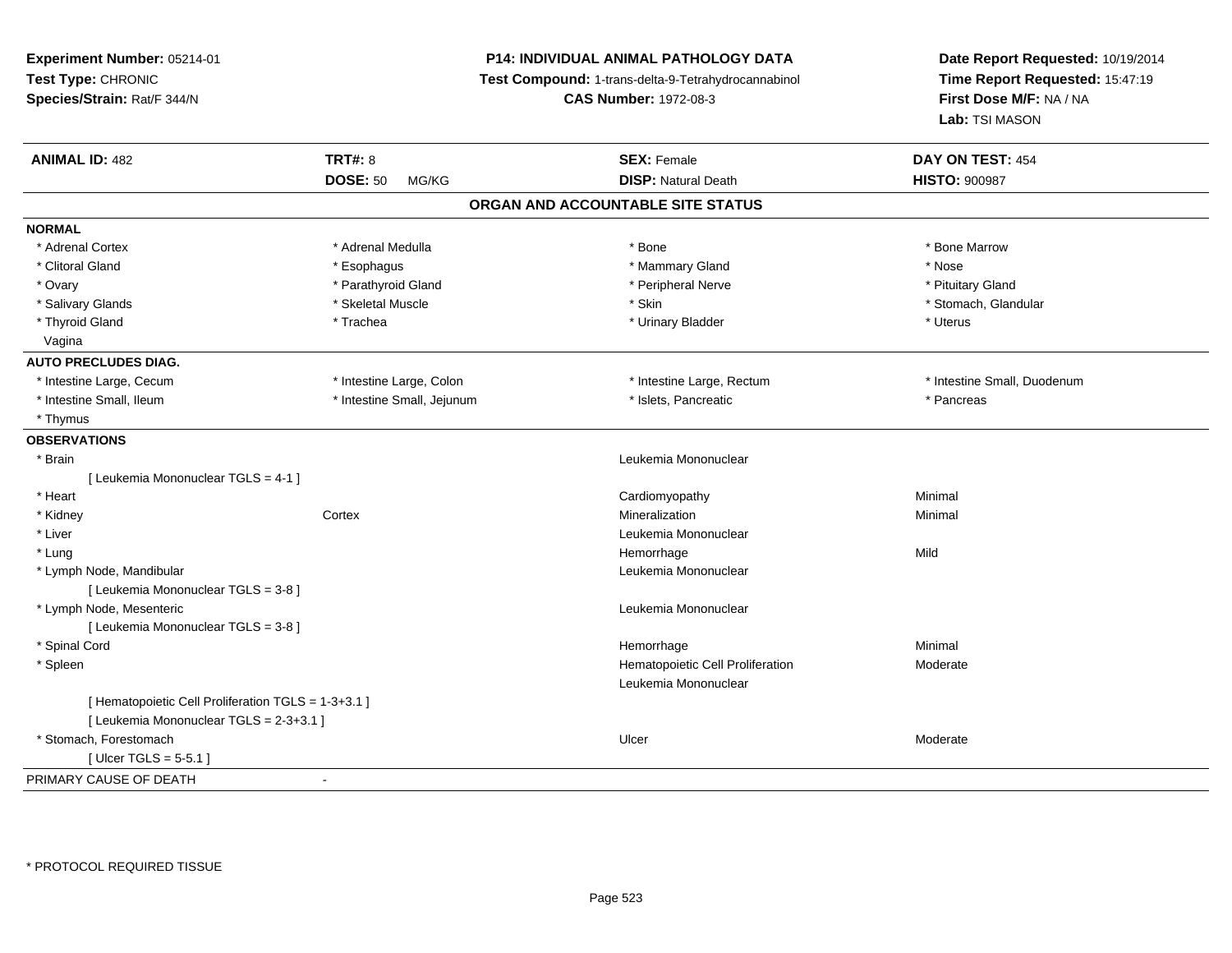**Experiment Number:** 05214-01**Test Type:** CHRONIC **Species/Strain:** Rat/F 344/N**P14: INDIVIDUAL ANIMAL PATHOLOGY DATA Test Compound:** 1-trans-delta-9-Tetrahydrocannabinol **CAS Number:** 1972-08-3**Date Report Requested:** 10/19/2014**Time Report Requested:** 15:47:19**First Dose M/F:** NA / NA**Lab:** TSI MASON**ANIMAL ID:** 483**TRT#:** 8 **SEX:** Female **SEX: Female DAY ON TEST:** 725 **DOSE:** 50 MG/KG **DISP:** Terminal Sacrifice **HISTO:** <sup>900988</sup> **ORGAN AND ACCOUNTABLE SITE STATUSNORMAL**\* Adrenal Cortex \* Adrenal Medulla \* Adrenal Medulla \* Bone \* Bone \* Bone \* Bone \* Bone Marrow \* Brain \* Alternation of the state of the state of the state of the state of the state of the state of the state of the state of the state of the state of the state of the state of the state of the state of the state of th \* Intestine Small, Ileum \* Intestine Large, Colon \* Intestine Large, Rectum \* Intestine Small, Duodenum \* Intestine Small, Duodenum \* Intestine Small, Jejunum \* \* \* https://www.fat.com/setter/educitions/mandibular \* Kidney \* Mandibular \* Lymph Node, Mandibular \* Lymph Node, Mandibular \* Lymph Node, Mandibular \* Lymph Node, Mesenteric \* \* \* Mammary Gland \* \* Nose \* Nose \* Ovary \* Ovary \* Ovary \* Ovary \* Ovary \* Ovary \* Ovary \* Skin \* Parathyroid Gland \* Nerve \* Peripheral Nerve \* Skeletal Muscle \* Skeletal Muscle \* Skeletal Muscle \* Skeletal Muscle \* Skeletal Muscle \* Skeletal Muscle \* Skeletal Muscle \* Skeletal Muscle \* Skeletal Muscle \* Skeletal Mu \* Stomach. Glandular \* Spinal Cord \* Spinal Cord \* Spinal Cord \* Stomach, Forestomach \* Stomach, Forestomach \* Stomach, Forestomach \* Thymus \* Trachea \* Urinary Bladder \* Uterus **OBSERVATIONS** \* Heart Cardiomyopathy Minimal \* Liver Basophilic Focus Eosinophilic FocusHyperplasia Moderate  $[$  Hyperplasia TGLS = 2-6.01 ] \* Lungg is a controller to the controller of the controller of the controller of the controller of the chronic Active, Mild \* Pancreass the control of the control of the control of the control of the control of the control of the control of the control of the control of the control of the control of the control of the control of the control of the contro \* Pituitary Glandd and the contract of Pars Distalis and the contract of Adenoma and Adenoma and the Adenoma and the Adenoma and  $\lambda$ [ Adenoma TGLS = 1-8.01 ] \* Salivary Glands Duct MetaplasiaMetaplasia **Mataplasia** et al. et al. et al. et al. et al. et al. et al. et al. et al. et al. et al. et al. et a \* Thyroid Gland C Cell Hyperplasia Minimal PRIMARY CAUSE OF DEATH-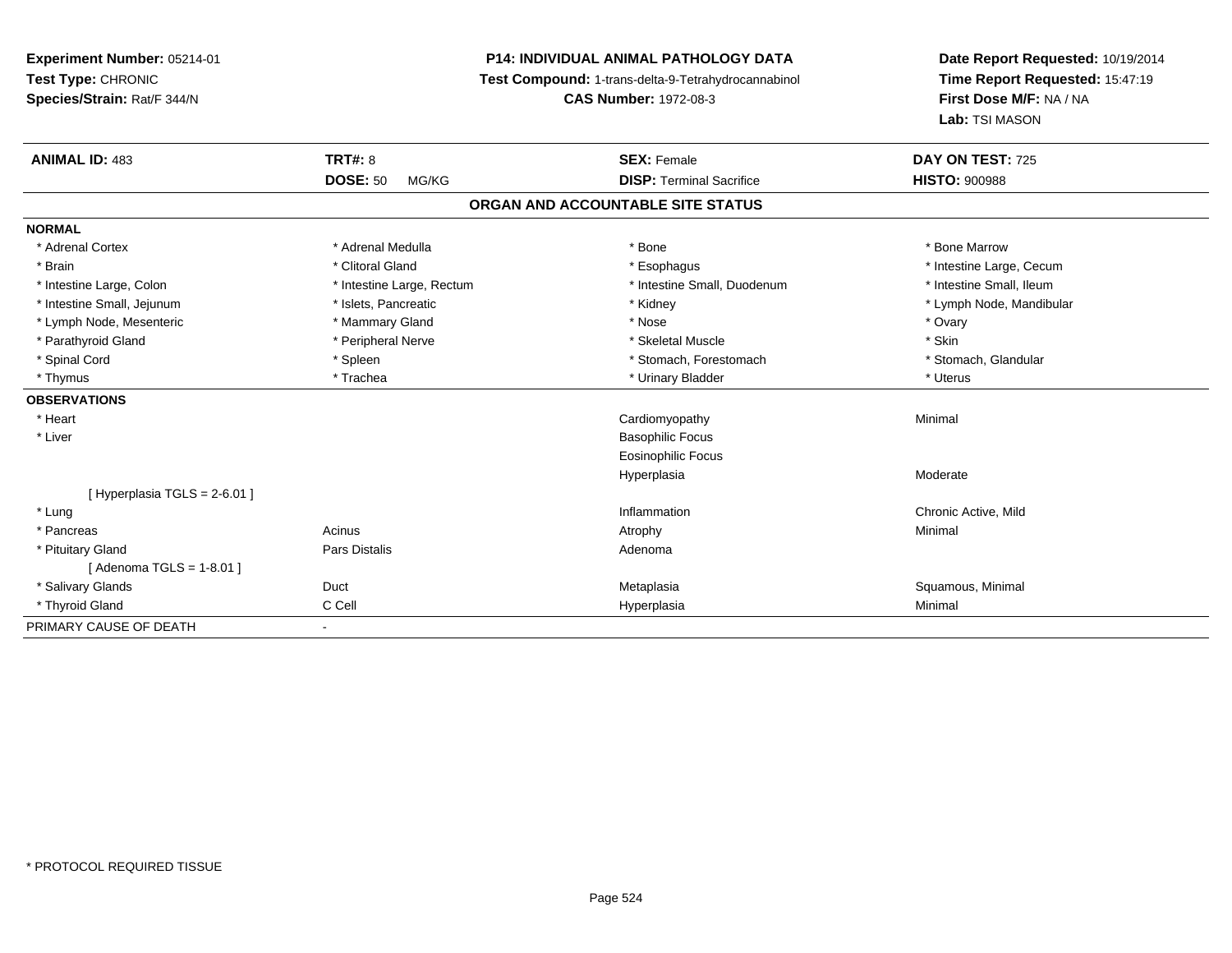**Experiment Number:** 05214-01**Test Type:** CHRONIC **Species/Strain:** Rat/F 344/N**P14: INDIVIDUAL ANIMAL PATHOLOGY DATA Test Compound:** 1-trans-delta-9-Tetrahydrocannabinol **CAS Number:** 1972-08-3**Date Report Requested:** 10/19/2014**Time Report Requested:** 15:47:19**First Dose M/F:** NA / NA**Lab:** TSI MASON**ANIMAL ID:** 484**TRT#:** 8 **SEX:** Female **DAY ON TEST:** 731 **DOSE:** 50 MG/KG **DISP:** Terminal Sacrifice **HISTO:** <sup>900989</sup> **ORGAN AND ACCOUNTABLE SITE STATUSNORMAL**\* Adrenal Cortex \* Adrenal Medulla \* Adrenal Medulla \* Bone \* Bone \* Bone \* Bone \* Bone Marrow \* Brain \* Alternation of the state of the state of the state of the state of the state of the state of the state of the state of the state of the state of the state of the state of the state of the state of the state of th \* Intestine Small, Ileum \* Intestine Large, Colon \* Intestine Large, Rectum \* Intestine Small, Duodenum \* Intestine Small, Duodenum \* Lymph Node, Mesenteric \* Intestine Small, Jejunum \* Mandibular \* Islets, Pancreatic \* Mandibular \* Lymph Node, Mandibular \* Mammary Gland \* \* Nose \* \* Nose \* \* Ovary \* Ovary \* Ovary \* The material structure of the term of the term \* Parathyroid Gland \* Parathyroid Gland \* Parathyroid Gland \* Nose \* \* Parathyroid Gland \* \* Parathyroid Gland \* \* Peripheral Nerve \* Salivary Glands \* Skeletal Muscle \* Skin\* Stomach. Glandular \* Spinal Cord \* Spinal Cord \* Spinal Cord \* Stomach, Forestomach \* Stomach, Forestomach \* Stomach, Forestomach \* Thymus \* Thyroid Gland \* Trachea \* Urinary Bladder \* \* Uterus**OBSERVATIONS** \* Heart Cardiomyopathyy Mild Minimal \* Kidneyy the control of the control of the control of the control of the control of the control of the control of the control of the control of the control of the control of the control of the control of the control of the contro \* Liver Basophilic Focus Hepatodiaphragmatic NoduleHyperplasiaa **Moderate** [ Hepatodiaphragmatic Nodule TGLS = 2-6 ] \* Lungg is a controller to the controller of the controller of the controller of the controller of the chronic Active, Mild \* Pancreas Metaplasiaa and a studies of the studies of the Minimal \* Pituitary Glandd and the contract of Pars Distalis and the contract of Adenoma and Adenoma and the Adenoma and the Adenoma and  $\lambda$  $[$  Adenoma TGLS = 1-8  $]$ PRIMARY CAUSE OF DEATH-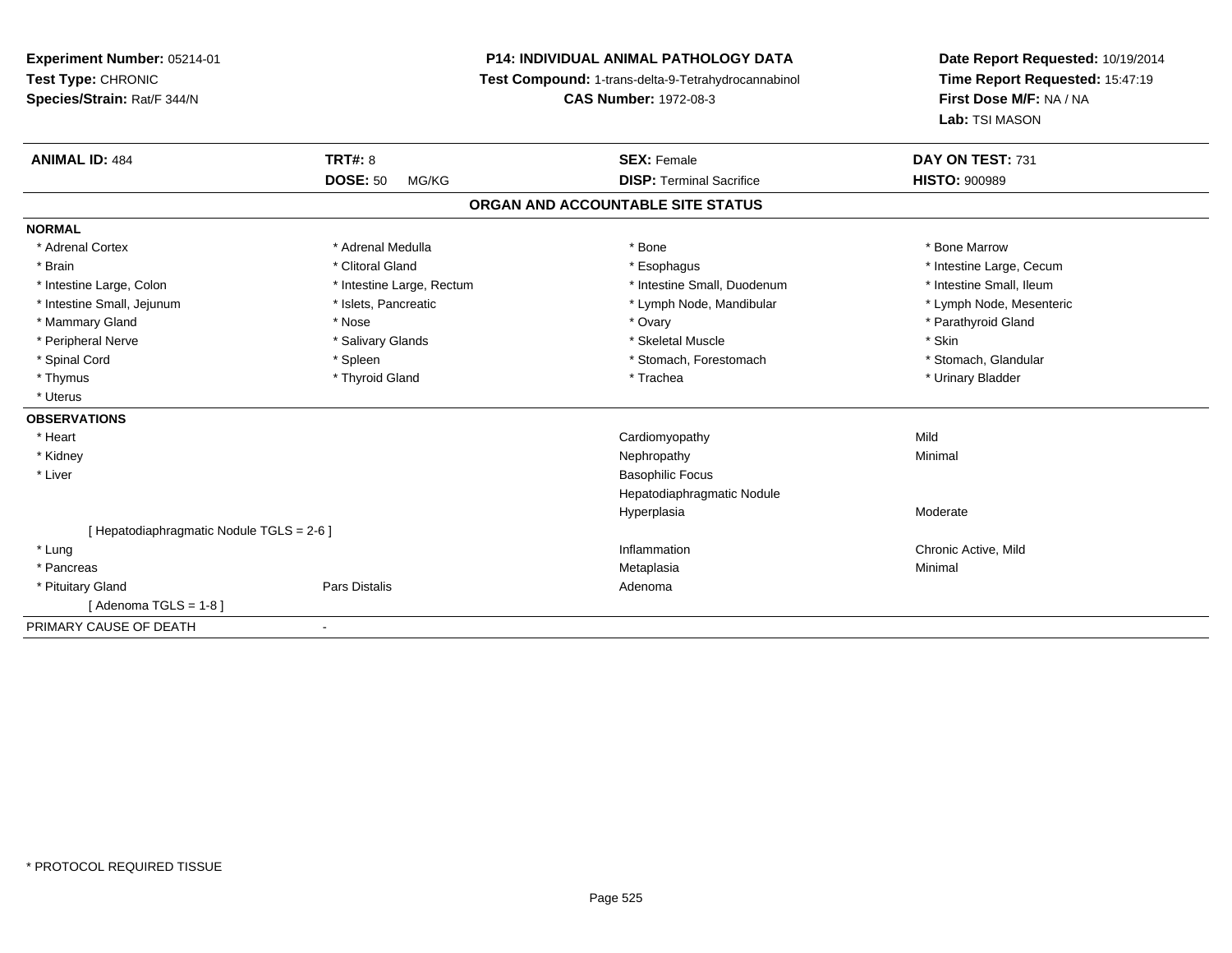**Experiment Number:** 05214-01**Test Type:** CHRONIC **Species/Strain:** Rat/F 344/N**P14: INDIVIDUAL ANIMAL PATHOLOGY DATA Test Compound:** 1-trans-delta-9-Tetrahydrocannabinol **CAS Number:** 1972-08-3**Date Report Requested:** 10/19/2014**Time Report Requested:** 15:47:19**First Dose M/F:** NA / NA**Lab:** TSI MASON**ANIMAL ID:** 485**TRT#:** 8 **SEX:** Female **SEX: Female DAY ON TEST:** 731 **DOSE:** 50 MG/KG**DISP:** Terminal Sacrifice **HISTO:**  $900990$ **ORGAN AND ACCOUNTABLE SITE STATUSNORMAL**\* Adrenal Cortex \* Adrenal Medulla \* Adrenal Medulla \* Bone \* Bone \* Bone \* Bone \* Bone Marrow \* Brain \* Alternative of the state of the state of the state of the state of the state of the state of the state of the state of the state of the state of the state of the state of the state of the state of the state of th \* Intestine Large, Cecum \* Intestine Large, Colon \* Intestine Large, Rectum \* Intestine Small, Duodenum\* Intestine Small, Ileum \* Thestine Small, Jejunum \* Nose \* Nose \* Nose \* Nose \* Nose \* Nose \* Nose \* Nose \* Nose \* Salivary Glands \* Ovary \* And the section of the section of the section of the section of the section of the section of the section of the section of the section of the section of the section of the section of the section of the section o \* Skeletal Muscle \* The state of the state of the state of the state of the state of the state of the state of the state of the state of the state of the state of the state of the state of the state of the state of the sta \* Thyroid Gland \* \* Trachea \* \* Trachea \* Trachea \* \* Urinary Bladder \* \* Urinary Bladder \* \* Uterus \* Uterus **OBSERVATIONS** \* Kidneyy the control of the control of the control of the control of the control of the control of the control of the control of the control of the control of the control of the control of the control of the control of the contro \* Liver Basophilic Focus Leukemia MononuclearMixed Cell Focus[ Basophilic Focus TGLS = 3-6+6.1 ] \* Lungg is a controller to the controller of the controller of the chronic Active, Minimal of the chronic Active, Minimal of the chronic Active, Minimal of the chronic Active, Minimal of the chronic Active, Minimal of the chroni Lymph Node Mediastinal Hyperplasia Lymphoid, Mild \* Lymph Node, Mandibular Hyperplasia Lymphoid, Marked [ Hyperplasia TGLS = 2-9 ] \* Lymph Node, Mesentericc in the contract of the contract of the contract of the contract of the contract of the contract of the contract of the contract of the contract of the contract of the contract of the contract of the contract of the contr Lymphoid, Mild \* Mammary Glandd **Executive Contract of the Contract Contract Contract Contract Contract Contract Contract Contract Contract Contract Contract Contract Contract Contract Contract Contract Contract Contract Contract Contract Contract Cont**  $[$  Fibroadenoma TGLS = 1-16+16.1+16.2+16.3+16.4 ] \* Pancreass and the contract of the contract of the contract of the contract of the contract of the contract of the contract of  $\mathsf{A}$  and  $\mathsf{A}$  and  $\mathsf{A}$  and  $\mathsf{A}$  and  $\mathsf{A}$  and  $\mathsf{A}$  and  $\mathsf{A}$  and  $\mathsf{A}$  and \* Pituitary Glandd and the contract of Pars Distalis and the contract of Adenoma and Adenoma and the Adenoma and the Adenoma and  $\lambda$  \* Spleen Leukemia Mononuclear \* Stomach, Forestomachh and the controller of the controller of the Hyperplasia controller to the cystic, Marked Cystic, Marked and the c [ Hyperplasia TGLS = 4-5.1 ] \* Thymus Leukemia Mononuclear PRIMARY CAUSE OF DEATH-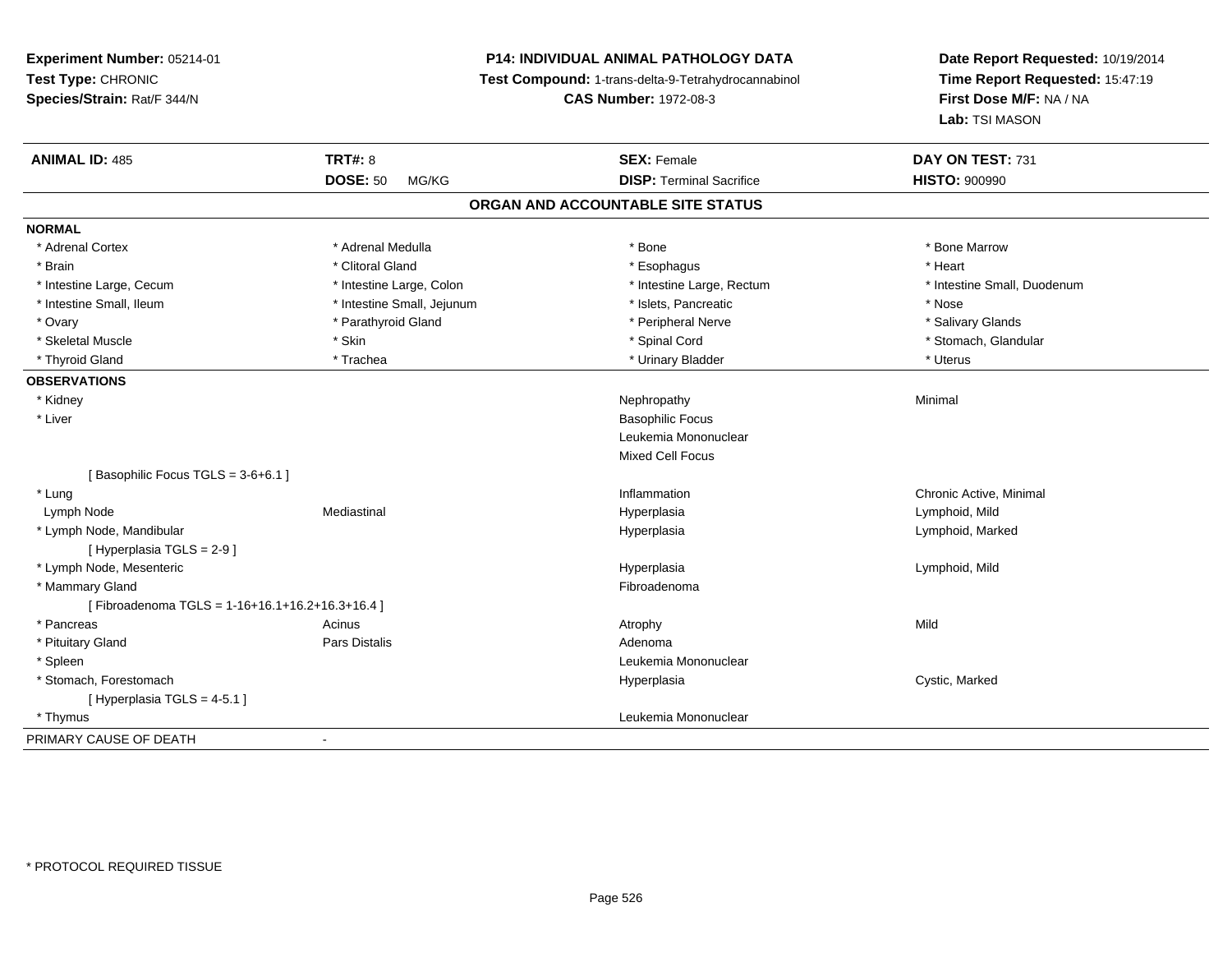## **P14: INDIVIDUAL ANIMAL PATHOLOGY DATA**

**Test Compound:** 1-trans-delta-9-Tetrahydrocannabinol

**CAS Number:** 1972-08-3

| <b>ANIMAL ID: 486</b>             | <b>TRT#: 8</b>              | <b>SEX: Female</b>              | DAY ON TEST: 638           |  |  |  |  |
|-----------------------------------|-----------------------------|---------------------------------|----------------------------|--|--|--|--|
|                                   | <b>DOSE: 50</b><br>MG/KG    | <b>DISP:</b> Moribund Sacrifice | <b>HISTO: 900991</b>       |  |  |  |  |
| ORGAN AND ACCOUNTABLE SITE STATUS |                             |                                 |                            |  |  |  |  |
| <b>NORMAL</b>                     |                             |                                 |                            |  |  |  |  |
| * Adrenal Cortex                  | * Adrenal Medulla           | * Bone                          | * Bone Marrow              |  |  |  |  |
| * Clitoral Gland                  | * Esophagus                 | * Intestine Large, Cecum        | * Intestine Large, Colon   |  |  |  |  |
| * Intestine Large, Rectum         | * Intestine Small, Duodenum | * Intestine Small, Ileum        | * Intestine Small, Jejunum |  |  |  |  |
| * Islets, Pancreatic              | * Lymph Node, Mandibular    | * Lymph Node, Mesenteric        | * Mammary Gland            |  |  |  |  |
| * Nose                            | * Ovary                     | * Parathyroid Gland             | * Peripheral Nerve         |  |  |  |  |
| * Skeletal Muscle                 | * Skin                      | * Spinal Cord                   | * Spleen                   |  |  |  |  |
| * Stomach, Forestomach            | * Stomach, Glandular        | * Thymus                        | * Thyroid Gland            |  |  |  |  |
| * Trachea                         | * Urinary Bladder           | * Uterus                        |                            |  |  |  |  |
| <b>OBSERVATIONS</b>               |                             |                                 |                            |  |  |  |  |
| * Brain                           |                             | Mineralization                  | Mild                       |  |  |  |  |
| * Heart                           |                             | Cardiomyopathy                  | Mild                       |  |  |  |  |
| * Kidney                          |                             | Nephropathy                     | Mild                       |  |  |  |  |
| * Liver                           |                             | <b>Basophilic Focus</b>         |                            |  |  |  |  |
|                                   |                             | <b>Clear Cell Focus</b>         |                            |  |  |  |  |
| * Lung                            |                             | <b>Infiltration Cellular</b>    | Histiocyte, Minimal        |  |  |  |  |
| Mesentery                         | Fat                         | Fibrosis                        | Minimal                    |  |  |  |  |
|                                   | Fat                         | Hemorrhage                      | Moderate                   |  |  |  |  |
| [Hemorrhage TGLS = $1-9.1$ ]      |                             |                                 |                            |  |  |  |  |
| * Pancreas                        | Acinus                      | Atrophy                         | Mild                       |  |  |  |  |
| * Pituitary Gland                 | Pars Distalis               | Cyst                            |                            |  |  |  |  |
| * Salivary Glands                 | Duct                        | Inflammation                    | Acute, Mild                |  |  |  |  |
|                                   | Duct                        | Mineralization                  | Mild                       |  |  |  |  |
| PRIMARY CAUSE OF DEATH            | ٠                           |                                 |                            |  |  |  |  |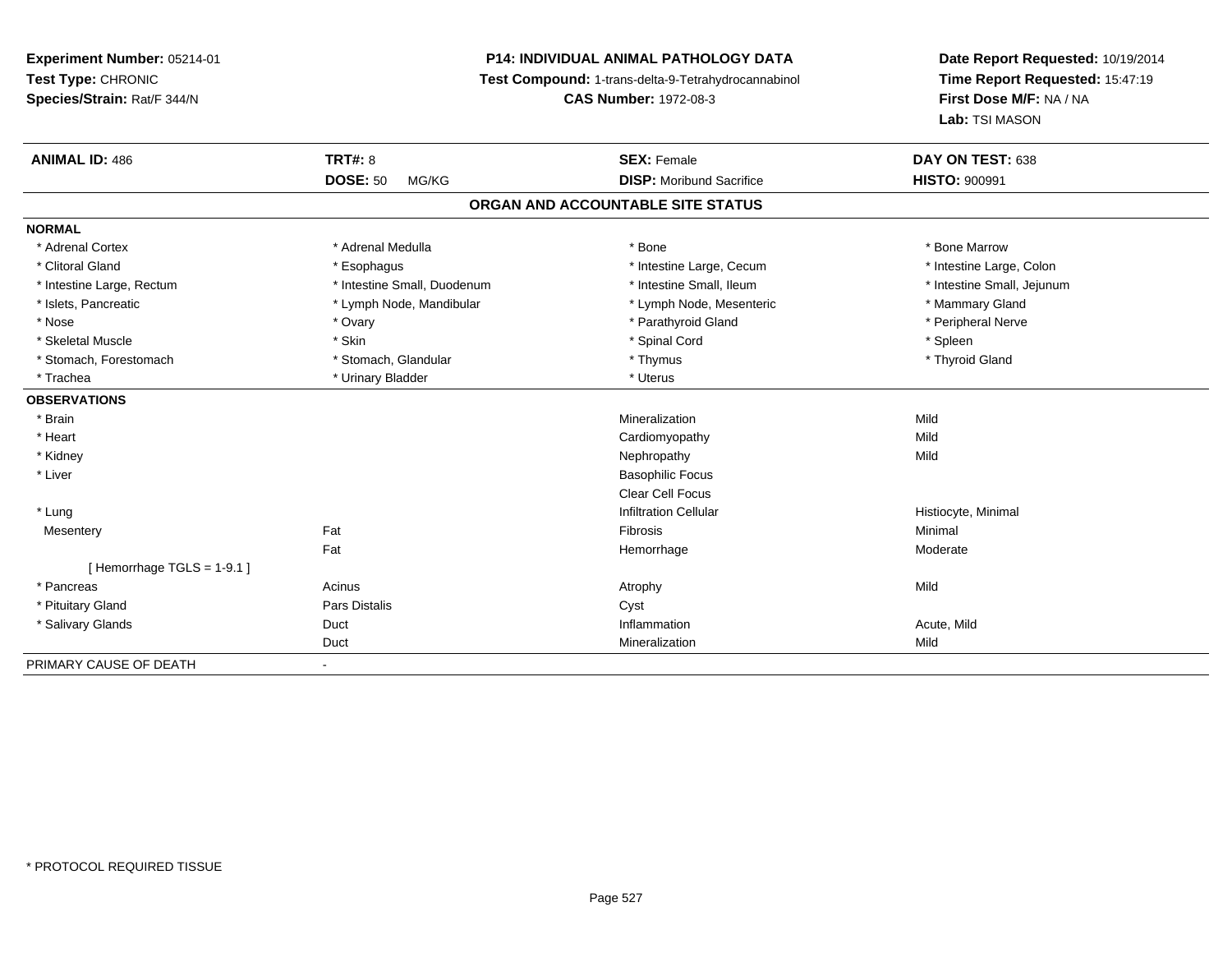## **P14: INDIVIDUAL ANIMAL PATHOLOGY DATA**

**Test Compound:** 1-trans-delta-9-Tetrahydrocannabinol

**CAS Number:** 1972-08-3

| <b>ANIMAL ID: 487</b>         | <b>TRT#: 8</b>                    | <b>SEX: Female</b>               | DAY ON TEST: 458          |  |  |  |  |
|-------------------------------|-----------------------------------|----------------------------------|---------------------------|--|--|--|--|
|                               | <b>DOSE: 50</b><br>MG/KG          | <b>DISP:</b> Scheduled Sacrifice | <b>HISTO: 900992</b>      |  |  |  |  |
|                               | ORGAN AND ACCOUNTABLE SITE STATUS |                                  |                           |  |  |  |  |
| <b>NORMAL</b>                 |                                   |                                  |                           |  |  |  |  |
| * Adrenal Cortex              | * Adrenal Medulla                 | * Bone                           | * Bone Marrow             |  |  |  |  |
| * Brain                       | * Esophagus                       | * Intestine Large, Colon         | * Intestine Large, Rectum |  |  |  |  |
| * Intestine Small, Duodenum   | * Intestine Small, Ileum          | * Intestine Small, Jejunum       | * Islets, Pancreatic      |  |  |  |  |
| * Lymph Node, Mandibular      | * Lymph Node, Mesenteric          | * Mammary Gland                  | * Nose                    |  |  |  |  |
| * Ovary                       | * Parathyroid Gland               | * Peripheral Nerve               | * Salivary Glands         |  |  |  |  |
| * Skeletal Muscle             | * Skin                            | * Spinal Cord                    | * Spleen                  |  |  |  |  |
| * Stomach, Forestomach        | * Stomach, Glandular              | * Thymus                         | * Trachea                 |  |  |  |  |
| * Urinary Bladder             | Vagina                            |                                  |                           |  |  |  |  |
| <b>OBSERVATIONS</b>           |                                   |                                  |                           |  |  |  |  |
| * Clitoral Gland              |                                   | <b>Dilatation</b>                | Mild                      |  |  |  |  |
| [ Dilatation TGLS = 1-10 ]    |                                   |                                  |                           |  |  |  |  |
| * Heart                       |                                   | Cardiomyopathy                   | Minimal                   |  |  |  |  |
| * Intestine Large, Cecum      | Lymphoid Tiss                     | Hyperplasia                      | Lymphoid, Mild            |  |  |  |  |
| [Hyperplasia TGLS = $4-5.1$ ] |                                   |                                  |                           |  |  |  |  |
| * Kidney                      | Cortex                            | Mineralization                   | Minimal                   |  |  |  |  |
| * Liver                       |                                   | <b>Basophilic Focus</b>          |                           |  |  |  |  |
| * Lung                        |                                   | <b>Infiltration Cellular</b>     | Histiocyte, Minimal       |  |  |  |  |
| * Pancreas                    | Acinus                            | Atrophy                          | Minimal                   |  |  |  |  |
| * Pituitary Gland             | Pars Distalis                     | Cyst                             |                           |  |  |  |  |
|                               | Pars Distalis                     | Hyperplasia                      | Moderate                  |  |  |  |  |
| [Hyperplasia TGLS = 3-8]      |                                   |                                  |                           |  |  |  |  |
| * Thyroid Gland               | C Cell                            | Hyperplasia                      | Minimal                   |  |  |  |  |
| * Uterus                      |                                   | <b>Dilatation</b>                | Mild                      |  |  |  |  |
| [Dilatation TGLS = 2-7]       |                                   |                                  |                           |  |  |  |  |
| PRIMARY CAUSE OF DEATH        | $\blacksquare$                    |                                  |                           |  |  |  |  |
|                               |                                   |                                  |                           |  |  |  |  |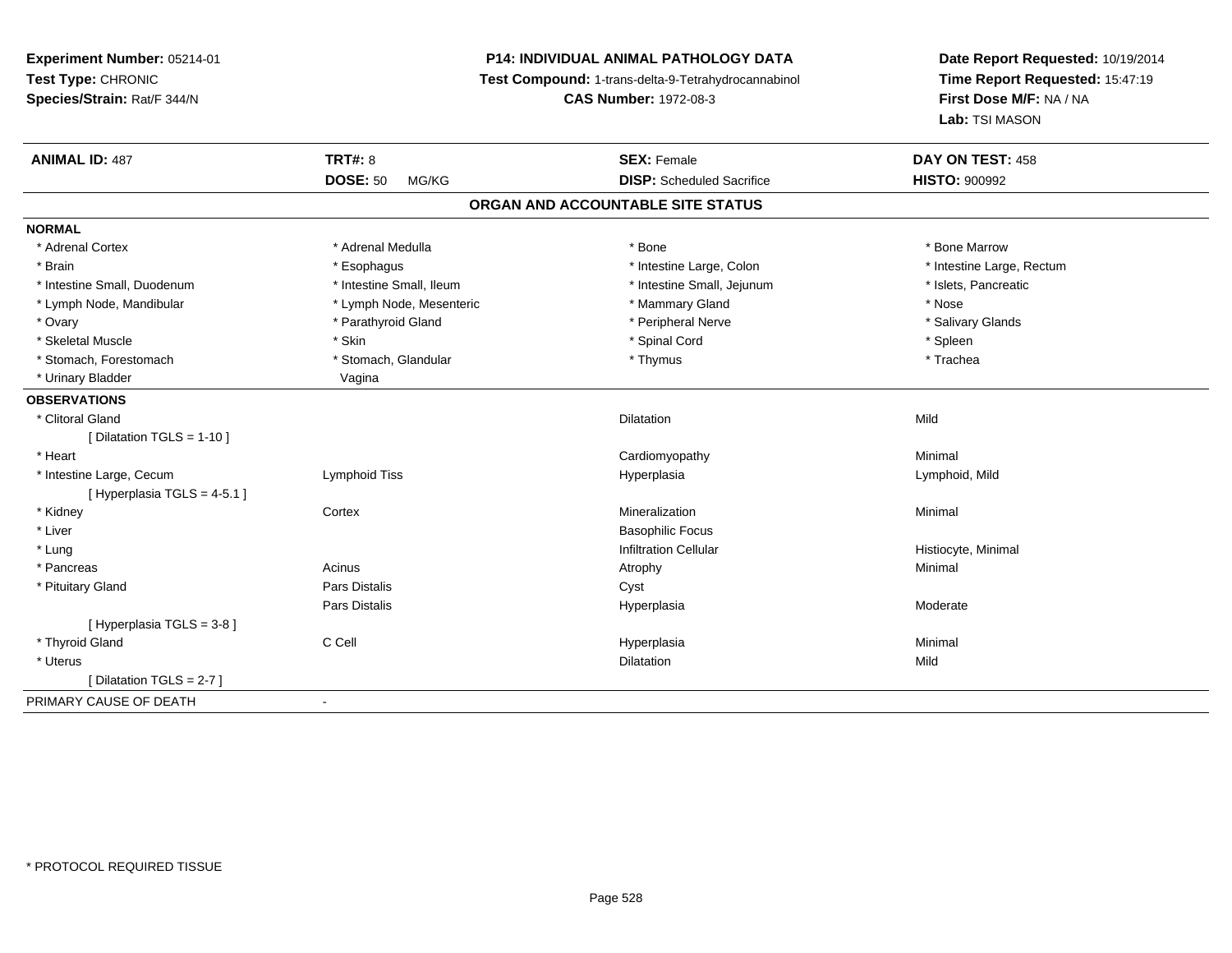**Experiment Number:** 05214-01**Test Type:** CHRONIC **Species/Strain:** Rat/F 344/N**P14: INDIVIDUAL ANIMAL PATHOLOGY DATA Test Compound:** 1-trans-delta-9-Tetrahydrocannabinol **CAS Number:** 1972-08-3**Date Report Requested:** 10/19/2014**Time Report Requested:** 15:47:19**First Dose M/F:** NA / NA**Lab:** TSI MASON**ANIMAL ID:** 488**EX:** Female **DAY ON TEST:** 737 **DOSE:** 50 MG/KG **DISP:** Terminal Sacrifice **HISTO:** <sup>900993</sup> **ORGAN AND ACCOUNTABLE SITE STATUSNORMAL**\* Adrenal Cortex \* Adrenal Medulla \* Adrenal Medulla \* Bone \* Bone \* Bone \* Bone \* Bone Marrow \* Brain \* Alternation of the state of the state of the state of the state of the state of the state of the state of the state of the state of the state of the state of the state of the state of the state of the state of th \* Intestine Small, Ileum \* Intestine Large, Colon \* Intestine Large, Rectum \* Intestine Small, Duodenum \* Intestine Small, Duodenum \* Intestine Small, Jejunum \* \* \* https://www.fat.com/setter/educitions/mandibular \* Kidney \* Mandibular \* Lymph Node, Mandibular \* Lymph Node, Mandibular \* Lymph Node, Mandibular \* Lymph Node, Mesenteric \* Ovary \* Pancreas \* Parathyroid Gland \* Peripheral Nerve \* Salivary Glands \* Skeletal Muscle \* Skin\* Stomach. Glandular \* Spinal Cord \* Spinal Cord \* Spinal Cord \* Stomach, Forestomach \* Stomach, Forestomach \* Stomach, Forestomach \* Thymus \* Thyroid Gland \* Trachea \* Urinary Bladder \* \* Uterus**OBSERVATIONS** \* Heart Cardiomyopathyy Mild \* Liver Eosinophilic Focus Hepatodiaphragmatic Nodule[ Eosinophilic Focus TGLS = 4-6 ][ Hepatodiaphragmatic Nodule TGLS = 3-6.1 ] \* Lungg is a controller to the controller of the controller of the controller of the controller of the chronic Active, Mild \* Mammary Glandd and the state of the state of the state of the state of the state of the state of the state of the state of the state of the state of the state of the state of the state of the state of the state of the state of the stat [ Fibroadenoma TGLS = 1-10,2-16 ] \* Nosee the contraction of the contraction of the contraction of the contraction of the contraction of the contraction  $\mathsf{Acute},\mathsf{Mild}$  \* Pituitary Gland Pars Distalis Hyperplasia Mild PRIMARY CAUSE OF DEATH-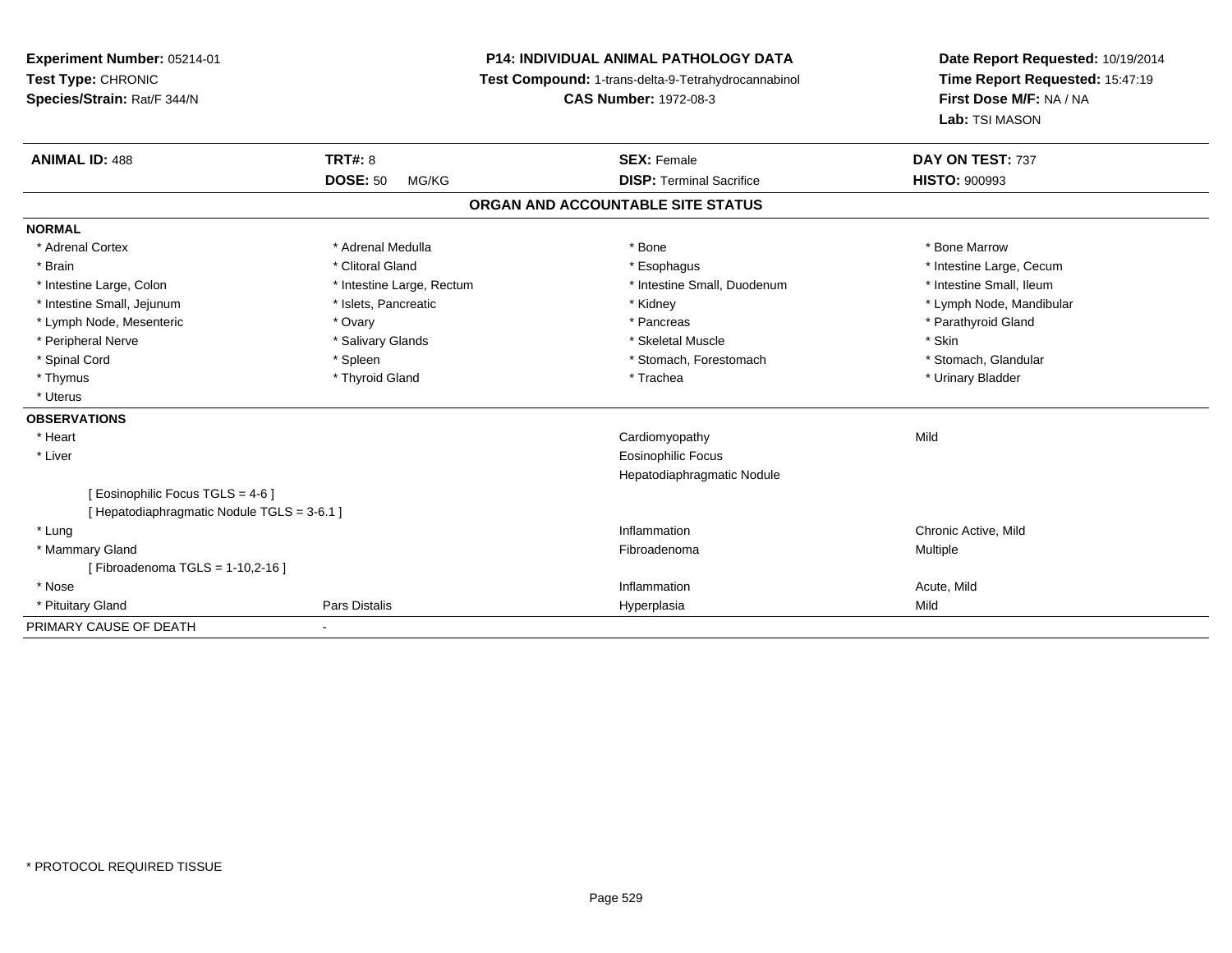| Experiment Number: 05214-01<br>Test Type: CHRONIC<br>Species/Strain: Rat/F 344/N | P14: INDIVIDUAL ANIMAL PATHOLOGY DATA<br>Test Compound: 1-trans-delta-9-Tetrahydrocannabinol<br><b>CAS Number: 1972-08-3</b> |                                   | Date Report Requested: 10/19/2014<br>Time Report Requested: 15:47:19<br>First Dose M/F: NA / NA<br>Lab: TSI MASON |  |
|----------------------------------------------------------------------------------|------------------------------------------------------------------------------------------------------------------------------|-----------------------------------|-------------------------------------------------------------------------------------------------------------------|--|
| <b>ANIMAL ID: 489</b>                                                            | <b>TRT#: 8</b>                                                                                                               | <b>SEX: Female</b>                | DAY ON TEST: 737                                                                                                  |  |
|                                                                                  | <b>DOSE: 50</b><br>MG/KG                                                                                                     | <b>DISP: Terminal Sacrifice</b>   | <b>HISTO: 900994</b>                                                                                              |  |
|                                                                                  |                                                                                                                              | ORGAN AND ACCOUNTABLE SITE STATUS |                                                                                                                   |  |
| <b>NORMAL</b>                                                                    |                                                                                                                              |                                   |                                                                                                                   |  |
| * Adrenal Cortex                                                                 | * Adrenal Medulla                                                                                                            | * Bone                            | * Bone Marrow                                                                                                     |  |
| * Clitoral Gland                                                                 | * Esophagus                                                                                                                  | * Intestine Large, Cecum          | * Intestine Large, Colon                                                                                          |  |
| * Intestine Large, Rectum                                                        | * Intestine Small, Duodenum                                                                                                  | * Intestine Small, Ileum          | * Intestine Small, Jejunum                                                                                        |  |
| * Islets, Pancreatic                                                             | * Lymph Node, Mandibular                                                                                                     | * Lymph Node, Mesenteric          | * Nose                                                                                                            |  |
| * Ovary                                                                          | * Parathyroid Gland                                                                                                          | * Peripheral Nerve                | * Skeletal Muscle                                                                                                 |  |
| * Skin                                                                           | * Spinal Cord                                                                                                                | * Spleen                          | * Stomach, Forestomach                                                                                            |  |
| * Stomach, Glandular                                                             | * Thymus                                                                                                                     | * Thyroid Gland                   | * Trachea                                                                                                         |  |
| * Urinary Bladder                                                                | * Uterus                                                                                                                     |                                   |                                                                                                                   |  |
| <b>MISSING</b>                                                                   |                                                                                                                              |                                   |                                                                                                                   |  |
| * Mammary Gland                                                                  |                                                                                                                              |                                   |                                                                                                                   |  |
| <b>OBSERVATIONS</b>                                                              |                                                                                                                              |                                   |                                                                                                                   |  |
| * Brain                                                                          |                                                                                                                              | Astrocytoma Malignant             |                                                                                                                   |  |
| * Heart                                                                          |                                                                                                                              | Cardiomyopathy                    | Minimal                                                                                                           |  |
| * Kidney                                                                         |                                                                                                                              | Nephropathy                       | Minimal                                                                                                           |  |
| * Liver                                                                          |                                                                                                                              | <b>Basophilic Focus</b>           |                                                                                                                   |  |
|                                                                                  |                                                                                                                              | Clear Cell Focus                  |                                                                                                                   |  |
| [Basophilic Focus TGLS = 2-6.1]                                                  |                                                                                                                              |                                   |                                                                                                                   |  |
| * Lung                                                                           |                                                                                                                              | Foreign Body                      | Minimal                                                                                                           |  |
|                                                                                  |                                                                                                                              | Inflammation                      | Chronic Active, Mild                                                                                              |  |
| * Pancreas                                                                       | Acinus                                                                                                                       | Atrophy                           | Minimal                                                                                                           |  |
| * Pituitary Gland                                                                | <b>Pars Distalis</b>                                                                                                         | Cyst                              |                                                                                                                   |  |
|                                                                                  | <b>Pars Distalis</b>                                                                                                         | Hyperplasia                       | Mild                                                                                                              |  |
| * Salivary Glands                                                                | Duct                                                                                                                         | Metaplasia                        | Squamous, Minimal                                                                                                 |  |
| PRIMARY CAUSE OF DEATH                                                           | $\sim$                                                                                                                       |                                   |                                                                                                                   |  |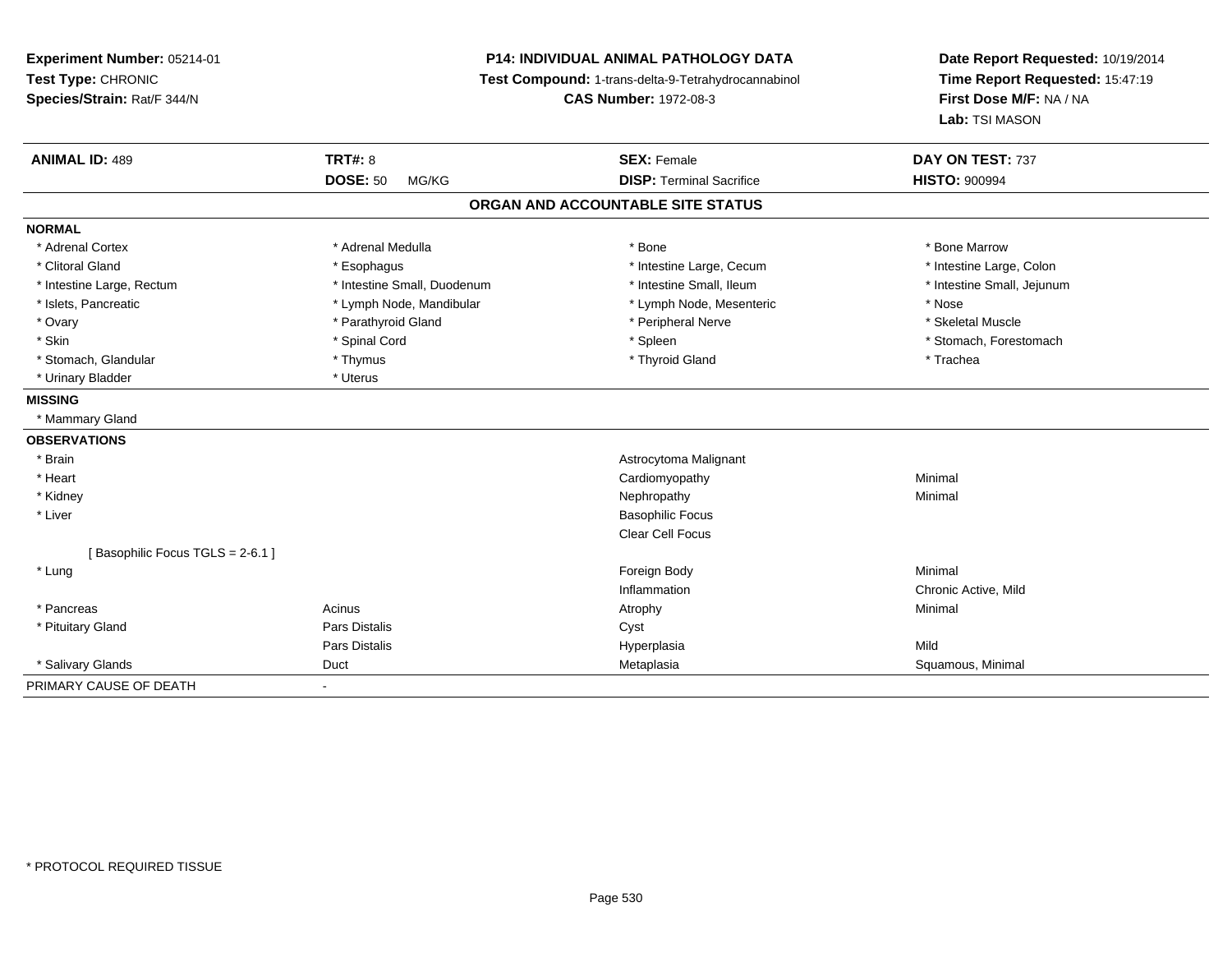| Experiment Number: 05214-01   | <b>P14: INDIVIDUAL ANIMAL PATHOLOGY DATA</b><br>Test Compound: 1-trans-delta-9-Tetrahydrocannabinol |                                   | Date Report Requested: 10/19/2014<br>Time Report Requested: 15:47:19 |
|-------------------------------|-----------------------------------------------------------------------------------------------------|-----------------------------------|----------------------------------------------------------------------|
| Test Type: CHRONIC            |                                                                                                     |                                   |                                                                      |
| Species/Strain: Rat/F 344/N   |                                                                                                     | <b>CAS Number: 1972-08-3</b>      | First Dose M/F: NA / NA                                              |
|                               |                                                                                                     |                                   | Lab: TSI MASON                                                       |
| <b>ANIMAL ID: 490</b>         | <b>TRT#: 8</b>                                                                                      | <b>SEX: Female</b>                | DAY ON TEST: 731                                                     |
|                               | <b>DOSE: 50</b><br>MG/KG                                                                            | <b>DISP: Terminal Sacrifice</b>   | <b>HISTO: 900995</b>                                                 |
|                               |                                                                                                     | ORGAN AND ACCOUNTABLE SITE STATUS |                                                                      |
| <b>NORMAL</b>                 |                                                                                                     |                                   |                                                                      |
| * Adrenal Cortex              | * Adrenal Medulla                                                                                   | * Bone                            | * Bone Marrow                                                        |
| * Brain                       | * Esophagus                                                                                         | * Intestine Large, Cecum          | * Intestine Large, Colon                                             |
| * Intestine Large, Rectum     | * Intestine Small, Duodenum                                                                         | * Intestine Small, Ileum          | * Intestine Small, Jejunum                                           |
| * Islets, Pancreatic          | * Nose                                                                                              | * Ovary                           | * Parathyroid Gland                                                  |
| * Peripheral Nerve            | * Salivary Glands                                                                                   | * Skeletal Muscle                 | * Skin                                                               |
| * Spinal Cord                 | * Stomach, Forestomach                                                                              | * Stomach, Glandular              | * Trachea                                                            |
| * Urinary Bladder             | * Uterus                                                                                            |                                   |                                                                      |
| <b>OBSERVATIONS</b>           |                                                                                                     |                                   |                                                                      |
| * Clitoral Gland              |                                                                                                     | Adenoma                           |                                                                      |
| [ Adenoma TGLS = 1-10.1 ]     |                                                                                                     |                                   |                                                                      |
| * Heart                       |                                                                                                     | Cardiomyopathy                    | Minimal                                                              |
| * Kidney                      |                                                                                                     | Nephropathy                       | Mild                                                                 |
| * Liver                       |                                                                                                     | <b>Basophilic Focus</b>           |                                                                      |
|                               |                                                                                                     | Clear Cell Focus                  |                                                                      |
|                               |                                                                                                     | Leukemia Mononuclear              |                                                                      |
| [Clear Cell Focus TGLS = 4-6] |                                                                                                     |                                   |                                                                      |
| * Lung                        |                                                                                                     | Inflammation                      | Chronic Active, Mild                                                 |
|                               |                                                                                                     | Leukemia Mononuclear              |                                                                      |
| Lymph Node                    | Mediastinal                                                                                         | Leukemia Mononuclear              |                                                                      |
| * Lymph Node, Mandibular      |                                                                                                     | Leukemia Mononuclear              |                                                                      |
| * Lymph Node, Mesenteric      |                                                                                                     | Leukemia Mononuclear              |                                                                      |
| * Mammary Gland               |                                                                                                     | Galactocele                       |                                                                      |
| [Galactocele TGLS = 2-16]     |                                                                                                     |                                   |                                                                      |
| * Pancreas                    | Acinus                                                                                              | Atrophy                           | Mild                                                                 |
| * Pituitary Gland             | Pars Distalis                                                                                       | Hyperplasia                       | Mild                                                                 |
| [ Hyperplasia TGLS = 3-8A ]   |                                                                                                     |                                   |                                                                      |
| * Spleen                      |                                                                                                     | Leukemia Mononuclear              |                                                                      |
| * Thymus                      |                                                                                                     | Leukemia Mononuclear              |                                                                      |
| * Thyroid Gland               | C Cell                                                                                              | Hyperplasia                       | Mild                                                                 |
| PRIMARY CAUSE OF DEATH        | ÷,                                                                                                  |                                   |                                                                      |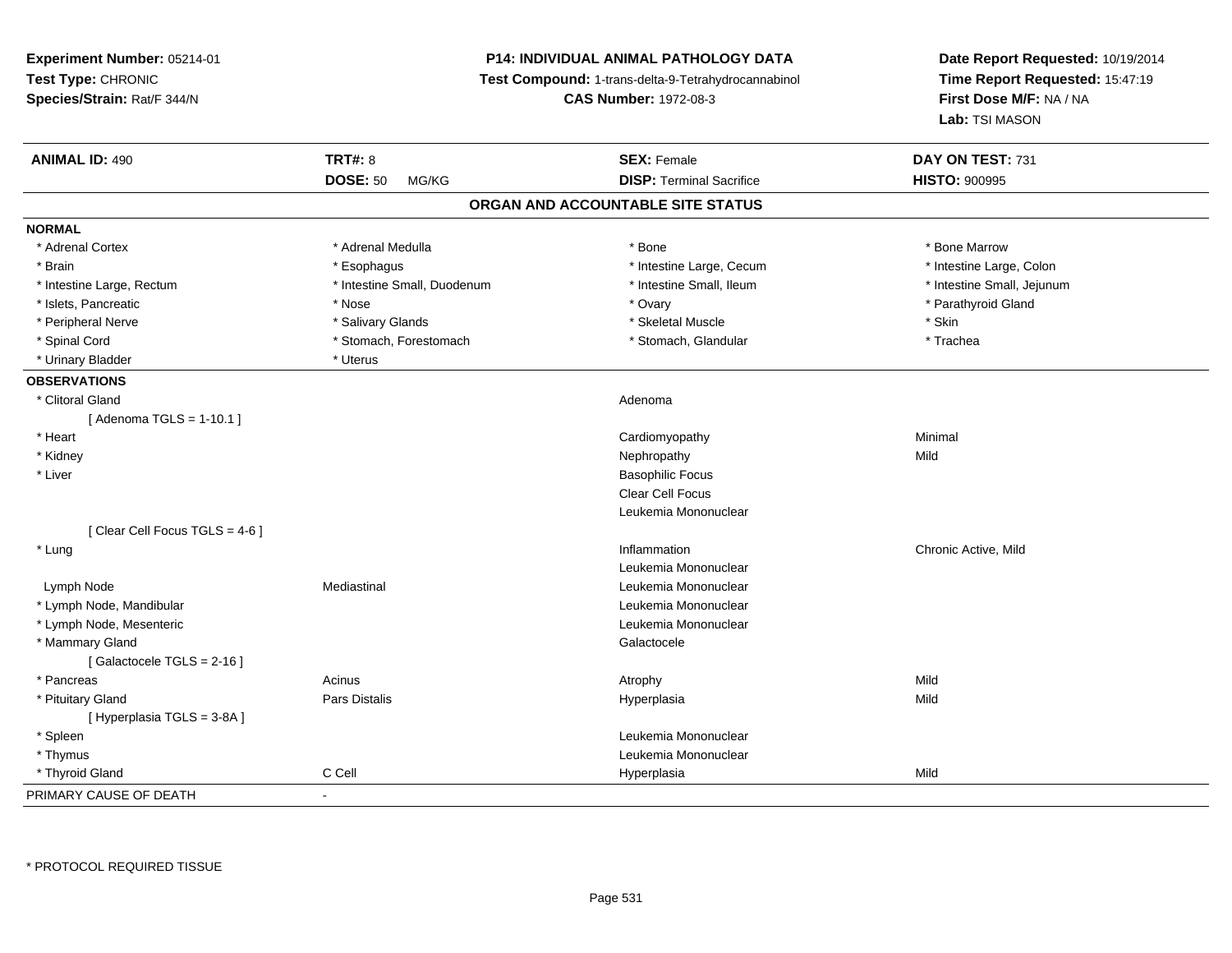| Experiment Number: 05214-01<br>Test Type: CHRONIC<br>Species/Strain: Rat/F 344/N |                            | P14: INDIVIDUAL ANIMAL PATHOLOGY DATA<br>Test Compound: 1-trans-delta-9-Tetrahydrocannabinol<br><b>CAS Number: 1972-08-3</b> | Date Report Requested: 10/19/2014<br>Time Report Requested: 15:47:19<br>First Dose M/F: NA / NA<br>Lab: TSI MASON |
|----------------------------------------------------------------------------------|----------------------------|------------------------------------------------------------------------------------------------------------------------------|-------------------------------------------------------------------------------------------------------------------|
| <b>ANIMAL ID: 491</b>                                                            | <b>TRT#: 8</b>             | <b>SEX: Female</b>                                                                                                           | DAY ON TEST: 726                                                                                                  |
|                                                                                  | <b>DOSE: 50</b><br>MG/KG   | <b>DISP: Terminal Sacrifice</b>                                                                                              | <b>HISTO: 900996</b>                                                                                              |
|                                                                                  |                            | ORGAN AND ACCOUNTABLE SITE STATUS                                                                                            |                                                                                                                   |
| <b>NORMAL</b>                                                                    |                            |                                                                                                                              |                                                                                                                   |
| * Adrenal Cortex                                                                 | * Adrenal Medulla          | * Bone                                                                                                                       | * Bone Marrow                                                                                                     |
| * Brain                                                                          | * Clitoral Gland           | * Esophagus                                                                                                                  | * Heart                                                                                                           |
| * Intestine Large, Cecum                                                         | * Intestine Large, Colon   | * Intestine Large, Rectum                                                                                                    | * Intestine Small, Duodenum                                                                                       |
| * Intestine Small, Ileum                                                         | * Intestine Small, Jejunum | * Islets, Pancreatic                                                                                                         | * Lymph Node, Mandibular                                                                                          |
| * Lymph Node, Mesenteric                                                         | * Ovary                    | * Peripheral Nerve                                                                                                           | * Salivary Glands                                                                                                 |
| * Skeletal Muscle                                                                | * Skin                     | * Spinal Cord                                                                                                                | * Spleen                                                                                                          |
| * Stomach, Forestomach                                                           | * Thymus                   | * Trachea                                                                                                                    | * Urinary Bladder                                                                                                 |
| * Uterus                                                                         |                            |                                                                                                                              |                                                                                                                   |
| <b>MISSING</b>                                                                   |                            |                                                                                                                              |                                                                                                                   |
| * Parathyroid Gland                                                              |                            |                                                                                                                              |                                                                                                                   |
| <b>OBSERVATIONS</b>                                                              |                            |                                                                                                                              |                                                                                                                   |
| * Kidney                                                                         |                            | Nephropathy                                                                                                                  | Minimal                                                                                                           |
| * Liver                                                                          |                            | <b>Basophilic Focus</b>                                                                                                      |                                                                                                                   |
|                                                                                  |                            | <b>Mixed Cell Focus</b>                                                                                                      |                                                                                                                   |
| [Mixed Cell Focus TGLS = $6-6+6.1$ ]                                             |                            |                                                                                                                              |                                                                                                                   |
| * Lung                                                                           |                            | Inflammation                                                                                                                 | Chronic Active, Minimal                                                                                           |
| [Inflammation $TGLS = 5-2,3$ ]                                                   |                            |                                                                                                                              |                                                                                                                   |
| * Mammary Gland                                                                  |                            | Fibroadenoma                                                                                                                 | Multiple                                                                                                          |
|                                                                                  |                            | Galactocele                                                                                                                  |                                                                                                                   |
| [Fibroadenoma TGLS = 1-18+18.1+18.2+18.3,2-17+17.1]                              |                            |                                                                                                                              |                                                                                                                   |
| [Galactocele TGLS = 3-16]                                                        |                            |                                                                                                                              |                                                                                                                   |
| * Nose                                                                           |                            | Inflammation                                                                                                                 | Acute, Mild                                                                                                       |
| * Pancreas                                                                       | Acinus                     | Atrophy                                                                                                                      | Moderate                                                                                                          |
| * Pituitary Gland                                                                | Pars Distalis              | Adenoma                                                                                                                      |                                                                                                                   |
| [Adenoma TGLS = $4-8.1$ ]                                                        |                            |                                                                                                                              |                                                                                                                   |
| * Stomach, Glandular                                                             |                            | Erosion                                                                                                                      | Mild                                                                                                              |
| [ Erosion TGLS = 7-5.1 ]                                                         |                            |                                                                                                                              |                                                                                                                   |
| * Thyroid Gland                                                                  | C Cell                     | Hyperplasia                                                                                                                  | Mild                                                                                                              |
| PRIMARY CAUSE OF DEATH                                                           | $\mathbf{r}$               |                                                                                                                              |                                                                                                                   |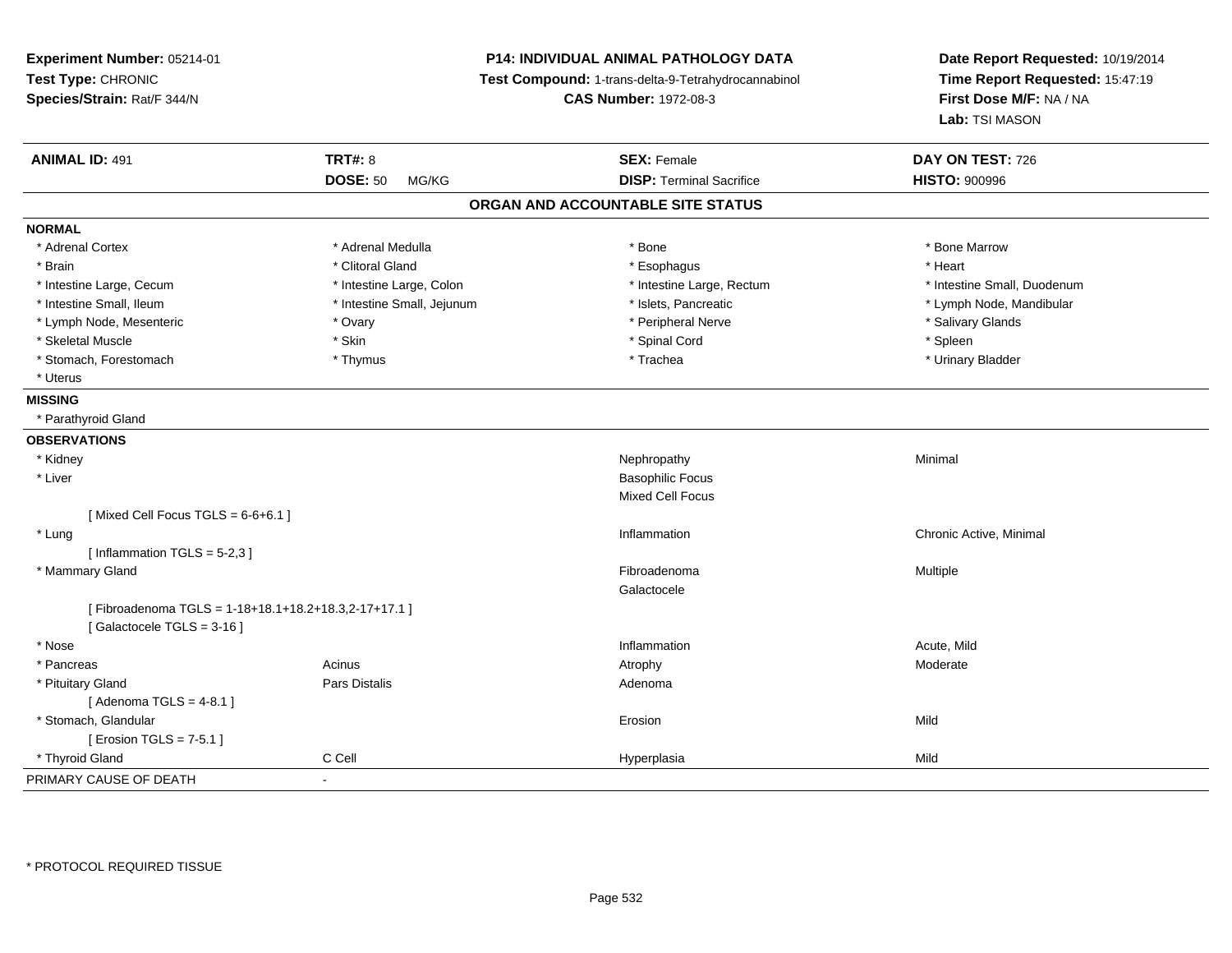**Experiment Number:** 05214-01**Test Type:** CHRONIC **Species/Strain:** Rat/F 344/N**P14: INDIVIDUAL ANIMAL PATHOLOGY DATA Test Compound:** 1-trans-delta-9-Tetrahydrocannabinol **CAS Number:** 1972-08-3**Date Report Requested:** 10/19/2014**Time Report Requested:** 15:47:19**First Dose M/F:** NA / NA**Lab:** TSI MASON**ANIMAL ID:** 492**TRT#:** 8 **SEX:** Female **DAY ON TEST:** 456 **DOSE:** 50 MG/KG **DISP:** Scheduled Sacrifice **HISTO:** <sup>900997</sup> **ORGAN AND ACCOUNTABLE SITE STATUSNORMAL**\* Adrenal Cortex \* Adrenal Medulla \* Adrenal Medulla \* Bone \* Bone \* Bone \* Bone \* Bone Marrow \* Brain \* Thestine Large, Colon \* Esophagus \* Thestine Large, Cecum \* Intestine Large, Cecum \* Intestine Large, Colon \* Intestine Large, Colon \* Intestine Large, Colon \* Intestine Large, Colon \* Intestine Large, Rectum \* Thestine Small, Duodenum \* Number of the small, Ileum \* Intestine Small, Jejunum \* Intestine Small, Jejunum \* Lymph Node, Mesenteric \* Islets, Pancreatic **\* Lung \* Lung \* Lung \* Lymph Node, Mandibular \*** Lymph Node, Mandibular \* Mammary Gland \* Nose \* Nose \* Nose \* 0vary \* Ovary \* Ovary \* Chammary Gland \* Parathyroid Gland \* Parathyroid Gland \* Peripheral Nerve \* Salivary Glands \* Skeletal Muscle \* Skin\* Stomach. Glandular \* Spinal Cord \* Spinal Cord \* Spinal Cord \* Stomach, Forestomach \* Stomach, Forestomach \* Stomach, Forestomach \* Thymus \* Thyroid Gland \* Trachea \* Urinary Bladder \* \* Uterus Vagina**OBSERVATIONS** \* Clitoral Gland Inflammation Chronic Active, Minimal [ Inflammation TGLS = 1-10 ] \* Heart Cardiomyopathy Minimal \* Kidneyy which is a context of the Cortext of the Cortext of the Cortext of the Mineralization n Minimal \* Liver Basophilic Focus Clear Cell Focus \* Pancreass the control of the control of the control of the control of the control of the control of the control of the control of the control of the control of the control of the control of the control of the control of the contro \* Pituitary Gland Pars Distalis Hyperplasia Moderate PRIMARY CAUSE OF DEATH

-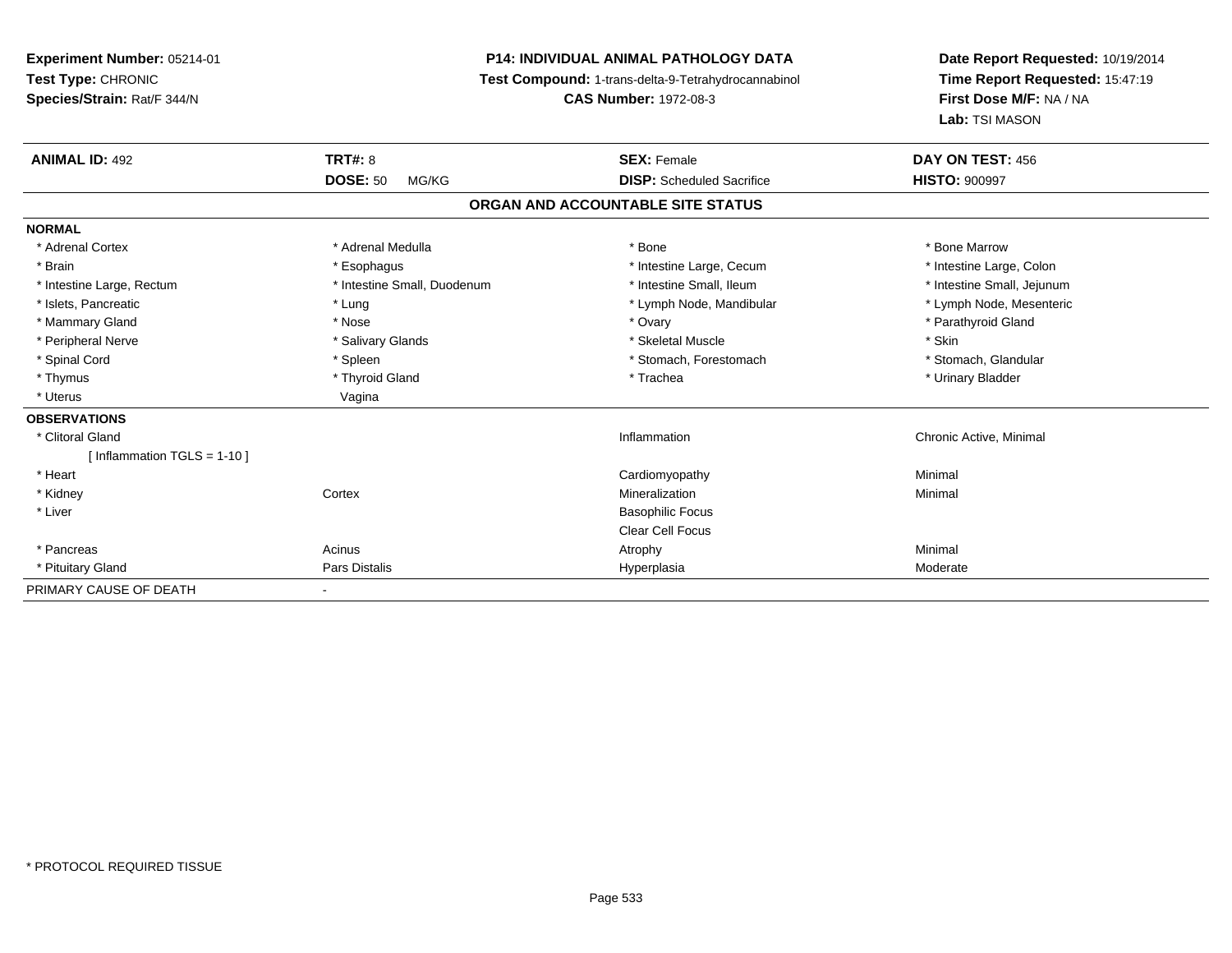## **P14: INDIVIDUAL ANIMAL PATHOLOGY DATA**

**Test Compound:** 1-trans-delta-9-Tetrahydrocannabinol

**CAS Number:** 1972-08-3

| <b>ANIMAL ID: 493</b>                                      | <b>TRT#: 8</b><br><b>DOSE: 50</b> | <b>SEX: Female</b>                | DAY ON TEST: 651<br><b>HISTO: 900998</b> |  |
|------------------------------------------------------------|-----------------------------------|-----------------------------------|------------------------------------------|--|
|                                                            | MG/KG                             | <b>DISP:</b> Moribund Sacrifice   |                                          |  |
|                                                            |                                   | ORGAN AND ACCOUNTABLE SITE STATUS |                                          |  |
| <b>NORMAL</b>                                              |                                   |                                   |                                          |  |
| * Bone                                                     | * Clitoral Gland                  | * Esophagus                       | * Intestine Large, Cecum                 |  |
| * Intestine Large, Colon                                   | * Intestine Large, Rectum         | * Intestine Small, Duodenum       | * Intestine Small, Ileum                 |  |
| * Intestine Small, Jejunum                                 | * Islets, Pancreatic              | * Pancreas                        | * Parathyroid Gland                      |  |
| * Peripheral Nerve                                         | * Salivary Glands                 | * Skeletal Muscle                 | * Skin                                   |  |
| * Stomach, Forestomach                                     | * Thyroid Gland                   | * Trachea                         | * Uterus                                 |  |
| <b>OBSERVATIONS</b>                                        |                                   |                                   |                                          |  |
| * Adrenal Cortex                                           |                                   | Leukemia Mononuclear              |                                          |  |
| * Adrenal Medulla                                          |                                   | Leukemia Mononuclear              |                                          |  |
| * Bone Marrow                                              |                                   | Leukemia Mononuclear              |                                          |  |
| * Brain                                                    |                                   | Leukemia Mononuclear              |                                          |  |
| [ Leukemia Mononuclear TGLS = 8-1 ]                        |                                   |                                   |                                          |  |
| * Heart                                                    |                                   | Cardiomyopathy                    | Minimal                                  |  |
|                                                            |                                   | Leukemia Mononuclear              |                                          |  |
| * Kidney                                                   |                                   | Leukemia Mononuclear              |                                          |  |
|                                                            |                                   | Nephropathy                       | Minimal                                  |  |
| * Liver                                                    |                                   | Leukemia Mononuclear              |                                          |  |
|                                                            |                                   | Necrosis                          | Mild                                     |  |
| [ Leukemia Mononuclear TGLS = 11-6 ]                       |                                   |                                   |                                          |  |
| * Lung                                                     |                                   | Inflammation                      | Chronic Active, Minimal                  |  |
|                                                            |                                   | Leukemia Mononuclear              |                                          |  |
| Lymph Node                                                 | Axillary                          | Leukemia Mononuclear              |                                          |  |
|                                                            | <b>Iliac</b>                      | Leukemia Mononuclear              |                                          |  |
|                                                            | Inguinal                          | Leukemia Mononuclear              |                                          |  |
|                                                            | Mediastinal                       | Leukemia Mononuclear              |                                          |  |
| [ Leukemia Mononuclear TGLS = 1-16,2-9,3-17,6-8,7-19,9-3 ] |                                   |                                   |                                          |  |
| [ Leukemia Mononuclear TGLS = 1-16,2-9,3-17,6-8,7-19,9-3 ] |                                   |                                   |                                          |  |
| [ Leukemia Mononuclear TGLS = 1-16,2-9,3-17,6-8,7-19,9-3 ] |                                   |                                   |                                          |  |
| [ Leukemia Mononuclear TGLS = 1-16,2-9,3-17,6-8,7-19,9-3 ] |                                   |                                   |                                          |  |
| * Lymph Node, Mandibular                                   |                                   | Leukemia Mononuclear              |                                          |  |
| [ Leukemia Mononuclear TGLS = 1-16,2-9,3-17,6-8,7-19,9-3 ] |                                   |                                   |                                          |  |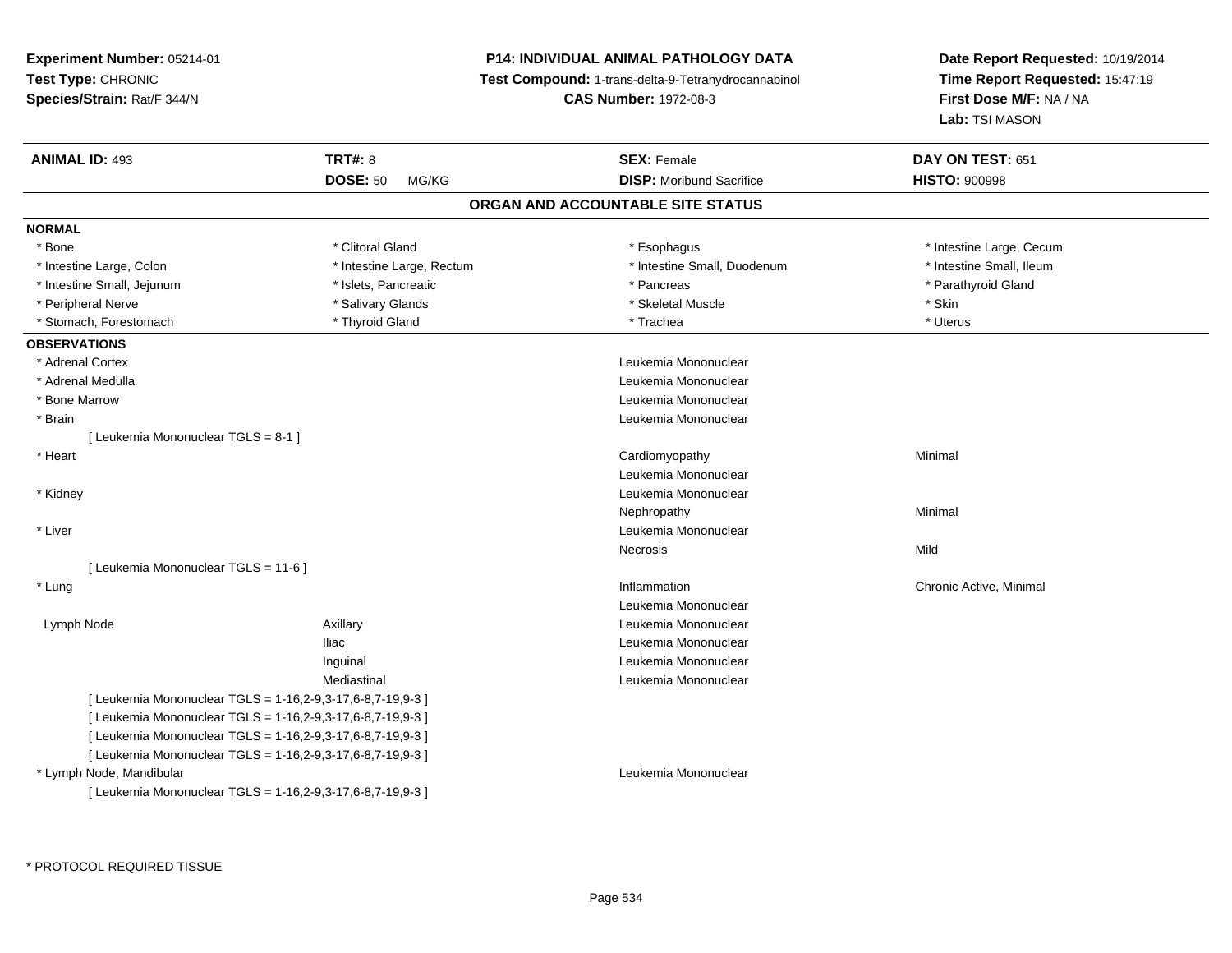| Experiment Number: 05214-01<br>Test Type: CHRONIC<br>Species/Strain: Rat/F 344/N |                          | <b>P14: INDIVIDUAL ANIMAL PATHOLOGY DATA</b><br>Test Compound: 1-trans-delta-9-Tetrahydrocannabinol<br><b>CAS Number: 1972-08-3</b> | Date Report Requested: 10/19/2014<br>Time Report Requested: 15:47:19<br>First Dose M/F: NA / NA<br>Lab: TSI MASON |
|----------------------------------------------------------------------------------|--------------------------|-------------------------------------------------------------------------------------------------------------------------------------|-------------------------------------------------------------------------------------------------------------------|
| <b>ANIMAL ID: 493</b>                                                            | TRT#: 8                  | <b>SEX: Female</b>                                                                                                                  | DAY ON TEST: 651                                                                                                  |
|                                                                                  | <b>DOSE: 50</b><br>MG/KG | <b>DISP:</b> Moribund Sacrifice                                                                                                     | <b>HISTO: 900998</b>                                                                                              |
|                                                                                  |                          | ORGAN AND ACCOUNTABLE SITE STATUS                                                                                                   |                                                                                                                   |
| * Lymph Node, Mesenteric                                                         |                          | Leukemia Mononuclear                                                                                                                |                                                                                                                   |
| [Leukemia Mononuclear TGLS = 1-16,2-9,3-17,6-8,7-19,9-3]                         |                          |                                                                                                                                     |                                                                                                                   |
| * Mammary Gland                                                                  |                          | Galactocele                                                                                                                         |                                                                                                                   |
| [Galactocele TGLS = 4-18]                                                        |                          |                                                                                                                                     |                                                                                                                   |
| * Nose                                                                           |                          | Leukemia Mononuclear                                                                                                                |                                                                                                                   |
| * Ovary                                                                          |                          | Leukemia Mononuclear                                                                                                                |                                                                                                                   |
| * Pituitary Gland                                                                | Pars Distalis            | Cyst                                                                                                                                |                                                                                                                   |
|                                                                                  | Pars Distalis            | Hyperplasia                                                                                                                         | Mild                                                                                                              |
|                                                                                  |                          | Leukemia Mononuclear                                                                                                                |                                                                                                                   |
| * Spinal Cord                                                                    |                          | Leukemia Mononuclear                                                                                                                |                                                                                                                   |
| * Spleen                                                                         |                          | Leukemia Mononuclear                                                                                                                |                                                                                                                   |
| [ Leukemia Mononuclear TGLS = 5-3.1 ]                                            |                          |                                                                                                                                     |                                                                                                                   |
| * Stomach, Glandular                                                             |                          | Erosion                                                                                                                             | Minimal                                                                                                           |
|                                                                                  |                          | Ulcer                                                                                                                               | Mild                                                                                                              |
| [ Ulcer TGLS = $10-5.1$ ]                                                        |                          |                                                                                                                                     |                                                                                                                   |
| * Thymus                                                                         |                          | Leukemia Mononuclear                                                                                                                |                                                                                                                   |
| * Urinary Bladder                                                                |                          | Leukemia Mononuclear                                                                                                                |                                                                                                                   |
| PRIMARY CAUSE OF DEATH                                                           |                          |                                                                                                                                     |                                                                                                                   |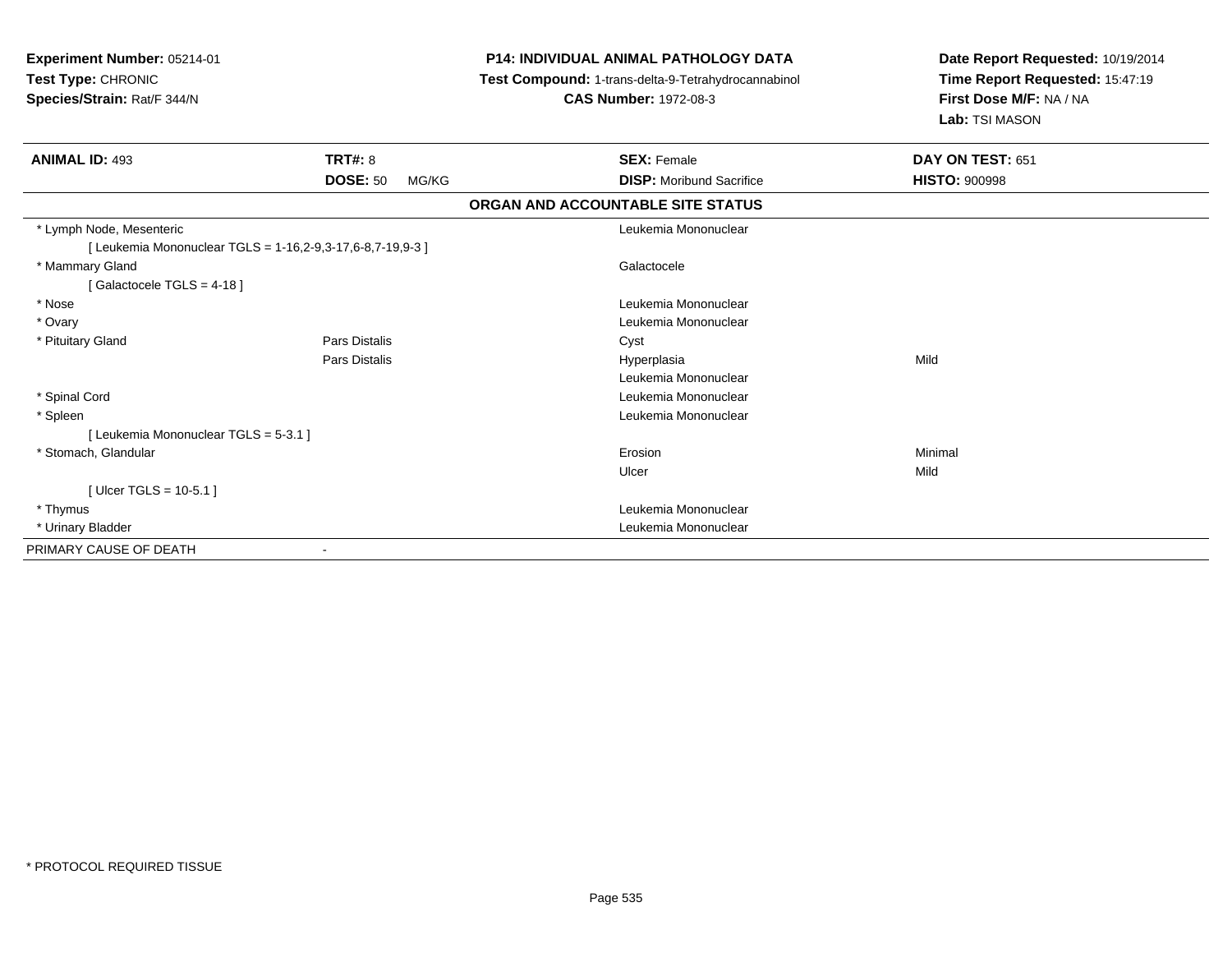**Experiment Number:** 05214-01**Test Type:** CHRONIC **Species/Strain:** Rat/F 344/N**P14: INDIVIDUAL ANIMAL PATHOLOGY DATA Test Compound:** 1-trans-delta-9-Tetrahydrocannabinol **CAS Number:** 1972-08-3**ANIMAL ID:** 494**DOSE:** 50 MG/KG**NORMAL**

| <b>ANIMAL ID: 494</b>          | <b>TRT#: 8</b>            | <b>SEX: Female</b>                | DAY ON TEST: 735         |
|--------------------------------|---------------------------|-----------------------------------|--------------------------|
|                                | <b>DOSE: 50</b><br>MG/KG  | <b>DISP: Terminal Sacrifice</b>   | <b>HISTO: 900999</b>     |
|                                |                           | ORGAN AND ACCOUNTABLE SITE STATUS |                          |
| <b>NORMAL</b>                  |                           |                                   |                          |
| * Adrenal Cortex               | * Adrenal Medulla         | * Bone                            | * Bone Marrow            |
| * Brain                        | * Clitoral Gland          | * Esophagus                       | * Intestine Large, Cecum |
| * Intestine Large, Colon       | * Intestine Large, Rectum | * Intestine Small, Duodenum       | * Intestine Small, Ileum |
| * Intestine Small, Jejunum     | * Islets, Pancreatic      | * Lymph Node, Mandibular          | * Lymph Node, Mesenteric |
| * Mammary Gland                | * Nose                    | * Ovary                           | * Parathyroid Gland      |
| * Peripheral Nerve             | * Salivary Glands         | * Skeletal Muscle                 | * Skin                   |
| * Spinal Cord                  | * Spleen                  | * Stomach, Forestomach            | * Stomach, Glandular     |
| * Thymus                       | * Trachea                 | * Urinary Bladder                 | * Uterus                 |
| <b>OBSERVATIONS</b>            |                           |                                   |                          |
| * Heart                        |                           | Cardiomyopathy                    | Mild                     |
| * Kidney                       |                           | Nephropathy                       | Minimal                  |
| * Liver                        |                           | <b>Basophilic Focus</b>           |                          |
|                                |                           | <b>Clear Cell Focus</b>           |                          |
| * Lung                         |                           | Inflammation                      | Chronic Active, Moderate |
| [Inflammation TGLS = $1-2.3$ ] |                           |                                   |                          |
| * Pancreas                     | Acinus                    | Atrophy                           | Mild                     |
| * Pituitary Gland              | Pars Distalis             | Cyst                              |                          |
|                                | Pars Distalis             | Hyperplasia                       | Minimal                  |
| * Thyroid Gland                |                           | Cyst                              |                          |
| $Cyst TGLS = 2-2$              |                           |                                   |                          |
| PRIMARY CAUSE OF DEATH         |                           |                                   |                          |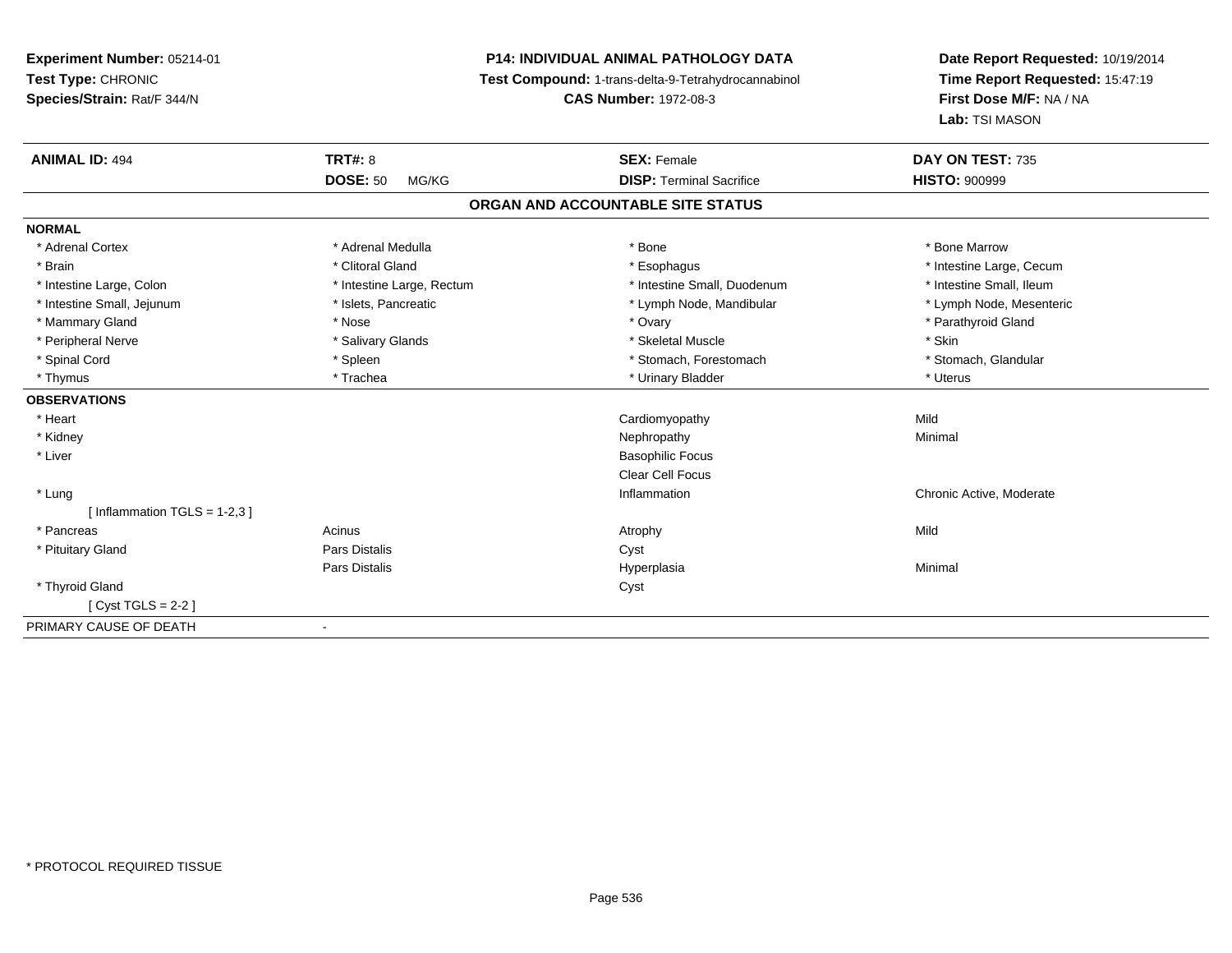**Experiment Number:** 05214-01**Test Type:** CHRONIC **Species/Strain:** Rat/F 344/N**P14: INDIVIDUAL ANIMAL PATHOLOGY DATA Test Compound:** 1-trans-delta-9-Tetrahydrocannabinol **CAS Number:** 1972-08-3**Date Report Requested:** 10/19/2014**Time Report Requested:** 15:47:19**First Dose M/F:** NA / NA**Lab:** TSI MASON**ANIMAL ID:** 495**TRT#:** 8 **SEX:** Female **DAY ON TEST:** 639 **DOSE:** 50 MG/KG**DISP:** Natural Death **HISTO:**  $901000$ **ORGAN AND ACCOUNTABLE SITE STATUSNORMAL**\* Adrenal Cortex \* Adrenal Medulla \* Adrenal Medulla \* Bone \* Bone \* Bone \* Bone \* Bone Marrow \* Brain \* Alternation of the state of the state of the state of the state of the state of the state of the state of the state of the state of the state of the state of the state of the state of the state of the state of th \* Intestine Small, Ileum \* Intestine Large, Colon \* Intestine Large, Rectum \* Intestine Small, Duodenum \* Intestine Small, Duodenum \* Intestine Small, Jejunum \* \* \* https://www.fat.com/setter/educitions/mandibular \* Kidney \* Mandibular \* Lymph Node, Mandibular \* Lymph Node, Mandibular \* Lymph Node, Mandibular \* Lymph Node, Mesenteric \* The state of the state of the state of the state of the state of the state of the state of the state of the state of the state of the state of the state of the state of the state of the state of \* Peripheral Nerve \* The state of the state of Salivary Glands \* Skeletal Muscle \* Skeletal Muscle \* Skin \* Skin \* Stomach. Glandular \* Spinal Cord \* Spinal Cord \* Spinal Cord \* Stomach, Forestomach \* Stomach, Forestomach \* Stomach, Forestomach \* Thymus \* Thyroid Gland \* Trachea \* Urinary Bladder \* \* Uterus**MISSING** \* Mammary Gland**OBSERVATIONS** \* Heart Cardiomyopathyy Mild \* Liver Basophilic Focus Clear Cell Focus \* Lungg and the state of the state of the state of the state of the state of the state of the state of the state of the state of the state of the state of the state of the state of the state of the state of the state of the stat Inflammation Chronic Active, Minimal \* Pancreass and the contract of the contract of the contract of the contract of the contract of the contract of the contract of  $\mathsf{A}$  and  $\mathsf{A}$  and  $\mathsf{A}$  and  $\mathsf{A}$  and  $\mathsf{A}$  and  $\mathsf{A}$  and  $\mathsf{A}$  and  $\mathsf{A}$  and Moderate \* Pituitary Gland Pars Distalis Hyperplasia Moderate [ Hyperplasia TGLS = 1-8 ]PRIMARY CAUSE OF DEATH-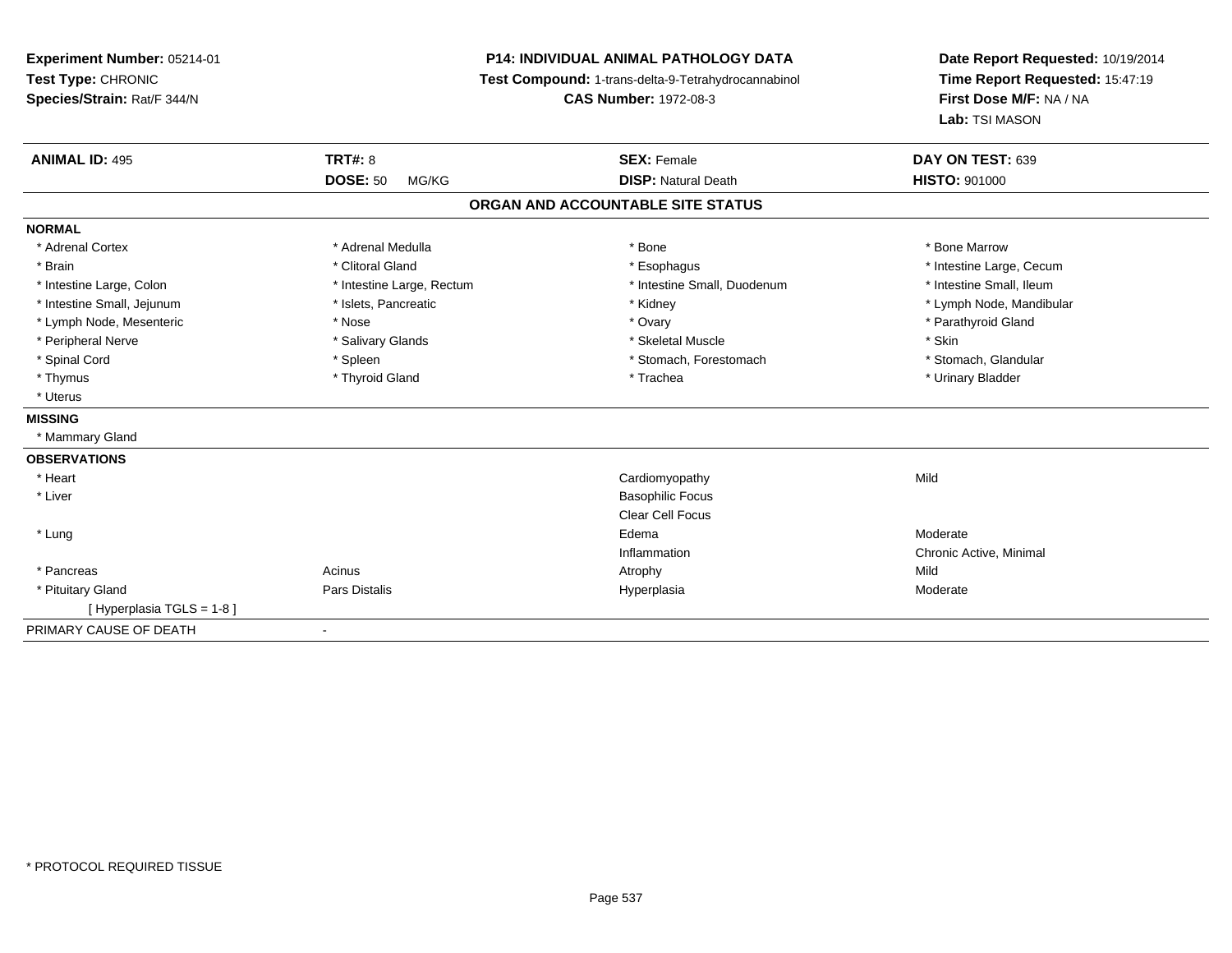# **P14: INDIVIDUAL ANIMAL PATHOLOGY DATA**

**Test Compound:** 1-trans-delta-9-Tetrahydrocannabinol

**CAS Number:** 1972-08-3

| <b>ANIMAL ID: 496</b>             | <b>TRT#: 8</b>            | <b>SEX: Female</b>                | DAY ON TEST: 731         |
|-----------------------------------|---------------------------|-----------------------------------|--------------------------|
|                                   | <b>DOSE: 50</b><br>MG/KG  | <b>DISP: Terminal Sacrifice</b>   | <b>HISTO: 901001</b>     |
|                                   |                           | ORGAN AND ACCOUNTABLE SITE STATUS |                          |
| <b>NORMAL</b>                     |                           |                                   |                          |
| * Adrenal Cortex                  | * Bone                    | * Bone Marrow                     | * Brain                  |
| * Clitoral Gland                  | * Esophagus               | * Heart                           | * Intestine Large, Cecum |
| * Intestine Large, Colon          | * Intestine Large, Rectum | * Intestine Small, Duodenum       | * Intestine Small, Ileum |
| * Intestine Small, Jejunum        | * Islets, Pancreatic      | * Lymph Node, Mandibular          | * Lymph Node, Mesenteric |
| * Mammary Gland                   | * Nose                    | * Ovary                           | * Parathyroid Gland      |
| * Salivary Glands                 | * Skeletal Muscle         | * Skin                            | * Spinal Cord            |
| * Spleen                          | * Stomach, Forestomach    | * Stomach, Glandular              | * Thymus                 |
| * Thyroid Gland                   | * Trachea                 | * Urinary Bladder                 | * Uterus                 |
| <b>OBSERVATIONS</b>               |                           |                                   |                          |
| * Adrenal Medulla                 |                           | Hyperplasia                       | Minimal                  |
| * Kidney                          |                           | Nephropathy                       | Minimal                  |
| * Liver                           |                           | <b>Basophilic Focus</b>           |                          |
|                                   |                           | <b>Fatty Change</b>               | Focal, Mild              |
| Basophilic Focus TGLS = 3-6+6.1 ] |                           |                                   |                          |
| [Fatty Change TGLS = $1-6.1$ ]    |                           |                                   |                          |
| * Lung                            |                           | Foreign Body                      | Minimal                  |
|                                   |                           | Inflammation                      | Chronic Active, Minimal  |
| * Pancreas                        | Acinus                    | Hyperplasia                       | Mild                     |
| * Pituitary Gland                 | Pars Distalis             | Adenoma                           |                          |
| [Adenoma TGLS = 2-8 ]             |                           |                                   |                          |
| PRIMARY CAUSE OF DEATH            |                           |                                   |                          |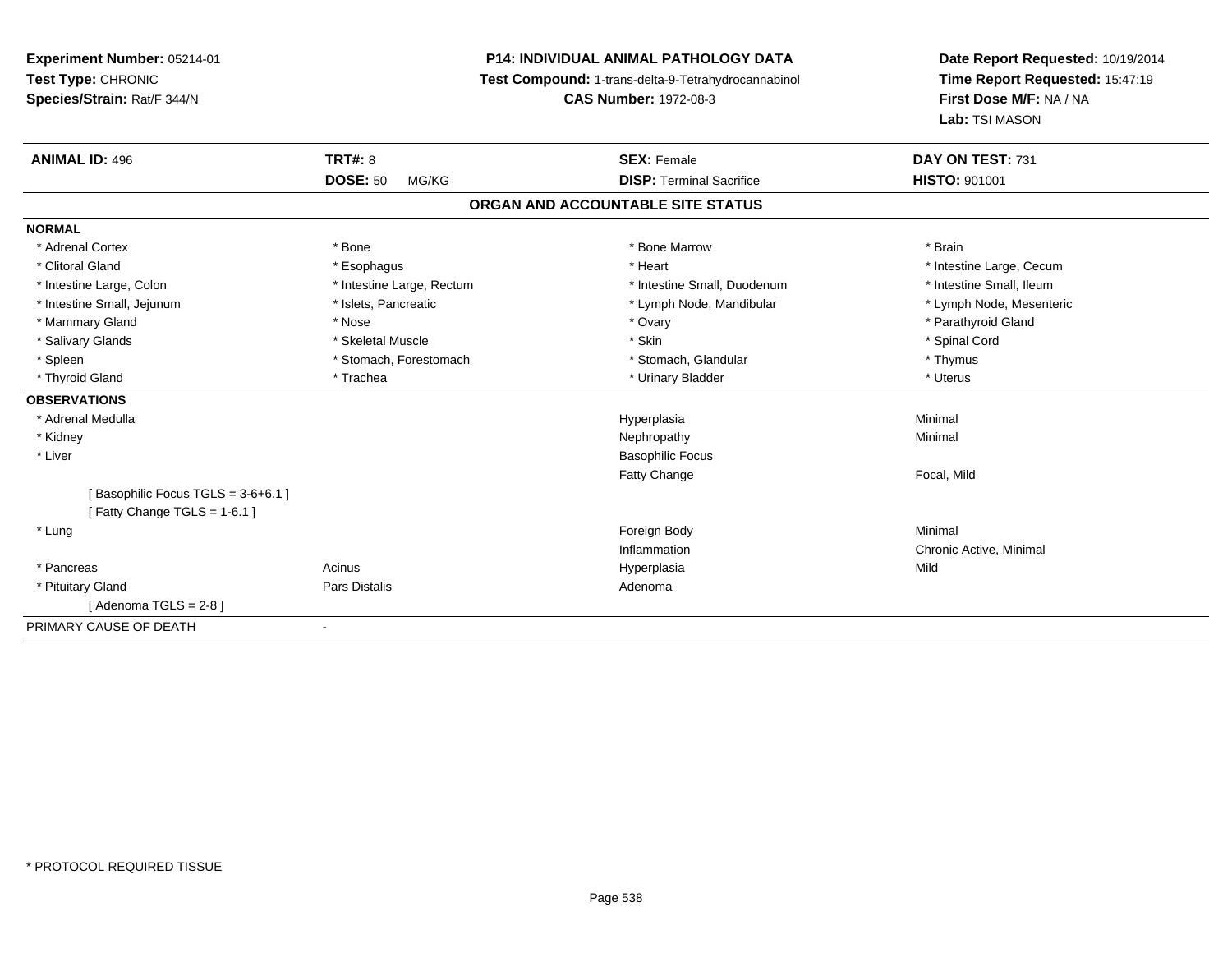| Experiment Number: 05214-01<br>Test Type: CHRONIC<br>Species/Strain: Rat/F 344/N |                            | <b>P14: INDIVIDUAL ANIMAL PATHOLOGY DATA</b><br>Test Compound: 1-trans-delta-9-Tetrahydrocannabinol<br><b>CAS Number: 1972-08-3</b> | Date Report Requested: 10/19/2014<br>Time Report Requested: 15:47:19<br>First Dose M/F: NA / NA<br>Lab: TSI MASON |  |
|----------------------------------------------------------------------------------|----------------------------|-------------------------------------------------------------------------------------------------------------------------------------|-------------------------------------------------------------------------------------------------------------------|--|
| <b>ANIMAL ID: 497</b>                                                            | <b>TRT#: 8</b>             | <b>SEX: Female</b>                                                                                                                  | DAY ON TEST: 725                                                                                                  |  |
|                                                                                  | <b>DOSE: 50</b><br>MG/KG   | <b>DISP: Terminal Sacrifice</b>                                                                                                     | <b>HISTO: 901002</b>                                                                                              |  |
|                                                                                  |                            | ORGAN AND ACCOUNTABLE SITE STATUS                                                                                                   |                                                                                                                   |  |
| <b>NORMAL</b>                                                                    |                            |                                                                                                                                     |                                                                                                                   |  |
| * Adrenal Cortex                                                                 | * Adrenal Medulla          | * Bone                                                                                                                              | * Bone Marrow                                                                                                     |  |
| * Brain                                                                          | * Clitoral Gland           | * Esophagus                                                                                                                         | * Heart                                                                                                           |  |
| * Intestine Large, Cecum                                                         | * Intestine Large, Colon   | * Intestine Large, Rectum                                                                                                           | * Intestine Small, Duodenum                                                                                       |  |
| * Intestine Small, Ileum                                                         | * Intestine Small, Jejunum | * Islets, Pancreatic                                                                                                                | * Lymph Node, Mandibular                                                                                          |  |
| * Lymph Node, Mesenteric                                                         | * Mammary Gland            | * Nose                                                                                                                              | * Pancreas                                                                                                        |  |
| * Peripheral Nerve                                                               | * Salivary Glands          | * Skeletal Muscle                                                                                                                   | * Skin                                                                                                            |  |
| * Spinal Cord                                                                    | * Spleen                   | * Stomach, Forestomach                                                                                                              | * Stomach, Glandular                                                                                              |  |
| * Thymus                                                                         | * Thyroid Gland            | * Trachea                                                                                                                           | * Urinary Bladder                                                                                                 |  |
| * Uterus                                                                         |                            |                                                                                                                                     |                                                                                                                   |  |
| <b>MISSING</b>                                                                   |                            |                                                                                                                                     |                                                                                                                   |  |
| * Parathyroid Gland                                                              |                            |                                                                                                                                     |                                                                                                                   |  |
| <b>OBSERVATIONS</b>                                                              |                            |                                                                                                                                     |                                                                                                                   |  |
| * Kidney                                                                         |                            | Nephropathy                                                                                                                         | Minimal                                                                                                           |  |
| * Liver                                                                          |                            | <b>Basophilic Focus</b>                                                                                                             |                                                                                                                   |  |
|                                                                                  |                            | Eosinophilic Focus                                                                                                                  |                                                                                                                   |  |
| [ Eosinophilic Focus TGLS = 2-6 ]                                                |                            |                                                                                                                                     |                                                                                                                   |  |
| * Lung                                                                           |                            | Foreign Body                                                                                                                        | Minimal                                                                                                           |  |
|                                                                                  |                            | Inflammation                                                                                                                        | Chronic Active, Minimal                                                                                           |  |
| * Ovary                                                                          |                            | Cyst                                                                                                                                |                                                                                                                   |  |
| [Cyst TGLS = $1-7$ ]                                                             |                            |                                                                                                                                     |                                                                                                                   |  |
| * Pituitary Gland                                                                | Pars Distalis              | Hyperplasia                                                                                                                         | Mild                                                                                                              |  |
| PRIMARY CAUSE OF DEATH                                                           | $\blacksquare$             |                                                                                                                                     |                                                                                                                   |  |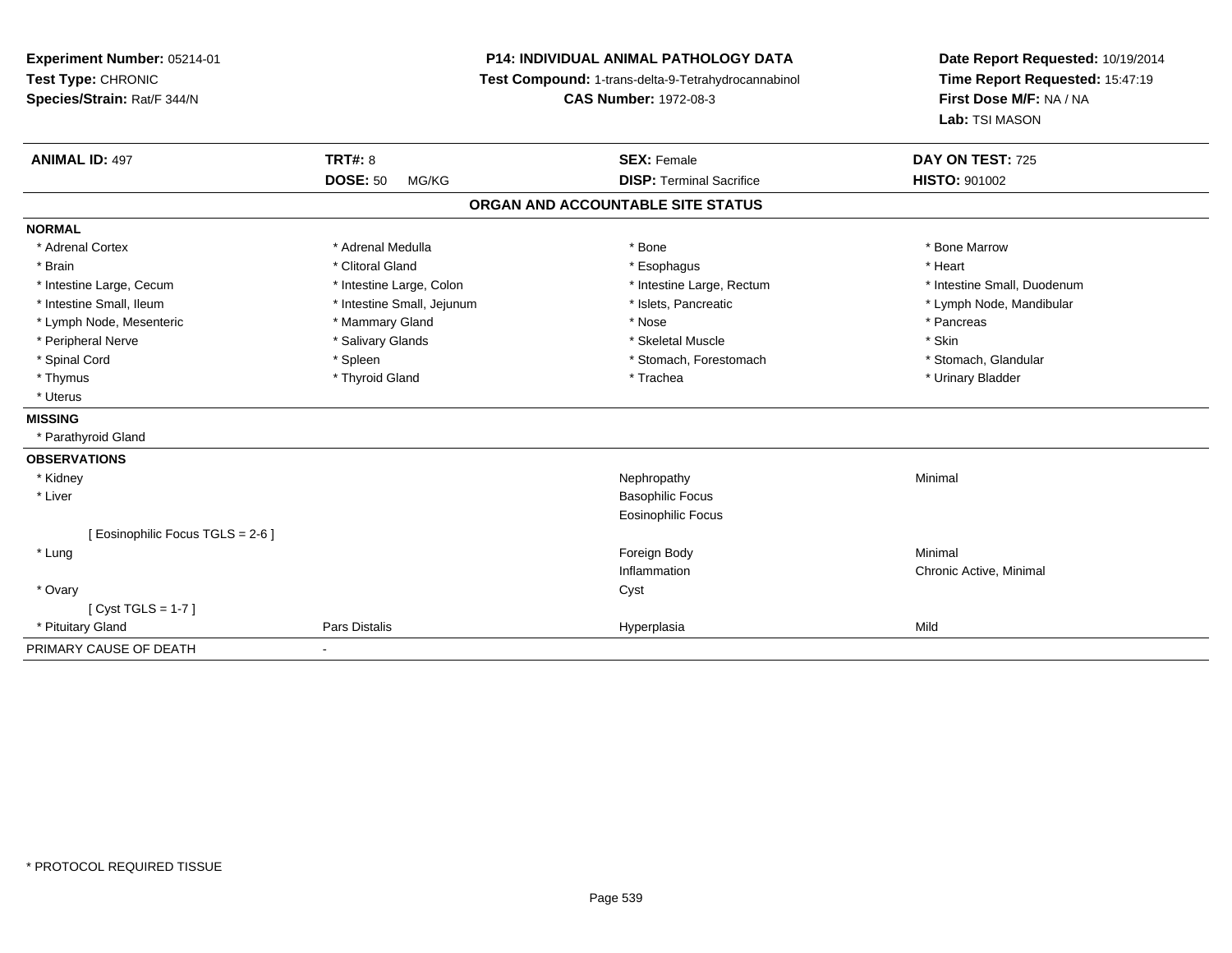**Experiment Number:** 05214-01**Test Type:** CHRONIC **Species/Strain:** Rat/F 344/N**P14: INDIVIDUAL ANIMAL PATHOLOGY DATA Test Compound:** 1-trans-delta-9-Tetrahydrocannabinol **CAS Number:** 1972-08-3**Date Report Requested:** 10/19/2014**Time Report Requested:** 15:47:19**First Dose M/F:** NA / NA**Lab:** TSI MASON**ANIMAL ID:** 498**EX:** Female **DAY ON TEST:** 651 **DOSE:** 50 MG/KG **DISP:** Moribund Sacrifice **HISTO:** <sup>901003</sup> **ORGAN AND ACCOUNTABLE SITE STATUSNORMAL**\* Adrenal Cortex \* Adrenal Medulla \* Adrenal Medulla \* Bone \* Bone \* Bone \* Bone \* Bone Marrow \* Intestine Large, Colon \* Brain \* Esophagus \* Esophagus \* Esophagus \* 11testine Large, Cecum \* \* Intestine Large, Rectum \* Thestine Small, Duodenum \* Number of the small, Ileum \* Intestine Small, Jejunum \* Intestine Small, Jejunum \* Lymph Node, Mesenteric \* Islets, Pancreatic **\* Kidney \* Kidney \* And Account Account Account Account Account Account Account Account Account Account Account Account Account Account Account Account Account Account Account Account Account Account** \* Mammary Gland \* \* Nose \* \* Nose \* \* Ovary \* Ovary \* Ovary \* The material structure of the term of the term \* Parathyroid Gland \* Parathyroid Gland \* Parathyroid Gland \* Nose \* \* Parathyroid Gland \* \* Parathyroid Gland \* \* Peripheral Nerve \* Salivary Glands \* Skeletal Muscle \* Skin\* Thymus \* Spinal Cord \* Stomach, Forestomach \* Stomach \* Stomach, Glandular \* Stomach, Glandular \* Uterus \* Thyroid Gland \* \* Trachea \* \* Trachea \* Trachea \* \* Urinary Bladder \* \* Urinary Bladder \* \* Uterus \* Uterus **OBSERVATIONS** \* Clitoral Glandd and a state of the control of the control of the control of the control of the control of the control of the control of the control of the control of the control of the control of the control of the control of the contro  $[$  Adenoma TGLS = 1-16  $]$  \* Heart Cardiomyopathyy Mild \* Liver Basophilic Focus Leukemia Mononuclear[ Basophilic Focus TGLS = 6-6 ][ Leukemia Mononuclear TGLS = 3-6 ] \* Lungg is a controller to the controller of the controller of the chronic Active, Minimal of the chronic Active, Minimal of the chronic Active, Minimal of the chronic Active, Minimal of the chronic Active, Minimal of the chroni \* Pancreass the control of the control of the control of the control of the control of the control of the control of the control of the control of the control of the control of the control of the control of the control of the contro \* Pituitary Glandd and the contract of Pars Distalis and the contract of Adenoma and Adenoma and the Adenoma and the Adenoma and  $\lambda$  $[$  Adenoma TGLS = 4-8  $]$  \* Spleenn and the control of the control of the control of the control of the control of the control of the control of the control of the control of the control of the control of the control of the control of the control of the co Leukemia Mononuclear[ Fibrosis TGLS = 5-3.1 ][ Leukemia Mononuclear TGLS = 2-3.1 ]PRIMARY CAUSE OF DEATH-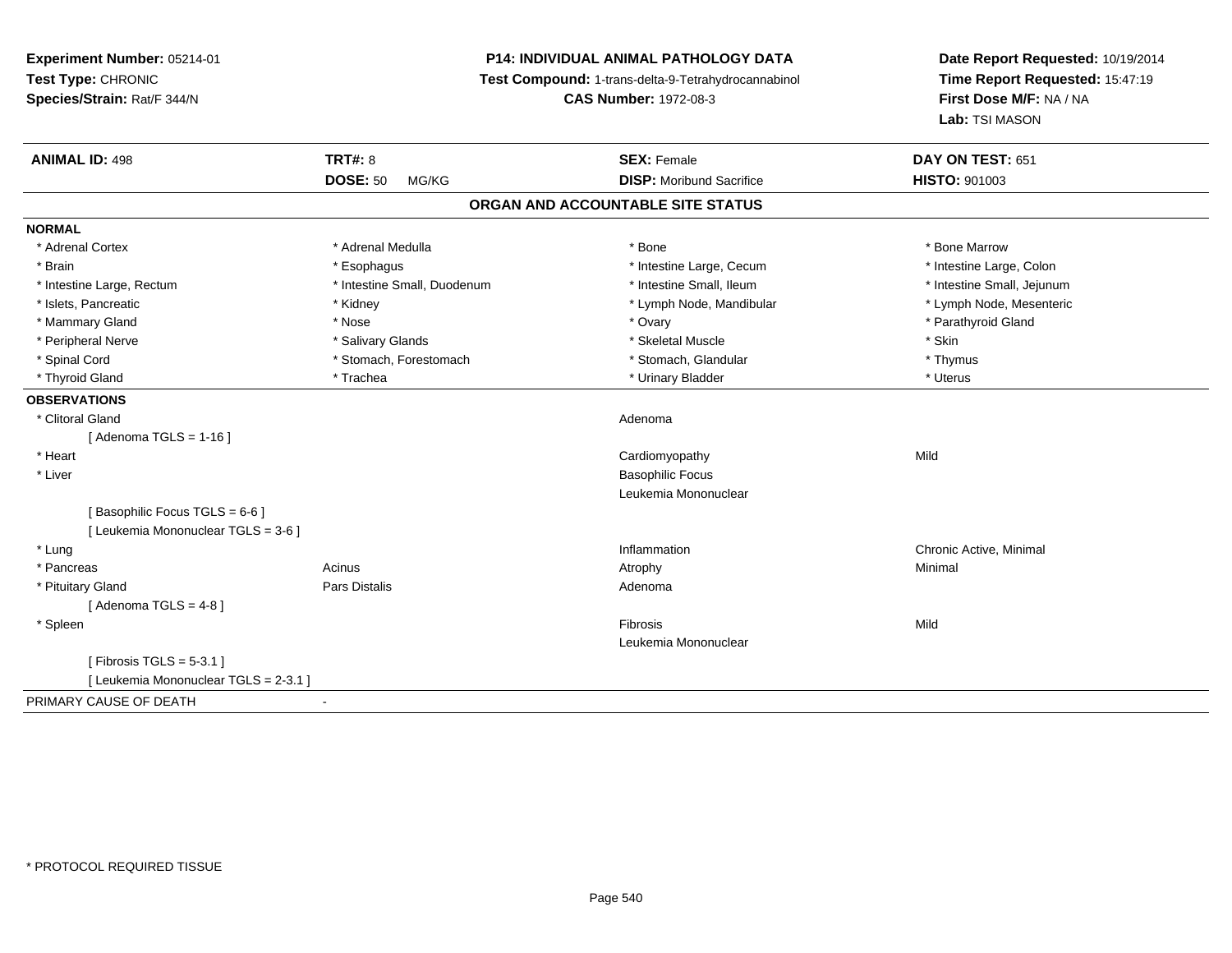# **P14: INDIVIDUAL ANIMAL PATHOLOGY DATA**

**Test Compound:** 1-trans-delta-9-Tetrahydrocannabinol

**CAS Number:** 1972-08-3

| <b>ANIMAL ID: 499</b>             | <b>TRT#: 8</b><br><b>DOSE: 50</b><br>MG/KG | <b>SEX: Female</b><br><b>DISP:</b> Moribund Sacrifice | DAY ON TEST: 490<br><b>HISTO: 901004</b> |
|-----------------------------------|--------------------------------------------|-------------------------------------------------------|------------------------------------------|
|                                   |                                            |                                                       |                                          |
|                                   |                                            | ORGAN AND ACCOUNTABLE SITE STATUS                     |                                          |
| <b>NORMAL</b>                     |                                            |                                                       |                                          |
| * Adrenal Cortex                  | * Adrenal Medulla                          | * Bone                                                | * Bone Marrow                            |
| * Brain                           | * Clitoral Gland                           | * Esophagus                                           | * Intestine Large, Cecum                 |
| * Intestine Large, Colon          | * Intestine Large, Rectum                  | * Intestine Small, Duodenum                           | * Intestine Small, Ileum                 |
| * Intestine Small, Jejunum        | * Islets, Pancreatic                       | * Lymph Node, Mandibular                              | * Lymph Node, Mesenteric                 |
| * Nose                            | * Ovary                                    | * Pancreas                                            | * Parathyroid Gland                      |
| * Peripheral Nerve                | * Salivary Glands                          | * Skeletal Muscle                                     | * Skin                                   |
| * Spinal Cord                     | * Spleen                                   | * Stomach, Glandular                                  | * Thymus                                 |
| * Thyroid Gland                   | * Trachea                                  | * Urinary Bladder                                     | * Uterus                                 |
| <b>OBSERVATIONS</b>               |                                            |                                                       |                                          |
| * Heart                           |                                            | Cardiomyopathy                                        | Mild                                     |
| * Kidney                          |                                            | Nephropathy                                           | Minimal                                  |
| * Liver                           |                                            | <b>Basophilic Focus</b>                               |                                          |
| * Lung                            |                                            | Foreign Body                                          | Minimal                                  |
| * Mammary Gland                   |                                            | Galactocele                                           |                                          |
| [Galactocele TGLS = $1-10+10.1$ ] |                                            |                                                       |                                          |
| * Pituitary Gland                 | Pars Distalis                              | Adenoma                                               |                                          |
| [Adenoma TGLS = $2-8$ ]           |                                            |                                                       |                                          |
| * Stomach, Forestomach            |                                            | Ulcer                                                 | Moderate                                 |
| [Ulcer TGLS = $3-5$ ]             |                                            |                                                       |                                          |
| PRIMARY CAUSE OF DEATH            |                                            |                                                       |                                          |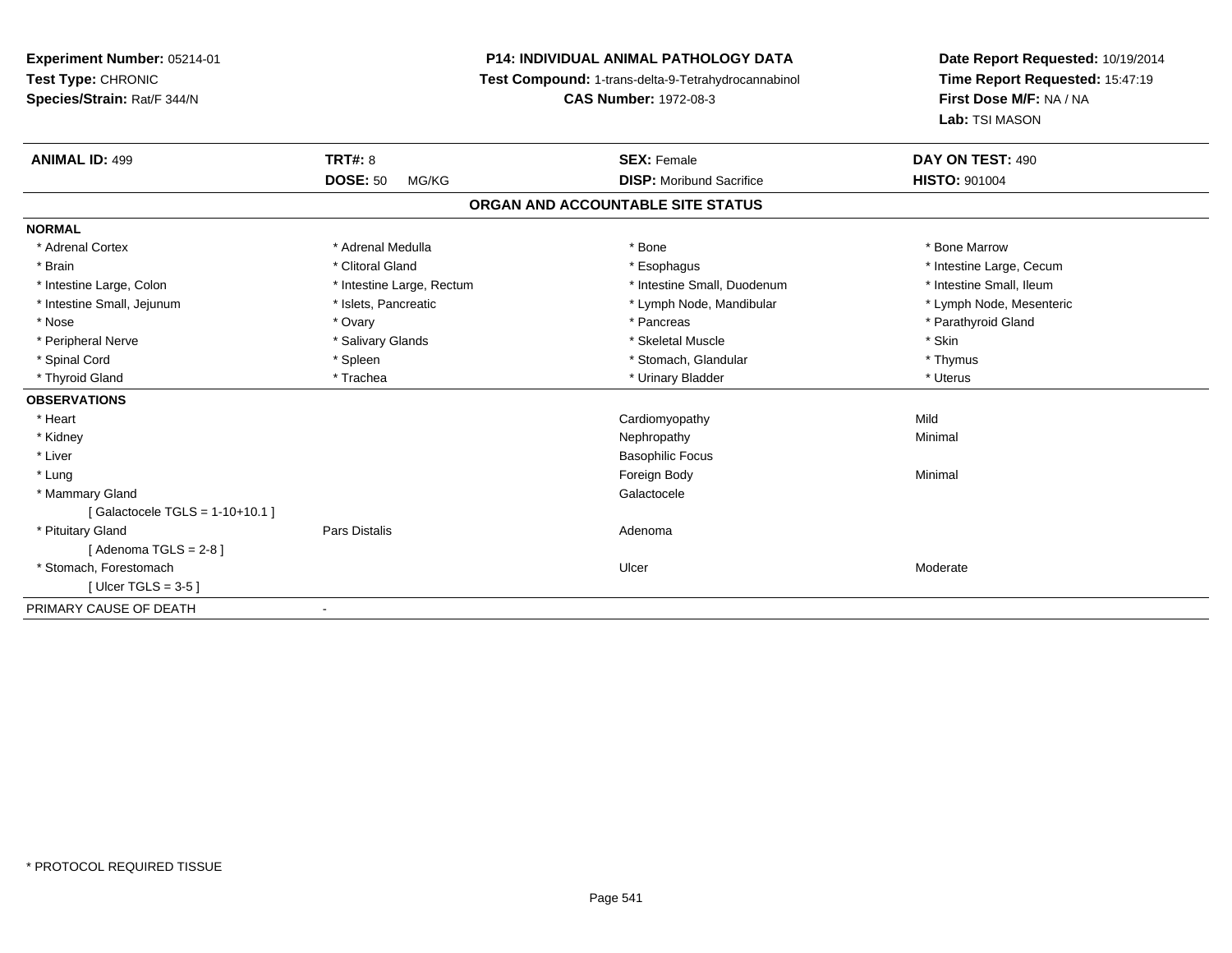# **P14: INDIVIDUAL ANIMAL PATHOLOGY DATA**

**Test Compound:** 1-trans-delta-9-Tetrahydrocannabinol

**CAS Number:** 1972-08-3

| <b>ANIMAL ID: 500</b>      | TRT#: 8<br><b>DOSE: 50</b><br>MG/KG | <b>SEX: Female</b><br><b>DISP:</b> Scheduled Sacrifice | DAY ON TEST: 455<br><b>HISTO: 901005</b> |
|----------------------------|-------------------------------------|--------------------------------------------------------|------------------------------------------|
|                            |                                     |                                                        |                                          |
|                            |                                     | ORGAN AND ACCOUNTABLE SITE STATUS                      |                                          |
| <b>NORMAL</b>              |                                     |                                                        |                                          |
| * Adrenal Cortex           | * Adrenal Medulla                   | * Bone                                                 | * Bone Marrow                            |
| * Brain                    | * Clitoral Gland                    | * Esophagus                                            | * Intestine Large, Cecum                 |
| * Intestine Large, Colon   | * Intestine Large, Rectum           | * Intestine Small, Duodenum                            | * Intestine Small, Ileum                 |
| * Intestine Small, Jejunum | * Islets, Pancreatic                | * Lymph Node, Mandibular                               | * Lymph Node, Mesenteric                 |
| * Mammary Gland            | * Nose                              | * Ovary                                                | * Parathyroid Gland                      |
| * Peripheral Nerve         | * Salivary Glands                   | * Skeletal Muscle                                      | * Skin                                   |
| * Spinal Cord              | * Spleen                            | * Stomach, Forestomach                                 | * Stomach, Glandular                     |
| * Thymus                   | * Thyroid Gland                     | * Trachea                                              | * Urinary Bladder                        |
| * Uterus                   | Vagina                              |                                                        |                                          |
| <b>OBSERVATIONS</b>        |                                     |                                                        |                                          |
| * Heart                    |                                     | Cardiomyopathy                                         | Mild                                     |
| * Kidney                   | Cortex                              | Mineralization                                         | Mild                                     |
| * Liver                    |                                     | <b>Basophilic Focus</b>                                |                                          |
|                            |                                     | <b>Clear Cell Focus</b>                                |                                          |
| * Lung                     |                                     | <b>Infiltration Cellular</b>                           | Histiocyte, Minimal                      |
|                            |                                     | Inflammation                                           | Chronic Active, Minimal                  |
| * Pancreas                 | Acinus                              | Atrophy                                                | Minimal                                  |
| * Pituitary Gland          | Pars Distalis                       | Cyst                                                   |                                          |
| PRIMARY CAUSE OF DEATH     | $\blacksquare$                      |                                                        |                                          |
| Animal Note: MAST CELLS    |                                     |                                                        |                                          |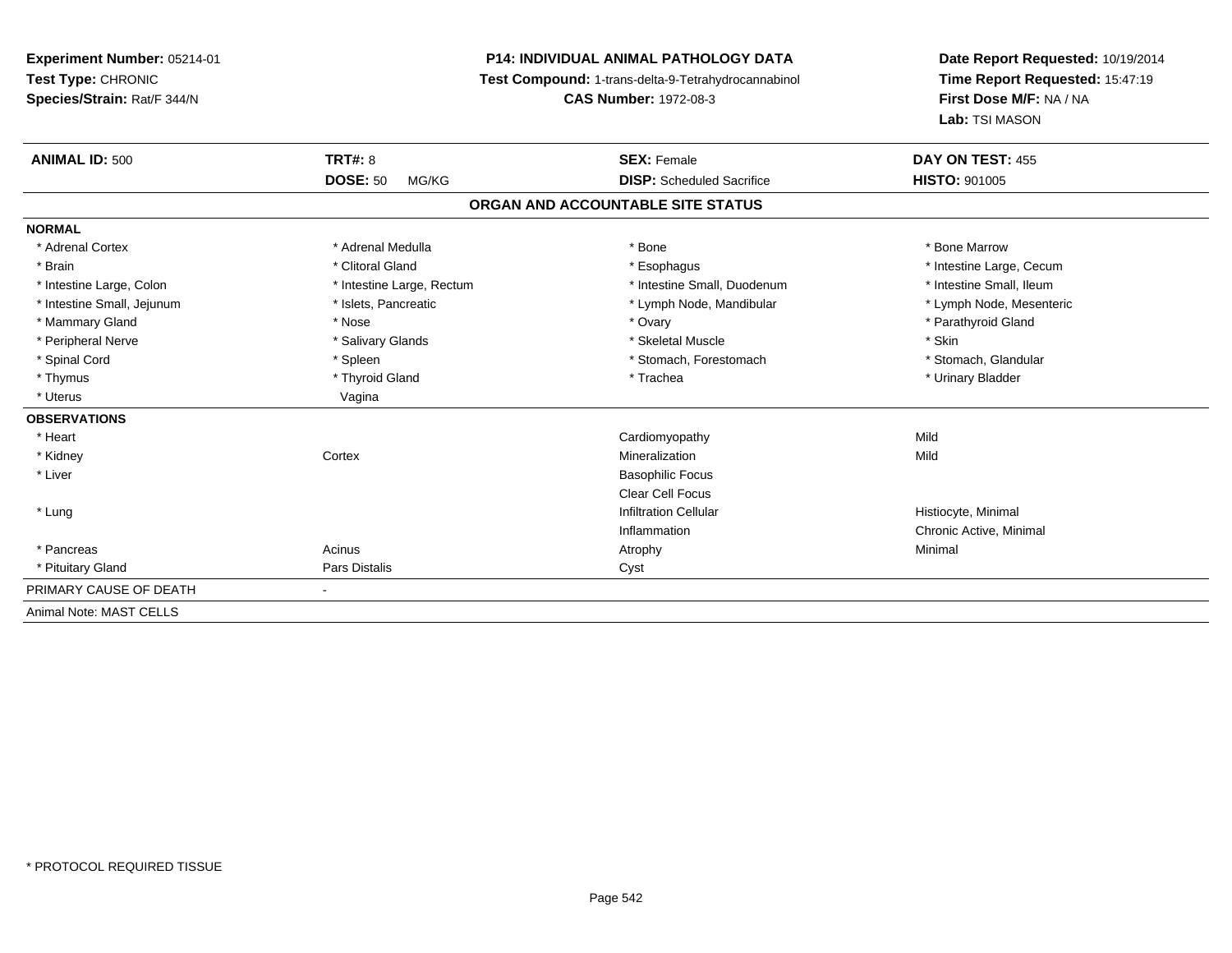| Experiment Number: 05214-01<br>Test Type: CHRONIC<br>Species/Strain: Rat/F 344/N | P14: INDIVIDUAL ANIMAL PATHOLOGY DATA<br>Test Compound: 1-trans-delta-9-Tetrahydrocannabinol<br><b>CAS Number: 1972-08-3</b> |                                   | Date Report Requested: 10/19/2014<br>Time Report Requested: 15:47:19<br>First Dose M/F: NA / NA<br>Lab: TSI MASON |
|----------------------------------------------------------------------------------|------------------------------------------------------------------------------------------------------------------------------|-----------------------------------|-------------------------------------------------------------------------------------------------------------------|
| <b>ANIMAL ID: 501</b>                                                            | <b>TRT#: 8</b>                                                                                                               | <b>SEX: Female</b>                | DAY ON TEST: 726                                                                                                  |
|                                                                                  | <b>DOSE: 50</b><br>MG/KG                                                                                                     | <b>DISP: Terminal Sacrifice</b>   | <b>HISTO: 901006</b>                                                                                              |
|                                                                                  |                                                                                                                              | ORGAN AND ACCOUNTABLE SITE STATUS |                                                                                                                   |
| <b>NORMAL</b>                                                                    |                                                                                                                              |                                   |                                                                                                                   |
| * Adrenal Cortex                                                                 | * Adrenal Medulla                                                                                                            | * Bone                            | * Bone Marrow                                                                                                     |
| * Brain                                                                          | * Clitoral Gland                                                                                                             | * Esophagus                       | * Intestine Large, Cecum                                                                                          |
| * Intestine Large, Colon                                                         | * Intestine Large, Rectum                                                                                                    | * Intestine Small, Duodenum       | * Intestine Small, Ileum                                                                                          |
| * Intestine Small, Jejunum                                                       | * Islets, Pancreatic                                                                                                         | * Lymph Node, Mandibular          | * Lymph Node, Mesenteric                                                                                          |
| * Mammary Gland                                                                  | * Nose                                                                                                                       | * Pancreas                        | * Peripheral Nerve                                                                                                |
| * Salivary Glands                                                                | * Skeletal Muscle                                                                                                            | * Skin                            | * Spinal Cord                                                                                                     |
| * Spleen                                                                         | * Stomach, Forestomach                                                                                                       | * Stomach, Glandular              | * Thymus                                                                                                          |
| * Thyroid Gland                                                                  | * Trachea                                                                                                                    | * Urinary Bladder                 | * Uterus                                                                                                          |
| <b>MISSING</b>                                                                   |                                                                                                                              |                                   |                                                                                                                   |
| * Parathyroid Gland                                                              |                                                                                                                              |                                   |                                                                                                                   |
| <b>OBSERVATIONS</b>                                                              |                                                                                                                              |                                   |                                                                                                                   |
| * Heart                                                                          |                                                                                                                              | Cardiomyopathy                    | Mild                                                                                                              |
| * Kidney                                                                         |                                                                                                                              | Nephropathy                       | Minimal                                                                                                           |
| * Liver                                                                          |                                                                                                                              | <b>Basophilic Focus</b>           |                                                                                                                   |
|                                                                                  |                                                                                                                              | Clear Cell Focus                  |                                                                                                                   |
| [Clear Cell Focus TGLS = 2-6]                                                    |                                                                                                                              |                                   |                                                                                                                   |
| * Lung                                                                           |                                                                                                                              | Foreign Body                      | Minimal                                                                                                           |
|                                                                                  |                                                                                                                              | Inflammation                      | Chronic Active, Minimal                                                                                           |
| [Inflammation TGLS = $3-2,3$ ]                                                   |                                                                                                                              |                                   |                                                                                                                   |
| * Ovary                                                                          |                                                                                                                              | Cyst                              |                                                                                                                   |
| [Cyst TGLS = $1-7$ ]                                                             |                                                                                                                              |                                   |                                                                                                                   |
| * Pituitary Gland                                                                | <b>Pars Distalis</b>                                                                                                         | Cyst                              |                                                                                                                   |
|                                                                                  | Pars Distalis                                                                                                                | Hyperplasia                       | Mild                                                                                                              |
| PRIMARY CAUSE OF DEATH                                                           | $\blacksquare$                                                                                                               |                                   |                                                                                                                   |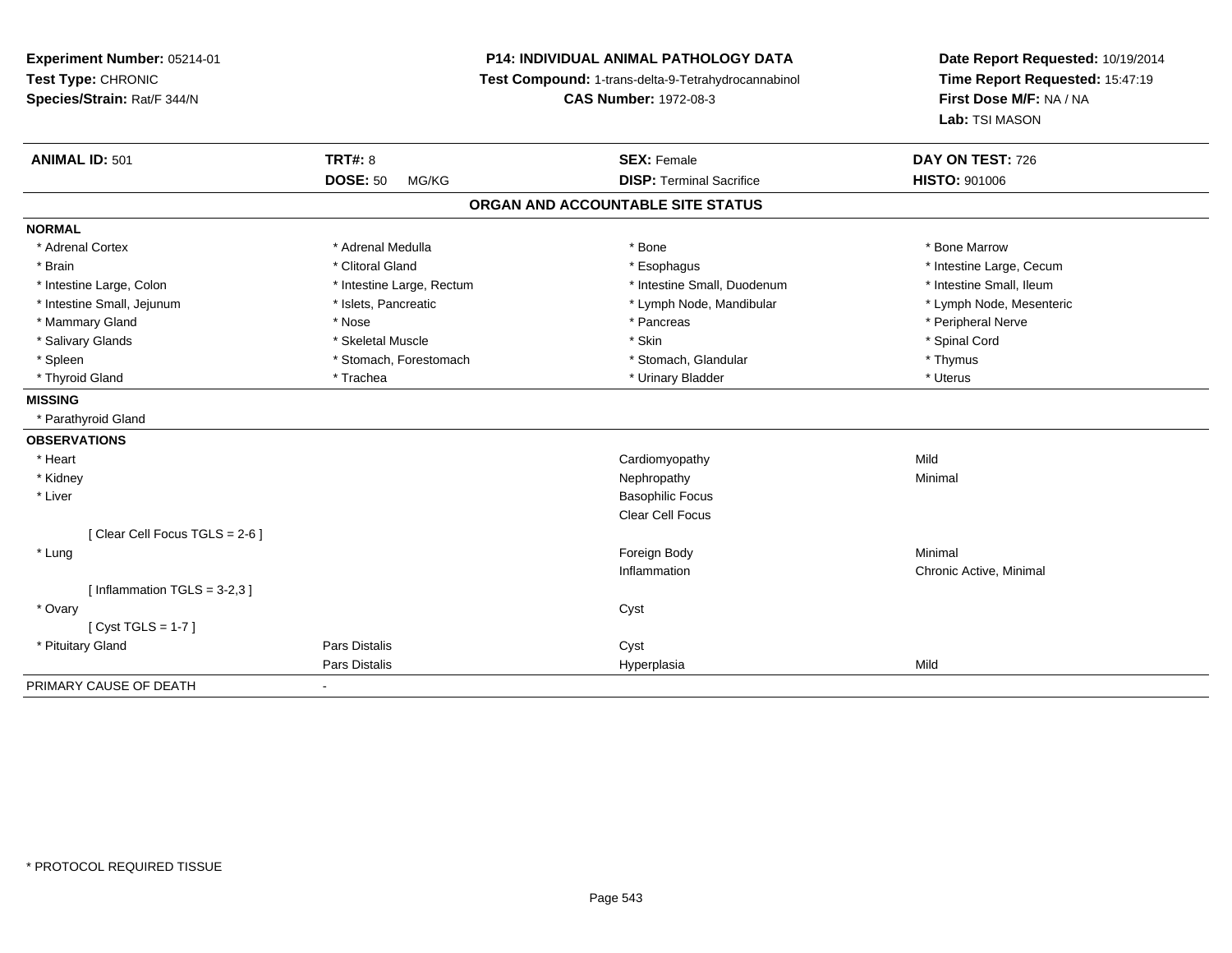**Experiment Number:** 05214-01**Test Type:** CHRONIC **Species/Strain:** Rat/F 344/N**P14: INDIVIDUAL ANIMAL PATHOLOGY DATA Test Compound:** 1-trans-delta-9-Tetrahydrocannabinol **CAS Number:** 1972-08-3**Date Report Requested:** 10/19/2014**Time Report Requested:** 15:47:19**First Dose M/F:** NA / NA**Lab:** TSI MASON**ANIMAL ID:** 502**TRT#:** 8 **SEX:** Female **DAY ON TEST:** 726 **DOSE:** 50 MG/KG**DISP:** Natural Death **HISTO:**  $901007$ **ORGAN AND ACCOUNTABLE SITE STATUSNORMAL**\* Adrenal Cortex \* Adrenal Medulla \* Adrenal Medulla \* Bone \* Bone \* Bone \* Bone \* Bone Marrow \* Brain \* Alternation of the state of the state of the state of the state of the state of the state of the state of the state of the state of the state of the state of the state of the state of the state of the state of th \* Intestine Small, Ileum \* Intestine Large, Colon \* Intestine Large, Rectum \* Intestine Small, Duodenum \* Intestine Small, Duodenum \* Lymph Node, Mesenteric \* Intestine Small, Jejunum \* Mandibular \* Islets, Pancreatic \* Mandibular \* Lymph Node, Mandibular \* Mammary Gland \* \* Andrew \* Nose \* \* Nose \* \* Ovary \* Ovary \* Ovary \* \* Ovary \* \* Pancreas \* \* Pancreas \* \* Pancreas \* \* Pancreas \* \* Pancreas \* \* Pancreas \* \* Pancreas \* \* Pancreas \* \* Pancreas \* \* Pancreas \* \* Pancreas \* Peripheral Nerve \* Salivary Glands \* Skeletal Muscle \* Skin\* Stomach. Glandular \* Spinal Cord \* Spinal Cord \* Spinal Cord \* Stomach, Forestomach \* Stomach, Forestomach \* Stomach, Forestomach \* Thymus \* Thyroid Gland \* Trachea \* Urinary Bladder \* \* Uterus**MISSING** \* Parathyroid Gland**OBSERVATIONS** \* Heart Cardiomyopathyy Mild Minimal \* Kidneyy the context of the context of the context of the context of the context of the context of the context of the context of the context of the context of the context of the context of the context of the context of the contex n Minimal Nephropathyy the contract of the Minimal Minimal Section 1996 and the contract of the Minimal Section 1997 and the contract of the contract of the contract of the contract of the contract of the contract of the contract of the contra \* Liver Basophilic FocusNote: TGL 3 NODULE NOT SEEN ON MICRO EXAM OF RECUT[ Basophilic Focus TGLS = 2-6+6.1 ] \* Lungg and the state of the state of the state of the state of the state of the state of the state of the state of the state of the state of the state of the state of the state of the state of the state of the state of the stat Foreign Bodyy the contract of the Minimal Minimal Section 1996 and the contract of the Minimal Section 1997 and the contract of the contract of the contract of the contract of the contract of the contract of the contract of the contra Inflammation Chronic Active, Minimal \* Pituitary Glandd and the set of Pars Distalis and the Second Adenomal Adenomal Second Second Pars Distallis  $[$  Adenoma TGLS = 1-8  $]$ PRIMARY CAUSE OF DEATH-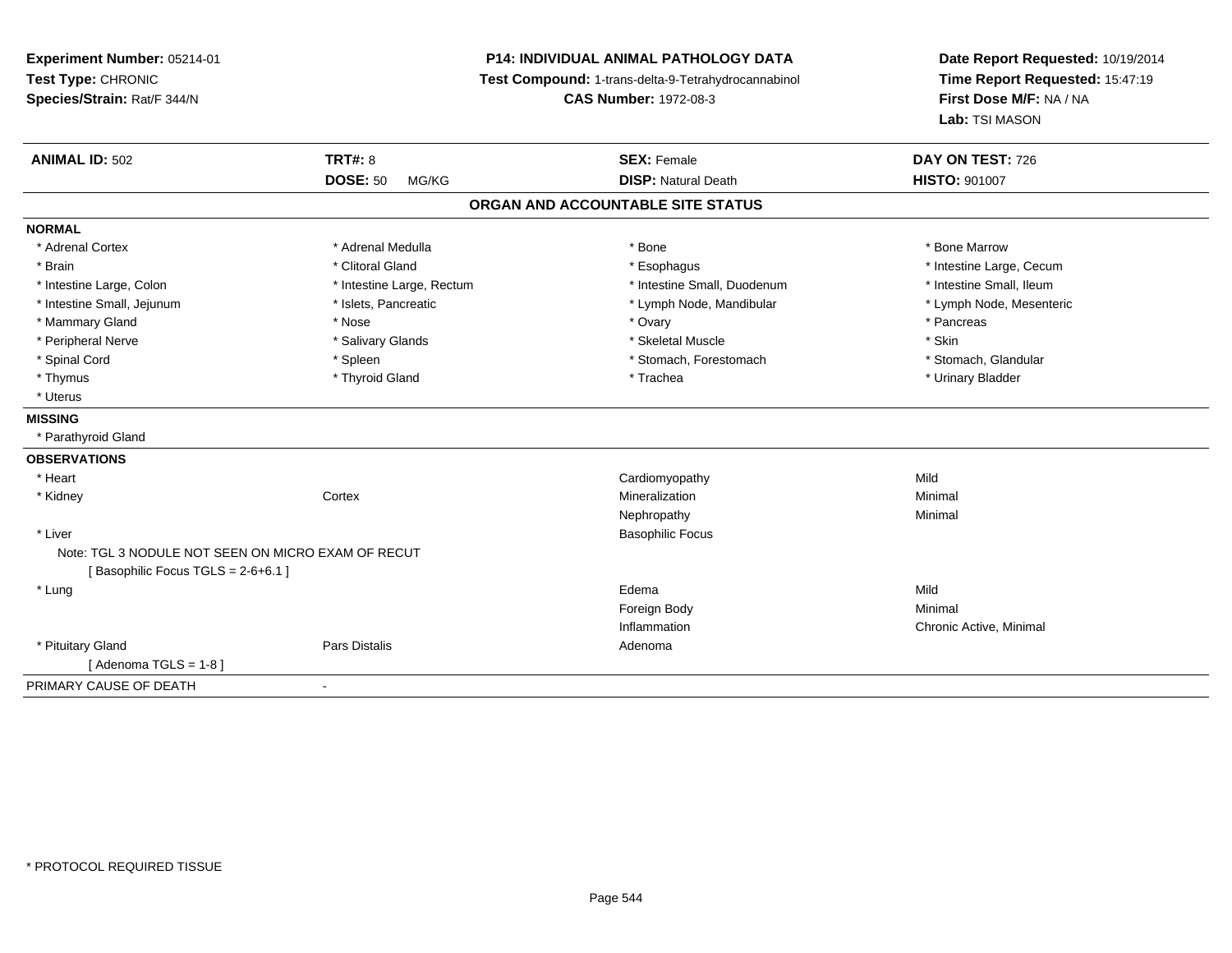| <b>Experiment Number: 05214-01</b><br>Test Type: CHRONIC<br>Species/Strain: Rat/F 344/N |                           | <b>P14: INDIVIDUAL ANIMAL PATHOLOGY DATA</b><br>Test Compound: 1-trans-delta-9-Tetrahydrocannabinol<br><b>CAS Number: 1972-08-3</b> | Date Report Requested: 10/19/2014<br>Time Report Requested: 15:47:19<br>First Dose M/F: NA / NA<br>Lab: TSI MASON |
|-----------------------------------------------------------------------------------------|---------------------------|-------------------------------------------------------------------------------------------------------------------------------------|-------------------------------------------------------------------------------------------------------------------|
| <b>ANIMAL ID: 503</b>                                                                   | TRT#: 8                   | <b>SEX: Female</b>                                                                                                                  | DAY ON TEST: 454                                                                                                  |
|                                                                                         | <b>DOSE: 50</b><br>MG/KG  | <b>DISP:</b> Scheduled Sacrifice                                                                                                    | <b>HISTO: 901008</b>                                                                                              |
|                                                                                         |                           | ORGAN AND ACCOUNTABLE SITE STATUS                                                                                                   |                                                                                                                   |
| <b>NORMAL</b>                                                                           |                           |                                                                                                                                     |                                                                                                                   |
| * Adrenal Cortex                                                                        | * Adrenal Medulla         | * Bone                                                                                                                              | * Bone Marrow                                                                                                     |
| * Brain                                                                                 | * Clitoral Gland          | * Esophagus                                                                                                                         | * Intestine Large, Cecum                                                                                          |
| * Intestine Large, Colon                                                                | * Intestine Large, Rectum | * Intestine Small, Duodenum                                                                                                         | * Intestine Small, Ileum                                                                                          |
| * Intestine Small, Jejunum                                                              | * Islets, Pancreatic      | * Lung                                                                                                                              | * Lymph Node, Mandibular                                                                                          |
| * Lymph Node, Mesenteric                                                                | * Mammary Gland           | * Nose                                                                                                                              | * Ovary                                                                                                           |
| * Pancreas                                                                              | * Parathyroid Gland       | * Peripheral Nerve                                                                                                                  | * Pituitary Gland                                                                                                 |
| * Salivary Glands                                                                       | * Skeletal Muscle         | * Skin                                                                                                                              | * Spinal Cord                                                                                                     |
| * Spleen                                                                                | * Stomach, Forestomach    | * Stomach, Glandular                                                                                                                | * Thymus                                                                                                          |
| * Thyroid Gland                                                                         | * Trachea                 | * Urinary Bladder                                                                                                                   | * Uterus                                                                                                          |
| Vagina                                                                                  |                           |                                                                                                                                     |                                                                                                                   |
| <b>OBSERVATIONS</b>                                                                     |                           |                                                                                                                                     |                                                                                                                   |
| * Heart                                                                                 |                           | Cardiomyopathy                                                                                                                      | Minimal                                                                                                           |
| * Kidney                                                                                | Cortex                    | Mineralization                                                                                                                      | Minimal                                                                                                           |
|                                                                                         |                           | Nephropathy                                                                                                                         | Minimal                                                                                                           |
| * Liver                                                                                 |                           | <b>Basophilic Focus</b>                                                                                                             |                                                                                                                   |
| PRIMARY CAUSE OF DEATH                                                                  |                           |                                                                                                                                     |                                                                                                                   |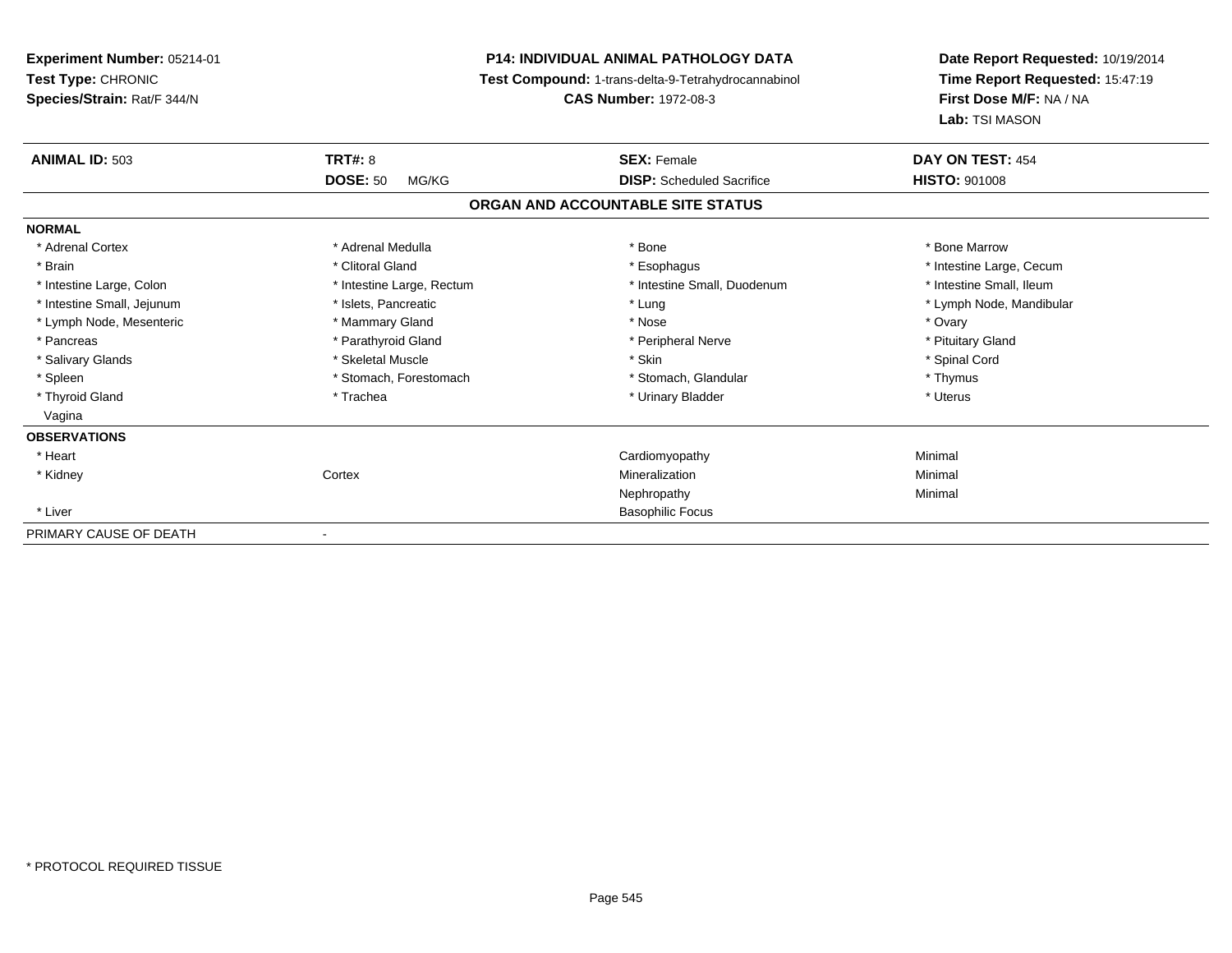| P14: INDIVIDUAL ANIMAL PATHOLOGY DATA<br>Experiment Number: 05214-01<br>Test Type: CHRONIC<br>Test Compound: 1-trans-delta-9-Tetrahydrocannabinol<br>Species/Strain: Rat/F 344/N<br><b>CAS Number: 1972-08-3</b> |                          |                                   | Date Report Requested: 10/19/2014<br>Time Report Requested: 15:47:19<br>First Dose M/F: NA / NA<br>Lab: TSI MASON |
|------------------------------------------------------------------------------------------------------------------------------------------------------------------------------------------------------------------|--------------------------|-----------------------------------|-------------------------------------------------------------------------------------------------------------------|
| <b>ANIMAL ID: 504</b>                                                                                                                                                                                            | <b>TRT#: 8</b>           | <b>SEX: Female</b>                | DAY ON TEST: 737                                                                                                  |
|                                                                                                                                                                                                                  | <b>DOSE: 50</b><br>MG/KG | <b>DISP: Terminal Sacrifice</b>   | <b>HISTO: 901009</b>                                                                                              |
|                                                                                                                                                                                                                  |                          | ORGAN AND ACCOUNTABLE SITE STATUS |                                                                                                                   |
| <b>NORMAL</b>                                                                                                                                                                                                    |                          |                                   |                                                                                                                   |
| * Adrenal Cortex                                                                                                                                                                                                 | * Bone                   | * Bone Marrow                     | * Brain                                                                                                           |
| * Esophagus                                                                                                                                                                                                      | * Intestine Large, Cecum | * Intestine Large, Colon          | * Intestine Large, Rectum                                                                                         |
| * Intestine Small, Duodenum                                                                                                                                                                                      | * Intestine Small, Ileum | * Intestine Small, Jejunum        | * Islets, Pancreatic                                                                                              |
| * Lymph Node, Mandibular                                                                                                                                                                                         | * Lymph Node, Mesenteric | * Nose                            | * Ovary                                                                                                           |
| * Pancreas                                                                                                                                                                                                       | * Parathyroid Gland      | * Peripheral Nerve                | * Salivary Glands                                                                                                 |
| * Skeletal Muscle                                                                                                                                                                                                | * Skin                   | * Spinal Cord                     | * Stomach, Forestomach                                                                                            |
| * Stomach, Glandular                                                                                                                                                                                             | * Thymus                 | * Trachea                         | * Urinary Bladder                                                                                                 |
| * Uterus                                                                                                                                                                                                         |                          |                                   |                                                                                                                   |
| <b>MISSING</b>                                                                                                                                                                                                   |                          |                                   |                                                                                                                   |
| * Mammary Gland                                                                                                                                                                                                  |                          |                                   |                                                                                                                   |
| <b>OBSERVATIONS</b>                                                                                                                                                                                              |                          |                                   |                                                                                                                   |
| * Adrenal Medulla                                                                                                                                                                                                |                          | Hyperplasia                       | Minimal                                                                                                           |
|                                                                                                                                                                                                                  |                          | Pheochromocytoma Benign           |                                                                                                                   |
| * Clitoral Gland                                                                                                                                                                                                 | <b>Bilateral</b>         | Adenoma                           |                                                                                                                   |
| [Adenoma TGLS = $1-10$ ]                                                                                                                                                                                         |                          |                                   |                                                                                                                   |
| * Heart                                                                                                                                                                                                          |                          | Cardiomyopathy                    | Mild                                                                                                              |
| * Kidney                                                                                                                                                                                                         |                          | Nephropathy                       | Minimal                                                                                                           |
| * Liver                                                                                                                                                                                                          |                          | <b>Basophilic Focus</b>           |                                                                                                                   |
|                                                                                                                                                                                                                  |                          | Clear Cell Focus                  |                                                                                                                   |
|                                                                                                                                                                                                                  |                          | Fatty Change                      | Focal, Minimal                                                                                                    |
|                                                                                                                                                                                                                  |                          | Hepatodiaphragmatic Nodule        |                                                                                                                   |
| [ Clear Cell Focus TGLS = 4-6+6.1+6.2 ]<br>[Fatty Change TGLS = 5-6+6.1+6.2]                                                                                                                                     |                          |                                   |                                                                                                                   |
| [ Hepatodiaphragmatic Nodule TGLS = 2-6.1,3-6.1 ]                                                                                                                                                                |                          |                                   |                                                                                                                   |
| * Lung                                                                                                                                                                                                           |                          | Inflammation                      | Chronic Active, Minimal                                                                                           |
| * Pituitary Gland                                                                                                                                                                                                | <b>Pars Distalis</b>     | Adenoma                           |                                                                                                                   |
|                                                                                                                                                                                                                  | Pars Distalis            | Cyst                              |                                                                                                                   |
| * Spleen                                                                                                                                                                                                         |                          | Leukemia Mononuclear              |                                                                                                                   |
| * Thyroid Gland                                                                                                                                                                                                  | C Cell                   | Hyperplasia                       | Minimal                                                                                                           |

PRIMARY CAUSE OF DEATH-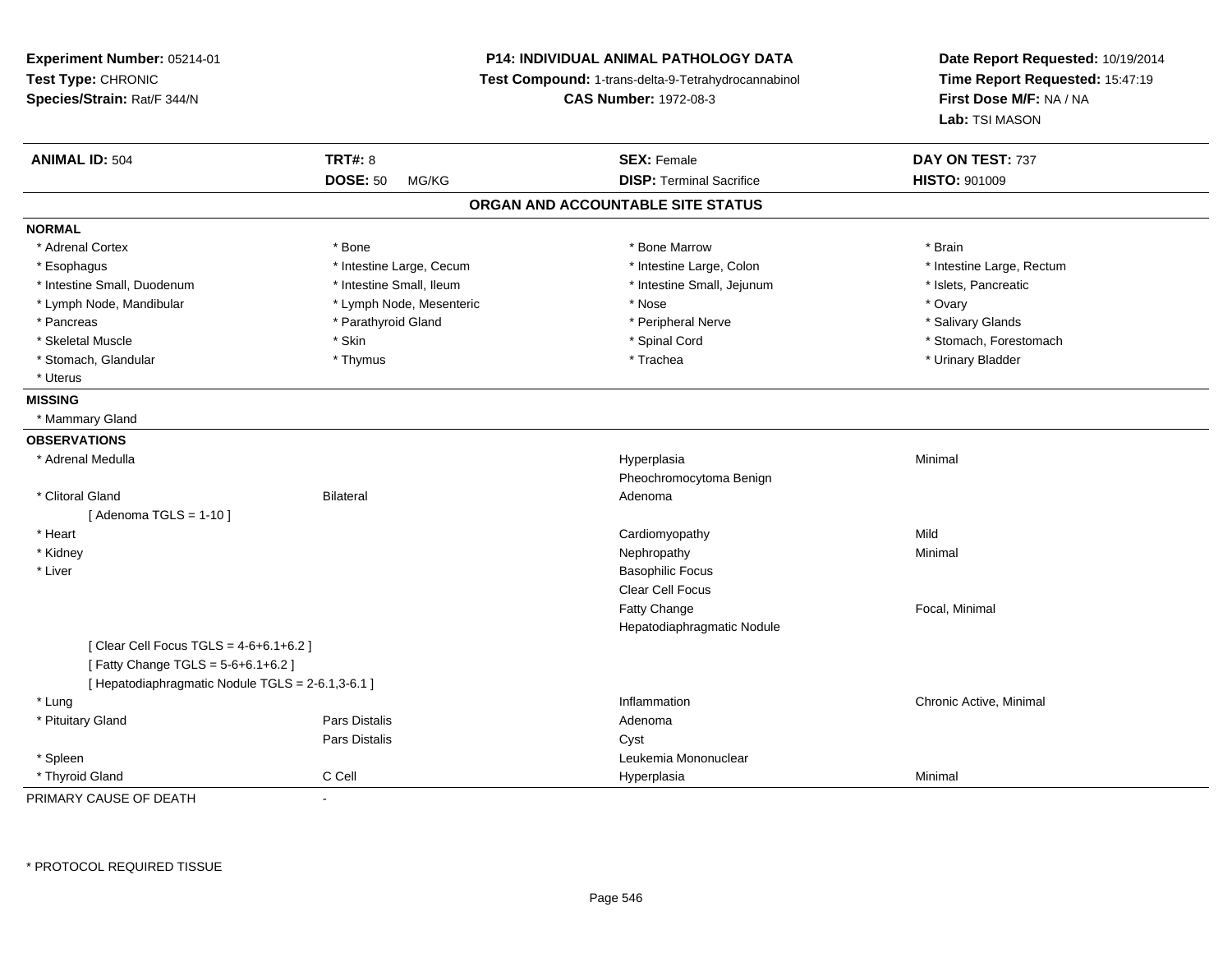| Experiment Number: 05214-01<br><b>Test Type: CHRONIC</b><br>Species/Strain: Rat/F 344/N |                                            | <b>P14: INDIVIDUAL ANIMAL PATHOLOGY DATA</b><br>Test Compound: 1-trans-delta-9-Tetrahydrocannabinol<br><b>CAS Number: 1972-08-3</b> | Date Report Requested: 10/19/2014<br>Time Report Requested: 15:47:19<br>First Dose M/F: NA / NA<br>Lab: TSI MASON |
|-----------------------------------------------------------------------------------------|--------------------------------------------|-------------------------------------------------------------------------------------------------------------------------------------|-------------------------------------------------------------------------------------------------------------------|
| <b>ANIMAL ID: 504</b>                                                                   | <b>TRT#: 8</b><br><b>DOSE: 50</b><br>MG/KG | <b>SEX: Female</b><br><b>DISP: Terminal Sacrifice</b>                                                                               | DAY ON TEST: 737<br><b>HISTO: 901009</b>                                                                          |
|                                                                                         |                                            | ORGAN AND ACCOUNTABLE SITE STATUS                                                                                                   |                                                                                                                   |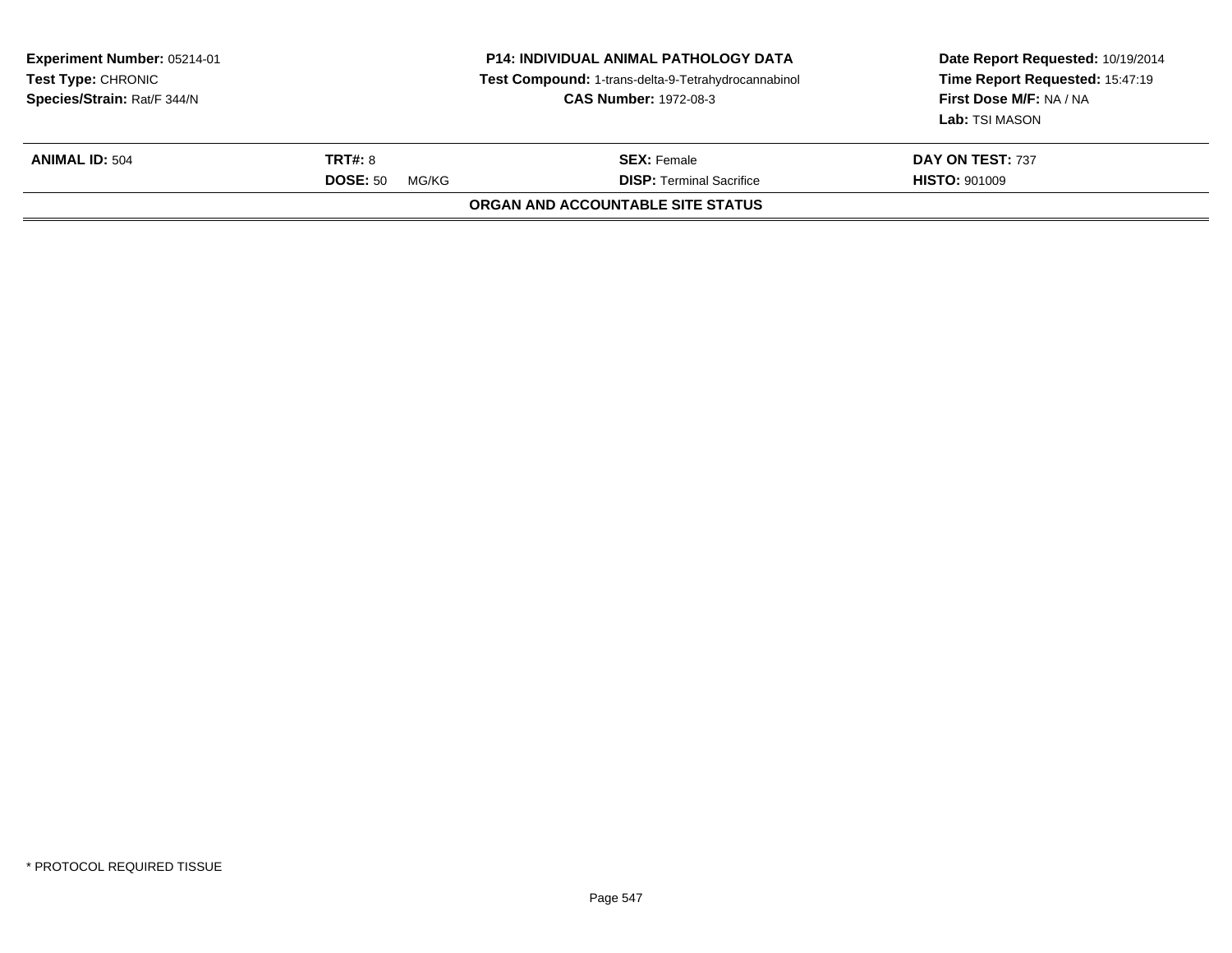# **P14: INDIVIDUAL ANIMAL PATHOLOGY DATA**

**Test Compound:** 1-trans-delta-9-Tetrahydrocannabinol

**CAS Number:** 1972-08-3

| <b>ANIMAL ID: 505</b>             | TRT#: 8                   | <b>SEX: Female</b>                | DAY ON TEST: 731         |
|-----------------------------------|---------------------------|-----------------------------------|--------------------------|
|                                   | <b>DOSE: 50</b><br>MG/KG  | <b>DISP: Terminal Sacrifice</b>   | <b>HISTO: 901010</b>     |
|                                   |                           | ORGAN AND ACCOUNTABLE SITE STATUS |                          |
| <b>NORMAL</b>                     |                           |                                   |                          |
| * Adrenal Cortex                  | * Adrenal Medulla         | * Bone                            | * Bone Marrow            |
| * Brain                           | * Clitoral Gland          | * Esophagus                       | * Intestine Large, Cecum |
| * Intestine Large, Colon          | * Intestine Large, Rectum | * Intestine Small, Duodenum       | * Intestine Small, Ileum |
| * Intestine Small, Jejunum        | * Islets, Pancreatic      | * Lymph Node, Mandibular          | * Lymph Node, Mesenteric |
| * Mammary Gland                   | * Nose                    | * Ovary                           | * Pancreas               |
| * Parathyroid Gland               | * Peripheral Nerve        | * Salivary Glands                 | * Skeletal Muscle        |
| * Skin                            | * Spinal Cord             | * Spleen                          | * Stomach, Forestomach   |
| * Stomach, Glandular              | * Thymus                  | * Trachea                         | * Urinary Bladder        |
| <b>OBSERVATIONS</b>               |                           |                                   |                          |
| * Heart                           |                           | Cardiomyopathy                    | Mild                     |
| * Kidney                          |                           | Nephropathy                       | Mild                     |
| * Liver                           |                           | <b>Basophilic Focus</b>           |                          |
|                                   |                           | Eosinophilic Focus                |                          |
| [Basophilic Focus TGLS = 2-6+6.1] |                           |                                   |                          |
| * Lung                            |                           | Inflammation                      | Chronic Active, Minimal  |
| * Pituitary Gland                 | Pars Distalis             | Hyperplasia                       | Mild                     |
| * Thyroid Gland                   | C Cell                    | Adenoma                           |                          |
| [Adenoma TGLS = 1-2]              |                           |                                   |                          |
| * Uterus                          |                           | Polyp Stromal                     |                          |
| PRIMARY CAUSE OF DEATH            |                           |                                   |                          |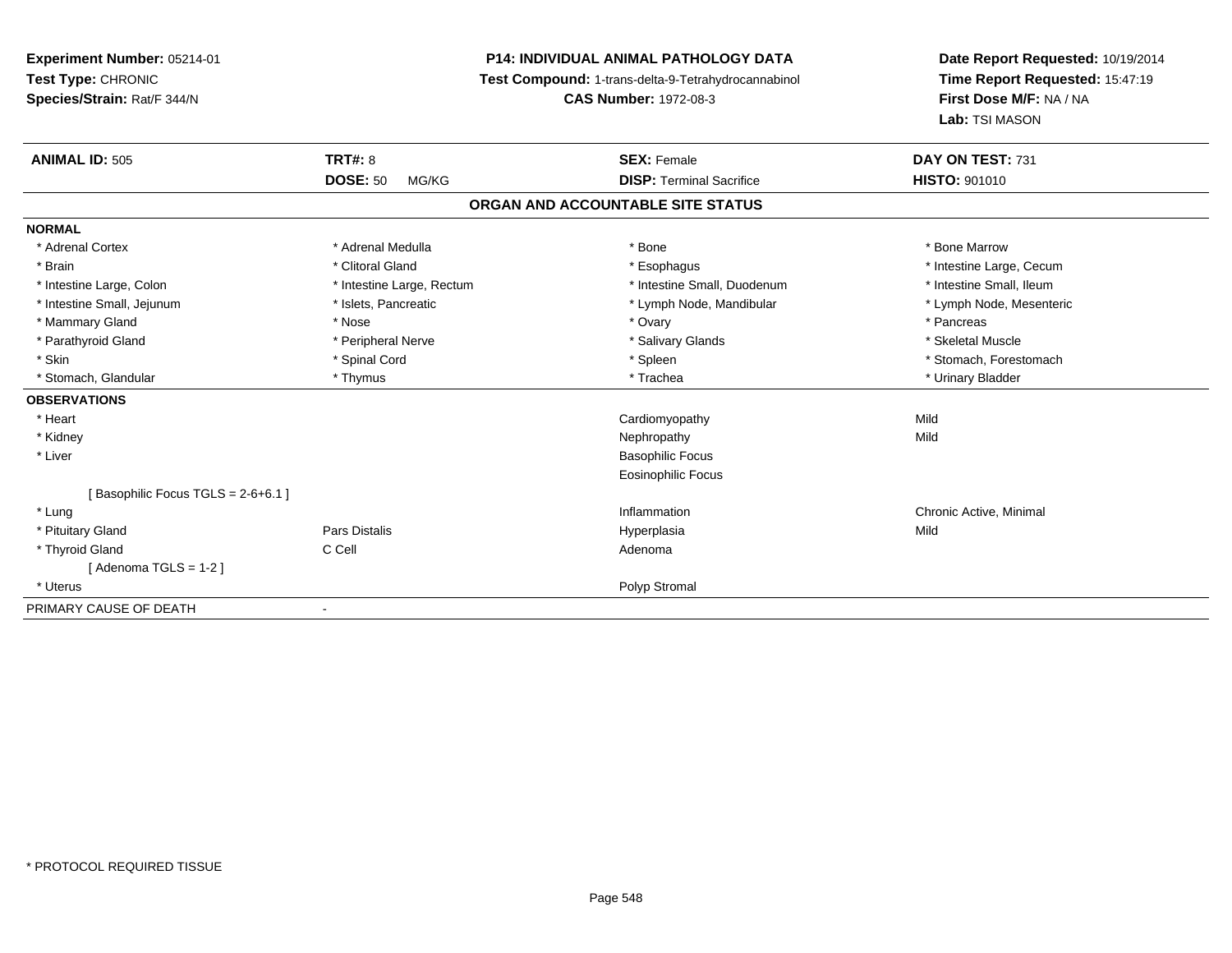**Experiment Number:** 05214-01**Test Type:** CHRONIC **Species/Strain:** Rat/F 344/N**P14: INDIVIDUAL ANIMAL PATHOLOGY DATA Test Compound:** 1-trans-delta-9-Tetrahydrocannabinol **CAS Number:** 1972-08-3**Date Report Requested:** 10/19/2014**Time Report Requested:** 15:47:19**First Dose M/F:** NA / NA**Lab:** TSI MASON**ANIMAL ID:** 506**6 CONSEX: CONSEX: CONSEX: CONSEX: CONSEX: CONSEX: CONSEX: CONSEX: CONSEX: CONSEX: CONSEX: CONSEX: CONSEX: CONSEX: CONSEX: CONSEX: CONSEX: CONSEX: CONSEX: CONSEX: CONSEX: CONSEX: DOSE:** 50 MG/KG**DISP:** Accidentally Killed **HISTO:** 901011 **ORGAN AND ACCOUNTABLE SITE STATUSNORMAL**\* Adrenal Cortex \* Adrenal Medulla \* Adrenal Medulla \* Bone \* Bone \* Bone \* Bone \* Bone Marrow \* Intestine Large, Colon \* Brain \* Esophagus \* Esophagus \* Esophagus \* 11testine Large, Cecum \* \* Intestine Large, Rectum \* Thestine Small, Duodenum \* Number of the small, Ileum \* Intestine Small, Jejunum \* Intestine Small, Jejunum \* Islets, Pancreatic \* Kidney \* Lung \* Lymph Node, Mandibular \* Lymph Node, Mesenteric \* \* \* Mammary Gland \* \* Nose \* Nose \* Ovary \* Ovary \* Ovary \* Ovary \* Ovary \* Ovary \* Ovary \* Skeletal Muscle \* Parathyroid Gland \* **All and \* Skeletal Muscle All and \* Peripheral Nerve** \* Salivary Glands \* Salivary Glands \* Skin \* Spinal Cord \* Spinal Cord \* Spinal Cord \* Spinal \* Spinal \* Stomach, Forestomach \* Stomach, Forestomach \* Stomach, Glandular \* Thymus \* Thymus \* Thymus \* Thyroid Gland \* Thyroid Gland \* Thachea \* Urinary Bladder \* North and the second term in the second variable values of the variable values of variable values  $\sim$  Vagina **OBSERVATIONS** \* Clitoral Glandd and the control of the control of the control of the Hyperplasia and the control of the control of the control of the control of the control of the control of the control of the control of the control of the control of t \* Heart Cardiomyopathy Minimal \* Liver Basophilic Focus \* Pancreass and the contract of the Acinus and Acinus and Acinus and Acinus Atrophy and Acinus and Mild \* Pituitary Glandd Cyst Constants Constants Constants Constants Constants Constants Constants Constants Constants Constants Const Pars Distalis Hyperplasiaa Mild PRIMARY CAUSE OF DEATH-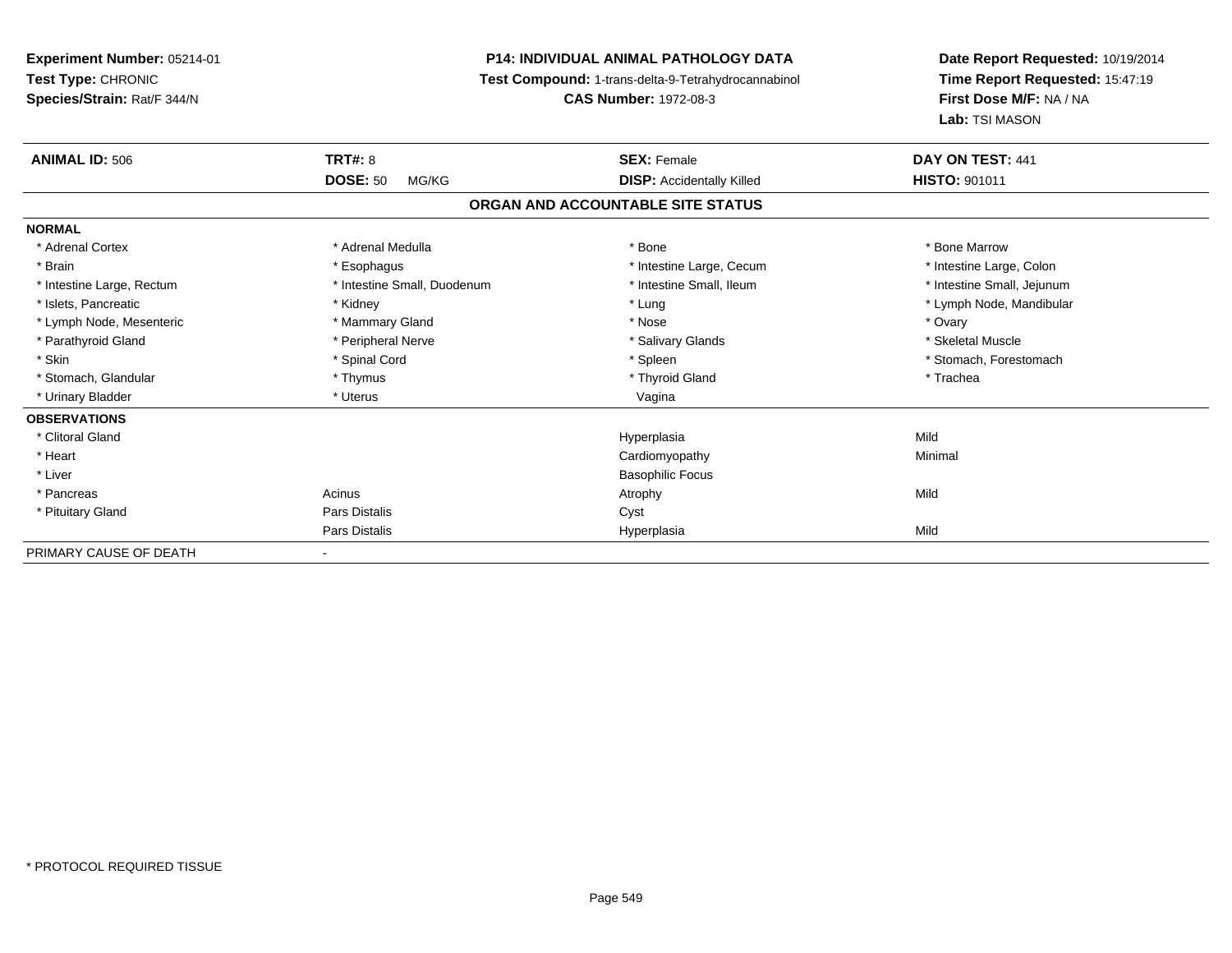| Experiment Number: 05214-01<br>Test Type: CHRONIC<br>Species/Strain: Rat/F 344/N |                           | <b>P14: INDIVIDUAL ANIMAL PATHOLOGY DATA</b><br>Test Compound: 1-trans-delta-9-Tetrahydrocannabinol<br><b>CAS Number: 1972-08-3</b> | Date Report Requested: 10/19/2014<br>Time Report Requested: 15:47:19<br>First Dose M/F: NA / NA<br>Lab: TSI MASON |
|----------------------------------------------------------------------------------|---------------------------|-------------------------------------------------------------------------------------------------------------------------------------|-------------------------------------------------------------------------------------------------------------------|
| <b>ANIMAL ID: 507</b>                                                            | <b>TRT#: 8</b>            | <b>SEX: Female</b>                                                                                                                  | DAY ON TEST: 737                                                                                                  |
|                                                                                  | <b>DOSE: 50</b><br>MG/KG  | <b>DISP: Terminal Sacrifice</b>                                                                                                     | HISTO: lu                                                                                                         |
|                                                                                  |                           | ORGAN AND ACCOUNTABLE SITE STATUS                                                                                                   |                                                                                                                   |
| <b>NORMAL</b>                                                                    |                           |                                                                                                                                     |                                                                                                                   |
| * Adrenal Cortex                                                                 | * Adrenal Medulla         | * Bone                                                                                                                              | * Bone Marrow                                                                                                     |
| * Brain                                                                          | * Clitoral Gland          | * Esophagus                                                                                                                         | * Intestine Large, Cecum                                                                                          |
| * Intestine Large, Colon                                                         | * Intestine Large, Rectum | * Intestine Small, Duodenum                                                                                                         | * Intestine Small, Ileum                                                                                          |
| * Intestine Small, Jejunum                                                       | * Islets, Pancreatic      | * Kidney                                                                                                                            | * Lymph Node, Mandibular                                                                                          |
| * Lymph Node, Mesenteric                                                         | * Mammary Gland           | * Nose                                                                                                                              | * Ovary                                                                                                           |
| * Parathyroid Gland                                                              | * Peripheral Nerve        | * Salivary Glands                                                                                                                   | * Skeletal Muscle                                                                                                 |
| * Skin                                                                           | * Spinal Cord             | * Spleen                                                                                                                            | * Stomach, Forestomach                                                                                            |
| * Stomach, Glandular                                                             | * Thymus                  | * Trachea                                                                                                                           | * Urinary Bladder                                                                                                 |
| * Uterus                                                                         |                           |                                                                                                                                     |                                                                                                                   |
| <b>OBSERVATIONS</b>                                                              |                           |                                                                                                                                     |                                                                                                                   |
| * Heart                                                                          |                           | Cardiomyopathy                                                                                                                      | Mild                                                                                                              |
| * Liver                                                                          |                           | <b>Basophilic Focus</b>                                                                                                             |                                                                                                                   |
| [Basophilic Focus TGLS = 1-6]                                                    |                           |                                                                                                                                     |                                                                                                                   |
| * Lung                                                                           |                           | Inflammation                                                                                                                        | Chronic Active, Moderate                                                                                          |
| * Pancreas                                                                       | Acinus                    | Atrophy                                                                                                                             | Minimal                                                                                                           |
| * Pituitary Gland                                                                | <b>Pars Distalis</b>      | Hyperplasia                                                                                                                         | Mild                                                                                                              |
| * Thyroid Gland                                                                  | C Cell                    | Hyperplasia                                                                                                                         | Mild                                                                                                              |
| PRIMARY CAUSE OF DEATH                                                           |                           |                                                                                                                                     |                                                                                                                   |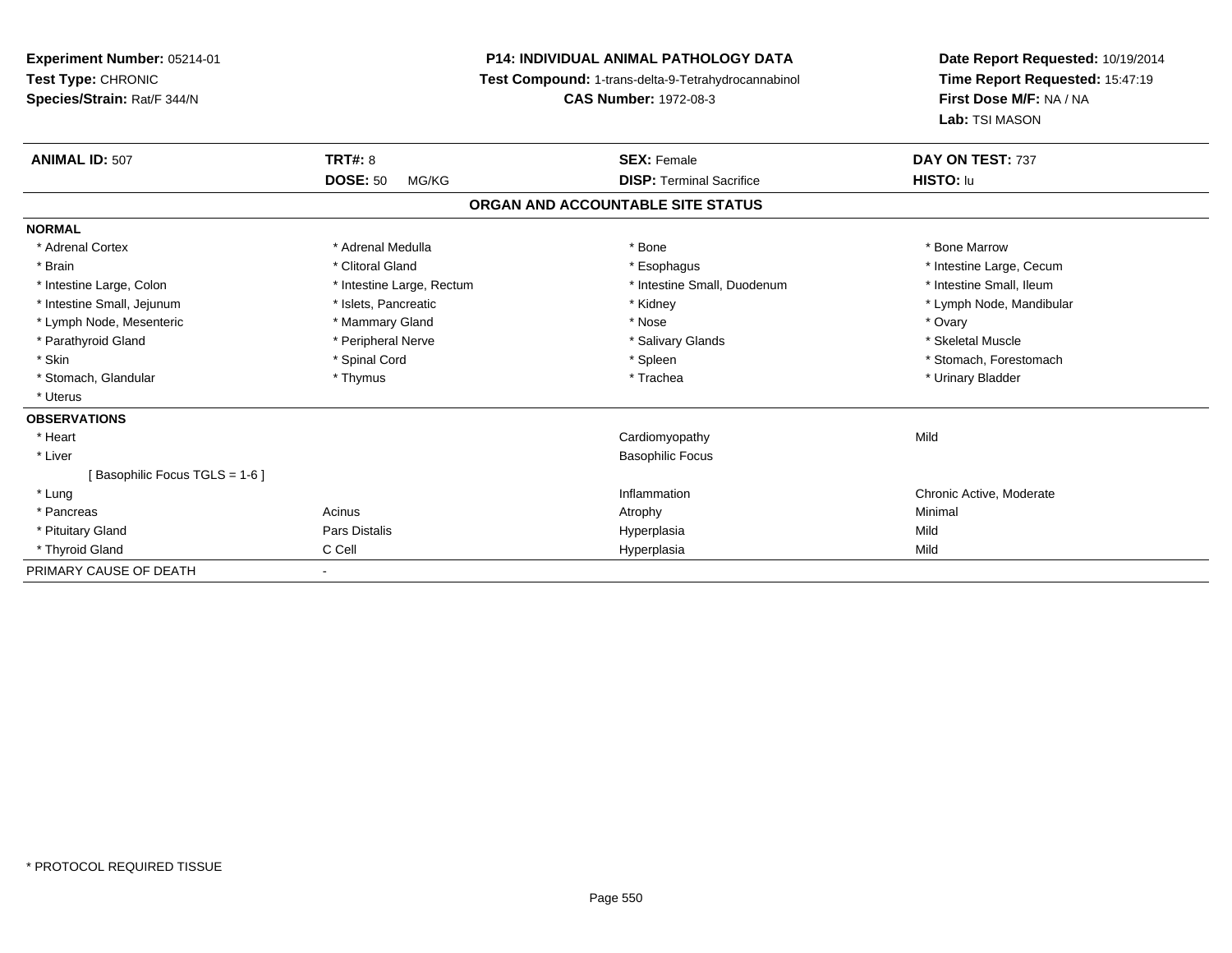**Experiment Number:** 05214-01**Test Type:** CHRONIC **Species/Strain:** Rat/F 344/N**P14: INDIVIDUAL ANIMAL PATHOLOGY DATA Test Compound:** 1-trans-delta-9-Tetrahydrocannabinol **CAS Number:** 1972-08-3**Date Report Requested:** 10/19/2014**Time Report Requested:** 15:47:19**First Dose M/F:** NA / NA**Lab:** TSI MASON**ANIMAL ID:** 508**EX:** Female **DAY ON TEST:** 458 **DOSE:** 50 MG/KG**DISP:** Scheduled Sacrifice **HISTO:** 991013 **ORGAN AND ACCOUNTABLE SITE STATUSNORMAL**\* Adrenal Cortex \* Adrenal Medulla \* Adrenal Medulla \* Bone \* Bone \* Bone \* Bone \* Bone Marrow \* Intestine Large, Colon \* Brain \* Esophagus \* Esophagus \* Esophagus \* 11testine Large, Cecum \* \* Intestine Large, Rectum \* Thestine Small, Duodenum \* Number of the small, Ileum \* Intestine Small, Jejunum \* Intestine Small, Jejunum \* Lymph Node, Mesenteric \* Islets, Pancreatic **\* Lung \* Lung \* Lung \* Lymph Node, Mandibular \*** Lymph Node, Mandibular \* Mammary Gland \* \* Andrew \* Nose \* \* Nose \* \* Ovary \* Ovary \* Ovary \* \* Ovary \* \* Pancreas \* \* Pancreas \* \* Pancreas \* \* Pancreas \* \* Pancreas \* \* Pancreas \* \* Pancreas \* \* Pancreas \* \* Pancreas \* \* Pancreas \* \* Pancreas \* Skeletal Muscle \* Parathyroid Gland \* \* \* And \* \* Peripheral Nerve \* \* \* Salivary Glands \* \* Salivary Glands \* \* Skeletal Muscle \* \* Skeletal Muscle \* \* Skeletal Muscle \* \* Skeletal Muscle \* \* Skeletal Muscle \* \* Skeletal Muscle \* \* Skele \* Skin \* Spinal Cord \* Spinal Cord \* Spinal Cord \* Spinal \* Spinal \* Stomach, Forestomach \* Stomach, Forestomach \* Stomach, Glandular \* Thymus \* Thymus \* Thymus \* Thyroid Gland \* Thyroid Gland \* Thachea \* Urinary Bladder \* North and the second term in the second variable values of the variable values of variable values  $\sim$  Vagina **OBSERVATIONS** \* Clitoral Gland Inflammation Chronic Active, Minimal [ Inflammation TGLS = 1-10 ] \* Heart Cardiomyopathy Minimal \* Kidneyy which is a context of the Cortext of the Cortext of the Cortext of the Mineralization n Minimal Nephropathyy the contract of the Minimal Minimal Section 1996 and the contract of the Minimal Section 1997 and the contract of the contract of the contract of the contract of the contract of the contract of the contract of the contra \* Liver Basophilic Focus \* Pituitary Glandd
a
compare the contract of Pars Intermed
compare the contract of Cyst PRIMARY CAUSE OF DEATH - Animal Note: MAST CELLS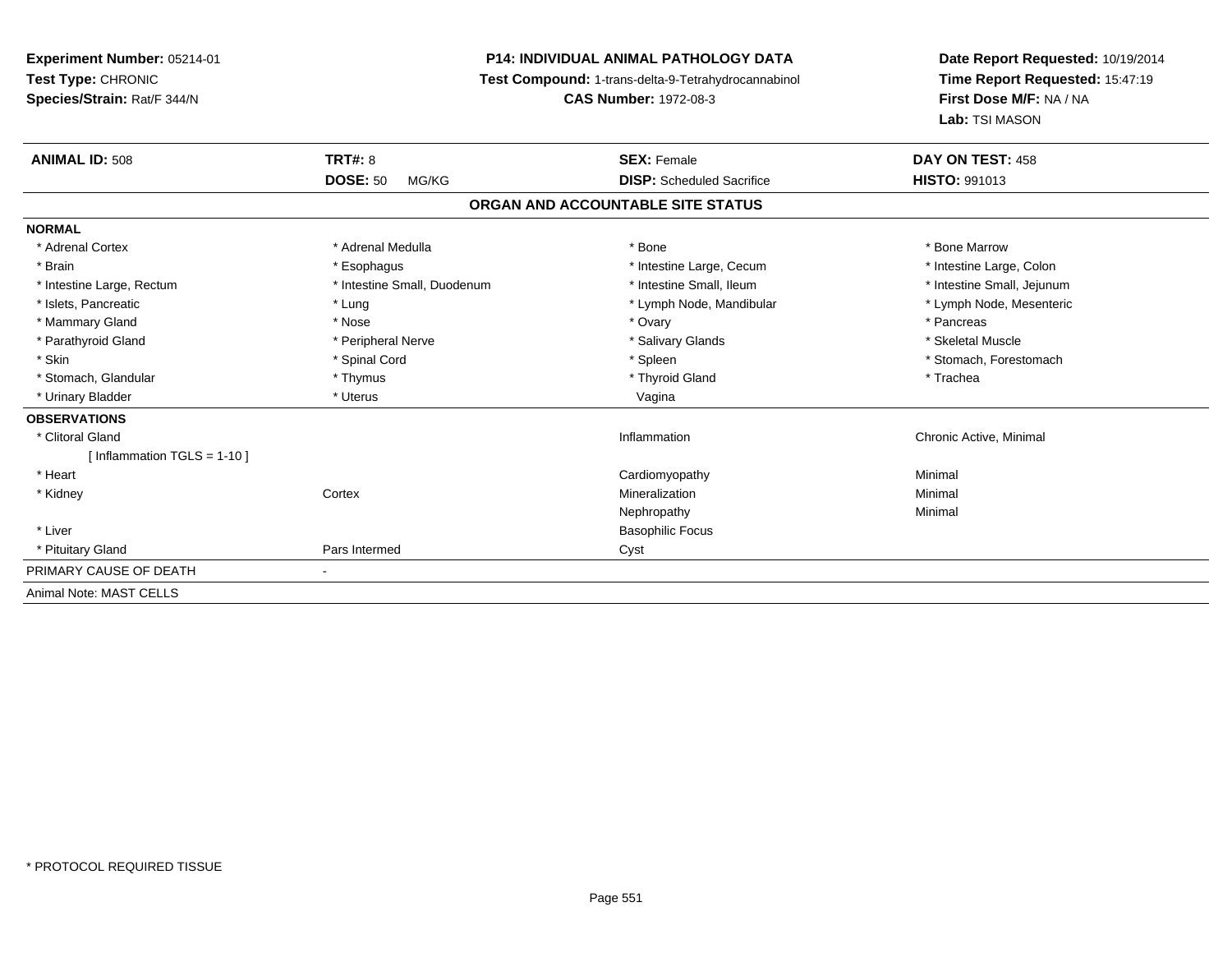**Experiment Number:** 05214-01**Test Type:** CHRONIC **Species/Strain:** Rat/F 344/N**P14: INDIVIDUAL ANIMAL PATHOLOGY DATA Test Compound:** 1-trans-delta-9-Tetrahydrocannabinol **CAS Number:** 1972-08-3**Date Report Requested:** 10/19/2014**Time Report Requested:** 15:47:19**First Dose M/F:** NA / NA**Lab:** TSI MASON**ANIMAL ID:** 509**TRT#:** 8 **SEX:** Female **SEX: Female DAY ON TEST:** 602 **DOSE:** 50 MG/KG**DISP:** Natural Death **HISTO:** 901014 **ORGAN AND ACCOUNTABLE SITE STATUSNORMAL**\* Adrenal Cortex \* Adrenal Medulla \* Adrenal Medulla \* Bone \* Bone \* Bone \* Bone \* Bone Marrow \* Islets. Pancreatic \* Brain \* Alternatic metal of the state of the state of the state of the state of the state of the state of the state of the state of the state of the state of the state of the state of the state of the state of the state \* Lymph Node, Mesenteric \* Kidney \* Liver \* Liver \* Liver \* Liver \* Lymph Node, Mandibular \* Lymph Node, Mandibular \* Mammary Gland \* \* Andrew \* Nose \* \* Nose \* \* Ovary \* Ovary \* Ovary \* \* Ovary \* \* Pancreas \* \* Pancreas \* \* Pancreas \* \* Pancreas \* \* Pancreas \* \* Pancreas \* \* Pancreas \* \* Pancreas \* \* Pancreas \* \* Pancreas \* \* Pancreas \* Skeletal Muscle \* Parathyroid Gland \* \* \* And \* \* Peripheral Nerve \* \* \* Salivary Glands \* \* Salivary Glands \* \* Skeletal Muscle \* \* Skeletal Muscle \* \* Skeletal Muscle \* \* Skeletal Muscle \* \* Skeletal Muscle \* \* Skeletal Muscle \* \* Skele \* Skin \* Stephen \* Spinal Cord \* \* Spinal Cord \* Spleen \* Thymus \* Spinal Society \* Thymus \* Thymus \* Thymus \* \* Uterus \* Thyroid Gland \* Trachea \* Trachea \* Trachea \* Urinary Bladder \* Urinary Bladder **AUTO PRECLUDES DIAG.** \* Intestine Large, Cecum \* Intestine Large, Colon \* Intestine Large, Rectum \* Intestine Small, Duodenum \* Intestine Small, Ileum \* Intestine Small, Jejunum \* Stomach, Glandular**OBSERVATIONS** \* Heart Cardiomyopathyy Mild **Mild**  \* Lungg and the state of the state of the state of the state of the state of the state of the state of the state of the state of the state of the state of the state of the state of the state of the state of the state of the stat Foreign Bodyy the contract of the Minimal Minimal Section 1996 and the contract of the Minimal Section 1997 and the contract of the contract of the contract of the contract of the contract of the contract of the contract of the contra \* Pituitary Glandd **Example 2018** Pars Distalis **Contains 2018** Cyst Pars Distalis HyperplasiaModerate<br>Minimal \* Stomach, Forestomachh anns an t-ainmeile anns an t-ainmeile anns an t-ainmeile anns an t-ainmeile an t-ainmeile an t-ainmeile an t- $[$  Ulcer TGLS = 1-5  $]$ PRIMARY CAUSE OF DEATH-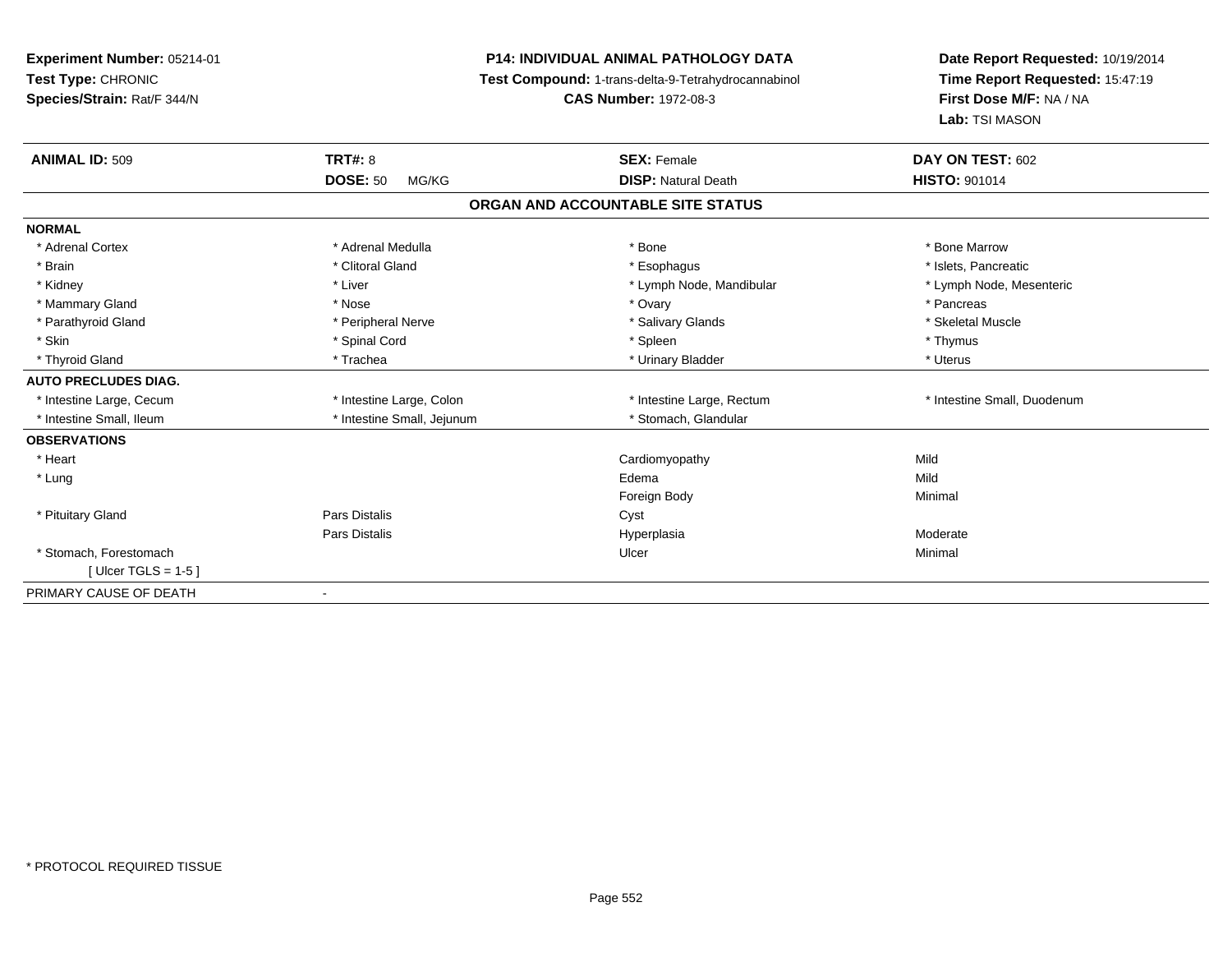| Experiment Number: 05214-01<br>Test Type: CHRONIC<br>Species/Strain: Rat/F 344/N                       | <b>P14: INDIVIDUAL ANIMAL PATHOLOGY DATA</b><br>Test Compound: 1-trans-delta-9-Tetrahydrocannabinol<br><b>CAS Number: 1972-08-3</b> |                                   | Date Report Requested: 10/19/2014<br>Time Report Requested: 15:47:19<br>First Dose M/F: NA / NA<br>Lab: TSI MASON |  |
|--------------------------------------------------------------------------------------------------------|-------------------------------------------------------------------------------------------------------------------------------------|-----------------------------------|-------------------------------------------------------------------------------------------------------------------|--|
| <b>ANIMAL ID: 510</b>                                                                                  | <b>TRT#: 8</b>                                                                                                                      | <b>SEX: Female</b>                | DAY ON TEST: 726                                                                                                  |  |
|                                                                                                        | <b>DOSE: 50</b><br>MG/KG                                                                                                            | <b>DISP: Terminal Sacrifice</b>   | HISTO: 901015                                                                                                     |  |
|                                                                                                        |                                                                                                                                     | ORGAN AND ACCOUNTABLE SITE STATUS |                                                                                                                   |  |
| <b>NORMAL</b>                                                                                          |                                                                                                                                     |                                   |                                                                                                                   |  |
| * Adrenal Cortex                                                                                       | * Adrenal Medulla                                                                                                                   | * Bone                            | * Bone Marrow                                                                                                     |  |
| * Esophagus                                                                                            | * Intestine Large, Cecum                                                                                                            | * Intestine Large, Colon          | * Intestine Large, Rectum                                                                                         |  |
| * Intestine Small, Duodenum                                                                            | * Intestine Small, Ileum                                                                                                            | * Intestine Small, Jejunum        | * Islets, Pancreatic                                                                                              |  |
| * Lymph Node, Mandibular                                                                               | * Lymph Node, Mesenteric                                                                                                            | * Mammary Gland                   | * Nose                                                                                                            |  |
| * Ovary                                                                                                | * Peripheral Nerve                                                                                                                  | * Salivary Glands                 | * Skeletal Muscle                                                                                                 |  |
| * Skin                                                                                                 | * Spinal Cord                                                                                                                       | * Spleen                          | * Stomach, Forestomach                                                                                            |  |
| * Stomach, Glandular                                                                                   | * Thymus                                                                                                                            | * Trachea                         | * Urinary Bladder                                                                                                 |  |
| * Uterus                                                                                               |                                                                                                                                     |                                   |                                                                                                                   |  |
| <b>MISSING</b>                                                                                         |                                                                                                                                     |                                   |                                                                                                                   |  |
| * Parathyroid Gland                                                                                    |                                                                                                                                     |                                   |                                                                                                                   |  |
| <b>OBSERVATIONS</b>                                                                                    |                                                                                                                                     |                                   |                                                                                                                   |  |
| * Brain                                                                                                |                                                                                                                                     | Mineralization                    | Minimal                                                                                                           |  |
| * Clitoral Gland                                                                                       |                                                                                                                                     | Adenoma                           |                                                                                                                   |  |
| [Adenoma TGLS = $1-10$ ]                                                                               |                                                                                                                                     |                                   |                                                                                                                   |  |
| * Heart                                                                                                |                                                                                                                                     | Cardiomyopathy                    | Mild                                                                                                              |  |
| * Kidney                                                                                               | <b>Transit Epithe</b>                                                                                                               | Hyperplasia                       | Minimal                                                                                                           |  |
|                                                                                                        |                                                                                                                                     | Nephropathy                       | Mild                                                                                                              |  |
| * Liver                                                                                                |                                                                                                                                     | <b>Basophilic Focus</b>           |                                                                                                                   |  |
|                                                                                                        |                                                                                                                                     | <b>Eosinophilic Focus</b>         |                                                                                                                   |  |
|                                                                                                        |                                                                                                                                     | Hyperplasia                       | Mild                                                                                                              |  |
| [Basophilic Focus TGLS = 5-6]<br>[ Eosinophilic Focus TGLS = 2-6.01 ]<br>[ Hyperplasia TGLS = 4-6.01 ] |                                                                                                                                     |                                   |                                                                                                                   |  |
| * Lung                                                                                                 |                                                                                                                                     | Inflammation                      | Chronic Active, Minimal                                                                                           |  |
| * Pancreas                                                                                             | Acinus                                                                                                                              | Atrophy                           | Moderate                                                                                                          |  |
| * Pituitary Gland                                                                                      | Pars Distalis                                                                                                                       | Adenoma                           |                                                                                                                   |  |
| [Adenoma TGLS = $3-8$ ]                                                                                |                                                                                                                                     |                                   |                                                                                                                   |  |
| * Thyroid Gland                                                                                        | C Cell                                                                                                                              | Hyperplasia                       | Minimal                                                                                                           |  |
| PRIMARY CAUSE OF DEATH                                                                                 | $\mathbf{r}$                                                                                                                        |                                   |                                                                                                                   |  |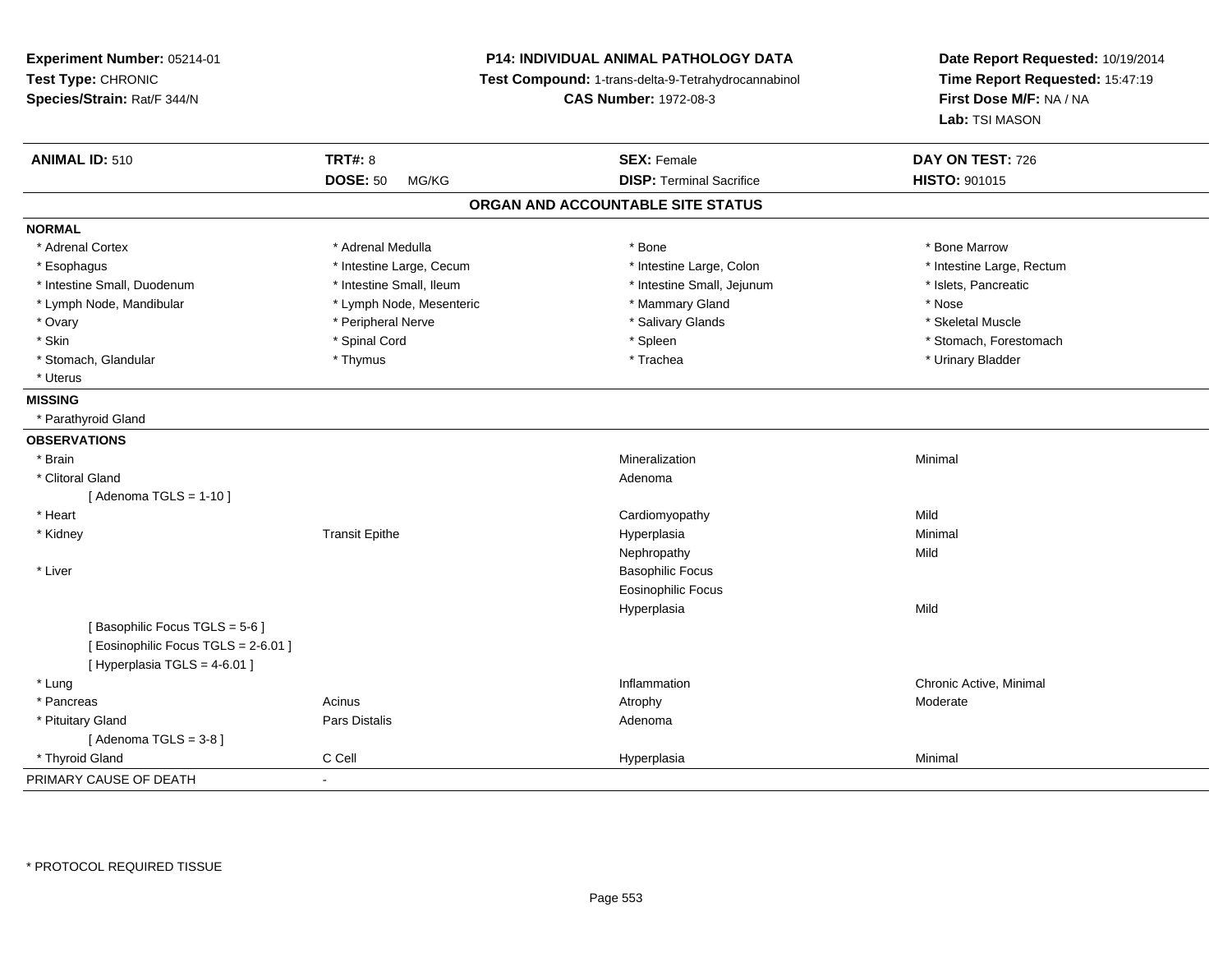# **P14: INDIVIDUAL ANIMAL PATHOLOGY DATA**

**Test Compound:** 1-trans-delta-9-Tetrahydrocannabinol

**CAS Number:** 1972-08-3

| <b>ANIMAL ID: 511</b>          | <b>TRT#: 8</b>            | <b>SEX: Female</b>                | DAY ON TEST: 729         |  |
|--------------------------------|---------------------------|-----------------------------------|--------------------------|--|
|                                | <b>DOSE: 50</b><br>MG/KG  | <b>DISP:</b> Moribund Sacrifice   | <b>HISTO: 901016</b>     |  |
|                                |                           | ORGAN AND ACCOUNTABLE SITE STATUS |                          |  |
| <b>NORMAL</b>                  |                           |                                   |                          |  |
| * Adrenal Cortex               | * Adrenal Medulla         | * Bone                            | * Bone Marrow            |  |
| * Brain                        | * Clitoral Gland          | * Esophagus                       | * Intestine Large, Cecum |  |
| * Intestine Large, Colon       | * Intestine Large, Rectum | * Intestine Small, Duodenum       | * Intestine Small, Ileum |  |
| * Intestine Small, Jejunum     | * Islets, Pancreatic      | * Lymph Node, Mandibular          | * Lymph Node, Mesenteric |  |
| * Mammary Gland                | * Ovary                   | * Pancreas                        | * Parathyroid Gland      |  |
| * Peripheral Nerve             | * Salivary Glands         | * Skeletal Muscle                 | * Skin                   |  |
| * Spinal Cord                  | * Spleen                  | * Stomach, Glandular              | * Thymus                 |  |
| * Thyroid Gland                | * Trachea                 | * Urinary Bladder                 | * Uterus                 |  |
| <b>OBSERVATIONS</b>            |                           |                                   |                          |  |
| * Heart                        |                           | Cardiomyopathy                    | Mild                     |  |
| * Kidney                       |                           | Nephropathy                       | Minimal                  |  |
| * Liver                        |                           | <b>Basophilic Focus</b>           |                          |  |
|                                |                           | <b>Fatty Change</b>               | Moderate                 |  |
| [Fatty Change TGLS = $4,5-6$ ] |                           |                                   |                          |  |
| * Lung                         |                           | Foreign Body                      | Mild                     |  |
|                                |                           | Inflammation                      | Chronic Active, Mild     |  |
| [Inflammation TGLS = $2-2+3$ ] |                           |                                   |                          |  |
| * Nose                         |                           | Inflammation                      | Acute, Minimal           |  |
| * Pituitary Gland              | Pars Distalis             | Adenoma                           |                          |  |
| [Adenoma TGLS = $1-8$ ]        |                           |                                   |                          |  |
| * Stomach, Forestomach         |                           | Hyperplasia                       | Basal Cell, Moderate     |  |
|                                |                           | Inflammation                      | Chronic, Moderate        |  |
| [Hyperplasia TGLS = 3-5]       |                           |                                   |                          |  |
| PRIMARY CAUSE OF DEATH         | $\overline{\phantom{a}}$  |                                   |                          |  |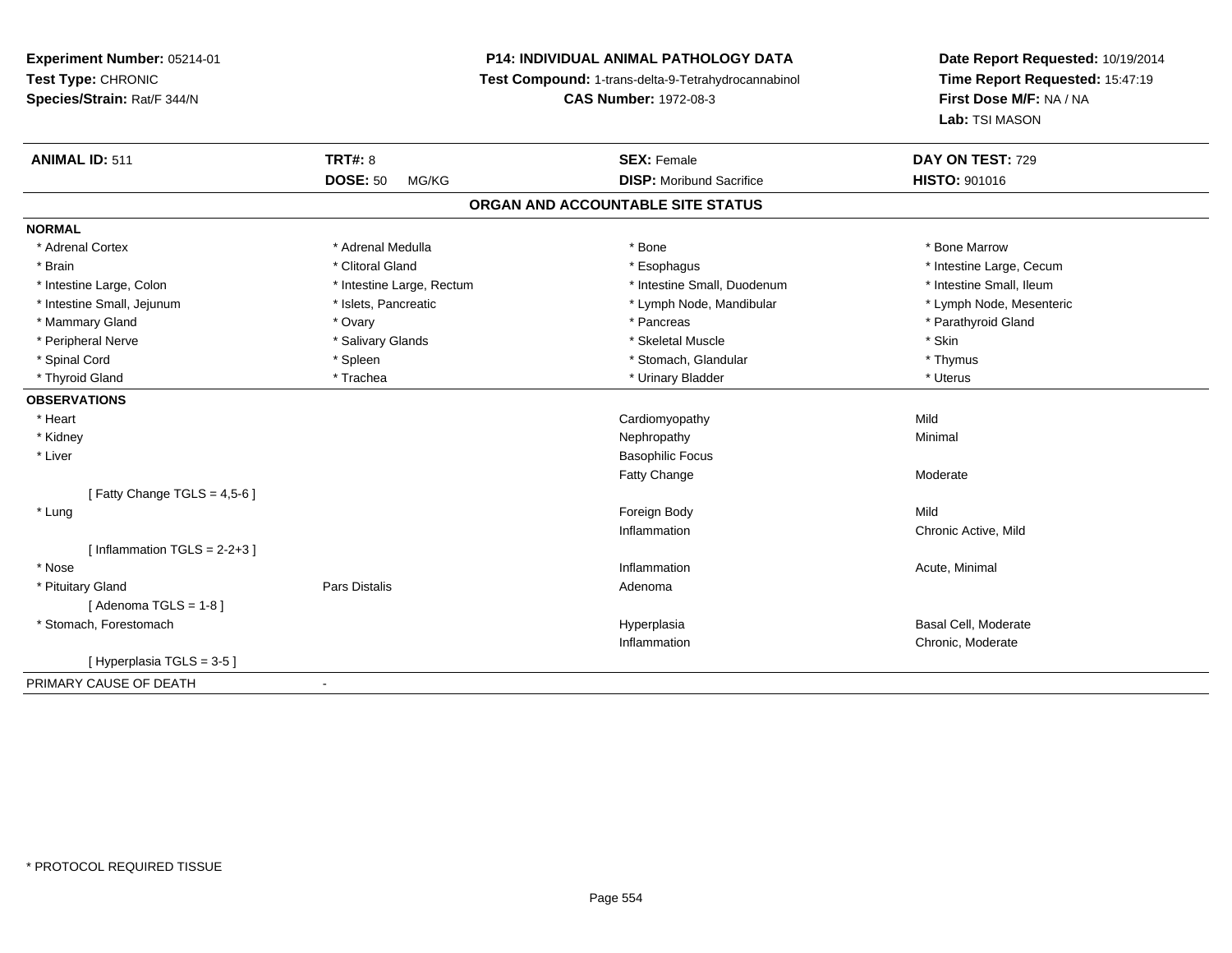| Experiment Number: 05214-01<br>Test Type: CHRONIC<br>Species/Strain: Rat/F 344/N | <b>P14: INDIVIDUAL ANIMAL PATHOLOGY DATA</b><br>Test Compound: 1-trans-delta-9-Tetrahydrocannabinol<br><b>CAS Number: 1972-08-3</b> |                                   | Date Report Requested: 10/19/2014<br>Time Report Requested: 15:47:19<br>First Dose M/F: NA / NA<br>Lab: TSI MASON |  |
|----------------------------------------------------------------------------------|-------------------------------------------------------------------------------------------------------------------------------------|-----------------------------------|-------------------------------------------------------------------------------------------------------------------|--|
| <b>ANIMAL ID: 512</b>                                                            | <b>TRT#: 8</b>                                                                                                                      | <b>SEX: Female</b>                | DAY ON TEST: 659                                                                                                  |  |
|                                                                                  | <b>DOSE: 50</b><br>MG/KG                                                                                                            | <b>DISP: Moribund Sacrifice</b>   | <b>HISTO: 901017</b>                                                                                              |  |
|                                                                                  |                                                                                                                                     | ORGAN AND ACCOUNTABLE SITE STATUS |                                                                                                                   |  |
| <b>NORMAL</b>                                                                    |                                                                                                                                     |                                   |                                                                                                                   |  |
| * Adrenal Cortex                                                                 | * Adrenal Medulla                                                                                                                   | * Bone                            | * Bone Marrow                                                                                                     |  |
| * Brain                                                                          | * Esophagus                                                                                                                         | * Heart                           | * Intestine Large, Cecum                                                                                          |  |
| * Intestine Large, Colon                                                         | * Intestine Large, Rectum                                                                                                           | * Intestine Small, Duodenum       | * Intestine Small, Ileum                                                                                          |  |
| * Intestine Small, Jejunum                                                       | * Islets, Pancreatic                                                                                                                | * Kidney                          | * Lymph Node, Mandibular                                                                                          |  |
| * Lymph Node, Mesenteric                                                         | * Nose                                                                                                                              | * Parathyroid Gland               | * Peripheral Nerve                                                                                                |  |
| * Skeletal Muscle                                                                | * Spinal Cord                                                                                                                       | * Spleen                          | * Stomach, Forestomach                                                                                            |  |
| * Stomach, Glandular                                                             | * Thymus                                                                                                                            | * Trachea                         | * Urinary Bladder                                                                                                 |  |
| * Uterus                                                                         |                                                                                                                                     |                                   |                                                                                                                   |  |
| <b>MISSING</b>                                                                   |                                                                                                                                     |                                   |                                                                                                                   |  |
| * Clitoral Gland                                                                 |                                                                                                                                     |                                   |                                                                                                                   |  |
| <b>OBSERVATIONS</b>                                                              |                                                                                                                                     |                                   |                                                                                                                   |  |
| * Liver                                                                          |                                                                                                                                     | <b>Basophilic Focus</b>           |                                                                                                                   |  |
| * Lung                                                                           |                                                                                                                                     | Inflammation                      | Chronic Active, Mild                                                                                              |  |
| * Mammary Gland                                                                  |                                                                                                                                     | Fibroadenoma                      |                                                                                                                   |  |
| [Fibroadenoma TGLS = $1-10+10.1$ ]                                               |                                                                                                                                     |                                   |                                                                                                                   |  |
| * Ovary                                                                          |                                                                                                                                     | Granulosa Cell Tumor Benign       |                                                                                                                   |  |
| [ Granulosa Cell Tumor Benign TGLS = 7.1+7.1.1 ]                                 |                                                                                                                                     |                                   |                                                                                                                   |  |
| * Pancreas                                                                       | Acinus                                                                                                                              | Atrophy                           | Mild                                                                                                              |  |
| * Pituitary Gland                                                                | Pars Distalis                                                                                                                       | Cyst                              |                                                                                                                   |  |
|                                                                                  | <b>Pars Distalis</b>                                                                                                                | Hyperplasia                       | Marked                                                                                                            |  |
| * Salivary Glands                                                                | Duct                                                                                                                                | Metaplasia                        | Squamous, Minimal                                                                                                 |  |
| * Skin                                                                           |                                                                                                                                     | Cyst Epithelial Inclusion         |                                                                                                                   |  |
| [ Cyst Epithelial Inclusion TGLS = 2-16+16.1 ]                                   |                                                                                                                                     |                                   |                                                                                                                   |  |
| * Thyroid Gland                                                                  | C Cell                                                                                                                              | Hyperplasia                       | Minimal                                                                                                           |  |
| PRIMARY CAUSE OF DEATH                                                           |                                                                                                                                     |                                   |                                                                                                                   |  |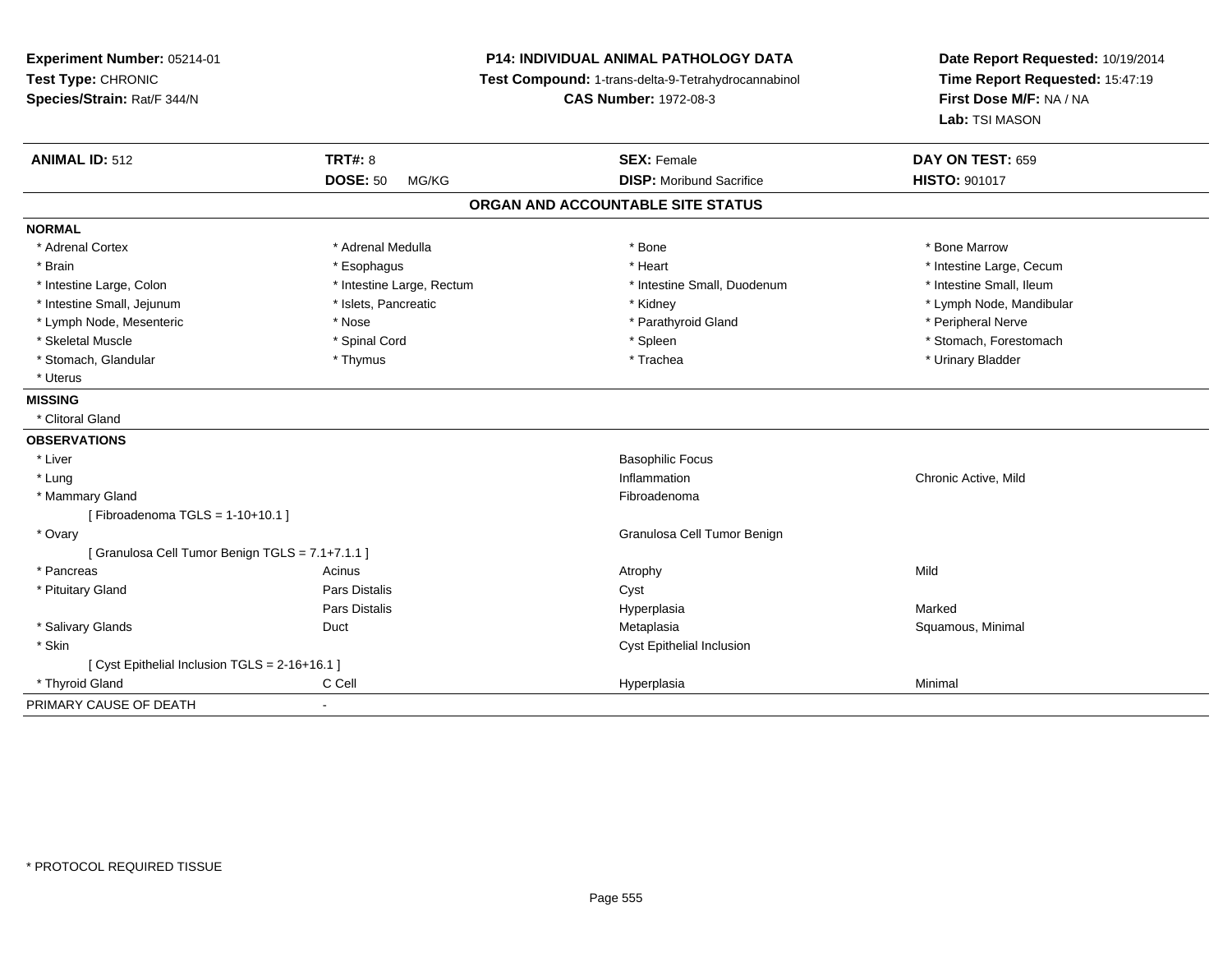**Experiment Number:** 05214-01**Test Type:** CHRONIC **Species/Strain:** Rat/F 344/N**P14: INDIVIDUAL ANIMAL PATHOLOGY DATA Test Compound:** 1-trans-delta-9-Tetrahydrocannabinol **CAS Number:** 1972-08-3**Date Report Requested:** 10/19/2014**Time Report Requested:** 15:47:19**First Dose M/F:** NA / NA**Lab:** TSI MASON**ANIMAL ID:** 513**TRT#:** 8 **SEX:** Female **DAY ON TEST:** 457 **DOSE:** 50 MG/KG **DISP:** Scheduled Sacrifice **HISTO:** <sup>901018</sup> **ORGAN AND ACCOUNTABLE SITE STATUSNORMAL**\* Adrenal Cortex \* Adrenal Medulla \* Adrenal Medulla \* Bone \* Bone \* Bone \* Bone \* Bone Marrow \* Brain \* Alternation of the state of the state of the state of the state of the state of the state of the state of the state of the state of the state of the state of the state of the state of the state of the state of th \* Intestine Small, Ileum \* Intestine Large, Colon \* Intestine Large, Rectum \* Intestine Small, Duodenum \* Intestine Small, Duodenum \* Lymph Node, Mesenteric \* Intestine Small, Jejunum \* Mandibular \* Islets, Pancreatic \* Mandibular \* Lymph Node, Mandibular \* Mammary Gland \* \* Andrew \* Nose \* \* Nose \* \* Ovary \* Ovary \* Ovary \* \* Ovary \* \* Pancreas \* \* Pancreas \* \* Pancreas \* \* Pancreas \* \* Pancreas \* \* Pancreas \* \* Pancreas \* \* Pancreas \* \* Pancreas \* \* Pancreas \* \* Pancreas \* Skeletal Muscle \* Parathyroid Gland \* \* \* And \* \* Peripheral Nerve \* \* \* Salivary Glands \* \* Salivary Glands \* \* Skeletal Muscle \* \* Skeletal Muscle \* \* Skeletal Muscle \* \* Skeletal Muscle \* \* Skeletal Muscle \* \* Skeletal Muscle \* \* Skele \* Skin \* Spinal Cord \* Spinal Cord \* Spinal Cord \* Spinal \* Spinal \* Stomach, Forestomach \* Stomach, Forestomach \* Stomach, Glandular \* Thymus \* Thymus \* Thymus \* Thyroid Gland \* Thyroid Gland \* Thachea \* Urinary Bladder \* North and the second term in the second variable values of the variable values of variable values  $\sim$  Vagina **OBSERVATIONS** \* Heart Cardiomyopathy Minimal \* Kidneyy which is a context of the Cortext of the Cortext of the Cortext of the Mineralization n Minimal Nephropathyy the contract of the Minimal Minimal Section 1996 and the contract of the Minimal Section 1997 and the contract of the contract of the contract of the contract of the contract of the contract of the contract of the contra \* Liver Basophilic Focus**Infiltration Cellular**  \* Lungg is a construction Cellular Historyte, Minimal (1990) and the set of the construction Cellular Historyte, Minimal (1990) and the set of the construction Cellular (1990) and Historyte, Minimal (1990) and the construction \* Pituitary Glandd **Pars Distalis Community Community** Cyst PRIMARY CAUSE OF DEATH-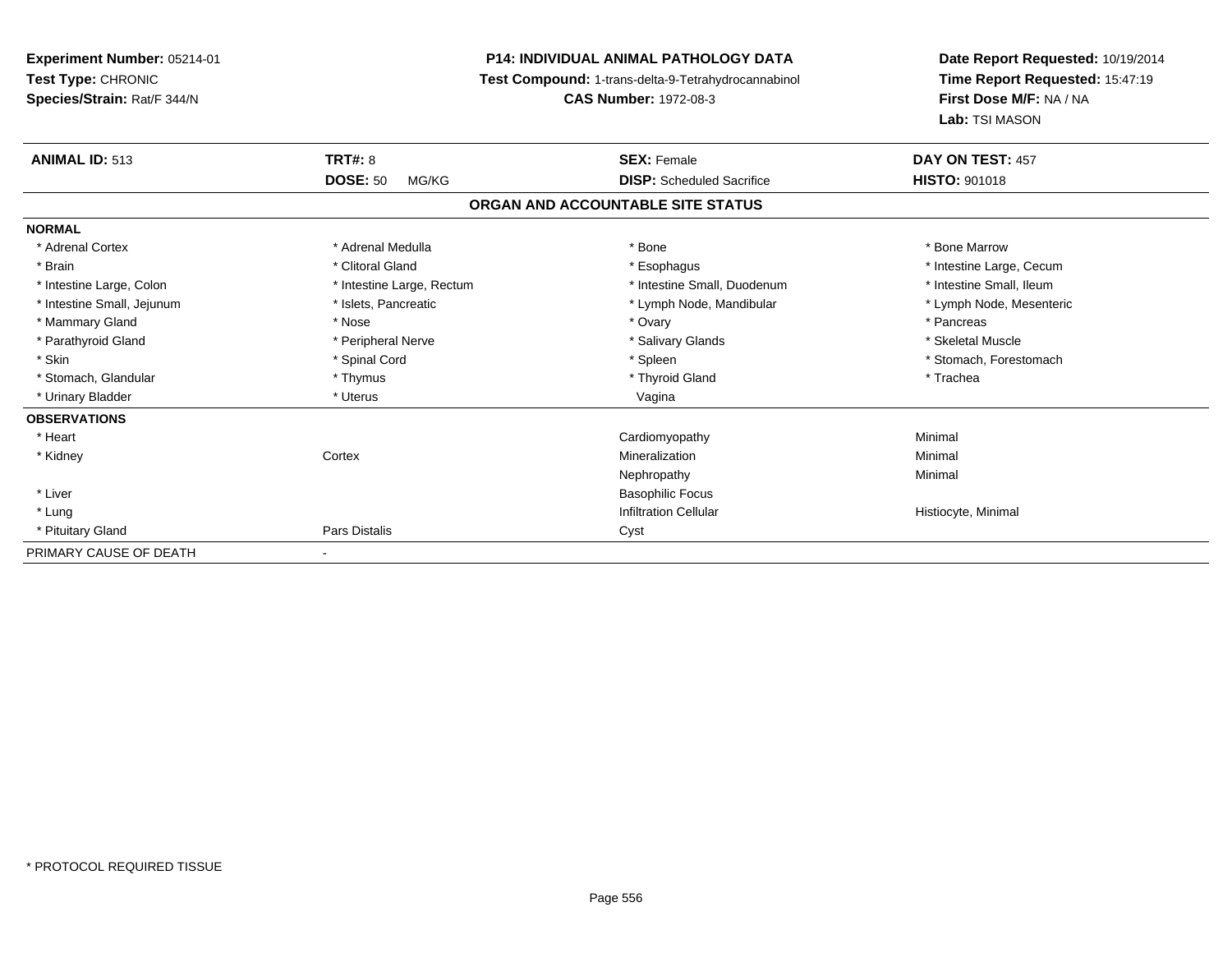| Experiment Number: 05214-01<br>Test Type: CHRONIC<br>Species/Strain: Rat/F 344/N | <b>P14: INDIVIDUAL ANIMAL PATHOLOGY DATA</b><br>Test Compound: 1-trans-delta-9-Tetrahydrocannabinol<br><b>CAS Number: 1972-08-3</b> |                                   | Date Report Requested: 10/19/2014<br>Time Report Requested: 15:47:19<br>First Dose M/F: NA / NA<br>Lab: TSI MASON |  |
|----------------------------------------------------------------------------------|-------------------------------------------------------------------------------------------------------------------------------------|-----------------------------------|-------------------------------------------------------------------------------------------------------------------|--|
| <b>ANIMAL ID: 514</b>                                                            | <b>TRT#: 8</b>                                                                                                                      | <b>SEX: Female</b>                | DAY ON TEST: 16                                                                                                   |  |
|                                                                                  | <b>DOSE: 50</b><br>MG/KG                                                                                                            | <b>DISP:</b> Dosing Accident      | <b>HISTO: 901019</b>                                                                                              |  |
|                                                                                  |                                                                                                                                     | ORGAN AND ACCOUNTABLE SITE STATUS |                                                                                                                   |  |
| <b>NORMAL</b>                                                                    |                                                                                                                                     |                                   |                                                                                                                   |  |
| * Adrenal Cortex                                                                 | * Adrenal Medulla                                                                                                                   | * Bone                            | * Bone Marrow                                                                                                     |  |
| * Brain                                                                          | * Clitoral Gland                                                                                                                    | * Esophagus                       | * Heart                                                                                                           |  |
| * Intestine Large, Cecum                                                         | * Intestine Large, Colon                                                                                                            | * Intestine Large, Rectum         | * Intestine Small, Duodenum                                                                                       |  |
| * Intestine Small, Ileum                                                         | * Intestine Small, Jejunum                                                                                                          | * Islets, Pancreatic              | * Kidney                                                                                                          |  |
| * Liver                                                                          | * Lung                                                                                                                              | * Lymph Node, Mandibular          | * Lymph Node, Mesenteric                                                                                          |  |
| * Mammary Gland                                                                  | * Nose                                                                                                                              | * Ovary                           | * Pancreas                                                                                                        |  |
| * Pituitary Gland                                                                | * Salivary Glands                                                                                                                   | * Skeletal Muscle                 | * Skin                                                                                                            |  |
| * Spinal Cord                                                                    | * Spleen                                                                                                                            | * Stomach, Forestomach            | * Stomach, Glandular                                                                                              |  |
| * Thymus                                                                         | * Thyroid Gland                                                                                                                     | * Trachea                         | * Urinary Bladder                                                                                                 |  |
| * Uterus                                                                         |                                                                                                                                     |                                   |                                                                                                                   |  |
| <b>MISSING</b>                                                                   |                                                                                                                                     |                                   |                                                                                                                   |  |
| * Parathyroid Gland                                                              | * Peripheral Nerve                                                                                                                  |                                   |                                                                                                                   |  |
| PRIMARY CAUSE OF DEATH                                                           |                                                                                                                                     |                                   |                                                                                                                   |  |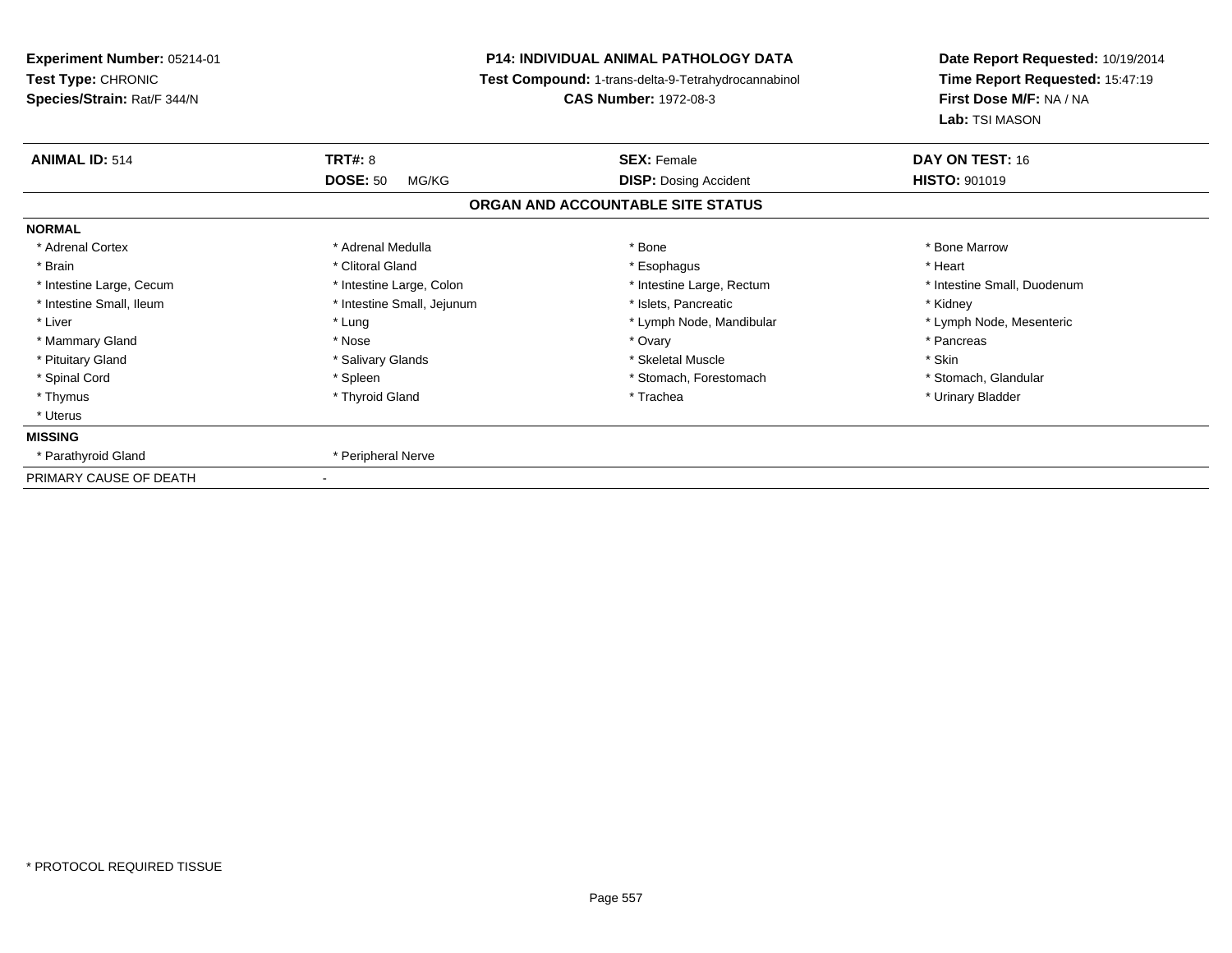# **P14: INDIVIDUAL ANIMAL PATHOLOGY DATA**

**Test Compound:** 1-trans-delta-9-Tetrahydrocannabinol

**CAS Number:** 1972-08-3

| <b>ANIMAL ID: 515</b>                   | <b>TRT#: 8</b>           | <b>SEX: Female</b>                | DAY ON TEST: 628          |  |  |  |
|-----------------------------------------|--------------------------|-----------------------------------|---------------------------|--|--|--|
|                                         | <b>DOSE: 50</b><br>MG/KG | <b>DISP:</b> Moribund Sacrifice   | <b>HISTO: 901020</b>      |  |  |  |
|                                         |                          | ORGAN AND ACCOUNTABLE SITE STATUS |                           |  |  |  |
| <b>NORMAL</b>                           |                          |                                   |                           |  |  |  |
| * Adrenal Cortex                        | * Adrenal Medulla        | * Bone                            | * Bone Marrow             |  |  |  |
| * Brain                                 | * Clitoral Gland         | Ear                               | * Esophagus               |  |  |  |
| * Heart                                 | * Intestine Large, Cecum | * Intestine Large, Colon          | * Intestine Large, Rectum |  |  |  |
| * Intestine Small, Duodenum             | * Intestine Small, Ileum | * Intestine Small, Jejunum        | * Islets, Pancreatic      |  |  |  |
| * Lymph Node, Mandibular                | * Lymph Node, Mesenteric | * Nose                            | * Ovary                   |  |  |  |
| * Pancreas                              | * Parathyroid Gland      | * Peripheral Nerve                | * Salivary Glands         |  |  |  |
| * Skeletal Muscle                       | * Skin                   | * Spinal Cord                     | * Spleen                  |  |  |  |
| * Stomach, Forestomach                  | * Stomach, Glandular     | * Thymus                          | * Trachea                 |  |  |  |
| * Urinary Bladder                       | * Uterus                 |                                   |                           |  |  |  |
| <b>OBSERVATIONS</b>                     |                          |                                   |                           |  |  |  |
| * Kidney                                | Cortex                   | Mineralization                    | Minimal                   |  |  |  |
|                                         |                          | Nephropathy                       | Minimal                   |  |  |  |
| * Liver                                 |                          | <b>Basophilic Focus</b>           |                           |  |  |  |
| Basophilic Focus TGLS = 3,4-6+6.1+6.2 ] |                          |                                   |                           |  |  |  |
| * Lung                                  |                          | Inflammation                      | Chronic Active, Minimal   |  |  |  |
| * Mammary Gland                         |                          | Galactocele                       |                           |  |  |  |
| [Galactocele TGLS = 2-10]               |                          |                                   |                           |  |  |  |
| * Pituitary Gland                       | Pars Distalis            | Adenoma                           |                           |  |  |  |
| [Adenoma TGLS = $1-8$ ]                 |                          |                                   |                           |  |  |  |
| * Thyroid Gland                         | C Cell                   | Hyperplasia                       | Minimal                   |  |  |  |
| PRIMARY CAUSE OF DEATH                  |                          |                                   |                           |  |  |  |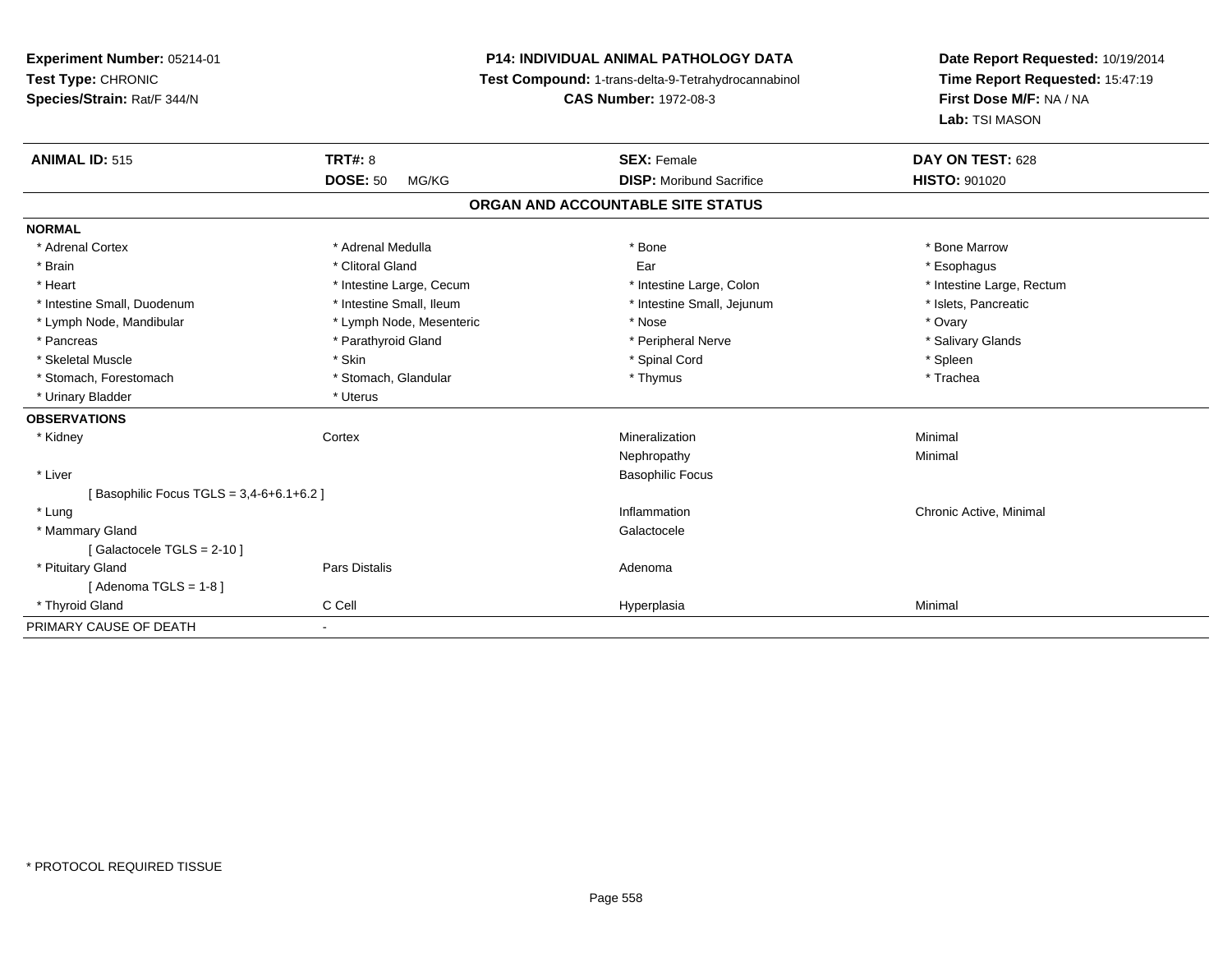**Experiment Number:** 05214-01**Test Type:** CHRONIC **Species/Strain:** Rat/F 344/N**P14: INDIVIDUAL ANIMAL PATHOLOGY DATA Test Compound:** 1-trans-delta-9-Tetrahydrocannabinol **CAS Number:** 1972-08-3**Date Report Requested:** 10/19/2014**Time Report Requested:** 15:47:19**First Dose M/F:** NA / NA**Lab:** TSI MASON**ANIMAL ID:** 516**6 DAY ON TEST:** 731 **DOSE:** 50 MG/KG**DISP:** Terminal Sacrifice **HISTO:** 901021 **ORGAN AND ACCOUNTABLE SITE STATUSNORMAL**\* Adrenal Medulla \* \* Annual Medulla \* Brain \* Bone \* \* Bone Marrow \* Bone Marrow \* \* Brain \* Brain \* Brain \* Brain \* Brain \* Brain \* Brain \* Brain \* Brain \* Brain \* Brain \* Brain \* Brain \* Brain \* Brain \* Brain \* Brain \* \* Intestine Large, Colon \* Clitoral Gland \* **Exophagus \* Exophagus \*** The strain that the Large, Cecum \* intestine Large, Cecum \* Intestine Large, Rectum \* Thestine Small, Duodenum \* Number of the small, Ileum \* Intestine Small, Jejunum \* Intestine Small, Jejunum \* Lymph Node, Mesenteric \* Islets, Pancreatic **\* Kidney \* Kidney \* And Account Account Account Account Account Account Account Account Account Account Account Account Account Account Account Account Account Account Account Account Account Account** \* Nose \* Ovary \* Parathyroid Gland \* Peripheral Nerve \* \* Peripheral Nerve \* Pituitary Gland \* \* \* Salivary Glands \* \* Salivary Glands \* \* \$keletal Muscle \* \* \$ \* \$kin \* \* \$ \* \$ \* \$ \* \$ \* Stomach. Glandular \* Spinal Cord \* Spinal Cord \* Spinal Cord \* Stomach, Forestomach \* Stomach, Forestomach \* Stomach, Forestomach \* Thymus \* Thyroid Gland \* Trachea \* Urinary Bladder \* \* Uterus**OBSERVATIONS** \* Adrenal Cortexx and the contract of the contract of the contract of the contract of the contract of the contract of the contract of the contract of the contract of the contract of the contract of the contract of the contract of the cont a and a studies of the studies of the Minimal \* Heart Cardiomyopathyy Mild \* Liver Basophilic Focus Hepatodiaphragmatic NoduleHyperplasiaa Mild Mixed Cell Focus[ Basophilic Focus TGLS = 2-6 ][ Hepatodiaphragmatic Nodule TGLS = 3-6 ][ Mixed Cell Focus TGLS = 4-6 ] \* Lungg is a controller to the controller of the controller of the controller of the controller of the chronic Active, Mild \* Mammary Glandd **Executive Contract of the Contract Contract Contract Contract Contract Contract Contract Contract Contract Contract Contract Contract Contract Contract Contract Contract Contract Contract Contract Contract Contract Cont** [ Fibroadenoma TGLS = 1-16 ] \* Pancreass and the control of the control of the control of the control of the control of the control of the control of the control of the control of the control of the control of the control of the control of the control of the co PRIMARY CAUSE OF DEATH-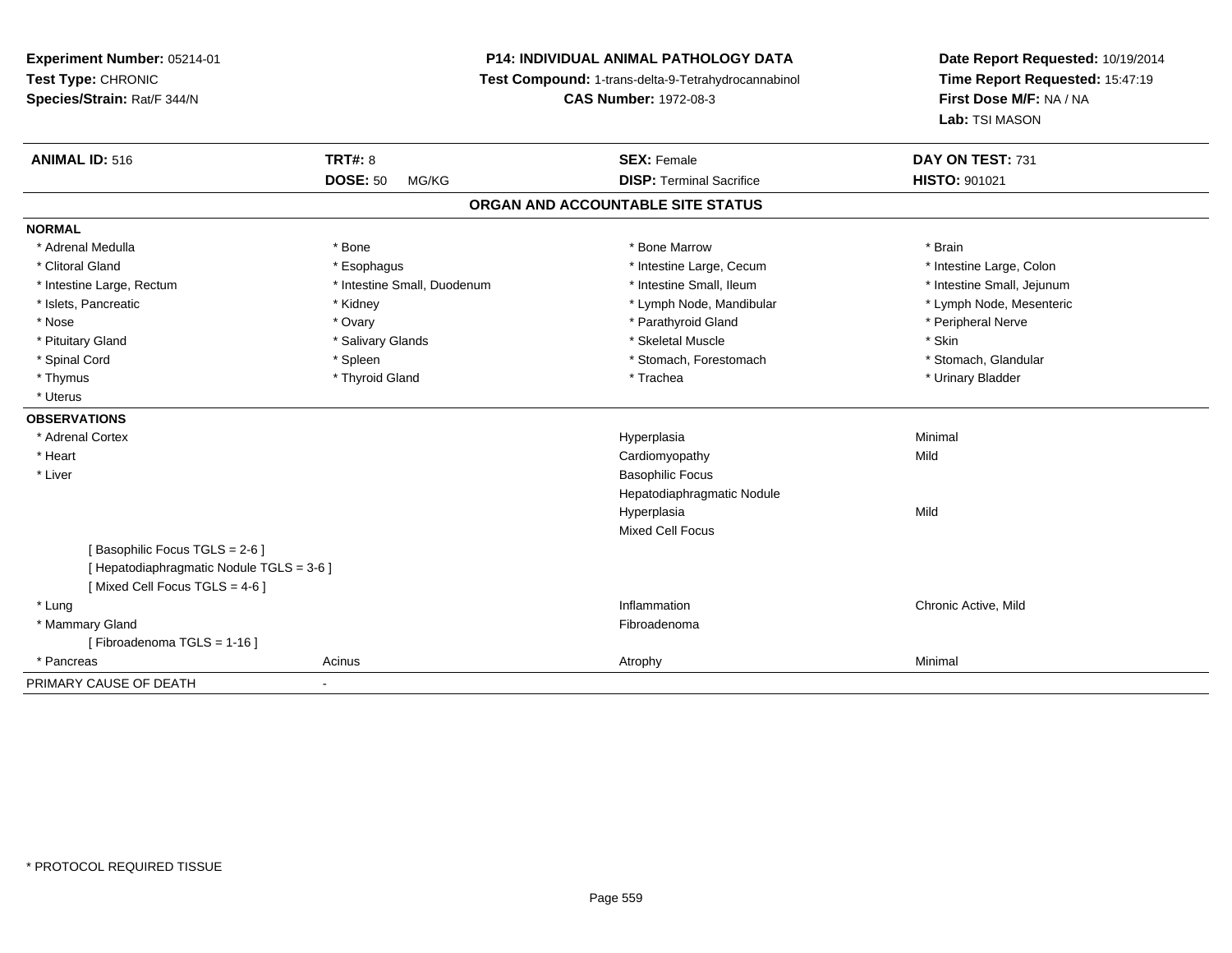**Experiment Number:** 05214-01**Test Type:** CHRONIC **Species/Strain:** Rat/F 344/N**P14: INDIVIDUAL ANIMAL PATHOLOGY DATA Test Compound:** 1-trans-delta-9-Tetrahydrocannabinol **CAS Number:** 1972-08-3**Date Report Requested:** 10/19/2014**Time Report Requested:** 15:47:19**First Dose M/F:** NA / NA**Lab:** TSI MASON**ANIMAL ID:** 517**TRT#:** 8 **SEX:** Female **DAY ON TEST:** 731 **DOSE:** 50 MG/KG**DISP:** Terminal Sacrifice **HISTO:** 901022 **ORGAN AND ACCOUNTABLE SITE STATUSNORMAL**\* Adrenal Cortex \* Adrenal Medulla \* Adrenal Medulla \* Bone \* Bone \* Bone \* Bone \* Bone Marrow \* Brain \* Alternation of the state of the state of the state of the state of the state of the state of the state of the state of the state of the state of the state of the state of the state of the state of the state of th \* Intestine Small, Ileum \* Intestine Large, Colon \* Intestine Large, Rectum \* Intestine Small, Duodenum \* Intestine Small, Duodenum \* Lymph Node, Mesenteric \* Intestine Small, Jejunum \* Mandibular \* Islets, Pancreatic \* Mandibular \* Lymph Node, Mandibular \* Nose \* Ovary \* Parathyroid Gland \* Peripheral Nerve \* \* Peripheral Nerve \* Salivary Glands \* \* Steeden \* \* Skeletal Muscle \* \* Skin \* \* Skin \* \* Steeden \* Spinal Cord \* Spinal Cord \* Spinal Cord \* Spinal Cord \* Spinal Cord \* Spinal Cord \* Spinal Cord \* Spinal Cord \* Spinal Cord \* Spinal Cord \* \* Spleen \* Stomach, Forestomach \* Stomach \* Stomach, Glandular \* Stomach, Glandular \* Thymus \* Uterus \* Thyroid Gland \* \* Trachea \* \* Trachea \* Trachea \* \* Urinary Bladder \* \* Urinary Bladder \* \* Uterus \* Uterus **MISSING** \* Mammary Gland**OBSERVATIONS** Eyee the controller of the Retina Attachment and the Atrophy the Controller of the Marked Marked Street and Marked Street and Marked Street and Marked Street and Marked Street and Marked Street and Marked Street and Marked St Note: TGL 1 OPAQUE COLOR NOT SEEN ON MICRO EXAM \* Heart Cardiomyopathy Minimal \* Kidneyy the control of the control of the control of the control of the control of the control of the control of the control of the control of the control of the control of the control of the control of the control of the contro \* Liver Basophilic Focus \* Lungg and the state of the state of the state of the state of the state of the state of the state of the state of the state of the state of the state of the state of the state of the state of the state of the state of the stat Alveolar Epithh anns an t-Imperplasia anns an t-Imperplasia anns an t-Imperplasia anns an t-Imperplasia anns an t-Imperplasi<br>Iomraidhean Inflammation Chronic Active, Minimal \* Pancreass the control of the control of the control of the control of the control of the control of the control of the control of the control of the control of the control of the control of the control of the control of the contro \* Pituitary Glandd and the set of Pars Distalis and the Second Adenomal Adenomal Second Second Pars Distallis [ Adenoma TGLS = 2-8.01 ]PRIMARY CAUSE OF DEATH-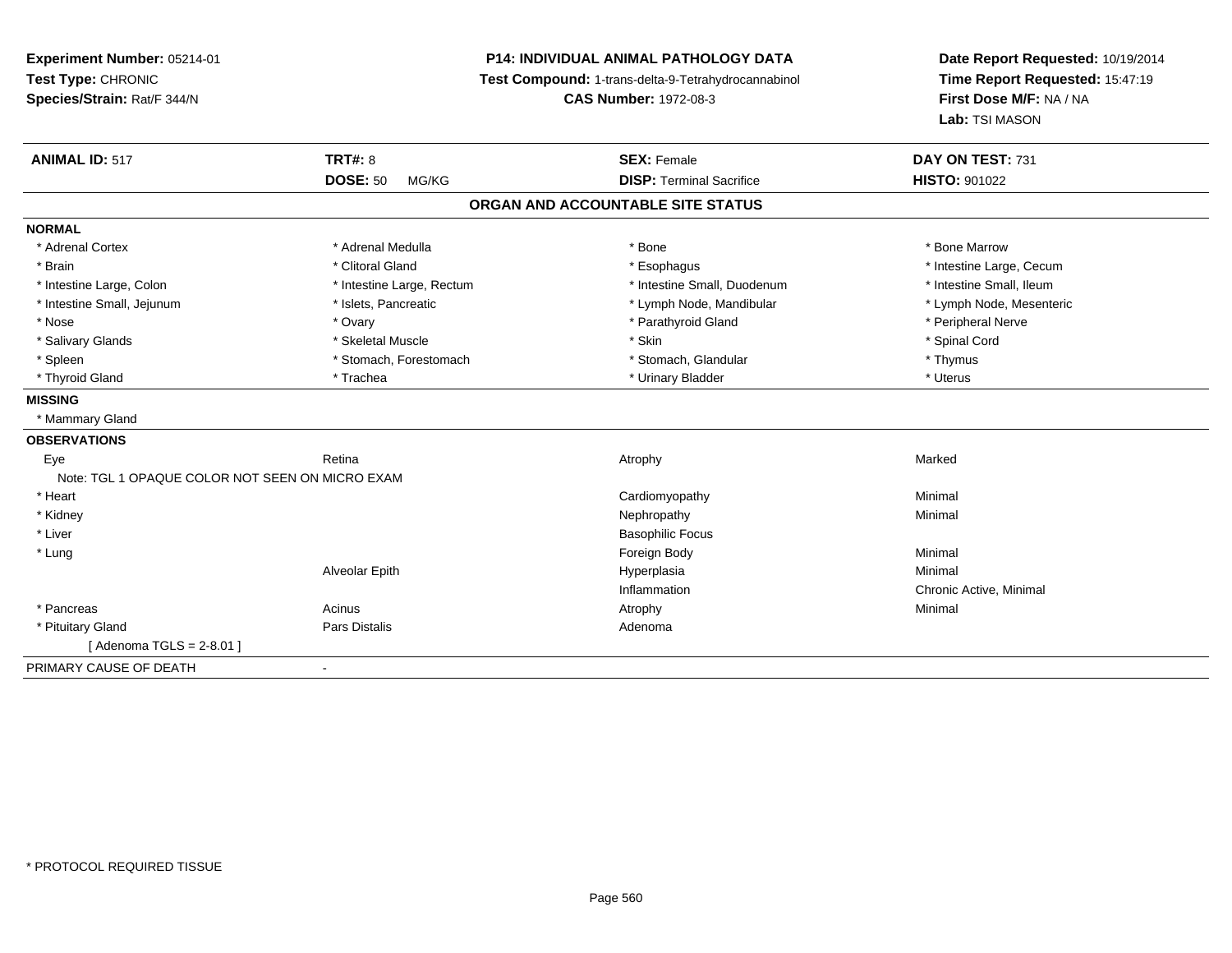**Experiment Number:** 05214-01**Test Type:** CHRONIC **Species/Strain:** Rat/F 344/N**P14: INDIVIDUAL ANIMAL PATHOLOGY DATA Test Compound:** 1-trans-delta-9-Tetrahydrocannabinol **CAS Number:** 1972-08-3**Date Report Requested:** 10/19/2014**Time Report Requested:** 15:47:19**First Dose M/F:** NA / NA**Lab:** TSI MASON**ANIMAL ID:** 518**EX:** Female **DAY ON TEST:** 454 **DOSE:** 50 MG/KG **DISP:** Scheduled Sacrifice **HISTO:** <sup>901023</sup> **ORGAN AND ACCOUNTABLE SITE STATUSNORMAL**\* Adrenal Cortex \* Adrenal Medulla \* Adrenal Medulla \* Bone \* Bone \* Bone \* Bone \* Bone Marrow \* Brain \* Alternative of the state of the state of the state of the state of the state of the state of the state of the state of the state of the state of the state of the state of the state of the state of the state of th \* Intestine Large, Cecum \* Intestine Large, Colon \* Intestine Large, Rectum \* Intestine Small, Duodenum \* Intestine Small, Ileum \* \* Thestine Small, Jejunum \* \* Sets, Pancreatic \* \* Thestine Small, Nejunum \* Lymph Node, Mandibular \* Lymph Node, Mesenteric \* \* Mammary Gland \* \* Nose \* Ovary \* Ovary \* Ovary \* Ovary \* Ovary \* Ovary \* Ovary \* Ovary \* Skeletal Muscle \* Parathyroid Gland \* **All and \* Skeletal Muscle All and \* Peripheral Nerve** \* Salivary Glands \* Salivary Glands \* Skin \* Spinal Cord \* Spinal Cord \* Spinal Cord \* Spinal \* Spinal \* Stomach, Forestomach \* Stomach, Forestomach \* Stomach, Glandular \* Thymus \* Thymus \* Thymus \* Thyroid Gland \* Thyroid Gland \* Thachea \* Urinary Bladder \* North and the second term in the second variable values of the variable values of variable values  $\sim$  Vagina **OBSERVATIONS** \* Kidneyy which is a context of the Cortext of the Cortext of the Cortext of the Mineralization n Minimal Nephropathyy the contract of the Minimal Minimal Section 1996 and the contract of the Minimal Section 1997 and the contract of the contract of the contract of the contract of the contract of the contract of the contract of the contra \* Liver Basophilic Focus \* Lungg is a controller to the controller of the controller of the chronic Active, Minimal of the chronic Active, Minimal of the chronic Active, Minimal of the chronic Active, Minimal of the chronic Active, Minimal of the chroni \* Pancreass the control of the control of the control of the control of the control of the control of the control of the control of the control of the control of the control of the control of the control of the control of the contro \* Pituitary Glandd Cyst Constants Constants Constants Constants Constants Constants Constants Constants Constants Constants Const [ Cyst TGLS = 1-8.1 ]PRIMARY CAUSE OF DEATH - Animal Note: MAST CELLS IN ALL 3 NODES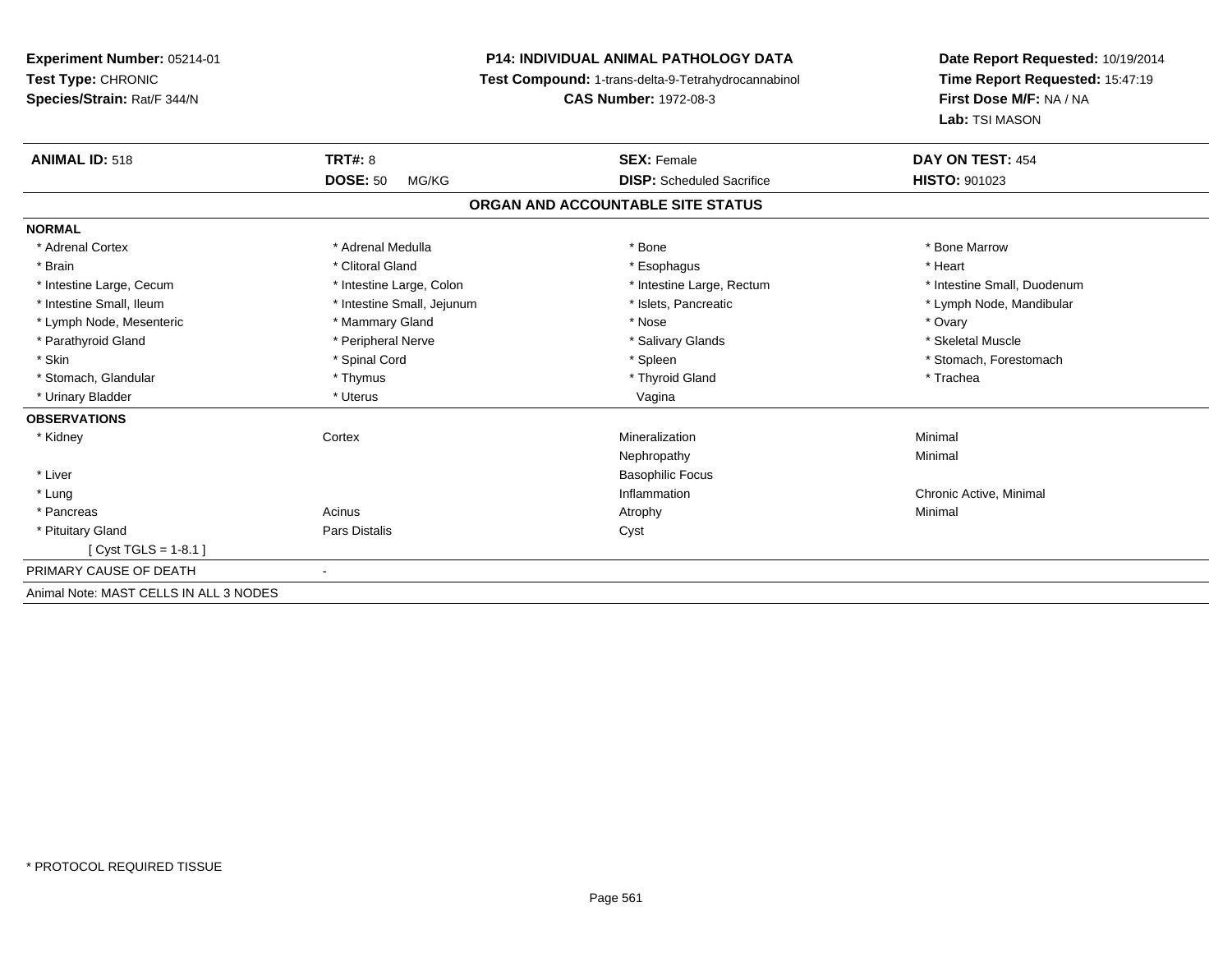| Experiment Number: 05214-01<br>Test Type: CHRONIC<br>Species/Strain: Rat/F 344/N |                          | <b>P14: INDIVIDUAL ANIMAL PATHOLOGY DATA</b><br>Test Compound: 1-trans-delta-9-Tetrahydrocannabinol<br><b>CAS Number: 1972-08-3</b> | Date Report Requested: 10/19/2014<br>Time Report Requested: 15:47:19<br>First Dose M/F: NA / NA<br>Lab: TSI MASON |  |
|----------------------------------------------------------------------------------|--------------------------|-------------------------------------------------------------------------------------------------------------------------------------|-------------------------------------------------------------------------------------------------------------------|--|
| <b>ANIMAL ID: 519</b>                                                            | <b>TRT#: 8</b>           | <b>SEX: Female</b>                                                                                                                  | DAY ON TEST: 731                                                                                                  |  |
|                                                                                  | <b>DOSE: 50</b><br>MG/KG | <b>DISP: Terminal Sacrifice</b>                                                                                                     | HISTO: 901024                                                                                                     |  |
|                                                                                  |                          | ORGAN AND ACCOUNTABLE SITE STATUS                                                                                                   |                                                                                                                   |  |
| <b>NORMAL</b>                                                                    |                          |                                                                                                                                     |                                                                                                                   |  |
| * Adrenal Cortex                                                                 | * Bone                   | * Brain                                                                                                                             | * Clitoral Gland                                                                                                  |  |
| * Esophagus                                                                      | * Intestine Large, Cecum | * Intestine Large, Colon                                                                                                            | * Intestine Large, Rectum                                                                                         |  |
| * Intestine Small, Duodenum                                                      | * Intestine Small, Ileum | * Intestine Small, Jejunum                                                                                                          | * Islets, Pancreatic                                                                                              |  |
| * Lymph Node, Mandibular                                                         | * Lymph Node, Mesenteric | * Nose                                                                                                                              | * Ovary                                                                                                           |  |
| * Parathyroid Gland                                                              | * Peripheral Nerve       | * Salivary Glands                                                                                                                   | * Skeletal Muscle                                                                                                 |  |
| * Skin                                                                           | * Spinal Cord            | * Stomach, Forestomach                                                                                                              | * Stomach, Glandular                                                                                              |  |
| * Thyroid Gland                                                                  | * Trachea                | * Urinary Bladder                                                                                                                   | * Uterus                                                                                                          |  |
| <b>MISSING</b>                                                                   |                          |                                                                                                                                     |                                                                                                                   |  |
| * Thymus                                                                         |                          |                                                                                                                                     |                                                                                                                   |  |
| <b>OBSERVATIONS</b>                                                              |                          |                                                                                                                                     |                                                                                                                   |  |
| * Adrenal Medulla                                                                |                          | Leukemia Mononuclear                                                                                                                |                                                                                                                   |  |
| * Bone Marrow                                                                    |                          | Hyperplasia                                                                                                                         | Reticulum Cell, Moderate                                                                                          |  |
| * Heart                                                                          |                          | Cardiomyopathy                                                                                                                      | Minimal                                                                                                           |  |
| * Kidney                                                                         | <b>Renal Tubule</b>      | Hyperplasia                                                                                                                         | Mild                                                                                                              |  |
|                                                                                  | Cortex                   | Mineralization                                                                                                                      | Minimal                                                                                                           |  |
|                                                                                  |                          | Nephropathy                                                                                                                         | Minimal                                                                                                           |  |
| * Liver                                                                          |                          | <b>Basophilic Focus</b>                                                                                                             |                                                                                                                   |  |
|                                                                                  |                          | Clear Cell Focus                                                                                                                    |                                                                                                                   |  |
|                                                                                  |                          | <b>Eosinophilic Focus</b>                                                                                                           |                                                                                                                   |  |
|                                                                                  |                          | Leukemia Mononuclear                                                                                                                |                                                                                                                   |  |
| * Lung                                                                           |                          | Foreign Body                                                                                                                        | Minimal                                                                                                           |  |
|                                                                                  |                          | <b>Infiltration Cellular</b>                                                                                                        | Histiocyte, Moderate                                                                                              |  |
|                                                                                  |                          | Inflammation                                                                                                                        | Chronic Active, Minimal                                                                                           |  |
| * Mammary Gland                                                                  |                          | Fibroadenoma                                                                                                                        |                                                                                                                   |  |
| [Fibroadenoma TGLS = $1-16+16.01+16.02+16.03+16.04$ ]                            |                          |                                                                                                                                     |                                                                                                                   |  |
| * Pancreas                                                                       | Acinus                   | Atrophy                                                                                                                             | Minimal                                                                                                           |  |
| * Pituitary Gland                                                                | Pars Distalis            | Adenoma                                                                                                                             |                                                                                                                   |  |
| [Adenoma TGLS = $2-8$ ]                                                          |                          |                                                                                                                                     |                                                                                                                   |  |
| * Spleen                                                                         |                          | Leukemia Mononuclear                                                                                                                |                                                                                                                   |  |
|                                                                                  |                          |                                                                                                                                     |                                                                                                                   |  |

PRIMARY CAUSE OF DEATH-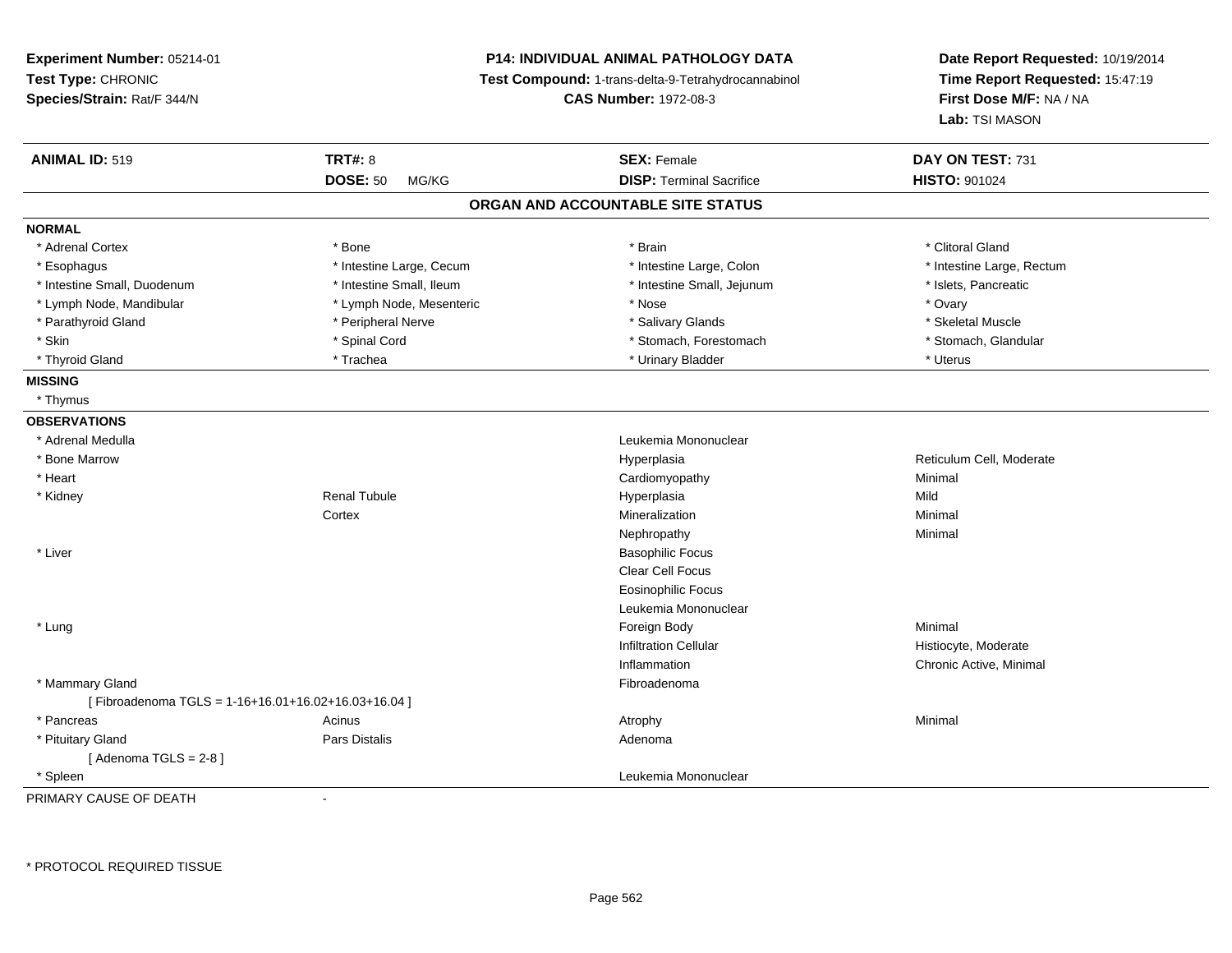| Experiment Number: 05214-01<br>Test Type: CHRONIC<br>Species/Strain: Rat/F 344/N |                                            | <b>P14: INDIVIDUAL ANIMAL PATHOLOGY DATA</b><br>Test Compound: 1-trans-delta-9-Tetrahydrocannabinol<br><b>CAS Number: 1972-08-3</b> | Date Report Requested: 10/19/2014<br>Time Report Requested: 15:47:19<br>First Dose M/F: NA / NA<br><b>Lab:</b> TSI MASON |
|----------------------------------------------------------------------------------|--------------------------------------------|-------------------------------------------------------------------------------------------------------------------------------------|--------------------------------------------------------------------------------------------------------------------------|
| <b>ANIMAL ID: 519</b>                                                            | <b>TRT#: 8</b><br><b>DOSE: 50</b><br>MG/KG | <b>SEX: Female</b><br><b>DISP: Terminal Sacrifice</b>                                                                               | DAY ON TEST: 731<br><b>HISTO: 901024</b>                                                                                 |
|                                                                                  |                                            | ORGAN AND ACCOUNTABLE SITE STATUS                                                                                                   |                                                                                                                          |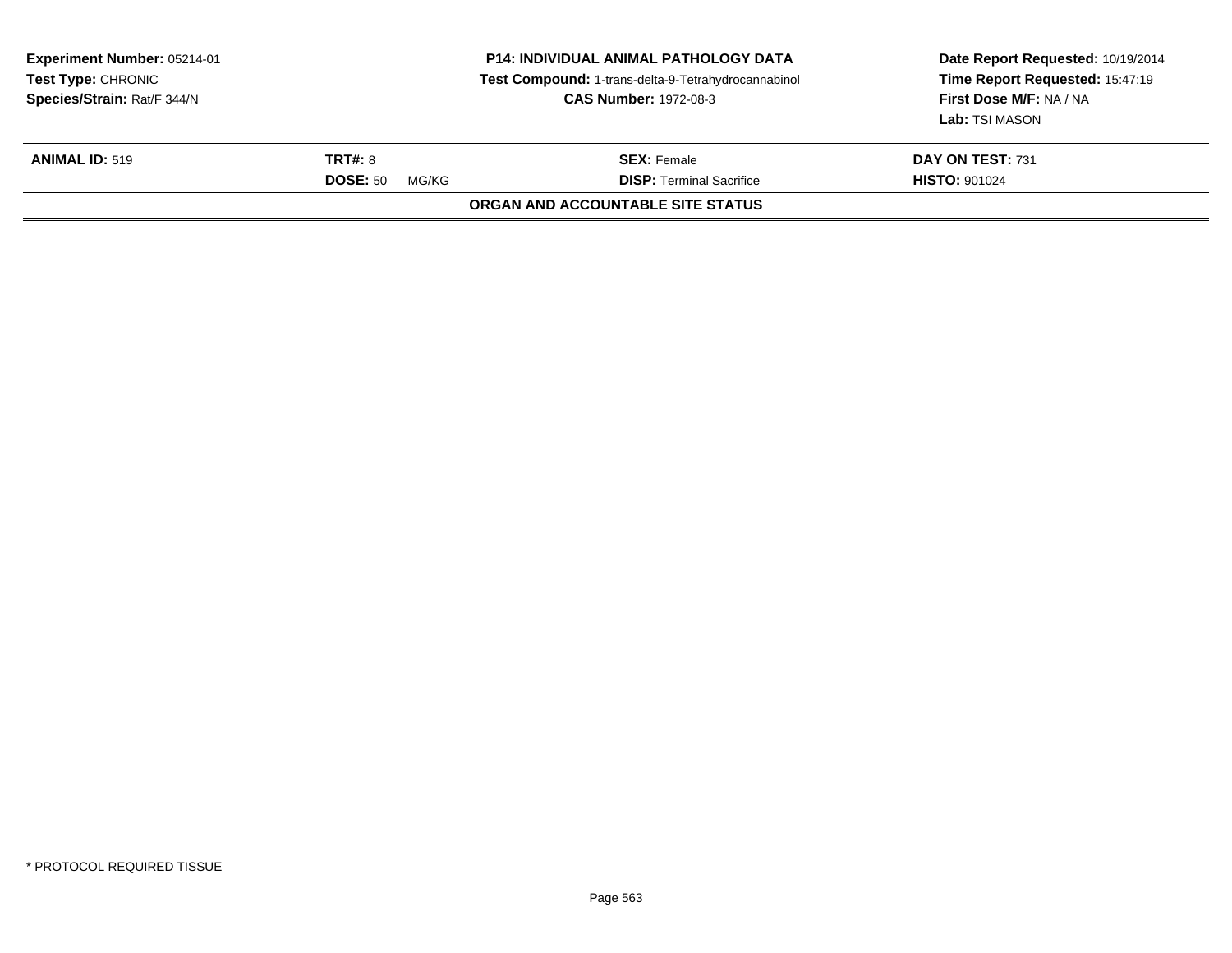# **P14: INDIVIDUAL ANIMAL PATHOLOGY DATA**

**Test Compound:** 1-trans-delta-9-Tetrahydrocannabinol

**CAS Number:** 1972-08-3

| <b>ANIMAL ID: 520</b>                              | <b>TRT#: 8</b>                    | <b>SEX: Female</b>              | DAY ON TEST: 588         |  |  |  |
|----------------------------------------------------|-----------------------------------|---------------------------------|--------------------------|--|--|--|
|                                                    | <b>DOSE: 50</b><br>MG/KG          | <b>DISP:</b> Moribund Sacrifice | HISTO: 901025            |  |  |  |
|                                                    | ORGAN AND ACCOUNTABLE SITE STATUS |                                 |                          |  |  |  |
| <b>NORMAL</b>                                      |                                   |                                 |                          |  |  |  |
| * Adrenal Cortex                                   | * Adrenal Medulla                 | * Bone                          | * Bone Marrow            |  |  |  |
| * Brain                                            | * Clitoral Gland                  | * Esophagus                     | * Intestine Large, Cecum |  |  |  |
| * Intestine Large, Colon                           | * Intestine Large, Rectum         | * Intestine Small, Duodenum     | * Intestine Small, Ileum |  |  |  |
| * Intestine Small, Jejunum                         | * Islets, Pancreatic              | * Mammary Gland                 | * Ovary                  |  |  |  |
| * Pancreas                                         | * Parathyroid Gland               | * Peripheral Nerve              | * Salivary Glands        |  |  |  |
| * Skeletal Muscle                                  | * Spinal Cord                     | * Stomach, Forestomach          | * Stomach, Glandular     |  |  |  |
| * Thyroid Gland                                    | * Trachea                         | * Urinary Bladder               | * Uterus                 |  |  |  |
| <b>OBSERVATIONS</b>                                |                                   |                                 |                          |  |  |  |
| * Heart                                            |                                   | Cardiomyopathy                  | Minimal                  |  |  |  |
| * Kidney                                           |                                   | Nephropathy                     | Minimal                  |  |  |  |
| * Liver                                            |                                   | <b>Basophilic Focus</b>         |                          |  |  |  |
|                                                    |                                   | Leukemia Mononuclear            |                          |  |  |  |
| * Lung                                             |                                   | Inflammation                    | Chronic Active, Minimal  |  |  |  |
|                                                    |                                   | Leukemia Mononuclear            |                          |  |  |  |
| Lymph Node                                         | Mediastinal                       | Leukemia Mononuclear            |                          |  |  |  |
| * Lymph Node, Mandibular                           |                                   | Leukemia Mononuclear            |                          |  |  |  |
| * Lymph Node, Mesenteric                           |                                   | Leukemia Mononuclear            |                          |  |  |  |
| * Nose                                             |                                   | Inflammation                    | Acute, Mild              |  |  |  |
| * Pituitary Gland                                  | Pars Distalis                     | Cyst                            |                          |  |  |  |
| * Skin                                             |                                   | Ulcer                           | Moderate                 |  |  |  |
| [Ulcer TGLS = $2-16$ ]                             |                                   |                                 |                          |  |  |  |
| * Spleen                                           |                                   | Leukemia Mononuclear            |                          |  |  |  |
| [ Leukemia Mononuclear TGLS = 3-3 ]                |                                   |                                 |                          |  |  |  |
| * Thymus                                           |                                   | Leukemia Mononuclear            |                          |  |  |  |
| PRIMARY CAUSE OF DEATH<br>$\overline{\phantom{0}}$ |                                   |                                 |                          |  |  |  |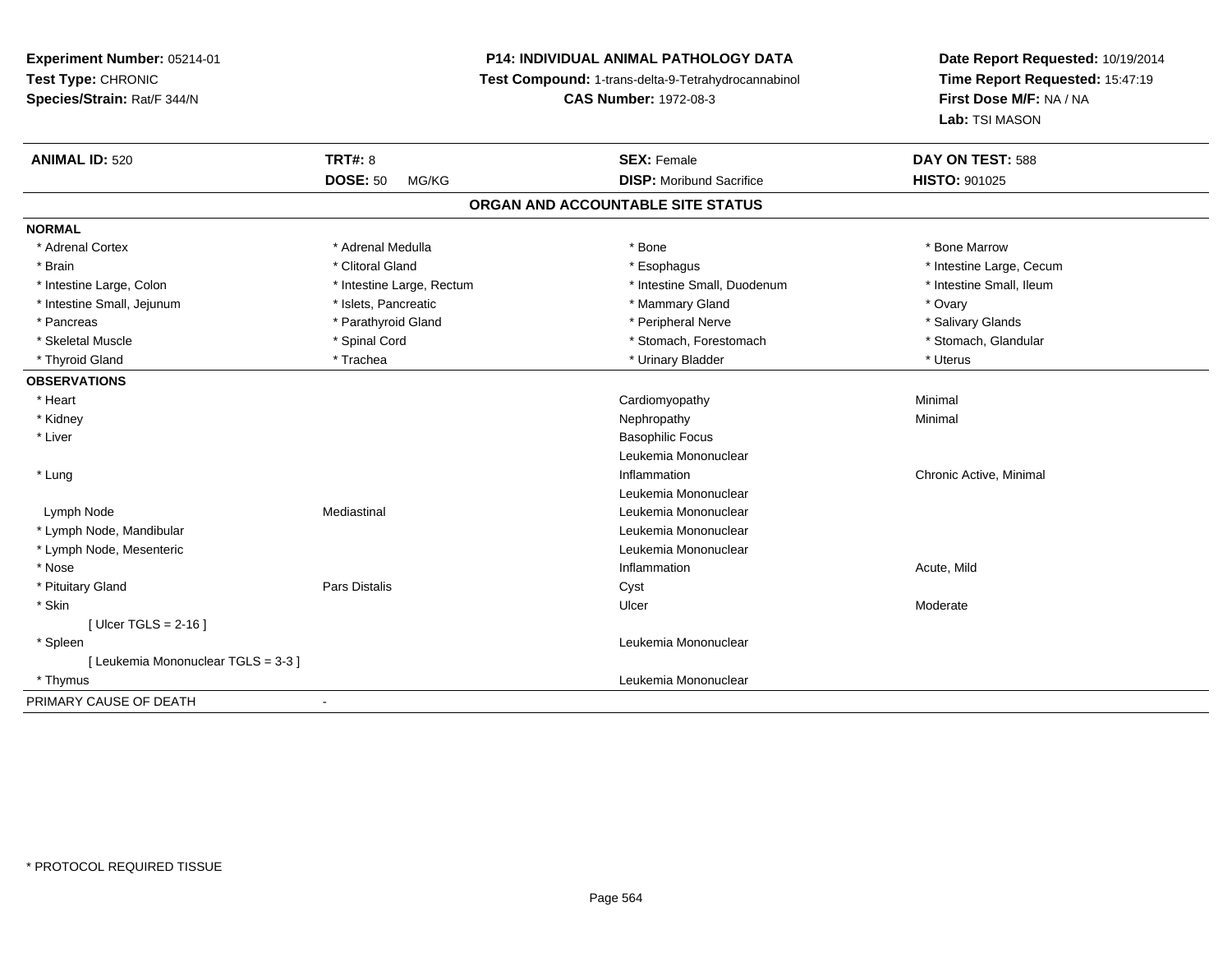**Experiment Number:** 05214-01**Test Type:** CHRONIC **Species/Strain:** Rat/F 344/N**P14: INDIVIDUAL ANIMAL PATHOLOGY DATA Test Compound:** 1-trans-delta-9-Tetrahydrocannabinol **CAS Number:** 1972-08-3**Date Report Requested:** 10/19/2014**Time Report Requested:** 15:47:19**First Dose M/F:** NA / NA**Lab:** TSI MASON**ANIMAL ID:** 521**TRT#:** 8 **SEX:** Female **DAY ON TEST:** 457 **DOSE:** 50 MG/KG **DISP:** Scheduled Sacrifice **HISTO:** <sup>901026</sup> **ORGAN AND ACCOUNTABLE SITE STATUSNORMAL**\* Adrenal Cortex \* Adrenal Medulla \* Adrenal Medulla \* Bone \* Bone \* Bone \* Bone \* Bone Marrow \* Brain \* Alternation of the state of the state of the state of the state of the state of the state of the state of the state of the state of the state of the state of the state of the state of the state of the state of th \* Intestine Small, Ileum \* Intestine Large, Colon \* Intestine Large, Rectum \* Intestine Small, Duodenum \* Intestine Small, Duodenum \* Lymph Node, Mesenteric \* Intestine Small, Jejunum \* Mandibular \* Islets, Pancreatic \* Mandibular \* Lymph Node, Mandibular \* Mammary Gland \* \* Nose \* \* Nose \* \* Ovary \* Ovary \* Ovary \* The material structure of the term of the term \* Parathyroid Gland \* Parathyroid Gland \* Parathyroid Gland \* Nose \* \* Parathyroid Gland \* \* Parathyroid Gland \* \* Peripheral Nerve \* Salivary Glands \* Skeletal Muscle \* Skin\* Stomach. Glandular \* Spinal Cord \* Spinal Cord \* Spinal Cord \* Stomach, Forestomach \* Stomach, Forestomach \* Stomach, Forestomach \* Thymus \* Thyroid Gland \* Trachea \* Urinary Bladder \* \* Uterus Vagina**OBSERVATIONS** \* Heart Cardiomyopathy Minimal \* Kidneyy which is a context of the Cortext of the Cortext of the Cortext of the Mineralization n Minimal \* Liver Basophilic Focus Clear Cell Focus Hepatodiaphragmatic Nodule[ Hepatodiaphragmatic Nodule TGLS = 1-6.1 ] \* Lungg is a controller to the controller of the controller of the chronic Active, Minimal of the chronic Active, Minimal of the chronic Active, Minimal of the chronic Active, Minimal of the chronic Active, Minimal of the chroni \* Pancreas Metaplasiaa and a studies of the studies of the Minimal \* Pituitary GlandPars Distalis Angiectasis Mild

 $[$  Angiectasis TGLS = 2-8.1  $]$ 

PRIMARY CAUSE OF DEATH-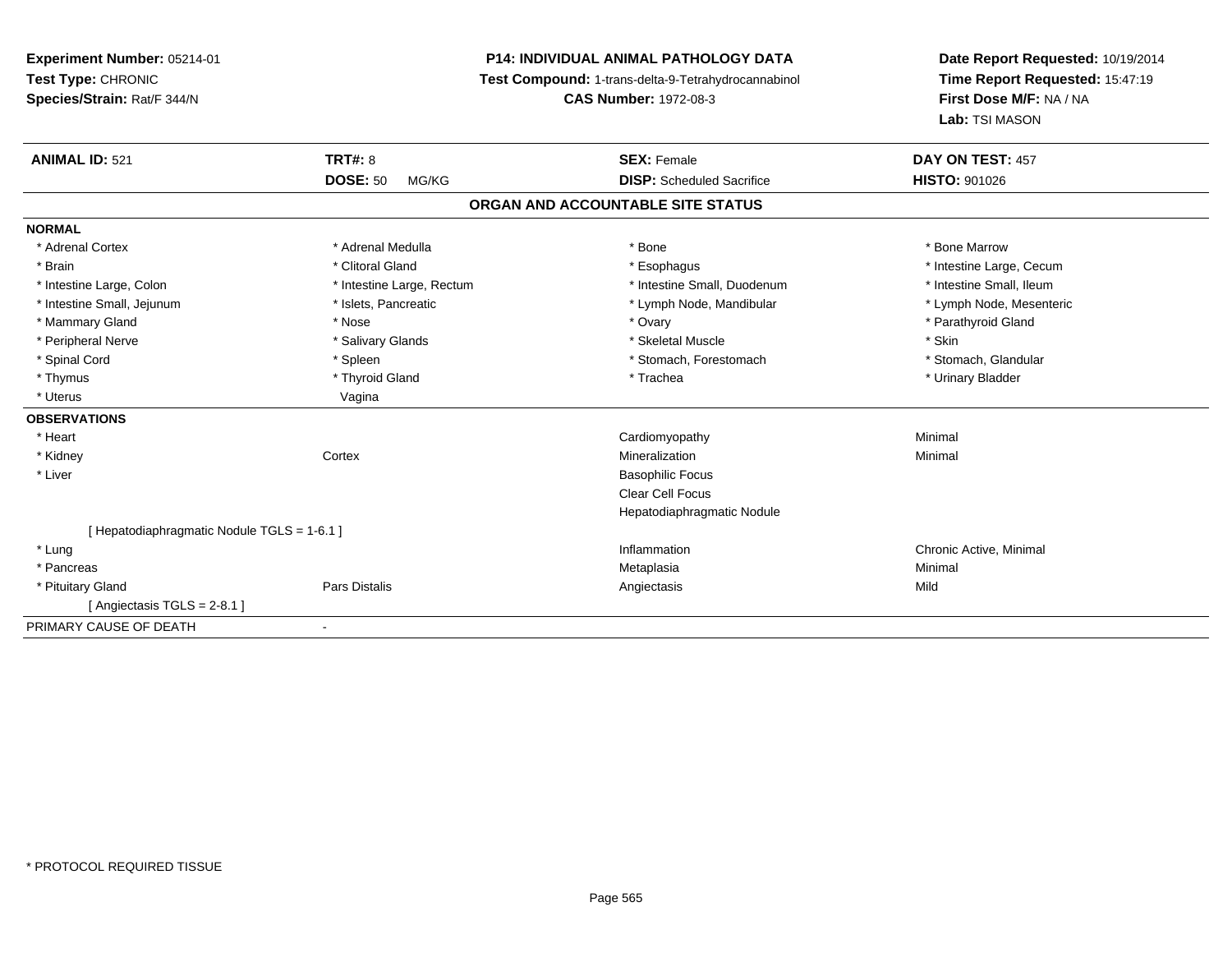# **P14: INDIVIDUAL ANIMAL PATHOLOGY DATA**

**Test Compound:** 1-trans-delta-9-Tetrahydrocannabinol

**CAS Number:** 1972-08-3

| <b>ANIMAL ID: 522</b>                              | <b>TRT#: 8</b>            | <b>SEX: Female</b>                | DAY ON TEST: 725         |  |
|----------------------------------------------------|---------------------------|-----------------------------------|--------------------------|--|
|                                                    | <b>DOSE: 50</b><br>MG/KG  | <b>DISP: Terminal Sacrifice</b>   | <b>HISTO: 901027</b>     |  |
|                                                    |                           | ORGAN AND ACCOUNTABLE SITE STATUS |                          |  |
| <b>NORMAL</b>                                      |                           |                                   |                          |  |
| * Adrenal Cortex                                   | * Adrenal Medulla         | * Bone                            | * Bone Marrow            |  |
| * Brain                                            | * Clitoral Gland          | * Esophagus                       | * Intestine Large, Cecum |  |
| * Intestine Large, Colon                           | * Intestine Large, Rectum | * Intestine Small, Duodenum       | * Intestine Small, Ileum |  |
| * Intestine Small, Jejunum                         | * Islets, Pancreatic      | * Lymph Node, Mandibular          | * Lymph Node, Mesenteric |  |
| * Mammary Gland                                    | * Nose                    | * Ovary                           | * Parathyroid Gland      |  |
| * Peripheral Nerve                                 | * Salivary Glands         | * Skeletal Muscle                 | * Skin                   |  |
| * Spinal Cord                                      | * Spleen                  | * Stomach, Forestomach            | * Stomach, Glandular     |  |
| * Thymus                                           | * Trachea                 | * Urinary Bladder                 | * Uterus                 |  |
| <b>OBSERVATIONS</b>                                |                           |                                   |                          |  |
| * Heart                                            |                           | Cardiomyopathy                    | Minimal                  |  |
| * Kidney                                           | Cortex                    | Mineralization                    | Minimal                  |  |
|                                                    |                           | Nephropathy                       | Minimal                  |  |
| * Liver                                            |                           | <b>Basophilic Focus</b>           |                          |  |
| * Lung                                             | Alveolar Epith            | Hyperplasia                       | Mild                     |  |
|                                                    |                           | Inflammation                      | Chronic Active, Minimal  |  |
| [Hyperplasia TGLS = 1-2.01]                        |                           |                                   |                          |  |
| * Pancreas                                         | Acinus                    | Atrophy                           | Mild                     |  |
| * Pituitary Gland                                  | Pars Distalis             | Cyst                              |                          |  |
|                                                    | <b>Pars Distalis</b>      | Hyperplasia                       | Mild                     |  |
| * Thyroid Gland                                    | C Cell                    | Hyperplasia                       | Minimal                  |  |
| PRIMARY CAUSE OF DEATH<br>$\overline{\phantom{0}}$ |                           |                                   |                          |  |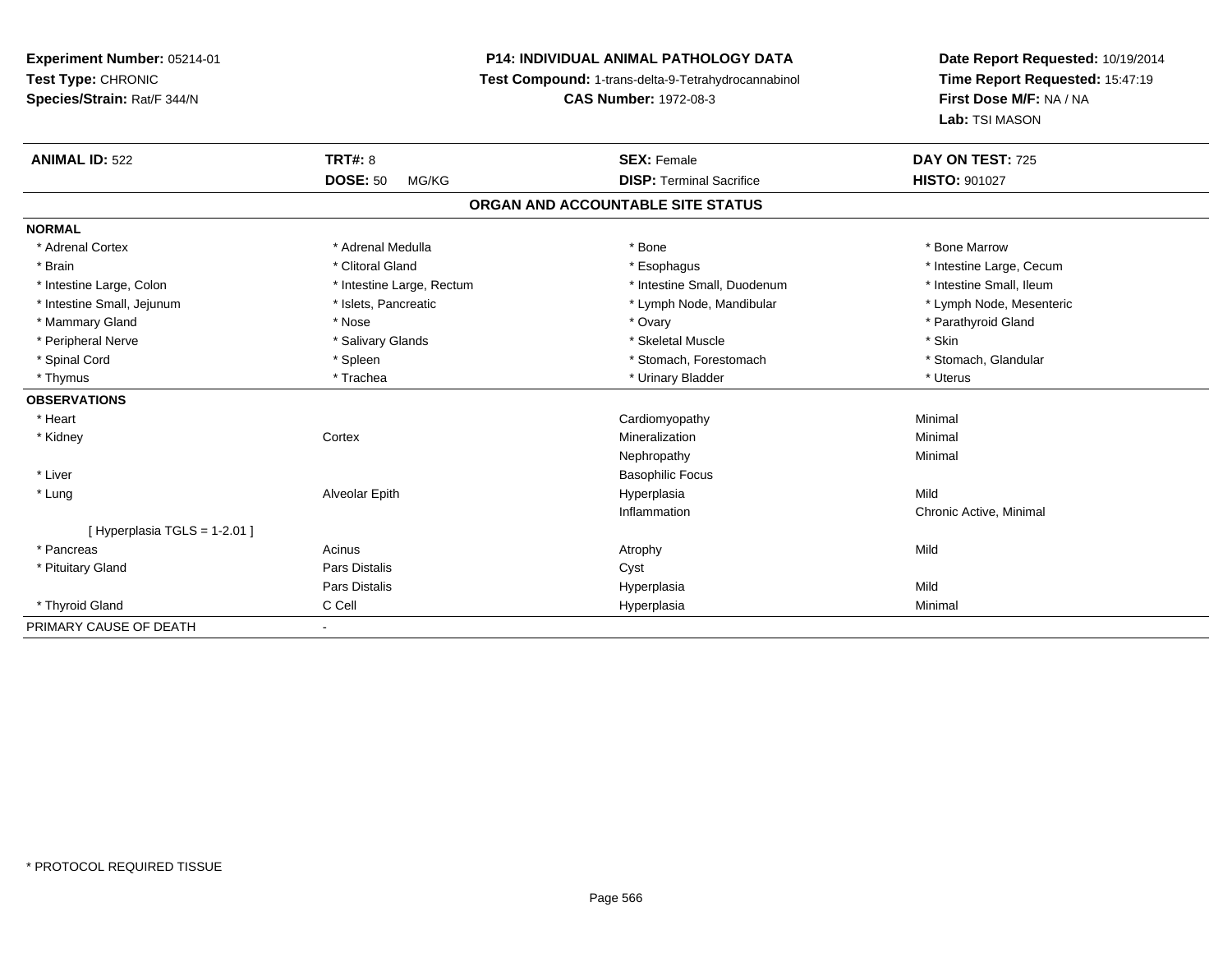**Experiment Number:** 05214-01**Test Type:** CHRONIC **Species/Strain:** Rat/F 344/N**P14: INDIVIDUAL ANIMAL PATHOLOGY DATA Test Compound:** 1-trans-delta-9-Tetrahydrocannabinol **CAS Number:** 1972-08-3**Date Report Requested:** 10/19/2014**Time Report Requested:** 15:47:19**First Dose M/F:** NA / NA**Lab:** TSI MASON**ANIMAL ID:** 523**TRT#:** 8 **SEX:** Female **SEX: Female DAY ON TEST:** 736 **DOSE:** 50 MG/KG**DISP:** Terminal Sacrifice **HISTO:** 901028 **ORGAN AND ACCOUNTABLE SITE STATUSNORMAL**\* Adrenal Cortex \* Adrenal Medulla \* Adrenal Medulla \* Bone \* Bone \* Bone \* Bone \* Bone Marrow \* Brain \* Alternation of the state of the state of the state of the state of the state of the state of the state of the state of the state of the state of the state of the state of the state of the state of the state of th \* Intestine Small, Ileum \* Intestine Large, Colon \* Intestine Large, Rectum \* Intestine Small, Duodenum \* Intestine Small, Duodenum \* Lymph Node, Mesenteric \* Intestine Small, Jejunum \* Mandibular \* Islets, Pancreatic \* Mandibular \* Lymph Node, Mandibular \* Mammary Gland \* \* Andrew \* Ovary \* Andrew \* Ovary \* Pancreas \* Pancreas \* \* Pancreas \* \* Pancreas \* \* Pancreas \* \* Pancreas \* \* Pancreas \* \* Pancreas \* \* Pancreas \* \* Pancreas \* \* Pancreas \* \* Pancreas \* \* Pancreas \* \* P \* Peripheral Nerve \* Salivary Glands \* Skeletal Muscle \* Skin\* Thymus \* Spinal Cord \* Stomach, Forestomach \* Stomach \* Stomach, Glandular \* Stomach, Glandular \* Uterus \* Thyroid Gland \* \* Trachea \* \* Trachea \* Trachea \* \* Urinary Bladder \* \* Urinary Bladder \* \* Uterus \* Uterus **OBSERVATIONS** \* Heart Cardiomyopathy Minimal \* Kidneyy the control of the control of the control of the control of the control of the control of the control of the control of the control of the control of the control of the control of the control of the control of the contro \* Liver Basophilic Focus Leukemia Mononuclear[ Leukemia Mononuclear TGLS = 1-6 ] \* Lungg is a controller to the controller of the controller of the chronic Active, Minimal of the chronic Active, Minimal of the chronic Active, Minimal of the chronic Active, Minimal of the chronic Active, Minimal of the chroni \* Nosee the contraction of the contraction of the contraction of the contraction of the contraction of the contraction  $\mathsf{Acute},\mathsf{Mild}$  \* Pituitary Gland Pars Distalis Hyperplasia Mild \* Spleen Leukemia Mononuclear PRIMARY CAUSE OF DEATH-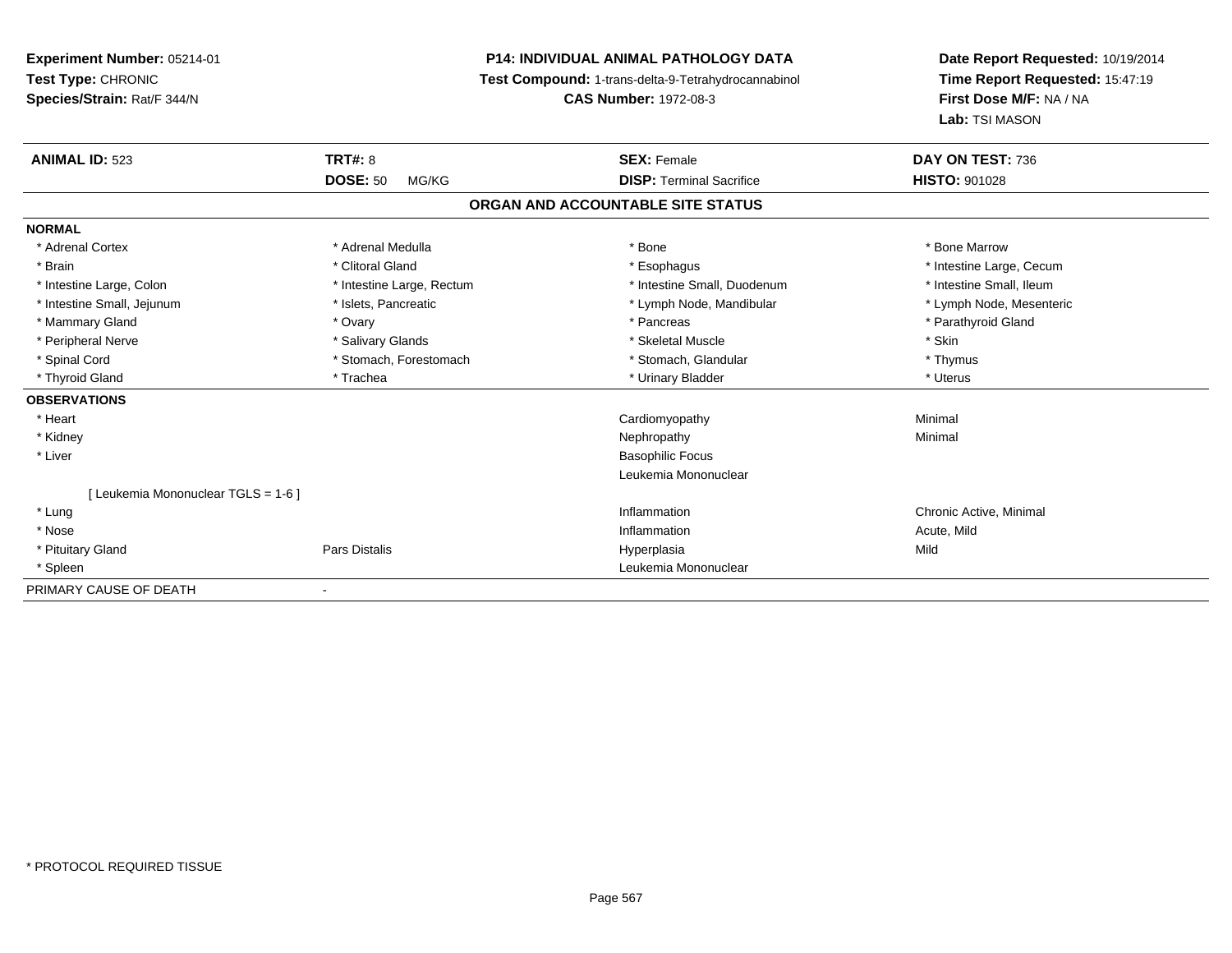**Experiment Number:** 05214-01**Test Type:** CHRONIC **Species/Strain:** Rat/F 344/N**P14: INDIVIDUAL ANIMAL PATHOLOGY DATA Test Compound:** 1-trans-delta-9-Tetrahydrocannabinol **CAS Number:** 1972-08-3**Date Report Requested:** 10/19/2014**Time Report Requested:** 15:47:19**First Dose M/F:** NA / NA**Lab:** TSI MASON**ANIMAL ID:** 524**TRT#:** 8 **SEX:** Female **DAY ON TEST:** 731 **DOSE:** 50 MG/KG**DISP:** Terminal Sacrifice **HISTO:** 901029 **ORGAN AND ACCOUNTABLE SITE STATUSNORMAL**\* Adrenal Cortex \* Adrenal Medulla \* Adrenal Medulla \* Bone \* Bone \* Bone \* Bone \* Bone Marrow \* Brain \* Alternation of the state of the state of the state of the state of the state of the state of the state of the state of the state of the state of the state of the state of the state of the state of the state of th \* Intestine Small, Ileum \* Intestine Large, Colon \* Intestine Large, Rectum \* Intestine Small, Duodenum \* Intestine Small, Duodenum \* Lymph Node, Mesenteric \* Intestine Small, Jejunum \* Mandibular \* Islets, Pancreatic \* Mandibular \* Lymph Node, Mandibular \* Mammary Gland \* \* Annume \* Nose \* \* Nose \* \* Parathyroid Gland \* Peripheral Nerve \* Peripheral Nerve \* \* Peripheral Nerve \* \* Peripheral Nerve \* \* Peripheral Nerve \* \* Peripheral Nerve \* \* Peripheral Nerve \* \* \* \* \* \* \* \* Salivary Glands \* \* Steeden \* \* Skeletal Muscle \* \* Skin \* \* Skin \* \* Steeden \* Spinal Cord \* Spinal Cord \* Spinal Cord \* Spinal Cord \* Spinal Cord \* Spinal Cord \* Spinal Cord \* Spinal Cord \* Spinal Cord \* Spinal Cord \* \* Spleen \* Stomach, Forestomach \* Stomach \* Stomach, Glandular \* Thymus \* Thymus \* Trachea \* Urinary Bladder**OBSERVATIONS** \* Heart Cardiomyopathy Minimal \* Kidneyy which is a context of the Cortext of the Cortext of the Cortext of the Mineralization n Minimal Nephropathyy the contract of the Minimal Minimal Section 1996 and the contract of the Minimal Section 1997 and the contract of the contract of the contract of the contract of the contract of the contract of the contract of the contra \* Liverr and the contract of the contract of the contract of the contract of the contract of the contract of the contract of the contract of the contract of the contract of the contract of the contract of the contract of the cont s Mild Basophilic FocusHyperplasiaa Mild Mixed Cell Focus $[$  Angiectasis TGLS = 2-6.01  $]$ [ Basophilic Focus TGLS = 3-6 ] \* Lungg is a controller to the controller of the controller of the chronic Active, Minimal of the chronic Active, Minimal of the chronic Active, Minimal of the chronic Active, Minimal of the chronic Active, Minimal of the chroni \* Ovaryy cystem in the control of the control of the control of the control of the control of the control of the control of the control of the control of the control of the control of the control of the control of the control of [ Cyst TGLS = 1-7 ] \* Pancreass the control of the control of the control of the control of the control of the control of the control of the control of the control of the control of the control of the control of the control of the control of the contro \* Pituitary Glandd Cyst Constants Constants Constants Constants Constants Constants Constants Constants Constants Constants Const Pars Distalis Hyperplasiaa and a studies of the studies of the Minimal \* Thyroid Gland C Cell Hyperplasia Minimal \* Uteruss and the contract of the contract of the contract of the contract of the contract of the contract of the contract of the contract of the contract of the contract of the contract of the contract of the contract of the cont n Mild PRIMARY CAUSE OF DEATH-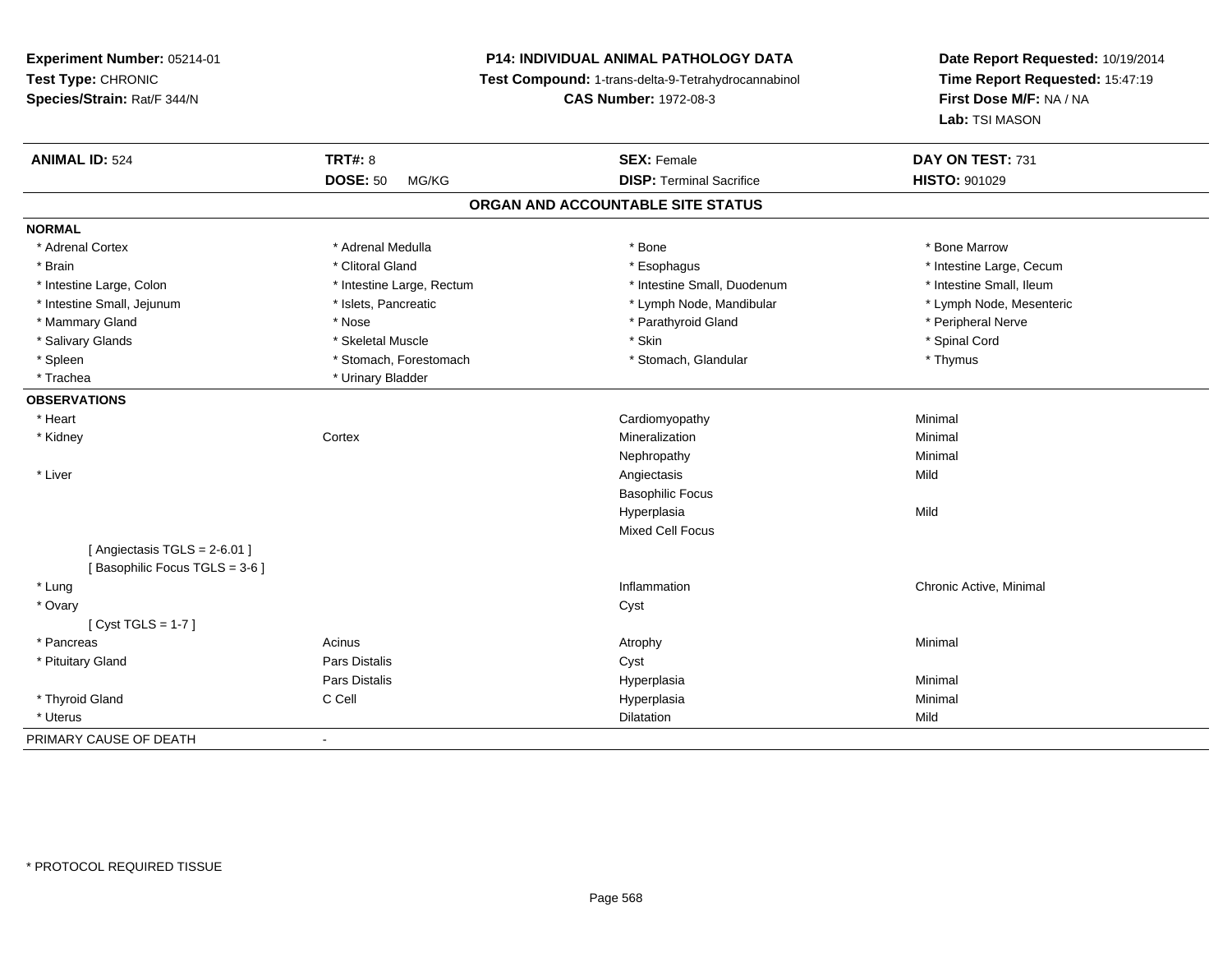# **P14: INDIVIDUAL ANIMAL PATHOLOGY DATA**

**Test Compound:** 1-trans-delta-9-Tetrahydrocannabinol

**CAS Number:** 1972-08-3

| <b>ANIMAL ID: 525</b>               | <b>TRT#: 8</b>            | <b>SEX: Female</b>              | DAY ON TEST: 656         |  |  |
|-------------------------------------|---------------------------|---------------------------------|--------------------------|--|--|
|                                     | <b>DOSE: 50</b><br>MG/KG  | <b>DISP:</b> Moribund Sacrifice | <b>HISTO: 901030</b>     |  |  |
| ORGAN AND ACCOUNTABLE SITE STATUS   |                           |                                 |                          |  |  |
| <b>NORMAL</b>                       |                           |                                 |                          |  |  |
| * Adrenal Cortex                    | * Adrenal Medulla         | * Bone                          | * Bone Marrow            |  |  |
| * Brain                             | * Clitoral Gland          | * Esophagus                     | * Intestine Large, Cecum |  |  |
| * Intestine Large, Colon            | * Intestine Large, Rectum | * Intestine Small, Duodenum     | * Intestine Small, Ileum |  |  |
| * Intestine Small, Jejunum          | * Islets, Pancreatic      | * Lymph Node, Mandibular        | * Lymph Node, Mesenteric |  |  |
| * Mammary Gland                     | * Nose                    | * Pancreas                      | * Parathyroid Gland      |  |  |
| * Peripheral Nerve                  | * Salivary Glands         | * Skeletal Muscle               | * Skin                   |  |  |
| * Spinal Cord                       | * Stomach, Glandular      | * Thymus                        | * Thyroid Gland          |  |  |
| * Trachea                           | * Urinary Bladder         | * Uterus                        |                          |  |  |
| <b>OBSERVATIONS</b>                 |                           |                                 |                          |  |  |
| * Heart                             |                           | Cardiomyopathy                  | Mild                     |  |  |
|                                     |                           | Leukemia Mononuclear            |                          |  |  |
| * Kidney                            |                           | Leukemia Mononuclear            |                          |  |  |
|                                     |                           | Nephropathy                     | Minimal                  |  |  |
| * Liver                             |                           | Leukemia Mononuclear            |                          |  |  |
| * Lung                              |                           | Inflammation                    | Chronic Active, Minimal  |  |  |
|                                     |                           | Leukemia Mononuclear            |                          |  |  |
| * Ovary                             |                           | Leukemia Mononuclear            |                          |  |  |
| * Pituitary Gland                   | Pars Distalis             | Angiectasis                     | Mild                     |  |  |
|                                     | Pars Distalis             | Hyperplasia                     | Moderate                 |  |  |
| [Angiectasis TGLS = $2-8$ ]         |                           |                                 |                          |  |  |
| [Hyperplasia TGLS = 3-8]            |                           |                                 |                          |  |  |
| * Spleen                            |                           | Leukemia Mononuclear            |                          |  |  |
| [ Leukemia Mononuclear TGLS = 1-3 ] |                           |                                 |                          |  |  |
| * Stomach, Forestomach              |                           | Hyperkeratosis                  | Mild                     |  |  |
|                                     |                           | Hyperplasia                     | Basal Cell, Minimal      |  |  |
| [ Hyperkeratosis TGLS = 4-16 ]      |                           |                                 |                          |  |  |
| PRIMARY CAUSE OF DEATH              | $\blacksquare$            |                                 |                          |  |  |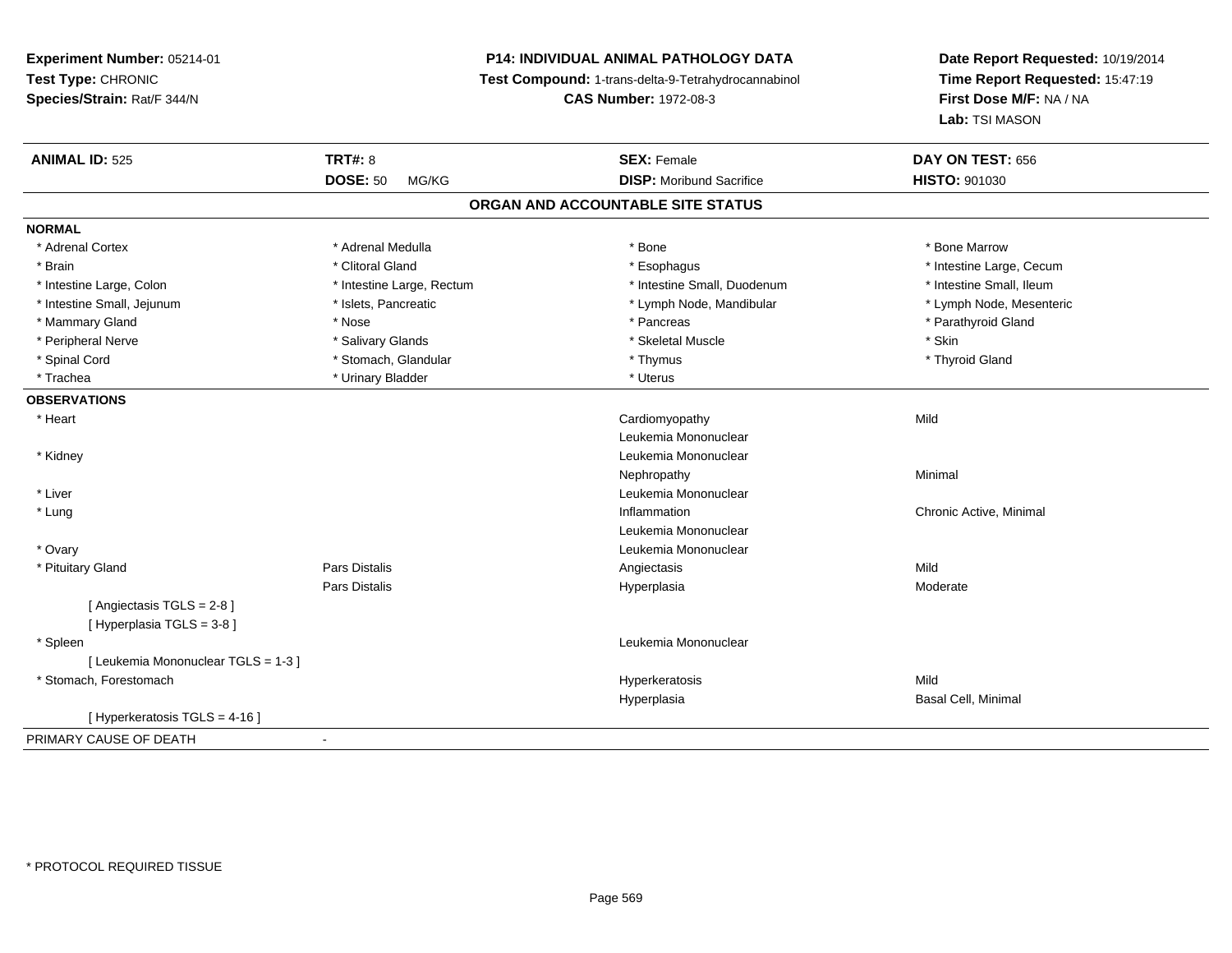# **P14: INDIVIDUAL ANIMAL PATHOLOGY DATA**

**Test Compound:** 1-trans-delta-9-Tetrahydrocannabinol

**CAS Number:** 1972-08-3

| <b>ANIMAL ID: 526</b>                 | <b>TRT#: 8</b>              | <b>SEX: Female</b>                | DAY ON TEST: 731           |
|---------------------------------------|-----------------------------|-----------------------------------|----------------------------|
|                                       | <b>DOSE: 50</b><br>MG/KG    | <b>DISP: Terminal Sacrifice</b>   | HISTO: 901031              |
|                                       |                             | ORGAN AND ACCOUNTABLE SITE STATUS |                            |
| <b>NORMAL</b>                         |                             |                                   |                            |
| * Adrenal Cortex                      | * Adrenal Medulla           | * Bone                            | * Bone Marrow              |
| * Brain                               | * Esophagus                 | * Intestine Large, Cecum          | * Intestine Large, Colon   |
| * Intestine Large, Rectum             | * Intestine Small, Duodenum | * Intestine Small, Ileum          | * Intestine Small, Jejunum |
| * Islets, Pancreatic                  | * Lymph Node, Mandibular    | * Lymph Node, Mesenteric          | * Mammary Gland            |
| * Nose                                | * Parathyroid Gland         | * Peripheral Nerve                | * Salivary Glands          |
| * Skeletal Muscle                     | * Skin                      | * Spinal Cord                     | * Spleen                   |
| * Stomach, Forestomach                | * Stomach, Glandular        | * Thymus                          | * Trachea                  |
| * Urinary Bladder                     | * Uterus                    |                                   |                            |
| <b>OBSERVATIONS</b>                   |                             |                                   |                            |
| * Clitoral Gland                      |                             | Cyst                              |                            |
| * Heart                               |                             | Cardiomyopathy                    | Minimal                    |
| * Kidney                              | Cortex                      | Mineralization                    | Minimal                    |
|                                       |                             | Nephropathy                       | Minimal                    |
| * Liver                               |                             | <b>Basophilic Focus</b>           |                            |
|                                       |                             | Hepatodiaphragmatic Nodule        |                            |
|                                       |                             | <b>Mixed Cell Focus</b>           |                            |
| [Mixed Cell Focus TGLS = $1-6+6.01$ ] |                             |                                   |                            |
| * Lung                                |                             | Inflammation                      | Chronic Active, Mild       |
| * Ovary                               |                             | Cyst                              |                            |
| * Pancreas                            | Acinus                      | Atrophy                           | Minimal                    |
| * Pituitary Gland                     | Pars Distalis               | Adenoma                           |                            |
| * Thyroid Gland                       | C Cell                      | Hyperplasia                       | Minimal                    |
| PRIMARY CAUSE OF DEATH                | $\blacksquare$              |                                   |                            |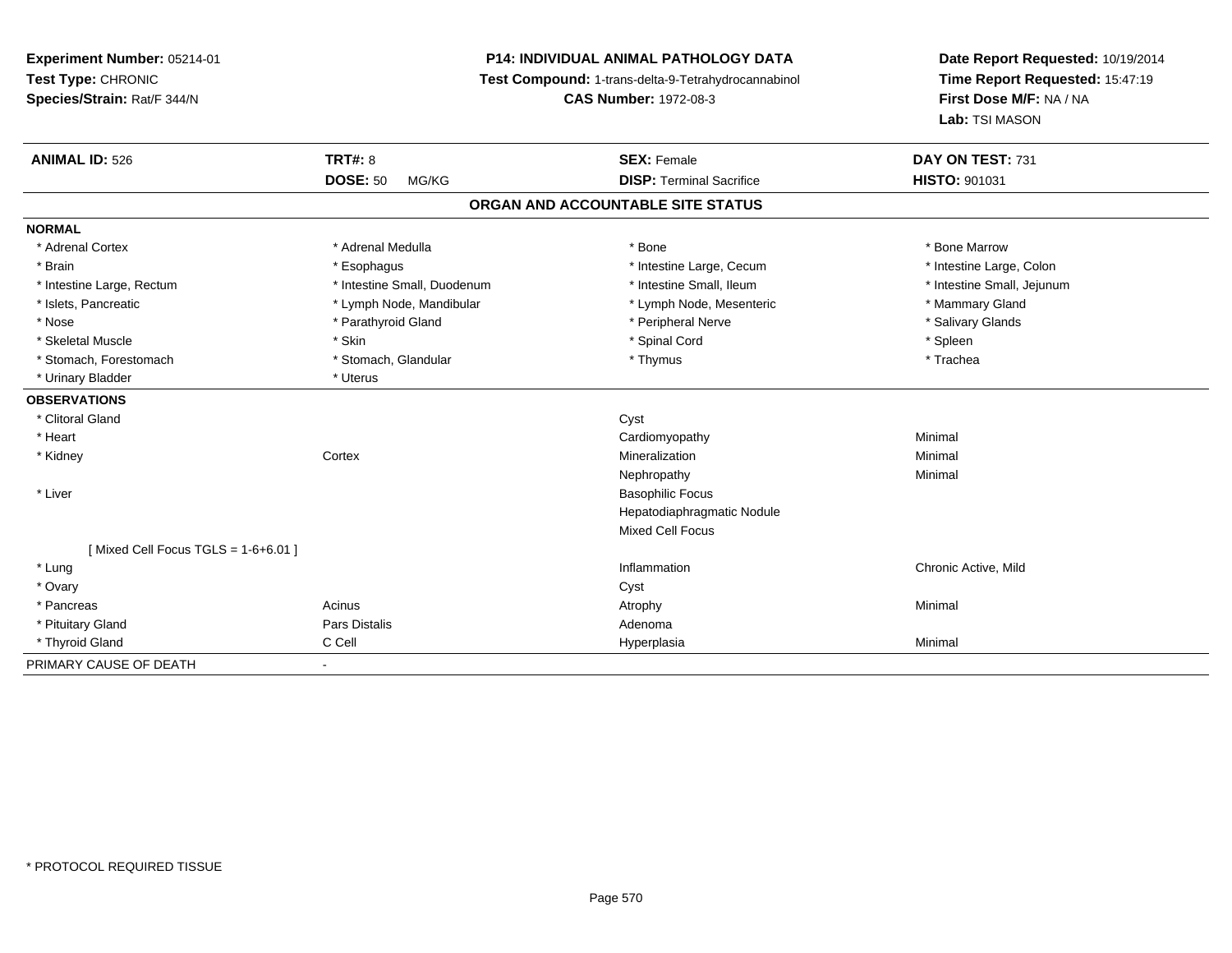# **P14: INDIVIDUAL ANIMAL PATHOLOGY DATA**

**Test Compound:** 1-trans-delta-9-Tetrahydrocannabinol

**CAS Number:** 1972-08-3

| <b>ANIMAL ID: 527</b>               | <b>TRT#: 8</b>            | <b>SEX: Female</b>          | DAY ON TEST: 717         |  |  |
|-------------------------------------|---------------------------|-----------------------------|--------------------------|--|--|
|                                     | <b>DOSE: 50</b><br>MG/KG  | <b>DISP: Natural Death</b>  | <b>HISTO: 901032</b>     |  |  |
| ORGAN AND ACCOUNTABLE SITE STATUS   |                           |                             |                          |  |  |
| <b>NORMAL</b>                       |                           |                             |                          |  |  |
| * Adrenal Cortex                    | * Adrenal Medulla         | * Bone                      | * Bone Marrow            |  |  |
| * Brain                             | * Clitoral Gland          | * Esophagus                 | * Intestine Large, Cecum |  |  |
| * Intestine Large, Colon            | * Intestine Large, Rectum | * Intestine Small, Duodenum | * Intestine Small, Ileum |  |  |
| * Intestine Small, Jejunum          | * Islets, Pancreatic      | * Kidney                    | * Lymph Node, Mesenteric |  |  |
| * Nose                              | * Ovary                   | * Parathyroid Gland         | * Peripheral Nerve       |  |  |
| * Salivary Glands                   | * Skeletal Muscle         | * Skin                      | * Spinal Cord            |  |  |
| * Trachea                           | * Urinary Bladder         | * Uterus                    |                          |  |  |
| <b>OBSERVATIONS</b>                 |                           |                             |                          |  |  |
| * Heart                             |                           | Cardiomyopathy              | Minimal                  |  |  |
| * Liver                             |                           | <b>Basophilic Focus</b>     |                          |  |  |
|                                     |                           | Leukemia Mononuclear        |                          |  |  |
| [ Leukemia Mononuclear TGLS = 2-6 ] |                           |                             |                          |  |  |
| * Lung                              |                           | Inflammation                | Chronic Active, Minimal  |  |  |
|                                     |                           | Leukemia Mononuclear        |                          |  |  |
| * Lymph Node, Mandibular            |                           | Leukemia Mononuclear        |                          |  |  |
| * Mammary Gland                     |                           | Fibroadenoma                |                          |  |  |
| [Fibroadenoma TGLS = 4-10]          |                           |                             |                          |  |  |
| * Pancreas                          | Acinus                    | Atrophy                     | Minimal                  |  |  |
| * Pituitary Gland                   | Pars Distalis             | Angiectasis                 | Minimal                  |  |  |
| [Angiectasis TGLS = 3-8]            |                           |                             |                          |  |  |
| * Spleen                            |                           | Leukemia Mononuclear        |                          |  |  |
| [ Leukemia Mononuclear TGLS = 1-3 ] |                           |                             |                          |  |  |
| * Stomach, Forestomach              |                           | Hyperplasia                 | Basal Cell, Mild         |  |  |
| * Stomach, Glandular                |                           | Erosion                     | Minimal                  |  |  |
| [ Erosion TGLS = $6-5.01$ ]         |                           |                             |                          |  |  |
| * Thymus                            |                           | Leukemia Mononuclear        |                          |  |  |
| * Thyroid Gland                     | <b>Follicular Cel</b>     | Adenoma                     |                          |  |  |
| [Adenoma TGLS = $5-2$ ]             |                           |                             |                          |  |  |
| PRIMARY CAUSE OF DEATH              | $\blacksquare$            |                             |                          |  |  |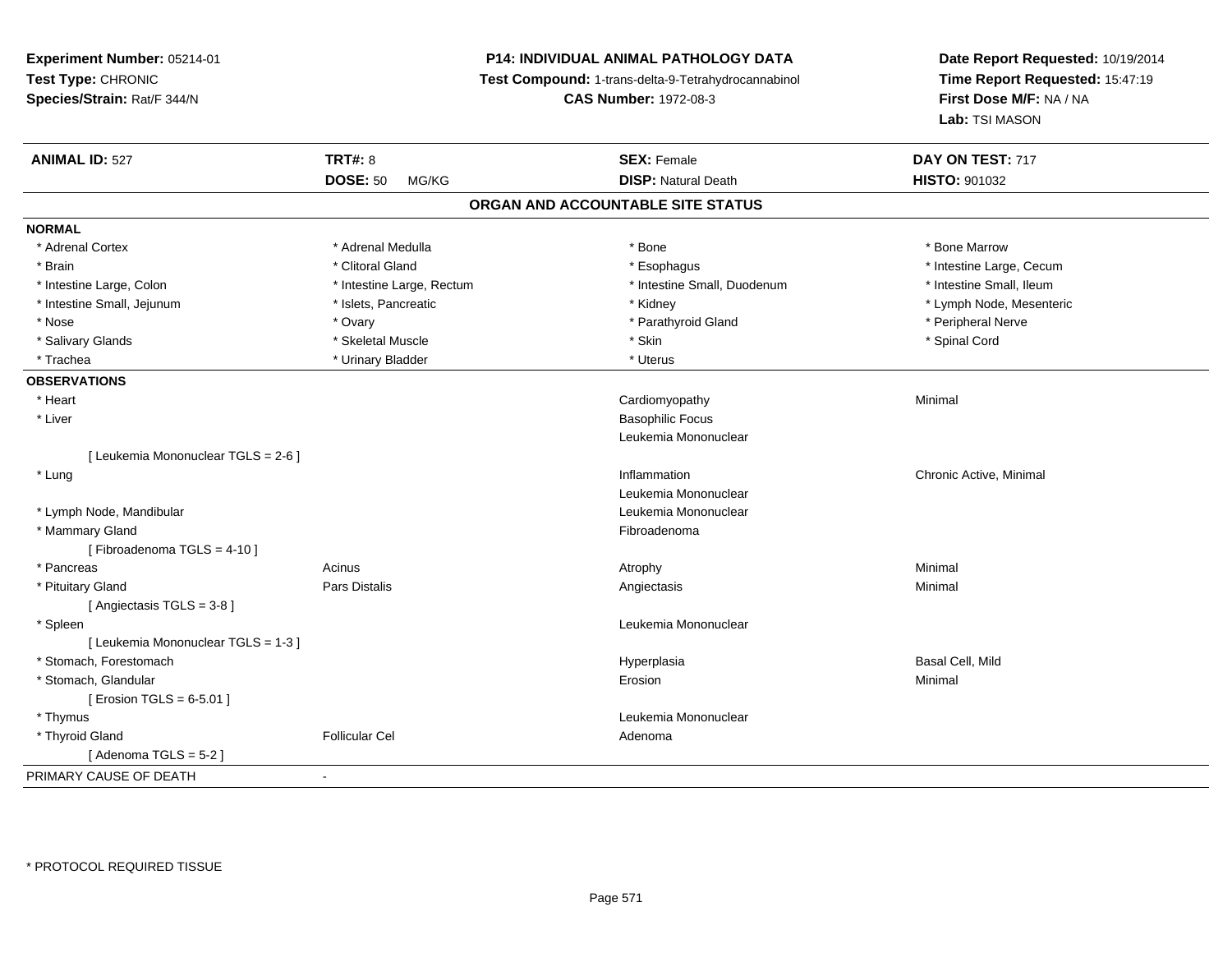**Experiment Number:** 05214-01**Test Type:** CHRONIC **Species/Strain:** Rat/F 344/N**P14: INDIVIDUAL ANIMAL PATHOLOGY DATA Test Compound:** 1-trans-delta-9-Tetrahydrocannabinol **CAS Number:** 1972-08-3**Date Report Requested:** 10/19/2014**Time Report Requested:** 15:47:19**First Dose M/F:** NA / NA**Lab:** TSI MASON**ANIMAL ID:** 528**EX:** Female **DAY ON TEST:** 731 **DOSE:** 50 MG/KG **DISP:** Terminal Sacrifice **HISTO:** <sup>901033</sup> **ORGAN AND ACCOUNTABLE SITE STATUSNORMAL**\* Adrenal Cortex \* Adrenal Medulla \* Adrenal Medulla \* Bone \* Bone \* Bone \* Bone \* Bone Marrow \* Brain \* Alternation of the state of the state of the state of the state of the state of the state of the state of the state of the state of the state of the state of the state of the state of the state of the state of th \* Intestine Small, Ileum \* Intestine Large, Colon \* Intestine Large, Rectum \* Intestine Small, Duodenum \* Intestine Small, Duodenum \* Lymph Node, Mesenteric \* Intestine Small, Jejunum \* Mandibular \* Islets, Pancreatic \* Mandibular \* Lymph Node, Mandibular \* Mammary Gland \* \* Nose \* \* Nose \* \* Ovary \* Ovary \* Ovary \* The material structure of the term of the term \* Parathyroid Gland \* Parathyroid Gland \* Parathyroid Gland \* Nose \* \* Parathyroid Gland \* \* Parathyroid Gland \* \* Peripheral Nerve \* Salivary Glands \* Skeletal Muscle \* Skin\* Stomach. Glandular \* Spinal Cord \* Spinal Cord \* Spinal Cord \* Stomach, Forestomach \* Stomach, Forestomach \* Stomach, Forestomach \* Thymus \* Thyroid Gland \* Trachea \* Urinary Bladder \* \* Uterus**OBSERVATIONS** \* Heart Cardiomyopathyy Mild Minimal \* Kidneyy which is a context of the Cortext of the Cortext of the Cortext of the Mineralization n Minimal Nephropathyy the contract of the Minimal Minimal Section 1996 and the contract of the Minimal Section 1997 and the contract of the contract of the contract of the contract of the contract of the contract of the contract of the contra \* Liver Basophilic Focus Clear Cell Focus[ Clear Cell Focus TGLS = 2-6 ] \* Lungg is a controller to the controller of the controller of the chronic Active, Minimal of the chronic Active, Minimal of the chronic Active, Minimal of the chronic Active, Minimal of the chronic Active, Minimal of the chroni \* Pancreass and the contract of the Acinus and Acinus and Acinus and Acinus Atrophy and Acinus and Mild Moderate \* Pituitary Gland Pars Distalis Hyperplasia Moderate [ Hyperplasia TGLS = 1-8 ]PRIMARY CAUSE OF DEATH-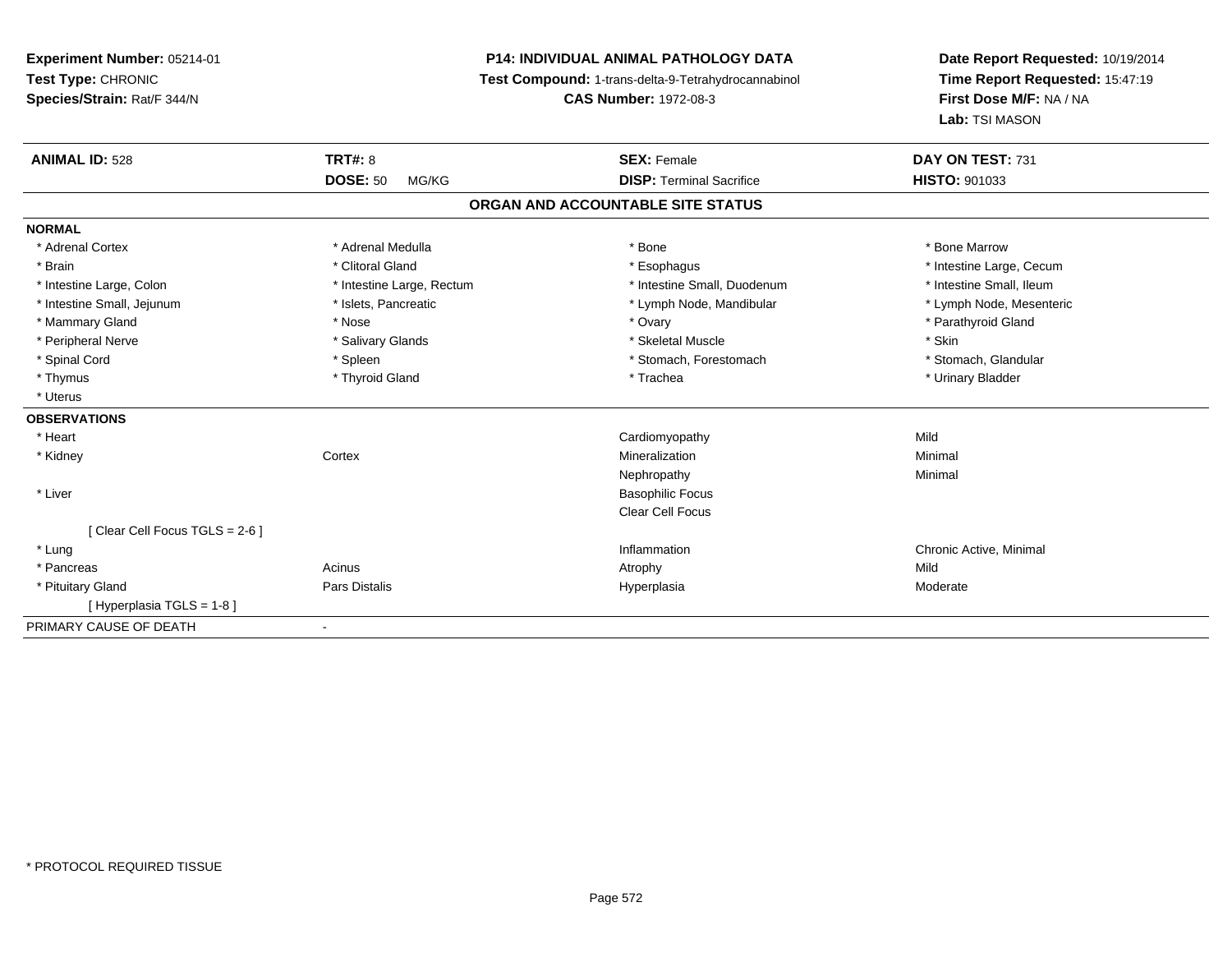**Experiment Number:** 05214-01**Test Type:** CHRONIC **Species/Strain:** Rat/F 344/N**P14: INDIVIDUAL ANIMAL PATHOLOGY DATA Test Compound:** 1-trans-delta-9-Tetrahydrocannabinol **CAS Number:** 1972-08-3**Date Report Requested:** 10/19/2014**Time Report Requested:** 15:47:19**First Dose M/F:** NA / NA**Lab:** TSI MASON**ANIMAL ID:** 529**9 TRT#:** 8 **TRT#:** 8 **SEX:** Female **SEX: Female DAY ON TEST:** 731 **DOSE:** 50 MG/KG**DISP:** Terminal Sacrifice **HISTO:** 901034 **ORGAN AND ACCOUNTABLE SITE STATUSNORMAL**\* Adrenal Cortex \* Adrenal Medulla \* Adrenal Medulla \* Bone \* Bone \* Bone \* Bone \* Bone Marrow \* Brain \* Alternative of the state of the state of the state of the state of the state of the state of the state of the state of the state of the state of the state of the state of the state of the state of the state of th \* Intestine Large, Cecum \* Intestine Large, Colon \* Intestine Large, Rectum \* Intestine Small, Duodenum \* Intestine Small, Ileum \* \* Thestine Small, Jejunum \* \* Sets, Pancreatic \* \* Thestine Small, Nejunum \* Lymph Node, Mandibular \* Lymph Node, Mesenteric \* \* Mammary Gland \* Mammary Gland \* Nose \* Ovary \* Ovary \* Ovary \* Ovary \* Ovary \* Ovary \* Salivary Glands \* Pancreas \* And the section of the section of the section of the section of the section of the section of the section of the section of the section of the section of the section of the section of the section of the sectio \* Skeletal Muscle \* Skin \* Spinal Cord \* Spleen \* Thyroid Gland \* Stomach, Forestomach \* Thymus \* Stomach, Glandular \* Thymus \* Thymus \* Thymus \* Thymus \* Thymus \* Thymus \* Thymus \* Thymus \* Thymus \* Thymus \* Thymus \* Thymus \* Thymus \* Thymus \* Thymus \* Thymus \* Thymus \* Thymus \* Thymu \* Trachea \* Urinary Bladder \* Urinary Bladder \* Urinary Bladder \* Uterus **OBSERVATIONS** \* Kidneyy which is a context of the Cortext of the Cortext of the Cortext of the Mineralization n Minimal Nephropathyy the contract of the Minimal Minimal Section 1996 and the contract of the Minimal Section 1997 and the contract of the contract of the contract of the contract of the contract of the contract of the contract of the contra \* Liver Basophilic Focus Hepatodiaphragmatic Nodule[ Hepatodiaphragmatic Nodule TGLS = 1-6.1,2-6 ] \* Lungg and the state of the state of the state of the state of the state of the state of the state of the state of the state of the state of the state of the state of the state of the state of the state of the state of the stat Inflammation Chronic Active, Mild \* Pituitary Glandd **Pars Distalis Community Community** Cyst PRIMARY CAUSE OF DEATH-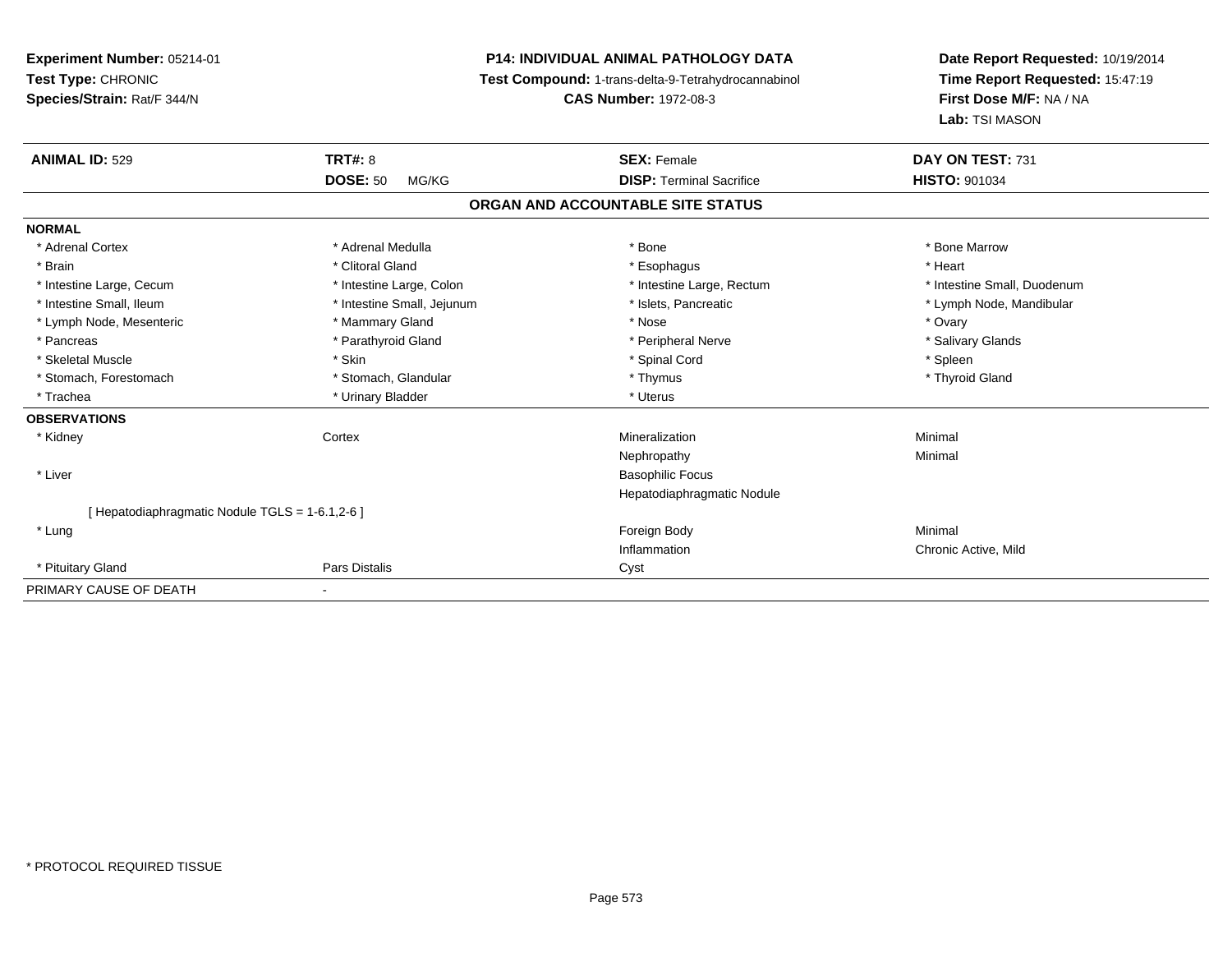**Experiment Number:** 05214-01**Test Type:** CHRONIC **Species/Strain:** Rat/F 344/N**P14: INDIVIDUAL ANIMAL PATHOLOGY DATA Test Compound:** 1-trans-delta-9-Tetrahydrocannabinol **CAS Number:** 1972-08-3**Date Report Requested:** 10/19/2014**Time Report Requested:** 15:47:19**First Dose M/F:** NA / NA**Lab:** TSI MASON**ANIMAL ID:** 530**C TRT#:** 8 **SEX:** Female **SEX: Female DAY ON TEST:** 731 **DOSE:** 50 MG/KG **DISP:** Terminal Sacrifice **HISTO:** <sup>901035</sup> **ORGAN AND ACCOUNTABLE SITE STATUSNORMAL**\* Adrenal Cortex \* Adrenal Medulla \* Adrenal Medulla \* Bone \* Bone \* Bone \* Bone \* Bone Marrow \* Brain \* Alternation of the state of the state of the state of the state of the state of the state of the state of the state of the state of the state of the state of the state of the state of the state of the state of th \* Intestine Small, Ileum \* Intestine Large, Colon \* Intestine Large, Rectum \* Intestine Small, Duodenum \* Intestine Small, Duodenum \* Lymph Node, Mesenteric \* Intestine Small, Jejunum \* Mandibular \* Islets, Pancreatic \* Mandibular \* Lymph Node, Mandibular \* Mammary Gland \* \* Andrew \* Nose \* \* Nose \* \* Ovary \* Ovary \* Ovary \* \* Ovary \* \* Pancreas \* \* Pancreas \* \* Pancreas \* \* Pancreas \* \* Pancreas \* \* Pancreas \* \* Pancreas \* \* Pancreas \* \* Pancreas \* \* Pancreas \* \* Pancreas \* Skeletal Muscle \* Parathyroid Gland \* \* \* And \* \* Peripheral Nerve \* \* \* Salivary Glands \* \* Salivary Glands \* \* Skeletal Muscle \* \* Skeletal Muscle \* \* Skeletal Muscle \* \* Skeletal Muscle \* \* Skeletal Muscle \* \* Skeletal Muscle \* \* Skele \* Skin \* Spinal Cord \* Spinal Cord \* Spinal Cord \* Spinal \* Spinal \* Stomach, Forestomach \* Stomach, Forestomach \* Stomach, Glandular \* Thymus \* Thymus \* Thymus \* Thyroid Gland \* Thyroid Gland \* Thachea \* Urinary Bladder \* Uterus **OBSERVATIONS** \* Heart Cardiomyopathyy Mild Minimal \* Kidneyy which is a context of the Cortext of the Cortext of the Cortext of the Mineralization n Minimal Nephropathyy the contract of the Minimal Minimal Section 1996 and the contract of the Minimal Section 1997 and the contract of the contract of the contract of the contract of the contract of the contract of the contract of the contra \* Liver Basophilic Focus Eosinophilic Focus Hepatodiaphragmatic Nodule[ Basophilic Focus TGLS = 2-6 ][ Eosinophilic Focus TGLS = 3-6+6.1 ][ Hepatodiaphragmatic Nodule TGLS = 4-6.1 ] \* Lung Inflammation Chronic Active, Moderate \* Pituitary Glandd and the contract of Pars Distalis and the contract of Adenoma and Adenoma and the Adenoma and the Adenoma and  $\lambda$ Pars Distaliss Cyst  $[$  Adenoma TGLS = 1-8  $]$ PRIMARY CAUSE OF DEATH-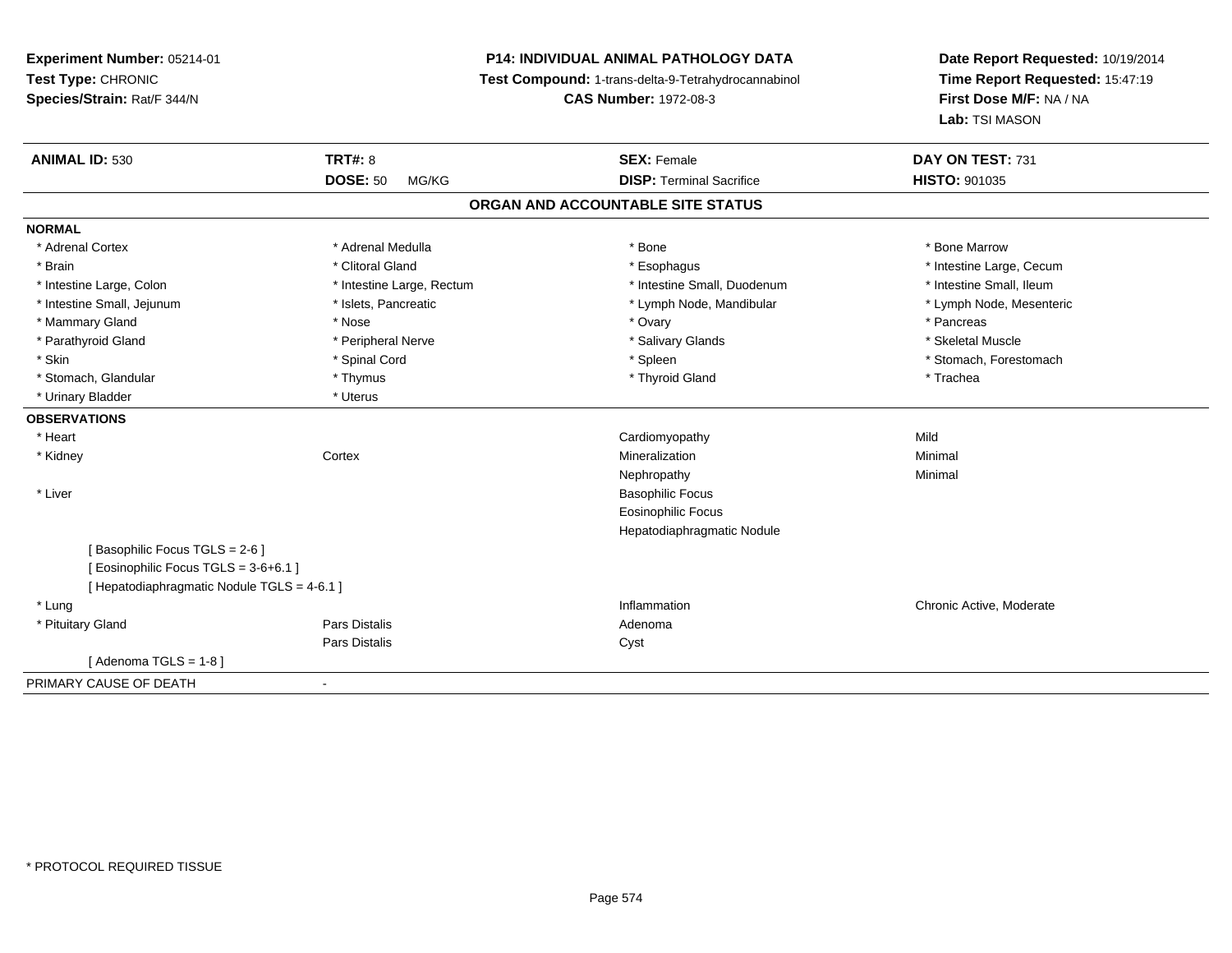| Experiment Number: 05214-01<br>Test Type: CHRONIC<br>Species/Strain: Rat/F 344/N |                            | <b>P14: INDIVIDUAL ANIMAL PATHOLOGY DATA</b><br>Test Compound: 1-trans-delta-9-Tetrahydrocannabinol<br><b>CAS Number: 1972-08-3</b> | Date Report Requested: 10/19/2014<br>Time Report Requested: 15:47:19<br>First Dose M/F: NA / NA<br>Lab: TSI MASON |  |
|----------------------------------------------------------------------------------|----------------------------|-------------------------------------------------------------------------------------------------------------------------------------|-------------------------------------------------------------------------------------------------------------------|--|
| <b>ANIMAL ID: 531</b>                                                            | TRT#: 8                    | <b>SEX: Female</b>                                                                                                                  | DAY ON TEST: 449                                                                                                  |  |
|                                                                                  | <b>DOSE: 50</b><br>MG/KG   | <b>DISP: Natural Death</b>                                                                                                          | <b>HISTO: 901036</b>                                                                                              |  |
|                                                                                  |                            | ORGAN AND ACCOUNTABLE SITE STATUS                                                                                                   |                                                                                                                   |  |
| <b>NORMAL</b>                                                                    |                            |                                                                                                                                     |                                                                                                                   |  |
| * Adrenal Cortex                                                                 | * Adrenal Medulla          | * Bone                                                                                                                              | * Bone Marrow                                                                                                     |  |
| * Brain                                                                          | * Clitoral Gland           | * Esophagus                                                                                                                         | * Islets. Pancreatic                                                                                              |  |
| * Kidney                                                                         | * Liver                    | * Lung                                                                                                                              | * Lymph Node, Mandibular                                                                                          |  |
| * Lymph Node, Mesenteric                                                         | * Mammary Gland            | * Nose                                                                                                                              | * Ovary                                                                                                           |  |
| * Pancreas                                                                       | * Peripheral Nerve         | * Salivary Glands                                                                                                                   | * Skeletal Muscle                                                                                                 |  |
| * Skin                                                                           | * Spinal Cord              | * Spleen                                                                                                                            | * Stomach, Forestomach                                                                                            |  |
| * Thymus                                                                         | * Thyroid Gland            | * Trachea                                                                                                                           | * Urinary Bladder                                                                                                 |  |
| * Uterus                                                                         |                            |                                                                                                                                     |                                                                                                                   |  |
| <b>MISSING</b>                                                                   |                            |                                                                                                                                     |                                                                                                                   |  |
| * Parathyroid Gland                                                              | Vagina                     |                                                                                                                                     |                                                                                                                   |  |
| <b>AUTO PRECLUDES DIAG.</b>                                                      |                            |                                                                                                                                     |                                                                                                                   |  |
| * Intestine Large, Cecum                                                         | * Intestine Large, Colon   | * Intestine Large, Rectum                                                                                                           | * Intestine Small, Duodenum                                                                                       |  |
| * Intestine Small. Ileum                                                         | * Intestine Small, Jejunum | * Stomach, Glandular                                                                                                                |                                                                                                                   |  |
| <b>OBSERVATIONS</b>                                                              |                            |                                                                                                                                     |                                                                                                                   |  |
| * Heart                                                                          |                            | Cardiomyopathy                                                                                                                      | Minimal                                                                                                           |  |
| * Pituitary Gland                                                                | Pars Distalis              | Adenoma                                                                                                                             |                                                                                                                   |  |
| [Adenoma TGLS = $1-8.1$ ]                                                        |                            |                                                                                                                                     |                                                                                                                   |  |
| PRIMARY CAUSE OF DEATH                                                           | $\blacksquare$             |                                                                                                                                     |                                                                                                                   |  |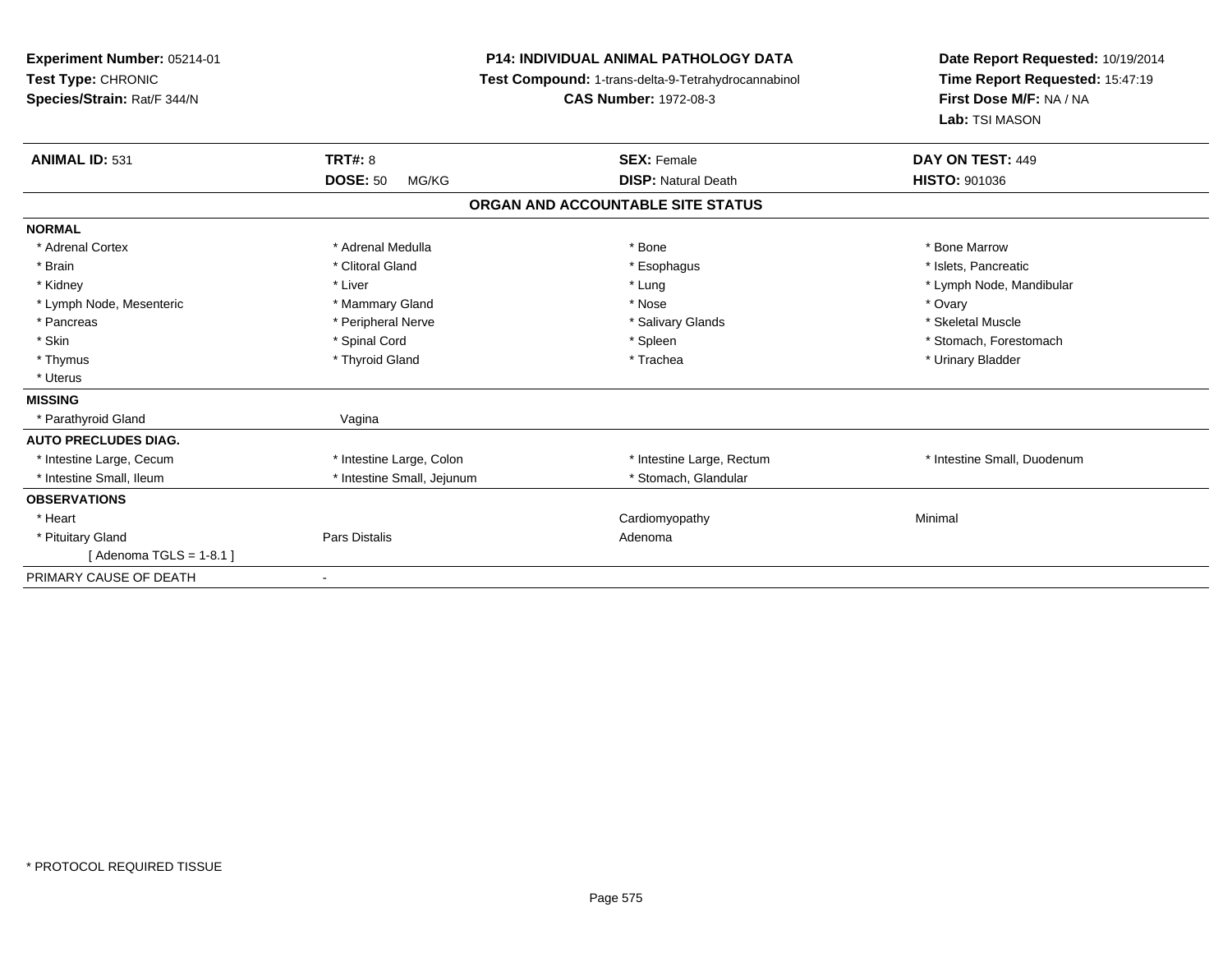# **P14: INDIVIDUAL ANIMAL PATHOLOGY DATA**

**Test Compound:** 1-trans-delta-9-Tetrahydrocannabinol

**CAS Number:** 1972-08-3

| <b>ANIMAL ID: 532</b>            | <b>TRT#: 8</b><br><b>DOSE: 50</b><br>MG/KG | <b>SEX: Female</b><br><b>DISP: Terminal Sacrifice</b> | DAY ON TEST: 736<br><b>HISTO: 901037</b> |
|----------------------------------|--------------------------------------------|-------------------------------------------------------|------------------------------------------|
|                                  |                                            | ORGAN AND ACCOUNTABLE SITE STATUS                     |                                          |
| <b>NORMAL</b>                    |                                            |                                                       |                                          |
| * Adrenal Cortex                 | * Adrenal Medulla                          | * Bone                                                | * Bone Marrow                            |
| * Clitoral Gland                 | * Esophagus                                | * Intestine Large, Cecum                              | * Intestine Large, Colon                 |
| * Intestine Large, Rectum        | * Intestine Small, Duodenum                | * Intestine Small. Ileum                              | * Intestine Small, Jejunum               |
| * Islets. Pancreatic             | * Kidney                                   | * Lymph Node, Mandibular                              | * Lymph Node, Mesenteric                 |
| * Mammary Gland                  | * Ovary                                    | * Parathyroid Gland                                   | * Peripheral Nerve                       |
| * Salivary Glands                | * Skeletal Muscle                          | * Skin                                                | * Spinal Cord                            |
| * Spleen                         | * Stomach, Forestomach                     | * Stomach, Glandular                                  | * Thymus                                 |
| * Thyroid Gland                  | * Trachea                                  | * Urinary Bladder                                     | * Uterus                                 |
| <b>OBSERVATIONS</b>              |                                            |                                                       |                                          |
| * Brain                          |                                            | Carcinoma                                             | Metastatic (Pituitary Gland)             |
| * Heart                          |                                            | Cardiomyopathy                                        | Mild                                     |
| * Liver                          |                                            | <b>Basophilic Focus</b>                               |                                          |
| [Basophilic Focus TGLS = 2-6.01] |                                            |                                                       |                                          |
| * Lung                           |                                            | <b>Infiltration Cellular</b>                          | Histiocyte, Mild                         |
|                                  |                                            | Inflammation                                          | Chronic Active, Minimal                  |
| * Nose                           |                                            | Inflammation                                          | Acute, Minimal                           |
| * Pancreas                       | Acinus                                     | Atrophy                                               | Mild                                     |
| * Pituitary Gland                | Pars Distalis                              | Carcinoma                                             |                                          |
| [Carcinoma TGLS = $1-8$ ]        |                                            |                                                       |                                          |
| PRIMARY CAUSE OF DEATH           | $\overline{\phantom{a}}$                   |                                                       |                                          |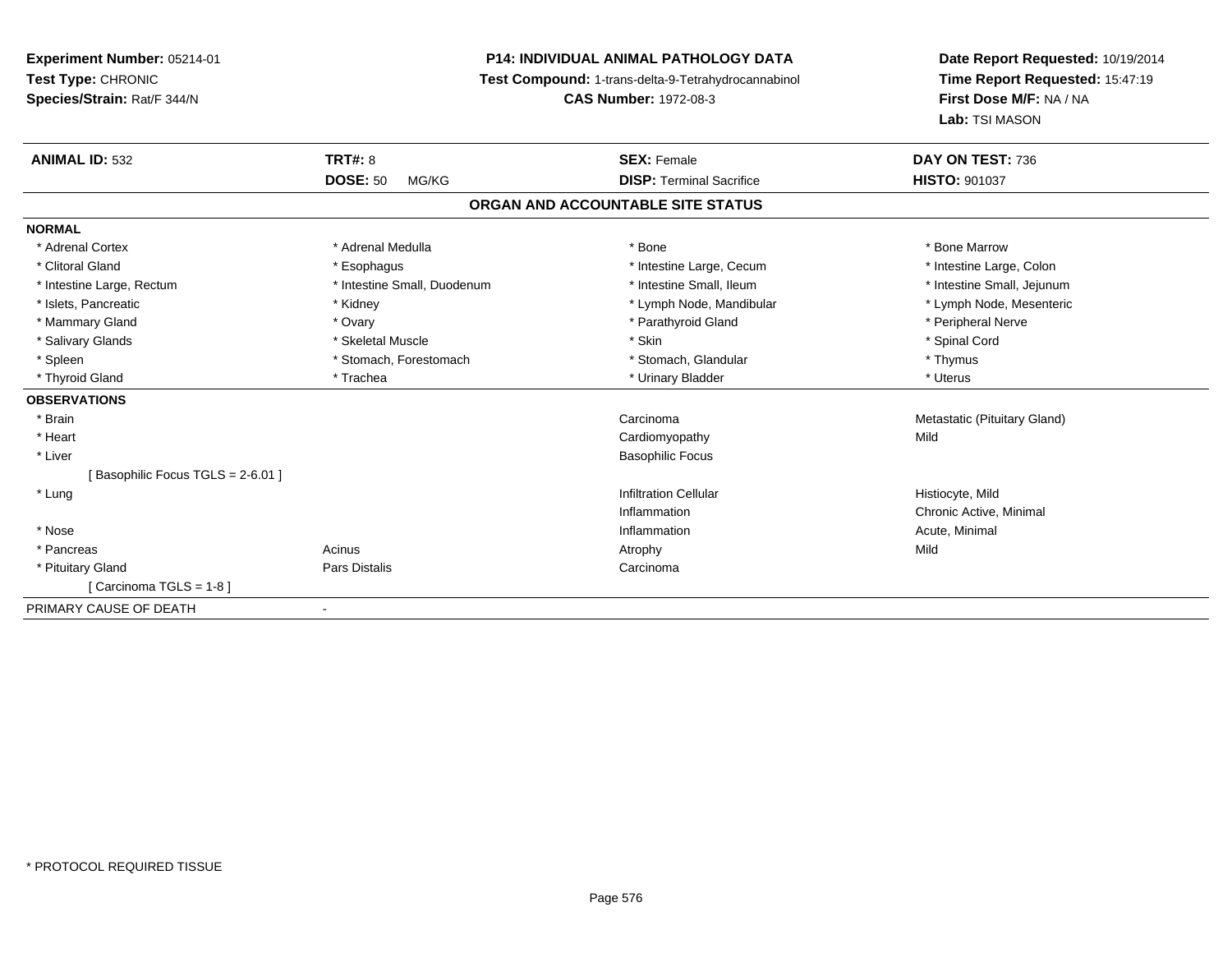**Experiment Number:** 05214-01**Test Type:** CHRONIC **Species/Strain:** Rat/F 344/N**P14: INDIVIDUAL ANIMAL PATHOLOGY DATA Test Compound:** 1-trans-delta-9-Tetrahydrocannabinol **CAS Number:** 1972-08-3**Date Report Requested:** 10/19/2014**Time Report Requested:** 15:47:19**First Dose M/F:** NA / NA**Lab:** TSI MASON**ANIMAL ID:** 533**TRT#:** 8 **SEX:** Female **SEX: Female DAY ON TEST:** 731 **DOSE:** 50 MG/KG**DISP:** Terminal Sacrifice **HISTO:** 901038 **ORGAN AND ACCOUNTABLE SITE STATUSNORMAL**\* Adrenal Medulla \* \* Annual Medulla \* Brain \* Bone \* \* Bone Marrow \* Bone Marrow \* \* Brain \* Brain \* Brain \* Brain \* Brain \* Brain \* Brain \* Brain \* Brain \* Brain \* Brain \* Brain \* Brain \* Brain \* Brain \* Brain \* Brain \* \* Intestine Large, Colon \* Clitoral Gland \* **Exophagus \* Exophagus \*** The strain that the Large, Cecum \* intestine Large, Cecum \* Intestine Large, Rectum \* Intestine Small, Ileum \* Intestine Small, Jejunum \* Islets, Pancreatic \* Kidney \* Mammary Gland \* Nose \* Ovary\* Skeletal Muscle \* Parathyroid Gland \* \* \* And \* \* Peripheral Nerve \* \* \* Salivary Glands \* \* Salivary Glands \* \* Skeletal Muscle \* \* Skeletal Muscle \* \* Skeletal Muscle \* \* Skeletal Muscle \* \* Skeletal Muscle \* \* Skeletal Muscle \* \* Skele \* Stomach. Glandular \* Skin \* Spinal Cord \* Spinal Cord \* Stomach, Forestomach \* Stomach, Forestomach \* Thymus \* Thyroid Gland \* Trachea \* Urinary Bladder \* \* Uterus**OBSERVATIONS** \* Adrenal Cortexx and the contract of the contract of the contract of the contract of the contract of the contract of the contract of the contract of the contract of the contract of the contract of the contract of the contract of the cont a and a studies of the studies of the Minimal \* Heart Cardiomyopathyy Mild \* Intestine Small, Duodenummetric to the control of the control of the control of the control of the control of the control of the control of the control of the control of the control of the control of the control of the control of the control of th \* Liver Basophilic Focus Clear Cell Focus Eosinophilic Focus Leukemia Mononuclear[ Leukemia Mononuclear TGLS = 3,6-6+6.01 ] \* Lungg is a controller to the controller of the controller of the chronic Active, Minimal of the chronic Active, Minimal of the chronic Active, Minimal of the chronic Active, Minimal of the chronic Active, Minimal of the chroni Lymph NodeMediastinal **Mediastinal** Mononuclear [ Leukemia Mononuclear TGLS = 2,4-3+8 ] \* Lymph Node, Mandibular Leukemia Mononuclear [ Leukemia Mononuclear TGLS = 2,4-3+8 ] \* Lymph Node, Mesenteric Leukemia Mononuclear [ Leukemia Mononuclear TGLS = 2,4-3+8 ] \* Pancreass the control of the control of the control of the control of the control of the control of the control of the control of the control of the control of the control of the control of the control of the control of the contro Leukemia Mononuclear \* Pituitary Gland Pars Distalis Angiectasis Mild Pars Distaliss Cyst Pars Distalis Hyperplasiaa Mild [ Hyperplasia TGLS = 5-8 ]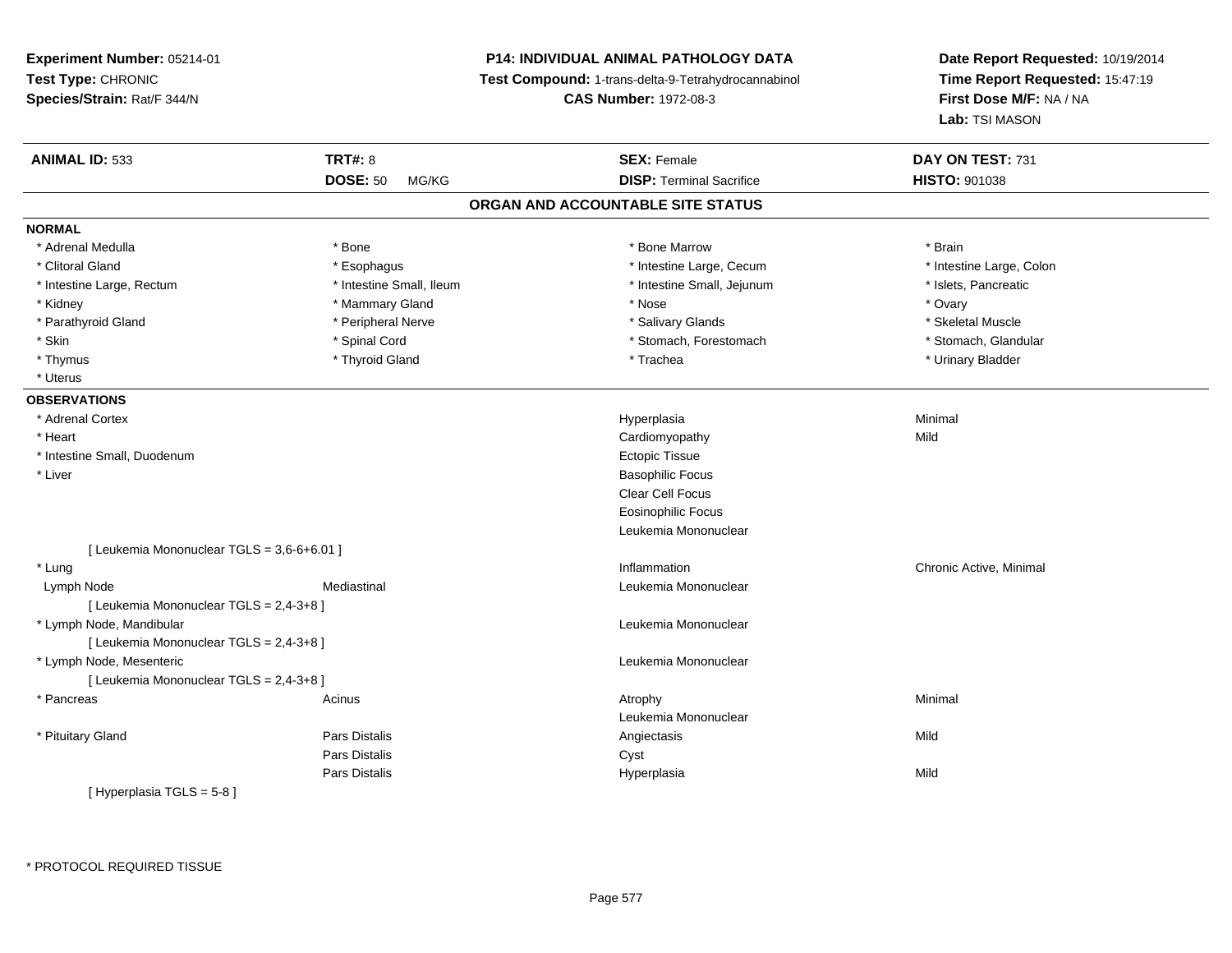| Experiment Number: 05214-01<br>Test Type: CHRONIC<br>Species/Strain: Rat/F 344/N |                          | <b>P14: INDIVIDUAL ANIMAL PATHOLOGY DATA</b><br>Test Compound: 1-trans-delta-9-Tetrahydrocannabinol<br><b>CAS Number: 1972-08-3</b> | Date Report Requested: 10/19/2014<br>Time Report Requested: 15:47:19<br>First Dose M/F: NA / NA<br>Lab: TSI MASON |  |  |  |
|----------------------------------------------------------------------------------|--------------------------|-------------------------------------------------------------------------------------------------------------------------------------|-------------------------------------------------------------------------------------------------------------------|--|--|--|
| <b>ANIMAL ID: 533</b>                                                            | TRT#: 8                  | <b>SEX:</b> Female                                                                                                                  | DAY ON TEST: 731                                                                                                  |  |  |  |
|                                                                                  | <b>DOSE: 50</b><br>MG/KG | <b>DISP:</b> Terminal Sacrifice                                                                                                     | <b>HISTO: 901038</b>                                                                                              |  |  |  |
| ORGAN AND ACCOUNTABLE SITE STATUS                                                |                          |                                                                                                                                     |                                                                                                                   |  |  |  |
| * Spleen                                                                         | Leukemia Mononuclear     |                                                                                                                                     |                                                                                                                   |  |  |  |
| [Leukemia Mononuclear TGLS = 1-3]                                                |                          |                                                                                                                                     |                                                                                                                   |  |  |  |
| PRIMARY CAUSE OF DEATH                                                           |                          |                                                                                                                                     |                                                                                                                   |  |  |  |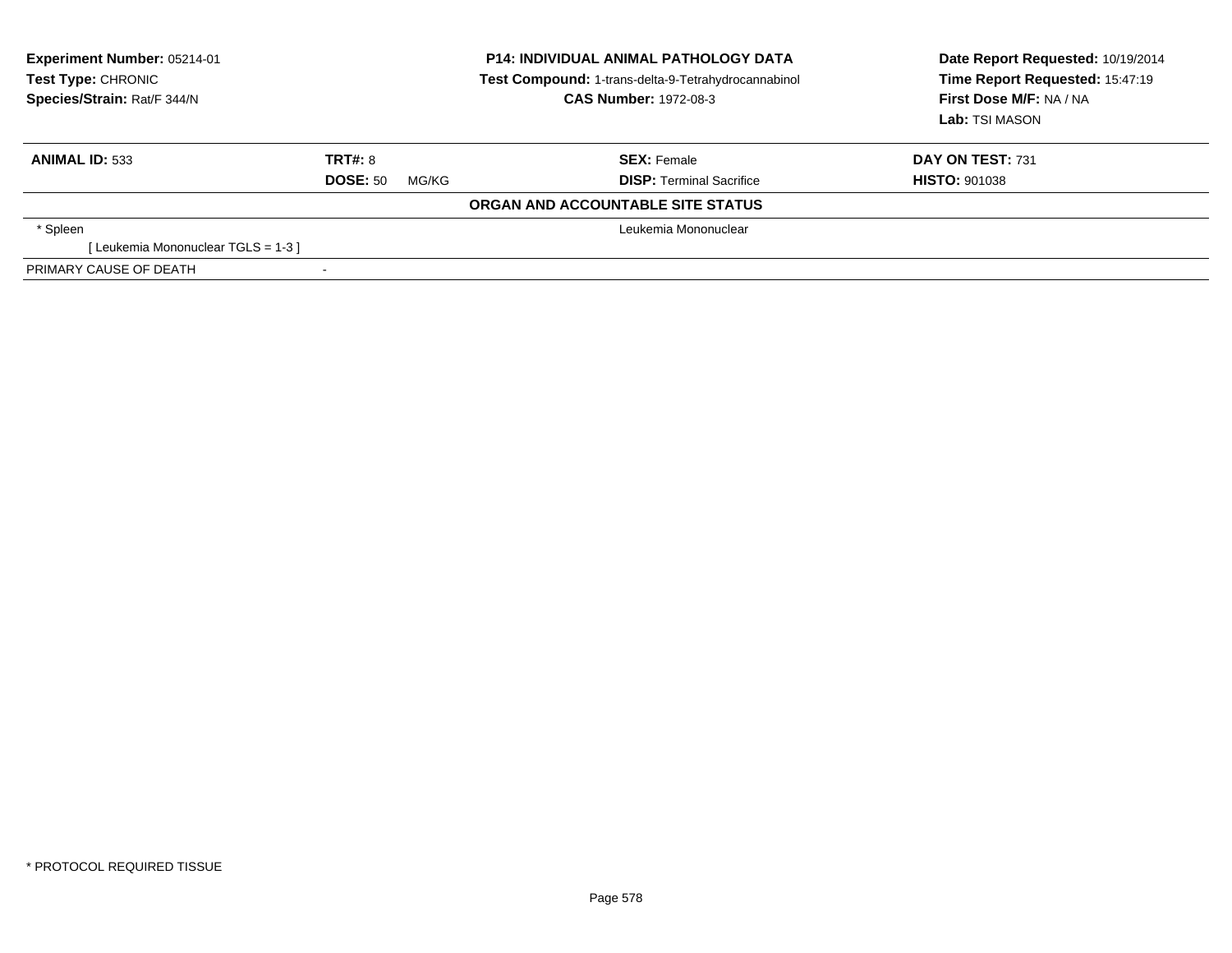**Experiment Number:** 05214-01**Test Type:** CHRONIC **Species/Strain:** Rat/F 344/N**P14: INDIVIDUAL ANIMAL PATHOLOGY DATA Test Compound:** 1-trans-delta-9-Tetrahydrocannabinol **CAS Number:** 1972-08-3**Date Report Requested:** 10/19/2014**Time Report Requested:** 15:47:19**First Dose M/F:** NA / NA**Lab:** TSI MASON**ANIMAL ID:** 534**TRT#:** 8 **SEX:** Female **DAY ON TEST:** 737 **DOSE:** 50 MG/KG**DISP:** Terminal Sacrifice **HISTO:** 901039 **ORGAN AND ACCOUNTABLE SITE STATUSNORMAL**\* Adrenal Cortex \* Adrenal Medulla \* Adrenal Medulla \* Bone \* Bone \* Bone \* Bone \* Bone Marrow \* Brain \* Alternation of the state of the state of the state of the state of the state of the state of the state of the state of the state of the state of the state of the state of the state of the state of the state of th \* Intestine Small, Ileum \* Intestine Large, Colon \* Intestine Large, Rectum \* Intestine Small, Duodenum \* Intestine Small, Duodenum \* Lymph Node, Mesenteric \* Intestine Small, Jejunum \* Mandibular \* Islets, Pancreatic \* Mandibular \* Lymph Node, Mandibular \* Mammary Gland \* \* Nose \* \* Nose \* \* Ovary \* Ovary \* Ovary \* The material structure of the term of the term \* Parathyroid Gland \* Parathyroid Gland \* Parathyroid Gland \* Nose \* \* Parathyroid Gland \* \* Parathyroid Gland \* \* Peripheral Nerve \* \* \* Aliundration of the term of the state of the term of the state of the state of the state of the state of the state of the state of the state of the state of the state of the state of the state of t \* Skin \* Spinal Cord \* Spinal Cord \* Spinal Cord \* Spinal \* Spinal \* Stomach, Forestomach \* Stomach, Forestomach \* Stomach, Glandular \* Thymus \* Thymus \* Thymus \* Trachea \* Trachea \* Trachea \* Urinary Bladder \* Uterus**OBSERVATIONS** \* Heart Cardiomyopathyy Mild Minimal \* Kidneyy the control of the control of the control of the control of the control of the control of the control of the control of the control of the control of the control of the control of the control of the control of the contro \* Liver Basophilic Focus Clear Cell Focus Mixed Cell Focus[ Basophilic Focus TGLS = 1-6.01 ] \* Lungg is a controller to the controller of the controller of the chronic Active, Minimal of the chronic Active, Minimal of the chronic Active, Minimal of the chronic Active, Minimal of the chronic Active, Minimal of the chroni \* Pancreass the control of the control of the control of the control of the control of the control of the control of the control of the control of the control of the control of the control of the control of the control of the contro \* Thyroid Gland Follicular Cel Hyperplasia Minimal PRIMARY CAUSE OF DEATH-